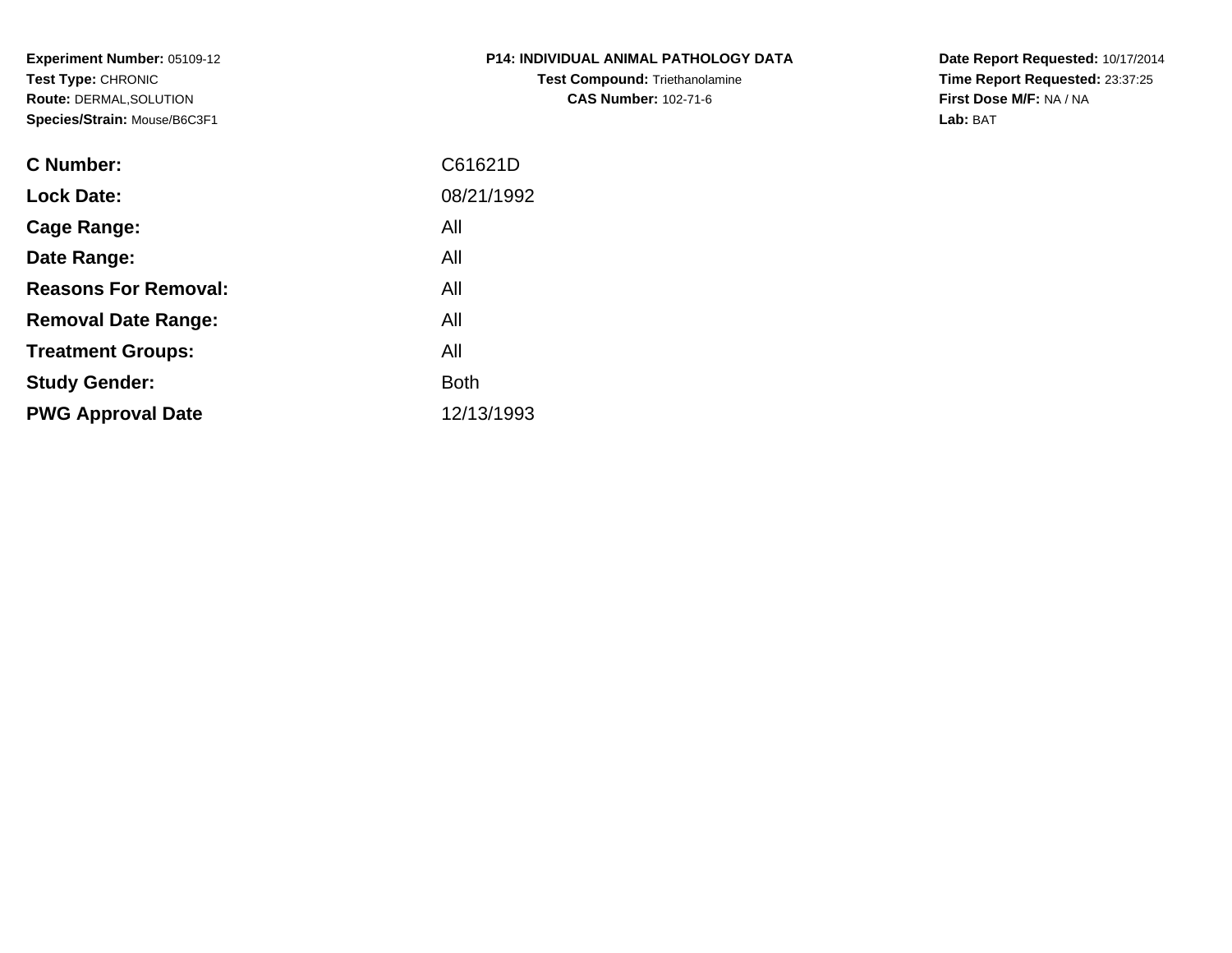| Experiment Number: 05109-12<br>Test Type: CHRONIC<br><b>Route: DERMAL, SOLUTION</b><br>Species/Strain: Mouse/B6C3F1 |                             | <b>P14: INDIVIDUAL ANIMAL PATHOLOGY DATA</b><br>Test Compound: Triethanolamine<br><b>CAS Number: 102-71-6</b> | Date Report Requested: 10/17/2014<br>Time Report Requested: 23:37:25<br>First Dose M/F: NA / NA<br>Lab: BAT |
|---------------------------------------------------------------------------------------------------------------------|-----------------------------|---------------------------------------------------------------------------------------------------------------|-------------------------------------------------------------------------------------------------------------|
| <b>ANIMAL ID: 1</b>                                                                                                 | <b>TRT#: 1</b>              | <b>SEX: Male</b>                                                                                              | DAY ON TEST: 730                                                                                            |
|                                                                                                                     | DOSE: 0 MG/KG               | <b>DISP: Terminal Sacrifice</b>                                                                               | HISTO: 9100501                                                                                              |
|                                                                                                                     |                             | ORGAN AND ACCOUNTABLE SITE STATUS                                                                             |                                                                                                             |
| <b>NORMAL</b>                                                                                                       |                             |                                                                                                               |                                                                                                             |
| * Adrenal Cortex                                                                                                    | * Adrenal Medulla           | * Blood Vessel                                                                                                | * Bone                                                                                                      |
| * Bone Marrow                                                                                                       | * Brain                     | * Epididymis                                                                                                  | * Esophagus                                                                                                 |
| * Gallbladder                                                                                                       | * Heart                     | * Intestine Large, Cecum                                                                                      | * Intestine Large, Colon                                                                                    |
| * Intestine Large, Rectum                                                                                           | * Intestine Small, Duodenum | * Intestine Small, Ileum                                                                                      | * Intestine Small, Jejunum                                                                                  |
| * Islets. Pancreatic                                                                                                | * Liver                     | * Lung                                                                                                        | * Lymph Node, Mandibular                                                                                    |
| * Lymph Node, Mesenteric                                                                                            | * Nose                      | * Pancreas                                                                                                    | * Parathyroid Gland                                                                                         |
| * Pituitary Gland                                                                                                   | * Prostate                  | * Salivary Glands                                                                                             | Seminal Vesicle                                                                                             |
| * Skin                                                                                                              | * Spleen                    | * Stomach, Forestomach                                                                                        | * Stomach, Glandular                                                                                        |
| * Testes                                                                                                            | * Thymus                    | * Trachea                                                                                                     | * Urinary Bladder                                                                                           |
| <b>MISSING</b>                                                                                                      |                             |                                                                                                               |                                                                                                             |
| * Mammary Gland                                                                                                     |                             |                                                                                                               |                                                                                                             |
| <b>OBSERVATIONS</b>                                                                                                 |                             |                                                                                                               |                                                                                                             |
| * Kidney                                                                                                            |                             | Nephropathy                                                                                                   | Chronic, Minimal                                                                                            |
| * Preputial Gland                                                                                                   | Duct                        | Ectasia                                                                                                       | Mild                                                                                                        |
| [ Ectasia TGLS = $1-6$ ]                                                                                            |                             |                                                                                                               |                                                                                                             |
| * Thyroid Gland                                                                                                     | <b>Follicular Cel</b>       | Hyperplasia                                                                                                   | Minimal                                                                                                     |
| PRIMARY CAUSE OF DEATH                                                                                              |                             |                                                                                                               |                                                                                                             |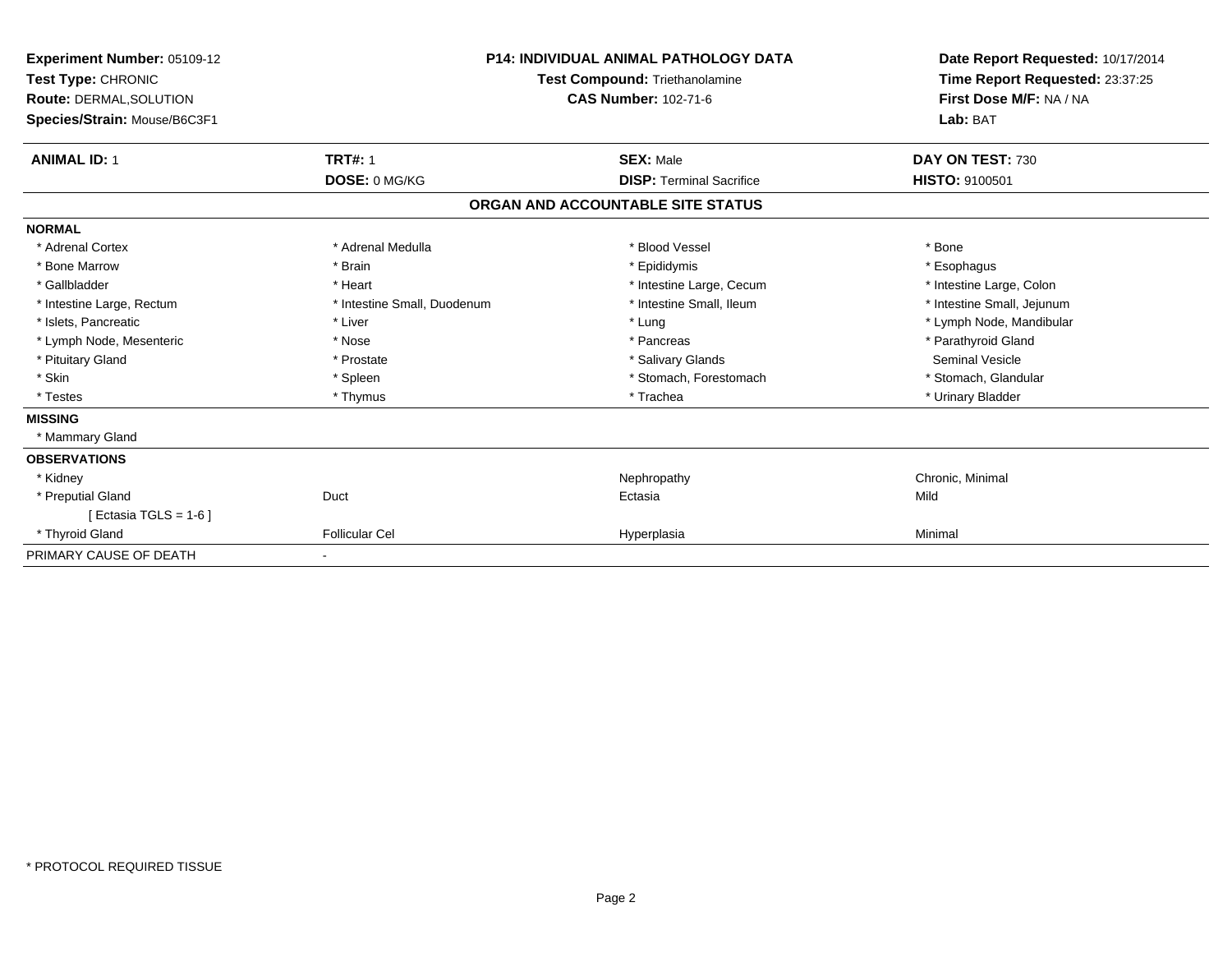| Experiment Number: 05109-12<br>Test Type: CHRONIC<br>Route: DERMAL, SOLUTION<br>Species/Strain: Mouse/B6C3F1 | P14: INDIVIDUAL ANIMAL PATHOLOGY DATA<br>Test Compound: Triethanolamine<br><b>CAS Number: 102-71-6</b> |                                   | Date Report Requested: 10/17/2014<br>Time Report Requested: 23:37:25<br>First Dose M/F: NA / NA<br>Lab: BAT |
|--------------------------------------------------------------------------------------------------------------|--------------------------------------------------------------------------------------------------------|-----------------------------------|-------------------------------------------------------------------------------------------------------------|
| <b>ANIMAL ID: 2</b>                                                                                          | <b>TRT#: 1</b>                                                                                         | <b>SEX: Male</b>                  | DAY ON TEST: 729                                                                                            |
|                                                                                                              | DOSE: 0 MG/KG                                                                                          | <b>DISP: Terminal Sacrifice</b>   | <b>HISTO: 9100502</b>                                                                                       |
|                                                                                                              |                                                                                                        | ORGAN AND ACCOUNTABLE SITE STATUS |                                                                                                             |
| <b>NORMAL</b>                                                                                                |                                                                                                        |                                   |                                                                                                             |
| * Adrenal Cortex                                                                                             | * Adrenal Medulla                                                                                      | * Blood Vessel                    | * Bone                                                                                                      |
| * Bone Marrow                                                                                                | * Brain                                                                                                | * Epididymis                      | * Esophagus                                                                                                 |
| * Gallbladder                                                                                                | * Heart                                                                                                | * Intestine Large, Cecum          | * Intestine Large, Colon                                                                                    |
| * Intestine Large, Rectum                                                                                    | * Intestine Small, Duodenum                                                                            | * Intestine Small, Ileum          | * Intestine Small, Jejunum                                                                                  |
| * Islets, Pancreatic                                                                                         | * Lung                                                                                                 | * Lymph Node, Mandibular          | * Lymph Node, Mesenteric                                                                                    |
| * Nose                                                                                                       | * Pancreas                                                                                             | * Parathyroid Gland               | * Pituitary Gland                                                                                           |
| * Prostate                                                                                                   | * Salivary Glands                                                                                      | * Skin                            | * Spleen                                                                                                    |
| * Stomach, Forestomach                                                                                       | * Stomach, Glandular                                                                                   | * Testes                          | * Thyroid Gland                                                                                             |
| * Trachea                                                                                                    | * Urinary Bladder                                                                                      |                                   |                                                                                                             |
| <b>MISSING</b>                                                                                               |                                                                                                        |                                   |                                                                                                             |
| * Mammary Gland                                                                                              |                                                                                                        |                                   |                                                                                                             |
| <b>OBSERVATIONS</b>                                                                                          |                                                                                                        |                                   |                                                                                                             |
| * Kidney                                                                                                     |                                                                                                        | Nephropathy                       | Chronic, Mild                                                                                               |
| * Liver                                                                                                      |                                                                                                        | Clear Cell Focus                  |                                                                                                             |
|                                                                                                              |                                                                                                        | <b>Cytoplasmic Alteration</b>     | Mild                                                                                                        |
|                                                                                                              |                                                                                                        | <b>Eosinophilic Focus</b>         |                                                                                                             |
|                                                                                                              |                                                                                                        | Hepatocellular Adenoma            | Multiple                                                                                                    |
|                                                                                                              |                                                                                                        | Hepatocellular Carcinoma          | Multiple                                                                                                    |
|                                                                                                              | Oval Cell                                                                                              | Hyperplasia                       | Mild                                                                                                        |
|                                                                                                              |                                                                                                        | Karyomegaly                       | Mild                                                                                                        |
| [Clear Cell Focus TGLS = 6-2]                                                                                |                                                                                                        |                                   |                                                                                                             |
| [ Hepatocellular Adenoma TGLS = 5-11,6-1 ]                                                                   |                                                                                                        |                                   |                                                                                                             |
| [ Hepatocellular Carcinoma TGLS = 2-10,3-9,4-11 ]                                                            |                                                                                                        |                                   |                                                                                                             |
| * Preputial Gland                                                                                            | Duct                                                                                                   | Ectasia                           | Mild                                                                                                        |
| [ Ectasia TGLS = $1-6$ ]                                                                                     |                                                                                                        |                                   |                                                                                                             |
| <b>Seminal Vesicle</b>                                                                                       |                                                                                                        | Inflammation                      | Chronic, Mild                                                                                               |
| * Thymus                                                                                                     |                                                                                                        | Atrophy                           | Moderate                                                                                                    |
| PRIMARY CAUSE OF DEATH                                                                                       |                                                                                                        |                                   |                                                                                                             |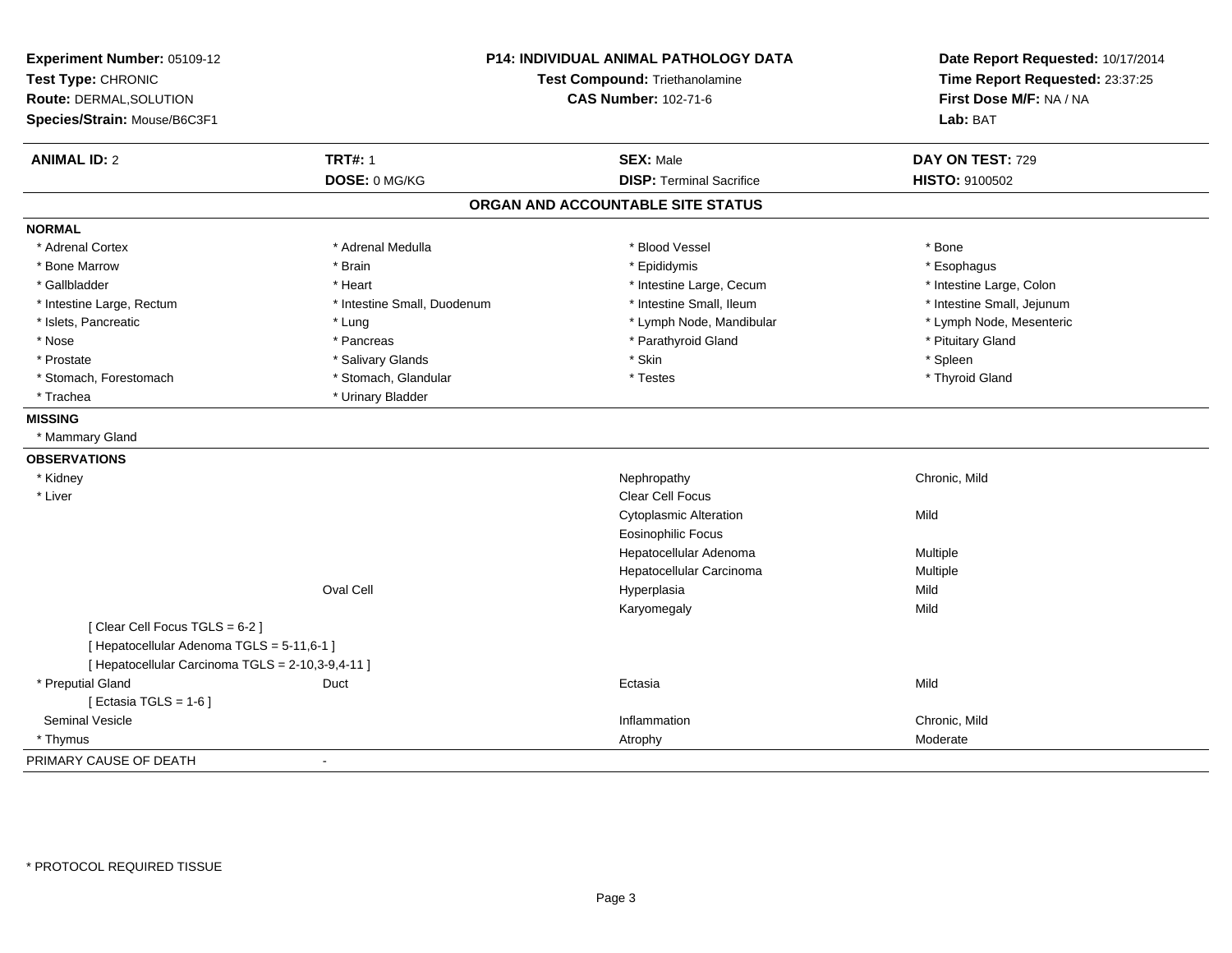| Experiment Number: 05109-12<br>Test Type: CHRONIC | <b>P14: INDIVIDUAL ANIMAL PATHOLOGY DATA</b> |                                         | Date Report Requested: 10/17/2014<br>Time Report Requested: 23:37:25<br>First Dose M/F: NA / NA |
|---------------------------------------------------|----------------------------------------------|-----------------------------------------|-------------------------------------------------------------------------------------------------|
| <b>Route: DERMAL, SOLUTION</b>                    |                                              | Test Compound: Triethanolamine          |                                                                                                 |
| Species/Strain: Mouse/B6C3F1                      |                                              | <b>CAS Number: 102-71-6</b><br>Lab: BAT |                                                                                                 |
| <b>ANIMAL ID: 3</b>                               | <b>TRT#: 1</b>                               | <b>SEX: Male</b>                        | DAY ON TEST: 678                                                                                |
|                                                   | DOSE: 0 MG/KG                                | <b>DISP:</b> Moribund Sacrifice         | <b>HISTO: 9100503</b>                                                                           |
|                                                   |                                              | ORGAN AND ACCOUNTABLE SITE STATUS       |                                                                                                 |
| <b>NORMAL</b>                                     |                                              |                                         |                                                                                                 |
| * Adrenal Cortex                                  | * Adrenal Medulla                            | * Blood Vessel                          | * Bone                                                                                          |
| * Bone Marrow                                     | * Brain                                      | * Epididymis                            | * Esophagus                                                                                     |
| * Gallbladder                                     | * Heart                                      | * Intestine Large, Cecum                | * Intestine Large, Colon                                                                        |
| * Intestine Large, Rectum                         | * Intestine Small, Duodenum                  | * Intestine Small, Ileum                | * Intestine Small, Jejunum                                                                      |
| * Islets, Pancreatic                              | * Lung                                       | * Lymph Node, Mandibular                | * Lymph Node, Mesenteric                                                                        |
| * Nose                                            | * Pancreas                                   | * Parathyroid Gland                     | * Pituitary Gland                                                                               |
| * Preputial Gland                                 | * Prostate                                   | * Salivary Glands                       | <b>Seminal Vesicle</b>                                                                          |
| * Skin                                            | * Spleen                                     | * Stomach, Forestomach                  | * Stomach, Glandular                                                                            |
| * Testes                                          | * Thyroid Gland                              | * Trachea                               | * Urinary Bladder                                                                               |
| <b>MISSING</b>                                    |                                              |                                         |                                                                                                 |
| * Mammary Gland                                   | * Thymus                                     |                                         |                                                                                                 |
| <b>OBSERVATIONS</b>                               |                                              |                                         |                                                                                                 |
| * Kidney                                          |                                              | Nephropathy                             | Chronic, Marked                                                                                 |
| * Liver                                           |                                              | <b>Basophilic Focus</b>                 |                                                                                                 |
|                                                   |                                              | <b>Cytoplasmic Alteration</b>           | Mild                                                                                            |
|                                                   |                                              | Hepatocellular Adenoma                  |                                                                                                 |
|                                                   |                                              | Hepatocellular Carcinoma                |                                                                                                 |
|                                                   | Oval Cell                                    | Hyperplasia                             | Moderate                                                                                        |
|                                                   |                                              | Karyomegaly                             | Moderate                                                                                        |
| [ Hepatocellular Adenoma TGLS = 1-1 ]             |                                              |                                         |                                                                                                 |
| [ Hepatocellular Carcinoma TGLS = 2-9 ]           |                                              |                                         |                                                                                                 |
| PRIMARY CAUSE OF DEATH                            |                                              |                                         |                                                                                                 |
| Animal Note: MORIBUND SAC DUE TO LIVER TUMORS     |                                              |                                         |                                                                                                 |
| Animal Note: ONE ADRENAL NOT FOUND AT TRIM        |                                              |                                         |                                                                                                 |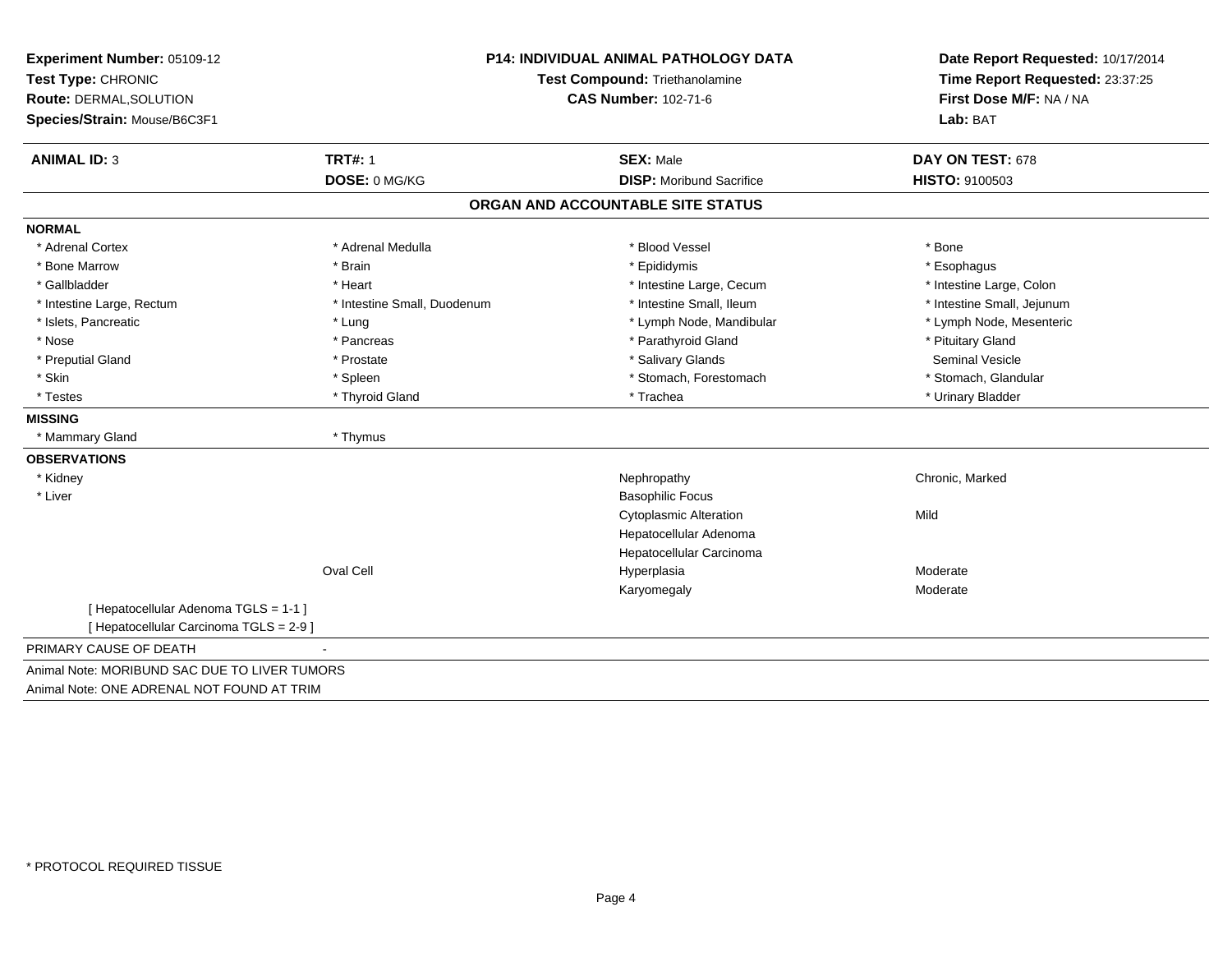| Experiment Number: 05109-12                                | <b>P14: INDIVIDUAL ANIMAL PATHOLOGY DATA</b> |                                   | Date Report Requested: 10/17/2014 |
|------------------------------------------------------------|----------------------------------------------|-----------------------------------|-----------------------------------|
| Test Type: CHRONIC                                         |                                              | Test Compound: Triethanolamine    | Time Report Requested: 23:37:25   |
| Route: DERMAL, SOLUTION                                    | <b>CAS Number: 102-71-6</b>                  |                                   | First Dose M/F: NA / NA           |
| Species/Strain: Mouse/B6C3F1                               |                                              |                                   | Lab: BAT                          |
| <b>ANIMAL ID: 4</b>                                        | <b>TRT#: 1</b>                               | <b>SEX: Male</b>                  | DAY ON TEST: 731                  |
|                                                            | DOSE: 0 MG/KG                                | <b>DISP: Terminal Sacrifice</b>   | HISTO: 9100504                    |
|                                                            |                                              | ORGAN AND ACCOUNTABLE SITE STATUS |                                   |
| <b>NORMAL</b>                                              |                                              |                                   |                                   |
| * Adrenal Medulla                                          | * Blood Vessel                               | * Bone                            | * Bone Marrow                     |
| * Brain                                                    | * Epididymis                                 | * Esophagus                       | * Gallbladder                     |
| * Heart                                                    | * Intestine Large, Cecum                     | * Intestine Large, Colon          | * Intestine Large, Rectum         |
| * Intestine Small, Duodenum                                | * Intestine Small, Ileum                     | * Intestine Small, Jejunum        | * Islets, Pancreatic              |
| * Lymph Node, Mandibular                                   | * Lymph Node, Mesenteric                     | * Nose                            | * Pancreas                        |
| * Parathyroid Gland                                        | * Prostate                                   | * Salivary Glands                 | <b>Seminal Vesicle</b>            |
| * Skin                                                     | * Spleen                                     | * Stomach, Forestomach            | * Stomach, Glandular              |
| * Testes                                                   | * Thyroid Gland                              | * Trachea                         | * Urinary Bladder                 |
| <b>MISSING</b>                                             |                                              |                                   |                                   |
| * Mammary Gland                                            | * Thymus                                     |                                   |                                   |
| <b>OBSERVATIONS</b>                                        |                                              |                                   |                                   |
| * Adrenal Cortex                                           |                                              | <b>Developmental Malformation</b> |                                   |
| <b>Harderian Gland</b>                                     |                                              | Adenoma                           |                                   |
| [Adenoma TGLS = $5-9$ ]                                    |                                              |                                   |                                   |
| * Kidney                                                   |                                              | Nephropathy                       | Chronic, Minimal                  |
| * Liver                                                    |                                              | Hepatocellular Adenoma            | <b>Multiple</b>                   |
| [ Hepatocellular Adenoma TGLS = 2-2,3-1,4-1 ]              |                                              |                                   |                                   |
| * Lung                                                     |                                              | Alveolar/Bronchiolar Adenoma      |                                   |
| * Pituitary Gland                                          | <b>Pars Distalis</b>                         | Hyperplasia                       | Minimal                           |
| * Preputial Gland                                          | Duct                                         | Ectasia                           | Mild                              |
| [ Ectasia TGLS = $1-6$ ]                                   |                                              |                                   |                                   |
| <b>Tissue NOS</b>                                          |                                              | Hemangioma                        |                                   |
| Note: TISSUE NOS SLIDE 7, HEMANGIOMA- POSSIBLY MEDIASTINUM |                                              |                                   |                                   |
| PRIMARY CAUSE OF DEATH                                     | $\overline{\phantom{a}}$                     |                                   |                                   |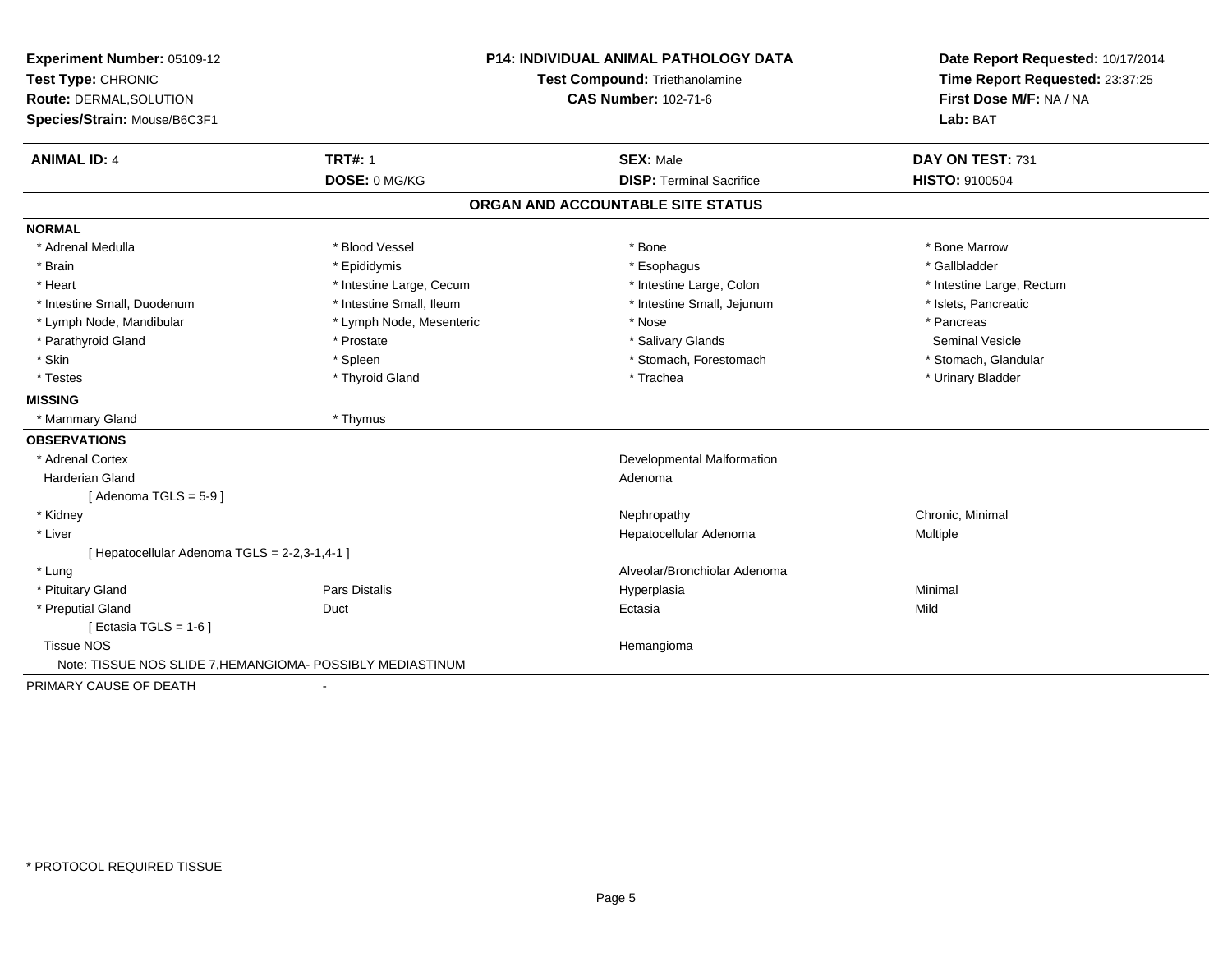| Experiment Number: 05109-12                 | <b>P14: INDIVIDUAL ANIMAL PATHOLOGY DATA</b> |                                       | Date Report Requested: 10/17/2014<br>Time Report Requested: 23:37:25 |
|---------------------------------------------|----------------------------------------------|---------------------------------------|----------------------------------------------------------------------|
| Test Type: CHRONIC                          |                                              | <b>Test Compound: Triethanolamine</b> |                                                                      |
| <b>Route: DERMAL, SOLUTION</b>              |                                              | <b>CAS Number: 102-71-6</b>           | First Dose M/F: NA / NA                                              |
| Species/Strain: Mouse/B6C3F1                |                                              |                                       | Lab: BAT                                                             |
| <b>ANIMAL ID: 5</b>                         | <b>TRT#: 1</b>                               | <b>SEX: Male</b>                      | DAY ON TEST: 616                                                     |
|                                             | DOSE: 0 MG/KG                                | <b>DISP: Natural Death</b>            | <b>HISTO: 9100505</b>                                                |
|                                             |                                              | ORGAN AND ACCOUNTABLE SITE STATUS     |                                                                      |
| <b>NORMAL</b>                               |                                              |                                       |                                                                      |
| * Adrenal Cortex                            | * Adrenal Medulla                            | * Blood Vessel                        | * Bone                                                               |
| * Bone Marrow                               | * Brain                                      | * Epididymis                          | * Esophagus                                                          |
| * Gallbladder                               | * Heart                                      | * Intestine Large, Cecum              | * Intestine Large, Colon                                             |
| * Intestine Large, Rectum                   | * Intestine Small, Duodenum                  | * Intestine Small, Ileum              | * Intestine Small, Jejunum                                           |
| * Islets, Pancreatic                        | * Lung                                       | * Lymph Node, Mandibular              | * Lymph Node, Mesenteric                                             |
| * Nose                                      | * Pancreas                                   | * Parathyroid Gland                   | * Pituitary Gland                                                    |
| * Preputial Gland                           | * Prostate                                   | * Salivary Glands                     | <b>Seminal Vesicle</b>                                               |
| * Skin                                      | * Spleen                                     | * Stomach, Forestomach                | * Stomach, Glandular                                                 |
| * Testes                                    | * Thymus                                     | * Thyroid Gland                       | * Trachea                                                            |
| * Urinary Bladder                           |                                              |                                       |                                                                      |
| <b>MISSING</b>                              |                                              |                                       |                                                                      |
| * Mammary Gland                             |                                              |                                       |                                                                      |
| <b>OBSERVATIONS</b>                         |                                              |                                       |                                                                      |
| * Kidney                                    |                                              | Nephropathy                           | Chronic, Minimal                                                     |
| * Liver                                     |                                              | Hepatocellular Adenoma                | Multiple                                                             |
| [Hepatocellular Adenoma TGLS = 1-9,2-1,3-9] |                                              |                                       |                                                                      |
| PRIMARY CAUSE OF DEATH                      |                                              |                                       |                                                                      |
| Animal Note: COD, LIVER TUMORS              |                                              |                                       |                                                                      |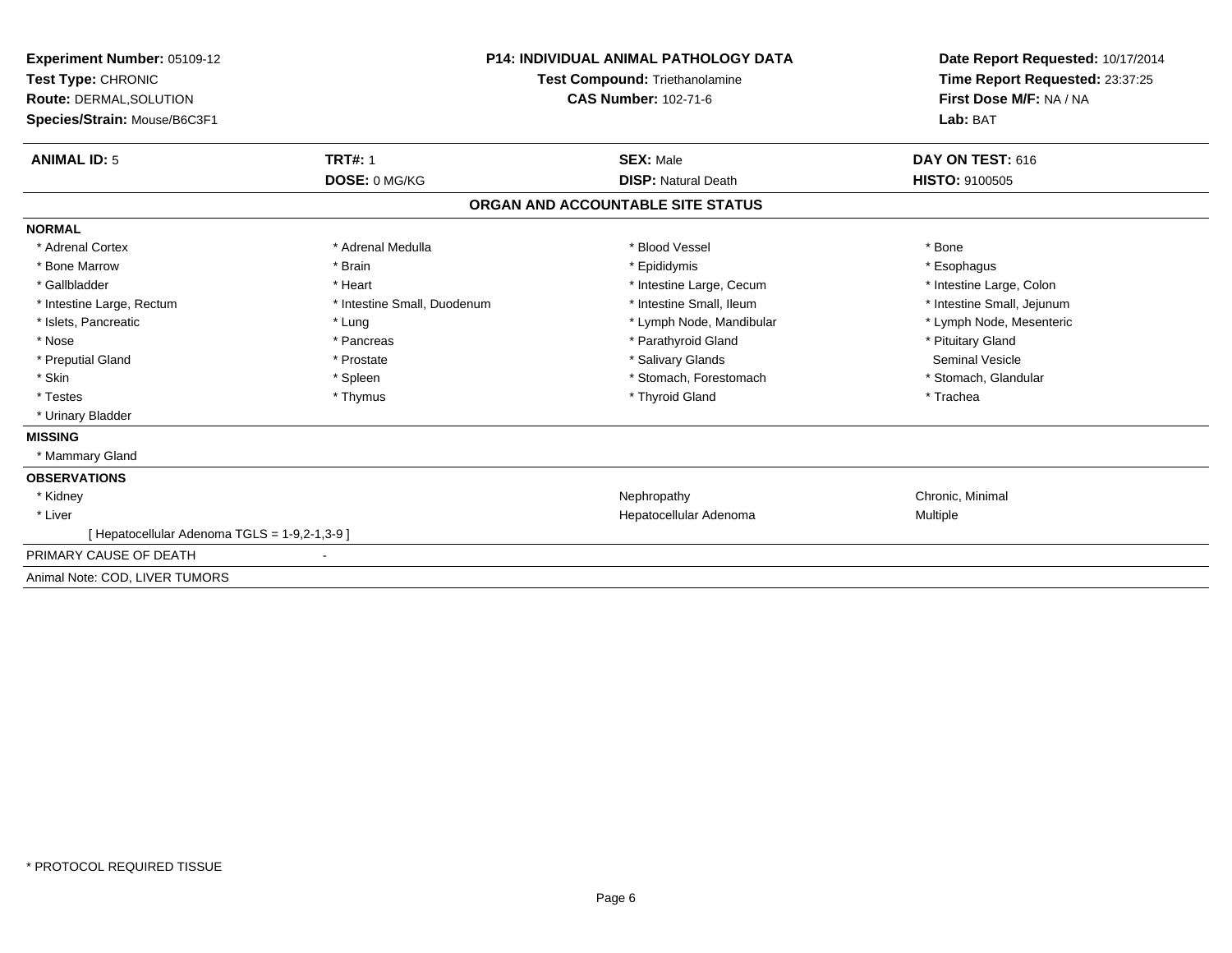| Experiment Number: 05109-12<br>Test Type: CHRONIC<br>Route: DERMAL, SOLUTION<br>Species/Strain: Mouse/B6C3F1 |                          | <b>P14: INDIVIDUAL ANIMAL PATHOLOGY DATA</b><br><b>Test Compound: Triethanolamine</b><br><b>CAS Number: 102-71-6</b> | Date Report Requested: 10/17/2014<br>Time Report Requested: 23:37:25<br>First Dose M/F: NA / NA<br>Lab: BAT |
|--------------------------------------------------------------------------------------------------------------|--------------------------|----------------------------------------------------------------------------------------------------------------------|-------------------------------------------------------------------------------------------------------------|
| <b>ANIMAL ID: 6</b>                                                                                          | <b>TRT#: 1</b>           | <b>SEX: Male</b>                                                                                                     | DAY ON TEST: 731                                                                                            |
|                                                                                                              | DOSE: 0 MG/KG            | <b>DISP: Terminal Sacrifice</b>                                                                                      | HISTO: 9100506                                                                                              |
|                                                                                                              |                          | ORGAN AND ACCOUNTABLE SITE STATUS                                                                                    |                                                                                                             |
| <b>NORMAL</b>                                                                                                |                          |                                                                                                                      |                                                                                                             |
| * Adrenal Cortex                                                                                             | * Adrenal Medulla        | * Blood Vessel                                                                                                       | * Bone                                                                                                      |
| * Brain                                                                                                      | * Epididymis             | * Esophagus                                                                                                          | * Gallbladder                                                                                               |
| * Heart                                                                                                      | * Intestine Large, Cecum | * Intestine Large, Colon                                                                                             | * Intestine Large, Rectum                                                                                   |
| * Intestine Small, Duodenum                                                                                  | * Intestine Small, Ileum | * Intestine Small, Jejunum                                                                                           | * Islets, Pancreatic                                                                                        |
| * Lung                                                                                                       | * Lymph Node, Mandibular | * Lymph Node, Mesenteric                                                                                             | * Nose                                                                                                      |
| * Pancreas                                                                                                   | * Parathyroid Gland      | * Pituitary Gland                                                                                                    | * Preputial Gland                                                                                           |
| * Prostate                                                                                                   | * Salivary Glands        | Seminal Vesicle                                                                                                      | * Skin                                                                                                      |
| * Spleen                                                                                                     | * Stomach, Forestomach   | * Stomach, Glandular                                                                                                 | * Testes                                                                                                    |
| * Thymus                                                                                                     | * Thyroid Gland          | * Trachea                                                                                                            | * Urinary Bladder                                                                                           |
| <b>MISSING</b>                                                                                               |                          |                                                                                                                      |                                                                                                             |
| * Mammary Gland                                                                                              |                          |                                                                                                                      |                                                                                                             |
| <b>OBSERVATIONS</b>                                                                                          |                          |                                                                                                                      |                                                                                                             |
| * Bone Marrow                                                                                                |                          | Myelofibrosis                                                                                                        | Mild                                                                                                        |
| * Kidney                                                                                                     |                          | Nephropathy                                                                                                          | Chronic, Minimal                                                                                            |
| * Liver                                                                                                      |                          | <b>Cytoplasmic Alteration</b>                                                                                        | Mild                                                                                                        |
|                                                                                                              |                          | Hepatocellular Adenoma                                                                                               | Multiple                                                                                                    |
|                                                                                                              | <b>Oval Cell</b>         | Hyperplasia                                                                                                          | Mild                                                                                                        |
|                                                                                                              |                          | Karyomegaly                                                                                                          | Mild                                                                                                        |
| [ Hepatocellular Adenoma TGLS = 1-2,1-9 ]                                                                    |                          |                                                                                                                      |                                                                                                             |
| PRIMARY CAUSE OF DEATH                                                                                       |                          |                                                                                                                      |                                                                                                             |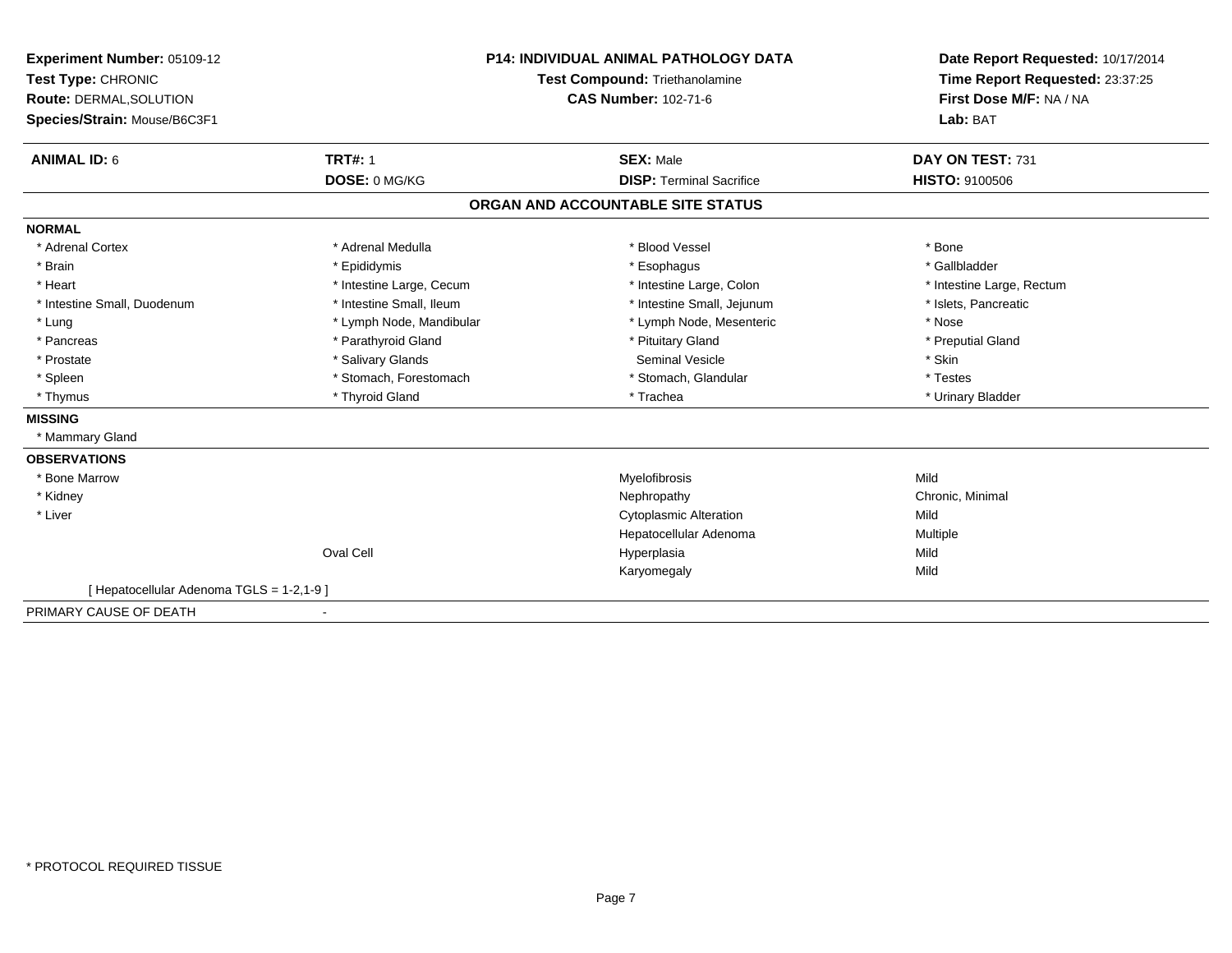| Experiment Number: 05109-12<br>Test Type: CHRONIC | P14: INDIVIDUAL ANIMAL PATHOLOGY DATA<br>Test Compound: Triethanolamine<br><b>CAS Number: 102-71-6</b> |                                   | Date Report Requested: 10/17/2014<br>Time Report Requested: 23:37:25<br>First Dose M/F: NA / NA |
|---------------------------------------------------|--------------------------------------------------------------------------------------------------------|-----------------------------------|-------------------------------------------------------------------------------------------------|
| Route: DERMAL, SOLUTION                           |                                                                                                        |                                   |                                                                                                 |
| Species/Strain: Mouse/B6C3F1                      |                                                                                                        |                                   | Lab: BAT                                                                                        |
| <b>ANIMAL ID: 7</b>                               | <b>TRT#: 1</b>                                                                                         | <b>SEX: Male</b>                  | DAY ON TEST: 729                                                                                |
|                                                   | DOSE: 0 MG/KG                                                                                          | <b>DISP: Terminal Sacrifice</b>   | <b>HISTO: 9100507</b>                                                                           |
|                                                   |                                                                                                        | ORGAN AND ACCOUNTABLE SITE STATUS |                                                                                                 |
| <b>NORMAL</b>                                     |                                                                                                        |                                   |                                                                                                 |
| * Adrenal Medulla                                 | * Blood Vessel                                                                                         | * Bone                            | * Bone Marrow                                                                                   |
| * Brain                                           | * Epididymis                                                                                           | * Esophagus                       | * Gallbladder                                                                                   |
| * Heart                                           | * Intestine Large, Cecum                                                                               | * Intestine Large, Colon          | * Intestine Large, Rectum                                                                       |
| * Intestine Small, Duodenum                       | * Intestine Small, Ileum                                                                               | * Islets, Pancreatic              | * Lymph Node, Mandibular                                                                        |
| * Lymph Node, Mesenteric                          | * Nose                                                                                                 | * Pancreas                        | * Parathyroid Gland                                                                             |
| * Pituitary Gland                                 | * Prostate                                                                                             | * Salivary Glands                 | <b>Seminal Vesicle</b>                                                                          |
| * Skin                                            | * Spleen                                                                                               | * Stomach, Forestomach            | * Stomach, Glandular                                                                            |
| * Testes                                          | * Thymus                                                                                               | * Trachea                         | * Urinary Bladder                                                                               |
| <b>MISSING</b>                                    |                                                                                                        |                                   |                                                                                                 |
| * Mammary Gland                                   |                                                                                                        |                                   |                                                                                                 |
| <b>OBSERVATIONS</b>                               |                                                                                                        |                                   |                                                                                                 |
| * Adrenal Cortex                                  | Capsule, Spindle Cell                                                                                  | Hyperplasia                       | Moderate                                                                                        |
| * Intestine Small, Jejunum                        | Peyers Patch                                                                                           | Lymphoma Malignant Mixed          |                                                                                                 |
| [ Lymphoma Malignant Mixed TGLS = 11-12, 12-13 ]  |                                                                                                        |                                   |                                                                                                 |
| * Kidney                                          |                                                                                                        | Nephropathy                       | Chronic, Minimal                                                                                |
| * Liver                                           |                                                                                                        | <b>Basophilic Focus</b>           |                                                                                                 |
|                                                   |                                                                                                        | <b>Clear Cell Focus</b>           |                                                                                                 |
|                                                   | Hepatocyte                                                                                             | <b>Cytoplasmic Alteration</b>     | Mild                                                                                            |
|                                                   |                                                                                                        | Hepatocellular Adenoma            | Multiple                                                                                        |
|                                                   | <b>Bile Duct</b>                                                                                       | Hyperplasia                       | Minimal                                                                                         |
|                                                   | Oval Cell                                                                                              | Hyperplasia                       | Mild                                                                                            |
|                                                   |                                                                                                        | Karyomegaly                       | Mild                                                                                            |
|                                                   | [ Hepatocellular Adenoma TGLS = 2-14,3-9,4-10,5-1,6-1,7-17,8-11,9-15,10-16 ]                           |                                   |                                                                                                 |
| * Lung                                            |                                                                                                        | Alveolar/Bronchiolar Adenoma      |                                                                                                 |
| * Preputial Gland                                 | Duct                                                                                                   | Ectasia                           | Mild                                                                                            |
| [ Ectasia TGLS = $1-6$ ]                          |                                                                                                        |                                   |                                                                                                 |
| * Thyroid Gland                                   | <b>Follicular Cel</b>                                                                                  | Hyperplasia                       | Minimal                                                                                         |
| PRIMARY CAUSE OF DEATH                            |                                                                                                        |                                   |                                                                                                 |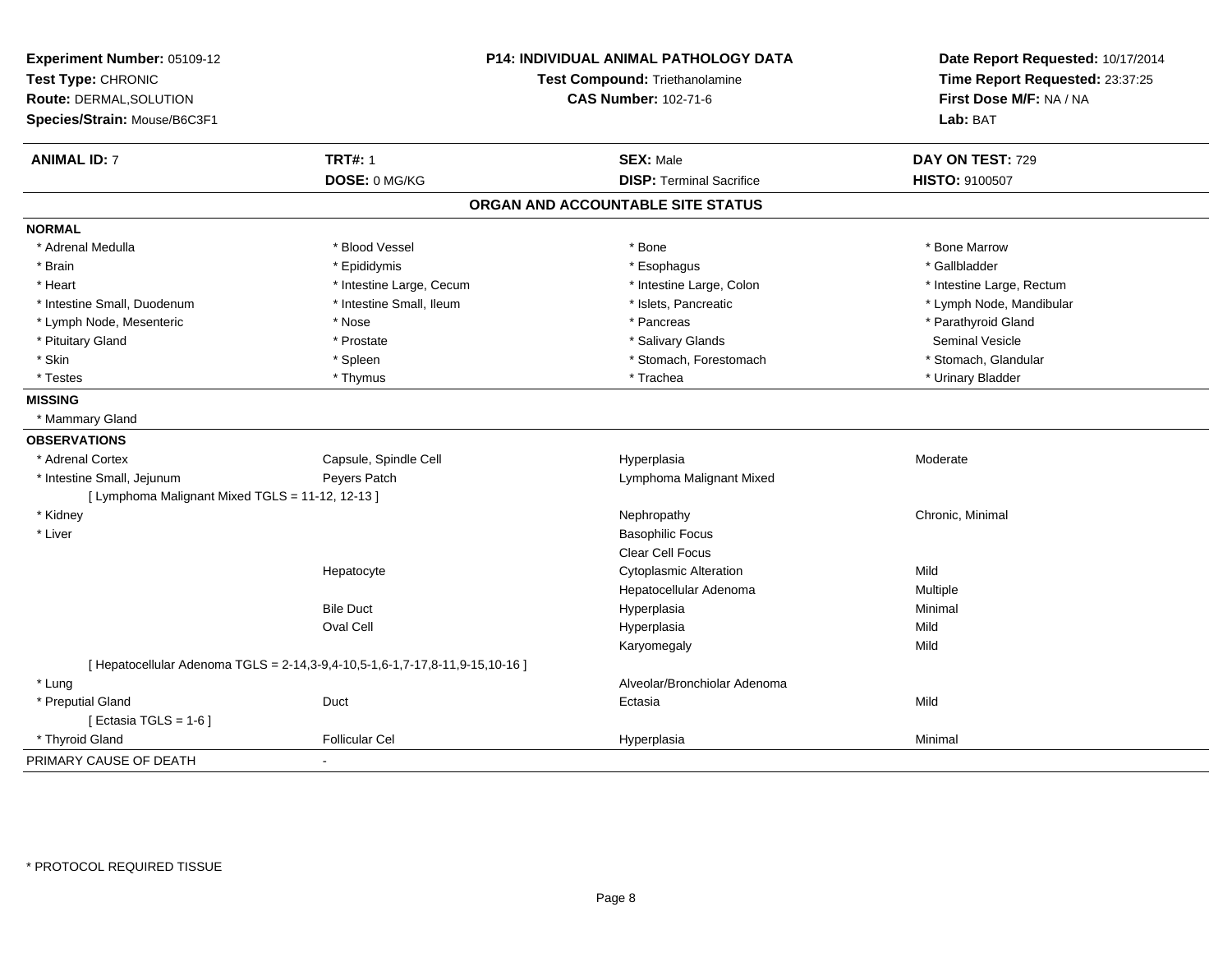| Experiment Number: 05109-12<br>Test Type: CHRONIC<br><b>Route: DERMAL, SOLUTION</b><br>Species/Strain: Mouse/B6C3F1 |                          | <b>P14: INDIVIDUAL ANIMAL PATHOLOGY DATA</b><br><b>Test Compound: Triethanolamine</b><br><b>CAS Number: 102-71-6</b> | Date Report Requested: 10/17/2014<br>Time Report Requested: 23:37:25<br>First Dose M/F: NA / NA<br>Lab: BAT |
|---------------------------------------------------------------------------------------------------------------------|--------------------------|----------------------------------------------------------------------------------------------------------------------|-------------------------------------------------------------------------------------------------------------|
| <b>ANIMAL ID: 8</b>                                                                                                 | <b>TRT#: 1</b>           | <b>SEX: Male</b>                                                                                                     | DAY ON TEST: 732                                                                                            |
|                                                                                                                     | DOSE: 0 MG/KG            | <b>DISP: Terminal Sacrifice</b>                                                                                      | HISTO: 9100508                                                                                              |
|                                                                                                                     |                          | ORGAN AND ACCOUNTABLE SITE STATUS                                                                                    |                                                                                                             |
| <b>NORMAL</b>                                                                                                       |                          |                                                                                                                      |                                                                                                             |
| * Adrenal Medulla                                                                                                   | * Blood Vessel           | * Bone                                                                                                               | * Bone Marrow                                                                                               |
| * Brain                                                                                                             | * Epididymis             | * Esophagus                                                                                                          | * Gallbladder                                                                                               |
| * Heart                                                                                                             | * Intestine Large, Cecum | * Intestine Large, Colon                                                                                             | * Intestine Large, Rectum                                                                                   |
| * Intestine Small, Duodenum                                                                                         | * Intestine Small, Ileum | * Intestine Small, Jejunum                                                                                           | * Islets, Pancreatic                                                                                        |
| * Liver                                                                                                             | * Lung                   | * Lymph Node, Mandibular                                                                                             | * Lymph Node, Mesenteric                                                                                    |
| * Nose                                                                                                              | * Pancreas               | * Parathyroid Gland                                                                                                  | * Pituitary Gland                                                                                           |
| * Prostate                                                                                                          | * Salivary Glands        | Seminal Vesicle                                                                                                      | * Skin                                                                                                      |
| * Spleen                                                                                                            | * Stomach, Forestomach   | * Stomach, Glandular                                                                                                 | * Testes                                                                                                    |
| * Thyroid Gland                                                                                                     | * Trachea                | * Urinary Bladder                                                                                                    |                                                                                                             |
| <b>MISSING</b>                                                                                                      |                          |                                                                                                                      |                                                                                                             |
| * Mammary Gland                                                                                                     |                          |                                                                                                                      |                                                                                                             |
| <b>OBSERVATIONS</b>                                                                                                 |                          |                                                                                                                      |                                                                                                             |
| * Adrenal Cortex                                                                                                    |                          | Hypertrophy                                                                                                          | Mild                                                                                                        |
| * Kidney                                                                                                            |                          | Nephropathy                                                                                                          | Chronic, Minimal                                                                                            |
| * Preputial Gland                                                                                                   | Duct                     | Ectasia                                                                                                              | Moderate                                                                                                    |
| * Thymus                                                                                                            |                          | Atrophy                                                                                                              | Mild                                                                                                        |
| PRIMARY CAUSE OF DEATH                                                                                              |                          |                                                                                                                      |                                                                                                             |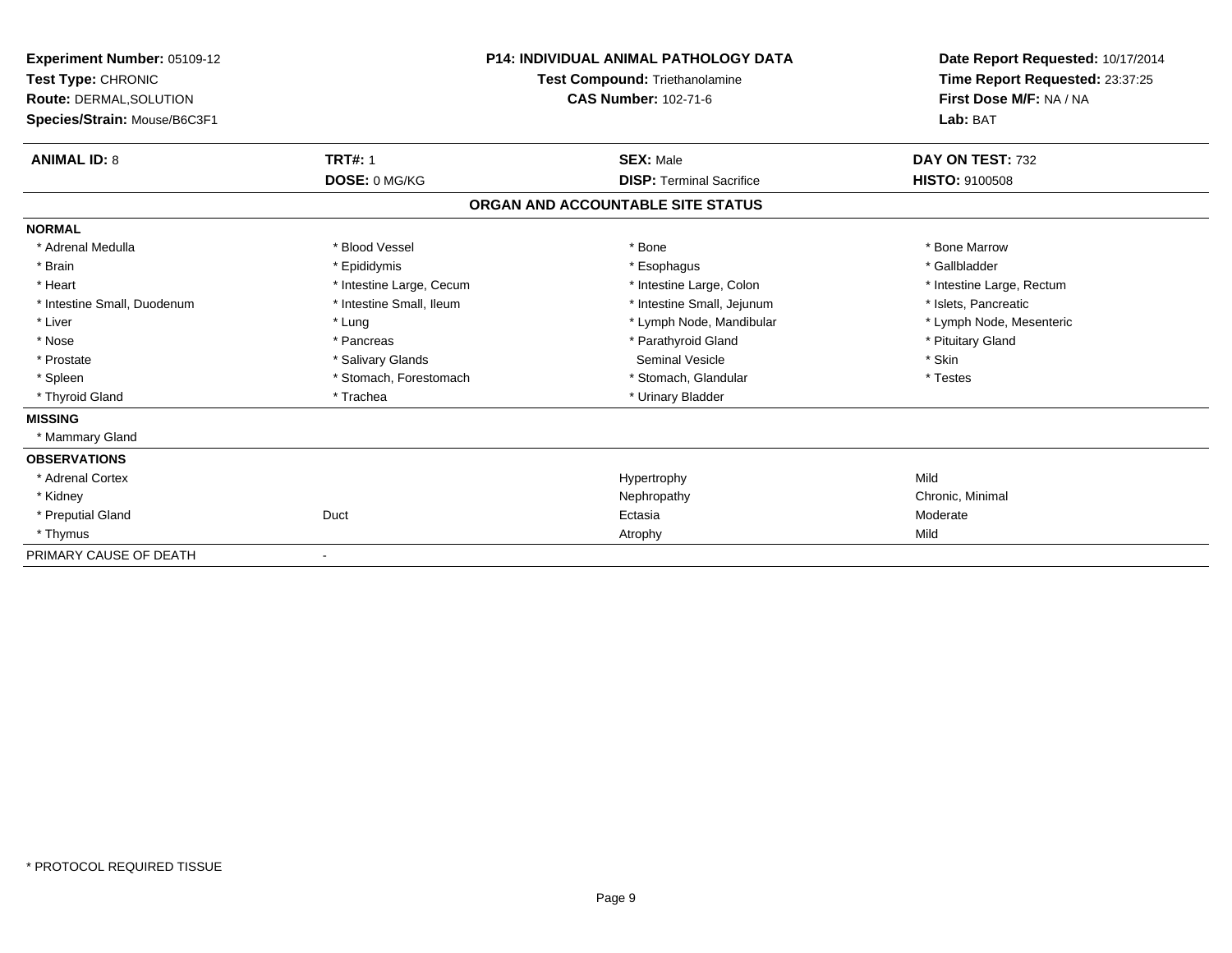| Time Report Requested: 23:37:25<br>First Dose M/F: NA / NA<br>Route: DERMAL, SOLUTION<br><b>CAS Number: 102-71-6</b><br>Species/Strain: Mouse/B6C3F1<br>Lab: BAT<br><b>TRT#: 1</b><br><b>ANIMAL ID: 9</b><br><b>SEX: Male</b><br>DAY ON TEST: 732<br>DOSE: 0 MG/KG<br><b>DISP: Terminal Sacrifice</b><br>HISTO: 9100509<br>ORGAN AND ACCOUNTABLE SITE STATUS<br>* Adrenal Medulla<br>* Blood Vessel<br>* Adrenal Cortex<br>* Bone<br>* Bone Marrow<br>* Epididymis<br>* Brain<br>* Esophagus<br>* Gallbladder<br>* Intestine Large, Cecum<br>* Intestine Large, Colon<br>* Heart<br>* Intestine Small, Ileum<br>* Islets, Pancreatic<br>* Intestine Large, Rectum<br>* Intestine Small, Duodenum<br>* Kidney<br>* Nose<br>* Pancreas<br>* Lung<br>* Pituitary Gland<br>* Parathyroid Gland<br>* Prostate<br>* Salivary Glands<br><b>Seminal Vesicle</b><br>* Skin<br>* Stomach, Forestomach<br>* Stomach, Glandular<br>* Thyroid Gland<br>* Trachea<br>* Urinary Bladder<br>* Testes<br><b>MISSING</b><br>* Mammary Gland<br><b>OBSERVATIONS</b><br>* Intestine Small, Jejunum<br>Lymphoma Malignant Mixed<br>[ Lymphoma Malignant Mixed TGLS = 7-9 ]<br><b>Eosinophilic Focus</b><br>* Liver<br>Hepatocellular Adenoma<br>[Eosinophilic Focus TGLS = 9-14]<br>[ Hepatocellular Adenoma TGLS = 8-14 ]<br>Lymphoma Malignant Mixed<br>Lymph Node<br>Inguinal<br>Pancreatic<br>Lymphoma Malignant Mixed<br>Renal<br>Lymphoma Malignant Mixed<br>[ Lymphoma Malignant Mixed TGLS = 3-10,4-11,5-12,6-13 ]<br>[ Lymphoma Malignant Mixed TGLS = 3-10,4-11,5-12,6-13 ]<br>[ Lymphoma Malignant Mixed TGLS = 3-10,4-11,5-12,6-13 ]<br>* Lymph Node, Mesenteric<br>Lymphoma Malignant Mixed<br>[ Lymphoma Malignant Mixed TGLS = 3-10,4-11,5-12,6-13 ]<br>* Preputial Gland<br>Duct<br>Ectasia<br>Moderate<br>[ Ectasia TGLS = $1-6$ ]<br>Lymphoma Malignant Mixed<br>* Spleen<br>[ Lymphoma Malignant Mixed TGLS = 2-1 ]<br>Mild<br>* Thymus<br>Atrophy | <b>Experiment Number: 05109-12</b> | <b>P14: INDIVIDUAL ANIMAL PATHOLOGY DATA</b> | Date Report Requested: 10/17/2014 |
|--------------------------------------------------------------------------------------------------------------------------------------------------------------------------------------------------------------------------------------------------------------------------------------------------------------------------------------------------------------------------------------------------------------------------------------------------------------------------------------------------------------------------------------------------------------------------------------------------------------------------------------------------------------------------------------------------------------------------------------------------------------------------------------------------------------------------------------------------------------------------------------------------------------------------------------------------------------------------------------------------------------------------------------------------------------------------------------------------------------------------------------------------------------------------------------------------------------------------------------------------------------------------------------------------------------------------------------------------------------------------------------------------------------------------------------------------------------------------------------------------------------------------------------------------------------------------------------------------------------------------------------------------------------------------------------------------------------------------------------------------------------------------------------------------------------------------------------------------------------------------------------------------------------------------------------------------|------------------------------------|----------------------------------------------|-----------------------------------|
|                                                                                                                                                                                                                                                                                                                                                                                                                                                                                                                                                                                                                                                                                                                                                                                                                                                                                                                                                                                                                                                                                                                                                                                                                                                                                                                                                                                                                                                                                                                                                                                                                                                                                                                                                                                                                                                                                                                                                  | Test Type: CHRONIC                 | Test Compound: Triethanolamine               |                                   |
|                                                                                                                                                                                                                                                                                                                                                                                                                                                                                                                                                                                                                                                                                                                                                                                                                                                                                                                                                                                                                                                                                                                                                                                                                                                                                                                                                                                                                                                                                                                                                                                                                                                                                                                                                                                                                                                                                                                                                  |                                    |                                              |                                   |
|                                                                                                                                                                                                                                                                                                                                                                                                                                                                                                                                                                                                                                                                                                                                                                                                                                                                                                                                                                                                                                                                                                                                                                                                                                                                                                                                                                                                                                                                                                                                                                                                                                                                                                                                                                                                                                                                                                                                                  |                                    |                                              |                                   |
|                                                                                                                                                                                                                                                                                                                                                                                                                                                                                                                                                                                                                                                                                                                                                                                                                                                                                                                                                                                                                                                                                                                                                                                                                                                                                                                                                                                                                                                                                                                                                                                                                                                                                                                                                                                                                                                                                                                                                  |                                    |                                              |                                   |
|                                                                                                                                                                                                                                                                                                                                                                                                                                                                                                                                                                                                                                                                                                                                                                                                                                                                                                                                                                                                                                                                                                                                                                                                                                                                                                                                                                                                                                                                                                                                                                                                                                                                                                                                                                                                                                                                                                                                                  |                                    |                                              |                                   |
|                                                                                                                                                                                                                                                                                                                                                                                                                                                                                                                                                                                                                                                                                                                                                                                                                                                                                                                                                                                                                                                                                                                                                                                                                                                                                                                                                                                                                                                                                                                                                                                                                                                                                                                                                                                                                                                                                                                                                  |                                    |                                              |                                   |
|                                                                                                                                                                                                                                                                                                                                                                                                                                                                                                                                                                                                                                                                                                                                                                                                                                                                                                                                                                                                                                                                                                                                                                                                                                                                                                                                                                                                                                                                                                                                                                                                                                                                                                                                                                                                                                                                                                                                                  | <b>NORMAL</b>                      |                                              |                                   |
|                                                                                                                                                                                                                                                                                                                                                                                                                                                                                                                                                                                                                                                                                                                                                                                                                                                                                                                                                                                                                                                                                                                                                                                                                                                                                                                                                                                                                                                                                                                                                                                                                                                                                                                                                                                                                                                                                                                                                  |                                    |                                              |                                   |
|                                                                                                                                                                                                                                                                                                                                                                                                                                                                                                                                                                                                                                                                                                                                                                                                                                                                                                                                                                                                                                                                                                                                                                                                                                                                                                                                                                                                                                                                                                                                                                                                                                                                                                                                                                                                                                                                                                                                                  |                                    |                                              |                                   |
|                                                                                                                                                                                                                                                                                                                                                                                                                                                                                                                                                                                                                                                                                                                                                                                                                                                                                                                                                                                                                                                                                                                                                                                                                                                                                                                                                                                                                                                                                                                                                                                                                                                                                                                                                                                                                                                                                                                                                  |                                    |                                              |                                   |
|                                                                                                                                                                                                                                                                                                                                                                                                                                                                                                                                                                                                                                                                                                                                                                                                                                                                                                                                                                                                                                                                                                                                                                                                                                                                                                                                                                                                                                                                                                                                                                                                                                                                                                                                                                                                                                                                                                                                                  |                                    |                                              |                                   |
|                                                                                                                                                                                                                                                                                                                                                                                                                                                                                                                                                                                                                                                                                                                                                                                                                                                                                                                                                                                                                                                                                                                                                                                                                                                                                                                                                                                                                                                                                                                                                                                                                                                                                                                                                                                                                                                                                                                                                  |                                    |                                              |                                   |
|                                                                                                                                                                                                                                                                                                                                                                                                                                                                                                                                                                                                                                                                                                                                                                                                                                                                                                                                                                                                                                                                                                                                                                                                                                                                                                                                                                                                                                                                                                                                                                                                                                                                                                                                                                                                                                                                                                                                                  |                                    |                                              |                                   |
|                                                                                                                                                                                                                                                                                                                                                                                                                                                                                                                                                                                                                                                                                                                                                                                                                                                                                                                                                                                                                                                                                                                                                                                                                                                                                                                                                                                                                                                                                                                                                                                                                                                                                                                                                                                                                                                                                                                                                  |                                    |                                              |                                   |
|                                                                                                                                                                                                                                                                                                                                                                                                                                                                                                                                                                                                                                                                                                                                                                                                                                                                                                                                                                                                                                                                                                                                                                                                                                                                                                                                                                                                                                                                                                                                                                                                                                                                                                                                                                                                                                                                                                                                                  |                                    |                                              |                                   |
|                                                                                                                                                                                                                                                                                                                                                                                                                                                                                                                                                                                                                                                                                                                                                                                                                                                                                                                                                                                                                                                                                                                                                                                                                                                                                                                                                                                                                                                                                                                                                                                                                                                                                                                                                                                                                                                                                                                                                  |                                    |                                              |                                   |
|                                                                                                                                                                                                                                                                                                                                                                                                                                                                                                                                                                                                                                                                                                                                                                                                                                                                                                                                                                                                                                                                                                                                                                                                                                                                                                                                                                                                                                                                                                                                                                                                                                                                                                                                                                                                                                                                                                                                                  |                                    |                                              |                                   |
|                                                                                                                                                                                                                                                                                                                                                                                                                                                                                                                                                                                                                                                                                                                                                                                                                                                                                                                                                                                                                                                                                                                                                                                                                                                                                                                                                                                                                                                                                                                                                                                                                                                                                                                                                                                                                                                                                                                                                  |                                    |                                              |                                   |
|                                                                                                                                                                                                                                                                                                                                                                                                                                                                                                                                                                                                                                                                                                                                                                                                                                                                                                                                                                                                                                                                                                                                                                                                                                                                                                                                                                                                                                                                                                                                                                                                                                                                                                                                                                                                                                                                                                                                                  |                                    |                                              |                                   |
|                                                                                                                                                                                                                                                                                                                                                                                                                                                                                                                                                                                                                                                                                                                                                                                                                                                                                                                                                                                                                                                                                                                                                                                                                                                                                                                                                                                                                                                                                                                                                                                                                                                                                                                                                                                                                                                                                                                                                  |                                    |                                              |                                   |
|                                                                                                                                                                                                                                                                                                                                                                                                                                                                                                                                                                                                                                                                                                                                                                                                                                                                                                                                                                                                                                                                                                                                                                                                                                                                                                                                                                                                                                                                                                                                                                                                                                                                                                                                                                                                                                                                                                                                                  |                                    |                                              |                                   |
|                                                                                                                                                                                                                                                                                                                                                                                                                                                                                                                                                                                                                                                                                                                                                                                                                                                                                                                                                                                                                                                                                                                                                                                                                                                                                                                                                                                                                                                                                                                                                                                                                                                                                                                                                                                                                                                                                                                                                  |                                    |                                              |                                   |
|                                                                                                                                                                                                                                                                                                                                                                                                                                                                                                                                                                                                                                                                                                                                                                                                                                                                                                                                                                                                                                                                                                                                                                                                                                                                                                                                                                                                                                                                                                                                                                                                                                                                                                                                                                                                                                                                                                                                                  |                                    |                                              |                                   |
|                                                                                                                                                                                                                                                                                                                                                                                                                                                                                                                                                                                                                                                                                                                                                                                                                                                                                                                                                                                                                                                                                                                                                                                                                                                                                                                                                                                                                                                                                                                                                                                                                                                                                                                                                                                                                                                                                                                                                  |                                    |                                              |                                   |
|                                                                                                                                                                                                                                                                                                                                                                                                                                                                                                                                                                                                                                                                                                                                                                                                                                                                                                                                                                                                                                                                                                                                                                                                                                                                                                                                                                                                                                                                                                                                                                                                                                                                                                                                                                                                                                                                                                                                                  |                                    |                                              |                                   |
|                                                                                                                                                                                                                                                                                                                                                                                                                                                                                                                                                                                                                                                                                                                                                                                                                                                                                                                                                                                                                                                                                                                                                                                                                                                                                                                                                                                                                                                                                                                                                                                                                                                                                                                                                                                                                                                                                                                                                  |                                    |                                              |                                   |
|                                                                                                                                                                                                                                                                                                                                                                                                                                                                                                                                                                                                                                                                                                                                                                                                                                                                                                                                                                                                                                                                                                                                                                                                                                                                                                                                                                                                                                                                                                                                                                                                                                                                                                                                                                                                                                                                                                                                                  |                                    |                                              |                                   |
|                                                                                                                                                                                                                                                                                                                                                                                                                                                                                                                                                                                                                                                                                                                                                                                                                                                                                                                                                                                                                                                                                                                                                                                                                                                                                                                                                                                                                                                                                                                                                                                                                                                                                                                                                                                                                                                                                                                                                  |                                    |                                              |                                   |
|                                                                                                                                                                                                                                                                                                                                                                                                                                                                                                                                                                                                                                                                                                                                                                                                                                                                                                                                                                                                                                                                                                                                                                                                                                                                                                                                                                                                                                                                                                                                                                                                                                                                                                                                                                                                                                                                                                                                                  |                                    |                                              |                                   |
|                                                                                                                                                                                                                                                                                                                                                                                                                                                                                                                                                                                                                                                                                                                                                                                                                                                                                                                                                                                                                                                                                                                                                                                                                                                                                                                                                                                                                                                                                                                                                                                                                                                                                                                                                                                                                                                                                                                                                  |                                    |                                              |                                   |
|                                                                                                                                                                                                                                                                                                                                                                                                                                                                                                                                                                                                                                                                                                                                                                                                                                                                                                                                                                                                                                                                                                                                                                                                                                                                                                                                                                                                                                                                                                                                                                                                                                                                                                                                                                                                                                                                                                                                                  |                                    |                                              |                                   |
|                                                                                                                                                                                                                                                                                                                                                                                                                                                                                                                                                                                                                                                                                                                                                                                                                                                                                                                                                                                                                                                                                                                                                                                                                                                                                                                                                                                                                                                                                                                                                                                                                                                                                                                                                                                                                                                                                                                                                  |                                    |                                              |                                   |
|                                                                                                                                                                                                                                                                                                                                                                                                                                                                                                                                                                                                                                                                                                                                                                                                                                                                                                                                                                                                                                                                                                                                                                                                                                                                                                                                                                                                                                                                                                                                                                                                                                                                                                                                                                                                                                                                                                                                                  |                                    |                                              |                                   |
|                                                                                                                                                                                                                                                                                                                                                                                                                                                                                                                                                                                                                                                                                                                                                                                                                                                                                                                                                                                                                                                                                                                                                                                                                                                                                                                                                                                                                                                                                                                                                                                                                                                                                                                                                                                                                                                                                                                                                  |                                    |                                              |                                   |
|                                                                                                                                                                                                                                                                                                                                                                                                                                                                                                                                                                                                                                                                                                                                                                                                                                                                                                                                                                                                                                                                                                                                                                                                                                                                                                                                                                                                                                                                                                                                                                                                                                                                                                                                                                                                                                                                                                                                                  |                                    |                                              |                                   |
|                                                                                                                                                                                                                                                                                                                                                                                                                                                                                                                                                                                                                                                                                                                                                                                                                                                                                                                                                                                                                                                                                                                                                                                                                                                                                                                                                                                                                                                                                                                                                                                                                                                                                                                                                                                                                                                                                                                                                  |                                    |                                              |                                   |
|                                                                                                                                                                                                                                                                                                                                                                                                                                                                                                                                                                                                                                                                                                                                                                                                                                                                                                                                                                                                                                                                                                                                                                                                                                                                                                                                                                                                                                                                                                                                                                                                                                                                                                                                                                                                                                                                                                                                                  |                                    |                                              |                                   |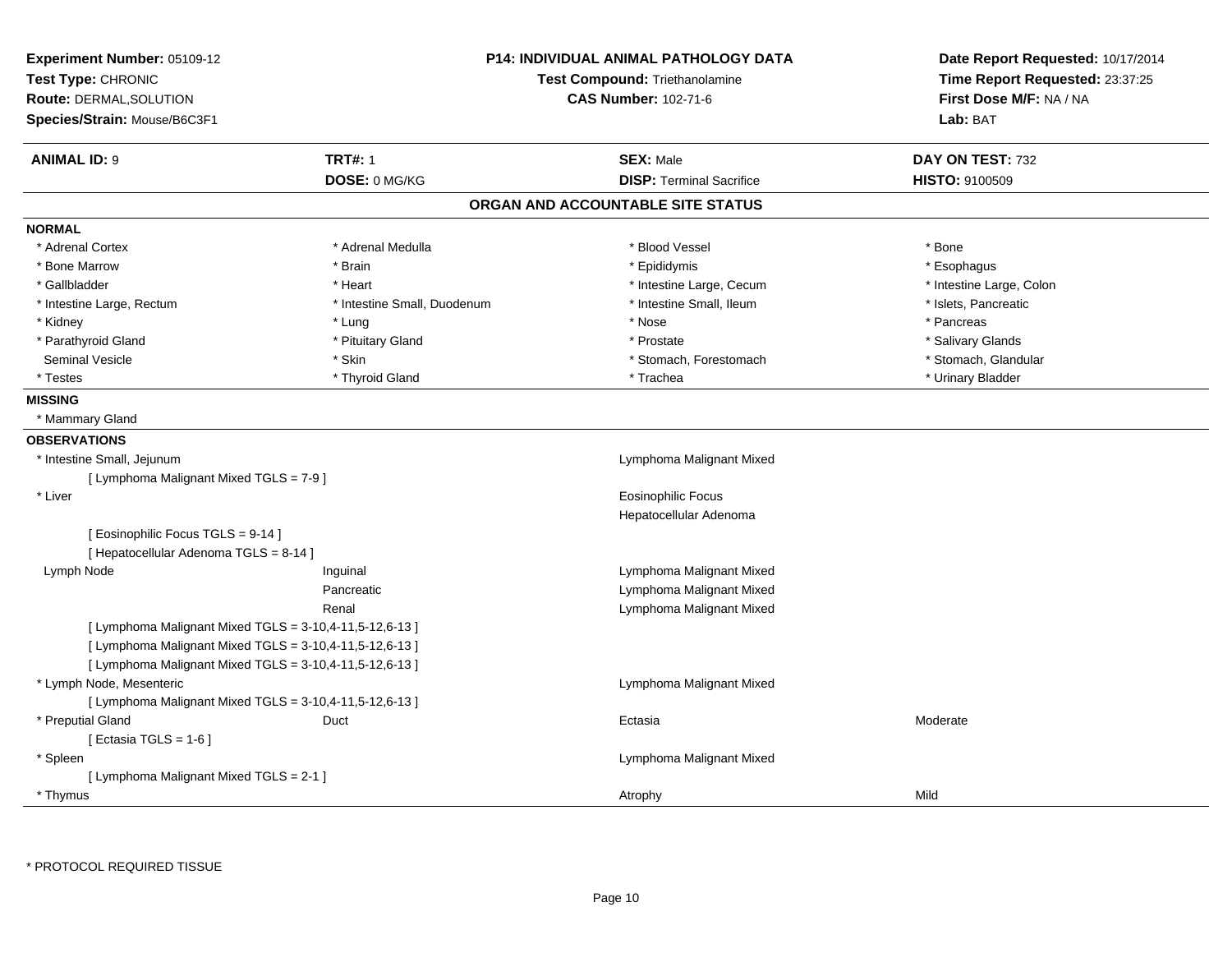| <b>Experiment Number: 05109-12</b><br>Test Type: CHRONIC | <b>P14: INDIVIDUAL ANIMAL PATHOLOGY DATA</b><br><b>Test Compound: Triethanolamine</b> |                                   | Date Report Requested: 10/17/2014<br>Time Report Requested: 23:37:25 |
|----------------------------------------------------------|---------------------------------------------------------------------------------------|-----------------------------------|----------------------------------------------------------------------|
| <b>Route: DERMAL, SOLUTION</b>                           | <b>CAS Number: 102-71-6</b>                                                           |                                   | First Dose M/F: NA / NA                                              |
| Species/Strain: Mouse/B6C3F1                             |                                                                                       |                                   | Lab: BAT                                                             |
| <b>ANIMAL ID: 9</b>                                      | <b>TRT#: 1</b>                                                                        | <b>SEX:</b> Male                  | DAY ON TEST: 732                                                     |
|                                                          | <b>DOSE: 0 MG/KG</b>                                                                  | <b>DISP: Terminal Sacrifice</b>   | <b>HISTO: 9100509</b>                                                |
|                                                          |                                                                                       | ORGAN AND ACCOUNTABLE SITE STATUS |                                                                      |
| PRIMARY CAUSE OF DEATH                                   |                                                                                       |                                   |                                                                      |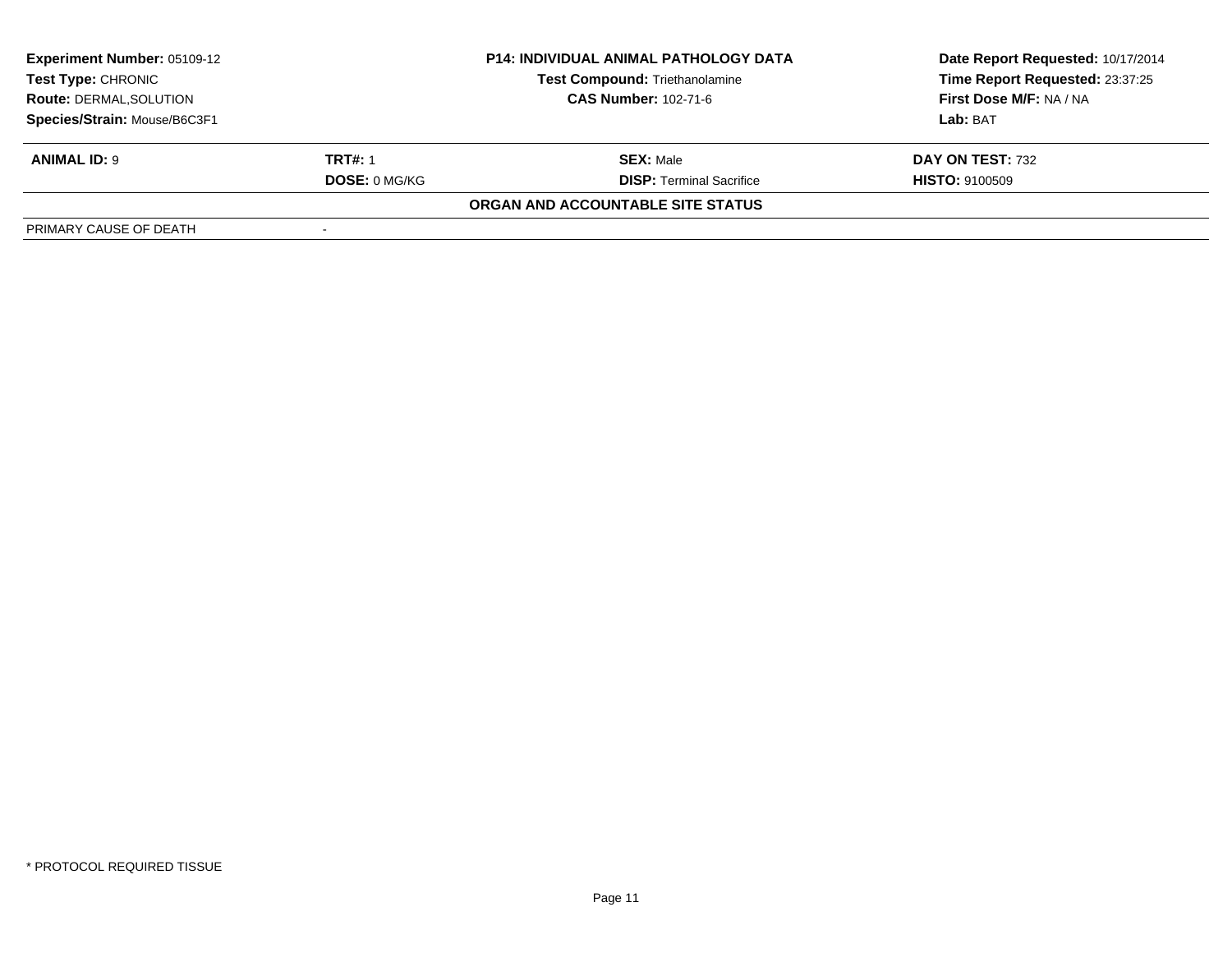| Experiment Number: 05109-12<br><b>Test Type: CHRONIC</b><br>Route: DERMAL, SOLUTION<br>Species/Strain: Mouse/B6C3F1 | <b>P14: INDIVIDUAL ANIMAL PATHOLOGY DATA</b><br>Test Compound: Triethanolamine<br><b>CAS Number: 102-71-6</b> |                                   | Date Report Requested: 10/17/2014<br>Time Report Requested: 23:37:25<br>First Dose M/F: NA / NA<br>Lab: BAT |
|---------------------------------------------------------------------------------------------------------------------|---------------------------------------------------------------------------------------------------------------|-----------------------------------|-------------------------------------------------------------------------------------------------------------|
| <b>ANIMAL ID: 10</b>                                                                                                | <b>TRT#: 1</b>                                                                                                | <b>SEX: Male</b>                  | DAY ON TEST: 456                                                                                            |
|                                                                                                                     | <b>DOSE: 0 MG/KG</b>                                                                                          | <b>DISP:</b> Scheduled Sacrifice  | <b>HISTO: 9100510</b>                                                                                       |
|                                                                                                                     |                                                                                                               | ORGAN AND ACCOUNTABLE SITE STATUS |                                                                                                             |
| <b>NORMAL</b>                                                                                                       |                                                                                                               |                                   |                                                                                                             |
| * Adrenal Cortex                                                                                                    | * Adrenal Medulla                                                                                             | * Blood Vessel                    | * Bone                                                                                                      |
| * Bone Marrow                                                                                                       | * Brain                                                                                                       | * Epididymis                      | * Esophagus                                                                                                 |
| * Gallbladder                                                                                                       | * Heart                                                                                                       | * Intestine Large, Cecum          | * Intestine Large, Colon                                                                                    |
| * Intestine Large, Rectum                                                                                           | * Intestine Small, Duodenum                                                                                   | * Intestine Small, Ileum          | * Intestine Small, Jejunum                                                                                  |
| * Islets, Pancreatic                                                                                                | * Kidney                                                                                                      | * Liver                           | * Lung                                                                                                      |
| * Lymph Node, Mandibular                                                                                            | * Lymph Node, Mesenteric                                                                                      | * Nose                            | * Pancreas                                                                                                  |
| * Pituitary Gland                                                                                                   | * Preputial Gland                                                                                             | * Prostate                        | * Salivary Glands                                                                                           |
| * Skin                                                                                                              | Spinal Cord                                                                                                   | * Spleen                          | * Stomach, Forestomach                                                                                      |
| * Stomach, Glandular                                                                                                | * Testes                                                                                                      | * Thymus                          | * Thyroid Gland                                                                                             |
| * Trachea                                                                                                           | * Urinary Bladder                                                                                             |                                   |                                                                                                             |
| <b>MISSING</b>                                                                                                      |                                                                                                               |                                   |                                                                                                             |
| * Mammary Gland                                                                                                     | * Parathyroid Gland                                                                                           |                                   |                                                                                                             |
| PRIMARY CAUSE OF DEATH                                                                                              |                                                                                                               |                                   |                                                                                                             |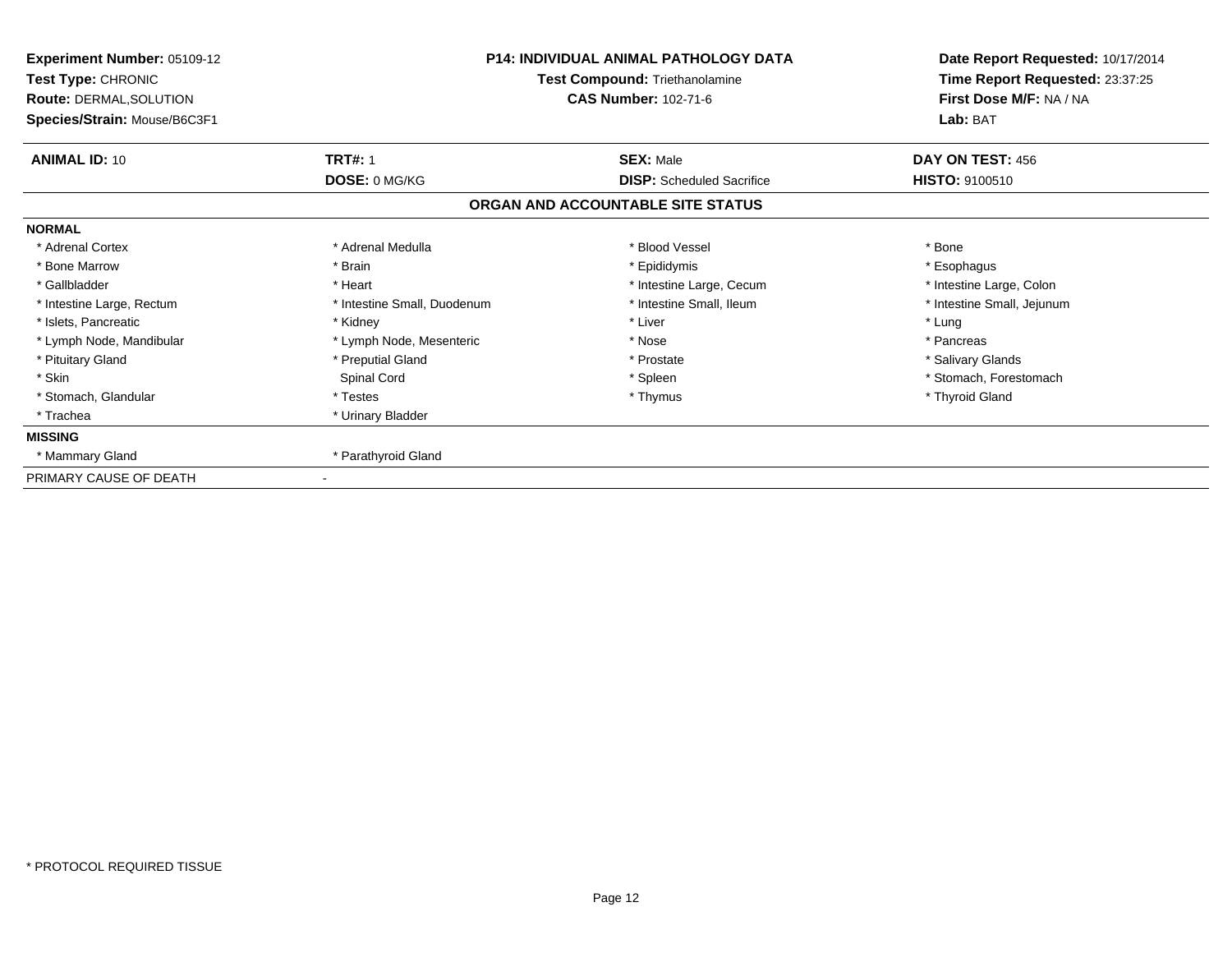| Experiment Number: 05109-12<br>Test Type: CHRONIC<br>Route: DERMAL, SOLUTION<br>Species/Strain: Mouse/B6C3F1<br><b>ANIMAL ID: 11</b> | <b>TRT#: 1</b>                                       | <b>P14: INDIVIDUAL ANIMAL PATHOLOGY DATA</b><br><b>Test Compound: Triethanolamine</b><br><b>CAS Number: 102-71-6</b> | Date Report Requested: 10/17/2014<br>Time Report Requested: 23:37:25<br>First Dose M/F: NA / NA<br>Lab: BAT<br>DAY ON TEST: 732 |
|--------------------------------------------------------------------------------------------------------------------------------------|------------------------------------------------------|----------------------------------------------------------------------------------------------------------------------|---------------------------------------------------------------------------------------------------------------------------------|
|                                                                                                                                      | DOSE: 0 MG/KG                                        | <b>SEX: Male</b><br><b>DISP: Terminal Sacrifice</b>                                                                  | <b>HISTO: 9100511</b>                                                                                                           |
|                                                                                                                                      |                                                      | ORGAN AND ACCOUNTABLE SITE STATUS                                                                                    |                                                                                                                                 |
|                                                                                                                                      |                                                      |                                                                                                                      |                                                                                                                                 |
| <b>NORMAL</b>                                                                                                                        |                                                      |                                                                                                                      |                                                                                                                                 |
| * Adrenal Medulla                                                                                                                    | * Blood Vessel                                       | * Bone                                                                                                               | * Bone Marrow                                                                                                                   |
| * Brain<br>* Heart                                                                                                                   | * Epididymis                                         | * Esophagus                                                                                                          | * Gallbladder                                                                                                                   |
| * Intestine Small, Duodenum                                                                                                          | * Intestine Large, Cecum<br>* Intestine Small, Ileum | * Intestine Large, Colon                                                                                             | * Intestine Large, Rectum                                                                                                       |
|                                                                                                                                      |                                                      | * Intestine Small, Jejunum                                                                                           | * Islets, Pancreatic<br>* Nose                                                                                                  |
| * Lung<br>* Pancreas                                                                                                                 | * Lymph Node, Mandibular<br>* Parathyroid Gland      | * Lymph Node, Mesenteric<br>* Pituitary Gland                                                                        | * Prostate                                                                                                                      |
| * Salivary Glands                                                                                                                    | Seminal Vesicle                                      | * Skin                                                                                                               | * Spleen                                                                                                                        |
| * Stomach, Forestomach                                                                                                               | * Stomach, Glandular                                 | * Testes                                                                                                             | * Thyroid Gland                                                                                                                 |
| * Trachea                                                                                                                            | * Urinary Bladder                                    |                                                                                                                      |                                                                                                                                 |
| <b>MISSING</b>                                                                                                                       |                                                      |                                                                                                                      |                                                                                                                                 |
| * Mammary Gland                                                                                                                      |                                                      |                                                                                                                      |                                                                                                                                 |
| <b>OBSERVATIONS</b>                                                                                                                  |                                                      |                                                                                                                      |                                                                                                                                 |
| * Adrenal Cortex                                                                                                                     |                                                      | Vacuolization Cytoplasmic                                                                                            | Minimal                                                                                                                         |
| * Kidney                                                                                                                             |                                                      | Nephropathy                                                                                                          | Chronic, Mild                                                                                                                   |
| * Liver                                                                                                                              |                                                      | <b>Basophilic Focus</b>                                                                                              |                                                                                                                                 |
|                                                                                                                                      |                                                      | Hepatocellular Carcinoma                                                                                             |                                                                                                                                 |
| [ Hepatocellular Carcinoma TGLS = 2-2,2-9 ]                                                                                          |                                                      |                                                                                                                      |                                                                                                                                 |
| * Preputial Gland                                                                                                                    | Duct                                                 | Ectasia                                                                                                              | Mild                                                                                                                            |
| [ Ectasia TGLS = $1-6$ ]                                                                                                             |                                                      |                                                                                                                      |                                                                                                                                 |
| * Thymus                                                                                                                             |                                                      | Atrophy                                                                                                              | Mild                                                                                                                            |
| PRIMARY CAUSE OF DEATH                                                                                                               |                                                      |                                                                                                                      |                                                                                                                                 |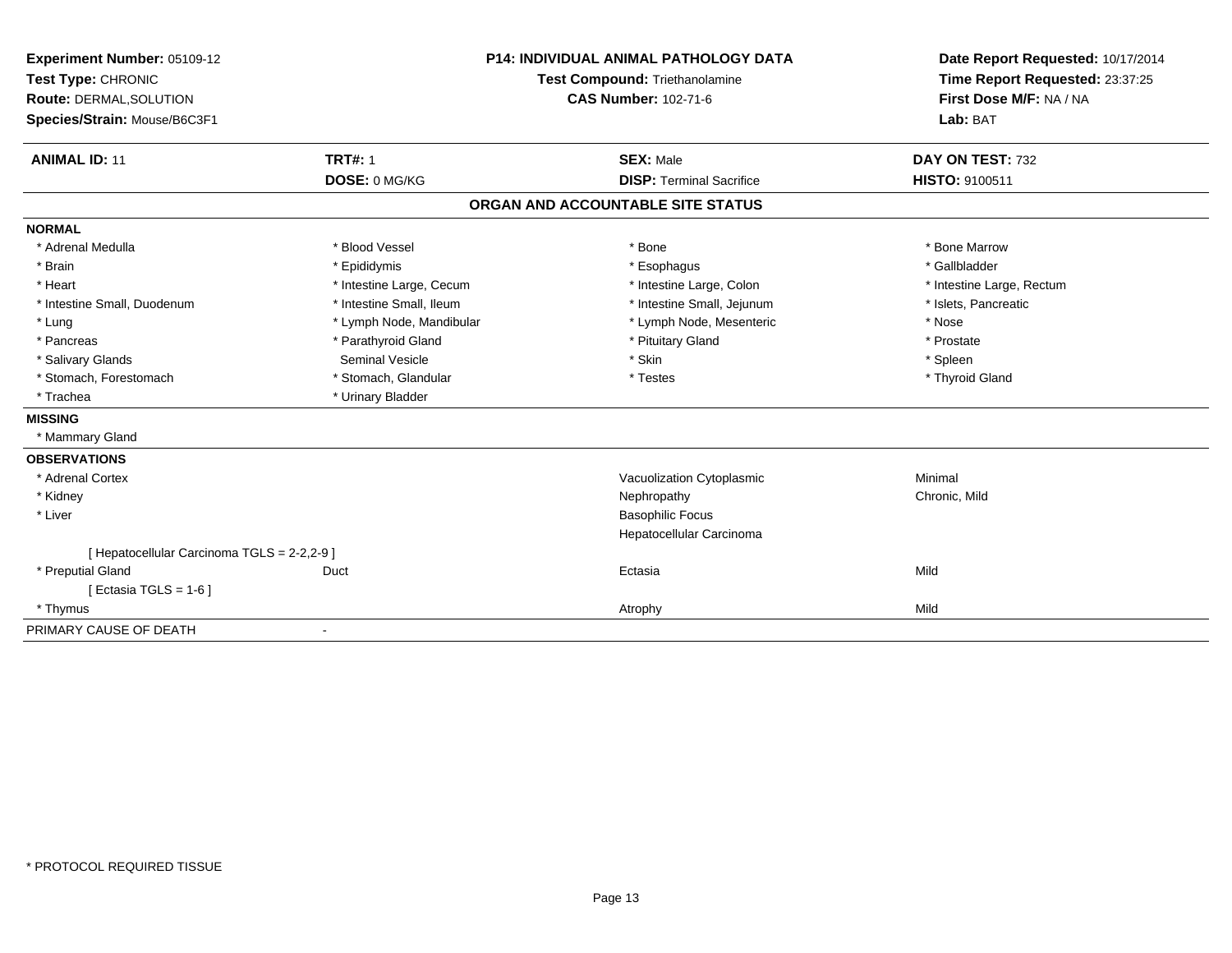| Experiment Number: 05109-12<br>Test Type: CHRONIC<br>Route: DERMAL, SOLUTION<br>Species/Strain: Mouse/B6C3F1 |                             | <b>P14: INDIVIDUAL ANIMAL PATHOLOGY DATA</b><br>Test Compound: Triethanolamine<br><b>CAS Number: 102-71-6</b> |                            |
|--------------------------------------------------------------------------------------------------------------|-----------------------------|---------------------------------------------------------------------------------------------------------------|----------------------------|
| <b>ANIMAL ID: 12</b>                                                                                         | <b>TRT#: 1</b>              | <b>SEX: Male</b>                                                                                              | DAY ON TEST: 732           |
|                                                                                                              | DOSE: 0 MG/KG               | <b>DISP: Terminal Sacrifice</b>                                                                               | <b>HISTO: 9100512</b>      |
|                                                                                                              |                             | ORGAN AND ACCOUNTABLE SITE STATUS                                                                             |                            |
| <b>NORMAL</b>                                                                                                |                             |                                                                                                               |                            |
| * Adrenal Cortex                                                                                             | * Adrenal Medulla           | * Blood Vessel                                                                                                | * Bone                     |
| * Bone Marrow                                                                                                | * Brain                     | * Epididymis                                                                                                  | * Esophagus                |
| * Gallbladder                                                                                                | * Heart                     | * Intestine Large, Cecum                                                                                      | * Intestine Large, Colon   |
| * Intestine Large, Rectum                                                                                    | * Intestine Small, Duodenum | * Intestine Small, Ileum                                                                                      | * Intestine Small, Jejunum |
| * Islets, Pancreatic                                                                                         | * Kidney                    | * Lymph Node, Mandibular                                                                                      | * Lymph Node, Mesenteric   |
| * Nose                                                                                                       | * Pancreas                  | * Parathyroid Gland                                                                                           | * Pituitary Gland          |
| * Prostate                                                                                                   | * Salivary Glands           | <b>Seminal Vesicle</b>                                                                                        | * Skin                     |
| * Stomach, Forestomach                                                                                       | * Stomach, Glandular        | * Testes                                                                                                      | * Thyroid Gland            |
| * Trachea                                                                                                    | * Urinary Bladder           |                                                                                                               |                            |
| <b>MISSING</b>                                                                                               |                             |                                                                                                               |                            |
| * Mammary Gland                                                                                              | * Thymus                    |                                                                                                               |                            |
| <b>OBSERVATIONS</b>                                                                                          |                             |                                                                                                               |                            |
| * Liver                                                                                                      |                             | <b>Cytoplasmic Alteration</b>                                                                                 | Mild                       |
|                                                                                                              |                             | Hemangiosarcoma                                                                                               | Multiple                   |
|                                                                                                              |                             | Hepatocellular Adenoma                                                                                        | Multiple                   |
|                                                                                                              |                             | Hepatocellular Carcinoma                                                                                      | Multiple                   |
|                                                                                                              | Oval Cell                   | Hyperplasia                                                                                                   | Mild                       |
|                                                                                                              |                             | Karyomegaly                                                                                                   | Mild                       |
|                                                                                                              |                             | Necrosis                                                                                                      | Moderate                   |
| [ Hemangiosarcoma TGLS = 6-10,8-12,12-19,14-19,15-19 ]                                                       |                             |                                                                                                               |                            |
| [ Hepatocellular Adenoma TGLS = 7-11,9-13 ]                                                                  |                             |                                                                                                               |                            |
| [ Hepatocellular Carcinoma TGLS = 10-14,11-15,13-16 ]                                                        |                             |                                                                                                               |                            |
| * Lung                                                                                                       |                             | Alveolar/Bronchiolar Carcinoma                                                                                |                            |
| [ Alveolar/Bronchiolar Carcinoma TGLS = 16-2 ]                                                               |                             |                                                                                                               |                            |
| * Preputial Gland                                                                                            | Duct                        | Ectasia                                                                                                       | Mild                       |
| <b>Skeletal Muscle</b>                                                                                       |                             | Hemangiosarcoma                                                                                               |                            |
| [Hemangiosarcoma TGLS = 1-20]                                                                                |                             |                                                                                                               |                            |
| * Spleen                                                                                                     |                             | Hemangiosarcoma                                                                                               |                            |
| [ Hemangiosarcoma TGLS = 2-1,3-17,4-9,5-18 ]                                                                 |                             |                                                                                                               |                            |
| PRIMARY CAUSE OF DEATH                                                                                       |                             |                                                                                                               |                            |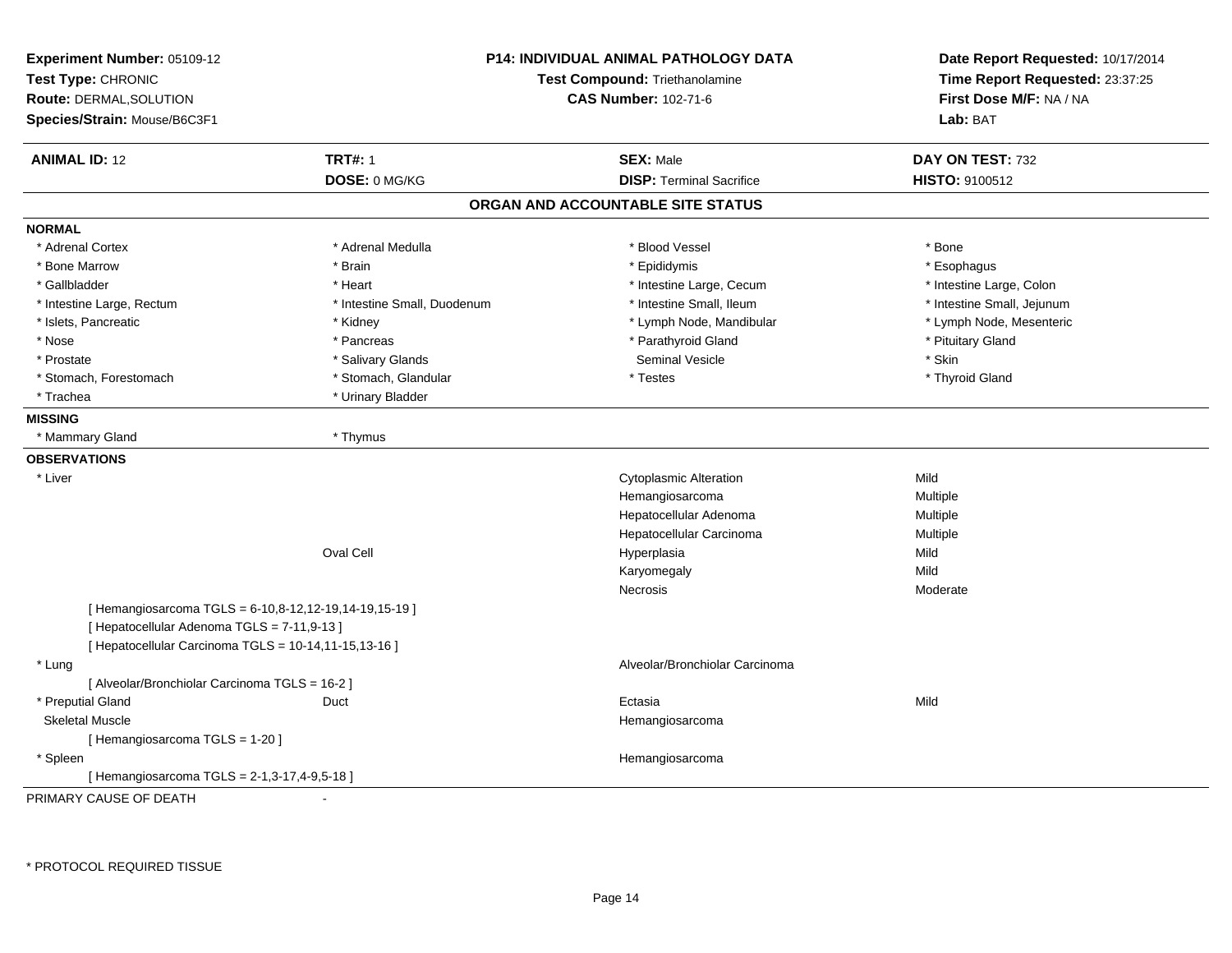| <b>Experiment Number: 05109-12</b><br><b>Test Compound: Triethanolamine</b><br><b>Test Type: CHRONIC</b> |                      | <b>P14: INDIVIDUAL ANIMAL PATHOLOGY DATA</b> | Date Report Requested: 10/17/2014 |  |
|----------------------------------------------------------------------------------------------------------|----------------------|----------------------------------------------|-----------------------------------|--|
|                                                                                                          |                      |                                              | Time Report Requested: 23:37:25   |  |
| <b>Route: DERMAL, SOLUTION</b>                                                                           |                      | <b>CAS Number: 102-71-6</b>                  | First Dose M/F: NA / NA           |  |
| Species/Strain: Mouse/B6C3F1                                                                             |                      |                                              | Lab: BAT                          |  |
| <b>ANIMAL ID: 12</b>                                                                                     | <b>TRT#: 1</b>       | <b>SEX: Male</b>                             | DAY ON TEST: 732                  |  |
|                                                                                                          | <b>DOSE: 0 MG/KG</b> | <b>DISP:</b> Terminal Sacrifice              | <b>HISTO: 9100512</b>             |  |
|                                                                                                          |                      | ORGAN AND ACCOUNTABLE SITE STATUS            |                                   |  |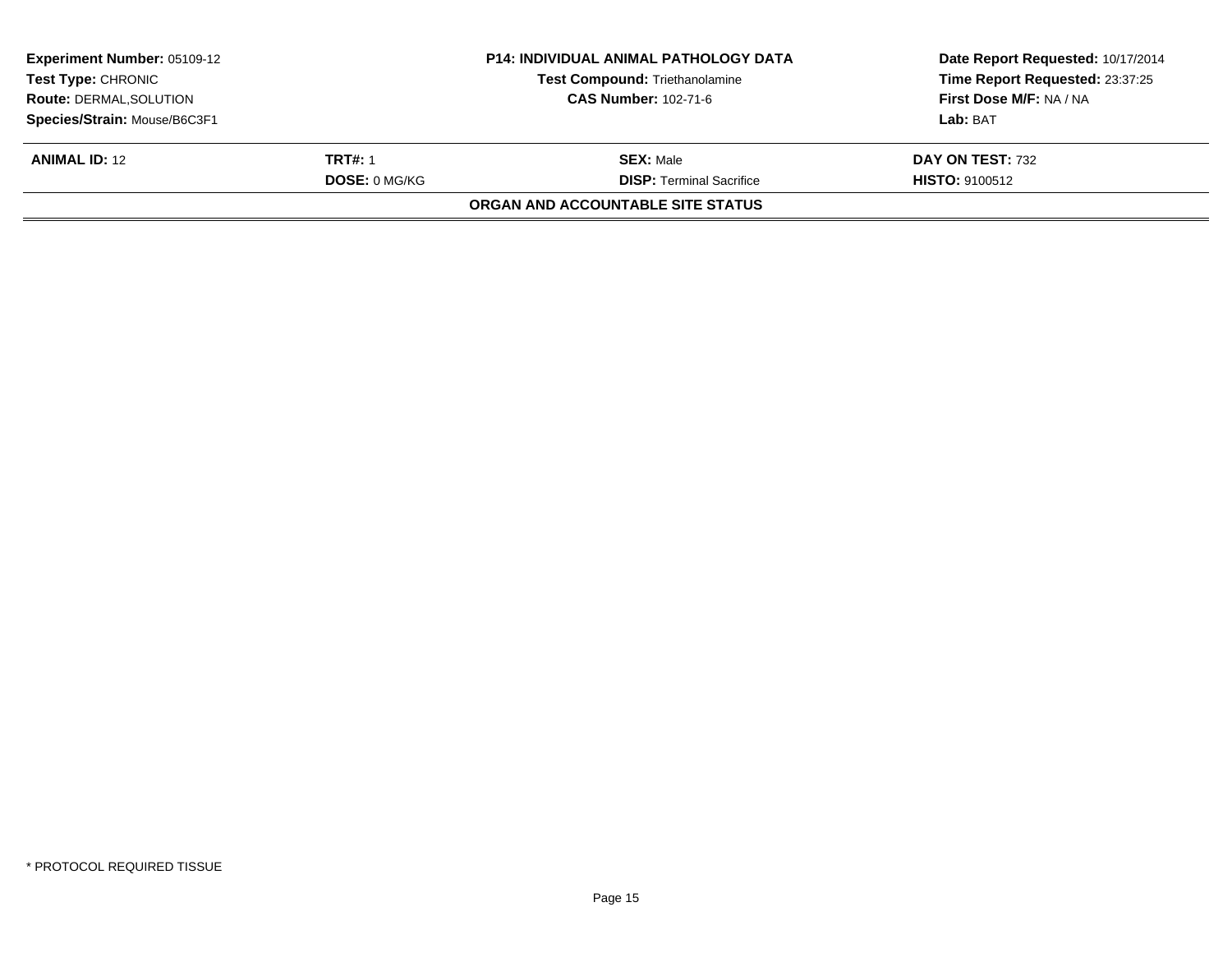| Experiment Number: 05109-12<br>Test Type: CHRONIC<br>Route: DERMAL, SOLUTION<br>Species/Strain: Mouse/B6C3F1<br><b>ANIMAL ID: 13</b> | <b>TRT#: 1</b>           | <b>P14: INDIVIDUAL ANIMAL PATHOLOGY DATA</b><br>Test Compound: Triethanolamine<br><b>CAS Number: 102-71-6</b><br><b>SEX: Male</b> | Date Report Requested: 10/17/2014<br>Time Report Requested: 23:37:25<br>First Dose M/F: NA / NA<br>Lab: BAT<br>DAY ON TEST: 731 |
|--------------------------------------------------------------------------------------------------------------------------------------|--------------------------|-----------------------------------------------------------------------------------------------------------------------------------|---------------------------------------------------------------------------------------------------------------------------------|
|                                                                                                                                      | DOSE: 0 MG/KG            | <b>DISP: Terminal Sacrifice</b>                                                                                                   | <b>HISTO: 9100513</b>                                                                                                           |
|                                                                                                                                      |                          | ORGAN AND ACCOUNTABLE SITE STATUS                                                                                                 |                                                                                                                                 |
| <b>NORMAL</b>                                                                                                                        |                          |                                                                                                                                   |                                                                                                                                 |
| * Adrenal Medulla                                                                                                                    | * Blood Vessel           | * Bone                                                                                                                            | * Bone Marrow                                                                                                                   |
| * Brain                                                                                                                              | * Epididymis             | * Esophagus                                                                                                                       | * Gallbladder                                                                                                                   |
| * Heart                                                                                                                              | * Intestine Large, Cecum | * Intestine Large, Colon                                                                                                          | * Intestine Large, Rectum                                                                                                       |
| * Intestine Small, Duodenum                                                                                                          | * Intestine Small, Ileum | * Intestine Small, Jejunum                                                                                                        | * Islets, Pancreatic                                                                                                            |
| * Lung                                                                                                                               | * Lymph Node, Mandibular | * Lymph Node, Mesenteric                                                                                                          | * Nose                                                                                                                          |
| * Pancreas                                                                                                                           | * Parathyroid Gland      | * Pituitary Gland                                                                                                                 | * Prostate                                                                                                                      |
| * Salivary Glands                                                                                                                    | <b>Seminal Vesicle</b>   | * Skin                                                                                                                            | * Spleen                                                                                                                        |
| * Stomach, Forestomach                                                                                                               | * Stomach, Glandular     | * Testes                                                                                                                          | * Thymus                                                                                                                        |
| * Trachea                                                                                                                            | * Urinary Bladder        |                                                                                                                                   |                                                                                                                                 |
| <b>MISSING</b>                                                                                                                       |                          |                                                                                                                                   |                                                                                                                                 |
| * Mammary Gland                                                                                                                      |                          |                                                                                                                                   |                                                                                                                                 |
| <b>OBSERVATIONS</b>                                                                                                                  |                          |                                                                                                                                   |                                                                                                                                 |
| * Adrenal Cortex                                                                                                                     | Capsule, Spindle Cell    | Hyperplasia                                                                                                                       | Mild                                                                                                                            |
|                                                                                                                                      |                          | Hypertrophy                                                                                                                       | Minimal                                                                                                                         |
| * Kidney                                                                                                                             |                          | Nephropathy                                                                                                                       | Chronic, Minimal                                                                                                                |
| * Liver                                                                                                                              |                          | <b>Eosinophilic Focus</b>                                                                                                         |                                                                                                                                 |
| [ Eosinophilic Focus TGLS = 2-1 ]                                                                                                    |                          |                                                                                                                                   |                                                                                                                                 |
| * Preputial Gland                                                                                                                    | Duct                     | Ectasia                                                                                                                           | Mild                                                                                                                            |
| [ Ectasia TGLS = $1-6$ ]                                                                                                             |                          |                                                                                                                                   |                                                                                                                                 |
| * Thyroid Gland                                                                                                                      | <b>Follicular Cel</b>    | Hyperplasia                                                                                                                       | Mild                                                                                                                            |
| PRIMARY CAUSE OF DEATH                                                                                                               | $\blacksquare$           |                                                                                                                                   |                                                                                                                                 |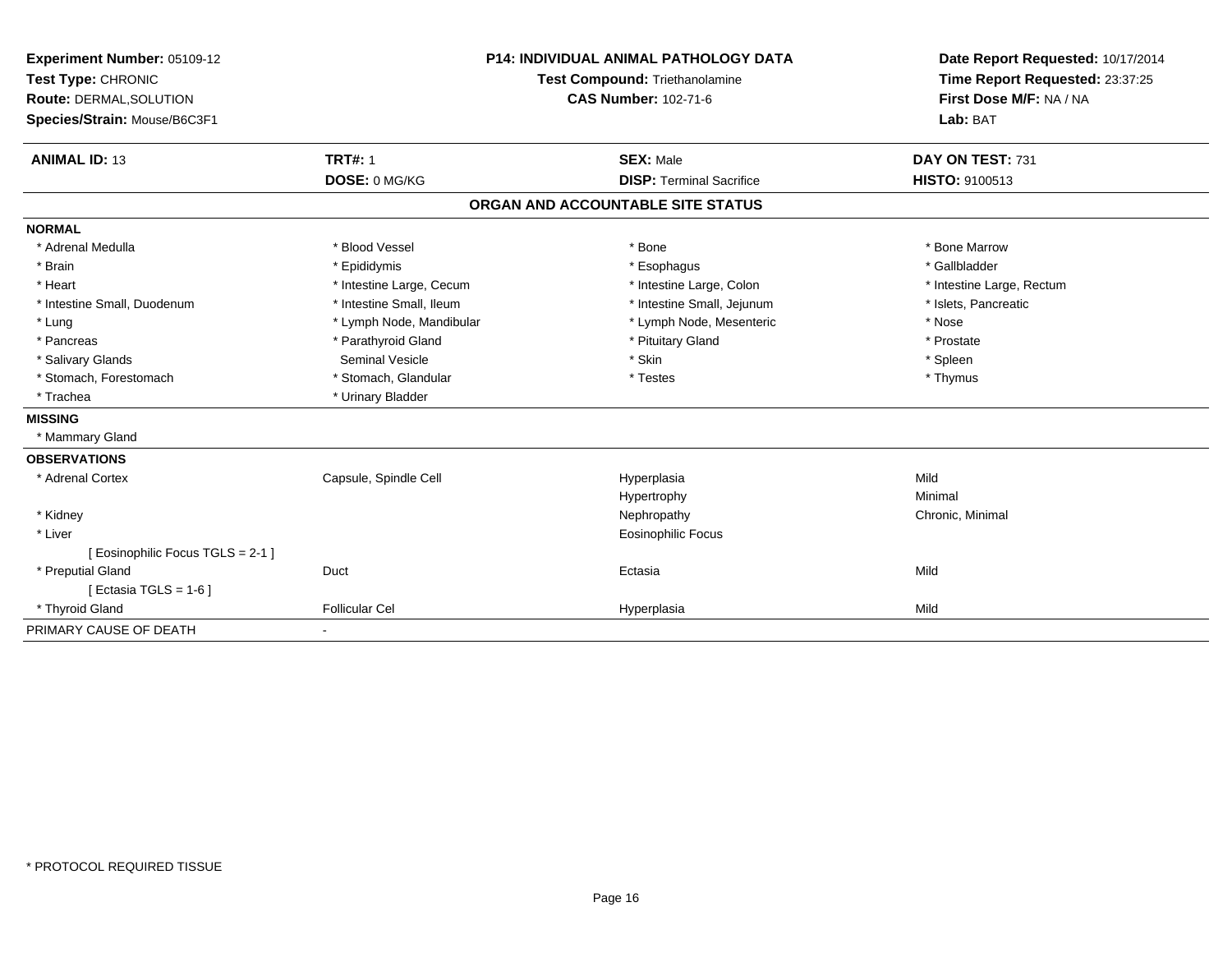| Experiment Number: 05109-12<br>Test Type: CHRONIC<br>Route: DERMAL, SOLUTION<br>Species/Strain: Mouse/B6C3F1<br><b>ANIMAL ID: 14</b> | <b>TRT#: 1</b>           | <b>P14: INDIVIDUAL ANIMAL PATHOLOGY DATA</b><br><b>Test Compound: Triethanolamine</b><br><b>CAS Number: 102-71-6</b><br><b>SEX: Male</b> | Date Report Requested: 10/17/2014<br>Time Report Requested: 23:37:25<br>First Dose M/F: NA / NA<br>Lab: BAT<br>DAY ON TEST: 731 |
|--------------------------------------------------------------------------------------------------------------------------------------|--------------------------|------------------------------------------------------------------------------------------------------------------------------------------|---------------------------------------------------------------------------------------------------------------------------------|
|                                                                                                                                      | DOSE: 0 MG/KG            | <b>DISP: Terminal Sacrifice</b>                                                                                                          | <b>HISTO: 9100514</b>                                                                                                           |
|                                                                                                                                      |                          | ORGAN AND ACCOUNTABLE SITE STATUS                                                                                                        |                                                                                                                                 |
| <b>NORMAL</b>                                                                                                                        |                          |                                                                                                                                          |                                                                                                                                 |
| * Adrenal Medulla                                                                                                                    | * Blood Vessel           | * Bone                                                                                                                                   | * Bone Marrow                                                                                                                   |
| * Brain                                                                                                                              | * Epididymis             | * Esophagus                                                                                                                              | * Gallbladder                                                                                                                   |
| * Heart                                                                                                                              | * Intestine Large, Cecum | * Intestine Large, Colon                                                                                                                 | * Intestine Large, Rectum                                                                                                       |
| * Intestine Small, Duodenum                                                                                                          | * Intestine Small, Ileum | * Intestine Small, Jejunum                                                                                                               | * Islets, Pancreatic                                                                                                            |
| * Lung                                                                                                                               | * Lymph Node, Mandibular | * Lymph Node, Mesenteric                                                                                                                 | * Nose                                                                                                                          |
| * Pancreas                                                                                                                           | * Parathyroid Gland      | * Pituitary Gland                                                                                                                        | * Prostate                                                                                                                      |
| * Salivary Glands                                                                                                                    | <b>Seminal Vesicle</b>   | * Spleen                                                                                                                                 | * Stomach, Forestomach                                                                                                          |
| * Stomach, Glandular                                                                                                                 | * Testes                 | * Thymus                                                                                                                                 | * Thyroid Gland                                                                                                                 |
| * Trachea                                                                                                                            | * Urinary Bladder        |                                                                                                                                          |                                                                                                                                 |
| <b>MISSING</b>                                                                                                                       |                          |                                                                                                                                          |                                                                                                                                 |
| * Mammary Gland                                                                                                                      |                          |                                                                                                                                          |                                                                                                                                 |
| <b>OBSERVATIONS</b>                                                                                                                  |                          |                                                                                                                                          |                                                                                                                                 |
| * Adrenal Cortex                                                                                                                     |                          | Vacuolization Cytoplasmic                                                                                                                | Mild                                                                                                                            |
| * Kidney                                                                                                                             |                          | Nephropathy                                                                                                                              | Chronic, Mild                                                                                                                   |
| * Liver                                                                                                                              |                          | <b>Basophilic Focus</b>                                                                                                                  |                                                                                                                                 |
| * Preputial Gland                                                                                                                    | Duct                     | Ectasia                                                                                                                                  | Mild                                                                                                                            |
| * Skin                                                                                                                               | SOA-No Mass              | Acanthosis                                                                                                                               | Minimal                                                                                                                         |
|                                                                                                                                      | SOA-No Mass              | Inflammation                                                                                                                             | Chronic, Minimal                                                                                                                |
| PRIMARY CAUSE OF DEATH                                                                                                               |                          |                                                                                                                                          |                                                                                                                                 |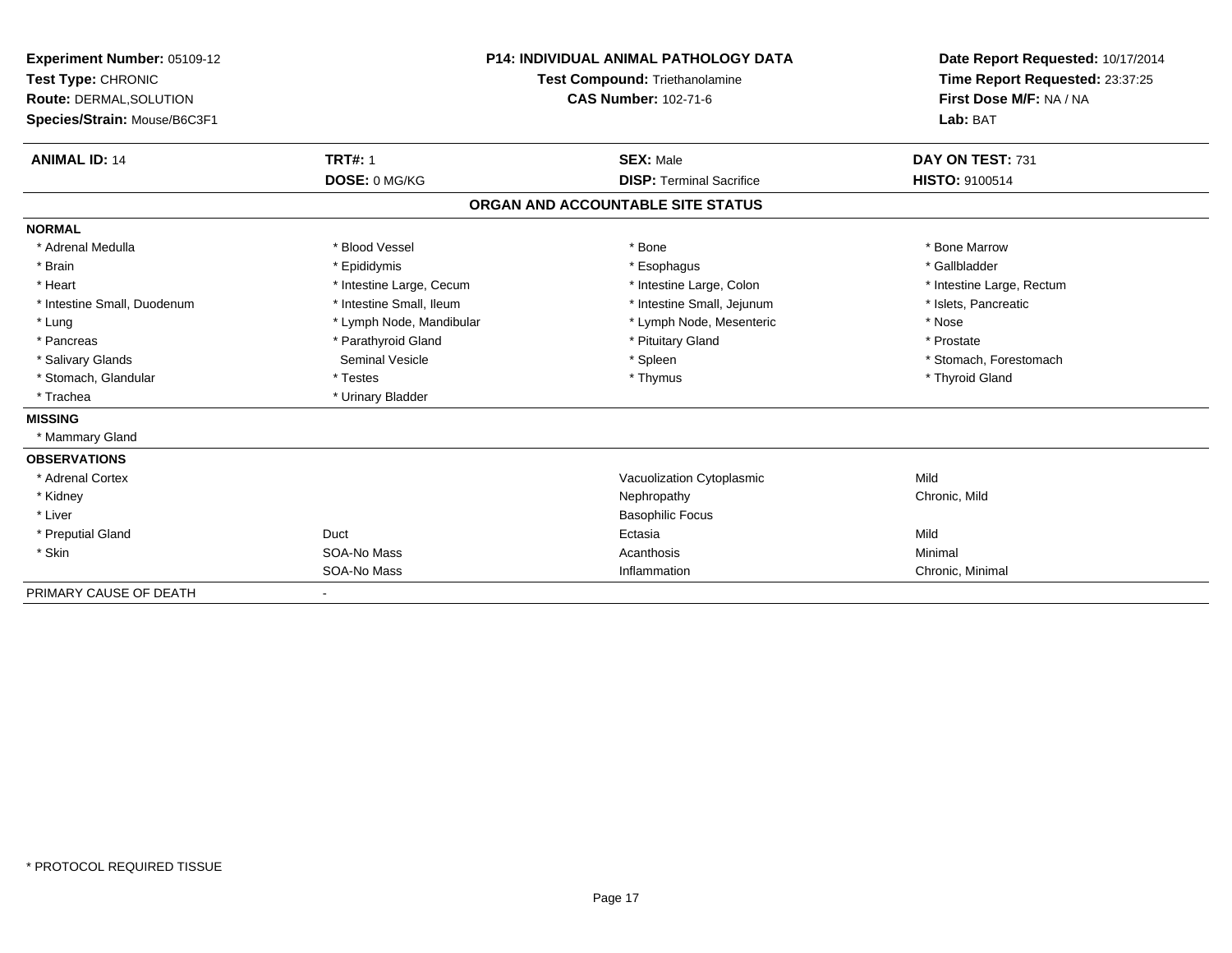| Experiment Number: 05109-12<br>Test Type: CHRONIC<br>Route: DERMAL, SOLUTION<br>Species/Strain: Mouse/B6C3F1 |                             | P14: INDIVIDUAL ANIMAL PATHOLOGY DATA<br><b>Test Compound: Triethanolamine</b><br><b>CAS Number: 102-71-6</b> | Date Report Requested: 10/17/2014<br>Time Report Requested: 23:37:25<br>First Dose M/F: NA / NA<br>Lab: BAT |
|--------------------------------------------------------------------------------------------------------------|-----------------------------|---------------------------------------------------------------------------------------------------------------|-------------------------------------------------------------------------------------------------------------|
| <b>ANIMAL ID: 15</b>                                                                                         | <b>TRT#: 1</b>              | <b>SEX: Male</b>                                                                                              | DAY ON TEST: 456                                                                                            |
|                                                                                                              | DOSE: 0 MG/KG               | <b>DISP:</b> Scheduled Sacrifice                                                                              | HISTO: 9100515                                                                                              |
|                                                                                                              |                             | ORGAN AND ACCOUNTABLE SITE STATUS                                                                             |                                                                                                             |
| <b>NORMAL</b>                                                                                                |                             |                                                                                                               |                                                                                                             |
| * Adrenal Cortex                                                                                             | * Adrenal Medulla           | * Blood Vessel                                                                                                | * Bone                                                                                                      |
| * Bone Marrow                                                                                                | * Brain                     | * Epididymis                                                                                                  | * Esophagus                                                                                                 |
| * Gallbladder                                                                                                | * Heart                     | * Intestine Large, Cecum                                                                                      | * Intestine Large, Colon                                                                                    |
| * Intestine Large, Rectum                                                                                    | * Intestine Small, Duodenum | * Intestine Small, Ileum                                                                                      | * Intestine Small, Jejunum                                                                                  |
| * Islets, Pancreatic                                                                                         | * Lung                      | * Lymph Node, Mandibular                                                                                      | * Lymph Node, Mesenteric                                                                                    |
| * Nose                                                                                                       | * Pancreas                  | * Parathyroid Gland                                                                                           | * Pituitary Gland                                                                                           |
| * Preputial Gland                                                                                            | * Prostate                  | * Salivary Glands                                                                                             | * Skin                                                                                                      |
| * Spleen                                                                                                     | * Stomach, Forestomach      | * Stomach, Glandular                                                                                          | * Testes                                                                                                    |
| * Thymus                                                                                                     | * Thyroid Gland             | * Trachea                                                                                                     | * Urinary Bladder                                                                                           |
| <b>MISSING</b>                                                                                               |                             |                                                                                                               |                                                                                                             |
| * Mammary Gland                                                                                              |                             |                                                                                                               |                                                                                                             |
| <b>OBSERVATIONS</b>                                                                                          |                             |                                                                                                               |                                                                                                             |
| * Kidney                                                                                                     |                             | Nephropathy                                                                                                   | Chronic, Mild                                                                                               |
| * Liver                                                                                                      | Hepatocyte                  | <b>Cytoplasmic Alteration</b>                                                                                 | Moderate                                                                                                    |
|                                                                                                              |                             | Hepatocellular Adenoma                                                                                        | Multiple                                                                                                    |
|                                                                                                              | Oval Cell                   | Hyperplasia                                                                                                   | Moderate                                                                                                    |
|                                                                                                              |                             | Karyomegaly                                                                                                   | Moderate                                                                                                    |
| [ Cytoplasmic Alteration TGLS = 3-1,2,9,10 ]                                                                 |                             |                                                                                                               |                                                                                                             |
| [Hepatocellular Adenoma TGLS = 2-1]                                                                          |                             |                                                                                                               |                                                                                                             |
| PRIMARY CAUSE OF DEATH                                                                                       |                             |                                                                                                               |                                                                                                             |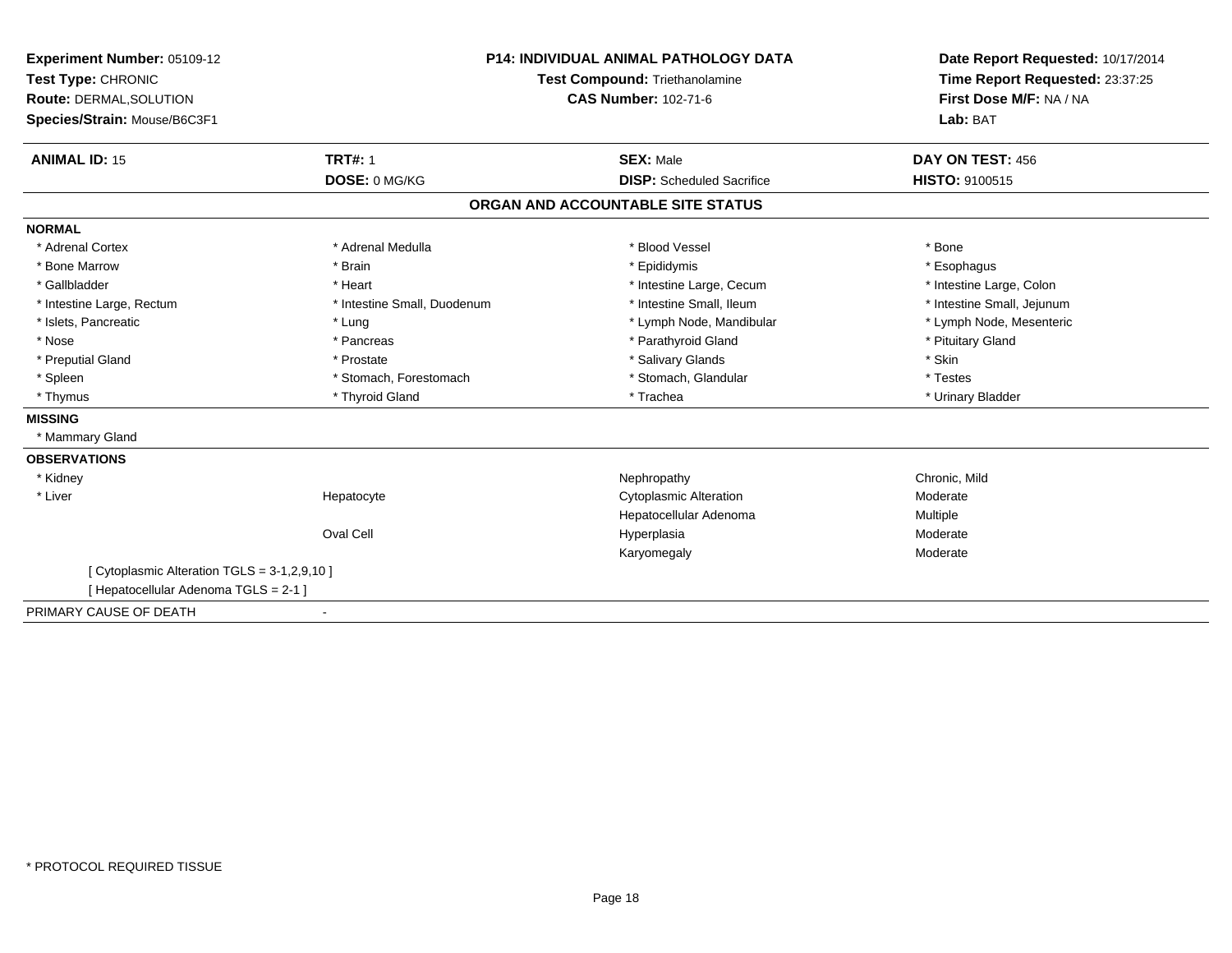| Experiment Number: 05109-12<br>Test Type: CHRONIC<br>Route: DERMAL, SOLUTION<br>Species/Strain: Mouse/B6C3F1 |                            | <b>P14: INDIVIDUAL ANIMAL PATHOLOGY DATA</b><br><b>Test Compound: Triethanolamine</b><br><b>CAS Number: 102-71-6</b> | Date Report Requested: 10/17/2014<br>Time Report Requested: 23:37:25<br>First Dose M/F: NA / NA<br>Lab: BAT |
|--------------------------------------------------------------------------------------------------------------|----------------------------|----------------------------------------------------------------------------------------------------------------------|-------------------------------------------------------------------------------------------------------------|
| <b>ANIMAL ID: 16</b>                                                                                         | <b>TRT#: 1</b>             | <b>SEX: Male</b>                                                                                                     | DAY ON TEST: 729                                                                                            |
|                                                                                                              | DOSE: 0 MG/KG              | <b>DISP: Terminal Sacrifice</b>                                                                                      | HISTO: 9100516                                                                                              |
|                                                                                                              |                            | ORGAN AND ACCOUNTABLE SITE STATUS                                                                                    |                                                                                                             |
| <b>NORMAL</b>                                                                                                |                            |                                                                                                                      |                                                                                                             |
| * Adrenal Medulla                                                                                            | * Blood Vessel             | * Bone                                                                                                               | * Bone Marrow                                                                                               |
| * Brain                                                                                                      | * Esophagus                | * Gallbladder                                                                                                        | * Heart                                                                                                     |
| * Intestine Large, Cecum                                                                                     | * Intestine Large, Colon   | * Intestine Large, Rectum                                                                                            | * Intestine Small, Duodenum                                                                                 |
| * Intestine Small, Ileum                                                                                     | * Intestine Small, Jejunum | * Islets, Pancreatic                                                                                                 | * Lung                                                                                                      |
| * Lymph Node, Mandibular                                                                                     | * Lymph Node, Mesenteric   | * Nose                                                                                                               | * Pancreas                                                                                                  |
| * Parathyroid Gland                                                                                          | * Pituitary Gland          | * Preputial Gland                                                                                                    | * Prostate                                                                                                  |
| * Salivary Glands                                                                                            | <b>Seminal Vesicle</b>     | * Skin                                                                                                               | * Spleen                                                                                                    |
| * Stomach, Forestomach                                                                                       | * Stomach, Glandular       | * Testes                                                                                                             | * Thymus                                                                                                    |
| * Thyroid Gland                                                                                              | * Trachea                  | * Urinary Bladder                                                                                                    |                                                                                                             |
| <b>MISSING</b>                                                                                               |                            |                                                                                                                      |                                                                                                             |
| * Mammary Gland                                                                                              |                            |                                                                                                                      |                                                                                                             |
| <b>OBSERVATIONS</b>                                                                                          |                            |                                                                                                                      |                                                                                                             |
| * Adrenal Cortex                                                                                             |                            | Hypertrophy                                                                                                          | Mild                                                                                                        |
| * Epididymis                                                                                                 |                            | Granuloma Sperm                                                                                                      | Mild                                                                                                        |
| * Kidney                                                                                                     |                            | Nephropathy                                                                                                          | Chronic, Mild                                                                                               |
| * Liver                                                                                                      |                            | <b>Clear Cell Focus</b>                                                                                              |                                                                                                             |
| PRIMARY CAUSE OF DEATH                                                                                       |                            |                                                                                                                      |                                                                                                             |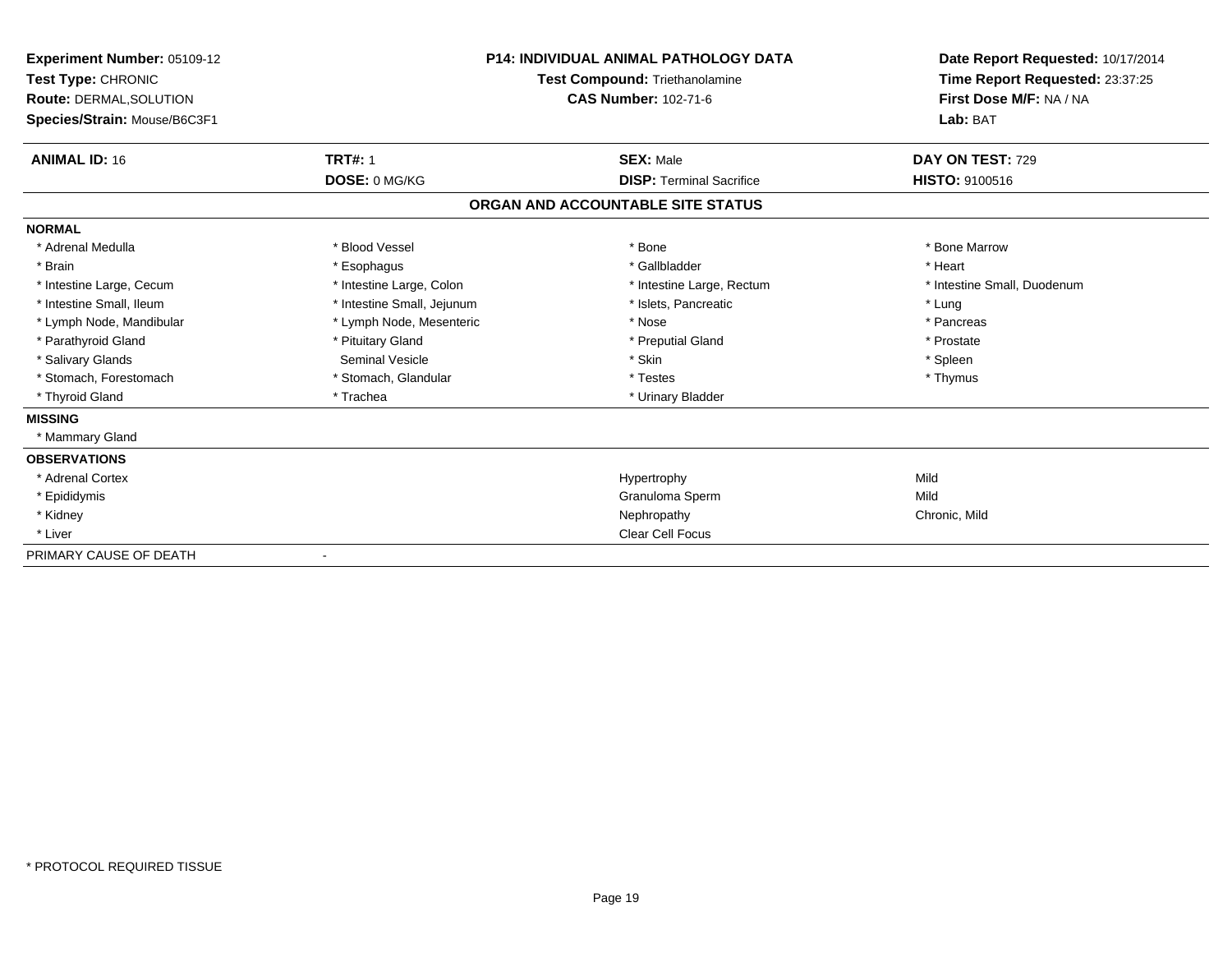| Experiment Number: 05109-12<br>Test Type: CHRONIC<br>Route: DERMAL, SOLUTION<br>Species/Strain: Mouse/B6C3F1 |                          | <b>P14: INDIVIDUAL ANIMAL PATHOLOGY DATA</b><br>Test Compound: Triethanolamine<br><b>CAS Number: 102-71-6</b> | Date Report Requested: 10/17/2014<br>Time Report Requested: 23:37:25<br>First Dose M/F: NA / NA<br>Lab: BAT |
|--------------------------------------------------------------------------------------------------------------|--------------------------|---------------------------------------------------------------------------------------------------------------|-------------------------------------------------------------------------------------------------------------|
| <b>ANIMAL ID: 17</b>                                                                                         | <b>TRT#: 1</b>           | <b>SEX: Male</b>                                                                                              | DAY ON TEST: 729                                                                                            |
|                                                                                                              | DOSE: 0 MG/KG            | <b>DISP: Terminal Sacrifice</b>                                                                               | <b>HISTO: 9100517</b>                                                                                       |
|                                                                                                              |                          | ORGAN AND ACCOUNTABLE SITE STATUS                                                                             |                                                                                                             |
| <b>NORMAL</b>                                                                                                |                          |                                                                                                               |                                                                                                             |
| * Adrenal Medulla                                                                                            | * Blood Vessel           | * Bone                                                                                                        | * Bone Marrow                                                                                               |
| * Brain                                                                                                      | * Epididymis             | * Esophagus                                                                                                   | * Gallbladder                                                                                               |
| * Heart                                                                                                      | * Intestine Large, Cecum | * Intestine Large, Colon                                                                                      | * Intestine Large, Rectum                                                                                   |
| * Intestine Small, Duodenum                                                                                  | * Intestine Small, Ileum | * Intestine Small, Jejunum                                                                                    | * Islets, Pancreatic                                                                                        |
| * Liver                                                                                                      | * Lung                   | * Lymph Node, Mandibular                                                                                      | * Lymph Node, Mesenteric                                                                                    |
| * Nose                                                                                                       | * Pancreas               | * Parathyroid Gland                                                                                           | * Pituitary Gland                                                                                           |
| * Prostate                                                                                                   | * Salivary Glands        | Seminal Vesicle                                                                                               | * Skin                                                                                                      |
| * Spleen                                                                                                     | * Stomach, Forestomach   | * Stomach, Glandular                                                                                          | * Testes                                                                                                    |
| * Thymus                                                                                                     | * Thyroid Gland          | * Trachea                                                                                                     | * Urinary Bladder                                                                                           |
| <b>MISSING</b>                                                                                               |                          |                                                                                                               |                                                                                                             |
| * Mammary Gland                                                                                              |                          |                                                                                                               |                                                                                                             |
| <b>OBSERVATIONS</b>                                                                                          |                          |                                                                                                               |                                                                                                             |
| * Adrenal Cortex                                                                                             | Capsule, Spindle Cell    | Hyperplasia                                                                                                   | Mild                                                                                                        |
|                                                                                                              |                          | Hypertrophy                                                                                                   | Mild                                                                                                        |
| * Kidney                                                                                                     |                          | Nephropathy                                                                                                   | Chronic, Mild                                                                                               |
| * Preputial Gland                                                                                            | Duct                     | Ectasia                                                                                                       | Mild                                                                                                        |
| [ Ectasia TGLS = 1-6 ]                                                                                       |                          |                                                                                                               |                                                                                                             |
| PRIMARY CAUSE OF DEATH                                                                                       |                          |                                                                                                               |                                                                                                             |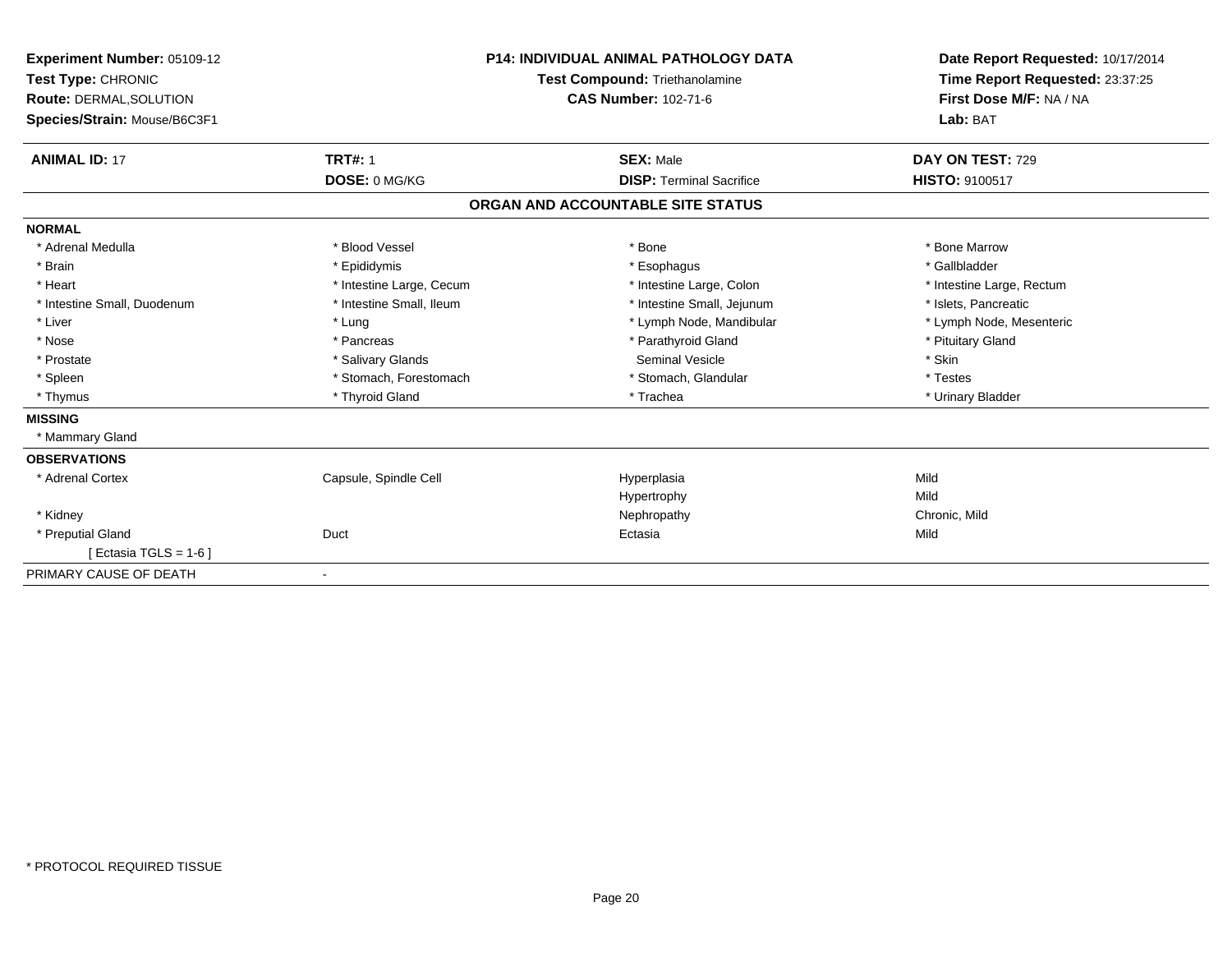| Experiment Number: 05109-12<br>Test Type: CHRONIC<br><b>Route: DERMAL, SOLUTION</b><br>Species/Strain: Mouse/B6C3F1 | <b>P14: INDIVIDUAL ANIMAL PATHOLOGY DATA</b><br>Test Compound: Triethanolamine<br><b>CAS Number: 102-71-6</b> |                                   | Date Report Requested: 10/17/2014<br>Time Report Requested: 23:37:25<br>First Dose M/F: NA / NA<br>Lab: BAT |
|---------------------------------------------------------------------------------------------------------------------|---------------------------------------------------------------------------------------------------------------|-----------------------------------|-------------------------------------------------------------------------------------------------------------|
| <b>ANIMAL ID: 18</b>                                                                                                | <b>TRT#: 1</b>                                                                                                | <b>SEX: Male</b>                  | DAY ON TEST: 456                                                                                            |
|                                                                                                                     | DOSE: 0 MG/KG                                                                                                 | <b>DISP:</b> Scheduled Sacrifice  | <b>HISTO: 9100518</b>                                                                                       |
|                                                                                                                     |                                                                                                               | ORGAN AND ACCOUNTABLE SITE STATUS |                                                                                                             |
| <b>NORMAL</b>                                                                                                       |                                                                                                               |                                   |                                                                                                             |
| * Adrenal Cortex                                                                                                    | * Adrenal Medulla                                                                                             | * Blood Vessel                    | * Bone                                                                                                      |
| * Bone Marrow                                                                                                       | * Brain                                                                                                       | * Epididymis                      | * Esophagus                                                                                                 |
| * Gallbladder                                                                                                       | * Heart                                                                                                       | * Intestine Large, Cecum          | * Intestine Large, Colon                                                                                    |
| * Intestine Large, Rectum                                                                                           | * Intestine Small, Duodenum                                                                                   | * Intestine Small, Ileum          | * Intestine Small, Jejunum                                                                                  |
| * Islets, Pancreatic                                                                                                | * Liver                                                                                                       | * Lung                            | * Lymph Node, Mandibular                                                                                    |
| * Lymph Node, Mesenteric                                                                                            | * Nose                                                                                                        | * Pancreas                        | * Parathyroid Gland                                                                                         |
| * Pituitary Gland                                                                                                   | * Preputial Gland                                                                                             | * Prostate                        | * Salivary Glands                                                                                           |
| * Skin                                                                                                              | * Spleen                                                                                                      | * Stomach, Forestomach            | * Stomach, Glandular                                                                                        |
| * Testes                                                                                                            | * Thymus                                                                                                      | * Thyroid Gland                   | * Trachea                                                                                                   |
| * Urinary Bladder                                                                                                   |                                                                                                               |                                   |                                                                                                             |
| <b>MISSING</b>                                                                                                      |                                                                                                               |                                   |                                                                                                             |
| * Mammary Gland                                                                                                     |                                                                                                               |                                   |                                                                                                             |
| <b>OBSERVATIONS</b>                                                                                                 |                                                                                                               |                                   |                                                                                                             |
| * Kidney                                                                                                            |                                                                                                               | Nephropathy                       | Chronic, Minimal                                                                                            |
| PRIMARY CAUSE OF DEATH                                                                                              |                                                                                                               |                                   |                                                                                                             |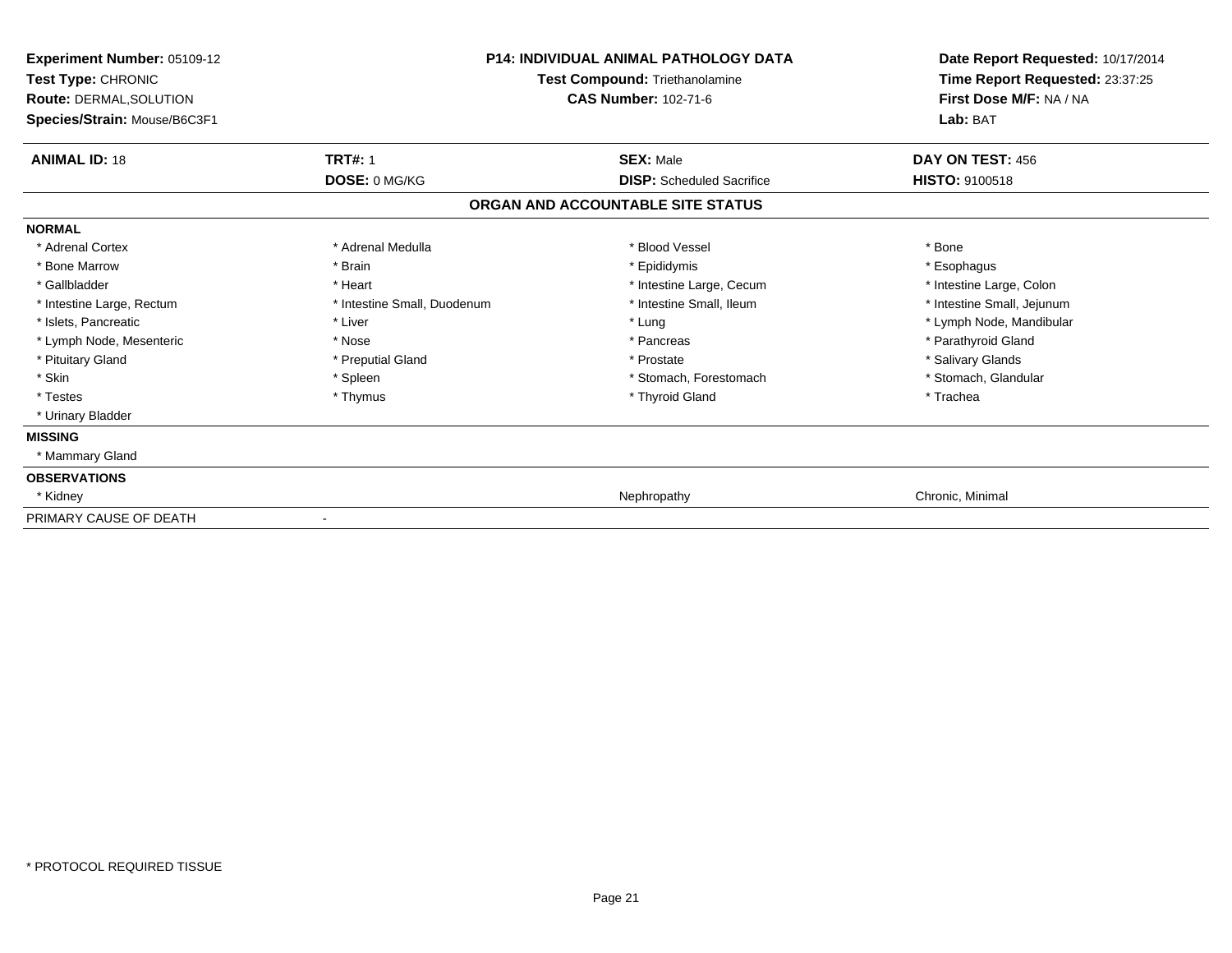| <b>Experiment Number: 05109-12</b><br>Test Type: CHRONIC<br><b>Route: DERMAL, SOLUTION</b><br>Species/Strain: Mouse/B6C3F1 |                          | <b>P14: INDIVIDUAL ANIMAL PATHOLOGY DATA</b><br>Test Compound: Triethanolamine<br><b>CAS Number: 102-71-6</b> | Date Report Requested: 10/17/2014<br>Time Report Requested: 23:37:25<br>First Dose M/F: NA / NA<br>Lab: BAT |
|----------------------------------------------------------------------------------------------------------------------------|--------------------------|---------------------------------------------------------------------------------------------------------------|-------------------------------------------------------------------------------------------------------------|
| <b>ANIMAL ID: 19</b>                                                                                                       | <b>TRT#: 1</b>           | <b>SEX: Male</b>                                                                                              | DAY ON TEST: 731                                                                                            |
|                                                                                                                            | DOSE: 0 MG/KG            | <b>DISP: Terminal Sacrifice</b>                                                                               | <b>HISTO: 9100519</b>                                                                                       |
|                                                                                                                            |                          | ORGAN AND ACCOUNTABLE SITE STATUS                                                                             |                                                                                                             |
| <b>NORMAL</b>                                                                                                              |                          |                                                                                                               |                                                                                                             |
| * Adrenal Medulla                                                                                                          | * Blood Vessel           | * Bone                                                                                                        | * Bone Marrow                                                                                               |
| * Brain                                                                                                                    | * Epididymis             | * Esophagus                                                                                                   | * Gallbladder                                                                                               |
| * Heart                                                                                                                    | * Intestine Large, Cecum | * Intestine Large, Colon                                                                                      | * Intestine Large, Rectum                                                                                   |
| * Intestine Small, Duodenum                                                                                                | * Intestine Small, Ileum | * Intestine Small, Jejunum                                                                                    | * Islets, Pancreatic                                                                                        |
| * Liver                                                                                                                    | * Lung                   | * Lymph Node, Mandibular                                                                                      | * Lymph Node, Mesenteric                                                                                    |
| * Nose                                                                                                                     | * Pancreas               | * Parathyroid Gland                                                                                           | * Pituitary Gland                                                                                           |
| * Prostate                                                                                                                 | * Salivary Glands        | <b>Seminal Vesicle</b>                                                                                        | * Skin                                                                                                      |
| * Spleen                                                                                                                   | * Stomach, Forestomach   | * Stomach, Glandular                                                                                          | * Testes                                                                                                    |
| * Thymus                                                                                                                   | * Thyroid Gland          | * Trachea                                                                                                     | * Urinary Bladder                                                                                           |
| <b>MISSING</b>                                                                                                             |                          |                                                                                                               |                                                                                                             |
| * Mammary Gland                                                                                                            |                          |                                                                                                               |                                                                                                             |
| <b>OBSERVATIONS</b>                                                                                                        |                          |                                                                                                               |                                                                                                             |
| * Adrenal Cortex                                                                                                           |                          | Hypertrophy                                                                                                   | Mild                                                                                                        |
| * Kidney                                                                                                                   |                          | Nephropathy                                                                                                   | Chronic, Minimal                                                                                            |
| * Preputial Gland                                                                                                          | Duct                     | Ectasia                                                                                                       | Mild                                                                                                        |
| [Ectasia TGLS = $1-6$ ]                                                                                                    |                          |                                                                                                               |                                                                                                             |
| PRIMARY CAUSE OF DEATH                                                                                                     | $\overline{\phantom{a}}$ |                                                                                                               |                                                                                                             |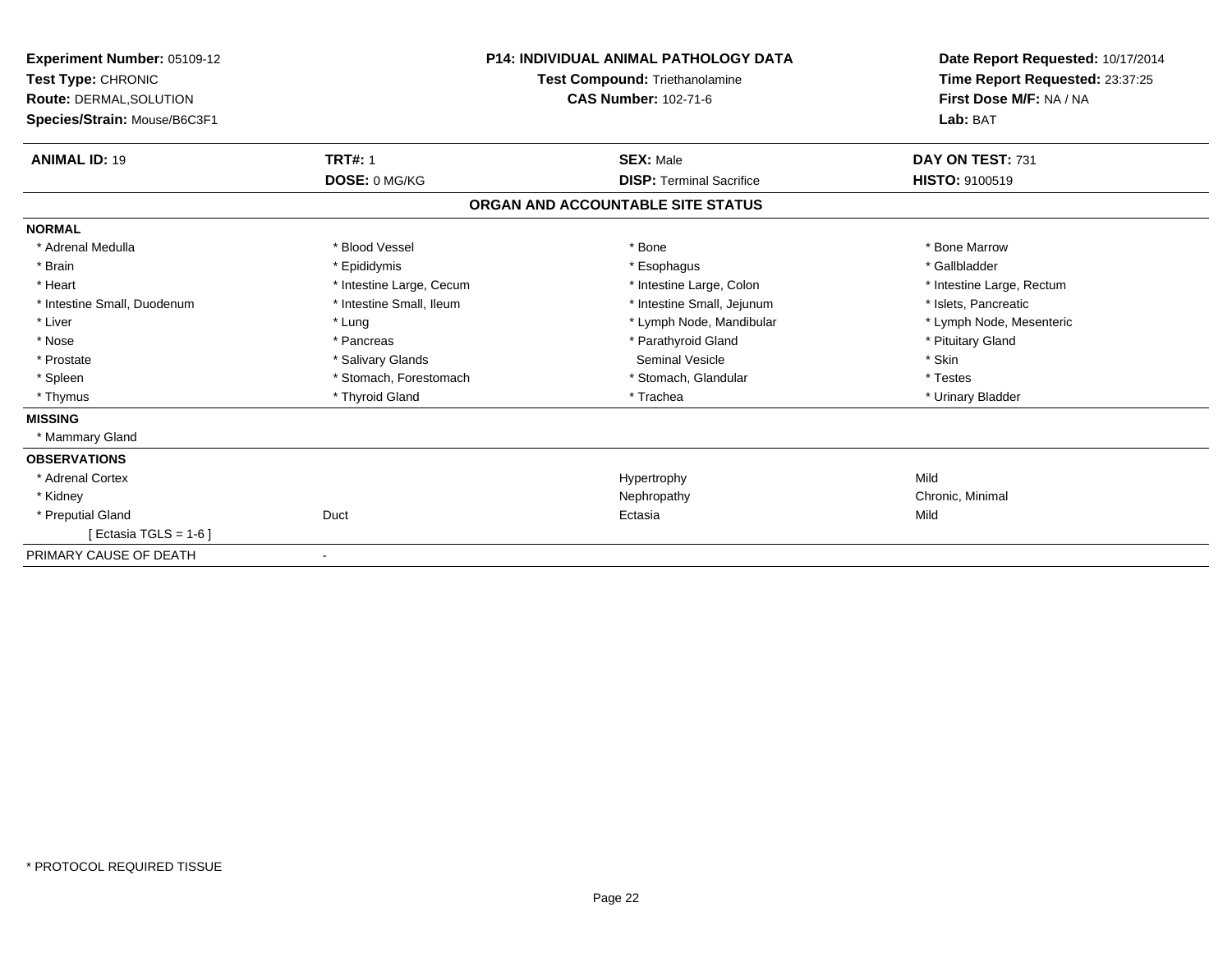| Experiment Number: 05109-12<br>Test Type: CHRONIC<br>Route: DERMAL, SOLUTION<br>Species/Strain: Mouse/B6C3F1 | <b>P14: INDIVIDUAL ANIMAL PATHOLOGY DATA</b><br>Test Compound: Triethanolamine<br><b>CAS Number: 102-71-6</b> |                                   | Date Report Requested: 10/17/2014<br>Time Report Requested: 23:37:25<br>First Dose M/F: NA / NA<br>Lab: BAT |
|--------------------------------------------------------------------------------------------------------------|---------------------------------------------------------------------------------------------------------------|-----------------------------------|-------------------------------------------------------------------------------------------------------------|
| <b>ANIMAL ID: 20</b>                                                                                         | <b>TRT#: 1</b>                                                                                                | <b>SEX: Male</b>                  | DAY ON TEST: 456                                                                                            |
|                                                                                                              | DOSE: 0 MG/KG                                                                                                 | <b>DISP:</b> Scheduled Sacrifice  | <b>HISTO: 9100520</b>                                                                                       |
|                                                                                                              |                                                                                                               | ORGAN AND ACCOUNTABLE SITE STATUS |                                                                                                             |
| <b>NORMAL</b>                                                                                                |                                                                                                               |                                   |                                                                                                             |
| * Adrenal Cortex                                                                                             | * Adrenal Medulla                                                                                             | * Blood Vessel                    | * Bone                                                                                                      |
| * Bone Marrow                                                                                                | * Brain                                                                                                       | * Epididymis                      | * Esophagus                                                                                                 |
| * Gallbladder                                                                                                | * Heart                                                                                                       | * Intestine Large, Cecum          | * Intestine Large, Colon                                                                                    |
| * Intestine Large, Rectum                                                                                    | * Intestine Small, Duodenum                                                                                   | * Intestine Small, Ileum          | * Intestine Small, Jejunum                                                                                  |
| * Islets, Pancreatic                                                                                         | * Kidney                                                                                                      | * Lung                            | * Lymph Node, Mandibular                                                                                    |
| * Lymph Node, Mesenteric                                                                                     | * Nose                                                                                                        | * Pancreas                        | * Parathyroid Gland                                                                                         |
| * Pituitary Gland                                                                                            | * Prostate                                                                                                    | * Salivary Glands                 | * Skin                                                                                                      |
| * Spleen                                                                                                     | * Stomach, Forestomach                                                                                        | * Stomach, Glandular              | * Testes                                                                                                    |
| * Thymus                                                                                                     | * Thyroid Gland                                                                                               | * Trachea                         | * Urinary Bladder                                                                                           |
| <b>MISSING</b>                                                                                               |                                                                                                               |                                   |                                                                                                             |
| * Mammary Gland                                                                                              |                                                                                                               |                                   |                                                                                                             |
| <b>OBSERVATIONS</b>                                                                                          |                                                                                                               |                                   |                                                                                                             |
| * Liver                                                                                                      | Hepatocyte                                                                                                    | Vacuolization Cytoplasmic         | Multifocal, Mild                                                                                            |
| * Preputial Gland                                                                                            | Duct                                                                                                          | Ectasia                           | Moderate                                                                                                    |
| PRIMARY CAUSE OF DEATH                                                                                       |                                                                                                               |                                   |                                                                                                             |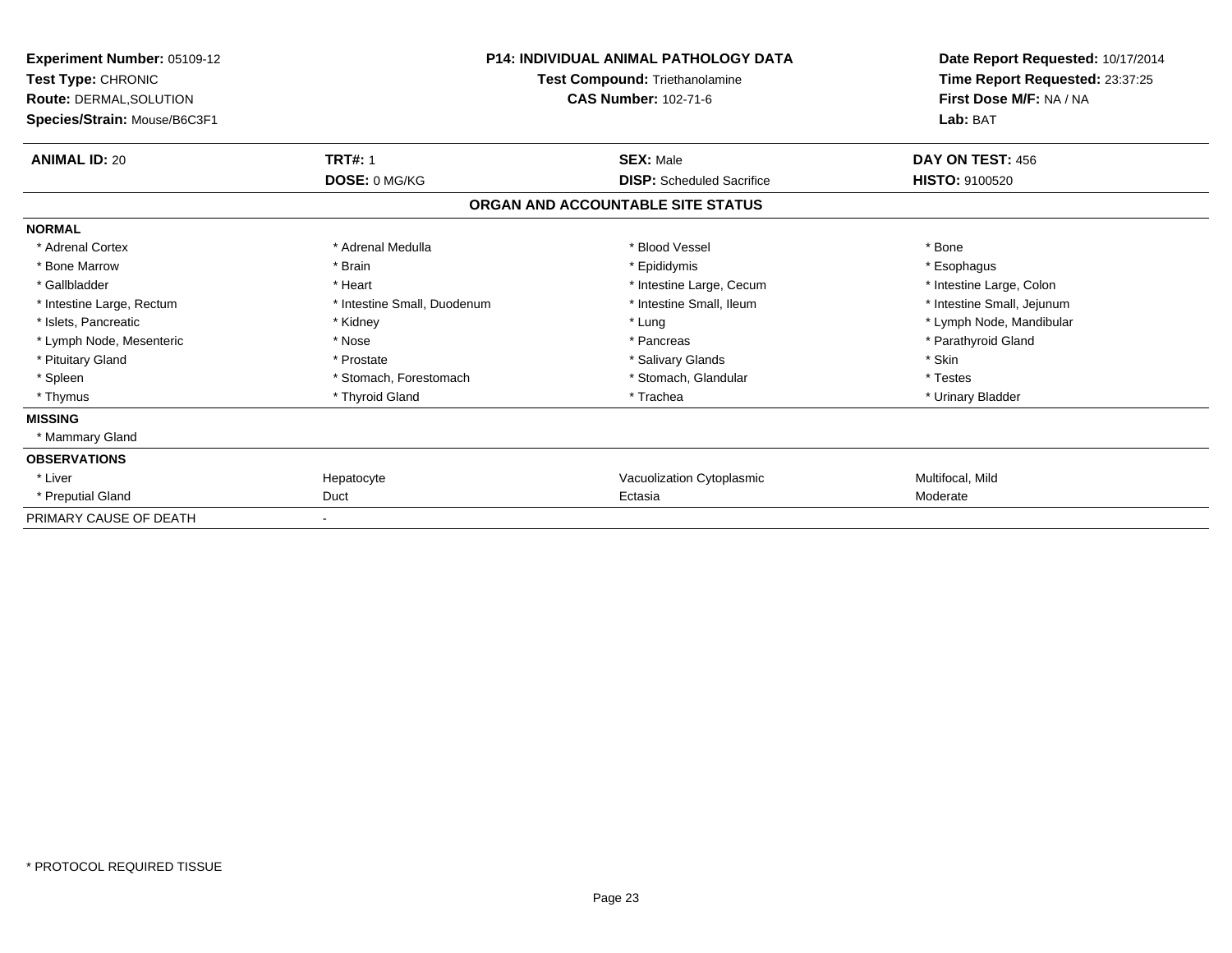| Experiment Number: 05109-12             | <b>P14: INDIVIDUAL ANIMAL PATHOLOGY DATA</b> |                                   | Date Report Requested: 10/17/2014 |
|-----------------------------------------|----------------------------------------------|-----------------------------------|-----------------------------------|
| Test Type: CHRONIC                      |                                              | Test Compound: Triethanolamine    | Time Report Requested: 23:37:25   |
| Route: DERMAL, SOLUTION                 |                                              | <b>CAS Number: 102-71-6</b>       | First Dose M/F: NA / NA           |
| Species/Strain: Mouse/B6C3F1            |                                              |                                   | Lab: BAT                          |
| <b>ANIMAL ID: 21</b>                    | <b>TRT#: 1</b>                               | <b>SEX: Male</b>                  | DAY ON TEST: 730                  |
|                                         | DOSE: 0 MG/KG                                | <b>DISP: Terminal Sacrifice</b>   | HISTO: 9100521                    |
|                                         |                                              | ORGAN AND ACCOUNTABLE SITE STATUS |                                   |
| <b>NORMAL</b>                           |                                              |                                   |                                   |
| * Adrenal Medulla                       | * Bone                                       | * Bone Marrow                     | * Brain                           |
| * Epididymis                            | * Esophagus                                  | * Gallbladder                     | * Heart                           |
| * Intestine Large, Cecum                | * Intestine Large, Colon                     | * Intestine Large, Rectum         | * Intestine Small, Duodenum       |
| * Intestine Small, Ileum                | * Intestine Small, Jejunum                   | * Islets, Pancreatic              | * Lung                            |
| * Lymph Node, Mandibular                | * Nose                                       | * Pancreas                        | * Pituitary Gland                 |
| * Prostate                              | * Salivary Glands                            | Seminal Vesicle                   | * Stomach, Forestomach            |
| * Stomach, Glandular                    | * Testes                                     | * Thymus                          | * Thyroid Gland                   |
| * Trachea                               | * Urinary Bladder                            |                                   |                                   |
| <b>MISSING</b>                          |                                              |                                   |                                   |
| * Blood Vessel                          | * Lymph Node, Mesenteric                     | * Mammary Gland                   | * Parathyroid Gland               |
| <b>OBSERVATIONS</b>                     |                                              |                                   |                                   |
| * Adrenal Cortex                        | Capsule, Spindle Cell                        | Hyperplasia                       | Moderate                          |
|                                         |                                              | Hypertrophy                       | Mild                              |
| * Kidney                                |                                              | Nephropathy                       | Chronic, Minimal                  |
| * Liver                                 |                                              | Hepatocellular Carcinoma          |                                   |
| [ Hepatocellular Carcinoma TGLS = 3-9 ] |                                              |                                   |                                   |
| * Preputial Gland                       | Duct                                         | Ectasia                           | Mild                              |
|                                         |                                              | Inflammation                      | Chronic, Mild                     |
| [ Ectasia TGLS = $2-6$ ]                |                                              |                                   |                                   |
| * Skin                                  | Neck                                         | <b>Basal Cell Carcinoma</b>       |                                   |
| [Basal Cell Carcinoma TGLS = 1-10]      |                                              |                                   |                                   |
| * Spleen                                |                                              | Hematopoietic Cell Proliferation  | Mild                              |
| PRIMARY CAUSE OF DEATH                  |                                              |                                   |                                   |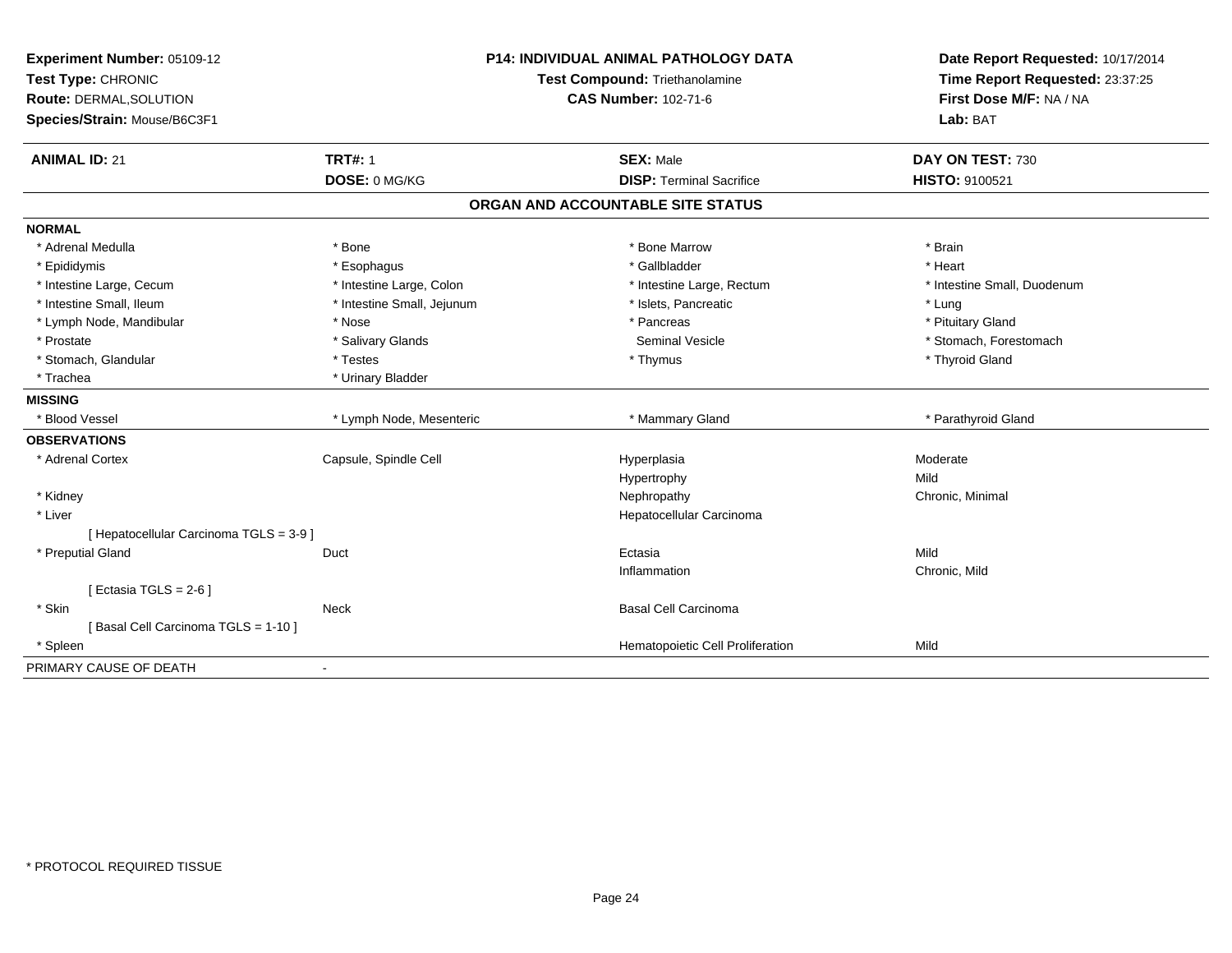| Experiment Number: 05109-12<br>Test Type: CHRONIC<br>Route: DERMAL, SOLUTION<br>Species/Strain: Mouse/B6C3F1<br><b>ANIMAL ID: 22</b> | <b>TRT#: 1</b>           | <b>P14: INDIVIDUAL ANIMAL PATHOLOGY DATA</b><br><b>Test Compound: Triethanolamine</b><br><b>CAS Number: 102-71-6</b><br><b>SEX: Male</b> | Date Report Requested: 10/17/2014<br>Time Report Requested: 23:37:25<br>First Dose M/F: NA / NA<br>Lab: BAT |
|--------------------------------------------------------------------------------------------------------------------------------------|--------------------------|------------------------------------------------------------------------------------------------------------------------------------------|-------------------------------------------------------------------------------------------------------------|
|                                                                                                                                      | DOSE: 0 MG/KG            | <b>DISP: Terminal Sacrifice</b>                                                                                                          | DAY ON TEST: 730<br><b>HISTO: 9100522</b>                                                                   |
|                                                                                                                                      |                          | ORGAN AND ACCOUNTABLE SITE STATUS                                                                                                        |                                                                                                             |
| <b>NORMAL</b>                                                                                                                        |                          |                                                                                                                                          |                                                                                                             |
| * Adrenal Medulla                                                                                                                    | * Blood Vessel           | * Bone                                                                                                                                   | * Bone Marrow                                                                                               |
| * Brain                                                                                                                              | * Epididymis             | * Esophagus                                                                                                                              | * Gallbladder                                                                                               |
| * Heart                                                                                                                              | * Intestine Large, Cecum | * Intestine Large, Colon                                                                                                                 | * Intestine Large, Rectum                                                                                   |
| * Intestine Small, Duodenum                                                                                                          | * Intestine Small, Ileum | * Intestine Small, Jejunum                                                                                                               | * Islets, Pancreatic                                                                                        |
| * Lymph Node, Mandibular                                                                                                             | * Lymph Node, Mesenteric | * Nose                                                                                                                                   | * Pancreas                                                                                                  |
| * Parathyroid Gland                                                                                                                  | * Pituitary Gland        | * Prostate                                                                                                                               | * Salivary Glands                                                                                           |
| <b>Seminal Vesicle</b>                                                                                                               | * Skin                   | * Spleen                                                                                                                                 | * Stomach, Forestomach                                                                                      |
| * Stomach, Glandular                                                                                                                 | * Testes                 | * Thymus                                                                                                                                 | * Trachea                                                                                                   |
| * Urinary Bladder                                                                                                                    |                          |                                                                                                                                          |                                                                                                             |
| <b>MISSING</b>                                                                                                                       |                          |                                                                                                                                          |                                                                                                             |
| * Mammary Gland                                                                                                                      |                          |                                                                                                                                          |                                                                                                             |
| <b>OBSERVATIONS</b>                                                                                                                  |                          |                                                                                                                                          |                                                                                                             |
| * Adrenal Cortex                                                                                                                     |                          | Hypertrophy                                                                                                                              | Mild                                                                                                        |
| * Kidney                                                                                                                             |                          | Nephropathy                                                                                                                              | Chronic, Minimal                                                                                            |
| * Liver                                                                                                                              |                          | <b>Clear Cell Focus</b>                                                                                                                  |                                                                                                             |
| * Lung                                                                                                                               |                          | Alveolar/Bronchiolar Adenoma                                                                                                             | Multiple                                                                                                    |
| [ Alveolar/Bronchiolar Adenoma TGLS = 2-9 ]                                                                                          |                          |                                                                                                                                          |                                                                                                             |
| * Preputial Gland                                                                                                                    | Duct                     | Ectasia                                                                                                                                  | Moderate                                                                                                    |
| [Ectasia TGLS = $1-6$ ]                                                                                                              |                          |                                                                                                                                          |                                                                                                             |
| * Thyroid Gland                                                                                                                      | <b>Follicular Cel</b>    | Hyperplasia                                                                                                                              | Minimal                                                                                                     |
| PRIMARY CAUSE OF DEATH                                                                                                               |                          |                                                                                                                                          |                                                                                                             |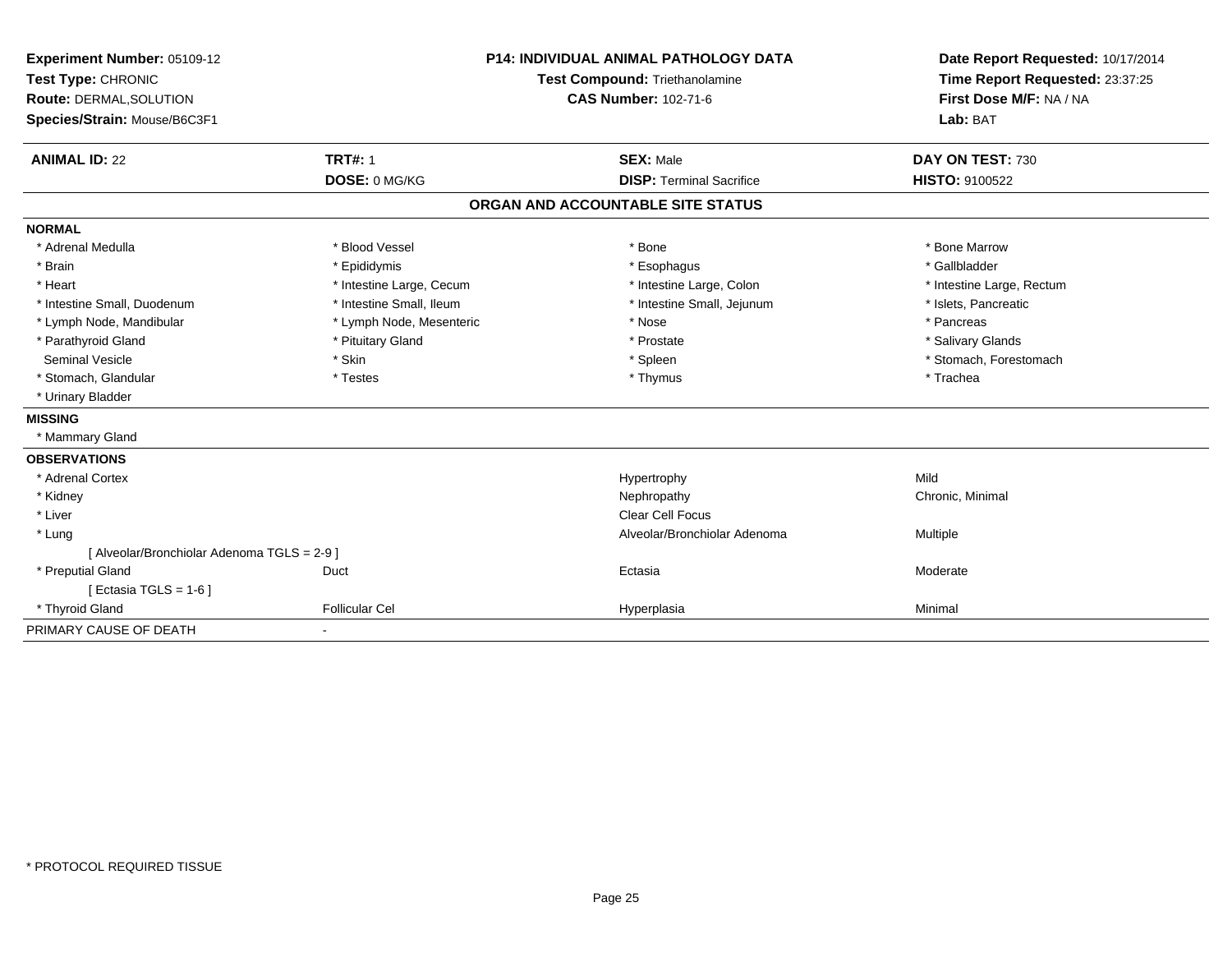| Experiment Number: 05109-12<br>Test Type: CHRONIC<br>Route: DERMAL, SOLUTION<br>Species/Strain: Mouse/B6C3F1 | <b>P14: INDIVIDUAL ANIMAL PATHOLOGY DATA</b><br><b>Test Compound: Triethanolamine</b><br><b>CAS Number: 102-71-6</b> |  | Date Report Requested: 10/17/2014<br>Time Report Requested: 23:37:25<br>First Dose M/F: NA / NA<br>Lab: BAT |                            |
|--------------------------------------------------------------------------------------------------------------|----------------------------------------------------------------------------------------------------------------------|--|-------------------------------------------------------------------------------------------------------------|----------------------------|
| <b>ANIMAL ID: 23</b>                                                                                         | <b>TRT#: 1</b>                                                                                                       |  | <b>SEX: Male</b>                                                                                            | DAY ON TEST: 367           |
|                                                                                                              | DOSE: 0 MG/KG                                                                                                        |  | <b>DISP: Natural Death</b>                                                                                  | <b>HISTO: 9100523</b>      |
|                                                                                                              |                                                                                                                      |  | ORGAN AND ACCOUNTABLE SITE STATUS                                                                           |                            |
| <b>NORMAL</b>                                                                                                |                                                                                                                      |  |                                                                                                             |                            |
| * Adrenal Cortex                                                                                             | * Adrenal Medulla                                                                                                    |  | * Blood Vessel                                                                                              | * Bone                     |
| * Bone Marrow                                                                                                | * Brain                                                                                                              |  | * Epididymis                                                                                                | * Esophagus                |
| * Gallbladder                                                                                                | * Heart                                                                                                              |  | * Intestine Large, Cecum                                                                                    | * Intestine Large, Colon   |
| * Intestine Large, Rectum                                                                                    | * Intestine Small, Duodenum                                                                                          |  | * Intestine Small, Ileum                                                                                    | * Intestine Small, Jejunum |
| * Islets, Pancreatic                                                                                         | * Lung                                                                                                               |  | * Lymph Node, Mandibular                                                                                    | * Lymph Node, Mesenteric   |
| * Nose                                                                                                       | * Pancreas                                                                                                           |  | * Parathyroid Gland                                                                                         | * Pituitary Gland          |
| * Preputial Gland                                                                                            | * Prostate                                                                                                           |  | * Salivary Glands                                                                                           | <b>Seminal Vesicle</b>     |
| * Skin                                                                                                       | * Spleen                                                                                                             |  | * Stomach, Forestomach                                                                                      | * Stomach, Glandular       |
| * Testes                                                                                                     | * Thymus                                                                                                             |  | * Thyroid Gland                                                                                             | * Trachea                  |
| * Urinary Bladder                                                                                            |                                                                                                                      |  |                                                                                                             |                            |
| <b>MISSING</b>                                                                                               |                                                                                                                      |  |                                                                                                             |                            |
| * Mammary Gland                                                                                              |                                                                                                                      |  |                                                                                                             |                            |
| <b>OBSERVATIONS</b>                                                                                          |                                                                                                                      |  |                                                                                                             |                            |
| * Kidney                                                                                                     |                                                                                                                      |  | Nephropathy                                                                                                 | Chronic, Minimal           |
| * Liver                                                                                                      |                                                                                                                      |  | Hepatocellular Adenoma                                                                                      |                            |
| [ Hepatocellular Adenoma TGLS = 1-9 ]                                                                        |                                                                                                                      |  |                                                                                                             |                            |
| PRIMARY CAUSE OF DEATH                                                                                       |                                                                                                                      |  |                                                                                                             |                            |
| Animal Note: COD, HEPATOCELLULAR TUMOR                                                                       |                                                                                                                      |  |                                                                                                             |                            |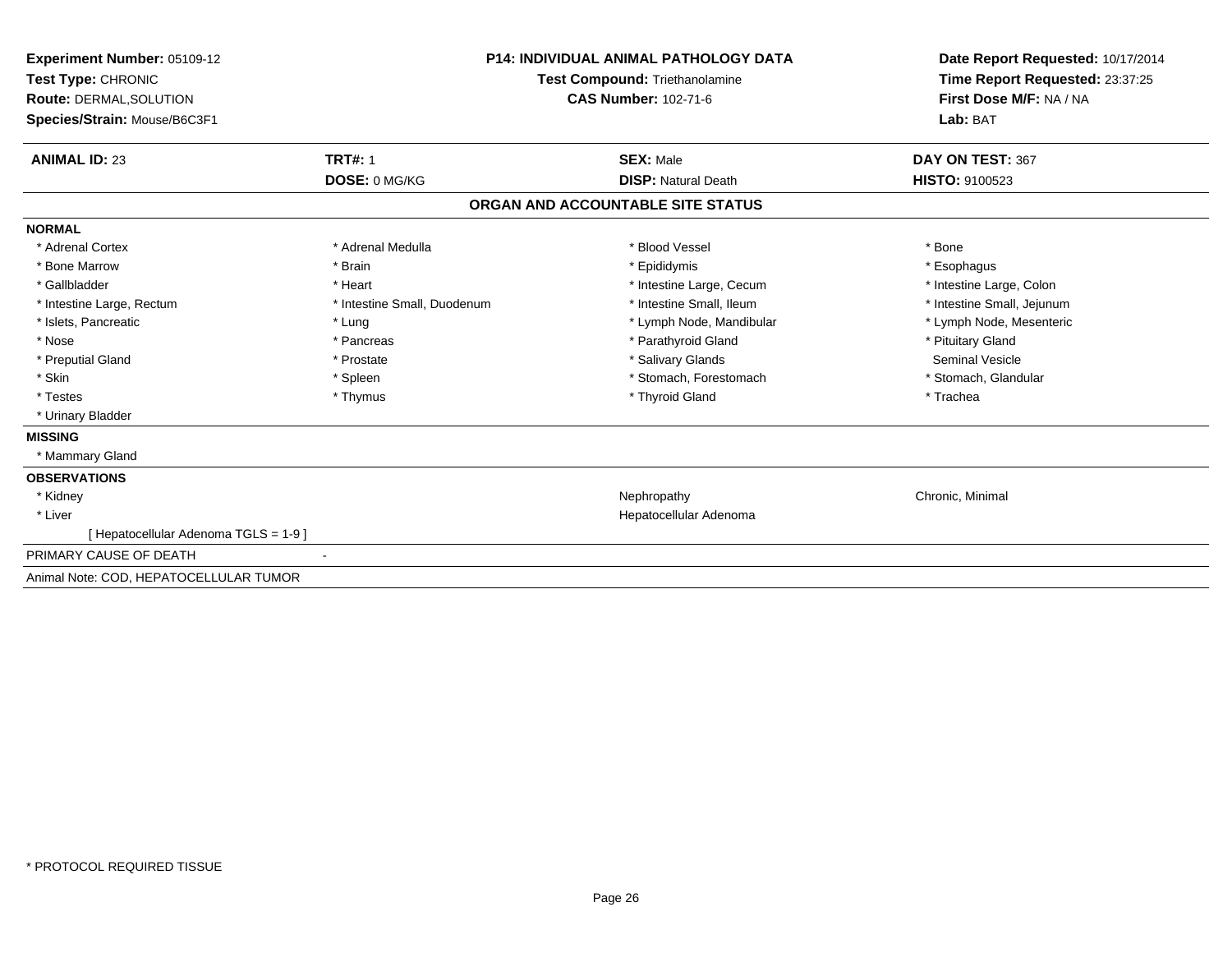| Experiment Number: 05109-12                                | <b>P14: INDIVIDUAL ANIMAL PATHOLOGY DATA</b> |                                   | Date Report Requested: 10/17/2014                          |
|------------------------------------------------------------|----------------------------------------------|-----------------------------------|------------------------------------------------------------|
| Test Type: CHRONIC                                         |                                              | Test Compound: Triethanolamine    | Time Report Requested: 23:37:25<br>First Dose M/F: NA / NA |
| Route: DERMAL, SOLUTION                                    |                                              | <b>CAS Number: 102-71-6</b>       |                                                            |
| Species/Strain: Mouse/B6C3F1                               |                                              |                                   | Lab: BAT                                                   |
| <b>ANIMAL ID: 24</b>                                       | <b>TRT#: 1</b>                               | <b>SEX: Male</b>                  | DAY ON TEST: 732                                           |
|                                                            | DOSE: 0 MG/KG                                | <b>DISP: Terminal Sacrifice</b>   | <b>HISTO: 9100524</b>                                      |
|                                                            |                                              | ORGAN AND ACCOUNTABLE SITE STATUS |                                                            |
| <b>NORMAL</b>                                              |                                              |                                   |                                                            |
| * Adrenal Cortex                                           | * Adrenal Medulla                            | * Blood Vessel                    | * Bone                                                     |
| * Bone Marrow                                              | * Brain                                      | * Epididymis                      | * Esophagus                                                |
| * Gallbladder                                              | * Heart                                      | * Intestine Large, Cecum          | * Intestine Large, Colon                                   |
| * Intestine Large, Rectum                                  | * Intestine Small, Duodenum                  | * Intestine Small. Ileum          | * Intestine Small, Jejunum                                 |
| * Lymph Node, Mandibular                                   | * Lymph Node, Mesenteric                     | * Nose                            | * Pancreas                                                 |
| * Parathyroid Gland                                        | * Pituitary Gland                            | * Prostate                        | * Salivary Glands                                          |
| Seminal Vesicle                                            | * Skin                                       | * Spleen                          | * Stomach, Forestomach                                     |
| * Stomach, Glandular                                       | * Testes                                     | * Thymus                          | * Thyroid Gland                                            |
| * Trachea                                                  | * Urinary Bladder                            |                                   |                                                            |
| <b>MISSING</b>                                             |                                              |                                   |                                                            |
| * Mammary Gland                                            |                                              |                                   |                                                            |
| <b>OBSERVATIONS</b>                                        |                                              |                                   |                                                            |
| * Islets, Pancreatic                                       |                                              | Adenoma                           |                                                            |
| * Kidney                                                   |                                              | Nephropathy                       | Chronic, Mild                                              |
| * Liver                                                    |                                              | Clear Cell Focus                  |                                                            |
|                                                            |                                              | Hepatocellular Adenoma            | <b>Multiple</b>                                            |
| [ Hepatocellular Adenoma TGLS = 3-10,4-10 ]                |                                              |                                   |                                                            |
| * Lung                                                     |                                              | Alveolar/Bronchiolar Adenoma      |                                                            |
| [ Alveolar/Bronchiolar Adenoma TGLS = 5-9 ]                |                                              |                                   |                                                            |
| * Preputial Gland                                          | Duct                                         | Ectasia                           | Moderate                                                   |
| [ Ectasia TGLS = $1-6$ ]                                   |                                              |                                   |                                                            |
| PRIMARY CAUSE OF DEATH                                     |                                              |                                   |                                                            |
| Animal Note: TGL2, NODULE IS NOT ON SLIDE OR IN WET TISSUE |                                              |                                   |                                                            |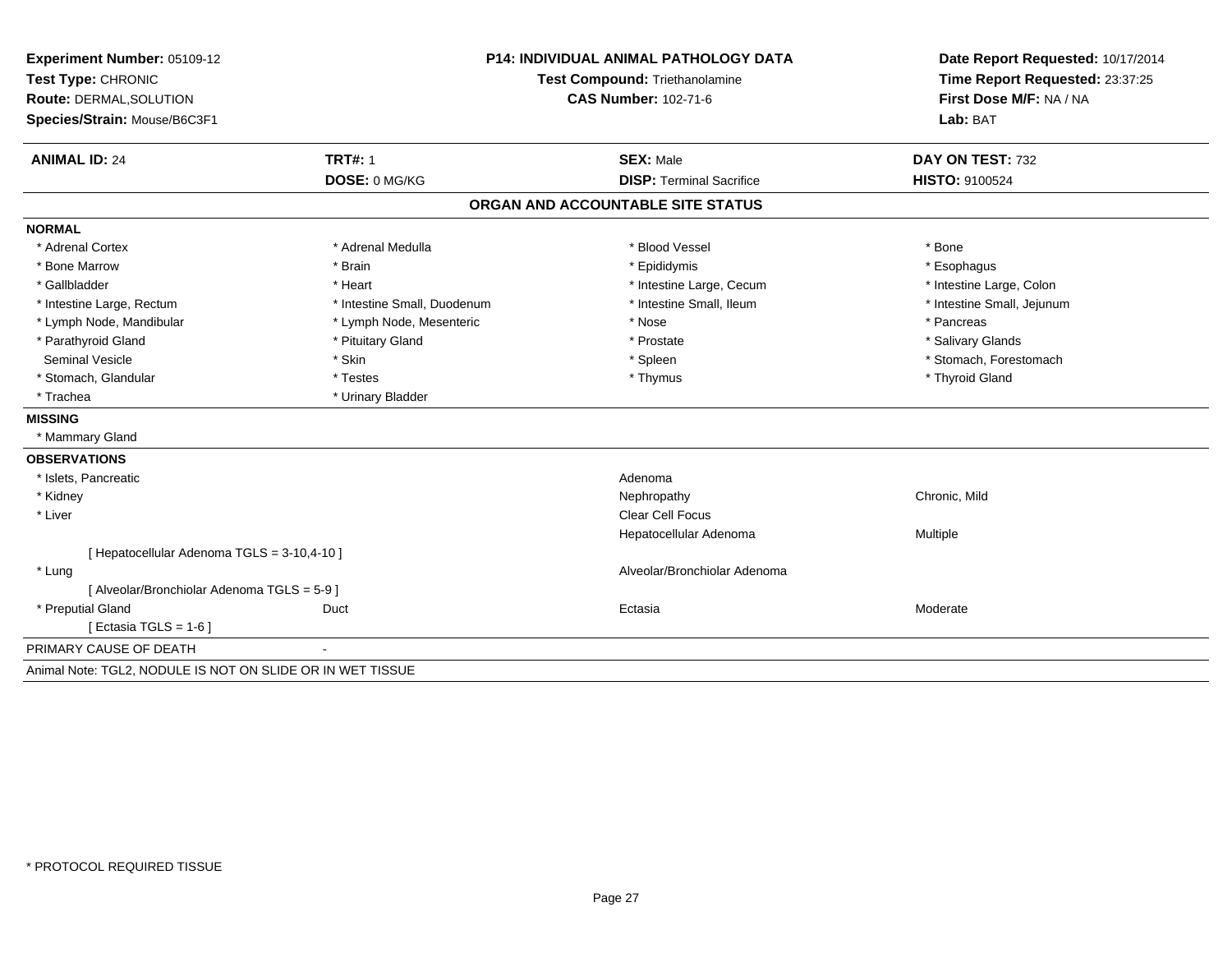| Experiment Number: 05109-12<br>Test Type: CHRONIC<br>Route: DERMAL, SOLUTION<br>Species/Strain: Mouse/B6C3F1 | <b>P14: INDIVIDUAL ANIMAL PATHOLOGY DATA</b><br>Test Compound: Triethanolamine<br><b>CAS Number: 102-71-6</b> |                                   | Date Report Requested: 10/17/2014<br>Time Report Requested: 23:37:25<br>First Dose M/F: NA / NA<br>Lab: BAT |
|--------------------------------------------------------------------------------------------------------------|---------------------------------------------------------------------------------------------------------------|-----------------------------------|-------------------------------------------------------------------------------------------------------------|
| <b>ANIMAL ID: 25</b>                                                                                         | <b>TRT#: 1</b>                                                                                                | <b>SEX: Male</b>                  | DAY ON TEST: 729                                                                                            |
|                                                                                                              | DOSE: 0 MG/KG                                                                                                 | <b>DISP: Terminal Sacrifice</b>   | HISTO: 9100525                                                                                              |
|                                                                                                              |                                                                                                               | ORGAN AND ACCOUNTABLE SITE STATUS |                                                                                                             |
| <b>NORMAL</b>                                                                                                |                                                                                                               |                                   |                                                                                                             |
| * Adrenal Cortex                                                                                             | * Adrenal Medulla                                                                                             | * Blood Vessel                    | * Bone                                                                                                      |
| * Bone Marrow                                                                                                | * Brain                                                                                                       | * Epididymis                      | * Esophagus                                                                                                 |
| * Gallbladder                                                                                                | * Heart                                                                                                       | * Intestine Large, Cecum          | * Intestine Large, Colon                                                                                    |
| * Intestine Large, Rectum                                                                                    | * Intestine Small, Duodenum                                                                                   | * Intestine Small, Ileum          | * Intestine Small, Jejunum                                                                                  |
| * Islets, Pancreatic                                                                                         | * Lung                                                                                                        | * Lymph Node, Mandibular          | * Nose                                                                                                      |
| * Pancreas                                                                                                   | * Parathyroid Gland                                                                                           | * Pituitary Gland                 | * Prostate                                                                                                  |
| * Salivary Glands                                                                                            | <b>Seminal Vesicle</b>                                                                                        | * Skin                            | * Stomach, Forestomach                                                                                      |
| * Stomach, Glandular                                                                                         | * Testes                                                                                                      | * Thymus                          | * Trachea                                                                                                   |
| * Urinary Bladder                                                                                            |                                                                                                               |                                   |                                                                                                             |
| <b>MISSING</b>                                                                                               |                                                                                                               |                                   |                                                                                                             |
| * Lymph Node, Mesenteric                                                                                     | * Mammary Gland                                                                                               |                                   |                                                                                                             |
| <b>OBSERVATIONS</b>                                                                                          |                                                                                                               |                                   |                                                                                                             |
| * Kidney                                                                                                     |                                                                                                               | Metaplasia                        | Osseous, Mild                                                                                               |
|                                                                                                              |                                                                                                               | Nephropathy                       | Chronic, Minimal                                                                                            |
| * Liver                                                                                                      |                                                                                                               | <b>Cytoplasmic Alteration</b>     | Mild                                                                                                        |
|                                                                                                              |                                                                                                               | Hemangiosarcoma                   | Multiple                                                                                                    |
|                                                                                                              |                                                                                                               | Hepatocellular Adenoma            |                                                                                                             |
|                                                                                                              |                                                                                                               | Hepatocellular Carcinoma          | Multiple                                                                                                    |
|                                                                                                              | <b>Oval Cell</b>                                                                                              | Hyperplasia                       | Mild                                                                                                        |
|                                                                                                              |                                                                                                               | Karyomegaly                       | Mild                                                                                                        |
| [Hemangiosarcoma TGLS = $3-1,3-2,3-9$ ]                                                                      |                                                                                                               |                                   |                                                                                                             |
| [ Hepatocellular Carcinoma TGLS = 3-1,9 ]                                                                    |                                                                                                               |                                   |                                                                                                             |
| * Preputial Gland                                                                                            | Duct                                                                                                          | Ectasia                           | Mild                                                                                                        |
| [Ectasia TGLS = $1-6$ ]                                                                                      |                                                                                                               |                                   |                                                                                                             |
| * Spleen                                                                                                     |                                                                                                               | Hematopoietic Cell Proliferation  | Mild                                                                                                        |
| [ Hematopoietic Cell Proliferation TGLS = 2-1 ]                                                              |                                                                                                               |                                   |                                                                                                             |
| * Thyroid Gland                                                                                              | <b>Follicular Cel</b>                                                                                         | Adenoma                           |                                                                                                             |
| PRIMARY CAUSE OF DEATH                                                                                       |                                                                                                               |                                   |                                                                                                             |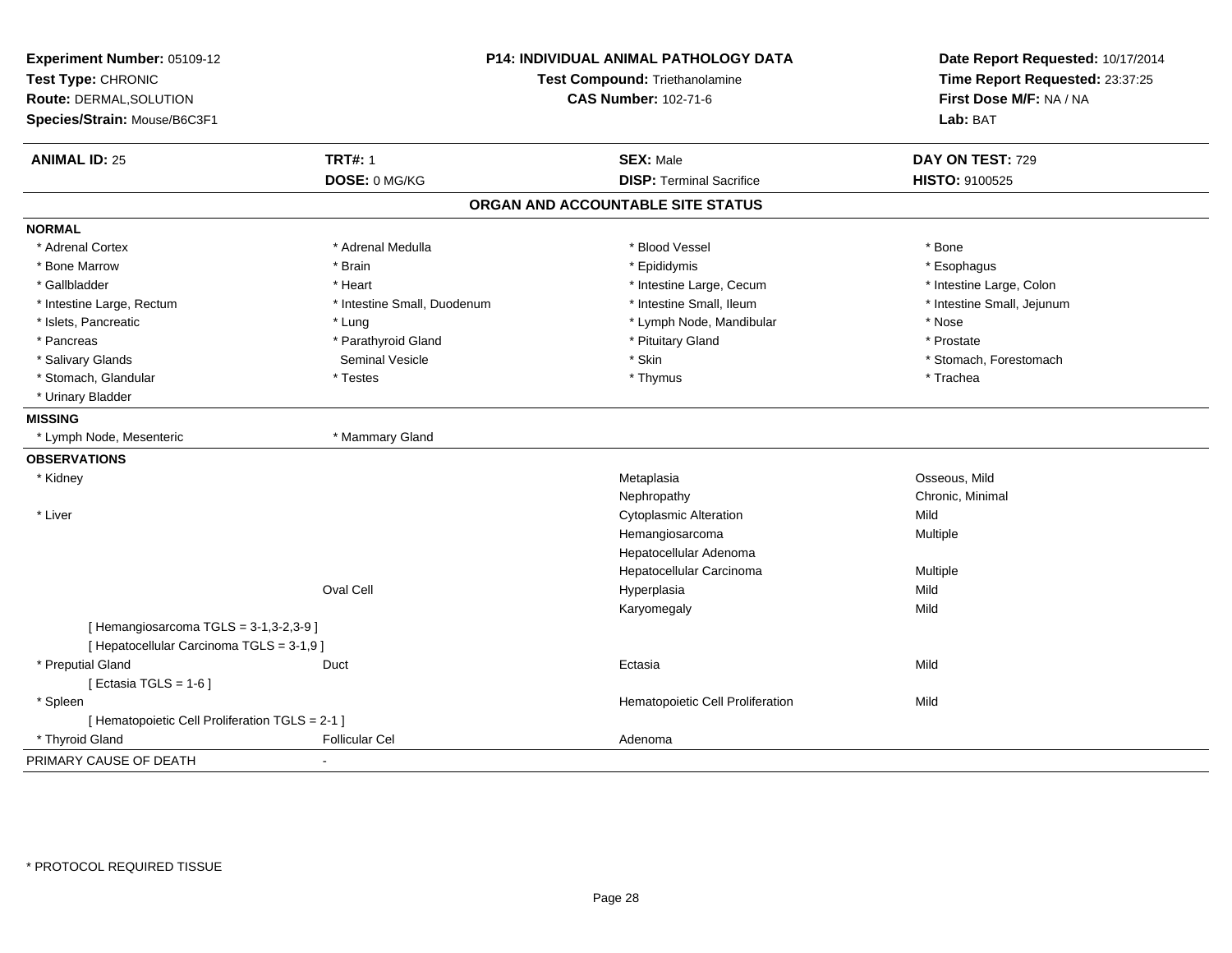| Experiment Number: 05109-12<br>Test Type: CHRONIC<br>Route: DERMAL, SOLUTION<br>Species/Strain: Mouse/B6C3F1 |                             | <b>P14: INDIVIDUAL ANIMAL PATHOLOGY DATA</b><br>Test Compound: Triethanolamine<br><b>CAS Number: 102-71-6</b> |                            |
|--------------------------------------------------------------------------------------------------------------|-----------------------------|---------------------------------------------------------------------------------------------------------------|----------------------------|
| <b>ANIMAL ID: 26</b>                                                                                         | <b>TRT#: 1</b>              | <b>SEX: Male</b>                                                                                              | DAY ON TEST: 731           |
|                                                                                                              | DOSE: 0 MG/KG               | <b>DISP: Terminal Sacrifice</b>                                                                               | HISTO: 9100526             |
|                                                                                                              |                             | ORGAN AND ACCOUNTABLE SITE STATUS                                                                             |                            |
| <b>NORMAL</b>                                                                                                |                             |                                                                                                               |                            |
| * Adrenal Cortex                                                                                             | * Adrenal Medulla           | * Blood Vessel                                                                                                | * Bone                     |
| * Bone Marrow                                                                                                | * Brain                     | * Epididymis                                                                                                  | * Esophagus                |
| * Gallbladder                                                                                                | * Heart                     | * Intestine Large, Cecum                                                                                      | * Intestine Large, Colon   |
| * Intestine Large, Rectum                                                                                    | * Intestine Small, Duodenum | * Intestine Small, Ileum                                                                                      | * Intestine Small, Jejunum |
| * Islets, Pancreatic                                                                                         | * Lymph Node, Mandibular    | * Lymph Node, Mesenteric                                                                                      | * Nose                     |
| * Pancreas                                                                                                   | * Parathyroid Gland         | * Pituitary Gland                                                                                             | * Prostate                 |
| * Salivary Glands                                                                                            | <b>Seminal Vesicle</b>      | * Skin                                                                                                        | * Spleen                   |
| * Stomach, Forestomach                                                                                       | * Stomach, Glandular        | * Testes                                                                                                      | * Thymus                   |
| * Trachea                                                                                                    | * Urinary Bladder           |                                                                                                               |                            |
| <b>MISSING</b>                                                                                               |                             |                                                                                                               |                            |
| * Mammary Gland                                                                                              |                             |                                                                                                               |                            |
| <b>OBSERVATIONS</b>                                                                                          |                             |                                                                                                               |                            |
| * Kidney                                                                                                     |                             | Nephropathy                                                                                                   | Chronic, Minimal           |
| * Liver                                                                                                      |                             | Clear Cell Focus                                                                                              |                            |
|                                                                                                              |                             | Hepatocellular Adenoma                                                                                        |                            |
|                                                                                                              |                             | Hepatocellular Carcinoma                                                                                      |                            |
| [ Hepatocellular Carcinoma TGLS = 2-9 ]                                                                      |                             |                                                                                                               |                            |
| * Lung                                                                                                       |                             | Alveolar/Bronchiolar Adenoma                                                                                  |                            |
|                                                                                                              |                             | Hepatocellular Carcinoma                                                                                      | Metastatic (Liver)         |
| [ Alveolar/Bronchiolar Adenoma TGLS = 3-2 ]                                                                  |                             |                                                                                                               |                            |
| * Preputial Gland                                                                                            | Duct                        | Ectasia                                                                                                       | Moderate                   |
| [ Ectasia TGLS = $1-6$ ]                                                                                     |                             |                                                                                                               |                            |
| * Thyroid Gland                                                                                              | <b>Follicular Cel</b>       | Hyperplasia                                                                                                   | Mild                       |
| PRIMARY CAUSE OF DEATH                                                                                       | $\blacksquare$              |                                                                                                               |                            |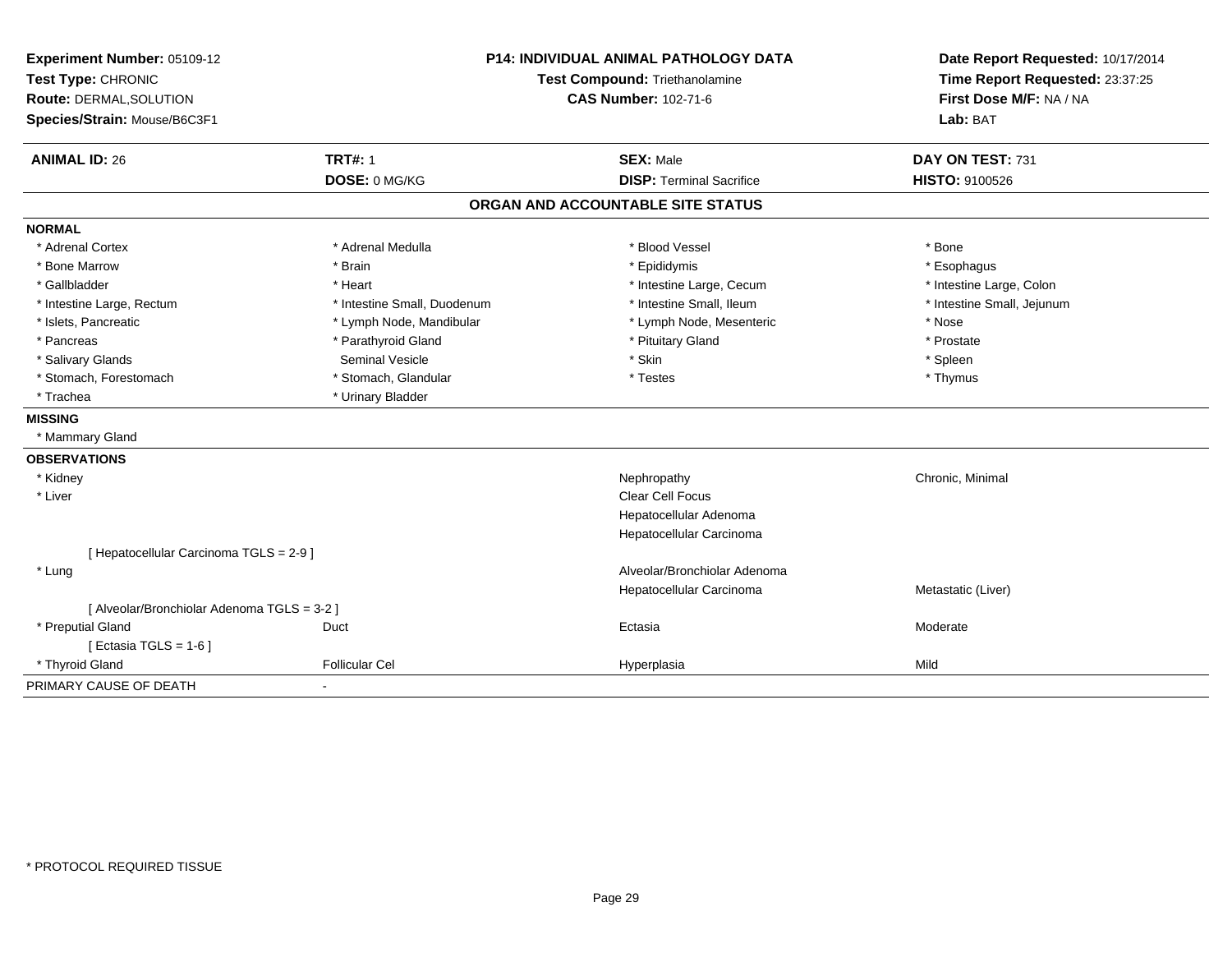| <b>Experiment Number: 05109-12</b><br>Test Type: CHRONIC<br>Route: DERMAL, SOLUTION<br>Species/Strain: Mouse/B6C3F1 |                             | <b>P14: INDIVIDUAL ANIMAL PATHOLOGY DATA</b><br>Test Compound: Triethanolamine<br><b>CAS Number: 102-71-6</b> | Date Report Requested: 10/17/2014<br>Time Report Requested: 23:37:25<br>First Dose M/F: NA / NA<br>Lab: BAT |  |
|---------------------------------------------------------------------------------------------------------------------|-----------------------------|---------------------------------------------------------------------------------------------------------------|-------------------------------------------------------------------------------------------------------------|--|
| <b>ANIMAL ID: 27</b>                                                                                                | <b>TRT#: 1</b>              | <b>SEX: Male</b>                                                                                              | DAY ON TEST: 456                                                                                            |  |
|                                                                                                                     | DOSE: 0 MG/KG               | <b>DISP:</b> Scheduled Sacrifice                                                                              | <b>HISTO: 9100527</b>                                                                                       |  |
|                                                                                                                     |                             | ORGAN AND ACCOUNTABLE SITE STATUS                                                                             |                                                                                                             |  |
| <b>NORMAL</b>                                                                                                       |                             |                                                                                                               |                                                                                                             |  |
| * Adrenal Cortex                                                                                                    | * Adrenal Medulla           | * Blood Vessel                                                                                                | * Bone                                                                                                      |  |
| * Bone Marrow                                                                                                       | * Brain                     | * Epididymis                                                                                                  | * Esophagus                                                                                                 |  |
| * Gallbladder                                                                                                       | * Heart                     | * Intestine Large, Cecum                                                                                      | * Intestine Large, Colon                                                                                    |  |
| * Intestine Large, Rectum                                                                                           | * Intestine Small, Duodenum | * Intestine Small, Ileum                                                                                      | * Intestine Small, Jejunum                                                                                  |  |
| * Islets, Pancreatic                                                                                                | * Kidney                    | * Liver                                                                                                       | * Lung                                                                                                      |  |
| * Lymph Node, Mandibular                                                                                            | * Lymph Node, Mesenteric    | * Nose                                                                                                        | * Pancreas                                                                                                  |  |
| * Parathyroid Gland                                                                                                 | * Pituitary Gland           | * Preputial Gland                                                                                             | * Prostate                                                                                                  |  |
| * Salivary Glands                                                                                                   | * Skin                      | * Spleen                                                                                                      | * Stomach, Forestomach                                                                                      |  |
| * Stomach, Glandular                                                                                                | * Testes                    | * Thymus                                                                                                      | * Thyroid Gland                                                                                             |  |
| * Trachea                                                                                                           | * Urinary Bladder           |                                                                                                               |                                                                                                             |  |
| <b>MISSING</b>                                                                                                      |                             |                                                                                                               |                                                                                                             |  |
| * Mammary Gland                                                                                                     |                             |                                                                                                               |                                                                                                             |  |
| PRIMARY CAUSE OF DEATH                                                                                              |                             |                                                                                                               |                                                                                                             |  |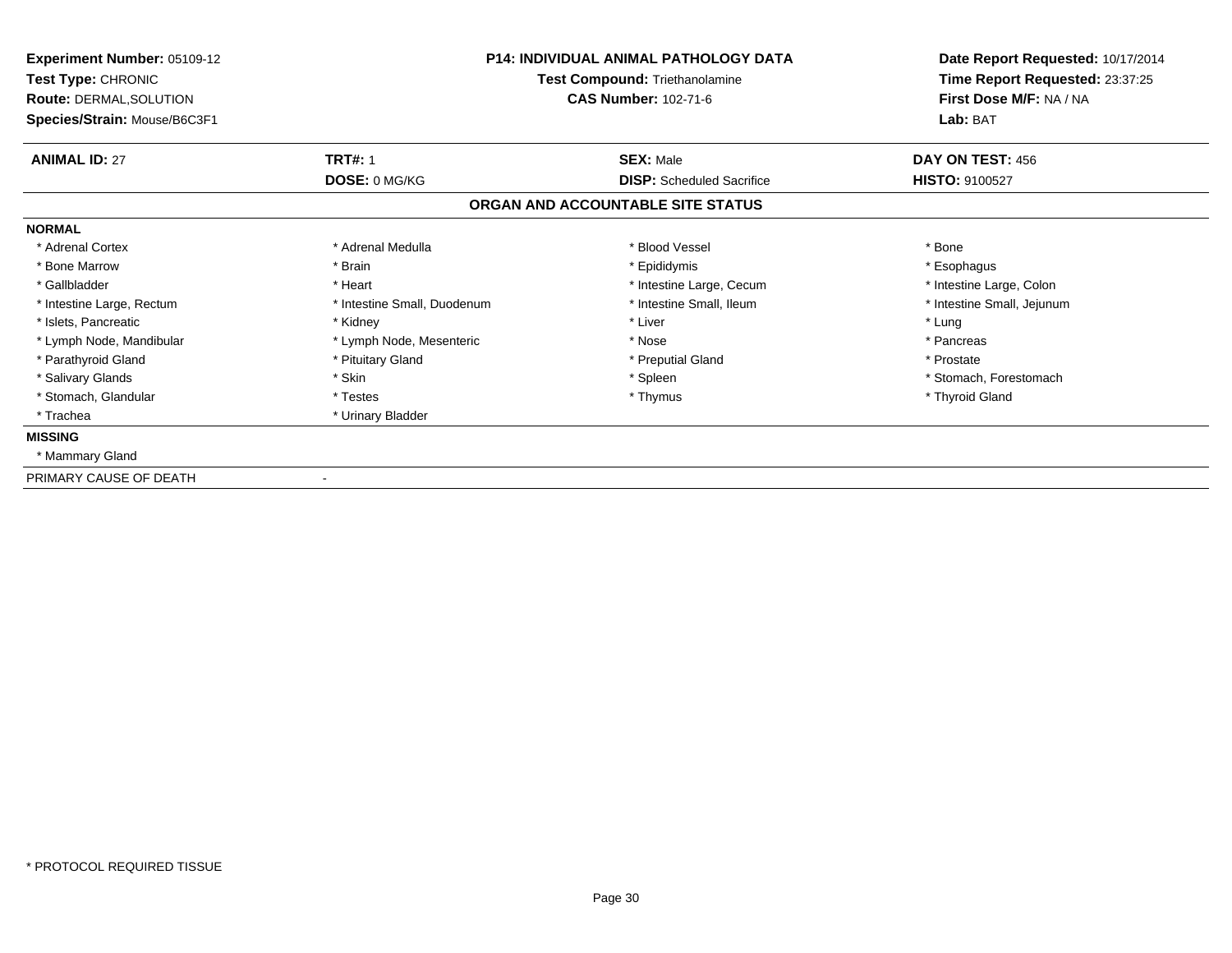| Experiment Number: 05109-12                                        |                          | <b>P14: INDIVIDUAL ANIMAL PATHOLOGY DATA</b> | Date Report Requested: 10/17/2014<br>Time Report Requested: 23:37:25 |
|--------------------------------------------------------------------|--------------------------|----------------------------------------------|----------------------------------------------------------------------|
| Test Type: CHRONIC                                                 |                          | Test Compound: Triethanolamine               |                                                                      |
| Route: DERMAL, SOLUTION                                            |                          | <b>CAS Number: 102-71-6</b>                  | First Dose M/F: NA / NA                                              |
| Species/Strain: Mouse/B6C3F1                                       |                          |                                              | Lab: BAT                                                             |
| <b>ANIMAL ID: 28</b>                                               | <b>TRT#: 1</b>           | <b>SEX: Male</b>                             | DAY ON TEST: 732                                                     |
|                                                                    | DOSE: 0 MG/KG            | <b>DISP: Terminal Sacrifice</b>              | HISTO: 9100528                                                       |
|                                                                    |                          | ORGAN AND ACCOUNTABLE SITE STATUS            |                                                                      |
| <b>NORMAL</b>                                                      |                          |                                              |                                                                      |
| * Adrenal Medulla                                                  | * Blood Vessel           | * Bone                                       | * Bone Marrow                                                        |
| * Brain                                                            | * Epididymis             | * Esophagus                                  | * Gallbladder                                                        |
| * Heart                                                            | * Intestine Large, Cecum | * Intestine Large, Colon                     | * Intestine Large, Rectum                                            |
| * Intestine Small, Duodenum                                        | * Intestine Small, Ileum | * Intestine Small, Jejunum                   | * Islets, Pancreatic                                                 |
| * Lung                                                             | * Lymph Node, Mandibular | * Lymph Node, Mesenteric                     | * Nose                                                               |
| * Pancreas                                                         | * Parathyroid Gland      | * Pituitary Gland                            | * Prostate                                                           |
| * Salivary Glands                                                  | <b>Seminal Vesicle</b>   | * Skin                                       | * Spleen                                                             |
| * Stomach, Forestomach                                             | * Stomach, Glandular     | * Testes                                     | * Thymus                                                             |
| * Thyroid Gland                                                    | * Trachea                | * Urinary Bladder                            |                                                                      |
| <b>MISSING</b>                                                     |                          |                                              |                                                                      |
| * Mammary Gland                                                    |                          |                                              |                                                                      |
| <b>OBSERVATIONS</b>                                                |                          |                                              |                                                                      |
| * Adrenal Cortex                                                   | Capsule, Spindle Cell    | Adenoma                                      |                                                                      |
| * Kidney                                                           |                          | Nephropathy                                  | Chronic, Mild                                                        |
| * Liver                                                            |                          | <b>Basophilic Focus</b>                      |                                                                      |
|                                                                    |                          | Clear Cell Focus                             |                                                                      |
|                                                                    |                          | <b>Eosinophilic Focus</b>                    |                                                                      |
|                                                                    |                          | Hepatocellular Adenoma                       | Multiple                                                             |
| [Clear Cell Focus TGLS = 4-1]                                      |                          |                                              |                                                                      |
| [ Hepatocellular Adenoma TGLS = 2-10,3-9 ]                         |                          |                                              |                                                                      |
| * Preputial Gland                                                  | Duct                     | Ectasia                                      | Mild                                                                 |
| [ Ectasia TGLS = $1-6$ ]                                           |                          |                                              |                                                                      |
| PRIMARY CAUSE OF DEATH                                             | $\overline{a}$           |                                              |                                                                      |
| Animal Note: IN WET TISSUE                                         |                          |                                              |                                                                      |
| Animal Note: GALLBLADDER NOT APPARENT AT EMBEDDING, COULD NOT FIND |                          |                                              |                                                                      |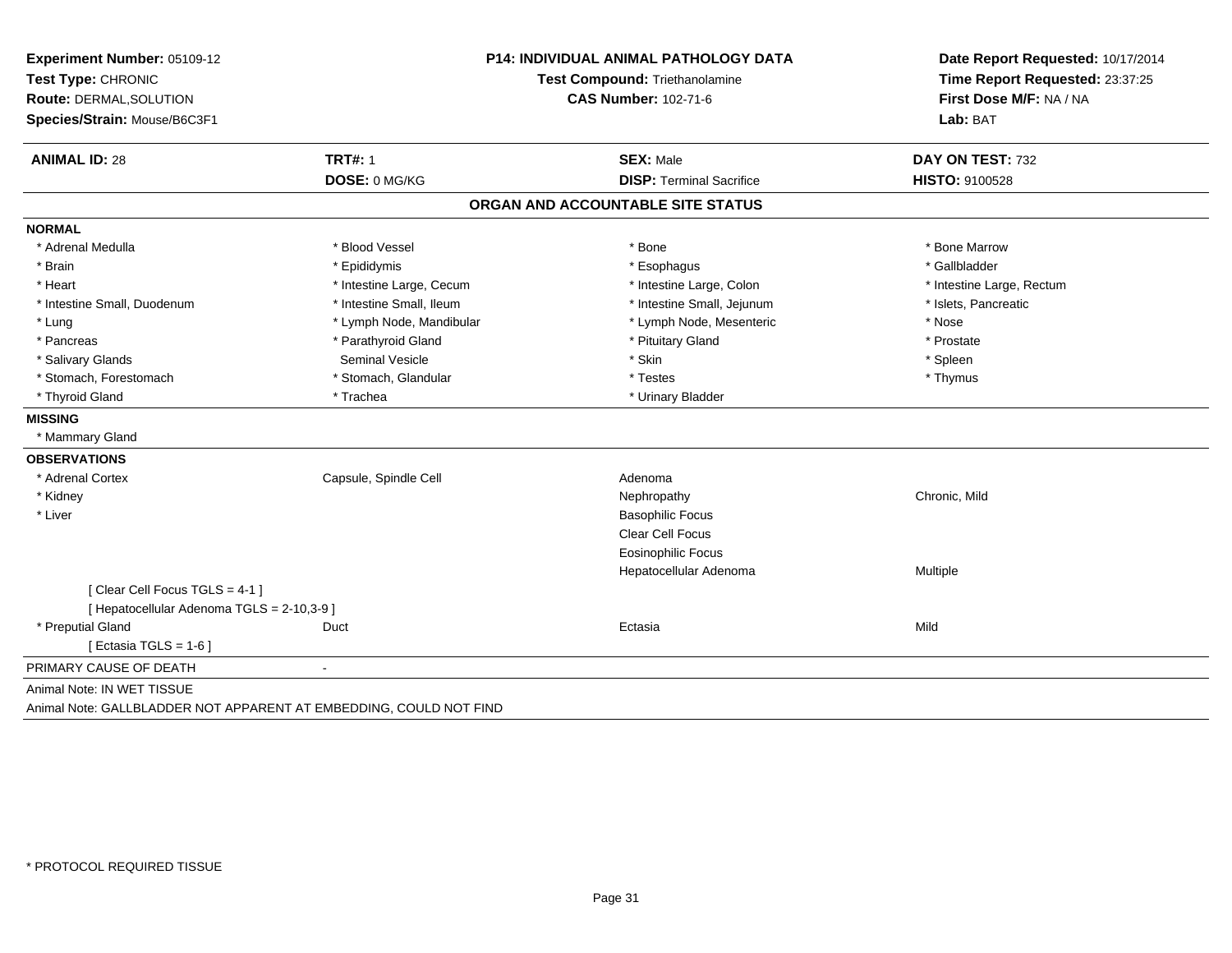| Experiment Number: 05109-12<br>Test Type: CHRONIC |                          | <b>P14: INDIVIDUAL ANIMAL PATHOLOGY DATA</b><br>Test Compound: Triethanolamine | Date Report Requested: 10/17/2014<br>Time Report Requested: 23:37:25 |
|---------------------------------------------------|--------------------------|--------------------------------------------------------------------------------|----------------------------------------------------------------------|
| Route: DERMAL, SOLUTION                           |                          | <b>CAS Number: 102-71-6</b>                                                    | First Dose M/F: NA / NA                                              |
| Species/Strain: Mouse/B6C3F1                      |                          |                                                                                | Lab: BAT                                                             |
| <b>ANIMAL ID: 29</b>                              | <b>TRT#: 1</b>           | <b>SEX: Male</b>                                                               | DAY ON TEST: 732                                                     |
|                                                   | DOSE: 0 MG/KG            | <b>DISP: Terminal Sacrifice</b>                                                | HISTO: 9100529                                                       |
|                                                   |                          | ORGAN AND ACCOUNTABLE SITE STATUS                                              |                                                                      |
| <b>NORMAL</b>                                     |                          |                                                                                |                                                                      |
| * Adrenal Medulla                                 | * Blood Vessel           | * Bone                                                                         | * Bone Marrow                                                        |
| * Brain                                           | * Epididymis             | * Esophagus                                                                    | * Gallbladder                                                        |
| * Heart                                           | * Intestine Large, Cecum | * Intestine Large, Colon                                                       | * Intestine Large, Rectum                                            |
| * Intestine Small, Duodenum                       | * Intestine Small, Ileum | * Intestine Small, Jejunum                                                     | * Islets, Pancreatic                                                 |
| * Liver                                           | * Lymph Node, Mandibular | * Lymph Node, Mesenteric                                                       | * Nose                                                               |
| * Pancreas                                        | * Parathyroid Gland      | * Pituitary Gland                                                              | * Prostate                                                           |
| * Salivary Glands                                 | <b>Seminal Vesicle</b>   | * Skin                                                                         | * Spleen                                                             |
| * Stomach, Forestomach                            | * Stomach, Glandular     | * Testes                                                                       | * Thymus                                                             |
| * Trachea                                         | * Urinary Bladder        |                                                                                |                                                                      |
| <b>MISSING</b>                                    |                          |                                                                                |                                                                      |
| * Mammary Gland                                   |                          |                                                                                |                                                                      |
| <b>OBSERVATIONS</b>                               |                          |                                                                                |                                                                      |
| * Adrenal Cortex                                  | Capsule, Spindle Cell    | Hyperplasia                                                                    | Mild                                                                 |
|                                                   |                          | Hypertrophy                                                                    | Mild                                                                 |
| * Kidney                                          |                          | Nephropathy                                                                    | Chronic, Minimal                                                     |
| * Lung                                            |                          | Alveolar/Bronchiolar Adenoma                                                   |                                                                      |
|                                                   | Alveolar Epith           | Hyperplasia                                                                    | Mild                                                                 |
| [ Alveolar/Bronchiolar Adenoma TGLS = 2-2 ]       |                          |                                                                                |                                                                      |
| * Preputial Gland                                 | Duct                     | Ectasia                                                                        | Moderate                                                             |
| [ Ectasia TGLS = $1-6$ ]                          |                          |                                                                                |                                                                      |
| * Thyroid Gland                                   | <b>Follicular Cel</b>    | Hyperplasia                                                                    | Minimal                                                              |
| PRIMARY CAUSE OF DEATH                            | $\blacksquare$           |                                                                                |                                                                      |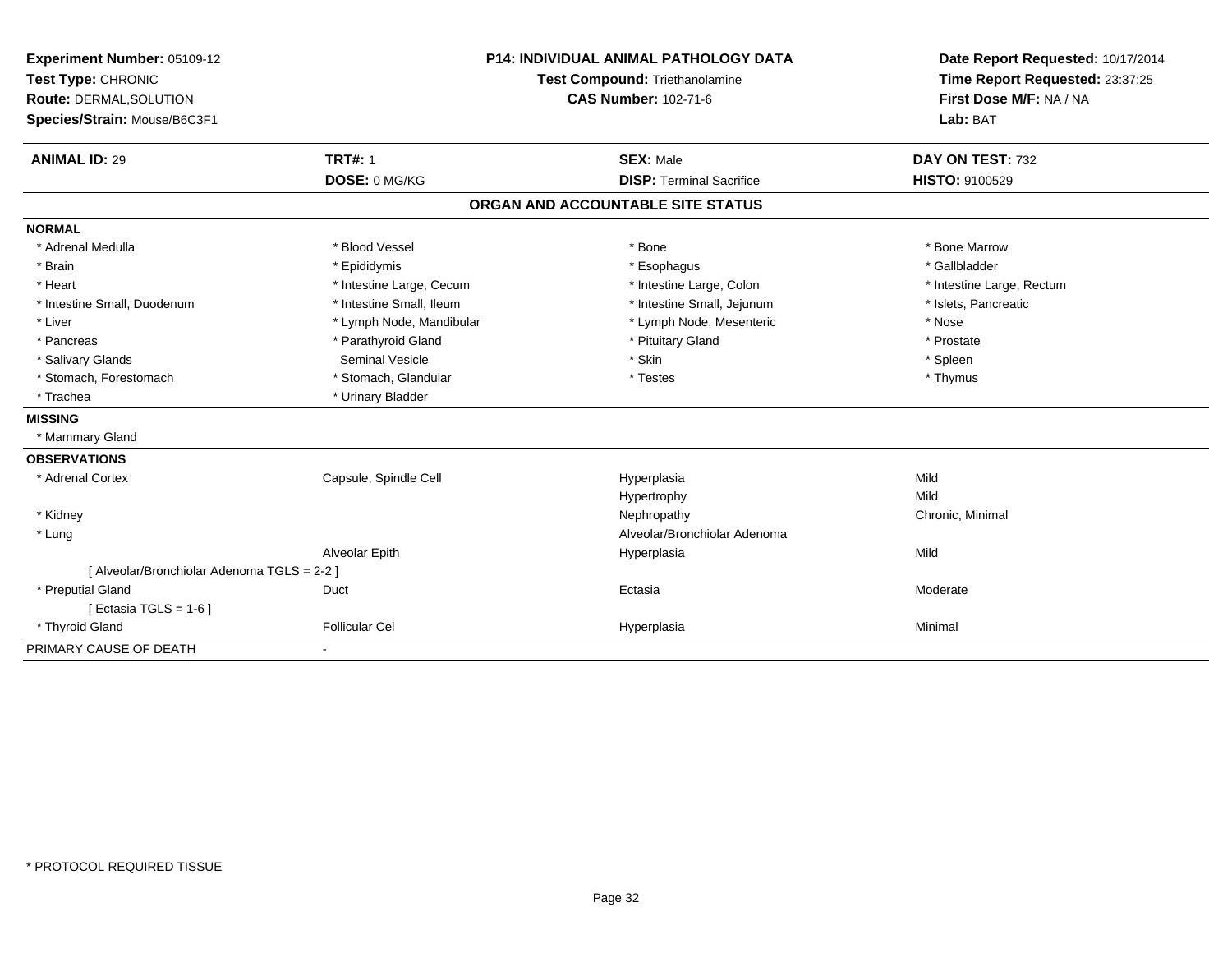| <b>Experiment Number: 05109-12</b><br>Test Type: CHRONIC<br><b>Route: DERMAL, SOLUTION</b><br>Species/Strain: Mouse/B6C3F1 | <b>P14: INDIVIDUAL ANIMAL PATHOLOGY DATA</b><br><b>Test Compound: Triethanolamine</b><br><b>CAS Number: 102-71-6</b> |                                   | Date Report Requested: 10/17/2014<br>Time Report Requested: 23:37:25<br>First Dose M/F: NA / NA<br>Lab: BAT |  |
|----------------------------------------------------------------------------------------------------------------------------|----------------------------------------------------------------------------------------------------------------------|-----------------------------------|-------------------------------------------------------------------------------------------------------------|--|
| <b>ANIMAL ID: 30</b>                                                                                                       | <b>TRT#: 1</b>                                                                                                       | <b>SEX: Male</b>                  | DAY ON TEST: 456                                                                                            |  |
|                                                                                                                            | DOSE: 0 MG/KG                                                                                                        | <b>DISP:</b> Scheduled Sacrifice  | HISTO: 9100530                                                                                              |  |
|                                                                                                                            |                                                                                                                      | ORGAN AND ACCOUNTABLE SITE STATUS |                                                                                                             |  |
| <b>NORMAL</b>                                                                                                              |                                                                                                                      |                                   |                                                                                                             |  |
| * Adrenal Cortex                                                                                                           | * Adrenal Medulla                                                                                                    | * Blood Vessel                    | * Bone                                                                                                      |  |
| * Bone Marrow                                                                                                              | * Brain                                                                                                              | * Epididymis                      | * Esophagus                                                                                                 |  |
| * Gallbladder                                                                                                              | * Heart                                                                                                              | * Intestine Large, Cecum          | * Intestine Large, Colon                                                                                    |  |
| * Intestine Large, Rectum                                                                                                  | * Intestine Small, Duodenum                                                                                          | * Intestine Small, Ileum          | * Intestine Small, Jejunum                                                                                  |  |
| * Islets, Pancreatic                                                                                                       | * Lymph Node, Mandibular                                                                                             | * Lymph Node, Mesenteric          | * Nose                                                                                                      |  |
| * Pancreas                                                                                                                 | * Parathyroid Gland                                                                                                  | * Pituitary Gland                 | * Preputial Gland                                                                                           |  |
| * Prostate                                                                                                                 | * Salivary Glands                                                                                                    | * Skin                            | * Spleen                                                                                                    |  |
| * Stomach, Forestomach                                                                                                     | * Stomach, Glandular                                                                                                 | * Testes                          | * Thymus                                                                                                    |  |
| * Thyroid Gland                                                                                                            | * Trachea                                                                                                            | * Urinary Bladder                 |                                                                                                             |  |
| <b>MISSING</b>                                                                                                             |                                                                                                                      |                                   |                                                                                                             |  |
| * Mammary Gland                                                                                                            |                                                                                                                      |                                   |                                                                                                             |  |
| <b>OBSERVATIONS</b>                                                                                                        |                                                                                                                      |                                   |                                                                                                             |  |
| * Kidney                                                                                                                   |                                                                                                                      | Nephropathy                       | Chronic, Minimal                                                                                            |  |
| * Liver                                                                                                                    | Hepatocyte                                                                                                           | Vacuolization Cytoplasmic         | Multifocal, Moderate                                                                                        |  |
| * Lung                                                                                                                     | Alveolus                                                                                                             | Hemorrhage                        | Multifocal, Mild                                                                                            |  |
| PRIMARY CAUSE OF DEATH                                                                                                     |                                                                                                                      |                                   |                                                                                                             |  |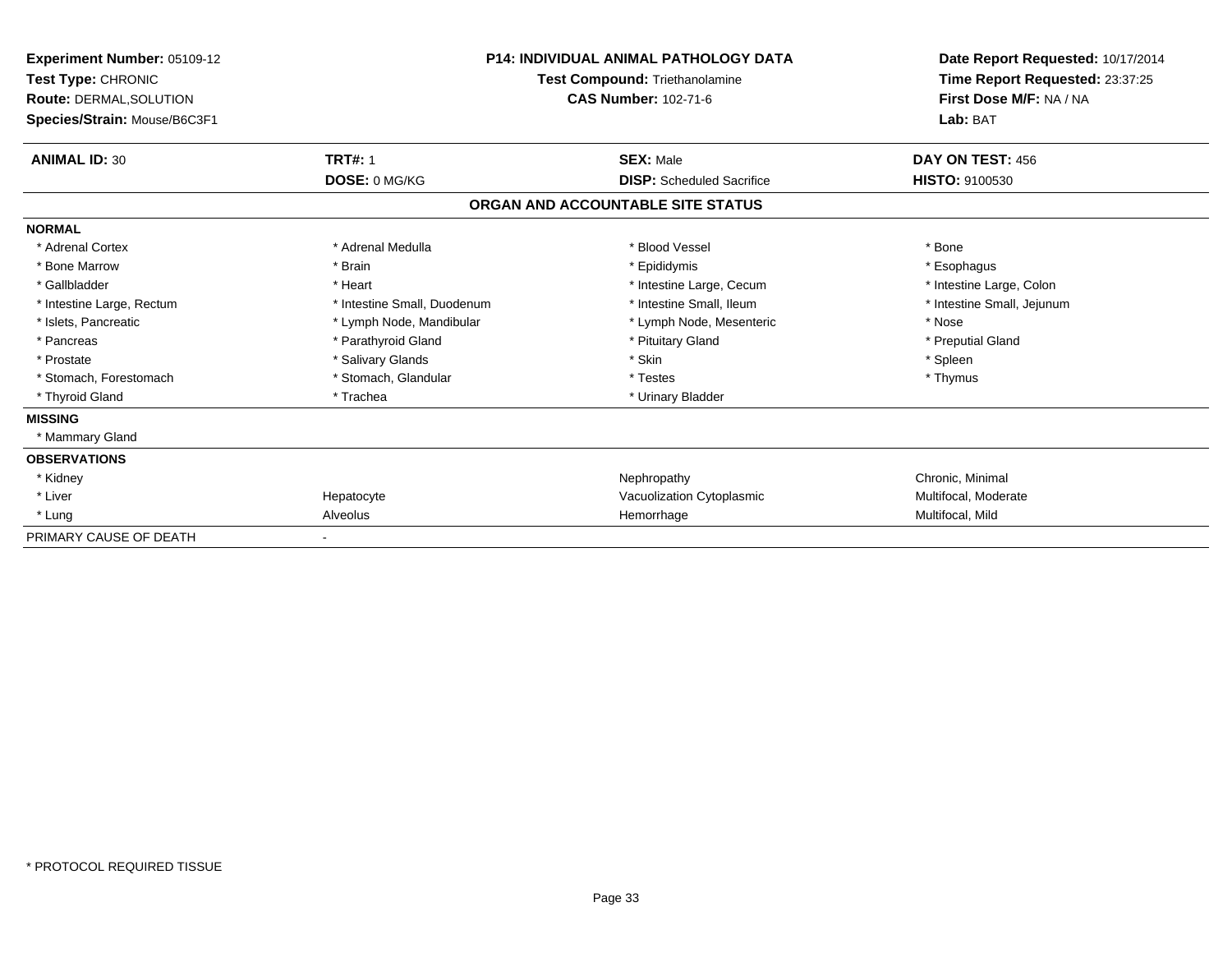| Experiment Number: 05109-12<br>Test Type: CHRONIC<br>Route: DERMAL, SOLUTION<br>Species/Strain: Mouse/B6C3F1 | <b>P14: INDIVIDUAL ANIMAL PATHOLOGY DATA</b><br>Test Compound: Triethanolamine<br><b>CAS Number: 102-71-6</b> |                                   | Date Report Requested: 10/17/2014<br>Time Report Requested: 23:37:25<br>First Dose M/F: NA / NA<br>Lab: BAT |
|--------------------------------------------------------------------------------------------------------------|---------------------------------------------------------------------------------------------------------------|-----------------------------------|-------------------------------------------------------------------------------------------------------------|
| <b>ANIMAL ID: 31</b>                                                                                         | <b>TRT#: 1</b>                                                                                                | <b>SEX: Male</b>                  | DAY ON TEST: 732                                                                                            |
|                                                                                                              | DOSE: 0 MG/KG                                                                                                 | <b>DISP: Terminal Sacrifice</b>   | HISTO: 9100531                                                                                              |
|                                                                                                              |                                                                                                               | ORGAN AND ACCOUNTABLE SITE STATUS |                                                                                                             |
| <b>NORMAL</b>                                                                                                |                                                                                                               |                                   |                                                                                                             |
| * Adrenal Cortex                                                                                             | * Blood Vessel                                                                                                | $*$ Bone                          | * Bone Marrow                                                                                               |
| * Brain                                                                                                      | * Epididymis                                                                                                  | * Esophagus                       | * Heart                                                                                                     |
| * Intestine Large, Cecum                                                                                     | * Intestine Large, Colon                                                                                      | * Intestine Large, Rectum         | * Intestine Small, Duodenum                                                                                 |
| * Intestine Small, Ileum                                                                                     | * Intestine Small, Jejunum                                                                                    | * Islets, Pancreatic              | * Lung                                                                                                      |
| * Lymph Node, Mandibular                                                                                     | * Nose                                                                                                        | * Pancreas                        | * Parathyroid Gland                                                                                         |
| * Pituitary Gland                                                                                            | * Prostate                                                                                                    | * Salivary Glands                 | <b>Seminal Vesicle</b>                                                                                      |
| * Skin                                                                                                       | * Stomach, Forestomach                                                                                        | * Stomach, Glandular              | * Testes                                                                                                    |
| * Thyroid Gland                                                                                              | * Trachea                                                                                                     | * Urinary Bladder                 |                                                                                                             |
| <b>MISSING</b>                                                                                               |                                                                                                               |                                   |                                                                                                             |
| * Mammary Gland                                                                                              | * Thymus                                                                                                      |                                   |                                                                                                             |
| <b>OBSERVATIONS</b>                                                                                          |                                                                                                               |                                   |                                                                                                             |
| * Adrenal Medulla                                                                                            |                                                                                                               | Hyperplasia                       | Mild                                                                                                        |
| * Gallbladder                                                                                                |                                                                                                               | Cyst                              |                                                                                                             |
| * Kidney                                                                                                     |                                                                                                               | Hydronephrosis                    | Moderate                                                                                                    |
|                                                                                                              |                                                                                                               | Nephropathy                       | Chronic, Mild                                                                                               |
| * Liver                                                                                                      |                                                                                                               | <b>Cytoplasmic Alteration</b>     | Moderate                                                                                                    |
|                                                                                                              |                                                                                                               | <b>Eosinophilic Focus</b>         |                                                                                                             |
|                                                                                                              |                                                                                                               | Hepatocellular Adenoma            | <b>Multiple</b>                                                                                             |
|                                                                                                              |                                                                                                               | Hepatocellular Carcinoma          | Multiple                                                                                                    |
|                                                                                                              | <b>Bile Duct</b>                                                                                              | Hyperplasia                       | Mild                                                                                                        |
|                                                                                                              | Oval Cell                                                                                                     | Hyperplasia                       | Mild                                                                                                        |
|                                                                                                              |                                                                                                               | Karyomegaly                       | Moderate                                                                                                    |
|                                                                                                              |                                                                                                               | Thrombosis                        |                                                                                                             |
| [ Hepatocellular Adenoma TGLS = 4-9,6-1 ]                                                                    |                                                                                                               |                                   |                                                                                                             |
| [ Hepatocellular Carcinoma TGLS = 2-11,3-12 ]                                                                |                                                                                                               |                                   |                                                                                                             |
| * Lymph Node, Mesenteric                                                                                     |                                                                                                               | Hematopoietic Cell Proliferation  | Moderate                                                                                                    |
| * Preputial Gland                                                                                            | Duct                                                                                                          | Ectasia                           | Mild                                                                                                        |
|                                                                                                              |                                                                                                               | Inflammation                      | Chronic, Moderate                                                                                           |
| [ Ectasia TGLS = $1-6$ ]                                                                                     |                                                                                                               |                                   |                                                                                                             |
| * Spleen                                                                                                     |                                                                                                               | Hematopoietic Cell Proliferation  | Mild                                                                                                        |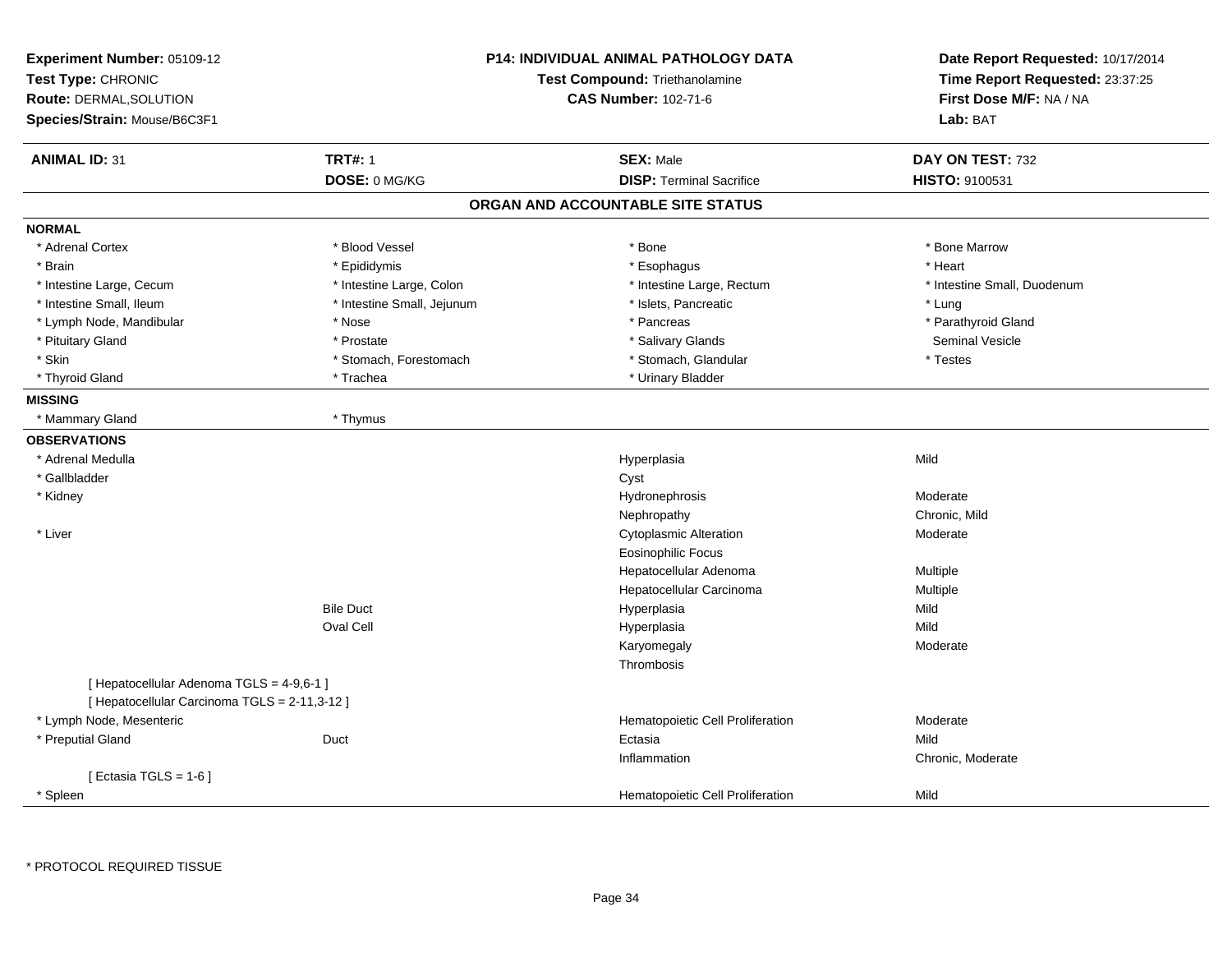| <b>Experiment Number: 05109-12</b><br>Test Type: CHRONIC | <b>P14: INDIVIDUAL ANIMAL PATHOLOGY DATA</b><br><b>Test Compound: Triethanolamine</b> |                                   | Date Report Requested: 10/17/2014<br>Time Report Requested: 23:37:25 |  |
|----------------------------------------------------------|---------------------------------------------------------------------------------------|-----------------------------------|----------------------------------------------------------------------|--|
| <b>Route: DERMAL, SOLUTION</b>                           |                                                                                       | <b>CAS Number: 102-71-6</b>       | First Dose M/F: NA / NA                                              |  |
| Species/Strain: Mouse/B6C3F1                             |                                                                                       |                                   | Lab: BAT                                                             |  |
| <b>ANIMAL ID: 31</b>                                     | <b>TRT#: 1</b>                                                                        | <b>SEX:</b> Male                  | DAY ON TEST: 732                                                     |  |
|                                                          | <b>DOSE: 0 MG/KG</b>                                                                  | <b>DISP: Terminal Sacrifice</b>   | <b>HISTO: 9100531</b>                                                |  |
|                                                          |                                                                                       | ORGAN AND ACCOUNTABLE SITE STATUS |                                                                      |  |
| PRIMARY CAUSE OF DEATH                                   |                                                                                       |                                   |                                                                      |  |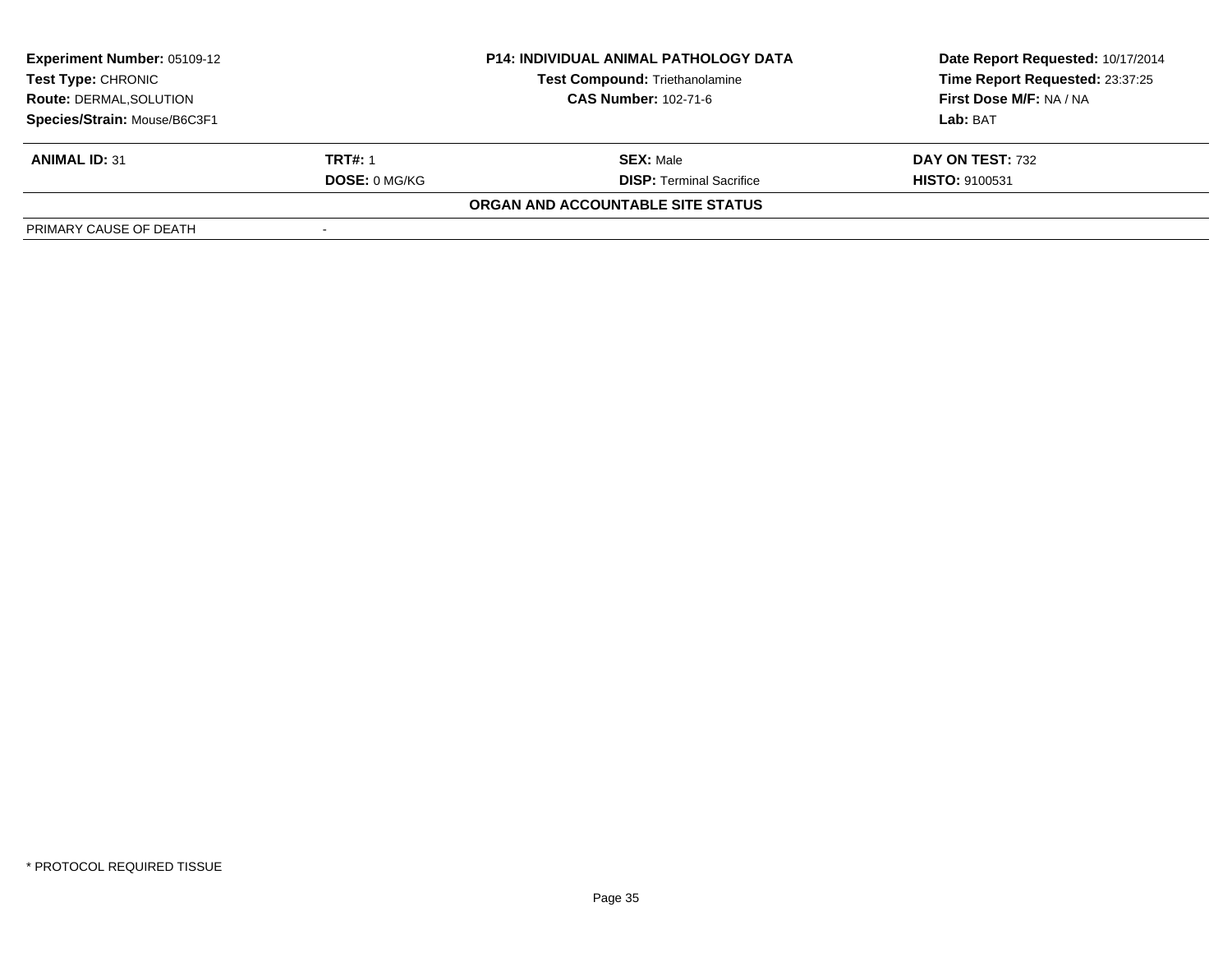| Experiment Number: 05109-12                             |                                                               | <b>P14: INDIVIDUAL ANIMAL PATHOLOGY DATA</b> | Date Report Requested: 10/17/2014                                      |
|---------------------------------------------------------|---------------------------------------------------------------|----------------------------------------------|------------------------------------------------------------------------|
| Test Type: CHRONIC                                      | Test Compound: Triethanolamine<br><b>CAS Number: 102-71-6</b> |                                              | Time Report Requested: 23:37:25<br>First Dose M/F: NA / NA<br>Lab: BAT |
| Route: DERMAL, SOLUTION                                 |                                                               |                                              |                                                                        |
| Species/Strain: Mouse/B6C3F1                            |                                                               |                                              |                                                                        |
| <b>ANIMAL ID: 32</b>                                    | <b>TRT#: 1</b>                                                | <b>SEX: Male</b>                             | DAY ON TEST: 729                                                       |
|                                                         | DOSE: 0 MG/KG                                                 | <b>DISP: Terminal Sacrifice</b>              | HISTO: 9100532                                                         |
|                                                         |                                                               | ORGAN AND ACCOUNTABLE SITE STATUS            |                                                                        |
| <b>NORMAL</b>                                           |                                                               |                                              |                                                                        |
| * Adrenal Medulla                                       | * Blood Vessel                                                | $*$ Bone                                     | * Bone Marrow                                                          |
| * Brain                                                 | * Epididymis                                                  | * Esophagus                                  | * Gallbladder                                                          |
| * Heart                                                 | * Intestine Large, Cecum                                      | * Intestine Large, Colon                     | * Intestine Large, Rectum                                              |
| * Intestine Small, Duodenum                             | * Intestine Small, Ileum                                      | * Intestine Small, Jejunum                   | * Islets, Pancreatic                                                   |
| * Lymph Node, Mandibular                                | * Lymph Node, Mesenteric                                      | * Nose                                       | * Pancreas                                                             |
| * Parathyroid Gland                                     | * Pituitary Gland                                             | * Preputial Gland                            | * Prostate                                                             |
| * Salivary Glands                                       | Seminal Vesicle                                               | * Skin                                       | * Spleen                                                               |
| * Stomach, Forestomach                                  | * Stomach, Glandular                                          | * Testes                                     | * Thyroid Gland                                                        |
| * Trachea                                               | * Urinary Bladder                                             |                                              |                                                                        |
| <b>MISSING</b>                                          |                                                               |                                              |                                                                        |
| * Mammary Gland                                         |                                                               |                                              |                                                                        |
| <b>OBSERVATIONS</b>                                     |                                                               |                                              |                                                                        |
| * Adrenal Cortex                                        |                                                               | Hypertrophy                                  | Mild                                                                   |
| * Kidney                                                |                                                               | Hydronephrosis                               | Mild                                                                   |
|                                                         |                                                               | Nephropathy                                  | Chronic, Minimal                                                       |
| * Liver                                                 |                                                               | <b>Cytoplasmic Alteration</b>                | Mild                                                                   |
|                                                         |                                                               | Hepatocellular Adenoma                       | Multiple                                                               |
|                                                         |                                                               | Hepatocellular Carcinoma                     |                                                                        |
| Oval Cell                                               |                                                               | Hyperplasia                                  | Mild                                                                   |
|                                                         |                                                               | Karyomegaly                                  | Mild                                                                   |
| [ Hepatocellular Adenoma TGLS = 1-1,2-1,3-12,4-9,5-10 ] |                                                               |                                              |                                                                        |
| [ Hepatocellular Carcinoma TGLS = 6-11 ]                |                                                               |                                              |                                                                        |
| * Lung                                                  |                                                               | Alveolar/Bronchiolar Adenoma                 |                                                                        |
| * Thymus                                                |                                                               | Atrophy                                      | Mild                                                                   |
| PRIMARY CAUSE OF DEATH                                  |                                                               |                                              |                                                                        |
| Animal Note: ONLY ONE ADRENAL FOUND AT TRIM             |                                                               |                                              |                                                                        |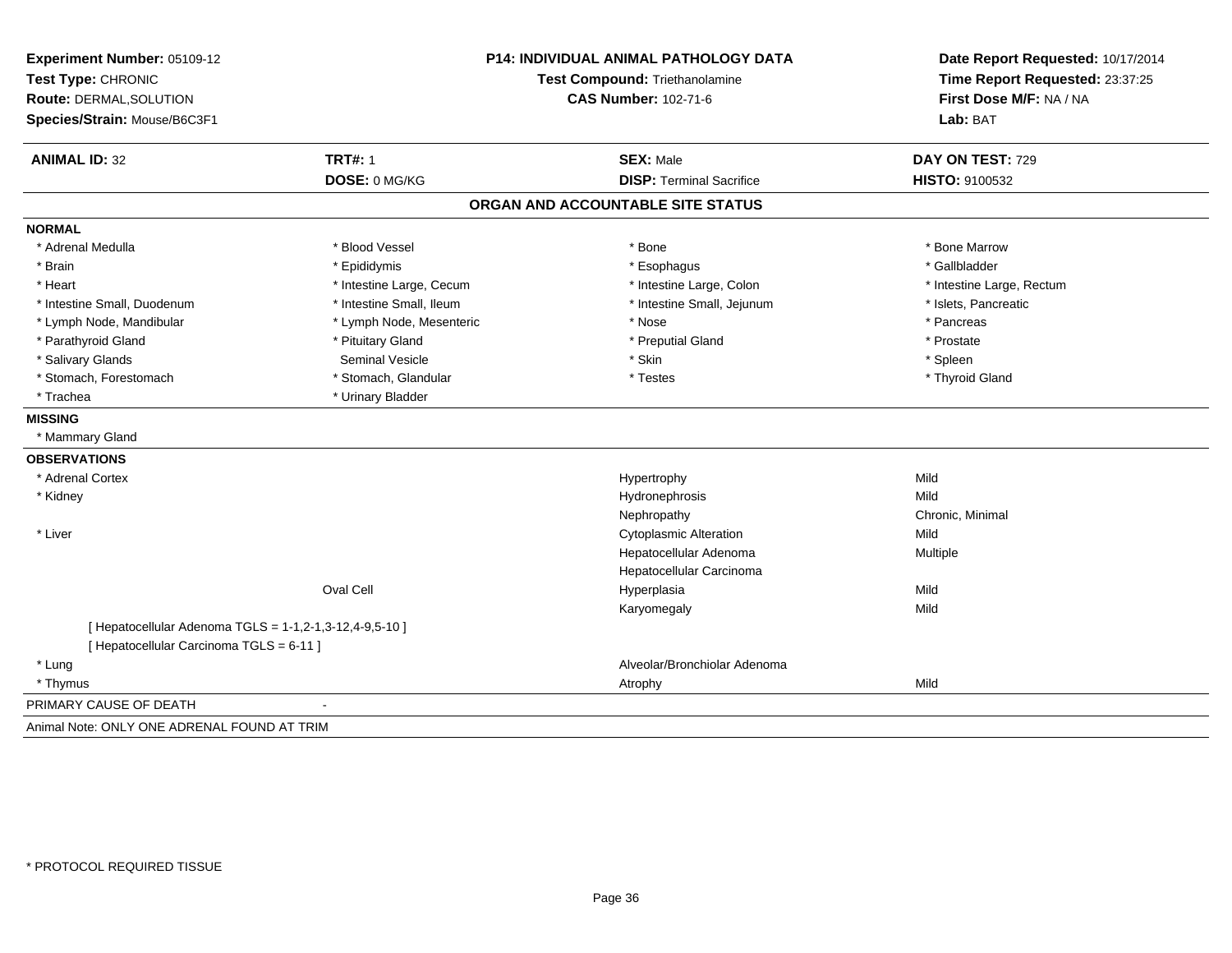| Experiment Number: 05109-12                 |                             | <b>P14: INDIVIDUAL ANIMAL PATHOLOGY DATA</b> |                                                            |
|---------------------------------------------|-----------------------------|----------------------------------------------|------------------------------------------------------------|
| Test Type: CHRONIC                          |                             | Test Compound: Triethanolamine               | Time Report Requested: 23:37:25<br>First Dose M/F: NA / NA |
| Route: DERMAL, SOLUTION                     |                             | <b>CAS Number: 102-71-6</b>                  |                                                            |
| Species/Strain: Mouse/B6C3F1                |                             |                                              | Lab: BAT                                                   |
| <b>ANIMAL ID: 33</b>                        | <b>TRT#: 1</b>              | <b>SEX: Male</b>                             | DAY ON TEST: 732                                           |
|                                             | DOSE: 0 MG/KG               | <b>DISP: Terminal Sacrifice</b>              | HISTO: 9100533                                             |
|                                             |                             | ORGAN AND ACCOUNTABLE SITE STATUS            |                                                            |
| <b>NORMAL</b>                               |                             |                                              |                                                            |
| * Adrenal Cortex                            | * Adrenal Medulla           | * Blood Vessel                               | * Bone                                                     |
| * Bone Marrow                               | * Brain                     | * Epididymis                                 | * Esophagus                                                |
| * Gallbladder                               | * Heart                     | * Intestine Large, Cecum                     | * Intestine Large, Colon                                   |
| * Intestine Large, Rectum                   | * Intestine Small, Duodenum | * Intestine Small, Ileum                     | * Intestine Small, Jejunum                                 |
| * Islets, Pancreatic                        | * Lymph Node, Mandibular    | * Lymph Node, Mesenteric                     | * Nose                                                     |
| * Pancreas                                  | * Parathyroid Gland         | * Pituitary Gland                            | * Preputial Gland                                          |
| * Prostate                                  | * Salivary Glands           | Seminal Vesicle                              | * Skin                                                     |
| * Spleen                                    | * Stomach, Forestomach      | * Stomach, Glandular                         | * Testes                                                   |
| * Thymus                                    | * Trachea                   | * Urinary Bladder                            |                                                            |
| <b>MISSING</b>                              |                             |                                              |                                                            |
| * Mammary Gland                             |                             |                                              |                                                            |
| <b>OBSERVATIONS</b>                         |                             |                                              |                                                            |
| * Kidney                                    |                             | Nephropathy                                  | Chronic, Minimal                                           |
| * Liver                                     |                             | <b>Cytoplasmic Alteration</b>                | Mild                                                       |
|                                             |                             | Hepatocellular Carcinoma                     |                                                            |
|                                             |                             | Karyomegaly                                  | Mild                                                       |
| [ Hepatocellular Carcinoma TGLS = 1-10 ]    |                             |                                              |                                                            |
| * Lung                                      |                             | Alveolar/Bronchiolar Adenoma                 |                                                            |
|                                             |                             | Hepatocellular Carcinoma                     | Metastatic (Liver)                                         |
| [ Alveolar/Bronchiolar Adenoma TGLS = 2-2 ] |                             |                                              |                                                            |
| * Thyroid Gland                             | <b>Follicular Cel</b>       | Hyperplasia                                  | Mild                                                       |
| PRIMARY CAUSE OF DEATH                      | $\blacksquare$              |                                              |                                                            |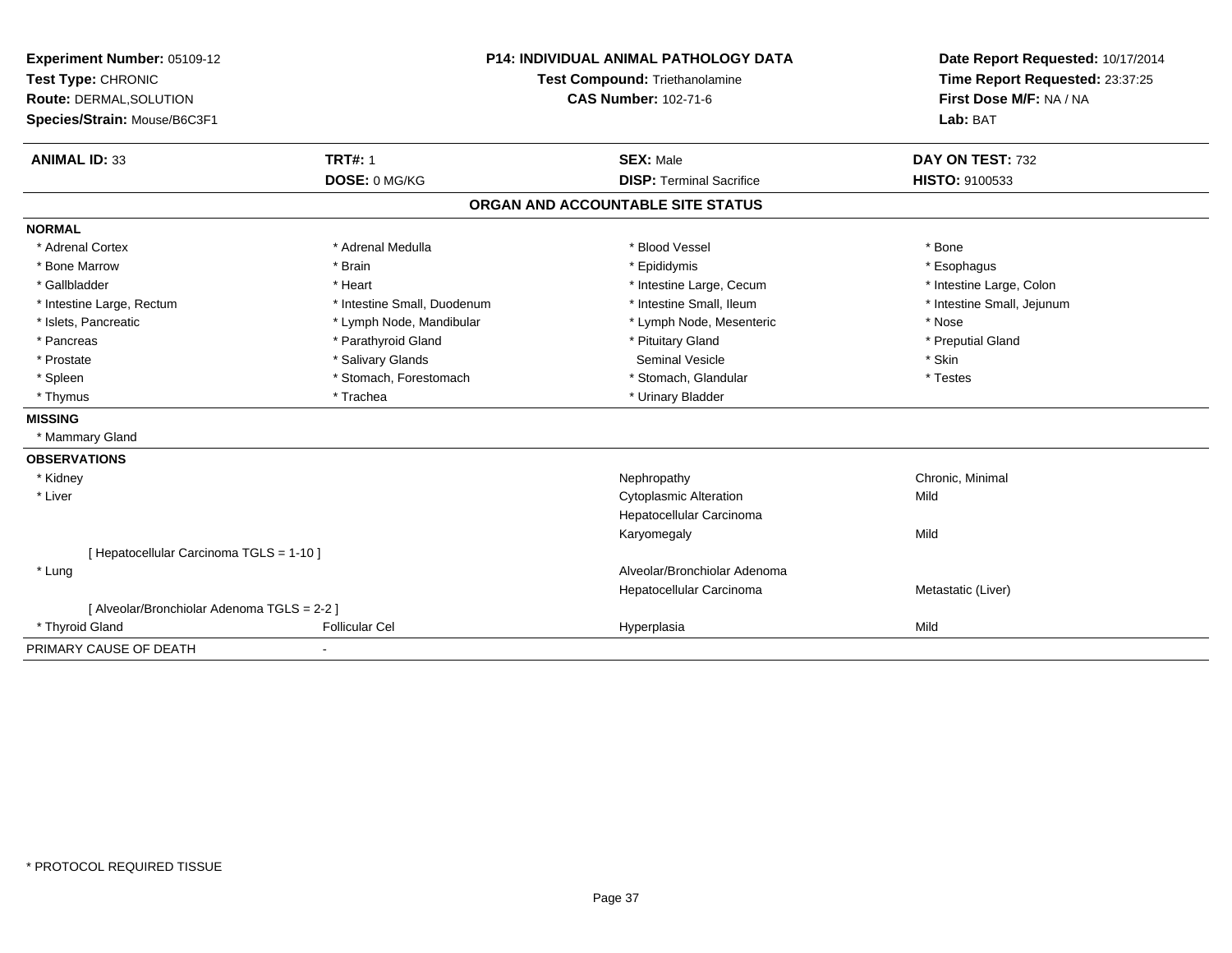| Experiment Number: 05109-12<br>Test Type: CHRONIC<br><b>Route: DERMAL, SOLUTION</b><br>Species/Strain: Mouse/B6C3F1 | <b>P14: INDIVIDUAL ANIMAL PATHOLOGY DATA</b><br>Test Compound: Triethanolamine<br><b>CAS Number: 102-71-6</b> |                                   | Date Report Requested: 10/17/2014<br>Time Report Requested: 23:37:25<br>First Dose M/F: NA / NA<br>Lab: BAT |  |
|---------------------------------------------------------------------------------------------------------------------|---------------------------------------------------------------------------------------------------------------|-----------------------------------|-------------------------------------------------------------------------------------------------------------|--|
| <b>ANIMAL ID: 34</b>                                                                                                | <b>TRT#: 1</b>                                                                                                | <b>SEX: Male</b>                  | DAY ON TEST: 456                                                                                            |  |
|                                                                                                                     | DOSE: 0 MG/KG                                                                                                 | <b>DISP:</b> Scheduled Sacrifice  | HISTO: 9100534                                                                                              |  |
|                                                                                                                     |                                                                                                               | ORGAN AND ACCOUNTABLE SITE STATUS |                                                                                                             |  |
| <b>NORMAL</b>                                                                                                       |                                                                                                               |                                   |                                                                                                             |  |
| * Adrenal Cortex                                                                                                    | * Adrenal Medulla                                                                                             | * Blood Vessel                    | * Bone                                                                                                      |  |
| * Bone Marrow                                                                                                       | * Brain                                                                                                       | * Epididymis                      | * Esophagus                                                                                                 |  |
| * Heart                                                                                                             | * Intestine Large, Cecum                                                                                      | * Intestine Large, Colon          | * Intestine Large, Rectum                                                                                   |  |
| * Intestine Small, Duodenum                                                                                         | * Intestine Small, Ileum                                                                                      | * Intestine Small, Jejunum        | * Islets, Pancreatic                                                                                        |  |
| * Lung                                                                                                              | * Lymph Node, Mandibular                                                                                      | * Lymph Node, Mesenteric          | * Nose                                                                                                      |  |
| * Pancreas                                                                                                          | * Parathyroid Gland                                                                                           | * Pituitary Gland                 | * Preputial Gland                                                                                           |  |
| * Prostate                                                                                                          | * Salivary Glands                                                                                             | * Skin                            | * Spleen                                                                                                    |  |
| * Stomach, Forestomach                                                                                              | * Stomach, Glandular                                                                                          | * Testes                          | * Thymus                                                                                                    |  |
| * Thyroid Gland                                                                                                     | * Trachea                                                                                                     | * Urinary Bladder                 |                                                                                                             |  |
| <b>MISSING</b>                                                                                                      |                                                                                                               |                                   |                                                                                                             |  |
| * Gallbladder                                                                                                       | * Mammary Gland                                                                                               |                                   |                                                                                                             |  |
| <b>OBSERVATIONS</b>                                                                                                 |                                                                                                               |                                   |                                                                                                             |  |
| * Kidney                                                                                                            |                                                                                                               | Nephropathy                       | Chronic, Mild                                                                                               |  |
| * Liver                                                                                                             |                                                                                                               | Hepatocellular Carcinoma          |                                                                                                             |  |
|                                                                                                                     | Hepatocyte                                                                                                    | Vacuolization Cytoplasmic         | Multifocal, Mild                                                                                            |  |
| [ Hepatocellular Carcinoma TGLS = 1-9 ]                                                                             |                                                                                                               |                                   |                                                                                                             |  |
| PRIMARY CAUSE OF DEATH                                                                                              |                                                                                                               |                                   |                                                                                                             |  |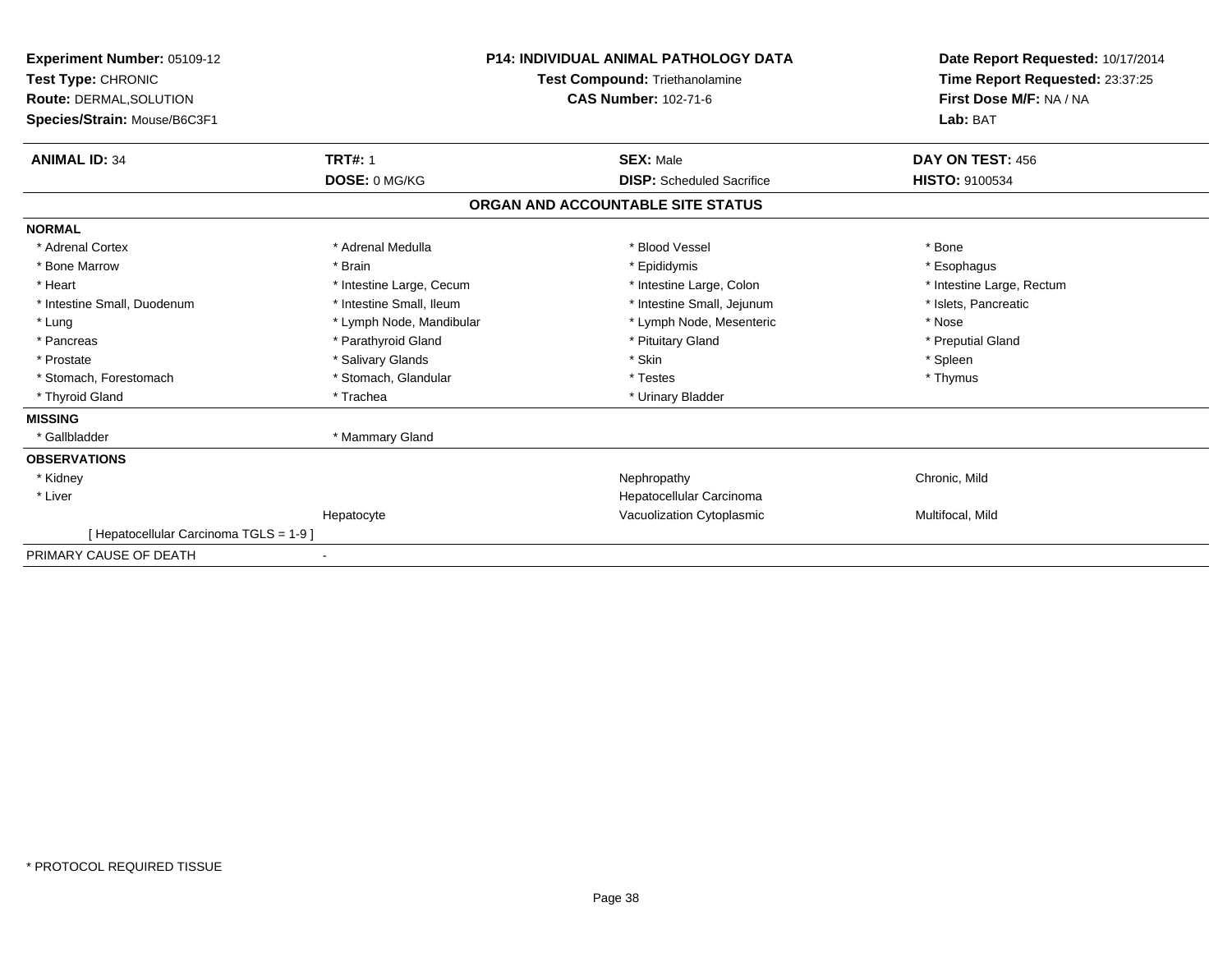| Experiment Number: 05109-12<br>Test Type: CHRONIC<br>Route: DERMAL, SOLUTION<br>Species/Strain: Mouse/B6C3F1 |                            | <b>P14: INDIVIDUAL ANIMAL PATHOLOGY DATA</b><br>Test Compound: Triethanolamine<br><b>CAS Number: 102-71-6</b> | Date Report Requested: 10/17/2014<br>Time Report Requested: 23:37:25<br>First Dose M/F: NA / NA<br>Lab: BAT |
|--------------------------------------------------------------------------------------------------------------|----------------------------|---------------------------------------------------------------------------------------------------------------|-------------------------------------------------------------------------------------------------------------|
| <b>ANIMAL ID: 35</b>                                                                                         | <b>TRT#: 1</b>             | <b>SEX: Male</b>                                                                                              | DAY ON TEST: 729                                                                                            |
|                                                                                                              | DOSE: 0 MG/KG              | <b>DISP: Terminal Sacrifice</b>                                                                               | HISTO: 9100535                                                                                              |
|                                                                                                              |                            | ORGAN AND ACCOUNTABLE SITE STATUS                                                                             |                                                                                                             |
| <b>NORMAL</b>                                                                                                |                            |                                                                                                               |                                                                                                             |
| * Adrenal Medulla                                                                                            | * Blood Vessel             | * Bone                                                                                                        | * Bone Marrow                                                                                               |
| * Brain                                                                                                      | * Epididymis               | * Esophagus                                                                                                   | * Gallbladder                                                                                               |
| * Heart                                                                                                      | * Intestine Large, Cecum   | * Intestine Large, Colon                                                                                      | * Intestine Large, Rectum                                                                                   |
| * Intestine Small, Ileum                                                                                     | * Intestine Small, Jejunum | * Islets, Pancreatic                                                                                          | * Lymph Node, Mandibular                                                                                    |
| * Lymph Node, Mesenteric                                                                                     | * Nose                     | * Pancreas                                                                                                    | * Parathyroid Gland                                                                                         |
| * Pituitary Gland                                                                                            | * Prostate                 | * Salivary Glands                                                                                             | <b>Seminal Vesicle</b>                                                                                      |
| * Skin                                                                                                       | * Spleen                   | * Stomach, Forestomach                                                                                        | * Stomach, Glandular                                                                                        |
| * Testes                                                                                                     | * Thyroid Gland            | * Trachea                                                                                                     | * Urinary Bladder                                                                                           |
| <b>MISSING</b>                                                                                               |                            |                                                                                                               |                                                                                                             |
| * Mammary Gland                                                                                              |                            |                                                                                                               |                                                                                                             |
| <b>OBSERVATIONS</b>                                                                                          |                            |                                                                                                               |                                                                                                             |
| * Adrenal Cortex                                                                                             |                            | Hypertrophy                                                                                                   | Mild                                                                                                        |
|                                                                                                              |                            | Vacuolization Cytoplasmic                                                                                     | Moderate                                                                                                    |
| * Intestine Small, Duodenum                                                                                  |                            | Polyp Adenomatous                                                                                             |                                                                                                             |
| [Polyp Adenomatous TGLS = 5-4]                                                                               |                            |                                                                                                               |                                                                                                             |
| * Kidney                                                                                                     |                            | Nephropathy                                                                                                   | Chronic, Minimal                                                                                            |
| * Liver                                                                                                      |                            | Hepatocellular Adenoma                                                                                        | Multiple                                                                                                    |
| [ Hepatocellular Adenoma TGLS = 1-9,3-10 ]                                                                   |                            |                                                                                                               |                                                                                                             |
| * Lung                                                                                                       |                            | Alveolar/Bronchiolar Adenoma                                                                                  |                                                                                                             |
| [ Alveolar/Bronchiolar Adenoma TGLS = 2-2 ]                                                                  |                            |                                                                                                               |                                                                                                             |
| * Preputial Gland                                                                                            | Duct                       | Ectasia                                                                                                       | Moderate                                                                                                    |
| [ Ectasia TGLS = $4-6$ ]                                                                                     |                            |                                                                                                               |                                                                                                             |
| * Thymus                                                                                                     |                            | Atrophy                                                                                                       | Mild                                                                                                        |
| PRIMARY CAUSE OF DEATH                                                                                       | $\blacksquare$             |                                                                                                               |                                                                                                             |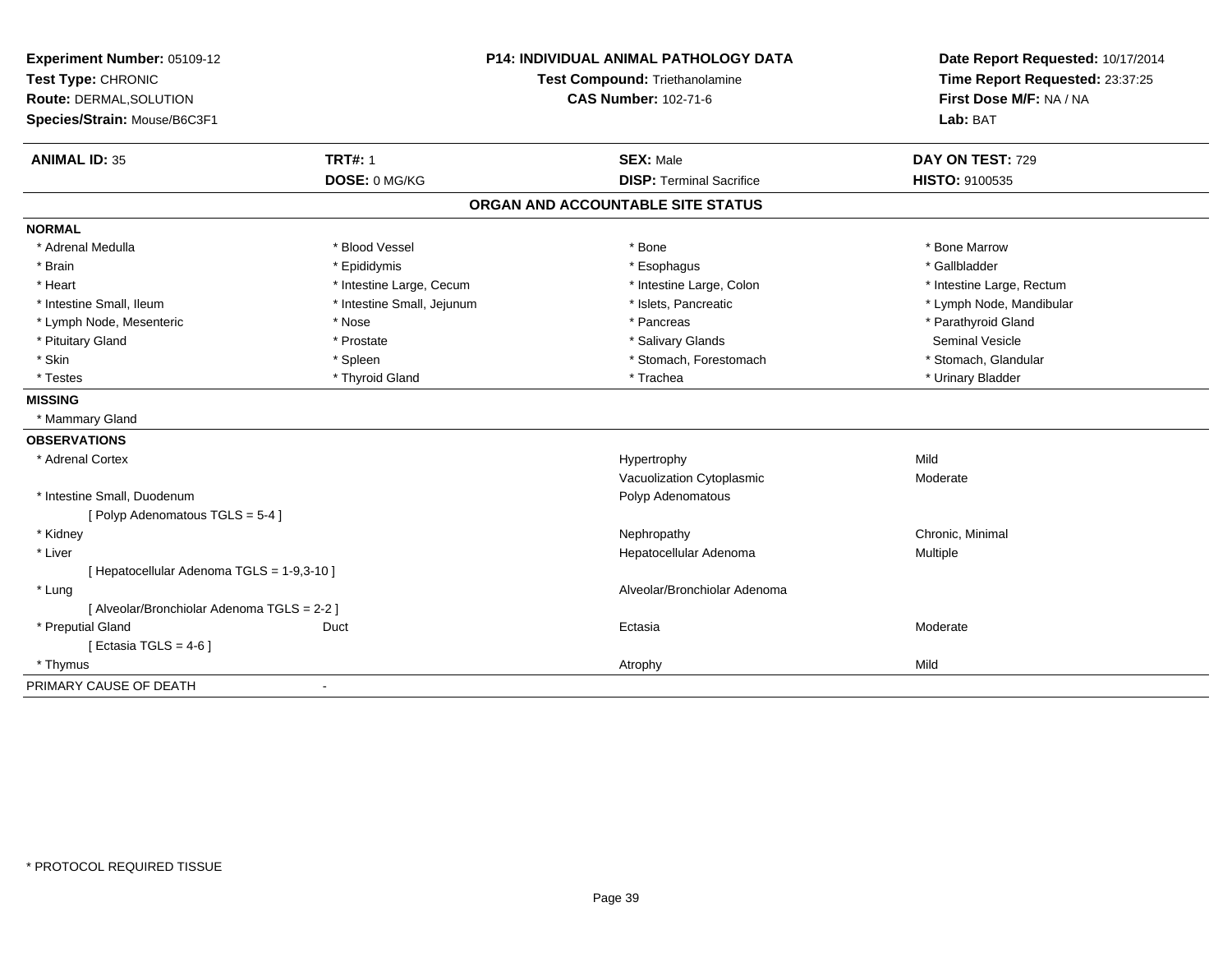| Experiment Number: 05109-12<br>Test Type: CHRONIC<br>Route: DERMAL, SOLUTION<br>Species/Strain: Mouse/B6C3F1 | P14: INDIVIDUAL ANIMAL PATHOLOGY DATA<br>Test Compound: Triethanolamine<br><b>CAS Number: 102-71-6</b> |                                   | Date Report Requested: 10/17/2014<br>Time Report Requested: 23:37:25<br>First Dose M/F: NA / NA<br>Lab: BAT |  |
|--------------------------------------------------------------------------------------------------------------|--------------------------------------------------------------------------------------------------------|-----------------------------------|-------------------------------------------------------------------------------------------------------------|--|
| <b>ANIMAL ID: 36</b>                                                                                         | <b>TRT#: 1</b>                                                                                         | <b>SEX: Male</b>                  | DAY ON TEST: 731                                                                                            |  |
|                                                                                                              | DOSE: 0 MG/KG                                                                                          | <b>DISP: Terminal Sacrifice</b>   | HISTO: 9100536                                                                                              |  |
|                                                                                                              |                                                                                                        | ORGAN AND ACCOUNTABLE SITE STATUS |                                                                                                             |  |
| <b>NORMAL</b>                                                                                                |                                                                                                        |                                   |                                                                                                             |  |
| * Adrenal Medulla                                                                                            | * Blood Vessel                                                                                         | * Bone                            | * Bone Marrow                                                                                               |  |
| * Brain                                                                                                      | * Epididymis                                                                                           | * Esophagus                       | * Gallbladder                                                                                               |  |
| * Heart                                                                                                      | * Intestine Large, Cecum                                                                               | * Intestine Large, Colon          | * Intestine Large, Rectum                                                                                   |  |
| * Intestine Small, Duodenum                                                                                  | * Intestine Small, Ileum                                                                               | * Intestine Small, Jejunum        | * Islets, Pancreatic                                                                                        |  |
| * Lymph Node, Mandibular                                                                                     | * Nose                                                                                                 | * Pancreas                        | * Parathyroid Gland                                                                                         |  |
| * Pituitary Gland                                                                                            | * Prostate                                                                                             | * Salivary Glands                 | <b>Seminal Vesicle</b>                                                                                      |  |
| * Skin                                                                                                       | * Stomach, Forestomach                                                                                 | * Stomach, Glandular              | * Testes                                                                                                    |  |
| * Trachea                                                                                                    | * Urinary Bladder                                                                                      |                                   |                                                                                                             |  |
| <b>MISSING</b>                                                                                               |                                                                                                        |                                   |                                                                                                             |  |
| * Mammary Gland                                                                                              |                                                                                                        |                                   |                                                                                                             |  |
| <b>OBSERVATIONS</b>                                                                                          |                                                                                                        |                                   |                                                                                                             |  |
| * Adrenal Cortex                                                                                             |                                                                                                        | Angiectasis                       | Mild                                                                                                        |  |
|                                                                                                              | Capsule, Spindle Cell                                                                                  | Hyperplasia                       | Mild                                                                                                        |  |
| * Kidney                                                                                                     |                                                                                                        | Nephropathy                       | Chronic, Mild                                                                                               |  |
| * Liver                                                                                                      |                                                                                                        | Hepatocellular Adenoma            |                                                                                                             |  |
|                                                                                                              |                                                                                                        | Hepatocellular Carcinoma          | Multiple                                                                                                    |  |
| [ Hepatocellular Adenoma TGLS = 6-13 ]<br>[ Hepatocellular Carcinoma TGLS = 5-10,5-11 ]                      |                                                                                                        |                                   |                                                                                                             |  |
| * Lung                                                                                                       |                                                                                                        | Hepatocellular Carcinoma          | Metastatic (Liver)                                                                                          |  |
| Lymph Node                                                                                                   | Mediastinal                                                                                            | Lymphoma Malignant Mixed          |                                                                                                             |  |
| [ Lymphoma Malignant Mixed TGLS = 4-14 ]                                                                     |                                                                                                        |                                   |                                                                                                             |  |
| * Lymph Node, Mesenteric                                                                                     |                                                                                                        | Fibrosis                          | Moderate                                                                                                    |  |
| [Fibrosis TGLS = $3-9$ ]                                                                                     |                                                                                                        |                                   |                                                                                                             |  |
| * Preputial Gland                                                                                            | Duct                                                                                                   | Ectasia                           | Moderate                                                                                                    |  |
| [ Ectasia TGLS = $1-6$ ]                                                                                     |                                                                                                        |                                   |                                                                                                             |  |
| * Spleen                                                                                                     |                                                                                                        | Lymphoma Malignant Mixed          |                                                                                                             |  |
| [ Lymphoma Malignant Mixed TGLS = 2-12 ]                                                                     |                                                                                                        |                                   |                                                                                                             |  |
| * Thymus                                                                                                     |                                                                                                        | Atrophy                           | Mild                                                                                                        |  |
| * Thyroid Gland                                                                                              | <b>Follicular Cel</b>                                                                                  | Hyperplasia                       | Mild                                                                                                        |  |

PRIMARY CAUSE OF DEATH-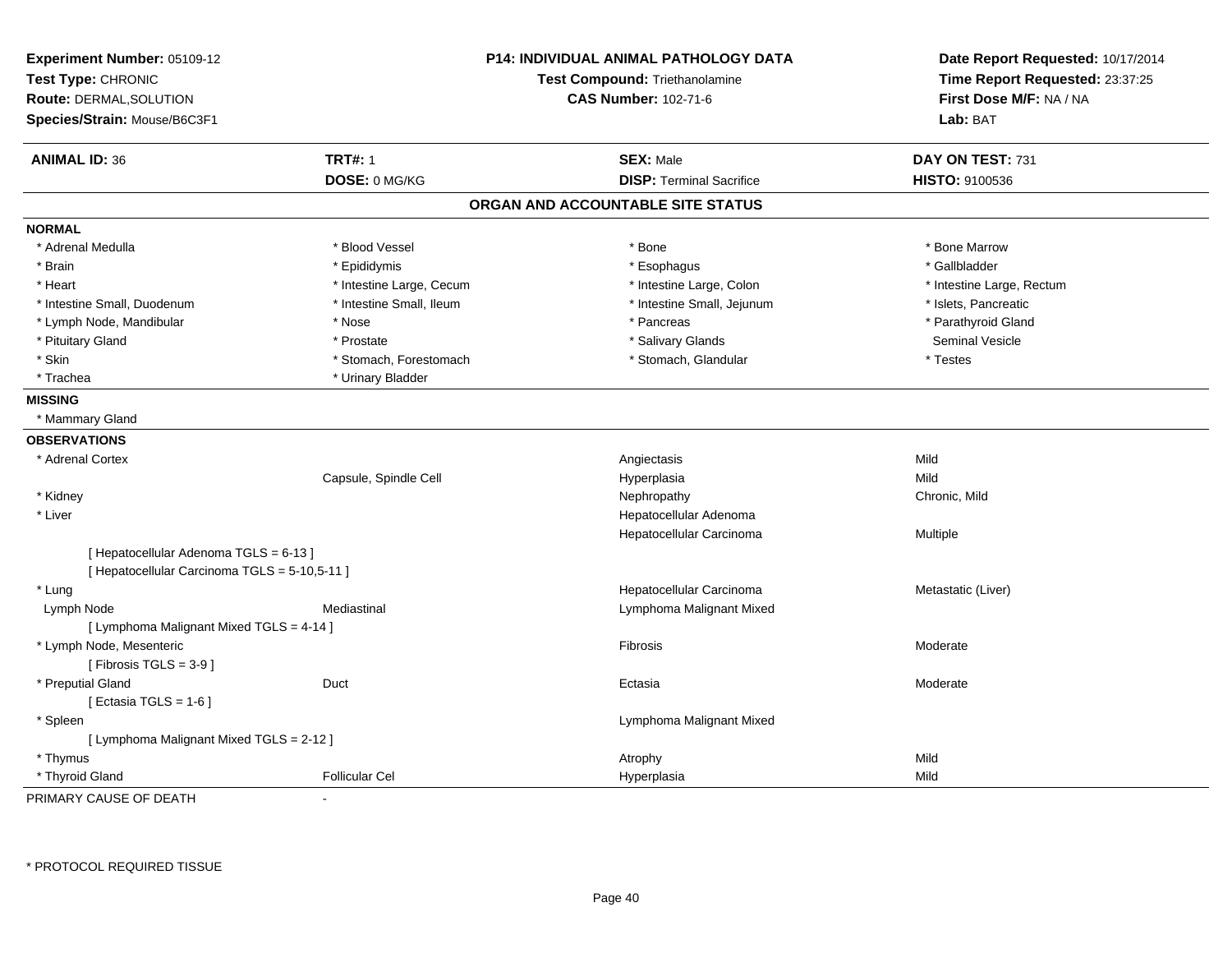| <b>Experiment Number: 05109-12</b><br><b>Test Compound: Triethanolamine</b><br><b>Test Type: CHRONIC</b><br><b>CAS Number: 102-71-6</b><br><b>Route: DERMAL, SOLUTION</b><br>Species/Strain: Mouse/B6C3F1 |                                        | <b>P14: INDIVIDUAL ANIMAL PATHOLOGY DATA</b>        | Date Report Requested: 10/17/2014<br>Time Report Requested: 23:37:25<br>First Dose M/F: NA / NA<br>Lab: BAT |
|-----------------------------------------------------------------------------------------------------------------------------------------------------------------------------------------------------------|----------------------------------------|-----------------------------------------------------|-------------------------------------------------------------------------------------------------------------|
| <b>ANIMAL ID: 36</b>                                                                                                                                                                                      | <b>TRT#: 1</b><br><b>DOSE: 0 MG/KG</b> | <b>SEX: Male</b><br><b>DISP: Terminal Sacrifice</b> | DAY ON TEST: 731<br><b>HISTO: 9100536</b>                                                                   |
|                                                                                                                                                                                                           |                                        | ORGAN AND ACCOUNTABLE SITE STATUS                   |                                                                                                             |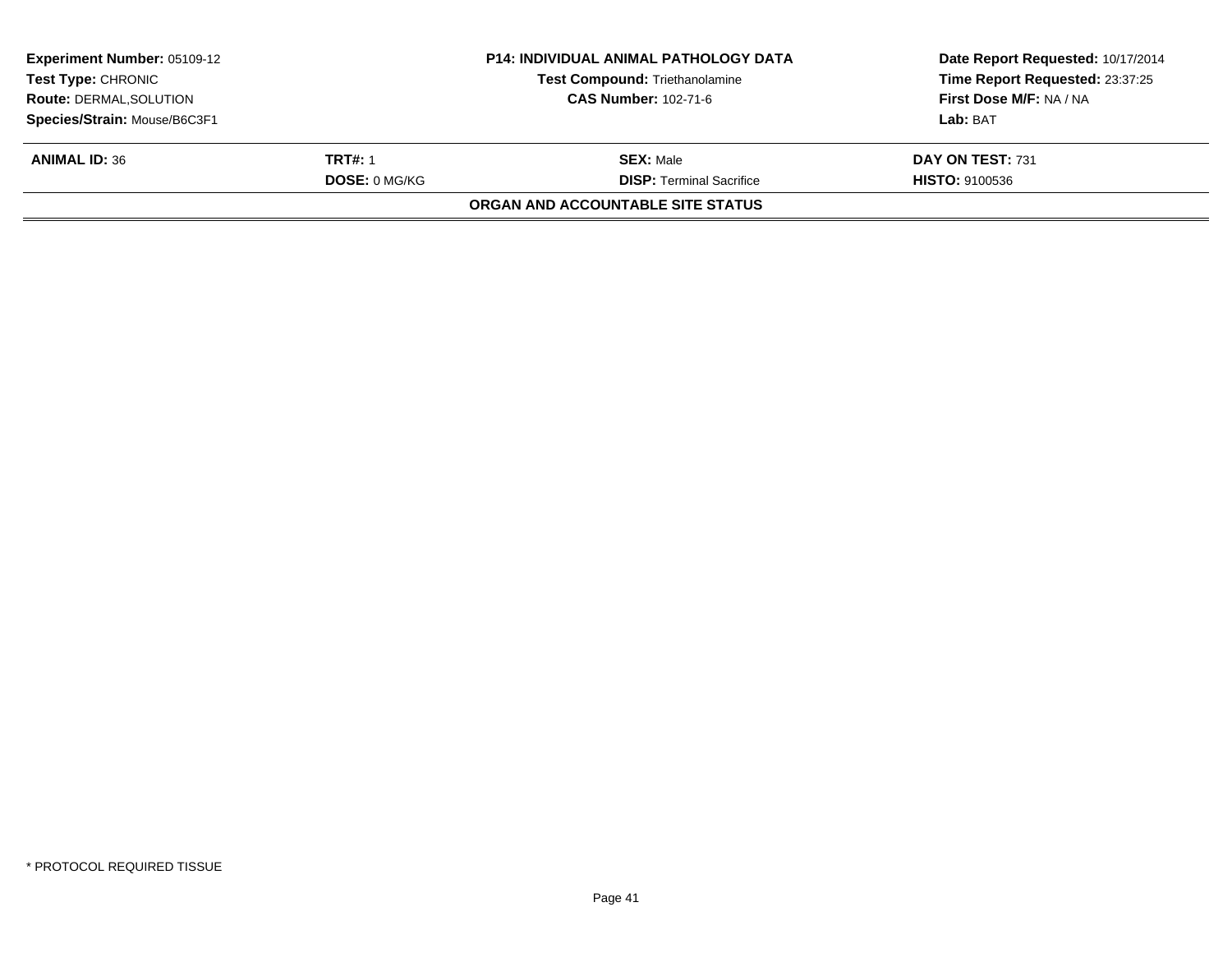| Experiment Number: 05109-12                 | <b>P14: INDIVIDUAL ANIMAL PATHOLOGY DATA</b> |                                       | Date Report Requested: 10/17/2014 |  |
|---------------------------------------------|----------------------------------------------|---------------------------------------|-----------------------------------|--|
| Test Type: CHRONIC                          |                                              | <b>Test Compound: Triethanolamine</b> | Time Report Requested: 23:37:25   |  |
| Route: DERMAL, SOLUTION                     |                                              | <b>CAS Number: 102-71-6</b>           | First Dose M/F: NA / NA           |  |
| Species/Strain: Mouse/B6C3F1                |                                              |                                       | Lab: BAT                          |  |
|                                             |                                              |                                       |                                   |  |
| <b>ANIMAL ID: 37</b>                        | <b>TRT#: 1</b>                               | <b>SEX: Male</b>                      | DAY ON TEST: 731                  |  |
|                                             | DOSE: 0 MG/KG                                | <b>DISP: Terminal Sacrifice</b>       | HISTO: 9100537                    |  |
|                                             |                                              | ORGAN AND ACCOUNTABLE SITE STATUS     |                                   |  |
| <b>NORMAL</b>                               |                                              |                                       |                                   |  |
| * Adrenal Medulla                           | * Blood Vessel                               | * Bone                                | * Bone Marrow                     |  |
| * Brain                                     | * Epididymis                                 | * Esophagus                           | * Gallbladder                     |  |
| * Heart                                     | * Intestine Large, Cecum                     | * Intestine Large, Colon              | * Intestine Large, Rectum         |  |
| * Intestine Small, Duodenum                 | * Intestine Small, Ileum                     | * Intestine Small, Jejunum            | * Islets, Pancreatic              |  |
| * Liver                                     | * Lung                                       | * Lymph Node, Mandibular              | * Lymph Node, Mesenteric          |  |
| * Nose                                      | * Pancreas                                   | * Parathyroid Gland                   | * Prostate                        |  |
| * Salivary Glands                           | Seminal Vesicle                              | * Skin                                | * Spleen                          |  |
| * Stomach, Forestomach                      | * Stomach, Glandular                         | * Testes                              | * Thymus                          |  |
| * Thyroid Gland                             | * Trachea                                    | * Urinary Bladder                     |                                   |  |
| <b>MISSING</b>                              |                                              |                                       |                                   |  |
| * Mammary Gland                             | * Pituitary Gland                            |                                       |                                   |  |
| <b>OBSERVATIONS</b>                         |                                              |                                       |                                   |  |
| * Adrenal Cortex                            |                                              | Hypertrophy                           | Mild                              |  |
| * Kidney                                    | <b>Renal Tubule</b>                          | Adenoma                               |                                   |  |
|                                             |                                              | Nephropathy                           | Chronic, Minimal                  |  |
| [Adenoma TGLS = $2-1$ ]                     |                                              |                                       |                                   |  |
| * Preputial Gland                           | Duct                                         | Ectasia                               | Moderate                          |  |
| [Ectasia TGLS = 1-6]                        |                                              |                                       |                                   |  |
| PRIMARY CAUSE OF DEATH                      |                                              |                                       |                                   |  |
| Animal Note: PITUITARY NOT APPARENT AT TRIM |                                              |                                       |                                   |  |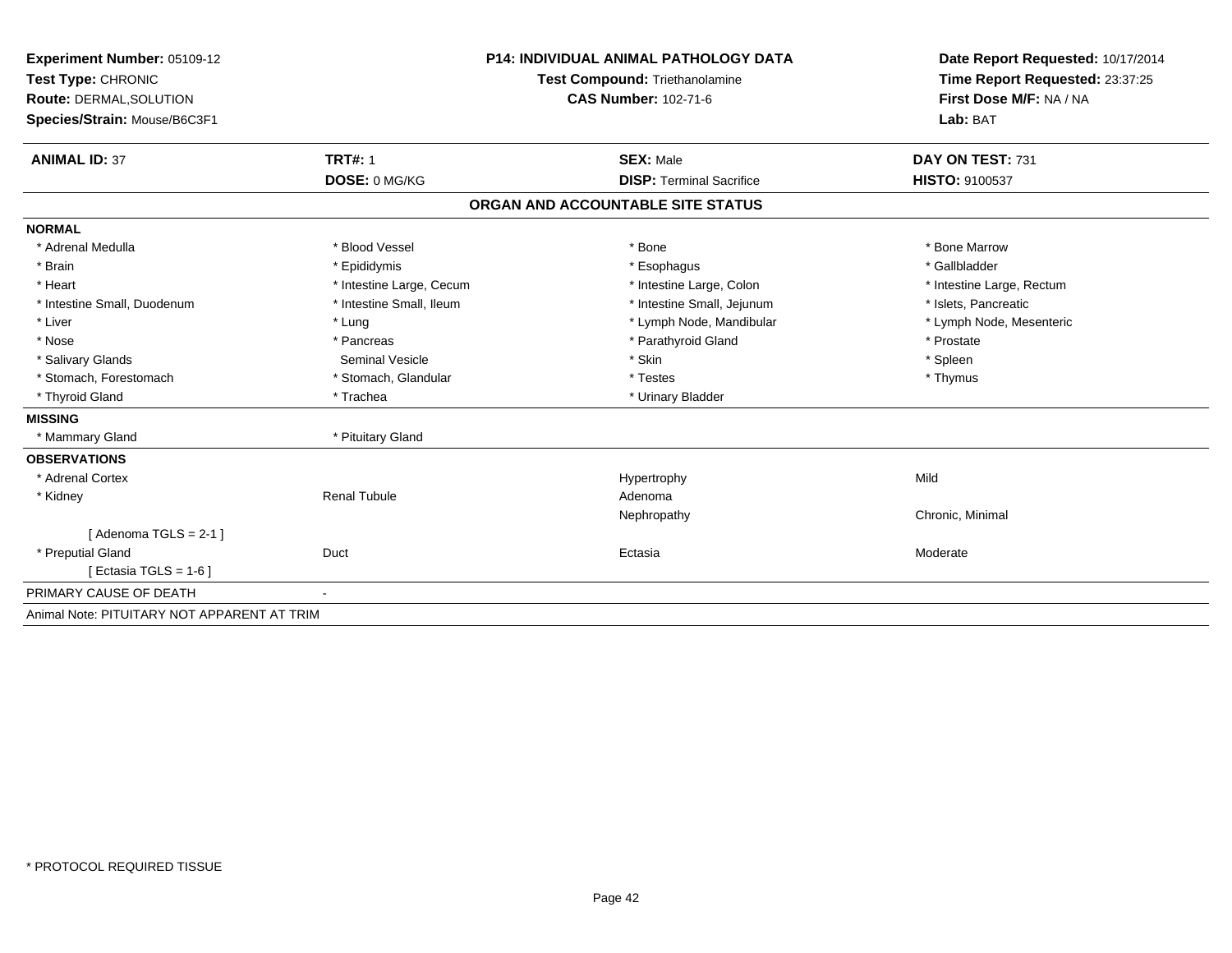| Experiment Number: 05109-12<br>Test Type: CHRONIC<br><b>Route: DERMAL, SOLUTION</b><br>Species/Strain: Mouse/B6C3F1 |                             | <b>P14: INDIVIDUAL ANIMAL PATHOLOGY DATA</b><br>Test Compound: Triethanolamine<br><b>CAS Number: 102-71-6</b> | Date Report Requested: 10/17/2014<br>Time Report Requested: 23:37:25<br>First Dose M/F: NA / NA<br>Lab: BAT |  |
|---------------------------------------------------------------------------------------------------------------------|-----------------------------|---------------------------------------------------------------------------------------------------------------|-------------------------------------------------------------------------------------------------------------|--|
| <b>ANIMAL ID: 38</b>                                                                                                | <b>TRT#: 1</b>              | <b>SEX: Male</b>                                                                                              | DAY ON TEST: 456                                                                                            |  |
|                                                                                                                     | DOSE: 0 MG/KG               | <b>DISP:</b> Scheduled Sacrifice<br>ORGAN AND ACCOUNTABLE SITE STATUS                                         | HISTO: 9100538                                                                                              |  |
| <b>NORMAL</b>                                                                                                       |                             |                                                                                                               |                                                                                                             |  |
| * Adrenal Cortex                                                                                                    | * Adrenal Medulla           | * Blood Vessel                                                                                                | * Bone                                                                                                      |  |
| * Bone Marrow                                                                                                       | * Brain                     | * Epididymis                                                                                                  | * Esophagus                                                                                                 |  |
| * Gallbladder                                                                                                       | * Heart                     | * Intestine Large, Cecum                                                                                      | * Intestine Large, Colon                                                                                    |  |
| * Intestine Large, Rectum                                                                                           | * Intestine Small, Duodenum | * Intestine Small, Ileum                                                                                      | * Intestine Small, Jejunum                                                                                  |  |
| * Islets, Pancreatic                                                                                                | * Liver                     | * Lung                                                                                                        | * Lymph Node, Mandibular                                                                                    |  |
| * Lymph Node, Mesenteric                                                                                            | * Nose                      | * Pancreas                                                                                                    | * Pituitary Gland                                                                                           |  |
| * Preputial Gland                                                                                                   | * Prostate                  | * Salivary Glands                                                                                             | * Skin                                                                                                      |  |
| * Spleen                                                                                                            | * Stomach, Forestomach      | * Stomach, Glandular                                                                                          | * Testes                                                                                                    |  |
| * Thymus                                                                                                            | * Thyroid Gland             | * Trachea                                                                                                     | * Urinary Bladder                                                                                           |  |
| <b>MISSING</b>                                                                                                      |                             |                                                                                                               |                                                                                                             |  |
| * Mammary Gland                                                                                                     | * Parathyroid Gland         |                                                                                                               |                                                                                                             |  |
| <b>OBSERVATIONS</b>                                                                                                 |                             |                                                                                                               |                                                                                                             |  |
| * Kidney                                                                                                            |                             | Nephropathy                                                                                                   | Chronic, Minimal                                                                                            |  |
| PRIMARY CAUSE OF DEATH                                                                                              |                             |                                                                                                               |                                                                                                             |  |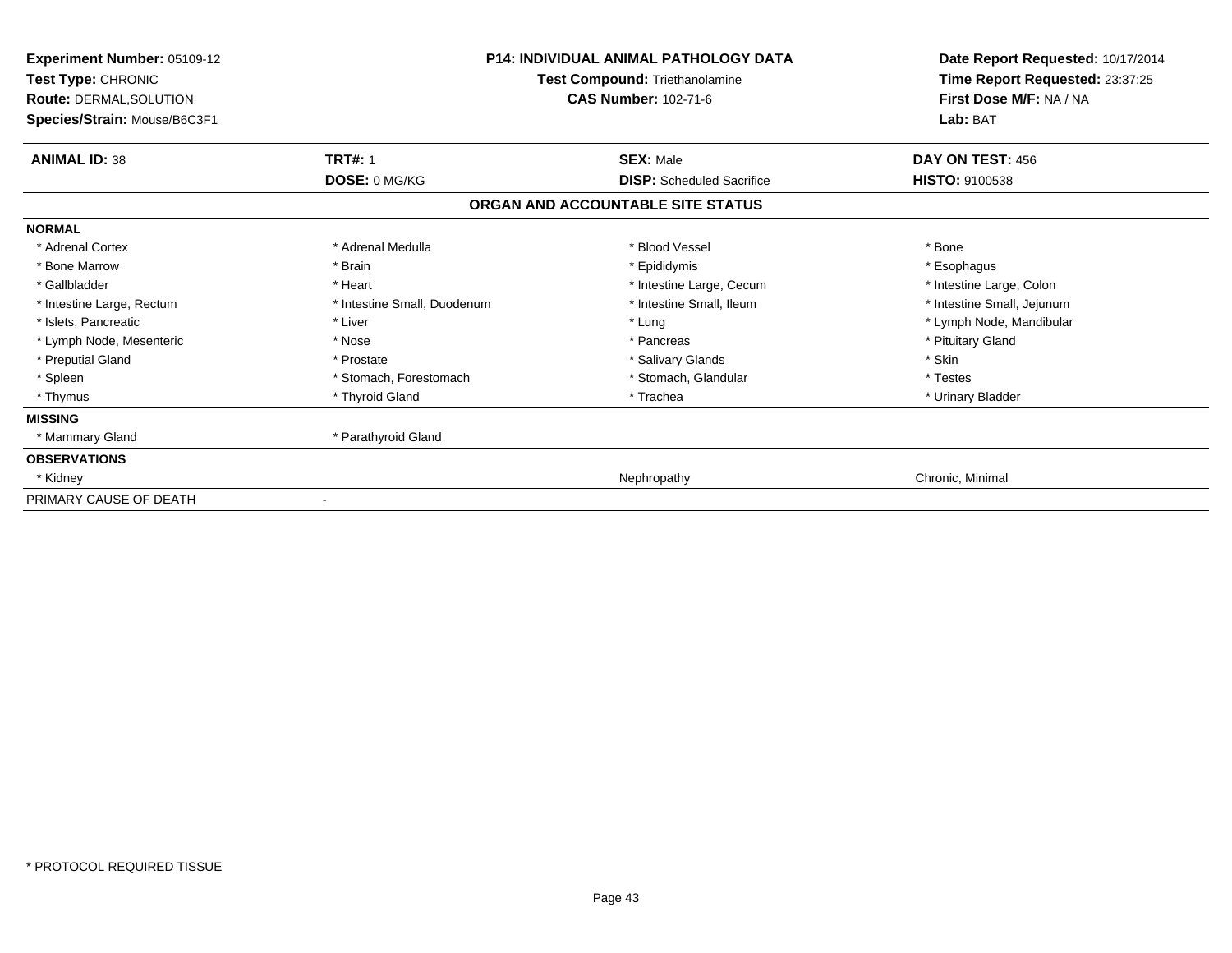| Experiment Number: 05109-12                 | <b>P14: INDIVIDUAL ANIMAL PATHOLOGY DATA</b><br>Test Compound: Triethanolamine |                                   | Date Report Requested: 10/17/2014 |
|---------------------------------------------|--------------------------------------------------------------------------------|-----------------------------------|-----------------------------------|
| Test Type: CHRONIC                          |                                                                                |                                   | Time Report Requested: 23:37:25   |
| Route: DERMAL, SOLUTION                     |                                                                                | <b>CAS Number: 102-71-6</b>       | First Dose M/F: NA / NA           |
| Species/Strain: Mouse/B6C3F1                |                                                                                |                                   | Lab: BAT                          |
| <b>ANIMAL ID: 39</b>                        | <b>TRT#: 1</b>                                                                 | <b>SEX: Male</b>                  | DAY ON TEST: 730                  |
|                                             | DOSE: 0 MG/KG                                                                  | <b>DISP: Terminal Sacrifice</b>   | HISTO: 9100539                    |
|                                             |                                                                                | ORGAN AND ACCOUNTABLE SITE STATUS |                                   |
| <b>NORMAL</b>                               |                                                                                |                                   |                                   |
| * Blood Vessel                              | * Bone                                                                         | * Bone Marrow                     | * Brain                           |
| * Epididymis                                | * Esophagus                                                                    | * Gallbladder                     | * Heart                           |
| * Intestine Large, Cecum                    | * Intestine Large, Colon                                                       | * Intestine Large, Rectum         | * Intestine Small, Duodenum       |
| * Intestine Small, Ileum                    | * Intestine Small, Jejunum                                                     | * Islets, Pancreatic              | * Lymph Node, Mandibular          |
| * Lymph Node, Mesenteric                    | * Nose                                                                         | * Pancreas                        | * Parathyroid Gland               |
| * Pituitary Gland                           | * Prostate                                                                     | * Salivary Glands                 | <b>Seminal Vesicle</b>            |
| * Skin                                      | * Spleen                                                                       | * Stomach, Forestomach            | * Stomach, Glandular              |
| * Testes                                    | * Trachea                                                                      | * Urinary Bladder                 |                                   |
| <b>MISSING</b>                              |                                                                                |                                   |                                   |
| * Mammary Gland                             |                                                                                |                                   |                                   |
| <b>OBSERVATIONS</b>                         |                                                                                |                                   |                                   |
| * Adrenal Cortex                            | Capsule, Spindle Cell                                                          | Hyperplasia                       | Mild                              |
|                                             |                                                                                | Hypertrophy                       | Mild                              |
| * Adrenal Medulla                           |                                                                                | Pheochromocytoma Benign           |                                   |
| * Kidney                                    |                                                                                | Nephropathy                       | Chronic, Minimal                  |
| * Liver                                     |                                                                                | Hepatocellular Adenoma            |                                   |
| [ Hepatocellular Adenoma TGLS = 2-9 ]       |                                                                                |                                   |                                   |
| * Lung                                      |                                                                                | Alveolar/Bronchiolar Adenoma      |                                   |
| [ Alveolar/Bronchiolar Adenoma TGLS = 3-2 ] |                                                                                |                                   |                                   |
| * Preputial Gland                           | Duct                                                                           | Ectasia                           | Moderate                          |
| [ Ectasia TGLS = $1-6$ ]                    |                                                                                |                                   |                                   |
| * Thymus                                    |                                                                                | Atrophy                           | Mild                              |
| * Thyroid Gland                             | Follicle                                                                       | Cyst                              |                                   |
| PRIMARY CAUSE OF DEATH                      |                                                                                |                                   |                                   |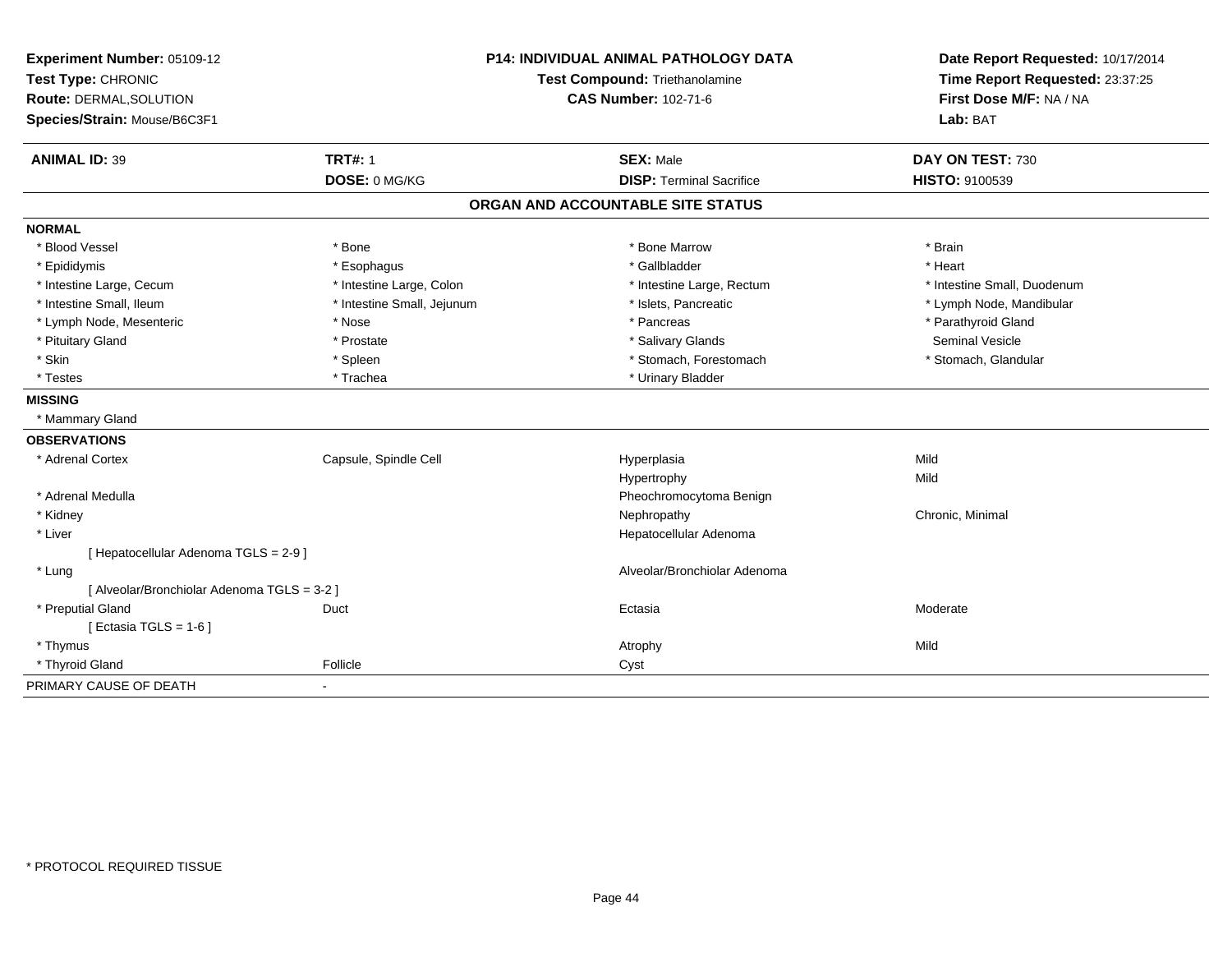| Experiment Number: 05109-12                | <b>P14: INDIVIDUAL ANIMAL PATHOLOGY DATA</b><br>Test Compound: Triethanolamine |                                   | Date Report Requested: 10/17/2014 |
|--------------------------------------------|--------------------------------------------------------------------------------|-----------------------------------|-----------------------------------|
| Test Type: CHRONIC                         |                                                                                |                                   | Time Report Requested: 23:37:25   |
| <b>Route: DERMAL, SOLUTION</b>             |                                                                                | <b>CAS Number: 102-71-6</b>       | First Dose M/F: NA / NA           |
| Species/Strain: Mouse/B6C3F1               |                                                                                |                                   | Lab: BAT                          |
| <b>ANIMAL ID: 40</b>                       | <b>TRT#: 1</b>                                                                 | <b>SEX: Male</b>                  | DAY ON TEST: 730                  |
|                                            | DOSE: 0 MG/KG                                                                  | <b>DISP: Terminal Sacrifice</b>   | <b>HISTO: 9100540</b>             |
|                                            |                                                                                | ORGAN AND ACCOUNTABLE SITE STATUS |                                   |
| <b>NORMAL</b>                              |                                                                                |                                   |                                   |
| * Adrenal Cortex                           | * Adrenal Medulla                                                              | * Blood Vessel                    | * Bone                            |
| * Bone Marrow                              | * Brain                                                                        | * Epididymis                      | * Esophagus                       |
| * Gallbladder                              | * Heart                                                                        | * Intestine Large, Cecum          | * Intestine Large, Colon          |
| * Intestine Large, Rectum                  | * Intestine Small, Duodenum                                                    | * Intestine Small, Ileum          | * Intestine Small, Jejunum        |
| * Islets, Pancreatic                       | * Lymph Node, Mandibular                                                       | * Nose                            | * Pancreas                        |
| * Pituitary Gland                          | * Preputial Gland                                                              | * Prostate                        | * Salivary Glands                 |
| <b>Seminal Vesicle</b>                     | * Skin                                                                         | * Spleen                          | * Stomach, Forestomach            |
| * Stomach, Glandular                       | * Testes                                                                       | * Thymus                          | * Thyroid Gland                   |
| * Trachea                                  | * Urinary Bladder                                                              |                                   |                                   |
| <b>MISSING</b>                             |                                                                                |                                   |                                   |
| * Lymph Node, Mesenteric                   | * Mammary Gland                                                                | * Parathyroid Gland               |                                   |
| <b>OBSERVATIONS</b>                        |                                                                                |                                   |                                   |
| * Kidney                                   |                                                                                | Nephropathy                       | Chronic, Mild                     |
| * Liver                                    |                                                                                | Clear Cell Focus                  |                                   |
|                                            |                                                                                | Eosinophilic Focus                |                                   |
|                                            |                                                                                | Hepatocellular Adenoma            | <b>Multiple</b>                   |
| [Clear Cell Focus TGLS = 2-1]              |                                                                                |                                   |                                   |
| [ Eosinophilic Focus TGLS = 3-1 ]          |                                                                                |                                   |                                   |
| [ Hepatocellular Adenoma TGLS = 1-9,4-10 ] |                                                                                |                                   |                                   |
| * Lung                                     | Alveolar Epith                                                                 | Hyperplasia                       | Mild                              |
| [Hyperplasia TGLS = 5-2]                   |                                                                                |                                   |                                   |
| PRIMARY CAUSE OF DEATH                     |                                                                                |                                   |                                   |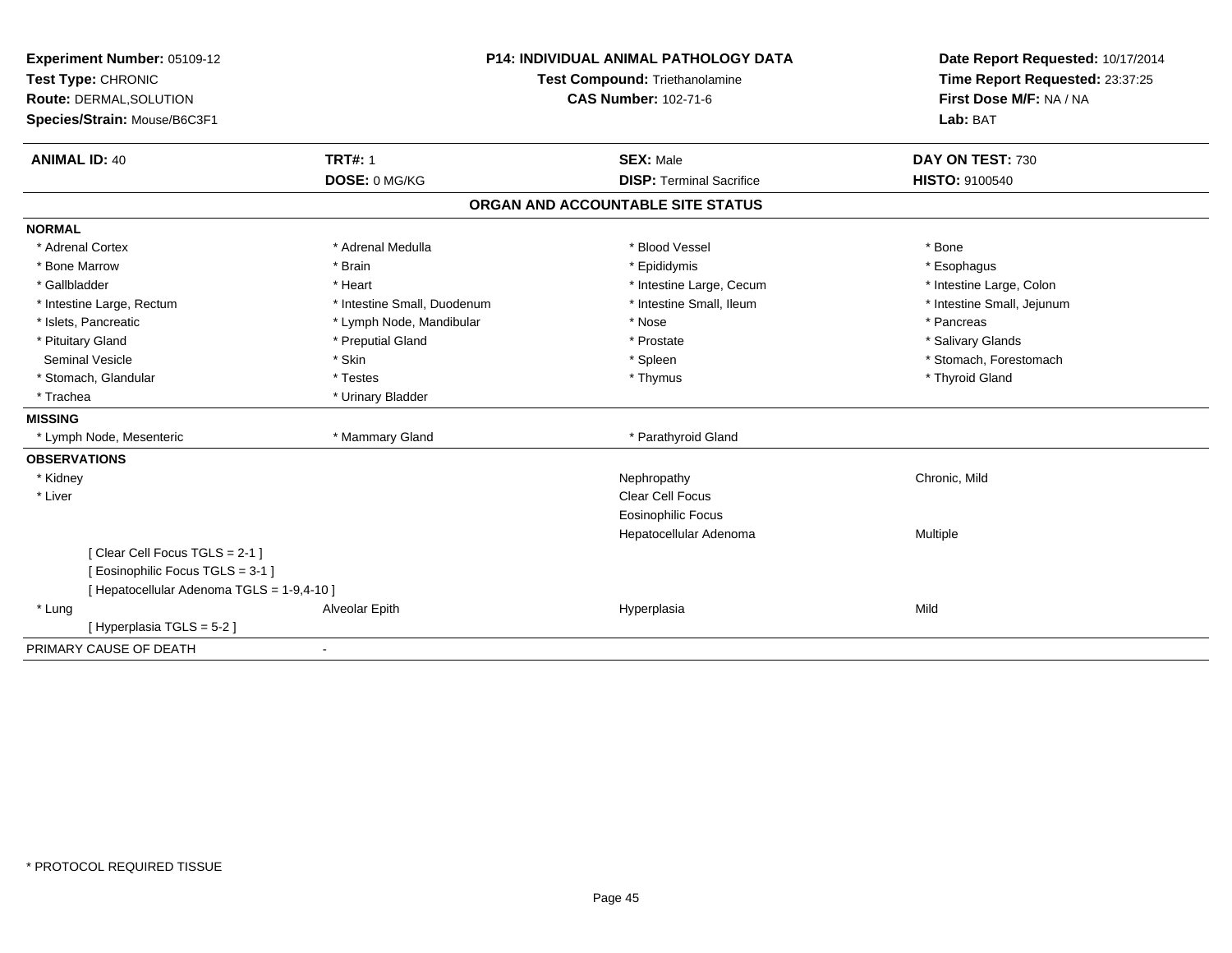| Experiment Number: 05109-12<br>Test Type: CHRONIC<br><b>Route: DERMAL, SOLUTION</b><br>Species/Strain: Mouse/B6C3F1 |                          | <b>P14: INDIVIDUAL ANIMAL PATHOLOGY DATA</b><br>Test Compound: Triethanolamine<br><b>CAS Number: 102-71-6</b> | Date Report Requested: 10/17/2014<br>Time Report Requested: 23:37:25<br>First Dose M/F: NA / NA<br>Lab: BAT |
|---------------------------------------------------------------------------------------------------------------------|--------------------------|---------------------------------------------------------------------------------------------------------------|-------------------------------------------------------------------------------------------------------------|
| <b>ANIMAL ID: 41</b>                                                                                                | <b>TRT#: 1</b>           | <b>SEX: Male</b>                                                                                              | DAY ON TEST: 731                                                                                            |
|                                                                                                                     | DOSE: 0 MG/KG            | <b>DISP: Terminal Sacrifice</b>                                                                               | <b>HISTO: 9100541</b>                                                                                       |
|                                                                                                                     |                          | ORGAN AND ACCOUNTABLE SITE STATUS                                                                             |                                                                                                             |
| <b>NORMAL</b>                                                                                                       |                          |                                                                                                               |                                                                                                             |
| * Adrenal Medulla                                                                                                   | * Blood Vessel           | * Bone                                                                                                        | * Bone Marrow                                                                                               |
| * Brain                                                                                                             | * Epididymis             | * Esophagus                                                                                                   | * Gallbladder                                                                                               |
| * Heart                                                                                                             | * Intestine Large, Cecum | * Intestine Large, Colon                                                                                      | * Intestine Large, Rectum                                                                                   |
| * Intestine Small, Duodenum                                                                                         | * Intestine Small, Ileum | * Intestine Small, Jejunum                                                                                    | * Islets, Pancreatic                                                                                        |
| * Liver                                                                                                             | * Lung                   | * Lymph Node, Mandibular                                                                                      | * Nose                                                                                                      |
| * Pancreas                                                                                                          | * Parathyroid Gland      | * Pituitary Gland                                                                                             | * Prostate                                                                                                  |
| * Salivary Glands                                                                                                   | <b>Seminal Vesicle</b>   | * Skin                                                                                                        | * Spleen                                                                                                    |
| * Stomach, Forestomach                                                                                              | * Stomach, Glandular     | * Testes                                                                                                      | * Trachea                                                                                                   |
| * Urinary Bladder                                                                                                   |                          |                                                                                                               |                                                                                                             |
| <b>MISSING</b>                                                                                                      |                          |                                                                                                               |                                                                                                             |
| * Lymph Node, Mesenteric                                                                                            | * Mammary Gland          |                                                                                                               |                                                                                                             |
| <b>OBSERVATIONS</b>                                                                                                 |                          |                                                                                                               |                                                                                                             |
| * Adrenal Cortex                                                                                                    | Capsule, Spindle Cell    | Hyperplasia                                                                                                   | Mild                                                                                                        |
|                                                                                                                     |                          | Vacuolization Cytoplasmic                                                                                     | Mild                                                                                                        |
| * Kidney                                                                                                            |                          | Nephropathy                                                                                                   | Chronic, Minimal                                                                                            |
| * Preputial Gland                                                                                                   | Duct                     | Ectasia                                                                                                       | Moderate                                                                                                    |
| [ Ectasia TGLS = $1-6$ ]                                                                                            |                          |                                                                                                               |                                                                                                             |
| * Thymus                                                                                                            |                          | Atrophy                                                                                                       | Mild                                                                                                        |
| * Thyroid Gland                                                                                                     | <b>Follicular Cel</b>    | Hyperplasia                                                                                                   | Moderate                                                                                                    |
| PRIMARY CAUSE OF DEATH                                                                                              |                          |                                                                                                               |                                                                                                             |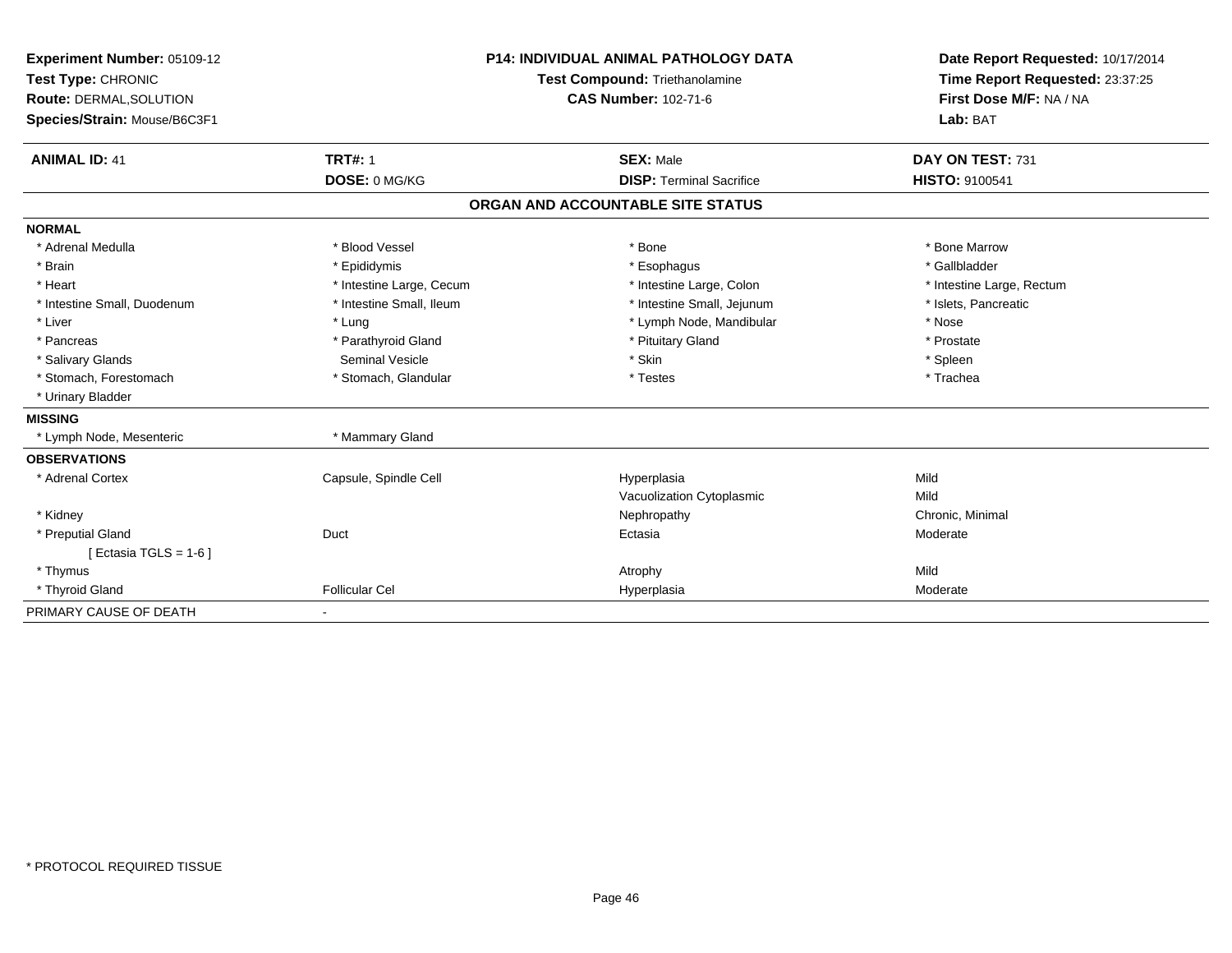| Experiment Number: 05109-12<br>Test Type: CHRONIC<br>Route: DERMAL, SOLUTION<br>Species/Strain: Mouse/B6C3F1 |                          | P14: INDIVIDUAL ANIMAL PATHOLOGY DATA<br>Test Compound: Triethanolamine<br><b>CAS Number: 102-71-6</b> | Date Report Requested: 10/17/2014<br>Time Report Requested: 23:37:25<br>First Dose M/F: NA / NA<br>Lab: BAT |
|--------------------------------------------------------------------------------------------------------------|--------------------------|--------------------------------------------------------------------------------------------------------|-------------------------------------------------------------------------------------------------------------|
| <b>ANIMAL ID: 42</b>                                                                                         | <b>TRT#: 1</b>           | <b>SEX: Male</b>                                                                                       | DAY ON TEST: 730                                                                                            |
|                                                                                                              | DOSE: 0 MG/KG            | <b>DISP: Terminal Sacrifice</b>                                                                        | <b>HISTO: 9100542</b>                                                                                       |
|                                                                                                              |                          | ORGAN AND ACCOUNTABLE SITE STATUS                                                                      |                                                                                                             |
| <b>NORMAL</b>                                                                                                |                          |                                                                                                        |                                                                                                             |
| * Adrenal Medulla                                                                                            | * Blood Vessel           | * Bone                                                                                                 | * Bone Marrow                                                                                               |
| * Brain                                                                                                      | * Epididymis             | * Esophagus                                                                                            | * Gallbladder                                                                                               |
| * Heart                                                                                                      | * Intestine Large, Cecum | * Intestine Large, Colon                                                                               | * Intestine Large, Rectum                                                                                   |
| * Intestine Small, Duodenum                                                                                  | * Intestine Small, Ileum | * Intestine Small, Jejunum                                                                             | * Islets, Pancreatic                                                                                        |
| * Lymph Node, Mandibular                                                                                     | * Lymph Node, Mesenteric | * Nose                                                                                                 | * Pancreas                                                                                                  |
| * Parathyroid Gland                                                                                          | * Pituitary Gland        | * Prostate                                                                                             | * Salivary Glands                                                                                           |
| <b>Seminal Vesicle</b>                                                                                       | * Spleen                 | * Stomach, Glandular                                                                                   | * Testes                                                                                                    |
| * Thymus                                                                                                     | * Trachea                | * Urinary Bladder                                                                                      |                                                                                                             |
| <b>MISSING</b>                                                                                               |                          |                                                                                                        |                                                                                                             |
| * Mammary Gland                                                                                              |                          |                                                                                                        |                                                                                                             |
| <b>OBSERVATIONS</b>                                                                                          |                          |                                                                                                        |                                                                                                             |
| * Adrenal Cortex                                                                                             |                          | Hypertrophy                                                                                            | Mild                                                                                                        |
| <b>Harderian Gland</b>                                                                                       |                          | Adenoma                                                                                                |                                                                                                             |
| [Adenoma TGLS = $1-10$ ]                                                                                     |                          |                                                                                                        |                                                                                                             |
| * Kidney                                                                                                     |                          | Nephropathy                                                                                            | Chronic, Mild                                                                                               |
| * Liver                                                                                                      |                          | <b>Basophilic Focus</b>                                                                                |                                                                                                             |
| [Basophilic Focus TGLS = 4-1]                                                                                |                          |                                                                                                        |                                                                                                             |
| * Lung                                                                                                       |                          | Alveolar/Bronchiolar Adenoma                                                                           |                                                                                                             |
| * Preputial Gland                                                                                            | Duct                     | Ectasia                                                                                                | Moderate                                                                                                    |
| [ Ectasia TGLS = $2-6$ ]                                                                                     |                          |                                                                                                        |                                                                                                             |
| * Skin                                                                                                       | SOA-No Mass              | Acanthosis                                                                                             | Moderate                                                                                                    |
|                                                                                                              | SOA-No Mass              | Inflammation                                                                                           | Chronic, Mild                                                                                               |
|                                                                                                              | SOA-No Mass              | Ulcer                                                                                                  | Minimal                                                                                                     |
| [Acanthosis TGLS = $3-9$ ]                                                                                   |                          |                                                                                                        |                                                                                                             |
| * Stomach, Forestomach                                                                                       |                          | Acanthosis                                                                                             | Moderate                                                                                                    |
| [Acanthosis TGLS = $5-4$ ]                                                                                   |                          |                                                                                                        |                                                                                                             |
| * Thyroid Gland                                                                                              | <b>Follicular Cel</b>    | Hyperplasia                                                                                            | Mild                                                                                                        |
| PRIMARY CAUSE OF DEATH                                                                                       | $\blacksquare$           |                                                                                                        |                                                                                                             |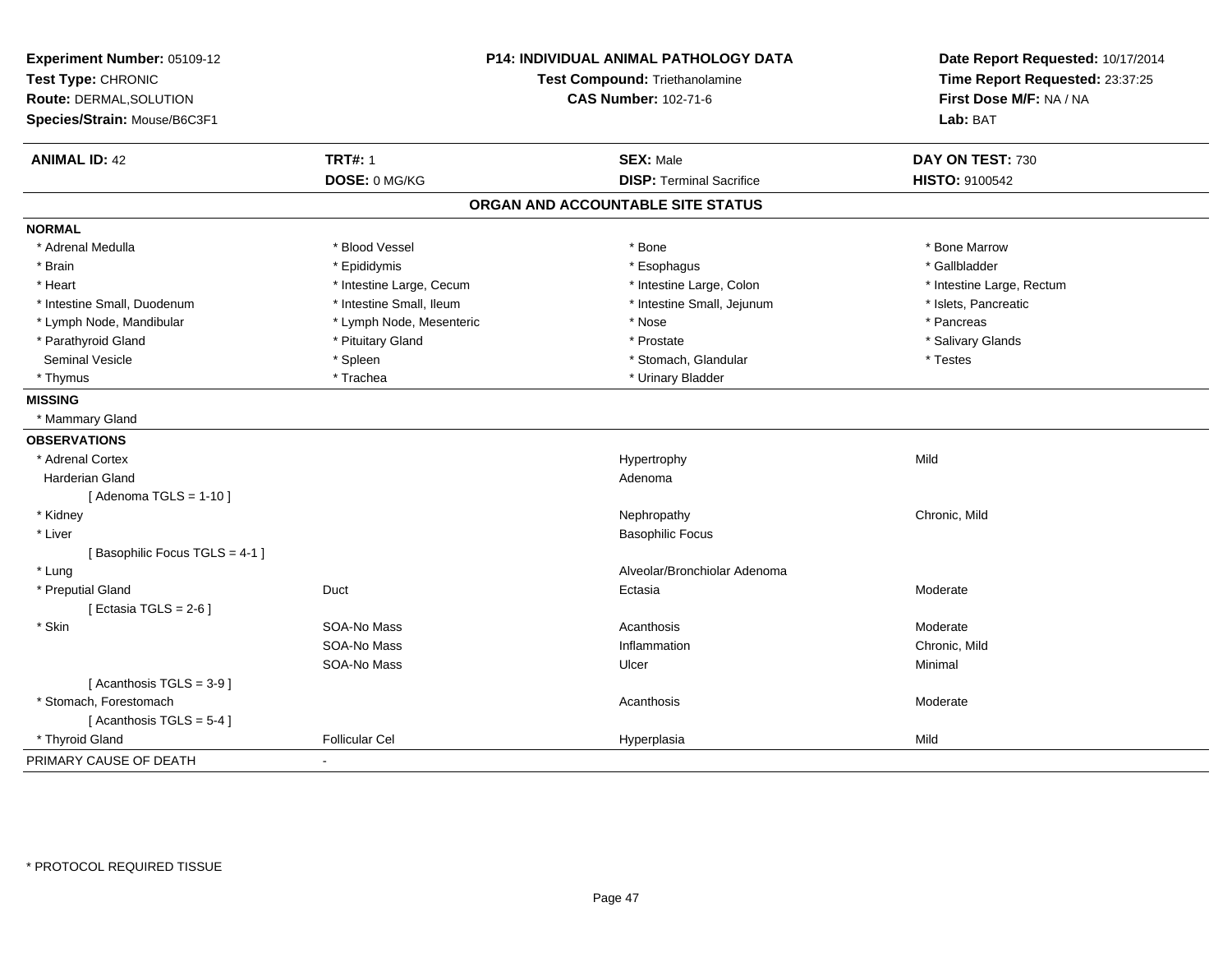| Experiment Number: 05109-12<br>Test Type: CHRONIC<br>Route: DERMAL, SOLUTION<br>Species/Strain: Mouse/B6C3F1 | <b>P14: INDIVIDUAL ANIMAL PATHOLOGY DATA</b><br><b>Test Compound: Triethanolamine</b><br><b>CAS Number: 102-71-6</b> |                                   | Date Report Requested: 10/17/2014<br>Time Report Requested: 23:37:25<br>First Dose M/F: NA / NA<br>Lab: BAT |
|--------------------------------------------------------------------------------------------------------------|----------------------------------------------------------------------------------------------------------------------|-----------------------------------|-------------------------------------------------------------------------------------------------------------|
| <b>ANIMAL ID: 43</b>                                                                                         | <b>TRT#: 1</b>                                                                                                       | <b>SEX: Male</b>                  | DAY ON TEST: 731                                                                                            |
|                                                                                                              | DOSE: 0 MG/KG                                                                                                        | <b>DISP: Terminal Sacrifice</b>   | <b>HISTO: 9100543</b>                                                                                       |
|                                                                                                              |                                                                                                                      | ORGAN AND ACCOUNTABLE SITE STATUS |                                                                                                             |
| <b>NORMAL</b>                                                                                                |                                                                                                                      |                                   |                                                                                                             |
| * Adrenal Cortex                                                                                             | * Adrenal Medulla                                                                                                    | * Blood Vessel                    | * Bone                                                                                                      |
| * Bone Marrow                                                                                                | * Brain                                                                                                              | * Epididymis                      | * Esophagus                                                                                                 |
| * Gallbladder                                                                                                | * Heart                                                                                                              | * Intestine Large, Cecum          | * Intestine Large, Colon                                                                                    |
| * Intestine Large, Rectum                                                                                    | * Intestine Small, Duodenum                                                                                          | * Intestine Small, Ileum          | * Intestine Small, Jejunum                                                                                  |
| * Islets, Pancreatic                                                                                         | * Liver                                                                                                              | * Lymph Node, Mandibular          | * Lymph Node, Mesenteric                                                                                    |
| * Nose                                                                                                       | * Pancreas                                                                                                           | * Parathyroid Gland               | * Pituitary Gland                                                                                           |
| * Prostate                                                                                                   | * Salivary Glands                                                                                                    | Seminal Vesicle                   | * Skin                                                                                                      |
| * Spleen                                                                                                     | * Stomach, Forestomach                                                                                               | * Stomach, Glandular              | * Testes                                                                                                    |
| * Thymus                                                                                                     | * Thyroid Gland                                                                                                      | * Trachea                         | * Urinary Bladder                                                                                           |
| <b>MISSING</b>                                                                                               |                                                                                                                      |                                   |                                                                                                             |
| * Mammary Gland                                                                                              |                                                                                                                      |                                   |                                                                                                             |
| <b>OBSERVATIONS</b>                                                                                          |                                                                                                                      |                                   |                                                                                                             |
| * Kidney                                                                                                     |                                                                                                                      | Nephropathy                       | Chronic, Minimal                                                                                            |
| * Lung                                                                                                       |                                                                                                                      | Alveolar/Bronchiolar Adenoma      |                                                                                                             |
|                                                                                                              |                                                                                                                      | Alveolar/Bronchiolar Carcinoma    |                                                                                                             |
|                                                                                                              | Alveolar Epith                                                                                                       | Hyperplasia                       | Macrophage, Marked                                                                                          |
|                                                                                                              |                                                                                                                      | Inflammation                      | Chronic, Moderate                                                                                           |
| [ Alveolar/Bronchiolar Carcinoma TGLS = 2-9 ]                                                                |                                                                                                                      |                                   |                                                                                                             |
| * Preputial Gland                                                                                            | Duct                                                                                                                 | Ectasia                           | Mild                                                                                                        |
| [Ectasia TGLS = $1-6$ ]                                                                                      |                                                                                                                      |                                   |                                                                                                             |
| PRIMARY CAUSE OF DEATH                                                                                       | $\overline{\phantom{a}}$                                                                                             |                                   |                                                                                                             |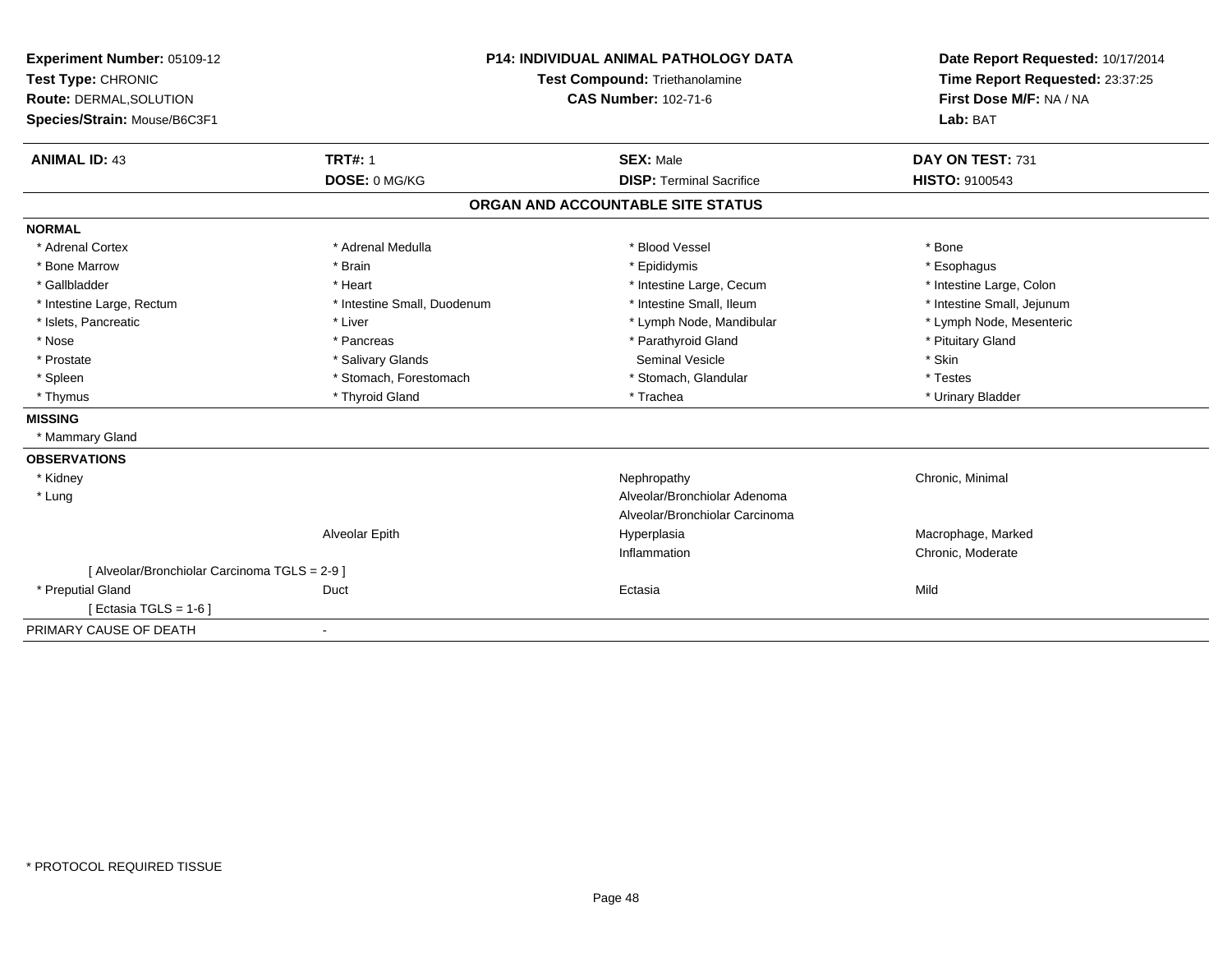| Experiment Number: 05109-12<br>Test Type: CHRONIC<br>Route: DERMAL, SOLUTION<br>Species/Strain: Mouse/B6C3F1 | <b>P14: INDIVIDUAL ANIMAL PATHOLOGY DATA</b><br><b>Test Compound: Triethanolamine</b><br><b>CAS Number: 102-71-6</b> |                                   | Date Report Requested: 10/17/2014<br>Time Report Requested: 23:37:25<br>First Dose M/F: NA / NA<br>Lab: BAT |
|--------------------------------------------------------------------------------------------------------------|----------------------------------------------------------------------------------------------------------------------|-----------------------------------|-------------------------------------------------------------------------------------------------------------|
| <b>ANIMAL ID: 44</b>                                                                                         | <b>TRT#: 1</b>                                                                                                       | <b>SEX: Male</b>                  | DAY ON TEST: 456                                                                                            |
|                                                                                                              | DOSE: 0 MG/KG                                                                                                        | <b>DISP:</b> Scheduled Sacrifice  | HISTO: 9100544                                                                                              |
|                                                                                                              |                                                                                                                      | ORGAN AND ACCOUNTABLE SITE STATUS |                                                                                                             |
| <b>NORMAL</b>                                                                                                |                                                                                                                      |                                   |                                                                                                             |
| * Adrenal Cortex                                                                                             | * Adrenal Medulla                                                                                                    | * Blood Vessel                    | * Bone                                                                                                      |
| * Bone Marrow                                                                                                | * Brain                                                                                                              | * Epididymis                      | * Esophagus                                                                                                 |
| * Gallbladder                                                                                                | * Heart                                                                                                              | * Intestine Large, Cecum          | * Intestine Large, Colon                                                                                    |
| * Intestine Large, Rectum                                                                                    | * Intestine Small, Duodenum                                                                                          | * Intestine Small, Ileum          | * Intestine Small, Jejunum                                                                                  |
| * Islets, Pancreatic                                                                                         | * Lung                                                                                                               | * Lymph Node, Mandibular          | * Lymph Node, Mesenteric                                                                                    |
| * Nose                                                                                                       | * Pancreas                                                                                                           | * Parathyroid Gland               | * Pituitary Gland                                                                                           |
| * Preputial Gland                                                                                            | * Prostate                                                                                                           | * Salivary Glands                 | * Skin                                                                                                      |
| * Spleen                                                                                                     | * Stomach, Forestomach                                                                                               | * Testes                          | * Thyroid Gland                                                                                             |
| * Trachea                                                                                                    | * Urinary Bladder                                                                                                    |                                   |                                                                                                             |
| <b>MISSING</b>                                                                                               |                                                                                                                      |                                   |                                                                                                             |
| * Mammary Gland                                                                                              | * Thymus                                                                                                             |                                   |                                                                                                             |
| <b>OBSERVATIONS</b>                                                                                          |                                                                                                                      |                                   |                                                                                                             |
| * Kidney                                                                                                     |                                                                                                                      | Nephropathy                       | Chronic, Minimal                                                                                            |
| * Liver                                                                                                      | Hepatocyte                                                                                                           | Vacuolization Cytoplasmic         | Multifocal, Mild                                                                                            |
| * Stomach, Glandular                                                                                         |                                                                                                                      | Dysplasia                         | Mild                                                                                                        |
| [Dysplasia TGLS = 1-9]                                                                                       |                                                                                                                      |                                   |                                                                                                             |
| PRIMARY CAUSE OF DEATH                                                                                       |                                                                                                                      |                                   |                                                                                                             |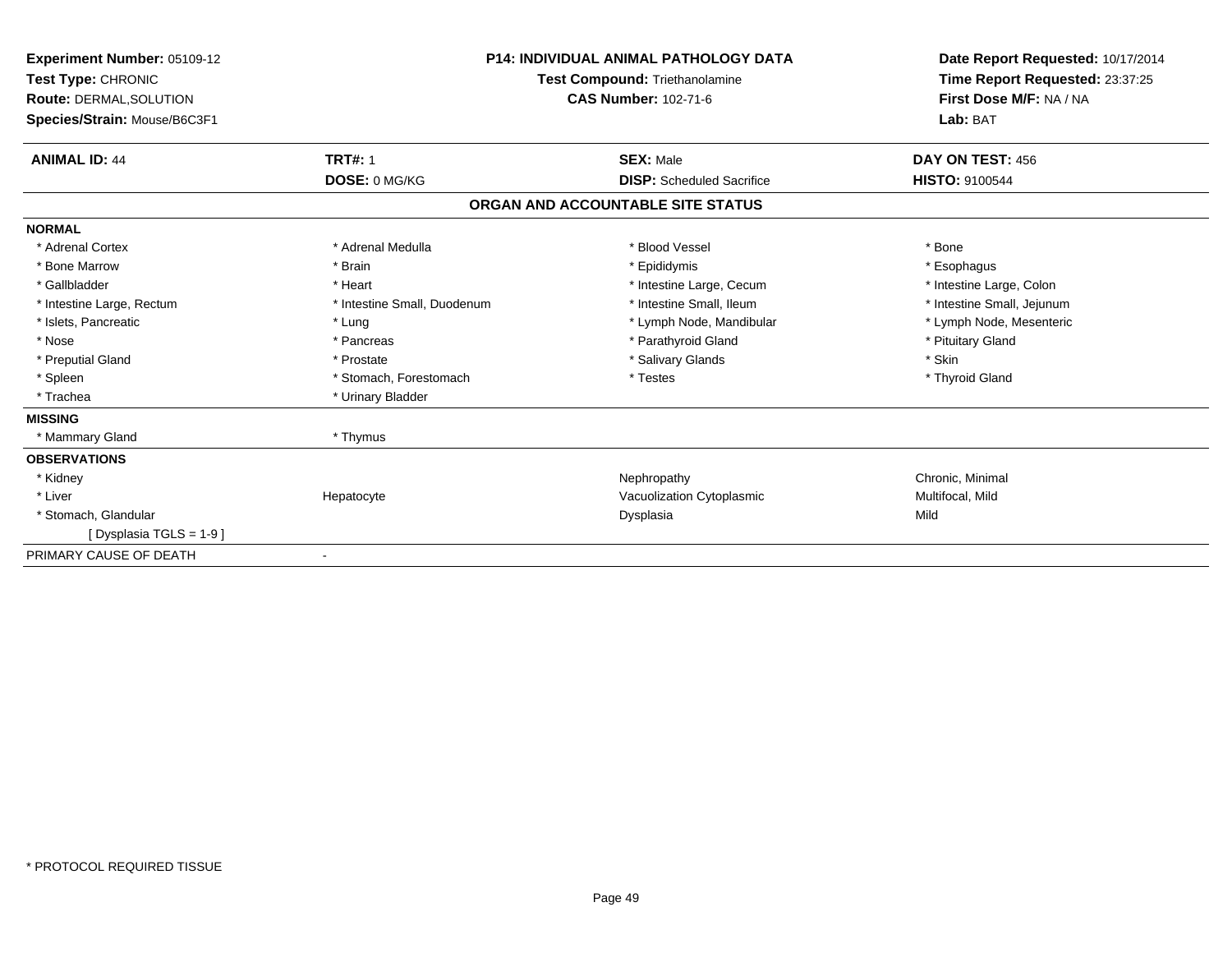| Experiment Number: 05109-12<br>Test Type: CHRONIC |                          | <b>P14: INDIVIDUAL ANIMAL PATHOLOGY DATA</b><br><b>Test Compound: Triethanolamine</b> | Date Report Requested: 10/17/2014<br>Time Report Requested: 23:37:25 |  |
|---------------------------------------------------|--------------------------|---------------------------------------------------------------------------------------|----------------------------------------------------------------------|--|
| Route: DERMAL, SOLUTION                           |                          | <b>CAS Number: 102-71-6</b>                                                           | First Dose M/F: NA / NA                                              |  |
| Species/Strain: Mouse/B6C3F1                      |                          |                                                                                       | Lab: BAT                                                             |  |
|                                                   |                          |                                                                                       |                                                                      |  |
| <b>ANIMAL ID: 45</b>                              | <b>TRT#: 1</b>           | <b>SEX: Male</b>                                                                      | DAY ON TEST: 730                                                     |  |
|                                                   | DOSE: 0 MG/KG            | <b>DISP: Terminal Sacrifice</b>                                                       | <b>HISTO: 9100545</b>                                                |  |
|                                                   |                          | ORGAN AND ACCOUNTABLE SITE STATUS                                                     |                                                                      |  |
| <b>NORMAL</b>                                     |                          |                                                                                       |                                                                      |  |
| * Adrenal Cortex                                  | * Adrenal Medulla        | * Bone                                                                                | * Bone Marrow                                                        |  |
| * Brain                                           | * Epididymis             | * Esophagus                                                                           | * Gallbladder                                                        |  |
| * Heart                                           | * Intestine Large, Cecum | * Intestine Large, Colon                                                              | * Intestine Large, Rectum                                            |  |
| * Intestine Small, Duodenum                       | * Intestine Small, Ileum | * Intestine Small, Jejunum                                                            | * Islets, Pancreatic                                                 |  |
| * Lung                                            | * Lymph Node, Mesenteric | * Nose                                                                                | * Pancreas                                                           |  |
| * Parathyroid Gland                               | * Pituitary Gland        | * Preputial Gland                                                                     | * Prostate                                                           |  |
| * Salivary Glands                                 | Seminal Vesicle          | * Skin                                                                                | * Spleen                                                             |  |
| * Stomach, Glandular                              | * Testes                 | * Thyroid Gland                                                                       | * Trachea                                                            |  |
| * Urinary Bladder                                 |                          |                                                                                       |                                                                      |  |
| <b>MISSING</b>                                    |                          |                                                                                       |                                                                      |  |
| * Blood Vessel                                    | * Lymph Node, Mandibular | * Mammary Gland                                                                       |                                                                      |  |
| <b>OBSERVATIONS</b>                               |                          |                                                                                       |                                                                      |  |
| * Kidney                                          |                          | Nephropathy                                                                           | Chronic, Mild                                                        |  |
| * Liver                                           |                          | <b>Eosinophilic Focus</b>                                                             |                                                                      |  |
|                                                   |                          | Hepatocellular Adenoma                                                                |                                                                      |  |
| [ Eosinophilic Focus TGLS = 2-2 ]                 |                          |                                                                                       |                                                                      |  |
| [ Hepatocellular Adenoma TGLS = 1-9 ]             |                          |                                                                                       |                                                                      |  |
| * Stomach, Forestomach                            |                          | Ulcer                                                                                 | Mild                                                                 |  |
| * Thymus                                          |                          | Atrophy                                                                               | Mild                                                                 |  |
| PRIMARY CAUSE OF DEATH                            |                          |                                                                                       |                                                                      |  |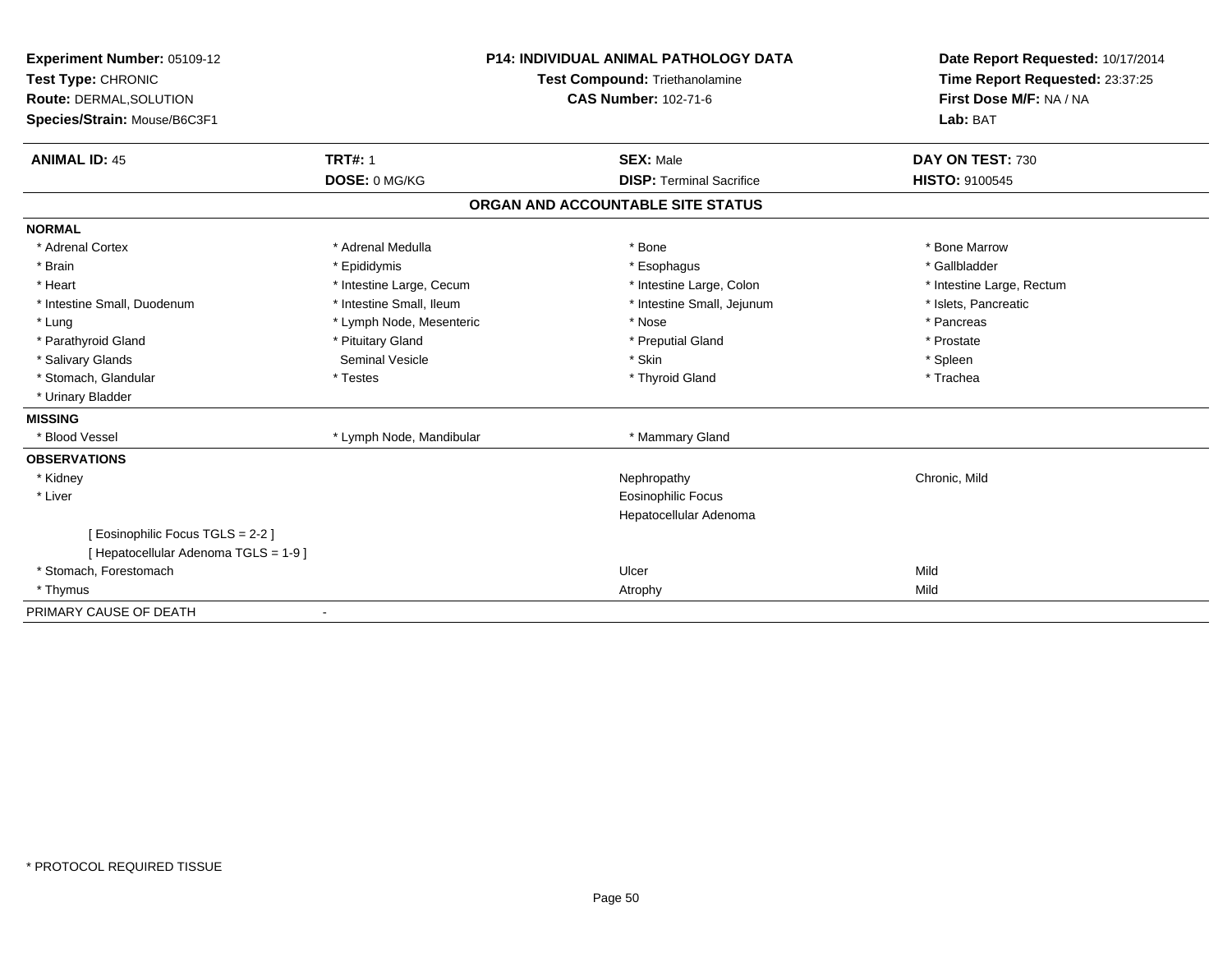| Experiment Number: 05109-12<br>Test Type: CHRONIC<br>Route: DERMAL, SOLUTION<br>Species/Strain: Mouse/B6C3F1<br><b>ANIMAL ID: 46</b> | <b>TRT#: 1</b>           | <b>P14: INDIVIDUAL ANIMAL PATHOLOGY DATA</b><br><b>Test Compound: Triethanolamine</b><br><b>CAS Number: 102-71-6</b><br><b>SEX: Male</b> | Date Report Requested: 10/17/2014<br>Time Report Requested: 23:37:25<br>First Dose M/F: NA / NA<br>Lab: BAT<br>DAY ON TEST: 731 |
|--------------------------------------------------------------------------------------------------------------------------------------|--------------------------|------------------------------------------------------------------------------------------------------------------------------------------|---------------------------------------------------------------------------------------------------------------------------------|
|                                                                                                                                      | DOSE: 0 MG/KG            | <b>DISP: Terminal Sacrifice</b>                                                                                                          | HISTO: 9100546                                                                                                                  |
|                                                                                                                                      |                          | ORGAN AND ACCOUNTABLE SITE STATUS                                                                                                        |                                                                                                                                 |
| <b>NORMAL</b>                                                                                                                        |                          |                                                                                                                                          |                                                                                                                                 |
| * Adrenal Medulla                                                                                                                    | * Blood Vessel           | * Bone                                                                                                                                   | * Bone Marrow                                                                                                                   |
| * Brain                                                                                                                              | * Epididymis             | * Esophagus                                                                                                                              | * Gallbladder                                                                                                                   |
| * Heart                                                                                                                              | * Intestine Large, Cecum | * Intestine Large, Colon                                                                                                                 | * Intestine Large, Rectum                                                                                                       |
| * Intestine Small, Duodenum                                                                                                          | * Intestine Small, Ileum | * Intestine Small, Jejunum                                                                                                               | * Islets, Pancreatic                                                                                                            |
| * Lung                                                                                                                               | * Lymph Node, Mandibular | * Lymph Node, Mesenteric                                                                                                                 | * Nose                                                                                                                          |
| * Pancreas                                                                                                                           | * Parathyroid Gland      | * Pituitary Gland                                                                                                                        | * Prostate                                                                                                                      |
| * Salivary Glands                                                                                                                    | Seminal Vesicle          | * Skin                                                                                                                                   | * Spleen                                                                                                                        |
| * Stomach, Forestomach                                                                                                               | * Testes                 | * Thyroid Gland                                                                                                                          | * Trachea                                                                                                                       |
| * Urinary Bladder                                                                                                                    |                          |                                                                                                                                          |                                                                                                                                 |
| <b>MISSING</b>                                                                                                                       |                          |                                                                                                                                          |                                                                                                                                 |
| * Mammary Gland                                                                                                                      |                          |                                                                                                                                          |                                                                                                                                 |
| <b>OBSERVATIONS</b>                                                                                                                  |                          |                                                                                                                                          |                                                                                                                                 |
| * Adrenal Cortex                                                                                                                     |                          | Hypertrophy                                                                                                                              | Mild                                                                                                                            |
| * Kidney                                                                                                                             |                          | Nephropathy                                                                                                                              | Chronic, Mild                                                                                                                   |
| * Liver                                                                                                                              |                          | Clear Cell Focus                                                                                                                         |                                                                                                                                 |
| * Preputial Gland                                                                                                                    | Duct                     | Ectasia                                                                                                                                  | Moderate                                                                                                                        |
| [ Ectasia TGLS = $1-6$ ]                                                                                                             |                          |                                                                                                                                          |                                                                                                                                 |
| * Stomach, Glandular                                                                                                                 |                          | Dysplasia                                                                                                                                | Mild                                                                                                                            |
| * Thymus                                                                                                                             |                          | Atrophy                                                                                                                                  | Mild                                                                                                                            |
| PRIMARY CAUSE OF DEATH                                                                                                               |                          |                                                                                                                                          |                                                                                                                                 |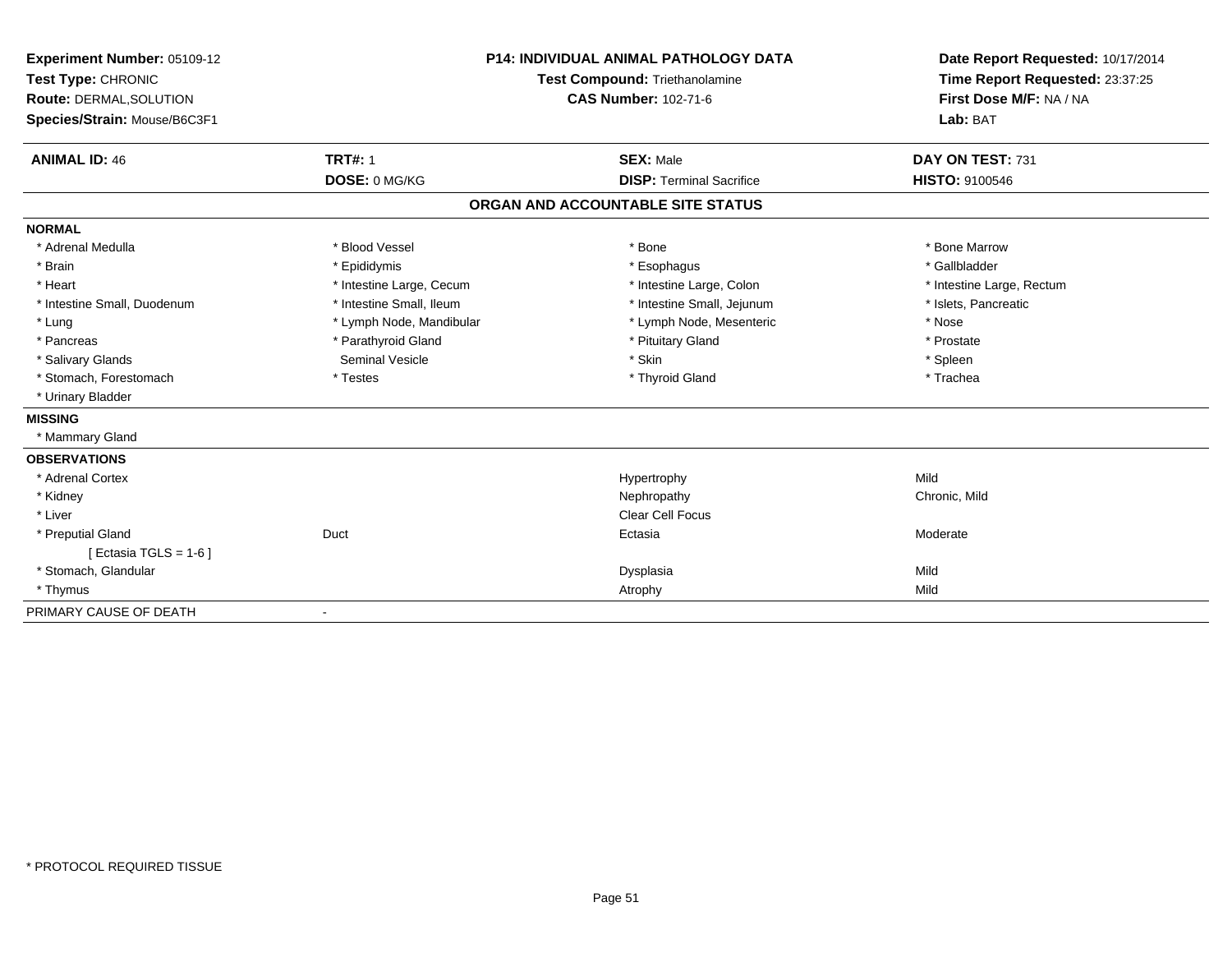| Experiment Number: 05109-12<br>Test Type: CHRONIC<br><b>Route: DERMAL, SOLUTION</b><br>Species/Strain: Mouse/B6C3F1 | <b>P14: INDIVIDUAL ANIMAL PATHOLOGY DATA</b><br><b>Test Compound: Triethanolamine</b><br><b>CAS Number: 102-71-6</b> |                                   | Date Report Requested: 10/17/2014<br>Time Report Requested: 23:37:25<br>First Dose M/F: NA / NA<br>Lab: BAT |
|---------------------------------------------------------------------------------------------------------------------|----------------------------------------------------------------------------------------------------------------------|-----------------------------------|-------------------------------------------------------------------------------------------------------------|
| <b>ANIMAL ID: 47</b>                                                                                                | <b>TRT#: 1</b>                                                                                                       | <b>SEX: Male</b>                  | DAY ON TEST: 729                                                                                            |
|                                                                                                                     | DOSE: 0 MG/KG                                                                                                        | <b>DISP: Terminal Sacrifice</b>   | <b>HISTO: 9100547</b>                                                                                       |
|                                                                                                                     |                                                                                                                      | ORGAN AND ACCOUNTABLE SITE STATUS |                                                                                                             |
| <b>NORMAL</b>                                                                                                       |                                                                                                                      |                                   |                                                                                                             |
| * Adrenal Medulla                                                                                                   | * Blood Vessel                                                                                                       | * Bone                            | * Bone Marrow                                                                                               |
| * Brain                                                                                                             | * Epididymis                                                                                                         | * Esophagus                       | * Gallbladder                                                                                               |
| * Heart                                                                                                             | * Intestine Large, Cecum                                                                                             | * Intestine Large, Colon          | * Intestine Large, Rectum                                                                                   |
| * Intestine Small, Duodenum                                                                                         | * Intestine Small, Ileum                                                                                             | * Intestine Small, Jejunum        | * Islets, Pancreatic                                                                                        |
| * Liver                                                                                                             | * Lung                                                                                                               | * Lymph Node, Mandibular          | * Lymph Node, Mesenteric                                                                                    |
| * Nose                                                                                                              | * Pancreas                                                                                                           | * Parathyroid Gland               | * Pituitary Gland                                                                                           |
| * Prostate                                                                                                          | * Salivary Glands                                                                                                    | <b>Seminal Vesicle</b>            | * Skin                                                                                                      |
| * Spleen                                                                                                            | * Stomach, Forestomach                                                                                               | * Stomach, Glandular              | * Testes                                                                                                    |
| * Thyroid Gland                                                                                                     | * Trachea                                                                                                            | * Urinary Bladder                 |                                                                                                             |
| <b>MISSING</b>                                                                                                      |                                                                                                                      |                                   |                                                                                                             |
| * Mammary Gland                                                                                                     | * Thymus                                                                                                             |                                   |                                                                                                             |
| <b>OBSERVATIONS</b>                                                                                                 |                                                                                                                      |                                   |                                                                                                             |
| * Adrenal Cortex                                                                                                    | Capsule, Spindle Cell                                                                                                | Hyperplasia                       | Moderate                                                                                                    |
| * Kidney                                                                                                            |                                                                                                                      | Nephropathy                       | Chronic, Minimal                                                                                            |
| * Preputial Gland                                                                                                   | Duct                                                                                                                 | Ectasia                           | Mild                                                                                                        |
| PRIMARY CAUSE OF DEATH                                                                                              |                                                                                                                      |                                   |                                                                                                             |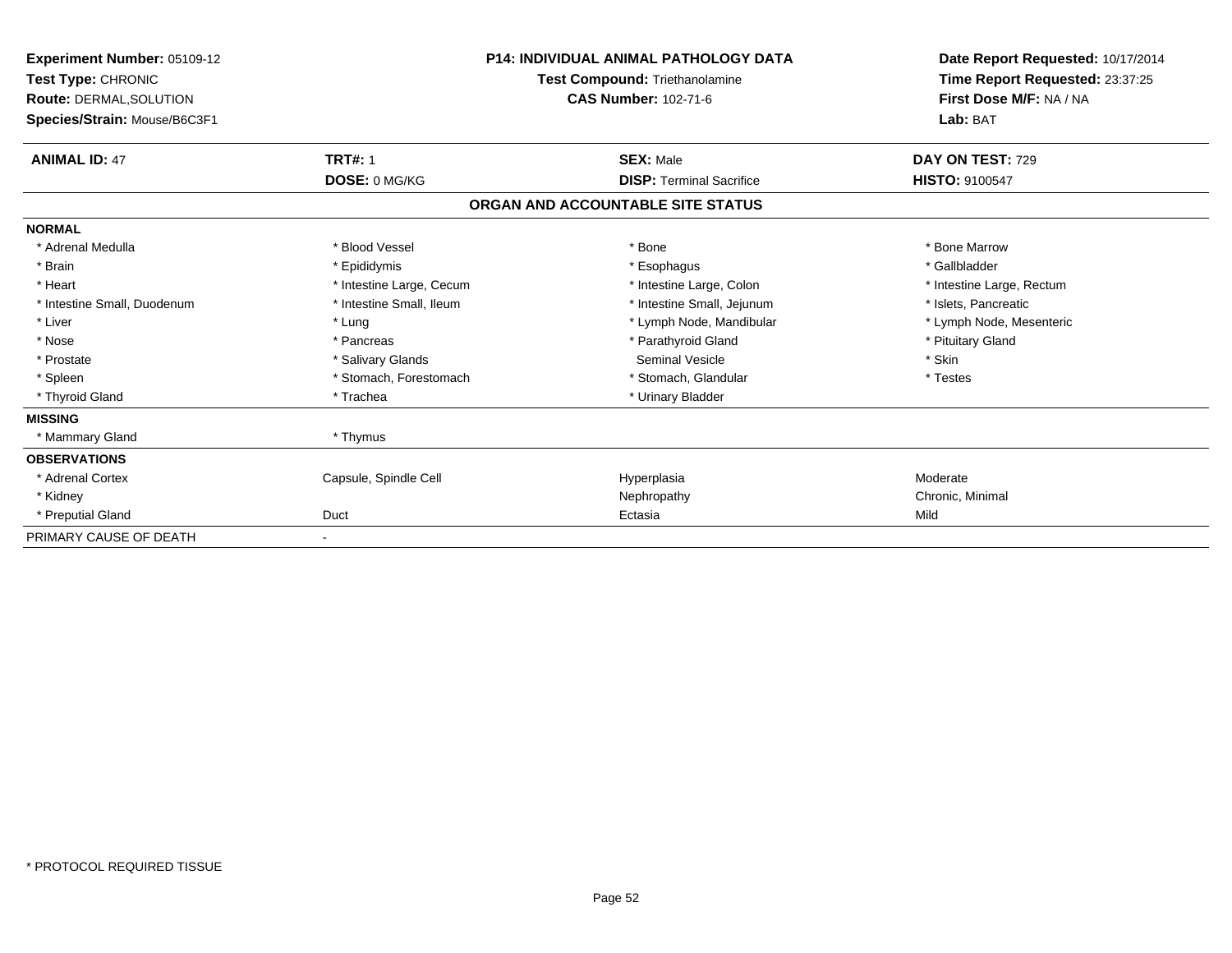| Experiment Number: 05109-12                      |                          | P14: INDIVIDUAL ANIMAL PATHOLOGY DATA | Date Report Requested: 10/17/2014<br>Time Report Requested: 23:37:25 |
|--------------------------------------------------|--------------------------|---------------------------------------|----------------------------------------------------------------------|
| Test Type: CHRONIC                               |                          | Test Compound: Triethanolamine        |                                                                      |
| Route: DERMAL, SOLUTION                          |                          | <b>CAS Number: 102-71-6</b>           | First Dose M/F: NA / NA                                              |
| Species/Strain: Mouse/B6C3F1                     |                          |                                       | Lab: BAT                                                             |
| <b>ANIMAL ID: 48</b>                             | <b>TRT#: 1</b>           | <b>SEX: Male</b>                      | DAY ON TEST: 731                                                     |
|                                                  | DOSE: 0 MG/KG            | <b>DISP: Terminal Sacrifice</b>       | <b>HISTO: 9100548</b>                                                |
|                                                  |                          | ORGAN AND ACCOUNTABLE SITE STATUS     |                                                                      |
| <b>NORMAL</b>                                    |                          |                                       |                                                                      |
| * Adrenal Medulla                                | * Blood Vessel           | * Bone                                | * Bone Marrow                                                        |
| * Brain                                          | * Epididymis             | * Esophagus                           | * Gallbladder                                                        |
| * Heart                                          | * Intestine Large, Cecum | * Intestine Large, Colon              | * Intestine Large, Rectum                                            |
| * Intestine Small, Duodenum                      | * Intestine Small, Ileum | * Intestine Small, Jejunum            | * Islets, Pancreatic                                                 |
| * Lymph Node, Mandibular                         | * Lymph Node, Mesenteric | * Nose                                | * Pancreas                                                           |
| * Parathyroid Gland                              | * Pituitary Gland        | * Preputial Gland                     | * Prostate                                                           |
| * Salivary Glands                                | Seminal Vesicle          | * Skin                                | * Stomach, Forestomach                                               |
| * Stomach, Glandular                             | * Testes                 | * Thymus                              | * Trachea                                                            |
| * Urinary Bladder                                |                          |                                       |                                                                      |
| <b>MISSING</b>                                   |                          |                                       |                                                                      |
| * Mammary Gland                                  |                          |                                       |                                                                      |
| <b>OBSERVATIONS</b>                              |                          |                                       |                                                                      |
| * Adrenal Cortex                                 |                          | Hyperplasia                           | Mild                                                                 |
|                                                  |                          | Vacuolization Cytoplasmic             | Mild                                                                 |
| * Kidney                                         |                          | Nephropathy                           | Chronic, Minimal                                                     |
| * Liver                                          |                          | Hematopoietic Cell Proliferation      | Moderate                                                             |
|                                                  |                          | Hepatocellular Carcinoma              | Multiple                                                             |
| [ Hepatocellular Carcinoma TGLS = 1-10,1-1,1-2 ] |                          |                                       |                                                                      |
| * Lung                                           |                          | Hepatocellular Carcinoma              | Metastatic (Liver)                                                   |
| * Spleen                                         |                          | Hematopoietic Cell Proliferation      | Mild                                                                 |
| * Thyroid Gland                                  | <b>Follicular Cel</b>    | Hyperplasia                           | Mild                                                                 |
| PRIMARY CAUSE OF DEATH                           |                          |                                       |                                                                      |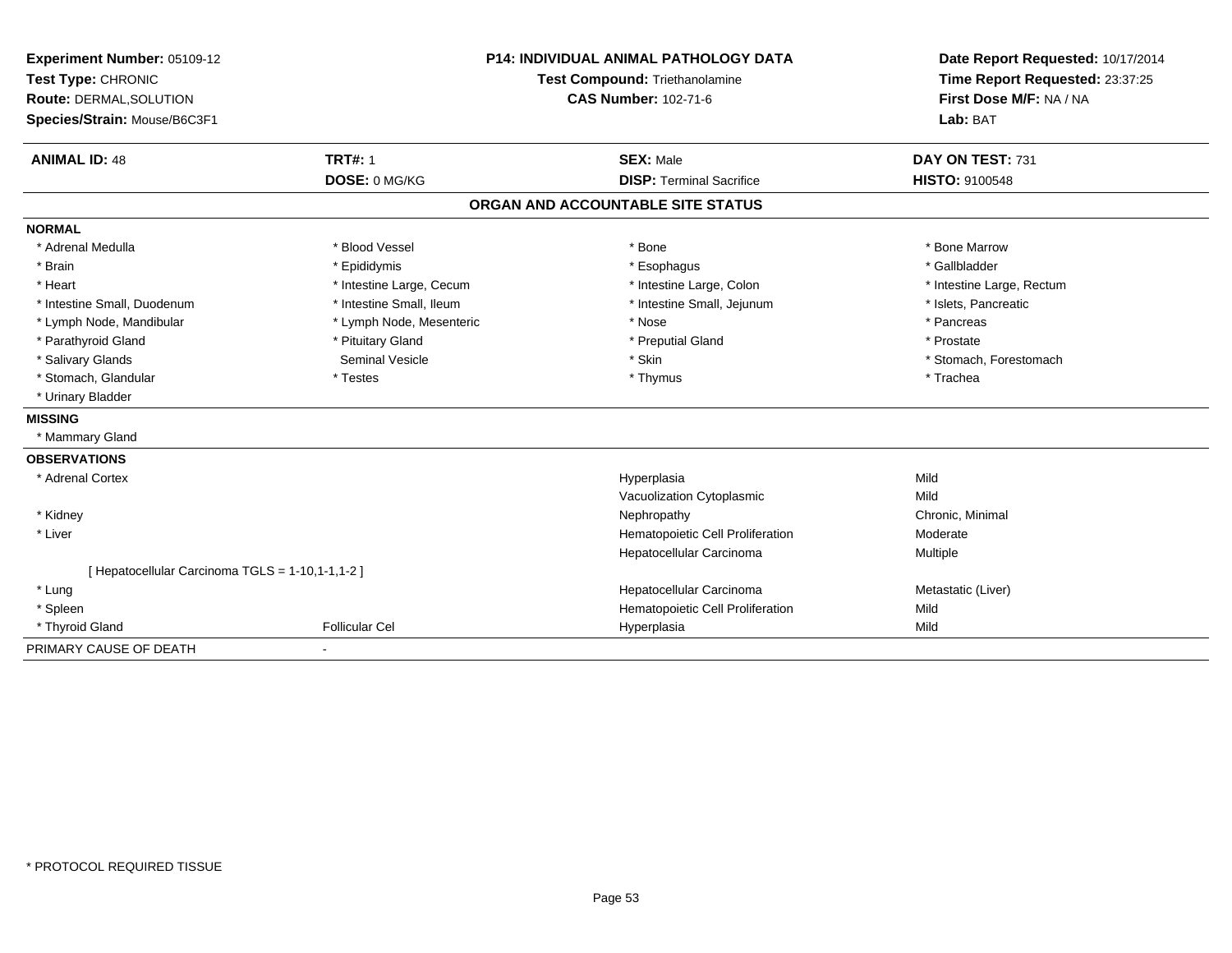| Experiment Number: 05109-12                              |                          | <b>P14: INDIVIDUAL ANIMAL PATHOLOGY DATA</b> | Date Report Requested: 10/17/2014<br>Time Report Requested: 23:37:25 |
|----------------------------------------------------------|--------------------------|----------------------------------------------|----------------------------------------------------------------------|
| Test Type: CHRONIC                                       |                          | Test Compound: Triethanolamine               |                                                                      |
| <b>Route: DERMAL, SOLUTION</b>                           |                          | <b>CAS Number: 102-71-6</b>                  | First Dose M/F: NA / NA                                              |
| Species/Strain: Mouse/B6C3F1                             |                          |                                              | Lab: BAT                                                             |
| <b>ANIMAL ID: 49</b>                                     | <b>TRT#: 1</b>           | <b>SEX: Male</b>                             | DAY ON TEST: 731                                                     |
|                                                          | DOSE: 0 MG/KG            | <b>DISP: Terminal Sacrifice</b>              | HISTO: 9100549                                                       |
|                                                          |                          | ORGAN AND ACCOUNTABLE SITE STATUS            |                                                                      |
| <b>NORMAL</b>                                            |                          |                                              |                                                                      |
| * Adrenal Medulla                                        | * Blood Vessel           | * Bone                                       | * Bone Marrow                                                        |
| * Brain                                                  | * Epididymis             | * Esophagus                                  | * Gallbladder                                                        |
| * Heart                                                  | * Intestine Large, Cecum | * Intestine Large, Colon                     | * Intestine Large, Rectum                                            |
| * Intestine Small, Duodenum                              | * Intestine Small, Ileum | * Intestine Small, Jejunum                   | * Islets, Pancreatic                                                 |
| * Lung                                                   | * Lymph Node, Mandibular | * Lymph Node, Mesenteric                     | * Nose                                                               |
| * Pancreas                                               | * Pituitary Gland        | * Preputial Gland                            | * Prostate                                                           |
| * Salivary Glands                                        | <b>Seminal Vesicle</b>   | * Skin                                       | * Spleen                                                             |
| * Stomach, Forestomach                                   | * Stomach, Glandular     | * Testes                                     | * Thymus                                                             |
| * Thyroid Gland                                          | * Trachea                | * Urinary Bladder                            |                                                                      |
| <b>MISSING</b>                                           |                          |                                              |                                                                      |
| * Mammary Gland                                          | * Parathyroid Gland      |                                              |                                                                      |
| <b>OBSERVATIONS</b>                                      |                          |                                              |                                                                      |
| * Adrenal Cortex                                         |                          | Hypertrophy                                  | Mild                                                                 |
| * Kidney                                                 |                          | Nephropathy                                  | Chronic, Minimal                                                     |
| * Liver                                                  |                          | <b>Clear Cell Focus</b>                      |                                                                      |
|                                                          |                          | <b>Cytoplasmic Alteration</b>                | Mild                                                                 |
|                                                          |                          | Hepatocellular Adenoma                       | Multiple                                                             |
|                                                          |                          | Hepatocellular Carcinoma                     |                                                                      |
|                                                          | Oval Cell                | Hyperplasia                                  | Mild                                                                 |
|                                                          |                          | Karyomegaly                                  | Mild                                                                 |
| [ Hepatocellular Adenoma TGLS = 1-13,2-9,4-1,5-11,6-12 ] |                          |                                              |                                                                      |
| [ Hepatocellular Carcinoma TGLS = 3-10 ]                 |                          |                                              |                                                                      |
| PRIMARY CAUSE OF DEATH                                   |                          |                                              |                                                                      |
| Animal Note: PARATHYROID CUT THRU                        |                          |                                              |                                                                      |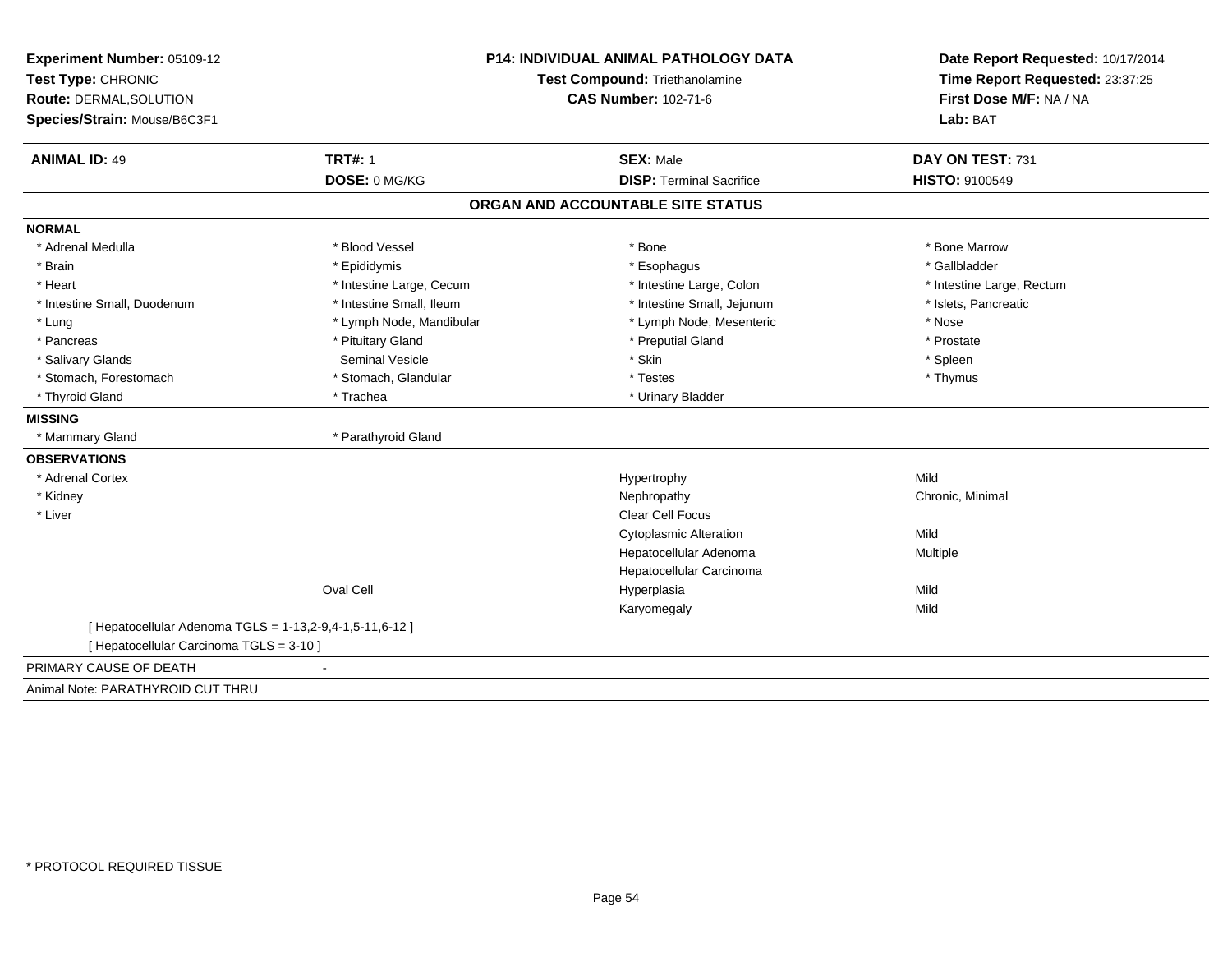| Experiment Number: 05109-12<br>Test Type: CHRONIC<br><b>Route: DERMAL, SOLUTION</b><br>Species/Strain: Mouse/B6C3F1 |                          | <b>P14: INDIVIDUAL ANIMAL PATHOLOGY DATA</b><br>Test Compound: Triethanolamine<br><b>CAS Number: 102-71-6</b> | Date Report Requested: 10/17/2014<br>Time Report Requested: 23:37:25<br>First Dose M/F: NA / NA<br>Lab: BAT |
|---------------------------------------------------------------------------------------------------------------------|--------------------------|---------------------------------------------------------------------------------------------------------------|-------------------------------------------------------------------------------------------------------------|
| <b>ANIMAL ID: 50</b>                                                                                                | <b>TRT#: 1</b>           | <b>SEX: Male</b>                                                                                              | DAY ON TEST: 729                                                                                            |
|                                                                                                                     | DOSE: 0 MG/KG            | <b>DISP: Terminal Sacrifice</b>                                                                               | <b>HISTO: 9100550</b>                                                                                       |
|                                                                                                                     |                          | ORGAN AND ACCOUNTABLE SITE STATUS                                                                             |                                                                                                             |
| <b>NORMAL</b>                                                                                                       |                          |                                                                                                               |                                                                                                             |
| * Adrenal Cortex                                                                                                    | * Adrenal Medulla        | * Bone                                                                                                        | * Bone Marrow                                                                                               |
| * Brain                                                                                                             | * Epididymis             | * Esophagus                                                                                                   | * Gallbladder                                                                                               |
| * Heart                                                                                                             | * Intestine Large, Cecum | * Intestine Large, Colon                                                                                      | * Intestine Large, Rectum                                                                                   |
| * Intestine Small, Duodenum                                                                                         | * Intestine Small, Ileum | * Intestine Small, Jejunum                                                                                    | * Islets, Pancreatic                                                                                        |
| * Lymph Node, Mandibular                                                                                            | * Lymph Node, Mesenteric | * Nose                                                                                                        | * Pancreas                                                                                                  |
| * Parathyroid Gland                                                                                                 | * Pituitary Gland        | * Preputial Gland                                                                                             | * Prostate                                                                                                  |
| * Salivary Glands                                                                                                   | <b>Seminal Vesicle</b>   | * Skin                                                                                                        | * Spleen                                                                                                    |
| * Stomach, Forestomach                                                                                              | * Stomach, Glandular     | * Testes                                                                                                      | * Thymus                                                                                                    |
| * Thyroid Gland                                                                                                     | * Trachea                | * Urinary Bladder                                                                                             |                                                                                                             |
| <b>MISSING</b>                                                                                                      |                          |                                                                                                               |                                                                                                             |
| * Blood Vessel                                                                                                      | * Mammary Gland          |                                                                                                               |                                                                                                             |
| <b>OBSERVATIONS</b>                                                                                                 |                          |                                                                                                               |                                                                                                             |
| * Kidney                                                                                                            |                          | Nephropathy                                                                                                   | Chronic, Mild                                                                                               |
| * Liver                                                                                                             |                          | Hepatocellular Adenoma                                                                                        |                                                                                                             |
| [Hepatocellular Adenoma TGLS = 1-9]                                                                                 |                          |                                                                                                               |                                                                                                             |
| * Lung                                                                                                              |                          | Alveolar/Bronchiolar Adenoma                                                                                  |                                                                                                             |
|                                                                                                                     | Alveolar Epith           | Hyperplasia                                                                                                   | Minimal                                                                                                     |
| [Alveolar/Bronchiolar Adenoma TGLS = 2-2 ]                                                                          |                          |                                                                                                               |                                                                                                             |
| PRIMARY CAUSE OF DEATH                                                                                              |                          |                                                                                                               |                                                                                                             |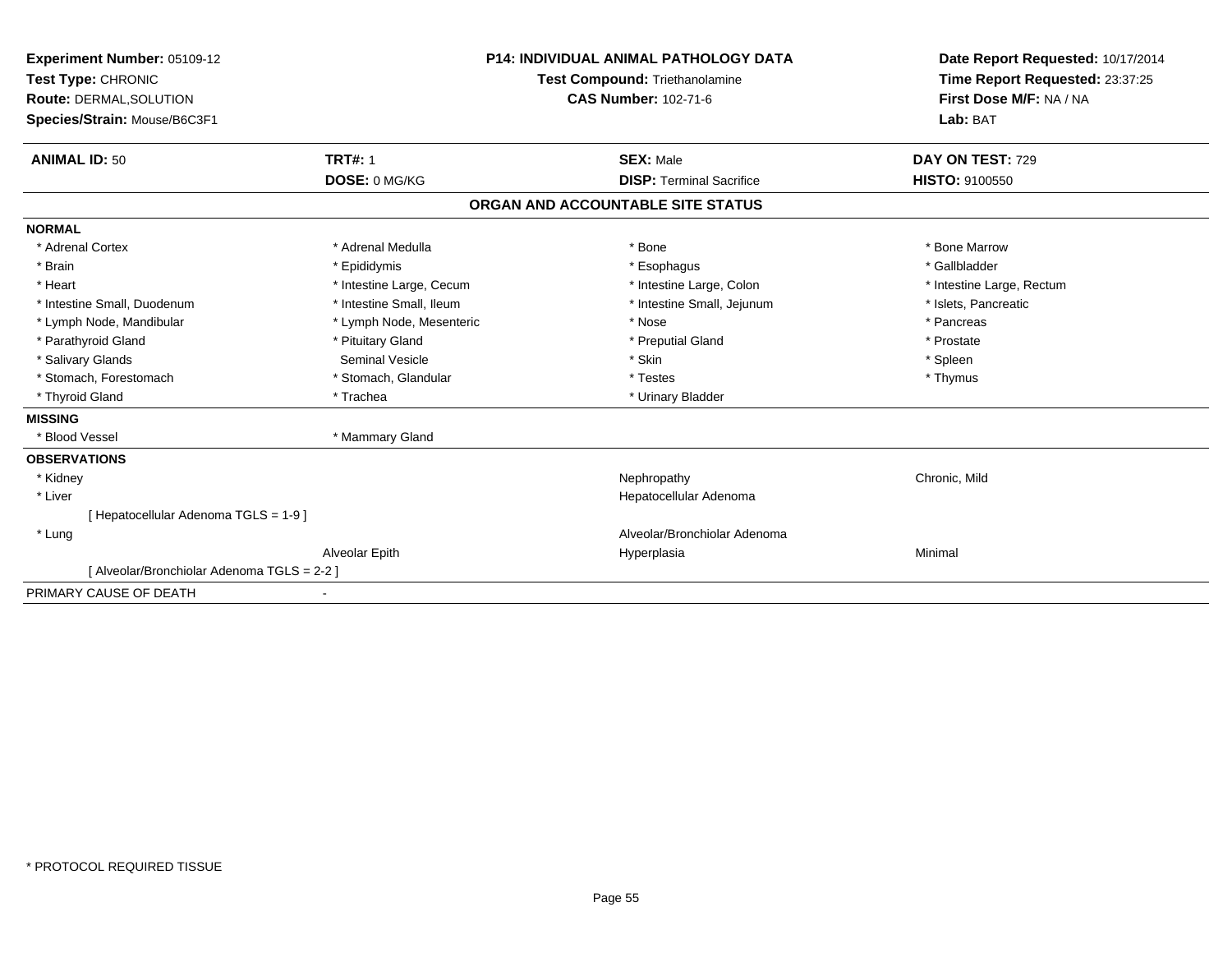| Experiment Number: 05109-12       | <b>P14: INDIVIDUAL ANIMAL PATHOLOGY DATA</b><br>Test Compound: Triethanolamine |                                   | Date Report Requested: 10/17/2014 |
|-----------------------------------|--------------------------------------------------------------------------------|-----------------------------------|-----------------------------------|
| Test Type: CHRONIC                |                                                                                |                                   | Time Report Requested: 23:37:25   |
| Route: DERMAL, SOLUTION           |                                                                                | <b>CAS Number: 102-71-6</b>       | First Dose M/F: NA / NA           |
| Species/Strain: Mouse/B6C3F1      |                                                                                |                                   | Lab: BAT                          |
| <b>ANIMAL ID: 51</b>              | <b>TRT#: 1</b>                                                                 | <b>SEX: Male</b>                  | DAY ON TEST: 729                  |
|                                   | DOSE: 0 MG/KG                                                                  | <b>DISP: Terminal Sacrifice</b>   | HISTO: 9100551                    |
|                                   |                                                                                | ORGAN AND ACCOUNTABLE SITE STATUS |                                   |
| <b>NORMAL</b>                     |                                                                                |                                   |                                   |
| * Adrenal Medulla                 | * Blood Vessel                                                                 | * Bone                            | * Bone Marrow                     |
| * Brain                           | * Epididymis                                                                   | * Esophagus                       | * Gallbladder                     |
| * Heart                           | * Intestine Large, Cecum                                                       | * Intestine Large, Colon          | * Intestine Large, Rectum         |
| * Intestine Small, Duodenum       | * Intestine Small, Ileum                                                       | * Intestine Small, Jejunum        | * Islets, Pancreatic              |
| * Lung                            | * Lymph Node, Mandibular                                                       | * Lymph Node, Mesenteric          | * Nose                            |
| * Pancreas                        | * Parathyroid Gland                                                            | * Pituitary Gland                 | * Prostate                        |
| * Salivary Glands                 | <b>Seminal Vesicle</b>                                                         | * Skin                            | * Spleen                          |
| * Stomach, Forestomach            | * Stomach, Glandular                                                           | * Testes                          | * Thymus                          |
| * Trachea                         | * Urinary Bladder                                                              |                                   |                                   |
| <b>MISSING</b>                    |                                                                                |                                   |                                   |
| * Mammary Gland                   |                                                                                |                                   |                                   |
| <b>OBSERVATIONS</b>               |                                                                                |                                   |                                   |
| * Adrenal Cortex                  | Capsule, Spindle Cell                                                          | Hyperplasia                       | Mild                              |
| * Kidney                          |                                                                                | Nephropathy                       | Chronic, Mild                     |
| * Liver                           |                                                                                | <b>Basophilic Focus</b>           |                                   |
|                                   |                                                                                | Clear Cell Focus                  |                                   |
|                                   |                                                                                | <b>Eosinophilic Focus</b>         |                                   |
| [ Eosinophilic Focus TGLS = 2-9 ] |                                                                                |                                   |                                   |
| * Preputial Gland                 | Duct                                                                           | Ectasia                           | Moderate                          |
| [Ectasia TGLS = $1-6$ ]           |                                                                                |                                   |                                   |
| * Thyroid Gland                   | <b>Follicular Cel</b>                                                          | Adenoma                           |                                   |
| PRIMARY CAUSE OF DEATH            | $\blacksquare$                                                                 |                                   |                                   |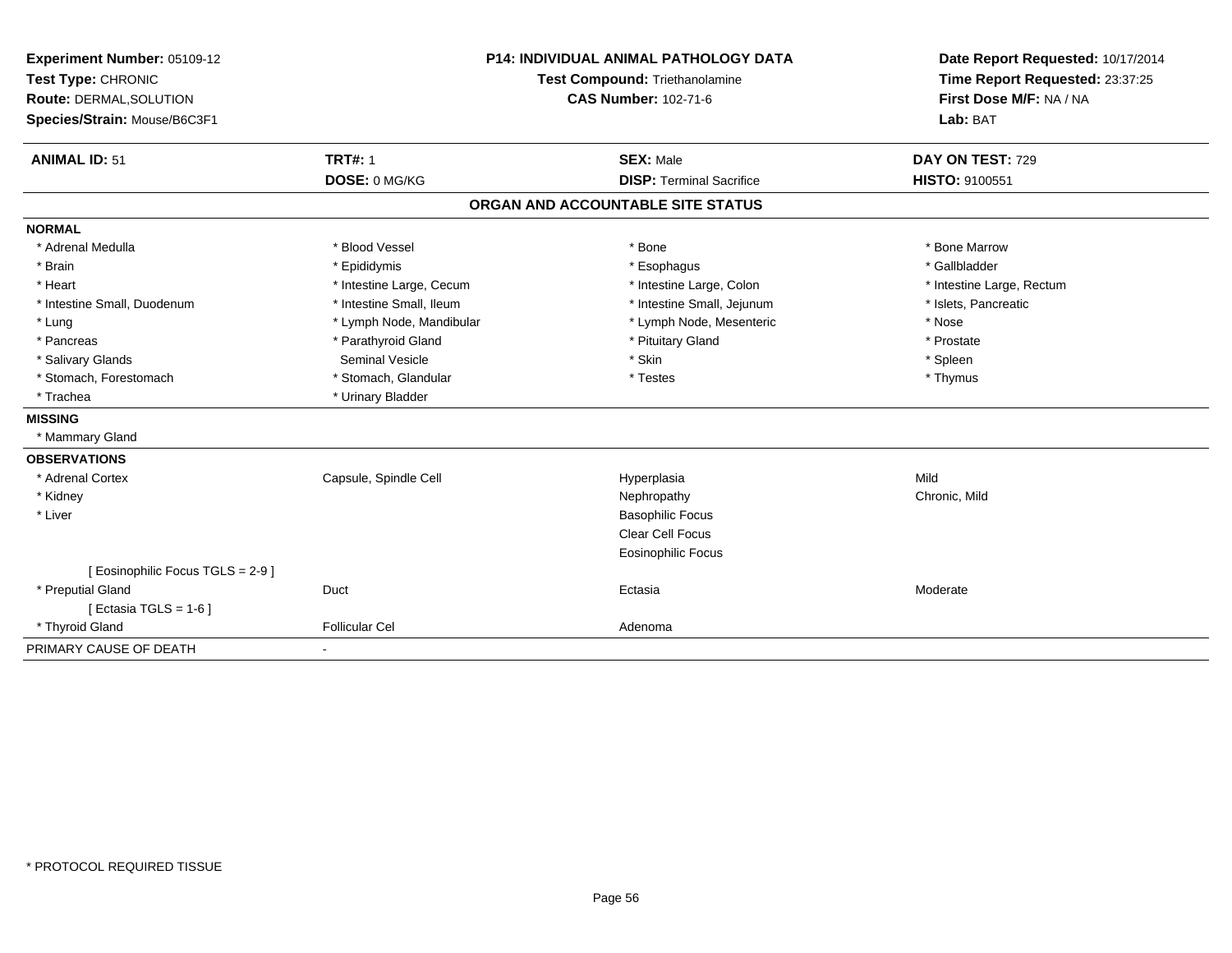| <b>Experiment Number: 05109-12</b><br>Test Type: CHRONIC<br>Route: DERMAL, SOLUTION<br>Species/Strain: Mouse/B6C3F1 | <b>P14: INDIVIDUAL ANIMAL PATHOLOGY DATA</b><br><b>Test Compound: Triethanolamine</b><br><b>CAS Number: 102-71-6</b> |                                   | Date Report Requested: 10/17/2014<br>Time Report Requested: 23:37:25<br>First Dose M/F: NA / NA<br>Lab: BAT |
|---------------------------------------------------------------------------------------------------------------------|----------------------------------------------------------------------------------------------------------------------|-----------------------------------|-------------------------------------------------------------------------------------------------------------|
| <b>ANIMAL ID: 52</b>                                                                                                | <b>TRT#: 1</b>                                                                                                       | <b>SEX: Male</b>                  | DAY ON TEST: 456                                                                                            |
|                                                                                                                     | DOSE: 0 MG/KG                                                                                                        | <b>DISP:</b> Scheduled Sacrifice  | <b>HISTO: 9100552</b>                                                                                       |
|                                                                                                                     |                                                                                                                      | ORGAN AND ACCOUNTABLE SITE STATUS |                                                                                                             |
| <b>NORMAL</b>                                                                                                       |                                                                                                                      |                                   |                                                                                                             |
| * Adrenal Cortex                                                                                                    | * Adrenal Medulla                                                                                                    | * Blood Vessel                    | * Bone                                                                                                      |
| * Bone Marrow                                                                                                       | * Brain                                                                                                              | * Epididymis                      | * Esophagus                                                                                                 |
| * Gallbladder                                                                                                       | * Heart                                                                                                              | * Intestine Large, Cecum          | * Intestine Large, Colon                                                                                    |
| * Intestine Large, Rectum                                                                                           | * Intestine Small, Duodenum                                                                                          | * Intestine Small, Ileum          | * Intestine Small, Jejunum                                                                                  |
| * Islets, Pancreatic                                                                                                | * Lung                                                                                                               | * Lymph Node, Mandibular          | * Lymph Node, Mesenteric                                                                                    |
| * Nose                                                                                                              | * Pancreas                                                                                                           | * Pituitary Gland                 | * Preputial Gland                                                                                           |
| * Prostate                                                                                                          | * Salivary Glands                                                                                                    | * Skin                            | * Spleen                                                                                                    |
| * Stomach, Forestomach                                                                                              | * Stomach, Glandular                                                                                                 | * Testes                          | * Thymus                                                                                                    |
| * Thyroid Gland                                                                                                     | * Trachea                                                                                                            | * Urinary Bladder                 |                                                                                                             |
| <b>MISSING</b>                                                                                                      |                                                                                                                      |                                   |                                                                                                             |
| * Mammary Gland                                                                                                     |                                                                                                                      |                                   |                                                                                                             |
| <b>OBSERVATIONS</b>                                                                                                 |                                                                                                                      |                                   |                                                                                                             |
| * Kidney                                                                                                            |                                                                                                                      | Nephropathy                       | Chronic, Mild                                                                                               |
| * Liver                                                                                                             | Hepatocyte                                                                                                           | <b>Cytoplasmic Alteration</b>     | Mild                                                                                                        |
|                                                                                                                     | Oval Cell                                                                                                            | Hyperplasia                       | Mild                                                                                                        |
|                                                                                                                     |                                                                                                                      | Karyomegaly                       | Mild                                                                                                        |
| * Parathyroid Gland                                                                                                 |                                                                                                                      | Cyst                              |                                                                                                             |
| PRIMARY CAUSE OF DEATH                                                                                              |                                                                                                                      |                                   |                                                                                                             |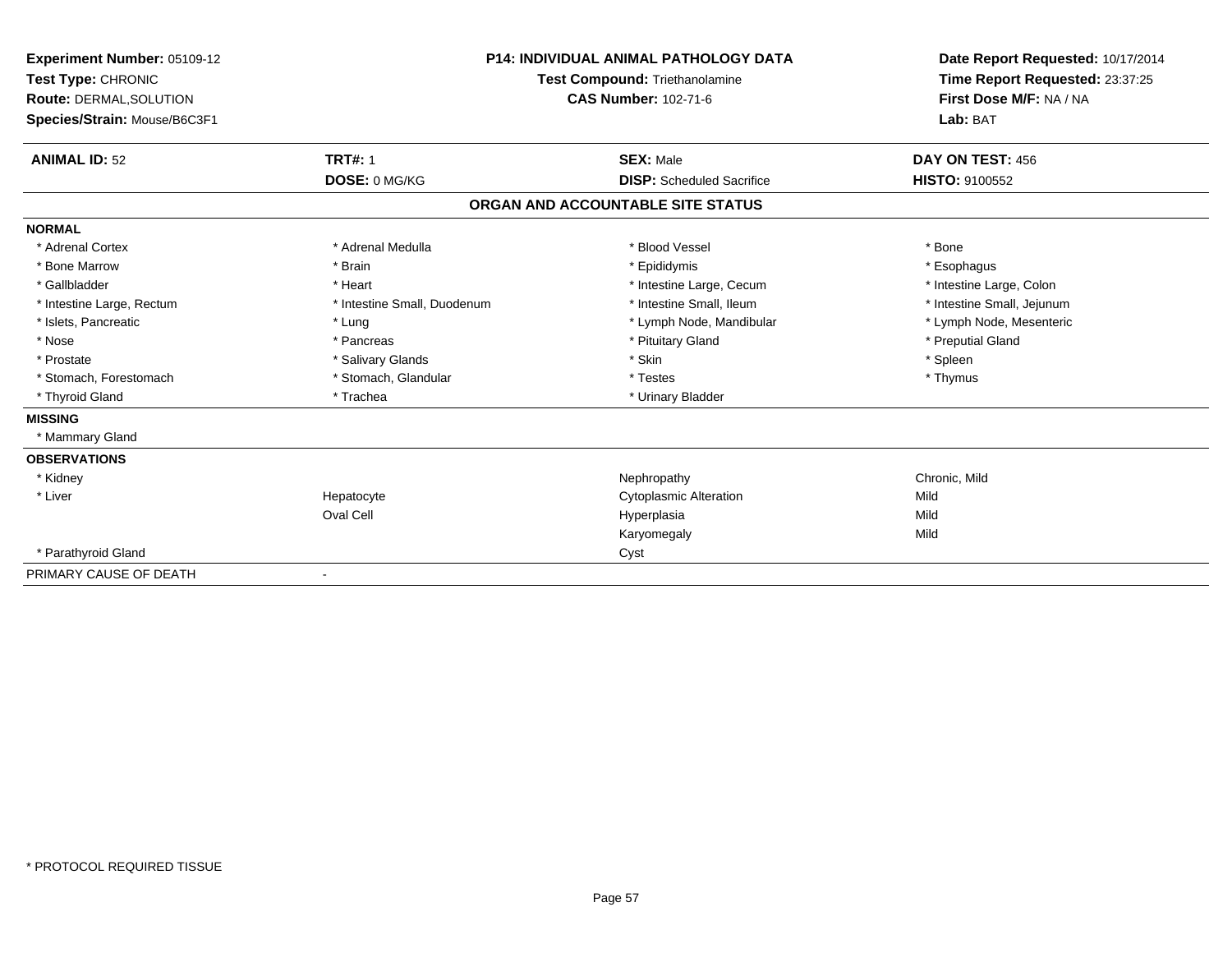| Experiment Number: 05109-12<br>Test Type: CHRONIC<br>Route: DERMAL, SOLUTION<br>Species/Strain: Mouse/B6C3F1 | <b>P14: INDIVIDUAL ANIMAL PATHOLOGY DATA</b><br>Test Compound: Triethanolamine<br><b>CAS Number: 102-71-6</b> |                                   | Date Report Requested: 10/17/2014<br>Time Report Requested: 23:37:25<br>First Dose M/F: NA / NA<br>Lab: BAT |
|--------------------------------------------------------------------------------------------------------------|---------------------------------------------------------------------------------------------------------------|-----------------------------------|-------------------------------------------------------------------------------------------------------------|
|                                                                                                              |                                                                                                               |                                   |                                                                                                             |
| <b>ANIMAL ID: 53</b>                                                                                         | <b>TRT#: 1</b>                                                                                                | <b>SEX: Male</b>                  | DAY ON TEST: 731                                                                                            |
|                                                                                                              | DOSE: 0 MG/KG                                                                                                 | <b>DISP: Terminal Sacrifice</b>   | HISTO: 9100553                                                                                              |
|                                                                                                              |                                                                                                               | ORGAN AND ACCOUNTABLE SITE STATUS |                                                                                                             |
| <b>NORMAL</b>                                                                                                |                                                                                                               |                                   |                                                                                                             |
| * Adrenal Medulla                                                                                            | * Blood Vessel                                                                                                | * Bone                            | * Bone Marrow                                                                                               |
| * Brain                                                                                                      | * Epididymis                                                                                                  | * Esophagus                       | * Gallbladder                                                                                               |
| * Heart                                                                                                      | * Intestine Large, Cecum                                                                                      | * Intestine Large, Colon          | * Intestine Large, Rectum                                                                                   |
| * Intestine Small, Duodenum                                                                                  | * Intestine Small, Ileum                                                                                      | * Intestine Small, Jejunum        | * Islets, Pancreatic                                                                                        |
| * Lung                                                                                                       | * Lymph Node, Mandibular                                                                                      | * Lymph Node, Mesenteric          | * Nose                                                                                                      |
| * Pancreas                                                                                                   | * Parathyroid Gland                                                                                           | * Prostate                        | * Salivary Glands                                                                                           |
| <b>Seminal Vesicle</b>                                                                                       | * Skin                                                                                                        | * Spleen                          | * Stomach, Forestomach                                                                                      |
| * Stomach, Glandular                                                                                         | * Testes                                                                                                      | * Thyroid Gland                   | * Trachea                                                                                                   |
| * Urinary Bladder                                                                                            |                                                                                                               |                                   |                                                                                                             |
| <b>MISSING</b>                                                                                               |                                                                                                               |                                   |                                                                                                             |
| * Mammary Gland                                                                                              | * Thymus                                                                                                      |                                   |                                                                                                             |
| <b>OBSERVATIONS</b>                                                                                          |                                                                                                               |                                   |                                                                                                             |
| * Adrenal Cortex                                                                                             |                                                                                                               | Vacuolization Cytoplasmic         | Mild                                                                                                        |
| * Kidney                                                                                                     |                                                                                                               | Nephropathy                       | Chronic, Mild                                                                                               |
| * Liver                                                                                                      |                                                                                                               | Clear Cell Focus                  |                                                                                                             |
|                                                                                                              |                                                                                                               | Hepatocellular Adenoma            | <b>Multiple</b>                                                                                             |
| [Clear Cell Focus TGLS = 3-9]                                                                                |                                                                                                               |                                   |                                                                                                             |
| [ Hepatocellular Adenoma TGLS = 2-1,2-2,4-1 ]                                                                |                                                                                                               |                                   |                                                                                                             |
| * Pituitary Gland                                                                                            | Pars Distalis                                                                                                 | Cyst                              |                                                                                                             |
| * Preputial Gland                                                                                            | Duct                                                                                                          | Ectasia                           | Moderate                                                                                                    |
| [Ectasia TGLS = $1-6$ ]                                                                                      |                                                                                                               |                                   |                                                                                                             |
| PRIMARY CAUSE OF DEATH                                                                                       |                                                                                                               |                                   |                                                                                                             |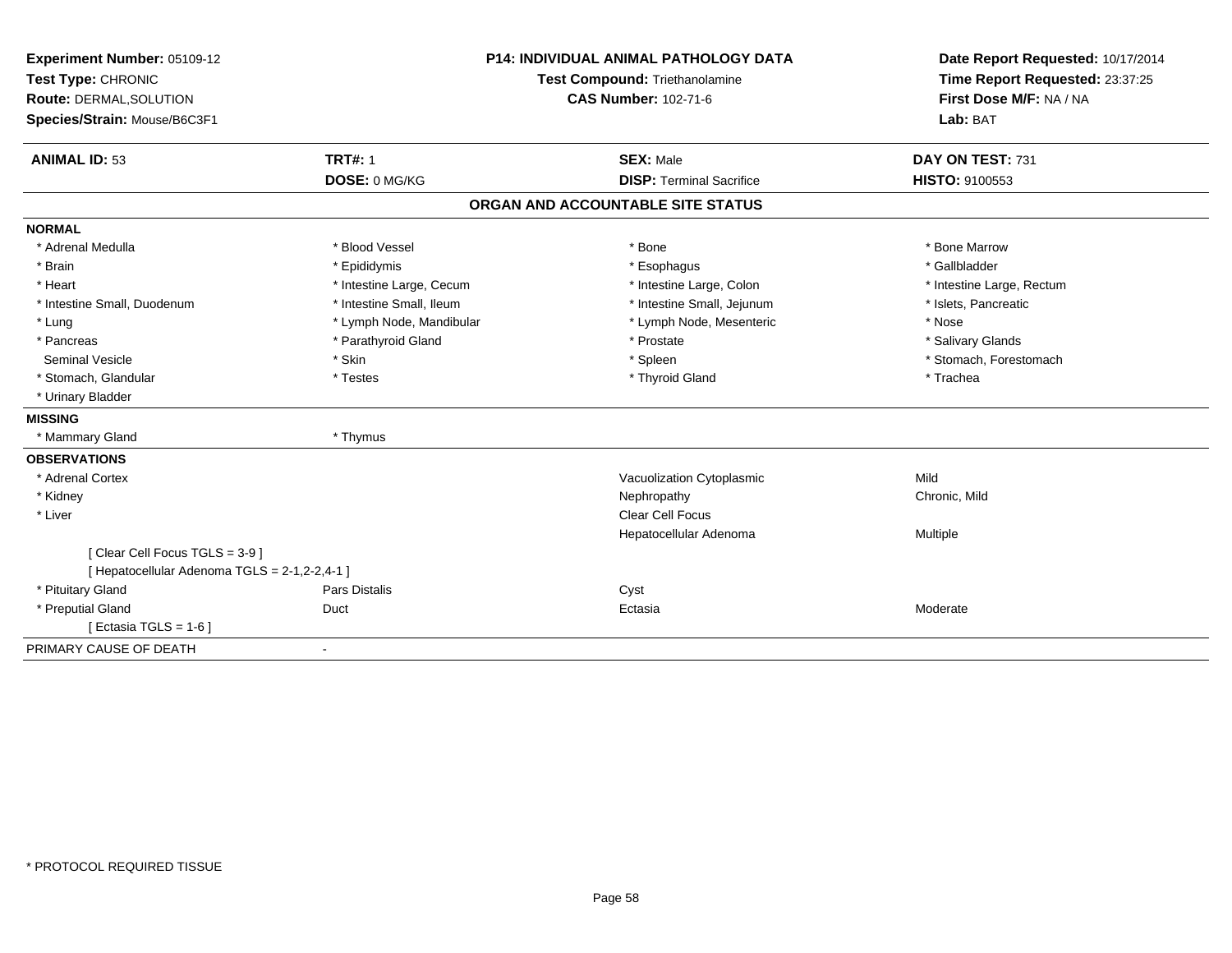| Experiment Number: 05109-12<br>Test Type: CHRONIC<br>Route: DERMAL, SOLUTION<br>Species/Strain: Mouse/B6C3F1          | P14: INDIVIDUAL ANIMAL PATHOLOGY DATA<br>Test Compound: Triethanolamine<br><b>CAS Number: 102-71-6</b> |                                   | Date Report Requested: 10/17/2014<br>Time Report Requested: 23:37:25<br>First Dose M/F: NA / NA<br>Lab: BAT |
|-----------------------------------------------------------------------------------------------------------------------|--------------------------------------------------------------------------------------------------------|-----------------------------------|-------------------------------------------------------------------------------------------------------------|
| <b>ANIMAL ID: 54</b>                                                                                                  | <b>TRT#: 1</b>                                                                                         | <b>SEX: Male</b>                  | DAY ON TEST: 712                                                                                            |
|                                                                                                                       | DOSE: 0 MG/KG                                                                                          | <b>DISP: Moribund Sacrifice</b>   | HISTO: 9100554                                                                                              |
|                                                                                                                       |                                                                                                        | ORGAN AND ACCOUNTABLE SITE STATUS |                                                                                                             |
| <b>NORMAL</b>                                                                                                         |                                                                                                        |                                   |                                                                                                             |
| * Blood Vessel                                                                                                        | * Bone                                                                                                 | * Bone Marrow                     | * Brain                                                                                                     |
| * Epididymis                                                                                                          | * Esophagus                                                                                            | * Gallbladder                     | * Intestine Large, Cecum                                                                                    |
| * Intestine Large, Colon                                                                                              | * Intestine Large, Rectum                                                                              | * Intestine Small, Duodenum       | * Intestine Small, Ileum                                                                                    |
| * Intestine Small, Jejunum                                                                                            | * Islets, Pancreatic                                                                                   | * Lung                            | * Lymph Node, Mandibular                                                                                    |
| * Lymph Node, Mesenteric                                                                                              | * Nose                                                                                                 | * Pancreas                        | * Parathyroid Gland                                                                                         |
| * Prostate                                                                                                            | * Salivary Glands                                                                                      | <b>Seminal Vesicle</b>            | * Skin                                                                                                      |
| * Spleen                                                                                                              | * Stomach, Forestomach                                                                                 | * Stomach, Glandular              | * Testes                                                                                                    |
| * Thyroid Gland                                                                                                       | * Trachea                                                                                              | * Urinary Bladder                 |                                                                                                             |
| <b>MISSING</b>                                                                                                        |                                                                                                        |                                   |                                                                                                             |
| * Mammary Gland                                                                                                       | * Pituitary Gland                                                                                      |                                   |                                                                                                             |
| <b>OBSERVATIONS</b>                                                                                                   |                                                                                                        |                                   |                                                                                                             |
| * Adrenal Cortex                                                                                                      |                                                                                                        | Vacuolization Cytoplasmic         | Mild                                                                                                        |
| * Adrenal Medulla                                                                                                     |                                                                                                        | Hyperplasia                       | Mild                                                                                                        |
| * Heart                                                                                                               |                                                                                                        | Degeneration                      | Chronic, Minimal                                                                                            |
| * Kidney                                                                                                              |                                                                                                        | Nephropathy                       | Chronic, Marked                                                                                             |
| * Liver                                                                                                               |                                                                                                        | <b>Cytoplasmic Alteration</b>     | Mild                                                                                                        |
|                                                                                                                       |                                                                                                        | Hepatocellular Adenoma            | Multiple                                                                                                    |
|                                                                                                                       |                                                                                                        | Hepatocellular Carcinoma          |                                                                                                             |
|                                                                                                                       | Oval Cell                                                                                              | Hyperplasia                       | Mild                                                                                                        |
|                                                                                                                       |                                                                                                        | Karyomegaly                       | Mild                                                                                                        |
|                                                                                                                       |                                                                                                        | Mixed Cell Focus                  |                                                                                                             |
| [ Hepatocellular Adenoma TGLS = 4-1,2-9 ]<br>[ Hepatocellular Carcinoma TGLS = 1-9 ]<br>[Mixed Cell Focus TGLS = 3-9] |                                                                                                        |                                   |                                                                                                             |
| * Preputial Gland                                                                                                     | Duct                                                                                                   | Ectasia                           | Moderate                                                                                                    |
| * Thymus                                                                                                              |                                                                                                        | Atrophy                           | Moderate                                                                                                    |
| PRIMARY CAUSE OF DEATH                                                                                                | $\blacksquare$                                                                                         |                                   |                                                                                                             |

Animal Note: MORIBUND SAC DUE TO LIVER TUMORSAnimal Note: PITUITARY CUT THRU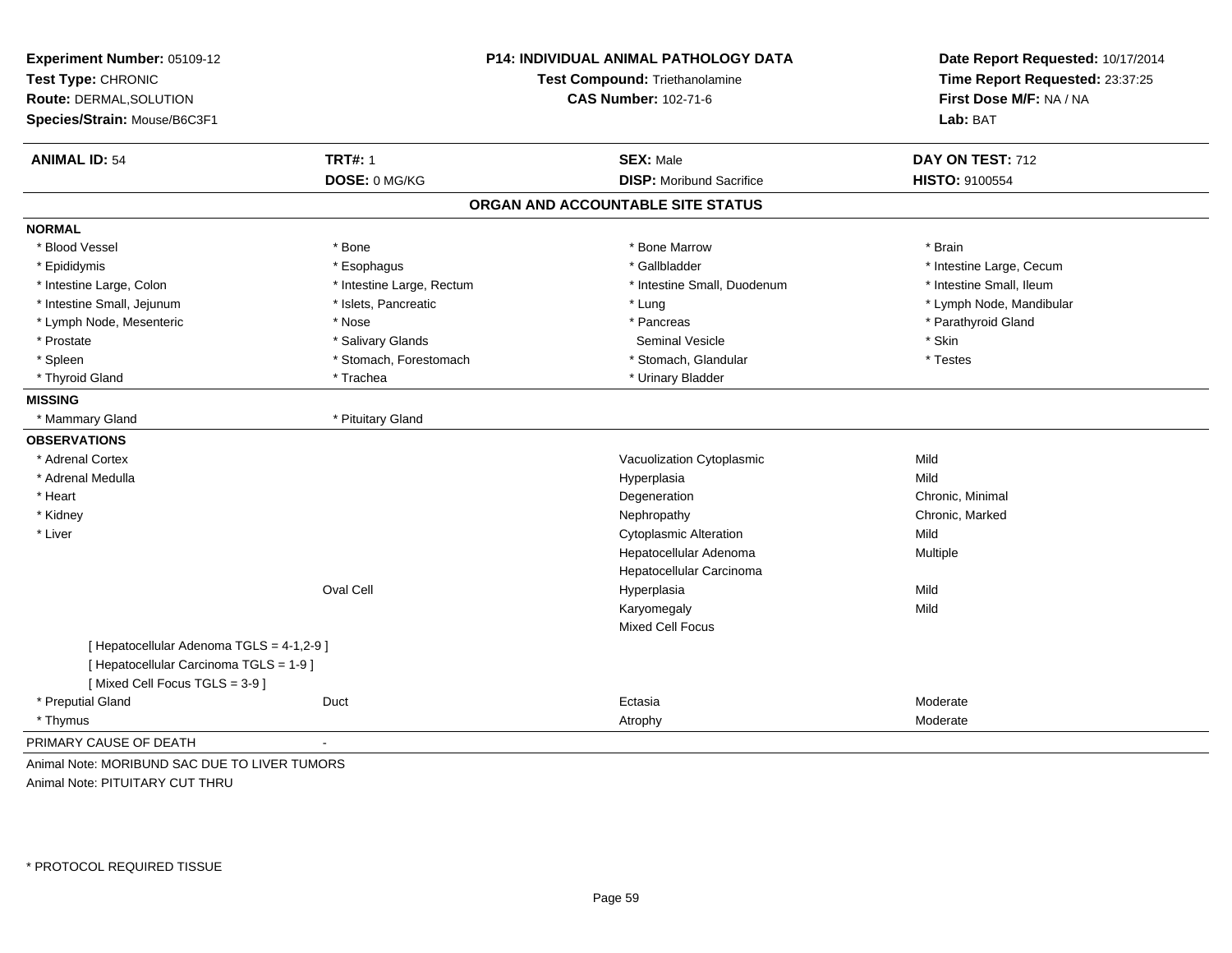| <b>Experiment Number: 05109-12</b><br><b>Test Type: CHRONIC</b><br><b>Route: DERMAL, SOLUTION</b><br>Species/Strain: Mouse/B6C3F1 | <b>P14: INDIVIDUAL ANIMAL PATHOLOGY DATA</b><br><b>Test Compound: Triethanolamine</b><br><b>CAS Number: 102-71-6</b> |                                                     | Date Report Requested: 10/17/2014<br>Time Report Requested: 23:37:25<br>First Dose M/F: NA / NA<br>Lab: BAT |
|-----------------------------------------------------------------------------------------------------------------------------------|----------------------------------------------------------------------------------------------------------------------|-----------------------------------------------------|-------------------------------------------------------------------------------------------------------------|
| <b>ANIMAL ID: 54</b>                                                                                                              | <b>TRT#: 1</b><br><b>DOSE: 0 MG/KG</b>                                                                               | <b>SEX: Male</b><br><b>DISP:</b> Moribund Sacrifice | DAY ON TEST: 712<br><b>HISTO: 9100554</b>                                                                   |
|                                                                                                                                   |                                                                                                                      | ORGAN AND ACCOUNTABLE SITE STATUS                   |                                                                                                             |
| Animal Note: ONE TESTIS, EPIDIDYMUS, AND SEMINAL VESICLE MISSING AT TRIM                                                          |                                                                                                                      |                                                     |                                                                                                             |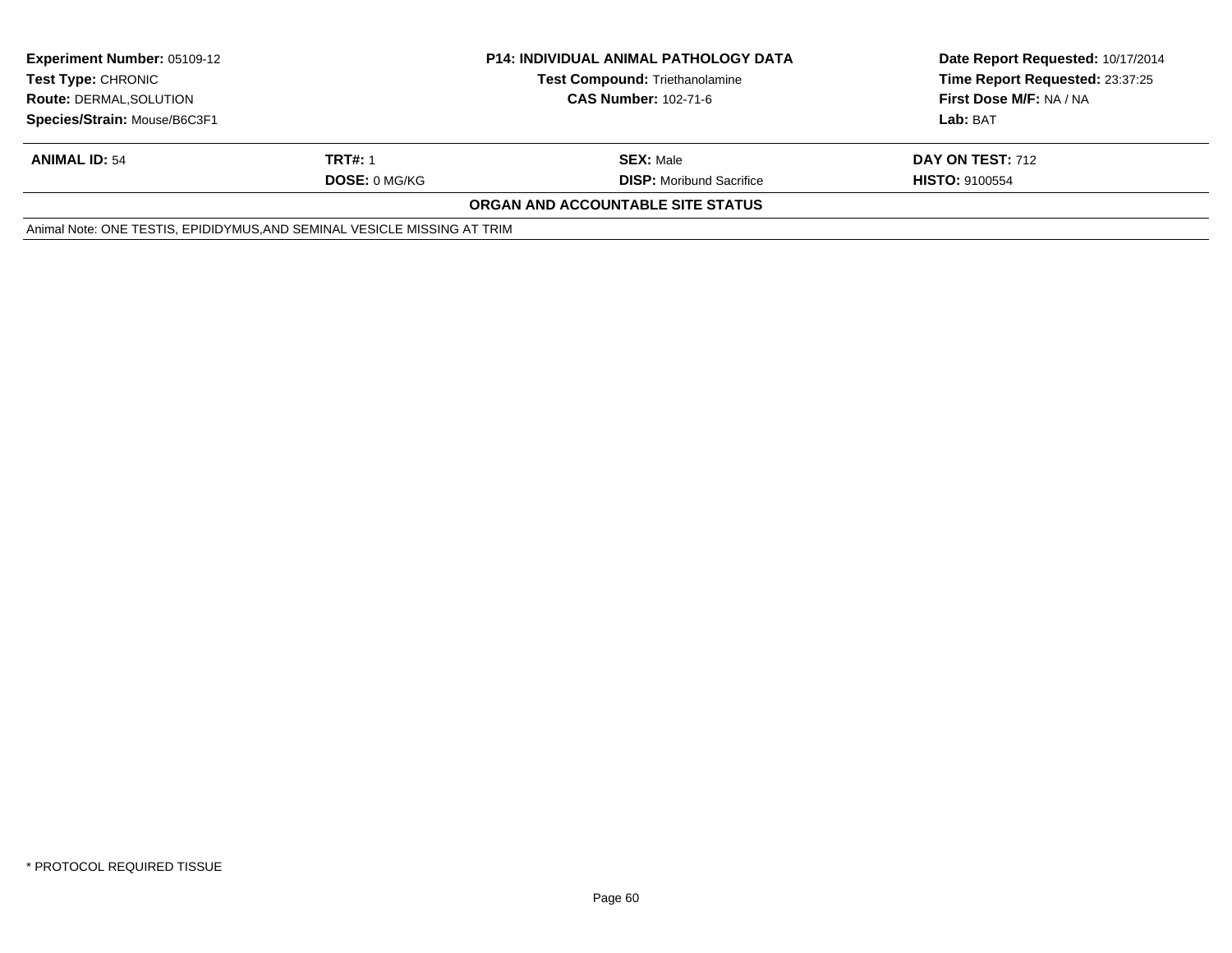| Experiment Number: 05109-12<br>Test Type: CHRONIC<br>Route: DERMAL, SOLUTION<br>Species/Strain: Mouse/B6C3F1 | <b>P14: INDIVIDUAL ANIMAL PATHOLOGY DATA</b><br>Test Compound: Triethanolamine<br><b>CAS Number: 102-71-6</b> |                                   | Date Report Requested: 10/17/2014<br>Time Report Requested: 23:37:25<br>First Dose M/F: NA / NA<br>Lab: BAT |
|--------------------------------------------------------------------------------------------------------------|---------------------------------------------------------------------------------------------------------------|-----------------------------------|-------------------------------------------------------------------------------------------------------------|
| <b>ANIMAL ID: 55</b>                                                                                         | <b>TRT#: 1</b>                                                                                                | <b>SEX: Male</b>                  | DAY ON TEST: 730                                                                                            |
|                                                                                                              | DOSE: 0 MG/KG                                                                                                 | <b>DISP: Terminal Sacrifice</b>   | <b>HISTO: 9100555</b>                                                                                       |
|                                                                                                              |                                                                                                               | ORGAN AND ACCOUNTABLE SITE STATUS |                                                                                                             |
| <b>NORMAL</b>                                                                                                |                                                                                                               |                                   |                                                                                                             |
| * Adrenal Medulla                                                                                            | * Blood Vessel                                                                                                | * Bone                            | * Bone Marrow                                                                                               |
| * Brain                                                                                                      | * Epididymis                                                                                                  | * Esophagus                       | * Gallbladder                                                                                               |
| * Heart                                                                                                      | * Intestine Large, Cecum                                                                                      | * Intestine Large, Colon          | * Intestine Large, Rectum                                                                                   |
| * Intestine Small, Duodenum                                                                                  | * Intestine Small, Ileum                                                                                      | * Intestine Small, Jejunum        | * Islets, Pancreatic                                                                                        |
| * Liver                                                                                                      | * Lung                                                                                                        | * Lymph Node, Mandibular          | * Lymph Node, Mesenteric                                                                                    |
| * Nose                                                                                                       | * Pancreas                                                                                                    | * Parathyroid Gland               | * Prostate                                                                                                  |
| * Salivary Glands                                                                                            | <b>Seminal Vesicle</b>                                                                                        | * Skin                            | * Spleen                                                                                                    |
| * Stomach, Forestomach                                                                                       | * Stomach, Glandular                                                                                          | * Testes                          | * Thymus                                                                                                    |
| * Thyroid Gland                                                                                              | * Trachea                                                                                                     | * Urinary Bladder                 |                                                                                                             |
| <b>MISSING</b>                                                                                               |                                                                                                               |                                   |                                                                                                             |
| * Mammary Gland                                                                                              |                                                                                                               |                                   |                                                                                                             |
| <b>OBSERVATIONS</b>                                                                                          |                                                                                                               |                                   |                                                                                                             |
| * Adrenal Cortex                                                                                             |                                                                                                               | Hypertrophy                       | Moderate                                                                                                    |
| * Kidney                                                                                                     |                                                                                                               | Nephropathy                       | Chronic, Minimal                                                                                            |
| * Pituitary Gland                                                                                            | <b>Pars Distalis</b>                                                                                          | Hyperplasia                       | Mild                                                                                                        |
| * Preputial Gland                                                                                            | Duct                                                                                                          | Ectasia                           | Moderate                                                                                                    |
| [ Ectasia TGLS = 1-6 ]                                                                                       |                                                                                                               |                                   |                                                                                                             |
| PRIMARY CAUSE OF DEATH                                                                                       | $\overline{\phantom{a}}$                                                                                      |                                   |                                                                                                             |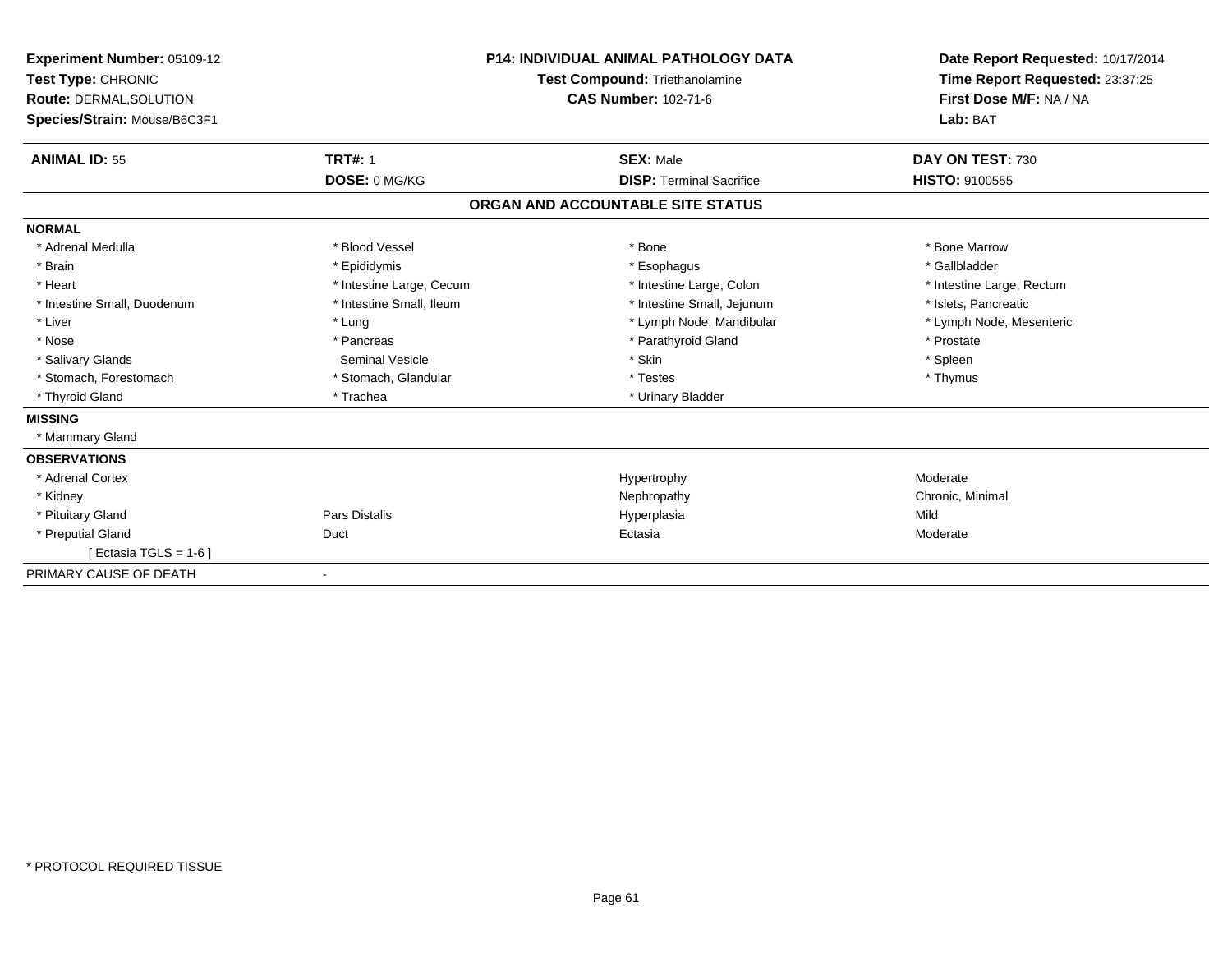| Experiment Number: 05109-12                 | <b>P14: INDIVIDUAL ANIMAL PATHOLOGY DATA</b> |                                       |                                 | Date Report Requested: 10/17/2014 |
|---------------------------------------------|----------------------------------------------|---------------------------------------|---------------------------------|-----------------------------------|
| Test Type: CHRONIC                          |                                              | <b>Test Compound: Triethanolamine</b> | Time Report Requested: 23:37:25 |                                   |
| Route: DERMAL, SOLUTION                     |                                              | <b>CAS Number: 102-71-6</b>           | First Dose M/F: NA / NA         |                                   |
| Species/Strain: Mouse/B6C3F1                |                                              |                                       | Lab: BAT                        |                                   |
| <b>ANIMAL ID: 56</b>                        | <b>TRT#: 1</b>                               | <b>SEX: Male</b>                      | DAY ON TEST: 729                |                                   |
|                                             | DOSE: 0 MG/KG                                | <b>DISP: Terminal Sacrifice</b>       | <b>HISTO: 9100556</b>           |                                   |
|                                             |                                              | ORGAN AND ACCOUNTABLE SITE STATUS     |                                 |                                   |
| <b>NORMAL</b>                               |                                              |                                       |                                 |                                   |
| * Adrenal Cortex                            | * Adrenal Medulla                            | * Blood Vessel                        | * Bone                          |                                   |
| * Bone Marrow                               | * Brain                                      | * Epididymis                          | * Esophagus                     |                                   |
| * Gallbladder                               | * Heart                                      | * Intestine Large, Cecum              | * Intestine Large, Colon        |                                   |
| * Intestine Large, Rectum                   | * Intestine Small, Duodenum                  | * Intestine Small, Ileum              | * Intestine Small, Jejunum      |                                   |
| * Islets, Pancreatic                        | * Lymph Node, Mandibular                     | * Lymph Node, Mesenteric              | * Nose                          |                                   |
| * Pancreas                                  | * Parathyroid Gland                          | * Pituitary Gland                     | * Preputial Gland               |                                   |
| * Prostate                                  | * Salivary Glands                            | Seminal Vesicle                       | * Skin                          |                                   |
| * Spleen                                    | * Stomach, Forestomach                       | * Stomach, Glandular                  | * Testes                        |                                   |
| * Thymus                                    | * Thyroid Gland                              | * Trachea                             | * Urinary Bladder               |                                   |
| <b>MISSING</b>                              |                                              |                                       |                                 |                                   |
| * Mammary Gland                             |                                              |                                       |                                 |                                   |
| <b>OBSERVATIONS</b>                         |                                              |                                       |                                 |                                   |
| * Kidney                                    |                                              | Nephropathy                           | Chronic, Mild                   |                                   |
| * Liver                                     |                                              | Clear Cell Focus                      |                                 |                                   |
|                                             |                                              | Eosinophilic Focus                    |                                 |                                   |
|                                             |                                              | Hepatocellular Adenoma                | <b>Multiple</b>                 |                                   |
| [ Clear Cell Focus TGLS = 2-1,2-2 ]         |                                              |                                       |                                 |                                   |
| [ Hepatocellular Adenoma TGLS = 1-9,2-1 ]   |                                              |                                       |                                 |                                   |
| * Lung                                      |                                              | Alveolar/Bronchiolar Adenoma          |                                 |                                   |
| [ Alveolar/Bronchiolar Adenoma TGLS = 3-2 ] |                                              |                                       |                                 |                                   |
| PRIMARY CAUSE OF DEATH                      |                                              |                                       |                                 |                                   |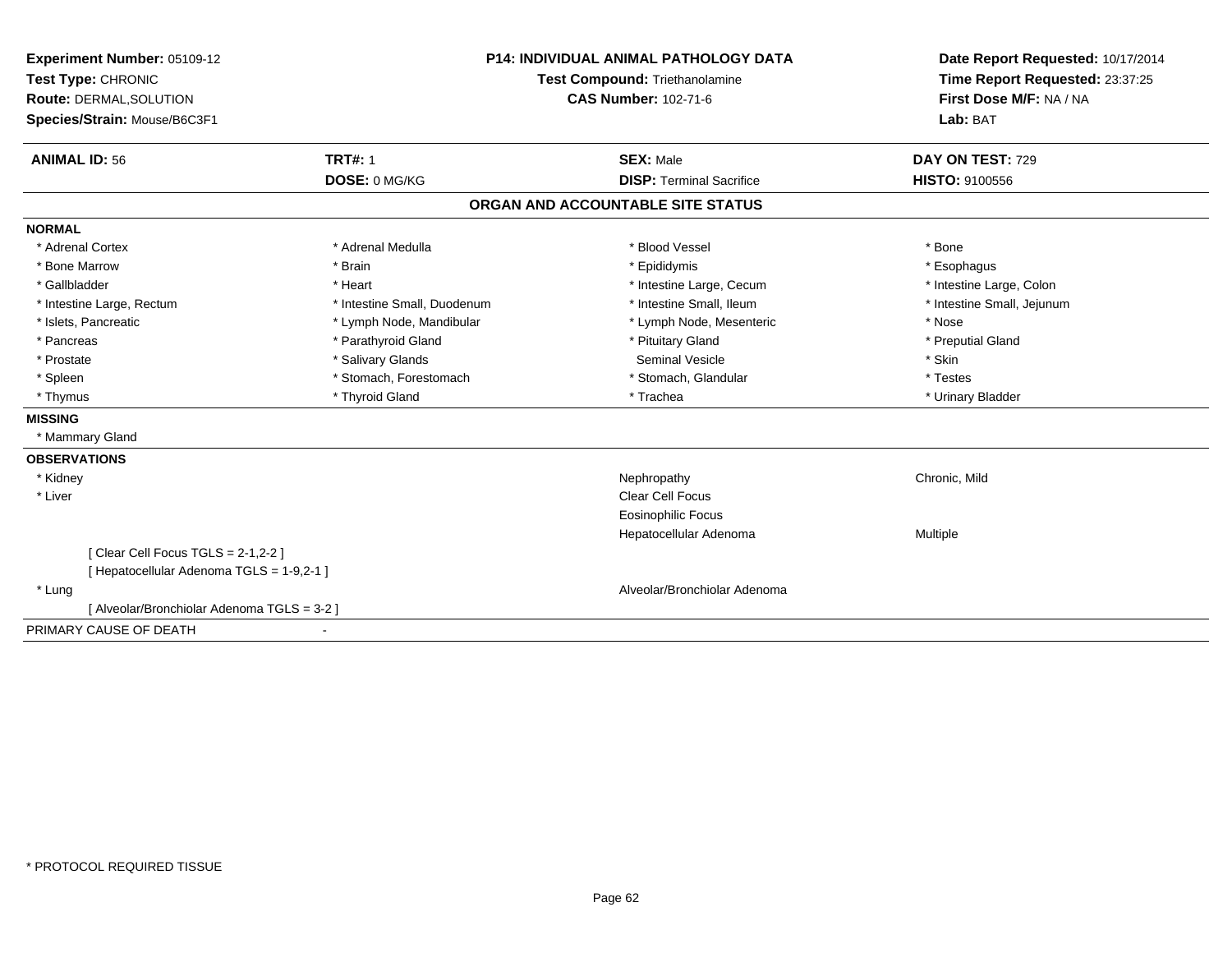| Experiment Number: 05109-12<br>Test Type: CHRONIC<br>Route: DERMAL, SOLUTION<br>Species/Strain: Mouse/B6C3F1 | <b>P14: INDIVIDUAL ANIMAL PATHOLOGY DATA</b><br>Test Compound: Triethanolamine<br><b>CAS Number: 102-71-6</b> |                                   | Date Report Requested: 10/17/2014<br>Time Report Requested: 23:37:25<br>First Dose M/F: NA / NA<br>Lab: BAT |  |
|--------------------------------------------------------------------------------------------------------------|---------------------------------------------------------------------------------------------------------------|-----------------------------------|-------------------------------------------------------------------------------------------------------------|--|
| <b>ANIMAL ID: 57</b>                                                                                         | <b>TRT#: 1</b>                                                                                                | <b>SEX: Male</b>                  | DAY ON TEST: 729                                                                                            |  |
|                                                                                                              | DOSE: 0 MG/KG                                                                                                 | <b>DISP: Terminal Sacrifice</b>   | <b>HISTO: 9100557</b>                                                                                       |  |
|                                                                                                              |                                                                                                               | ORGAN AND ACCOUNTABLE SITE STATUS |                                                                                                             |  |
| <b>NORMAL</b>                                                                                                |                                                                                                               |                                   |                                                                                                             |  |
| * Adrenal Cortex                                                                                             | * Adrenal Medulla                                                                                             | * Blood Vessel                    | * Bone                                                                                                      |  |
| * Bone Marrow                                                                                                | * Brain                                                                                                       | * Epididymis                      | * Esophagus                                                                                                 |  |
| * Gallbladder                                                                                                | * Heart                                                                                                       | * Intestine Large, Cecum          | * Intestine Large, Colon                                                                                    |  |
| * Intestine Large, Rectum                                                                                    | * Intestine Small, Duodenum                                                                                   | * Intestine Small, Ileum          | * Intestine Small, Jejunum                                                                                  |  |
| * Islets, Pancreatic                                                                                         | * Lung                                                                                                        | * Lymph Node, Mandibular          | * Lymph Node, Mesenteric                                                                                    |  |
| * Nose                                                                                                       | * Pancreas                                                                                                    | * Parathyroid Gland               | * Pituitary Gland                                                                                           |  |
| * Prostate                                                                                                   | * Salivary Glands                                                                                             | <b>Seminal Vesicle</b>            | * Skin                                                                                                      |  |
| * Spleen                                                                                                     | * Stomach, Glandular                                                                                          | * Thymus                          | * Trachea                                                                                                   |  |
| * Urinary Bladder                                                                                            |                                                                                                               |                                   |                                                                                                             |  |
| <b>MISSING</b>                                                                                               |                                                                                                               |                                   |                                                                                                             |  |
| * Mammary Gland                                                                                              |                                                                                                               |                                   |                                                                                                             |  |
| <b>OBSERVATIONS</b>                                                                                          |                                                                                                               |                                   |                                                                                                             |  |
| <b>Harderian Gland</b>                                                                                       |                                                                                                               | Adenoma                           |                                                                                                             |  |
| [Adenoma TGLS = $1-10$ ]                                                                                     |                                                                                                               |                                   |                                                                                                             |  |
| * Kidney                                                                                                     |                                                                                                               | Nephropathy                       | Chronic, Minimal                                                                                            |  |
| * Liver                                                                                                      |                                                                                                               | Eosinophilic Focus                |                                                                                                             |  |
|                                                                                                              |                                                                                                               | Hepatocellular Adenoma            | Multiple                                                                                                    |  |
| [Eosinophilic Focus TGLS = 4-9]                                                                              |                                                                                                               |                                   |                                                                                                             |  |
| [ Hepatocellular Adenoma TGLS = 2-9,3-1 ]                                                                    |                                                                                                               |                                   |                                                                                                             |  |
| * Preputial Gland                                                                                            | Duct                                                                                                          | Ectasia                           | Moderate                                                                                                    |  |
| * Stomach, Forestomach                                                                                       |                                                                                                               | Ulcer                             | Mild                                                                                                        |  |
| [ Ulcer TGLS = $5-4$ ]                                                                                       |                                                                                                               |                                   |                                                                                                             |  |
| * Testes                                                                                                     | <b>Germinal Epith</b>                                                                                         | Atrophy                           | Moderate                                                                                                    |  |
| * Thyroid Gland                                                                                              | <b>Follicular Cel</b>                                                                                         | Hyperplasia                       | Mild                                                                                                        |  |
| PRIMARY CAUSE OF DEATH                                                                                       | $\blacksquare$                                                                                                |                                   |                                                                                                             |  |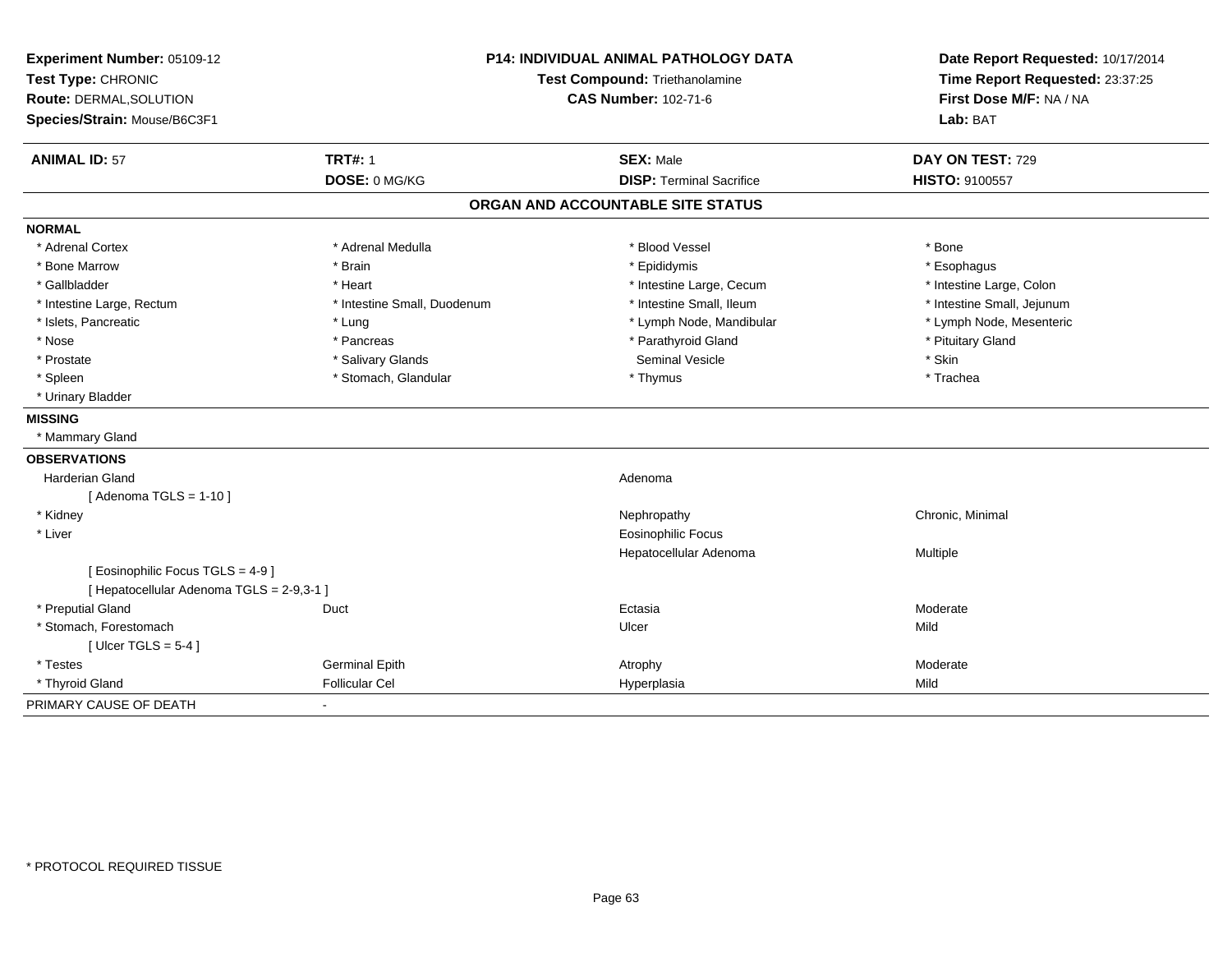| Experiment Number: 05109-12                                | <b>P14: INDIVIDUAL ANIMAL PATHOLOGY DATA</b><br>Test Compound: Triethanolamine |                                   | Date Report Requested: 10/17/2014<br>Time Report Requested: 23:37:25 |  |
|------------------------------------------------------------|--------------------------------------------------------------------------------|-----------------------------------|----------------------------------------------------------------------|--|
| Test Type: CHRONIC                                         |                                                                                |                                   |                                                                      |  |
| Route: DERMAL, SOLUTION                                    |                                                                                | <b>CAS Number: 102-71-6</b>       | First Dose M/F: NA / NA                                              |  |
| Species/Strain: Mouse/B6C3F1                               |                                                                                |                                   | Lab: BAT                                                             |  |
| <b>ANIMAL ID: 58</b>                                       | <b>TRT#: 1</b>                                                                 | <b>SEX: Male</b>                  | DAY ON TEST: 730                                                     |  |
|                                                            | DOSE: 0 MG/KG                                                                  | <b>DISP: Terminal Sacrifice</b>   | <b>HISTO: 9100558</b>                                                |  |
|                                                            |                                                                                | ORGAN AND ACCOUNTABLE SITE STATUS |                                                                      |  |
| <b>NORMAL</b>                                              |                                                                                |                                   |                                                                      |  |
| * Adrenal Medulla                                          | * Blood Vessel                                                                 | * Bone                            | * Bone Marrow                                                        |  |
| * Brain                                                    | * Epididymis                                                                   | * Esophagus                       | * Gallbladder                                                        |  |
| * Heart                                                    | * Intestine Large, Cecum                                                       | * Intestine Large, Colon          | * Intestine Large, Rectum                                            |  |
| * Intestine Small, Duodenum                                | * Intestine Small, Ileum                                                       | * Intestine Small, Jejunum        | * Islets, Pancreatic                                                 |  |
| * Lung                                                     | * Lymph Node, Mandibular                                                       | * Lymph Node, Mesenteric          | * Nose                                                               |  |
| * Pancreas                                                 | * Parathyroid Gland                                                            | * Pituitary Gland                 | * Prostate                                                           |  |
| * Salivary Glands                                          | <b>Seminal Vesicle</b>                                                         | * Skin                            | * Spleen                                                             |  |
| * Stomach, Forestomach                                     | * Stomach, Glandular                                                           | * Testes                          | * Thyroid Gland                                                      |  |
| * Trachea                                                  | * Urinary Bladder                                                              |                                   |                                                                      |  |
| <b>MISSING</b>                                             |                                                                                |                                   |                                                                      |  |
| * Mammary Gland                                            |                                                                                |                                   |                                                                      |  |
| <b>OBSERVATIONS</b>                                        |                                                                                |                                   |                                                                      |  |
| * Adrenal Cortex                                           |                                                                                | Hypertrophy                       | Mild                                                                 |  |
| <b>Harderian Gland</b>                                     |                                                                                | Adenoma                           |                                                                      |  |
| [Adenoma TGLS = $1-9$ ]                                    |                                                                                |                                   |                                                                      |  |
| * Kidney                                                   |                                                                                | Nephropathy                       | Chronic, Minimal                                                     |  |
| * Liver                                                    |                                                                                | Mixed Cell Focus                  |                                                                      |  |
| * Preputial Gland                                          | Duct                                                                           | Ectasia                           | Moderate                                                             |  |
| [ Ectasia TGLS = $2-6$ ]                                   |                                                                                |                                   |                                                                      |  |
| * Thymus                                                   |                                                                                | Atrophy                           | Mild                                                                 |  |
| PRIMARY CAUSE OF DEATH                                     |                                                                                |                                   |                                                                      |  |
| Animal Note: SKIN/MAMMARY GLD. IN B 07, DOSED SKIN IN B 06 |                                                                                |                                   |                                                                      |  |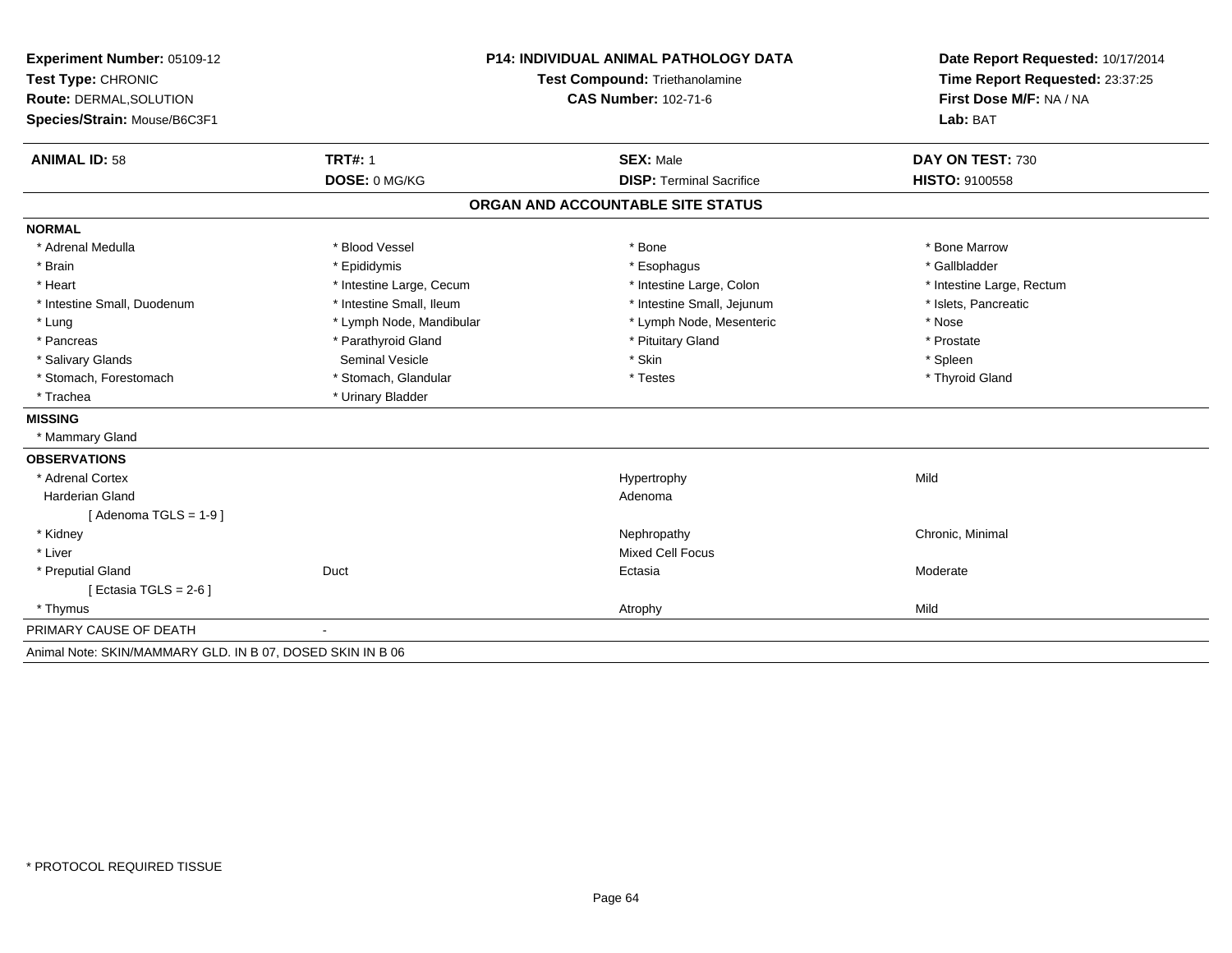| <b>Experiment Number: 05109-12</b><br>Test Type: CHRONIC<br>Route: DERMAL, SOLUTION<br>Species/Strain: Mouse/B6C3F1 |                             | <b>P14: INDIVIDUAL ANIMAL PATHOLOGY DATA</b><br><b>Test Compound: Triethanolamine</b><br><b>CAS Number: 102-71-6</b> | Date Report Requested: 10/17/2014<br>Time Report Requested: 23:37:25<br>First Dose M/F: NA / NA<br>Lab: BAT |
|---------------------------------------------------------------------------------------------------------------------|-----------------------------|----------------------------------------------------------------------------------------------------------------------|-------------------------------------------------------------------------------------------------------------|
| <b>ANIMAL ID: 59</b>                                                                                                | <b>TRT#: 1</b>              | <b>SEX: Male</b>                                                                                                     | DAY ON TEST: 732                                                                                            |
|                                                                                                                     | DOSE: 0 MG/KG               | <b>DISP: Terminal Sacrifice</b>                                                                                      | <b>HISTO: 9100559</b>                                                                                       |
|                                                                                                                     |                             | ORGAN AND ACCOUNTABLE SITE STATUS                                                                                    |                                                                                                             |
| <b>NORMAL</b>                                                                                                       |                             |                                                                                                                      |                                                                                                             |
| * Adrenal Cortex                                                                                                    | * Adrenal Medulla           | * Blood Vessel                                                                                                       | * Bone                                                                                                      |
| * Bone Marrow                                                                                                       | * Brain                     | * Epididymis                                                                                                         | * Esophagus                                                                                                 |
| * Gallbladder                                                                                                       | * Heart                     | * Intestine Large, Cecum                                                                                             | * Intestine Large, Colon                                                                                    |
| * Intestine Large, Rectum                                                                                           | * Intestine Small, Duodenum | * Intestine Small. Ileum                                                                                             | * Intestine Small, Jejunum                                                                                  |
| * Islets, Pancreatic                                                                                                | * Liver                     | * Lung                                                                                                               | * Nose                                                                                                      |
| * Pancreas                                                                                                          | * Parathyroid Gland         | * Preputial Gland                                                                                                    | * Prostate                                                                                                  |
| * Salivary Glands                                                                                                   | <b>Seminal Vesicle</b>      | * Skin                                                                                                               | * Spleen                                                                                                    |
| * Stomach, Forestomach                                                                                              | * Stomach, Glandular        | * Testes                                                                                                             | * Thymus                                                                                                    |
| * Trachea                                                                                                           | * Urinary Bladder           |                                                                                                                      |                                                                                                             |
| <b>MISSING</b>                                                                                                      |                             |                                                                                                                      |                                                                                                             |
| * Lymph Node, Mandibular                                                                                            | * Mammary Gland             |                                                                                                                      |                                                                                                             |
| <b>OBSERVATIONS</b>                                                                                                 |                             |                                                                                                                      |                                                                                                             |
| * Kidney                                                                                                            |                             | Nephropathy                                                                                                          | Chronic, Mild                                                                                               |
| * Lymph Node, Mesenteric                                                                                            |                             | Lymphoma Malignant Mixed                                                                                             |                                                                                                             |
| [ Lymphoma Malignant Mixed TGLS = 1-9 ]                                                                             |                             |                                                                                                                      |                                                                                                             |
| * Pituitary Gland                                                                                                   | Pars Distalis               | Cyst                                                                                                                 |                                                                                                             |
| * Thyroid Gland                                                                                                     | <b>Follicular Cel</b>       | Hyperplasia                                                                                                          | Minimal                                                                                                     |
| PRIMARY CAUSE OF DEATH                                                                                              |                             |                                                                                                                      |                                                                                                             |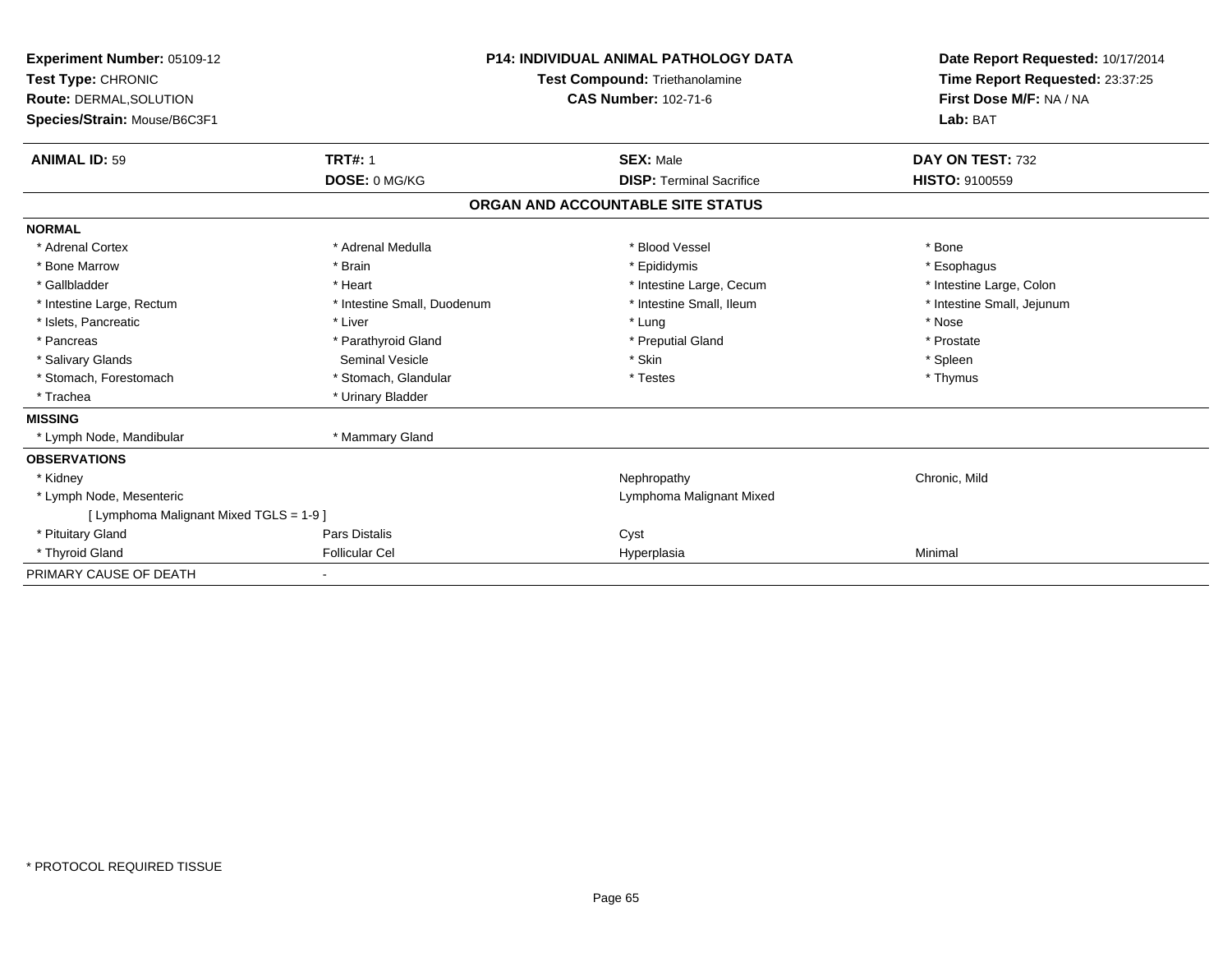| Experiment Number: 05109-12<br>Test Type: CHRONIC |                             | <b>P14: INDIVIDUAL ANIMAL PATHOLOGY DATA</b><br>Test Compound: Triethanolamine | Date Report Requested: 10/17/2014<br>Time Report Requested: 23:37:25 |
|---------------------------------------------------|-----------------------------|--------------------------------------------------------------------------------|----------------------------------------------------------------------|
| <b>Route: DERMAL, SOLUTION</b>                    |                             | <b>CAS Number: 102-71-6</b>                                                    | First Dose M/F: NA / NA                                              |
| Species/Strain: Mouse/B6C3F1                      |                             |                                                                                | Lab: BAT                                                             |
| <b>ANIMAL ID: 60</b>                              | <b>TRT#: 1</b>              | <b>SEX: Male</b>                                                               | DAY ON TEST: 731                                                     |
|                                                   | DOSE: 0 MG/KG               | <b>DISP: Terminal Sacrifice</b>                                                | <b>HISTO: 9100560</b>                                                |
|                                                   |                             | ORGAN AND ACCOUNTABLE SITE STATUS                                              |                                                                      |
| <b>NORMAL</b>                                     |                             |                                                                                |                                                                      |
| * Adrenal Cortex                                  | * Adrenal Medulla           | * Blood Vessel                                                                 | * Bone                                                               |
| * Bone Marrow                                     | * Brain                     | * Epididymis                                                                   | * Esophagus                                                          |
| * Gallbladder                                     | * Heart                     | * Intestine Large, Cecum                                                       | * Intestine Large, Colon                                             |
| * Intestine Large, Rectum                         | * Intestine Small, Duodenum | * Intestine Small, Ileum                                                       | * Intestine Small, Jejunum                                           |
| * Islets, Pancreatic                              | * Lymph Node, Mandibular    | * Lymph Node, Mesenteric                                                       | * Nose                                                               |
| * Pancreas                                        | * Parathyroid Gland         | * Pituitary Gland                                                              | * Preputial Gland                                                    |
| * Prostate                                        | * Salivary Glands           | Seminal Vesicle                                                                | * Skin                                                               |
| * Spleen                                          | * Stomach, Forestomach      | * Stomach, Glandular                                                           | * Testes                                                             |
| * Trachea                                         | * Urinary Bladder           |                                                                                |                                                                      |
| <b>MISSING</b>                                    |                             |                                                                                |                                                                      |
| * Mammary Gland                                   |                             |                                                                                |                                                                      |
| <b>OBSERVATIONS</b>                               |                             |                                                                                |                                                                      |
| * Kidney                                          |                             | Nephropathy                                                                    | Chronic, Moderate                                                    |
| * Liver                                           |                             | Hepatocellular Adenoma                                                         |                                                                      |
|                                                   |                             | Hepatocellular Carcinoma                                                       |                                                                      |
| [ Hepatocellular Carcinoma TGLS = 1-9 ]           |                             |                                                                                |                                                                      |
| * Lung                                            |                             | Alveolar/Bronchiolar Adenoma                                                   |                                                                      |
| * Thymus                                          |                             | Atrophy                                                                        | Mild                                                                 |
| * Thyroid Gland                                   | <b>Follicular Cel</b>       | Hyperplasia                                                                    | Minimal                                                              |
| PRIMARY CAUSE OF DEATH                            | ٠                           |                                                                                |                                                                      |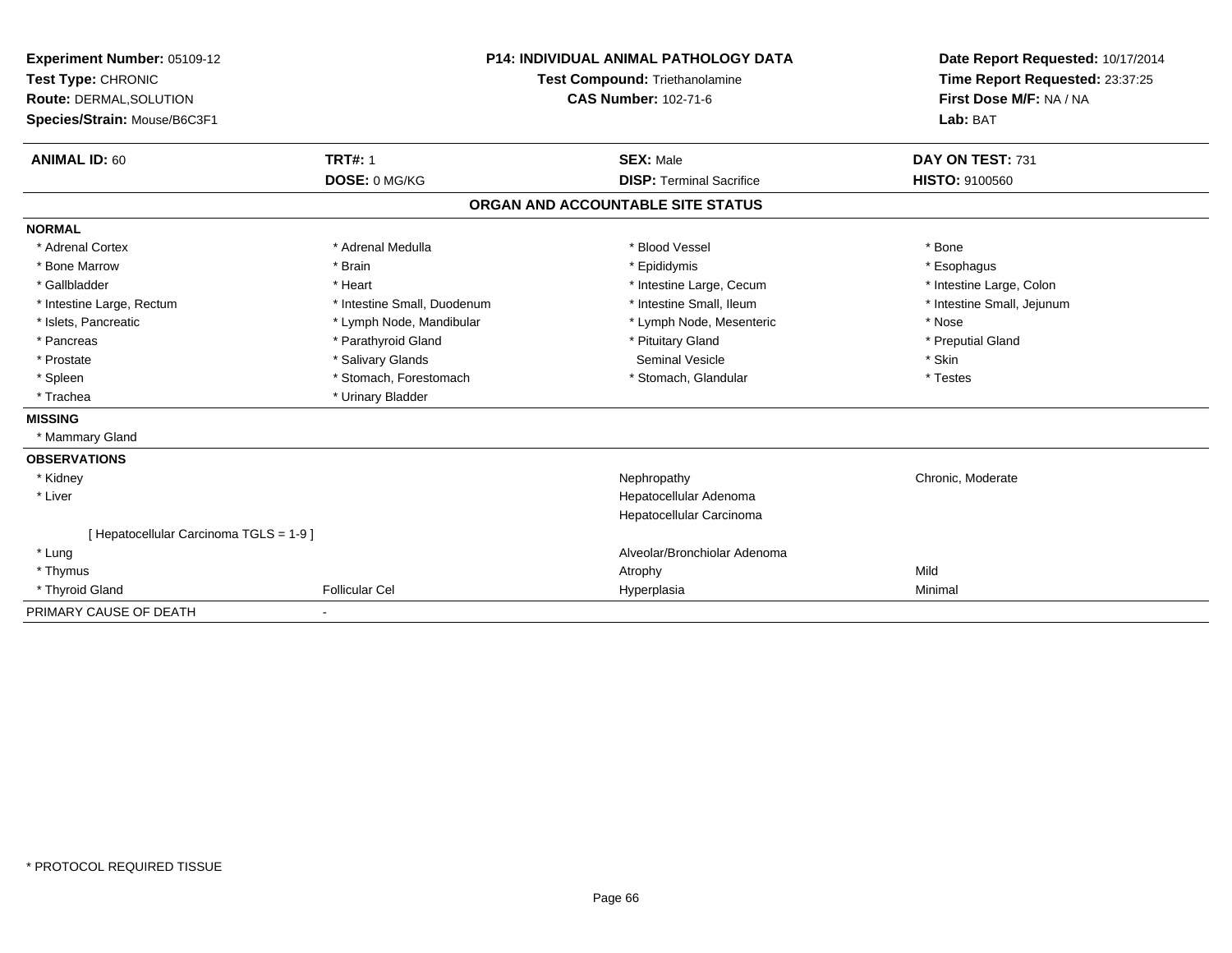| Experiment Number: 05109-12<br>Test Type: CHRONIC<br>Route: DERMAL, SOLUTION<br>Species/Strain: Mouse/B6C3F1 | <b>P14: INDIVIDUAL ANIMAL PATHOLOGY DATA</b><br>Test Compound: Triethanolamine<br><b>CAS Number: 102-71-6</b> |                                          | Date Report Requested: 10/17/2014<br>Time Report Requested: 23:37:25<br>First Dose M/F: NA / NA<br>Lab: BAT |
|--------------------------------------------------------------------------------------------------------------|---------------------------------------------------------------------------------------------------------------|------------------------------------------|-------------------------------------------------------------------------------------------------------------|
| <b>ANIMAL ID: 61</b>                                                                                         | <b>TRT#: 3</b>                                                                                                | <b>SEX: Male</b>                         | DAY ON TEST: 732                                                                                            |
|                                                                                                              | <b>DOSE: 200</b><br>MG/KG                                                                                     | <b>DISP: Terminal Sacrifice</b>          | HISTO: 9100861                                                                                              |
|                                                                                                              |                                                                                                               | ORGAN AND ACCOUNTABLE SITE STATUS        |                                                                                                             |
| <b>NORMAL</b>                                                                                                |                                                                                                               |                                          |                                                                                                             |
| * Adrenal Medulla                                                                                            | * Blood Vessel                                                                                                | * Bone                                   | * Bone Marrow                                                                                               |
| * Brain                                                                                                      | * Esophagus                                                                                                   | * Gallbladder                            | * Intestine Large, Cecum                                                                                    |
| * Intestine Large, Colon                                                                                     | * Intestine Large, Rectum                                                                                     | * Intestine Small, Duodenum              | * Intestine Small. Ileum                                                                                    |
| * Intestine Small, Jejunum                                                                                   | * Islets, Pancreatic                                                                                          | * Lymph Node, Mandibular                 | * Lymph Node, Mesenteric                                                                                    |
| * Nose                                                                                                       | * Pancreas                                                                                                    | * Parathyroid Gland                      | * Pituitary Gland                                                                                           |
| * Prostate                                                                                                   | * Salivary Glands                                                                                             | <b>Seminal Vesicle</b>                   | * Skin                                                                                                      |
| * Spleen                                                                                                     | * Stomach, Forestomach                                                                                        | * Stomach, Glandular                     | * Testes                                                                                                    |
| * Thymus                                                                                                     | * Thyroid Gland                                                                                               | * Trachea                                | * Urinary Bladder                                                                                           |
| <b>MISSING</b>                                                                                               |                                                                                                               |                                          |                                                                                                             |
| * Mammary Gland                                                                                              |                                                                                                               |                                          |                                                                                                             |
| <b>OBSERVATIONS</b>                                                                                          |                                                                                                               |                                          |                                                                                                             |
| * Adrenal Cortex                                                                                             | Capsule                                                                                                       | <b>Accessory Adrenal Cortical Nodule</b> |                                                                                                             |
|                                                                                                              | Capsule, Spindle Cell                                                                                         | Hyperplasia                              | Moderate                                                                                                    |
| * Epididymis                                                                                                 | Artery                                                                                                        | Inflammation                             | Chronic, Moderate                                                                                           |
| * Heart                                                                                                      | Coron Artery                                                                                                  | Polyarteritis                            | Chronic, Moderate                                                                                           |
| * Kidney                                                                                                     |                                                                                                               | Nephropathy                              | Chronic, Minimal                                                                                            |
| * Liver                                                                                                      |                                                                                                               | <b>Basophilic Focus</b>                  |                                                                                                             |
| [Basophilic Focus TGLS = 2-1]                                                                                |                                                                                                               |                                          |                                                                                                             |
| * Lung                                                                                                       | Alveolar Epith                                                                                                | Hyperplasia                              | Mild                                                                                                        |
| [Hyperplasia TGLS = 3-2]                                                                                     |                                                                                                               |                                          |                                                                                                             |
| * Preputial Gland                                                                                            | Duct                                                                                                          | Ectasia                                  | Moderate                                                                                                    |
| [ Ectasia TGLS = $1-6$ ]                                                                                     |                                                                                                               |                                          |                                                                                                             |
| PRIMARY CAUSE OF DEATH                                                                                       |                                                                                                               |                                          |                                                                                                             |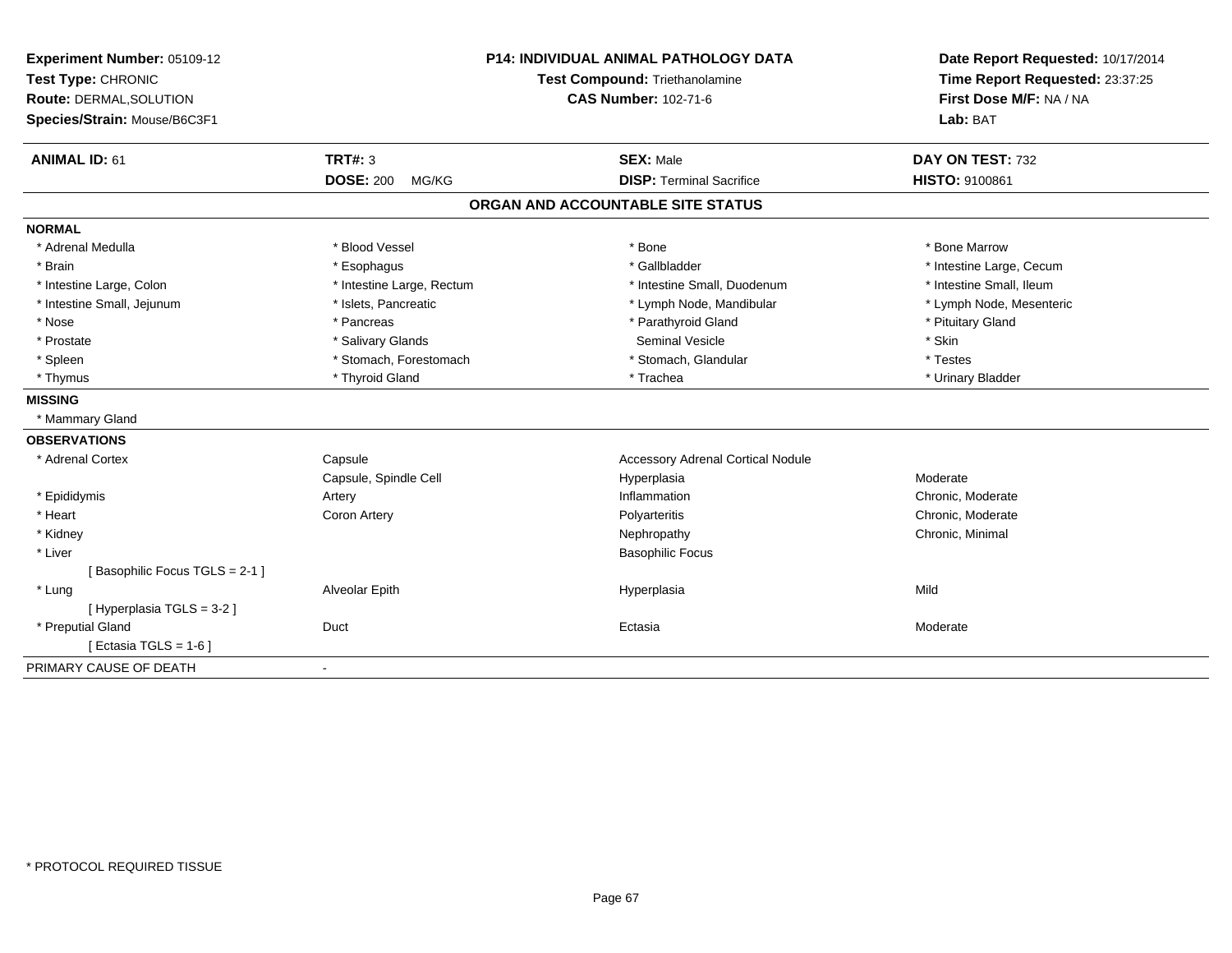| Experiment Number: 05109-12<br>Test Type: CHRONIC<br>Route: DERMAL, SOLUTION<br>Species/Strain: Mouse/B6C3F1 |                           | <b>P14: INDIVIDUAL ANIMAL PATHOLOGY DATA</b><br>Test Compound: Triethanolamine<br><b>CAS Number: 102-71-6</b> |                           |
|--------------------------------------------------------------------------------------------------------------|---------------------------|---------------------------------------------------------------------------------------------------------------|---------------------------|
| <b>ANIMAL ID: 62</b>                                                                                         | <b>TRT#: 3</b>            | <b>SEX: Male</b>                                                                                              | DAY ON TEST: 732          |
|                                                                                                              | <b>DOSE: 200</b><br>MG/KG | <b>DISP: Terminal Sacrifice</b>                                                                               | <b>HISTO: 9100862</b>     |
|                                                                                                              |                           | ORGAN AND ACCOUNTABLE SITE STATUS                                                                             |                           |
| <b>NORMAL</b>                                                                                                |                           |                                                                                                               |                           |
| * Adrenal Cortex                                                                                             | * Adrenal Medulla         | * Blood Vessel                                                                                                | * Bone                    |
| * Bone Marrow                                                                                                | * Brain                   | * Esophagus                                                                                                   | * Gallbladder             |
| * Heart                                                                                                      | * Intestine Large, Cecum  | * Intestine Large, Colon                                                                                      | * Intestine Large, Rectum |
| * Intestine Small, Duodenum                                                                                  | * Intestine Small, Ileum  | * Intestine Small, Jejunum                                                                                    | * Islets, Pancreatic      |
| * Lymph Node, Mandibular                                                                                     | * Lymph Node, Mesenteric  | * Nose                                                                                                        | * Pancreas                |
| * Parathyroid Gland                                                                                          | * Pituitary Gland         | * Preputial Gland                                                                                             | * Prostate                |
| * Salivary Glands                                                                                            | <b>Seminal Vesicle</b>    | * Skin                                                                                                        | * Stomach, Forestomach    |
| * Stomach, Glandular                                                                                         | * Testes                  | * Trachea                                                                                                     | * Urinary Bladder         |
| <b>MISSING</b>                                                                                               |                           |                                                                                                               |                           |
| * Mammary Gland                                                                                              | * Thymus                  |                                                                                                               |                           |
| <b>OBSERVATIONS</b>                                                                                          |                           |                                                                                                               |                           |
| * Epididymis                                                                                                 |                           | Granuloma Sperm                                                                                               | Mild                      |
| * Kidney                                                                                                     |                           | Nephropathy                                                                                                   | Chronic, Mild             |
| * Liver                                                                                                      |                           | <b>Cytoplasmic Alteration</b>                                                                                 | Minimal                   |
|                                                                                                              |                           | Hepatocellular Adenoma                                                                                        |                           |
|                                                                                                              |                           | Hepatocellular Carcinoma                                                                                      |                           |
|                                                                                                              | Oval Cell                 | Hyperplasia                                                                                                   | Minimal                   |
|                                                                                                              |                           | Karyomegaly                                                                                                   | Minimal                   |
| [ Hepatocellular Adenoma TGLS = 3-1 ]                                                                        |                           |                                                                                                               |                           |
| [ Hepatocellular Carcinoma TGLS = 1-9 ]                                                                      |                           |                                                                                                               |                           |
| * Lung                                                                                                       |                           | Hepatocellular Carcinoma                                                                                      | Metastatic (Liver)        |
| * Spleen                                                                                                     |                           | Hematopoietic Cell Proliferation                                                                              | Moderate                  |
| [ Hematopoietic Cell Proliferation TGLS = 2-1 ]                                                              |                           |                                                                                                               |                           |
| * Thyroid Gland                                                                                              | <b>Follicular Cel</b>     | Hyperplasia                                                                                                   | Mild                      |
| PRIMARY CAUSE OF DEATH                                                                                       |                           |                                                                                                               |                           |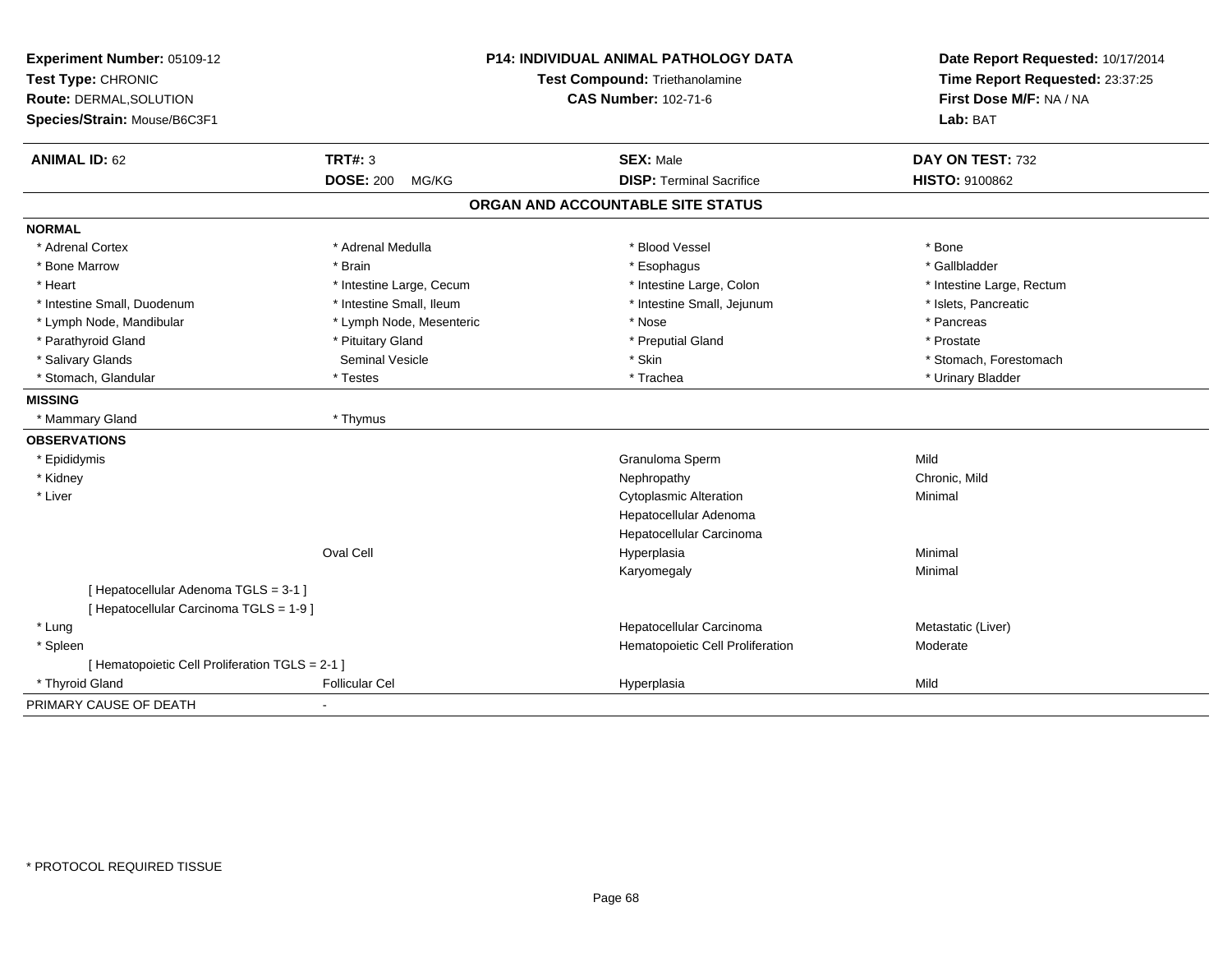| Experiment Number: 05109-12<br>Test Type: CHRONIC<br>Route: DERMAL, SOLUTION<br>Species/Strain: Mouse/B6C3F1 |                           | P14: INDIVIDUAL ANIMAL PATHOLOGY DATA<br>Test Compound: Triethanolamine<br><b>CAS Number: 102-71-6</b> |                           |
|--------------------------------------------------------------------------------------------------------------|---------------------------|--------------------------------------------------------------------------------------------------------|---------------------------|
| <b>ANIMAL ID: 63</b>                                                                                         | <b>TRT#: 3</b>            | <b>SEX: Male</b>                                                                                       | DAY ON TEST: 731          |
|                                                                                                              | <b>DOSE: 200</b><br>MG/KG | <b>DISP: Terminal Sacrifice</b>                                                                        | HISTO: 9100863            |
|                                                                                                              |                           | ORGAN AND ACCOUNTABLE SITE STATUS                                                                      |                           |
| <b>NORMAL</b>                                                                                                |                           |                                                                                                        |                           |
| * Adrenal Medulla                                                                                            | * Blood Vessel            | * Bone                                                                                                 | * Bone Marrow             |
| * Brain                                                                                                      | * Epididymis              | * Esophagus                                                                                            | * Gallbladder             |
| * Heart                                                                                                      | * Intestine Large, Cecum  | * Intestine Large, Colon                                                                               | * Intestine Large, Rectum |
| * Intestine Small, Duodenum                                                                                  | * Intestine Small, Ileum  | * Intestine Small, Jejunum                                                                             | * Islets, Pancreatic      |
| * Lymph Node, Mandibular                                                                                     | * Lymph Node, Mesenteric  | * Nose                                                                                                 | * Pancreas                |
| * Parathyroid Gland                                                                                          | * Pituitary Gland         | * Prostate                                                                                             | * Salivary Glands         |
| <b>Seminal Vesicle</b>                                                                                       | * Skin                    | * Spleen                                                                                               | * Stomach, Forestomach    |
| * Stomach, Glandular                                                                                         | * Testes                  | * Thyroid Gland                                                                                        | * Trachea                 |
| * Urinary Bladder                                                                                            |                           |                                                                                                        |                           |
| <b>MISSING</b>                                                                                               |                           |                                                                                                        |                           |
| * Mammary Gland                                                                                              |                           |                                                                                                        |                           |
| <b>OBSERVATIONS</b>                                                                                          |                           |                                                                                                        |                           |
| * Adrenal Cortex                                                                                             | Capsule, Spindle Cell     | Hyperplasia                                                                                            | Mild                      |
| * Kidney                                                                                                     | Cortex                    | Cyst                                                                                                   |                           |
|                                                                                                              |                           | Nephropathy                                                                                            | Chronic, Minimal          |
| * Liver                                                                                                      |                           | Clear Cell Focus                                                                                       |                           |
|                                                                                                              |                           | <b>Cytoplasmic Alteration</b>                                                                          | Mild                      |
|                                                                                                              |                           | <b>Eosinophilic Focus</b>                                                                              |                           |
|                                                                                                              |                           | Hepatocellular Adenoma                                                                                 | Multiple                  |
|                                                                                                              |                           | Hepatocellular Carcinoma                                                                               |                           |
|                                                                                                              | Oval Cell                 | Hyperplasia                                                                                            | Mild                      |
|                                                                                                              |                           | Karyomegaly                                                                                            | Mild                      |
| [Clear Cell Focus TGLS = 7-1]                                                                                |                           |                                                                                                        |                           |
| [ Hepatocellular Adenoma TGLS = 2-11,3-1,4-9 ]                                                               |                           |                                                                                                        |                           |
| [ Hepatocellular Carcinoma TGLS = 5-10 ]                                                                     |                           |                                                                                                        |                           |
| * Lung                                                                                                       |                           | Alveolar/Bronchiolar Adenoma                                                                           | Multiple                  |
| [ Alveolar/Bronchiolar Adenoma TGLS = 1-2,6-2 ]                                                              |                           |                                                                                                        |                           |
| * Preputial Gland                                                                                            | Duct                      | Ectasia                                                                                                | Moderate                  |
| * Thymus                                                                                                     |                           | Atrophy                                                                                                | Mild                      |

PRIMARY CAUSE OF DEATH-

\* PROTOCOL REQUIRED TISSUE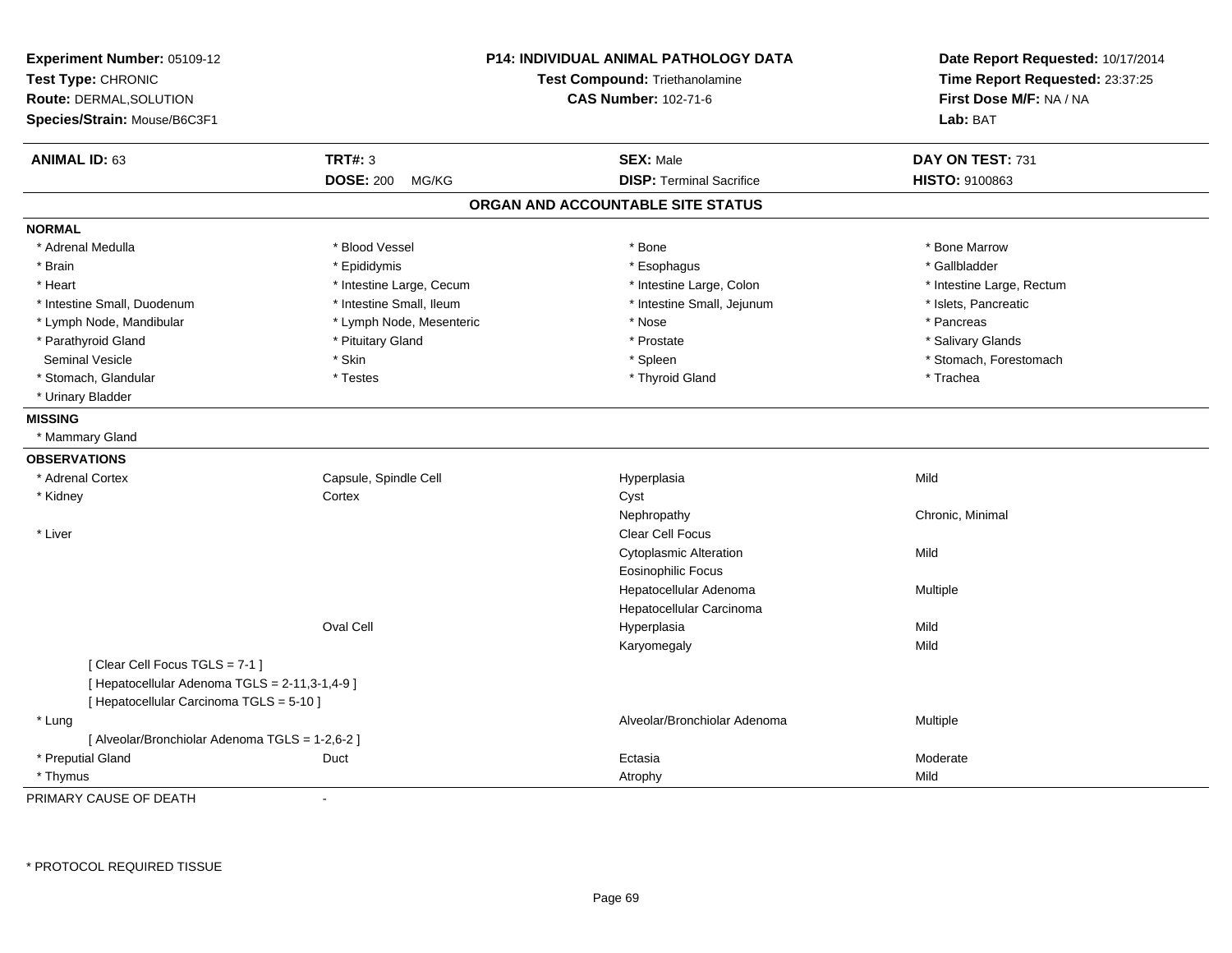| <b>Experiment Number: 05109-12</b><br><b>Test Type: CHRONIC</b><br><b>Route: DERMAL, SOLUTION</b><br>Species/Strain: Mouse/B6C3F1 | <b>P14: INDIVIDUAL ANIMAL PATHOLOGY DATA</b><br><b>Test Compound: Triethanolamine</b><br><b>CAS Number: 102-71-6</b> |                                                     | Date Report Requested: 10/17/2014<br>Time Report Requested: 23:37:25<br>First Dose M/F: NA / NA<br>Lab: BAT |
|-----------------------------------------------------------------------------------------------------------------------------------|----------------------------------------------------------------------------------------------------------------------|-----------------------------------------------------|-------------------------------------------------------------------------------------------------------------|
| <b>ANIMAL ID: 63</b><br><b>TRT#:</b> 3<br><b>DOSE: 200</b><br>MG/KG                                                               |                                                                                                                      | <b>SEX:</b> Male<br><b>DISP: Terminal Sacrifice</b> | DAY ON TEST: 731<br><b>HISTO: 9100863</b>                                                                   |
|                                                                                                                                   |                                                                                                                      | <b>ORGAN AND ACCOUNTABLE SITE STATUS</b>            |                                                                                                             |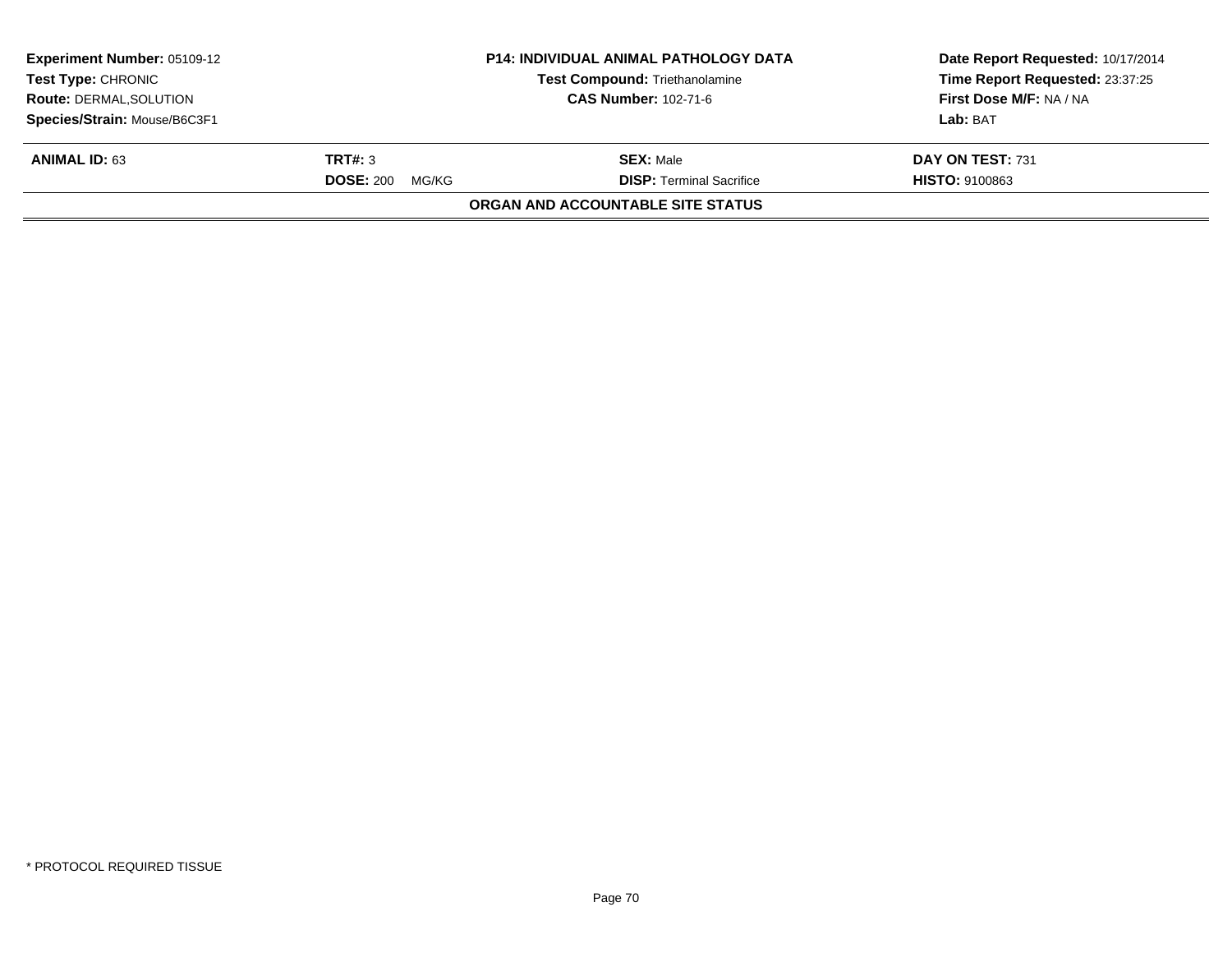| Experiment Number: 05109-12<br>Test Type: CHRONIC<br>Route: DERMAL, SOLUTION<br>Species/Strain: Mouse/B6C3F1 |                             | P14: INDIVIDUAL ANIMAL PATHOLOGY DATA<br>Test Compound: Triethanolamine<br><b>CAS Number: 102-71-6</b> |                            |
|--------------------------------------------------------------------------------------------------------------|-----------------------------|--------------------------------------------------------------------------------------------------------|----------------------------|
| <b>ANIMAL ID: 64</b>                                                                                         | <b>TRT#: 3</b>              | <b>SEX: Male</b>                                                                                       | DAY ON TEST: 732           |
|                                                                                                              | <b>DOSE: 200</b><br>MG/KG   | <b>DISP: Terminal Sacrifice</b>                                                                        | <b>HISTO: 9100864</b>      |
|                                                                                                              |                             | ORGAN AND ACCOUNTABLE SITE STATUS                                                                      |                            |
| <b>NORMAL</b>                                                                                                |                             |                                                                                                        |                            |
| * Adrenal Cortex                                                                                             | * Adrenal Medulla           | * Blood Vessel                                                                                         | * Bone                     |
| * Bone Marrow                                                                                                | * Brain                     | * Epididymis                                                                                           | * Esophagus                |
| * Gallbladder                                                                                                | * Heart                     | * Intestine Large, Cecum                                                                               | * Intestine Large, Colon   |
| * Intestine Large, Rectum                                                                                    | * Intestine Small, Duodenum | * Intestine Small, Ileum                                                                               | * Intestine Small, Jejunum |
| * Islets, Pancreatic                                                                                         | * Lymph Node, Mandibular    | * Lymph Node, Mesenteric                                                                               | * Nose                     |
| * Pancreas                                                                                                   | * Parathyroid Gland         | * Prostate                                                                                             | * Salivary Glands          |
| Seminal Vesicle                                                                                              | * Skin                      | * Spleen                                                                                               | * Stomach, Forestomach     |
| * Stomach, Glandular                                                                                         | * Testes                    | * Thyroid Gland                                                                                        | * Trachea                  |
| * Urinary Bladder                                                                                            |                             |                                                                                                        |                            |
| <b>MISSING</b>                                                                                               |                             |                                                                                                        |                            |
| * Mammary Gland                                                                                              |                             |                                                                                                        |                            |
| <b>OBSERVATIONS</b>                                                                                          |                             |                                                                                                        |                            |
| * Kidney                                                                                                     |                             | Nephropathy                                                                                            | Chronic, Minimal           |
| * Liver                                                                                                      |                             | <b>Eosinophilic Focus</b>                                                                              |                            |
|                                                                                                              |                             | Hepatocellular Adenoma                                                                                 |                            |
| [ Eosinophilic Focus TGLS = 5-1 ]                                                                            |                             |                                                                                                        |                            |
| [ Hepatocellular Adenoma TGLS = 2-10 ]                                                                       |                             |                                                                                                        |                            |
| * Lung                                                                                                       |                             | Alveolar/Bronchiolar Adenoma                                                                           | Multiple                   |
|                                                                                                              |                             | Alveolar/Bronchiolar Carcinoma                                                                         |                            |
| [ Alveolar/Bronchiolar Adenoma TGLS = 4-2 ]                                                                  |                             |                                                                                                        |                            |
| [ Alveolar/Bronchiolar Carcinoma TGLS = 3-9 ]                                                                |                             |                                                                                                        |                            |
| * Pituitary Gland                                                                                            | Pars Distalis               | Hyperplasia                                                                                            | Mild                       |
| * Preputial Gland                                                                                            | Duct                        | Ectasia                                                                                                | Moderate                   |
| [ Ectasia TGLS = $1-6$ ]                                                                                     |                             |                                                                                                        |                            |
| * Thymus                                                                                                     |                             | Atrophy                                                                                                | Mild                       |
| PRIMARY CAUSE OF DEATH                                                                                       |                             |                                                                                                        |                            |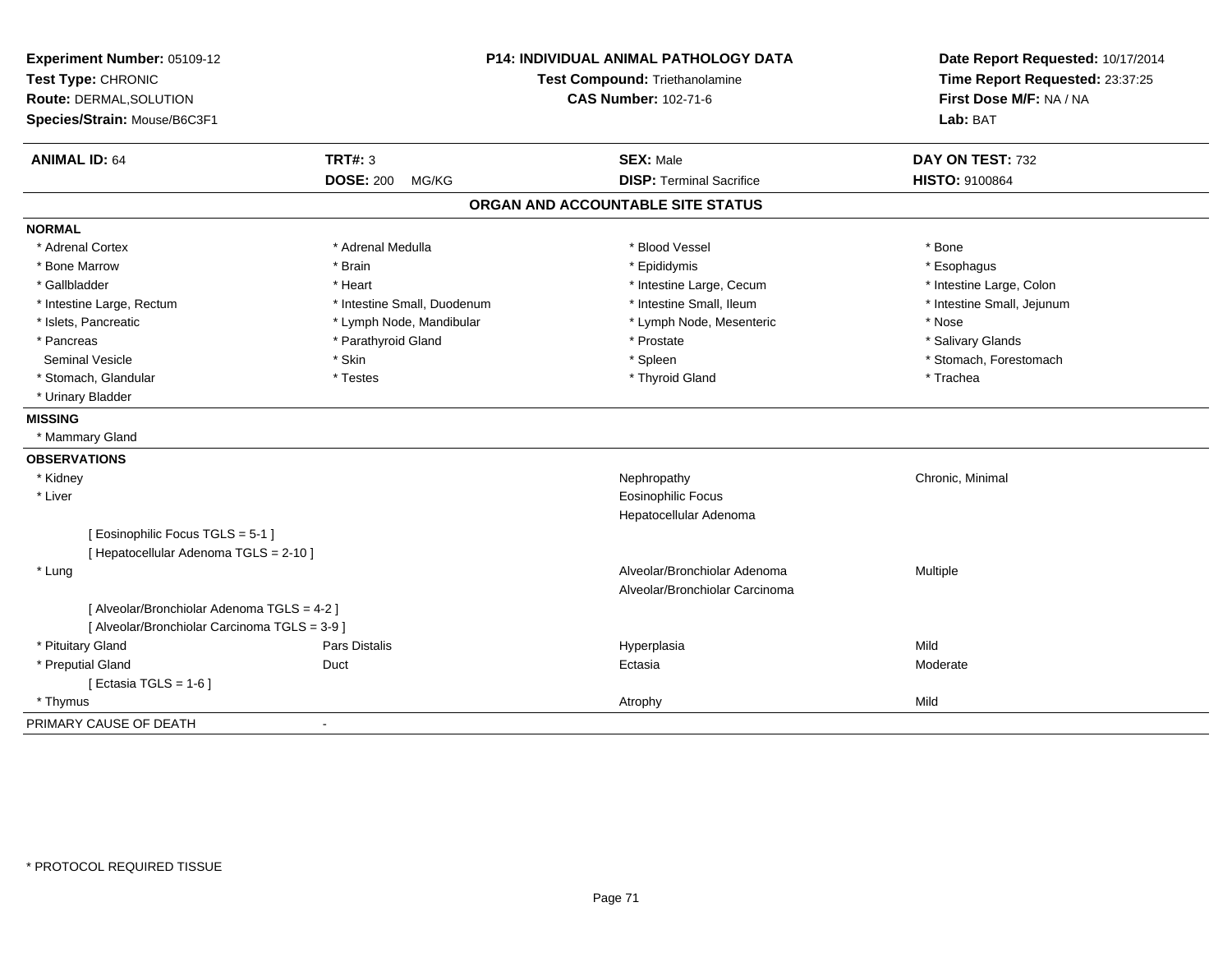| Experiment Number: 05109-12<br>Test Type: CHRONIC<br>Route: DERMAL, SOLUTION<br>Species/Strain: Mouse/B6C3F1 |                           | P14: INDIVIDUAL ANIMAL PATHOLOGY DATA<br>Test Compound: Triethanolamine<br><b>CAS Number: 102-71-6</b> | Date Report Requested: 10/17/2014<br>Time Report Requested: 23:37:25<br>First Dose M/F: NA / NA<br>Lab: BAT |
|--------------------------------------------------------------------------------------------------------------|---------------------------|--------------------------------------------------------------------------------------------------------|-------------------------------------------------------------------------------------------------------------|
| <b>ANIMAL ID: 65</b>                                                                                         | <b>TRT#: 3</b>            | <b>SEX: Male</b>                                                                                       | DAY ON TEST: 731                                                                                            |
|                                                                                                              | <b>DOSE: 200</b><br>MG/KG | <b>DISP: Terminal Sacrifice</b>                                                                        | <b>HISTO: 9100865</b>                                                                                       |
|                                                                                                              |                           | ORGAN AND ACCOUNTABLE SITE STATUS                                                                      |                                                                                                             |
| <b>NORMAL</b>                                                                                                |                           |                                                                                                        |                                                                                                             |
| * Adrenal Cortex                                                                                             | * Blood Vessel            | * Bone                                                                                                 | * Bone Marrow                                                                                               |
| * Brain                                                                                                      | * Epididymis              | * Esophagus                                                                                            | * Gallbladder                                                                                               |
| * Heart                                                                                                      | * Intestine Large, Cecum  | * Intestine Large, Colon                                                                               | * Intestine Large, Rectum                                                                                   |
| * Intestine Small, Duodenum                                                                                  | * Intestine Small, Ileum  | * Intestine Small, Jejunum                                                                             | * Islets, Pancreatic                                                                                        |
| * Lymph Node, Mandibular                                                                                     | * Nose                    | * Pancreas                                                                                             | * Parathyroid Gland                                                                                         |
| * Pituitary Gland                                                                                            | * Prostate                | * Salivary Glands                                                                                      | Seminal Vesicle                                                                                             |
| * Skin                                                                                                       | * Spleen                  | * Stomach, Forestomach                                                                                 | * Stomach, Glandular                                                                                        |
| * Testes                                                                                                     | * Trachea                 | * Urinary Bladder                                                                                      |                                                                                                             |
| <b>MISSING</b>                                                                                               |                           |                                                                                                        |                                                                                                             |
| * Mammary Gland                                                                                              |                           |                                                                                                        |                                                                                                             |
| <b>OBSERVATIONS</b>                                                                                          |                           |                                                                                                        |                                                                                                             |
| * Adrenal Medulla                                                                                            |                           | Hyperplasia                                                                                            | Mild                                                                                                        |
| * Kidney                                                                                                     |                           | Nephropathy                                                                                            | Chronic, Mild                                                                                               |
| * Liver                                                                                                      |                           | <b>Cytoplasmic Alteration</b>                                                                          | Mild                                                                                                        |
|                                                                                                              |                           | Hepatocellular Carcinoma                                                                               | Multiple                                                                                                    |
|                                                                                                              | Oval Cell                 | Hyperplasia                                                                                            | Mild                                                                                                        |
|                                                                                                              |                           | Karyomegaly                                                                                            | Mild                                                                                                        |
| [ Hepatocellular Carcinoma TGLS = 2-10,3-9 ]                                                                 |                           |                                                                                                        |                                                                                                             |
| * Lung                                                                                                       |                           | Alveolar/Bronchiolar Adenoma                                                                           |                                                                                                             |
|                                                                                                              |                           | Hepatocellular Carcinoma                                                                               | Metastatic (Liver)                                                                                          |
|                                                                                                              | Alveolar Epith            | Hyperplasia                                                                                            | Mild                                                                                                        |
| [ Alveolar/Bronchiolar Adenoma TGLS = 4-2 ]                                                                  |                           |                                                                                                        |                                                                                                             |
| * Lymph Node, Mesenteric                                                                                     |                           | Hematopoietic Cell Proliferation                                                                       | Moderate                                                                                                    |
| * Preputial Gland                                                                                            | Duct                      | Ectasia                                                                                                | Moderate                                                                                                    |
| [ Ectasia TGLS = $1-6$ ]                                                                                     |                           |                                                                                                        |                                                                                                             |
| * Thymus                                                                                                     |                           | Atrophy                                                                                                | Mild                                                                                                        |
| * Thyroid Gland                                                                                              | <b>Follicular Cel</b>     | Hyperplasia                                                                                            | Mild                                                                                                        |
| PRIMARY CAUSE OF DEATH                                                                                       | ÷,                        |                                                                                                        |                                                                                                             |

Animal Note: TGL4-2, ONLY SMALL PART OF LUNG TUMOR PRESENT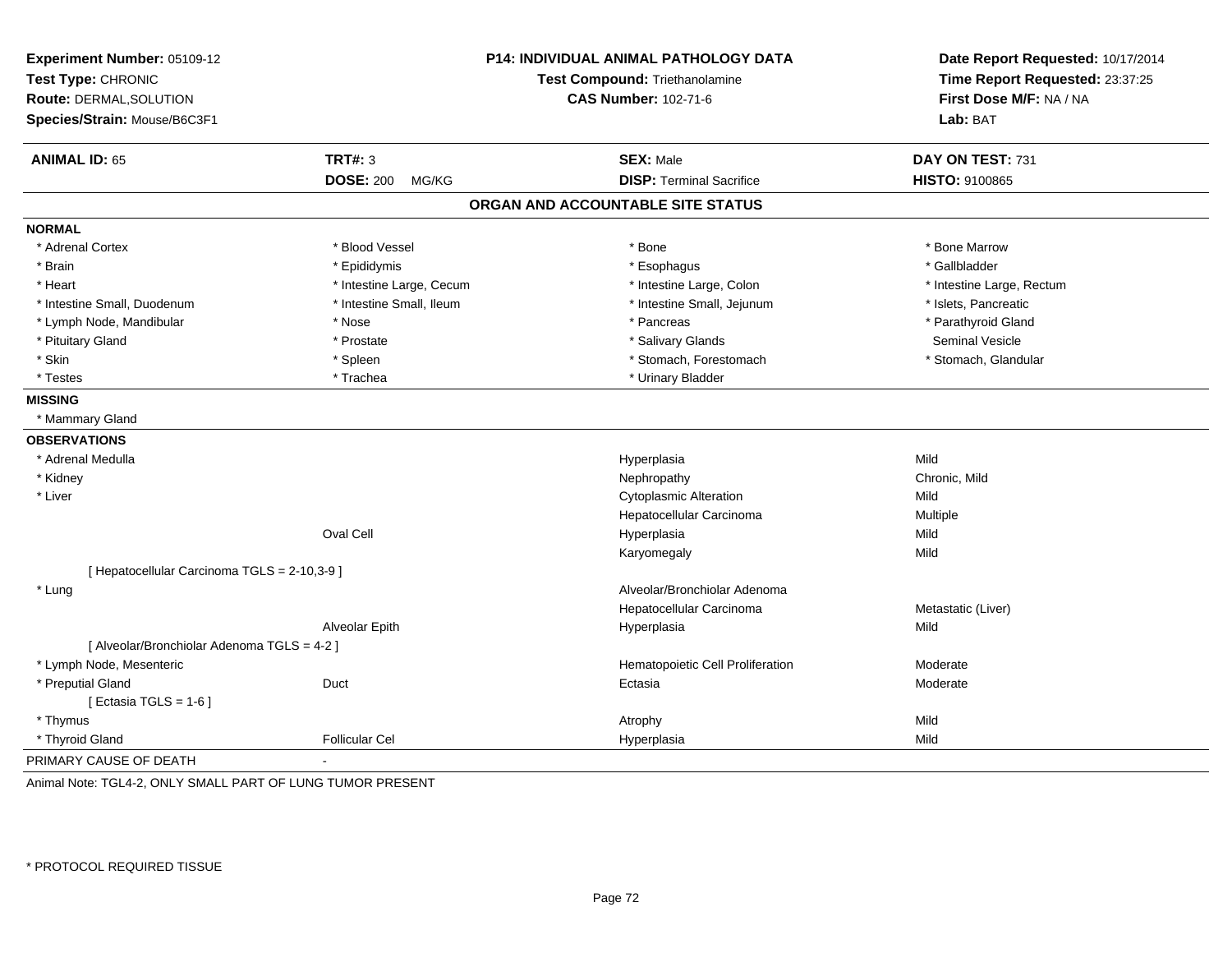| <b>Experiment Number: 05109-12</b><br>Test Type: CHRONIC           |                           | <b>P14: INDIVIDUAL ANIMAL PATHOLOGY DATA</b> | Date Report Requested: 10/17/2014 |
|--------------------------------------------------------------------|---------------------------|----------------------------------------------|-----------------------------------|
|                                                                    |                           | <b>Test Compound: Triethanolamine</b>        | Time Report Requested: 23:37:25   |
| <b>Route: DERMAL, SOLUTION</b>                                     |                           | <b>CAS Number: 102-71-6</b>                  | First Dose M/F: NA / NA           |
| Species/Strain: Mouse/B6C3F1                                       |                           |                                              | Lab: BAT                          |
| <b>ANIMAL ID: 65</b>                                               | <b>TRT#: 3</b>            | <b>SEX: Male</b>                             | DAY ON TEST: 731                  |
|                                                                    | <b>DOSE: 200</b><br>MG/KG | <b>DISP: Terminal Sacrifice</b>              | <b>HISTO: 9100865</b>             |
|                                                                    |                           | ORGAN AND ACCOUNTABLE SITE STATUS            |                                   |
| Animal Note: TGL4, ONLY SMALL PART OF LUNG TUMOR PRESENT, CUT THRU |                           |                                              |                                   |
| Animal Note: IN SECTION, CUT THRU                                  |                           |                                              |                                   |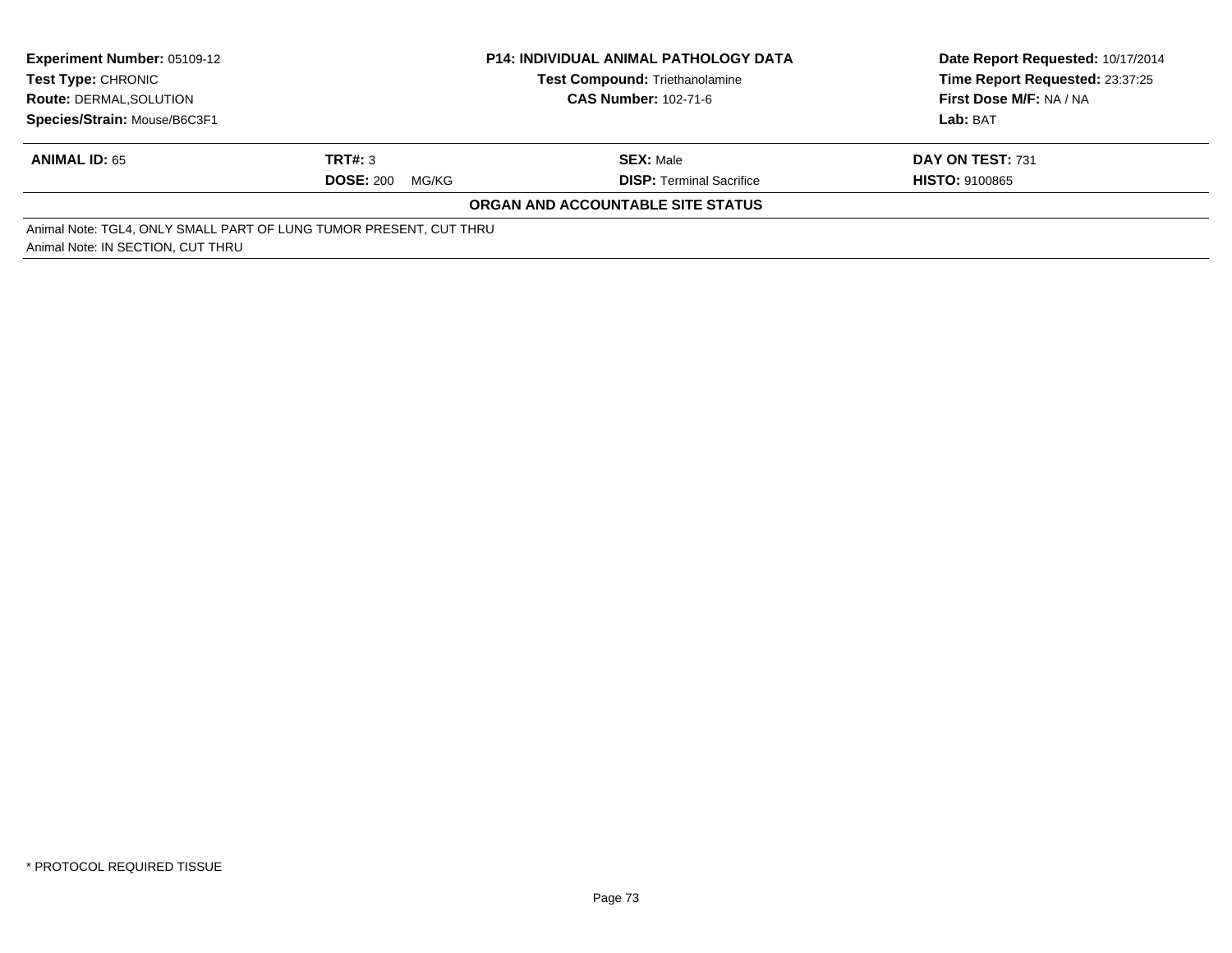| Experiment Number: 05109-12<br>Test Type: CHRONIC<br><b>Route: DERMAL, SOLUTION</b><br>Species/Strain: Mouse/B6C3F1 | <b>P14: INDIVIDUAL ANIMAL PATHOLOGY DATA</b><br>Test Compound: Triethanolamine<br><b>CAS Number: 102-71-6</b> |                                   | Date Report Requested: 10/17/2014<br>Time Report Requested: 23:37:25<br>First Dose M/F: NA / NA<br>Lab: BAT |
|---------------------------------------------------------------------------------------------------------------------|---------------------------------------------------------------------------------------------------------------|-----------------------------------|-------------------------------------------------------------------------------------------------------------|
| <b>ANIMAL ID: 66</b>                                                                                                | TRT#: 3                                                                                                       | <b>SEX: Male</b>                  | DAY ON TEST: 456                                                                                            |
|                                                                                                                     | <b>DOSE: 200</b><br>MG/KG                                                                                     | <b>DISP:</b> Scheduled Sacrifice  | <b>HISTO: 9100866</b>                                                                                       |
|                                                                                                                     |                                                                                                               | ORGAN AND ACCOUNTABLE SITE STATUS |                                                                                                             |
| <b>NORMAL</b>                                                                                                       |                                                                                                               |                                   |                                                                                                             |
| * Adrenal Cortex                                                                                                    | * Adrenal Medulla                                                                                             | * Blood Vessel                    | * Bone                                                                                                      |
| * Bone Marrow                                                                                                       | * Brain                                                                                                       | * Epididymis                      | * Esophagus                                                                                                 |
| * Gallbladder                                                                                                       | * Heart                                                                                                       | * Intestine Large, Cecum          | * Intestine Large, Colon                                                                                    |
| * Intestine Large, Rectum                                                                                           | * Intestine Small, Duodenum                                                                                   | * Intestine Small, Ileum          | * Intestine Small, Jejunum                                                                                  |
| * Islets, Pancreatic                                                                                                | * Liver                                                                                                       | * Lung                            | * Lymph Node, Mandibular                                                                                    |
| * Lymph Node, Mesenteric                                                                                            | * Nose                                                                                                        | * Pancreas                        | * Pituitary Gland                                                                                           |
| * Prostate                                                                                                          | * Salivary Glands                                                                                             | * Skin                            | * Spleen                                                                                                    |
| * Stomach, Forestomach                                                                                              | * Stomach, Glandular                                                                                          | * Testes                          | * Thymus                                                                                                    |
| * Thyroid Gland                                                                                                     | * Trachea                                                                                                     | * Urinary Bladder                 |                                                                                                             |
| <b>MISSING</b>                                                                                                      |                                                                                                               |                                   |                                                                                                             |
| * Mammary Gland                                                                                                     | * Parathyroid Gland                                                                                           |                                   |                                                                                                             |
| <b>OBSERVATIONS</b>                                                                                                 |                                                                                                               |                                   |                                                                                                             |
| * Kidney                                                                                                            |                                                                                                               | Nephropathy                       | Chronic, Minimal                                                                                            |
| * Preputial Gland                                                                                                   | Duct                                                                                                          | Ectasia                           | Mild                                                                                                        |
| PRIMARY CAUSE OF DEATH                                                                                              |                                                                                                               |                                   |                                                                                                             |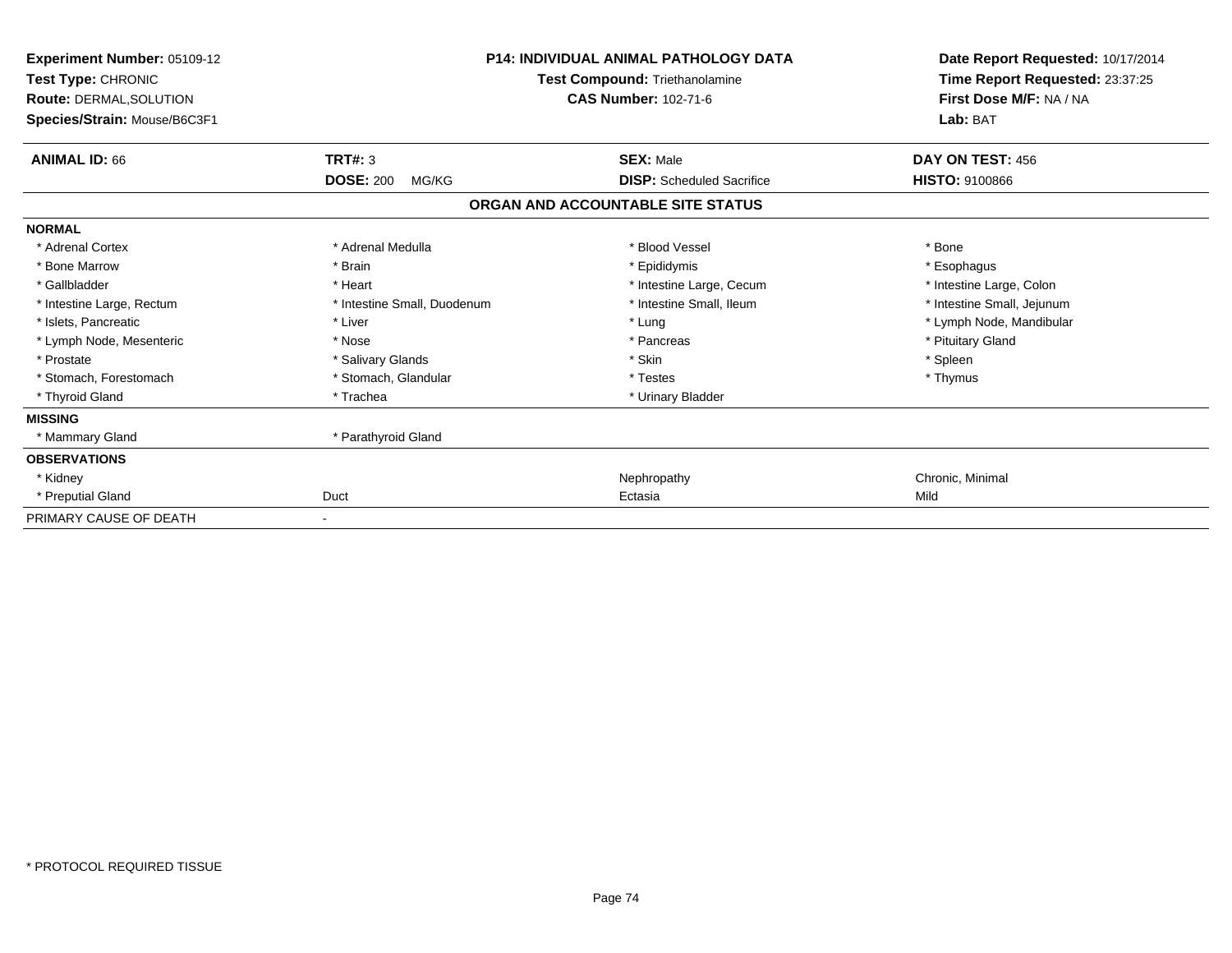| Experiment Number: 05109-12<br>Test Type: CHRONIC<br>Route: DERMAL, SOLUTION<br>Species/Strain: Mouse/B6C3F1 |                             | <b>P14: INDIVIDUAL ANIMAL PATHOLOGY DATA</b><br><b>Test Compound: Triethanolamine</b><br><b>CAS Number: 102-71-6</b> | Date Report Requested: 10/17/2014<br>Time Report Requested: 23:37:25<br>First Dose M/F: NA / NA<br>Lab: BAT |
|--------------------------------------------------------------------------------------------------------------|-----------------------------|----------------------------------------------------------------------------------------------------------------------|-------------------------------------------------------------------------------------------------------------|
| <b>ANIMAL ID: 67</b>                                                                                         | TRT#: 3                     | <b>SEX: Male</b>                                                                                                     | DAY ON TEST: 731                                                                                            |
|                                                                                                              | <b>DOSE: 200</b><br>MG/KG   | <b>DISP: Terminal Sacrifice</b>                                                                                      | <b>HISTO: 9100867</b>                                                                                       |
|                                                                                                              |                             | ORGAN AND ACCOUNTABLE SITE STATUS                                                                                    |                                                                                                             |
| <b>NORMAL</b>                                                                                                |                             |                                                                                                                      |                                                                                                             |
| * Adrenal Cortex                                                                                             | * Adrenal Medulla           | * Blood Vessel                                                                                                       | * Bone                                                                                                      |
| * Bone Marrow                                                                                                | * Brain                     | * Epididymis                                                                                                         | * Esophagus                                                                                                 |
| * Gallbladder                                                                                                | * Heart                     | * Intestine Large, Cecum                                                                                             | * Intestine Large, Colon                                                                                    |
| * Intestine Large, Rectum                                                                                    | * Intestine Small, Duodenum | * Intestine Small. Ileum                                                                                             | * Intestine Small, Jejunum                                                                                  |
| * Islets, Pancreatic                                                                                         | * Liver                     | * Lymph Node, Mandibular                                                                                             | * Lymph Node, Mesenteric                                                                                    |
| * Nose                                                                                                       | * Pancreas                  | * Parathyroid Gland                                                                                                  | * Pituitary Gland                                                                                           |
| * Prostate                                                                                                   | * Salivary Glands           | <b>Seminal Vesicle</b>                                                                                               | * Skin                                                                                                      |
| * Spleen                                                                                                     | * Stomach, Forestomach      | * Stomach, Glandular                                                                                                 | * Testes                                                                                                    |
| * Thymus                                                                                                     | * Thyroid Gland             | * Trachea                                                                                                            | * Urinary Bladder                                                                                           |
| <b>MISSING</b>                                                                                               |                             |                                                                                                                      |                                                                                                             |
| * Mammary Gland                                                                                              |                             |                                                                                                                      |                                                                                                             |
| <b>OBSERVATIONS</b>                                                                                          |                             |                                                                                                                      |                                                                                                             |
| * Kidney                                                                                                     |                             | Nephropathy                                                                                                          | Chronic, Minimal                                                                                            |
| * Lung                                                                                                       |                             | Alveolar/Bronchiolar Adenoma                                                                                         |                                                                                                             |
| [ Alveolar/Bronchiolar Adenoma TGLS = 2-2 ]                                                                  |                             |                                                                                                                      |                                                                                                             |
| * Preputial Gland                                                                                            | Duct                        | Ectasia                                                                                                              | Moderate                                                                                                    |
| [ Ectasia TGLS = 1-6 ]                                                                                       |                             |                                                                                                                      |                                                                                                             |
| PRIMARY CAUSE OF DEATH                                                                                       |                             |                                                                                                                      |                                                                                                             |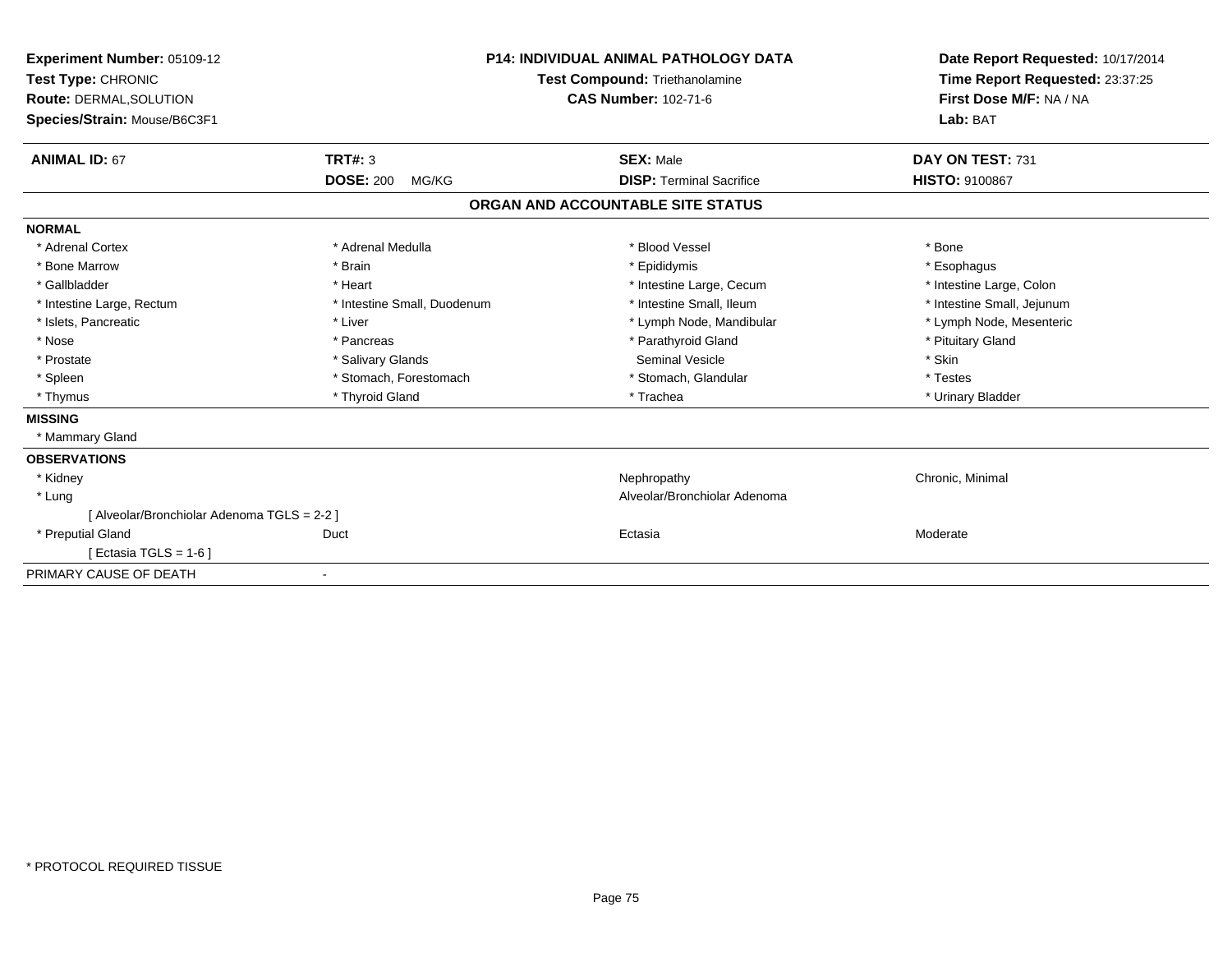| Experiment Number: 05109-12       | <b>P14: INDIVIDUAL ANIMAL PATHOLOGY DATA</b><br>Test Compound: Triethanolamine<br><b>CAS Number: 102-71-6</b> |                                   | Date Report Requested: 10/17/2014                          |
|-----------------------------------|---------------------------------------------------------------------------------------------------------------|-----------------------------------|------------------------------------------------------------|
| Test Type: CHRONIC                |                                                                                                               |                                   | Time Report Requested: 23:37:25<br>First Dose M/F: NA / NA |
| Route: DERMAL, SOLUTION           |                                                                                                               |                                   |                                                            |
| Species/Strain: Mouse/B6C3F1      |                                                                                                               |                                   | Lab: BAT                                                   |
| <b>ANIMAL ID: 68</b>              | <b>TRT#: 3</b>                                                                                                | <b>SEX: Male</b>                  | DAY ON TEST: 732                                           |
|                                   | <b>DOSE: 200</b><br>MG/KG                                                                                     | <b>DISP: Terminal Sacrifice</b>   | HISTO: 9100868                                             |
|                                   |                                                                                                               | ORGAN AND ACCOUNTABLE SITE STATUS |                                                            |
| <b>NORMAL</b>                     |                                                                                                               |                                   |                                                            |
| * Adrenal Medulla                 | * Blood Vessel                                                                                                | * Bone                            | * Bone Marrow                                              |
| * Brain                           | * Epididymis                                                                                                  | * Esophagus                       | * Gallbladder                                              |
| * Heart                           | * Intestine Large, Cecum                                                                                      | * Intestine Large, Colon          | * Intestine Large, Rectum                                  |
| * Intestine Small, Duodenum       | * Intestine Small, Ileum                                                                                      | * Intestine Small, Jejunum        | * Islets, Pancreatic                                       |
| * Lymph Node, Mandibular          | * Lymph Node, Mesenteric                                                                                      | * Nose                            | * Pancreas                                                 |
| * Parathyroid Gland               | * Pituitary Gland                                                                                             | * Prostate                        | * Salivary Glands                                          |
| <b>Seminal Vesicle</b>            | * Skin                                                                                                        | * Spleen                          | * Thyroid Gland                                            |
| * Trachea                         | * Urinary Bladder                                                                                             |                                   |                                                            |
| <b>MISSING</b>                    |                                                                                                               |                                   |                                                            |
| * Mammary Gland                   |                                                                                                               |                                   |                                                            |
| <b>OBSERVATIONS</b>               |                                                                                                               |                                   |                                                            |
| * Adrenal Cortex                  | Capsule, Spindle Cell                                                                                         | Adenoma                           |                                                            |
|                                   |                                                                                                               | Hypertrophy                       | Mild                                                       |
| * Kidney                          |                                                                                                               | Nephropathy                       | Chronic, Mild                                              |
| * Liver                           |                                                                                                               | <b>Eosinophilic Focus</b>         |                                                            |
| [ Eosinophilic Focus TGLS = 2-1 ] |                                                                                                               |                                   |                                                            |
| * Lung                            |                                                                                                               | Alveolar/Bronchiolar Adenoma      |                                                            |
| * Preputial Gland                 | Duct                                                                                                          | Ectasia                           | Moderate                                                   |
| [ Ectasia TGLS = $1-6$ ]          |                                                                                                               |                                   |                                                            |
| * Stomach, Glandular              |                                                                                                               | Hyperplasia                       | Mild                                                       |
| [Hyperplasia TGLS = 3-4]          |                                                                                                               |                                   |                                                            |
| * Testes                          | <b>Interstit Cell</b>                                                                                         | Adenoma                           |                                                            |
| * Thymus                          |                                                                                                               | Atrophy                           | Moderate                                                   |
| PRIMARY CAUSE OF DEATH            | $\overline{\phantom{0}}$                                                                                      |                                   |                                                            |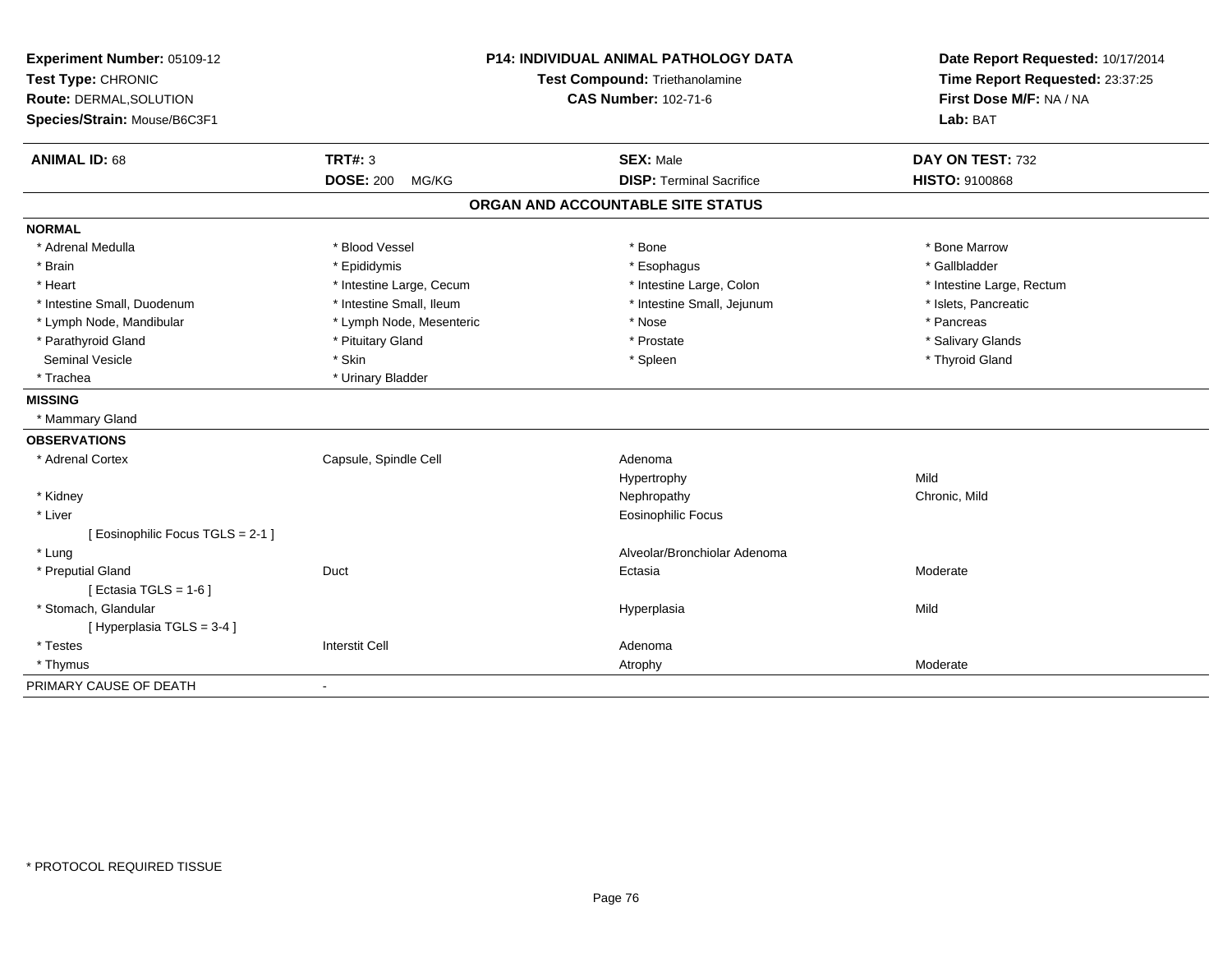| Experiment Number: 05109-12<br>Test Type: CHRONIC<br>Route: DERMAL, SOLUTION<br>Species/Strain: Mouse/B6C3F1 | P14: INDIVIDUAL ANIMAL PATHOLOGY DATA<br>Test Compound: Triethanolamine<br><b>CAS Number: 102-71-6</b> |                                   | Date Report Requested: 10/17/2014<br>Time Report Requested: 23:37:25<br>First Dose M/F: NA / NA<br>Lab: BAT |
|--------------------------------------------------------------------------------------------------------------|--------------------------------------------------------------------------------------------------------|-----------------------------------|-------------------------------------------------------------------------------------------------------------|
| <b>ANIMAL ID: 69</b>                                                                                         | <b>TRT#: 3</b>                                                                                         | <b>SEX: Male</b>                  | DAY ON TEST: 515                                                                                            |
|                                                                                                              | <b>DOSE: 200</b><br>MG/KG                                                                              | <b>DISP:</b> Moribund Sacrifice   | <b>HISTO: 9100869</b>                                                                                       |
|                                                                                                              |                                                                                                        | ORGAN AND ACCOUNTABLE SITE STATUS |                                                                                                             |
| <b>NORMAL</b>                                                                                                |                                                                                                        |                                   |                                                                                                             |
| * Adrenal Cortex                                                                                             | * Adrenal Medulla                                                                                      | * Blood Vessel                    | * Bone                                                                                                      |
| * Bone Marrow                                                                                                | * Epididymis                                                                                           | * Esophagus                       | * Gallbladder                                                                                               |
| * Intestine Large, Cecum                                                                                     | * Intestine Large, Colon                                                                               | * Intestine Large, Rectum         | * Intestine Small, Duodenum                                                                                 |
| * Intestine Small, Ileum                                                                                     | * Intestine Small, Jejunum                                                                             | * Islets, Pancreatic              | * Lung                                                                                                      |
| * Lymph Node, Mandibular                                                                                     | * Lymph Node, Mesenteric                                                                               | * Nose                            | * Parathyroid Gland                                                                                         |
| Peripheral Nerve                                                                                             | * Pituitary Gland                                                                                      | * Prostate                        | * Salivary Glands                                                                                           |
| * Skin                                                                                                       | * Spleen                                                                                               | * Stomach, Forestomach            | * Stomach, Glandular                                                                                        |
| * Testes                                                                                                     | * Thymus                                                                                               | * Trachea                         | * Urinary Bladder                                                                                           |
| <b>MISSING</b>                                                                                               |                                                                                                        |                                   |                                                                                                             |
| * Mammary Gland                                                                                              |                                                                                                        |                                   |                                                                                                             |
| <b>OBSERVATIONS</b>                                                                                          |                                                                                                        |                                   |                                                                                                             |
| * Brain                                                                                                      | Pons                                                                                                   | Necrosis                          | Chronic, Focal, Moderate                                                                                    |
| * Heart                                                                                                      | Coron Artery                                                                                           | Polyarteritis                     | Chronic, Moderate                                                                                           |
| * Kidney                                                                                                     |                                                                                                        | Nephropathy                       | Chronic, Mild                                                                                               |
| * Liver                                                                                                      |                                                                                                        | <b>Cytoplasmic Alteration</b>     | Minimal                                                                                                     |
|                                                                                                              | Oval Cell                                                                                              | Hyperplasia                       | Minimal                                                                                                     |
|                                                                                                              |                                                                                                        | Karyomegaly                       | Minimal                                                                                                     |
| * Pancreas                                                                                                   | Artery                                                                                                 | Inflammation                      | Chronic, Moderate                                                                                           |
| * Preputial Gland                                                                                            | Duct                                                                                                   | Ectasia                           | Moderate                                                                                                    |
| <b>Seminal Vesicle</b>                                                                                       | Artery                                                                                                 | Inflammation                      | Chronic, Mild                                                                                               |
| Spinal Cord                                                                                                  | <b>White Matter</b>                                                                                    | Degeneration                      | Moderate                                                                                                    |
| * Thyroid Gland                                                                                              |                                                                                                        | Polyarteritis                     | Chronic, Mild                                                                                               |
| PRIMARY CAUSE OF DEATH                                                                                       |                                                                                                        |                                   |                                                                                                             |
| Animal Note: MORIBUND SAC DUE TO BRAIN NECROSIS                                                              |                                                                                                        |                                   |                                                                                                             |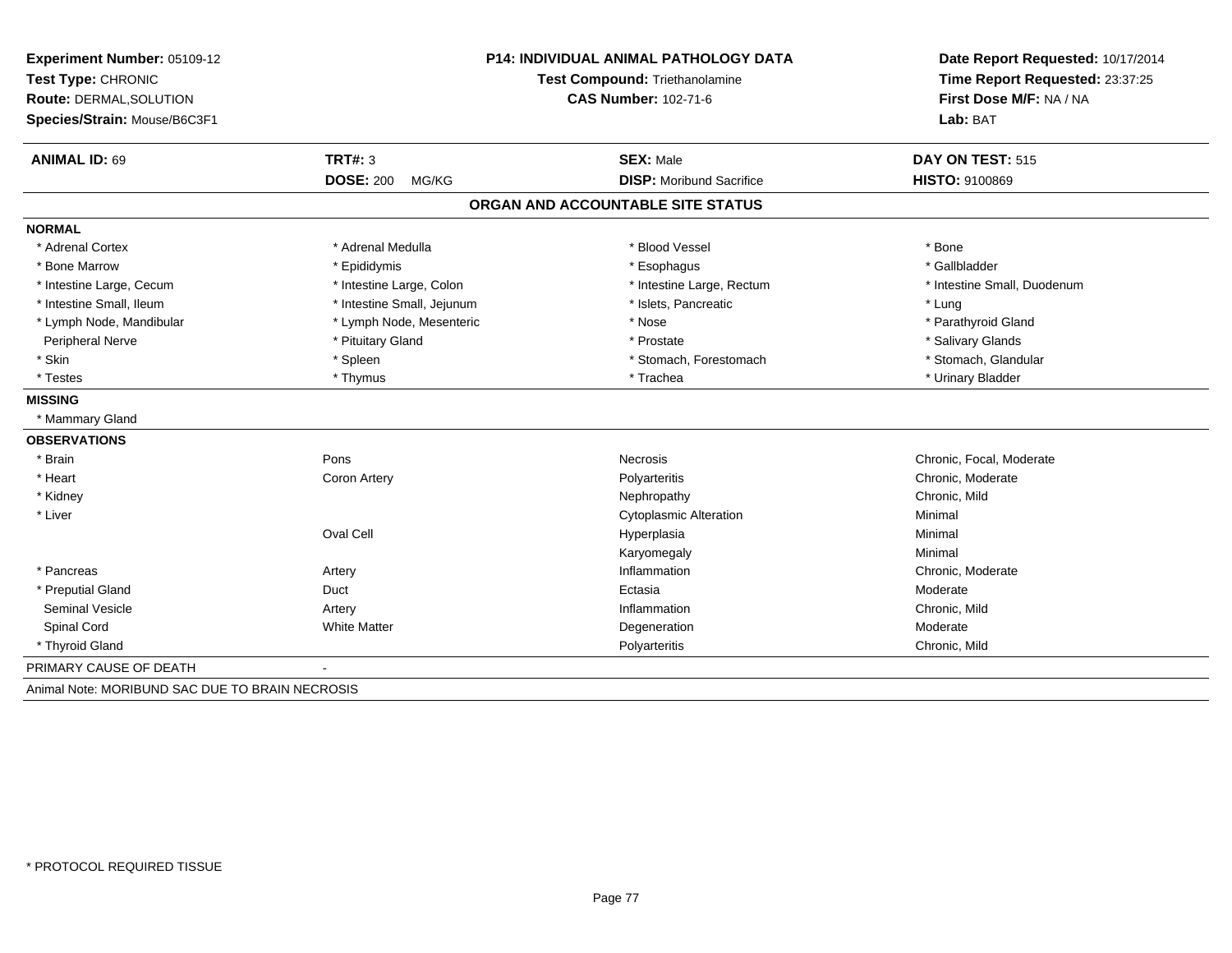| Experiment Number: 05109-12              | <b>P14: INDIVIDUAL ANIMAL PATHOLOGY DATA</b><br><b>Test Compound: Triethanolamine</b> |                                   | Date Report Requested: 10/17/2014 |
|------------------------------------------|---------------------------------------------------------------------------------------|-----------------------------------|-----------------------------------|
| Test Type: CHRONIC                       |                                                                                       |                                   | Time Report Requested: 23:37:25   |
| Route: DERMAL, SOLUTION                  |                                                                                       | <b>CAS Number: 102-71-6</b>       | First Dose M/F: NA / NA           |
| Species/Strain: Mouse/B6C3F1             |                                                                                       |                                   | Lab: BAT                          |
| <b>ANIMAL ID: 70</b>                     | <b>TRT#: 3</b>                                                                        | <b>SEX: Male</b>                  | DAY ON TEST: 729                  |
|                                          | <b>DOSE: 200</b><br>MG/KG                                                             | <b>DISP: Terminal Sacrifice</b>   | <b>HISTO: 9100870</b>             |
|                                          |                                                                                       | ORGAN AND ACCOUNTABLE SITE STATUS |                                   |
| <b>NORMAL</b>                            |                                                                                       |                                   |                                   |
| * Adrenal Cortex                         | * Adrenal Medulla                                                                     | * Blood Vessel                    | * Bone                            |
| * Bone Marrow                            | * Brain                                                                               | * Epididymis                      | * Esophagus                       |
| * Heart                                  | * Intestine Large, Cecum                                                              | * Intestine Large, Colon          | * Intestine Large, Rectum         |
| * Intestine Small, Duodenum              | * Intestine Small, Ileum                                                              | * Intestine Small, Jejunum        | * Islets, Pancreatic              |
| * Lung                                   | * Lymph Node, Mandibular                                                              | * Lymph Node, Mesenteric          | * Nose                            |
| * Pancreas                               | * Parathyroid Gland                                                                   | * Pituitary Gland                 | * Preputial Gland                 |
| * Prostate                               | * Salivary Glands                                                                     | <b>Seminal Vesicle</b>            | * Skin                            |
| * Spleen                                 | * Stomach, Forestomach                                                                | * Stomach, Glandular              | * Testes                          |
| * Thymus                                 | * Thyroid Gland                                                                       | * Trachea                         | * Urinary Bladder                 |
| <b>MISSING</b>                           |                                                                                       |                                   |                                   |
| * Gallbladder                            | * Mammary Gland                                                                       |                                   |                                   |
| <b>OBSERVATIONS</b>                      |                                                                                       |                                   |                                   |
| * Kidney                                 |                                                                                       | Nephropathy                       | Chronic, Moderate                 |
| * Liver                                  |                                                                                       | <b>Cytoplasmic Alteration</b>     | Mild                              |
|                                          |                                                                                       | Hepatocellular Adenoma            | Multiple                          |
|                                          | Oval Cell                                                                             | Hyperplasia                       | Mild                              |
|                                          |                                                                                       | Karyomegaly                       | Mild                              |
| [Hepatocellular Adenoma TGLS = 1-10,2-9] |                                                                                       |                                   |                                   |
| PRIMARY CAUSE OF DEATH                   |                                                                                       |                                   |                                   |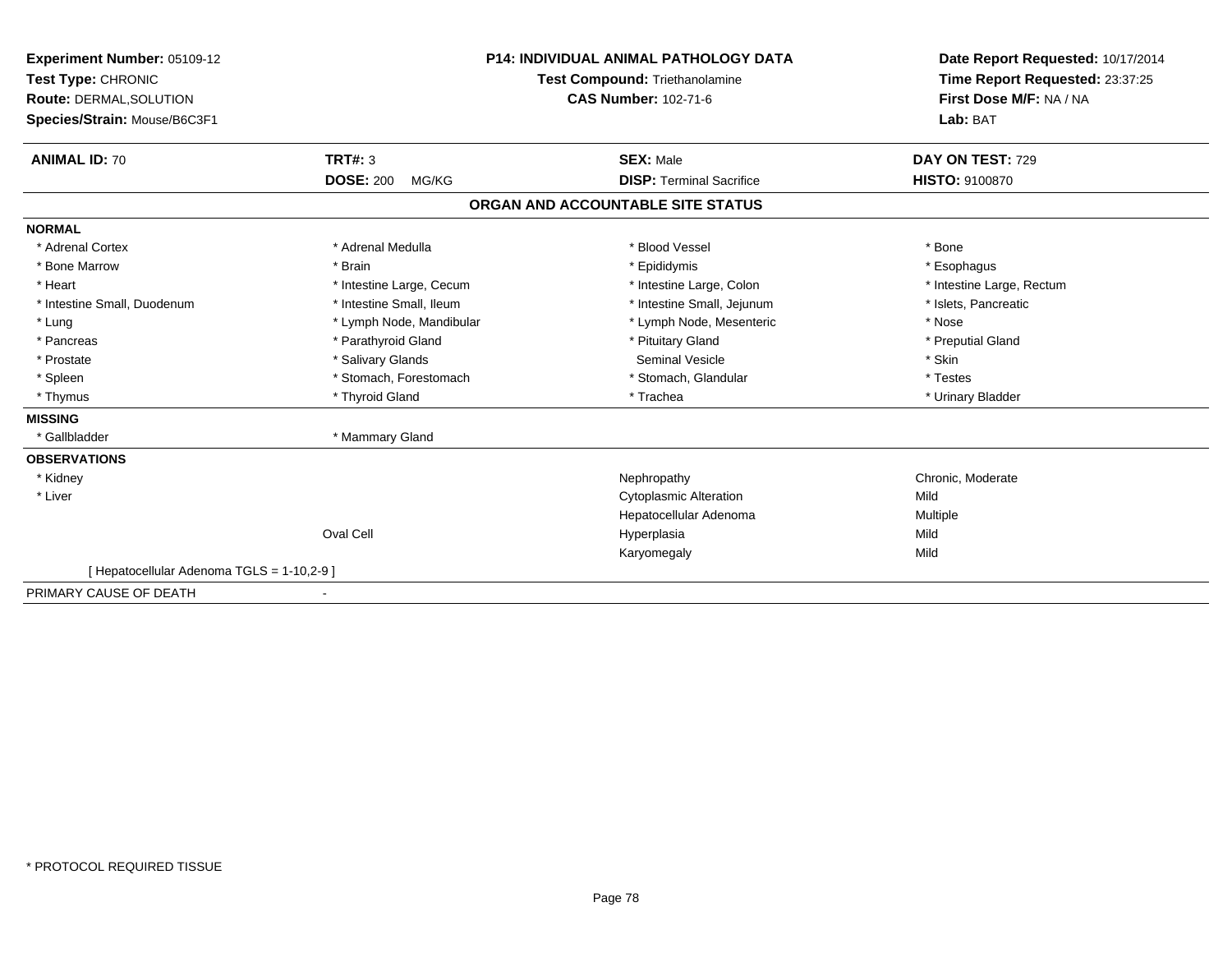| Experiment Number: 05109-12<br>Test Type: CHRONIC<br><b>Route: DERMAL, SOLUTION</b><br>Species/Strain: Mouse/B6C3F1 |                             | P14: INDIVIDUAL ANIMAL PATHOLOGY DATA<br>Test Compound: Triethanolamine<br><b>CAS Number: 102-71-6</b> | Date Report Requested: 10/17/2014<br>Time Report Requested: 23:37:25<br>First Dose M/F: NA / NA<br>Lab: BAT |
|---------------------------------------------------------------------------------------------------------------------|-----------------------------|--------------------------------------------------------------------------------------------------------|-------------------------------------------------------------------------------------------------------------|
| <b>ANIMAL ID: 71</b>                                                                                                | <b>TRT#: 3</b>              | <b>SEX: Male</b>                                                                                       | DAY ON TEST: 667                                                                                            |
|                                                                                                                     | <b>DOSE: 200</b><br>MG/KG   | <b>DISP:</b> Moribund Sacrifice                                                                        | HISTO: 9100871                                                                                              |
|                                                                                                                     |                             | ORGAN AND ACCOUNTABLE SITE STATUS                                                                      |                                                                                                             |
| <b>NORMAL</b>                                                                                                       |                             |                                                                                                        |                                                                                                             |
| * Adrenal Cortex                                                                                                    | * Adrenal Medulla           | * Blood Vessel                                                                                         | * Bone                                                                                                      |
| * Bone Marrow                                                                                                       | * Brain                     | * Epididymis                                                                                           | * Esophagus                                                                                                 |
| * Gallbladder                                                                                                       | * Heart                     | * Intestine Large, Cecum                                                                               | * Intestine Large, Colon                                                                                    |
| * Intestine Large, Rectum                                                                                           | * Intestine Small, Duodenum | * Intestine Small, Ileum                                                                               | * Intestine Small, Jejunum                                                                                  |
| * Islets, Pancreatic                                                                                                | * Kidney                    | * Lymph Node, Mesenteric                                                                               | * Nose                                                                                                      |
| * Parathyroid Gland                                                                                                 | * Pituitary Gland           | * Prostate                                                                                             | * Salivary Glands                                                                                           |
| * Skin                                                                                                              | * Spleen                    | * Stomach, Forestomach                                                                                 | * Stomach, Glandular                                                                                        |
| * Testes                                                                                                            | * Thyroid Gland             | * Trachea                                                                                              | * Urinary Bladder                                                                                           |
| <b>MISSING</b>                                                                                                      |                             |                                                                                                        |                                                                                                             |
| * Lymph Node, Mandibular                                                                                            | * Mammary Gland             | * Thymus                                                                                               |                                                                                                             |
| <b>OBSERVATIONS</b>                                                                                                 |                             |                                                                                                        |                                                                                                             |
| * Liver                                                                                                             |                             | Carcinoma                                                                                              | Metastatic (Pancreas)                                                                                       |
|                                                                                                                     |                             | <b>Eosinophilic Focus</b>                                                                              |                                                                                                             |
|                                                                                                                     |                             | Hemangioma                                                                                             |                                                                                                             |
|                                                                                                                     | Hepatocyte                  | Necrosis                                                                                               | Moderate                                                                                                    |
| [ Carcinoma TGLS = 6-1,6-2 ]                                                                                        |                             |                                                                                                        |                                                                                                             |
| * Lung                                                                                                              |                             | Carcinoma                                                                                              | Metastatic (Pancreas)                                                                                       |
| Lymph Node                                                                                                          | Mediastinal                 | Carcinoma                                                                                              | Metastatic (Pancreas)                                                                                       |
| [ Carcinoma TGLS = $4-7$ ]                                                                                          |                             |                                                                                                        |                                                                                                             |
| Mesentery                                                                                                           |                             | Carcinoma                                                                                              | Metastatic (Pancreas)                                                                                       |
| [Carcinoma TGLS = 5-10]                                                                                             |                             |                                                                                                        |                                                                                                             |
| * Pancreas                                                                                                          |                             | Carcinoma                                                                                              |                                                                                                             |
| * Preputial Gland                                                                                                   | Duct                        | Ectasia                                                                                                | Marked                                                                                                      |
| [ Ectasia TGLS = $1-6$ ]                                                                                            |                             |                                                                                                        |                                                                                                             |
| <b>Seminal Vesicle</b>                                                                                              |                             | Carcinoma                                                                                              | Metastatic (Pancreas)                                                                                       |
| <b>Skeletal Muscle</b>                                                                                              |                             | Carcinoma                                                                                              | Metastatic (Pancreas)                                                                                       |
| [Carcinoma TGLS = 3-9]                                                                                              |                             |                                                                                                        |                                                                                                             |
| PRIMARY CAUSE OF DEATH                                                                                              | $\overline{\phantom{a}}$    |                                                                                                        |                                                                                                             |

Animal Note: THIS TUMOR APPEARS TO HAVE ORIGINATED IN THE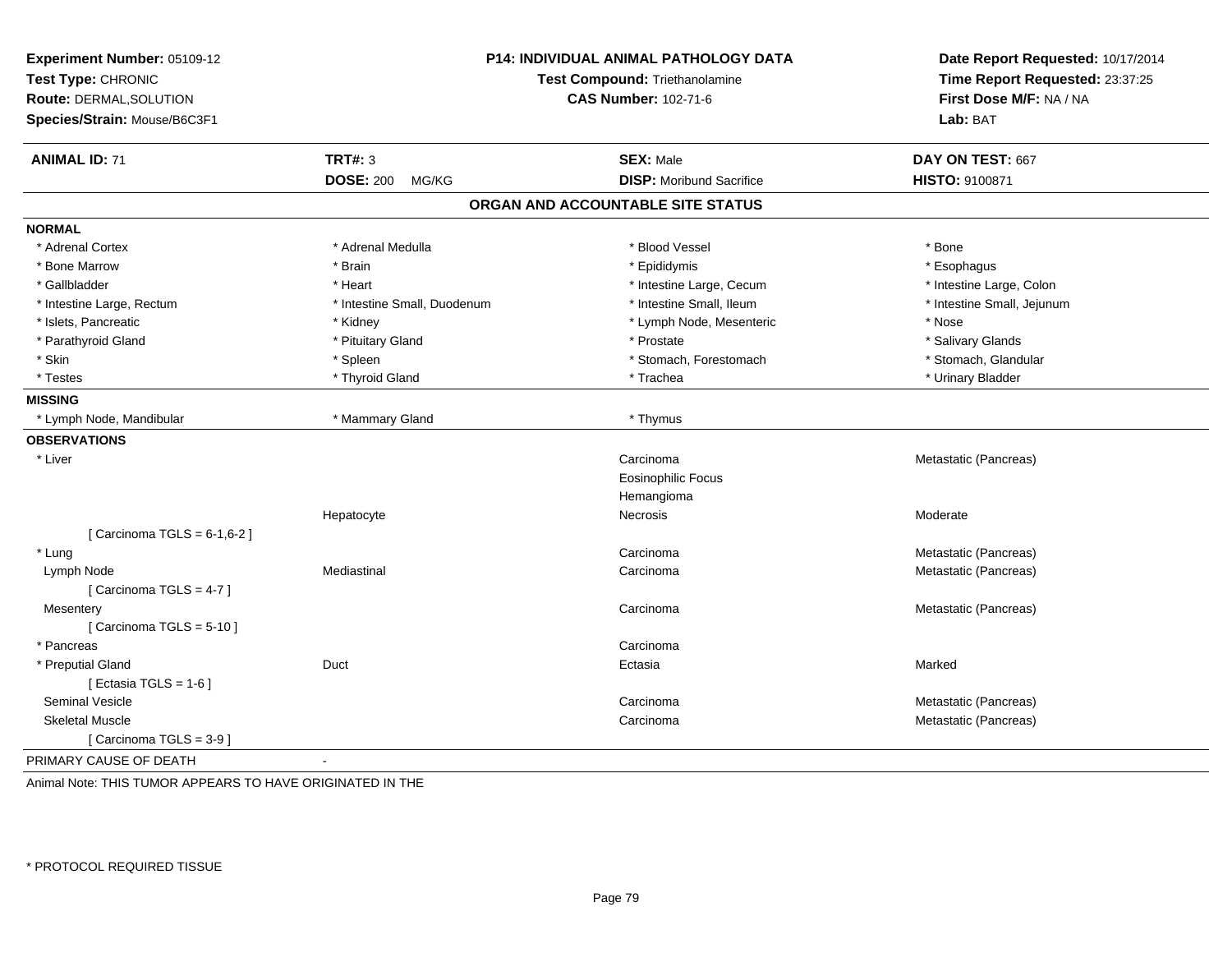| <b>Experiment Number: 05109-12</b><br><b>P14: INDIVIDUAL ANIMAL PATHOLOGY DATA</b><br><b>Test Compound: Triethanolamine</b><br><b>Test Type: CHRONIC</b><br><b>CAS Number: 102-71-6</b><br><b>Route: DERMAL, SOLUTION</b> |                           |                                   | Date Report Requested: 10/17/2014<br>Time Report Requested: 23:37:25 |
|---------------------------------------------------------------------------------------------------------------------------------------------------------------------------------------------------------------------------|---------------------------|-----------------------------------|----------------------------------------------------------------------|
|                                                                                                                                                                                                                           |                           | First Dose M/F: NA / NA           |                                                                      |
| Species/Strain: Mouse/B6C3F1                                                                                                                                                                                              |                           |                                   | Lab: BAT                                                             |
| <b>ANIMAL ID: 71</b>                                                                                                                                                                                                      | TRT#: 3                   | <b>SEX: Male</b>                  | DAY ON TEST: 667                                                     |
|                                                                                                                                                                                                                           | <b>DOSE: 200</b><br>MG/KG | <b>DISP:</b> Moribund Sacrifice   | <b>HISTO: 9100871</b>                                                |
|                                                                                                                                                                                                                           |                           | ORGAN AND ACCOUNTABLE SITE STATUS |                                                                      |
| Animal Note: PANCREAS AND IS COMPATABLE WITH CARCINOSARCOMA                                                                                                                                                               |                           |                                   |                                                                      |
| Animal Note: MORIBUND SAC DUE TO ABDOMINAL TUMOR                                                                                                                                                                          |                           |                                   |                                                                      |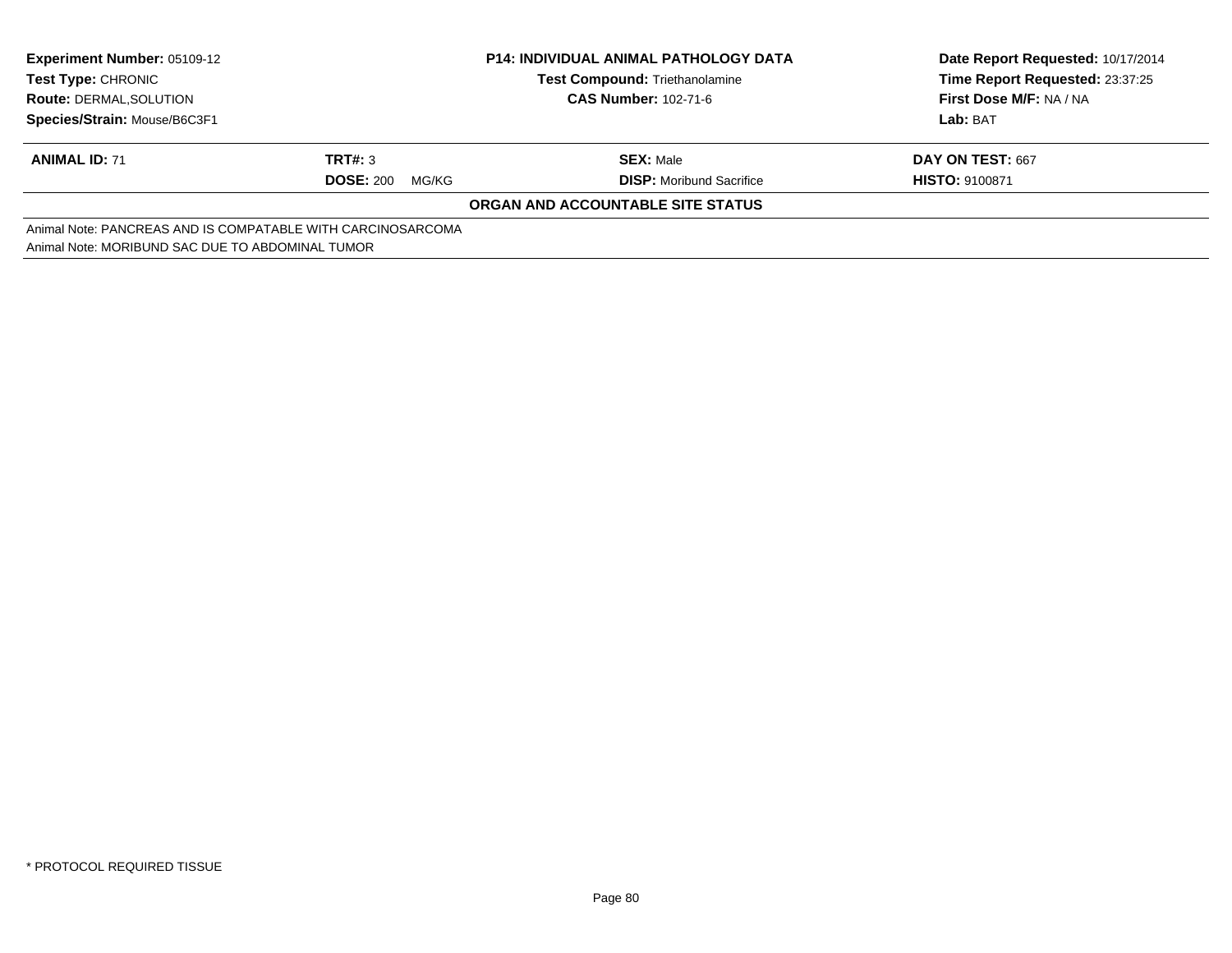| Experiment Number: 05109-12                  | <b>P14: INDIVIDUAL ANIMAL PATHOLOGY DATA</b> |                                   | Date Report Requested: 10/17/2014                          |
|----------------------------------------------|----------------------------------------------|-----------------------------------|------------------------------------------------------------|
| Test Type: CHRONIC                           |                                              | Test Compound: Triethanolamine    |                                                            |
| Route: DERMAL, SOLUTION                      |                                              | <b>CAS Number: 102-71-6</b>       | Time Report Requested: 23:37:25<br>First Dose M/F: NA / NA |
| Species/Strain: Mouse/B6C3F1                 |                                              |                                   | Lab: BAT                                                   |
| <b>ANIMAL ID: 72</b>                         | TRT#: 3                                      | <b>SEX: Male</b>                  | DAY ON TEST: 729                                           |
|                                              | <b>DOSE: 200</b><br>MG/KG                    | <b>DISP: Terminal Sacrifice</b>   | <b>HISTO: 9100872</b>                                      |
|                                              |                                              | ORGAN AND ACCOUNTABLE SITE STATUS |                                                            |
| <b>NORMAL</b>                                |                                              |                                   |                                                            |
| * Adrenal Cortex                             | * Adrenal Medulla                            | * Blood Vessel                    | * Bone                                                     |
| * Bone Marrow                                | * Brain                                      | * Epididymis                      | * Esophagus                                                |
| * Gallbladder                                | * Heart                                      | * Intestine Large, Cecum          | * Intestine Large, Colon                                   |
| * Intestine Large, Rectum                    | * Intestine Small, Duodenum                  | * Intestine Small. Ileum          | * Intestine Small, Jejunum                                 |
| * Islets, Pancreatic                         | * Lymph Node, Mandibular                     | * Lymph Node, Mesenteric          | * Nose                                                     |
| * Pancreas                                   | * Parathyroid Gland                          | * Pituitary Gland                 | * Prostate                                                 |
| * Salivary Glands                            | <b>Seminal Vesicle</b>                       | * Spleen                          | * Stomach, Forestomach                                     |
| * Stomach, Glandular                         | * Testes                                     | * Thyroid Gland                   | * Trachea                                                  |
| * Urinary Bladder                            |                                              |                                   |                                                            |
| <b>MISSING</b>                               |                                              |                                   |                                                            |
| * Mammary Gland                              |                                              |                                   |                                                            |
| <b>OBSERVATIONS</b>                          |                                              |                                   |                                                            |
| * Kidney                                     |                                              | Nephropathy                       | Chronic, Minimal                                           |
| * Liver                                      |                                              | Hepatocellular Carcinoma          | Multiple                                                   |
| [ Hepatocellular Carcinoma TGLS = 2-10,3-9 ] |                                              |                                   |                                                            |
| * Lung                                       |                                              | Hepatocellular Carcinoma          | Metastatic (Liver)                                         |
| [ Hepatocellular Carcinoma TGLS = 4-2 ]      |                                              |                                   |                                                            |
| * Preputial Gland                            | Duct                                         | Ectasia                           | Moderate                                                   |
| [ Ectasia TGLS = 1-6 ]                       |                                              |                                   |                                                            |
| * Skin                                       | SOA-No Mass                                  | Acanthosis                        | Minimal                                                    |
| * Thymus                                     |                                              | Atrophy                           | Moderate                                                   |
| PRIMARY CAUSE OF DEATH                       | $\blacksquare$                               |                                   |                                                            |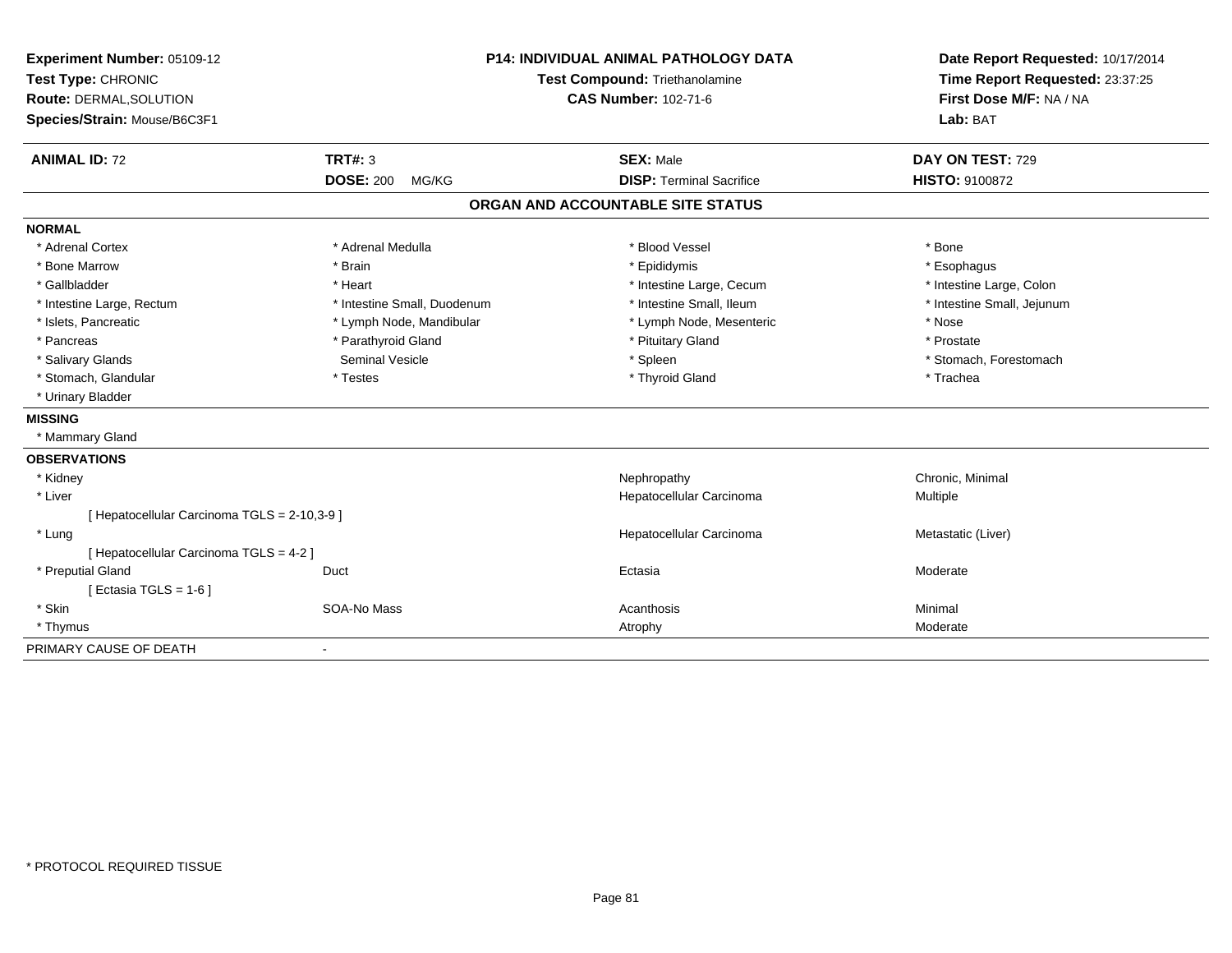| Experiment Number: 05109-12<br>Test Type: CHRONIC<br><b>Route: DERMAL, SOLUTION</b><br>Species/Strain: Mouse/B6C3F1 | <b>P14: INDIVIDUAL ANIMAL PATHOLOGY DATA</b><br>Test Compound: Triethanolamine<br><b>CAS Number: 102-71-6</b> |                                   | Date Report Requested: 10/17/2014<br>Time Report Requested: 23:37:25<br>First Dose M/F: NA / NA<br>Lab: BAT |
|---------------------------------------------------------------------------------------------------------------------|---------------------------------------------------------------------------------------------------------------|-----------------------------------|-------------------------------------------------------------------------------------------------------------|
| <b>ANIMAL ID: 73</b>                                                                                                | TRT#: 3                                                                                                       | <b>SEX: Male</b>                  | DAY ON TEST: 456                                                                                            |
|                                                                                                                     | <b>DOSE: 200</b><br>MG/KG                                                                                     | <b>DISP:</b> Scheduled Sacrifice  | HISTO: 9100873                                                                                              |
|                                                                                                                     |                                                                                                               | ORGAN AND ACCOUNTABLE SITE STATUS |                                                                                                             |
| <b>NORMAL</b>                                                                                                       |                                                                                                               |                                   |                                                                                                             |
| * Adrenal Cortex                                                                                                    | * Adrenal Medulla                                                                                             | * Blood Vessel                    | * Bone                                                                                                      |
| * Bone Marrow                                                                                                       | * Brain                                                                                                       | * Epididymis                      | * Esophagus                                                                                                 |
| * Gallbladder                                                                                                       | * Heart                                                                                                       | * Intestine Large, Cecum          | * Intestine Large, Colon                                                                                    |
| * Intestine Large, Rectum                                                                                           | * Intestine Small, Duodenum                                                                                   | * Intestine Small, Ileum          | * Intestine Small, Jejunum                                                                                  |
| * Islets, Pancreatic                                                                                                | * Lung                                                                                                        | * Lymph Node, Mandibular          | * Lymph Node, Mesenteric                                                                                    |
| * Nose                                                                                                              | * Pancreas                                                                                                    | * Parathyroid Gland               | * Pituitary Gland                                                                                           |
| * Prostate                                                                                                          | * Salivary Glands                                                                                             | * Skin                            | * Spleen                                                                                                    |
| * Stomach, Forestomach                                                                                              | * Stomach, Glandular                                                                                          | * Testes                          | * Thymus                                                                                                    |
| * Thyroid Gland                                                                                                     | * Trachea                                                                                                     | * Urinary Bladder                 |                                                                                                             |
| <b>MISSING</b>                                                                                                      |                                                                                                               |                                   |                                                                                                             |
| * Mammary Gland                                                                                                     |                                                                                                               |                                   |                                                                                                             |
| <b>OBSERVATIONS</b>                                                                                                 |                                                                                                               |                                   |                                                                                                             |
| * Kidney                                                                                                            |                                                                                                               | Nephropathy                       | Chronic, Minimal                                                                                            |
| * Liver                                                                                                             | Hepatocyte                                                                                                    | Vacuolization Cytoplasmic         | Multifocal, Mild                                                                                            |
| * Preputial Gland                                                                                                   | Duct                                                                                                          | Ectasia                           | Moderate                                                                                                    |
| [Ectasia TGLS = $1-6$ ]                                                                                             |                                                                                                               |                                   |                                                                                                             |
| PRIMARY CAUSE OF DEATH                                                                                              | $\overline{\phantom{a}}$                                                                                      |                                   |                                                                                                             |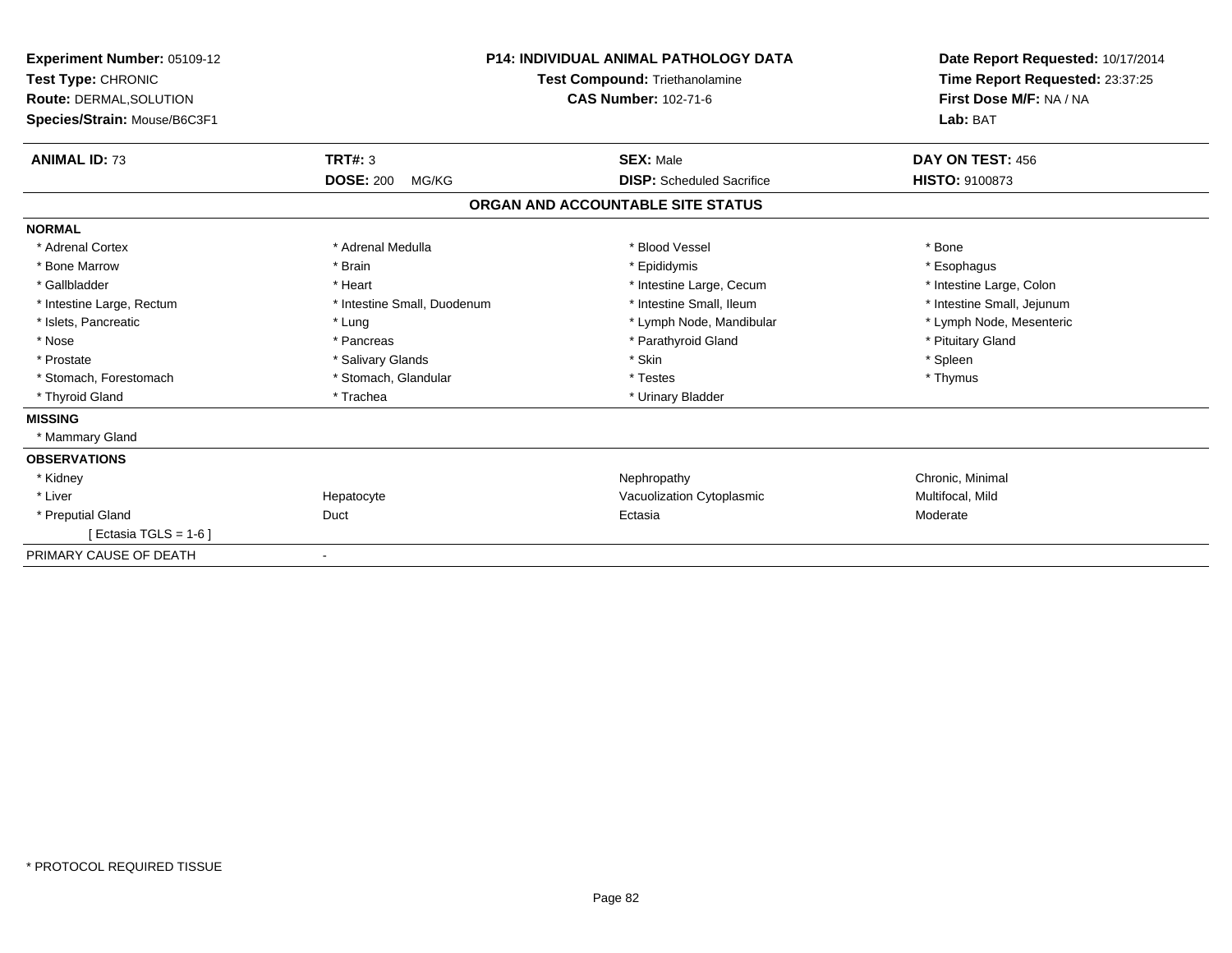| Experiment Number: 05109-12<br>Test Type: CHRONIC<br>Route: DERMAL, SOLUTION<br>Species/Strain: Mouse/B6C3F1 |                           | <b>P14: INDIVIDUAL ANIMAL PATHOLOGY DATA</b><br>Test Compound: Triethanolamine<br><b>CAS Number: 102-71-6</b> |                           |
|--------------------------------------------------------------------------------------------------------------|---------------------------|---------------------------------------------------------------------------------------------------------------|---------------------------|
| <b>ANIMAL ID: 74</b>                                                                                         | <b>TRT#: 3</b>            | <b>SEX: Male</b>                                                                                              | DAY ON TEST: 666          |
|                                                                                                              | <b>DOSE: 200</b><br>MG/KG | <b>DISP: Natural Death</b>                                                                                    | <b>HISTO: 9100874</b>     |
|                                                                                                              |                           | ORGAN AND ACCOUNTABLE SITE STATUS                                                                             |                           |
| <b>NORMAL</b>                                                                                                |                           |                                                                                                               |                           |
| * Adrenal Cortex                                                                                             | * Blood Vessel            | * Bone                                                                                                        | * Bone Marrow             |
| * Brain                                                                                                      | * Epididymis              | * Esophagus                                                                                                   | * Gallbladder             |
| * Heart                                                                                                      | * Intestine Large, Cecum  | * Intestine Large, Colon                                                                                      | * Intestine Large, Rectum |
| * Intestine Small, Duodenum                                                                                  | * Intestine Small, Ileum  | * Intestine Small, Jejunum                                                                                    | * Islets, Pancreatic      |
| * Kidney                                                                                                     | * Nose                    | * Pancreas                                                                                                    | * Parathyroid Gland       |
| * Pituitary Gland                                                                                            | * Prostate                | * Salivary Glands                                                                                             | <b>Seminal Vesicle</b>    |
| * Skin                                                                                                       | * Stomach, Forestomach    | * Stomach, Glandular                                                                                          | * Testes                  |
| * Thyroid Gland                                                                                              | * Trachea                 | * Urinary Bladder                                                                                             |                           |
| <b>MISSING</b>                                                                                               |                           |                                                                                                               |                           |
| * Lymph Node, Mandibular                                                                                     | * Lymph Node, Mesenteric  | * Mammary Gland                                                                                               | * Thymus                  |
| <b>OBSERVATIONS</b>                                                                                          |                           |                                                                                                               |                           |
| * Adrenal Medulla                                                                                            |                           | Hyperplasia                                                                                                   | Moderate                  |
| * Liver                                                                                                      |                           | <b>Cytoplasmic Alteration</b>                                                                                 | Mild                      |
|                                                                                                              |                           | Hepatocellular Carcinoma                                                                                      |                           |
|                                                                                                              |                           | Karyomegaly                                                                                                   | Mild                      |
| [ Hepatocellular Carcinoma TGLS = 1-9 ]                                                                      |                           |                                                                                                               |                           |
| * Lung                                                                                                       |                           | Alveolar/Bronchiolar Carcinoma                                                                                |                           |
|                                                                                                              |                           | Hepatocellular Carcinoma                                                                                      | Metastatic (Liver)        |
| [ Alveolar/Bronchiolar Carcinoma TGLS = 2-2 ]                                                                |                           |                                                                                                               |                           |
| Lymph Node                                                                                                   | Mediastinal               | Hepatocellular Carcinoma                                                                                      | Metastatic (Liver)        |
| * Preputial Gland                                                                                            | Duct                      | Ectasia                                                                                                       | Moderate                  |
| * Spleen                                                                                                     |                           | Hematopoietic Cell Proliferation                                                                              | Marked                    |
| PRIMARY CAUSE OF DEATH                                                                                       |                           |                                                                                                               |                           |
| Animal Note: COD, LIVER TUMOR                                                                                |                           |                                                                                                               |                           |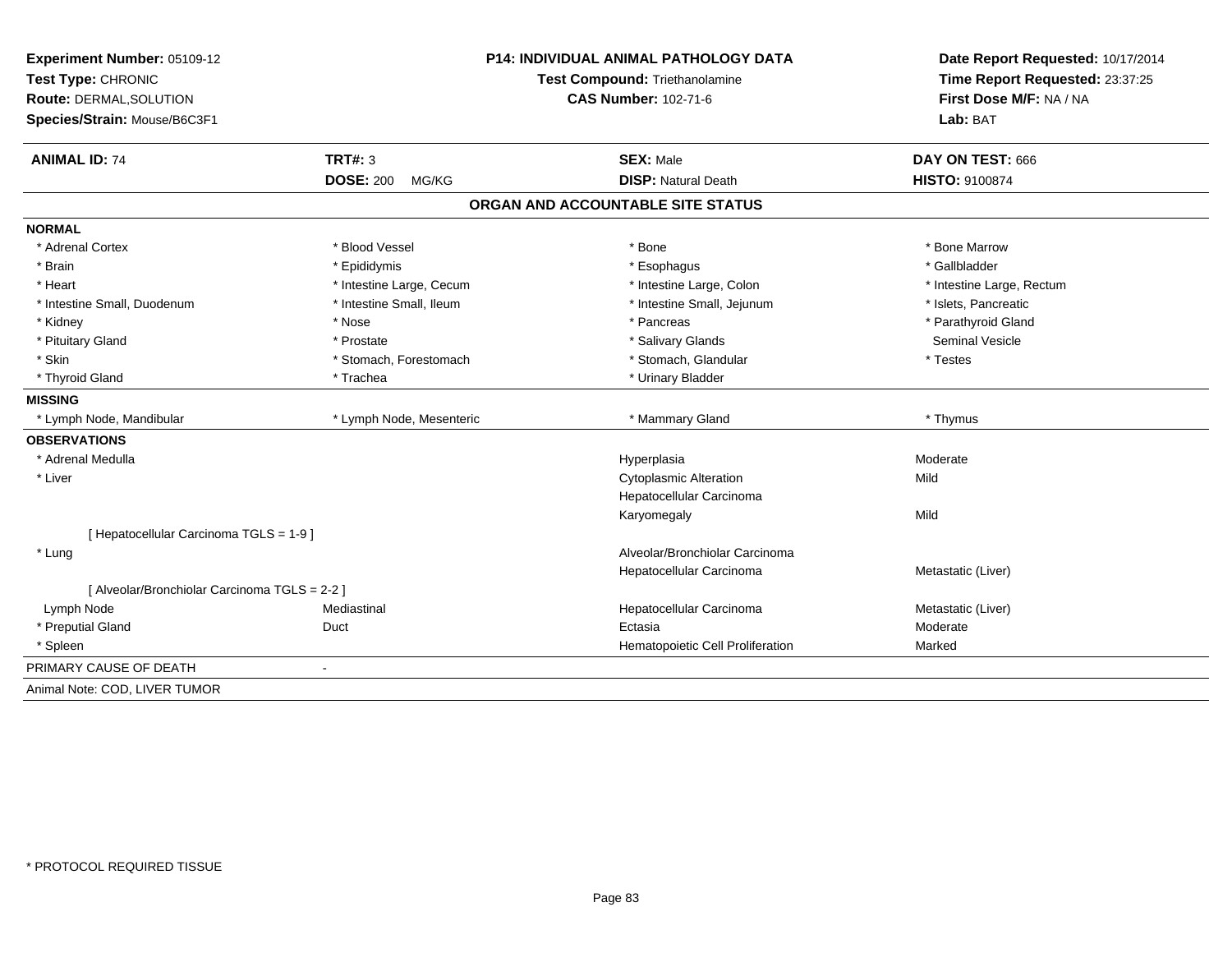| Experiment Number: 05109-12<br>Test Type: CHRONIC<br><b>Route: DERMAL, SOLUTION</b><br>Species/Strain: Mouse/B6C3F1 |                                             | <b>P14: INDIVIDUAL ANIMAL PATHOLOGY DATA</b><br><b>Test Compound: Triethanolamine</b><br><b>CAS Number: 102-71-6</b> | Date Report Requested: 10/17/2014<br>Time Report Requested: 23:37:25<br>First Dose M/F: NA / NA<br>Lab: BAT |
|---------------------------------------------------------------------------------------------------------------------|---------------------------------------------|----------------------------------------------------------------------------------------------------------------------|-------------------------------------------------------------------------------------------------------------|
| <b>ANIMAL ID: 75</b>                                                                                                | <b>TRT#: 3</b><br><b>DOSE: 200</b><br>MG/KG | <b>SEX: Male</b><br><b>DISP:</b> Scheduled Sacrifice                                                                 | DAY ON TEST: 456<br><b>HISTO: 9100875</b>                                                                   |
|                                                                                                                     |                                             | ORGAN AND ACCOUNTABLE SITE STATUS                                                                                    |                                                                                                             |
| <b>NORMAL</b>                                                                                                       |                                             |                                                                                                                      |                                                                                                             |
| * Adrenal Cortex                                                                                                    | * Adrenal Medulla                           | * Blood Vessel                                                                                                       | * Bone                                                                                                      |
| * Bone Marrow                                                                                                       | * Brain                                     | * Epididymis                                                                                                         | * Esophagus                                                                                                 |
| * Gallbladder                                                                                                       | * Heart                                     | * Intestine Large, Cecum                                                                                             | * Intestine Large, Colon                                                                                    |
| * Intestine Large, Rectum                                                                                           | * Intestine Small, Duodenum                 | * Intestine Small, Ileum                                                                                             | * Intestine Small, Jejunum                                                                                  |
| * Islets, Pancreatic                                                                                                | * Lung                                      | * Lymph Node, Mandibular                                                                                             | * Lymph Node, Mesenteric                                                                                    |
| * Nose                                                                                                              | * Pancreas                                  | * Parathyroid Gland                                                                                                  | * Pituitary Gland                                                                                           |
| * Preputial Gland                                                                                                   | * Prostate                                  | * Salivary Glands                                                                                                    | * Skin                                                                                                      |
| * Spleen                                                                                                            | * Stomach, Forestomach                      | * Stomach, Glandular                                                                                                 | * Testes                                                                                                    |
| * Thymus                                                                                                            | * Thyroid Gland                             | * Trachea                                                                                                            | * Urinary Bladder                                                                                           |
| <b>MISSING</b>                                                                                                      |                                             |                                                                                                                      |                                                                                                             |
| * Mammary Gland                                                                                                     |                                             |                                                                                                                      |                                                                                                             |
| <b>OBSERVATIONS</b>                                                                                                 |                                             |                                                                                                                      |                                                                                                             |
| * Kidney                                                                                                            |                                             | Nephropathy                                                                                                          | Chronic, Minimal                                                                                            |
| * Liver                                                                                                             |                                             | <b>Basophilic Focus</b>                                                                                              |                                                                                                             |
|                                                                                                                     |                                             | Hepatocellular Adenoma                                                                                               |                                                                                                             |
|                                                                                                                     | Hepatocyte                                  | Vacuolization Cytoplasmic                                                                                            | Multifocal, Mild                                                                                            |
| [ Hepatocellular Adenoma TGLS = 1-9 ]                                                                               |                                             |                                                                                                                      |                                                                                                             |
| [Vacuolization Cytoplasmic TGLS = 2-10]                                                                             |                                             |                                                                                                                      |                                                                                                             |
| PRIMARY CAUSE OF DEATH                                                                                              |                                             |                                                                                                                      |                                                                                                             |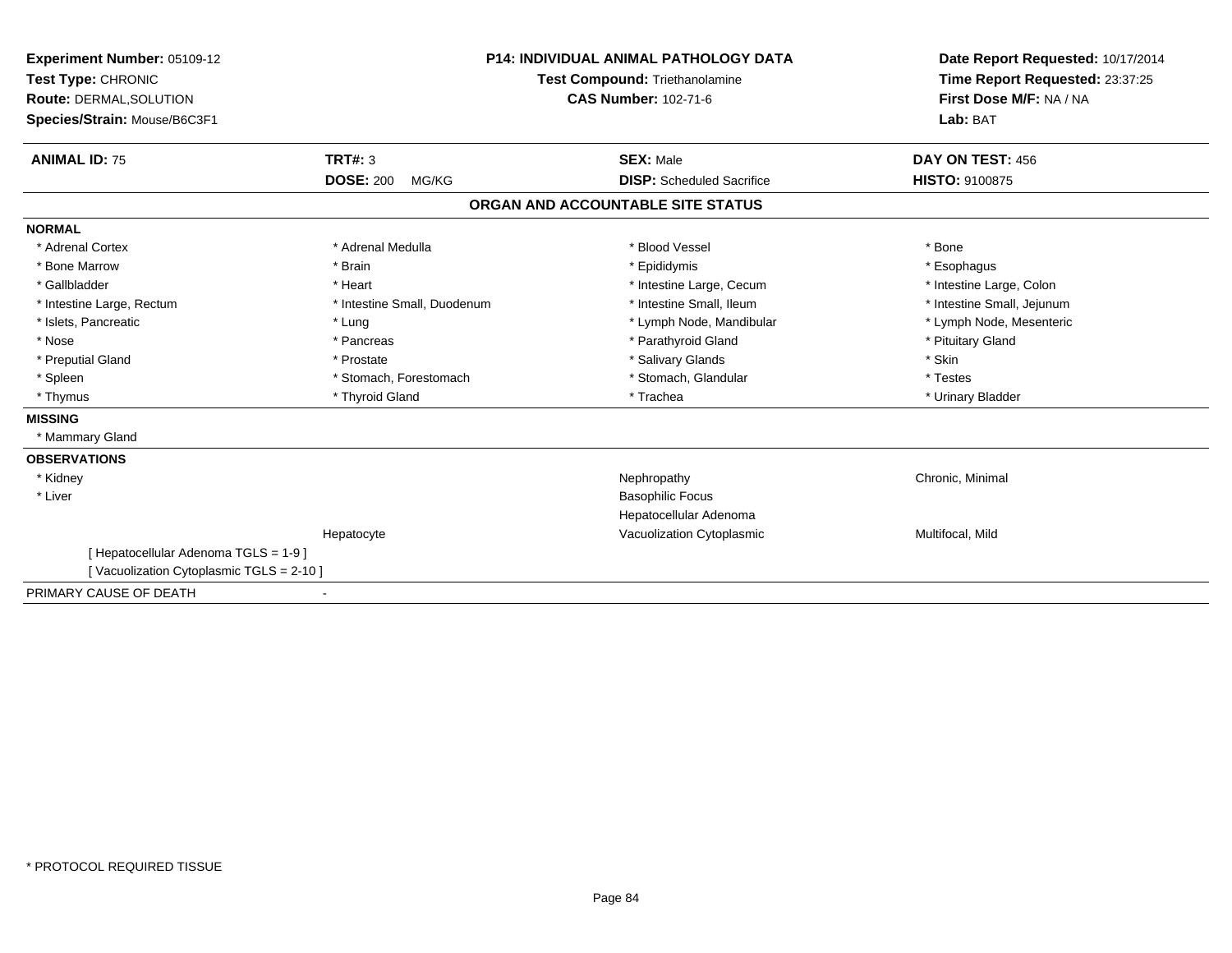| Species/Strain: Mouse/B6C3F1<br><b>ANIMAL ID: 76</b> | TRT#: 3<br><b>DOSE: 200</b><br>MG/KG | <b>SEX: Male</b>                  | Lab: BAT                   |
|------------------------------------------------------|--------------------------------------|-----------------------------------|----------------------------|
|                                                      |                                      |                                   |                            |
|                                                      |                                      |                                   | DAY ON TEST: 621           |
|                                                      |                                      | <b>DISP: Natural Death</b>        | HISTO: 9100876             |
|                                                      |                                      | ORGAN AND ACCOUNTABLE SITE STATUS |                            |
| <b>NORMAL</b>                                        |                                      |                                   |                            |
| * Adrenal Cortex                                     | * Adrenal Medulla                    | * Blood Vessel                    | * Bone                     |
| * Bone Marrow                                        | * Brain                              | * Epididymis                      | * Esophagus                |
| * Gallbladder                                        | * Heart                              | * Intestine Large, Cecum          | * Intestine Large, Colon   |
| * Intestine Large, Rectum                            | * Intestine Small, Duodenum          | * Intestine Small, Ileum          | * Intestine Small, Jejunum |
| * Islets, Pancreatic                                 | * Lymph Node, Mandibular             | * Lymph Node, Mesenteric          | * Nose                     |
| * Pancreas                                           | * Pituitary Gland                    | * Prostate                        | * Salivary Glands          |
| <b>Seminal Vesicle</b>                               | * Skin                               | * Stomach, Forestomach            | * Stomach, Glandular       |
| * Testes                                             | * Trachea                            | * Urinary Bladder                 |                            |
| <b>MISSING</b>                                       |                                      |                                   |                            |
| * Mammary Gland                                      | * Parathyroid Gland                  |                                   |                            |
| <b>OBSERVATIONS</b>                                  |                                      |                                   |                            |
| * Kidney                                             |                                      | Nephropathy                       | Chronic, Minimal           |
| * Liver                                              |                                      | Congestion                        | Moderate                   |
|                                                      |                                      | Hepatocellular Carcinoma          | Multiple                   |
| [Congestion TGLS = 7-9]                              |                                      |                                   |                            |
| [ Hepatocellular Carcinoma TGLS = 3-1,4-10 ]         |                                      |                                   |                            |
| * Lung                                               |                                      | Alveolar/Bronchiolar Adenoma      | Multiple                   |
| [ Alveolar/Bronchiolar Adenoma TGLS = 2-2 ]          |                                      |                                   |                            |
| * Preputial Gland                                    | Duct                                 | Ectasia                           | Moderate                   |
| [ Ectasia TGLS = $1-6$ ]                             |                                      |                                   |                            |
| * Spleen                                             |                                      | Congestion                        | Moderate                   |
| [Congestion TGLS = 5-1]                              |                                      |                                   |                            |
| * Thymus                                             |                                      | Atrophy                           | Moderate                   |
| * Thyroid Gland                                      | <b>Follicular Cel</b>                | Hyperplasia                       | Mild                       |
| PRIMARY CAUSE OF DEATH                               |                                      |                                   |                            |
| Animal Note: TISSUE NOS, TGL4, IS LIVER TUMOR        |                                      |                                   |                            |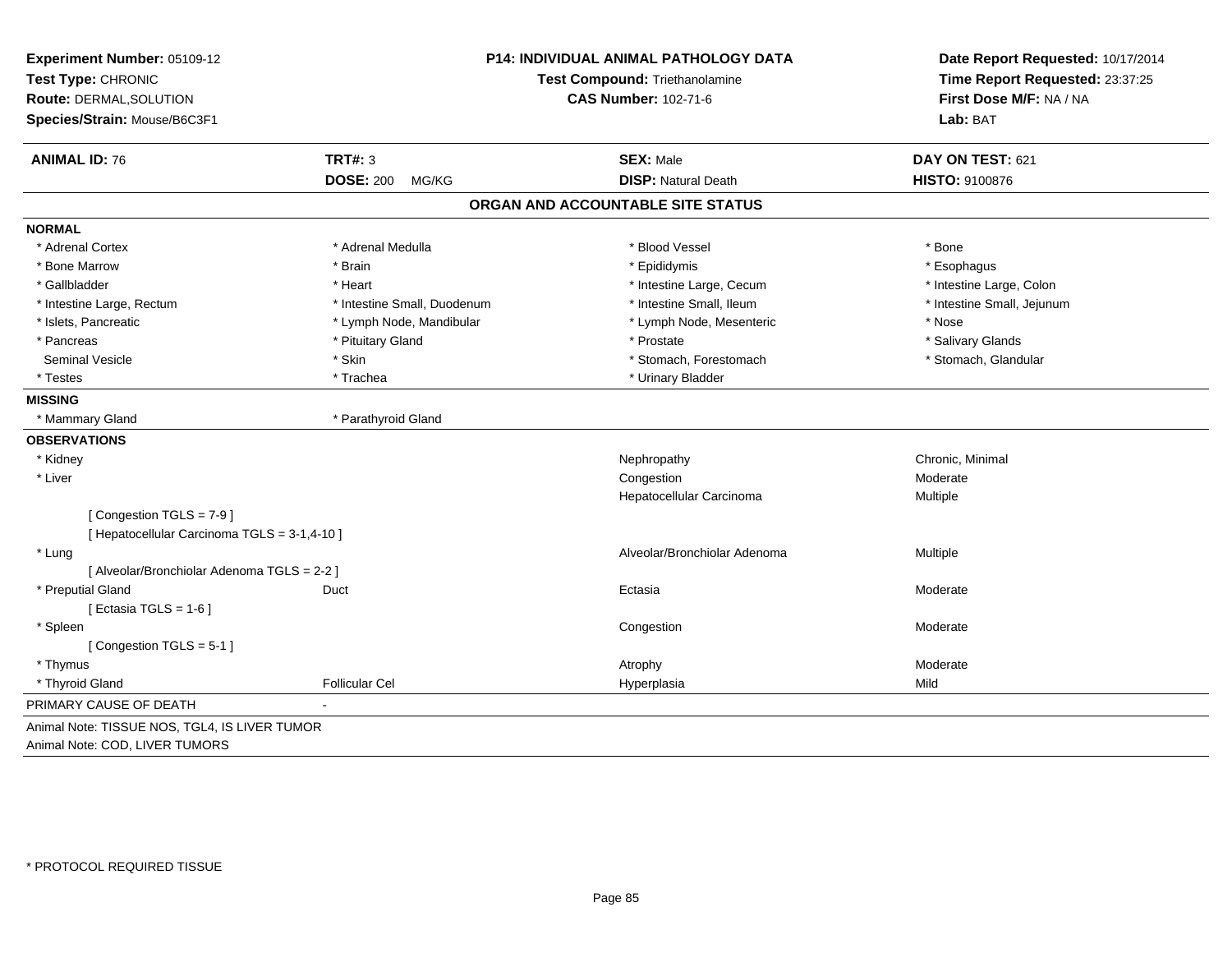| <b>Experiment Number: 05109-12</b><br><b>Test Type: CHRONIC</b><br><b>Route: DERMAL, SOLUTION</b><br>Species/Strain: Mouse/B6C3F1 |                                      | <b>P14: INDIVIDUAL ANIMAL PATHOLOGY DATA</b><br>Test Compound: Triethanolamine<br><b>CAS Number: 102-71-6</b> | Date Report Requested: 10/17/2014<br>Time Report Requested: 23:37:25<br>First Dose M/F: NA / NA<br>Lab: BAT |  |
|-----------------------------------------------------------------------------------------------------------------------------------|--------------------------------------|---------------------------------------------------------------------------------------------------------------|-------------------------------------------------------------------------------------------------------------|--|
| <b>ANIMAL ID: 77</b>                                                                                                              | TRT#: 3<br><b>DOSE: 200</b><br>MG/KG | <b>SEX: Male</b><br><b>DISP:</b> Scheduled Sacrifice                                                          | DAY ON TEST: 456<br><b>HISTO: 9100877</b>                                                                   |  |
|                                                                                                                                   |                                      | ORGAN AND ACCOUNTABLE SITE STATUS                                                                             |                                                                                                             |  |
| <b>NORMAL</b>                                                                                                                     |                                      |                                                                                                               |                                                                                                             |  |
| * Adrenal Cortex                                                                                                                  | * Adrenal Medulla                    | * Blood Vessel                                                                                                | * Bone                                                                                                      |  |
| * Bone Marrow                                                                                                                     | * Brain                              | * Epididymis                                                                                                  | * Esophagus                                                                                                 |  |
| * Gallbladder                                                                                                                     | * Heart                              | * Intestine Large, Cecum                                                                                      | * Intestine Large, Colon                                                                                    |  |
| * Intestine Large, Rectum                                                                                                         | * Intestine Small, Duodenum          | * Intestine Small. Ileum                                                                                      | * Intestine Small, Jejunum                                                                                  |  |
| * Islets, Pancreatic                                                                                                              | * Kidney                             | * Lung                                                                                                        | * Lymph Node, Mandibular                                                                                    |  |
| * Lymph Node, Mesenteric                                                                                                          | * Nose                               | * Pancreas                                                                                                    | * Pituitary Gland                                                                                           |  |
| * Preputial Gland                                                                                                                 | * Prostate                           | * Salivary Glands                                                                                             | * Skin                                                                                                      |  |
| * Spleen                                                                                                                          | * Stomach, Forestomach               | * Stomach, Glandular                                                                                          | * Testes                                                                                                    |  |
| * Thymus                                                                                                                          | * Thyroid Gland                      | * Trachea                                                                                                     | * Urinary Bladder                                                                                           |  |
| <b>MISSING</b>                                                                                                                    |                                      |                                                                                                               |                                                                                                             |  |
| * Mammary Gland                                                                                                                   | * Parathyroid Gland                  |                                                                                                               |                                                                                                             |  |
| <b>OBSERVATIONS</b>                                                                                                               |                                      |                                                                                                               |                                                                                                             |  |
| * Liver                                                                                                                           | Hepatocyte                           | Vacuolization Cytoplasmic                                                                                     | Multifocal, Mild                                                                                            |  |
| PRIMARY CAUSE OF DEATH                                                                                                            |                                      |                                                                                                               |                                                                                                             |  |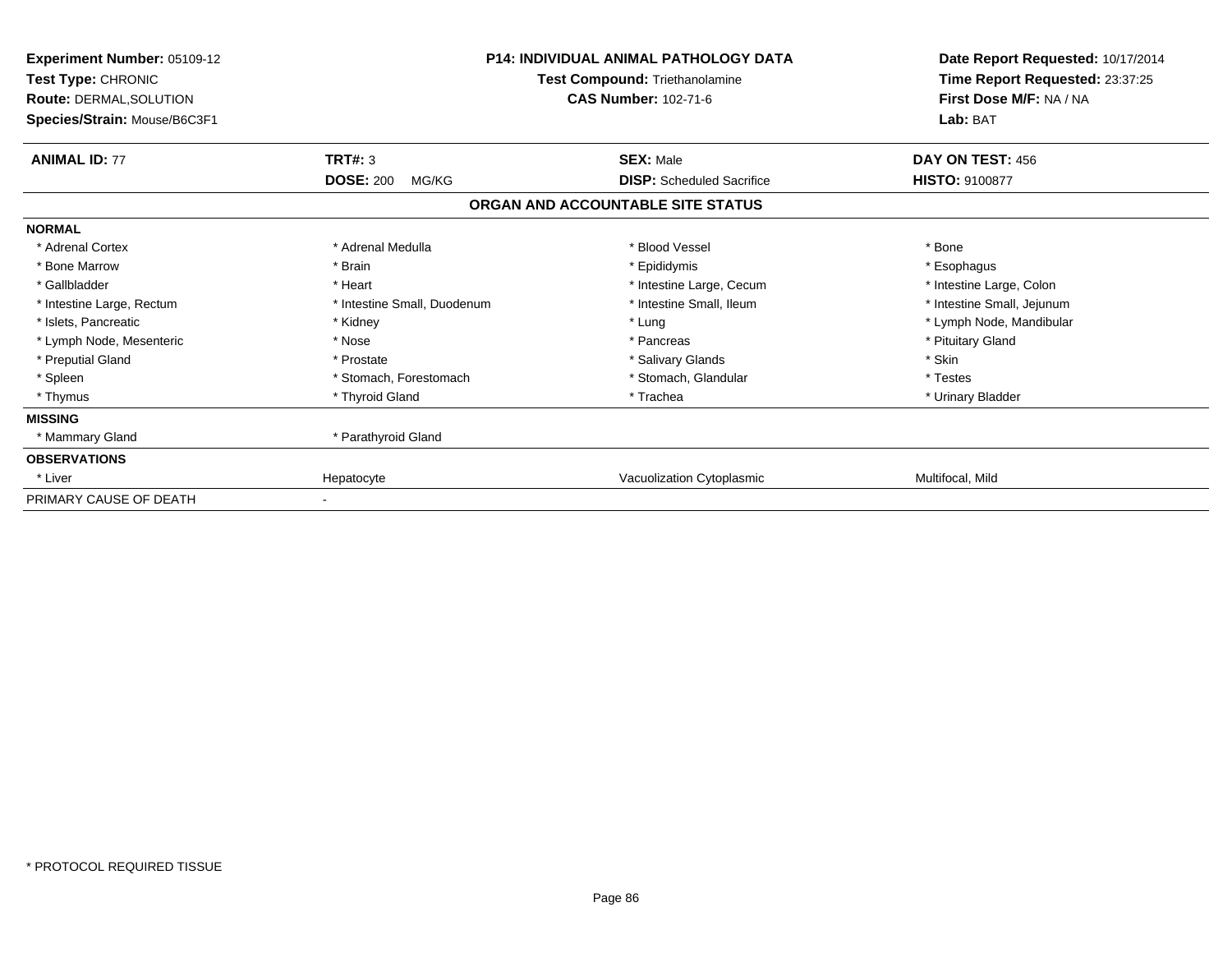| Experiment Number: 05109-12<br>Test Type: CHRONIC<br>Route: DERMAL, SOLUTION<br>Species/Strain: Mouse/B6C3F1 |                           | <b>P14: INDIVIDUAL ANIMAL PATHOLOGY DATA</b><br>Test Compound: Triethanolamine<br><b>CAS Number: 102-71-6</b> | Date Report Requested: 10/17/2014<br>Time Report Requested: 23:37:25<br>First Dose M/F: NA / NA<br>Lab: BAT |
|--------------------------------------------------------------------------------------------------------------|---------------------------|---------------------------------------------------------------------------------------------------------------|-------------------------------------------------------------------------------------------------------------|
| <b>ANIMAL ID: 78</b>                                                                                         | TRT#: 3                   | <b>SEX: Male</b>                                                                                              | DAY ON TEST: 730                                                                                            |
|                                                                                                              | <b>DOSE: 200</b><br>MG/KG | <b>DISP: Terminal Sacrifice</b>                                                                               | <b>HISTO: 9100878</b>                                                                                       |
|                                                                                                              |                           | ORGAN AND ACCOUNTABLE SITE STATUS                                                                             |                                                                                                             |
| <b>NORMAL</b>                                                                                                |                           |                                                                                                               |                                                                                                             |
| * Adrenal Medulla                                                                                            | * Blood Vessel            | * Bone                                                                                                        | * Bone Marrow                                                                                               |
| * Brain                                                                                                      | * Epididymis              | * Esophagus                                                                                                   | * Gallbladder                                                                                               |
| * Heart                                                                                                      | * Intestine Large, Cecum  | * Intestine Large, Colon                                                                                      | * Intestine Large, Rectum                                                                                   |
| * Intestine Small, Duodenum                                                                                  | * Intestine Small, Ileum  | * Intestine Small, Jejunum                                                                                    | * Islets, Pancreatic                                                                                        |
| * Lymph Node, Mandibular                                                                                     | * Lymph Node, Mesenteric  | * Nose                                                                                                        | * Pancreas                                                                                                  |
| * Parathyroid Gland                                                                                          | * Pituitary Gland         | * Preputial Gland                                                                                             | * Prostate                                                                                                  |
| * Salivary Glands                                                                                            | <b>Seminal Vesicle</b>    | * Skin                                                                                                        | * Spleen                                                                                                    |
| * Stomach, Forestomach                                                                                       | * Stomach, Glandular      | * Testes                                                                                                      | * Thyroid Gland                                                                                             |
| * Trachea                                                                                                    | * Urinary Bladder         |                                                                                                               |                                                                                                             |
| <b>MISSING</b>                                                                                               |                           |                                                                                                               |                                                                                                             |
| * Mammary Gland                                                                                              |                           |                                                                                                               |                                                                                                             |
| <b>OBSERVATIONS</b>                                                                                          |                           |                                                                                                               |                                                                                                             |
| * Adrenal Cortex                                                                                             |                           | Hypertrophy                                                                                                   | Mild                                                                                                        |
| * Kidney                                                                                                     |                           | Nephropathy                                                                                                   | Chronic, Minimal                                                                                            |
| * Liver                                                                                                      |                           | <b>Clear Cell Focus</b>                                                                                       |                                                                                                             |
|                                                                                                              |                           | <b>Eosinophilic Focus</b>                                                                                     |                                                                                                             |
| [ Clear Cell Focus TGLS = 1-1 ]                                                                              |                           |                                                                                                               |                                                                                                             |
| * Lung                                                                                                       |                           | Alveolar/Bronchiolar Adenoma                                                                                  |                                                                                                             |
| * Thymus                                                                                                     |                           | Atrophy                                                                                                       | Mild                                                                                                        |
| PRIMARY CAUSE OF DEATH                                                                                       |                           |                                                                                                               |                                                                                                             |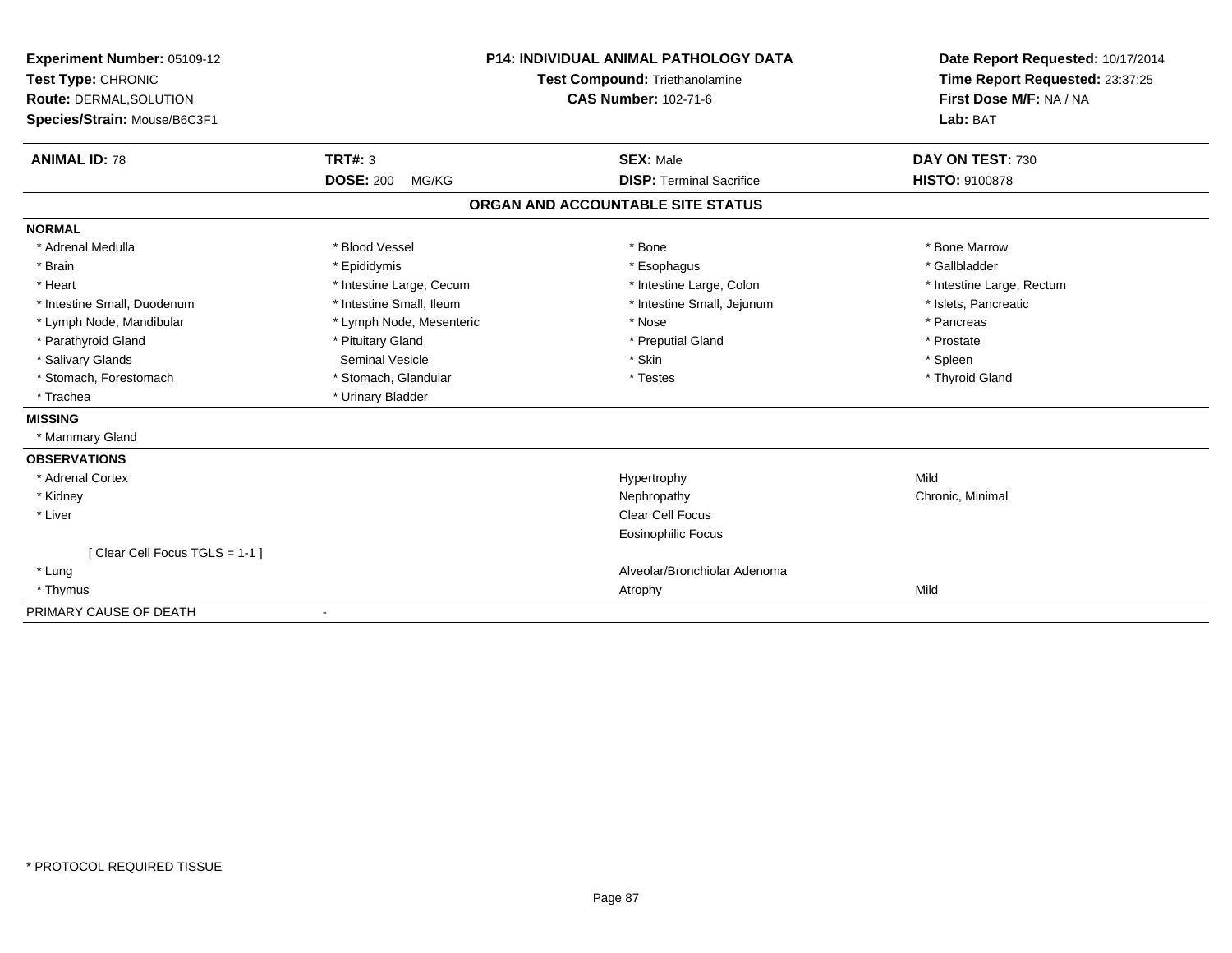| <b>Experiment Number: 05109-12</b><br>Test Type: CHRONIC<br>Route: DERMAL, SOLUTION<br>Species/Strain: Mouse/B6C3F1 |                             | <b>P14: INDIVIDUAL ANIMAL PATHOLOGY DATA</b><br><b>Test Compound: Triethanolamine</b><br><b>CAS Number: 102-71-6</b> |                                   | Date Report Requested: 10/17/2014<br>Time Report Requested: 23:37:25<br>First Dose M/F: NA / NA<br>Lab: BAT |
|---------------------------------------------------------------------------------------------------------------------|-----------------------------|----------------------------------------------------------------------------------------------------------------------|-----------------------------------|-------------------------------------------------------------------------------------------------------------|
| <b>ANIMAL ID: 79</b>                                                                                                | <b>TRT#: 3</b>              |                                                                                                                      | <b>SEX: Male</b>                  | DAY ON TEST: 730                                                                                            |
|                                                                                                                     | <b>DOSE: 200</b><br>MG/KG   |                                                                                                                      | <b>DISP: Terminal Sacrifice</b>   | HISTO: 9100879                                                                                              |
|                                                                                                                     |                             |                                                                                                                      | ORGAN AND ACCOUNTABLE SITE STATUS |                                                                                                             |
| <b>NORMAL</b>                                                                                                       |                             |                                                                                                                      |                                   |                                                                                                             |
| * Adrenal Cortex                                                                                                    | * Adrenal Medulla           |                                                                                                                      | * Blood Vessel                    | * Bone                                                                                                      |
| * Bone Marrow                                                                                                       | * Brain                     |                                                                                                                      | * Epididymis                      | * Esophagus                                                                                                 |
| * Gallbladder                                                                                                       | * Heart                     |                                                                                                                      | * Intestine Large, Cecum          | * Intestine Large, Colon                                                                                    |
| * Intestine Large, Rectum                                                                                           | * Intestine Small, Duodenum |                                                                                                                      | * Intestine Small, Ileum          | * Intestine Small, Jejunum                                                                                  |
| * Islets, Pancreatic                                                                                                | * Lung                      |                                                                                                                      | * Lymph Node, Mandibular          | * Lymph Node, Mesenteric                                                                                    |
| * Nose                                                                                                              | * Pancreas                  |                                                                                                                      | * Parathyroid Gland               | * Pituitary Gland                                                                                           |
| * Prostate                                                                                                          | * Salivary Glands           |                                                                                                                      | <b>Seminal Vesicle</b>            | * Skin                                                                                                      |
| * Spleen                                                                                                            | * Stomach, Forestomach      |                                                                                                                      | * Stomach, Glandular              | * Testes                                                                                                    |
| * Thyroid Gland                                                                                                     | * Trachea                   |                                                                                                                      | * Urinary Bladder                 |                                                                                                             |
| <b>MISSING</b>                                                                                                      |                             |                                                                                                                      |                                   |                                                                                                             |
| * Mammary Gland                                                                                                     | * Thymus                    |                                                                                                                      |                                   |                                                                                                             |
| <b>OBSERVATIONS</b>                                                                                                 |                             |                                                                                                                      |                                   |                                                                                                             |
| * Kidney                                                                                                            |                             |                                                                                                                      | Nephropathy                       | Chronic, Minimal                                                                                            |
| * Liver                                                                                                             |                             |                                                                                                                      | Hepatocellular Adenoma            |                                                                                                             |
| [ Hepatocellular Adenoma TGLS = 2-1 ]                                                                               |                             |                                                                                                                      |                                   |                                                                                                             |
| * Preputial Gland                                                                                                   | Duct                        |                                                                                                                      | Ectasia                           | Moderate                                                                                                    |
| [ Ectasia TGLS = 1-6 ]                                                                                              |                             |                                                                                                                      |                                   |                                                                                                             |
| PRIMARY CAUSE OF DEATH                                                                                              |                             |                                                                                                                      |                                   |                                                                                                             |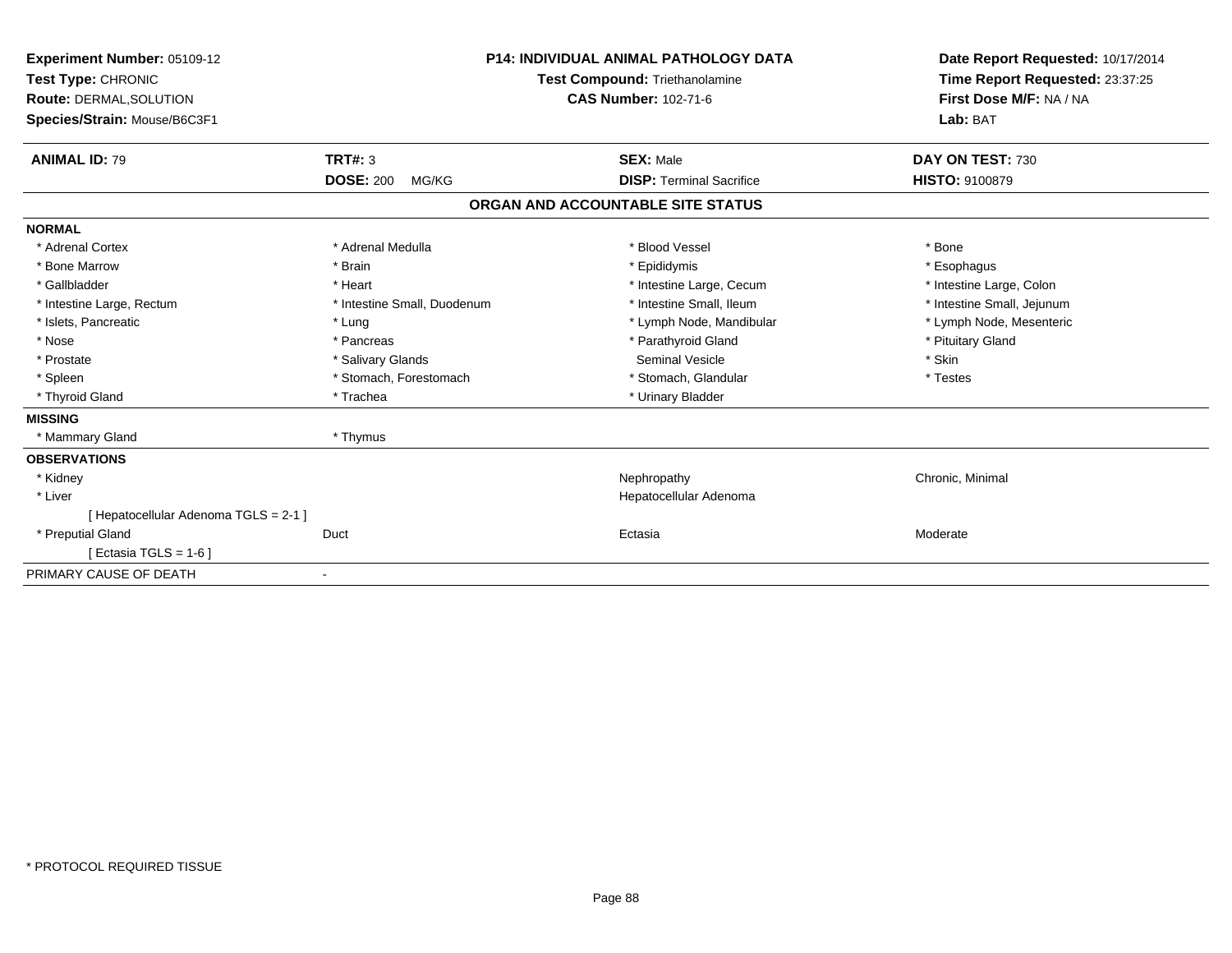| Experiment Number: 05109-12           | <b>P14: INDIVIDUAL ANIMAL PATHOLOGY DATA</b> |                                   | Date Report Requested: 10/17/2014                                      |  |
|---------------------------------------|----------------------------------------------|-----------------------------------|------------------------------------------------------------------------|--|
| Test Type: CHRONIC                    |                                              | Test Compound: Triethanolamine    | Time Report Requested: 23:37:25<br>First Dose M/F: NA / NA<br>Lab: BAT |  |
| Route: DERMAL, SOLUTION               |                                              | <b>CAS Number: 102-71-6</b>       |                                                                        |  |
| Species/Strain: Mouse/B6C3F1          |                                              |                                   |                                                                        |  |
| <b>ANIMAL ID: 80</b>                  | TRT#: 3                                      | <b>SEX: Male</b>                  | DAY ON TEST: 729                                                       |  |
|                                       | <b>DOSE: 200</b><br>MG/KG                    | <b>DISP: Terminal Sacrifice</b>   | HISTO: 9100880                                                         |  |
|                                       |                                              | ORGAN AND ACCOUNTABLE SITE STATUS |                                                                        |  |
| <b>NORMAL</b>                         |                                              |                                   |                                                                        |  |
| * Adrenal Medulla                     | * Blood Vessel                               | * Bone                            | * Bone Marrow                                                          |  |
| * Brain                               | * Epididymis                                 | * Esophagus                       | * Gallbladder                                                          |  |
| * Heart                               | * Intestine Large, Cecum                     | * Intestine Large, Colon          | * Intestine Large, Rectum                                              |  |
| * Intestine Small, Duodenum           | * Intestine Small, Ileum                     | * Intestine Small, Jejunum        | * Islets, Pancreatic                                                   |  |
| * Lung                                | * Lymph Node, Mandibular                     | * Lymph Node, Mesenteric          | * Nose                                                                 |  |
| * Pancreas                            | * Parathyroid Gland                          | * Pituitary Gland                 | * Prostate                                                             |  |
| * Salivary Glands                     | <b>Seminal Vesicle</b>                       | * Skin                            | * Spleen                                                               |  |
| * Stomach, Forestomach                | * Stomach, Glandular                         | * Testes                          | * Thyroid Gland                                                        |  |
| * Trachea                             | * Urinary Bladder                            |                                   |                                                                        |  |
| <b>MISSING</b>                        |                                              |                                   |                                                                        |  |
| * Mammary Gland                       |                                              |                                   |                                                                        |  |
| <b>OBSERVATIONS</b>                   |                                              |                                   |                                                                        |  |
| * Adrenal Cortex                      |                                              | Hypertrophy                       | Mild                                                                   |  |
| * Kidney                              |                                              | Nephropathy                       | Chronic, Minimal                                                       |  |
| * Liver                               |                                              | Clear Cell Focus                  |                                                                        |  |
|                                       |                                              | Eosinophilic Focus                |                                                                        |  |
|                                       |                                              | Hepatocellular Adenoma            |                                                                        |  |
| [ Hepatocellular Adenoma TGLS = 2-1 ] |                                              |                                   |                                                                        |  |
| * Preputial Gland                     | Duct                                         | Ectasia                           | Moderate                                                               |  |
| [Ectasia TGLS = $1-6$ ]               |                                              |                                   |                                                                        |  |
| * Thymus                              |                                              | Atrophy                           | Mild                                                                   |  |
| PRIMARY CAUSE OF DEATH                | $\blacksquare$                               |                                   |                                                                        |  |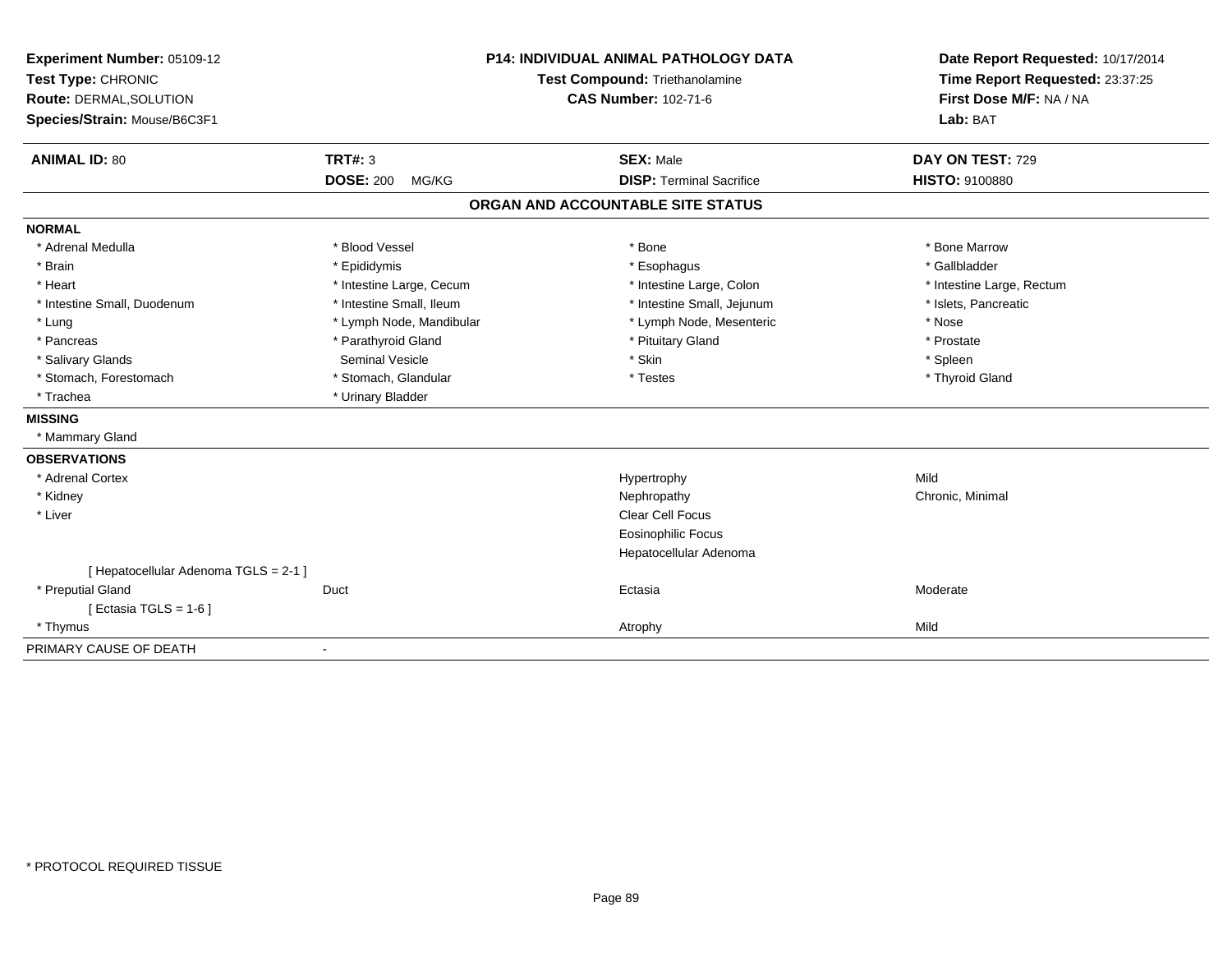| Experiment Number: 05109-12<br>Test Type: CHRONIC<br><b>Route: DERMAL, SOLUTION</b><br>Species/Strain: Mouse/B6C3F1 | <b>P14: INDIVIDUAL ANIMAL PATHOLOGY DATA</b><br>Test Compound: Triethanolamine<br><b>CAS Number: 102-71-6</b> |                                   | Date Report Requested: 10/17/2014<br>Time Report Requested: 23:37:25<br>First Dose M/F: NA / NA<br>Lab: BAT |  |
|---------------------------------------------------------------------------------------------------------------------|---------------------------------------------------------------------------------------------------------------|-----------------------------------|-------------------------------------------------------------------------------------------------------------|--|
| <b>ANIMAL ID: 81</b>                                                                                                | <b>TRT#: 3</b>                                                                                                | <b>SEX: Male</b>                  | DAY ON TEST: 456                                                                                            |  |
|                                                                                                                     | <b>DOSE: 200</b><br>MG/KG                                                                                     | <b>DISP:</b> Scheduled Sacrifice  | <b>HISTO: 9100881</b>                                                                                       |  |
|                                                                                                                     |                                                                                                               | ORGAN AND ACCOUNTABLE SITE STATUS |                                                                                                             |  |
| <b>NORMAL</b>                                                                                                       |                                                                                                               |                                   |                                                                                                             |  |
| * Adrenal Cortex                                                                                                    | * Adrenal Medulla                                                                                             | * Blood Vessel                    | * Bone                                                                                                      |  |
| * Bone Marrow                                                                                                       | * Brain                                                                                                       | * Epididymis                      | * Esophagus                                                                                                 |  |
| * Gallbladder                                                                                                       | * Heart                                                                                                       | * Intestine Large, Cecum          | * Intestine Large, Colon                                                                                    |  |
| * Intestine Large, Rectum                                                                                           | * Intestine Small, Duodenum                                                                                   | * Intestine Small, Ileum          | * Intestine Small, Jejunum                                                                                  |  |
| * Islets, Pancreatic                                                                                                | * Liver                                                                                                       | * Lung                            | * Lymph Node, Mandibular                                                                                    |  |
| * Lymph Node, Mesenteric                                                                                            | * Nose                                                                                                        | * Pancreas                        | * Parathyroid Gland                                                                                         |  |
| * Pituitary Gland                                                                                                   | * Preputial Gland                                                                                             | * Prostate                        | * Salivary Glands                                                                                           |  |
| * Skin                                                                                                              | * Spleen                                                                                                      | * Stomach, Forestomach            | * Stomach, Glandular                                                                                        |  |
| * Testes                                                                                                            | * Thymus                                                                                                      | * Thyroid Gland                   | * Trachea                                                                                                   |  |
| * Urinary Bladder                                                                                                   |                                                                                                               |                                   |                                                                                                             |  |
| <b>MISSING</b>                                                                                                      |                                                                                                               |                                   |                                                                                                             |  |
| * Mammary Gland                                                                                                     |                                                                                                               |                                   |                                                                                                             |  |
| <b>OBSERVATIONS</b>                                                                                                 |                                                                                                               |                                   |                                                                                                             |  |
| * Kidney                                                                                                            |                                                                                                               | Nephropathy                       | Chronic, Minimal                                                                                            |  |
| PRIMARY CAUSE OF DEATH                                                                                              | $\blacksquare$                                                                                                |                                   |                                                                                                             |  |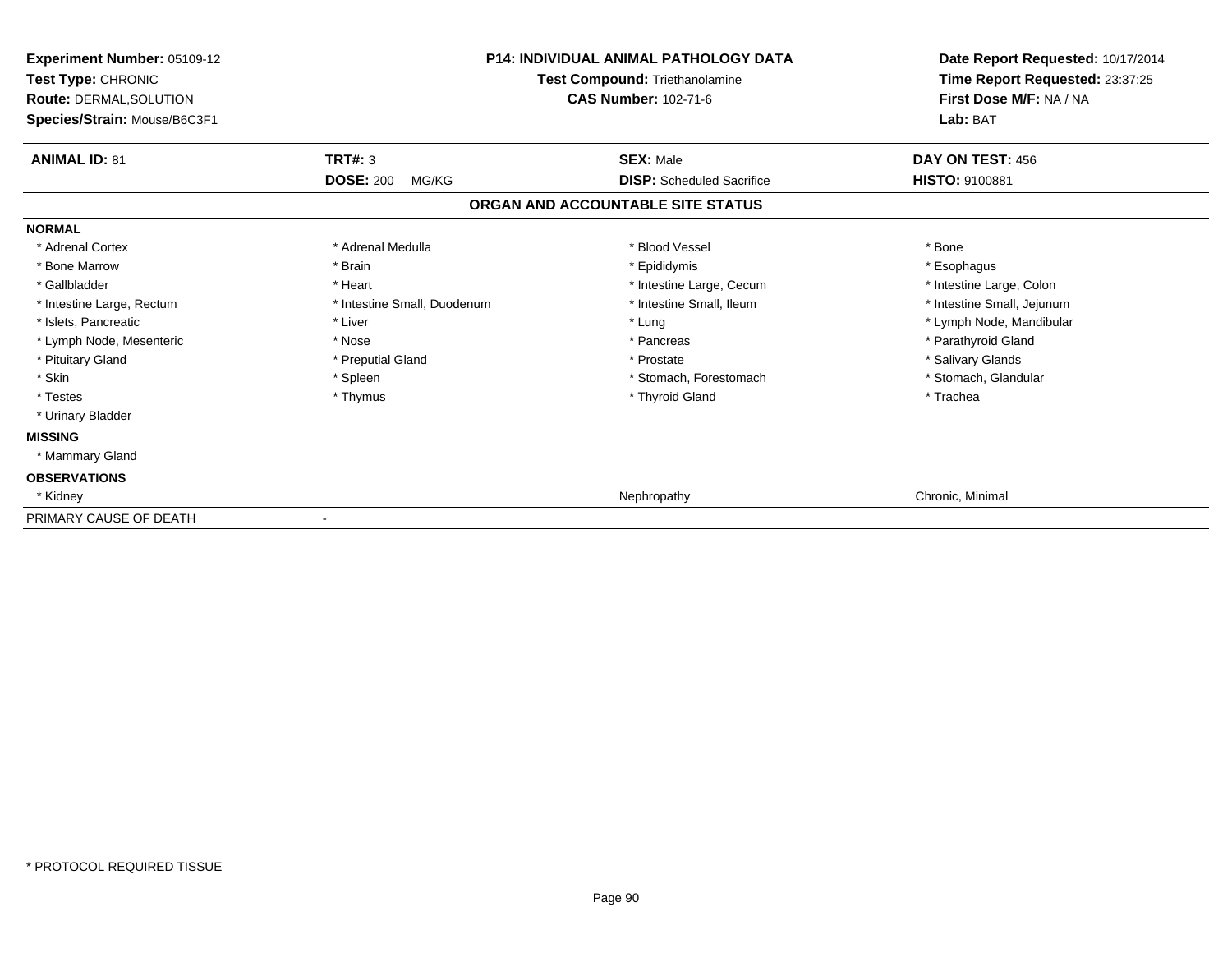| Experiment Number: 05109-12                         | <b>P14: INDIVIDUAL ANIMAL PATHOLOGY DATA</b> |                                   | Date Report Requested: 10/17/2014                                      |  |
|-----------------------------------------------------|----------------------------------------------|-----------------------------------|------------------------------------------------------------------------|--|
| Test Type: CHRONIC                                  |                                              | Test Compound: Triethanolamine    | Time Report Requested: 23:37:25<br>First Dose M/F: NA / NA<br>Lab: BAT |  |
| Route: DERMAL, SOLUTION                             |                                              | <b>CAS Number: 102-71-6</b>       |                                                                        |  |
| Species/Strain: Mouse/B6C3F1                        |                                              |                                   |                                                                        |  |
| <b>ANIMAL ID: 82</b>                                | <b>TRT#: 3</b>                               | <b>SEX: Male</b>                  | DAY ON TEST: 731                                                       |  |
|                                                     | <b>DOSE: 200</b><br>MG/KG                    | <b>DISP: Terminal Sacrifice</b>   | <b>HISTO: 9100882</b>                                                  |  |
|                                                     |                                              | ORGAN AND ACCOUNTABLE SITE STATUS |                                                                        |  |
| <b>NORMAL</b>                                       |                                              |                                   |                                                                        |  |
| * Adrenal Cortex                                    | * Adrenal Medulla                            | * Blood Vessel                    | * Bone                                                                 |  |
| * Bone Marrow                                       | * Brain                                      | * Epididymis                      | * Esophagus                                                            |  |
| * Gallbladder                                       | * Heart                                      | * Intestine Large, Cecum          | * Intestine Large, Colon                                               |  |
| * Intestine Large, Rectum                           | * Intestine Small, Duodenum                  | * Intestine Small, Ileum          | * Intestine Small, Jejunum                                             |  |
| * Islets, Pancreatic                                | * Liver                                      | * Lymph Node, Mandibular          | * Lymph Node, Mesenteric                                               |  |
| * Nose                                              | * Pancreas                                   | * Parathyroid Gland               | * Pituitary Gland                                                      |  |
| * Prostate                                          | * Salivary Glands                            | Seminal Vesicle                   | * Skin                                                                 |  |
| * Spleen                                            | * Stomach, Forestomach                       | * Stomach, Glandular              | * Testes                                                               |  |
| * Trachea                                           | * Urinary Bladder                            |                                   |                                                                        |  |
| <b>MISSING</b>                                      |                                              |                                   |                                                                        |  |
| * Mammary Gland                                     |                                              |                                   |                                                                        |  |
| <b>OBSERVATIONS</b>                                 |                                              |                                   |                                                                        |  |
| Eye                                                 | Cornea                                       | Inflammation                      | Chronic, Moderate                                                      |  |
| [Inflammation TGLS = $1-9$ ]                        |                                              |                                   |                                                                        |  |
| * Kidney                                            |                                              | Nephropathy                       | Chronic, Minimal                                                       |  |
| * Lung                                              |                                              | Alveolar/Bronchiolar Carcinoma    |                                                                        |  |
| [ Alveolar/Bronchiolar Carcinoma TGLS = 2-2 ]       |                                              |                                   |                                                                        |  |
| * Preputial Gland                                   | Duct                                         | Ectasia                           | Mild                                                                   |  |
| * Thymus                                            |                                              | Atrophy                           | Mild                                                                   |  |
| * Thyroid Gland                                     | <b>Follicular Cel</b>                        | Hyperplasia                       | Mild                                                                   |  |
| PRIMARY CAUSE OF DEATH                              |                                              |                                   |                                                                        |  |
| Animal Note: OTHER EYE POPPED OUT DURING SECTIONING |                                              |                                   |                                                                        |  |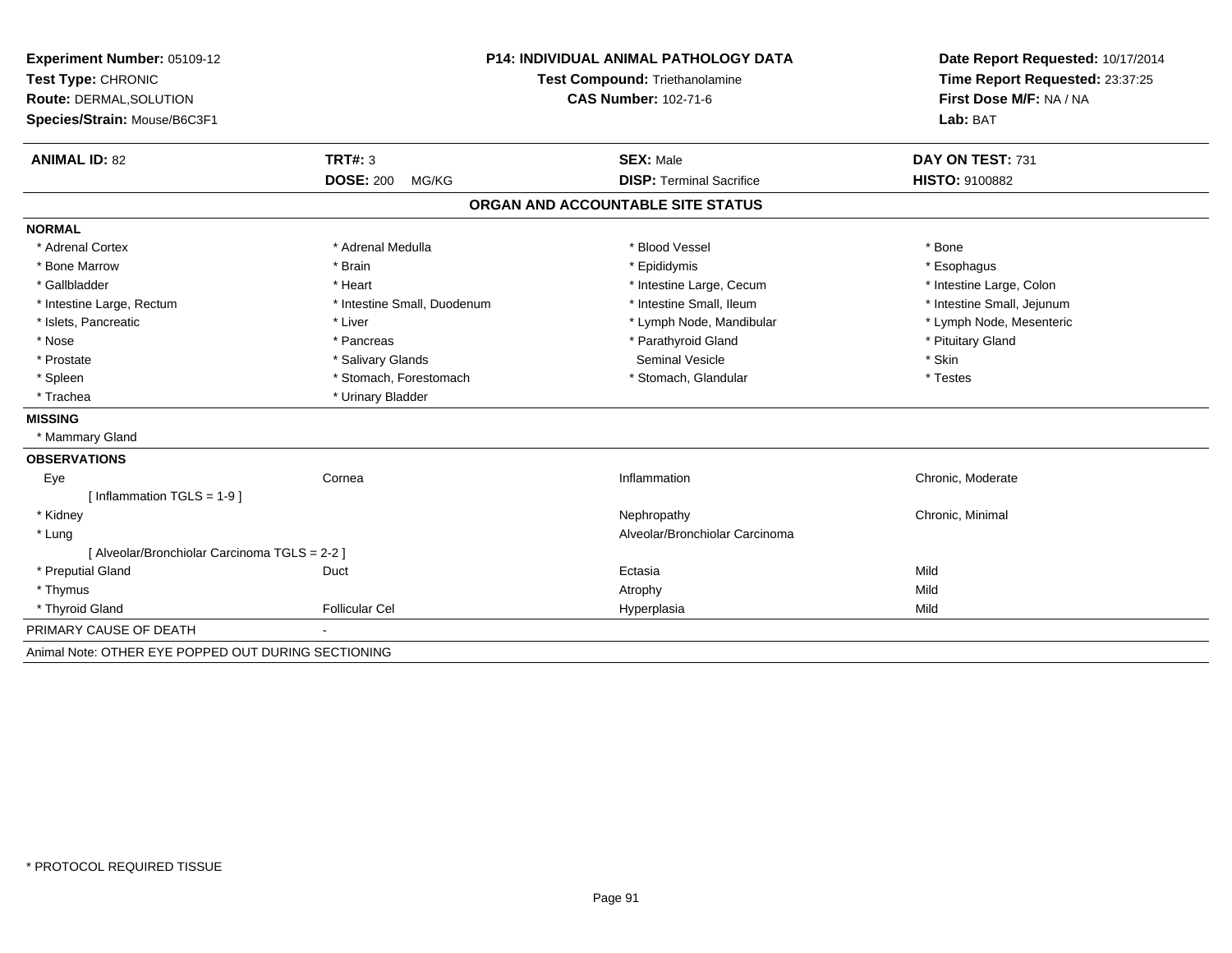| <b>Experiment Number: 05109-12</b><br><b>Test Type: CHRONIC</b><br>Route: DERMAL, SOLUTION<br>Species/Strain: Mouse/B6C3F1 | <b>P14: INDIVIDUAL ANIMAL PATHOLOGY DATA</b><br>Test Compound: Triethanolamine<br><b>CAS Number: 102-71-6</b> |                                   | Date Report Requested: 10/17/2014<br>Time Report Requested: 23:37:25<br>First Dose M/F: NA / NA<br>Lab: BAT |
|----------------------------------------------------------------------------------------------------------------------------|---------------------------------------------------------------------------------------------------------------|-----------------------------------|-------------------------------------------------------------------------------------------------------------|
| <b>ANIMAL ID: 83</b>                                                                                                       | <b>TRT#: 3</b>                                                                                                | <b>SEX: Male</b>                  | DAY ON TEST: 456                                                                                            |
|                                                                                                                            | <b>DOSE: 200</b><br>MG/KG                                                                                     | <b>DISP:</b> Scheduled Sacrifice  | <b>HISTO: 9100883</b>                                                                                       |
|                                                                                                                            |                                                                                                               | ORGAN AND ACCOUNTABLE SITE STATUS |                                                                                                             |
| <b>NORMAL</b>                                                                                                              |                                                                                                               |                                   |                                                                                                             |
| * Adrenal Cortex                                                                                                           | * Adrenal Medulla                                                                                             | * Blood Vessel                    | * Bone                                                                                                      |
| * Bone Marrow                                                                                                              | * Brain                                                                                                       | * Epididymis                      | * Esophagus                                                                                                 |
| * Gallbladder                                                                                                              | * Heart                                                                                                       | * Intestine Large, Cecum          | * Intestine Large, Colon                                                                                    |
| * Intestine Large, Rectum                                                                                                  | * Intestine Small, Duodenum                                                                                   | * Intestine Small, Ileum          | * Intestine Small, Jejunum                                                                                  |
| * Islets, Pancreatic                                                                                                       | * Lung                                                                                                        | * Lymph Node, Mandibular          | * Lymph Node, Mesenteric                                                                                    |
| * Nose                                                                                                                     | * Pancreas                                                                                                    | * Parathyroid Gland               | * Pituitary Gland                                                                                           |
| * Preputial Gland                                                                                                          | * Prostate                                                                                                    | * Salivary Glands                 | * Skin                                                                                                      |
| * Spleen                                                                                                                   | * Stomach, Forestomach                                                                                        | * Stomach, Glandular              | * Testes                                                                                                    |
| * Thymus                                                                                                                   | * Thyroid Gland                                                                                               | * Trachea                         | * Urinary Bladder                                                                                           |
| <b>MISSING</b>                                                                                                             |                                                                                                               |                                   |                                                                                                             |
| * Mammary Gland                                                                                                            |                                                                                                               |                                   |                                                                                                             |
| <b>OBSERVATIONS</b>                                                                                                        |                                                                                                               |                                   |                                                                                                             |
| * Kidney                                                                                                                   |                                                                                                               | Nephropathy                       | Chronic, Minimal                                                                                            |
| * Liver                                                                                                                    |                                                                                                               | Hepatocellular Carcinoma          |                                                                                                             |
| [ Hepatocellular Carcinoma TGLS = 1-9 ]                                                                                    |                                                                                                               |                                   |                                                                                                             |
| PRIMARY CAUSE OF DEATH                                                                                                     |                                                                                                               |                                   |                                                                                                             |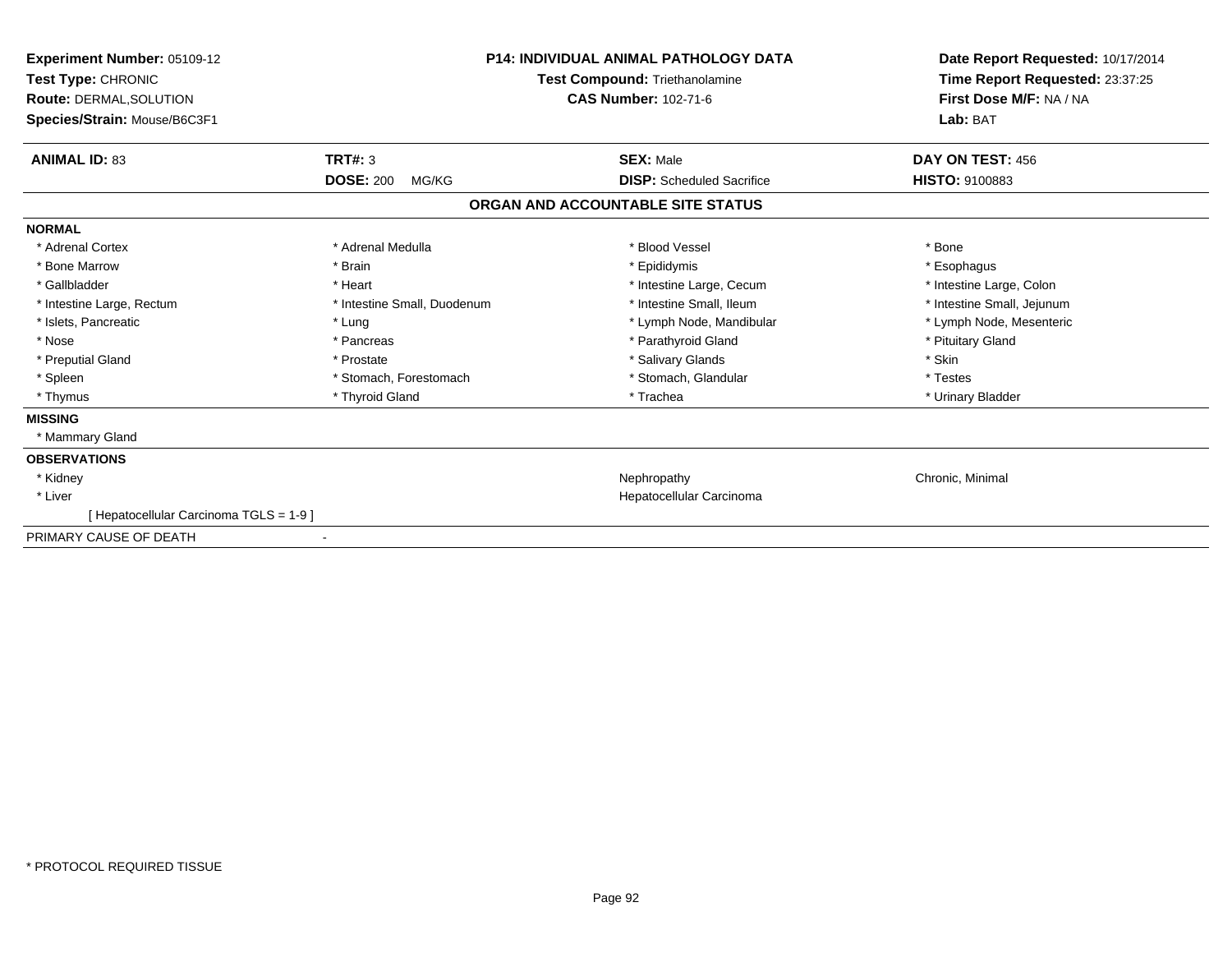| Experiment Number: 05109-12  | <b>P14: INDIVIDUAL ANIMAL PATHOLOGY DATA</b> |                                   | Date Report Requested: 10/17/2014                                      |  |
|------------------------------|----------------------------------------------|-----------------------------------|------------------------------------------------------------------------|--|
| Test Type: CHRONIC           |                                              | Test Compound: Triethanolamine    | Time Report Requested: 23:37:25<br>First Dose M/F: NA / NA<br>Lab: BAT |  |
| Route: DERMAL, SOLUTION      |                                              | <b>CAS Number: 102-71-6</b>       |                                                                        |  |
| Species/Strain: Mouse/B6C3F1 |                                              |                                   |                                                                        |  |
| <b>ANIMAL ID: 84</b>         | TRT#: 3                                      | <b>SEX: Male</b>                  | DAY ON TEST: 731                                                       |  |
|                              | <b>DOSE: 200</b><br>MG/KG                    | <b>DISP: Terminal Sacrifice</b>   | <b>HISTO: 9100884</b>                                                  |  |
|                              |                                              | ORGAN AND ACCOUNTABLE SITE STATUS |                                                                        |  |
| <b>NORMAL</b>                |                                              |                                   |                                                                        |  |
| * Adrenal Medulla            | * Blood Vessel                               | * Bone                            | * Bone Marrow                                                          |  |
| * Brain                      | * Epididymis                                 | * Esophagus                       | * Gallbladder                                                          |  |
| * Heart                      | * Intestine Large, Cecum                     | * Intestine Large, Colon          | * Intestine Large, Rectum                                              |  |
| * Intestine Small, Duodenum  | * Intestine Small, Ileum                     | * Intestine Small, Jejunum        | * Islets, Pancreatic                                                   |  |
| * Lymph Node, Mandibular     | * Lymph Node, Mesenteric                     | * Nose                            | * Pancreas                                                             |  |
| * Pituitary Gland            | * Preputial Gland                            | * Prostate                        | * Salivary Glands                                                      |  |
| <b>Seminal Vesicle</b>       | * Spleen                                     | * Stomach, Forestomach            | * Stomach, Glandular                                                   |  |
| * Testes                     | * Thymus                                     | * Thyroid Gland                   | * Trachea                                                              |  |
| * Urinary Bladder            |                                              |                                   |                                                                        |  |
| <b>MISSING</b>               |                                              |                                   |                                                                        |  |
| * Mammary Gland              |                                              |                                   |                                                                        |  |
| <b>OBSERVATIONS</b>          |                                              |                                   |                                                                        |  |
| * Adrenal Cortex             | Capsule, Spindle Cell                        | Hyperplasia                       | Mild                                                                   |  |
| * Kidney                     | Cortex                                       | Cyst                              |                                                                        |  |
|                              |                                              | Nephropathy                       | Chronic, Minimal                                                       |  |
| * Liver                      |                                              | <b>Eosinophilic Focus</b>         |                                                                        |  |
| * Lung                       | Alveolar Epith                               | Hyperplasia                       | Mild                                                                   |  |
| [ Hyperplasia TGLS = 2-2 ]   |                                              |                                   |                                                                        |  |
| * Parathyroid Gland          |                                              | Cyst                              |                                                                        |  |
| * Skin                       | Neck, Subcut Tiss                            | Hemangiosarcoma                   |                                                                        |  |
| [Hemangiosarcoma TGLS = 1-9] |                                              |                                   |                                                                        |  |
| PRIMARY CAUSE OF DEATH       | $\sim$                                       |                                   |                                                                        |  |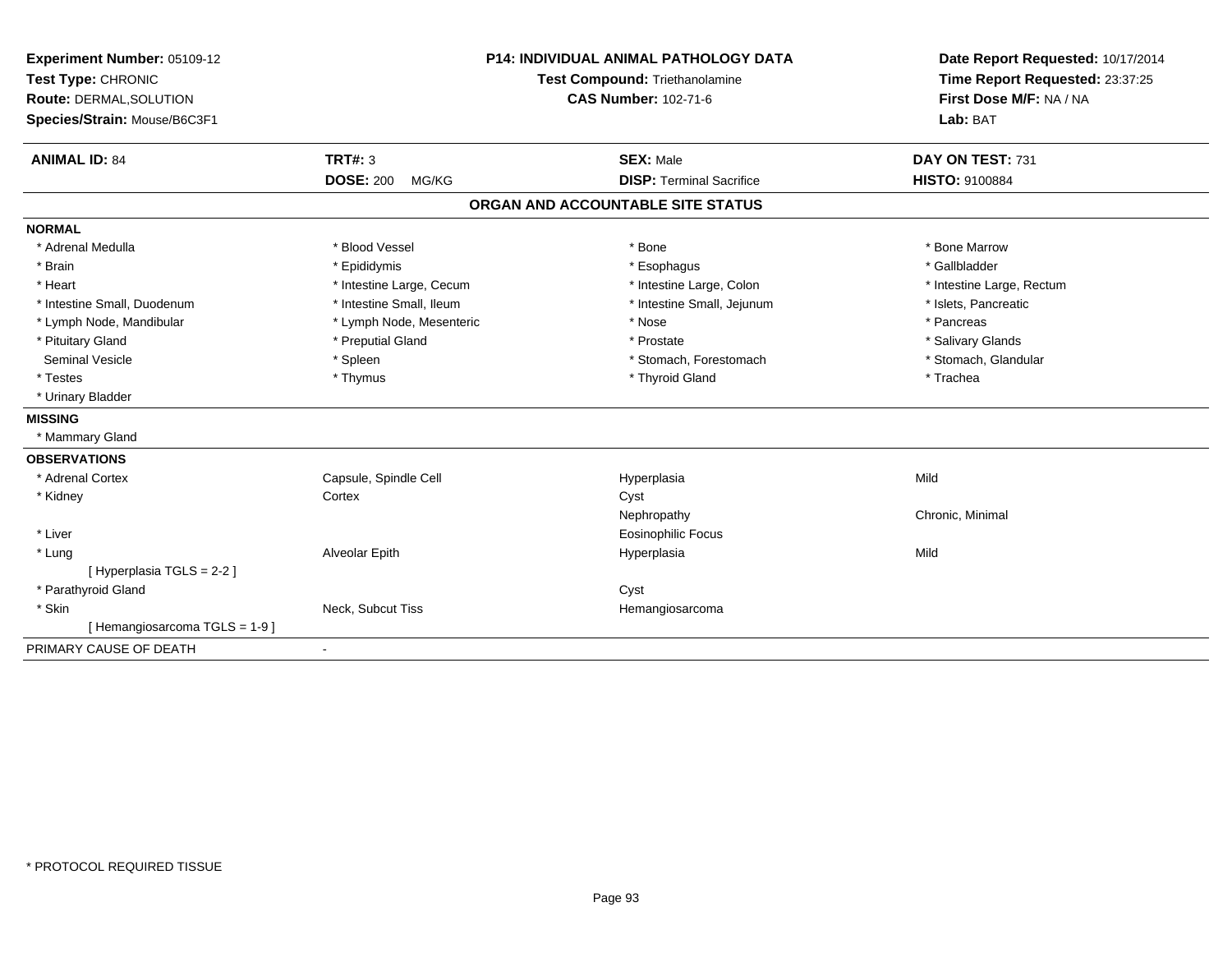| Experiment Number: 05109-12<br>Test Type: CHRONIC<br>Route: DERMAL, SOLUTION<br>Species/Strain: Mouse/B6C3F1 |                                             | <b>P14: INDIVIDUAL ANIMAL PATHOLOGY DATA</b><br><b>Test Compound: Triethanolamine</b><br><b>CAS Number: 102-71-6</b> |  | Date Report Requested: 10/17/2014<br>Time Report Requested: 23:37:25<br>First Dose M/F: NA / NA<br>Lab: BAT |
|--------------------------------------------------------------------------------------------------------------|---------------------------------------------|----------------------------------------------------------------------------------------------------------------------|--|-------------------------------------------------------------------------------------------------------------|
| <b>ANIMAL ID: 85</b>                                                                                         | <b>TRT#: 3</b><br><b>DOSE: 200</b><br>MG/KG | <b>SEX: Male</b><br><b>DISP: Terminal Sacrifice</b>                                                                  |  | DAY ON TEST: 731<br><b>HISTO: 9100885</b>                                                                   |
|                                                                                                              |                                             |                                                                                                                      |  |                                                                                                             |
|                                                                                                              |                                             | ORGAN AND ACCOUNTABLE SITE STATUS                                                                                    |  |                                                                                                             |
| <b>NORMAL</b>                                                                                                |                                             |                                                                                                                      |  |                                                                                                             |
| * Adrenal Medulla                                                                                            | * Blood Vessel                              | * Bone                                                                                                               |  | * Bone Marrow                                                                                               |
| * Brain                                                                                                      | * Epididymis                                | * Esophagus                                                                                                          |  | * Gallbladder                                                                                               |
| * Heart                                                                                                      | * Intestine Large, Cecum                    | * Intestine Large, Colon                                                                                             |  | * Intestine Large, Rectum                                                                                   |
| * Intestine Small, Duodenum                                                                                  | * Intestine Small, Ileum                    | * Intestine Small, Jejunum                                                                                           |  | * Islets, Pancreatic                                                                                        |
| * Lung                                                                                                       | * Lymph Node, Mesenteric                    | * Nose                                                                                                               |  | * Pancreas                                                                                                  |
| * Parathyroid Gland                                                                                          | * Pituitary Gland                           | * Prostate                                                                                                           |  | * Salivary Glands                                                                                           |
| Seminal Vesicle                                                                                              | * Skin                                      | * Spleen                                                                                                             |  | * Stomach, Forestomach                                                                                      |
| * Stomach, Glandular                                                                                         | * Testes                                    | * Thyroid Gland                                                                                                      |  | * Trachea                                                                                                   |
| * Urinary Bladder                                                                                            |                                             |                                                                                                                      |  |                                                                                                             |
| <b>MISSING</b>                                                                                               |                                             |                                                                                                                      |  |                                                                                                             |
| * Lymph Node, Mandibular                                                                                     | * Mammary Gland                             |                                                                                                                      |  |                                                                                                             |
| <b>OBSERVATIONS</b>                                                                                          |                                             |                                                                                                                      |  |                                                                                                             |
| * Adrenal Cortex                                                                                             |                                             | Hypertrophy                                                                                                          |  | Mild                                                                                                        |
| * Kidney                                                                                                     |                                             | Nephropathy                                                                                                          |  | Chronic, Minimal                                                                                            |
| * Liver                                                                                                      |                                             | Hepatocellular Adenoma                                                                                               |  |                                                                                                             |
| [ Hepatocellular Adenoma TGLS = 1-9 ]                                                                        |                                             |                                                                                                                      |  |                                                                                                             |
| * Preputial Gland                                                                                            | Duct                                        | Ectasia                                                                                                              |  | Moderate                                                                                                    |
| * Thymus                                                                                                     |                                             | Atrophy                                                                                                              |  | Mild                                                                                                        |
| PRIMARY CAUSE OF DEATH                                                                                       | $\overline{\phantom{a}}$                    |                                                                                                                      |  |                                                                                                             |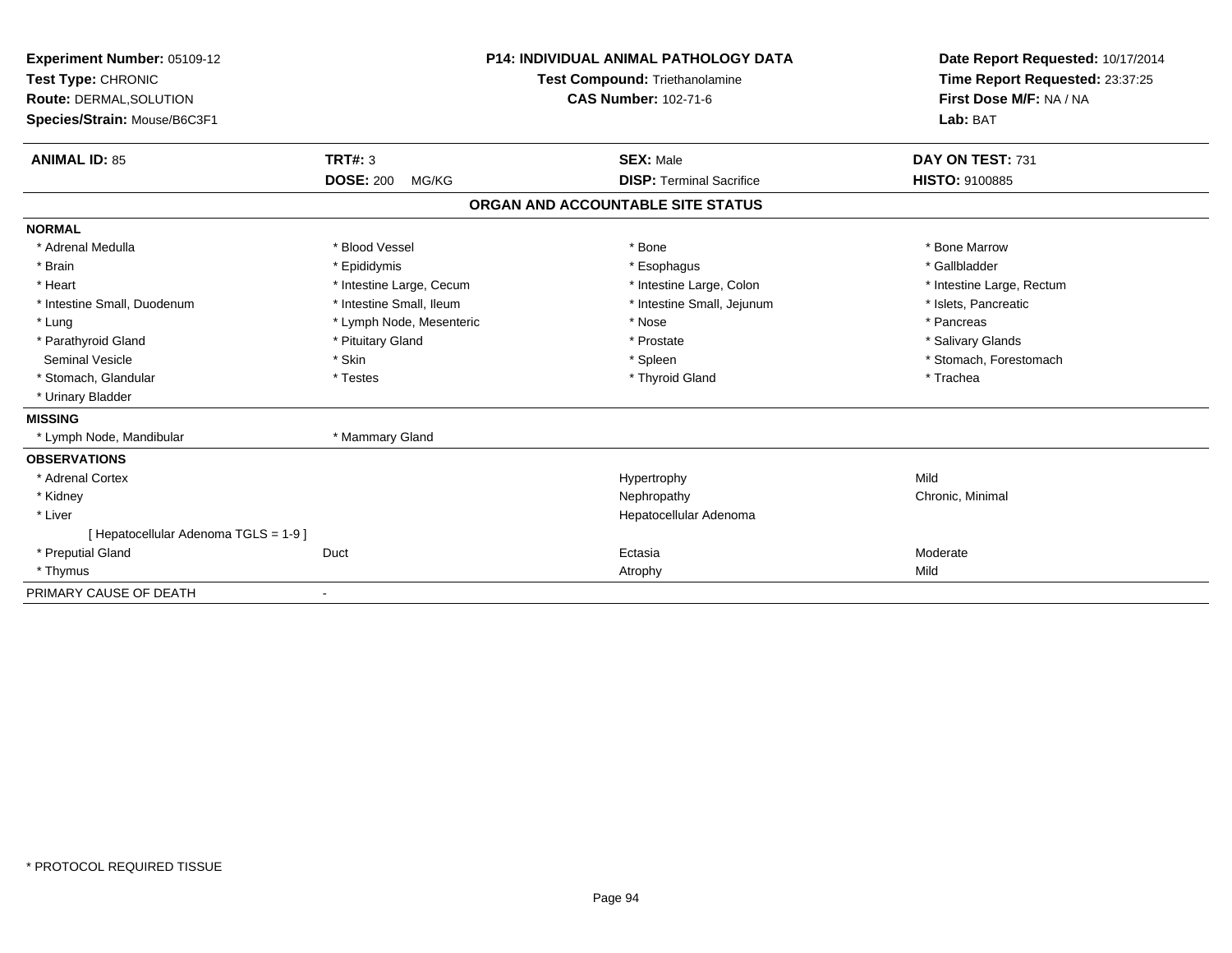| Experiment Number: 05109-12                 | <b>P14: INDIVIDUAL ANIMAL PATHOLOGY DATA</b> |                                   | Date Report Requested: 10/17/2014 |
|---------------------------------------------|----------------------------------------------|-----------------------------------|-----------------------------------|
| Test Type: CHRONIC                          |                                              | Test Compound: Triethanolamine    | Time Report Requested: 23:37:25   |
| <b>Route: DERMAL, SOLUTION</b>              | <b>CAS Number: 102-71-6</b>                  |                                   | First Dose M/F: NA / NA           |
| Species/Strain: Mouse/B6C3F1                |                                              |                                   | Lab: BAT                          |
| <b>ANIMAL ID: 86</b>                        | TRT#: 3                                      | <b>SEX: Male</b>                  | DAY ON TEST: 731                  |
|                                             | <b>DOSE: 200</b><br>MG/KG                    | <b>DISP: Terminal Sacrifice</b>   | HISTO: 9100886                    |
|                                             |                                              | ORGAN AND ACCOUNTABLE SITE STATUS |                                   |
| <b>NORMAL</b>                               |                                              |                                   |                                   |
| * Adrenal Medulla                           | * Blood Vessel                               | * Bone                            | * Bone Marrow                     |
| * Brain                                     | * Epididymis                                 | * Esophagus                       | * Gallbladder                     |
| * Heart                                     | * Intestine Large, Cecum                     | * Intestine Large, Colon          | * Intestine Large, Rectum         |
| * Intestine Small, Duodenum                 | * Intestine Small, Ileum                     | * Intestine Small, Jejunum        | * Islets. Pancreatic              |
| * Lung                                      | * Lymph Node, Mandibular                     | * Lymph Node, Mesenteric          | * Nose                            |
| * Pancreas                                  | * Parathyroid Gland                          | * Pituitary Gland                 | * Prostate                        |
| * Salivary Glands                           | <b>Seminal Vesicle</b>                       | * Skin                            | * Spleen                          |
| * Stomach, Forestomach                      | * Stomach, Glandular                         | * Testes                          | * Thyroid Gland                   |
| * Trachea                                   | * Urinary Bladder                            |                                   |                                   |
| <b>MISSING</b>                              |                                              |                                   |                                   |
| * Mammary Gland                             | * Thymus                                     |                                   |                                   |
| <b>OBSERVATIONS</b>                         |                                              |                                   |                                   |
| * Adrenal Cortex                            |                                              | Hypertrophy                       | Mild                              |
| * Kidney                                    |                                              | Nephropathy                       | Chronic, Minimal                  |
| * Liver                                     |                                              | Hepatocellular Adenoma            |                                   |
| [ Hepatocellular Adenoma TGLS = 2-9 ]       |                                              |                                   |                                   |
| * Preputial Gland                           | Duct                                         | Ectasia                           | Moderate                          |
| [ Ectasia TGLS = 1-6 ]                      |                                              |                                   |                                   |
| PRIMARY CAUSE OF DEATH                      |                                              |                                   |                                   |
| Animal Note: TGL3, FOCUS COULD NOT BE FOUND |                                              |                                   |                                   |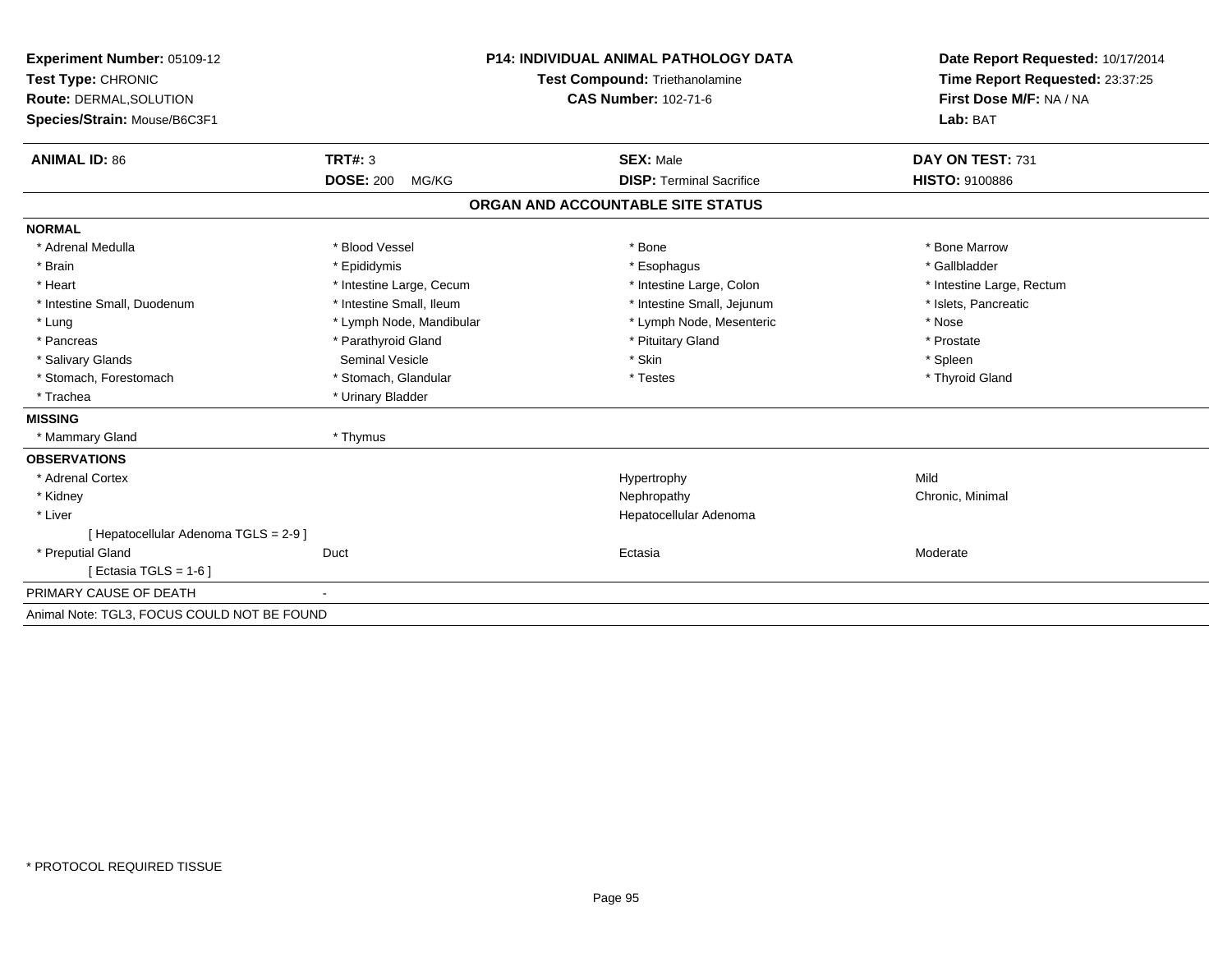| Experiment Number: 05109-12               | <b>P14: INDIVIDUAL ANIMAL PATHOLOGY DATA</b> |                                   | Date Report Requested: 10/17/2014                          |  |
|-------------------------------------------|----------------------------------------------|-----------------------------------|------------------------------------------------------------|--|
| Test Type: CHRONIC                        |                                              | Test Compound: Triethanolamine    | Time Report Requested: 23:37:25<br>First Dose M/F: NA / NA |  |
| Route: DERMAL, SOLUTION                   |                                              | <b>CAS Number: 102-71-6</b>       |                                                            |  |
| Species/Strain: Mouse/B6C3F1              |                                              |                                   | Lab: BAT                                                   |  |
| <b>ANIMAL ID: 87</b>                      | TRT#: 3                                      | <b>SEX: Male</b>                  | DAY ON TEST: 731                                           |  |
|                                           | <b>DOSE: 200</b><br>MG/KG                    | <b>DISP: Terminal Sacrifice</b>   | HISTO: 9100887                                             |  |
|                                           |                                              | ORGAN AND ACCOUNTABLE SITE STATUS |                                                            |  |
| <b>NORMAL</b>                             |                                              |                                   |                                                            |  |
| * Adrenal Medulla                         | * Blood Vessel                               | * Bone                            | * Bone Marrow                                              |  |
| * Brain                                   | * Epididymis                                 | * Esophagus                       | * Gallbladder                                              |  |
| * Heart                                   | * Intestine Large, Cecum                     | * Intestine Large, Colon          | * Intestine Large, Rectum                                  |  |
| * Intestine Small, Duodenum               | * Intestine Small, Ileum                     | * Intestine Small, Jejunum        | * Islets, Pancreatic                                       |  |
| * Lung                                    | * Lymph Node, Mandibular                     | * Lymph Node, Mesenteric          | * Nose                                                     |  |
| * Pancreas                                | * Parathyroid Gland                          | * Pituitary Gland                 | * Prostate                                                 |  |
| * Salivary Glands                         | <b>Seminal Vesicle</b>                       | * Skin                            | * Spleen                                                   |  |
| * Stomach, Forestomach                    | * Stomach, Glandular                         | * Testes                          | * Thyroid Gland                                            |  |
| * Trachea                                 | * Urinary Bladder                            |                                   |                                                            |  |
| <b>MISSING</b>                            |                                              |                                   |                                                            |  |
| * Mammary Gland                           |                                              |                                   |                                                            |  |
| <b>OBSERVATIONS</b>                       |                                              |                                   |                                                            |  |
| * Adrenal Cortex                          |                                              | Hypertrophy                       | Mild                                                       |  |
| * Kidney                                  |                                              | Nephropathy                       | Chronic, Minimal                                           |  |
| * Liver                                   |                                              | Hemangiosarcoma                   |                                                            |  |
|                                           |                                              | Hepatocellular Adenoma            | Multiple                                                   |  |
| [Hemangiosarcoma TGLS = 2-9]              |                                              |                                   |                                                            |  |
| [ Hepatocellular Adenoma TGLS = 3-1,4-1 ] |                                              |                                   |                                                            |  |
| * Preputial Gland                         | Duct                                         | Ectasia                           | Moderate                                                   |  |
| [Ectasia TGLS = $1-6$ ]                   |                                              |                                   |                                                            |  |
| * Thymus                                  |                                              | Atrophy                           | Mild                                                       |  |
| PRIMARY CAUSE OF DEATH                    | $\blacksquare$                               |                                   |                                                            |  |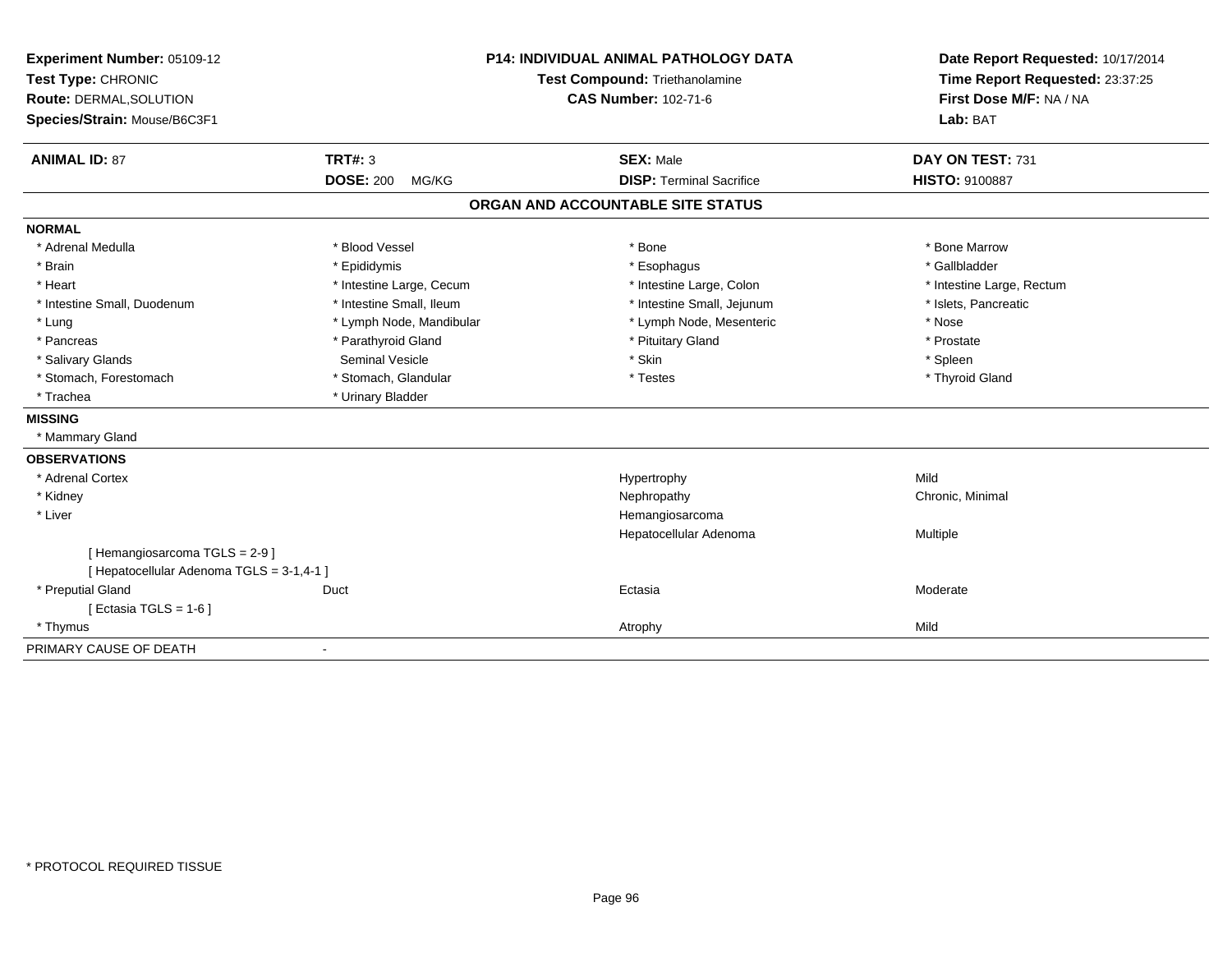| <b>Experiment Number: 05109-12</b><br>Test Type: CHRONIC<br><b>Route: DERMAL, SOLUTION</b> |                             | <b>P14: INDIVIDUAL ANIMAL PATHOLOGY DATA</b><br>Test Compound: Triethanolamine<br><b>CAS Number: 102-71-6</b> | Date Report Requested: 10/17/2014<br>Time Report Requested: 23:37:25<br>First Dose M/F: NA / NA |  |
|--------------------------------------------------------------------------------------------|-----------------------------|---------------------------------------------------------------------------------------------------------------|-------------------------------------------------------------------------------------------------|--|
| Species/Strain: Mouse/B6C3F1                                                               |                             |                                                                                                               | Lab: BAT                                                                                        |  |
| <b>ANIMAL ID: 88</b>                                                                       | TRT#: 3                     | <b>SEX: Male</b>                                                                                              | DAY ON TEST: 731                                                                                |  |
|                                                                                            | <b>DOSE: 200</b><br>MG/KG   | <b>DISP: Natural Death</b>                                                                                    | <b>HISTO: 9100888</b>                                                                           |  |
|                                                                                            |                             | ORGAN AND ACCOUNTABLE SITE STATUS                                                                             |                                                                                                 |  |
| <b>NORMAL</b>                                                                              |                             |                                                                                                               |                                                                                                 |  |
| * Adrenal Cortex                                                                           | * Adrenal Medulla           | * Blood Vessel                                                                                                | * Bone                                                                                          |  |
| * Bone Marrow                                                                              | * Brain                     | * Epididymis                                                                                                  | * Esophagus                                                                                     |  |
| * Gallbladder                                                                              | * Heart                     | * Intestine Large, Cecum                                                                                      | * Intestine Large, Colon                                                                        |  |
| * Intestine Large, Rectum                                                                  | * Intestine Small, Duodenum | * Intestine Small, Ileum                                                                                      | * Intestine Small, Jejunum                                                                      |  |
| * Islets, Pancreatic                                                                       | * Kidney                    | * Lymph Node, Mandibular                                                                                      | * Lymph Node, Mesenteric                                                                        |  |
| * Nose                                                                                     | * Pancreas                  | * Pituitary Gland                                                                                             | * Preputial Gland                                                                               |  |
| * Prostate                                                                                 | * Salivary Glands           | <b>Seminal Vesicle</b>                                                                                        | * Skin                                                                                          |  |
| * Spleen                                                                                   | * Stomach, Forestomach      | * Stomach, Glandular                                                                                          | * Testes                                                                                        |  |
| * Thyroid Gland                                                                            | * Trachea                   | * Urinary Bladder                                                                                             |                                                                                                 |  |
| <b>MISSING</b>                                                                             |                             |                                                                                                               |                                                                                                 |  |
| * Mammary Gland                                                                            | * Parathyroid Gland         | * Thymus                                                                                                      |                                                                                                 |  |
| <b>OBSERVATIONS</b>                                                                        |                             |                                                                                                               |                                                                                                 |  |
| * Liver                                                                                    |                             | Hepatocellular Carcinoma                                                                                      | Multiple                                                                                        |  |
| [ Hepatocellular Carcinoma TGLS = 1-1,1-2,2-9,3-10,4-10 ]                                  |                             |                                                                                                               |                                                                                                 |  |
| * Lung                                                                                     |                             | Alveolar/Bronchiolar Adenoma                                                                                  |                                                                                                 |  |
|                                                                                            |                             | Hepatocellular Carcinoma                                                                                      | Metastatic (Liver)                                                                              |  |
| [ Hepatocellular Carcinoma TGLS = 5-2 ]                                                    |                             |                                                                                                               |                                                                                                 |  |
| PRIMARY CAUSE OF DEATH                                                                     |                             |                                                                                                               |                                                                                                 |  |
| Animal Note: PARATHYROID CUT THRU                                                          |                             |                                                                                                               |                                                                                                 |  |
| Animal Note: COD, LIVER TUMORS                                                             |                             |                                                                                                               |                                                                                                 |  |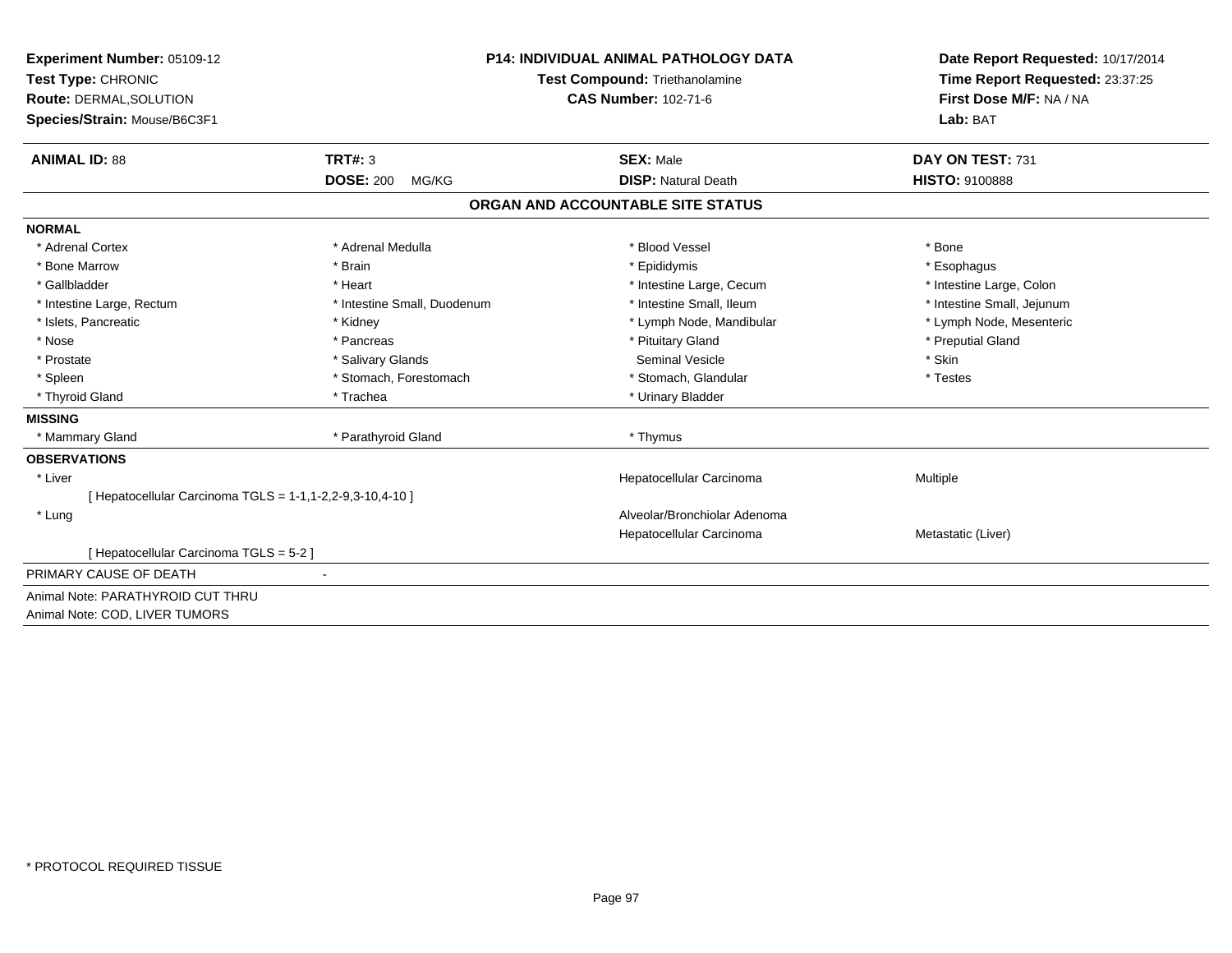| Experiment Number: 05109-12<br>Test Type: CHRONIC<br>Route: DERMAL, SOLUTION<br>Species/Strain: Mouse/B6C3F1 |                           | <b>P14: INDIVIDUAL ANIMAL PATHOLOGY DATA</b><br>Test Compound: Triethanolamine<br><b>CAS Number: 102-71-6</b> | Date Report Requested: 10/17/2014<br>Time Report Requested: 23:37:25<br>First Dose M/F: NA / NA<br>Lab: BAT |  |
|--------------------------------------------------------------------------------------------------------------|---------------------------|---------------------------------------------------------------------------------------------------------------|-------------------------------------------------------------------------------------------------------------|--|
| <b>ANIMAL ID: 89</b>                                                                                         | <b>TRT#: 3</b>            | <b>SEX: Male</b>                                                                                              | DAY ON TEST: 731                                                                                            |  |
|                                                                                                              | <b>DOSE: 200</b><br>MG/KG | <b>DISP: Terminal Sacrifice</b>                                                                               | <b>HISTO: 9100889</b>                                                                                       |  |
|                                                                                                              |                           | ORGAN AND ACCOUNTABLE SITE STATUS                                                                             |                                                                                                             |  |
| <b>NORMAL</b>                                                                                                |                           |                                                                                                               |                                                                                                             |  |
| * Adrenal Medulla                                                                                            | * Blood Vessel            | * Bone                                                                                                        | * Bone Marrow                                                                                               |  |
| * Brain                                                                                                      | * Epididymis              | * Esophagus                                                                                                   | * Gallbladder                                                                                               |  |
| * Heart                                                                                                      | * Intestine Large, Cecum  | * Intestine Large, Colon                                                                                      | * Intestine Large, Rectum                                                                                   |  |
| * Intestine Small, Duodenum                                                                                  | * Intestine Small, Ileum  | * Intestine Small, Jejunum                                                                                    | * Islets, Pancreatic                                                                                        |  |
| * Lymph Node, Mandibular                                                                                     | * Lymph Node, Mesenteric  | * Nose                                                                                                        | * Parathyroid Gland                                                                                         |  |
| * Pituitary Gland                                                                                            | * Prostate                | * Salivary Glands                                                                                             | <b>Seminal Vesicle</b>                                                                                      |  |
| * Skin                                                                                                       | * Stomach, Forestomach    | * Stomach, Glandular                                                                                          | * Testes                                                                                                    |  |
| * Thyroid Gland                                                                                              | * Trachea                 | * Urinary Bladder                                                                                             |                                                                                                             |  |
| <b>MISSING</b>                                                                                               |                           |                                                                                                               |                                                                                                             |  |
| * Mammary Gland                                                                                              | * Thymus                  |                                                                                                               |                                                                                                             |  |
| <b>OBSERVATIONS</b>                                                                                          |                           |                                                                                                               |                                                                                                             |  |
| * Adrenal Cortex                                                                                             |                           | Hyperplasia                                                                                                   | Mild                                                                                                        |  |
| <b>Harderian Gland</b>                                                                                       |                           | Adenoma                                                                                                       |                                                                                                             |  |
| [Adenoma TGLS = $1-12$ ]                                                                                     |                           |                                                                                                               |                                                                                                             |  |
| * Kidney                                                                                                     |                           | Nephropathy                                                                                                   | Chronic, Mild                                                                                               |  |
| * Liver                                                                                                      |                           | Cytoplasmic Alteration                                                                                        | Mild                                                                                                        |  |
|                                                                                                              |                           | <b>Eosinophilic Focus</b>                                                                                     |                                                                                                             |  |
|                                                                                                              |                           | Hepatocellular Adenoma                                                                                        | Multiple                                                                                                    |  |
|                                                                                                              |                           | Hepatocellular Carcinoma                                                                                      |                                                                                                             |  |
|                                                                                                              |                           | Karyomegaly                                                                                                   | Mild                                                                                                        |  |
| [ Eosinophilic Focus TGLS = 5-1 ]                                                                            |                           |                                                                                                               |                                                                                                             |  |
| [ Hepatocellular Adenoma TGLS = 3-1,7-9,8-2 ]                                                                |                           |                                                                                                               |                                                                                                             |  |
| [ Hepatocellular Carcinoma TGLS = 6-10 ]                                                                     |                           |                                                                                                               |                                                                                                             |  |
| * Lung                                                                                                       |                           | Hepatocellular Carcinoma                                                                                      | Metastatic (Liver)                                                                                          |  |
| * Pancreas                                                                                                   | Acinus                    | Atrophy                                                                                                       | Marked                                                                                                      |  |
|                                                                                                              | Duct                      | Cyst                                                                                                          |                                                                                                             |  |
| [ $Cyst TGLS = 2-11$ ]                                                                                       |                           |                                                                                                               |                                                                                                             |  |
| * Preputial Gland                                                                                            | Duct                      | Ectasia                                                                                                       | Moderate                                                                                                    |  |
| [ Ectasia TGLS = $4-6$ ]                                                                                     |                           |                                                                                                               |                                                                                                             |  |
| * Spleen                                                                                                     |                           | Hematopoietic Cell Proliferation                                                                              | Mild                                                                                                        |  |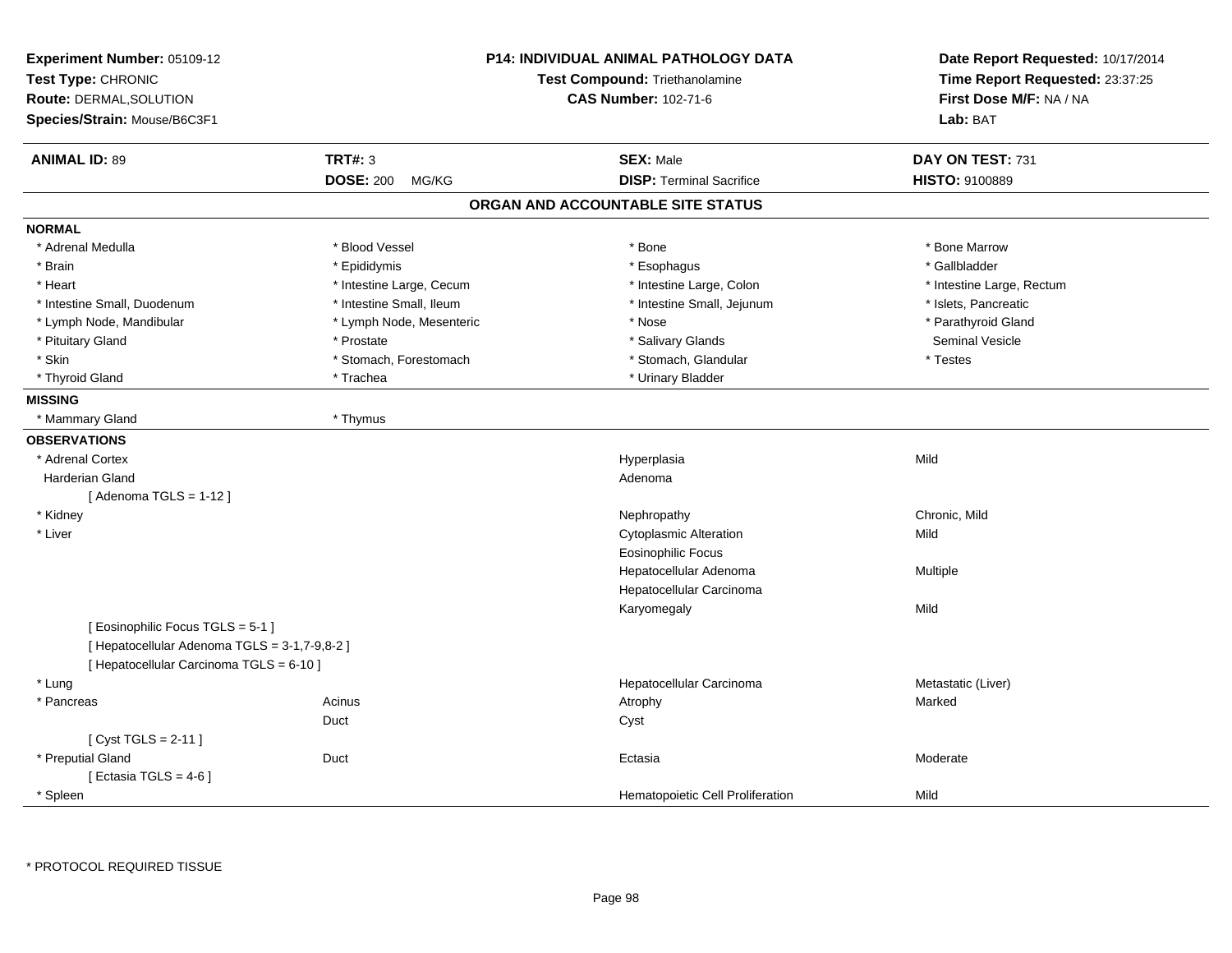| <b>Experiment Number: 05109-12</b><br>Test Type: CHRONIC |                           | <b>P14: INDIVIDUAL ANIMAL PATHOLOGY DATA</b><br>Test Compound: Triethanolamine | Date Report Requested: 10/17/2014<br>Time Report Requested: 23:37:25 |
|----------------------------------------------------------|---------------------------|--------------------------------------------------------------------------------|----------------------------------------------------------------------|
| <b>Route: DERMAL, SOLUTION</b>                           |                           | <b>CAS Number: 102-71-6</b>                                                    | First Dose M/F: NA / NA                                              |
| Species/Strain: Mouse/B6C3F1                             |                           |                                                                                | Lab: BAT                                                             |
| <b>ANIMAL ID: 89</b>                                     | TRT#: 3                   | <b>SEX: Male</b>                                                               | DAY ON TEST: 731                                                     |
|                                                          | <b>DOSE: 200</b><br>MG/KG | <b>DISP:</b> Terminal Sacrifice                                                | <b>HISTO: 9100889</b>                                                |
|                                                          |                           | ORGAN AND ACCOUNTABLE SITE STATUS                                              |                                                                      |
| PRIMARY CAUSE OF DEATH                                   |                           |                                                                                |                                                                      |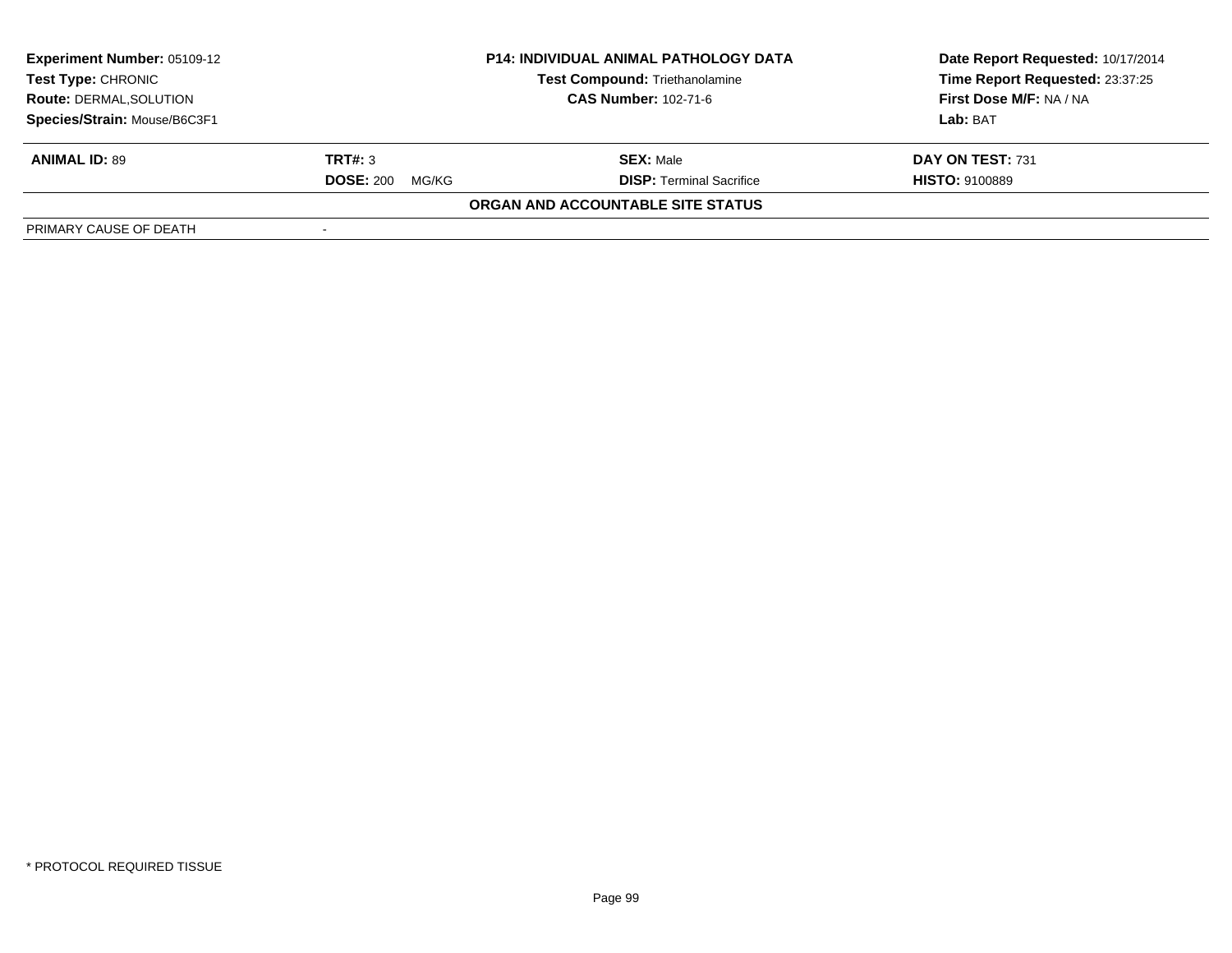| Experiment Number: 05109-12               |                           | P14: INDIVIDUAL ANIMAL PATHOLOGY DATA | Date Report Requested: 10/17/2014                          |
|-------------------------------------------|---------------------------|---------------------------------------|------------------------------------------------------------|
| Test Type: CHRONIC                        |                           | <b>Test Compound: Triethanolamine</b> | Time Report Requested: 23:37:25<br>First Dose M/F: NA / NA |
| Route: DERMAL, SOLUTION                   |                           | <b>CAS Number: 102-71-6</b>           |                                                            |
| Species/Strain: Mouse/B6C3F1              |                           |                                       | Lab: BAT                                                   |
| <b>ANIMAL ID: 90</b>                      | <b>TRT#: 3</b>            | <b>SEX: Male</b>                      | DAY ON TEST: 729                                           |
|                                           | <b>DOSE: 200</b><br>MG/KG | <b>DISP: Terminal Sacrifice</b>       | <b>HISTO: 9100890</b>                                      |
|                                           |                           | ORGAN AND ACCOUNTABLE SITE STATUS     |                                                            |
| <b>NORMAL</b>                             |                           |                                       |                                                            |
| * Adrenal Medulla                         | * Blood Vessel            | * Bone                                | * Bone Marrow                                              |
| * Brain                                   | * Epididymis              | * Esophagus                           | * Gallbladder                                              |
| * Heart                                   | * Intestine Large, Cecum  | * Intestine Large, Colon              | * Intestine Large, Rectum                                  |
| * Intestine Small, Duodenum               | * Intestine Small, Ileum  | * Intestine Small, Jejunum            | * Islets, Pancreatic                                       |
| * Lung                                    | * Lymph Node, Mandibular  | * Lymph Node, Mesenteric              | * Nose                                                     |
| * Pancreas                                | * Prostate                | * Salivary Glands                     | <b>Seminal Vesicle</b>                                     |
| * Skin                                    | * Spleen                  | * Stomach, Forestomach                | * Stomach, Glandular                                       |
| * Testes                                  | * Trachea                 | * Urinary Bladder                     |                                                            |
| <b>MISSING</b>                            |                           |                                       |                                                            |
| * Mammary Gland                           | * Parathyroid Gland       | * Pituitary Gland                     |                                                            |
| <b>OBSERVATIONS</b>                       |                           |                                       |                                                            |
| * Adrenal Cortex                          |                           | Hypertrophy                           | Moderate                                                   |
| * Kidney                                  | Cortex                    | Cyst                                  |                                                            |
|                                           |                           | Nephropathy                           | Chronic, Mild                                              |
| * Liver                                   |                           | Hepatocellular Adenoma                | Multiple                                                   |
| [ Hepatocellular Adenoma TGLS = 2-9,3-2 ] |                           |                                       |                                                            |
| * Preputial Gland                         | Duct                      | Ectasia                               | Moderate                                                   |
| [ Ectasia TGLS = $1-6$ ]                  |                           |                                       |                                                            |
| * Thymus                                  |                           | Atrophy                               | Mild                                                       |
| * Thyroid Gland                           | <b>Follicular Cel</b>     | Hyperplasia                           | Minimal                                                    |
| PRIMARY CAUSE OF DEATH                    |                           |                                       |                                                            |
| Animal Note: PARATHYROID CUT THRU         |                           |                                       |                                                            |
| Animal Note: PITUITARY MISSING AT TRIM    |                           |                                       |                                                            |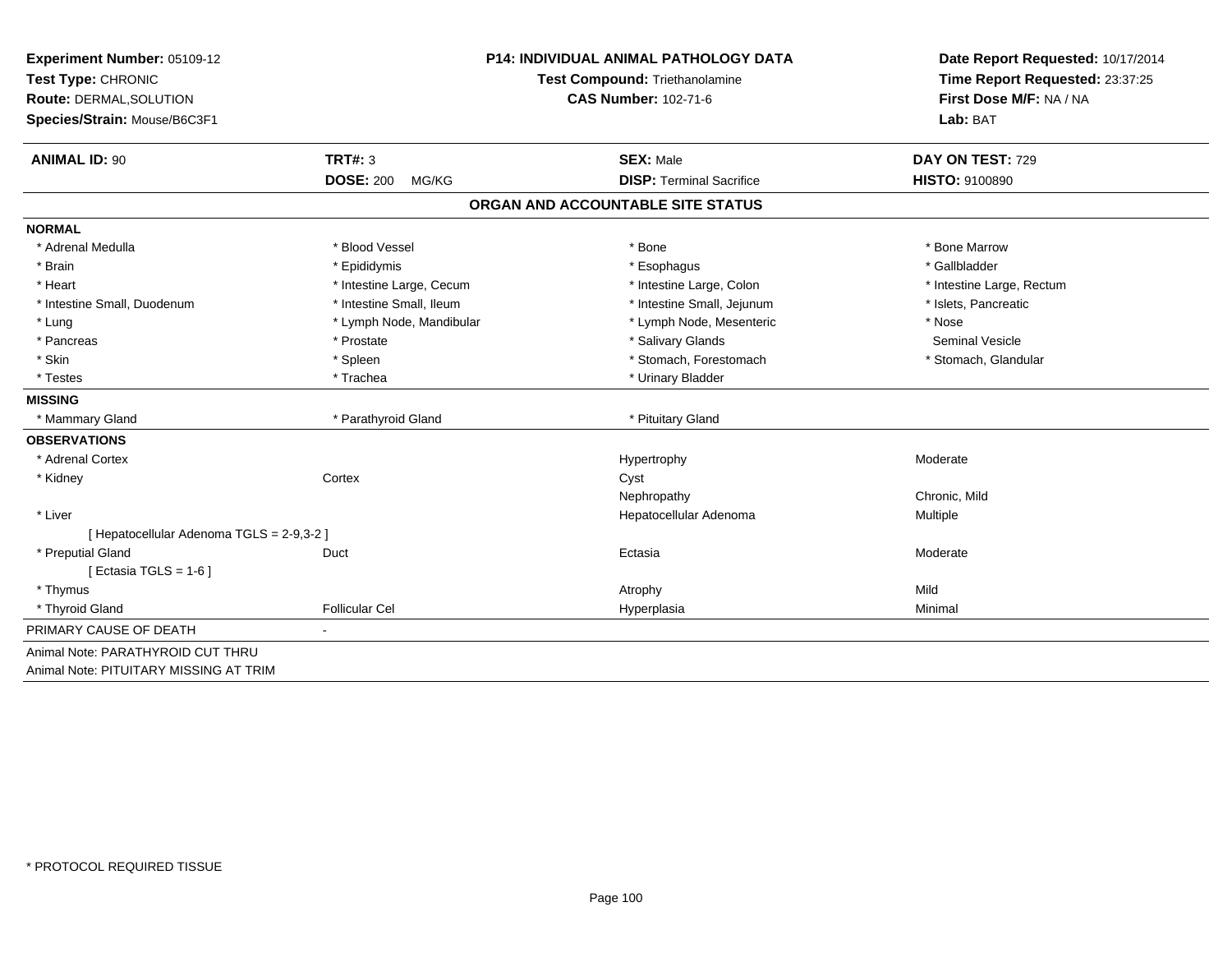| Experiment Number: 05109-12<br>Test Type: CHRONIC<br><b>Route: DERMAL, SOLUTION</b><br>Species/Strain: Mouse/B6C3F1 |                           | <b>P14: INDIVIDUAL ANIMAL PATHOLOGY DATA</b><br>Test Compound: Triethanolamine<br><b>CAS Number: 102-71-6</b> | Date Report Requested: 10/17/2014<br>Time Report Requested: 23:37:25<br>First Dose M/F: NA / NA<br>Lab: BAT |  |
|---------------------------------------------------------------------------------------------------------------------|---------------------------|---------------------------------------------------------------------------------------------------------------|-------------------------------------------------------------------------------------------------------------|--|
| <b>ANIMAL ID: 91</b>                                                                                                | <b>TRT#: 3</b>            | <b>SEX: Male</b>                                                                                              | DAY ON TEST: 731                                                                                            |  |
|                                                                                                                     | <b>DOSE: 200</b><br>MG/KG | <b>DISP: Terminal Sacrifice</b>                                                                               | <b>HISTO: 9100891</b>                                                                                       |  |
|                                                                                                                     |                           | ORGAN AND ACCOUNTABLE SITE STATUS                                                                             |                                                                                                             |  |
| <b>NORMAL</b>                                                                                                       |                           |                                                                                                               |                                                                                                             |  |
| * Adrenal Medulla                                                                                                   | * Blood Vessel            | * Bone                                                                                                        | * Bone Marrow                                                                                               |  |
| * Brain                                                                                                             | * Epididymis              | * Esophagus                                                                                                   | * Gallbladder                                                                                               |  |
| * Heart                                                                                                             | * Intestine Large, Cecum  | * Intestine Large, Colon                                                                                      | * Intestine Large, Rectum                                                                                   |  |
| * Intestine Small, Duodenum                                                                                         | * Intestine Small, Ileum  | * Intestine Small, Jejunum                                                                                    | * Islets, Pancreatic                                                                                        |  |
| * Liver                                                                                                             | * Lymph Node, Mandibular  | * Lymph Node, Mesenteric                                                                                      | * Nose                                                                                                      |  |
| * Pancreas                                                                                                          | * Parathyroid Gland       | * Pituitary Gland                                                                                             | * Preputial Gland                                                                                           |  |
| * Prostate                                                                                                          | * Salivary Glands         | <b>Seminal Vesicle</b>                                                                                        | * Skin                                                                                                      |  |
| * Spleen                                                                                                            | * Stomach, Forestomach    | * Stomach, Glandular                                                                                          | * Testes                                                                                                    |  |
| * Thyroid Gland                                                                                                     | * Trachea                 | * Urinary Bladder                                                                                             |                                                                                                             |  |
| <b>MISSING</b>                                                                                                      |                           |                                                                                                               |                                                                                                             |  |
| * Mammary Gland                                                                                                     | * Thymus                  |                                                                                                               |                                                                                                             |  |
| <b>OBSERVATIONS</b>                                                                                                 |                           |                                                                                                               |                                                                                                             |  |
| * Adrenal Cortex                                                                                                    |                           | Hypertrophy                                                                                                   | Mild                                                                                                        |  |
| * Kidney                                                                                                            |                           | Nephropathy                                                                                                   | Chronic, Minimal                                                                                            |  |
| * Lung                                                                                                              |                           | Alveolar/Bronchiolar Adenoma                                                                                  |                                                                                                             |  |
| [ Alveolar/Bronchiolar Adenoma TGLS = 2-2 ]                                                                         |                           |                                                                                                               |                                                                                                             |  |
| Mesentery                                                                                                           | Fat                       | Inflammation                                                                                                  | Chronic, Mild                                                                                               |  |
| [Inflammation TGLS = $1-9$ ]                                                                                        |                           |                                                                                                               |                                                                                                             |  |
| PRIMARY CAUSE OF DEATH                                                                                              | $\overline{\phantom{a}}$  |                                                                                                               |                                                                                                             |  |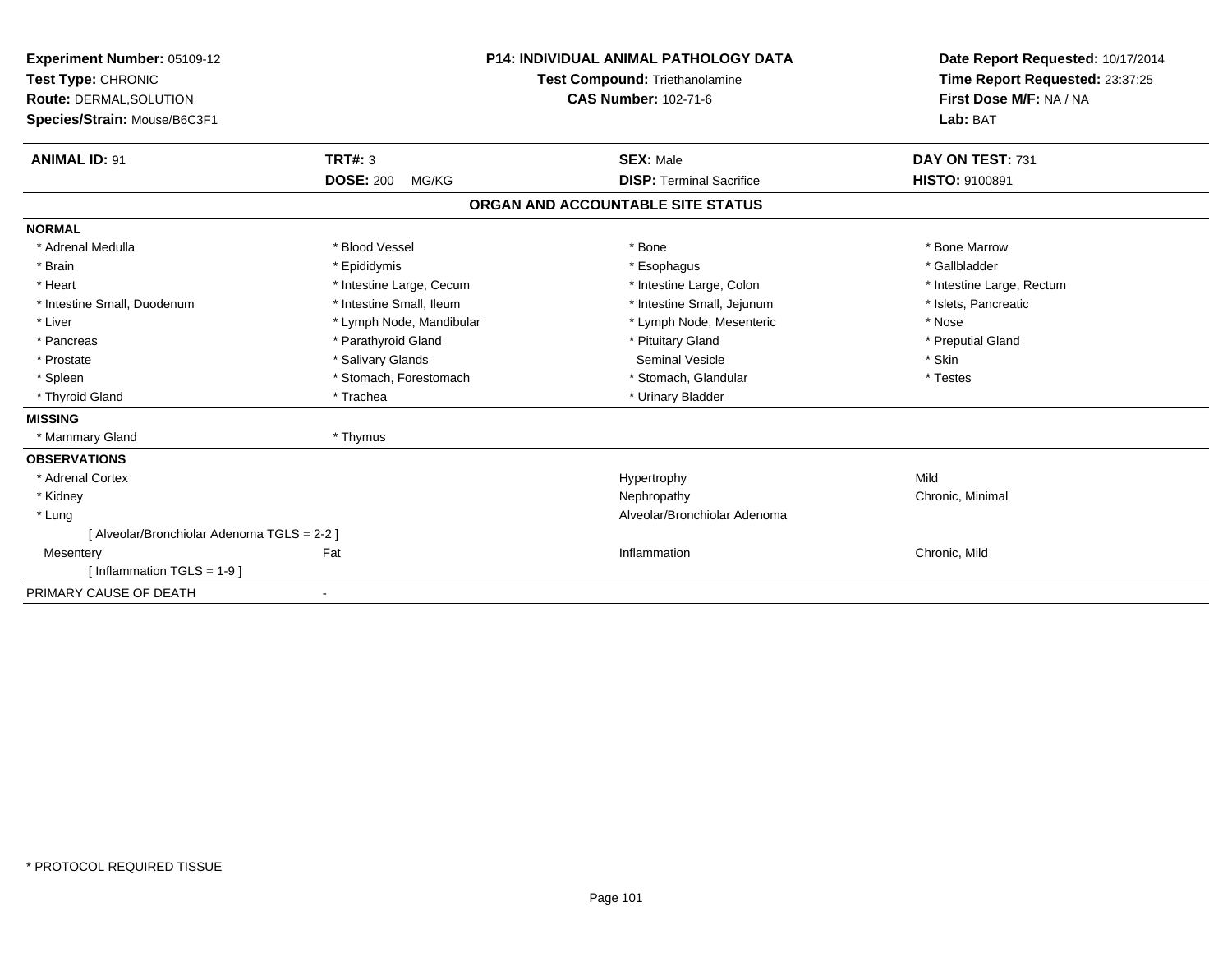| <b>Experiment Number: 05109-12</b><br>Test Type: CHRONIC<br>Route: DERMAL, SOLUTION<br>Species/Strain: Mouse/B6C3F1 | <b>P14: INDIVIDUAL ANIMAL PATHOLOGY DATA</b><br>Test Compound: Triethanolamine<br><b>CAS Number: 102-71-6</b> |                                   | Date Report Requested: 10/17/2014<br>Time Report Requested: 23:37:25<br>First Dose M/F: NA / NA<br>Lab: BAT |  |
|---------------------------------------------------------------------------------------------------------------------|---------------------------------------------------------------------------------------------------------------|-----------------------------------|-------------------------------------------------------------------------------------------------------------|--|
| <b>ANIMAL ID: 92</b>                                                                                                | <b>TRT#: 3</b>                                                                                                | <b>SEX: Male</b>                  | DAY ON TEST: 456                                                                                            |  |
|                                                                                                                     | <b>DOSE: 200</b><br>MG/KG                                                                                     | <b>DISP:</b> Scheduled Sacrifice  | <b>HISTO: 9100892</b>                                                                                       |  |
|                                                                                                                     |                                                                                                               | ORGAN AND ACCOUNTABLE SITE STATUS |                                                                                                             |  |
| <b>NORMAL</b>                                                                                                       |                                                                                                               |                                   |                                                                                                             |  |
| * Adrenal Cortex                                                                                                    | * Adrenal Medulla                                                                                             | * Blood Vessel                    | * Bone                                                                                                      |  |
| * Bone Marrow                                                                                                       | * Brain                                                                                                       | * Epididymis                      | * Esophagus                                                                                                 |  |
| * Gallbladder                                                                                                       | * Heart                                                                                                       | * Intestine Large, Cecum          | * Intestine Large, Colon                                                                                    |  |
| * Intestine Large, Rectum                                                                                           | * Intestine Small, Duodenum                                                                                   | * Intestine Small, Ileum          | * Intestine Small, Jejunum                                                                                  |  |
| * Islets, Pancreatic                                                                                                | * Lung                                                                                                        | * Lymph Node, Mandibular          | * Lymph Node, Mesenteric                                                                                    |  |
| * Nose                                                                                                              | * Pancreas                                                                                                    | * Parathyroid Gland               | * Pituitary Gland                                                                                           |  |
| * Preputial Gland                                                                                                   | * Prostate                                                                                                    | * Salivary Glands                 | * Spleen                                                                                                    |  |
| * Stomach, Forestomach                                                                                              | * Stomach, Glandular                                                                                          | * Testes                          | * Thymus                                                                                                    |  |
| * Thyroid Gland                                                                                                     | * Trachea                                                                                                     | * Urinary Bladder                 |                                                                                                             |  |
| <b>MISSING</b>                                                                                                      |                                                                                                               |                                   |                                                                                                             |  |
| * Mammary Gland                                                                                                     |                                                                                                               |                                   |                                                                                                             |  |
| <b>OBSERVATIONS</b>                                                                                                 |                                                                                                               |                                   |                                                                                                             |  |
| * Kidney                                                                                                            |                                                                                                               | Nephropathy                       | Chronic, Minimal                                                                                            |  |
| * Liver                                                                                                             | Hepatocyte                                                                                                    | Vacuolization Cytoplasmic         | Multifocal, Moderate                                                                                        |  |
| * Skin                                                                                                              | SOA-No Mass                                                                                                   | Acanthosis                        | Minimal                                                                                                     |  |
| PRIMARY CAUSE OF DEATH                                                                                              |                                                                                                               |                                   |                                                                                                             |  |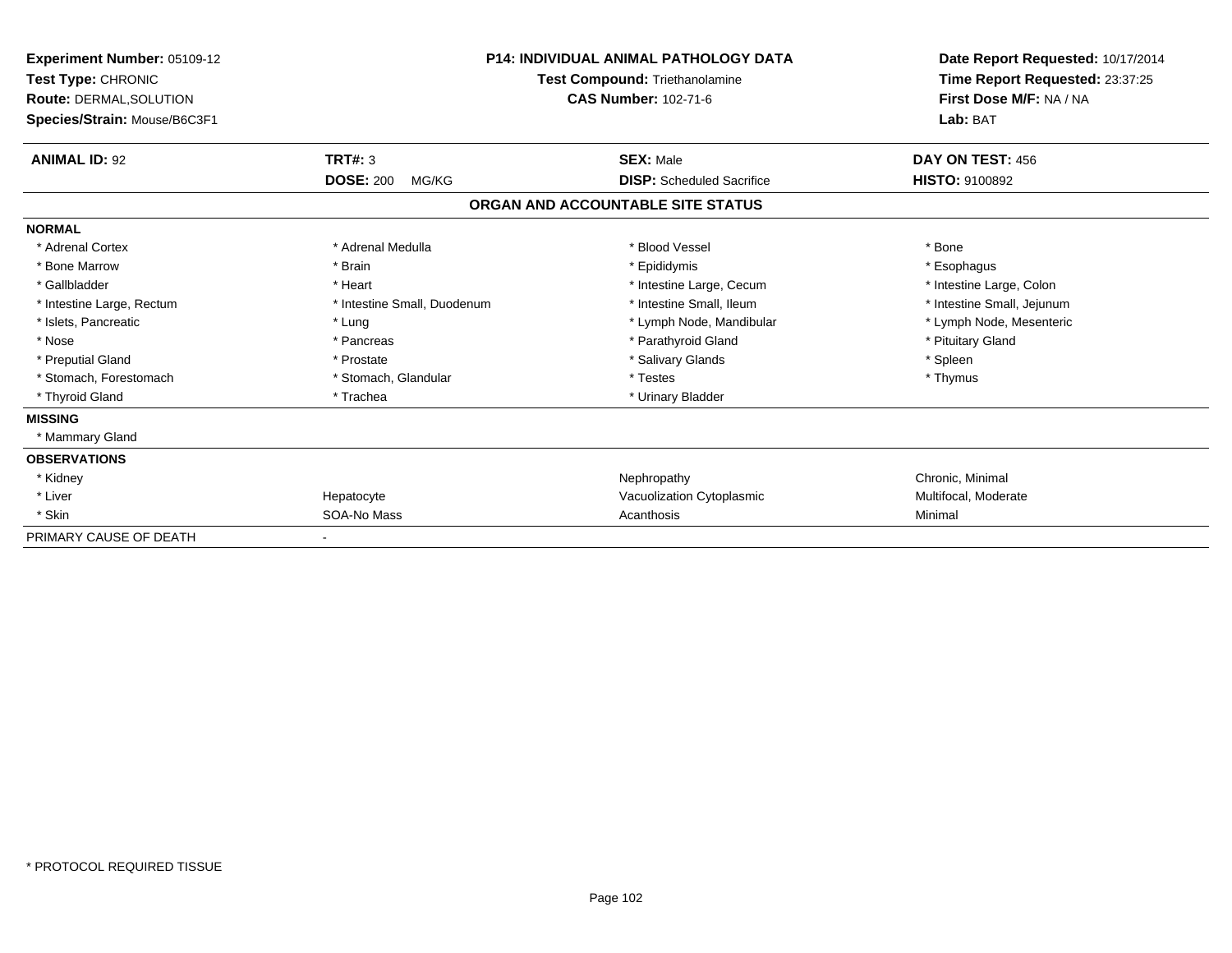| Experiment Number: 05109-12<br>Test Type: CHRONIC<br>Route: DERMAL, SOLUTION<br>Species/Strain: Mouse/B6C3F1<br><b>ANIMAL ID: 93</b> | <b>P14: INDIVIDUAL ANIMAL PATHOLOGY DATA</b><br><b>Test Compound: Triethanolamine</b><br><b>CAS Number: 102-71-6</b><br><b>TRT#: 3</b><br><b>SEX: Male</b> |  | Date Report Requested: 10/17/2014<br>Time Report Requested: 23:37:25<br>First Dose M/F: NA / NA<br>Lab: BAT<br>DAY ON TEST: 537 |                            |
|--------------------------------------------------------------------------------------------------------------------------------------|------------------------------------------------------------------------------------------------------------------------------------------------------------|--|---------------------------------------------------------------------------------------------------------------------------------|----------------------------|
|                                                                                                                                      | <b>DOSE: 200</b><br>MG/KG                                                                                                                                  |  | <b>DISP: Natural Death</b>                                                                                                      | HISTO: 9100893             |
|                                                                                                                                      |                                                                                                                                                            |  | ORGAN AND ACCOUNTABLE SITE STATUS                                                                                               |                            |
| <b>NORMAL</b>                                                                                                                        |                                                                                                                                                            |  |                                                                                                                                 |                            |
| * Adrenal Cortex                                                                                                                     | * Adrenal Medulla                                                                                                                                          |  | * Blood Vessel                                                                                                                  | * Bone                     |
| * Bone Marrow                                                                                                                        | * Brain                                                                                                                                                    |  | * Epididymis                                                                                                                    | * Esophagus                |
| * Gallbladder                                                                                                                        | * Heart                                                                                                                                                    |  | * Intestine Large, Cecum                                                                                                        | * Intestine Large, Colon   |
| * Intestine Large, Rectum                                                                                                            | * Intestine Small, Duodenum                                                                                                                                |  | * Intestine Small, Ileum                                                                                                        | * Intestine Small, Jejunum |
| * Islets, Pancreatic                                                                                                                 | * Lung                                                                                                                                                     |  | * Lymph Node, Mandibular                                                                                                        | * Lymph Node, Mesenteric   |
| * Nose                                                                                                                               | * Pancreas                                                                                                                                                 |  | * Parathyroid Gland                                                                                                             | * Pituitary Gland          |
| * Prostate                                                                                                                           | * Salivary Glands                                                                                                                                          |  | <b>Seminal Vesicle</b>                                                                                                          | * Skin                     |
| * Spleen                                                                                                                             | * Stomach, Forestomach                                                                                                                                     |  | * Testes                                                                                                                        | * Thymus                   |
| * Thyroid Gland                                                                                                                      | * Trachea                                                                                                                                                  |  | * Urinary Bladder                                                                                                               |                            |
| <b>MISSING</b>                                                                                                                       |                                                                                                                                                            |  |                                                                                                                                 |                            |
| * Mammary Gland                                                                                                                      |                                                                                                                                                            |  |                                                                                                                                 |                            |
| <b>OBSERVATIONS</b>                                                                                                                  |                                                                                                                                                            |  |                                                                                                                                 |                            |
| * Kidney                                                                                                                             |                                                                                                                                                            |  | Nephropathy                                                                                                                     | Chronic, Mild              |
| * Liver                                                                                                                              |                                                                                                                                                            |  | Hepatocellular Carcinoma                                                                                                        |                            |
| [ Hepatocellular Carcinoma TGLS = 2-2 ]                                                                                              |                                                                                                                                                            |  |                                                                                                                                 |                            |
| * Preputial Gland                                                                                                                    | Duct                                                                                                                                                       |  | Ectasia                                                                                                                         | Marked                     |
| [Ectasia TGLS = $1-6$ ]                                                                                                              |                                                                                                                                                            |  |                                                                                                                                 |                            |
| * Stomach, Glandular                                                                                                                 |                                                                                                                                                            |  | Pigmentation                                                                                                                    | Mild                       |
| PRIMARY CAUSE OF DEATH                                                                                                               |                                                                                                                                                            |  |                                                                                                                                 |                            |
| Animal Note: COD, LIVER TUMOR                                                                                                        |                                                                                                                                                            |  |                                                                                                                                 |                            |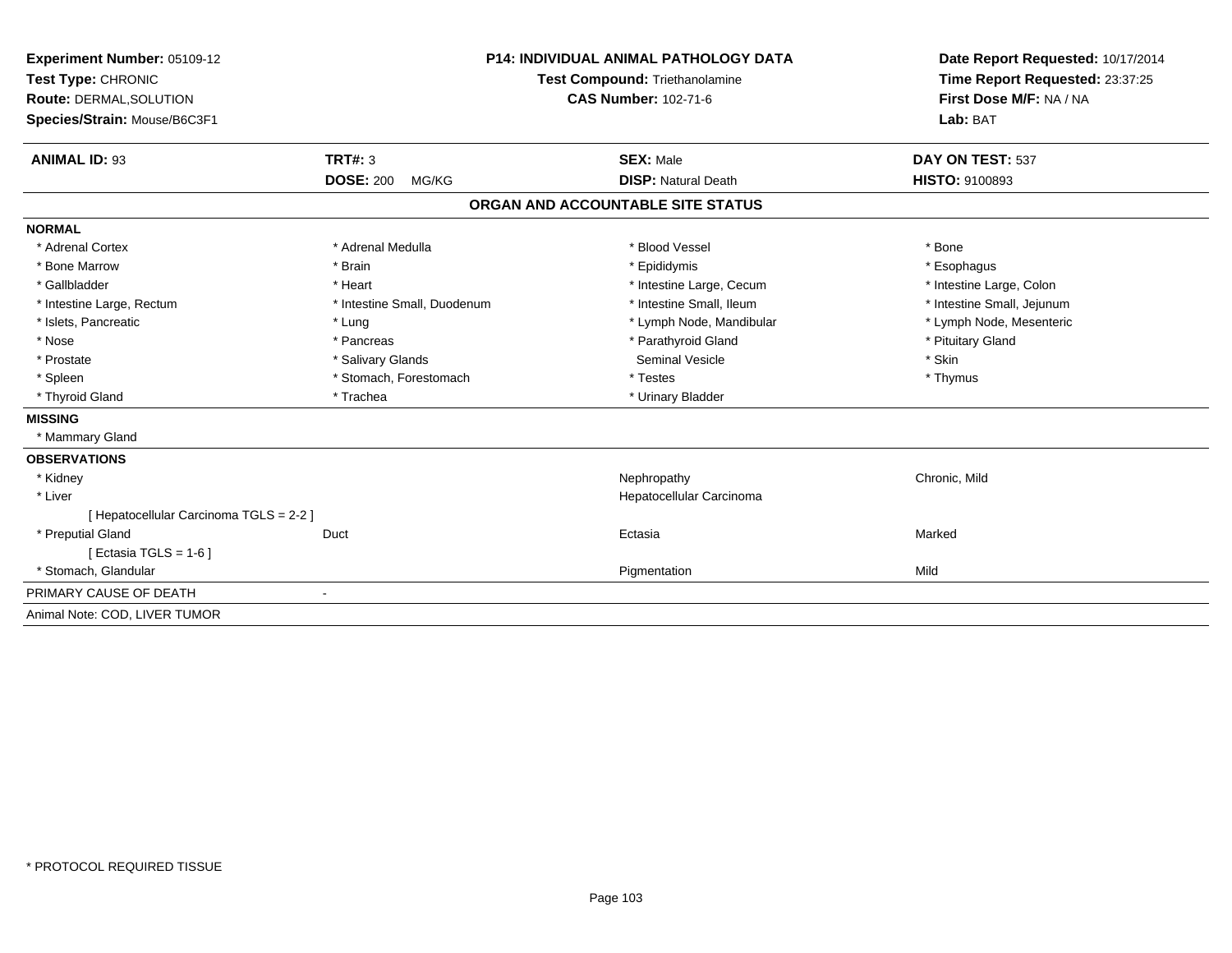| Experiment Number: 05109-12<br>Test Type: CHRONIC<br><b>Route: DERMAL, SOLUTION</b><br>Species/Strain: Mouse/B6C3F1 |                             | <b>P14: INDIVIDUAL ANIMAL PATHOLOGY DATA</b><br><b>Test Compound: Triethanolamine</b><br><b>CAS Number: 102-71-6</b> | Date Report Requested: 10/17/2014<br>Time Report Requested: 23:37:25<br>First Dose M/F: NA / NA<br>Lab: BAT |
|---------------------------------------------------------------------------------------------------------------------|-----------------------------|----------------------------------------------------------------------------------------------------------------------|-------------------------------------------------------------------------------------------------------------|
| <b>ANIMAL ID: 94</b>                                                                                                | TRT#: 3                     | <b>SEX: Male</b>                                                                                                     | DAY ON TEST: 456                                                                                            |
|                                                                                                                     | <b>DOSE: 200</b><br>MG/KG   | <b>DISP:</b> Scheduled Sacrifice                                                                                     | <b>HISTO: 9100894</b>                                                                                       |
|                                                                                                                     |                             | ORGAN AND ACCOUNTABLE SITE STATUS                                                                                    |                                                                                                             |
| <b>NORMAL</b>                                                                                                       |                             |                                                                                                                      |                                                                                                             |
| * Adrenal Cortex                                                                                                    | * Adrenal Medulla           | * Blood Vessel                                                                                                       | * Bone                                                                                                      |
| * Bone Marrow                                                                                                       | * Brain                     | * Epididymis                                                                                                         | * Esophagus                                                                                                 |
| * Gallbladder                                                                                                       | * Heart                     | * Intestine Large, Cecum                                                                                             | * Intestine Large, Colon                                                                                    |
| * Intestine Large, Rectum                                                                                           | * Intestine Small, Duodenum | * Intestine Small, Ileum                                                                                             | * Intestine Small, Jejunum                                                                                  |
| * Islets, Pancreatic                                                                                                | * Lung                      | * Lymph Node, Mandibular                                                                                             | * Lymph Node, Mesenteric                                                                                    |
| * Nose                                                                                                              | * Pancreas                  | * Parathyroid Gland                                                                                                  | * Preputial Gland                                                                                           |
| * Prostate                                                                                                          | * Salivary Glands           | * Skin                                                                                                               | * Spleen                                                                                                    |
| * Stomach, Forestomach                                                                                              | * Stomach, Glandular        | * Testes                                                                                                             | * Thymus                                                                                                    |
| * Thyroid Gland                                                                                                     | * Trachea                   | * Urinary Bladder                                                                                                    |                                                                                                             |
| <b>MISSING</b>                                                                                                      |                             |                                                                                                                      |                                                                                                             |
| * Mammary Gland                                                                                                     |                             |                                                                                                                      |                                                                                                             |
| <b>OBSERVATIONS</b>                                                                                                 |                             |                                                                                                                      |                                                                                                             |
| * Kidney                                                                                                            |                             | Nephropathy                                                                                                          | Chronic, Minimal                                                                                            |
| * Liver                                                                                                             | Hepatocyte                  | <b>Cytoplasmic Alteration</b>                                                                                        | Mild                                                                                                        |
|                                                                                                                     | Oval Cell                   | Hyperplasia                                                                                                          | Mild                                                                                                        |
|                                                                                                                     |                             | Karyomegaly                                                                                                          | Mild                                                                                                        |
| * Pituitary Gland                                                                                                   | Pars Distalis               | Cyst                                                                                                                 |                                                                                                             |
| PRIMARY CAUSE OF DEATH                                                                                              |                             |                                                                                                                      |                                                                                                             |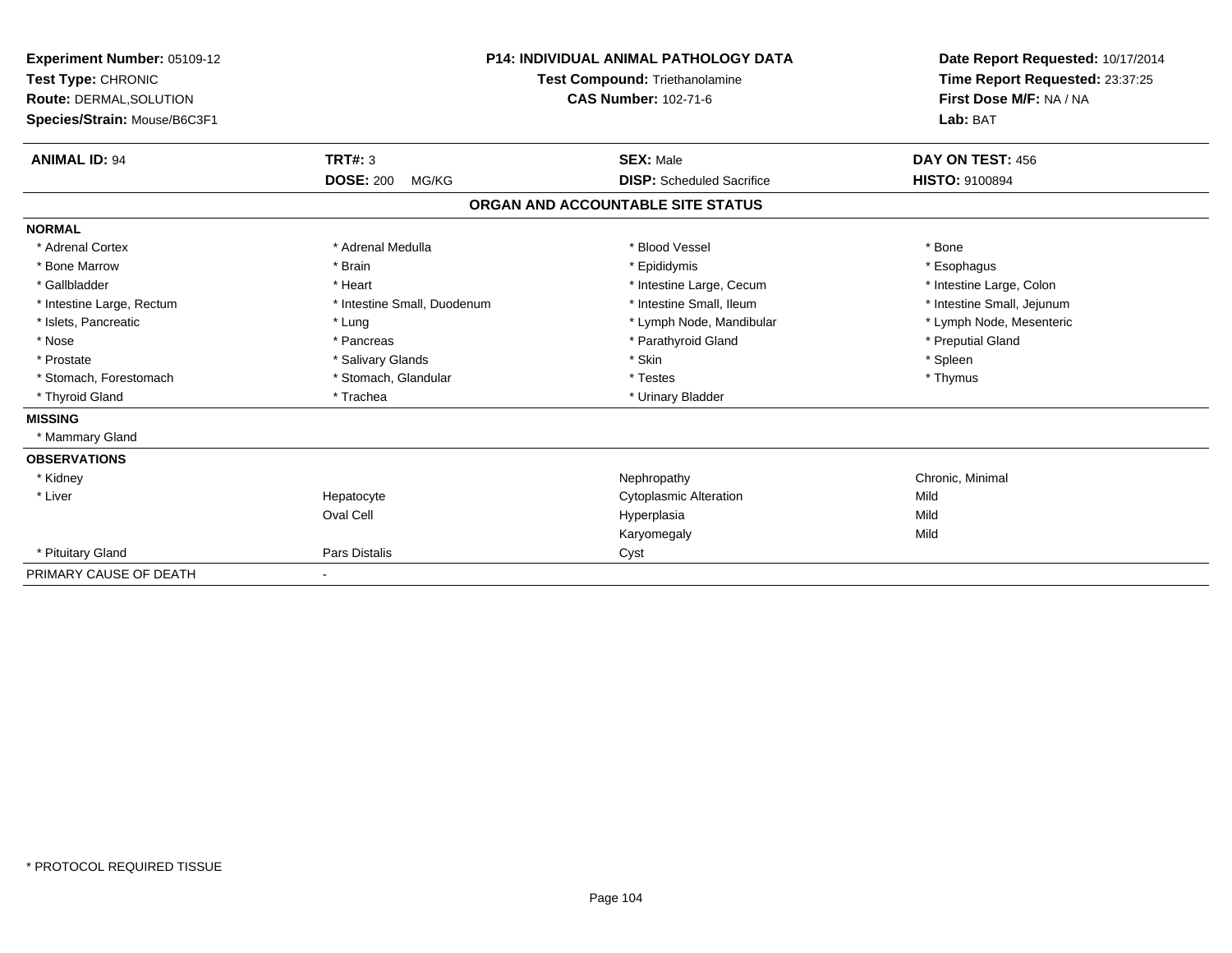| Experiment Number: 05109-12<br>Test Type: CHRONIC<br>Route: DERMAL, SOLUTION<br>Species/Strain: Mouse/B6C3F1                 |                            | <b>P14: INDIVIDUAL ANIMAL PATHOLOGY DATA</b><br>Test Compound: Triethanolamine<br><b>CAS Number: 102-71-6</b> | Date Report Requested: 10/17/2014<br>Time Report Requested: 23:37:25<br>First Dose M/F: NA / NA<br>Lab: BAT |
|------------------------------------------------------------------------------------------------------------------------------|----------------------------|---------------------------------------------------------------------------------------------------------------|-------------------------------------------------------------------------------------------------------------|
| <b>ANIMAL ID: 95</b>                                                                                                         | <b>TRT#: 3</b>             | <b>SEX: Male</b>                                                                                              | DAY ON TEST: 731                                                                                            |
|                                                                                                                              | <b>DOSE: 200</b><br>MG/KG  | <b>DISP: Terminal Sacrifice</b>                                                                               | <b>HISTO: 9100895</b>                                                                                       |
|                                                                                                                              |                            | ORGAN AND ACCOUNTABLE SITE STATUS                                                                             |                                                                                                             |
| <b>NORMAL</b>                                                                                                                |                            |                                                                                                               |                                                                                                             |
| * Blood Vessel                                                                                                               | * Bone                     | * Bone Marrow                                                                                                 | * Brain                                                                                                     |
| * Epididymis                                                                                                                 | * Esophagus                | * Gallbladder                                                                                                 | * Heart                                                                                                     |
| * Intestine Large, Cecum                                                                                                     | * Intestine Large, Colon   | * Intestine Large, Rectum                                                                                     | * Intestine Small, Duodenum                                                                                 |
| * Intestine Small, Ileum                                                                                                     | * Intestine Small, Jejunum | * Islets, Pancreatic                                                                                          | * Lymph Node, Mandibular                                                                                    |
| * Lymph Node, Mesenteric                                                                                                     | * Nose                     | * Pancreas                                                                                                    | * Pituitary Gland                                                                                           |
| * Prostate                                                                                                                   | * Salivary Glands          | <b>Seminal Vesicle</b>                                                                                        | * Skin                                                                                                      |
| * Spleen                                                                                                                     | * Stomach, Forestomach     | * Stomach, Glandular                                                                                          | * Testes                                                                                                    |
| * Thyroid Gland                                                                                                              | * Trachea                  | * Urinary Bladder                                                                                             |                                                                                                             |
| <b>MISSING</b>                                                                                                               |                            |                                                                                                               |                                                                                                             |
| * Mammary Gland                                                                                                              | * Parathyroid Gland        |                                                                                                               |                                                                                                             |
| <b>OBSERVATIONS</b>                                                                                                          |                            |                                                                                                               |                                                                                                             |
| * Adrenal Cortex                                                                                                             |                            | Hypertrophy                                                                                                   | Mild                                                                                                        |
| * Adrenal Medulla                                                                                                            |                            | Hyperplasia                                                                                                   | Mild                                                                                                        |
| Harderian Gland                                                                                                              |                            | Adenoma                                                                                                       |                                                                                                             |
| [Adenoma TGLS = $1-12$ ]                                                                                                     |                            |                                                                                                               |                                                                                                             |
| * Kidney                                                                                                                     |                            | Nephropathy                                                                                                   | Chronic, Minimal                                                                                            |
| * Liver                                                                                                                      |                            | Clear Cell Focus                                                                                              |                                                                                                             |
|                                                                                                                              |                            | <b>Cytoplasmic Alteration</b>                                                                                 | Mild                                                                                                        |
|                                                                                                                              |                            | <b>Eosinophilic Focus</b>                                                                                     |                                                                                                             |
|                                                                                                                              |                            | Hepatocellular Adenoma                                                                                        | Multiple                                                                                                    |
|                                                                                                                              |                            | Hepatocellular Carcinoma                                                                                      | Multiple                                                                                                    |
|                                                                                                                              | Oval Cell                  | Hyperplasia                                                                                                   | Mild                                                                                                        |
|                                                                                                                              |                            | Karyomegaly                                                                                                   | Mild                                                                                                        |
| [Clear Cell Focus TGLS = 7-13]<br>[ Hepatocellular Adenoma TGLS = 4-11,8-1 ]<br>[ Hepatocellular Carcinoma TGLS = 5-9,6-10 ] |                            |                                                                                                               |                                                                                                             |
| * Lung<br>[ Alveolar/Bronchiolar Adenoma TGLS = 9-2 ]                                                                        |                            | Alveolar/Bronchiolar Adenoma                                                                                  |                                                                                                             |
| * Preputial Gland                                                                                                            | Duct                       | Ectasia                                                                                                       | Moderate                                                                                                    |
| [ Ectasia TGLS = $3-6$ ]                                                                                                     |                            |                                                                                                               |                                                                                                             |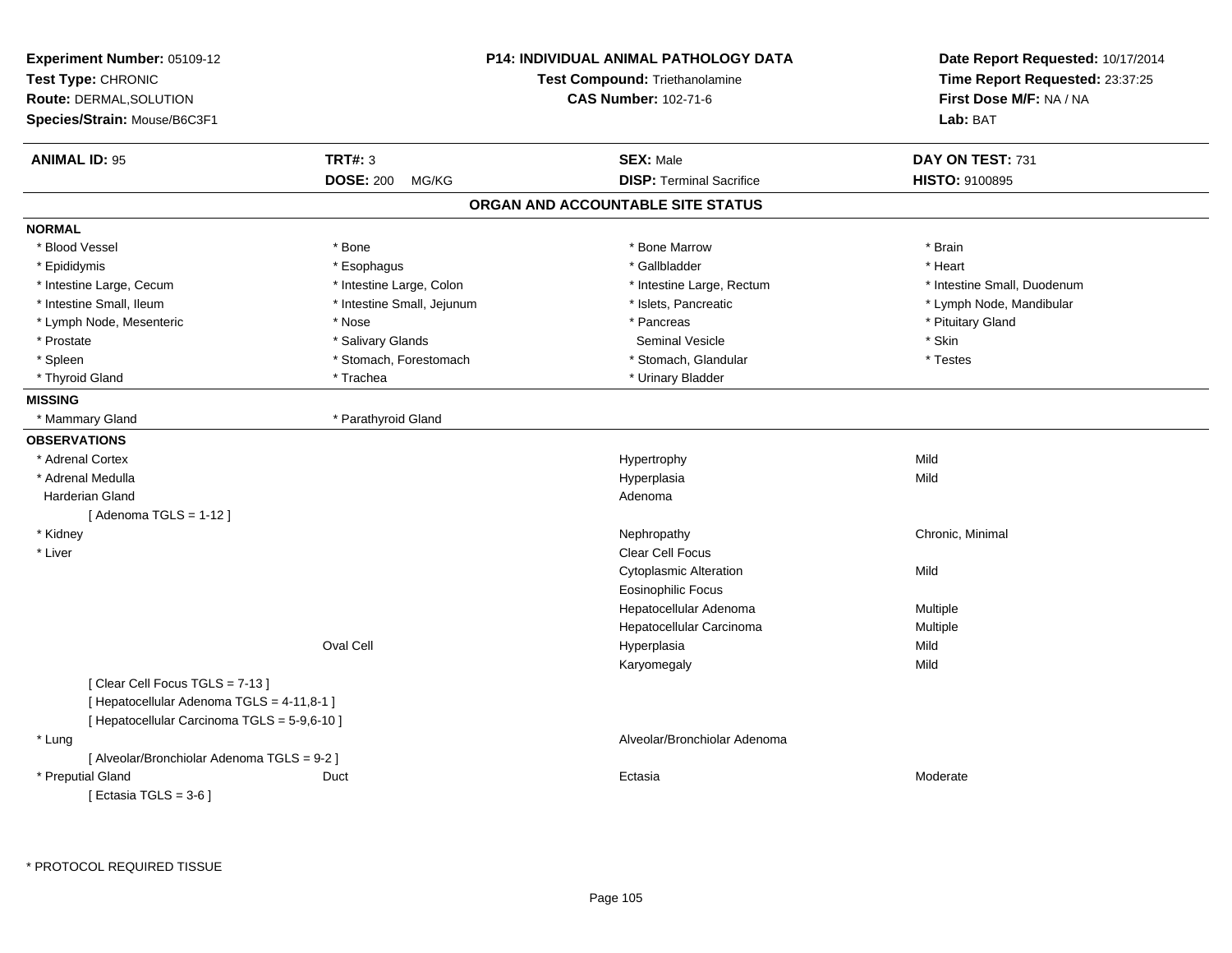| <b>Experiment Number: 05109-12</b><br><b>P14: INDIVIDUAL ANIMAL PATHOLOGY DATA</b><br><b>Test Compound: Triethanolamine</b><br>Test Type: CHRONIC |                             |                                   | Date Report Requested: 10/17/2014 |  |
|---------------------------------------------------------------------------------------------------------------------------------------------------|-----------------------------|-----------------------------------|-----------------------------------|--|
|                                                                                                                                                   |                             |                                   | Time Report Requested: 23:37:25   |  |
| <b>Route: DERMAL, SOLUTION</b>                                                                                                                    | <b>CAS Number: 102-71-6</b> |                                   | First Dose M/F: NA / NA           |  |
| Species/Strain: Mouse/B6C3F1                                                                                                                      |                             |                                   | Lab: BAT                          |  |
| <b>ANIMAL ID: 95</b>                                                                                                                              | TRT#: 3                     | <b>SEX: Male</b>                  | DAY ON TEST: 731                  |  |
|                                                                                                                                                   | <b>DOSE: 200</b><br>MG/KG   | <b>DISP: Terminal Sacrifice</b>   | <b>HISTO: 9100895</b>             |  |
|                                                                                                                                                   |                             | ORGAN AND ACCOUNTABLE SITE STATUS |                                   |  |
| * Thymus                                                                                                                                          |                             | Atrophy                           | Moderate                          |  |
| PRIMARY CAUSE OF DEATH                                                                                                                            |                             |                                   |                                   |  |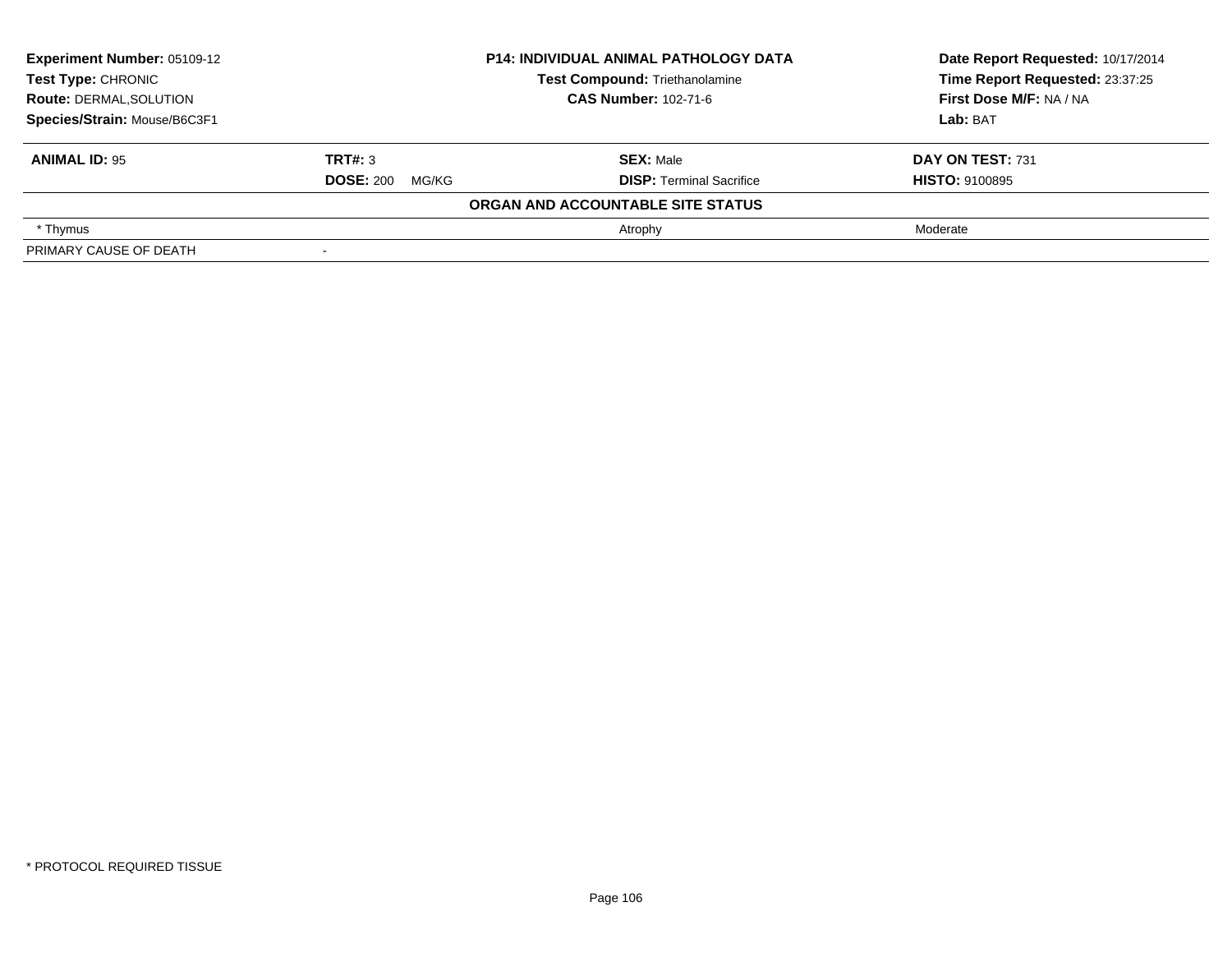| Experiment Number: 05109-12<br>Test Type: CHRONIC<br>Route: DERMAL, SOLUTION<br>Species/Strain: Mouse/B6C3F1 | P14: INDIVIDUAL ANIMAL PATHOLOGY DATA<br>Test Compound: Triethanolamine<br><b>CAS Number: 102-71-6</b> |                                   | Date Report Requested: 10/17/2014<br>Time Report Requested: 23:37:25<br>First Dose M/F: NA / NA<br>Lab: BAT |
|--------------------------------------------------------------------------------------------------------------|--------------------------------------------------------------------------------------------------------|-----------------------------------|-------------------------------------------------------------------------------------------------------------|
| <b>ANIMAL ID: 96</b>                                                                                         | <b>TRT#: 3</b>                                                                                         | <b>SEX: Male</b>                  | DAY ON TEST: 729                                                                                            |
|                                                                                                              | <b>DOSE: 200</b><br>MG/KG                                                                              | <b>DISP: Terminal Sacrifice</b>   | <b>HISTO: 9100896</b>                                                                                       |
|                                                                                                              |                                                                                                        | ORGAN AND ACCOUNTABLE SITE STATUS |                                                                                                             |
| <b>NORMAL</b>                                                                                                |                                                                                                        |                                   |                                                                                                             |
| * Adrenal Cortex                                                                                             | * Adrenal Medulla                                                                                      | * Blood Vessel                    | * Bone                                                                                                      |
| * Bone Marrow                                                                                                | * Brain                                                                                                | * Epididymis                      | * Esophagus                                                                                                 |
| * Gallbladder                                                                                                | * Heart                                                                                                | * Intestine Large, Cecum          | * Intestine Large, Colon                                                                                    |
| * Intestine Large, Rectum                                                                                    | * Intestine Small, Duodenum                                                                            | * Intestine Small, Ileum          | * Intestine Small, Jejunum                                                                                  |
| * Islets, Pancreatic                                                                                         | * Lung                                                                                                 | * Lymph Node, Mandibular          | * Lymph Node, Mesenteric                                                                                    |
| * Nose                                                                                                       | * Pancreas                                                                                             | * Parathyroid Gland               | * Pituitary Gland                                                                                           |
| * Salivary Glands                                                                                            | <b>Seminal Vesicle</b>                                                                                 | * Skin                            | * Spleen                                                                                                    |
| * Stomach, Forestomach                                                                                       | * Stomach, Glandular                                                                                   | * Testes                          | * Thyroid Gland                                                                                             |
| * Trachea                                                                                                    | * Urinary Bladder                                                                                      |                                   |                                                                                                             |
| <b>MISSING</b>                                                                                               |                                                                                                        |                                   |                                                                                                             |
| * Mammary Gland                                                                                              |                                                                                                        |                                   |                                                                                                             |
| <b>OBSERVATIONS</b>                                                                                          |                                                                                                        |                                   |                                                                                                             |
| * Kidney                                                                                                     |                                                                                                        | Nephropathy                       | Chronic, Minimal                                                                                            |
| * Liver                                                                                                      |                                                                                                        | <b>Clear Cell Focus</b>           |                                                                                                             |
|                                                                                                              |                                                                                                        | <b>Cytoplasmic Alteration</b>     | Mild                                                                                                        |
|                                                                                                              |                                                                                                        | <b>Eosinophilic Focus</b>         |                                                                                                             |
|                                                                                                              |                                                                                                        | Hepatocellular Adenoma            | Multiple                                                                                                    |
|                                                                                                              |                                                                                                        | Hepatocellular Carcinoma          |                                                                                                             |
|                                                                                                              | <b>Bile Duct</b>                                                                                       | Hyperplasia                       | Mild                                                                                                        |
|                                                                                                              | Oval Cell                                                                                              | Hyperplasia                       | Mild                                                                                                        |
|                                                                                                              |                                                                                                        | Karyomegaly                       | Mild                                                                                                        |
| [ Hepatocellular Adenoma TGLS = 2-10,4-11 ]<br>[ Hepatocellular Carcinoma TGLS = 3-9 ]                       |                                                                                                        |                                   |                                                                                                             |
| * Preputial Gland                                                                                            | Duct                                                                                                   | Ectasia                           | Moderate                                                                                                    |
| [ Ectasia TGLS = $1-6$ ]                                                                                     |                                                                                                        |                                   |                                                                                                             |
| * Prostate                                                                                                   |                                                                                                        | Inflammation                      | Chronic, Minimal                                                                                            |
| * Thymus                                                                                                     |                                                                                                        | Atrophy                           | Mild                                                                                                        |
| PRIMARY CAUSE OF DEATH                                                                                       |                                                                                                        |                                   |                                                                                                             |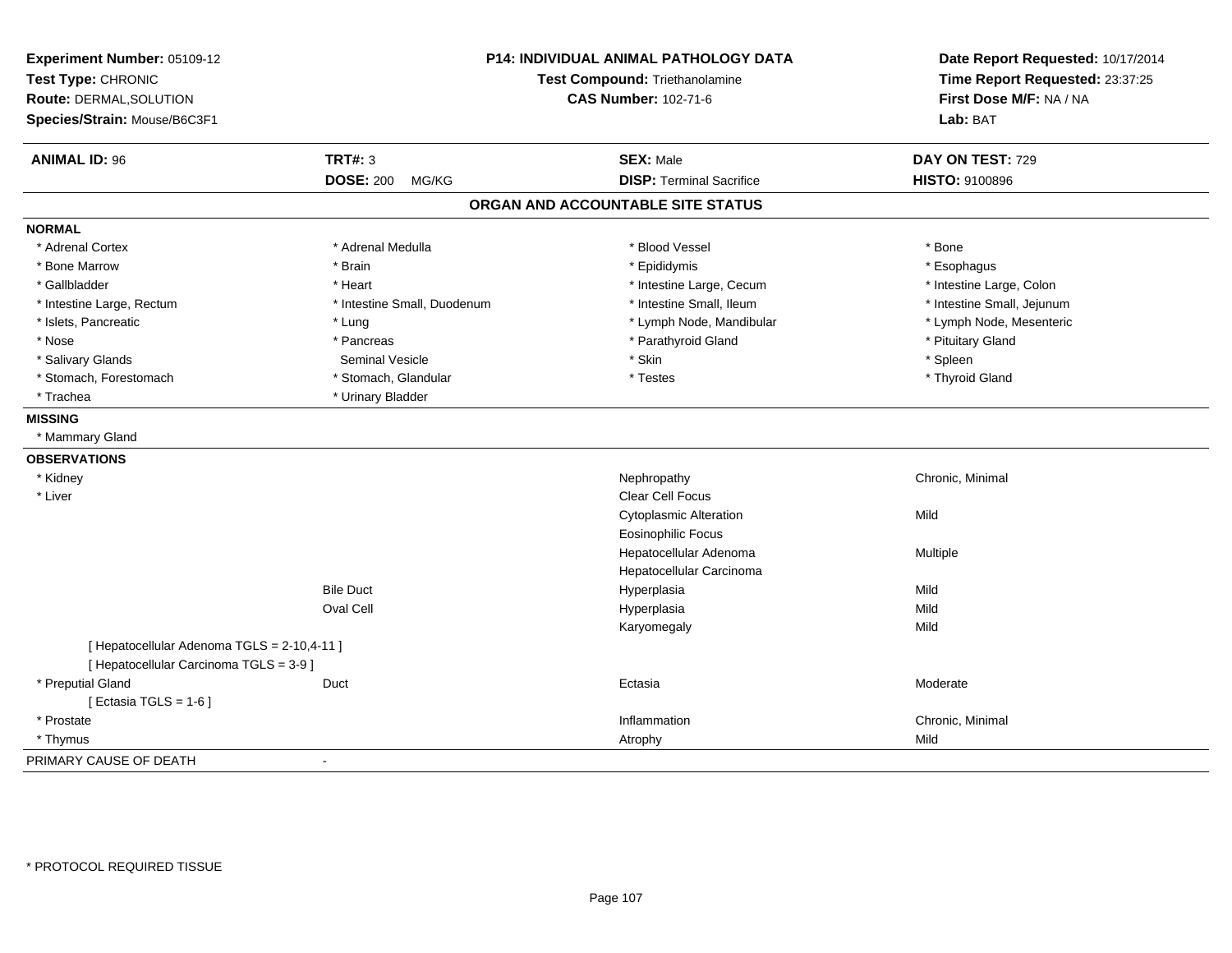| Experiment Number: 05109-12                 | <b>P14: INDIVIDUAL ANIMAL PATHOLOGY DATA</b> |                                   | Date Report Requested: 10/17/2014                          |
|---------------------------------------------|----------------------------------------------|-----------------------------------|------------------------------------------------------------|
| Test Type: CHRONIC                          |                                              | Test Compound: Triethanolamine    |                                                            |
| Route: DERMAL, SOLUTION                     |                                              | <b>CAS Number: 102-71-6</b>       | Time Report Requested: 23:37:25<br>First Dose M/F: NA / NA |
| Species/Strain: Mouse/B6C3F1                |                                              |                                   | Lab: BAT                                                   |
| <b>ANIMAL ID: 97</b>                        | TRT#: 3                                      | <b>SEX: Male</b>                  | DAY ON TEST: 730                                           |
|                                             | <b>DOSE: 200</b><br>MG/KG                    | <b>DISP: Terminal Sacrifice</b>   | HISTO: 9100897                                             |
|                                             |                                              | ORGAN AND ACCOUNTABLE SITE STATUS |                                                            |
| <b>NORMAL</b>                               |                                              |                                   |                                                            |
| * Adrenal Cortex                            | * Adrenal Medulla                            | * Blood Vessel                    | * Bone                                                     |
| * Bone Marrow                               | * Brain                                      | * Epididymis                      | * Esophagus                                                |
| * Gallbladder                               | * Heart                                      | * Intestine Large, Cecum          | * Intestine Large, Colon                                   |
| * Intestine Large, Rectum                   | * Intestine Small, Duodenum                  | * Intestine Small, Ileum          | * Intestine Small, Jejunum                                 |
| * Islets, Pancreatic                        | * Lymph Node, Mandibular                     | * Lymph Node, Mesenteric          | * Nose                                                     |
| * Pancreas                                  | * Parathyroid Gland                          | * Pituitary Gland                 | * Prostate                                                 |
| * Salivary Glands                           | <b>Seminal Vesicle</b>                       | * Skin                            | * Stomach, Forestomach                                     |
| * Stomach, Glandular                        | * Testes                                     | * Thyroid Gland                   | * Trachea                                                  |
| * Urinary Bladder                           |                                              |                                   |                                                            |
| <b>MISSING</b>                              |                                              |                                   |                                                            |
| * Mammary Gland                             |                                              |                                   |                                                            |
| <b>OBSERVATIONS</b>                         |                                              |                                   |                                                            |
| * Kidney                                    |                                              | Nephropathy                       | Chronic, Minimal                                           |
| * Liver                                     |                                              | Hepatocellular Adenoma            |                                                            |
| [ Hepatocellular Adenoma TGLS = 1-9 ]       |                                              |                                   |                                                            |
| * Lung                                      |                                              | Alveolar/Bronchiolar Adenoma      |                                                            |
| [ Alveolar/Bronchiolar Adenoma TGLS = 3-2 ] |                                              |                                   |                                                            |
| * Preputial Gland                           | Duct                                         | Ectasia                           | Moderate                                                   |
| [ Ectasia TGLS = $2-6$ ]                    |                                              |                                   |                                                            |
| * Spleen                                    |                                              | Hematopoietic Cell Proliferation  | Mild                                                       |
| * Thymus                                    |                                              | Atrophy                           | Mild                                                       |
| PRIMARY CAUSE OF DEATH                      | $\blacksquare$                               |                                   |                                                            |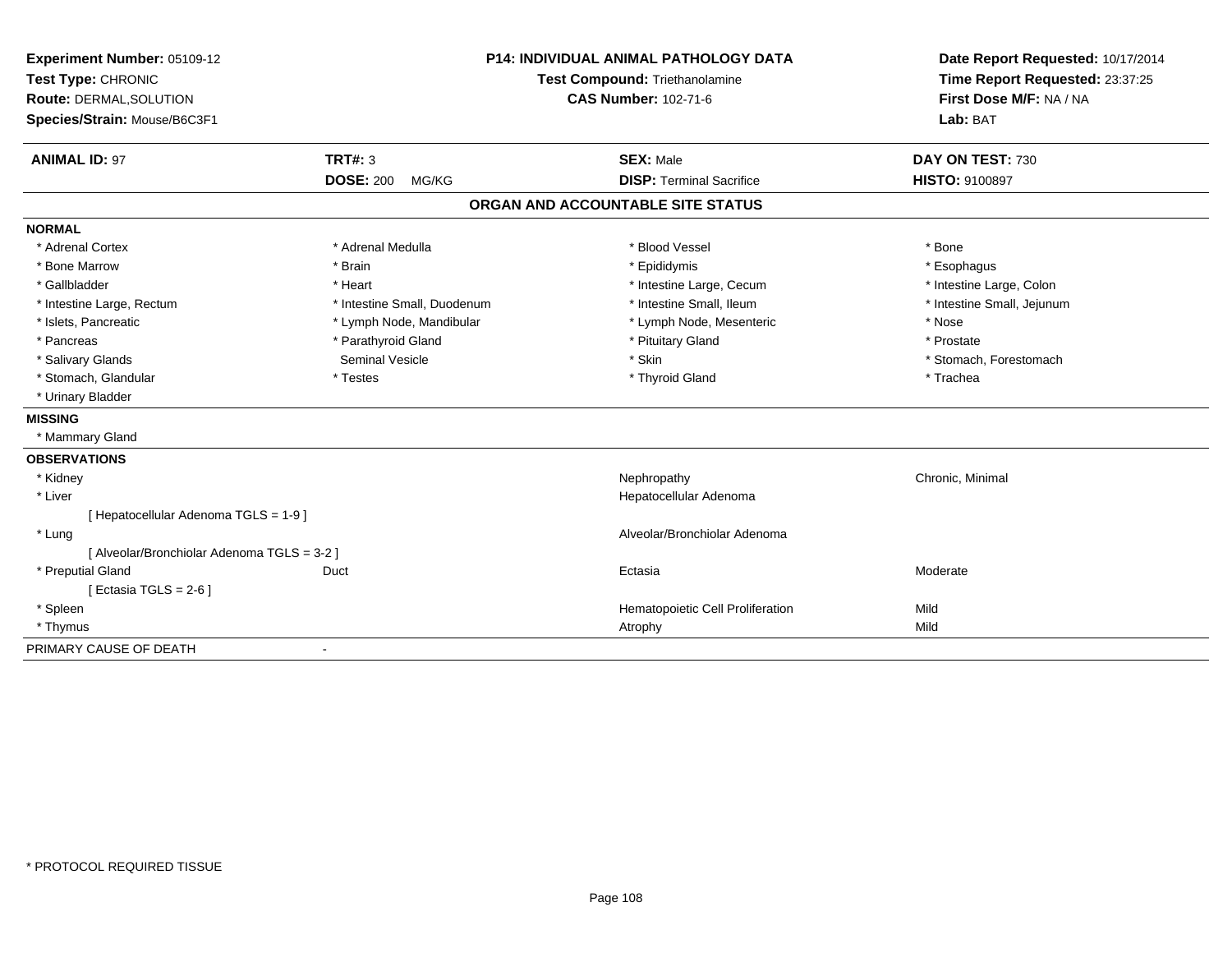| Experiment Number: 05109-12<br>Test Type: CHRONIC<br><b>Route: DERMAL, SOLUTION</b><br>Species/Strain: Mouse/B6C3F1 |                             | <b>P14: INDIVIDUAL ANIMAL PATHOLOGY DATA</b><br>Test Compound: Triethanolamine<br><b>CAS Number: 102-71-6</b> |                            |
|---------------------------------------------------------------------------------------------------------------------|-----------------------------|---------------------------------------------------------------------------------------------------------------|----------------------------|
| <b>ANIMAL ID: 98</b>                                                                                                | <b>TRT#: 3</b>              | <b>SEX: Male</b>                                                                                              | DAY ON TEST: 731           |
|                                                                                                                     | <b>DOSE: 200</b><br>MG/KG   | <b>DISP: Terminal Sacrifice</b>                                                                               | HISTO: 9100898             |
|                                                                                                                     |                             | ORGAN AND ACCOUNTABLE SITE STATUS                                                                             |                            |
| <b>NORMAL</b>                                                                                                       |                             |                                                                                                               |                            |
| * Adrenal Cortex                                                                                                    | * Adrenal Medulla           | * Blood Vessel                                                                                                | * Bone                     |
| * Bone Marrow                                                                                                       | * Brain                     | * Epididymis                                                                                                  | * Esophagus                |
| * Gallbladder                                                                                                       | * Heart                     | * Intestine Large, Cecum                                                                                      | * Intestine Large, Colon   |
| * Intestine Large, Rectum                                                                                           | * Intestine Small, Duodenum | * Intestine Small, Ileum                                                                                      | * Intestine Small, Jejunum |
| * Islets, Pancreatic                                                                                                | * Lymph Node, Mandibular    | * Nose                                                                                                        | * Pancreas                 |
| * Parathyroid Gland                                                                                                 | * Pituitary Gland           | * Prostate                                                                                                    | * Salivary Glands          |
| <b>Seminal Vesicle</b>                                                                                              | * Skin                      | * Spleen                                                                                                      | * Stomach, Forestomach     |
| * Stomach, Glandular                                                                                                | * Testes                    | * Thyroid Gland                                                                                               | * Trachea                  |
| * Urinary Bladder                                                                                                   |                             |                                                                                                               |                            |
| <b>MISSING</b>                                                                                                      |                             |                                                                                                               |                            |
| * Mammary Gland                                                                                                     |                             |                                                                                                               |                            |
| <b>OBSERVATIONS</b>                                                                                                 |                             |                                                                                                               |                            |
| * Kidney                                                                                                            |                             | Nephropathy                                                                                                   | Chronic, Minimal           |
| * Liver                                                                                                             |                             | Clear Cell Focus                                                                                              |                            |
|                                                                                                                     |                             | Hepatocellular Adenoma                                                                                        | Multiple                   |
| [Clear Cell Focus TGLS = 7-2]                                                                                       |                             |                                                                                                               |                            |
| [ Hepatocellular Adenoma TGLS = 2-10,3-11,4-9,5-12 ]                                                                |                             |                                                                                                               |                            |
| * Lung                                                                                                              |                             | Alveolar/Bronchiolar Carcinoma                                                                                |                            |
| [ Alveolar/Bronchiolar Carcinoma TGLS = 8-2 ]                                                                       |                             |                                                                                                               |                            |
| * Lymph Node, Mesenteric                                                                                            |                             | Lymphoma Malignant Mixed                                                                                      |                            |
| [ Lymphoma Malignant Mixed TGLS = 9-4 ]                                                                             |                             |                                                                                                               |                            |
| * Preputial Gland                                                                                                   | Duct                        | Ectasia                                                                                                       | Moderate                   |
| [ Ectasia TGLS = $1-6$ ]                                                                                            |                             |                                                                                                               |                            |
| * Thymus                                                                                                            |                             | Atrophy                                                                                                       | Mild                       |
| PRIMARY CAUSE OF DEATH                                                                                              |                             |                                                                                                               |                            |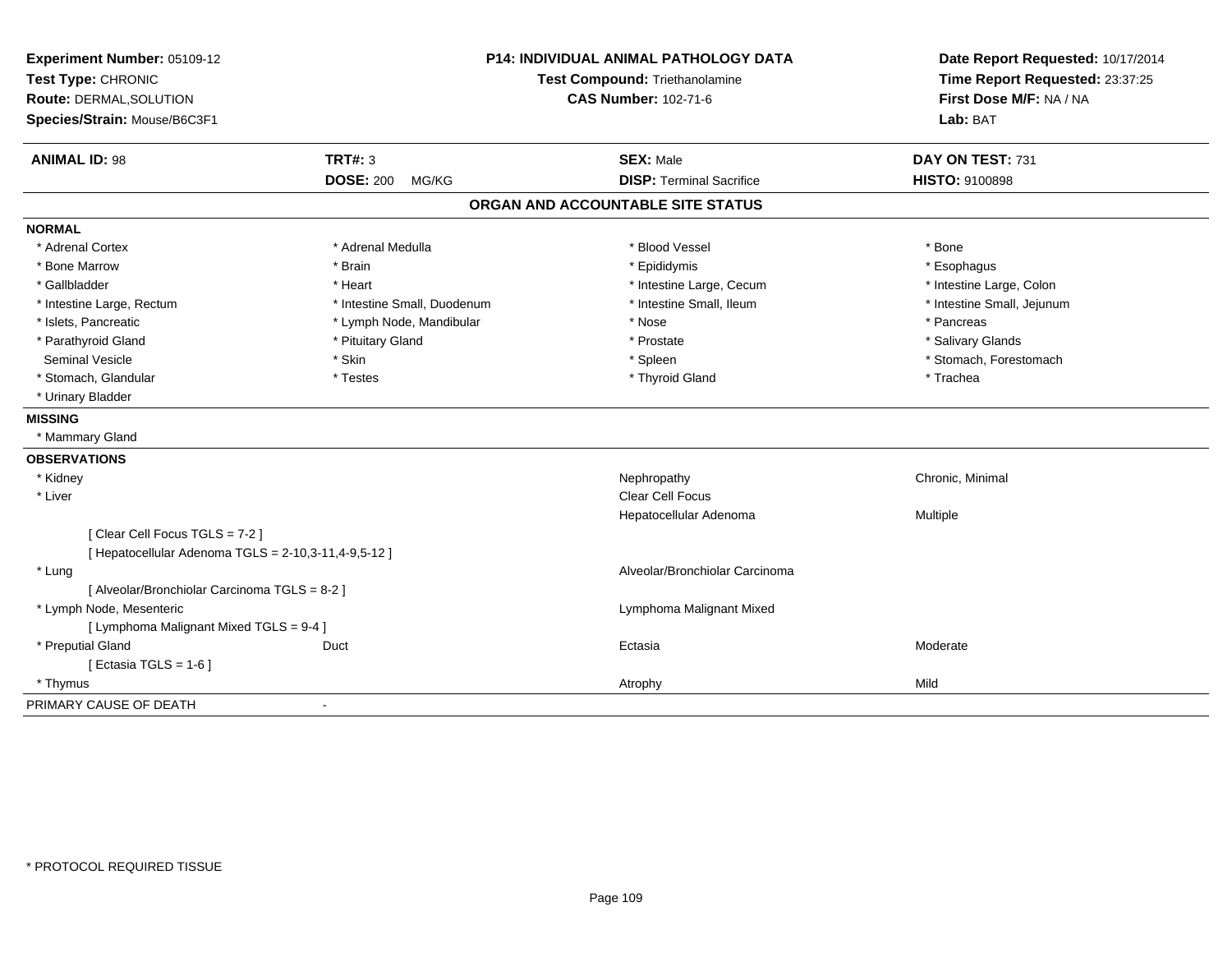| Experiment Number: 05109-12<br>Test Type: CHRONIC<br>Route: DERMAL, SOLUTION<br>Species/Strain: Mouse/B6C3F1 | <b>P14: INDIVIDUAL ANIMAL PATHOLOGY DATA</b><br>Test Compound: Triethanolamine<br><b>CAS Number: 102-71-6</b> |                                   | Date Report Requested: 10/17/2014<br>Time Report Requested: 23:37:25<br>First Dose M/F: NA / NA<br>Lab: BAT |  |
|--------------------------------------------------------------------------------------------------------------|---------------------------------------------------------------------------------------------------------------|-----------------------------------|-------------------------------------------------------------------------------------------------------------|--|
| <b>ANIMAL ID: 99</b>                                                                                         | <b>TRT#: 3</b>                                                                                                | <b>SEX: Male</b>                  | DAY ON TEST: 732                                                                                            |  |
|                                                                                                              | <b>DOSE: 200</b><br>MG/KG                                                                                     | <b>DISP: Terminal Sacrifice</b>   | <b>HISTO: 9100899</b>                                                                                       |  |
|                                                                                                              |                                                                                                               | ORGAN AND ACCOUNTABLE SITE STATUS |                                                                                                             |  |
| <b>NORMAL</b>                                                                                                |                                                                                                               |                                   |                                                                                                             |  |
| * Adrenal Medulla                                                                                            | * Blood Vessel                                                                                                | * Bone                            | * Bone Marrow                                                                                               |  |
| * Brain                                                                                                      | * Epididymis                                                                                                  | * Esophagus                       | * Gallbladder                                                                                               |  |
| * Heart                                                                                                      | * Intestine Large, Cecum                                                                                      | * Intestine Large, Colon          | * Intestine Large, Rectum                                                                                   |  |
| * Intestine Small, Duodenum                                                                                  | * Intestine Small, Ileum                                                                                      | * Intestine Small, Jejunum        | * Islets, Pancreatic                                                                                        |  |
| * Lung                                                                                                       | * Lymph Node, Mandibular                                                                                      | * Nose                            | * Pancreas                                                                                                  |  |
| * Parathyroid Gland                                                                                          | * Pituitary Gland                                                                                             | * Prostate                        | * Salivary Glands                                                                                           |  |
| <b>Seminal Vesicle</b>                                                                                       | * Skin                                                                                                        | * Spleen                          | * Stomach, Forestomach                                                                                      |  |
| * Stomach, Glandular                                                                                         | * Testes                                                                                                      | * Trachea                         | * Urinary Bladder                                                                                           |  |
| <b>MISSING</b>                                                                                               |                                                                                                               |                                   |                                                                                                             |  |
| * Lymph Node, Mesenteric                                                                                     | * Mammary Gland                                                                                               | * Thymus                          |                                                                                                             |  |
| <b>OBSERVATIONS</b>                                                                                          |                                                                                                               |                                   |                                                                                                             |  |
| * Adrenal Cortex                                                                                             |                                                                                                               | Hypertrophy                       | Mild                                                                                                        |  |
| Eye                                                                                                          | Cornea                                                                                                        | Inflammation                      | Chronic, Mild                                                                                               |  |
| [Inflammation TGLS = $1-11$ ]                                                                                |                                                                                                               |                                   |                                                                                                             |  |
| <b>Harderian Gland</b>                                                                                       |                                                                                                               | Adenoma                           |                                                                                                             |  |
| [Adenoma TGLS = $2-10$ ]                                                                                     |                                                                                                               |                                   |                                                                                                             |  |
| * Kidney                                                                                                     |                                                                                                               | Nephropathy                       | Chronic, Minimal                                                                                            |  |
| * Liver                                                                                                      |                                                                                                               | Hepatocellular Adenoma            | Multiple                                                                                                    |  |
|                                                                                                              |                                                                                                               | Hepatocellular Carcinoma          |                                                                                                             |  |
| [ Hepatocellular Adenoma TGLS = 5-2,6-1 ]<br>[ Hepatocellular Carcinoma TGLS = 4-9 ]                         |                                                                                                               |                                   |                                                                                                             |  |
| * Preputial Gland                                                                                            | Duct                                                                                                          | Ectasia                           | Moderate                                                                                                    |  |
| [ Ectasia TGLS = $3-6$ ]                                                                                     |                                                                                                               |                                   |                                                                                                             |  |
| * Thyroid Gland                                                                                              | <b>Follicular Cel</b>                                                                                         | Hyperplasia                       | Minimal                                                                                                     |  |
| PRIMARY CAUSE OF DEATH                                                                                       | $\blacksquare$                                                                                                |                                   |                                                                                                             |  |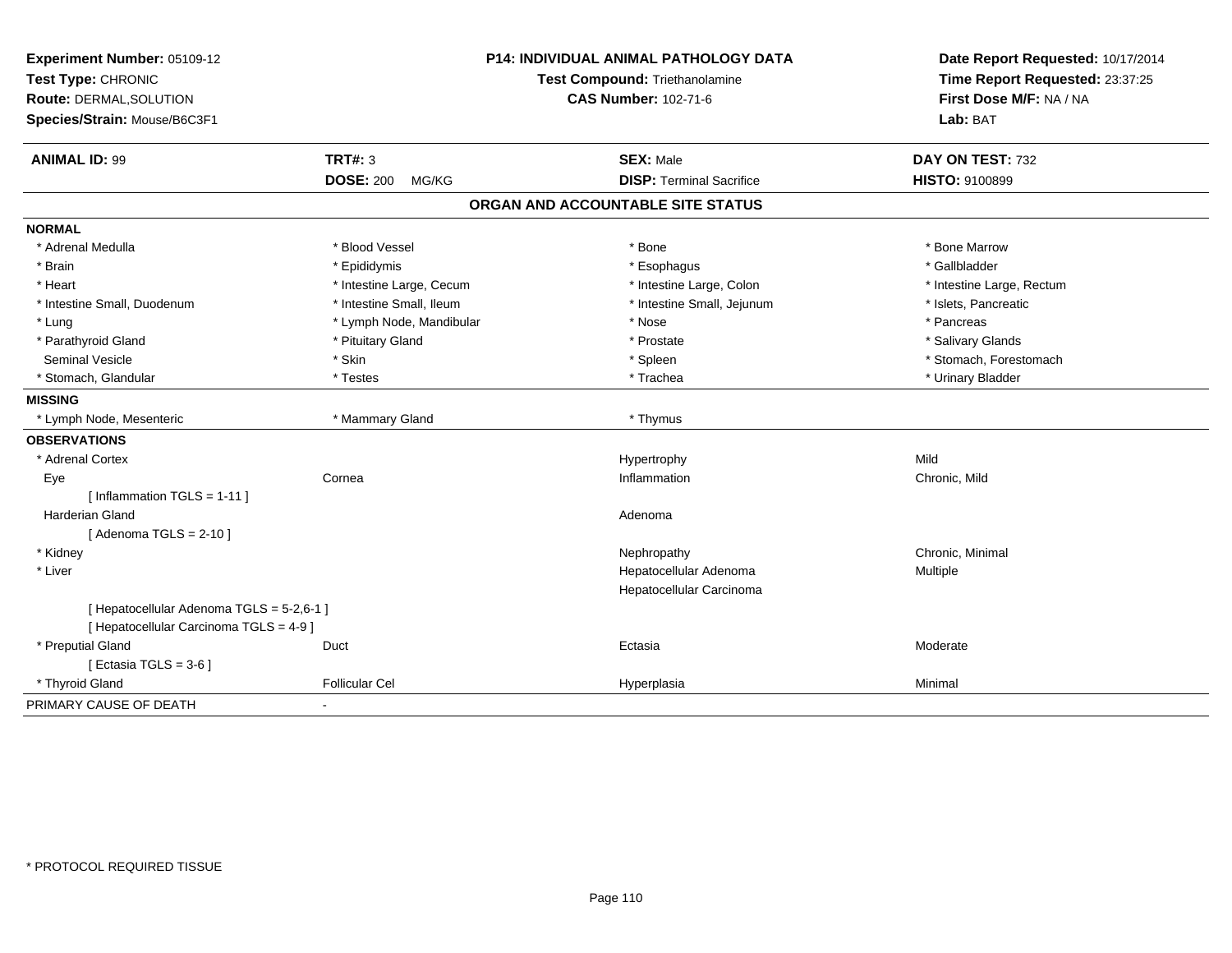| Experiment Number: 05109-12<br>Test Type: CHRONIC<br>Route: DERMAL, SOLUTION<br>Species/Strain: Mouse/B6C3F1 | <b>P14: INDIVIDUAL ANIMAL PATHOLOGY DATA</b><br>Test Compound: Triethanolamine<br><b>CAS Number: 102-71-6</b> |                                                     | Date Report Requested: 10/17/2014<br>Time Report Requested: 23:37:25<br>First Dose M/F: NA / NA<br>Lab: BAT |
|--------------------------------------------------------------------------------------------------------------|---------------------------------------------------------------------------------------------------------------|-----------------------------------------------------|-------------------------------------------------------------------------------------------------------------|
| <b>ANIMAL ID: 100</b>                                                                                        | <b>TRT#: 3</b><br><b>DOSE: 200</b><br>MG/KG                                                                   | <b>SEX: Male</b><br><b>DISP: Terminal Sacrifice</b> | DAY ON TEST: 729<br>HISTO: 9100900                                                                          |
|                                                                                                              |                                                                                                               | ORGAN AND ACCOUNTABLE SITE STATUS                   |                                                                                                             |
| <b>NORMAL</b>                                                                                                |                                                                                                               |                                                     |                                                                                                             |
| * Adrenal Medulla                                                                                            | * Blood Vessel                                                                                                | * Bone                                              | * Brain                                                                                                     |
| * Epididymis                                                                                                 | * Esophagus                                                                                                   | * Gallbladder                                       | * Heart                                                                                                     |
| * Intestine Large, Cecum                                                                                     | * Intestine Large, Colon                                                                                      | * Intestine Large, Rectum                           | * Intestine Small. Duodenum                                                                                 |
| * Intestine Small, Ileum                                                                                     | * Intestine Small, Jejunum                                                                                    | * Islets, Pancreatic                                | * Lung                                                                                                      |
| * Lymph Node, Mandibular                                                                                     | * Lymph Node, Mesenteric                                                                                      | * Nose                                              | * Pancreas                                                                                                  |
| * Parathyroid Gland                                                                                          | * Pituitary Gland                                                                                             | * Prostate                                          | * Salivary Glands                                                                                           |
| <b>Seminal Vesicle</b>                                                                                       | * Skin                                                                                                        | * Spleen                                            | * Stomach, Forestomach                                                                                      |
| * Stomach, Glandular                                                                                         | * Testes                                                                                                      | * Trachea                                           | * Urinary Bladder                                                                                           |
| <b>MISSING</b>                                                                                               |                                                                                                               |                                                     |                                                                                                             |
| * Mammary Gland                                                                                              | * Thymus                                                                                                      |                                                     |                                                                                                             |
| <b>OBSERVATIONS</b>                                                                                          |                                                                                                               |                                                     |                                                                                                             |
| * Adrenal Cortex                                                                                             |                                                                                                               | Hypertrophy                                         | Mild                                                                                                        |
| * Bone Marrow                                                                                                |                                                                                                               | Myelofibrosis                                       | Minimal                                                                                                     |
| * Kidney                                                                                                     |                                                                                                               | Nephropathy                                         | Chronic, Mild                                                                                               |
| * Liver                                                                                                      |                                                                                                               | <b>Clear Cell Focus</b>                             |                                                                                                             |
|                                                                                                              |                                                                                                               | <b>Cytoplasmic Alteration</b>                       | Mild                                                                                                        |
|                                                                                                              |                                                                                                               | Hepatocellular Adenoma                              | Multiple                                                                                                    |
|                                                                                                              |                                                                                                               | Hepatocellular Carcinoma                            |                                                                                                             |
|                                                                                                              | Oval Cell                                                                                                     | Hyperplasia                                         | Mild                                                                                                        |
|                                                                                                              |                                                                                                               | Karyomegaly                                         | Mild                                                                                                        |
| [ Hepatocellular Adenoma TGLS = 2-9,3-12,4-11,6-13 ]<br>[ Hepatocellular Carcinoma TGLS = 1-10 ]             |                                                                                                               |                                                     |                                                                                                             |
| * Preputial Gland<br>[ Ectasia TGLS = $5-6$ ]                                                                | Duct                                                                                                          | Ectasia                                             | Moderate                                                                                                    |
| * Thyroid Gland                                                                                              | <b>Follicular Cel</b>                                                                                         | Hyperplasia                                         | Mild                                                                                                        |
| PRIMARY CAUSE OF DEATH                                                                                       | $\sim$                                                                                                        |                                                     |                                                                                                             |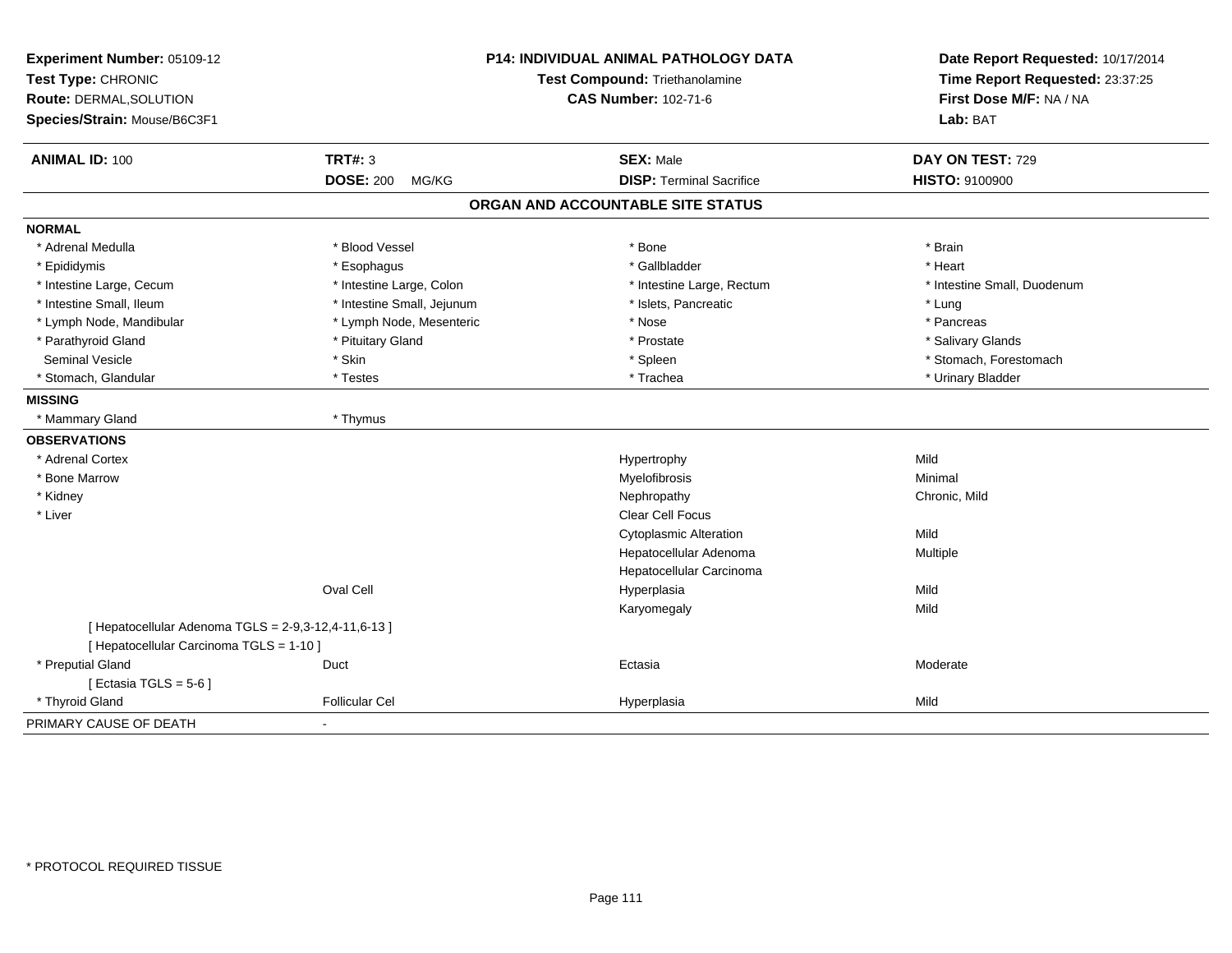| Experiment Number: 05109-12<br>Test Type: CHRONIC<br>Route: DERMAL, SOLUTION<br>Species/Strain: Mouse/B6C3F1 |                             | P14: INDIVIDUAL ANIMAL PATHOLOGY DATA<br>Test Compound: Triethanolamine<br><b>CAS Number: 102-71-6</b> |                            |
|--------------------------------------------------------------------------------------------------------------|-----------------------------|--------------------------------------------------------------------------------------------------------|----------------------------|
| <b>ANIMAL ID: 101</b>                                                                                        | <b>TRT#: 3</b>              | <b>SEX: Male</b>                                                                                       | DAY ON TEST: 729           |
|                                                                                                              | <b>DOSE: 200</b><br>MG/KG   | <b>DISP: Terminal Sacrifice</b>                                                                        | <b>HISTO: 9100901</b>      |
|                                                                                                              |                             | ORGAN AND ACCOUNTABLE SITE STATUS                                                                      |                            |
| <b>NORMAL</b>                                                                                                |                             |                                                                                                        |                            |
| * Adrenal Cortex                                                                                             | * Adrenal Medulla           | * Blood Vessel                                                                                         | * Bone                     |
| * Bone Marrow                                                                                                | * Brain                     | * Epididymis                                                                                           | * Esophagus                |
| * Gallbladder                                                                                                | * Heart                     | * Intestine Large, Cecum                                                                               | * Intestine Large, Colon   |
| * Intestine Large, Rectum                                                                                    | * Intestine Small, Duodenum | * Intestine Small, Ileum                                                                               | * Intestine Small, Jejunum |
| * Islets, Pancreatic                                                                                         | * Lung                      | * Lymph Node, Mandibular                                                                               | * Lymph Node, Mesenteric   |
| * Nose                                                                                                       | * Pancreas                  | * Parathyroid Gland                                                                                    | * Pituitary Gland          |
| * Prostate                                                                                                   | * Salivary Glands           | Seminal Vesicle                                                                                        | * Skin                     |
| * Spleen                                                                                                     | * Stomach, Forestomach      | * Stomach, Glandular                                                                                   | * Testes                   |
| * Thyroid Gland                                                                                              | * Trachea                   | * Urinary Bladder                                                                                      |                            |
| <b>MISSING</b>                                                                                               |                             |                                                                                                        |                            |
| * Mammary Gland                                                                                              |                             |                                                                                                        |                            |
| <b>OBSERVATIONS</b>                                                                                          |                             |                                                                                                        |                            |
| * Kidney                                                                                                     |                             | Nephropathy                                                                                            | Chronic, Minimal           |
| * Liver                                                                                                      |                             | Clear Cell Focus                                                                                       |                            |
|                                                                                                              |                             | <b>Cytoplasmic Alteration</b>                                                                          | Minimal                    |
|                                                                                                              |                             | Hemangiosarcoma                                                                                        |                            |
|                                                                                                              |                             | Hepatocellular Adenoma                                                                                 | Multiple                   |
|                                                                                                              |                             | Hepatocellular Carcinoma                                                                               |                            |
|                                                                                                              | Oval Cell                   | Hyperplasia                                                                                            | Mild                       |
|                                                                                                              |                             | Karyomegaly                                                                                            | Minimal                    |
| [ Clear Cell Focus TGLS = 5-1,5-11 ]                                                                         |                             |                                                                                                        |                            |
| [Hemangiosarcoma TGLS = 3-9]                                                                                 |                             |                                                                                                        |                            |
| [ Hepatocellular Adenoma TGLS = 4-11,6-11,7-11 ]                                                             |                             |                                                                                                        |                            |
| [ Hepatocellular Carcinoma TGLS = 2-10 ]                                                                     |                             |                                                                                                        |                            |
| * Preputial Gland                                                                                            | Duct                        | Ectasia                                                                                                | Moderate                   |
| [ Ectasia TGLS = $1-6$ ]                                                                                     |                             |                                                                                                        |                            |
| * Thymus                                                                                                     |                             | Atrophy                                                                                                | Mild                       |
| PRIMARY CAUSE OF DEATH                                                                                       |                             |                                                                                                        |                            |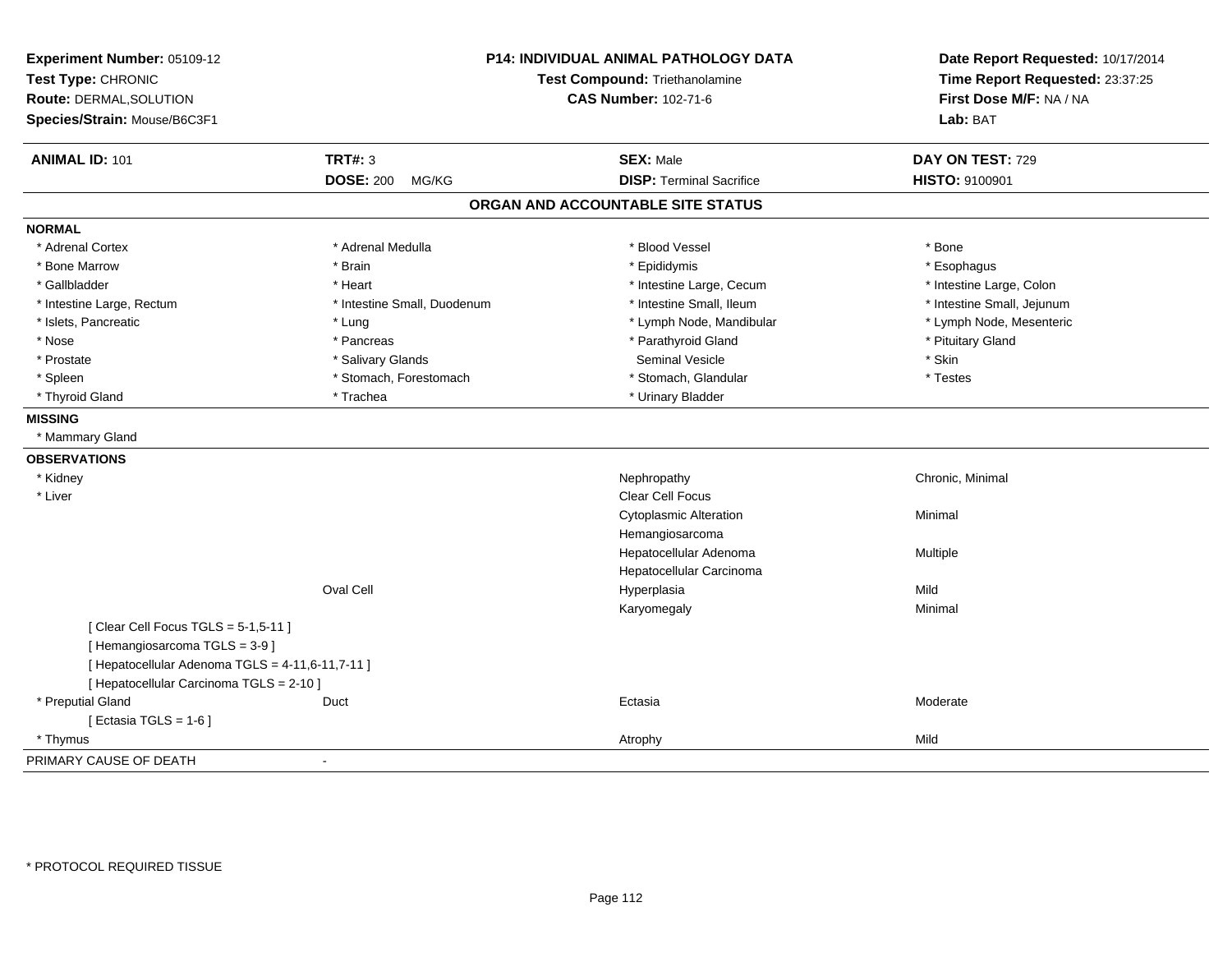| Experiment Number: 05109-12<br>Test Type: CHRONIC<br>Route: DERMAL, SOLUTION<br>Species/Strain: Mouse/B6C3F1 |                           | <b>P14: INDIVIDUAL ANIMAL PATHOLOGY DATA</b><br>Test Compound: Triethanolamine<br><b>CAS Number: 102-71-6</b> | Date Report Requested: 10/17/2014<br>Time Report Requested: 23:37:25<br>First Dose M/F: NA / NA<br>Lab: BAT |
|--------------------------------------------------------------------------------------------------------------|---------------------------|---------------------------------------------------------------------------------------------------------------|-------------------------------------------------------------------------------------------------------------|
| <b>ANIMAL ID: 102</b>                                                                                        | <b>TRT#: 3</b>            | <b>SEX: Male</b>                                                                                              | DAY ON TEST: 456                                                                                            |
|                                                                                                              | <b>DOSE: 200</b><br>MG/KG | <b>DISP:</b> Scheduled Sacrifice                                                                              | <b>HISTO: 9100902</b>                                                                                       |
|                                                                                                              |                           | ORGAN AND ACCOUNTABLE SITE STATUS                                                                             |                                                                                                             |
| <b>NORMAL</b>                                                                                                |                           |                                                                                                               |                                                                                                             |
| * Adrenal Medulla                                                                                            | * Blood Vessel            | * Bone                                                                                                        | * Bone Marrow                                                                                               |
| * Brain                                                                                                      | * Epididymis              | * Esophagus                                                                                                   | * Gallbladder                                                                                               |
| * Heart                                                                                                      | * Intestine Large, Cecum  | * Intestine Large, Colon                                                                                      | * Intestine Large, Rectum                                                                                   |
| * Intestine Small, Duodenum                                                                                  | * Intestine Small, Ileum  | * Intestine Small, Jejunum                                                                                    | * Islets. Pancreatic                                                                                        |
| * Lung                                                                                                       | * Lymph Node, Mandibular  | * Lymph Node, Mesenteric                                                                                      | * Nose                                                                                                      |
| * Pancreas                                                                                                   | * Parathyroid Gland       | * Pituitary Gland                                                                                             | * Preputial Gland                                                                                           |
| * Prostate                                                                                                   | * Salivary Glands         | * Skin                                                                                                        | * Spleen                                                                                                    |
| * Stomach, Forestomach                                                                                       | * Stomach, Glandular      | * Testes                                                                                                      | * Thymus                                                                                                    |
| * Thyroid Gland                                                                                              | * Trachea                 | * Urinary Bladder                                                                                             |                                                                                                             |
| <b>MISSING</b>                                                                                               |                           |                                                                                                               |                                                                                                             |
| * Mammary Gland                                                                                              |                           |                                                                                                               |                                                                                                             |
| <b>OBSERVATIONS</b>                                                                                          |                           |                                                                                                               |                                                                                                             |
| * Adrenal Cortex                                                                                             | Capsule                   | Hyperplasia                                                                                                   | Mild                                                                                                        |
| * Kidney                                                                                                     |                           | Nephropathy                                                                                                   | Chronic, Minimal                                                                                            |
| * Liver                                                                                                      |                           | <b>Clear Cell Focus</b>                                                                                       |                                                                                                             |
|                                                                                                              |                           | Hepatocellular Adenoma                                                                                        |                                                                                                             |
|                                                                                                              | Hepatocyte                | Vacuolization Cytoplasmic                                                                                     | Multifocal, Mild                                                                                            |
| [Hepatocellular Adenoma TGLS = 1-9]                                                                          |                           |                                                                                                               |                                                                                                             |
| PRIMARY CAUSE OF DEATH                                                                                       |                           |                                                                                                               |                                                                                                             |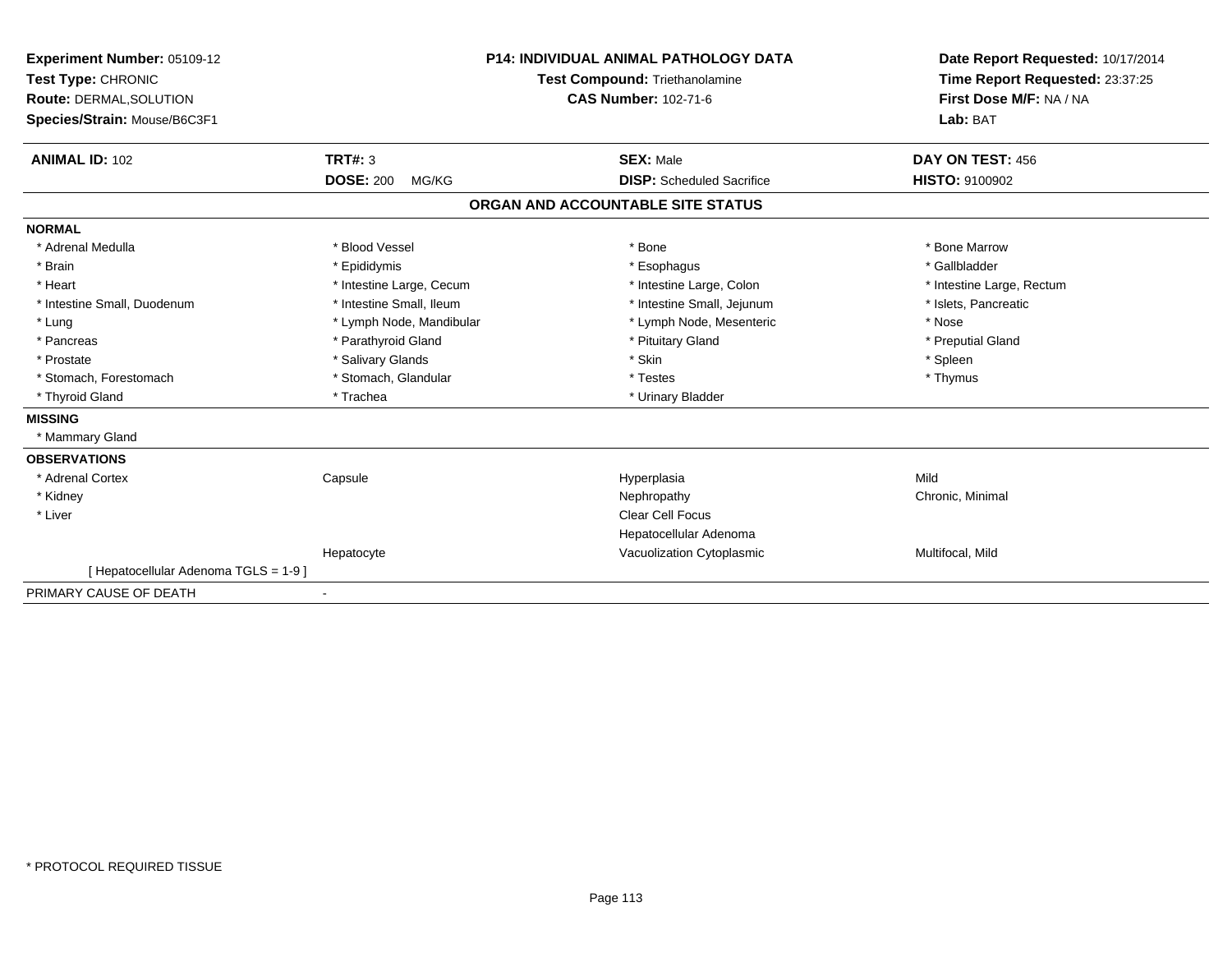| Experiment Number: 05109-12<br>Test Type: CHRONIC<br>Route: DERMAL, SOLUTION<br>Species/Strain: Mouse/B6C3F1 |                           | <b>P14: INDIVIDUAL ANIMAL PATHOLOGY DATA</b><br>Test Compound: Triethanolamine<br><b>CAS Number: 102-71-6</b> |                          |
|--------------------------------------------------------------------------------------------------------------|---------------------------|---------------------------------------------------------------------------------------------------------------|--------------------------|
| <b>ANIMAL ID: 103</b>                                                                                        | <b>TRT#: 3</b>            | <b>SEX: Male</b>                                                                                              | DAY ON TEST: 730         |
|                                                                                                              | <b>DOSE: 200</b><br>MG/KG | <b>DISP: Terminal Sacrifice</b>                                                                               | HISTO: 9100903           |
|                                                                                                              |                           | ORGAN AND ACCOUNTABLE SITE STATUS                                                                             |                          |
| <b>NORMAL</b>                                                                                                |                           |                                                                                                               |                          |
| * Adrenal Medulla                                                                                            | * Blood Vessel            | * Brain                                                                                                       | * Epididymis             |
| * Esophagus                                                                                                  | * Gallbladder             | * Heart                                                                                                       | * Intestine Large, Cecum |
| * Intestine Large, Colon                                                                                     | * Intestine Large, Rectum | * Intestine Small, Duodenum                                                                                   | * Intestine Small, Ileum |
| * Intestine Small, Jejunum                                                                                   | * Islets, Pancreatic      | * Lung                                                                                                        | * Lymph Node, Mandibular |
| * Lymph Node, Mesenteric                                                                                     | * Parathyroid Gland       | * Pituitary Gland                                                                                             | * Prostate               |
| * Salivary Glands                                                                                            | <b>Seminal Vesicle</b>    | * Skin                                                                                                        | * Spleen                 |
| * Stomach, Forestomach                                                                                       | * Stomach, Glandular      | * Testes                                                                                                      | * Trachea                |
| * Urinary Bladder                                                                                            |                           |                                                                                                               |                          |
| <b>MISSING</b>                                                                                               |                           |                                                                                                               |                          |
| * Bone                                                                                                       | * Bone Marrow             | * Mammary Gland                                                                                               | $*$ Nose                 |
| <b>OBSERVATIONS</b>                                                                                          |                           |                                                                                                               |                          |
| * Adrenal Cortex                                                                                             |                           | Hyperplasia                                                                                                   | Mild                     |
| * Kidney                                                                                                     |                           | Nephropathy                                                                                                   | Chronic, Minimal         |
| * Liver                                                                                                      |                           | <b>Cytoplasmic Alteration</b>                                                                                 | Mild                     |
|                                                                                                              |                           | Hepatocellular Adenoma                                                                                        | Multiple                 |
|                                                                                                              |                           | Hepatocellular Carcinoma                                                                                      | Multiple                 |
|                                                                                                              | Oval Cell                 | Hyperplasia                                                                                                   | Mild                     |
|                                                                                                              |                           | Karyomegaly                                                                                                   | Mild                     |
| [ Hepatocellular Adenoma TGLS = 2-9,2-10,2-11,2-12 ]                                                         |                           |                                                                                                               |                          |
| [ Hepatocellular Carcinoma TGLS = 2-10,2-13 ]                                                                |                           |                                                                                                               |                          |
| * Pancreas                                                                                                   | Acinus                    | Atrophy                                                                                                       | Marked                   |
| * Preputial Gland                                                                                            | Duct                      | Ectasia                                                                                                       | Moderate                 |
| [ Ectasia TGLS = $1-6$ ]                                                                                     |                           |                                                                                                               |                          |
| * Thymus                                                                                                     |                           | Atrophy                                                                                                       | Mild                     |
| * Thyroid Gland                                                                                              | <b>Follicular Cel</b>     | Hyperplasia                                                                                                   | Mild                     |
|                                                                                                              |                           | <b>Infiltration Cellular</b>                                                                                  | Lymphocyte, Mild         |
| PRIMARY CAUSE OF DEATH                                                                                       |                           |                                                                                                               |                          |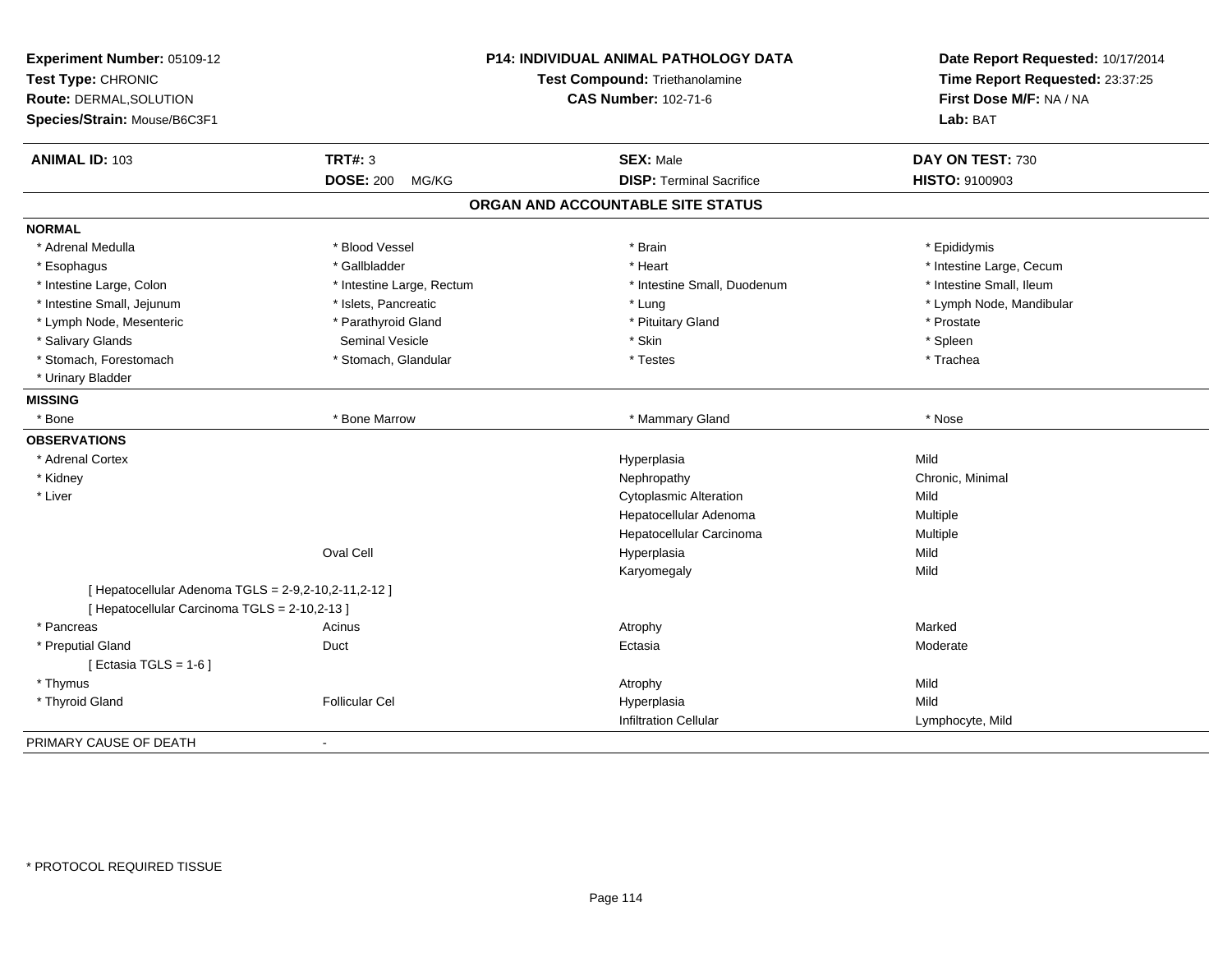| Experiment Number: 05109-12<br>Test Type: CHRONIC<br>Route: DERMAL, SOLUTION<br>Species/Strain: Mouse/B6C3F1 | P14: INDIVIDUAL ANIMAL PATHOLOGY DATA<br>Test Compound: Triethanolamine<br><b>CAS Number: 102-71-6</b> |                                   | Date Report Requested: 10/17/2014<br>Time Report Requested: 23:37:25<br>First Dose M/F: NA / NA<br>Lab: BAT |  |
|--------------------------------------------------------------------------------------------------------------|--------------------------------------------------------------------------------------------------------|-----------------------------------|-------------------------------------------------------------------------------------------------------------|--|
| <b>ANIMAL ID: 104</b>                                                                                        | <b>TRT#: 3</b>                                                                                         | <b>SEX: Male</b>                  | DAY ON TEST: 731                                                                                            |  |
|                                                                                                              | <b>DOSE: 200</b><br>MG/KG                                                                              | <b>DISP: Terminal Sacrifice</b>   | <b>HISTO: 9100904</b>                                                                                       |  |
|                                                                                                              |                                                                                                        | ORGAN AND ACCOUNTABLE SITE STATUS |                                                                                                             |  |
| <b>NORMAL</b>                                                                                                |                                                                                                        |                                   |                                                                                                             |  |
| * Adrenal Cortex                                                                                             | * Adrenal Medulla                                                                                      | * Blood Vessel                    | * Bone                                                                                                      |  |
| * Bone Marrow                                                                                                | * Brain                                                                                                | * Epididymis                      | * Esophagus                                                                                                 |  |
| * Gallbladder                                                                                                | * Heart                                                                                                | * Intestine Large, Cecum          | * Intestine Large, Colon                                                                                    |  |
| * Intestine Large, Rectum                                                                                    | * Intestine Small, Duodenum                                                                            | * Intestine Small, Ileum          | * Intestine Small, Jejunum                                                                                  |  |
| * Islets, Pancreatic                                                                                         | * Lymph Node, Mandibular                                                                               | * Nose                            | * Pancreas                                                                                                  |  |
| * Parathyroid Gland                                                                                          | * Pituitary Gland                                                                                      | * Prostate                        | * Salivary Glands                                                                                           |  |
| <b>Seminal Vesicle</b>                                                                                       | * Skin                                                                                                 | * Spleen                          | * Stomach, Forestomach                                                                                      |  |
| * Stomach, Glandular                                                                                         | * Testes                                                                                               | * Thyroid Gland                   | * Trachea                                                                                                   |  |
| * Urinary Bladder                                                                                            |                                                                                                        |                                   |                                                                                                             |  |
| <b>MISSING</b>                                                                                               |                                                                                                        |                                   |                                                                                                             |  |
| * Mammary Gland                                                                                              |                                                                                                        |                                   |                                                                                                             |  |
| <b>OBSERVATIONS</b>                                                                                          |                                                                                                        |                                   |                                                                                                             |  |
| * Kidney                                                                                                     |                                                                                                        | Nephropathy                       | Chronic, Minimal                                                                                            |  |
| * Liver                                                                                                      |                                                                                                        | Clear Cell Focus                  |                                                                                                             |  |
|                                                                                                              |                                                                                                        | <b>Cytoplasmic Alteration</b>     | Mild                                                                                                        |  |
|                                                                                                              |                                                                                                        | <b>Eosinophilic Focus</b>         |                                                                                                             |  |
|                                                                                                              |                                                                                                        | Hepatocellular Adenoma            | Multiple                                                                                                    |  |
|                                                                                                              | Kupffer Cell                                                                                           | Hyperplasia                       | Mild                                                                                                        |  |
|                                                                                                              |                                                                                                        | Karyomegaly                       | Mild                                                                                                        |  |
| [ Hepatocellular Adenoma TGLS = 2-9,3-1,3-10 ]                                                               |                                                                                                        |                                   |                                                                                                             |  |
| * Lung                                                                                                       |                                                                                                        | Alveolar/Bronchiolar Adenoma      |                                                                                                             |  |
| [ Alveolar/Bronchiolar Adenoma TGLS = 4-2 ]                                                                  |                                                                                                        |                                   |                                                                                                             |  |
| * Lymph Node, Mesenteric                                                                                     |                                                                                                        | Hematopoietic Cell Proliferation  | Moderate                                                                                                    |  |
| * Preputial Gland                                                                                            | Duct                                                                                                   | Ectasia                           | Moderate                                                                                                    |  |
| [ Ectasia TGLS = $1-6$ ]                                                                                     |                                                                                                        |                                   |                                                                                                             |  |
| * Thymus                                                                                                     |                                                                                                        | Atrophy                           | Mild                                                                                                        |  |
| PRIMARY CAUSE OF DEATH                                                                                       |                                                                                                        |                                   |                                                                                                             |  |
| Animal Note: ONLY ONE EPIDIDYMIS FOUND AT TRIM                                                               |                                                                                                        |                                   |                                                                                                             |  |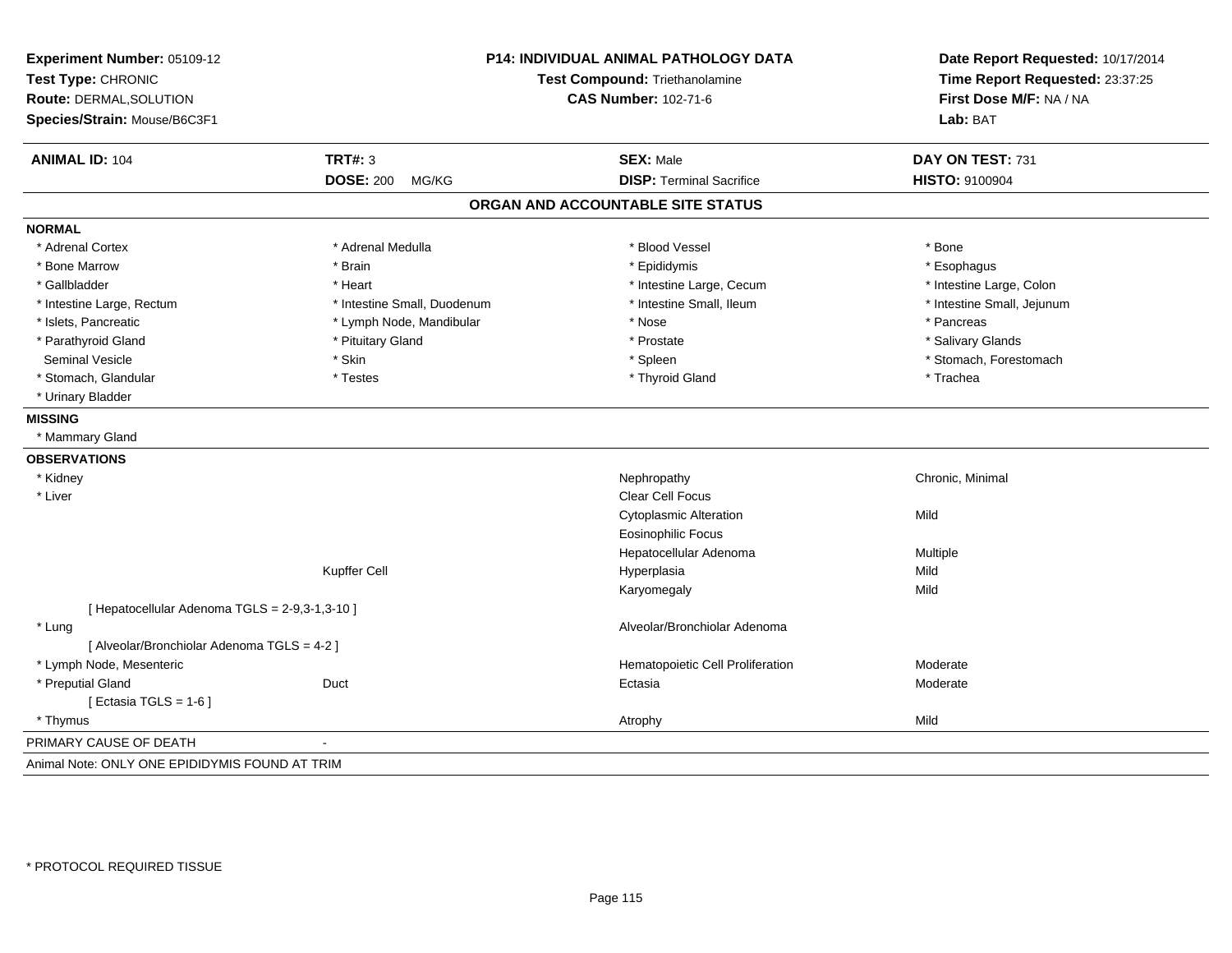| Experiment Number: 05109-12                               | <b>P14: INDIVIDUAL ANIMAL PATHOLOGY DATA</b> |                                   | Date Report Requested: 10/17/2014 |  |
|-----------------------------------------------------------|----------------------------------------------|-----------------------------------|-----------------------------------|--|
| Test Type: CHRONIC                                        |                                              | Test Compound: Triethanolamine    | Time Report Requested: 23:37:25   |  |
| <b>Route: DERMAL, SOLUTION</b>                            |                                              | <b>CAS Number: 102-71-6</b>       | First Dose M/F: NA / NA           |  |
| Species/Strain: Mouse/B6C3F1                              |                                              |                                   | Lab: BAT                          |  |
| <b>ANIMAL ID: 105</b>                                     | <b>TRT#: 3</b>                               | <b>SEX: Male</b>                  | DAY ON TEST: 730                  |  |
|                                                           | <b>DOSE: 200</b><br>MG/KG                    | <b>DISP: Terminal Sacrifice</b>   | <b>HISTO: 9100905</b>             |  |
|                                                           |                                              | ORGAN AND ACCOUNTABLE SITE STATUS |                                   |  |
| <b>NORMAL</b>                                             |                                              |                                   |                                   |  |
| * Adrenal Cortex                                          | * Adrenal Medulla                            | * Blood Vessel                    | * Bone                            |  |
| * Bone Marrow                                             | * Brain                                      | * Epididymis                      | * Esophagus                       |  |
| * Gallbladder                                             | * Heart                                      | * Intestine Large, Cecum          | * Intestine Large, Colon          |  |
| * Intestine Large, Rectum                                 | * Intestine Small, Duodenum                  | * Intestine Small, Ileum          | * Intestine Small, Jejunum        |  |
| * Islets, Pancreatic                                      | * Lung                                       | * Lymph Node, Mandibular          | * Lymph Node, Mesenteric          |  |
| * Nose                                                    | * Pancreas                                   | * Pituitary Gland                 | * Preputial Gland                 |  |
| * Prostate                                                | * Salivary Glands                            | Seminal Vesicle                   | * Skin                            |  |
| * Spleen                                                  | * Stomach, Forestomach                       | * Stomach, Glandular              | * Testes                          |  |
| * Thymus                                                  | * Thyroid Gland                              | * Trachea                         | * Urinary Bladder                 |  |
| <b>MISSING</b>                                            |                                              |                                   |                                   |  |
| * Mammary Gland                                           | * Parathyroid Gland                          |                                   |                                   |  |
| <b>OBSERVATIONS</b>                                       |                                              |                                   |                                   |  |
| * Kidney                                                  |                                              | Nephropathy                       | Chronic, Minimal                  |  |
| * Liver                                                   |                                              | <b>Eosinophilic Focus</b>         |                                   |  |
| Mesentery                                                 | Fat                                          | Inflammation                      | Chronic, Mild                     |  |
| [Inflammation TGLS = 1-9]                                 |                                              |                                   |                                   |  |
| PRIMARY CAUSE OF DEATH                                    |                                              |                                   |                                   |  |
| Animal Note: TGL1-9 IS MESENTERY, NOT LYMPH NODE ON MICRO |                                              |                                   |                                   |  |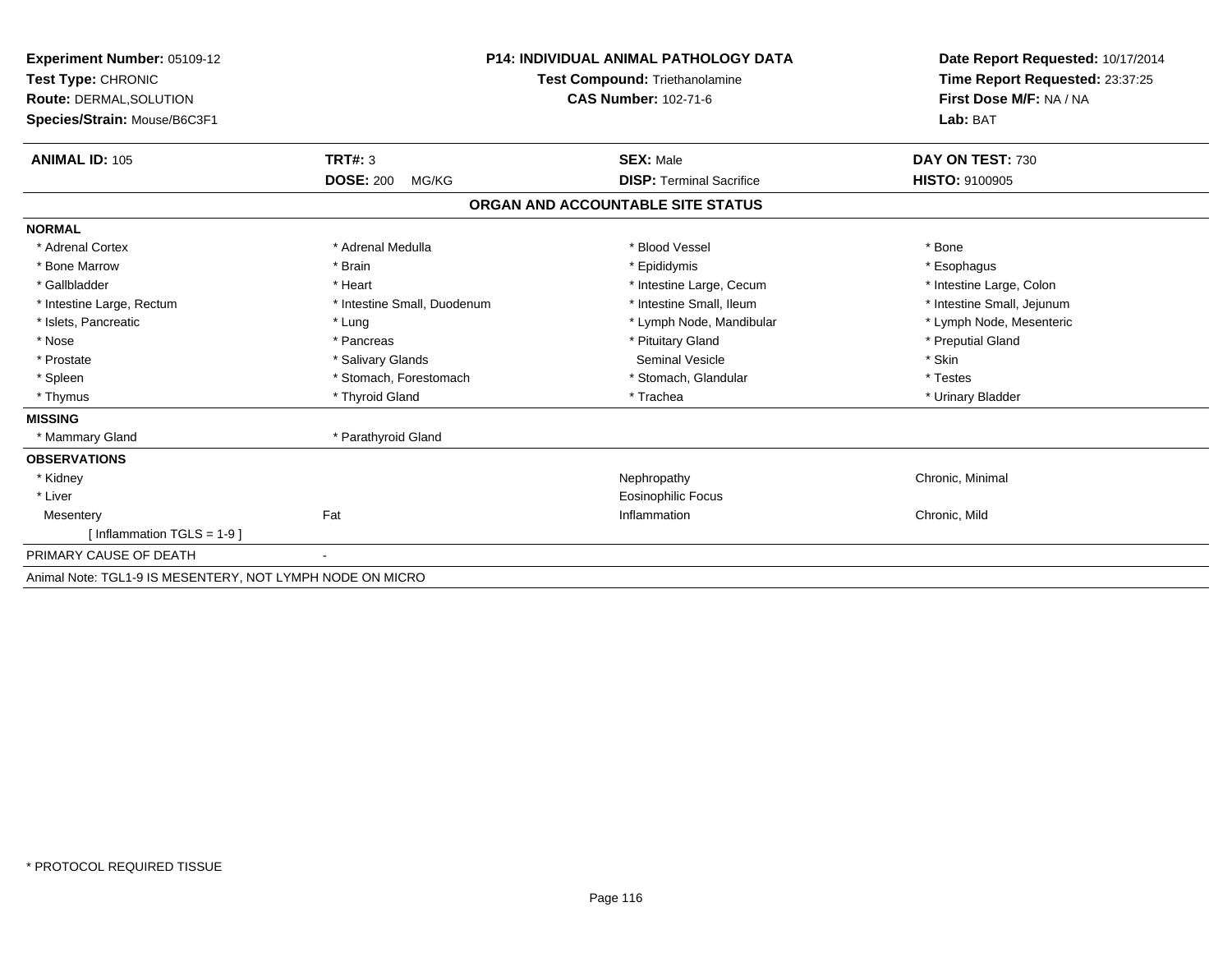| Experiment Number: 05109-12<br>Test Type: CHRONIC<br>Route: DERMAL, SOLUTION<br>Species/Strain: Mouse/B6C3F1 |                             | P14: INDIVIDUAL ANIMAL PATHOLOGY DATA<br>Test Compound: Triethanolamine<br><b>CAS Number: 102-71-6</b> |                            |
|--------------------------------------------------------------------------------------------------------------|-----------------------------|--------------------------------------------------------------------------------------------------------|----------------------------|
| <b>ANIMAL ID: 106</b>                                                                                        | <b>TRT#: 3</b>              | <b>SEX: Male</b>                                                                                       | DAY ON TEST: 730           |
|                                                                                                              | <b>DOSE: 200</b><br>MG/KG   | <b>DISP: Terminal Sacrifice</b>                                                                        | <b>HISTO: 9100906</b>      |
|                                                                                                              |                             | ORGAN AND ACCOUNTABLE SITE STATUS                                                                      |                            |
| <b>NORMAL</b>                                                                                                |                             |                                                                                                        |                            |
| * Adrenal Cortex                                                                                             | * Adrenal Medulla           | * Blood Vessel                                                                                         | * Bone                     |
| * Bone Marrow                                                                                                | * Brain                     | * Epididymis                                                                                           | * Esophagus                |
| * Gallbladder                                                                                                | * Heart                     | * Intestine Large, Cecum                                                                               | * Intestine Large, Colon   |
| * Intestine Large, Rectum                                                                                    | * Intestine Small, Duodenum | * Intestine Small, Ileum                                                                               | * Intestine Small, Jejunum |
| * Islets, Pancreatic                                                                                         | * Lymph Node, Mandibular    | * Nose                                                                                                 | * Pancreas                 |
| * Parathyroid Gland                                                                                          | * Pituitary Gland           | * Prostate                                                                                             | * Salivary Glands          |
| <b>Seminal Vesicle</b>                                                                                       | * Skin                      | * Spleen                                                                                               | * Stomach, Forestomach     |
| * Stomach, Glandular                                                                                         | * Testes                    | * Trachea                                                                                              | * Urinary Bladder          |
| <b>MISSING</b>                                                                                               |                             |                                                                                                        |                            |
| * Mammary Gland                                                                                              | * Thymus                    |                                                                                                        |                            |
| <b>OBSERVATIONS</b>                                                                                          |                             |                                                                                                        |                            |
| * Kidney                                                                                                     |                             | Nephropathy                                                                                            | Chronic, Minimal           |
| * Liver                                                                                                      |                             | <b>Cytoplasmic Alteration</b>                                                                          | Mild                       |
|                                                                                                              |                             | <b>Eosinophilic Focus</b>                                                                              |                            |
|                                                                                                              |                             | Hepatocellular Adenoma                                                                                 | Multiple                   |
|                                                                                                              |                             | Hepatocellular Carcinoma                                                                               | Multiple                   |
|                                                                                                              | <b>Bile Duct</b>            | Hyperplasia                                                                                            | Mild                       |
|                                                                                                              | Oval Cell                   | Hyperplasia                                                                                            | Mild                       |
|                                                                                                              |                             | Karyomegaly                                                                                            | Mild                       |
| [ Hepatocellular Adenoma TGLS = 5-11,7-1,8-13,9-13 ]                                                         |                             |                                                                                                        |                            |
| [ Hepatocellular Carcinoma TGLS = 2-12,3-9,4-10 ]                                                            |                             |                                                                                                        |                            |
| * Lung                                                                                                       |                             | Alveolar/Bronchiolar Adenoma                                                                           |                            |
| [ Alveolar/Bronchiolar Adenoma TGLS = 6-2 ]                                                                  |                             |                                                                                                        |                            |
| * Lymph Node, Mesenteric                                                                                     |                             | Hematopoietic Cell Proliferation                                                                       | Moderate                   |
| * Preputial Gland                                                                                            | Duct                        | Ectasia                                                                                                | Moderate                   |
| [ Ectasia TGLS = $1-6$ ]                                                                                     |                             |                                                                                                        |                            |
| * Thyroid Gland                                                                                              | <b>Follicular Cel</b>       | Hyperplasia                                                                                            | Mild                       |
| PRIMARY CAUSE OF DEATH                                                                                       | $\blacksquare$              |                                                                                                        |                            |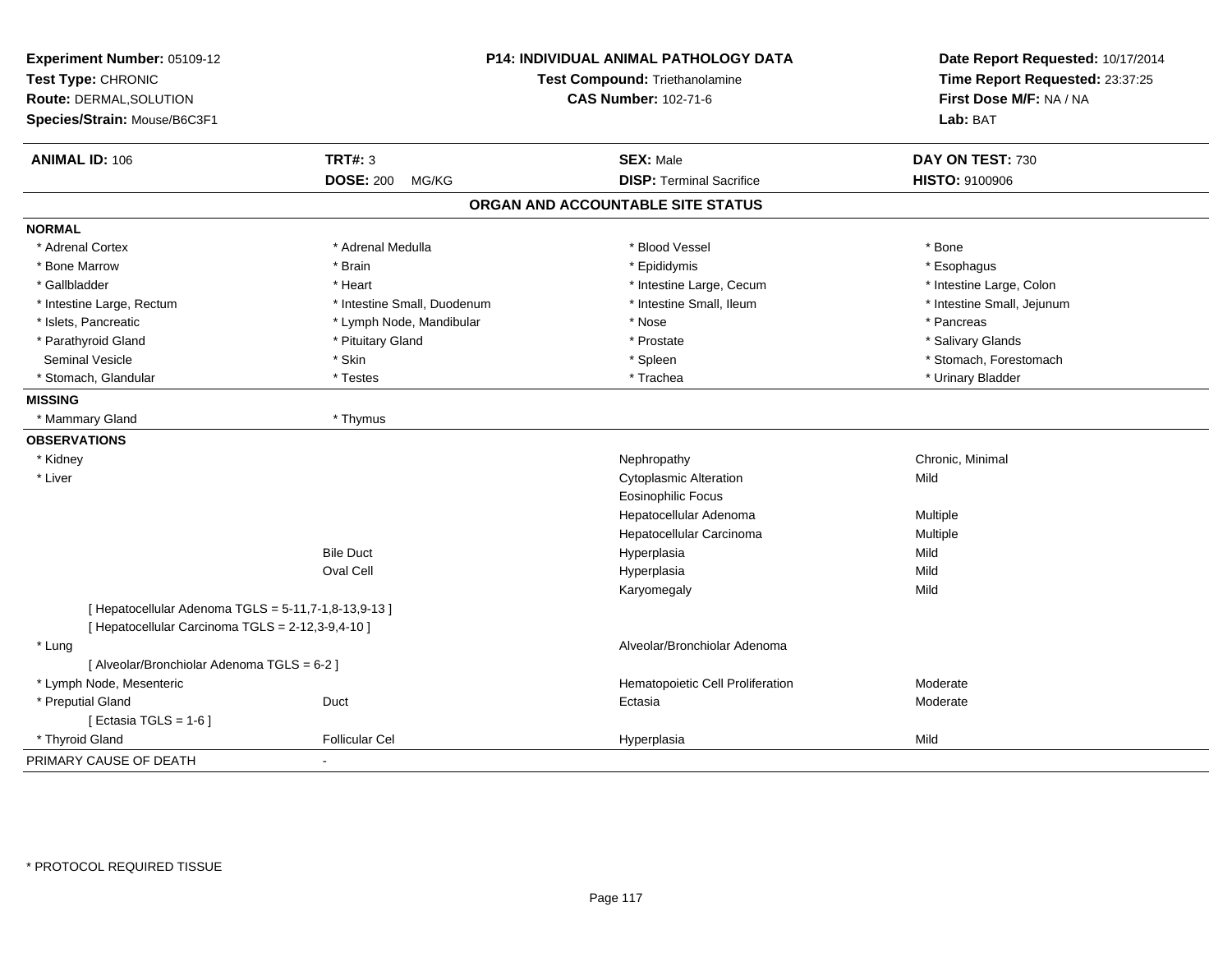| Experiment Number: 05109-12<br>Test Type: CHRONIC |                             | <b>P14: INDIVIDUAL ANIMAL PATHOLOGY DATA</b><br>Test Compound: Triethanolamine | Date Report Requested: 10/17/2014<br>Time Report Requested: 23:37:25 |
|---------------------------------------------------|-----------------------------|--------------------------------------------------------------------------------|----------------------------------------------------------------------|
| Route: DERMAL, SOLUTION                           |                             | <b>CAS Number: 102-71-6</b>                                                    |                                                                      |
| Species/Strain: Mouse/B6C3F1                      |                             |                                                                                | Lab: BAT                                                             |
| <b>ANIMAL ID: 107</b>                             | <b>TRT#: 3</b>              | <b>SEX: Male</b>                                                               | DAY ON TEST: 682                                                     |
|                                                   | <b>DOSE: 200</b><br>MG/KG   | <b>DISP:</b> Moribund Sacrifice                                                | HISTO: 9100907                                                       |
|                                                   |                             | ORGAN AND ACCOUNTABLE SITE STATUS                                              |                                                                      |
| <b>NORMAL</b>                                     |                             |                                                                                |                                                                      |
| * Adrenal Cortex                                  | * Adrenal Medulla           | * Blood Vessel                                                                 | * Bone                                                               |
| * Bone Marrow                                     | * Brain                     | * Epididymis                                                                   | * Esophagus                                                          |
| * Gallbladder                                     | * Heart                     | * Intestine Large, Cecum                                                       | * Intestine Large, Colon                                             |
| * Intestine Large, Rectum                         | * Intestine Small, Duodenum | * Intestine Small, Ileum                                                       | * Intestine Small, Jejunum                                           |
| * Islets, Pancreatic                              | * Lung                      | * Lymph Node, Mandibular                                                       | * Lymph Node, Mesenteric                                             |
| * Nose                                            | * Pancreas                  | * Parathyroid Gland                                                            | * Pituitary Gland                                                    |
| * Prostate                                        | * Salivary Glands           | <b>Seminal Vesicle</b>                                                         | * Skin                                                               |
| * Spleen                                          | * Stomach, Forestomach      | * Stomach, Glandular                                                           | * Testes                                                             |
| * Trachea                                         | * Urinary Bladder           |                                                                                |                                                                      |
| <b>MISSING</b>                                    |                             |                                                                                |                                                                      |
| * Mammary Gland                                   | * Thymus                    |                                                                                |                                                                      |
| <b>OBSERVATIONS</b>                               |                             |                                                                                |                                                                      |
| * Kidney                                          |                             | Nephropathy                                                                    | Chronic, Marked                                                      |
| [Nephropathy TGLS = $3-1$ ]                       |                             |                                                                                |                                                                      |
| * Liver                                           |                             | <b>Eosinophilic Focus</b>                                                      |                                                                      |
|                                                   |                             | Hepatocellular Adenoma                                                         |                                                                      |
|                                                   |                             | Hepatocellular Carcinoma                                                       | Multiple                                                             |
| [ Hepatocellular Carcinoma TGLS = 4-1,2-9 ]       |                             |                                                                                |                                                                      |
| * Preputial Gland                                 | Duct                        | Ectasia                                                                        | Mild                                                                 |
| [ Ectasia TGLS = $5-6$ ]                          |                             |                                                                                |                                                                      |
| * Thyroid Gland                                   | <b>Follicular Cel</b>       | Hyperplasia                                                                    | Minimal                                                              |
| PRIMARY CAUSE OF DEATH                            |                             |                                                                                |                                                                      |
| Animal Note: TESTES WITHIN NORMAL LIMITS ON MICRO |                             |                                                                                |                                                                      |
| Animal Note: MORIBUND SAC DUE TO LIVER TUMORS     |                             |                                                                                |                                                                      |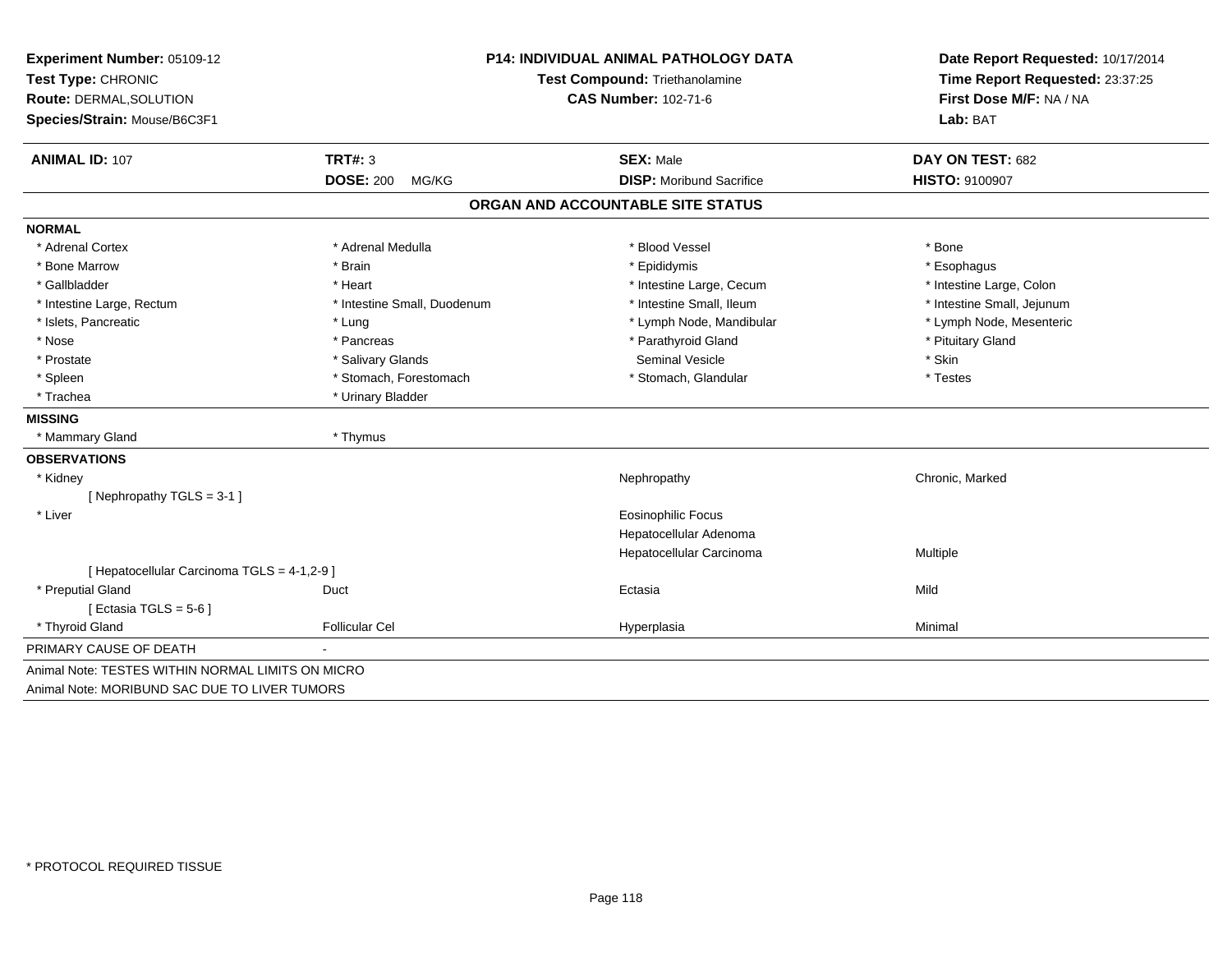| <b>Experiment Number: 05109-12</b><br>Test Type: CHRONIC<br>Route: DERMAL, SOLUTION<br>Species/Strain: Mouse/B6C3F1<br><b>ANIMAL ID: 108</b>               | <b>TRT#: 3</b><br><b>DOSE: 200</b><br>MG/KG                                                                                                                                | <b>P14: INDIVIDUAL ANIMAL PATHOLOGY DATA</b><br>Test Compound: Triethanolamine<br><b>CAS Number: 102-71-6</b><br><b>SEX: Male</b><br><b>DISP: Terminal Sacrifice</b>                               | Date Report Requested: 10/17/2014<br>Time Report Requested: 23:37:25<br>First Dose M/F: NA / NA<br>Lab: BAT<br>DAY ON TEST: 729<br><b>HISTO: 9100908</b>   |
|------------------------------------------------------------------------------------------------------------------------------------------------------------|----------------------------------------------------------------------------------------------------------------------------------------------------------------------------|----------------------------------------------------------------------------------------------------------------------------------------------------------------------------------------------------|------------------------------------------------------------------------------------------------------------------------------------------------------------|
|                                                                                                                                                            |                                                                                                                                                                            | ORGAN AND ACCOUNTABLE SITE STATUS                                                                                                                                                                  |                                                                                                                                                            |
| <b>NORMAL</b>                                                                                                                                              |                                                                                                                                                                            |                                                                                                                                                                                                    |                                                                                                                                                            |
| * Adrenal Medulla<br>* Brain<br>* Heart<br>* Intestine Small, Duodenum<br>* Liver<br>* Nose<br>* Prostate<br>* Spleen<br>* Thyroid Gland<br><b>MISSING</b> | * Blood Vessel<br>* Epididymis<br>* Intestine Large, Cecum<br>* Intestine Small, Ileum<br>* Lung<br>* Pancreas<br>* Salivary Glands<br>* Stomach, Forestomach<br>* Trachea | * Bone<br>* Esophagus<br>* Intestine Large, Colon<br>* Intestine Small, Jejunum<br>* Lymph Node, Mandibular<br>* Parathyroid Gland<br>Seminal Vesicle<br>* Stomach, Glandular<br>* Urinary Bladder | * Bone Marrow<br>* Gallbladder<br>* Intestine Large, Rectum<br>* Islets, Pancreatic<br>* Lymph Node, Mesenteric<br>* Pituitary Gland<br>* Skin<br>* Testes |
| * Mammary Gland                                                                                                                                            |                                                                                                                                                                            |                                                                                                                                                                                                    |                                                                                                                                                            |
| <b>OBSERVATIONS</b><br>* Adrenal Cortex<br>* Kidney                                                                                                        | Capsule, Spindle Cell                                                                                                                                                      | Hyperplasia<br>Nephropathy                                                                                                                                                                         | Marked<br>Chronic, Minimal                                                                                                                                 |
| * Preputial Gland<br>[ Ectasia TGLS = $1-6$ ]<br>* Thymus                                                                                                  | Duct                                                                                                                                                                       | Ectasia<br>Atrophy                                                                                                                                                                                 | Moderate<br>Mild                                                                                                                                           |
| PRIMARY CAUSE OF DEATH                                                                                                                                     |                                                                                                                                                                            |                                                                                                                                                                                                    |                                                                                                                                                            |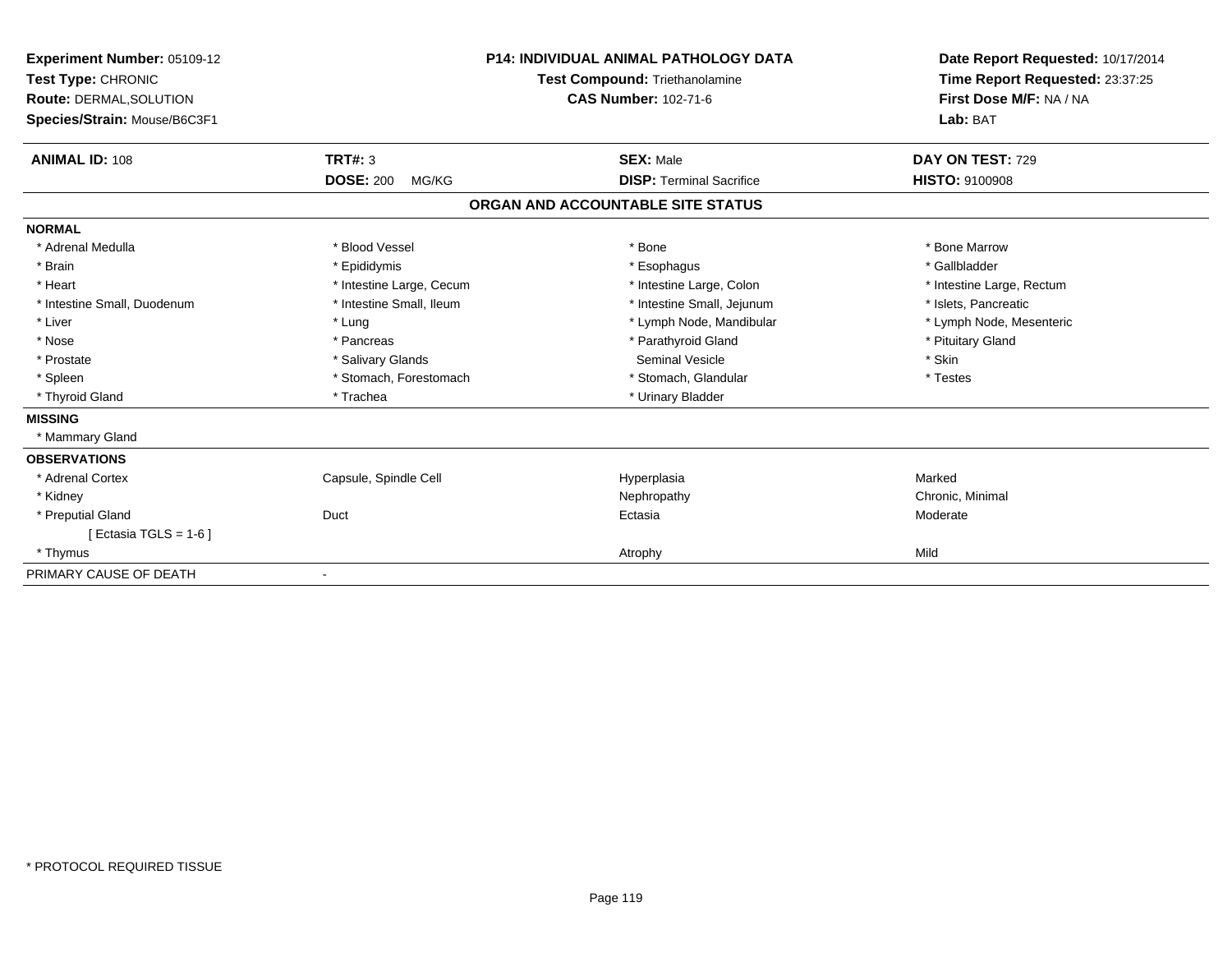| <b>Experiment Number: 05109-12</b><br>Test Type: CHRONIC<br>Route: DERMAL, SOLUTION<br>Species/Strain: Mouse/B6C3F1 |                            | <b>P14: INDIVIDUAL ANIMAL PATHOLOGY DATA</b><br><b>Test Compound: Triethanolamine</b><br><b>CAS Number: 102-71-6</b> | Date Report Requested: 10/17/2014<br>Time Report Requested: 23:37:25<br>First Dose M/F: NA / NA<br>Lab: BAT |
|---------------------------------------------------------------------------------------------------------------------|----------------------------|----------------------------------------------------------------------------------------------------------------------|-------------------------------------------------------------------------------------------------------------|
| <b>ANIMAL ID: 109</b>                                                                                               | <b>TRT#: 3</b>             | <b>SEX: Male</b>                                                                                                     | DAY ON TEST: 732                                                                                            |
|                                                                                                                     | <b>DOSE: 200</b><br>MG/KG  | <b>DISP: Terminal Sacrifice</b>                                                                                      | <b>HISTO: 9100909</b>                                                                                       |
|                                                                                                                     |                            | ORGAN AND ACCOUNTABLE SITE STATUS                                                                                    |                                                                                                             |
| <b>NORMAL</b>                                                                                                       |                            |                                                                                                                      |                                                                                                             |
| * Adrenal Medulla                                                                                                   | * Blood Vessel             | * Bone                                                                                                               | * Bone Marrow                                                                                               |
| * Brain                                                                                                             | * Epididymis               | * Esophagus                                                                                                          | * Gallbladder                                                                                               |
| * Intestine Large, Cecum                                                                                            | * Intestine Large, Colon   | * Intestine Large, Rectum                                                                                            | * Intestine Small, Duodenum                                                                                 |
| * Intestine Small. Ileum                                                                                            | * Intestine Small, Jejunum | * Islets, Pancreatic                                                                                                 | * Liver                                                                                                     |
| * Lung                                                                                                              | * Lymph Node, Mandibular   | * Lymph Node, Mesenteric                                                                                             | * Nose                                                                                                      |
| * Parathyroid Gland                                                                                                 | * Pituitary Gland          | * Preputial Gland                                                                                                    | * Prostate                                                                                                  |
| * Salivary Glands                                                                                                   | <b>Seminal Vesicle</b>     | * Skin                                                                                                               | * Spleen                                                                                                    |
| * Stomach, Forestomach                                                                                              | * Stomach, Glandular       | * Testes                                                                                                             | * Thyroid Gland                                                                                             |
| * Trachea                                                                                                           | * Urinary Bladder          |                                                                                                                      |                                                                                                             |
| <b>MISSING</b>                                                                                                      |                            |                                                                                                                      |                                                                                                             |
| * Mammary Gland                                                                                                     |                            |                                                                                                                      |                                                                                                             |
| <b>OBSERVATIONS</b>                                                                                                 |                            |                                                                                                                      |                                                                                                             |
| * Adrenal Cortex                                                                                                    |                            | Hypertrophy                                                                                                          | Mild                                                                                                        |
| * Heart                                                                                                             |                            | Degeneration                                                                                                         | Chronic, Mild                                                                                               |
| * Kidney                                                                                                            |                            | Nephropathy                                                                                                          | Chronic, Minimal                                                                                            |
| * Pancreas                                                                                                          | Acinus                     | Atrophy                                                                                                              | Moderate                                                                                                    |
| * Thymus                                                                                                            |                            | Atrophy                                                                                                              | Mild                                                                                                        |
| PRIMARY CAUSE OF DEATH                                                                                              | $\blacksquare$             |                                                                                                                      |                                                                                                             |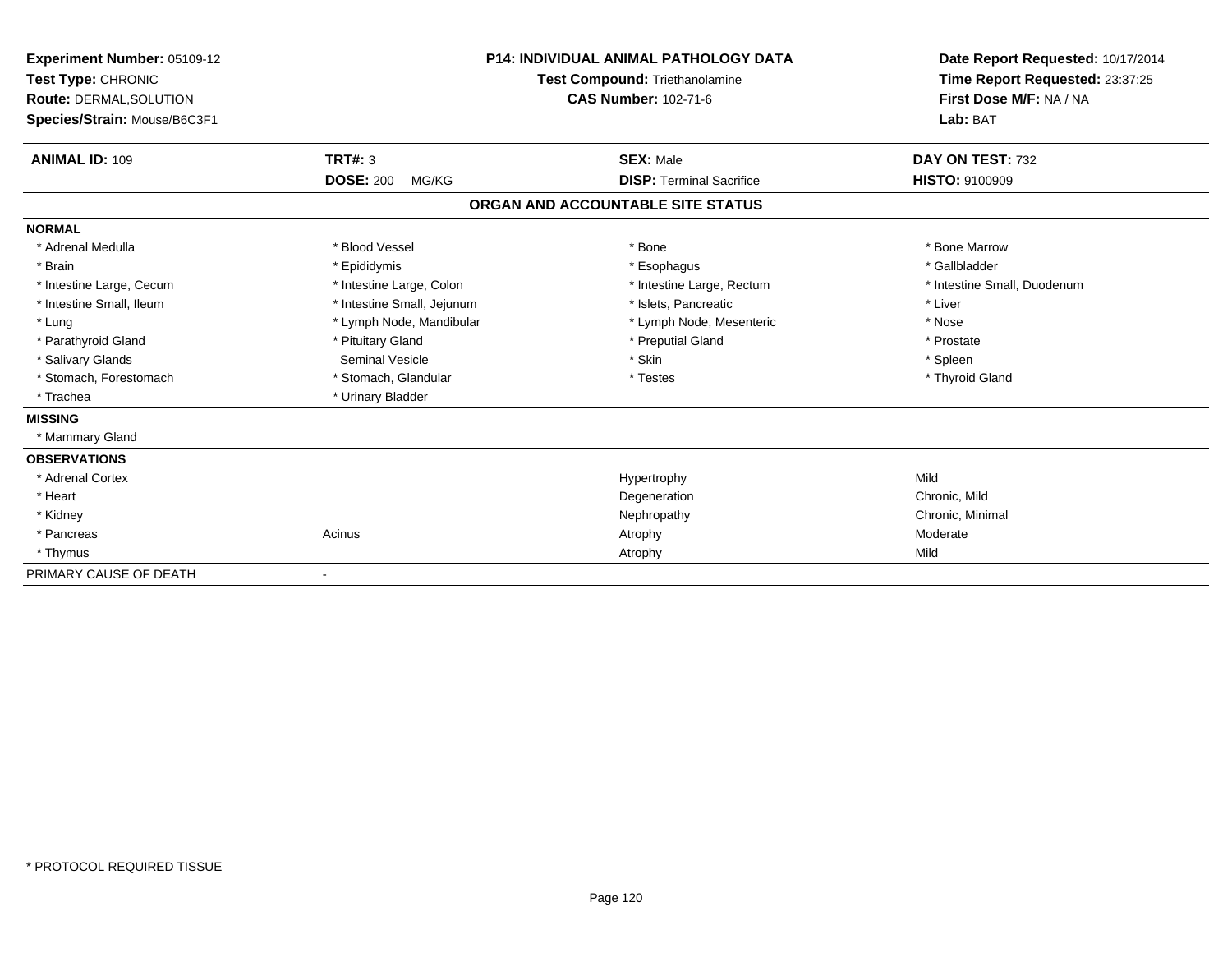| Experiment Number: 05109-12                             | <b>P14: INDIVIDUAL ANIMAL PATHOLOGY DATA</b> |                                       | Date Report Requested: 10/17/2014                                      |  |
|---------------------------------------------------------|----------------------------------------------|---------------------------------------|------------------------------------------------------------------------|--|
| Test Type: CHRONIC                                      |                                              | <b>Test Compound: Triethanolamine</b> | Time Report Requested: 23:37:25<br>First Dose M/F: NA / NA<br>Lab: BAT |  |
| Route: DERMAL, SOLUTION                                 |                                              | <b>CAS Number: 102-71-6</b>           |                                                                        |  |
| Species/Strain: Mouse/B6C3F1                            |                                              |                                       |                                                                        |  |
| <b>ANIMAL ID: 110</b>                                   | <b>TRT#: 3</b>                               | <b>SEX: Male</b>                      | DAY ON TEST: 729                                                       |  |
|                                                         | <b>DOSE: 200</b><br>MG/KG                    | <b>DISP: Terminal Sacrifice</b>       | HISTO: 9100910                                                         |  |
|                                                         |                                              | ORGAN AND ACCOUNTABLE SITE STATUS     |                                                                        |  |
| <b>NORMAL</b>                                           |                                              |                                       |                                                                        |  |
| * Adrenal Cortex                                        | * Adrenal Medulla                            | * Blood Vessel                        | * Bone                                                                 |  |
| * Bone Marrow                                           | * Brain                                      | * Epididymis                          | * Esophagus                                                            |  |
| * Gallbladder                                           | * Heart                                      | * Intestine Large, Cecum              | * Intestine Large, Colon                                               |  |
| * Intestine Large, Rectum                               | * Intestine Small, Duodenum                  | * Intestine Small, Ileum              | * Intestine Small, Jejunum                                             |  |
| * Islets, Pancreatic                                    | * Lung                                       | * Lymph Node, Mandibular              | * Lymph Node, Mesenteric                                               |  |
| * Nose                                                  | * Pancreas                                   | * Parathyroid Gland                   | * Pituitary Gland                                                      |  |
| * Prostate                                              | * Salivary Glands                            | <b>Seminal Vesicle</b>                | * Skin                                                                 |  |
| * Spleen                                                | * Stomach, Forestomach                       | * Stomach, Glandular                  | * Testes                                                               |  |
| * Trachea                                               | * Urinary Bladder                            |                                       |                                                                        |  |
| <b>MISSING</b>                                          |                                              |                                       |                                                                        |  |
| * Mammary Gland                                         |                                              |                                       |                                                                        |  |
| <b>OBSERVATIONS</b>                                     |                                              |                                       |                                                                        |  |
| Harderian Gland                                         |                                              | Adenoma                               |                                                                        |  |
| [Adenoma TGLS = $1-11$ ]                                |                                              |                                       |                                                                        |  |
| * Kidney                                                | Cortex                                       | Cyst                                  |                                                                        |  |
|                                                         |                                              | Nephropathy                           | Chronic, Minimal                                                       |  |
| * Liver                                                 |                                              | Hemangiosarcoma                       |                                                                        |  |
| [Hemangiosarcoma TGLS = 3-10]                           |                                              |                                       |                                                                        |  |
| * Preputial Gland                                       | Duct                                         | Ectasia                               | Moderate                                                               |  |
| * Thymus                                                |                                              | Atrophy                               | Mild                                                                   |  |
| * Thyroid Gland                                         | <b>Follicular Cel</b>                        | Hyperplasia                           | Mild                                                                   |  |
| PRIMARY CAUSE OF DEATH                                  |                                              |                                       |                                                                        |  |
| Animal Note: TGL4, FOCUS COULD NOT BE FOUND             |                                              |                                       |                                                                        |  |
| Animal Note: TGL2, SPLEEN WITHIN NORMAL LIMITS ON MICRO |                                              |                                       |                                                                        |  |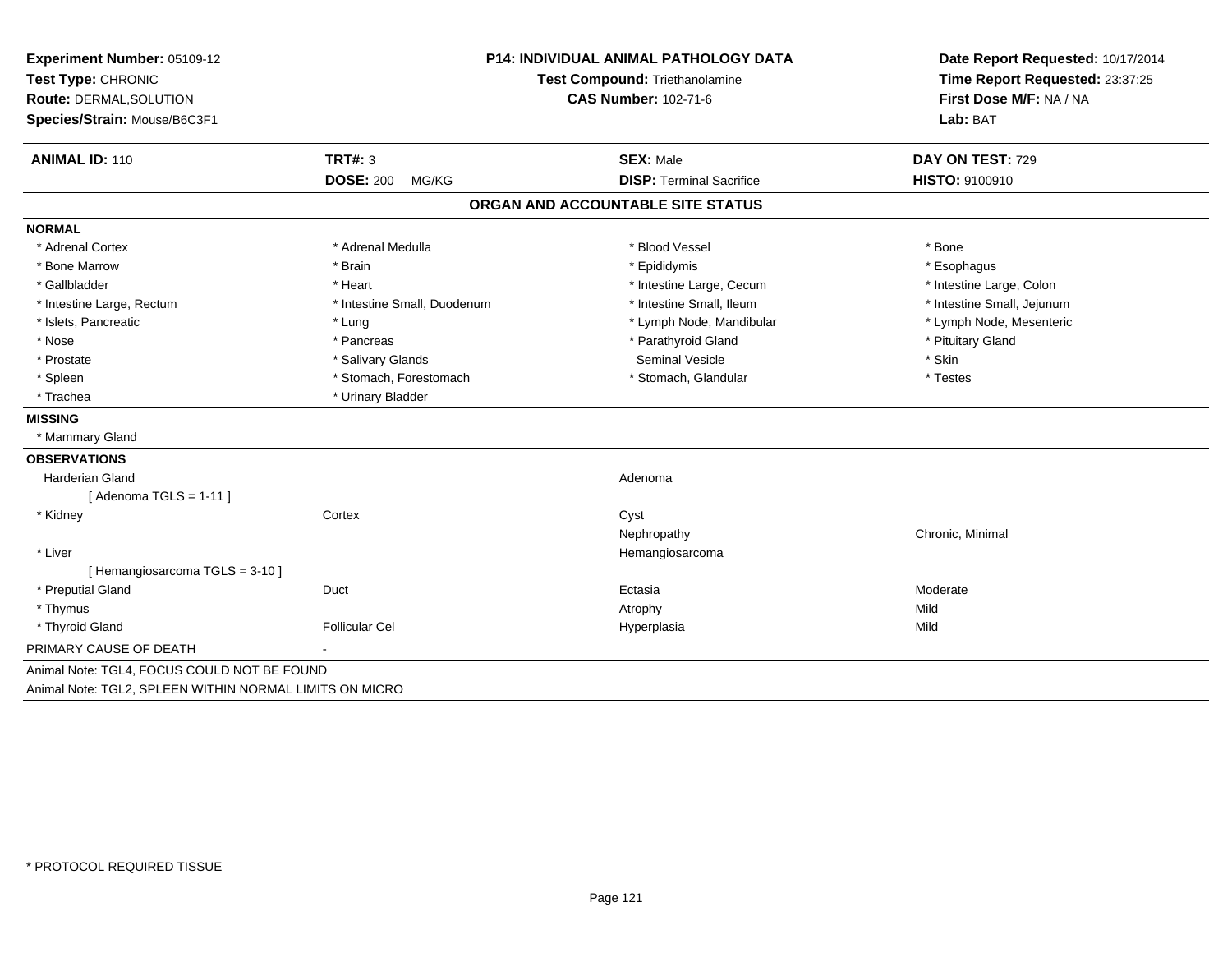| Experiment Number: 05109-12<br>Test Type: CHRONIC<br>Route: DERMAL, SOLUTION<br>Species/Strain: Mouse/B6C3F1 |                           | <b>P14: INDIVIDUAL ANIMAL PATHOLOGY DATA</b><br>Test Compound: Triethanolamine<br><b>CAS Number: 102-71-6</b> | Date Report Requested: 10/17/2014<br>Time Report Requested: 23:37:25<br>First Dose M/F: NA / NA<br>Lab: BAT |  |
|--------------------------------------------------------------------------------------------------------------|---------------------------|---------------------------------------------------------------------------------------------------------------|-------------------------------------------------------------------------------------------------------------|--|
| <b>ANIMAL ID: 111</b>                                                                                        | <b>TRT#: 3</b>            | <b>SEX: Male</b>                                                                                              | DAY ON TEST: 665                                                                                            |  |
|                                                                                                              | <b>DOSE: 200</b><br>MG/KG | <b>DISP: Natural Death</b>                                                                                    | HISTO: 9100911                                                                                              |  |
|                                                                                                              |                           | ORGAN AND ACCOUNTABLE SITE STATUS                                                                             |                                                                                                             |  |
| <b>NORMAL</b>                                                                                                |                           |                                                                                                               |                                                                                                             |  |
| * Adrenal Medulla                                                                                            | * Blood Vessel            | * Bone                                                                                                        | * Bone Marrow                                                                                               |  |
| * Brain                                                                                                      | * Epididymis              | * Esophagus                                                                                                   | * Gallbladder                                                                                               |  |
| * Heart                                                                                                      | * Intestine Large, Cecum  | * Intestine Large, Colon                                                                                      | * Intestine Large, Rectum                                                                                   |  |
| * Intestine Small, Duodenum                                                                                  | * Intestine Small, Ileum  | * Intestine Small, Jejunum                                                                                    | * Islets, Pancreatic                                                                                        |  |
| * Lung                                                                                                       | * Lymph Node, Mandibular  | * Lymph Node, Mesenteric                                                                                      | * Nose                                                                                                      |  |
| * Pancreas                                                                                                   | * Parathyroid Gland       | * Pituitary Gland                                                                                             | * Prostate                                                                                                  |  |
| * Salivary Glands                                                                                            | <b>Seminal Vesicle</b>    | * Skin                                                                                                        | * Spleen                                                                                                    |  |
| * Stomach, Forestomach                                                                                       | * Stomach, Glandular      | * Testes                                                                                                      | * Thyroid Gland                                                                                             |  |
| * Trachea                                                                                                    | * Urinary Bladder         |                                                                                                               |                                                                                                             |  |
| <b>MISSING</b>                                                                                               |                           |                                                                                                               |                                                                                                             |  |
| * Mammary Gland                                                                                              |                           |                                                                                                               |                                                                                                             |  |
| <b>OBSERVATIONS</b>                                                                                          |                           |                                                                                                               |                                                                                                             |  |
| * Adrenal Cortex                                                                                             |                           | Necrosis                                                                                                      | Mild                                                                                                        |  |
| * Kidney                                                                                                     |                           | Nephropathy                                                                                                   | Chronic, Minimal                                                                                            |  |
| * Liver                                                                                                      |                           | Hepatocellular Adenoma                                                                                        | <b>Multiple</b>                                                                                             |  |
|                                                                                                              |                           | Hepatocellular Carcinoma                                                                                      |                                                                                                             |  |
| [ Hepatocellular Adenoma TGLS = 3-10,4-1 ]<br>[ Hepatocellular Carcinoma TGLS = 2-9 ]                        |                           |                                                                                                               |                                                                                                             |  |
| * Preputial Gland                                                                                            | Duct                      | Ectasia                                                                                                       | Moderate                                                                                                    |  |
| [Ectasia TGLS = $1-6$ ]                                                                                      |                           |                                                                                                               |                                                                                                             |  |
| * Thymus                                                                                                     |                           | Atrophy                                                                                                       | Moderate                                                                                                    |  |
| PRIMARY CAUSE OF DEATH                                                                                       |                           |                                                                                                               |                                                                                                             |  |
| Animal Note: COD, LIVER TUMORS                                                                               |                           |                                                                                                               |                                                                                                             |  |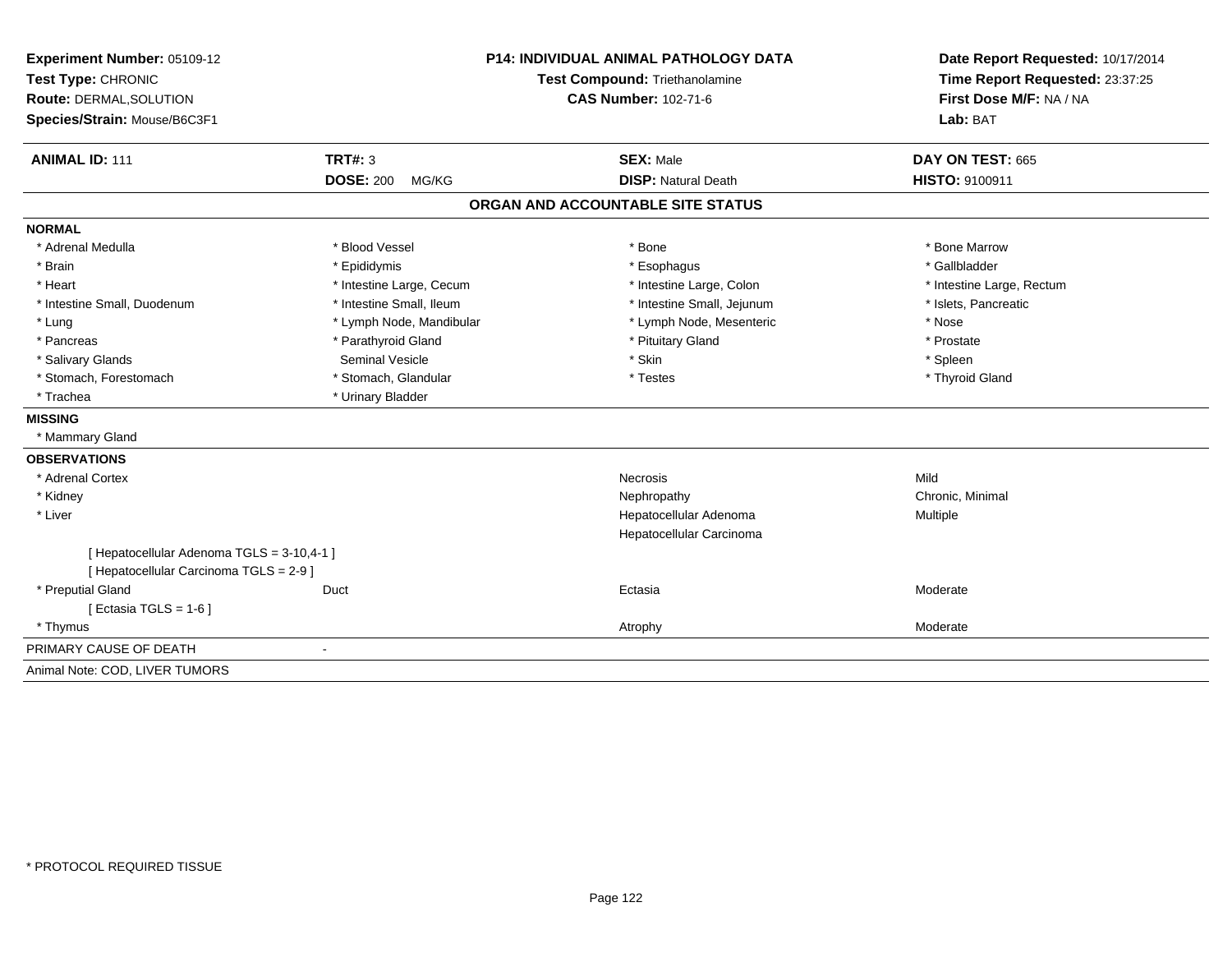| Experiment Number: 05109-12<br>Test Type: CHRONIC<br>Route: DERMAL, SOLUTION<br>Species/Strain: Mouse/B6C3F1 |                                             | <b>P14: INDIVIDUAL ANIMAL PATHOLOGY DATA</b><br><b>Test Compound: Triethanolamine</b><br><b>CAS Number: 102-71-6</b> | Date Report Requested: 10/17/2014<br>Time Report Requested: 23:37:25<br>First Dose M/F: NA / NA<br>Lab: BAT |
|--------------------------------------------------------------------------------------------------------------|---------------------------------------------|----------------------------------------------------------------------------------------------------------------------|-------------------------------------------------------------------------------------------------------------|
| <b>ANIMAL ID: 112</b>                                                                                        | <b>TRT#: 3</b><br><b>DOSE: 200</b><br>MG/KG | <b>SEX: Male</b><br><b>DISP: Terminal Sacrifice</b>                                                                  | DAY ON TEST: 730<br>HISTO: 9100912                                                                          |
|                                                                                                              |                                             | ORGAN AND ACCOUNTABLE SITE STATUS                                                                                    |                                                                                                             |
| <b>NORMAL</b>                                                                                                |                                             |                                                                                                                      |                                                                                                             |
| * Adrenal Medulla                                                                                            | * Blood Vessel                              | * Bone                                                                                                               | * Bone Marrow                                                                                               |
| * Brain                                                                                                      | * Epididymis                                | * Esophagus                                                                                                          | * Gallbladder                                                                                               |
| * Heart                                                                                                      | * Intestine Large, Cecum                    | * Intestine Large, Colon                                                                                             | * Intestine Large, Rectum                                                                                   |
| * Intestine Small, Duodenum                                                                                  | * Intestine Small, Ileum                    | * Intestine Small, Jejunum                                                                                           | * Islets, Pancreatic                                                                                        |
| * Liver                                                                                                      | * Lymph Node, Mandibular                    | * Lymph Node, Mesenteric                                                                                             | * Nose                                                                                                      |
| * Pancreas                                                                                                   | * Parathyroid Gland                         | * Pituitary Gland                                                                                                    | * Prostate                                                                                                  |
| * Salivary Glands                                                                                            | Seminal Vesicle                             | * Skin                                                                                                               | * Spleen                                                                                                    |
| * Stomach, Forestomach                                                                                       | * Stomach, Glandular                        | * Testes                                                                                                             | * Thymus                                                                                                    |
| * Thyroid Gland                                                                                              | * Trachea                                   | * Urinary Bladder                                                                                                    |                                                                                                             |
| <b>MISSING</b>                                                                                               |                                             |                                                                                                                      |                                                                                                             |
| * Mammary Gland                                                                                              |                                             |                                                                                                                      |                                                                                                             |
| <b>OBSERVATIONS</b>                                                                                          |                                             |                                                                                                                      |                                                                                                             |
| * Adrenal Cortex                                                                                             |                                             | Hypertrophy                                                                                                          | Mild                                                                                                        |
| * Kidney                                                                                                     |                                             | Nephropathy                                                                                                          | Chronic, Minimal                                                                                            |
| * Lung                                                                                                       |                                             | Alveolar/Bronchiolar Adenoma                                                                                         |                                                                                                             |
| [ Alveolar/Bronchiolar Adenoma TGLS = 2-2 ]                                                                  |                                             |                                                                                                                      |                                                                                                             |
| * Preputial Gland                                                                                            | Duct                                        | Ectasia                                                                                                              | Moderate                                                                                                    |
| [ Ectasia TGLS = $1-6$ ]                                                                                     |                                             |                                                                                                                      |                                                                                                             |
| PRIMARY CAUSE OF DEATH                                                                                       | $\overline{\phantom{a}}$                    |                                                                                                                      |                                                                                                             |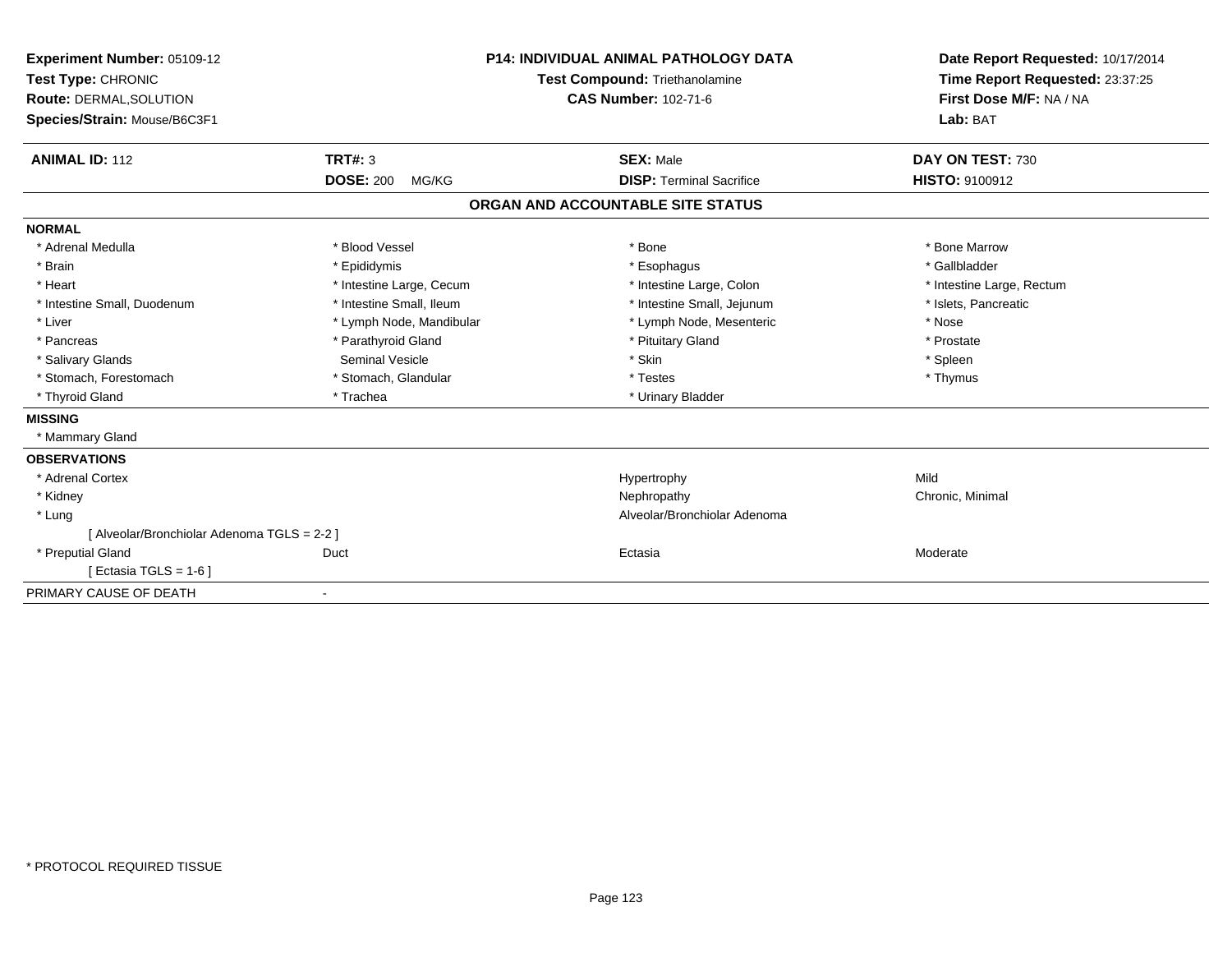| Experiment Number: 05109-12                 | <b>P14: INDIVIDUAL ANIMAL PATHOLOGY DATA</b> |                                   | Date Report Requested: 10/17/2014                          |  |
|---------------------------------------------|----------------------------------------------|-----------------------------------|------------------------------------------------------------|--|
| Test Type: CHRONIC                          |                                              | Test Compound: Triethanolamine    | Time Report Requested: 23:37:25<br>First Dose M/F: NA / NA |  |
| Route: DERMAL, SOLUTION                     |                                              | <b>CAS Number: 102-71-6</b>       |                                                            |  |
| Species/Strain: Mouse/B6C3F1                |                                              |                                   | Lab: BAT                                                   |  |
| <b>ANIMAL ID: 113</b>                       | <b>TRT#: 3</b>                               | <b>SEX: Male</b>                  | DAY ON TEST: 730                                           |  |
|                                             | <b>DOSE: 200</b><br>MG/KG                    | <b>DISP: Terminal Sacrifice</b>   | HISTO: 9100913                                             |  |
|                                             |                                              | ORGAN AND ACCOUNTABLE SITE STATUS |                                                            |  |
| <b>NORMAL</b>                               |                                              |                                   |                                                            |  |
| * Adrenal Medulla                           | * Blood Vessel                               | * Bone                            | * Bone Marrow                                              |  |
| * Brain                                     | * Esophagus                                  | * Gallbladder                     | * Heart                                                    |  |
| * Intestine Large, Cecum                    | * Intestine Large, Colon                     | * Intestine Large, Rectum         | * Intestine Small, Duodenum                                |  |
| * Intestine Small, Ileum                    | * Intestine Small, Jejunum                   | * Islets, Pancreatic              | * Lymph Node, Mandibular                                   |  |
| * Lymph Node, Mesenteric                    | * Nose                                       | * Pancreas                        | * Pituitary Gland                                          |  |
| * Prostate                                  | * Salivary Glands                            | <b>Seminal Vesicle</b>            | * Skin                                                     |  |
| * Spleen                                    | * Stomach, Forestomach                       | * Testes                          | * Trachea                                                  |  |
| * Urinary Bladder                           |                                              |                                   |                                                            |  |
| <b>MISSING</b>                              |                                              |                                   |                                                            |  |
| * Mammary Gland                             | * Parathyroid Gland                          |                                   |                                                            |  |
| <b>OBSERVATIONS</b>                         |                                              |                                   |                                                            |  |
| * Adrenal Cortex                            |                                              | Hypertrophy                       | Mild                                                       |  |
| * Epididymis                                |                                              | Granuloma Sperm                   | Mild                                                       |  |
| * Kidney                                    |                                              | Nephropathy                       | Chronic, Mild                                              |  |
| * Liver                                     |                                              | <b>Eosinophilic Focus</b>         |                                                            |  |
| * Lung                                      |                                              | Alveolar/Bronchiolar Adenoma      | Multiple                                                   |  |
| [ Alveolar/Bronchiolar Adenoma TGLS = 2-2 ] |                                              |                                   |                                                            |  |
| * Preputial Gland                           | Duct                                         | Ectasia                           | Moderate                                                   |  |
| [ Ectasia TGLS = $1-6$ ]                    |                                              |                                   |                                                            |  |
| * Stomach, Glandular                        |                                              | <b>Carcinoid Tumor Nos</b>        |                                                            |  |
| [Carcinoid Tumor Nos TGLS = 3-9]            |                                              |                                   |                                                            |  |
| * Thymus                                    |                                              | Atrophy                           | Mild                                                       |  |
| * Thyroid Gland                             | Follicular Cel                               | Hyperplasia                       | Mild                                                       |  |
| PRIMARY CAUSE OF DEATH                      |                                              |                                   |                                                            |  |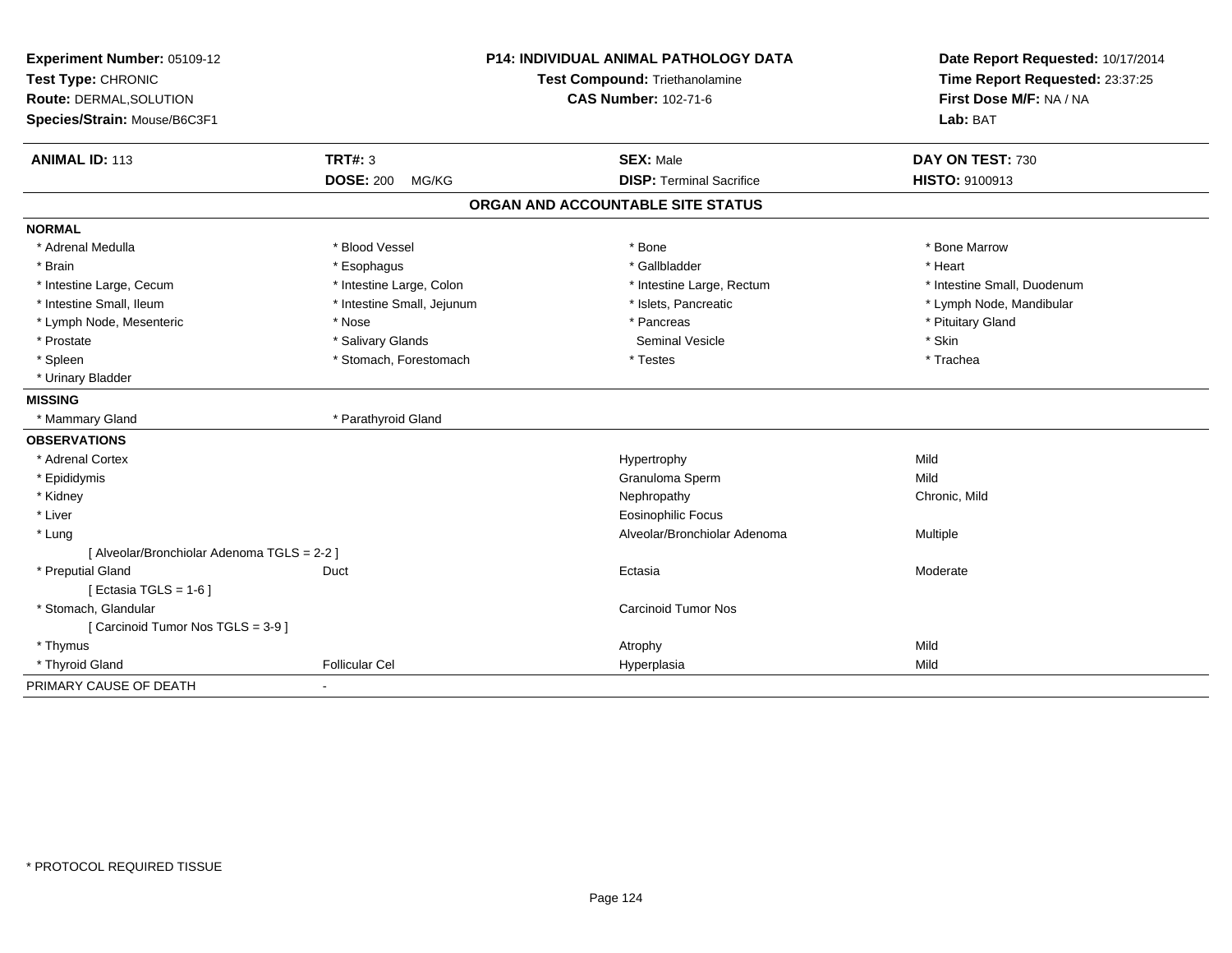| Experiment Number: 05109-12<br>Test Type: CHRONIC<br>Route: DERMAL, SOLUTION<br>Species/Strain: Mouse/B6C3F1 |                           | <b>P14: INDIVIDUAL ANIMAL PATHOLOGY DATA</b><br><b>Test Compound: Triethanolamine</b><br><b>CAS Number: 102-71-6</b> | Date Report Requested: 10/17/2014<br>Time Report Requested: 23:37:25<br>First Dose M/F: NA / NA<br>Lab: BAT |
|--------------------------------------------------------------------------------------------------------------|---------------------------|----------------------------------------------------------------------------------------------------------------------|-------------------------------------------------------------------------------------------------------------|
| <b>ANIMAL ID: 114</b>                                                                                        | <b>TRT#: 3</b>            | <b>SEX: Male</b>                                                                                                     | DAY ON TEST: 683                                                                                            |
|                                                                                                              | <b>DOSE: 200</b><br>MG/KG | <b>DISP: Natural Death</b>                                                                                           | <b>HISTO: 9100914</b>                                                                                       |
|                                                                                                              |                           | ORGAN AND ACCOUNTABLE SITE STATUS                                                                                    |                                                                                                             |
| <b>NORMAL</b>                                                                                                |                           |                                                                                                                      |                                                                                                             |
| * Adrenal Cortex                                                                                             | * Adrenal Medulla         | * Blood Vessel                                                                                                       | * Bone                                                                                                      |
| * Bone Marrow                                                                                                | * Brain                   | * Epididymis                                                                                                         | * Esophagus                                                                                                 |
| * Heart                                                                                                      | * Intestine Large, Cecum  | * Intestine Large, Colon                                                                                             | * Intestine Large, Rectum                                                                                   |
| * Intestine Small, Duodenum                                                                                  | * Intestine Small, Ileum  | * Intestine Small, Jejunum                                                                                           | * Islets, Pancreatic                                                                                        |
| * Kidney                                                                                                     | * Lung                    | * Lymph Node, Mandibular                                                                                             | * Lymph Node, Mesenteric                                                                                    |
| * Nose                                                                                                       | * Pancreas                | * Parathyroid Gland                                                                                                  | * Pituitary Gland                                                                                           |
| * Preputial Gland                                                                                            | * Prostate                | * Salivary Glands                                                                                                    | Seminal Vesicle                                                                                             |
| * Skin                                                                                                       | * Spleen                  | * Stomach, Forestomach                                                                                               | * Stomach, Glandular                                                                                        |
| * Testes                                                                                                     | * Thymus                  | * Thyroid Gland                                                                                                      | * Trachea                                                                                                   |
| * Urinary Bladder                                                                                            |                           |                                                                                                                      |                                                                                                             |
| <b>MISSING</b>                                                                                               |                           |                                                                                                                      |                                                                                                             |
| * Gallbladder                                                                                                | * Mammary Gland           |                                                                                                                      |                                                                                                             |
| <b>OBSERVATIONS</b>                                                                                          |                           |                                                                                                                      |                                                                                                             |
| * Liver                                                                                                      |                           | Hepatocellular Carcinoma                                                                                             |                                                                                                             |
| [ Hepatocellular Carcinoma TGLS = 2-9 ]                                                                      |                           |                                                                                                                      |                                                                                                             |
| PRIMARY CAUSE OF DEATH                                                                                       |                           |                                                                                                                      |                                                                                                             |
| Animal Note: SEMINAL VESICLE WITHIN NORMAL LIMITS ON MICRO                                                   |                           |                                                                                                                      |                                                                                                             |
| Animal Note: COD, LIVER TUMOR                                                                                |                           |                                                                                                                      |                                                                                                             |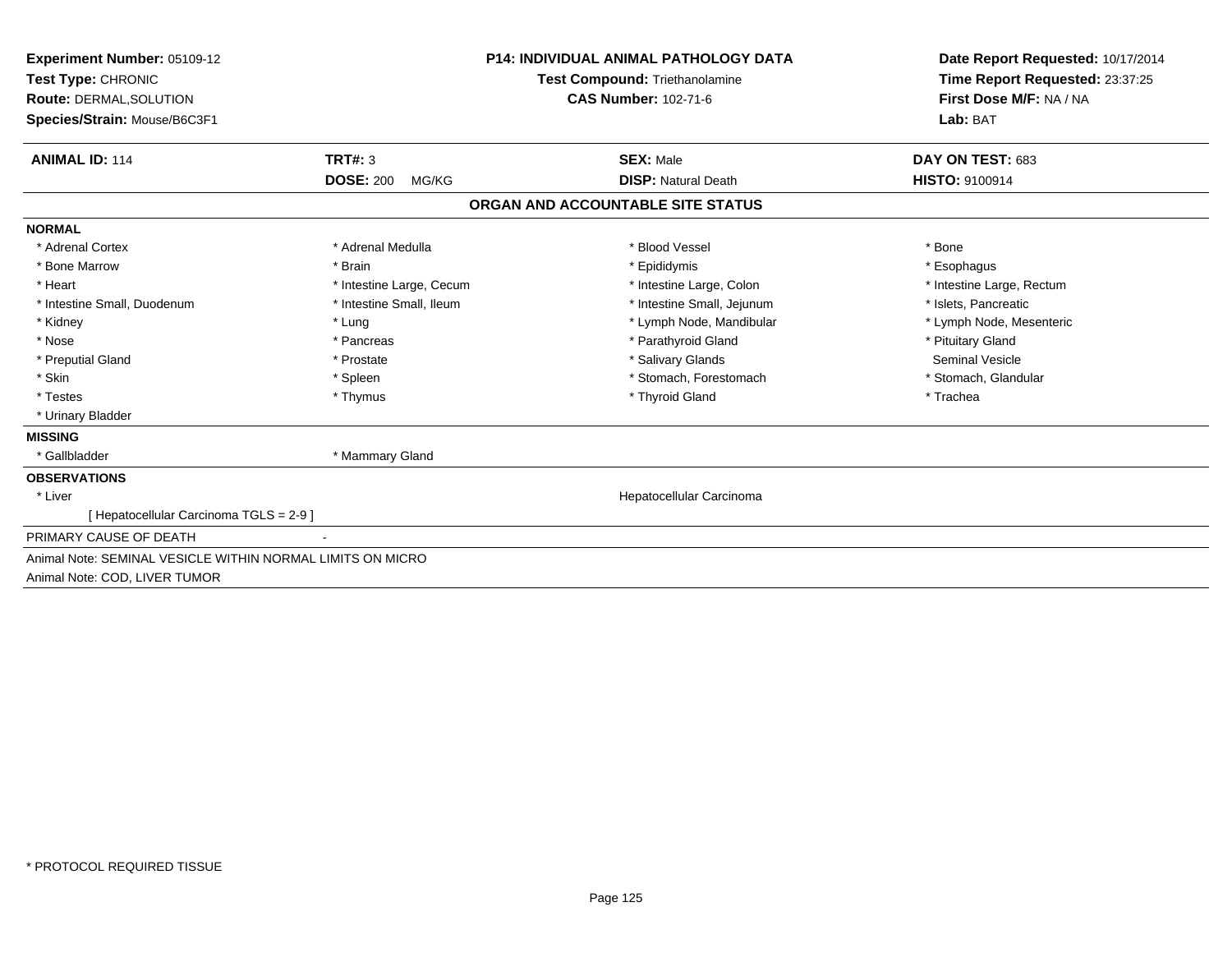| Experiment Number: 05109-12<br>Test Type: CHRONIC<br><b>Route: DERMAL, SOLUTION</b> |                             | P14: INDIVIDUAL ANIMAL PATHOLOGY DATA<br>Test Compound: Triethanolamine<br><b>CAS Number: 102-71-6</b> | Date Report Requested: 10/17/2014<br>Time Report Requested: 23:37:25<br>First Dose M/F: NA / NA |  |
|-------------------------------------------------------------------------------------|-----------------------------|--------------------------------------------------------------------------------------------------------|-------------------------------------------------------------------------------------------------|--|
| Species/Strain: Mouse/B6C3F1                                                        |                             |                                                                                                        | Lab: BAT                                                                                        |  |
| <b>ANIMAL ID: 115</b>                                                               | <b>TRT#: 3</b>              | <b>SEX: Male</b>                                                                                       | DAY ON TEST: 716                                                                                |  |
|                                                                                     | <b>DOSE: 200 MG/KG</b>      | <b>DISP:</b> Moribund Sacrifice                                                                        | HISTO: 9100915                                                                                  |  |
|                                                                                     |                             | ORGAN AND ACCOUNTABLE SITE STATUS                                                                      |                                                                                                 |  |
| <b>NORMAL</b>                                                                       |                             |                                                                                                        |                                                                                                 |  |
| * Adrenal Medulla                                                                   | * Blood Vessel              | * Bone                                                                                                 | * Bone Marrow                                                                                   |  |
| * Brain                                                                             | Ear                         | * Epididymis                                                                                           | * Esophagus                                                                                     |  |
| * Gallbladder                                                                       | * Heart                     | * Intestine Large, Cecum                                                                               | * Intestine Large, Colon                                                                        |  |
| * Intestine Large, Rectum                                                           | * Intestine Small, Duodenum | * Intestine Small, Ileum                                                                               | * Intestine Small, Jejunum                                                                      |  |
| * Islets, Pancreatic                                                                | * Lung                      | * Lymph Node, Mandibular                                                                               | * Lymph Node, Mesenteric                                                                        |  |
| * Nose                                                                              | * Pancreas                  | * Parathyroid Gland                                                                                    | * Pituitary Gland                                                                               |  |
| * Prostate                                                                          | * Salivary Glands           | <b>Seminal Vesicle</b>                                                                                 | * Skin                                                                                          |  |
| * Spleen                                                                            | * Stomach, Forestomach      | * Stomach, Glandular                                                                                   | * Testes                                                                                        |  |
| * Thymus                                                                            | * Thyroid Gland             | * Trachea                                                                                              | * Urinary Bladder                                                                               |  |
| <b>MISSING</b>                                                                      |                             |                                                                                                        |                                                                                                 |  |
| * Mammary Gland                                                                     |                             |                                                                                                        |                                                                                                 |  |
| <b>OBSERVATIONS</b>                                                                 |                             |                                                                                                        |                                                                                                 |  |
| * Adrenal Cortex                                                                    |                             | Vacuolization Cytoplasmic                                                                              | Mild                                                                                            |  |
| * Kidney                                                                            |                             | Nephropathy                                                                                            | Chronic, Minimal                                                                                |  |
| * Liver                                                                             |                             | Clear Cell Focus                                                                                       |                                                                                                 |  |
|                                                                                     |                             | <b>Cytoplasmic Alteration</b>                                                                          | Moderate                                                                                        |  |
|                                                                                     |                             | Hepatocellular Adenoma                                                                                 | Multiple                                                                                        |  |
|                                                                                     | <b>Oval Cell</b>            | Hyperplasia                                                                                            | Mild                                                                                            |  |
|                                                                                     |                             | <b>Infiltration Cellular</b>                                                                           | Lymphocyte, Moderate                                                                            |  |
|                                                                                     |                             | Karyomegaly                                                                                            | Moderate                                                                                        |  |
| Note: ONE ADENOMA, TGL4-1, HAS LYMPHOID INFILTRATE<br>[Clear Cell Focus TGLS = 3-1] |                             |                                                                                                        |                                                                                                 |  |
| [ Hepatocellular Adenoma TGLS = 2-1,4-1,5-9,6-9 ]                                   |                             |                                                                                                        |                                                                                                 |  |
| * Preputial Gland                                                                   | Duct                        | Ectasia                                                                                                | Mild                                                                                            |  |
| [ Ectasia TGLS = $1-6$ ]                                                            |                             |                                                                                                        |                                                                                                 |  |
| PRIMARY CAUSE OF DEATH                                                              |                             |                                                                                                        |                                                                                                 |  |
| Animal Note: MORIBUND SAC DUE TO LIVER TUMOR                                        |                             |                                                                                                        |                                                                                                 |  |
| Animal Note: FOCUS ON SLIDE B 02, COULD NOT BE FOUND                                |                             |                                                                                                        |                                                                                                 |  |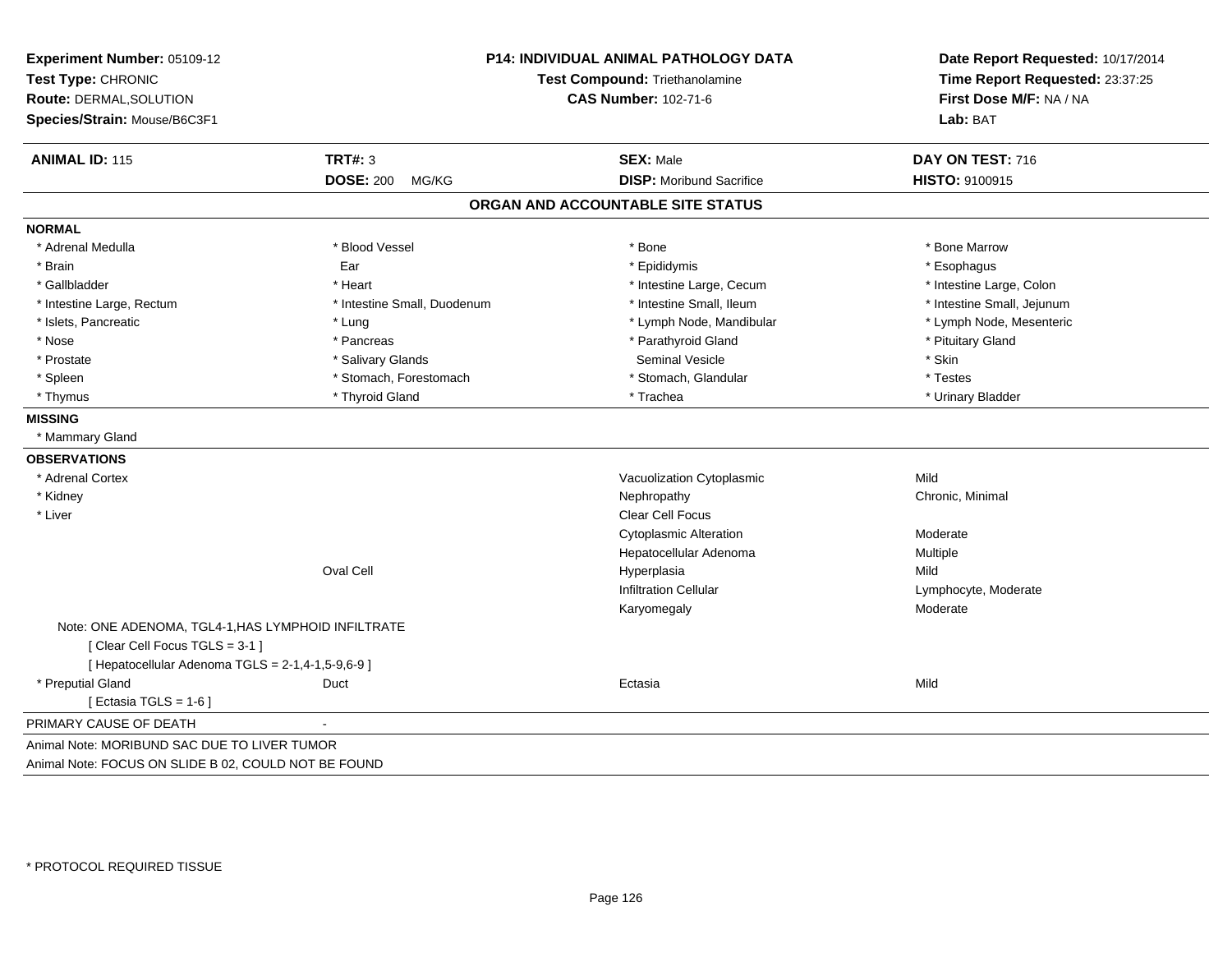| Experiment Number: 05109-12                   |                             | <b>P14: INDIVIDUAL ANIMAL PATHOLOGY DATA</b> | Date Report Requested: 10/17/2014 |  |
|-----------------------------------------------|-----------------------------|----------------------------------------------|-----------------------------------|--|
| Test Type: CHRONIC                            |                             | <b>Test Compound: Triethanolamine</b>        | Time Report Requested: 23:37:25   |  |
| Route: DERMAL, SOLUTION                       |                             | <b>CAS Number: 102-71-6</b>                  | First Dose M/F: NA / NA           |  |
| Species/Strain: Mouse/B6C3F1                  |                             |                                              | Lab: BAT                          |  |
| <b>ANIMAL ID: 116</b>                         | <b>TRT#: 3</b>              | <b>SEX: Male</b>                             | DAY ON TEST: 688                  |  |
|                                               | <b>DOSE: 200</b><br>MG/KG   | <b>DISP:</b> Moribund Sacrifice              | <b>HISTO: 9100916</b>             |  |
|                                               |                             | ORGAN AND ACCOUNTABLE SITE STATUS            |                                   |  |
| <b>NORMAL</b>                                 |                             |                                              |                                   |  |
| * Adrenal Cortex                              | * Adrenal Medulla           | * Blood Vessel                               | * Bone                            |  |
| * Bone Marrow                                 | * Brain                     | * Epididymis                                 | * Esophagus                       |  |
| * Gallbladder                                 | * Heart                     | * Intestine Large, Cecum                     | * Intestine Large, Colon          |  |
| * Intestine Large, Rectum                     | * Intestine Small. Duodenum | * Intestine Small. Ileum                     | * Intestine Small, Jejunum        |  |
| * Islets, Pancreatic                          | * Kidney                    | * Lymph Node, Mandibular                     | * Nose                            |  |
| * Pancreas                                    | * Parathyroid Gland         | * Pituitary Gland                            | * Prostate                        |  |
| * Salivary Glands                             | Seminal Vesicle             | * Skin                                       | * Stomach, Forestomach            |  |
| * Stomach, Glandular                          | * Thyroid Gland             | * Trachea                                    | * Urinary Bladder                 |  |
| <b>MISSING</b>                                |                             |                                              |                                   |  |
| * Lymph Node, Mesenteric                      | * Mammary Gland             | * Thymus                                     |                                   |  |
| <b>OBSERVATIONS</b>                           |                             |                                              |                                   |  |
| * Liver                                       |                             | <b>Basophilic Focus</b>                      |                                   |  |
| * Lung                                        |                             | Alveolar/Bronchiolar Carcinoma               |                                   |  |
| [ Alveolar/Bronchiolar Carcinoma TGLS = 3-2 ] |                             |                                              |                                   |  |
| * Preputial Gland                             | Duct                        | Ectasia                                      | Moderate                          |  |
| [ Ectasia TGLS = $2-6$ ]                      |                             |                                              |                                   |  |
| * Spleen                                      |                             | Hematopoietic Cell Proliferation             | Moderate                          |  |
| * Testes                                      | <b>Germinal Epith</b>       | Atrophy                                      | Mild                              |  |
|                                               |                             | Congestion                                   | Marked                            |  |
| PRIMARY CAUSE OF DEATH                        |                             |                                              |                                   |  |
| Animal Note: MORIBUND SAC DUE TO LUNG TUMOR   |                             |                                              |                                   |  |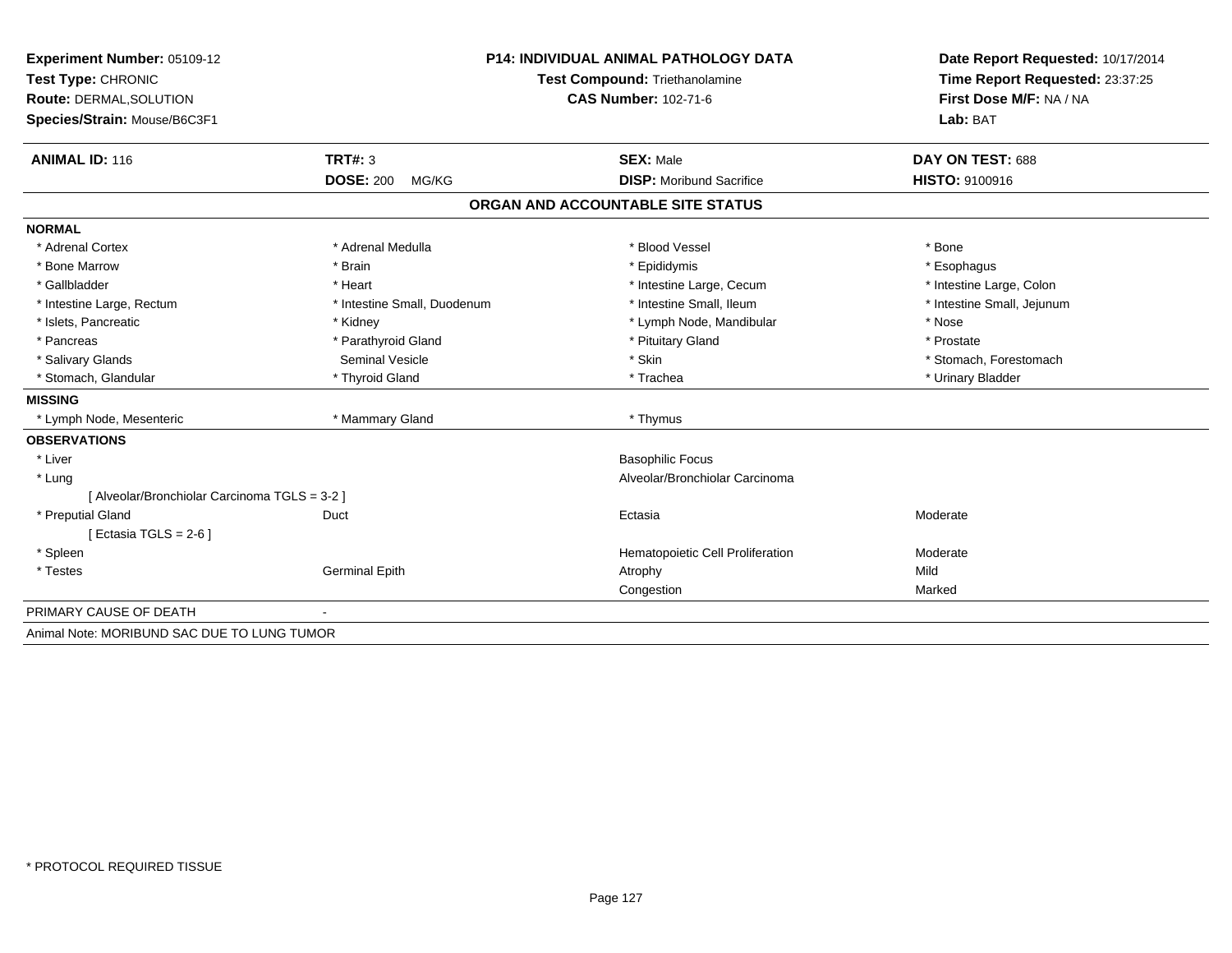| Experiment Number: 05109-12                   | <b>P14: INDIVIDUAL ANIMAL PATHOLOGY DATA</b> |                                   | Date Report Requested: 10/17/2014 |  |
|-----------------------------------------------|----------------------------------------------|-----------------------------------|-----------------------------------|--|
| Test Type: CHRONIC                            |                                              | Test Compound: Triethanolamine    | Time Report Requested: 23:37:25   |  |
| Route: DERMAL, SOLUTION                       |                                              | <b>CAS Number: 102-71-6</b>       | First Dose M/F: NA / NA           |  |
| Species/Strain: Mouse/B6C3F1                  |                                              |                                   | Lab: BAT                          |  |
| <b>ANIMAL ID: 117</b>                         | <b>TRT#: 3</b>                               | <b>SEX: Male</b>                  | DAY ON TEST: 729                  |  |
|                                               | <b>DOSE: 200</b><br>MG/KG                    | <b>DISP: Terminal Sacrifice</b>   | <b>HISTO: 9100917</b>             |  |
|                                               |                                              | ORGAN AND ACCOUNTABLE SITE STATUS |                                   |  |
| <b>NORMAL</b>                                 |                                              |                                   |                                   |  |
| * Adrenal Cortex                              | * Adrenal Medulla                            | * Blood Vessel                    | * Bone                            |  |
| * Bone Marrow                                 | * Brain                                      | * Epididymis                      | * Esophagus                       |  |
| * Gallbladder                                 | * Heart                                      | * Intestine Large, Cecum          | * Intestine Large, Colon          |  |
| * Intestine Large, Rectum                     | * Intestine Small, Duodenum                  | * Intestine Small, Ileum          | * Intestine Small, Jejunum        |  |
| * Islets, Pancreatic                          | * Lung                                       | * Lymph Node, Mandibular          | * Lymph Node, Mesenteric          |  |
| * Nose                                        | * Pancreas                                   | * Parathyroid Gland               | * Pituitary Gland                 |  |
| * Prostate                                    | * Salivary Glands                            | <b>Seminal Vesicle</b>            | * Skin                            |  |
| * Spleen                                      | * Stomach, Forestomach                       | * Stomach, Glandular              | * Testes                          |  |
| * Thymus                                      | * Thyroid Gland                              | * Trachea                         | * Urinary Bladder                 |  |
| <b>MISSING</b>                                |                                              |                                   |                                   |  |
| * Mammary Gland                               |                                              |                                   |                                   |  |
| <b>OBSERVATIONS</b>                           |                                              |                                   |                                   |  |
| * Kidney                                      |                                              | Nephropathy                       | Chronic, Minimal                  |  |
| * Liver                                       |                                              | <b>Cytoplasmic Alteration</b>     | Mild                              |  |
|                                               |                                              | <b>Eosinophilic Focus</b>         |                                   |  |
|                                               |                                              | Hepatocellular Adenoma            | Multiple                          |  |
|                                               | Oval Cell                                    | Hyperplasia                       | Mild                              |  |
|                                               |                                              | Karyomegaly                       | Mild                              |  |
| [ Eosinophilic Focus TGLS = 2-2 ]             |                                              |                                   |                                   |  |
| [ Hepatocellular Adenoma TGLS = 1-9,2-1,3-9 ] |                                              |                                   |                                   |  |
| * Preputial Gland                             | Duct                                         | Ectasia                           | Moderate                          |  |
| PRIMARY CAUSE OF DEATH                        | $\blacksquare$                               |                                   |                                   |  |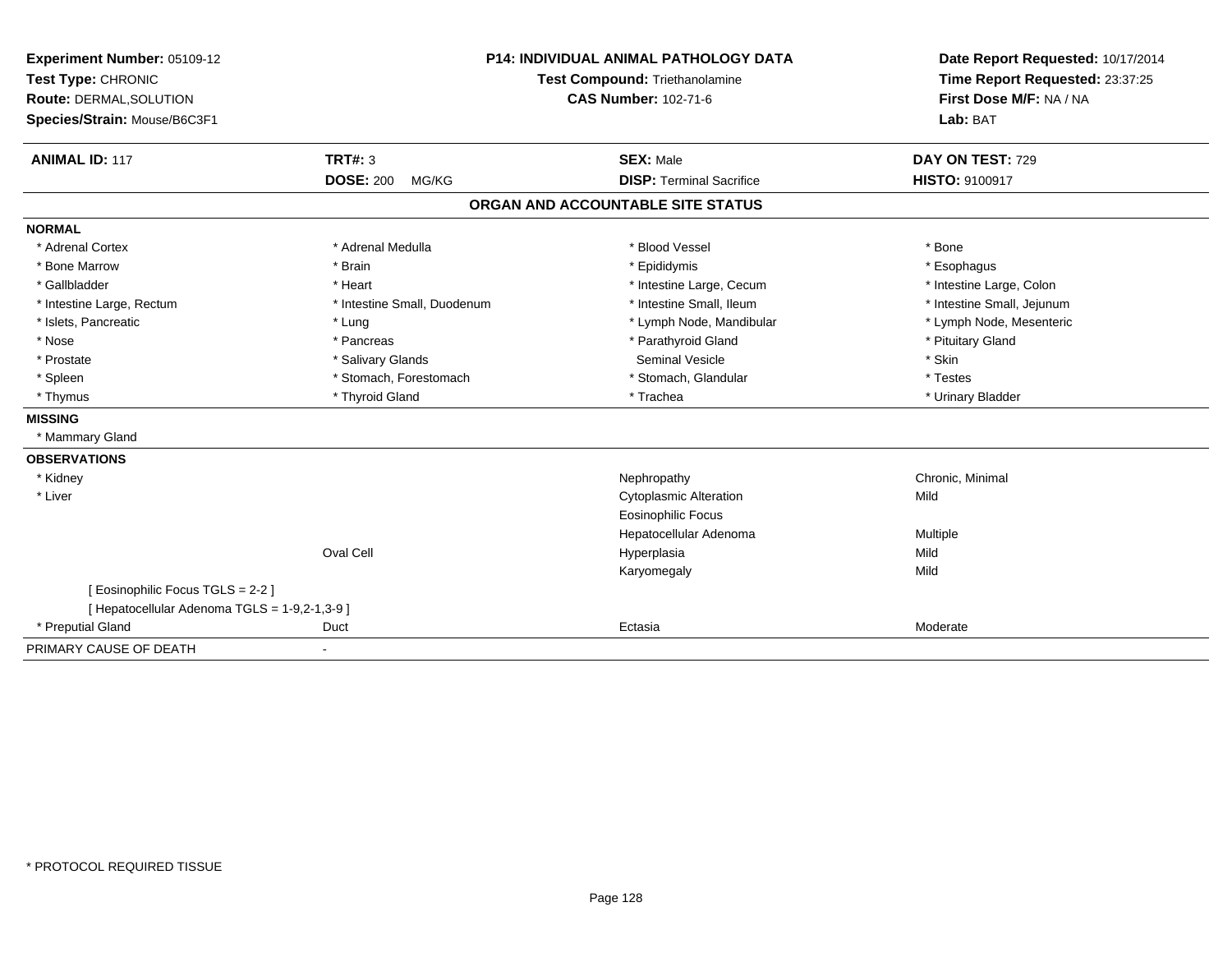| Experiment Number: 05109-12<br>Test Type: CHRONIC<br>Route: DERMAL, SOLUTION<br>Species/Strain: Mouse/B6C3F1 |                             | <b>P14: INDIVIDUAL ANIMAL PATHOLOGY DATA</b><br>Test Compound: Triethanolamine<br><b>CAS Number: 102-71-6</b> | Date Report Requested: 10/17/2014<br>Time Report Requested: 23:37:25<br>First Dose M/F: NA / NA<br>Lab: BAT |  |
|--------------------------------------------------------------------------------------------------------------|-----------------------------|---------------------------------------------------------------------------------------------------------------|-------------------------------------------------------------------------------------------------------------|--|
| <b>ANIMAL ID: 118</b>                                                                                        | <b>TRT#: 3</b>              | <b>SEX: Male</b>                                                                                              | DAY ON TEST: 732                                                                                            |  |
|                                                                                                              | <b>DOSE: 200</b><br>MG/KG   | <b>DISP: Terminal Sacrifice</b>                                                                               | <b>HISTO: 9100918</b>                                                                                       |  |
|                                                                                                              |                             | ORGAN AND ACCOUNTABLE SITE STATUS                                                                             |                                                                                                             |  |
| <b>NORMAL</b>                                                                                                |                             |                                                                                                               |                                                                                                             |  |
| * Adrenal Cortex                                                                                             | * Adrenal Medulla           | * Blood Vessel                                                                                                | * Bone                                                                                                      |  |
| * Bone Marrow                                                                                                | * Brain                     | * Epididymis                                                                                                  | * Esophagus                                                                                                 |  |
| * Gallbladder                                                                                                | * Heart                     | * Intestine Large, Cecum                                                                                      | * Intestine Large, Colon                                                                                    |  |
| * Intestine Large, Rectum                                                                                    | * Intestine Small, Duodenum | * Intestine Small, Ileum                                                                                      | * Intestine Small, Jejunum                                                                                  |  |
| * Islets, Pancreatic                                                                                         | * Lung                      | * Lymph Node, Mandibular                                                                                      | * Lymph Node, Mesenteric                                                                                    |  |
| * Nose                                                                                                       | * Pancreas                  | * Parathyroid Gland                                                                                           | * Pituitary Gland                                                                                           |  |
| * Preputial Gland                                                                                            | * Prostate                  | * Salivary Glands                                                                                             | <b>Seminal Vesicle</b>                                                                                      |  |
| * Skin                                                                                                       | * Stomach, Forestomach      | * Stomach, Glandular                                                                                          | * Testes                                                                                                    |  |
| * Thyroid Gland                                                                                              | * Trachea                   | * Urinary Bladder                                                                                             |                                                                                                             |  |
| <b>MISSING</b>                                                                                               |                             |                                                                                                               |                                                                                                             |  |
| * Mammary Gland                                                                                              | * Thymus                    |                                                                                                               |                                                                                                             |  |
| <b>OBSERVATIONS</b>                                                                                          |                             |                                                                                                               |                                                                                                             |  |
| Eye                                                                                                          | Cornea                      | Inflammation                                                                                                  | Chronic, Mild                                                                                               |  |
| [Inflammation TGLS = $2-11$ ]                                                                                |                             |                                                                                                               |                                                                                                             |  |
| <b>Harderian Gland</b>                                                                                       |                             | Adenoma                                                                                                       |                                                                                                             |  |
| [Adenoma TGLS = $1-11$ ]                                                                                     |                             |                                                                                                               |                                                                                                             |  |
| * Kidney                                                                                                     |                             | Nephropathy                                                                                                   | Chronic, Minimal                                                                                            |  |
| * Liver                                                                                                      |                             | <b>Cytoplasmic Alteration</b>                                                                                 | Mild                                                                                                        |  |
|                                                                                                              |                             | <b>Eosinophilic Focus</b>                                                                                     |                                                                                                             |  |
|                                                                                                              |                             | Hepatocellular Adenoma                                                                                        | Multiple                                                                                                    |  |
|                                                                                                              | Oval Cell                   | Hyperplasia                                                                                                   | Mild                                                                                                        |  |
|                                                                                                              |                             | Karyomegaly                                                                                                   | Mild                                                                                                        |  |
| [ Hepatocellular Adenoma TGLS = 3-10,4-9 ]                                                                   |                             |                                                                                                               |                                                                                                             |  |
| * Spleen                                                                                                     |                             | Hematopoietic Cell Proliferation                                                                              | Moderate                                                                                                    |  |
| PRIMARY CAUSE OF DEATH                                                                                       | $\blacksquare$              |                                                                                                               |                                                                                                             |  |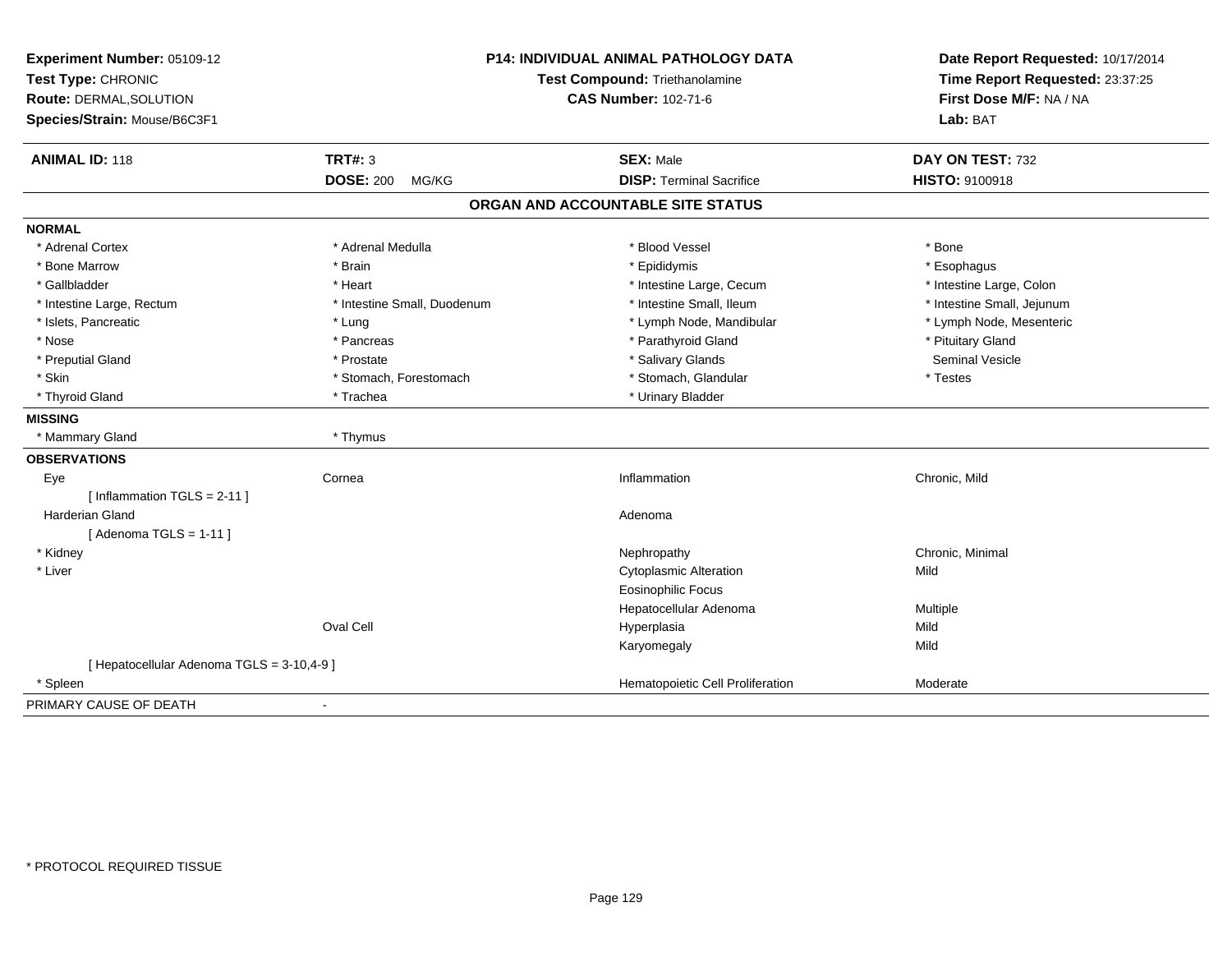| Experiment Number: 05109-12<br>Test Type: CHRONIC<br>Route: DERMAL, SOLUTION<br>Species/Strain: Mouse/B6C3F1 | <b>P14: INDIVIDUAL ANIMAL PATHOLOGY DATA</b><br><b>Test Compound: Triethanolamine</b><br><b>CAS Number: 102-71-6</b> |                                                      |                          | Date Report Requested: 10/17/2014<br>Time Report Requested: 23:37:25<br>First Dose M/F: NA / NA<br>Lab: BAT |  |
|--------------------------------------------------------------------------------------------------------------|----------------------------------------------------------------------------------------------------------------------|------------------------------------------------------|--------------------------|-------------------------------------------------------------------------------------------------------------|--|
| <b>ANIMAL ID: 119</b>                                                                                        | <b>TRT#: 3</b><br><b>DOSE: 200</b><br>MG/KG                                                                          | <b>SEX: Male</b><br><b>DISP:</b> Scheduled Sacrifice |                          | DAY ON TEST: 456<br>HISTO: 9100919                                                                          |  |
|                                                                                                              |                                                                                                                      |                                                      |                          |                                                                                                             |  |
|                                                                                                              |                                                                                                                      | ORGAN AND ACCOUNTABLE SITE STATUS                    |                          |                                                                                                             |  |
| <b>NORMAL</b>                                                                                                |                                                                                                                      |                                                      |                          |                                                                                                             |  |
| * Adrenal Cortex                                                                                             | * Adrenal Medulla                                                                                                    | * Blood Vessel                                       |                          | * Bone                                                                                                      |  |
| * Bone Marrow                                                                                                | * Brain                                                                                                              | * Epididymis                                         |                          | * Esophagus                                                                                                 |  |
| * Gallbladder                                                                                                | * Heart                                                                                                              | * Intestine Large, Cecum                             |                          | * Intestine Large, Colon                                                                                    |  |
| * Intestine Large, Rectum                                                                                    | * Intestine Small, Duodenum                                                                                          | * Intestine Small. Ileum                             |                          | * Intestine Small, Jejunum                                                                                  |  |
| * Islets, Pancreatic                                                                                         | * Lung                                                                                                               |                                                      | * Lymph Node, Mandibular | * Lymph Node, Mesenteric                                                                                    |  |
| * Nose                                                                                                       | * Pancreas                                                                                                           | * Parathyroid Gland                                  |                          | * Pituitary Gland                                                                                           |  |
| * Prostate                                                                                                   | * Salivary Glands                                                                                                    | * Skin                                               |                          | * Spleen                                                                                                    |  |
| * Stomach, Forestomach                                                                                       | * Stomach, Glandular                                                                                                 | * Testes                                             |                          | * Thymus                                                                                                    |  |
| * Thyroid Gland                                                                                              | * Trachea                                                                                                            | * Urinary Bladder                                    |                          |                                                                                                             |  |
| <b>MISSING</b>                                                                                               |                                                                                                                      |                                                      |                          |                                                                                                             |  |
| * Mammary Gland                                                                                              |                                                                                                                      |                                                      |                          |                                                                                                             |  |
| <b>OBSERVATIONS</b>                                                                                          |                                                                                                                      |                                                      |                          |                                                                                                             |  |
| * Kidney                                                                                                     |                                                                                                                      | Nephropathy                                          |                          | Chronic, Minimal                                                                                            |  |
| * Liver                                                                                                      |                                                                                                                      | Hepatocellular Carcinoma                             |                          |                                                                                                             |  |
|                                                                                                              | Hepatocyte                                                                                                           | Vacuolization Cytoplasmic                            |                          | Multifocal, Mild                                                                                            |  |
| [ Hepatocellular Carcinoma TGLS = 2-9 ]                                                                      |                                                                                                                      |                                                      |                          |                                                                                                             |  |
| * Preputial Gland                                                                                            | Duct                                                                                                                 | Ectasia                                              |                          | Mild                                                                                                        |  |
| [ Ectasia TGLS = $1-6$ ]                                                                                     |                                                                                                                      |                                                      |                          |                                                                                                             |  |
| PRIMARY CAUSE OF DEATH                                                                                       | $\overline{\phantom{a}}$                                                                                             |                                                      |                          |                                                                                                             |  |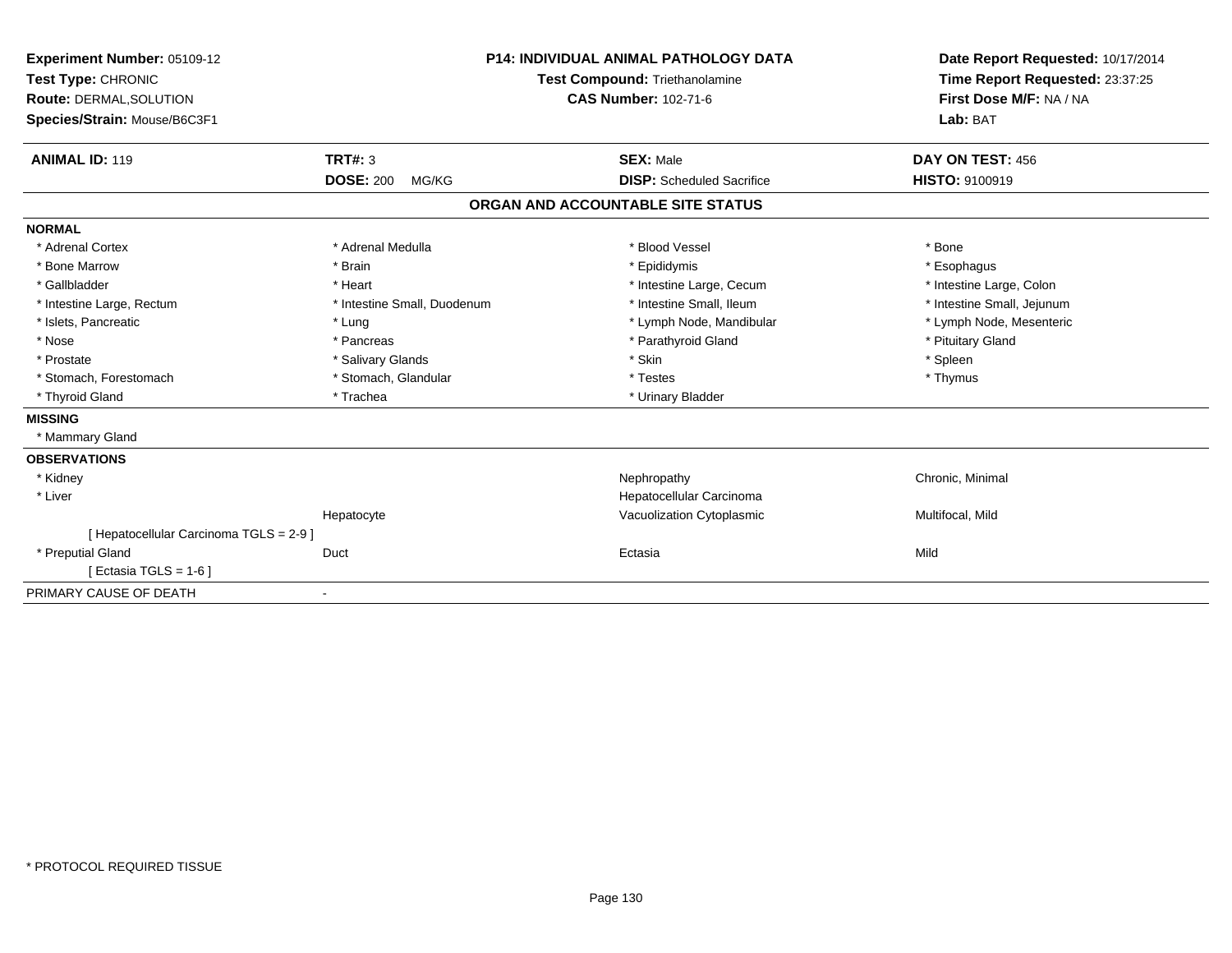| Experiment Number: 05109-12<br>Test Type: CHRONIC<br>Route: DERMAL, SOLUTION | <b>P14: INDIVIDUAL ANIMAL PATHOLOGY DATA</b><br>Test Compound: Triethanolamine<br><b>CAS Number: 102-71-6</b> |  | Date Report Requested: 10/17/2014<br>Time Report Requested: 23:37:25<br>First Dose M/F: NA / NA |                           |
|------------------------------------------------------------------------------|---------------------------------------------------------------------------------------------------------------|--|-------------------------------------------------------------------------------------------------|---------------------------|
| Species/Strain: Mouse/B6C3F1                                                 |                                                                                                               |  |                                                                                                 | Lab: BAT                  |
| <b>ANIMAL ID: 120</b>                                                        | <b>TRT#: 3</b>                                                                                                |  | <b>SEX: Male</b>                                                                                | DAY ON TEST: 731          |
|                                                                              | <b>DOSE: 200</b><br>MG/KG                                                                                     |  | <b>DISP: Terminal Sacrifice</b>                                                                 | HISTO: 9100920            |
|                                                                              |                                                                                                               |  | ORGAN AND ACCOUNTABLE SITE STATUS                                                               |                           |
| <b>NORMAL</b>                                                                |                                                                                                               |  |                                                                                                 |                           |
| * Adrenal Cortex                                                             | * Adrenal Medulla                                                                                             |  | * Blood Vessel                                                                                  | * Bone Marrow             |
| * Brain                                                                      | * Epididymis                                                                                                  |  | * Esophagus                                                                                     | * Gallbladder             |
| * Heart                                                                      | * Intestine Large, Cecum                                                                                      |  | * Intestine Large, Colon                                                                        | * Intestine Large, Rectum |
| * Intestine Small, Duodenum                                                  | * Intestine Small, Ileum                                                                                      |  | * Intestine Small, Jejunum                                                                      | * Islets, Pancreatic      |
| * Lymph Node, Mandibular                                                     | * Lymph Node, Mesenteric                                                                                      |  | * Nose                                                                                          | * Pancreas                |
| * Parathyroid Gland                                                          | * Pituitary Gland                                                                                             |  | * Prostate                                                                                      | * Salivary Glands         |
| <b>Seminal Vesicle</b>                                                       | * Skin                                                                                                        |  | * Spleen                                                                                        | * Stomach, Forestomach    |
| * Stomach, Glandular                                                         | * Thyroid Gland                                                                                               |  | * Trachea                                                                                       | * Urinary Bladder         |
| <b>MISSING</b>                                                               |                                                                                                               |  |                                                                                                 |                           |
| * Mammary Gland                                                              |                                                                                                               |  |                                                                                                 |                           |
| <b>OBSERVATIONS</b>                                                          |                                                                                                               |  |                                                                                                 |                           |
| * Bone                                                                       | Cranium                                                                                                       |  | Hyperostosis                                                                                    |                           |
| [Hyperostosis TGLS = $4-10$ ]                                                |                                                                                                               |  |                                                                                                 |                           |
| * Kidney                                                                     |                                                                                                               |  | Nephropathy                                                                                     | Chronic, Minimal          |
| * Liver                                                                      |                                                                                                               |  | Hepatocellular Adenoma                                                                          |                           |
|                                                                              |                                                                                                               |  | Hepatocellular Carcinoma                                                                        |                           |
| [ Hepatocellular Adenoma TGLS = 3-1 ]                                        |                                                                                                               |  |                                                                                                 |                           |
| [ Hepatocellular Carcinoma TGLS = 2-9 ]                                      |                                                                                                               |  |                                                                                                 |                           |
| * Lung                                                                       | Alveolar Epith                                                                                                |  | Hyperplasia                                                                                     | Mild                      |
| * Preputial Gland                                                            | Duct                                                                                                          |  | Ectasia                                                                                         | Moderate                  |
| [Ectasia TGLS = $1-6$ ]                                                      |                                                                                                               |  |                                                                                                 |                           |
| * Testes                                                                     | Bilateral, Interstit Cell                                                                                     |  | Adenoma                                                                                         |                           |
| * Thymus                                                                     |                                                                                                               |  | Atrophy                                                                                         | Mild                      |
| PRIMARY CAUSE OF DEATH                                                       |                                                                                                               |  |                                                                                                 |                           |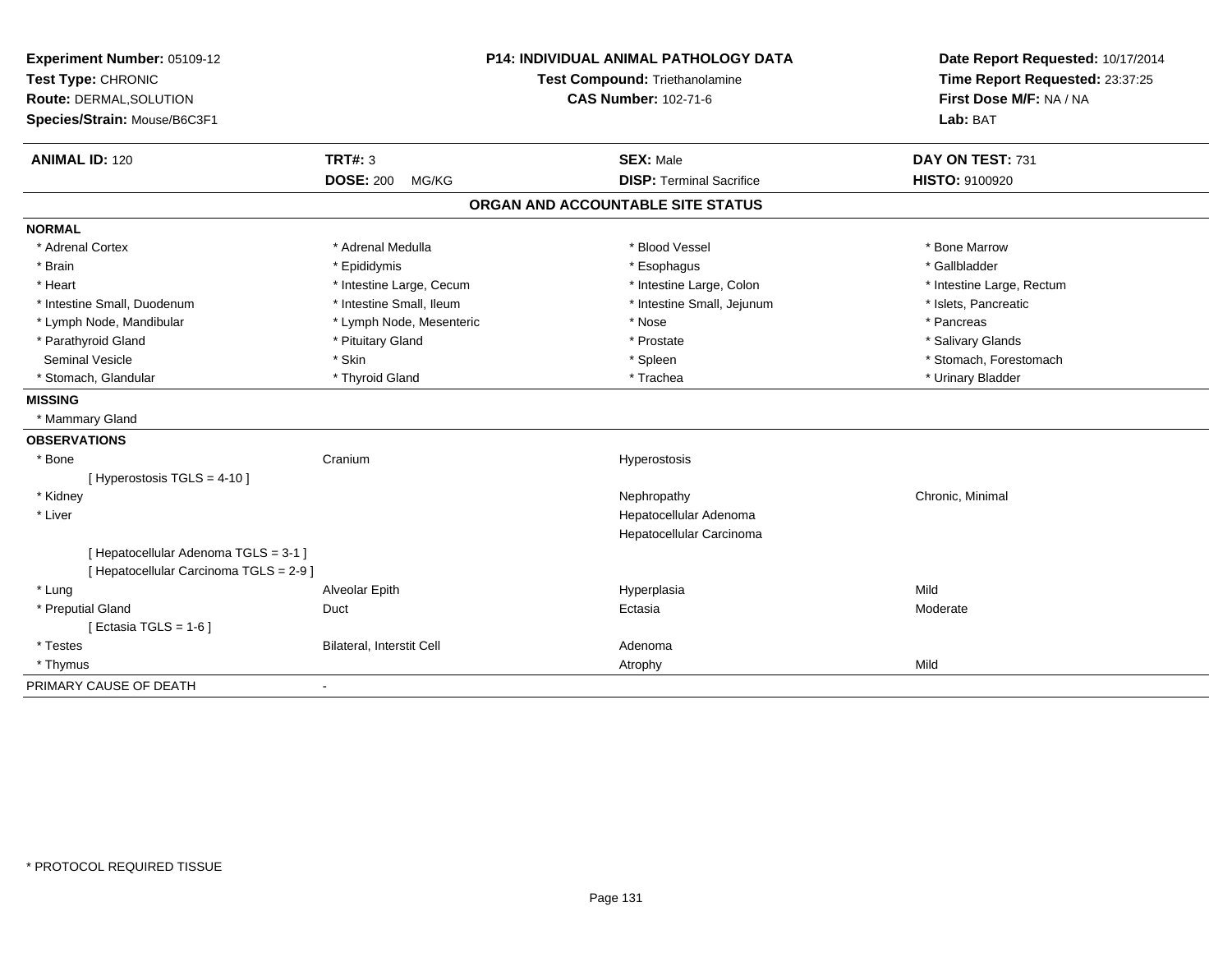| Experiment Number: 05109-12<br>Test Type: CHRONIC<br><b>Route: DERMAL, SOLUTION</b> |                           | <b>P14: INDIVIDUAL ANIMAL PATHOLOGY DATA</b> | Date Report Requested: 10/17/2014 |  |
|-------------------------------------------------------------------------------------|---------------------------|----------------------------------------------|-----------------------------------|--|
|                                                                                     |                           | Test Compound: Triethanolamine               | Time Report Requested: 23:37:25   |  |
|                                                                                     |                           | <b>CAS Number: 102-71-6</b>                  | First Dose M/F: NA / NA           |  |
| Species/Strain: Mouse/B6C3F1                                                        |                           |                                              | Lab: BAT                          |  |
| <b>ANIMAL ID: 121</b>                                                               | TRT#: 5                   | <b>SEX: Male</b>                             | DAY ON TEST: 729                  |  |
|                                                                                     | <b>DOSE: 630</b><br>MG/KG | <b>DISP: Terminal Sacrifice</b>              | <b>HISTO: 9100741</b>             |  |
|                                                                                     |                           | ORGAN AND ACCOUNTABLE SITE STATUS            |                                   |  |
| <b>NORMAL</b>                                                                       |                           |                                              |                                   |  |
| * Adrenal Cortex                                                                    | * Adrenal Medulla         | * Blood Vessel                               | * Bone                            |  |
| * Bone Marrow                                                                       | * Brain                   | * Epididymis                                 | * Esophagus                       |  |
| * Gallbladder                                                                       | * Heart                   | * Intestine Large, Cecum                     | * Intestine Large, Colon          |  |
| * Intestine Large, Rectum                                                           | * Intestine Small, Ileum  | * Intestine Small, Jejunum                   | * Islets, Pancreatic              |  |
| * Lymph Node, Mandibular                                                            | * Nose                    | * Pancreas                                   | * Parathyroid Gland               |  |
| * Pituitary Gland                                                                   | * Prostate                | * Salivary Glands                            | <b>Seminal Vesicle</b>            |  |
| * Spleen                                                                            | * Stomach, Forestomach    | * Stomach, Glandular                         | * Testes                          |  |
| * Thyroid Gland                                                                     | * Trachea                 | * Urinary Bladder                            |                                   |  |
| <b>MISSING</b>                                                                      |                           |                                              |                                   |  |
| * Mammary Gland                                                                     |                           |                                              |                                   |  |
| <b>OBSERVATIONS</b>                                                                 |                           |                                              |                                   |  |
| * Intestine Small, Duodenum                                                         | Peyers Patch              | Lymphoma Malignant Mixed                     |                                   |  |
| [ Lymphoma Malignant Mixed TGLS = 7-13 ]                                            |                           |                                              |                                   |  |
| * Kidney                                                                            |                           | Nephropathy                                  | Chronic, Minimal                  |  |
| * Liver                                                                             |                           | Clear Cell Focus                             |                                   |  |
|                                                                                     |                           | <b>Cytoplasmic Alteration</b>                | Moderate                          |  |
|                                                                                     |                           | Hepatocellular Adenoma                       | Multiple                          |  |
|                                                                                     |                           | Hepatocellular Carcinoma                     | Multiple                          |  |
|                                                                                     | Oval Cell                 | Hyperplasia                                  | Mild                              |  |
|                                                                                     |                           | Karyomegaly                                  | Moderate                          |  |
|                                                                                     |                           | Lymphoma Malignant Mixed                     |                                   |  |
| [ Hepatocellular Adenoma TGLS = 1-12 ]                                              |                           |                                              |                                   |  |
| [ Hepatocellular Carcinoma TGLS = 2-9,1-12 ]                                        |                           |                                              |                                   |  |
| * Lung                                                                              |                           | Alveolar/Bronchiolar Adenoma                 |                                   |  |
| [ Alveolar/Bronchiolar Adenoma TGLS = 4-2 ]                                         |                           |                                              |                                   |  |
| * Lymph Node, Mesenteric                                                            |                           | Lymphoma Malignant Mixed                     |                                   |  |
| [ Lymphoma Malignant Mixed TGLS = 5-11 ]                                            |                           |                                              |                                   |  |
| * Preputial Gland                                                                   |                           | Inflammation                                 | Chronic, Moderate                 |  |
| * Skin                                                                              | SOA-No Mass               | Inflammation                                 | Chronic, Minimal                  |  |
| * Thymus                                                                            |                           | Lymphoma Malignant Mixed                     |                                   |  |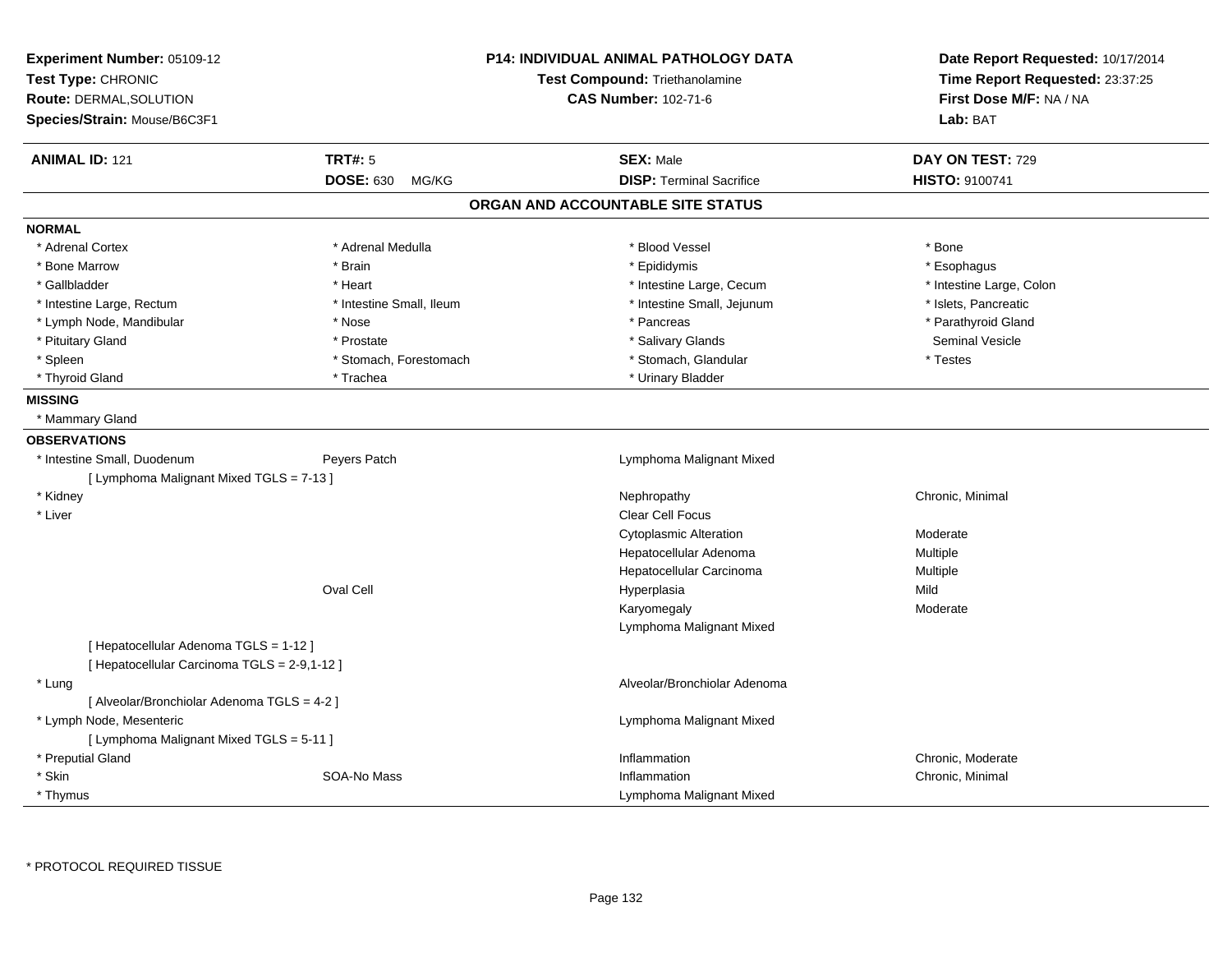| <b>Experiment Number: 05109-12</b> |                             | <b>P14: INDIVIDUAL ANIMAL PATHOLOGY DATA</b> | Date Report Requested: 10/17/2014 |
|------------------------------------|-----------------------------|----------------------------------------------|-----------------------------------|
| Test Type: CHRONIC                 |                             | Test Compound: Triethanolamine               | Time Report Requested: 23:37:25   |
| <b>Route: DERMAL, SOLUTION</b>     | <b>CAS Number: 102-71-6</b> |                                              | First Dose M/F: NA / NA           |
| Species/Strain: Mouse/B6C3F1       |                             |                                              | Lab: BAT                          |
| <b>ANIMAL ID: 121</b>              | TRT#: 5                     | <b>SEX: Male</b>                             | <b>DAY ON TEST: 729</b>           |
|                                    | <b>DOSE: 630</b><br>MG/KG   | <b>DISP:</b> Terminal Sacrifice              | <b>HISTO: 9100741</b>             |
|                                    |                             | ORGAN AND ACCOUNTABLE SITE STATUS            |                                   |
| PRIMARY CAUSE OF DEATH             |                             |                                              |                                   |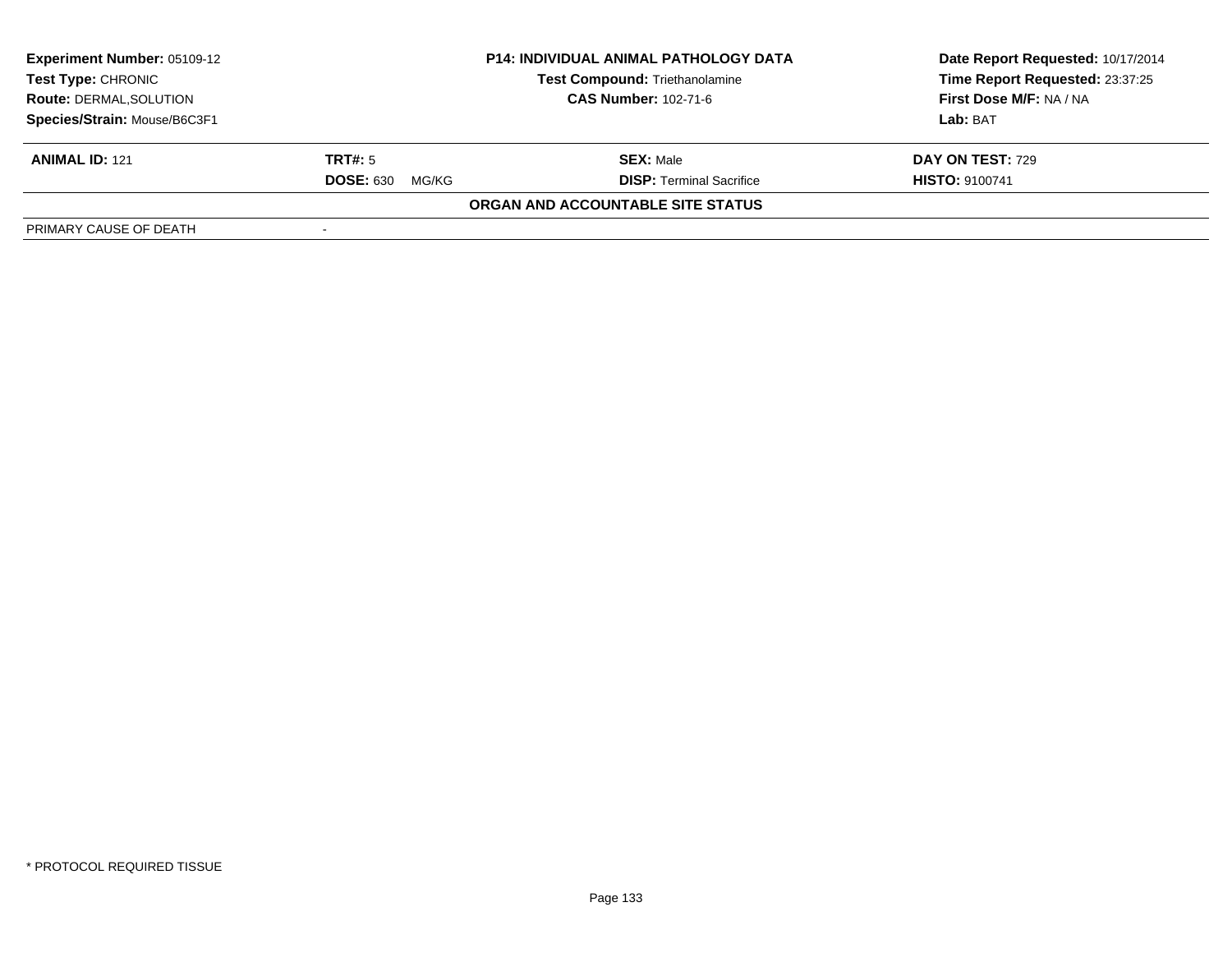| Experiment Number: 05109-12<br>Test Type: CHRONIC<br>Route: DERMAL, SOLUTION<br>Species/Strain: Mouse/B6C3F1 |                             | <b>P14: INDIVIDUAL ANIMAL PATHOLOGY DATA</b><br><b>Test Compound: Triethanolamine</b><br><b>CAS Number: 102-71-6</b> | Date Report Requested: 10/17/2014<br>Time Report Requested: 23:37:25<br>First Dose M/F: NA / NA<br>Lab: BAT |
|--------------------------------------------------------------------------------------------------------------|-----------------------------|----------------------------------------------------------------------------------------------------------------------|-------------------------------------------------------------------------------------------------------------|
| <b>ANIMAL ID: 122</b>                                                                                        | <b>TRT#: 5</b>              | <b>SEX: Male</b>                                                                                                     | DAY ON TEST: 540                                                                                            |
|                                                                                                              | <b>DOSE: 630</b><br>MG/KG   | <b>DISP: Natural Death</b>                                                                                           | <b>HISTO: 9100742</b>                                                                                       |
|                                                                                                              |                             | ORGAN AND ACCOUNTABLE SITE STATUS                                                                                    |                                                                                                             |
| <b>NORMAL</b>                                                                                                |                             |                                                                                                                      |                                                                                                             |
| * Adrenal Cortex                                                                                             | * Adrenal Medulla           | * Blood Vessel                                                                                                       | * Bone                                                                                                      |
| * Bone Marrow                                                                                                | * Brain                     | * Epididymis                                                                                                         | * Esophagus                                                                                                 |
| * Gallbladder                                                                                                | * Heart                     | * Intestine Large, Cecum                                                                                             | * Intestine Large, Colon                                                                                    |
| * Intestine Large, Rectum                                                                                    | * Intestine Small, Duodenum | * Intestine Small. Ileum                                                                                             | * Intestine Small, Jejunum                                                                                  |
| * Islets, Pancreatic                                                                                         | * Liver                     | * Lung                                                                                                               | * Lymph Node, Mandibular                                                                                    |
| * Lymph Node, Mesenteric                                                                                     | * Nose                      | * Pancreas                                                                                                           | * Parathyroid Gland                                                                                         |
| * Pituitary Gland                                                                                            | * Prostate                  | * Salivary Glands                                                                                                    | <b>Seminal Vesicle</b>                                                                                      |
| * Skin                                                                                                       | * Spleen                    | * Stomach, Forestomach                                                                                               | * Stomach, Glandular                                                                                        |
| * Testes                                                                                                     | * Thymus                    | * Thyroid Gland                                                                                                      | * Trachea                                                                                                   |
| * Urinary Bladder                                                                                            |                             |                                                                                                                      |                                                                                                             |
| <b>MISSING</b>                                                                                               |                             |                                                                                                                      |                                                                                                             |
| * Mammary Gland                                                                                              |                             |                                                                                                                      |                                                                                                             |
| <b>OBSERVATIONS</b>                                                                                          |                             |                                                                                                                      |                                                                                                             |
| * Kidney                                                                                                     |                             | Mineralization                                                                                                       | Moderate                                                                                                    |
|                                                                                                              |                             | Nephropathy                                                                                                          | Chronic, Mild                                                                                               |
| [ Mineralization TGLS = 1-1 ]                                                                                |                             |                                                                                                                      |                                                                                                             |
| * Preputial Gland                                                                                            | Duct                        | Ectasia                                                                                                              | Marked                                                                                                      |
| PRIMARY CAUSE OF DEATH                                                                                       | $\overline{\phantom{a}}$    |                                                                                                                      |                                                                                                             |
| Animal Note: COD, UNDETERMINED                                                                               |                             |                                                                                                                      |                                                                                                             |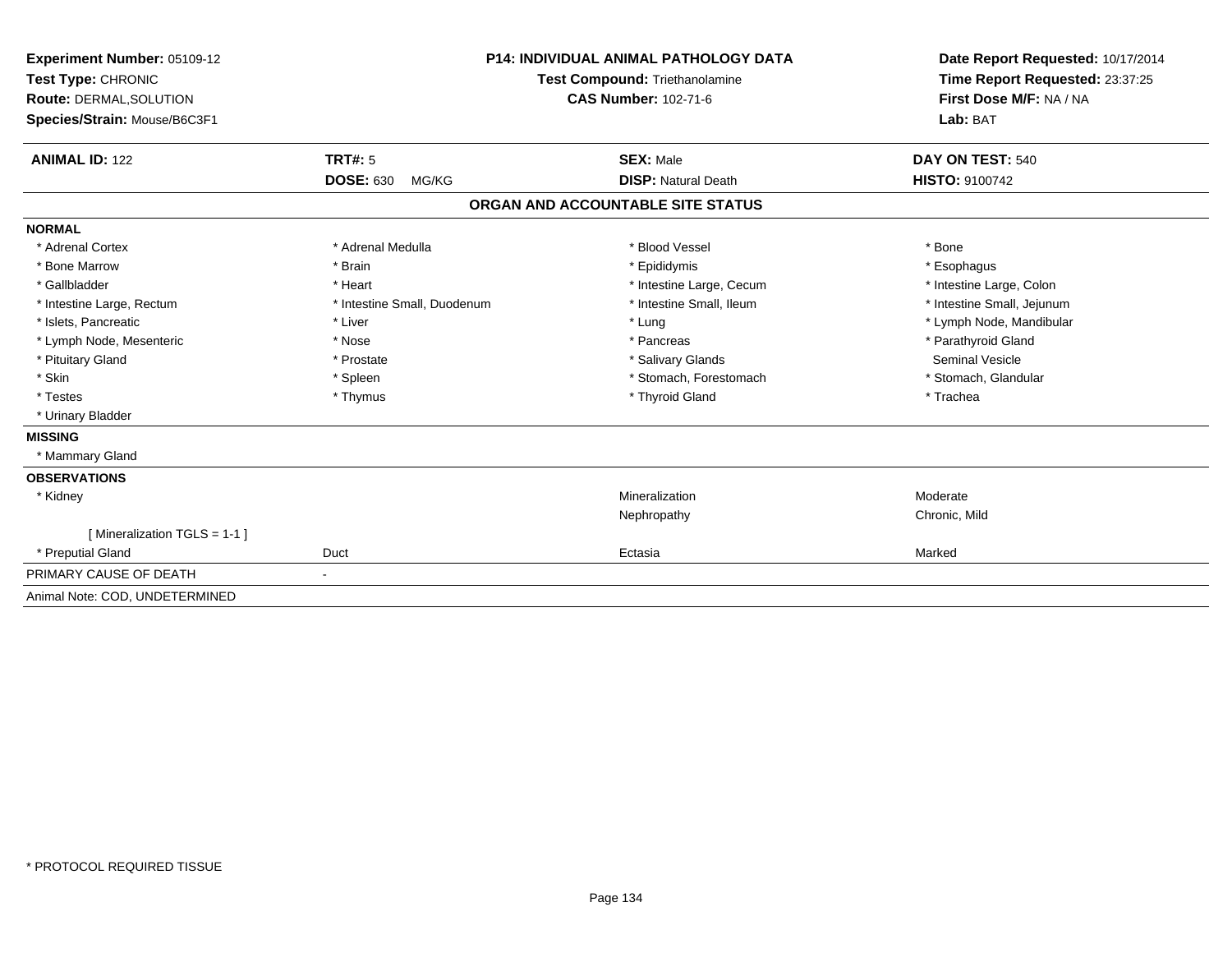| Experiment Number: 05109-12<br>Test Type: CHRONIC<br>Route: DERMAL, SOLUTION<br>Species/Strain: Mouse/B6C3F1 | <b>P14: INDIVIDUAL ANIMAL PATHOLOGY DATA</b><br>Test Compound: Triethanolamine<br><b>CAS Number: 102-71-6</b> |                                   | Date Report Requested: 10/17/2014<br>Time Report Requested: 23:37:25<br>First Dose M/F: NA / NA<br>Lab: BAT |  |
|--------------------------------------------------------------------------------------------------------------|---------------------------------------------------------------------------------------------------------------|-----------------------------------|-------------------------------------------------------------------------------------------------------------|--|
| <b>ANIMAL ID: 123</b>                                                                                        | <b>TRT#: 5</b>                                                                                                | <b>SEX: Male</b>                  | DAY ON TEST: 732                                                                                            |  |
|                                                                                                              | <b>DOSE: 630</b><br>MG/KG                                                                                     | <b>DISP: Terminal Sacrifice</b>   | HISTO: 9100743                                                                                              |  |
|                                                                                                              |                                                                                                               | ORGAN AND ACCOUNTABLE SITE STATUS |                                                                                                             |  |
| <b>NORMAL</b>                                                                                                |                                                                                                               |                                   |                                                                                                             |  |
| * Adrenal Medulla                                                                                            | * Blood Vessel                                                                                                | * Bone                            | * Bone Marrow                                                                                               |  |
| * Brain                                                                                                      | * Epididymis                                                                                                  | * Esophagus                       | * Gallbladder                                                                                               |  |
| * Heart                                                                                                      | * Intestine Large, Cecum                                                                                      | * Intestine Large, Colon          | * Intestine Large, Rectum                                                                                   |  |
| * Intestine Small, Duodenum                                                                                  | * Intestine Small, Ileum                                                                                      | * Intestine Small, Jejunum        | * Islets, Pancreatic                                                                                        |  |
| * Lung                                                                                                       | * Lymph Node, Mandibular                                                                                      | * Lymph Node, Mesenteric          | * Nose                                                                                                      |  |
| * Pancreas                                                                                                   | * Parathyroid Gland                                                                                           | * Pituitary Gland                 | * Prostate                                                                                                  |  |
| * Salivary Glands                                                                                            | Seminal Vesicle                                                                                               | * Spleen                          | * Stomach, Forestomach                                                                                      |  |
| * Stomach, Glandular                                                                                         | * Testes                                                                                                      | * Thyroid Gland                   | * Trachea                                                                                                   |  |
| * Urinary Bladder                                                                                            |                                                                                                               |                                   |                                                                                                             |  |
| <b>MISSING</b>                                                                                               |                                                                                                               |                                   |                                                                                                             |  |
| * Mammary Gland                                                                                              |                                                                                                               |                                   |                                                                                                             |  |
| <b>OBSERVATIONS</b>                                                                                          |                                                                                                               |                                   |                                                                                                             |  |
| * Adrenal Cortex                                                                                             |                                                                                                               | Hypertrophy                       | Mild                                                                                                        |  |
| * Kidney                                                                                                     |                                                                                                               | Nephropathy                       | Chronic, Minimal                                                                                            |  |
| * Liver                                                                                                      |                                                                                                               | <b>Basophilic Focus</b>           |                                                                                                             |  |
|                                                                                                              |                                                                                                               | <b>Clear Cell Focus</b>           |                                                                                                             |  |
|                                                                                                              |                                                                                                               | Hepatocellular Adenoma            | Multiple                                                                                                    |  |
| [Clear Cell Focus TGLS = 3-2,5-1]                                                                            |                                                                                                               |                                   |                                                                                                             |  |
| [ Hepatocellular Adenoma TGLS = 2-1,4-1 ]                                                                    |                                                                                                               |                                   |                                                                                                             |  |
| * Preputial Gland                                                                                            | Duct                                                                                                          | Ectasia                           | Moderate                                                                                                    |  |
| [Ectasia TGLS = $1-6$ ]                                                                                      |                                                                                                               |                                   |                                                                                                             |  |
| * Skin                                                                                                       | Hair Follicle, SOA-No Mass, Sebaceous GI                                                                      | Atrophy                           | Minimal                                                                                                     |  |
| * Thymus                                                                                                     |                                                                                                               | Atrophy                           | Mild                                                                                                        |  |
| PRIMARY CAUSE OF DEATH                                                                                       |                                                                                                               |                                   |                                                                                                             |  |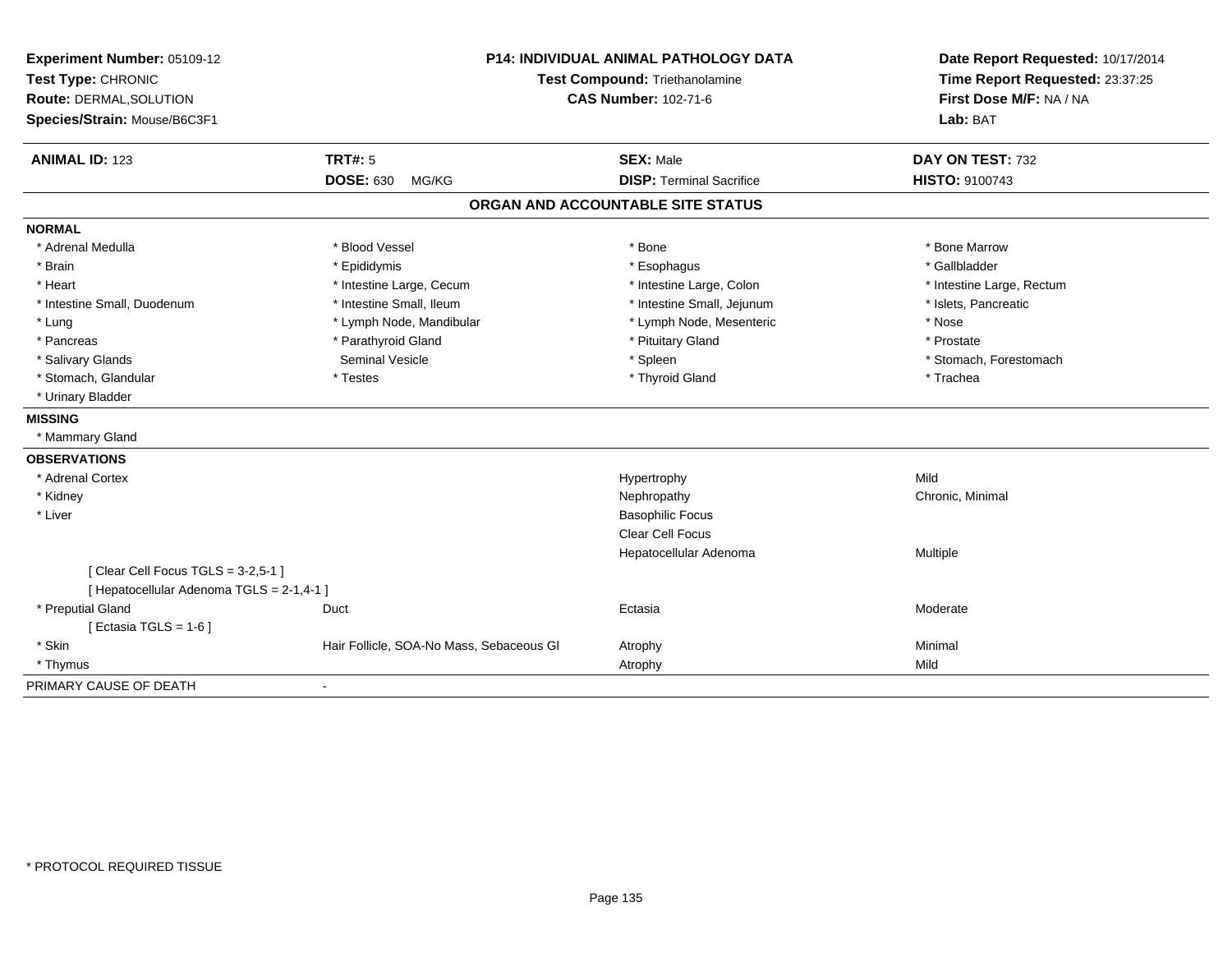| Experiment Number: 05109-12<br>Test Type: CHRONIC<br><b>Route: DERMAL, SOLUTION</b><br>Species/Strain: Mouse/B6C3F1 |                                             | P14: INDIVIDUAL ANIMAL PATHOLOGY DATA<br>Test Compound: Triethanolamine<br><b>CAS Number: 102-71-6</b> | Date Report Requested: 10/17/2014<br>Time Report Requested: 23:37:25<br>First Dose M/F: NA / NA<br>Lab: BAT |
|---------------------------------------------------------------------------------------------------------------------|---------------------------------------------|--------------------------------------------------------------------------------------------------------|-------------------------------------------------------------------------------------------------------------|
| <b>ANIMAL ID: 124</b>                                                                                               | <b>TRT#: 5</b><br><b>DOSE: 630</b><br>MG/KG | <b>SEX: Male</b><br><b>DISP: Terminal Sacrifice</b>                                                    | DAY ON TEST: 731<br><b>HISTO: 9100744</b>                                                                   |
|                                                                                                                     |                                             | ORGAN AND ACCOUNTABLE SITE STATUS                                                                      |                                                                                                             |
| <b>NORMAL</b>                                                                                                       |                                             |                                                                                                        |                                                                                                             |
| * Adrenal Cortex                                                                                                    | * Adrenal Medulla                           | * Blood Vessel                                                                                         | * Brain                                                                                                     |
| * Epididymis                                                                                                        | * Esophagus                                 | * Gallbladder                                                                                          | * Heart                                                                                                     |
| * Intestine Large, Cecum                                                                                            | * Intestine Large, Colon                    | * Intestine Large, Rectum                                                                              | * Intestine Small. Duodenum                                                                                 |
| * Intestine Small, Ileum                                                                                            | * Intestine Small, Jejunum                  | * Islets, Pancreatic                                                                                   | * Lung                                                                                                      |
| * Lymph Node, Mandibular                                                                                            | * Pancreas                                  | * Pituitary Gland                                                                                      | * Prostate                                                                                                  |
| * Salivary Glands                                                                                                   | <b>Seminal Vesicle</b>                      | * Skin                                                                                                 | * Spleen                                                                                                    |
| * Stomach, Forestomach                                                                                              | * Stomach, Glandular                        | * Testes                                                                                               | * Thyroid Gland                                                                                             |
| * Trachea                                                                                                           | * Urinary Bladder                           |                                                                                                        |                                                                                                             |
| <b>MISSING</b>                                                                                                      |                                             |                                                                                                        |                                                                                                             |
| * Bone                                                                                                              | * Bone Marrow                               | * Lymph Node, Mesenteric                                                                               | * Mammary Gland                                                                                             |
| * Nose                                                                                                              | * Parathyroid Gland                         |                                                                                                        |                                                                                                             |
| <b>OBSERVATIONS</b>                                                                                                 |                                             |                                                                                                        |                                                                                                             |
| * Kidney                                                                                                            |                                             | Nephropathy                                                                                            | Chronic, Minimal                                                                                            |
| * Liver                                                                                                             |                                             | Hepatocellular Adenoma                                                                                 |                                                                                                             |
| [ Hepatocellular Adenoma TGLS = 1-1 ]                                                                               |                                             |                                                                                                        |                                                                                                             |
| * Preputial Gland                                                                                                   | Duct                                        | Ectasia                                                                                                | Mild                                                                                                        |
| * Thymus                                                                                                            |                                             | Atrophy                                                                                                | Minimal                                                                                                     |
| PRIMARY CAUSE OF DEATH                                                                                              |                                             |                                                                                                        |                                                                                                             |
| Animal Note: PARATHYROID CUT THRU                                                                                   |                                             |                                                                                                        |                                                                                                             |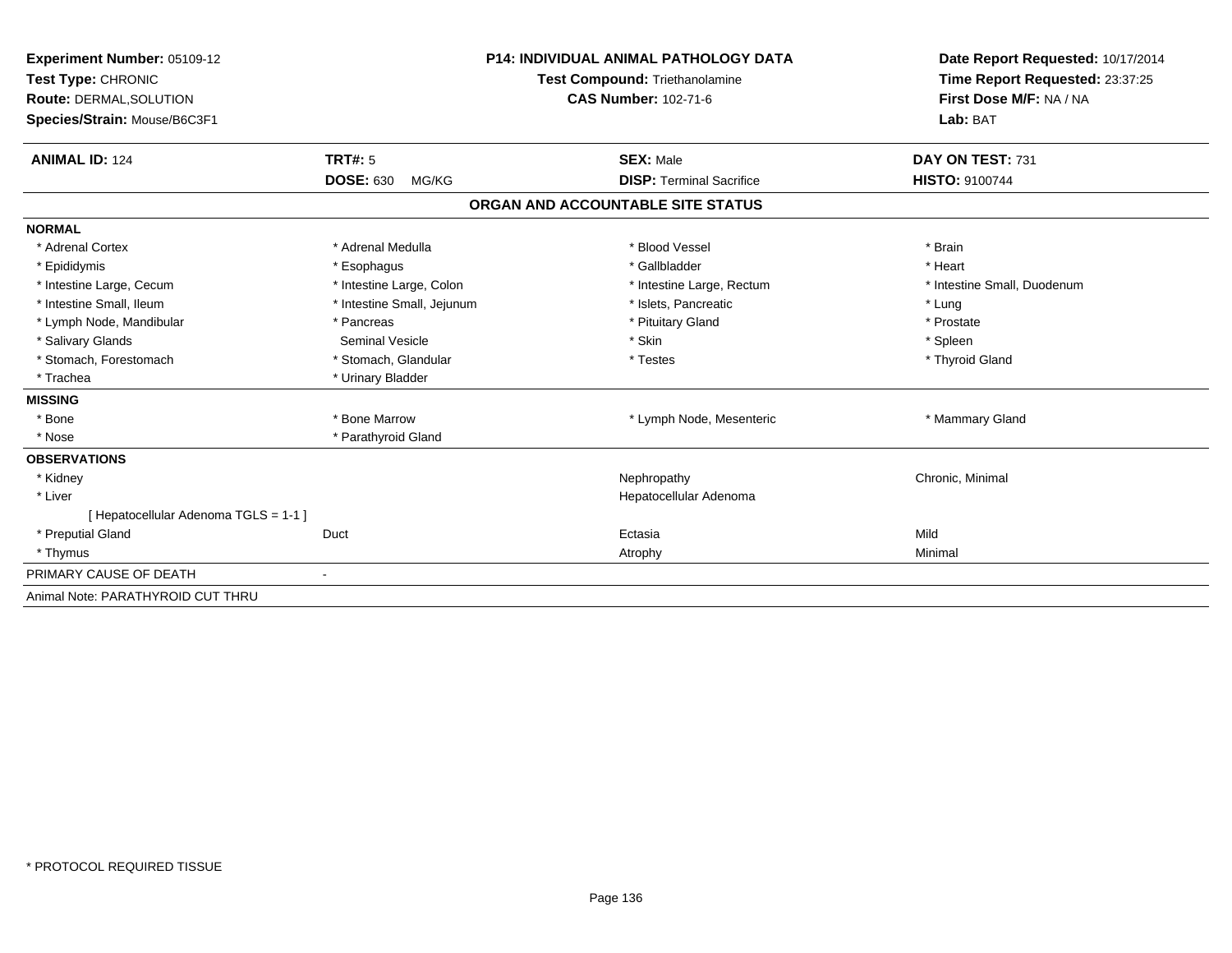| Experiment Number: 05109-12                              | <b>P14: INDIVIDUAL ANIMAL PATHOLOGY DATA</b> | Date Report Requested: 10/17/2014<br>Time Report Requested: 23:37:25<br>First Dose M/F: NA / NA |
|----------------------------------------------------------|----------------------------------------------|-------------------------------------------------------------------------------------------------|
| Test Type: CHRONIC                                       | Test Compound: Triethanolamine               |                                                                                                 |
| Route: DERMAL, SOLUTION                                  | <b>CAS Number: 102-71-6</b>                  |                                                                                                 |
| Species/Strain: Mouse/B6C3F1                             |                                              | Lab: BAT                                                                                        |
| <b>TRT#: 5</b><br><b>ANIMAL ID: 125</b>                  | <b>SEX: Male</b>                             | DAY ON TEST: 732                                                                                |
| <b>DOSE: 630</b><br>MG/KG                                | <b>DISP: Terminal Sacrifice</b>              | <b>HISTO: 9100745</b>                                                                           |
|                                                          | ORGAN AND ACCOUNTABLE SITE STATUS            |                                                                                                 |
| <b>NORMAL</b>                                            |                                              |                                                                                                 |
| * Adrenal Medulla<br>* Adrenal Cortex                    | * Blood Vessel                               | * Bone                                                                                          |
| * Bone Marrow<br>* Brain                                 | * Epididymis                                 | * Esophagus                                                                                     |
| * Gallbladder<br>* Heart                                 | * Intestine Large, Cecum                     | * Intestine Large, Colon                                                                        |
| * Intestine Small, Duodenum<br>* Intestine Large, Rectum | * Intestine Small, Ileum                     | * Intestine Small, Jejunum                                                                      |
| * Islets, Pancreatic<br>* Liver                          | * Lung                                       | * Nose                                                                                          |
| * Pancreas<br>* Parathyroid Gland                        | * Pituitary Gland                            | * Prostate                                                                                      |
| * Salivary Glands<br><b>Seminal Vesicle</b>              | * Skin                                       | * Spleen                                                                                        |
| * Stomach, Forestomach<br>* Stomach, Glandular           | * Testes                                     | * Thyroid Gland                                                                                 |
| * Trachea<br>* Urinary Bladder                           |                                              |                                                                                                 |
| <b>MISSING</b>                                           |                                              |                                                                                                 |
| * Mammary Gland                                          |                                              |                                                                                                 |
| <b>OBSERVATIONS</b>                                      |                                              |                                                                                                 |
| * Kidney                                                 | Nephropathy                                  | Chronic, Minimal                                                                                |
| Lymph Node<br><b>Bronchial</b>                           | Lymphoma Malignant Lymphocytic               |                                                                                                 |
| * Lymph Node, Mandibular                                 | Lymphoma Malignant Lymphocytic               |                                                                                                 |
| * Lymph Node, Mesenteric                                 | Lymphoma Malignant Lymphocytic               |                                                                                                 |
| * Preputial Gland<br>Duct                                | Ectasia                                      | Moderate                                                                                        |
| [ Ectasia TGLS = $2-6$ ]                                 |                                              |                                                                                                 |
| * Thymus                                                 | Lymphoma Malignant Lymphocytic               |                                                                                                 |
| [ Lymphoma Malignant Lymphocytic TGLS = 1-9 ]            |                                              |                                                                                                 |
| PRIMARY CAUSE OF DEATH                                   |                                              |                                                                                                 |
| Animal Note: TGL1-9 IS THYMIC TUMOR ON MICRO, NOT LY.ND. |                                              |                                                                                                 |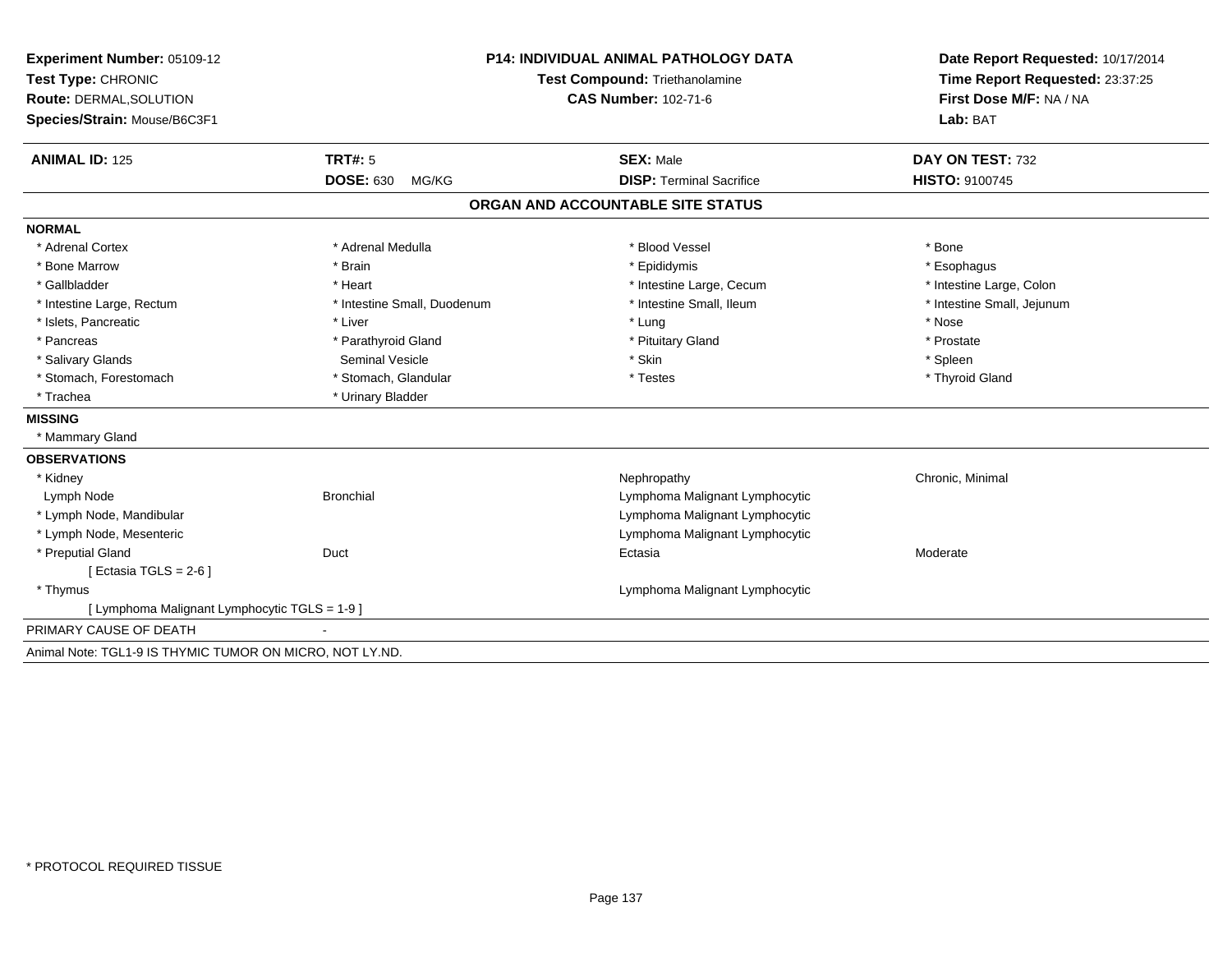| Experiment Number: 05109-12<br>Test Type: CHRONIC<br><b>Route: DERMAL, SOLUTION</b><br>Species/Strain: Mouse/B6C3F1 |                            | <b>P14: INDIVIDUAL ANIMAL PATHOLOGY DATA</b><br>Test Compound: Triethanolamine<br><b>CAS Number: 102-71-6</b> |                             |
|---------------------------------------------------------------------------------------------------------------------|----------------------------|---------------------------------------------------------------------------------------------------------------|-----------------------------|
| <b>ANIMAL ID: 126</b>                                                                                               | <b>TRT#: 5</b>             | <b>SEX: Male</b>                                                                                              | DAY ON TEST: 730            |
|                                                                                                                     | <b>DOSE: 630</b><br>MG/KG  | <b>DISP: Terminal Sacrifice</b>                                                                               | HISTO: 9100746              |
|                                                                                                                     |                            | ORGAN AND ACCOUNTABLE SITE STATUS                                                                             |                             |
| <b>NORMAL</b>                                                                                                       |                            |                                                                                                               |                             |
| * Adrenal Medulla                                                                                                   | * Blood Vessel             | * Bone                                                                                                        | * Bone Marrow               |
| * Brain                                                                                                             | * Epididymis               | * Esophagus                                                                                                   | * Heart                     |
| * Intestine Large, Cecum                                                                                            | * Intestine Large, Colon   | * Intestine Large, Rectum                                                                                     | * Intestine Small. Duodenum |
| * Intestine Small, Ileum                                                                                            | * Intestine Small, Jejunum | * Islets, Pancreatic                                                                                          | * Lymph Node, Mesenteric    |
| * Nose                                                                                                              | * Pancreas                 | * Parathyroid Gland                                                                                           | * Pituitary Gland           |
| * Preputial Gland                                                                                                   | * Prostate                 | * Salivary Glands                                                                                             | <b>Seminal Vesicle</b>      |
| * Skin                                                                                                              | * Spleen                   | * Stomach, Forestomach                                                                                        | * Stomach, Glandular        |
| * Testes                                                                                                            | * Thymus                   | * Trachea                                                                                                     | * Urinary Bladder           |
| <b>MISSING</b>                                                                                                      |                            |                                                                                                               |                             |
| * Gallbladder                                                                                                       | * Mammary Gland            |                                                                                                               |                             |
| <b>OBSERVATIONS</b>                                                                                                 |                            |                                                                                                               |                             |
| * Adrenal Cortex                                                                                                    |                            | Hypertrophy                                                                                                   | Mild                        |
|                                                                                                                     |                            | Thrombosis                                                                                                    |                             |
| * Kidney                                                                                                            |                            | Nephropathy                                                                                                   | Chronic, Minimal            |
| * Liver                                                                                                             |                            | <b>Cytoplasmic Alteration</b>                                                                                 | Mild                        |
|                                                                                                                     |                            | Hematopoietic Cell Proliferation                                                                              | Mild                        |
|                                                                                                                     |                            | Hepatocellular Adenoma                                                                                        | Multiple                    |
|                                                                                                                     |                            | Hepatocellular Carcinoma                                                                                      | Multiple                    |
|                                                                                                                     | Oval Cell                  | Hyperplasia                                                                                                   | Mild                        |
|                                                                                                                     |                            | Karyomegaly                                                                                                   | Mild                        |
| [ Hepatocellular Adenoma TGLS = 1-13,2-14,3-10,5-1,6-12 ]<br>[ Hepatocellular Carcinoma TGLS = 3-9,4-11 ]           |                            |                                                                                                               |                             |
| * Lung                                                                                                              |                            | Inflammation                                                                                                  | Chronic, Mild               |
| Lymph Node                                                                                                          | Mediastinal                | Lymphoma Malignant Lymphocytic                                                                                |                             |
| * Lymph Node, Mandibular                                                                                            |                            | Lymphoma Malignant Lymphocytic                                                                                |                             |
| * Thyroid Gland                                                                                                     | <b>Follicular Cel</b>      | Hyperplasia                                                                                                   | Mild                        |
| PRIMARY CAUSE OF DEATH                                                                                              |                            |                                                                                                               |                             |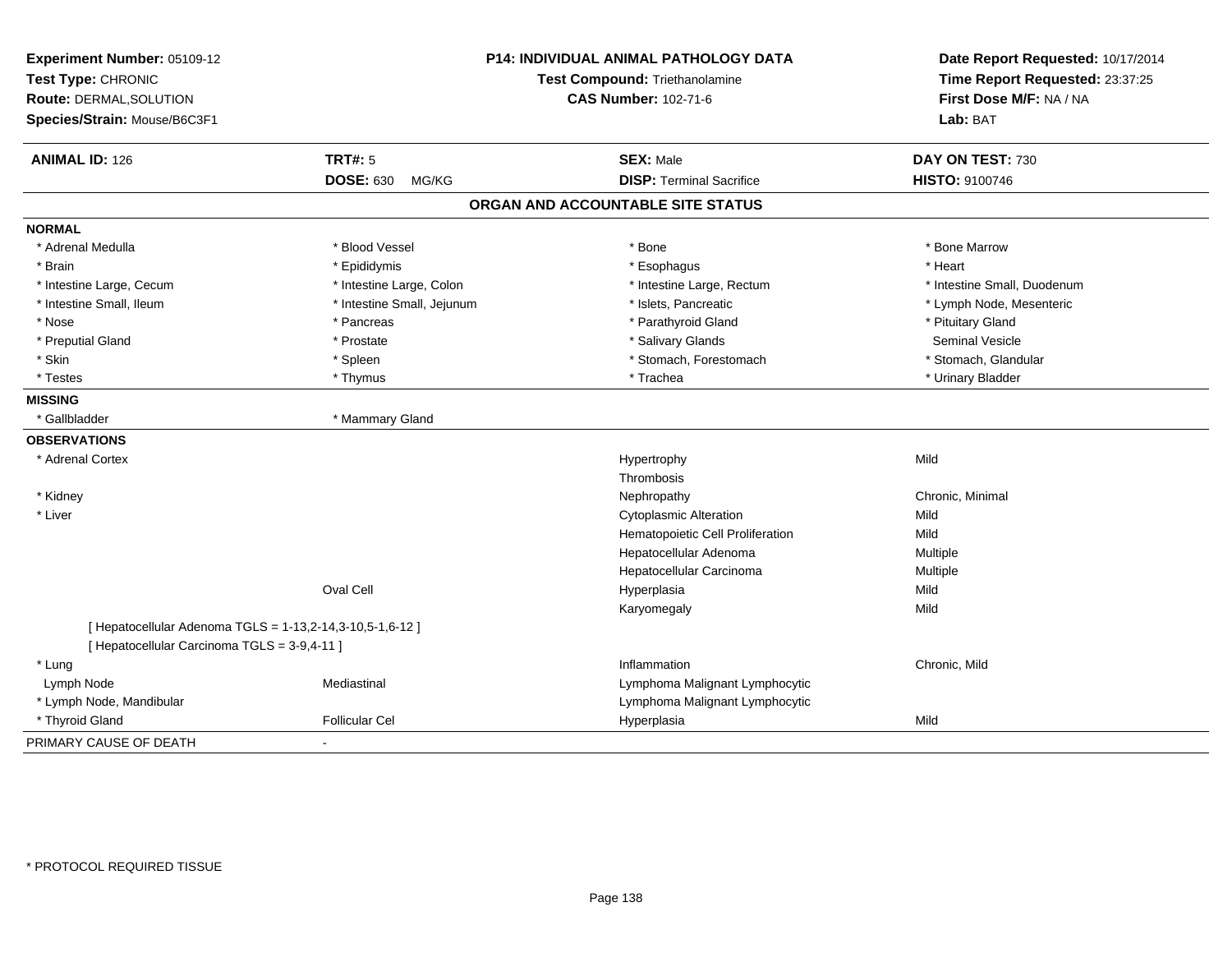| Experiment Number: 05109-12<br>Test Type: CHRONIC<br>Route: DERMAL, SOLUTION |                             | <b>P14: INDIVIDUAL ANIMAL PATHOLOGY DATA</b><br>Test Compound: Triethanolamine<br><b>CAS Number: 102-71-6</b> | Date Report Requested: 10/17/2014<br>Time Report Requested: 23:37:25<br>First Dose M/F: NA / NA |
|------------------------------------------------------------------------------|-----------------------------|---------------------------------------------------------------------------------------------------------------|-------------------------------------------------------------------------------------------------|
| Species/Strain: Mouse/B6C3F1                                                 |                             |                                                                                                               | Lab: BAT                                                                                        |
| <b>ANIMAL ID: 127</b>                                                        | TRT#: 5                     | <b>SEX: Male</b>                                                                                              | DAY ON TEST: 670                                                                                |
|                                                                              | <b>DOSE: 630</b><br>MG/KG   | <b>DISP: Natural Death</b>                                                                                    | <b>HISTO: 9100747</b>                                                                           |
|                                                                              |                             | ORGAN AND ACCOUNTABLE SITE STATUS                                                                             |                                                                                                 |
| <b>NORMAL</b>                                                                |                             |                                                                                                               |                                                                                                 |
| * Adrenal Cortex                                                             | * Adrenal Medulla           | * Blood Vessel                                                                                                | * Bone                                                                                          |
| * Bone Marrow                                                                | * Brain                     | * Epididymis                                                                                                  | * Esophagus                                                                                     |
| * Gallbladder                                                                | * Heart                     | * Intestine Large, Cecum                                                                                      | * Intestine Large, Colon                                                                        |
| * Intestine Large, Rectum                                                    | * Intestine Small, Duodenum | * Intestine Small, Ileum                                                                                      | * Intestine Small, Jejunum                                                                      |
| * Islets, Pancreatic                                                         | * Lung                      | * Lymph Node, Mandibular                                                                                      | * Nose                                                                                          |
| * Pancreas                                                                   | * Parathyroid Gland         | * Pituitary Gland                                                                                             | * Prostate                                                                                      |
| * Salivary Glands                                                            | Seminal Vesicle             | * Skin                                                                                                        | * Spleen                                                                                        |
| * Stomach, Forestomach                                                       | * Stomach, Glandular        | * Testes                                                                                                      | * Thymus                                                                                        |
| * Thyroid Gland                                                              | * Trachea                   | * Urinary Bladder                                                                                             |                                                                                                 |
| <b>MISSING</b>                                                               |                             |                                                                                                               |                                                                                                 |
| * Mammary Gland                                                              |                             |                                                                                                               |                                                                                                 |
| <b>OBSERVATIONS</b>                                                          |                             |                                                                                                               |                                                                                                 |
| * Kidney                                                                     |                             | Nephropathy                                                                                                   | Chronic, Mild                                                                                   |
| * Liver                                                                      |                             | Hepatocellular Adenoma                                                                                        | Multiple                                                                                        |
|                                                                              |                             | Hepatocellular Carcinoma                                                                                      |                                                                                                 |
| [ Hepatocellular Adenoma TGLS = 3-1,4-10 ]                                   |                             |                                                                                                               |                                                                                                 |
| [ Hepatocellular Carcinoma TGLS = 2-9 ]                                      |                             |                                                                                                               |                                                                                                 |
| * Lymph Node, Mesenteric                                                     |                             | Hematopoietic Cell Proliferation                                                                              | Moderate                                                                                        |
| * Preputial Gland                                                            | Duct                        | Ectasia                                                                                                       | Moderate                                                                                        |
| [ Ectasia TGLS = $1-6$ ]                                                     |                             |                                                                                                               |                                                                                                 |
| PRIMARY CAUSE OF DEATH                                                       | $\mathbf{r}$                |                                                                                                               |                                                                                                 |
| Animal Note: COD, LIVER TUMOR                                                |                             |                                                                                                               |                                                                                                 |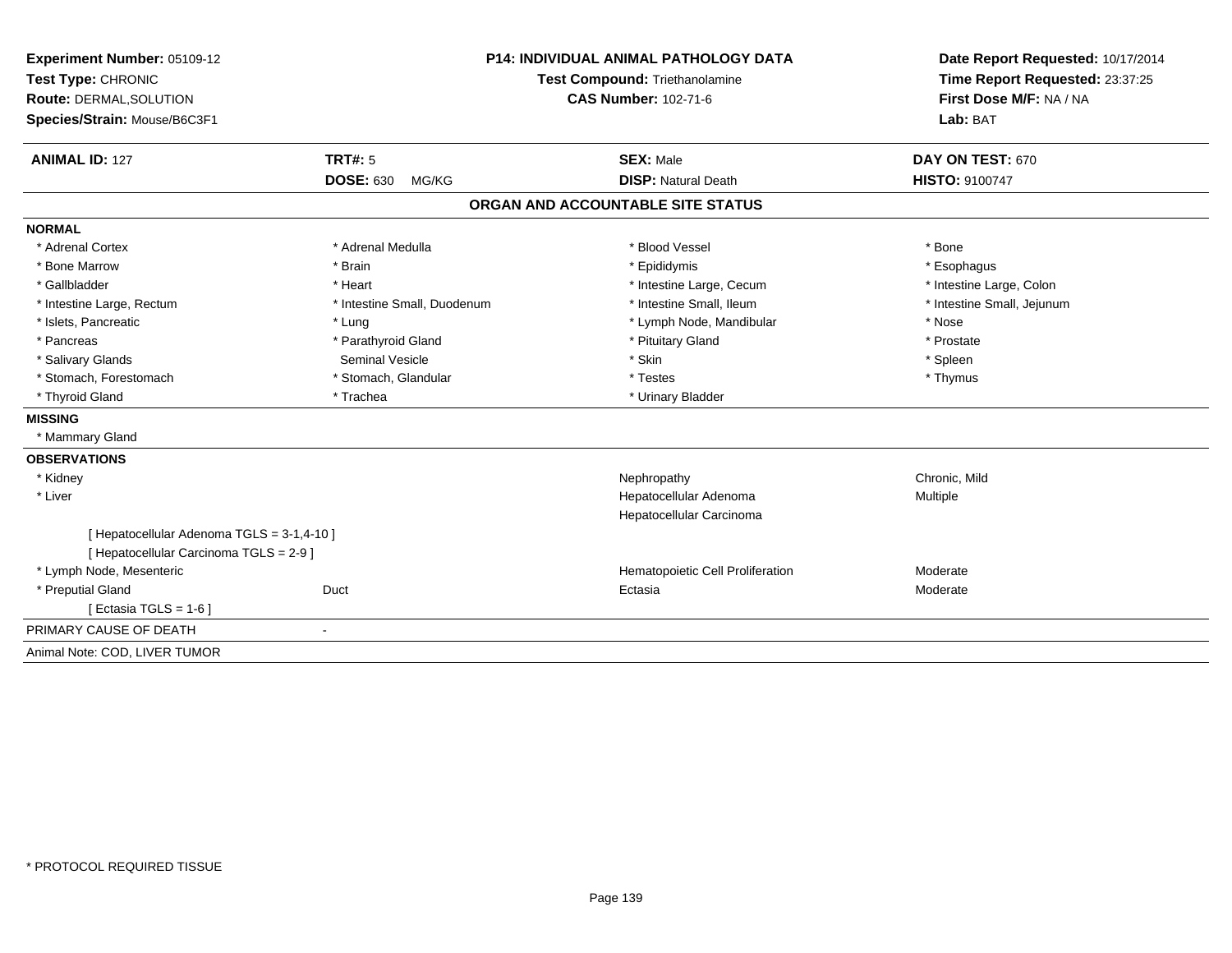| Experiment Number: 05109-12<br>Test Type: CHRONIC<br><b>Route: DERMAL, SOLUTION</b><br>Species/Strain: Mouse/B6C3F1 | <b>P14: INDIVIDUAL ANIMAL PATHOLOGY DATA</b><br>Test Compound: Triethanolamine<br><b>CAS Number: 102-71-6</b> |                                                      | Date Report Requested: 10/17/2014<br>Time Report Requested: 23:37:25<br>First Dose M/F: NA / NA<br>Lab: BAT |
|---------------------------------------------------------------------------------------------------------------------|---------------------------------------------------------------------------------------------------------------|------------------------------------------------------|-------------------------------------------------------------------------------------------------------------|
| <b>ANIMAL ID: 128</b>                                                                                               | TRT#: 5<br><b>DOSE: 630</b>                                                                                   | <b>SEX: Male</b><br><b>DISP:</b> Scheduled Sacrifice | DAY ON TEST: 456                                                                                            |
|                                                                                                                     | MG/KG                                                                                                         | ORGAN AND ACCOUNTABLE SITE STATUS                    | <b>HISTO: 9100748</b>                                                                                       |
| <b>NORMAL</b>                                                                                                       |                                                                                                               |                                                      |                                                                                                             |
| * Adrenal Cortex                                                                                                    | * Adrenal Medulla                                                                                             | * Blood Vessel                                       | * Bone                                                                                                      |
| * Bone Marrow                                                                                                       | * Brain                                                                                                       | * Epididymis                                         | * Esophagus                                                                                                 |
| * Gallbladder                                                                                                       | * Heart                                                                                                       | * Intestine Large, Cecum                             | * Intestine Large, Colon                                                                                    |
| * Intestine Large, Rectum                                                                                           | * Intestine Small, Duodenum                                                                                   | * Intestine Small, Ileum                             | * Intestine Small, Jejunum                                                                                  |
| * Islets, Pancreatic                                                                                                | * Liver                                                                                                       | * Lung                                               | * Lymph Node, Mandibular                                                                                    |
| * Nose                                                                                                              | * Pancreas                                                                                                    | * Pituitary Gland                                    | * Preputial Gland                                                                                           |
| * Prostate                                                                                                          | * Salivary Glands                                                                                             | * Skin                                               | * Spleen                                                                                                    |
| * Stomach, Forestomach                                                                                              | * Stomach, Glandular                                                                                          | * Testes                                             | * Thymus                                                                                                    |
| * Thyroid Gland                                                                                                     | * Trachea                                                                                                     | * Urinary Bladder                                    |                                                                                                             |
| <b>MISSING</b>                                                                                                      |                                                                                                               |                                                      |                                                                                                             |
| * Lymph Node, Mesenteric                                                                                            | * Mammary Gland                                                                                               | * Parathyroid Gland                                  |                                                                                                             |
| <b>OBSERVATIONS</b>                                                                                                 |                                                                                                               |                                                      |                                                                                                             |
| * Kidney                                                                                                            |                                                                                                               | Nephropathy                                          | Chronic, Minimal                                                                                            |
| PRIMARY CAUSE OF DEATH                                                                                              |                                                                                                               |                                                      |                                                                                                             |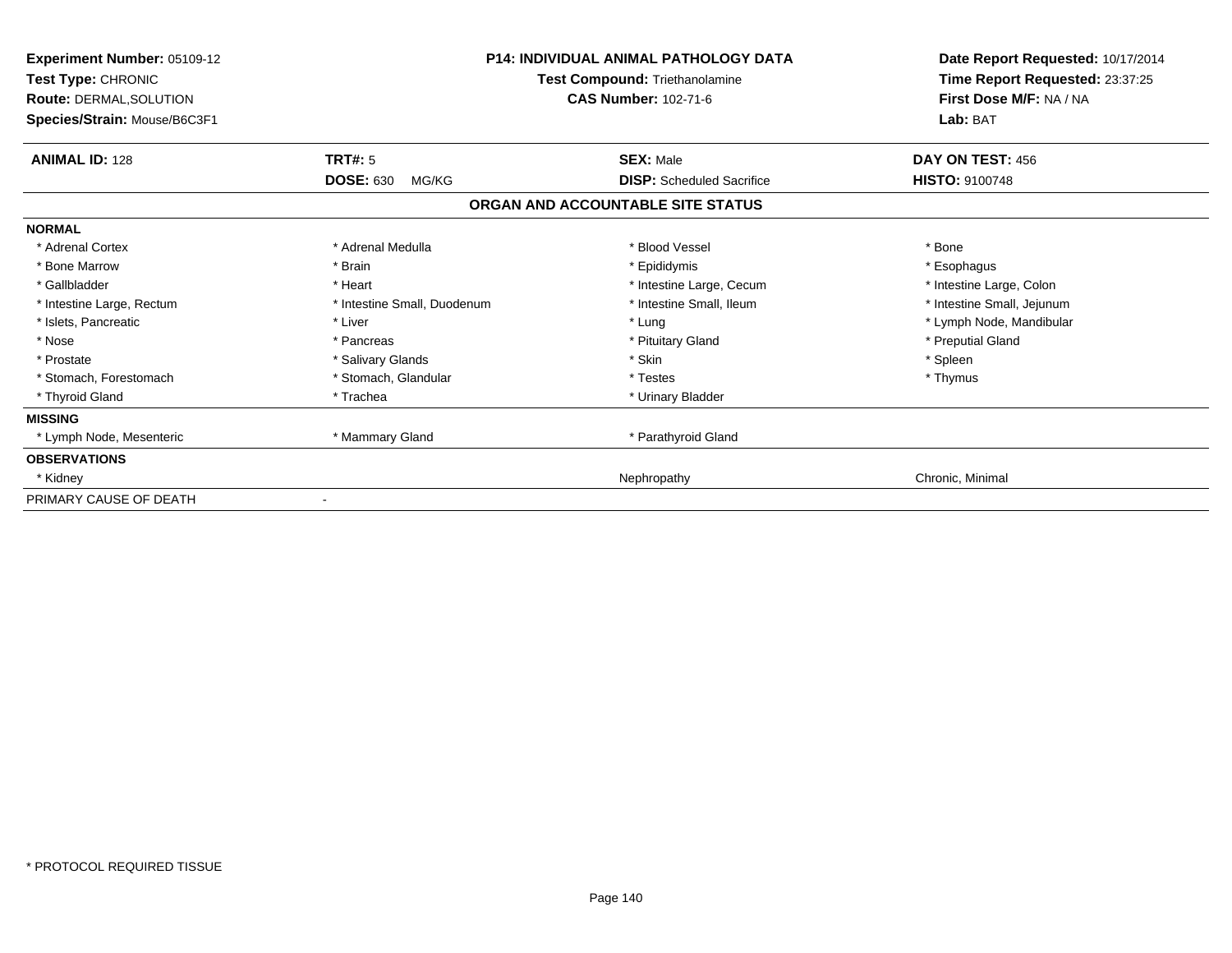| Experiment Number: 05109-12                           | <b>P14: INDIVIDUAL ANIMAL PATHOLOGY DATA</b> |                                                               | Date Report Requested: 10/17/2014 |
|-------------------------------------------------------|----------------------------------------------|---------------------------------------------------------------|-----------------------------------|
| Test Type: CHRONIC                                    |                                              | Test Compound: Triethanolamine<br><b>CAS Number: 102-71-6</b> |                                   |
| Route: DERMAL, SOLUTION                               |                                              |                                                               |                                   |
| Species/Strain: Mouse/B6C3F1                          |                                              |                                                               | Lab: BAT                          |
| <b>ANIMAL ID: 129</b>                                 | <b>TRT#: 5</b>                               | <b>SEX: Male</b>                                              | DAY ON TEST: 607                  |
|                                                       | <b>DOSE: 630</b><br>MG/KG                    | <b>DISP: Natural Death</b>                                    | HISTO: 9100749                    |
|                                                       |                                              | ORGAN AND ACCOUNTABLE SITE STATUS                             |                                   |
| <b>NORMAL</b>                                         |                                              |                                                               |                                   |
| * Adrenal Cortex                                      | * Adrenal Medulla                            | * Blood Vessel                                                | * Bone                            |
| * Bone Marrow                                         | * Brain                                      | * Epididymis                                                  | * Esophagus                       |
| * Gallbladder                                         | * Heart                                      | * Intestine Large, Cecum                                      | * Intestine Large, Colon          |
| * Intestine Large, Rectum                             | * Intestine Small, Duodenum                  | * Intestine Small, Ileum                                      | * Intestine Small, Jejunum        |
| * Islets, Pancreatic                                  | * Lung                                       | * Lymph Node, Mandibular                                      | * Lymph Node, Mesenteric          |
| * Nose                                                | * Pancreas                                   | * Parathyroid Gland                                           | * Pituitary Gland                 |
| * Prostate                                            | * Salivary Glands                            | <b>Seminal Vesicle</b>                                        | * Skin                            |
| * Spleen                                              | * Stomach, Forestomach                       | * Stomach, Glandular                                          | * Testes                          |
| * Thyroid Gland                                       | * Trachea                                    | * Urinary Bladder                                             |                                   |
| <b>MISSING</b>                                        |                                              |                                                               |                                   |
| * Mammary Gland                                       | * Thymus                                     |                                                               |                                   |
| <b>OBSERVATIONS</b>                                   |                                              |                                                               |                                   |
| * Kidney                                              |                                              | Nephropathy                                                   | Chronic, Marked                   |
| * Liver                                               |                                              | <b>Cytoplasmic Alteration</b>                                 | Marked                            |
|                                                       |                                              | Hepatocellular Adenoma                                        |                                   |
|                                                       |                                              | Hepatocellular Carcinoma                                      | Multiple                          |
|                                                       | <b>Oval Cell</b>                             | Hyperplasia                                                   | Moderate                          |
|                                                       |                                              | Karyomegaly                                                   | Moderate                          |
| [ Hepatocellular Adenoma TGLS = 4-11 ]                |                                              |                                                               |                                   |
| [ Hepatocellular Carcinoma TGLS = 2-9,3-10 ]          |                                              |                                                               |                                   |
| * Preputial Gland                                     | Duct                                         | Ectasia                                                       | Moderate                          |
|                                                       |                                              | Inflammation                                                  | Chronic Active, Moderate          |
| [Ectasia TGLS = $1-6$ ]                               |                                              |                                                               |                                   |
| PRIMARY CAUSE OF DEATH                                |                                              |                                                               |                                   |
| Animal Note: COD, LIVER TUMORS AND KIDNEY NEPHROPATHY |                                              |                                                               |                                   |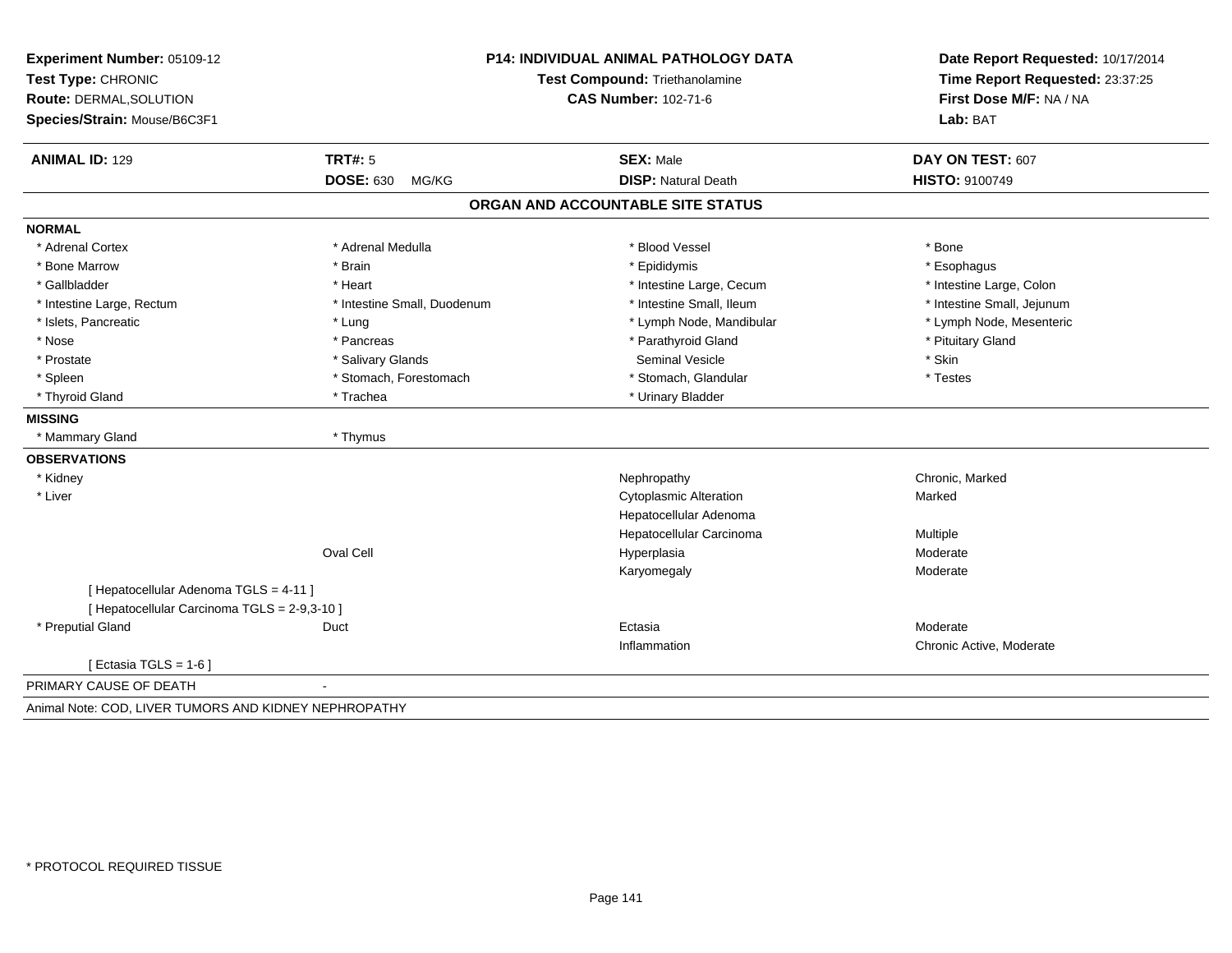| Experiment Number: 05109-12<br>Test Type: CHRONIC<br>Route: DERMAL, SOLUTION<br>Species/Strain: Mouse/B6C3F1 | <b>P14: INDIVIDUAL ANIMAL PATHOLOGY DATA</b><br>Test Compound: Triethanolamine<br><b>CAS Number: 102-71-6</b> |                                   | Date Report Requested: 10/17/2014<br>Time Report Requested: 23:37:25<br>First Dose M/F: NA / NA<br>Lab: BAT |
|--------------------------------------------------------------------------------------------------------------|---------------------------------------------------------------------------------------------------------------|-----------------------------------|-------------------------------------------------------------------------------------------------------------|
| <b>ANIMAL ID: 130</b>                                                                                        | <b>TRT#: 5</b>                                                                                                | <b>SEX: Male</b>                  | DAY ON TEST: 456                                                                                            |
|                                                                                                              | <b>DOSE: 630</b><br>MG/KG                                                                                     | <b>DISP:</b> Scheduled Sacrifice  | <b>HISTO: 9100750</b>                                                                                       |
|                                                                                                              |                                                                                                               | ORGAN AND ACCOUNTABLE SITE STATUS |                                                                                                             |
| <b>NORMAL</b>                                                                                                |                                                                                                               |                                   |                                                                                                             |
| * Adrenal Cortex                                                                                             | * Adrenal Medulla                                                                                             | * Blood Vessel                    | * Bone                                                                                                      |
| * Bone Marrow                                                                                                | * Brain                                                                                                       | * Epididymis                      | * Esophagus                                                                                                 |
| * Gallbladder                                                                                                | * Heart                                                                                                       | * Intestine Large, Cecum          | * Intestine Large, Colon                                                                                    |
| * Intestine Large, Rectum                                                                                    | * Intestine Small, Duodenum                                                                                   | * Intestine Small, Ileum          | * Intestine Small, Jejunum                                                                                  |
| * Islets, Pancreatic                                                                                         | * Liver                                                                                                       | * Lung                            | * Lymph Node, Mandibular                                                                                    |
| * Lymph Node, Mesenteric                                                                                     | * Nose                                                                                                        | * Pancreas                        | * Parathyroid Gland                                                                                         |
| * Pituitary Gland                                                                                            | * Preputial Gland                                                                                             | * Prostate                        | * Salivary Glands                                                                                           |
| * Spleen                                                                                                     | * Stomach, Forestomach                                                                                        | * Stomach, Glandular              | * Testes                                                                                                    |
| * Thymus                                                                                                     | * Thyroid Gland                                                                                               | * Trachea                         | * Urinary Bladder                                                                                           |
| <b>MISSING</b>                                                                                               |                                                                                                               |                                   |                                                                                                             |
| * Mammary Gland                                                                                              |                                                                                                               |                                   |                                                                                                             |
| <b>OBSERVATIONS</b>                                                                                          |                                                                                                               |                                   |                                                                                                             |
| * Kidney                                                                                                     |                                                                                                               | Nephropathy                       | Chronic, Minimal                                                                                            |
| * Skin                                                                                                       | SOA-No Mass                                                                                                   | Inflammation                      | Chronic, Minimal                                                                                            |
| PRIMARY CAUSE OF DEATH                                                                                       |                                                                                                               |                                   |                                                                                                             |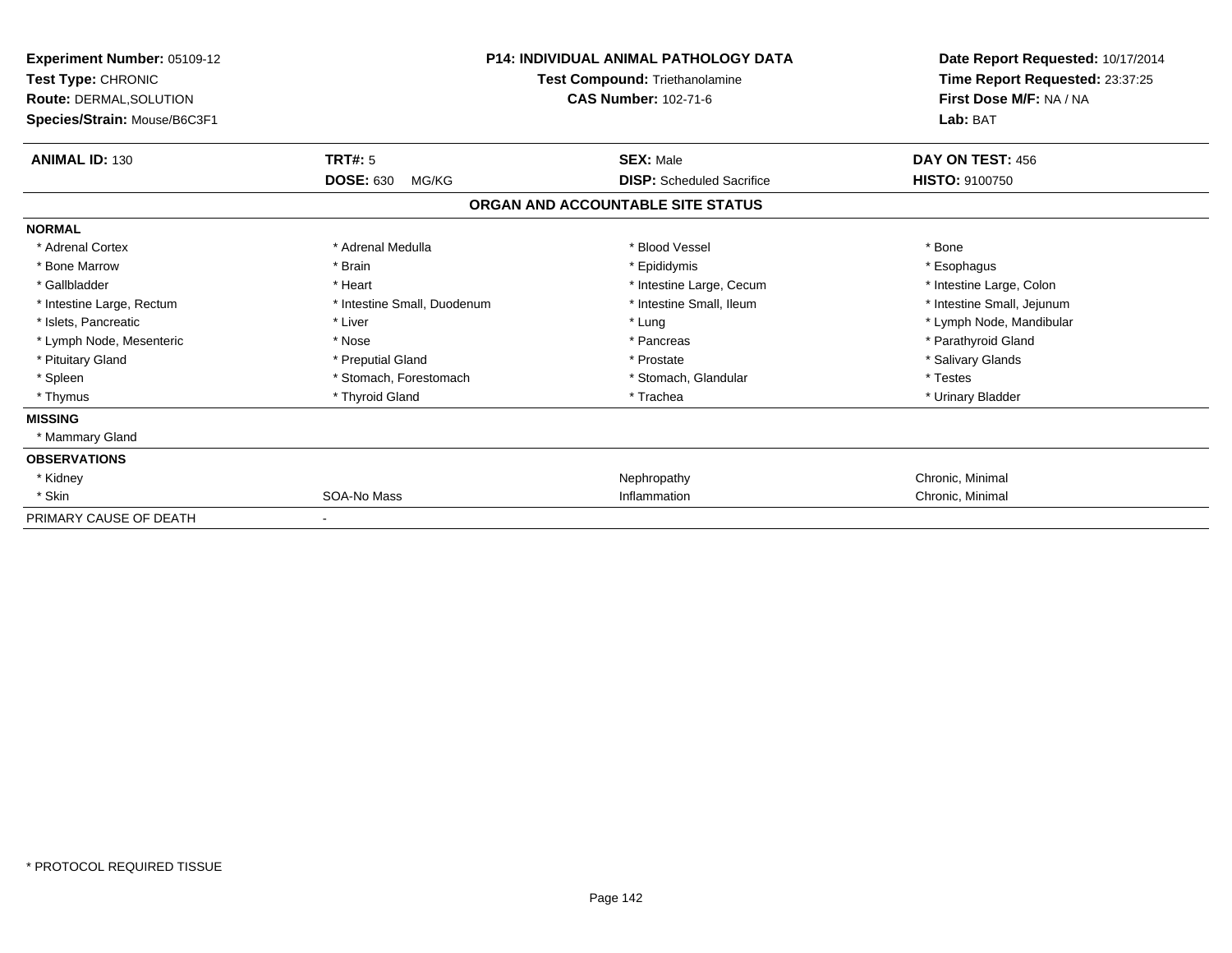| Experiment Number: 05109-12<br>Test Type: CHRONIC<br>Route: DERMAL, SOLUTION<br>Species/Strain: Mouse/B6C3F1 | <b>P14: INDIVIDUAL ANIMAL PATHOLOGY DATA</b><br>Test Compound: Triethanolamine<br><b>CAS Number: 102-71-6</b> |                                   | Date Report Requested: 10/17/2014<br>Time Report Requested: 23:37:25<br>First Dose M/F: NA / NA<br>Lab: BAT |
|--------------------------------------------------------------------------------------------------------------|---------------------------------------------------------------------------------------------------------------|-----------------------------------|-------------------------------------------------------------------------------------------------------------|
| <b>ANIMAL ID: 131</b>                                                                                        | <b>TRT#: 5</b>                                                                                                | <b>SEX: Male</b>                  | DAY ON TEST: 732                                                                                            |
|                                                                                                              | <b>DOSE: 630</b><br>MG/KG                                                                                     | <b>DISP: Terminal Sacrifice</b>   | <b>HISTO: 9100751</b>                                                                                       |
|                                                                                                              |                                                                                                               | ORGAN AND ACCOUNTABLE SITE STATUS |                                                                                                             |
| <b>NORMAL</b>                                                                                                |                                                                                                               |                                   |                                                                                                             |
| * Adrenal Cortex                                                                                             | * Adrenal Medulla                                                                                             | * Blood Vessel                    | * Bone                                                                                                      |
| * Bone Marrow                                                                                                | * Brain                                                                                                       | * Epididymis                      | * Esophagus                                                                                                 |
| * Gallbladder                                                                                                | * Heart                                                                                                       | * Intestine Large, Cecum          | * Intestine Large, Colon                                                                                    |
| * Intestine Large, Rectum                                                                                    | * Intestine Small, Duodenum                                                                                   | * Intestine Small, Ileum          | * Intestine Small, Jejunum                                                                                  |
| * Islets, Pancreatic                                                                                         | * Lymph Node, Mandibular                                                                                      | * Lymph Node, Mesenteric          | * Nose                                                                                                      |
| * Pancreas                                                                                                   | * Parathyroid Gland                                                                                           | * Pituitary Gland                 | * Prostate                                                                                                  |
| * Salivary Glands                                                                                            | <b>Seminal Vesicle</b>                                                                                        | * Skin                            | * Spleen                                                                                                    |
| * Stomach, Forestomach                                                                                       | * Stomach, Glandular                                                                                          | * Testes                          | * Thymus                                                                                                    |
| * Thyroid Gland                                                                                              | * Trachea                                                                                                     | * Urinary Bladder                 |                                                                                                             |
| <b>MISSING</b>                                                                                               |                                                                                                               |                                   |                                                                                                             |
| * Mammary Gland                                                                                              |                                                                                                               |                                   |                                                                                                             |
| <b>OBSERVATIONS</b>                                                                                          |                                                                                                               |                                   |                                                                                                             |
| Harderian Gland                                                                                              |                                                                                                               | Adenoma                           |                                                                                                             |
| [Adenoma TGLS = $2-11$ ]                                                                                     |                                                                                                               |                                   |                                                                                                             |
| * Kidney                                                                                                     |                                                                                                               | Nephropathy                       | Chronic, Minimal                                                                                            |
| * Liver                                                                                                      |                                                                                                               | <b>Eosinophilic Focus</b>         |                                                                                                             |
|                                                                                                              |                                                                                                               | Hepatocellular Adenoma            | Multiple                                                                                                    |
| [ Hepatocellular Adenoma TGLS = 3-9,4-10,6-1 ]                                                               |                                                                                                               |                                   |                                                                                                             |
| * Lung                                                                                                       |                                                                                                               | Alveolar/Bronchiolar Adenoma      |                                                                                                             |
| [ Alveolar/Bronchiolar Adenoma TGLS = 7-2 ]                                                                  |                                                                                                               |                                   |                                                                                                             |
| * Preputial Gland                                                                                            | Duct                                                                                                          | Ectasia                           | Moderate                                                                                                    |
| [ Ectasia TGLS = 1-6 ]                                                                                       |                                                                                                               |                                   |                                                                                                             |
| PRIMARY CAUSE OF DEATH                                                                                       |                                                                                                               |                                   |                                                                                                             |
| Animal Note: TGL5, FOCUS COULD NOT BE FOUND                                                                  |                                                                                                               |                                   |                                                                                                             |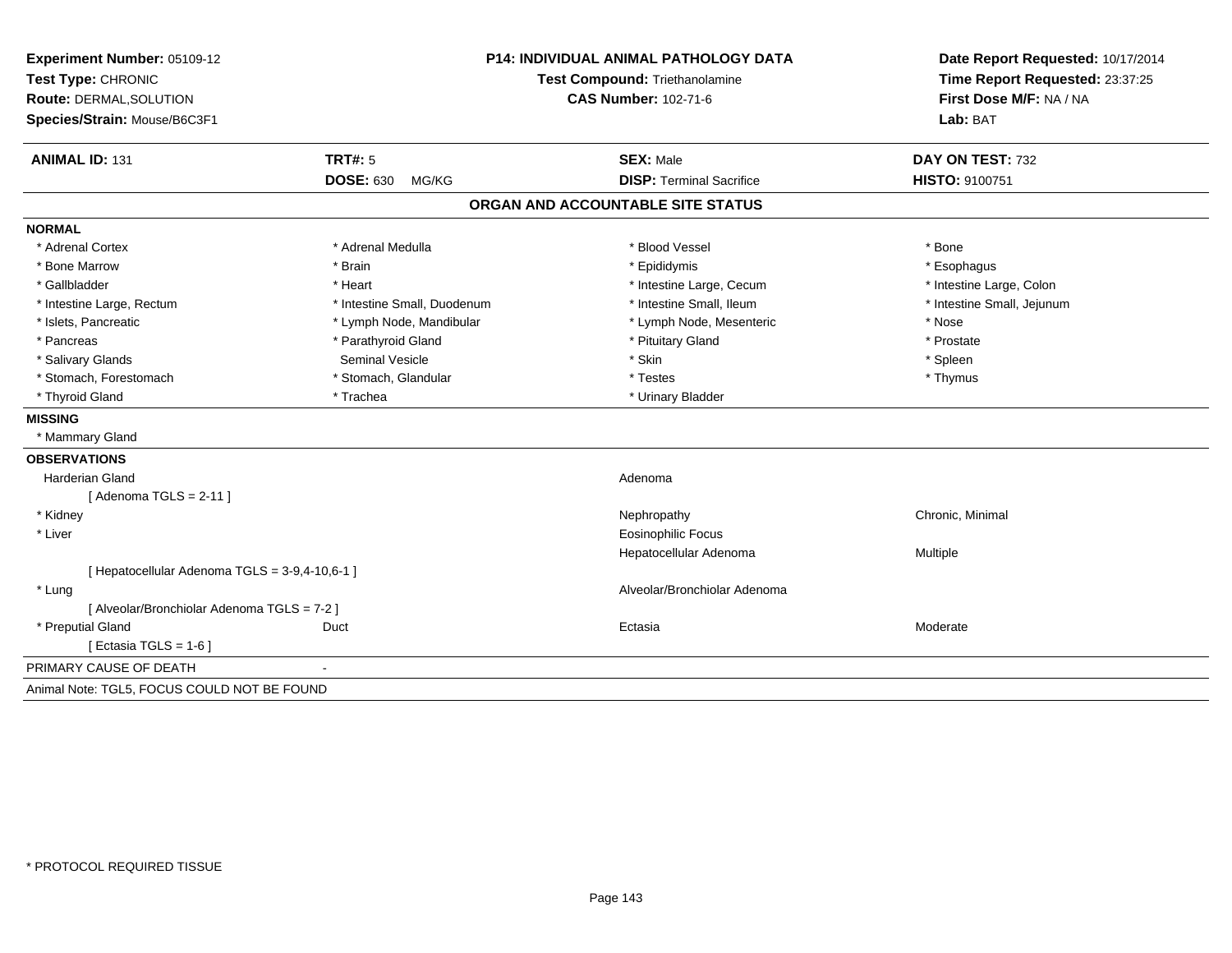| Experiment Number: 05109-12<br>Test Type: CHRONIC<br>Route: DERMAL, SOLUTION<br>Species/Strain: Mouse/B6C3F1 | P14: INDIVIDUAL ANIMAL PATHOLOGY DATA<br>Test Compound: Triethanolamine<br><b>CAS Number: 102-71-6</b> |                                   | Date Report Requested: 10/17/2014<br>Time Report Requested: 23:37:25<br>First Dose M/F: NA / NA<br>Lab: BAT |
|--------------------------------------------------------------------------------------------------------------|--------------------------------------------------------------------------------------------------------|-----------------------------------|-------------------------------------------------------------------------------------------------------------|
| <b>ANIMAL ID: 132</b>                                                                                        | TRT#: 5                                                                                                | <b>SEX: Male</b>                  | DAY ON TEST: 731                                                                                            |
|                                                                                                              | <b>DOSE: 630</b><br>MG/KG                                                                              | <b>DISP: Terminal Sacrifice</b>   | HISTO: 9100752                                                                                              |
|                                                                                                              |                                                                                                        | ORGAN AND ACCOUNTABLE SITE STATUS |                                                                                                             |
| <b>NORMAL</b>                                                                                                |                                                                                                        |                                   |                                                                                                             |
| * Adrenal Cortex                                                                                             | * Blood Vessel                                                                                         | * Bone                            | * Bone Marrow                                                                                               |
| * Brain                                                                                                      | * Epididymis                                                                                           | * Esophagus                       | * Gallbladder                                                                                               |
| * Heart                                                                                                      | * Intestine Large, Cecum                                                                               | * Intestine Large, Colon          | * Intestine Large, Rectum                                                                                   |
| * Intestine Small, Duodenum                                                                                  | * Intestine Small, Ileum                                                                               | * Intestine Small, Jejunum        | * Islets, Pancreatic                                                                                        |
| * Kidney                                                                                                     | * Lymph Node, Mandibular                                                                               | * Lymph Node, Mesenteric          | * Nose                                                                                                      |
| * Pancreas                                                                                                   | * Parathyroid Gland                                                                                    | * Pituitary Gland                 | * Prostate                                                                                                  |
| * Salivary Glands                                                                                            | <b>Seminal Vesicle</b>                                                                                 | * Skin                            | * Spleen                                                                                                    |
| * Stomach, Forestomach                                                                                       | * Stomach, Glandular                                                                                   | * Testes                          | * Thyroid Gland                                                                                             |
| * Trachea                                                                                                    | * Urinary Bladder                                                                                      |                                   |                                                                                                             |
| <b>MISSING</b>                                                                                               |                                                                                                        |                                   |                                                                                                             |
| * Mammary Gland                                                                                              |                                                                                                        |                                   |                                                                                                             |
| <b>OBSERVATIONS</b>                                                                                          |                                                                                                        |                                   |                                                                                                             |
| * Adrenal Medulla                                                                                            |                                                                                                        | Pheochromocytoma Benign           |                                                                                                             |
| [Pheochromocytoma Benign TGLS = 9-7]                                                                         |                                                                                                        |                                   |                                                                                                             |
| * Liver                                                                                                      |                                                                                                        | <b>Clear Cell Focus</b>           |                                                                                                             |
|                                                                                                              |                                                                                                        | Hepatocellular Adenoma            | Multiple                                                                                                    |
| [ Clear Cell Focus TGLS = 7-1,7-2,7-9,7-10 ]                                                                 |                                                                                                        |                                   |                                                                                                             |
| [ Hepatocellular Adenoma TGLS = 3-12,4-9,5-1,6-10 ]                                                          |                                                                                                        |                                   |                                                                                                             |
| * Lung                                                                                                       |                                                                                                        | Alveolar/Bronchiolar Adenoma      |                                                                                                             |
|                                                                                                              | Alveolar Epith                                                                                         | Hyperplasia                       | Mild                                                                                                        |
| [ Alveolar/Bronchiolar Adenoma TGLS = 2-11 ]                                                                 |                                                                                                        |                                   |                                                                                                             |
| [ Hyperplasia TGLS = 8-2 ]                                                                                   |                                                                                                        |                                   |                                                                                                             |
| * Preputial Gland                                                                                            | Duct                                                                                                   | Ectasia                           | Mild                                                                                                        |
| [ Ectasia TGLS = $1-6$ ]                                                                                     |                                                                                                        |                                   |                                                                                                             |
| * Thymus                                                                                                     |                                                                                                        | Atrophy                           | Mild                                                                                                        |
| PRIMARY CAUSE OF DEATH                                                                                       |                                                                                                        |                                   |                                                                                                             |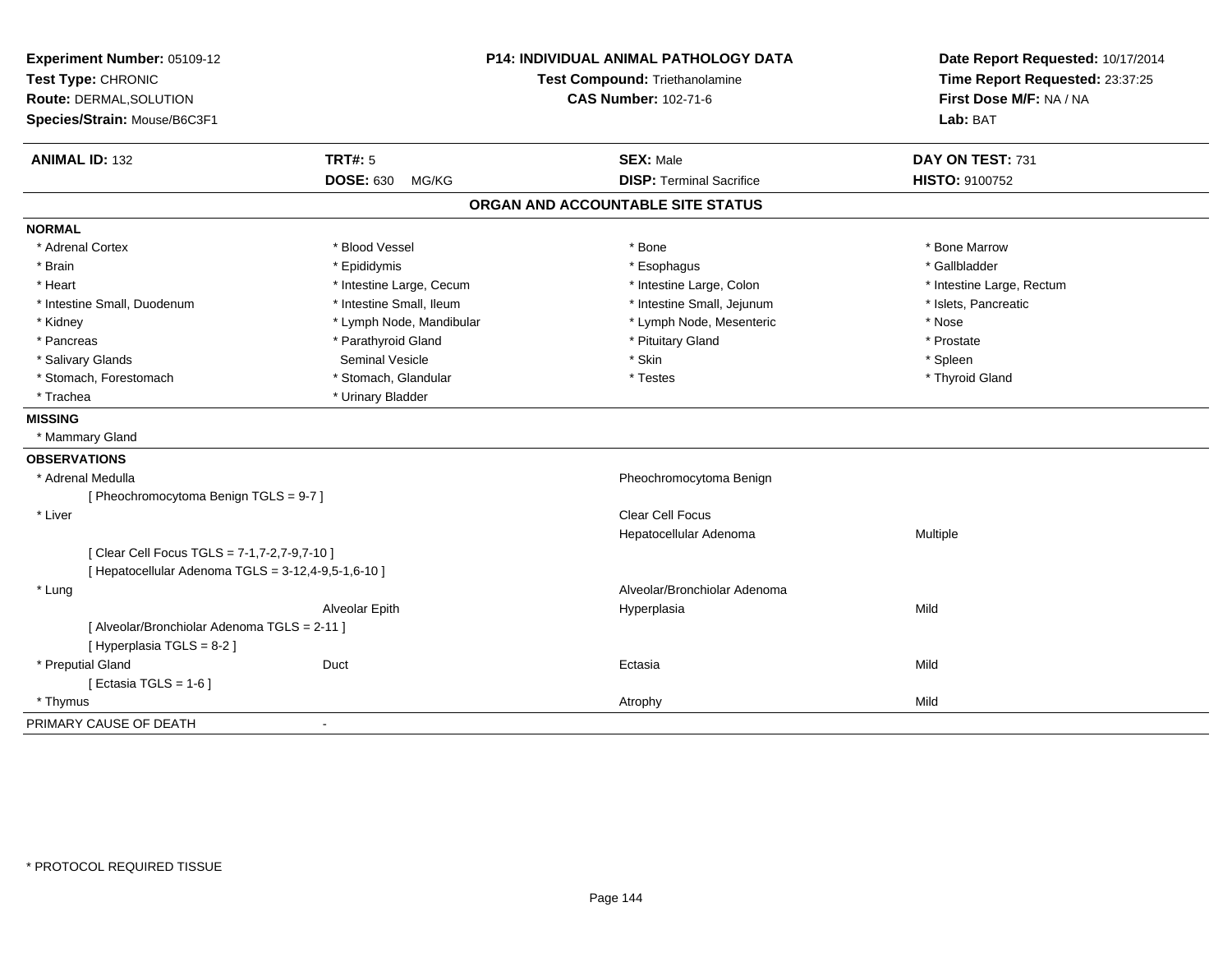| Experiment Number: 05109-12<br>Test Type: CHRONIC<br>Route: DERMAL, SOLUTION<br>Species/Strain: Mouse/B6C3F1 | P14: INDIVIDUAL ANIMAL PATHOLOGY DATA<br>Test Compound: Triethanolamine<br><b>CAS Number: 102-71-6</b> |                                   | Date Report Requested: 10/17/2014<br>Time Report Requested: 23:37:25<br>First Dose M/F: NA / NA<br>Lab: BAT |  |
|--------------------------------------------------------------------------------------------------------------|--------------------------------------------------------------------------------------------------------|-----------------------------------|-------------------------------------------------------------------------------------------------------------|--|
| <b>ANIMAL ID: 133</b>                                                                                        | <b>TRT#: 5</b>                                                                                         | <b>SEX: Male</b>                  | DAY ON TEST: 493                                                                                            |  |
|                                                                                                              | <b>DOSE: 630</b><br>MG/KG                                                                              | <b>DISP:</b> Moribund Sacrifice   | <b>HISTO: 9100753</b>                                                                                       |  |
|                                                                                                              |                                                                                                        | ORGAN AND ACCOUNTABLE SITE STATUS |                                                                                                             |  |
| <b>NORMAL</b>                                                                                                |                                                                                                        |                                   |                                                                                                             |  |
| * Adrenal Cortex                                                                                             | * Adrenal Medulla                                                                                      | * Blood Vessel                    | * Bone                                                                                                      |  |
| * Bone Marrow                                                                                                | * Brain                                                                                                | Ear                               | * Epididymis                                                                                                |  |
| * Esophagus                                                                                                  | * Gallbladder                                                                                          | * Heart                           | * Intestine Large, Cecum                                                                                    |  |
| * Intestine Large, Colon                                                                                     | * Intestine Large, Rectum                                                                              | * Intestine Small, Duodenum       | * Intestine Small, Ileum                                                                                    |  |
| * Intestine Small, Jejunum                                                                                   | * Islets, Pancreatic                                                                                   | * Lung                            | * Lymph Node, Mandibular                                                                                    |  |
| * Nose                                                                                                       | * Pancreas                                                                                             | * Parathyroid Gland               | * Pituitary Gland                                                                                           |  |
| * Prostate                                                                                                   | * Salivary Glands                                                                                      | <b>Seminal Vesicle</b>            | Spinal Cord                                                                                                 |  |
| * Spleen                                                                                                     | * Stomach, Forestomach                                                                                 | * Stomach, Glandular              | * Testes                                                                                                    |  |
| * Thymus                                                                                                     | * Thyroid Gland                                                                                        | * Trachea                         | * Urinary Bladder                                                                                           |  |
| <b>MISSING</b>                                                                                               |                                                                                                        |                                   |                                                                                                             |  |
| * Lymph Node, Mesenteric                                                                                     | * Mammary Gland                                                                                        |                                   |                                                                                                             |  |
| <b>OBSERVATIONS</b>                                                                                          |                                                                                                        |                                   |                                                                                                             |  |
| * Kidney                                                                                                     |                                                                                                        | Nephropathy                       | Chronic, Mild                                                                                               |  |
| * Liver                                                                                                      |                                                                                                        | <b>Cytoplasmic Alteration</b>     | Minimal                                                                                                     |  |
|                                                                                                              |                                                                                                        | <b>Eosinophilic Focus</b>         |                                                                                                             |  |
|                                                                                                              | Oval Cell                                                                                              | Hyperplasia                       | Minimal                                                                                                     |  |
|                                                                                                              |                                                                                                        | Karyomegaly                       | Minimal                                                                                                     |  |
| * Preputial Gland                                                                                            | Duct                                                                                                   | Ectasia                           | Marked                                                                                                      |  |
| * Skin                                                                                                       | SOA-No Mass                                                                                            | Acanthosis                        | Mild                                                                                                        |  |
|                                                                                                              | SOA-No Mass                                                                                            | Inflammation                      | Chronic, Mild                                                                                               |  |
|                                                                                                              | SOA-No Mass                                                                                            | Ulcer                             | Mild                                                                                                        |  |
| [ Ulcer TGLS = $1-9$ ]                                                                                       |                                                                                                        |                                   |                                                                                                             |  |
| PRIMARY CAUSE OF DEATH                                                                                       |                                                                                                        |                                   |                                                                                                             |  |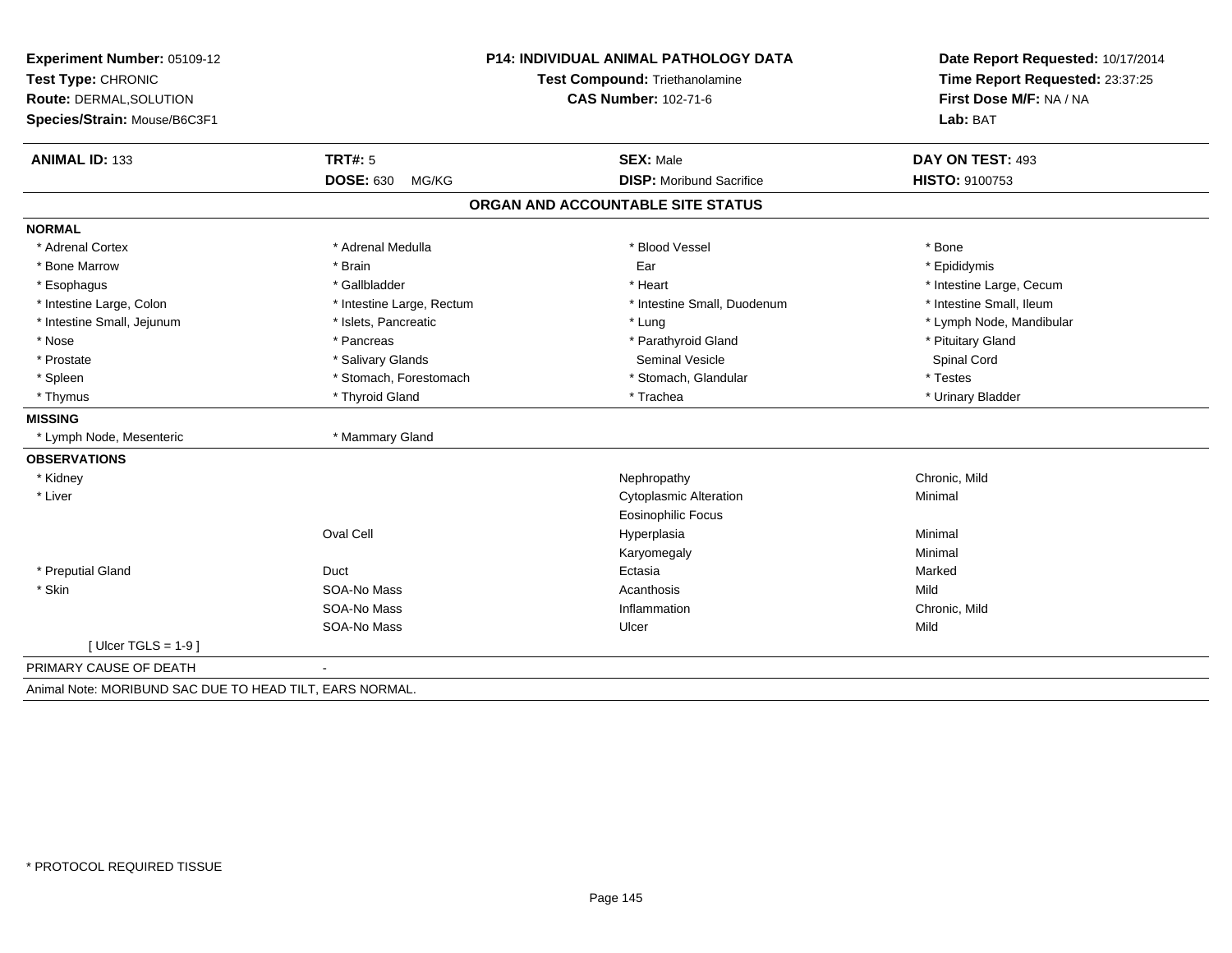| Experiment Number: 05109-12<br>Test Type: CHRONIC<br>Route: DERMAL, SOLUTION<br>Species/Strain: Mouse/B6C3F1 |                             | <b>P14: INDIVIDUAL ANIMAL PATHOLOGY DATA</b><br><b>Test Compound: Triethanolamine</b><br><b>CAS Number: 102-71-6</b> | Date Report Requested: 10/17/2014<br>Time Report Requested: 23:37:25<br>First Dose M/F: NA / NA<br>Lab: BAT |  |
|--------------------------------------------------------------------------------------------------------------|-----------------------------|----------------------------------------------------------------------------------------------------------------------|-------------------------------------------------------------------------------------------------------------|--|
| <b>ANIMAL ID: 134</b>                                                                                        | TRT#: 5                     | <b>SEX: Male</b>                                                                                                     | DAY ON TEST: 456                                                                                            |  |
|                                                                                                              | <b>DOSE: 630</b><br>MG/KG   | <b>DISP:</b> Scheduled Sacrifice                                                                                     | HISTO: 9100754                                                                                              |  |
|                                                                                                              |                             | ORGAN AND ACCOUNTABLE SITE STATUS                                                                                    |                                                                                                             |  |
| <b>NORMAL</b>                                                                                                |                             |                                                                                                                      |                                                                                                             |  |
| * Adrenal Cortex                                                                                             | * Adrenal Medulla           | * Blood Vessel                                                                                                       | * Bone                                                                                                      |  |
| * Bone Marrow                                                                                                | * Brain                     | * Epididymis                                                                                                         | * Esophagus                                                                                                 |  |
| * Gallbladder                                                                                                | * Heart                     | * Intestine Large, Cecum                                                                                             | * Intestine Large, Colon                                                                                    |  |
| * Intestine Large, Rectum                                                                                    | * Intestine Small, Duodenum | * Intestine Small, Ileum                                                                                             | * Intestine Small, Jejunum                                                                                  |  |
| * Islets, Pancreatic                                                                                         | * Lung                      | * Lymph Node, Mandibular                                                                                             | * Lymph Node, Mesenteric                                                                                    |  |
| * Nose                                                                                                       | * Pancreas                  | * Parathyroid Gland                                                                                                  | * Pituitary Gland                                                                                           |  |
| * Preputial Gland                                                                                            | * Prostate                  | * Salivary Glands                                                                                                    | * Skin                                                                                                      |  |
| * Spleen                                                                                                     | * Stomach, Forestomach      | * Stomach, Glandular                                                                                                 | * Testes                                                                                                    |  |
| * Thymus                                                                                                     | * Thyroid Gland             | * Trachea                                                                                                            | * Urinary Bladder                                                                                           |  |
| <b>MISSING</b>                                                                                               |                             |                                                                                                                      |                                                                                                             |  |
| * Mammary Gland                                                                                              |                             |                                                                                                                      |                                                                                                             |  |
| <b>OBSERVATIONS</b>                                                                                          |                             |                                                                                                                      |                                                                                                             |  |
| * Kidney                                                                                                     |                             | Nephropathy                                                                                                          | Chronic, Mild                                                                                               |  |
| * Liver                                                                                                      | Hepatocyte                  | <b>Cytoplasmic Alteration</b>                                                                                        | Minimal                                                                                                     |  |
|                                                                                                              | Oval Cell                   | Hyperplasia                                                                                                          | Minimal                                                                                                     |  |
|                                                                                                              |                             | Karyomegaly                                                                                                          | Minimal                                                                                                     |  |
| PRIMARY CAUSE OF DEATH                                                                                       |                             |                                                                                                                      |                                                                                                             |  |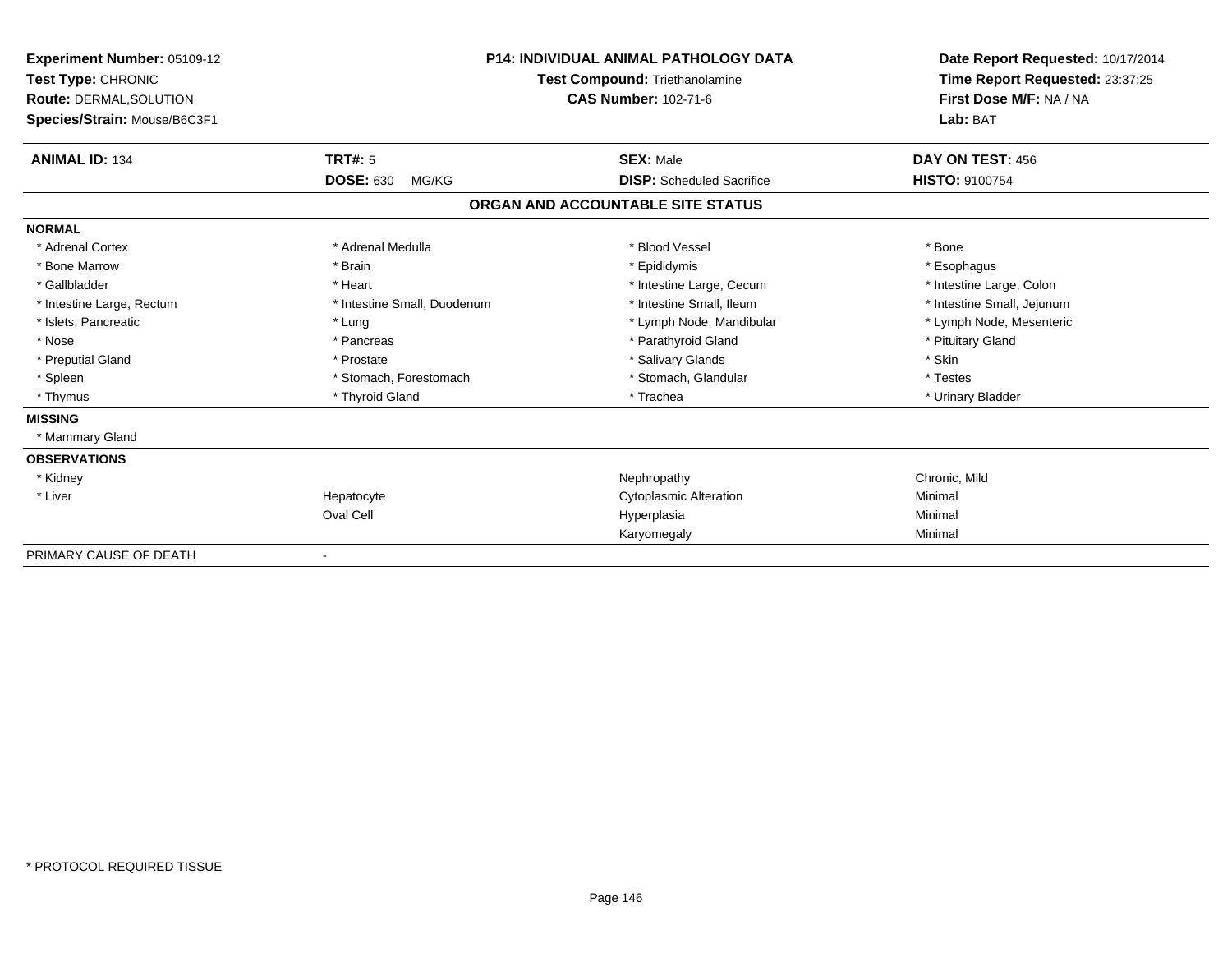| Experiment Number: 05109-12<br>Test Type: CHRONIC<br>Route: DERMAL, SOLUTION<br>Species/Strain: Mouse/B6C3F1 | <b>P14: INDIVIDUAL ANIMAL PATHOLOGY DATA</b><br>Test Compound: Triethanolamine<br><b>CAS Number: 102-71-6</b> |                                   | Date Report Requested: 10/17/2014<br>Time Report Requested: 23:37:25<br>First Dose M/F: NA / NA<br>Lab: BAT |  |
|--------------------------------------------------------------------------------------------------------------|---------------------------------------------------------------------------------------------------------------|-----------------------------------|-------------------------------------------------------------------------------------------------------------|--|
| <b>ANIMAL ID: 135</b>                                                                                        | <b>TRT#: 5</b>                                                                                                | <b>SEX: Male</b>                  | DAY ON TEST: 729                                                                                            |  |
|                                                                                                              | <b>DOSE: 630</b><br>MG/KG                                                                                     | <b>DISP: Terminal Sacrifice</b>   | HISTO: 9100755                                                                                              |  |
|                                                                                                              |                                                                                                               | ORGAN AND ACCOUNTABLE SITE STATUS |                                                                                                             |  |
| <b>NORMAL</b>                                                                                                |                                                                                                               |                                   |                                                                                                             |  |
| * Adrenal Cortex                                                                                             | * Adrenal Medulla                                                                                             | * Blood Vessel                    | * Bone                                                                                                      |  |
| * Bone Marrow                                                                                                | * Brain                                                                                                       | * Epididymis                      | * Esophagus                                                                                                 |  |
| * Gallbladder                                                                                                | * Heart                                                                                                       | * Intestine Large, Cecum          | * Intestine Large, Colon                                                                                    |  |
| * Intestine Large, Rectum                                                                                    | * Intestine Small, Duodenum                                                                                   | * Intestine Small, Ileum          | * Intestine Small, Jejunum                                                                                  |  |
| * Islets, Pancreatic                                                                                         | * Lymph Node, Mandibular                                                                                      | * Lymph Node, Mesenteric          | * Nose                                                                                                      |  |
| * Pancreas                                                                                                   | * Parathyroid Gland                                                                                           | * Pituitary Gland                 | * Prostate                                                                                                  |  |
| * Salivary Glands                                                                                            | <b>Seminal Vesicle</b>                                                                                        | * Skin                            | * Spleen                                                                                                    |  |
| * Stomach, Forestomach                                                                                       | * Stomach, Glandular                                                                                          | * Testes                          | * Thyroid Gland                                                                                             |  |
| * Trachea                                                                                                    | * Urinary Bladder                                                                                             |                                   |                                                                                                             |  |
| <b>MISSING</b>                                                                                               |                                                                                                               |                                   |                                                                                                             |  |
| * Mammary Gland                                                                                              |                                                                                                               |                                   |                                                                                                             |  |
| <b>OBSERVATIONS</b>                                                                                          |                                                                                                               |                                   |                                                                                                             |  |
| * Kidney                                                                                                     |                                                                                                               | Nephropathy                       | Chronic, Minimal                                                                                            |  |
| * Liver                                                                                                      |                                                                                                               | <b>Basophilic Focus</b>           |                                                                                                             |  |
|                                                                                                              |                                                                                                               | <b>Cytoplasmic Alteration</b>     | Minimal                                                                                                     |  |
|                                                                                                              |                                                                                                               | Hepatocellular Adenoma            | Multiple                                                                                                    |  |
|                                                                                                              |                                                                                                               | Hepatocellular Carcinoma          | Multiple                                                                                                    |  |
| [ Hepatocellular Adenoma TGLS = 5-12,6-12 ]                                                                  |                                                                                                               |                                   |                                                                                                             |  |
| [ Hepatocellular Carcinoma TGLS = 2-10,3-9,4-11 ]                                                            |                                                                                                               |                                   |                                                                                                             |  |
| * Lung                                                                                                       |                                                                                                               | Hepatocellular Carcinoma          | Metastatic (Liver)                                                                                          |  |
| * Preputial Gland                                                                                            | Duct                                                                                                          | Ectasia                           | Moderate                                                                                                    |  |
| [Ectasia TGLS = $1-6$ ]                                                                                      |                                                                                                               |                                   |                                                                                                             |  |
| * Thymus                                                                                                     |                                                                                                               | Atrophy                           | Mild                                                                                                        |  |
| PRIMARY CAUSE OF DEATH                                                                                       | $\blacksquare$                                                                                                |                                   |                                                                                                             |  |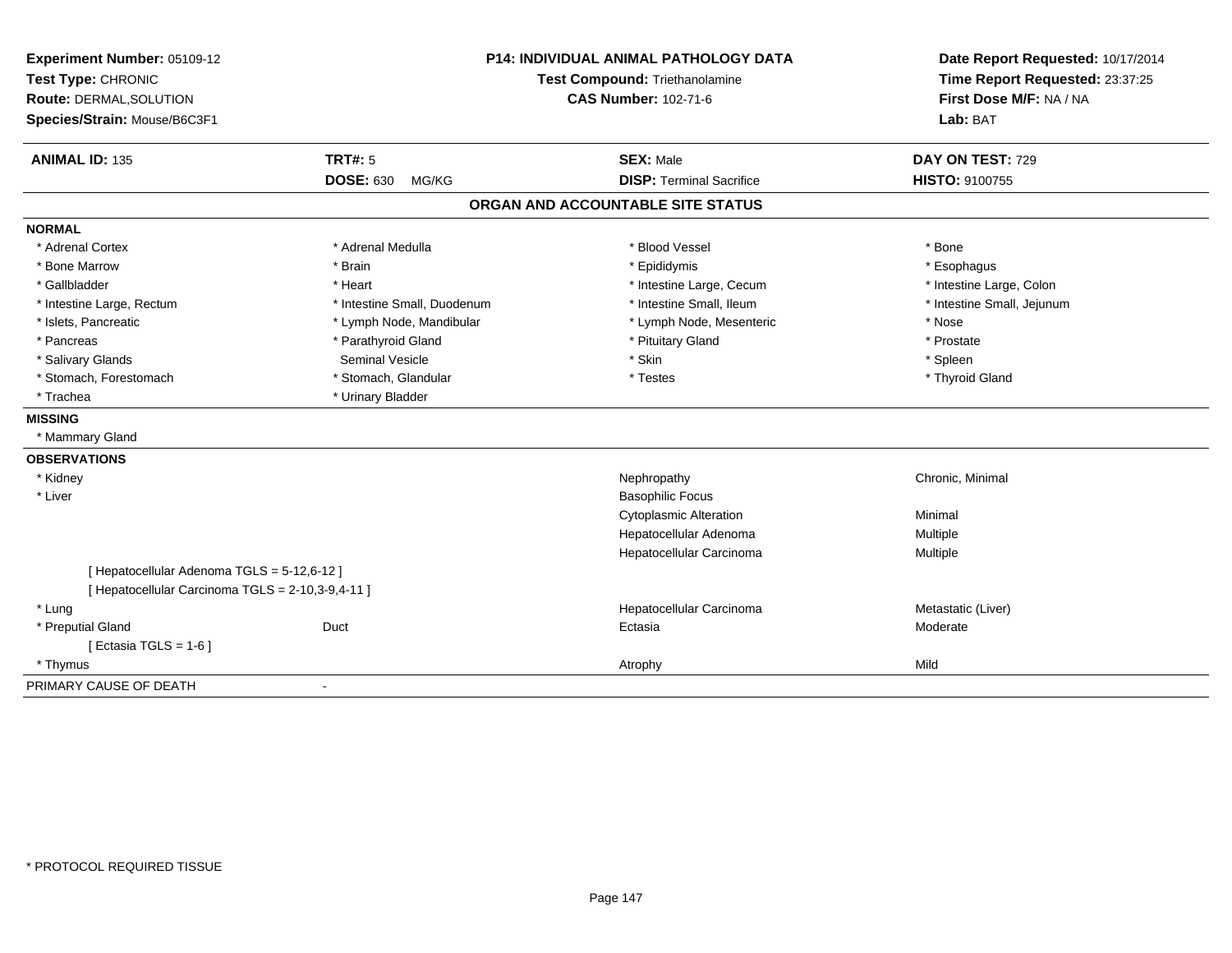| Experiment Number: 05109-12<br>Test Type: CHRONIC |                           |                             | <b>P14: INDIVIDUAL ANIMAL PATHOLOGY DATA</b><br>Test Compound: Triethanolamine | Date Report Requested: 10/17/2014<br>Time Report Requested: 23:37:25 |  |
|---------------------------------------------------|---------------------------|-----------------------------|--------------------------------------------------------------------------------|----------------------------------------------------------------------|--|
| Route: DERMAL, SOLUTION                           |                           | <b>CAS Number: 102-71-6</b> |                                                                                | First Dose M/F: NA / NA                                              |  |
| Species/Strain: Mouse/B6C3F1                      |                           |                             |                                                                                | Lab: BAT                                                             |  |
| <b>ANIMAL ID: 136</b>                             | <b>TRT#: 5</b>            |                             | <b>SEX: Male</b>                                                               | DAY ON TEST: 732                                                     |  |
|                                                   | <b>DOSE: 630</b><br>MG/KG |                             | <b>DISP: Terminal Sacrifice</b>                                                | <b>HISTO: 9100756</b>                                                |  |
|                                                   |                           |                             | ORGAN AND ACCOUNTABLE SITE STATUS                                              |                                                                      |  |
| <b>NORMAL</b>                                     |                           |                             |                                                                                |                                                                      |  |
| * Adrenal Medulla                                 | * Blood Vessel            |                             | * Bone                                                                         | * Bone Marrow                                                        |  |
| * Brain                                           | * Epididymis              |                             | * Esophagus                                                                    | * Gallbladder                                                        |  |
| * Heart                                           | * Intestine Large, Cecum  |                             | * Intestine Large, Colon                                                       | * Intestine Large, Rectum                                            |  |
| * Intestine Small, Duodenum                       | * Intestine Small, Ileum  |                             | * Intestine Small, Jejunum                                                     | * Islets, Pancreatic                                                 |  |
| * Lung                                            | * Lymph Node, Mandibular  |                             | * Lymph Node, Mesenteric                                                       | * Nose                                                               |  |
| * Pancreas                                        | * Parathyroid Gland       |                             | * Pituitary Gland                                                              | * Prostate                                                           |  |
| * Salivary Glands                                 | <b>Seminal Vesicle</b>    |                             | * Skin                                                                         | * Stomach, Forestomach                                               |  |
| * Stomach, Glandular                              | * Testes                  |                             | * Thymus                                                                       | * Trachea                                                            |  |
| * Urinary Bladder                                 |                           |                             |                                                                                |                                                                      |  |
| <b>MISSING</b>                                    |                           |                             |                                                                                |                                                                      |  |
| * Mammary Gland                                   |                           |                             |                                                                                |                                                                      |  |
| <b>OBSERVATIONS</b>                               |                           |                             |                                                                                |                                                                      |  |
| * Adrenal Cortex                                  |                           |                             | Hypertrophy                                                                    | Mild                                                                 |  |
| * Kidney                                          |                           |                             | Nephropathy                                                                    | Chronic, Minimal                                                     |  |
| * Liver                                           |                           |                             | Hepatocellular Adenoma                                                         |                                                                      |  |
| [ Hepatocellular Adenoma TGLS = 2-9]              |                           |                             |                                                                                |                                                                      |  |
| * Preputial Gland                                 | Duct                      |                             | Ectasia                                                                        | Moderate                                                             |  |
| [ Ectasia TGLS = $1-6$ ]                          |                           |                             |                                                                                |                                                                      |  |
| * Spleen                                          |                           |                             | Hematopoietic Cell Proliferation                                               | Mild                                                                 |  |
| * Thyroid Gland                                   | <b>Follicular Cel</b>     |                             | Hyperplasia                                                                    | Mild                                                                 |  |
| PRIMARY CAUSE OF DEATH                            |                           |                             |                                                                                |                                                                      |  |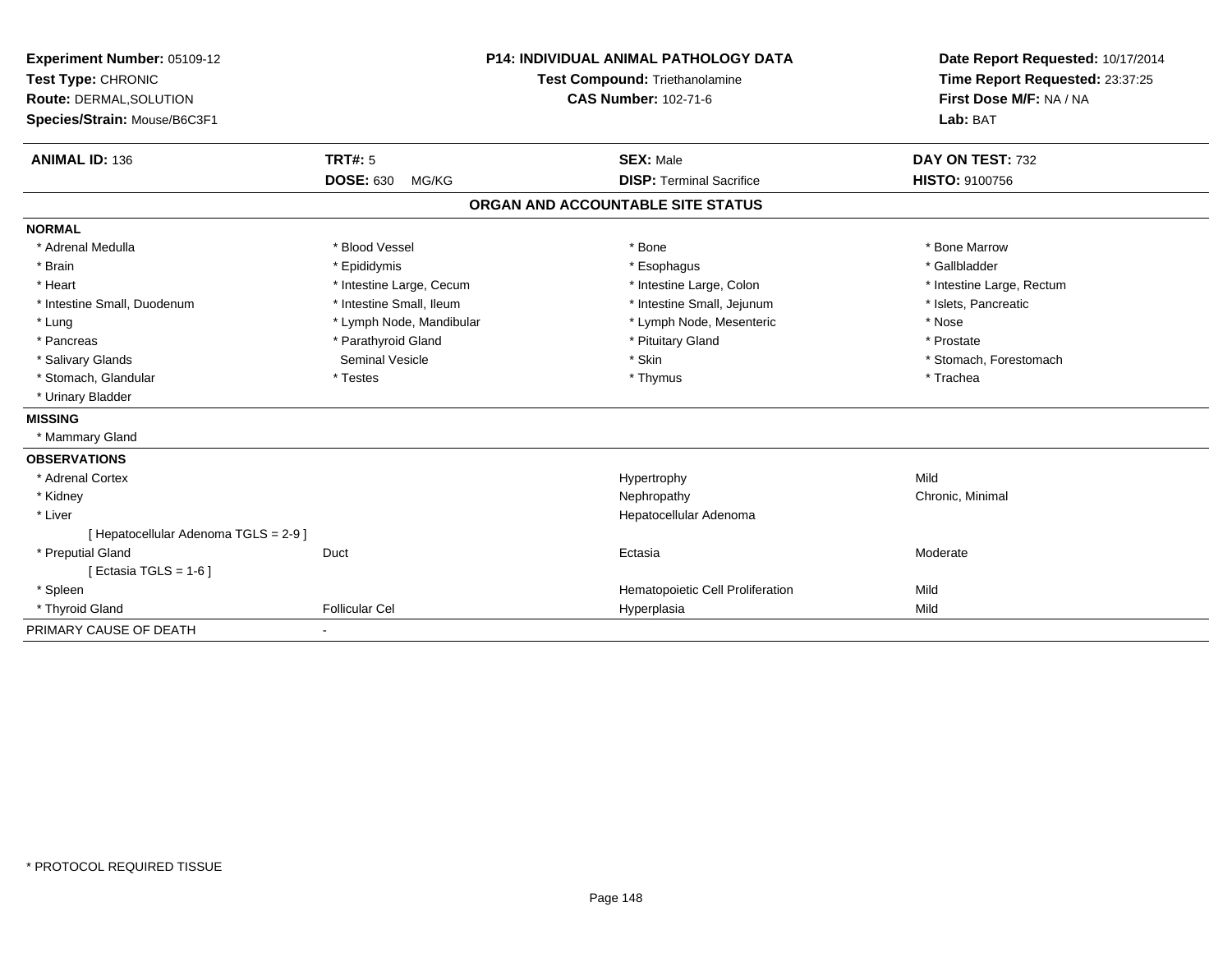| Experiment Number: 05109-12<br>Test Type: CHRONIC<br><b>Route: DERMAL, SOLUTION</b><br>Species/Strain: Mouse/B6C3F1 | <b>P14: INDIVIDUAL ANIMAL PATHOLOGY DATA</b><br>Test Compound: Triethanolamine<br><b>CAS Number: 102-71-6</b> |                                   | Date Report Requested: 10/17/2014<br>Time Report Requested: 23:37:25<br>First Dose M/F: NA / NA<br>Lab: BAT |  |
|---------------------------------------------------------------------------------------------------------------------|---------------------------------------------------------------------------------------------------------------|-----------------------------------|-------------------------------------------------------------------------------------------------------------|--|
| <b>ANIMAL ID: 137</b>                                                                                               | <b>TRT#: 5</b>                                                                                                | <b>SEX: Male</b>                  | DAY ON TEST: 456                                                                                            |  |
|                                                                                                                     | <b>DOSE: 630</b><br>MG/KG                                                                                     | <b>DISP:</b> Scheduled Sacrifice  | <b>HISTO: 9100757</b>                                                                                       |  |
|                                                                                                                     |                                                                                                               | ORGAN AND ACCOUNTABLE SITE STATUS |                                                                                                             |  |
| <b>NORMAL</b>                                                                                                       |                                                                                                               |                                   |                                                                                                             |  |
| * Adrenal Cortex                                                                                                    | * Adrenal Medulla                                                                                             | * Blood Vessel                    | * Bone                                                                                                      |  |
| * Bone Marrow                                                                                                       | * Brain                                                                                                       | * Epididymis                      | * Esophagus                                                                                                 |  |
| * Gallbladder                                                                                                       | * Heart                                                                                                       | * Intestine Large, Cecum          | * Intestine Large, Colon                                                                                    |  |
| * Intestine Large, Rectum                                                                                           | * Intestine Small, Duodenum                                                                                   | * Intestine Small, Ileum          | * Intestine Small, Jejunum                                                                                  |  |
| * Islets, Pancreatic                                                                                                | * Lung                                                                                                        | * Lymph Node, Mandibular          | * Lymph Node, Mesenteric                                                                                    |  |
| * Nose                                                                                                              | * Pancreas                                                                                                    | * Pituitary Gland                 | * Preputial Gland                                                                                           |  |
| * Prostate                                                                                                          | * Salivary Glands                                                                                             | * Skin                            | * Spleen                                                                                                    |  |
| * Stomach, Forestomach                                                                                              | * Stomach, Glandular                                                                                          | * Testes                          | * Thymus                                                                                                    |  |
| * Thyroid Gland                                                                                                     | * Trachea                                                                                                     | * Urinary Bladder                 |                                                                                                             |  |
| <b>MISSING</b>                                                                                                      |                                                                                                               |                                   |                                                                                                             |  |
| * Mammary Gland                                                                                                     | * Parathyroid Gland                                                                                           |                                   |                                                                                                             |  |
| <b>OBSERVATIONS</b>                                                                                                 |                                                                                                               |                                   |                                                                                                             |  |
| * Kidney                                                                                                            |                                                                                                               | Nephropathy                       | Chronic, Mild                                                                                               |  |
| * Liver                                                                                                             | Hepatocyte                                                                                                    | Vacuolization Cytoplasmic         | Multifocal, Mild                                                                                            |  |
| PRIMARY CAUSE OF DEATH                                                                                              |                                                                                                               |                                   |                                                                                                             |  |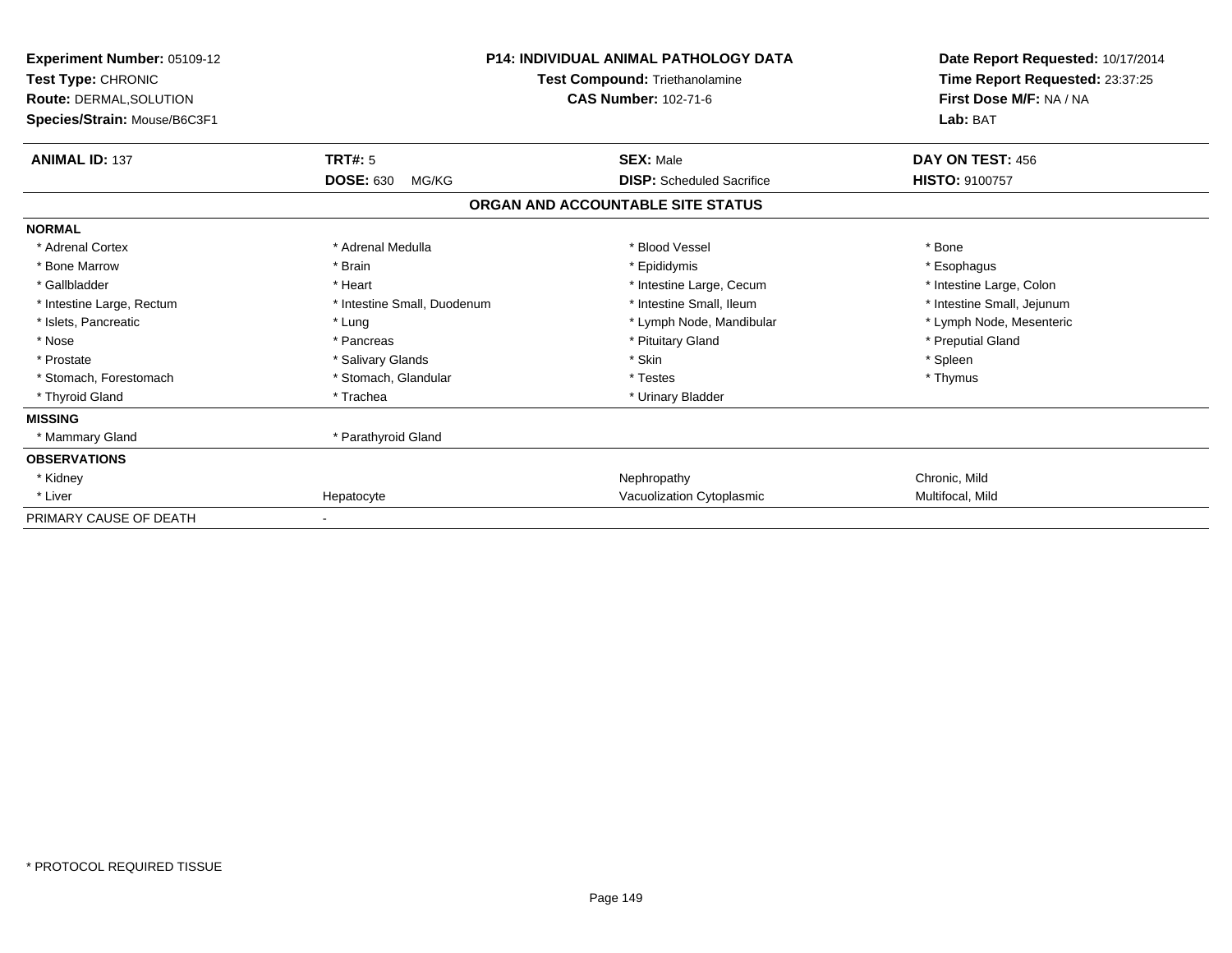| Experiment Number: 05109-12<br>Test Type: CHRONIC<br><b>Route: DERMAL, SOLUTION</b><br>Species/Strain: Mouse/B6C3F1<br><b>ANIMAL ID: 138</b> | TRT#: 5                   | <b>P14: INDIVIDUAL ANIMAL PATHOLOGY DATA</b><br>Test Compound: Triethanolamine<br><b>CAS Number: 102-71-6</b><br><b>SEX: Male</b> | Date Report Requested: 10/17/2014<br>Time Report Requested: 23:37:25<br>First Dose M/F: NA / NA<br>Lab: BAT<br>DAY ON TEST: 729 |
|----------------------------------------------------------------------------------------------------------------------------------------------|---------------------------|-----------------------------------------------------------------------------------------------------------------------------------|---------------------------------------------------------------------------------------------------------------------------------|
|                                                                                                                                              | <b>DOSE: 630</b><br>MG/KG | <b>DISP: Terminal Sacrifice</b>                                                                                                   | <b>HISTO: 9100758</b>                                                                                                           |
|                                                                                                                                              |                           | ORGAN AND ACCOUNTABLE SITE STATUS                                                                                                 |                                                                                                                                 |
| <b>NORMAL</b>                                                                                                                                |                           |                                                                                                                                   |                                                                                                                                 |
| * Adrenal Medulla                                                                                                                            | * Blood Vessel            | * Bone                                                                                                                            | * Bone Marrow                                                                                                                   |
| * Brain                                                                                                                                      | * Epididymis              | * Esophagus                                                                                                                       | * Gallbladder                                                                                                                   |
| * Heart                                                                                                                                      | * Intestine Large, Cecum  | * Intestine Large, Colon                                                                                                          | * Intestine Large, Rectum                                                                                                       |
| * Intestine Small, Duodenum                                                                                                                  | * Intestine Small, Ileum  | * Intestine Small, Jejunum                                                                                                        | * Islets, Pancreatic                                                                                                            |
| * Lung                                                                                                                                       | * Lymph Node, Mandibular  | * Lymph Node, Mesenteric                                                                                                          | * Nose                                                                                                                          |
| * Pancreas                                                                                                                                   | * Parathyroid Gland       | * Pituitary Gland                                                                                                                 | * Prostate                                                                                                                      |
| * Salivary Glands                                                                                                                            | Seminal Vesicle           | * Skin                                                                                                                            | * Spleen                                                                                                                        |
| * Stomach, Forestomach                                                                                                                       | * Stomach, Glandular      | * Testes                                                                                                                          | * Thyroid Gland                                                                                                                 |
| * Trachea                                                                                                                                    | * Urinary Bladder         |                                                                                                                                   |                                                                                                                                 |
| <b>MISSING</b>                                                                                                                               |                           |                                                                                                                                   |                                                                                                                                 |
| * Mammary Gland                                                                                                                              |                           |                                                                                                                                   |                                                                                                                                 |
| <b>OBSERVATIONS</b>                                                                                                                          |                           |                                                                                                                                   |                                                                                                                                 |
| * Adrenal Cortex                                                                                                                             |                           | Hypertrophy                                                                                                                       | Mild                                                                                                                            |
| * Kidney                                                                                                                                     |                           | Nephropathy                                                                                                                       | Chronic, Mild                                                                                                                   |
| * Liver                                                                                                                                      |                           | Hepatocellular Adenoma                                                                                                            |                                                                                                                                 |
| [ Hepatocellular Adenoma TGLS = 2-9 ]                                                                                                        |                           |                                                                                                                                   |                                                                                                                                 |
| * Preputial Gland                                                                                                                            | Duct                      | Ectasia                                                                                                                           | Moderate                                                                                                                        |
| [ Ectasia TGLS = 1-6 ]                                                                                                                       |                           |                                                                                                                                   |                                                                                                                                 |
| * Thymus                                                                                                                                     |                           | Atrophy                                                                                                                           | Minimal                                                                                                                         |
| PRIMARY CAUSE OF DEATH                                                                                                                       |                           |                                                                                                                                   |                                                                                                                                 |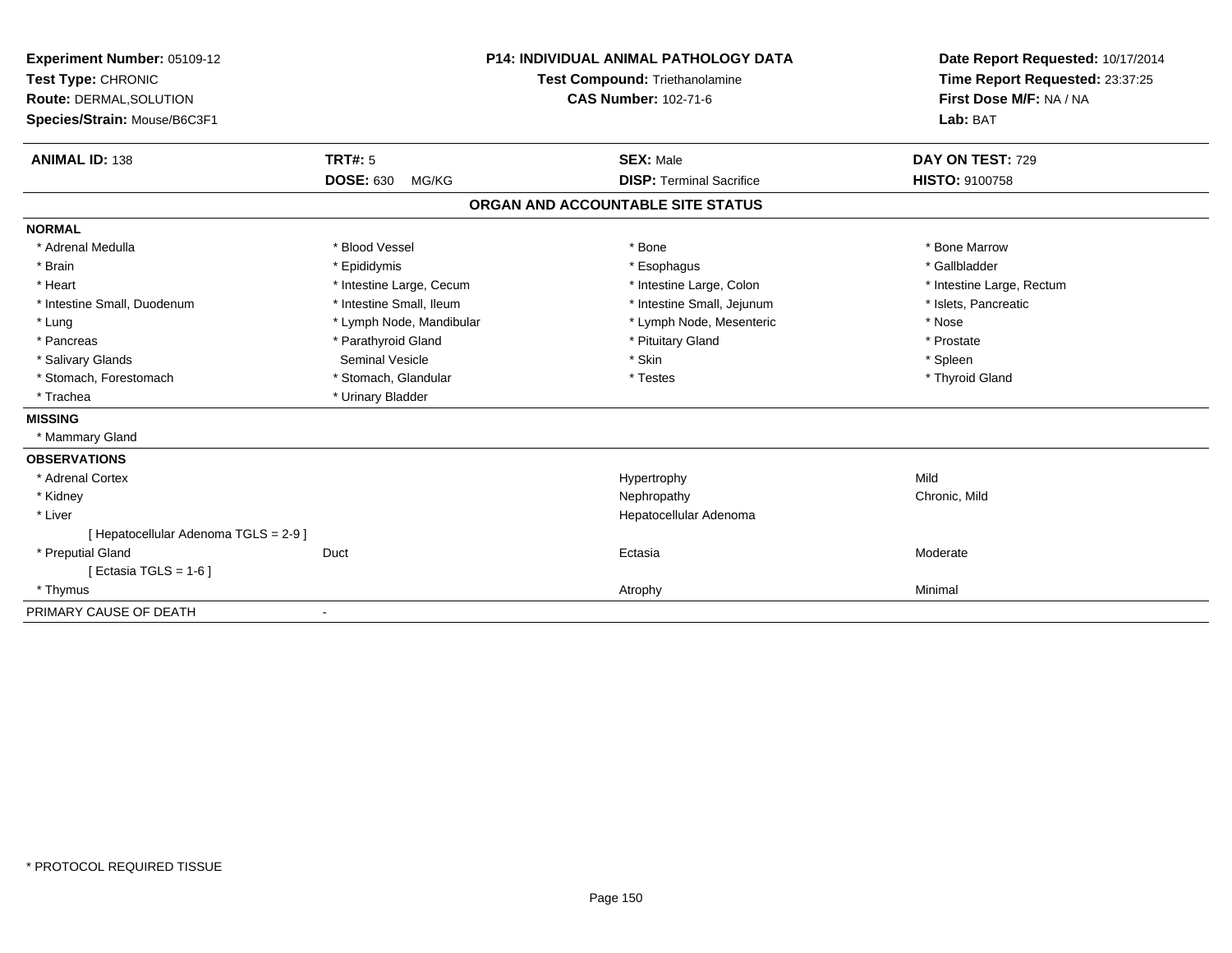| <b>Experiment Number: 05109-12</b><br>Test Type: CHRONIC<br>Route: DERMAL, SOLUTION<br>Species/Strain: Mouse/B6C3F1 | <b>P14: INDIVIDUAL ANIMAL PATHOLOGY DATA</b><br>Test Compound: Triethanolamine<br><b>CAS Number: 102-71-6</b> |                                   | Date Report Requested: 10/17/2014<br>Time Report Requested: 23:37:25<br>First Dose M/F: NA / NA<br>Lab: BAT |  |
|---------------------------------------------------------------------------------------------------------------------|---------------------------------------------------------------------------------------------------------------|-----------------------------------|-------------------------------------------------------------------------------------------------------------|--|
| <b>ANIMAL ID: 139</b>                                                                                               | <b>TRT#: 5</b>                                                                                                | <b>SEX: Male</b>                  | DAY ON TEST: 456                                                                                            |  |
|                                                                                                                     | <b>DOSE: 630</b><br>MG/KG                                                                                     | <b>DISP:</b> Scheduled Sacrifice  | <b>HISTO: 9100759</b>                                                                                       |  |
|                                                                                                                     |                                                                                                               | ORGAN AND ACCOUNTABLE SITE STATUS |                                                                                                             |  |
| <b>NORMAL</b>                                                                                                       |                                                                                                               |                                   |                                                                                                             |  |
| * Adrenal Cortex                                                                                                    | * Adrenal Medulla                                                                                             | * Blood Vessel                    | * Bone                                                                                                      |  |
| * Bone Marrow                                                                                                       | * Brain                                                                                                       | * Epididymis                      | * Esophagus                                                                                                 |  |
| * Gallbladder                                                                                                       | * Heart                                                                                                       | * Intestine Large, Cecum          | * Intestine Large, Colon                                                                                    |  |
| * Intestine Large, Rectum                                                                                           | * Intestine Small, Duodenum                                                                                   | * Intestine Small, Ileum          | * Intestine Small, Jejunum                                                                                  |  |
| * Islets, Pancreatic                                                                                                | * Lung                                                                                                        | * Nose                            | * Pancreas                                                                                                  |  |
| * Parathyroid Gland                                                                                                 | * Pituitary Gland                                                                                             | * Preputial Gland                 | * Prostate                                                                                                  |  |
| * Salivary Glands                                                                                                   | * Skin                                                                                                        | * Spleen                          | * Stomach, Forestomach                                                                                      |  |
| * Stomach, Glandular                                                                                                | * Testes                                                                                                      | * Thymus                          | * Thyroid Gland                                                                                             |  |
| * Trachea                                                                                                           | * Urinary Bladder                                                                                             |                                   |                                                                                                             |  |
| <b>MISSING</b>                                                                                                      |                                                                                                               |                                   |                                                                                                             |  |
| * Lymph Node, Mandibular                                                                                            | * Lymph Node, Mesenteric                                                                                      | * Mammary Gland                   |                                                                                                             |  |
| <b>OBSERVATIONS</b>                                                                                                 |                                                                                                               |                                   |                                                                                                             |  |
| * Kidney                                                                                                            |                                                                                                               | Nephropathy                       | Chronic, Minimal                                                                                            |  |
| * Liver                                                                                                             | Hepatocyte                                                                                                    | <b>Cytoplasmic Alteration</b>     | Focal, Mild                                                                                                 |  |
|                                                                                                                     | Hepatocyte                                                                                                    | Vacuolization Cytoplasmic         | Multifocal, Mild                                                                                            |  |
| PRIMARY CAUSE OF DEATH                                                                                              |                                                                                                               |                                   |                                                                                                             |  |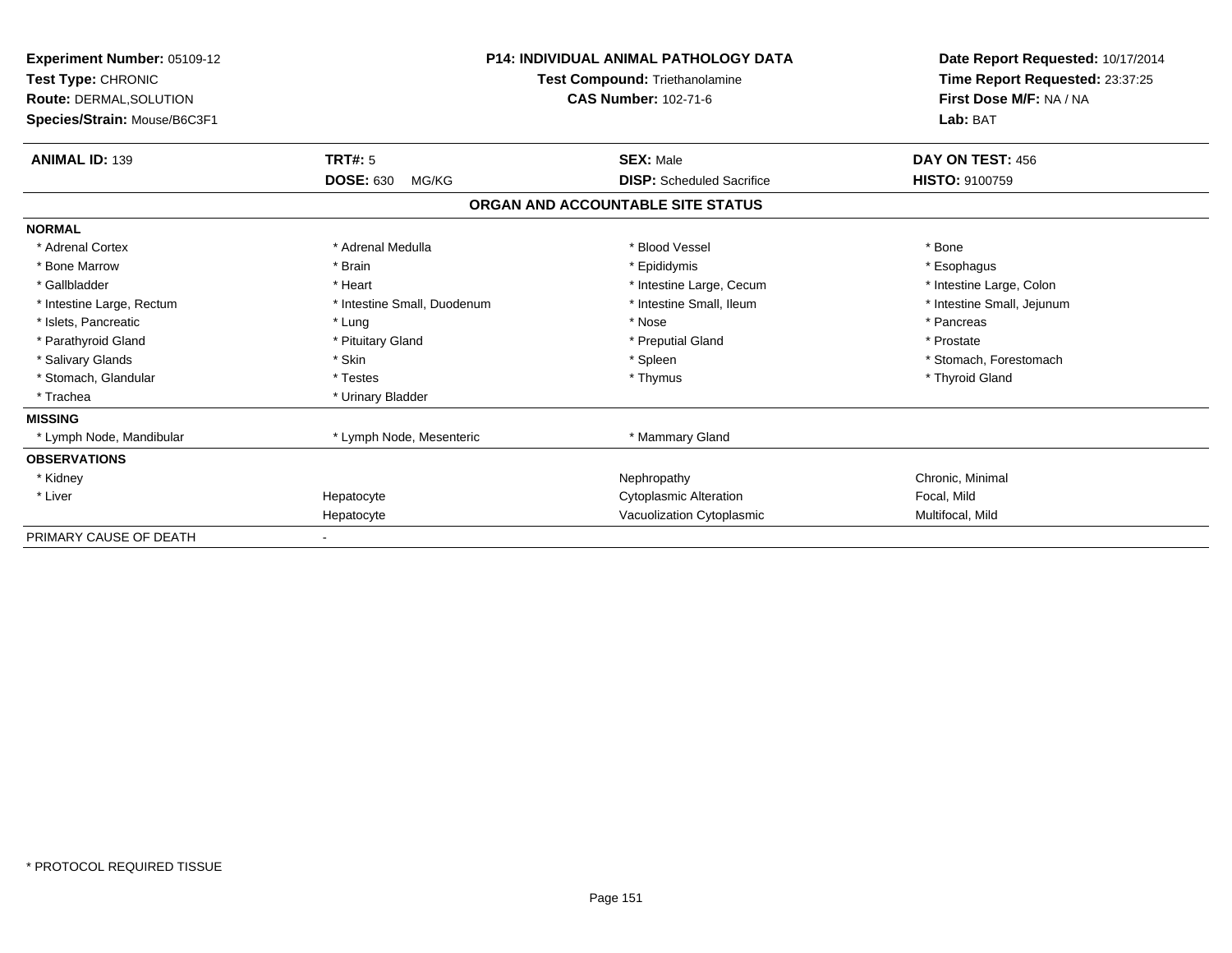| Experiment Number: 05109-12                               | <b>P14: INDIVIDUAL ANIMAL PATHOLOGY DATA</b> |                                   | Date Report Requested: 10/17/2014 |  |
|-----------------------------------------------------------|----------------------------------------------|-----------------------------------|-----------------------------------|--|
| Test Type: CHRONIC                                        |                                              | Test Compound: Triethanolamine    | Time Report Requested: 23:37:25   |  |
| <b>Route: DERMAL, SOLUTION</b>                            |                                              | <b>CAS Number: 102-71-6</b>       | First Dose M/F: NA / NA           |  |
| Species/Strain: Mouse/B6C3F1                              |                                              |                                   | Lab: BAT                          |  |
| <b>ANIMAL ID: 140</b>                                     | TRT#: 5                                      | <b>SEX: Male</b>                  | DAY ON TEST: 729                  |  |
|                                                           | <b>DOSE: 630</b><br>MG/KG                    | <b>DISP: Terminal Sacrifice</b>   | <b>HISTO: 9100760</b>             |  |
|                                                           |                                              | ORGAN AND ACCOUNTABLE SITE STATUS |                                   |  |
| <b>NORMAL</b>                                             |                                              |                                   |                                   |  |
| * Adrenal Medulla                                         | * Blood Vessel                               | * Bone                            | * Bone Marrow                     |  |
| * Brain                                                   | * Epididymis                                 | * Esophagus                       | * Gallbladder                     |  |
| * Heart                                                   | * Intestine Large, Cecum                     | * Intestine Large, Colon          | * Intestine Large, Rectum         |  |
| * Intestine Small, Duodenum                               | * Intestine Small, Ileum                     | * Intestine Small, Jejunum        | * Islets. Pancreatic              |  |
| * Lung                                                    | * Lymph Node, Mandibular                     | * Lymph Node, Mesenteric          | * Nose                            |  |
| * Pancreas                                                | * Parathyroid Gland                          | * Pituitary Gland                 | * Prostate                        |  |
| * Salivary Glands                                         | <b>Seminal Vesicle</b>                       | * Skin                            | * Spleen                          |  |
| * Stomach, Forestomach                                    | * Stomach, Glandular                         | * Testes                          | * Thymus                          |  |
| * Thyroid Gland                                           | * Trachea                                    | * Urinary Bladder                 |                                   |  |
| <b>MISSING</b>                                            |                                              |                                   |                                   |  |
| * Mammary Gland                                           |                                              |                                   |                                   |  |
| <b>OBSERVATIONS</b>                                       |                                              |                                   |                                   |  |
| * Adrenal Cortex                                          | Capsule, Spindle Cell                        | Hyperplasia                       | Moderate                          |  |
| * Kidney                                                  |                                              | Nephropathy                       | Chronic, Minimal                  |  |
| * Liver                                                   |                                              | <b>Eosinophilic Focus</b>         |                                   |  |
|                                                           |                                              | Hepatocellular Adenoma            |                                   |  |
| [ Hepatocellular Adenoma TGLS = 1-9 ]                     |                                              |                                   |                                   |  |
| * Preputial Gland                                         | Duct                                         | Ectasia                           | Mild                              |  |
| PRIMARY CAUSE OF DEATH                                    |                                              |                                   |                                   |  |
| Animal Note: TGL1, MESENTERY MASS IS LIVER TUMOR ON MICRO |                                              |                                   |                                   |  |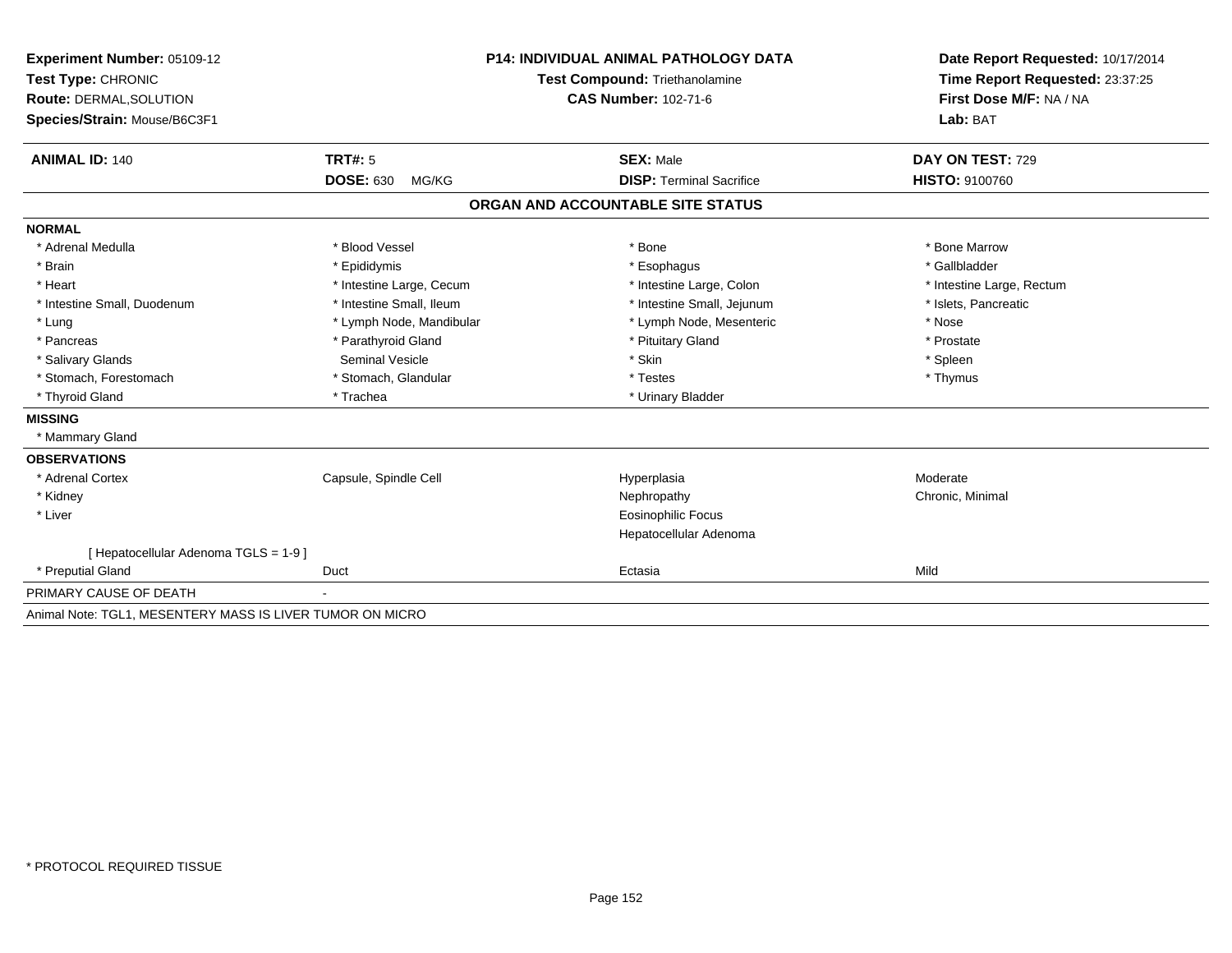| Experiment Number: 05109-12<br>Test Type: CHRONIC<br>Route: DERMAL, SOLUTION<br>Species/Strain: Mouse/B6C3F1 |                           | P14: INDIVIDUAL ANIMAL PATHOLOGY DATA<br>Test Compound: Triethanolamine<br><b>CAS Number: 102-71-6</b> | Date Report Requested: 10/17/2014<br>Time Report Requested: 23:37:25<br>First Dose M/F: NA / NA<br>Lab: BAT |  |
|--------------------------------------------------------------------------------------------------------------|---------------------------|--------------------------------------------------------------------------------------------------------|-------------------------------------------------------------------------------------------------------------|--|
| <b>ANIMAL ID: 141</b>                                                                                        | <b>TRT#: 5</b>            | <b>SEX: Male</b>                                                                                       | DAY ON TEST: 732                                                                                            |  |
|                                                                                                              | <b>DOSE: 630</b><br>MG/KG | <b>DISP: Terminal Sacrifice</b>                                                                        | HISTO: 9100761                                                                                              |  |
|                                                                                                              |                           | ORGAN AND ACCOUNTABLE SITE STATUS                                                                      |                                                                                                             |  |
| <b>NORMAL</b>                                                                                                |                           |                                                                                                        |                                                                                                             |  |
| * Adrenal Medulla                                                                                            | * Blood Vessel            | * Bone                                                                                                 | * Bone Marrow                                                                                               |  |
| * Brain                                                                                                      | * Epididymis              | * Esophagus                                                                                            | * Gallbladder                                                                                               |  |
| * Heart                                                                                                      | * Intestine Large, Cecum  | * Intestine Large, Colon                                                                               | * Intestine Large, Rectum                                                                                   |  |
| * Intestine Small, Duodenum                                                                                  | * Intestine Small, Ileum  | * Intestine Small, Jejunum                                                                             | * Islets, Pancreatic                                                                                        |  |
| * Lung                                                                                                       | * Lymph Node, Mandibular  | * Nose                                                                                                 | * Pancreas                                                                                                  |  |
| * Parathyroid Gland                                                                                          | * Pituitary Gland         | * Prostate                                                                                             | * Salivary Glands                                                                                           |  |
| <b>Seminal Vesicle</b>                                                                                       | * Skin                    | * Stomach, Forestomach                                                                                 | * Stomach, Glandular                                                                                        |  |
| * Testes                                                                                                     | * Thyroid Gland           | * Trachea                                                                                              | * Urinary Bladder                                                                                           |  |
| <b>MISSING</b>                                                                                               |                           |                                                                                                        |                                                                                                             |  |
| * Mammary Gland                                                                                              |                           |                                                                                                        |                                                                                                             |  |
| <b>OBSERVATIONS</b>                                                                                          |                           |                                                                                                        |                                                                                                             |  |
| * Adrenal Cortex                                                                                             | Capsule, Spindle Cell     | Hyperplasia                                                                                            | Mild                                                                                                        |  |
|                                                                                                              |                           | Hypertrophy                                                                                            | Mild                                                                                                        |  |
| * Kidney                                                                                                     |                           | Nephropathy                                                                                            | Chronic, Mild                                                                                               |  |
| * Liver                                                                                                      |                           | <b>Eosinophilic Focus</b>                                                                              |                                                                                                             |  |
|                                                                                                              |                           | Hepatocellular Adenoma                                                                                 |                                                                                                             |  |
| [Eosinophilic Focus TGLS = 3-1]                                                                              |                           |                                                                                                        |                                                                                                             |  |
| [ Hepatocellular Adenoma TGLS = 5-1 ]                                                                        |                           |                                                                                                        |                                                                                                             |  |
| * Lymph Node, Mesenteric                                                                                     |                           | Lymphoma Malignant Mixed                                                                               |                                                                                                             |  |
| [ Lymphoma Malignant Mixed TGLS = 4-9 ]                                                                      |                           |                                                                                                        |                                                                                                             |  |
| * Preputial Gland                                                                                            | Duct                      | Ectasia                                                                                                | Moderate                                                                                                    |  |
| [Ectasia TGLS = $1-6$ ]                                                                                      |                           |                                                                                                        |                                                                                                             |  |
| * Spleen                                                                                                     |                           | Lymphoma Malignant Mixed                                                                               |                                                                                                             |  |
| [ Lymphoma Malignant Mixed TGLS = 2-1 ]                                                                      |                           |                                                                                                        |                                                                                                             |  |
| * Thymus                                                                                                     |                           | Atrophy                                                                                                | Mild                                                                                                        |  |
| PRIMARY CAUSE OF DEATH                                                                                       | $\overline{\phantom{a}}$  |                                                                                                        |                                                                                                             |  |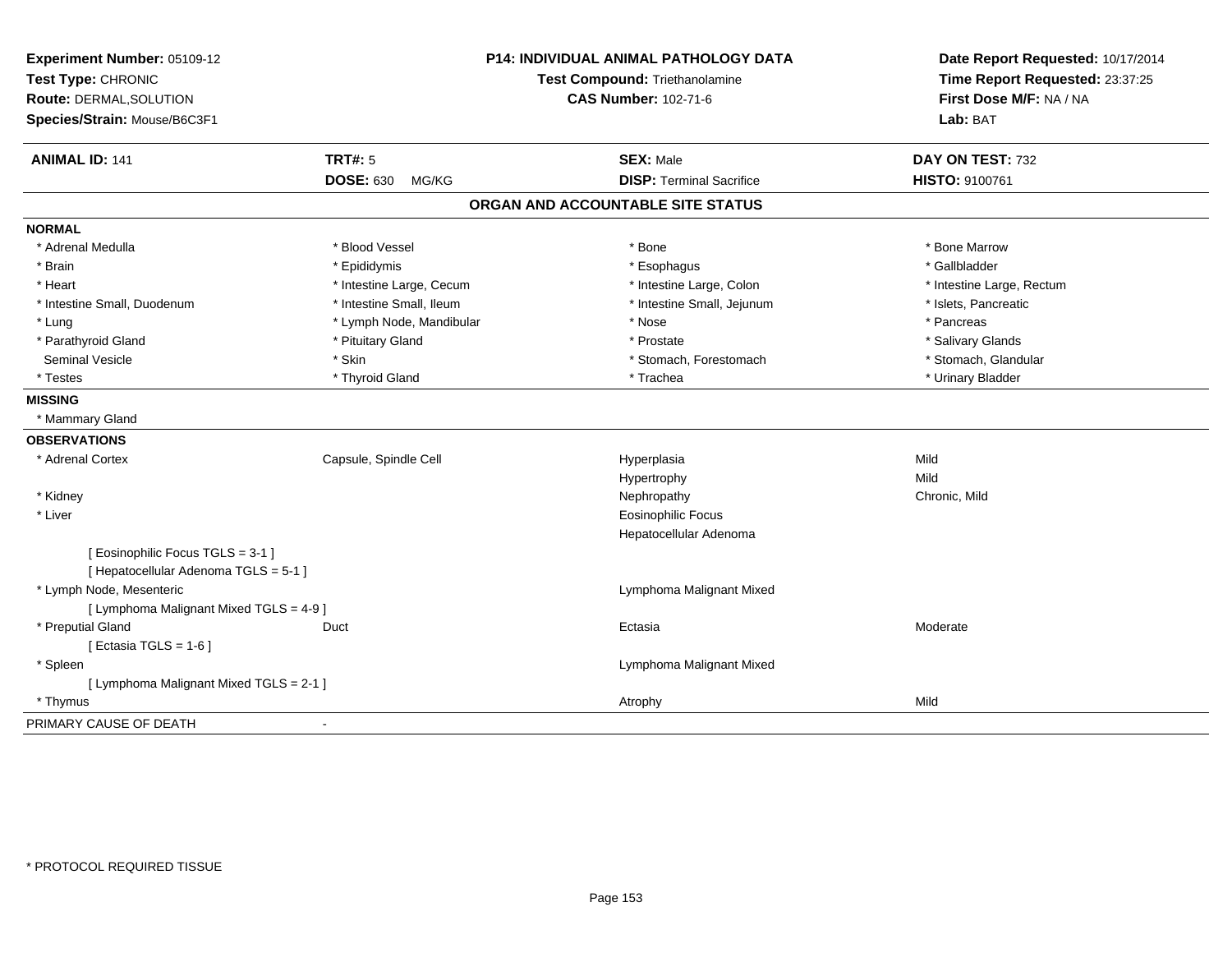| Experiment Number: 05109-12           |                            | <b>P14: INDIVIDUAL ANIMAL PATHOLOGY DATA</b> | Date Report Requested: 10/17/2014 |
|---------------------------------------|----------------------------|----------------------------------------------|-----------------------------------|
| Test Type: CHRONIC                    |                            | <b>Test Compound: Triethanolamine</b>        | Time Report Requested: 23:37:26   |
| Route: DERMAL, SOLUTION               |                            | <b>CAS Number: 102-71-6</b>                  | First Dose M/F: NA / NA           |
| Species/Strain: Mouse/B6C3F1          |                            |                                              | Lab: BAT                          |
| <b>ANIMAL ID: 142</b>                 | TRT#: 5                    | <b>SEX: Male</b>                             | DAY ON TEST: 730                  |
|                                       | <b>DOSE: 630</b><br>MG/KG  | <b>DISP: Terminal Sacrifice</b>              | <b>HISTO: 9100762</b>             |
|                                       |                            | ORGAN AND ACCOUNTABLE SITE STATUS            |                                   |
| <b>NORMAL</b>                         |                            |                                              |                                   |
| * Adrenal Medulla                     | * Blood Vessel             | * Bone                                       | * Bone Marrow                     |
| * Brain                               | * Esophagus                | * Gallbladder                                | * Heart                           |
| * Intestine Large, Cecum              | * Intestine Large, Colon   | * Intestine Large, Rectum                    | * Intestine Small, Duodenum       |
| * Intestine Small, Ileum              | * Intestine Small, Jejunum | * Islets, Pancreatic                         | * Lymph Node, Mandibular          |
| * Lymph Node, Mesenteric              | * Nose                     | * Pancreas                                   | * Parathyroid Gland               |
| * Pituitary Gland                     | * Preputial Gland          | * Prostate                                   | * Salivary Glands                 |
| Seminal Vesicle                       | * Skin                     | * Spleen                                     | * Stomach, Forestomach            |
| * Stomach, Glandular                  | * Testes                   | * Thyroid Gland                              | * Trachea                         |
| * Urinary Bladder                     |                            |                                              |                                   |
| <b>MISSING</b>                        |                            |                                              |                                   |
| * Mammary Gland                       |                            |                                              |                                   |
| <b>OBSERVATIONS</b>                   |                            |                                              |                                   |
| * Adrenal Cortex                      |                            | Hypertrophy                                  | Mild                              |
| * Epididymis                          |                            | Sarcoma                                      |                                   |
| * Kidney                              |                            | Nephropathy                                  | Chronic, Mild                     |
| * Liver                               |                            | <b>Eosinophilic Focus</b>                    |                                   |
|                                       |                            | Hepatocellular Adenoma                       |                                   |
| [ Hepatocellular Adenoma TGLS = 1-1 ] |                            |                                              |                                   |
| * Lung                                |                            | Alveolar/Bronchiolar Adenoma                 |                                   |
| * Thymus                              |                            | Atrophy                                      | Mild                              |
| PRIMARY CAUSE OF DEATH                |                            |                                              |                                   |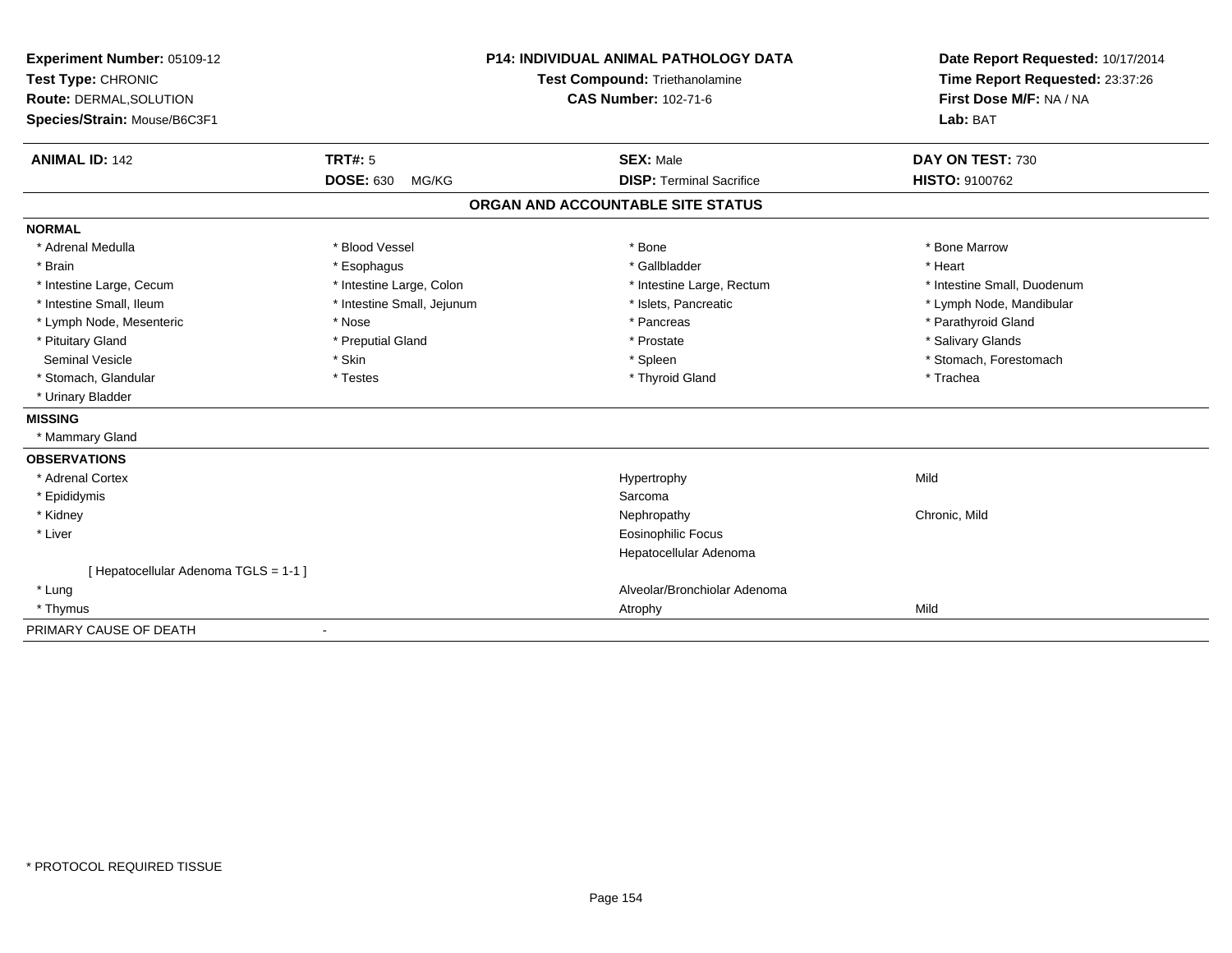| Experiment Number: 05109-12                                |                           | <b>P14: INDIVIDUAL ANIMAL PATHOLOGY DATA</b> | Date Report Requested: 10/17/2014 |
|------------------------------------------------------------|---------------------------|----------------------------------------------|-----------------------------------|
| Test Type: CHRONIC                                         |                           | Test Compound: Triethanolamine               |                                   |
| Route: DERMAL, SOLUTION                                    |                           | <b>CAS Number: 102-71-6</b>                  | First Dose M/F: NA / NA           |
| Species/Strain: Mouse/B6C3F1                               |                           |                                              | Lab: BAT                          |
| <b>ANIMAL ID: 143</b>                                      | <b>TRT#: 5</b>            | <b>SEX: Male</b>                             | DAY ON TEST: 730                  |
|                                                            | <b>DOSE: 630</b><br>MG/KG | <b>DISP: Terminal Sacrifice</b>              | HISTO: 9100763                    |
|                                                            |                           | ORGAN AND ACCOUNTABLE SITE STATUS            |                                   |
| <b>NORMAL</b>                                              |                           |                                              |                                   |
| * Adrenal Medulla                                          | * Blood Vessel            | * Bone                                       | * Bone Marrow                     |
| * Brain                                                    | * Epididymis              | * Esophagus                                  | * Gallbladder                     |
| * Heart                                                    | * Intestine Large, Cecum  | * Intestine Large, Colon                     | * Intestine Large, Rectum         |
| * Intestine Small, Duodenum                                | * Intestine Small, Ileum  | * Intestine Small, Jejunum                   | * Lung                            |
| * Lymph Node, Mandibular                                   | * Lymph Node, Mesenteric  | * Nose                                       | * Pancreas                        |
| * Parathyroid Gland                                        | * Pituitary Gland         | * Preputial Gland                            | * Prostate                        |
| * Salivary Glands                                          | <b>Seminal Vesicle</b>    | * Spleen                                     | * Stomach, Forestomach            |
| * Stomach, Glandular                                       | * Testes                  | * Thyroid Gland                              | * Trachea                         |
| * Urinary Bladder                                          |                           |                                              |                                   |
| <b>MISSING</b>                                             |                           |                                              |                                   |
| * Mammary Gland                                            |                           |                                              |                                   |
| <b>OBSERVATIONS</b>                                        |                           |                                              |                                   |
| * Adrenal Cortex                                           | Capsule                   | Cyst                                         |                                   |
| * Islets, Pancreatic                                       |                           | Adenoma                                      |                                   |
| * Kidney                                                   |                           | Nephropathy                                  | Chronic, Minimal                  |
| * Liver                                                    |                           | <b>Cytoplasmic Alteration</b>                | Mild                              |
|                                                            |                           | <b>Eosinophilic Focus</b>                    |                                   |
|                                                            |                           | Hepatocellular Adenoma                       | Multiple                          |
|                                                            | Oval Cell                 | Hyperplasia                                  | Mild                              |
|                                                            |                           | Karyomegaly                                  | Mild                              |
| [ Eosinophilic Focus TGLS = 3-2 ]                          |                           |                                              |                                   |
| [ Hepatocellular Adenoma TGLS = 1-10,2-9,3-1 ]             |                           |                                              |                                   |
| * Skin                                                     | SOA-No Mass               | Inflammation                                 | Chronic, Minimal                  |
| * Thymus                                                   |                           | Atrophy                                      | Mild                              |
| PRIMARY CAUSE OF DEATH                                     |                           |                                              |                                   |
| Animal Note: TGL1, PANCREATIC MASS IS LIVER TUMOR ON MICRO |                           |                                              |                                   |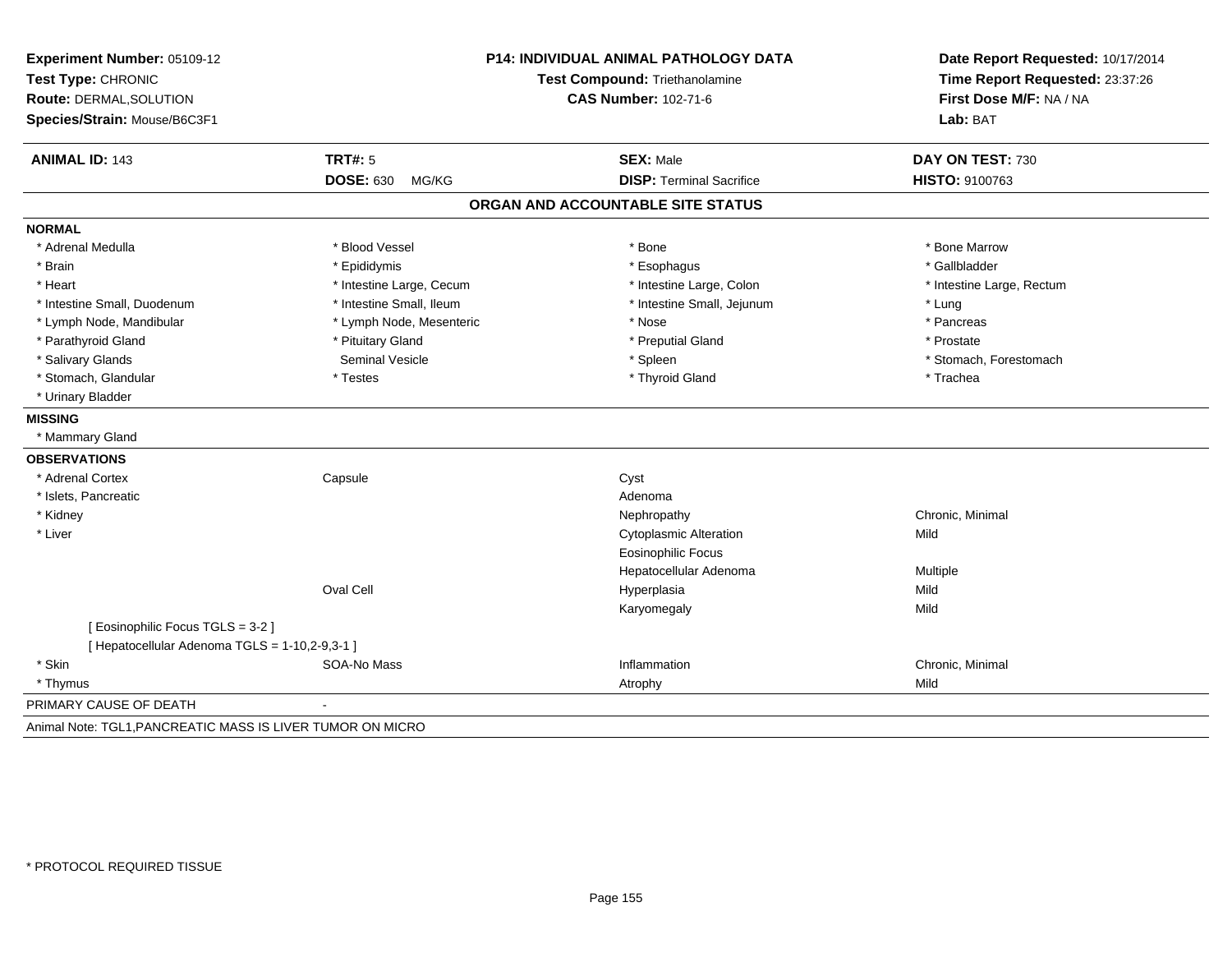| Experiment Number: 05109-12<br>Test Type: CHRONIC<br>Route: DERMAL, SOLUTION<br>Species/Strain: Mouse/B6C3F1 | <b>P14: INDIVIDUAL ANIMAL PATHOLOGY DATA</b><br>Test Compound: Triethanolamine<br><b>CAS Number: 102-71-6</b> |                                   | Date Report Requested: 10/17/2014<br>Time Report Requested: 23:37:26<br>First Dose M/F: NA / NA<br>Lab: BAT |
|--------------------------------------------------------------------------------------------------------------|---------------------------------------------------------------------------------------------------------------|-----------------------------------|-------------------------------------------------------------------------------------------------------------|
| <b>ANIMAL ID: 144</b>                                                                                        | <b>TRT#: 5</b>                                                                                                | <b>SEX: Male</b>                  | DAY ON TEST: 731                                                                                            |
|                                                                                                              | <b>DOSE: 630</b><br>MG/KG                                                                                     | <b>DISP: Terminal Sacrifice</b>   | <b>HISTO: 9100764</b>                                                                                       |
|                                                                                                              |                                                                                                               | ORGAN AND ACCOUNTABLE SITE STATUS |                                                                                                             |
| <b>NORMAL</b>                                                                                                |                                                                                                               |                                   |                                                                                                             |
| * Adrenal Cortex                                                                                             | * Adrenal Medulla                                                                                             | * Blood Vessel                    | * Bone                                                                                                      |
| * Bone Marrow                                                                                                | * Brain                                                                                                       | * Epididymis                      | * Esophagus                                                                                                 |
| * Gallbladder                                                                                                | * Heart                                                                                                       | * Intestine Large, Cecum          | * Intestine Large, Colon                                                                                    |
| * Intestine Large, Rectum                                                                                    | * Intestine Small, Duodenum                                                                                   | * Intestine Small, Ileum          | * Islets, Pancreatic                                                                                        |
| * Liver                                                                                                      | * Lung                                                                                                        | * Lymph Node, Mandibular          | * Lymph Node, Mesenteric                                                                                    |
| * Nose                                                                                                       | * Pancreas                                                                                                    | * Parathyroid Gland               | * Pituitary Gland                                                                                           |
| * Prostate                                                                                                   | * Salivary Glands                                                                                             | <b>Seminal Vesicle</b>            | * Skin                                                                                                      |
| * Spleen                                                                                                     | * Stomach, Forestomach                                                                                        | * Stomach, Glandular              | * Testes                                                                                                    |
| * Thymus                                                                                                     | * Thyroid Gland                                                                                               | * Trachea                         | * Urinary Bladder                                                                                           |
| <b>MISSING</b>                                                                                               |                                                                                                               |                                   |                                                                                                             |
| * Mammary Gland                                                                                              |                                                                                                               |                                   |                                                                                                             |
| <b>OBSERVATIONS</b>                                                                                          |                                                                                                               |                                   |                                                                                                             |
| Eye                                                                                                          | Cornea                                                                                                        | Inflammation                      | Proliferative, Chronic, Marked                                                                              |
| [Inflammation TGLS = $2-11$ ]                                                                                |                                                                                                               |                                   |                                                                                                             |
| Harderian Gland                                                                                              |                                                                                                               | Adenoma                           |                                                                                                             |
| [ Adenoma TGLS = $1-10$ ]                                                                                    |                                                                                                               |                                   |                                                                                                             |
| * Intestine Small, Jejunum                                                                                   | Peyers Patch                                                                                                  | Lymphoma Malignant Mixed          |                                                                                                             |
| [ Lymphoma Malignant Mixed TGLS = 4-9 ]                                                                      |                                                                                                               |                                   |                                                                                                             |
| * Kidney                                                                                                     |                                                                                                               | Nephropathy                       | Chronic, Minimal                                                                                            |
| Peripheral Nerve                                                                                             | Sciatic                                                                                                       | Degeneration                      | Minimal                                                                                                     |
| * Preputial Gland                                                                                            | Duct                                                                                                          | Ectasia                           | Mild                                                                                                        |
| [Ectasia TGLS = $3-6$ ]                                                                                      |                                                                                                               |                                   |                                                                                                             |
| Spinal Cord                                                                                                  | Nerve                                                                                                         | Degeneration                      | Minimal                                                                                                     |
| PRIMARY CAUSE OF DEATH                                                                                       | $\blacksquare$                                                                                                |                                   |                                                                                                             |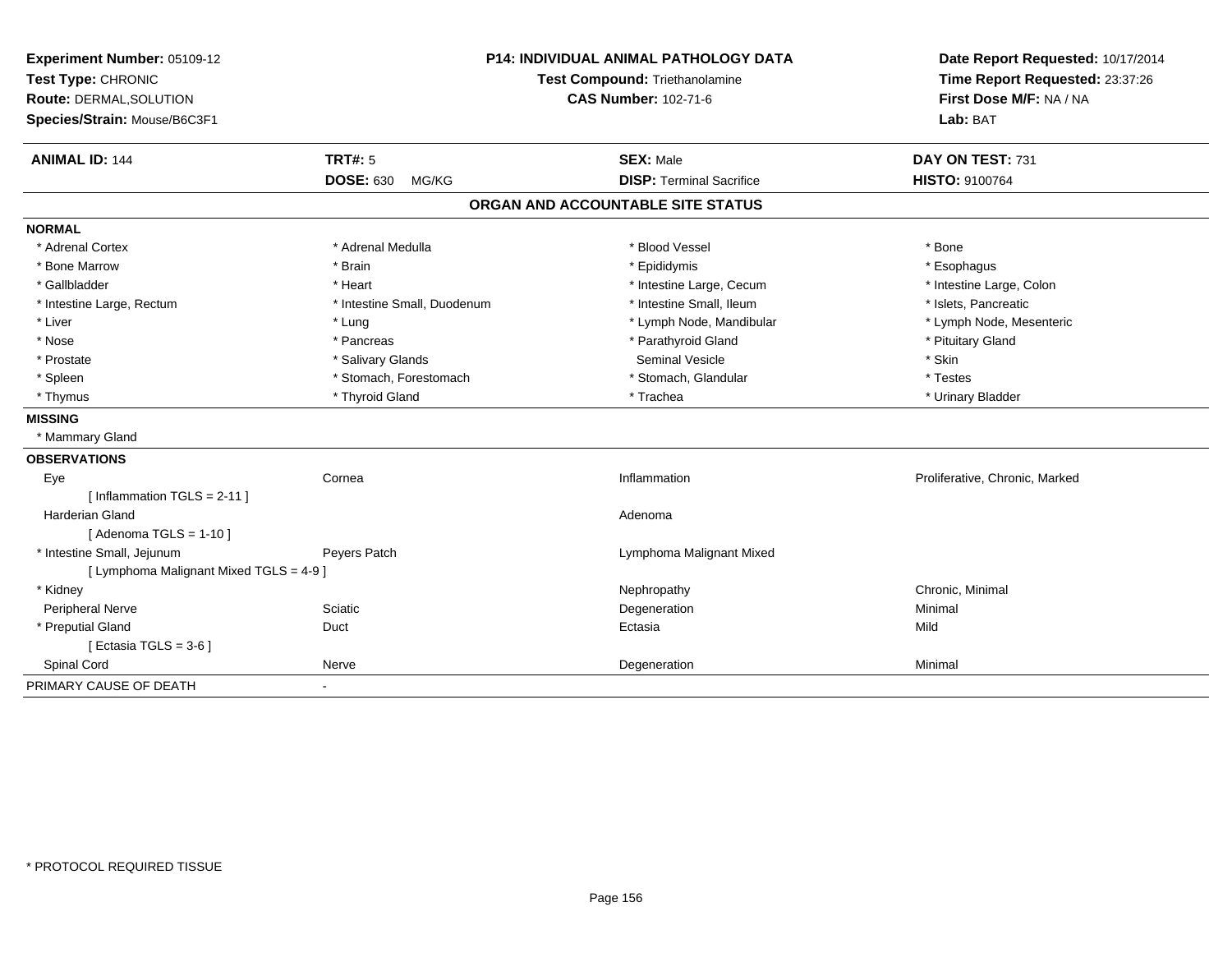| Experiment Number: 05109-12<br>Test Type: CHRONIC<br>Route: DERMAL, SOLUTION<br>Species/Strain: Mouse/B6C3F1 |                           | <b>P14: INDIVIDUAL ANIMAL PATHOLOGY DATA</b><br>Test Compound: Triethanolamine<br><b>CAS Number: 102-71-6</b> |                                  | Date Report Requested: 10/17/2014<br>Time Report Requested: 23:37:26<br>First Dose M/F: NA / NA<br>Lab: BAT |
|--------------------------------------------------------------------------------------------------------------|---------------------------|---------------------------------------------------------------------------------------------------------------|----------------------------------|-------------------------------------------------------------------------------------------------------------|
| <b>ANIMAL ID: 145</b>                                                                                        | <b>TRT#: 5</b>            |                                                                                                               | <b>SEX: Male</b>                 | DAY ON TEST: 456                                                                                            |
|                                                                                                              | <b>DOSE: 630</b><br>MG/KG |                                                                                                               | <b>DISP:</b> Scheduled Sacrifice | <b>HISTO: 9100765</b>                                                                                       |
|                                                                                                              |                           | ORGAN AND ACCOUNTABLE SITE STATUS                                                                             |                                  |                                                                                                             |
| <b>NORMAL</b>                                                                                                |                           |                                                                                                               |                                  |                                                                                                             |
| * Adrenal Cortex                                                                                             | * Adrenal Medulla         |                                                                                                               | * Blood Vessel                   | * Bone                                                                                                      |
| * Bone Marrow                                                                                                | * Brain                   |                                                                                                               | * Epididymis                     | * Esophagus                                                                                                 |
| * Heart                                                                                                      | * Intestine Large, Cecum  |                                                                                                               | * Intestine Large, Colon         | * Intestine Large, Rectum                                                                                   |
| * Intestine Small, Duodenum                                                                                  | * Intestine Small, Ileum  |                                                                                                               | * Intestine Small, Jejunum       | * Islets. Pancreatic                                                                                        |
| * Lung                                                                                                       | * Lymph Node, Mandibular  |                                                                                                               | * Nose                           | * Pancreas                                                                                                  |
| * Parathyroid Gland                                                                                          | * Pituitary Gland         |                                                                                                               | * Preputial Gland                | * Prostate                                                                                                  |
| * Salivary Glands                                                                                            | * Skin                    |                                                                                                               | * Spleen                         | * Stomach, Glandular                                                                                        |
| * Testes                                                                                                     | * Thymus                  |                                                                                                               | * Thyroid Gland                  | * Trachea                                                                                                   |
| * Urinary Bladder                                                                                            |                           |                                                                                                               |                                  |                                                                                                             |
| <b>MISSING</b>                                                                                               |                           |                                                                                                               |                                  |                                                                                                             |
| * Gallbladder                                                                                                | * Lymph Node, Mesenteric  |                                                                                                               | * Mammary Gland                  |                                                                                                             |
| <b>OBSERVATIONS</b>                                                                                          |                           |                                                                                                               |                                  |                                                                                                             |
| * Kidney                                                                                                     |                           |                                                                                                               | Nephropathy                      | Chronic, Minimal                                                                                            |
| * Liver                                                                                                      |                           |                                                                                                               | Hepatocellular Adenoma           |                                                                                                             |
|                                                                                                              | Hepatocyte                |                                                                                                               | Vacuolization Cytoplasmic        | Multifocal, Mild                                                                                            |
| [ Hepatocellular Adenoma TGLS = 2-10 ]                                                                       |                           |                                                                                                               |                                  |                                                                                                             |
| * Stomach, Forestomach                                                                                       |                           |                                                                                                               | Acanthosis                       | Mild                                                                                                        |
| [Acanthosis TGLS = $1-9$ ]                                                                                   |                           |                                                                                                               |                                  |                                                                                                             |
| PRIMARY CAUSE OF DEATH                                                                                       | $\blacksquare$            |                                                                                                               |                                  |                                                                                                             |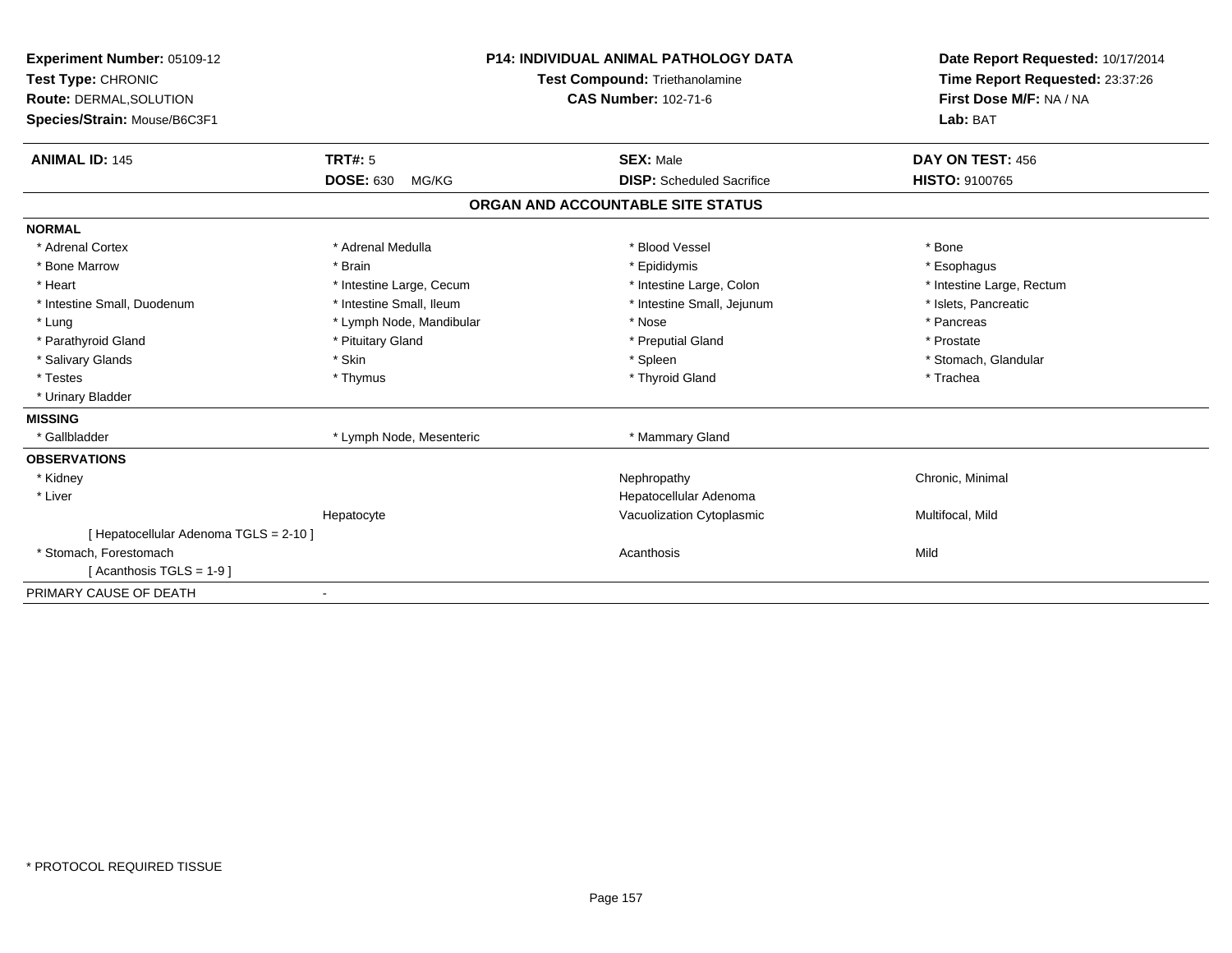| Experiment Number: 05109-12<br>Test Type: CHRONIC<br><b>Route: DERMAL, SOLUTION</b><br>Species/Strain: Mouse/B6C3F1 |                                             | <b>P14: INDIVIDUAL ANIMAL PATHOLOGY DATA</b><br>Test Compound: Triethanolamine<br><b>CAS Number: 102-71-6</b> | Date Report Requested: 10/17/2014<br>Time Report Requested: 23:37:26<br>First Dose M/F: NA / NA<br>Lab: BAT |  |
|---------------------------------------------------------------------------------------------------------------------|---------------------------------------------|---------------------------------------------------------------------------------------------------------------|-------------------------------------------------------------------------------------------------------------|--|
| <b>ANIMAL ID: 146</b>                                                                                               | <b>TRT#: 5</b><br><b>DOSE: 630</b><br>MG/KG | <b>SEX: Male</b><br><b>DISP:</b> Scheduled Sacrifice                                                          | DAY ON TEST: 456<br>HISTO: 9100766                                                                          |  |
|                                                                                                                     |                                             | ORGAN AND ACCOUNTABLE SITE STATUS                                                                             |                                                                                                             |  |
| <b>NORMAL</b>                                                                                                       |                                             |                                                                                                               |                                                                                                             |  |
| * Adrenal Cortex                                                                                                    | * Adrenal Medulla                           | * Blood Vessel                                                                                                | * Bone                                                                                                      |  |
| * Bone Marrow                                                                                                       | * Brain                                     | * Epididymis                                                                                                  | * Esophagus                                                                                                 |  |
| * Gallbladder                                                                                                       | * Heart                                     | * Intestine Large, Cecum                                                                                      | * Intestine Large, Colon                                                                                    |  |
| * Intestine Large, Rectum                                                                                           | * Intestine Small, Duodenum                 | * Intestine Small, Ileum                                                                                      | * Intestine Small, Jejunum                                                                                  |  |
| * Islets, Pancreatic                                                                                                | * Liver                                     | * Lung                                                                                                        | * Lymph Node, Mandibular                                                                                    |  |
| * Nose                                                                                                              | * Pancreas                                  | * Parathyroid Gland                                                                                           | * Pituitary Gland                                                                                           |  |
| * Preputial Gland                                                                                                   | * Prostate                                  | * Salivary Glands                                                                                             | * Skin                                                                                                      |  |
| * Spleen                                                                                                            | * Stomach, Forestomach                      | * Stomach, Glandular                                                                                          | * Testes                                                                                                    |  |
| * Thymus                                                                                                            | * Thyroid Gland                             | * Trachea                                                                                                     | * Urinary Bladder                                                                                           |  |
| <b>MISSING</b>                                                                                                      |                                             |                                                                                                               |                                                                                                             |  |
| * Lymph Node, Mesenteric                                                                                            | * Mammary Gland                             |                                                                                                               |                                                                                                             |  |
| <b>OBSERVATIONS</b>                                                                                                 |                                             |                                                                                                               |                                                                                                             |  |
| * Kidney                                                                                                            |                                             | Nephropathy                                                                                                   | Chronic, Minimal                                                                                            |  |
| PRIMARY CAUSE OF DEATH                                                                                              |                                             |                                                                                                               |                                                                                                             |  |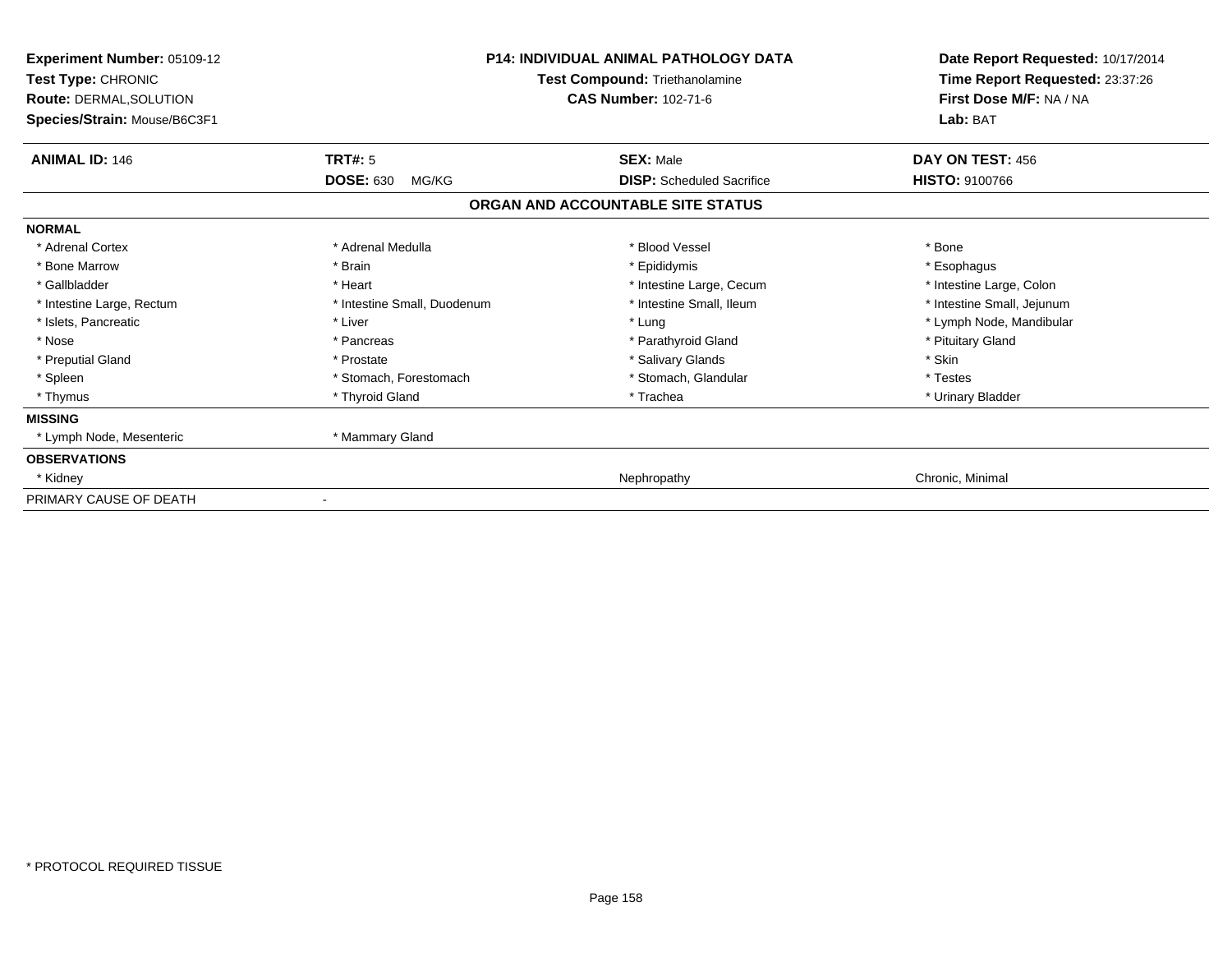| Experiment Number: 05109-12           |                                       | <b>P14: INDIVIDUAL ANIMAL PATHOLOGY DATA</b> | Date Report Requested: 10/17/2014 |  |
|---------------------------------------|---------------------------------------|----------------------------------------------|-----------------------------------|--|
| Test Type: CHRONIC                    | <b>Test Compound: Triethanolamine</b> |                                              | Time Report Requested: 23:37:26   |  |
| Route: DERMAL, SOLUTION               |                                       | <b>CAS Number: 102-71-6</b>                  | First Dose M/F: NA / NA           |  |
| Species/Strain: Mouse/B6C3F1          |                                       |                                              | Lab: BAT                          |  |
| <b>ANIMAL ID: 147</b>                 | TRT#: 5                               | <b>SEX: Male</b>                             | DAY ON TEST: 732                  |  |
|                                       | <b>DOSE: 630</b><br>MG/KG             | <b>DISP: Terminal Sacrifice</b>              | HISTO: 9100767                    |  |
|                                       |                                       | ORGAN AND ACCOUNTABLE SITE STATUS            |                                   |  |
| <b>NORMAL</b>                         |                                       |                                              |                                   |  |
| * Adrenal Cortex                      | * Adrenal Medulla                     | * Blood Vessel                               | * Bone                            |  |
| * Bone Marrow                         | * Brain                               | * Epididymis                                 | * Esophagus                       |  |
| * Gallbladder                         | * Heart                               | * Intestine Large, Cecum                     | * Intestine Large, Colon          |  |
| * Intestine Large, Rectum             | * Intestine Small, Duodenum           | * Intestine Small, Ileum                     | * Intestine Small, Jejunum        |  |
| * Islets, Pancreatic                  | * Lymph Node, Mandibular              | * Lymph Node, Mesenteric                     | * Nose                            |  |
| * Pancreas                            | * Parathyroid Gland                   | * Pituitary Gland                            | * Prostate                        |  |
| * Salivary Glands                     | Seminal Vesicle                       | * Skin                                       | * Spleen                          |  |
| * Stomach, Forestomach                | * Stomach, Glandular                  | * Testes                                     | * Trachea                         |  |
| * Urinary Bladder                     |                                       |                                              |                                   |  |
| <b>MISSING</b>                        |                                       |                                              |                                   |  |
| * Mammary Gland                       |                                       |                                              |                                   |  |
| <b>OBSERVATIONS</b>                   |                                       |                                              |                                   |  |
| Harderian Gland                       |                                       | Adenoma                                      |                                   |  |
| * Kidney                              |                                       | Nephropathy                                  | Chronic, Minimal                  |  |
| * Liver                               |                                       | Hepatocellular Adenoma                       |                                   |  |
| [ Hepatocellular Adenoma TGLS = 2-1 ] |                                       |                                              |                                   |  |
| * Lung                                | Alveolar Epith                        | Hyperplasia                                  | Mild                              |  |
| * Preputial Gland                     | Duct                                  | Ectasia                                      | Moderate                          |  |
| [ Ectasia TGLS = $1-6$ ]              |                                       |                                              |                                   |  |
| * Thymus                              |                                       | Atrophy                                      | Mild                              |  |
| * Thyroid Gland                       | <b>Follicular Cel</b>                 | Hyperplasia                                  | Moderate                          |  |
| PRIMARY CAUSE OF DEATH                | $\overline{\phantom{a}}$              |                                              |                                   |  |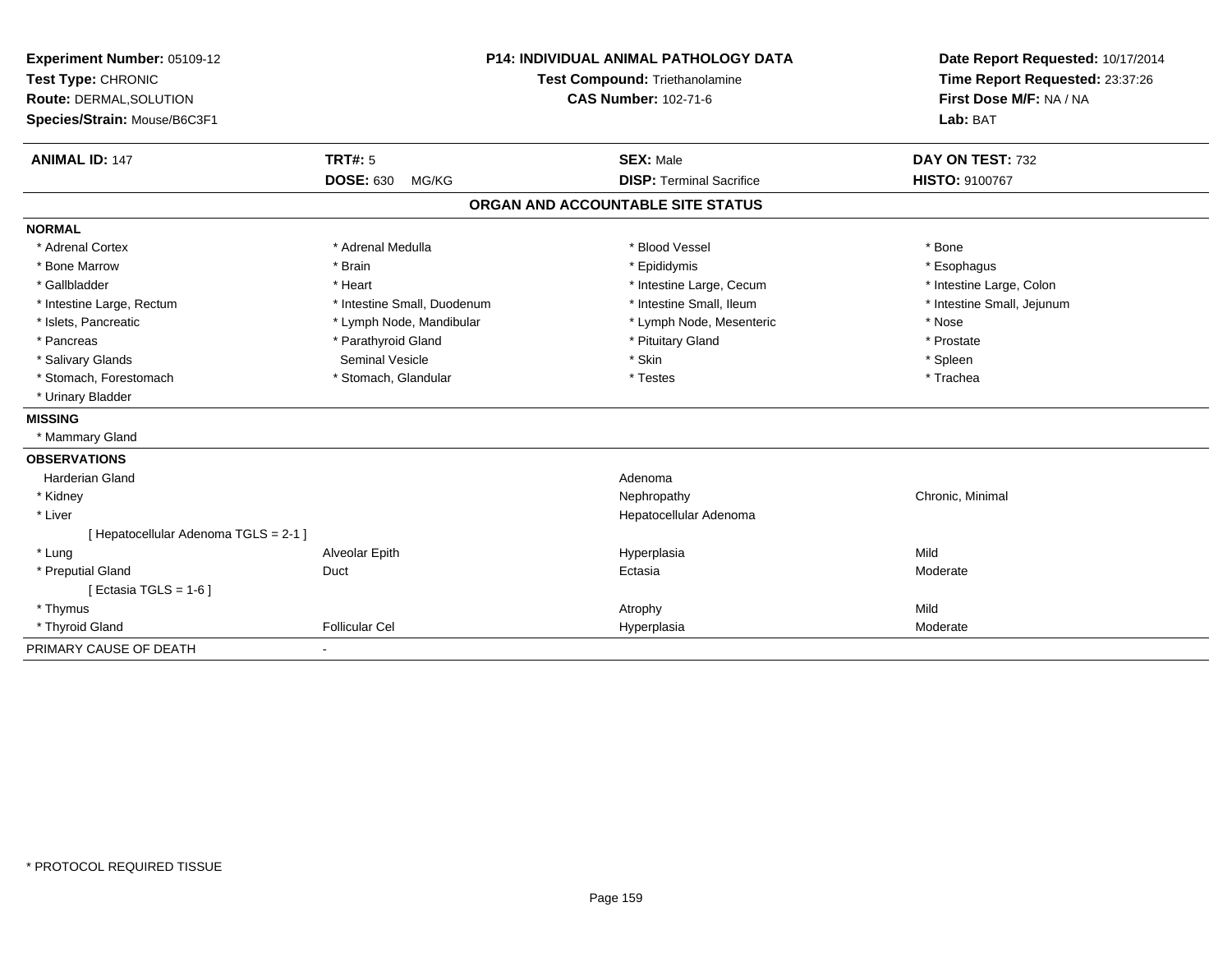| Experiment Number: 05109-12<br>Test Type: CHRONIC<br>Route: DERMAL, SOLUTION<br>Species/Strain: Mouse/B6C3F1 | <b>P14: INDIVIDUAL ANIMAL PATHOLOGY DATA</b><br>Test Compound: Triethanolamine<br><b>CAS Number: 102-71-6</b> |                                   | Date Report Requested: 10/17/2014<br>Time Report Requested: 23:37:26<br>First Dose M/F: NA / NA<br>Lab: BAT |  |
|--------------------------------------------------------------------------------------------------------------|---------------------------------------------------------------------------------------------------------------|-----------------------------------|-------------------------------------------------------------------------------------------------------------|--|
| <b>ANIMAL ID: 148</b>                                                                                        | <b>TRT#: 5</b>                                                                                                | <b>SEX: Male</b>                  | DAY ON TEST: 731                                                                                            |  |
|                                                                                                              | <b>DOSE: 630</b><br>MG/KG                                                                                     | <b>DISP: Terminal Sacrifice</b>   | HISTO: 9100768                                                                                              |  |
|                                                                                                              |                                                                                                               | ORGAN AND ACCOUNTABLE SITE STATUS |                                                                                                             |  |
| <b>NORMAL</b>                                                                                                |                                                                                                               |                                   |                                                                                                             |  |
| * Adrenal Medulla                                                                                            | * Blood Vessel                                                                                                | * Bone                            | * Bone Marrow                                                                                               |  |
| * Brain                                                                                                      | * Epididymis                                                                                                  | * Esophagus                       | * Gallbladder                                                                                               |  |
| * Heart                                                                                                      | * Intestine Large, Cecum                                                                                      | * Intestine Large, Colon          | * Intestine Large, Rectum                                                                                   |  |
| * Intestine Small, Duodenum                                                                                  | * Intestine Small, Ileum                                                                                      | * Intestine Small, Jejunum        | * Islets, Pancreatic                                                                                        |  |
| * Lung                                                                                                       | * Lymph Node, Mandibular                                                                                      | * Lymph Node, Mesenteric          | * Nose                                                                                                      |  |
| * Pancreas                                                                                                   | * Parathyroid Gland                                                                                           | * Pituitary Gland                 | * Prostate                                                                                                  |  |
| * Salivary Glands                                                                                            | Seminal Vesicle                                                                                               | * Spleen                          | * Stomach, Forestomach                                                                                      |  |
| * Stomach, Glandular                                                                                         | * Testes                                                                                                      | * Thymus                          | * Thyroid Gland                                                                                             |  |
| * Trachea                                                                                                    | * Urinary Bladder                                                                                             |                                   |                                                                                                             |  |
| <b>MISSING</b>                                                                                               |                                                                                                               |                                   |                                                                                                             |  |
| * Mammary Gland                                                                                              |                                                                                                               |                                   |                                                                                                             |  |
| <b>OBSERVATIONS</b>                                                                                          |                                                                                                               |                                   |                                                                                                             |  |
| * Adrenal Cortex                                                                                             | Capsule, Spindle Cell                                                                                         | Hyperplasia                       | Moderate                                                                                                    |  |
| <b>Harderian Gland</b>                                                                                       |                                                                                                               | Adenoma                           |                                                                                                             |  |
| * Kidney                                                                                                     | Cortex                                                                                                        | Cyst                              |                                                                                                             |  |
|                                                                                                              |                                                                                                               | Nephropathy                       | Chronic, Minimal                                                                                            |  |
| * Liver                                                                                                      |                                                                                                               | Clear Cell Focus                  |                                                                                                             |  |
|                                                                                                              |                                                                                                               | <b>Eosinophilic Focus</b>         |                                                                                                             |  |
|                                                                                                              |                                                                                                               | Hepatocellular Adenoma            | Multiple                                                                                                    |  |
| [ Eosinophilic Focus TGLS = 4-1 ]<br>[ Hepatocellular Adenoma TGLS = 2-9,3-2 ]                               |                                                                                                               |                                   |                                                                                                             |  |
| * Preputial Gland                                                                                            | Duct                                                                                                          | Ectasia                           | Moderate                                                                                                    |  |
| [ Ectasia TGLS = $1-6$ ]                                                                                     |                                                                                                               |                                   |                                                                                                             |  |
| * Skin                                                                                                       | SOA-No Mass                                                                                                   | Acanthosis                        | Minimal                                                                                                     |  |
| PRIMARY CAUSE OF DEATH                                                                                       | $\blacksquare$                                                                                                |                                   |                                                                                                             |  |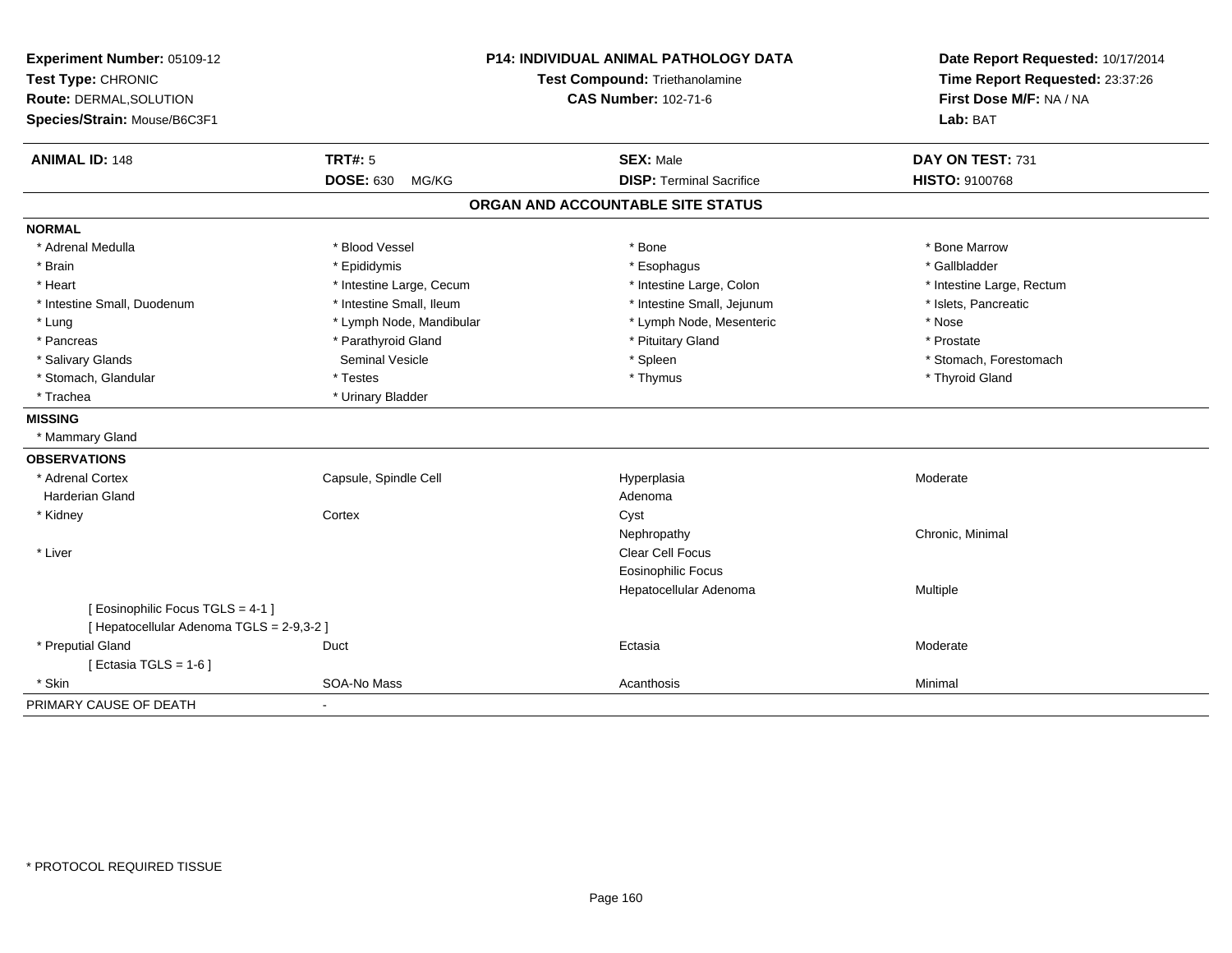| Experiment Number: 05109-12                  | <b>P14: INDIVIDUAL ANIMAL PATHOLOGY DATA</b> |                                   | Date Report Requested: 10/17/2014                          |  |
|----------------------------------------------|----------------------------------------------|-----------------------------------|------------------------------------------------------------|--|
| Test Type: CHRONIC                           |                                              | Test Compound: Triethanolamine    | Time Report Requested: 23:37:26<br>First Dose M/F: NA / NA |  |
| Route: DERMAL, SOLUTION                      |                                              | <b>CAS Number: 102-71-6</b>       |                                                            |  |
| Species/Strain: Mouse/B6C3F1                 |                                              |                                   | Lab: BAT                                                   |  |
| <b>ANIMAL ID: 149</b>                        | <b>TRT#: 5</b>                               | <b>SEX: Male</b>                  | DAY ON TEST: 731                                           |  |
|                                              | <b>DOSE: 630</b><br>MG/KG                    | <b>DISP: Terminal Sacrifice</b>   | HISTO: 9100769                                             |  |
|                                              |                                              | ORGAN AND ACCOUNTABLE SITE STATUS |                                                            |  |
| <b>NORMAL</b>                                |                                              |                                   |                                                            |  |
| * Adrenal Cortex                             | * Adrenal Medulla                            | * Blood Vessel                    | * Bone                                                     |  |
| * Bone Marrow                                | * Brain                                      | * Epididymis                      | * Esophagus                                                |  |
| * Gallbladder                                | * Heart                                      | * Intestine Large, Cecum          | * Intestine Large, Colon                                   |  |
| * Intestine Large, Rectum                    | * Intestine Small, Duodenum                  | * Intestine Small, Ileum          | * Intestine Small, Jejunum                                 |  |
| * Islets, Pancreatic                         | * Lymph Node, Mandibular                     | * Lymph Node, Mesenteric          | * Nose                                                     |  |
| * Pancreas                                   | * Parathyroid Gland                          | * Preputial Gland                 | * Prostate                                                 |  |
| * Salivary Glands                            | <b>Seminal Vesicle</b>                       | * Skin                            | * Spleen                                                   |  |
| * Stomach, Forestomach                       | * Stomach, Glandular                         | * Testes                          | * Thyroid Gland                                            |  |
| * Trachea                                    | * Urinary Bladder                            |                                   |                                                            |  |
| <b>MISSING</b>                               |                                              |                                   |                                                            |  |
| * Mammary Gland                              |                                              |                                   |                                                            |  |
| <b>OBSERVATIONS</b>                          |                                              |                                   |                                                            |  |
| * Kidney                                     |                                              | Nephropathy                       | Chronic, Minimal                                           |  |
| * Liver                                      |                                              | Cyst                              |                                                            |  |
|                                              |                                              | <b>Eosinophilic Focus</b>         |                                                            |  |
|                                              |                                              | Hemangiosarcoma                   |                                                            |  |
| [Cyst TGLS = $2-1$ ]                         |                                              |                                   |                                                            |  |
| [Eosinophilic Focus TGLS = 5-11]             |                                              |                                   |                                                            |  |
| [Hemangiosarcoma TGLS = 1-10]                |                                              |                                   |                                                            |  |
| * Lung                                       |                                              | Alveolar/Bronchiolar Adenoma      |                                                            |  |
| [ Alveolar/Bronchiolar Adenoma TGLS = 4-2 ]  |                                              |                                   |                                                            |  |
| * Pituitary Gland                            | Pars Distalis                                | Cyst                              |                                                            |  |
| * Thymus                                     |                                              | Atrophy                           | Mild                                                       |  |
| PRIMARY CAUSE OF DEATH                       |                                              |                                   |                                                            |  |
| Animal Note: TGL3, NODULE COULD NOT BE FOUND |                                              |                                   |                                                            |  |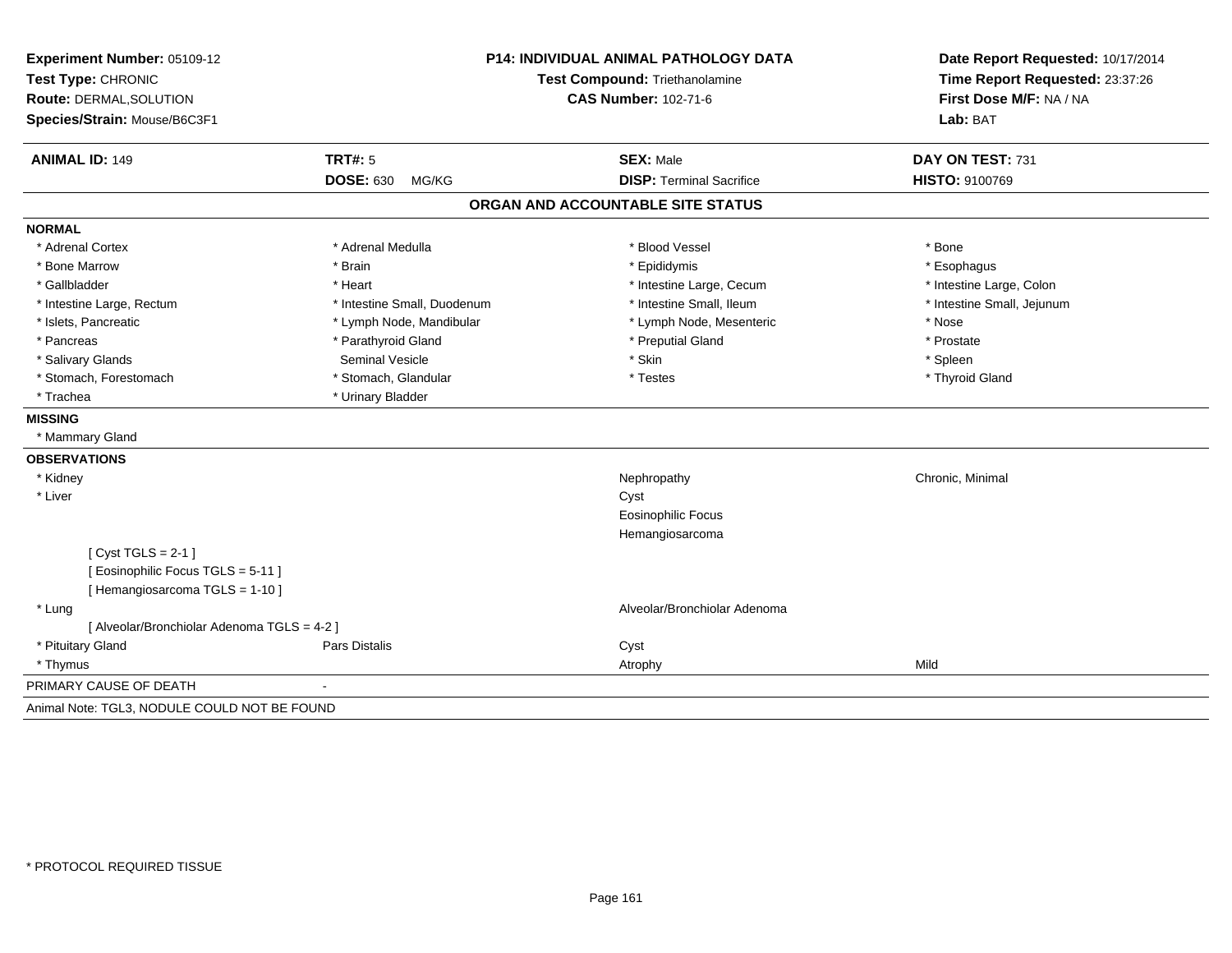| <b>Experiment Number: 05109-12</b><br>Test Type: CHRONIC |                           | <b>P14: INDIVIDUAL ANIMAL PATHOLOGY DATA</b> | Date Report Requested: 10/17/2014<br>Time Report Requested: 23:37:26 |  |
|----------------------------------------------------------|---------------------------|----------------------------------------------|----------------------------------------------------------------------|--|
|                                                          |                           | Test Compound: Triethanolamine               |                                                                      |  |
| Route: DERMAL, SOLUTION                                  |                           | <b>CAS Number: 102-71-6</b>                  | First Dose M/F: NA / NA                                              |  |
| Species/Strain: Mouse/B6C3F1                             |                           |                                              | Lab: BAT                                                             |  |
| <b>ANIMAL ID: 150</b>                                    | <b>TRT#: 5</b>            | <b>SEX: Male</b>                             | DAY ON TEST: 730                                                     |  |
|                                                          | <b>DOSE: 630</b><br>MG/KG | <b>DISP: Terminal Sacrifice</b>              | <b>HISTO: 9100770</b>                                                |  |
|                                                          |                           | ORGAN AND ACCOUNTABLE SITE STATUS            |                                                                      |  |
| <b>NORMAL</b>                                            |                           |                                              |                                                                      |  |
| * Adrenal Cortex                                         | * Adrenal Medulla         | * Blood Vessel                               | * Bone                                                               |  |
| * Bone Marrow                                            | * Brain                   | * Epididymis                                 | * Esophagus                                                          |  |
| * Gallbladder                                            | * Heart                   | * Intestine Large, Cecum                     | * Intestine Large, Colon                                             |  |
| * Intestine Large, Rectum                                | * Intestine Small, Ileum  | * Intestine Small, Jejunum                   | * Islets, Pancreatic                                                 |  |
| * Lung                                                   | * Nose                    | * Pancreas                                   | * Parathyroid Gland                                                  |  |
| * Preputial Gland                                        | * Prostate                | * Salivary Glands                            | <b>Seminal Vesicle</b>                                               |  |
| * Skin                                                   | * Spleen                  | * Stomach, Forestomach                       | * Stomach, Glandular                                                 |  |
| * Testes                                                 | * Trachea                 | * Urinary Bladder                            |                                                                      |  |
| <b>MISSING</b>                                           |                           |                                              |                                                                      |  |
| * Lymph Node, Mandibular                                 | * Mammary Gland           | * Pituitary Gland                            |                                                                      |  |
| <b>OBSERVATIONS</b>                                      |                           |                                              |                                                                      |  |
| * Intestine Small, Duodenum                              | Peyers Patch              | Lymphoma Malignant Mixed                     |                                                                      |  |
| [ Lymphoma Malignant Mixed TGLS = 3-4 ]                  |                           |                                              |                                                                      |  |
| * Kidney                                                 | Cortex                    | Cyst                                         |                                                                      |  |
|                                                          |                           | Nephropathy                                  | Chronic, Minimal                                                     |  |
| * Liver                                                  |                           | Hepatocellular Adenoma                       |                                                                      |  |
| [ Hepatocellular Adenoma TGLS = 1-1 ]                    |                           |                                              |                                                                      |  |
| * Lymph Node, Mesenteric                                 |                           | Lymphoma Malignant Mixed                     |                                                                      |  |
| [ Lymphoma Malignant Mixed TGLS = 4-4 ]                  |                           |                                              |                                                                      |  |
| * Thymus                                                 |                           | Atrophy                                      | Mild                                                                 |  |
| * Thyroid Gland                                          | <b>Follicular Cel</b>     | Hyperplasia                                  | Mild                                                                 |  |
| PRIMARY CAUSE OF DEATH                                   |                           |                                              |                                                                      |  |
| Animal Note: PITUITARY MISSING AT TRIM                   |                           |                                              |                                                                      |  |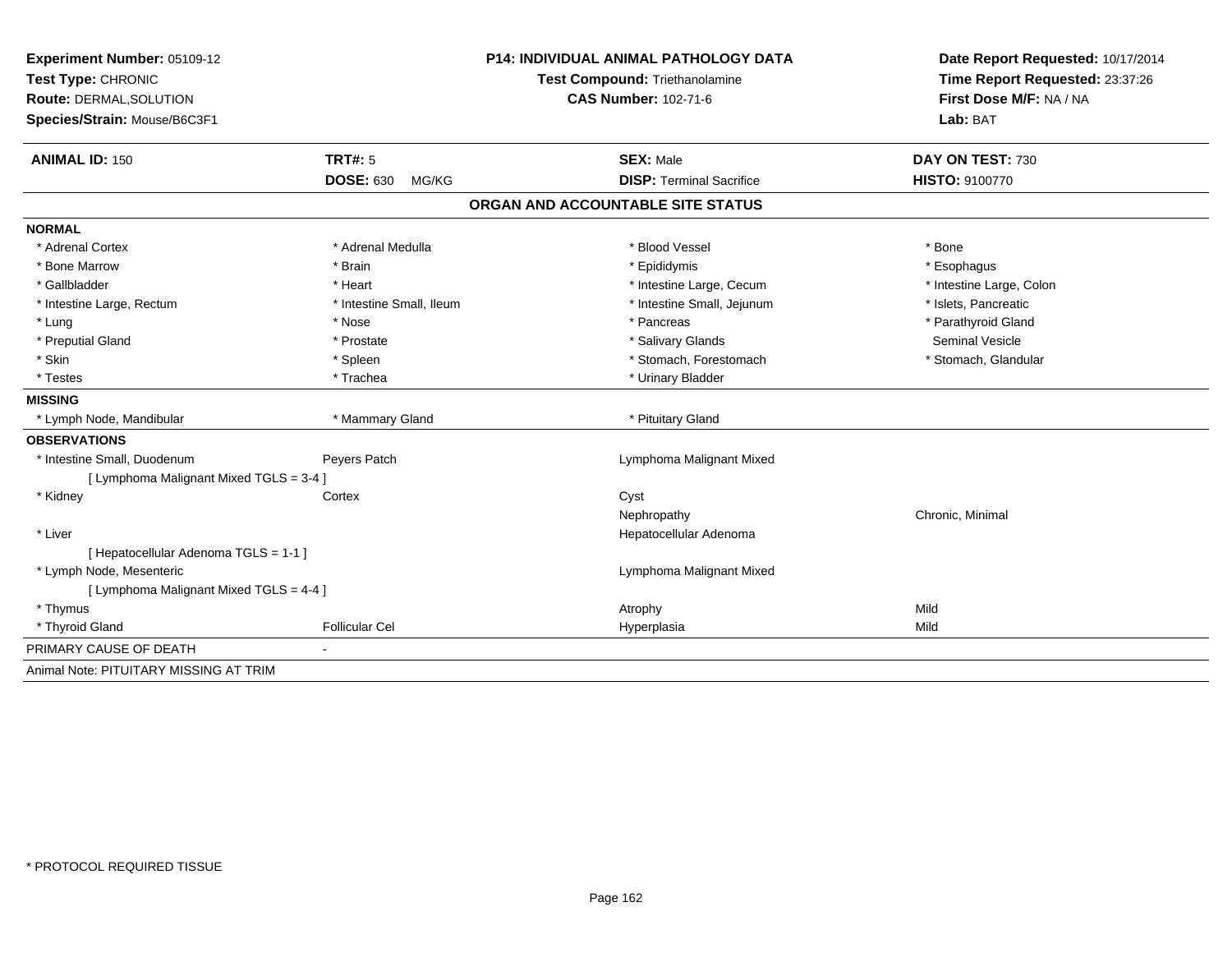| Experiment Number: 05109-12<br>Test Type: CHRONIC<br><b>Route: DERMAL, SOLUTION</b><br>Species/Strain: Mouse/B6C3F1 |                           | <b>P14: INDIVIDUAL ANIMAL PATHOLOGY DATA</b><br>Test Compound: Triethanolamine<br><b>CAS Number: 102-71-6</b> | Date Report Requested: 10/17/2014<br>Time Report Requested: 23:37:26<br>First Dose M/F: NA / NA<br>Lab: BAT |
|---------------------------------------------------------------------------------------------------------------------|---------------------------|---------------------------------------------------------------------------------------------------------------|-------------------------------------------------------------------------------------------------------------|
| <b>ANIMAL ID: 151</b>                                                                                               | <b>TRT#: 5</b>            | <b>SEX: Male</b>                                                                                              | DAY ON TEST: 694                                                                                            |
|                                                                                                                     | <b>DOSE: 630</b><br>MG/KG | <b>DISP:</b> Moribund Sacrifice                                                                               | HISTO: 9100771                                                                                              |
|                                                                                                                     |                           | ORGAN AND ACCOUNTABLE SITE STATUS                                                                             |                                                                                                             |
| <b>NORMAL</b>                                                                                                       |                           |                                                                                                               |                                                                                                             |
| * Adrenal Medulla                                                                                                   | * Blood Vessel            | * Bone                                                                                                        | * Bone Marrow                                                                                               |
| * Brain                                                                                                             | * Epididymis              | * Esophagus                                                                                                   | * Gallbladder                                                                                               |
| * Heart                                                                                                             | * Intestine Large, Cecum  | * Intestine Large, Colon                                                                                      | * Intestine Large, Rectum                                                                                   |
| * Intestine Small, Duodenum                                                                                         | * Intestine Small, Ileum  | * Intestine Small, Jejunum                                                                                    | * Islets, Pancreatic                                                                                        |
| * Lung                                                                                                              | * Lymph Node, Mesenteric  | * Nose                                                                                                        | * Pancreas                                                                                                  |
| * Pituitary Gland                                                                                                   | * Prostate                | * Salivary Glands                                                                                             | <b>Seminal Vesicle</b>                                                                                      |
| * Stomach, Forestomach                                                                                              | * Stomach, Glandular      | * Testes                                                                                                      | * Thymus                                                                                                    |
| * Thyroid Gland                                                                                                     | * Trachea                 | * Urinary Bladder                                                                                             |                                                                                                             |
| <b>MISSING</b>                                                                                                      |                           |                                                                                                               |                                                                                                             |
| * Mammary Gland                                                                                                     | * Parathyroid Gland       |                                                                                                               |                                                                                                             |
| <b>OBSERVATIONS</b>                                                                                                 |                           |                                                                                                               |                                                                                                             |
| * Adrenal Cortex                                                                                                    |                           | Hyperplasia                                                                                                   | Mild                                                                                                        |
| <b>Harderian Gland</b>                                                                                              |                           | Adenoma                                                                                                       |                                                                                                             |
| [Adenoma TGLS = $1-9$ ]                                                                                             |                           |                                                                                                               |                                                                                                             |
| * Kidney                                                                                                            |                           | Nephropathy                                                                                                   | Chronic, Minimal                                                                                            |
| * Liver                                                                                                             |                           | Clear Cell Focus                                                                                              |                                                                                                             |
|                                                                                                                     |                           | <b>Cytoplasmic Alteration</b>                                                                                 | Moderate                                                                                                    |
|                                                                                                                     |                           | Hepatocellular Adenoma                                                                                        | Multiple                                                                                                    |
|                                                                                                                     |                           | Hepatocellular Carcinoma                                                                                      | Multiple                                                                                                    |
|                                                                                                                     | Oval Cell                 | Hyperplasia                                                                                                   | Mild                                                                                                        |
|                                                                                                                     |                           | Karyomegaly                                                                                                   | Mild                                                                                                        |
| [ Hepatocellular Adenoma TGLS = 8-10,9-11 ]                                                                         |                           |                                                                                                               |                                                                                                             |
| [ Hepatocellular Carcinoma TGLS = 5-1,6-10,7-11 ]                                                                   |                           |                                                                                                               |                                                                                                             |
| * Lymph Node, Mandibular                                                                                            |                           | Hyperplasia                                                                                                   | Lymphoid, Moderate                                                                                          |
| * Preputial Gland                                                                                                   | Duct                      | Ectasia                                                                                                       | Moderate                                                                                                    |
| [Ectasia TGLS = $3-6$ ]                                                                                             |                           |                                                                                                               |                                                                                                             |
| * Skin                                                                                                              | SOA-No Mass               | Acanthosis                                                                                                    | Minimal                                                                                                     |
|                                                                                                                     | SOA-No Mass               | Inflammation                                                                                                  | Chronic, Minimal                                                                                            |
|                                                                                                                     |                           | Ulcer                                                                                                         | Moderate                                                                                                    |
| [ Ulcer TGLS = $2-9$ ]                                                                                              |                           |                                                                                                               |                                                                                                             |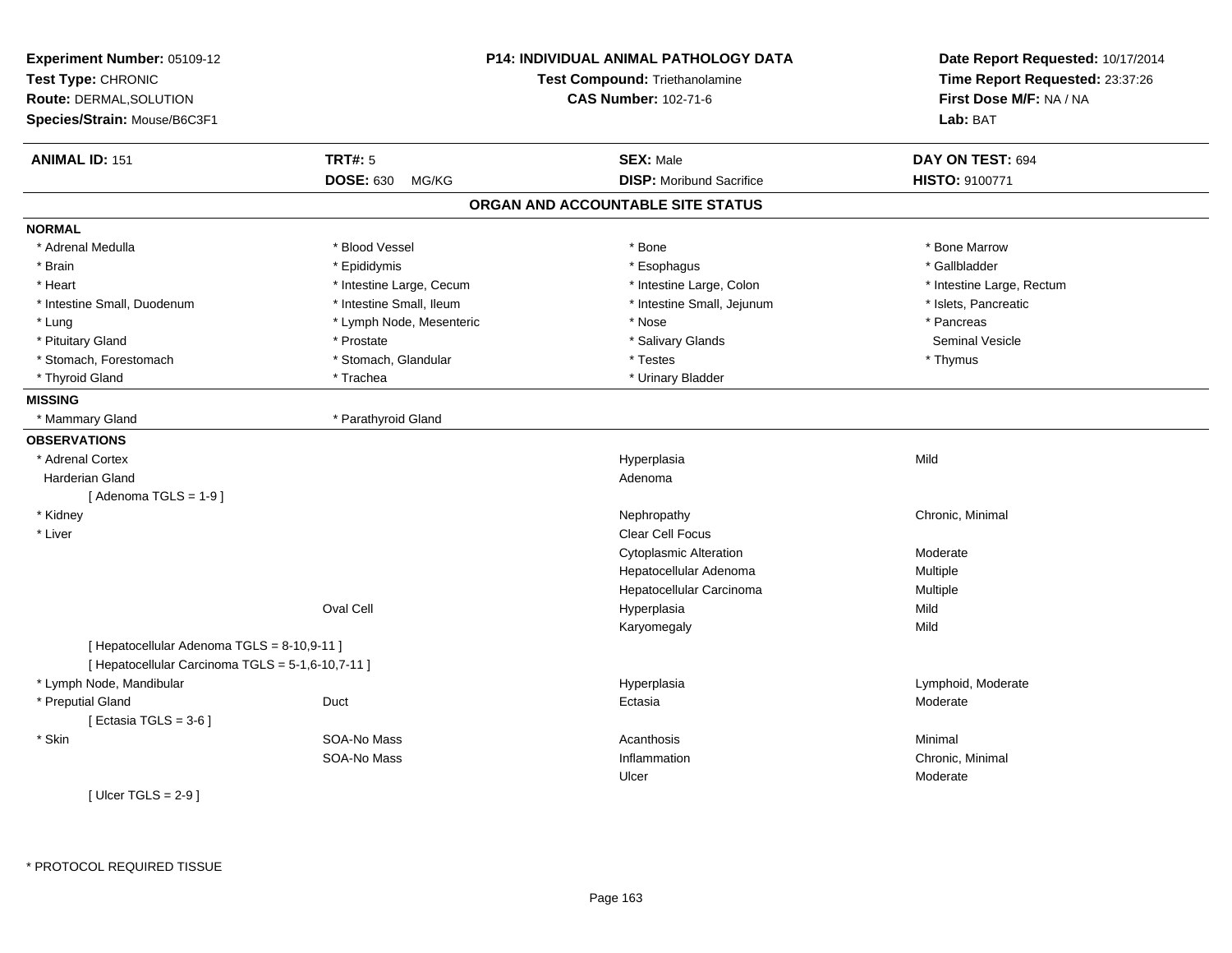| Experiment Number: 05109-12<br>Test Type: CHRONIC |                           | <b>P14: INDIVIDUAL ANIMAL PATHOLOGY DATA</b><br><b>Test Compound: Triethanolamine</b> | Date Report Requested: 10/17/2014<br>Time Report Requested: 23:37:26 |
|---------------------------------------------------|---------------------------|---------------------------------------------------------------------------------------|----------------------------------------------------------------------|
| <b>Route: DERMAL, SOLUTION</b>                    |                           | <b>CAS Number: 102-71-6</b>                                                           | First Dose M/F: NA / NA                                              |
| Species/Strain: Mouse/B6C3F1                      |                           |                                                                                       | Lab: BAT                                                             |
| <b>ANIMAL ID: 151</b>                             | TRT#: 5                   | <b>SEX: Male</b>                                                                      | DAY ON TEST: 694                                                     |
|                                                   | <b>DOSE: 630</b><br>MG/KG | <b>DISP:</b> Moribund Sacrifice                                                       | <b>HISTO: 9100771</b>                                                |
|                                                   |                           | ORGAN AND ACCOUNTABLE SITE STATUS                                                     |                                                                      |
| * Spleen                                          |                           | Hematopoietic Cell Proliferation                                                      | Mild                                                                 |
| [ Hematopoietic Cell Proliferation TGLS = $4-1$ ] |                           |                                                                                       |                                                                      |
| PRIMARY CAUSE OF DEATH                            |                           |                                                                                       |                                                                      |
| Animal Note: MORIBUND SAC DUE TO LIVER TUMORS     |                           |                                                                                       |                                                                      |
| Animal Note: PARATHYROID CUT THRU                 |                           |                                                                                       |                                                                      |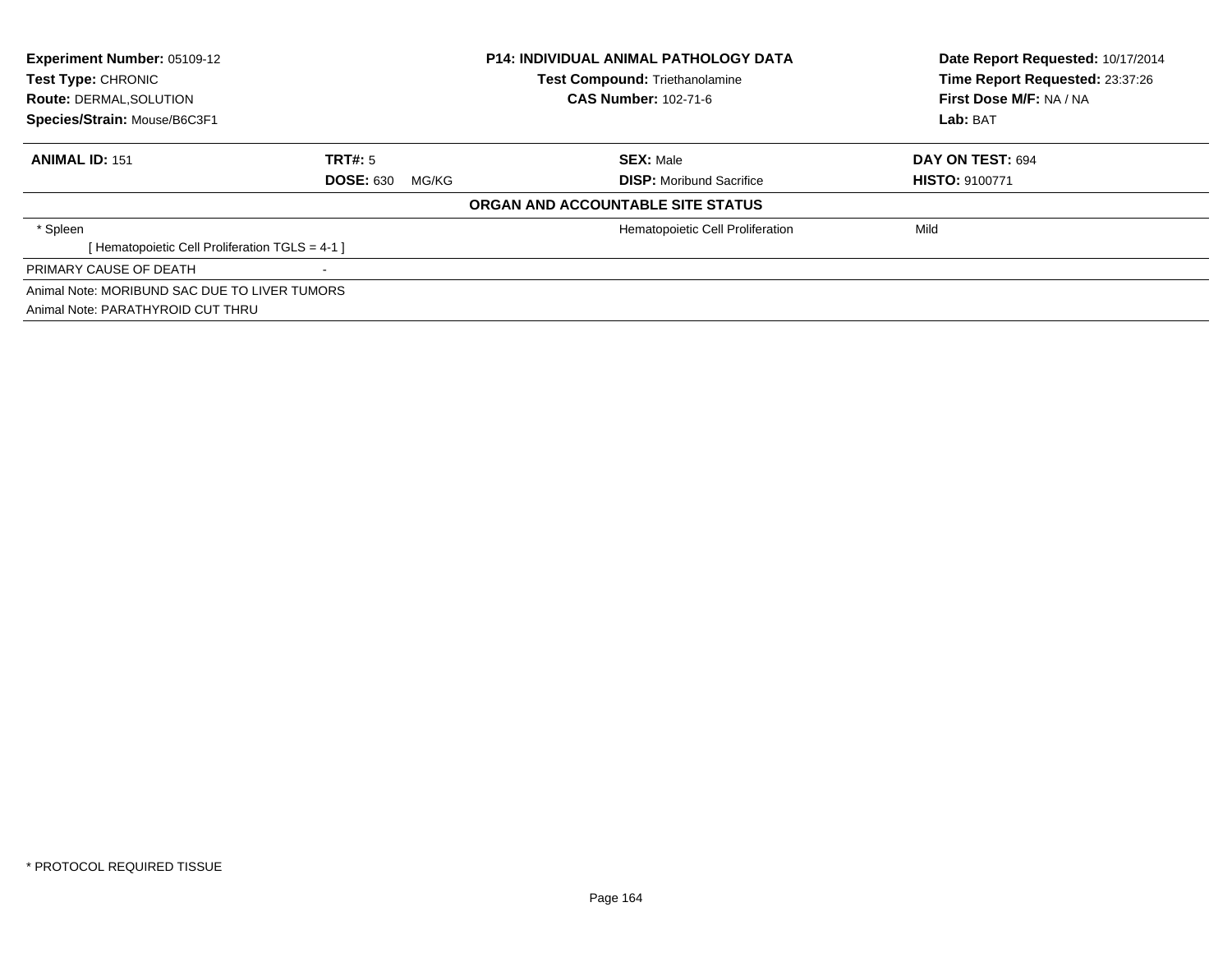| <b>Experiment Number: 05109-12</b><br>Test Type: CHRONIC<br><b>Route: DERMAL, SOLUTION</b><br>Species/Strain: Mouse/B6C3F1 | <b>P14: INDIVIDUAL ANIMAL PATHOLOGY DATA</b><br><b>Test Compound: Triethanolamine</b><br><b>CAS Number: 102-71-6</b> |                                   | Date Report Requested: 10/17/2014<br>Time Report Requested: 23:37:26<br>First Dose M/F: NA / NA<br>Lab: BAT |  |
|----------------------------------------------------------------------------------------------------------------------------|----------------------------------------------------------------------------------------------------------------------|-----------------------------------|-------------------------------------------------------------------------------------------------------------|--|
| <b>ANIMAL ID: 152</b>                                                                                                      | <b>TRT#: 5</b>                                                                                                       | <b>SEX: Male</b>                  | DAY ON TEST: 373                                                                                            |  |
|                                                                                                                            | <b>DOSE: 630</b><br>MG/KG                                                                                            | <b>DISP:</b> Moribund Sacrifice   | <b>HISTO: 9100772</b>                                                                                       |  |
|                                                                                                                            |                                                                                                                      | ORGAN AND ACCOUNTABLE SITE STATUS |                                                                                                             |  |
| <b>NORMAL</b>                                                                                                              |                                                                                                                      |                                   |                                                                                                             |  |
| * Adrenal Cortex                                                                                                           | * Adrenal Medulla                                                                                                    | * Blood Vessel                    | * Bone                                                                                                      |  |
| * Bone Marrow                                                                                                              | * Brain                                                                                                              | * Epididymis                      | * Esophagus                                                                                                 |  |
| * Gallbladder                                                                                                              | * Heart                                                                                                              | * Intestine Large, Cecum          | * Intestine Large, Colon                                                                                    |  |
| * Intestine Large, Rectum                                                                                                  | * Intestine Small, Duodenum                                                                                          | * Intestine Small, Ileum          | * Intestine Small, Jejunum                                                                                  |  |
| * Islets. Pancreatic                                                                                                       | * Kidney                                                                                                             | * Liver                           | * Lung                                                                                                      |  |
| * Lymph Node, Mandibular                                                                                                   | * Lymph Node, Mesenteric                                                                                             | * Nose                            | * Pancreas                                                                                                  |  |
| * Parathyroid Gland                                                                                                        | * Pituitary Gland                                                                                                    | * Preputial Gland                 | * Prostate                                                                                                  |  |
| * Salivary Glands                                                                                                          | <b>Seminal Vesicle</b>                                                                                               | * Skin                            | * Spleen                                                                                                    |  |
| * Stomach, Forestomach                                                                                                     | * Stomach, Glandular                                                                                                 | * Testes                          | * Thymus                                                                                                    |  |
| * Thyroid Gland                                                                                                            | * Trachea                                                                                                            | * Urinary Bladder                 |                                                                                                             |  |
| <b>MISSING</b>                                                                                                             |                                                                                                                      |                                   |                                                                                                             |  |
| * Mammary Gland                                                                                                            |                                                                                                                      |                                   |                                                                                                             |  |
| PRIMARY CAUSE OF DEATH                                                                                                     |                                                                                                                      |                                   |                                                                                                             |  |
| Animal Note: TGL2, FOCUS COULD NOT BE FOUND<br>Animal Note: MORIBUND SAC DUE TO UNDETERMINED CAUSE                         |                                                                                                                      |                                   |                                                                                                             |  |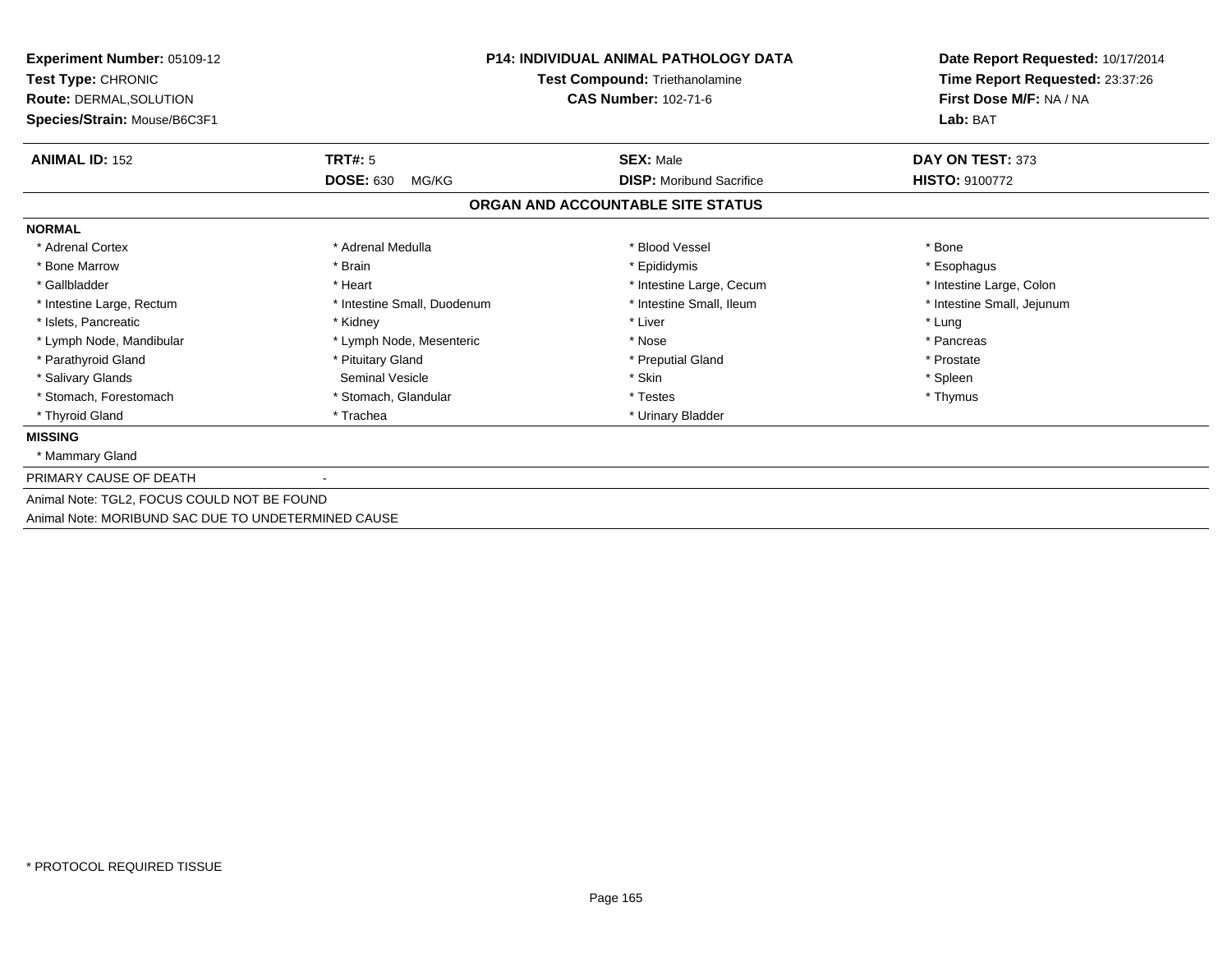| Experiment Number: 05109-12<br>Test Type: CHRONIC<br>Route: DERMAL, SOLUTION<br>Species/Strain: Mouse/B6C3F1 |                           | <b>P14: INDIVIDUAL ANIMAL PATHOLOGY DATA</b><br><b>Test Compound: Triethanolamine</b><br><b>CAS Number: 102-71-6</b> | Date Report Requested: 10/17/2014<br>Time Report Requested: 23:37:26<br>First Dose M/F: NA / NA<br>Lab: BAT |
|--------------------------------------------------------------------------------------------------------------|---------------------------|----------------------------------------------------------------------------------------------------------------------|-------------------------------------------------------------------------------------------------------------|
| <b>ANIMAL ID: 153</b>                                                                                        | <b>TRT#: 5</b>            | <b>SEX: Male</b>                                                                                                     | DAY ON TEST: 730                                                                                            |
|                                                                                                              | <b>DOSE: 630</b><br>MG/KG | <b>DISP: Terminal Sacrifice</b>                                                                                      | <b>HISTO: 9100773</b>                                                                                       |
|                                                                                                              |                           | ORGAN AND ACCOUNTABLE SITE STATUS                                                                                    |                                                                                                             |
| <b>NORMAL</b>                                                                                                |                           |                                                                                                                      |                                                                                                             |
| * Adrenal Medulla                                                                                            | * Blood Vessel            | * Bone                                                                                                               | * Bone Marrow                                                                                               |
| * Brain                                                                                                      | * Epididymis              | * Esophagus                                                                                                          | * Gallbladder                                                                                               |
| * Heart                                                                                                      | * Intestine Large, Cecum  | * Intestine Large, Colon                                                                                             | * Intestine Large, Rectum                                                                                   |
| * Intestine Small, Duodenum                                                                                  | * Intestine Small, Ileum  | * Intestine Small, Jejunum                                                                                           | * Islets, Pancreatic                                                                                        |
| * Liver                                                                                                      | * Lymph Node, Mandibular  | * Lymph Node, Mesenteric                                                                                             | * Nose                                                                                                      |
| * Pancreas                                                                                                   | * Parathyroid Gland       | * Pituitary Gland                                                                                                    | * Preputial Gland                                                                                           |
| * Prostate                                                                                                   | * Salivary Glands         | <b>Seminal Vesicle</b>                                                                                               | * Spleen                                                                                                    |
| * Stomach, Forestomach                                                                                       | * Stomach, Glandular      | * Testes                                                                                                             | * Thymus                                                                                                    |
| * Trachea                                                                                                    | * Urinary Bladder         |                                                                                                                      |                                                                                                             |
| <b>MISSING</b>                                                                                               |                           |                                                                                                                      |                                                                                                             |
| * Mammary Gland                                                                                              |                           |                                                                                                                      |                                                                                                             |
| <b>OBSERVATIONS</b>                                                                                          |                           |                                                                                                                      |                                                                                                             |
| * Adrenal Cortex                                                                                             |                           | Hypertrophy                                                                                                          | Mild                                                                                                        |
| * Kidney                                                                                                     |                           | Nephropathy                                                                                                          | Chronic, Mild                                                                                               |
| * Lung                                                                                                       |                           | Alveolar/Bronchiolar Adenoma                                                                                         |                                                                                                             |
| * Skin                                                                                                       | SOA-No Mass               | Acanthosis                                                                                                           | Minimal                                                                                                     |
|                                                                                                              | SOA-No Mass               | Inflammation                                                                                                         | Chronic, Minimal                                                                                            |
| * Thyroid Gland                                                                                              | <b>Follicular Cel</b>     | Hyperplasia                                                                                                          | Minimal                                                                                                     |
| PRIMARY CAUSE OF DEATH                                                                                       | $\overline{\phantom{a}}$  |                                                                                                                      |                                                                                                             |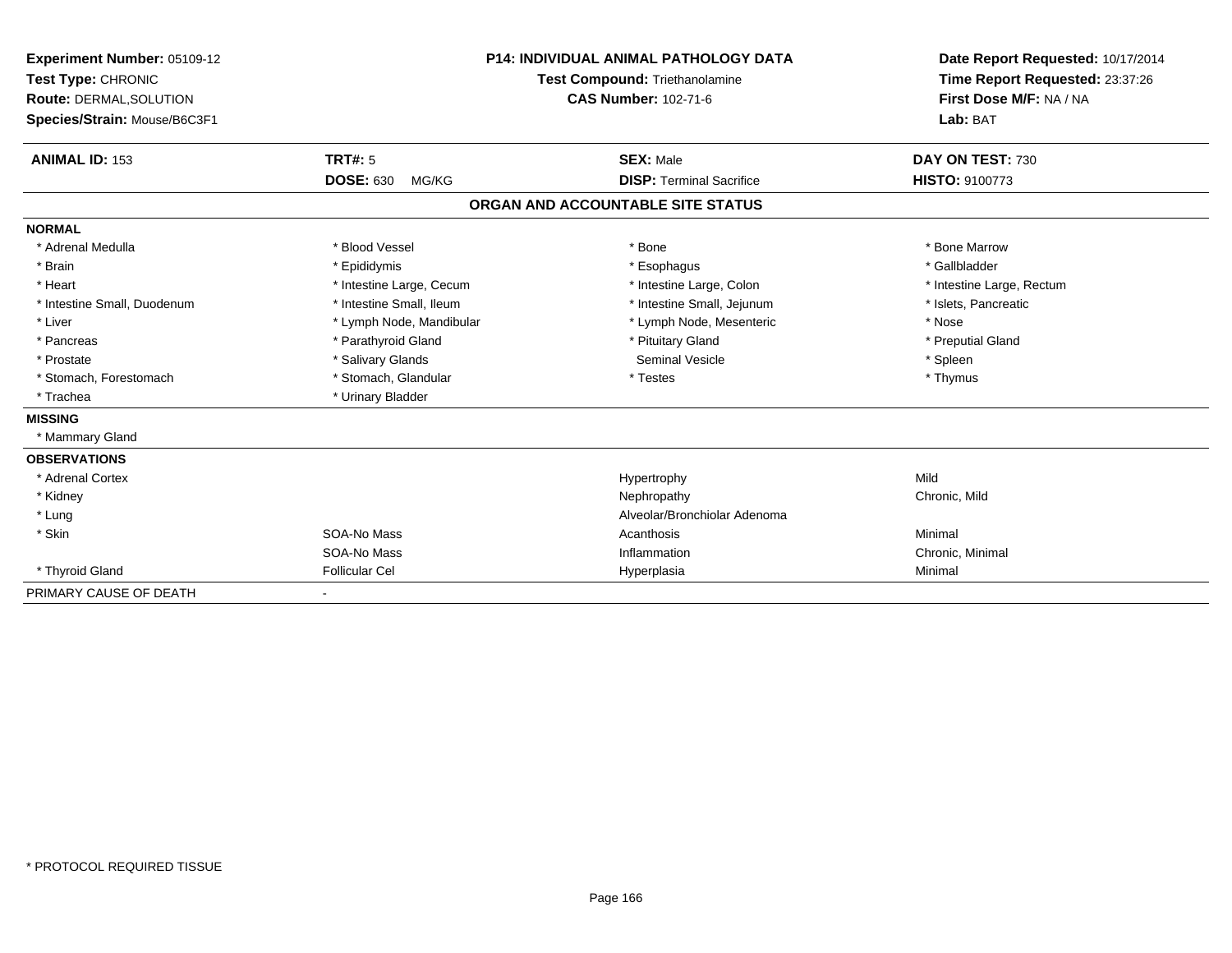| Experiment Number: 05109-12<br>Test Type: CHRONIC<br>Route: DERMAL, SOLUTION<br>Species/Strain: Mouse/B6C3F1<br><b>ANIMAL ID: 154</b> | <b>TRT#: 5</b>            | <b>P14: INDIVIDUAL ANIMAL PATHOLOGY DATA</b><br><b>Test Compound: Triethanolamine</b><br><b>CAS Number: 102-71-6</b><br><b>SEX: Male</b> |                                 | Date Report Requested: 10/17/2014<br>Time Report Requested: 23:37:26<br>First Dose M/F: NA / NA<br>Lab: BAT<br>DAY ON TEST: 731 |
|---------------------------------------------------------------------------------------------------------------------------------------|---------------------------|------------------------------------------------------------------------------------------------------------------------------------------|---------------------------------|---------------------------------------------------------------------------------------------------------------------------------|
|                                                                                                                                       | <b>DOSE: 630</b><br>MG/KG |                                                                                                                                          | <b>DISP: Terminal Sacrifice</b> | <b>HISTO: 9100774</b>                                                                                                           |
|                                                                                                                                       |                           | ORGAN AND ACCOUNTABLE SITE STATUS                                                                                                        |                                 |                                                                                                                                 |
| <b>NORMAL</b>                                                                                                                         |                           |                                                                                                                                          |                                 |                                                                                                                                 |
| * Adrenal Medulla                                                                                                                     | * Blood Vessel            |                                                                                                                                          | * Bone                          | * Bone Marrow                                                                                                                   |
| * Brain                                                                                                                               | * Epididymis              |                                                                                                                                          | * Esophagus                     | * Gallbladder                                                                                                                   |
| * Heart                                                                                                                               | * Intestine Large, Cecum  |                                                                                                                                          | * Intestine Large, Colon        | * Intestine Large, Rectum                                                                                                       |
| * Intestine Small, Duodenum                                                                                                           | * Intestine Small, Ileum  |                                                                                                                                          | * Intestine Small, Jejunum      | * Islets, Pancreatic                                                                                                            |
| * Lymph Node, Mandibular                                                                                                              | * Lymph Node, Mesenteric  |                                                                                                                                          | * Nose                          | * Pancreas                                                                                                                      |
| * Parathyroid Gland                                                                                                                   | * Pituitary Gland         |                                                                                                                                          | * Prostate                      | * Salivary Glands                                                                                                               |
| <b>Seminal Vesicle</b>                                                                                                                | * Skin                    |                                                                                                                                          | * Spleen                        | * Stomach, Forestomach                                                                                                          |
| * Stomach, Glandular                                                                                                                  | * Testes                  |                                                                                                                                          | * Thymus                        | * Thyroid Gland                                                                                                                 |
| * Trachea                                                                                                                             | * Urinary Bladder         |                                                                                                                                          |                                 |                                                                                                                                 |
| <b>MISSING</b>                                                                                                                        |                           |                                                                                                                                          |                                 |                                                                                                                                 |
| * Mammary Gland                                                                                                                       |                           |                                                                                                                                          |                                 |                                                                                                                                 |
| <b>OBSERVATIONS</b>                                                                                                                   |                           |                                                                                                                                          |                                 |                                                                                                                                 |
| * Adrenal Cortex                                                                                                                      |                           |                                                                                                                                          | Hypertrophy                     | Mild                                                                                                                            |
| * Kidney                                                                                                                              |                           |                                                                                                                                          | Nephropathy                     | Chronic, Minimal                                                                                                                |
| * Liver                                                                                                                               |                           |                                                                                                                                          | Hepatocellular Adenoma          | Multiple                                                                                                                        |
| [Hepatocellular Adenoma TGLS = 1-9]                                                                                                   |                           |                                                                                                                                          |                                 |                                                                                                                                 |
| * Lung                                                                                                                                |                           |                                                                                                                                          | Alveolar/Bronchiolar Adenoma    |                                                                                                                                 |
|                                                                                                                                       |                           |                                                                                                                                          | Inflammation                    | Chronic, Moderate                                                                                                               |
| [ Alveolar/Bronchiolar Adenoma TGLS = 2-2 ]                                                                                           |                           |                                                                                                                                          |                                 |                                                                                                                                 |
| * Preputial Gland                                                                                                                     | Duct                      |                                                                                                                                          | Ectasia                         | Moderate                                                                                                                        |
| PRIMARY CAUSE OF DEATH                                                                                                                | $\blacksquare$            |                                                                                                                                          |                                 |                                                                                                                                 |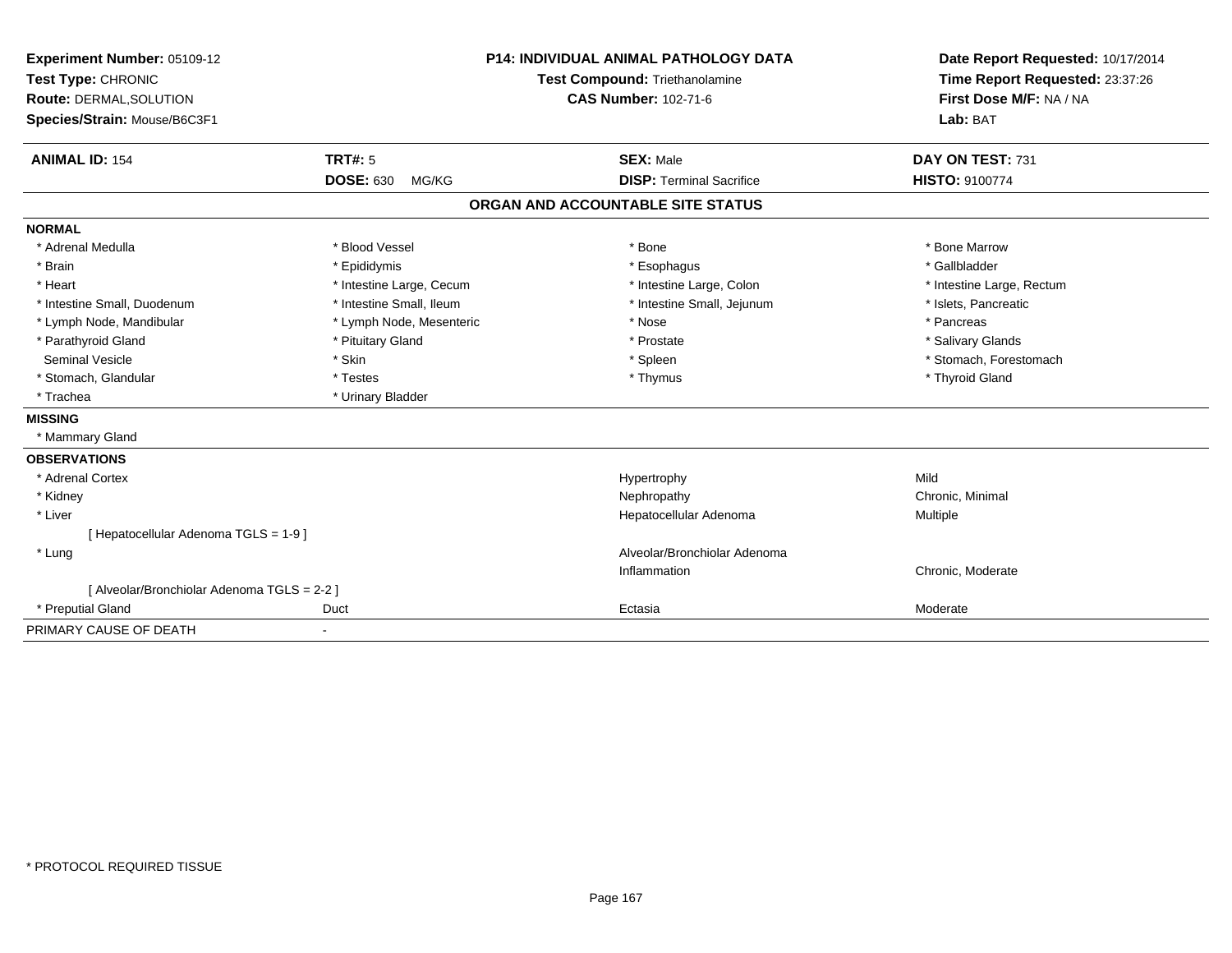| Experiment Number: 05109-12                 | <b>P14: INDIVIDUAL ANIMAL PATHOLOGY DATA</b> |                                       | Date Report Requested: 10/17/2014                          |  |
|---------------------------------------------|----------------------------------------------|---------------------------------------|------------------------------------------------------------|--|
| Test Type: CHRONIC                          |                                              | <b>Test Compound: Triethanolamine</b> | Time Report Requested: 23:37:26<br>First Dose M/F: NA / NA |  |
| Route: DERMAL, SOLUTION                     |                                              | <b>CAS Number: 102-71-6</b>           |                                                            |  |
| Species/Strain: Mouse/B6C3F1                |                                              |                                       | Lab: BAT                                                   |  |
| <b>ANIMAL ID: 155</b>                       | TRT#: 5                                      | <b>SEX: Male</b>                      | DAY ON TEST: 731                                           |  |
|                                             | <b>DOSE: 630</b><br>MG/KG                    | <b>DISP: Terminal Sacrifice</b>       | HISTO: 9100775                                             |  |
|                                             |                                              | ORGAN AND ACCOUNTABLE SITE STATUS     |                                                            |  |
| <b>NORMAL</b>                               |                                              |                                       |                                                            |  |
| * Adrenal Medulla                           | * Blood Vessel                               | * Bone                                | * Bone Marrow                                              |  |
| * Brain                                     | * Epididymis                                 | * Esophagus                           | * Gallbladder                                              |  |
| * Heart                                     | * Intestine Large, Cecum                     | * Intestine Large, Colon              | * Intestine Large, Rectum                                  |  |
| * Intestine Small, Duodenum                 | * Intestine Small, Ileum                     | * Intestine Small, Jejunum            | * Islets, Pancreatic                                       |  |
| * Lymph Node, Mandibular                    | * Lymph Node, Mesenteric                     | * Nose                                | * Pancreas                                                 |  |
| * Parathyroid Gland                         | * Pituitary Gland                            | * Prostate                            | * Salivary Glands                                          |  |
| Seminal Vesicle                             | * Skin                                       | * Spleen                              | * Stomach, Forestomach                                     |  |
| * Stomach, Glandular                        | * Testes                                     | * Thyroid Gland                       | * Trachea                                                  |  |
| * Urinary Bladder                           |                                              |                                       |                                                            |  |
| <b>MISSING</b>                              |                                              |                                       |                                                            |  |
| * Mammary Gland                             |                                              |                                       |                                                            |  |
| <b>OBSERVATIONS</b>                         |                                              |                                       |                                                            |  |
| * Adrenal Cortex                            | Capsule, Spindle Cell                        | Hyperplasia                           | Moderate                                                   |  |
| * Kidney                                    |                                              | Nephropathy                           | Chronic, Minimal                                           |  |
| * Liver                                     |                                              | Hepatocellular Adenoma                | Multiple                                                   |  |
|                                             |                                              | Hepatocellular Carcinoma              |                                                            |  |
| [ Hepatocellular Adenoma TGLS = 2-10,3-10 ] |                                              |                                       |                                                            |  |
| [ Hepatocellular Carcinoma TGLS = 1-9 ]     |                                              |                                       |                                                            |  |
| * Lung                                      |                                              | Hepatocellular Carcinoma              | Metastatic (Liver)                                         |  |
| * Preputial Gland                           | Duct                                         | Ectasia                               | Moderate                                                   |  |
| * Thymus                                    |                                              | Atrophy                               | Mild                                                       |  |
| PRIMARY CAUSE OF DEATH                      | $\blacksquare$                               |                                       |                                                            |  |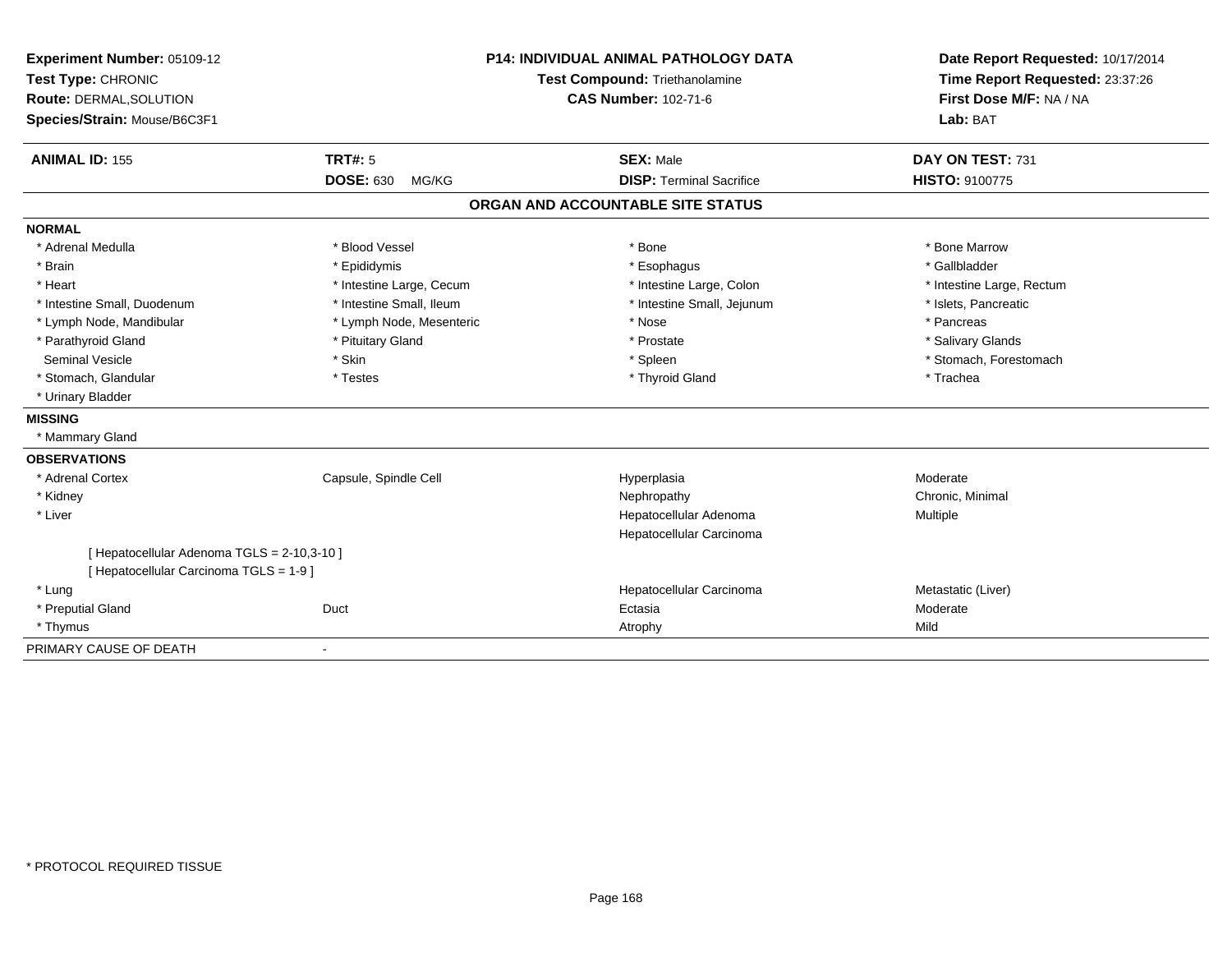| <b>Experiment Number: 05109-12</b><br>Test Type: CHRONIC<br>Route: DERMAL, SOLUTION<br>Species/Strain: Mouse/B6C3F1 | <b>P14: INDIVIDUAL ANIMAL PATHOLOGY DATA</b><br><b>Test Compound: Triethanolamine</b><br><b>CAS Number: 102-71-6</b> |                                   | Date Report Requested: 10/17/2014<br>Time Report Requested: 23:37:26<br>First Dose M/F: NA / NA<br>Lab: BAT |  |
|---------------------------------------------------------------------------------------------------------------------|----------------------------------------------------------------------------------------------------------------------|-----------------------------------|-------------------------------------------------------------------------------------------------------------|--|
| <b>ANIMAL ID: 156</b>                                                                                               | <b>TRT#: 5</b>                                                                                                       | <b>SEX: Male</b>                  | DAY ON TEST: 729                                                                                            |  |
|                                                                                                                     | <b>DOSE: 630</b><br>MG/KG                                                                                            | <b>DISP: Terminal Sacrifice</b>   | HISTO: 9100776                                                                                              |  |
|                                                                                                                     |                                                                                                                      | ORGAN AND ACCOUNTABLE SITE STATUS |                                                                                                             |  |
| <b>NORMAL</b>                                                                                                       |                                                                                                                      |                                   |                                                                                                             |  |
| * Adrenal Medulla                                                                                                   | * Blood Vessel                                                                                                       | * Bone                            | * Bone Marrow                                                                                               |  |
| * Brain                                                                                                             | * Epididymis                                                                                                         | * Esophagus                       | * Gallbladder                                                                                               |  |
| * Heart                                                                                                             | * Intestine Large, Cecum                                                                                             | * Intestine Large, Colon          | * Intestine Large, Rectum                                                                                   |  |
| * Intestine Small, Duodenum                                                                                         | * Intestine Small, Ileum                                                                                             | * Intestine Small, Jejunum        | * Islets, Pancreatic                                                                                        |  |
| * Liver                                                                                                             | * Lymph Node, Mandibular                                                                                             | * Lymph Node, Mesenteric          | * Nose                                                                                                      |  |
| * Pancreas                                                                                                          | * Parathyroid Gland                                                                                                  | * Pituitary Gland                 | * Preputial Gland                                                                                           |  |
| * Prostate                                                                                                          | * Salivary Glands                                                                                                    | <b>Seminal Vesicle</b>            | * Skin                                                                                                      |  |
| * Spleen                                                                                                            | * Stomach, Forestomach                                                                                               | * Stomach, Glandular              | * Testes                                                                                                    |  |
| * Thymus                                                                                                            | * Trachea                                                                                                            | * Urinary Bladder                 |                                                                                                             |  |
| <b>MISSING</b>                                                                                                      |                                                                                                                      |                                   |                                                                                                             |  |
| * Mammary Gland                                                                                                     |                                                                                                                      |                                   |                                                                                                             |  |
| <b>OBSERVATIONS</b>                                                                                                 |                                                                                                                      |                                   |                                                                                                             |  |
| * Adrenal Cortex                                                                                                    | Capsule, Spindle Cell                                                                                                | Hyperplasia                       | Marked                                                                                                      |  |
| * Kidney                                                                                                            |                                                                                                                      | Nephropathy                       | Chronic, Mild                                                                                               |  |
| * Lung                                                                                                              |                                                                                                                      | Alveolar/Bronchiolar Adenoma      |                                                                                                             |  |
| * Thyroid Gland                                                                                                     | <b>Follicular Cel</b>                                                                                                | Hyperplasia                       | Moderate                                                                                                    |  |
| PRIMARY CAUSE OF DEATH                                                                                              |                                                                                                                      |                                   |                                                                                                             |  |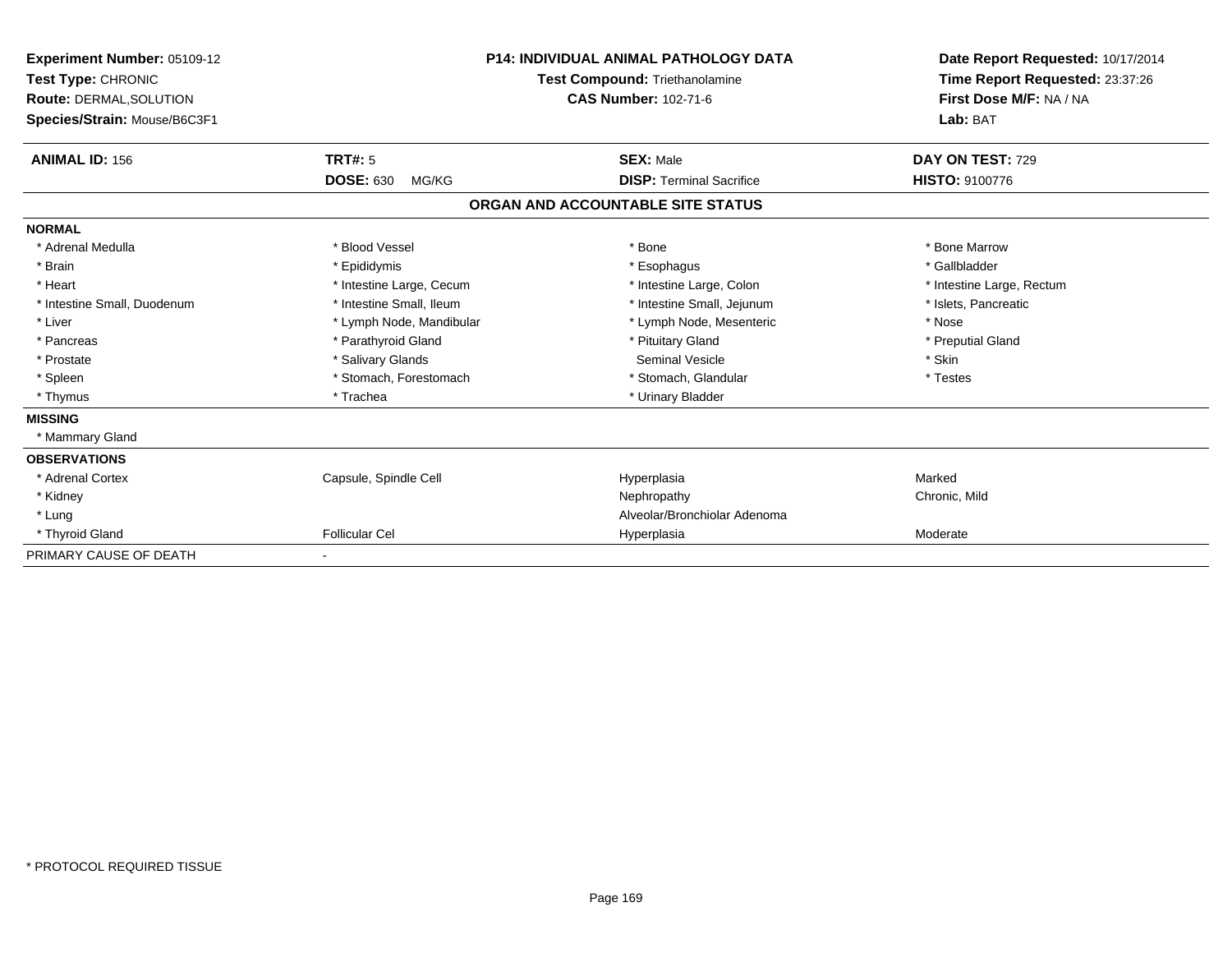| Experiment Number: 05109-12<br>Test Type: CHRONIC<br><b>Route: DERMAL, SOLUTION</b><br>Species/Strain: Mouse/B6C3F1 | <b>P14: INDIVIDUAL ANIMAL PATHOLOGY DATA</b><br>Test Compound: Triethanolamine<br><b>CAS Number: 102-71-6</b> |                                   | Date Report Requested: 10/17/2014<br>Time Report Requested: 23:37:26<br>First Dose M/F: NA / NA<br>Lab: BAT |
|---------------------------------------------------------------------------------------------------------------------|---------------------------------------------------------------------------------------------------------------|-----------------------------------|-------------------------------------------------------------------------------------------------------------|
| <b>ANIMAL ID: 157</b>                                                                                               | <b>TRT#: 5</b>                                                                                                | <b>SEX: Male</b>                  | DAY ON TEST: 730                                                                                            |
|                                                                                                                     | <b>DOSE: 630</b><br>MG/KG                                                                                     | <b>DISP: Terminal Sacrifice</b>   | HISTO: 9100777                                                                                              |
|                                                                                                                     |                                                                                                               | ORGAN AND ACCOUNTABLE SITE STATUS |                                                                                                             |
| <b>NORMAL</b>                                                                                                       |                                                                                                               |                                   |                                                                                                             |
| * Adrenal Medulla                                                                                                   | * Blood Vessel                                                                                                | * Bone                            | * Bone Marrow                                                                                               |
| * Brain                                                                                                             | * Epididymis                                                                                                  | * Esophagus                       | * Gallbladder                                                                                               |
| * Heart                                                                                                             | * Intestine Large, Cecum                                                                                      | * Intestine Large, Colon          | * Intestine Large, Rectum                                                                                   |
| * Intestine Small, Duodenum                                                                                         | * Intestine Small, Ileum                                                                                      | * Intestine Small, Jejunum        | * Islets, Pancreatic                                                                                        |
| * Liver                                                                                                             | * Lung                                                                                                        | * Lymph Node, Mandibular          | * Lymph Node, Mesenteric                                                                                    |
| * Nose                                                                                                              | * Pancreas                                                                                                    | * Parathyroid Gland               | * Pituitary Gland                                                                                           |
| * Prostate                                                                                                          | * Salivary Glands                                                                                             | Seminal Vesicle                   | * Skin                                                                                                      |
| * Spleen                                                                                                            | * Stomach, Forestomach                                                                                        | * Stomach, Glandular              | * Testes                                                                                                    |
| * Thymus                                                                                                            | * Thyroid Gland                                                                                               | * Trachea                         | * Urinary Bladder                                                                                           |
| <b>MISSING</b>                                                                                                      |                                                                                                               |                                   |                                                                                                             |
| * Mammary Gland                                                                                                     |                                                                                                               |                                   |                                                                                                             |
| <b>OBSERVATIONS</b>                                                                                                 |                                                                                                               |                                   |                                                                                                             |
| * Adrenal Cortex                                                                                                    | Capsule, Spindle Cell                                                                                         | Hyperplasia                       | Moderate                                                                                                    |
|                                                                                                                     |                                                                                                               | Hypertrophy                       | Mild                                                                                                        |
| * Kidney                                                                                                            |                                                                                                               | Nephropathy                       | Chronic, Minimal                                                                                            |
| * Preputial Gland                                                                                                   | Duct                                                                                                          | Ectasia                           | Moderate                                                                                                    |
| [ Ectasia TGLS = $1-6$ ]                                                                                            |                                                                                                               |                                   |                                                                                                             |
| PRIMARY CAUSE OF DEATH                                                                                              | $\overline{\phantom{a}}$                                                                                      |                                   |                                                                                                             |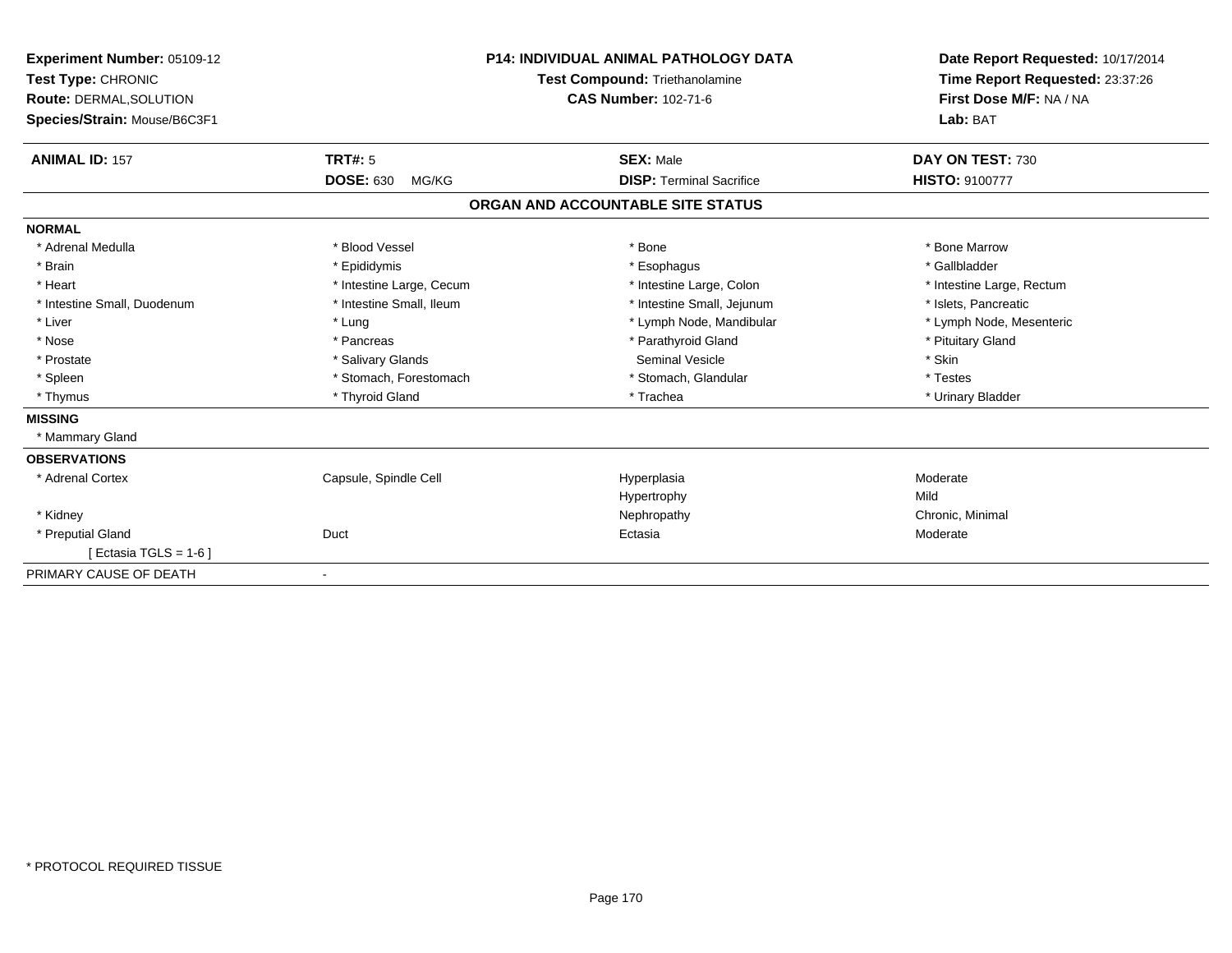| Experiment Number: 05109-12<br>Test Type: CHRONIC<br>Route: DERMAL, SOLUTION<br>Species/Strain: Mouse/B6C3F1 |                           | P14: INDIVIDUAL ANIMAL PATHOLOGY DATA<br>Test Compound: Triethanolamine<br><b>CAS Number: 102-71-6</b> | Date Report Requested: 10/17/2014<br>Time Report Requested: 23:37:26<br>First Dose M/F: NA / NA<br>Lab: BAT |
|--------------------------------------------------------------------------------------------------------------|---------------------------|--------------------------------------------------------------------------------------------------------|-------------------------------------------------------------------------------------------------------------|
| <b>ANIMAL ID: 158</b>                                                                                        | <b>TRT#: 5</b>            | <b>SEX: Male</b>                                                                                       | DAY ON TEST: 652                                                                                            |
|                                                                                                              | <b>DOSE: 630</b><br>MG/KG | <b>DISP: Natural Death</b>                                                                             | HISTO: 9100778                                                                                              |
|                                                                                                              |                           | ORGAN AND ACCOUNTABLE SITE STATUS                                                                      |                                                                                                             |
| <b>NORMAL</b>                                                                                                |                           |                                                                                                        |                                                                                                             |
| * Adrenal Cortex                                                                                             | * Adrenal Medulla         | * Bone                                                                                                 | * Bone Marrow                                                                                               |
| * Brain                                                                                                      | * Epididymis              | * Esophagus                                                                                            | * Gallbladder                                                                                               |
| * Heart                                                                                                      | * Intestine Large, Cecum  | * Intestine Large, Colon                                                                               | * Intestine Large, Rectum                                                                                   |
| * Intestine Small, Duodenum                                                                                  | * Intestine Small, Ileum  | * Intestine Small, Jejunum                                                                             | * Islets, Pancreatic                                                                                        |
| * Nose                                                                                                       | * Pancreas                | * Parathyroid Gland                                                                                    | * Preputial Gland                                                                                           |
| * Prostate                                                                                                   | * Salivary Glands         | <b>Seminal Vesicle</b>                                                                                 | * Stomach, Forestomach                                                                                      |
| * Stomach, Glandular                                                                                         | * Testes                  | * Thyroid Gland                                                                                        | * Trachea                                                                                                   |
| * Urinary Bladder                                                                                            |                           |                                                                                                        |                                                                                                             |
| <b>MISSING</b>                                                                                               |                           |                                                                                                        |                                                                                                             |
| <b>Blood Vessel</b>                                                                                          | * Mammary Gland           | * Pituitary Gland                                                                                      |                                                                                                             |
| <b>OBSERVATIONS</b>                                                                                          |                           |                                                                                                        |                                                                                                             |
| * Kidney                                                                                                     |                           | Leukemia Lymphocytic                                                                                   |                                                                                                             |
| [ Leukemia Lymphocytic TGLS = 3-1 ]                                                                          |                           |                                                                                                        |                                                                                                             |
| * Liver                                                                                                      |                           | Leukemia Lymphocytic                                                                                   |                                                                                                             |
| [ Leukemia Lymphocytic TGLS = 4-1 ]                                                                          |                           |                                                                                                        |                                                                                                             |
| * Lung                                                                                                       |                           | Leukemia Lymphocytic                                                                                   |                                                                                                             |
| [ Leukemia Lymphocytic TGLS = 5-2 ]                                                                          |                           |                                                                                                        |                                                                                                             |
| * Lymph Node, Mandibular                                                                                     |                           | Leukemia Lymphocytic                                                                                   |                                                                                                             |
| [ Leukemia Lymphocytic TGLS = 2-7,7-4 ]                                                                      |                           |                                                                                                        |                                                                                                             |
| * Lymph Node, Mesenteric                                                                                     |                           | Leukemia Lymphocytic                                                                                   |                                                                                                             |
| [ Leukemia Lymphocytic TGLS = 2-7,7-4 ]                                                                      |                           |                                                                                                        |                                                                                                             |
| <b>Skeletal Muscle</b>                                                                                       |                           | Leukemia Lymphocytic                                                                                   |                                                                                                             |
| * Skin                                                                                                       | SOA-No Mass               | Acanthosis                                                                                             | Mild                                                                                                        |
|                                                                                                              | SOA-No Mass               | Ulcer                                                                                                  | Mild                                                                                                        |
| [Acanthosis TGLS = 1-9]                                                                                      |                           |                                                                                                        |                                                                                                             |
| * Spleen                                                                                                     |                           | Leukemia Lymphocytic                                                                                   |                                                                                                             |
| [ Leukemia Lymphocytic TGLS = 6-1 ]                                                                          |                           |                                                                                                        |                                                                                                             |
| * Thymus                                                                                                     |                           | Leukemia Lymphocytic                                                                                   |                                                                                                             |
| PRIMARY CAUSE OF DEATH                                                                                       | $\blacksquare$            |                                                                                                        |                                                                                                             |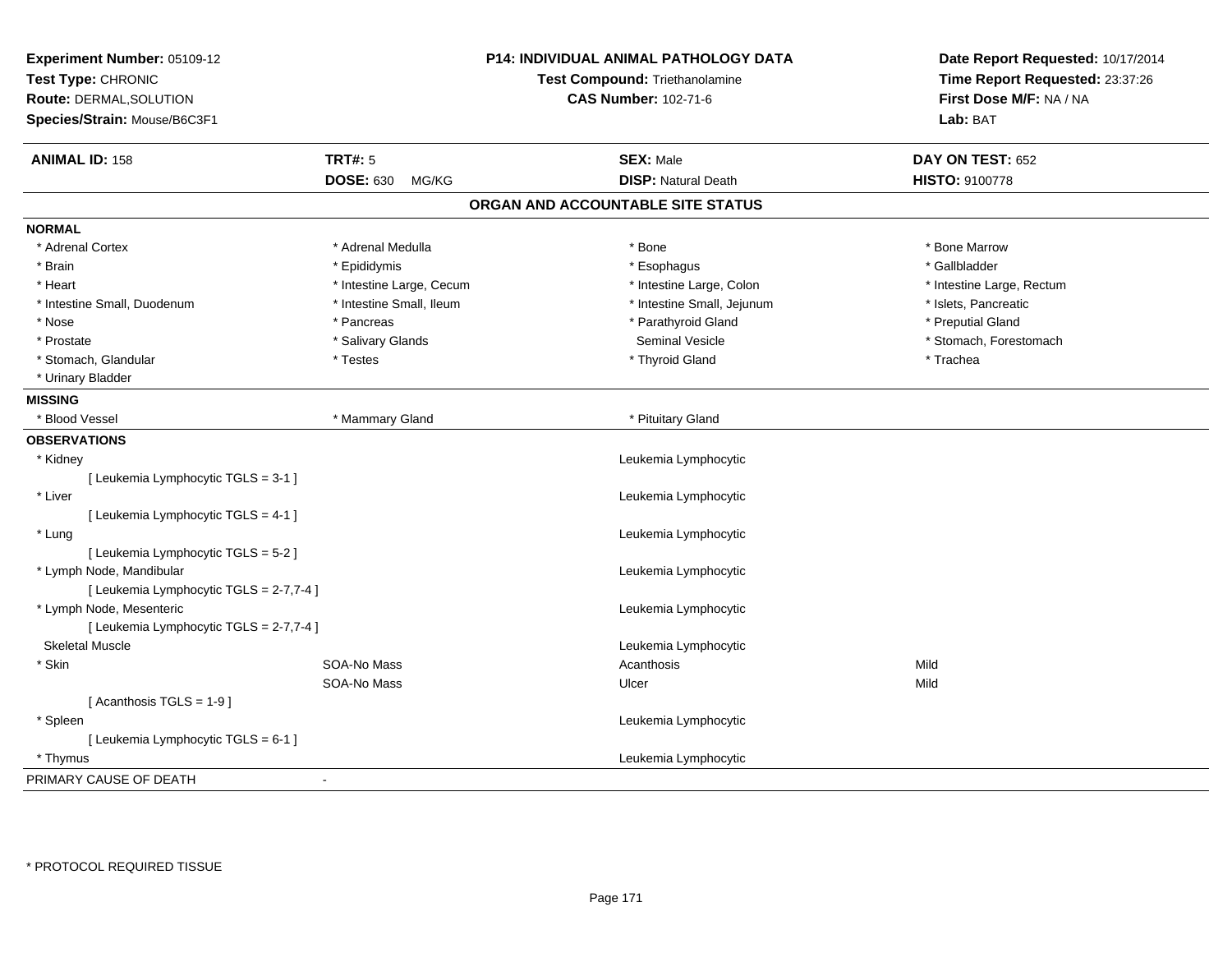| <b>Experiment Number: 05109-12</b><br><b>Test Type: CHRONIC</b> |                           | <b>P14: INDIVIDUAL ANIMAL PATHOLOGY DATA</b><br><b>Test Compound: Triethanolamine</b> | Date Report Requested: 10/17/2014 |
|-----------------------------------------------------------------|---------------------------|---------------------------------------------------------------------------------------|-----------------------------------|
|                                                                 |                           |                                                                                       | Time Report Requested: 23:37:26   |
| <b>Route: DERMAL, SOLUTION</b>                                  |                           | <b>CAS Number: 102-71-6</b>                                                           | First Dose M/F: NA / NA           |
| Species/Strain: Mouse/B6C3F1                                    |                           |                                                                                       | Lab: BAT                          |
| <b>ANIMAL ID: 158</b>                                           | TRT#: 5                   | <b>SEX: Male</b>                                                                      | <b>DAY ON TEST: 652</b>           |
|                                                                 | <b>DOSE: 630</b><br>MG/KG | <b>DISP:</b> Natural Death                                                            | <b>HISTO: 9100778</b>             |
|                                                                 |                           | ORGAN AND ACCOUNTABLE SITE STATUS                                                     |                                   |
| Animal Note: COD, LEUKEMIA LYMPHOCYTIC                          |                           |                                                                                       |                                   |
| Animal Note: MOST VESSELS HAVE LEUKEMIA CELLS BUT ONLY ORGANS   |                           |                                                                                       |                                   |
| Animal Note: WITH TGL, OTHER THAN THYMUS ARE RECORDED           |                           |                                                                                       |                                   |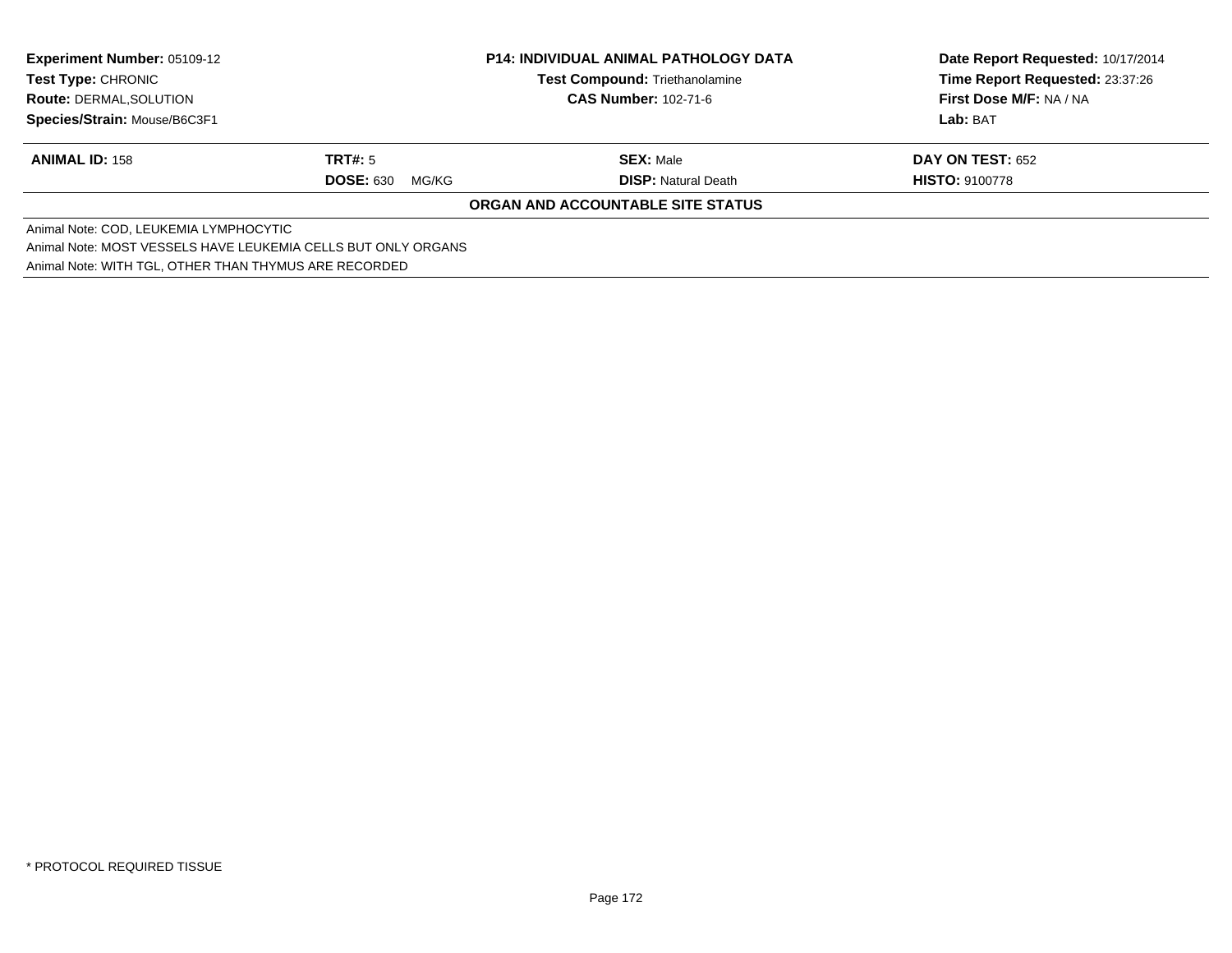| Experiment Number: 05109-12<br>Test Type: CHRONIC<br><b>Route: DERMAL, SOLUTION</b><br>Species/Strain: Mouse/B6C3F1 |                           | <b>P14: INDIVIDUAL ANIMAL PATHOLOGY DATA</b><br><b>Test Compound: Triethanolamine</b><br><b>CAS Number: 102-71-6</b> | Date Report Requested: 10/17/2014<br>Time Report Requested: 23:37:26<br>First Dose M/F: NA / NA<br>Lab: BAT |  |
|---------------------------------------------------------------------------------------------------------------------|---------------------------|----------------------------------------------------------------------------------------------------------------------|-------------------------------------------------------------------------------------------------------------|--|
| <b>ANIMAL ID: 159</b>                                                                                               | <b>TRT#: 5</b>            | <b>SEX: Male</b>                                                                                                     | DAY ON TEST: 729                                                                                            |  |
|                                                                                                                     | <b>DOSE: 630</b><br>MG/KG | <b>DISP: Terminal Sacrifice</b>                                                                                      | <b>HISTO: 9100779</b>                                                                                       |  |
|                                                                                                                     |                           | ORGAN AND ACCOUNTABLE SITE STATUS                                                                                    |                                                                                                             |  |
| <b>NORMAL</b>                                                                                                       |                           |                                                                                                                      |                                                                                                             |  |
| * Adrenal Medulla                                                                                                   | * Blood Vessel            | * Bone                                                                                                               | * Bone Marrow                                                                                               |  |
| * Brain                                                                                                             | * Epididymis              | * Esophagus                                                                                                          | * Gallbladder                                                                                               |  |
| * Heart                                                                                                             | * Intestine Large, Cecum  | * Intestine Large, Colon                                                                                             | * Intestine Large, Rectum                                                                                   |  |
| * Intestine Small, Duodenum                                                                                         | * Intestine Small, Ileum  | * Intestine Small, Jejunum                                                                                           | * Islets, Pancreatic                                                                                        |  |
| * Liver                                                                                                             | * Lung                    | * Lymph Node, Mandibular                                                                                             | * Lymph Node, Mesenteric                                                                                    |  |
| * Nose                                                                                                              | * Pancreas                | * Parathyroid Gland                                                                                                  | * Pituitary Gland                                                                                           |  |
| * Prostate                                                                                                          | * Salivary Glands         | <b>Seminal Vesicle</b>                                                                                               | * Skin                                                                                                      |  |
| * Spleen                                                                                                            | * Stomach, Forestomach    | * Stomach, Glandular                                                                                                 | * Testes                                                                                                    |  |
| * Thyroid Gland                                                                                                     | * Trachea                 | * Urinary Bladder                                                                                                    |                                                                                                             |  |
| <b>MISSING</b>                                                                                                      |                           |                                                                                                                      |                                                                                                             |  |
| * Mammary Gland                                                                                                     |                           |                                                                                                                      |                                                                                                             |  |
| <b>OBSERVATIONS</b>                                                                                                 |                           |                                                                                                                      |                                                                                                             |  |
| * Adrenal Cortex                                                                                                    |                           | Hypertrophy                                                                                                          | Mild                                                                                                        |  |
| * Kidney                                                                                                            |                           | Nephropathy                                                                                                          | Chronic, Minimal                                                                                            |  |
| * Preputial Gland                                                                                                   | Duct                      | Ectasia                                                                                                              | Moderate                                                                                                    |  |
| [Ectasia TGLS = $1-6$ ]                                                                                             |                           |                                                                                                                      |                                                                                                             |  |
| * Thymus                                                                                                            |                           | Atrophy                                                                                                              | Mild                                                                                                        |  |
| PRIMARY CAUSE OF DEATH                                                                                              |                           |                                                                                                                      |                                                                                                             |  |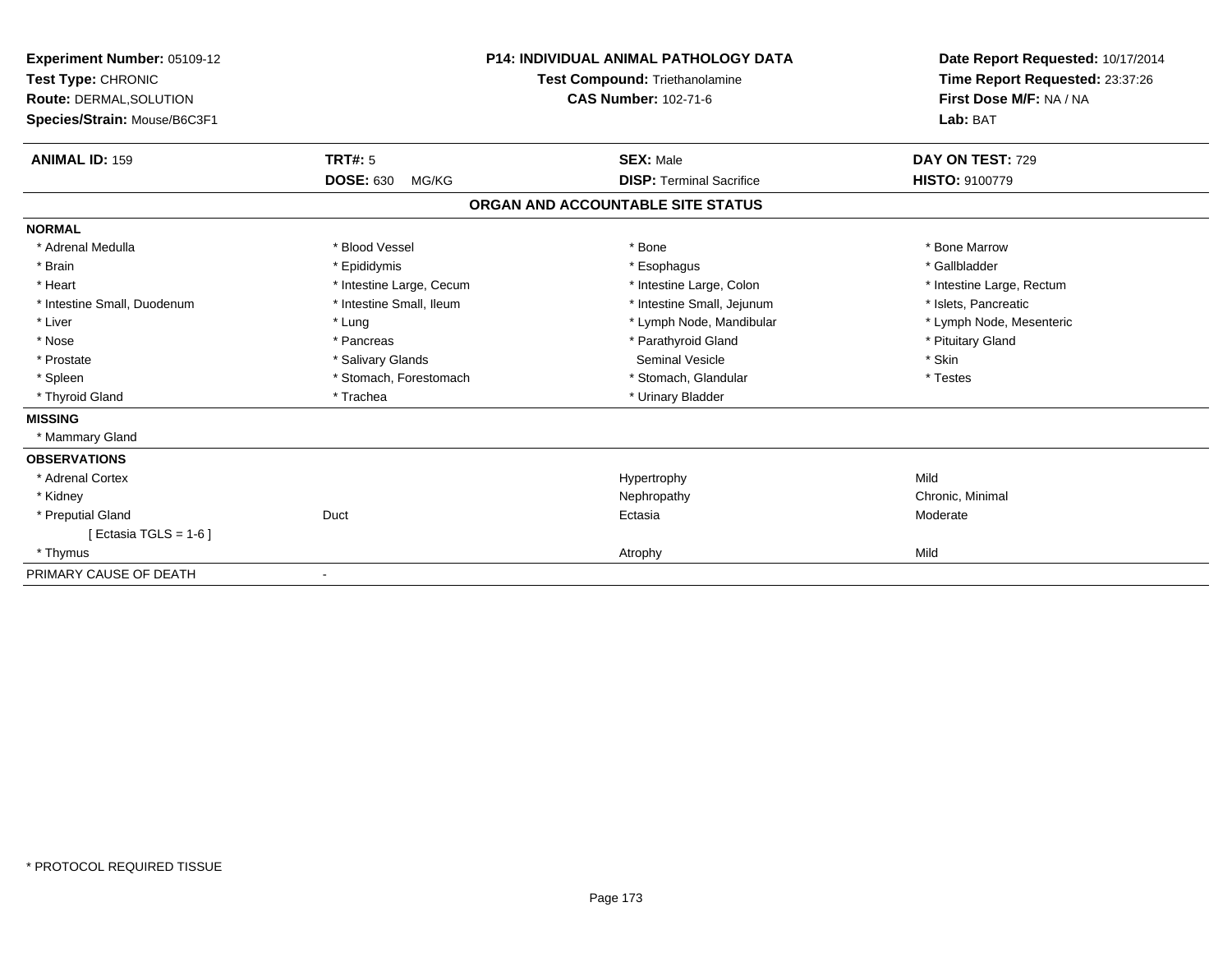| Experiment Number: 05109-12<br>Test Type: CHRONIC<br>Route: DERMAL, SOLUTION<br>Species/Strain: Mouse/B6C3F1 | <b>P14: INDIVIDUAL ANIMAL PATHOLOGY DATA</b><br>Test Compound: Triethanolamine<br><b>CAS Number: 102-71-6</b> |                                   | Date Report Requested: 10/17/2014<br>Time Report Requested: 23:37:26<br>First Dose M/F: NA / NA<br>Lab: BAT |  |
|--------------------------------------------------------------------------------------------------------------|---------------------------------------------------------------------------------------------------------------|-----------------------------------|-------------------------------------------------------------------------------------------------------------|--|
| <b>ANIMAL ID: 160</b>                                                                                        | <b>TRT#: 5</b>                                                                                                | <b>SEX: Male</b>                  | DAY ON TEST: 731                                                                                            |  |
|                                                                                                              | <b>DOSE: 630</b><br>MG/KG                                                                                     | <b>DISP: Terminal Sacrifice</b>   | <b>HISTO: 9100780</b>                                                                                       |  |
|                                                                                                              |                                                                                                               | ORGAN AND ACCOUNTABLE SITE STATUS |                                                                                                             |  |
| <b>NORMAL</b>                                                                                                |                                                                                                               |                                   |                                                                                                             |  |
| * Adrenal Medulla                                                                                            | * Blood Vessel                                                                                                | * Bone                            | * Bone Marrow                                                                                               |  |
| * Brain                                                                                                      | * Epididymis                                                                                                  | * Esophagus                       | * Gallbladder                                                                                               |  |
| * Heart                                                                                                      | * Intestine Large, Cecum                                                                                      | * Intestine Large, Colon          | * Intestine Large, Rectum                                                                                   |  |
| * Intestine Small, Duodenum                                                                                  | * Intestine Small, Ileum                                                                                      | * Intestine Small, Jejunum        | * Islets. Pancreatic                                                                                        |  |
| * Lung                                                                                                       | * Lymph Node, Mandibular                                                                                      | * Lymph Node, Mesenteric          | * Nose                                                                                                      |  |
| * Pancreas                                                                                                   | * Parathyroid Gland                                                                                           | * Preputial Gland                 | * Prostate                                                                                                  |  |
| * Salivary Glands                                                                                            | Seminal Vesicle                                                                                               | * Skin                            | * Spleen                                                                                                    |  |
| * Stomach, Forestomach                                                                                       | * Stomach, Glandular                                                                                          | * Testes                          | * Thymus                                                                                                    |  |
| * Trachea                                                                                                    | * Urinary Bladder                                                                                             |                                   |                                                                                                             |  |
| <b>MISSING</b>                                                                                               |                                                                                                               |                                   |                                                                                                             |  |
| * Mammary Gland                                                                                              |                                                                                                               |                                   |                                                                                                             |  |
| <b>OBSERVATIONS</b>                                                                                          |                                                                                                               |                                   |                                                                                                             |  |
| * Adrenal Cortex                                                                                             |                                                                                                               | Hypertrophy                       | Mild                                                                                                        |  |
| * Kidney                                                                                                     |                                                                                                               | Nephropathy                       | Chronic, Mild                                                                                               |  |
| * Liver                                                                                                      |                                                                                                               | Hepatocellular Carcinoma          |                                                                                                             |  |
| [ Hepatocellular Carcinoma TGLS = 1-9 ]                                                                      |                                                                                                               |                                   |                                                                                                             |  |
| * Pituitary Gland                                                                                            | <b>Pars Distalis</b>                                                                                          | Hyperplasia                       | Mild                                                                                                        |  |
| * Thyroid Gland                                                                                              | <b>Follicular Cel</b>                                                                                         | Hyperplasia                       | Minimal                                                                                                     |  |
| PRIMARY CAUSE OF DEATH                                                                                       |                                                                                                               |                                   |                                                                                                             |  |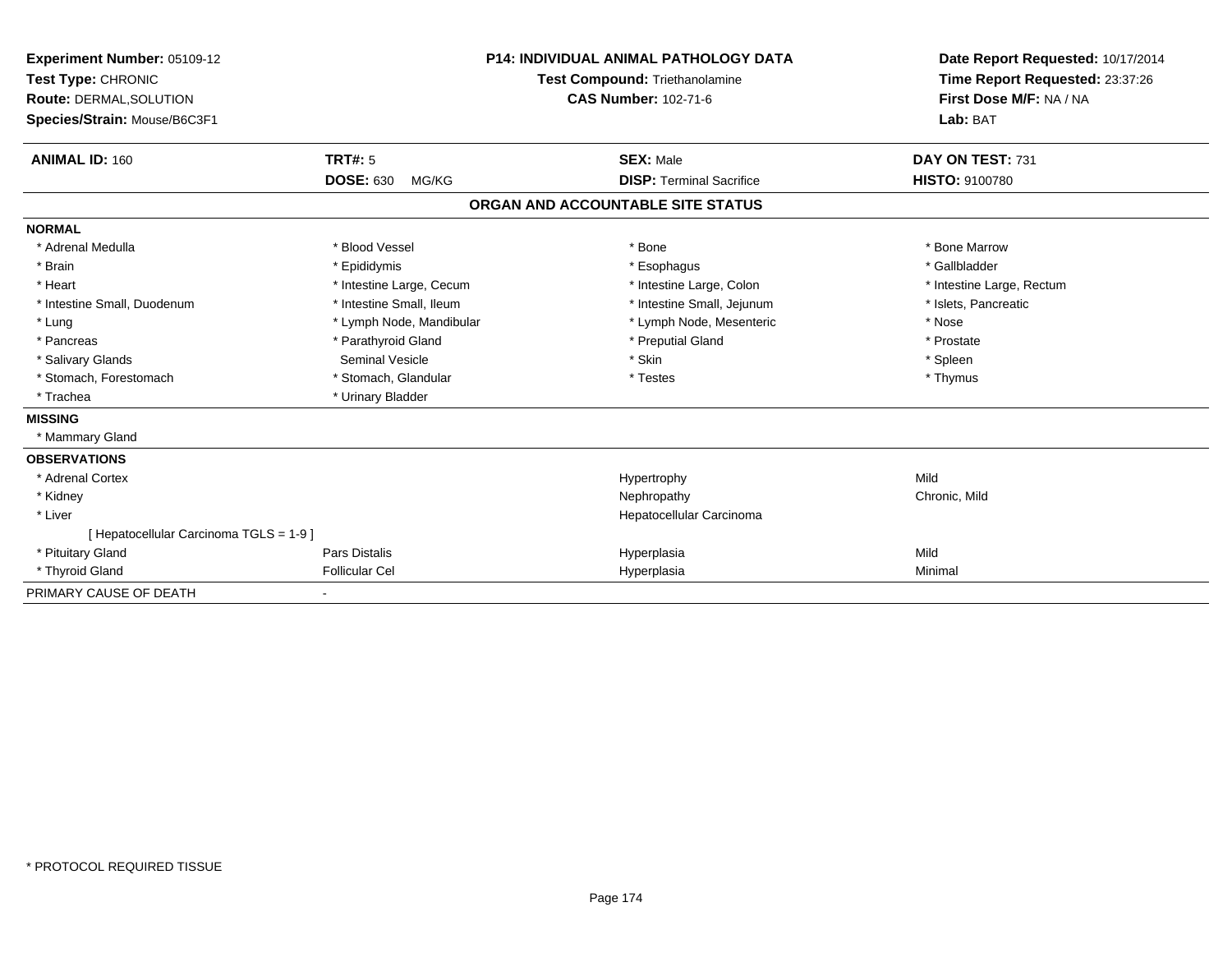| Test Compound: Triethanolamine<br>Time Report Requested: 23:37:26<br>First Dose M/F: NA / NA<br><b>CAS Number: 102-71-6</b><br>Lab: BAT<br>TRT#: 5<br><b>SEX: Male</b><br>DAY ON TEST: 732<br><b>DOSE: 630</b><br><b>DISP: Terminal Sacrifice</b><br>HISTO: 9100781<br>MG/KG<br>ORGAN AND ACCOUNTABLE SITE STATUS<br>* Blood Vessel<br>* Adrenal Medulla<br>* Bone<br>* Brain<br>* Epididymis<br>* Esophagus<br>* Heart<br>* Intestine Large, Cecum<br>* Intestine Large, Colon<br>* Intestine Small, Ileum<br>* Intestine Small, Duodenum<br>* Intestine Small, Jejunum<br>* Lymph Node, Mandibular<br>* Lymph Node, Mesenteric<br>* Nose<br>* Parathyroid Gland<br>* Pituitary Gland<br>* Preputial Gland<br>* Salivary Glands<br><b>Seminal Vesicle</b><br>* Skin<br>* Stomach, Forestomach<br>* Stomach, Glandular<br>* Testes<br>* Urinary Bladder<br>* Thymus<br>Chronic, Mild<br>Nephropathy<br>Hepatocellular Adenoma<br>Hepatocellular Carcinoma<br>Multiple<br>[Hepatocellular Adenoma TGLS = 1-2]<br>[ Hepatocellular Carcinoma TGLS = 2-10,3-9 ]<br>Alveolar/Bronchiolar Adenoma<br>[ Alveolar/Bronchiolar Adenoma TGLS = 4-2 ]<br><b>Follicular Cel</b><br>Minimal<br>Hyperplasia | Experiment Number: 05109-12  | <b>P14: INDIVIDUAL ANIMAL PATHOLOGY DATA</b> |  | Date Report Requested: 10/17/2014 |  |
|------------------------------------------------------------------------------------------------------------------------------------------------------------------------------------------------------------------------------------------------------------------------------------------------------------------------------------------------------------------------------------------------------------------------------------------------------------------------------------------------------------------------------------------------------------------------------------------------------------------------------------------------------------------------------------------------------------------------------------------------------------------------------------------------------------------------------------------------------------------------------------------------------------------------------------------------------------------------------------------------------------------------------------------------------------------------------------------------------------------------------------------------------------------------------------------------|------------------------------|----------------------------------------------|--|-----------------------------------|--|
|                                                                                                                                                                                                                                                                                                                                                                                                                                                                                                                                                                                                                                                                                                                                                                                                                                                                                                                                                                                                                                                                                                                                                                                                | Test Type: CHRONIC           |                                              |  |                                   |  |
|                                                                                                                                                                                                                                                                                                                                                                                                                                                                                                                                                                                                                                                                                                                                                                                                                                                                                                                                                                                                                                                                                                                                                                                                | Route: DERMAL, SOLUTION      |                                              |  |                                   |  |
|                                                                                                                                                                                                                                                                                                                                                                                                                                                                                                                                                                                                                                                                                                                                                                                                                                                                                                                                                                                                                                                                                                                                                                                                | Species/Strain: Mouse/B6C3F1 |                                              |  |                                   |  |
|                                                                                                                                                                                                                                                                                                                                                                                                                                                                                                                                                                                                                                                                                                                                                                                                                                                                                                                                                                                                                                                                                                                                                                                                | <b>ANIMAL ID: 161</b>        |                                              |  |                                   |  |
|                                                                                                                                                                                                                                                                                                                                                                                                                                                                                                                                                                                                                                                                                                                                                                                                                                                                                                                                                                                                                                                                                                                                                                                                |                              |                                              |  |                                   |  |
|                                                                                                                                                                                                                                                                                                                                                                                                                                                                                                                                                                                                                                                                                                                                                                                                                                                                                                                                                                                                                                                                                                                                                                                                |                              |                                              |  |                                   |  |
|                                                                                                                                                                                                                                                                                                                                                                                                                                                                                                                                                                                                                                                                                                                                                                                                                                                                                                                                                                                                                                                                                                                                                                                                | <b>NORMAL</b>                |                                              |  |                                   |  |
|                                                                                                                                                                                                                                                                                                                                                                                                                                                                                                                                                                                                                                                                                                                                                                                                                                                                                                                                                                                                                                                                                                                                                                                                | * Adrenal Cortex             |                                              |  |                                   |  |
|                                                                                                                                                                                                                                                                                                                                                                                                                                                                                                                                                                                                                                                                                                                                                                                                                                                                                                                                                                                                                                                                                                                                                                                                | * Bone Marrow                |                                              |  |                                   |  |
|                                                                                                                                                                                                                                                                                                                                                                                                                                                                                                                                                                                                                                                                                                                                                                                                                                                                                                                                                                                                                                                                                                                                                                                                | * Gallbladder                |                                              |  |                                   |  |
|                                                                                                                                                                                                                                                                                                                                                                                                                                                                                                                                                                                                                                                                                                                                                                                                                                                                                                                                                                                                                                                                                                                                                                                                | * Intestine Large, Rectum    |                                              |  |                                   |  |
|                                                                                                                                                                                                                                                                                                                                                                                                                                                                                                                                                                                                                                                                                                                                                                                                                                                                                                                                                                                                                                                                                                                                                                                                | * Islets, Pancreatic         |                                              |  |                                   |  |
|                                                                                                                                                                                                                                                                                                                                                                                                                                                                                                                                                                                                                                                                                                                                                                                                                                                                                                                                                                                                                                                                                                                                                                                                | * Pancreas                   |                                              |  |                                   |  |
|                                                                                                                                                                                                                                                                                                                                                                                                                                                                                                                                                                                                                                                                                                                                                                                                                                                                                                                                                                                                                                                                                                                                                                                                | * Prostate                   |                                              |  |                                   |  |
|                                                                                                                                                                                                                                                                                                                                                                                                                                                                                                                                                                                                                                                                                                                                                                                                                                                                                                                                                                                                                                                                                                                                                                                                | * Spleen                     |                                              |  |                                   |  |
|                                                                                                                                                                                                                                                                                                                                                                                                                                                                                                                                                                                                                                                                                                                                                                                                                                                                                                                                                                                                                                                                                                                                                                                                | * Trachea                    |                                              |  |                                   |  |
|                                                                                                                                                                                                                                                                                                                                                                                                                                                                                                                                                                                                                                                                                                                                                                                                                                                                                                                                                                                                                                                                                                                                                                                                | <b>MISSING</b>               |                                              |  |                                   |  |
|                                                                                                                                                                                                                                                                                                                                                                                                                                                                                                                                                                                                                                                                                                                                                                                                                                                                                                                                                                                                                                                                                                                                                                                                | * Mammary Gland              |                                              |  |                                   |  |
|                                                                                                                                                                                                                                                                                                                                                                                                                                                                                                                                                                                                                                                                                                                                                                                                                                                                                                                                                                                                                                                                                                                                                                                                | <b>OBSERVATIONS</b>          |                                              |  |                                   |  |
|                                                                                                                                                                                                                                                                                                                                                                                                                                                                                                                                                                                                                                                                                                                                                                                                                                                                                                                                                                                                                                                                                                                                                                                                | * Kidney                     |                                              |  |                                   |  |
|                                                                                                                                                                                                                                                                                                                                                                                                                                                                                                                                                                                                                                                                                                                                                                                                                                                                                                                                                                                                                                                                                                                                                                                                | * Liver                      |                                              |  |                                   |  |
|                                                                                                                                                                                                                                                                                                                                                                                                                                                                                                                                                                                                                                                                                                                                                                                                                                                                                                                                                                                                                                                                                                                                                                                                |                              |                                              |  |                                   |  |
|                                                                                                                                                                                                                                                                                                                                                                                                                                                                                                                                                                                                                                                                                                                                                                                                                                                                                                                                                                                                                                                                                                                                                                                                |                              |                                              |  |                                   |  |
|                                                                                                                                                                                                                                                                                                                                                                                                                                                                                                                                                                                                                                                                                                                                                                                                                                                                                                                                                                                                                                                                                                                                                                                                | * Lung                       |                                              |  |                                   |  |
|                                                                                                                                                                                                                                                                                                                                                                                                                                                                                                                                                                                                                                                                                                                                                                                                                                                                                                                                                                                                                                                                                                                                                                                                |                              |                                              |  |                                   |  |
|                                                                                                                                                                                                                                                                                                                                                                                                                                                                                                                                                                                                                                                                                                                                                                                                                                                                                                                                                                                                                                                                                                                                                                                                | * Thyroid Gland              |                                              |  |                                   |  |
|                                                                                                                                                                                                                                                                                                                                                                                                                                                                                                                                                                                                                                                                                                                                                                                                                                                                                                                                                                                                                                                                                                                                                                                                | PRIMARY CAUSE OF DEATH       |                                              |  |                                   |  |
| Animal Note: TGL5, NODULE COULD NOT BE FOUND                                                                                                                                                                                                                                                                                                                                                                                                                                                                                                                                                                                                                                                                                                                                                                                                                                                                                                                                                                                                                                                                                                                                                   |                              |                                              |  |                                   |  |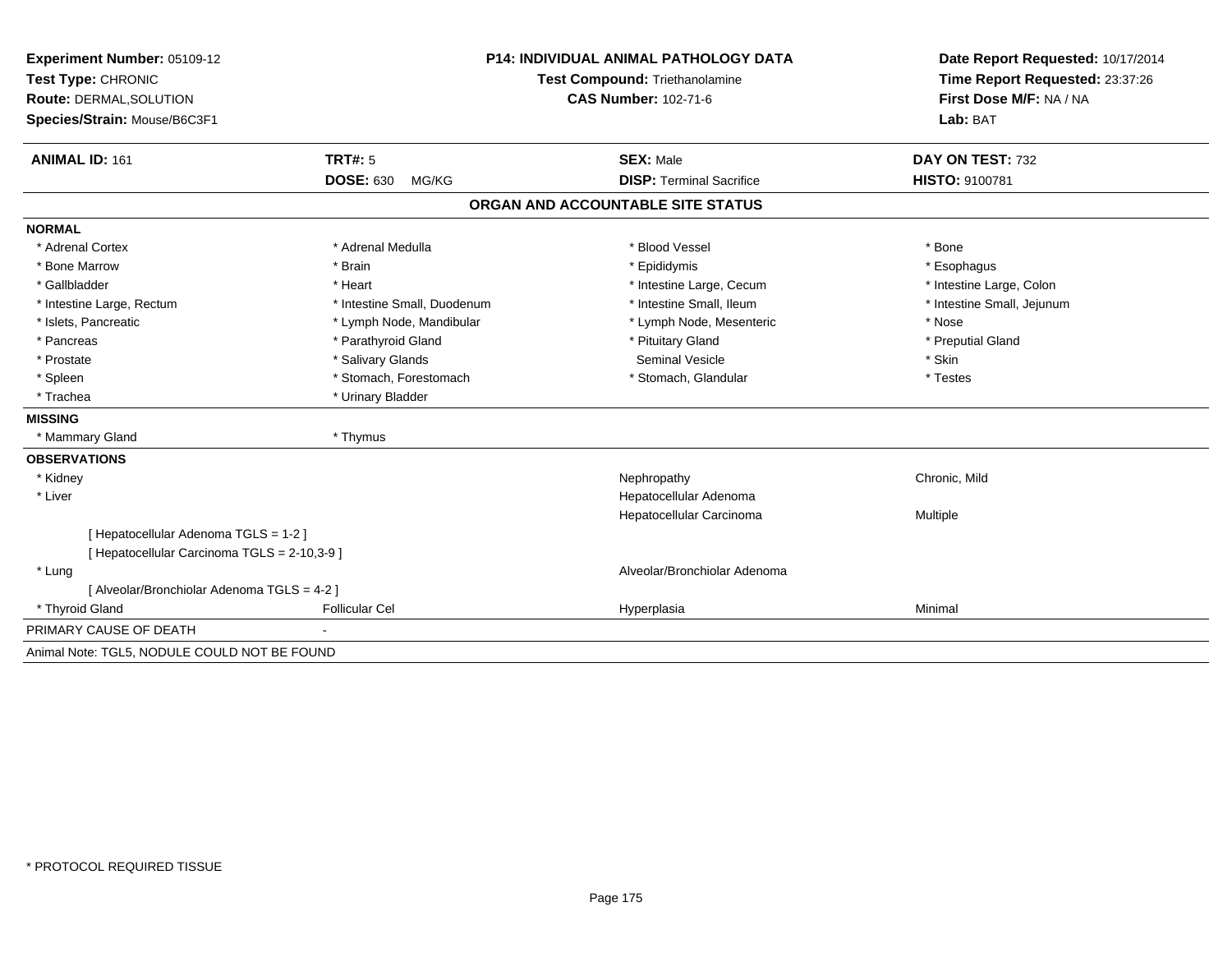| Experiment Number: 05109-12<br>Test Type: CHRONIC<br>Route: DERMAL, SOLUTION<br>Species/Strain: Mouse/B6C3F1 |                                      | P14: INDIVIDUAL ANIMAL PATHOLOGY DATA<br>Test Compound: Triethanolamine<br><b>CAS Number: 102-71-6</b> | Date Report Requested: 10/17/2014<br>Time Report Requested: 23:37:26<br>First Dose M/F: NA / NA<br>Lab: BAT |
|--------------------------------------------------------------------------------------------------------------|--------------------------------------|--------------------------------------------------------------------------------------------------------|-------------------------------------------------------------------------------------------------------------|
| <b>ANIMAL ID: 162</b>                                                                                        | TRT#: 5<br><b>DOSE: 630</b><br>MG/KG | <b>SEX: Male</b><br><b>DISP: Natural Death</b>                                                         | DAY ON TEST: 507<br><b>HISTO: 9100782</b>                                                                   |
|                                                                                                              |                                      |                                                                                                        |                                                                                                             |
|                                                                                                              |                                      | ORGAN AND ACCOUNTABLE SITE STATUS                                                                      |                                                                                                             |
| <b>NORMAL</b>                                                                                                |                                      |                                                                                                        |                                                                                                             |
| * Adrenal Cortex                                                                                             | * Adrenal Medulla                    | * Blood Vessel                                                                                         | * Bone                                                                                                      |
| * Bone Marrow                                                                                                | * Brain                              | * Epididymis                                                                                           | * Esophagus                                                                                                 |
| * Gallbladder                                                                                                | * Heart                              | * Intestine Large, Cecum                                                                               | * Intestine Large, Colon                                                                                    |
| * Intestine Large, Rectum                                                                                    | * Intestine Small, Duodenum          | * Intestine Small, Ileum                                                                               | * Intestine Small, Jejunum                                                                                  |
| * Islets, Pancreatic                                                                                         | * Lung                               | * Lymph Node, Mandibular                                                                               | * Lymph Node, Mesenteric                                                                                    |
| * Nose                                                                                                       | * Pancreas                           | * Parathyroid Gland                                                                                    | * Prostate                                                                                                  |
| * Salivary Glands                                                                                            | <b>Seminal Vesicle</b>               | * Spleen                                                                                               | * Stomach, Forestomach                                                                                      |
| * Stomach, Glandular                                                                                         | * Testes                             | * Thymus                                                                                               | * Thyroid Gland                                                                                             |
| * Trachea                                                                                                    | * Urinary Bladder                    |                                                                                                        |                                                                                                             |
| <b>MISSING</b>                                                                                               |                                      |                                                                                                        |                                                                                                             |
| * Mammary Gland                                                                                              | * Pituitary Gland                    |                                                                                                        |                                                                                                             |
| <b>OBSERVATIONS</b>                                                                                          |                                      |                                                                                                        |                                                                                                             |
| * Kidney                                                                                                     |                                      | Nephropathy                                                                                            | Chronic, Mild                                                                                               |
| * Liver                                                                                                      |                                      | Hepatocellular Carcinoma                                                                               |                                                                                                             |
| [ Hepatocellular Carcinoma TGLS = 1-9 ]                                                                      |                                      |                                                                                                        |                                                                                                             |
| * Preputial Gland                                                                                            | Duct                                 | Ectasia                                                                                                | Mild                                                                                                        |
| * Skin                                                                                                       | SOA-No Mass                          | Acanthosis                                                                                             | Minimal                                                                                                     |
|                                                                                                              | SOA-No Mass                          | Inflammation                                                                                           | Chronic, Minimal                                                                                            |
| PRIMARY CAUSE OF DEATH                                                                                       |                                      |                                                                                                        |                                                                                                             |
| Animal Note: COD, LIVER TUMOR                                                                                |                                      |                                                                                                        |                                                                                                             |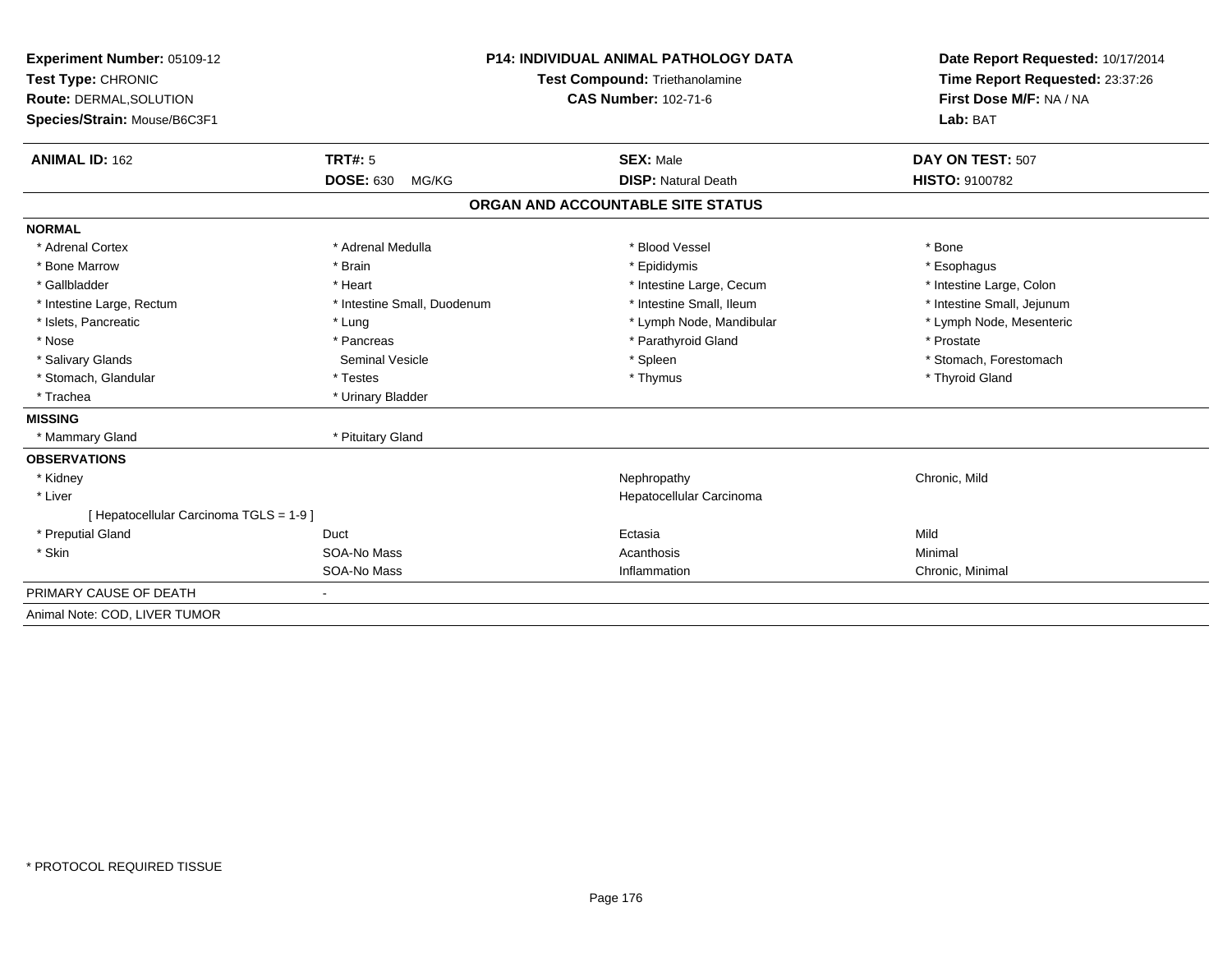| Experiment Number: 05109-12<br>Test Type: CHRONIC<br>Route: DERMAL, SOLUTION<br>Species/Strain: Mouse/B6C3F1 | <b>P14: INDIVIDUAL ANIMAL PATHOLOGY DATA</b><br>Test Compound: Triethanolamine<br><b>CAS Number: 102-71-6</b> |                                   | Date Report Requested: 10/17/2014<br>Time Report Requested: 23:37:26<br>First Dose M/F: NA / NA<br>Lab: BAT |
|--------------------------------------------------------------------------------------------------------------|---------------------------------------------------------------------------------------------------------------|-----------------------------------|-------------------------------------------------------------------------------------------------------------|
| <b>ANIMAL ID: 163</b>                                                                                        | <b>TRT#: 5</b>                                                                                                | <b>SEX: Male</b>                  | DAY ON TEST: 731                                                                                            |
|                                                                                                              | <b>DOSE: 630</b><br>MG/KG                                                                                     | <b>DISP: Terminal Sacrifice</b>   | <b>HISTO: 9100783</b>                                                                                       |
|                                                                                                              |                                                                                                               | ORGAN AND ACCOUNTABLE SITE STATUS |                                                                                                             |
| <b>NORMAL</b>                                                                                                |                                                                                                               |                                   |                                                                                                             |
| * Adrenal Medulla                                                                                            | * Blood Vessel                                                                                                | * Bone                            | * Bone Marrow                                                                                               |
| * Brain                                                                                                      | * Epididymis                                                                                                  | * Esophagus                       | * Gallbladder                                                                                               |
| * Heart                                                                                                      | * Intestine Large, Cecum                                                                                      | * Intestine Large, Colon          | * Intestine Large, Rectum                                                                                   |
| * Intestine Small, Duodenum                                                                                  | * Intestine Small, Ileum                                                                                      | * Intestine Small, Jejunum        | * Islets, Pancreatic                                                                                        |
| * Lung                                                                                                       | * Lymph Node, Mandibular                                                                                      | * Lymph Node, Mesenteric          | * Nose                                                                                                      |
| * Pancreas                                                                                                   | * Parathyroid Gland                                                                                           | * Pituitary Gland                 | * Prostate                                                                                                  |
| * Salivary Glands                                                                                            | <b>Seminal Vesicle</b>                                                                                        | * Skin                            | * Spleen                                                                                                    |
| * Stomach, Forestomach                                                                                       | * Stomach, Glandular                                                                                          | * Testes                          | * Thymus                                                                                                    |
| * Thyroid Gland                                                                                              | * Trachea                                                                                                     | * Urinary Bladder                 |                                                                                                             |
| <b>MISSING</b>                                                                                               |                                                                                                               |                                   |                                                                                                             |
| * Mammary Gland                                                                                              |                                                                                                               |                                   |                                                                                                             |
| <b>OBSERVATIONS</b>                                                                                          |                                                                                                               |                                   |                                                                                                             |
| * Adrenal Cortex                                                                                             |                                                                                                               | Hypertrophy                       | Minimal                                                                                                     |
| * Kidney                                                                                                     |                                                                                                               | Nephropathy                       | Chronic, Mild                                                                                               |
| * Liver                                                                                                      |                                                                                                               | Hepatocellular Adenoma            | Multiple                                                                                                    |
| [ Hepatocellular Adenoma TGLS = 1-9,2-1 ]                                                                    |                                                                                                               |                                   |                                                                                                             |
| * Preputial Gland                                                                                            | Duct                                                                                                          | Ectasia                           | Mild                                                                                                        |
| PRIMARY CAUSE OF DEATH                                                                                       |                                                                                                               |                                   |                                                                                                             |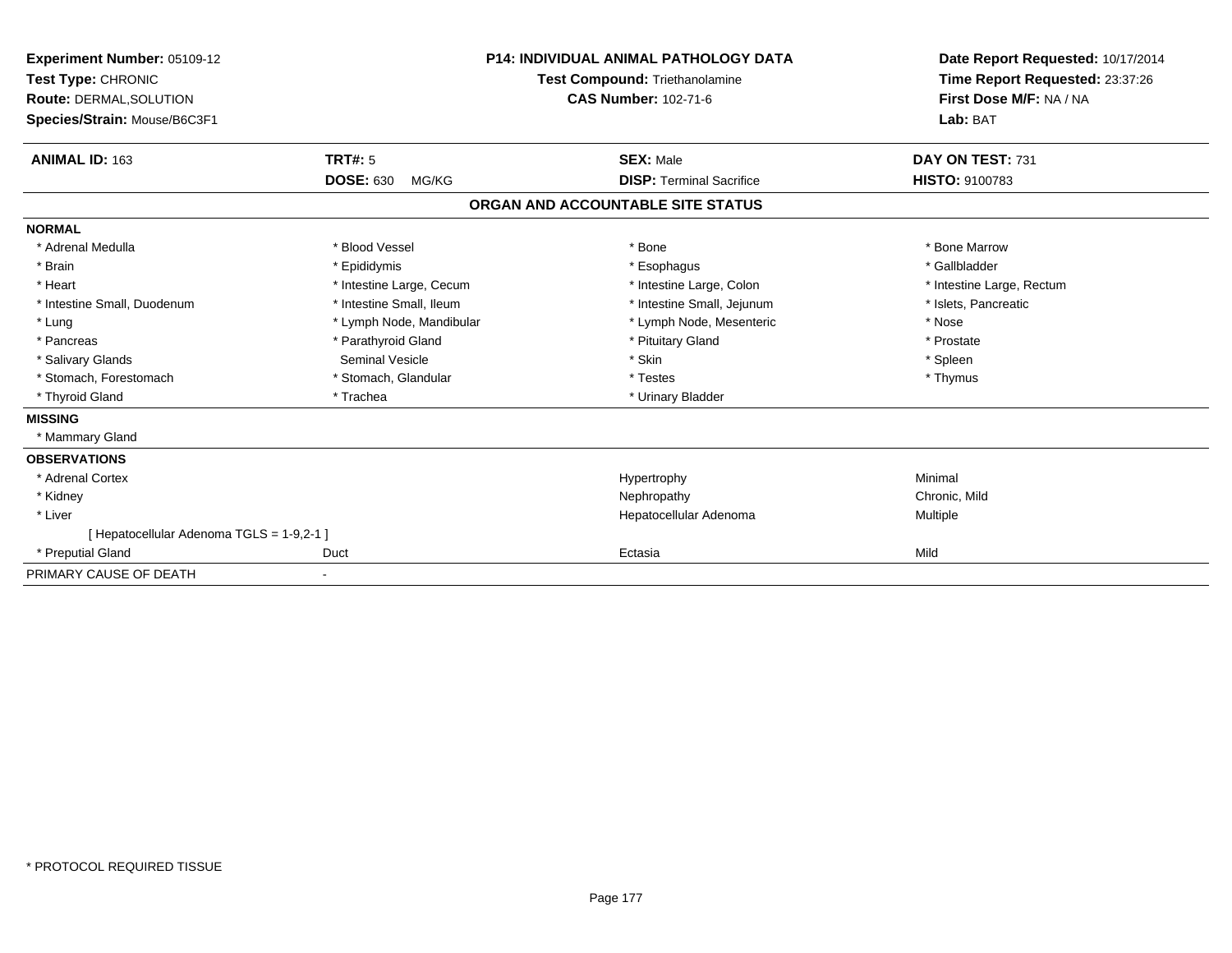| Experiment Number: 05109-12<br>Test Type: CHRONIC<br>Route: DERMAL, SOLUTION<br>Species/Strain: Mouse/B6C3F1 |                             | <b>P14: INDIVIDUAL ANIMAL PATHOLOGY DATA</b><br>Test Compound: Triethanolamine<br><b>CAS Number: 102-71-6</b> | Date Report Requested: 10/17/2014<br>Time Report Requested: 23:37:26<br>First Dose M/F: NA / NA<br>Lab: BAT |
|--------------------------------------------------------------------------------------------------------------|-----------------------------|---------------------------------------------------------------------------------------------------------------|-------------------------------------------------------------------------------------------------------------|
| <b>ANIMAL ID: 164</b>                                                                                        | <b>TRT#: 5</b>              | <b>SEX: Male</b>                                                                                              | DAY ON TEST: 697                                                                                            |
|                                                                                                              | <b>DOSE: 630</b><br>MG/KG   | <b>DISP: Natural Death</b>                                                                                    | HISTO: 9100784                                                                                              |
|                                                                                                              |                             | ORGAN AND ACCOUNTABLE SITE STATUS                                                                             |                                                                                                             |
| <b>NORMAL</b>                                                                                                |                             |                                                                                                               |                                                                                                             |
| * Adrenal Cortex                                                                                             | * Adrenal Medulla           | * Blood Vessel                                                                                                | * Bone                                                                                                      |
| * Bone Marrow                                                                                                | * Brain                     | * Epididymis                                                                                                  | * Esophagus                                                                                                 |
| * Gallbladder                                                                                                | * Heart                     | * Intestine Large, Cecum                                                                                      | * Intestine Large, Colon                                                                                    |
| * Intestine Large, Rectum                                                                                    | * Intestine Small, Duodenum | * Intestine Small, Ileum                                                                                      | * Intestine Small, Jejunum                                                                                  |
| * Islets, Pancreatic                                                                                         | * Lung                      | * Lymph Node, Mandibular                                                                                      | * Lymph Node, Mesenteric                                                                                    |
| * Nose                                                                                                       | * Pancreas                  | * Parathyroid Gland                                                                                           | * Preputial Gland                                                                                           |
| * Prostate                                                                                                   | * Salivary Glands           | <b>Seminal Vesicle</b>                                                                                        | * Skin                                                                                                      |
| * Stomach, Forestomach                                                                                       | * Stomach, Glandular        | * Testes                                                                                                      | * Thyroid Gland                                                                                             |
| * Trachea                                                                                                    | * Urinary Bladder           |                                                                                                               |                                                                                                             |
| <b>MISSING</b>                                                                                               |                             |                                                                                                               |                                                                                                             |
| * Mammary Gland                                                                                              | * Pituitary Gland           | * Thymus                                                                                                      |                                                                                                             |
| <b>OBSERVATIONS</b>                                                                                          |                             |                                                                                                               |                                                                                                             |
| * Kidney                                                                                                     |                             | Nephropathy                                                                                                   | Chronic, Mild                                                                                               |
| * Liver                                                                                                      |                             | Cytoplasmic Alteration                                                                                        | Moderate                                                                                                    |
|                                                                                                              |                             | Fatty Change                                                                                                  | Mild                                                                                                        |
|                                                                                                              |                             | Hepatocellular Adenoma                                                                                        | Multiple                                                                                                    |
|                                                                                                              |                             | Hepatocellular Carcinoma                                                                                      |                                                                                                             |
|                                                                                                              | Oval Cell                   | Hyperplasia                                                                                                   | Moderate                                                                                                    |
|                                                                                                              |                             | Karyomegaly                                                                                                   | Moderate                                                                                                    |
| [Fatty Change TGLS = 2-1, 2-2, 2-9]                                                                          |                             |                                                                                                               |                                                                                                             |
| [ Hepatocellular Adenoma TGLS = 1-1,1-9 ]                                                                    |                             |                                                                                                               |                                                                                                             |
| [ Hepatocellular Carcinoma TGLS = 4-10 ]                                                                     |                             |                                                                                                               |                                                                                                             |
| * Spleen                                                                                                     |                             | Hematopoietic Cell Proliferation                                                                              | Moderate                                                                                                    |
| [ Hematopoietic Cell Proliferation TGLS = 3-1 ]                                                              |                             |                                                                                                               |                                                                                                             |
| PRIMARY CAUSE OF DEATH                                                                                       | $\blacksquare$              |                                                                                                               |                                                                                                             |
| Animal Note: PITUITARY NOT FOUND AT TRIM                                                                     |                             |                                                                                                               |                                                                                                             |
| Animal Note: COD, LIVER TUMORS                                                                               |                             |                                                                                                               |                                                                                                             |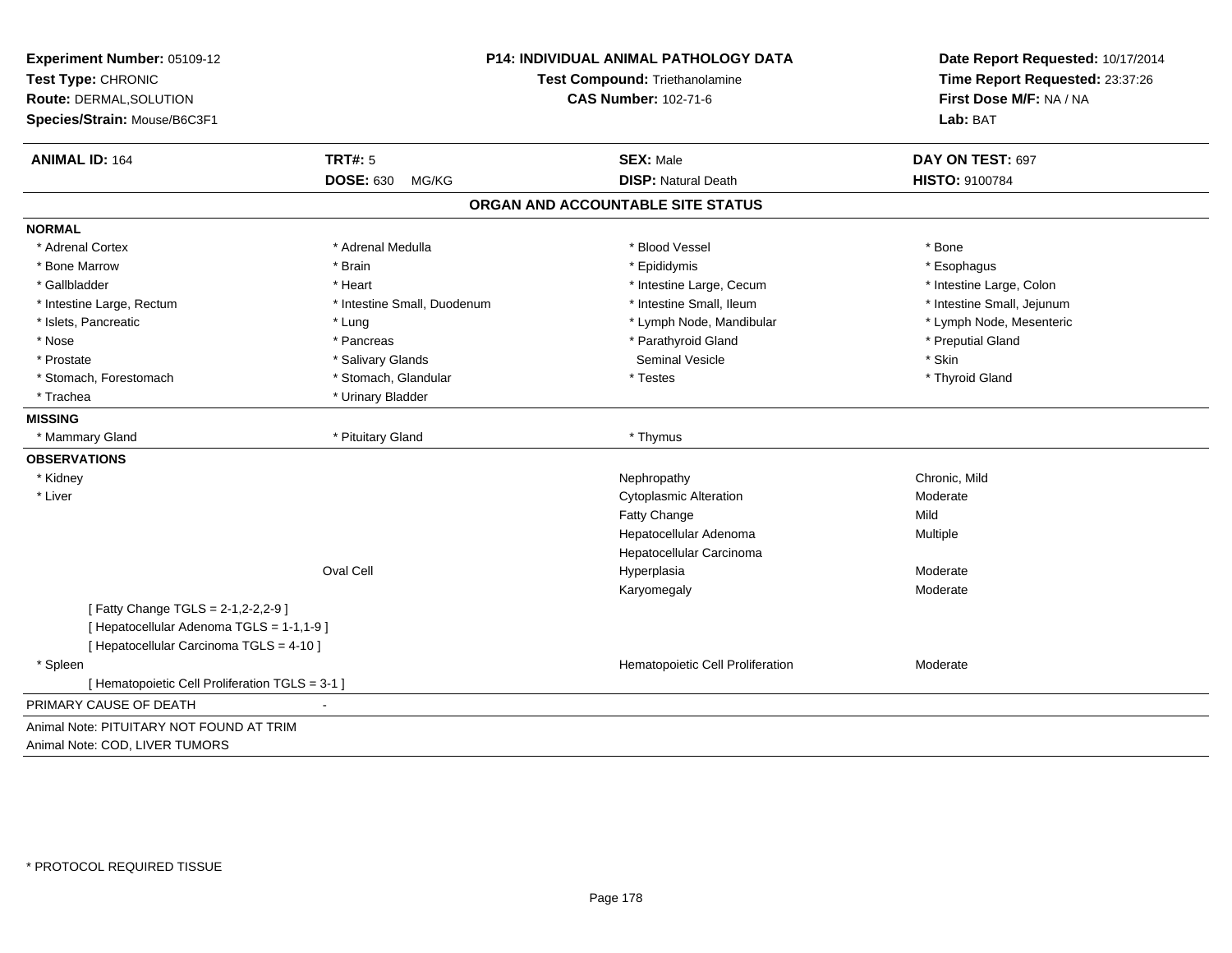| <b>Experiment Number: 05109-12</b><br>Test Type: CHRONIC<br>Test Compound: Triethanolamine<br><b>CAS Number: 102-71-6</b><br>Route: DERMAL, SOLUTION<br>Species/Strain: Mouse/B6C3F1 |                             | <b>P14: INDIVIDUAL ANIMAL PATHOLOGY DATA</b> | Date Report Requested: 10/17/2014<br>Time Report Requested: 23:37:26<br>First Dose M/F: NA / NA<br>Lab: BAT |
|--------------------------------------------------------------------------------------------------------------------------------------------------------------------------------------|-----------------------------|----------------------------------------------|-------------------------------------------------------------------------------------------------------------|
| <b>ANIMAL ID: 165</b>                                                                                                                                                                | <b>TRT#: 5</b>              | <b>SEX: Male</b>                             | DAY ON TEST: 732                                                                                            |
|                                                                                                                                                                                      | <b>DOSE: 630</b><br>MG/KG   | <b>DISP: Terminal Sacrifice</b>              | <b>HISTO: 9100785</b>                                                                                       |
|                                                                                                                                                                                      |                             | ORGAN AND ACCOUNTABLE SITE STATUS            |                                                                                                             |
| <b>NORMAL</b>                                                                                                                                                                        |                             |                                              |                                                                                                             |
| * Adrenal Cortex                                                                                                                                                                     | * Adrenal Medulla           | * Blood Vessel                               | * Bone                                                                                                      |
| * Bone Marrow                                                                                                                                                                        | * Brain                     | * Epididymis                                 | * Esophagus                                                                                                 |
| * Gallbladder                                                                                                                                                                        | * Heart                     | * Intestine Large, Cecum                     | * Intestine Large, Colon                                                                                    |
| * Intestine Large, Rectum                                                                                                                                                            | * Intestine Small, Duodenum | * Intestine Small. Ileum                     | * Intestine Small, Jejunum                                                                                  |
| * Islets, Pancreatic                                                                                                                                                                 | * Liver                     | * Lymph Node, Mandibular                     | * Nose                                                                                                      |
| * Pancreas                                                                                                                                                                           | * Parathyroid Gland         | * Pituitary Gland                            | * Preputial Gland                                                                                           |
| * Prostate                                                                                                                                                                           | * Salivary Glands           | Seminal Vesicle                              | * Skin                                                                                                      |
| * Spleen                                                                                                                                                                             | * Stomach, Forestomach      | * Stomach, Glandular                         | * Testes                                                                                                    |
| * Trachea                                                                                                                                                                            | * Urinary Bladder           |                                              |                                                                                                             |
| <b>MISSING</b>                                                                                                                                                                       |                             |                                              |                                                                                                             |
| * Lymph Node, Mesenteric                                                                                                                                                             | * Mammary Gland             |                                              |                                                                                                             |
| <b>OBSERVATIONS</b>                                                                                                                                                                  |                             |                                              |                                                                                                             |
| * Kidney                                                                                                                                                                             |                             | Nephropathy                                  | Chronic, Minimal                                                                                            |
| * Lung                                                                                                                                                                               |                             | Alveolar/Bronchiolar Adenoma                 |                                                                                                             |
| [ Alveolar/Bronchiolar Adenoma TGLS = 1-2 ]                                                                                                                                          |                             |                                              |                                                                                                             |
| * Thymus                                                                                                                                                                             |                             | Atrophy                                      | Mild                                                                                                        |
| * Thyroid Gland                                                                                                                                                                      | <b>Follicular Cel</b>       | Hyperplasia                                  | Minimal                                                                                                     |
| PRIMARY CAUSE OF DEATH                                                                                                                                                               |                             |                                              |                                                                                                             |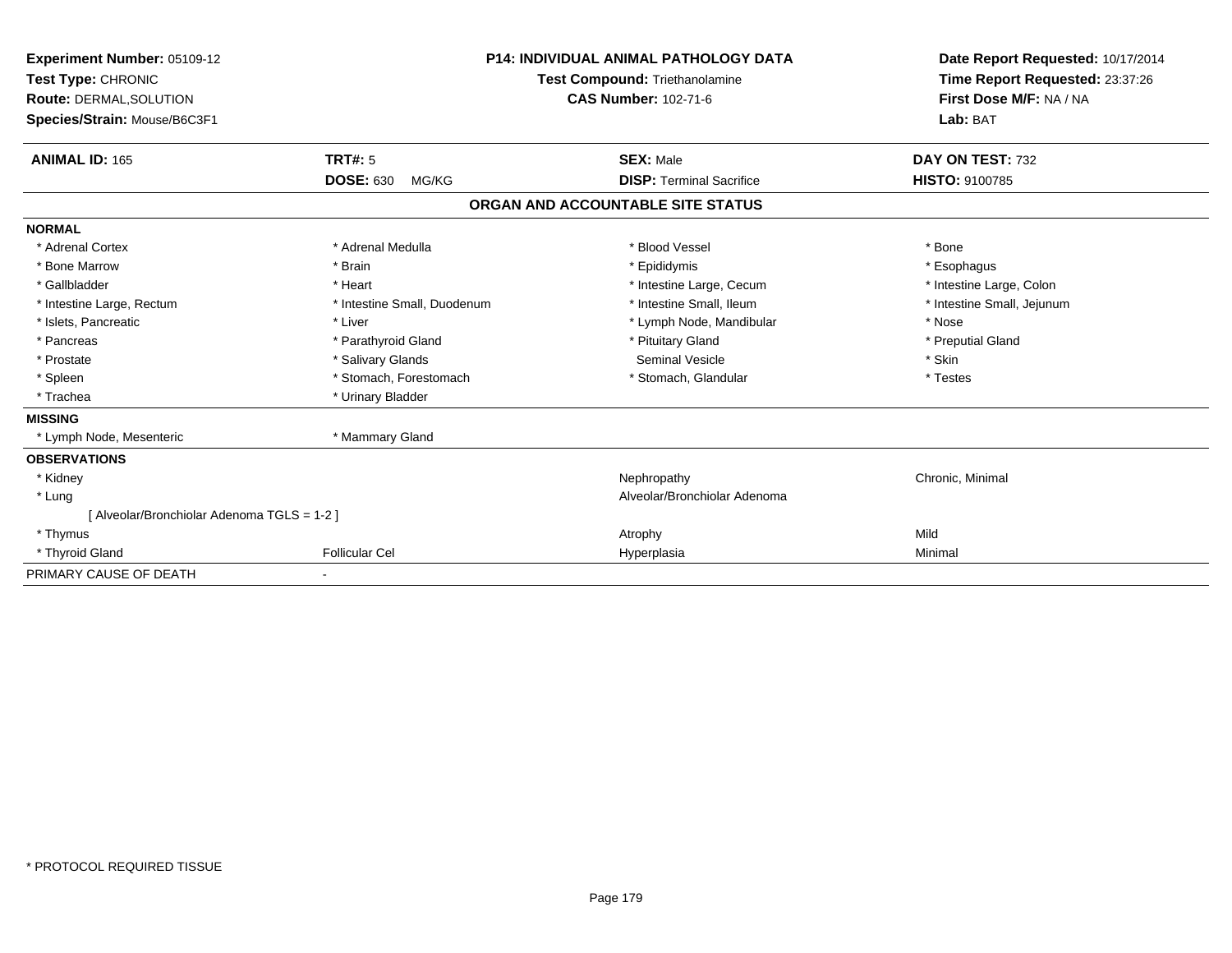| Experiment Number: 05109-12<br>Test Type: CHRONIC<br><b>Route: DERMAL, SOLUTION</b><br>Species/Strain: Mouse/B6C3F1         |                           | <b>P14: INDIVIDUAL ANIMAL PATHOLOGY DATA</b><br>Test Compound: Triethanolamine<br><b>CAS Number: 102-71-6</b> | Date Report Requested: 10/17/2014<br>Time Report Requested: 23:37:26<br>First Dose M/F: NA / NA<br>Lab: BAT |
|-----------------------------------------------------------------------------------------------------------------------------|---------------------------|---------------------------------------------------------------------------------------------------------------|-------------------------------------------------------------------------------------------------------------|
| <b>ANIMAL ID: 166</b>                                                                                                       | <b>TRT#: 5</b>            | <b>SEX: Male</b>                                                                                              | DAY ON TEST: 730                                                                                            |
|                                                                                                                             | <b>DOSE: 630</b><br>MG/KG | <b>DISP: Terminal Sacrifice</b>                                                                               | HISTO: 9100786                                                                                              |
|                                                                                                                             |                           | ORGAN AND ACCOUNTABLE SITE STATUS                                                                             |                                                                                                             |
| <b>NORMAL</b>                                                                                                               |                           |                                                                                                               |                                                                                                             |
| * Adrenal Medulla                                                                                                           | * Blood Vessel            | * Bone                                                                                                        | * Bone Marrow                                                                                               |
| * Brain                                                                                                                     | * Epididymis              | * Esophagus                                                                                                   | * Gallbladder                                                                                               |
| * Heart                                                                                                                     | * Intestine Large, Cecum  | * Intestine Large, Colon                                                                                      | * Intestine Large, Rectum                                                                                   |
| * Intestine Small, Duodenum                                                                                                 | * Intestine Small, Ileum  | * Intestine Small, Jejunum                                                                                    | * Islets, Pancreatic                                                                                        |
| * Lymph Node, Mandibular                                                                                                    | * Lymph Node, Mesenteric  | * Nose                                                                                                        | * Pancreas                                                                                                  |
| * Parathyroid Gland                                                                                                         | * Pituitary Gland         | * Prostate                                                                                                    | * Salivary Glands                                                                                           |
| Seminal Vesicle                                                                                                             | * Skin                    | * Stomach, Forestomach                                                                                        | * Stomach, Glandular                                                                                        |
| * Testes                                                                                                                    | * Thyroid Gland           | * Trachea                                                                                                     | * Urinary Bladder                                                                                           |
| <b>MISSING</b>                                                                                                              |                           |                                                                                                               |                                                                                                             |
| * Mammary Gland                                                                                                             |                           |                                                                                                               |                                                                                                             |
| <b>OBSERVATIONS</b>                                                                                                         |                           |                                                                                                               |                                                                                                             |
| * Adrenal Cortex                                                                                                            | Capsule                   | <b>Accessory Adrenal Cortical Nodule</b>                                                                      |                                                                                                             |
| * Kidney                                                                                                                    |                           | Nephropathy                                                                                                   | Chronic, Minimal                                                                                            |
| * Liver                                                                                                                     |                           | <b>Cytoplasmic Alteration</b>                                                                                 | Mild                                                                                                        |
|                                                                                                                             |                           | <b>Eosinophilic Focus</b>                                                                                     |                                                                                                             |
|                                                                                                                             |                           | Hepatocellular Adenoma                                                                                        | Multiple                                                                                                    |
|                                                                                                                             |                           | Hepatocellular Carcinoma                                                                                      | Multiple                                                                                                    |
|                                                                                                                             | Oval Cell                 | Hyperplasia                                                                                                   | Mild                                                                                                        |
|                                                                                                                             |                           | Karyomegaly                                                                                                   | Mild                                                                                                        |
| [ Eosinophilic Focus TGLS = 5-1 ]<br>[ Hepatocellular Adenoma TGLS = 2-10,6-11 ]<br>[ Hepatocellular Carcinoma TGLS = 3-9 ] |                           |                                                                                                               |                                                                                                             |
| * Lung                                                                                                                      |                           | Alveolar/Bronchiolar Adenoma                                                                                  |                                                                                                             |
|                                                                                                                             |                           | Hepatocellular Carcinoma                                                                                      | Metastatic (Liver)                                                                                          |
| [ Alveolar/Bronchiolar Adenoma TGLS = 4-2 ]                                                                                 |                           |                                                                                                               |                                                                                                             |
| * Preputial Gland                                                                                                           | Duct                      | Ectasia                                                                                                       | Moderate                                                                                                    |
| [ Ectasia TGLS = $1-6$ ]                                                                                                    |                           |                                                                                                               |                                                                                                             |
| * Spleen                                                                                                                    |                           | Hematopoietic Cell Proliferation                                                                              | Mild                                                                                                        |
| * Thymus                                                                                                                    |                           | Atrophy                                                                                                       | Moderate                                                                                                    |

PRIMARY CAUSE OF DEATH-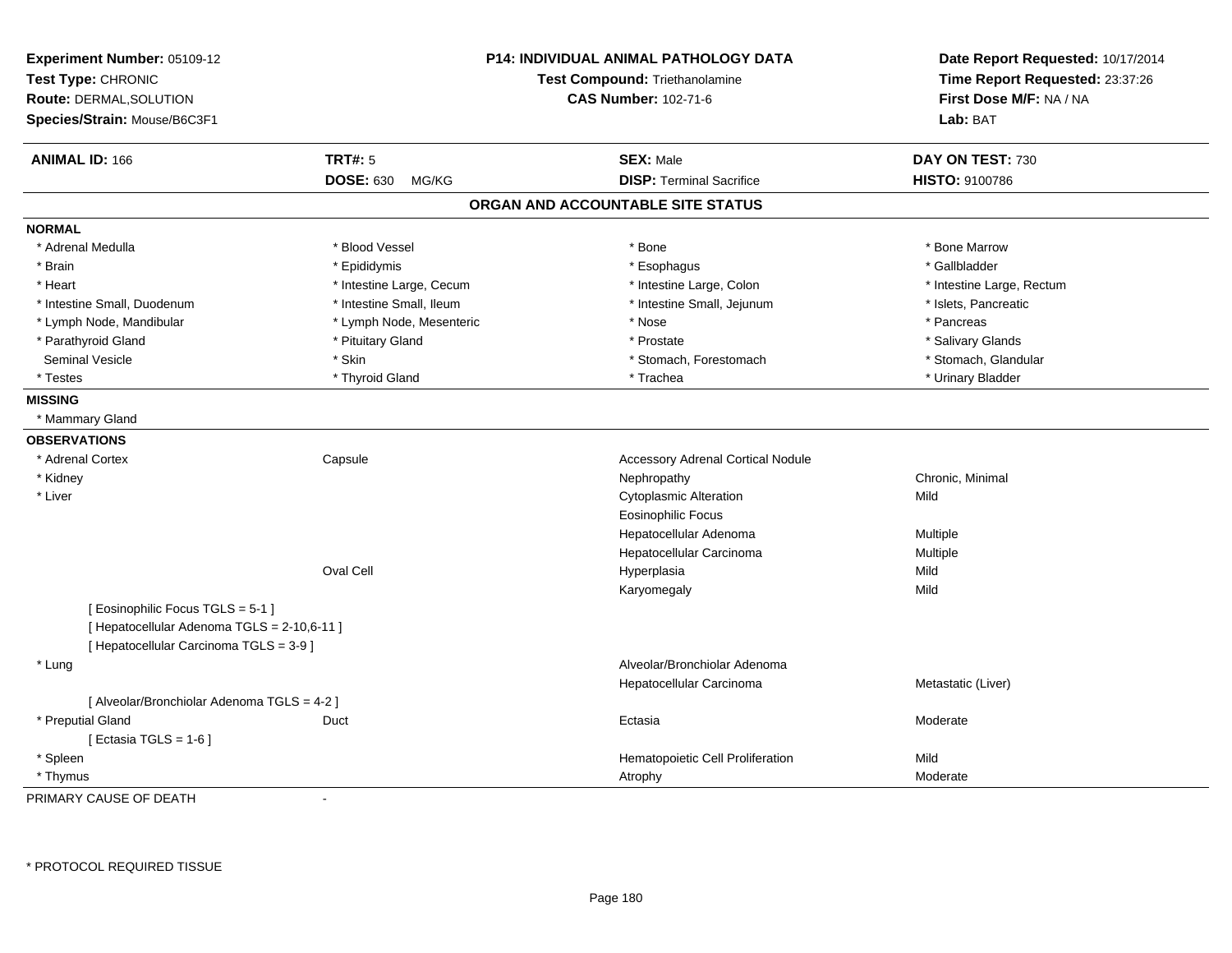| <b>Experiment Number: 05109-12</b><br><b>Test Type: CHRONIC</b><br><b>Route: DERMAL, SOLUTION</b><br>Species/Strain: Mouse/B6C3F1 |                                      | <b>P14: INDIVIDUAL ANIMAL PATHOLOGY DATA</b><br><b>Test Compound: Triethanolamine</b><br><b>CAS Number: 102-71-6</b> | Date Report Requested: 10/17/2014<br>Time Report Requested: 23:37:26<br>First Dose M/F: NA / NA<br>Lab: BAT |
|-----------------------------------------------------------------------------------------------------------------------------------|--------------------------------------|----------------------------------------------------------------------------------------------------------------------|-------------------------------------------------------------------------------------------------------------|
| <b>ANIMAL ID: 166</b>                                                                                                             | TRT#: 5<br><b>DOSE: 630</b><br>MG/KG | <b>SEX:</b> Male<br><b>DISP: Terminal Sacrifice</b>                                                                  | DAY ON TEST: 730<br><b>HISTO: 9100786</b>                                                                   |
|                                                                                                                                   |                                      | ORGAN AND ACCOUNTABLE SITE STATUS                                                                                    |                                                                                                             |
|                                                                                                                                   |                                      |                                                                                                                      |                                                                                                             |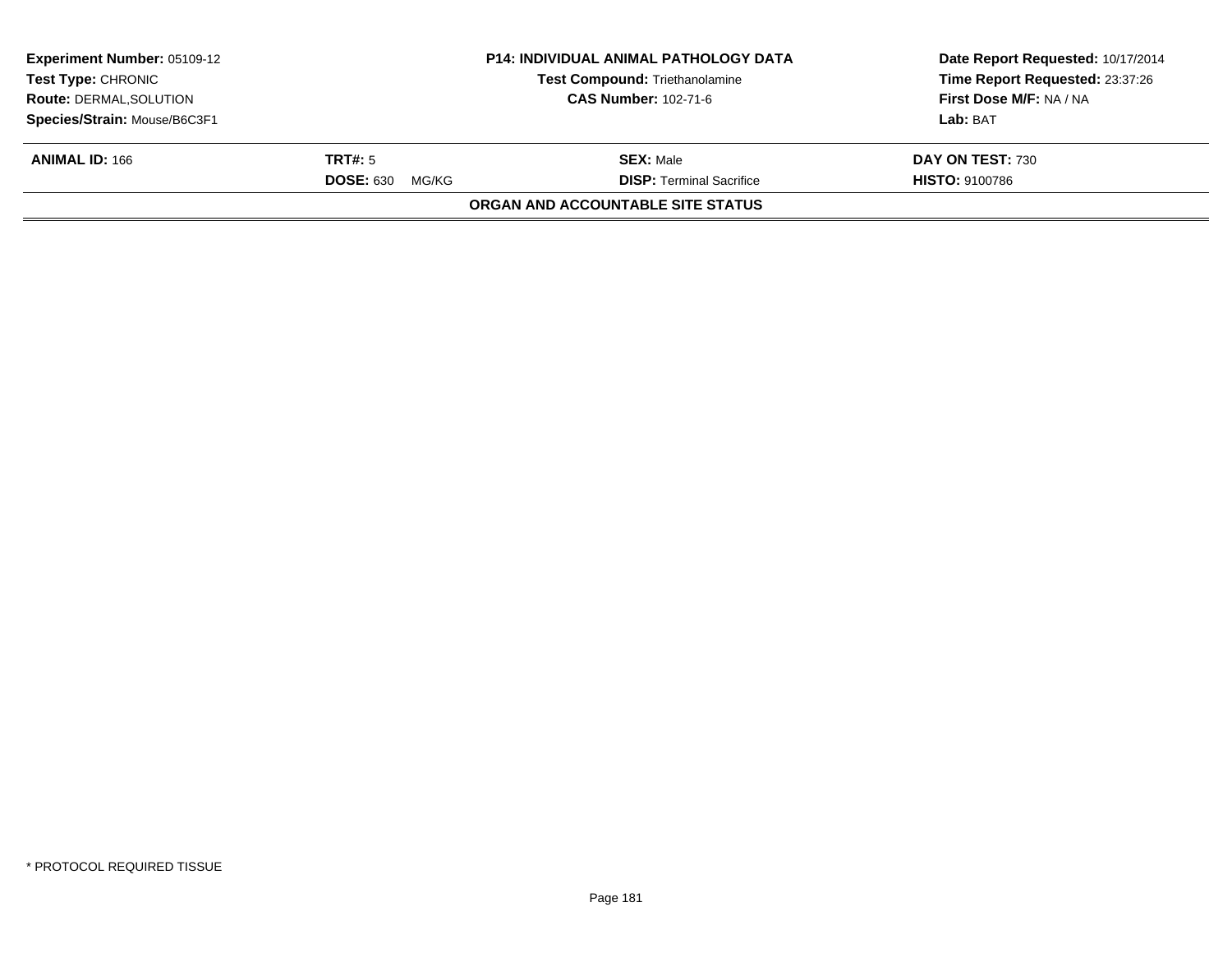| Experiment Number: 05109-12<br>Test Type: CHRONIC<br>Route: DERMAL, SOLUTION<br>Species/Strain: Mouse/B6C3F1 |                           | <b>P14: INDIVIDUAL ANIMAL PATHOLOGY DATA</b><br><b>Test Compound: Triethanolamine</b><br><b>CAS Number: 102-71-6</b> | Date Report Requested: 10/17/2014<br>Time Report Requested: 23:37:26<br>First Dose M/F: NA / NA<br>Lab: BAT |
|--------------------------------------------------------------------------------------------------------------|---------------------------|----------------------------------------------------------------------------------------------------------------------|-------------------------------------------------------------------------------------------------------------|
| <b>ANIMAL ID: 167</b>                                                                                        | <b>TRT#: 5</b>            | <b>SEX: Male</b>                                                                                                     | DAY ON TEST: 732                                                                                            |
|                                                                                                              | <b>DOSE: 630</b><br>MG/KG | <b>DISP: Terminal Sacrifice</b>                                                                                      | <b>HISTO: 9100787</b>                                                                                       |
|                                                                                                              |                           | ORGAN AND ACCOUNTABLE SITE STATUS                                                                                    |                                                                                                             |
| <b>NORMAL</b>                                                                                                |                           |                                                                                                                      |                                                                                                             |
| * Adrenal Medulla                                                                                            | * Blood Vessel            | * Bone                                                                                                               | * Bone Marrow                                                                                               |
| * Brain                                                                                                      | * Epididymis              | * Esophagus                                                                                                          | * Gallbladder                                                                                               |
| * Heart                                                                                                      | * Intestine Large, Cecum  | * Intestine Large, Colon                                                                                             | * Intestine Large, Rectum                                                                                   |
| * Intestine Small, Duodenum                                                                                  | * Intestine Small, Ileum  | * Intestine Small, Jejunum                                                                                           | * Islets, Pancreatic                                                                                        |
| * Lung                                                                                                       | * Lymph Node, Mandibular  | * Lymph Node, Mesenteric                                                                                             | * Nose                                                                                                      |
| * Pancreas                                                                                                   | * Parathyroid Gland       | * Pituitary Gland                                                                                                    | * Preputial Gland                                                                                           |
| * Prostate                                                                                                   | * Salivary Glands         | Seminal Vesicle                                                                                                      | * Skin                                                                                                      |
| * Spleen                                                                                                     | * Stomach, Forestomach    | * Stomach, Glandular                                                                                                 | * Testes                                                                                                    |
| * Thyroid Gland                                                                                              | * Trachea                 | * Urinary Bladder                                                                                                    |                                                                                                             |
| <b>MISSING</b>                                                                                               |                           |                                                                                                                      |                                                                                                             |
| * Mammary Gland                                                                                              |                           |                                                                                                                      |                                                                                                             |
| <b>OBSERVATIONS</b>                                                                                          |                           |                                                                                                                      |                                                                                                             |
| * Adrenal Cortex                                                                                             |                           | Hypertrophy                                                                                                          | Minimal                                                                                                     |
| * Kidney                                                                                                     |                           | Nephropathy                                                                                                          | Chronic, Minimal                                                                                            |
| * Liver                                                                                                      |                           | <b>Eosinophilic Focus</b>                                                                                            |                                                                                                             |
| [ Eosinophilic Focus TGLS = 1-2 ]                                                                            |                           |                                                                                                                      |                                                                                                             |
| * Thymus                                                                                                     |                           | Atrophy                                                                                                              | Mild                                                                                                        |
| PRIMARY CAUSE OF DEATH                                                                                       |                           |                                                                                                                      |                                                                                                             |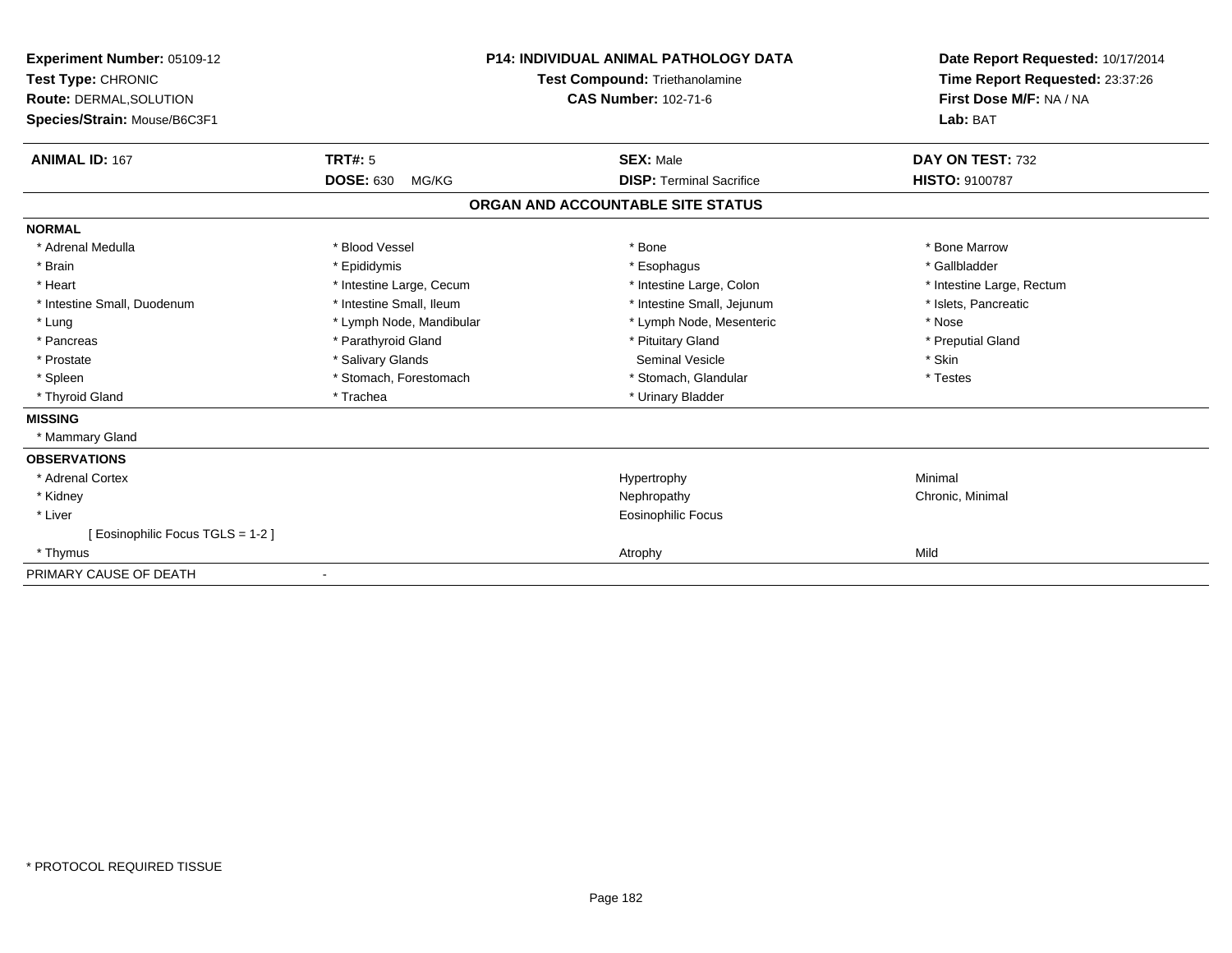| Experiment Number: 05109-12<br>Test Type: CHRONIC<br><b>Route: DERMAL, SOLUTION</b><br>Species/Strain: Mouse/B6C3F1 | <b>P14: INDIVIDUAL ANIMAL PATHOLOGY DATA</b><br>Test Compound: Triethanolamine<br><b>CAS Number: 102-71-6</b> |                                   | Date Report Requested: 10/17/2014<br>Time Report Requested: 23:37:26<br>First Dose M/F: NA / NA<br>Lab: BAT |
|---------------------------------------------------------------------------------------------------------------------|---------------------------------------------------------------------------------------------------------------|-----------------------------------|-------------------------------------------------------------------------------------------------------------|
| <b>ANIMAL ID: 168</b>                                                                                               | <b>TRT#: 5</b>                                                                                                | <b>SEX: Male</b>                  | DAY ON TEST: 456                                                                                            |
|                                                                                                                     | <b>DOSE: 630</b><br>MG/KG                                                                                     | <b>DISP:</b> Scheduled Sacrifice  | <b>HISTO: 9100788</b>                                                                                       |
|                                                                                                                     |                                                                                                               | ORGAN AND ACCOUNTABLE SITE STATUS |                                                                                                             |
| <b>NORMAL</b>                                                                                                       |                                                                                                               |                                   |                                                                                                             |
| * Adrenal Cortex                                                                                                    | * Adrenal Medulla                                                                                             | * Blood Vessel                    | * Bone                                                                                                      |
| * Bone Marrow                                                                                                       | * Brain                                                                                                       | * Epididymis                      | * Esophagus                                                                                                 |
| * Gallbladder                                                                                                       | * Heart                                                                                                       | * Intestine Large, Cecum          | * Intestine Large, Colon                                                                                    |
| * Intestine Large, Rectum                                                                                           | * Intestine Small, Duodenum                                                                                   | * Intestine Small, Ileum          | * Intestine Small, Jejunum                                                                                  |
| * Islets, Pancreatic                                                                                                | * Liver                                                                                                       | * Lung                            | * Lymph Node, Mandibular                                                                                    |
| * Lymph Node, Mesenteric                                                                                            | * Nose                                                                                                        | * Pancreas                        | * Parathyroid Gland                                                                                         |
| * Pituitary Gland                                                                                                   | * Preputial Gland                                                                                             | * Prostate                        | * Salivary Glands                                                                                           |
| * Skin                                                                                                              | * Spleen                                                                                                      | * Stomach, Forestomach            | * Stomach, Glandular                                                                                        |
| * Testes                                                                                                            | * Thymus                                                                                                      | * Thyroid Gland                   | * Trachea                                                                                                   |
| * Urinary Bladder                                                                                                   |                                                                                                               |                                   |                                                                                                             |
| <b>MISSING</b>                                                                                                      |                                                                                                               |                                   |                                                                                                             |
| * Mammary Gland                                                                                                     |                                                                                                               |                                   |                                                                                                             |
| <b>OBSERVATIONS</b>                                                                                                 |                                                                                                               |                                   |                                                                                                             |
| * Kidney                                                                                                            |                                                                                                               | Nephropathy                       | Chronic, Minimal                                                                                            |
| PRIMARY CAUSE OF DEATH                                                                                              |                                                                                                               |                                   |                                                                                                             |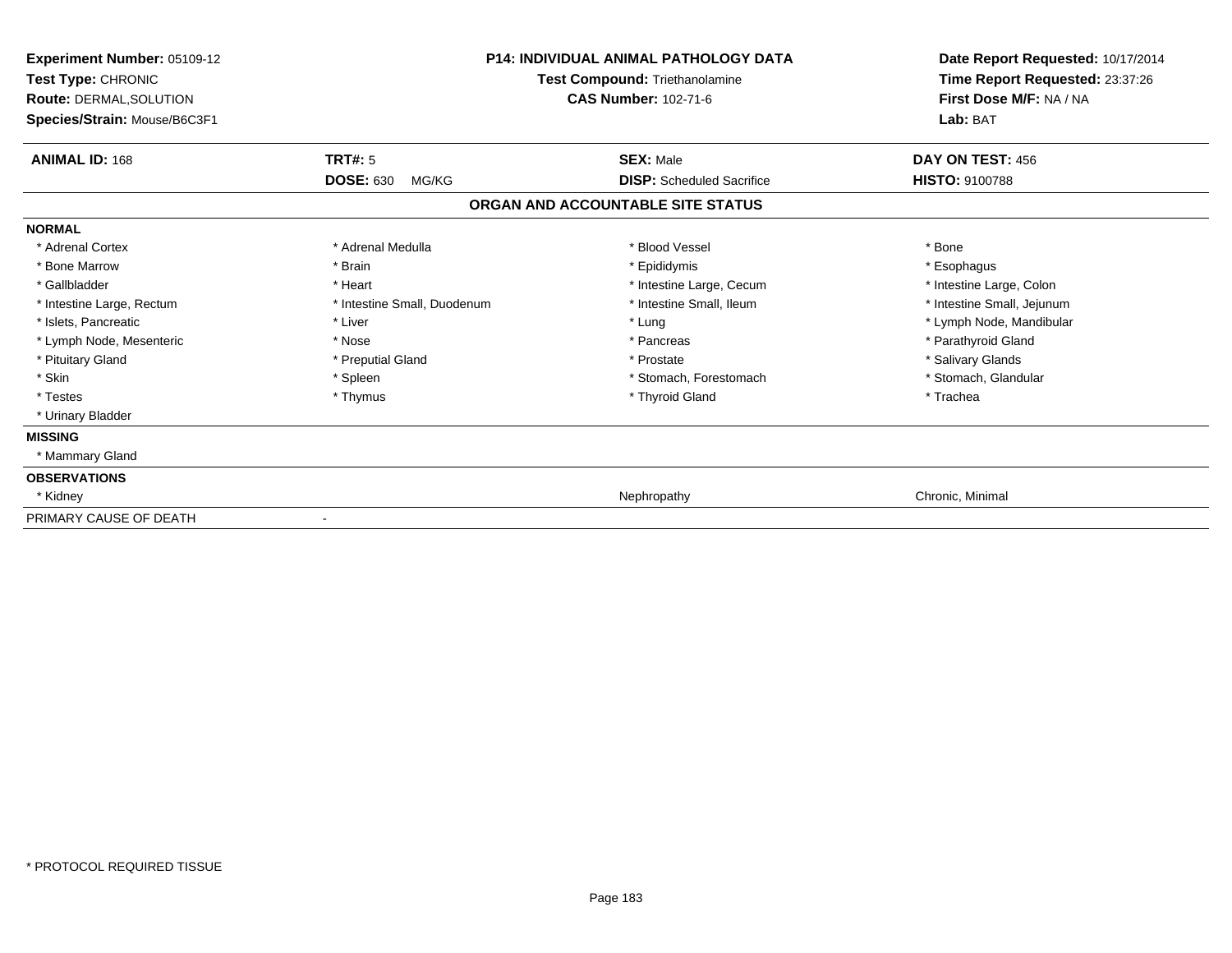| Experiment Number: 05109-12<br>Test Type: CHRONIC<br>Route: DERMAL, SOLUTION<br>Species/Strain: Mouse/B6C3F1 |                             | <b>P14: INDIVIDUAL ANIMAL PATHOLOGY DATA</b><br>Test Compound: Triethanolamine<br><b>CAS Number: 102-71-6</b> | Date Report Requested: 10/17/2014<br>Time Report Requested: 23:37:26<br>First Dose M/F: NA / NA<br>Lab: BAT |
|--------------------------------------------------------------------------------------------------------------|-----------------------------|---------------------------------------------------------------------------------------------------------------|-------------------------------------------------------------------------------------------------------------|
| <b>ANIMAL ID: 169</b>                                                                                        | <b>TRT#: 5</b>              | <b>SEX: Male</b>                                                                                              | DAY ON TEST: 731                                                                                            |
|                                                                                                              | <b>DOSE: 630</b><br>MG/KG   | <b>DISP: Terminal Sacrifice</b>                                                                               | <b>HISTO: 9100789</b>                                                                                       |
|                                                                                                              |                             | ORGAN AND ACCOUNTABLE SITE STATUS                                                                             |                                                                                                             |
| <b>NORMAL</b>                                                                                                |                             |                                                                                                               |                                                                                                             |
| * Adrenal Cortex                                                                                             | * Adrenal Medulla           | * Blood Vessel                                                                                                | * Bone                                                                                                      |
| * Bone Marrow                                                                                                | * Brain                     | Ear                                                                                                           | * Esophagus                                                                                                 |
| * Gallbladder                                                                                                | * Heart                     | * Intestine Large, Cecum                                                                                      | * Intestine Large, Colon                                                                                    |
| * Intestine Large, Rectum                                                                                    | * Intestine Small, Duodenum | * Intestine Small, Ileum                                                                                      | * Intestine Small, Jejunum                                                                                  |
| * Islets, Pancreatic                                                                                         | * Lymph Node, Mandibular    | * Lymph Node, Mesenteric                                                                                      | * Nose                                                                                                      |
| * Pancreas                                                                                                   | * Parathyroid Gland         | * Pituitary Gland                                                                                             | * Preputial Gland                                                                                           |
| * Prostate                                                                                                   | * Salivary Glands           | <b>Seminal Vesicle</b>                                                                                        | * Skin                                                                                                      |
| * Spleen                                                                                                     | * Stomach, Forestomach      | * Stomach, Glandular                                                                                          | * Testes                                                                                                    |
| * Thymus                                                                                                     | * Thyroid Gland             | * Trachea                                                                                                     | * Urinary Bladder                                                                                           |
| <b>MISSING</b>                                                                                               |                             |                                                                                                               |                                                                                                             |
| * Mammary Gland                                                                                              |                             |                                                                                                               |                                                                                                             |
| <b>OBSERVATIONS</b>                                                                                          |                             |                                                                                                               |                                                                                                             |
| * Epididymis                                                                                                 |                             | Granuloma Sperm                                                                                               | Mild                                                                                                        |
| * Kidney                                                                                                     |                             | Nephropathy                                                                                                   | Chronic, Mild                                                                                               |
| * Liver                                                                                                      |                             | <b>Clear Cell Focus</b>                                                                                       |                                                                                                             |
|                                                                                                              |                             | Hepatocellular Adenoma                                                                                        | Multiple                                                                                                    |
| [ Hepatocellular Adenoma TGLS = 1-9,2-1,3-1 ]                                                                |                             |                                                                                                               |                                                                                                             |
| * Lung                                                                                                       |                             | Alveolar/Bronchiolar Adenoma                                                                                  |                                                                                                             |
| [ Alveolar/Bronchiolar Adenoma TGLS = 4-2 ]                                                                  |                             |                                                                                                               |                                                                                                             |
| PRIMARY CAUSE OF DEATH                                                                                       |                             |                                                                                                               |                                                                                                             |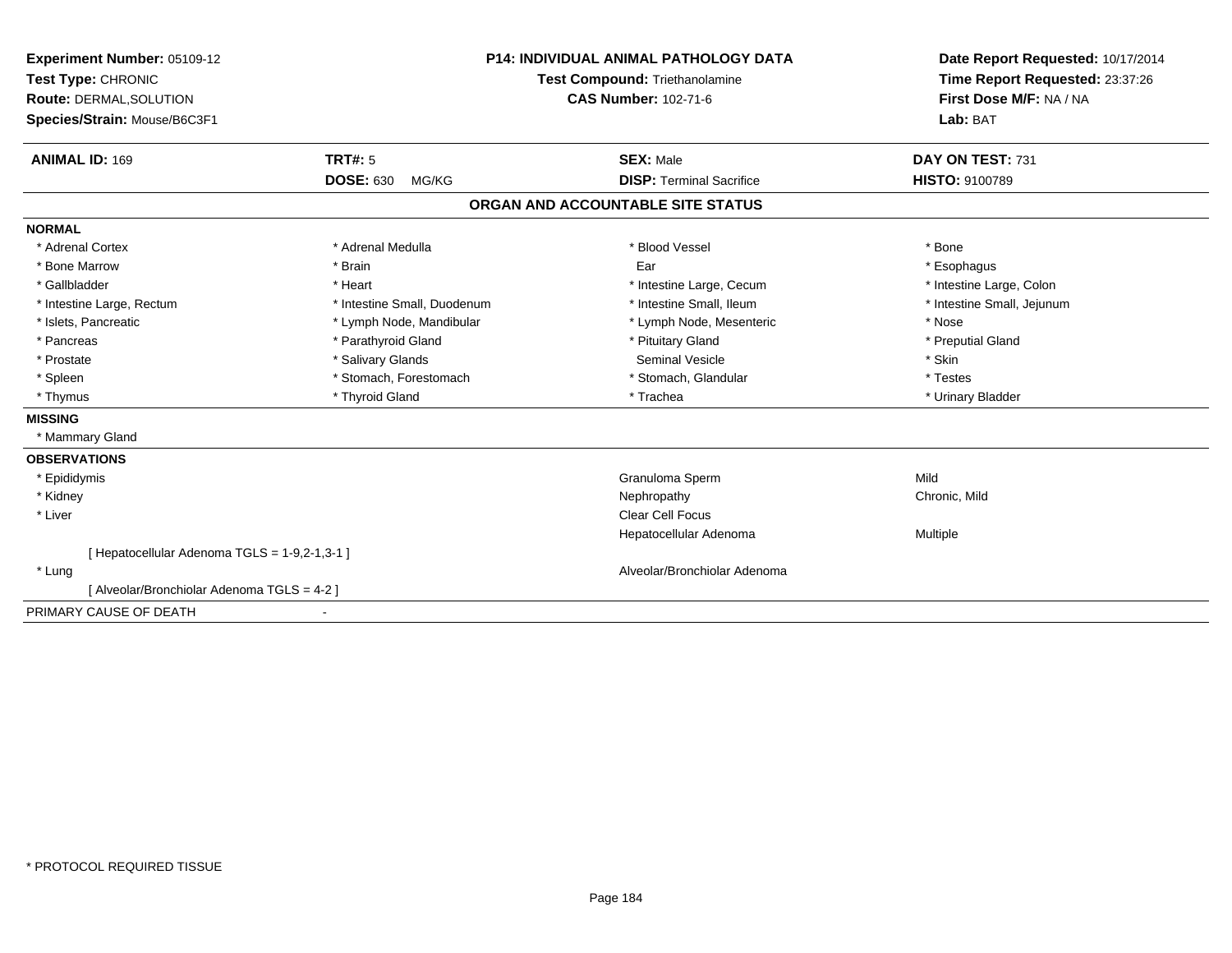| <b>Experiment Number: 05109-12</b><br>Test Type: CHRONIC<br><b>Route: DERMAL, SOLUTION</b><br>Species/Strain: Mouse/B6C3F1 | <b>P14: INDIVIDUAL ANIMAL PATHOLOGY DATA</b><br>Test Compound: Triethanolamine<br><b>CAS Number: 102-71-6</b> | Date Report Requested: 10/17/2014<br>Time Report Requested: 23:37:26<br>First Dose M/F: NA / NA<br>Lab: BAT |
|----------------------------------------------------------------------------------------------------------------------------|---------------------------------------------------------------------------------------------------------------|-------------------------------------------------------------------------------------------------------------|
| <b>TRT#: 5</b><br><b>ANIMAL ID: 170</b>                                                                                    | <b>SEX: Male</b>                                                                                              | DAY ON TEST: 729                                                                                            |
| <b>DOSE: 630</b>                                                                                                           | <b>DISP: Terminal Sacrifice</b><br>MG/KG                                                                      | HISTO: 9100790                                                                                              |
|                                                                                                                            | ORGAN AND ACCOUNTABLE SITE STATUS                                                                             |                                                                                                             |
| <b>NORMAL</b>                                                                                                              |                                                                                                               |                                                                                                             |
| * Adrenal Cortex<br>* Adrenal Medulla                                                                                      | * Blood Vessel                                                                                                | * Bone                                                                                                      |
| * Bone Marrow<br>* Brain                                                                                                   | * Esophagus                                                                                                   | * Gallbladder                                                                                               |
| * Heart<br>* Intestine Large, Cecum                                                                                        | * Intestine Large, Colon                                                                                      | * Intestine Large, Rectum                                                                                   |
| * Intestine Small, Duodenum<br>* Intestine Small, Ileum                                                                    | * Islets, Pancreatic                                                                                          | * Nose                                                                                                      |
| * Parathyroid Gland<br>* Pancreas                                                                                          | * Pituitary Gland                                                                                             | * Prostate                                                                                                  |
| * Salivary Glands<br><b>Seminal Vesicle</b>                                                                                | * Stomach, Forestomach                                                                                        | * Stomach, Glandular                                                                                        |
| * Testes<br>* Thymus                                                                                                       | * Thyroid Gland                                                                                               | * Trachea                                                                                                   |
| * Urinary Bladder                                                                                                          |                                                                                                               |                                                                                                             |
| <b>MISSING</b>                                                                                                             |                                                                                                               |                                                                                                             |
| * Mammary Gland                                                                                                            |                                                                                                               |                                                                                                             |
| <b>OBSERVATIONS</b>                                                                                                        |                                                                                                               |                                                                                                             |
| * Epididymis                                                                                                               | Lymphoma Malignant Mixed                                                                                      |                                                                                                             |
| * Intestine Small, Jejunum<br>Peyers Patch                                                                                 | Lymphoma Malignant Mixed                                                                                      |                                                                                                             |
| [ Lymphoma Malignant Mixed TGLS = 5-4 ]                                                                                    |                                                                                                               |                                                                                                             |
| * Kidney                                                                                                                   | Nephropathy                                                                                                   | Chronic, Minimal                                                                                            |
| * Liver                                                                                                                    | <b>Eosinophilic Focus</b>                                                                                     |                                                                                                             |
|                                                                                                                            | Hepatocellular Adenoma                                                                                        | Multiple                                                                                                    |
| [Eosinophilic Focus TGLS = 6-1]<br>[ Hepatocellular Adenoma TGLS = 3-9,7-12 ]                                              |                                                                                                               |                                                                                                             |
| * Lung                                                                                                                     | Alveolar/Bronchiolar Adenoma                                                                                  |                                                                                                             |
| [ Alveolar/Bronchiolar Adenoma TGLS = 8-2 ]                                                                                |                                                                                                               |                                                                                                             |
| Lymph Node<br>Lumbar                                                                                                       | Histiocytic Sarcoma                                                                                           |                                                                                                             |
| [ Histiocytic Sarcoma TGLS = 4-4,9-7,10-13 ]                                                                               |                                                                                                               |                                                                                                             |
| * Lymph Node, Mandibular                                                                                                   | Lymphoma Malignant Mixed                                                                                      |                                                                                                             |
| [ Lymphoma Malignant Mixed TGLS = 4-4,9-7,10-13 ]                                                                          |                                                                                                               |                                                                                                             |
| * Lymph Node, Mesenteric                                                                                                   | Lymphoma Malignant Mixed                                                                                      |                                                                                                             |
| [ Lymphoma Malignant Mixed TGLS = 4-4,9-7,10-13 ]                                                                          |                                                                                                               |                                                                                                             |
| * Preputial Gland<br>Duct                                                                                                  | Ectasia                                                                                                       | Moderate                                                                                                    |
| [ Ectasia TGLS = 1-6 ]                                                                                                     |                                                                                                               |                                                                                                             |
| * Skin<br>SOA-No Mass                                                                                                      | Inflammation                                                                                                  | Chronic, Minimal                                                                                            |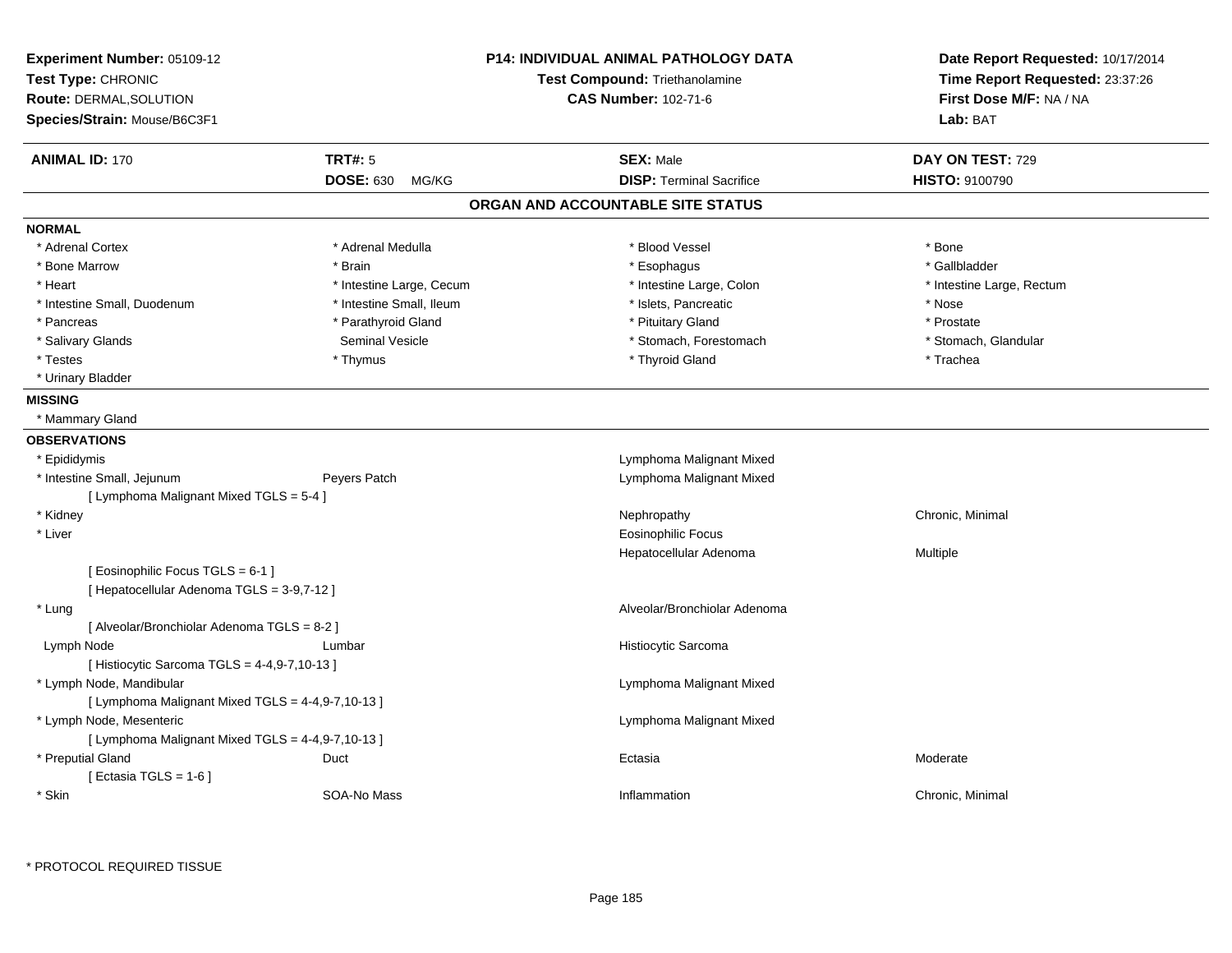| <b>Experiment Number: 05109-12</b><br>Test Type: CHRONIC |                           | <b>P14: INDIVIDUAL ANIMAL PATHOLOGY DATA</b><br><b>Test Compound: Triethanolamine</b> | Date Report Requested: 10/17/2014<br>Time Report Requested: 23:37:26 |  |
|----------------------------------------------------------|---------------------------|---------------------------------------------------------------------------------------|----------------------------------------------------------------------|--|
| <b>Route: DERMAL, SOLUTION</b>                           |                           | <b>CAS Number: 102-71-6</b>                                                           | First Dose M/F: NA / NA                                              |  |
| Species/Strain: Mouse/B6C3F1                             |                           |                                                                                       | Lab: BAT                                                             |  |
| <b>ANIMAL ID: 170</b>                                    | TRT#: 5                   | <b>SEX: Male</b>                                                                      | <b>DAY ON TEST: 729</b>                                              |  |
|                                                          | <b>DOSE: 630</b><br>MG/KG | <b>DISP:</b> Terminal Sacrifice                                                       | <b>HISTO: 9100790</b>                                                |  |
|                                                          |                           | ORGAN AND ACCOUNTABLE SITE STATUS                                                     |                                                                      |  |
| * Spleen                                                 |                           | Lymphoma Malignant Mixed                                                              |                                                                      |  |
| [ Lymphoma Malignant Mixed TGLS = 2-11 ]                 |                           |                                                                                       |                                                                      |  |
| PRIMARY CAUSE OF DEATH                                   |                           |                                                                                       |                                                                      |  |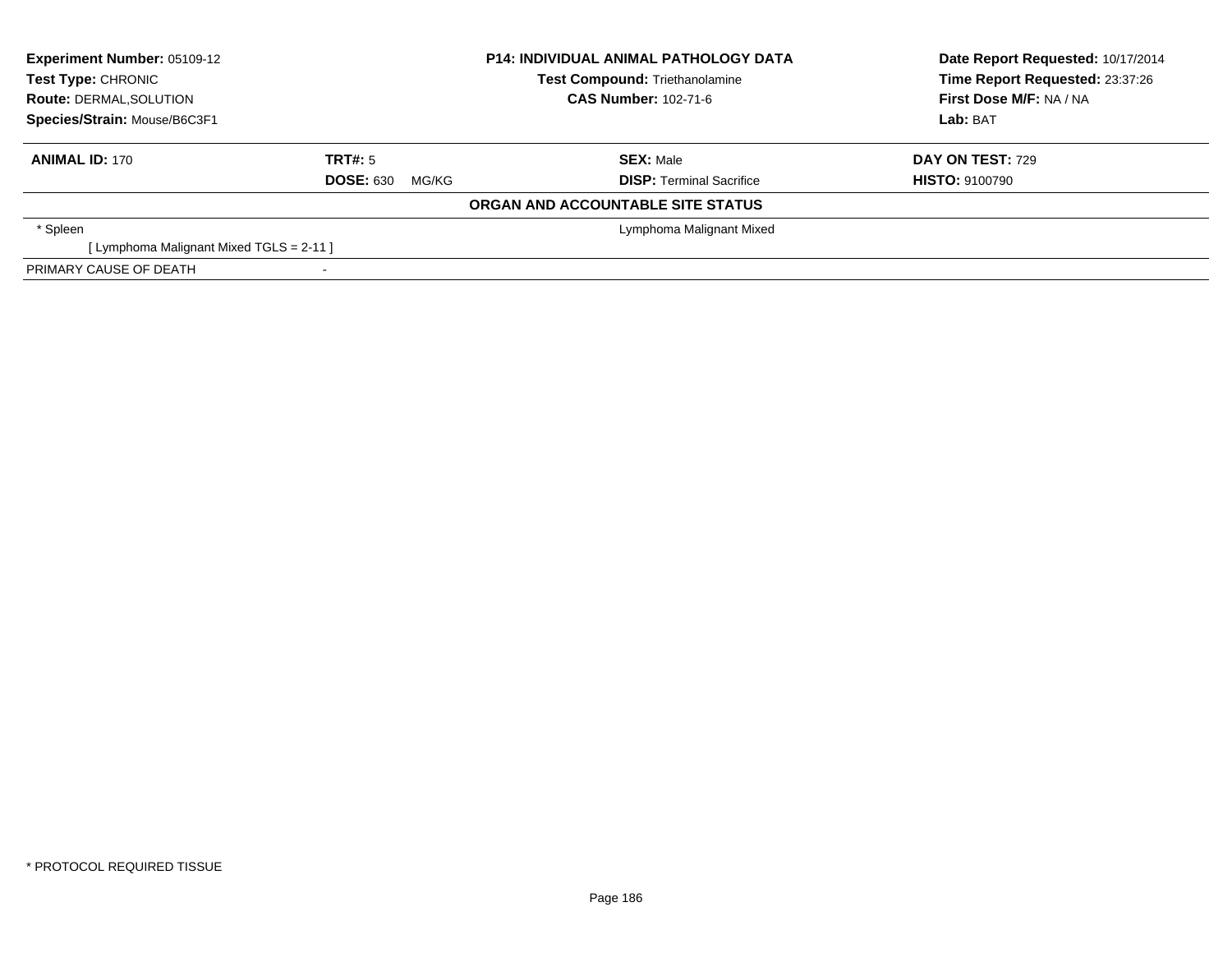| Experiment Number: 05109-12<br>Test Type: CHRONIC<br><b>Route: DERMAL, SOLUTION</b><br>Species/Strain: Mouse/B6C3F1 |                             | <b>P14: INDIVIDUAL ANIMAL PATHOLOGY DATA</b><br>Test Compound: Triethanolamine<br><b>CAS Number: 102-71-6</b> | Date Report Requested: 10/17/2014<br>Time Report Requested: 23:37:26<br>First Dose M/F: NA / NA<br>Lab: BAT |
|---------------------------------------------------------------------------------------------------------------------|-----------------------------|---------------------------------------------------------------------------------------------------------------|-------------------------------------------------------------------------------------------------------------|
| <b>ANIMAL ID: 171</b>                                                                                               | <b>TRT#: 5</b>              | <b>SEX: Male</b>                                                                                              | DAY ON TEST: 677                                                                                            |
|                                                                                                                     | <b>DOSE: 630</b><br>MG/KG   | <b>DISP: Natural Death</b>                                                                                    | <b>HISTO: 9100791</b>                                                                                       |
|                                                                                                                     |                             | ORGAN AND ACCOUNTABLE SITE STATUS                                                                             |                                                                                                             |
| <b>NORMAL</b>                                                                                                       |                             |                                                                                                               |                                                                                                             |
| * Adrenal Cortex                                                                                                    | * Adrenal Medulla           | * Blood Vessel                                                                                                | * Bone                                                                                                      |
| * Bone Marrow                                                                                                       | * Brain                     | * Epididymis                                                                                                  | * Esophagus                                                                                                 |
| * Gallbladder                                                                                                       | * Heart                     | * Intestine Large, Cecum                                                                                      | * Intestine Large, Colon                                                                                    |
| * Intestine Large, Rectum                                                                                           | * Intestine Small, Duodenum | * Intestine Small, Ileum                                                                                      | * Intestine Small, Jejunum                                                                                  |
| * Islets, Pancreatic                                                                                                | * Kidney                    | * Lymph Node, Mandibular                                                                                      | * Lymph Node, Mesenteric                                                                                    |
| * Nose                                                                                                              | * Pancreas                  | * Parathyroid Gland                                                                                           | * Pituitary Gland                                                                                           |
| * Prostate                                                                                                          | * Salivary Glands           | <b>Seminal Vesicle</b>                                                                                        | * Skin                                                                                                      |
| * Spleen                                                                                                            | * Stomach, Forestomach      | * Stomach, Glandular                                                                                          | * Testes                                                                                                    |
| * Thymus                                                                                                            | * Thyroid Gland             | * Trachea                                                                                                     | * Urinary Bladder                                                                                           |
| <b>MISSING</b>                                                                                                      |                             |                                                                                                               |                                                                                                             |
| * Mammary Gland                                                                                                     |                             |                                                                                                               |                                                                                                             |
| <b>OBSERVATIONS</b>                                                                                                 |                             |                                                                                                               |                                                                                                             |
| * Liver                                                                                                             |                             | Hepatocellular Carcinoma                                                                                      |                                                                                                             |
| [ Hepatocellular Carcinoma TGLS = 2-1 ]                                                                             |                             |                                                                                                               |                                                                                                             |
| * Lung                                                                                                              |                             | Alveolar/Bronchiolar Carcinoma                                                                                |                                                                                                             |
| [ Alveolar/Bronchiolar Carcinoma TGLS = 3-2 ]                                                                       |                             |                                                                                                               |                                                                                                             |
| * Preputial Gland                                                                                                   | Duct                        | Ectasia                                                                                                       | Moderate                                                                                                    |
| [ Ectasia TGLS = $1-6$ ]                                                                                            |                             |                                                                                                               |                                                                                                             |
| PRIMARY CAUSE OF DEATH                                                                                              | $\blacksquare$              |                                                                                                               |                                                                                                             |
| Animal Note: COD, LIVER TUMOR                                                                                       |                             |                                                                                                               |                                                                                                             |
| Animal Note: ONLY ONE ADRENAL FOUND AT TRIM                                                                         |                             |                                                                                                               |                                                                                                             |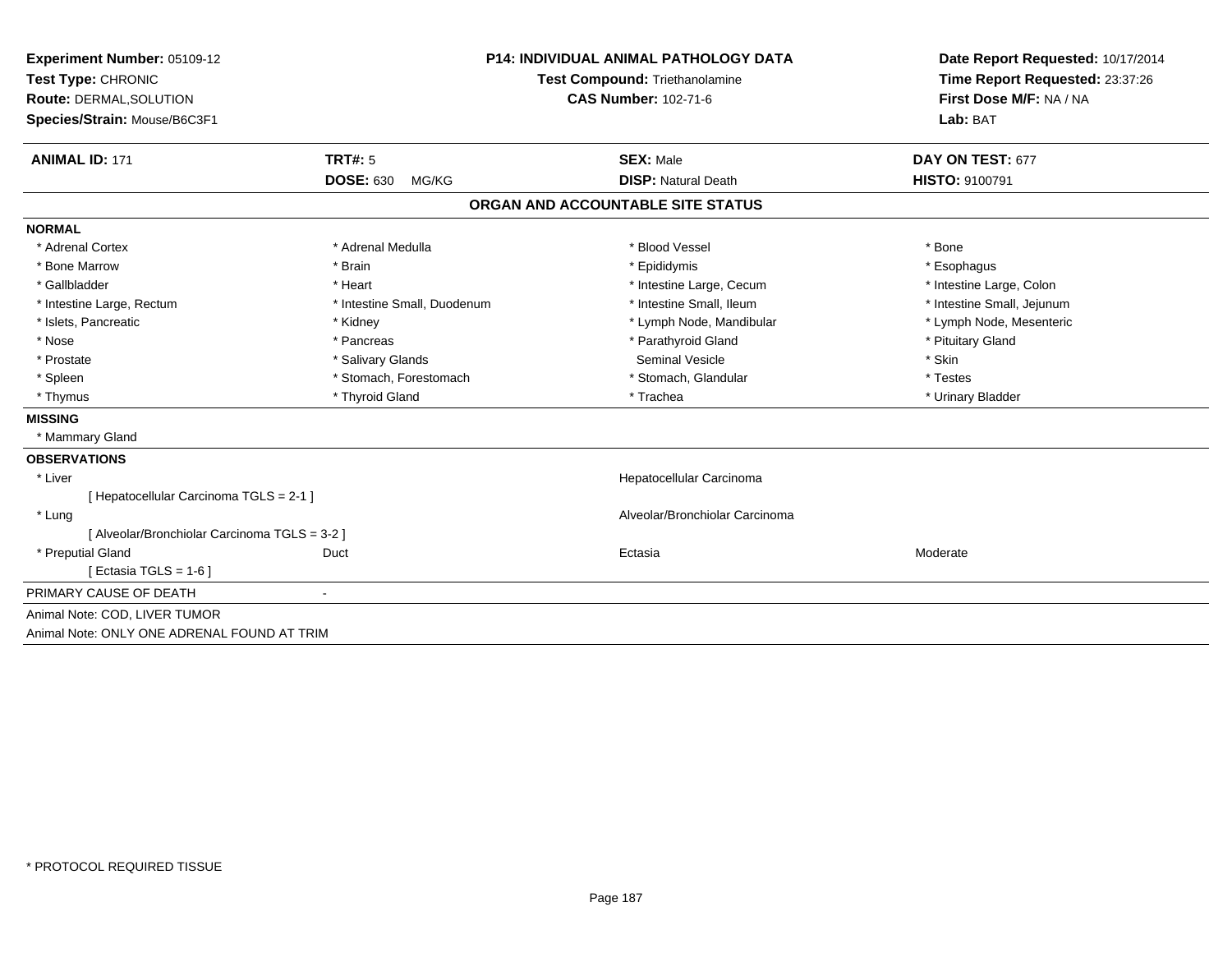| Experiment Number: 05109-12<br>Test Type: CHRONIC<br>Route: DERMAL, SOLUTION<br>Species/Strain: Mouse/B6C3F1 |                             | <b>P14: INDIVIDUAL ANIMAL PATHOLOGY DATA</b><br>Test Compound: Triethanolamine<br><b>CAS Number: 102-71-6</b> | Date Report Requested: 10/17/2014<br>Time Report Requested: 23:37:26<br>First Dose M/F: NA / NA<br>Lab: BAT |
|--------------------------------------------------------------------------------------------------------------|-----------------------------|---------------------------------------------------------------------------------------------------------------|-------------------------------------------------------------------------------------------------------------|
| <b>ANIMAL ID: 172</b>                                                                                        | <b>TRT#: 5</b>              | <b>SEX: Male</b>                                                                                              | DAY ON TEST: 456                                                                                            |
|                                                                                                              | <b>DOSE: 630</b><br>MG/KG   | <b>DISP:</b> Scheduled Sacrifice                                                                              | <b>HISTO: 9100792</b>                                                                                       |
|                                                                                                              |                             | ORGAN AND ACCOUNTABLE SITE STATUS                                                                             |                                                                                                             |
| <b>NORMAL</b>                                                                                                |                             |                                                                                                               |                                                                                                             |
| * Adrenal Cortex                                                                                             | * Adrenal Medulla           | * Blood Vessel                                                                                                | * Bone                                                                                                      |
| * Bone Marrow                                                                                                | * Brain                     | * Epididymis                                                                                                  | * Esophagus                                                                                                 |
| * Gallbladder                                                                                                | * Heart                     | * Intestine Large, Cecum                                                                                      | * Intestine Large, Colon                                                                                    |
| * Intestine Large, Rectum                                                                                    | * Intestine Small, Duodenum | * Intestine Small, Ileum                                                                                      | * Intestine Small, Jejunum                                                                                  |
| * Islets, Pancreatic                                                                                         | * Liver                     | * Lung                                                                                                        | * Lymph Node, Mandibular                                                                                    |
| * Lymph Node, Mesenteric                                                                                     | * Nose                      | * Pancreas                                                                                                    | * Parathyroid Gland                                                                                         |
| * Pituitary Gland                                                                                            | * Prostate                  | * Salivary Glands                                                                                             | * Skin                                                                                                      |
| * Spleen                                                                                                     | * Stomach, Forestomach      | * Stomach, Glandular                                                                                          | * Testes                                                                                                    |
| * Thymus                                                                                                     | * Thyroid Gland             | * Trachea                                                                                                     | * Urinary Bladder                                                                                           |
| <b>MISSING</b>                                                                                               |                             |                                                                                                               |                                                                                                             |
| * Mammary Gland                                                                                              |                             |                                                                                                               |                                                                                                             |
| <b>OBSERVATIONS</b>                                                                                          |                             |                                                                                                               |                                                                                                             |
| * Kidney                                                                                                     |                             | Nephropathy                                                                                                   | Chronic, Minimal                                                                                            |
| * Preputial Gland                                                                                            | Duct                        | Ectasia                                                                                                       | Mild                                                                                                        |
| PRIMARY CAUSE OF DEATH                                                                                       | $\blacksquare$              |                                                                                                               |                                                                                                             |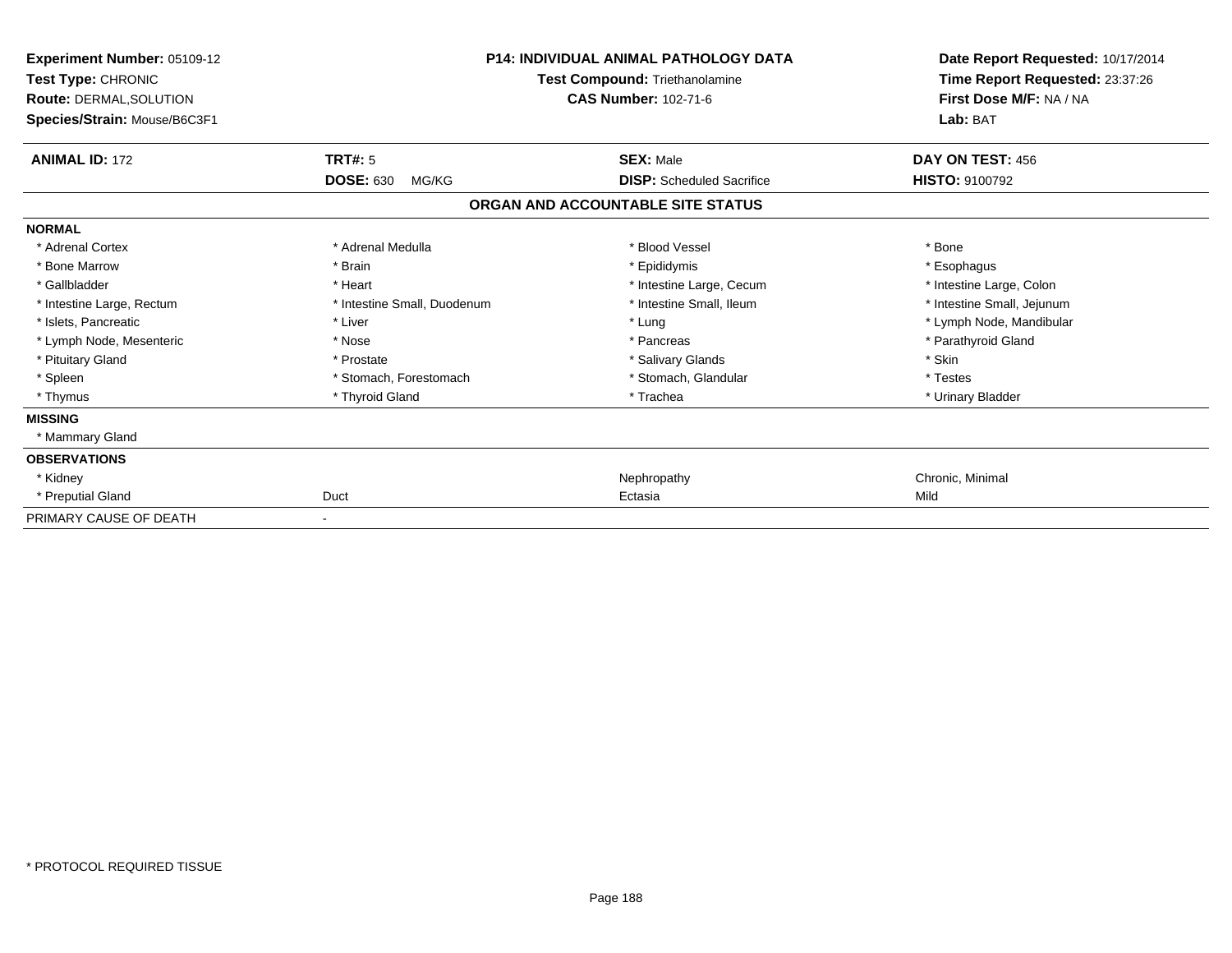| <b>Experiment Number: 05109-12</b>             |                                       | P14: INDIVIDUAL ANIMAL PATHOLOGY DATA | Date Report Requested: 10/17/2014 |  |
|------------------------------------------------|---------------------------------------|---------------------------------------|-----------------------------------|--|
| Test Type: CHRONIC                             | <b>Test Compound: Triethanolamine</b> |                                       | Time Report Requested: 23:37:26   |  |
| <b>Route: DERMAL, SOLUTION</b>                 |                                       | <b>CAS Number: 102-71-6</b>           | First Dose M/F: NA / NA           |  |
| Species/Strain: Mouse/B6C3F1                   |                                       |                                       | Lab: BAT                          |  |
| <b>ANIMAL ID: 173</b>                          | TRT#: 5                               | <b>SEX: Male</b>                      | DAY ON TEST: 645                  |  |
|                                                | <b>DOSE: 630</b><br>MG/KG             | <b>DISP: Natural Death</b>            | HISTO: 9100793                    |  |
|                                                |                                       | ORGAN AND ACCOUNTABLE SITE STATUS     |                                   |  |
| <b>NORMAL</b>                                  |                                       |                                       |                                   |  |
| * Adrenal Cortex                               | * Adrenal Medulla                     | * Blood Vessel                        | * Bone                            |  |
| * Bone Marrow                                  | * Brain                               | * Epididymis                          | * Esophagus                       |  |
| * Gallbladder                                  | * Heart                               | * Intestine Large, Cecum              | * Intestine Large, Colon          |  |
| * Intestine Large, Rectum                      | * Intestine Small, Duodenum           | * Intestine Small, Ileum              | * Islets, Pancreatic              |  |
| * Kidney                                       | * Lung                                | * Nose                                | * Pancreas                        |  |
| * Parathyroid Gland                            | * Pituitary Gland                     | * Preputial Gland                     | * Prostate                        |  |
| * Salivary Glands                              | <b>Seminal Vesicle</b>                | * Skin                                | * Stomach, Forestomach            |  |
| * Stomach, Glandular                           | * Testes                              | * Thymus                              | * Thyroid Gland                   |  |
| * Trachea                                      | * Urinary Bladder                     |                                       |                                   |  |
| <b>MISSING</b>                                 |                                       |                                       |                                   |  |
| * Lymph Node, Mandibular                       | * Mammary Gland                       |                                       |                                   |  |
| <b>OBSERVATIONS</b>                            |                                       |                                       |                                   |  |
| * Intestine Small, Jejunum                     | Peyers Patch                          | Lymphoma Malignant Lymphocytic        |                                   |  |
| [ Lymphoma Malignant Lymphocytic TGLS = 2-10 ] |                                       |                                       |                                   |  |
| * Liver                                        |                                       | Lymphoma Malignant Lymphocytic        |                                   |  |
| * Lymph Node, Mesenteric                       |                                       | Lymphoma Malignant Lymphocytic        |                                   |  |
| [ Lymphoma Malignant Lymphocytic TGLS = 1-9 ]  |                                       |                                       |                                   |  |
| * Spleen                                       |                                       | Lymphoma Malignant Lymphocytic        |                                   |  |
| PRIMARY CAUSE OF DEATH                         |                                       |                                       |                                   |  |
| Animal Note: C0D, LYMPHOMA LYMPHOCYTIC         |                                       |                                       |                                   |  |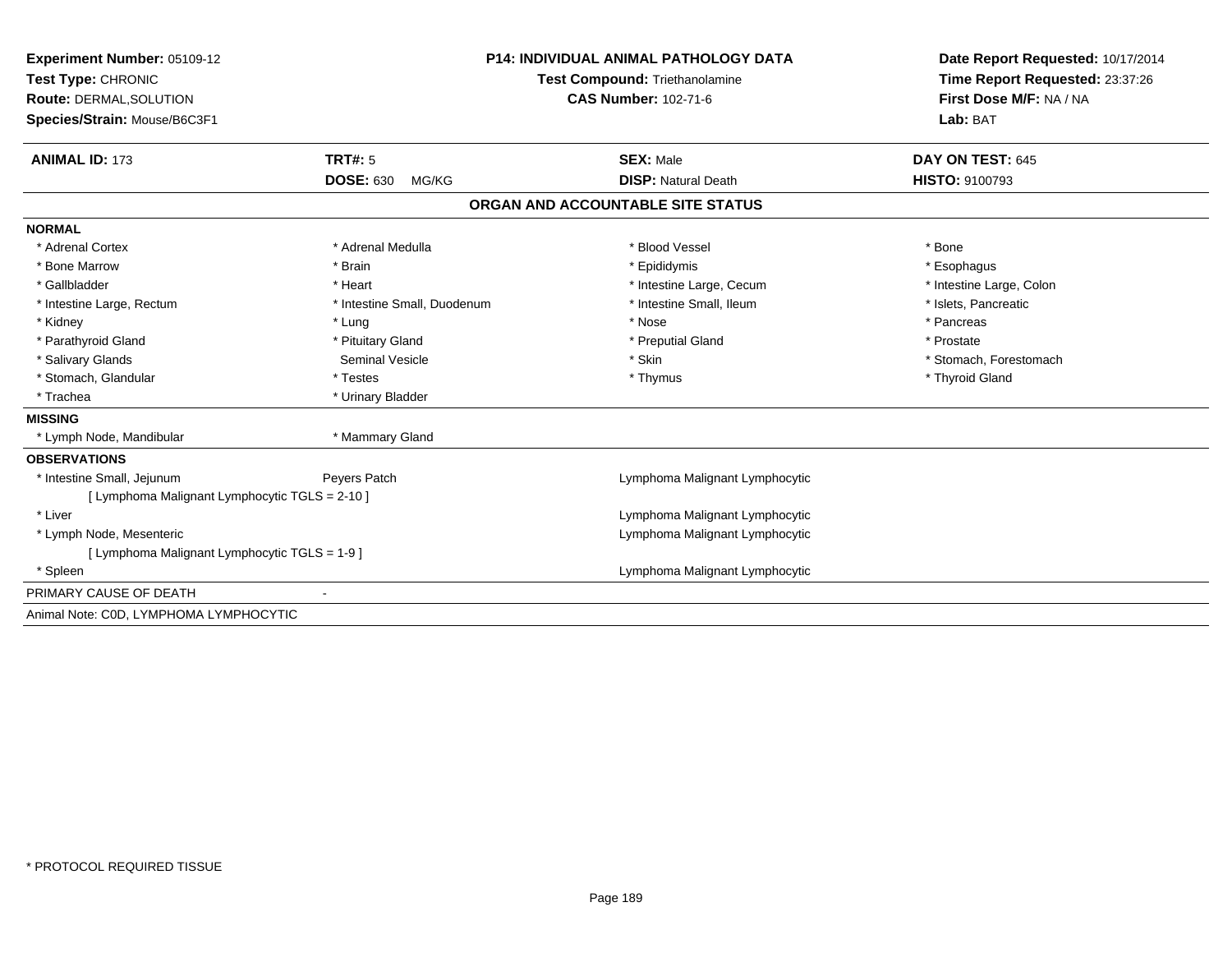| <b>Experiment Number: 05109-12</b><br>Test Type: CHRONIC<br>Route: DERMAL, SOLUTION<br>Species/Strain: Mouse/B6C3F1 |                           | <b>P14: INDIVIDUAL ANIMAL PATHOLOGY DATA</b><br><b>Test Compound: Triethanolamine</b><br><b>CAS Number: 102-71-6</b> | Date Report Requested: 10/17/2014<br>Time Report Requested: 23:37:26<br>First Dose M/F: NA / NA<br>Lab: BAT |
|---------------------------------------------------------------------------------------------------------------------|---------------------------|----------------------------------------------------------------------------------------------------------------------|-------------------------------------------------------------------------------------------------------------|
| <b>ANIMAL ID: 174</b>                                                                                               | <b>TRT#: 5</b>            | <b>SEX: Male</b>                                                                                                     | DAY ON TEST: 730                                                                                            |
|                                                                                                                     | <b>DOSE: 630</b><br>MG/KG | <b>DISP: Terminal Sacrifice</b>                                                                                      | <b>HISTO: 9100794</b>                                                                                       |
|                                                                                                                     |                           | ORGAN AND ACCOUNTABLE SITE STATUS                                                                                    |                                                                                                             |
| <b>NORMAL</b>                                                                                                       |                           |                                                                                                                      |                                                                                                             |
| * Adrenal Medulla                                                                                                   | * Blood Vessel            | * Bone                                                                                                               | * Bone Marrow                                                                                               |
| * Brain                                                                                                             | * Epididymis              | * Esophagus                                                                                                          | * Gallbladder                                                                                               |
| * Heart                                                                                                             | * Intestine Large, Cecum  | * Intestine Large, Colon                                                                                             | * Intestine Large, Rectum                                                                                   |
| * Intestine Small, Duodenum                                                                                         | * Intestine Small, Ileum  | * Intestine Small, Jejunum                                                                                           | * Islets, Pancreatic                                                                                        |
| * Liver                                                                                                             | * Lung                    | * Lymph Node, Mandibular                                                                                             | * Lymph Node, Mesenteric                                                                                    |
| * Nose                                                                                                              | * Pancreas                | * Parathyroid Gland                                                                                                  | * Pituitary Gland                                                                                           |
| * Preputial Gland                                                                                                   | * Prostate                | * Salivary Glands                                                                                                    | Seminal Vesicle                                                                                             |
| * Skin                                                                                                              | * Spleen                  | * Stomach, Forestomach                                                                                               | * Stomach, Glandular                                                                                        |
| * Testes                                                                                                            | * Thymus                  | * Thyroid Gland                                                                                                      | * Trachea                                                                                                   |
| * Urinary Bladder                                                                                                   |                           |                                                                                                                      |                                                                                                             |
| <b>MISSING</b>                                                                                                      |                           |                                                                                                                      |                                                                                                             |
| * Mammary Gland                                                                                                     |                           |                                                                                                                      |                                                                                                             |
| <b>OBSERVATIONS</b>                                                                                                 |                           |                                                                                                                      |                                                                                                             |
| * Adrenal Cortex                                                                                                    |                           | Hypertrophy                                                                                                          | Mild                                                                                                        |
| <b>Harderian Gland</b>                                                                                              |                           | Hyperplasia                                                                                                          | Mild                                                                                                        |
| [Hyperplasia TGLS = 1-9]                                                                                            |                           |                                                                                                                      |                                                                                                             |
| * Kidney                                                                                                            |                           | Nephropathy                                                                                                          | Chronic, Minimal                                                                                            |
| PRIMARY CAUSE OF DEATH                                                                                              |                           |                                                                                                                      |                                                                                                             |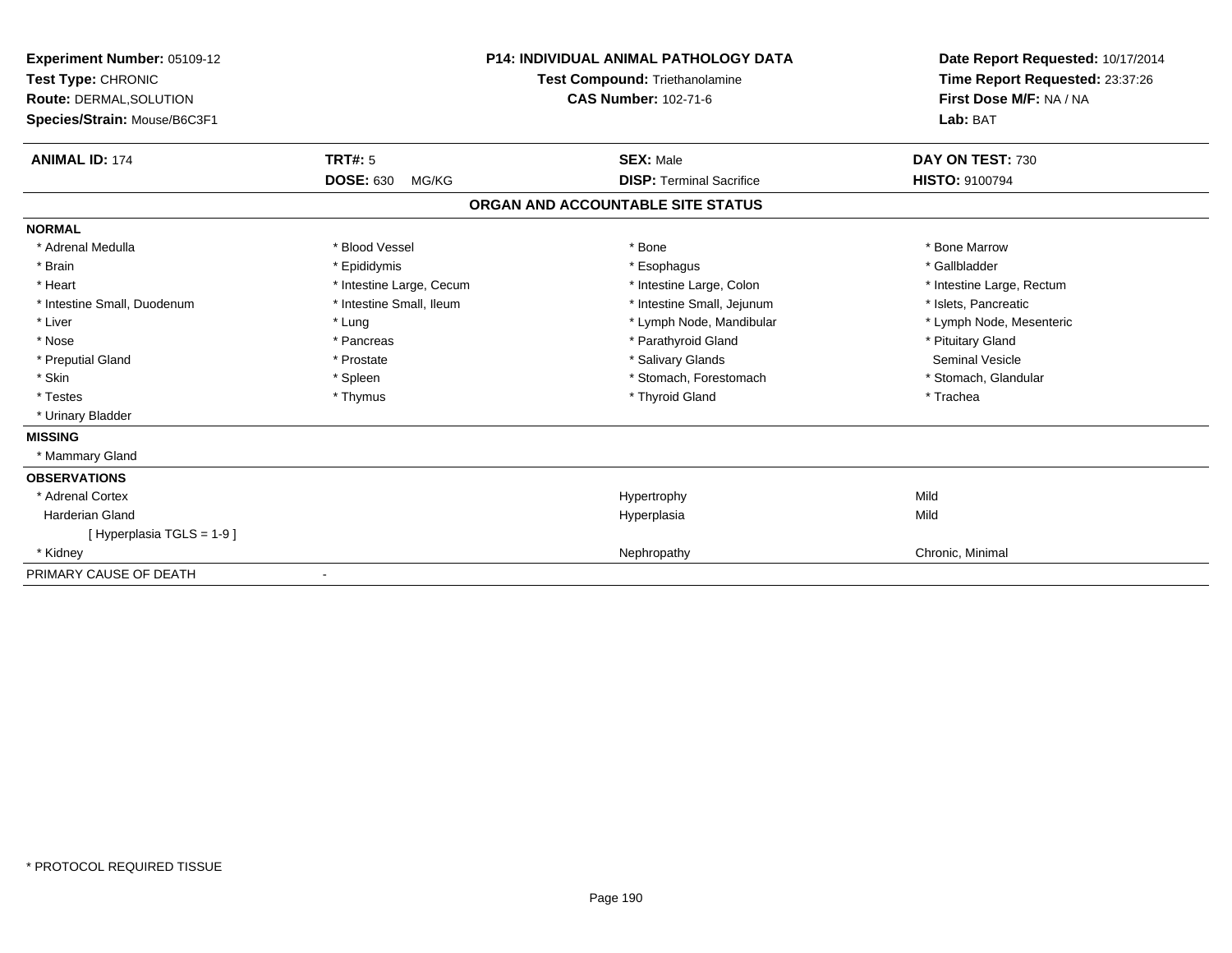| Experiment Number: 05109-12<br>Test Type: CHRONIC<br>Route: DERMAL, SOLUTION | <b>P14: INDIVIDUAL ANIMAL PATHOLOGY DATA</b><br>Test Compound: Triethanolamine<br><b>CAS Number: 102-71-6</b> |                                   | Date Report Requested: 10/17/2014<br>Time Report Requested: 23:37:26<br>First Dose M/F: NA / NA |
|------------------------------------------------------------------------------|---------------------------------------------------------------------------------------------------------------|-----------------------------------|-------------------------------------------------------------------------------------------------|
| Species/Strain: Mouse/B6C3F1                                                 |                                                                                                               |                                   | Lab: BAT                                                                                        |
| <b>ANIMAL ID: 175</b>                                                        | <b>TRT#: 5</b>                                                                                                | <b>SEX: Male</b>                  | DAY ON TEST: 729                                                                                |
|                                                                              | <b>DOSE: 630</b><br>MG/KG                                                                                     | <b>DISP: Terminal Sacrifice</b>   | <b>HISTO: 9100795</b>                                                                           |
|                                                                              |                                                                                                               | ORGAN AND ACCOUNTABLE SITE STATUS |                                                                                                 |
| <b>NORMAL</b>                                                                |                                                                                                               |                                   |                                                                                                 |
| * Adrenal Medulla                                                            | * Blood Vessel                                                                                                | * Bone                            | * Bone Marrow                                                                                   |
| * Brain                                                                      | * Epididymis                                                                                                  | * Esophagus                       | * Gallbladder                                                                                   |
| * Heart                                                                      | * Intestine Large, Cecum                                                                                      | * Intestine Large, Colon          | * Intestine Large, Rectum                                                                       |
| * Intestine Small, Duodenum                                                  | * Intestine Small, Ileum                                                                                      | * Intestine Small, Jejunum        | * Islets, Pancreatic                                                                            |
| * Lung                                                                       | * Lymph Node, Mandibular                                                                                      | * Lymph Node, Mesenteric          | * Nose                                                                                          |
| * Pancreas                                                                   | * Parathyroid Gland                                                                                           | * Pituitary Gland                 | * Preputial Gland                                                                               |
| * Prostate                                                                   | * Salivary Glands                                                                                             | <b>Seminal Vesicle</b>            | * Skin                                                                                          |
| * Spleen                                                                     | * Stomach, Forestomach                                                                                        | * Stomach, Glandular              | * Testes                                                                                        |
| * Thyroid Gland                                                              | * Trachea                                                                                                     | * Urinary Bladder                 |                                                                                                 |
| <b>MISSING</b>                                                               |                                                                                                               |                                   |                                                                                                 |
| * Mammary Gland                                                              |                                                                                                               |                                   |                                                                                                 |
| <b>OBSERVATIONS</b>                                                          |                                                                                                               |                                   |                                                                                                 |
| * Adrenal Cortex                                                             | Capsule, Spindle Cell                                                                                         | Hyperplasia                       | Moderate                                                                                        |
|                                                                              |                                                                                                               | Hypertrophy                       | Mild                                                                                            |
| * Kidney                                                                     |                                                                                                               | Nephropathy                       | Chronic, Mild                                                                                   |
| * Liver                                                                      |                                                                                                               | <b>Basophilic Focus</b>           |                                                                                                 |
|                                                                              |                                                                                                               | Hepatocellular Adenoma            |                                                                                                 |
| [ Hepatocellular Adenoma TGLS = 1-9 ]                                        |                                                                                                               |                                   |                                                                                                 |
| * Thymus                                                                     |                                                                                                               | Atrophy                           | Mild                                                                                            |
| PRIMARY CAUSE OF DEATH                                                       | $\overline{\phantom{a}}$                                                                                      |                                   |                                                                                                 |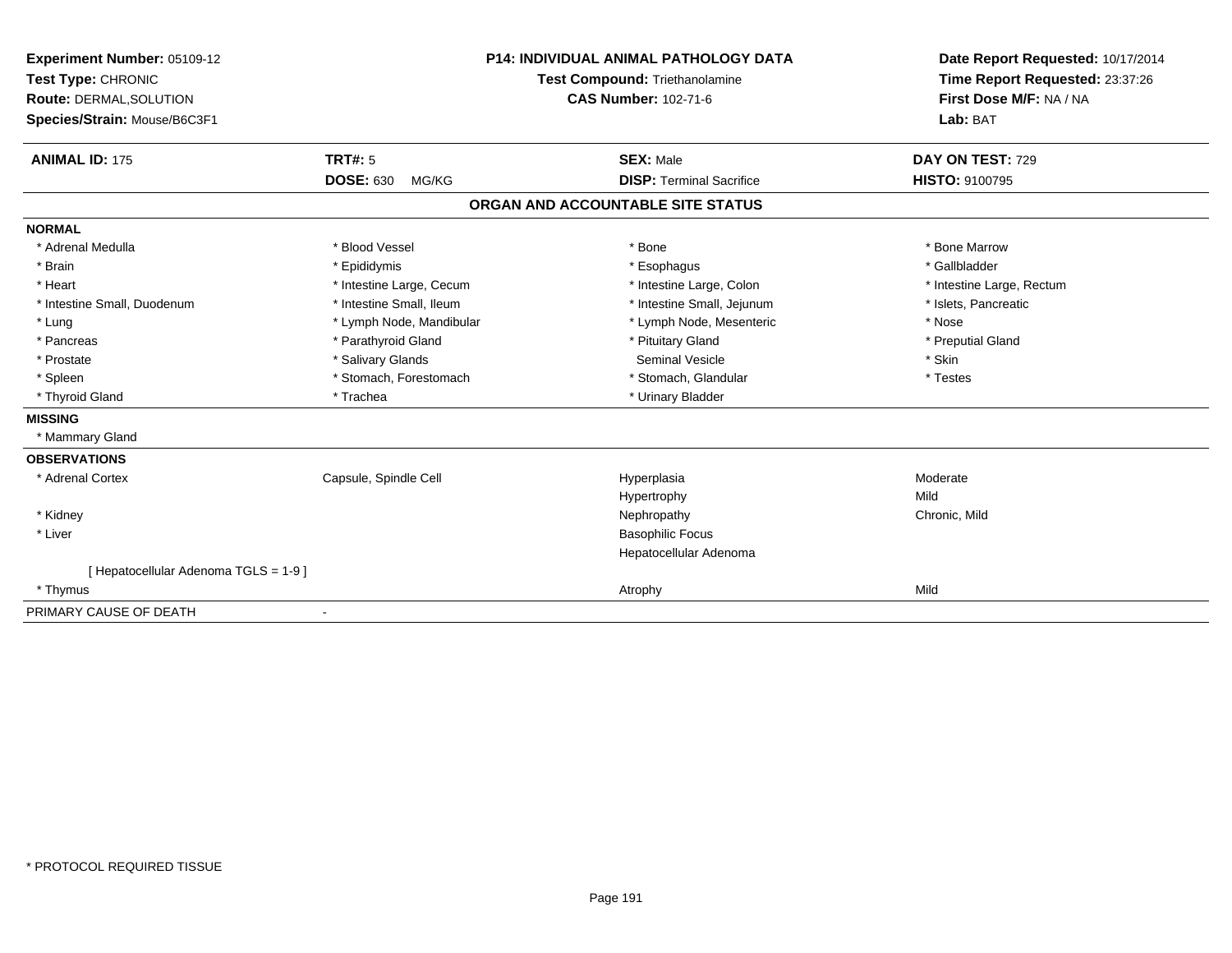| Experiment Number: 05109-12                 |                                                               | <b>P14: INDIVIDUAL ANIMAL PATHOLOGY DATA</b>  | Date Report Requested: 10/17/2014 |
|---------------------------------------------|---------------------------------------------------------------|-----------------------------------------------|-----------------------------------|
| Test Type: CHRONIC                          |                                                               | <b>Test Compound: Triethanolamine</b>         | Time Report Requested: 23:37:26   |
| <b>Route: DERMAL, SOLUTION</b>              |                                                               | <b>CAS Number: 102-71-6</b>                   | First Dose M/F: NA / NA           |
| Species/Strain: Mouse/B6C3F1                |                                                               |                                               | Lab: BAT                          |
| <b>ANIMAL ID: 176</b>                       | TRT#: 5                                                       | <b>SEX: Male</b>                              | DAY ON TEST: 730                  |
|                                             | <b>DOSE: 630</b><br>MG/KG                                     | <b>DISP: Terminal Sacrifice</b>               | HISTO: 9100796                    |
|                                             |                                                               | ORGAN AND ACCOUNTABLE SITE STATUS             |                                   |
| <b>NORMAL</b>                               |                                                               |                                               |                                   |
| * Adrenal Medulla                           | * Blood Vessel                                                | * Bone                                        | * Bone Marrow                     |
| * Brain                                     | * Epididymis                                                  | * Esophagus                                   | * Gallbladder                     |
| * Heart                                     | * Intestine Large, Cecum                                      | * Intestine Large, Colon                      | * Intestine Large, Rectum         |
| * Intestine Small, Duodenum                 | * Intestine Small, Ileum                                      | * Islets, Pancreatic                          | * Liver                           |
| * Lymph Node, Mandibular                    | * Nose                                                        | * Pancreas                                    | * Parathyroid Gland               |
| * Pituitary Gland                           | * Prostate                                                    | * Salivary Glands                             | <b>Seminal Vesicle</b>            |
| * Skin                                      | * Stomach, Forestomach                                        | * Stomach, Glandular                          | * Testes                          |
| * Trachea                                   | * Urinary Bladder                                             |                                               |                                   |
| <b>MISSING</b>                              |                                                               |                                               |                                   |
| * Mammary Gland                             |                                                               |                                               |                                   |
| <b>OBSERVATIONS</b>                         |                                                               |                                               |                                   |
| * Adrenal Cortex                            |                                                               | Hypertrophy                                   | Mild                              |
| * Intestine Small, Jejunum                  | Peyers Patch                                                  | Lymphoma Malignant Undifferentiated Cell Type |                                   |
|                                             | [ Lymphoma Malignant Undifferentiated Cell Type TGLS = 5-10 ] |                                               |                                   |
| * Kidney                                    | Cortex                                                        | Cyst                                          |                                   |
|                                             |                                                               | Nephropathy                                   | Chronic, Minimal                  |
| * Lung                                      |                                                               | Alveolar/Bronchiolar Adenoma                  |                                   |
| [ Alveolar/Bronchiolar Adenoma TGLS = 4-9 ] |                                                               |                                               |                                   |
| * Lymph Node, Mesenteric                    |                                                               | Lymphoma Malignant Undifferentiated Cell Type |                                   |
|                                             | [ Lymphoma Malignant Undifferentiated Cell Type TGLS = 3-11 ] |                                               |                                   |
| * Preputial Gland                           | Duct                                                          | Ectasia                                       | Mild                              |
| [ Ectasia TGLS = $2-6$ ]                    |                                                               |                                               |                                   |
| * Spleen                                    |                                                               | Lymphoma Malignant Undifferentiated Cell Type |                                   |
|                                             | [ Lymphoma Malignant Undifferentiated Cell Type TGLS = 1-1 ]  |                                               |                                   |
| * Thymus                                    |                                                               | Atrophy                                       | Mild                              |
| * Thyroid Gland                             | <b>Follicular Cel</b>                                         | Hyperplasia                                   | Minimal                           |
| PRIMARY CAUSE OF DEATH                      |                                                               |                                               |                                   |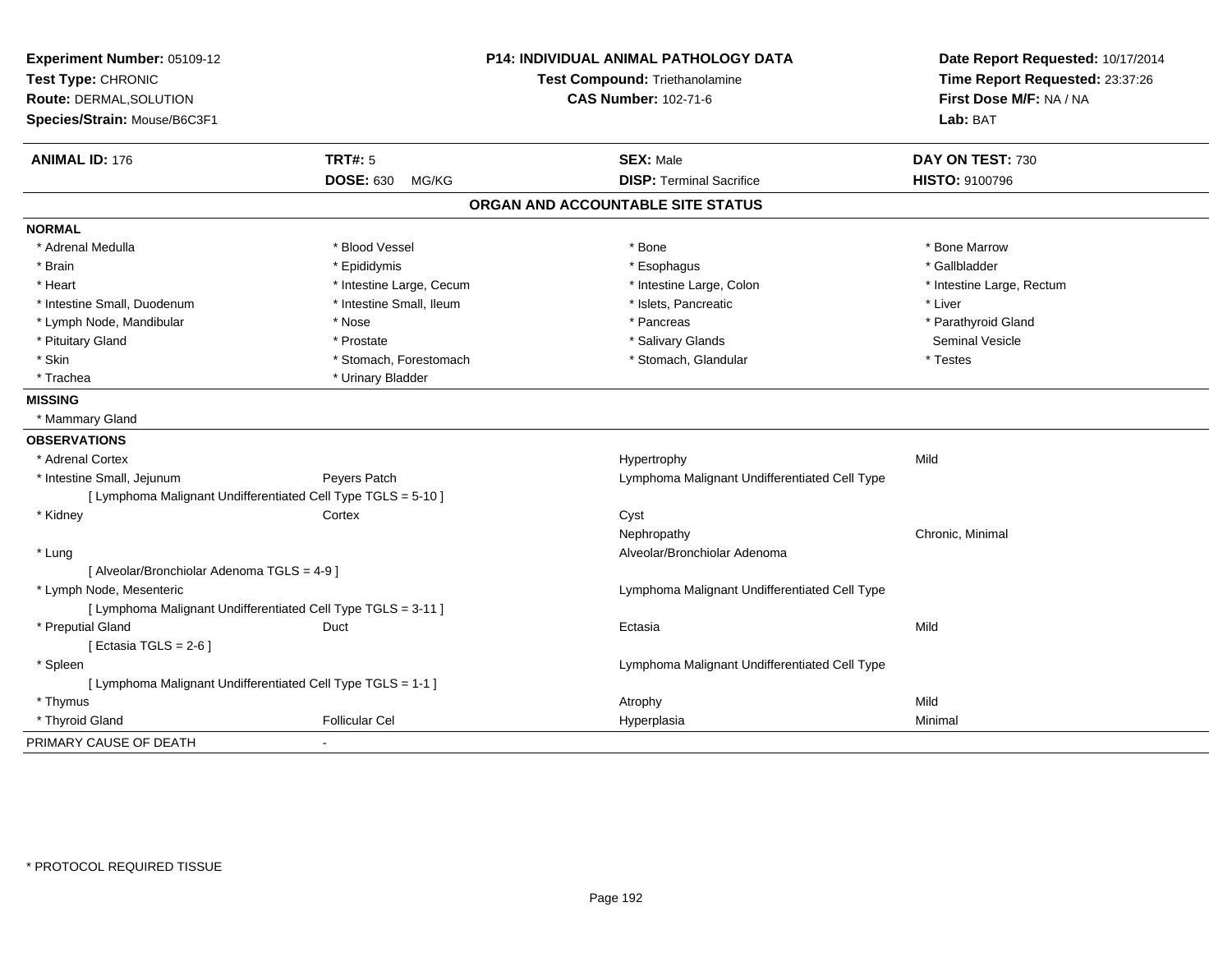| <b>Experiment Number: 05109-12</b><br>Test Type: CHRONIC<br>Route: DERMAL, SOLUTION<br>Species/Strain: Mouse/B6C3F1 | <b>P14: INDIVIDUAL ANIMAL PATHOLOGY DATA</b><br>Test Compound: Triethanolamine<br><b>CAS Number: 102-71-6</b> |                                   | Date Report Requested: 10/17/2014<br>Time Report Requested: 23:37:26<br>First Dose M/F: NA / NA<br>Lab: BAT |  |
|---------------------------------------------------------------------------------------------------------------------|---------------------------------------------------------------------------------------------------------------|-----------------------------------|-------------------------------------------------------------------------------------------------------------|--|
| <b>ANIMAL ID: 177</b>                                                                                               | TRT#: 5                                                                                                       | <b>SEX: Male</b>                  | DAY ON TEST: 732                                                                                            |  |
|                                                                                                                     | <b>DOSE: 630</b><br>MG/KG                                                                                     | <b>DISP: Terminal Sacrifice</b>   | <b>HISTO: 9100797</b>                                                                                       |  |
|                                                                                                                     |                                                                                                               | ORGAN AND ACCOUNTABLE SITE STATUS |                                                                                                             |  |
| <b>NORMAL</b>                                                                                                       |                                                                                                               |                                   |                                                                                                             |  |
| * Adrenal Cortex                                                                                                    | * Adrenal Medulla                                                                                             | * Blood Vessel                    | * Brain                                                                                                     |  |
| * Epididymis                                                                                                        | * Esophagus                                                                                                   | * Gallbladder                     | * Heart                                                                                                     |  |
| * Intestine Large, Cecum                                                                                            | * Intestine Large, Colon                                                                                      | * Intestine Large, Rectum         | * Intestine Small, Duodenum                                                                                 |  |
| * Intestine Small, Ileum                                                                                            | * Intestine Small, Jejunum                                                                                    | * Islets, Pancreatic              | * Lung                                                                                                      |  |
| * Lymph Node, Mandibular                                                                                            | * Lymph Node, Mesenteric                                                                                      | * Pancreas                        | * Parathyroid Gland                                                                                         |  |
| * Pituitary Gland                                                                                                   | * Prostate                                                                                                    | * Salivary Glands                 | <b>Seminal Vesicle</b>                                                                                      |  |
| * Skin                                                                                                              | * Spleen                                                                                                      | * Stomach, Forestomach            | * Stomach, Glandular                                                                                        |  |
| * Testes                                                                                                            | * Thymus                                                                                                      | * Thyroid Gland                   | * Trachea                                                                                                   |  |
| * Urinary Bladder                                                                                                   |                                                                                                               |                                   |                                                                                                             |  |
| <b>MISSING</b>                                                                                                      |                                                                                                               |                                   |                                                                                                             |  |
| * Bone                                                                                                              | * Bone Marrow                                                                                                 | * Mammary Gland                   | * Nose                                                                                                      |  |
| <b>OBSERVATIONS</b>                                                                                                 |                                                                                                               |                                   |                                                                                                             |  |
| * Kidney                                                                                                            |                                                                                                               | Nephropathy                       | Chronic, Minimal                                                                                            |  |
| * Liver                                                                                                             |                                                                                                               | Hepatocellular Adenoma            |                                                                                                             |  |
|                                                                                                                     |                                                                                                               | Hepatocellular Carcinoma          |                                                                                                             |  |
| [ Hepatocellular Adenoma TGLS = 2-1 ]                                                                               |                                                                                                               |                                   |                                                                                                             |  |
| [ Hepatocellular Carcinoma TGLS = 1-9 ]                                                                             |                                                                                                               |                                   |                                                                                                             |  |
| * Preputial Gland                                                                                                   | Duct                                                                                                          | Ectasia                           | Moderate                                                                                                    |  |
| [Ectasia TGLS = 3-6 ]                                                                                               |                                                                                                               |                                   |                                                                                                             |  |
| PRIMARY CAUSE OF DEATH                                                                                              |                                                                                                               |                                   |                                                                                                             |  |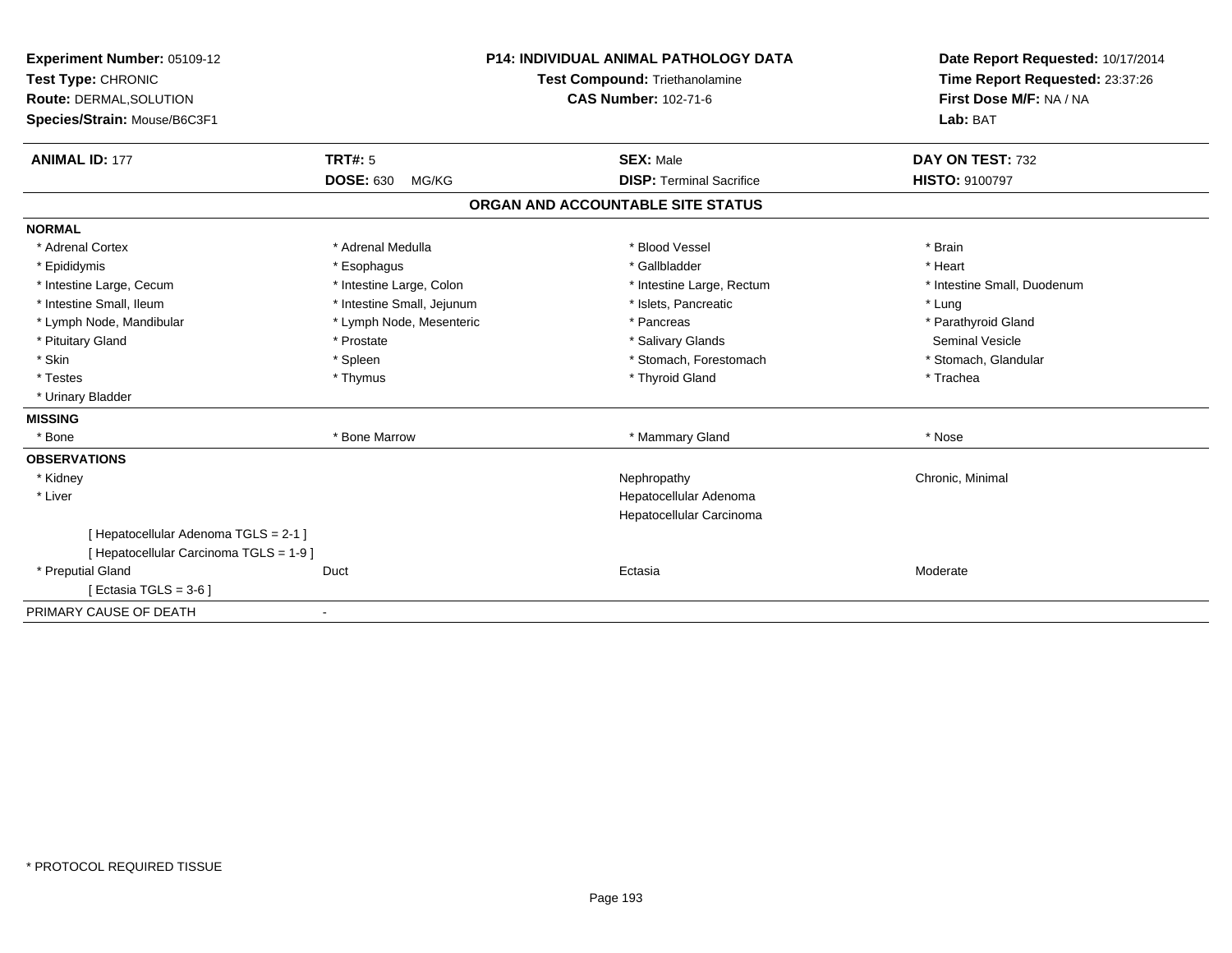| Experiment Number: 05109-12<br>Test Type: CHRONIC<br>Route: DERMAL, SOLUTION<br>Species/Strain: Mouse/B6C3F1 |                           | <b>P14: INDIVIDUAL ANIMAL PATHOLOGY DATA</b><br><b>Test Compound: Triethanolamine</b><br><b>CAS Number: 102-71-6</b> | Date Report Requested: 10/17/2014<br>Time Report Requested: 23:37:26<br>First Dose M/F: NA / NA<br>Lab: BAT |  |
|--------------------------------------------------------------------------------------------------------------|---------------------------|----------------------------------------------------------------------------------------------------------------------|-------------------------------------------------------------------------------------------------------------|--|
| <b>ANIMAL ID: 178</b>                                                                                        | TRT#: 5                   | <b>SEX: Male</b>                                                                                                     | DAY ON TEST: 456                                                                                            |  |
|                                                                                                              | <b>DOSE: 630</b><br>MG/KG | <b>DISP:</b> Scheduled Sacrifice                                                                                     | <b>HISTO: 9100798</b>                                                                                       |  |
|                                                                                                              |                           | ORGAN AND ACCOUNTABLE SITE STATUS                                                                                    |                                                                                                             |  |
| <b>NORMAL</b>                                                                                                |                           |                                                                                                                      |                                                                                                             |  |
| * Adrenal Medulla                                                                                            | * Blood Vessel            | $*$ Bone                                                                                                             | * Bone Marrow                                                                                               |  |
| * Brain                                                                                                      | * Epididymis              | * Esophagus                                                                                                          | * Gallbladder                                                                                               |  |
| * Heart                                                                                                      | * Intestine Large, Cecum  | * Intestine Large, Colon                                                                                             | * Intestine Large, Rectum                                                                                   |  |
| * Intestine Small, Duodenum                                                                                  | * Intestine Small, Ileum  | * Intestine Small, Jejunum                                                                                           | * Islets, Pancreatic                                                                                        |  |
| * Lung                                                                                                       | * Lymph Node, Mandibular  | * Lymph Node, Mesenteric                                                                                             | * Nose                                                                                                      |  |
| * Parathyroid Gland                                                                                          | * Pituitary Gland         | * Preputial Gland                                                                                                    | * Prostate                                                                                                  |  |
| * Salivary Glands                                                                                            | Spinal Cord               | * Spleen                                                                                                             | * Stomach, Forestomach                                                                                      |  |
| * Stomach, Glandular                                                                                         | * Testes                  | * Thymus                                                                                                             | * Thyroid Gland                                                                                             |  |
| * Trachea                                                                                                    | * Urinary Bladder         |                                                                                                                      |                                                                                                             |  |
| <b>MISSING</b>                                                                                               |                           |                                                                                                                      |                                                                                                             |  |
| * Mammary Gland                                                                                              |                           |                                                                                                                      |                                                                                                             |  |
| <b>OBSERVATIONS</b>                                                                                          |                           |                                                                                                                      |                                                                                                             |  |
| * Adrenal Cortex                                                                                             | Capsule                   | <b>Accessory Adrenal Cortical Nodule</b>                                                                             |                                                                                                             |  |
| * Kidney                                                                                                     |                           | Nephropathy                                                                                                          | Chronic, Minimal                                                                                            |  |
| * Liver                                                                                                      |                           | <b>Basophilic Focus</b>                                                                                              |                                                                                                             |  |
| * Pancreas                                                                                                   | Acinus                    | Atrophy                                                                                                              | Minimal                                                                                                     |  |
| * Skin                                                                                                       | SOA-No Mass               | Acanthosis                                                                                                           | Moderate                                                                                                    |  |
|                                                                                                              | SOA-No Mass               | Inflammation                                                                                                         | Chronic, Moderate                                                                                           |  |
|                                                                                                              |                           | Ulcer                                                                                                                | Mild                                                                                                        |  |
| [Acanthosis TGLS = $2-10$ ]                                                                                  |                           |                                                                                                                      |                                                                                                             |  |
| [ Ulcer TGLS = $1-9$ ]                                                                                       |                           |                                                                                                                      |                                                                                                             |  |
| PRIMARY CAUSE OF DEATH                                                                                       |                           |                                                                                                                      |                                                                                                             |  |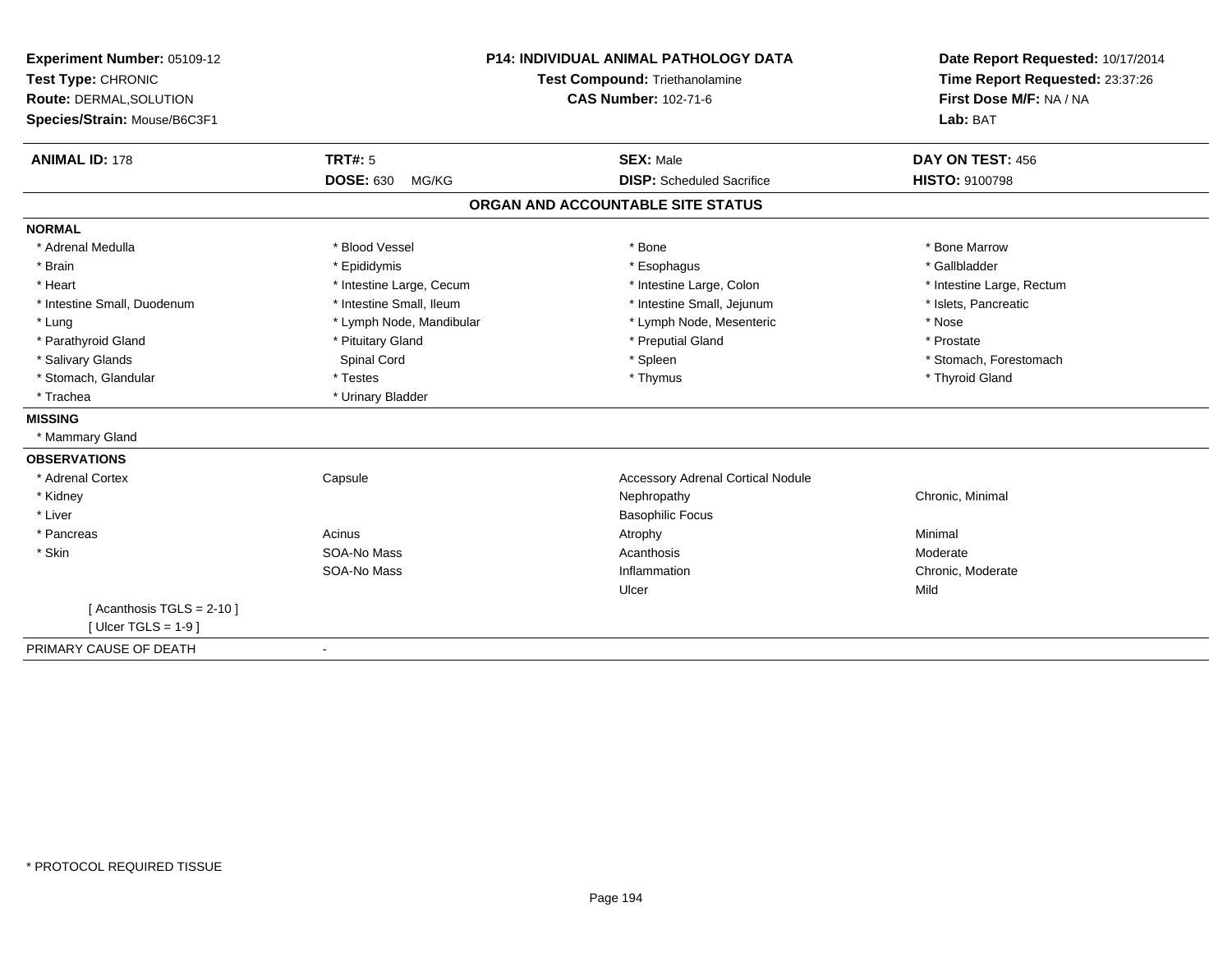| Experiment Number: 05109-12             | <b>P14: INDIVIDUAL ANIMAL PATHOLOGY DATA</b><br><b>Test Compound: Triethanolamine</b> |                                   | Date Report Requested: 10/17/2014<br>Time Report Requested: 23:37:26 |  |
|-----------------------------------------|---------------------------------------------------------------------------------------|-----------------------------------|----------------------------------------------------------------------|--|
| Test Type: CHRONIC                      |                                                                                       |                                   |                                                                      |  |
| Route: DERMAL, SOLUTION                 |                                                                                       | <b>CAS Number: 102-71-6</b>       | First Dose M/F: NA / NA                                              |  |
| Species/Strain: Mouse/B6C3F1            |                                                                                       |                                   | Lab: BAT                                                             |  |
|                                         |                                                                                       |                                   |                                                                      |  |
| <b>ANIMAL ID: 179</b>                   | <b>TRT#: 5</b>                                                                        | <b>SEX: Male</b>                  | DAY ON TEST: 732                                                     |  |
|                                         | <b>DOSE: 630</b><br>MG/KG                                                             | <b>DISP: Terminal Sacrifice</b>   | <b>HISTO: 9100799</b>                                                |  |
|                                         |                                                                                       | ORGAN AND ACCOUNTABLE SITE STATUS |                                                                      |  |
| <b>NORMAL</b>                           |                                                                                       |                                   |                                                                      |  |
| * Adrenal Cortex                        | * Adrenal Medulla                                                                     | * Blood Vessel                    | * Bone                                                               |  |
| * Bone Marrow                           | * Brain                                                                               | * Epididymis                      | * Esophagus                                                          |  |
| * Gallbladder                           | * Heart                                                                               | * Intestine Large, Cecum          | * Intestine Large, Colon                                             |  |
| * Intestine Large, Rectum               | * Intestine Small, Duodenum                                                           | * Intestine Small, Ileum          | * Intestine Small, Jejunum                                           |  |
| * Islets, Pancreatic                    | * Lung                                                                                | * Lymph Node, Mandibular          | * Lymph Node, Mesenteric                                             |  |
| * Nose                                  | * Pancreas                                                                            | * Parathyroid Gland               | * Pituitary Gland                                                    |  |
| * Preputial Gland                       | * Prostate                                                                            | * Salivary Glands                 | Seminal Vesicle                                                      |  |
| * Skin                                  | * Spleen                                                                              | * Stomach, Forestomach            | * Stomach, Glandular                                                 |  |
| * Testes                                | * Thymus                                                                              | * Thyroid Gland                   | * Trachea                                                            |  |
| * Urinary Bladder                       |                                                                                       |                                   |                                                                      |  |
| <b>MISSING</b>                          |                                                                                       |                                   |                                                                      |  |
| * Mammary Gland                         |                                                                                       |                                   |                                                                      |  |
| <b>OBSERVATIONS</b>                     |                                                                                       |                                   |                                                                      |  |
| * Kidney                                |                                                                                       | Hydronephrosis                    | Mild                                                                 |  |
|                                         |                                                                                       | Nephropathy                       | Chronic, Mild                                                        |  |
| * Liver                                 |                                                                                       | <b>Cytoplasmic Alteration</b>     | Mild                                                                 |  |
|                                         |                                                                                       | Hepatocellular Carcinoma          |                                                                      |  |
|                                         | Oval Cell                                                                             | Hyperplasia                       | Minimal                                                              |  |
|                                         |                                                                                       | Karyomegaly                       | Mild                                                                 |  |
| [ Hepatocellular Carcinoma TGLS = 1-9 ] |                                                                                       |                                   |                                                                      |  |
| PRIMARY CAUSE OF DEATH                  | $\overline{\phantom{a}}$                                                              |                                   |                                                                      |  |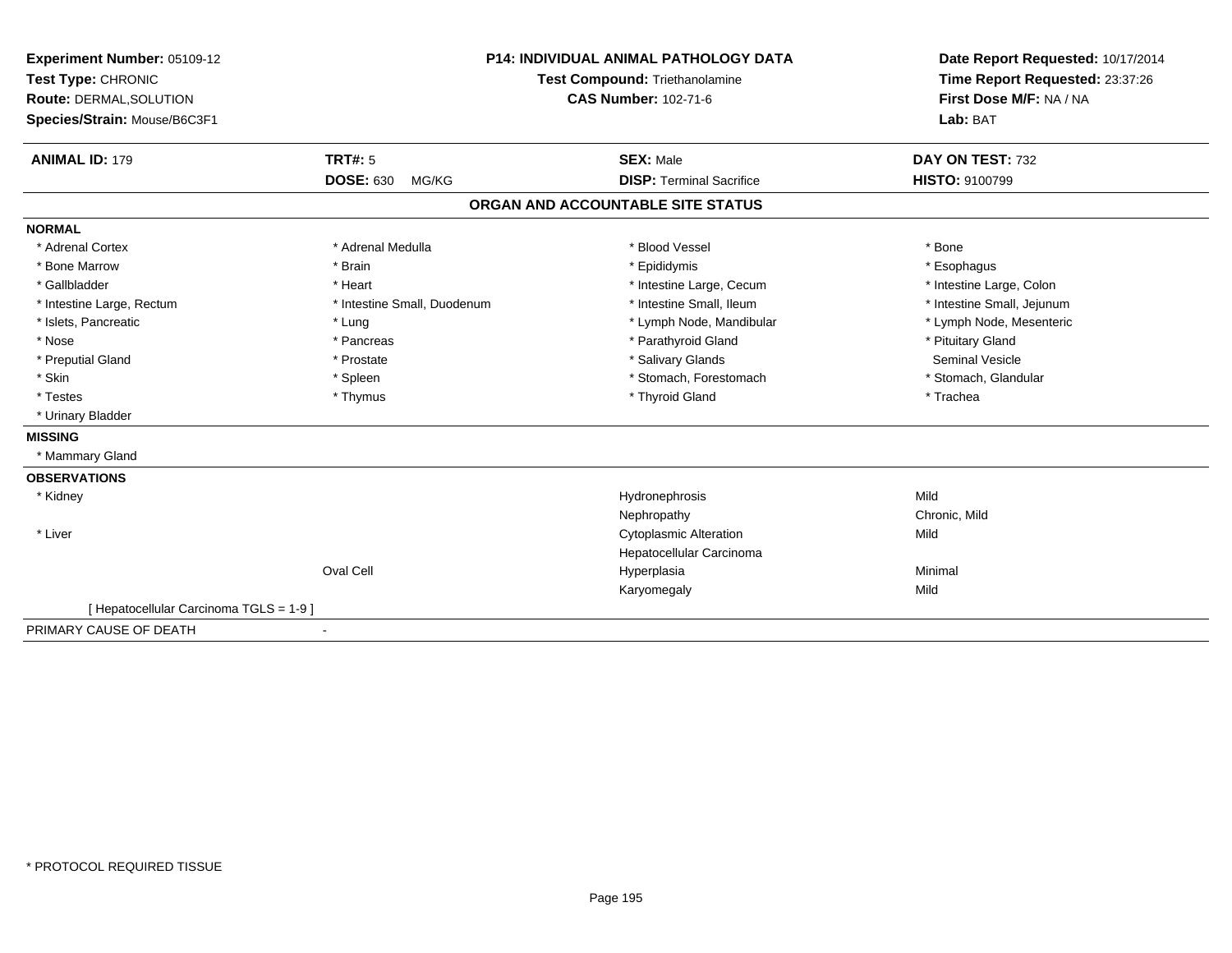| Experiment Number: 05109-12<br>Test Type: CHRONIC<br>Route: DERMAL, SOLUTION<br>Species/Strain: Mouse/B6C3F1<br><b>ANIMAL ID: 180</b> | <b>P14: INDIVIDUAL ANIMAL PATHOLOGY DATA</b><br><b>Test Compound: Triethanolamine</b><br><b>CAS Number: 102-71-6</b><br><b>TRT#: 5</b><br><b>SEX: Male</b><br><b>DOSE: 630</b><br><b>DISP: Terminal Sacrifice</b><br>MG/KG |                                   | Date Report Requested: 10/17/2014<br>Time Report Requested: 23:37:26<br>First Dose M/F: NA / NA<br>Lab: BAT<br>DAY ON TEST: 731<br><b>HISTO: 9100800</b> |
|---------------------------------------------------------------------------------------------------------------------------------------|----------------------------------------------------------------------------------------------------------------------------------------------------------------------------------------------------------------------------|-----------------------------------|----------------------------------------------------------------------------------------------------------------------------------------------------------|
|                                                                                                                                       |                                                                                                                                                                                                                            | ORGAN AND ACCOUNTABLE SITE STATUS |                                                                                                                                                          |
| <b>NORMAL</b>                                                                                                                         |                                                                                                                                                                                                                            |                                   |                                                                                                                                                          |
| * Adrenal Cortex                                                                                                                      | * Adrenal Medulla                                                                                                                                                                                                          | * Blood Vessel                    | * Bone                                                                                                                                                   |
| * Bone Marrow                                                                                                                         | * Brain                                                                                                                                                                                                                    | * Epididymis                      | * Esophagus                                                                                                                                              |
| * Gallbladder                                                                                                                         | * Heart                                                                                                                                                                                                                    | * Intestine Large, Cecum          | * Intestine Large, Colon                                                                                                                                 |
| * Intestine Large, Rectum                                                                                                             | * Intestine Small, Duodenum                                                                                                                                                                                                | * Intestine Small, Ileum          | * Intestine Small, Jejunum                                                                                                                               |
| * Islets, Pancreatic                                                                                                                  | * Lung                                                                                                                                                                                                                     | * Lymph Node, Mandibular          | * Lymph Node, Mesenteric                                                                                                                                 |
| * Nose                                                                                                                                | * Pancreas                                                                                                                                                                                                                 | * Parathyroid Gland               | * Pituitary Gland                                                                                                                                        |
| * Prostate                                                                                                                            | * Salivary Glands                                                                                                                                                                                                          | <b>Seminal Vesicle</b>            | * Skin                                                                                                                                                   |
| * Spleen                                                                                                                              | * Stomach, Forestomach                                                                                                                                                                                                     | * Stomach, Glandular              | * Testes                                                                                                                                                 |
| * Thyroid Gland                                                                                                                       | * Trachea                                                                                                                                                                                                                  | * Urinary Bladder                 |                                                                                                                                                          |
| <b>MISSING</b>                                                                                                                        |                                                                                                                                                                                                                            |                                   |                                                                                                                                                          |
| * Mammary Gland                                                                                                                       |                                                                                                                                                                                                                            |                                   |                                                                                                                                                          |
| <b>OBSERVATIONS</b>                                                                                                                   |                                                                                                                                                                                                                            |                                   |                                                                                                                                                          |
| * Kidney                                                                                                                              | Cortex                                                                                                                                                                                                                     | Cyst                              |                                                                                                                                                          |
|                                                                                                                                       |                                                                                                                                                                                                                            | Nephropathy                       | Chronic, Minimal                                                                                                                                         |
| * Liver                                                                                                                               |                                                                                                                                                                                                                            | Clear Cell Focus                  |                                                                                                                                                          |
| [Clear Cell Focus TGLS = 2-1]                                                                                                         |                                                                                                                                                                                                                            |                                   |                                                                                                                                                          |
| * Preputial Gland                                                                                                                     | Duct                                                                                                                                                                                                                       | Ectasia                           | Moderate                                                                                                                                                 |
| [ Ectasia TGLS = $1-6$ ]                                                                                                              |                                                                                                                                                                                                                            |                                   |                                                                                                                                                          |
| * Thymus                                                                                                                              |                                                                                                                                                                                                                            | Atrophy                           | Mild                                                                                                                                                     |
| PRIMARY CAUSE OF DEATH                                                                                                                |                                                                                                                                                                                                                            |                                   |                                                                                                                                                          |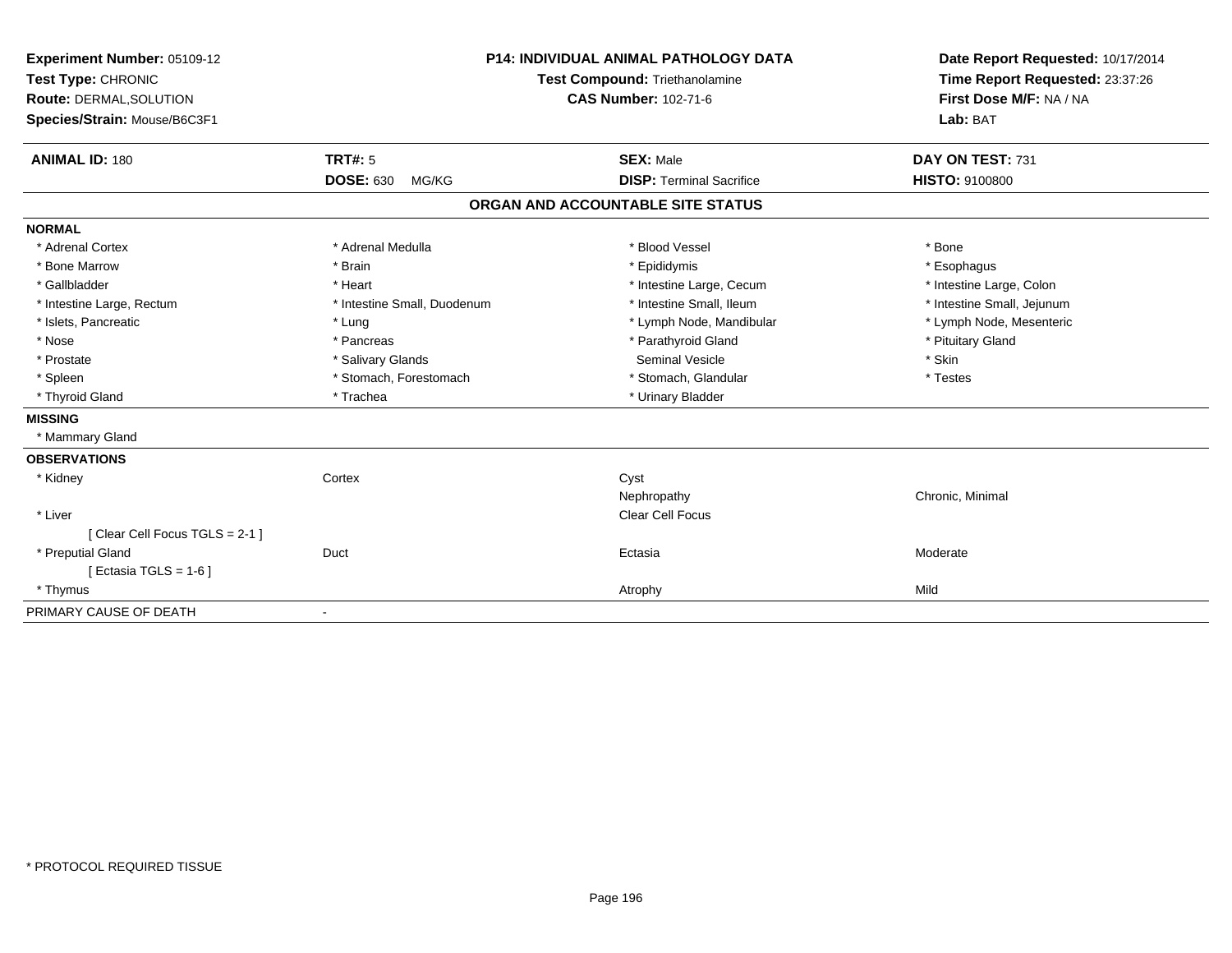| Experiment Number: 05109-12<br>Test Type: CHRONIC<br><b>Route: DERMAL, SOLUTION</b><br>Species/Strain: Mouse/B6C3F1 | <b>P14: INDIVIDUAL ANIMAL PATHOLOGY DATA</b><br>Test Compound: Triethanolamine<br><b>CAS Number: 102-71-6</b> |                                   | Date Report Requested: 10/17/2014<br>Time Report Requested: 23:37:26<br>First Dose M/F: NA / NA<br>Lab: BAT |  |
|---------------------------------------------------------------------------------------------------------------------|---------------------------------------------------------------------------------------------------------------|-----------------------------------|-------------------------------------------------------------------------------------------------------------|--|
| <b>ANIMAL ID: 181</b>                                                                                               | <b>TRT#: 7</b>                                                                                                | <b>SEX: Male</b>                  | DAY ON TEST: 655                                                                                            |  |
|                                                                                                                     | DOSE: 2000 MG/KG                                                                                              | <b>DISP:</b> Moribund Sacrifice   | HISTO: 9100621                                                                                              |  |
|                                                                                                                     |                                                                                                               | ORGAN AND ACCOUNTABLE SITE STATUS |                                                                                                             |  |
| <b>NORMAL</b>                                                                                                       |                                                                                                               |                                   |                                                                                                             |  |
| * Adrenal Medulla                                                                                                   | * Blood Vessel                                                                                                | * Bone                            | * Bone Marrow                                                                                               |  |
| * Brain                                                                                                             | * Epididymis                                                                                                  | * Esophagus                       | * Gallbladder                                                                                               |  |
| * Heart                                                                                                             | * Intestine Large, Cecum                                                                                      | * Intestine Large, Colon          | * Intestine Large, Rectum                                                                                   |  |
| * Intestine Small, Duodenum                                                                                         | * Intestine Small, Ileum                                                                                      | * Intestine Small, Jejunum        | * Islets, Pancreatic                                                                                        |  |
| * Lung                                                                                                              | * Lymph Node, Mandibular                                                                                      | * Lymph Node, Mesenteric          | * Nose                                                                                                      |  |
| * Pancreas                                                                                                          | * Parathyroid Gland                                                                                           | * Pituitary Gland                 | * Prostate                                                                                                  |  |
| * Salivary Glands                                                                                                   | Seminal Vesicle                                                                                               | * Spleen                          | * Stomach, Forestomach                                                                                      |  |
| * Stomach, Glandular                                                                                                | * Testes                                                                                                      | * Thyroid Gland                   | * Trachea                                                                                                   |  |
| * Urinary Bladder                                                                                                   |                                                                                                               |                                   |                                                                                                             |  |
| <b>MISSING</b>                                                                                                      |                                                                                                               |                                   |                                                                                                             |  |
| * Mammary Gland                                                                                                     | * Thymus                                                                                                      |                                   |                                                                                                             |  |
| <b>OBSERVATIONS</b>                                                                                                 |                                                                                                               |                                   |                                                                                                             |  |
| * Adrenal Cortex                                                                                                    |                                                                                                               | Necrosis                          | Mild                                                                                                        |  |
| * Kidney                                                                                                            |                                                                                                               | Nephropathy                       | Chronic, Minimal                                                                                            |  |
| * Liver                                                                                                             |                                                                                                               | <b>Cytoplasmic Alteration</b>     | Moderate                                                                                                    |  |
|                                                                                                                     |                                                                                                               | <b>Eosinophilic Focus</b>         |                                                                                                             |  |
|                                                                                                                     |                                                                                                               | Hepatocellular Adenoma            |                                                                                                             |  |
|                                                                                                                     | Oval Cell                                                                                                     | Hyperplasia                       | Moderate                                                                                                    |  |
|                                                                                                                     |                                                                                                               | Karyomegaly                       | Moderate                                                                                                    |  |
|                                                                                                                     |                                                                                                               | Necrosis                          | Mild                                                                                                        |  |
| [ Hepatocellular Adenoma TGLS = 3-1 ]                                                                               |                                                                                                               |                                   |                                                                                                             |  |
| * Preputial Gland                                                                                                   | Duct                                                                                                          | Ectasia                           | Moderate                                                                                                    |  |
| [ Ectasia TGLS = 2-6 ]                                                                                              |                                                                                                               |                                   |                                                                                                             |  |
| * Skin                                                                                                              | Inquinal                                                                                                      | Acanthosis                        | Mild                                                                                                        |  |
|                                                                                                                     | SOA-No Mass                                                                                                   | Acanthosis                        | Moderate                                                                                                    |  |
|                                                                                                                     | Inguinal                                                                                                      | Inflammation                      | Chronic, Moderate                                                                                           |  |
|                                                                                                                     | SOA-No Mass                                                                                                   | Inflammation                      | Chronic, Moderate                                                                                           |  |
|                                                                                                                     | Inguinal                                                                                                      | Ulcer                             | Mild                                                                                                        |  |
|                                                                                                                     | SOA-No Mass                                                                                                   | Ulcer                             | Mild                                                                                                        |  |
| [Acanthosis TGLS = 1-9]                                                                                             |                                                                                                               |                                   |                                                                                                             |  |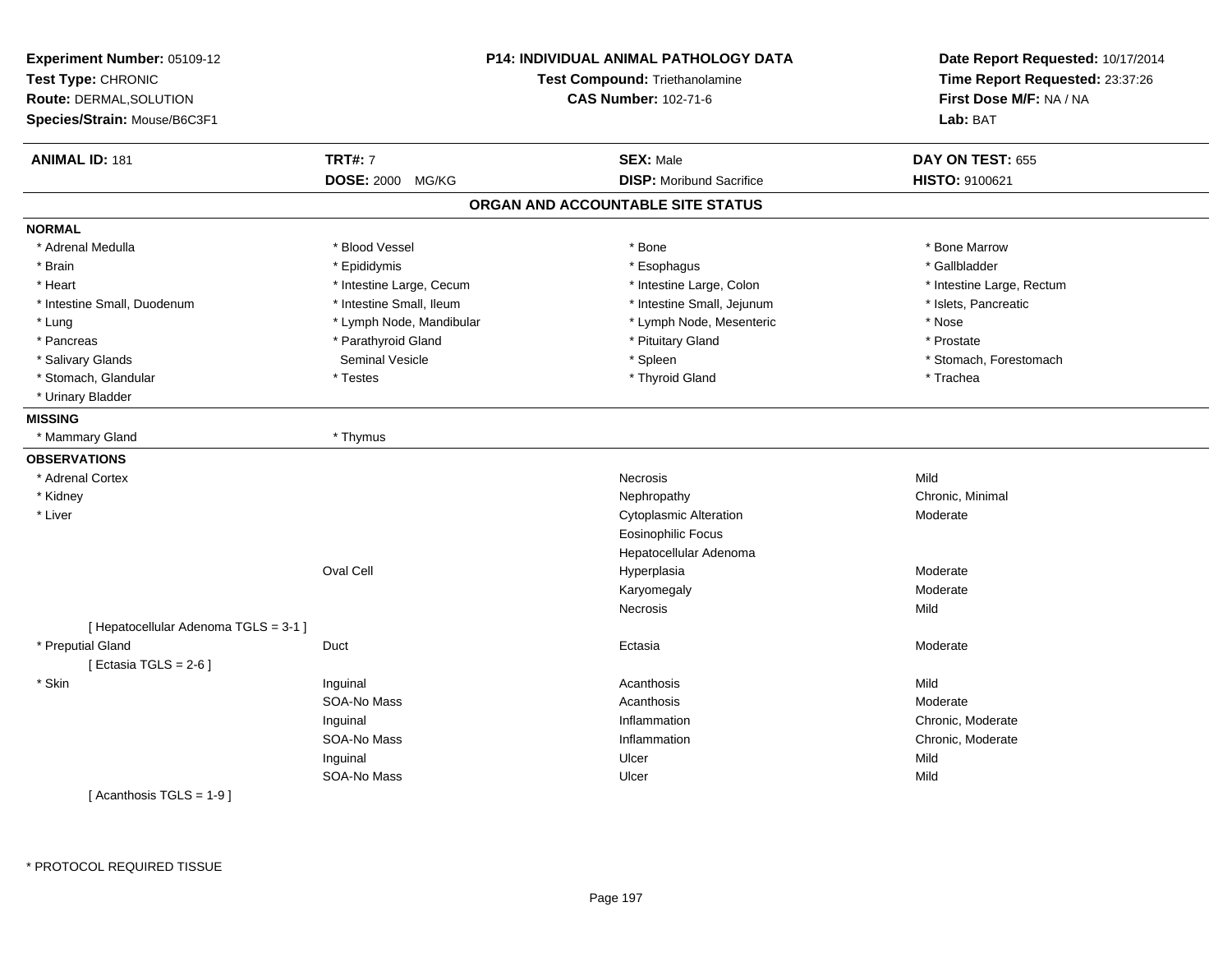| <b>Experiment Number: 05109-12</b> | <b>P14: INDIVIDUAL ANIMAL PATHOLOGY DATA</b> |                                       | Date Report Requested: 10/17/2014 |
|------------------------------------|----------------------------------------------|---------------------------------------|-----------------------------------|
| Test Type: CHRONIC                 |                                              | <b>Test Compound: Triethanolamine</b> | Time Report Requested: 23:37:26   |
| <b>Route: DERMAL.SOLUTION</b>      |                                              | <b>CAS Number: 102-71-6</b>           | First Dose M/F: NA / NA           |
| Species/Strain: Mouse/B6C3F1       |                                              |                                       | Lab: BAT                          |
| <b>ANIMAL ID: 181</b>              | <b>TRT#: 7</b>                               | <b>SEX: Male</b>                      | <b>DAY ON TEST: 655</b>           |
|                                    | <b>DOSE: 2000</b><br>MG/KG                   | <b>DISP:</b> Moribund Sacrifice       | <b>HISTO: 9100621</b>             |
|                                    |                                              | ORGAN AND ACCOUNTABLE SITE STATUS     |                                   |
| [ Acanthosis $TGLS = 1-9$ ]        |                                              |                                       |                                   |
| PRIMARY CAUSE OF DEATH             |                                              |                                       |                                   |
| Animal Note: COD, LIVER TUMOR      |                                              |                                       |                                   |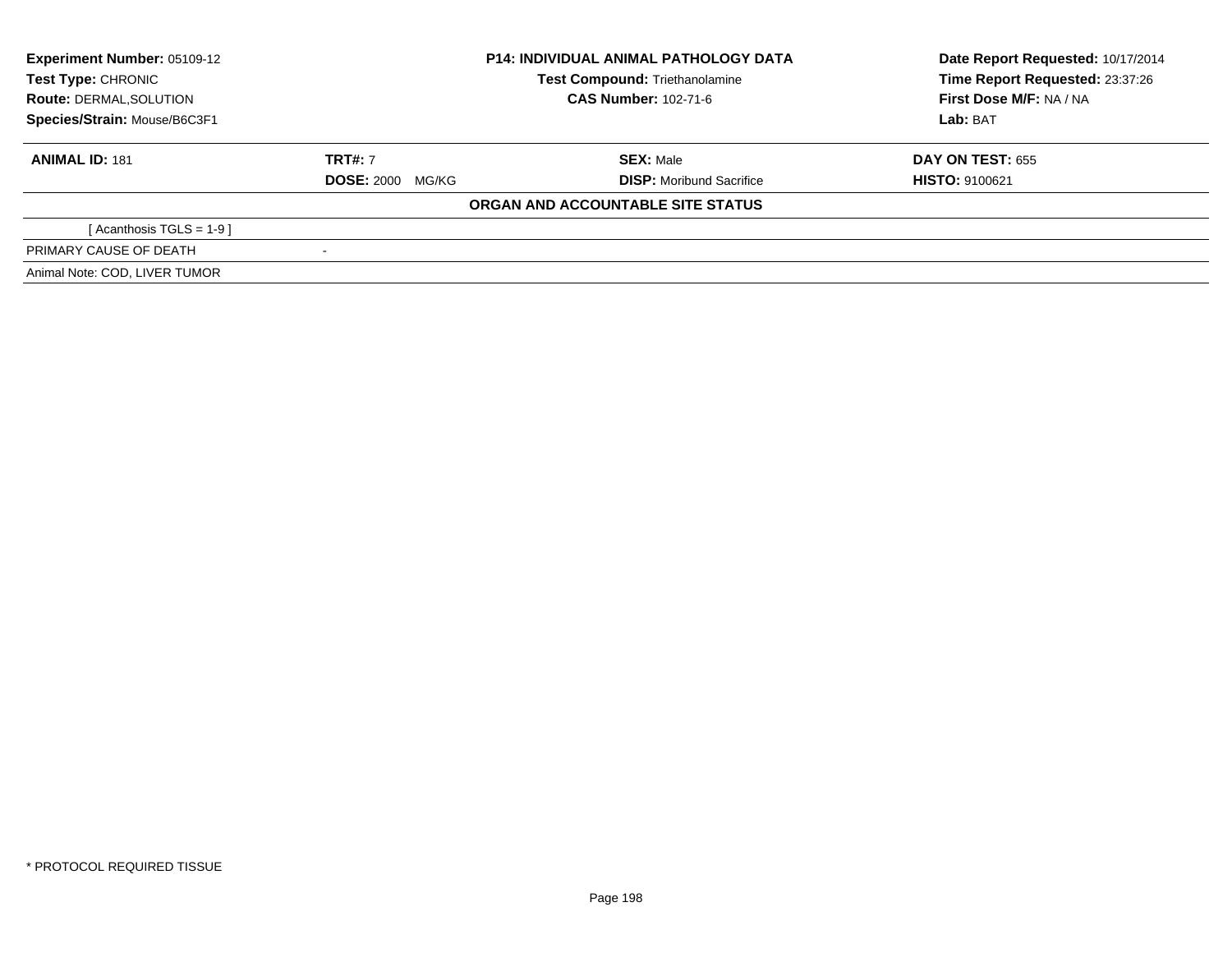| Experiment Number: 05109-12<br>Test Type: CHRONIC<br>Route: DERMAL, SOLUTION<br>Species/Strain: Mouse/B6C3F1 | <b>P14: INDIVIDUAL ANIMAL PATHOLOGY DATA</b><br>Test Compound: Triethanolamine<br><b>CAS Number: 102-71-6</b> |                                   | Date Report Requested: 10/17/2014<br>Time Report Requested: 23:37:26<br>First Dose M/F: NA / NA<br>Lab: BAT |
|--------------------------------------------------------------------------------------------------------------|---------------------------------------------------------------------------------------------------------------|-----------------------------------|-------------------------------------------------------------------------------------------------------------|
| <b>ANIMAL ID: 182</b>                                                                                        | <b>TRT#: 7</b>                                                                                                | <b>SEX: Male</b>                  | DAY ON TEST: 732                                                                                            |
|                                                                                                              | <b>DOSE: 2000</b><br>MG/KG                                                                                    | <b>DISP: Terminal Sacrifice</b>   | HISTO: 9100622                                                                                              |
|                                                                                                              |                                                                                                               | ORGAN AND ACCOUNTABLE SITE STATUS |                                                                                                             |
| <b>NORMAL</b>                                                                                                |                                                                                                               |                                   |                                                                                                             |
| * Adrenal Cortex                                                                                             | * Adrenal Medulla                                                                                             | * Blood Vessel                    | * Brain                                                                                                     |
| * Epididymis                                                                                                 | * Esophagus                                                                                                   | * Gallbladder                     | * Heart                                                                                                     |
| * Intestine Large, Cecum                                                                                     | * Intestine Large, Colon                                                                                      | * Intestine Large, Rectum         | * Intestine Small, Duodenum                                                                                 |
| * Intestine Small, Ileum                                                                                     | * Intestine Small, Jejunum                                                                                    | * Islets, Pancreatic              | * Lymph Node, Mandibular                                                                                    |
| * Lymph Node, Mesenteric                                                                                     | * Pancreas                                                                                                    | * Parathyroid Gland               | * Prostate                                                                                                  |
| * Salivary Glands                                                                                            | <b>Seminal Vesicle</b>                                                                                        | * Skin                            | * Spleen                                                                                                    |
| * Stomach, Forestomach                                                                                       | * Stomach, Glandular                                                                                          | * Testes                          | * Thyroid Gland                                                                                             |
| * Trachea                                                                                                    | * Urinary Bladder                                                                                             |                                   |                                                                                                             |
| <b>MISSING</b>                                                                                               |                                                                                                               |                                   |                                                                                                             |
| * Bone                                                                                                       | * Bone Marrow                                                                                                 | * Mammary Gland                   | * Nose                                                                                                      |
| <b>INSUFFICIENT TISSUE</b>                                                                                   |                                                                                                               |                                   |                                                                                                             |
| * Pituitary Gland                                                                                            |                                                                                                               |                                   |                                                                                                             |
| <b>OBSERVATIONS</b>                                                                                          |                                                                                                               |                                   |                                                                                                             |
| * Kidney                                                                                                     |                                                                                                               | Nephropathy                       | Chronic, Minimal                                                                                            |
| * Liver                                                                                                      |                                                                                                               | <b>Eosinophilic Focus</b>         |                                                                                                             |
|                                                                                                              |                                                                                                               | Hepatocellular Adenoma            | Multiple                                                                                                    |
| [ Hepatocellular Adenoma TGLS = 2-9,3-1 ]                                                                    |                                                                                                               |                                   |                                                                                                             |
| * Lung                                                                                                       |                                                                                                               | Alveolar/Bronchiolar Adenoma      |                                                                                                             |
|                                                                                                              | Alveolar Epith                                                                                                | Hyperplasia                       | Mild                                                                                                        |
| [ Alveolar/Bronchiolar Adenoma TGLS = 4-2 ]                                                                  |                                                                                                               |                                   |                                                                                                             |
| [Hyperplasia TGLS = 5-2]                                                                                     |                                                                                                               |                                   |                                                                                                             |
| * Preputial Gland                                                                                            | Duct                                                                                                          | Ectasia                           | Moderate                                                                                                    |
| [ Ectasia TGLS = $1-6$ ]                                                                                     |                                                                                                               |                                   |                                                                                                             |
| * Thymus                                                                                                     |                                                                                                               | Atrophy                           | Mild                                                                                                        |
| PRIMARY CAUSE OF DEATH                                                                                       |                                                                                                               |                                   |                                                                                                             |
| Animal Note: PITUITARY CUT THRU ON MICRO AND BLOCK                                                           |                                                                                                               |                                   |                                                                                                             |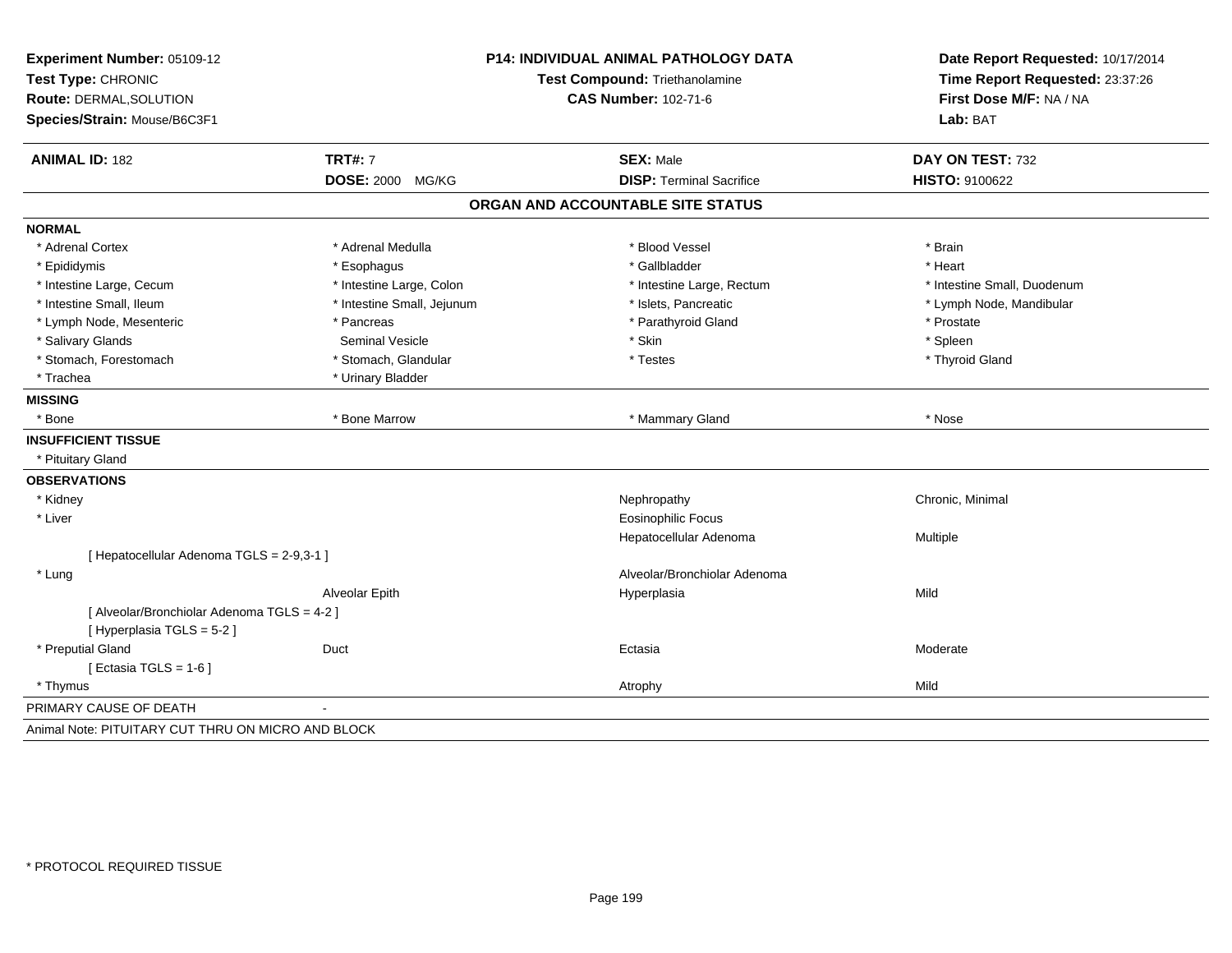| Experiment Number: 05109-12<br>Test Type: CHRONIC<br>Route: DERMAL, SOLUTION<br>Species/Strain: Mouse/B6C3F1 | P14: INDIVIDUAL ANIMAL PATHOLOGY DATA<br>Test Compound: Triethanolamine<br><b>CAS Number: 102-71-6</b> |                                   | Date Report Requested: 10/17/2014<br>Time Report Requested: 23:37:26<br>First Dose M/F: NA / NA<br>Lab: BAT |  |
|--------------------------------------------------------------------------------------------------------------|--------------------------------------------------------------------------------------------------------|-----------------------------------|-------------------------------------------------------------------------------------------------------------|--|
| <b>ANIMAL ID: 183</b>                                                                                        | <b>TRT#: 7</b>                                                                                         | <b>SEX: Male</b>                  | DAY ON TEST: 729                                                                                            |  |
|                                                                                                              | <b>DOSE: 2000 MG/KG</b>                                                                                | <b>DISP: Terminal Sacrifice</b>   | <b>HISTO: 9100623</b>                                                                                       |  |
|                                                                                                              |                                                                                                        | ORGAN AND ACCOUNTABLE SITE STATUS |                                                                                                             |  |
| <b>NORMAL</b>                                                                                                |                                                                                                        |                                   |                                                                                                             |  |
| * Adrenal Cortex                                                                                             | * Adrenal Medulla                                                                                      | * Blood Vessel                    | * Bone                                                                                                      |  |
| * Bone Marrow                                                                                                | * Brain                                                                                                | * Epididymis                      | * Esophagus                                                                                                 |  |
| * Gallbladder                                                                                                | * Heart                                                                                                | * Intestine Large, Cecum          | * Intestine Large, Colon                                                                                    |  |
| * Intestine Large, Rectum                                                                                    | * Intestine Small, Duodenum                                                                            | * Intestine Small, Ileum          | * Intestine Small, Jejunum                                                                                  |  |
| * Islets, Pancreatic                                                                                         | * Lymph Node, Mandibular                                                                               | * Lymph Node, Mesenteric          | * Nose                                                                                                      |  |
| * Pituitary Gland                                                                                            | * Preputial Gland                                                                                      | * Salivary Glands                 | * Spleen                                                                                                    |  |
| * Stomach, Forestomach                                                                                       | * Stomach, Glandular                                                                                   | * Testes                          | * Thyroid Gland                                                                                             |  |
| * Trachea                                                                                                    | * Urinary Bladder                                                                                      |                                   |                                                                                                             |  |
| <b>MISSING</b>                                                                                               |                                                                                                        |                                   |                                                                                                             |  |
| * Mammary Gland                                                                                              | * Parathyroid Gland                                                                                    |                                   |                                                                                                             |  |
| <b>OBSERVATIONS</b>                                                                                          |                                                                                                        |                                   |                                                                                                             |  |
| * Kidney                                                                                                     |                                                                                                        | Nephropathy                       | Chronic, Mild                                                                                               |  |
| * Liver                                                                                                      |                                                                                                        | Clear Cell Focus                  |                                                                                                             |  |
|                                                                                                              |                                                                                                        | <b>Cytoplasmic Alteration</b>     | Minimal                                                                                                     |  |
|                                                                                                              |                                                                                                        | <b>Eosinophilic Focus</b>         |                                                                                                             |  |
|                                                                                                              |                                                                                                        | Hepatocellular Adenoma            | Multiple                                                                                                    |  |
|                                                                                                              |                                                                                                        | Karyomegaly                       | Minimal                                                                                                     |  |
| [ Eosinophilic Focus TGLS = 4-10 ]                                                                           |                                                                                                        |                                   |                                                                                                             |  |
| [ Hepatocellular Adenoma TGLS = 2-1,3-9,4-1 ]                                                                |                                                                                                        |                                   |                                                                                                             |  |
| * Lung                                                                                                       | Mediastinum                                                                                            | <b>Infiltration Cellular</b>      | Histiocyte, Mild                                                                                            |  |
| * Pancreas                                                                                                   |                                                                                                        | <b>Infiltration Cellular</b>      | Histiocyte, Mild                                                                                            |  |
| * Prostate                                                                                                   |                                                                                                        | <b>Infiltration Cellular</b>      | Histiocyte, Mild                                                                                            |  |
| <b>Seminal Vesicle</b>                                                                                       |                                                                                                        | Inflammation                      | Chronic, Mild                                                                                               |  |
| * Skin                                                                                                       | SOA-No Mass                                                                                            | Acanthosis                        | Minimal                                                                                                     |  |
|                                                                                                              | SOA-No Mass                                                                                            | Inflammation                      | Chronic, Minimal                                                                                            |  |
| * Thymus                                                                                                     |                                                                                                        | Atrophy                           | Moderate                                                                                                    |  |
|                                                                                                              |                                                                                                        | <b>Infiltration Cellular</b>      | Histiocyte, Mild                                                                                            |  |
| PRIMARY CAUSE OF DEATH                                                                                       |                                                                                                        |                                   |                                                                                                             |  |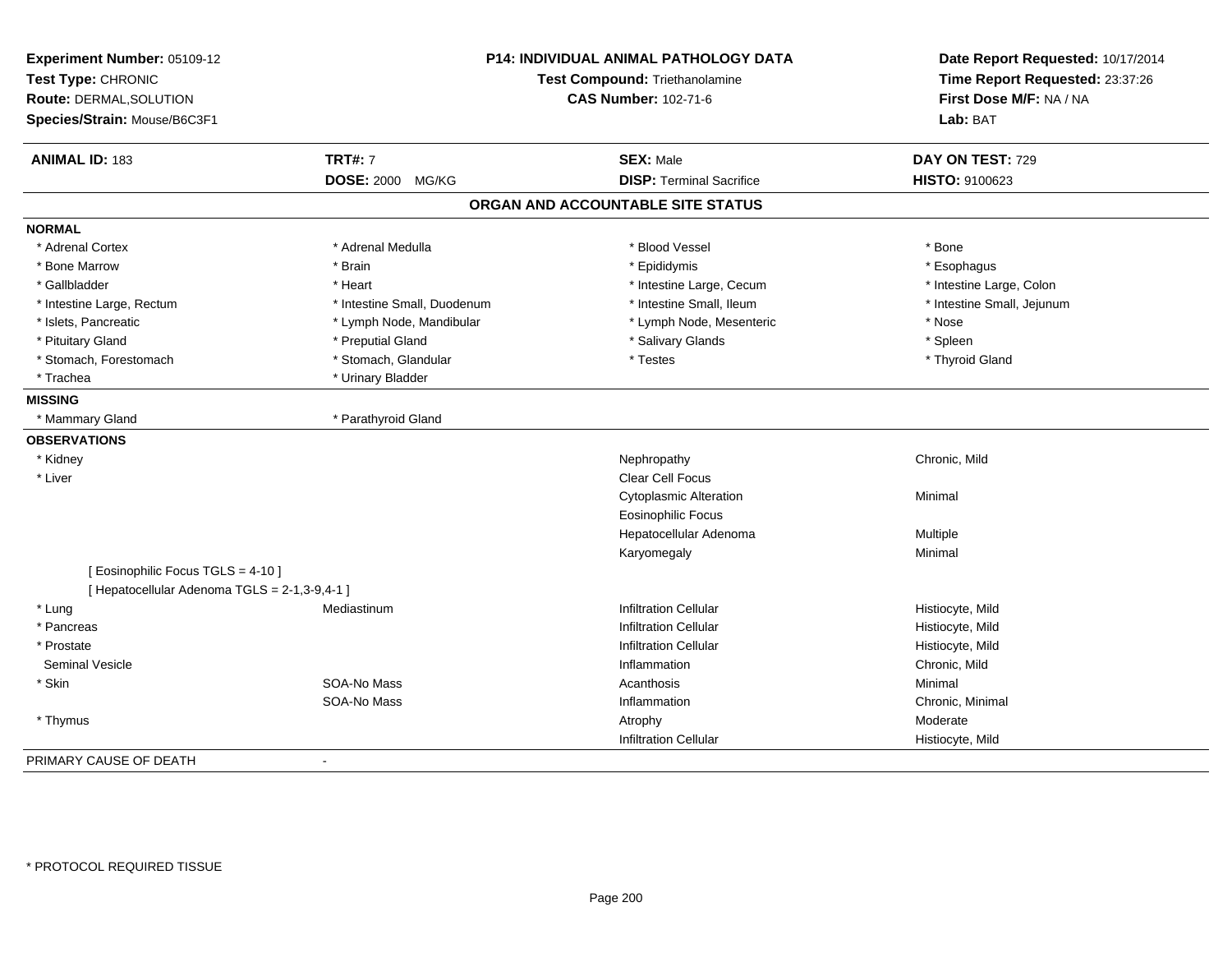| Experiment Number: 05109-12<br>Test Type: CHRONIC<br>Route: DERMAL, SOLUTION<br>Species/Strain: Mouse/B6C3F1 |                             | <b>P14: INDIVIDUAL ANIMAL PATHOLOGY DATA</b><br>Test Compound: Triethanolamine<br><b>CAS Number: 102-71-6</b> | Date Report Requested: 10/17/2014<br>Time Report Requested: 23:37:26<br>First Dose M/F: NA / NA |  |
|--------------------------------------------------------------------------------------------------------------|-----------------------------|---------------------------------------------------------------------------------------------------------------|-------------------------------------------------------------------------------------------------|--|
|                                                                                                              |                             |                                                                                                               | Lab: BAT                                                                                        |  |
| <b>ANIMAL ID: 184</b>                                                                                        | <b>TRT#: 7</b>              | <b>SEX: Male</b>                                                                                              | DAY ON TEST: 729                                                                                |  |
|                                                                                                              | <b>DOSE: 2000</b><br>MG/KG  | <b>DISP: Terminal Sacrifice</b>                                                                               | <b>HISTO: 9100624</b>                                                                           |  |
|                                                                                                              |                             | ORGAN AND ACCOUNTABLE SITE STATUS                                                                             |                                                                                                 |  |
| <b>NORMAL</b>                                                                                                |                             |                                                                                                               |                                                                                                 |  |
| * Adrenal Cortex                                                                                             | * Adrenal Medulla           | * Blood Vessel                                                                                                | * Bone                                                                                          |  |
| * Bone Marrow                                                                                                | * Brain                     | * Epididymis                                                                                                  | * Esophagus                                                                                     |  |
| * Gallbladder                                                                                                | * Heart                     | * Intestine Large, Cecum                                                                                      | * Intestine Large, Colon                                                                        |  |
| * Intestine Large, Rectum                                                                                    | * Intestine Small, Duodenum | * Intestine Small, Ileum                                                                                      | * Intestine Small, Jejunum                                                                      |  |
| * Islets, Pancreatic                                                                                         | * Lymph Node, Mandibular    | * Lymph Node, Mesenteric                                                                                      | * Nose                                                                                          |  |
| * Pancreas                                                                                                   | * Parathyroid Gland         | * Pituitary Gland                                                                                             | * Prostate                                                                                      |  |
| * Salivary Glands                                                                                            | <b>Seminal Vesicle</b>      | * Skin                                                                                                        | * Stomach, Forestomach                                                                          |  |
| * Stomach, Glandular                                                                                         | * Testes                    | * Thymus                                                                                                      | * Thyroid Gland                                                                                 |  |
| * Trachea                                                                                                    | * Urinary Bladder           |                                                                                                               |                                                                                                 |  |
| <b>MISSING</b>                                                                                               |                             |                                                                                                               |                                                                                                 |  |
| * Mammary Gland                                                                                              |                             |                                                                                                               |                                                                                                 |  |
| <b>OBSERVATIONS</b>                                                                                          |                             |                                                                                                               |                                                                                                 |  |
| * Kidney                                                                                                     |                             | Nephropathy                                                                                                   | Chronic, Minimal                                                                                |  |
| * Liver                                                                                                      |                             | Hemangioma                                                                                                    |                                                                                                 |  |
| * Lung                                                                                                       |                             | Alveolar/Bronchiolar Adenoma                                                                                  |                                                                                                 |  |
| [ Alveolar/Bronchiolar Adenoma TGLS = 1-2 ]                                                                  |                             |                                                                                                               |                                                                                                 |  |
| * Preputial Gland                                                                                            | Duct                        | Ectasia                                                                                                       | Moderate                                                                                        |  |
| * Spleen                                                                                                     |                             | Hematopoietic Cell Proliferation                                                                              | Mild                                                                                            |  |
| PRIMARY CAUSE OF DEATH                                                                                       |                             |                                                                                                               |                                                                                                 |  |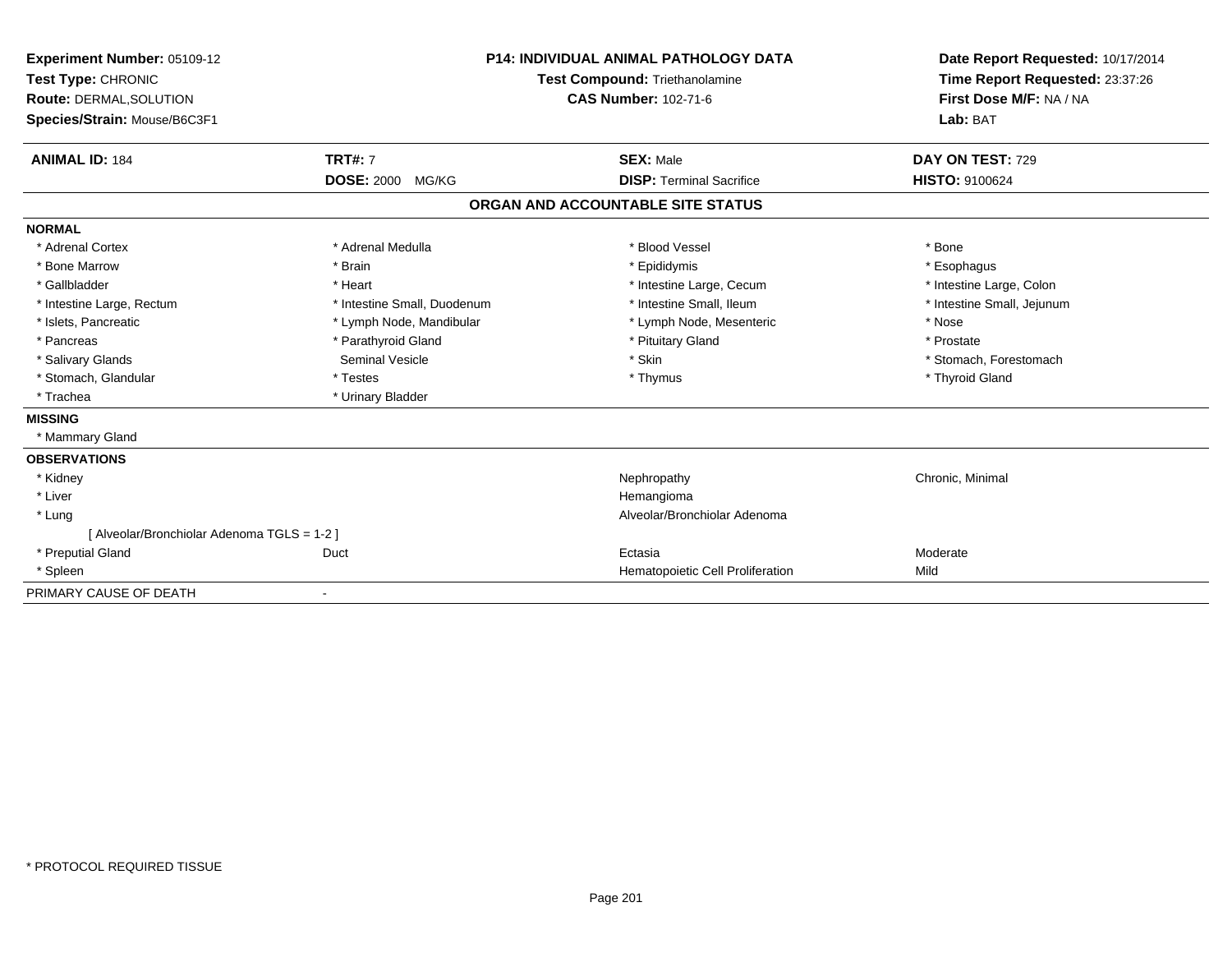| Experiment Number: 05109-12           | <b>P14: INDIVIDUAL ANIMAL PATHOLOGY DATA</b><br>Test Compound: Triethanolamine |  | Date Report Requested: 10/17/2014 |                           |  |
|---------------------------------------|--------------------------------------------------------------------------------|--|-----------------------------------|---------------------------|--|
| Test Type: CHRONIC                    |                                                                                |  | Time Report Requested: 23:37:26   |                           |  |
| Route: DERMAL, SOLUTION               |                                                                                |  | <b>CAS Number: 102-71-6</b>       | First Dose M/F: NA / NA   |  |
| Species/Strain: Mouse/B6C3F1          |                                                                                |  |                                   | Lab: BAT                  |  |
| <b>ANIMAL ID: 185</b>                 | <b>TRT#: 7</b>                                                                 |  | <b>SEX: Male</b>                  | DAY ON TEST: 732          |  |
|                                       | <b>DOSE: 2000 MG/KG</b>                                                        |  | <b>DISP: Terminal Sacrifice</b>   | HISTO: 9100625            |  |
|                                       |                                                                                |  | ORGAN AND ACCOUNTABLE SITE STATUS |                           |  |
| <b>NORMAL</b>                         |                                                                                |  |                                   |                           |  |
| * Adrenal Cortex                      | * Adrenal Medulla                                                              |  | * Blood Vessel                    | * Bone                    |  |
| * Bone Marrow                         | * Brain                                                                        |  | * Esophagus                       | * Gallbladder             |  |
| * Heart                               | * Intestine Large, Cecum                                                       |  | * Intestine Large, Colon          | * Intestine Large, Rectum |  |
| * Intestine Small, Duodenum           | * Intestine Small, Ileum                                                       |  | * Intestine Small, Jejunum        | * Islets, Pancreatic      |  |
| * Lung                                | * Lymph Node, Mandibular                                                       |  | * Lymph Node, Mesenteric          | * Nose                    |  |
| * Pancreas                            | * Parathyroid Gland                                                            |  | * Pituitary Gland                 | * Prostate                |  |
| * Salivary Glands                     | <b>Seminal Vesicle</b>                                                         |  | * Spleen                          | * Stomach, Forestomach    |  |
| * Stomach, Glandular                  | * Testes                                                                       |  | * Thymus                          | * Thyroid Gland           |  |
| * Trachea                             | * Urinary Bladder                                                              |  |                                   |                           |  |
| <b>MISSING</b>                        |                                                                                |  |                                   |                           |  |
| * Mammary Gland                       |                                                                                |  |                                   |                           |  |
| <b>OBSERVATIONS</b>                   |                                                                                |  |                                   |                           |  |
| * Epididymis                          |                                                                                |  | Granuloma Sperm                   | Mild                      |  |
| * Kidney                              |                                                                                |  | Nephropathy                       | Chronic, Minimal          |  |
| * Liver                               |                                                                                |  | Hepatocellular Adenoma            |                           |  |
| [ Hepatocellular Adenoma TGLS = 2-9 ] |                                                                                |  |                                   |                           |  |
| * Preputial Gland                     | Duct                                                                           |  | Ectasia                           | Moderate                  |  |
| [ Ectasia TGLS = $1-6$ ]              |                                                                                |  |                                   |                           |  |
| * Skin                                | SOA-No Mass                                                                    |  | Acanthosis                        | Minimal                   |  |
|                                       | SOA-No Mass                                                                    |  | Inflammation                      | Chronic, Minimal          |  |
| PRIMARY CAUSE OF DEATH                | ٠                                                                              |  |                                   |                           |  |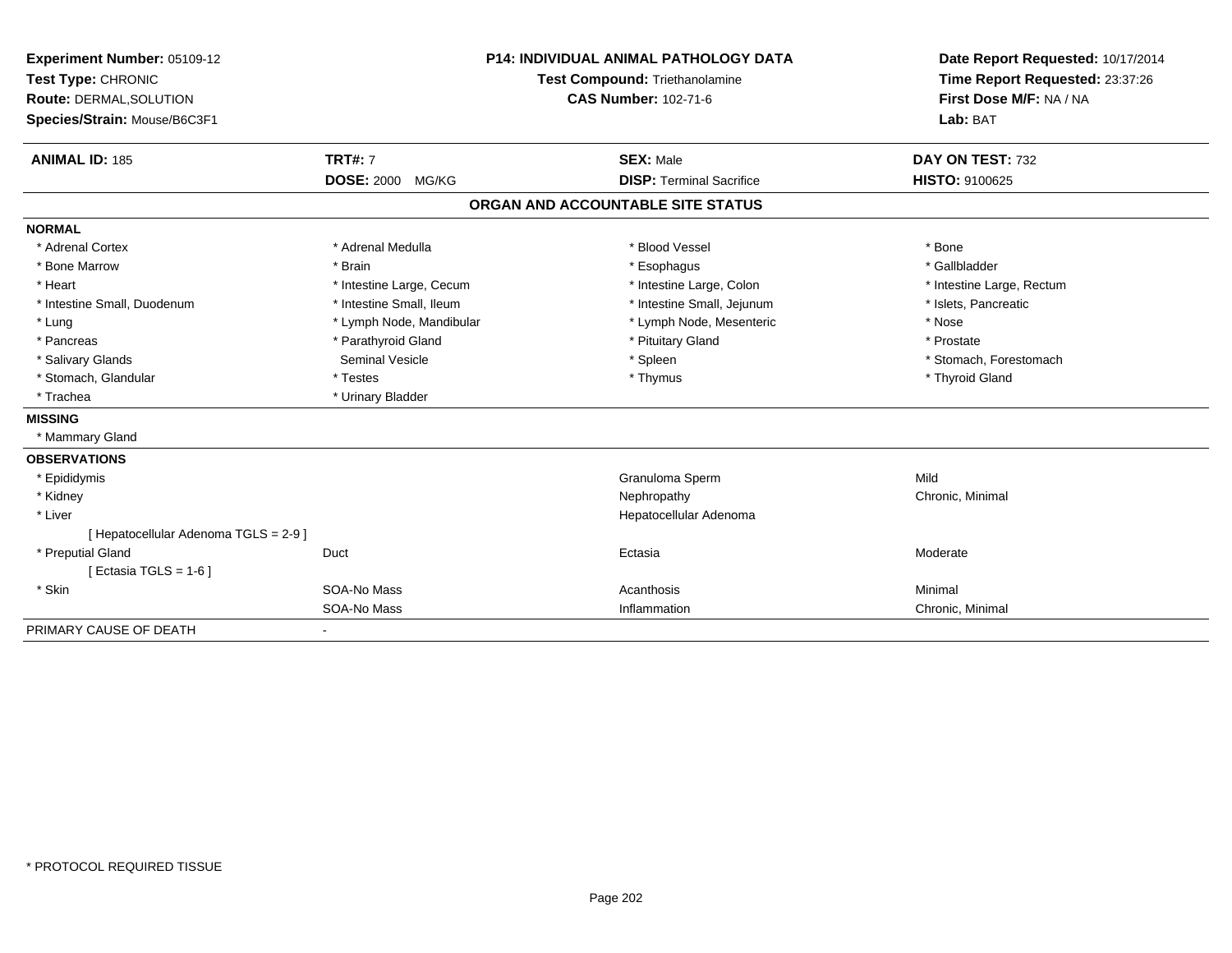| Experiment Number: 05109-12                     |                             | <b>P14: INDIVIDUAL ANIMAL PATHOLOGY DATA</b><br>Test Compound: Triethanolamine<br><b>CAS Number: 102-71-6</b> |                                     |
|-------------------------------------------------|-----------------------------|---------------------------------------------------------------------------------------------------------------|-------------------------------------|
| Test Type: CHRONIC                              |                             |                                                                                                               |                                     |
| Route: DERMAL, SOLUTION                         |                             |                                                                                                               |                                     |
| Species/Strain: Mouse/B6C3F1                    |                             |                                                                                                               | First Dose M/F: NA / NA<br>Lab: BAT |
|                                                 |                             |                                                                                                               |                                     |
| <b>ANIMAL ID: 186</b>                           | <b>TRT#: 7</b>              | <b>SEX: Male</b>                                                                                              | DAY ON TEST: 731                    |
|                                                 | <b>DOSE: 2000 MG/KG</b>     | <b>DISP: Terminal Sacrifice</b>                                                                               | <b>HISTO: 9100626</b>               |
|                                                 |                             | ORGAN AND ACCOUNTABLE SITE STATUS                                                                             |                                     |
| <b>NORMAL</b>                                   |                             |                                                                                                               |                                     |
| * Adrenal Cortex                                | * Adrenal Medulla           | * Blood Vessel                                                                                                | * Bone                              |
| * Bone Marrow                                   | * Brain                     | * Epididymis                                                                                                  | * Esophagus                         |
| * Gallbladder                                   | * Heart                     | * Intestine Large, Cecum                                                                                      | * Intestine Large, Colon            |
| * Intestine Large, Rectum                       | * Intestine Small, Duodenum | * Intestine Small, Ileum                                                                                      | * Intestine Small, Jejunum          |
| * Islets, Pancreatic                            | * Lung                      | * Lymph Node, Mandibular                                                                                      | * Lymph Node, Mesenteric            |
| * Nose                                          | * Pancreas                  | * Parathyroid Gland                                                                                           | * Pituitary Gland                   |
| * Preputial Gland                               | * Prostate                  | * Salivary Glands                                                                                             | <b>Seminal Vesicle</b>              |
| * Spleen                                        | * Stomach, Forestomach      | * Stomach, Glandular                                                                                          | * Testes                            |
| * Thyroid Gland                                 | * Trachea                   | * Urinary Bladder                                                                                             |                                     |
| <b>MISSING</b>                                  |                             |                                                                                                               |                                     |
| * Mammary Gland                                 | * Thymus                    |                                                                                                               |                                     |
| <b>OBSERVATIONS</b>                             |                             |                                                                                                               |                                     |
| * Kidney                                        |                             | Nephropathy                                                                                                   | Chronic, Mild                       |
| * Liver                                         |                             | <b>Cytoplasmic Alteration</b>                                                                                 | Mild                                |
|                                                 |                             | Hepatocellular Adenoma                                                                                        | Multiple                            |
|                                                 |                             | Hepatocellular Carcinoma                                                                                      |                                     |
|                                                 | Oval Cell                   | Hyperplasia                                                                                                   | Mild                                |
|                                                 |                             | Karyomegaly                                                                                                   | Mild                                |
| [ Hepatocellular Adenoma TGLS = 1-12,2-9,4-11 ] |                             |                                                                                                               |                                     |
| [ Hepatocellular Carcinoma TGLS = 3-10 ]        |                             |                                                                                                               |                                     |
| * Skin                                          | SOA-No Mass                 | Inflammation                                                                                                  | Chronic, Minimal                    |
| PRIMARY CAUSE OF DEATH                          | $\blacksquare$              |                                                                                                               |                                     |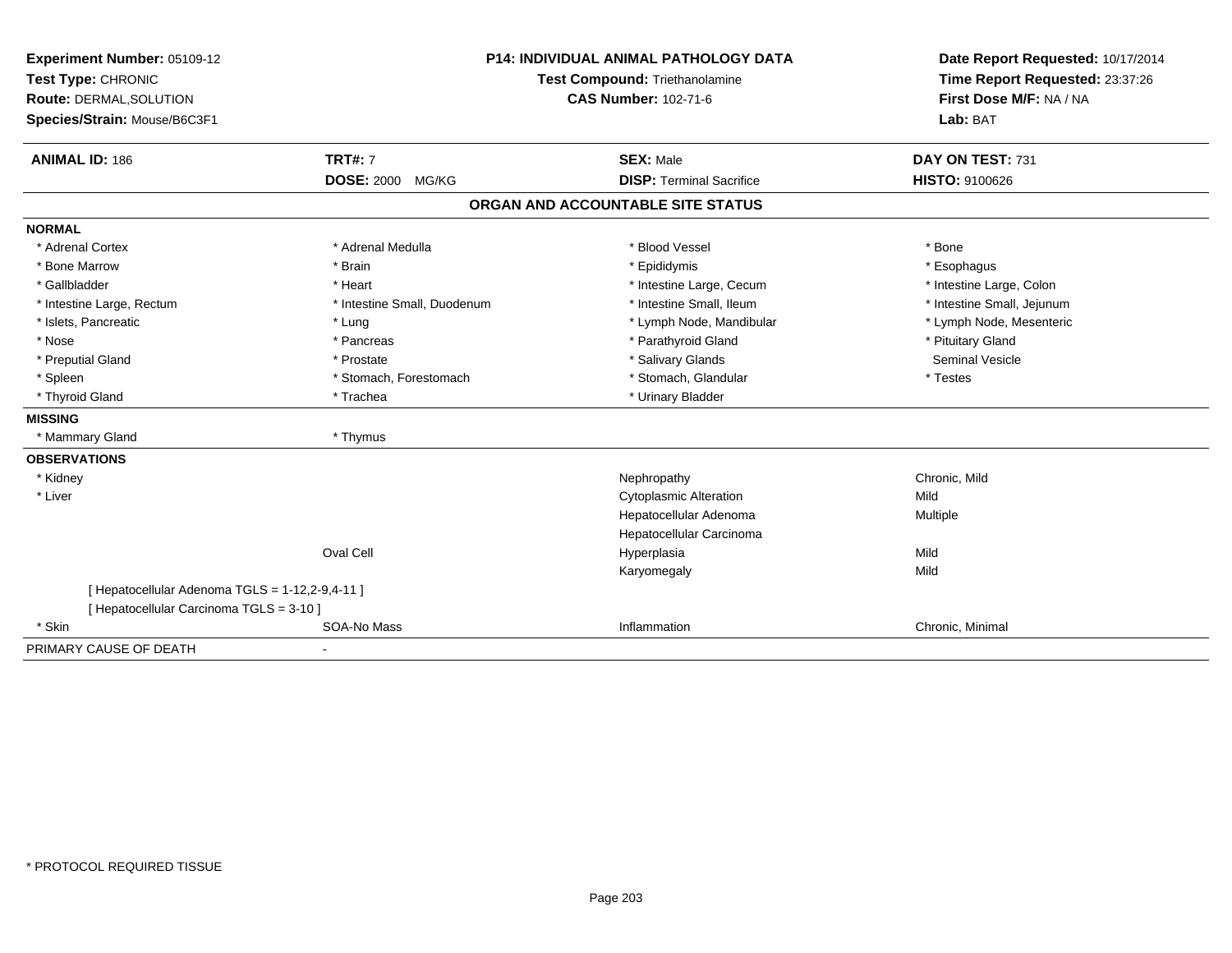| Experiment Number: 05109-12<br>Test Type: CHRONIC<br><b>Route: DERMAL, SOLUTION</b><br>Species/Strain: Mouse/B6C3F1 | <b>P14: INDIVIDUAL ANIMAL PATHOLOGY DATA</b><br>Test Compound: Triethanolamine<br><b>CAS Number: 102-71-6</b> |                                   | Date Report Requested: 10/17/2014<br>Time Report Requested: 23:37:26<br>First Dose M/F: NA / NA<br>Lab: BAT |  |
|---------------------------------------------------------------------------------------------------------------------|---------------------------------------------------------------------------------------------------------------|-----------------------------------|-------------------------------------------------------------------------------------------------------------|--|
| <b>ANIMAL ID: 187</b>                                                                                               | <b>TRT#: 7</b>                                                                                                | <b>SEX: Male</b>                  | DAY ON TEST: 456                                                                                            |  |
|                                                                                                                     | <b>DOSE: 2000</b><br>MG/KG                                                                                    | <b>DISP:</b> Scheduled Sacrifice  | <b>HISTO: 9100627</b>                                                                                       |  |
|                                                                                                                     |                                                                                                               | ORGAN AND ACCOUNTABLE SITE STATUS |                                                                                                             |  |
| <b>NORMAL</b>                                                                                                       |                                                                                                               |                                   |                                                                                                             |  |
| * Adrenal Cortex                                                                                                    | * Adrenal Medulla                                                                                             | * Blood Vessel                    | * Bone                                                                                                      |  |
| * Bone Marrow                                                                                                       | * Brain                                                                                                       | * Epididymis                      | * Esophagus                                                                                                 |  |
| * Gallbladder                                                                                                       | * Heart                                                                                                       | * Intestine Large, Cecum          | * Intestine Large, Colon                                                                                    |  |
| * Intestine Large, Rectum                                                                                           | * Intestine Small, Duodenum                                                                                   | * Intestine Small, Ileum          | * Intestine Small, Jejunum                                                                                  |  |
| * Islets, Pancreatic                                                                                                | * Kidney                                                                                                      | * Liver                           | * Lung                                                                                                      |  |
| * Lymph Node, Mandibular                                                                                            | * Nose                                                                                                        | * Pancreas                        | * Parathyroid Gland                                                                                         |  |
| * Pituitary Gland                                                                                                   | * Preputial Gland                                                                                             | * Prostate                        | * Salivary Glands                                                                                           |  |
| * Spleen                                                                                                            | * Stomach, Forestomach                                                                                        | * Stomach, Glandular              | * Testes                                                                                                    |  |
| * Thyroid Gland                                                                                                     | * Trachea                                                                                                     | * Urinary Bladder                 |                                                                                                             |  |
| <b>MISSING</b>                                                                                                      |                                                                                                               |                                   |                                                                                                             |  |
| * Lymph Node, Mesenteric                                                                                            | * Mammary Gland                                                                                               | * Thymus                          |                                                                                                             |  |
| <b>OBSERVATIONS</b>                                                                                                 |                                                                                                               |                                   |                                                                                                             |  |
| * Skin                                                                                                              | SOA-No Mass                                                                                                   | Acanthosis                        | Moderate                                                                                                    |  |
|                                                                                                                     | SOA-No Mass                                                                                                   | Inflammation                      | Chronic, Mild                                                                                               |  |
| PRIMARY CAUSE OF DEATH                                                                                              |                                                                                                               |                                   |                                                                                                             |  |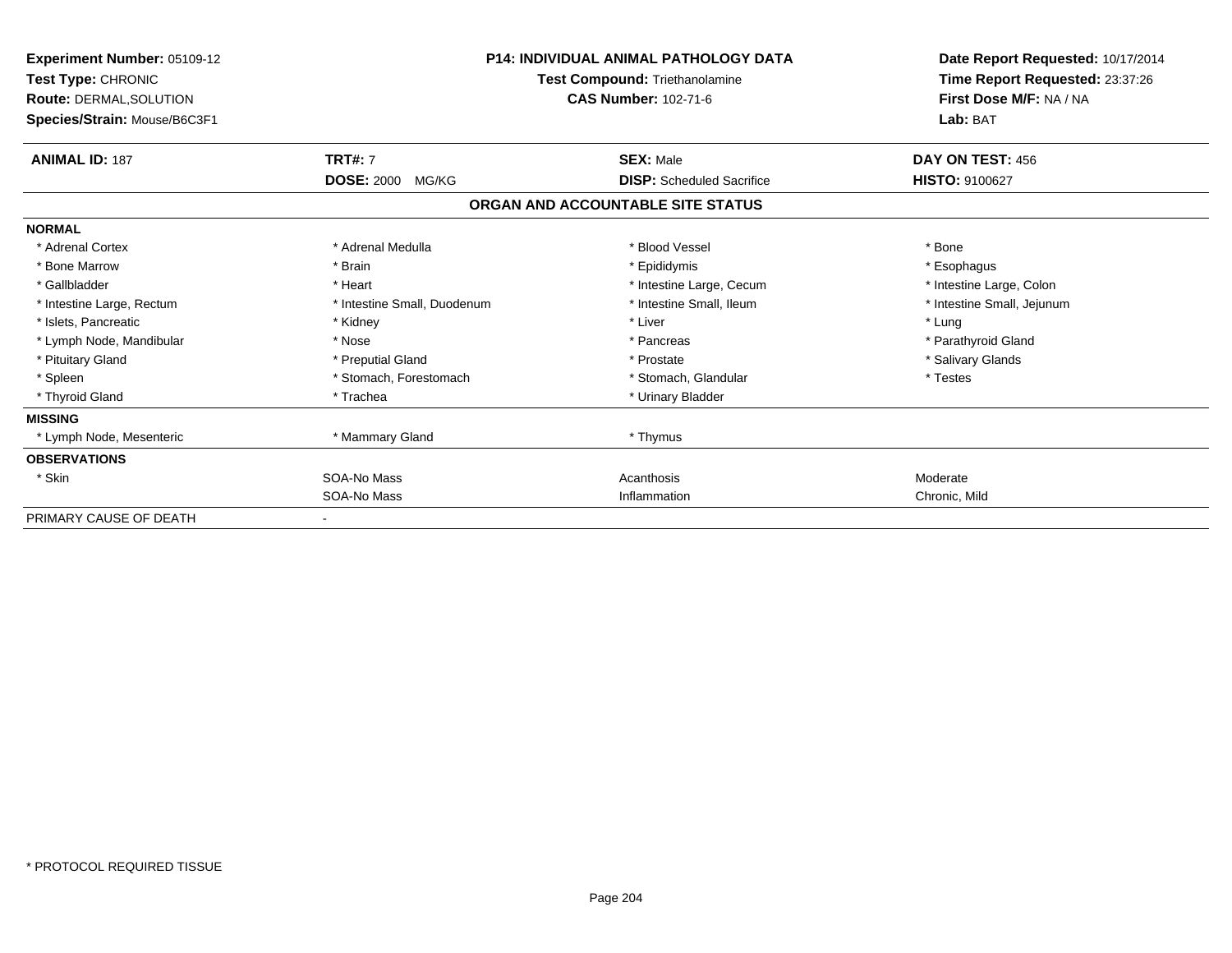| Experiment Number: 05109-12<br>Test Type: CHRONIC<br>Route: DERMAL, SOLUTION<br>Species/Strain: Mouse/B6C3F1 | <b>P14: INDIVIDUAL ANIMAL PATHOLOGY DATA</b><br>Test Compound: Triethanolamine<br><b>CAS Number: 102-71-6</b> |                                   | Date Report Requested: 10/17/2014<br>Time Report Requested: 23:37:26<br>First Dose M/F: NA / NA<br>Lab: BAT |  |
|--------------------------------------------------------------------------------------------------------------|---------------------------------------------------------------------------------------------------------------|-----------------------------------|-------------------------------------------------------------------------------------------------------------|--|
| <b>ANIMAL ID: 188</b>                                                                                        | <b>TRT#: 7</b>                                                                                                | <b>SEX: Male</b>                  | DAY ON TEST: 730                                                                                            |  |
|                                                                                                              | <b>DOSE: 2000 MG/KG</b>                                                                                       | <b>DISP: Terminal Sacrifice</b>   | <b>HISTO: 9100628</b>                                                                                       |  |
|                                                                                                              |                                                                                                               | ORGAN AND ACCOUNTABLE SITE STATUS |                                                                                                             |  |
| <b>NORMAL</b>                                                                                                |                                                                                                               |                                   |                                                                                                             |  |
| * Adrenal Medulla                                                                                            | * Blood Vessel                                                                                                | * Bone                            | * Bone Marrow                                                                                               |  |
| * Brain                                                                                                      | * Epididymis                                                                                                  | * Esophagus                       | * Gallbladder                                                                                               |  |
| * Heart                                                                                                      | * Intestine Large, Cecum                                                                                      | * Intestine Large, Colon          | * Intestine Large, Rectum                                                                                   |  |
| * Intestine Small, Duodenum                                                                                  | * Intestine Small, Ileum                                                                                      | * Intestine Small, Jejunum        | * Islets, Pancreatic                                                                                        |  |
| * Lung                                                                                                       | * Lymph Node, Mandibular                                                                                      | * Lymph Node, Mesenteric          | * Nose                                                                                                      |  |
| * Pancreas                                                                                                   | * Parathyroid Gland                                                                                           | * Preputial Gland                 | * Prostate                                                                                                  |  |
| * Salivary Glands                                                                                            | <b>Seminal Vesicle</b>                                                                                        | * Spleen                          | * Stomach, Forestomach                                                                                      |  |
| * Stomach, Glandular                                                                                         | * Testes                                                                                                      | * Thymus                          | * Thyroid Gland                                                                                             |  |
| * Trachea                                                                                                    | * Urinary Bladder                                                                                             |                                   |                                                                                                             |  |
| <b>MISSING</b>                                                                                               |                                                                                                               |                                   |                                                                                                             |  |
| * Mammary Gland                                                                                              |                                                                                                               |                                   |                                                                                                             |  |
| <b>OBSERVATIONS</b>                                                                                          |                                                                                                               |                                   |                                                                                                             |  |
| * Adrenal Cortex                                                                                             |                                                                                                               | Hypertrophy                       | Mild                                                                                                        |  |
| * Kidney                                                                                                     | <b>Renal Tubule</b>                                                                                           | Adenoma                           |                                                                                                             |  |
|                                                                                                              |                                                                                                               | Nephropathy                       | Chronic, Minimal                                                                                            |  |
| [Adenoma TGLS = $6-1$ ]                                                                                      |                                                                                                               |                                   |                                                                                                             |  |
| * Liver                                                                                                      |                                                                                                               | Hepatocellular Adenoma            | <b>Multiple</b>                                                                                             |  |
| [ Hepatocellular Adenoma TGLS = 2-11,3-1,4-9,5-10 ]                                                          |                                                                                                               |                                   |                                                                                                             |  |
| * Pituitary Gland                                                                                            | Pars Distalis                                                                                                 | Cyst                              |                                                                                                             |  |
| * Skin                                                                                                       | <b>Subcut Tiss</b>                                                                                            | Sarcoma                           |                                                                                                             |  |
| Note: THIS SARCOMA OCCURRED IN THE TAIL.                                                                     |                                                                                                               |                                   |                                                                                                             |  |
| [Sarcoma TGLS = 1-12]                                                                                        |                                                                                                               |                                   |                                                                                                             |  |
| PRIMARY CAUSE OF DEATH                                                                                       | $\blacksquare$                                                                                                |                                   |                                                                                                             |  |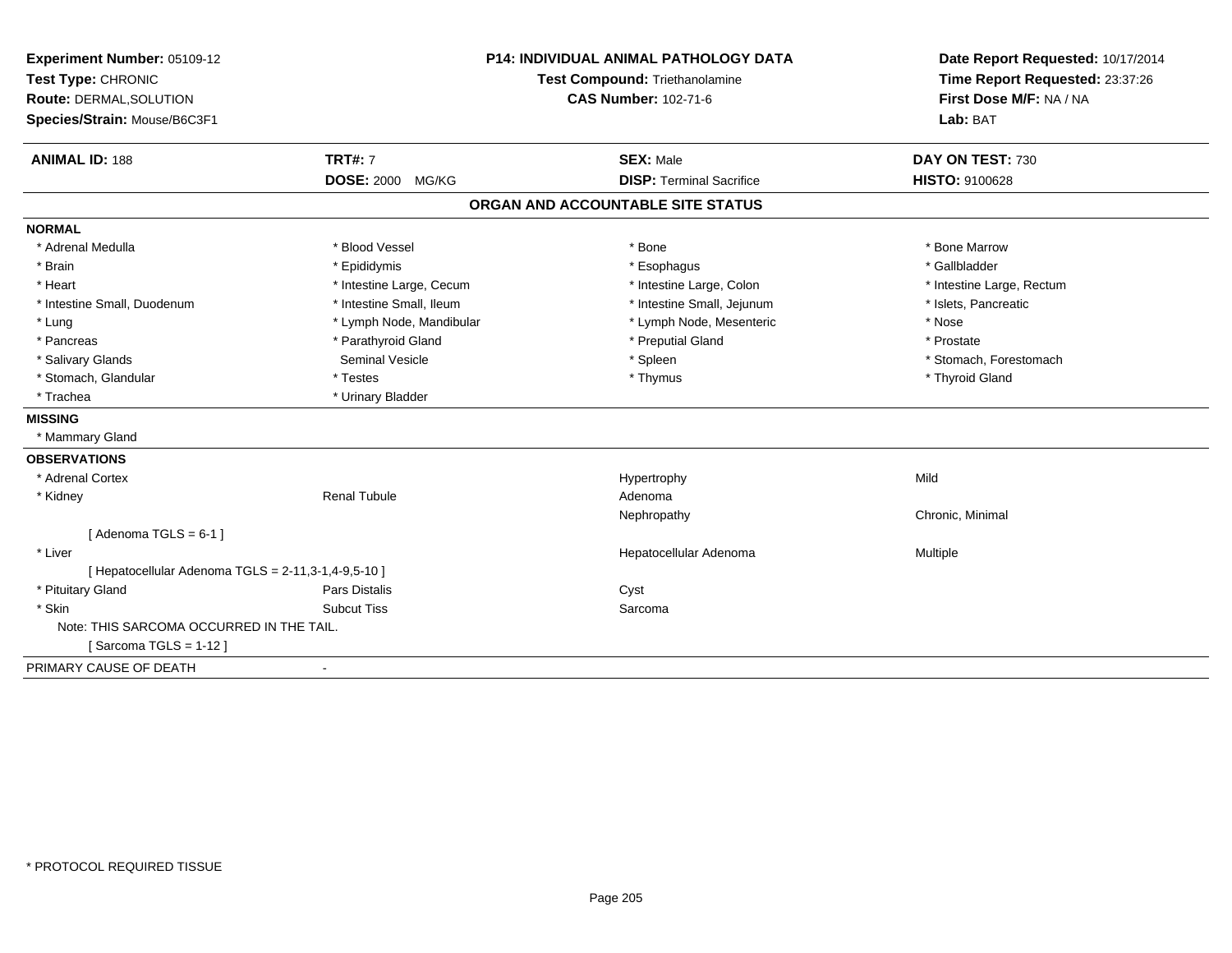| <b>Experiment Number: 05109-12</b><br>Test Type: CHRONIC<br><b>Route: DERMAL, SOLUTION</b><br>Species/Strain: Mouse/B6C3F1 | <b>P14: INDIVIDUAL ANIMAL PATHOLOGY DATA</b><br>Test Compound: Triethanolamine<br><b>CAS Number: 102-71-6</b> |  | Date Report Requested: 10/17/2014<br>Time Report Requested: 23:37:26<br>First Dose M/F: NA / NA<br>Lab: BAT |                            |
|----------------------------------------------------------------------------------------------------------------------------|---------------------------------------------------------------------------------------------------------------|--|-------------------------------------------------------------------------------------------------------------|----------------------------|
| <b>ANIMAL ID: 189</b>                                                                                                      | <b>TRT#: 7</b>                                                                                                |  | <b>SEX: Male</b>                                                                                            | DAY ON TEST: 456           |
|                                                                                                                            | <b>DOSE: 2000 MG/KG</b>                                                                                       |  | <b>DISP:</b> Scheduled Sacrifice                                                                            | <b>HISTO: 9100629</b>      |
|                                                                                                                            |                                                                                                               |  | ORGAN AND ACCOUNTABLE SITE STATUS                                                                           |                            |
| <b>NORMAL</b>                                                                                                              |                                                                                                               |  |                                                                                                             |                            |
| * Adrenal Cortex                                                                                                           | * Adrenal Medulla                                                                                             |  | * Blood Vessel                                                                                              | * Bone                     |
| * Bone Marrow                                                                                                              | * Brain                                                                                                       |  | * Epididymis                                                                                                | * Esophagus                |
| * Gallbladder                                                                                                              | * Heart                                                                                                       |  | * Intestine Large, Cecum                                                                                    | * Intestine Large, Colon   |
| * Intestine Large, Rectum                                                                                                  | * Intestine Small, Duodenum                                                                                   |  | * Intestine Small, Ileum                                                                                    | * Intestine Small, Jejunum |
| * Islets, Pancreatic                                                                                                       | * Lung                                                                                                        |  | * Lymph Node, Mandibular                                                                                    | * Lymph Node, Mesenteric   |
| * Nose                                                                                                                     | * Pancreas                                                                                                    |  | * Parathyroid Gland                                                                                         | * Pituitary Gland          |
| * Preputial Gland                                                                                                          | * Prostate                                                                                                    |  | * Salivary Glands                                                                                           | * Spleen                   |
| * Stomach, Forestomach                                                                                                     | * Stomach, Glandular                                                                                          |  | * Testes                                                                                                    | * Thymus                   |
| * Thyroid Gland                                                                                                            | * Trachea                                                                                                     |  | * Urinary Bladder                                                                                           |                            |
| <b>MISSING</b>                                                                                                             |                                                                                                               |  |                                                                                                             |                            |
| * Mammary Gland                                                                                                            |                                                                                                               |  |                                                                                                             |                            |
| <b>OBSERVATIONS</b>                                                                                                        |                                                                                                               |  |                                                                                                             |                            |
| * Kidney                                                                                                                   |                                                                                                               |  | Nephropathy                                                                                                 | Chronic, Minimal           |
| * Liver                                                                                                                    |                                                                                                               |  | Hepatocellular Adenoma                                                                                      |                            |
| [Hepatocellular Adenoma TGLS = 1-9]                                                                                        |                                                                                                               |  |                                                                                                             |                            |
| * Skin                                                                                                                     | SOA-No Mass                                                                                                   |  | Acanthosis                                                                                                  | Mild                       |
| PRIMARY CAUSE OF DEATH                                                                                                     |                                                                                                               |  |                                                                                                             |                            |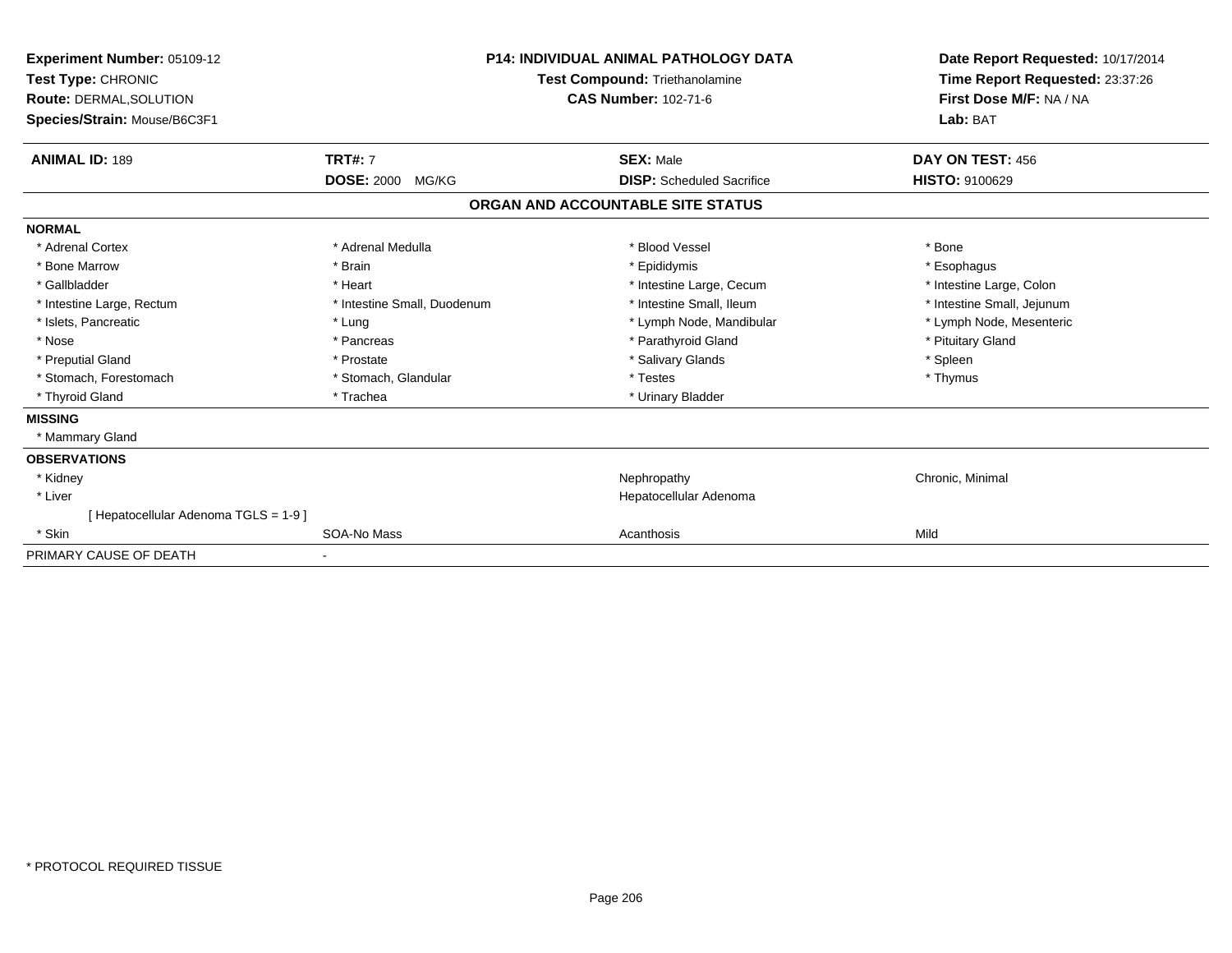| Experiment Number: 05109-12<br>Test Type: CHRONIC<br><b>Route: DERMAL, SOLUTION</b><br>Species/Strain: Mouse/B6C3F1<br><b>ANIMAL ID: 190</b>                                                                      | <b>TRT#: 7</b><br>DOSE: 2000 MG/KG                                                                                                                       | <b>P14: INDIVIDUAL ANIMAL PATHOLOGY DATA</b><br><b>Test Compound: Triethanolamine</b><br><b>CAS Number: 102-71-6</b><br><b>SEX: Male</b><br><b>DISP: Terminal Sacrifice</b>                   | Date Report Requested: 10/17/2014<br>Time Report Requested: 23:37:26<br>First Dose M/F: NA / NA<br>Lab: BAT<br>DAY ON TEST: 729<br><b>HISTO: 9100630</b> |
|-------------------------------------------------------------------------------------------------------------------------------------------------------------------------------------------------------------------|----------------------------------------------------------------------------------------------------------------------------------------------------------|-----------------------------------------------------------------------------------------------------------------------------------------------------------------------------------------------|----------------------------------------------------------------------------------------------------------------------------------------------------------|
|                                                                                                                                                                                                                   |                                                                                                                                                          | ORGAN AND ACCOUNTABLE SITE STATUS                                                                                                                                                             |                                                                                                                                                          |
| <b>NORMAL</b>                                                                                                                                                                                                     |                                                                                                                                                          |                                                                                                                                                                                               |                                                                                                                                                          |
| * Adrenal Cortex<br>* Bone Marrow<br>* Gallbladder<br>* Intestine Large, Rectum<br>* Islets, Pancreatic<br>* Nose<br>* Prostate<br>* Stomach, Forestomach<br>* Thyroid Gland<br><b>MISSING</b><br>* Mammary Gland | * Adrenal Medulla<br>* Brain<br>* Heart<br>* Intestine Small, Duodenum<br>* Lung<br>* Pancreas<br>* Salivary Glands<br>* Stomach, Glandular<br>* Trachea | * Blood Vessel<br>* Epididymis<br>* Intestine Large, Cecum<br>* Intestine Small, Ileum<br>* Lymph Node, Mandibular<br>* Parathyroid Gland<br>Seminal Vesicle<br>* Testes<br>* Urinary Bladder | * Bone<br>* Esophagus<br>* Intestine Large, Colon<br>* Intestine Small, Jejunum<br>* Lymph Node, Mesenteric<br>* Pituitary Gland<br>* Spleen<br>* Thymus |
| <b>OBSERVATIONS</b>                                                                                                                                                                                               |                                                                                                                                                          |                                                                                                                                                                                               |                                                                                                                                                          |
| * Kidney<br>* Liver                                                                                                                                                                                               |                                                                                                                                                          | Nephropathy<br><b>Basophilic Focus</b><br>Hepatocellular Adenoma                                                                                                                              | Chronic, Minimal<br>Multiple                                                                                                                             |
| [ Hepatocellular Adenoma TGLS = 2-10,3-9 ]                                                                                                                                                                        |                                                                                                                                                          |                                                                                                                                                                                               |                                                                                                                                                          |
| * Preputial Gland<br>[ Ectasia TGLS = $1-6$ ]                                                                                                                                                                     | Duct                                                                                                                                                     | Ectasia                                                                                                                                                                                       | Mild                                                                                                                                                     |
| * Skin                                                                                                                                                                                                            | Hair Follicle, SOA-No Mass, Sebaceous GI                                                                                                                 | Atrophy                                                                                                                                                                                       | Mild                                                                                                                                                     |
| PRIMARY CAUSE OF DEATH                                                                                                                                                                                            | $\blacksquare$                                                                                                                                           |                                                                                                                                                                                               |                                                                                                                                                          |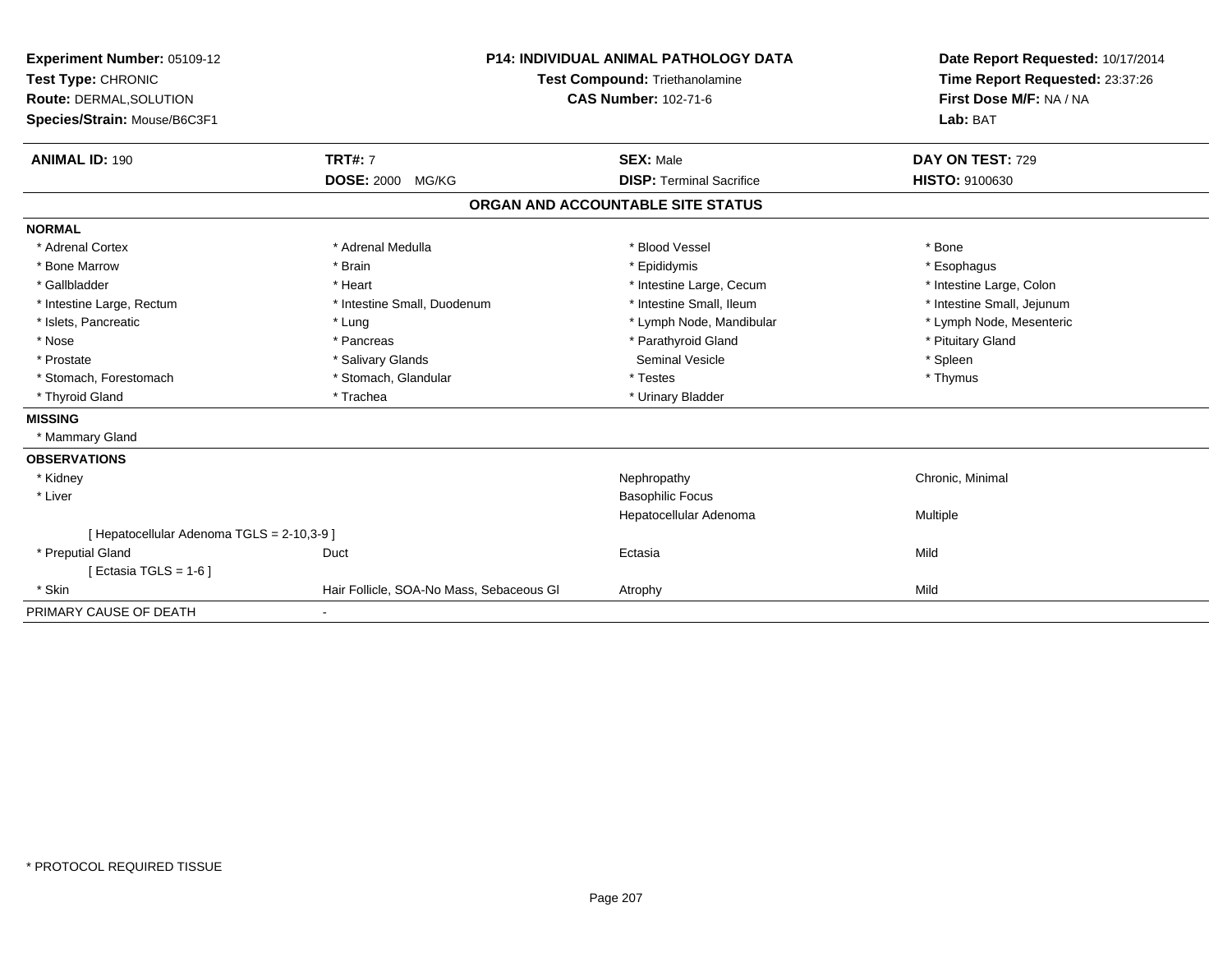| Experiment Number: 05109-12<br>Test Type: CHRONIC<br>Route: DERMAL, SOLUTION<br>Species/Strain: Mouse/B6C3F1<br><b>ANIMAL ID: 191</b> | <b>P14: INDIVIDUAL ANIMAL PATHOLOGY DATA</b><br>Test Compound: Triethanolamine<br><b>CAS Number: 102-71-6</b><br><b>TRT#: 7</b><br><b>SEX: Male</b><br><b>DOSE: 2000 MG/KG</b><br><b>DISP:</b> Scheduled Sacrifice |                                   | Date Report Requested: 10/17/2014<br>Time Report Requested: 23:37:26<br>First Dose M/F: NA / NA<br>Lab: BAT<br>DAY ON TEST: 456<br>HISTO: 9100631 |
|---------------------------------------------------------------------------------------------------------------------------------------|--------------------------------------------------------------------------------------------------------------------------------------------------------------------------------------------------------------------|-----------------------------------|---------------------------------------------------------------------------------------------------------------------------------------------------|
|                                                                                                                                       |                                                                                                                                                                                                                    | ORGAN AND ACCOUNTABLE SITE STATUS |                                                                                                                                                   |
| <b>NORMAL</b>                                                                                                                         |                                                                                                                                                                                                                    |                                   |                                                                                                                                                   |
| * Adrenal Cortex                                                                                                                      | * Adrenal Medulla                                                                                                                                                                                                  | * Blood Vessel                    | * Bone                                                                                                                                            |
| * Bone Marrow                                                                                                                         | * Brain                                                                                                                                                                                                            | * Epididymis                      | * Esophagus                                                                                                                                       |
| * Gallbladder                                                                                                                         | * Heart                                                                                                                                                                                                            | * Intestine Large, Cecum          | * Intestine Large, Colon                                                                                                                          |
| * Intestine Large, Rectum                                                                                                             | * Intestine Small, Duodenum                                                                                                                                                                                        | * Intestine Small, Ileum          | * Intestine Small, Jejunum                                                                                                                        |
| * Islets, Pancreatic                                                                                                                  | * Lung                                                                                                                                                                                                             | * Lymph Node, Mandibular          | * Lymph Node, Mesenteric                                                                                                                          |
| * Nose                                                                                                                                | * Pancreas                                                                                                                                                                                                         | * Parathyroid Gland               | * Pituitary Gland                                                                                                                                 |
| * Preputial Gland                                                                                                                     | * Prostate                                                                                                                                                                                                         | * Salivary Glands                 | * Skin                                                                                                                                            |
| * Spleen                                                                                                                              | * Stomach, Forestomach                                                                                                                                                                                             | * Stomach, Glandular              | * Testes                                                                                                                                          |
| * Thymus                                                                                                                              | * Thyroid Gland                                                                                                                                                                                                    | * Trachea                         | * Urinary Bladder                                                                                                                                 |
| <b>MISSING</b>                                                                                                                        |                                                                                                                                                                                                                    |                                   |                                                                                                                                                   |
| * Mammary Gland                                                                                                                       |                                                                                                                                                                                                                    |                                   |                                                                                                                                                   |
| <b>OBSERVATIONS</b>                                                                                                                   |                                                                                                                                                                                                                    |                                   |                                                                                                                                                   |
| * Kidney                                                                                                                              |                                                                                                                                                                                                                    | Nephropathy                       | Chronic, Mild                                                                                                                                     |
| * Liver                                                                                                                               |                                                                                                                                                                                                                    | <b>Eosinophilic Focus</b>         |                                                                                                                                                   |
|                                                                                                                                       |                                                                                                                                                                                                                    | Hepatocellular Adenoma            |                                                                                                                                                   |
|                                                                                                                                       | Oval Cell                                                                                                                                                                                                          | Hyperplasia                       | Minimal                                                                                                                                           |
|                                                                                                                                       | Hepatocyte                                                                                                                                                                                                         | Vacuolization Cytoplasmic         | Multifocal, Mild                                                                                                                                  |
| [ Eosinophilic Focus TGLS = 2-9 ]                                                                                                     |                                                                                                                                                                                                                    |                                   |                                                                                                                                                   |
| [Hepatocellular Adenoma TGLS = 1-1]                                                                                                   |                                                                                                                                                                                                                    |                                   |                                                                                                                                                   |
| PRIMARY CAUSE OF DEATH                                                                                                                | $\blacksquare$                                                                                                                                                                                                     |                                   |                                                                                                                                                   |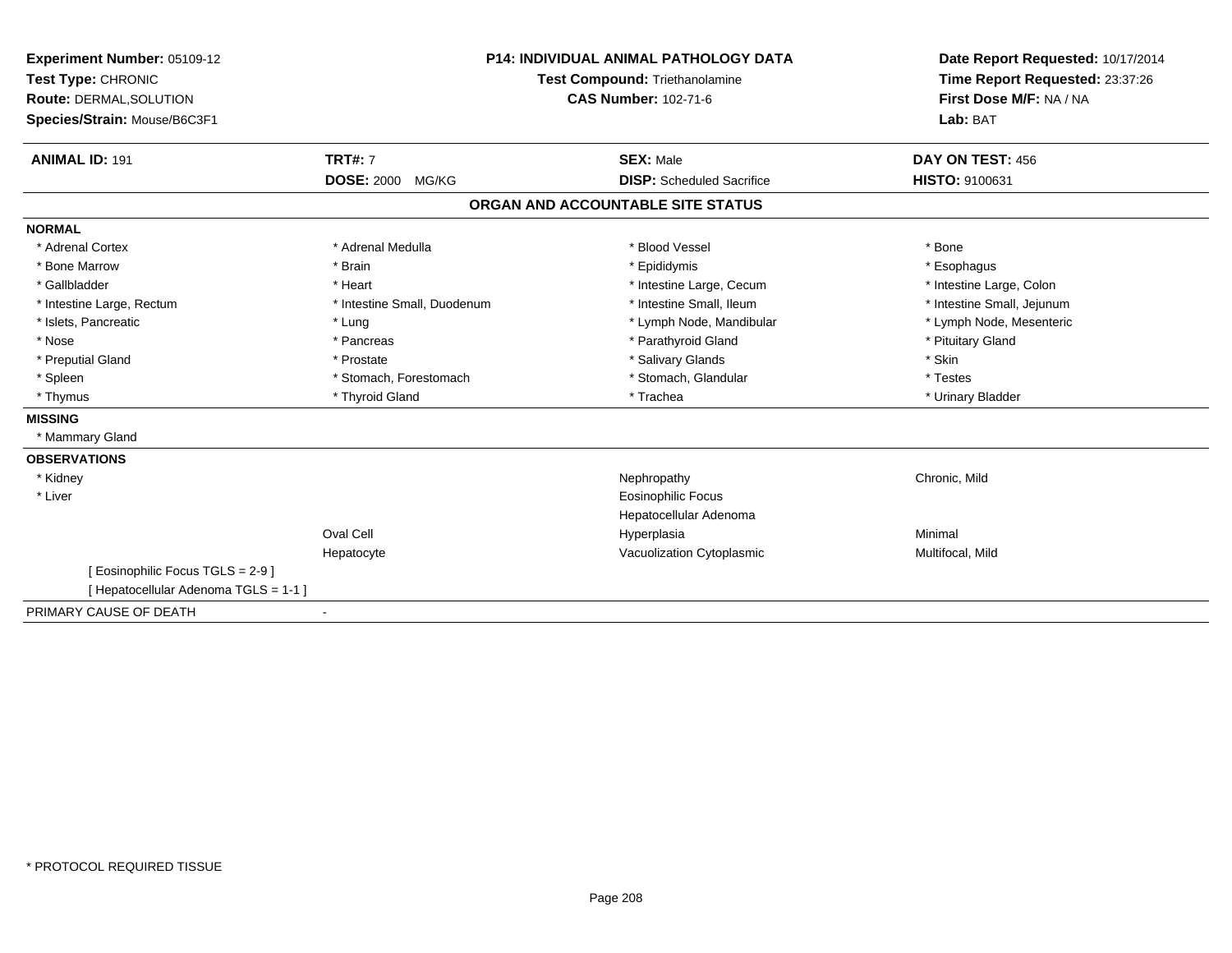| Experiment Number: 05109-12<br>Test Type: CHRONIC |                          | <b>P14: INDIVIDUAL ANIMAL PATHOLOGY DATA</b><br>Test Compound: Triethanolamine | Date Report Requested: 10/17/2014<br>Time Report Requested: 23:37:26 |  |
|---------------------------------------------------|--------------------------|--------------------------------------------------------------------------------|----------------------------------------------------------------------|--|
| Route: DERMAL, SOLUTION                           |                          | <b>CAS Number: 102-71-6</b>                                                    | First Dose M/F: NA / NA                                              |  |
| Species/Strain: Mouse/B6C3F1                      |                          |                                                                                | Lab: BAT                                                             |  |
| <b>ANIMAL ID: 192</b>                             | <b>TRT#: 7</b>           | <b>SEX: Male</b>                                                               | DAY ON TEST: 731                                                     |  |
|                                                   | DOSE: 2000 MG/KG         | <b>DISP: Terminal Sacrifice</b>                                                | HISTO: 9100632                                                       |  |
|                                                   |                          | ORGAN AND ACCOUNTABLE SITE STATUS                                              |                                                                      |  |
| <b>NORMAL</b>                                     |                          |                                                                                |                                                                      |  |
| * Adrenal Medulla                                 | * Blood Vessel           | * Bone                                                                         | * Bone Marrow                                                        |  |
| * Brain                                           | * Epididymis             | * Esophagus                                                                    | * Gallbladder                                                        |  |
| * Heart                                           | * Intestine Large, Cecum | * Intestine Large, Colon                                                       | * Intestine Large, Rectum                                            |  |
| * Intestine Small, Duodenum                       | * Intestine Small, Ileum | * Intestine Small, Jejunum                                                     | * Islets, Pancreatic                                                 |  |
| * Lung                                            | * Lymph Node, Mandibular | * Lymph Node, Mesenteric                                                       | * Nose                                                               |  |
| * Pancreas                                        | * Parathyroid Gland      | * Pituitary Gland                                                              | * Prostate                                                           |  |
| * Salivary Glands                                 | <b>Seminal Vesicle</b>   | * Skin                                                                         | * Spleen                                                             |  |
| * Stomach, Forestomach                            | * Stomach, Glandular     | * Testes                                                                       | * Thymus                                                             |  |
| * Thyroid Gland                                   | * Trachea                | * Urinary Bladder                                                              |                                                                      |  |
| <b>MISSING</b>                                    |                          |                                                                                |                                                                      |  |
| * Mammary Gland                                   |                          |                                                                                |                                                                      |  |
| <b>OBSERVATIONS</b>                               |                          |                                                                                |                                                                      |  |
| * Adrenal Cortex                                  |                          | Hypertrophy                                                                    | Minimal                                                              |  |
| * Kidney                                          |                          | Nephropathy                                                                    | Chronic, Mild                                                        |  |
| * Liver                                           |                          | <b>Cytoplasmic Alteration</b>                                                  | Mild                                                                 |  |
|                                                   |                          | Hepatocellular Adenoma                                                         | Multiple                                                             |  |
|                                                   | <b>Oval Cell</b>         | Hyperplasia                                                                    | Mild                                                                 |  |
|                                                   |                          | Karyomegaly                                                                    | Mild                                                                 |  |
| [ Hepatocellular Adenoma TGLS = 2-10,3-11 ]       |                          |                                                                                |                                                                      |  |
| * Preputial Gland                                 | Duct                     | Ectasia                                                                        | Mild                                                                 |  |
| [Ectasia TGLS = $1-6$ ]                           |                          |                                                                                |                                                                      |  |
| PRIMARY CAUSE OF DEATH                            | $\blacksquare$           |                                                                                |                                                                      |  |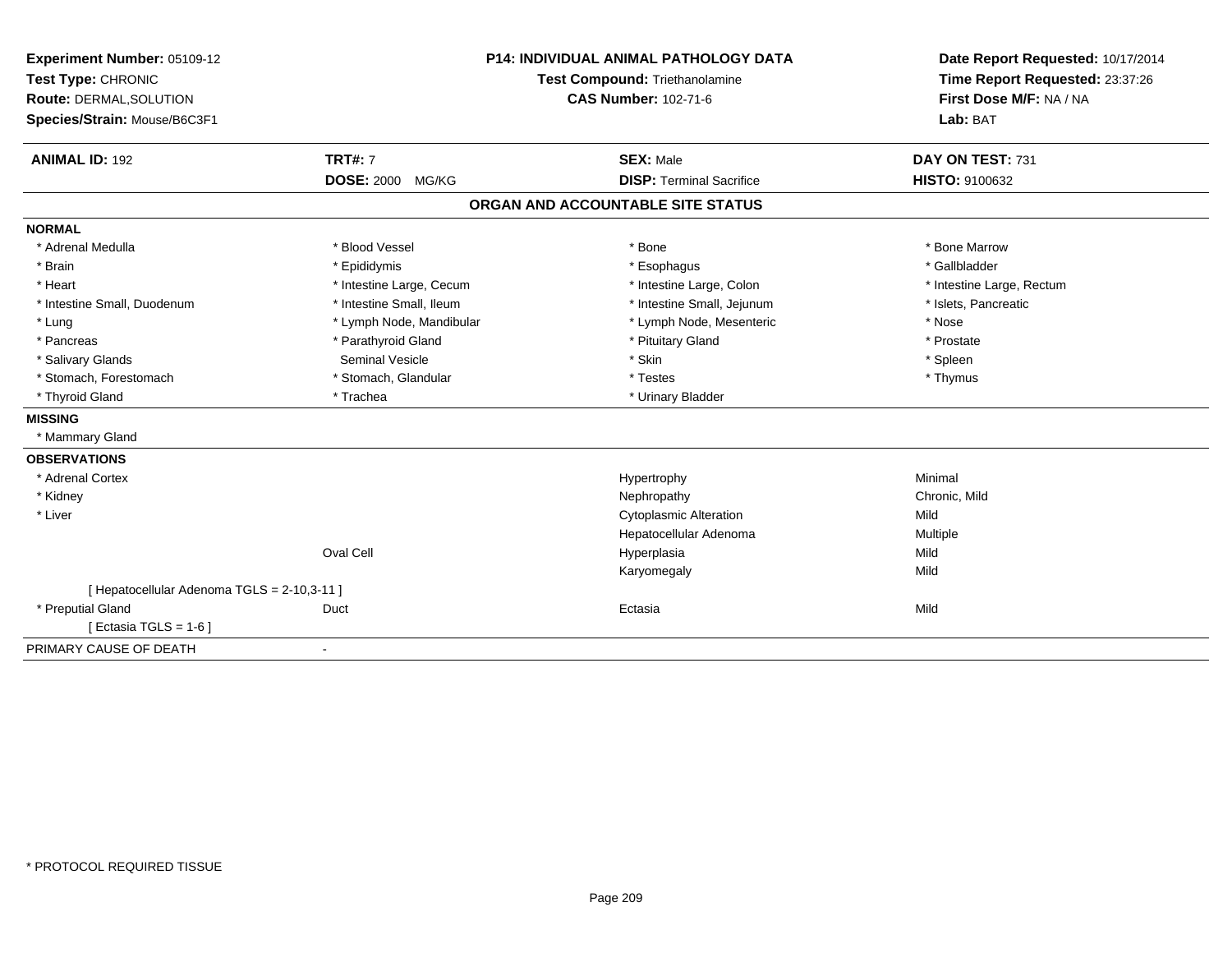| Experiment Number: 05109-12<br>Test Type: CHRONIC<br>Route: DERMAL, SOLUTION<br>Species/Strain: Mouse/B6C3F1 | <b>P14: INDIVIDUAL ANIMAL PATHOLOGY DATA</b><br>Test Compound: Triethanolamine<br><b>CAS Number: 102-71-6</b> |                                   | Date Report Requested: 10/17/2014<br>Time Report Requested: 23:37:26<br>First Dose M/F: NA / NA<br>Lab: BAT |
|--------------------------------------------------------------------------------------------------------------|---------------------------------------------------------------------------------------------------------------|-----------------------------------|-------------------------------------------------------------------------------------------------------------|
| <b>ANIMAL ID: 193</b>                                                                                        | <b>TRT#: 7</b>                                                                                                | <b>SEX: Male</b>                  | DAY ON TEST: 456                                                                                            |
|                                                                                                              | <b>DOSE: 2000</b><br>MG/KG                                                                                    | <b>DISP:</b> Scheduled Sacrifice  | <b>HISTO: 9100633</b>                                                                                       |
|                                                                                                              |                                                                                                               | ORGAN AND ACCOUNTABLE SITE STATUS |                                                                                                             |
| <b>NORMAL</b>                                                                                                |                                                                                                               |                                   |                                                                                                             |
| * Adrenal Cortex                                                                                             | * Adrenal Medulla                                                                                             | * Blood Vessel                    | * Bone                                                                                                      |
| * Bone Marrow                                                                                                | * Brain                                                                                                       | * Epididymis                      | * Esophagus                                                                                                 |
| * Gallbladder                                                                                                | * Heart                                                                                                       | * Intestine Large, Cecum          | * Intestine Large, Colon                                                                                    |
| * Intestine Large, Rectum                                                                                    | * Intestine Small, Duodenum                                                                                   | * Intestine Small, Ileum          | * Intestine Small, Jejunum                                                                                  |
| * Islets, Pancreatic                                                                                         | * Lung                                                                                                        | * Lymph Node, Mandibular          | * Lymph Node, Mesenteric                                                                                    |
| * Nose                                                                                                       | * Pancreas                                                                                                    | * Parathyroid Gland               | * Pituitary Gland                                                                                           |
| * Preputial Gland                                                                                            | * Prostate                                                                                                    | * Salivary Glands                 | * Skin                                                                                                      |
| * Spleen                                                                                                     | * Stomach, Forestomach                                                                                        | * Stomach, Glandular              | * Testes                                                                                                    |
| * Thymus                                                                                                     | * Thyroid Gland                                                                                               | * Trachea                         | * Urinary Bladder                                                                                           |
| <b>MISSING</b>                                                                                               |                                                                                                               |                                   |                                                                                                             |
| * Mammary Gland                                                                                              |                                                                                                               |                                   |                                                                                                             |
| <b>OBSERVATIONS</b>                                                                                          |                                                                                                               |                                   |                                                                                                             |
| * Kidney                                                                                                     |                                                                                                               | Nephropathy                       | Chronic, Mild                                                                                               |
| * Liver                                                                                                      | Hepatocyte                                                                                                    | Vacuolization Cytoplasmic         | Multifocal, Mild                                                                                            |
| PRIMARY CAUSE OF DEATH                                                                                       |                                                                                                               |                                   |                                                                                                             |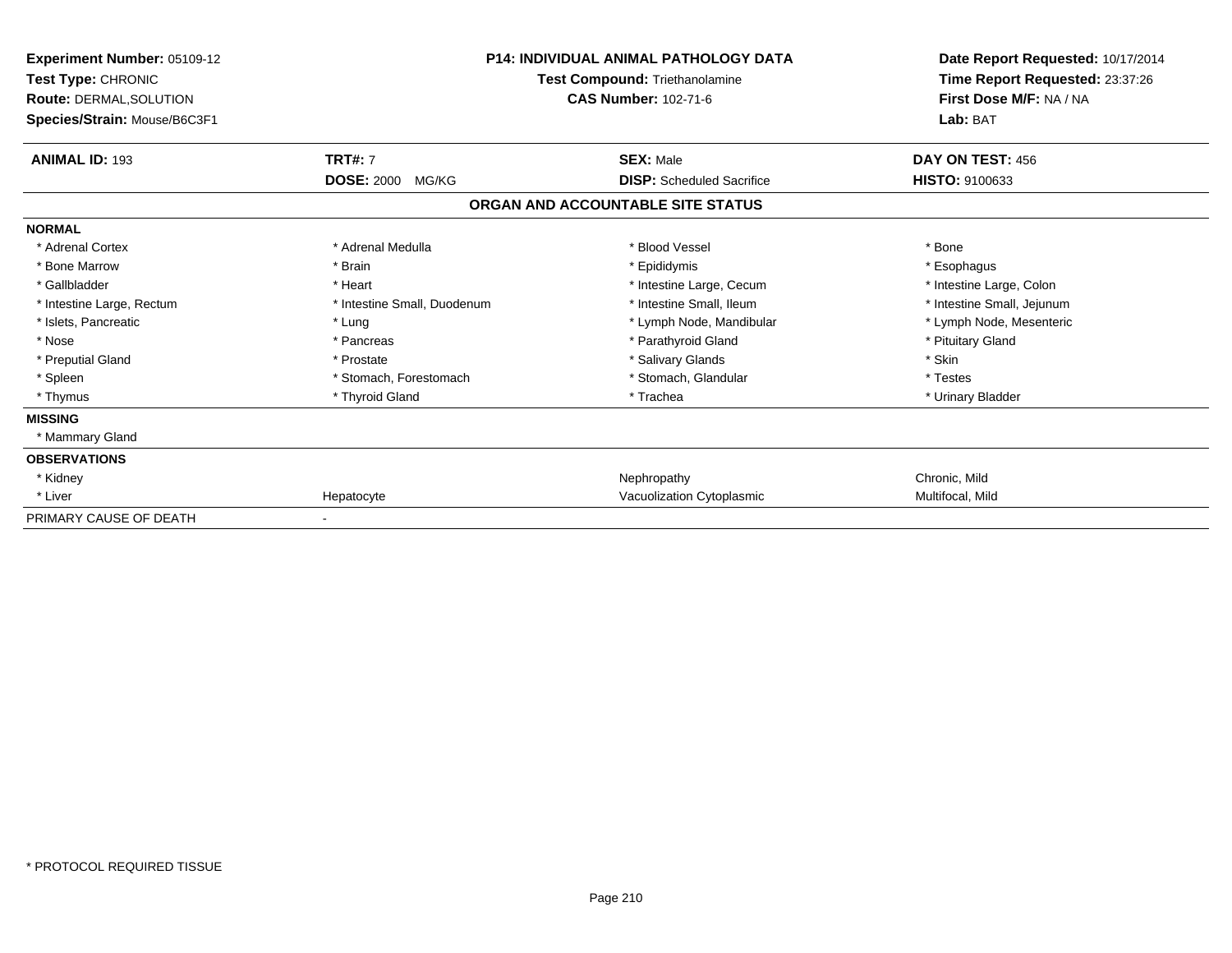| <b>Experiment Number: 05109-12</b><br>Test Type: CHRONIC<br><b>Route: DERMAL, SOLUTION</b><br>Species/Strain: Mouse/B6C3F1 |                             | <b>P14: INDIVIDUAL ANIMAL PATHOLOGY DATA</b><br>Test Compound: Triethanolamine<br><b>CAS Number: 102-71-6</b> | Date Report Requested: 10/17/2014<br>Time Report Requested: 23:37:26<br>First Dose M/F: NA / NA<br>Lab: BAT |  |
|----------------------------------------------------------------------------------------------------------------------------|-----------------------------|---------------------------------------------------------------------------------------------------------------|-------------------------------------------------------------------------------------------------------------|--|
| <b>ANIMAL ID: 194</b>                                                                                                      | <b>TRT#: 7</b>              | <b>SEX: Male</b>                                                                                              | DAY ON TEST: 456                                                                                            |  |
|                                                                                                                            | <b>DOSE: 2000 MG/KG</b>     | <b>DISP:</b> Scheduled Sacrifice                                                                              | HISTO: 9100634                                                                                              |  |
|                                                                                                                            |                             | ORGAN AND ACCOUNTABLE SITE STATUS                                                                             |                                                                                                             |  |
| <b>NORMAL</b>                                                                                                              |                             |                                                                                                               |                                                                                                             |  |
| * Adrenal Cortex                                                                                                           | * Adrenal Medulla           | * Blood Vessel                                                                                                | * Bone                                                                                                      |  |
| * Bone Marrow                                                                                                              | * Brain                     | * Epididymis                                                                                                  | * Esophagus                                                                                                 |  |
| * Gallbladder                                                                                                              | * Heart                     | * Intestine Large, Cecum                                                                                      | * Intestine Large, Colon                                                                                    |  |
| * Intestine Large, Rectum                                                                                                  | * Intestine Small, Duodenum | * Intestine Small, Ileum                                                                                      | * Intestine Small, Jejunum                                                                                  |  |
| * Islets, Pancreatic                                                                                                       | * Lung                      | * Lymph Node, Mandibular                                                                                      | * Lymph Node, Mesenteric                                                                                    |  |
| * Nose                                                                                                                     | * Pancreas                  | * Parathyroid Gland                                                                                           | * Pituitary Gland                                                                                           |  |
| * Preputial Gland                                                                                                          | * Prostate                  | * Salivary Glands                                                                                             | * Spleen                                                                                                    |  |
| * Stomach, Forestomach                                                                                                     | * Stomach, Glandular        | * Testes                                                                                                      | * Thymus                                                                                                    |  |
| * Thyroid Gland                                                                                                            | * Trachea                   | * Urinary Bladder                                                                                             |                                                                                                             |  |
| <b>MISSING</b>                                                                                                             |                             |                                                                                                               |                                                                                                             |  |
| * Mammary Gland                                                                                                            |                             |                                                                                                               |                                                                                                             |  |
| <b>OBSERVATIONS</b>                                                                                                        |                             |                                                                                                               |                                                                                                             |  |
| * Kidney                                                                                                                   |                             | Nephropathy                                                                                                   | Chronic, Mild                                                                                               |  |
| * Liver                                                                                                                    | Hepatocyte                  | Vacuolization Cytoplasmic                                                                                     | Multifocal, Minimal                                                                                         |  |
| * Skin                                                                                                                     | SOA-No Mass                 | Acanthosis                                                                                                    | Minimal                                                                                                     |  |
|                                                                                                                            | SOA-No Mass                 | Inflammation                                                                                                  | Chronic, Minimal                                                                                            |  |
| PRIMARY CAUSE OF DEATH                                                                                                     |                             |                                                                                                               |                                                                                                             |  |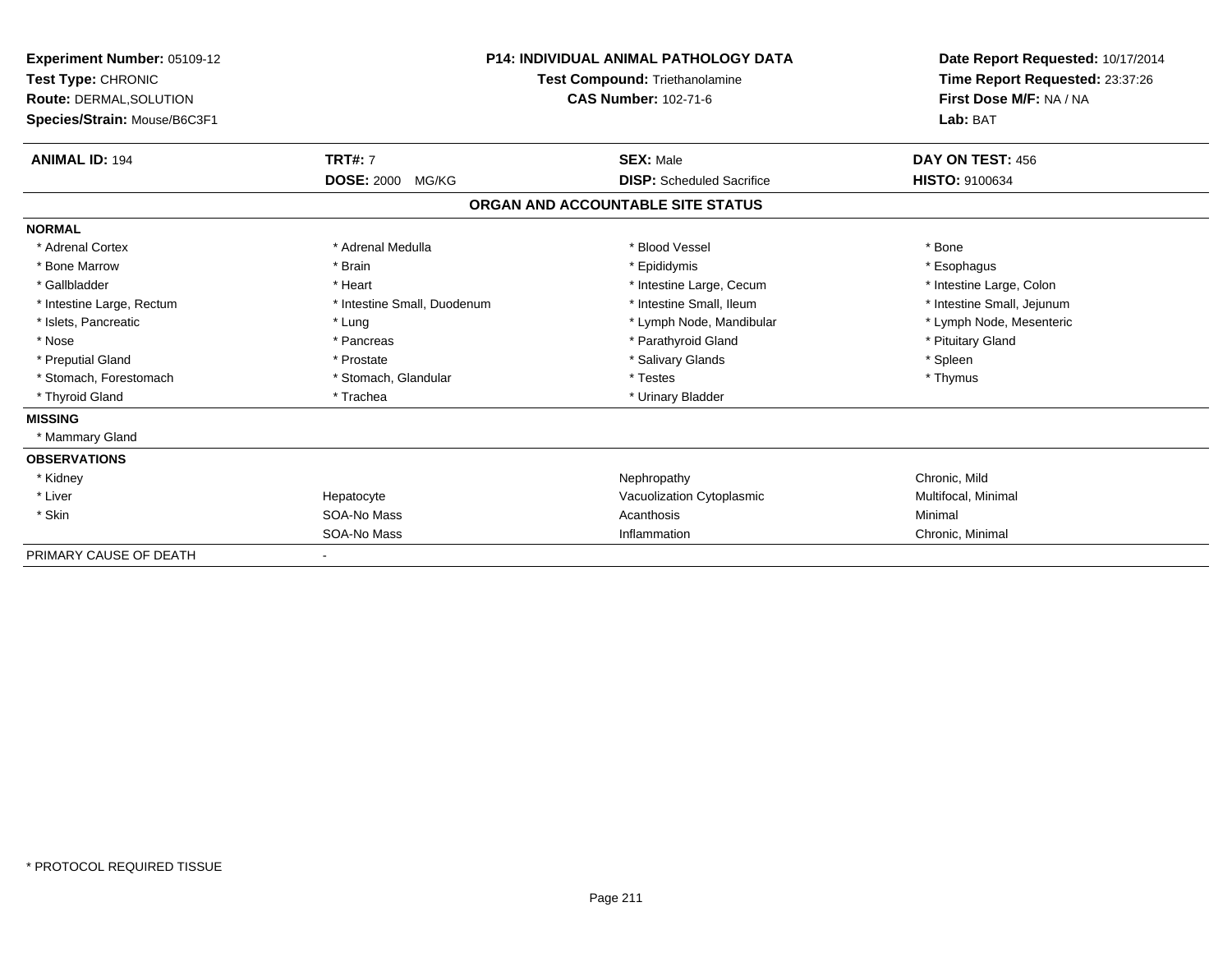| <b>Experiment Number: 05109-12</b><br>Test Type: CHRONIC<br>Route: DERMAL, SOLUTION<br>Species/Strain: Mouse/B6C3F1 | <b>P14: INDIVIDUAL ANIMAL PATHOLOGY DATA</b><br><b>Test Compound: Triethanolamine</b><br><b>CAS Number: 102-71-6</b> |                                   | Date Report Requested: 10/17/2014<br>Time Report Requested: 23:37:26<br>First Dose M/F: NA / NA<br>Lab: BAT |  |
|---------------------------------------------------------------------------------------------------------------------|----------------------------------------------------------------------------------------------------------------------|-----------------------------------|-------------------------------------------------------------------------------------------------------------|--|
| <b>ANIMAL ID: 195</b>                                                                                               | <b>TRT#: 7</b>                                                                                                       | <b>SEX: Male</b>                  | DAY ON TEST: 729                                                                                            |  |
|                                                                                                                     | <b>DOSE: 2000 MG/KG</b>                                                                                              | <b>DISP: Terminal Sacrifice</b>   | HISTO: 9100635                                                                                              |  |
|                                                                                                                     |                                                                                                                      | ORGAN AND ACCOUNTABLE SITE STATUS |                                                                                                             |  |
| <b>NORMAL</b>                                                                                                       |                                                                                                                      |                                   |                                                                                                             |  |
| * Adrenal Cortex                                                                                                    | * Adrenal Medulla                                                                                                    | * Blood Vessel                    | * Bone                                                                                                      |  |
| * Bone Marrow                                                                                                       | * Brain                                                                                                              | * Epididymis                      | * Esophagus                                                                                                 |  |
| * Gallbladder                                                                                                       | * Heart                                                                                                              | * Intestine Large, Cecum          | * Intestine Large, Colon                                                                                    |  |
| * Intestine Large, Rectum                                                                                           | * Intestine Small, Duodenum                                                                                          | * Intestine Small. Ileum          | * Intestine Small, Jejunum                                                                                  |  |
| * Islets, Pancreatic                                                                                                | * Lung                                                                                                               | * Lymph Node, Mandibular          | * Lymph Node, Mesenteric                                                                                    |  |
| * Nose                                                                                                              | * Pancreas                                                                                                           | * Parathyroid Gland               | * Pituitary Gland                                                                                           |  |
| * Preputial Gland                                                                                                   | * Prostate                                                                                                           | * Salivary Glands                 | <b>Seminal Vesicle</b>                                                                                      |  |
| * Spleen                                                                                                            | * Stomach, Forestomach                                                                                               | * Stomach, Glandular              | * Testes                                                                                                    |  |
| * Thymus                                                                                                            | * Thyroid Gland                                                                                                      | * Trachea                         | * Urinary Bladder                                                                                           |  |
| <b>MISSING</b>                                                                                                      |                                                                                                                      |                                   |                                                                                                             |  |
| * Mammary Gland                                                                                                     |                                                                                                                      |                                   |                                                                                                             |  |
| <b>OBSERVATIONS</b>                                                                                                 |                                                                                                                      |                                   |                                                                                                             |  |
| * Kidney                                                                                                            |                                                                                                                      | Nephropathy                       | Chronic, Minimal                                                                                            |  |
| * Liver                                                                                                             |                                                                                                                      | Clear Cell Focus                  |                                                                                                             |  |
|                                                                                                                     |                                                                                                                      | Hepatocellular Adenoma            | Multiple                                                                                                    |  |
| [Hepatocellular Adenoma TGLS = 1-9,2-1]                                                                             |                                                                                                                      |                                   |                                                                                                             |  |
| * Skin                                                                                                              | Hair Follicle, SOA-No Mass, Sebaceous GI                                                                             | Atrophy                           | Mild                                                                                                        |  |
| PRIMARY CAUSE OF DEATH                                                                                              |                                                                                                                      |                                   |                                                                                                             |  |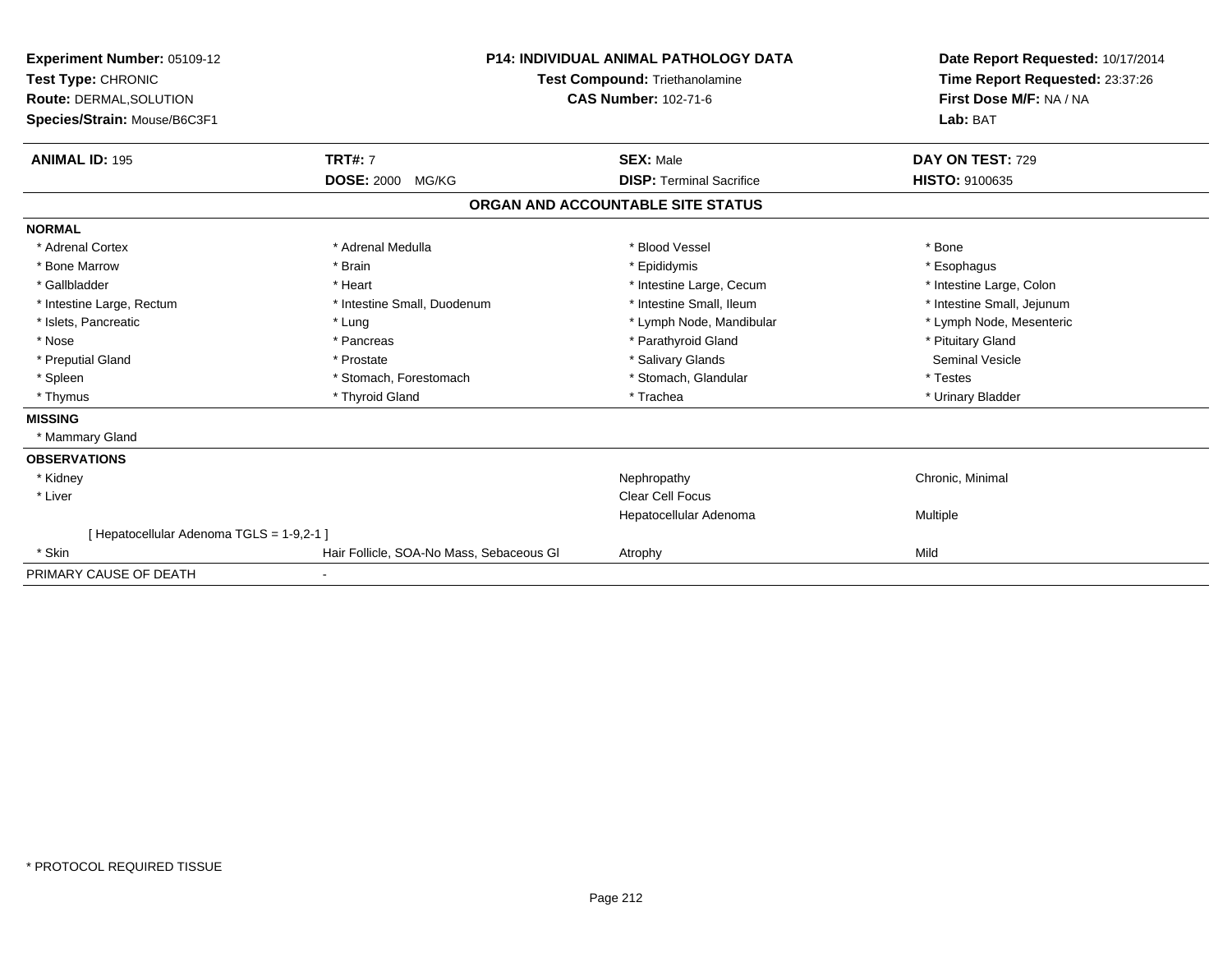| Experiment Number: 05109-12<br>Test Type: CHRONIC<br>Route: DERMAL, SOLUTION<br>Species/Strain: Mouse/B6C3F1 | P14: INDIVIDUAL ANIMAL PATHOLOGY DATA<br>Test Compound: Triethanolamine<br><b>CAS Number: 102-71-6</b> |                                   | Date Report Requested: 10/17/2014<br>Time Report Requested: 23:37:26<br>First Dose M/F: NA / NA<br>Lab: BAT |  |
|--------------------------------------------------------------------------------------------------------------|--------------------------------------------------------------------------------------------------------|-----------------------------------|-------------------------------------------------------------------------------------------------------------|--|
| <b>ANIMAL ID: 196</b>                                                                                        | <b>TRT#: 7</b>                                                                                         | <b>SEX: Male</b>                  | DAY ON TEST: 729                                                                                            |  |
|                                                                                                              | <b>DOSE: 2000 MG/KG</b>                                                                                | <b>DISP: Terminal Sacrifice</b>   | HISTO: 9100636                                                                                              |  |
|                                                                                                              |                                                                                                        | ORGAN AND ACCOUNTABLE SITE STATUS |                                                                                                             |  |
| <b>NORMAL</b>                                                                                                |                                                                                                        |                                   |                                                                                                             |  |
| * Adrenal Cortex                                                                                             | * Adrenal Medulla                                                                                      | * Blood Vessel                    | * Bone                                                                                                      |  |
| * Bone Marrow                                                                                                | * Brain                                                                                                | * Epididymis                      | * Esophagus                                                                                                 |  |
| * Gallbladder                                                                                                | * Heart                                                                                                | * Intestine Large, Cecum          | * Intestine Large, Colon                                                                                    |  |
| * Intestine Large, Rectum                                                                                    | * Intestine Small, Duodenum                                                                            | * Intestine Small, Ileum          | * Intestine Small, Jejunum                                                                                  |  |
| * Islets, Pancreatic                                                                                         | * Lung                                                                                                 | * Lymph Node, Mandibular          | * Lymph Node, Mesenteric                                                                                    |  |
| * Nose                                                                                                       | * Pancreas                                                                                             | * Parathyroid Gland               | * Pituitary Gland                                                                                           |  |
| * Prostate                                                                                                   | * Salivary Glands                                                                                      | <b>Seminal Vesicle</b>            | * Skin                                                                                                      |  |
| * Spleen                                                                                                     | * Stomach, Forestomach                                                                                 | * Stomach, Glandular              | * Testes                                                                                                    |  |
| * Trachea                                                                                                    | * Urinary Bladder                                                                                      |                                   |                                                                                                             |  |
| <b>MISSING</b>                                                                                               |                                                                                                        |                                   |                                                                                                             |  |
| * Mammary Gland                                                                                              |                                                                                                        |                                   |                                                                                                             |  |
| <b>OBSERVATIONS</b>                                                                                          |                                                                                                        |                                   |                                                                                                             |  |
| * Kidney                                                                                                     | Cortex                                                                                                 | Cyst                              |                                                                                                             |  |
|                                                                                                              |                                                                                                        | Nephropathy                       | Chronic, Mild                                                                                               |  |
| * Liver                                                                                                      |                                                                                                        | <b>Cytoplasmic Alteration</b>     | Mild                                                                                                        |  |
|                                                                                                              |                                                                                                        | Hepatocellular Adenoma            | Multiple                                                                                                    |  |
|                                                                                                              |                                                                                                        | Hepatocellular Carcinoma          | Multiple                                                                                                    |  |
|                                                                                                              | Oval Cell                                                                                              | Hyperplasia                       | Mild                                                                                                        |  |
|                                                                                                              |                                                                                                        | Karyomegaly                       | Mild                                                                                                        |  |
| [ Hepatocellular Adenoma TGLS = 2-13,4-10 ]                                                                  |                                                                                                        |                                   |                                                                                                             |  |
| [ Hepatocellular Carcinoma TGLS = 3-9,5-11,6-12 ]                                                            |                                                                                                        |                                   |                                                                                                             |  |
| * Preputial Gland                                                                                            | Duct                                                                                                   | Ectasia                           | Moderate                                                                                                    |  |
| [ Ectasia TGLS = $1-6$ ]                                                                                     |                                                                                                        |                                   |                                                                                                             |  |
| * Thymus                                                                                                     |                                                                                                        | Atrophy                           | Mild                                                                                                        |  |
| * Thyroid Gland                                                                                              | <b>Follicular Cel</b>                                                                                  | Hyperplasia                       | Minimal                                                                                                     |  |
| PRIMARY CAUSE OF DEATH                                                                                       |                                                                                                        |                                   |                                                                                                             |  |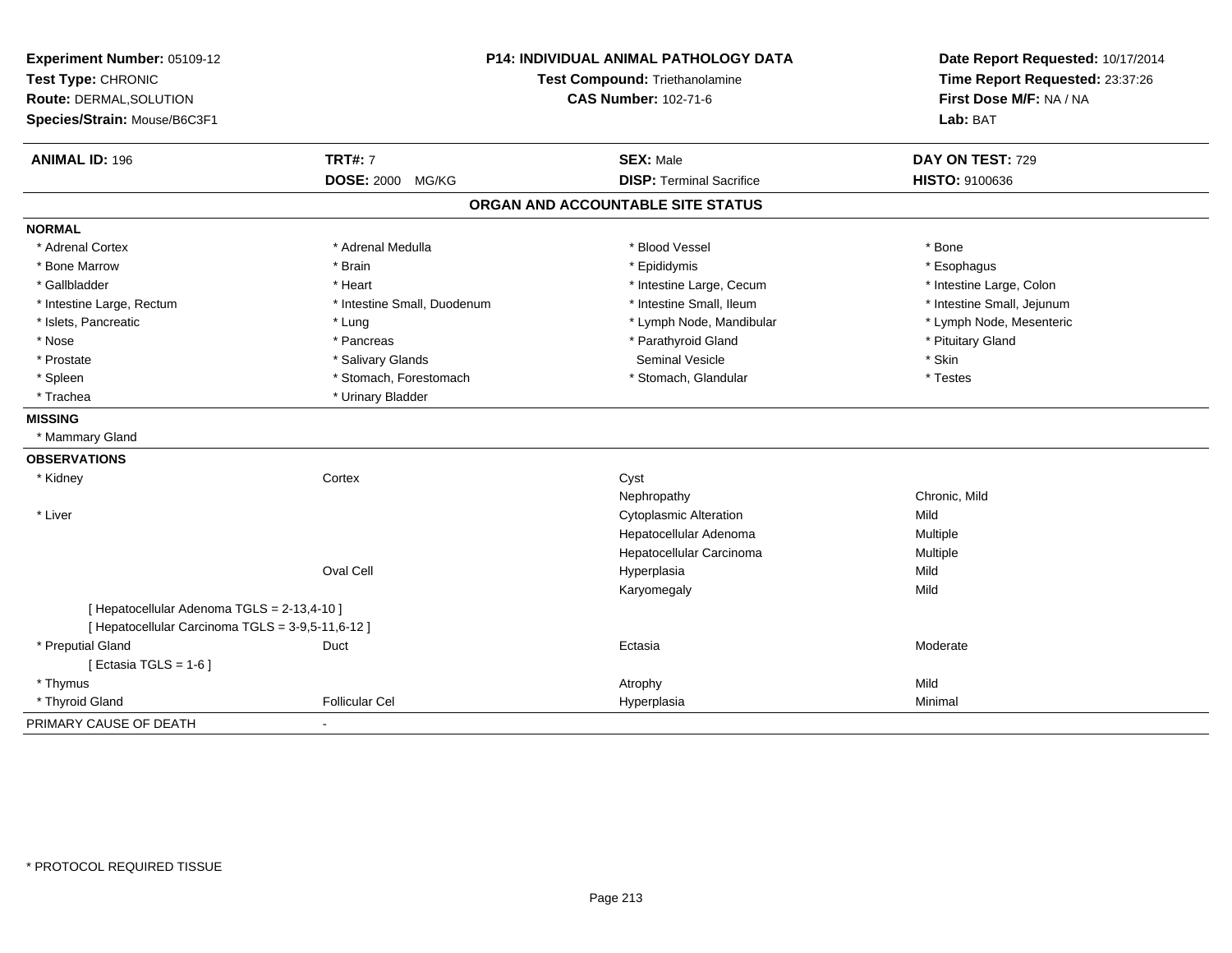| Experiment Number: 05109-12<br>Test Type: CHRONIC | <b>P14: INDIVIDUAL ANIMAL PATHOLOGY DATA</b><br>Test Compound: Triethanolamine |                                   | Date Report Requested: 10/17/2014<br>Time Report Requested: 23:37:26 |  |
|---------------------------------------------------|--------------------------------------------------------------------------------|-----------------------------------|----------------------------------------------------------------------|--|
| Route: DERMAL, SOLUTION                           |                                                                                | <b>CAS Number: 102-71-6</b>       | First Dose M/F: NA / NA<br>Lab: BAT                                  |  |
| Species/Strain: Mouse/B6C3F1                      |                                                                                |                                   |                                                                      |  |
| <b>ANIMAL ID: 197</b>                             | <b>TRT#: 7</b>                                                                 | <b>SEX: Male</b>                  | DAY ON TEST: 729                                                     |  |
|                                                   | DOSE: 2000 MG/KG                                                               | <b>DISP: Terminal Sacrifice</b>   | HISTO: 9100637                                                       |  |
|                                                   |                                                                                | ORGAN AND ACCOUNTABLE SITE STATUS |                                                                      |  |
| <b>NORMAL</b>                                     |                                                                                |                                   |                                                                      |  |
| * Adrenal Cortex                                  | * Adrenal Medulla                                                              | * Blood Vessel                    | * Bone                                                               |  |
| * Bone Marrow                                     | * Brain                                                                        | * Epididymis                      | * Esophagus                                                          |  |
| * Gallbladder                                     | * Heart                                                                        | * Intestine Large, Cecum          | * Intestine Large, Colon                                             |  |
| * Intestine Large, Rectum                         | * Intestine Small, Duodenum                                                    | * Intestine Small, Ileum          | * Intestine Small, Jejunum                                           |  |
| * Islets, Pancreatic                              | * Lung                                                                         | * Lymph Node, Mandibular          | * Lymph Node, Mesenteric                                             |  |
| * Nose                                            | * Pancreas                                                                     | * Parathyroid Gland               | * Prostate                                                           |  |
| * Salivary Glands                                 | <b>Seminal Vesicle</b>                                                         | * Skin                            | * Spleen                                                             |  |
| * Stomach, Forestomach                            | * Stomach, Glandular                                                           | * Testes                          | * Thymus                                                             |  |
| * Trachea                                         | * Urinary Bladder                                                              |                                   |                                                                      |  |
| <b>MISSING</b>                                    |                                                                                |                                   |                                                                      |  |
| * Mammary Gland                                   |                                                                                |                                   |                                                                      |  |
| <b>OBSERVATIONS</b>                               |                                                                                |                                   |                                                                      |  |
| * Kidney                                          |                                                                                | Nephropathy                       | Chronic, Minimal                                                     |  |
| * Liver                                           |                                                                                | <b>Eosinophilic Focus</b>         |                                                                      |  |
|                                                   |                                                                                | Hepatoblastoma                    |                                                                      |  |
|                                                   |                                                                                | Hepatocellular Adenoma            | Multiple                                                             |  |
| [Hepatoblastoma TGLS = 5-12]                      |                                                                                |                                   |                                                                      |  |
| [ Hepatocellular Adenoma TGLS = 2-10,3-9,4-11 ]   |                                                                                |                                   |                                                                      |  |
| * Pituitary Gland                                 | <b>Pars Distalis</b>                                                           | Cyst                              |                                                                      |  |
| * Preputial Gland                                 | Duct                                                                           | Ectasia                           | Moderate                                                             |  |
|                                                   |                                                                                | Inflammation                      | Chronic, Mild                                                        |  |
| [ Ectasia TGLS = $1-6$ ]                          |                                                                                |                                   |                                                                      |  |
| * Thyroid Gland                                   | <b>Follicular Cel</b>                                                          | Hyperplasia                       | Minimal                                                              |  |
| PRIMARY CAUSE OF DEATH                            |                                                                                |                                   |                                                                      |  |
| Animal Note: ONLY ONE PREPUTIAL GLAND AT TRIM     |                                                                                |                                   |                                                                      |  |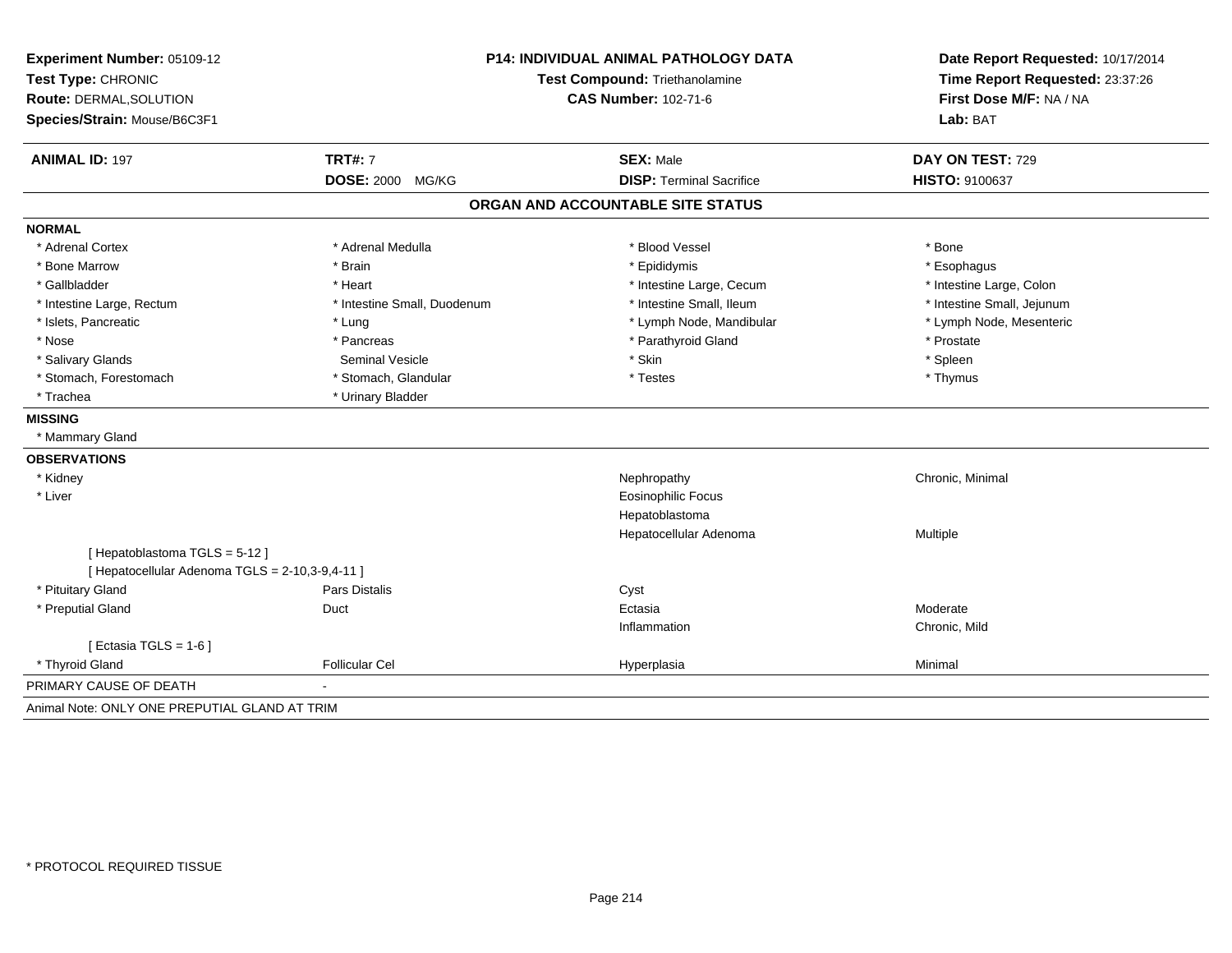| Experiment Number: 05109-12<br>Test Type: CHRONIC<br>Route: DERMAL, SOLUTION<br>Species/Strain: Mouse/B6C3F1 |                           | <b>P14: INDIVIDUAL ANIMAL PATHOLOGY DATA</b><br>Test Compound: Triethanolamine<br><b>CAS Number: 102-71-6</b> |                             | Date Report Requested: 10/17/2014<br>Time Report Requested: 23:37:26<br>First Dose M/F: NA / NA<br>Lab: BAT |  |
|--------------------------------------------------------------------------------------------------------------|---------------------------|---------------------------------------------------------------------------------------------------------------|-----------------------------|-------------------------------------------------------------------------------------------------------------|--|
| <b>ANIMAL ID: 198</b>                                                                                        | <b>TRT#: 7</b>            | <b>SEX: Male</b>                                                                                              |                             | DAY ON TEST: 729                                                                                            |  |
|                                                                                                              | <b>DOSE: 2000 MG/KG</b>   | <b>DISP: Terminal Sacrifice</b>                                                                               |                             | <b>HISTO: 9100638</b>                                                                                       |  |
|                                                                                                              |                           | ORGAN AND ACCOUNTABLE SITE STATUS                                                                             |                             |                                                                                                             |  |
| <b>NORMAL</b>                                                                                                |                           |                                                                                                               |                             |                                                                                                             |  |
| * Adrenal Cortex                                                                                             | * Adrenal Medulla         | * Blood Vessel                                                                                                |                             | * Bone                                                                                                      |  |
| * Bone Marrow                                                                                                | * Brain                   | Ear                                                                                                           |                             | * Epididymis                                                                                                |  |
| * Esophagus                                                                                                  | * Gallbladder             | * Heart                                                                                                       |                             | * Intestine Large, Cecum                                                                                    |  |
| * Intestine Large, Colon                                                                                     | * Intestine Large, Rectum |                                                                                                               | * Intestine Small, Duodenum | * Intestine Small, Ileum                                                                                    |  |
| * Islets, Pancreatic                                                                                         | * Liver                   | * Lung                                                                                                        |                             | * Lymph Node, Mandibular                                                                                    |  |
| * Lymph Node, Mesenteric                                                                                     | * Nose                    | * Pancreas                                                                                                    |                             | * Parathyroid Gland                                                                                         |  |
| * Pituitary Gland                                                                                            | * Preputial Gland         | * Prostate                                                                                                    |                             | * Salivary Glands                                                                                           |  |
| <b>Seminal Vesicle</b>                                                                                       | * Skin                    | * Spleen                                                                                                      |                             | * Stomach, Glandular                                                                                        |  |
| * Testes                                                                                                     | * Thymus                  | * Thyroid Gland                                                                                               |                             | * Trachea                                                                                                   |  |
| * Urinary Bladder                                                                                            |                           |                                                                                                               |                             |                                                                                                             |  |
| <b>MISSING</b>                                                                                               |                           |                                                                                                               |                             |                                                                                                             |  |
| * Mammary Gland                                                                                              |                           |                                                                                                               |                             |                                                                                                             |  |
| <b>OBSERVATIONS</b>                                                                                          |                           |                                                                                                               |                             |                                                                                                             |  |
| * Intestine Small, Jejunum                                                                                   | Peyers Patch              | Hyperplasia                                                                                                   |                             | Lymphoid, Moderate                                                                                          |  |
| [Hyperplasia TGLS = 1-9]                                                                                     |                           |                                                                                                               |                             |                                                                                                             |  |
| * Kidney                                                                                                     |                           | Nephropathy                                                                                                   |                             | Chronic, Minimal                                                                                            |  |
| * Stomach, Forestomach                                                                                       |                           | Squamous Cell Carcinoma                                                                                       |                             |                                                                                                             |  |
| [Squamous Cell Carcinoma TGLS = 2-4]                                                                         |                           |                                                                                                               |                             |                                                                                                             |  |
| PRIMARY CAUSE OF DEATH                                                                                       | $\blacksquare$            |                                                                                                               |                             |                                                                                                             |  |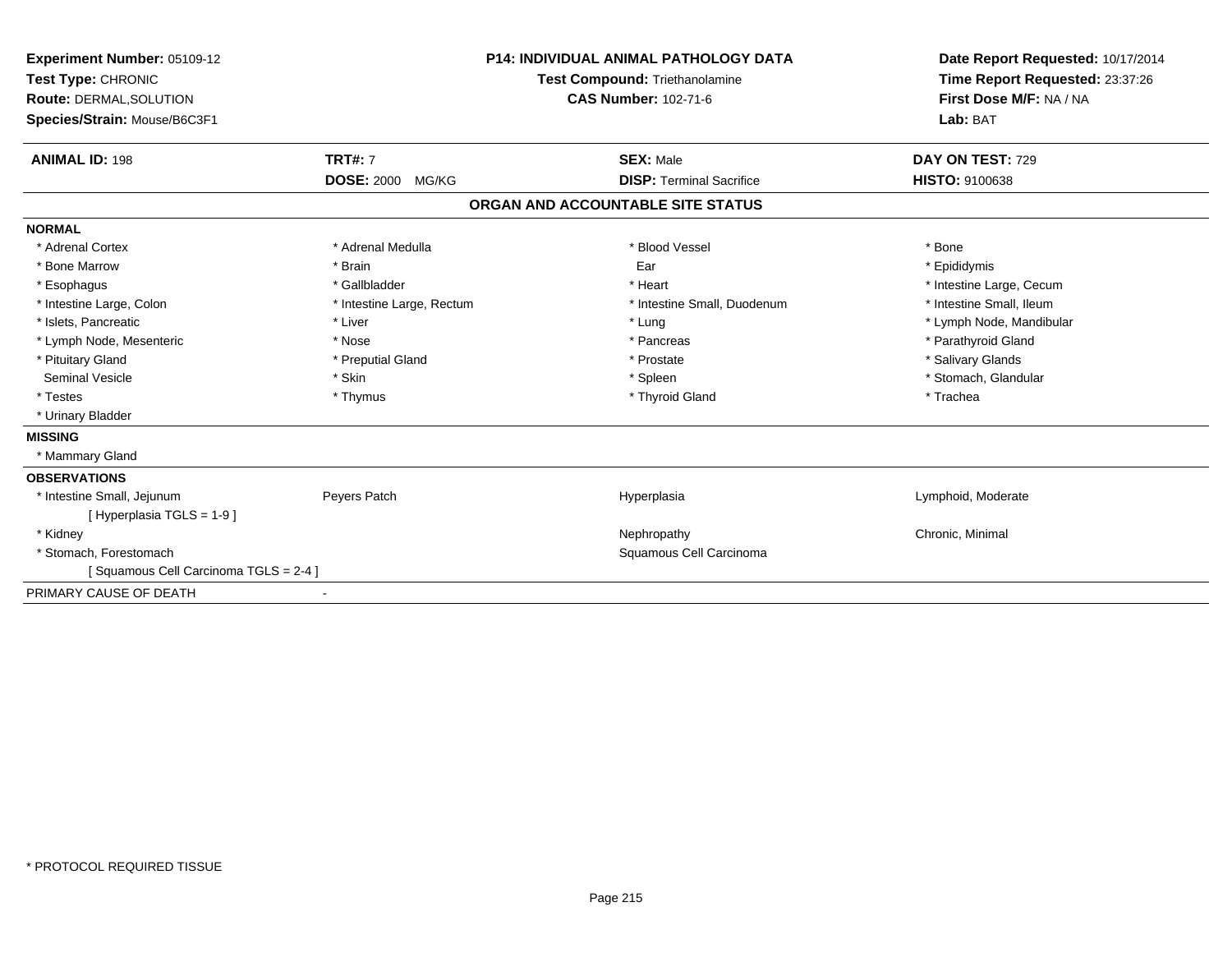| Experiment Number: 05109-12<br>Test Type: CHRONIC<br><b>Route: DERMAL, SOLUTION</b><br>Species/Strain: Mouse/B6C3F1 |                             | <b>P14: INDIVIDUAL ANIMAL PATHOLOGY DATA</b><br>Test Compound: Triethanolamine<br><b>CAS Number: 102-71-6</b> | Date Report Requested: 10/17/2014<br>Time Report Requested: 23:37:26<br>First Dose M/F: NA / NA<br>Lab: BAT |  |
|---------------------------------------------------------------------------------------------------------------------|-----------------------------|---------------------------------------------------------------------------------------------------------------|-------------------------------------------------------------------------------------------------------------|--|
| <b>ANIMAL ID: 199</b>                                                                                               | <b>TRT#: 7</b>              | <b>SEX: Male</b>                                                                                              | DAY ON TEST: 730                                                                                            |  |
|                                                                                                                     | <b>DOSE: 2000 MG/KG</b>     | <b>DISP: Terminal Sacrifice</b>                                                                               | <b>HISTO: 9100639</b>                                                                                       |  |
|                                                                                                                     |                             | ORGAN AND ACCOUNTABLE SITE STATUS                                                                             |                                                                                                             |  |
| <b>NORMAL</b>                                                                                                       |                             |                                                                                                               |                                                                                                             |  |
| * Adrenal Cortex                                                                                                    | * Adrenal Medulla           | * Blood Vessel                                                                                                | * Bone                                                                                                      |  |
| * Bone Marrow                                                                                                       | * Brain                     | * Epididymis                                                                                                  | * Esophagus                                                                                                 |  |
| * Gallbladder                                                                                                       | * Heart                     | * Intestine Large, Cecum                                                                                      | * Intestine Large, Colon                                                                                    |  |
| * Intestine Large, Rectum                                                                                           | * Intestine Small, Duodenum | * Intestine Small, Ileum                                                                                      | * Intestine Small, Jejunum                                                                                  |  |
| * Islets, Pancreatic                                                                                                | * Lung                      | * Lymph Node, Mandibular                                                                                      | * Lymph Node, Mesenteric                                                                                    |  |
| * Nose                                                                                                              | * Pancreas                  | * Parathyroid Gland                                                                                           | * Pituitary Gland                                                                                           |  |
| * Preputial Gland                                                                                                   | * Prostate                  | * Salivary Glands                                                                                             | <b>Seminal Vesicle</b>                                                                                      |  |
| * Spleen                                                                                                            | * Stomach, Forestomach      | * Stomach, Glandular                                                                                          | * Testes                                                                                                    |  |
| * Thyroid Gland                                                                                                     | * Trachea                   | * Urinary Bladder                                                                                             |                                                                                                             |  |
| <b>MISSING</b>                                                                                                      |                             |                                                                                                               |                                                                                                             |  |
| * Mammary Gland                                                                                                     |                             |                                                                                                               |                                                                                                             |  |
| <b>OBSERVATIONS</b>                                                                                                 |                             |                                                                                                               |                                                                                                             |  |
| * Kidney                                                                                                            |                             | Nephropathy                                                                                                   | Chronic, Minimal                                                                                            |  |
| * Liver                                                                                                             |                             | <b>Eosinophilic Focus</b>                                                                                     |                                                                                                             |  |
|                                                                                                                     |                             | Hepatocellular Adenoma                                                                                        |                                                                                                             |  |
| [ Hepatocellular Adenoma TGLS = 1-9 ]                                                                               |                             |                                                                                                               |                                                                                                             |  |
| * Skin                                                                                                              | SOA-No Mass                 | Acanthosis                                                                                                    | Mild                                                                                                        |  |
|                                                                                                                     | SOA-No Mass                 | Inflammation                                                                                                  | Chronic, Minimal                                                                                            |  |
| * Thymus                                                                                                            |                             | Atrophy                                                                                                       | Mild                                                                                                        |  |
| PRIMARY CAUSE OF DEATH                                                                                              | $\overline{\phantom{a}}$    |                                                                                                               |                                                                                                             |  |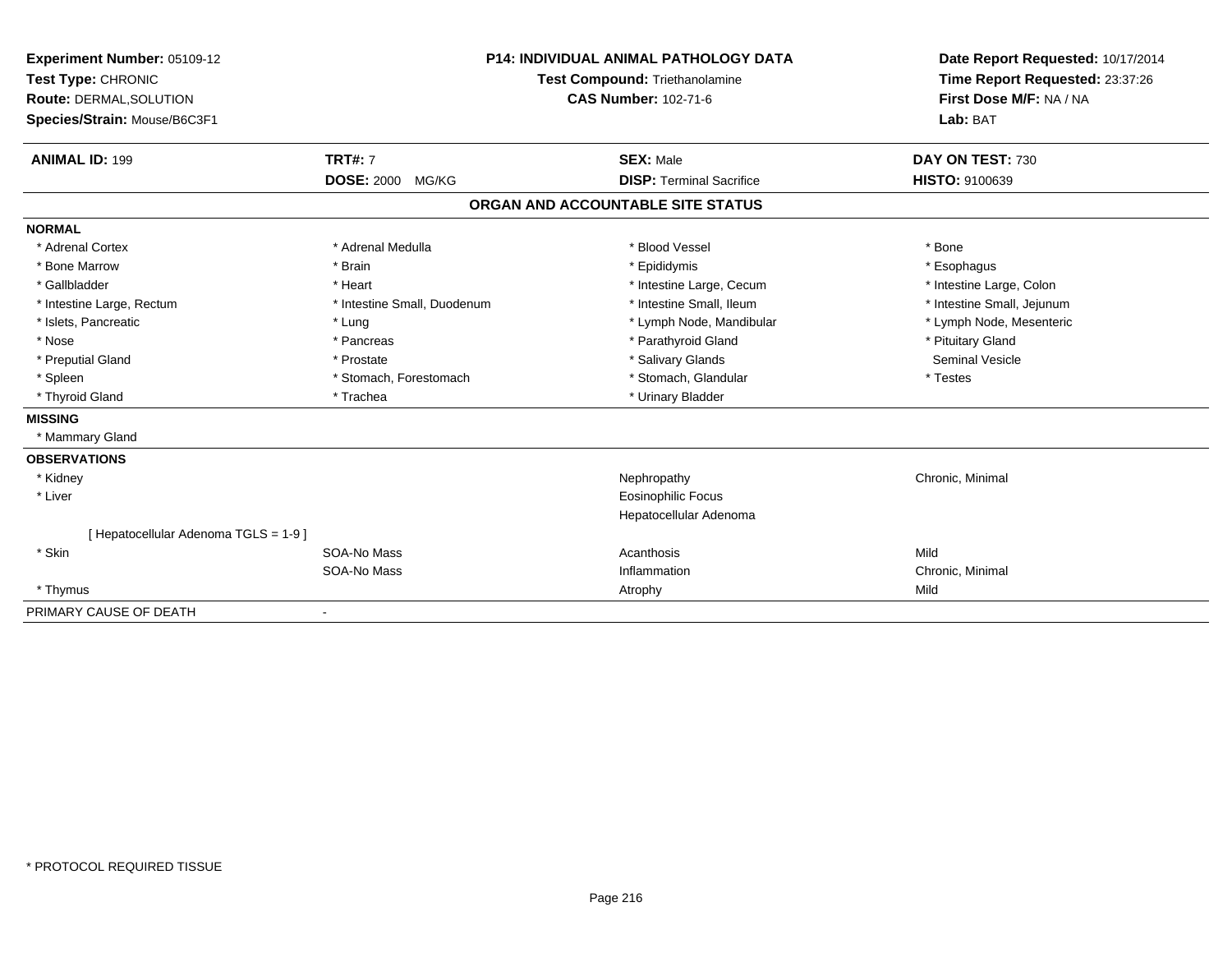| Experiment Number: 05109-12<br>Test Type: CHRONIC<br><b>Route: DERMAL, SOLUTION</b><br>Species/Strain: Mouse/B6C3F1 |                          | <b>P14: INDIVIDUAL ANIMAL PATHOLOGY DATA</b><br><b>Test Compound: Triethanolamine</b><br><b>CAS Number: 102-71-6</b> |                                  | Date Report Requested: 10/17/2014<br>Time Report Requested: 23:37:26<br>First Dose M/F: NA / NA<br>Lab: BAT |
|---------------------------------------------------------------------------------------------------------------------|--------------------------|----------------------------------------------------------------------------------------------------------------------|----------------------------------|-------------------------------------------------------------------------------------------------------------|
| <b>ANIMAL ID: 200</b>                                                                                               | <b>TRT#: 7</b>           |                                                                                                                      | <b>SEX: Male</b>                 | DAY ON TEST: 730                                                                                            |
|                                                                                                                     | <b>DOSE: 2000 MG/KG</b>  |                                                                                                                      | <b>DISP: Terminal Sacrifice</b>  | <b>HISTO: 9100640</b>                                                                                       |
|                                                                                                                     |                          | ORGAN AND ACCOUNTABLE SITE STATUS                                                                                    |                                  |                                                                                                             |
| <b>NORMAL</b>                                                                                                       |                          |                                                                                                                      |                                  |                                                                                                             |
| * Adrenal Medulla                                                                                                   | * Blood Vessel           |                                                                                                                      | * Bone                           | * Bone Marrow                                                                                               |
| * Brain                                                                                                             | * Epididymis             |                                                                                                                      | * Esophagus                      | * Gallbladder                                                                                               |
| * Heart                                                                                                             | * Intestine Large, Cecum |                                                                                                                      | * Intestine Large, Colon         | * Intestine Large, Rectum                                                                                   |
| * Intestine Small, Duodenum                                                                                         | * Intestine Small, Ileum |                                                                                                                      | * Intestine Small, Jejunum       | * Islets, Pancreatic                                                                                        |
| * Lung                                                                                                              | * Lymph Node, Mandibular |                                                                                                                      | * Lymph Node, Mesenteric         | * Nose                                                                                                      |
| * Pancreas                                                                                                          | * Pituitary Gland        |                                                                                                                      | * Preputial Gland                | * Prostate                                                                                                  |
| * Salivary Glands                                                                                                   | <b>Seminal Vesicle</b>   |                                                                                                                      | * Skin                           | * Stomach, Forestomach                                                                                      |
| * Stomach, Glandular                                                                                                | * Testes                 |                                                                                                                      | * Thyroid Gland                  | * Trachea                                                                                                   |
| * Urinary Bladder                                                                                                   |                          |                                                                                                                      |                                  |                                                                                                             |
| <b>MISSING</b>                                                                                                      |                          |                                                                                                                      |                                  |                                                                                                             |
| * Mammary Gland                                                                                                     | * Parathyroid Gland      |                                                                                                                      | * Thymus                         |                                                                                                             |
| <b>OBSERVATIONS</b>                                                                                                 |                          |                                                                                                                      |                                  |                                                                                                             |
| * Adrenal Cortex                                                                                                    |                          |                                                                                                                      | Hyperplasia                      | Minimal                                                                                                     |
| * Kidney                                                                                                            |                          |                                                                                                                      | Nephropathy                      | Chronic, Moderate                                                                                           |
| * Liver                                                                                                             |                          |                                                                                                                      | Hepatocellular Carcinoma         |                                                                                                             |
| [Hepatocellular Carcinoma TGLS = 1-9]                                                                               |                          |                                                                                                                      |                                  |                                                                                                             |
| * Spleen                                                                                                            |                          |                                                                                                                      | Hematopoietic Cell Proliferation | Mild                                                                                                        |
| PRIMARY CAUSE OF DEATH                                                                                              |                          |                                                                                                                      |                                  |                                                                                                             |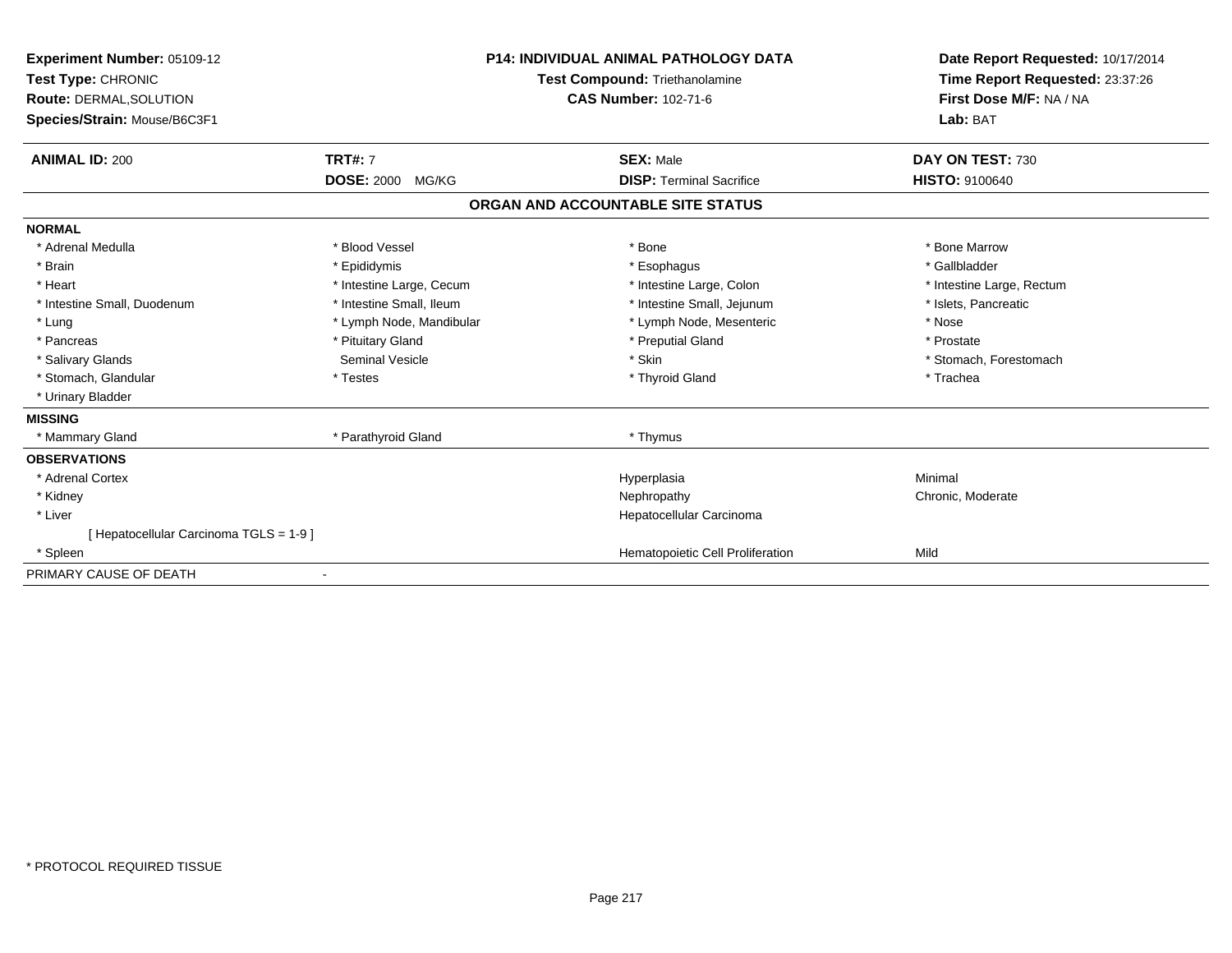| Experiment Number: 05109-12<br>Test Type: CHRONIC     |                                          | P14: INDIVIDUAL ANIMAL PATHOLOGY DATA | Date Report Requested: 10/17/2014                          |  |
|-------------------------------------------------------|------------------------------------------|---------------------------------------|------------------------------------------------------------|--|
|                                                       |                                          | Test Compound: Triethanolamine        | Time Report Requested: 23:37:26<br>First Dose M/F: NA / NA |  |
| <b>Route: DERMAL, SOLUTION</b>                        |                                          | <b>CAS Number: 102-71-6</b>           |                                                            |  |
| Species/Strain: Mouse/B6C3F1                          |                                          |                                       | Lab: BAT                                                   |  |
| <b>TRT#: 7</b><br><b>ANIMAL ID: 201</b>               |                                          | <b>SEX: Male</b>                      | DAY ON TEST: 730                                           |  |
| <b>DOSE: 2000 MG/KG</b>                               |                                          | <b>DISP: Terminal Sacrifice</b>       | <b>HISTO: 9100641</b>                                      |  |
|                                                       |                                          | ORGAN AND ACCOUNTABLE SITE STATUS     |                                                            |  |
| <b>NORMAL</b>                                         |                                          |                                       |                                                            |  |
| * Adrenal Medulla<br>* Blood Vessel                   |                                          | * Bone                                | * Bone Marrow                                              |  |
| * Brain<br>* Epididymis                               |                                          | * Esophagus                           | * Gallbladder                                              |  |
| * Heart                                               | * Intestine Large, Cecum                 | * Intestine Large, Colon              | * Intestine Large, Rectum                                  |  |
| * Intestine Small, Duodenum                           | * Intestine Small, Ileum                 | * Intestine Small, Jejunum            | * Islets, Pancreatic                                       |  |
| * Lung                                                | * Lymph Node, Mandibular                 | * Lymph Node, Mesenteric              | * Nose                                                     |  |
| * Pituitary Gland<br>* Pancreas                       |                                          | * Prostate                            | * Salivary Glands                                          |  |
| * Spleen<br><b>Seminal Vesicle</b>                    |                                          | * Stomach, Glandular                  | * Testes                                                   |  |
| * Thyroid Gland<br>* Thymus                           |                                          | * Trachea                             | * Urinary Bladder                                          |  |
| <b>MISSING</b>                                        |                                          |                                       |                                                            |  |
| * Parathyroid Gland<br>* Mammary Gland                |                                          |                                       |                                                            |  |
| <b>OBSERVATIONS</b>                                   |                                          |                                       |                                                            |  |
| * Adrenal Cortex                                      |                                          | Vacuolization Cytoplasmic             | Marked                                                     |  |
| * Kidney                                              |                                          | Nephropathy                           | Chronic, Minimal                                           |  |
| * Liver                                               |                                          | <b>Eosinophilic Focus</b>             |                                                            |  |
|                                                       |                                          | Hepatocellular Adenoma                | Multiple                                                   |  |
| [ Hepatocellular Adenoma TGLS = $2-9,3-1,4-10,5-10$ ] |                                          |                                       |                                                            |  |
| * Preputial Gland<br>Duct                             |                                          | Ectasia                               | Mild                                                       |  |
| [ Ectasia TGLS = $1-6$ ]                              |                                          |                                       |                                                            |  |
| * Skin                                                | Hair Follicle, SOA-No Mass, Sebaceous Gl | Atrophy                               | Minimal                                                    |  |
| * Stomach, Forestomach                                |                                          | Acanthosis                            | Moderate                                                   |  |
| [Acanthosis TGLS = $6-11$ ]                           |                                          |                                       |                                                            |  |
| PRIMARY CAUSE OF DEATH<br>$\blacksquare$              |                                          |                                       |                                                            |  |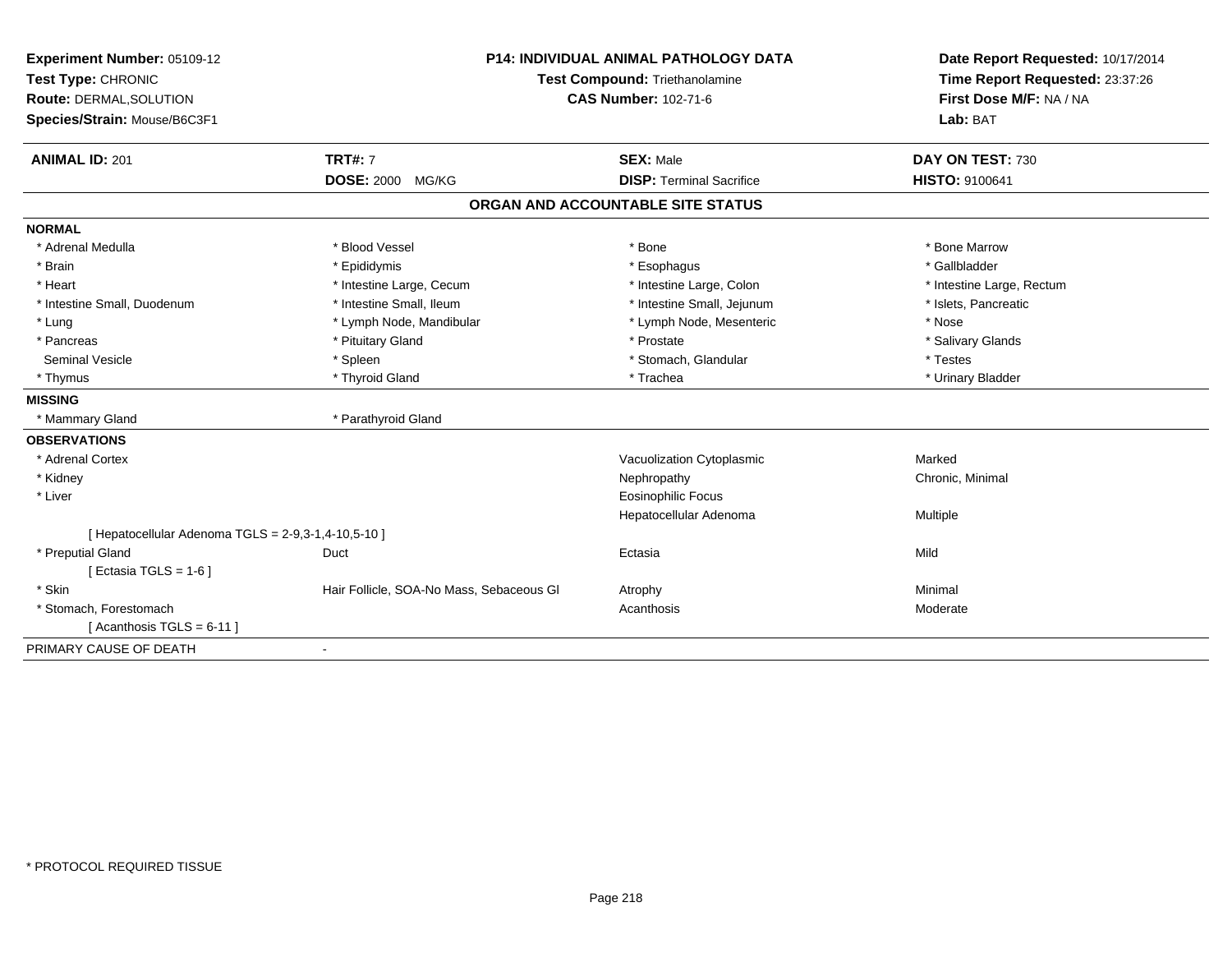| Experiment Number: 05109-12<br>Test Type: CHRONIC<br>Route: DERMAL, SOLUTION<br>Species/Strain: Mouse/B6C3F1 |                          | <b>P14: INDIVIDUAL ANIMAL PATHOLOGY DATA</b><br>Test Compound: Triethanolamine<br><b>CAS Number: 102-71-6</b> | Date Report Requested: 10/17/2014<br>Time Report Requested: 23:37:26<br>First Dose M/F: NA / NA<br>Lab: BAT |  |
|--------------------------------------------------------------------------------------------------------------|--------------------------|---------------------------------------------------------------------------------------------------------------|-------------------------------------------------------------------------------------------------------------|--|
| <b>ANIMAL ID: 202</b>                                                                                        | <b>TRT#: 7</b>           | <b>SEX: Male</b>                                                                                              | <b>DAY ON TEST: 712</b>                                                                                     |  |
|                                                                                                              | <b>DOSE: 2000 MG/KG</b>  | <b>DISP:</b> Moribund Sacrifice                                                                               | HISTO: 9100642                                                                                              |  |
|                                                                                                              |                          | ORGAN AND ACCOUNTABLE SITE STATUS                                                                             |                                                                                                             |  |
| <b>NORMAL</b>                                                                                                |                          |                                                                                                               |                                                                                                             |  |
| * Adrenal Cortex                                                                                             | * Adrenal Medulla        | * Blood Vessel                                                                                                | $*$ Bone                                                                                                    |  |
| * Bone Marrow                                                                                                | * Brain                  | * Epididymis                                                                                                  | * Esophagus                                                                                                 |  |
| * Gallbladder                                                                                                | * Intestine Large, Cecum | * Intestine Large, Colon                                                                                      | * Intestine Large, Rectum                                                                                   |  |
| * Intestine Small, Duodenum                                                                                  | * Intestine Small, Ileum | * Intestine Small, Jejunum                                                                                    | * Islets, Pancreatic                                                                                        |  |
| * Lung                                                                                                       | * Lymph Node, Mesenteric | * Nose                                                                                                        | * Pancreas                                                                                                  |  |
| * Parathyroid Gland                                                                                          | * Pituitary Gland        | * Prostate                                                                                                    | * Salivary Glands                                                                                           |  |
| <b>Seminal Vesicle</b>                                                                                       | * Spleen                 | * Stomach, Forestomach                                                                                        | * Stomach, Glandular                                                                                        |  |
| * Testes                                                                                                     | * Thyroid Gland          | * Trachea                                                                                                     | * Urinary Bladder                                                                                           |  |
| <b>MISSING</b>                                                                                               |                          |                                                                                                               |                                                                                                             |  |
| * Lymph Node, Mandibular                                                                                     | * Mammary Gland          | * Thymus                                                                                                      |                                                                                                             |  |
| <b>OBSERVATIONS</b>                                                                                          |                          |                                                                                                               |                                                                                                             |  |
| * Heart                                                                                                      | Atrium                   | Thrombosis                                                                                                    |                                                                                                             |  |
| [Thrombosis TGLS = $5-2$ ]                                                                                   |                          |                                                                                                               |                                                                                                             |  |
| * Kidney                                                                                                     |                          | Nephropathy                                                                                                   | Chronic, Minimal                                                                                            |  |
| * Liver                                                                                                      |                          | <b>Cytoplasmic Alteration</b>                                                                                 | Mild                                                                                                        |  |
|                                                                                                              |                          | Hepatocellular Adenoma                                                                                        | Multiple                                                                                                    |  |
|                                                                                                              |                          | Hepatocellular Carcinoma                                                                                      | Multiple                                                                                                    |  |
|                                                                                                              | Oval Cell                | Hyperplasia                                                                                                   | Mild                                                                                                        |  |
|                                                                                                              |                          | Karyomegaly                                                                                                   | Mild                                                                                                        |  |
| [ Hepatocellular Adenoma TGLS = 4-1,4-2,4-11 ]                                                               |                          |                                                                                                               |                                                                                                             |  |
| [ Hepatocellular Carcinoma TGLS = 4-2,4-11 ]                                                                 |                          |                                                                                                               |                                                                                                             |  |
| * Preputial Gland                                                                                            | Duct                     | Ectasia                                                                                                       | Mild                                                                                                        |  |
| [ Ectasia TGLS = $2-6$ ]                                                                                     |                          |                                                                                                               |                                                                                                             |  |
| Sem Ves                                                                                                      |                          |                                                                                                               |                                                                                                             |  |
| Note: WITHIN NORMAL LIMIT ON MICRO                                                                           |                          |                                                                                                               |                                                                                                             |  |
| * Skin                                                                                                       | SOA-No Mass              | Inflammation                                                                                                  | Chronic, Mild                                                                                               |  |
| [Inflammation TGLS = $1-9$ ]                                                                                 |                          |                                                                                                               |                                                                                                             |  |
| PRIMARY CAUSE OF DEATH                                                                                       |                          |                                                                                                               |                                                                                                             |  |

Animal Note: TGL3, SEMINAL VESICLE WITHIN NORMAL LIMITS ON MICRO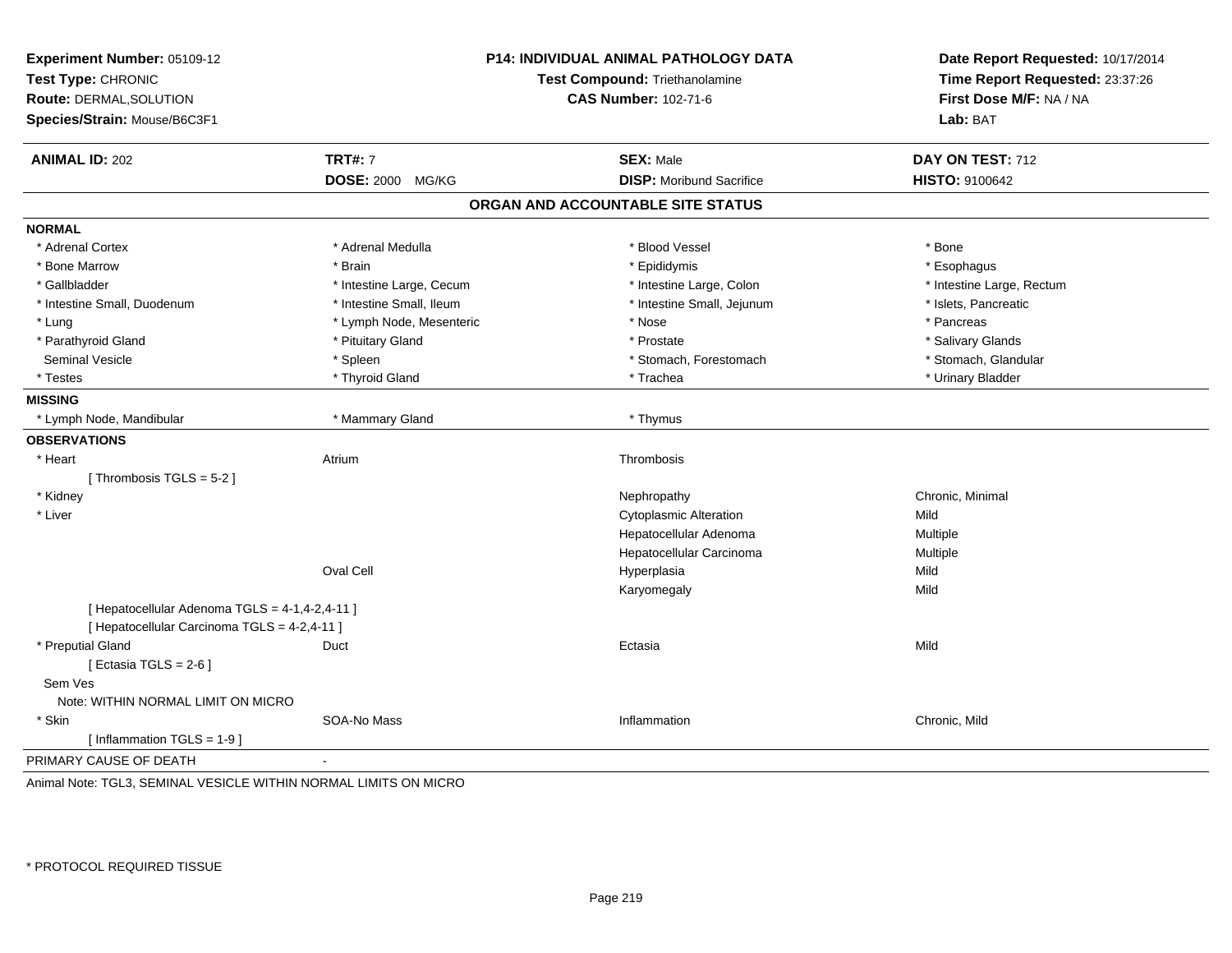| <b>Experiment Number: 05109-12</b><br>Test Type: CHRONIC<br><b>Route: DERMAL, SOLUTION</b><br>Species/Strain: Mouse/B6C3F1 |                            | <b>P14: INDIVIDUAL ANIMAL PATHOLOGY DATA</b><br><b>Test Compound: Triethanolamine</b><br><b>CAS Number: 102-71-6</b> | Date Report Requested: 10/17/2014<br>Time Report Requested: 23:37:26<br>First Dose M/F: NA / NA<br>Lab: BAT |
|----------------------------------------------------------------------------------------------------------------------------|----------------------------|----------------------------------------------------------------------------------------------------------------------|-------------------------------------------------------------------------------------------------------------|
|                                                                                                                            |                            |                                                                                                                      |                                                                                                             |
| <b>ANIMAL ID: 202</b>                                                                                                      | <b>TRT#:</b> 7             | <b>SEX: Male</b>                                                                                                     | DAY ON TEST: 712                                                                                            |
|                                                                                                                            | <b>DOSE: 2000</b><br>MG/KG | <b>DISP:</b> Moribund Sacrifice                                                                                      | <b>HISTO: 9100642</b>                                                                                       |
|                                                                                                                            |                            | ORGAN AND ACCOUNTABLE SITE STATUS                                                                                    |                                                                                                             |
| Animal Note: MORIBUND SAC DUE TO LIVER TUMORS                                                                              |                            |                                                                                                                      |                                                                                                             |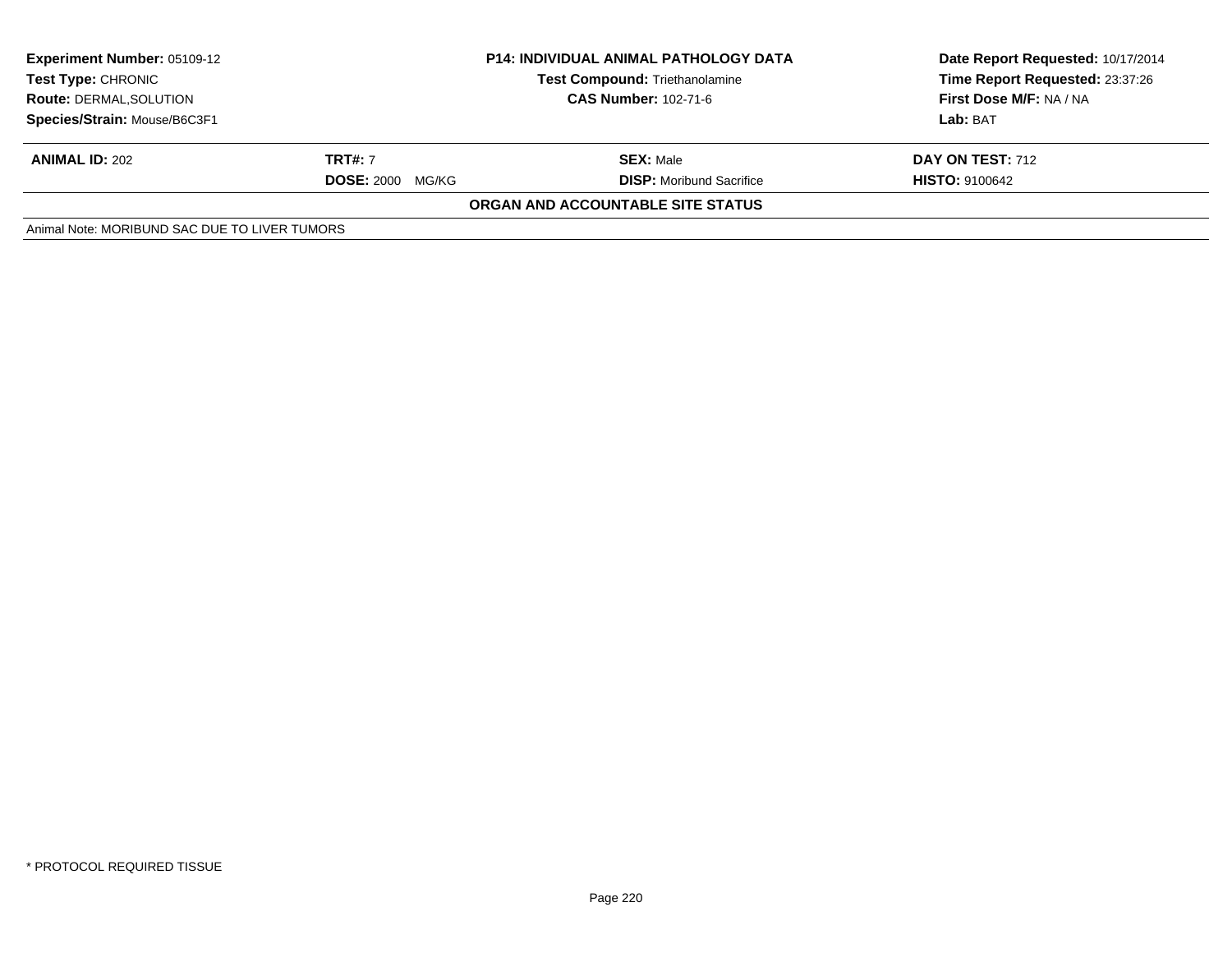| Experiment Number: 05109-12                              | <b>P14: INDIVIDUAL ANIMAL PATHOLOGY DATA</b> |                                   | Date Report Requested: 10/17/2014 |  |
|----------------------------------------------------------|----------------------------------------------|-----------------------------------|-----------------------------------|--|
| Test Type: CHRONIC                                       |                                              | Test Compound: Triethanolamine    | Time Report Requested: 23:37:26   |  |
| <b>Route: DERMAL, SOLUTION</b>                           |                                              | <b>CAS Number: 102-71-6</b>       | First Dose M/F: NA / NA           |  |
| Species/Strain: Mouse/B6C3F1                             |                                              |                                   | Lab: BAT                          |  |
|                                                          |                                              |                                   |                                   |  |
| <b>ANIMAL ID: 203</b>                                    | <b>TRT#: 7</b>                               | <b>SEX: Male</b>                  | DAY ON TEST: 732                  |  |
|                                                          | DOSE: 2000 MG/KG                             | <b>DISP: Terminal Sacrifice</b>   | HISTO: 9100643                    |  |
|                                                          |                                              | ORGAN AND ACCOUNTABLE SITE STATUS |                                   |  |
| <b>NORMAL</b>                                            |                                              |                                   |                                   |  |
| * Adrenal Medulla                                        | * Blood Vessel                               | * Bone                            | * Bone Marrow                     |  |
| * Brain                                                  | * Epididymis                                 | * Esophagus                       | * Gallbladder                     |  |
| * Heart                                                  | * Intestine Large, Cecum                     | * Intestine Large, Colon          | * Intestine Large, Rectum         |  |
| * Intestine Small, Duodenum                              | * Intestine Small, Ileum                     | * Intestine Small, Jejunum        | * Islets, Pancreatic              |  |
| * Lung                                                   | * Lymph Node, Mandibular                     | * Lymph Node, Mesenteric          | * Nose                            |  |
| * Pancreas                                               | * Parathyroid Gland                          | * Pituitary Gland                 | * Preputial Gland                 |  |
| * Prostate                                               | * Salivary Glands                            | <b>Seminal Vesicle</b>            | * Skin                            |  |
| * Spleen                                                 | * Stomach, Forestomach                       | * Stomach, Glandular              | * Testes                          |  |
| * Thymus                                                 | * Thyroid Gland                              | * Trachea                         | * Urinary Bladder                 |  |
| <b>MISSING</b>                                           |                                              |                                   |                                   |  |
| * Mammary Gland                                          |                                              |                                   |                                   |  |
| <b>OBSERVATIONS</b>                                      |                                              |                                   |                                   |  |
| * Adrenal Cortex                                         | Capsule, Spindle Cell                        | Hyperplasia                       | Marked                            |  |
|                                                          |                                              | Hypertrophy                       | Mild                              |  |
| * Kidney                                                 |                                              | Nephropathy                       | Chronic, Minimal                  |  |
| * Liver                                                  |                                              | <b>Eosinophilic Focus</b>         |                                   |  |
|                                                          |                                              | Hepatocellular Adenoma            | <b>Multiple</b>                   |  |
|                                                          |                                              | <b>Mixed Cell Focus</b>           |                                   |  |
| [Eosinophilic Focus TGLS = 1-13]                         |                                              |                                   |                                   |  |
| [ Hepatocellular Adenoma TGLS = 2-12,3-9,4-10,5-11,6-1 ] |                                              |                                   |                                   |  |
| PRIMARY CAUSE OF DEATH                                   |                                              |                                   |                                   |  |
|                                                          |                                              |                                   |                                   |  |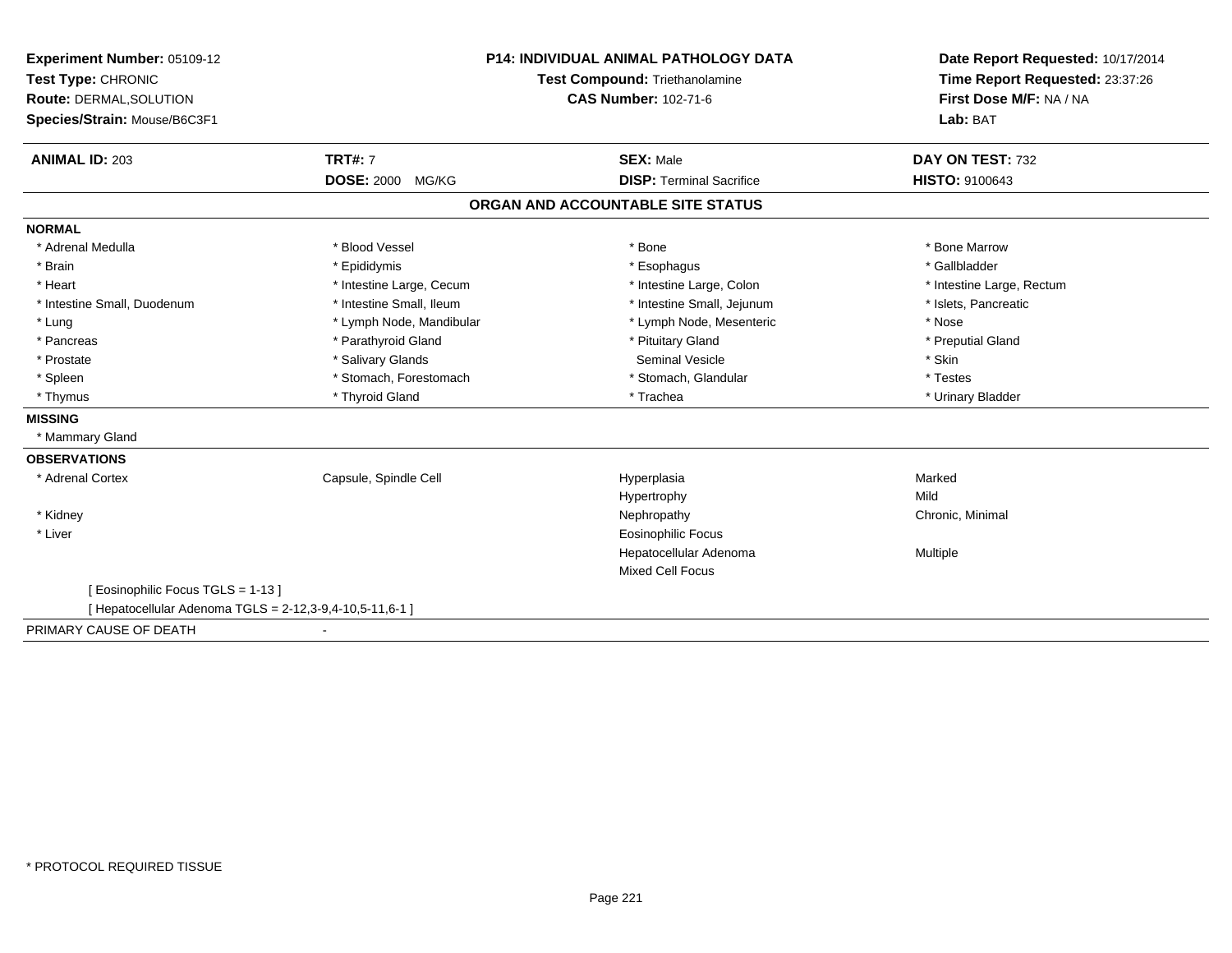| Experiment Number: 05109-12<br>Test Type: CHRONIC<br>Route: DERMAL, SOLUTION<br>Species/Strain: Mouse/B6C3F1 |                                          | P14: INDIVIDUAL ANIMAL PATHOLOGY DATA<br>Test Compound: Triethanolamine<br><b>CAS Number: 102-71-6</b> | Date Report Requested: 10/17/2014<br>Time Report Requested: 23:37:26<br>First Dose M/F: NA / NA<br>Lab: BAT |  |
|--------------------------------------------------------------------------------------------------------------|------------------------------------------|--------------------------------------------------------------------------------------------------------|-------------------------------------------------------------------------------------------------------------|--|
| <b>ANIMAL ID: 204</b>                                                                                        | <b>TRT#: 7</b>                           | <b>SEX: Male</b>                                                                                       | DAY ON TEST: 730                                                                                            |  |
|                                                                                                              | <b>DOSE: 2000 MG/KG</b>                  | <b>DISP: Terminal Sacrifice</b>                                                                        | HISTO: 9100644                                                                                              |  |
|                                                                                                              |                                          | ORGAN AND ACCOUNTABLE SITE STATUS                                                                      |                                                                                                             |  |
| <b>NORMAL</b>                                                                                                |                                          |                                                                                                        |                                                                                                             |  |
| * Adrenal Cortex                                                                                             | * Adrenal Medulla                        | * Blood Vessel                                                                                         | * Bone                                                                                                      |  |
| * Bone Marrow                                                                                                | * Brain                                  | * Epididymis                                                                                           | * Esophagus                                                                                                 |  |
| * Gallbladder                                                                                                | * Heart                                  | * Intestine Large, Cecum                                                                               | * Intestine Large, Colon                                                                                    |  |
| * Intestine Large, Rectum                                                                                    | * Intestine Small, Duodenum              | * Intestine Small, Ileum                                                                               | * Intestine Small, Jejunum                                                                                  |  |
| * Islets, Pancreatic                                                                                         | * Lymph Node, Mandibular                 | * Lymph Node, Mesenteric                                                                               | * Nose                                                                                                      |  |
| * Pancreas                                                                                                   | * Parathyroid Gland                      | * Pituitary Gland                                                                                      | * Prostate                                                                                                  |  |
| * Salivary Glands                                                                                            | <b>Seminal Vesicle</b>                   | * Spleen                                                                                               | * Stomach, Forestomach                                                                                      |  |
| * Stomach, Glandular                                                                                         | * Testes                                 | * Trachea                                                                                              | * Urinary Bladder                                                                                           |  |
| <b>MISSING</b>                                                                                               |                                          |                                                                                                        |                                                                                                             |  |
| * Mammary Gland                                                                                              | * Thymus                                 |                                                                                                        |                                                                                                             |  |
| <b>OBSERVATIONS</b>                                                                                          |                                          |                                                                                                        |                                                                                                             |  |
| * Kidney                                                                                                     | <b>Renal Tubule</b>                      | Adenoma                                                                                                |                                                                                                             |  |
|                                                                                                              |                                          | Nephropathy                                                                                            | Chronic, Minimal                                                                                            |  |
| [Adenoma TGLS = $4-11$ ]                                                                                     |                                          |                                                                                                        |                                                                                                             |  |
| * Liver                                                                                                      |                                          | <b>Cytoplasmic Alteration</b>                                                                          | Mild                                                                                                        |  |
|                                                                                                              |                                          | Hepatocellular Adenoma                                                                                 | Multiple                                                                                                    |  |
|                                                                                                              |                                          | Hepatocellular Carcinoma                                                                               |                                                                                                             |  |
|                                                                                                              | <b>Oval Cell</b>                         | Hyperplasia                                                                                            | Mild                                                                                                        |  |
|                                                                                                              |                                          | Karyomegaly                                                                                            | Mild                                                                                                        |  |
| [ Hepatocellular Adenoma TGLS = 1-10,3-1 ]                                                                   |                                          |                                                                                                        |                                                                                                             |  |
| [ Hepatocellular Carcinoma TGLS = 2-9 ]                                                                      |                                          |                                                                                                        |                                                                                                             |  |
| * Lung                                                                                                       |                                          | Alveolar/Bronchiolar Adenoma                                                                           |                                                                                                             |  |
| * Preputial Gland                                                                                            | Duct                                     | Ectasia                                                                                                | Mild                                                                                                        |  |
| * Skin                                                                                                       | Hair Follicle, SOA-No Mass, Sebaceous GI | Atrophy                                                                                                | Minimal                                                                                                     |  |
| * Thyroid Gland                                                                                              | Follicular Cel                           | Hyperplasia                                                                                            | Mild                                                                                                        |  |
| PRIMARY CAUSE OF DEATH                                                                                       |                                          |                                                                                                        |                                                                                                             |  |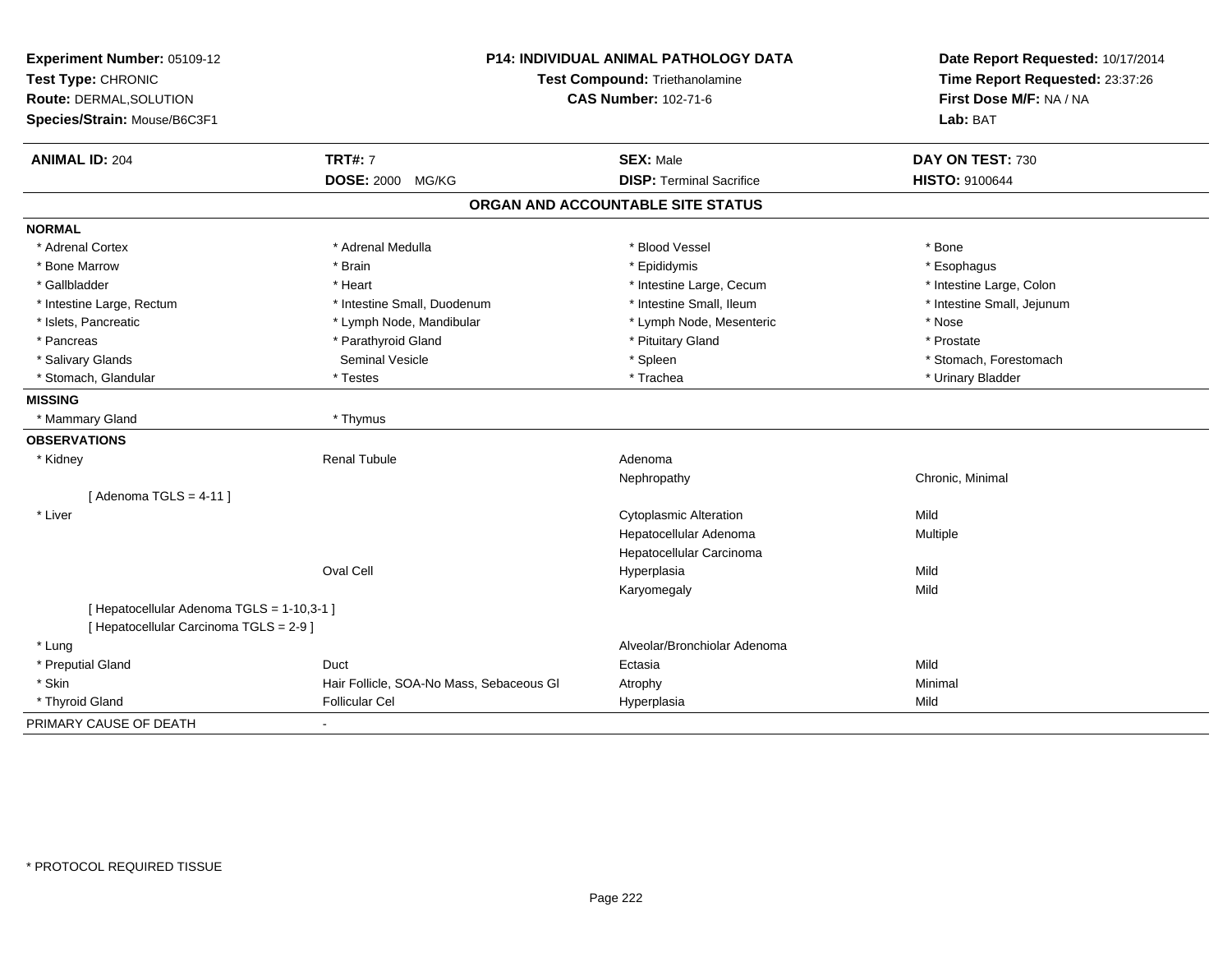| Experiment Number: 05109-12<br>Test Type: CHRONIC<br>Route: DERMAL, SOLUTION<br>Species/Strain: Mouse/B6C3F1 |                                          | P14: INDIVIDUAL ANIMAL PATHOLOGY DATA<br>Test Compound: Triethanolamine<br><b>CAS Number: 102-71-6</b> | Date Report Requested: 10/17/2014<br>Time Report Requested: 23:37:26<br>First Dose M/F: NA / NA<br>Lab: BAT |  |
|--------------------------------------------------------------------------------------------------------------|------------------------------------------|--------------------------------------------------------------------------------------------------------|-------------------------------------------------------------------------------------------------------------|--|
| <b>ANIMAL ID: 205</b>                                                                                        | <b>TRT#: 7</b>                           | <b>SEX: Male</b>                                                                                       | DAY ON TEST: 670                                                                                            |  |
|                                                                                                              | <b>DOSE: 2000 MG/KG</b>                  | <b>DISP:</b> Moribund Sacrifice                                                                        | HISTO: 9100645                                                                                              |  |
|                                                                                                              |                                          | ORGAN AND ACCOUNTABLE SITE STATUS                                                                      |                                                                                                             |  |
| <b>NORMAL</b>                                                                                                |                                          |                                                                                                        |                                                                                                             |  |
| * Adrenal Medulla                                                                                            | * Blood Vessel                           | * Bone                                                                                                 | * Bone Marrow                                                                                               |  |
| * Brain                                                                                                      | Ear                                      | * Epididymis                                                                                           | * Esophagus                                                                                                 |  |
| * Gallbladder                                                                                                | * Heart                                  | * Intestine Large, Cecum                                                                               | * Intestine Large, Colon                                                                                    |  |
| * Intestine Large, Rectum                                                                                    | * Intestine Small, Duodenum              | * Intestine Small, Ileum                                                                               | * Intestine Small, Jejunum                                                                                  |  |
| * Islets, Pancreatic                                                                                         | * Lymph Node, Mandibular                 | * Nose                                                                                                 | * Pancreas                                                                                                  |  |
| * Parathyroid Gland                                                                                          | * Pituitary Gland                        | * Preputial Gland                                                                                      | * Prostate                                                                                                  |  |
| * Salivary Glands                                                                                            | Seminal Vesicle                          | * Stomach, Forestomach                                                                                 | * Stomach, Glandular                                                                                        |  |
| * Testes                                                                                                     | * Trachea                                | * Urinary Bladder                                                                                      |                                                                                                             |  |
| <b>MISSING</b>                                                                                               |                                          |                                                                                                        |                                                                                                             |  |
| * Mammary Gland                                                                                              |                                          |                                                                                                        |                                                                                                             |  |
| <b>OBSERVATIONS</b>                                                                                          |                                          |                                                                                                        |                                                                                                             |  |
| * Adrenal Cortex                                                                                             |                                          | <b>Developmental Malformation</b>                                                                      |                                                                                                             |  |
|                                                                                                              | Capsule, Spindle Cell                    | Hyperplasia                                                                                            | Moderate                                                                                                    |  |
| * Kidney                                                                                                     |                                          | Nephropathy                                                                                            | Chronic, Minimal                                                                                            |  |
| * Liver                                                                                                      |                                          | Hepatocellular Carcinoma                                                                               |                                                                                                             |  |
| [ Hepatocellular Carcinoma TGLS = 1-9 ]                                                                      |                                          |                                                                                                        |                                                                                                             |  |
| * Lung                                                                                                       |                                          | Hepatocellular Carcinoma                                                                               | Metastatic (Liver)                                                                                          |  |
|                                                                                                              | Alveolar Epith                           | Hyperplasia                                                                                            | Mild                                                                                                        |  |
| [ Hepatocellular Carcinoma TGLS = 2-2 ]                                                                      |                                          |                                                                                                        |                                                                                                             |  |
| * Lymph Node, Mesenteric                                                                                     |                                          | Hematopoietic Cell Proliferation                                                                       | Mild                                                                                                        |  |
| <b>Peripheral Nerve</b>                                                                                      | Sciatic                                  | Degeneration                                                                                           | Mild                                                                                                        |  |
| * Skin                                                                                                       | Hair Follicle, SOA-No Mass, Sebaceous GI | Atrophy                                                                                                | Mild                                                                                                        |  |
| Spinal Cord                                                                                                  | Nerve                                    | Degeneration                                                                                           | Mild                                                                                                        |  |
| * Spleen                                                                                                     |                                          | Hematopoietic Cell Proliferation                                                                       | Moderate                                                                                                    |  |
| * Thymus                                                                                                     |                                          | Atrophy                                                                                                | Mild                                                                                                        |  |
| * Thyroid Gland                                                                                              | <b>Follicular Cel</b>                    | Hyperplasia                                                                                            | Minimal                                                                                                     |  |
| PRIMARY CAUSE OF DEATH                                                                                       |                                          |                                                                                                        |                                                                                                             |  |
| Animal Note: MORIBUND SAC. DUE TO HEPATIC TUMOR                                                              |                                          |                                                                                                        |                                                                                                             |  |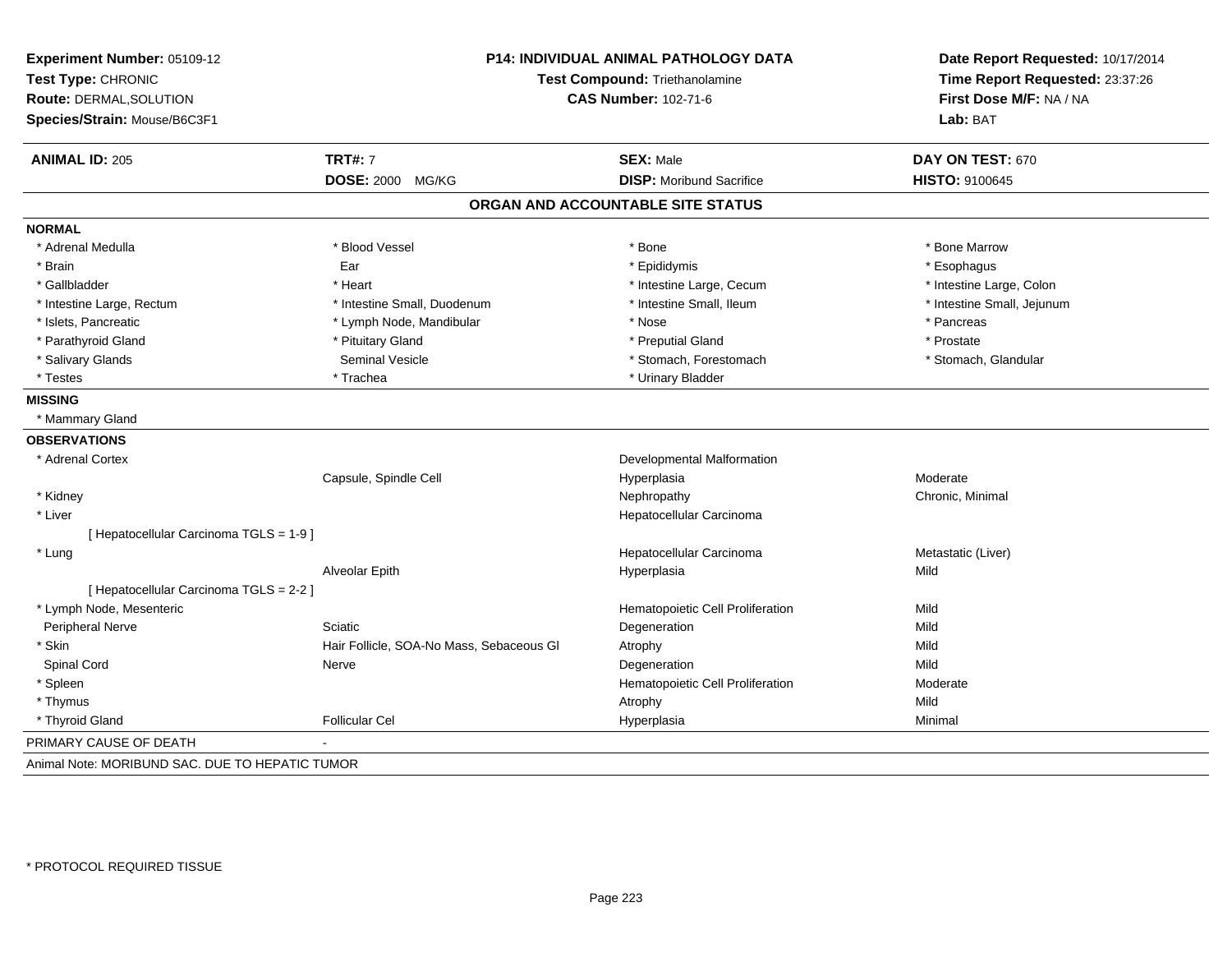| Experiment Number: 05109-12<br>Test Type: CHRONIC<br>Route: DERMAL, SOLUTION<br>Species/Strain: Mouse/B6C3F1 |                             | <b>P14: INDIVIDUAL ANIMAL PATHOLOGY DATA</b><br>Test Compound: Triethanolamine<br><b>CAS Number: 102-71-6</b> | Date Report Requested: 10/17/2014<br>Time Report Requested: 23:37:26<br>First Dose M/F: NA / NA<br>Lab: BAT |
|--------------------------------------------------------------------------------------------------------------|-----------------------------|---------------------------------------------------------------------------------------------------------------|-------------------------------------------------------------------------------------------------------------|
| <b>ANIMAL ID: 206</b>                                                                                        | <b>TRT#: 7</b>              | <b>SEX: Male</b>                                                                                              | DAY ON TEST: 729                                                                                            |
|                                                                                                              | DOSE: 2000 MG/KG            | <b>DISP: Terminal Sacrifice</b>                                                                               | <b>HISTO: 9100646</b>                                                                                       |
|                                                                                                              |                             | ORGAN AND ACCOUNTABLE SITE STATUS                                                                             |                                                                                                             |
| <b>NORMAL</b>                                                                                                |                             |                                                                                                               |                                                                                                             |
| * Adrenal Cortex                                                                                             | * Adrenal Medulla           | * Blood Vessel                                                                                                | * Bone                                                                                                      |
| * Bone Marrow                                                                                                | * Brain                     | * Epididymis                                                                                                  | * Esophagus                                                                                                 |
| * Gallbladder                                                                                                | * Heart                     | * Intestine Large, Cecum                                                                                      | * Intestine Large, Colon                                                                                    |
| * Intestine Large, Rectum                                                                                    | * Intestine Small, Duodenum | * Intestine Small, Ileum                                                                                      | * Intestine Small, Jejunum                                                                                  |
| * Islets, Pancreatic                                                                                         | * Lung                      | * Lymph Node, Mandibular                                                                                      | * Lymph Node, Mesenteric                                                                                    |
| * Nose                                                                                                       | * Pancreas                  | * Parathyroid Gland                                                                                           | * Pituitary Gland                                                                                           |
| * Prostate                                                                                                   | * Salivary Glands           | <b>Seminal Vesicle</b>                                                                                        | * Spleen                                                                                                    |
| * Stomach, Forestomach                                                                                       | * Stomach, Glandular        | * Testes                                                                                                      | * Thyroid Gland                                                                                             |
| * Trachea                                                                                                    | * Urinary Bladder           |                                                                                                               |                                                                                                             |
| <b>MISSING</b>                                                                                               |                             |                                                                                                               |                                                                                                             |
| * Mammary Gland                                                                                              |                             |                                                                                                               |                                                                                                             |
| <b>OBSERVATIONS</b>                                                                                          |                             |                                                                                                               |                                                                                                             |
| * Kidney                                                                                                     |                             | Nephropathy                                                                                                   | Chronic, Mild                                                                                               |
| * Liver                                                                                                      |                             | <b>Cytoplasmic Alteration</b>                                                                                 | Mild                                                                                                        |
|                                                                                                              |                             | <b>Eosinophilic Focus</b>                                                                                     |                                                                                                             |
|                                                                                                              |                             | Hepatocellular Adenoma                                                                                        | Multiple                                                                                                    |
|                                                                                                              | <b>Oval Cell</b>            | Hyperplasia                                                                                                   | Mild                                                                                                        |
|                                                                                                              |                             | Karyomegaly                                                                                                   | Mild                                                                                                        |
| [ Hepatocellular Adenoma TGLS = 2-10,3-9 ]                                                                   |                             |                                                                                                               |                                                                                                             |
| * Preputial Gland                                                                                            | Duct                        | Ectasia                                                                                                       | Moderate                                                                                                    |
| [ Ectasia TGLS = $1-6$ ]                                                                                     |                             |                                                                                                               |                                                                                                             |
| * Skin                                                                                                       | SOA-No Mass                 | Acanthosis                                                                                                    | Mild                                                                                                        |
|                                                                                                              | SOA-No Mass                 | Inflammation                                                                                                  | Chronic, Mild                                                                                               |
| * Thymus                                                                                                     |                             | Atrophy                                                                                                       | Mild                                                                                                        |
| PRIMARY CAUSE OF DEATH                                                                                       | $\sim$                      |                                                                                                               |                                                                                                             |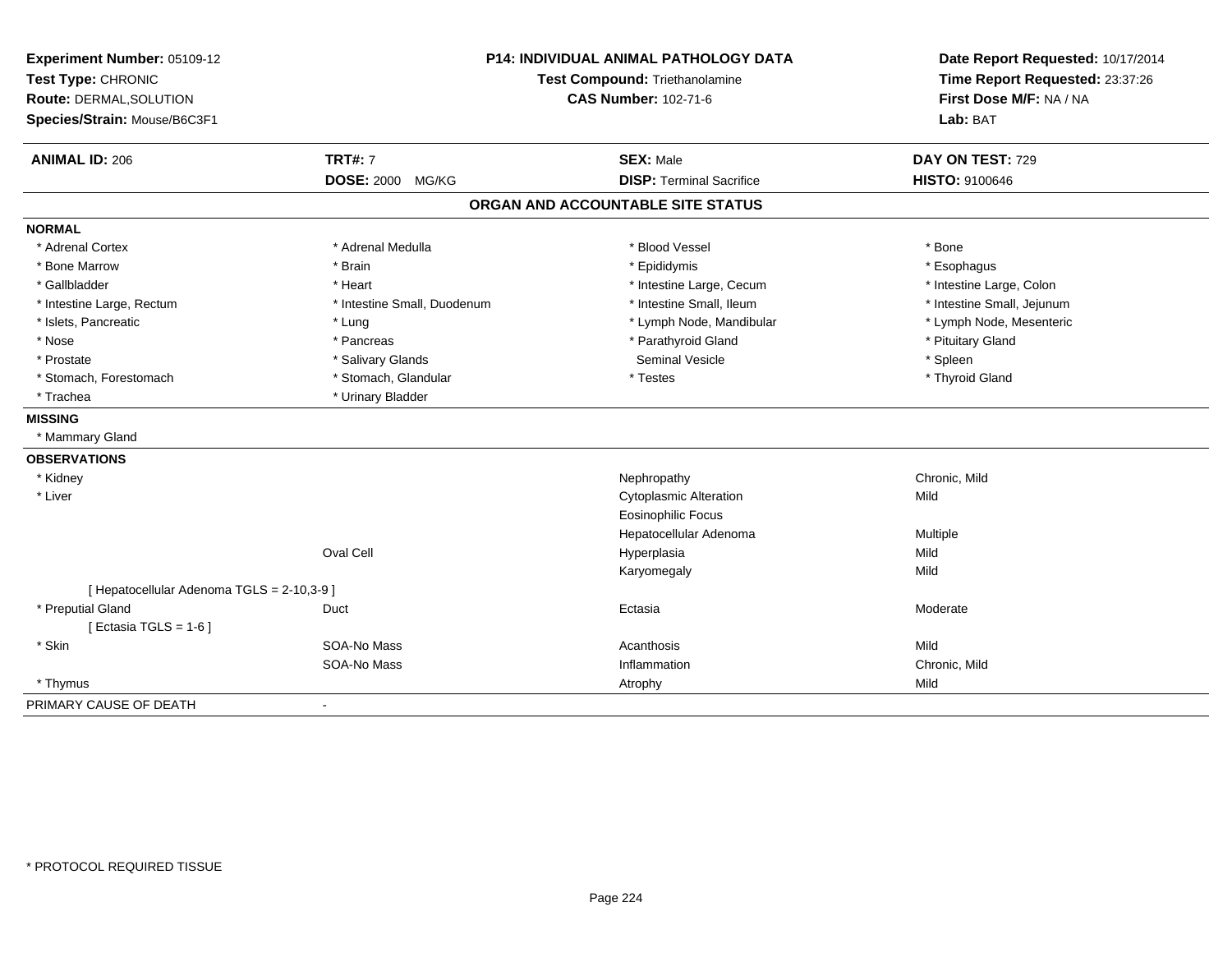| Experiment Number: 05109-12<br>Test Type: CHRONIC<br>Route: DERMAL, SOLUTION<br>Species/Strain: Mouse/B6C3F1 |                                    | <b>P14: INDIVIDUAL ANIMAL PATHOLOGY DATA</b><br><b>Test Compound: Triethanolamine</b><br><b>CAS Number: 102-71-6</b> |                                                      | Date Report Requested: 10/17/2014<br>Time Report Requested: 23:37:26<br>First Dose M/F: NA / NA<br>Lab: BAT |
|--------------------------------------------------------------------------------------------------------------|------------------------------------|----------------------------------------------------------------------------------------------------------------------|------------------------------------------------------|-------------------------------------------------------------------------------------------------------------|
| <b>ANIMAL ID: 207</b>                                                                                        | <b>TRT#: 7</b><br>DOSE: 2000 MG/KG |                                                                                                                      | <b>SEX: Male</b><br><b>DISP:</b> Scheduled Sacrifice | DAY ON TEST: 456<br><b>HISTO: 9100647</b>                                                                   |
|                                                                                                              |                                    |                                                                                                                      | ORGAN AND ACCOUNTABLE SITE STATUS                    |                                                                                                             |
| <b>NORMAL</b>                                                                                                |                                    |                                                                                                                      |                                                      |                                                                                                             |
| * Adrenal Cortex                                                                                             | * Adrenal Medulla                  |                                                                                                                      | * Blood Vessel                                       | * Bone                                                                                                      |
| * Bone Marrow                                                                                                | * Brain                            |                                                                                                                      | * Epididymis                                         | * Esophagus                                                                                                 |
| * Gallbladder                                                                                                | * Heart                            |                                                                                                                      | * Intestine Large, Cecum                             | * Intestine Large, Colon                                                                                    |
| * Intestine Large, Rectum                                                                                    | * Intestine Small, Duodenum        |                                                                                                                      | * Intestine Small, Ileum                             | * Intestine Small, Jejunum                                                                                  |
| * Islets, Pancreatic                                                                                         | * Lung                             |                                                                                                                      | * Lymph Node, Mandibular                             | * Nose                                                                                                      |
| * Pancreas                                                                                                   | * Pituitary Gland                  |                                                                                                                      | * Preputial Gland                                    | * Prostate                                                                                                  |
| * Salivary Glands                                                                                            | * Skin                             |                                                                                                                      | * Spleen                                             | * Stomach, Forestomach                                                                                      |
| * Stomach, Glandular                                                                                         | * Testes                           |                                                                                                                      | * Thymus                                             | * Thyroid Gland                                                                                             |
| * Trachea                                                                                                    | * Urinary Bladder                  |                                                                                                                      |                                                      |                                                                                                             |
| <b>MISSING</b>                                                                                               |                                    |                                                                                                                      |                                                      |                                                                                                             |
| * Lymph Node, Mesenteric                                                                                     | * Mammary Gland                    |                                                                                                                      | * Parathyroid Gland                                  |                                                                                                             |
| <b>OBSERVATIONS</b>                                                                                          |                                    |                                                                                                                      |                                                      |                                                                                                             |
| * Kidney                                                                                                     |                                    |                                                                                                                      | Nephropathy                                          | Chronic, Mild                                                                                               |
| * Liver                                                                                                      | Hepatocyte                         |                                                                                                                      | <b>Cytoplasmic Alteration</b>                        | Moderate                                                                                                    |
|                                                                                                              |                                    |                                                                                                                      | Hepatocellular Adenoma                               |                                                                                                             |
|                                                                                                              | Oval Cell                          |                                                                                                                      | Hyperplasia                                          | Moderate                                                                                                    |
|                                                                                                              |                                    |                                                                                                                      | Karyomegaly                                          | Moderate                                                                                                    |
| [ Hepatocellular Adenoma TGLS = 1-9 ]                                                                        |                                    |                                                                                                                      |                                                      |                                                                                                             |
| PRIMARY CAUSE OF DEATH                                                                                       | $\blacksquare$                     |                                                                                                                      |                                                      |                                                                                                             |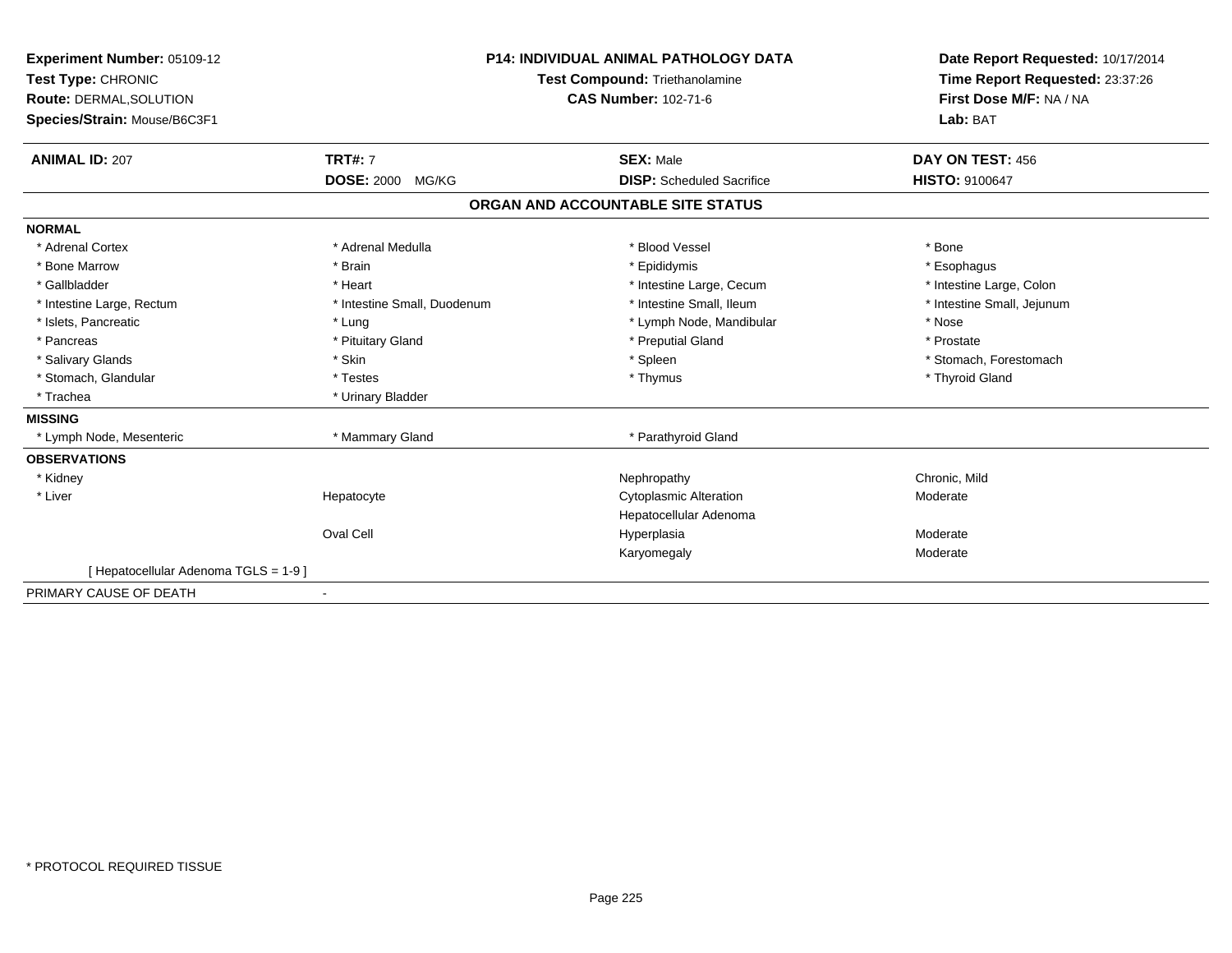| Experiment Number: 05109-12<br>Test Type: CHRONIC<br>Route: DERMAL, SOLUTION<br>Species/Strain: Mouse/B6C3F1<br><b>ANIMAL ID: 208</b> | <b>TRT#: 7</b>              | <b>P14: INDIVIDUAL ANIMAL PATHOLOGY DATA</b><br><b>Test Compound: Triethanolamine</b><br><b>CAS Number: 102-71-6</b><br><b>SEX: Male</b> | Date Report Requested: 10/17/2014<br>Time Report Requested: 23:37:26<br>First Dose M/F: NA / NA<br>Lab: BAT<br>DAY ON TEST: 456 |
|---------------------------------------------------------------------------------------------------------------------------------------|-----------------------------|------------------------------------------------------------------------------------------------------------------------------------------|---------------------------------------------------------------------------------------------------------------------------------|
|                                                                                                                                       | DOSE: 2000 MG/KG            | <b>DISP:</b> Scheduled Sacrifice                                                                                                         | <b>HISTO: 9100648</b>                                                                                                           |
|                                                                                                                                       |                             | ORGAN AND ACCOUNTABLE SITE STATUS                                                                                                        |                                                                                                                                 |
| <b>NORMAL</b>                                                                                                                         |                             |                                                                                                                                          |                                                                                                                                 |
| * Adrenal Cortex                                                                                                                      | * Adrenal Medulla           | * Blood Vessel                                                                                                                           | * Bone                                                                                                                          |
| * Bone Marrow                                                                                                                         | * Brain                     | * Epididymis                                                                                                                             | * Esophagus                                                                                                                     |
| * Gallbladder                                                                                                                         | * Heart                     | * Intestine Large, Cecum                                                                                                                 | * Intestine Large, Colon                                                                                                        |
| * Intestine Large, Rectum                                                                                                             | * Intestine Small, Duodenum | * Intestine Small, Ileum                                                                                                                 | * Intestine Small, Jejunum                                                                                                      |
| * Islets, Pancreatic                                                                                                                  | * Lung                      | * Lymph Node, Mandibular                                                                                                                 | * Lymph Node, Mesenteric                                                                                                        |
| * Nose                                                                                                                                | * Pancreas                  | * Parathyroid Gland                                                                                                                      | * Pituitary Gland                                                                                                               |
| * Preputial Gland                                                                                                                     | * Prostate                  | * Salivary Glands                                                                                                                        | * Spleen                                                                                                                        |
| * Stomach, Forestomach                                                                                                                | * Stomach, Glandular        | * Testes                                                                                                                                 | * Thymus                                                                                                                        |
| * Thyroid Gland                                                                                                                       | * Trachea                   | * Urinary Bladder                                                                                                                        |                                                                                                                                 |
| <b>MISSING</b>                                                                                                                        |                             |                                                                                                                                          |                                                                                                                                 |
| * Mammary Gland                                                                                                                       |                             |                                                                                                                                          |                                                                                                                                 |
| <b>OBSERVATIONS</b>                                                                                                                   |                             |                                                                                                                                          |                                                                                                                                 |
| * Kidney                                                                                                                              |                             | Nephropathy                                                                                                                              | Chronic, Minimal                                                                                                                |
| * Liver                                                                                                                               | Hepatocyte                  | <b>Cytoplasmic Alteration</b>                                                                                                            | Mild                                                                                                                            |
|                                                                                                                                       |                             | Hepatocellular Carcinoma                                                                                                                 |                                                                                                                                 |
|                                                                                                                                       | Oval Cell                   | Hyperplasia                                                                                                                              | Mild                                                                                                                            |
|                                                                                                                                       |                             | Karyomegaly                                                                                                                              | Mild                                                                                                                            |
|                                                                                                                                       |                             | <b>Mixed Cell Focus</b>                                                                                                                  |                                                                                                                                 |
| [ Hepatocellular Carcinoma TGLS = 1-9 ]                                                                                               |                             |                                                                                                                                          |                                                                                                                                 |
| * Skin                                                                                                                                | SOA-No Mass                 | Acanthosis                                                                                                                               | Minimal                                                                                                                         |
| PRIMARY CAUSE OF DEATH                                                                                                                |                             |                                                                                                                                          |                                                                                                                                 |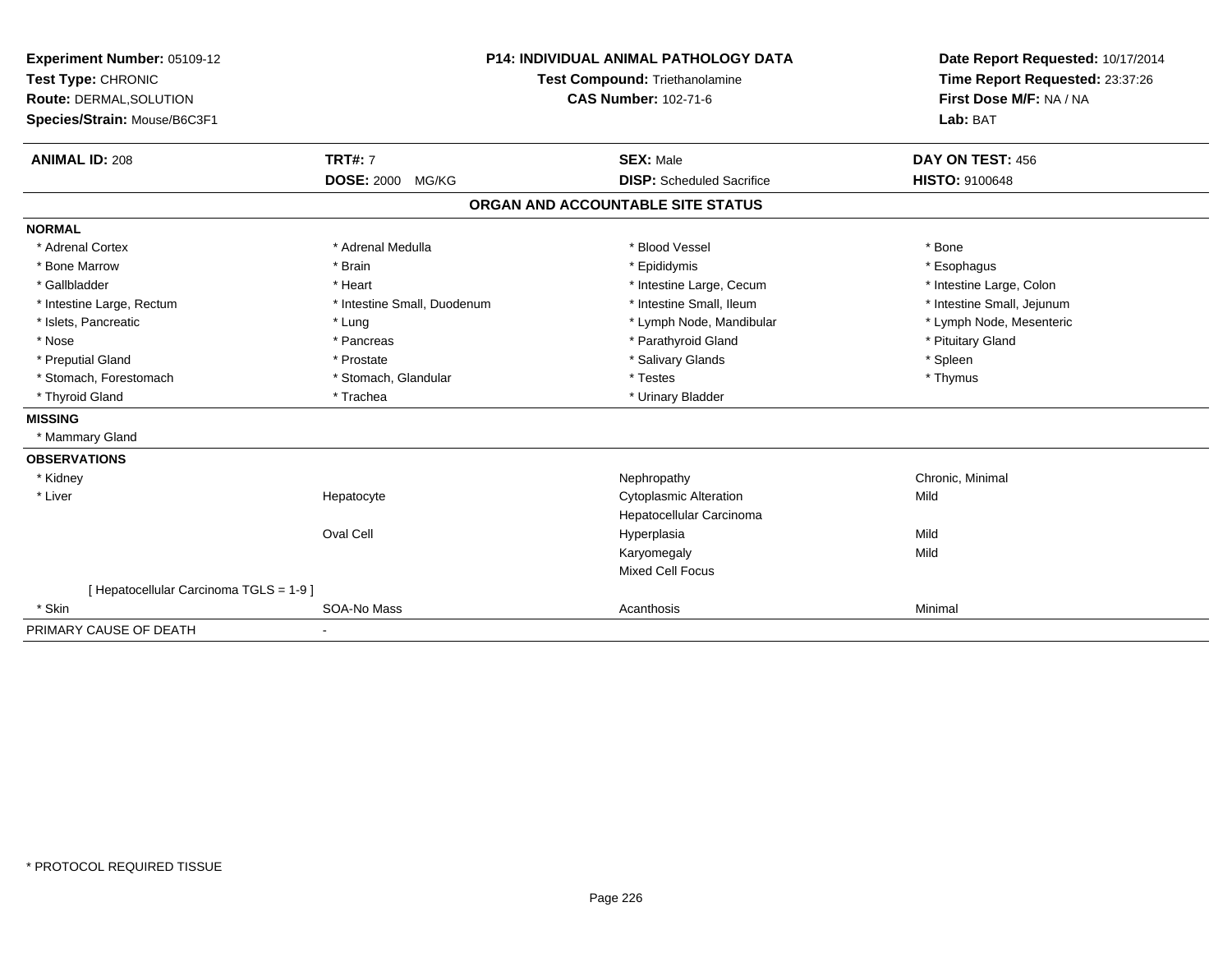| Experiment Number: 05109-12<br>Test Type: CHRONIC<br><b>Route: DERMAL, SOLUTION</b><br>Species/Strain: Mouse/B6C3F1<br><b>ANIMAL ID: 209</b> | <b>P14: INDIVIDUAL ANIMAL PATHOLOGY DATA</b><br>Test Compound: Triethanolamine<br><b>CAS Number: 102-71-6</b><br><b>TRT#: 7</b><br><b>SEX: Male</b><br><b>DOSE: 2000 MG/KG</b><br><b>DISP:</b> Scheduled Sacrifice |  | Date Report Requested: 10/17/2014<br>Time Report Requested: 23:37:26<br>First Dose M/F: NA / NA<br>Lab: BAT<br>DAY ON TEST: 456<br><b>HISTO: 9100649</b> |                            |
|----------------------------------------------------------------------------------------------------------------------------------------------|--------------------------------------------------------------------------------------------------------------------------------------------------------------------------------------------------------------------|--|----------------------------------------------------------------------------------------------------------------------------------------------------------|----------------------------|
|                                                                                                                                              |                                                                                                                                                                                                                    |  | ORGAN AND ACCOUNTABLE SITE STATUS                                                                                                                        |                            |
| <b>NORMAL</b>                                                                                                                                |                                                                                                                                                                                                                    |  |                                                                                                                                                          |                            |
| * Adrenal Cortex                                                                                                                             | * Adrenal Medulla                                                                                                                                                                                                  |  | * Blood Vessel                                                                                                                                           | * Bone                     |
| * Bone Marrow                                                                                                                                | * Brain                                                                                                                                                                                                            |  | * Epididymis                                                                                                                                             | * Esophagus                |
| * Gallbladder                                                                                                                                | * Heart                                                                                                                                                                                                            |  | * Intestine Large, Cecum                                                                                                                                 | * Intestine Large, Colon   |
| * Intestine Large, Rectum                                                                                                                    | * Intestine Small, Duodenum                                                                                                                                                                                        |  | * Intestine Small, Ileum                                                                                                                                 | * Intestine Small, Jejunum |
| * Islets, Pancreatic                                                                                                                         | * Lung                                                                                                                                                                                                             |  | * Lymph Node, Mandibular                                                                                                                                 | * Lymph Node, Mesenteric   |
| * Nose                                                                                                                                       | * Pancreas                                                                                                                                                                                                         |  | * Parathyroid Gland                                                                                                                                      | * Pituitary Gland          |
| * Preputial Gland                                                                                                                            | * Prostate                                                                                                                                                                                                         |  | * Salivary Glands                                                                                                                                        | * Spleen                   |
| * Stomach, Forestomach                                                                                                                       | * Stomach, Glandular                                                                                                                                                                                               |  | * Testes                                                                                                                                                 | * Thymus                   |
| * Thyroid Gland                                                                                                                              | * Trachea                                                                                                                                                                                                          |  | * Urinary Bladder                                                                                                                                        |                            |
| <b>MISSING</b>                                                                                                                               |                                                                                                                                                                                                                    |  |                                                                                                                                                          |                            |
| * Mammary Gland                                                                                                                              |                                                                                                                                                                                                                    |  |                                                                                                                                                          |                            |
| <b>OBSERVATIONS</b>                                                                                                                          |                                                                                                                                                                                                                    |  |                                                                                                                                                          |                            |
| * Kidney                                                                                                                                     |                                                                                                                                                                                                                    |  | Nephropathy                                                                                                                                              | Chronic, Mild              |
| * Liver                                                                                                                                      |                                                                                                                                                                                                                    |  | Hepatocellular Adenoma                                                                                                                                   |                            |
|                                                                                                                                              |                                                                                                                                                                                                                    |  | <b>Mixed Cell Focus</b>                                                                                                                                  |                            |
|                                                                                                                                              | Hepatocyte                                                                                                                                                                                                         |  | Vacuolization Cytoplasmic                                                                                                                                | Multifocal, Mild           |
| [ Hepatocellular Adenoma TGLS = 1-9 ]                                                                                                        |                                                                                                                                                                                                                    |  |                                                                                                                                                          |                            |
| * Skin                                                                                                                                       | SOA-No Mass                                                                                                                                                                                                        |  | Acanthosis                                                                                                                                               | Minimal                    |
|                                                                                                                                              | SOA-No Mass                                                                                                                                                                                                        |  | Inflammation                                                                                                                                             | Chronic, Minimal           |
| PRIMARY CAUSE OF DEATH                                                                                                                       |                                                                                                                                                                                                                    |  |                                                                                                                                                          |                            |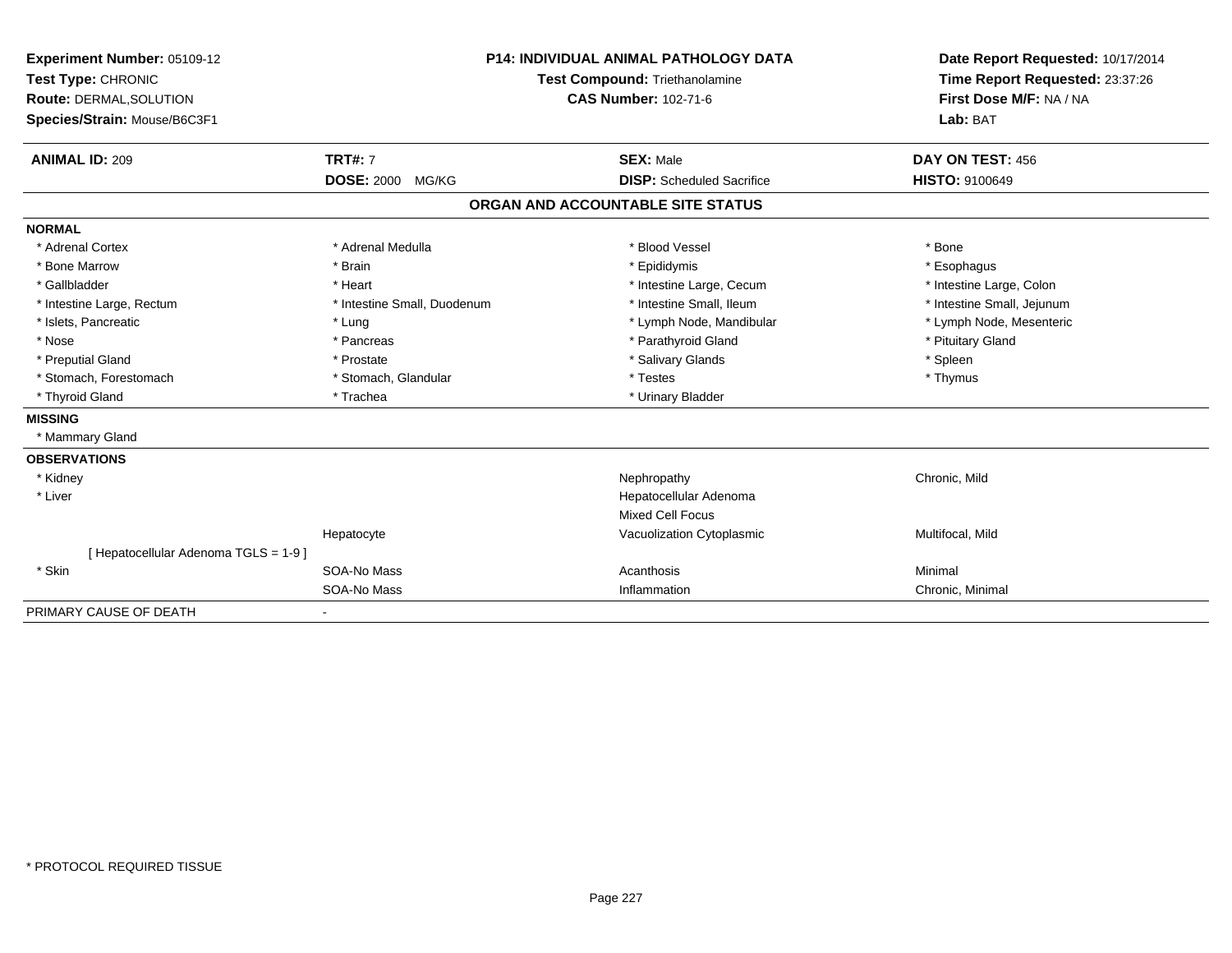| Experiment Number: 05109-12<br>Test Type: CHRONIC<br>Route: DERMAL, SOLUTION<br>Species/Strain: Mouse/B6C3F1 |                                          | P14: INDIVIDUAL ANIMAL PATHOLOGY DATA<br>Test Compound: Triethanolamine<br><b>CAS Number: 102-71-6</b> | Date Report Requested: 10/17/2014<br>Time Report Requested: 23:37:26<br>First Dose M/F: NA / NA<br>Lab: BAT |  |
|--------------------------------------------------------------------------------------------------------------|------------------------------------------|--------------------------------------------------------------------------------------------------------|-------------------------------------------------------------------------------------------------------------|--|
| <b>ANIMAL ID: 210</b>                                                                                        | <b>TRT#: 7</b>                           | <b>SEX: Male</b>                                                                                       | DAY ON TEST: 572                                                                                            |  |
|                                                                                                              | DOSE: 2000 MG/KG                         | <b>DISP: Natural Death</b>                                                                             | HISTO: 9100650                                                                                              |  |
|                                                                                                              |                                          | ORGAN AND ACCOUNTABLE SITE STATUS                                                                      |                                                                                                             |  |
| <b>NORMAL</b>                                                                                                |                                          |                                                                                                        |                                                                                                             |  |
| * Adrenal Cortex                                                                                             | * Adrenal Medulla                        | * Bone                                                                                                 | * Bone Marrow                                                                                               |  |
| * Brain                                                                                                      | * Epididymis                             | * Esophagus                                                                                            | * Gallbladder                                                                                               |  |
| * Heart                                                                                                      | * Intestine Large, Cecum                 | * Intestine Large, Colon                                                                               | * Intestine Large, Rectum                                                                                   |  |
| * Intestine Small, Duodenum                                                                                  | * Intestine Small, Ileum                 | * Intestine Small, Jejunum                                                                             | * Islets, Pancreatic                                                                                        |  |
| * Lung                                                                                                       | * Lymph Node, Mandibular                 | * Lymph Node, Mesenteric                                                                               | * Nose                                                                                                      |  |
| * Pancreas                                                                                                   | * Parathyroid Gland                      | * Pituitary Gland                                                                                      | * Prostate                                                                                                  |  |
| * Salivary Glands                                                                                            | <b>Seminal Vesicle</b>                   | * Spleen                                                                                               | * Stomach, Forestomach                                                                                      |  |
| * Stomach, Glandular                                                                                         | * Testes                                 | * Thyroid Gland                                                                                        | * Trachea                                                                                                   |  |
| * Urinary Bladder                                                                                            |                                          |                                                                                                        |                                                                                                             |  |
| <b>MISSING</b>                                                                                               |                                          |                                                                                                        |                                                                                                             |  |
| * Blood Vessel                                                                                               | * Mammary Gland                          | * Thymus                                                                                               |                                                                                                             |  |
| <b>OBSERVATIONS</b>                                                                                          |                                          |                                                                                                        |                                                                                                             |  |
| * Kidney                                                                                                     |                                          | Nephropathy                                                                                            | Chronic, Mild                                                                                               |  |
| [ Nephropathy TGLS = $4-1,4-12$ ]                                                                            |                                          |                                                                                                        |                                                                                                             |  |
| * Liver                                                                                                      |                                          | <b>Cytoplasmic Alteration</b>                                                                          | Moderate                                                                                                    |  |
|                                                                                                              |                                          | <b>Eosinophilic Focus</b>                                                                              |                                                                                                             |  |
|                                                                                                              |                                          | Hepatocellular Adenoma                                                                                 |                                                                                                             |  |
|                                                                                                              |                                          | Hepatocellular Carcinoma                                                                               |                                                                                                             |  |
|                                                                                                              | Oval Cell                                | Hyperplasia                                                                                            | Moderate                                                                                                    |  |
|                                                                                                              |                                          | Karyomegaly                                                                                            | Moderate                                                                                                    |  |
| [ Eosinophilic Focus TGLS = 2-10 ]                                                                           |                                          |                                                                                                        |                                                                                                             |  |
| [ Hepatocellular Adenoma TGLS = 5-1 ]                                                                        |                                          |                                                                                                        |                                                                                                             |  |
| [ Hepatocellular Carcinoma TGLS = 3-11 ]                                                                     |                                          |                                                                                                        |                                                                                                             |  |
| [ Hyperplasia TGLS = $5-1,2-10$ ]                                                                            |                                          |                                                                                                        |                                                                                                             |  |
| * Preputial Gland                                                                                            | Duct                                     | Ectasia                                                                                                | Moderate                                                                                                    |  |
| * Skin                                                                                                       | SOA-No Mass                              | Acanthosis                                                                                             | Moderate                                                                                                    |  |
|                                                                                                              | Hair Follicle, SOA-No Mass, Sebaceous Gl | Atrophy                                                                                                | Mild                                                                                                        |  |
|                                                                                                              | SOA-No Mass                              | Inflammation                                                                                           | Chronic, Mild                                                                                               |  |
| [Acanthosis TGLS = $1-9$ ]                                                                                   |                                          |                                                                                                        |                                                                                                             |  |

PRIMARY CAUSE OF DEATH-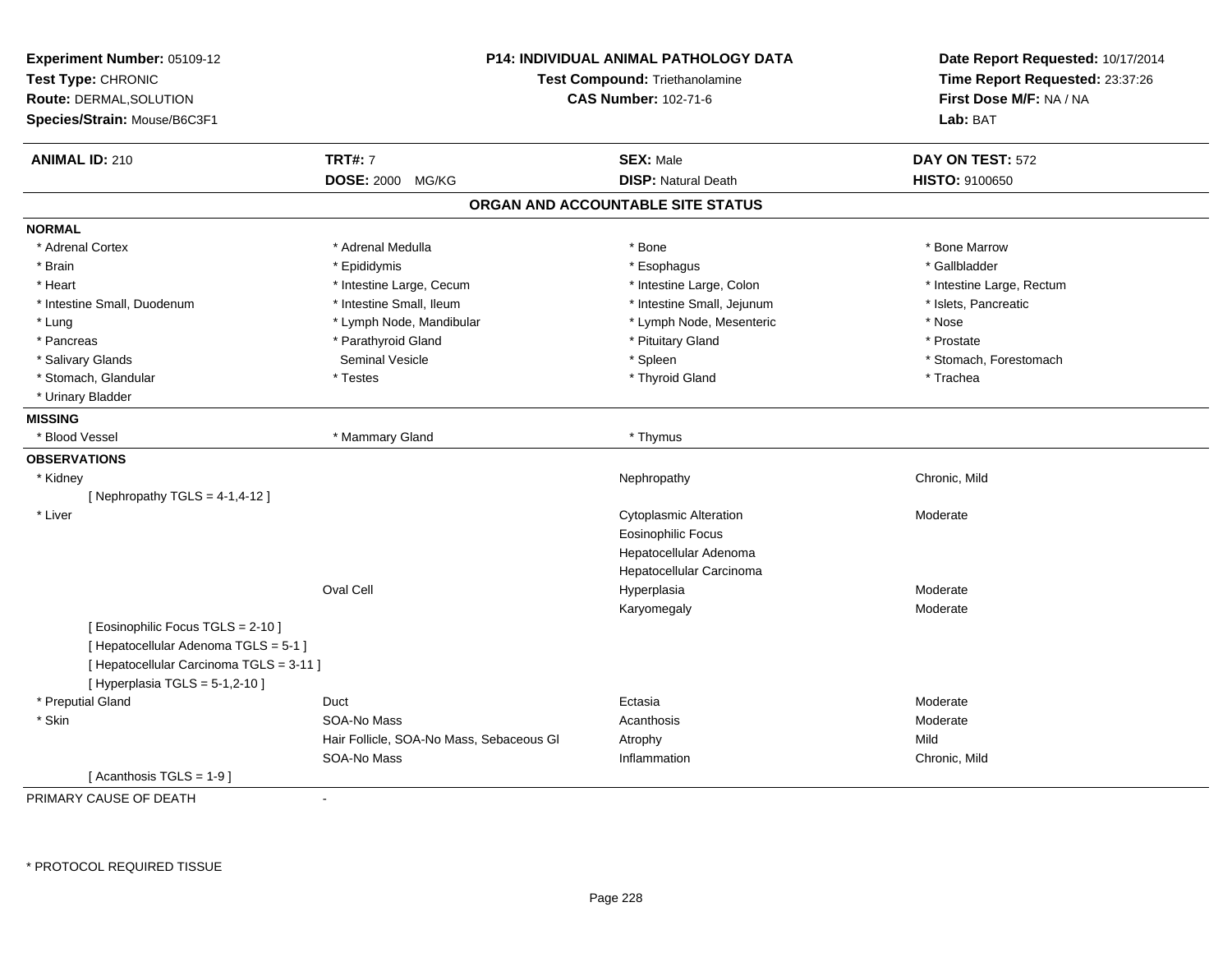| <b>Experiment Number: 05109-12</b><br><b>Test Type: CHRONIC</b><br><b>Route: DERMAL, SOLUTION</b> | <b>P14: INDIVIDUAL ANIMAL PATHOLOGY DATA</b><br>Test Compound: Triethanolamine<br><b>CAS Number: 102-71-6</b> |                                   | Date Report Requested: 10/17/2014<br>Time Report Requested: 23:37:26<br>First Dose M/F: NA / NA |
|---------------------------------------------------------------------------------------------------|---------------------------------------------------------------------------------------------------------------|-----------------------------------|-------------------------------------------------------------------------------------------------|
| Species/Strain: Mouse/B6C3F1                                                                      |                                                                                                               |                                   | Lab: BAT                                                                                        |
| <b>ANIMAL ID: 210</b>                                                                             | <b>TRT#:</b> 7                                                                                                | <b>SEX: Male</b>                  | <b>DAY ON TEST: 572</b>                                                                         |
|                                                                                                   | <b>DOSE: 2000</b><br>MG/KG                                                                                    | <b>DISP:</b> Natural Death        | <b>HISTO: 9100650</b>                                                                           |
|                                                                                                   |                                                                                                               | ORGAN AND ACCOUNTABLE SITE STATUS |                                                                                                 |
| Animal Note: COD, HEPATOCELLULAR CARCINOMA                                                        |                                                                                                               |                                   |                                                                                                 |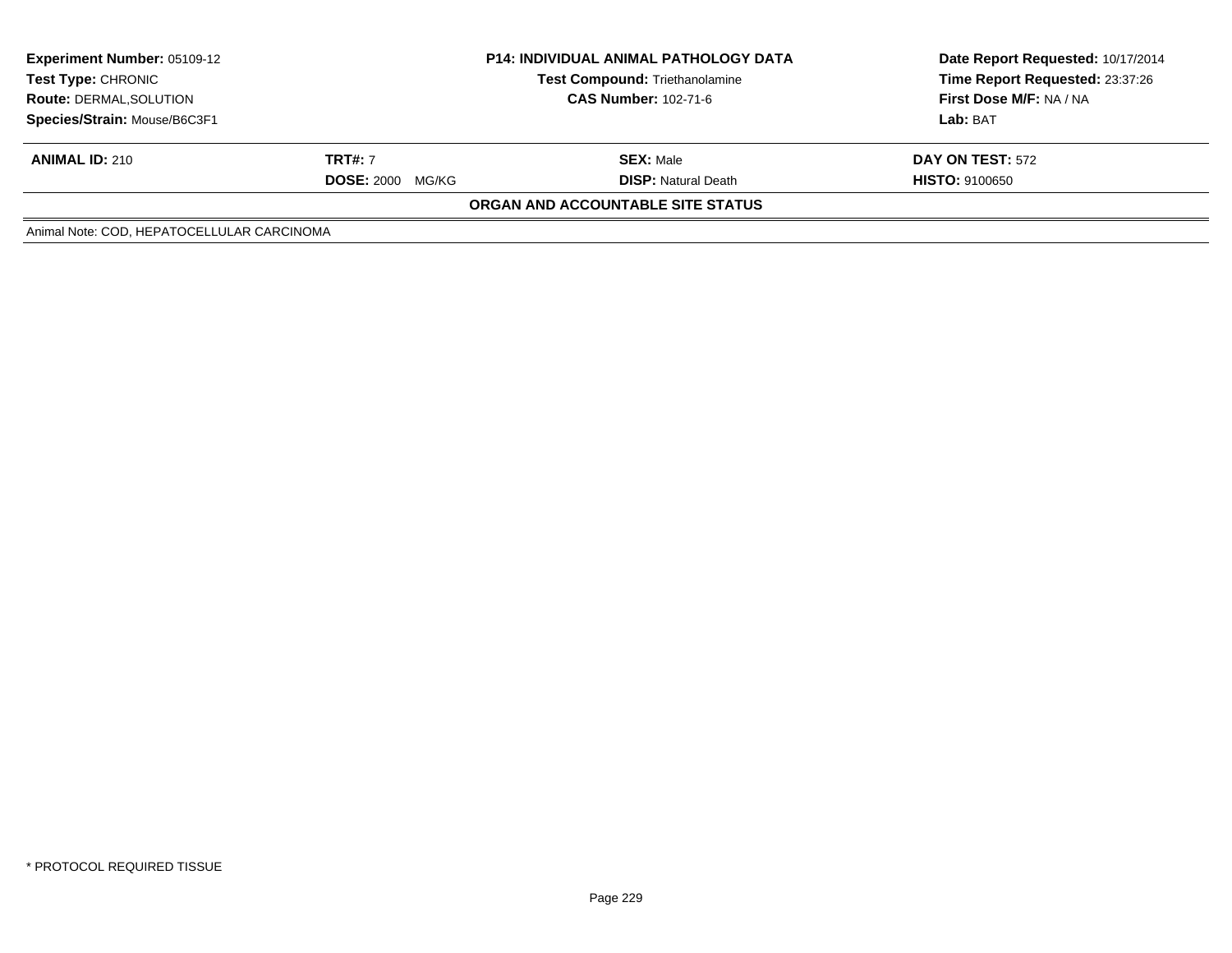| Experiment Number: 05109-12<br>Test Type: CHRONIC<br>Route: DERMAL, SOLUTION<br>Species/Strain: Mouse/B6C3F1 | <b>P14: INDIVIDUAL ANIMAL PATHOLOGY DATA</b><br>Test Compound: Triethanolamine<br><b>CAS Number: 102-71-6</b> |                                   | Date Report Requested: 10/17/2014<br>Time Report Requested: 23:37:26<br>First Dose M/F: NA / NA<br>Lab: BAT |
|--------------------------------------------------------------------------------------------------------------|---------------------------------------------------------------------------------------------------------------|-----------------------------------|-------------------------------------------------------------------------------------------------------------|
| <b>ANIMAL ID: 211</b>                                                                                        | <b>TRT#: 7</b>                                                                                                | <b>SEX: Male</b>                  | DAY ON TEST: 731                                                                                            |
|                                                                                                              | <b>DOSE: 2000 MG/KG</b>                                                                                       | <b>DISP: Terminal Sacrifice</b>   | HISTO: 9100651                                                                                              |
|                                                                                                              |                                                                                                               | ORGAN AND ACCOUNTABLE SITE STATUS |                                                                                                             |
| <b>NORMAL</b>                                                                                                |                                                                                                               |                                   |                                                                                                             |
| * Adrenal Medulla                                                                                            | * Blood Vessel                                                                                                | * Bone                            | * Bone Marrow                                                                                               |
| * Brain                                                                                                      | * Epididymis                                                                                                  | * Esophagus                       | * Gallbladder                                                                                               |
| * Heart                                                                                                      | * Intestine Large, Cecum                                                                                      | * Intestine Large, Colon          | * Intestine Large, Rectum                                                                                   |
| * Intestine Small, Duodenum                                                                                  | * Intestine Small, Ileum                                                                                      | * Intestine Small, Jejunum        | * Islets, Pancreatic                                                                                        |
| * Lymph Node, Mandibular                                                                                     | * Lymph Node, Mesenteric                                                                                      | * Nose                            | * Pancreas                                                                                                  |
| * Parathyroid Gland                                                                                          | * Pituitary Gland                                                                                             | * Prostate                        | * Salivary Glands                                                                                           |
| <b>Seminal Vesicle</b>                                                                                       | * Spleen                                                                                                      | * Stomach, Forestomach            | * Stomach, Glandular                                                                                        |
| * Testes                                                                                                     | * Thymus                                                                                                      | * Thyroid Gland                   | * Trachea                                                                                                   |
| * Urinary Bladder                                                                                            |                                                                                                               |                                   |                                                                                                             |
| <b>MISSING</b>                                                                                               |                                                                                                               |                                   |                                                                                                             |
| * Mammary Gland                                                                                              |                                                                                                               |                                   |                                                                                                             |
| <b>OBSERVATIONS</b>                                                                                          |                                                                                                               |                                   |                                                                                                             |
| * Adrenal Cortex                                                                                             | Capsule, Spindle Cell                                                                                         | Hyperplasia                       | Mild                                                                                                        |
| * Kidney                                                                                                     | Cortex                                                                                                        | Cyst                              |                                                                                                             |
|                                                                                                              |                                                                                                               | Nephropathy                       | Chronic, Minimal                                                                                            |
| * Liver                                                                                                      |                                                                                                               | <b>Clear Cell Focus</b>           |                                                                                                             |
|                                                                                                              |                                                                                                               | <b>Eosinophilic Focus</b>         |                                                                                                             |
|                                                                                                              |                                                                                                               | Hepatoblastoma                    |                                                                                                             |
|                                                                                                              |                                                                                                               | Hepatocellular Adenoma            | Multiple                                                                                                    |
| [Clear Cell Focus TGLS = 4-1]<br>[Hepatoblastoma TGLS = 7-1]                                                 |                                                                                                               |                                   |                                                                                                             |
| [ Hepatocellular Adenoma TGLS = 2-10,3-9,5-11,6-11,8-11 ]                                                    |                                                                                                               |                                   |                                                                                                             |
| * Lung<br>[ Alveolar/Bronchiolar Adenoma TGLS = 9-2 ]                                                        |                                                                                                               | Alveolar/Bronchiolar Adenoma      | Multiple                                                                                                    |
| * Preputial Gland                                                                                            |                                                                                                               |                                   |                                                                                                             |
| [ Ectasia TGLS = $1-6$ ]                                                                                     | Duct                                                                                                          | Ectasia                           | Moderate                                                                                                    |
| * Skin                                                                                                       | Hair Follicle, SOA-No Mass, Sebaceous Gl                                                                      | Atrophy                           | Mild                                                                                                        |
| PRIMARY CAUSE OF DEATH                                                                                       | $\blacksquare$                                                                                                |                                   |                                                                                                             |
|                                                                                                              |                                                                                                               |                                   |                                                                                                             |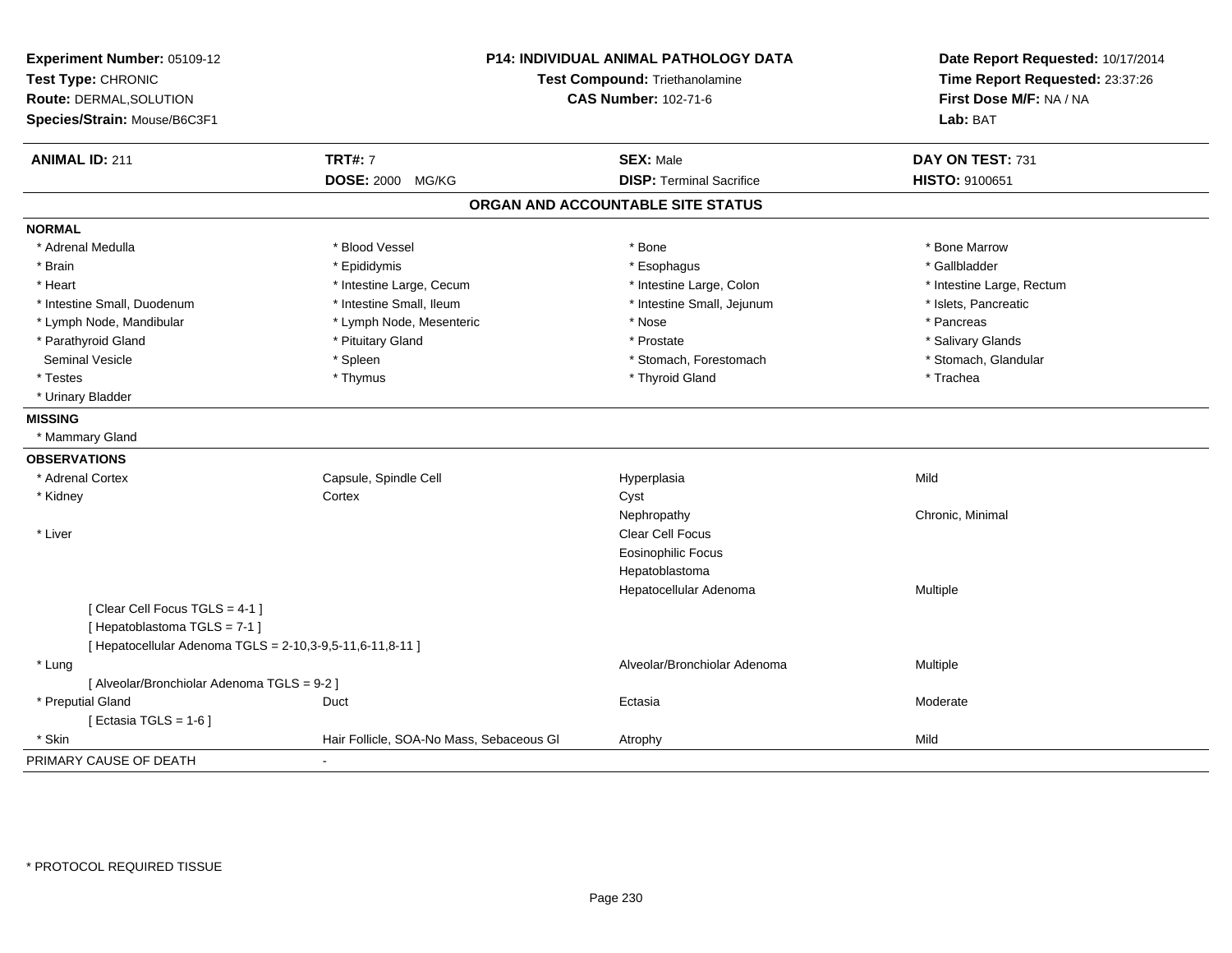| Experiment Number: 05109-12<br>Test Type: CHRONIC<br><b>Route: DERMAL, SOLUTION</b><br>Species/Strain: Mouse/B6C3F1 | <b>P14: INDIVIDUAL ANIMAL PATHOLOGY DATA</b><br><b>Test Compound: Triethanolamine</b><br><b>CAS Number: 102-71-6</b> |                                                     | Date Report Requested: 10/17/2014<br>Time Report Requested: 23:37:26<br>First Dose M/F: NA / NA<br>Lab: BAT |
|---------------------------------------------------------------------------------------------------------------------|----------------------------------------------------------------------------------------------------------------------|-----------------------------------------------------|-------------------------------------------------------------------------------------------------------------|
|                                                                                                                     |                                                                                                                      |                                                     |                                                                                                             |
| <b>ANIMAL ID: 212</b>                                                                                               | <b>TRT#: 7</b><br><b>DOSE: 2000 MG/KG</b>                                                                            | <b>SEX: Male</b><br><b>DISP:</b> Terminal Sacrifice | DAY ON TEST: 730<br><b>HISTO: 9100652</b>                                                                   |
|                                                                                                                     |                                                                                                                      | ORGAN AND ACCOUNTABLE SITE STATUS                   |                                                                                                             |
| <b>NORMAL</b>                                                                                                       |                                                                                                                      |                                                     |                                                                                                             |
| * Adrenal Cortex                                                                                                    | * Adrenal Medulla                                                                                                    | * Blood Vessel                                      | * Bone                                                                                                      |
| * Bone Marrow                                                                                                       | * Brain                                                                                                              | * Epididymis                                        | * Esophagus                                                                                                 |
| * Gallbladder                                                                                                       | * Heart                                                                                                              | * Intestine Large, Cecum                            | * Intestine Large, Colon                                                                                    |
| * Intestine Large, Rectum                                                                                           | * Intestine Small, Duodenum                                                                                          | * Intestine Small. Ileum                            | * Intestine Small, Jejunum                                                                                  |
| * Islets, Pancreatic                                                                                                | * Lung                                                                                                               | * Lymph Node, Mandibular                            | * Lymph Node, Mesenteric                                                                                    |
| * Nose                                                                                                              | * Pancreas                                                                                                           | * Parathyroid Gland                                 | * Pituitary Gland                                                                                           |
| * Preputial Gland                                                                                                   | * Prostate                                                                                                           | * Salivary Glands                                   | Seminal Vesicle                                                                                             |
| * Skin                                                                                                              | * Spleen                                                                                                             | * Stomach, Forestomach                              | * Stomach, Glandular                                                                                        |
| * Testes                                                                                                            | * Thymus                                                                                                             | * Thyroid Gland                                     | * Trachea                                                                                                   |
| * Urinary Bladder                                                                                                   |                                                                                                                      |                                                     |                                                                                                             |
| <b>MISSING</b>                                                                                                      |                                                                                                                      |                                                     |                                                                                                             |
| * Mammary Gland                                                                                                     |                                                                                                                      |                                                     |                                                                                                             |
| <b>OBSERVATIONS</b>                                                                                                 |                                                                                                                      |                                                     |                                                                                                             |
| * Kidney                                                                                                            |                                                                                                                      | Nephropathy                                         | Chronic, Minimal                                                                                            |
| * Liver                                                                                                             |                                                                                                                      | Hepatocellular Adenoma                              |                                                                                                             |
| [Hepatocellular Adenoma TGLS = 1-9]                                                                                 |                                                                                                                      |                                                     |                                                                                                             |
| PRIMARY CAUSE OF DEATH                                                                                              |                                                                                                                      |                                                     |                                                                                                             |
| Animal Note: TGL2, NODULE POSSIBLY CUT THRU, COULD NOT FIND                                                         |                                                                                                                      |                                                     |                                                                                                             |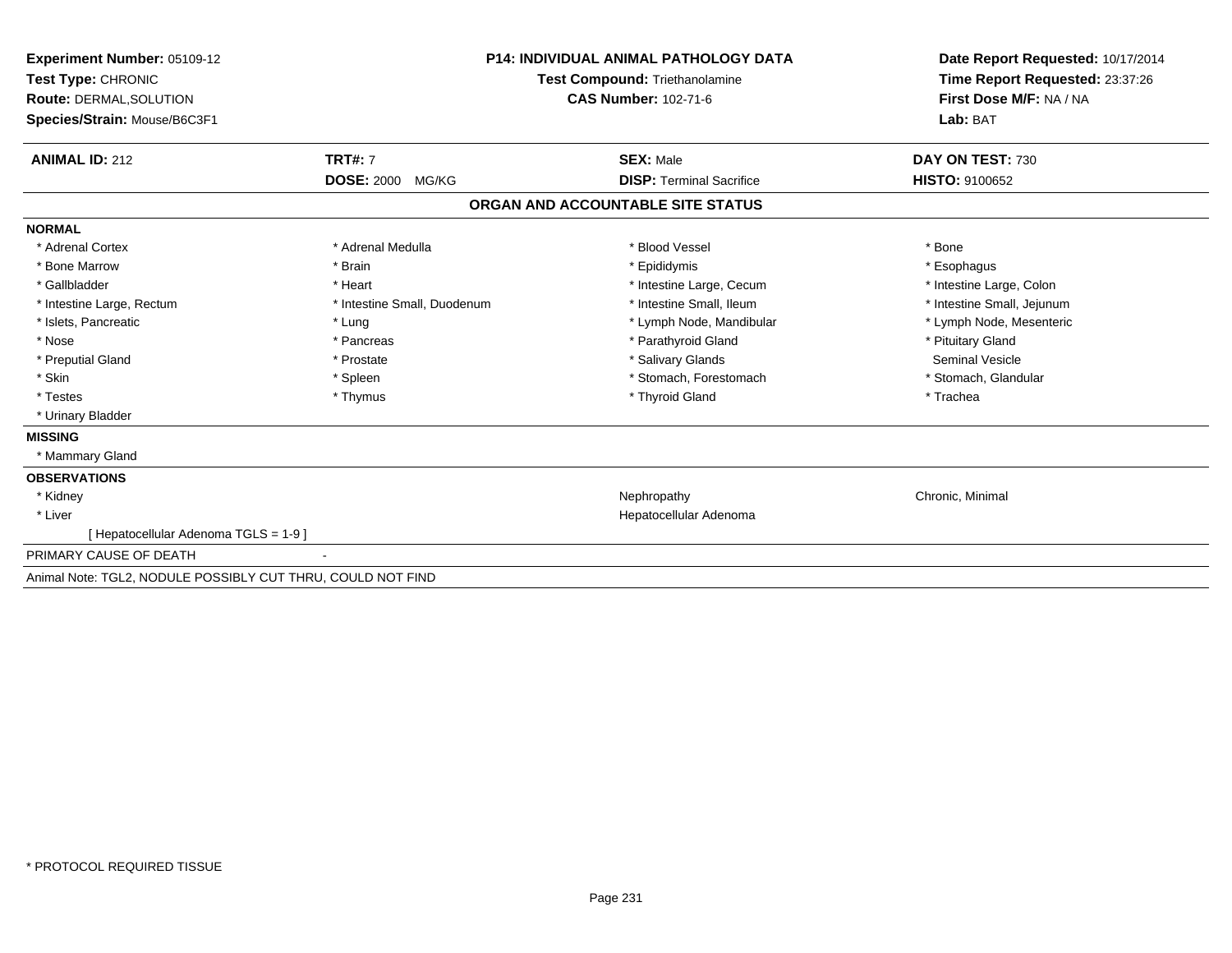| Experiment Number: 05109-12                          | <b>P14: INDIVIDUAL ANIMAL PATHOLOGY DATA</b> |                                   | Date Report Requested: 10/17/2014                          |
|------------------------------------------------------|----------------------------------------------|-----------------------------------|------------------------------------------------------------|
| Test Type: CHRONIC                                   |                                              | Test Compound: Triethanolamine    |                                                            |
| <b>Route: DERMAL, SOLUTION</b>                       |                                              | <b>CAS Number: 102-71-6</b>       | Time Report Requested: 23:37:26<br>First Dose M/F: NA / NA |
| Species/Strain: Mouse/B6C3F1                         |                                              |                                   | Lab: BAT                                                   |
| <b>ANIMAL ID: 213</b>                                | <b>TRT#: 7</b>                               | <b>SEX: Male</b>                  | DAY ON TEST: 731                                           |
|                                                      | <b>DOSE: 2000 MG/KG</b>                      | <b>DISP: Terminal Sacrifice</b>   | <b>HISTO: 9100653</b>                                      |
|                                                      |                                              | ORGAN AND ACCOUNTABLE SITE STATUS |                                                            |
| <b>NORMAL</b>                                        |                                              |                                   |                                                            |
| * Adrenal Cortex                                     | * Adrenal Medulla                            | * Blood Vessel                    | * Bone                                                     |
| * Bone Marrow                                        | * Brain                                      | * Epididymis                      | * Esophagus                                                |
| * Gallbladder                                        | * Heart                                      | * Intestine Large, Cecum          | * Intestine Large, Colon                                   |
| * Intestine Large, Rectum                            | * Intestine Small, Duodenum                  | * Intestine Small, Ileum          | * Islets, Pancreatic                                       |
| * Lung                                               | * Lymph Node, Mandibular                     | * Lymph Node, Mesenteric          | * Nose                                                     |
| * Pancreas                                           | * Pituitary Gland                            | * Preputial Gland                 | * Prostate                                                 |
| * Salivary Glands                                    | <b>Seminal Vesicle</b>                       | * Stomach, Forestomach            | * Stomach, Glandular                                       |
| * Testes                                             | * Thymus                                     | * Thyroid Gland                   | * Trachea                                                  |
| * Urinary Bladder                                    |                                              |                                   |                                                            |
| <b>MISSING</b>                                       |                                              |                                   |                                                            |
| * Mammary Gland                                      | * Parathyroid Gland                          |                                   |                                                            |
| <b>OBSERVATIONS</b>                                  |                                              |                                   |                                                            |
| * Intestine Small, Jejunum                           | Peyers Patch                                 | Lymphoma Malignant Mixed          |                                                            |
| [ Lymphoma Malignant Mixed TGLS = 7-12 ]             |                                              |                                   |                                                            |
| * Kidney                                             |                                              | Nephropathy                       | Chronic, Mild                                              |
| * Liver                                              |                                              | <b>Eosinophilic Focus</b>         |                                                            |
|                                                      |                                              | Hepatocellular Adenoma            | Multiple                                                   |
| [Eosinophilic Focus TGLS = 4-1,8-1]                  |                                              |                                   |                                                            |
| [ Hepatocellular Adenoma TGLS = 2-9,3-10,5-11,6-11 ] |                                              |                                   |                                                            |
| * Skin                                               | Hair Follicle, SOA-No Mass, Sebaceous GI     | Atrophy                           | Mild                                                       |
| * Spleen                                             |                                              | Hematopoietic Cell Proliferation  | Mild                                                       |
| PRIMARY CAUSE OF DEATH                               | $\blacksquare$                               |                                   |                                                            |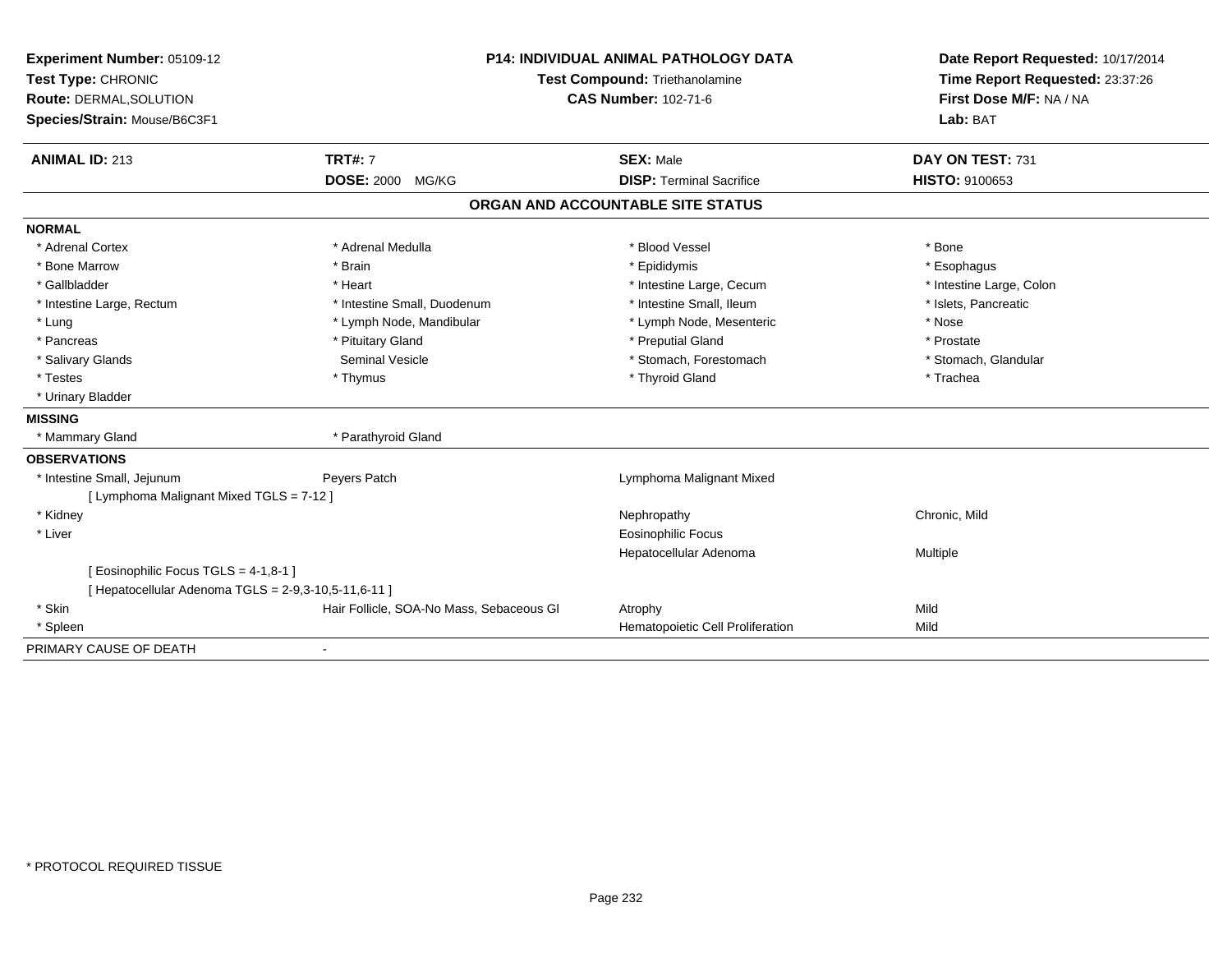| Experiment Number: 05109-12<br>Test Type: CHRONIC<br>Route: DERMAL, SOLUTION<br>Species/Strain: Mouse/B6C3F1 | P14: INDIVIDUAL ANIMAL PATHOLOGY DATA<br><b>Test Compound: Triethanolamine</b><br><b>CAS Number: 102-71-6</b> |                                   | Date Report Requested: 10/17/2014<br>Time Report Requested: 23:37:26<br>First Dose M/F: NA / NA<br>Lab: BAT |
|--------------------------------------------------------------------------------------------------------------|---------------------------------------------------------------------------------------------------------------|-----------------------------------|-------------------------------------------------------------------------------------------------------------|
| <b>ANIMAL ID: 214</b>                                                                                        | <b>TRT#: 7</b>                                                                                                | <b>SEX: Male</b>                  | DAY ON TEST: 675                                                                                            |
|                                                                                                              | DOSE: 2000 MG/KG                                                                                              | <b>DISP: Natural Death</b>        | HISTO: 9100654                                                                                              |
|                                                                                                              |                                                                                                               | ORGAN AND ACCOUNTABLE SITE STATUS |                                                                                                             |
| <b>NORMAL</b>                                                                                                |                                                                                                               |                                   |                                                                                                             |
| * Adrenal Cortex                                                                                             | * Adrenal Medulla                                                                                             | * Blood Vessel                    | * Bone                                                                                                      |
| * Bone Marrow                                                                                                | * Brain                                                                                                       | * Epididymis                      | * Esophagus                                                                                                 |
| * Heart                                                                                                      | * Intestine Large, Cecum                                                                                      | * Intestine Large, Colon          | * Intestine Large, Rectum                                                                                   |
| * Intestine Small, Duodenum                                                                                  | * Intestine Small, Ileum                                                                                      | * Intestine Small, Jejunum        | * Islets, Pancreatic                                                                                        |
| * Kidney                                                                                                     | * Lymph Node, Mandibular                                                                                      | * Nose                            | * Pancreas                                                                                                  |
| * Parathyroid Gland                                                                                          | * Pituitary Gland                                                                                             | * Preputial Gland                 | * Prostate                                                                                                  |
| * Salivary Glands                                                                                            | <b>Seminal Vesicle</b>                                                                                        | * Skin                            | * Stomach, Forestomach                                                                                      |
| * Stomach, Glandular                                                                                         | * Testes                                                                                                      | * Trachea                         | * Urinary Bladder                                                                                           |
| <b>MISSING</b>                                                                                               |                                                                                                               |                                   |                                                                                                             |
| * Gallbladder                                                                                                | * Mammary Gland                                                                                               |                                   |                                                                                                             |
| <b>OBSERVATIONS</b>                                                                                          |                                                                                                               |                                   |                                                                                                             |
| * Liver                                                                                                      |                                                                                                               | <b>Eosinophilic Focus</b>         |                                                                                                             |
|                                                                                                              |                                                                                                               | Hepatoblastoma                    |                                                                                                             |
|                                                                                                              |                                                                                                               | Hepatocellular Adenoma            |                                                                                                             |
|                                                                                                              |                                                                                                               | Hepatocellular Carcinoma          |                                                                                                             |
|                                                                                                              |                                                                                                               | Necrosis                          | Mild                                                                                                        |
| [Hepatoblastoma TGLS = 2-9]<br>[ Hepatocellular Carcinoma TGLS = 2-9 ]                                       |                                                                                                               |                                   |                                                                                                             |
| * Lung                                                                                                       |                                                                                                               | Alveolar/Bronchiolar Adenoma      |                                                                                                             |
| Lymph Node                                                                                                   | Pancreatic                                                                                                    | Hepatoblastoma                    | Metastatic (Liver)                                                                                          |
| [Hepatoblastoma TGLS = 1-10]                                                                                 |                                                                                                               |                                   |                                                                                                             |
| * Lymph Node, Mesenteric                                                                                     |                                                                                                               | Hepatoblastoma                    | Metastatic (Liver)                                                                                          |
| [Hepatoblastoma TGLS = 1-10]                                                                                 |                                                                                                               |                                   |                                                                                                             |
| Mesentery                                                                                                    |                                                                                                               | Hepatoblastoma                    | Metastatic (Liver)                                                                                          |
| * Spleen                                                                                                     |                                                                                                               | Hematopoietic Cell Proliferation  | Marked                                                                                                      |
| * Thymus                                                                                                     |                                                                                                               | Atrophy                           | Moderate                                                                                                    |
| * Thyroid Gland                                                                                              | <b>Follicular Cel</b>                                                                                         | Hyperplasia                       | Mild                                                                                                        |
| PRIMARY CAUSE OF DEATH                                                                                       |                                                                                                               |                                   |                                                                                                             |
| Animal Note: COD, LIVER TUMOR WITH LYMPH NODE METASTISIS                                                     |                                                                                                               |                                   |                                                                                                             |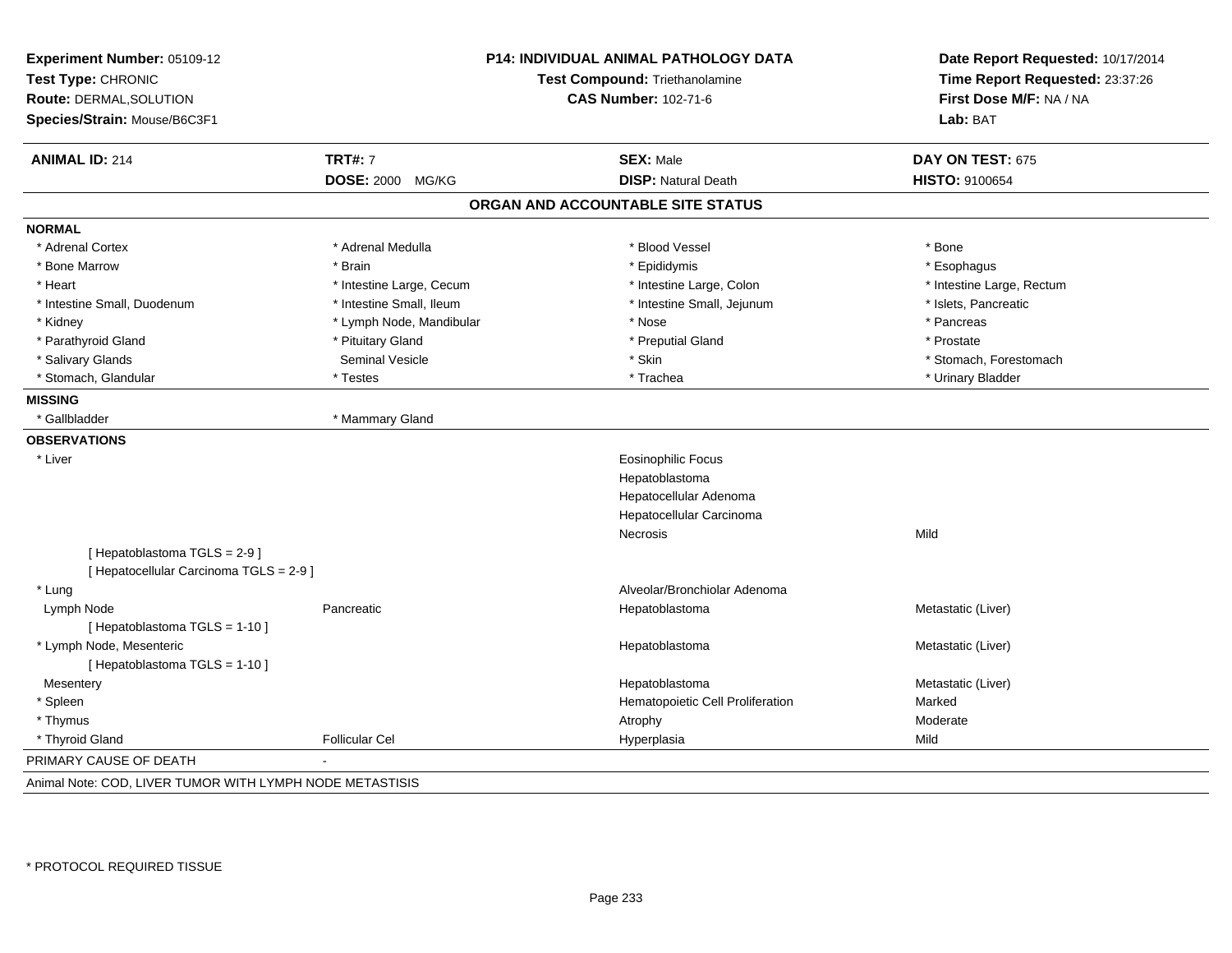| Experiment Number: 05109-12<br>Test Type: CHRONIC<br>Route: DERMAL, SOLUTION<br>Species/Strain: Mouse/B6C3F1 |                             | <b>P14: INDIVIDUAL ANIMAL PATHOLOGY DATA</b><br><b>Test Compound: Triethanolamine</b><br><b>CAS Number: 102-71-6</b> | Date Report Requested: 10/17/2014<br>Time Report Requested: 23:37:26<br>First Dose M/F: NA / NA<br>Lab: BAT |
|--------------------------------------------------------------------------------------------------------------|-----------------------------|----------------------------------------------------------------------------------------------------------------------|-------------------------------------------------------------------------------------------------------------|
| <b>ANIMAL ID: 215</b>                                                                                        | <b>TRT#: 7</b>              | <b>SEX: Male</b>                                                                                                     | DAY ON TEST: 730                                                                                            |
|                                                                                                              | <b>DOSE: 2000 MG/KG</b>     | <b>DISP: Terminal Sacrifice</b>                                                                                      | <b>HISTO: 9100655</b>                                                                                       |
|                                                                                                              |                             | ORGAN AND ACCOUNTABLE SITE STATUS                                                                                    |                                                                                                             |
| <b>NORMAL</b>                                                                                                |                             |                                                                                                                      |                                                                                                             |
| * Adrenal Cortex                                                                                             | * Adrenal Medulla           | * Blood Vessel                                                                                                       | * Bone                                                                                                      |
| * Bone Marrow                                                                                                | * Brain                     | * Epididymis                                                                                                         | * Esophagus                                                                                                 |
| * Gallbladder                                                                                                | * Heart                     | * Intestine Large, Cecum                                                                                             | * Intestine Large, Colon                                                                                    |
| * Intestine Large, Rectum                                                                                    | * Intestine Small, Duodenum | * Intestine Small, Ileum                                                                                             | * Intestine Small, Jejunum                                                                                  |
| * Islets, Pancreatic                                                                                         | * Lung                      | * Lymph Node, Mandibular                                                                                             | * Lymph Node, Mesenteric                                                                                    |
| * Nose                                                                                                       | * Pancreas                  | * Parathyroid Gland                                                                                                  | * Pituitary Gland                                                                                           |
| * Prostate                                                                                                   | * Salivary Glands           | <b>Seminal Vesicle</b>                                                                                               | * Skin                                                                                                      |
| * Stomach, Forestomach                                                                                       | * Stomach, Glandular        | * Testes                                                                                                             | * Thymus                                                                                                    |
| * Thyroid Gland                                                                                              | * Trachea                   | * Urinary Bladder                                                                                                    |                                                                                                             |
| <b>MISSING</b>                                                                                               |                             |                                                                                                                      |                                                                                                             |
| * Mammary Gland                                                                                              |                             |                                                                                                                      |                                                                                                             |
| <b>OBSERVATIONS</b>                                                                                          |                             |                                                                                                                      |                                                                                                             |
| * Kidney                                                                                                     |                             | Nephropathy                                                                                                          | Chronic, Minimal                                                                                            |
| * Liver                                                                                                      |                             | Hepatocellular Carcinoma                                                                                             |                                                                                                             |
| [ Hepatocellular Carcinoma TGLS = 1-10 ]                                                                     |                             |                                                                                                                      |                                                                                                             |
| * Preputial Gland                                                                                            | Duct                        | Ectasia                                                                                                              | Moderate                                                                                                    |
| * Spleen                                                                                                     |                             | Hematopoietic Cell Proliferation                                                                                     | Mild                                                                                                        |
| PRIMARY CAUSE OF DEATH                                                                                       |                             |                                                                                                                      |                                                                                                             |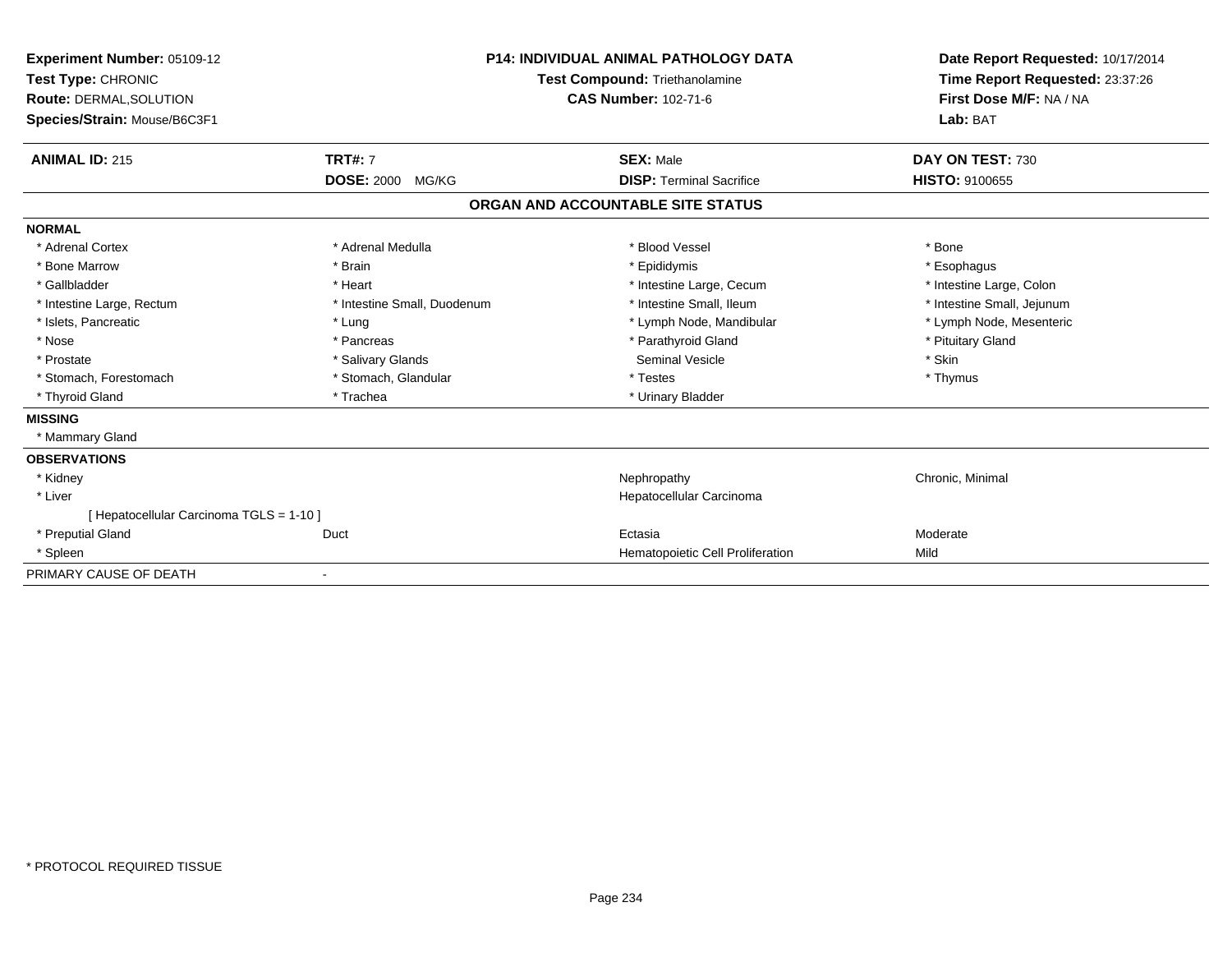| Experiment Number: 05109-12<br>Test Type: CHRONIC<br>Route: DERMAL, SOLUTION<br>Species/Strain: Mouse/B6C3F1 | <b>P14: INDIVIDUAL ANIMAL PATHOLOGY DATA</b><br>Test Compound: Triethanolamine<br><b>CAS Number: 102-71-6</b> |                                                     | Date Report Requested: 10/17/2014<br>Time Report Requested: 23:37:26<br>First Dose M/F: NA / NA<br>Lab: BAT |
|--------------------------------------------------------------------------------------------------------------|---------------------------------------------------------------------------------------------------------------|-----------------------------------------------------|-------------------------------------------------------------------------------------------------------------|
|                                                                                                              |                                                                                                               |                                                     |                                                                                                             |
| <b>ANIMAL ID: 216</b>                                                                                        | <b>TRT#: 7</b><br>DOSE: 2000 MG/KG                                                                            | <b>SEX: Male</b><br><b>DISP: Terminal Sacrifice</b> | DAY ON TEST: 730<br>HISTO: 9100656                                                                          |
|                                                                                                              |                                                                                                               | ORGAN AND ACCOUNTABLE SITE STATUS                   |                                                                                                             |
|                                                                                                              |                                                                                                               |                                                     |                                                                                                             |
| <b>NORMAL</b>                                                                                                |                                                                                                               |                                                     |                                                                                                             |
| * Adrenal Cortex                                                                                             | * Adrenal Medulla                                                                                             | * Blood Vessel                                      | * Bone                                                                                                      |
| * Bone Marrow                                                                                                | * Brain                                                                                                       | * Epididymis                                        | * Esophagus                                                                                                 |
| * Gallbladder                                                                                                | * Heart                                                                                                       | * Intestine Large, Cecum                            | * Intestine Large, Colon                                                                                    |
| * Intestine Large, Rectum                                                                                    | * Intestine Small, Duodenum                                                                                   | * Intestine Small, Ileum                            | * Islets, Pancreatic                                                                                        |
| * Lymph Node, Mandibular                                                                                     | * Nose                                                                                                        | * Pancreas                                          | * Parathyroid Gland                                                                                         |
| * Pituitary Gland                                                                                            | * Prostate                                                                                                    | * Salivary Glands                                   | <b>Seminal Vesicle</b>                                                                                      |
| * Stomach, Forestomach                                                                                       | * Stomach, Glandular                                                                                          | * Testes                                            | * Thymus                                                                                                    |
| * Thyroid Gland                                                                                              | * Trachea                                                                                                     | * Urinary Bladder                                   |                                                                                                             |
| <b>MISSING</b>                                                                                               |                                                                                                               |                                                     |                                                                                                             |
| * Lymph Node, Mesenteric                                                                                     | * Mammary Gland                                                                                               |                                                     |                                                                                                             |
| <b>OBSERVATIONS</b>                                                                                          |                                                                                                               |                                                     |                                                                                                             |
| * Intestine Small, Jejunum                                                                                   |                                                                                                               | Carcinoma                                           |                                                                                                             |
| [Carcinoma TGLS = 2-9]                                                                                       |                                                                                                               |                                                     |                                                                                                             |
| * Kidney                                                                                                     |                                                                                                               | Nephropathy                                         | Chronic, Minimal                                                                                            |
| * Liver                                                                                                      |                                                                                                               | <b>Eosinophilic Focus</b>                           |                                                                                                             |
|                                                                                                              | Oval Cell                                                                                                     | Hyperplasia                                         | Minimal                                                                                                     |
| [Eosinophilic Focus TGLS = 3-1]                                                                              |                                                                                                               |                                                     |                                                                                                             |
| * Lung                                                                                                       |                                                                                                               | Alveolar/Bronchiolar Adenoma                        |                                                                                                             |
| [ Alveolar/Bronchiolar Adenoma TGLS = 1-2 ]                                                                  |                                                                                                               |                                                     |                                                                                                             |
| * Preputial Gland                                                                                            |                                                                                                               | Inflammation                                        | Chronic, Moderate                                                                                           |
| * Skin                                                                                                       | Fat, Neck, Subcut Tiss                                                                                        | Hemangioma                                          |                                                                                                             |
| * Spleen                                                                                                     |                                                                                                               | Hematopoietic Cell Proliferation                    | Mild                                                                                                        |
| PRIMARY CAUSE OF DEATH                                                                                       |                                                                                                               |                                                     |                                                                                                             |
| Animal Note: SUBCUTIS SKIN TUMOR, SLIDE 3, NEXT TO SALIVARY GLAND                                            |                                                                                                               |                                                     |                                                                                                             |

Animal Note: SUBCUTANEOUS SKIN TUMOR, SLIDE 3, NEXT TO SALIVARY GLD.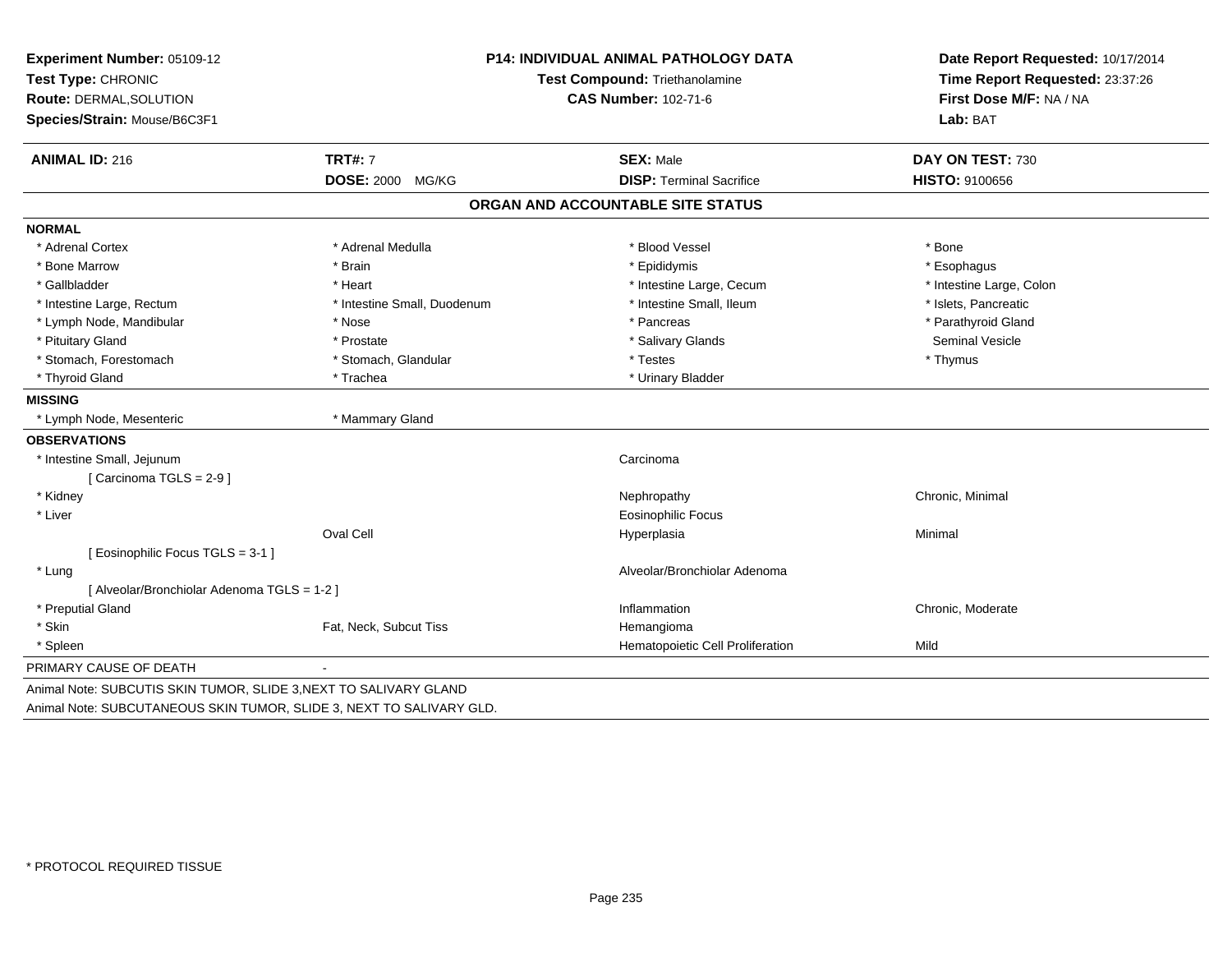| Experiment Number: 05109-12<br>Test Type: CHRONIC<br>Route: DERMAL, SOLUTION<br>Species/Strain: Mouse/B6C3F1 |                             | <b>P14: INDIVIDUAL ANIMAL PATHOLOGY DATA</b><br>Test Compound: Triethanolamine<br><b>CAS Number: 102-71-6</b> |                            |
|--------------------------------------------------------------------------------------------------------------|-----------------------------|---------------------------------------------------------------------------------------------------------------|----------------------------|
| <b>ANIMAL ID: 217</b>                                                                                        | <b>TRT#: 7</b>              | <b>SEX: Male</b>                                                                                              | DAY ON TEST: 729           |
|                                                                                                              | <b>DOSE: 2000 MG/KG</b>     | <b>DISP: Terminal Sacrifice</b>                                                                               | <b>HISTO: 9100657</b>      |
|                                                                                                              |                             | ORGAN AND ACCOUNTABLE SITE STATUS                                                                             |                            |
| <b>NORMAL</b>                                                                                                |                             |                                                                                                               |                            |
| * Adrenal Cortex                                                                                             | * Adrenal Medulla           | * Blood Vessel                                                                                                | * Bone                     |
| * Bone Marrow                                                                                                | * Brain                     | * Epididymis                                                                                                  | * Esophagus                |
| * Gallbladder                                                                                                | * Heart                     | * Intestine Large, Cecum                                                                                      | * Intestine Large, Colon   |
| * Intestine Large, Rectum                                                                                    | * Intestine Small, Duodenum | * Intestine Small, Ileum                                                                                      | * Intestine Small, Jejunum |
| * Islets, Pancreatic                                                                                         | * Lung                      | * Lymph Node, Mandibular                                                                                      | * Lymph Node, Mesenteric   |
| * Nose                                                                                                       | * Pancreas                  | * Parathyroid Gland                                                                                           | * Pituitary Gland          |
| * Prostate                                                                                                   | * Salivary Glands           | <b>Seminal Vesicle</b>                                                                                        | * Skin                     |
| * Spleen                                                                                                     | * Stomach, Forestomach      | * Stomach, Glandular                                                                                          | * Testes                   |
| * Thymus                                                                                                     | * Thyroid Gland             | * Trachea                                                                                                     | * Urinary Bladder          |
| <b>MISSING</b>                                                                                               |                             |                                                                                                               |                            |
| * Mammary Gland                                                                                              |                             |                                                                                                               |                            |
| <b>OBSERVATIONS</b>                                                                                          |                             |                                                                                                               |                            |
| * Kidney                                                                                                     |                             | Nephropathy                                                                                                   | Chronic, Mild              |
| * Liver                                                                                                      |                             | <b>Cytoplasmic Alteration</b>                                                                                 | Moderate                   |
|                                                                                                              |                             | <b>Eosinophilic Focus</b>                                                                                     |                            |
|                                                                                                              |                             | Hepatocellular Adenoma                                                                                        | Multiple                   |
|                                                                                                              | <b>Oval Cell</b>            | Hyperplasia                                                                                                   | Mild                       |
|                                                                                                              |                             | Karyomegaly                                                                                                   | Moderate                   |
| [Eosinophilic Focus TGLS = 5-1,5-2]                                                                          |                             |                                                                                                               |                            |
| [ Hepatocellular Adenoma TGLS = 2-11,3-9,4-10 ]                                                              |                             |                                                                                                               |                            |
| * Preputial Gland                                                                                            | Duct                        | Ectasia                                                                                                       | Moderate                   |
| [Ectasia TGLS = $1-6$ ]                                                                                      |                             |                                                                                                               |                            |
| PRIMARY CAUSE OF DEATH                                                                                       |                             |                                                                                                               |                            |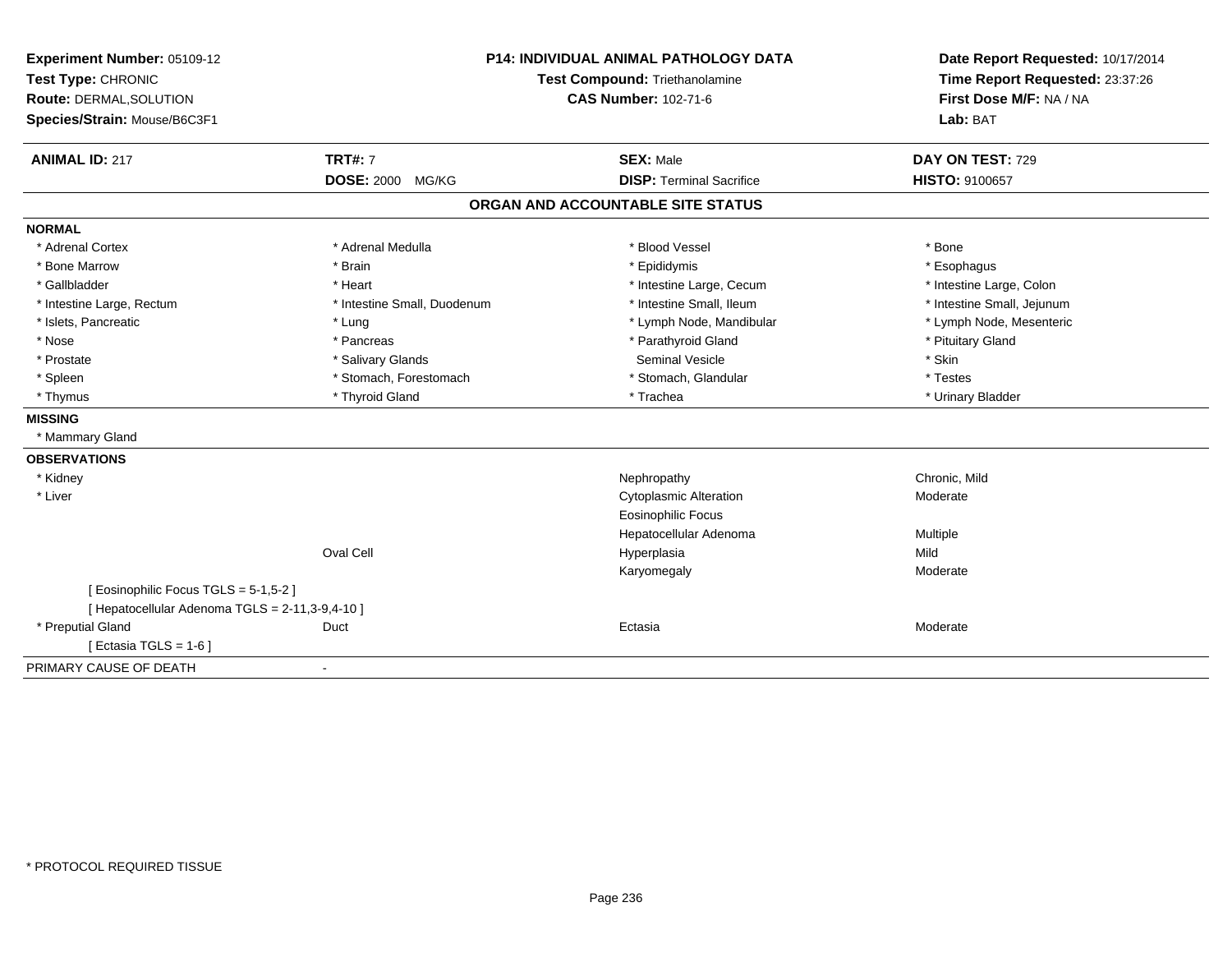| Experiment Number: 05109-12<br>Test Type: CHRONIC<br>Route: DERMAL, SOLUTION<br>Species/Strain: Mouse/B6C3F1 | P14: INDIVIDUAL ANIMAL PATHOLOGY DATA<br>Test Compound: Triethanolamine<br><b>CAS Number: 102-71-6</b> |                                   | Date Report Requested: 10/17/2014<br>Time Report Requested: 23:37:26<br>First Dose M/F: NA / NA<br>Lab: BAT |
|--------------------------------------------------------------------------------------------------------------|--------------------------------------------------------------------------------------------------------|-----------------------------------|-------------------------------------------------------------------------------------------------------------|
| <b>ANIMAL ID: 218</b>                                                                                        | <b>TRT#: 7</b>                                                                                         | <b>SEX: Male</b>                  | DAY ON TEST: 606                                                                                            |
|                                                                                                              | <b>DOSE: 2000 MG/KG</b>                                                                                | <b>DISP:</b> Moribund Sacrifice   | HISTO: 9100658                                                                                              |
|                                                                                                              |                                                                                                        | ORGAN AND ACCOUNTABLE SITE STATUS |                                                                                                             |
| <b>NORMAL</b>                                                                                                |                                                                                                        |                                   |                                                                                                             |
| * Blood Vessel                                                                                               | * Bone                                                                                                 | * Bone Marrow                     | * Brain                                                                                                     |
| * Epididymis                                                                                                 | * Esophagus                                                                                            | * Gallbladder                     | * Intestine Large, Cecum                                                                                    |
| * Intestine Large, Colon                                                                                     | * Intestine Large, Rectum                                                                              | * Intestine Small, Duodenum       | * Intestine Small, Ileum                                                                                    |
| * Intestine Small, Jejunum                                                                                   | * Islets, Pancreatic                                                                                   | * Lung                            | * Lymph Node, Mandibular                                                                                    |
| * Nose                                                                                                       | * Pancreas                                                                                             | * Parathyroid Gland               | * Pituitary Gland                                                                                           |
| * Prostate                                                                                                   | * Salivary Glands                                                                                      | <b>Seminal Vesicle</b>            | * Skin                                                                                                      |
| * Spleen                                                                                                     | * Stomach, Forestomach                                                                                 | * Stomach, Glandular              | * Testes                                                                                                    |
| * Thyroid Gland                                                                                              | * Trachea                                                                                              | * Urinary Bladder                 |                                                                                                             |
| <b>MISSING</b>                                                                                               |                                                                                                        |                                   |                                                                                                             |
| * Lymph Node, Mesenteric                                                                                     | * Mammary Gland                                                                                        |                                   |                                                                                                             |
| <b>OBSERVATIONS</b>                                                                                          |                                                                                                        |                                   |                                                                                                             |
| * Adrenal Cortex                                                                                             |                                                                                                        | Necrosis                          | Marked                                                                                                      |
| * Adrenal Medulla                                                                                            |                                                                                                        | <b>Necrosis</b>                   | Marked                                                                                                      |
| <b>Harderian Gland</b>                                                                                       |                                                                                                        | Adenoma                           |                                                                                                             |
| * Heart                                                                                                      |                                                                                                        | Degeneration                      | Chronic, Mild                                                                                               |
| * Kidney                                                                                                     |                                                                                                        | Nephropathy                       | Chronic, Marked                                                                                             |
| * Liver                                                                                                      |                                                                                                        | <b>Cytoplasmic Alteration</b>     | Moderate                                                                                                    |
|                                                                                                              |                                                                                                        | Hepatocellular Carcinoma          | Multiple                                                                                                    |
|                                                                                                              | Oval Cell                                                                                              | Hyperplasia                       | Minimal                                                                                                     |
|                                                                                                              |                                                                                                        | Karyomegaly                       | Moderate                                                                                                    |
| [ Hepatocellular Carcinoma TGLS = 2-9,3-1,4-10 ]                                                             |                                                                                                        |                                   |                                                                                                             |
| * Preputial Gland                                                                                            | Duct                                                                                                   | Ectasia                           | Moderate                                                                                                    |
|                                                                                                              |                                                                                                        | Inflammation                      | Chronic Active, Moderate                                                                                    |
| [ Ectasia TGLS = $1-6$ ]                                                                                     |                                                                                                        |                                   |                                                                                                             |
| [Inflammation TGLS = $1-6$ ]                                                                                 |                                                                                                        |                                   |                                                                                                             |
| * Thymus                                                                                                     |                                                                                                        | Atrophy                           | Moderate                                                                                                    |
| PRIMARY CAUSE OF DEATH                                                                                       |                                                                                                        |                                   |                                                                                                             |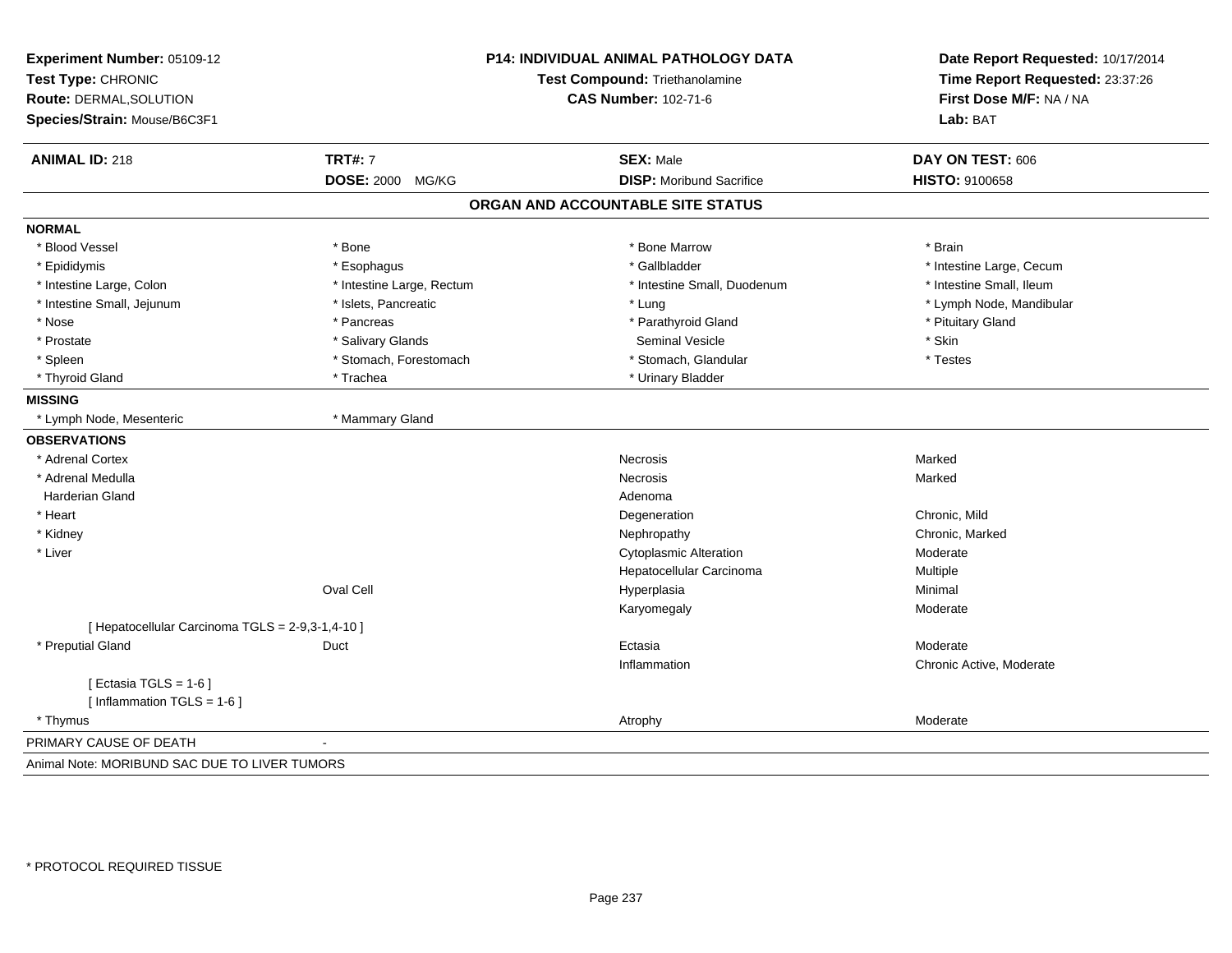| Experiment Number: 05109-12<br>Test Type: CHRONIC<br>Route: DERMAL, SOLUTION<br>Species/Strain: Mouse/B6C3F1 | <b>P14: INDIVIDUAL ANIMAL PATHOLOGY DATA</b><br>Test Compound: Triethanolamine<br><b>CAS Number: 102-71-6</b> |                                   | Date Report Requested: 10/17/2014<br>Time Report Requested: 23:37:26<br>First Dose M/F: NA / NA<br>Lab: BAT |
|--------------------------------------------------------------------------------------------------------------|---------------------------------------------------------------------------------------------------------------|-----------------------------------|-------------------------------------------------------------------------------------------------------------|
| <b>ANIMAL ID: 219</b>                                                                                        | <b>TRT#: 7</b>                                                                                                | <b>SEX: Male</b>                  | DAY ON TEST: 579                                                                                            |
|                                                                                                              | <b>DOSE: 2000 MG/KG</b>                                                                                       | <b>DISP:</b> Moribund Sacrifice   | HISTO: 9100659                                                                                              |
|                                                                                                              |                                                                                                               | ORGAN AND ACCOUNTABLE SITE STATUS |                                                                                                             |
| <b>NORMAL</b>                                                                                                |                                                                                                               |                                   |                                                                                                             |
| * Adrenal Cortex                                                                                             | * Adrenal Medulla                                                                                             | * Blood Vessel                    | * Bone                                                                                                      |
| * Bone Marrow                                                                                                | * Brain                                                                                                       | * Epididymis                      | * Esophagus                                                                                                 |
| * Gallbladder                                                                                                | * Heart                                                                                                       | * Intestine Large, Cecum          | * Intestine Large, Colon                                                                                    |
| * Intestine Large, Rectum                                                                                    | * Intestine Small, Duodenum                                                                                   | * Intestine Small, Ileum          | * Intestine Small, Jejunum                                                                                  |
| * Islets, Pancreatic                                                                                         | * Kidney                                                                                                      | * Lymph Node, Mandibular          | * Lymph Node, Mesenteric                                                                                    |
| * Nose                                                                                                       | * Pancreas                                                                                                    | * Parathyroid Gland               | * Pituitary Gland                                                                                           |
| * Prostate                                                                                                   | * Salivary Glands                                                                                             | <b>Seminal Vesicle</b>            | * Spleen                                                                                                    |
| * Stomach, Forestomach                                                                                       | * Stomach, Glandular                                                                                          | * Testes                          | * Thyroid Gland                                                                                             |
| * Trachea                                                                                                    | * Urinary Bladder                                                                                             |                                   |                                                                                                             |
| <b>MISSING</b>                                                                                               |                                                                                                               |                                   |                                                                                                             |
| * Mammary Gland                                                                                              |                                                                                                               |                                   |                                                                                                             |
| <b>INSUFFICIENT TISSUE</b>                                                                                   |                                                                                                               |                                   |                                                                                                             |
| * Thymus                                                                                                     |                                                                                                               |                                   |                                                                                                             |
| <b>OBSERVATIONS</b>                                                                                          |                                                                                                               |                                   |                                                                                                             |
| * Liver                                                                                                      |                                                                                                               | <b>Basophilic Focus</b>           |                                                                                                             |
|                                                                                                              |                                                                                                               | <b>Eosinophilic Focus</b>         |                                                                                                             |
|                                                                                                              |                                                                                                               | Hepatocellular Adenoma            | Multiple                                                                                                    |
| [ Hepatocellular Adenoma TGLS = 4-10 ]                                                                       |                                                                                                               |                                   |                                                                                                             |
| * Lung                                                                                                       |                                                                                                               | Alveolar/Bronchiolar Carcinoma    |                                                                                                             |
| [ Alveolar/Bronchiolar Carcinoma TGLS = 3-2 ]                                                                |                                                                                                               |                                   |                                                                                                             |
| * Preputial Gland                                                                                            | Duct                                                                                                          | Ectasia                           | Moderate                                                                                                    |
| * Skin                                                                                                       | SOA-No Mass                                                                                                   | Acanthosis                        | Mild                                                                                                        |
|                                                                                                              | Inguinal                                                                                                      | Inflammation                      | Chronic, Minimal                                                                                            |
|                                                                                                              | SOA-No Mass                                                                                                   | Inflammation                      | Chronic, Moderate                                                                                           |
|                                                                                                              | SOA-No Mass                                                                                                   | Ulcer                             | Moderate                                                                                                    |
| [ Ulcer TGLS = $2-9$ ]                                                                                       |                                                                                                               |                                   |                                                                                                             |
| PRIMARY CAUSE OF DEATH                                                                                       |                                                                                                               |                                   |                                                                                                             |
| Animal Note: NO MORE THYMUS AVAILABLE IN WET, CUT THRU ON SLIDE                                              |                                                                                                               |                                   |                                                                                                             |

Animal Note: MORIBUND SAC. DUE TO LUNG TUMOR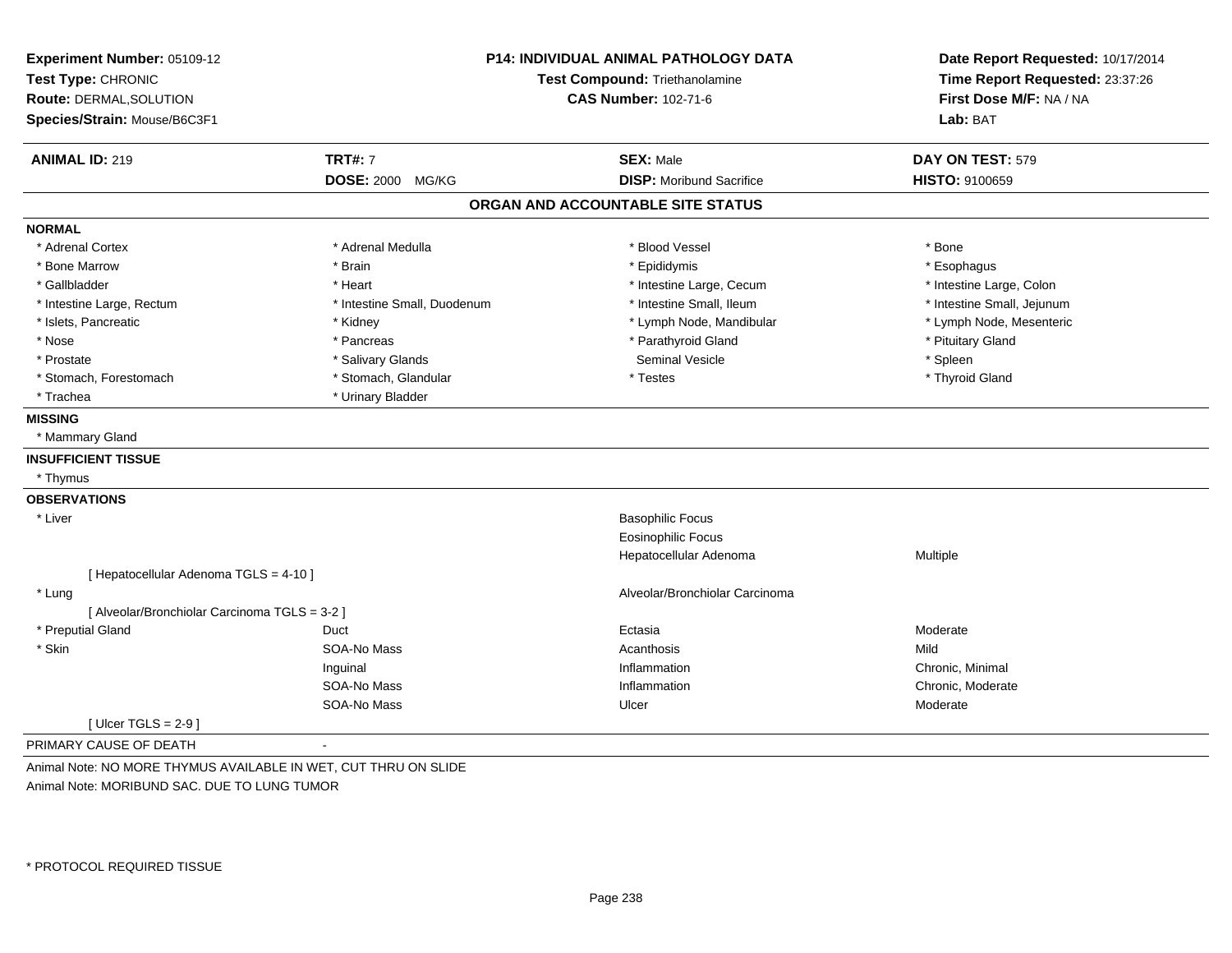| <b>Experiment Number: 05109-12</b><br><b>Test Type: CHRONIC</b><br><b>Route: DERMAL, SOLUTION</b><br>Species/Strain: Mouse/B6C3F1 | <b>P14: INDIVIDUAL ANIMAL PATHOLOGY DATA</b><br><b>Test Compound: Triethanolamine</b><br><b>CAS Number: 102-71-6</b> |                                                     | Date Report Requested: 10/17/2014<br>Time Report Requested: 23:37:26<br>First Dose M/F: NA / NA<br>Lab: BAT |
|-----------------------------------------------------------------------------------------------------------------------------------|----------------------------------------------------------------------------------------------------------------------|-----------------------------------------------------|-------------------------------------------------------------------------------------------------------------|
| <b>ANIMAL ID: 219</b>                                                                                                             | <b>TRT#: 7</b><br><b>DOSE: 2000</b><br>MG/KG                                                                         | <b>SEX: Male</b><br><b>DISP:</b> Moribund Sacrifice | <b>DAY ON TEST: 579</b><br><b>HISTO: 9100659</b>                                                            |
|                                                                                                                                   |                                                                                                                      | ORGAN AND ACCOUNTABLE SITE STATUS                   |                                                                                                             |
| Animal Note: DISCOLORED SKIN NOT APPERENT ON MICRO.                                                                               |                                                                                                                      |                                                     |                                                                                                             |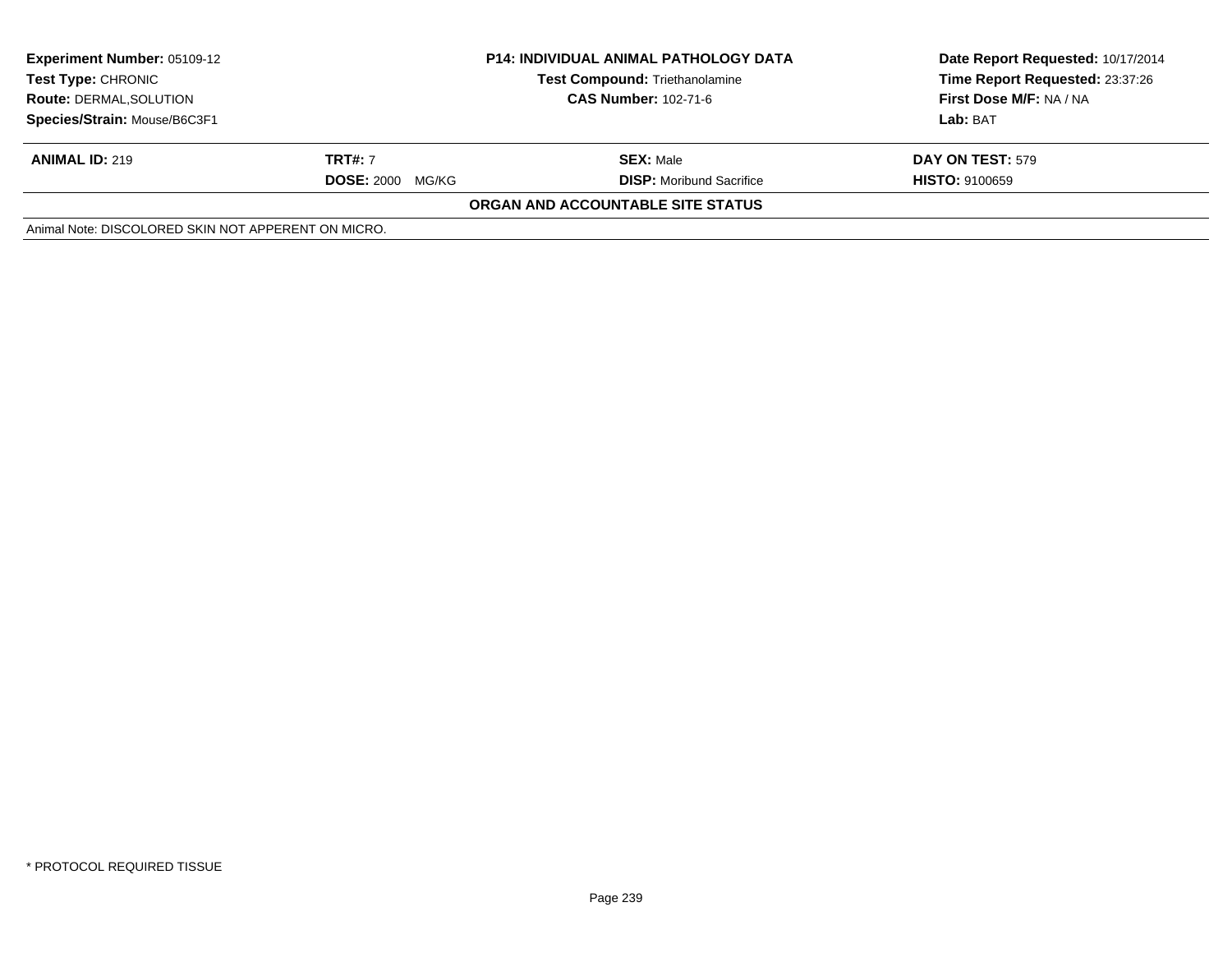| <b>P14: INDIVIDUAL ANIMAL PATHOLOGY DATA</b><br>Experiment Number: 05109-12<br>Test Type: CHRONIC<br>Test Compound: Triethanolamine<br><b>CAS Number: 102-71-6</b><br>Route: DERMAL, SOLUTION<br>Species/Strain: Mouse/B6C3F1 |                          | Date Report Requested: 10/17/2014<br>Time Report Requested: 23:37:26<br>First Dose M/F: NA / NA<br>Lab: BAT |                           |
|-------------------------------------------------------------------------------------------------------------------------------------------------------------------------------------------------------------------------------|--------------------------|-------------------------------------------------------------------------------------------------------------|---------------------------|
| <b>ANIMAL ID: 220</b>                                                                                                                                                                                                         | <b>TRT#: 7</b>           | <b>SEX: Male</b>                                                                                            | DAY ON TEST: 729          |
|                                                                                                                                                                                                                               | DOSE: 2000 MG/KG         | <b>DISP: Terminal Sacrifice</b>                                                                             | HISTO: 9100660            |
|                                                                                                                                                                                                                               |                          | ORGAN AND ACCOUNTABLE SITE STATUS                                                                           |                           |
| <b>NORMAL</b>                                                                                                                                                                                                                 |                          |                                                                                                             |                           |
| * Adrenal Medulla                                                                                                                                                                                                             | * Blood Vessel           | * Bone                                                                                                      | * Bone Marrow             |
| * Brain                                                                                                                                                                                                                       | * Epididymis             | * Esophagus                                                                                                 | * Gallbladder             |
| * Heart                                                                                                                                                                                                                       | * Intestine Large, Cecum | * Intestine Large, Colon                                                                                    | * Intestine Large, Rectum |
| * Intestine Small, Duodenum                                                                                                                                                                                                   | * Intestine Small, Ileum | * Intestine Small, Jejunum                                                                                  | * Islets, Pancreatic      |
| * Lymph Node, Mandibular                                                                                                                                                                                                      | * Lymph Node, Mesenteric | * Nose                                                                                                      | * Pancreas                |
| * Parathyroid Gland                                                                                                                                                                                                           | * Pituitary Gland        | * Salivary Glands                                                                                           | <b>Seminal Vesicle</b>    |
| * Skin                                                                                                                                                                                                                        | * Stomach, Forestomach   | * Stomach, Glandular                                                                                        | * Testes                  |
| * Trachea                                                                                                                                                                                                                     | * Urinary Bladder        |                                                                                                             |                           |
| <b>MISSING</b>                                                                                                                                                                                                                |                          |                                                                                                             |                           |
| * Mammary Gland                                                                                                                                                                                                               |                          |                                                                                                             |                           |
| <b>OBSERVATIONS</b>                                                                                                                                                                                                           |                          |                                                                                                             |                           |
| * Adrenal Cortex                                                                                                                                                                                                              |                          | Vacuolization Cytoplasmic                                                                                   | Mild                      |
| * Kidney                                                                                                                                                                                                                      |                          | Nephropathy                                                                                                 | Chronic, Mild             |
| * Liver                                                                                                                                                                                                                       |                          | Hemangiosarcoma                                                                                             |                           |
| [Hemangiosarcoma TGLS = 4-9]                                                                                                                                                                                                  |                          |                                                                                                             |                           |
| * Lung                                                                                                                                                                                                                        | Alveolar Epith           | Hyperplasia                                                                                                 | Macrophage, Moderate      |
| * Preputial Gland                                                                                                                                                                                                             | Duct                     | Ectasia                                                                                                     | Moderate                  |
| [ Ectasia TGLS = $1-6$ ]                                                                                                                                                                                                      |                          |                                                                                                             |                           |
| * Prostate                                                                                                                                                                                                                    |                          | Hemangiosarcoma                                                                                             |                           |
| [Hemangiosarcoma TGLS = 2-8]                                                                                                                                                                                                  |                          |                                                                                                             |                           |
| * Spleen                                                                                                                                                                                                                      |                          | Hemangiosarcoma                                                                                             |                           |
| [Hemangiosarcoma TGLS = 3-10]                                                                                                                                                                                                 |                          |                                                                                                             |                           |
| * Thymus                                                                                                                                                                                                                      |                          | Atrophy                                                                                                     | Moderate                  |
| * Thyroid Gland                                                                                                                                                                                                               | <b>Follicular Cel</b>    | Hyperplasia                                                                                                 | Mild                      |
| PRIMARY CAUSE OF DEATH                                                                                                                                                                                                        | $\blacksquare$           |                                                                                                             |                           |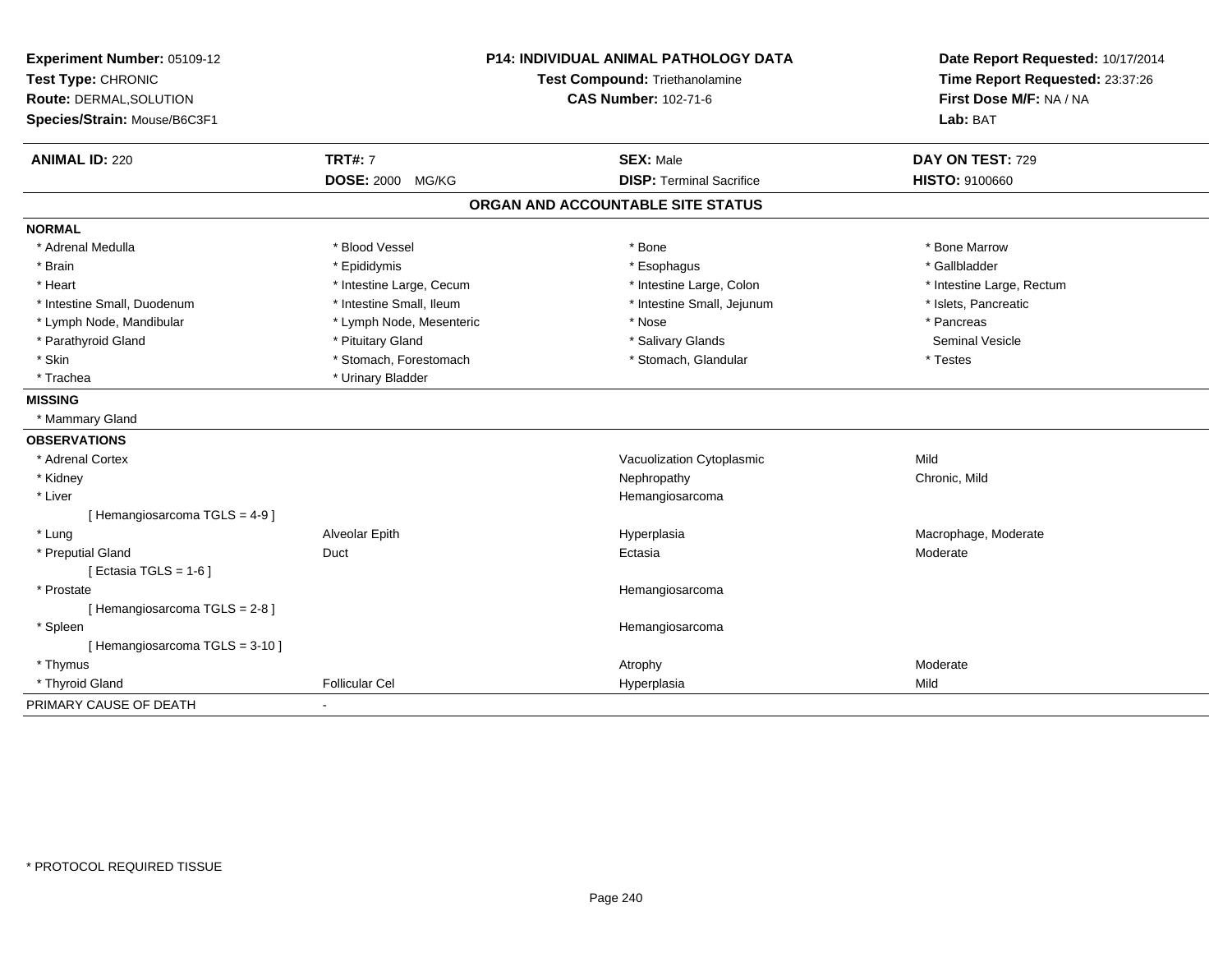| Experiment Number: 05109-12<br>Test Type: CHRONIC<br>Route: DERMAL, SOLUTION<br>Species/Strain: Mouse/B6C3F1 |                             | <b>P14: INDIVIDUAL ANIMAL PATHOLOGY DATA</b><br>Test Compound: Triethanolamine<br><b>CAS Number: 102-71-6</b> | Date Report Requested: 10/17/2014<br>Time Report Requested: 23:37:26<br>First Dose M/F: NA / NA<br>Lab: BAT |
|--------------------------------------------------------------------------------------------------------------|-----------------------------|---------------------------------------------------------------------------------------------------------------|-------------------------------------------------------------------------------------------------------------|
| <b>ANIMAL ID: 221</b>                                                                                        | <b>TRT#: 7</b>              | <b>SEX: Male</b>                                                                                              | DAY ON TEST: 732                                                                                            |
|                                                                                                              | <b>DOSE: 2000</b><br>MG/KG  | <b>DISP: Terminal Sacrifice</b>                                                                               | HISTO: 9100661                                                                                              |
|                                                                                                              |                             | ORGAN AND ACCOUNTABLE SITE STATUS                                                                             |                                                                                                             |
| <b>NORMAL</b>                                                                                                |                             |                                                                                                               |                                                                                                             |
| * Adrenal Cortex                                                                                             | * Adrenal Medulla           | * Blood Vessel                                                                                                | * Bone                                                                                                      |
| * Bone Marrow                                                                                                | * Brain                     | * Epididymis                                                                                                  | * Esophagus                                                                                                 |
| * Gallbladder                                                                                                | * Heart                     | * Intestine Large, Cecum                                                                                      | * Intestine Large, Colon                                                                                    |
| * Intestine Large, Rectum                                                                                    | * Intestine Small, Duodenum | * Intestine Small, Ileum                                                                                      | * Intestine Small, Jejunum                                                                                  |
| * Islets, Pancreatic                                                                                         | * Lung                      | * Lymph Node, Mandibular                                                                                      | * Lymph Node, Mesenteric                                                                                    |
| * Nose                                                                                                       | * Pancreas                  | * Parathyroid Gland                                                                                           | * Pituitary Gland                                                                                           |
| * Preputial Gland                                                                                            | * Prostate                  | * Salivary Glands                                                                                             | <b>Seminal Vesicle</b>                                                                                      |
| * Skin                                                                                                       | * Spleen                    | * Stomach, Forestomach                                                                                        | * Stomach, Glandular                                                                                        |
| * Testes                                                                                                     | * Thymus                    | * Thyroid Gland                                                                                               | * Trachea                                                                                                   |
| * Urinary Bladder                                                                                            |                             |                                                                                                               |                                                                                                             |
| <b>MISSING</b>                                                                                               |                             |                                                                                                               |                                                                                                             |
| * Mammary Gland                                                                                              |                             |                                                                                                               |                                                                                                             |
| <b>OBSERVATIONS</b>                                                                                          |                             |                                                                                                               |                                                                                                             |
| * Kidney                                                                                                     |                             | Nephropathy                                                                                                   | Chronic, Minimal                                                                                            |
| * Liver                                                                                                      |                             | Hepatocellular Adenoma                                                                                        | <b>Multiple</b>                                                                                             |
| [Hepatocellular Adenoma TGLS = 1-9,2-10]                                                                     |                             |                                                                                                               |                                                                                                             |
| PRIMARY CAUSE OF DEATH                                                                                       |                             |                                                                                                               |                                                                                                             |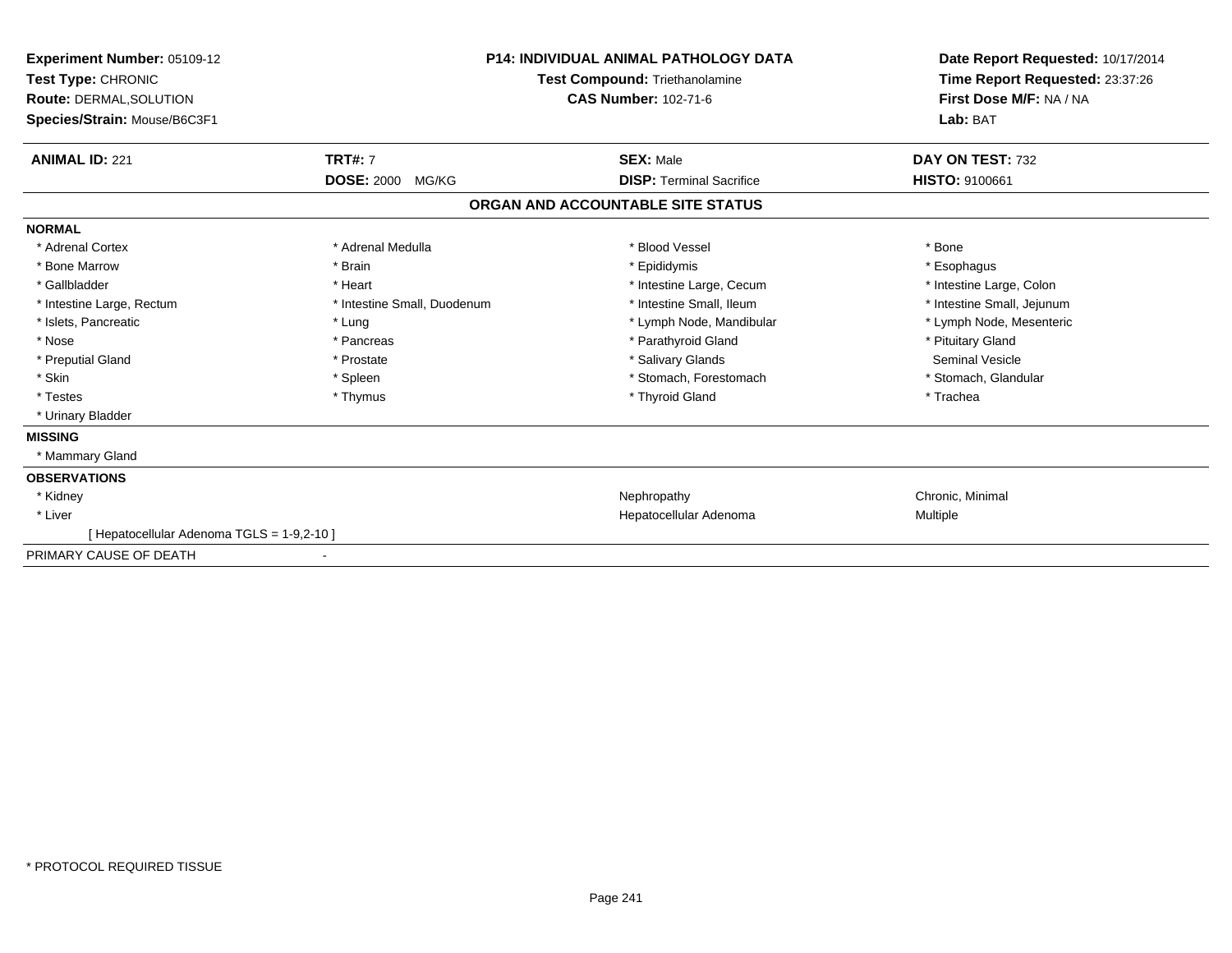| Experiment Number: 05109-12                    | <b>P14: INDIVIDUAL ANIMAL PATHOLOGY DATA</b> |                                   | Date Report Requested: 10/17/2014 |  |
|------------------------------------------------|----------------------------------------------|-----------------------------------|-----------------------------------|--|
| Test Type: CHRONIC                             |                                              | Test Compound: Triethanolamine    | Time Report Requested: 23:37:26   |  |
| Route: DERMAL, SOLUTION                        |                                              | <b>CAS Number: 102-71-6</b>       | First Dose M/F: NA / NA           |  |
| Species/Strain: Mouse/B6C3F1                   |                                              |                                   | Lab: BAT                          |  |
| <b>ANIMAL ID: 222</b>                          | <b>TRT#: 7</b>                               | <b>SEX: Male</b>                  | DAY ON TEST: 724                  |  |
|                                                | <b>DOSE: 2000 MG/KG</b>                      | <b>DISP:</b> Moribund Sacrifice   | <b>HISTO: 9100662</b>             |  |
|                                                |                                              | ORGAN AND ACCOUNTABLE SITE STATUS |                                   |  |
| <b>NORMAL</b>                                  |                                              |                                   |                                   |  |
| * Adrenal Medulla                              | * Blood Vessel                               | * Bone                            | * Bone Marrow                     |  |
| * Brain                                        | * Epididymis                                 | * Esophagus                       | * Gallbladder                     |  |
| * Heart                                        | * Intestine Large, Cecum                     | * Intestine Large, Colon          | * Intestine Large, Rectum         |  |
| * Intestine Small, Duodenum                    | * Intestine Small, Ileum                     | * Intestine Small, Jejunum        | * Islets, Pancreatic              |  |
| * Lung                                         | * Lymph Node, Mandibular                     | * Lymph Node, Mesenteric          | * Nose                            |  |
| * Pancreas                                     | * Parathyroid Gland                          | * Pituitary Gland                 | * Prostate                        |  |
| * Salivary Glands                              | <b>Seminal Vesicle</b>                       | * Skin                            | * Spleen                          |  |
| * Stomach, Forestomach                         | * Stomach, Glandular                         | * Testes                          | * Thyroid Gland                   |  |
| * Trachea                                      | * Urinary Bladder                            |                                   |                                   |  |
| <b>MISSING</b>                                 |                                              |                                   |                                   |  |
| * Mammary Gland                                |                                              |                                   |                                   |  |
| <b>OBSERVATIONS</b>                            |                                              |                                   |                                   |  |
| * Adrenal Cortex                               |                                              | Hyperplasia                       | Mild                              |  |
| * Kidney                                       |                                              | Nephropathy                       | Chronic, Mild                     |  |
| * Liver                                        |                                              | <b>Eosinophilic Focus</b>         |                                   |  |
|                                                |                                              | Hepatocellular Adenoma            |                                   |  |
| * Preputial Gland                              | Duct                                         | Ectasia                           | Mild                              |  |
|                                                |                                              | Inflammation                      | Chronic Active, Moderate          |  |
| [ Inflammation TGLS = $1-6$ ]                  |                                              |                                   |                                   |  |
| * Thymus                                       |                                              | Atrophy                           | Moderate                          |  |
| PRIMARY CAUSE OF DEATH                         |                                              |                                   |                                   |  |
| Animal Note: MORIBUND SAC DUE TO MISSING TEETH |                                              |                                   |                                   |  |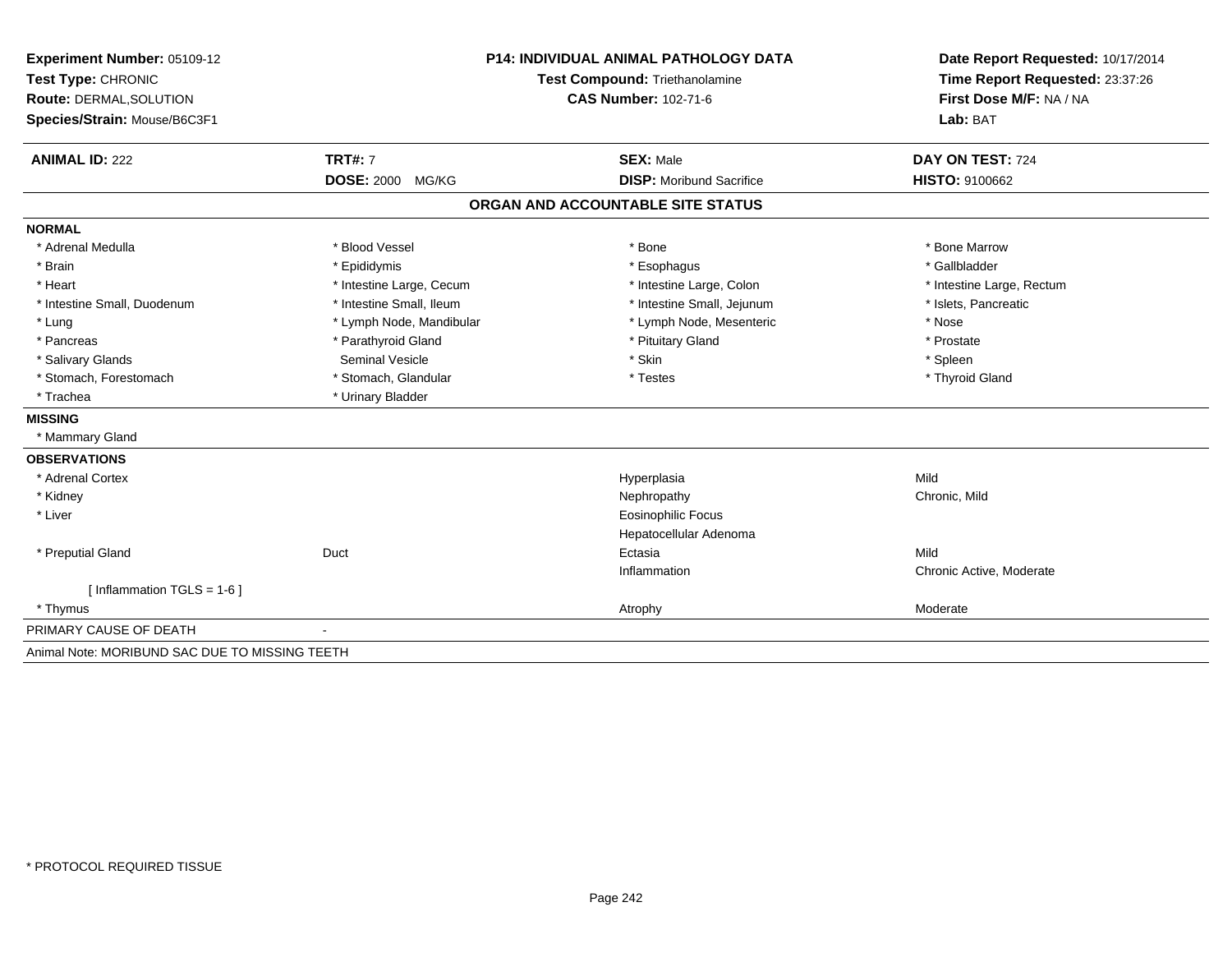| Experiment Number: 05109-12                   | <b>P14: INDIVIDUAL ANIMAL PATHOLOGY DATA</b><br>Test Compound: Triethanolamine<br><b>CAS Number: 102-71-6</b> |                                   | Date Report Requested: 10/17/2014<br>Time Report Requested: 23:37:26 |  |
|-----------------------------------------------|---------------------------------------------------------------------------------------------------------------|-----------------------------------|----------------------------------------------------------------------|--|
| Test Type: CHRONIC                            |                                                                                                               |                                   |                                                                      |  |
| <b>Route: DERMAL, SOLUTION</b>                |                                                                                                               |                                   | First Dose M/F: NA / NA                                              |  |
| Species/Strain: Mouse/B6C3F1                  |                                                                                                               |                                   | Lab: BAT                                                             |  |
| <b>ANIMAL ID: 223</b>                         | <b>TRT#: 7</b>                                                                                                | <b>SEX: Male</b>                  | DAY ON TEST: 731                                                     |  |
|                                               | <b>DOSE: 2000 MG/KG</b>                                                                                       | <b>DISP: Terminal Sacrifice</b>   | <b>HISTO: 9100663</b>                                                |  |
|                                               |                                                                                                               | ORGAN AND ACCOUNTABLE SITE STATUS |                                                                      |  |
| <b>NORMAL</b>                                 |                                                                                                               |                                   |                                                                      |  |
| * Adrenal Medulla                             | * Blood Vessel                                                                                                | * Bone                            | * Bone Marrow                                                        |  |
| * Brain                                       | * Epididymis                                                                                                  | * Esophagus                       | * Gallbladder                                                        |  |
| * Heart                                       | * Intestine Large, Cecum                                                                                      | * Intestine Large, Colon          | * Intestine Large, Rectum                                            |  |
| * Intestine Small, Duodenum                   | * Intestine Small, Ileum                                                                                      | * Intestine Small, Jejunum        | * Islets, Pancreatic                                                 |  |
| * Lung                                        | * Lymph Node, Mandibular                                                                                      | * Lymph Node, Mesenteric          | * Nose                                                               |  |
| * Pancreas                                    | * Parathyroid Gland                                                                                           | * Pituitary Gland                 | * Preputial Gland                                                    |  |
| * Prostate                                    | * Salivary Glands                                                                                             | Seminal Vesicle                   | * Spleen                                                             |  |
| * Stomach, Forestomach                        | * Stomach, Glandular                                                                                          | * Testes                          | * Thyroid Gland                                                      |  |
| * Trachea                                     | * Urinary Bladder                                                                                             |                                   |                                                                      |  |
| <b>MISSING</b>                                |                                                                                                               |                                   |                                                                      |  |
| * Mammary Gland                               |                                                                                                               |                                   |                                                                      |  |
| <b>OBSERVATIONS</b>                           |                                                                                                               |                                   |                                                                      |  |
| * Adrenal Cortex                              |                                                                                                               | Hypertrophy                       | Mild                                                                 |  |
| * Kidney                                      |                                                                                                               | Nephropathy                       | Chronic, Mild                                                        |  |
| * Liver                                       |                                                                                                               | Hepatocellular Adenoma            | Multiple                                                             |  |
| [ Hepatocellular Adenoma TGLS = 1-9,2-9,3-1 ] |                                                                                                               |                                   |                                                                      |  |
| * Skin                                        | SOA-No Mass                                                                                                   | Acanthosis                        | Mild                                                                 |  |
|                                               | Hair Follicle, SOA-No Mass, Sebaceous GI                                                                      | Atrophy                           | Minimal                                                              |  |
| * Thymus                                      |                                                                                                               | Atrophy                           | Mild                                                                 |  |
| PRIMARY CAUSE OF DEATH                        | $\qquad \qquad \blacksquare$                                                                                  |                                   |                                                                      |  |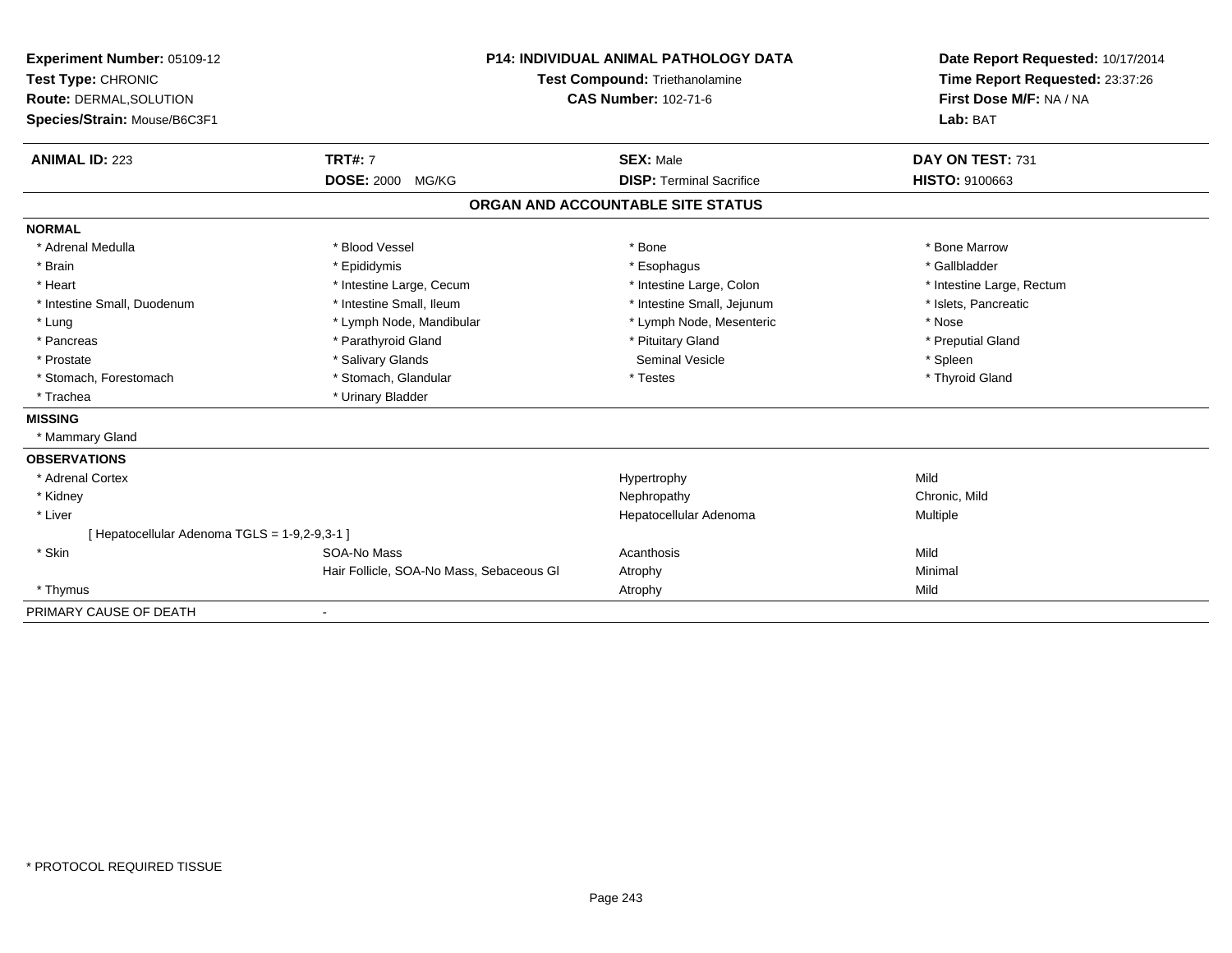| Experiment Number: 05109-12<br>Test Type: CHRONIC<br><b>Route: DERMAL, SOLUTION</b><br>Species/Strain: Mouse/B6C3F1<br><b>ANIMAL ID: 224</b> | <b>TRT#: 7</b>                           | <b>P14: INDIVIDUAL ANIMAL PATHOLOGY DATA</b><br>Test Compound: Triethanolamine<br><b>CAS Number: 102-71-6</b><br><b>SEX: Male</b> | Date Report Requested: 10/17/2014<br>Time Report Requested: 23:37:26<br>First Dose M/F: NA / NA<br>Lab: BAT<br>DAY ON TEST: 731 |
|----------------------------------------------------------------------------------------------------------------------------------------------|------------------------------------------|-----------------------------------------------------------------------------------------------------------------------------------|---------------------------------------------------------------------------------------------------------------------------------|
|                                                                                                                                              | <b>DOSE: 2000</b><br>MG/KG               | <b>DISP: Terminal Sacrifice</b>                                                                                                   | <b>HISTO: 9100664</b>                                                                                                           |
|                                                                                                                                              |                                          | ORGAN AND ACCOUNTABLE SITE STATUS                                                                                                 |                                                                                                                                 |
| <b>NORMAL</b>                                                                                                                                |                                          |                                                                                                                                   |                                                                                                                                 |
| * Adrenal Cortex                                                                                                                             | * Adrenal Medulla                        | * Blood Vessel                                                                                                                    | * Bone                                                                                                                          |
| * Bone Marrow                                                                                                                                | * Brain                                  | * Epididymis                                                                                                                      | * Esophagus                                                                                                                     |
| * Gallbladder                                                                                                                                | * Heart                                  | * Intestine Large, Cecum                                                                                                          | * Intestine Large, Colon                                                                                                        |
| * Intestine Large, Rectum                                                                                                                    | * Intestine Small, Duodenum              | * Intestine Small, Ileum                                                                                                          | * Intestine Small, Jejunum                                                                                                      |
| * Islets, Pancreatic                                                                                                                         | * Lung                                   | * Lymph Node, Mandibular                                                                                                          | * Lymph Node, Mesenteric                                                                                                        |
| * Nose                                                                                                                                       | * Pancreas                               | * Parathyroid Gland                                                                                                               | * Pituitary Gland                                                                                                               |
| * Preputial Gland                                                                                                                            | * Prostate                               | * Salivary Glands                                                                                                                 | Seminal Vesicle                                                                                                                 |
| * Spleen                                                                                                                                     | * Stomach. Forestomach                   | * Stomach, Glandular                                                                                                              | * Testes                                                                                                                        |
| * Thymus                                                                                                                                     | * Trachea                                | * Urinary Bladder                                                                                                                 |                                                                                                                                 |
| <b>MISSING</b>                                                                                                                               |                                          |                                                                                                                                   |                                                                                                                                 |
| * Mammary Gland                                                                                                                              |                                          |                                                                                                                                   |                                                                                                                                 |
| <b>OBSERVATIONS</b>                                                                                                                          |                                          |                                                                                                                                   |                                                                                                                                 |
| * Kidney                                                                                                                                     |                                          | Nephropathy                                                                                                                       | Chronic, Minimal                                                                                                                |
| * Liver                                                                                                                                      |                                          | <b>Eosinophilic Focus</b>                                                                                                         |                                                                                                                                 |
|                                                                                                                                              |                                          | Hepatocellular Adenoma                                                                                                            | Multiple                                                                                                                        |
| [ Hepatocellular Adenoma TGLS = 1-11,2-1,3-9,4-10,5-12 ]                                                                                     |                                          |                                                                                                                                   |                                                                                                                                 |
| * Skin                                                                                                                                       | Hair Follicle, SOA-No Mass, Sebaceous GI | Atrophy                                                                                                                           | Minimal                                                                                                                         |
| * Thyroid Gland                                                                                                                              | <b>Follicular Cel</b>                    | Hyperplasia                                                                                                                       | Minimal                                                                                                                         |
| PRIMARY CAUSE OF DEATH                                                                                                                       |                                          |                                                                                                                                   |                                                                                                                                 |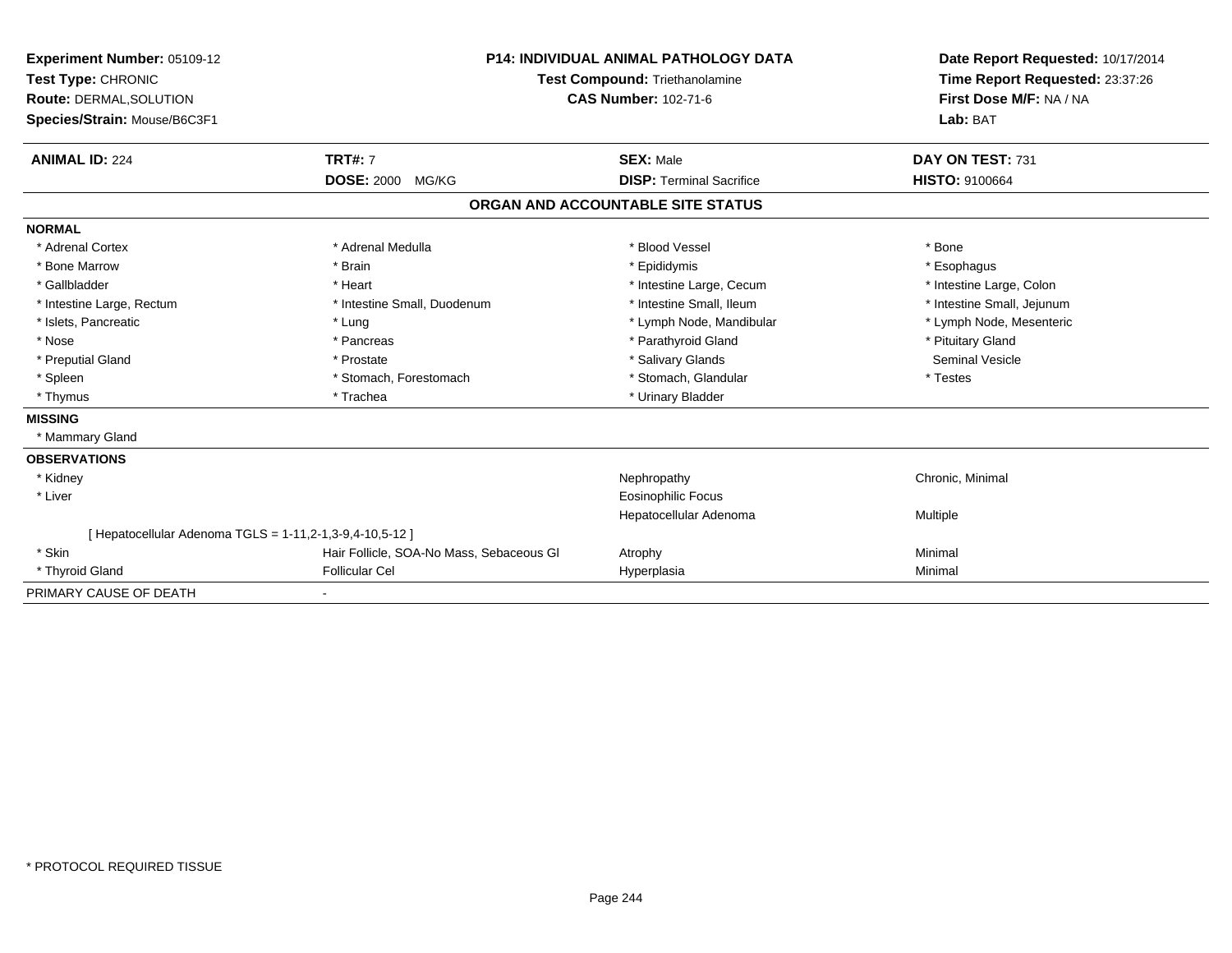| Experiment Number: 05109-12                | <b>P14: INDIVIDUAL ANIMAL PATHOLOGY DATA</b><br>Test Compound: Triethanolamine |                                          | Date Report Requested: 10/17/2014 |
|--------------------------------------------|--------------------------------------------------------------------------------|------------------------------------------|-----------------------------------|
| Test Type: CHRONIC                         |                                                                                |                                          | Time Report Requested: 23:37:26   |
| Route: DERMAL, SOLUTION                    |                                                                                | <b>CAS Number: 102-71-6</b>              | First Dose M/F: NA / NA           |
| Species/Strain: Mouse/B6C3F1               |                                                                                |                                          | Lab: BAT                          |
| <b>ANIMAL ID: 225</b>                      | <b>TRT#: 7</b>                                                                 | <b>SEX: Male</b>                         | DAY ON TEST: 731                  |
|                                            | <b>DOSE: 2000 MG/KG</b>                                                        | <b>DISP: Terminal Sacrifice</b>          | <b>HISTO: 9100665</b>             |
|                                            |                                                                                | ORGAN AND ACCOUNTABLE SITE STATUS        |                                   |
| <b>NORMAL</b>                              |                                                                                |                                          |                                   |
| * Adrenal Medulla                          | * Blood Vessel                                                                 | * Bone                                   | * Bone Marrow                     |
| * Brain                                    | * Epididymis                                                                   | * Esophagus                              | * Gallbladder                     |
| * Heart                                    | * Intestine Large, Cecum                                                       | * Intestine Large, Colon                 | * Intestine Large, Rectum         |
| * Intestine Small, Duodenum                | * Intestine Small, Ileum                                                       | * Intestine Small, Jejunum               | * Islets, Pancreatic              |
| * Lung                                     | * Lymph Node, Mandibular                                                       | * Lymph Node, Mesenteric                 | * Nose                            |
| * Pancreas                                 | * Parathyroid Gland                                                            | * Pituitary Gland                        | * Preputial Gland                 |
| * Prostate                                 | * Salivary Glands                                                              | <b>Seminal Vesicle</b>                   | * Skin                            |
| * Spleen                                   | * Stomach, Forestomach                                                         | * Stomach, Glandular                     | * Testes                          |
| * Thymus                                   | * Thyroid Gland                                                                | * Trachea                                | * Urinary Bladder                 |
| <b>MISSING</b>                             |                                                                                |                                          |                                   |
| * Mammary Gland                            |                                                                                |                                          |                                   |
| <b>OBSERVATIONS</b>                        |                                                                                |                                          |                                   |
| * Adrenal Cortex                           | Capsule                                                                        | <b>Accessory Adrenal Cortical Nodule</b> |                                   |
| * Kidney                                   |                                                                                | Nephropathy                              | Chronic, Minimal                  |
| * Liver                                    |                                                                                | <b>Cytoplasmic Alteration</b>            | Mild                              |
|                                            |                                                                                | <b>Eosinophilic Focus</b>                |                                   |
|                                            |                                                                                | Hepatocellular Adenoma                   | Multiple                          |
|                                            | <b>Oval Cell</b>                                                               | Hyperplasia                              | Mild                              |
|                                            |                                                                                | Karyomegaly                              | Moderate                          |
| [Eosinophilic Focus TGLS = 2-1]            |                                                                                |                                          |                                   |
| [ Hepatocellular Adenoma TGLS = 1-9,2-10 ] |                                                                                |                                          |                                   |
| PRIMARY CAUSE OF DEATH                     |                                                                                |                                          |                                   |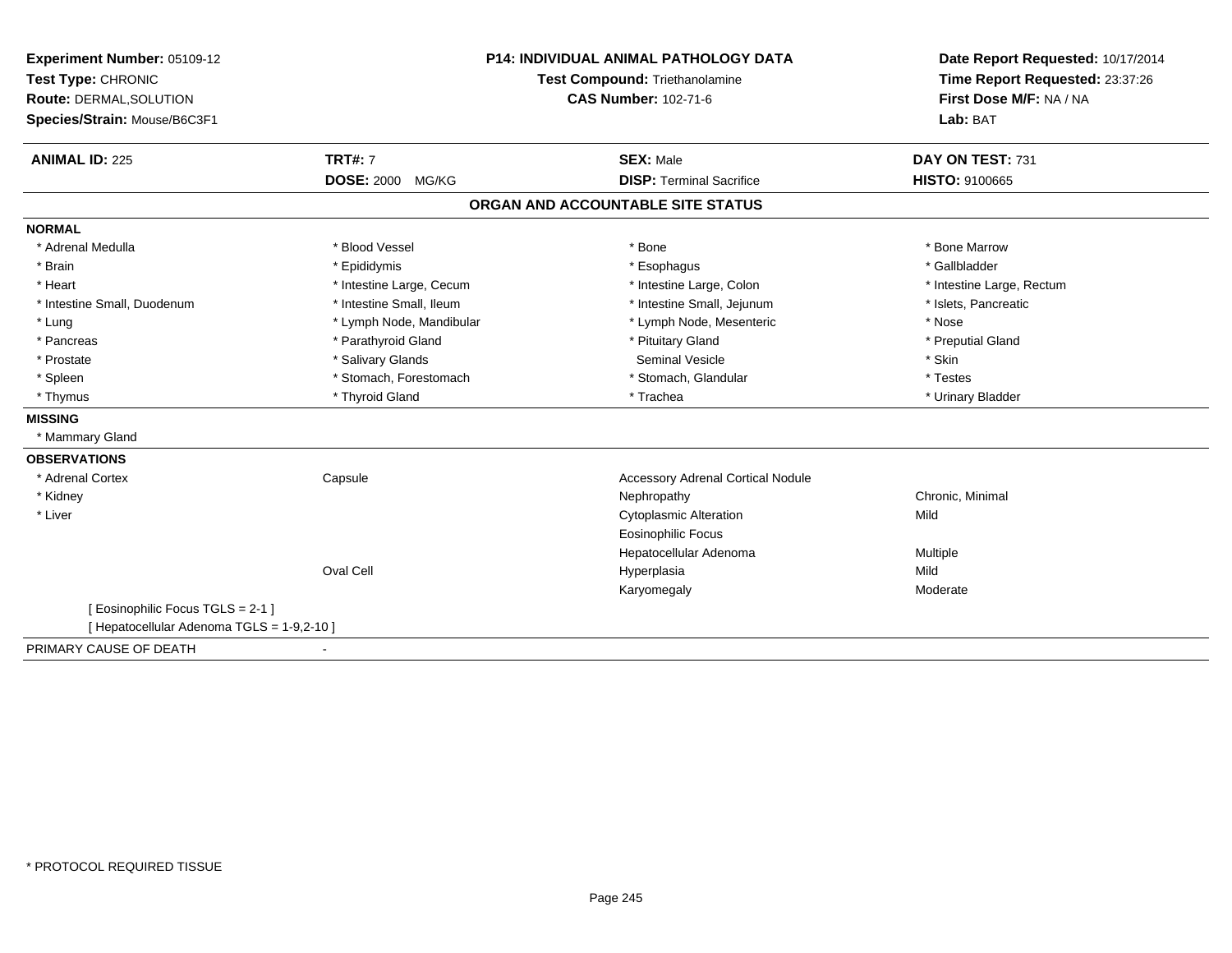| Experiment Number: 05109-12<br>Test Type: CHRONIC              |                                          | <b>P14: INDIVIDUAL ANIMAL PATHOLOGY DATA</b><br>Test Compound: Triethanolamine | Date Report Requested: 10/17/2014<br>Time Report Requested: 23:37:26 |
|----------------------------------------------------------------|------------------------------------------|--------------------------------------------------------------------------------|----------------------------------------------------------------------|
| <b>Route: DERMAL, SOLUTION</b><br>Species/Strain: Mouse/B6C3F1 |                                          | <b>CAS Number: 102-71-6</b>                                                    | First Dose M/F: NA / NA<br>Lab: BAT                                  |
| <b>ANIMAL ID: 226</b>                                          | <b>TRT#: 7</b>                           | <b>SEX: Male</b>                                                               | DAY ON TEST: 731                                                     |
|                                                                | DOSE: 2000 MG/KG                         | <b>DISP: Terminal Sacrifice</b>                                                | HISTO: 9100666                                                       |
|                                                                |                                          | ORGAN AND ACCOUNTABLE SITE STATUS                                              |                                                                      |
| <b>NORMAL</b>                                                  |                                          |                                                                                |                                                                      |
| * Adrenal Cortex                                               | * Adrenal Medulla                        | * Blood Vessel                                                                 | * Bone                                                               |
| * Bone Marrow                                                  | * Brain                                  | * Epididymis                                                                   | * Esophagus                                                          |
| * Gallbladder                                                  | * Heart                                  | * Intestine Large, Cecum                                                       | * Intestine Large, Colon                                             |
| * Intestine Large, Rectum                                      | * Intestine Small, Duodenum              | * Intestine Small, Ileum                                                       | * Intestine Small, Jejunum                                           |
| * Islets, Pancreatic                                           | * Lymph Node, Mandibular                 | * Lymph Node, Mesenteric                                                       | * Nose                                                               |
| * Pancreas                                                     | * Parathyroid Gland                      | * Pituitary Gland                                                              | * Preputial Gland                                                    |
| * Prostate                                                     | * Salivary Glands                        | <b>Seminal Vesicle</b>                                                         | * Spleen                                                             |
| * Stomach, Forestomach                                         | * Stomach, Glandular                     | * Testes                                                                       | * Thymus                                                             |
| * Thyroid Gland                                                | * Trachea                                | * Urinary Bladder                                                              |                                                                      |
| <b>MISSING</b>                                                 |                                          |                                                                                |                                                                      |
| * Mammary Gland                                                |                                          |                                                                                |                                                                      |
| <b>OBSERVATIONS</b>                                            |                                          |                                                                                |                                                                      |
| * Kidney                                                       |                                          | Nephropathy                                                                    | Chronic, Minimal                                                     |
| * Liver                                                        |                                          | Clear Cell Focus                                                               |                                                                      |
|                                                                |                                          | <b>Cytoplasmic Alteration</b>                                                  | Mild                                                                 |
|                                                                |                                          | Hematopoietic Cell Proliferation                                               | Mild                                                                 |
|                                                                |                                          | Hepatocellular Adenoma                                                         | Multiple                                                             |
|                                                                |                                          | Hepatocellular Carcinoma                                                       |                                                                      |
|                                                                | Oval Cell                                | Hyperplasia                                                                    | Mild                                                                 |
|                                                                |                                          | Karyomegaly                                                                    | Mild                                                                 |
| [ Hepatocellular Adenoma TGLS = 2-10,3-1,3-10 ]                |                                          |                                                                                |                                                                      |
| [ Hepatocellular Carcinoma TGLS = 1-9 ]                        |                                          |                                                                                |                                                                      |
| * Lung                                                         |                                          | Alveolar/Bronchiolar Adenoma                                                   |                                                                      |
| * Skin                                                         | Hair Follicle, SOA-No Mass, Sebaceous GI | Atrophy                                                                        | Minimal                                                              |
| PRIMARY CAUSE OF DEATH                                         | $\sim$                                   |                                                                                |                                                                      |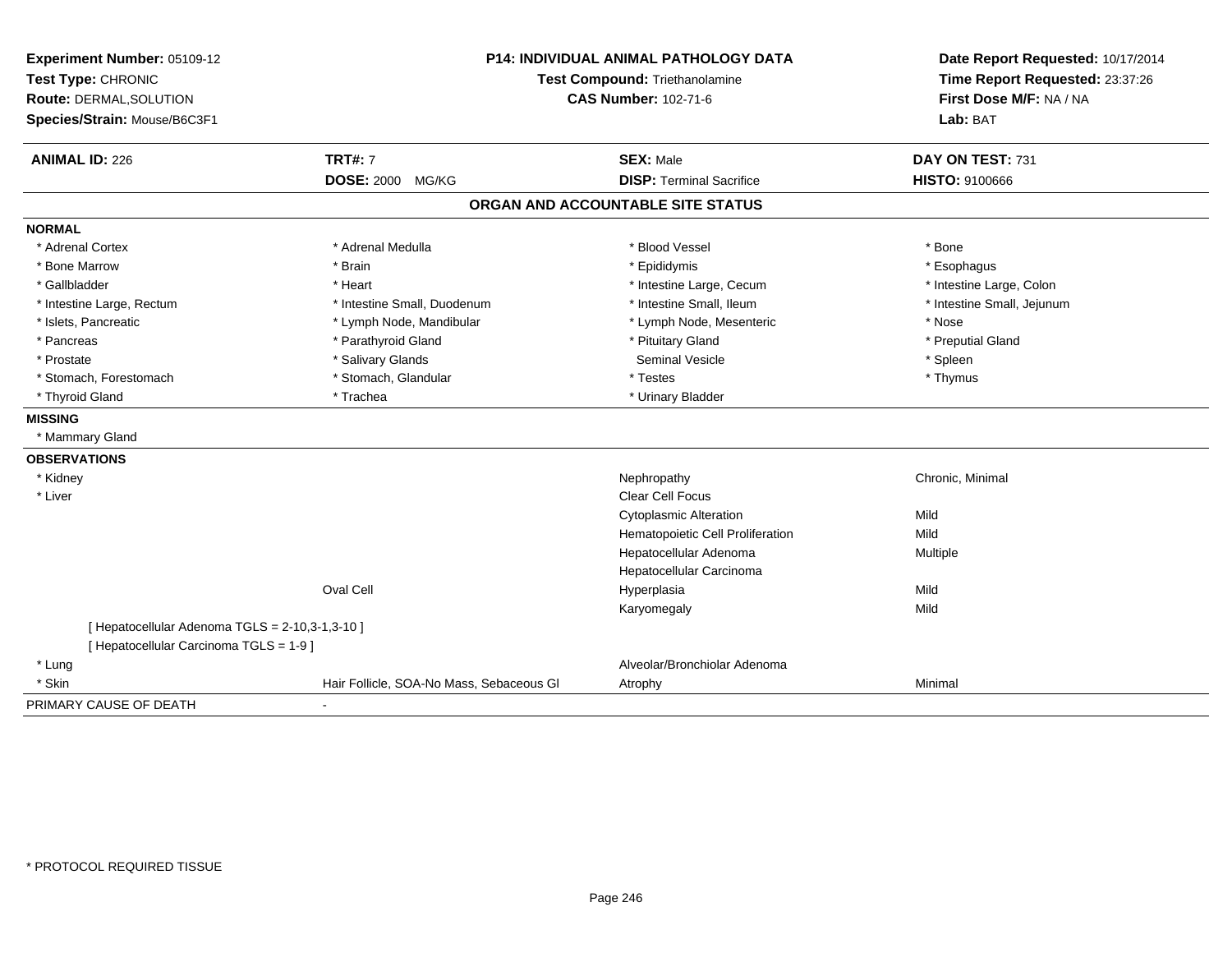| Experiment Number: 05109-12                          | <b>P14: INDIVIDUAL ANIMAL PATHOLOGY DATA</b><br><b>Test Compound: Triethanolamine</b> |                                   | Date Report Requested: 10/17/2014 |
|------------------------------------------------------|---------------------------------------------------------------------------------------|-----------------------------------|-----------------------------------|
| Test Type: CHRONIC                                   |                                                                                       |                                   | Time Report Requested: 23:37:26   |
| Route: DERMAL, SOLUTION                              |                                                                                       | <b>CAS Number: 102-71-6</b>       | First Dose M/F: NA / NA           |
| Species/Strain: Mouse/B6C3F1                         |                                                                                       |                                   | Lab: BAT                          |
| <b>ANIMAL ID: 227</b>                                | <b>TRT#: 7</b>                                                                        | <b>SEX: Male</b>                  | DAY ON TEST: 729                  |
|                                                      | <b>DOSE: 2000 MG/KG</b>                                                               | <b>DISP: Terminal Sacrifice</b>   | <b>HISTO: 9100667</b>             |
|                                                      |                                                                                       | ORGAN AND ACCOUNTABLE SITE STATUS |                                   |
| <b>NORMAL</b>                                        |                                                                                       |                                   |                                   |
| * Adrenal Cortex                                     | * Adrenal Medulla                                                                     | * Blood Vessel                    | * Bone                            |
| * Bone Marrow                                        | * Brain                                                                               | * Epididymis                      | * Esophagus                       |
| * Gallbladder                                        | * Heart                                                                               | * Intestine Large, Cecum          | * Intestine Large, Colon          |
| * Intestine Large, Rectum                            | * Intestine Small, Duodenum                                                           | * Intestine Small, Ileum          | * Intestine Small, Jejunum        |
| * Islets, Pancreatic                                 | * Lung                                                                                | * Lymph Node, Mandibular          | * Lymph Node, Mesenteric          |
| * Nose                                               | * Pancreas                                                                            | * Parathyroid Gland               | * Pituitary Gland                 |
| * Preputial Gland                                    | * Prostate                                                                            | * Salivary Glands                 | Seminal Vesicle                   |
| * Skin                                               | * Spleen                                                                              | * Stomach, Forestomach            | * Stomach, Glandular              |
| * Testes                                             | * Thyroid Gland                                                                       | * Trachea                         | * Urinary Bladder                 |
| <b>MISSING</b>                                       |                                                                                       |                                   |                                   |
| * Mammary Gland                                      |                                                                                       |                                   |                                   |
| <b>OBSERVATIONS</b>                                  |                                                                                       |                                   |                                   |
| * Kidney                                             |                                                                                       | Nephropathy                       | Chronic, Mild                     |
| * Liver                                              |                                                                                       | <b>Cytoplasmic Alteration</b>     | Mild                              |
|                                                      |                                                                                       | Eosinophilic Focus                |                                   |
|                                                      |                                                                                       | Hepatocellular Adenoma            | <b>Multiple</b>                   |
|                                                      | Oval Cell                                                                             | Hyperplasia                       | Mild                              |
|                                                      |                                                                                       | Karyomegaly                       | Mild                              |
| [ Hepatocellular Adenoma TGLS = 1-12,2-9,3-10,4-11 ] |                                                                                       |                                   |                                   |
| * Thymus                                             |                                                                                       | Atrophy                           | Mild                              |
| PRIMARY CAUSE OF DEATH                               |                                                                                       |                                   |                                   |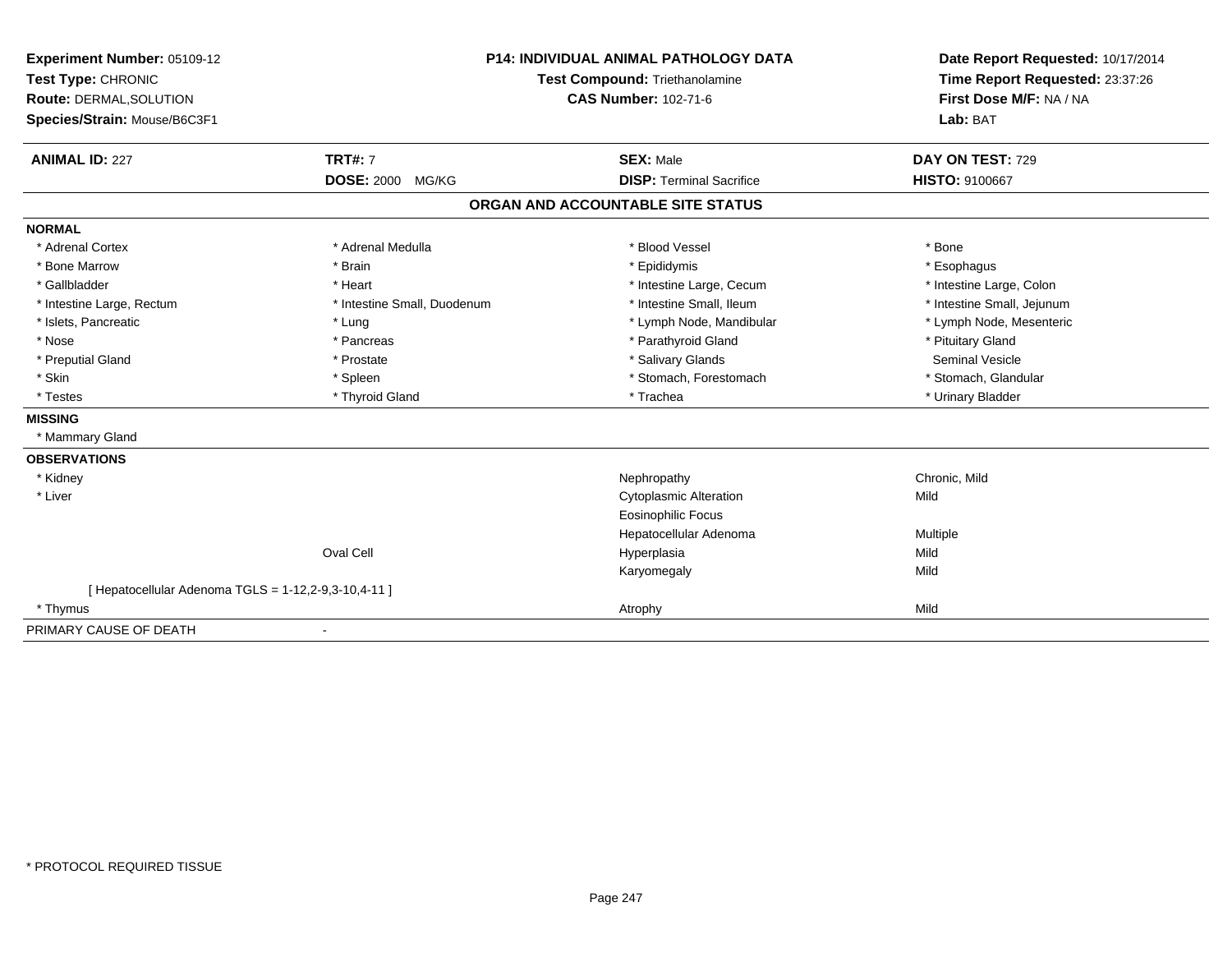| Experiment Number: 05109-12<br>Test Type: CHRONIC<br>Route: DERMAL, SOLUTION<br>Species/Strain: Mouse/B6C3F1 |                          | <b>P14: INDIVIDUAL ANIMAL PATHOLOGY DATA</b><br><b>Test Compound: Triethanolamine</b><br><b>CAS Number: 102-71-6</b> | Date Report Requested: 10/17/2014<br>Time Report Requested: 23:37:26<br>First Dose M/F: NA / NA<br>Lab: BAT |
|--------------------------------------------------------------------------------------------------------------|--------------------------|----------------------------------------------------------------------------------------------------------------------|-------------------------------------------------------------------------------------------------------------|
| <b>ANIMAL ID: 228</b>                                                                                        | <b>TRT#: 7</b>           | <b>SEX: Male</b>                                                                                                     | DAY ON TEST: 729                                                                                            |
|                                                                                                              | DOSE: 2000 MG/KG         | <b>DISP: Terminal Sacrifice</b>                                                                                      | <b>HISTO: 9100668</b>                                                                                       |
|                                                                                                              |                          | ORGAN AND ACCOUNTABLE SITE STATUS                                                                                    |                                                                                                             |
| <b>NORMAL</b>                                                                                                |                          |                                                                                                                      |                                                                                                             |
| * Adrenal Cortex                                                                                             | * Blood Vessel           | * Bone                                                                                                               | * Bone Marrow                                                                                               |
| * Brain                                                                                                      | * Epididymis             | * Esophagus                                                                                                          | * Gallbladder                                                                                               |
| * Heart                                                                                                      | * Intestine Large, Cecum | * Intestine Large, Colon                                                                                             | * Intestine Large, Rectum                                                                                   |
| * Intestine Small, Duodenum                                                                                  | * Intestine Small, Ileum | * Intestine Small, Jejunum                                                                                           | * Islets, Pancreatic                                                                                        |
| * Lung                                                                                                       | * Lymph Node, Mandibular | * Lymph Node, Mesenteric                                                                                             | * Nose                                                                                                      |
| * Pancreas                                                                                                   | * Parathyroid Gland      | * Pituitary Gland                                                                                                    | * Preputial Gland                                                                                           |
| * Prostate                                                                                                   | * Salivary Glands        | <b>Seminal Vesicle</b>                                                                                               | * Stomach, Forestomach                                                                                      |
| * Stomach, Glandular                                                                                         | * Testes                 | * Thymus                                                                                                             | * Thyroid Gland                                                                                             |
| * Trachea                                                                                                    | * Urinary Bladder        |                                                                                                                      |                                                                                                             |
| <b>MISSING</b>                                                                                               |                          |                                                                                                                      |                                                                                                             |
| * Mammary Gland                                                                                              |                          |                                                                                                                      |                                                                                                             |
| <b>OBSERVATIONS</b>                                                                                          |                          |                                                                                                                      |                                                                                                             |
| * Adrenal Medulla                                                                                            |                          | Hyperplasia                                                                                                          | Marked                                                                                                      |
| * Kidney                                                                                                     |                          | Nephropathy                                                                                                          | Chronic, Minimal                                                                                            |
| * Liver                                                                                                      |                          | <b>Cytoplasmic Alteration</b>                                                                                        | Mild                                                                                                        |
|                                                                                                              |                          | Hepatocellular Adenoma                                                                                               |                                                                                                             |
|                                                                                                              |                          | Hepatocellular Carcinoma                                                                                             | Multiple                                                                                                    |
|                                                                                                              | <b>Bile Duct</b>         | Hyperplasia                                                                                                          | Mild                                                                                                        |
|                                                                                                              | Oval Cell                | Hyperplasia                                                                                                          | Mild                                                                                                        |
|                                                                                                              |                          | Karyomegaly                                                                                                          | Mild                                                                                                        |
| [ Hepatocellular Adenoma TGLS = 2-9 ]                                                                        |                          |                                                                                                                      |                                                                                                             |
| [ Hepatocellular Carcinoma TGLS = 1-11,3-10 ]                                                                |                          |                                                                                                                      |                                                                                                             |
| * Skin                                                                                                       | SOA-No Mass              | Inflammation                                                                                                         | Chronic, Minimal                                                                                            |
| * Spleen                                                                                                     |                          | Hematopoietic Cell Proliferation                                                                                     | Mild                                                                                                        |
| PRIMARY CAUSE OF DEATH                                                                                       | $\sim$                   |                                                                                                                      |                                                                                                             |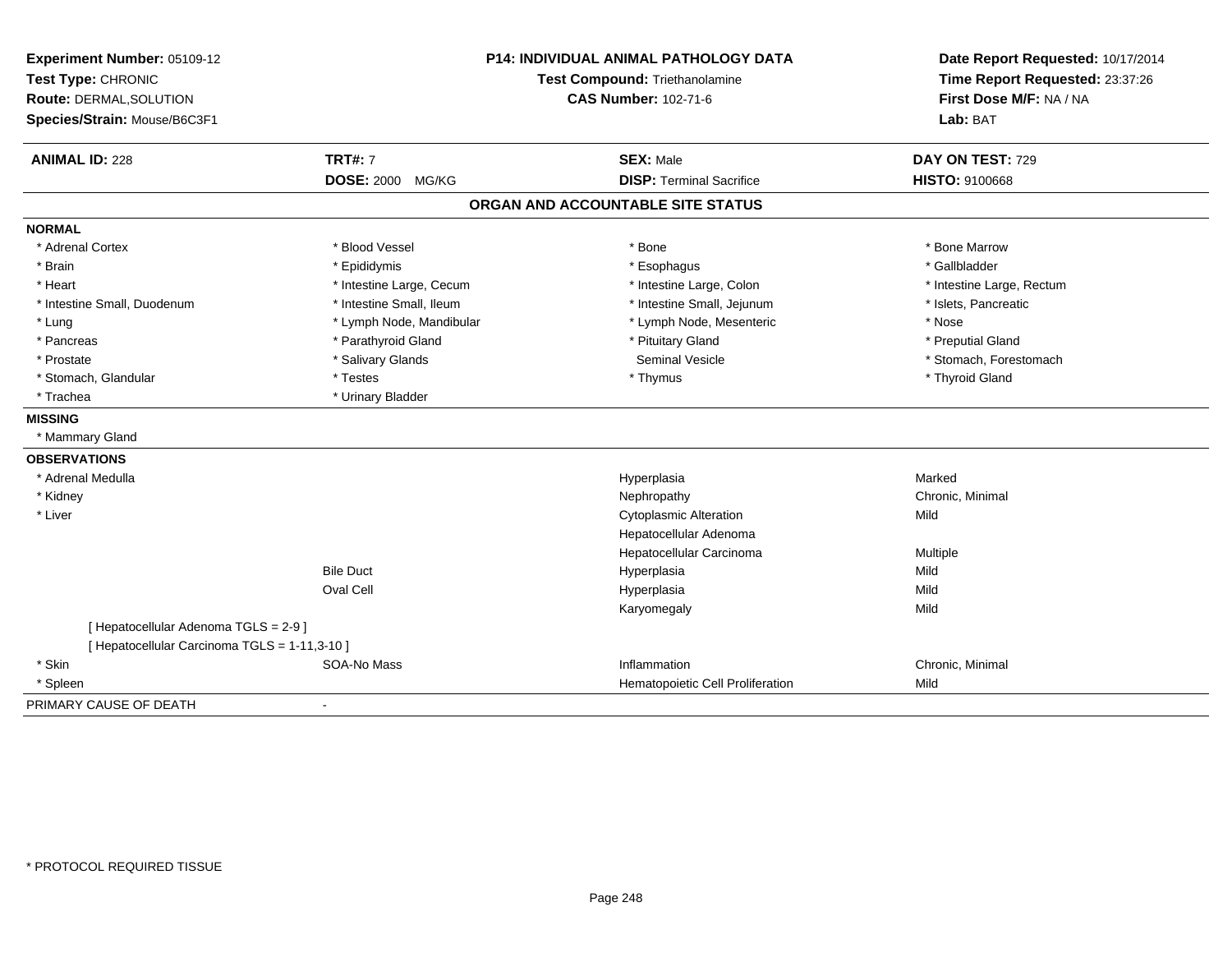| Experiment Number: 05109-12<br>Test Type: CHRONIC<br>Route: DERMAL, SOLUTION<br>Species/Strain: Mouse/B6C3F1 | P14: INDIVIDUAL ANIMAL PATHOLOGY DATA<br>Test Compound: Triethanolamine<br><b>CAS Number: 102-71-6</b> |                                   | Date Report Requested: 10/17/2014<br>Time Report Requested: 23:37:26<br>First Dose M/F: NA / NA<br>Lab: BAT |
|--------------------------------------------------------------------------------------------------------------|--------------------------------------------------------------------------------------------------------|-----------------------------------|-------------------------------------------------------------------------------------------------------------|
| <b>ANIMAL ID: 229</b>                                                                                        | <b>TRT#: 7</b>                                                                                         | <b>SEX: Male</b>                  | DAY ON TEST: 729                                                                                            |
|                                                                                                              | <b>DOSE: 2000</b><br>MG/KG                                                                             | <b>DISP: Terminal Sacrifice</b>   | HISTO: 9100669                                                                                              |
|                                                                                                              |                                                                                                        | ORGAN AND ACCOUNTABLE SITE STATUS |                                                                                                             |
| <b>NORMAL</b>                                                                                                |                                                                                                        |                                   |                                                                                                             |
| * Blood Vessel                                                                                               | * Bone                                                                                                 | * Bone Marrow                     | * Brain                                                                                                     |
| * Epididymis                                                                                                 | * Esophagus                                                                                            | * Gallbladder                     | * Heart                                                                                                     |
| * Intestine Large, Cecum                                                                                     | * Intestine Large, Colon                                                                               | * Intestine Large, Rectum         | * Intestine Small, Duodenum                                                                                 |
| * Intestine Small, Ileum                                                                                     | * Intestine Small, Jejunum                                                                             | * Islets, Pancreatic              | * Lymph Node, Mandibular                                                                                    |
| * Lymph Node, Mesenteric                                                                                     | * Nose                                                                                                 | * Pancreas                        | * Parathyroid Gland                                                                                         |
| * Pituitary Gland                                                                                            | * Preputial Gland                                                                                      | * Prostate                        | * Salivary Glands                                                                                           |
| <b>Seminal Vesicle</b>                                                                                       | * Spleen                                                                                               | * Stomach, Forestomach            | * Stomach, Glandular                                                                                        |
| * Testes                                                                                                     | * Thymus                                                                                               | * Thyroid Gland                   | * Trachea                                                                                                   |
| * Urinary Bladder                                                                                            |                                                                                                        |                                   |                                                                                                             |
| <b>MISSING</b>                                                                                               |                                                                                                        |                                   |                                                                                                             |
| * Mammary Gland                                                                                              |                                                                                                        |                                   |                                                                                                             |
| <b>OBSERVATIONS</b>                                                                                          |                                                                                                        |                                   |                                                                                                             |
| * Adrenal Cortex                                                                                             |                                                                                                        | Hypertrophy                       | Minimal                                                                                                     |
| * Adrenal Medulla                                                                                            |                                                                                                        | Pheochromocytoma Benign           |                                                                                                             |
| * Kidney                                                                                                     |                                                                                                        | Nephropathy                       | Chronic, Moderate                                                                                           |
| * Liver                                                                                                      |                                                                                                        | <b>Cytoplasmic Alteration</b>     | Mild                                                                                                        |
|                                                                                                              |                                                                                                        | <b>Eosinophilic Focus</b>         |                                                                                                             |
|                                                                                                              |                                                                                                        | Hepatocellular Adenoma            | Multiple                                                                                                    |
|                                                                                                              |                                                                                                        | Hepatocellular Carcinoma          | Multiple                                                                                                    |
|                                                                                                              | Oval Cell                                                                                              | Hyperplasia                       | Mild                                                                                                        |
|                                                                                                              |                                                                                                        | Karyomegaly                       | Mild                                                                                                        |
| [ Eosinophilic Focus TGLS = 4-12 ]                                                                           |                                                                                                        |                                   |                                                                                                             |
| [ Hepatocellular Adenoma TGLS = 2-11 ]                                                                       |                                                                                                        |                                   |                                                                                                             |
| [ Hepatocellular Carcinoma TGLS = 3-9,5-10 ]                                                                 |                                                                                                        |                                   |                                                                                                             |
| * Lung                                                                                                       |                                                                                                        | Alveolar/Bronchiolar Adenoma      |                                                                                                             |
|                                                                                                              |                                                                                                        | Hepatocellular Carcinoma          | Metastatic (Liver)                                                                                          |
| [ Alveolar/Bronchiolar Adenoma TGLS = 1-2 ]                                                                  |                                                                                                        |                                   |                                                                                                             |
| * Skin                                                                                                       | Hair Follicle, SOA-No Mass, Sebaceous GI                                                               | Atrophy                           | Mild                                                                                                        |
| PRIMARY CAUSE OF DEATH                                                                                       |                                                                                                        |                                   |                                                                                                             |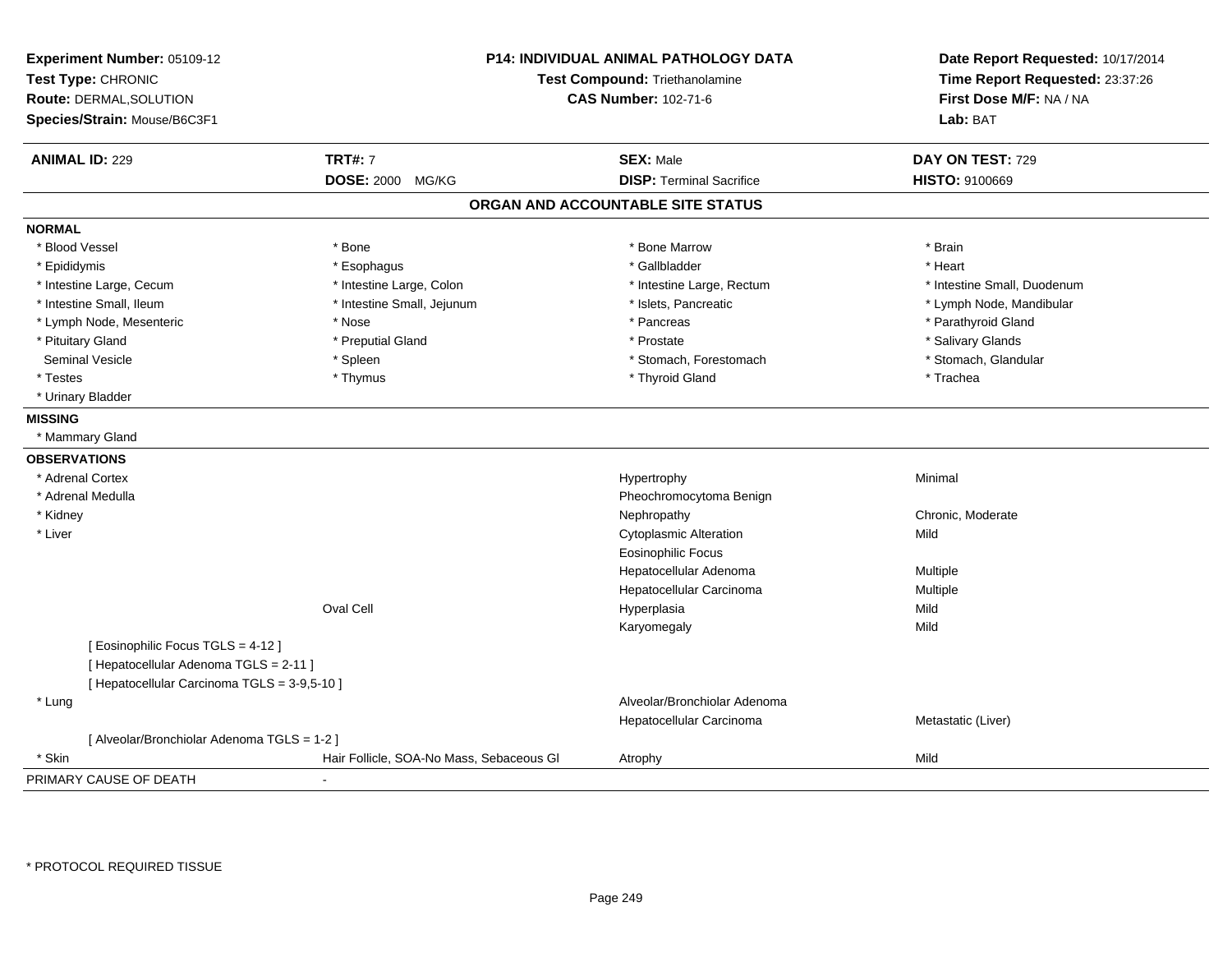| Experiment Number: 05109-12                    | P14: INDIVIDUAL ANIMAL PATHOLOGY DATA    |                                   | Date Report Requested: 10/17/2014                          |
|------------------------------------------------|------------------------------------------|-----------------------------------|------------------------------------------------------------|
| Test Type: CHRONIC                             |                                          | Test Compound: Triethanolamine    | Time Report Requested: 23:37:26<br>First Dose M/F: NA / NA |
| Route: DERMAL, SOLUTION                        |                                          | <b>CAS Number: 102-71-6</b>       |                                                            |
| Species/Strain: Mouse/B6C3F1                   |                                          |                                   | Lab: BAT                                                   |
| <b>ANIMAL ID: 230</b>                          | <b>TRT#: 7</b>                           | <b>SEX: Male</b>                  | DAY ON TEST: 731                                           |
|                                                | <b>DOSE: 2000</b><br>MG/KG               | <b>DISP: Terminal Sacrifice</b>   | HISTO: 9100670                                             |
|                                                |                                          | ORGAN AND ACCOUNTABLE SITE STATUS |                                                            |
| <b>NORMAL</b>                                  |                                          |                                   |                                                            |
| * Adrenal Medulla                              | * Blood Vessel                           | * Bone                            | * Bone Marrow                                              |
| * Brain                                        | * Epididymis                             | * Esophagus                       | * Gallbladder                                              |
| * Heart                                        | * Intestine Large, Cecum                 | * Intestine Large, Colon          | * Intestine Large, Rectum                                  |
| * Intestine Small, Duodenum                    | * Intestine Small, Ileum                 | * Intestine Small, Jejunum        | * Islets, Pancreatic                                       |
| * Lung                                         | * Lymph Node, Mandibular                 | * Lymph Node, Mesenteric          | * Nose                                                     |
| * Pancreas                                     | * Parathyroid Gland                      | * Pituitary Gland                 | * Preputial Gland                                          |
| * Prostate                                     | * Salivary Glands                        | Seminal Vesicle                   | * Spleen                                                   |
| * Stomach, Forestomach                         | * Stomach, Glandular                     | * Testes                          | * Thymus                                                   |
| * Thyroid Gland                                | * Trachea                                | * Urinary Bladder                 |                                                            |
| <b>MISSING</b>                                 |                                          |                                   |                                                            |
| * Mammary Gland                                |                                          |                                   |                                                            |
| <b>OBSERVATIONS</b>                            |                                          |                                   |                                                            |
| * Adrenal Cortex                               | Capsule, Spindle Cell                    | Hyperplasia                       | Moderate                                                   |
|                                                |                                          | Hyperplasia                       | Mild                                                       |
| * Kidney                                       |                                          | Nephropathy                       | Chronic, Minimal                                           |
| * Liver                                        |                                          | <b>Clear Cell Focus</b>           |                                                            |
|                                                |                                          | <b>Eosinophilic Focus</b>         |                                                            |
|                                                |                                          | Hepatocellular Adenoma            | Multiple                                                   |
| [ Hepatocellular Adenoma TGLS = 1-11,2-9,3-1 ] |                                          |                                   |                                                            |
| * Skin                                         | SOA-No Mass                              | Acanthosis                        | Mild                                                       |
|                                                | Hair Follicle, SOA-No Mass, Sebaceous GI | Atrophy                           | Mild                                                       |
| PRIMARY CAUSE OF DEATH                         | $\blacksquare$                           |                                   |                                                            |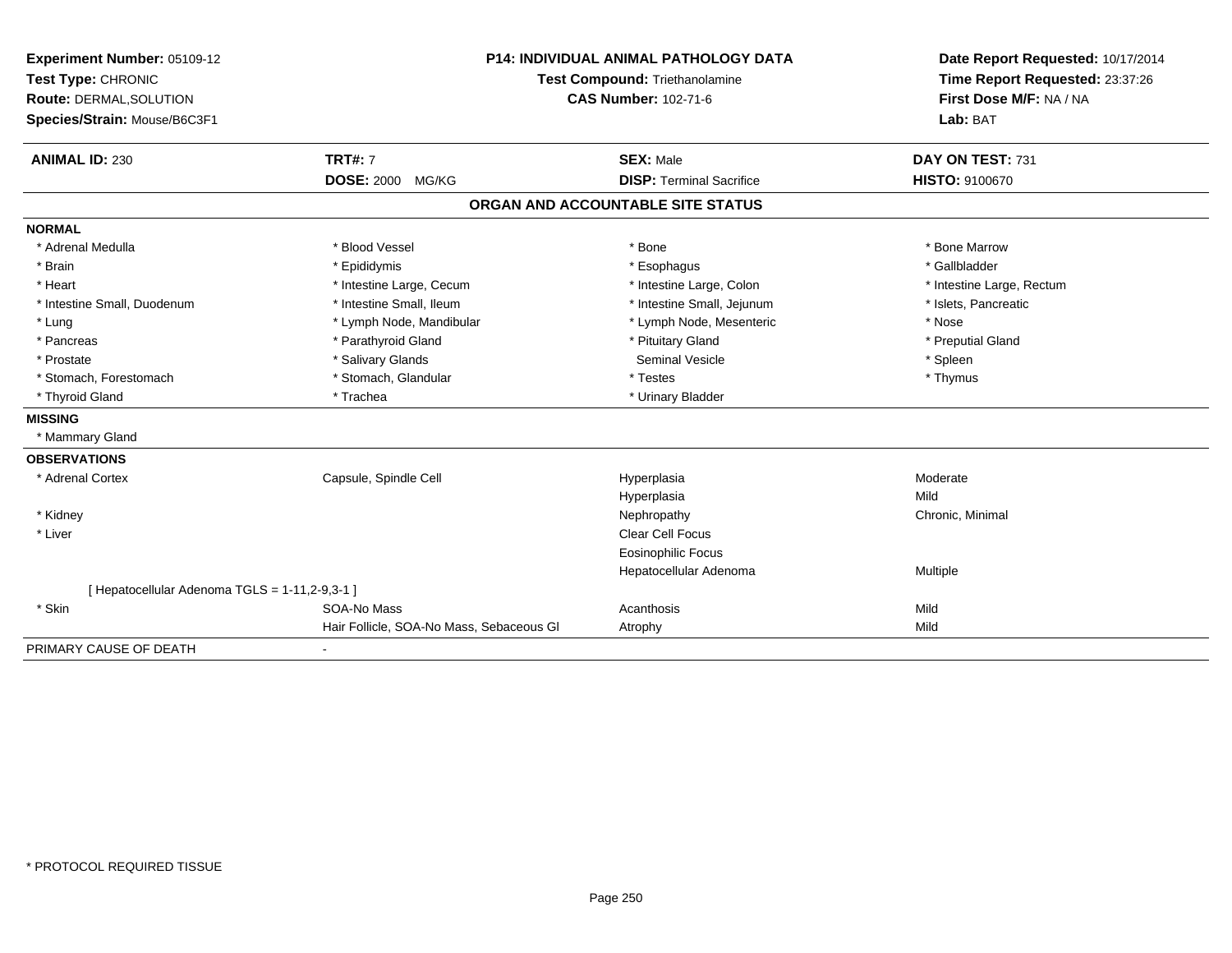| Experiment Number: 05109-12<br>Test Type: CHRONIC<br><b>Route: DERMAL, SOLUTION</b><br>Species/Strain: Mouse/B6C3F1 |                                           | <b>P14: INDIVIDUAL ANIMAL PATHOLOGY DATA</b><br>Test Compound: Triethanolamine<br><b>CAS Number: 102-71-6</b> | Date Report Requested: 10/17/2014<br>Time Report Requested: 23:37:26<br>First Dose M/F: NA / NA<br>Lab: BAT |
|---------------------------------------------------------------------------------------------------------------------|-------------------------------------------|---------------------------------------------------------------------------------------------------------------|-------------------------------------------------------------------------------------------------------------|
| <b>ANIMAL ID: 231</b>                                                                                               | <b>TRT#: 7</b><br><b>DOSE: 2000 MG/KG</b> | <b>SEX: Male</b><br><b>DISP: Terminal Sacrifice</b>                                                           | DAY ON TEST: 730<br><b>HISTO: 9100671</b>                                                                   |
|                                                                                                                     |                                           |                                                                                                               |                                                                                                             |
|                                                                                                                     |                                           | ORGAN AND ACCOUNTABLE SITE STATUS                                                                             |                                                                                                             |
| <b>NORMAL</b>                                                                                                       |                                           |                                                                                                               |                                                                                                             |
| * Adrenal Cortex                                                                                                    | * Adrenal Medulla                         | * Blood Vessel                                                                                                | * Bone                                                                                                      |
| * Bone Marrow                                                                                                       | * Brain                                   | * Epididymis                                                                                                  | * Esophagus                                                                                                 |
| * Gallbladder                                                                                                       | * Heart                                   | * Intestine Large, Cecum                                                                                      | * Intestine Large, Colon                                                                                    |
| * Intestine Large, Rectum                                                                                           | * Intestine Small, Duodenum               | * Intestine Small, Ileum                                                                                      | * Intestine Small, Jejunum                                                                                  |
| * Islets, Pancreatic                                                                                                | * Lung                                    | * Lymph Node, Mandibular                                                                                      | * Lymph Node, Mesenteric                                                                                    |
| * Nose                                                                                                              | * Pancreas                                | * Pituitary Gland                                                                                             | * Prostate                                                                                                  |
| * Salivary Glands                                                                                                   | <b>Seminal Vesicle</b>                    | * Spleen                                                                                                      | * Stomach, Forestomach                                                                                      |
| * Stomach, Glandular                                                                                                | * Testes                                  | * Thymus                                                                                                      | * Thyroid Gland                                                                                             |
| * Trachea                                                                                                           | * Urinary Bladder                         |                                                                                                               |                                                                                                             |
| <b>MISSING</b>                                                                                                      |                                           |                                                                                                               |                                                                                                             |
| * Mammary Gland                                                                                                     | * Parathyroid Gland                       |                                                                                                               |                                                                                                             |
| <b>OBSERVATIONS</b>                                                                                                 |                                           |                                                                                                               |                                                                                                             |
| * Kidney                                                                                                            |                                           | Nephropathy                                                                                                   | Chronic, Mild                                                                                               |
| * Liver                                                                                                             |                                           | <b>Eosinophilic Focus</b>                                                                                     |                                                                                                             |
| [Eosinophilic Focus TGLS = 2-1]                                                                                     |                                           |                                                                                                               |                                                                                                             |
| * Preputial Gland                                                                                                   | Duct                                      | Ectasia                                                                                                       | Moderate                                                                                                    |
| [Ectasia TGLS = $1-6$ ]                                                                                             |                                           |                                                                                                               |                                                                                                             |
| * Skin                                                                                                              | SOA-No Mass                               | Acanthosis                                                                                                    | Minimal                                                                                                     |
|                                                                                                                     | Hair Follicle, SOA-No Mass, Sebaceous GI  | Atrophy                                                                                                       | Mild                                                                                                        |
| PRIMARY CAUSE OF DEATH                                                                                              |                                           |                                                                                                               |                                                                                                             |
| Animal Note: PARATHYROID CUT THRU                                                                                   |                                           |                                                                                                               |                                                                                                             |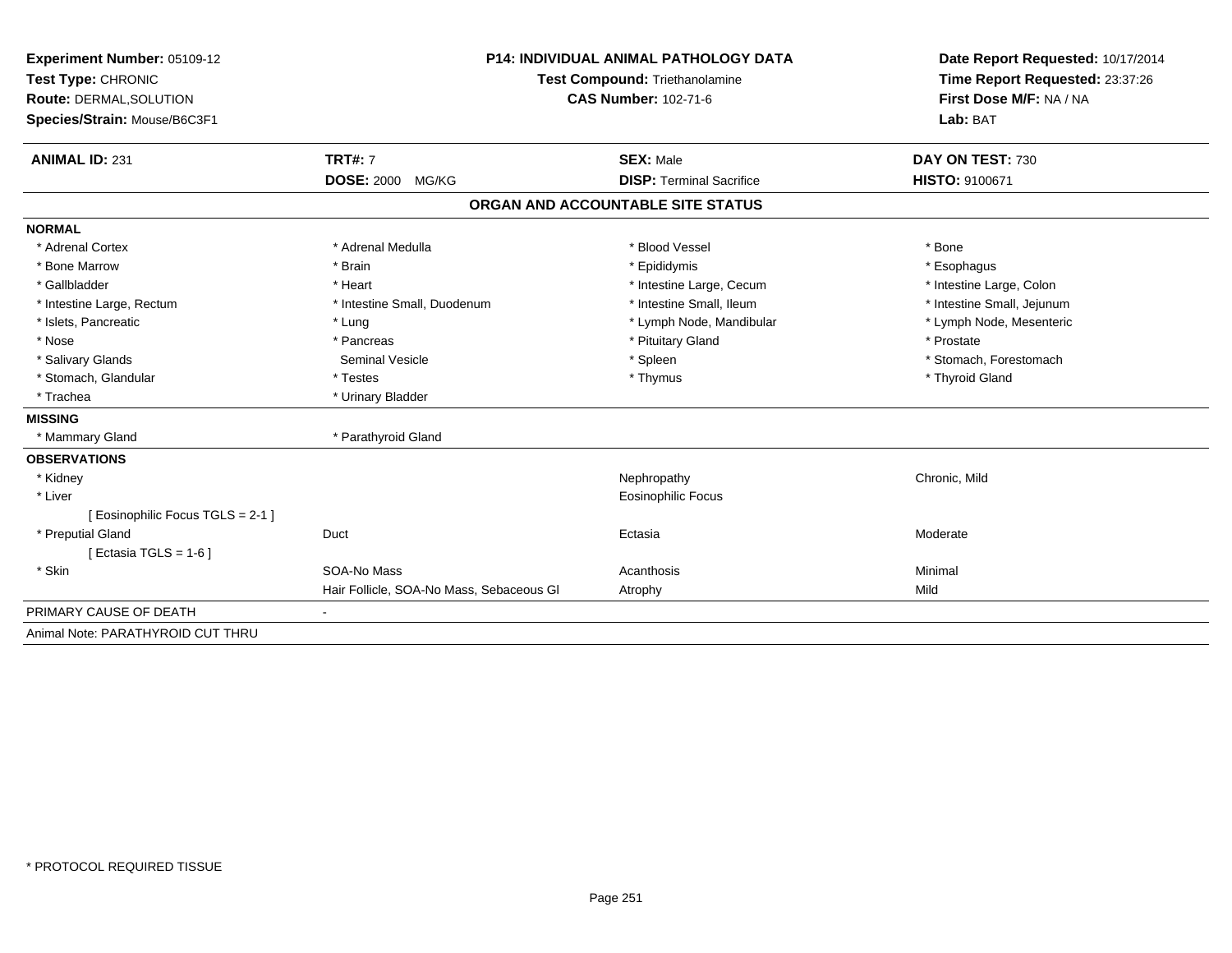| Experiment Number: 05109-12                 | <b>P14: INDIVIDUAL ANIMAL PATHOLOGY DATA</b> |                                   | Date Report Requested: 10/17/2014 |  |
|---------------------------------------------|----------------------------------------------|-----------------------------------|-----------------------------------|--|
| Test Type: CHRONIC                          |                                              | Test Compound: Triethanolamine    | Time Report Requested: 23:37:26   |  |
| Route: DERMAL, SOLUTION                     |                                              | <b>CAS Number: 102-71-6</b>       | First Dose M/F: NA / NA           |  |
| Species/Strain: Mouse/B6C3F1                |                                              |                                   | Lab: BAT                          |  |
| <b>ANIMAL ID: 232</b>                       | <b>TRT#: 7</b>                               | <b>SEX: Male</b>                  | DAY ON TEST: 731                  |  |
|                                             | <b>DOSE: 2000 MG/KG</b>                      | <b>DISP: Terminal Sacrifice</b>   | <b>HISTO: 9100672</b>             |  |
|                                             |                                              | ORGAN AND ACCOUNTABLE SITE STATUS |                                   |  |
| <b>NORMAL</b>                               |                                              |                                   |                                   |  |
| * Adrenal Cortex                            | * Adrenal Medulla                            | * Blood Vessel                    | * Bone                            |  |
| * Bone Marrow                               | * Brain                                      | * Esophagus                       | * Gallbladder                     |  |
| * Heart                                     | * Intestine Large, Cecum                     | * Intestine Large, Colon          | * Intestine Large, Rectum         |  |
| * Intestine Small, Duodenum                 | * Intestine Small, Ileum                     | * Intestine Small, Jejunum        | * Islets, Pancreatic              |  |
| * Lymph Node, Mandibular                    | * Lymph Node, Mesenteric                     | * Nose                            | * Pancreas                        |  |
| * Parathyroid Gland                         | * Pituitary Gland                            | * Prostate                        | * Salivary Glands                 |  |
| <b>Seminal Vesicle</b>                      | * Skin                                       | * Spleen                          | * Stomach, Forestomach            |  |
| * Stomach, Glandular                        | * Testes                                     | * Trachea                         | * Urinary Bladder                 |  |
| <b>MISSING</b>                              |                                              |                                   |                                   |  |
| * Mammary Gland                             |                                              |                                   |                                   |  |
| <b>OBSERVATIONS</b>                         |                                              |                                   |                                   |  |
| * Epididymis                                |                                              | Granuloma Sperm                   | Mild                              |  |
| [Granuloma Sperm TGLS = 4-6]                |                                              |                                   |                                   |  |
| * Kidney                                    |                                              | Nephropathy                       | Chronic, Mild                     |  |
| * Liver                                     |                                              | Hepatocellular Adenoma            | <b>Multiple</b>                   |  |
| [ Hepatocellular Adenoma TGLS = 1-10,2-9 ]  |                                              |                                   |                                   |  |
| * Lung                                      |                                              | Alveolar/Bronchiolar Adenoma      | <b>Multiple</b>                   |  |
| [ Alveolar/Bronchiolar Adenoma TGLS = 3-2 ] |                                              |                                   |                                   |  |
| * Preputial Gland                           | Duct                                         | Ectasia                           | Mild                              |  |
| * Thymus                                    |                                              | Atrophy                           | Mild                              |  |
| * Thyroid Gland                             | <b>Follicular Cel</b>                        | Hyperplasia                       | Mild                              |  |
| PRIMARY CAUSE OF DEATH                      |                                              |                                   |                                   |  |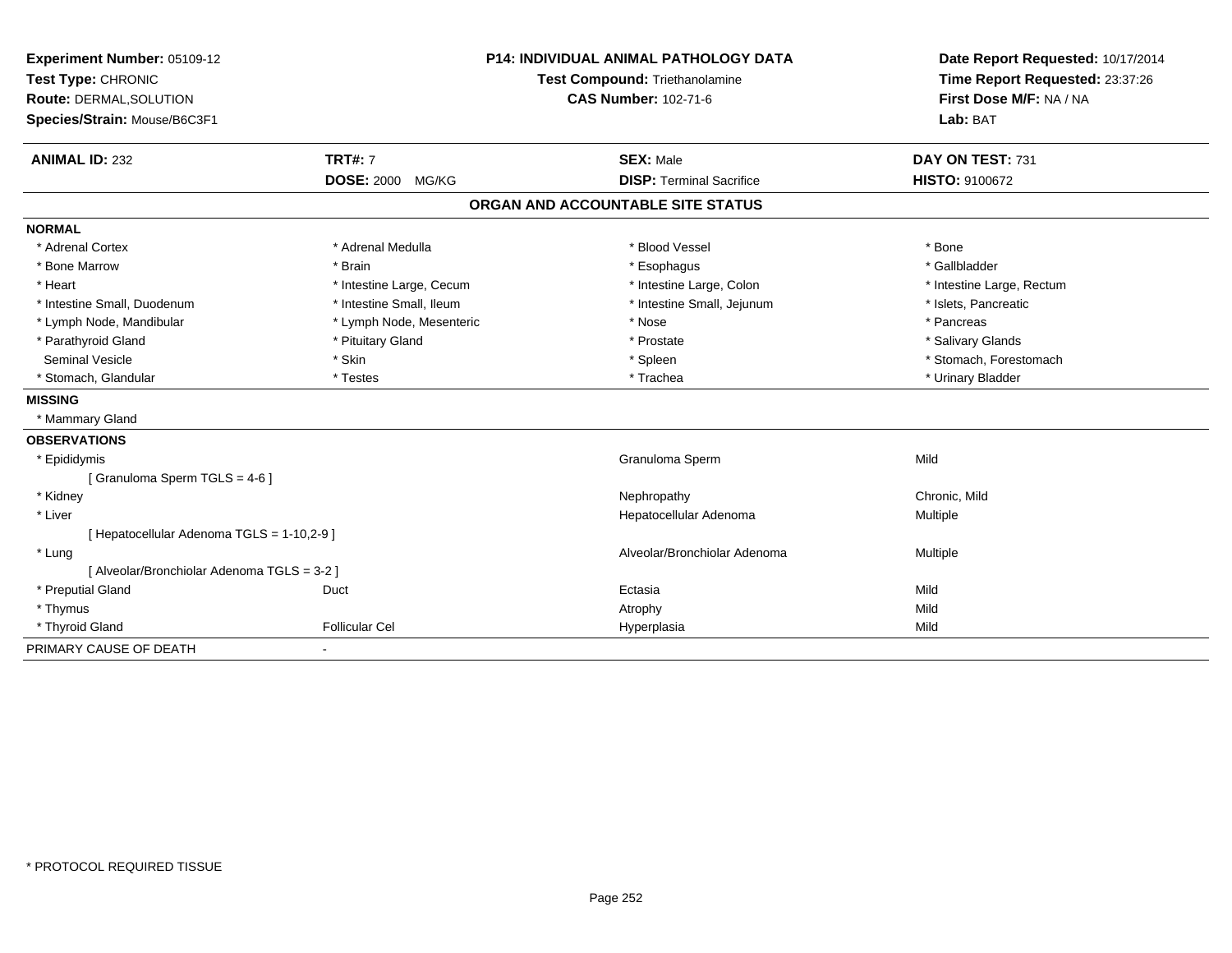| Experiment Number: 05109-12<br>Test Type: CHRONIC<br><b>Route: DERMAL, SOLUTION</b><br>Species/Strain: Mouse/B6C3F1 | <b>P14: INDIVIDUAL ANIMAL PATHOLOGY DATA</b><br>Test Compound: Triethanolamine<br><b>CAS Number: 102-71-6</b> |                                   | Date Report Requested: 10/17/2014<br>Time Report Requested: 23:37:26<br>First Dose M/F: NA / NA<br>Lab: BAT |  |
|---------------------------------------------------------------------------------------------------------------------|---------------------------------------------------------------------------------------------------------------|-----------------------------------|-------------------------------------------------------------------------------------------------------------|--|
| <b>ANIMAL ID: 233</b>                                                                                               | <b>TRT#: 7</b>                                                                                                | <b>SEX: Male</b>                  | DAY ON TEST: 456                                                                                            |  |
|                                                                                                                     | <b>DOSE: 2000</b><br>MG/KG                                                                                    | <b>DISP:</b> Scheduled Sacrifice  | HISTO: 9100673                                                                                              |  |
|                                                                                                                     |                                                                                                               | ORGAN AND ACCOUNTABLE SITE STATUS |                                                                                                             |  |
| <b>NORMAL</b>                                                                                                       |                                                                                                               |                                   |                                                                                                             |  |
| * Adrenal Cortex                                                                                                    | * Adrenal Medulla                                                                                             | * Blood Vessel                    | * Bone                                                                                                      |  |
| * Bone Marrow                                                                                                       | * Brain                                                                                                       | * Epididymis                      | * Esophagus                                                                                                 |  |
| * Gallbladder                                                                                                       | * Heart                                                                                                       | * Intestine Large, Cecum          | * Intestine Large, Colon                                                                                    |  |
| * Intestine Large, Rectum                                                                                           | * Intestine Small, Duodenum                                                                                   | * Intestine Small, Ileum          | * Intestine Small, Jejunum                                                                                  |  |
| * Islets, Pancreatic                                                                                                | * Lung                                                                                                        | * Nose                            | * Pancreas                                                                                                  |  |
| * Parathyroid Gland                                                                                                 | * Pituitary Gland                                                                                             | * Preputial Gland                 | * Prostate                                                                                                  |  |
| * Salivary Glands                                                                                                   | * Spleen                                                                                                      | * Stomach, Forestomach            | * Stomach, Glandular                                                                                        |  |
| * Testes                                                                                                            | * Thymus                                                                                                      | * Thyroid Gland                   | * Trachea                                                                                                   |  |
| * Urinary Bladder                                                                                                   |                                                                                                               |                                   |                                                                                                             |  |
| <b>MISSING</b>                                                                                                      |                                                                                                               |                                   |                                                                                                             |  |
| * Lymph Node, Mandibular                                                                                            | * Lymph Node, Mesenteric                                                                                      | * Mammary Gland                   |                                                                                                             |  |
| <b>OBSERVATIONS</b>                                                                                                 |                                                                                                               |                                   |                                                                                                             |  |
| * Kidney                                                                                                            |                                                                                                               | Nephropathy                       | Chronic, Minimal                                                                                            |  |
| * Liver                                                                                                             | Hepatocyte                                                                                                    | Vacuolization Cytoplasmic         | Multifocal, Mild                                                                                            |  |
| * Skin                                                                                                              | SOA-No Mass                                                                                                   | Acanthosis                        | Mild                                                                                                        |  |
|                                                                                                                     | SOA-No Mass                                                                                                   | Inflammation                      | Chronic, Mild                                                                                               |  |
| PRIMARY CAUSE OF DEATH                                                                                              |                                                                                                               |                                   |                                                                                                             |  |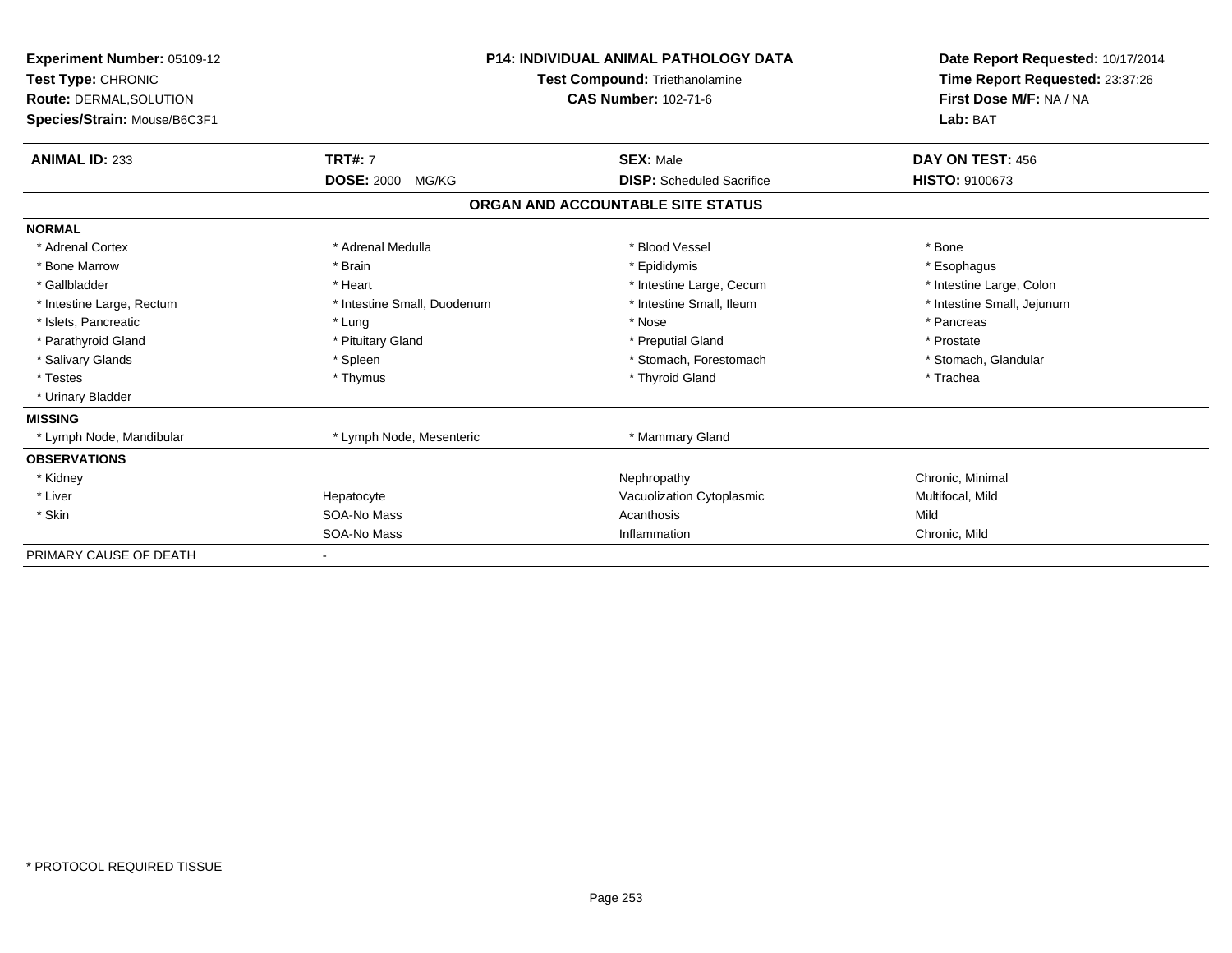| Experiment Number: 05109-12<br><b>Test Type: CHRONIC</b><br>Route: DERMAL, SOLUTION<br>Species/Strain: Mouse/B6C3F1 | <b>P14: INDIVIDUAL ANIMAL PATHOLOGY DATA</b><br><b>Test Compound: Triethanolamine</b><br><b>CAS Number: 102-71-6</b> |                                   | Date Report Requested: 10/17/2014<br>Time Report Requested: 23:37:26<br>First Dose M/F: NA / NA<br>Lab: BAT |  |
|---------------------------------------------------------------------------------------------------------------------|----------------------------------------------------------------------------------------------------------------------|-----------------------------------|-------------------------------------------------------------------------------------------------------------|--|
| <b>ANIMAL ID: 234</b>                                                                                               | <b>TRT#: 7</b>                                                                                                       | <b>SEX: Male</b>                  | DAY ON TEST: 729                                                                                            |  |
|                                                                                                                     | <b>DOSE: 2000 MG/KG</b>                                                                                              | <b>DISP: Terminal Sacrifice</b>   | <b>HISTO: 9100674</b>                                                                                       |  |
|                                                                                                                     |                                                                                                                      | ORGAN AND ACCOUNTABLE SITE STATUS |                                                                                                             |  |
| <b>NORMAL</b>                                                                                                       |                                                                                                                      |                                   |                                                                                                             |  |
| * Adrenal Cortex                                                                                                    | * Adrenal Medulla                                                                                                    | * Blood Vessel                    | * Bone                                                                                                      |  |
| * Bone Marrow                                                                                                       | * Brain                                                                                                              | * Epididymis                      | * Esophagus                                                                                                 |  |
| * Gallbladder                                                                                                       | * Heart                                                                                                              | * Intestine Large, Cecum          | * Intestine Large, Colon                                                                                    |  |
| * Intestine Large, Rectum                                                                                           | * Intestine Small, Duodenum                                                                                          | * Intestine Small, Ileum          | * Intestine Small, Jejunum                                                                                  |  |
| * Islets, Pancreatic                                                                                                | * Lung                                                                                                               | * Lymph Node, Mandibular          | * Lymph Node, Mesenteric                                                                                    |  |
| * Nose                                                                                                              | * Pancreas                                                                                                           | * Parathyroid Gland               | * Pituitary Gland                                                                                           |  |
| * Prostate                                                                                                          | * Salivary Glands                                                                                                    | Seminal Vesicle                   | * Skin                                                                                                      |  |
| * Spleen                                                                                                            | * Stomach, Forestomach                                                                                               | * Stomach, Glandular              | * Testes                                                                                                    |  |
| * Thymus                                                                                                            | * Thyroid Gland                                                                                                      | * Trachea                         | * Urinary Bladder                                                                                           |  |
| <b>MISSING</b>                                                                                                      |                                                                                                                      |                                   |                                                                                                             |  |
| * Mammary Gland                                                                                                     |                                                                                                                      |                                   |                                                                                                             |  |
| <b>OBSERVATIONS</b>                                                                                                 |                                                                                                                      |                                   |                                                                                                             |  |
| * Kidney                                                                                                            |                                                                                                                      | Nephropathy                       | Chronic, Moderate                                                                                           |  |
| * Liver                                                                                                             |                                                                                                                      | <b>Eosinophilic Focus</b>         |                                                                                                             |  |
|                                                                                                                     |                                                                                                                      | Hepatocellular Carcinoma          |                                                                                                             |  |
| [ Hepatocellular Carcinoma TGLS = 1-9 ]                                                                             |                                                                                                                      |                                   |                                                                                                             |  |
| * Preputial Gland                                                                                                   | Duct                                                                                                                 | Ectasia                           | Mild                                                                                                        |  |
| PRIMARY CAUSE OF DEATH                                                                                              |                                                                                                                      |                                   |                                                                                                             |  |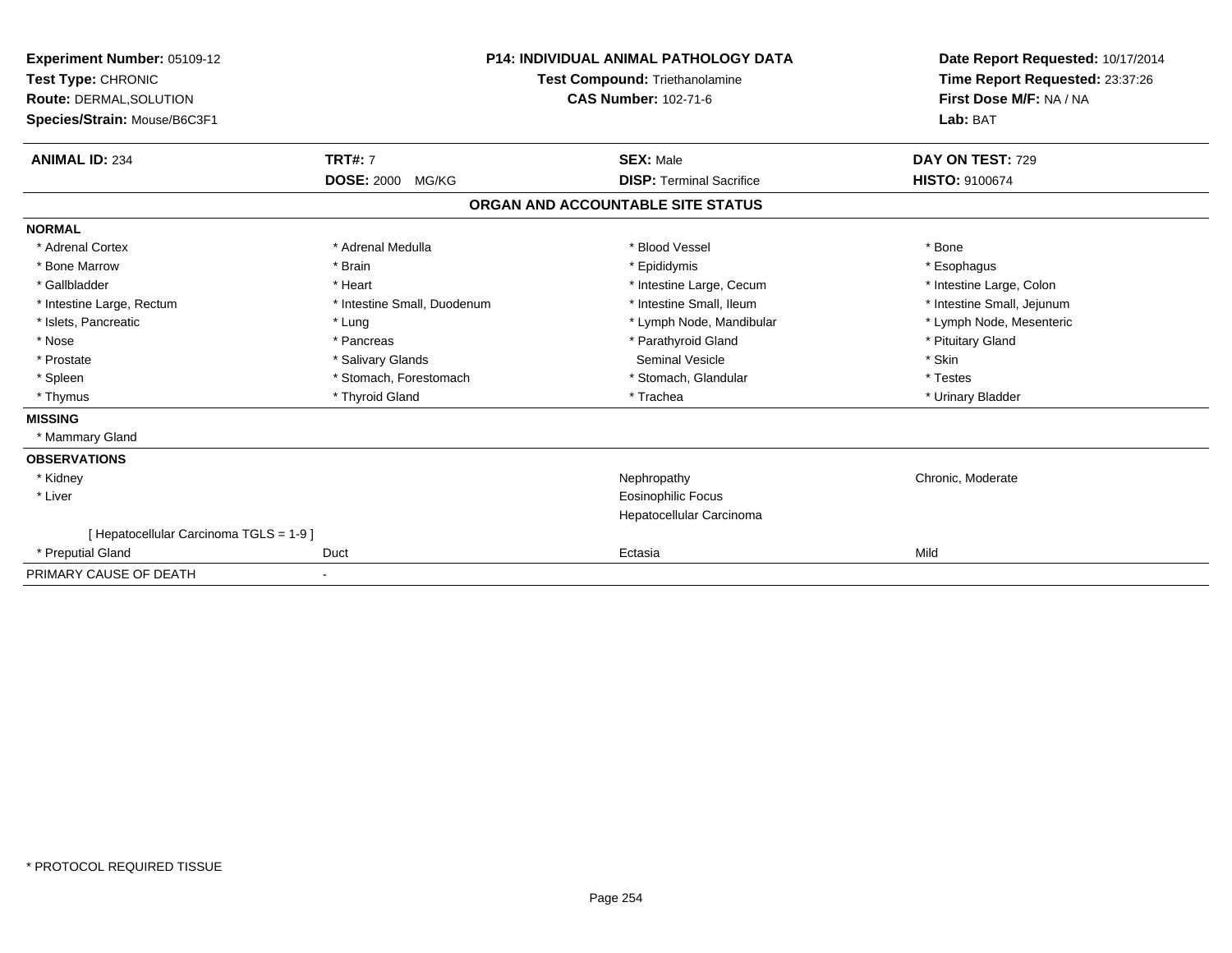| Experiment Number: 05109-12<br>Test Type: CHRONIC<br>Route: DERMAL, SOLUTION<br>Species/Strain: Mouse/B6C3F1 | <b>P14: INDIVIDUAL ANIMAL PATHOLOGY DATA</b><br><b>Test Compound: Triethanolamine</b><br><b>CAS Number: 102-71-6</b> |                                   | Date Report Requested: 10/17/2014<br>Time Report Requested: 23:37:26<br>First Dose M/F: NA / NA<br>Lab: BAT |  |
|--------------------------------------------------------------------------------------------------------------|----------------------------------------------------------------------------------------------------------------------|-----------------------------------|-------------------------------------------------------------------------------------------------------------|--|
|                                                                                                              |                                                                                                                      |                                   |                                                                                                             |  |
| <b>ANIMAL ID: 235</b>                                                                                        | <b>TRT#: 7</b>                                                                                                       | <b>SEX: Male</b>                  | DAY ON TEST: 730                                                                                            |  |
|                                                                                                              | <b>DOSE: 2000 MG/KG</b>                                                                                              | <b>DISP: Terminal Sacrifice</b>   | <b>HISTO: 9100675</b>                                                                                       |  |
|                                                                                                              |                                                                                                                      | ORGAN AND ACCOUNTABLE SITE STATUS |                                                                                                             |  |
| <b>NORMAL</b>                                                                                                |                                                                                                                      |                                   |                                                                                                             |  |
| * Adrenal Medulla                                                                                            | * Blood Vessel                                                                                                       | * Bone                            | * Bone Marrow                                                                                               |  |
| * Brain                                                                                                      | * Epididymis                                                                                                         | * Esophagus                       | * Gallbladder                                                                                               |  |
| * Heart                                                                                                      | * Intestine Large, Cecum                                                                                             | * Intestine Large, Colon          | * Intestine Large, Rectum                                                                                   |  |
| * Intestine Small, Duodenum                                                                                  | * Intestine Small, Ileum                                                                                             | * Intestine Small, Jejunum        | * Islets, Pancreatic                                                                                        |  |
| * Lung                                                                                                       | * Lymph Node, Mandibular                                                                                             | * Lymph Node, Mesenteric          | * Nose                                                                                                      |  |
| * Pancreas                                                                                                   | * Parathyroid Gland                                                                                                  | * Pituitary Gland                 | * Preputial Gland                                                                                           |  |
| * Prostate                                                                                                   | * Salivary Glands                                                                                                    | Seminal Vesicle                   | * Spleen                                                                                                    |  |
| * Stomach, Forestomach                                                                                       | * Stomach, Glandular                                                                                                 | * Testes                          | * Thymus                                                                                                    |  |
| * Trachea                                                                                                    | * Urinary Bladder                                                                                                    |                                   |                                                                                                             |  |
| <b>MISSING</b>                                                                                               |                                                                                                                      |                                   |                                                                                                             |  |
| * Mammary Gland                                                                                              |                                                                                                                      |                                   |                                                                                                             |  |
| <b>OBSERVATIONS</b>                                                                                          |                                                                                                                      |                                   |                                                                                                             |  |
| * Adrenal Cortex                                                                                             |                                                                                                                      | Hypertrophy                       | Mild                                                                                                        |  |
| * Kidney                                                                                                     |                                                                                                                      | Nephropathy                       | Chronic, Minimal                                                                                            |  |
| * Liver                                                                                                      |                                                                                                                      | Hepatocellular Adenoma            | Multiple                                                                                                    |  |
| [ Hepatocellular Adenoma TGLS = 1-9,2-1 ]                                                                    |                                                                                                                      |                                   |                                                                                                             |  |
| * Skin                                                                                                       | SOA-No Mass                                                                                                          | Acanthosis                        | Mild                                                                                                        |  |
|                                                                                                              | SOA-No Mass                                                                                                          | Inflammation                      | Chronic, Minimal                                                                                            |  |
| * Thyroid Gland                                                                                              | Bilateral, Follicular Cel                                                                                            | Adenoma                           |                                                                                                             |  |
| PRIMARY CAUSE OF DEATH                                                                                       | ۰                                                                                                                    |                                   |                                                                                                             |  |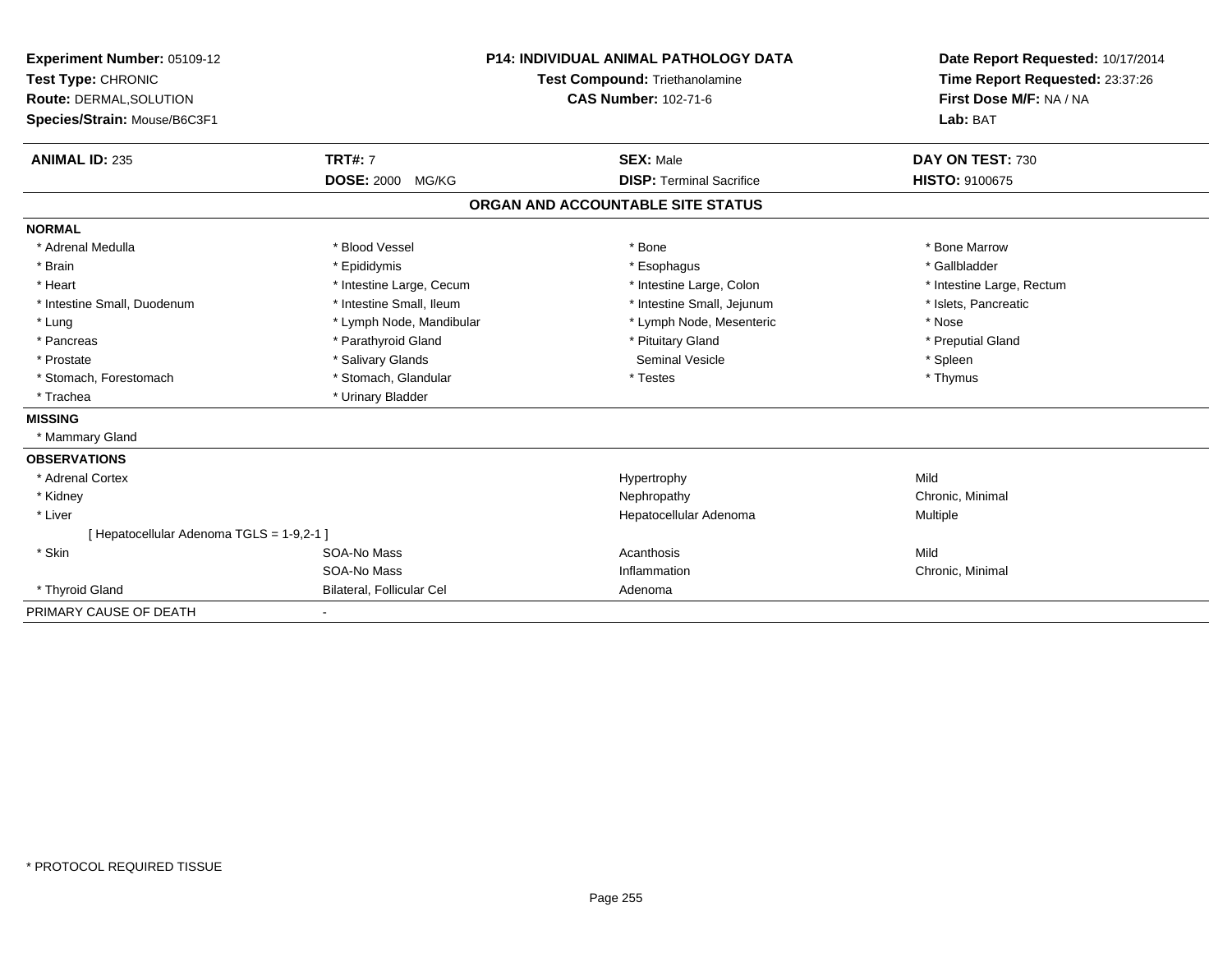| Experiment Number: 05109-12<br>Test Type: CHRONIC<br>Route: DERMAL, SOLUTION<br>Species/Strain: Mouse/B6C3F1 | <b>P14: INDIVIDUAL ANIMAL PATHOLOGY DATA</b><br><b>Test Compound: Triethanolamine</b><br><b>CAS Number: 102-71-6</b> |                                   | Date Report Requested: 10/17/2014<br>Time Report Requested: 23:37:26<br>First Dose M/F: NA / NA<br>Lab: BAT |  |
|--------------------------------------------------------------------------------------------------------------|----------------------------------------------------------------------------------------------------------------------|-----------------------------------|-------------------------------------------------------------------------------------------------------------|--|
| <b>ANIMAL ID: 236</b>                                                                                        | <b>TRT#: 7</b>                                                                                                       | <b>SEX: Male</b>                  | DAY ON TEST: 732                                                                                            |  |
|                                                                                                              | <b>DOSE: 2000 MG/KG</b>                                                                                              | <b>DISP: Terminal Sacrifice</b>   | <b>HISTO: 9100676</b>                                                                                       |  |
|                                                                                                              |                                                                                                                      | ORGAN AND ACCOUNTABLE SITE STATUS |                                                                                                             |  |
| <b>NORMAL</b>                                                                                                |                                                                                                                      |                                   |                                                                                                             |  |
| * Adrenal Medulla                                                                                            | * Blood Vessel                                                                                                       | * Bone                            | * Bone Marrow                                                                                               |  |
| * Brain                                                                                                      | * Epididymis                                                                                                         | * Esophagus                       | * Gallbladder                                                                                               |  |
| * Heart                                                                                                      | * Intestine Large, Cecum                                                                                             | * Intestine Large, Colon          | * Intestine Large, Rectum                                                                                   |  |
| * Intestine Small, Duodenum                                                                                  | * Intestine Small, Ileum                                                                                             | * Intestine Small, Jejunum        | * Islets, Pancreatic                                                                                        |  |
| * Lung                                                                                                       | * Lymph Node, Mandibular                                                                                             | * Lymph Node, Mesenteric          | * Nose                                                                                                      |  |
| * Pancreas                                                                                                   | * Parathyroid Gland                                                                                                  | * Pituitary Gland                 | * Preputial Gland                                                                                           |  |
| * Prostate                                                                                                   | * Salivary Glands                                                                                                    | Seminal Vesicle                   | * Skin                                                                                                      |  |
| * Spleen                                                                                                     | * Stomach, Forestomach                                                                                               | * Stomach, Glandular              | * Testes                                                                                                    |  |
| * Thymus                                                                                                     | * Thyroid Gland                                                                                                      | * Trachea                         | * Urinary Bladder                                                                                           |  |
| <b>MISSING</b>                                                                                               |                                                                                                                      |                                   |                                                                                                             |  |
| * Mammary Gland                                                                                              |                                                                                                                      |                                   |                                                                                                             |  |
| <b>OBSERVATIONS</b>                                                                                          |                                                                                                                      |                                   |                                                                                                             |  |
| * Adrenal Cortex                                                                                             |                                                                                                                      | Hypertrophy                       | Mild                                                                                                        |  |
| * Kidney                                                                                                     |                                                                                                                      | Nephropathy                       | Chronic, Mild                                                                                               |  |
| * Liver                                                                                                      |                                                                                                                      | <b>Basophilic Focus</b>           |                                                                                                             |  |
| Basophilic Focus TGLS = 1-1 ]                                                                                |                                                                                                                      |                                   |                                                                                                             |  |
| PRIMARY CAUSE OF DEATH                                                                                       |                                                                                                                      |                                   |                                                                                                             |  |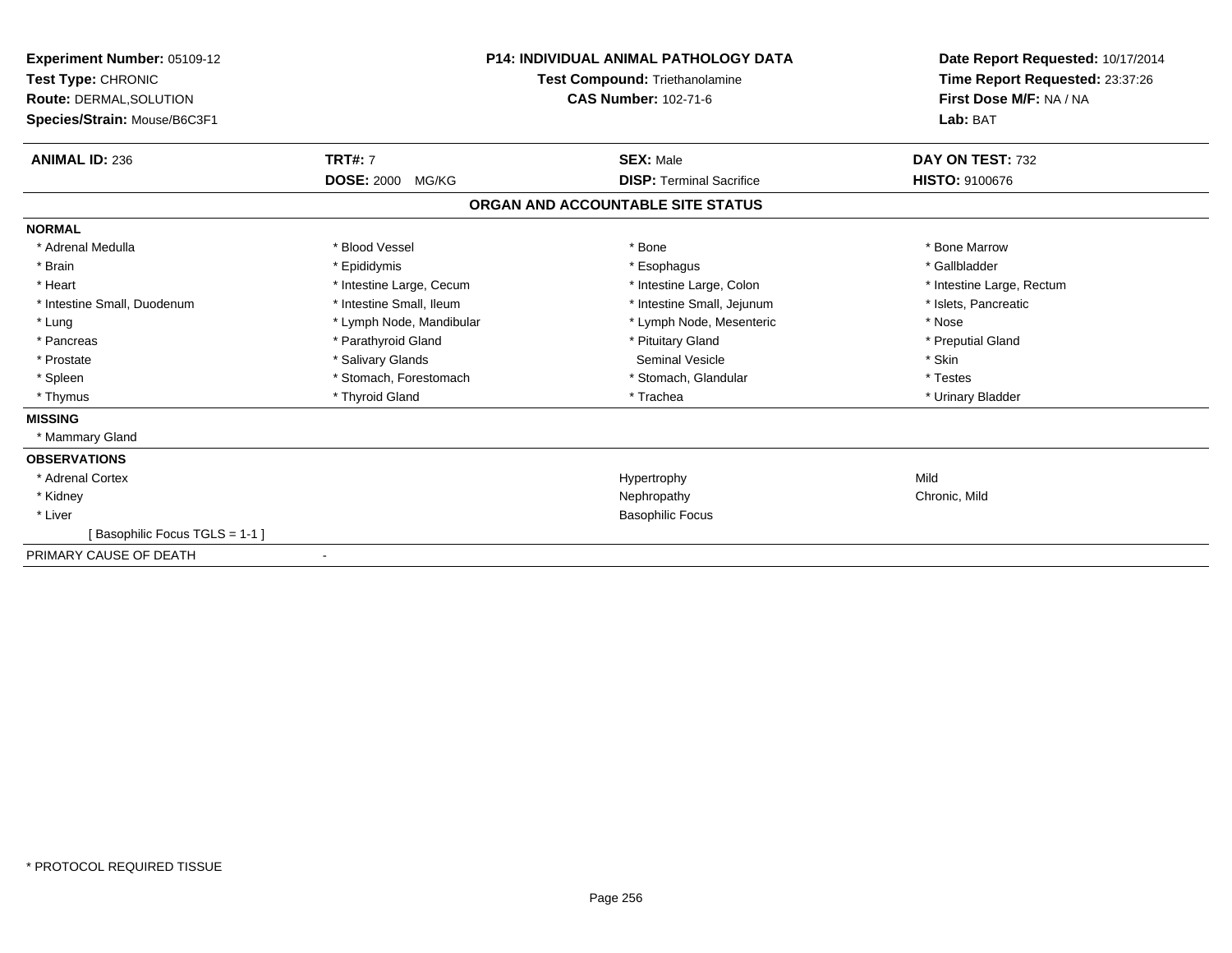| Experiment Number: 05109-12<br>Test Type: CHRONIC<br>Route: DERMAL, SOLUTION<br>Species/Strain: Mouse/B6C3F1 |                             | <b>P14: INDIVIDUAL ANIMAL PATHOLOGY DATA</b><br>Test Compound: Triethanolamine<br><b>CAS Number: 102-71-6</b> | Date Report Requested: 10/17/2014<br>Time Report Requested: 23:37:26<br>First Dose M/F: NA / NA<br>Lab: BAT |  |
|--------------------------------------------------------------------------------------------------------------|-----------------------------|---------------------------------------------------------------------------------------------------------------|-------------------------------------------------------------------------------------------------------------|--|
| <b>ANIMAL ID: 237</b>                                                                                        | <b>TRT#: 7</b>              | <b>SEX: Male</b>                                                                                              | DAY ON TEST: 732                                                                                            |  |
|                                                                                                              | DOSE: 2000 MG/KG            | <b>DISP: Terminal Sacrifice</b>                                                                               | <b>HISTO: 9100677</b>                                                                                       |  |
|                                                                                                              |                             | ORGAN AND ACCOUNTABLE SITE STATUS                                                                             |                                                                                                             |  |
| <b>NORMAL</b>                                                                                                |                             |                                                                                                               |                                                                                                             |  |
| * Adrenal Cortex                                                                                             | * Adrenal Medulla           | * Blood Vessel                                                                                                | * Bone                                                                                                      |  |
| * Bone Marrow                                                                                                | * Brain                     | * Epididymis                                                                                                  | * Esophagus                                                                                                 |  |
| * Gallbladder                                                                                                | * Heart                     | * Intestine Large, Cecum                                                                                      | * Intestine Large, Colon                                                                                    |  |
| * Intestine Large, Rectum                                                                                    | * Intestine Small, Duodenum | * Intestine Small, Ileum                                                                                      | * Intestine Small, Jejunum                                                                                  |  |
| * Islets, Pancreatic                                                                                         | * Lung                      | * Lymph Node, Mesenteric                                                                                      | * Nose                                                                                                      |  |
| * Pancreas                                                                                                   | * Parathyroid Gland         | * Preputial Gland                                                                                             | * Prostate                                                                                                  |  |
| * Salivary Glands                                                                                            | Seminal Vesicle             | * Skin                                                                                                        | * Spleen                                                                                                    |  |
| * Stomach, Forestomach                                                                                       | * Stomach, Glandular        | * Testes                                                                                                      | * Trachea                                                                                                   |  |
| * Urinary Bladder                                                                                            |                             |                                                                                                               |                                                                                                             |  |
| <b>MISSING</b>                                                                                               |                             |                                                                                                               |                                                                                                             |  |
| * Lymph Node, Mandibular                                                                                     | * Mammary Gland             |                                                                                                               |                                                                                                             |  |
| <b>OBSERVATIONS</b>                                                                                          |                             |                                                                                                               |                                                                                                             |  |
| * Kidney                                                                                                     |                             | Nephropathy                                                                                                   | Chronic, Minimal                                                                                            |  |
| * Liver                                                                                                      |                             | Hepatocellular Adenoma                                                                                        | Multiple                                                                                                    |  |
| [ Hepatocellular Adenoma TGLS = 1-10,2-1 ]                                                                   |                             |                                                                                                               |                                                                                                             |  |
| * Pituitary Gland                                                                                            | Pars Distalis               | Cyst                                                                                                          |                                                                                                             |  |
| * Thymus                                                                                                     |                             | Atrophy                                                                                                       | Mild                                                                                                        |  |
|                                                                                                              |                             | Cyst                                                                                                          |                                                                                                             |  |
| * Thyroid Gland                                                                                              | <b>Follicular Cel</b>       | Hyperplasia                                                                                                   | Mild                                                                                                        |  |
| PRIMARY CAUSE OF DEATH                                                                                       | $\blacksquare$              |                                                                                                               |                                                                                                             |  |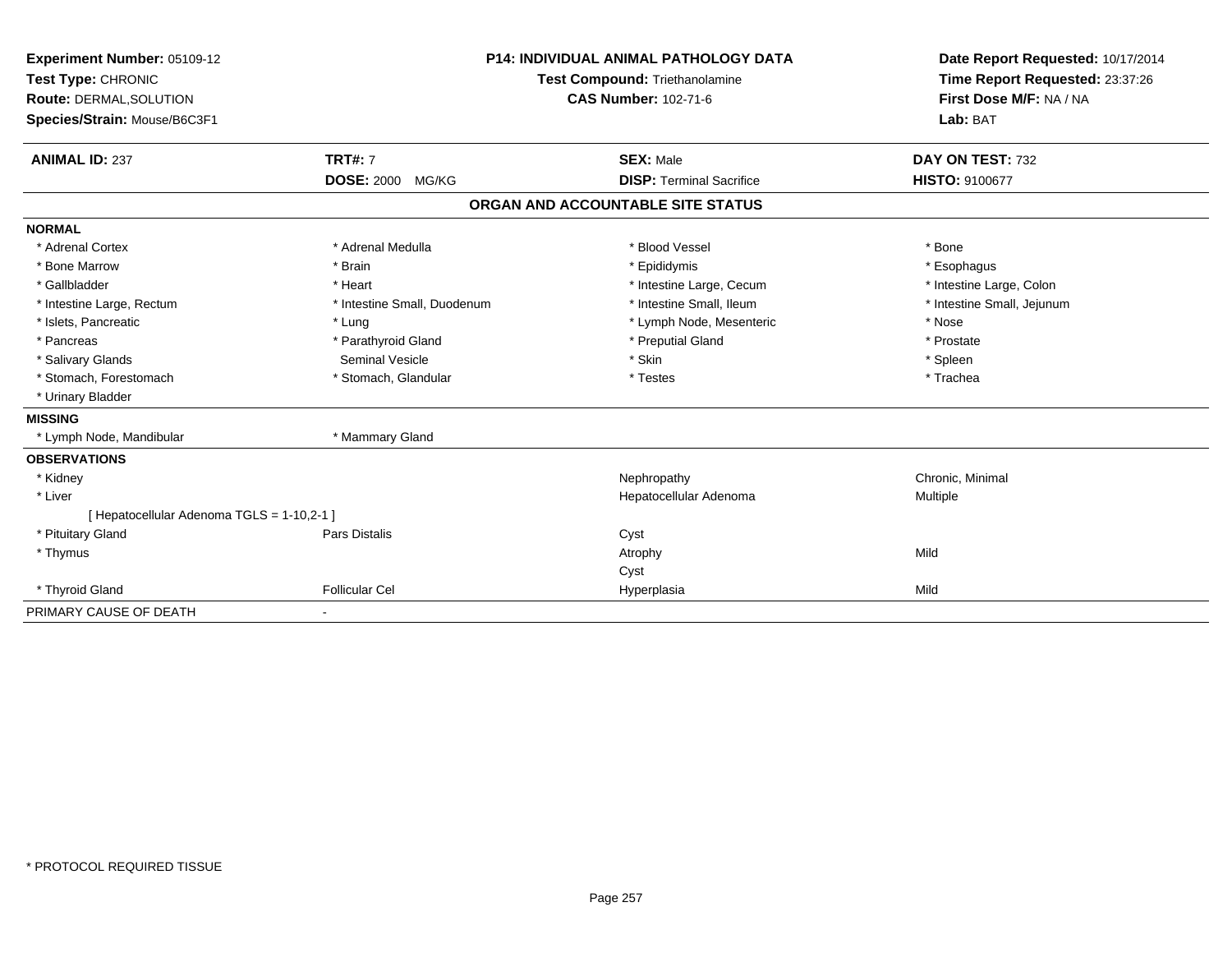| Experiment Number: 05109-12<br>Test Type: CHRONIC<br>Route: DERMAL, SOLUTION<br>Species/Strain: Mouse/B6C3F1 |                             | <b>P14: INDIVIDUAL ANIMAL PATHOLOGY DATA</b><br><b>Test Compound: Triethanolamine</b><br><b>CAS Number: 102-71-6</b> | Date Report Requested: 10/17/2014<br>Time Report Requested: 23:37:26<br>First Dose M/F: NA / NA<br>Lab: BAT |
|--------------------------------------------------------------------------------------------------------------|-----------------------------|----------------------------------------------------------------------------------------------------------------------|-------------------------------------------------------------------------------------------------------------|
| <b>ANIMAL ID: 238</b>                                                                                        | <b>TRT#: 7</b>              | <b>SEX: Male</b>                                                                                                     | DAY ON TEST: 456                                                                                            |
|                                                                                                              | <b>DOSE: 2000 MG/KG</b>     | <b>DISP:</b> Scheduled Sacrifice                                                                                     | <b>HISTO: 9100678</b>                                                                                       |
|                                                                                                              |                             | ORGAN AND ACCOUNTABLE SITE STATUS                                                                                    |                                                                                                             |
| <b>NORMAL</b>                                                                                                |                             |                                                                                                                      |                                                                                                             |
| * Adrenal Cortex                                                                                             | * Adrenal Medulla           | * Blood Vessel                                                                                                       | * Bone                                                                                                      |
| * Bone Marrow                                                                                                | * Brain                     | * Epididymis                                                                                                         | * Esophagus                                                                                                 |
| * Gallbladder                                                                                                | * Heart                     | * Intestine Large, Cecum                                                                                             | * Intestine Large, Colon                                                                                    |
| * Intestine Large, Rectum                                                                                    | * Intestine Small, Duodenum | * Intestine Small, Ileum                                                                                             | * Intestine Small, Jejunum                                                                                  |
| * Islets, Pancreatic                                                                                         | * Lung                      | * Lymph Node, Mandibular                                                                                             | * Lymph Node, Mesenteric                                                                                    |
| * Nose                                                                                                       | * Pancreas                  | * Parathyroid Gland                                                                                                  | * Pituitary Gland                                                                                           |
| * Prostate                                                                                                   | * Salivary Glands           | * Spleen                                                                                                             | * Stomach, Forestomach                                                                                      |
| * Stomach, Glandular                                                                                         | * Testes                    | * Thymus                                                                                                             | * Thyroid Gland                                                                                             |
| * Trachea                                                                                                    | * Urinary Bladder           |                                                                                                                      |                                                                                                             |
| <b>MISSING</b>                                                                                               |                             |                                                                                                                      |                                                                                                             |
| * Mammary Gland                                                                                              |                             |                                                                                                                      |                                                                                                             |
| <b>OBSERVATIONS</b>                                                                                          |                             |                                                                                                                      |                                                                                                             |
| * Kidney                                                                                                     |                             | Nephropathy                                                                                                          | Chronic, Mild                                                                                               |
| * Liver                                                                                                      | Hepatocyte                  | Vacuolization Cytoplasmic                                                                                            | Multifocal, Moderate                                                                                        |
| * Preputial Gland                                                                                            | Duct                        | Ectasia                                                                                                              | Moderate                                                                                                    |
| [ Ectasia TGLS = $1-6$ ]                                                                                     |                             |                                                                                                                      |                                                                                                             |
| * Skin                                                                                                       | SOA-No Mass                 | Inflammation                                                                                                         | Chronic, Minimal                                                                                            |
| PRIMARY CAUSE OF DEATH                                                                                       | ٠                           |                                                                                                                      |                                                                                                             |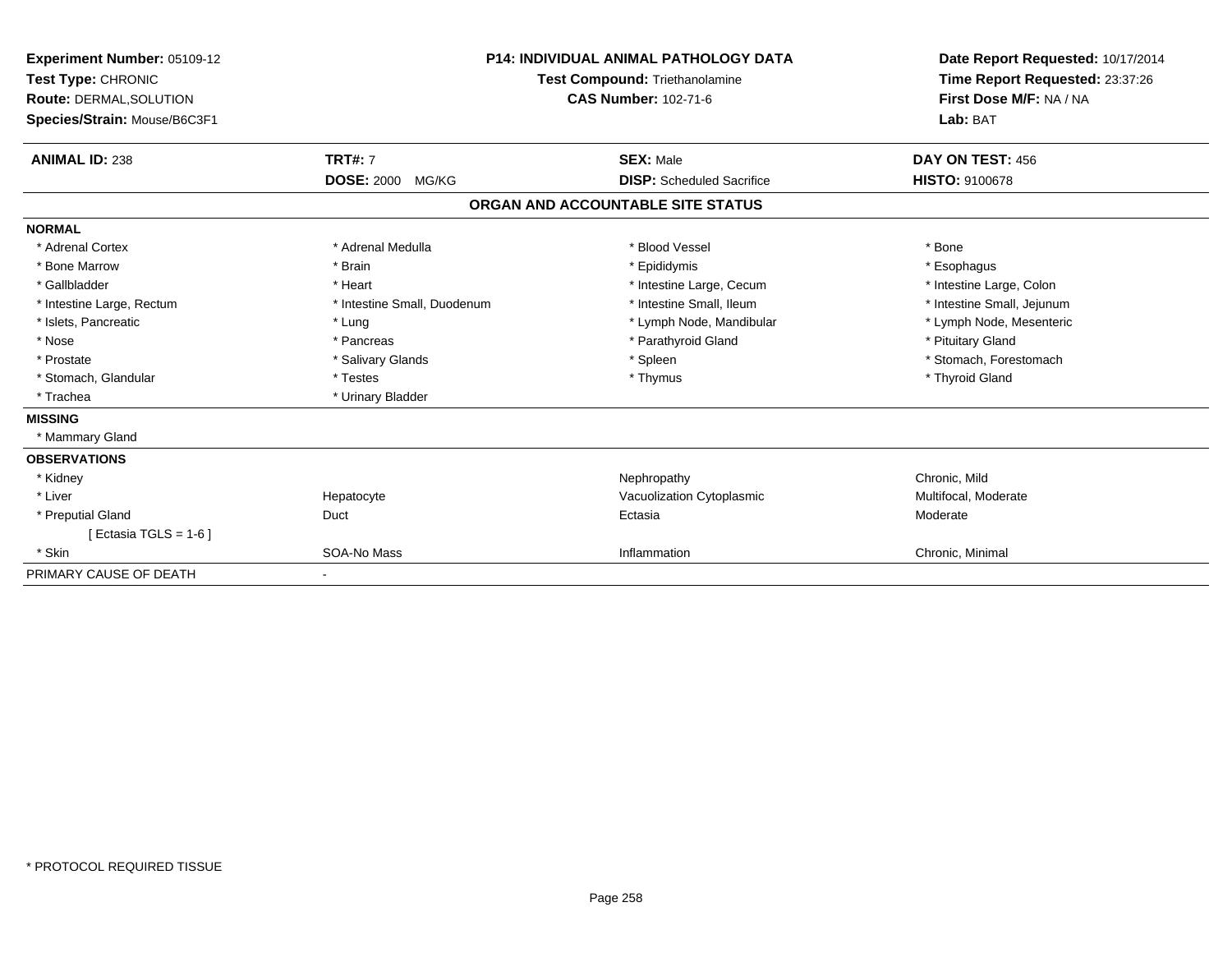| Experiment Number: 05109-12<br>Test Type: CHRONIC<br>Route: DERMAL, SOLUTION<br>Species/Strain: Mouse/B6C3F1 | <b>P14: INDIVIDUAL ANIMAL PATHOLOGY DATA</b><br>Test Compound: Triethanolamine<br><b>CAS Number: 102-71-6</b> |                                   | Date Report Requested: 10/17/2014<br>Time Report Requested: 23:37:26<br>First Dose M/F: NA / NA<br>Lab: BAT |  |
|--------------------------------------------------------------------------------------------------------------|---------------------------------------------------------------------------------------------------------------|-----------------------------------|-------------------------------------------------------------------------------------------------------------|--|
| <b>ANIMAL ID: 239</b>                                                                                        | <b>TRT#: 7</b>                                                                                                | <b>SEX: Male</b>                  | DAY ON TEST: 678<br>HISTO: 9100679                                                                          |  |
|                                                                                                              | DOSE: 2000 MG/KG                                                                                              | <b>DISP: Natural Death</b>        |                                                                                                             |  |
|                                                                                                              |                                                                                                               | ORGAN AND ACCOUNTABLE SITE STATUS |                                                                                                             |  |
| <b>NORMAL</b>                                                                                                |                                                                                                               |                                   |                                                                                                             |  |
| * Adrenal Cortex                                                                                             | * Adrenal Medulla                                                                                             | * Blood Vessel                    | * Bone                                                                                                      |  |
| * Bone Marrow                                                                                                | * Brain                                                                                                       | * Epididymis                      | * Esophagus                                                                                                 |  |
| * Gallbladder                                                                                                | * Heart                                                                                                       | * Intestine Large, Cecum          | * Intestine Large, Colon                                                                                    |  |
| * Intestine Large, Rectum                                                                                    | * Intestine Small, Duodenum                                                                                   | * Intestine Small, Ileum          | * Intestine Small, Jejunum                                                                                  |  |
| * Islets, Pancreatic                                                                                         | * Lung                                                                                                        | * Lymph Node, Mandibular          | * Nose                                                                                                      |  |
| * Pancreas                                                                                                   | * Parathyroid Gland                                                                                           | * Pituitary Gland                 | * Preputial Gland                                                                                           |  |
| * Salivary Glands                                                                                            | Seminal Vesicle                                                                                               | * Stomach, Forestomach            | * Stomach, Glandular                                                                                        |  |
| * Testes                                                                                                     | * Thyroid Gland                                                                                               | * Trachea                         | * Urinary Bladder                                                                                           |  |
| <b>MISSING</b>                                                                                               |                                                                                                               |                                   |                                                                                                             |  |
| * Mammary Gland                                                                                              |                                                                                                               |                                   |                                                                                                             |  |
| <b>OBSERVATIONS</b>                                                                                          |                                                                                                               |                                   |                                                                                                             |  |
| * Kidney                                                                                                     |                                                                                                               | Histiocytic Sarcoma               |                                                                                                             |  |
| * Liver                                                                                                      |                                                                                                               | Histiocytic Sarcoma               |                                                                                                             |  |
| [Histiocytic Sarcoma TGLS = 3-1,3-2,3-9,4-1,4-2,4-9]                                                         |                                                                                                               |                                   |                                                                                                             |  |
| * Lymph Node, Mesenteric                                                                                     |                                                                                                               | Histiocytic Sarcoma               |                                                                                                             |  |
| * Prostate                                                                                                   |                                                                                                               | Inflammation                      | Chronic, Mild                                                                                               |  |
| * Skin                                                                                                       | Hair Follicle, SOA-No Mass, Sebaceous Gl                                                                      | Atrophy                           | Mild                                                                                                        |  |
|                                                                                                              | Inguinal, Subcut Tiss                                                                                         | Edema                             | Mild                                                                                                        |  |
| [Edema TGLS = $1-6$ ]                                                                                        |                                                                                                               |                                   |                                                                                                             |  |
| * Spleen                                                                                                     |                                                                                                               | Histiocytic Sarcoma               |                                                                                                             |  |
| [ Histiocytic Sarcoma TGLS = 2-10 ]                                                                          |                                                                                                               |                                   |                                                                                                             |  |
| * Thymus                                                                                                     |                                                                                                               | Atrophy                           | Moderate                                                                                                    |  |
| PRIMARY CAUSE OF DEATH                                                                                       | $\blacksquare$                                                                                                |                                   |                                                                                                             |  |
| Animal Note: COD, HISTIOCYTIC SARCOMA                                                                        |                                                                                                               |                                   |                                                                                                             |  |
| Animal Note: AORTA IN BLOCK 02                                                                               |                                                                                                               |                                   |                                                                                                             |  |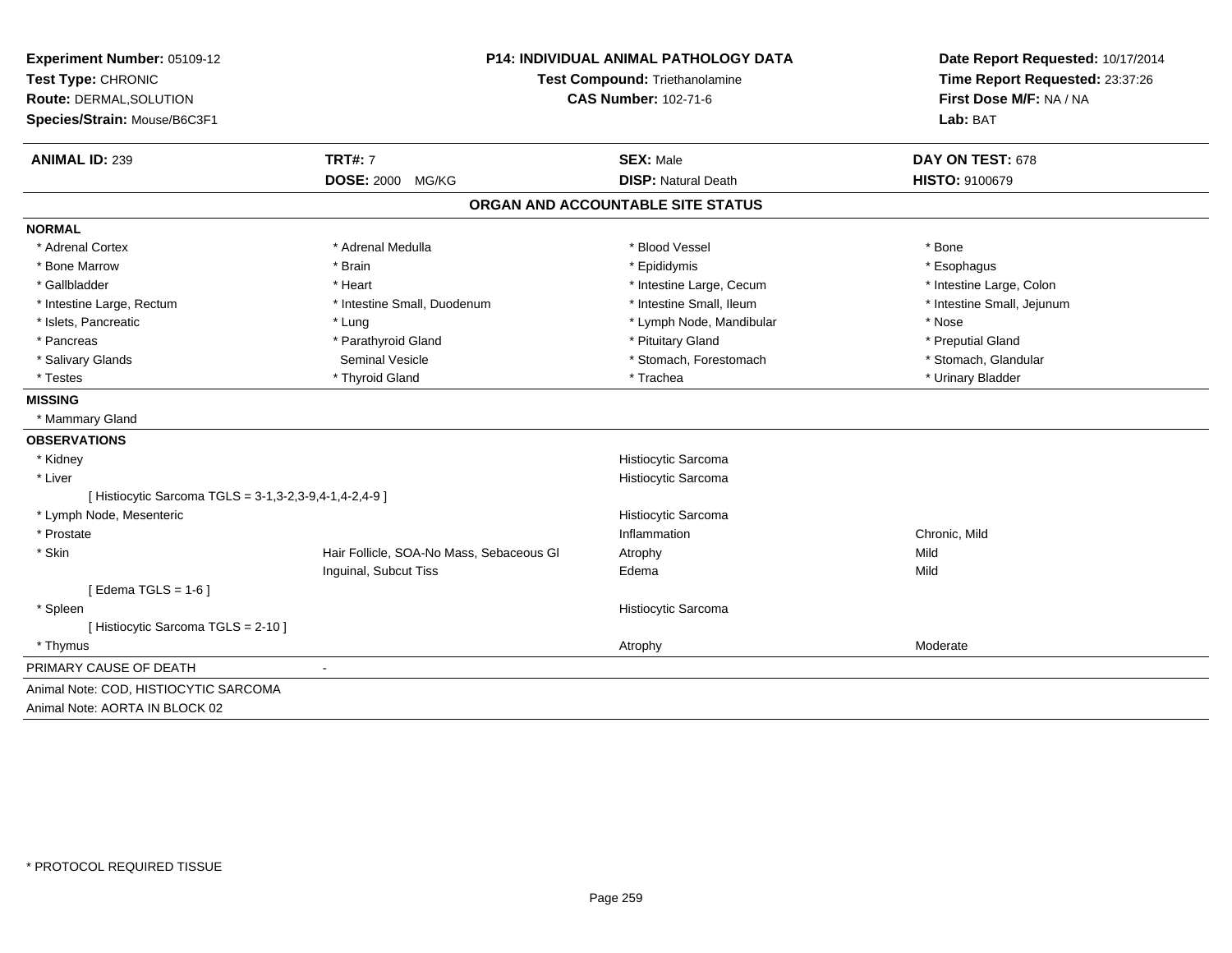| Experiment Number: 05109-12<br>Test Type: CHRONIC<br>Route: DERMAL, SOLUTION<br>Species/Strain: Mouse/B6C3F1 | <b>P14: INDIVIDUAL ANIMAL PATHOLOGY DATA</b><br>Test Compound: Triethanolamine<br><b>CAS Number: 102-71-6</b> |                                   | Date Report Requested: 10/17/2014<br>Time Report Requested: 23:37:26<br>First Dose M/F: NA / NA<br>Lab: BAT |  |
|--------------------------------------------------------------------------------------------------------------|---------------------------------------------------------------------------------------------------------------|-----------------------------------|-------------------------------------------------------------------------------------------------------------|--|
| <b>ANIMAL ID: 240</b>                                                                                        | <b>TRT#: 7</b>                                                                                                | <b>SEX: Male</b>                  | DAY ON TEST: 730                                                                                            |  |
|                                                                                                              | <b>DOSE: 2000</b><br>MG/KG                                                                                    | <b>DISP: Terminal Sacrifice</b>   | HISTO: 9100680                                                                                              |  |
|                                                                                                              |                                                                                                               | ORGAN AND ACCOUNTABLE SITE STATUS |                                                                                                             |  |
| <b>NORMAL</b>                                                                                                |                                                                                                               |                                   |                                                                                                             |  |
| * Adrenal Cortex                                                                                             | * Adrenal Medulla                                                                                             | * Blood Vessel                    | * Bone                                                                                                      |  |
| * Bone Marrow                                                                                                | * Brain                                                                                                       | * Epididymis                      | * Esophagus                                                                                                 |  |
| * Gallbladder                                                                                                | * Heart                                                                                                       | * Intestine Large, Cecum          | * Intestine Large, Colon                                                                                    |  |
| * Intestine Large, Rectum                                                                                    | * Intestine Small, Duodenum                                                                                   | * Intestine Small, Ileum          | * Intestine Small, Jejunum                                                                                  |  |
| * Islets, Pancreatic                                                                                         | * Liver                                                                                                       | * Lymph Node, Mandibular          | * Lymph Node, Mesenteric                                                                                    |  |
| * Nose                                                                                                       | * Pancreas                                                                                                    | * Parathyroid Gland               | * Pituitary Gland                                                                                           |  |
| * Preputial Gland                                                                                            | * Prostate                                                                                                    | * Salivary Glands                 | Seminal Vesicle                                                                                             |  |
| * Skin                                                                                                       | * Spleen                                                                                                      | * Stomach, Forestomach            | * Stomach, Glandular                                                                                        |  |
| * Thyroid Gland                                                                                              | * Trachea                                                                                                     | * Urinary Bladder                 |                                                                                                             |  |
| <b>MISSING</b>                                                                                               |                                                                                                               |                                   |                                                                                                             |  |
| * Mammary Gland                                                                                              |                                                                                                               |                                   |                                                                                                             |  |
| <b>OBSERVATIONS</b>                                                                                          |                                                                                                               |                                   |                                                                                                             |  |
| * Kidney                                                                                                     |                                                                                                               | Nephropathy                       | Chronic, Minimal                                                                                            |  |
| * Lung                                                                                                       |                                                                                                               | Alveolar/Bronchiolar Adenoma      |                                                                                                             |  |
| [ Alveolar/Bronchiolar Adenoma TGLS = 1-2 ]                                                                  |                                                                                                               |                                   |                                                                                                             |  |
| * Testes                                                                                                     | <b>Germinal Epith</b>                                                                                         | Mineralization                    | Moderate                                                                                                    |  |
| * Thymus                                                                                                     |                                                                                                               | Atrophy                           | Mild                                                                                                        |  |
| PRIMARY CAUSE OF DEATH                                                                                       |                                                                                                               |                                   |                                                                                                             |  |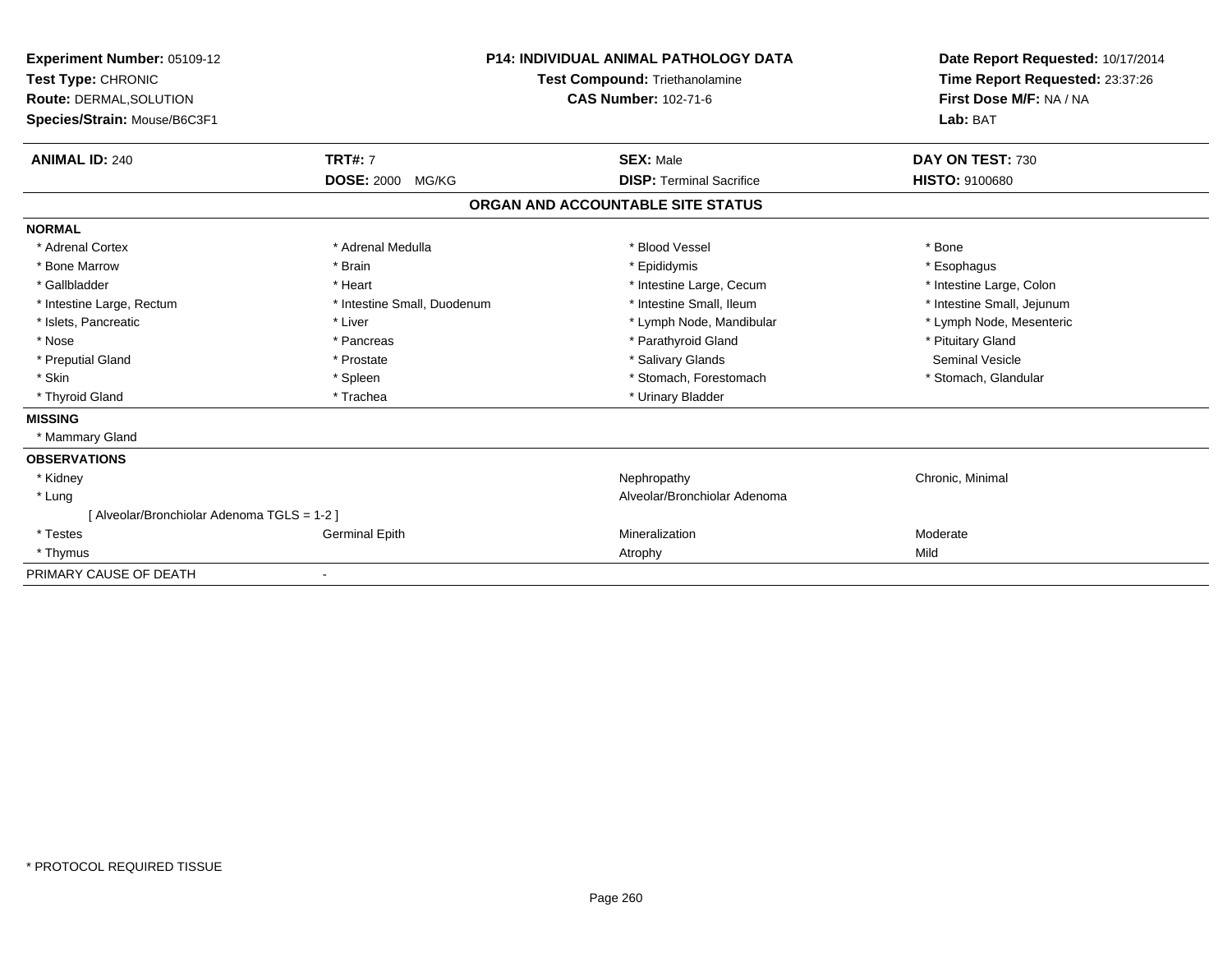| <b>Experiment Number: 05109-12</b><br>Test Type: CHRONIC<br><b>Route: DERMAL, SOLUTION</b><br>Species/Strain: Mouse/B6C3F1 |                             | <b>P14: INDIVIDUAL ANIMAL PATHOLOGY DATA</b><br><b>Test Compound: Triethanolamine</b><br><b>CAS Number: 102-71-6</b> | Date Report Requested: 10/17/2014<br>Time Report Requested: 23:37:26<br>First Dose M/F: NA / NA<br>Lab: BAT |
|----------------------------------------------------------------------------------------------------------------------------|-----------------------------|----------------------------------------------------------------------------------------------------------------------|-------------------------------------------------------------------------------------------------------------|
| <b>ANIMAL ID: 241</b>                                                                                                      | TRT#: 2                     | <b>SEX: Female</b>                                                                                                   | DAY ON TEST: 730                                                                                            |
|                                                                                                                            | DOSE: 0 MG/KG               | <b>DISP: Terminal Sacrifice</b>                                                                                      | <b>HISTO: 9100561</b>                                                                                       |
|                                                                                                                            |                             | ORGAN AND ACCOUNTABLE SITE STATUS                                                                                    |                                                                                                             |
| <b>NORMAL</b>                                                                                                              |                             |                                                                                                                      |                                                                                                             |
| * Adrenal Cortex                                                                                                           | * Adrenal Medulla           | * Blood Vessel                                                                                                       | * Bone                                                                                                      |
| * Bone Marrow                                                                                                              | * Brain                     | * Clitoral Gland                                                                                                     | * Esophagus                                                                                                 |
| * Gallbladder                                                                                                              | * Heart                     | * Intestine Large, Cecum                                                                                             | * Intestine Large, Colon                                                                                    |
| * Intestine Large, Rectum                                                                                                  | * Intestine Small, Duodenum | * Intestine Small, Ileum                                                                                             | * Intestine Small, Jejunum                                                                                  |
| * Islets, Pancreatic                                                                                                       | * Lung                      | * Lymph Node, Mandibular                                                                                             | * Lymph Node, Mesenteric                                                                                    |
| * Mammary Gland                                                                                                            | * Nose                      | * Ovary                                                                                                              | * Pancreas                                                                                                  |
| * Parathyroid Gland                                                                                                        | * Pituitary Gland           | * Salivary Glands                                                                                                    | * Skin                                                                                                      |
| * Spleen                                                                                                                   | * Stomach, Forestomach      | * Stomach, Glandular                                                                                                 | * Trachea                                                                                                   |
| * Urinary Bladder                                                                                                          |                             |                                                                                                                      |                                                                                                             |
| <b>OBSERVATIONS</b>                                                                                                        |                             |                                                                                                                      |                                                                                                             |
| * Kidney                                                                                                                   |                             | Nephropathy                                                                                                          | Chronic, Minimal                                                                                            |
| * Liver                                                                                                                    |                             | <b>Eosinophilic Focus</b>                                                                                            |                                                                                                             |
| [Eosinophilic Focus TGLS = 2-1 ]                                                                                           |                             |                                                                                                                      |                                                                                                             |
| * Thymus                                                                                                                   |                             | Atrophy                                                                                                              | Mild                                                                                                        |
| * Thyroid Gland                                                                                                            | <b>Follicular Cel</b>       | Hyperplasia                                                                                                          | Moderate                                                                                                    |
| * Uterus                                                                                                                   | Endometrium                 | Hyperplasia                                                                                                          | Cystic, Glandular, Moderate                                                                                 |
| [Hyperplasia TGLS = 1-6]                                                                                                   |                             |                                                                                                                      |                                                                                                             |
| PRIMARY CAUSE OF DEATH                                                                                                     | $\blacksquare$              |                                                                                                                      |                                                                                                             |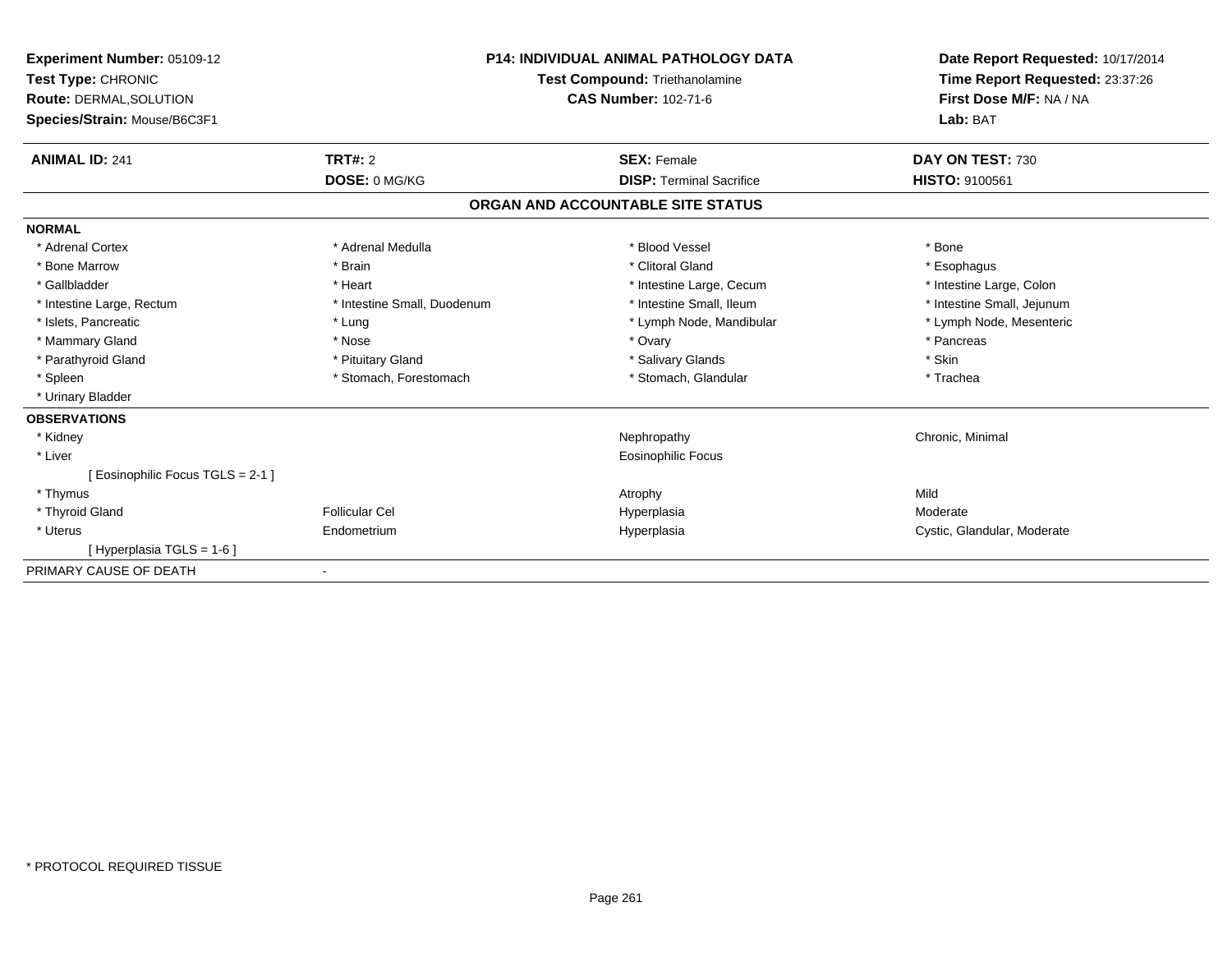| Experiment Number: 05109-12                              |                            | <b>P14: INDIVIDUAL ANIMAL PATHOLOGY DATA</b> | Date Report Requested: 10/17/2014                                      |  |
|----------------------------------------------------------|----------------------------|----------------------------------------------|------------------------------------------------------------------------|--|
| Test Type: CHRONIC                                       |                            | Test Compound: Triethanolamine               | Time Report Requested: 23:37:26<br>First Dose M/F: NA / NA<br>Lab: BAT |  |
| <b>Route: DERMAL.SOLUTION</b>                            |                            | <b>CAS Number: 102-71-6</b>                  |                                                                        |  |
| Species/Strain: Mouse/B6C3F1                             |                            |                                              |                                                                        |  |
| <b>ANIMAL ID: 242</b>                                    | <b>TRT#: 2</b>             | <b>SEX: Female</b>                           | DAY ON TEST: 572                                                       |  |
|                                                          | DOSE: 0 MG/KG              | <b>DISP:</b> Moribund Sacrifice              | HISTO: 9100562                                                         |  |
|                                                          |                            | ORGAN AND ACCOUNTABLE SITE STATUS            |                                                                        |  |
| <b>NORMAL</b>                                            |                            |                                              |                                                                        |  |
| * Adrenal Cortex                                         | * Adrenal Medulla          | * Blood Vessel                               | * Bone                                                                 |  |
| * Bone Marrow                                            | * Brain                    | * Esophagus                                  | * Gallbladder                                                          |  |
| * Heart                                                  | * Intestine Large, Cecum   | * Intestine Large, Rectum                    | * Intestine Small, Duodenum                                            |  |
| * Intestine Small, Ileum                                 | * Intestine Small, Jejunum | * Islets, Pancreatic                         | * Liver                                                                |  |
| * Lung                                                   | * Mammary Gland            | * Nose                                       | * Parathyroid Gland                                                    |  |
| * Pituitary Gland                                        | * Salivary Glands          | * Skin                                       | * Spleen                                                               |  |
| * Stomach, Forestomach                                   | * Stomach, Glandular       | * Thyroid Gland                              | * Trachea                                                              |  |
| * Urinary Bladder                                        |                            |                                              |                                                                        |  |
| <b>MISSING</b>                                           |                            |                                              |                                                                        |  |
| * Lymph Node, Mandibular                                 |                            |                                              |                                                                        |  |
| <b>OBSERVATIONS</b>                                      |                            |                                              |                                                                        |  |
| * Clitoral Gland                                         | Duct                       | Ectasia                                      | Mild                                                                   |  |
| * Intestine Large, Colon                                 |                            | Inflammation                                 | Chronic Active, Mild                                                   |  |
| * Kidney                                                 |                            | Nephropathy                                  | Chronic, Moderate                                                      |  |
| * Lymph Node, Mesenteric                                 |                            | Hematopoietic Cell Proliferation             | Moderate                                                               |  |
| Mesentery                                                | Fat                        | Inflammation                                 | Chronic, Marked                                                        |  |
| [Inflammation TGLS = $1-8$ ]                             |                            |                                              |                                                                        |  |
| * Ovary                                                  |                            | Cystadenoma                                  |                                                                        |  |
| * Pancreas                                               |                            | Inflammation                                 | Chronic Active, Mild                                                   |  |
| * Thymus                                                 |                            | Atrophy                                      | Moderate                                                               |  |
| * Uterus                                                 | Endometrium                | Hyperplasia                                  | Cystic, Glandular, Marked                                              |  |
| PRIMARY CAUSE OF DEATH                                   |                            |                                              |                                                                        |  |
| Animal Note: MORIBUND SAC DUE TO MESENTERIC INFLAMMATION |                            |                                              |                                                                        |  |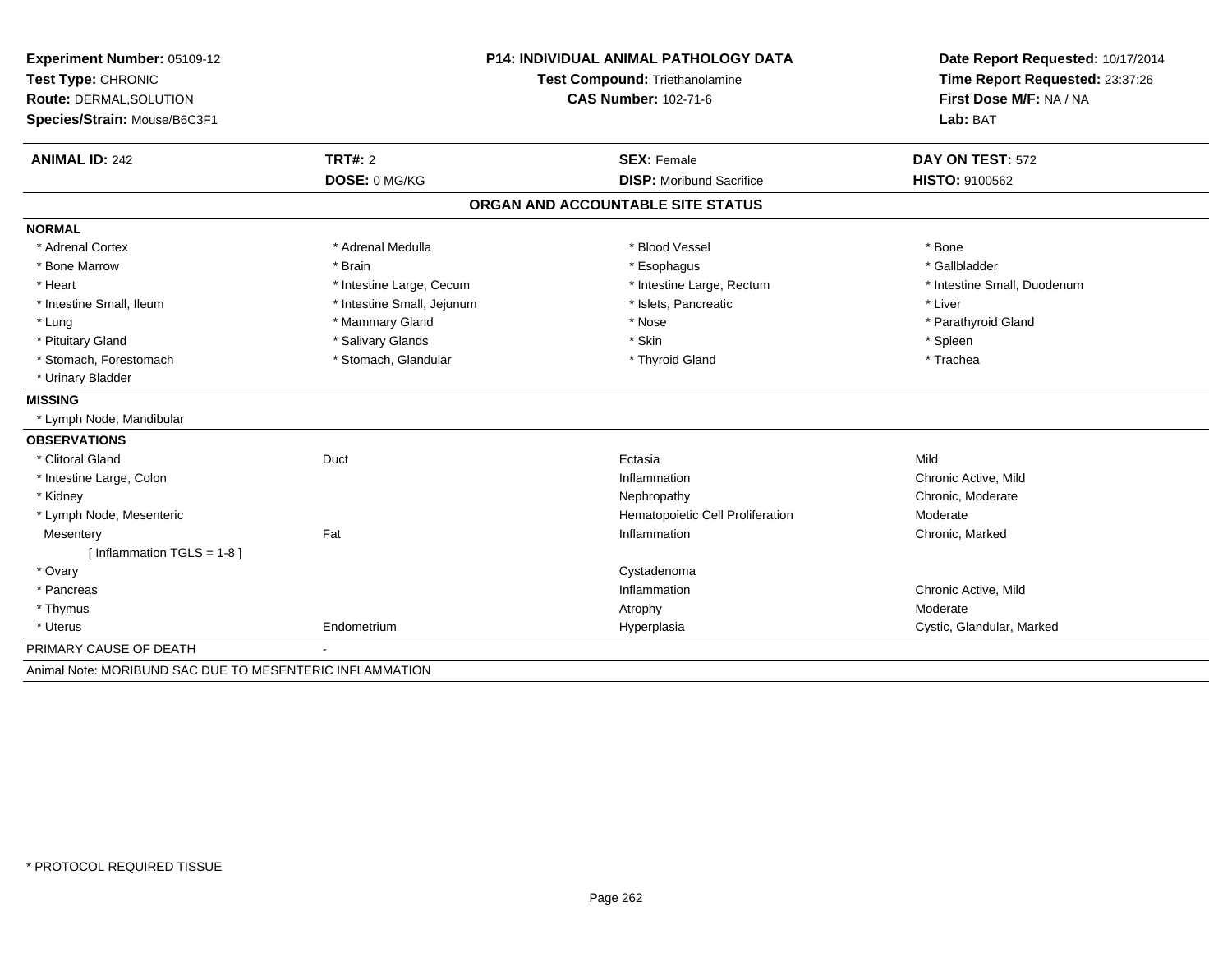| Experiment Number: 05109-12<br><b>Test Type: CHRONIC</b><br><b>Route: DERMAL, SOLUTION</b><br>Species/Strain: Mouse/B6C3F1 | <b>P14: INDIVIDUAL ANIMAL PATHOLOGY DATA</b><br>Test Compound: Triethanolamine<br><b>CAS Number: 102-71-6</b> |  | Date Report Requested: 10/17/2014<br>Time Report Requested: 23:37:26<br>First Dose M/F: NA / NA<br>Lab: BAT |                            |
|----------------------------------------------------------------------------------------------------------------------------|---------------------------------------------------------------------------------------------------------------|--|-------------------------------------------------------------------------------------------------------------|----------------------------|
| <b>ANIMAL ID: 243</b>                                                                                                      | TRT#: 2                                                                                                       |  | <b>SEX: Female</b>                                                                                          | DAY ON TEST: 730           |
|                                                                                                                            | DOSE: 0 MG/KG                                                                                                 |  | <b>DISP: Terminal Sacrifice</b>                                                                             | <b>HISTO: 9100563</b>      |
|                                                                                                                            |                                                                                                               |  | ORGAN AND ACCOUNTABLE SITE STATUS                                                                           |                            |
| <b>NORMAL</b>                                                                                                              |                                                                                                               |  |                                                                                                             |                            |
| * Adrenal Cortex                                                                                                           | * Adrenal Medulla                                                                                             |  | * Blood Vessel                                                                                              | * Bone                     |
| * Bone Marrow                                                                                                              | * Brain                                                                                                       |  | * Clitoral Gland                                                                                            | * Esophagus                |
| * Gallbladder                                                                                                              | * Heart                                                                                                       |  | * Intestine Large, Cecum                                                                                    | * Intestine Large, Colon   |
| * Intestine Large, Rectum                                                                                                  | * Intestine Small, Duodenum                                                                                   |  | * Intestine Small, Ileum                                                                                    | * Intestine Small, Jejunum |
| * Islets, Pancreatic                                                                                                       | * Kidney                                                                                                      |  | * Lung                                                                                                      | * Lymph Node, Mandibular   |
| * Lymph Node, Mesenteric                                                                                                   | * Mammary Gland                                                                                               |  | * Nose                                                                                                      | * Pancreas                 |
| * Salivary Glands                                                                                                          | * Skin                                                                                                        |  | * Spleen                                                                                                    | * Stomach, Forestomach     |
| * Stomach, Glandular                                                                                                       | * Thymus                                                                                                      |  | * Trachea                                                                                                   | * Urinary Bladder          |
| <b>MISSING</b>                                                                                                             |                                                                                                               |  |                                                                                                             |                            |
| * Parathyroid Gland                                                                                                        |                                                                                                               |  |                                                                                                             |                            |
| <b>OBSERVATIONS</b>                                                                                                        |                                                                                                               |  |                                                                                                             |                            |
| * Liver                                                                                                                    |                                                                                                               |  | Hepatocellular Adenoma                                                                                      |                            |
| [ Hepatocellular Adenoma TGLS = 1-8 ]                                                                                      |                                                                                                               |  |                                                                                                             |                            |
| * Ovary                                                                                                                    | Follicle                                                                                                      |  | Cyst                                                                                                        |                            |
| * Pituitary Gland                                                                                                          | Pars Distalis                                                                                                 |  | Hyperplasia                                                                                                 | Mild                       |
| * Thyroid Gland                                                                                                            | <b>Follicular Cel</b>                                                                                         |  | Hyperplasia                                                                                                 | Minimal                    |
| * Uterus                                                                                                                   | Endometrium                                                                                                   |  | Hyperplasia                                                                                                 | Cystic, Glandular, Mild    |
| PRIMARY CAUSE OF DEATH                                                                                                     |                                                                                                               |  |                                                                                                             |                            |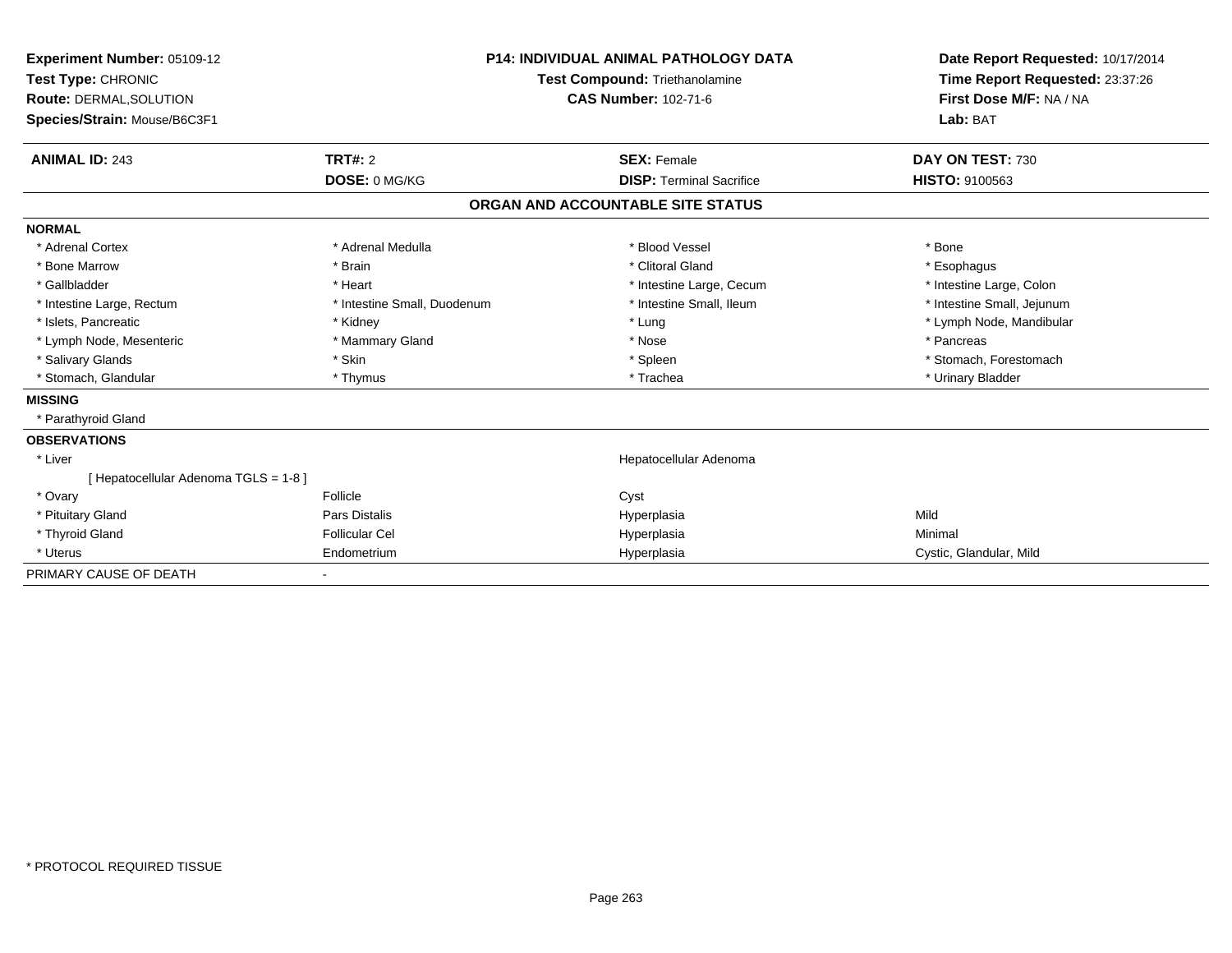| Experiment Number: 05109-12<br>Test Type: CHRONIC<br>Route: DERMAL, SOLUTION<br>Species/Strain: Mouse/B6C3F1 | P14: INDIVIDUAL ANIMAL PATHOLOGY DATA<br>Test Compound: Triethanolamine<br><b>CAS Number: 102-71-6</b> |                                          | Date Report Requested: 10/17/2014<br>Time Report Requested: 23:37:26<br>First Dose M/F: NA / NA<br>Lab: BAT |  |
|--------------------------------------------------------------------------------------------------------------|--------------------------------------------------------------------------------------------------------|------------------------------------------|-------------------------------------------------------------------------------------------------------------|--|
| <b>ANIMAL ID: 244</b>                                                                                        | TRT#: 2                                                                                                | <b>SEX: Female</b>                       | DAY ON TEST: 729                                                                                            |  |
|                                                                                                              | DOSE: 0 MG/KG                                                                                          | <b>DISP: Terminal Sacrifice</b>          | <b>HISTO: 9100564</b>                                                                                       |  |
|                                                                                                              |                                                                                                        | ORGAN AND ACCOUNTABLE SITE STATUS        |                                                                                                             |  |
| <b>NORMAL</b>                                                                                                |                                                                                                        |                                          |                                                                                                             |  |
| * Blood Vessel                                                                                               | * Bone                                                                                                 | * Brain                                  | * Clitoral Gland                                                                                            |  |
| * Esophagus                                                                                                  | * Gallbladder                                                                                          | * Heart                                  | * Intestine Large, Cecum                                                                                    |  |
| * Intestine Large, Colon                                                                                     | * Intestine Large, Rectum                                                                              | * Intestine Small, Duodenum              | * Intestine Small, Ileum                                                                                    |  |
| * Intestine Small, Jejunum                                                                                   | * Islets, Pancreatic                                                                                   | * Kidney                                 | * Lung                                                                                                      |  |
| * Lymph Node, Mandibular                                                                                     | * Lymph Node, Mesenteric                                                                               | * Mammary Gland                          | * Nose                                                                                                      |  |
| * Pancreas                                                                                                   | * Parathyroid Gland                                                                                    | * Pituitary Gland                        | * Salivary Glands                                                                                           |  |
| * Skin                                                                                                       | * Spleen                                                                                               | * Stomach, Forestomach                   | * Stomach, Glandular                                                                                        |  |
| * Thymus                                                                                                     | * Trachea                                                                                              | * Urinary Bladder                        |                                                                                                             |  |
| <b>OBSERVATIONS</b>                                                                                          |                                                                                                        |                                          |                                                                                                             |  |
| * Adrenal Cortex                                                                                             | Capsule                                                                                                | <b>Accessory Adrenal Cortical Nodule</b> |                                                                                                             |  |
| * Adrenal Medulla                                                                                            |                                                                                                        | Hyperplasia                              | Mild                                                                                                        |  |
| * Bone Marrow                                                                                                |                                                                                                        | Myelofibrosis                            | Mild                                                                                                        |  |
| * Liver                                                                                                      |                                                                                                        | Eosinophilic Focus                       |                                                                                                             |  |
|                                                                                                              |                                                                                                        | Hepatocellular Adenoma                   | <b>Multiple</b>                                                                                             |  |
| [ Hepatocellular Adenoma TGLS = 2-8,3-1 ]                                                                    |                                                                                                        |                                          |                                                                                                             |  |
| Mesentery                                                                                                    | Fat                                                                                                    | Inflammation                             | Chronic, Mild                                                                                               |  |
| [Inflammation TGLS = $4-10$ ]                                                                                |                                                                                                        |                                          |                                                                                                             |  |
| * Ovary                                                                                                      |                                                                                                        | Atrophy                                  | Mild                                                                                                        |  |
|                                                                                                              | Follicle                                                                                               | Cyst                                     |                                                                                                             |  |
| * Thyroid Gland                                                                                              | <b>Follicular Cel</b>                                                                                  | Hyperplasia                              | Mild                                                                                                        |  |
| * Uterus                                                                                                     | Endometrium                                                                                            | Hyperplasia                              | Cystic, Glandular, Mild                                                                                     |  |
| [ Hyperplasia TGLS = 1-6 ]                                                                                   |                                                                                                        |                                          |                                                                                                             |  |
| PRIMARY CAUSE OF DEATH                                                                                       | $\blacksquare$                                                                                         |                                          |                                                                                                             |  |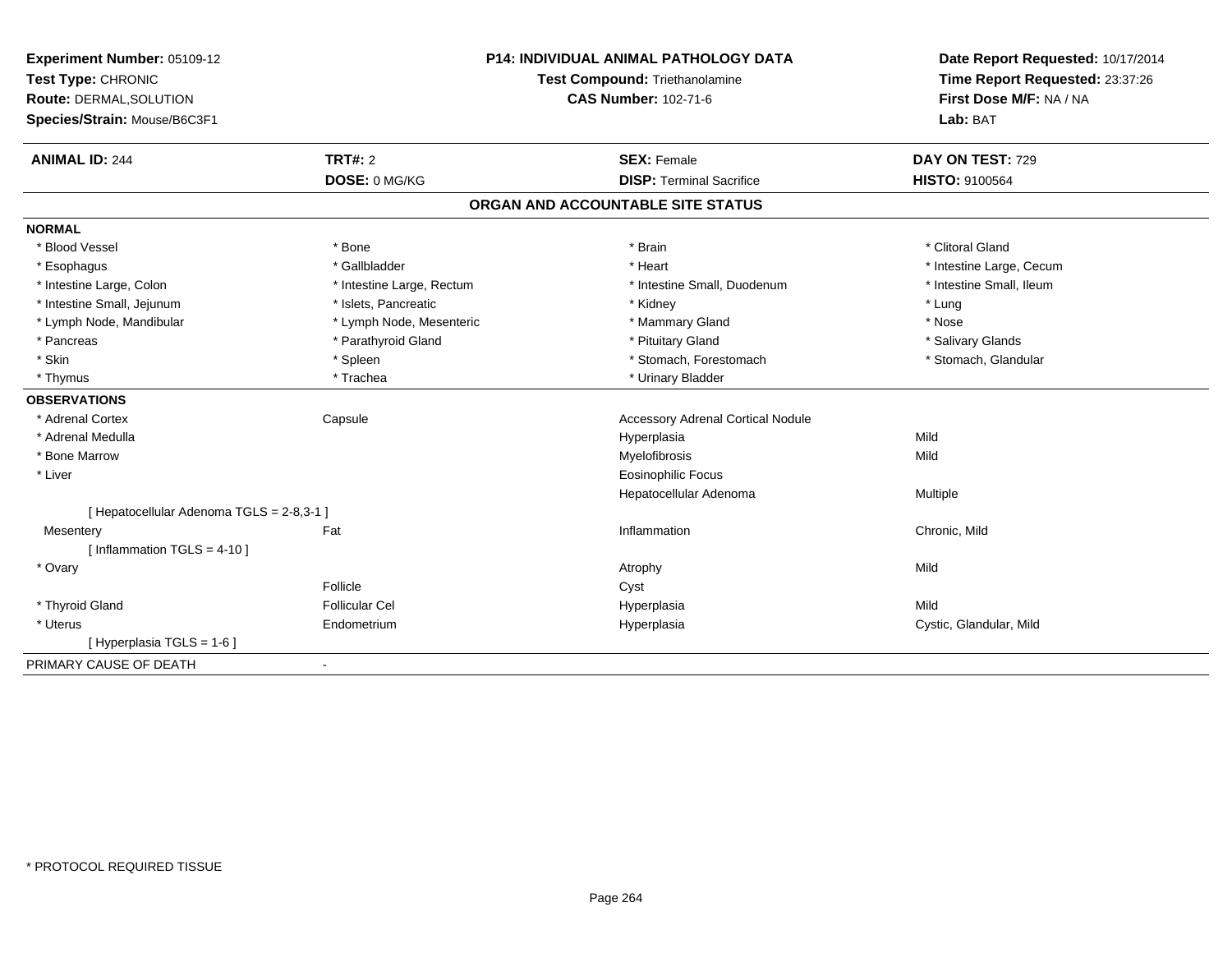| Experiment Number: 05109-12                           | <b>P14: INDIVIDUAL ANIMAL PATHOLOGY DATA</b> |                                       | Date Report Requested: 10/17/2014   |  |
|-------------------------------------------------------|----------------------------------------------|---------------------------------------|-------------------------------------|--|
| Test Type: CHRONIC                                    |                                              | <b>Test Compound: Triethanolamine</b> | Time Report Requested: 23:37:26     |  |
| <b>Route: DERMAL, SOLUTION</b>                        |                                              | <b>CAS Number: 102-71-6</b>           | First Dose M/F: NA / NA<br>Lab: BAT |  |
| Species/Strain: Mouse/B6C3F1                          |                                              |                                       |                                     |  |
| <b>ANIMAL ID: 245</b>                                 | <b>TRT#: 2</b>                               | <b>SEX: Female</b>                    | DAY ON TEST: 731                    |  |
|                                                       | DOSE: 0 MG/KG                                | <b>DISP: Terminal Sacrifice</b>       | <b>HISTO: 9100565</b>               |  |
|                                                       |                                              | ORGAN AND ACCOUNTABLE SITE STATUS     |                                     |  |
| <b>NORMAL</b>                                         |                                              |                                       |                                     |  |
| * Adrenal Cortex                                      | * Adrenal Medulla                            | * Blood Vessel                        | * Bone                              |  |
| * Bone Marrow                                         | * Brain                                      | * Clitoral Gland                      | * Esophagus                         |  |
| * Gallbladder                                         | * Heart                                      | * Intestine Large, Cecum              | * Intestine Large, Colon            |  |
| * Intestine Large, Rectum                             | * Intestine Small, Duodenum                  | * Intestine Small, Ileum              | * Islets, Pancreatic                |  |
| * Liver                                               | * Lung                                       | * Lymph Node, Mandibular              | * Lymph Node, Mesenteric            |  |
| * Mammary Gland                                       | * Nose                                       | * Pancreas                            | * Parathyroid Gland                 |  |
| * Pituitary Gland                                     | * Salivary Glands                            | * Skin                                | * Stomach, Forestomach              |  |
| * Stomach, Glandular                                  | * Thymus                                     | * Trachea                             | * Urinary Bladder                   |  |
| <b>OBSERVATIONS</b>                                   |                                              |                                       |                                     |  |
| * Intestine Small, Jejunum                            | Peyers Patch                                 | Lymphoma Malignant Mixed              |                                     |  |
| [ Lymphoma Malignant Mixed TGLS = 1-8 ]               |                                              |                                       |                                     |  |
| * Kidney                                              | Cortex                                       | Cyst                                  |                                     |  |
| Lymph Node                                            | Pancreatic                                   | Lymphoma Malignant Mixed              |                                     |  |
| [ Lymphoma Malignant Mixed TGLS = 2-9 ]               |                                              |                                       |                                     |  |
| * Ovary                                               |                                              | Atrophy                               | Mild                                |  |
| * Spleen                                              |                                              | Lymphoma Malignant Mixed              |                                     |  |
| * Thyroid Gland                                       | <b>Follicular Cel</b>                        | Hyperplasia                           | Minimal                             |  |
| * Uterus                                              | Endometrium                                  | Hyperplasia                           | Cystic, Glandular, Mild             |  |
| PRIMARY CAUSE OF DEATH                                |                                              |                                       |                                     |  |
| Animal Note: TGL2-9 IS PANCREATIC LYMPH NODE ON MICRO |                                              |                                       |                                     |  |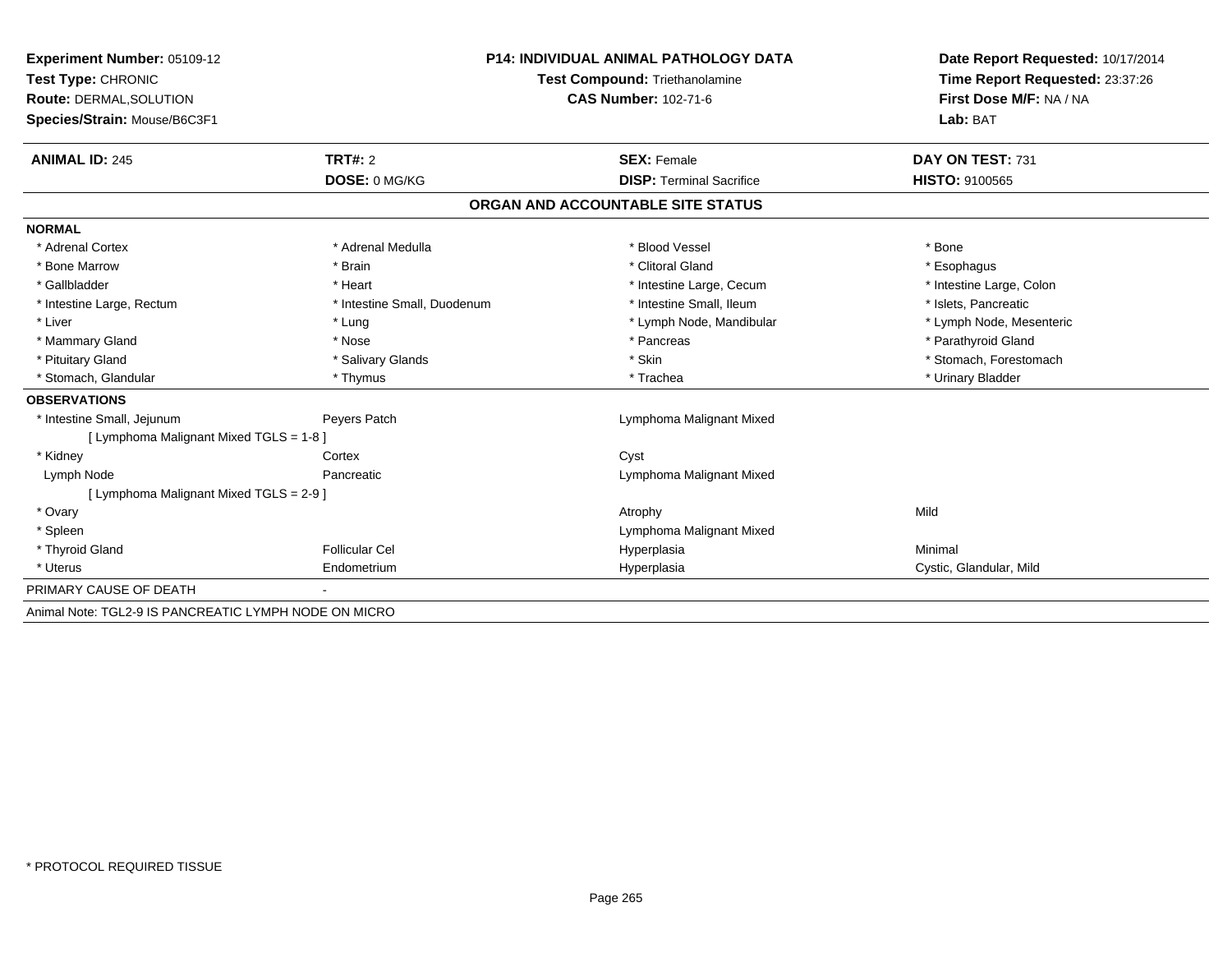| Experiment Number: 05109-12<br>Test Type: CHRONIC<br><b>Route: DERMAL, SOLUTION</b><br>Species/Strain: Mouse/B6C3F1 | <b>P14: INDIVIDUAL ANIMAL PATHOLOGY DATA</b><br>Test Compound: Triethanolamine<br><b>CAS Number: 102-71-6</b> |                                   | Date Report Requested: 10/17/2014<br>Time Report Requested: 23:37:26<br>First Dose M/F: NA / NA<br>Lab: BAT |
|---------------------------------------------------------------------------------------------------------------------|---------------------------------------------------------------------------------------------------------------|-----------------------------------|-------------------------------------------------------------------------------------------------------------|
| <b>ANIMAL ID: 246</b>                                                                                               | <b>TRT#: 2</b>                                                                                                | <b>SEX: Female</b>                | DAY ON TEST: 730                                                                                            |
|                                                                                                                     | DOSE: 0 MG/KG                                                                                                 | <b>DISP: Terminal Sacrifice</b>   | <b>HISTO: 9100566</b>                                                                                       |
|                                                                                                                     |                                                                                                               | ORGAN AND ACCOUNTABLE SITE STATUS |                                                                                                             |
| <b>NORMAL</b>                                                                                                       |                                                                                                               |                                   |                                                                                                             |
| * Adrenal Cortex                                                                                                    | * Adrenal Medulla                                                                                             | * Blood Vessel                    | * Bone                                                                                                      |
| * Bone Marrow                                                                                                       | * Brain                                                                                                       | * Clitoral Gland                  | * Esophagus                                                                                                 |
| * Gallbladder                                                                                                       | * Heart                                                                                                       | * Intestine Large, Cecum          | * Intestine Large, Colon                                                                                    |
| * Intestine Large, Rectum                                                                                           | * Intestine Small, Duodenum                                                                                   | * Intestine Small, Ileum          | * Intestine Small, Jejunum                                                                                  |
| * Islets, Pancreatic                                                                                                | * Kidney                                                                                                      | * Lung                            | * Lymph Node, Mandibular                                                                                    |
| * Lymph Node, Mesenteric                                                                                            | * Mammary Gland                                                                                               | * Nose                            | * Pancreas                                                                                                  |
| * Parathyroid Gland                                                                                                 | * Pituitary Gland                                                                                             | * Salivary Glands                 | * Skin                                                                                                      |
| * Spleen                                                                                                            | * Stomach, Forestomach                                                                                        | * Stomach. Glandular              | * Thymus                                                                                                    |
| * Thyroid Gland                                                                                                     | * Trachea                                                                                                     | * Urinary Bladder                 |                                                                                                             |
| <b>OBSERVATIONS</b>                                                                                                 |                                                                                                               |                                   |                                                                                                             |
| * Liver                                                                                                             |                                                                                                               | Hepatocellular Adenoma            |                                                                                                             |
| [Hepatocellular Adenoma TGLS = 2-8]                                                                                 |                                                                                                               |                                   |                                                                                                             |
| * Ovary                                                                                                             |                                                                                                               | Atrophy                           | Mild                                                                                                        |
| * Uterus                                                                                                            | Endometrium                                                                                                   | Hyperplasia                       | Cystic, Glandular, Moderate                                                                                 |
| [Hyperplasia TGLS = 1-6]                                                                                            |                                                                                                               |                                   |                                                                                                             |
| PRIMARY CAUSE OF DEATH                                                                                              |                                                                                                               |                                   |                                                                                                             |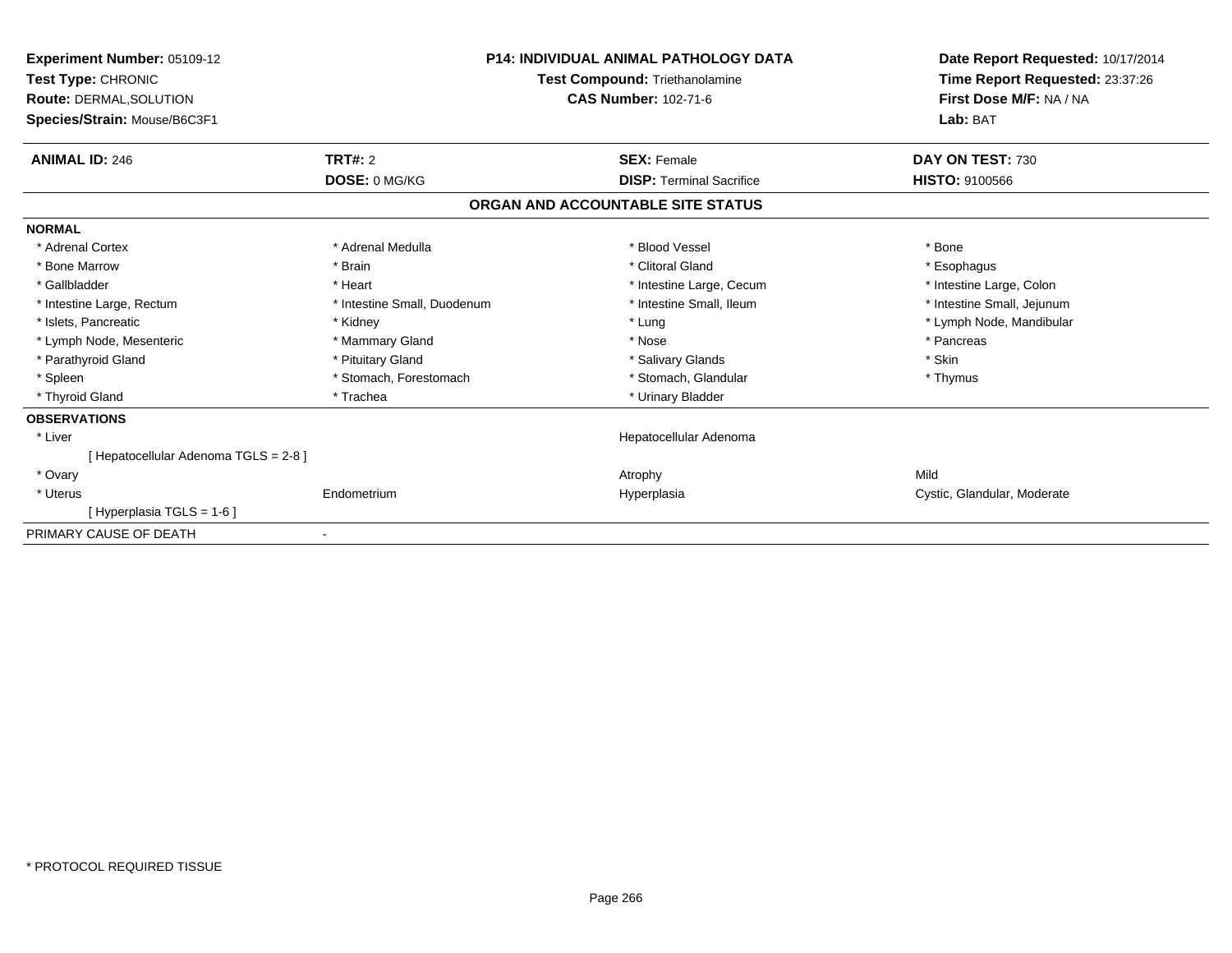| Experiment Number: 05109-12<br>Test Type: CHRONIC<br><b>Route: DERMAL, SOLUTION</b><br>Species/Strain: Mouse/B6C3F1 | <b>P14: INDIVIDUAL ANIMAL PATHOLOGY DATA</b><br>Test Compound: Triethanolamine<br><b>CAS Number: 102-71-6</b> |                                   | Date Report Requested: 10/17/2014<br>Time Report Requested: 23:37:26<br>First Dose M/F: NA / NA<br>Lab: BAT |
|---------------------------------------------------------------------------------------------------------------------|---------------------------------------------------------------------------------------------------------------|-----------------------------------|-------------------------------------------------------------------------------------------------------------|
| <b>ANIMAL ID: 247</b>                                                                                               | TRT#: 2                                                                                                       | <b>SEX: Female</b>                | DAY ON TEST: 457                                                                                            |
|                                                                                                                     | DOSE: 0 MG/KG                                                                                                 | <b>DISP:</b> Scheduled Sacrifice  | HISTO: 9100567                                                                                              |
|                                                                                                                     |                                                                                                               | ORGAN AND ACCOUNTABLE SITE STATUS |                                                                                                             |
| <b>NORMAL</b>                                                                                                       |                                                                                                               |                                   |                                                                                                             |
| * Adrenal Cortex                                                                                                    | * Adrenal Medulla                                                                                             | * Blood Vessel                    | * Bone                                                                                                      |
| * Bone Marrow                                                                                                       | * Brain                                                                                                       | * Clitoral Gland                  | * Esophagus                                                                                                 |
| * Gallbladder                                                                                                       | * Heart                                                                                                       | * Intestine Large, Cecum          | * Intestine Large, Colon                                                                                    |
| * Intestine Large, Rectum                                                                                           | * Intestine Small, Duodenum                                                                                   | * Intestine Small, Ileum          | * Intestine Small, Jejunum                                                                                  |
| * Islets, Pancreatic                                                                                                | * Lung                                                                                                        | * Lymph Node, Mandibular          | * Lymph Node, Mesenteric                                                                                    |
| * Mammary Gland                                                                                                     | * Nose                                                                                                        | * Ovary                           | * Parathyroid Gland                                                                                         |
| * Pituitary Gland                                                                                                   | * Salivary Glands                                                                                             | * Skin                            | * Spleen                                                                                                    |
| * Stomach, Forestomach                                                                                              | * Stomach, Glandular                                                                                          | * Thymus                          | * Thyroid Gland                                                                                             |
| * Trachea                                                                                                           | * Urinary Bladder                                                                                             |                                   |                                                                                                             |
| <b>OBSERVATIONS</b>                                                                                                 |                                                                                                               |                                   |                                                                                                             |
| * Kidney                                                                                                            |                                                                                                               | Nephropathy                       | Chronic, Minimal                                                                                            |
| * Liver                                                                                                             |                                                                                                               | Hepatocellular Adenoma            |                                                                                                             |
| [Hepatocellular Adenoma TGLS = 1-8]                                                                                 |                                                                                                               |                                   |                                                                                                             |
| * Pancreas                                                                                                          | Acinus                                                                                                        | Atrophy                           | Mild                                                                                                        |
| * Uterus                                                                                                            | Endometrium                                                                                                   | Hyperplasia                       | Cystic, Glandular, Mild                                                                                     |
| PRIMARY CAUSE OF DEATH                                                                                              |                                                                                                               |                                   |                                                                                                             |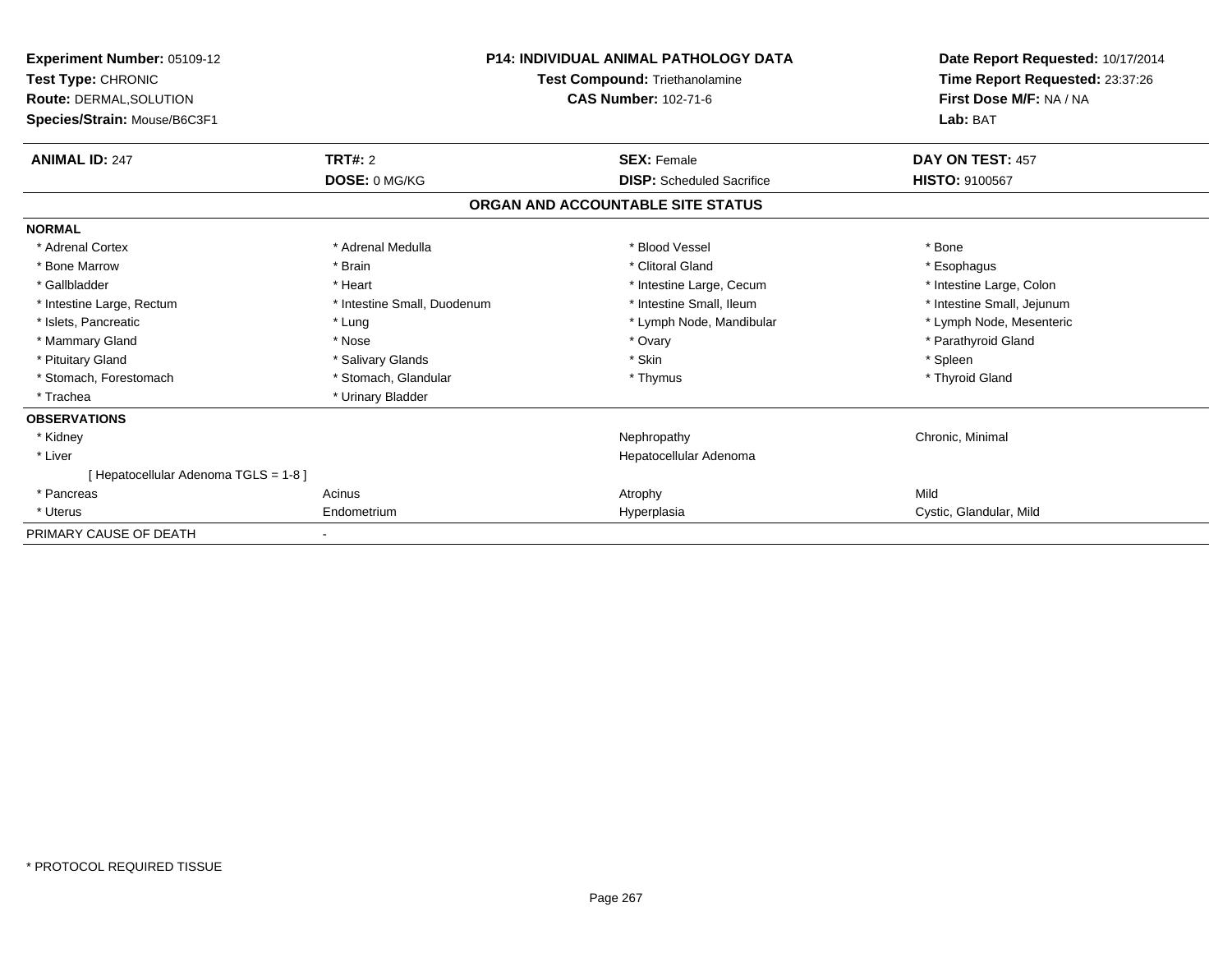| Experiment Number: 05109-12                            |                          | <b>P14: INDIVIDUAL ANIMAL PATHOLOGY DATA</b> | Date Report Requested: 10/17/2014                          |
|--------------------------------------------------------|--------------------------|----------------------------------------------|------------------------------------------------------------|
| Test Type: CHRONIC                                     |                          | Test Compound: Triethanolamine               | Time Report Requested: 23:37:26<br>First Dose M/F: NA / NA |
| Route: DERMAL, SOLUTION                                |                          | <b>CAS Number: 102-71-6</b>                  |                                                            |
| Species/Strain: Mouse/B6C3F1                           |                          |                                              | Lab: BAT                                                   |
| <b>ANIMAL ID: 248</b>                                  | <b>TRT#: 2</b>           | <b>SEX: Female</b>                           | DAY ON TEST: 681                                           |
|                                                        | DOSE: 0 MG/KG            | <b>DISP:</b> Moribund Sacrifice              | <b>HISTO: 9100568</b>                                      |
|                                                        |                          | ORGAN AND ACCOUNTABLE SITE STATUS            |                                                            |
| <b>NORMAL</b>                                          |                          |                                              |                                                            |
| * Adrenal Cortex                                       | * Adrenal Medulla        | * Blood Vessel                               | * Bone                                                     |
| * Bone Marrow                                          | * Clitoral Gland         | * Esophagus                                  | * Gallbladder                                              |
| * Heart                                                | * Intestine Large, Cecum | * Intestine Large, Colon                     | * Intestine Large, Rectum                                  |
| * Intestine Small, Duodenum                            | * Intestine Small, Ileum | * Intestine Small, Jejunum                   | * Islets, Pancreatic                                       |
| * Kidney                                               | * Lung                   | * Lymph Node, Mandibular                     | * Lymph Node, Mesenteric                                   |
| * Mammary Gland                                        | * Nose                   | * Pancreas                                   | * Parathyroid Gland                                        |
| Peripheral Nerve                                       | * Salivary Glands        | * Skin                                       | * Spleen                                                   |
| * Stomach, Forestomach                                 | * Stomach, Glandular     | * Thymus                                     | * Trachea                                                  |
| * Urinary Bladder                                      |                          |                                              |                                                            |
| <b>OBSERVATIONS</b>                                    |                          |                                              |                                                            |
| * Brain                                                |                          | Compression                                  |                                                            |
| * Liver                                                |                          | Hepatocellular Adenoma                       |                                                            |
| [Hepatocellular Adenoma TGLS = 3-1]                    |                          |                                              |                                                            |
| * Ovary                                                |                          | Atrophy                                      | Mild                                                       |
| * Pituitary Gland                                      | <b>Pars Distalis</b>     | Adenoma                                      |                                                            |
| [Adenoma TGLS = $1-7$ ]                                |                          |                                              |                                                            |
| Spinal Cord                                            | Nerve                    | Degeneration                                 | Mild                                                       |
| * Thyroid Gland                                        | <b>Follicular Cel</b>    | Hyperplasia                                  | Moderate                                                   |
| * Uterus                                               | Endometrium              | Hyperplasia                                  | Cystic, Glandular, Minimal                                 |
| PRIMARY CAUSE OF DEATH                                 |                          |                                              |                                                            |
| Animal Note: MORIBUND SAC DUE TO PITUITARY TUMOR       |                          |                                              |                                                            |
| Animal Note: TGL2, LUMBAR LYMPH NODE NOT FOUND AT TRIM |                          |                                              |                                                            |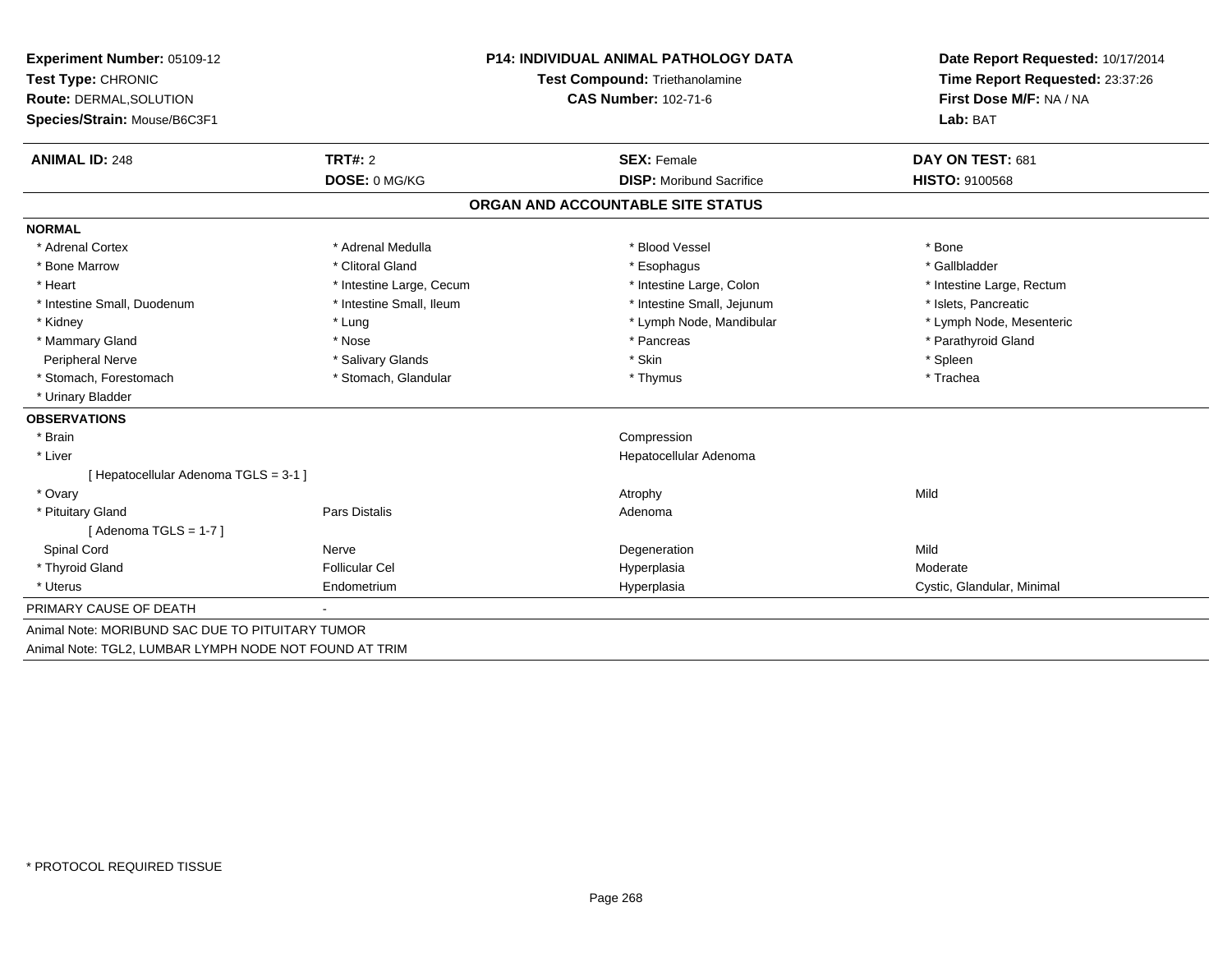| Experiment Number: 05109-12<br><b>Test Type: CHRONIC</b><br><b>Route: DERMAL, SOLUTION</b><br>Species/Strain: Mouse/B6C3F1 |                            | <b>P14: INDIVIDUAL ANIMAL PATHOLOGY DATA</b><br>Test Compound: Triethanolamine<br><b>CAS Number: 102-71-6</b> | Date Report Requested: 10/17/2014<br>Time Report Requested: 23:37:26<br>First Dose M/F: NA / NA<br>Lab: BAT |
|----------------------------------------------------------------------------------------------------------------------------|----------------------------|---------------------------------------------------------------------------------------------------------------|-------------------------------------------------------------------------------------------------------------|
| <b>ANIMAL ID: 249</b>                                                                                                      | <b>TRT#: 2</b>             | <b>SEX: Female</b>                                                                                            | DAY ON TEST: 457                                                                                            |
|                                                                                                                            | DOSE: 0 MG/KG              | <b>DISP:</b> Scheduled Sacrifice                                                                              | <b>HISTO: 9100569</b>                                                                                       |
|                                                                                                                            |                            | ORGAN AND ACCOUNTABLE SITE STATUS                                                                             |                                                                                                             |
| <b>NORMAL</b>                                                                                                              |                            |                                                                                                               |                                                                                                             |
| * Adrenal Cortex                                                                                                           | * Adrenal Medulla          | * Blood Vessel                                                                                                | * Bone                                                                                                      |
| * Brain                                                                                                                    | * Clitoral Gland           | * Esophagus                                                                                                   | * Heart                                                                                                     |
| * Intestine Large, Cecum                                                                                                   | * Intestine Large, Colon   | * Intestine Large, Rectum                                                                                     | * Intestine Small, Duodenum                                                                                 |
| * Intestine Small, Ileum                                                                                                   | * Intestine Small, Jejunum | * Islets, Pancreatic                                                                                          | * Kidney                                                                                                    |
| * Lung                                                                                                                     | * Lymph Node, Mandibular   | * Lymph Node, Mesenteric                                                                                      | * Mammary Gland                                                                                             |
| * Nose                                                                                                                     | * Pancreas                 | * Parathyroid Gland                                                                                           | * Pituitary Gland                                                                                           |
| * Salivary Glands                                                                                                          | * Skin                     | * Spleen                                                                                                      | * Stomach, Forestomach                                                                                      |
| * Stomach, Glandular                                                                                                       | * Thymus                   | * Thyroid Gland                                                                                               | * Trachea                                                                                                   |
| * Urinary Bladder                                                                                                          |                            |                                                                                                               |                                                                                                             |
| <b>MISSING</b>                                                                                                             |                            |                                                                                                               |                                                                                                             |
| * Gallbladder                                                                                                              |                            |                                                                                                               |                                                                                                             |
| <b>OBSERVATIONS</b>                                                                                                        |                            |                                                                                                               |                                                                                                             |
| * Bone Marrow                                                                                                              |                            | Myelofibrosis                                                                                                 | Mild                                                                                                        |
| * Liver                                                                                                                    |                            | <b>Eosinophilic Focus</b>                                                                                     |                                                                                                             |
| * Ovary                                                                                                                    | Follicle                   | Cyst                                                                                                          |                                                                                                             |
| [ $Cyst TGLS = 1-6$ ]                                                                                                      |                            |                                                                                                               |                                                                                                             |
| * Uterus                                                                                                                   | Endometrium                | Hyperplasia                                                                                                   | Cystic, Glandular, Mild                                                                                     |
| PRIMARY CAUSE OF DEATH                                                                                                     |                            |                                                                                                               |                                                                                                             |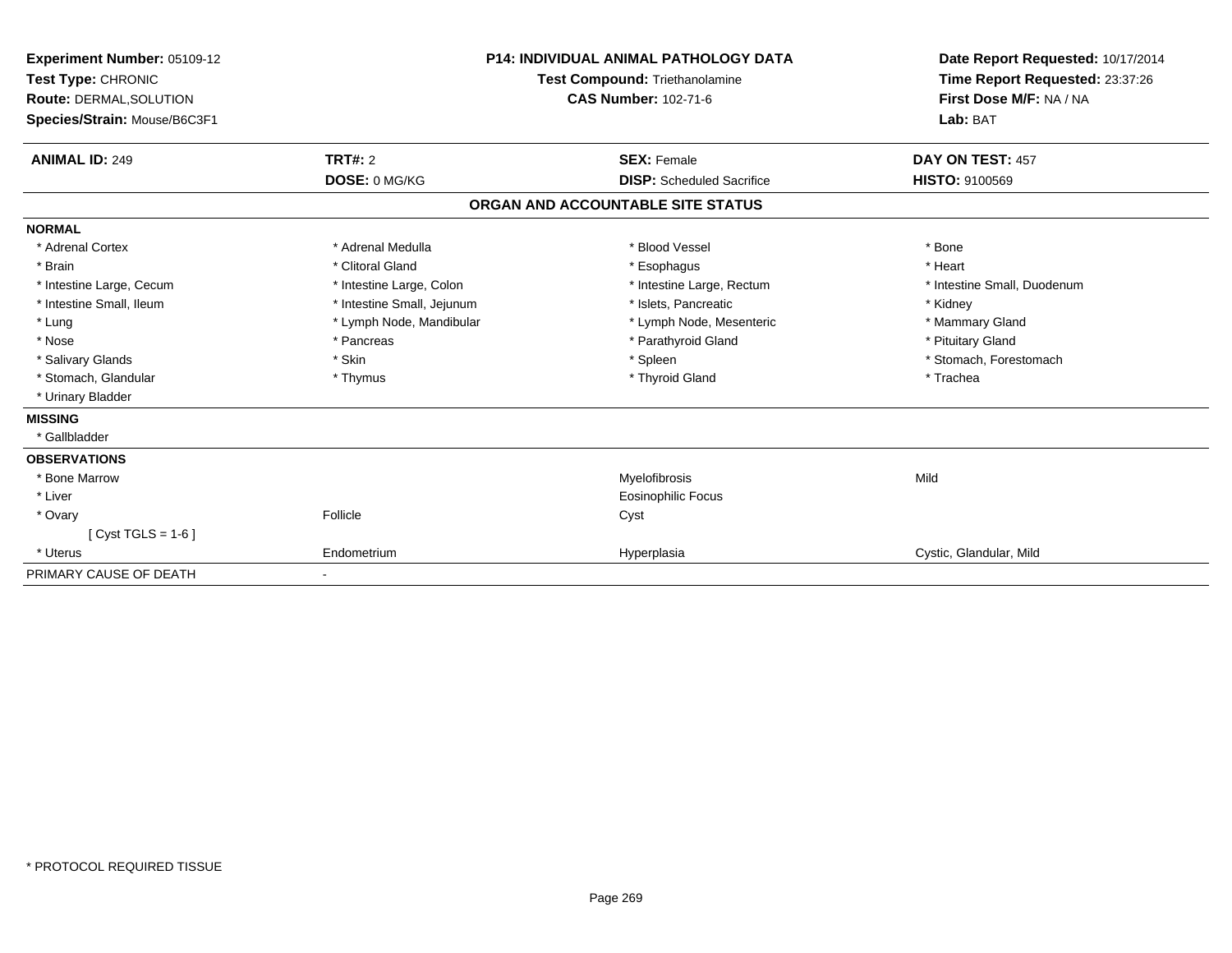| <b>Experiment Number: 05109-12</b><br>Test Type: CHRONIC<br><b>Route: DERMAL, SOLUTION</b><br>Species/Strain: Mouse/B6C3F1 | <b>P14: INDIVIDUAL ANIMAL PATHOLOGY DATA</b><br>Test Compound: Triethanolamine<br><b>CAS Number: 102-71-6</b> |                                   | Date Report Requested: 10/17/2014<br>Time Report Requested: 23:37:26<br>First Dose M/F: NA / NA<br>Lab: BAT |
|----------------------------------------------------------------------------------------------------------------------------|---------------------------------------------------------------------------------------------------------------|-----------------------------------|-------------------------------------------------------------------------------------------------------------|
| <b>ANIMAL ID: 250</b>                                                                                                      | <b>TRT#: 2</b>                                                                                                | <b>SEX: Female</b>                | DAY ON TEST: 457                                                                                            |
|                                                                                                                            | DOSE: 0 MG/KG                                                                                                 | <b>DISP:</b> Scheduled Sacrifice  | <b>HISTO: 9100570</b>                                                                                       |
|                                                                                                                            |                                                                                                               | ORGAN AND ACCOUNTABLE SITE STATUS |                                                                                                             |
| <b>NORMAL</b>                                                                                                              |                                                                                                               |                                   |                                                                                                             |
| * Adrenal Cortex                                                                                                           | * Adrenal Medulla                                                                                             | * Blood Vessel                    | * Bone                                                                                                      |
| * Bone Marrow                                                                                                              | * Brain                                                                                                       | * Clitoral Gland                  | * Esophagus                                                                                                 |
| * Gallbladder                                                                                                              | * Heart                                                                                                       | * Intestine Large, Cecum          | * Intestine Large, Colon                                                                                    |
| * Intestine Large, Rectum                                                                                                  | * Intestine Small, Duodenum                                                                                   | * Intestine Small, Ileum          | * Intestine Small, Jejunum                                                                                  |
| * Islets, Pancreatic                                                                                                       | * Kidney                                                                                                      | * Liver                           | * Lung                                                                                                      |
| * Lymph Node, Mandibular                                                                                                   | * Lymph Node, Mesenteric                                                                                      | * Mammary Gland                   | * Nose                                                                                                      |
| * Pancreas                                                                                                                 | * Parathyroid Gland                                                                                           | * Pituitary Gland                 | * Salivary Glands                                                                                           |
| * Skin                                                                                                                     | * Spleen                                                                                                      | * Stomach, Forestomach            | * Stomach, Glandular                                                                                        |
| * Thymus                                                                                                                   | * Thyroid Gland                                                                                               | * Trachea                         | * Urinary Bladder                                                                                           |
| <b>OBSERVATIONS</b>                                                                                                        |                                                                                                               |                                   |                                                                                                             |
| * Ovary                                                                                                                    | Follicle                                                                                                      | Cyst                              |                                                                                                             |
| * Uterus                                                                                                                   | Endometrium                                                                                                   | Hyperplasia                       | Cystic, Glandular, Moderate                                                                                 |
| Hyperplasia TGLS = 1-6 ]                                                                                                   |                                                                                                               |                                   |                                                                                                             |
| PRIMARY CAUSE OF DEATH                                                                                                     |                                                                                                               |                                   |                                                                                                             |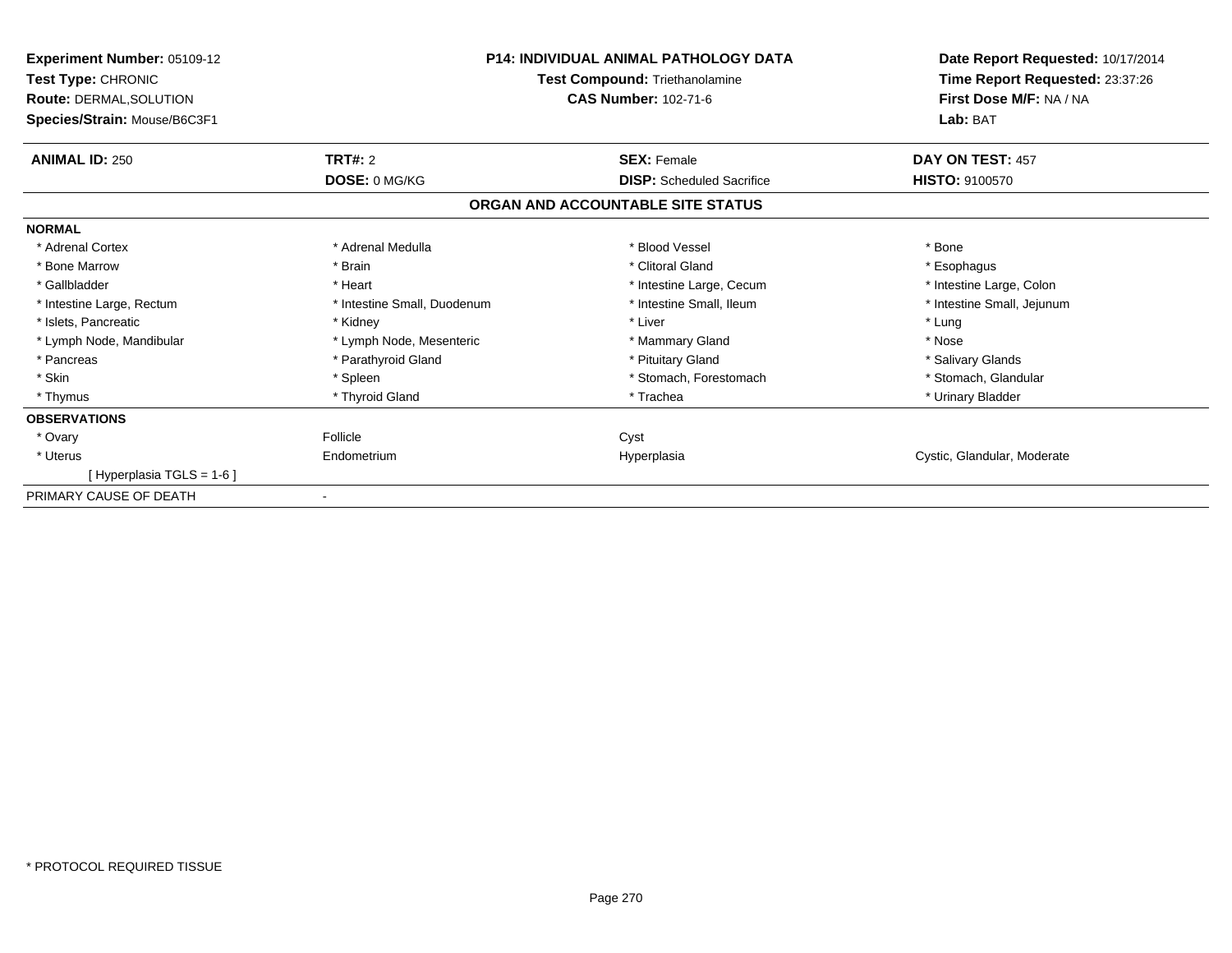| Experiment Number: 05109-12<br><b>Test Type: CHRONIC</b><br><b>Route: DERMAL, SOLUTION</b><br>Species/Strain: Mouse/B6C3F1 | <b>P14: INDIVIDUAL ANIMAL PATHOLOGY DATA</b><br>Test Compound: Triethanolamine<br><b>CAS Number: 102-71-6</b> |                                   | Date Report Requested: 10/17/2014<br>Time Report Requested: 23:37:26<br>First Dose M/F: NA / NA<br>Lab: BAT |
|----------------------------------------------------------------------------------------------------------------------------|---------------------------------------------------------------------------------------------------------------|-----------------------------------|-------------------------------------------------------------------------------------------------------------|
| <b>ANIMAL ID: 251</b>                                                                                                      | TRT#: 2                                                                                                       | <b>SEX: Female</b>                | DAY ON TEST: 732                                                                                            |
|                                                                                                                            | <b>DOSE: 0 MG/KG</b>                                                                                          | <b>DISP: Terminal Sacrifice</b>   | <b>HISTO: 9100571</b>                                                                                       |
|                                                                                                                            |                                                                                                               | ORGAN AND ACCOUNTABLE SITE STATUS |                                                                                                             |
| <b>NORMAL</b>                                                                                                              |                                                                                                               |                                   |                                                                                                             |
| * Adrenal Cortex                                                                                                           | * Adrenal Medulla                                                                                             | * Blood Vessel                    | * Bone                                                                                                      |
| * Bone Marrow                                                                                                              | * Brain                                                                                                       | * Clitoral Gland                  | * Esophagus                                                                                                 |
| * Gallbladder                                                                                                              | * Heart                                                                                                       | * Intestine Large, Cecum          | * Intestine Large, Colon                                                                                    |
| * Intestine Large, Rectum                                                                                                  | * Intestine Small, Duodenum                                                                                   | * Intestine Small, Ileum          | * Intestine Small, Jejunum                                                                                  |
| * Islets, Pancreatic                                                                                                       | * Kidney                                                                                                      | * Liver                           | * Lung                                                                                                      |
| * Lymph Node, Mandibular                                                                                                   | * Lymph Node, Mesenteric                                                                                      | * Mammary Gland                   | * Nose                                                                                                      |
| * Pancreas                                                                                                                 | * Parathyroid Gland                                                                                           | * Pituitary Gland                 | * Salivary Glands                                                                                           |
| * Skin                                                                                                                     | * Spleen                                                                                                      | * Stomach, Forestomach            | * Stomach, Glandular                                                                                        |
| * Thymus                                                                                                                   | * Thyroid Gland                                                                                               | * Trachea                         | * Urinary Bladder                                                                                           |
| <b>OBSERVATIONS</b>                                                                                                        |                                                                                                               |                                   |                                                                                                             |
| * Ovary                                                                                                                    |                                                                                                               | Atrophy                           | Mild                                                                                                        |
| * Uterus                                                                                                                   | Endometrium                                                                                                   | Hyperplasia                       | Cystic, Glandular, Mild                                                                                     |
| PRIMARY CAUSE OF DEATH                                                                                                     |                                                                                                               |                                   |                                                                                                             |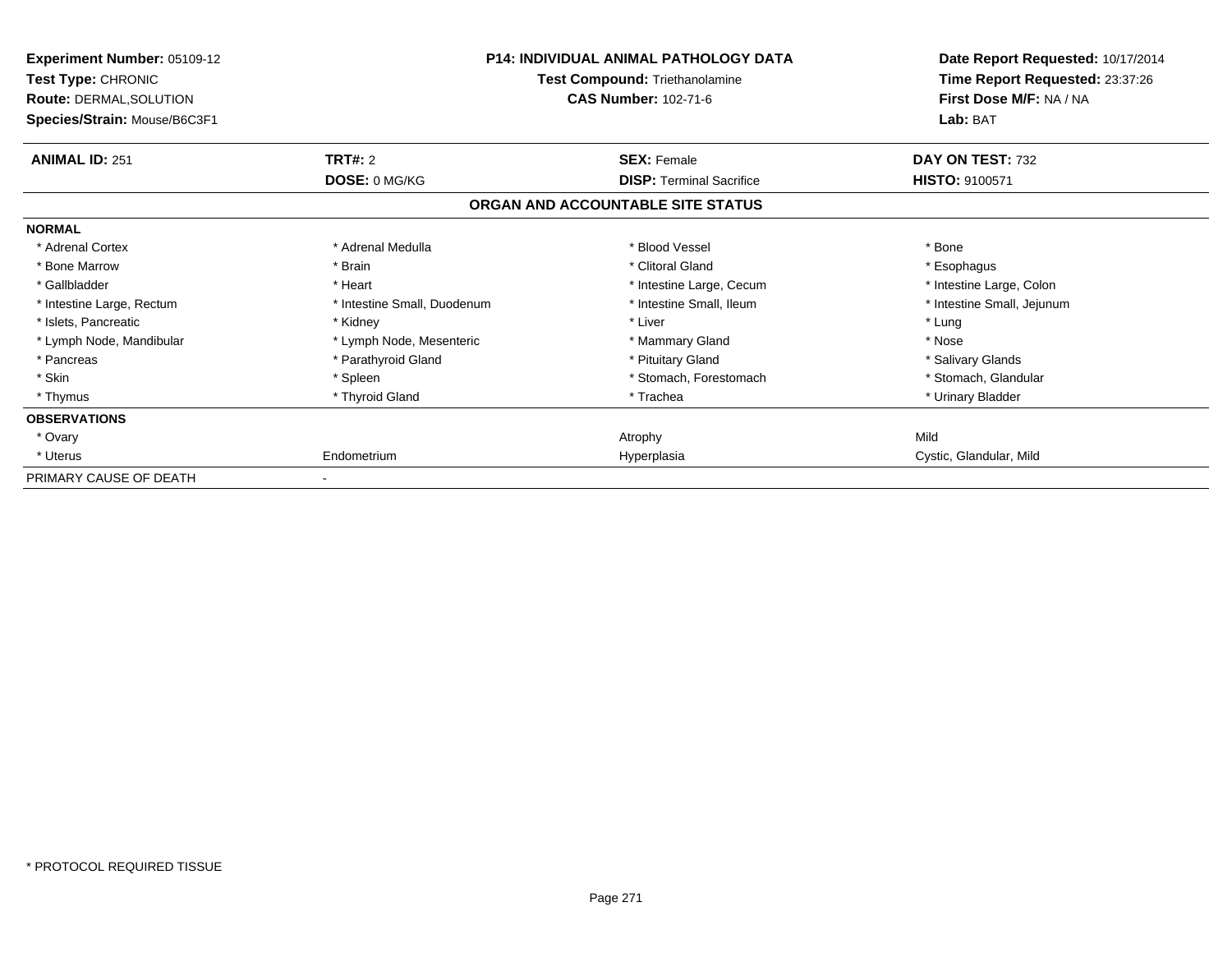| Experiment Number: 05109-12<br>Test Type: CHRONIC<br><b>Route: DERMAL, SOLUTION</b><br>Species/Strain: Mouse/B6C3F1 | <b>P14: INDIVIDUAL ANIMAL PATHOLOGY DATA</b><br><b>Test Compound: Triethanolamine</b><br><b>CAS Number: 102-71-6</b> |                                   | Date Report Requested: 10/17/2014<br>Time Report Requested: 23:37:26<br>First Dose M/F: NA / NA<br>Lab: BAT |
|---------------------------------------------------------------------------------------------------------------------|----------------------------------------------------------------------------------------------------------------------|-----------------------------------|-------------------------------------------------------------------------------------------------------------|
| <b>ANIMAL ID: 252</b>                                                                                               | <b>TRT#: 2</b>                                                                                                       | <b>SEX: Female</b>                | DAY ON TEST: 729                                                                                            |
|                                                                                                                     | DOSE: 0 MG/KG                                                                                                        | <b>DISP: Terminal Sacrifice</b>   | <b>HISTO: 9100572</b>                                                                                       |
|                                                                                                                     |                                                                                                                      | ORGAN AND ACCOUNTABLE SITE STATUS |                                                                                                             |
| <b>NORMAL</b>                                                                                                       |                                                                                                                      |                                   |                                                                                                             |
| * Adrenal Cortex                                                                                                    | * Adrenal Medulla                                                                                                    | * Blood Vessel                    | * Bone                                                                                                      |
| * Bone Marrow                                                                                                       | * Brain                                                                                                              | * Clitoral Gland                  | * Esophagus                                                                                                 |
| * Gallbladder                                                                                                       | * Heart                                                                                                              | * Intestine Large, Cecum          | * Intestine Large, Colon                                                                                    |
| * Intestine Large, Rectum                                                                                           | * Intestine Small, Duodenum                                                                                          | * Intestine Small, Ileum          | * Intestine Small, Jejunum                                                                                  |
| * Islets, Pancreatic                                                                                                | * Lung                                                                                                               | * Lymph Node, Mandibular          | * Lymph Node, Mesenteric                                                                                    |
| * Mammary Gland                                                                                                     | * Nose                                                                                                               | * Ovary                           | * Pancreas                                                                                                  |
| * Parathyroid Gland                                                                                                 | * Pituitary Gland                                                                                                    | * Salivary Glands                 | * Skin                                                                                                      |
| * Spleen                                                                                                            | * Stomach, Forestomach                                                                                               | * Stomach, Glandular              | * Thymus                                                                                                    |
| * Trachea                                                                                                           | * Urinary Bladder                                                                                                    |                                   |                                                                                                             |
| <b>OBSERVATIONS</b>                                                                                                 |                                                                                                                      |                                   |                                                                                                             |
| * Kidney                                                                                                            |                                                                                                                      | Nephropathy                       | Chronic, Minimal                                                                                            |
| * Liver                                                                                                             |                                                                                                                      | Hepatocellular Adenoma            |                                                                                                             |
| [Hepatocellular Adenoma TGLS = 1-1]                                                                                 |                                                                                                                      |                                   |                                                                                                             |
| * Thyroid Gland                                                                                                     | <b>Follicular Cel</b>                                                                                                | Hyperplasia                       | Moderate                                                                                                    |
| * Uterus                                                                                                            | Endometrium                                                                                                          | Hyperplasia                       | Cystic, Glandular, Minimal                                                                                  |
| PRIMARY CAUSE OF DEATH                                                                                              |                                                                                                                      |                                   |                                                                                                             |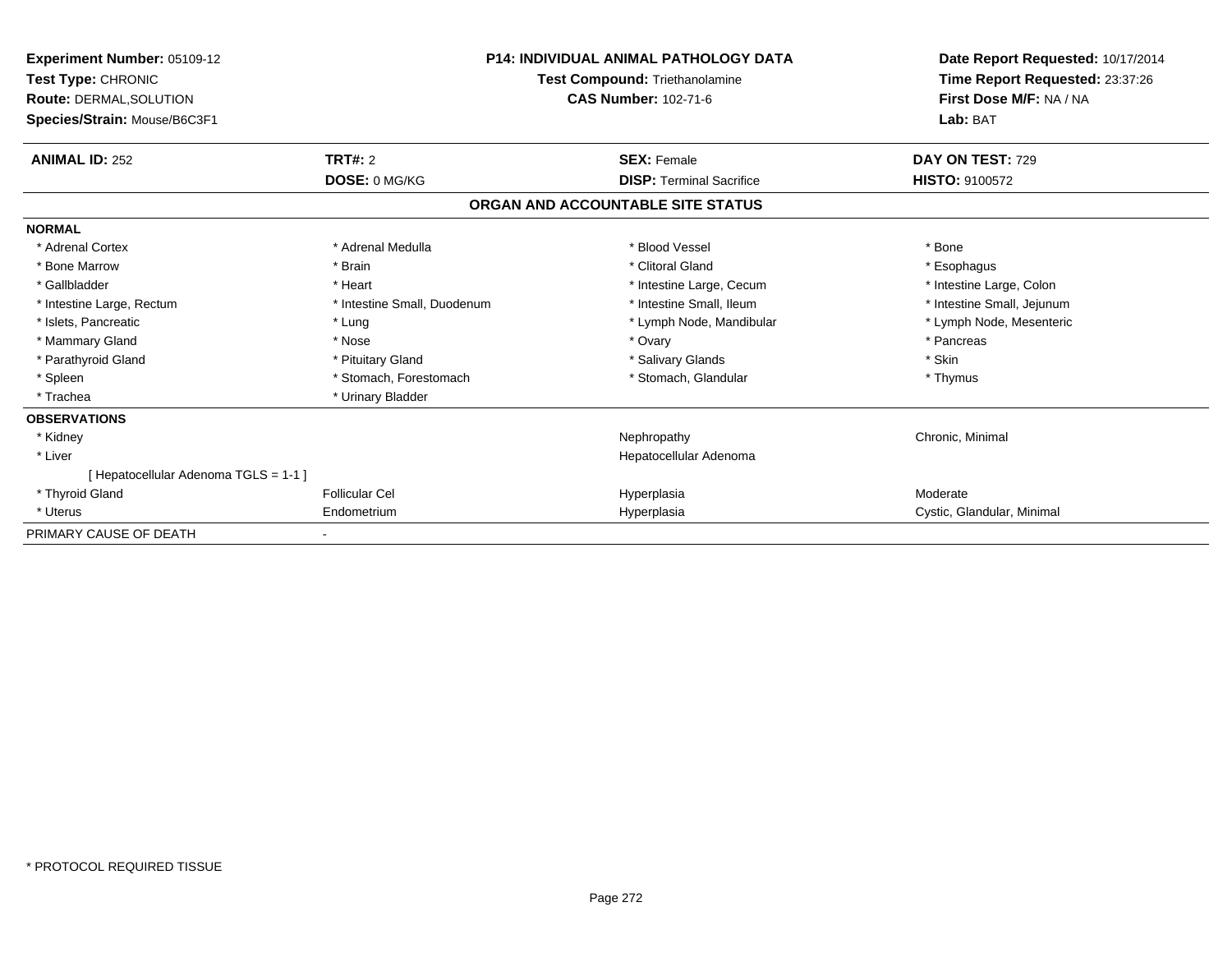| Experiment Number: 05109-12<br>Test Type: CHRONIC<br>Route: DERMAL, SOLUTION<br>Species/Strain: Mouse/B6C3F1 | <b>P14: INDIVIDUAL ANIMAL PATHOLOGY DATA</b><br>Test Compound: Triethanolamine<br>CAS Number: 102-71-6 |                                   | Date Report Requested: 10/17/2014<br>Time Report Requested: 23:37:26<br>First Dose M/F: NA / NA<br>Lab: BAT |
|--------------------------------------------------------------------------------------------------------------|--------------------------------------------------------------------------------------------------------|-----------------------------------|-------------------------------------------------------------------------------------------------------------|
| <b>ANIMAL ID: 253</b>                                                                                        | TRT#: 2                                                                                                | <b>SEX: Female</b>                | DAY ON TEST: 457                                                                                            |
|                                                                                                              | DOSE: 0 MG/KG                                                                                          | <b>DISP:</b> Scheduled Sacrifice  | <b>HISTO: 9100573</b>                                                                                       |
|                                                                                                              |                                                                                                        | ORGAN AND ACCOUNTABLE SITE STATUS |                                                                                                             |
| <b>NORMAL</b>                                                                                                |                                                                                                        |                                   |                                                                                                             |
| * Adrenal Cortex                                                                                             | * Adrenal Medulla                                                                                      | * Blood Vessel                    | * Bone                                                                                                      |
| * Bone Marrow                                                                                                | * Brain                                                                                                | * Clitoral Gland                  | * Esophagus                                                                                                 |
| * Gallbladder                                                                                                | * Heart                                                                                                | * Intestine Large, Cecum          | * Intestine Large, Colon                                                                                    |
| * Intestine Large, Rectum                                                                                    | * Intestine Small, Duodenum                                                                            | * Intestine Small. Ileum          | * Intestine Small, Jejunum                                                                                  |
| * Islets, Pancreatic                                                                                         | * Lung                                                                                                 | * Lymph Node, Mandibular          | * Lymph Node, Mesenteric                                                                                    |
| * Mammary Gland                                                                                              | * Nose                                                                                                 | * Ovary                           | * Pancreas                                                                                                  |
| * Parathyroid Gland                                                                                          | * Pituitary Gland                                                                                      | * Salivary Glands                 | * Skin                                                                                                      |
| * Spleen                                                                                                     | * Stomach, Forestomach                                                                                 | * Stomach, Glandular              | * Thymus                                                                                                    |
| * Thyroid Gland                                                                                              | * Trachea                                                                                              | * Urinary Bladder                 |                                                                                                             |
| <b>OBSERVATIONS</b>                                                                                          |                                                                                                        |                                   |                                                                                                             |
| * Kidney                                                                                                     |                                                                                                        | Nephropathy                       | Chronic, Minimal                                                                                            |
| * Liver                                                                                                      |                                                                                                        | Hepatocellular Adenoma            |                                                                                                             |
| [Hepatocellular Adenoma TGLS = 1-8]                                                                          |                                                                                                        |                                   |                                                                                                             |
| * Uterus                                                                                                     | Endometrium                                                                                            | Hyperplasia                       | Cystic, Glandular, Minimal                                                                                  |
| PRIMARY CAUSE OF DEATH                                                                                       |                                                                                                        |                                   |                                                                                                             |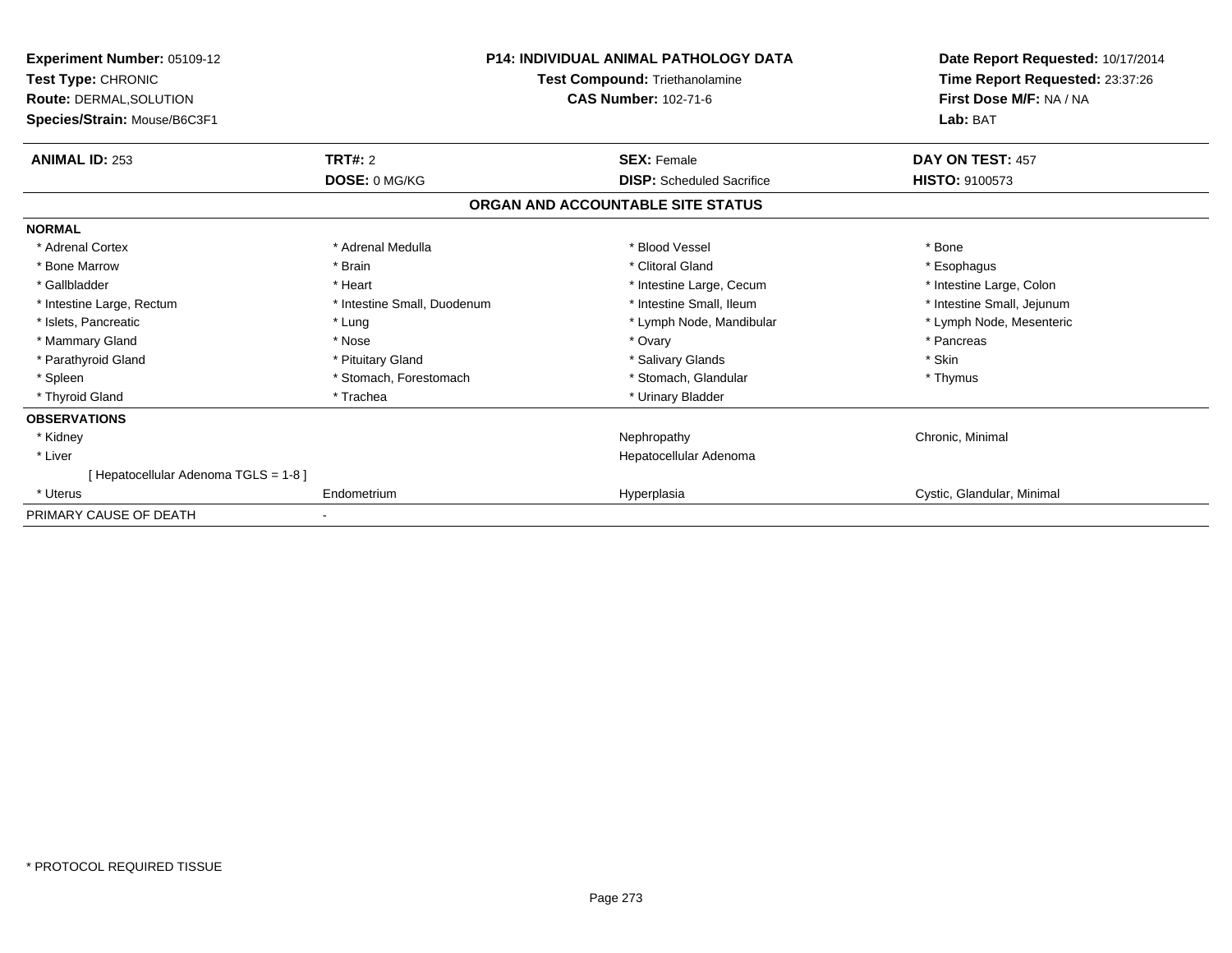| Experiment Number: 05109-12<br>Test Type: CHRONIC<br><b>Route: DERMAL, SOLUTION</b><br>Species/Strain: Mouse/B6C3F1 | <b>P14: INDIVIDUAL ANIMAL PATHOLOGY DATA</b><br>Test Compound: Triethanolamine<br><b>CAS Number: 102-71-6</b> |                                   | Date Report Requested: 10/17/2014<br>Time Report Requested: 23:37:26<br>First Dose M/F: NA / NA<br>Lab: BAT |
|---------------------------------------------------------------------------------------------------------------------|---------------------------------------------------------------------------------------------------------------|-----------------------------------|-------------------------------------------------------------------------------------------------------------|
| <b>ANIMAL ID: 254</b>                                                                                               | TRT#: 2                                                                                                       | <b>SEX: Female</b>                | DAY ON TEST: 732                                                                                            |
|                                                                                                                     | <b>DOSE: 0 MG/KG</b>                                                                                          | <b>DISP:</b> Terminal Sacrifice   | <b>HISTO: 9100574</b>                                                                                       |
|                                                                                                                     |                                                                                                               | ORGAN AND ACCOUNTABLE SITE STATUS |                                                                                                             |
| <b>NORMAL</b>                                                                                                       |                                                                                                               |                                   |                                                                                                             |
| * Adrenal Cortex                                                                                                    | * Adrenal Medulla                                                                                             | * Blood Vessel                    | * Bone                                                                                                      |
| * Bone Marrow                                                                                                       | * Brain                                                                                                       | * Clitoral Gland                  | * Esophagus                                                                                                 |
| * Gallbladder                                                                                                       | * Heart                                                                                                       | * Intestine Large, Cecum          | * Intestine Large, Colon                                                                                    |
| * Intestine Large, Rectum                                                                                           | * Intestine Small, Duodenum                                                                                   | * Intestine Small. Ileum          | * Intestine Small, Jejunum                                                                                  |
| * Islets, Pancreatic                                                                                                | * Kidney                                                                                                      | * Liver                           | * Lung                                                                                                      |
| * Lymph Node, Mandibular                                                                                            | * Lymph Node, Mesenteric                                                                                      | * Mammary Gland                   | * Nose                                                                                                      |
| * Pancreas                                                                                                          | * Parathyroid Gland                                                                                           | * Pituitary Gland                 | * Salivary Glands                                                                                           |
| * Skin                                                                                                              | * Spleen                                                                                                      | * Stomach, Forestomach            | * Stomach, Glandular                                                                                        |
| * Thymus                                                                                                            | * Trachea                                                                                                     | * Urinary Bladder                 |                                                                                                             |
| <b>OBSERVATIONS</b>                                                                                                 |                                                                                                               |                                   |                                                                                                             |
| * Ovary                                                                                                             |                                                                                                               | Luteoma                           |                                                                                                             |
| * Thyroid Gland                                                                                                     | <b>Follicular Cel</b>                                                                                         | Hyperplasia                       | Mild                                                                                                        |
| * Uterus                                                                                                            | Endometrium                                                                                                   | Hyperplasia                       | Cystic, Glandular, Mild                                                                                     |
|                                                                                                                     |                                                                                                               | Polyp Stromal                     |                                                                                                             |
| PRIMARY CAUSE OF DEATH                                                                                              |                                                                                                               |                                   |                                                                                                             |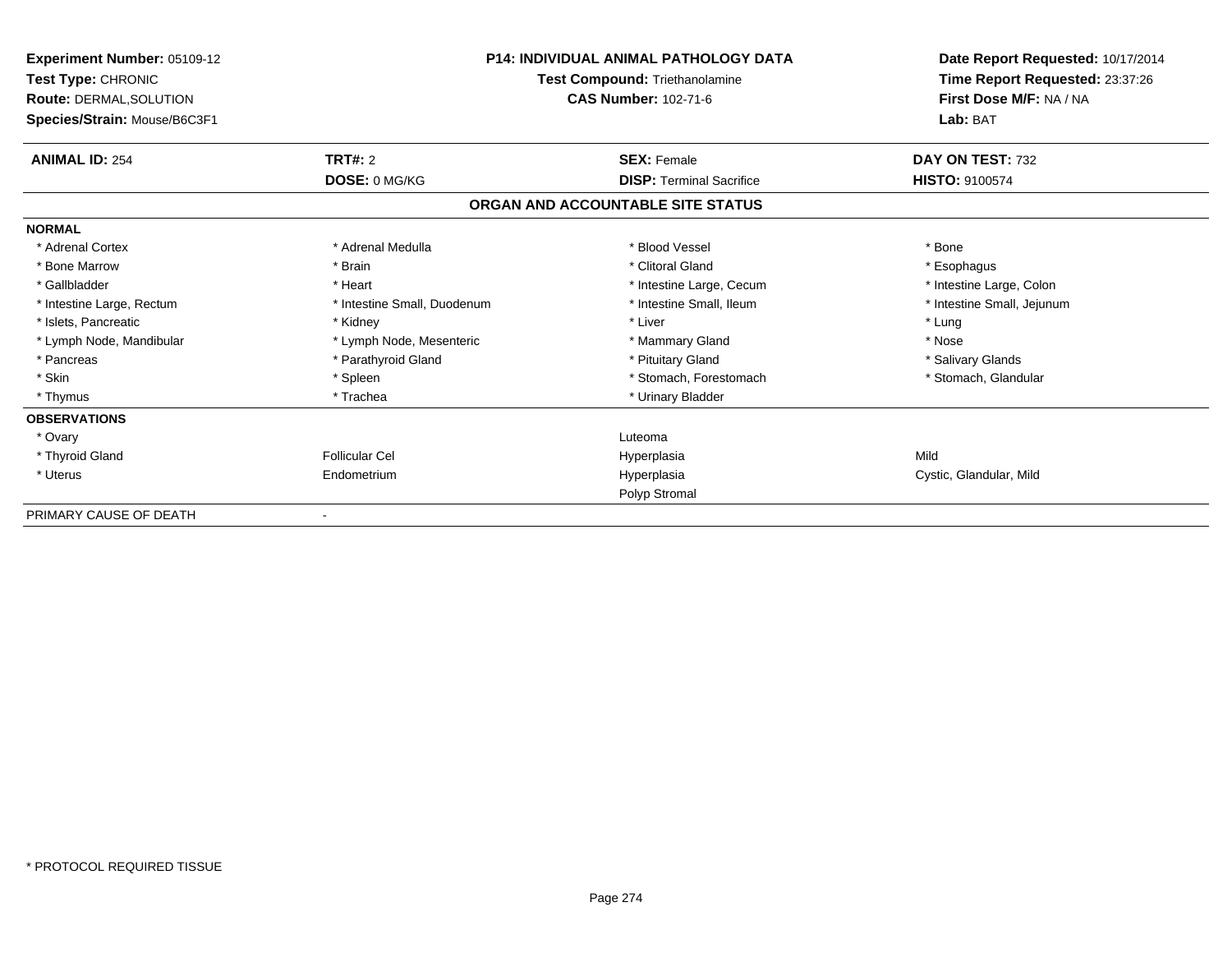| Experiment Number: 05109-12<br>Test Type: CHRONIC<br>Route: DERMAL, SOLUTION<br>Species/Strain: Mouse/B6C3F1 | <b>P14: INDIVIDUAL ANIMAL PATHOLOGY DATA</b><br><b>Test Compound: Triethanolamine</b><br><b>CAS Number: 102-71-6</b> |                                          | Date Report Requested: 10/17/2014<br>Time Report Requested: 23:37:26<br>First Dose M/F: NA / NA<br>Lab: BAT |
|--------------------------------------------------------------------------------------------------------------|----------------------------------------------------------------------------------------------------------------------|------------------------------------------|-------------------------------------------------------------------------------------------------------------|
| <b>ANIMAL ID: 255</b>                                                                                        | <b>TRT#: 2</b>                                                                                                       | <b>SEX: Female</b>                       | DAY ON TEST: 512                                                                                            |
|                                                                                                              | DOSE: 0 MG/KG                                                                                                        | <b>DISP:</b> Moribund Sacrifice          | HISTO: 9100575                                                                                              |
|                                                                                                              |                                                                                                                      | ORGAN AND ACCOUNTABLE SITE STATUS        |                                                                                                             |
| <b>NORMAL</b>                                                                                                |                                                                                                                      |                                          |                                                                                                             |
| * Adrenal Medulla                                                                                            | * Blood Vessel                                                                                                       | * Bone                                   | * Bone Marrow                                                                                               |
| * Brain                                                                                                      | * Esophagus                                                                                                          | * Gallbladder                            | * Heart                                                                                                     |
| * Intestine Large, Cecum                                                                                     | * Intestine Large, Colon                                                                                             | * Intestine Large, Rectum                | * Intestine Small, Duodenum                                                                                 |
| * Intestine Small, Ileum                                                                                     | * Intestine Small, Jejunum                                                                                           | * Islets, Pancreatic                     | * Kidney                                                                                                    |
| * Liver                                                                                                      | * Lung                                                                                                               | * Lymph Node, Mandibular                 | * Lymph Node, Mesenteric                                                                                    |
| * Mammary Gland                                                                                              | * Nose                                                                                                               | * Ovary                                  | * Pancreas                                                                                                  |
| * Parathyroid Gland                                                                                          | * Pituitary Gland                                                                                                    | * Salivary Glands                        | * Skin                                                                                                      |
| * Spleen                                                                                                     | * Stomach, Forestomach                                                                                               | * Stomach, Glandular                     | * Thyroid Gland                                                                                             |
| * Trachea                                                                                                    | * Urinary Bladder                                                                                                    |                                          |                                                                                                             |
| <b>MISSING</b>                                                                                               |                                                                                                                      |                                          |                                                                                                             |
| * Thymus                                                                                                     |                                                                                                                      |                                          |                                                                                                             |
| <b>OBSERVATIONS</b>                                                                                          |                                                                                                                      |                                          |                                                                                                             |
| * Adrenal Cortex                                                                                             | Capsule                                                                                                              | <b>Accessory Adrenal Cortical Nodule</b> |                                                                                                             |
| * Clitoral Gland                                                                                             | Duct                                                                                                                 | Ectasia                                  | Moderate                                                                                                    |
| * Uterus                                                                                                     | Endometrium                                                                                                          | Hyperplasia                              | Cystic, Glandular, Moderate                                                                                 |
| PRIMARY CAUSE OF DEATH                                                                                       |                                                                                                                      |                                          |                                                                                                             |
| Animal Note: MORIBUND SAC. DUE TO UNDETERMINED CAUSE                                                         |                                                                                                                      |                                          |                                                                                                             |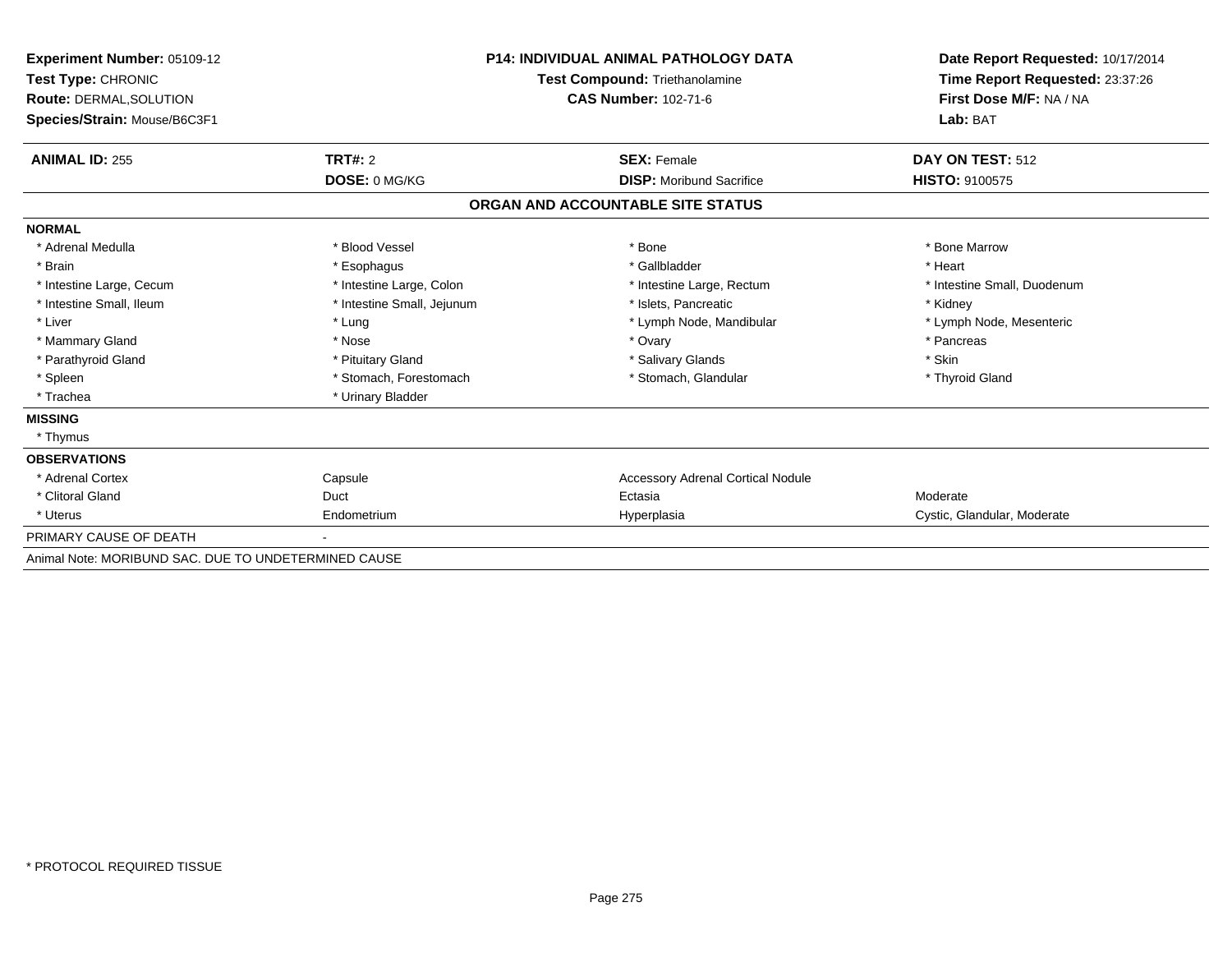| Experiment Number: 05109-12                         | <b>P14: INDIVIDUAL ANIMAL PATHOLOGY DATA</b> |                                   | Date Report Requested: 10/17/2014                                      |  |
|-----------------------------------------------------|----------------------------------------------|-----------------------------------|------------------------------------------------------------------------|--|
| Test Type: CHRONIC                                  |                                              | Test Compound: Triethanolamine    | Time Report Requested: 23:37:26<br>First Dose M/F: NA / NA<br>Lab: BAT |  |
| <b>Route: DERMAL, SOLUTION</b>                      |                                              | <b>CAS Number: 102-71-6</b>       |                                                                        |  |
| Species/Strain: Mouse/B6C3F1                        |                                              |                                   |                                                                        |  |
| <b>ANIMAL ID: 256</b>                               | <b>TRT#: 2</b>                               | <b>SEX: Female</b>                | DAY ON TEST: 700                                                       |  |
|                                                     | DOSE: 0 MG/KG                                | <b>DISP:</b> Moribund Sacrifice   | <b>HISTO: 9100576</b>                                                  |  |
|                                                     |                                              | ORGAN AND ACCOUNTABLE SITE STATUS |                                                                        |  |
| <b>NORMAL</b>                                       |                                              |                                   |                                                                        |  |
| * Adrenal Cortex                                    | * Adrenal Medulla                            | * Blood Vessel                    | * Bone                                                                 |  |
| * Brain                                             | * Clitoral Gland                             | * Esophagus                       | * Gallbladder                                                          |  |
| * Heart                                             | * Intestine Large, Cecum                     | * Intestine Large, Colon          | * Intestine Large, Rectum                                              |  |
| * Intestine Small, Duodenum                         | * Intestine Small, Ileum                     | * Intestine Small, Jejunum        | * Islets, Pancreatic                                                   |  |
| * Kidney                                            | * Liver                                      | * Lung                            | * Lymph Node, Mandibular                                               |  |
| * Lymph Node, Mesenteric                            | * Mammary Gland                              | * Nose                            | * Pancreas                                                             |  |
| * Pituitary Gland                                   | * Salivary Glands                            | * Skin                            | * Spleen                                                               |  |
| * Stomach, Forestomach                              | * Stomach, Glandular                         | * Thyroid Gland                   | * Trachea                                                              |  |
| * Urinary Bladder                                   |                                              |                                   |                                                                        |  |
| <b>MISSING</b>                                      |                                              |                                   |                                                                        |  |
| * Parathyroid Gland                                 |                                              |                                   |                                                                        |  |
| <b>OBSERVATIONS</b>                                 |                                              |                                   |                                                                        |  |
| * Bone Marrow                                       |                                              | Myelofibrosis                     | Minimal                                                                |  |
| * Ovary                                             |                                              | Atrophy                           | Moderate                                                               |  |
| * Thymus                                            |                                              | Atrophy                           | Moderate                                                               |  |
| * Uterus                                            | Endometrium                                  | Hyperplasia                       | Cystic, Glandular, Mild                                                |  |
| PRIMARY CAUSE OF DEATH                              |                                              |                                   |                                                                        |  |
| Animal Note: PARATHYROID CUT THRU                   |                                              |                                   |                                                                        |  |
| Animal Note: MORIBUND SAC DUE TO UNDETERMINED CAUSE |                                              |                                   |                                                                        |  |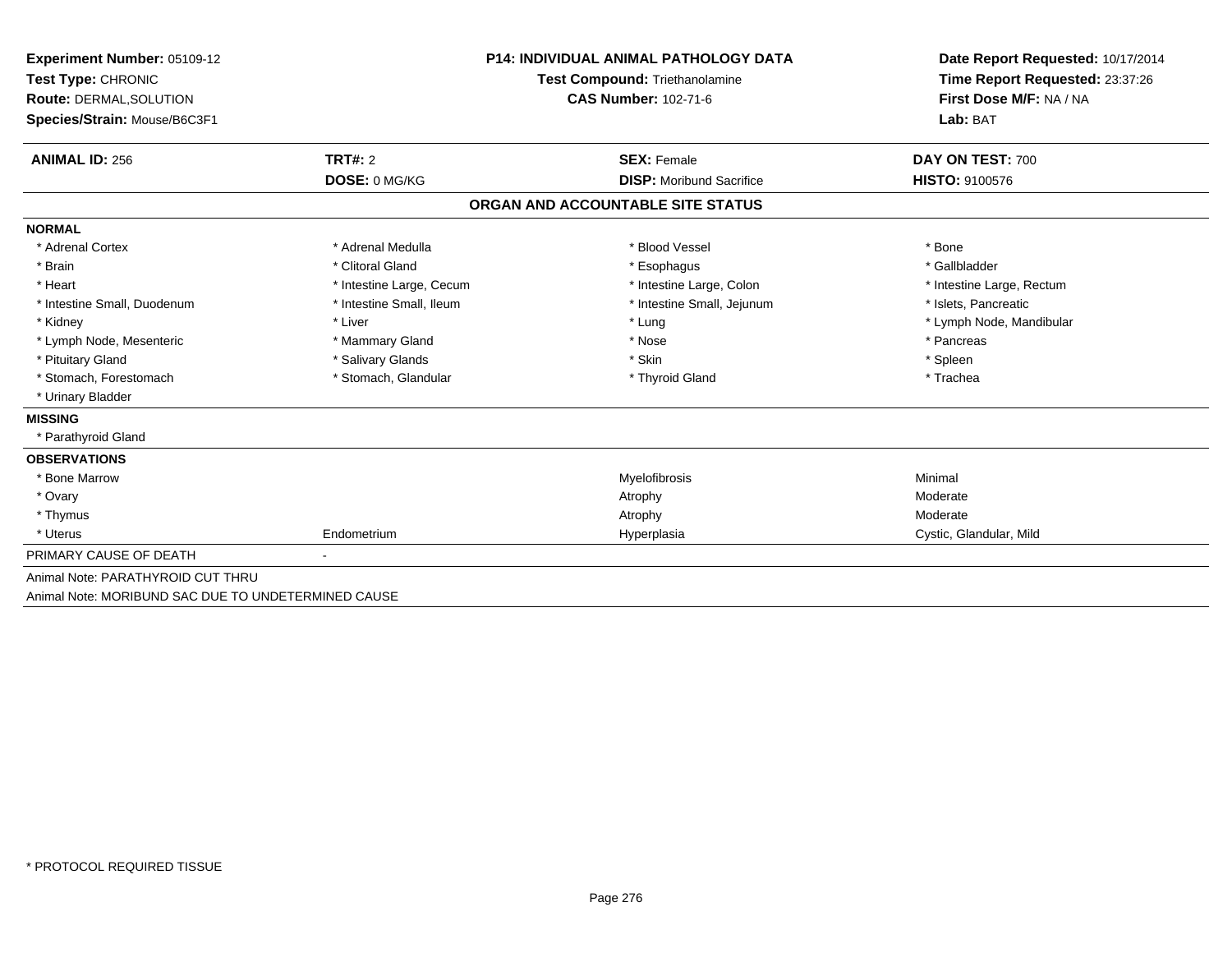| Experiment Number: 05109-12<br>Test Type: CHRONIC<br><b>Route: DERMAL, SOLUTION</b><br>Species/Strain: Mouse/B6C3F1 | <b>P14: INDIVIDUAL ANIMAL PATHOLOGY DATA</b><br><b>Test Compound: Triethanolamine</b><br><b>CAS Number: 102-71-6</b> |                                   | Date Report Requested: 10/17/2014<br>Time Report Requested: 23:37:26<br>First Dose M/F: NA / NA<br>Lab: BAT |  |
|---------------------------------------------------------------------------------------------------------------------|----------------------------------------------------------------------------------------------------------------------|-----------------------------------|-------------------------------------------------------------------------------------------------------------|--|
| <b>ANIMAL ID: 257</b>                                                                                               | TRT#: 2                                                                                                              | <b>SEX: Female</b>                | DAY ON TEST: 731                                                                                            |  |
|                                                                                                                     | DOSE: 0 MG/KG                                                                                                        | <b>DISP:</b> Terminal Sacrifice   | HISTO: 9100577                                                                                              |  |
|                                                                                                                     |                                                                                                                      | ORGAN AND ACCOUNTABLE SITE STATUS |                                                                                                             |  |
| <b>NORMAL</b>                                                                                                       |                                                                                                                      |                                   |                                                                                                             |  |
| * Adrenal Cortex                                                                                                    | * Adrenal Medulla                                                                                                    | * Blood Vessel                    | * Bone                                                                                                      |  |
| * Bone Marrow                                                                                                       | * Brain                                                                                                              | * Clitoral Gland                  | * Esophagus                                                                                                 |  |
| * Gallbladder                                                                                                       | * Heart                                                                                                              | * Intestine Large, Cecum          | * Intestine Large, Colon                                                                                    |  |
| * Intestine Large, Rectum                                                                                           | * Intestine Small, Duodenum                                                                                          | * Intestine Small, Ileum          | * Intestine Small, Jejunum                                                                                  |  |
| * Islets, Pancreatic                                                                                                | * Liver                                                                                                              | * Lung                            | * Lymph Node, Mandibular                                                                                    |  |
| * Lymph Node, Mesenteric                                                                                            | * Mammary Gland                                                                                                      | * Nose                            | * Pancreas                                                                                                  |  |
| * Parathyroid Gland                                                                                                 | * Pituitary Gland                                                                                                    | * Salivary Glands                 | * Skin                                                                                                      |  |
| * Spleen                                                                                                            | * Stomach, Forestomach                                                                                               | * Stomach, Glandular              | * Thymus                                                                                                    |  |
| * Thyroid Gland                                                                                                     | * Trachea                                                                                                            | * Urinary Bladder                 |                                                                                                             |  |
| <b>OBSERVATIONS</b>                                                                                                 |                                                                                                                      |                                   |                                                                                                             |  |
| * Kidney                                                                                                            |                                                                                                                      | Nephropathy                       | Chronic, Mild                                                                                               |  |
| * Ovary                                                                                                             |                                                                                                                      | Atrophy                           | Mild                                                                                                        |  |
|                                                                                                                     | Follicle                                                                                                             | Cyst                              |                                                                                                             |  |
| [Cyst TGLS = $1-6$ ]                                                                                                |                                                                                                                      |                                   |                                                                                                             |  |
| * Uterus                                                                                                            | Endometrium                                                                                                          | Hyperplasia                       | Cystic, Glandular, Moderate                                                                                 |  |
| PRIMARY CAUSE OF DEATH                                                                                              |                                                                                                                      |                                   |                                                                                                             |  |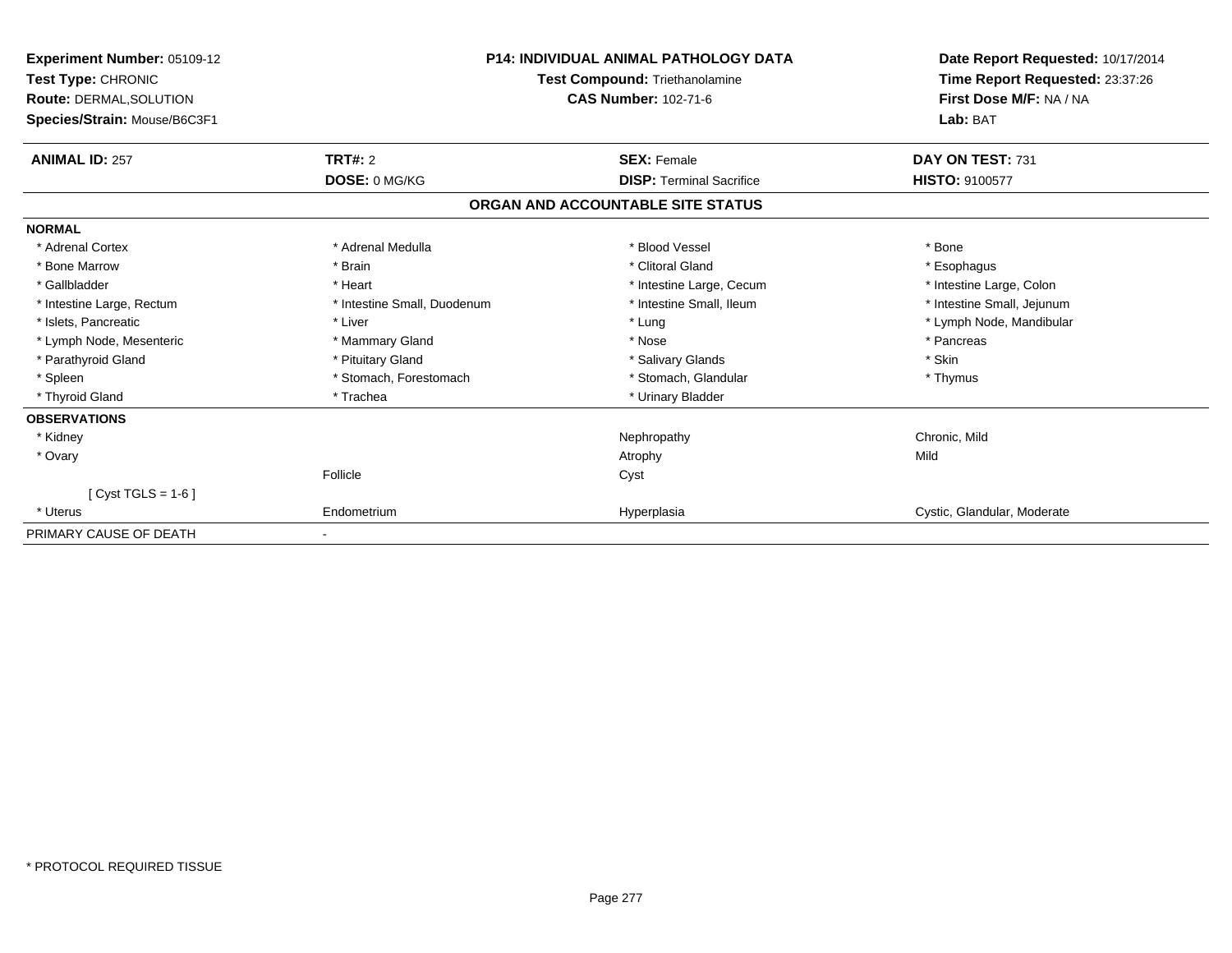| Experiment Number: 05109-12               | <b>P14: INDIVIDUAL ANIMAL PATHOLOGY DATA</b> |                                   | Date Report Requested: 10/17/2014 |
|-------------------------------------------|----------------------------------------------|-----------------------------------|-----------------------------------|
| Test Type: CHRONIC                        |                                              | Test Compound: Triethanolamine    | Time Report Requested: 23:37:26   |
| Route: DERMAL, SOLUTION                   |                                              | <b>CAS Number: 102-71-6</b>       | First Dose M/F: NA / NA           |
| Species/Strain: Mouse/B6C3F1              |                                              |                                   | Lab: BAT                          |
| <b>ANIMAL ID: 258</b>                     | TRT#: 2                                      | <b>SEX: Female</b>                | DAY ON TEST: 731                  |
|                                           | DOSE: 0 MG/KG                                | <b>DISP: Terminal Sacrifice</b>   | <b>HISTO: 9100578</b>             |
|                                           |                                              | ORGAN AND ACCOUNTABLE SITE STATUS |                                   |
| <b>NORMAL</b>                             |                                              |                                   |                                   |
| * Adrenal Cortex                          | * Adrenal Medulla                            | * Blood Vessel                    | * Bone                            |
| * Bone Marrow                             | * Brain                                      | * Clitoral Gland                  | * Esophagus                       |
| * Gallbladder                             | * Heart                                      | * Intestine Large, Cecum          | * Intestine Large, Colon          |
| * Intestine Large, Rectum                 | * Intestine Small, Duodenum                  | * Intestine Small, Ileum          | * Intestine Small, Jejunum        |
| * Islets, Pancreatic                      | * Kidney                                     | * Lung                            | * Lymph Node, Mandibular          |
| * Lymph Node, Mesenteric                  | * Mammary Gland                              | * Nose                            | * Pancreas                        |
| * Salivary Glands                         | * Skin                                       | * Spleen                          | * Stomach, Forestomach            |
| * Stomach, Glandular                      | * Trachea                                    | * Urinary Bladder                 |                                   |
| <b>MISSING</b>                            |                                              |                                   |                                   |
| * Parathyroid Gland                       | * Pituitary Gland                            |                                   |                                   |
| <b>OBSERVATIONS</b>                       |                                              |                                   |                                   |
| * Liver                                   |                                              | Hepatocellular Adenoma            | Multiple                          |
|                                           |                                              | Lymphoma Malignant Mixed          |                                   |
| [ Hepatocellular Adenoma TGLS = 2-8,3-1 ] |                                              |                                   |                                   |
| [ Lymphoma Malignant Mixed TGLS = 4-2 ]   |                                              |                                   |                                   |
| * Ovary                                   |                                              | Atrophy                           | Mild                              |
| * Thymus                                  |                                              | Atrophy                           | Mild                              |
| * Thyroid Gland                           | <b>Follicular Cel</b>                        | Hyperplasia                       | Minimal                           |
| * Uterus                                  | Endometrium                                  | Hyperplasia                       | Cystic, Glandular, Moderate       |
| [Hyperplasia TGLS = 1-6]                  |                                              |                                   |                                   |
| PRIMARY CAUSE OF DEATH                    |                                              |                                   |                                   |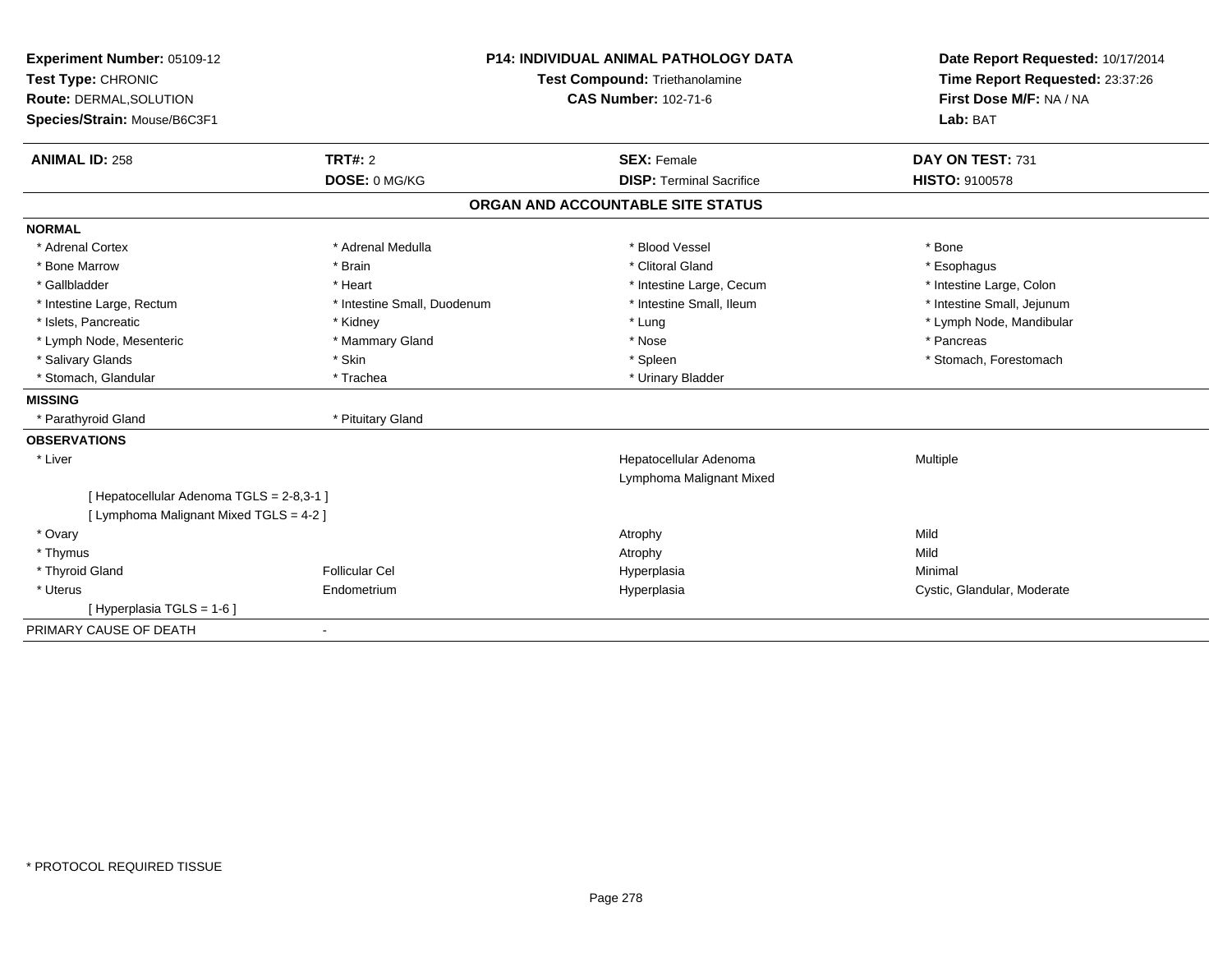| <b>Experiment Number: 05109-12</b>           | <b>P14: INDIVIDUAL ANIMAL PATHOLOGY DATA</b><br>Test Compound: Triethanolamine |                                   | Date Report Requested: 10/17/2014<br>Time Report Requested: 23:37:26 |
|----------------------------------------------|--------------------------------------------------------------------------------|-----------------------------------|----------------------------------------------------------------------|
| Test Type: CHRONIC                           |                                                                                |                                   |                                                                      |
| Route: DERMAL, SOLUTION                      |                                                                                | <b>CAS Number: 102-71-6</b>       | First Dose M/F: NA / NA                                              |
| Species/Strain: Mouse/B6C3F1                 |                                                                                |                                   | Lab: BAT                                                             |
| <b>ANIMAL ID: 259</b>                        | TRT#: 2                                                                        | <b>SEX: Female</b>                | DAY ON TEST: 732                                                     |
|                                              | DOSE: 0 MG/KG                                                                  | <b>DISP: Terminal Sacrifice</b>   | <b>HISTO: 9100579</b>                                                |
|                                              |                                                                                | ORGAN AND ACCOUNTABLE SITE STATUS |                                                                      |
| <b>NORMAL</b>                                |                                                                                |                                   |                                                                      |
| * Adrenal Cortex                             | * Adrenal Medulla                                                              | * Blood Vessel                    | * Bone                                                               |
| * Bone Marrow                                | * Brain                                                                        | * Clitoral Gland                  | * Esophagus                                                          |
| * Gallbladder                                | * Heart                                                                        | * Intestine Large, Cecum          | * Intestine Large, Colon                                             |
| * Intestine Large, Rectum                    | * Intestine Small, Duodenum                                                    | * Intestine Small, Ileum          | * Intestine Small, Jejunum                                           |
| * Islets, Pancreatic                         | * Lung                                                                         | * Lymph Node, Mandibular          | * Lymph Node, Mesenteric                                             |
| * Mammary Gland                              | * Nose                                                                         | * Pancreas                        | * Parathyroid Gland                                                  |
| * Pituitary Gland                            | * Salivary Glands                                                              | * Skin                            | * Spleen                                                             |
| * Stomach, Forestomach                       | * Stomach, Glandular                                                           | * Thyroid Gland                   | * Trachea                                                            |
| * Urinary Bladder                            |                                                                                |                                   |                                                                      |
| <b>OBSERVATIONS</b>                          |                                                                                |                                   |                                                                      |
| * Kidney                                     |                                                                                | Nephropathy                       | Chronic, Minimal                                                     |
| * Liver                                      |                                                                                | Hepatocellular Adenoma            |                                                                      |
| [ Hepatocellular Adenoma TGLS = 2-1 ]        |                                                                                |                                   |                                                                      |
| * Ovary                                      | Follicle                                                                       | Cyst                              |                                                                      |
| [ $Cyst TGLS = 1-6$ ]                        |                                                                                |                                   |                                                                      |
| * Thymus                                     |                                                                                | Atrophy                           | Moderate                                                             |
| * Uterus                                     | Endometrium                                                                    | Hyperplasia                       | Cystic, Glandular, Mild                                              |
| PRIMARY CAUSE OF DEATH                       |                                                                                |                                   |                                                                      |
| Animal Note: TGL3, NODULE COULD NOT BE FOUND |                                                                                |                                   |                                                                      |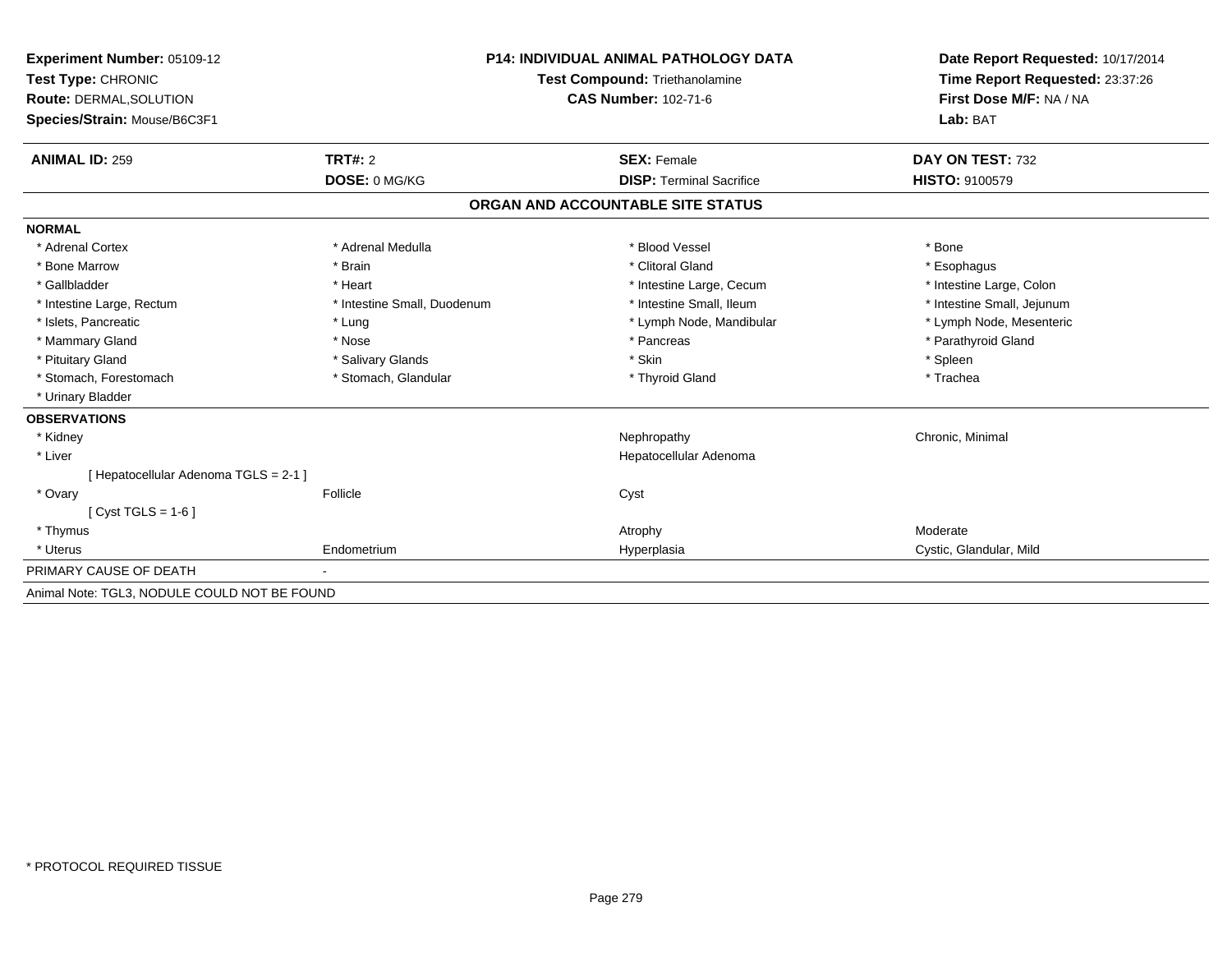| Experiment Number: 05109-12           | <b>P14: INDIVIDUAL ANIMAL PATHOLOGY DATA</b><br>Test Compound: Triethanolamine |                                   | Date Report Requested: 10/17/2014 |  |
|---------------------------------------|--------------------------------------------------------------------------------|-----------------------------------|-----------------------------------|--|
| Test Type: CHRONIC                    |                                                                                |                                   | Time Report Requested: 23:37:26   |  |
| Route: DERMAL, SOLUTION               |                                                                                | <b>CAS Number: 102-71-6</b>       | First Dose M/F: NA / NA           |  |
| Species/Strain: Mouse/B6C3F1          |                                                                                |                                   | Lab: BAT                          |  |
| <b>ANIMAL ID: 260</b>                 | TRT#: 2                                                                        | <b>SEX: Female</b>                | DAY ON TEST: 732                  |  |
|                                       | DOSE: 0 MG/KG                                                                  | <b>DISP: Terminal Sacrifice</b>   | <b>HISTO: 9100580</b>             |  |
|                                       |                                                                                | ORGAN AND ACCOUNTABLE SITE STATUS |                                   |  |
| <b>NORMAL</b>                         |                                                                                |                                   |                                   |  |
| * Adrenal Cortex                      | * Adrenal Medulla                                                              | * Blood Vessel                    | * Bone                            |  |
| * Bone Marrow                         | * Brain                                                                        | * Clitoral Gland                  | * Esophagus                       |  |
| * Gallbladder                         | * Heart                                                                        | * Intestine Large, Cecum          | * Intestine Large, Colon          |  |
| * Intestine Large, Rectum             | * Intestine Small, Duodenum                                                    | * Intestine Small, Ileum          | * Intestine Small, Jejunum        |  |
| * Islets, Pancreatic                  | * Kidney                                                                       | * Lung                            | * Lymph Node, Mandibular          |  |
| * Lymph Node, Mesenteric              | * Mammary Gland                                                                | * Nose                            | * Pancreas                        |  |
| * Parathyroid Gland                   | * Salivary Glands                                                              | * Skin                            | * Spleen                          |  |
| * Stomach, Forestomach                | * Stomach, Glandular                                                           | * Trachea                         | * Urinary Bladder                 |  |
| <b>OBSERVATIONS</b>                   |                                                                                |                                   |                                   |  |
| * Liver                               |                                                                                | Hepatocellular Adenoma            |                                   |  |
| [ Hepatocellular Adenoma TGLS = 2-1 ] |                                                                                |                                   |                                   |  |
| * Ovary                               |                                                                                | Atrophy                           | Mild                              |  |
|                                       | Follicle                                                                       | Cyst                              |                                   |  |
| * Pituitary Gland                     | <b>Pars Distalis</b>                                                           | Cyst                              |                                   |  |
|                                       | <b>Pars Distalis</b>                                                           | Hyperplasia                       | Mild                              |  |
| * Thymus                              |                                                                                | Atrophy                           | Mild                              |  |
| * Thyroid Gland                       | <b>Follicular Cel</b>                                                          | Adenoma                           |                                   |  |
|                                       | Follicular Cel                                                                 | Hyperplasia                       | Moderate                          |  |
| * Uterus                              | Endometrium                                                                    | Hyperplasia                       | Cystic, Glandular, Moderate       |  |
| [Hyperplasia TGLS = $1-6$ ]           |                                                                                |                                   |                                   |  |
| PRIMARY CAUSE OF DEATH                |                                                                                |                                   |                                   |  |
| Animal Note: CLITORAL GLAND CUT THRU  |                                                                                |                                   |                                   |  |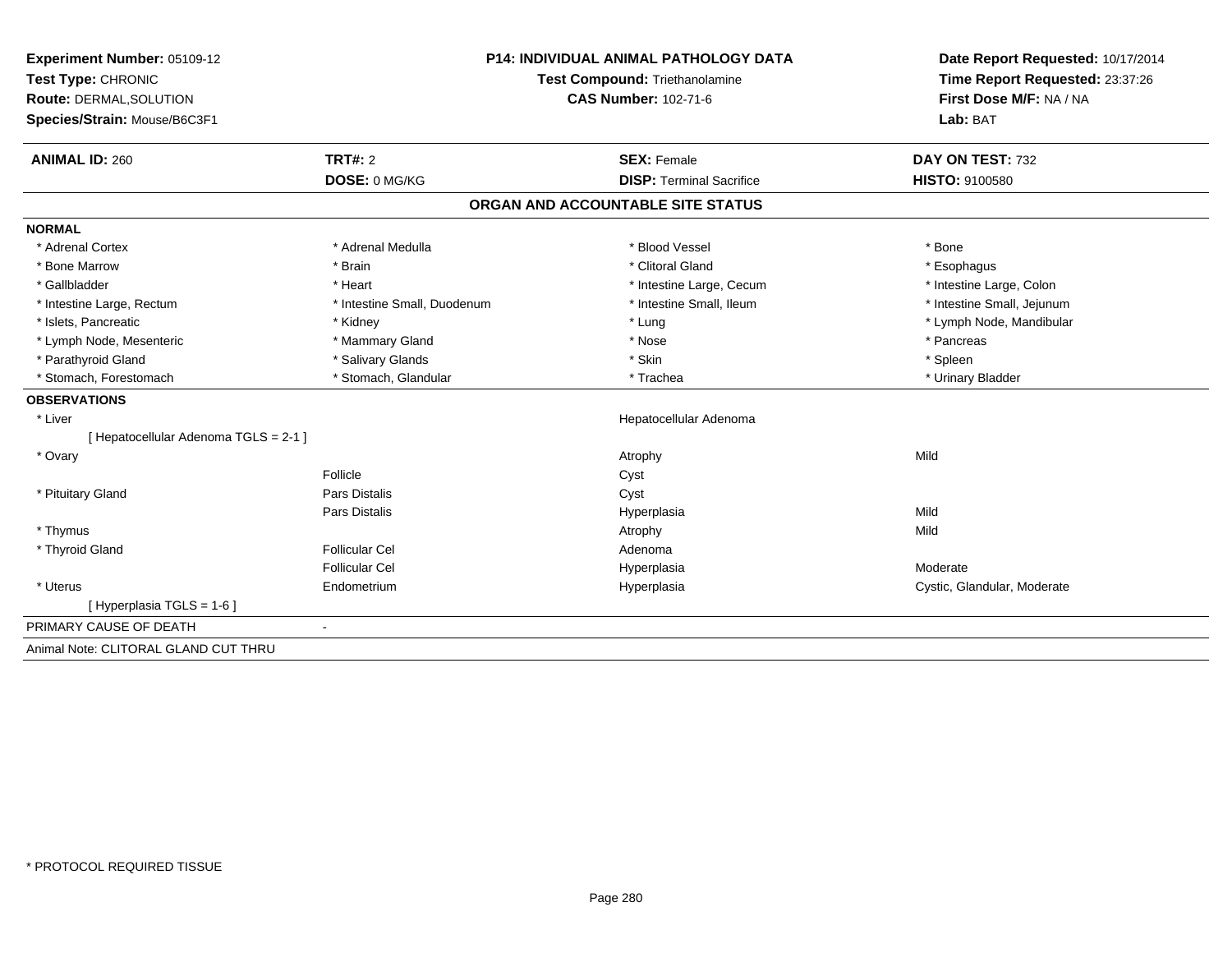| <b>Experiment Number: 05109-12</b><br>Test Type: CHRONIC<br><b>Route: DERMAL, SOLUTION</b><br>Species/Strain: Mouse/B6C3F1 | <b>P14: INDIVIDUAL ANIMAL PATHOLOGY DATA</b><br>Test Compound: Triethanolamine<br><b>CAS Number: 102-71-6</b> |                                   | Date Report Requested: 10/17/2014<br>Time Report Requested: 23:37:26<br>First Dose M/F: NA / NA<br>Lab: BAT |
|----------------------------------------------------------------------------------------------------------------------------|---------------------------------------------------------------------------------------------------------------|-----------------------------------|-------------------------------------------------------------------------------------------------------------|
| <b>ANIMAL ID: 261</b>                                                                                                      | TRT#: 2                                                                                                       | <b>SEX: Female</b>                | DAY ON TEST: 289                                                                                            |
|                                                                                                                            | DOSE: 0 MG/KG                                                                                                 | <b>DISP:</b> Moribund Sacrifice   | HISTO: 9100581                                                                                              |
|                                                                                                                            |                                                                                                               | ORGAN AND ACCOUNTABLE SITE STATUS |                                                                                                             |
| <b>NORMAL</b>                                                                                                              |                                                                                                               |                                   |                                                                                                             |
| * Adrenal Cortex                                                                                                           | * Adrenal Medulla                                                                                             | * Blood Vessel                    | * Bone                                                                                                      |
| * Bone Marrow                                                                                                              | * Brain                                                                                                       | * Clitoral Gland                  | Ear                                                                                                         |
| * Esophagus                                                                                                                | * Gallbladder                                                                                                 | * Heart                           | * Intestine Large, Cecum                                                                                    |
| * Intestine Large, Colon                                                                                                   | * Intestine Large, Rectum                                                                                     | * Intestine Small, Duodenum       | * Intestine Small, Ileum                                                                                    |
| * Intestine Small, Jejunum                                                                                                 | * Islets. Pancreatic                                                                                          | * Kidney                          | * Liver                                                                                                     |
| * Lung                                                                                                                     | * Lymph Node, Mandibular                                                                                      | * Lymph Node, Mesenteric          | * Mammary Gland                                                                                             |
| * Nose                                                                                                                     | * Ovary                                                                                                       | * Pancreas                        | * Parathyroid Gland                                                                                         |
| Peripheral Nerve                                                                                                           | * Pituitary Gland                                                                                             | * Salivary Glands                 | * Skin                                                                                                      |
| Spinal Cord                                                                                                                | * Spleen                                                                                                      | * Stomach, Forestomach            | * Stomach. Glandular                                                                                        |
| * Thymus                                                                                                                   | * Thyroid Gland                                                                                               | * Trachea                         | * Urinary Bladder                                                                                           |
| <b>OBSERVATIONS</b>                                                                                                        |                                                                                                               |                                   |                                                                                                             |
| * Uterus                                                                                                                   | Endometrium                                                                                                   | Hyperplasia                       | Cystic, Glandular, Mild                                                                                     |
| PRIMARY CAUSE OF DEATH                                                                                                     |                                                                                                               |                                   |                                                                                                             |
| Animal Note: MORIBUND SAC. CAUSE UNDETERMINED                                                                              |                                                                                                               |                                   |                                                                                                             |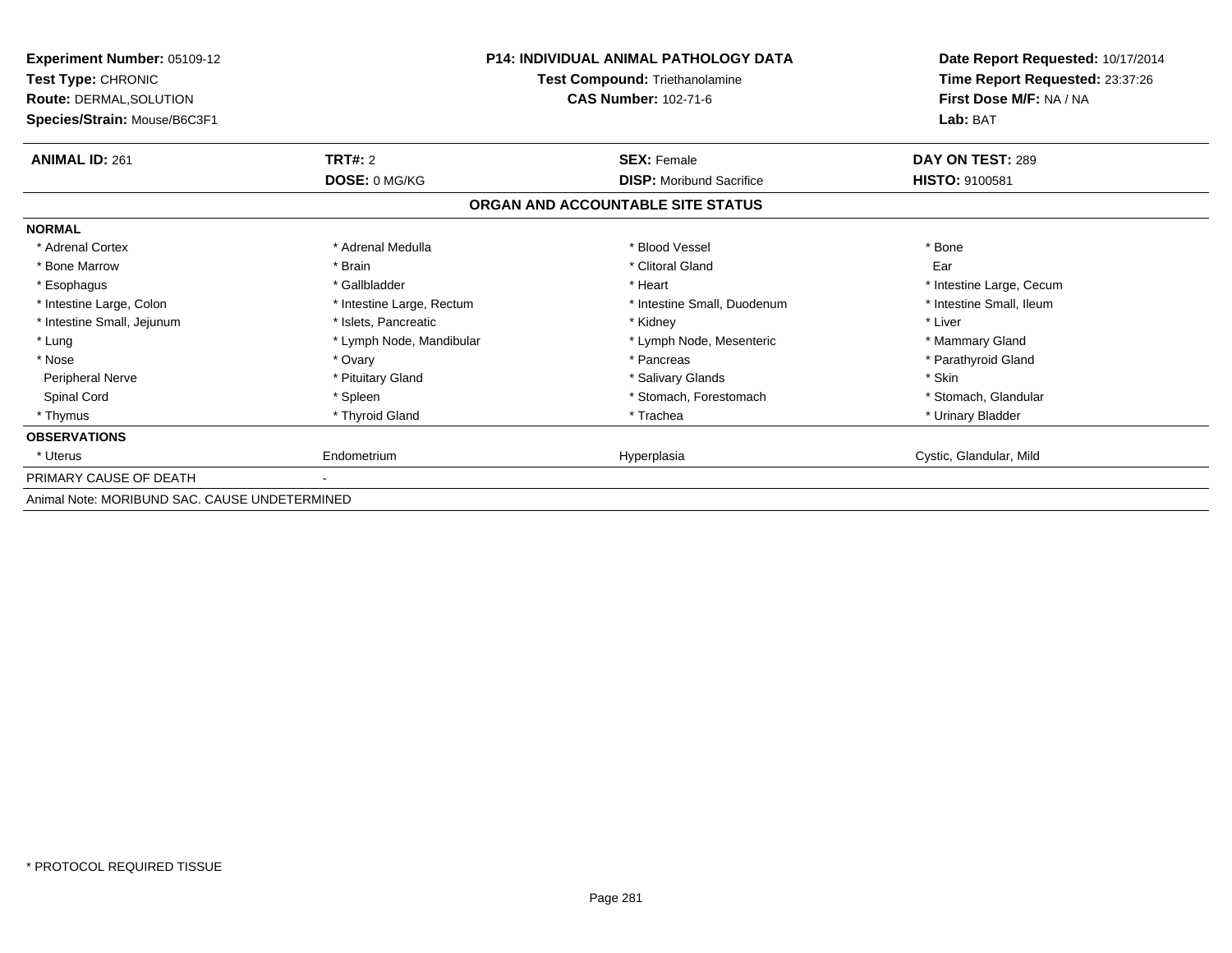| Experiment Number: 05109-12<br>Test Type: CHRONIC |                             | <b>P14: INDIVIDUAL ANIMAL PATHOLOGY DATA</b><br>Test Compound: Triethanolamine | Date Report Requested: 10/17/2014<br>Time Report Requested: 23:37:26 |
|---------------------------------------------------|-----------------------------|--------------------------------------------------------------------------------|----------------------------------------------------------------------|
| <b>Route: DERMAL, SOLUTION</b>                    | <b>CAS Number: 102-71-6</b> |                                                                                | First Dose M/F: NA / NA                                              |
| Species/Strain: Mouse/B6C3F1                      |                             |                                                                                | Lab: BAT                                                             |
| <b>ANIMAL ID: 262</b>                             | TRT#: 2                     | <b>SEX: Female</b>                                                             | DAY ON TEST: 487                                                     |
|                                                   | DOSE: 0 MG/KG               | <b>DISP: Natural Death</b>                                                     | <b>HISTO: 9100582</b>                                                |
|                                                   |                             | ORGAN AND ACCOUNTABLE SITE STATUS                                              |                                                                      |
| <b>NORMAL</b>                                     |                             |                                                                                |                                                                      |
| * Adrenal Cortex                                  | * Adrenal Medulla           | * Blood Vessel                                                                 | * Bone                                                               |
| * Bone Marrow                                     | * Clitoral Gland            | * Esophagus                                                                    | * Gallbladder                                                        |
| * Heart                                           | * Intestine Large, Cecum    | * Intestine Large, Colon                                                       | * Intestine Large, Rectum                                            |
| * Intestine Small, Duodenum                       | * Intestine Small, Ileum    | * Intestine Small, Jejunum                                                     | * Islets, Pancreatic                                                 |
| * Lung                                            | * Lymph Node, Mandibular    | * Lymph Node, Mesenteric                                                       | * Mammary Gland                                                      |
| * Nose                                            | * Ovary                     | * Pancreas                                                                     | * Parathyroid Gland                                                  |
| * Salivary Glands                                 | * Skin                      | * Spleen                                                                       | * Stomach, Forestomach                                               |
| * Thymus                                          | * Thyroid Gland             | * Trachea                                                                      | * Urinary Bladder                                                    |
| <b>OBSERVATIONS</b>                               |                             |                                                                                |                                                                      |
| * Brain                                           |                             | Compression                                                                    |                                                                      |
| * Kidney                                          |                             | Nephropathy                                                                    | Chronic, Moderate                                                    |
| * Liver                                           |                             | Hypertrophy                                                                    | Mild                                                                 |
|                                                   |                             | Necrosis                                                                       | Mild                                                                 |
| * Pituitary Gland                                 | Pars Distalis               | Adenoma                                                                        |                                                                      |
| [Adenoma TGLS = $1-7$ ]                           |                             |                                                                                |                                                                      |
| * Stomach, Glandular                              |                             | Hyperplasia                                                                    | Marked                                                               |
| [Hyperplasia TGLS = 2-8]                          |                             |                                                                                |                                                                      |
| * Uterus                                          | Endometrium                 | Hyperplasia                                                                    | Cystic, Glandular, Mild                                              |
| PRIMARY CAUSE OF DEATH                            |                             |                                                                                |                                                                      |
| Animal Note: COD, PITUITARY TUMOR                 |                             |                                                                                |                                                                      |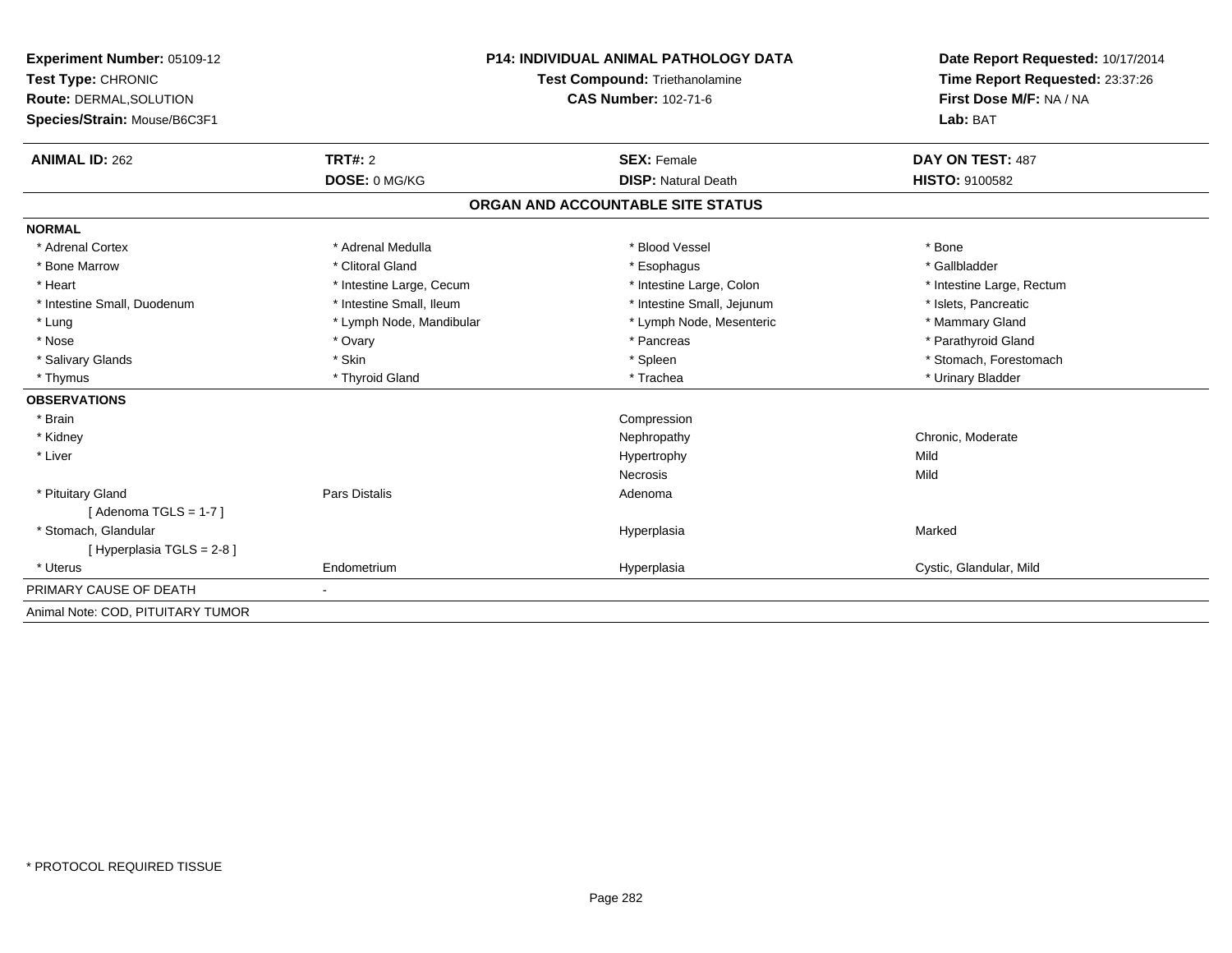| Experiment Number: 05109-12<br>Test Type: CHRONIC       | <b>P14: INDIVIDUAL ANIMAL PATHOLOGY DATA</b><br><b>Test Compound: Triethanolamine</b> |                                   | Date Report Requested: 10/17/2014<br>Time Report Requested: 23:37:26 |
|---------------------------------------------------------|---------------------------------------------------------------------------------------|-----------------------------------|----------------------------------------------------------------------|
| Route: DERMAL, SOLUTION<br>Species/Strain: Mouse/B6C3F1 |                                                                                       | <b>CAS Number: 102-71-6</b>       | First Dose M/F: NA / NA<br>Lab: BAT                                  |
|                                                         |                                                                                       |                                   |                                                                      |
| <b>ANIMAL ID: 263</b>                                   | TRT#: 2                                                                               | <b>SEX: Female</b>                | DAY ON TEST: 731                                                     |
|                                                         | DOSE: 0 MG/KG                                                                         | <b>DISP: Natural Death</b>        | <b>HISTO: 9100583</b>                                                |
|                                                         |                                                                                       | ORGAN AND ACCOUNTABLE SITE STATUS |                                                                      |
| <b>NORMAL</b>                                           |                                                                                       |                                   |                                                                      |
| * Adrenal Cortex                                        | * Adrenal Medulla                                                                     | * Blood Vessel                    | * Bone                                                               |
| * Bone Marrow                                           | * Brain                                                                               | * Clitoral Gland                  | * Esophagus                                                          |
| * Gallbladder                                           | * Heart                                                                               | * Intestine Large, Cecum          | * Intestine Large, Colon                                             |
| * Intestine Large, Rectum                               | * Intestine Small, Duodenum                                                           | * Intestine Small, Ileum          | * Intestine Small, Jejunum                                           |
| * Islets, Pancreatic                                    | * Kidney                                                                              | * Lung                            | * Lymph Node, Mandibular                                             |
| * Lymph Node, Mesenteric                                | * Mammary Gland                                                                       | * Nose                            | * Parathyroid Gland                                                  |
| * Salivary Glands                                       | * Skin                                                                                | * Spleen                          | * Stomach, Forestomach                                               |
| * Stomach, Glandular                                    | * Thyroid Gland                                                                       | * Trachea                         | * Urinary Bladder                                                    |
| <b>INSUFFICIENT TISSUE</b>                              |                                                                                       |                                   |                                                                      |
| * Pituitary Gland                                       |                                                                                       |                                   |                                                                      |
| <b>OBSERVATIONS</b>                                     |                                                                                       |                                   |                                                                      |
| * Liver                                                 |                                                                                       | Hepatocellular Carcinoma          |                                                                      |
| [ Hepatocellular Carcinoma TGLS = 1-1 ]                 |                                                                                       |                                   |                                                                      |
| * Ovary                                                 |                                                                                       | Atrophy                           | Moderate                                                             |
|                                                         |                                                                                       | Granulosa Cell Tumor Benign       |                                                                      |
| * Pancreas                                              | Acinus                                                                                | Atrophy                           | Mild                                                                 |
| * Thymus                                                |                                                                                       | Atrophy                           | Moderate                                                             |
| * Uterus                                                | Endometrium                                                                           | Hyperplasia                       | Cystic, Glandular, Marked                                            |
| PRIMARY CAUSE OF DEATH                                  |                                                                                       |                                   |                                                                      |
| Animal Note: PITUITARY CUT THRU                         |                                                                                       |                                   |                                                                      |
| Animal Note: COD, LIVER TUMOR                           |                                                                                       |                                   |                                                                      |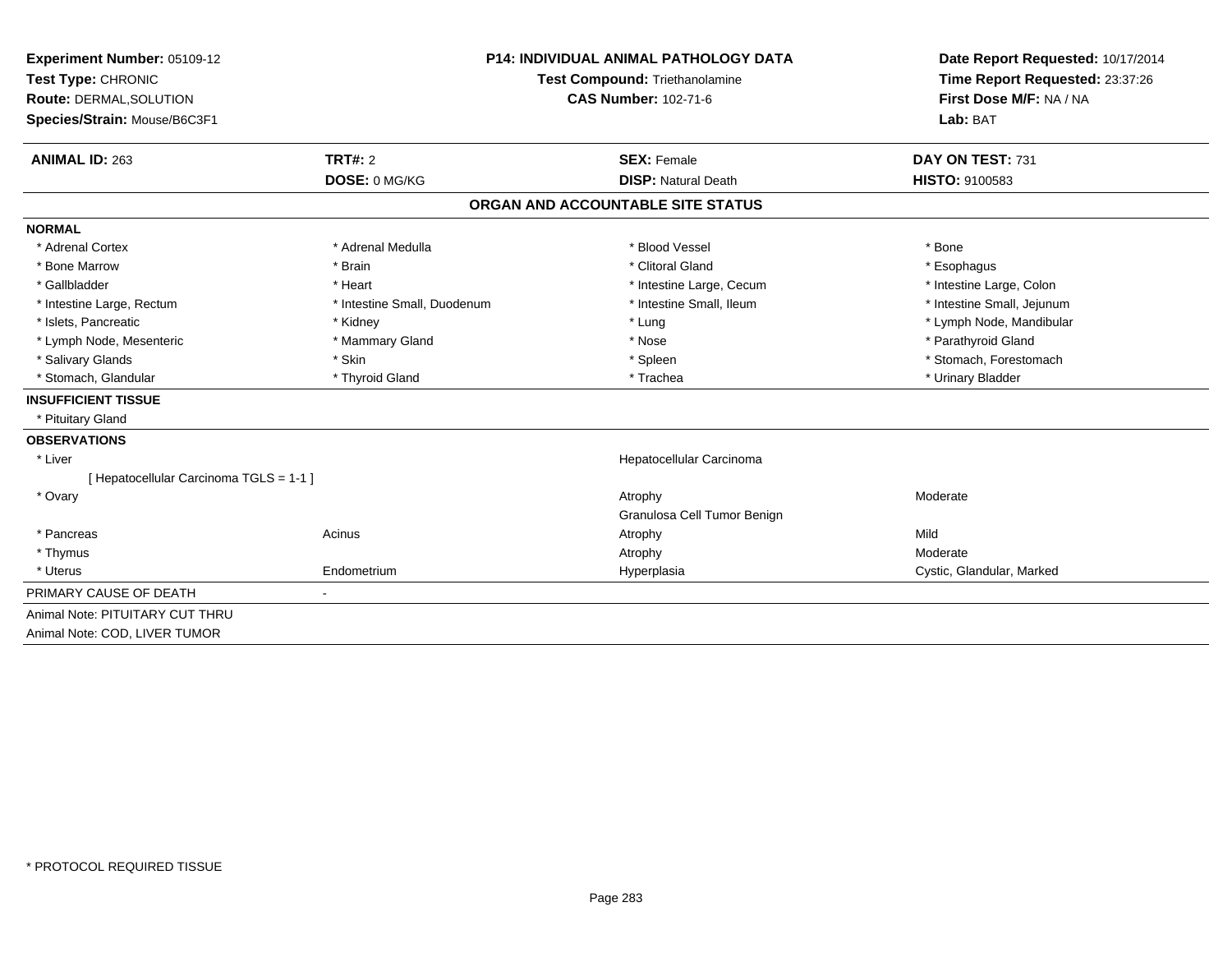| Experiment Number: 05109-12<br><b>Test Type: CHRONIC</b><br><b>Route: DERMAL, SOLUTION</b><br>Species/Strain: Mouse/B6C3F1 | <b>P14: INDIVIDUAL ANIMAL PATHOLOGY DATA</b><br>Test Compound: Triethanolamine<br><b>CAS Number: 102-71-6</b> |                                   | Date Report Requested: 10/17/2014<br>Time Report Requested: 23:37:26<br>First Dose M/F: NA / NA<br>Lab: BAT |
|----------------------------------------------------------------------------------------------------------------------------|---------------------------------------------------------------------------------------------------------------|-----------------------------------|-------------------------------------------------------------------------------------------------------------|
| <b>ANIMAL ID: 264</b>                                                                                                      | TRT#: 2                                                                                                       | <b>SEX: Female</b>                | DAY ON TEST: 730                                                                                            |
|                                                                                                                            | DOSE: 0 MG/KG                                                                                                 | <b>DISP: Terminal Sacrifice</b>   | <b>HISTO: 9100584</b>                                                                                       |
|                                                                                                                            |                                                                                                               | ORGAN AND ACCOUNTABLE SITE STATUS |                                                                                                             |
| <b>NORMAL</b>                                                                                                              |                                                                                                               |                                   |                                                                                                             |
| * Adrenal Cortex                                                                                                           | * Adrenal Medulla                                                                                             | * Blood Vessel                    | * Bone                                                                                                      |
| * Brain                                                                                                                    | * Clitoral Gland                                                                                              | * Esophagus                       | * Gallbladder                                                                                               |
| * Heart                                                                                                                    | * Intestine Large, Cecum                                                                                      | * Intestine Large, Colon          | * Intestine Large, Rectum                                                                                   |
| * Intestine Small, Duodenum                                                                                                | * Intestine Small, Ileum                                                                                      | * Intestine Small, Jejunum        | * Islets, Pancreatic                                                                                        |
| * Kidney                                                                                                                   | * Lung                                                                                                        | * Lymph Node, Mandibular          | * Lymph Node, Mesenteric                                                                                    |
| * Mammary Gland                                                                                                            | * Nose                                                                                                        | * Parathyroid Gland               | * Pituitary Gland                                                                                           |
| * Salivary Glands                                                                                                          | * Skin                                                                                                        | * Stomach, Forestomach            | * Stomach, Glandular                                                                                        |
| * Thyroid Gland                                                                                                            | * Trachea                                                                                                     | * Urinary Bladder                 |                                                                                                             |
| <b>MISSING</b>                                                                                                             |                                                                                                               |                                   |                                                                                                             |
| * Thymus                                                                                                                   |                                                                                                               |                                   |                                                                                                             |
| <b>OBSERVATIONS</b>                                                                                                        |                                                                                                               |                                   |                                                                                                             |
| * Bone Marrow                                                                                                              |                                                                                                               | Hemangiosarcoma                   |                                                                                                             |
| * Liver                                                                                                                    |                                                                                                               | <b>Eosinophilic Focus</b>         |                                                                                                             |
| * Ovary                                                                                                                    |                                                                                                               | Atrophy                           | Mild                                                                                                        |
| * Pancreas                                                                                                                 | Acinus                                                                                                        | Atrophy                           | Mild                                                                                                        |
| * Spleen                                                                                                                   |                                                                                                               | Hemangiosarcoma                   |                                                                                                             |
| * Uterus                                                                                                                   | Endometrium                                                                                                   | Hyperplasia                       | Cystic, Glandular, Mild                                                                                     |
| PRIMARY CAUSE OF DEATH                                                                                                     |                                                                                                               |                                   |                                                                                                             |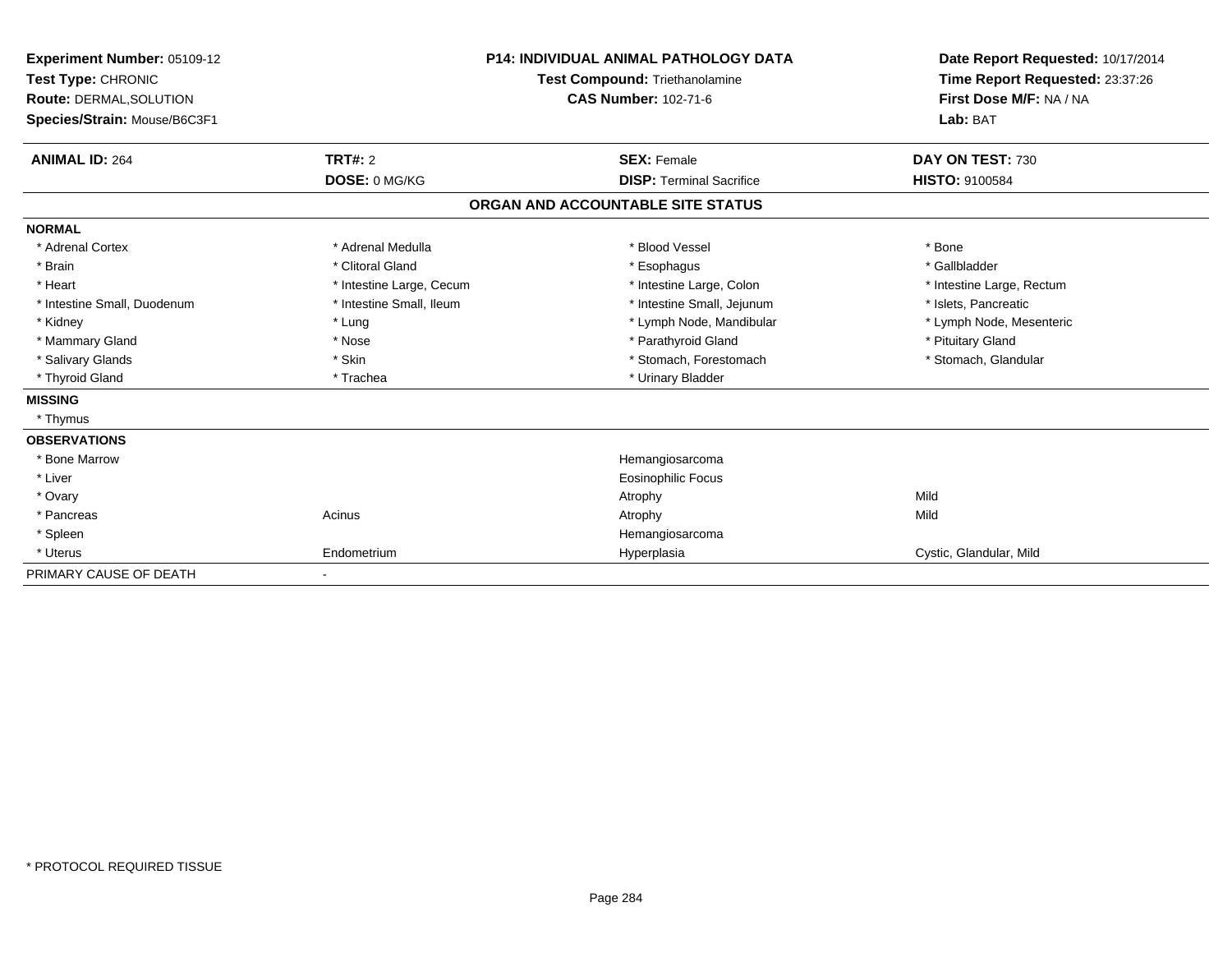| Experiment Number: 05109-12                         | <b>P14: INDIVIDUAL ANIMAL PATHOLOGY DATA</b> |                                       | Date Report Requested: 10/17/2014                          |  |
|-----------------------------------------------------|----------------------------------------------|---------------------------------------|------------------------------------------------------------|--|
| Test Type: CHRONIC                                  |                                              | <b>Test Compound: Triethanolamine</b> | Time Report Requested: 23:37:26<br>First Dose M/F: NA / NA |  |
| <b>Route: DERMAL, SOLUTION</b>                      |                                              | <b>CAS Number: 102-71-6</b>           |                                                            |  |
| Species/Strain: Mouse/B6C3F1                        |                                              |                                       | Lab: BAT                                                   |  |
| <b>ANIMAL ID: 265</b>                               | TRT#: 2                                      | <b>SEX: Female</b>                    | DAY ON TEST: 729                                           |  |
|                                                     | DOSE: 0 MG/KG                                | <b>DISP: Terminal Sacrifice</b>       | <b>HISTO: 9100585</b>                                      |  |
|                                                     |                                              | ORGAN AND ACCOUNTABLE SITE STATUS     |                                                            |  |
| <b>NORMAL</b>                                       |                                              |                                       |                                                            |  |
| * Adrenal Cortex                                    | * Adrenal Medulla                            | * Blood Vessel                        | * Bone                                                     |  |
| * Bone Marrow                                       | * Brain                                      | * Clitoral Gland                      | * Esophagus                                                |  |
| * Gallbladder                                       | * Heart                                      | * Intestine Large, Cecum              | * Intestine Large, Colon                                   |  |
| * Intestine Large, Rectum                           | * Intestine Small, Duodenum                  | * Intestine Small, Ileum              | * Intestine Small, Jejunum                                 |  |
| * Islets, Pancreatic                                | * Kidney                                     | * Lung                                | * Lymph Node, Mandibular                                   |  |
| * Lymph Node, Mesenteric                            | * Mammary Gland                              | * Nose                                | * Pancreas                                                 |  |
| * Parathyroid Gland                                 | * Pituitary Gland                            | * Salivary Glands                     | * Skin                                                     |  |
| * Spleen                                            | * Stomach, Forestomach                       | * Stomach, Glandular                  | * Thymus                                                   |  |
| * Trachea                                           | * Urinary Bladder                            |                                       |                                                            |  |
| <b>OBSERVATIONS</b>                                 |                                              |                                       |                                                            |  |
| * Liver                                             |                                              | Hepatocellular Adenoma                | Multiple                                                   |  |
| [Hepatocellular Adenoma TGLS = 1-8]                 |                                              |                                       |                                                            |  |
| * Ovary                                             |                                              | Atrophy                               | Moderate                                                   |  |
|                                                     | Follicle                                     | Cyst                                  |                                                            |  |
| * Thyroid Gland                                     | <b>Follicular Cel</b>                        | Hyperplasia                           | Minimal                                                    |  |
| * Uterus                                            | Endometrium                                  | Hyperplasia                           | Cystic, Glandular, Mild                                    |  |
| PRIMARY CAUSE OF DEATH                              |                                              |                                       |                                                            |  |
| Animal Note: TGL2 AND 3, NODULES COULD NOT BE FOUND |                                              |                                       |                                                            |  |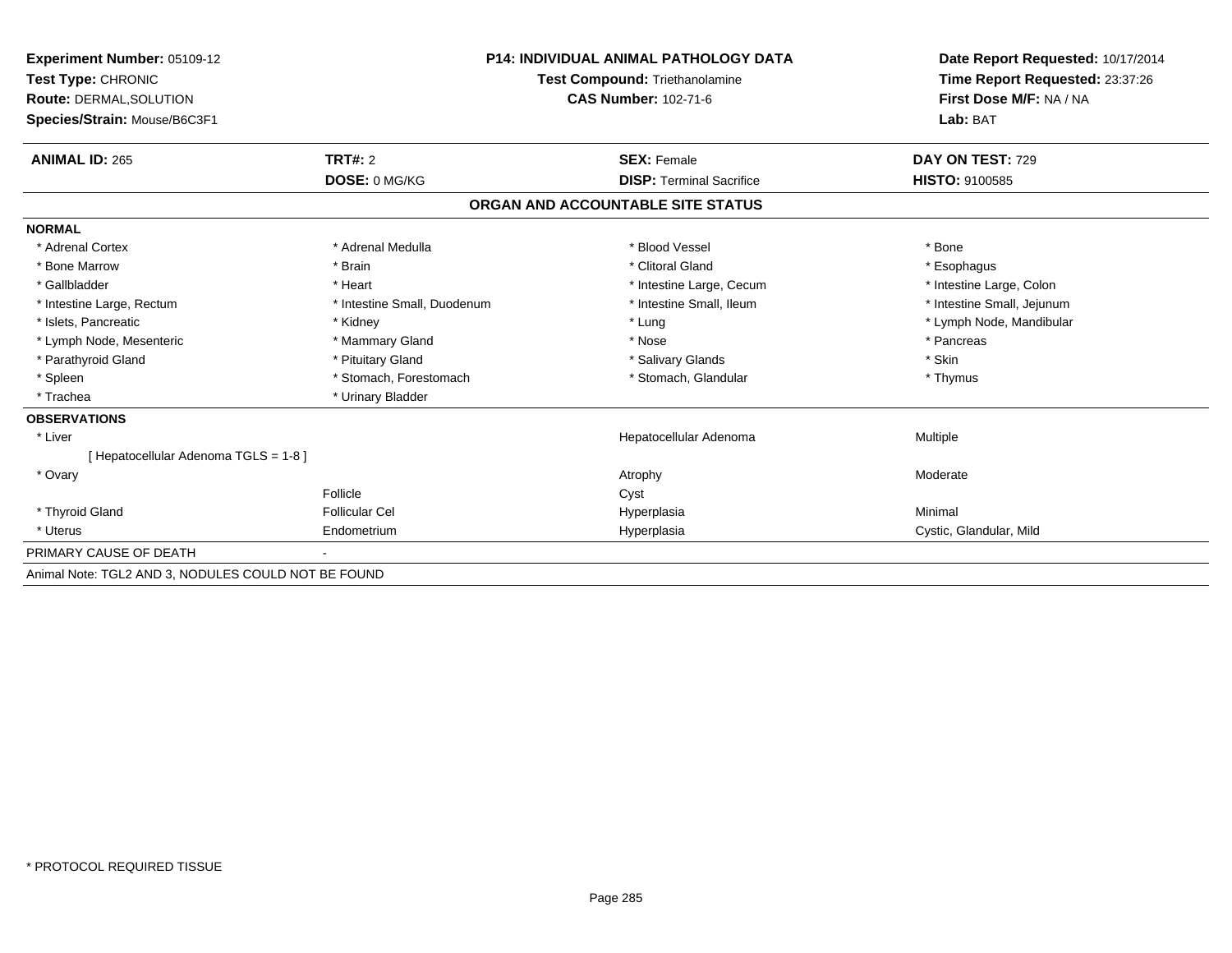| <b>Experiment Number: 05109-12</b><br>Test Type: CHRONIC<br><b>Route: DERMAL, SOLUTION</b><br>Species/Strain: Mouse/B6C3F1 |                             | <b>P14: INDIVIDUAL ANIMAL PATHOLOGY DATA</b><br>Test Compound: Triethanolamine<br><b>CAS Number: 102-71-6</b> | Date Report Requested: 10/17/2014<br>Time Report Requested: 23:37:26<br>First Dose M/F: NA / NA<br>Lab: BAT |
|----------------------------------------------------------------------------------------------------------------------------|-----------------------------|---------------------------------------------------------------------------------------------------------------|-------------------------------------------------------------------------------------------------------------|
| <b>ANIMAL ID: 266</b>                                                                                                      | TRT#: 2                     | <b>SEX: Female</b>                                                                                            | DAY ON TEST: 457                                                                                            |
|                                                                                                                            | DOSE: 0 MG/KG               | <b>DISP:</b> Scheduled Sacrifice                                                                              | <b>HISTO: 9100586</b>                                                                                       |
|                                                                                                                            |                             | ORGAN AND ACCOUNTABLE SITE STATUS                                                                             |                                                                                                             |
| <b>NORMAL</b>                                                                                                              |                             |                                                                                                               |                                                                                                             |
| * Adrenal Cortex                                                                                                           | * Adrenal Medulla           | * Blood Vessel                                                                                                | * Bone                                                                                                      |
| * Bone Marrow                                                                                                              | * Brain                     | * Clitoral Gland                                                                                              | * Esophagus                                                                                                 |
| * Gallbladder                                                                                                              | * Heart                     | * Intestine Large, Cecum                                                                                      | * Intestine Large, Colon                                                                                    |
| * Intestine Large, Rectum                                                                                                  | * Intestine Small, Duodenum | * Intestine Small, Ileum                                                                                      | * Intestine Small, Jejunum                                                                                  |
| * Islets, Pancreatic                                                                                                       | * Kidney                    | * Liver                                                                                                       | * Lung                                                                                                      |
| * Lymph Node, Mandibular                                                                                                   | * Lymph Node, Mesenteric    | * Mammary Gland                                                                                               | * Nose                                                                                                      |
| * Ovary                                                                                                                    | * Pancreas                  | * Parathyroid Gland                                                                                           | * Pituitary Gland                                                                                           |
| * Salivary Glands                                                                                                          | * Skin                      | * Spleen                                                                                                      | * Stomach, Forestomach                                                                                      |
| * Stomach, Glandular                                                                                                       | * Thymus                    | * Thyroid Gland                                                                                               | * Trachea                                                                                                   |
| * Urinary Bladder                                                                                                          |                             |                                                                                                               |                                                                                                             |
| <b>OBSERVATIONS</b>                                                                                                        |                             |                                                                                                               |                                                                                                             |
| * Uterus                                                                                                                   | Endometrium                 | Hyperplasia                                                                                                   | Cystic, Glandular, Mild                                                                                     |
| PRIMARY CAUSE OF DEATH                                                                                                     |                             |                                                                                                               |                                                                                                             |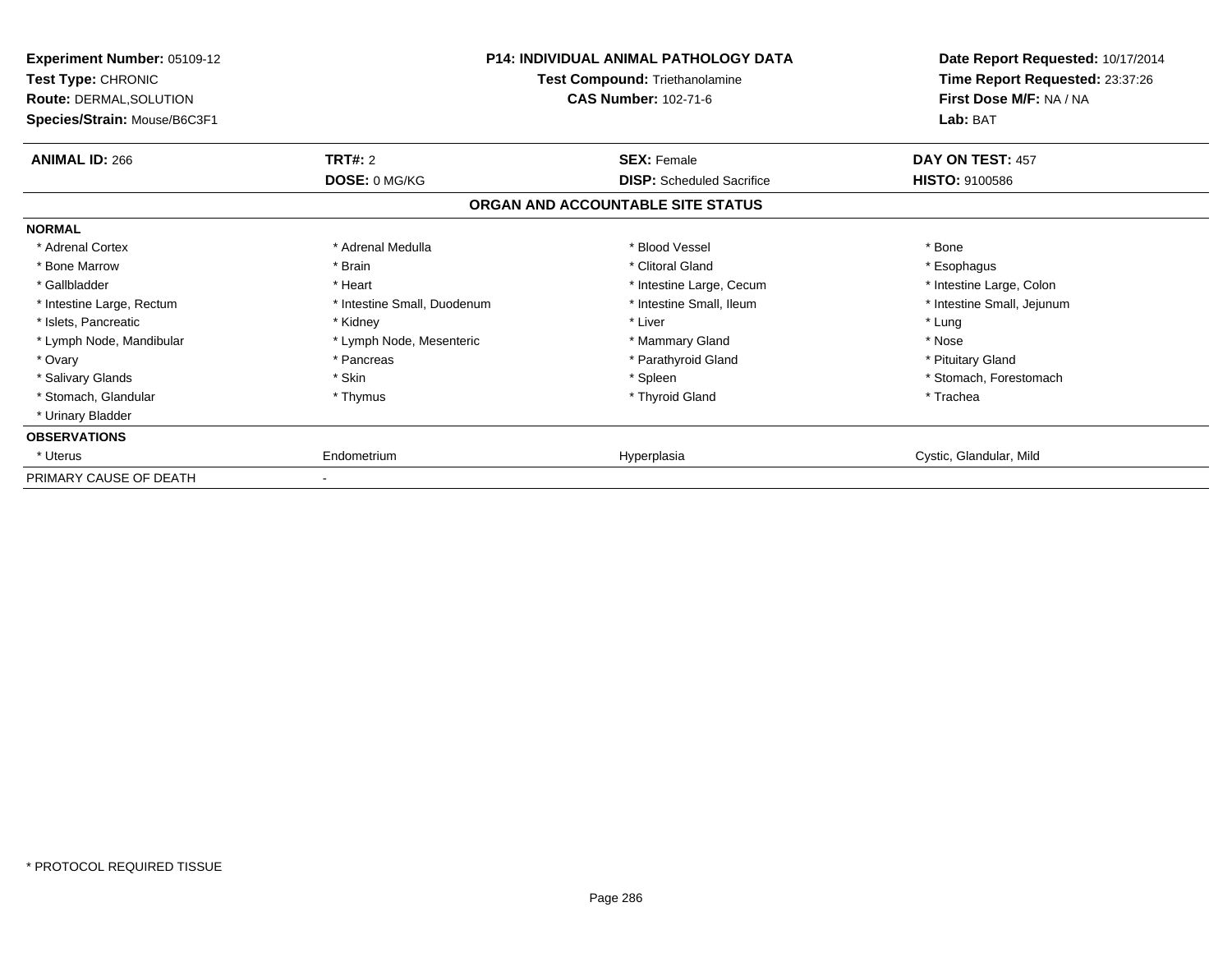| <b>Experiment Number: 05109-12</b><br>Test Type: CHRONIC<br><b>Route: DERMAL, SOLUTION</b><br>Species/Strain: Mouse/B6C3F1 |                          | <b>P14: INDIVIDUAL ANIMAL PATHOLOGY DATA</b><br><b>Test Compound: Triethanolamine</b><br><b>CAS Number: 102-71-6</b> | Date Report Requested: 10/17/2014<br>Time Report Requested: 23:37:26<br>First Dose M/F: NA / NA<br>Lab: BAT |
|----------------------------------------------------------------------------------------------------------------------------|--------------------------|----------------------------------------------------------------------------------------------------------------------|-------------------------------------------------------------------------------------------------------------|
| <b>ANIMAL ID: 267</b>                                                                                                      | TRT#: 2                  | <b>SEX: Female</b>                                                                                                   | DAY ON TEST: 457                                                                                            |
|                                                                                                                            | DOSE: 0 MG/KG            | <b>DISP:</b> Scheduled Sacrifice                                                                                     | <b>HISTO: 9100587</b>                                                                                       |
|                                                                                                                            |                          | ORGAN AND ACCOUNTABLE SITE STATUS                                                                                    |                                                                                                             |
| <b>NORMAL</b>                                                                                                              |                          |                                                                                                                      |                                                                                                             |
| * Adrenal Cortex                                                                                                           | * Adrenal Medulla        | * Blood Vessel                                                                                                       | * Bone                                                                                                      |
| * Bone Marrow                                                                                                              | * Brain                  | * Esophagus                                                                                                          | * Gallbladder                                                                                               |
| * Heart                                                                                                                    | * Intestine Large, Cecum | * Intestine Large, Colon                                                                                             | * Intestine Large, Rectum                                                                                   |
| * Intestine Small, Duodenum                                                                                                | * Intestine Small, Ileum | * Intestine Small, Jejunum                                                                                           | * Islets, Pancreatic                                                                                        |
| * Liver                                                                                                                    | * Lung                   | * Lymph Node, Mandibular                                                                                             | * Mammary Gland                                                                                             |
| * Nose                                                                                                                     | * Parathyroid Gland      | * Pituitary Gland                                                                                                    | * Salivary Glands                                                                                           |
| * Skin                                                                                                                     | * Spleen                 | * Stomach, Forestomach                                                                                               | * Stomach, Glandular                                                                                        |
| * Thymus                                                                                                                   | * Thyroid Gland          | * Trachea                                                                                                            | * Urinary Bladder                                                                                           |
| <b>MISSING</b>                                                                                                             |                          |                                                                                                                      |                                                                                                             |
| * Lymph Node, Mesenteric                                                                                                   |                          |                                                                                                                      |                                                                                                             |
| <b>INSUFFICIENT TISSUE</b>                                                                                                 |                          |                                                                                                                      |                                                                                                             |
| * Clitoral Gland                                                                                                           | * Ovary                  |                                                                                                                      |                                                                                                             |
| <b>OBSERVATIONS</b>                                                                                                        |                          |                                                                                                                      |                                                                                                             |
| * Kidney                                                                                                                   |                          | Nephropathy                                                                                                          | Chronic, Minimal                                                                                            |
| * Pancreas                                                                                                                 | Acinus                   | Atrophy                                                                                                              | Minimal                                                                                                     |
| * Uterus                                                                                                                   | Endometrium              | Hyperplasia                                                                                                          | Cystic, Glandular, Mild                                                                                     |
| PRIMARY CAUSE OF DEATH                                                                                                     |                          |                                                                                                                      |                                                                                                             |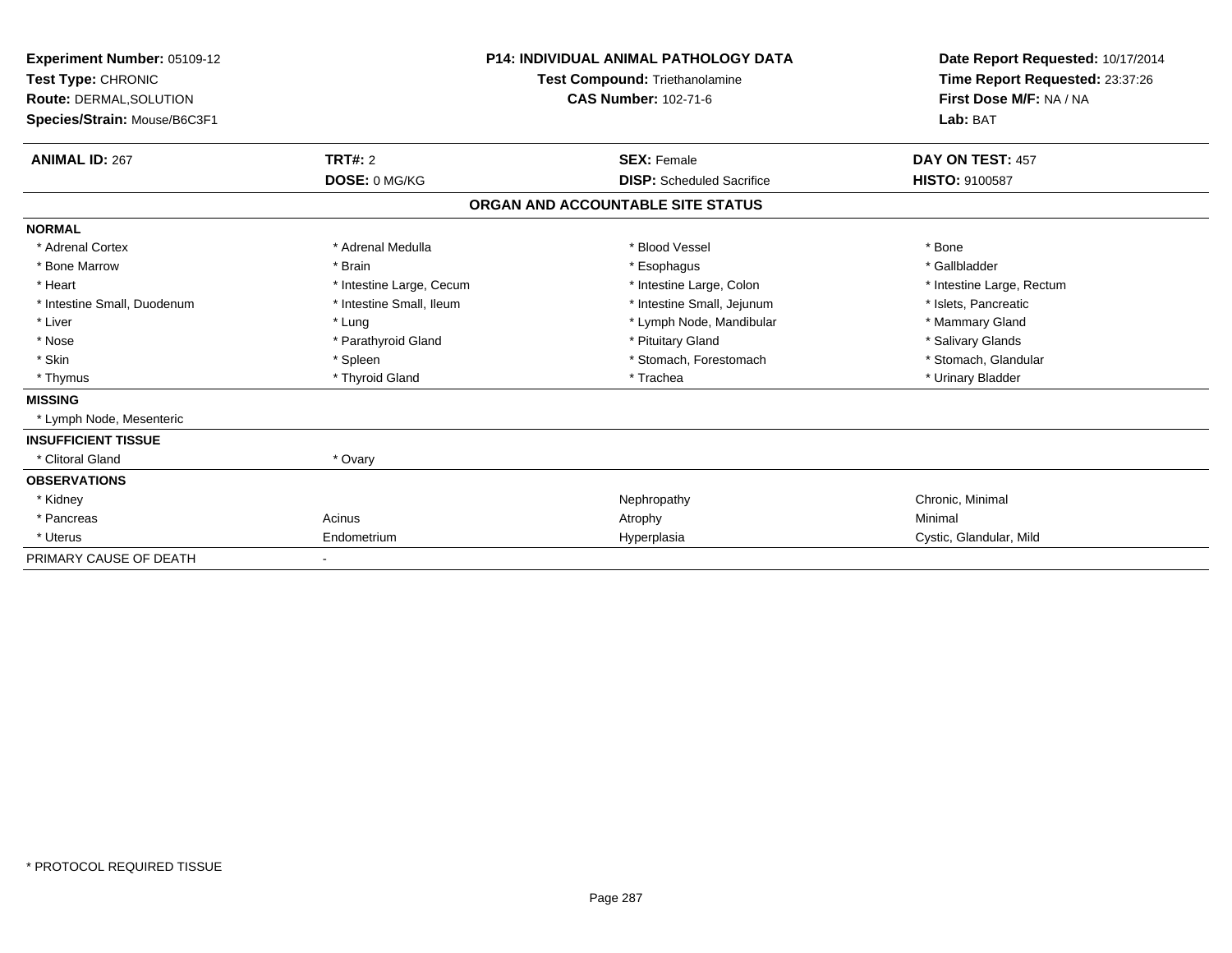| <b>Experiment Number: 05109-12</b><br>Test Type: CHRONIC<br><b>Route: DERMAL, SOLUTION</b><br>Species/Strain: Mouse/B6C3F1 | <b>P14: INDIVIDUAL ANIMAL PATHOLOGY DATA</b><br>Test Compound: Triethanolamine<br><b>CAS Number: 102-71-6</b> |                                   | Date Report Requested: 10/17/2014<br>Time Report Requested: 23:37:26<br>First Dose M/F: NA / NA<br>Lab: BAT |
|----------------------------------------------------------------------------------------------------------------------------|---------------------------------------------------------------------------------------------------------------|-----------------------------------|-------------------------------------------------------------------------------------------------------------|
| <b>ANIMAL ID: 268</b>                                                                                                      | <b>TRT#: 2</b>                                                                                                | <b>SEX: Female</b>                | DAY ON TEST: 197                                                                                            |
|                                                                                                                            | DOSE: 0 MG/KG                                                                                                 | <b>DISP:</b> Moribund Sacrifice   | <b>HISTO: 9100588</b>                                                                                       |
|                                                                                                                            |                                                                                                               | ORGAN AND ACCOUNTABLE SITE STATUS |                                                                                                             |
| <b>NORMAL</b>                                                                                                              |                                                                                                               |                                   |                                                                                                             |
| * Adrenal Cortex                                                                                                           | * Adrenal Medulla                                                                                             | * Bone                            | * Bone Marrow                                                                                               |
| * Brain                                                                                                                    | * Esophagus                                                                                                   | * Gallbladder                     | * Heart                                                                                                     |
| * Intestine Large, Cecum                                                                                                   | * Intestine Large, Colon                                                                                      | * Intestine Large, Rectum         | * Intestine Small, Duodenum                                                                                 |
| * Intestine Small, Ileum                                                                                                   | * Intestine Small, Jejunum                                                                                    | * Islets, Pancreatic              | * Liver                                                                                                     |
| * Lung                                                                                                                     | * Lymph Node, Mandibular                                                                                      | * Lymph Node, Mesenteric          | * Nose                                                                                                      |
| * Ovary                                                                                                                    | * Pancreas                                                                                                    | * Parathyroid Gland               | * Pituitary Gland                                                                                           |
| * Salivary Glands                                                                                                          | * Skin                                                                                                        | * Spleen                          | * Stomach, Forestomach                                                                                      |
| * Stomach, Glandular                                                                                                       | * Thymus                                                                                                      | * Thyroid Gland                   | * Trachea                                                                                                   |
| * Urinary Bladder                                                                                                          | * Uterus                                                                                                      |                                   |                                                                                                             |
| <b>MISSING</b>                                                                                                             |                                                                                                               |                                   |                                                                                                             |
| * Blood Vessel                                                                                                             | * Clitoral Gland                                                                                              | * Mammary Gland                   |                                                                                                             |
| <b>OBSERVATIONS</b>                                                                                                        |                                                                                                               |                                   |                                                                                                             |
| * Kidney                                                                                                                   |                                                                                                               | <b>Amyloid Deposition</b>         | Marked                                                                                                      |
| [ Amyloid Deposition TGLS = 2-1 ]                                                                                          |                                                                                                               |                                   |                                                                                                             |
| PRIMARY CAUSE OF DEATH                                                                                                     |                                                                                                               |                                   |                                                                                                             |
| Animal Note: MORIBUND SAC. DUE TO AMYLOID IN KIDNEY                                                                        |                                                                                                               |                                   |                                                                                                             |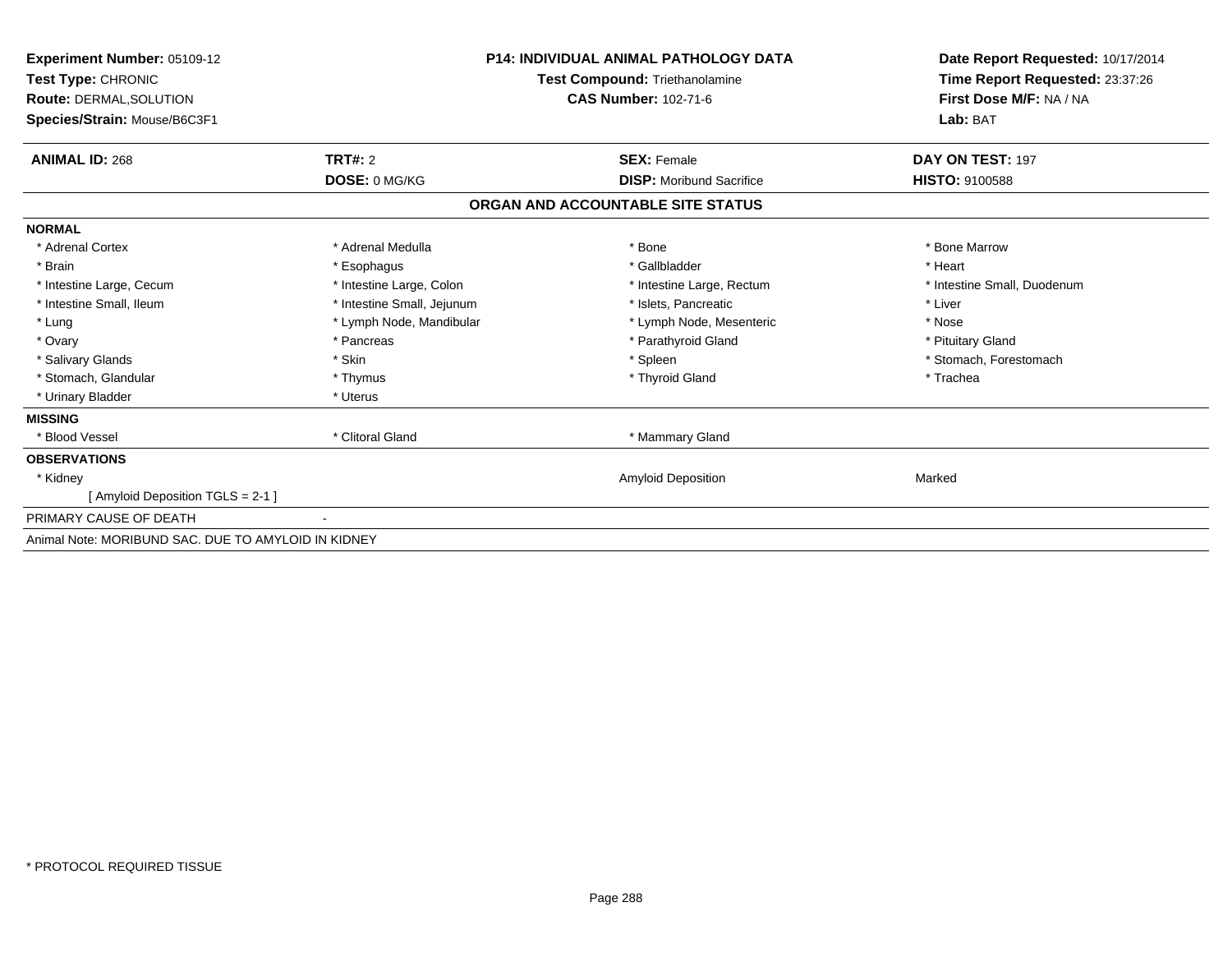| Experiment Number: 05109-12<br><b>Test Type: CHRONIC</b><br>Route: DERMAL, SOLUTION<br>Species/Strain: Mouse/B6C3F1 | <b>P14: INDIVIDUAL ANIMAL PATHOLOGY DATA</b><br>Test Compound: Triethanolamine<br><b>CAS Number: 102-71-6</b> |                                   | Date Report Requested: 10/17/2014<br>Time Report Requested: 23:37:26<br>First Dose M/F: NA / NA<br>Lab: BAT |  |
|---------------------------------------------------------------------------------------------------------------------|---------------------------------------------------------------------------------------------------------------|-----------------------------------|-------------------------------------------------------------------------------------------------------------|--|
| <b>ANIMAL ID: 269</b>                                                                                               | TRT#: 2                                                                                                       | <b>SEX: Female</b>                | DAY ON TEST: 9                                                                                              |  |
|                                                                                                                     | DOSE: 0 MG/KG                                                                                                 | <b>DISP: Natural Death</b>        | <b>HISTO: 9100589</b>                                                                                       |  |
|                                                                                                                     |                                                                                                               | ORGAN AND ACCOUNTABLE SITE STATUS |                                                                                                             |  |
| <b>NORMAL</b>                                                                                                       |                                                                                                               |                                   |                                                                                                             |  |
| * Adrenal Cortex                                                                                                    | * Adrenal Medulla                                                                                             | * Blood Vessel                    | * Bone                                                                                                      |  |
| * Bone Marrow                                                                                                       | * Brain                                                                                                       | * Clitoral Gland                  | * Esophagus                                                                                                 |  |
| * Gallbladder                                                                                                       | * Heart                                                                                                       | * Intestine Large, Cecum          | * Intestine Large, Colon                                                                                    |  |
| * Intestine Large, Rectum                                                                                           | * Intestine Small, Duodenum                                                                                   | * Intestine Small, Ileum          | * Intestine Small, Jejunum                                                                                  |  |
| * Islets, Pancreatic                                                                                                | * Liver                                                                                                       | * Lung                            | * Lymph Node, Mandibular                                                                                    |  |
| * Mammary Gland                                                                                                     | * Nose                                                                                                        | * Ovary                           | * Pancreas                                                                                                  |  |
| * Parathyroid Gland                                                                                                 | * Salivary Glands                                                                                             | * Skin                            | * Spleen                                                                                                    |  |
| * Stomach, Forestomach                                                                                              | * Stomach, Glandular                                                                                          | * Thymus                          | * Thyroid Gland                                                                                             |  |
| * Trachea                                                                                                           | * Urinary Bladder                                                                                             | * Uterus                          |                                                                                                             |  |
| <b>MISSING</b>                                                                                                      |                                                                                                               |                                   |                                                                                                             |  |
| * Lymph Node, Mesenteric                                                                                            | * Pituitary Gland                                                                                             |                                   |                                                                                                             |  |
| <b>OBSERVATIONS</b>                                                                                                 |                                                                                                               |                                   |                                                                                                             |  |
| * Kidney                                                                                                            | Pelvis                                                                                                        | Inflammation                      | Acute, Mild                                                                                                 |  |
| PRIMARY CAUSE OF DEATH                                                                                              | $\sim$                                                                                                        |                                   |                                                                                                             |  |
| Animal Note: COD, KIDNEY INFLAMMATION                                                                               |                                                                                                               |                                   |                                                                                                             |  |
| Animal Note: NO PITUITARY FOUND AT TRIM                                                                             |                                                                                                               |                                   |                                                                                                             |  |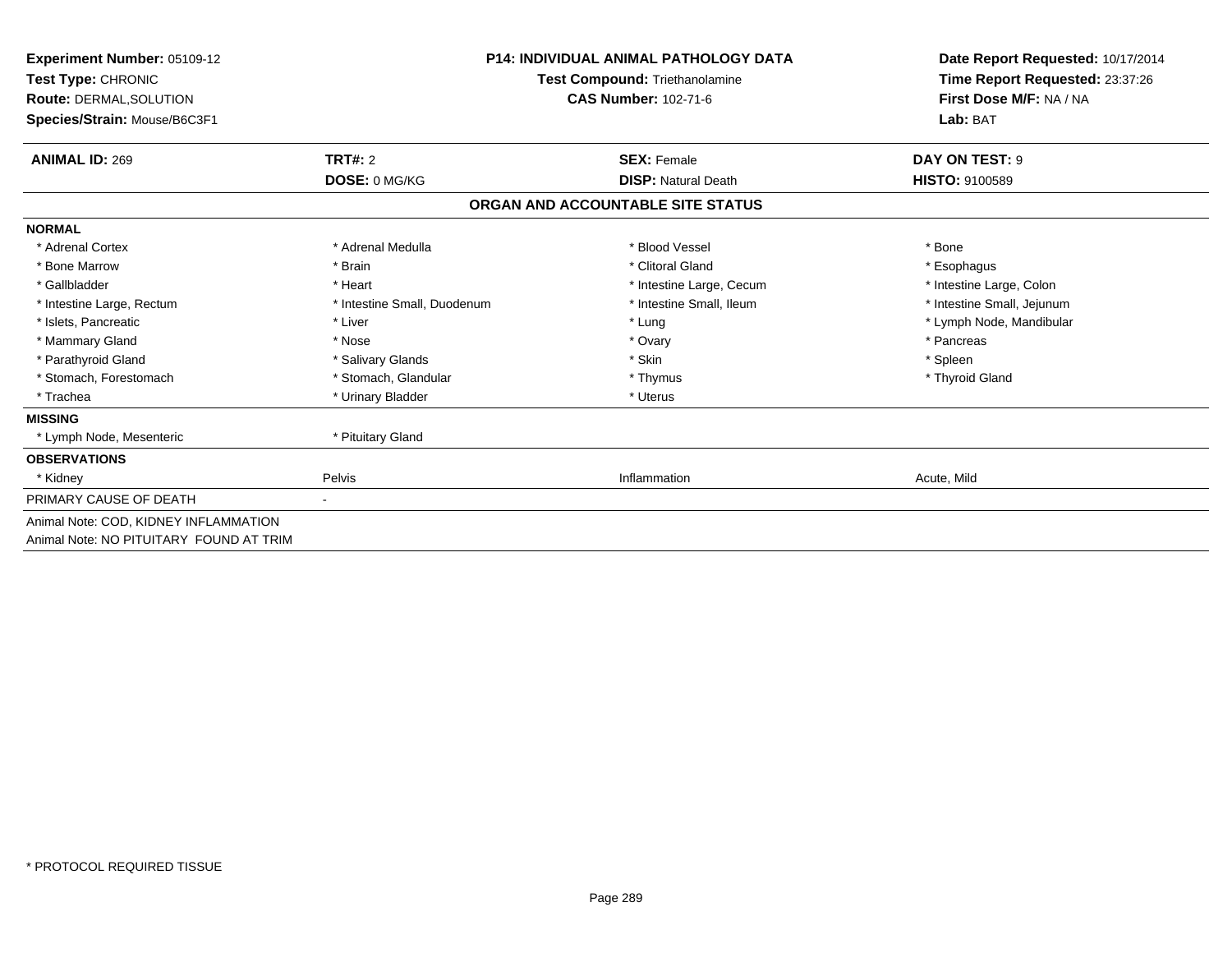| Experiment Number: 05109-12<br>Test Type: CHRONIC<br>Route: DERMAL, SOLUTION<br>Species/Strain: Mouse/B6C3F1 | <b>P14: INDIVIDUAL ANIMAL PATHOLOGY DATA</b><br>Test Compound: Triethanolamine<br><b>CAS Number: 102-71-6</b> |                                   | Date Report Requested: 10/17/2014<br>Time Report Requested: 23:37:26<br>First Dose M/F: NA / NA<br>Lab: BAT |  |
|--------------------------------------------------------------------------------------------------------------|---------------------------------------------------------------------------------------------------------------|-----------------------------------|-------------------------------------------------------------------------------------------------------------|--|
| <b>ANIMAL ID: 270</b>                                                                                        | TRT#: 2                                                                                                       | <b>SEX: Female</b>                | DAY ON TEST: 457                                                                                            |  |
|                                                                                                              | DOSE: 0 MG/KG                                                                                                 | <b>DISP:</b> Scheduled Sacrifice  | <b>HISTO: 9100590</b>                                                                                       |  |
|                                                                                                              |                                                                                                               | ORGAN AND ACCOUNTABLE SITE STATUS |                                                                                                             |  |
| <b>NORMAL</b>                                                                                                |                                                                                                               |                                   |                                                                                                             |  |
| * Adrenal Cortex                                                                                             | * Adrenal Medulla                                                                                             | * Blood Vessel                    | * Bone                                                                                                      |  |
| * Bone Marrow                                                                                                | * Brain                                                                                                       | * Clitoral Gland                  | * Esophagus                                                                                                 |  |
| * Gallbladder                                                                                                | * Heart                                                                                                       | * Intestine Large, Cecum          | * Intestine Large, Colon                                                                                    |  |
| * Intestine Large, Rectum                                                                                    | * Intestine Small, Duodenum                                                                                   | * Intestine Small, Jejunum        | * Islets, Pancreatic                                                                                        |  |
| * Liver                                                                                                      | * Lung                                                                                                        | * Lymph Node, Mandibular          | * Lymph Node, Mesenteric                                                                                    |  |
| * Mammary Gland                                                                                              | * Nose                                                                                                        | * Ovary                           | * Pancreas                                                                                                  |  |
| * Parathyroid Gland                                                                                          | * Pituitary Gland                                                                                             | * Salivary Glands                 | * Skin                                                                                                      |  |
| * Spleen                                                                                                     | * Stomach, Forestomach                                                                                        | * Stomach, Glandular              | * Thyroid Gland                                                                                             |  |
| * Trachea                                                                                                    | * Urinary Bladder                                                                                             |                                   |                                                                                                             |  |
| <b>MISSING</b>                                                                                               |                                                                                                               |                                   |                                                                                                             |  |
| * Intestine Small, Ileum                                                                                     | * Thymus                                                                                                      |                                   |                                                                                                             |  |
| <b>OBSERVATIONS</b>                                                                                          |                                                                                                               |                                   |                                                                                                             |  |
| * Kidney                                                                                                     |                                                                                                               | Nephropathy                       | Chronic, Minimal                                                                                            |  |
| * Uterus                                                                                                     | Endometrium                                                                                                   | Hyperplasia                       | Cystic, Glandular, Mild                                                                                     |  |
| PRIMARY CAUSE OF DEATH                                                                                       |                                                                                                               |                                   |                                                                                                             |  |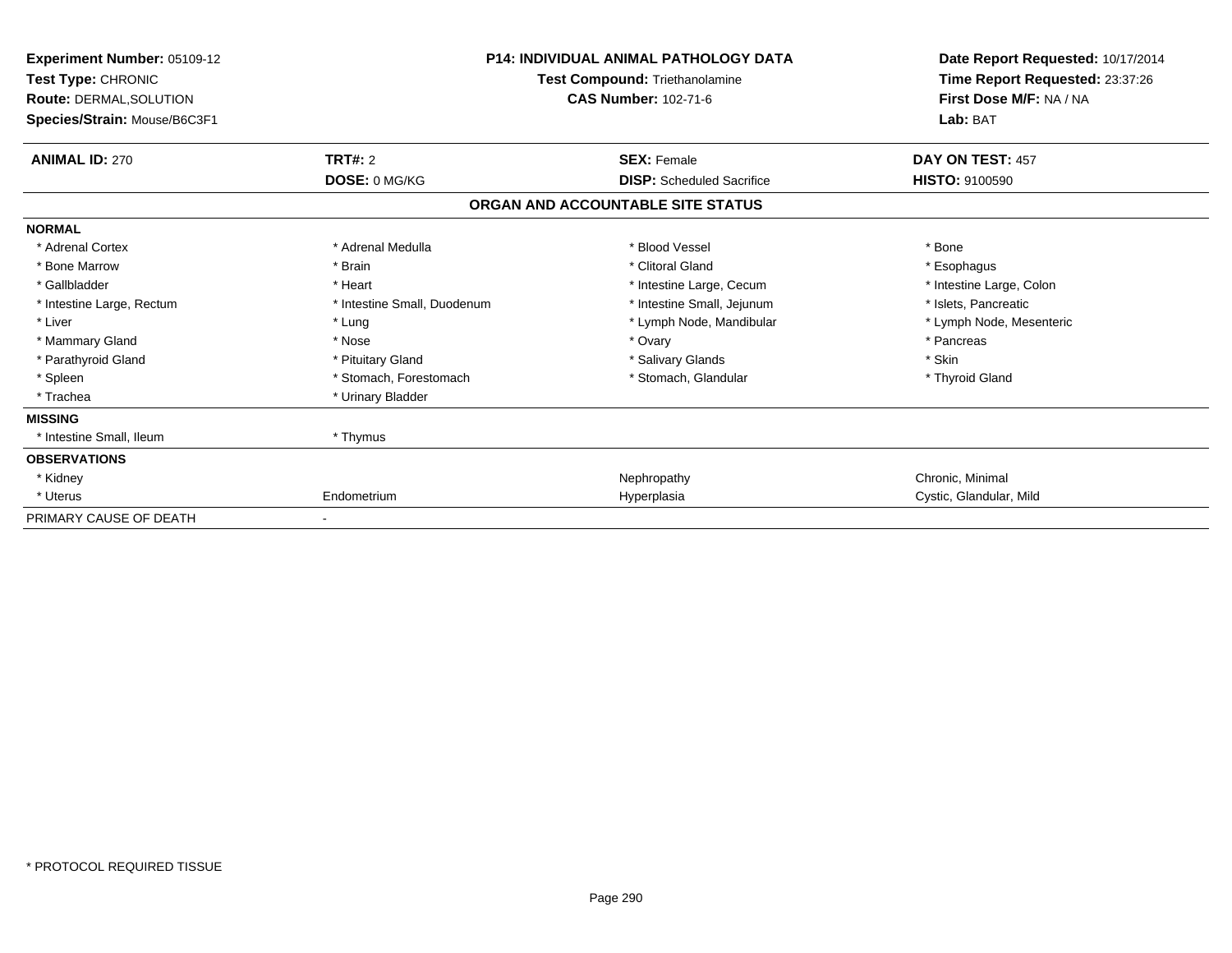| Experiment Number: 05109-12            | <b>P14: INDIVIDUAL ANIMAL PATHOLOGY DATA</b> |                                   | Date Report Requested: 10/17/2014 |  |
|----------------------------------------|----------------------------------------------|-----------------------------------|-----------------------------------|--|
| <b>Test Type: CHRONIC</b>              |                                              | Test Compound: Triethanolamine    | Time Report Requested: 23:37:26   |  |
| Route: DERMAL, SOLUTION                |                                              | <b>CAS Number: 102-71-6</b>       | First Dose M/F: NA / NA           |  |
| Species/Strain: Mouse/B6C3F1           |                                              |                                   | Lab: BAT                          |  |
| <b>ANIMAL ID: 271</b>                  | TRT#: 2                                      | <b>SEX: Female</b>                | DAY ON TEST: 730                  |  |
|                                        | DOSE: 0 MG/KG                                | <b>DISP: Terminal Sacrifice</b>   | <b>HISTO: 9100591</b>             |  |
|                                        |                                              | ORGAN AND ACCOUNTABLE SITE STATUS |                                   |  |
| <b>NORMAL</b>                          |                                              |                                   |                                   |  |
| * Adrenal Cortex                       | * Adrenal Medulla                            | * Blood Vessel                    | * Bone                            |  |
| * Bone Marrow                          | * Brain                                      | * Clitoral Gland                  | * Esophagus                       |  |
| * Gallbladder                          | * Heart                                      | * Intestine Large, Cecum          | * Intestine Large, Colon          |  |
| * Intestine Large, Rectum              | * Intestine Small, Duodenum                  | * Intestine Small. Ileum          | * Intestine Small, Jejunum        |  |
| * Islets, Pancreatic                   | * Lung                                       | * Lymph Node, Mesenteric          | * Mammary Gland                   |  |
| * Nose                                 | * Pancreas                                   | * Parathyroid Gland               | * Salivary Glands                 |  |
| * Skin                                 | * Spleen                                     | * Stomach, Forestomach            | * Stomach, Glandular              |  |
| * Thyroid Gland                        | * Trachea                                    | * Urinary Bladder                 |                                   |  |
| <b>MISSING</b>                         |                                              |                                   |                                   |  |
| * Lymph Node, Mandibular               | * Pituitary Gland                            | * Thymus                          |                                   |  |
| <b>OBSERVATIONS</b>                    |                                              |                                   |                                   |  |
| * Kidney                               |                                              | Nephropathy                       | Chronic, Mild                     |  |
| * Liver                                |                                              | Hepatocellular Adenoma            | Multiple                          |  |
| [Hepatocellular Adenoma TGLS = 1-1 ]   |                                              |                                   |                                   |  |
| * Ovary                                |                                              | Atrophy                           | Mild                              |  |
| * Uterus                               | Endometrium                                  | Hyperplasia                       | Cystic, Glandular, Moderate       |  |
| PRIMARY CAUSE OF DEATH                 |                                              |                                   |                                   |  |
| Animal Note: PITUITARY MISSING AT TRIM |                                              |                                   |                                   |  |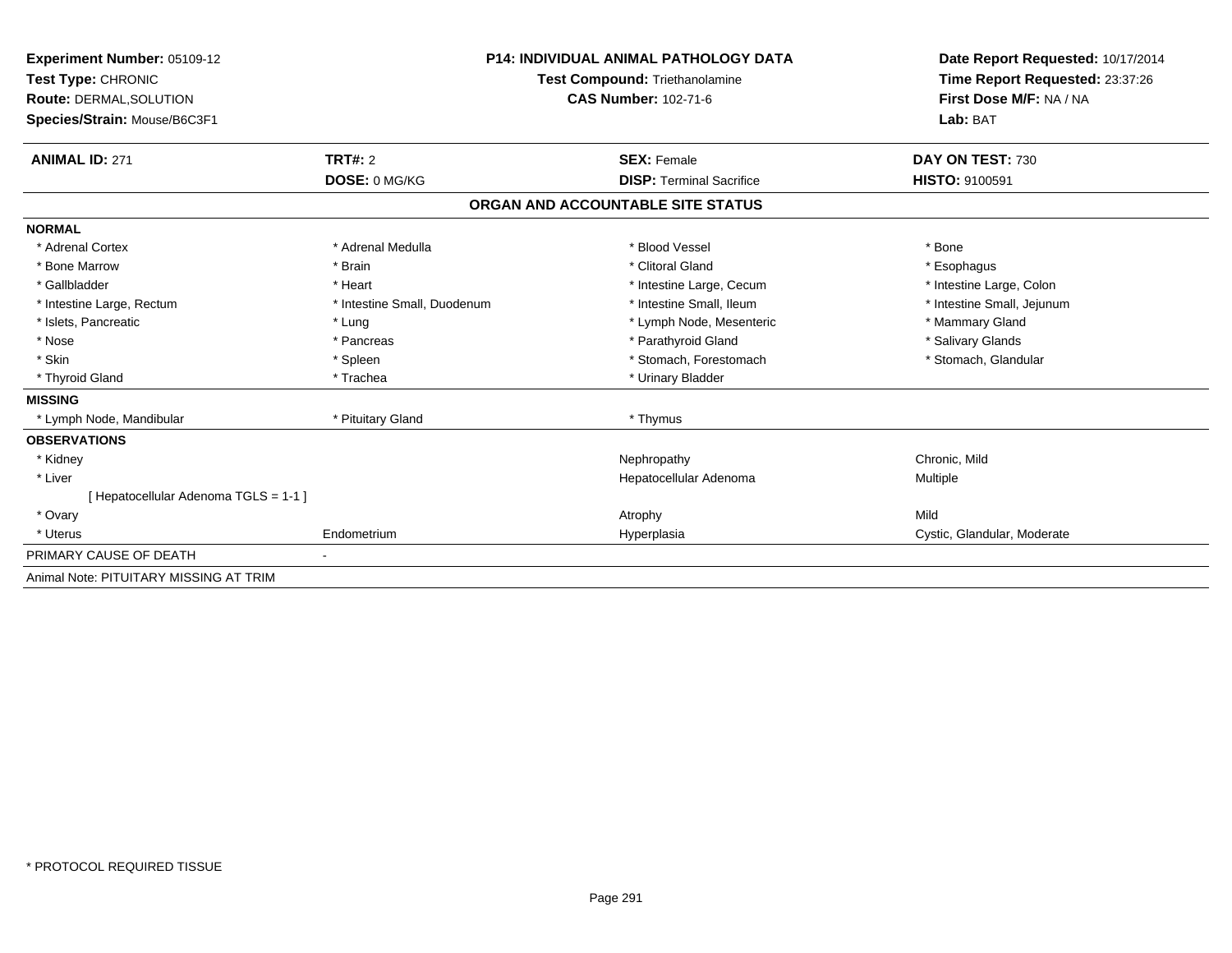| <b>Experiment Number: 05109-12</b><br><b>Test Type: CHRONIC</b><br><b>Route: DERMAL, SOLUTION</b><br>Species/Strain: Mouse/B6C3F1 | <b>P14: INDIVIDUAL ANIMAL PATHOLOGY DATA</b><br>Test Compound: Triethanolamine<br><b>CAS Number: 102-71-6</b> |                                   | Date Report Requested: 10/17/2014<br>Time Report Requested: 23:37:26<br>First Dose M/F: NA / NA<br>Lab: BAT |  |
|-----------------------------------------------------------------------------------------------------------------------------------|---------------------------------------------------------------------------------------------------------------|-----------------------------------|-------------------------------------------------------------------------------------------------------------|--|
| <b>ANIMAL ID: 272</b>                                                                                                             | <b>TRT#: 2</b>                                                                                                | <b>SEX: Female</b>                | DAY ON TEST: 730                                                                                            |  |
|                                                                                                                                   | DOSE: 0 MG/KG                                                                                                 | <b>DISP: Terminal Sacrifice</b>   | <b>HISTO: 9100592</b>                                                                                       |  |
|                                                                                                                                   |                                                                                                               | ORGAN AND ACCOUNTABLE SITE STATUS |                                                                                                             |  |
| <b>NORMAL</b>                                                                                                                     |                                                                                                               |                                   |                                                                                                             |  |
| * Adrenal Cortex                                                                                                                  | * Adrenal Medulla                                                                                             | * Blood Vessel                    | * Bone                                                                                                      |  |
| * Brain                                                                                                                           | * Clitoral Gland                                                                                              | * Esophagus                       | * Gallbladder                                                                                               |  |
| * Heart                                                                                                                           | * Intestine Large, Cecum                                                                                      | * Intestine Large, Colon          | * Intestine Large, Rectum                                                                                   |  |
| * Intestine Small, Duodenum                                                                                                       | * Intestine Small, Ileum                                                                                      | * Intestine Small, Jejunum        | * Islets, Pancreatic                                                                                        |  |
| * Liver                                                                                                                           | * Lung                                                                                                        | * Lymph Node, Mandibular          | * Lymph Node, Mesenteric                                                                                    |  |
| * Mammary Gland                                                                                                                   | * Nose                                                                                                        | * Pancreas                        | * Parathyroid Gland                                                                                         |  |
| * Pituitary Gland                                                                                                                 | * Salivary Glands                                                                                             | * Skin                            | * Spleen                                                                                                    |  |
| * Stomach, Forestomach                                                                                                            | * Stomach, Glandular                                                                                          | * Trachea                         | * Urinary Bladder                                                                                           |  |
| <b>OBSERVATIONS</b>                                                                                                               |                                                                                                               |                                   |                                                                                                             |  |
| * Bone Marrow                                                                                                                     |                                                                                                               | Myelofibrosis                     | Mild                                                                                                        |  |
| * Kidney                                                                                                                          |                                                                                                               | Nephropathy                       | Chronic, Minimal                                                                                            |  |
| * Ovary                                                                                                                           |                                                                                                               | Atrophy                           | Marked                                                                                                      |  |
| * Thymus                                                                                                                          |                                                                                                               | Atrophy                           | Mild                                                                                                        |  |
| * Thyroid Gland                                                                                                                   | <b>Follicular Cel</b>                                                                                         | Hyperplasia                       | Minimal                                                                                                     |  |
| * Uterus                                                                                                                          | Endometrium                                                                                                   | Hyperplasia                       | Cystic, Glandular, Moderate                                                                                 |  |
| PRIMARY CAUSE OF DEATH                                                                                                            |                                                                                                               |                                   |                                                                                                             |  |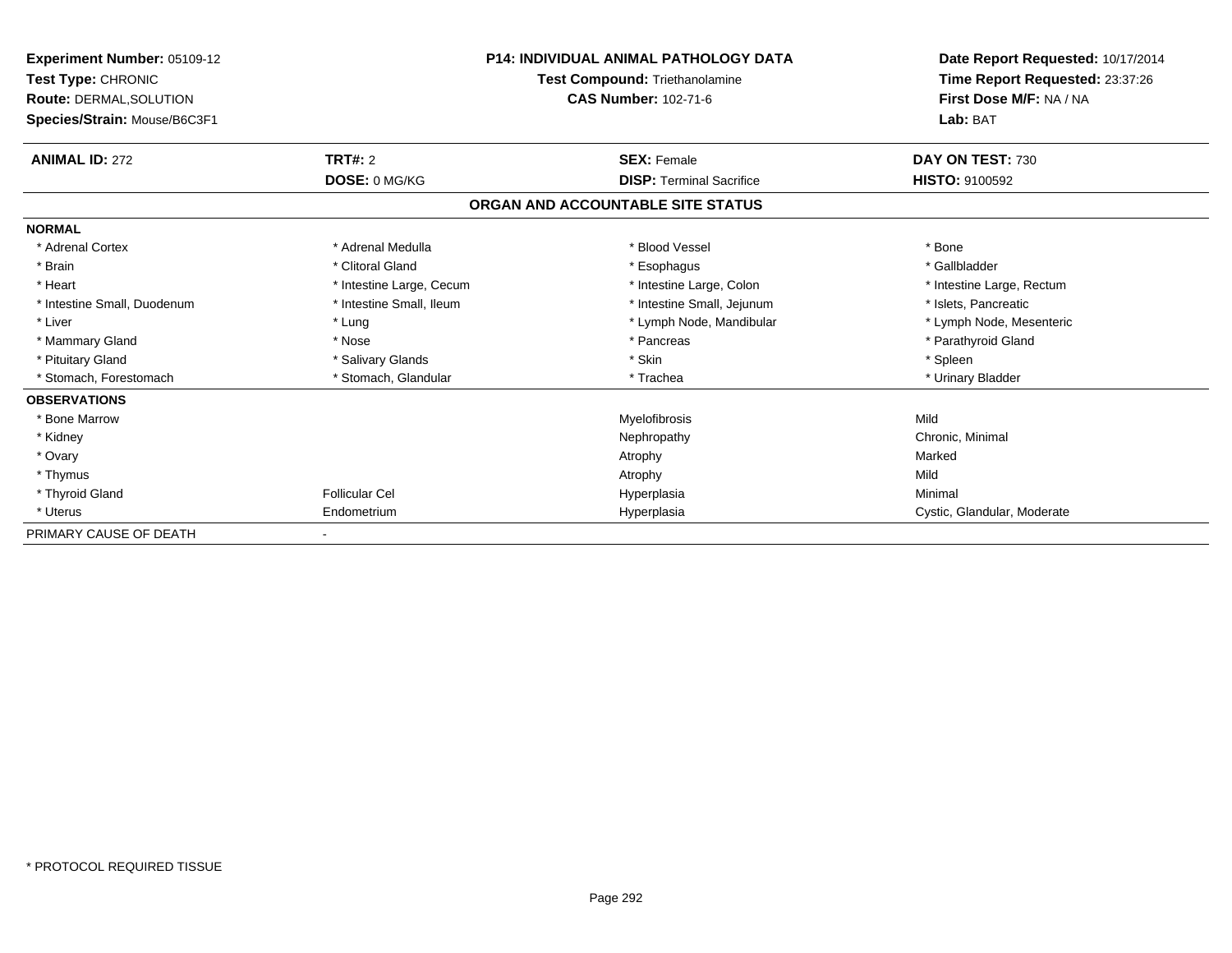| Experiment Number: 05109-12<br>Test Type: CHRONIC<br>Route: DERMAL, SOLUTION<br>Species/Strain: Mouse/B6C3F1 | <b>P14: INDIVIDUAL ANIMAL PATHOLOGY DATA</b><br>Test Compound: Triethanolamine<br><b>CAS Number: 102-71-6</b> |                                   | Date Report Requested: 10/17/2014<br>Time Report Requested: 23:37:26<br>First Dose M/F: NA / NA<br>Lab: BAT |  |
|--------------------------------------------------------------------------------------------------------------|---------------------------------------------------------------------------------------------------------------|-----------------------------------|-------------------------------------------------------------------------------------------------------------|--|
| <b>ANIMAL ID: 273</b>                                                                                        | TRT#: 2                                                                                                       | <b>SEX: Female</b>                | DAY ON TEST: 732                                                                                            |  |
|                                                                                                              | DOSE: 0 MG/KG                                                                                                 | <b>DISP: Terminal Sacrifice</b>   | <b>HISTO: 9100593</b>                                                                                       |  |
|                                                                                                              |                                                                                                               | ORGAN AND ACCOUNTABLE SITE STATUS |                                                                                                             |  |
| <b>NORMAL</b>                                                                                                |                                                                                                               |                                   |                                                                                                             |  |
| * Adrenal Cortex                                                                                             | * Adrenal Medulla                                                                                             | * Blood Vessel                    | * Bone                                                                                                      |  |
| * Bone Marrow                                                                                                | * Brain                                                                                                       | * Clitoral Gland                  | * Esophagus                                                                                                 |  |
| * Gallbladder                                                                                                | * Heart                                                                                                       | * Intestine Large, Cecum          | * Intestine Large, Colon                                                                                    |  |
| * Intestine Large, Rectum                                                                                    | * Intestine Small, Duodenum                                                                                   | * Intestine Small, Ileum          | * Intestine Small, Jejunum                                                                                  |  |
| * Islets, Pancreatic                                                                                         | * Kidney                                                                                                      | * Liver                           | * Lung                                                                                                      |  |
| * Lymph Node, Mandibular                                                                                     | * Lymph Node, Mesenteric                                                                                      | * Mammary Gland                   | * Nose                                                                                                      |  |
| * Ovary                                                                                                      | * Pancreas                                                                                                    | * Parathyroid Gland               | * Pituitary Gland                                                                                           |  |
| * Salivary Glands                                                                                            | * Skin                                                                                                        | * Spleen                          | * Stomach, Forestomach                                                                                      |  |
| * Stomach, Glandular                                                                                         | * Thymus                                                                                                      | * Trachea                         | * Urinary Bladder                                                                                           |  |
| <b>OBSERVATIONS</b>                                                                                          |                                                                                                               |                                   |                                                                                                             |  |
| <b>Harderian Gland</b>                                                                                       |                                                                                                               | Adenoma                           |                                                                                                             |  |
| * Thyroid Gland                                                                                              | Follicular Cel                                                                                                | Hyperplasia                       | Minimal                                                                                                     |  |
| * Uterus                                                                                                     | Endometrium                                                                                                   | Hyperplasia                       | Cystic, Glandular, Moderate                                                                                 |  |
| [Hyperplasia TGLS = 1-6]                                                                                     |                                                                                                               |                                   |                                                                                                             |  |
| PRIMARY CAUSE OF DEATH                                                                                       |                                                                                                               |                                   |                                                                                                             |  |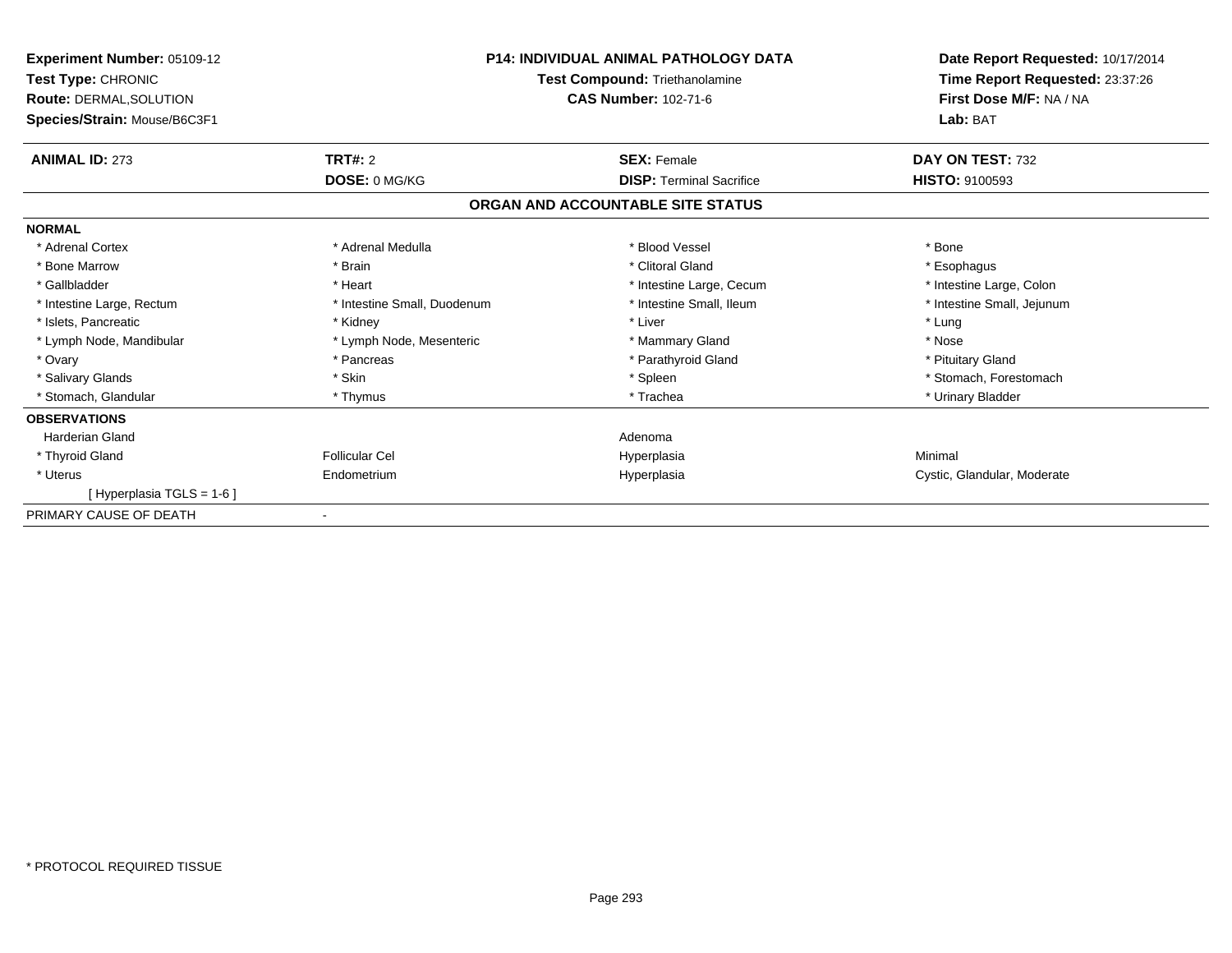| Experiment Number: 05109-12<br>Test Type: CHRONIC<br>Route: DERMAL, SOLUTION<br>Species/Strain: Mouse/B6C3F1 | <b>P14: INDIVIDUAL ANIMAL PATHOLOGY DATA</b><br>Test Compound: Triethanolamine<br><b>CAS Number: 102-71-6</b> |                                   | Date Report Requested: 10/17/2014<br>Time Report Requested: 23:37:26<br>First Dose M/F: NA / NA<br>Lab: BAT |
|--------------------------------------------------------------------------------------------------------------|---------------------------------------------------------------------------------------------------------------|-----------------------------------|-------------------------------------------------------------------------------------------------------------|
| <b>ANIMAL ID: 274</b>                                                                                        | TRT#: 2                                                                                                       | <b>SEX: Female</b>                | DAY ON TEST: 731                                                                                            |
|                                                                                                              | DOSE: 0 MG/KG                                                                                                 | <b>DISP: Terminal Sacrifice</b>   | HISTO: 9100594                                                                                              |
|                                                                                                              |                                                                                                               | ORGAN AND ACCOUNTABLE SITE STATUS |                                                                                                             |
| <b>NORMAL</b>                                                                                                |                                                                                                               |                                   |                                                                                                             |
| * Adrenal Cortex                                                                                             | * Adrenal Medulla                                                                                             | * Blood Vessel                    | * Bone                                                                                                      |
| * Bone Marrow                                                                                                | * Brain                                                                                                       | * Clitoral Gland                  | * Esophagus                                                                                                 |
| * Gallbladder                                                                                                | * Heart                                                                                                       | * Intestine Large, Cecum          | * Intestine Large, Colon                                                                                    |
| * Intestine Large, Rectum                                                                                    | * Intestine Small, Duodenum                                                                                   | * Intestine Small, Ileum          | * Intestine Small, Jejunum                                                                                  |
| * Islets, Pancreatic                                                                                         | * Kidney                                                                                                      | * Liver                           | * Lung                                                                                                      |
| * Lymph Node, Mandibular                                                                                     | * Lymph Node, Mesenteric                                                                                      | * Mammary Gland                   | * Nose                                                                                                      |
| * Pancreas                                                                                                   | * Parathyroid Gland                                                                                           | * Pituitary Gland                 | * Salivary Glands                                                                                           |
| * Skin                                                                                                       | * Stomach, Forestomach                                                                                        | * Stomach, Glandular              | * Trachea                                                                                                   |
| * Urinary Bladder                                                                                            |                                                                                                               |                                   |                                                                                                             |
| <b>OBSERVATIONS</b>                                                                                          |                                                                                                               |                                   |                                                                                                             |
| * Ovary                                                                                                      |                                                                                                               | Atrophy                           | Moderate                                                                                                    |
|                                                                                                              | Follicle                                                                                                      | Cyst                              |                                                                                                             |
| * Spleen                                                                                                     |                                                                                                               | Hemangiosarcoma                   |                                                                                                             |
| [Hemangiosarcoma TGLS = 1-8]                                                                                 |                                                                                                               |                                   |                                                                                                             |
| * Thymus                                                                                                     |                                                                                                               | Atrophy                           | Mild                                                                                                        |
| * Thyroid Gland                                                                                              | Follicular Cel                                                                                                | Hyperplasia                       | Mild                                                                                                        |
| * Uterus                                                                                                     | Lymphatic                                                                                                     | Ectasia                           | Moderate                                                                                                    |
|                                                                                                              | Endometrium                                                                                                   | Hyperplasia                       | Cystic, Glandular, Moderate                                                                                 |
| PRIMARY CAUSE OF DEATH                                                                                       |                                                                                                               |                                   |                                                                                                             |
| Animal Note: ONLY ONE ADRENAL FOUND AT TRIM                                                                  |                                                                                                               |                                   |                                                                                                             |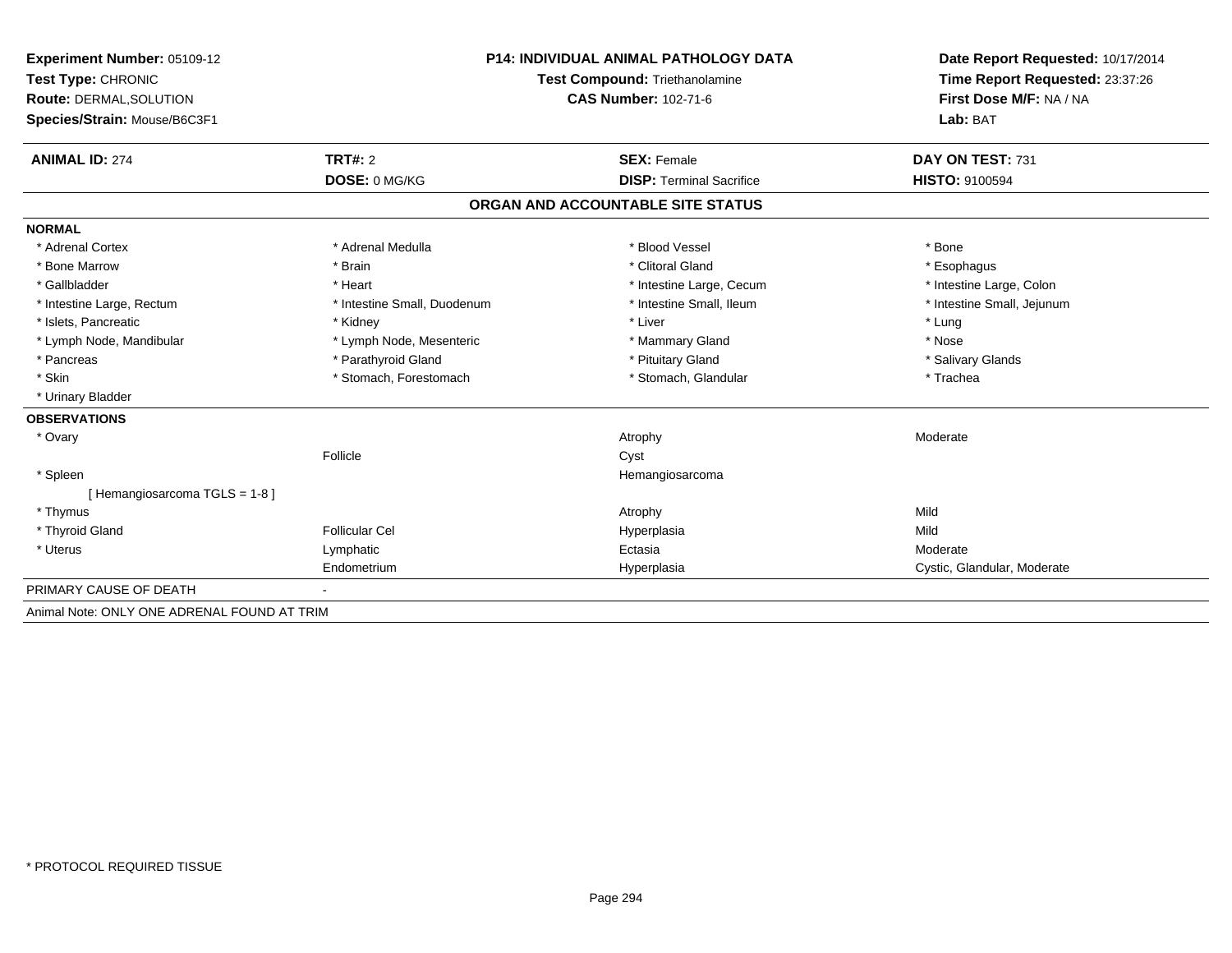| Experiment Number: 05109-12                     |                          | <b>P14: INDIVIDUAL ANIMAL PATHOLOGY DATA</b> | Date Report Requested: 10/17/2014<br>Time Report Requested: 23:37:26 |
|-------------------------------------------------|--------------------------|----------------------------------------------|----------------------------------------------------------------------|
| Test Type: CHRONIC                              |                          | Test Compound: Triethanolamine               |                                                                      |
| <b>Route: DERMAL, SOLUTION</b>                  |                          | <b>CAS Number: 102-71-6</b>                  | First Dose M/F: NA / NA                                              |
| Species/Strain: Mouse/B6C3F1                    |                          |                                              | Lab: BAT                                                             |
| <b>ANIMAL ID: 275</b>                           | <b>TRT#: 2</b>           | <b>SEX: Female</b>                           | DAY ON TEST: 698                                                     |
|                                                 | DOSE: 0 MG/KG            | <b>DISP: Natural Death</b>                   | HISTO: 9100595                                                       |
|                                                 |                          | ORGAN AND ACCOUNTABLE SITE STATUS            |                                                                      |
| <b>NORMAL</b>                                   |                          |                                              |                                                                      |
| * Adrenal Medulla                               | * Blood Vessel           | * Bone                                       | * Bone Marrow                                                        |
| * Brain                                         | * Clitoral Gland         | * Esophagus                                  | * Gallbladder                                                        |
| * Heart                                         | * Intestine Large, Cecum | * Intestine Large, Colon                     | * Intestine Large, Rectum                                            |
| * Intestine Small, Duodenum                     | * Intestine Small, Ileum | * Intestine Small, Jejunum                   | * Islets, Pancreatic                                                 |
| * Kidney                                        | * Lung                   | * Lymph Node, Mandibular                     | * Lymph Node, Mesenteric                                             |
| * Mammary Gland                                 | * Nose                   | * Pancreas                                   | * Pituitary Gland                                                    |
| * Salivary Glands                               | * Stomach, Forestomach   | * Thyroid Gland                              | * Trachea                                                            |
| * Urinary Bladder                               |                          |                                              |                                                                      |
| <b>MISSING</b>                                  |                          |                                              |                                                                      |
| * Parathyroid Gland                             |                          |                                              |                                                                      |
| <b>OBSERVATIONS</b>                             |                          |                                              |                                                                      |
| * Adrenal Cortex                                | Capsule, Spindle Cell    | Adenoma                                      |                                                                      |
| * Liver                                         |                          | <b>Necrosis</b>                              | Moderate                                                             |
| * Ovary                                         |                          | Atrophy                                      | Mild                                                                 |
| * Skin                                          | <b>Subcut Tiss</b>       | Sarcoma                                      |                                                                      |
| [Sarcoma TGLS = $1-8$ ]                         |                          |                                              |                                                                      |
| * Spleen                                        |                          | Hematopoietic Cell Proliferation             | Marked                                                               |
| [ Hematopoietic Cell Proliferation TGLS = 2-1 ] |                          |                                              |                                                                      |
| * Stomach, Glandular                            |                          | Ulcer                                        | Mild                                                                 |
| * Thymus                                        |                          | Atrophy                                      | Marked                                                               |
| * Uterus                                        | Endometrium              | Hyperplasia                                  | Cystic, Glandular, Minimal                                           |
| PRIMARY CAUSE OF DEATH                          | $\blacksquare$           |                                              |                                                                      |
| Animal Note: COD, SKIN MASS                     |                          |                                              |                                                                      |
| Animal Note: PARATHYROID CUT THRU               |                          |                                              |                                                                      |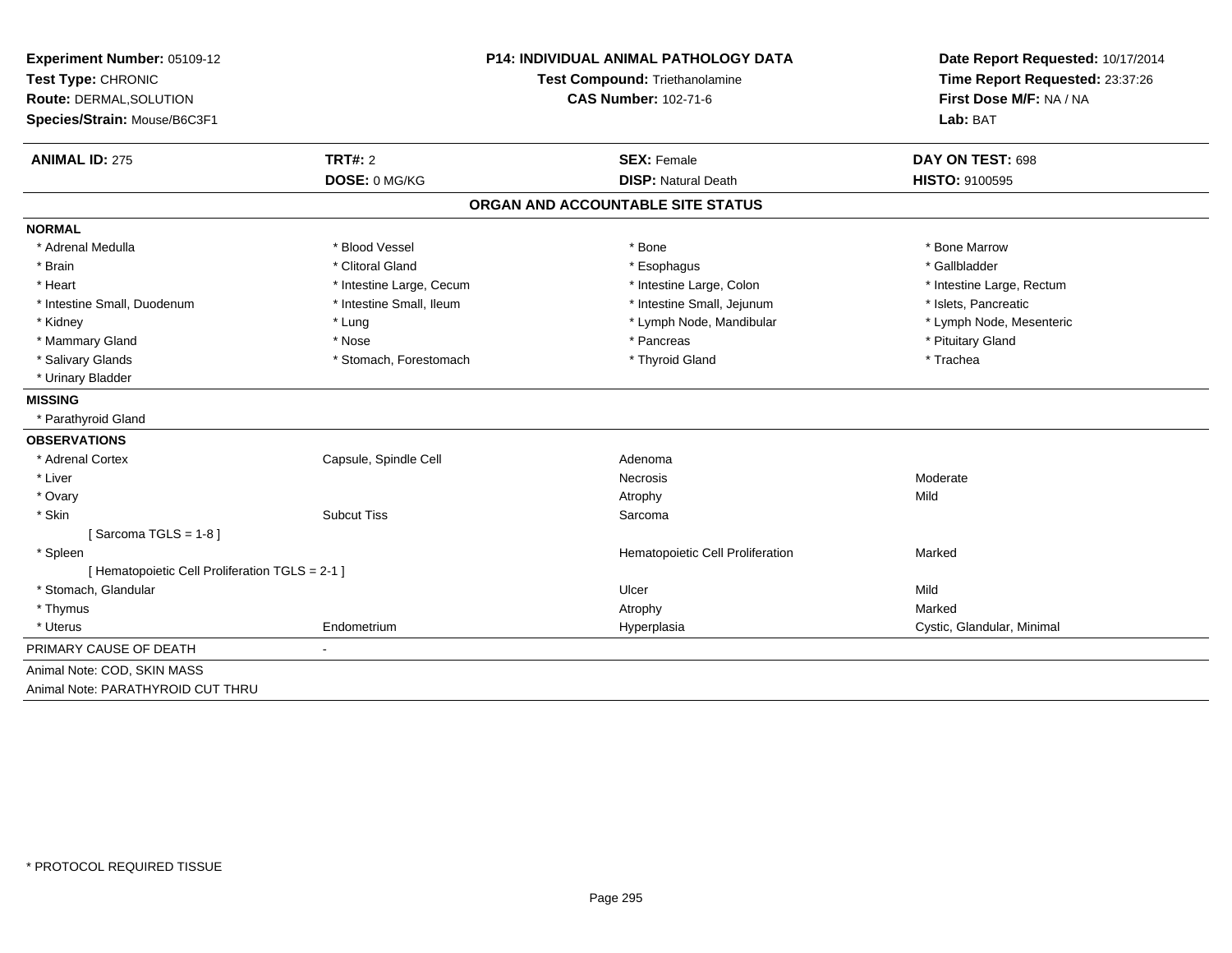| Experiment Number: 05109-12<br>Test Type: CHRONIC<br><b>Route: DERMAL, SOLUTION</b><br>Species/Strain: Mouse/B6C3F1 | P14: INDIVIDUAL ANIMAL PATHOLOGY DATA<br>Test Compound: Triethanolamine<br><b>CAS Number: 102-71-6</b> |                                   | Date Report Requested: 10/17/2014<br>Time Report Requested: 23:37:26<br>First Dose M/F: NA / NA<br>Lab: BAT |  |
|---------------------------------------------------------------------------------------------------------------------|--------------------------------------------------------------------------------------------------------|-----------------------------------|-------------------------------------------------------------------------------------------------------------|--|
|                                                                                                                     |                                                                                                        |                                   |                                                                                                             |  |
| <b>ANIMAL ID: 276</b>                                                                                               | <b>TRT#: 2</b>                                                                                         | <b>SEX: Female</b>                | DAY ON TEST: 729                                                                                            |  |
|                                                                                                                     | DOSE: 0 MG/KG                                                                                          | <b>DISP: Terminal Sacrifice</b>   | <b>HISTO: 9100596</b>                                                                                       |  |
|                                                                                                                     |                                                                                                        | ORGAN AND ACCOUNTABLE SITE STATUS |                                                                                                             |  |
| <b>NORMAL</b>                                                                                                       |                                                                                                        |                                   |                                                                                                             |  |
| * Adrenal Cortex                                                                                                    | * Adrenal Medulla                                                                                      | * Blood Vessel                    | * Bone                                                                                                      |  |
| * Bone Marrow                                                                                                       | * Brain                                                                                                | * Clitoral Gland                  | * Esophagus                                                                                                 |  |
| * Gallbladder                                                                                                       | * Heart                                                                                                | * Intestine Large, Cecum          | * Intestine Large, Colon                                                                                    |  |
| * Intestine Large, Rectum                                                                                           | * Intestine Small, Duodenum                                                                            | * Intestine Small, Ileum          | * Intestine Small, Jejunum                                                                                  |  |
| * Islets, Pancreatic                                                                                                | * Kidney                                                                                               | * Lung                            | * Lymph Node, Mandibular                                                                                    |  |
| * Lymph Node, Mesenteric                                                                                            | * Mammary Gland                                                                                        | * Nose                            | * Pancreas                                                                                                  |  |
| * Parathyroid Gland                                                                                                 | * Pituitary Gland                                                                                      | * Salivary Glands                 | * Skin                                                                                                      |  |
| * Spleen                                                                                                            | * Stomach, Forestomach                                                                                 | * Stomach, Glandular              | * Thymus                                                                                                    |  |
| * Thyroid Gland                                                                                                     | * Trachea                                                                                              | * Urinary Bladder                 |                                                                                                             |  |
| <b>OBSERVATIONS</b>                                                                                                 |                                                                                                        |                                   |                                                                                                             |  |
| * Liver                                                                                                             |                                                                                                        | Hepatocellular Adenoma            |                                                                                                             |  |
| [Hepatocellular Adenoma TGLS = 1-8]                                                                                 |                                                                                                        |                                   |                                                                                                             |  |
| * Ovary                                                                                                             |                                                                                                        | Atrophy                           | Mild                                                                                                        |  |
| * Uterus                                                                                                            | Endometrium                                                                                            | Hyperplasia                       | Cystic, Glandular, Mild                                                                                     |  |
| PRIMARY CAUSE OF DEATH                                                                                              |                                                                                                        |                                   |                                                                                                             |  |
| Animal Note: SECOND OVARY CUT THRU AT MICROTOMY                                                                     |                                                                                                        |                                   |                                                                                                             |  |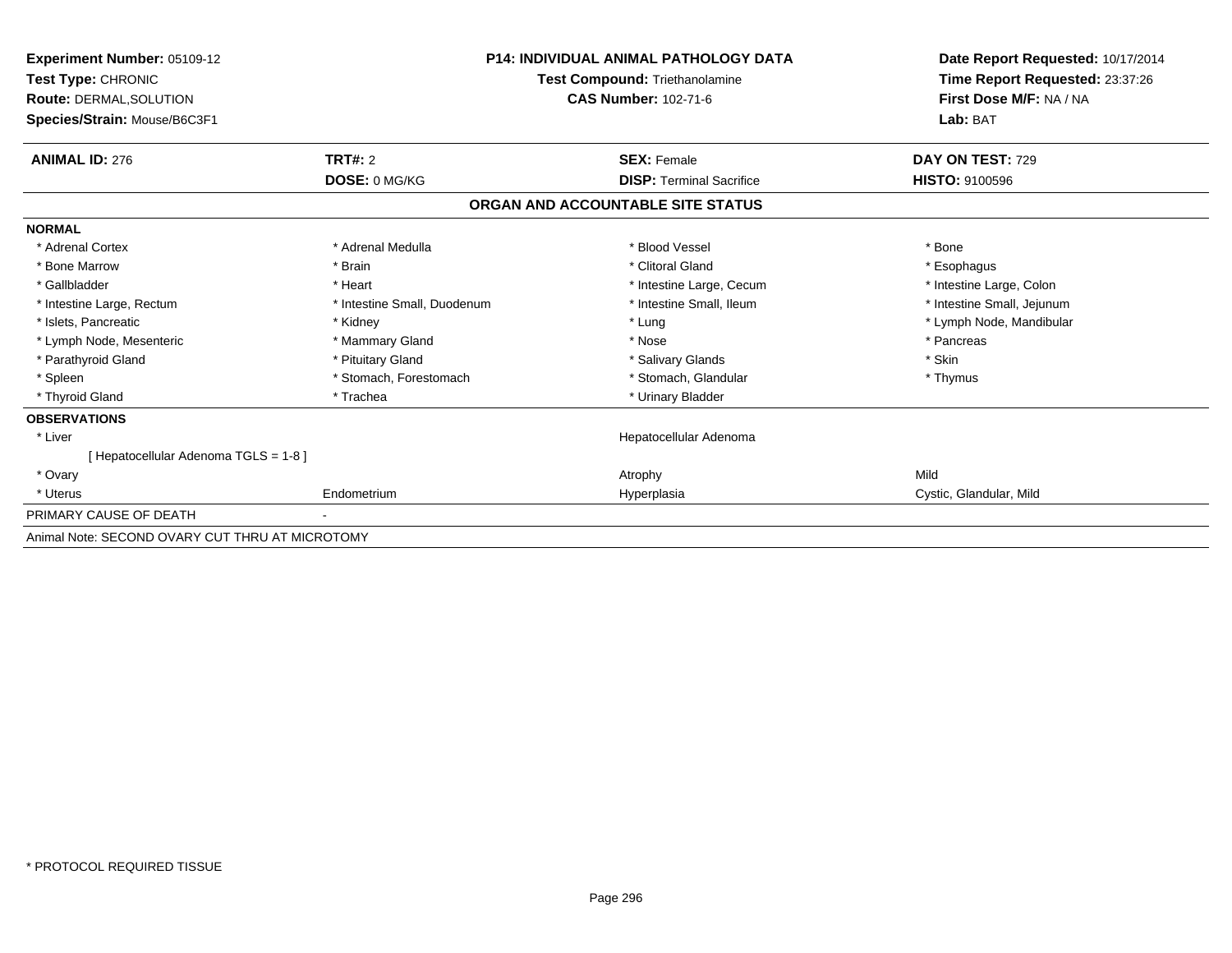| Experiment Number: 05109-12             |                                                                      | <b>P14: INDIVIDUAL ANIMAL PATHOLOGY DATA</b> | Date Report Requested: 10/17/2014 |
|-----------------------------------------|----------------------------------------------------------------------|----------------------------------------------|-----------------------------------|
| Test Type: CHRONIC                      | <b>Test Compound: Triethanolamine</b><br><b>CAS Number: 102-71-6</b> |                                              | Time Report Requested: 23:37:26   |
| <b>Route: DERMAL, SOLUTION</b>          |                                                                      |                                              | First Dose M/F: NA / NA           |
| Species/Strain: Mouse/B6C3F1            |                                                                      |                                              | Lab: BAT                          |
|                                         |                                                                      |                                              |                                   |
| <b>ANIMAL ID: 277</b>                   | TRT#: 2                                                              | <b>SEX: Female</b>                           | DAY ON TEST: 731                  |
|                                         | DOSE: 0 MG/KG                                                        | <b>DISP: Terminal Sacrifice</b>              | <b>HISTO: 9100597</b>             |
|                                         |                                                                      | ORGAN AND ACCOUNTABLE SITE STATUS            |                                   |
| <b>NORMAL</b>                           |                                                                      |                                              |                                   |
| * Adrenal Cortex                        | * Adrenal Medulla                                                    | * Blood Vessel                               | * Bone                            |
| * Bone Marrow                           | * Brain                                                              | * Clitoral Gland                             | * Esophagus                       |
| * Gallbladder                           | * Heart                                                              | * Intestine Large, Cecum                     | * Intestine Large, Colon          |
| * Intestine Large, Rectum               | * Intestine Small, Duodenum                                          | * Intestine Small, Ileum                     | * Intestine Small, Jejunum        |
| * Islets, Pancreatic                    | * Lung                                                               | * Lymph Node, Mandibular                     | * Lymph Node, Mesenteric          |
| * Mammary Gland                         | * Nose                                                               | * Pancreas                                   | * Parathyroid Gland               |
| * Salivary Glands                       | * Skin                                                               | * Spleen                                     | * Stomach, Forestomach            |
| * Stomach, Glandular                    | * Thymus                                                             | * Trachea                                    | * Urinary Bladder                 |
| <b>MISSING</b>                          |                                                                      |                                              |                                   |
| * Pituitary Gland                       |                                                                      |                                              |                                   |
| <b>OBSERVATIONS</b>                     |                                                                      |                                              |                                   |
| * Kidney                                |                                                                      | Nephropathy                                  | Chronic, Minimal                  |
| * Liver                                 |                                                                      | Hepatocellular Adenoma                       |                                   |
| [ Hepatocellular Adenoma TGLS = 2-8 ]   |                                                                      |                                              |                                   |
| * Ovary                                 |                                                                      | Atrophy                                      | Moderate                          |
|                                         |                                                                      | Cystadenoma                                  |                                   |
| * Thyroid Gland                         | <b>Follicular Cel</b>                                                | Hyperplasia                                  | Mild                              |
| * Uterus                                | Endometrium                                                          | Hyperplasia                                  | Cystic, Glandular, Moderate       |
| [Hyperplasia TGLS = 1-6]                |                                                                      |                                              |                                   |
| PRIMARY CAUSE OF DEATH                  | $\blacksquare$                                                       |                                              |                                   |
| Animal Note: NO PITUITARY FOUND AT TRIM |                                                                      |                                              |                                   |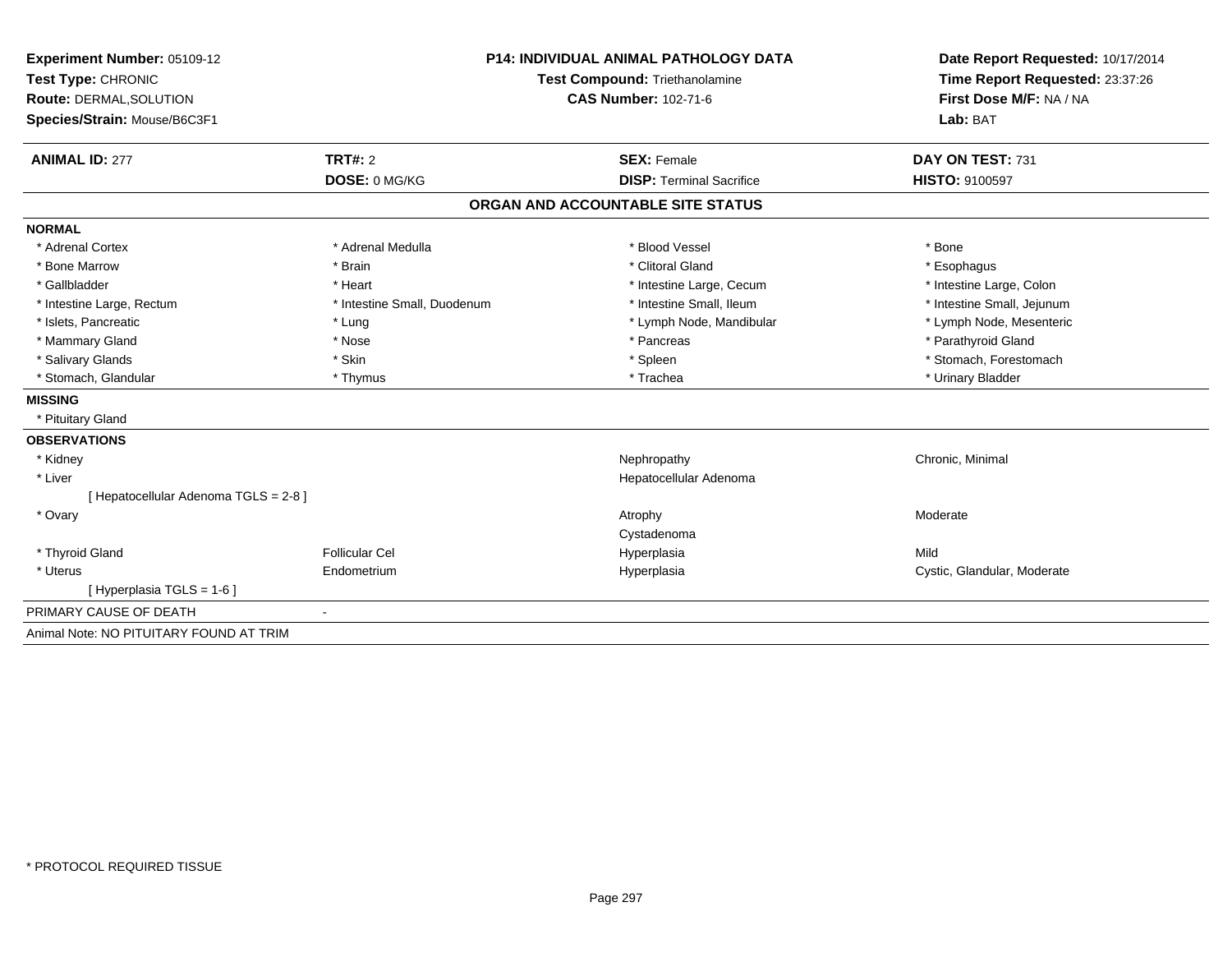| Experiment Number: 05109-12<br>Test Type: CHRONIC<br>Route: DERMAL, SOLUTION<br>Species/Strain: Mouse/B6C3F1 | <b>P14: INDIVIDUAL ANIMAL PATHOLOGY DATA</b><br><b>Test Compound: Triethanolamine</b><br><b>CAS Number: 102-71-6</b> |                                   | Date Report Requested: 10/17/2014<br>Time Report Requested: 23:37:26<br>First Dose M/F: NA / NA<br>Lab: BAT |  |
|--------------------------------------------------------------------------------------------------------------|----------------------------------------------------------------------------------------------------------------------|-----------------------------------|-------------------------------------------------------------------------------------------------------------|--|
| <b>ANIMAL ID: 278</b>                                                                                        | TRT#: 2                                                                                                              | <b>SEX: Female</b>                | DAY ON TEST: 732                                                                                            |  |
|                                                                                                              | DOSE: 0 MG/KG                                                                                                        | <b>DISP: Terminal Sacrifice</b>   | HISTO: 9100598                                                                                              |  |
|                                                                                                              |                                                                                                                      | ORGAN AND ACCOUNTABLE SITE STATUS |                                                                                                             |  |
| <b>NORMAL</b>                                                                                                |                                                                                                                      |                                   |                                                                                                             |  |
| * Adrenal Cortex                                                                                             | * Adrenal Medulla                                                                                                    | * Bone                            | * Bone Marrow                                                                                               |  |
| * Brain                                                                                                      | * Clitoral Gland                                                                                                     | * Esophagus                       | * Gallbladder                                                                                               |  |
| * Heart                                                                                                      | * Intestine Large, Cecum                                                                                             | * Intestine Large, Colon          | * Intestine Large, Rectum                                                                                   |  |
| * Intestine Small, Duodenum                                                                                  | * Intestine Small, Ileum                                                                                             | * Intestine Small, Jejunum        | * Islets, Pancreatic                                                                                        |  |
| * Kidney                                                                                                     | * Lung                                                                                                               | * Lymph Node, Mandibular          | * Lymph Node, Mesenteric                                                                                    |  |
| * Mammary Gland                                                                                              | * Nose                                                                                                               | * Pancreas                        | * Parathyroid Gland                                                                                         |  |
| * Pituitary Gland                                                                                            | * Salivary Glands                                                                                                    | * Skin                            | * Stomach, Forestomach                                                                                      |  |
| * Stomach, Glandular                                                                                         | * Thymus                                                                                                             | * Thyroid Gland                   | * Trachea                                                                                                   |  |
| * Urinary Bladder                                                                                            |                                                                                                                      |                                   |                                                                                                             |  |
| <b>MISSING</b>                                                                                               |                                                                                                                      |                                   |                                                                                                             |  |
| * Blood Vessel                                                                                               |                                                                                                                      |                                   |                                                                                                             |  |
| <b>OBSERVATIONS</b>                                                                                          |                                                                                                                      |                                   |                                                                                                             |  |
| * Liver                                                                                                      |                                                                                                                      | Hepatocellular Adenoma            | Multiple                                                                                                    |  |
| [ Hepatocellular Adenoma TGLS = 3-11,4-10,5-9,6-2 ]                                                          |                                                                                                                      |                                   |                                                                                                             |  |
| * Ovary                                                                                                      |                                                                                                                      | Atrophy                           | Mild                                                                                                        |  |
|                                                                                                              |                                                                                                                      | Cystadenoma                       |                                                                                                             |  |
| * Spleen                                                                                                     |                                                                                                                      | Lymphoma Malignant Mixed          |                                                                                                             |  |
| [ Lymphoma Malignant Mixed TGLS = 1-8,2-1 ]                                                                  |                                                                                                                      |                                   |                                                                                                             |  |
| * Uterus                                                                                                     | Endometrium                                                                                                          | Hyperplasia                       | Cystic, Glandular, Mild                                                                                     |  |
| PRIMARY CAUSE OF DEATH                                                                                       |                                                                                                                      |                                   |                                                                                                             |  |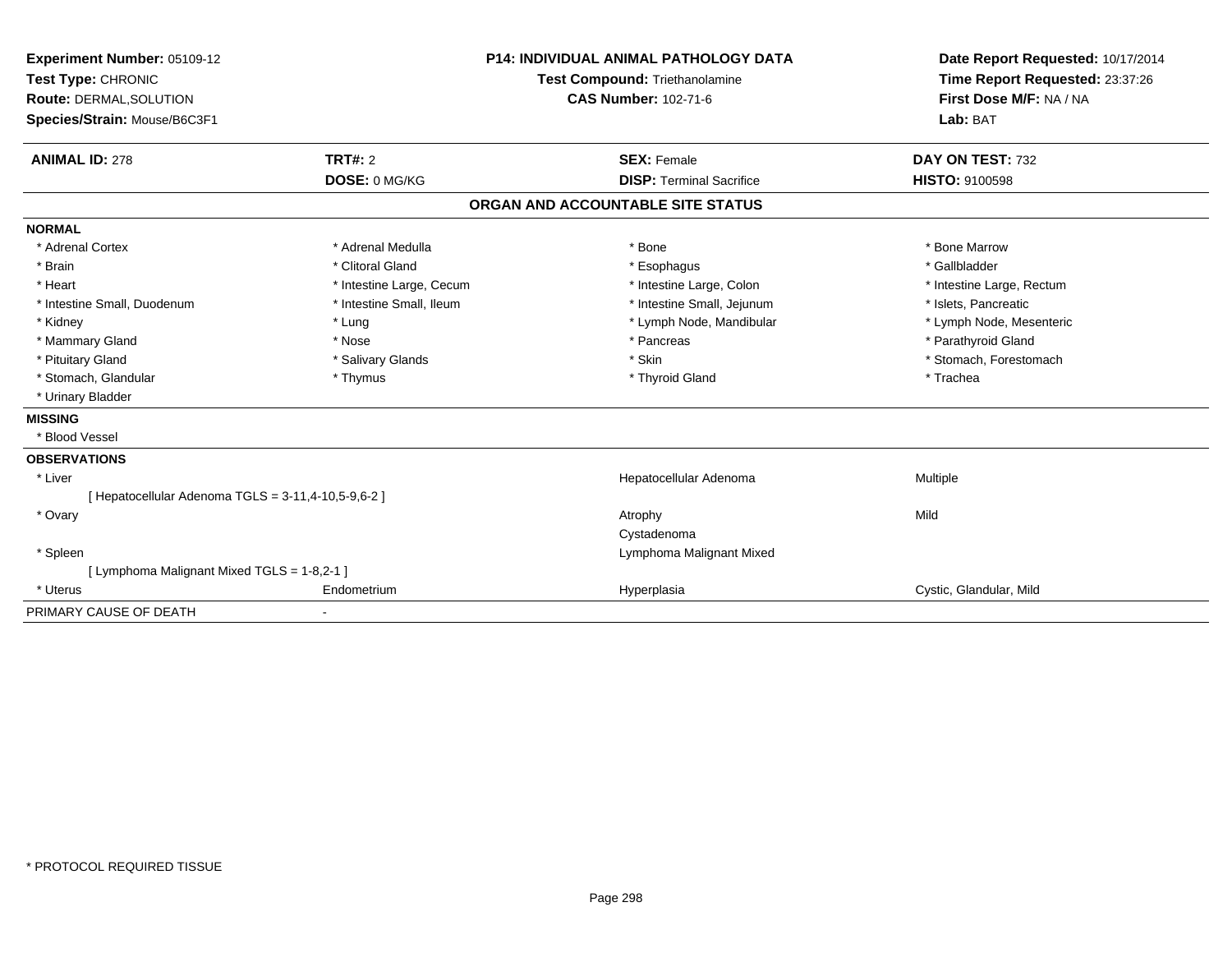| Experiment Number: 05109-12                      | <b>P14: INDIVIDUAL ANIMAL PATHOLOGY DATA</b> |                                       | Date Report Requested: 10/17/2014                                      |  |
|--------------------------------------------------|----------------------------------------------|---------------------------------------|------------------------------------------------------------------------|--|
| Test Type: CHRONIC                               |                                              | <b>Test Compound: Triethanolamine</b> | Time Report Requested: 23:37:26<br>First Dose M/F: NA / NA<br>Lab: BAT |  |
| Route: DERMAL, SOLUTION                          |                                              | <b>CAS Number: 102-71-6</b>           |                                                                        |  |
| Species/Strain: Mouse/B6C3F1                     |                                              |                                       |                                                                        |  |
|                                                  |                                              |                                       |                                                                        |  |
| <b>ANIMAL ID: 279</b>                            | TRT#: 2                                      | <b>SEX: Female</b>                    | DAY ON TEST: 729                                                       |  |
|                                                  | DOSE: 0 MG/KG                                | <b>DISP: Terminal Sacrifice</b>       | <b>HISTO: 9100599</b>                                                  |  |
|                                                  |                                              | ORGAN AND ACCOUNTABLE SITE STATUS     |                                                                        |  |
| <b>NORMAL</b>                                    |                                              |                                       |                                                                        |  |
| * Adrenal Cortex                                 | * Adrenal Medulla                            | * Blood Vessel                        | * Bone                                                                 |  |
| * Bone Marrow                                    | * Brain                                      | * Clitoral Gland                      | * Esophagus                                                            |  |
| * Gallbladder                                    | * Heart                                      | * Intestine Large, Cecum              | * Intestine Large, Colon                                               |  |
| * Intestine Large, Rectum                        | * Intestine Small, Duodenum                  | * Intestine Small. Ileum              | * Intestine Small, Jejunum                                             |  |
| * Islets, Pancreatic                             | * Kidney                                     | * Liver                               | * Lung                                                                 |  |
| * Lymph Node, Mandibular                         | * Lymph Node, Mesenteric                     | * Mammary Gland                       | * Nose                                                                 |  |
| * Pancreas                                       | * Parathyroid Gland                          | * Pituitary Gland                     | * Salivary Glands                                                      |  |
| * Skin                                           | * Spleen                                     | * Stomach, Forestomach                | * Stomach, Glandular                                                   |  |
| * Trachea                                        | * Urinary Bladder                            |                                       |                                                                        |  |
| <b>OBSERVATIONS</b>                              |                                              |                                       |                                                                        |  |
| * Ovary                                          |                                              | Atrophy                               | Mild                                                                   |  |
| * Thymus                                         |                                              | Lymphoma Malignant Lymphocytic        |                                                                        |  |
| [ Lymphoma Malignant Lymphocytic TGLS = 2-7 ]    |                                              |                                       |                                                                        |  |
| * Thyroid Gland                                  | Follicular Cel                               | Adenoma                               |                                                                        |  |
|                                                  | <b>Follicular Cel</b>                        | Hyperplasia                           | Mild                                                                   |  |
| [Adenoma TGLS = $3-2$ ]                          |                                              |                                       |                                                                        |  |
| * Uterus                                         | Endometrium                                  | Hyperplasia                           | Cystic, Glandular, Moderate                                            |  |
| [Hyperplasia TGLS = 1-6]                         |                                              |                                       |                                                                        |  |
| PRIMARY CAUSE OF DEATH                           |                                              |                                       |                                                                        |  |
| Animal Note: TGL2-7, IS ENLARGED THYMUS ON MICRO |                                              |                                       |                                                                        |  |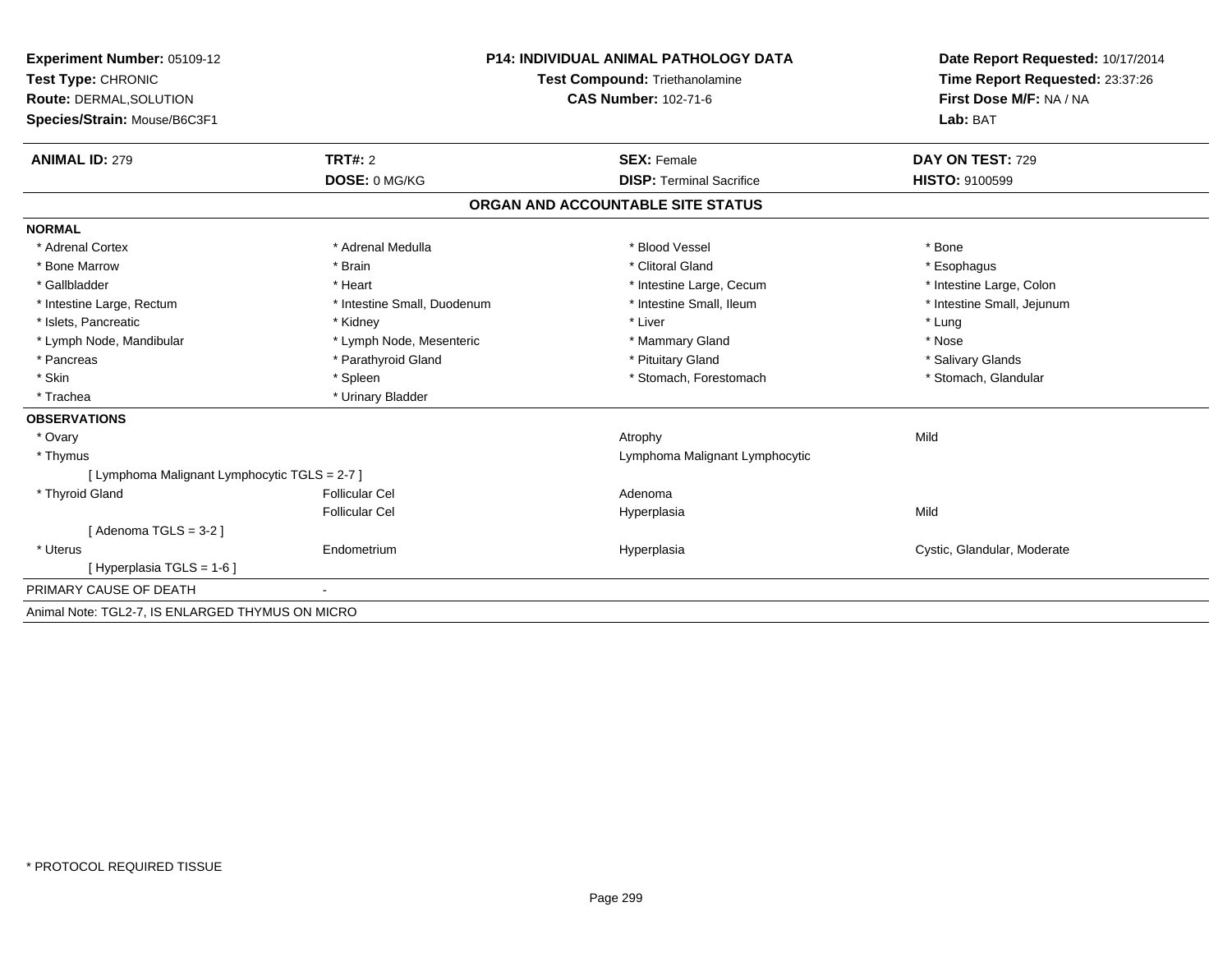| Experiment Number: 05109-12<br>Test Type: CHRONIC<br>Route: DERMAL, SOLUTION<br>Species/Strain: Mouse/B6C3F1 | <b>P14: INDIVIDUAL ANIMAL PATHOLOGY DATA</b><br>Test Compound: Triethanolamine<br><b>CAS Number: 102-71-6</b> |                                   | Date Report Requested: 10/17/2014<br>Time Report Requested: 23:37:26<br>First Dose M/F: NA / NA<br>Lab: BAT |  |
|--------------------------------------------------------------------------------------------------------------|---------------------------------------------------------------------------------------------------------------|-----------------------------------|-------------------------------------------------------------------------------------------------------------|--|
| <b>ANIMAL ID: 280</b>                                                                                        | TRT#: 2                                                                                                       | <b>SEX: Female</b>                | DAY ON TEST: 731                                                                                            |  |
|                                                                                                              | DOSE: 0 MG/KG                                                                                                 | <b>DISP: Terminal Sacrifice</b>   | <b>HISTO: 9100600</b>                                                                                       |  |
|                                                                                                              |                                                                                                               | ORGAN AND ACCOUNTABLE SITE STATUS |                                                                                                             |  |
| <b>NORMAL</b>                                                                                                |                                                                                                               |                                   |                                                                                                             |  |
| * Adrenal Cortex                                                                                             | * Adrenal Medulla                                                                                             | * Blood Vessel                    | * Bone                                                                                                      |  |
| * Bone Marrow                                                                                                | * Brain                                                                                                       | * Clitoral Gland                  | * Esophagus                                                                                                 |  |
| * Gallbladder                                                                                                | * Heart                                                                                                       | * Intestine Large, Cecum          | * Intestine Large, Colon                                                                                    |  |
| * Intestine Large, Rectum                                                                                    | * Intestine Small, Duodenum                                                                                   | * Intestine Small, Ileum          | * Intestine Small, Jejunum                                                                                  |  |
| * Islets. Pancreatic                                                                                         | * Liver                                                                                                       | * Lung                            | * Lymph Node, Mandibular                                                                                    |  |
| * Lymph Node, Mesenteric                                                                                     | * Mammary Gland                                                                                               | * Nose                            | * Pancreas                                                                                                  |  |
| * Parathyroid Gland                                                                                          | * Pituitary Gland                                                                                             | * Salivary Glands                 | * Skin                                                                                                      |  |
| * Spleen                                                                                                     | * Stomach, Forestomach                                                                                        | * Stomach, Glandular              | * Thyroid Gland                                                                                             |  |
| * Trachea                                                                                                    | * Urinary Bladder                                                                                             |                                   |                                                                                                             |  |
| <b>OBSERVATIONS</b>                                                                                          |                                                                                                               |                                   |                                                                                                             |  |
| * Kidney                                                                                                     |                                                                                                               | Nephropathy                       | Chronic, Minimal                                                                                            |  |
| * Ovary                                                                                                      |                                                                                                               | Atrophy                           | Moderate                                                                                                    |  |
|                                                                                                              |                                                                                                               | Cystadenoma                       |                                                                                                             |  |
| [ Cystadenoma TGLS = 1-6 ]                                                                                   |                                                                                                               |                                   |                                                                                                             |  |
| * Thymus                                                                                                     |                                                                                                               | Atrophy                           | Mild                                                                                                        |  |
| * Uterus                                                                                                     | Endometrium                                                                                                   | Hyperplasia                       | Cystic, Glandular, Mild                                                                                     |  |
| PRIMARY CAUSE OF DEATH                                                                                       |                                                                                                               |                                   |                                                                                                             |  |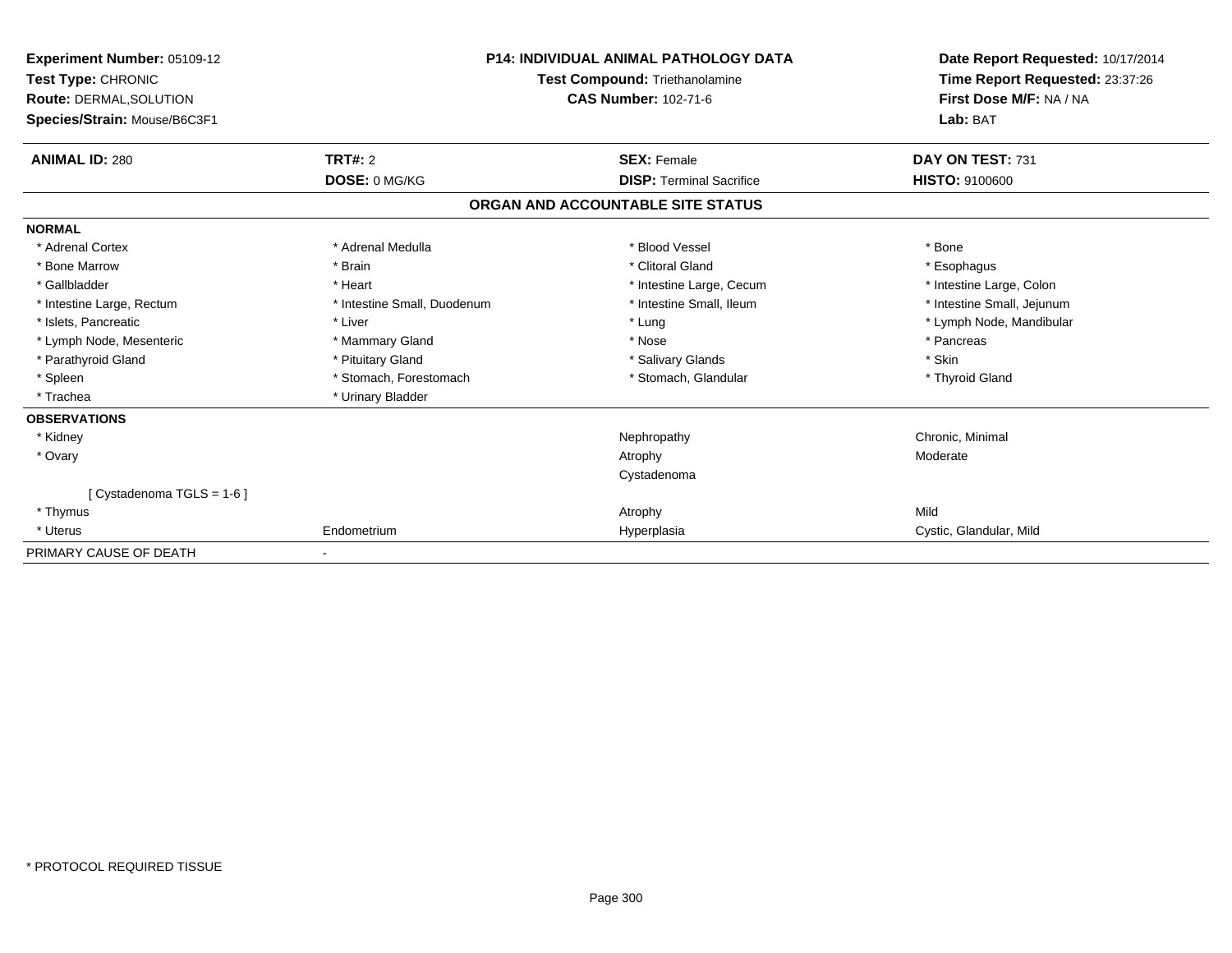| <b>P14: INDIVIDUAL ANIMAL PATHOLOGY DATA</b><br>Experiment Number: 05109-12<br>Test Type: CHRONIC<br>Test Compound: Triethanolamine<br><b>CAS Number: 102-71-6</b><br>Route: DERMAL, SOLUTION<br>Species/Strain: Mouse/B6C3F1 |                             |                                                     | Date Report Requested: 10/17/2014<br>Time Report Requested: 23:37:26<br>First Dose M/F: NA / NA<br>Lab: BAT |
|-------------------------------------------------------------------------------------------------------------------------------------------------------------------------------------------------------------------------------|-----------------------------|-----------------------------------------------------|-------------------------------------------------------------------------------------------------------------|
| <b>ANIMAL ID: 281</b>                                                                                                                                                                                                         | TRT#: 2                     | <b>SEX: Female</b>                                  | DAY ON TEST: 730                                                                                            |
|                                                                                                                                                                                                                               | DOSE: 0 MG/KG               | <b>DISP:</b> Terminal Sacrifice                     | <b>HISTO: 9100601</b>                                                                                       |
|                                                                                                                                                                                                                               |                             | ORGAN AND ACCOUNTABLE SITE STATUS                   |                                                                                                             |
| <b>NORMAL</b>                                                                                                                                                                                                                 |                             |                                                     |                                                                                                             |
| * Adrenal Cortex                                                                                                                                                                                                              | * Adrenal Medulla           | * Blood Vessel                                      | * Bone                                                                                                      |
| * Bone Marrow                                                                                                                                                                                                                 | * Brain                     | * Clitoral Gland                                    | * Esophagus                                                                                                 |
| * Gallbladder                                                                                                                                                                                                                 | * Heart                     | * Intestine Large, Cecum                            | * Intestine Large, Colon                                                                                    |
| * Intestine Large, Rectum                                                                                                                                                                                                     | * Intestine Small, Duodenum | * Intestine Small, Ileum                            | * Intestine Small, Jejunum                                                                                  |
| * Islets, Pancreatic                                                                                                                                                                                                          | * Kidney                    | * Lung                                              | * Lymph Node, Mandibular                                                                                    |
| * Lymph Node, Mesenteric                                                                                                                                                                                                      | * Mammary Gland             | * Nose                                              | * Pancreas                                                                                                  |
| * Parathyroid Gland                                                                                                                                                                                                           | * Salivary Glands           | * Skin                                              | * Spleen                                                                                                    |
| * Stomach, Forestomach                                                                                                                                                                                                        | * Stomach, Glandular        | * Thyroid Gland                                     | * Trachea                                                                                                   |
| * Urinary Bladder                                                                                                                                                                                                             |                             |                                                     |                                                                                                             |
| <b>OBSERVATIONS</b>                                                                                                                                                                                                           |                             |                                                     |                                                                                                             |
| * Liver                                                                                                                                                                                                                       |                             | <b>Eosinophilic Focus</b><br>Hepatocellular Adenoma |                                                                                                             |
| [Hepatocellular Adenoma TGLS = 1-1 ]                                                                                                                                                                                          |                             |                                                     |                                                                                                             |
| * Ovary                                                                                                                                                                                                                       | Follicle                    | Cyst                                                |                                                                                                             |
| * Pituitary Gland                                                                                                                                                                                                             | Pars Distalis               | Hyperplasia                                         | Mild                                                                                                        |
| * Thymus                                                                                                                                                                                                                      |                             | Atrophy                                             | Mild                                                                                                        |
| * Uterus                                                                                                                                                                                                                      | Endometrium                 | Hyperplasia                                         | Cystic, Glandular, Mild                                                                                     |
| PRIMARY CAUSE OF DEATH                                                                                                                                                                                                        |                             |                                                     |                                                                                                             |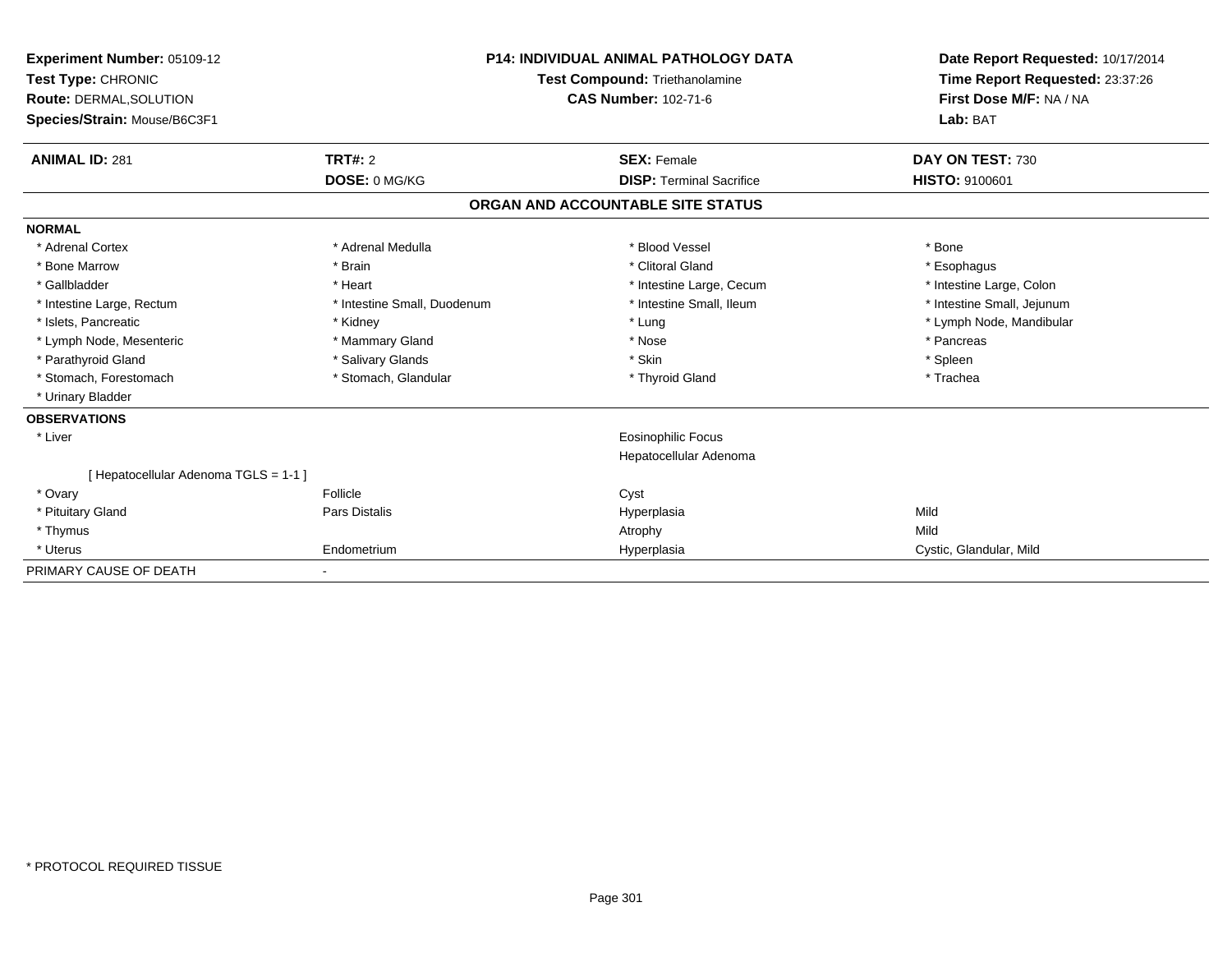| Experiment Number: 05109-12<br>Test Type: CHRONIC |                          | <b>P14: INDIVIDUAL ANIMAL PATHOLOGY DATA</b><br>Test Compound: Triethanolamine | Date Report Requested: 10/17/2014<br>Time Report Requested: 23:37:26 |
|---------------------------------------------------|--------------------------|--------------------------------------------------------------------------------|----------------------------------------------------------------------|
| Route: DERMAL, SOLUTION                           |                          | <b>CAS Number: 102-71-6</b>                                                    | First Dose M/F: NA / NA                                              |
| Species/Strain: Mouse/B6C3F1                      |                          |                                                                                | Lab: BAT                                                             |
| <b>ANIMAL ID: 282</b>                             | TRT#: 2                  | <b>SEX: Female</b>                                                             | DAY ON TEST: 731                                                     |
|                                                   | DOSE: 0 MG/KG            | <b>DISP: Terminal Sacrifice</b>                                                | <b>HISTO: 9100602</b>                                                |
|                                                   |                          | ORGAN AND ACCOUNTABLE SITE STATUS                                              |                                                                      |
| <b>NORMAL</b>                                     |                          |                                                                                |                                                                      |
| * Adrenal Medulla                                 | * Blood Vessel           | * Bone                                                                         | * Bone Marrow                                                        |
| * Brain                                           | * Clitoral Gland         | * Esophagus                                                                    | * Gallbladder                                                        |
| * Heart                                           | * Intestine Large, Cecum | * Intestine Large, Colon                                                       | * Intestine Large, Rectum                                            |
| * Intestine Small, Duodenum                       | * Intestine Small, Ileum | * Intestine Small, Jejunum                                                     | * Islets, Pancreatic                                                 |
| * Kidney                                          | * Liver                  | * Lymph Node, Mandibular                                                       | * Lymph Node, Mesenteric                                             |
| * Mammary Gland                                   | * Nose                   | * Pancreas                                                                     | * Pituitary Gland                                                    |
| * Salivary Glands                                 | * Skin                   | * Spleen                                                                       | * Stomach, Forestomach                                               |
| * Stomach, Glandular                              | * Trachea                | * Urinary Bladder                                                              |                                                                      |
| <b>MISSING</b>                                    |                          |                                                                                |                                                                      |
| * Parathyroid Gland                               |                          |                                                                                |                                                                      |
| <b>OBSERVATIONS</b>                               |                          |                                                                                |                                                                      |
| * Adrenal Cortex                                  |                          | Hypertrophy                                                                    | Minimal                                                              |
| * Lung                                            | Alveolar Epith           | Hyperplasia                                                                    | Mild                                                                 |
| * Ovary                                           |                          | Atrophy                                                                        | Moderate                                                             |
|                                                   | Follicle                 | Cyst                                                                           |                                                                      |
|                                                   |                          | Luteoma                                                                        |                                                                      |
| * Thymus                                          |                          | Atrophy                                                                        | Mild                                                                 |
| * Thyroid Gland                                   | <b>Follicular Cel</b>    | Hyperplasia                                                                    | Minimal                                                              |
| * Uterus                                          | Endometrium              | Hyperplasia                                                                    | Cystic, Glandular, Moderate                                          |
| [Hyperplasia TGLS = $1-6$ ]                       |                          |                                                                                |                                                                      |
| PRIMARY CAUSE OF DEATH                            | $\overline{\phantom{a}}$ |                                                                                |                                                                      |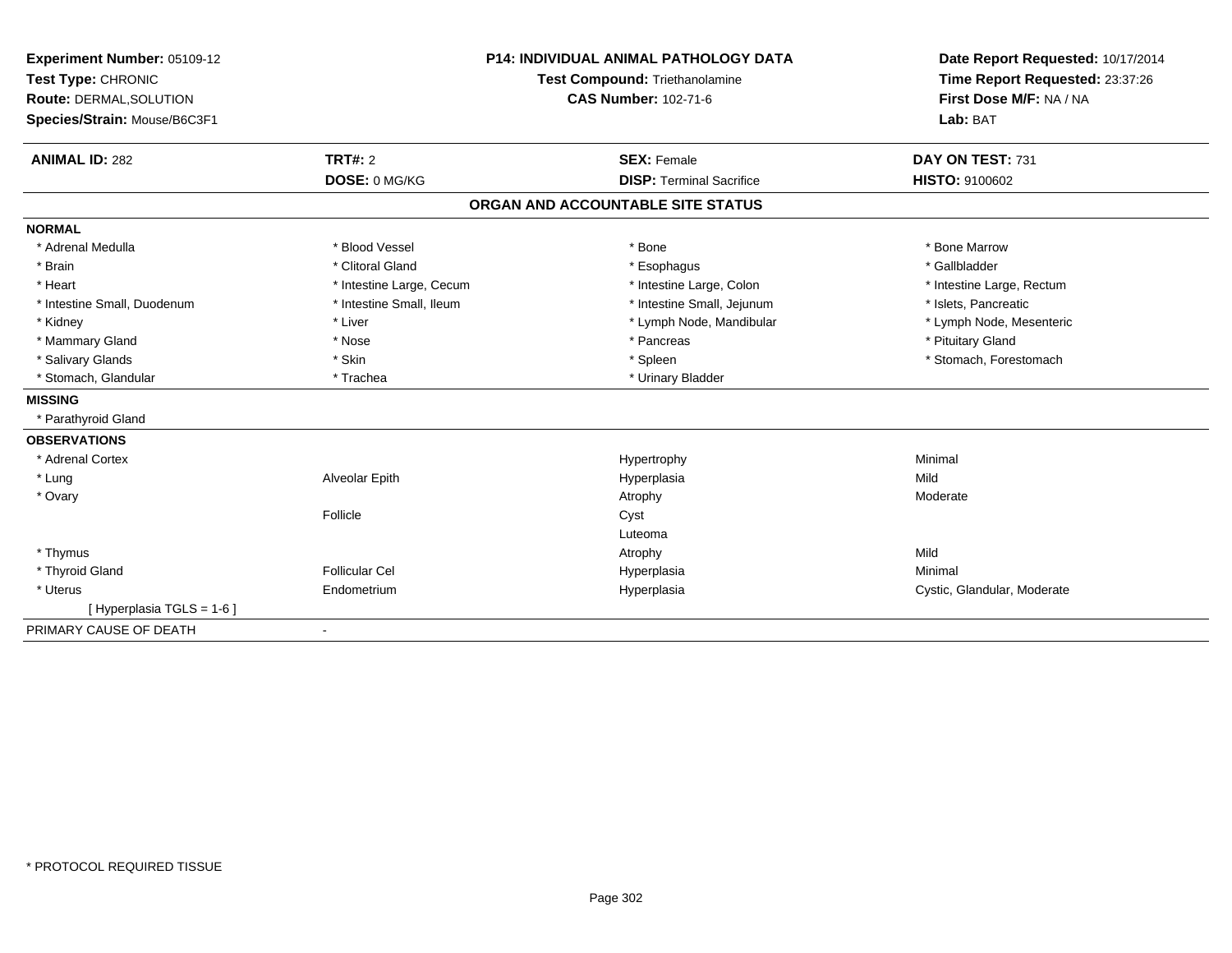| <b>P14: INDIVIDUAL ANIMAL PATHOLOGY DATA</b><br>Experiment Number: 05109-12<br>Test Compound: Triethanolamine<br>Test Type: CHRONIC<br><b>CAS Number: 102-71-6</b><br>Route: DERMAL, SOLUTION |                             |                                   | Date Report Requested: 10/17/2014<br>Time Report Requested: 23:37:26<br>First Dose M/F: NA / NA |  |
|-----------------------------------------------------------------------------------------------------------------------------------------------------------------------------------------------|-----------------------------|-----------------------------------|-------------------------------------------------------------------------------------------------|--|
| Species/Strain: Mouse/B6C3F1                                                                                                                                                                  |                             |                                   | Lab: BAT                                                                                        |  |
| <b>ANIMAL ID: 283</b>                                                                                                                                                                         | TRT#: 2                     | <b>SEX: Female</b>                | DAY ON TEST: 730                                                                                |  |
|                                                                                                                                                                                               | DOSE: 0 MG/KG               | <b>DISP: Terminal Sacrifice</b>   | <b>HISTO: 9100603</b>                                                                           |  |
|                                                                                                                                                                                               |                             | ORGAN AND ACCOUNTABLE SITE STATUS |                                                                                                 |  |
| <b>NORMAL</b>                                                                                                                                                                                 |                             |                                   |                                                                                                 |  |
| * Adrenal Cortex                                                                                                                                                                              | * Adrenal Medulla           | * Blood Vessel                    | * Bone                                                                                          |  |
| * Bone Marrow                                                                                                                                                                                 | * Brain                     | * Clitoral Gland                  | * Esophagus                                                                                     |  |
| * Gallbladder                                                                                                                                                                                 | * Heart                     | * Intestine Large, Cecum          | * Intestine Large, Colon                                                                        |  |
| * Intestine Large, Rectum                                                                                                                                                                     | * Intestine Small, Duodenum | * Intestine Small, Ileum          | * Intestine Small, Jejunum                                                                      |  |
| * Islets. Pancreatic                                                                                                                                                                          | * Liver                     | * Lung                            | * Lymph Node, Mandibular                                                                        |  |
| * Lymph Node, Mesenteric                                                                                                                                                                      | * Mammary Gland             | * Nose                            | * Pancreas                                                                                      |  |
| * Parathyroid Gland                                                                                                                                                                           | * Pituitary Gland           | * Salivary Glands                 | * Skin                                                                                          |  |
| * Spleen                                                                                                                                                                                      | * Stomach. Forestomach      | * Stomach, Glandular              | * Thyroid Gland                                                                                 |  |
| * Trachea                                                                                                                                                                                     | * Urinary Bladder           |                                   |                                                                                                 |  |
| <b>OBSERVATIONS</b>                                                                                                                                                                           |                             |                                   |                                                                                                 |  |
| * Kidney                                                                                                                                                                                      |                             | Nephropathy                       | Chronic, Minimal                                                                                |  |
| * Ovary                                                                                                                                                                                       |                             | Atrophy                           | Mild                                                                                            |  |
| * Thymus                                                                                                                                                                                      |                             | Atrophy                           | Mild                                                                                            |  |
| * Uterus                                                                                                                                                                                      | Endometrium                 | Hyperplasia                       | Cystic, Glandular, Moderate                                                                     |  |
| PRIMARY CAUSE OF DEATH                                                                                                                                                                        |                             |                                   |                                                                                                 |  |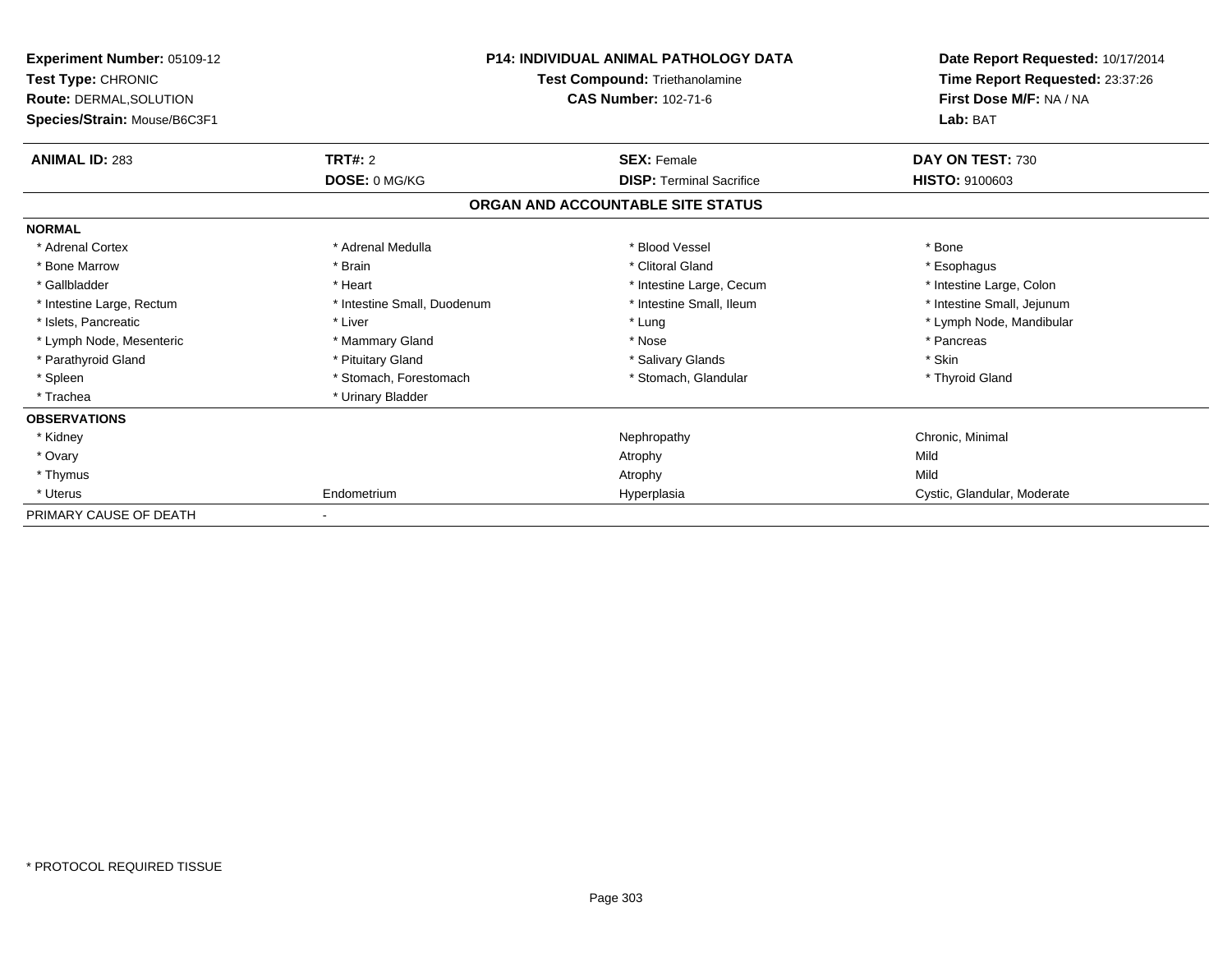| Experiment Number: 05109-12               | <b>P14: INDIVIDUAL ANIMAL PATHOLOGY DATA</b><br>Test Compound: Triethanolamine |                                   | Date Report Requested: 10/17/2014 |
|-------------------------------------------|--------------------------------------------------------------------------------|-----------------------------------|-----------------------------------|
| Test Type: CHRONIC                        |                                                                                |                                   | Time Report Requested: 23:37:26   |
| Route: DERMAL, SOLUTION                   |                                                                                | <b>CAS Number: 102-71-6</b>       | First Dose M/F: NA / NA           |
| Species/Strain: Mouse/B6C3F1              |                                                                                |                                   | Lab: BAT                          |
| <b>ANIMAL ID: 284</b>                     | <b>TRT#: 2</b>                                                                 | <b>SEX: Female</b>                | DAY ON TEST: 732                  |
|                                           | DOSE: 0 MG/KG                                                                  | <b>DISP: Terminal Sacrifice</b>   | <b>HISTO: 9100604</b>             |
|                                           |                                                                                | ORGAN AND ACCOUNTABLE SITE STATUS |                                   |
| <b>NORMAL</b>                             |                                                                                |                                   |                                   |
| * Adrenal Cortex                          | * Adrenal Medulla                                                              | * Bone                            | * Bone Marrow                     |
| * Brain                                   | * Clitoral Gland                                                               | * Esophagus                       | * Gallbladder                     |
| * Heart                                   | * Intestine Large, Cecum                                                       | * Intestine Large, Colon          | * Intestine Large, Rectum         |
| * Intestine Small, Duodenum               | * Intestine Small, Ileum                                                       | * Intestine Small, Jejunum        | * Islets, Pancreatic              |
| * Lung                                    | * Lymph Node, Mandibular                                                       | * Nose                            | * Pancreas                        |
| * Parathyroid Gland                       | * Pituitary Gland                                                              | * Salivary Glands                 | * Skin                            |
| * Spleen                                  | * Stomach, Forestomach                                                         | * Stomach, Glandular              | * Trachea                         |
| * Urinary Bladder                         |                                                                                |                                   |                                   |
| <b>MISSING</b>                            |                                                                                |                                   |                                   |
| * Blood Vessel                            | * Lymph Node, Mesenteric                                                       | * Mammary Gland                   |                                   |
| <b>OBSERVATIONS</b>                       |                                                                                |                                   |                                   |
| * Kidney                                  |                                                                                | Nephropathy                       | Chronic, Minimal                  |
| * Liver                                   |                                                                                | Hepatocellular Adenoma            | Multiple                          |
| [ Hepatocellular Adenoma TGLS = 1-8,2-1 ] |                                                                                |                                   |                                   |
| * Ovary                                   |                                                                                | Atrophy                           | Mild                              |
|                                           | Follicle                                                                       | Cyst                              |                                   |
|                                           |                                                                                | Cystadenoma                       |                                   |
| [ Cystadenoma TGLS = 3-6 ]                |                                                                                |                                   |                                   |
| * Thymus                                  |                                                                                | Atrophy                           | Mild                              |
| * Thyroid Gland                           | <b>Follicular Cel</b>                                                          | Hyperplasia                       | Mild                              |
| * Uterus                                  | Endometrium                                                                    | Hyperplasia                       | Cystic, Glandular, Mild           |
| PRIMARY CAUSE OF DEATH                    |                                                                                |                                   |                                   |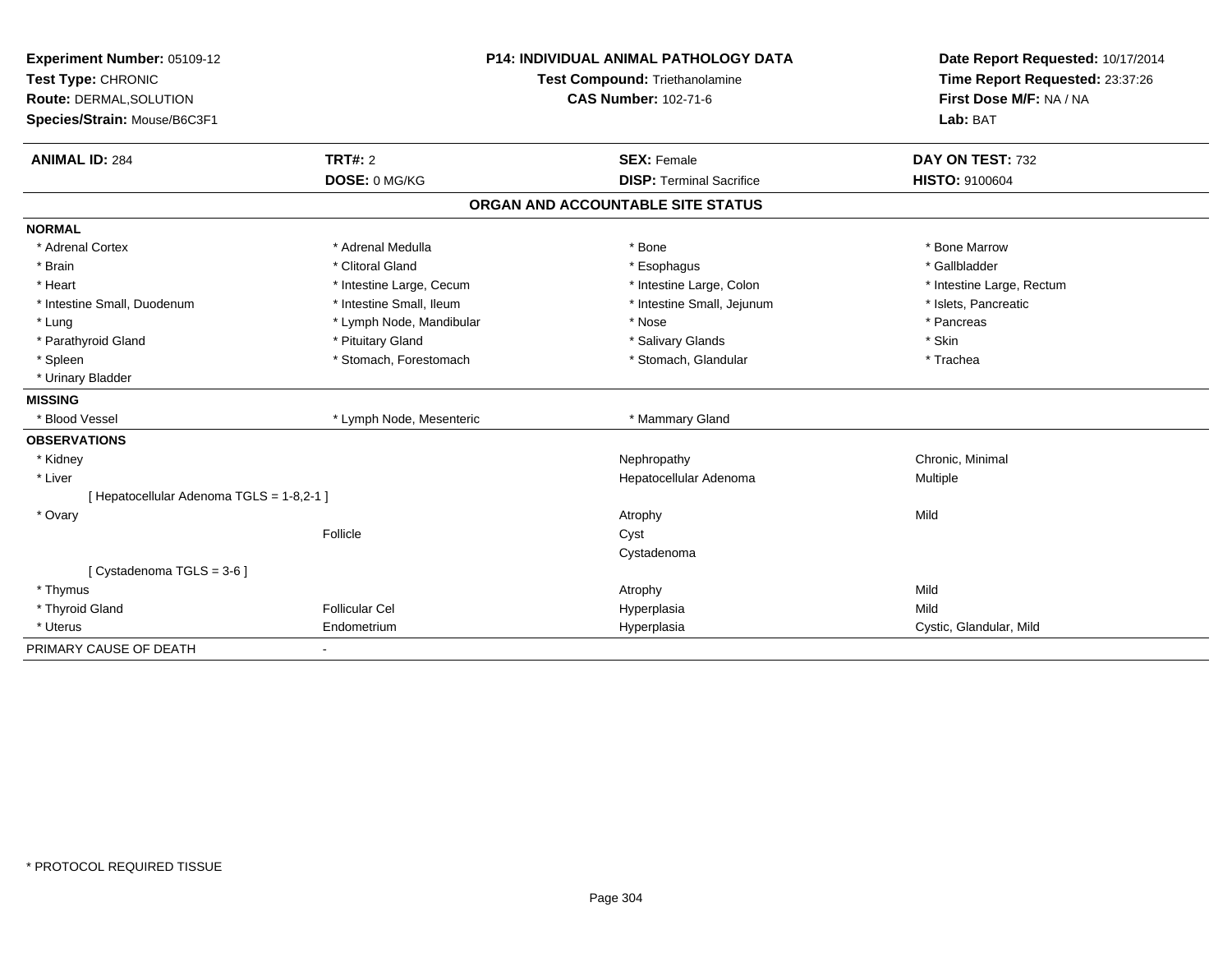| Experiment Number: 05109-12                     | <b>P14: INDIVIDUAL ANIMAL PATHOLOGY DATA</b> |                                   | Date Report Requested: 10/17/2014 |  |
|-------------------------------------------------|----------------------------------------------|-----------------------------------|-----------------------------------|--|
| Test Type: CHRONIC                              |                                              | Test Compound: Triethanolamine    | Time Report Requested: 23:37:26   |  |
| Route: DERMAL, SOLUTION                         |                                              | <b>CAS Number: 102-71-6</b>       | First Dose M/F: NA / NA           |  |
| Species/Strain: Mouse/B6C3F1                    |                                              |                                   | Lab: BAT                          |  |
| <b>ANIMAL ID: 285</b>                           | TRT#: 2                                      | <b>SEX: Female</b>                | DAY ON TEST: 534                  |  |
|                                                 | DOSE: 0 MG/KG                                | <b>DISP: Natural Death</b>        | <b>HISTO: 9100605</b>             |  |
|                                                 |                                              | ORGAN AND ACCOUNTABLE SITE STATUS |                                   |  |
| <b>NORMAL</b>                                   |                                              |                                   |                                   |  |
| * Adrenal Cortex                                | * Adrenal Medulla                            | * Blood Vessel                    | * Bone                            |  |
| * Bone Marrow                                   | * Brain                                      | * Esophagus                       | * Gallbladder                     |  |
| * Intestine Large, Cecum                        | * Intestine Large, Colon                     | * Intestine Large, Rectum         | * Intestine Small, Duodenum       |  |
| * Intestine Small, Ileum                        | * Intestine Small, Jejunum                   | * Islets, Pancreatic              | * Lung                            |  |
| * Lymph Node, Mandibular                        | * Lymph Node, Mesenteric                     | * Mammary Gland                   | * Nose                            |  |
| * Pancreas                                      | * Parathyroid Gland                          | * Pituitary Gland                 | * Salivary Glands                 |  |
| * Skin                                          | * Stomach, Forestomach                       | * Stomach, Glandular              | * Thymus                          |  |
| * Thyroid Gland                                 | * Trachea                                    | * Urinary Bladder                 |                                   |  |
| <b>OBSERVATIONS</b>                             |                                              |                                   |                                   |  |
| * Clitoral Gland                                | Duct                                         | Ectasia                           | Mild                              |  |
| * Heart                                         | Artery                                       | Thrombosis                        |                                   |  |
| * Kidney                                        |                                              | Nephropathy                       | Chronic, Mild                     |  |
| * Liver                                         |                                              | <b>Eosinophilic Focus</b>         |                                   |  |
|                                                 |                                              | Leukocytosis                      | Moderate                          |  |
| [Leukocytosis TGLS = $3-1,3-2$ ]                |                                              |                                   |                                   |  |
| * Ovary                                         |                                              | Atrophy                           | Mild                              |  |
| * Spleen                                        |                                              | Hematopoietic Cell Proliferation  | Marked                            |  |
| [ Hematopoietic Cell Proliferation TGLS = 2-8 ] |                                              |                                   |                                   |  |
| * Uterus                                        |                                              | Inflammation                      | Chronic, Moderate                 |  |
| [Inflammation TGLS = $1-9$ ]                    |                                              |                                   |                                   |  |
| PRIMARY CAUSE OF DEATH                          | $\blacksquare$                               |                                   |                                   |  |
| Animal Note: COD, HISTIOCYTIC SARCOMA           |                                              |                                   |                                   |  |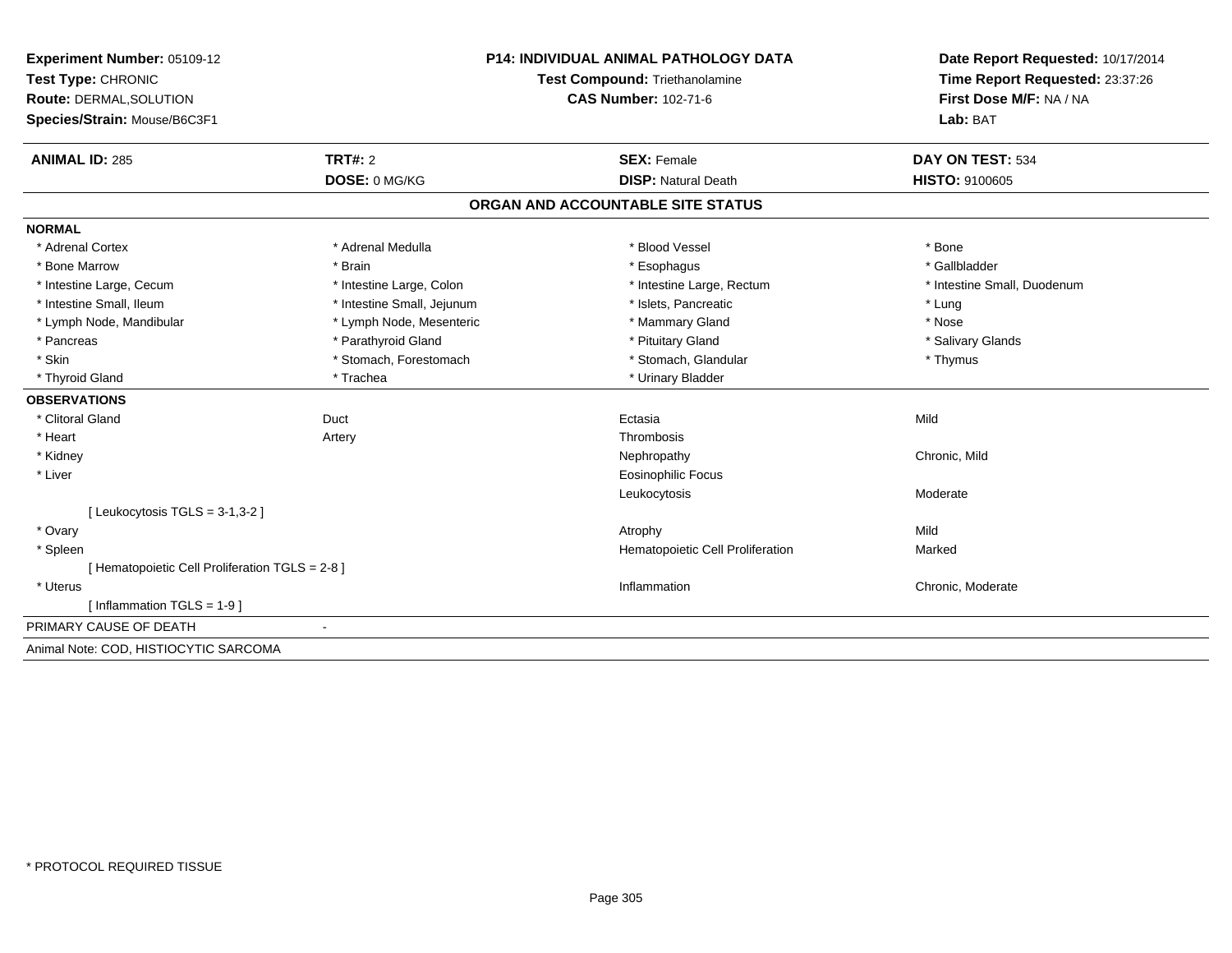| Experiment Number: 05109-12                             |                             | <b>P14: INDIVIDUAL ANIMAL PATHOLOGY DATA</b>                         | Date Report Requested: 10/17/2014<br>Time Report Requested: 23:37:26<br>First Dose M/F: NA / NA |
|---------------------------------------------------------|-----------------------------|----------------------------------------------------------------------|-------------------------------------------------------------------------------------------------|
| Test Type: CHRONIC<br><b>Route: DERMAL, SOLUTION</b>    |                             | <b>Test Compound: Triethanolamine</b><br><b>CAS Number: 102-71-6</b> |                                                                                                 |
| Species/Strain: Mouse/B6C3F1                            |                             |                                                                      | Lab: BAT                                                                                        |
| <b>ANIMAL ID: 286</b>                                   | <b>TRT#: 2</b>              | <b>SEX: Female</b>                                                   | DAY ON TEST: 350                                                                                |
|                                                         | DOSE: 0 MG/KG               | <b>DISP:</b> Moribund Sacrifice                                      | <b>HISTO: 9100606</b>                                                                           |
|                                                         |                             | ORGAN AND ACCOUNTABLE SITE STATUS                                    |                                                                                                 |
| <b>NORMAL</b>                                           |                             |                                                                      |                                                                                                 |
| * Adrenal Cortex                                        | * Adrenal Medulla           | * Blood Vessel                                                       | * Bone                                                                                          |
| * Bone Marrow                                           | * Brain                     | * Clitoral Gland                                                     | * Esophagus                                                                                     |
| * Gallbladder                                           | * Heart                     | * Intestine Large, Cecum                                             | * Intestine Large, Colon                                                                        |
| * Intestine Large, Rectum                               | * Intestine Small, Duodenum | * Intestine Small, Ileum                                             | * Intestine Small, Jejunum                                                                      |
| * Islets, Pancreatic                                    | * Kidney                    | * Liver                                                              | * Lung                                                                                          |
| * Lymph Node, Mandibular                                | * Lymph Node, Mesenteric    | * Mammary Gland                                                      | * Nose                                                                                          |
| * Ovary                                                 | * Pancreas                  | * Parathyroid Gland                                                  | * Pituitary Gland                                                                               |
| * Salivary Glands                                       | * Skin                      | * Stomach, Forestomach                                               | * Stomach, Glandular                                                                            |
| * Thymus                                                | * Thyroid Gland             | * Trachea                                                            | * Urinary Bladder                                                                               |
| <b>OBSERVATIONS</b>                                     |                             |                                                                      |                                                                                                 |
| * Spleen                                                |                             | Hematopoietic Cell Proliferation                                     | Marked                                                                                          |
| [ Hematopoietic Cell Proliferation TGLS = 1-1 ]         |                             |                                                                      |                                                                                                 |
| * Uterus                                                |                             | Hemorrhage                                                           | Mild                                                                                            |
|                                                         | Endometrium                 | Hyperplasia                                                          | Cystic, Glandular, Marked                                                                       |
| [Hyperplasia TGLS = 2-6]                                |                             |                                                                      |                                                                                                 |
| PRIMARY CAUSE OF DEATH                                  |                             |                                                                      |                                                                                                 |
| Animal Note: AND VAGINA                                 |                             |                                                                      |                                                                                                 |
| Animal Note: MORIBUND SAC DUE TO HEMORRHAGE FROM UTERUS |                             |                                                                      |                                                                                                 |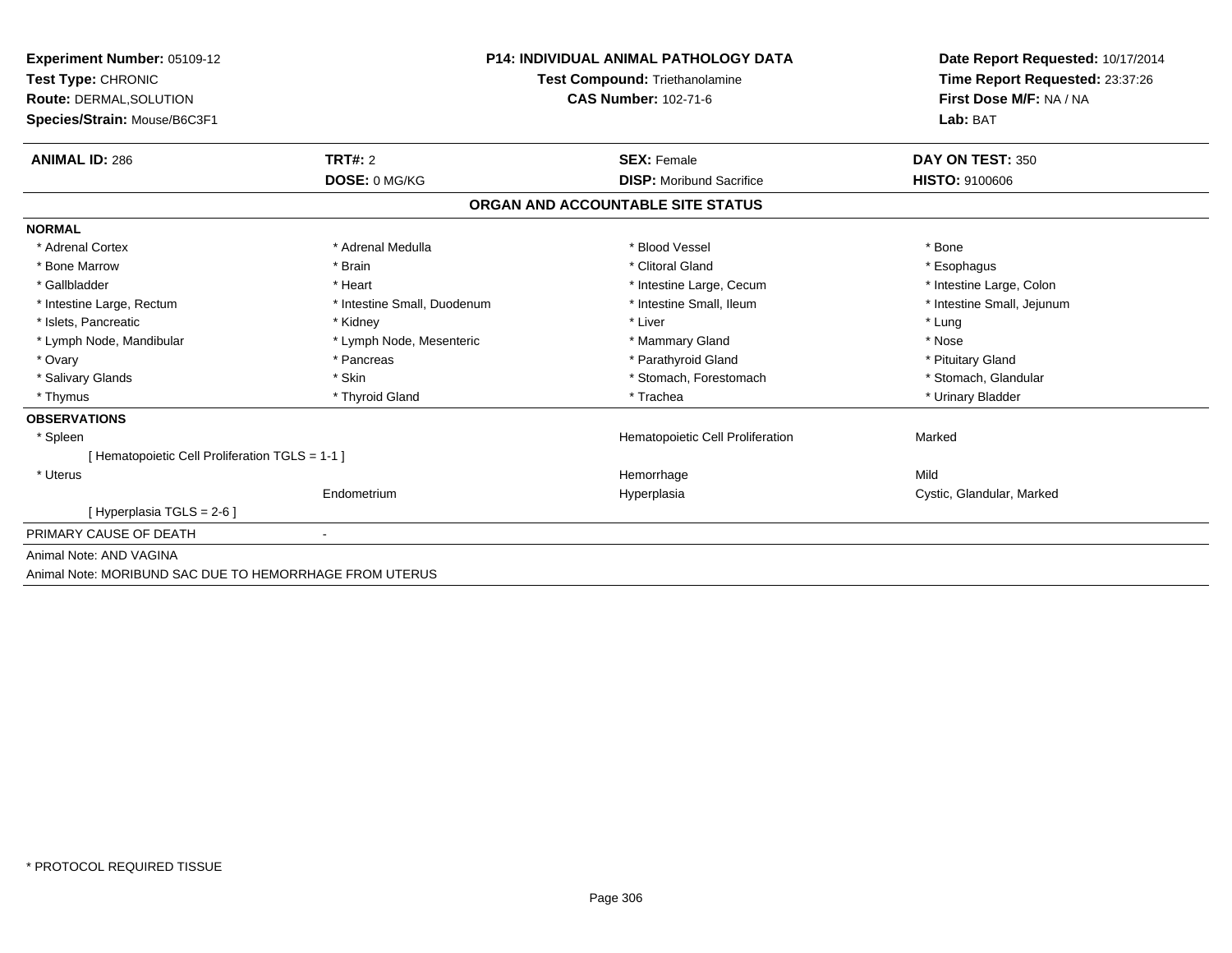| Experiment Number: 05109-12<br>Test Type: CHRONIC<br>Route: DERMAL, SOLUTION<br>Species/Strain: Mouse/B6C3F1 |                          | P14: INDIVIDUAL ANIMAL PATHOLOGY DATA<br>Test Compound: Triethanolamine<br><b>CAS Number: 102-71-6</b> |                             |
|--------------------------------------------------------------------------------------------------------------|--------------------------|--------------------------------------------------------------------------------------------------------|-----------------------------|
| <b>ANIMAL ID: 287</b>                                                                                        | <b>TRT#: 2</b>           | <b>SEX: Female</b>                                                                                     | DAY ON TEST: 730            |
|                                                                                                              | DOSE: 0 MG/KG            | <b>DISP: Terminal Sacrifice</b>                                                                        | HISTO: 9100607              |
|                                                                                                              |                          | ORGAN AND ACCOUNTABLE SITE STATUS                                                                      |                             |
| <b>NORMAL</b>                                                                                                |                          |                                                                                                        |                             |
| * Adrenal Cortex                                                                                             | * Adrenal Medulla        | * Blood Vessel                                                                                         | * Bone                      |
| * Bone Marrow                                                                                                | * Brain                  | * Clitoral Gland                                                                                       | * Esophagus                 |
| * Gallbladder                                                                                                | * Intestine Large, Cecum | * Intestine Large, Colon                                                                               | * Intestine Large, Rectum   |
| * Intestine Small, Duodenum                                                                                  | * Intestine Small, Ileum | * Intestine Small, Jejunum                                                                             | * Islets, Pancreatic        |
| * Lung                                                                                                       | * Lymph Node, Mandibular | * Mammary Gland                                                                                        | * Nose                      |
| * Pancreas                                                                                                   | * Parathyroid Gland      | * Salivary Glands                                                                                      | * Skin                      |
| * Stomach, Forestomach                                                                                       | * Stomach, Glandular     | * Thyroid Gland                                                                                        | * Trachea                   |
| * Urinary Bladder                                                                                            |                          |                                                                                                        |                             |
| <b>OBSERVATIONS</b>                                                                                          |                          |                                                                                                        |                             |
| * Heart                                                                                                      | Coron Artery             | Inflammation                                                                                           | Chronic, Mild               |
| * Kidney                                                                                                     |                          | Nephropathy                                                                                            | Chronic, Minimal            |
| * Liver                                                                                                      |                          | Eosinophilic Focus                                                                                     |                             |
|                                                                                                              |                          | Hepatocellular Adenoma                                                                                 | Multiple                    |
| [ Eosinophilic Focus TGLS = 7-1 ]                                                                            |                          |                                                                                                        |                             |
| [ Hepatocellular Adenoma TGLS = 2-8,6-1 ]                                                                    |                          |                                                                                                        |                             |
| Lymph Node                                                                                                   | Mediastinal              | Lymphoma Malignant Mixed                                                                               |                             |
| [ Lymphoma Malignant Mixed TGLS = 4-10 ]                                                                     |                          |                                                                                                        |                             |
| * Lymph Node, Mesenteric                                                                                     |                          | Lymphoma Malignant Mixed                                                                               |                             |
| [ Lymphoma Malignant Mixed TGLS = 4-10 ]                                                                     |                          |                                                                                                        |                             |
| * Ovary                                                                                                      |                          | Atrophy                                                                                                | Mild                        |
| * Pituitary Gland                                                                                            | <b>Rathkes Cleft</b>     | Cyst                                                                                                   |                             |
| [Cyst TGLS = $5-7$ ]                                                                                         |                          |                                                                                                        |                             |
| * Spleen                                                                                                     |                          | Lymphoma Malignant Mixed                                                                               |                             |
| [ Lymphoma Malignant Mixed TGLS = 3-9 ]                                                                      |                          |                                                                                                        |                             |
| * Thymus                                                                                                     |                          | Lymphoma Malignant Mixed                                                                               |                             |
| * Uterus                                                                                                     | Endometrium              | Hyperplasia                                                                                            | Cystic, Glandular, Moderate |
| [Hyperplasia TGLS = 1-6]                                                                                     |                          |                                                                                                        |                             |
| PRIMARY CAUSE OF DEATH                                                                                       |                          |                                                                                                        |                             |
| Animal Note: ONLY ONE OVARY FOUND AT TRIM                                                                    |                          |                                                                                                        |                             |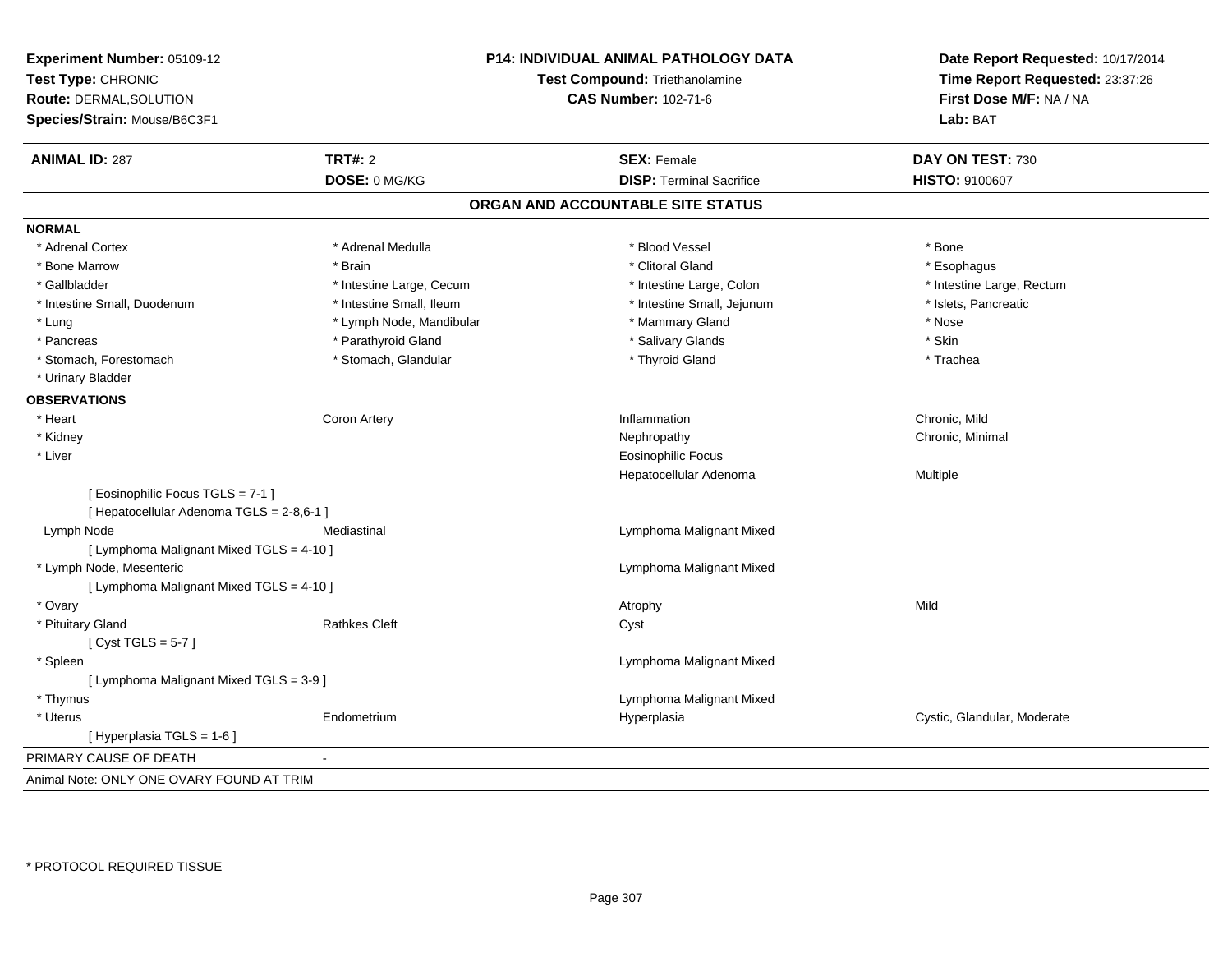| Experiment Number: 05109-12<br>Test Type: CHRONIC<br>Route: DERMAL, SOLUTION<br>Species/Strain: Mouse/B6C3F1<br><b>ANIMAL ID: 288</b> | <b>TRT#: 2</b>           | <b>P14: INDIVIDUAL ANIMAL PATHOLOGY DATA</b><br>Test Compound: Triethanolamine<br><b>CAS Number: 102-71-6</b><br><b>SEX: Female</b> | Date Report Requested: 10/17/2014<br>Time Report Requested: 23:37:26<br>First Dose M/F: NA / NA<br>Lab: BAT<br>DAY ON TEST: 730 |
|---------------------------------------------------------------------------------------------------------------------------------------|--------------------------|-------------------------------------------------------------------------------------------------------------------------------------|---------------------------------------------------------------------------------------------------------------------------------|
|                                                                                                                                       | DOSE: 0 MG/KG            | <b>DISP: Terminal Sacrifice</b>                                                                                                     | <b>HISTO: 9100608</b>                                                                                                           |
|                                                                                                                                       |                          | ORGAN AND ACCOUNTABLE SITE STATUS                                                                                                   |                                                                                                                                 |
| <b>NORMAL</b>                                                                                                                         |                          |                                                                                                                                     |                                                                                                                                 |
| * Adrenal Cortex                                                                                                                      | * Adrenal Medulla        | * Blood Vessel                                                                                                                      | * Bone                                                                                                                          |
| * Brain                                                                                                                               | * Clitoral Gland         | * Esophagus                                                                                                                         | * Gallbladder                                                                                                                   |
| * Heart                                                                                                                               | * Intestine Large, Cecum | * Intestine Large, Colon                                                                                                            | * Intestine Large, Rectum                                                                                                       |
| * Intestine Small, Duodenum                                                                                                           | * Intestine Small, Ileum | * Intestine Small, Jejunum                                                                                                          | * Islets, Pancreatic                                                                                                            |
| * Kidney                                                                                                                              | * Liver                  | * Lung                                                                                                                              | * Lymph Node, Mandibular                                                                                                        |
| * Lymph Node, Mesenteric                                                                                                              | * Mammary Gland          | * Nose                                                                                                                              | * Pancreas                                                                                                                      |
| * Parathyroid Gland                                                                                                                   | * Salivary Glands        | * Skin                                                                                                                              | * Spleen                                                                                                                        |
| * Stomach, Forestomach                                                                                                                | * Stomach, Glandular     | * Thymus                                                                                                                            | * Trachea                                                                                                                       |
| * Urinary Bladder                                                                                                                     |                          |                                                                                                                                     |                                                                                                                                 |
| <b>MISSING</b>                                                                                                                        |                          |                                                                                                                                     |                                                                                                                                 |
| * Pituitary Gland                                                                                                                     |                          |                                                                                                                                     |                                                                                                                                 |
| <b>OBSERVATIONS</b>                                                                                                                   |                          |                                                                                                                                     |                                                                                                                                 |
| * Bone Marrow                                                                                                                         |                          | Myelofibrosis                                                                                                                       | Moderate                                                                                                                        |
| * Ovary                                                                                                                               |                          | Atrophy                                                                                                                             | Mild                                                                                                                            |
|                                                                                                                                       | Follicle                 | Cyst                                                                                                                                |                                                                                                                                 |
| * Thyroid Gland                                                                                                                       | <b>Follicular Cel</b>    | Adenoma                                                                                                                             |                                                                                                                                 |
|                                                                                                                                       | <b>Follicular Cel</b>    | Hyperplasia                                                                                                                         | Mild                                                                                                                            |
| * Uterus                                                                                                                              | Endometrium              | Hyperplasia                                                                                                                         | Cystic, Glandular, Moderate                                                                                                     |
| PRIMARY CAUSE OF DEATH                                                                                                                |                          |                                                                                                                                     |                                                                                                                                 |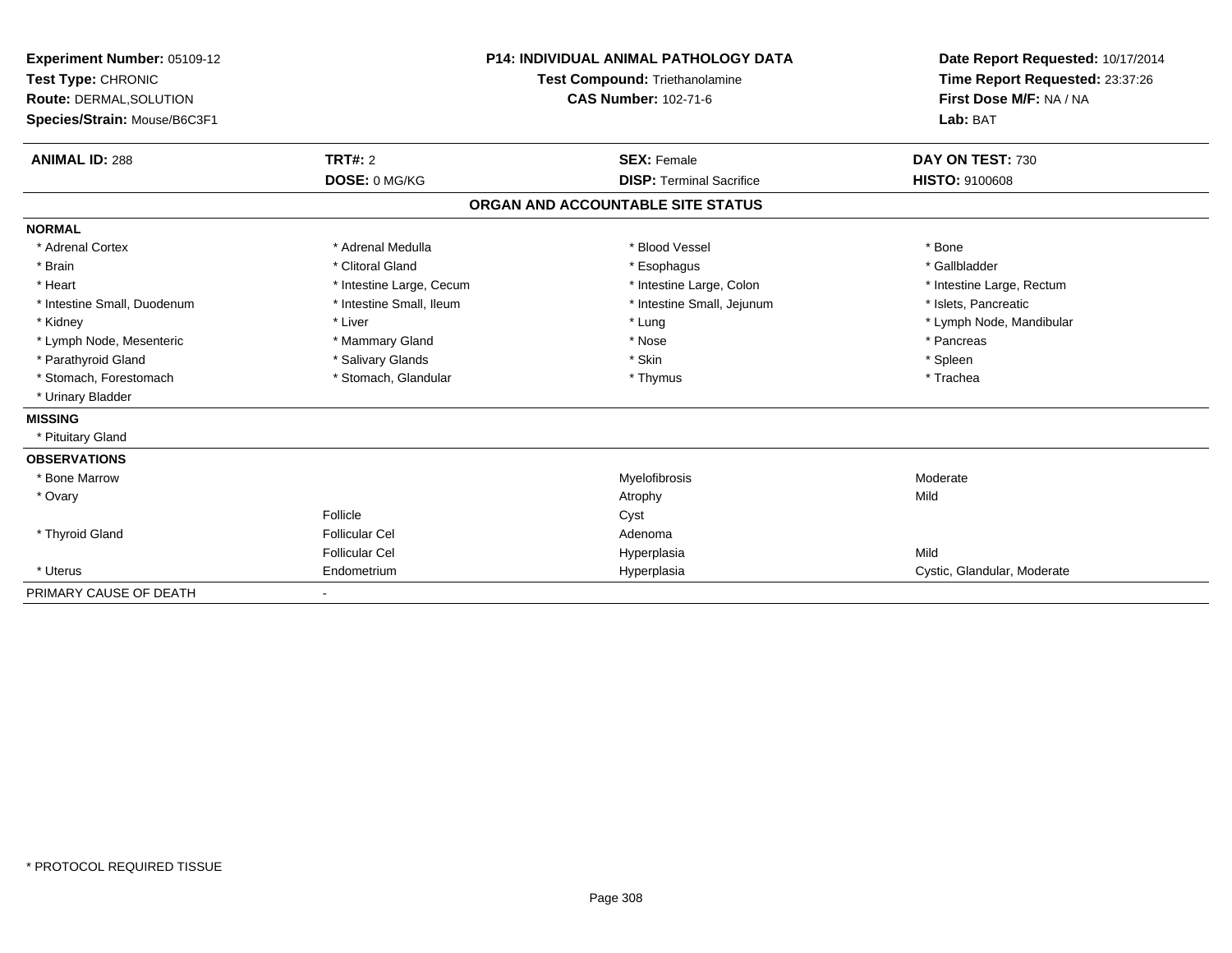| <b>Experiment Number: 05109-12</b><br>Test Type: CHRONIC<br><b>Route: DERMAL, SOLUTION</b><br>Species/Strain: Mouse/B6C3F1 |                                 | <b>P14: INDIVIDUAL ANIMAL PATHOLOGY DATA</b><br>Test Compound: Triethanolamine<br><b>CAS Number: 102-71-6</b> | Date Report Requested: 10/17/2014<br>Time Report Requested: 23:37:26<br>First Dose M/F: NA / NA<br>Lab: BAT |  |
|----------------------------------------------------------------------------------------------------------------------------|---------------------------------|---------------------------------------------------------------------------------------------------------------|-------------------------------------------------------------------------------------------------------------|--|
| <b>ANIMAL ID: 289</b>                                                                                                      | <b>TRT#: 2</b><br>DOSE: 0 MG/KG | <b>SEX: Female</b><br><b>DISP:</b> Scheduled Sacrifice                                                        | DAY ON TEST: 457<br><b>HISTO: 9100609</b>                                                                   |  |
|                                                                                                                            |                                 | ORGAN AND ACCOUNTABLE SITE STATUS                                                                             |                                                                                                             |  |
| <b>NORMAL</b>                                                                                                              |                                 |                                                                                                               |                                                                                                             |  |
| * Adrenal Cortex                                                                                                           | * Adrenal Medulla               | * Blood Vessel                                                                                                | * Bone                                                                                                      |  |
| * Bone Marrow                                                                                                              | * Brain                         | * Clitoral Gland                                                                                              | * Esophagus                                                                                                 |  |
| * Gallbladder                                                                                                              | * Heart                         | * Intestine Large, Cecum                                                                                      | * Intestine Large, Colon                                                                                    |  |
| * Intestine Large, Rectum                                                                                                  | * Intestine Small, Duodenum     | * Intestine Small, Ileum                                                                                      | * Intestine Small, Jejunum                                                                                  |  |
| * Islets, Pancreatic                                                                                                       | * Kidney                        | * Liver                                                                                                       | * Lung                                                                                                      |  |
| * Lymph Node, Mandibular                                                                                                   | * Mammary Gland                 | * Nose                                                                                                        | * Ovary                                                                                                     |  |
| * Pancreas                                                                                                                 | * Parathyroid Gland             | * Pituitary Gland                                                                                             | * Salivary Glands                                                                                           |  |
| * Skin                                                                                                                     | * Spleen                        | * Stomach, Forestomach                                                                                        | * Stomach, Glandular                                                                                        |  |
| * Thymus                                                                                                                   | * Thyroid Gland                 | * Trachea                                                                                                     | * Urinary Bladder                                                                                           |  |
| <b>MISSING</b>                                                                                                             |                                 |                                                                                                               |                                                                                                             |  |
| * Lymph Node, Mesenteric                                                                                                   |                                 |                                                                                                               |                                                                                                             |  |
| <b>OBSERVATIONS</b>                                                                                                        |                                 |                                                                                                               |                                                                                                             |  |
| * Uterus                                                                                                                   | Endometrium                     | Hyperplasia                                                                                                   | Cystic, Glandular, Mild                                                                                     |  |
| PRIMARY CAUSE OF DEATH                                                                                                     |                                 |                                                                                                               |                                                                                                             |  |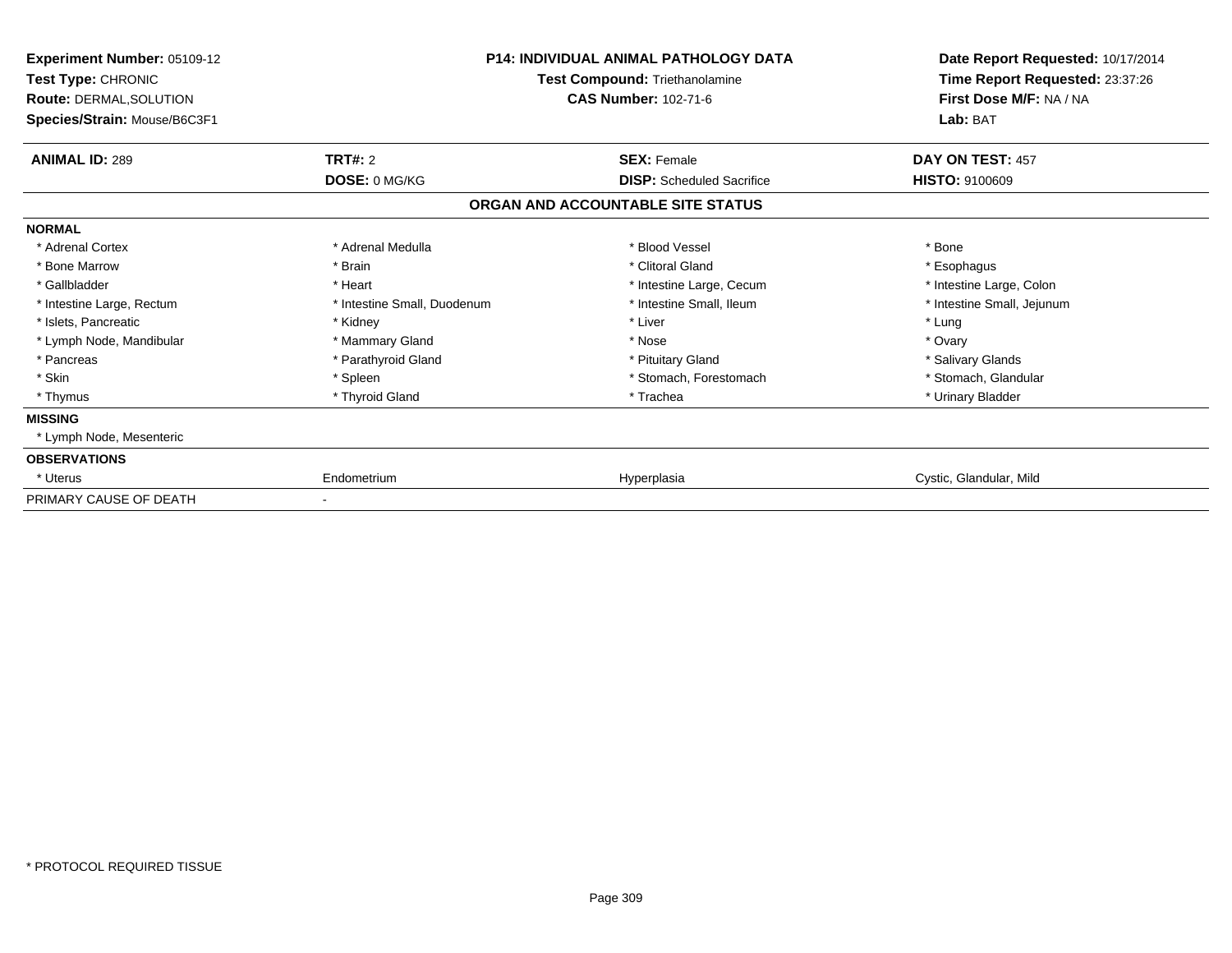| Experiment Number: 05109-12<br>Test Type: CHRONIC<br>Route: DERMAL, SOLUTION<br>Species/Strain: Mouse/B6C3F1 | <b>P14: INDIVIDUAL ANIMAL PATHOLOGY DATA</b><br><b>Test Compound: Triethanolamine</b><br><b>CAS Number: 102-71-6</b> |                                   | Date Report Requested: 10/17/2014<br>Time Report Requested: 23:37:26<br>First Dose M/F: NA / NA<br>Lab: BAT |
|--------------------------------------------------------------------------------------------------------------|----------------------------------------------------------------------------------------------------------------------|-----------------------------------|-------------------------------------------------------------------------------------------------------------|
| <b>ANIMAL ID: 290</b>                                                                                        | <b>TRT#: 2</b>                                                                                                       | <b>SEX: Female</b>                | DAY ON TEST: 729                                                                                            |
|                                                                                                              | DOSE: 0 MG/KG                                                                                                        | <b>DISP: Terminal Sacrifice</b>   | HISTO: 9100610                                                                                              |
|                                                                                                              |                                                                                                                      | ORGAN AND ACCOUNTABLE SITE STATUS |                                                                                                             |
| <b>NORMAL</b>                                                                                                |                                                                                                                      |                                   |                                                                                                             |
| * Adrenal Cortex                                                                                             | * Adrenal Medulla                                                                                                    | * Blood Vessel                    | * Bone                                                                                                      |
| * Bone Marrow                                                                                                | * Brain                                                                                                              | * Clitoral Gland                  | * Esophagus                                                                                                 |
| * Gallbladder                                                                                                | * Heart                                                                                                              | * Intestine Large, Cecum          | * Intestine Large, Colon                                                                                    |
| * Intestine Large, Rectum                                                                                    | * Intestine Small, Duodenum                                                                                          | * Intestine Small, Ileum          | * Intestine Small, Jejunum                                                                                  |
| * Islets, Pancreatic                                                                                         | * Liver                                                                                                              | * Lung                            | * Lymph Node, Mandibular                                                                                    |
| * Lymph Node, Mesenteric                                                                                     | * Mammary Gland                                                                                                      | * Nose                            | * Pancreas                                                                                                  |
| * Parathyroid Gland                                                                                          | * Pituitary Gland                                                                                                    | * Salivary Glands                 | * Skin                                                                                                      |
| * Spleen                                                                                                     | * Stomach, Forestomach                                                                                               | * Stomach, Glandular              | * Trachea                                                                                                   |
| * Urinary Bladder                                                                                            |                                                                                                                      |                                   |                                                                                                             |
| <b>OBSERVATIONS</b>                                                                                          |                                                                                                                      |                                   |                                                                                                             |
| * Kidney                                                                                                     |                                                                                                                      | Nephropathy                       | Chronic, Minimal                                                                                            |
| * Ovary                                                                                                      |                                                                                                                      | Atrophy                           | Mild                                                                                                        |
|                                                                                                              | Follicle                                                                                                             | Cyst                              |                                                                                                             |
| * Thymus                                                                                                     |                                                                                                                      | Atrophy                           | Mild                                                                                                        |
| * Thyroid Gland                                                                                              | <b>Follicular Cel</b>                                                                                                | Hyperplasia                       | Mild                                                                                                        |
| * Uterus                                                                                                     | Endometrium                                                                                                          | Hyperplasia                       | Cystic, Glandular, Moderate                                                                                 |
| PRIMARY CAUSE OF DEATH                                                                                       |                                                                                                                      |                                   |                                                                                                             |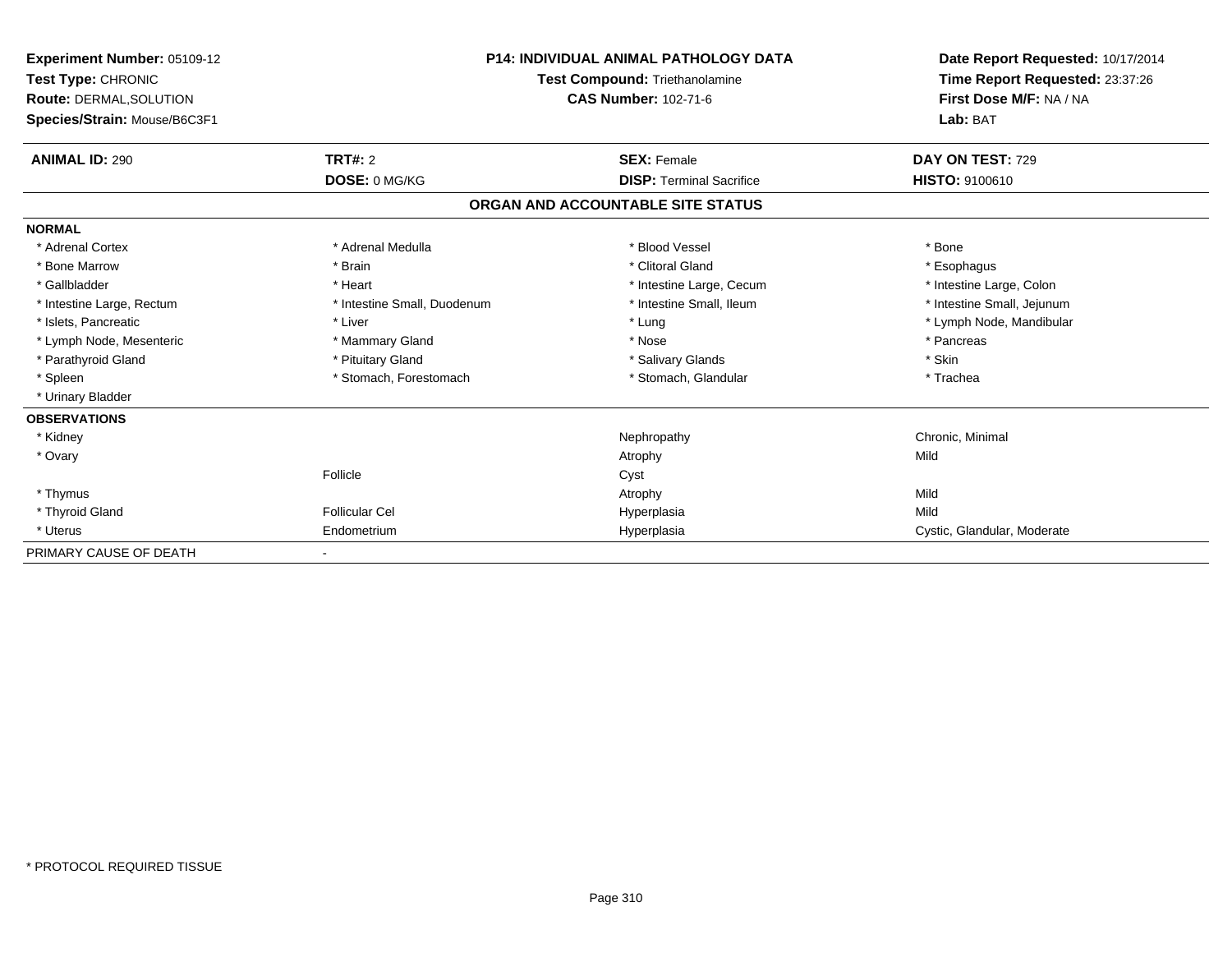| Experiment Number: 05109-12               | <b>P14: INDIVIDUAL ANIMAL PATHOLOGY DATA</b><br>Test Compound: Triethanolamine |                                   | Date Report Requested: 10/17/2014 |
|-------------------------------------------|--------------------------------------------------------------------------------|-----------------------------------|-----------------------------------|
| Test Type: CHRONIC                        |                                                                                |                                   | Time Report Requested: 23:37:26   |
| Route: DERMAL, SOLUTION                   |                                                                                | <b>CAS Number: 102-71-6</b>       | First Dose M/F: NA / NA           |
| Species/Strain: Mouse/B6C3F1              |                                                                                |                                   | Lab: BAT                          |
| <b>ANIMAL ID: 291</b>                     | <b>TRT#: 2</b>                                                                 | <b>SEX: Female</b>                | DAY ON TEST: 729                  |
|                                           | DOSE: 0 MG/KG                                                                  | <b>DISP: Terminal Sacrifice</b>   | <b>HISTO: 9100611</b>             |
|                                           |                                                                                | ORGAN AND ACCOUNTABLE SITE STATUS |                                   |
| <b>NORMAL</b>                             |                                                                                |                                   |                                   |
| * Adrenal Medulla                         | * Blood Vessel                                                                 | * Bone                            | * Brain                           |
| * Clitoral Gland                          | * Esophagus                                                                    | * Gallbladder                     | * Heart                           |
| * Intestine Large, Cecum                  | * Intestine Large, Colon                                                       | * Intestine Large, Rectum         | * Intestine Small, Duodenum       |
| * Intestine Small, Ileum                  | * Intestine Small, Jejunum                                                     | * Islets, Pancreatic              | * Kidney                          |
| * Lung                                    | * Lymph Node, Mesenteric                                                       | * Mammary Gland                   | * Nose                            |
| * Pancreas                                | * Parathyroid Gland                                                            | * Salivary Glands                 | * Skin                            |
| * Spleen                                  | * Stomach, Forestomach                                                         | * Stomach, Glandular              | * Trachea                         |
| * Urinary Bladder                         |                                                                                |                                   |                                   |
| <b>MISSING</b>                            |                                                                                |                                   |                                   |
| * Lymph Node, Mandibular                  |                                                                                |                                   |                                   |
| <b>OBSERVATIONS</b>                       |                                                                                |                                   |                                   |
| * Adrenal Cortex                          |                                                                                | Hypertrophy                       | Mild                              |
| * Bone Marrow                             |                                                                                | Myelofibrosis                     | Mild                              |
| * Liver                                   |                                                                                | Hepatocellular Adenoma            | Multiple                          |
| [ Hepatocellular Adenoma TGLS = 2-8,3-8 ] |                                                                                |                                   |                                   |
| * Ovary                                   |                                                                                | Atrophy                           | Moderate                          |
| * Pituitary Gland                         | Pars Distalis                                                                  | Adenoma                           |                                   |
| [Adenoma TGLS = $1-7$ ]                   |                                                                                |                                   |                                   |
| * Thymus                                  |                                                                                | Atrophy                           | Mild                              |
| * Thyroid Gland                           | <b>Follicular Cel</b>                                                          | Hyperplasia                       | Mild                              |
| * Uterus                                  | Endometrium                                                                    | Hyperplasia                       | Cystic, Glandular, Mild           |
| PRIMARY CAUSE OF DEATH                    |                                                                                |                                   |                                   |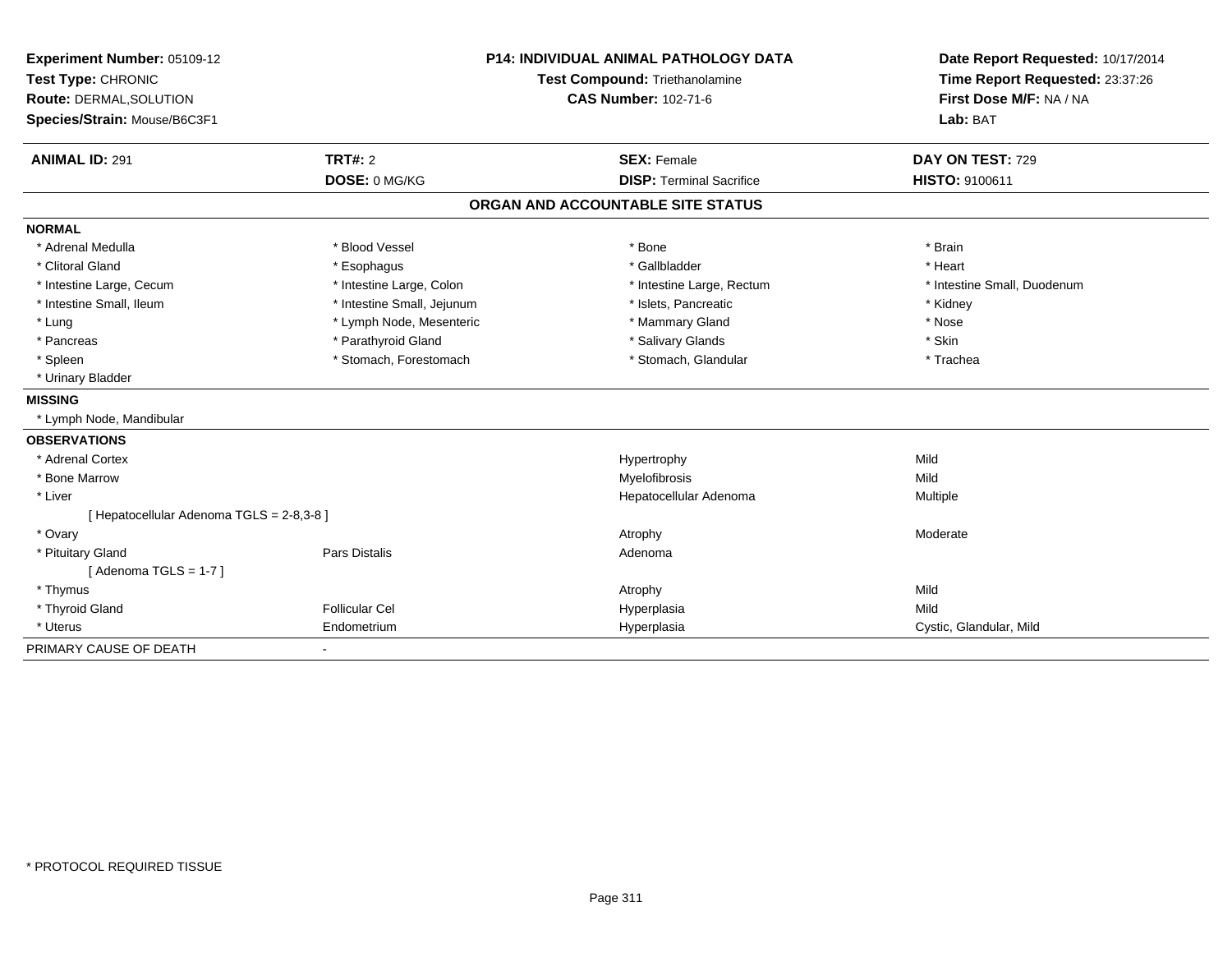| Experiment Number: 05109-12<br>Test Type: CHRONIC<br><b>Route: DERMAL, SOLUTION</b><br>Species/Strain: Mouse/B6C3F1 |                                                                         | <b>P14: INDIVIDUAL ANIMAL PATHOLOGY DATA</b><br><b>Test Compound: Triethanolamine</b><br><b>CAS Number: 102-71-6</b> | Date Report Requested: 10/17/2014<br>Time Report Requested: 23:37:26<br>First Dose M/F: NA / NA<br>Lab: BAT |
|---------------------------------------------------------------------------------------------------------------------|-------------------------------------------------------------------------|----------------------------------------------------------------------------------------------------------------------|-------------------------------------------------------------------------------------------------------------|
| <b>ANIMAL ID: 292</b>                                                                                               | <b>TRT#: 2</b>                                                          | <b>SEX: Female</b>                                                                                                   | DAY ON TEST: 731                                                                                            |
|                                                                                                                     | DOSE: 0 MG/KG                                                           | <b>DISP: Terminal Sacrifice</b>                                                                                      | <b>HISTO: 9100612</b>                                                                                       |
|                                                                                                                     |                                                                         | ORGAN AND ACCOUNTABLE SITE STATUS                                                                                    |                                                                                                             |
| <b>NORMAL</b>                                                                                                       |                                                                         |                                                                                                                      |                                                                                                             |
| * Adrenal Cortex                                                                                                    | * Adrenal Medulla                                                       | * Blood Vessel                                                                                                       | * Bone                                                                                                      |
| * Brain                                                                                                             | * Clitoral Gland                                                        | * Esophagus                                                                                                          | * Gallbladder                                                                                               |
| * Heart                                                                                                             | * Intestine Large, Cecum                                                | * Intestine Large, Colon                                                                                             | * Intestine Large, Rectum                                                                                   |
| * Intestine Small, Duodenum                                                                                         | * Intestine Small, Ileum                                                | * Intestine Small, Jejunum                                                                                           | * Islets, Pancreatic                                                                                        |
| * Kidney                                                                                                            | * Nose                                                                  | * Pancreas                                                                                                           | * Parathyroid Gland                                                                                         |
| * Pituitary Gland                                                                                                   | * Salivary Glands                                                       | * Skin                                                                                                               | * Stomach, Forestomach                                                                                      |
| * Stomach, Glandular                                                                                                | * Thymus                                                                | * Thyroid Gland                                                                                                      | * Trachea                                                                                                   |
| * Urinary Bladder                                                                                                   |                                                                         |                                                                                                                      |                                                                                                             |
| <b>OBSERVATIONS</b>                                                                                                 |                                                                         |                                                                                                                      |                                                                                                             |
| * Bone Marrow                                                                                                       |                                                                         | Myelofibrosis                                                                                                        | Moderate                                                                                                    |
| * Liver                                                                                                             |                                                                         | <b>Eosinophilic Focus</b>                                                                                            |                                                                                                             |
|                                                                                                                     |                                                                         | Hepatocellular Adenoma                                                                                               |                                                                                                             |
| [ Hepatocellular Adenoma TGLS = 6-10 ]                                                                              |                                                                         |                                                                                                                      |                                                                                                             |
| * Lung                                                                                                              |                                                                         | Alveolar/Bronchiolar Adenoma                                                                                         |                                                                                                             |
|                                                                                                                     |                                                                         | Hemangiosarcoma                                                                                                      | Metastatic (Uncertain Primary Site)                                                                         |
| Lymph Node                                                                                                          | <b>Bronchial</b>                                                        | Hemangiosarcoma                                                                                                      | Metastatic (Uncertain Primary Site)                                                                         |
|                                                                                                                     | Axillary                                                                | Lymphoma Malignant Undifferentiated Cell Type                                                                        |                                                                                                             |
|                                                                                                                     | Lumbar                                                                  | Lymphoma Malignant Undifferentiated Cell Type                                                                        |                                                                                                             |
|                                                                                                                     | Renal                                                                   | Lymphoma Malignant Undifferentiated Cell Type                                                                        |                                                                                                             |
| [Hemangiosarcoma TGLS = 7-2]                                                                                        |                                                                         |                                                                                                                      |                                                                                                             |
|                                                                                                                     | [ Lymphoma Malignant Undifferentiated Cell Type TGLS = 3-11,4-12,5-13 ] |                                                                                                                      |                                                                                                             |
|                                                                                                                     | [ Lymphoma Malignant Undifferentiated Cell Type TGLS = 3-11,4-12,5-13 ] |                                                                                                                      |                                                                                                             |
|                                                                                                                     | [ Lymphoma Malignant Undifferentiated Cell Type TGLS = 3-11,4-12,5-13 ] |                                                                                                                      |                                                                                                             |
| * Lymph Node, Mandibular                                                                                            |                                                                         | Lymphoma Malignant Undifferentiated Cell Type                                                                        |                                                                                                             |
|                                                                                                                     | [ Lymphoma Malignant Undifferentiated Cell Type TGLS = 3-11,4-12,5-13 ] |                                                                                                                      |                                                                                                             |
| * Lymph Node, Mesenteric                                                                                            |                                                                         | Lymphoma Malignant Undifferentiated Cell Type                                                                        |                                                                                                             |
|                                                                                                                     | [ Lymphoma Malignant Undifferentiated Cell Type TGLS = 3-11,4-12,5-13 ] |                                                                                                                      |                                                                                                             |
| * Mammary Gland                                                                                                     |                                                                         | Hemangiosarcoma                                                                                                      |                                                                                                             |
| [Hemangiosarcoma TGLS = 1-8]                                                                                        |                                                                         |                                                                                                                      |                                                                                                             |
| * Ovary                                                                                                             |                                                                         | Atrophy                                                                                                              | Moderate                                                                                                    |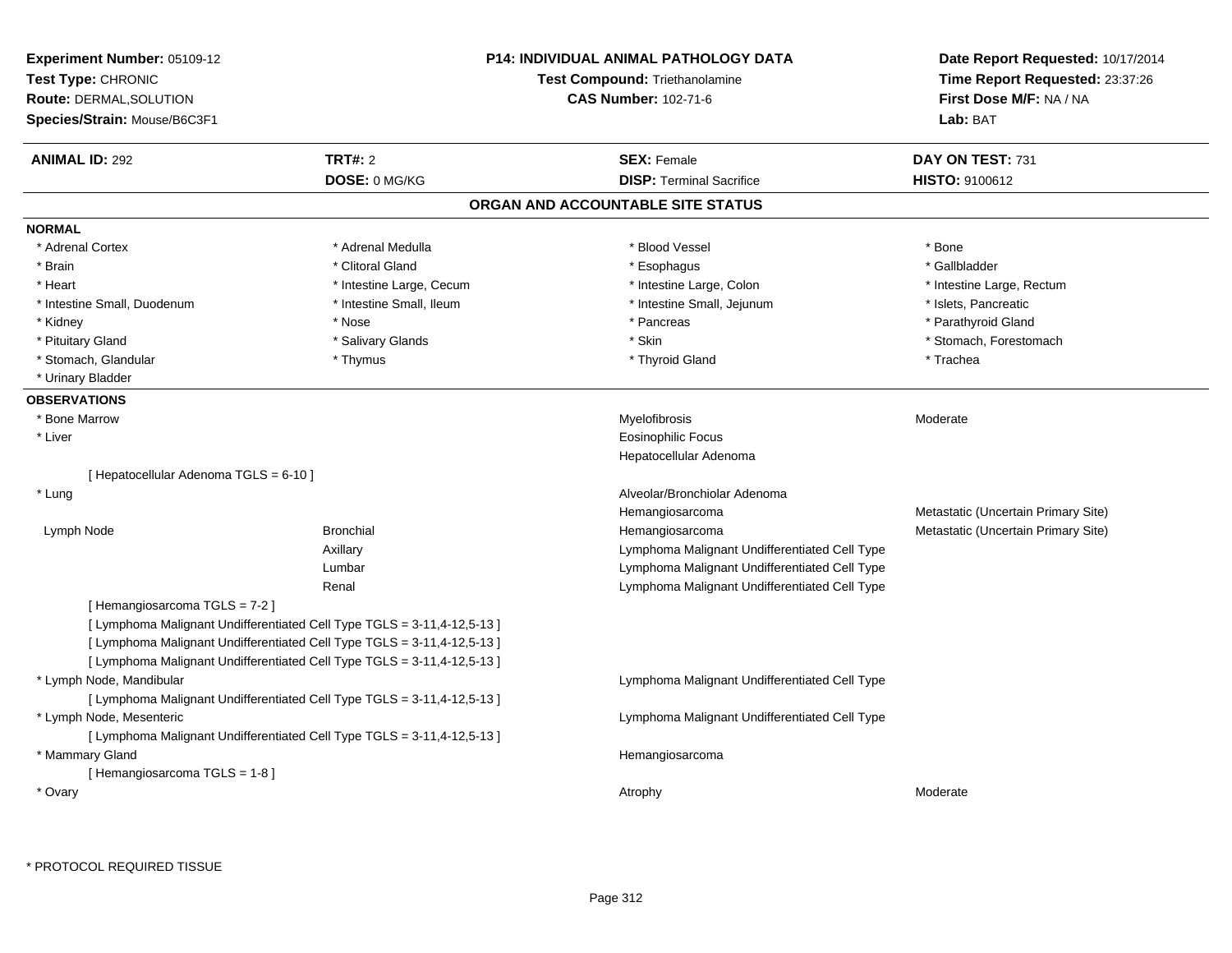| Experiment Number: 05109-12<br><b>Test Type: CHRONIC</b> |                      | <b>P14: INDIVIDUAL ANIMAL PATHOLOGY DATA</b><br><b>Test Compound: Triethanolamine</b> | Date Report Requested: 10/17/2014<br>Time Report Requested: 23:37:26 |
|----------------------------------------------------------|----------------------|---------------------------------------------------------------------------------------|----------------------------------------------------------------------|
| <b>Route: DERMAL, SOLUTION</b>                           |                      | <b>CAS Number: 102-71-6</b>                                                           | First Dose M/F: NA / NA                                              |
| Species/Strain: Mouse/B6C3F1                             |                      |                                                                                       | Lab: BAT                                                             |
| <b>ANIMAL ID: 292</b>                                    | <b>TRT#: 2</b>       | <b>SEX: Female</b>                                                                    | DAY ON TEST: 731                                                     |
|                                                          | <b>DOSE: 0 MG/KG</b> | <b>DISP:</b> Terminal Sacrifice                                                       | <b>HISTO: 9100612</b>                                                |
|                                                          |                      | ORGAN AND ACCOUNTABLE SITE STATUS                                                     |                                                                      |
| * Spleen                                                 |                      | Hemangiosarcoma                                                                       |                                                                      |
|                                                          |                      | Lymphoma Malignant Undifferentiated Cell Type                                         |                                                                      |
| Hemangiosarcoma TGLS = 2-9 1                             |                      |                                                                                       |                                                                      |
| * Uterus                                                 | Endometrium          | Hyperplasia                                                                           | Cystic, Glandular, Mild                                              |
| PRIMARY CAUSE OF DEATH                                   |                      |                                                                                       |                                                                      |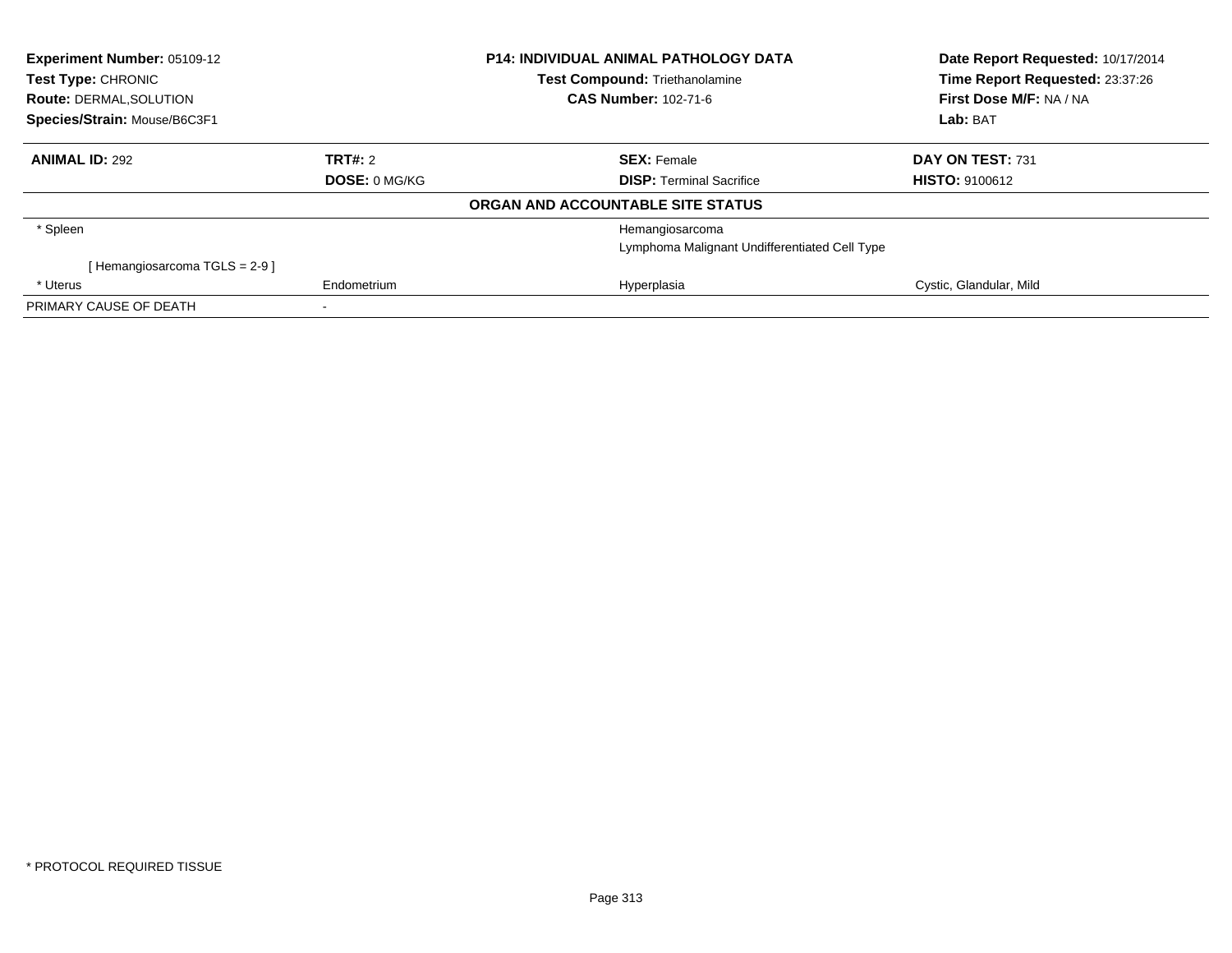| Experiment Number: 05109-12<br>Test Type: CHRONIC<br><b>Route: DERMAL, SOLUTION</b><br>Species/Strain: Mouse/B6C3F1 | <b>P14: INDIVIDUAL ANIMAL PATHOLOGY DATA</b><br>Test Compound: Triethanolamine<br><b>CAS Number: 102-71-6</b> |                                   | Date Report Requested: 10/17/2014<br>Time Report Requested: 23:37:26<br>First Dose M/F: NA / NA<br>Lab: BAT |  |
|---------------------------------------------------------------------------------------------------------------------|---------------------------------------------------------------------------------------------------------------|-----------------------------------|-------------------------------------------------------------------------------------------------------------|--|
| <b>ANIMAL ID: 293</b>                                                                                               | TRT#: 2                                                                                                       | <b>SEX: Female</b>                | DAY ON TEST: 457                                                                                            |  |
|                                                                                                                     | <b>DOSE: 0 MG/KG</b>                                                                                          | <b>DISP:</b> Scheduled Sacrifice  | <b>HISTO: 9100613</b>                                                                                       |  |
|                                                                                                                     |                                                                                                               | ORGAN AND ACCOUNTABLE SITE STATUS |                                                                                                             |  |
| <b>NORMAL</b>                                                                                                       |                                                                                                               |                                   |                                                                                                             |  |
| * Adrenal Cortex                                                                                                    | * Adrenal Medulla                                                                                             | * Blood Vessel                    | * Bone                                                                                                      |  |
| * Bone Marrow                                                                                                       | * Brain                                                                                                       | * Clitoral Gland                  | * Esophagus                                                                                                 |  |
| * Gallbladder                                                                                                       | * Heart                                                                                                       | * Intestine Large, Cecum          | * Intestine Large, Colon                                                                                    |  |
| * Intestine Large, Rectum                                                                                           | * Intestine Small, Duodenum                                                                                   | * Intestine Small, Ileum          | * Intestine Small, Jejunum                                                                                  |  |
| * Islets, Pancreatic                                                                                                | * Lung                                                                                                        | * Lymph Node, Mandibular          | * Lymph Node, Mesenteric                                                                                    |  |
| * Mammary Gland                                                                                                     | * Nose                                                                                                        | * Ovary                           | * Pancreas                                                                                                  |  |
| * Parathyroid Gland                                                                                                 | * Pituitary Gland                                                                                             | * Salivary Glands                 | * Skin                                                                                                      |  |
| * Spleen                                                                                                            | * Stomach, Glandular                                                                                          | * Thymus                          | * Thyroid Gland                                                                                             |  |
| * Trachea                                                                                                           | * Urinary Bladder                                                                                             |                                   |                                                                                                             |  |
| <b>OBSERVATIONS</b>                                                                                                 |                                                                                                               |                                   |                                                                                                             |  |
| * Kidney                                                                                                            |                                                                                                               | Nephropathy                       | Chronic, Minimal                                                                                            |  |
| * Liver                                                                                                             |                                                                                                               | <b>Eosinophilic Focus</b>         |                                                                                                             |  |
| * Stomach, Forestomach                                                                                              |                                                                                                               | Acanthosis                        | Mild                                                                                                        |  |
| * Uterus                                                                                                            | Endometrium                                                                                                   | Hyperplasia                       | Cystic, Glandular, Moderate                                                                                 |  |
| PRIMARY CAUSE OF DEATH                                                                                              |                                                                                                               |                                   |                                                                                                             |  |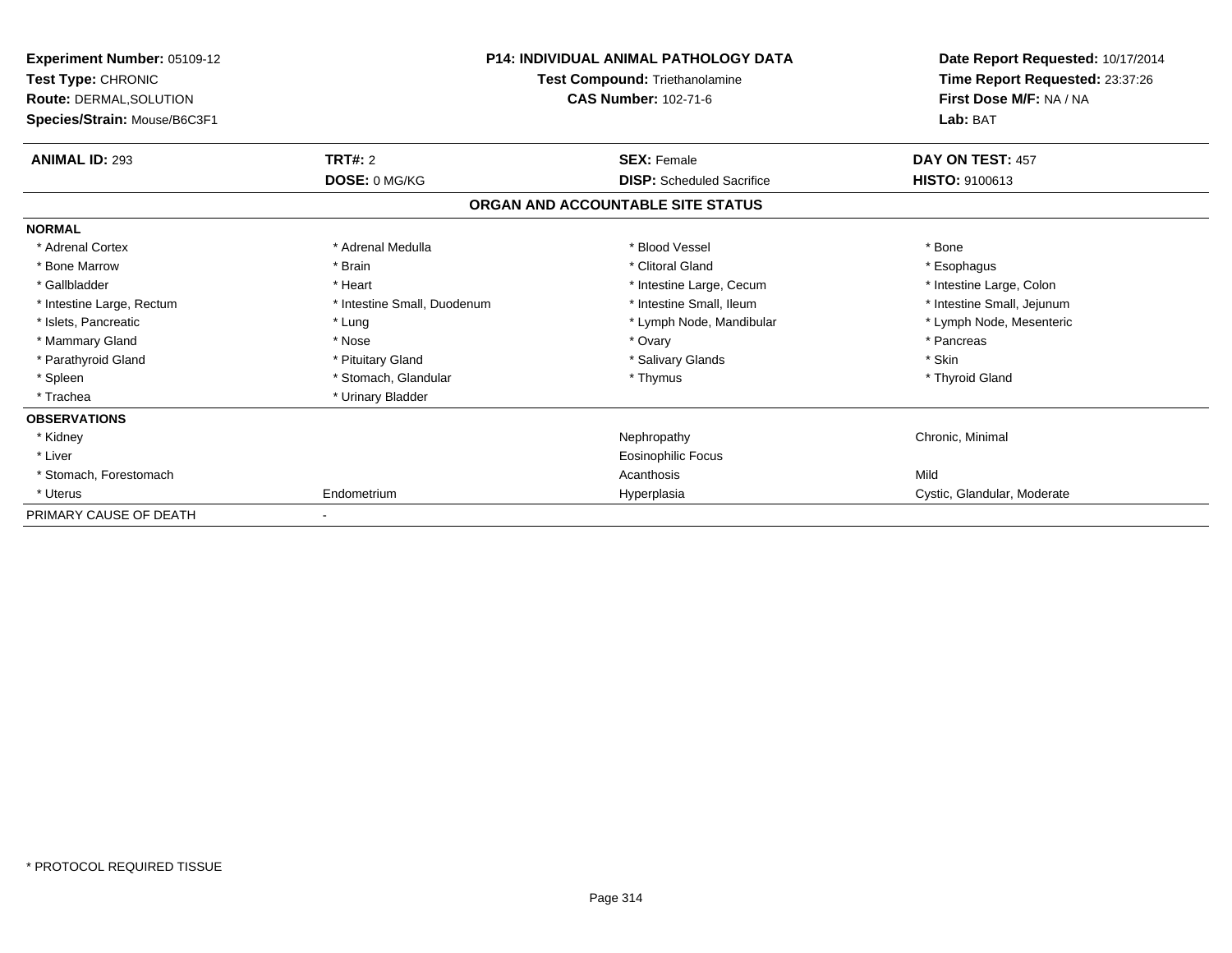| Experiment Number: 05109-12         | <b>P14: INDIVIDUAL ANIMAL PATHOLOGY DATA</b><br>Test Compound: Triethanolamine |                                   | Date Report Requested: 10/17/2014 |
|-------------------------------------|--------------------------------------------------------------------------------|-----------------------------------|-----------------------------------|
| Test Type: CHRONIC                  |                                                                                |                                   | Time Report Requested: 23:37:26   |
| Route: DERMAL, SOLUTION             |                                                                                | <b>CAS Number: 102-71-6</b>       | First Dose M/F: NA / NA           |
| Species/Strain: Mouse/B6C3F1        |                                                                                |                                   | Lab: BAT                          |
| <b>ANIMAL ID: 294</b>               | TRT#: 2                                                                        | <b>SEX: Female</b>                | DAY ON TEST: 732                  |
|                                     | DOSE: 0 MG/KG                                                                  | <b>DISP: Terminal Sacrifice</b>   | HISTO: 9100614                    |
|                                     |                                                                                | ORGAN AND ACCOUNTABLE SITE STATUS |                                   |
| <b>NORMAL</b>                       |                                                                                |                                   |                                   |
| * Adrenal Cortex                    | * Adrenal Medulla                                                              | * Blood Vessel                    | * Bone                            |
| * Bone Marrow                       | * Brain                                                                        | * Clitoral Gland                  | * Esophagus                       |
| * Gallbladder                       | * Heart                                                                        | * Intestine Large, Cecum          | * Intestine Large, Colon          |
| * Intestine Large, Rectum           | * Intestine Small, Duodenum                                                    | * Intestine Small, Ileum          | * Intestine Small, Jejunum        |
| * Islets, Pancreatic                | * Kidney                                                                       | * Lung                            | * Lymph Node, Mandibular          |
| * Lymph Node, Mesenteric            | * Mammary Gland                                                                | * Nose                            | * Pancreas                        |
| * Parathyroid Gland                 | * Pituitary Gland                                                              | * Salivary Glands                 | * Skin                            |
| * Spleen                            | * Stomach, Forestomach                                                         | * Stomach, Glandular              | * Trachea                         |
| * Urinary Bladder                   |                                                                                |                                   |                                   |
| <b>OBSERVATIONS</b>                 |                                                                                |                                   |                                   |
| * Liver                             |                                                                                | <b>Eosinophilic Focus</b>         |                                   |
|                                     |                                                                                | Hepatocellular Adenoma            |                                   |
| [ Eosinophilic Focus TGLS = 4-1 ]   |                                                                                |                                   |                                   |
| [Hepatocellular Adenoma TGLS = 3-8] |                                                                                |                                   |                                   |
| * Ovary                             | Follicle                                                                       | Cyst                              |                                   |
| [Cyst TGLS = $2-6$ ]                |                                                                                |                                   |                                   |
| * Thymus                            |                                                                                | Atrophy                           | Moderate                          |
| * Thyroid Gland                     | Follicular Cel                                                                 | Adenoma                           |                                   |
|                                     | <b>Follicular Cel</b>                                                          | Hyperplasia                       | Marked                            |
| * Uterus                            | Endometrium                                                                    | Hyperplasia                       | Cystic, Glandular, Moderate       |
| [Hyperplasia TGLS = 1-6]            |                                                                                |                                   |                                   |
| PRIMARY CAUSE OF DEATH              |                                                                                |                                   |                                   |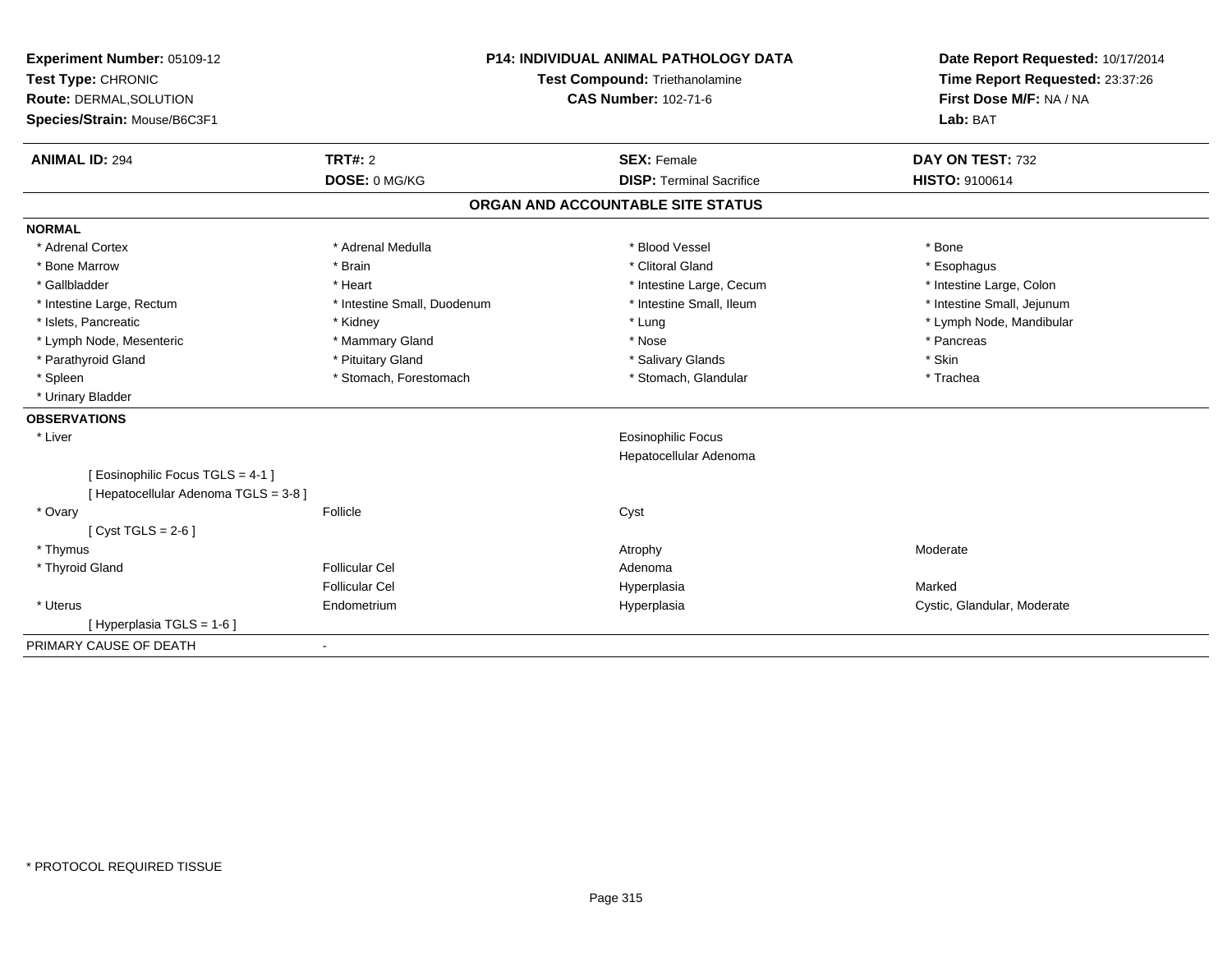| Experiment Number: 05109-12<br><b>Test Type: CHRONIC</b><br>Route: DERMAL, SOLUTION<br>Species/Strain: Mouse/B6C3F1 | <b>P14: INDIVIDUAL ANIMAL PATHOLOGY DATA</b><br>Test Compound: Triethanolamine<br><b>CAS Number: 102-71-6</b> |                                   | Date Report Requested: 10/17/2014<br>Time Report Requested: 23:37:26<br>First Dose M/F: NA / NA<br>Lab: BAT |
|---------------------------------------------------------------------------------------------------------------------|---------------------------------------------------------------------------------------------------------------|-----------------------------------|-------------------------------------------------------------------------------------------------------------|
| <b>ANIMAL ID: 295</b>                                                                                               | <b>TRT#: 2</b>                                                                                                | <b>SEX: Female</b>                | DAY ON TEST: 732                                                                                            |
|                                                                                                                     | DOSE: 0 MG/KG                                                                                                 | <b>DISP: Terminal Sacrifice</b>   | <b>HISTO: 9100615</b>                                                                                       |
|                                                                                                                     |                                                                                                               | ORGAN AND ACCOUNTABLE SITE STATUS |                                                                                                             |
| <b>NORMAL</b>                                                                                                       |                                                                                                               |                                   |                                                                                                             |
| * Adrenal Cortex                                                                                                    | * Adrenal Medulla                                                                                             | * Blood Vessel                    | * Bone                                                                                                      |
| * Bone Marrow                                                                                                       | * Brain                                                                                                       | * Clitoral Gland                  | * Esophagus                                                                                                 |
| * Gallbladder                                                                                                       | * Heart                                                                                                       | * Intestine Large, Cecum          | * Intestine Large, Colon                                                                                    |
| * Intestine Large, Rectum                                                                                           | * Intestine Small, Duodenum                                                                                   | * Intestine Small, Ileum          | * Intestine Small, Jejunum                                                                                  |
| * Islets, Pancreatic                                                                                                | * Kidney                                                                                                      | * Liver                           | * Lung                                                                                                      |
| * Lymph Node, Mandibular                                                                                            | * Mammary Gland                                                                                               | * Nose                            | * Pancreas                                                                                                  |
| * Parathyroid Gland                                                                                                 | * Pituitary Gland                                                                                             | * Salivary Glands                 | * Skin                                                                                                      |
| * Spleen                                                                                                            | * Stomach, Forestomach                                                                                        | * Stomach, Glandular              | * Thymus                                                                                                    |
| * Thyroid Gland                                                                                                     | * Trachea                                                                                                     | * Urinary Bladder                 |                                                                                                             |
| <b>MISSING</b>                                                                                                      |                                                                                                               |                                   |                                                                                                             |
| * Lymph Node, Mesenteric                                                                                            |                                                                                                               |                                   |                                                                                                             |
| <b>OBSERVATIONS</b>                                                                                                 |                                                                                                               |                                   |                                                                                                             |
| * Ovary                                                                                                             |                                                                                                               | Atrophy                           | Moderate                                                                                                    |
|                                                                                                                     |                                                                                                               | Luteoma                           |                                                                                                             |
| [Luteoma TGLS = $1-6$ ]                                                                                             |                                                                                                               |                                   |                                                                                                             |
| * Uterus                                                                                                            | Endometrium                                                                                                   | Hyperplasia                       | Cystic, Glandular, Moderate                                                                                 |
| PRIMARY CAUSE OF DEATH                                                                                              |                                                                                                               |                                   |                                                                                                             |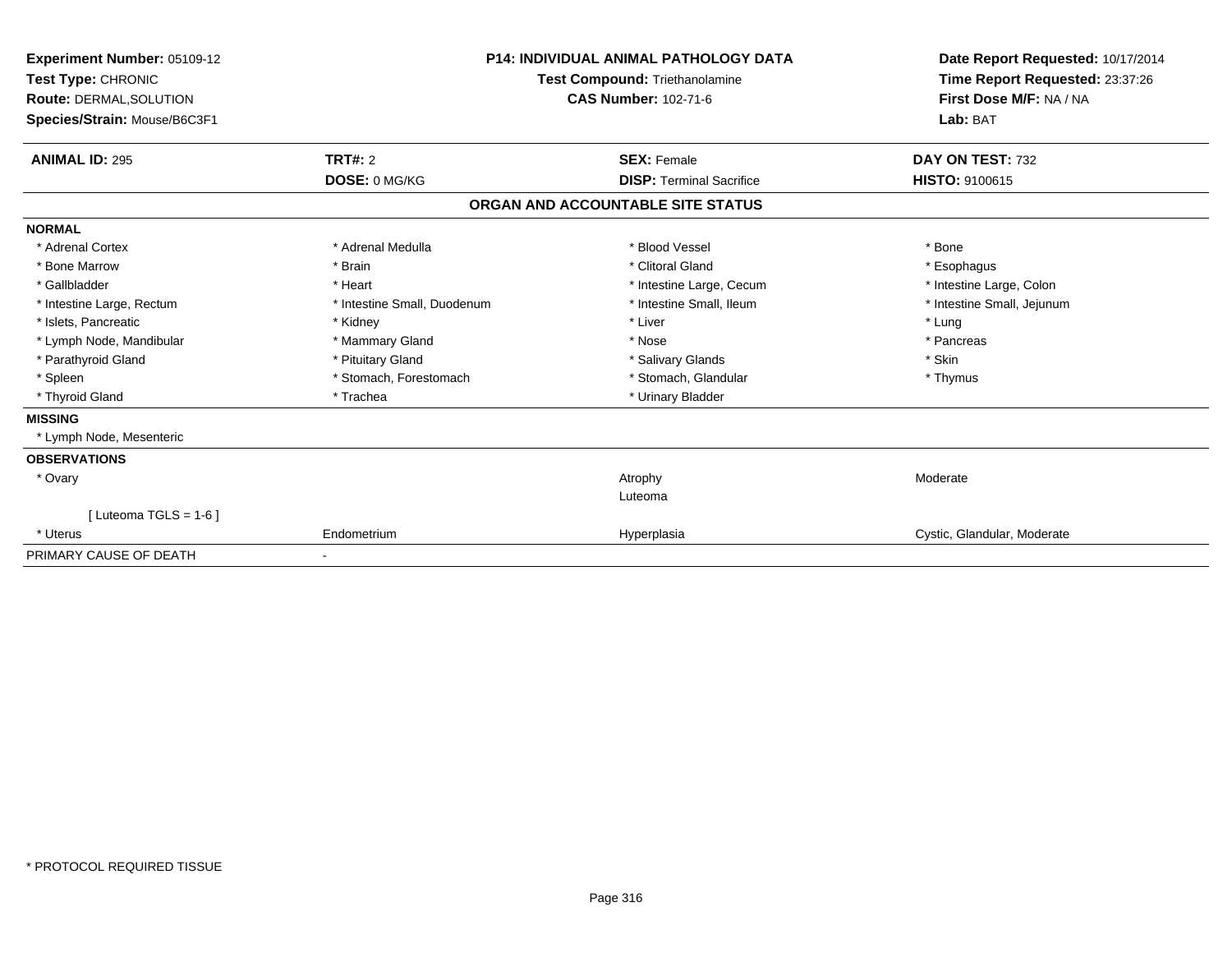| Experiment Number: 05109-12                                  | <b>P14: INDIVIDUAL ANIMAL PATHOLOGY DATA</b> |                                   | Date Report Requested: 10/17/2014 |
|--------------------------------------------------------------|----------------------------------------------|-----------------------------------|-----------------------------------|
| Test Type: CHRONIC                                           |                                              | Test Compound: Triethanolamine    | Time Report Requested: 23:37:26   |
| Route: DERMAL, SOLUTION                                      |                                              | <b>CAS Number: 102-71-6</b>       | First Dose M/F: NA / NA           |
| Species/Strain: Mouse/B6C3F1                                 |                                              |                                   | Lab: BAT                          |
|                                                              |                                              |                                   |                                   |
| <b>ANIMAL ID: 296</b>                                        | TRT#: 2                                      | <b>SEX: Female</b>                | DAY ON TEST: 730                  |
|                                                              | DOSE: 0 MG/KG                                | <b>DISP: Terminal Sacrifice</b>   | <b>HISTO: 9100616</b>             |
|                                                              |                                              | ORGAN AND ACCOUNTABLE SITE STATUS |                                   |
| <b>NORMAL</b>                                                |                                              |                                   |                                   |
| * Adrenal Cortex                                             | * Adrenal Medulla                            | * Blood Vessel                    | * Bone                            |
| * Bone Marrow                                                | * Brain                                      | * Clitoral Gland                  | * Esophagus                       |
| * Gallbladder                                                | * Heart                                      | * Intestine Large, Cecum          | * Intestine Large, Colon          |
| * Intestine Large, Rectum                                    | * Intestine Small, Duodenum                  | * Intestine Small, Ileum          | * Intestine Small, Jejunum        |
| * Islets, Pancreatic                                         | * Kidney                                     | * Lymph Node, Mandibular          | * Mammary Gland                   |
| * Nose                                                       | * Ovary                                      | * Pancreas                        | * Pituitary Gland                 |
| * Salivary Glands                                            | * Skin                                       | * Spleen                          | * Stomach, Forestomach            |
| * Stomach, Glandular                                         | * Thymus                                     | * Thyroid Gland                   | * Trachea                         |
| * Urinary Bladder                                            |                                              |                                   |                                   |
| <b>MISSING</b>                                               |                                              |                                   |                                   |
| * Lymph Node, Mesenteric                                     | * Parathyroid Gland                          |                                   |                                   |
| <b>OBSERVATIONS</b>                                          |                                              |                                   |                                   |
| * Liver                                                      |                                              | Hepatocellular Adenoma            | Multiple                          |
| [ Hepatocellular Adenoma TGLS = 2-1 ]                        |                                              |                                   |                                   |
| * Lung                                                       |                                              | Alveolar/Bronchiolar Adenoma      |                                   |
| [ Alveolar/Bronchiolar Adenoma TGLS = 4-2 ]                  |                                              |                                   |                                   |
| * Uterus                                                     | Endometrium                                  | Hyperplasia                       | Cystic, Glandular, Moderate       |
| [Hyperplasia TGLS = 1-6]                                     |                                              |                                   |                                   |
| PRIMARY CAUSE OF DEATH                                       |                                              |                                   |                                   |
| Animal Note: TGL5-4, WITHIN NORMAL RANGE FOR LYMPHOID TISSUE |                                              |                                   |                                   |
| Animal Note: IN CECUM                                        |                                              |                                   |                                   |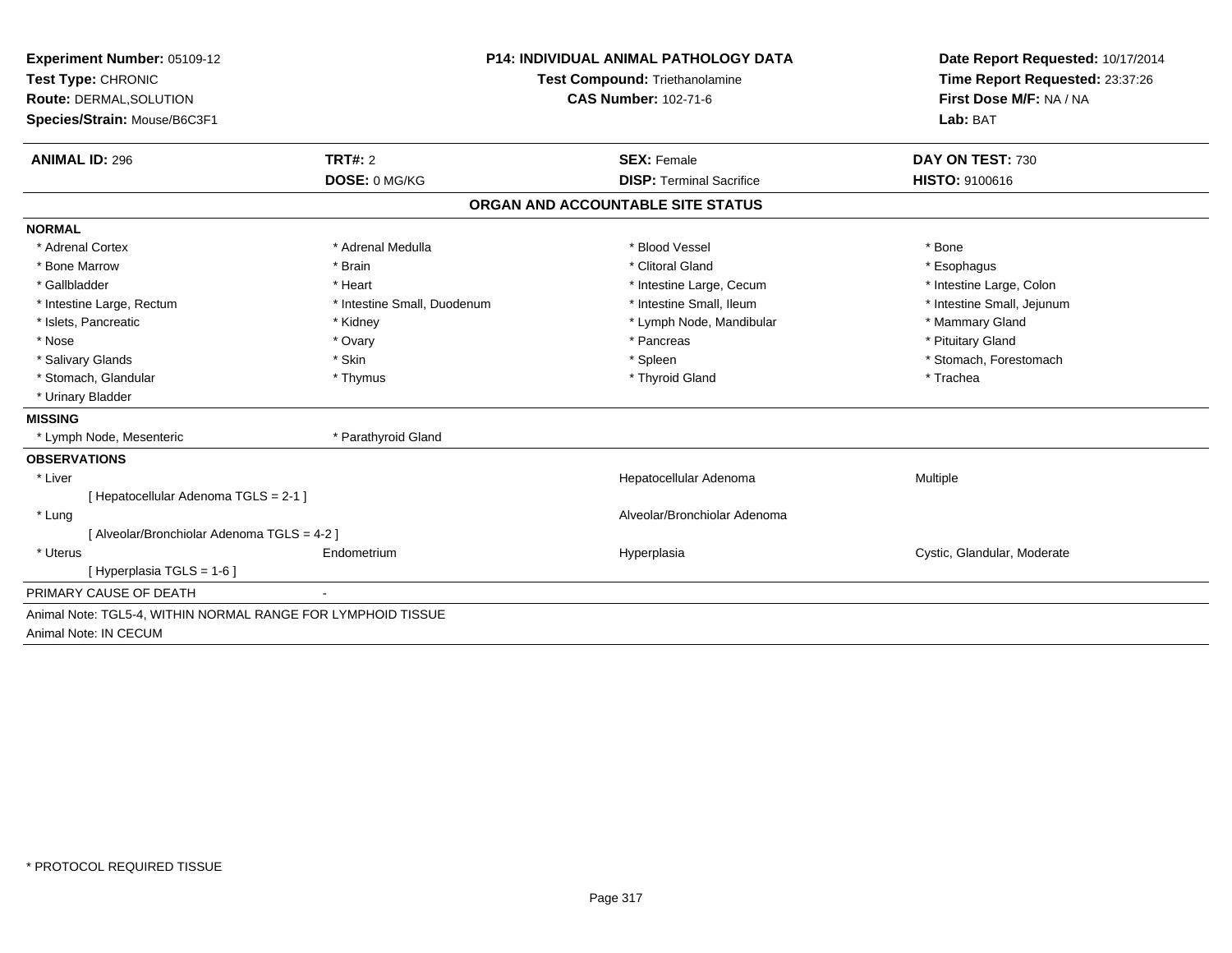| Experiment Number: 05109-12<br>Test Type: CHRONIC<br>Route: DERMAL, SOLUTION<br>Species/Strain: Mouse/B6C3F1 |                                 | <b>P14: INDIVIDUAL ANIMAL PATHOLOGY DATA</b><br>Test Compound: Triethanolamine<br><b>CAS Number: 102-71-6</b> | Date Report Requested: 10/17/2014<br>Time Report Requested: 23:37:26<br>First Dose M/F: NA / NA<br>Lab: BAT |
|--------------------------------------------------------------------------------------------------------------|---------------------------------|---------------------------------------------------------------------------------------------------------------|-------------------------------------------------------------------------------------------------------------|
| <b>ANIMAL ID: 297</b>                                                                                        | <b>TRT#: 2</b><br>DOSE: 0 MG/KG | <b>SEX: Female</b><br><b>DISP: Terminal Sacrifice</b>                                                         | DAY ON TEST: 729<br><b>HISTO: 9100617</b>                                                                   |
|                                                                                                              |                                 | ORGAN AND ACCOUNTABLE SITE STATUS                                                                             |                                                                                                             |
| <b>NORMAL</b>                                                                                                |                                 |                                                                                                               |                                                                                                             |
| * Adrenal Cortex                                                                                             | * Adrenal Medulla               | * Blood Vessel                                                                                                | * Bone                                                                                                      |
| * Bone Marrow                                                                                                | * Clitoral Gland                | * Esophagus                                                                                                   | * Gallbladder                                                                                               |
| * Heart                                                                                                      | * Intestine Large, Cecum        | * Intestine Large, Colon                                                                                      | * Intestine Large, Rectum                                                                                   |
| * Intestine Small, Duodenum                                                                                  | * Intestine Small, Ileum        | * Intestine Small, Jejunum                                                                                    | * Islets, Pancreatic                                                                                        |
| * Kidney                                                                                                     | * Liver                         | * Lung                                                                                                        | * Lymph Node, Mandibular                                                                                    |
| * Lymph Node, Mesenteric                                                                                     | * Mammary Gland                 | * Nose                                                                                                        | * Pancreas                                                                                                  |
| * Salivary Glands                                                                                            | * Skin                          | * Spleen                                                                                                      | * Stomach, Forestomach                                                                                      |
| * Stomach, Glandular                                                                                         | * Thymus                        | * Trachea                                                                                                     | * Urinary Bladder                                                                                           |
| <b>MISSING</b>                                                                                               |                                 |                                                                                                               |                                                                                                             |
| * Parathyroid Gland                                                                                          |                                 |                                                                                                               |                                                                                                             |
| <b>OBSERVATIONS</b>                                                                                          |                                 |                                                                                                               |                                                                                                             |
| * Brain                                                                                                      |                                 | Compression                                                                                                   |                                                                                                             |
| * Ovary                                                                                                      |                                 | Atrophy                                                                                                       | Moderate                                                                                                    |
| * Pituitary Gland                                                                                            | Pars Distalis                   | Adenoma                                                                                                       |                                                                                                             |
| [Adenoma TGLS = 1-7]                                                                                         |                                 |                                                                                                               |                                                                                                             |
| * Thyroid Gland                                                                                              | Follicular Cel                  | Hyperplasia                                                                                                   | Marked                                                                                                      |
| * Uterus                                                                                                     | Endometrium                     | Hyperplasia                                                                                                   | Cystic, Glandular, Moderate                                                                                 |
| [Hyperplasia TGLS = 2-6 ]                                                                                    |                                 |                                                                                                               |                                                                                                             |
| PRIMARY CAUSE OF DEATH                                                                                       | $\blacksquare$                  |                                                                                                               |                                                                                                             |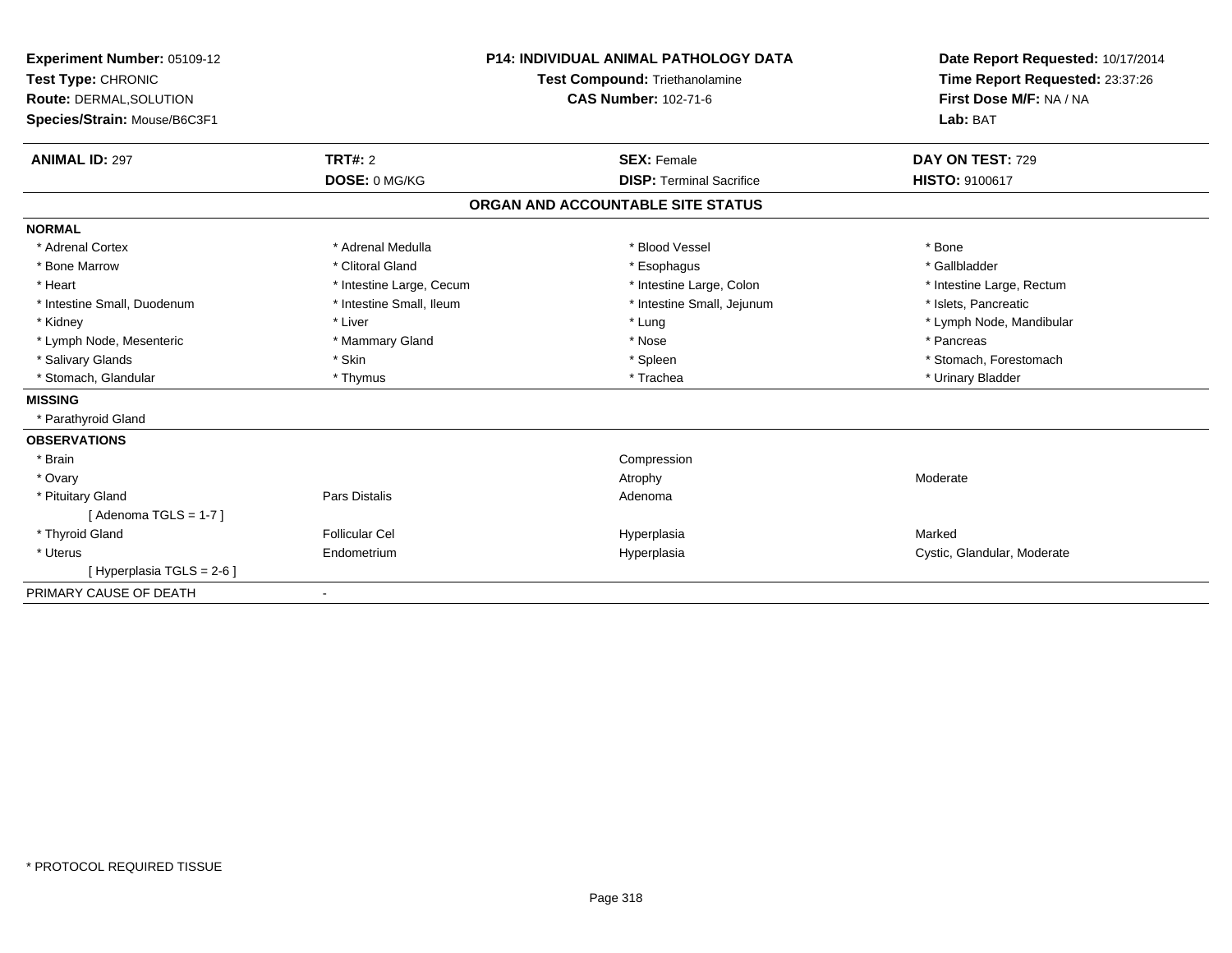| Experiment Number: 05109-12<br><b>Test Type: CHRONIC</b><br>Route: DERMAL, SOLUTION<br>Species/Strain: Mouse/B6C3F1 | <b>P14: INDIVIDUAL ANIMAL PATHOLOGY DATA</b><br>Test Compound: Triethanolamine<br><b>CAS Number: 102-71-6</b> |                                   | Date Report Requested: 10/17/2014<br>Time Report Requested: 23:37:26<br>First Dose M/F: NA / NA<br>Lab: BAT |
|---------------------------------------------------------------------------------------------------------------------|---------------------------------------------------------------------------------------------------------------|-----------------------------------|-------------------------------------------------------------------------------------------------------------|
| <b>ANIMAL ID: 298</b>                                                                                               | <b>TRT#: 2</b>                                                                                                | <b>SEX: Female</b>                | DAY ON TEST: 457                                                                                            |
|                                                                                                                     | DOSE: 0 MG/KG                                                                                                 | <b>DISP:</b> Scheduled Sacrifice  | <b>HISTO: 9100618</b>                                                                                       |
|                                                                                                                     |                                                                                                               | ORGAN AND ACCOUNTABLE SITE STATUS |                                                                                                             |
| <b>NORMAL</b>                                                                                                       |                                                                                                               |                                   |                                                                                                             |
| * Adrenal Cortex                                                                                                    | * Adrenal Medulla                                                                                             | * Blood Vessel                    | * Bone                                                                                                      |
| * Bone Marrow                                                                                                       | * Brain                                                                                                       | * Clitoral Gland                  | * Esophagus                                                                                                 |
| * Gallbladder                                                                                                       | * Heart                                                                                                       | * Intestine Large, Cecum          | * Intestine Large, Colon                                                                                    |
| * Intestine Large, Rectum                                                                                           | * Intestine Small, Duodenum                                                                                   | * Intestine Small, Ileum          | * Intestine Small, Jejunum                                                                                  |
| * Islets, Pancreatic                                                                                                | * Liver                                                                                                       | * Lung                            | * Lymph Node, Mandibular                                                                                    |
| * Lymph Node, Mesenteric                                                                                            | * Mammary Gland                                                                                               | * Nose                            | * Ovary                                                                                                     |
| * Pancreas                                                                                                          | * Parathyroid Gland                                                                                           | * Pituitary Gland                 | * Salivary Glands                                                                                           |
| * Skin                                                                                                              | * Spleen                                                                                                      | * Stomach, Forestomach            | * Stomach, Glandular                                                                                        |
| * Thymus                                                                                                            | * Thyroid Gland                                                                                               | * Trachea                         | * Urinary Bladder                                                                                           |
| <b>OBSERVATIONS</b>                                                                                                 |                                                                                                               |                                   |                                                                                                             |
| * Kidney                                                                                                            |                                                                                                               | Nephropathy                       | Chronic, Minimal                                                                                            |
| * Uterus                                                                                                            | Endometrium                                                                                                   | Hyperplasia                       | Cystic, Glandular, Minimal                                                                                  |
| PRIMARY CAUSE OF DEATH                                                                                              |                                                                                                               |                                   |                                                                                                             |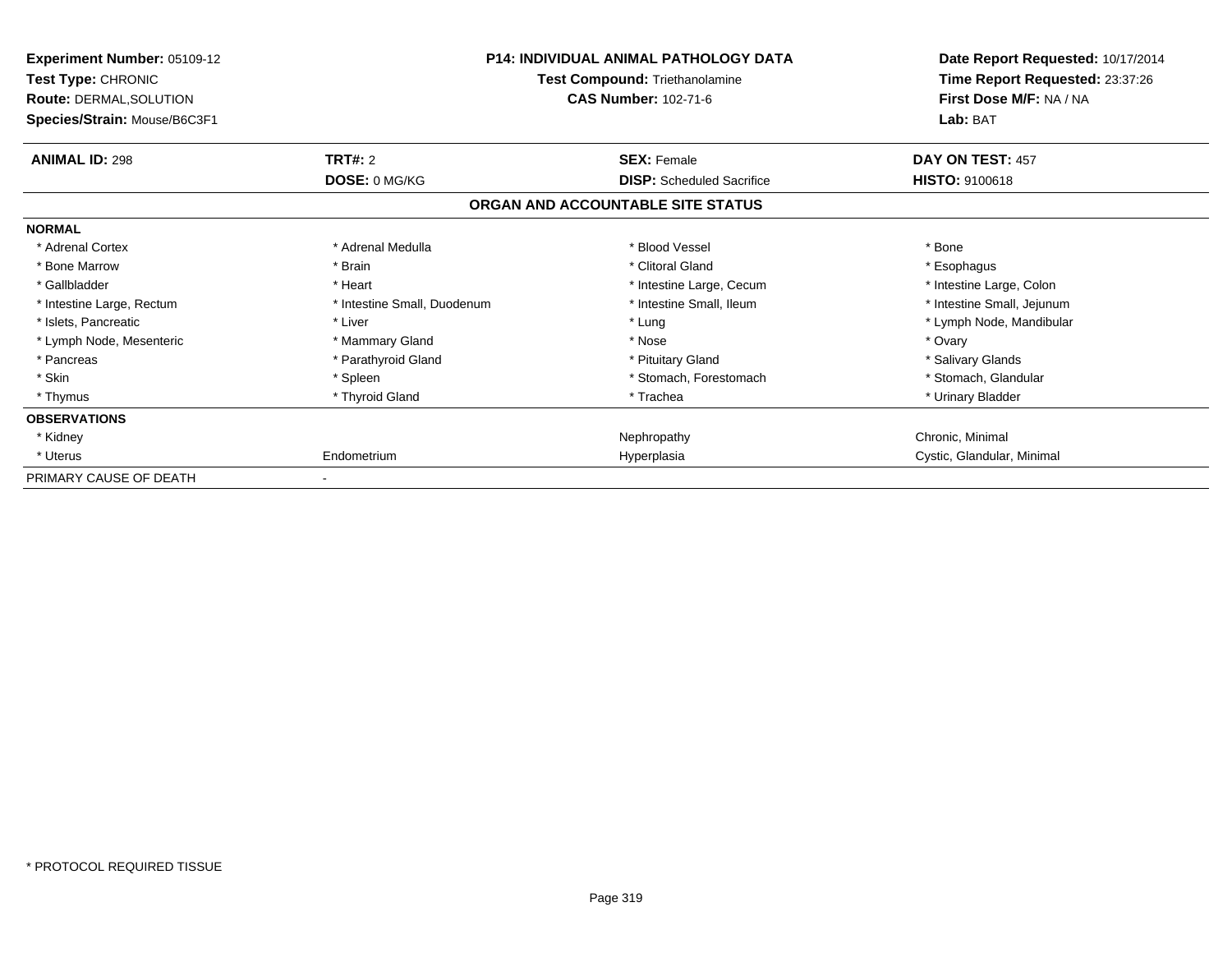| Experiment Number: 05109-12<br>Test Type: CHRONIC<br><b>Route: DERMAL, SOLUTION</b><br>Species/Strain: Mouse/B6C3F1 |                          | <b>P14: INDIVIDUAL ANIMAL PATHOLOGY DATA</b><br>Test Compound: Triethanolamine<br><b>CAS Number: 102-71-6</b> | Date Report Requested: 10/17/2014<br>Time Report Requested: 23:37:26<br>First Dose M/F: NA / NA<br>Lab: BAT |
|---------------------------------------------------------------------------------------------------------------------|--------------------------|---------------------------------------------------------------------------------------------------------------|-------------------------------------------------------------------------------------------------------------|
| <b>ANIMAL ID: 299</b>                                                                                               | <b>TRT#: 2</b>           | <b>SEX: Female</b>                                                                                            | DAY ON TEST: 731                                                                                            |
|                                                                                                                     | DOSE: 0 MG/KG            | <b>DISP: Terminal Sacrifice</b>                                                                               | <b>HISTO: 9100619</b>                                                                                       |
|                                                                                                                     |                          | ORGAN AND ACCOUNTABLE SITE STATUS                                                                             |                                                                                                             |
| <b>NORMAL</b>                                                                                                       |                          |                                                                                                               |                                                                                                             |
| * Adrenal Medulla                                                                                                   | * Blood Vessel           | * Bone                                                                                                        | * Bone Marrow                                                                                               |
| * Brain                                                                                                             | * Clitoral Gland         | * Esophagus                                                                                                   | * Gallbladder                                                                                               |
| * Heart                                                                                                             | * Intestine Large, Cecum | * Intestine Large, Colon                                                                                      | * Intestine Large, Rectum                                                                                   |
| * Intestine Small, Duodenum                                                                                         | * Intestine Small, Ileum | * Intestine Small, Jejunum                                                                                    | * Islets. Pancreatic                                                                                        |
| * Kidney                                                                                                            | * Lung                   | * Lymph Node, Mandibular                                                                                      | * Lymph Node, Mesenteric                                                                                    |
| * Mammary Gland                                                                                                     | * Nose                   | * Pancreas                                                                                                    | * Parathyroid Gland                                                                                         |
| * Pituitary Gland                                                                                                   | * Salivary Glands        | * Skin                                                                                                        | * Spleen                                                                                                    |
| * Stomach, Forestomach                                                                                              | * Stomach, Glandular     | * Thyroid Gland                                                                                               | * Trachea                                                                                                   |
| * Urinary Bladder                                                                                                   |                          |                                                                                                               |                                                                                                             |
| <b>OBSERVATIONS</b>                                                                                                 |                          |                                                                                                               |                                                                                                             |
| * Adrenal Cortex                                                                                                    |                          | Hypertrophy                                                                                                   | Mild                                                                                                        |
| * Liver                                                                                                             |                          | <b>Eosinophilic Focus</b>                                                                                     |                                                                                                             |
|                                                                                                                     |                          | Hepatocellular Adenoma                                                                                        | Multiple                                                                                                    |
| [ Hepatocellular Adenoma TGLS = 1-8,2-9,3-11,4-10,6-2,7-12 ]                                                        |                          |                                                                                                               |                                                                                                             |
| Lymph Node                                                                                                          | Mediastinal              | Hyperplasia                                                                                                   | Lymphoid, Marked                                                                                            |
| * Ovary                                                                                                             |                          | Atrophy                                                                                                       | Mild                                                                                                        |
|                                                                                                                     |                          | Hemangiosarcoma                                                                                               |                                                                                                             |
| [Hemangiosarcoma TGLS = 5-6]                                                                                        |                          |                                                                                                               |                                                                                                             |
| * Uterus                                                                                                            | Endometrium              | Hyperplasia                                                                                                   | Cystic, Glandular, Mild                                                                                     |
| PRIMARY CAUSE OF DEATH                                                                                              |                          |                                                                                                               |                                                                                                             |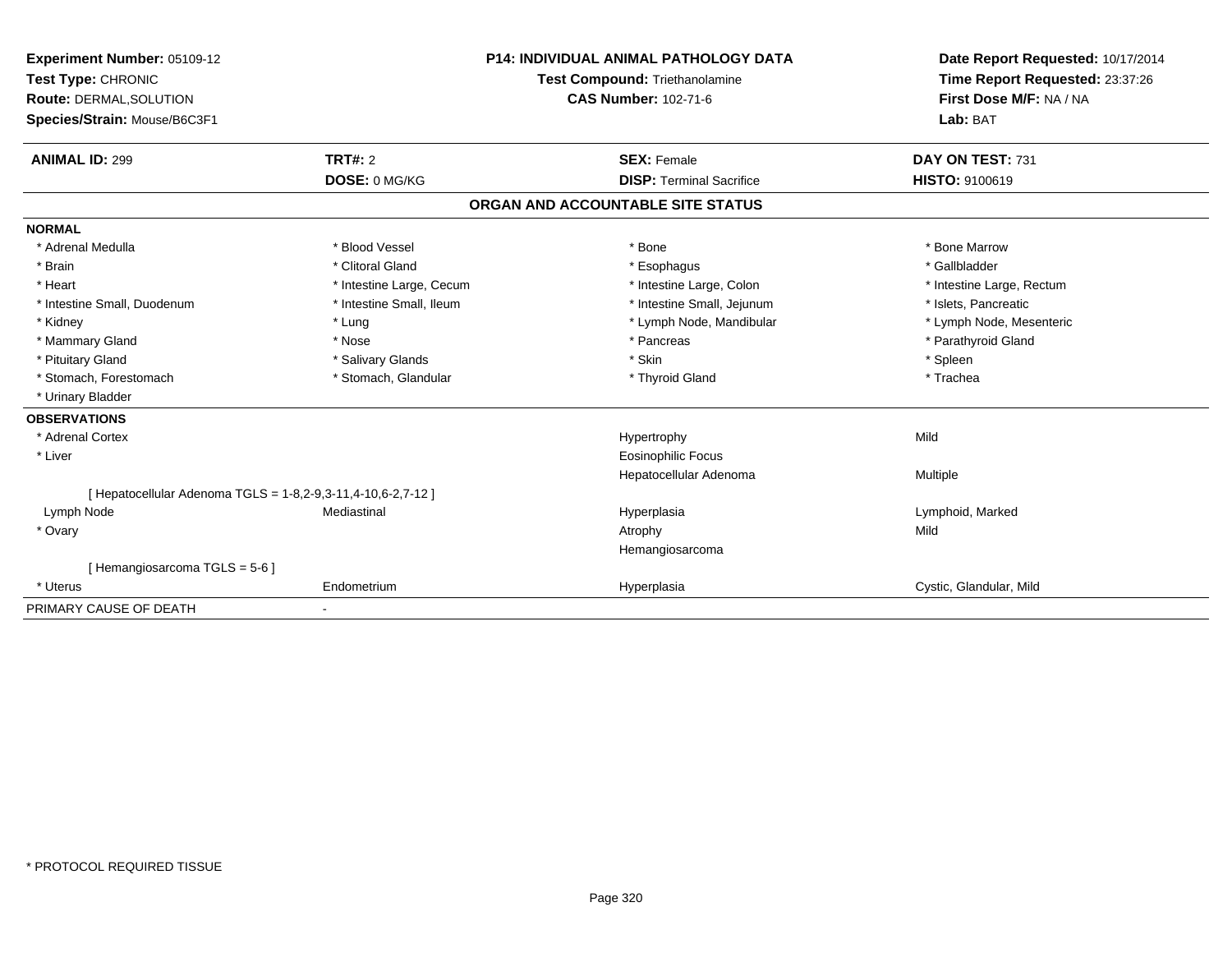| Experiment Number: 05109-12<br>Test Type: CHRONIC<br>Route: DERMAL, SOLUTION<br>Species/Strain: Mouse/B6C3F1 |                             | <b>P14: INDIVIDUAL ANIMAL PATHOLOGY DATA</b><br>Test Compound: Triethanolamine<br><b>CAS Number: 102-71-6</b> | Date Report Requested: 10/17/2014<br>Time Report Requested: 23:37:26<br>First Dose M/F: NA / NA<br>Lab: BAT |
|--------------------------------------------------------------------------------------------------------------|-----------------------------|---------------------------------------------------------------------------------------------------------------|-------------------------------------------------------------------------------------------------------------|
| <b>ANIMAL ID: 300</b>                                                                                        | <b>TRT#: 2</b>              | <b>SEX: Female</b>                                                                                            | DAY ON TEST: 732                                                                                            |
|                                                                                                              | DOSE: 0 MG/KG               | <b>DISP: Terminal Sacrifice</b>                                                                               | HISTO: 9100620                                                                                              |
|                                                                                                              |                             | ORGAN AND ACCOUNTABLE SITE STATUS                                                                             |                                                                                                             |
| <b>NORMAL</b>                                                                                                |                             |                                                                                                               |                                                                                                             |
| * Adrenal Cortex                                                                                             | * Adrenal Medulla           | * Blood Vessel                                                                                                | * Bone                                                                                                      |
| * Bone Marrow                                                                                                | * Brain                     | * Clitoral Gland                                                                                              | * Esophagus                                                                                                 |
| * Gallbladder                                                                                                | * Heart                     | * Intestine Large, Cecum                                                                                      | * Intestine Large, Colon                                                                                    |
| * Intestine Large, Rectum                                                                                    | * Intestine Small, Duodenum | * Intestine Small, Ileum                                                                                      | * Intestine Small, Jejunum                                                                                  |
| * Islets, Pancreatic                                                                                         | * Lung                      | * Lymph Node, Mandibular                                                                                      | * Lymph Node, Mesenteric                                                                                    |
| * Mammary Gland                                                                                              | * Nose                      | * Pancreas                                                                                                    | * Parathyroid Gland                                                                                         |
| * Pituitary Gland                                                                                            | * Salivary Glands           | * Skin                                                                                                        | * Spleen                                                                                                    |
| * Stomach, Forestomach                                                                                       | * Stomach, Glandular        | * Trachea                                                                                                     | * Urinary Bladder                                                                                           |
| <b>OBSERVATIONS</b>                                                                                          |                             |                                                                                                               |                                                                                                             |
| * Kidney                                                                                                     |                             | Nephropathy                                                                                                   | Chronic, Minimal                                                                                            |
| * Liver                                                                                                      |                             | <b>Clear Cell Focus</b>                                                                                       |                                                                                                             |
|                                                                                                              |                             | Hepatocellular Adenoma                                                                                        | Multiple                                                                                                    |
| [ Hepatocellular Adenoma TGLS = 2-8,4-1,5-10 ]                                                               |                             |                                                                                                               |                                                                                                             |
| * Ovary                                                                                                      |                             | Atrophy                                                                                                       | Mild                                                                                                        |
| * Thymus                                                                                                     |                             | Atrophy                                                                                                       | Mild                                                                                                        |
| * Thyroid Gland                                                                                              | <b>Follicular Cel</b>       | Hyperplasia                                                                                                   | Mild                                                                                                        |
| * Uterus                                                                                                     | Endometrium                 | Hyperplasia                                                                                                   | Cystic, Glandular, Moderate                                                                                 |
| [Hyperplasia TGLS = 1-6]                                                                                     |                             |                                                                                                               |                                                                                                             |
| PRIMARY CAUSE OF DEATH                                                                                       |                             |                                                                                                               |                                                                                                             |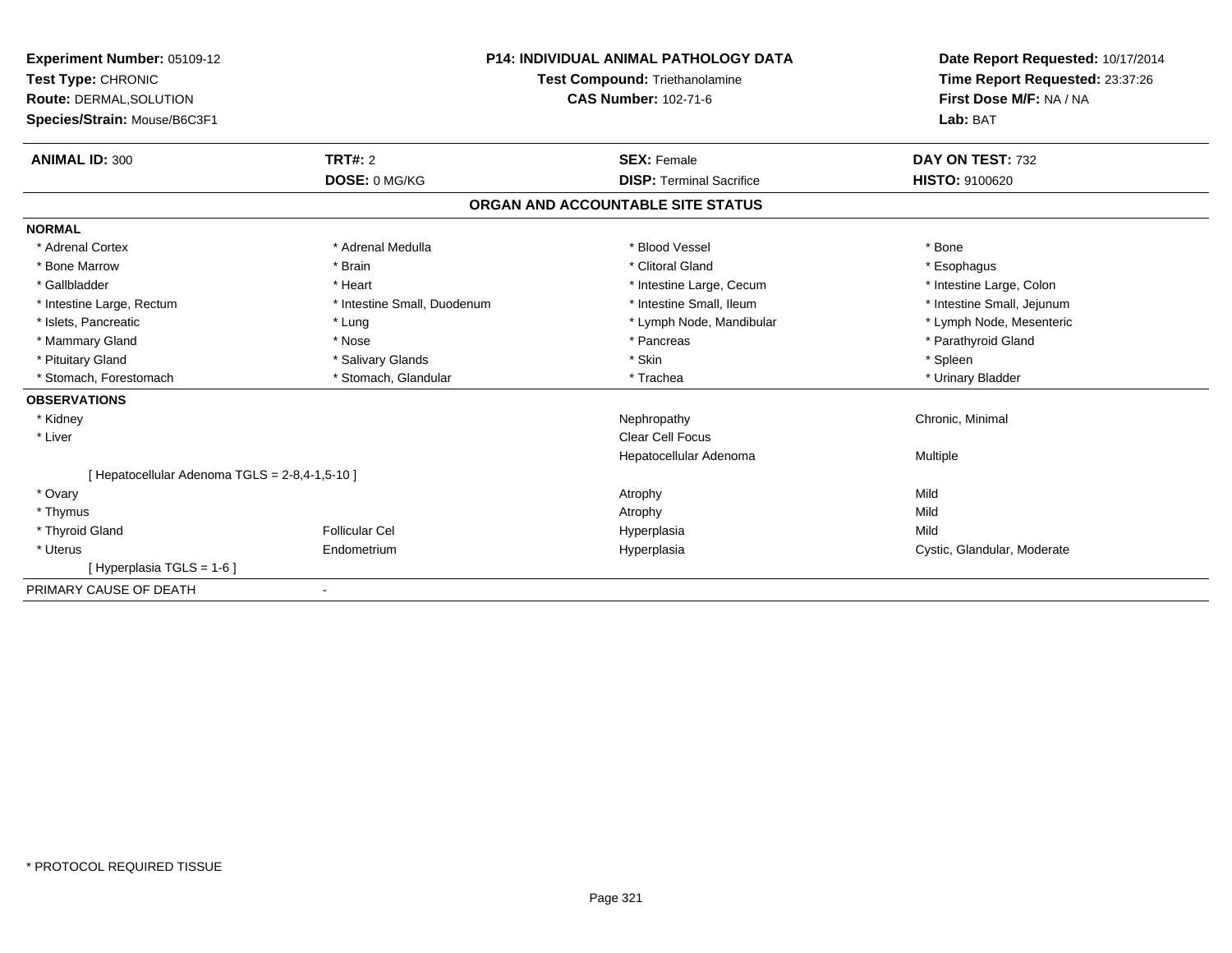| <b>Experiment Number: 05109-12</b>           | <b>P14: INDIVIDUAL ANIMAL PATHOLOGY DATA</b> |                                   | Date Report Requested: 10/17/2014 |
|----------------------------------------------|----------------------------------------------|-----------------------------------|-----------------------------------|
| Test Type: CHRONIC                           |                                              | Test Compound: Triethanolamine    | Time Report Requested: 23:37:26   |
| Route: DERMAL, SOLUTION                      |                                              | <b>CAS Number: 102-71-6</b>       | First Dose M/F: NA / NA           |
| Species/Strain: Mouse/B6C3F1                 |                                              |                                   | Lab: BAT                          |
| <b>ANIMAL ID: 301</b>                        | <b>TRT#: 4</b>                               | <b>SEX: Female</b>                | DAY ON TEST: 732                  |
|                                              | <b>DOSE: 100</b><br>MG/KG                    | <b>DISP: Terminal Sacrifice</b>   | <b>HISTO: 9100921</b>             |
|                                              |                                              | ORGAN AND ACCOUNTABLE SITE STATUS |                                   |
| <b>NORMAL</b>                                |                                              |                                   |                                   |
| * Adrenal Cortex                             | * Adrenal Medulla                            | * Blood Vessel                    | * Bone                            |
| * Bone Marrow                                | * Brain                                      | * Clitoral Gland                  | * Esophagus                       |
| * Gallbladder                                | * Heart                                      | * Intestine Large, Cecum          | * Intestine Large, Colon          |
| * Intestine Large, Rectum                    | * Intestine Small, Duodenum                  | * Intestine Small, Ileum          | * Islets, Pancreatic              |
| * Liver                                      | * Lung                                       | * Lymph Node, Mandibular          | * Lymph Node, Mesenteric          |
| * Mammary Gland                              | * Nose                                       | * Pancreas                        | * Parathyroid Gland               |
| * Pituitary Gland                            | * Salivary Glands                            | * Skin                            | * Spleen                          |
| * Stomach, Forestomach                       | * Stomach, Glandular                         | * Thyroid Gland                   | * Trachea                         |
| * Urinary Bladder                            |                                              |                                   |                                   |
| <b>OBSERVATIONS</b>                          |                                              |                                   |                                   |
| * Intestine Small, Jejunum                   | Peyers Patch                                 | Hyperplasia                       | Lymphoid, Marked                  |
| * Kidney                                     |                                              | Nephropathy                       | Chronic, Minimal                  |
| * Ovary                                      | Follicle                                     | Cyst                              |                                   |
|                                              |                                              | Hemangioma                        |                                   |
| [Hemangioma TGLS = $1-6$ ]                   |                                              |                                   |                                   |
| * Thymus                                     |                                              | Atrophy                           | Mild                              |
| * Uterus                                     | Endometrium                                  | Hyperplasia                       | Cystic, Glandular, Mild           |
| PRIMARY CAUSE OF DEATH                       |                                              |                                   |                                   |
| Animal Note: TGL2, NODULE COULD NOT BE FOUND |                                              |                                   |                                   |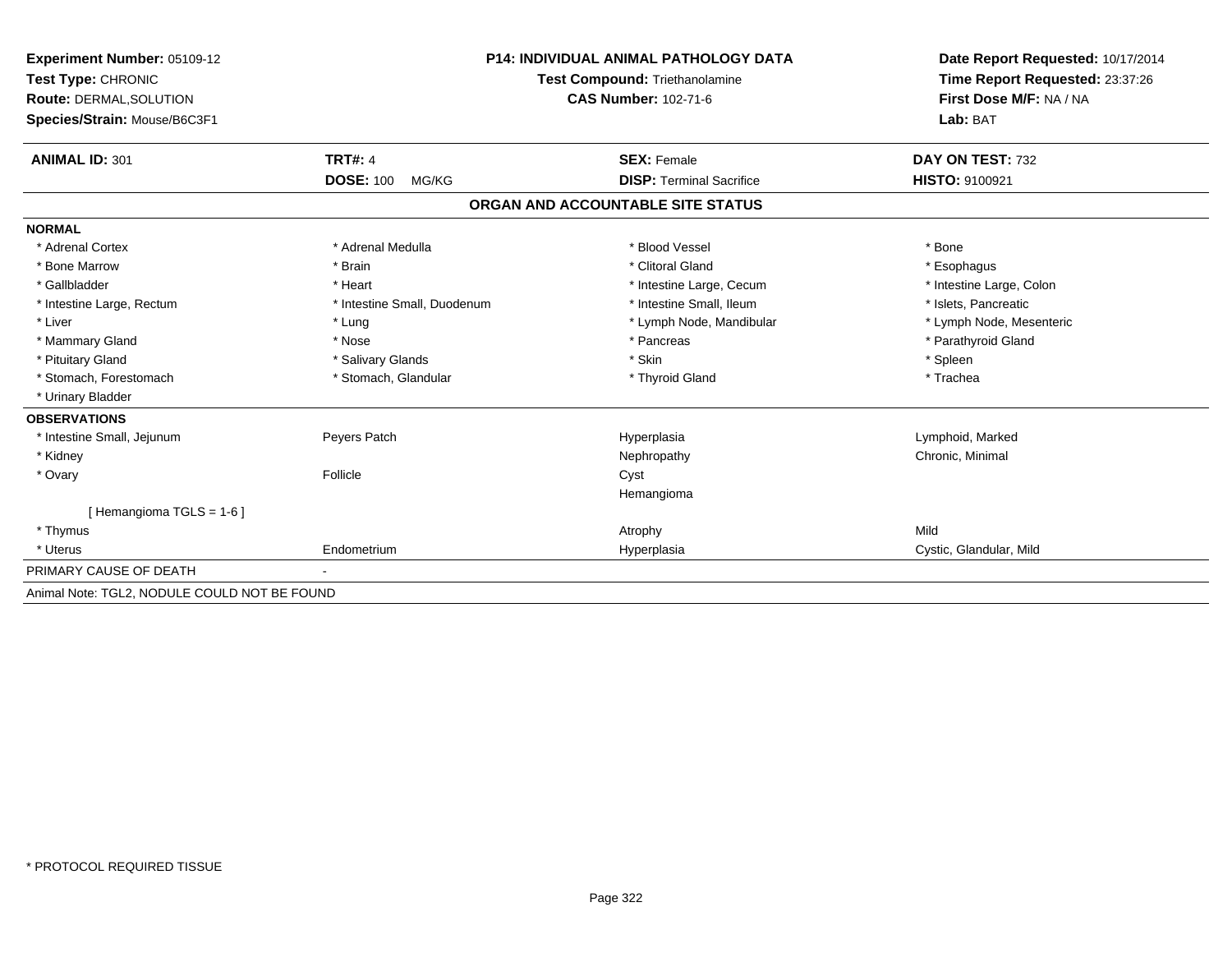| Experiment Number: 05109-12<br>Test Type: CHRONIC<br>Route: DERMAL, SOLUTION<br>Species/Strain: Mouse/B6C3F1 |                             | <b>P14: INDIVIDUAL ANIMAL PATHOLOGY DATA</b><br><b>Test Compound: Triethanolamine</b><br><b>CAS Number: 102-71-6</b> | Date Report Requested: 10/17/2014<br>Time Report Requested: 23:37:26<br>First Dose M/F: NA / NA<br>Lab: BAT |
|--------------------------------------------------------------------------------------------------------------|-----------------------------|----------------------------------------------------------------------------------------------------------------------|-------------------------------------------------------------------------------------------------------------|
| <b>ANIMAL ID: 302</b>                                                                                        | <b>TRT#: 4</b>              | <b>SEX: Female</b>                                                                                                   | DAY ON TEST: 732                                                                                            |
|                                                                                                              | <b>DOSE: 100</b><br>MG/KG   | <b>DISP: Terminal Sacrifice</b>                                                                                      | <b>HISTO: 9100922</b>                                                                                       |
|                                                                                                              |                             | ORGAN AND ACCOUNTABLE SITE STATUS                                                                                    |                                                                                                             |
| <b>NORMAL</b>                                                                                                |                             |                                                                                                                      |                                                                                                             |
| * Adrenal Cortex                                                                                             | * Adrenal Medulla           | * Blood Vessel                                                                                                       | * Bone                                                                                                      |
| * Bone Marrow                                                                                                | * Brain                     | * Clitoral Gland                                                                                                     | * Esophagus                                                                                                 |
| * Gallbladder                                                                                                | * Heart                     | * Intestine Large, Cecum                                                                                             | * Intestine Large, Colon                                                                                    |
| * Intestine Large, Rectum                                                                                    | * Intestine Small, Duodenum | * Intestine Small, Ileum                                                                                             | * Intestine Small, Jejunum                                                                                  |
| * Islets, Pancreatic                                                                                         | * Kidney                    | * Lung                                                                                                               | * Lymph Node, Mandibular                                                                                    |
| * Lymph Node, Mesenteric                                                                                     | * Mammary Gland             | * Nose                                                                                                               | * Pancreas                                                                                                  |
| * Parathyroid Gland                                                                                          | * Pituitary Gland           | * Salivary Glands                                                                                                    | * Skin                                                                                                      |
| * Spleen                                                                                                     | * Stomach, Forestomach      | * Stomach, Glandular                                                                                                 | * Trachea                                                                                                   |
| * Urinary Bladder                                                                                            |                             |                                                                                                                      |                                                                                                             |
| <b>MISSING</b>                                                                                               |                             |                                                                                                                      |                                                                                                             |
| * Thymus                                                                                                     |                             |                                                                                                                      |                                                                                                             |
| <b>OBSERVATIONS</b>                                                                                          |                             |                                                                                                                      |                                                                                                             |
| * Liver                                                                                                      |                             | <b>Basophilic Focus</b>                                                                                              |                                                                                                             |
| [Basophilic Focus TGLS = 2-1]                                                                                |                             |                                                                                                                      |                                                                                                             |
| * Ovary                                                                                                      |                             | Atrophy                                                                                                              | Mild                                                                                                        |
| * Thyroid Gland                                                                                              | Follicle                    | Cyst                                                                                                                 |                                                                                                             |
| * Uterus                                                                                                     | Endometrium                 | Hyperplasia                                                                                                          | Cystic, Glandular, Mild                                                                                     |
| [Hyperplasia TGLS = $1-6$ ]                                                                                  |                             |                                                                                                                      |                                                                                                             |
| PRIMARY CAUSE OF DEATH                                                                                       |                             |                                                                                                                      |                                                                                                             |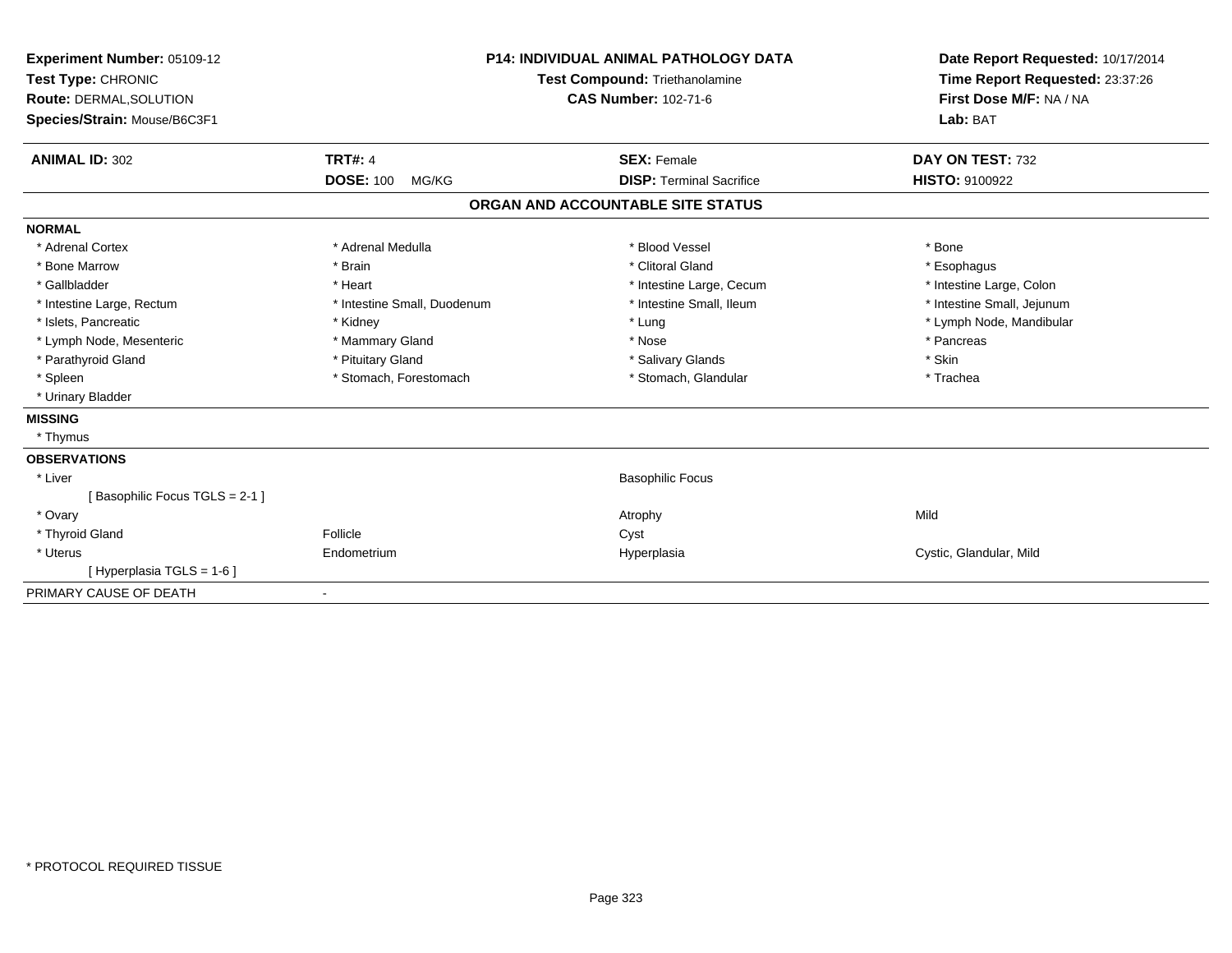| Experiment Number: 05109-12<br>Test Type: CHRONIC<br>Route: DERMAL, SOLUTION |                           | P14: INDIVIDUAL ANIMAL PATHOLOGY DATA<br>Test Compound: Triethanolamine<br><b>CAS Number: 102-71-6</b> | Date Report Requested: 10/17/2014<br>Time Report Requested: 23:37:26<br>First Dose M/F: NA / NA |  |
|------------------------------------------------------------------------------|---------------------------|--------------------------------------------------------------------------------------------------------|-------------------------------------------------------------------------------------------------|--|
| Species/Strain: Mouse/B6C3F1                                                 |                           |                                                                                                        | Lab: BAT                                                                                        |  |
| <b>ANIMAL ID: 303</b>                                                        | <b>TRT#: 4</b>            | <b>SEX: Female</b>                                                                                     | DAY ON TEST: 732                                                                                |  |
|                                                                              | <b>DOSE: 100</b><br>MG/KG | <b>DISP: Terminal Sacrifice</b>                                                                        | HISTO: 9100923                                                                                  |  |
|                                                                              |                           | ORGAN AND ACCOUNTABLE SITE STATUS                                                                      |                                                                                                 |  |
| <b>NORMAL</b>                                                                |                           |                                                                                                        |                                                                                                 |  |
| * Adrenal Medulla                                                            | * Blood Vessel            | * Bone                                                                                                 | * Brain                                                                                         |  |
| * Clitoral Gland                                                             | * Esophagus               | * Gallbladder                                                                                          | * Heart                                                                                         |  |
| * Intestine Large, Cecum                                                     | * Intestine Large, Colon  | * Intestine Large, Rectum                                                                              | * Intestine Small, Duodenum                                                                     |  |
| * Intestine Small, Ileum                                                     | * Islets, Pancreatic      | * Lung                                                                                                 | * Lymph Node, Mandibular                                                                        |  |
| * Lymph Node, Mesenteric                                                     | * Mammary Gland           | * Nose                                                                                                 | * Pancreas                                                                                      |  |
| * Parathyroid Gland                                                          | * Pituitary Gland         | * Salivary Glands                                                                                      | * Spleen                                                                                        |  |
| * Stomach, Forestomach                                                       | * Stomach, Glandular      | * Thyroid Gland                                                                                        | * Trachea                                                                                       |  |
| * Urinary Bladder                                                            |                           |                                                                                                        |                                                                                                 |  |
| <b>OBSERVATIONS</b>                                                          |                           |                                                                                                        |                                                                                                 |  |
| * Adrenal Cortex                                                             |                           | Hypertrophy                                                                                            | Mild                                                                                            |  |
| * Bone Marrow                                                                |                           | Myelofibrosis                                                                                          | Mild                                                                                            |  |
| * Intestine Small, Jejunum                                                   | Peyers Patch              | Hyperplasia                                                                                            | Lymphoid, Marked                                                                                |  |
| [Hyperplasia TGLS = $2-9$ ]                                                  |                           |                                                                                                        |                                                                                                 |  |
| * Kidney                                                                     |                           | Nephropathy                                                                                            | Chronic, Minimal                                                                                |  |
| * Liver                                                                      |                           | Hepatocellular Adenoma                                                                                 |                                                                                                 |  |
| [ Hepatocellular Adenoma TGLS = 3-1 ]                                        |                           |                                                                                                        |                                                                                                 |  |
| * Ovary                                                                      |                           | Atrophy                                                                                                | Mild                                                                                            |  |
|                                                                              | Follicle                  | Cyst                                                                                                   |                                                                                                 |  |
| * Skin                                                                       | SOA-No Mass               | Acanthosis                                                                                             | Minimal                                                                                         |  |
|                                                                              | SOA-No Mass               | Inflammation                                                                                           | Chronic, Minimal                                                                                |  |
|                                                                              | Pinna                     | Sarcoma                                                                                                |                                                                                                 |  |
| [Sarcoma TGLS = $1-8$ ]                                                      |                           |                                                                                                        |                                                                                                 |  |
| * Thymus                                                                     |                           | Atrophy                                                                                                | Mild                                                                                            |  |
| * Uterus                                                                     | Endometrium               | Hyperplasia                                                                                            | Cystic, Glandular, Moderate                                                                     |  |
| PRIMARY CAUSE OF DEATH                                                       | $\overline{\phantom{a}}$  |                                                                                                        |                                                                                                 |  |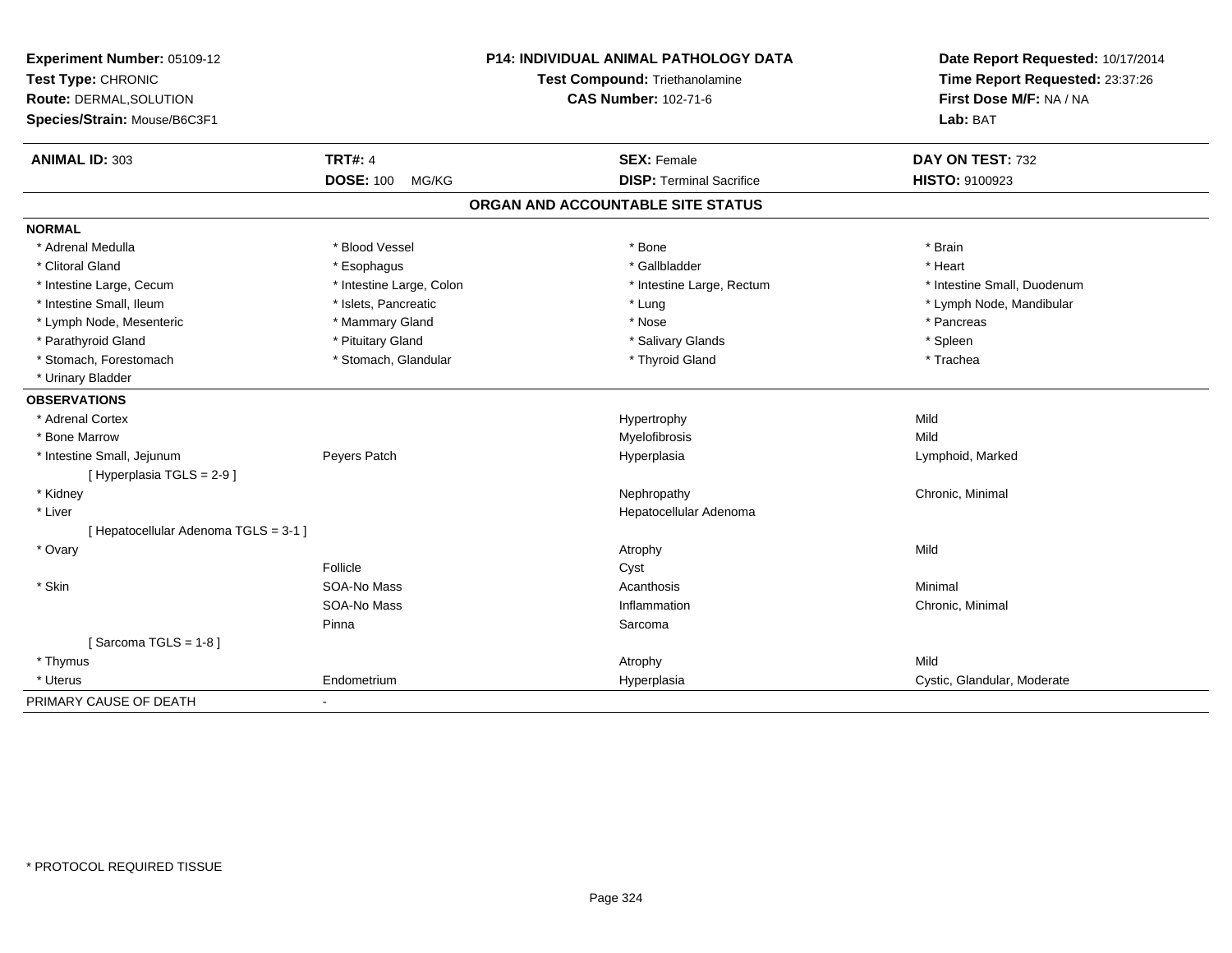| Experiment Number: 05109-12<br>Test Type: CHRONIC               |                           | <b>P14: INDIVIDUAL ANIMAL PATHOLOGY DATA</b> | Date Report Requested: 10/17/2014<br>Time Report Requested: 23:37:26 |
|-----------------------------------------------------------------|---------------------------|----------------------------------------------|----------------------------------------------------------------------|
|                                                                 |                           | Test Compound: Triethanolamine               |                                                                      |
| <b>Route: DERMAL, SOLUTION</b>                                  |                           | <b>CAS Number: 102-71-6</b>                  | First Dose M/F: NA / NA                                              |
| Species/Strain: Mouse/B6C3F1                                    |                           |                                              | Lab: BAT                                                             |
| <b>ANIMAL ID: 304</b>                                           | <b>TRT#: 4</b>            | <b>SEX: Female</b>                           | DAY ON TEST: 730                                                     |
|                                                                 | <b>DOSE: 100</b><br>MG/KG | <b>DISP: Terminal Sacrifice</b>              | HISTO: 9100924                                                       |
|                                                                 |                           | ORGAN AND ACCOUNTABLE SITE STATUS            |                                                                      |
| <b>NORMAL</b>                                                   |                           |                                              |                                                                      |
| * Adrenal Cortex                                                | * Adrenal Medulla         | * Blood Vessel                               | * Bone                                                               |
| * Brain                                                         | * Clitoral Gland          | * Esophagus                                  | * Gallbladder                                                        |
| * Heart                                                         | * Intestine Large, Cecum  | * Intestine Large, Colon                     | * Intestine Large, Rectum                                            |
| * Intestine Small, Duodenum                                     | * Intestine Small, Ileum  | * Intestine Small, Jejunum                   | * Liver                                                              |
| * Lung                                                          | * Lymph Node, Mandibular  | * Lymph Node, Mesenteric                     | * Mammary Gland                                                      |
| * Nose                                                          | * Pancreas                | * Parathyroid Gland                          | * Pituitary Gland                                                    |
| * Salivary Glands                                               | * Skin                    | * Spleen                                     | * Stomach, Forestomach                                               |
| * Stomach, Glandular                                            | * Thymus                  | * Thyroid Gland                              | * Trachea                                                            |
| * Urinary Bladder                                               |                           |                                              |                                                                      |
| <b>OBSERVATIONS</b>                                             |                           |                                              |                                                                      |
| * Bone Marrow                                                   |                           | Myelofibrosis                                | Moderate                                                             |
| * Islets, Pancreatic                                            |                           | Carcinoma                                    |                                                                      |
| [Carcinoma TGLS = 2-8]                                          |                           |                                              |                                                                      |
| * Kidney                                                        |                           | Nephropathy                                  | Chronic, Minimal                                                     |
| * Ovary                                                         |                           | Atrophy                                      | Mild                                                                 |
|                                                                 |                           | Cyst                                         | Minimal                                                              |
| [ $Cyst TGLS = 1-6$ ]                                           |                           |                                              |                                                                      |
| * Uterus                                                        | Endometrium               | Hyperplasia                                  | Cystic, Glandular, Moderate                                          |
| PRIMARY CAUSE OF DEATH                                          |                           |                                              |                                                                      |
| Animal Note: TGL2, IS ISLET CELL TUMOR, NOT LYMPH NODE ON MICRO |                           |                                              |                                                                      |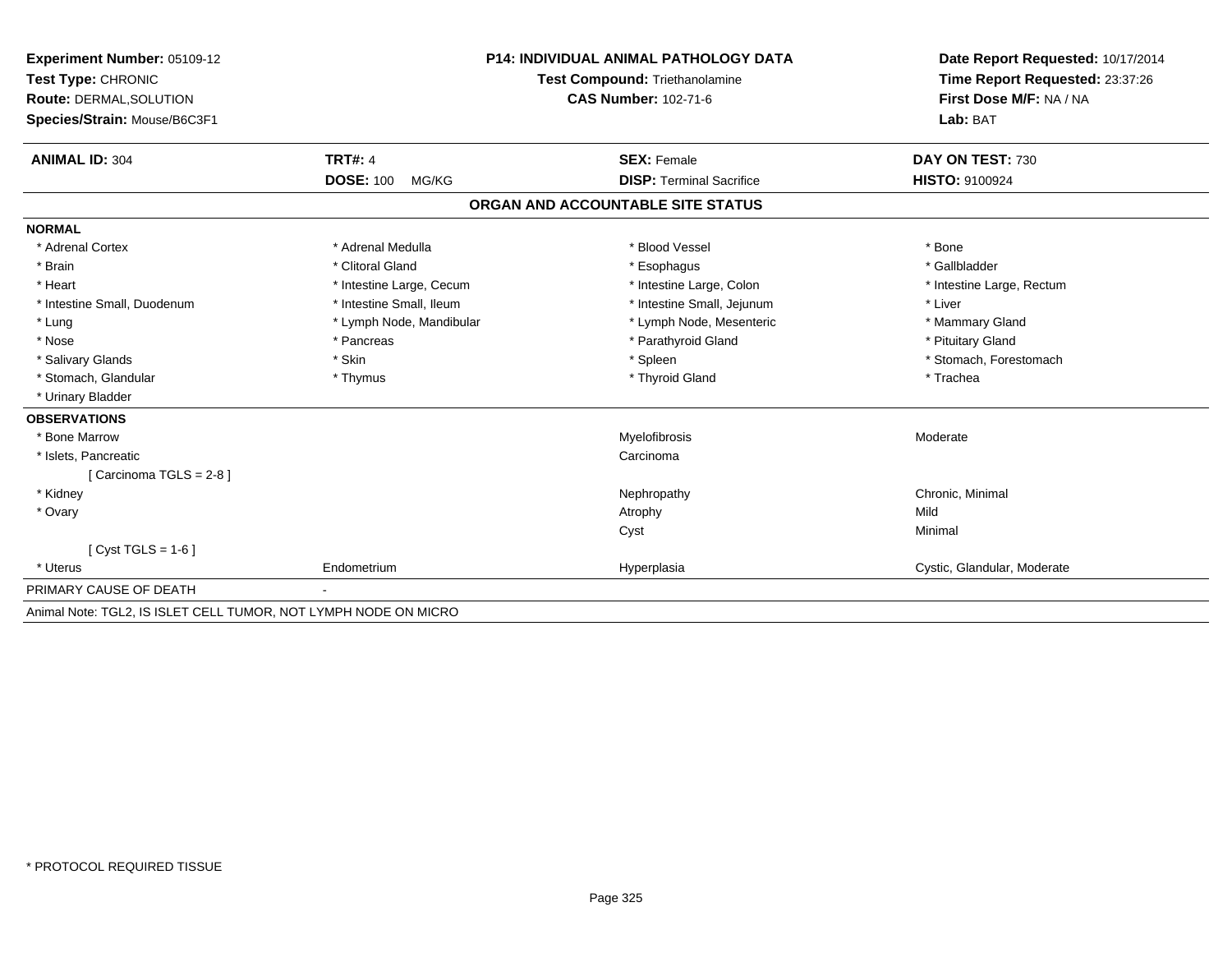| Experiment Number: 05109-12                 |                            | <b>P14: INDIVIDUAL ANIMAL PATHOLOGY DATA</b> | Date Report Requested: 10/17/2014 |
|---------------------------------------------|----------------------------|----------------------------------------------|-----------------------------------|
| Test Type: CHRONIC                          |                            | Test Compound: Triethanolamine               | Time Report Requested: 23:37:26   |
| Route: DERMAL, SOLUTION                     |                            | <b>CAS Number: 102-71-6</b>                  | First Dose M/F: NA / NA           |
| Species/Strain: Mouse/B6C3F1                |                            |                                              | Lab: BAT                          |
| <b>ANIMAL ID: 305</b>                       | <b>TRT#: 4</b>             | <b>SEX: Female</b>                           | DAY ON TEST: 732                  |
|                                             | <b>DOSE: 100</b><br>MG/KG  | <b>DISP: Terminal Sacrifice</b>              | <b>HISTO: 9100925</b>             |
|                                             |                            | ORGAN AND ACCOUNTABLE SITE STATUS            |                                   |
| <b>NORMAL</b>                               |                            |                                              |                                   |
| * Adrenal Cortex                            | * Blood Vessel             | * Bone                                       | * Brain                           |
| * Clitoral Gland                            | * Esophagus                | * Gallbladder                                | * Heart                           |
| * Intestine Large, Cecum                    | * Intestine Large, Colon   | * Intestine Large, Rectum                    | * Intestine Small, Duodenum       |
| * Intestine Small, Ileum                    | * Intestine Small, Jejunum | * Islets, Pancreatic                         | * Lymph Node, Mandibular          |
| * Lymph Node, Mesenteric                    | * Mammary Gland            | * Nose                                       | * Pancreas                        |
| * Parathyroid Gland                         | * Salivary Glands          | * Skin                                       | * Spleen                          |
| * Stomach, Glandular                        | * Thymus                   | * Trachea                                    | * Urinary Bladder                 |
| <b>OBSERVATIONS</b>                         |                            |                                              |                                   |
| * Adrenal Medulla                           |                            | Hyperplasia                                  | Mild                              |
| * Bone Marrow                               |                            | Myelofibrosis                                | Mild                              |
| * Kidney                                    | Cortex                     | Infarct                                      | Mild                              |
| * Liver                                     |                            | Hepatocellular Carcinoma                     |                                   |
| [Hepatocellular Carcinoma TGLS = 1-8]       |                            |                                              |                                   |
| * Lung                                      |                            | Alveolar/Bronchiolar Adenoma                 |                                   |
| [ Alveolar/Bronchiolar Adenoma TGLS = 2-2 ] |                            |                                              |                                   |
| * Ovary                                     |                            | Luteoma                                      |                                   |
| * Pituitary Gland                           | <b>Pars Distalis</b>       | Adenoma                                      |                                   |
| * Stomach, Forestomach                      |                            | Squamous Cell Papilloma                      |                                   |
| [Squamous Cell Papilloma TGLS = 3-4]        |                            |                                              |                                   |
| * Thyroid Gland                             | <b>Follicular Cel</b>      | Adenoma                                      |                                   |
| * Uterus                                    | Endometrium                | Hyperplasia                                  | Cystic, Glandular, Mild           |
| PRIMARY CAUSE OF DEATH                      |                            |                                              |                                   |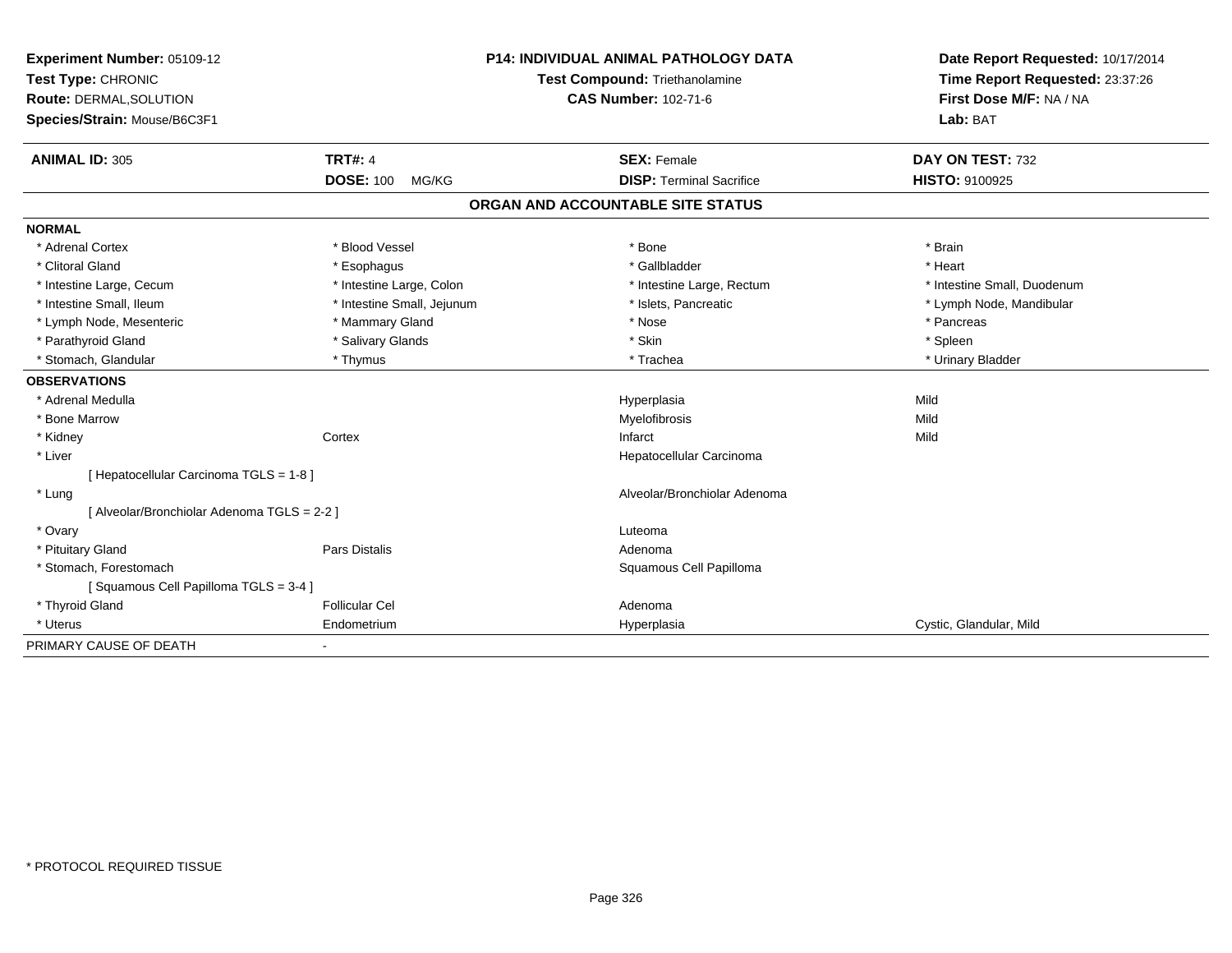| <b>Experiment Number: 05109-12</b><br>Test Type: CHRONIC<br><b>Route: DERMAL, SOLUTION</b><br>Species/Strain: Mouse/B6C3F1 |                           | P14: INDIVIDUAL ANIMAL PATHOLOGY DATA<br>Test Compound: Triethanolamine<br><b>CAS Number: 102-71-6</b> | Date Report Requested: 10/17/2014<br>Time Report Requested: 23:37:26<br>First Dose M/F: NA / NA<br>Lab: BAT |  |
|----------------------------------------------------------------------------------------------------------------------------|---------------------------|--------------------------------------------------------------------------------------------------------|-------------------------------------------------------------------------------------------------------------|--|
| <b>ANIMAL ID: 306</b>                                                                                                      | <b>TRT#: 4</b>            | <b>SEX: Female</b>                                                                                     | DAY ON TEST: 457                                                                                            |  |
|                                                                                                                            | <b>DOSE: 100</b><br>MG/KG | <b>DISP:</b> Scheduled Sacrifice                                                                       | <b>HISTO: 9100926</b>                                                                                       |  |
|                                                                                                                            |                           | ORGAN AND ACCOUNTABLE SITE STATUS                                                                      |                                                                                                             |  |
| <b>NORMAL</b>                                                                                                              |                           |                                                                                                        |                                                                                                             |  |
| * Adrenal Cortex                                                                                                           | * Adrenal Medulla         | * Blood Vessel                                                                                         | * Bone                                                                                                      |  |
| * Brain                                                                                                                    | * Clitoral Gland          | * Esophagus                                                                                            | * Gallbladder                                                                                               |  |
| * Heart                                                                                                                    | * Intestine Large, Cecum  | * Intestine Large, Colon                                                                               | * Intestine Large, Rectum                                                                                   |  |
| * Intestine Small, Duodenum                                                                                                | * Intestine Small, Ileum  | * Intestine Small, Jejunum                                                                             | * Islets, Pancreatic                                                                                        |  |
| * Kidney                                                                                                                   | * Liver                   | * Lung                                                                                                 | * Lymph Node, Mandibular                                                                                    |  |
| * Lymph Node, Mesenteric                                                                                                   | * Mammary Gland           | * Nose                                                                                                 | * Ovary                                                                                                     |  |
| * Pancreas                                                                                                                 | * Parathyroid Gland       | * Pituitary Gland                                                                                      | * Salivary Glands                                                                                           |  |
| * Skin                                                                                                                     | * Spleen                  | * Stomach, Forestomach                                                                                 | * Stomach, Glandular                                                                                        |  |
| * Thymus                                                                                                                   | * Thyroid Gland           | * Trachea                                                                                              | * Urinary Bladder                                                                                           |  |
| <b>OBSERVATIONS</b>                                                                                                        |                           |                                                                                                        |                                                                                                             |  |
| * Bone Marrow                                                                                                              |                           | Myelofibrosis                                                                                          | Mild                                                                                                        |  |
| * Uterus                                                                                                                   | Endometrium               | Hyperplasia                                                                                            | Cystic, Glandular, Moderate                                                                                 |  |
| PRIMARY CAUSE OF DEATH                                                                                                     |                           |                                                                                                        |                                                                                                             |  |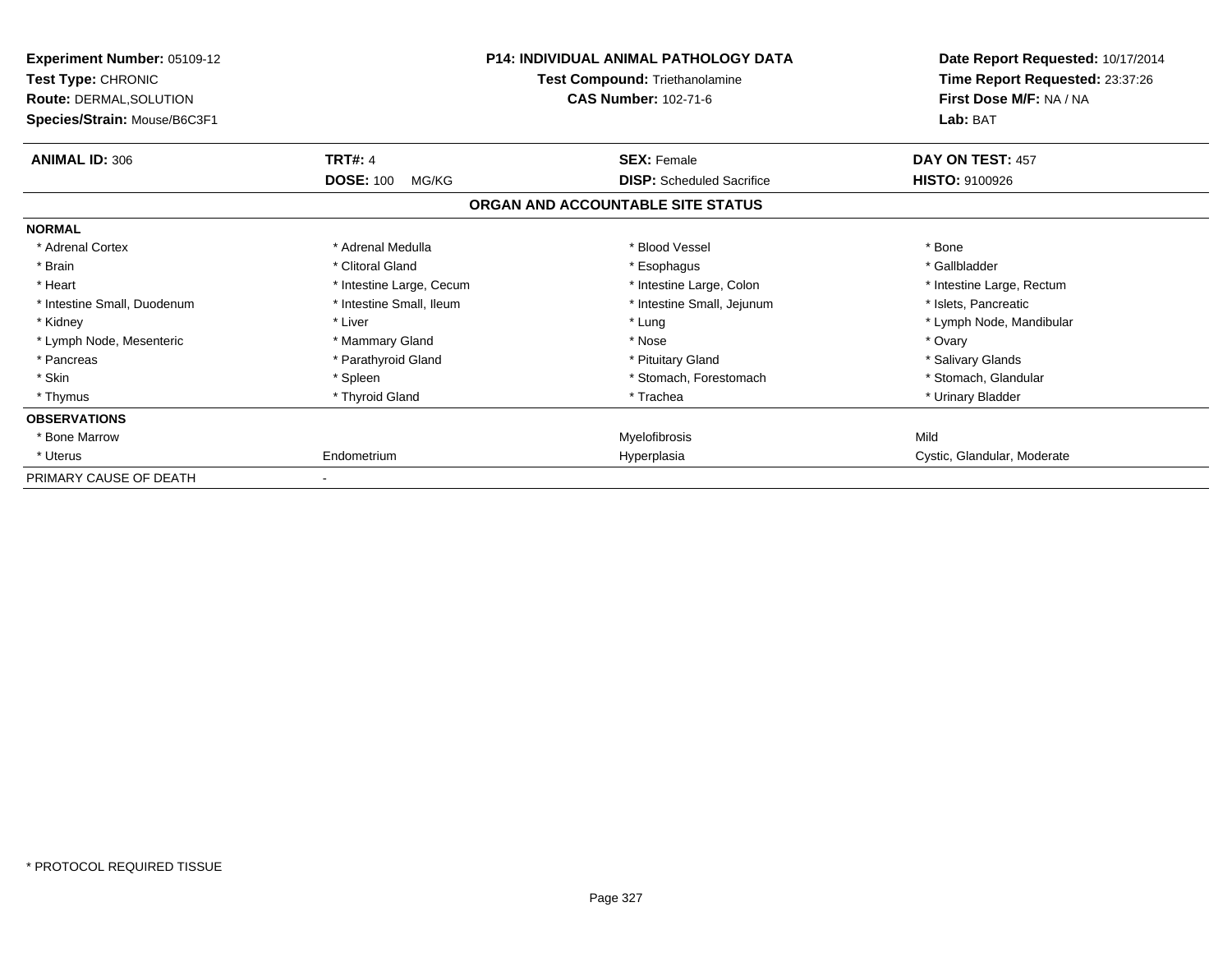| Experiment Number: 05109-12<br><b>Test Type: CHRONIC</b><br><b>Route: DERMAL, SOLUTION</b><br>Species/Strain: Mouse/B6C3F1 | <b>P14: INDIVIDUAL ANIMAL PATHOLOGY DATA</b><br>Test Compound: Triethanolamine<br><b>CAS Number: 102-71-6</b> |                                   | Date Report Requested: 10/17/2014<br>Time Report Requested: 23:37:26<br>First Dose M/F: NA / NA<br>Lab: BAT |
|----------------------------------------------------------------------------------------------------------------------------|---------------------------------------------------------------------------------------------------------------|-----------------------------------|-------------------------------------------------------------------------------------------------------------|
| <b>ANIMAL ID: 307</b>                                                                                                      | <b>TRT#: 4</b>                                                                                                | <b>SEX: Female</b>                | DAY ON TEST: 9                                                                                              |
|                                                                                                                            | <b>DOSE: 100</b><br>MG/KG                                                                                     | <b>DISP: Natural Death</b>        | <b>HISTO: 9100927</b>                                                                                       |
|                                                                                                                            |                                                                                                               | ORGAN AND ACCOUNTABLE SITE STATUS |                                                                                                             |
| <b>NORMAL</b>                                                                                                              |                                                                                                               |                                   |                                                                                                             |
| * Adrenal Cortex                                                                                                           | * Adrenal Medulla                                                                                             | * Blood Vessel                    | * Bone                                                                                                      |
| * Bone Marrow                                                                                                              | * Brain                                                                                                       | * Clitoral Gland                  | * Esophagus                                                                                                 |
| * Gallbladder                                                                                                              | * Heart                                                                                                       | * Intestine Large, Cecum          | * Intestine Large, Colon                                                                                    |
| * Intestine Large, Rectum                                                                                                  | * Intestine Small, Duodenum                                                                                   | * Intestine Small, Ileum          | * Intestine Small, Jejunum                                                                                  |
| * Islets, Pancreatic                                                                                                       | * Kidney                                                                                                      | * Liver                           | * Lung                                                                                                      |
| * Lymph Node, Mandibular                                                                                                   | * Lymph Node, Mesenteric                                                                                      | * Mammary Gland                   | * Nose                                                                                                      |
| * Ovary                                                                                                                    | * Pancreas                                                                                                    | * Parathyroid Gland               | * Pituitary Gland                                                                                           |
| * Salivary Glands                                                                                                          | * Skin                                                                                                        | * Spleen                          | * Stomach, Forestomach                                                                                      |
| * Stomach, Glandular                                                                                                       | * Thymus                                                                                                      | * Thyroid Gland                   | * Trachea                                                                                                   |
| * Urinary Bladder                                                                                                          | * Uterus                                                                                                      |                                   |                                                                                                             |
| PRIMARY CAUSE OF DEATH                                                                                                     |                                                                                                               |                                   |                                                                                                             |
| Animal Note: COD, UNDETERMINED                                                                                             |                                                                                                               |                                   |                                                                                                             |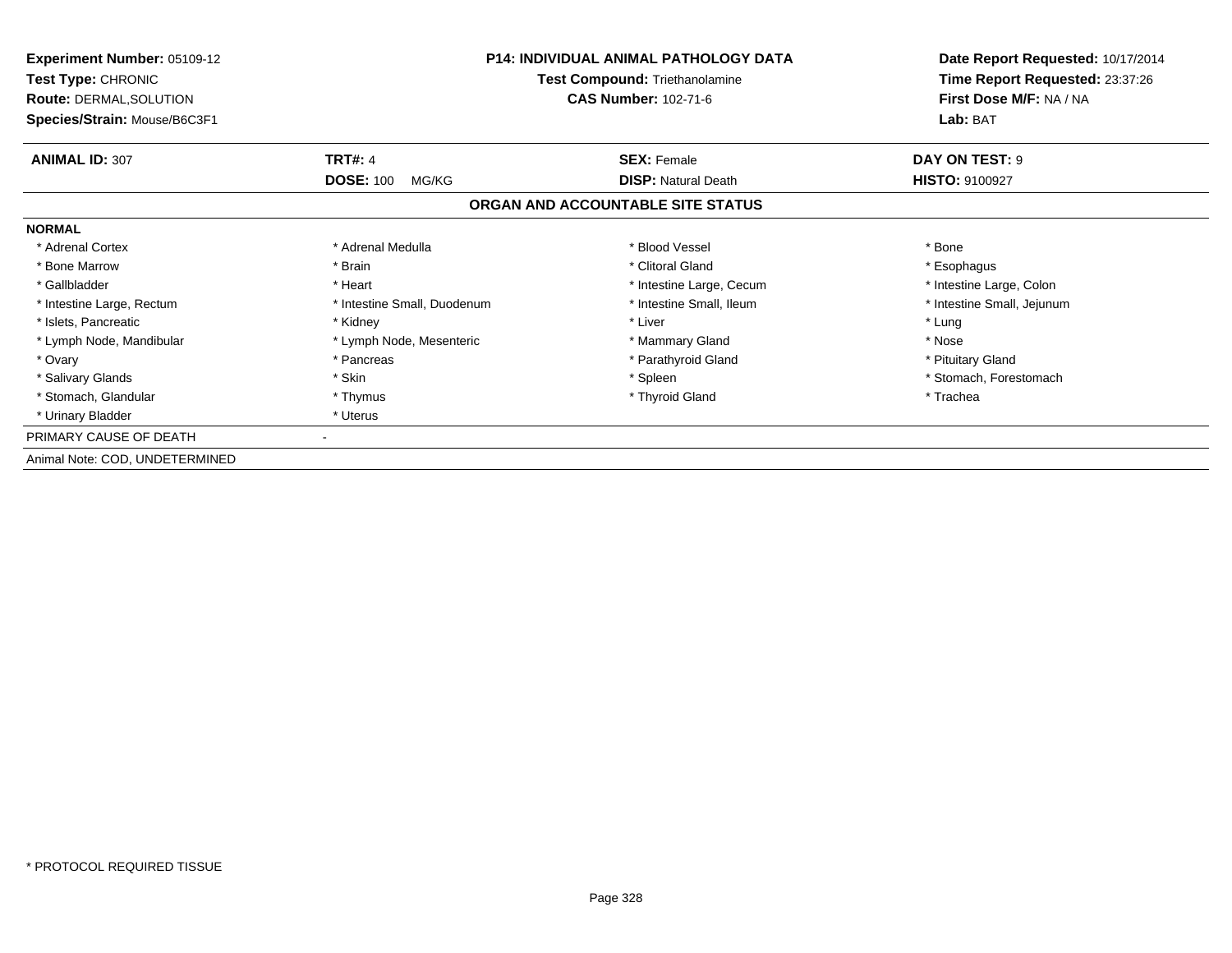| Experiment Number: 05109-12<br>Test Type: CHRONIC<br><b>Route: DERMAL, SOLUTION</b><br>Species/Strain: Mouse/B6C3F1 | <b>P14: INDIVIDUAL ANIMAL PATHOLOGY DATA</b><br><b>Test Compound: Triethanolamine</b><br><b>CAS Number: 102-71-6</b> |                                                        | Date Report Requested: 10/17/2014<br>Time Report Requested: 23:37:26<br>First Dose M/F: NA / NA<br>Lab: BAT |
|---------------------------------------------------------------------------------------------------------------------|----------------------------------------------------------------------------------------------------------------------|--------------------------------------------------------|-------------------------------------------------------------------------------------------------------------|
| <b>ANIMAL ID: 308</b>                                                                                               | <b>TRT#: 4</b><br><b>DOSE: 100</b>                                                                                   | <b>SEX: Female</b><br><b>DISP:</b> Scheduled Sacrifice | DAY ON TEST: 457                                                                                            |
|                                                                                                                     | MG/KG                                                                                                                | ORGAN AND ACCOUNTABLE SITE STATUS                      | <b>HISTO: 9100928</b>                                                                                       |
| <b>NORMAL</b>                                                                                                       |                                                                                                                      |                                                        |                                                                                                             |
| * Adrenal Cortex                                                                                                    | * Adrenal Medulla                                                                                                    | * Blood Vessel                                         | * Bone                                                                                                      |
| * Bone Marrow                                                                                                       | * Brain                                                                                                              | * Clitoral Gland                                       | * Esophagus                                                                                                 |
| * Gallbladder                                                                                                       | * Heart                                                                                                              | * Intestine Large, Cecum                               | * Intestine Large, Colon                                                                                    |
| * Intestine Large, Rectum                                                                                           | * Intestine Small, Duodenum                                                                                          | * Intestine Small, Ileum                               | * Intestine Small, Jejunum                                                                                  |
| * Islets, Pancreatic                                                                                                | * Kidney                                                                                                             | * Liver                                                | * Lung                                                                                                      |
| * Lymph Node, Mandibular                                                                                            | * Lymph Node, Mesenteric                                                                                             | * Mammary Gland                                        | * Nose                                                                                                      |
| * Ovary                                                                                                             | * Pancreas                                                                                                           | * Parathyroid Gland                                    | * Pituitary Gland                                                                                           |
| * Salivary Glands                                                                                                   | * Skin                                                                                                               | * Spleen                                               | * Stomach, Forestomach                                                                                      |
| * Stomach, Glandular                                                                                                | * Thymus                                                                                                             | * Thyroid Gland                                        | * Trachea                                                                                                   |
| * Urinary Bladder                                                                                                   |                                                                                                                      |                                                        |                                                                                                             |
| <b>OBSERVATIONS</b>                                                                                                 |                                                                                                                      |                                                        |                                                                                                             |
| * Uterus                                                                                                            | Endometrium                                                                                                          | Hyperplasia                                            | Cystic, Glandular, Marked                                                                                   |
| [Hyperplasia TGLS = $1-6$ ]                                                                                         |                                                                                                                      |                                                        |                                                                                                             |
| PRIMARY CAUSE OF DEATH                                                                                              |                                                                                                                      |                                                        |                                                                                                             |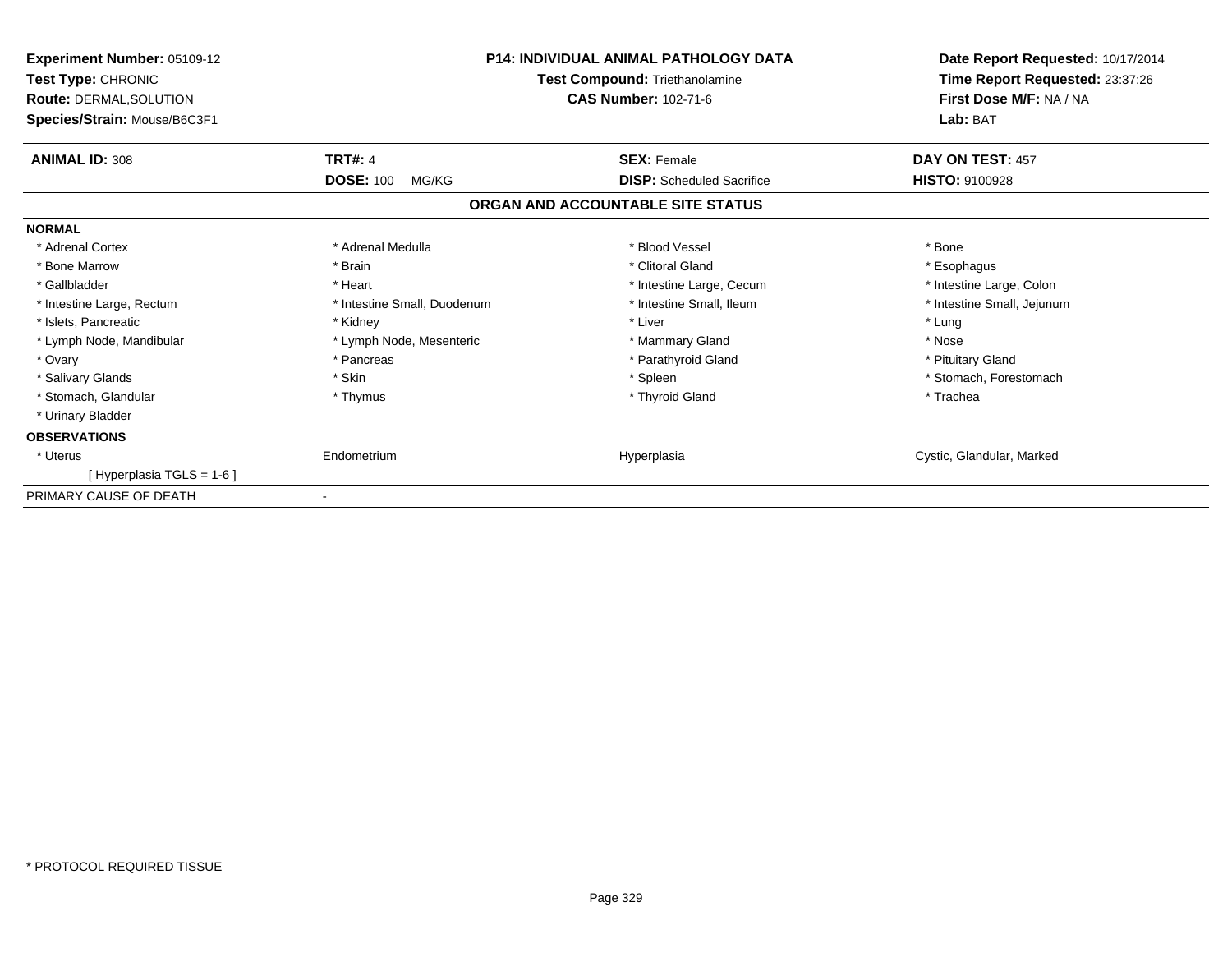| Experiment Number: 05109-12<br>Test Type: CHRONIC<br>Route: DERMAL, SOLUTION<br>Species/Strain: Mouse/B6C3F1 | P14: INDIVIDUAL ANIMAL PATHOLOGY DATA<br><b>Test Compound: Triethanolamine</b><br><b>CAS Number: 102-71-6</b> |                                   | Date Report Requested: 10/17/2014<br>Time Report Requested: 23:37:26<br>First Dose M/F: NA / NA<br>Lab: BAT |
|--------------------------------------------------------------------------------------------------------------|---------------------------------------------------------------------------------------------------------------|-----------------------------------|-------------------------------------------------------------------------------------------------------------|
| <b>ANIMAL ID: 309</b>                                                                                        | <b>TRT#: 4</b>                                                                                                | <b>SEX: Female</b>                | DAY ON TEST: 732                                                                                            |
|                                                                                                              | DOSE: 100 MG/KG                                                                                               | <b>DISP: Terminal Sacrifice</b>   | HISTO: 9100929                                                                                              |
|                                                                                                              |                                                                                                               | ORGAN AND ACCOUNTABLE SITE STATUS |                                                                                                             |
| <b>NORMAL</b>                                                                                                |                                                                                                               |                                   |                                                                                                             |
| * Adrenal Cortex                                                                                             | * Blood Vessel                                                                                                | * Bone                            | * Brain                                                                                                     |
| * Clitoral Gland                                                                                             | * Esophagus                                                                                                   | * Gallbladder                     | * Heart                                                                                                     |
| * Intestine Large, Cecum                                                                                     | * Intestine Large, Colon                                                                                      | * Intestine Large, Rectum         | * Intestine Small, Duodenum                                                                                 |
| * Intestine Small, Ileum                                                                                     | * Intestine Small, Jejunum                                                                                    | * Islets, Pancreatic              | * Lung                                                                                                      |
| * Lymph Node, Mandibular                                                                                     | * Lymph Node, Mesenteric                                                                                      | * Mammary Gland                   | * Nose                                                                                                      |
| * Pancreas                                                                                                   | * Parathyroid Gland                                                                                           | * Pituitary Gland                 | * Salivary Glands                                                                                           |
| * Skin                                                                                                       | * Spleen                                                                                                      | * Stomach, Forestomach            | * Stomach, Glandular                                                                                        |
| * Thyroid Gland                                                                                              | * Trachea                                                                                                     | * Urinary Bladder                 |                                                                                                             |
| <b>OBSERVATIONS</b>                                                                                          |                                                                                                               |                                   |                                                                                                             |
| * Adrenal Medulla                                                                                            |                                                                                                               | Hyperplasia                       | Mild                                                                                                        |
| * Bone Marrow                                                                                                |                                                                                                               | Myelofibrosis                     | Minimal                                                                                                     |
| <b>Harderian Gland</b>                                                                                       | Acinus                                                                                                        | Hyperplasia                       | Mild                                                                                                        |
| [ Hyperplasia TGLS = 1-9]                                                                                    |                                                                                                               |                                   |                                                                                                             |
| * Kidney                                                                                                     |                                                                                                               | Nephropathy                       | Chronic, Minimal                                                                                            |
| * Liver                                                                                                      |                                                                                                               | <b>Eosinophilic Focus</b>         |                                                                                                             |
|                                                                                                              |                                                                                                               | Hepatocellular Adenoma            | Multiple                                                                                                    |
| Mesentery                                                                                                    | Fat                                                                                                           | Inflammation                      | Chronic, Mild                                                                                               |
| [Inflammation TGLS = $3-8$ ]                                                                                 |                                                                                                               |                                   |                                                                                                             |
| * Ovary                                                                                                      |                                                                                                               | Atrophy                           | Mild                                                                                                        |
|                                                                                                              | Follicle                                                                                                      | Cyst                              |                                                                                                             |
| * Thymus                                                                                                     |                                                                                                               | Atrophy                           | Mild                                                                                                        |
| * Uterus                                                                                                     | Endometrium                                                                                                   | Hyperplasia                       | Cystic, Glandular, Mild                                                                                     |
| PRIMARY CAUSE OF DEATH                                                                                       |                                                                                                               |                                   |                                                                                                             |
| Animal Note: TGL2, FOCUS COULD NOT BE FOUND                                                                  |                                                                                                               |                                   |                                                                                                             |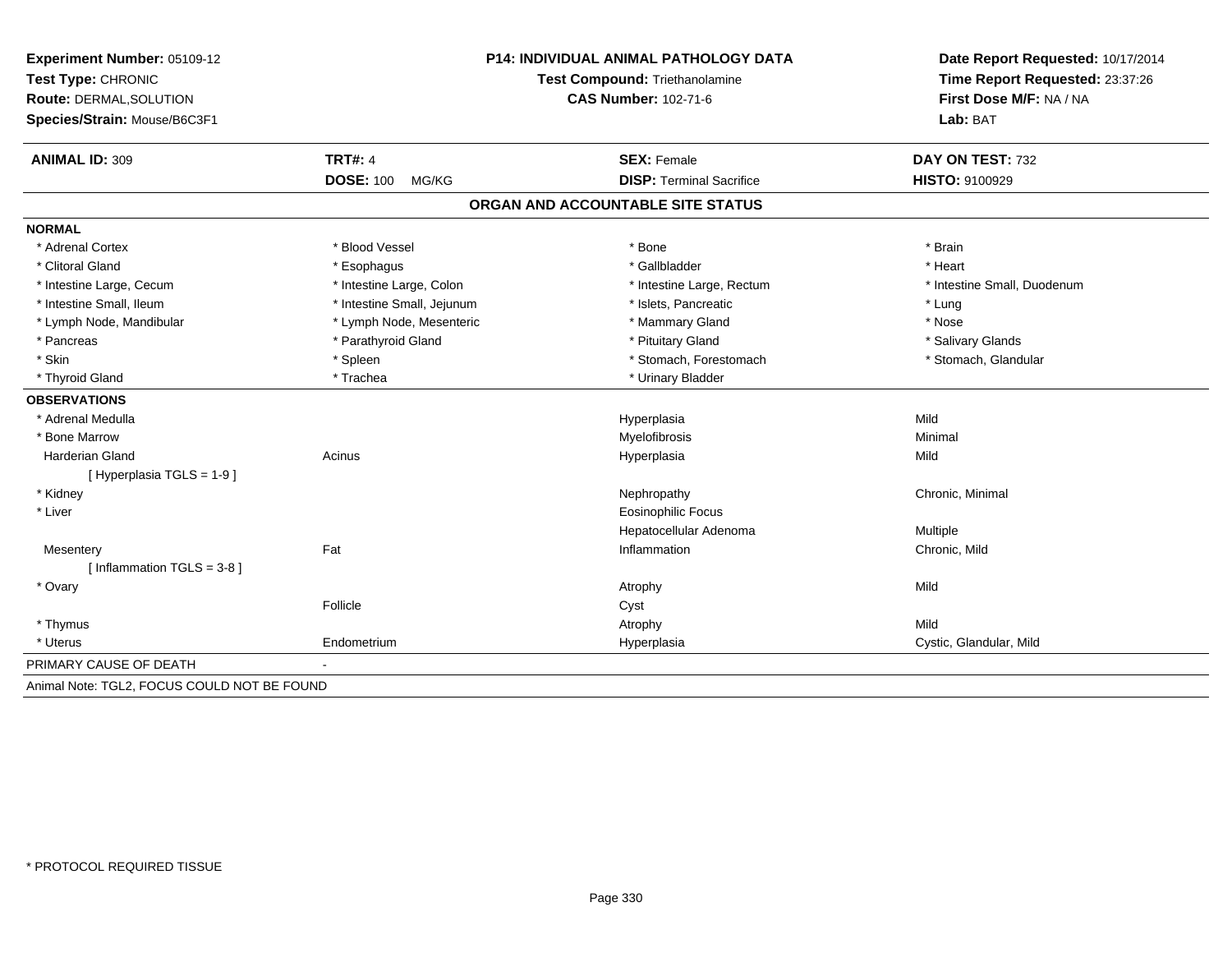| <b>Experiment Number: 05109-12</b><br>Test Type: CHRONIC<br><b>Route: DERMAL, SOLUTION</b><br>Species/Strain: Mouse/B6C3F1 | <b>P14: INDIVIDUAL ANIMAL PATHOLOGY DATA</b><br>Test Compound: Triethanolamine<br><b>CAS Number: 102-71-6</b> |                                   | Date Report Requested: 10/17/2014<br>Time Report Requested: 23:37:26<br>First Dose M/F: NA / NA<br>Lab: BAT |
|----------------------------------------------------------------------------------------------------------------------------|---------------------------------------------------------------------------------------------------------------|-----------------------------------|-------------------------------------------------------------------------------------------------------------|
| <b>ANIMAL ID: 310</b>                                                                                                      | <b>TRT#: 4</b>                                                                                                | <b>SEX: Female</b>                | DAY ON TEST: 457                                                                                            |
|                                                                                                                            | <b>DOSE: 100</b><br>MG/KG                                                                                     | <b>DISP:</b> Scheduled Sacrifice  | HISTO: 9100930                                                                                              |
|                                                                                                                            |                                                                                                               | ORGAN AND ACCOUNTABLE SITE STATUS |                                                                                                             |
| <b>NORMAL</b>                                                                                                              |                                                                                                               |                                   |                                                                                                             |
| * Adrenal Cortex                                                                                                           | * Adrenal Medulla                                                                                             | * Blood Vessel                    | * Bone                                                                                                      |
| * Bone Marrow                                                                                                              | * Brain                                                                                                       | * Clitoral Gland                  | * Esophagus                                                                                                 |
| * Gallbladder                                                                                                              | * Heart                                                                                                       | * Intestine Large, Cecum          | * Intestine Large, Colon                                                                                    |
| * Intestine Large, Rectum                                                                                                  | * Intestine Small, Duodenum                                                                                   | * Intestine Small, Ileum          | * Intestine Small, Jejunum                                                                                  |
| * Islets, Pancreatic                                                                                                       | * Liver                                                                                                       | * Lymph Node, Mandibular          | * Lymph Node, Mesenteric                                                                                    |
| * Mammary Gland                                                                                                            | * Nose                                                                                                        | * Pancreas                        | * Parathyroid Gland                                                                                         |
| * Pituitary Gland                                                                                                          | * Salivary Glands                                                                                             | * Skin                            | * Spleen                                                                                                    |
| * Stomach, Forestomach                                                                                                     | * Stomach, Glandular                                                                                          | * Thymus                          | * Thyroid Gland                                                                                             |
| * Trachea                                                                                                                  | * Urinary Bladder                                                                                             |                                   |                                                                                                             |
| <b>OBSERVATIONS</b>                                                                                                        |                                                                                                               |                                   |                                                                                                             |
| * Kidney                                                                                                                   |                                                                                                               | Nephropathy                       | Chronic, Minimal                                                                                            |
| * Lung                                                                                                                     |                                                                                                               | Alveolar/Bronchiolar Adenoma      |                                                                                                             |
| [Alveolar/Bronchiolar Adenoma TGLS = 1-2]                                                                                  |                                                                                                               |                                   |                                                                                                             |
| * Ovary                                                                                                                    | Follicle                                                                                                      | Cyst                              |                                                                                                             |
| * Uterus                                                                                                                   | Endometrium                                                                                                   | Hyperplasia                       | Cystic, Glandular, Mild                                                                                     |
| PRIMARY CAUSE OF DEATH                                                                                                     |                                                                                                               |                                   |                                                                                                             |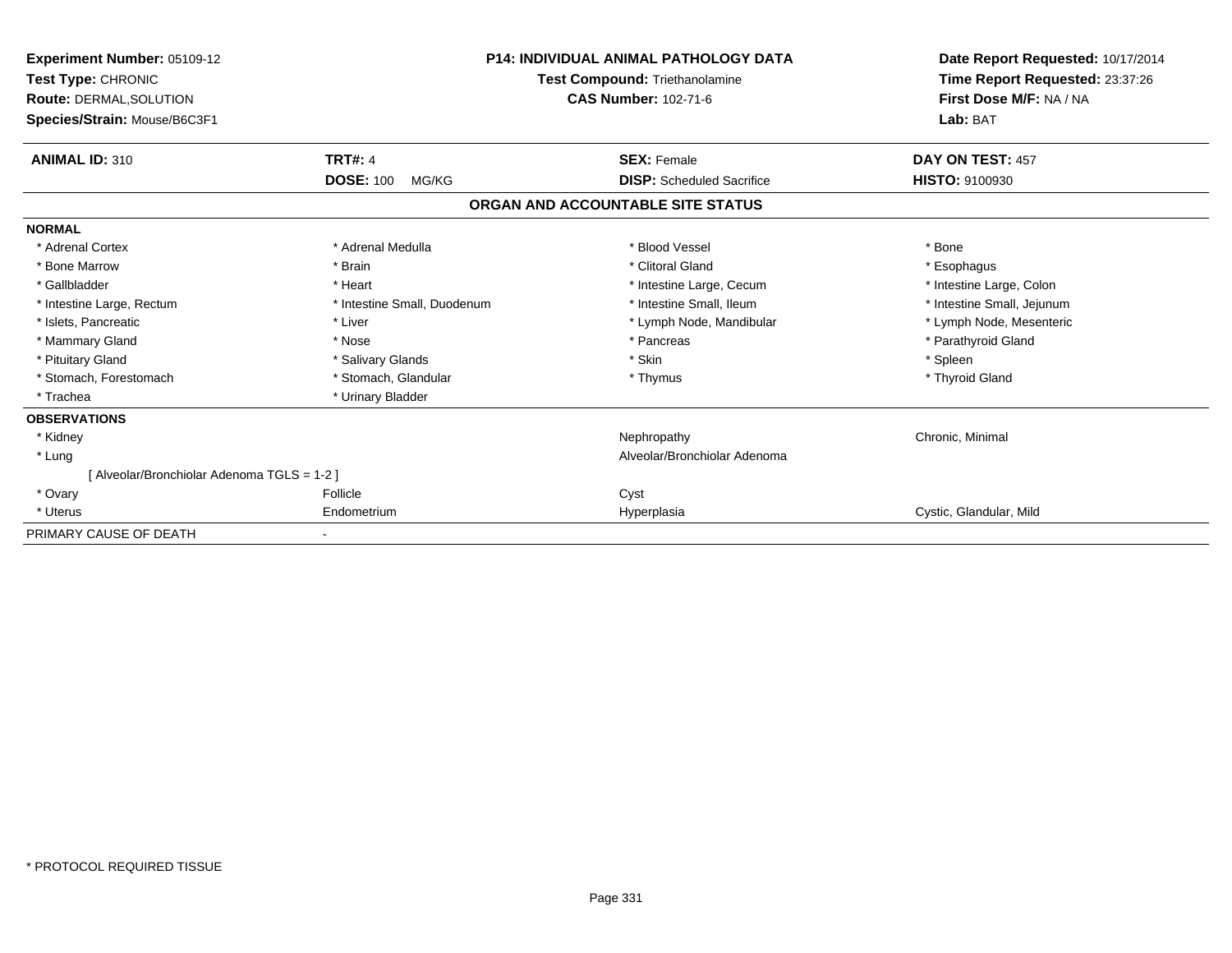| Experiment Number: 05109-12<br>Test Type: CHRONIC<br>Route: DERMAL, SOLUTION<br>Species/Strain: Mouse/B6C3F1 |                             | <b>P14: INDIVIDUAL ANIMAL PATHOLOGY DATA</b><br><b>Test Compound: Triethanolamine</b><br><b>CAS Number: 102-71-6</b> |                             |
|--------------------------------------------------------------------------------------------------------------|-----------------------------|----------------------------------------------------------------------------------------------------------------------|-----------------------------|
| <b>ANIMAL ID: 311</b>                                                                                        | <b>TRT#: 4</b>              | <b>SEX: Female</b>                                                                                                   | DAY ON TEST: 713            |
|                                                                                                              | <b>DOSE: 100</b><br>MG/KG   | <b>DISP: Natural Death</b>                                                                                           | HISTO: 9100931              |
|                                                                                                              |                             | ORGAN AND ACCOUNTABLE SITE STATUS                                                                                    |                             |
| <b>NORMAL</b>                                                                                                |                             |                                                                                                                      |                             |
| * Adrenal Cortex                                                                                             | * Adrenal Medulla           | * Blood Vessel                                                                                                       | * Bone                      |
| * Bone Marrow                                                                                                | * Brain                     | * Clitoral Gland                                                                                                     | * Esophagus                 |
| * Gallbladder                                                                                                | * Heart                     | * Intestine Large, Cecum                                                                                             | * Intestine Large, Colon    |
| * Intestine Large, Rectum                                                                                    | * Intestine Small, Duodenum | * Intestine Small, Ileum                                                                                             | * Intestine Small, Jejunum  |
| * Islets, Pancreatic                                                                                         | * Kidney                    | * Lung                                                                                                               | * Mammary Gland             |
| * Nose                                                                                                       | * Pancreas                  | * Parathyroid Gland                                                                                                  | * Pituitary Gland           |
| * Salivary Glands                                                                                            | * Skin                      | * Stomach, Forestomach                                                                                               | * Stomach, Glandular        |
| * Trachea                                                                                                    | * Urinary Bladder           |                                                                                                                      |                             |
| <b>OBSERVATIONS</b>                                                                                          |                             |                                                                                                                      |                             |
| * Liver                                                                                                      |                             | <b>Eosinophilic Focus</b>                                                                                            |                             |
|                                                                                                              |                             | Lymphoma Malignant Lymphocytic                                                                                       |                             |
| [ Lymphoma Malignant Lymphocytic TGLS = 4-1 ]                                                                |                             |                                                                                                                      |                             |
| Lymph Node                                                                                                   | Mediastinal                 | Lymphoma Malignant Lymphocytic                                                                                       |                             |
| * Lymph Node, Mandibular                                                                                     |                             | Lymphoma Malignant Lymphocytic                                                                                       |                             |
| * Lymph Node, Mesenteric                                                                                     |                             | Lymphoma Malignant Lymphocytic                                                                                       |                             |
| * Ovary                                                                                                      | Periovarn Tiss              | Lymphoma Malignant Lymphocytic                                                                                       |                             |
| * Spleen                                                                                                     |                             | Lymphoma Malignant Lymphocytic                                                                                       |                             |
| [ Lymphoma Malignant Lymphocytic TGLS = 2-1 ]                                                                |                             |                                                                                                                      |                             |
| * Thymus                                                                                                     |                             | Lymphoma Malignant Lymphocytic                                                                                       |                             |
| * Thyroid Gland                                                                                              |                             | Inflammation                                                                                                         | Chronic Active, Minimal     |
| * Uterus                                                                                                     | Endometrium                 | Hyperplasia                                                                                                          | Cystic, Glandular, Moderate |
| [Hyperplasia TGLS = 3-6]                                                                                     |                             |                                                                                                                      |                             |
| PRIMARY CAUSE OF DEATH                                                                                       |                             |                                                                                                                      |                             |
| Animal Note: COD, LYMPHOMA LYMPHOCYTIC                                                                       |                             |                                                                                                                      |                             |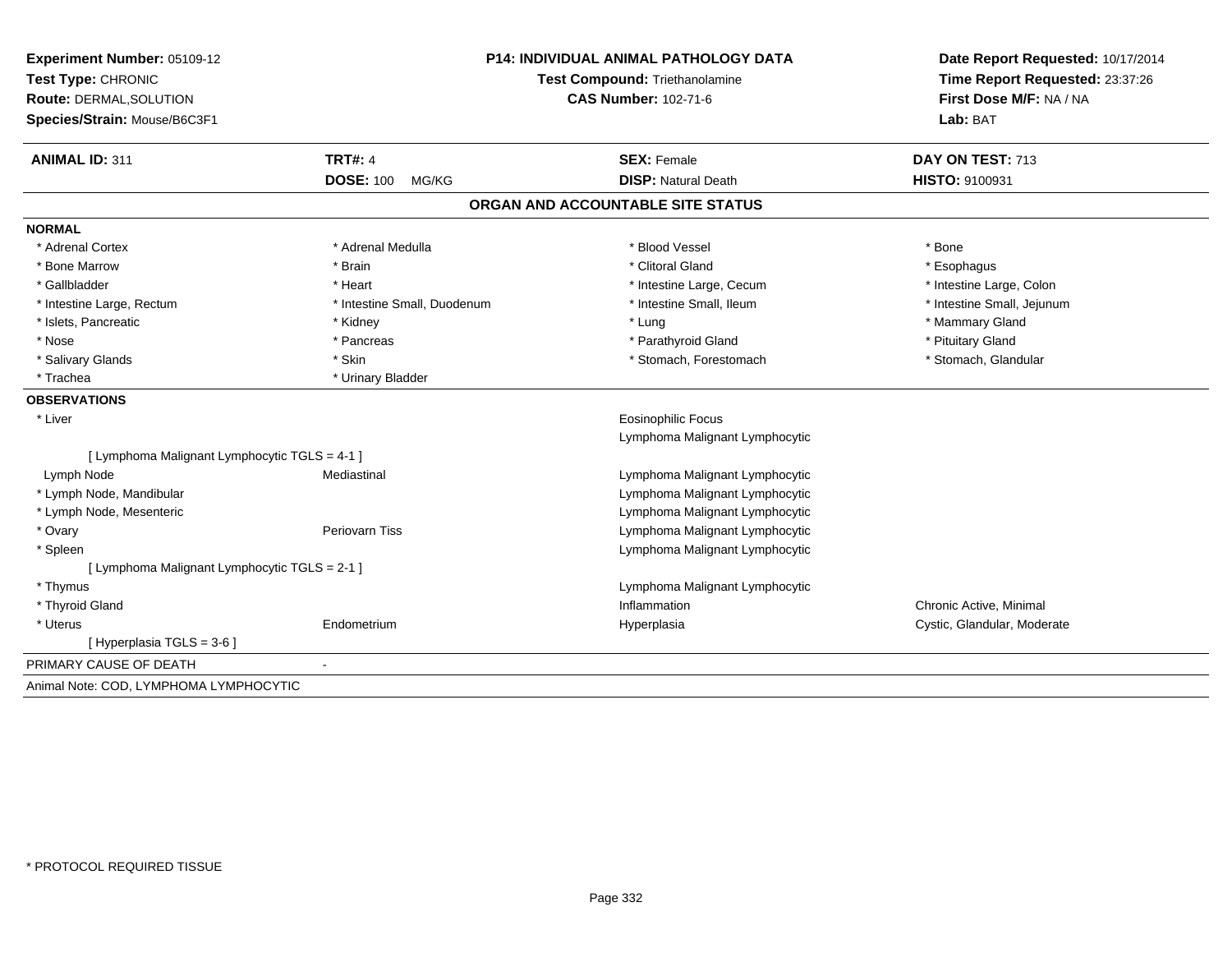| Experiment Number: 05109-12<br>Test Type: CHRONIC<br>Route: DERMAL, SOLUTION<br>Species/Strain: Mouse/B6C3F1 | <b>P14: INDIVIDUAL ANIMAL PATHOLOGY DATA</b><br>Test Compound: Triethanolamine<br><b>CAS Number: 102-71-6</b> |                                   | Date Report Requested: 10/17/2014<br>Time Report Requested: 23:37:27<br>First Dose M/F: NA / NA<br>Lab: BAT |
|--------------------------------------------------------------------------------------------------------------|---------------------------------------------------------------------------------------------------------------|-----------------------------------|-------------------------------------------------------------------------------------------------------------|
| <b>ANIMAL ID: 312</b>                                                                                        | <b>TRT#: 4</b>                                                                                                | <b>SEX: Female</b>                | DAY ON TEST: 457                                                                                            |
|                                                                                                              | <b>DOSE: 100</b><br>MG/KG                                                                                     | <b>DISP:</b> Scheduled Sacrifice  | <b>HISTO: 9100932</b>                                                                                       |
|                                                                                                              |                                                                                                               | ORGAN AND ACCOUNTABLE SITE STATUS |                                                                                                             |
| <b>NORMAL</b>                                                                                                |                                                                                                               |                                   |                                                                                                             |
| * Adrenal Cortex                                                                                             | * Adrenal Medulla                                                                                             | * Blood Vessel                    | * Bone                                                                                                      |
| * Bone Marrow                                                                                                | * Brain                                                                                                       | * Clitoral Gland                  | * Esophagus                                                                                                 |
| * Gallbladder                                                                                                | * Heart                                                                                                       | * Intestine Large, Cecum          | * Intestine Large, Colon                                                                                    |
| * Intestine Large, Rectum                                                                                    | * Intestine Small, Duodenum                                                                                   | * Intestine Small, Ileum          | * Intestine Small, Jejunum                                                                                  |
| * Islets, Pancreatic                                                                                         | * Liver                                                                                                       | * Lung                            | * Lymph Node, Mandibular                                                                                    |
| * Lymph Node, Mesenteric                                                                                     | * Nose                                                                                                        | * Pancreas                        | * Parathyroid Gland                                                                                         |
| * Pituitary Gland                                                                                            | * Salivary Glands                                                                                             | * Skin                            | * Spleen                                                                                                    |
| * Stomach, Forestomach                                                                                       | * Stomach, Glandular                                                                                          | * Thymus                          | * Thyroid Gland                                                                                             |
| * Trachea                                                                                                    | * Urinary Bladder                                                                                             |                                   |                                                                                                             |
| <b>MISSING</b>                                                                                               |                                                                                                               |                                   |                                                                                                             |
| * Mammary Gland                                                                                              |                                                                                                               |                                   |                                                                                                             |
| <b>OBSERVATIONS</b>                                                                                          |                                                                                                               |                                   |                                                                                                             |
| * Kidney                                                                                                     |                                                                                                               | Nephropathy                       | Chronic, Minimal                                                                                            |
| * Ovary                                                                                                      | Follicle                                                                                                      | Cyst                              |                                                                                                             |
| * Uterus                                                                                                     | Endometrium                                                                                                   | Hyperplasia                       | Cystic, Glandular, Moderate                                                                                 |
| PRIMARY CAUSE OF DEATH                                                                                       |                                                                                                               |                                   |                                                                                                             |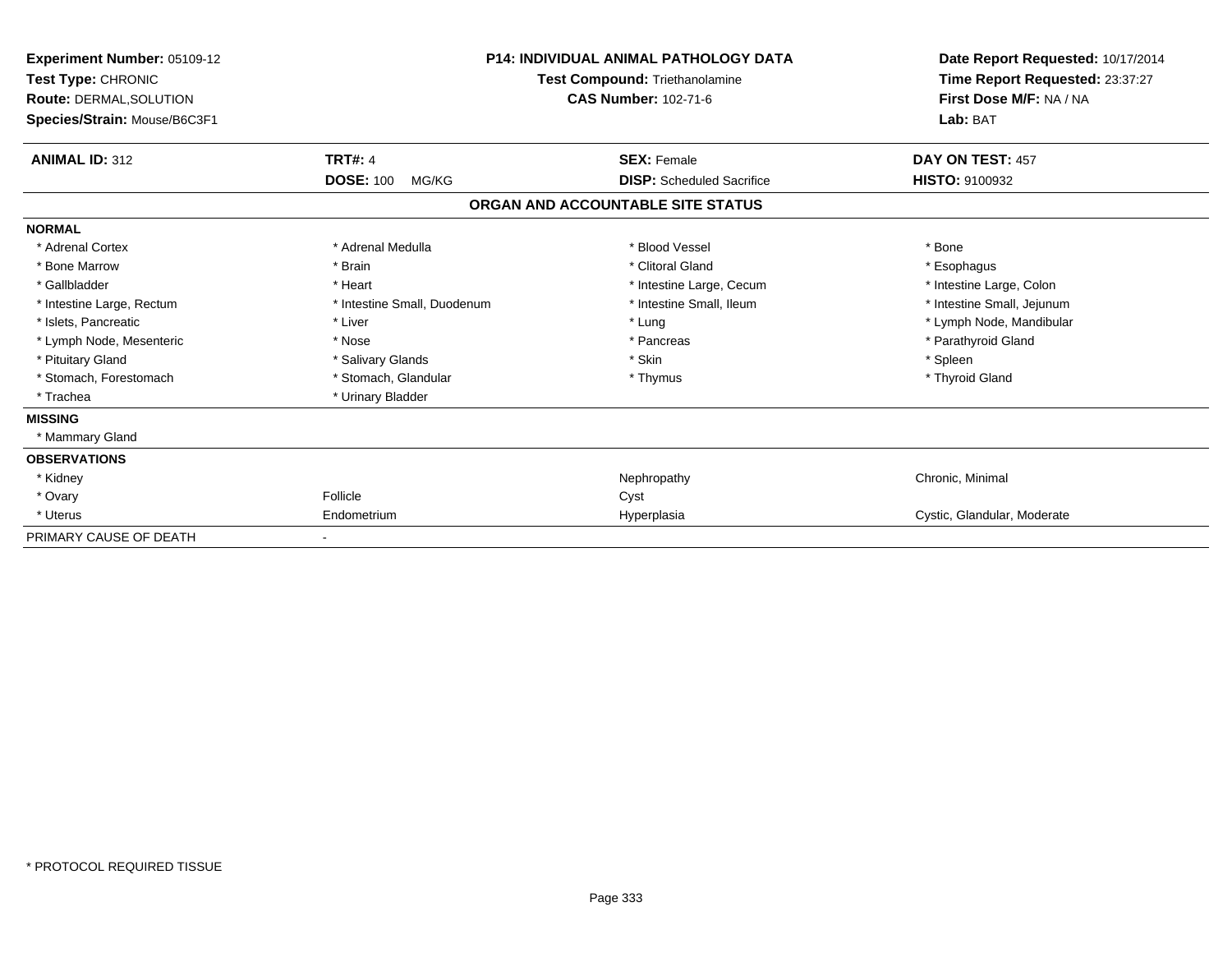| Experiment Number: 05109-12<br>Test Type: CHRONIC |                             | <b>P14: INDIVIDUAL ANIMAL PATHOLOGY DATA</b><br>Test Compound: Triethanolamine | Date Report Requested: 10/17/2014<br>Time Report Requested: 23:37:27 |
|---------------------------------------------------|-----------------------------|--------------------------------------------------------------------------------|----------------------------------------------------------------------|
| Route: DERMAL, SOLUTION                           | <b>CAS Number: 102-71-6</b> |                                                                                | First Dose M/F: NA / NA                                              |
|                                                   |                             |                                                                                | Lab: BAT                                                             |
| Species/Strain: Mouse/B6C3F1                      |                             |                                                                                |                                                                      |
| <b>ANIMAL ID: 313</b>                             | <b>TRT#: 4</b>              | <b>SEX: Female</b>                                                             | DAY ON TEST: 675                                                     |
|                                                   | <b>DOSE: 100</b><br>MG/KG   | <b>DISP: Natural Death</b>                                                     | HISTO: 9100933                                                       |
|                                                   |                             | ORGAN AND ACCOUNTABLE SITE STATUS                                              |                                                                      |
| <b>NORMAL</b>                                     |                             |                                                                                |                                                                      |
| * Adrenal Cortex                                  | * Adrenal Medulla           | * Blood Vessel                                                                 | * Bone                                                               |
| * Bone Marrow                                     | * Brain                     | * Clitoral Gland                                                               | * Esophagus                                                          |
| * Gallbladder                                     | * Heart                     | * Intestine Large, Cecum                                                       | * Intestine Large, Colon                                             |
| * Intestine Large, Rectum                         | * Intestine Small, Duodenum | * Intestine Small, Ileum                                                       | * Intestine Small, Jejunum                                           |
| * Islets, Pancreatic                              | * Liver                     | * Lung                                                                         | * Lymph Node, Mandibular                                             |
| * Lymph Node, Mesenteric                          | * Nose                      | * Ovary                                                                        | * Pancreas                                                           |
| * Parathyroid Gland                               | * Salivary Glands           | * Skin                                                                         | * Spleen                                                             |
| * Stomach, Forestomach                            | * Stomach, Glandular        | * Thyroid Gland                                                                | * Trachea                                                            |
| * Urinary Bladder                                 |                             |                                                                                |                                                                      |
| <b>MISSING</b>                                    |                             |                                                                                |                                                                      |
| * Mammary Gland                                   |                             |                                                                                |                                                                      |
| <b>OBSERVATIONS</b>                               |                             |                                                                                |                                                                      |
| * Kidney                                          |                             | Nephropathy                                                                    | Chronic, Minimal                                                     |
| * Pituitary Gland                                 | <b>Pars Distalis</b>        | Hyperplasia                                                                    | Mild                                                                 |
| <b>Skeletal Muscle</b>                            |                             | Fibrosarcoma                                                                   |                                                                      |
| [ Fibrosarcoma TGLS = 2-8 ]                       |                             |                                                                                |                                                                      |
| * Thymus                                          |                             | Atrophy                                                                        | Mild                                                                 |
| * Uterus                                          | Endometrium                 | Hyperplasia                                                                    | Cystic, Glandular, Moderate                                          |
| [Hyperplasia TGLS = 1-6]                          |                             |                                                                                |                                                                      |
| PRIMARY CAUSE OF DEATH                            |                             |                                                                                |                                                                      |
| Animal Note: COD, FIBROSARCOMA                    |                             |                                                                                |                                                                      |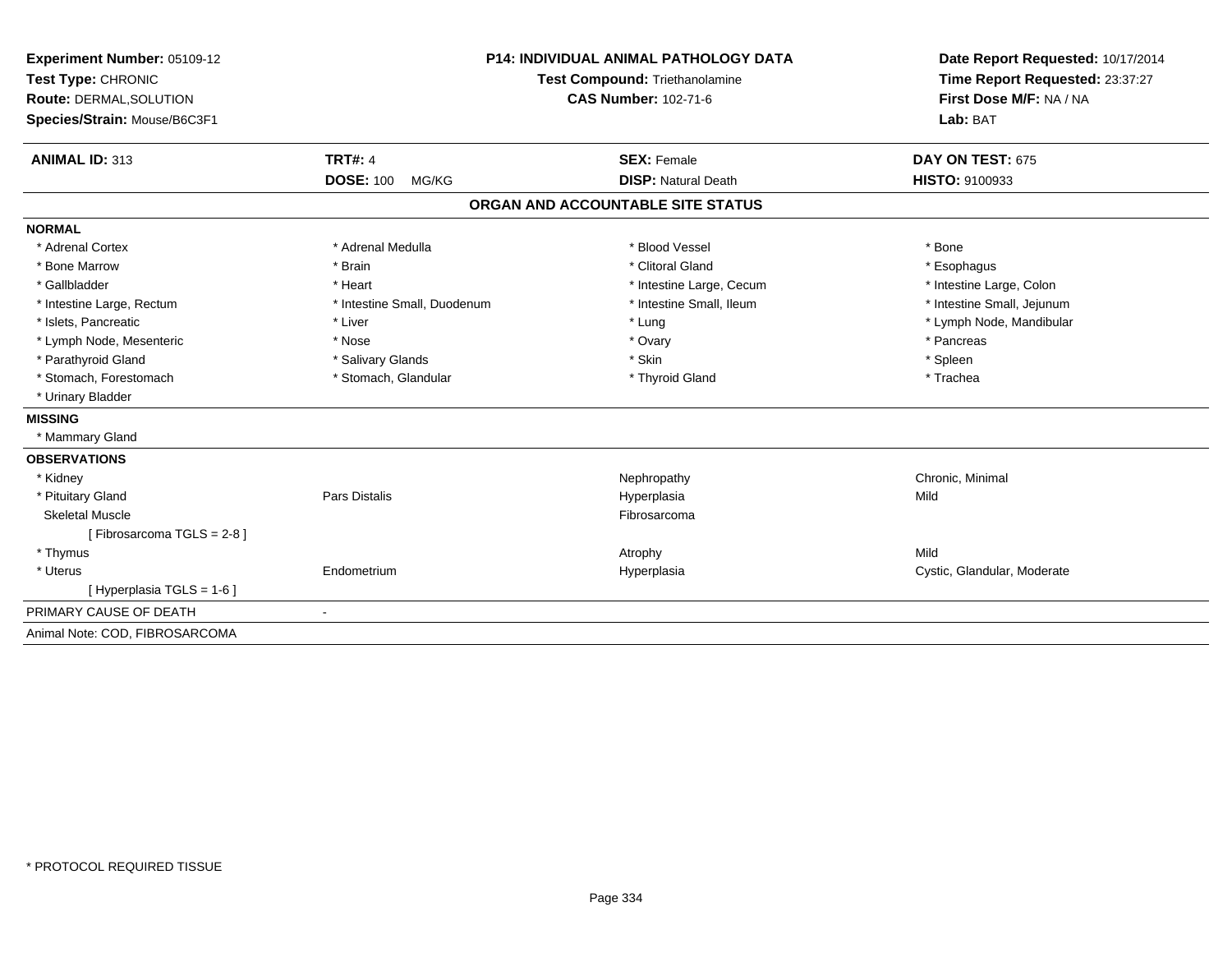| Experiment Number: 05109-12<br>Test Type: CHRONIC<br>Route: DERMAL, SOLUTION<br>Species/Strain: Mouse/B6C3F1 |                             | <b>P14: INDIVIDUAL ANIMAL PATHOLOGY DATA</b><br><b>Test Compound: Triethanolamine</b><br><b>CAS Number: 102-71-6</b> | Date Report Requested: 10/17/2014<br>Time Report Requested: 23:37:27<br>First Dose M/F: NA / NA<br>Lab: BAT |
|--------------------------------------------------------------------------------------------------------------|-----------------------------|----------------------------------------------------------------------------------------------------------------------|-------------------------------------------------------------------------------------------------------------|
| <b>ANIMAL ID: 314</b>                                                                                        | <b>TRT#: 4</b>              | <b>SEX: Female</b>                                                                                                   | DAY ON TEST: 414                                                                                            |
|                                                                                                              | <b>DOSE: 100</b><br>MG/KG   | <b>DISP: Natural Death</b>                                                                                           | HISTO: 9100934                                                                                              |
|                                                                                                              |                             | ORGAN AND ACCOUNTABLE SITE STATUS                                                                                    |                                                                                                             |
| <b>NORMAL</b>                                                                                                |                             |                                                                                                                      |                                                                                                             |
| * Adrenal Cortex                                                                                             | * Adrenal Medulla           | * Blood Vessel                                                                                                       | * Bone                                                                                                      |
| * Bone Marrow                                                                                                | * Brain                     | * Clitoral Gland                                                                                                     | * Esophagus                                                                                                 |
| * Gallbladder                                                                                                | * Heart                     | * Intestine Large, Cecum                                                                                             | * Intestine Large, Colon                                                                                    |
| * Intestine Large, Rectum                                                                                    | * Intestine Small, Duodenum | * Intestine Small, Ileum                                                                                             | * Intestine Small, Jejunum                                                                                  |
| * Islets, Pancreatic                                                                                         | * Kidney                    | * Lung                                                                                                               | * Lymph Node, Mandibular                                                                                    |
| * Lymph Node, Mesenteric                                                                                     | * Mammary Gland             | * Nose                                                                                                               | * Pancreas                                                                                                  |
| * Parathyroid Gland                                                                                          | * Pituitary Gland           | * Salivary Glands                                                                                                    | * Skin                                                                                                      |
| * Stomach, Forestomach                                                                                       | * Stomach, Glandular        | * Thymus                                                                                                             | * Thyroid Gland                                                                                             |
| * Trachea                                                                                                    | * Urinary Bladder           |                                                                                                                      |                                                                                                             |
| <b>OBSERVATIONS</b>                                                                                          |                             |                                                                                                                      |                                                                                                             |
| * Liver                                                                                                      |                             | Histiocytic Sarcoma                                                                                                  |                                                                                                             |
| [Histiocytic Sarcoma TGLS = 1-1,2-2]                                                                         |                             |                                                                                                                      |                                                                                                             |
| * Ovary                                                                                                      |                             | Histiocytic Sarcoma                                                                                                  |                                                                                                             |
| * Spleen                                                                                                     |                             | Histiocytic Sarcoma                                                                                                  |                                                                                                             |
| * Uterus                                                                                                     |                             | Histiocytic Sarcoma                                                                                                  |                                                                                                             |
| PRIMARY CAUSE OF DEATH                                                                                       |                             |                                                                                                                      |                                                                                                             |
| Animal Note: COD, HISTIOCYTIC SARCOMA                                                                        |                             |                                                                                                                      |                                                                                                             |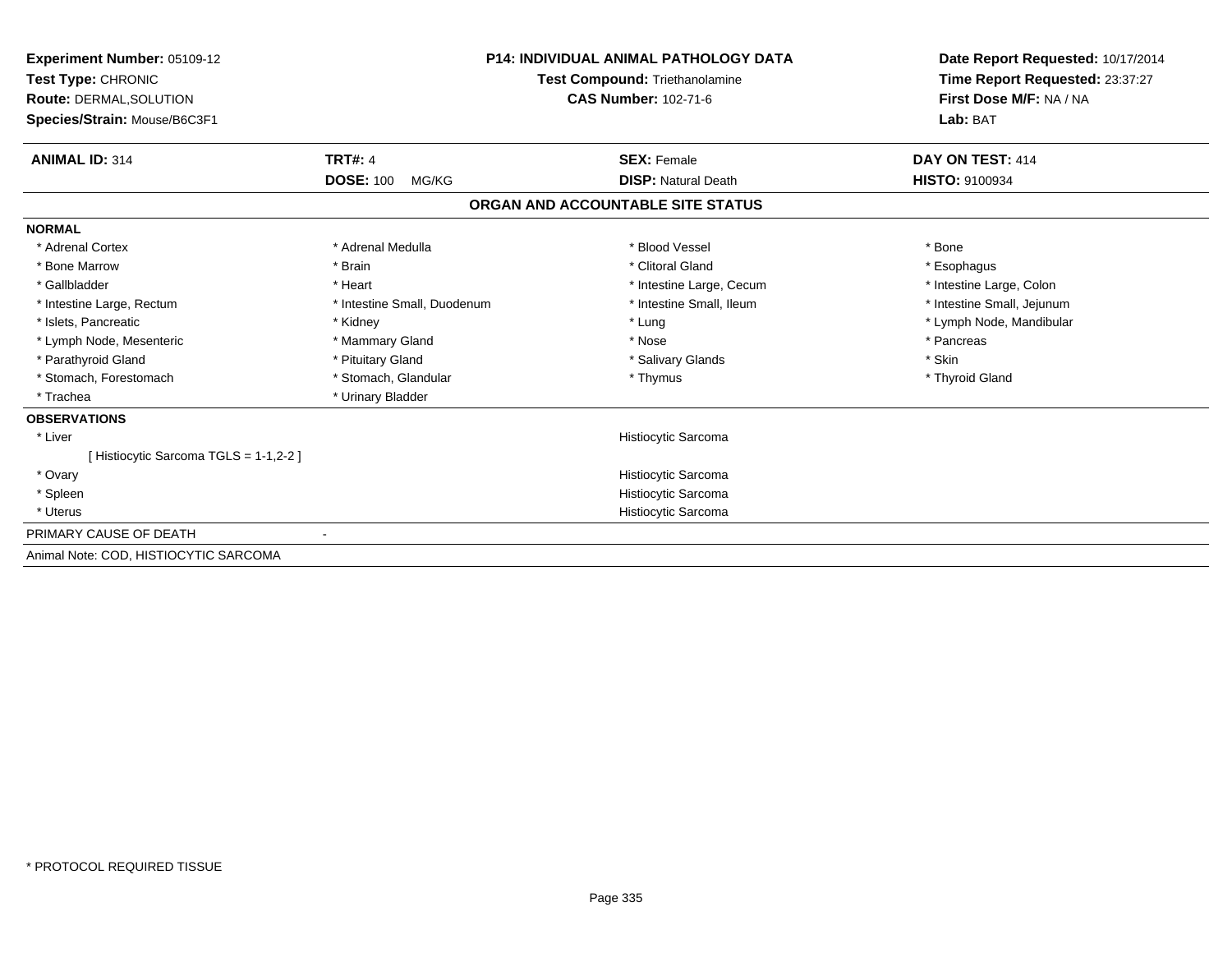| Experiment Number: 05109-12<br>Test Type: CHRONIC<br><b>Route: DERMAL, SOLUTION</b><br>Species/Strain: Mouse/B6C3F1 | <b>P14: INDIVIDUAL ANIMAL PATHOLOGY DATA</b><br>Test Compound: Triethanolamine<br><b>CAS Number: 102-71-6</b> |                                   | Date Report Requested: 10/17/2014<br>Time Report Requested: 23:37:27<br>First Dose M/F: NA / NA<br>Lab: BAT |  |
|---------------------------------------------------------------------------------------------------------------------|---------------------------------------------------------------------------------------------------------------|-----------------------------------|-------------------------------------------------------------------------------------------------------------|--|
| <b>ANIMAL ID: 315</b>                                                                                               | <b>TRT#: 4</b>                                                                                                | <b>SEX: Female</b>                | DAY ON TEST: 457                                                                                            |  |
|                                                                                                                     | <b>DOSE: 100</b><br>MG/KG                                                                                     | <b>DISP:</b> Scheduled Sacrifice  | <b>HISTO: 9100935</b>                                                                                       |  |
|                                                                                                                     |                                                                                                               | ORGAN AND ACCOUNTABLE SITE STATUS |                                                                                                             |  |
| <b>NORMAL</b>                                                                                                       |                                                                                                               |                                   |                                                                                                             |  |
| * Adrenal Cortex                                                                                                    | * Adrenal Medulla                                                                                             | * Blood Vessel                    | * Bone                                                                                                      |  |
| * Bone Marrow                                                                                                       | * Brain                                                                                                       | * Clitoral Gland                  | * Esophagus                                                                                                 |  |
| * Gallbladder                                                                                                       | * Heart                                                                                                       | * Intestine Large, Cecum          | * Intestine Large, Colon                                                                                    |  |
| * Intestine Large, Rectum                                                                                           | * Intestine Small, Duodenum                                                                                   | * Intestine Small, Ileum          | * Intestine Small, Jejunum                                                                                  |  |
| * Islets, Pancreatic                                                                                                | * Kidney                                                                                                      | * Liver                           | * Lung                                                                                                      |  |
| * Lymph Node, Mandibular                                                                                            | * Lymph Node, Mesenteric                                                                                      | * Mammary Gland                   | * Nose                                                                                                      |  |
| * Pancreas                                                                                                          | * Parathyroid Gland                                                                                           | * Pituitary Gland                 | * Salivary Glands                                                                                           |  |
| * Skin                                                                                                              | * Spleen                                                                                                      | * Stomach, Forestomach            | * Stomach, Glandular                                                                                        |  |
| * Thymus                                                                                                            | * Thyroid Gland                                                                                               | * Trachea                         | * Urinary Bladder                                                                                           |  |
| <b>OBSERVATIONS</b>                                                                                                 |                                                                                                               |                                   |                                                                                                             |  |
| * Ovary                                                                                                             |                                                                                                               | Thrombosis                        |                                                                                                             |  |
| [Thrombosis TGLS = $1-6$ ]                                                                                          |                                                                                                               |                                   |                                                                                                             |  |
| * Uterus                                                                                                            | Endometrium                                                                                                   | Hyperplasia                       | Cystic, Glandular, Mild                                                                                     |  |
| PRIMARY CAUSE OF DEATH                                                                                              |                                                                                                               |                                   |                                                                                                             |  |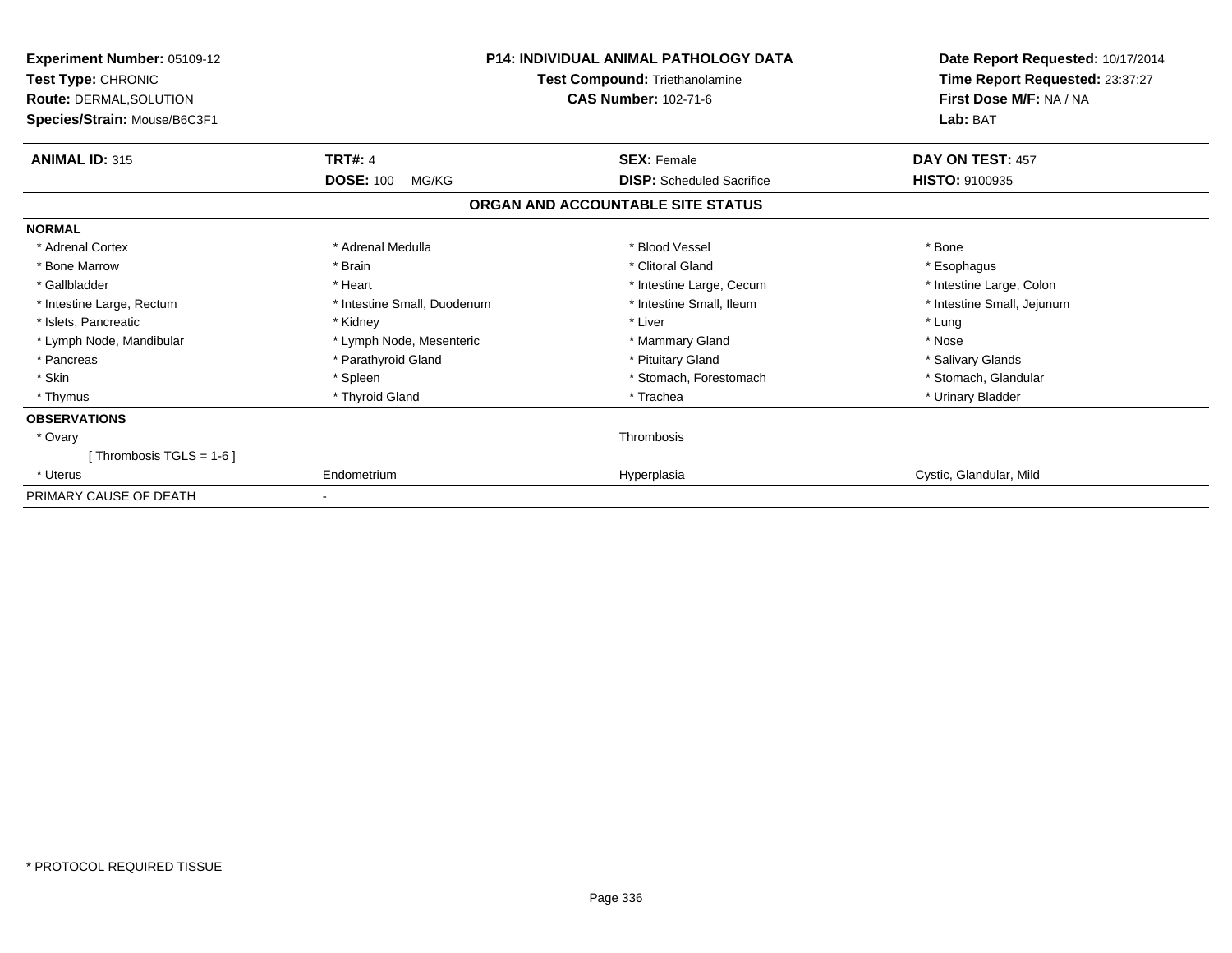| Experiment Number: 05109-12<br><b>Test Type: CHRONIC</b><br><b>Route: DERMAL, SOLUTION</b><br>Species/Strain: Mouse/B6C3F1 |                             | <b>P14: INDIVIDUAL ANIMAL PATHOLOGY DATA</b><br>Test Compound: Triethanolamine<br><b>CAS Number: 102-71-6</b> | Date Report Requested: 10/17/2014<br>Time Report Requested: 23:37:27<br>First Dose M/F: NA / NA<br>Lab: BAT |  |
|----------------------------------------------------------------------------------------------------------------------------|-----------------------------|---------------------------------------------------------------------------------------------------------------|-------------------------------------------------------------------------------------------------------------|--|
| <b>ANIMAL ID: 316</b>                                                                                                      | <b>TRT#: 4</b>              | <b>SEX: Female</b>                                                                                            | DAY ON TEST: 457                                                                                            |  |
|                                                                                                                            | <b>DOSE: 100</b><br>MG/KG   | <b>DISP:</b> Scheduled Sacrifice                                                                              | <b>HISTO: 9100936</b>                                                                                       |  |
|                                                                                                                            |                             | ORGAN AND ACCOUNTABLE SITE STATUS                                                                             |                                                                                                             |  |
| <b>NORMAL</b>                                                                                                              |                             |                                                                                                               |                                                                                                             |  |
| * Adrenal Cortex                                                                                                           | * Adrenal Medulla           | * Blood Vessel                                                                                                | * Bone                                                                                                      |  |
| * Bone Marrow                                                                                                              | * Brain                     | * Clitoral Gland                                                                                              | * Esophagus                                                                                                 |  |
| * Gallbladder                                                                                                              | * Heart                     | * Intestine Large, Cecum                                                                                      | * Intestine Large, Colon                                                                                    |  |
| * Intestine Large, Rectum                                                                                                  | * Intestine Small, Duodenum | * Intestine Small, Ileum                                                                                      | * Intestine Small, Jejunum                                                                                  |  |
| * Islets, Pancreatic                                                                                                       | * Kidney                    | * Liver                                                                                                       | * Lung                                                                                                      |  |
| * Lymph Node, Mandibular                                                                                                   | * Lymph Node, Mesenteric    | * Mammary Gland                                                                                               | * Nose                                                                                                      |  |
| * Ovary                                                                                                                    | * Pancreas                  | * Parathyroid Gland                                                                                           | * Pituitary Gland                                                                                           |  |
| * Salivary Glands                                                                                                          | * Skin                      | * Spleen                                                                                                      | * Stomach, Forestomach                                                                                      |  |
| * Stomach, Glandular                                                                                                       | * Thymus                    | * Thyroid Gland                                                                                               | * Trachea                                                                                                   |  |
| * Urinary Bladder                                                                                                          |                             |                                                                                                               |                                                                                                             |  |
| <b>OBSERVATIONS</b>                                                                                                        |                             |                                                                                                               |                                                                                                             |  |
| * Uterus                                                                                                                   | Endometrium                 | Hyperplasia                                                                                                   | Cystic, Glandular, Moderate                                                                                 |  |
| PRIMARY CAUSE OF DEATH                                                                                                     |                             |                                                                                                               |                                                                                                             |  |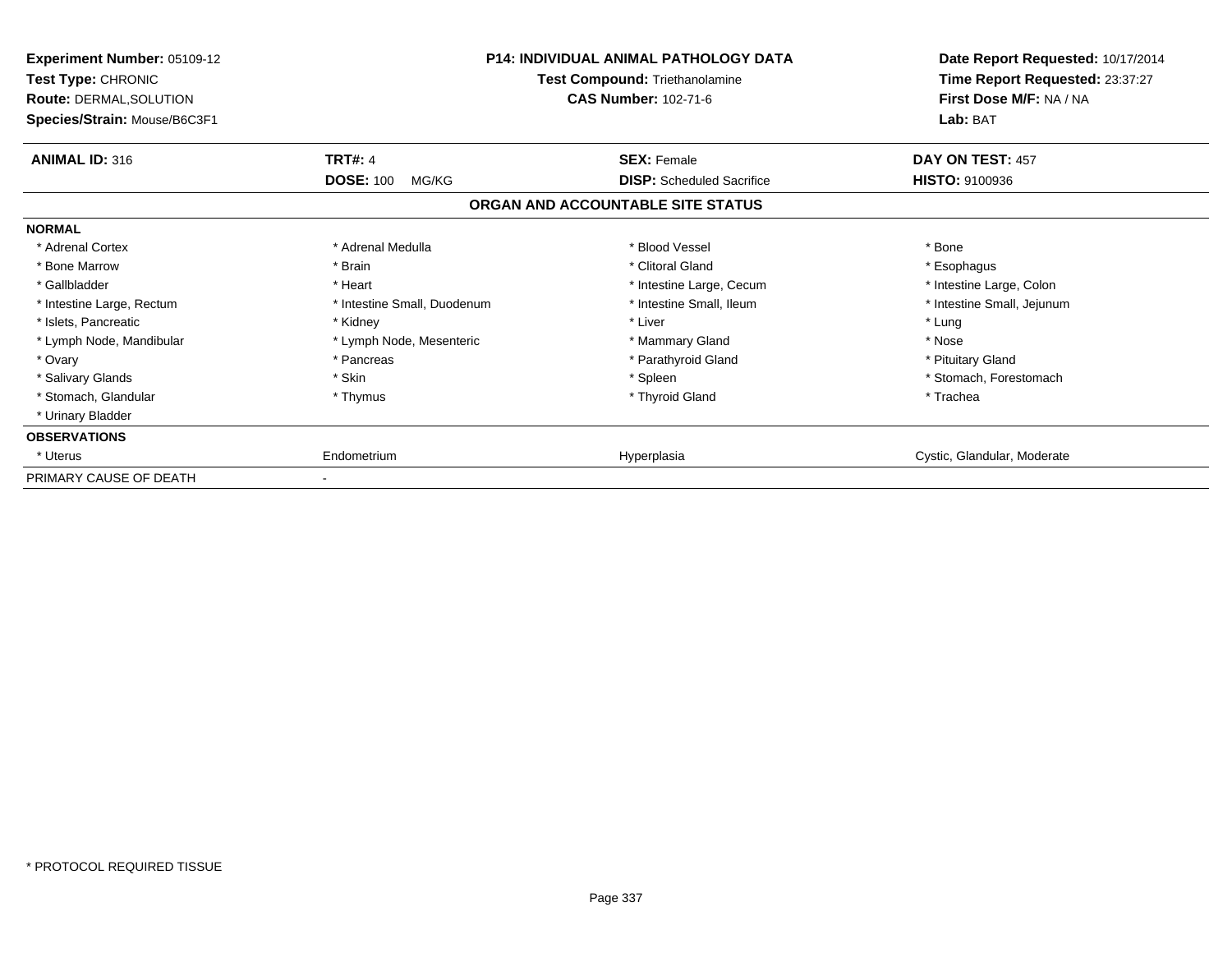| Experiment Number: 05109-12<br>Test Type: CHRONIC<br>Route: DERMAL, SOLUTION<br>Species/Strain: Mouse/B6C3F1 | <b>P14: INDIVIDUAL ANIMAL PATHOLOGY DATA</b><br><b>Test Compound: Triethanolamine</b><br><b>CAS Number: 102-71-6</b> |                                   | Date Report Requested: 10/17/2014<br>Time Report Requested: 23:37:27<br>First Dose M/F: NA / NA<br>Lab: BAT |
|--------------------------------------------------------------------------------------------------------------|----------------------------------------------------------------------------------------------------------------------|-----------------------------------|-------------------------------------------------------------------------------------------------------------|
| <b>ANIMAL ID: 317</b>                                                                                        | <b>TRT#: 4</b>                                                                                                       | <b>SEX: Female</b>                | DAY ON TEST: 729                                                                                            |
|                                                                                                              | <b>DOSE: 100</b><br>MG/KG                                                                                            | <b>DISP: Terminal Sacrifice</b>   | <b>HISTO: 9100937</b>                                                                                       |
|                                                                                                              |                                                                                                                      | ORGAN AND ACCOUNTABLE SITE STATUS |                                                                                                             |
| <b>NORMAL</b>                                                                                                |                                                                                                                      |                                   |                                                                                                             |
| * Adrenal Cortex                                                                                             | * Adrenal Medulla                                                                                                    | * Blood Vessel                    | * Bone                                                                                                      |
| * Bone Marrow                                                                                                | * Brain                                                                                                              | * Clitoral Gland                  | * Esophagus                                                                                                 |
| * Gallbladder                                                                                                | * Heart                                                                                                              | * Intestine Large, Cecum          | * Intestine Large, Colon                                                                                    |
| * Intestine Large, Rectum                                                                                    | * Intestine Small, Duodenum                                                                                          | * Intestine Small, Ileum          | * Intestine Small, Jejunum                                                                                  |
| * Islets, Pancreatic                                                                                         | * Lung                                                                                                               | * Lymph Node, Mandibular          | * Lymph Node, Mesenteric                                                                                    |
| * Mammary Gland                                                                                              | * Nose                                                                                                               | * Pancreas                        | * Parathyroid Gland                                                                                         |
| * Salivary Glands                                                                                            | * Skin                                                                                                               | * Spleen                          | * Stomach, Forestomach                                                                                      |
| * Stomach, Glandular                                                                                         | * Thyroid Gland                                                                                                      | * Trachea                         | * Urinary Bladder                                                                                           |
| <b>OBSERVATIONS</b>                                                                                          |                                                                                                                      |                                   |                                                                                                             |
| * Kidney                                                                                                     |                                                                                                                      | Nephropathy                       | Chronic, Mild                                                                                               |
| * Liver                                                                                                      |                                                                                                                      | <b>Eosinophilic Focus</b>         |                                                                                                             |
|                                                                                                              |                                                                                                                      | Hepatocellular Adenoma            |                                                                                                             |
| [Hepatocellular Adenoma TGLS = 1-8]                                                                          |                                                                                                                      |                                   |                                                                                                             |
| * Ovary                                                                                                      |                                                                                                                      | Atrophy                           | Mild                                                                                                        |
| * Pituitary Gland                                                                                            | <b>Pars Distalis</b>                                                                                                 | Hyperplasia                       | Mild                                                                                                        |
| * Thymus                                                                                                     |                                                                                                                      | Atrophy                           | Mild                                                                                                        |
| * Uterus                                                                                                     | Endometrium                                                                                                          | Hyperplasia                       | Cystic, Glandular, Mild                                                                                     |
| PRIMARY CAUSE OF DEATH                                                                                       |                                                                                                                      |                                   |                                                                                                             |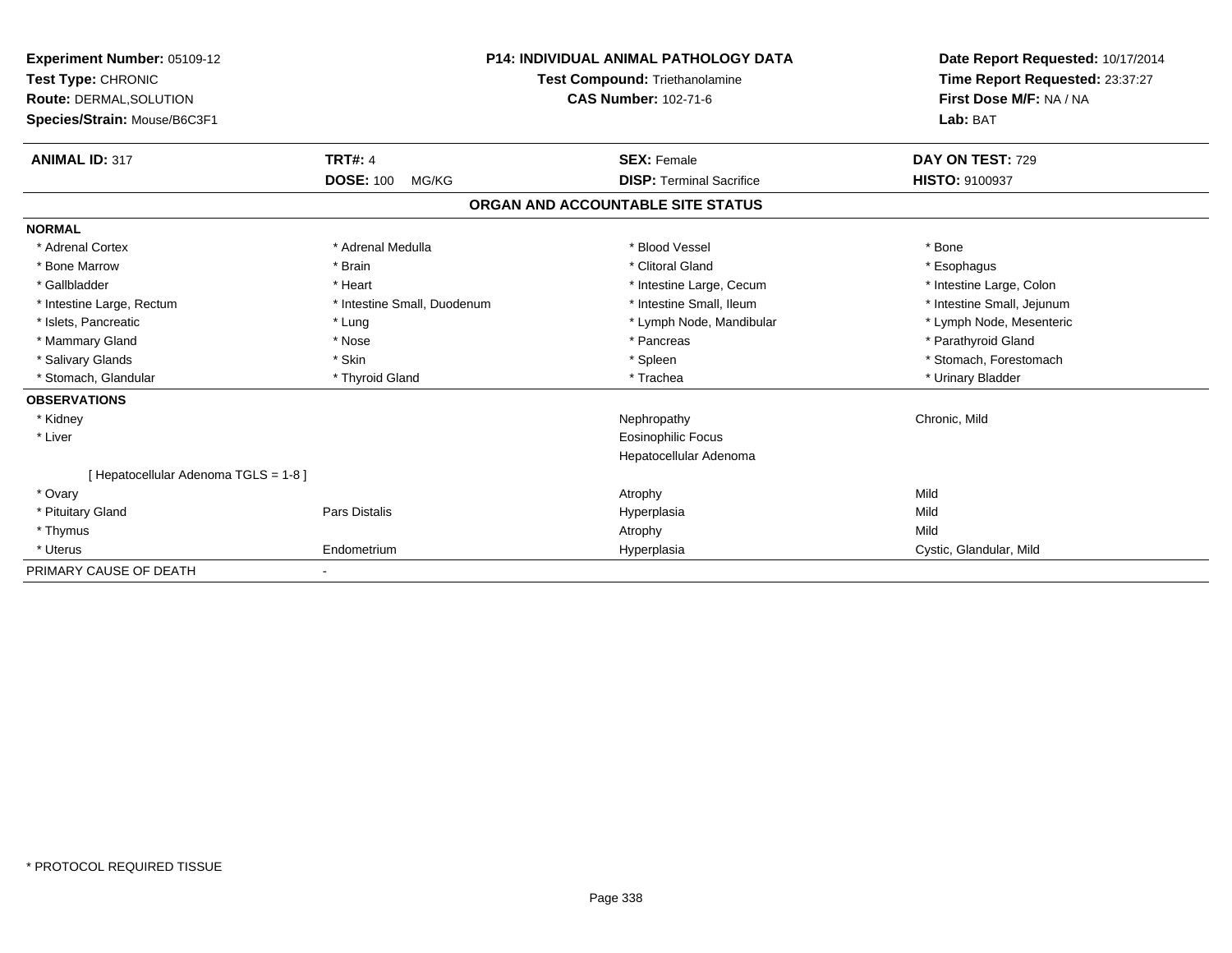| Experiment Number: 05109-12<br>Test Type: CHRONIC<br><b>Route: DERMAL, SOLUTION</b><br>Species/Strain: Mouse/B6C3F1 |                             | <b>P14: INDIVIDUAL ANIMAL PATHOLOGY DATA</b><br>Test Compound: Triethanolamine<br><b>CAS Number: 102-71-6</b> | Date Report Requested: 10/17/2014<br>Time Report Requested: 23:37:27<br>First Dose M/F: NA / NA<br>Lab: BAT |  |
|---------------------------------------------------------------------------------------------------------------------|-----------------------------|---------------------------------------------------------------------------------------------------------------|-------------------------------------------------------------------------------------------------------------|--|
| <b>ANIMAL ID: 318</b>                                                                                               | <b>TRT#: 4</b>              | <b>SEX: Female</b>                                                                                            | DAY ON TEST: 730                                                                                            |  |
|                                                                                                                     | <b>DOSE: 100 MG/KG</b>      | <b>DISP: Terminal Sacrifice</b>                                                                               | <b>HISTO: 9100938</b>                                                                                       |  |
|                                                                                                                     |                             | ORGAN AND ACCOUNTABLE SITE STATUS                                                                             |                                                                                                             |  |
| <b>NORMAL</b>                                                                                                       |                             |                                                                                                               |                                                                                                             |  |
| * Adrenal Cortex                                                                                                    | * Adrenal Medulla           | * Blood Vessel                                                                                                | * Bone                                                                                                      |  |
| * Bone Marrow                                                                                                       | * Brain                     | * Clitoral Gland                                                                                              | * Esophagus                                                                                                 |  |
| * Gallbladder                                                                                                       | * Heart                     | * Intestine Large, Cecum                                                                                      | * Intestine Large, Colon                                                                                    |  |
| * Intestine Large, Rectum                                                                                           | * Intestine Small, Duodenum | * Intestine Small, Ileum                                                                                      | * Islets, Pancreatic                                                                                        |  |
| * Kidney                                                                                                            | * Lung                      | * Mammary Gland                                                                                               | * Nose                                                                                                      |  |
| * Pancreas                                                                                                          | * Parathyroid Gland         | * Salivary Glands                                                                                             | * Skin                                                                                                      |  |
| * Stomach, Forestomach                                                                                              | * Stomach, Glandular        | * Trachea                                                                                                     | * Urinary Bladder                                                                                           |  |
| <b>OBSERVATIONS</b>                                                                                                 |                             |                                                                                                               |                                                                                                             |  |
| * Intestine Small, Jejunum                                                                                          | Peyers Patch                | Lymphoma Malignant Lymphocytic                                                                                |                                                                                                             |  |
| [ Lymphoma Malignant Lymphocytic TGLS = 7-10 ]                                                                      |                             |                                                                                                               |                                                                                                             |  |
| * Liver                                                                                                             |                             | <b>Eosinophilic Focus</b>                                                                                     |                                                                                                             |  |
|                                                                                                                     |                             | Hepatocellular Adenoma                                                                                        | Multiple                                                                                                    |  |
| [ Eosinophilic Focus TGLS = 3-1 ]                                                                                   |                             |                                                                                                               |                                                                                                             |  |
| [ Hepatocellular Adenoma TGLS = 1-8,2-1,4-9,5-9 ]                                                                   |                             |                                                                                                               |                                                                                                             |  |
| Lymph Node                                                                                                          | Mediastinal                 | Lymphoma Malignant Lymphocytic                                                                                |                                                                                                             |  |
| * Lymph Node, Mandibular                                                                                            |                             | Lymphoma Malignant Lymphocytic                                                                                |                                                                                                             |  |
| * Lymph Node, Mesenteric                                                                                            |                             | Lymphoma Malignant Lymphocytic                                                                                |                                                                                                             |  |
| Mesentery                                                                                                           | Fat                         | Inflammation                                                                                                  | Chronic, Mild                                                                                               |  |
| [Inflammation TGLS = $8-10$ ]                                                                                       |                             |                                                                                                               |                                                                                                             |  |
| * Ovary                                                                                                             |                             | Atrophy                                                                                                       | Mild                                                                                                        |  |
|                                                                                                                     | Follicle                    | Cyst                                                                                                          |                                                                                                             |  |
| * Pituitary Gland                                                                                                   | Pars Distalis               | Hyperplasia                                                                                                   | Moderate                                                                                                    |  |
| [ Hyperplasia TGLS = 6-7 ]                                                                                          |                             |                                                                                                               |                                                                                                             |  |
| * Spleen                                                                                                            |                             | Lymphoma Malignant Lymphocytic                                                                                |                                                                                                             |  |
| * Thymus                                                                                                            |                             | Lymphoma Malignant Lymphocytic                                                                                |                                                                                                             |  |
| * Thyroid Gland                                                                                                     | <b>Follicular Cel</b>       | Hyperplasia                                                                                                   | Mild                                                                                                        |  |
| * Uterus                                                                                                            | Endometrium                 | Hyperplasia                                                                                                   | Cystic, Glandular, Mild                                                                                     |  |
| PRIMARY CAUSE OF DEATH                                                                                              |                             |                                                                                                               |                                                                                                             |  |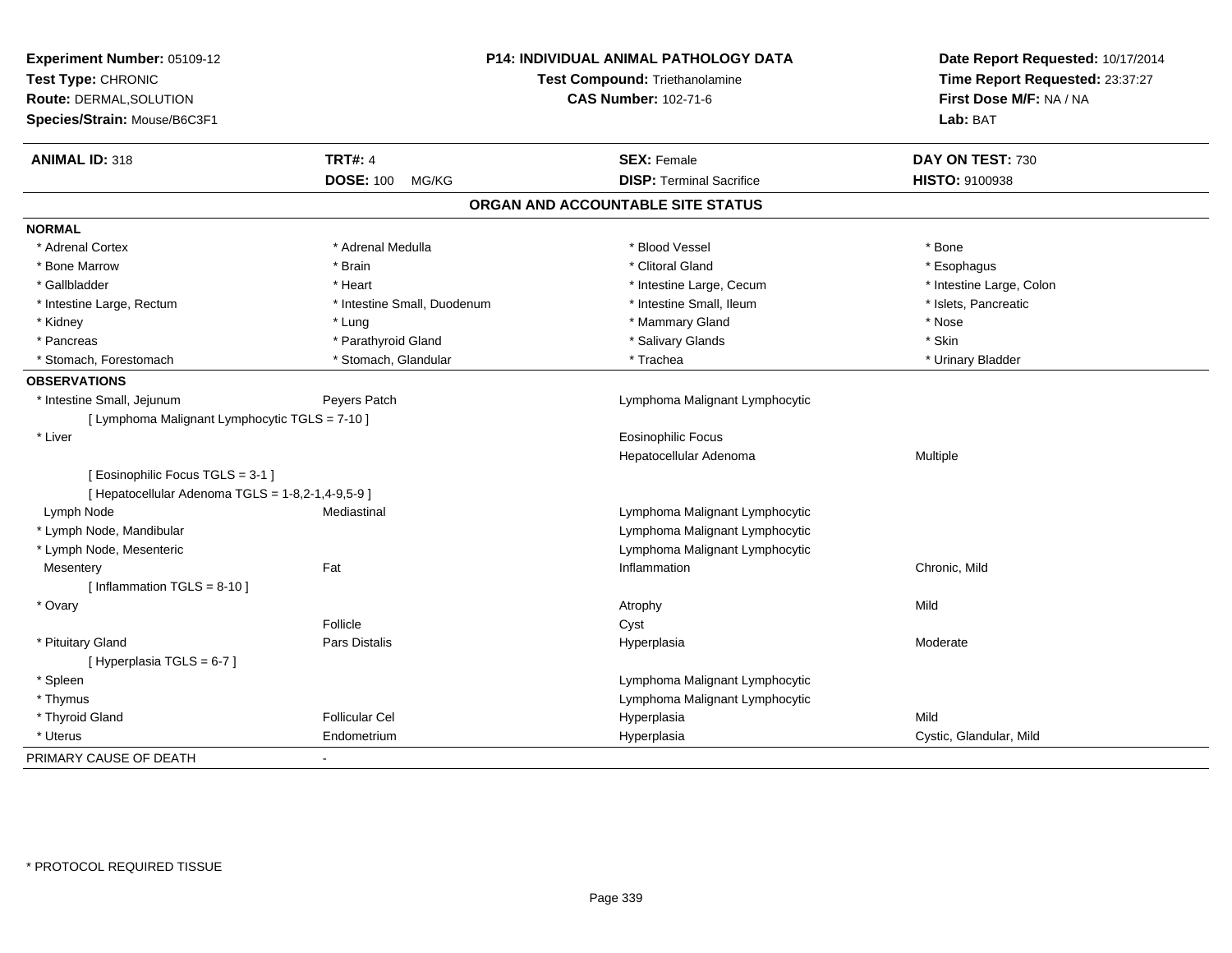| Experiment Number: 05109-12<br>Test Type: CHRONIC |                            | <b>P14: INDIVIDUAL ANIMAL PATHOLOGY DATA</b><br>Test Compound: Triethanolamine | Date Report Requested: 10/17/2014<br>Time Report Requested: 23:37:27 |  |
|---------------------------------------------------|----------------------------|--------------------------------------------------------------------------------|----------------------------------------------------------------------|--|
| Route: DERMAL, SOLUTION                           |                            | <b>CAS Number: 102-71-6</b>                                                    | First Dose M/F: NA / NA                                              |  |
| Species/Strain: Mouse/B6C3F1                      |                            |                                                                                | Lab: BAT                                                             |  |
| <b>ANIMAL ID: 319</b>                             | <b>TRT#: 4</b>             | <b>SEX: Female</b>                                                             | DAY ON TEST: 729                                                     |  |
|                                                   | <b>DOSE: 100</b><br>MG/KG  | <b>DISP: Terminal Sacrifice</b>                                                | <b>HISTO: 9100939</b>                                                |  |
|                                                   |                            | ORGAN AND ACCOUNTABLE SITE STATUS                                              |                                                                      |  |
| <b>NORMAL</b>                                     |                            |                                                                                |                                                                      |  |
| * Adrenal Cortex                                  | * Adrenal Medulla          | * Blood Vessel                                                                 | * Bone                                                               |  |
| * Brain                                           | * Clitoral Gland           | * Esophagus                                                                    | * Gallbladder                                                        |  |
| * Heart                                           | * Intestine Large, Cecum   | * Intestine Large, Colon                                                       | * Intestine Large, Rectum                                            |  |
| * Intestine Small, Ileum                          | * Intestine Small, Jejunum | * Islets, Pancreatic                                                           | * Kidney                                                             |  |
| * Lymph Node, Mandibular                          | * Mammary Gland            | * Nose                                                                         | * Pancreas                                                           |  |
| * Parathyroid Gland                               | * Salivary Glands          | * Skin                                                                         | * Stomach, Forestomach                                               |  |
| * Stomach, Glandular                              | * Trachea                  | * Urinary Bladder                                                              |                                                                      |  |
| <b>OBSERVATIONS</b>                               |                            |                                                                                |                                                                      |  |
| * Bone Marrow                                     |                            | Myelofibrosis                                                                  | Mild                                                                 |  |
| * Intestine Small, Duodenum                       | Peyers Patch               | Lymphoma Malignant Mixed                                                       |                                                                      |  |
| [ Lymphoma Malignant Mixed TGLS = 5-9 ]           |                            |                                                                                |                                                                      |  |
| * Liver                                           |                            | Lymphoma Malignant Mixed                                                       |                                                                      |  |
| * Lung                                            |                            | Alveolar/Bronchiolar Adenoma                                                   |                                                                      |  |
| * Lymph Node, Mesenteric                          |                            | Lymphoma Malignant Mixed                                                       |                                                                      |  |
| [ Lymphoma Malignant Mixed TGLS = 3-8 ]           |                            |                                                                                |                                                                      |  |
| * Ovary                                           |                            | Atrophy                                                                        | Mild                                                                 |  |
|                                                   | Follicle                   | Cyst                                                                           |                                                                      |  |
| [Cyst TGLS = $6-6$ ]                              |                            |                                                                                |                                                                      |  |
| * Pituitary Gland                                 | <b>Pars Distalis</b>       | Hyperplasia                                                                    | Mild                                                                 |  |
| * Spleen                                          |                            | Lymphoma Malignant Mixed                                                       |                                                                      |  |
| [ Lymphoma Malignant Mixed TGLS = 1-1 ]           |                            |                                                                                |                                                                      |  |
| * Thymus                                          |                            | Atrophy                                                                        | Mild                                                                 |  |
| * Thyroid Gland                                   | <b>Follicular Cel</b>      | Hyperplasia                                                                    | Mild                                                                 |  |
| * Uterus                                          | Endometrium                | Hyperplasia                                                                    | Cystic, Glandular, Mild                                              |  |
| PRIMARY CAUSE OF DEATH                            | $\blacksquare$             |                                                                                |                                                                      |  |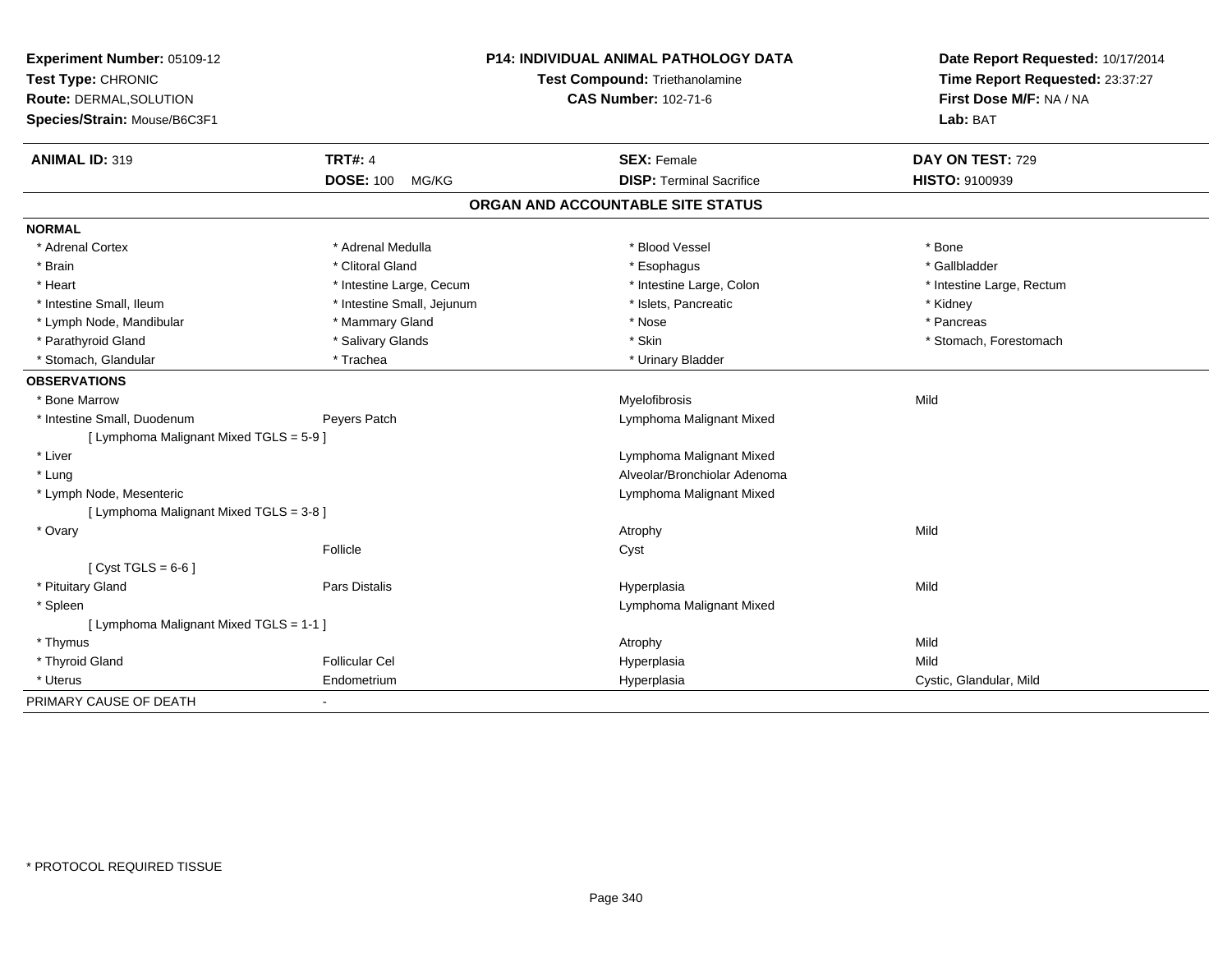| Experiment Number: 05109-12<br>Test Type: CHRONIC<br><b>Route: DERMAL, SOLUTION</b><br>Species/Strain: Mouse/B6C3F1 |                             | <b>P14: INDIVIDUAL ANIMAL PATHOLOGY DATA</b><br><b>Test Compound: Triethanolamine</b><br><b>CAS Number: 102-71-6</b> | Date Report Requested: 10/17/2014<br>Time Report Requested: 23:37:27<br>First Dose M/F: NA / NA<br>Lab: BAT |
|---------------------------------------------------------------------------------------------------------------------|-----------------------------|----------------------------------------------------------------------------------------------------------------------|-------------------------------------------------------------------------------------------------------------|
| <b>ANIMAL ID: 320</b>                                                                                               | <b>TRT#: 4</b>              | <b>SEX: Female</b>                                                                                                   | DAY ON TEST: 731                                                                                            |
|                                                                                                                     | <b>DOSE: 100</b><br>MG/KG   | <b>DISP: Terminal Sacrifice</b>                                                                                      | <b>HISTO: 9100940</b>                                                                                       |
|                                                                                                                     |                             | ORGAN AND ACCOUNTABLE SITE STATUS                                                                                    |                                                                                                             |
| <b>NORMAL</b>                                                                                                       |                             |                                                                                                                      |                                                                                                             |
| * Adrenal Cortex                                                                                                    | * Adrenal Medulla           | * Blood Vessel                                                                                                       | * Bone                                                                                                      |
| * Bone Marrow                                                                                                       | * Brain                     | * Clitoral Gland                                                                                                     | * Esophagus                                                                                                 |
| * Gallbladder                                                                                                       | * Heart                     | * Intestine Large, Cecum                                                                                             | * Intestine Large, Colon                                                                                    |
| * Intestine Large, Rectum                                                                                           | * Intestine Small, Duodenum | * Intestine Small, Ileum                                                                                             | * Intestine Small, Jejunum                                                                                  |
| * Islets, Pancreatic                                                                                                | * Liver                     | * Lung                                                                                                               | * Lymph Node, Mandibular                                                                                    |
| * Lymph Node, Mesenteric                                                                                            | * Mammary Gland             | * Nose                                                                                                               | * Pancreas                                                                                                  |
| * Parathyroid Gland                                                                                                 | * Pituitary Gland           | * Salivary Glands                                                                                                    | * Skin                                                                                                      |
| * Spleen                                                                                                            | * Stomach, Forestomach      | * Stomach, Glandular                                                                                                 | * Trachea                                                                                                   |
| * Urinary Bladder                                                                                                   |                             |                                                                                                                      |                                                                                                             |
| <b>OBSERVATIONS</b>                                                                                                 |                             |                                                                                                                      |                                                                                                             |
| * Kidney                                                                                                            |                             | Nephropathy                                                                                                          | Chronic, Minimal                                                                                            |
| Mesentery                                                                                                           | Fat                         | Inflammation                                                                                                         | Chronic, Mild                                                                                               |
| [Inflammation TGLS = $2-8$ ]                                                                                        |                             |                                                                                                                      |                                                                                                             |
| * Ovary                                                                                                             |                             | Atrophy                                                                                                              | Moderate                                                                                                    |
|                                                                                                                     | Follicle                    | Cyst                                                                                                                 |                                                                                                             |
| * Thymus                                                                                                            |                             | Atrophy                                                                                                              | Moderate                                                                                                    |
| * Thyroid Gland                                                                                                     | Follicular Cel              | Hyperplasia                                                                                                          | Minimal                                                                                                     |
| * Uterus                                                                                                            | Endometrium                 | Hyperplasia                                                                                                          | Cystic, Glandular, Moderate                                                                                 |
| [Hyperplasia TGLS = 1-6]                                                                                            |                             |                                                                                                                      |                                                                                                             |
| PRIMARY CAUSE OF DEATH                                                                                              | $\blacksquare$              |                                                                                                                      |                                                                                                             |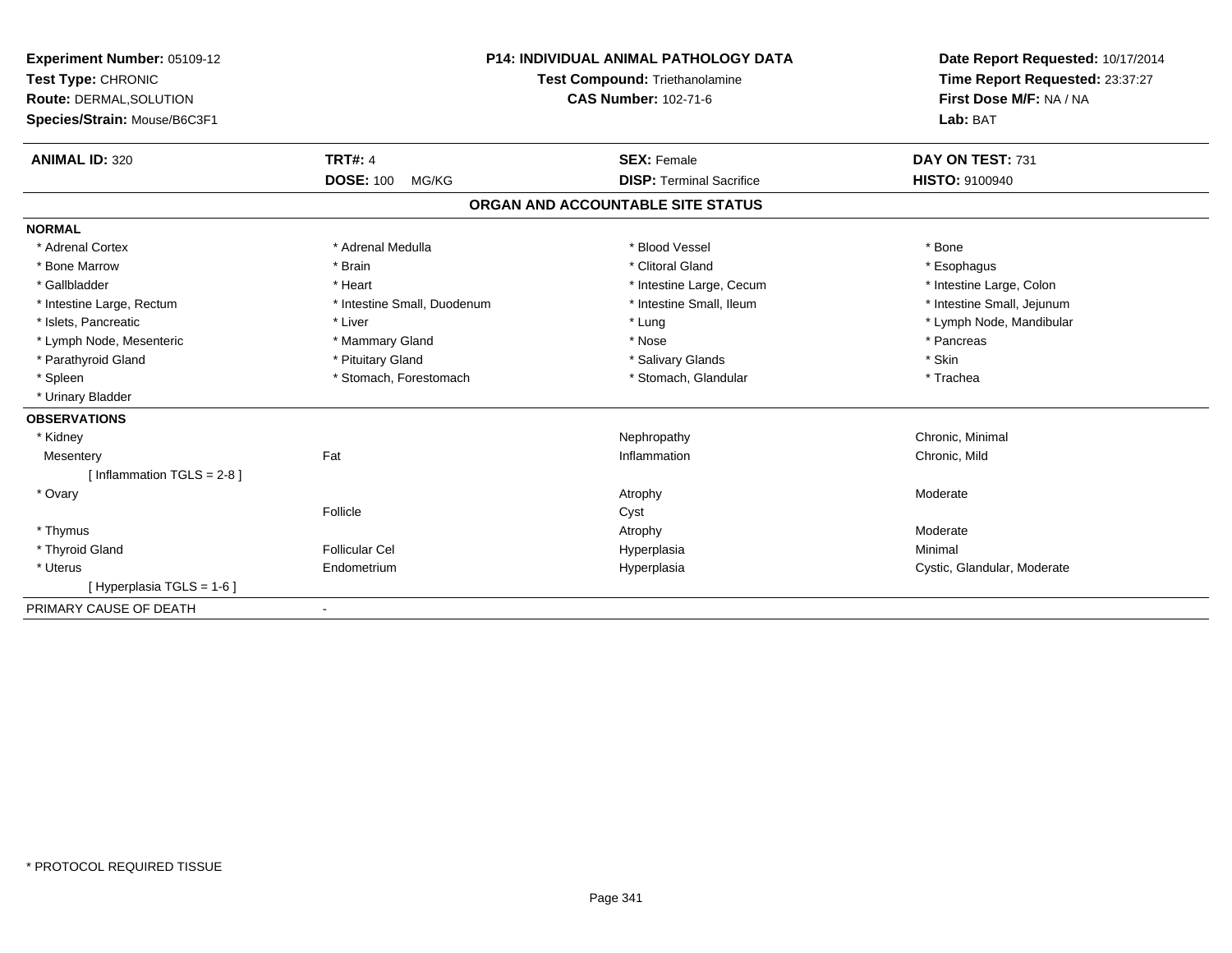| <b>Experiment Number: 05109-12</b><br>Test Type: CHRONIC<br><b>Route: DERMAL, SOLUTION</b><br>Species/Strain: Mouse/B6C3F1 | <b>P14: INDIVIDUAL ANIMAL PATHOLOGY DATA</b><br>Test Compound: Triethanolamine<br><b>CAS Number: 102-71-6</b> |                                                       | Date Report Requested: 10/17/2014<br>Time Report Requested: 23:37:27<br>First Dose M/F: NA / NA<br>Lab: BAT |
|----------------------------------------------------------------------------------------------------------------------------|---------------------------------------------------------------------------------------------------------------|-------------------------------------------------------|-------------------------------------------------------------------------------------------------------------|
| <b>ANIMAL ID: 321</b>                                                                                                      | <b>TRT#: 4</b><br><b>DOSE: 100</b>                                                                            | <b>SEX: Female</b><br><b>DISP: Terminal Sacrifice</b> | DAY ON TEST: 730<br><b>HISTO: 9100941</b>                                                                   |
|                                                                                                                            | MG/KG                                                                                                         |                                                       |                                                                                                             |
|                                                                                                                            |                                                                                                               | ORGAN AND ACCOUNTABLE SITE STATUS                     |                                                                                                             |
| <b>NORMAL</b>                                                                                                              |                                                                                                               |                                                       |                                                                                                             |
| * Adrenal Cortex                                                                                                           | * Adrenal Medulla                                                                                             | * Blood Vessel                                        | * Bone                                                                                                      |
| * Brain                                                                                                                    | * Clitoral Gland                                                                                              | * Esophagus                                           | * Gallbladder                                                                                               |
| * Heart                                                                                                                    | * Intestine Large, Cecum                                                                                      | * Intestine Large, Colon                              | * Intestine Large, Rectum                                                                                   |
| * Intestine Small, Duodenum                                                                                                | * Intestine Small, Ileum                                                                                      | * Intestine Small, Jejunum                            | * Islets. Pancreatic                                                                                        |
| * Liver                                                                                                                    | * Lymph Node, Mandibular                                                                                      | * Lymph Node, Mesenteric                              | * Mammary Gland                                                                                             |
| * Nose                                                                                                                     | * Pancreas                                                                                                    | * Parathyroid Gland                                   | * Salivary Glands                                                                                           |
| * Skin                                                                                                                     | * Stomach, Forestomach                                                                                        | * Stomach, Glandular                                  | * Trachea                                                                                                   |
| * Urinary Bladder                                                                                                          |                                                                                                               |                                                       |                                                                                                             |
| <b>OBSERVATIONS</b>                                                                                                        |                                                                                                               |                                                       |                                                                                                             |
| * Bone Marrow                                                                                                              |                                                                                                               | Myelofibrosis                                         | Mild                                                                                                        |
| * Kidney                                                                                                                   |                                                                                                               | Nephropathy                                           | Chronic, Minimal                                                                                            |
| * Lung                                                                                                                     |                                                                                                               | Alveolar/Bronchiolar Adenoma                          |                                                                                                             |
| [ Alveolar/Bronchiolar Adenoma TGLS = 1-2 ]                                                                                |                                                                                                               |                                                       |                                                                                                             |
| * Ovary                                                                                                                    |                                                                                                               | Atrophy                                               | Mild                                                                                                        |
| * Pituitary Gland                                                                                                          | Pars Distalis                                                                                                 | Hyperplasia                                           | Moderate                                                                                                    |
| * Spleen                                                                                                                   |                                                                                                               | Hyperplasia                                           | Lymphoid, Marked                                                                                            |
| * Thymus                                                                                                                   |                                                                                                               | Atrophy                                               | Moderate                                                                                                    |
| * Thyroid Gland                                                                                                            | <b>Follicular Cel</b>                                                                                         | Hyperplasia                                           | Minimal                                                                                                     |
| * Uterus                                                                                                                   | Endometrium                                                                                                   | Hyperplasia                                           | Cystic, Glandular, Mild                                                                                     |
| PRIMARY CAUSE OF DEATH                                                                                                     |                                                                                                               |                                                       |                                                                                                             |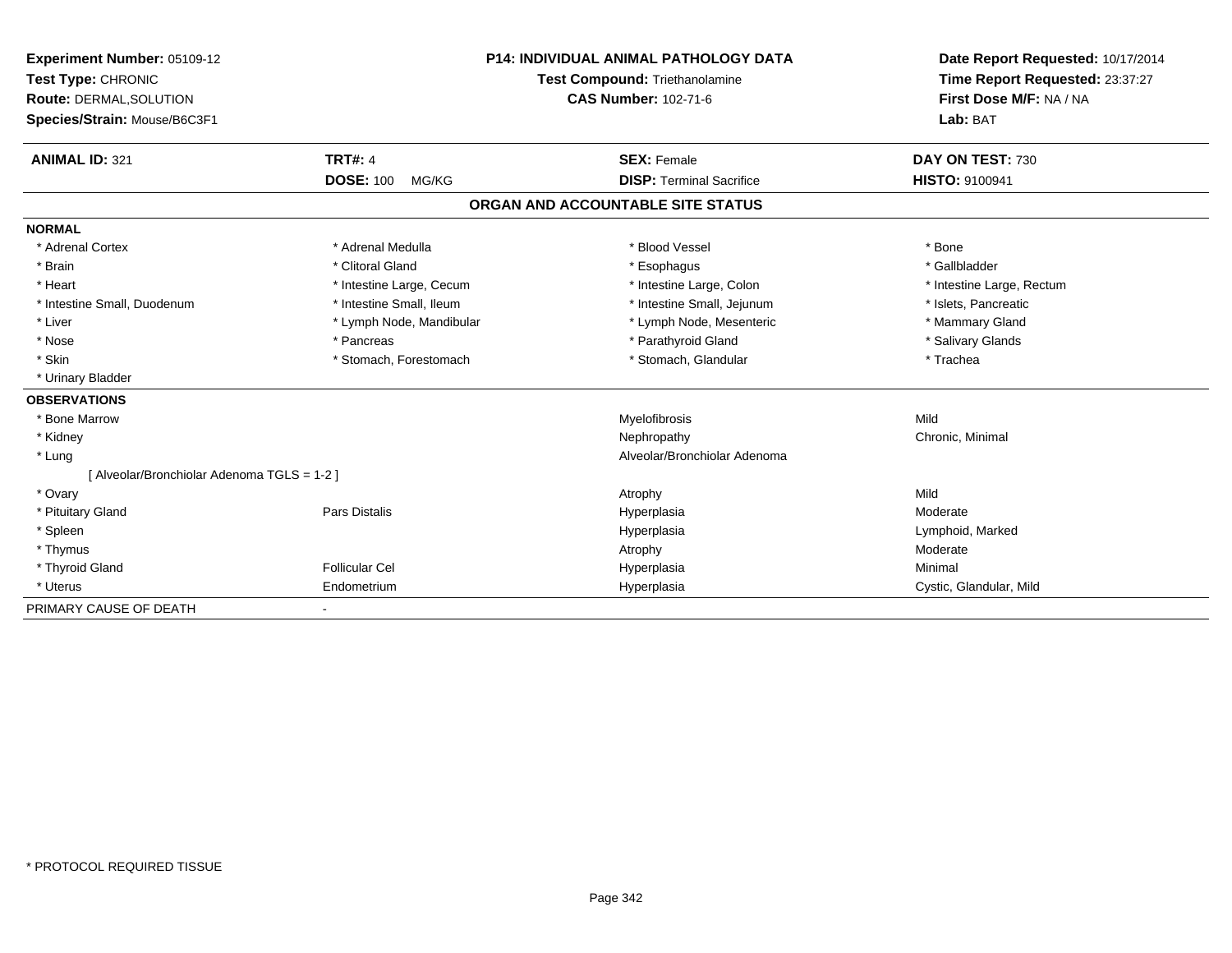| Experiment Number: 05109-12<br>Test Type: CHRONIC<br>Route: DERMAL, SOLUTION<br>Species/Strain: Mouse/B6C3F1 |                             | P14: INDIVIDUAL ANIMAL PATHOLOGY DATA<br><b>Test Compound: Triethanolamine</b><br><b>CAS Number: 102-71-6</b> | Date Report Requested: 10/17/2014<br>Time Report Requested: 23:37:27<br>First Dose M/F: NA / NA<br>Lab: BAT |
|--------------------------------------------------------------------------------------------------------------|-----------------------------|---------------------------------------------------------------------------------------------------------------|-------------------------------------------------------------------------------------------------------------|
| <b>ANIMAL ID: 322</b>                                                                                        | <b>TRT#: 4</b>              | <b>SEX: Female</b>                                                                                            | DAY ON TEST: 685                                                                                            |
|                                                                                                              | <b>DOSE: 100</b><br>MG/KG   | <b>DISP: Natural Death</b>                                                                                    | <b>HISTO: 9100942</b>                                                                                       |
|                                                                                                              |                             | ORGAN AND ACCOUNTABLE SITE STATUS                                                                             |                                                                                                             |
| <b>NORMAL</b>                                                                                                |                             |                                                                                                               |                                                                                                             |
| * Adrenal Cortex                                                                                             | * Adrenal Medulla           | * Blood Vessel                                                                                                | * Bone                                                                                                      |
| * Bone Marrow                                                                                                | * Brain                     | * Clitoral Gland                                                                                              | * Esophagus                                                                                                 |
| * Gallbladder                                                                                                | * Heart                     | * Intestine Large, Cecum                                                                                      | * Intestine Large, Colon                                                                                    |
| * Intestine Large, Rectum                                                                                    | * Intestine Small, Duodenum | * Intestine Small, Ileum                                                                                      | * Intestine Small, Jejunum                                                                                  |
| * Islets, Pancreatic                                                                                         | * Kidney                    | * Liver                                                                                                       | * Lung                                                                                                      |
| * Mammary Gland                                                                                              | * Nose                      | * Pancreas                                                                                                    | * Parathyroid Gland                                                                                         |
| * Pituitary Gland                                                                                            | * Salivary Glands           | * Skin                                                                                                        | * Stomach, Forestomach                                                                                      |
| * Stomach, Glandular                                                                                         | * Thyroid Gland             | * Trachea                                                                                                     | * Urinary Bladder                                                                                           |
| <b>OBSERVATIONS</b>                                                                                          |                             |                                                                                                               |                                                                                                             |
| Lymph Node                                                                                                   | Mediastinal                 | Lymphoma Malignant Lymphocytic                                                                                |                                                                                                             |
|                                                                                                              | Pancreatic                  | Lymphoma Malignant Lymphocytic                                                                                |                                                                                                             |
|                                                                                                              | Renal                       | Lymphoma Malignant Lymphocytic                                                                                |                                                                                                             |
| [ Lymphoma Malignant Lymphocytic TGLS = 3-4,4-9,5-8,6-7 ]                                                    |                             |                                                                                                               |                                                                                                             |
| [ Lymphoma Malignant Lymphocytic TGLS = 3-4,4-9,5-8,6-7 ]                                                    |                             |                                                                                                               |                                                                                                             |
| [ Lymphoma Malignant Lymphocytic TGLS = 3-4,4-9,5-8,6-7 ]                                                    |                             |                                                                                                               |                                                                                                             |
| * Lymph Node, Mandibular                                                                                     |                             | Lymphoma Malignant Lymphocytic                                                                                |                                                                                                             |
| [ Lymphoma Malignant Lymphocytic TGLS = 3-4,4-9,5-8,6-7 ]                                                    |                             |                                                                                                               |                                                                                                             |
| * Lymph Node, Mesenteric                                                                                     |                             | Lymphoma Malignant Lymphocytic                                                                                |                                                                                                             |
| [ Lymphoma Malignant Lymphocytic TGLS = 3-4,4-9,5-8,6-7 ]                                                    |                             |                                                                                                               |                                                                                                             |
| * Ovary                                                                                                      |                             | Atrophy                                                                                                       | Mild                                                                                                        |
|                                                                                                              | Follicle                    | Cyst                                                                                                          |                                                                                                             |
| * Spleen                                                                                                     |                             | Lymphoma Malignant Lymphocytic                                                                                |                                                                                                             |
| [ Lymphoma Malignant Lymphocytic TGLS = 1-1 ]                                                                |                             |                                                                                                               |                                                                                                             |
| * Thymus                                                                                                     |                             | Lymphoma Malignant Lymphocytic                                                                                |                                                                                                             |
| * Uterus                                                                                                     | Endometrium                 | Hyperplasia                                                                                                   | Cystic, Glandular, Moderate                                                                                 |
| [ Hyperplasia TGLS = 2-6 ]                                                                                   |                             |                                                                                                               |                                                                                                             |
| PRIMARY CAUSE OF DEATH                                                                                       |                             |                                                                                                               |                                                                                                             |
| Animal Note: COD, LYMPHOMA LYMPHOCYTIC                                                                       |                             |                                                                                                               |                                                                                                             |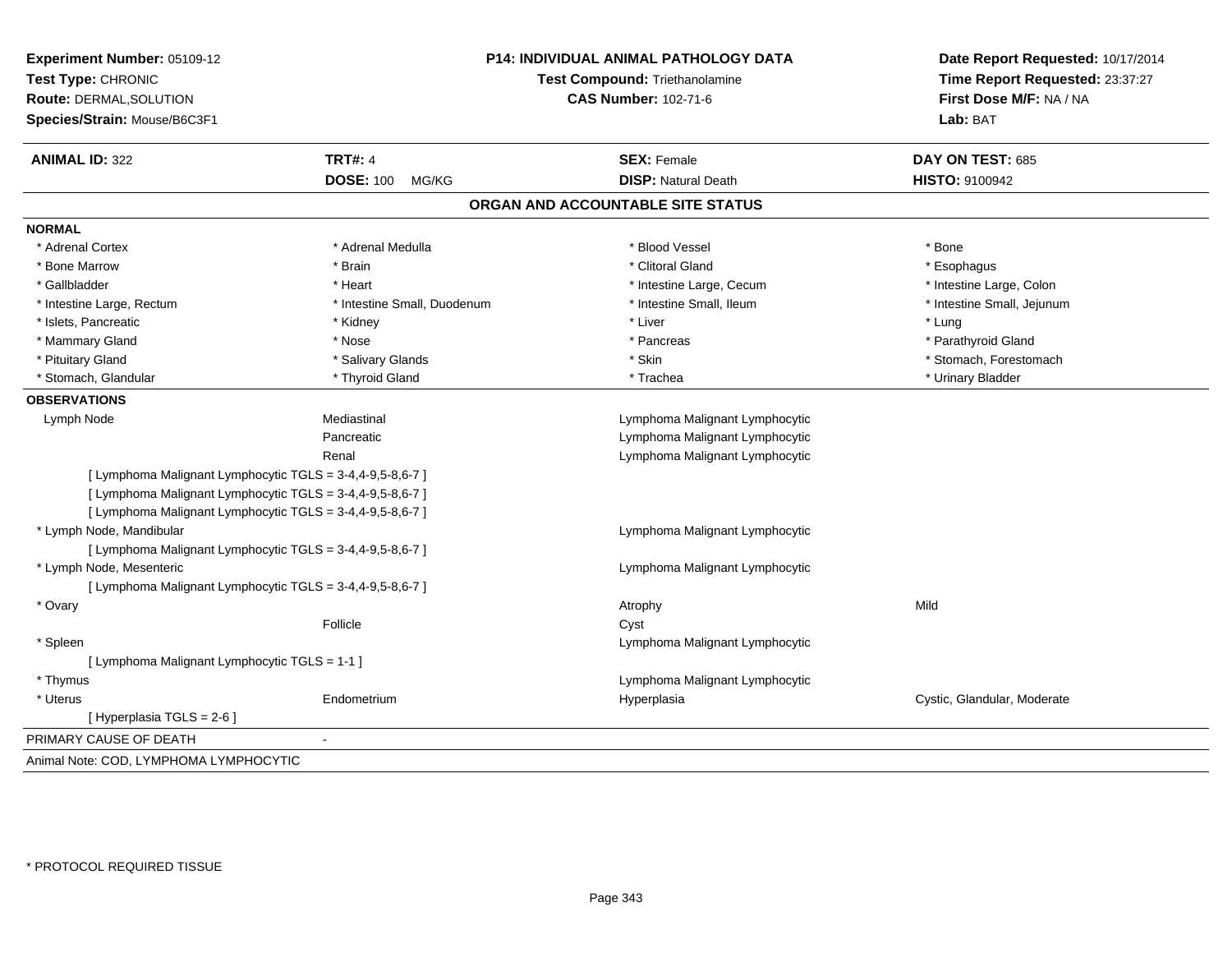| Experiment Number: 05109-12<br>Test Type: CHRONIC<br><b>Route: DERMAL, SOLUTION</b> | <b>P14: INDIVIDUAL ANIMAL PATHOLOGY DATA</b><br>Test Compound: Triethanolamine<br><b>CAS Number: 102-71-6</b> |                                   | Date Report Requested: 10/17/2014<br>Time Report Requested: 23:37:27<br>First Dose M/F: NA / NA |  |
|-------------------------------------------------------------------------------------|---------------------------------------------------------------------------------------------------------------|-----------------------------------|-------------------------------------------------------------------------------------------------|--|
| Species/Strain: Mouse/B6C3F1                                                        |                                                                                                               |                                   | Lab: BAT                                                                                        |  |
| <b>ANIMAL ID: 323</b>                                                               | <b>TRT#: 4</b>                                                                                                | <b>SEX: Female</b>                | DAY ON TEST: 730                                                                                |  |
|                                                                                     | <b>DOSE: 100</b><br>MG/KG                                                                                     | <b>DISP: Terminal Sacrifice</b>   | <b>HISTO: 9100943</b>                                                                           |  |
|                                                                                     |                                                                                                               | ORGAN AND ACCOUNTABLE SITE STATUS |                                                                                                 |  |
| <b>NORMAL</b>                                                                       |                                                                                                               |                                   |                                                                                                 |  |
| * Adrenal Cortex                                                                    | * Adrenal Medulla                                                                                             | * Blood Vessel                    | * Bone                                                                                          |  |
| * Bone Marrow                                                                       | * Clitoral Gland                                                                                              | * Esophagus                       | * Gallbladder                                                                                   |  |
| * Heart                                                                             | * Intestine Large, Cecum                                                                                      | * Intestine Large, Colon          | * Intestine Large, Rectum                                                                       |  |
| * Intestine Small, Duodenum                                                         | * Intestine Small, Ileum                                                                                      | * Intestine Small, Jejunum        | * Islets. Pancreatic                                                                            |  |
| * Kidney                                                                            | * Liver                                                                                                       | * Lung                            | * Lymph Node, Mandibular                                                                        |  |
| * Lymph Node, Mesenteric                                                            | * Mammary Gland                                                                                               | * Nose                            | * Pancreas                                                                                      |  |
| * Parathyroid Gland                                                                 | * Salivary Glands                                                                                             | * Skin                            | * Spleen                                                                                        |  |
| * Stomach, Forestomach                                                              | * Stomach, Glandular                                                                                          | * Thyroid Gland                   | * Trachea                                                                                       |  |
| * Urinary Bladder                                                                   |                                                                                                               |                                   |                                                                                                 |  |
| <b>OBSERVATIONS</b>                                                                 |                                                                                                               |                                   |                                                                                                 |  |
| * Brain                                                                             |                                                                                                               | Compression                       |                                                                                                 |  |
| * Ovary                                                                             |                                                                                                               | Atrophy                           | Mild                                                                                            |  |
|                                                                                     | Follicle                                                                                                      | Cyst                              |                                                                                                 |  |
| [ $Cyst TGLS = 1-6$ ]                                                               |                                                                                                               |                                   |                                                                                                 |  |
| * Pituitary Gland                                                                   | Pars Distalis                                                                                                 | Adenoma                           |                                                                                                 |  |
| [Adenoma TGLS = $2-7$ ]                                                             |                                                                                                               |                                   |                                                                                                 |  |
| * Thymus                                                                            |                                                                                                               | Atrophy                           | Mild                                                                                            |  |
| * Uterus                                                                            | Endometrium                                                                                                   | Hyperplasia                       | Cystic, Glandular, Mild                                                                         |  |
|                                                                                     |                                                                                                               | Polyp Stromal                     |                                                                                                 |  |
| PRIMARY CAUSE OF DEATH                                                              | $\overline{\phantom{a}}$                                                                                      |                                   |                                                                                                 |  |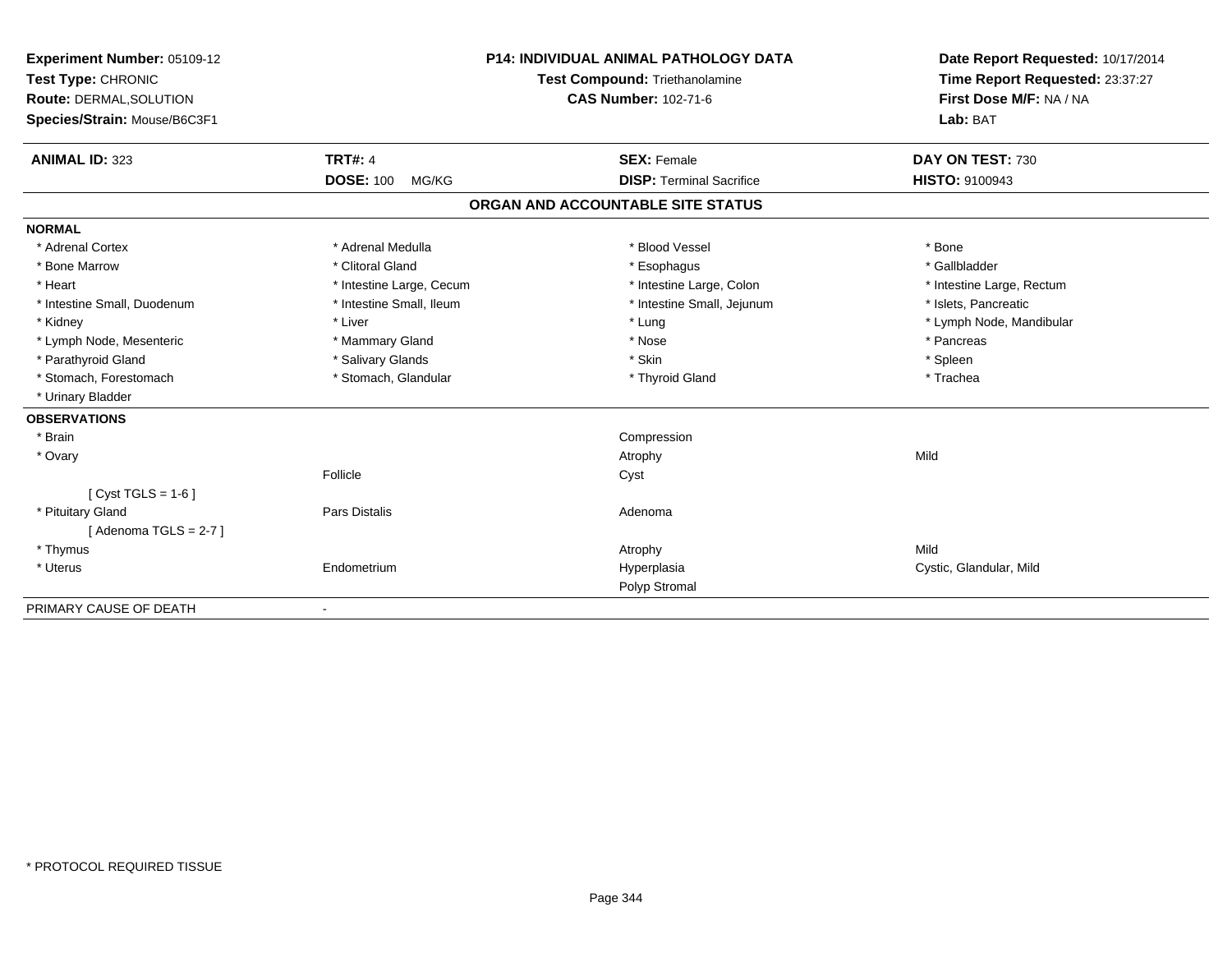| Experiment Number: 05109-12<br>Test Type: CHRONIC |                             | <b>P14: INDIVIDUAL ANIMAL PATHOLOGY DATA</b><br>Test Compound: Triethanolamine |                                   | Date Report Requested: 10/17/2014 |  |
|---------------------------------------------------|-----------------------------|--------------------------------------------------------------------------------|-----------------------------------|-----------------------------------|--|
|                                                   |                             |                                                                                |                                   | Time Report Requested: 23:37:27   |  |
| Route: DERMAL, SOLUTION                           |                             | <b>CAS Number: 102-71-6</b>                                                    |                                   | First Dose M/F: NA / NA           |  |
| Species/Strain: Mouse/B6C3F1                      |                             |                                                                                |                                   | Lab: BAT                          |  |
| <b>ANIMAL ID: 324</b>                             | <b>TRT#: 4</b>              |                                                                                | <b>SEX: Female</b>                | DAY ON TEST: 732                  |  |
|                                                   | <b>DOSE: 100</b><br>MG/KG   |                                                                                | <b>DISP: Terminal Sacrifice</b>   | <b>HISTO: 9100944</b>             |  |
|                                                   |                             |                                                                                | ORGAN AND ACCOUNTABLE SITE STATUS |                                   |  |
| <b>NORMAL</b>                                     |                             |                                                                                |                                   |                                   |  |
| * Adrenal Cortex                                  | * Adrenal Medulla           |                                                                                | * Blood Vessel                    | * Bone                            |  |
| * Bone Marrow                                     | * Brain                     |                                                                                | * Clitoral Gland                  | * Esophagus                       |  |
| * Gallbladder                                     | * Heart                     |                                                                                | * Intestine Large, Cecum          | * Intestine Large, Colon          |  |
| * Intestine Large, Rectum                         | * Intestine Small, Duodenum |                                                                                | * Intestine Small, Ileum          | * Intestine Small, Jejunum        |  |
| * Islets, Pancreatic                              | * Lymph Node, Mandibular    |                                                                                | * Mammary Gland                   | * Nose                            |  |
| * Pancreas                                        | * Parathyroid Gland         |                                                                                | * Salivary Glands                 | * Skin                            |  |
| * Stomach, Forestomach                            | * Stomach, Glandular        |                                                                                | * Thyroid Gland                   | * Trachea                         |  |
| * Urinary Bladder                                 |                             |                                                                                |                                   |                                   |  |
| <b>MISSING</b>                                    |                             |                                                                                |                                   |                                   |  |
| * Lymph Node, Mesenteric                          |                             |                                                                                |                                   |                                   |  |
| <b>OBSERVATIONS</b>                               |                             |                                                                                |                                   |                                   |  |
| * Kidney                                          |                             |                                                                                | Nephropathy                       | Chronic, Minimal                  |  |
| * Liver                                           |                             |                                                                                | Hepatocellular Carcinoma          |                                   |  |
| [ Hepatocellular Carcinoma TGLS = 1-8 ]           |                             |                                                                                |                                   |                                   |  |
| * Lung                                            | Alveolar Epith              |                                                                                | Hyperplasia                       | Macrophage, Moderate              |  |
| * Ovary                                           |                             |                                                                                | Atrophy                           | Moderate                          |  |
| * Pituitary Gland                                 | <b>Pars Distalis</b>        |                                                                                | Cyst                              |                                   |  |
| * Spleen                                          |                             |                                                                                | Hematopoietic Cell Proliferation  | Mild                              |  |
| * Thymus                                          |                             |                                                                                | Atrophy                           | Moderate                          |  |
| * Uterus                                          | Endometrium                 |                                                                                | Hyperplasia                       | Cystic, Glandular, Minimal        |  |
| PRIMARY CAUSE OF DEATH                            |                             |                                                                                |                                   |                                   |  |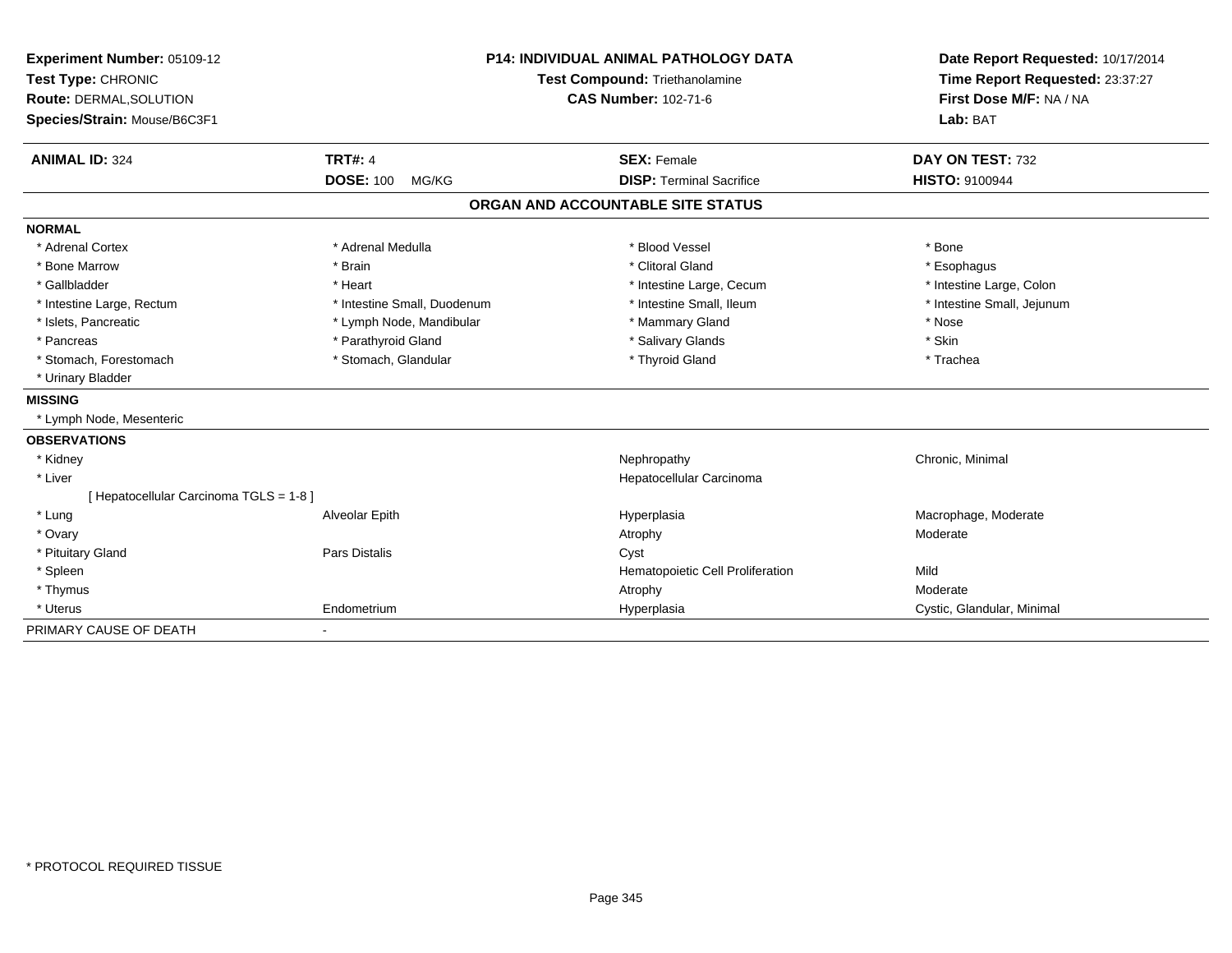| <b>Experiment Number: 05109-12</b><br>Test Type: CHRONIC       |                           | <b>P14: INDIVIDUAL ANIMAL PATHOLOGY DATA</b><br>Test Compound: Triethanolamine | Date Report Requested: 10/17/2014<br>Time Report Requested: 23:37:27 |
|----------------------------------------------------------------|---------------------------|--------------------------------------------------------------------------------|----------------------------------------------------------------------|
| <b>Route: DERMAL, SOLUTION</b><br>Species/Strain: Mouse/B6C3F1 |                           | <b>CAS Number: 102-71-6</b>                                                    | First Dose M/F: NA / NA<br>Lab: BAT                                  |
|                                                                |                           |                                                                                |                                                                      |
| <b>ANIMAL ID: 325</b>                                          | <b>TRT#: 4</b>            | <b>SEX: Female</b>                                                             | DAY ON TEST: 732                                                     |
|                                                                | <b>DOSE: 100</b><br>MG/KG | <b>DISP: Terminal Sacrifice</b>                                                | <b>HISTO: 9100945</b>                                                |
|                                                                |                           | ORGAN AND ACCOUNTABLE SITE STATUS                                              |                                                                      |
| <b>NORMAL</b>                                                  |                           |                                                                                |                                                                      |
| * Adrenal Cortex                                               | * Adrenal Medulla         | * Blood Vessel                                                                 | * Bone                                                               |
| * Brain                                                        | * Clitoral Gland          | * Esophagus                                                                    | * Gallbladder                                                        |
| * Heart                                                        | * Intestine Large, Cecum  | * Intestine Large, Colon                                                       | * Intestine Large, Rectum                                            |
| * Intestine Small, Duodenum                                    | * Intestine Small, Ileum  | * Intestine Small, Jejunum                                                     | * Islets, Pancreatic                                                 |
| * Lung                                                         | * Lymph Node, Mandibular  | * Lymph Node, Mesenteric                                                       | * Mammary Gland                                                      |
| * Nose                                                         | * Pancreas                | * Parathyroid Gland                                                            | * Pituitary Gland                                                    |
| * Salivary Glands                                              | * Skin                    | * Spleen                                                                       | * Stomach, Forestomach                                               |
| * Stomach, Glandular                                           | * Trachea                 | * Urinary Bladder                                                              |                                                                      |
| <b>OBSERVATIONS</b>                                            |                           |                                                                                |                                                                      |
| * Bone Marrow                                                  |                           | Myelofibrosis                                                                  | Moderate                                                             |
| * Kidney                                                       |                           | Nephropathy                                                                    | Chronic, Minimal                                                     |
| * Liver                                                        |                           | Eosinophilic Focus                                                             |                                                                      |
| * Ovary                                                        |                           | Atrophy                                                                        | Moderate                                                             |
|                                                                | Follicle                  | Cyst                                                                           |                                                                      |
| [ $Cyst TGLS = 1-6$ ]                                          |                           |                                                                                |                                                                      |
| * Thymus                                                       |                           | Atrophy                                                                        | Mild                                                                 |
| * Thyroid Gland                                                | <b>Follicular Cel</b>     | Hyperplasia                                                                    | Mild                                                                 |
| * Uterus                                                       | Endometrium               | Hyperplasia                                                                    | Cystic, Glandular, Moderate                                          |
| PRIMARY CAUSE OF DEATH                                         | $\overline{\phantom{a}}$  |                                                                                |                                                                      |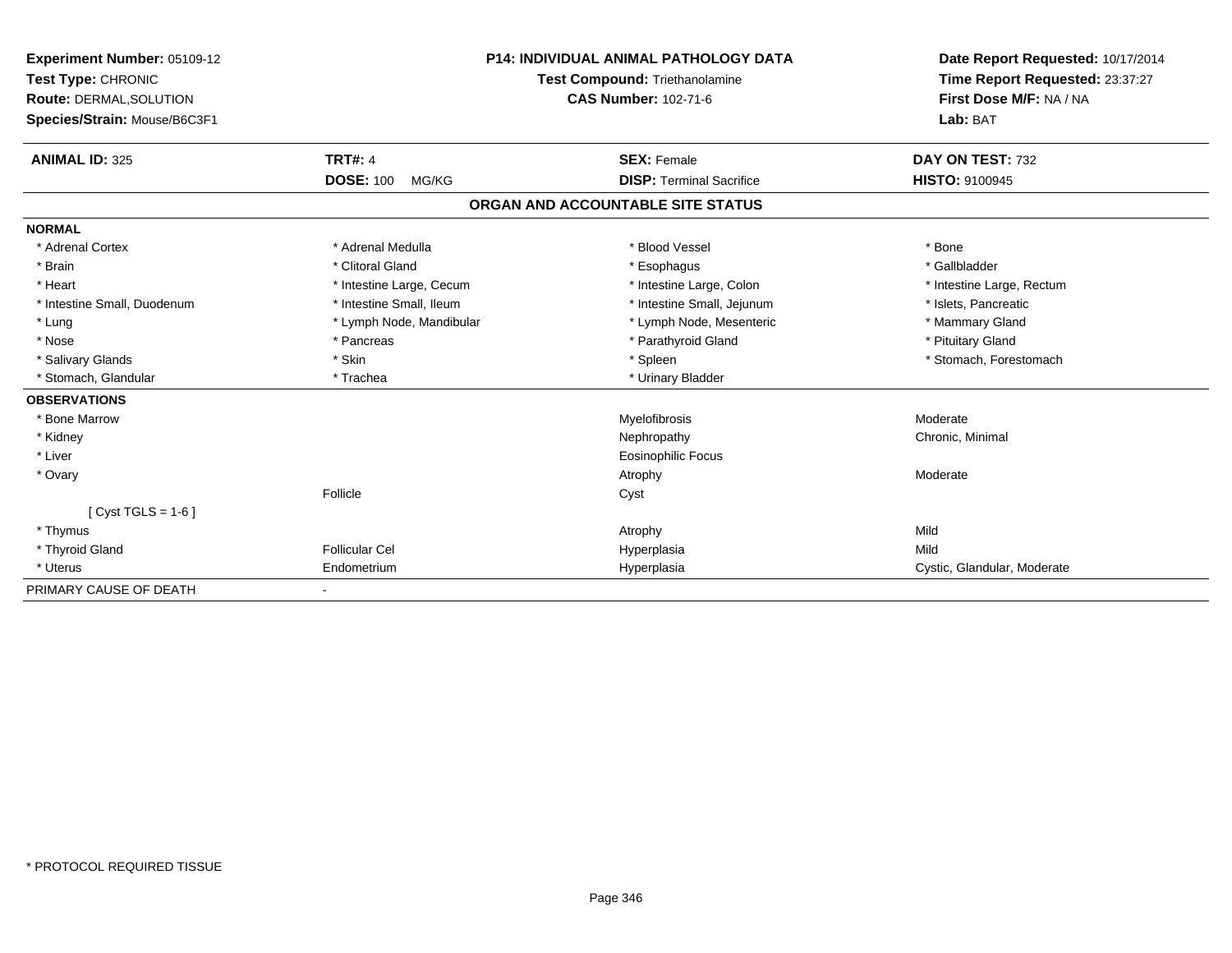| Experiment Number: 05109-12<br>Test Type: CHRONIC<br>Route: DERMAL, SOLUTION<br>Species/Strain: Mouse/B6C3F1 |                                             | <b>P14: INDIVIDUAL ANIMAL PATHOLOGY DATA</b><br>Test Compound: Triethanolamine<br><b>CAS Number: 102-71-6</b> | Date Report Requested: 10/17/2014<br>Time Report Requested: 23:37:27<br>First Dose M/F: NA / NA<br>Lab: BAT |  |
|--------------------------------------------------------------------------------------------------------------|---------------------------------------------|---------------------------------------------------------------------------------------------------------------|-------------------------------------------------------------------------------------------------------------|--|
| <b>ANIMAL ID: 326</b>                                                                                        | <b>TRT#: 4</b><br><b>DOSE: 100</b><br>MG/KG | <b>SEX: Female</b><br><b>DISP: Terminal Sacrifice</b>                                                         | DAY ON TEST: 732<br><b>HISTO: 9100946</b>                                                                   |  |
|                                                                                                              |                                             | ORGAN AND ACCOUNTABLE SITE STATUS                                                                             |                                                                                                             |  |
|                                                                                                              |                                             |                                                                                                               |                                                                                                             |  |
| <b>NORMAL</b><br>* Adrenal Cortex                                                                            |                                             | * Blood Vessel                                                                                                | * Bone                                                                                                      |  |
| * Bone Marrow                                                                                                | * Adrenal Medulla<br>* Brain                | * Esophagus                                                                                                   | * Gallbladder                                                                                               |  |
| * Heart                                                                                                      | * Intestine Large, Cecum                    | * Intestine Large, Colon                                                                                      | * Intestine Large, Rectum                                                                                   |  |
| * Intestine Small, Duodenum                                                                                  | * Intestine Small, Ileum                    | * Intestine Small, Jejunum                                                                                    | * Islets, Pancreatic                                                                                        |  |
| * Lung                                                                                                       | * Lymph Node, Mandibular                    | * Lymph Node, Mesenteric                                                                                      | * Mammary Gland                                                                                             |  |
| * Nose                                                                                                       | * Pancreas                                  | * Pituitary Gland                                                                                             | * Salivary Glands                                                                                           |  |
| * Skin                                                                                                       | * Spleen                                    | * Stomach, Forestomach                                                                                        | * Stomach, Glandular                                                                                        |  |
| * Trachea                                                                                                    | * Urinary Bladder                           |                                                                                                               |                                                                                                             |  |
| <b>MISSING</b>                                                                                               |                                             |                                                                                                               |                                                                                                             |  |
| * Clitoral Gland                                                                                             | * Parathyroid Gland                         |                                                                                                               |                                                                                                             |  |
| <b>OBSERVATIONS</b>                                                                                          |                                             |                                                                                                               |                                                                                                             |  |
| * Kidney                                                                                                     |                                             | Nephropathy                                                                                                   | Chronic, Minimal                                                                                            |  |
| * Liver                                                                                                      |                                             | Hepatocellular Adenoma                                                                                        |                                                                                                             |  |
| [ Hepatocellular Adenoma TGLS = 5-1 ]                                                                        |                                             |                                                                                                               |                                                                                                             |  |
| * Ovary                                                                                                      |                                             | Atrophy                                                                                                       | Moderate                                                                                                    |  |
|                                                                                                              |                                             | Luteoma                                                                                                       |                                                                                                             |  |
| [ Luteoma TGLS = $2-6$ ]                                                                                     |                                             |                                                                                                               |                                                                                                             |  |
| * Thymus                                                                                                     |                                             | Atrophy                                                                                                       | Moderate                                                                                                    |  |
| * Thyroid Gland                                                                                              | <b>Follicular Cel</b>                       | Hyperplasia                                                                                                   | Mild                                                                                                        |  |
| * Uterus                                                                                                     | Endometrium                                 | Hyperplasia                                                                                                   | Cystic, Glandular, Mild                                                                                     |  |
| [ Hyperplasia TGLS = 3-6 ]                                                                                   |                                             |                                                                                                               |                                                                                                             |  |
| PRIMARY CAUSE OF DEATH                                                                                       |                                             |                                                                                                               |                                                                                                             |  |
| Animal Note: TGL4, FOCUS COULD NOT BE FOUND                                                                  |                                             |                                                                                                               |                                                                                                             |  |
| Animal Note: TGL1, NOT FOUND IN WET TISSUE                                                                   |                                             |                                                                                                               |                                                                                                             |  |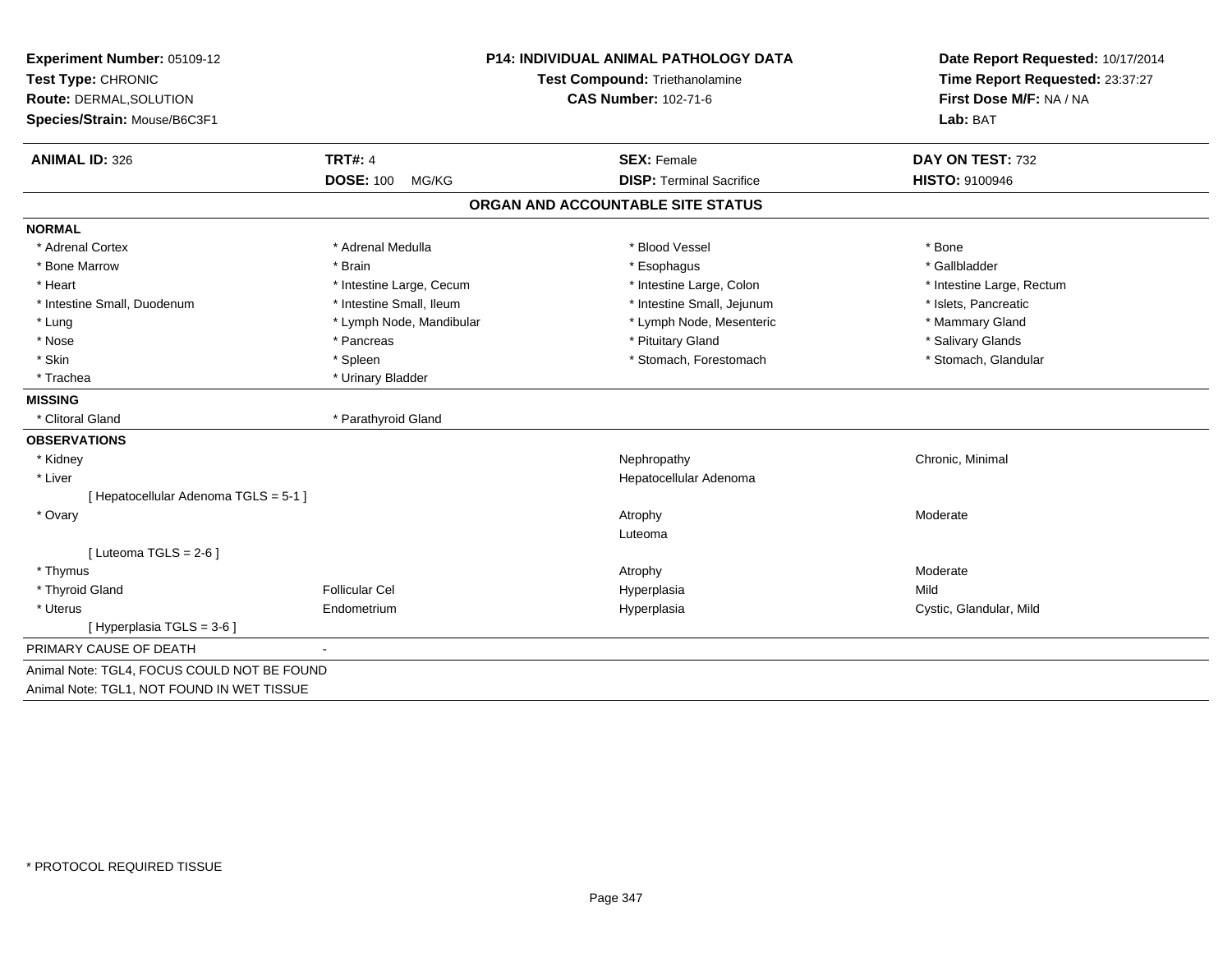| Experiment Number: 05109-12<br><b>Test Type: CHRONIC</b><br>Route: DERMAL, SOLUTION<br>Species/Strain: Mouse/B6C3F1 | <b>P14: INDIVIDUAL ANIMAL PATHOLOGY DATA</b><br>Test Compound: Triethanolamine<br><b>CAS Number: 102-71-6</b> |                                   | Date Report Requested: 10/17/2014<br>Time Report Requested: 23:37:27<br>First Dose M/F: NA / NA<br>Lab: BAT |  |
|---------------------------------------------------------------------------------------------------------------------|---------------------------------------------------------------------------------------------------------------|-----------------------------------|-------------------------------------------------------------------------------------------------------------|--|
| <b>ANIMAL ID: 327</b>                                                                                               | <b>TRT#: 4</b>                                                                                                | <b>SEX: Female</b>                | DAY ON TEST: 457                                                                                            |  |
|                                                                                                                     | <b>DOSE: 100</b><br>MG/KG                                                                                     | <b>DISP:</b> Scheduled Sacrifice  | <b>HISTO: 9100947</b>                                                                                       |  |
|                                                                                                                     |                                                                                                               | ORGAN AND ACCOUNTABLE SITE STATUS |                                                                                                             |  |
| <b>NORMAL</b>                                                                                                       |                                                                                                               |                                   |                                                                                                             |  |
| * Adrenal Cortex                                                                                                    | * Adrenal Medulla                                                                                             | * Blood Vessel                    | * Bone                                                                                                      |  |
| * Bone Marrow                                                                                                       | * Brain                                                                                                       | * Clitoral Gland                  | * Esophagus                                                                                                 |  |
| * Gallbladder                                                                                                       | * Heart                                                                                                       | * Intestine Large, Cecum          | * Intestine Large, Colon                                                                                    |  |
| * Intestine Large, Rectum                                                                                           | * Intestine Small, Duodenum                                                                                   | * Intestine Small, Ileum          | * Intestine Small, Jejunum                                                                                  |  |
| * Islets, Pancreatic                                                                                                | * Liver                                                                                                       | * Lung                            | * Lymph Node, Mandibular                                                                                    |  |
| * Lymph Node, Mesenteric                                                                                            | * Mammary Gland                                                                                               | * Nose                            | * Ovary                                                                                                     |  |
| * Pancreas                                                                                                          | * Parathyroid Gland                                                                                           | * Pituitary Gland                 | * Salivary Glands                                                                                           |  |
| * Skin                                                                                                              | * Spleen                                                                                                      | * Stomach, Forestomach            | * Stomach, Glandular                                                                                        |  |
| * Thymus                                                                                                            | * Thyroid Gland                                                                                               | * Trachea                         | * Urinary Bladder                                                                                           |  |
| <b>OBSERVATIONS</b>                                                                                                 |                                                                                                               |                                   |                                                                                                             |  |
| * Kidney                                                                                                            |                                                                                                               | Nephropathy                       | Chronic, Minimal                                                                                            |  |
| * Uterus                                                                                                            | Endometrium                                                                                                   | Hyperplasia                       | Cystic, Glandular, Mild                                                                                     |  |
| PRIMARY CAUSE OF DEATH                                                                                              |                                                                                                               |                                   |                                                                                                             |  |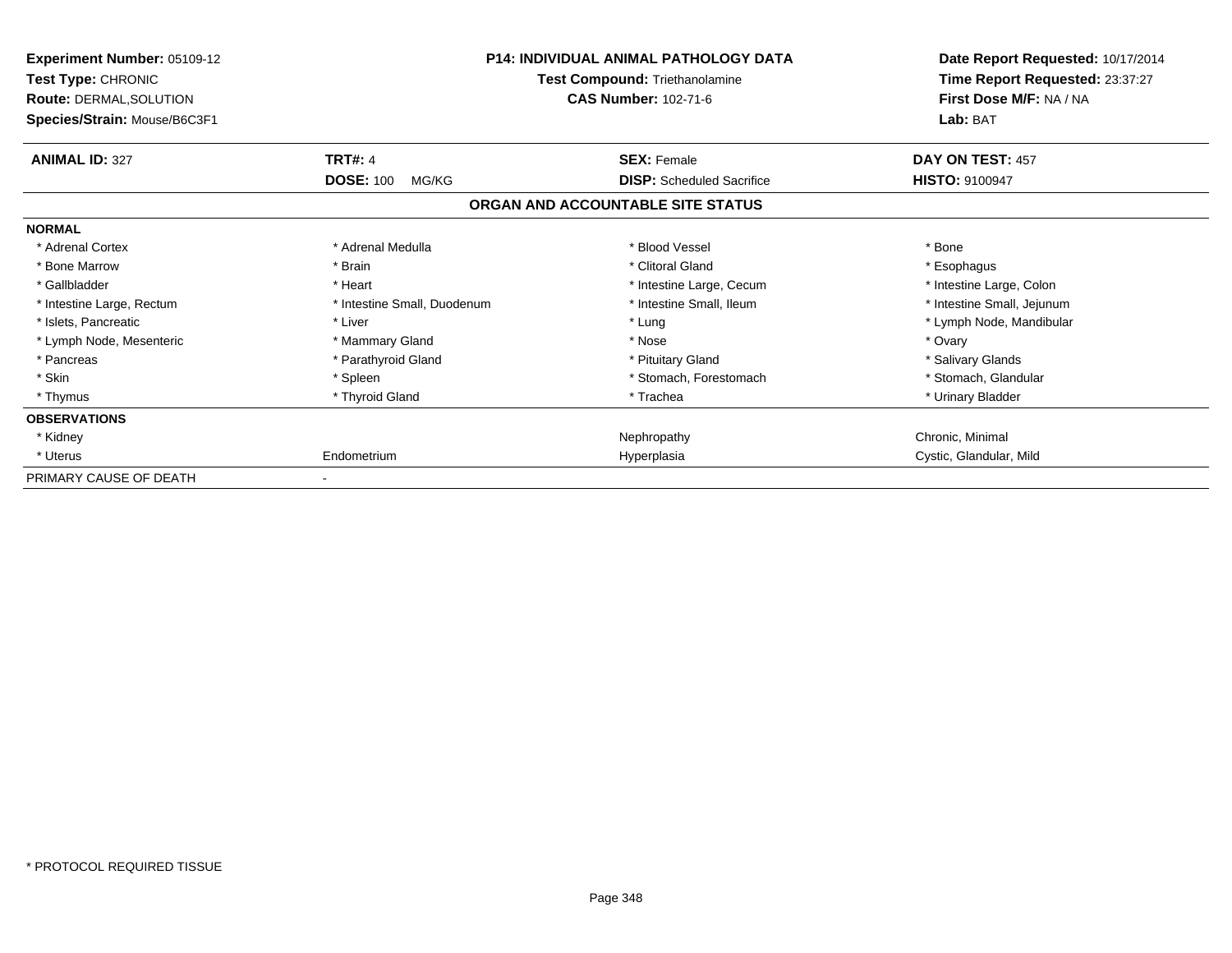| Experiment Number: 05109-12<br>Test Type: CHRONIC<br><b>Route: DERMAL, SOLUTION</b><br>Species/Strain: Mouse/B6C3F1 |                           | <b>P14: INDIVIDUAL ANIMAL PATHOLOGY DATA</b><br><b>Test Compound: Triethanolamine</b><br><b>CAS Number: 102-71-6</b> | Date Report Requested: 10/17/2014<br>Time Report Requested: 23:37:27<br>First Dose M/F: NA / NA<br>Lab: BAT |  |
|---------------------------------------------------------------------------------------------------------------------|---------------------------|----------------------------------------------------------------------------------------------------------------------|-------------------------------------------------------------------------------------------------------------|--|
| <b>ANIMAL ID: 328</b>                                                                                               | <b>TRT#: 4</b>            | <b>SEX: Female</b>                                                                                                   | DAY ON TEST: 730                                                                                            |  |
|                                                                                                                     | <b>DOSE: 100</b><br>MG/KG | <b>DISP: Terminal Sacrifice</b>                                                                                      | <b>HISTO: 9100948</b>                                                                                       |  |
|                                                                                                                     |                           | ORGAN AND ACCOUNTABLE SITE STATUS                                                                                    |                                                                                                             |  |
| <b>NORMAL</b>                                                                                                       |                           |                                                                                                                      |                                                                                                             |  |
| * Adrenal Medulla                                                                                                   | * Blood Vessel            | * Bone                                                                                                               | * Bone Marrow                                                                                               |  |
| * Brain                                                                                                             | * Clitoral Gland          | * Esophagus                                                                                                          | * Gallbladder                                                                                               |  |
| * Heart                                                                                                             | * Intestine Large, Cecum  | * Intestine Large, Colon                                                                                             | * Intestine Large, Rectum                                                                                   |  |
| * Intestine Small, Duodenum                                                                                         | * Intestine Small, Ileum  | * Intestine Small, Jejunum                                                                                           | * Islets, Pancreatic                                                                                        |  |
| * Lung                                                                                                              | * Lymph Node, Mandibular  | * Lymph Node, Mesenteric                                                                                             | * Mammary Gland                                                                                             |  |
| * Nose                                                                                                              | * Pancreas                | * Parathyroid Gland                                                                                                  | * Pituitary Gland                                                                                           |  |
| * Salivary Glands                                                                                                   | * Skin                    | * Spleen                                                                                                             | * Stomach, Forestomach                                                                                      |  |
| * Stomach, Glandular                                                                                                | * Thymus                  | * Trachea                                                                                                            | * Urinary Bladder                                                                                           |  |
| <b>OBSERVATIONS</b>                                                                                                 |                           |                                                                                                                      |                                                                                                             |  |
| * Kidney                                                                                                            |                           | Nephropathy                                                                                                          | Chronic, Minimal                                                                                            |  |
| * Liver                                                                                                             |                           | <b>Eosinophilic Focus</b>                                                                                            |                                                                                                             |  |
|                                                                                                                     |                           | Hepatocellular Adenoma                                                                                               |                                                                                                             |  |
| [Hepatocellular Adenoma TGLS = 1-1]                                                                                 |                           |                                                                                                                      |                                                                                                             |  |
| * Ovary                                                                                                             |                           | Atrophy                                                                                                              | Moderate                                                                                                    |  |
| * Thyroid Gland                                                                                                     | <b>Follicular Cel</b>     | Hyperplasia                                                                                                          | Mild                                                                                                        |  |
| * Uterus                                                                                                            | Endometrium               | Hyperplasia                                                                                                          | Cystic, Glandular, Moderate                                                                                 |  |
| PRIMARY CAUSE OF DEATH                                                                                              |                           |                                                                                                                      |                                                                                                             |  |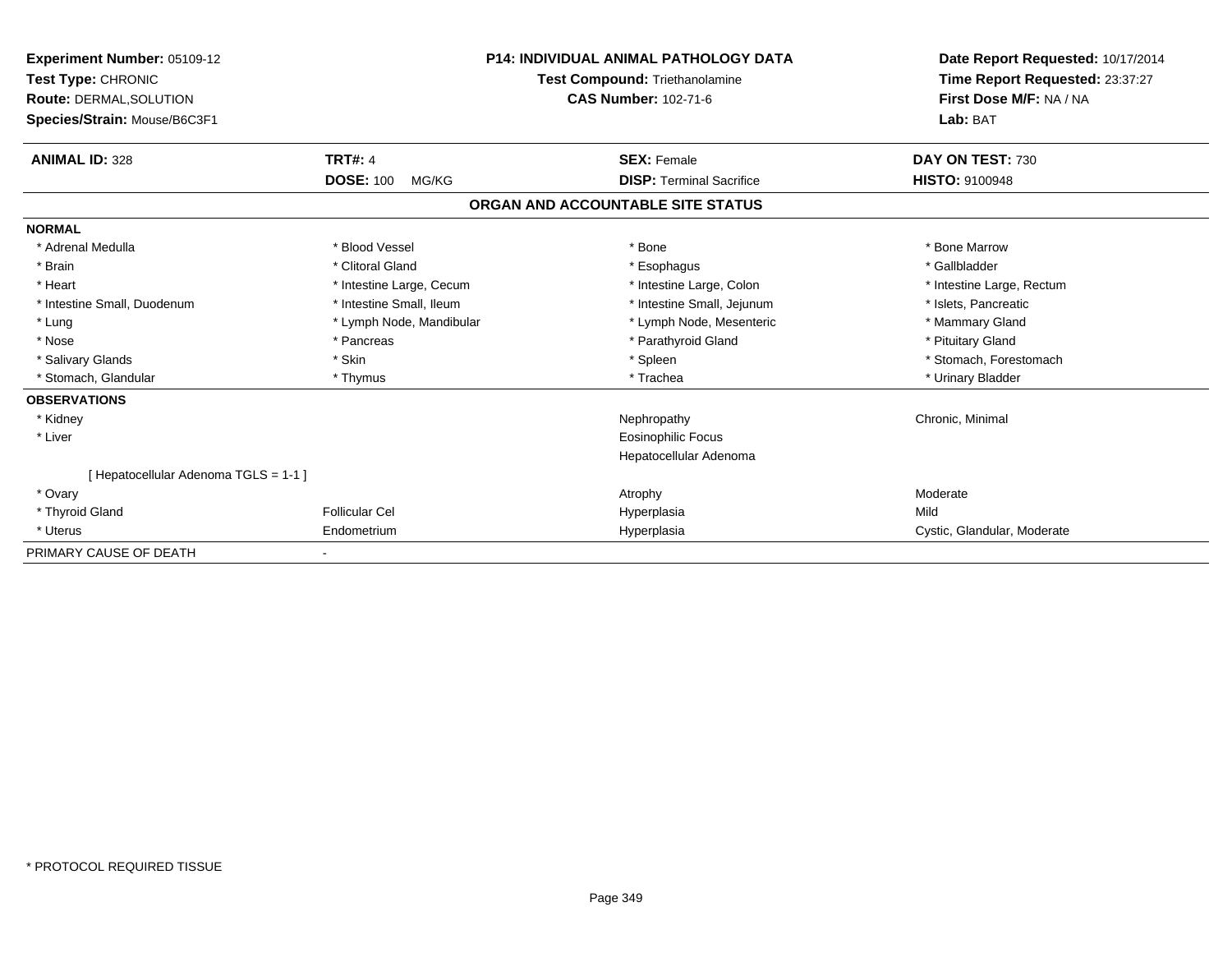| Experiment Number: 05109-12                   |                             | <b>P14: INDIVIDUAL ANIMAL PATHOLOGY DATA</b> | Date Report Requested: 10/17/2014 |  |
|-----------------------------------------------|-----------------------------|----------------------------------------------|-----------------------------------|--|
| Test Type: CHRONIC                            |                             | Test Compound: Triethanolamine               | Time Report Requested: 23:37:27   |  |
| Route: DERMAL, SOLUTION                       |                             | <b>CAS Number: 102-71-6</b>                  | First Dose M/F: NA / NA           |  |
| Species/Strain: Mouse/B6C3F1                  |                             |                                              | Lab: BAT                          |  |
| <b>ANIMAL ID: 329</b>                         | <b>TRT#: 4</b>              | <b>SEX: Female</b>                           | DAY ON TEST: 731                  |  |
|                                               | <b>DOSE: 100</b><br>MG/KG   | <b>DISP: Terminal Sacrifice</b>              | <b>HISTO: 9100949</b>             |  |
|                                               |                             | ORGAN AND ACCOUNTABLE SITE STATUS            |                                   |  |
| <b>NORMAL</b>                                 |                             |                                              |                                   |  |
| * Adrenal Cortex                              | * Adrenal Medulla           | * Blood Vessel                               | * Bone                            |  |
| * Bone Marrow                                 | * Brain                     | * Clitoral Gland                             | * Esophagus                       |  |
| * Gallbladder                                 | * Heart                     | * Intestine Large, Cecum                     | * Intestine Large, Colon          |  |
| * Intestine Large, Rectum                     | * Intestine Small, Duodenum | * Intestine Small, Ileum                     | * Islets, Pancreatic              |  |
| * Lung                                        | * Mammary Gland             | * Nose                                       | * Pancreas                        |  |
| * Parathyroid Gland                           | * Salivary Glands           | * Skin                                       | * Stomach. Forestomach            |  |
| * Stomach, Glandular                          | * Thyroid Gland             | * Trachea                                    | * Urinary Bladder                 |  |
| <b>OBSERVATIONS</b>                           |                             |                                              |                                   |  |
| * Intestine Small, Jejunum                    | Peyers Patch                | Lymphoma Malignant Lymphocytic               |                                   |  |
| [ Lymphoma Malignant Lymphocytic TGLS = 2-9 ] |                             |                                              |                                   |  |
| * Kidney                                      |                             | Lymphoma Malignant Lymphocytic               |                                   |  |
|                                               |                             | Nephropathy                                  | Chronic, Minimal                  |  |
| * Liver                                       |                             | Hepatocellular Adenoma                       | Multiple                          |  |
| [ Hepatocellular Adenoma TGLS = 1-8,3-1 ]     |                             |                                              |                                   |  |
| * Lymph Node, Mandibular                      |                             | Lymphoma Malignant Lymphocytic               |                                   |  |
| * Lymph Node, Mesenteric                      |                             | Lymphoma Malignant Lymphocytic               |                                   |  |
| * Ovary                                       |                             | Atrophy                                      | Mild                              |  |
| * Pituitary Gland                             | <b>Pars Distalis</b>        | Cyst                                         |                                   |  |
| * Spleen                                      |                             | Lymphoma Malignant Lymphocytic               |                                   |  |
| * Thymus                                      |                             | Lymphoma Malignant Lymphocytic               |                                   |  |
| * Uterus                                      | Endometrium                 | Hyperplasia                                  | Cystic, Glandular, Moderate       |  |
| PRIMARY CAUSE OF DEATH                        |                             |                                              |                                   |  |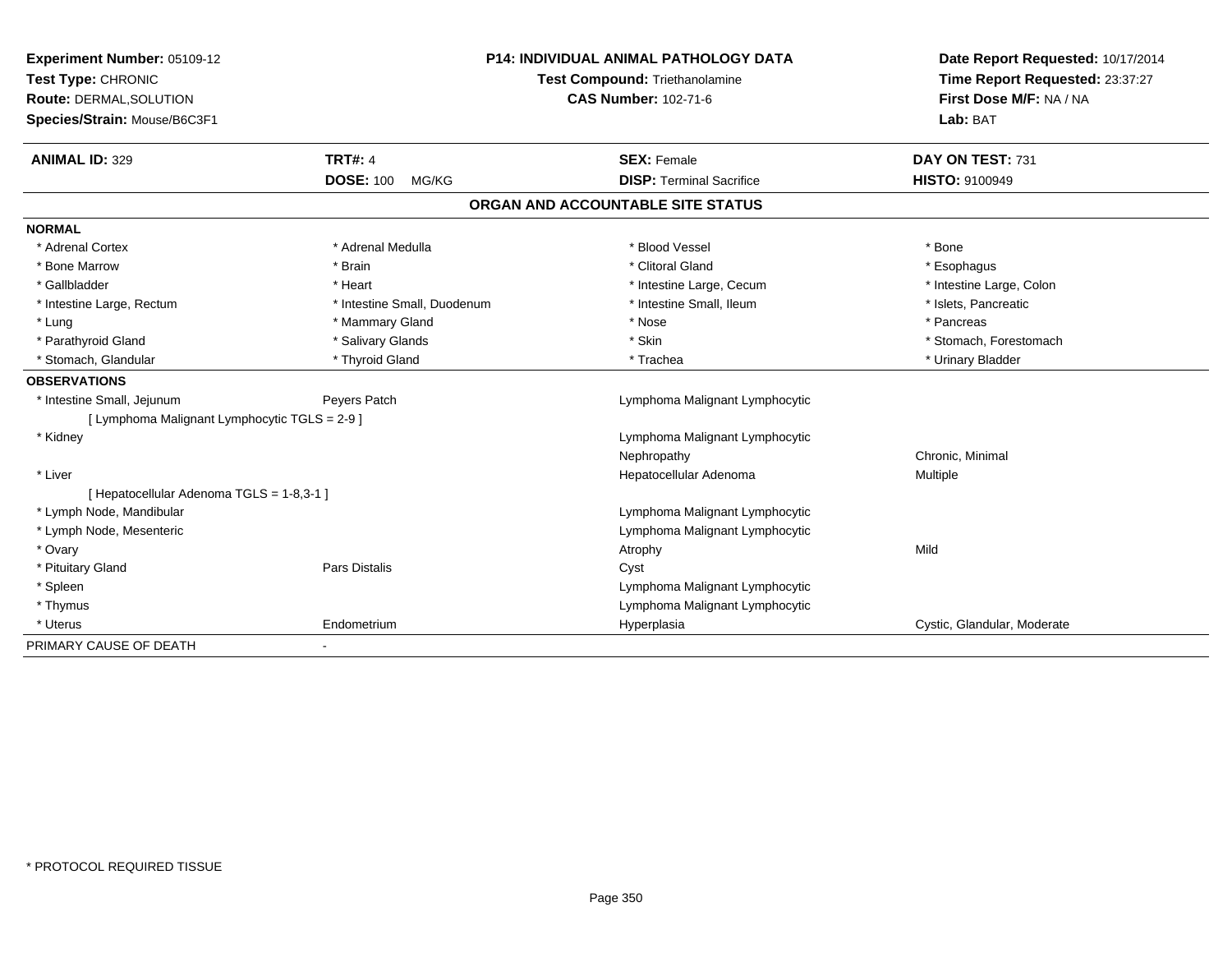| <b>Experiment Number: 05109-12</b><br>Test Type: CHRONIC<br><b>Route: DERMAL, SOLUTION</b> |                                                                       | <b>P14: INDIVIDUAL ANIMAL PATHOLOGY DATA</b><br>Test Compound: Triethanolamine<br><b>CAS Number: 102-71-6</b> | Date Report Requested: 10/17/2014<br>Time Report Requested: 23:37:27<br>First Dose M/F: NA / NA |
|--------------------------------------------------------------------------------------------|-----------------------------------------------------------------------|---------------------------------------------------------------------------------------------------------------|-------------------------------------------------------------------------------------------------|
| Species/Strain: Mouse/B6C3F1                                                               |                                                                       |                                                                                                               | <b>Lab: BAT</b>                                                                                 |
| <b>ANIMAL ID: 330</b>                                                                      | <b>TRT#: 4</b>                                                        | <b>SEX: Female</b>                                                                                            | DAY ON TEST: 639                                                                                |
|                                                                                            | DOSE: 100 MG/KG                                                       | <b>DISP:</b> Moribund Sacrifice                                                                               | HISTO: 9100950                                                                                  |
|                                                                                            |                                                                       | ORGAN AND ACCOUNTABLE SITE STATUS                                                                             |                                                                                                 |
| <b>NORMAL</b>                                                                              |                                                                       |                                                                                                               |                                                                                                 |
| * Adrenal Medulla                                                                          | * Blood Vessel                                                        | * Bone                                                                                                        | * Brain                                                                                         |
| * Clitoral Gland                                                                           | * Esophagus                                                           | * Gallbladder                                                                                                 | * Heart                                                                                         |
| * Intestine Large, Cecum                                                                   | * Intestine Large, Colon                                              | * Intestine Large, Rectum                                                                                     | * Intestine Small, Duodenum                                                                     |
| * Intestine Small, Ileum                                                                   | * Intestine Small, Jejunum                                            | * Islets, Pancreatic                                                                                          | * Lung                                                                                          |
| * Pituitary Gland                                                                          | * Skin                                                                | * Stomach, Forestomach                                                                                        | * Stomach, Glandular                                                                            |
| * Thyroid Gland                                                                            | * Trachea                                                             | * Urinary Bladder                                                                                             |                                                                                                 |
| <b>MISSING</b>                                                                             |                                                                       |                                                                                                               |                                                                                                 |
| * Nose                                                                                     | * Parathyroid Gland                                                   |                                                                                                               |                                                                                                 |
| <b>OBSERVATIONS</b>                                                                        |                                                                       |                                                                                                               |                                                                                                 |
| * Adrenal Cortex                                                                           |                                                                       | Necrosis                                                                                                      | Moderate                                                                                        |
| * Bone Marrow                                                                              |                                                                       | Lymphoma Malignant Undifferentiated Cell Type                                                                 |                                                                                                 |
| * Kidney                                                                                   |                                                                       | Lymphoma Malignant Undifferentiated Cell Type                                                                 |                                                                                                 |
|                                                                                            | [ Lymphoma Malignant Undifferentiated Cell Type TGLS = 6-1,7-1 ]      |                                                                                                               |                                                                                                 |
| * Liver                                                                                    |                                                                       | Hepatocellular Carcinoma                                                                                      |                                                                                                 |
|                                                                                            |                                                                       | Lymphoma Malignant Undifferentiated Cell Type                                                                 |                                                                                                 |
|                                                                                            |                                                                       | Necrosis                                                                                                      | Mild                                                                                            |
|                                                                                            | [ Lymphoma Malignant Undifferentiated Cell Type TGLS = 4-8,5-2,5-8, ] |                                                                                                               |                                                                                                 |
| Lymph Node                                                                                 | Mediastinal                                                           | Lymphoma Malignant Undifferentiated Cell Type                                                                 |                                                                                                 |
|                                                                                            | [ Lymphoma Malignant Undifferentiated Cell Type TGLS = 1-8,8-9,9-7 ]  |                                                                                                               |                                                                                                 |
| * Lymph Node, Mandibular                                                                   |                                                                       | Lymphoma Malignant Undifferentiated Cell Type                                                                 |                                                                                                 |
|                                                                                            | [ Lymphoma Malignant Undifferentiated Cell Type TGLS = 1-8,8-9,9-7 ]  |                                                                                                               |                                                                                                 |
| * Lymph Node, Mesenteric                                                                   |                                                                       | Lymphoma Malignant Undifferentiated Cell Type                                                                 |                                                                                                 |
|                                                                                            | [ Lymphoma Malignant Undifferentiated Cell Type TGLS = 1-8,8-9,9-7 ]  |                                                                                                               |                                                                                                 |
| * Mammary Gland                                                                            |                                                                       | Lymphoma Malignant Undifferentiated Cell Type                                                                 |                                                                                                 |
| * Ovary                                                                                    | Follicle                                                              | Cyst                                                                                                          |                                                                                                 |
|                                                                                            |                                                                       | Lymphoma Malignant Undifferentiated Cell Type                                                                 |                                                                                                 |
| [ Lymphoma Malignant Undifferentiated Cell Type TGLS = 3-6 ]                               |                                                                       |                                                                                                               |                                                                                                 |
| * Pancreas                                                                                 |                                                                       | Lymphoma Malignant Undifferentiated Cell Type                                                                 |                                                                                                 |
| * Salivary Glands                                                                          |                                                                       | Lymphoma Malignant Undifferentiated Cell Type                                                                 |                                                                                                 |
| * Spleen                                                                                   |                                                                       | Lymphoma Malignant Undifferentiated Cell Type                                                                 |                                                                                                 |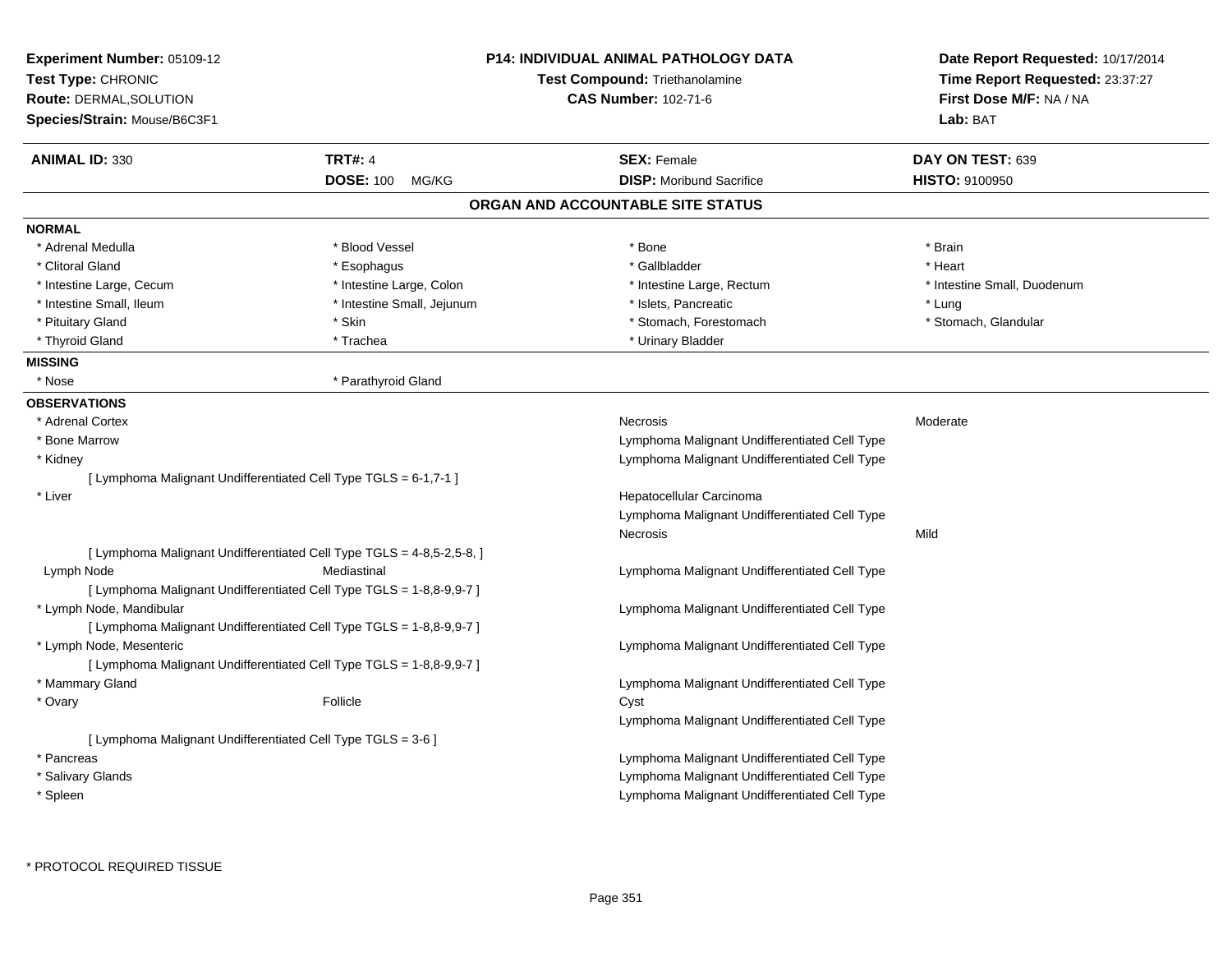| Experiment Number: 05109-12                                  |                           | <b>P14: INDIVIDUAL ANIMAL PATHOLOGY DATA</b>  | Date Report Requested: 10/17/2014 |
|--------------------------------------------------------------|---------------------------|-----------------------------------------------|-----------------------------------|
| <b>Test Type: CHRONIC</b>                                    |                           | <b>Test Compound: Triethanolamine</b>         | Time Report Requested: 23:37:27   |
| <b>Route: DERMAL, SOLUTION</b>                               |                           | <b>CAS Number: 102-71-6</b>                   | First Dose M/F: NA / NA           |
| Species/Strain: Mouse/B6C3F1                                 |                           |                                               | Lab: BAT                          |
| <b>ANIMAL ID: 330</b>                                        | <b>TRT#: 4</b>            | <b>SEX: Female</b>                            | DAY ON TEST: 639                  |
|                                                              | <b>DOSE: 100</b><br>MG/KG | <b>DISP:</b> Moribund Sacrifice               | <b>HISTO: 9100950</b>             |
|                                                              |                           | ORGAN AND ACCOUNTABLE SITE STATUS             |                                   |
| [ Lymphoma Malignant Undifferentiated Cell Type TGLS = 2-8 ] |                           |                                               |                                   |
| * Thymus                                                     |                           | Lymphoma Malignant Undifferentiated Cell Type |                                   |
| * Uterus                                                     | Endometrium               | Hyperplasia                                   | Cystic, Glandular, Mild           |
| PRIMARY CAUSE OF DEATH                                       |                           |                                               |                                   |
| Animal Note: MORIBUND SAC DUE TO LYMPHOMA                    |                           |                                               |                                   |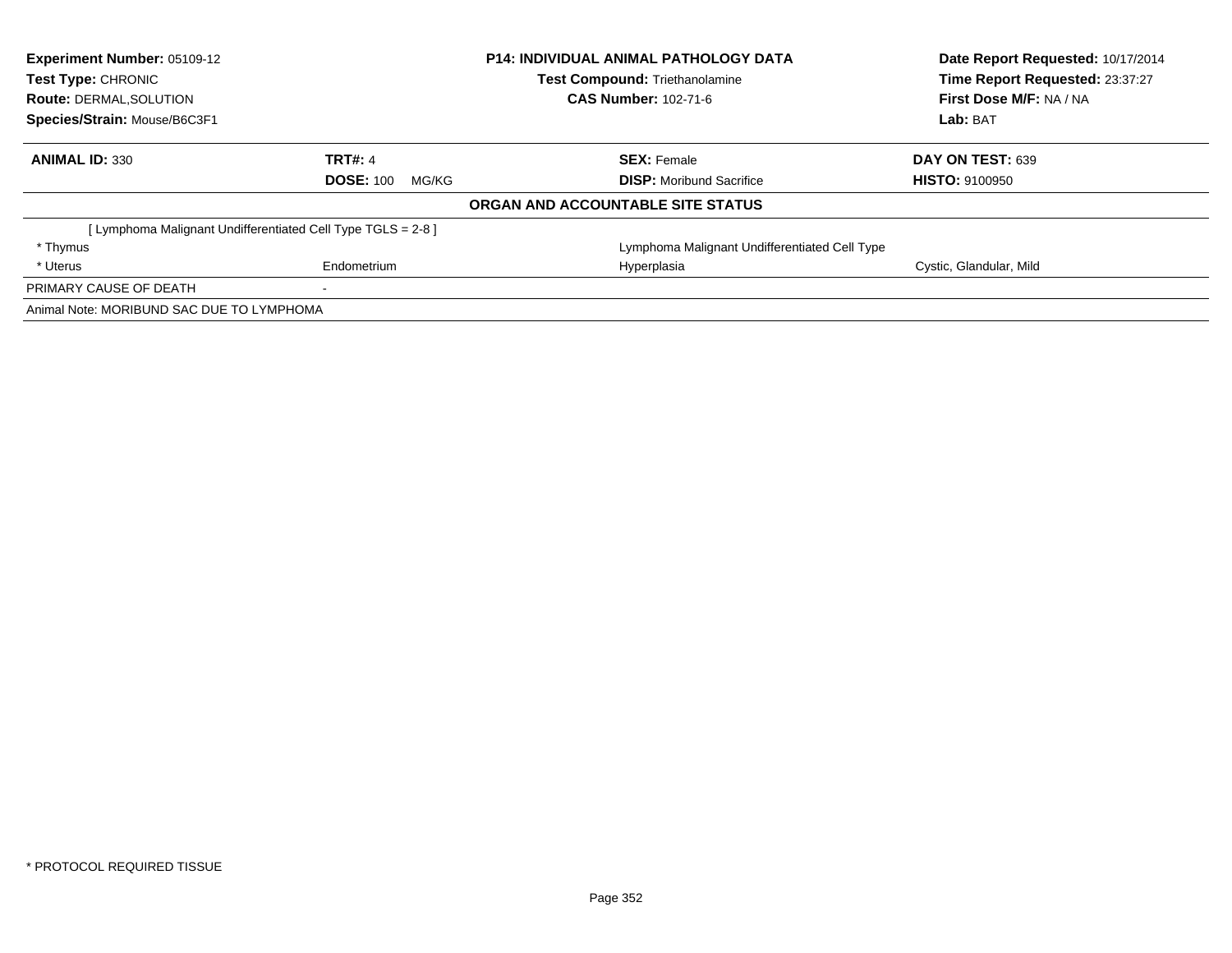| Experiment Number: 05109-12               |                           | <b>P14: INDIVIDUAL ANIMAL PATHOLOGY DATA</b> | Date Report Requested: 10/17/2014 |  |
|-------------------------------------------|---------------------------|----------------------------------------------|-----------------------------------|--|
| Test Type: CHRONIC                        |                           | <b>Test Compound: Triethanolamine</b>        | Time Report Requested: 23:37:27   |  |
| <b>Route: DERMAL, SOLUTION</b>            |                           | <b>CAS Number: 102-71-6</b>                  | First Dose M/F: NA / NA           |  |
| Species/Strain: Mouse/B6C3F1              |                           |                                              | Lab: BAT                          |  |
| <b>ANIMAL ID: 331</b>                     | <b>TRT#: 4</b>            | <b>SEX: Female</b>                           | DAY ON TEST: 730                  |  |
|                                           | <b>DOSE: 100</b><br>MG/KG | <b>DISP: Terminal Sacrifice</b>              | <b>HISTO: 9100951</b>             |  |
|                                           |                           | ORGAN AND ACCOUNTABLE SITE STATUS            |                                   |  |
| <b>NORMAL</b>                             |                           |                                              |                                   |  |
| * Adrenal Cortex                          | * Adrenal Medulla         | * Blood Vessel                               | * Bone                            |  |
| * Brain                                   | * Clitoral Gland          | * Esophagus                                  | * Gallbladder                     |  |
| * Heart                                   | * Intestine Large, Cecum  | * Intestine Large, Colon                     | * Intestine Large, Rectum         |  |
| * Intestine Small, Duodenum               | * Intestine Small, Ileum  | * Intestine Small, Jejunum                   | * Islets, Pancreatic              |  |
| * Kidney                                  | * Lung                    | * Lymph Node, Mandibular                     | * Lymph Node, Mesenteric          |  |
| * Mammary Gland                           | * Nose                    | * Pancreas                                   | * Parathyroid Gland               |  |
| * Pituitary Gland                         | * Salivary Glands         | * Skin                                       | * Spleen                          |  |
| * Stomach, Forestomach                    | * Stomach, Glandular      | * Trachea                                    | * Urinary Bladder                 |  |
| <b>OBSERVATIONS</b>                       |                           |                                              |                                   |  |
| * Bone Marrow                             |                           | Myelofibrosis                                | Mild                              |  |
| * Liver                                   |                           | Hepatocellular Adenoma                       | Multiple                          |  |
| [ Hepatocellular Adenoma TGLS = 1-8,2-1 ] |                           |                                              |                                   |  |
| * Ovary                                   |                           | Atrophy                                      | Mild                              |  |
|                                           | Follicle                  | Cyst                                         |                                   |  |
| * Thymus                                  |                           | Atrophy                                      | Mild                              |  |
| * Thyroid Gland                           | <b>Follicular Cel</b>     | Hyperplasia                                  | Mild                              |  |
| * Uterus                                  | Endometrium               | Hyperplasia                                  | Cystic, Glandular, Mild           |  |
| PRIMARY CAUSE OF DEATH                    |                           |                                              |                                   |  |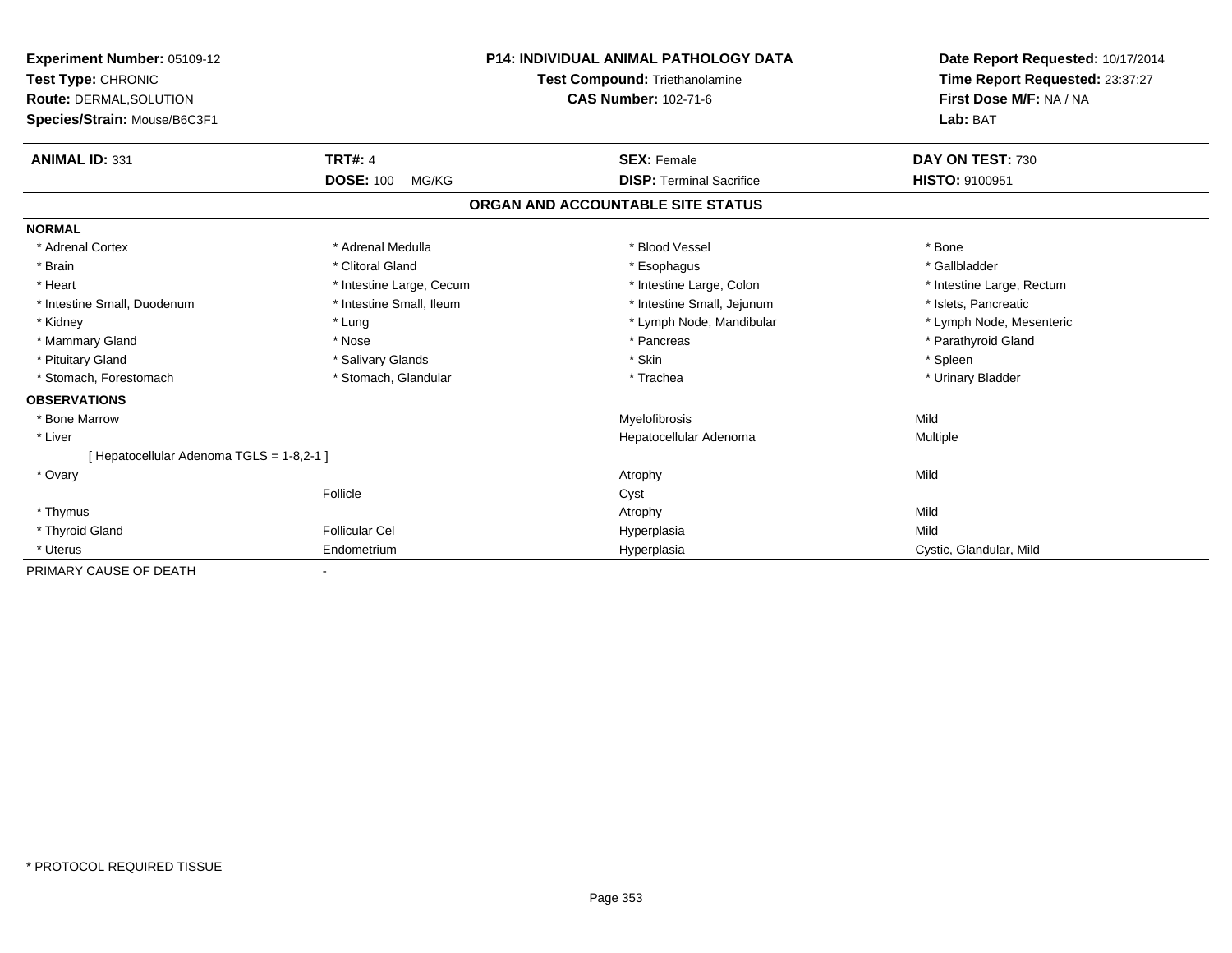| Experiment Number: 05109-12<br>Test Type: CHRONIC<br>Route: DERMAL, SOLUTION |                           | <b>P14: INDIVIDUAL ANIMAL PATHOLOGY DATA</b> | Date Report Requested: 10/17/2014<br>Time Report Requested: 23:37:27<br>First Dose M/F: NA / NA |  |
|------------------------------------------------------------------------------|---------------------------|----------------------------------------------|-------------------------------------------------------------------------------------------------|--|
|                                                                              |                           | <b>Test Compound: Triethanolamine</b>        |                                                                                                 |  |
|                                                                              |                           | <b>CAS Number: 102-71-6</b>                  |                                                                                                 |  |
| Species/Strain: Mouse/B6C3F1                                                 |                           |                                              | Lab: BAT                                                                                        |  |
| <b>ANIMAL ID: 332</b>                                                        | <b>TRT#: 4</b>            | <b>SEX: Female</b>                           | DAY ON TEST: 675                                                                                |  |
|                                                                              | <b>DOSE: 100</b><br>MG/KG | <b>DISP: Natural Death</b>                   | HISTO: 9100952                                                                                  |  |
|                                                                              |                           | ORGAN AND ACCOUNTABLE SITE STATUS            |                                                                                                 |  |
| <b>NORMAL</b>                                                                |                           |                                              |                                                                                                 |  |
| * Adrenal Cortex                                                             | * Blood Vessel            | * Bone                                       | * Bone Marrow                                                                                   |  |
| * Brain                                                                      | * Clitoral Gland          | * Esophagus                                  | * Gallbladder                                                                                   |  |
| * Heart                                                                      | * Intestine Large, Cecum  | * Intestine Large, Colon                     | * Intestine Large, Rectum                                                                       |  |
| * Intestine Small, Duodenum                                                  | * Intestine Small, Ileum  | * Intestine Small, Jejunum                   | * Islets, Pancreatic                                                                            |  |
| * Kidney                                                                     | * Liver                   | * Lung                                       | * Lymph Node, Mandibular                                                                        |  |
| * Lymph Node, Mesenteric                                                     | * Mammary Gland           | * Nose                                       | * Pancreas                                                                                      |  |
| * Pituitary Gland                                                            | * Salivary Glands         | * Skin                                       | * Stomach, Forestomach                                                                          |  |
| * Stomach, Glandular                                                         | * Thyroid Gland           | * Trachea                                    | * Urinary Bladder                                                                               |  |
| <b>MISSING</b>                                                               |                           |                                              |                                                                                                 |  |
| * Parathyroid Gland                                                          |                           |                                              |                                                                                                 |  |
| <b>OBSERVATIONS</b>                                                          |                           |                                              |                                                                                                 |  |
| * Adrenal Medulla                                                            |                           | Hyperplasia                                  | Moderate                                                                                        |  |
| * Ovary                                                                      |                           | Atrophy                                      | Moderate                                                                                        |  |
|                                                                              | Follicle                  | Cyst                                         |                                                                                                 |  |
| Note: THE OVARIAN CYST IS FILLED WITH BLOOD.                                 |                           |                                              |                                                                                                 |  |
| [ $Cyst TGLS = 1-6$ ]                                                        |                           |                                              |                                                                                                 |  |
| * Spleen                                                                     |                           | Hematopoietic Cell Proliferation             | Moderate                                                                                        |  |
| * Thymus                                                                     |                           | Atrophy                                      | Moderate                                                                                        |  |
| * Uterus                                                                     | Endometrium               | Hyperplasia                                  | Cystic, Glandular, Mild                                                                         |  |
| PRIMARY CAUSE OF DEATH                                                       | $\sim$                    |                                              |                                                                                                 |  |
| Animal Note: PARATHYROID CUT THRU                                            |                           |                                              |                                                                                                 |  |
| Animal Note: COD, UNDETERMINED                                               |                           |                                              |                                                                                                 |  |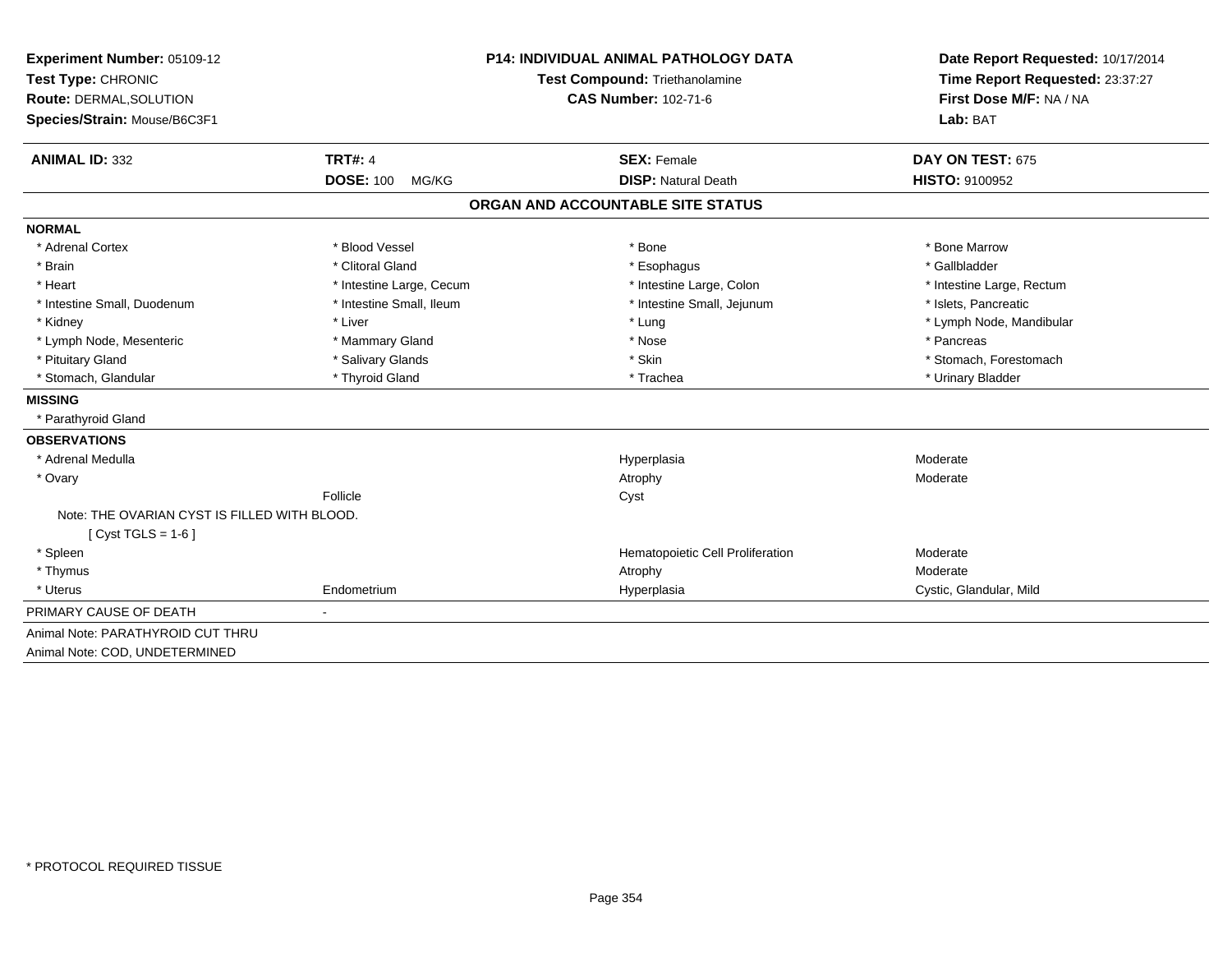| <b>Experiment Number: 05109-12</b><br>Test Type: CHRONIC<br><b>Route: DERMAL, SOLUTION</b><br>Species/Strain: Mouse/B6C3F1 | <b>P14: INDIVIDUAL ANIMAL PATHOLOGY DATA</b><br>Test Compound: Triethanolamine<br><b>CAS Number: 102-71-6</b> |                                   | Date Report Requested: 10/17/2014<br>Time Report Requested: 23:37:27<br>First Dose M/F: NA / NA<br>Lab: BAT |  |
|----------------------------------------------------------------------------------------------------------------------------|---------------------------------------------------------------------------------------------------------------|-----------------------------------|-------------------------------------------------------------------------------------------------------------|--|
| <b>ANIMAL ID: 333</b>                                                                                                      | <b>TRT#: 4</b>                                                                                                | <b>SEX: Female</b>                | DAY ON TEST: 457                                                                                            |  |
|                                                                                                                            | <b>DOSE: 100</b><br>MG/KG                                                                                     | <b>DISP:</b> Scheduled Sacrifice  | <b>HISTO: 9100953</b>                                                                                       |  |
|                                                                                                                            |                                                                                                               | ORGAN AND ACCOUNTABLE SITE STATUS |                                                                                                             |  |
| <b>NORMAL</b>                                                                                                              |                                                                                                               |                                   |                                                                                                             |  |
| * Adrenal Cortex                                                                                                           | * Adrenal Medulla                                                                                             | * Blood Vessel                    | * Bone                                                                                                      |  |
| * Bone Marrow                                                                                                              | * Brain                                                                                                       | * Clitoral Gland                  | * Esophagus                                                                                                 |  |
| * Gallbladder                                                                                                              | * Heart                                                                                                       | * Intestine Large, Cecum          | * Intestine Large, Colon                                                                                    |  |
| * Intestine Large, Rectum                                                                                                  | * Intestine Small, Duodenum                                                                                   | * Intestine Small, Ileum          | * Intestine Small, Jejunum                                                                                  |  |
| * Islets, Pancreatic                                                                                                       | * Kidney                                                                                                      | * Liver                           | * Lung                                                                                                      |  |
| * Lymph Node, Mandibular                                                                                                   | * Lymph Node, Mesenteric                                                                                      | * Mammary Gland                   | * Nose                                                                                                      |  |
| * Ovary                                                                                                                    | * Pancreas                                                                                                    | * Pituitary Gland                 | * Salivary Glands                                                                                           |  |
| * Spleen                                                                                                                   | * Stomach, Forestomach                                                                                        | * Stomach, Glandular              | * Thymus                                                                                                    |  |
| * Thyroid Gland                                                                                                            | * Trachea                                                                                                     | * Urinary Bladder                 |                                                                                                             |  |
| <b>MISSING</b>                                                                                                             |                                                                                                               |                                   |                                                                                                             |  |
| * Parathyroid Gland                                                                                                        |                                                                                                               |                                   |                                                                                                             |  |
| <b>OBSERVATIONS</b>                                                                                                        |                                                                                                               |                                   |                                                                                                             |  |
| * Skin                                                                                                                     | SOA-No Mass                                                                                                   | Acanthosis                        | Minimal                                                                                                     |  |
| * Uterus                                                                                                                   | Endometrium                                                                                                   | Hyperplasia                       | Cystic, Glandular, Moderate                                                                                 |  |
| PRIMARY CAUSE OF DEATH                                                                                                     |                                                                                                               |                                   |                                                                                                             |  |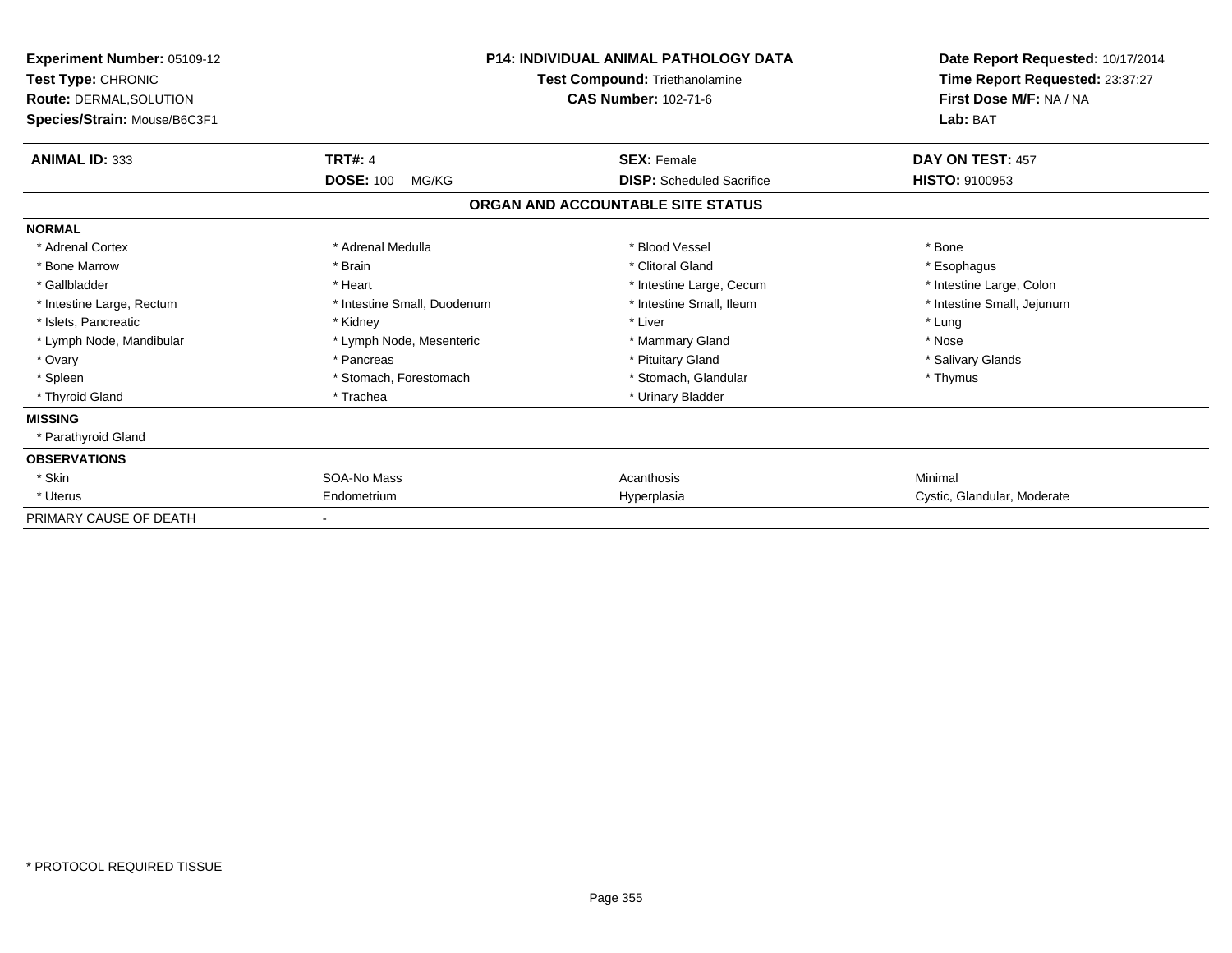| Experiment Number: 05109-12  | P14: INDIVIDUAL ANIMAL PATHOLOGY DATA |                                   | Date Report Requested: 10/17/2014 |
|------------------------------|---------------------------------------|-----------------------------------|-----------------------------------|
| Test Type: CHRONIC           |                                       | Test Compound: Triethanolamine    | Time Report Requested: 23:37:27   |
| Route: DERMAL, SOLUTION      |                                       | <b>CAS Number: 102-71-6</b>       | First Dose M/F: NA / NA           |
| Species/Strain: Mouse/B6C3F1 |                                       |                                   | Lab: BAT                          |
| <b>ANIMAL ID: 334</b>        | <b>TRT#: 4</b>                        | <b>SEX: Female</b>                | DAY ON TEST: 729                  |
|                              | <b>DOSE: 100</b><br>MG/KG             | <b>DISP: Terminal Sacrifice</b>   | <b>HISTO: 9100954</b>             |
|                              |                                       | ORGAN AND ACCOUNTABLE SITE STATUS |                                   |
| <b>NORMAL</b>                |                                       |                                   |                                   |
| * Adrenal Medulla            | * Blood Vessel                        | * Bone                            | * Brain                           |
| * Clitoral Gland             | * Esophagus                           | * Gallbladder                     | * Heart                           |
| * Intestine Large, Cecum     | * Intestine Large, Colon              | * Intestine Large, Rectum         | * Intestine Small, Duodenum       |
| * Intestine Small, Ileum     | * Intestine Small, Jejunum            | * Islets, Pancreatic              | * Liver                           |
| * Lung                       | * Lymph Node, Mandibular              | * Lymph Node, Mesenteric          | * Mammary Gland                   |
| * Nose                       | * Parathyroid Gland                   | * Pituitary Gland                 | * Salivary Glands                 |
| * Skin                       | * Stomach, Forestomach                | * Stomach, Glandular              | * Trachea                         |
| <b>MISSING</b>               |                                       |                                   |                                   |
| * Thymus                     |                                       |                                   |                                   |
| <b>OBSERVATIONS</b>          |                                       |                                   |                                   |
| * Adrenal Cortex             | Capsule                               | Cyst                              |                                   |
|                              |                                       | Hypertrophy                       | Mild                              |
| * Bone Marrow                |                                       | Myelofibrosis                     | Mild                              |
| * Kidney                     |                                       | Inflammation                      | Chronic Active, Marked            |
| * Ovary                      |                                       | Atrophy                           | Mild                              |
|                              | Periovarn Tiss                        | Inflammation                      | Chronic Active, Moderate          |
| * Pancreas                   |                                       | Inflammation                      | Chronic Active, Mild              |
| * Spleen                     |                                       | Hyperplasia                       | Lymphoid, Moderate                |
| * Thyroid Gland              | <b>Follicular Cel</b>                 | Hyperplasia                       | Mild                              |
| * Urinary Bladder            |                                       | Inflammation                      | Chronic Active, Mild              |
| * Uterus                     | Endometrium                           | Hyperplasia                       | Cystic, Glandular, Moderate       |
| PRIMARY CAUSE OF DEATH       |                                       |                                   |                                   |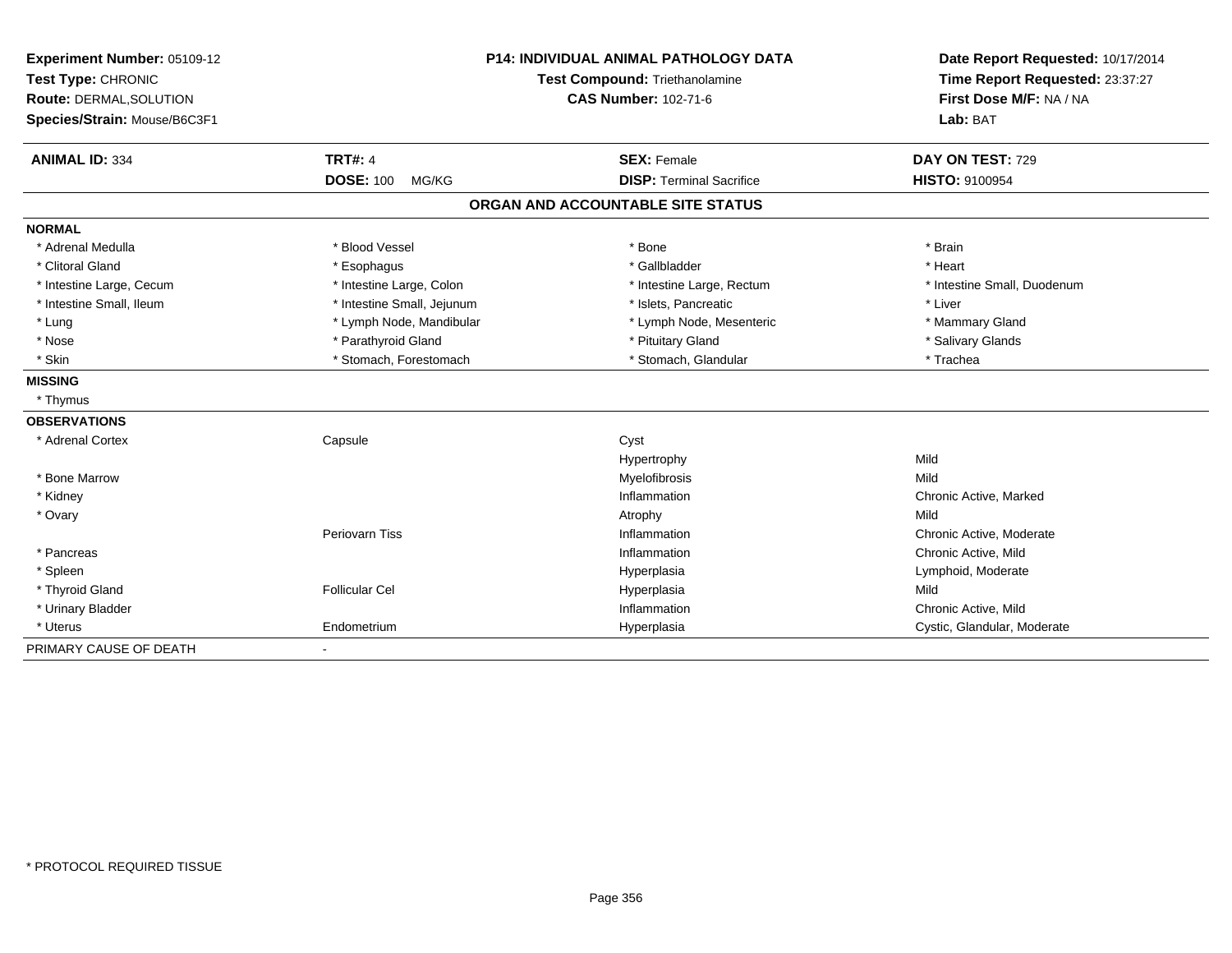| Experiment Number: 05109-12           | <b>P14: INDIVIDUAL ANIMAL PATHOLOGY DATA</b><br><b>Test Compound: Triethanolamine</b> |                                   | Date Report Requested: 10/17/2014 |                             |
|---------------------------------------|---------------------------------------------------------------------------------------|-----------------------------------|-----------------------------------|-----------------------------|
| Test Type: CHRONIC                    |                                                                                       |                                   | Time Report Requested: 23:37:27   |                             |
| Route: DERMAL, SOLUTION               |                                                                                       | <b>CAS Number: 102-71-6</b>       |                                   | First Dose M/F: NA / NA     |
| Species/Strain: Mouse/B6C3F1          |                                                                                       |                                   |                                   | Lab: BAT                    |
| <b>ANIMAL ID: 335</b>                 | <b>TRT#: 4</b>                                                                        |                                   | <b>SEX: Female</b>                | DAY ON TEST: 732            |
|                                       | <b>DOSE: 100</b><br>MG/KG                                                             |                                   | <b>DISP: Terminal Sacrifice</b>   | <b>HISTO: 9100955</b>       |
|                                       |                                                                                       | ORGAN AND ACCOUNTABLE SITE STATUS |                                   |                             |
| <b>NORMAL</b>                         |                                                                                       |                                   |                                   |                             |
| * Adrenal Cortex                      | * Adrenal Medulla                                                                     |                                   | * Blood Vessel                    | * Bone                      |
| * Bone Marrow                         | * Brain                                                                               |                                   | * Esophagus                       | * Gallbladder               |
| * Heart                               | * Intestine Large, Cecum                                                              |                                   | * Intestine Large, Colon          | * Intestine Large, Rectum   |
| * Intestine Small, Duodenum           | * Intestine Small, Ileum                                                              |                                   | * Intestine Small, Jejunum        | * Islets, Pancreatic        |
| * Kidney                              | * Lung                                                                                |                                   | * Lymph Node, Mandibular          | * Lymph Node, Mesenteric    |
| * Mammary Gland                       | * Nose                                                                                |                                   | * Pancreas                        | * Parathyroid Gland         |
| * Salivary Glands                     | * Skin                                                                                |                                   | * Stomach, Forestomach            | * Stomach, Glandular        |
| * Thyroid Gland                       | * Trachea                                                                             |                                   | * Urinary Bladder                 |                             |
| <b>MISSING</b>                        |                                                                                       |                                   |                                   |                             |
| * Clitoral Gland                      |                                                                                       |                                   |                                   |                             |
| <b>OBSERVATIONS</b>                   |                                                                                       |                                   |                                   |                             |
| * Liver                               |                                                                                       |                                   | <b>Eosinophilic Focus</b>         |                             |
|                                       |                                                                                       |                                   | Hepatocellular Adenoma            |                             |
| [ Hepatocellular Adenoma TGLS = 2-1 ] |                                                                                       |                                   |                                   |                             |
| * Ovary                               |                                                                                       | Atrophy                           |                                   | Mild                        |
| * Pituitary Gland                     | Pars Distalis                                                                         |                                   | Hyperplasia                       | Mild                        |
| * Spleen                              |                                                                                       |                                   | Hematopoietic Cell Proliferation  | Moderate                    |
| * Thymus                              |                                                                                       | Atrophy                           |                                   | Mild                        |
| * Uterus                              | Endometrium                                                                           |                                   | Hyperplasia                       | Cystic, Glandular, Moderate |
| [Hyperplasia TGLS = 1-6]              |                                                                                       |                                   |                                   |                             |
| PRIMARY CAUSE OF DEATH                | $\overline{\phantom{a}}$                                                              |                                   |                                   |                             |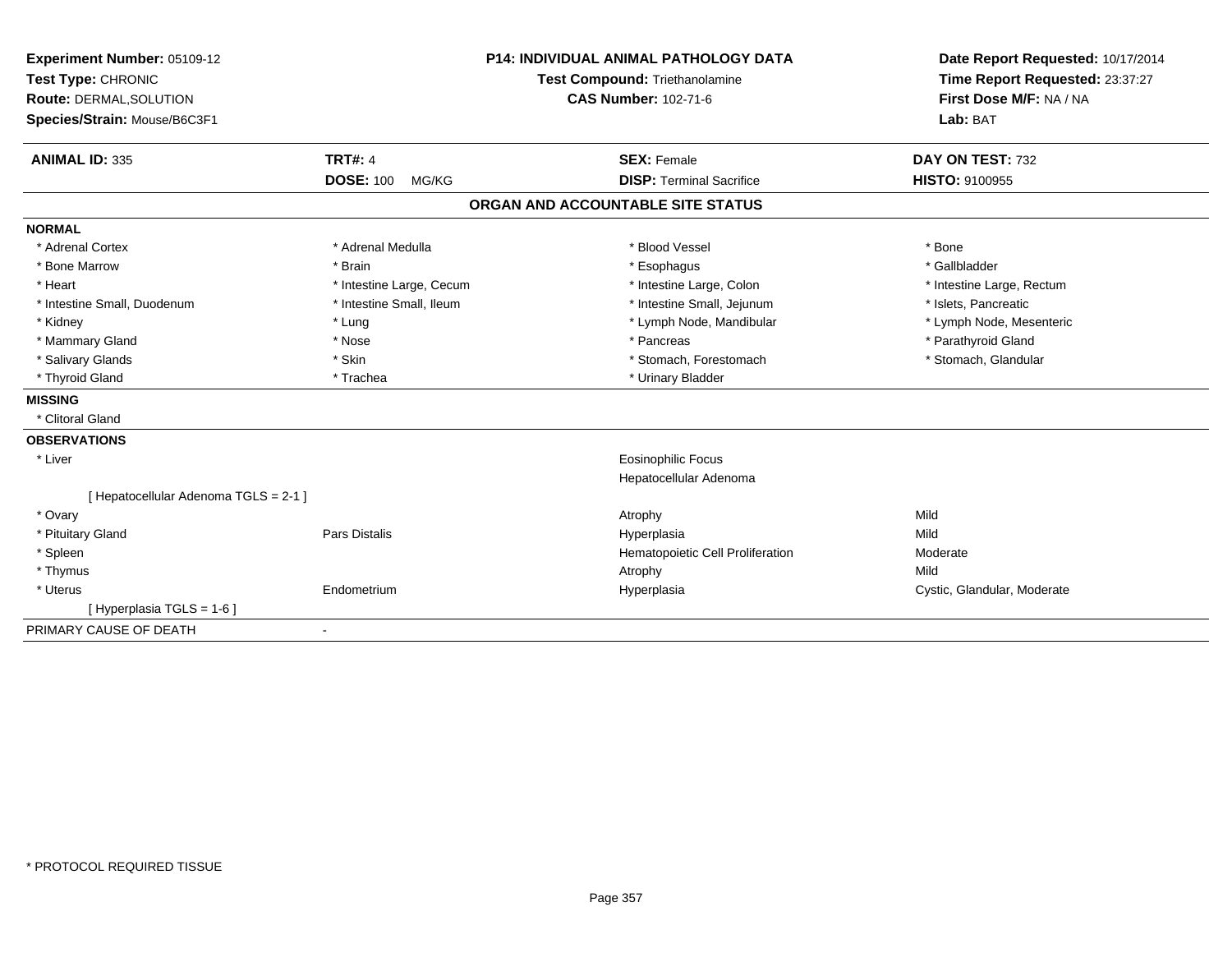| <b>Experiment Number: 05109-12</b><br>Test Type: CHRONIC<br><b>Route: DERMAL, SOLUTION</b><br>Species/Strain: Mouse/B6C3F1 | <b>P14: INDIVIDUAL ANIMAL PATHOLOGY DATA</b><br>Test Compound: Triethanolamine<br><b>CAS Number: 102-71-6</b> |                                   | Date Report Requested: 10/17/2014<br>Time Report Requested: 23:37:27<br>First Dose M/F: NA / NA<br>Lab: BAT |  |
|----------------------------------------------------------------------------------------------------------------------------|---------------------------------------------------------------------------------------------------------------|-----------------------------------|-------------------------------------------------------------------------------------------------------------|--|
| <b>ANIMAL ID: 336</b>                                                                                                      | <b>TRT#: 4</b>                                                                                                | <b>SEX: Female</b>                | DAY ON TEST: 729                                                                                            |  |
|                                                                                                                            | <b>DOSE: 100</b><br>MG/KG                                                                                     | <b>DISP: Terminal Sacrifice</b>   | <b>HISTO: 9100956</b>                                                                                       |  |
|                                                                                                                            |                                                                                                               | ORGAN AND ACCOUNTABLE SITE STATUS |                                                                                                             |  |
| <b>NORMAL</b>                                                                                                              |                                                                                                               |                                   |                                                                                                             |  |
| * Adrenal Cortex                                                                                                           | * Adrenal Medulla                                                                                             | * Blood Vessel                    | * Bone                                                                                                      |  |
| * Bone Marrow                                                                                                              | * Brain                                                                                                       | * Clitoral Gland                  | * Esophagus                                                                                                 |  |
| * Gallbladder                                                                                                              | * Heart                                                                                                       | * Intestine Large, Cecum          | * Intestine Large, Colon                                                                                    |  |
| * Intestine Large, Rectum                                                                                                  | * Intestine Small, Duodenum                                                                                   | * Intestine Small. Ileum          | * Intestine Small, Jejunum                                                                                  |  |
| * Islets, Pancreatic                                                                                                       | * Lung                                                                                                        | * Lymph Node, Mandibular          | * Lymph Node, Mesenteric                                                                                    |  |
| * Mammary Gland                                                                                                            | * Nose                                                                                                        | * Pancreas                        | * Parathyroid Gland                                                                                         |  |
| * Pituitary Gland                                                                                                          | * Salivary Glands                                                                                             | * Skin                            | * Spleen                                                                                                    |  |
| <b>Stomach, Forestomach</b>                                                                                                | * Trachea                                                                                                     | * Urinary Bladder                 |                                                                                                             |  |
| <b>OBSERVATIONS</b>                                                                                                        |                                                                                                               |                                   |                                                                                                             |  |
| * Kidney                                                                                                                   |                                                                                                               | Nephropathy                       | Chronic, Minimal                                                                                            |  |
| * Liver                                                                                                                    |                                                                                                               | Hepatocellular Adenoma            |                                                                                                             |  |
| [Hepatocellular Adenoma TGLS = 1-8]                                                                                        |                                                                                                               |                                   |                                                                                                             |  |
| * Ovary                                                                                                                    |                                                                                                               | Atrophy                           | Mild                                                                                                        |  |
| * Stomach, Glandular                                                                                                       |                                                                                                               | Inflammation                      | Chronic Active, Mild                                                                                        |  |
| * Thymus                                                                                                                   |                                                                                                               | Atrophy                           | Moderate                                                                                                    |  |
| * Thyroid Gland                                                                                                            | <b>Follicular Cel</b>                                                                                         | Hyperplasia                       | Mild                                                                                                        |  |
| * Uterus                                                                                                                   | Endometrium                                                                                                   | Hyperplasia                       | Cystic, Glandular, Mild                                                                                     |  |
| PRIMARY CAUSE OF DEATH                                                                                                     |                                                                                                               |                                   |                                                                                                             |  |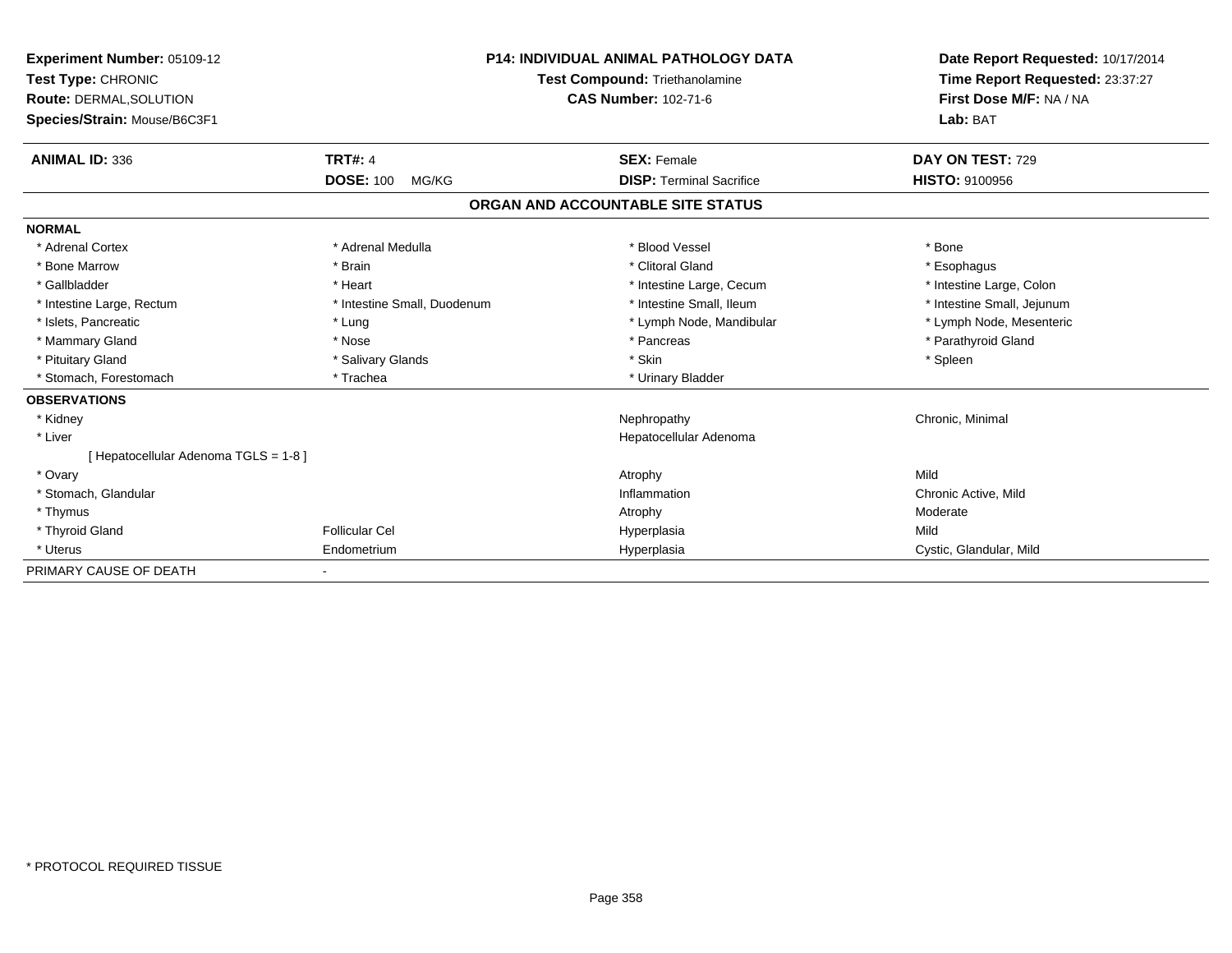| Experiment Number: 05109-12            | <b>P14: INDIVIDUAL ANIMAL PATHOLOGY DATA</b> |                                   | Date Report Requested: 10/17/2014 |  |
|----------------------------------------|----------------------------------------------|-----------------------------------|-----------------------------------|--|
| Test Type: CHRONIC                     |                                              | Test Compound: Triethanolamine    | Time Report Requested: 23:37:27   |  |
| Route: DERMAL, SOLUTION                |                                              | <b>CAS Number: 102-71-6</b>       | First Dose M/F: NA / NA           |  |
| Species/Strain: Mouse/B6C3F1           |                                              |                                   | Lab: BAT                          |  |
| <b>ANIMAL ID: 337</b>                  | <b>TRT#: 4</b>                               | <b>SEX: Female</b>                | DAY ON TEST: 730                  |  |
|                                        | <b>DOSE: 100</b><br>MG/KG                    | <b>DISP: Terminal Sacrifice</b>   | <b>HISTO: 9100957</b>             |  |
|                                        |                                              | ORGAN AND ACCOUNTABLE SITE STATUS |                                   |  |
| <b>NORMAL</b>                          |                                              |                                   |                                   |  |
| * Adrenal Cortex                       | * Adrenal Medulla                            | * Bone                            | * Bone Marrow                     |  |
| * Brain                                | * Clitoral Gland                             | * Esophagus                       | * Gallbladder                     |  |
| * Heart                                | * Intestine Large, Cecum                     | * Intestine Large, Colon          | * Intestine Large, Rectum         |  |
| * Intestine Small, Duodenum            | * Intestine Small, Ileum                     | * Intestine Small, Jejunum        | * Islets, Pancreatic              |  |
| * Lung                                 | * Lymph Node, Mandibular                     | * Lymph Node, Mesenteric          | * Mammary Gland                   |  |
| * Nose                                 | * Pancreas                                   | * Salivary Glands                 | * Skin                            |  |
| * Spleen                               | * Stomach, Forestomach                       | * Stomach, Glandular              | * Trachea                         |  |
| * Urinary Bladder                      |                                              |                                   |                                   |  |
| <b>MISSING</b>                         |                                              |                                   |                                   |  |
| * Blood Vessel                         | * Parathyroid Gland                          |                                   |                                   |  |
| <b>OBSERVATIONS</b>                    |                                              |                                   |                                   |  |
| * Kidney                               |                                              | Nephropathy                       | Chronic, Minimal                  |  |
| * Liver                                |                                              | <b>Basophilic Focus</b>           |                                   |  |
| * Ovary                                |                                              | Atrophy                           | Mild                              |  |
|                                        |                                              | Granulosa Cell Tumor Benign       |                                   |  |
| * Pituitary Gland                      | <b>Pars Distalis</b>                         | Adenoma                           |                                   |  |
| [Adenoma TGLS = 1-7]                   |                                              |                                   |                                   |  |
| * Thymus                               |                                              | Atrophy                           | Mild                              |  |
| * Thyroid Gland                        | <b>Follicular Cel</b>                        | Hyperplasia                       | Marked                            |  |
| * Uterus                               | Endometrium                                  | Hyperplasia                       | Cystic, Glandular, Mild           |  |
| PRIMARY CAUSE OF DEATH                 |                                              |                                   |                                   |  |
| Animal Note: MANDIBULAR LY. ND. IN B03 |                                              |                                   |                                   |  |
| Animal Note: AORTA NOT FOUND AT TRIM   |                                              |                                   |                                   |  |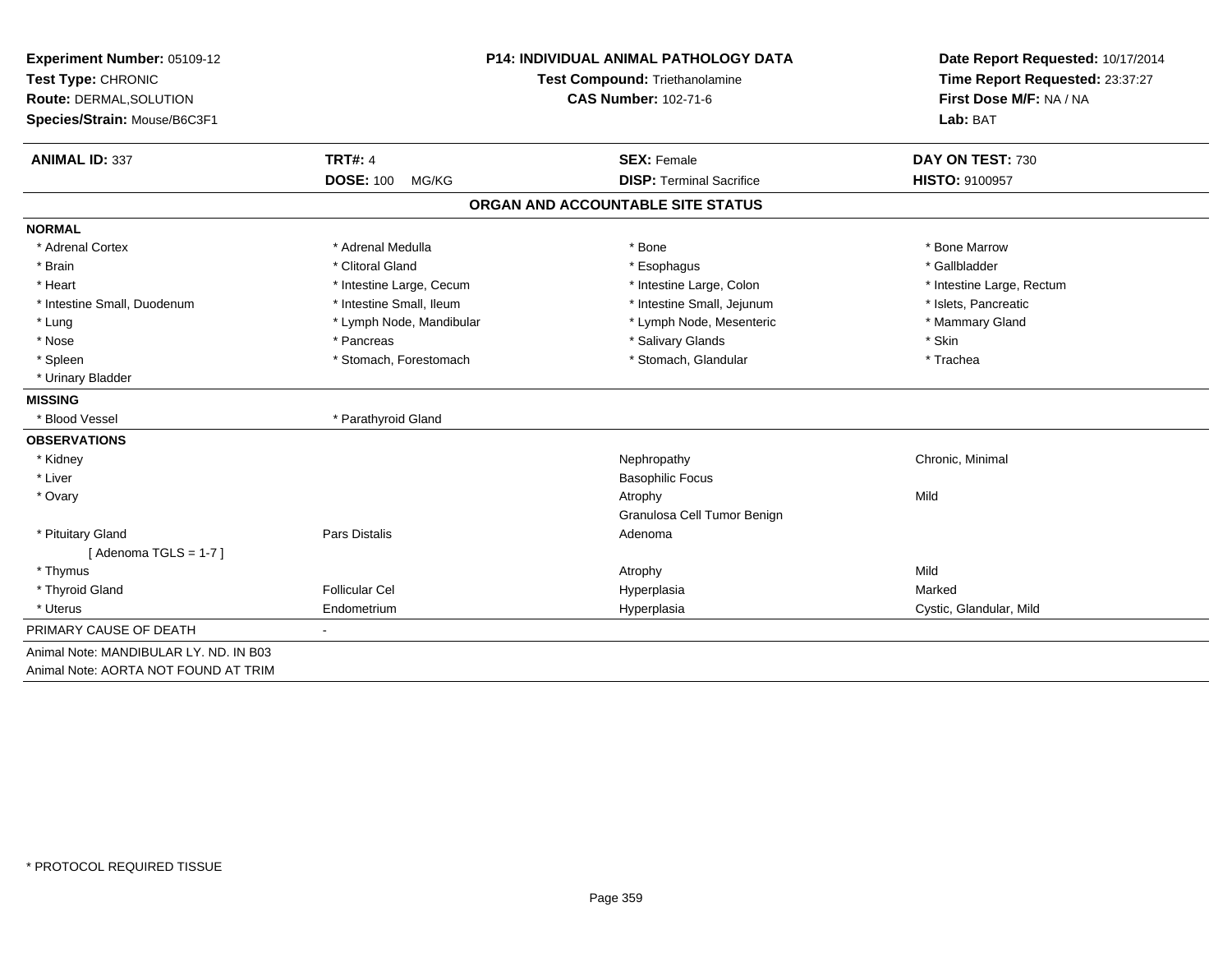| Experiment Number: 05109-12               | <b>P14: INDIVIDUAL ANIMAL PATHOLOGY DATA</b> |                                   | Date Report Requested: 10/17/2014 |
|-------------------------------------------|----------------------------------------------|-----------------------------------|-----------------------------------|
| Test Type: CHRONIC                        |                                              | Test Compound: Triethanolamine    | Time Report Requested: 23:37:27   |
| <b>Route: DERMAL, SOLUTION</b>            |                                              | <b>CAS Number: 102-71-6</b>       | First Dose M/F: NA / NA           |
| Species/Strain: Mouse/B6C3F1              |                                              |                                   | Lab: BAT                          |
| <b>ANIMAL ID: 338</b>                     | <b>TRT#: 4</b>                               | <b>SEX: Female</b>                | DAY ON TEST: 730                  |
|                                           | <b>DOSE: 100</b><br>MG/KG                    | <b>DISP: Terminal Sacrifice</b>   | <b>HISTO: 9100958</b>             |
|                                           |                                              | ORGAN AND ACCOUNTABLE SITE STATUS |                                   |
| <b>NORMAL</b>                             |                                              |                                   |                                   |
| * Adrenal Cortex                          | * Adrenal Medulla                            | * Blood Vessel                    | * Bone                            |
| * Bone Marrow                             | * Brain                                      | * Clitoral Gland                  | * Esophagus                       |
| * Gallbladder                             | * Heart                                      | * Intestine Large, Cecum          | * Intestine Large, Colon          |
| * Intestine Large, Rectum                 | * Intestine Small, Duodenum                  | * Intestine Small, Ileum          | * Intestine Small, Jejunum        |
| * Islets, Pancreatic                      | * Kidney                                     | * Lymph Node, Mandibular          | * Lymph Node, Mesenteric          |
| * Mammary Gland                           | * Nose                                       | * Pancreas                        | * Parathyroid Gland               |
| * Pituitary Gland                         | * Salivary Glands                            | * Skin                            | * Spleen                          |
| * Stomach, Forestomach                    | * Stomach, Glandular                         | * Trachea                         | * Urinary Bladder                 |
| <b>OBSERVATIONS</b>                       |                                              |                                   |                                   |
| <b>Harderian Gland</b>                    |                                              | Adenoma                           |                                   |
| [Adenoma TGLS = $1-10$ ]                  |                                              |                                   |                                   |
| * Liver                                   |                                              | Hepatocellular Adenoma            | Multiple                          |
| [ Hepatocellular Adenoma TGLS = 2-8,4-9 ] |                                              |                                   |                                   |
| * Lung                                    |                                              | Inflammation                      | Chronic Active, Mild              |
| * Ovary                                   | Follicle                                     | Cyst                              |                                   |
|                                           |                                              | Thrombosis                        |                                   |
| [ $Cyst TGLS = 3-6$ ]                     |                                              |                                   |                                   |
| [Thrombosis TGLS = $5-6$ ]                |                                              |                                   |                                   |
| * Thymus                                  |                                              | Atrophy                           | Marked                            |
| * Thyroid Gland                           | <b>Follicular Cel</b>                        | Hyperplasia                       | Minimal                           |
| * Uterus                                  | Endometrium                                  | Hyperplasia                       | Cystic, Glandular, Mild           |
| PRIMARY CAUSE OF DEATH                    | $\blacksquare$                               |                                   |                                   |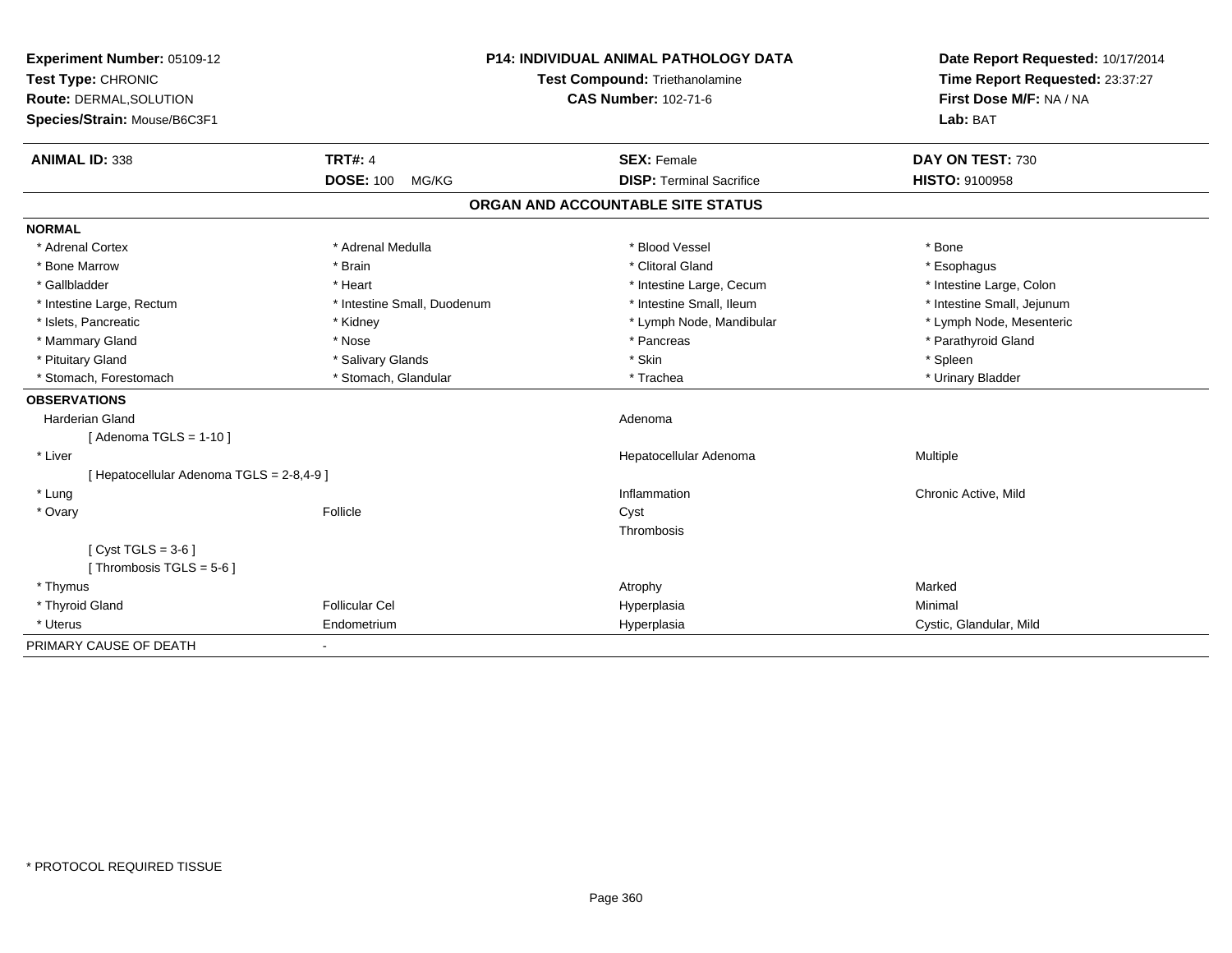| <b>Experiment Number: 05109-12</b><br>Test Type: CHRONIC<br>Route: DERMAL, SOLUTION<br>Species/Strain: Mouse/B6C3F1 | <b>P14: INDIVIDUAL ANIMAL PATHOLOGY DATA</b><br><b>Test Compound: Triethanolamine</b><br><b>CAS Number: 102-71-6</b> |                                                        | Date Report Requested: 10/17/2014<br>Time Report Requested: 23:37:27<br>First Dose M/F: NA / NA<br>Lab: BAT |
|---------------------------------------------------------------------------------------------------------------------|----------------------------------------------------------------------------------------------------------------------|--------------------------------------------------------|-------------------------------------------------------------------------------------------------------------|
| <b>ANIMAL ID: 339</b>                                                                                               | <b>TRT#: 4</b><br><b>DOSE: 100</b><br>MG/KG                                                                          | <b>SEX: Female</b><br><b>DISP:</b> Scheduled Sacrifice | DAY ON TEST: 457<br><b>HISTO: 9100959</b>                                                                   |
|                                                                                                                     |                                                                                                                      | ORGAN AND ACCOUNTABLE SITE STATUS                      |                                                                                                             |
| <b>NORMAL</b>                                                                                                       |                                                                                                                      |                                                        |                                                                                                             |
| * Adrenal Cortex                                                                                                    | * Adrenal Medulla                                                                                                    | * Blood Vessel                                         | * Bone                                                                                                      |
| * Bone Marrow                                                                                                       | * Brain                                                                                                              | * Clitoral Gland                                       | * Esophagus                                                                                                 |
| * Gallbladder                                                                                                       | * Heart                                                                                                              | * Intestine Large, Cecum                               | * Intestine Large, Colon                                                                                    |
| * Intestine Large, Rectum                                                                                           | * Intestine Small, Duodenum                                                                                          | * Intestine Small, Ileum                               | * Intestine Small, Jejunum                                                                                  |
| * Islets, Pancreatic                                                                                                | * Kidney                                                                                                             | * Lung                                                 | * Lymph Node, Mandibular                                                                                    |
| * Lymph Node, Mesenteric                                                                                            | * Mammary Gland                                                                                                      | * Nose                                                 | * Ovary                                                                                                     |
| * Pancreas                                                                                                          | * Parathyroid Gland                                                                                                  | * Pituitary Gland                                      | * Salivary Glands                                                                                           |
| * Skin                                                                                                              | * Spleen                                                                                                             | * Stomach, Forestomach                                 | * Stomach, Glandular                                                                                        |
| * Thymus                                                                                                            | * Thyroid Gland                                                                                                      | * Trachea                                              | * Urinary Bladder                                                                                           |
| <b>OBSERVATIONS</b>                                                                                                 |                                                                                                                      |                                                        |                                                                                                             |
| * Liver                                                                                                             |                                                                                                                      | Hepatocellular Adenoma                                 |                                                                                                             |
| [ Hepatocellular Adenoma TGLS = 1-8 ]                                                                               |                                                                                                                      |                                                        |                                                                                                             |
| * Uterus                                                                                                            | Endometrium                                                                                                          | Hyperplasia                                            | Cystic, Glandular, Mild                                                                                     |
| PRIMARY CAUSE OF DEATH                                                                                              |                                                                                                                      |                                                        |                                                                                                             |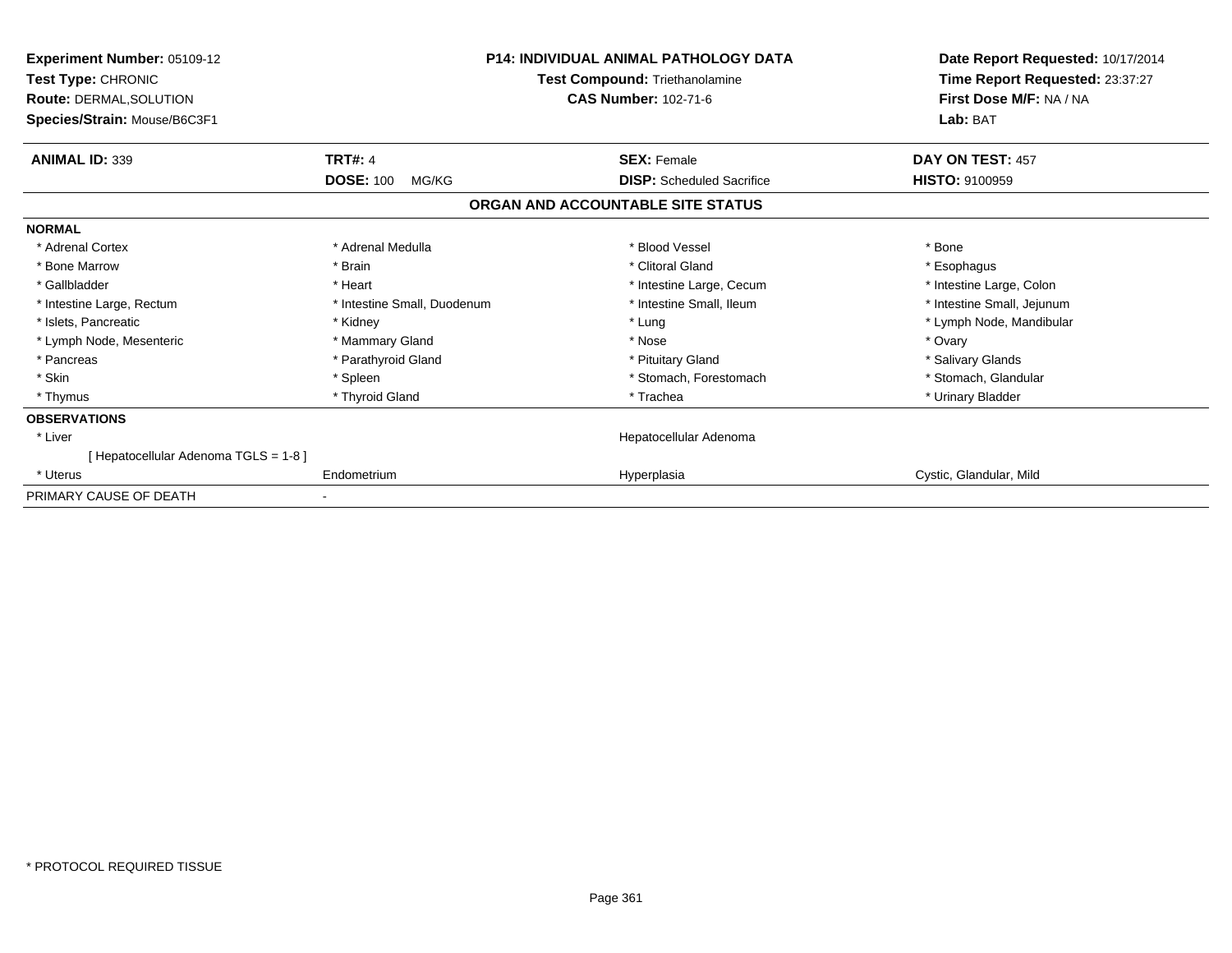| Experiment Number: 05109-12<br>Test Type: CHRONIC |                             | <b>P14: INDIVIDUAL ANIMAL PATHOLOGY DATA</b><br>Test Compound: Triethanolamine | Date Report Requested: 10/17/2014<br>Time Report Requested: 23:37:27 |
|---------------------------------------------------|-----------------------------|--------------------------------------------------------------------------------|----------------------------------------------------------------------|
| <b>Route: DERMAL, SOLUTION</b>                    | <b>CAS Number: 102-71-6</b> |                                                                                | First Dose M/F: NA / NA                                              |
| Species/Strain: Mouse/B6C3F1                      |                             |                                                                                | Lab: BAT                                                             |
| <b>ANIMAL ID: 340</b>                             | <b>TRT#: 4</b>              | <b>SEX: Female</b>                                                             | DAY ON TEST: 729                                                     |
|                                                   | <b>DOSE: 100</b><br>MG/KG   | <b>DISP: Terminal Sacrifice</b>                                                | <b>HISTO: 9100960</b>                                                |
|                                                   |                             | ORGAN AND ACCOUNTABLE SITE STATUS                                              |                                                                      |
| <b>NORMAL</b>                                     |                             |                                                                                |                                                                      |
| * Adrenal Cortex                                  | * Adrenal Medulla           | * Blood Vessel                                                                 | * Bone                                                               |
| * Bone Marrow                                     | * Brain                     | * Clitoral Gland                                                               | * Esophagus                                                          |
| * Gallbladder                                     | * Heart                     | * Intestine Large, Cecum                                                       | * Intestine Large, Colon                                             |
| * Intestine Large, Rectum                         | * Intestine Small, Duodenum | * Intestine Small, Ileum                                                       | * Intestine Small, Jejunum                                           |
| * Islets, Pancreatic                              | * Lung                      | * Lymph Node, Mandibular                                                       | * Lymph Node, Mesenteric                                             |
| * Mammary Gland                                   | * Nose                      | * Pancreas                                                                     | * Parathyroid Gland                                                  |
| * Salivary Glands                                 | * Skin                      | * Stomach, Forestomach                                                         | * Stomach, Glandular                                                 |
| * Thymus                                          | * Trachea                   | * Urinary Bladder                                                              |                                                                      |
| <b>OBSERVATIONS</b>                               |                             |                                                                                |                                                                      |
| * Kidney                                          |                             | Nephropathy                                                                    | Chronic, Minimal                                                     |
| * Liver                                           |                             | Hemangiosarcoma                                                                |                                                                      |
|                                                   |                             | Hepatocellular Adenoma                                                         |                                                                      |
| [Hemangiosarcoma TGLS = 1-2]                      |                             |                                                                                |                                                                      |
| [ Hepatocellular Adenoma TGLS = 2-8 ]             |                             |                                                                                |                                                                      |
| * Ovary                                           |                             | Atrophy                                                                        | Mild                                                                 |
| * Pituitary Gland                                 | Pars Distalis               | Adenoma                                                                        |                                                                      |
| [Adenoma TGLS = $4-7$ ]                           |                             |                                                                                |                                                                      |
| * Spleen                                          |                             | Hematopoietic Cell Proliferation                                               | Mild                                                                 |
| * Thyroid Gland                                   | <b>Follicular Cel</b>       | Hyperplasia                                                                    | Marked                                                               |
| * Uterus                                          | Endometrium                 | Hyperplasia                                                                    | Cystic, Glandular, Moderate                                          |
| [Hyperplasia TGLS = $3-6$ ]                       |                             |                                                                                |                                                                      |
| PRIMARY CAUSE OF DEATH                            |                             |                                                                                |                                                                      |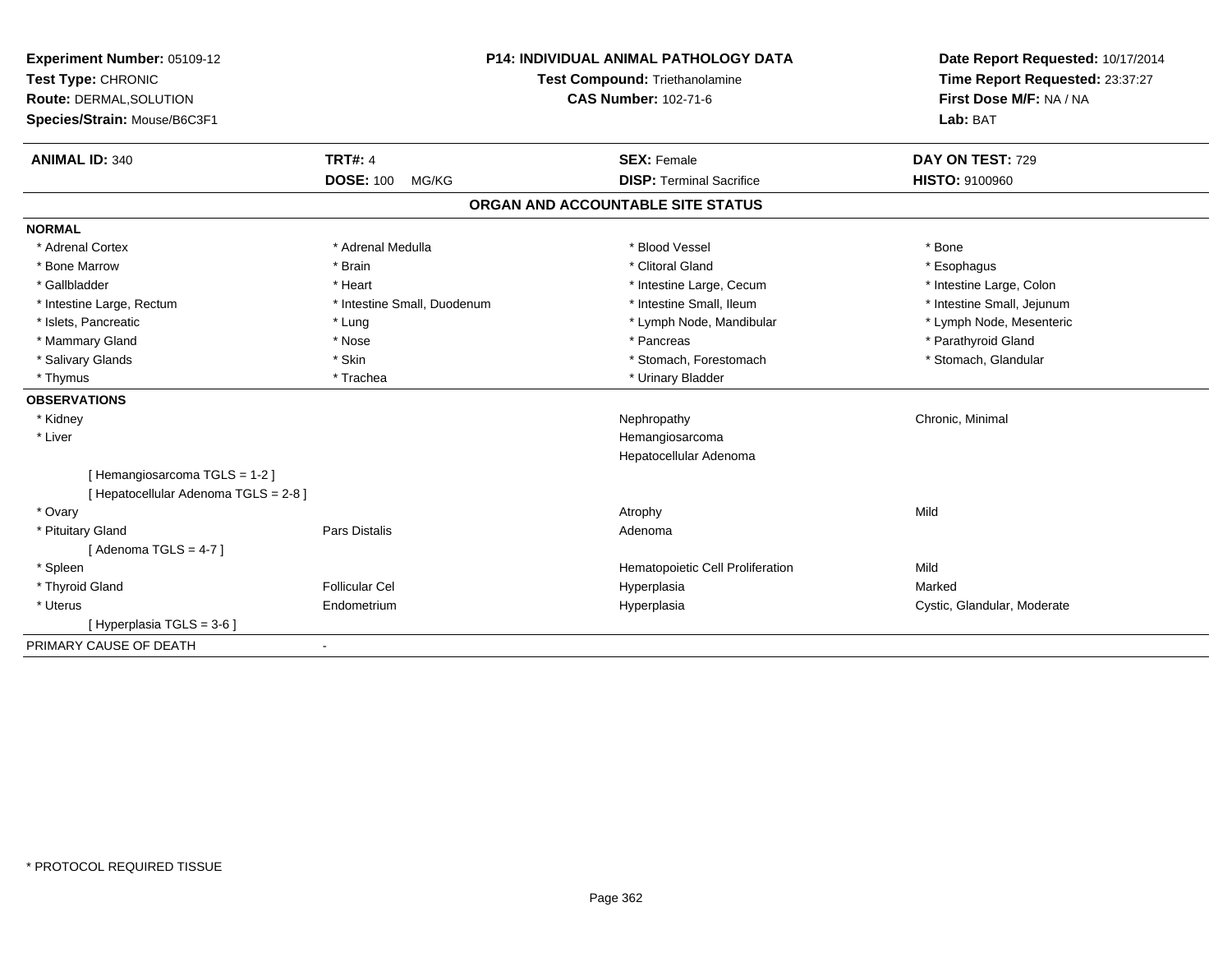| Experiment Number: 05109-12                   |                                | <b>P14: INDIVIDUAL ANIMAL PATHOLOGY DATA</b> | Date Report Requested: 10/17/2014 |
|-----------------------------------------------|--------------------------------|----------------------------------------------|-----------------------------------|
| Test Type: CHRONIC                            | Test Compound: Triethanolamine |                                              | Time Report Requested: 23:37:27   |
| <b>Route: DERMAL, SOLUTION</b>                |                                | <b>CAS Number: 102-71-6</b>                  | First Dose M/F: NA / NA           |
| Species/Strain: Mouse/B6C3F1                  |                                |                                              | Lab: BAT                          |
| <b>ANIMAL ID: 341</b>                         | <b>TRT#: 4</b>                 | <b>SEX: Female</b>                           | DAY ON TEST: 557                  |
|                                               | DOSE: 100 MG/KG                | <b>DISP:</b> Moribund Sacrifice              | HISTO: 9100961                    |
|                                               |                                | ORGAN AND ACCOUNTABLE SITE STATUS            |                                   |
| <b>NORMAL</b>                                 |                                |                                              |                                   |
| * Adrenal Cortex                              | * Adrenal Medulla              | * Blood Vessel                               | * Bone                            |
| * Bone Marrow                                 | * Brain                        | * Esophagus                                  | * Gallbladder                     |
| * Heart                                       | * Intestine Large, Cecum       | * Intestine Large, Colon                     | * Intestine Large, Rectum         |
| * Intestine Small, Duodenum                   | * Intestine Small, Ileum       | * Intestine Small, Jejunum                   | * Islets, Pancreatic              |
| * Lymph Node, Mandibular                      | * Lymph Node, Mesenteric       | * Nose                                       | * Ovary                           |
| * Pancreas                                    | * Parathyroid Gland            | * Pituitary Gland                            | * Salivary Glands                 |
| * Skin                                        | * Stomach, Forestomach         | * Thyroid Gland                              | * Trachea                         |
| * Urinary Bladder                             |                                |                                              |                                   |
| <b>MISSING</b>                                |                                |                                              |                                   |
| * Mammary Gland                               | * Thymus                       |                                              |                                   |
| <b>OBSERVATIONS</b>                           |                                |                                              |                                   |
| * Clitoral Gland                              | Duct                           | Ectasia                                      | Mild                              |
| * Kidney                                      |                                | Nephropathy                                  | Chronic, Mild                     |
| * Liver                                       |                                | Hepatocellular Carcinoma                     |                                   |
|                                               |                                | Necrosis                                     | Moderate                          |
| [ Hepatocellular Carcinoma TGLS = 1-8 ]       |                                |                                              |                                   |
| * Lung                                        |                                | Hepatocellular Carcinoma                     | Metastatic (Liver)                |
| * Spleen                                      |                                | Hematopoietic Cell Proliferation             | Moderate                          |
| * Stomach, Glandular                          |                                | Pigmentation                                 | Mild                              |
| [ Pigmentation TGLS = 2-9 ]                   |                                |                                              |                                   |
| * Uterus                                      | Endometrium                    | Hyperplasia                                  | Cystic, Glandular, Mild           |
| PRIMARY CAUSE OF DEATH                        |                                |                                              |                                   |
| Animal Note: MORIBUND SAC. DUE TO LIVER TUMOR |                                |                                              |                                   |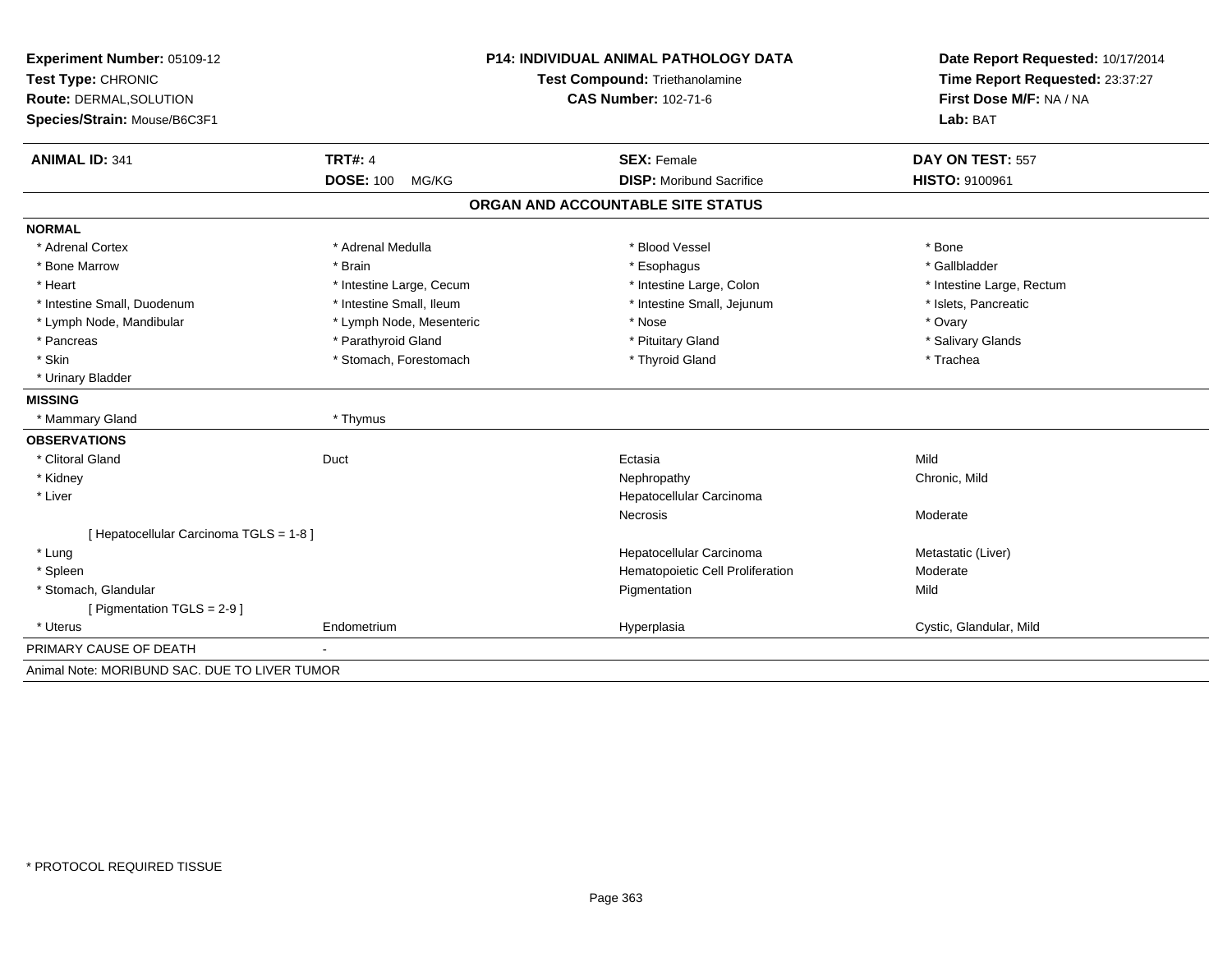| Experiment Number: 05109-12                   | <b>P14: INDIVIDUAL ANIMAL PATHOLOGY DATA</b><br>Test Compound: Triethanolamine |                                   | Date Report Requested: 10/17/2014 |
|-----------------------------------------------|--------------------------------------------------------------------------------|-----------------------------------|-----------------------------------|
| Test Type: CHRONIC                            |                                                                                |                                   | Time Report Requested: 23:37:27   |
| Route: DERMAL, SOLUTION                       |                                                                                | <b>CAS Number: 102-71-6</b>       | First Dose M/F: NA / NA           |
| Species/Strain: Mouse/B6C3F1                  |                                                                                |                                   | Lab: BAT                          |
| <b>ANIMAL ID: 342</b>                         | <b>TRT#: 4</b>                                                                 | <b>SEX: Female</b>                | DAY ON TEST: 731                  |
|                                               | <b>DOSE: 100</b><br>MG/KG                                                      | <b>DISP: Terminal Sacrifice</b>   | <b>HISTO: 9100962</b>             |
|                                               |                                                                                | ORGAN AND ACCOUNTABLE SITE STATUS |                                   |
| <b>NORMAL</b>                                 |                                                                                |                                   |                                   |
| * Adrenal Cortex                              | * Adrenal Medulla                                                              | * Blood Vessel                    | * Bone                            |
| * Bone Marrow                                 | * Clitoral Gland                                                               | * Esophagus                       | * Gallbladder                     |
| * Heart                                       | * Intestine Large, Cecum                                                       | * Intestine Large, Colon          | * Intestine Large, Rectum         |
| * Intestine Small, Duodenum                   | * Intestine Small, Ileum                                                       | * Intestine Small, Jejunum        | * Islets, Pancreatic              |
| * Lung                                        | * Lymph Node, Mandibular                                                       | * Lymph Node, Mesenteric          | * Mammary Gland                   |
| * Nose                                        | * Pancreas                                                                     | * Salivary Glands                 | * Skin                            |
| * Stomach, Forestomach                        | * Stomach, Glandular                                                           | * Trachea                         | * Urinary Bladder                 |
| <b>MISSING</b>                                |                                                                                |                                   |                                   |
| * Parathyroid Gland                           |                                                                                |                                   |                                   |
| <b>OBSERVATIONS</b>                           |                                                                                |                                   |                                   |
| * Brain                                       |                                                                                | Compression                       |                                   |
| * Kidney                                      |                                                                                | Nephropathy                       | Chronic, Mild                     |
| * Liver                                       |                                                                                | Hepatocellular Adenoma            | Multiple                          |
| [ Hepatocellular Adenoma TGLS = 1-8,2-1,3-1 ] |                                                                                |                                   |                                   |
| Mesentery                                     | Fat                                                                            | Inflammation                      | Chronic, Marked                   |
| [Inflammation TGLS = $5-9$ ]                  |                                                                                |                                   |                                   |
| * Ovary                                       |                                                                                | Atrophy                           | Moderate                          |
| * Pituitary Gland                             |                                                                                | Adenoma                           |                                   |
| [Adenoma TGLS = $4-7$ ]                       |                                                                                |                                   |                                   |
| * Spleen                                      |                                                                                | Hematopoietic Cell Proliferation  | Mild                              |
| * Thymus                                      |                                                                                | Atrophy                           | Mild                              |
| * Thyroid Gland                               | <b>Follicular Cel</b>                                                          | Hyperplasia                       | Mild                              |
| * Uterus                                      | Endometrium                                                                    | Hyperplasia                       | Cystic, Glandular, Minimal        |
| PRIMARY CAUSE OF DEATH                        |                                                                                |                                   |                                   |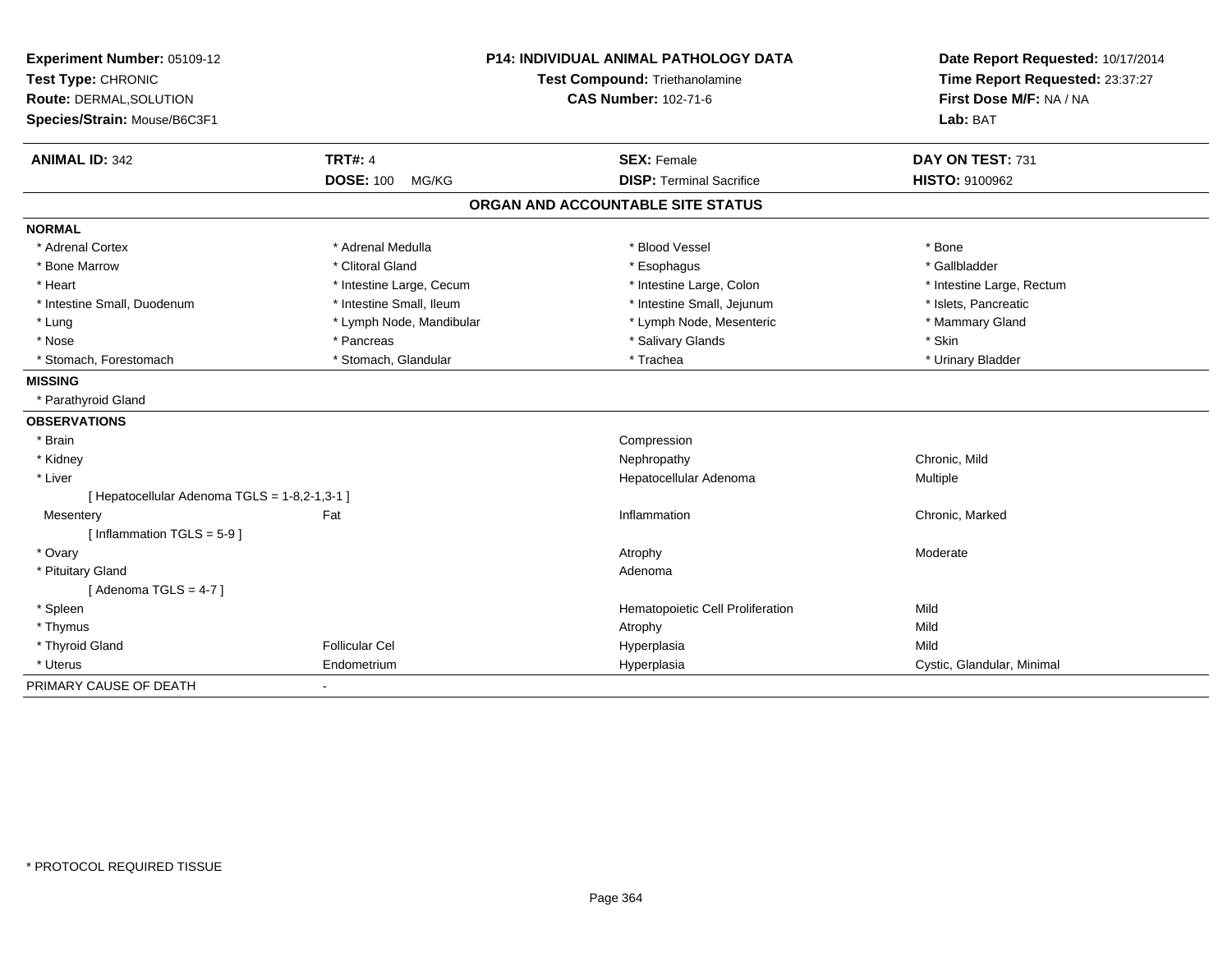| Experiment Number: 05109-12<br>Test Type: CHRONIC<br><b>Route: DERMAL, SOLUTION</b><br>Species/Strain: Mouse/B6C3F1 |                           | <b>P14: INDIVIDUAL ANIMAL PATHOLOGY DATA</b><br>Test Compound: Triethanolamine<br><b>CAS Number: 102-71-6</b> | Date Report Requested: 10/17/2014<br>Time Report Requested: 23:37:27<br>First Dose M/F: NA / NA<br>Lab: BAT |
|---------------------------------------------------------------------------------------------------------------------|---------------------------|---------------------------------------------------------------------------------------------------------------|-------------------------------------------------------------------------------------------------------------|
| <b>ANIMAL ID: 343</b>                                                                                               | <b>TRT#: 4</b>            | <b>SEX: Female</b>                                                                                            | DAY ON TEST: 729                                                                                            |
|                                                                                                                     | <b>DOSE: 100</b><br>MG/KG | <b>DISP: Terminal Sacrifice</b>                                                                               | <b>HISTO: 9100963</b>                                                                                       |
|                                                                                                                     |                           | ORGAN AND ACCOUNTABLE SITE STATUS                                                                             |                                                                                                             |
| <b>NORMAL</b>                                                                                                       |                           |                                                                                                               |                                                                                                             |
| * Adrenal Cortex                                                                                                    | * Adrenal Medulla         | * Blood Vessel                                                                                                | * Bone                                                                                                      |
| * Brain                                                                                                             | * Clitoral Gland          | * Esophagus                                                                                                   | * Gallbladder                                                                                               |
| * Heart                                                                                                             | * Intestine Large, Cecum  | * Intestine Large, Colon                                                                                      | * Intestine Large, Rectum                                                                                   |
| * Intestine Small, Duodenum                                                                                         | * Intestine Small, Ileum  | * Intestine Small, Jejunum                                                                                    | * Islets, Pancreatic                                                                                        |
| * Lung                                                                                                              | * Lymph Node, Mandibular  | * Lymph Node, Mesenteric                                                                                      | * Mammary Gland                                                                                             |
| * Nose                                                                                                              | * Pancreas                | * Parathyroid Gland                                                                                           | * Pituitary Gland                                                                                           |
| * Salivary Glands                                                                                                   | * Skin                    | * Spleen                                                                                                      | * Stomach, Forestomach                                                                                      |
| * Stomach, Glandular                                                                                                | * Trachea                 | * Urinary Bladder                                                                                             |                                                                                                             |
| <b>OBSERVATIONS</b>                                                                                                 |                           |                                                                                                               |                                                                                                             |
| <b>Bone Marrow</b>                                                                                                  |                           | Myelofibrosis                                                                                                 | Mild                                                                                                        |
| * Kidney                                                                                                            |                           | Nephropathy                                                                                                   | Chronic, Minimal                                                                                            |
| * Liver                                                                                                             |                           | Hepatocellular Adenoma                                                                                        |                                                                                                             |
| * Ovary                                                                                                             |                           | Atrophy                                                                                                       | Mild                                                                                                        |
| * Thymus                                                                                                            |                           | Atrophy                                                                                                       | Mild                                                                                                        |
| * Thyroid Gland                                                                                                     | <b>Follicular Cel</b>     | Hyperplasia                                                                                                   | Mild                                                                                                        |
| * Uterus                                                                                                            | Endometrium               | Hyperplasia                                                                                                   | Cystic, Glandular, Mild                                                                                     |
| PRIMARY CAUSE OF DEATH                                                                                              |                           |                                                                                                               |                                                                                                             |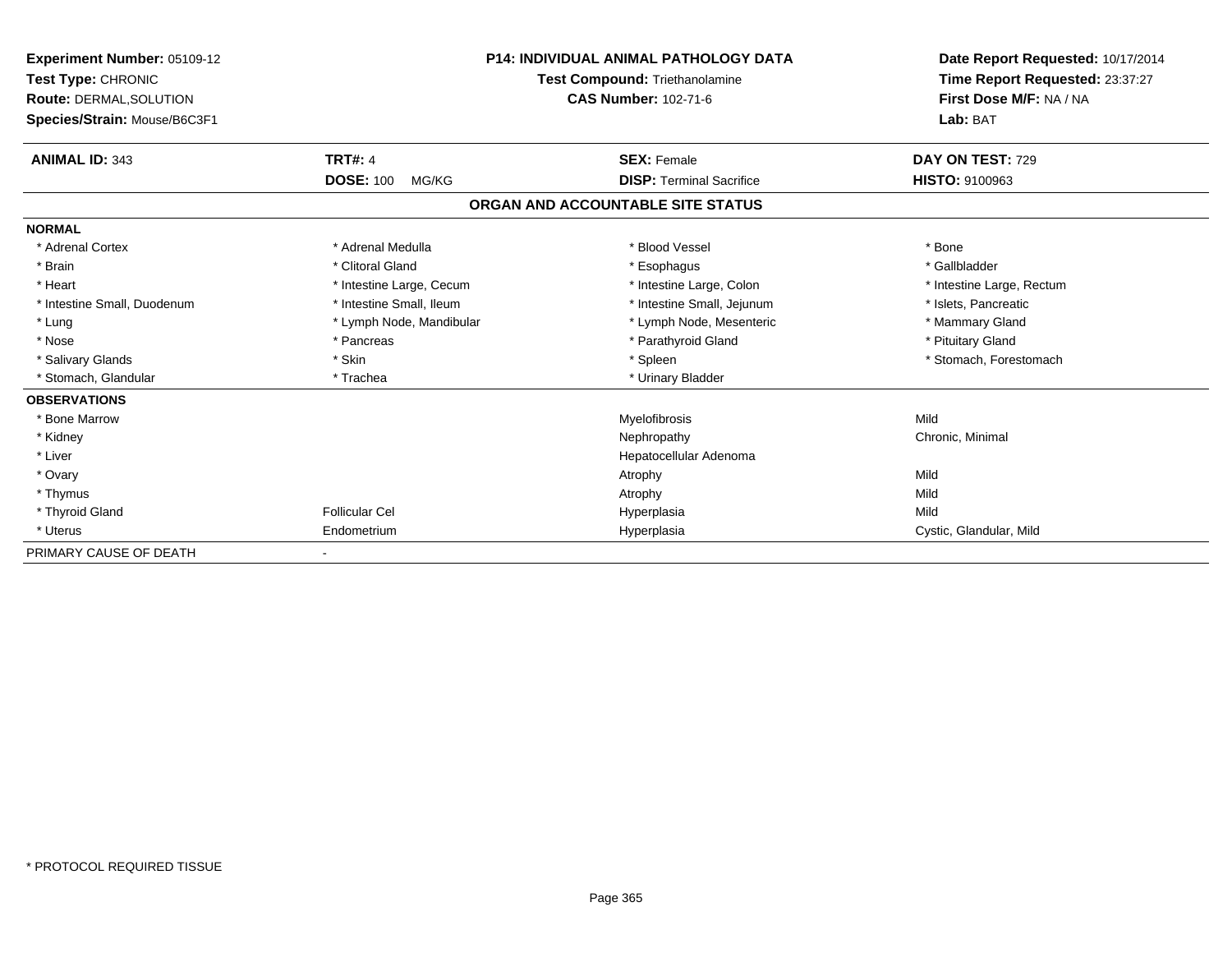| Experiment Number: 05109-12<br>Test Type: CHRONIC<br>Route: DERMAL, SOLUTION<br>Species/Strain: Mouse/B6C3F1 |                            | <b>P14: INDIVIDUAL ANIMAL PATHOLOGY DATA</b><br>Test Compound: Triethanolamine<br><b>CAS Number: 102-71-6</b> | Date Report Requested: 10/17/2014<br>Time Report Requested: 23:37:27<br>First Dose M/F: NA / NA<br>Lab: BAT |
|--------------------------------------------------------------------------------------------------------------|----------------------------|---------------------------------------------------------------------------------------------------------------|-------------------------------------------------------------------------------------------------------------|
| <b>ANIMAL ID: 344</b>                                                                                        | <b>TRT#: 4</b>             | <b>SEX: Female</b>                                                                                            | DAY ON TEST: 730                                                                                            |
|                                                                                                              | <b>DOSE: 100</b><br>MG/KG  | <b>DISP: Terminal Sacrifice</b>                                                                               | <b>HISTO: 9100964</b>                                                                                       |
|                                                                                                              |                            | ORGAN AND ACCOUNTABLE SITE STATUS                                                                             |                                                                                                             |
| <b>NORMAL</b>                                                                                                |                            |                                                                                                               |                                                                                                             |
| * Adrenal Cortex                                                                                             | * Adrenal Medulla          | * Blood Vessel                                                                                                | * Bone                                                                                                      |
| * Clitoral Gland                                                                                             | * Esophagus                | * Gallbladder                                                                                                 | * Heart                                                                                                     |
| * Intestine Large, Cecum                                                                                     | * Intestine Large, Colon   | * Intestine Large, Rectum                                                                                     | * Intestine Small, Duodenum                                                                                 |
| * Intestine Small, Ileum                                                                                     | * Intestine Small, Jejunum | * Islets, Pancreatic                                                                                          | * Lymph Node, Mesenteric                                                                                    |
| * Mammary Gland                                                                                              | * Nose                     | * Pancreas                                                                                                    | * Salivary Glands                                                                                           |
| * Skin                                                                                                       | * Stomach, Forestomach     | * Stomach, Glandular                                                                                          | * Trachea                                                                                                   |
| * Urinary Bladder                                                                                            |                            |                                                                                                               |                                                                                                             |
| <b>MISSING</b>                                                                                               |                            |                                                                                                               |                                                                                                             |
| * Parathyroid Gland                                                                                          |                            |                                                                                                               |                                                                                                             |
| <b>OBSERVATIONS</b>                                                                                          |                            |                                                                                                               |                                                                                                             |
| * Bone Marrow                                                                                                |                            | Myelofibrosis                                                                                                 | Moderate                                                                                                    |
| * Brain                                                                                                      |                            | Compression                                                                                                   |                                                                                                             |
| * Kidney                                                                                                     |                            | Histiocytic Sarcoma                                                                                           |                                                                                                             |
|                                                                                                              |                            | Nephropathy                                                                                                   | Chronic, Minimal                                                                                            |
| [Histiocytic Sarcoma TGLS = 2-1 ]                                                                            |                            |                                                                                                               |                                                                                                             |
| * Liver                                                                                                      |                            | Hematopoietic Cell Proliferation                                                                              | Mild                                                                                                        |
|                                                                                                              |                            | Hepatodiaphragmatic Nodule                                                                                    |                                                                                                             |
|                                                                                                              |                            | Histiocytic Sarcoma                                                                                           |                                                                                                             |
| [ Hepatodiaphragmatic Nodule TGLS = 4-9 ]<br>[Histiocytic Sarcoma TGLS = 5-1,5-2]                            |                            |                                                                                                               |                                                                                                             |
| * Lung                                                                                                       |                            | Histiocytic Sarcoma                                                                                           |                                                                                                             |
| * Lymph Node, Mandibular                                                                                     |                            | Histiocytic Sarcoma                                                                                           |                                                                                                             |
| * Ovary                                                                                                      |                            | Atrophy                                                                                                       | Mild                                                                                                        |
|                                                                                                              | Follicle                   | Cyst                                                                                                          |                                                                                                             |
|                                                                                                              | Periovarn Tiss             | Cyst                                                                                                          |                                                                                                             |
| [Cyst TGLS = $7-6$ ]<br>[Cyst TGLS = $7-6$ ]                                                                 |                            |                                                                                                               |                                                                                                             |
| * Pituitary Gland                                                                                            | Pars Distalis              | Adenoma                                                                                                       |                                                                                                             |
| [Adenoma TGLS = $6-7$ ]                                                                                      |                            |                                                                                                               |                                                                                                             |
| * Spleen                                                                                                     |                            | Hematopoietic Cell Proliferation                                                                              | Marked                                                                                                      |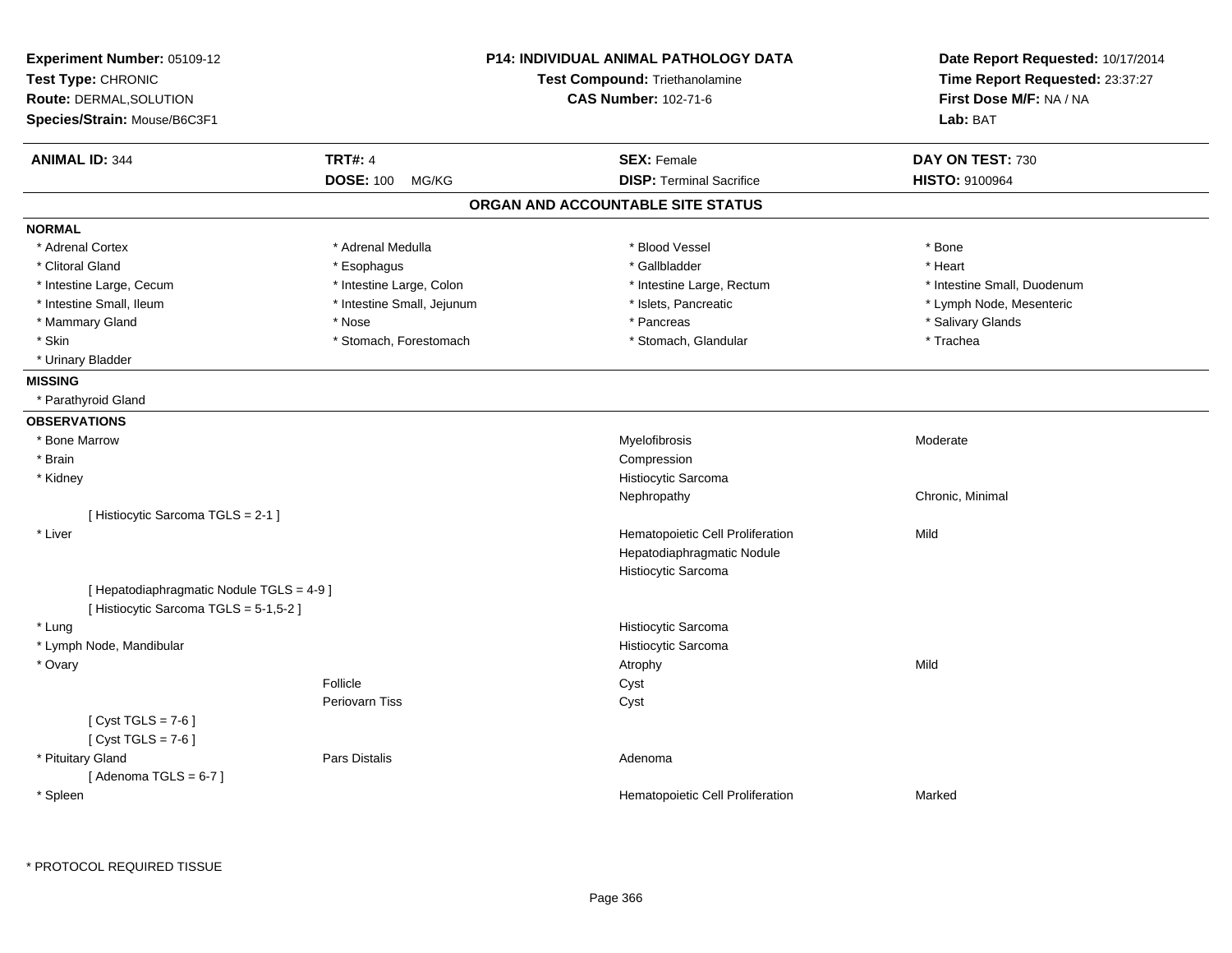| Experiment Number: 05109-12<br>Test Type: CHRONIC<br>Route: DERMAL, SOLUTION |                           | <b>P14: INDIVIDUAL ANIMAL PATHOLOGY DATA</b><br><b>Test Compound: Triethanolamine</b><br><b>CAS Number: 102-71-6</b> | Date Report Requested: 10/17/2014<br>Time Report Requested: 23:37:27<br>First Dose M/F: NA / NA |
|------------------------------------------------------------------------------|---------------------------|----------------------------------------------------------------------------------------------------------------------|-------------------------------------------------------------------------------------------------|
| Species/Strain: Mouse/B6C3F1                                                 |                           |                                                                                                                      | Lab: BAT                                                                                        |
| <b>ANIMAL ID: 344</b>                                                        | <b>TRT#: 4</b>            | <b>SEX: Female</b>                                                                                                   | DAY ON TEST: 730                                                                                |
|                                                                              | <b>DOSE: 100</b><br>MG/KG | <b>DISP:</b> Terminal Sacrifice                                                                                      | <b>HISTO: 9100964</b>                                                                           |
|                                                                              |                           | ORGAN AND ACCOUNTABLE SITE STATUS                                                                                    |                                                                                                 |
|                                                                              |                           | Histiocytic Sarcoma                                                                                                  |                                                                                                 |
| [ Hematopoietic Cell Proliferation TGLS = 1-8 ]                              |                           |                                                                                                                      |                                                                                                 |
| * Thymus                                                                     |                           | Atrophy                                                                                                              | Mild                                                                                            |
| * Thyroid Gland                                                              | <b>Follicular Cel</b>     | Hyperplasia                                                                                                          | Mild                                                                                            |
| * Uterus                                                                     | Endometrium               | Hyperplasia                                                                                                          | Cystic, Glandular, Moderate                                                                     |
| [Hyperplasia TGLS = $3-6$ ]                                                  |                           |                                                                                                                      |                                                                                                 |
| PRIMARY CAUSE OF DEATH                                                       |                           |                                                                                                                      |                                                                                                 |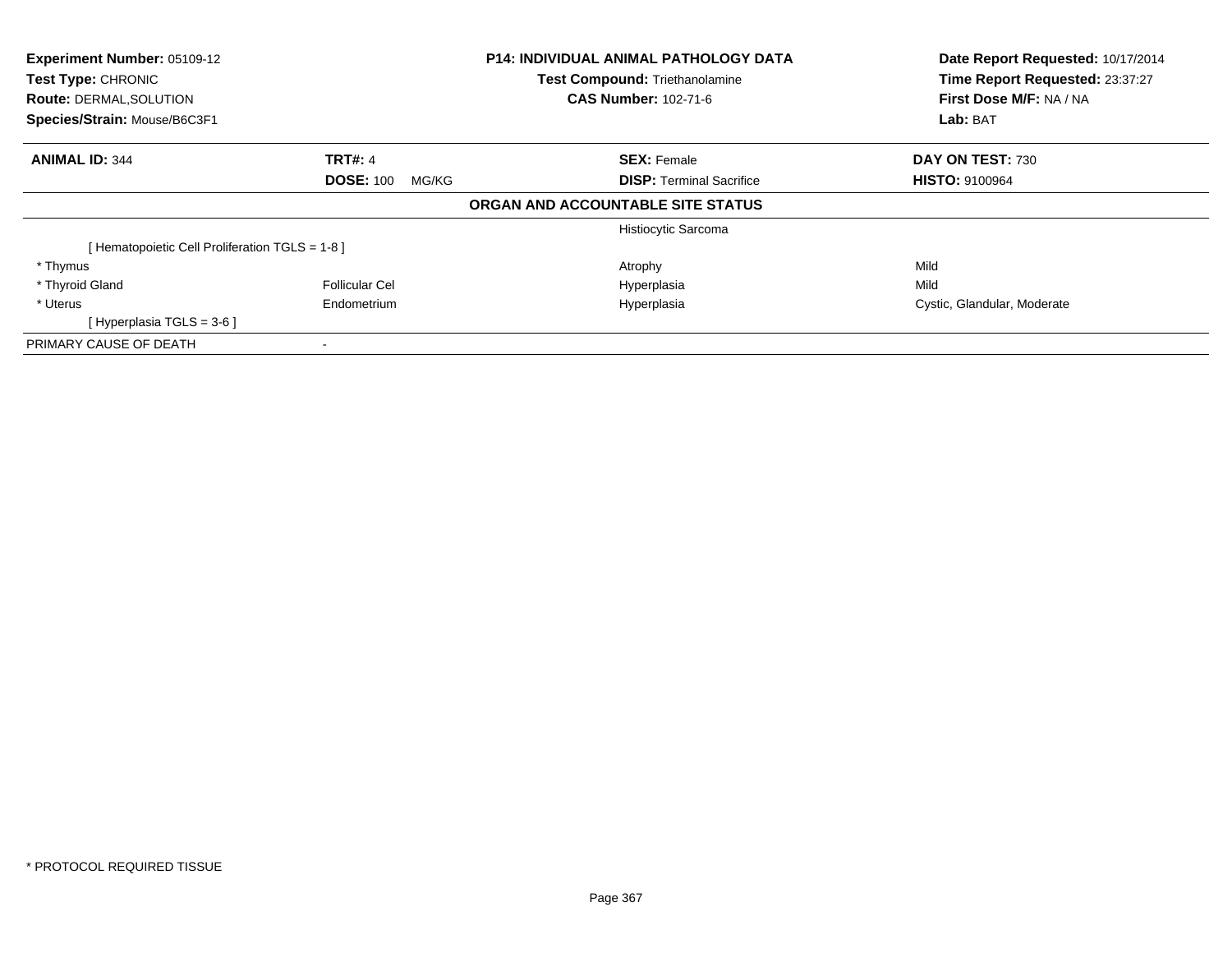| Experiment Number: 05109-12                                   |                             | <b>P14: INDIVIDUAL ANIMAL PATHOLOGY DATA</b> |                                                            |  |
|---------------------------------------------------------------|-----------------------------|----------------------------------------------|------------------------------------------------------------|--|
| Test Type: CHRONIC                                            |                             | Test Compound: Triethanolamine               | Time Report Requested: 23:37:27<br>First Dose M/F: NA / NA |  |
| <b>Route: DERMAL, SOLUTION</b>                                | <b>CAS Number: 102-71-6</b> |                                              |                                                            |  |
| Species/Strain: Mouse/B6C3F1                                  |                             |                                              | Lab: BAT                                                   |  |
| <b>ANIMAL ID: 345</b>                                         | <b>TRT#: 4</b>              | <b>SEX: Female</b>                           | DAY ON TEST: 650                                           |  |
|                                                               | <b>DOSE: 100</b><br>MG/KG   | <b>DISP:</b> Moribund Sacrifice              | <b>HISTO: 9100965</b>                                      |  |
|                                                               |                             | ORGAN AND ACCOUNTABLE SITE STATUS            |                                                            |  |
| <b>NORMAL</b>                                                 |                             |                                              |                                                            |  |
| * Adrenal Cortex                                              | * Adrenal Medulla           | * Blood Vessel                               | * Bone                                                     |  |
| * Bone Marrow                                                 | * Brain                     | * Clitoral Gland                             | * Esophagus                                                |  |
| * Gallbladder                                                 | * Heart                     | * Intestine Large, Cecum                     | * Intestine Large, Colon                                   |  |
| * Intestine Large, Rectum                                     | * Intestine Small, Duodenum | * Intestine Small, Ileum                     | * Intestine Small, Jejunum                                 |  |
| * Islets, Pancreatic                                          | * Kidney                    | * Lung                                       | * Lymph Node, Mandibular                                   |  |
| * Lymph Node, Mesenteric                                      | * Mammary Gland             | * Nose                                       | * Ovary                                                    |  |
| * Pancreas                                                    | * Parathyroid Gland         | Peripheral Nerve                             | * Pituitary Gland                                          |  |
| * Salivary Glands                                             | * Skin                      | * Spleen                                     | * Stomach, Forestomach                                     |  |
| * Stomach, Glandular                                          | * Thymus                    | * Trachea                                    | * Urinary Bladder                                          |  |
| <b>OBSERVATIONS</b>                                           |                             |                                              |                                                            |  |
| * Liver                                                       |                             | Hepatocellular Adenoma                       |                                                            |  |
|                                                               |                             | Inflammation                                 | Chronic Active, Mild                                       |  |
| Spinal Cord                                                   | Nerve                       | Degeneration                                 | Mild                                                       |  |
|                                                               | <b>White Matter</b>         | Degeneration                                 | Minimal                                                    |  |
| * Thyroid Gland                                               | <b>Follicular Cel</b>       | Hyperplasia                                  | Minimal                                                    |  |
| * Uterus                                                      | Endometrium                 | Hyperplasia                                  | Cystic, Glandular, Mild                                    |  |
| PRIMARY CAUSE OF DEATH                                        |                             |                                              |                                                            |  |
| Animal Note: MORIBUND SAC, DUE TO PARALYSIS FROM NERVE DEGEN. |                             |                                              |                                                            |  |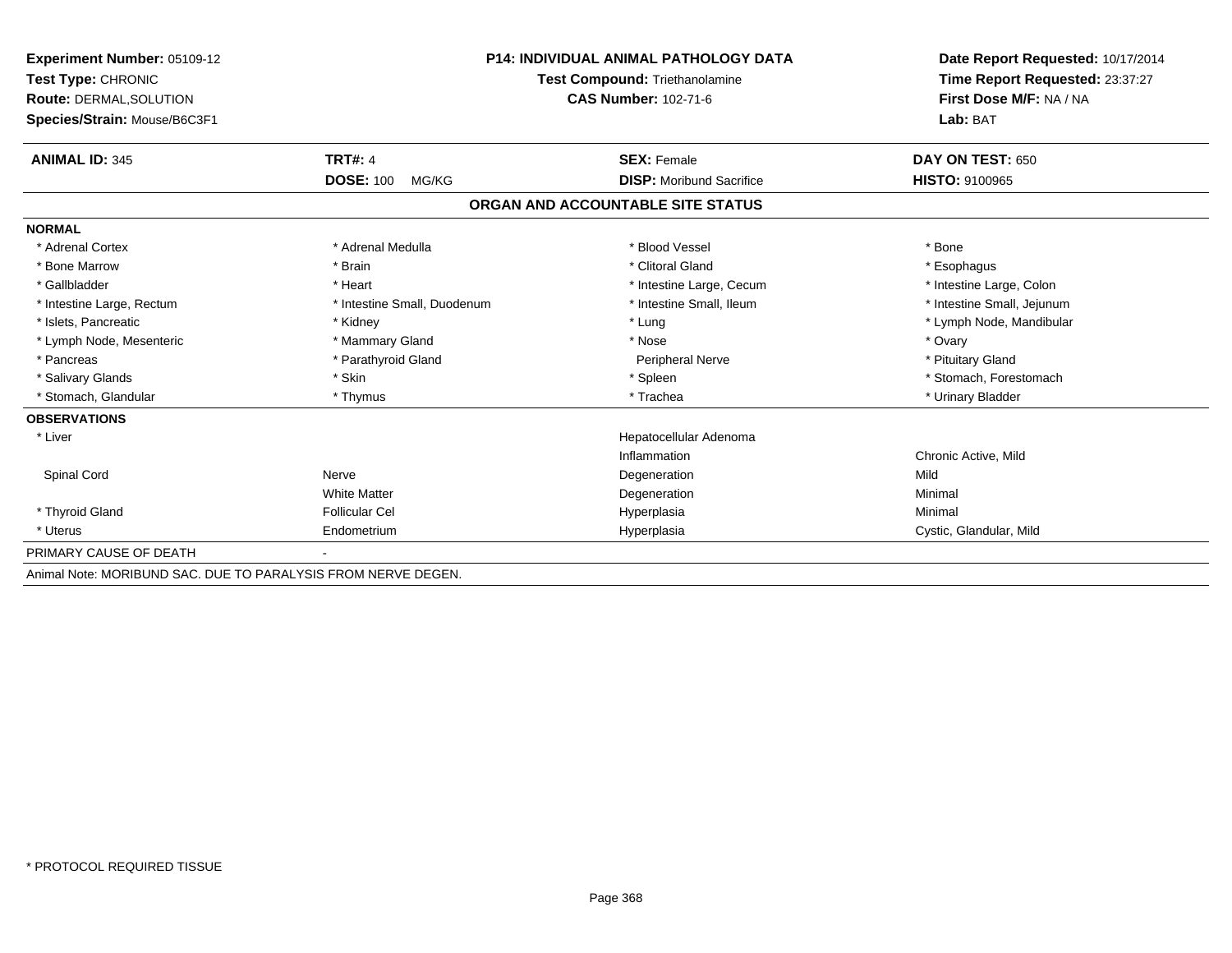| Experiment Number: 05109-12<br>Test Type: CHRONIC<br>Route: DERMAL, SOLUTION<br>Species/Strain: Mouse/B6C3F1 |                             | <b>P14: INDIVIDUAL ANIMAL PATHOLOGY DATA</b><br><b>Test Compound: Triethanolamine</b><br><b>CAS Number: 102-71-6</b> | Date Report Requested: 10/17/2014<br>Time Report Requested: 23:37:27<br>First Dose M/F: NA / NA<br>Lab: BAT |
|--------------------------------------------------------------------------------------------------------------|-----------------------------|----------------------------------------------------------------------------------------------------------------------|-------------------------------------------------------------------------------------------------------------|
| <b>ANIMAL ID: 346</b>                                                                                        | <b>TRT#: 4</b>              | <b>SEX: Female</b>                                                                                                   | DAY ON TEST: 730                                                                                            |
|                                                                                                              | <b>DOSE: 100</b><br>MG/KG   | <b>DISP: Terminal Sacrifice</b>                                                                                      | <b>HISTO: 9100966</b>                                                                                       |
|                                                                                                              |                             | ORGAN AND ACCOUNTABLE SITE STATUS                                                                                    |                                                                                                             |
| <b>NORMAL</b>                                                                                                |                             |                                                                                                                      |                                                                                                             |
| * Adrenal Cortex                                                                                             | * Adrenal Medulla           | * Blood Vessel                                                                                                       | * Bone                                                                                                      |
| * Bone Marrow                                                                                                | * Brain                     | * Clitoral Gland                                                                                                     | * Esophagus                                                                                                 |
| * Gallbladder                                                                                                | * Heart                     | * Intestine Large, Cecum                                                                                             | * Intestine Large, Colon                                                                                    |
| * Intestine Large, Rectum                                                                                    | * Intestine Small, Duodenum | * Intestine Small, Ileum                                                                                             | * Intestine Small, Jejunum                                                                                  |
| * Islets, Pancreatic                                                                                         | * Liver                     | * Lung                                                                                                               | * Lymph Node, Mandibular                                                                                    |
| * Lymph Node, Mesenteric                                                                                     | * Mammary Gland             | * Nose                                                                                                               | * Pancreas                                                                                                  |
| * Parathyroid Gland                                                                                          | * Pituitary Gland           | * Salivary Glands                                                                                                    | * Skin                                                                                                      |
| * Spleen                                                                                                     | * Stomach, Forestomach      | * Stomach, Glandular                                                                                                 | * Thyroid Gland                                                                                             |
| * Trachea                                                                                                    | * Urinary Bladder           |                                                                                                                      |                                                                                                             |
| <b>OBSERVATIONS</b>                                                                                          |                             |                                                                                                                      |                                                                                                             |
| * Kidney                                                                                                     |                             | Nephropathy                                                                                                          | Chronic, Minimal                                                                                            |
| * Ovary                                                                                                      |                             | Atrophy                                                                                                              | Mild                                                                                                        |
|                                                                                                              | Follicle                    | Cyst                                                                                                                 |                                                                                                             |
| * Thymus                                                                                                     |                             | Atrophy                                                                                                              | Moderate                                                                                                    |
| * Uterus                                                                                                     | Endometrium                 | Hyperplasia                                                                                                          | Cystic, Glandular, Mild                                                                                     |
| [Hyperplasia TGLS = 1-6 ]                                                                                    |                             |                                                                                                                      |                                                                                                             |
| PRIMARY CAUSE OF DEATH                                                                                       |                             |                                                                                                                      |                                                                                                             |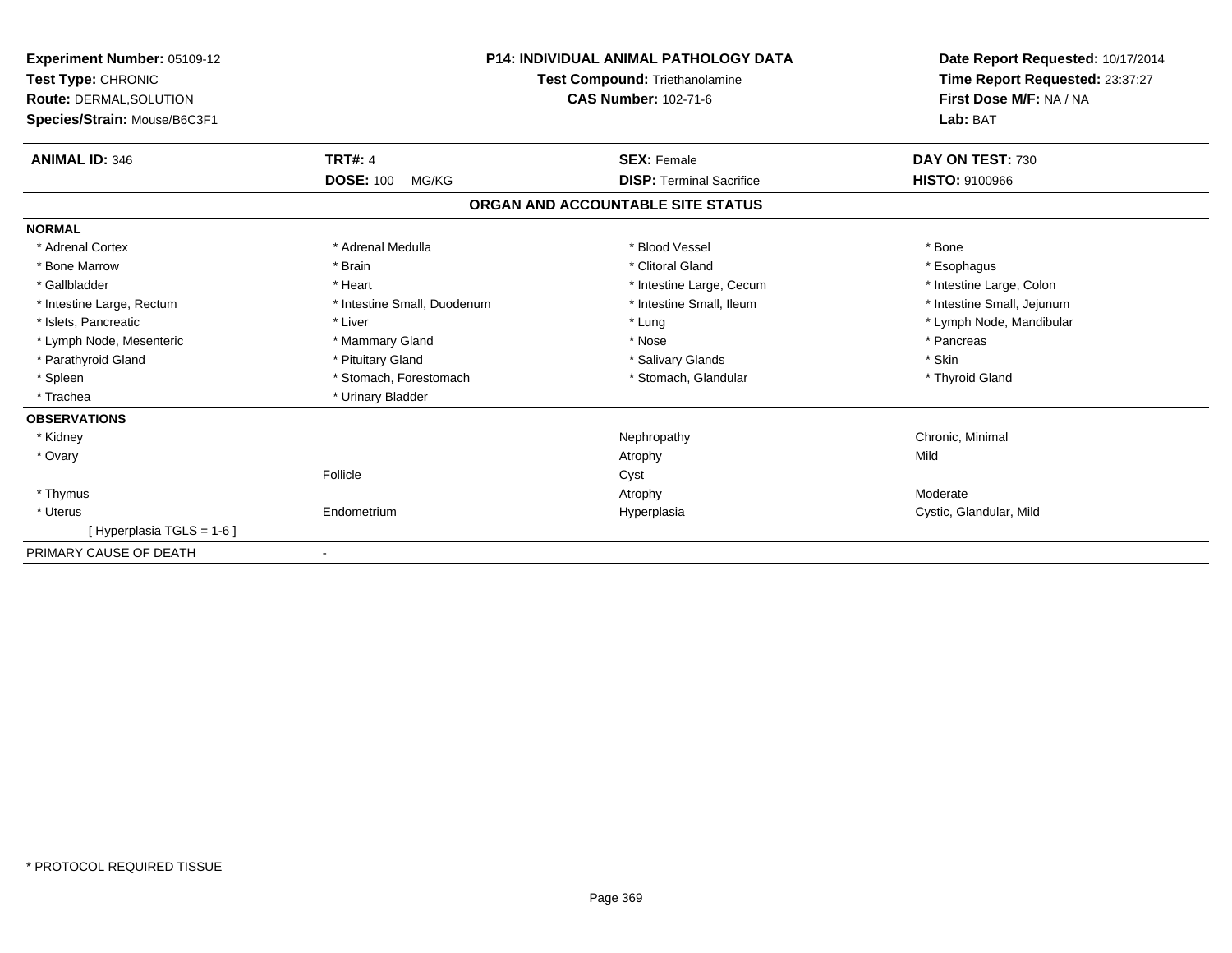| Experiment Number: 05109-12<br>Test Type: CHRONIC     |                           | <b>P14: INDIVIDUAL ANIMAL PATHOLOGY DATA</b><br>Test Compound: Triethanolamine | Date Report Requested: 10/17/2014<br>Time Report Requested: 23:37:27 |  |
|-------------------------------------------------------|---------------------------|--------------------------------------------------------------------------------|----------------------------------------------------------------------|--|
| Route: DERMAL, SOLUTION                               |                           | <b>CAS Number: 102-71-6</b>                                                    | First Dose M/F: NA / NA                                              |  |
| Species/Strain: Mouse/B6C3F1                          |                           |                                                                                | Lab: BAT                                                             |  |
| <b>ANIMAL ID: 347</b>                                 | <b>TRT#: 4</b>            | <b>SEX: Female</b>                                                             | DAY ON TEST: 730                                                     |  |
|                                                       | <b>DOSE: 100</b><br>MG/KG | <b>DISP: Terminal Sacrifice</b>                                                | HISTO: 9100967                                                       |  |
|                                                       |                           | ORGAN AND ACCOUNTABLE SITE STATUS                                              |                                                                      |  |
| <b>NORMAL</b>                                         |                           |                                                                                |                                                                      |  |
| * Adrenal Cortex                                      | * Adrenal Medulla         | * Blood Vessel                                                                 | * Bone                                                               |  |
| * Bone Marrow                                         | * Brain                   | * Clitoral Gland                                                               | * Esophagus                                                          |  |
| * Gallbladder                                         | * Heart                   | * Intestine Large, Cecum                                                       | * Intestine Large, Colon                                             |  |
| * Intestine Large, Rectum                             | * Intestine Small, Ileum  | * Intestine Small, Jejunum                                                     | * Islets, Pancreatic                                                 |  |
| * Kidney                                              | * Liver                   | * Lymph Node, Mandibular                                                       | * Mammary Gland                                                      |  |
| * Nose                                                | * Parathyroid Gland       | * Pituitary Gland                                                              | * Salivary Glands                                                    |  |
| * Skin                                                | * Stomach, Forestomach    | * Thyroid Gland                                                                | * Trachea                                                            |  |
| * Urinary Bladder                                     |                           |                                                                                |                                                                      |  |
| <b>OBSERVATIONS</b>                                   |                           |                                                                                |                                                                      |  |
| * Intestine Small, Duodenum                           | Peyers Patch              | Lymphoma Malignant Mixed                                                       |                                                                      |  |
| [ Lymphoma Malignant Mixed TGLS = 8-12 ]              |                           |                                                                                |                                                                      |  |
| * Lung                                                |                           | Alveolar/Bronchiolar Adenoma                                                   |                                                                      |  |
| [ Alveolar/Bronchiolar Adenoma TGLS = 7-2 ]           |                           |                                                                                |                                                                      |  |
| Lymph Node                                            | Mediastinal               | Lymphoma Malignant Mixed                                                       |                                                                      |  |
|                                                       | Renal                     | Lymphoma Malignant Mixed                                                       |                                                                      |  |
| [ Lymphoma Malignant Mixed TGLS = 3-8,3-9,5-10,6-11 ] |                           |                                                                                |                                                                      |  |
| [ Lymphoma Malignant Mixed TGLS = 3-8,3-9,5-10,6-11 ] |                           |                                                                                |                                                                      |  |
| * Lymph Node, Mesenteric                              |                           | Lymphoma Malignant Mixed                                                       |                                                                      |  |
| [ Lymphoma Malignant Mixed TGLS = 3-8,3-9,5-10,6-11 ] |                           |                                                                                |                                                                      |  |
| * Ovary                                               |                           | Atrophy                                                                        | Moderate                                                             |  |
| * Pancreas                                            | Acinus                    | Atrophy                                                                        | Mild                                                                 |  |
| * Spleen                                              |                           | Hematopoietic Cell Proliferation                                               | Moderate                                                             |  |
| [ Hematopoietic Cell Proliferation TGLS = 1-1 ]       |                           |                                                                                |                                                                      |  |
| * Stomach, Glandular                                  |                           | Hyperplasia                                                                    | Mild                                                                 |  |
| [Hyperplasia TGLS = $9-4$ ]                           |                           |                                                                                |                                                                      |  |
| * Thymus                                              |                           | Lymphoma Malignant Mixed                                                       |                                                                      |  |
| * Uterus                                              | Endometrium               | Hyperplasia                                                                    | Cystic, Glandular, Mild                                              |  |
| PRIMARY CAUSE OF DEATH                                |                           |                                                                                |                                                                      |  |
| Animal Note: TGL4, COULD NOT BE CONFIRMED ON MICRO    |                           |                                                                                |                                                                      |  |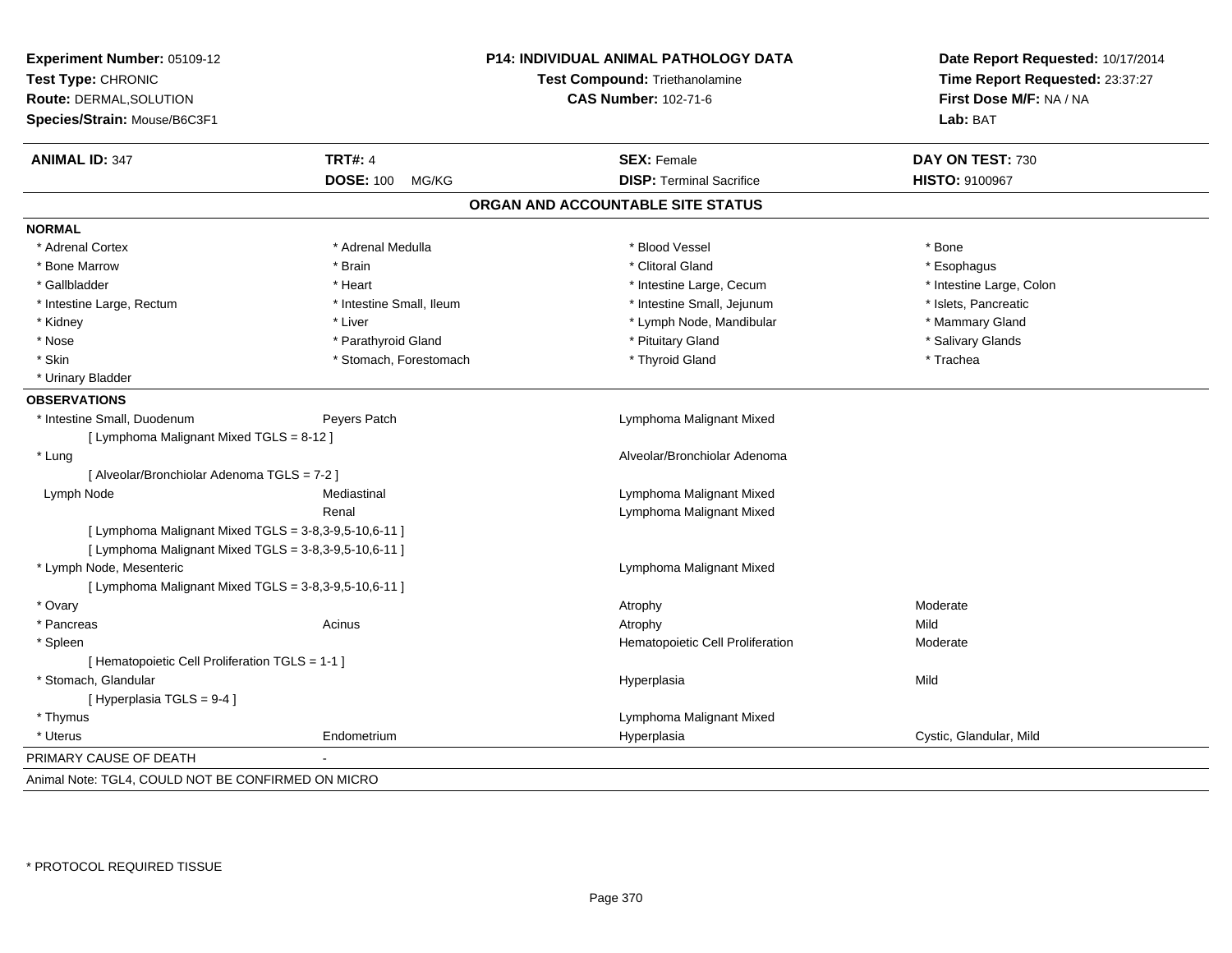| Experiment Number: 05109-12<br>Test Type: CHRONIC<br>Route: DERMAL, SOLUTION |                           | <b>P14: INDIVIDUAL ANIMAL PATHOLOGY DATA</b><br>Test Compound: Triethanolamine<br><b>CAS Number: 102-71-6</b> | Date Report Requested: 10/17/2014<br>Time Report Requested: 23:37:27<br>First Dose M/F: NA / NA |
|------------------------------------------------------------------------------|---------------------------|---------------------------------------------------------------------------------------------------------------|-------------------------------------------------------------------------------------------------|
| Species/Strain: Mouse/B6C3F1                                                 |                           |                                                                                                               | Lab: BAT                                                                                        |
| <b>ANIMAL ID: 348</b>                                                        | <b>TRT#: 4</b>            | <b>SEX: Female</b>                                                                                            | DAY ON TEST: 731                                                                                |
|                                                                              | <b>DOSE: 100</b><br>MG/KG | <b>DISP: Terminal Sacrifice</b>                                                                               | <b>HISTO: 9100968</b>                                                                           |
|                                                                              |                           | ORGAN AND ACCOUNTABLE SITE STATUS                                                                             |                                                                                                 |
| <b>NORMAL</b>                                                                |                           |                                                                                                               |                                                                                                 |
| * Adrenal Cortex                                                             | * Adrenal Medulla         | * Blood Vessel                                                                                                | * Bone                                                                                          |
| * Brain                                                                      | * Clitoral Gland          | * Esophagus                                                                                                   | * Gallbladder                                                                                   |
| * Heart                                                                      | * Intestine Large, Cecum  | * Intestine Large, Colon                                                                                      | * Intestine Large, Rectum                                                                       |
| * Intestine Small, Duodenum                                                  | * Intestine Small. Ileum  | * Intestine Small, Jejunum                                                                                    | * Islets, Pancreatic                                                                            |
| * Lung                                                                       | * Lymph Node, Mandibular  | * Lymph Node, Mesenteric                                                                                      | * Mammary Gland                                                                                 |
| * Nose                                                                       | * Pancreas                | * Parathyroid Gland                                                                                           | * Salivary Glands                                                                               |
| * Skin                                                                       | * Spleen                  | * Stomach, Forestomach                                                                                        | * Stomach, Glandular                                                                            |
| * Trachea                                                                    | * Urinary Bladder         |                                                                                                               |                                                                                                 |
| <b>OBSERVATIONS</b>                                                          |                           |                                                                                                               |                                                                                                 |
| * Bone Marrow                                                                |                           | Myelofibrosis                                                                                                 | Mild                                                                                            |
| * Kidney                                                                     |                           | Nephropathy                                                                                                   | Chronic, Minimal                                                                                |
| * Liver                                                                      |                           | Hepatocellular Adenoma                                                                                        | Multiple                                                                                        |
| [ Hepatocellular Adenoma TGLS = 2-8,3-9 ]                                    |                           |                                                                                                               |                                                                                                 |
| Lymph Node                                                                   | Mediastinal               | <b>Teratoma Nos</b>                                                                                           | Metastatic (Ovary)                                                                              |
| * Ovary                                                                      |                           | <b>Teratoma Nos</b>                                                                                           |                                                                                                 |
| [ Teratoma Nos TGLS = $1-6$ ]                                                |                           |                                                                                                               |                                                                                                 |
| * Pituitary Gland                                                            | Pars Distalis             | Hyperplasia                                                                                                   | Moderate                                                                                        |
| * Thymus                                                                     |                           | Atrophy                                                                                                       | Mild                                                                                            |
| * Thyroid Gland                                                              | <b>Follicular Cel</b>     | Hyperplasia                                                                                                   | Moderate                                                                                        |
|                                                                              |                           | <b>Infiltration Cellular</b>                                                                                  | Lymphocyte, Mild                                                                                |
| * Uterus                                                                     | Endometrium               | Hyperplasia                                                                                                   | Cystic, Glandular, Moderate                                                                     |
| PRIMARY CAUSE OF DEATH                                                       | $\blacksquare$            |                                                                                                               |                                                                                                 |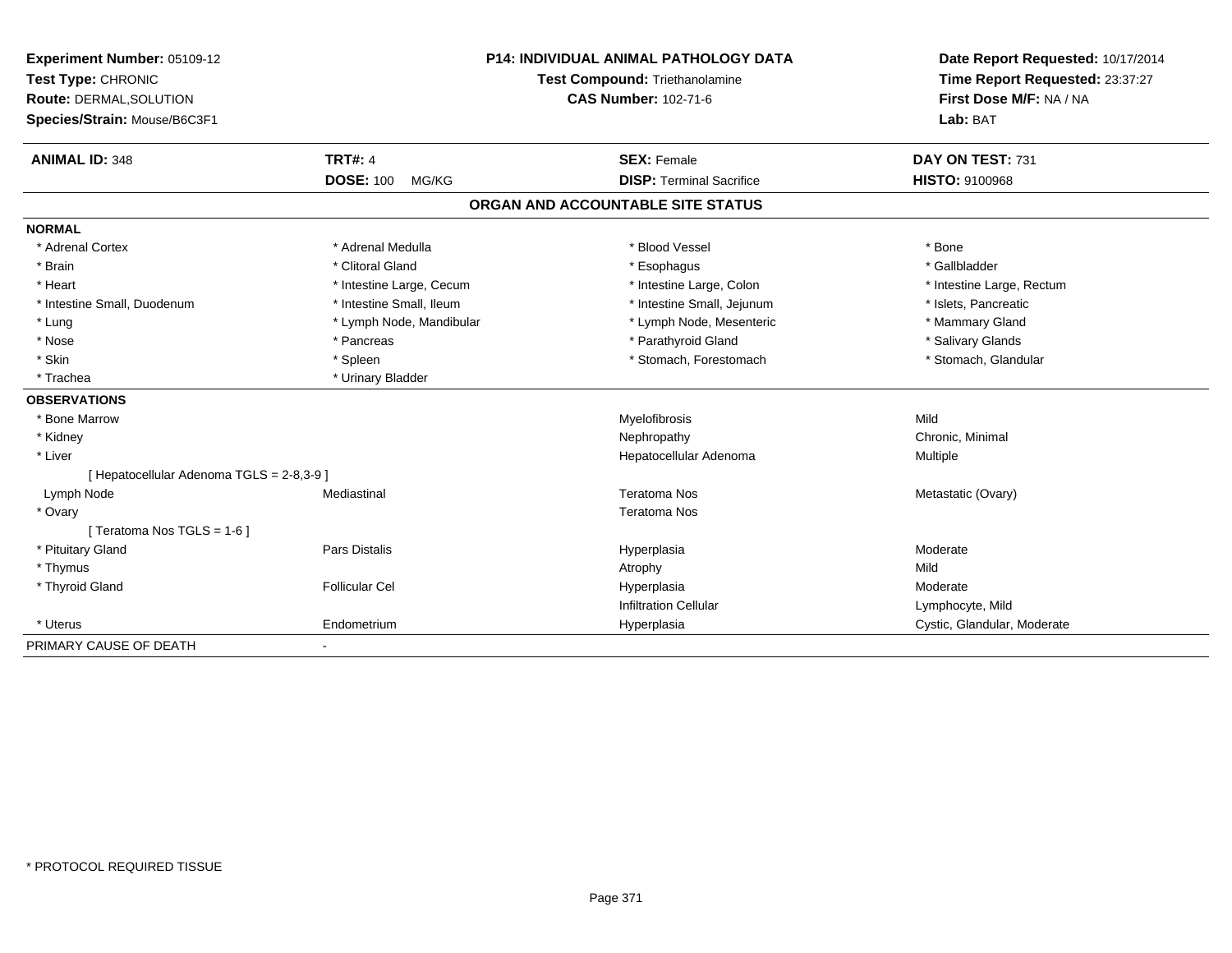| Experiment Number: 05109-12<br>Test Type: CHRONIC<br><b>Route: DERMAL, SOLUTION</b><br>Species/Strain: Mouse/B6C3F1 |                             | <b>P14: INDIVIDUAL ANIMAL PATHOLOGY DATA</b><br>Test Compound: Triethanolamine<br><b>CAS Number: 102-71-6</b> | Date Report Requested: 10/17/2014<br>Time Report Requested: 23:37:27<br>First Dose M/F: NA / NA<br>Lab: BAT |
|---------------------------------------------------------------------------------------------------------------------|-----------------------------|---------------------------------------------------------------------------------------------------------------|-------------------------------------------------------------------------------------------------------------|
| <b>ANIMAL ID: 349</b>                                                                                               | <b>TRT#: 4</b>              | <b>SEX: Female</b>                                                                                            | DAY ON TEST: 457                                                                                            |
|                                                                                                                     | <b>DOSE: 100</b><br>MG/KG   | <b>DISP:</b> Scheduled Sacrifice                                                                              | <b>HISTO: 9100969</b>                                                                                       |
|                                                                                                                     |                             | ORGAN AND ACCOUNTABLE SITE STATUS                                                                             |                                                                                                             |
| <b>NORMAL</b>                                                                                                       |                             |                                                                                                               |                                                                                                             |
| * Adrenal Cortex                                                                                                    | * Adrenal Medulla           | * Blood Vessel                                                                                                | * Bone                                                                                                      |
| * Bone Marrow                                                                                                       | * Brain                     | * Clitoral Gland                                                                                              | * Esophagus                                                                                                 |
| * Gallbladder                                                                                                       | * Heart                     | * Intestine Large, Cecum                                                                                      | * Intestine Large, Colon                                                                                    |
| * Intestine Large, Rectum                                                                                           | * Intestine Small, Duodenum | * Intestine Small, Ileum                                                                                      | * Intestine Small, Jejunum                                                                                  |
| * Islets, Pancreatic                                                                                                | * Kidney                    | * Lung                                                                                                        | * Lymph Node, Mandibular                                                                                    |
| * Lymph Node, Mesenteric                                                                                            | * Mammary Gland             | * Nose                                                                                                        | * Ovary                                                                                                     |
| * Pancreas                                                                                                          | * Parathyroid Gland         | * Pituitary Gland                                                                                             | * Salivary Glands                                                                                           |
| * Skin                                                                                                              | * Spleen                    | * Stomach, Forestomach                                                                                        | * Stomach, Glandular                                                                                        |
| * Thymus                                                                                                            | * Thyroid Gland             | * Trachea                                                                                                     | * Urinary Bladder                                                                                           |
| <b>OBSERVATIONS</b>                                                                                                 |                             |                                                                                                               |                                                                                                             |
| * Liver                                                                                                             |                             | <b>Clear Cell Focus</b>                                                                                       |                                                                                                             |
|                                                                                                                     |                             | Hepatocellular Adenoma                                                                                        |                                                                                                             |
| [Hepatocellular Adenoma TGLS = 1-8]                                                                                 |                             |                                                                                                               |                                                                                                             |
| * Uterus                                                                                                            | Endometrium                 | Hyperplasia                                                                                                   | Cystic, Glandular, Moderate                                                                                 |
| PRIMARY CAUSE OF DEATH                                                                                              |                             |                                                                                                               |                                                                                                             |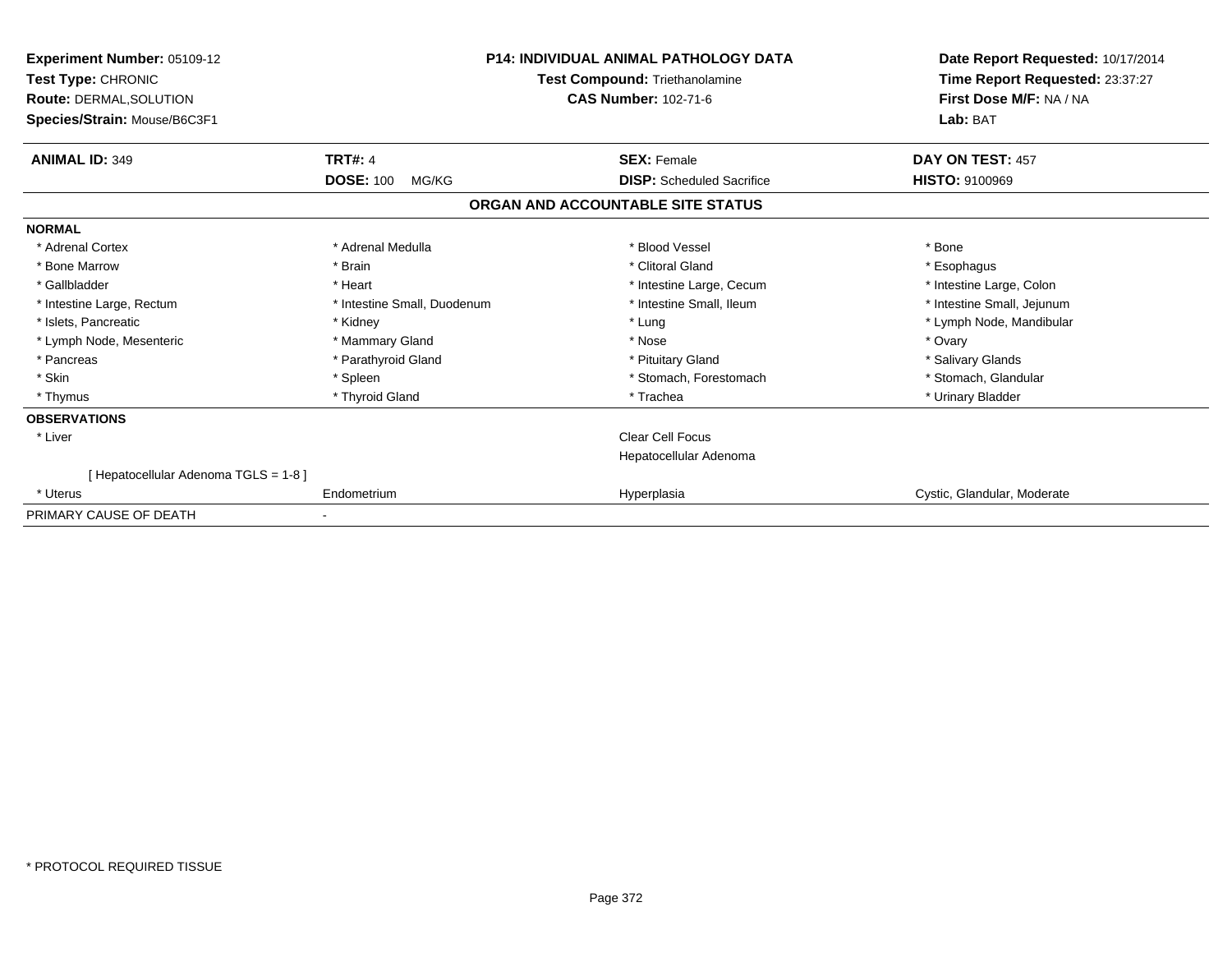| Experiment Number: 05109-12<br>Test Type: CHRONIC<br>Route: DERMAL, SOLUTION<br>Species/Strain: Mouse/B6C3F1 | <b>P14: INDIVIDUAL ANIMAL PATHOLOGY DATA</b><br>Test Compound: Triethanolamine<br><b>CAS Number: 102-71-6</b> |                                   | Date Report Requested: 10/17/2014<br>Time Report Requested: 23:37:27<br>First Dose M/F: NA / NA<br>Lab: BAT |
|--------------------------------------------------------------------------------------------------------------|---------------------------------------------------------------------------------------------------------------|-----------------------------------|-------------------------------------------------------------------------------------------------------------|
| <b>ANIMAL ID: 350</b>                                                                                        | <b>TRT#: 4</b>                                                                                                | <b>SEX: Female</b>                | DAY ON TEST: 732                                                                                            |
|                                                                                                              | <b>DOSE: 100</b><br>MG/KG                                                                                     | <b>DISP: Terminal Sacrifice</b>   | HISTO: 9100970                                                                                              |
|                                                                                                              |                                                                                                               | ORGAN AND ACCOUNTABLE SITE STATUS |                                                                                                             |
| <b>NORMAL</b>                                                                                                |                                                                                                               |                                   |                                                                                                             |
| * Adrenal Cortex                                                                                             | * Blood Vessel                                                                                                | * Bone                            | * Brain                                                                                                     |
| * Clitoral Gland                                                                                             | * Esophagus                                                                                                   | * Gallbladder                     | * Heart                                                                                                     |
| * Intestine Large, Cecum                                                                                     | * Intestine Large, Colon                                                                                      | * Intestine Large, Rectum         | * Intestine Small, Duodenum                                                                                 |
| * Intestine Small, Ileum                                                                                     | * Intestine Small, Jejunum                                                                                    | * Islets, Pancreatic              | * Kidney                                                                                                    |
| * Liver                                                                                                      | * Lung                                                                                                        | * Lymph Node, Mandibular          | * Lymph Node, Mesenteric                                                                                    |
| * Mammary Gland                                                                                              | * Nose                                                                                                        | * Parathyroid Gland               | * Pituitary Gland                                                                                           |
| * Salivary Glands                                                                                            | * Skin                                                                                                        | * Spleen                          | * Stomach, Forestomach                                                                                      |
| * Stomach, Glandular                                                                                         | * Thyroid Gland                                                                                               | * Trachea                         | * Urinary Bladder                                                                                           |
| <b>OBSERVATIONS</b>                                                                                          |                                                                                                               |                                   |                                                                                                             |
| * Adrenal Medulla                                                                                            |                                                                                                               | Pheochromocytoma Benign           |                                                                                                             |
| * Bone Marrow                                                                                                |                                                                                                               | Myelofibrosis                     | Mild                                                                                                        |
| * Ovary                                                                                                      |                                                                                                               | Atrophy                           | Mild                                                                                                        |
| * Pancreas                                                                                                   | Acinus                                                                                                        | Atrophy                           | Moderate                                                                                                    |
| * Thymus                                                                                                     |                                                                                                               | Atrophy                           | Mild                                                                                                        |
| * Uterus                                                                                                     | Endometrium                                                                                                   | Hyperplasia                       | Cystic, Glandular, Moderate                                                                                 |
| PRIMARY CAUSE OF DEATH                                                                                       |                                                                                                               |                                   |                                                                                                             |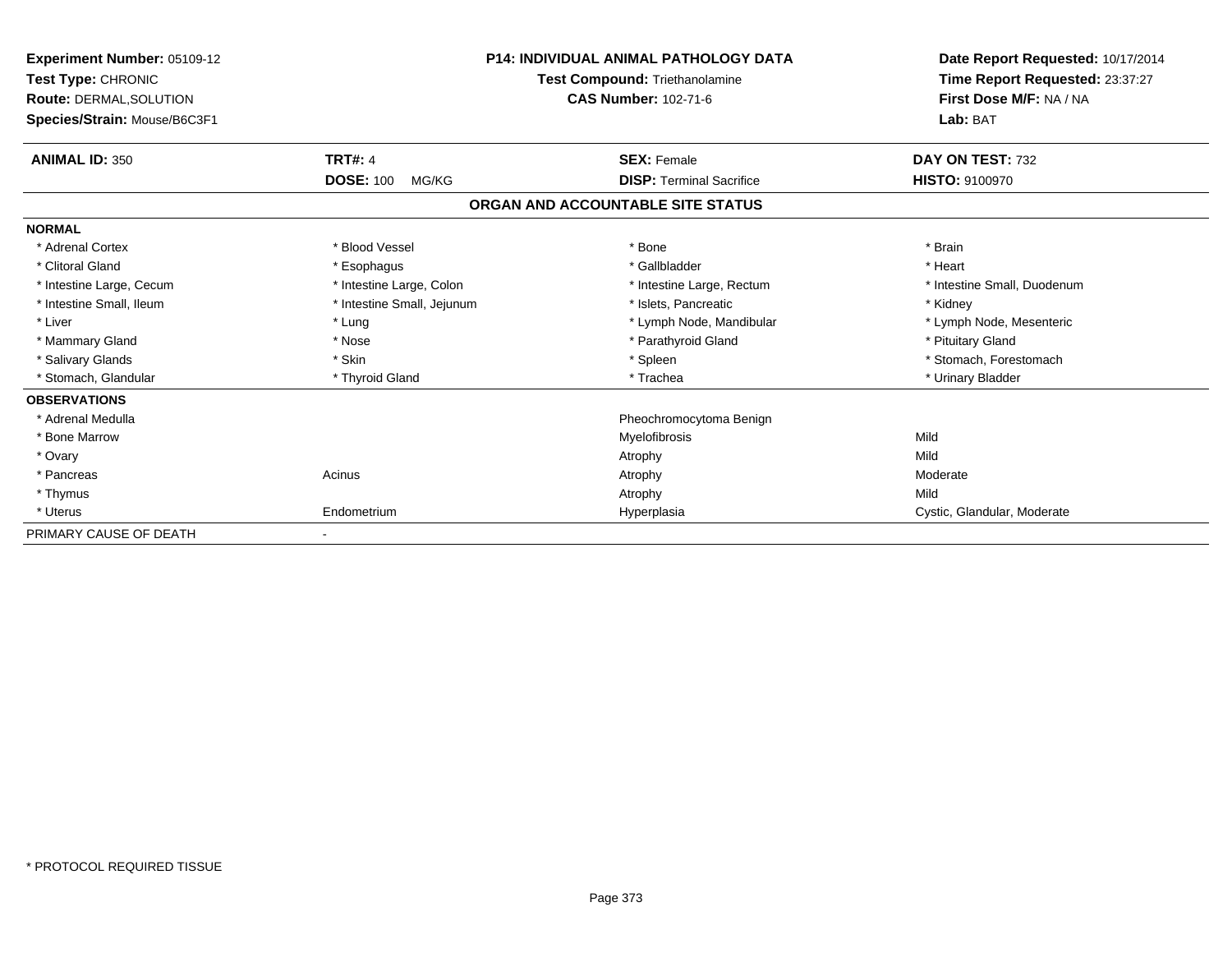| Experiment Number: 05109-12<br>Test Type: CHRONIC<br><b>Route: DERMAL, SOLUTION</b><br>Species/Strain: Mouse/B6C3F1 |                             | <b>P14: INDIVIDUAL ANIMAL PATHOLOGY DATA</b><br>Test Compound: Triethanolamine<br><b>CAS Number: 102-71-6</b> | Date Report Requested: 10/17/2014<br>Time Report Requested: 23:37:27<br>First Dose M/F: NA / NA<br>Lab: BAT |
|---------------------------------------------------------------------------------------------------------------------|-----------------------------|---------------------------------------------------------------------------------------------------------------|-------------------------------------------------------------------------------------------------------------|
| <b>ANIMAL ID: 351</b>                                                                                               | <b>TRT#: 4</b>              | <b>SEX: Female</b>                                                                                            | DAY ON TEST: 731                                                                                            |
|                                                                                                                     | <b>DOSE: 100</b><br>MG/KG   | <b>DISP: Terminal Sacrifice</b>                                                                               | HISTO: 9100971                                                                                              |
|                                                                                                                     |                             | ORGAN AND ACCOUNTABLE SITE STATUS                                                                             |                                                                                                             |
| <b>NORMAL</b>                                                                                                       |                             |                                                                                                               |                                                                                                             |
| * Adrenal Cortex                                                                                                    | * Adrenal Medulla           | * Blood Vessel                                                                                                | * Bone                                                                                                      |
| * Bone Marrow                                                                                                       | * Brain                     | * Clitoral Gland                                                                                              | * Esophagus                                                                                                 |
| * Gallbladder                                                                                                       | * Heart                     | * Intestine Large, Cecum                                                                                      | * Intestine Large, Colon                                                                                    |
| * Intestine Large, Rectum                                                                                           | * Intestine Small, Duodenum | * Intestine Small, Ileum                                                                                      | * Intestine Small, Jejunum                                                                                  |
| * Islets, Pancreatic                                                                                                | * Lung                      | * Lymph Node, Mandibular                                                                                      | * Mammary Gland                                                                                             |
| * Nose                                                                                                              | * Ovary                     | * Pancreas                                                                                                    | * Parathyroid Gland                                                                                         |
| * Pituitary Gland                                                                                                   | * Salivary Glands           | * Skin                                                                                                        | * Stomach, Forestomach                                                                                      |
| * Stomach, Glandular                                                                                                | * Thymus                    | * Trachea                                                                                                     | * Urinary Bladder                                                                                           |
| <b>OBSERVATIONS</b>                                                                                                 |                             |                                                                                                               |                                                                                                             |
| * Kidney                                                                                                            |                             | Nephropathy                                                                                                   | Chronic, Minimal                                                                                            |
| * Liver                                                                                                             |                             | <b>Eosinophilic Focus</b>                                                                                     |                                                                                                             |
| [ Eosinophilic Focus TGLS = 1-1 ]                                                                                   |                             |                                                                                                               |                                                                                                             |
| * Lymph Node, Mesenteric                                                                                            |                             | Hyperplasia                                                                                                   | Lymphoid, Mild                                                                                              |
| * Spleen                                                                                                            |                             | Hyperplasia                                                                                                   | Lymphoid, Marked                                                                                            |
| * Thyroid Gland                                                                                                     | <b>Follicular Cel</b>       | Adenoma                                                                                                       |                                                                                                             |
| * Uterus                                                                                                            | Endometrium                 | Hyperplasia                                                                                                   | Cystic, Glandular, Mild                                                                                     |
| PRIMARY CAUSE OF DEATH                                                                                              |                             |                                                                                                               |                                                                                                             |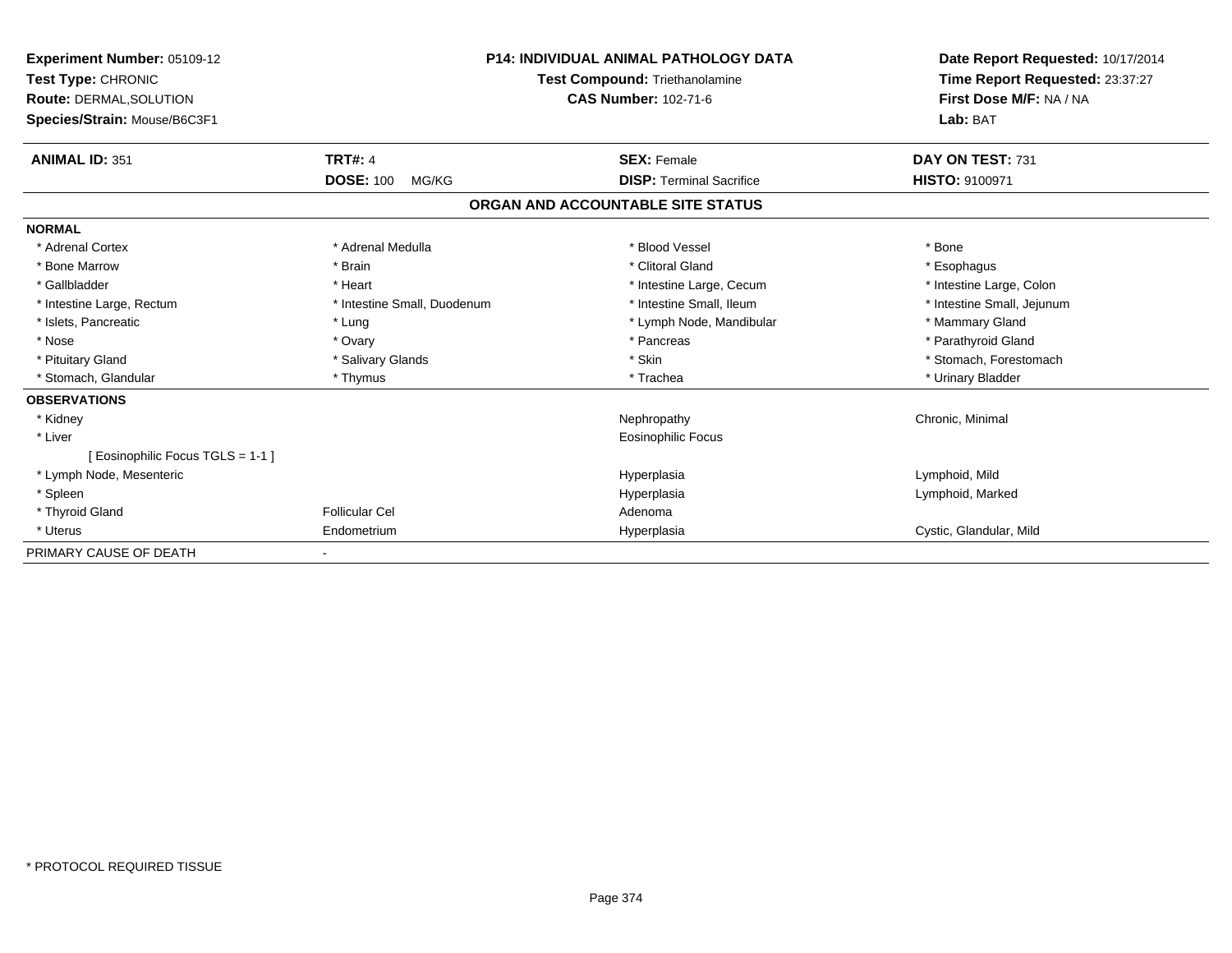| Experiment Number: 05109-12<br>Test Type: CHRONIC<br>Route: DERMAL, SOLUTION |                             | <b>P14: INDIVIDUAL ANIMAL PATHOLOGY DATA</b> | Date Report Requested: 10/17/2014<br>Time Report Requested: 23:37:27<br>First Dose M/F: NA / NA |
|------------------------------------------------------------------------------|-----------------------------|----------------------------------------------|-------------------------------------------------------------------------------------------------|
|                                                                              |                             | <b>Test Compound: Triethanolamine</b>        |                                                                                                 |
|                                                                              |                             | <b>CAS Number: 102-71-6</b>                  |                                                                                                 |
| Species/Strain: Mouse/B6C3F1                                                 |                             |                                              | Lab: BAT                                                                                        |
| <b>ANIMAL ID: 352</b>                                                        | <b>TRT#: 4</b>              | <b>SEX: Female</b>                           | DAY ON TEST: 730                                                                                |
|                                                                              | <b>DOSE: 100</b><br>MG/KG   | <b>DISP: Terminal Sacrifice</b>              | <b>HISTO: 9100972</b>                                                                           |
|                                                                              |                             | ORGAN AND ACCOUNTABLE SITE STATUS            |                                                                                                 |
| <b>NORMAL</b>                                                                |                             |                                              |                                                                                                 |
| * Adrenal Cortex                                                             | * Adrenal Medulla           | * Blood Vessel                               | * Bone                                                                                          |
| * Bone Marrow                                                                | * Brain                     | * Clitoral Gland                             | * Esophagus                                                                                     |
| * Gallbladder                                                                | * Heart                     | * Intestine Large, Cecum                     | * Intestine Large, Colon                                                                        |
| * Intestine Large, Rectum                                                    | * Intestine Small, Duodenum | * Intestine Small, Ileum                     | * Intestine Small, Jejunum                                                                      |
| * Islets, Pancreatic                                                         | * Lung                      | * Lymph Node, Mesenteric                     | * Mammary Gland                                                                                 |
| * Nose                                                                       | * Pancreas                  | * Parathyroid Gland                          | * Pituitary Gland                                                                               |
| * Salivary Glands                                                            | * Skin                      | * Spleen                                     | * Stomach, Forestomach                                                                          |
| * Stomach, Glandular                                                         | * Trachea                   | * Urinary Bladder                            |                                                                                                 |
| <b>MISSING</b>                                                               |                             |                                              |                                                                                                 |
| * Lymph Node, Mandibular                                                     |                             |                                              |                                                                                                 |
| <b>OBSERVATIONS</b>                                                          |                             |                                              |                                                                                                 |
| * Kidney                                                                     |                             | Nephropathy                                  | Chronic, Minimal                                                                                |
| * Liver                                                                      |                             | Hepatocellular Adenoma                       | Multiple                                                                                        |
| [ Hepatocellular Adenoma TGLS = 2-8,3-2 ]                                    |                             |                                              |                                                                                                 |
| * Ovary                                                                      |                             | Atrophy                                      | Moderate                                                                                        |
| * Thymus                                                                     |                             | Atrophy                                      | Moderate                                                                                        |
| * Thyroid Gland                                                              | <b>Follicular Cel</b>       | Hyperplasia                                  | Mild                                                                                            |
| * Uterus                                                                     | Endometrium                 | Hyperplasia                                  | Cystic, Glandular, Mild                                                                         |
| [Hyperplasia TGLS = 1-6]                                                     |                             |                                              |                                                                                                 |
| PRIMARY CAUSE OF DEATH                                                       | $\overline{\phantom{a}}$    |                                              |                                                                                                 |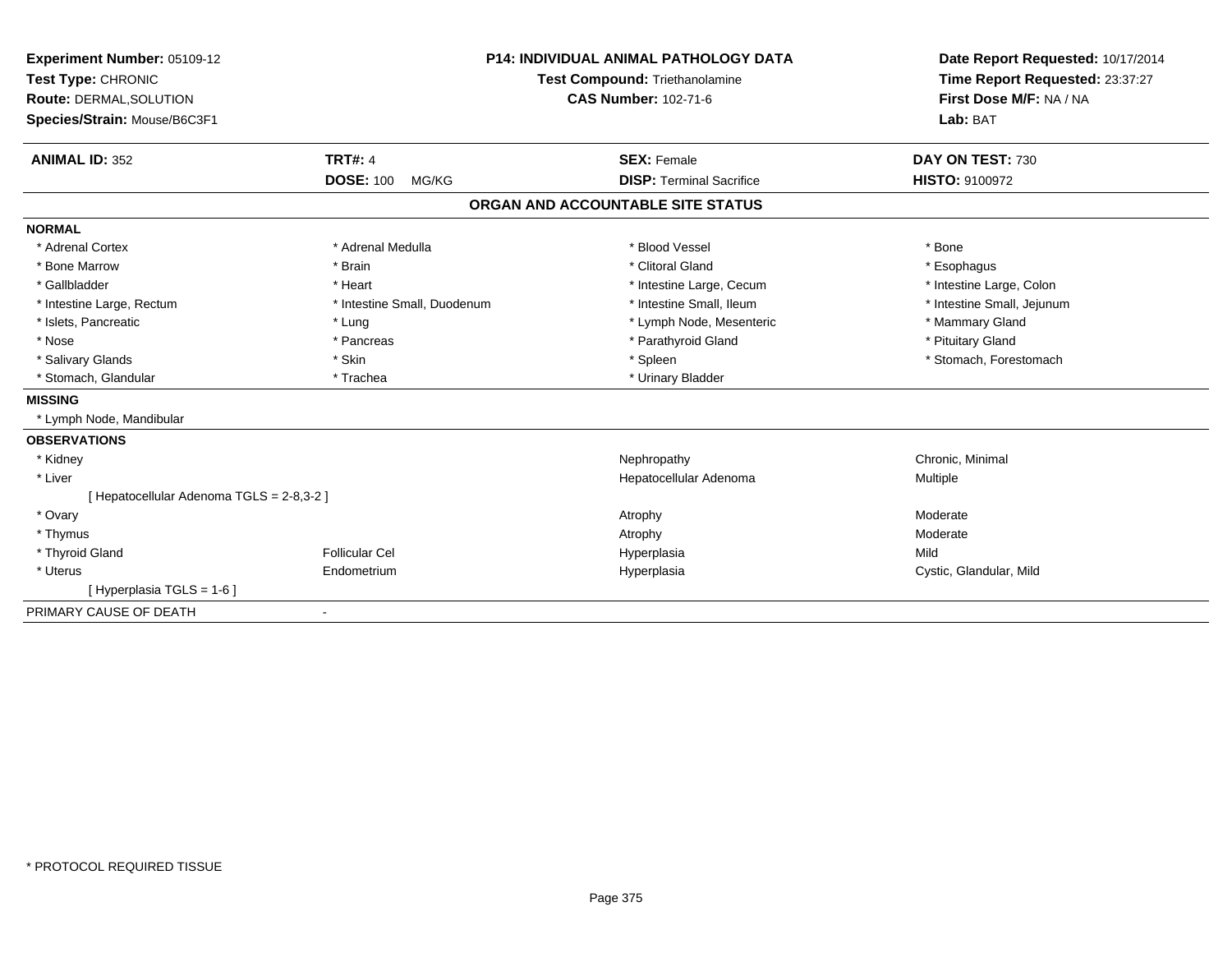| Experiment Number: 05109-12<br>Test Type: CHRONIC<br>Route: DERMAL, SOLUTION<br>Species/Strain: Mouse/B6C3F1 |                           | <b>P14: INDIVIDUAL ANIMAL PATHOLOGY DATA</b><br>Test Compound: Triethanolamine<br><b>CAS Number: 102-71-6</b> | Date Report Requested: 10/17/2014<br>Time Report Requested: 23:37:27<br>First Dose M/F: NA / NA<br>Lab: BAT |  |
|--------------------------------------------------------------------------------------------------------------|---------------------------|---------------------------------------------------------------------------------------------------------------|-------------------------------------------------------------------------------------------------------------|--|
| <b>ANIMAL ID: 353</b>                                                                                        | <b>TRT#: 4</b>            | <b>SEX: Female</b>                                                                                            | DAY ON TEST: 729                                                                                            |  |
|                                                                                                              | <b>DOSE: 100</b><br>MG/KG | <b>DISP: Terminal Sacrifice</b>                                                                               | HISTO: 9100973                                                                                              |  |
|                                                                                                              |                           | ORGAN AND ACCOUNTABLE SITE STATUS                                                                             |                                                                                                             |  |
| <b>NORMAL</b>                                                                                                |                           |                                                                                                               |                                                                                                             |  |
| * Adrenal Medulla                                                                                            | * Blood Vessel            | * Bone                                                                                                        | * Bone Marrow                                                                                               |  |
| * Brain                                                                                                      | * Clitoral Gland          | * Esophagus                                                                                                   | * Gallbladder                                                                                               |  |
| * Heart                                                                                                      | * Intestine Large, Cecum  | * Intestine Large, Colon                                                                                      | * Intestine Large, Rectum                                                                                   |  |
| * Intestine Small, Duodenum                                                                                  | * Intestine Small, Ileum  | * Intestine Small, Jejunum                                                                                    | * Islets, Pancreatic                                                                                        |  |
| * Kidney                                                                                                     | * Lung                    | * Lymph Node, Mesenteric                                                                                      | * Mammary Gland                                                                                             |  |
| * Nose                                                                                                       | * Pancreas                | * Parathyroid Gland                                                                                           | * Pituitary Gland                                                                                           |  |
| * Salivary Glands                                                                                            | * Skin                    | * Spleen                                                                                                      | * Stomach, Forestomach                                                                                      |  |
| * Stomach, Glandular                                                                                         | * Trachea                 | * Urinary Bladder                                                                                             |                                                                                                             |  |
| <b>OBSERVATIONS</b>                                                                                          |                           |                                                                                                               |                                                                                                             |  |
| * Adrenal Cortex                                                                                             | Capsule, Spindle Cell     | Hyperplasia                                                                                                   | Moderate                                                                                                    |  |
| * Liver                                                                                                      |                           | <b>Cytoplasmic Alteration</b>                                                                                 | Moderate                                                                                                    |  |
|                                                                                                              |                           | <b>Eosinophilic Focus</b>                                                                                     |                                                                                                             |  |
|                                                                                                              |                           | Hemangiosarcoma                                                                                               |                                                                                                             |  |
|                                                                                                              |                           | Hepatocellular Adenoma                                                                                        |                                                                                                             |  |
|                                                                                                              |                           | Karyomegaly                                                                                                   | Mild                                                                                                        |  |
| [Hemangiosarcoma TGLS = 3-8]                                                                                 |                           |                                                                                                               |                                                                                                             |  |
| [ Hepatocellular Adenoma TGLS = 2-1 ]                                                                        |                           |                                                                                                               |                                                                                                             |  |
| * Lymph Node, Mandibular                                                                                     |                           | Hyperplasia                                                                                                   | Lymphoid, Mild                                                                                              |  |
| * Ovary                                                                                                      |                           | Atrophy                                                                                                       | Mild                                                                                                        |  |
|                                                                                                              | Follicle                  | Cyst                                                                                                          |                                                                                                             |  |
| * Thymus                                                                                                     |                           | Atrophy                                                                                                       | Mild                                                                                                        |  |
| * Thyroid Gland                                                                                              | <b>Follicular Cel</b>     | Hyperplasia                                                                                                   | Minimal                                                                                                     |  |
| * Uterus                                                                                                     | Endometrium               | Hyperplasia                                                                                                   | Cystic, Glandular, Moderate                                                                                 |  |
| [Hyperplasia TGLS = $1-6$ ]                                                                                  |                           |                                                                                                               |                                                                                                             |  |
| PRIMARY CAUSE OF DEATH                                                                                       | $\blacksquare$            |                                                                                                               |                                                                                                             |  |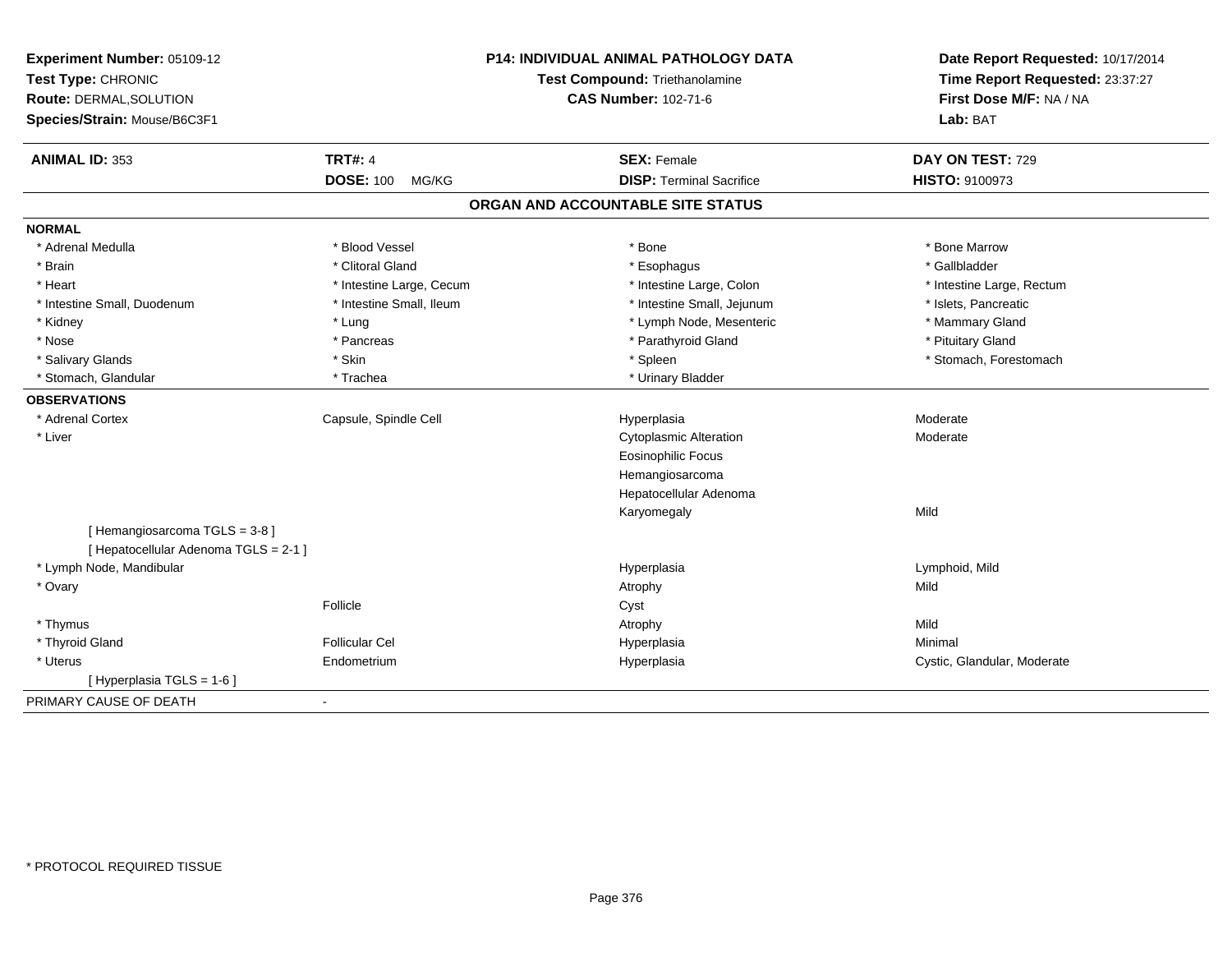| <b>Experiment Number: 05109-12</b>                    | <b>P14: INDIVIDUAL ANIMAL PATHOLOGY DATA</b><br>Test Compound: Triethanolamine |                                   | Date Report Requested: 10/17/2014 |  |
|-------------------------------------------------------|--------------------------------------------------------------------------------|-----------------------------------|-----------------------------------|--|
| Test Type: CHRONIC                                    |                                                                                |                                   | Time Report Requested: 23:37:27   |  |
| <b>Route: DERMAL, SOLUTION</b>                        |                                                                                | <b>CAS Number: 102-71-6</b>       | First Dose M/F: NA / NA           |  |
| Species/Strain: Mouse/B6C3F1                          |                                                                                |                                   | Lab: BAT                          |  |
| <b>ANIMAL ID: 354</b>                                 | <b>TRT#: 4</b>                                                                 | <b>SEX: Female</b>                | DAY ON TEST: 730                  |  |
|                                                       | <b>DOSE: 100</b><br>MG/KG                                                      | <b>DISP: Terminal Sacrifice</b>   | <b>HISTO: 9100974</b>             |  |
|                                                       |                                                                                | ORGAN AND ACCOUNTABLE SITE STATUS |                                   |  |
| <b>NORMAL</b>                                         |                                                                                |                                   |                                   |  |
| * Adrenal Cortex                                      | * Adrenal Medulla                                                              | * Blood Vessel                    | * Bone                            |  |
| * Brain                                               | * Clitoral Gland                                                               | * Esophagus                       | * Gallbladder                     |  |
| * Heart                                               | * Intestine Large, Cecum                                                       | * Intestine Large, Colon          | * Intestine Large, Rectum         |  |
| * Intestine Small, Duodenum                           | * Intestine Small, Ileum                                                       | * Intestine Small, Jejunum        | * Islets, Pancreatic              |  |
| * Lung                                                | * Lymph Node, Mandibular                                                       | * Lymph Node, Mesenteric          | * Mammary Gland                   |  |
| * Nose                                                | * Pancreas                                                                     | * Parathyroid Gland               | * Salivary Glands                 |  |
| * Skin                                                | * Stomach, Forestomach                                                         | * Stomach, Glandular              | * Thymus                          |  |
| * Thyroid Gland                                       | * Trachea                                                                      | * Urinary Bladder                 |                                   |  |
| <b>MISSING</b>                                        |                                                                                |                                   |                                   |  |
| * Pituitary Gland                                     |                                                                                |                                   |                                   |  |
| <b>OBSERVATIONS</b>                                   |                                                                                |                                   |                                   |  |
| * Bone Marrow                                         |                                                                                | Myelofibrosis                     | Mild                              |  |
| * Kidney                                              |                                                                                | Nephropathy                       | Chronic, Minimal                  |  |
| * Liver                                               |                                                                                | Hepatocellular Adenoma            |                                   |  |
| [Hepatocellular Adenoma TGLS = 3-1]                   |                                                                                |                                   |                                   |  |
| * Ovary                                               |                                                                                | Atrophy                           | Mild                              |  |
| * Spleen                                              |                                                                                | Hyperplasia                       | Lymphoid, Mild                    |  |
| [Hyperplasia TGLS = 2-1]                              |                                                                                |                                   |                                   |  |
| * Uterus                                              | Endometrium                                                                    | Hyperplasia                       | Cystic, Glandular, Moderate       |  |
| [ Hyperplasia TGLS = 1-6 ]                            |                                                                                |                                   |                                   |  |
| PRIMARY CAUSE OF DEATH                                |                                                                                |                                   |                                   |  |
| Animal Note: NO PITUITARY SEEN IN BLOCK OR WET TISSUE |                                                                                |                                   |                                   |  |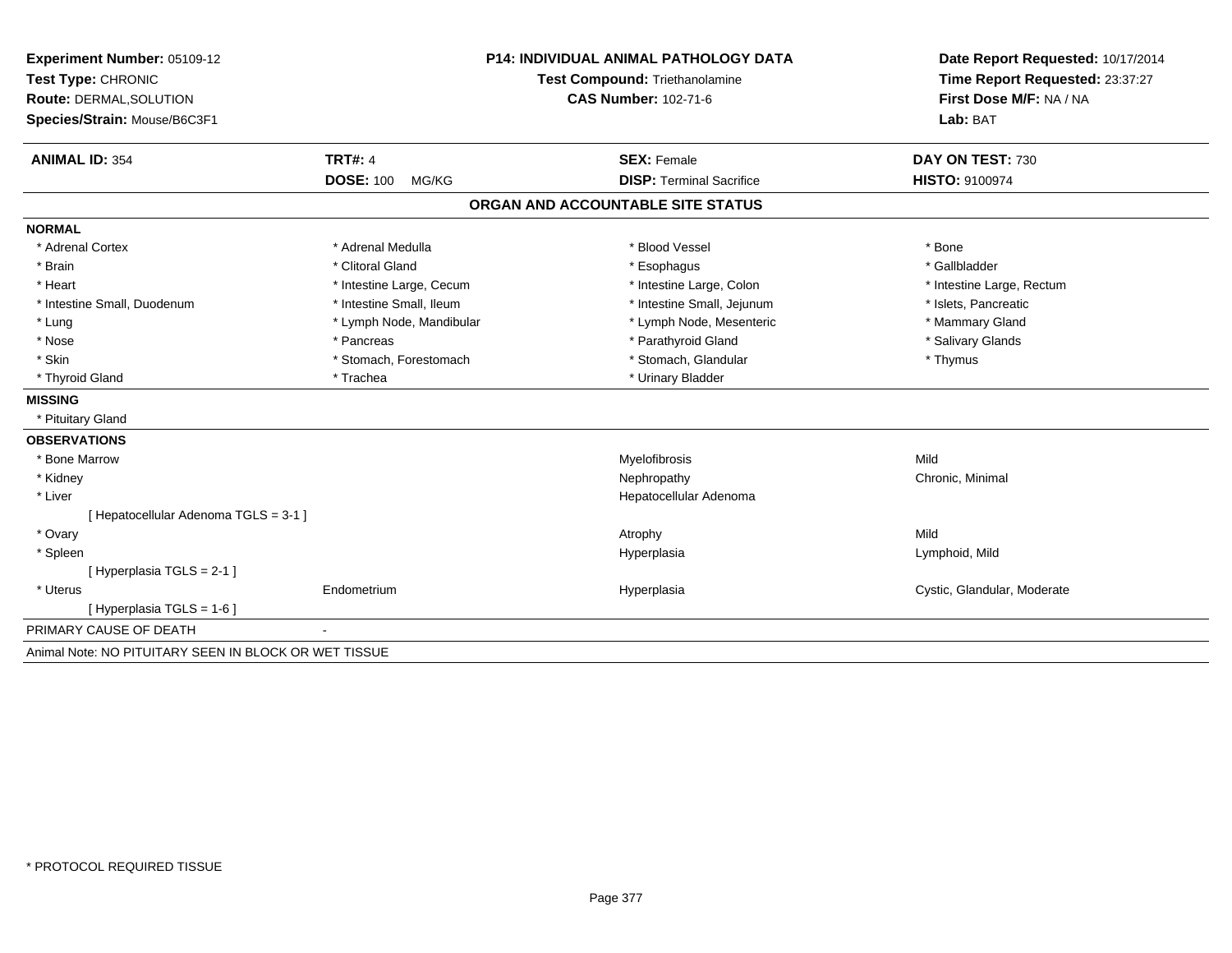| Experiment Number: 05109-12                                                    | <b>P14: INDIVIDUAL ANIMAL PATHOLOGY DATA</b><br>Test Compound: Triethanolamine |                                   | Date Report Requested: 10/17/2014<br>Time Report Requested: 23:37:27 |
|--------------------------------------------------------------------------------|--------------------------------------------------------------------------------|-----------------------------------|----------------------------------------------------------------------|
| Test Type: CHRONIC                                                             |                                                                                |                                   |                                                                      |
| Route: DERMAL, SOLUTION                                                        |                                                                                | <b>CAS Number: 102-71-6</b>       | First Dose M/F: NA / NA                                              |
| Species/Strain: Mouse/B6C3F1                                                   |                                                                                |                                   | Lab: BAT                                                             |
| <b>ANIMAL ID: 355</b>                                                          | <b>TRT#: 4</b>                                                                 | <b>SEX: Female</b>                | DAY ON TEST: 729                                                     |
|                                                                                | <b>DOSE: 100</b><br>MG/KG                                                      | <b>DISP: Terminal Sacrifice</b>   | <b>HISTO: 9100975</b>                                                |
|                                                                                |                                                                                | ORGAN AND ACCOUNTABLE SITE STATUS |                                                                      |
| <b>NORMAL</b>                                                                  |                                                                                |                                   |                                                                      |
| * Adrenal Cortex                                                               | * Adrenal Medulla                                                              | * Blood Vessel                    | * Bone                                                               |
| * Bone Marrow                                                                  | * Brain                                                                        | * Clitoral Gland                  | * Esophagus                                                          |
| * Gallbladder                                                                  | * Heart                                                                        | * Intestine Large, Cecum          | * Intestine Large, Colon                                             |
| * Intestine Large, Rectum                                                      | * Intestine Small, Duodenum                                                    | * Intestine Small, Ileum          | * Intestine Small, Jejunum                                           |
| * Islets, Pancreatic                                                           | * Kidney                                                                       | * Lung                            | * Lymph Node, Mesenteric                                             |
| * Mammary Gland                                                                | * Nose                                                                         | * Pancreas                        | * Parathyroid Gland                                                  |
| * Pituitary Gland                                                              | * Salivary Glands                                                              | * Stomach, Forestomach            | * Stomach, Glandular                                                 |
| * Thyroid Gland                                                                | * Trachea                                                                      | * Urinary Bladder                 |                                                                      |
| <b>OBSERVATIONS</b>                                                            |                                                                                |                                   |                                                                      |
| * Liver                                                                        |                                                                                | Hepatocellular Adenoma            | Multiple                                                             |
|                                                                                |                                                                                | Ito Cell Tumor Nos                | Multiple                                                             |
| [ Hepatocellular Adenoma TGLS = 2-8,4-1 ]<br>[ Ito Cell Tumor Nos TGLS = 3-9 ] |                                                                                |                                   |                                                                      |
| * Lymph Node, Mandibular                                                       |                                                                                | Lymphoma Malignant Lymphocytic    |                                                                      |
| * Ovary                                                                        |                                                                                | Atrophy                           | Mild                                                                 |
| * Skin                                                                         | <b>Subcut Tiss</b>                                                             | Sarcoma                           |                                                                      |
| Note: SARCOMA OCCURRED ON THE TAIL.                                            |                                                                                |                                   |                                                                      |
| [Sarcoma TGLS = 1-10]                                                          |                                                                                |                                   |                                                                      |
| * Spleen                                                                       |                                                                                | Hyperplasia                       | Lymphoid, Mild                                                       |
| * Thymus                                                                       |                                                                                | Hyperplasia                       | Lymphoid, Mild                                                       |
| * Uterus                                                                       | Endometrium                                                                    | Hyperplasia                       | Cystic, Glandular, Mild                                              |
| PRIMARY CAUSE OF DEATH                                                         |                                                                                |                                   |                                                                      |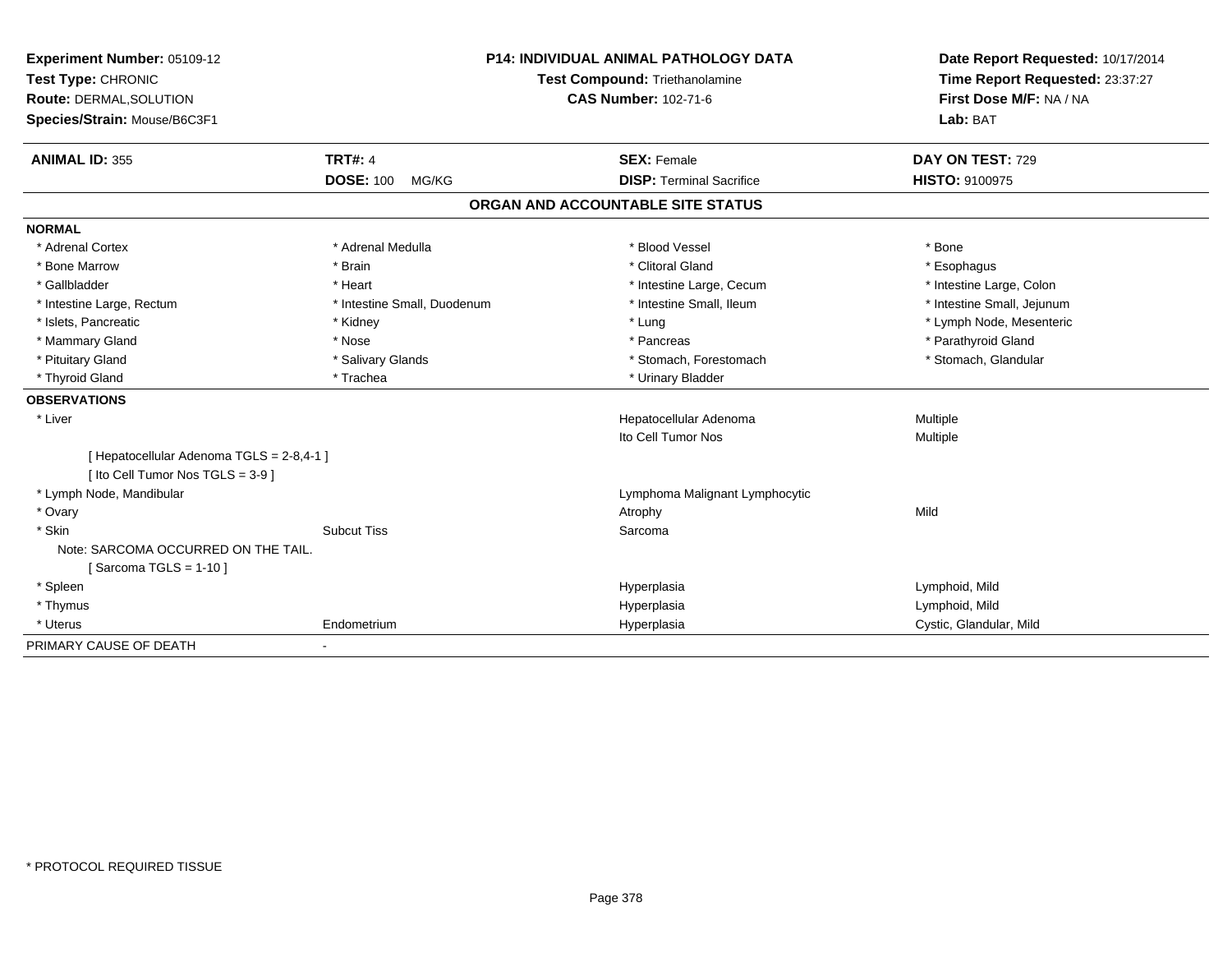| Experiment Number: 05109-12<br>Test Type: CHRONIC<br>Route: DERMAL, SOLUTION<br>Species/Strain: Mouse/B6C3F1 |                             | <b>P14: INDIVIDUAL ANIMAL PATHOLOGY DATA</b><br>Test Compound: Triethanolamine<br><b>CAS Number: 102-71-6</b> | Date Report Requested: 10/17/2014<br>Time Report Requested: 23:37:27<br>First Dose M/F: NA / NA<br>Lab: BAT |
|--------------------------------------------------------------------------------------------------------------|-----------------------------|---------------------------------------------------------------------------------------------------------------|-------------------------------------------------------------------------------------------------------------|
| <b>ANIMAL ID: 356</b>                                                                                        | <b>TRT#: 4</b>              | <b>SEX: Female</b>                                                                                            | DAY ON TEST: 578                                                                                            |
|                                                                                                              | <b>DOSE: 100</b><br>MG/KG   | <b>DISP: Moribund Sacrifice</b>                                                                               | HISTO: 9100976                                                                                              |
|                                                                                                              |                             | ORGAN AND ACCOUNTABLE SITE STATUS                                                                             |                                                                                                             |
| <b>NORMAL</b>                                                                                                |                             |                                                                                                               |                                                                                                             |
| * Adrenal Cortex                                                                                             | * Adrenal Medulla           | * Blood Vessel                                                                                                | * Bone                                                                                                      |
| * Bone Marrow                                                                                                | * Brain                     | * Clitoral Gland                                                                                              | * Esophagus                                                                                                 |
| * Gallbladder                                                                                                | * Heart                     | * Intestine Large, Cecum                                                                                      | * Intestine Large, Colon                                                                                    |
| * Intestine Large, Rectum                                                                                    | * Intestine Small, Duodenum | * Intestine Small, Ileum                                                                                      | * Islets, Pancreatic                                                                                        |
| * Liver                                                                                                      | * Lymph Node, Mandibular    | * Lymph Node, Mesenteric                                                                                      | * Mammary Gland                                                                                             |
| * Nose                                                                                                       | * Parathyroid Gland         | * Pituitary Gland                                                                                             | * Salivary Glands                                                                                           |
| * Stomach, Forestomach                                                                                       | * Stomach, Glandular        | * Thyroid Gland                                                                                               | * Trachea                                                                                                   |
| * Urinary Bladder                                                                                            |                             |                                                                                                               |                                                                                                             |
| <b>OBSERVATIONS</b>                                                                                          |                             |                                                                                                               |                                                                                                             |
| * Intestine Small, Jejunum                                                                                   |                             | Sarcoma                                                                                                       | Metastatic (Skin)                                                                                           |
| * Kidney                                                                                                     |                             | Nephropathy                                                                                                   | Chronic, Minimal                                                                                            |
| * Lung                                                                                                       | Mediastinum                 | Sarcoma                                                                                                       | Metastatic (Skin)                                                                                           |
|                                                                                                              |                             | Sarcoma                                                                                                       | Metastatic (Skin)                                                                                           |
| Mesentery                                                                                                    | Fat                         | Sarcoma                                                                                                       | Metastatic (Skin)                                                                                           |
| [Sarcoma TGLS = $4-11$ ]                                                                                     |                             |                                                                                                               |                                                                                                             |
| * Ovary                                                                                                      | Follicle                    | Cyst                                                                                                          |                                                                                                             |
| * Pancreas                                                                                                   |                             | Sarcoma                                                                                                       | Metastatic (Skin)                                                                                           |
| <b>Skeletal Muscle</b>                                                                                       | Diaphragm                   | Sarcoma                                                                                                       | Metastatic (Skin)                                                                                           |
| [Sarcoma TGLS = $3-10$ ]                                                                                     |                             |                                                                                                               |                                                                                                             |
| * Skin                                                                                                       | SOA-No Mass                 | Acanthosis                                                                                                    | Moderate                                                                                                    |
|                                                                                                              | SOA-No Mass                 | Inflammation                                                                                                  | Chronic, Mild                                                                                               |
|                                                                                                              | <b>Subcut Tiss</b>          | Sarcoma                                                                                                       |                                                                                                             |
| Note: SARCOMA OCCURRED IN THE LUMBAR REGION.                                                                 |                             |                                                                                                               |                                                                                                             |
| [Acanthosis TGLS = $1-8$ ]                                                                                   |                             |                                                                                                               |                                                                                                             |
| [Sarcoma TGLS = $2-9$ ]                                                                                      |                             |                                                                                                               |                                                                                                             |
| * Spleen                                                                                                     | Capsule                     | Sarcoma                                                                                                       | Metastatic (Skin)                                                                                           |
| * Thymus                                                                                                     |                             | Sarcoma                                                                                                       | Metastatic (Skin)                                                                                           |
| * Uterus                                                                                                     | Endometrium                 | Hyperplasia                                                                                                   | Cystic, Glandular, Minimal                                                                                  |
| PRIMARY CAUSE OF DEATH                                                                                       | $\blacksquare$              |                                                                                                               |                                                                                                             |

Animal Note: MORIBUND SAC DUE TO METASTATIC FIBROSARCOMA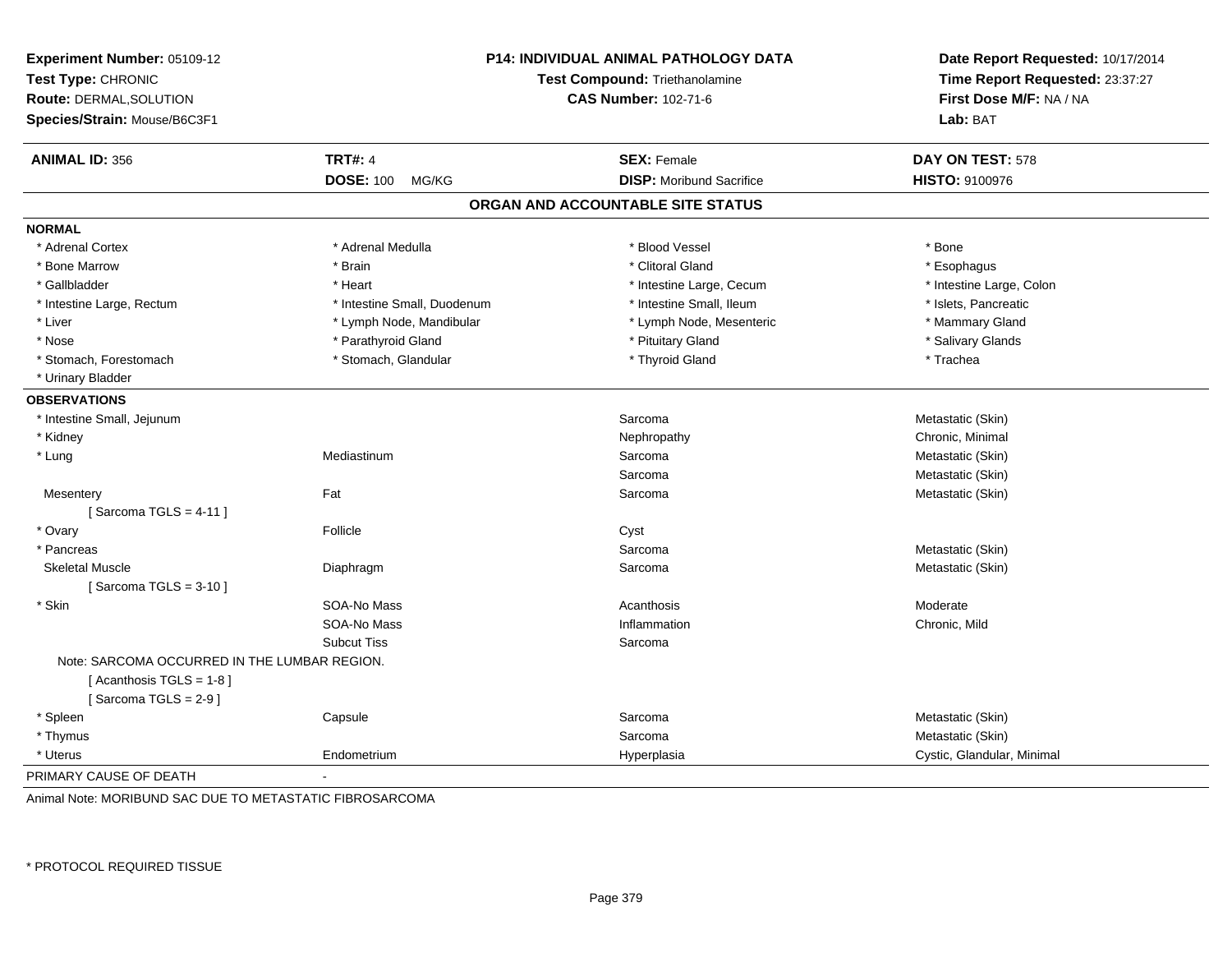| <b>Experiment Number: 05109-12</b><br><b>Test Type: CHRONIC</b><br><b>Route: DERMAL, SOLUTION</b><br>Species/Strain: Mouse/B6C3F1 | <b>P14: INDIVIDUAL ANIMAL PATHOLOGY DATA</b><br><b>Test Compound: Triethanolamine</b><br><b>CAS Number: 102-71-6</b> |                                                       | Date Report Requested: 10/17/2014<br>Time Report Requested: 23:37:27<br>First Dose M/F: NA / NA<br>Lab: BAT |
|-----------------------------------------------------------------------------------------------------------------------------------|----------------------------------------------------------------------------------------------------------------------|-------------------------------------------------------|-------------------------------------------------------------------------------------------------------------|
| <b>ANIMAL ID: 356</b>                                                                                                             | <b>TRT#: 4</b><br><b>DOSE: 100</b><br>MG/KG                                                                          | <b>SEX:</b> Female<br><b>DISP:</b> Moribund Sacrifice | DAY ON TEST: 578<br><b>HISTO: 9100976</b>                                                                   |
| Animal Note: TUMOR AT SOA-NM IS EXTENSION OF PRIMARY MASS                                                                         |                                                                                                                      | ORGAN AND ACCOUNTABLE SITE STATUS                     |                                                                                                             |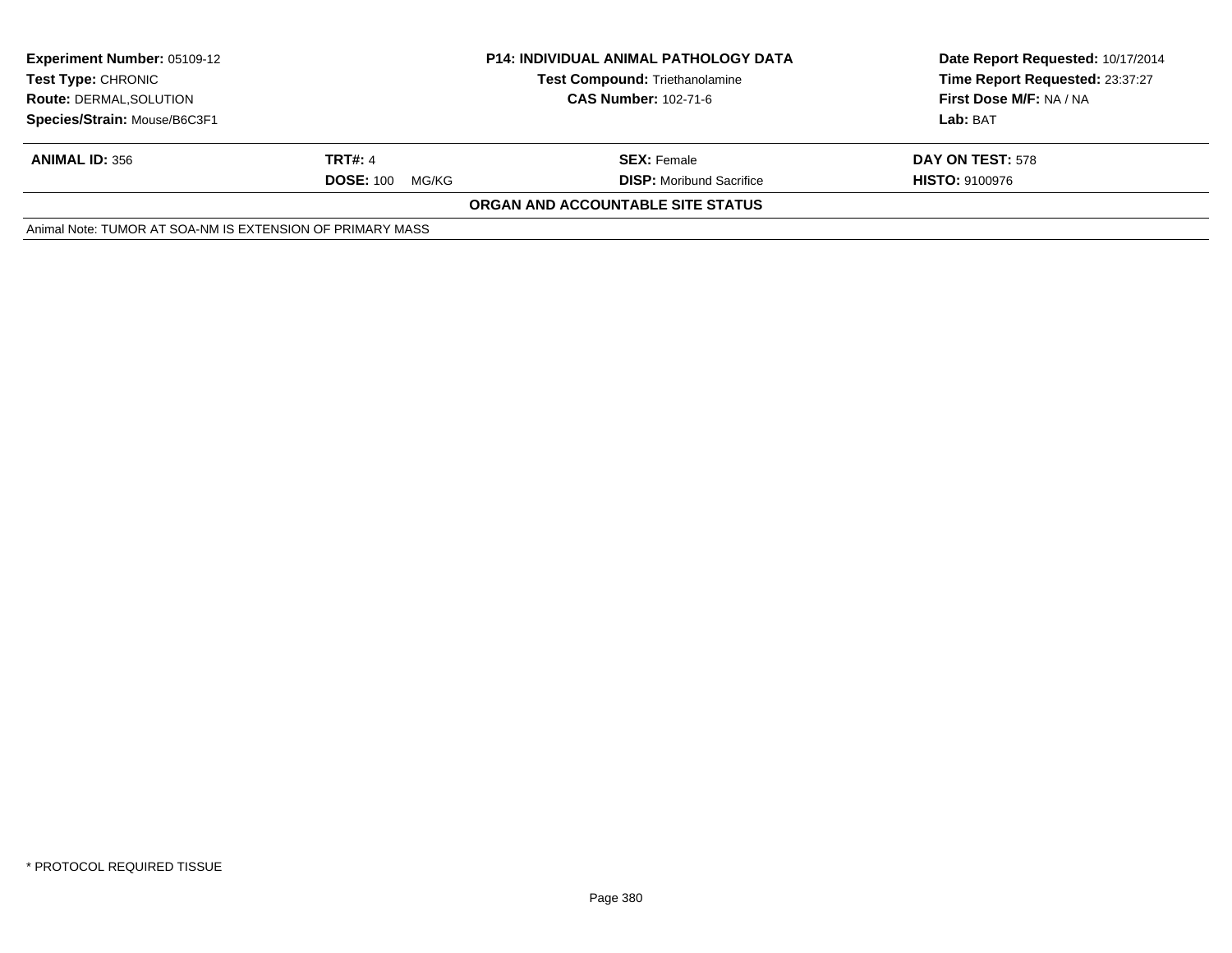| Experiment Number: 05109-12<br>Test Type: CHRONIC<br><b>Route: DERMAL, SOLUTION</b><br>Species/Strain: Mouse/B6C3F1 |                             | <b>P14: INDIVIDUAL ANIMAL PATHOLOGY DATA</b><br>Test Compound: Triethanolamine<br><b>CAS Number: 102-71-6</b> | Date Report Requested: 10/17/2014<br>Time Report Requested: 23:37:27<br>First Dose M/F: NA / NA<br>Lab: BAT |
|---------------------------------------------------------------------------------------------------------------------|-----------------------------|---------------------------------------------------------------------------------------------------------------|-------------------------------------------------------------------------------------------------------------|
| <b>ANIMAL ID: 357</b>                                                                                               | <b>TRT#: 4</b>              | <b>SEX: Female</b>                                                                                            | DAY ON TEST: 730                                                                                            |
|                                                                                                                     | <b>DOSE: 100</b><br>MG/KG   | <b>DISP: Terminal Sacrifice</b>                                                                               | <b>HISTO: 9100977</b>                                                                                       |
|                                                                                                                     |                             | ORGAN AND ACCOUNTABLE SITE STATUS                                                                             |                                                                                                             |
| <b>NORMAL</b>                                                                                                       |                             |                                                                                                               |                                                                                                             |
| * Adrenal Cortex                                                                                                    | * Adrenal Medulla           | * Blood Vessel                                                                                                | * Bone                                                                                                      |
| * Bone Marrow                                                                                                       | * Brain                     | * Clitoral Gland                                                                                              | * Esophagus                                                                                                 |
| * Gallbladder                                                                                                       | * Heart                     | * Intestine Large, Cecum                                                                                      | * Intestine Large, Colon                                                                                    |
| * Intestine Large, Rectum                                                                                           | * Intestine Small, Duodenum | * Intestine Small, Ileum                                                                                      | * Intestine Small, Jejunum                                                                                  |
| * Islets, Pancreatic                                                                                                | * Lung                      | * Mammary Gland                                                                                               | * Nose                                                                                                      |
| * Parathyroid Gland                                                                                                 | * Pituitary Gland           | * Salivary Glands                                                                                             | * Skin                                                                                                      |
| * Stomach, Forestomach                                                                                              | * Stomach, Glandular        | * Thyroid Gland                                                                                               | * Trachea                                                                                                   |
| * Urinary Bladder                                                                                                   |                             |                                                                                                               |                                                                                                             |
| <b>OBSERVATIONS</b>                                                                                                 |                             |                                                                                                               |                                                                                                             |
| * Kidney                                                                                                            |                             | Lymphoma Malignant Mixed                                                                                      |                                                                                                             |
|                                                                                                                     |                             | Nephropathy                                                                                                   | Chronic, Minimal                                                                                            |
| * Liver                                                                                                             |                             | Hepatocellular Adenoma                                                                                        |                                                                                                             |
|                                                                                                                     |                             | Lymphoma Malignant Mixed                                                                                      |                                                                                                             |
| [ Hepatocellular Adenoma TGLS = 6-11 ]                                                                              |                             |                                                                                                               |                                                                                                             |
| Lymph Node                                                                                                          | Lumbar                      | Lymphoma Malignant Mixed                                                                                      |                                                                                                             |
|                                                                                                                     | Mediastinal                 | Lymphoma Malignant Mixed                                                                                      |                                                                                                             |
|                                                                                                                     | Renal                       | Lymphoma Malignant Mixed                                                                                      |                                                                                                             |
| [ Lymphoma Malignant Mixed TGLS = 3-7,4-9,5-10 ]                                                                    |                             |                                                                                                               |                                                                                                             |
| [ Lymphoma Malignant Mixed TGLS = 3-7,4-9,5-10 ]                                                                    |                             |                                                                                                               |                                                                                                             |
| [ Lymphoma Malignant Mixed TGLS = 3-7,4-9,5-10 ]                                                                    |                             |                                                                                                               |                                                                                                             |
| * Lymph Node, Mandibular                                                                                            |                             | Lymphoma Malignant Mixed                                                                                      |                                                                                                             |
| [ Lymphoma Malignant Mixed TGLS = 3-7,4-9,5-10 ]                                                                    |                             |                                                                                                               |                                                                                                             |
| * Lymph Node, Mesenteric                                                                                            |                             | Lymphoma Malignant Mixed                                                                                      |                                                                                                             |
| [ Lymphoma Malignant Mixed TGLS = $3-7,4-9,5-10$ ]                                                                  |                             |                                                                                                               |                                                                                                             |
| * Ovary                                                                                                             |                             | Atrophy                                                                                                       | Mild                                                                                                        |
|                                                                                                                     | Periovarn Tiss              | Lymphoma Malignant Mixed                                                                                      |                                                                                                             |
| * Pancreas                                                                                                          |                             | Lymphoma Malignant Mixed                                                                                      |                                                                                                             |
| * Spleen                                                                                                            |                             | Lymphoma Malignant Mixed                                                                                      |                                                                                                             |
| [ Lymphoma Malignant Mixed TGLS = 1-8 ]                                                                             |                             |                                                                                                               |                                                                                                             |
| * Thymus                                                                                                            |                             | Lymphoma Malignant Mixed                                                                                      |                                                                                                             |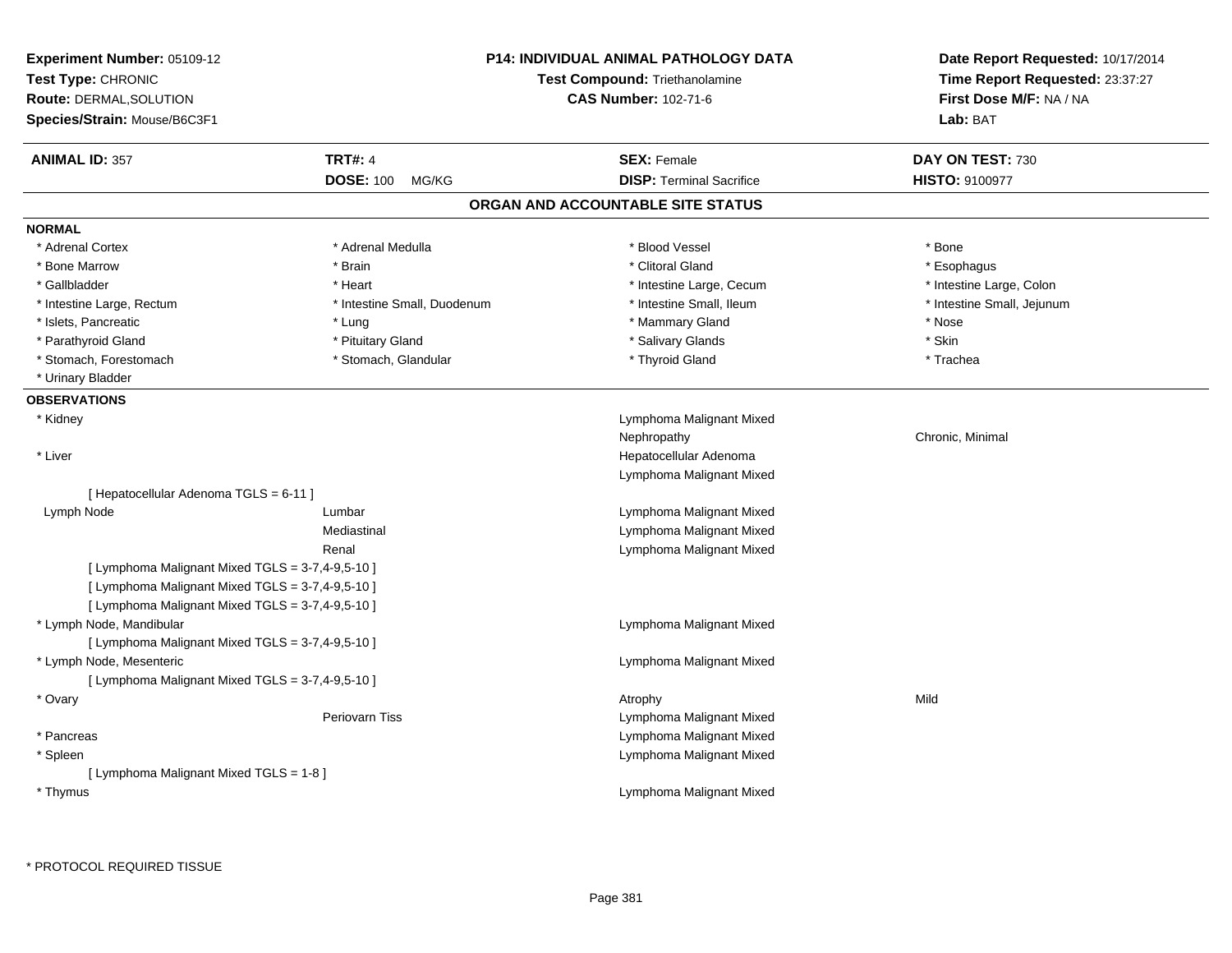| <b>Experiment Number: 05109-12</b> |                           | <b>P14: INDIVIDUAL ANIMAL PATHOLOGY DATA</b> | Date Report Requested: 10/17/2014 |  |
|------------------------------------|---------------------------|----------------------------------------------|-----------------------------------|--|
| <b>Test Type: CHRONIC</b>          |                           | Test Compound: Triethanolamine               | Time Report Requested: 23:37:27   |  |
| <b>Route: DERMAL, SOLUTION</b>     |                           | <b>CAS Number: 102-71-6</b>                  | First Dose M/F: NA / NA           |  |
| Species/Strain: Mouse/B6C3F1       |                           |                                              | Lab: BAT                          |  |
| <b>ANIMAL ID: 357</b>              | <b>TRT#: 4</b>            | <b>SEX: Female</b>                           | DAY ON TEST: 730                  |  |
|                                    | <b>DOSE: 100</b><br>MG/KG | <b>DISP:</b> Terminal Sacrifice              | <b>HISTO: 9100977</b>             |  |
|                                    |                           | ORGAN AND ACCOUNTABLE SITE STATUS            |                                   |  |
| * Uterus                           | Endometrium               | Hyperplasia                                  | Cystic, Glandular, Moderate       |  |
| [Hyperplasia TGLS = 2-6]           |                           |                                              |                                   |  |
| PRIMARY CAUSE OF DEATH             |                           |                                              |                                   |  |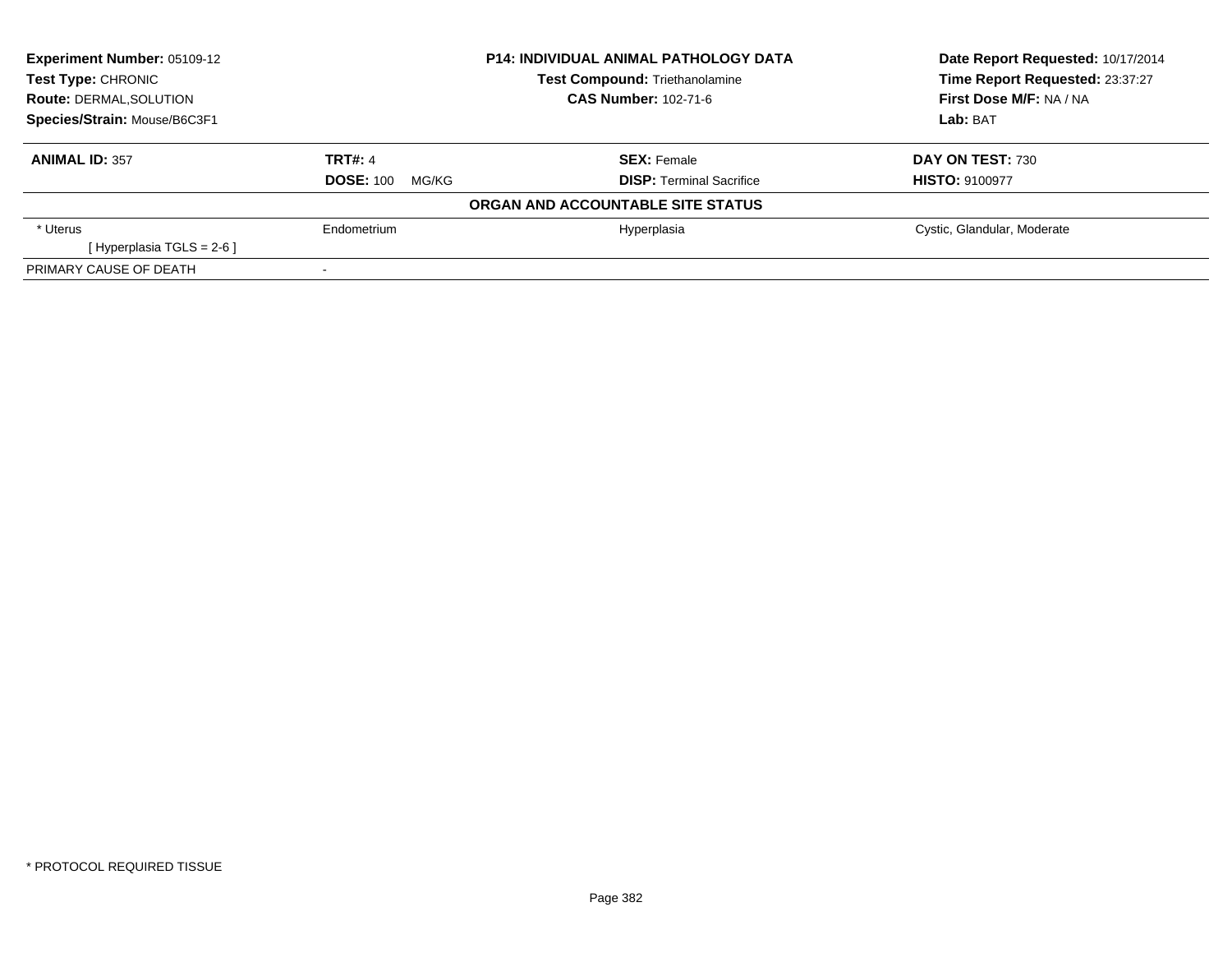| Experiment Number: 05109-12<br>Test Type: CHRONIC<br>Route: DERMAL, SOLUTION |                             | <b>P14: INDIVIDUAL ANIMAL PATHOLOGY DATA</b><br>Test Compound: Triethanolamine<br><b>CAS Number: 102-71-6</b> | Date Report Requested: 10/17/2014<br>Time Report Requested: 23:37:27<br>First Dose M/F: NA / NA |
|------------------------------------------------------------------------------|-----------------------------|---------------------------------------------------------------------------------------------------------------|-------------------------------------------------------------------------------------------------|
| Species/Strain: Mouse/B6C3F1                                                 |                             |                                                                                                               | Lab: BAT                                                                                        |
| <b>ANIMAL ID: 358</b>                                                        | <b>TRT#: 4</b>              | <b>SEX: Female</b>                                                                                            | DAY ON TEST: 731                                                                                |
|                                                                              | <b>DOSE: 100</b><br>MG/KG   | <b>DISP: Terminal Sacrifice</b>                                                                               | <b>HISTO: 9100978</b>                                                                           |
|                                                                              |                             | ORGAN AND ACCOUNTABLE SITE STATUS                                                                             |                                                                                                 |
| <b>NORMAL</b>                                                                |                             |                                                                                                               |                                                                                                 |
| * Adrenal Cortex                                                             | * Adrenal Medulla           | * Blood Vessel                                                                                                | * Bone                                                                                          |
| * Bone Marrow                                                                | * Brain                     | * Clitoral Gland                                                                                              | * Esophagus                                                                                     |
| * Gallbladder                                                                | * Heart                     | * Intestine Large, Cecum                                                                                      | * Intestine Large, Colon                                                                        |
| * Intestine Large, Rectum                                                    | * Intestine Small, Duodenum | * Intestine Small, Ileum                                                                                      | * Intestine Small, Jejunum                                                                      |
| * Islets, Pancreatic                                                         | * Liver                     | * Lung                                                                                                        | * Lymph Node, Mandibular                                                                        |
| * Mammary Gland                                                              | * Nose                      | * Parathyroid Gland                                                                                           | * Pituitary Gland                                                                               |
| * Salivary Glands                                                            | * Skin                      | * Stomach, Forestomach                                                                                        | * Stomach, Glandular                                                                            |
| * Thyroid Gland                                                              | * Trachea                   | * Urinary Bladder                                                                                             |                                                                                                 |
| <b>OBSERVATIONS</b>                                                          |                             |                                                                                                               |                                                                                                 |
| * Kidney                                                                     | Cortex                      | Infarct                                                                                                       | Mild                                                                                            |
| Lymph Node                                                                   | Mediastinal                 | Lymphoma Malignant Mixed                                                                                      |                                                                                                 |
|                                                                              | Renal                       | Lymphoma Malignant Mixed                                                                                      |                                                                                                 |
| [ Lymphoma Malignant Mixed TGLS = 2-9 ]                                      |                             |                                                                                                               |                                                                                                 |
| [ Lymphoma Malignant Mixed TGLS = 2-9 ]                                      |                             |                                                                                                               |                                                                                                 |
| * Lymph Node, Mesenteric                                                     |                             | Lymphoma Malignant Mixed                                                                                      |                                                                                                 |
| [ Lymphoma Malignant Mixed TGLS = 2-9 ]                                      |                             |                                                                                                               |                                                                                                 |
| * Ovary                                                                      |                             | Atrophy                                                                                                       | Moderate                                                                                        |
| * Pancreas                                                                   |                             | Lymphoma Malignant Mixed                                                                                      |                                                                                                 |
| * Spleen                                                                     |                             | Lymphoma Malignant Mixed                                                                                      |                                                                                                 |
| [ Lymphoma Malignant Mixed TGLS = 1-8 ]                                      |                             |                                                                                                               |                                                                                                 |
| * Thymus                                                                     |                             | Lymphoma Malignant Mixed                                                                                      |                                                                                                 |
| * Uterus                                                                     | Endometrium                 | Hyperplasia                                                                                                   | Cystic, Glandular, Mild                                                                         |
| PRIMARY CAUSE OF DEATH                                                       |                             |                                                                                                               |                                                                                                 |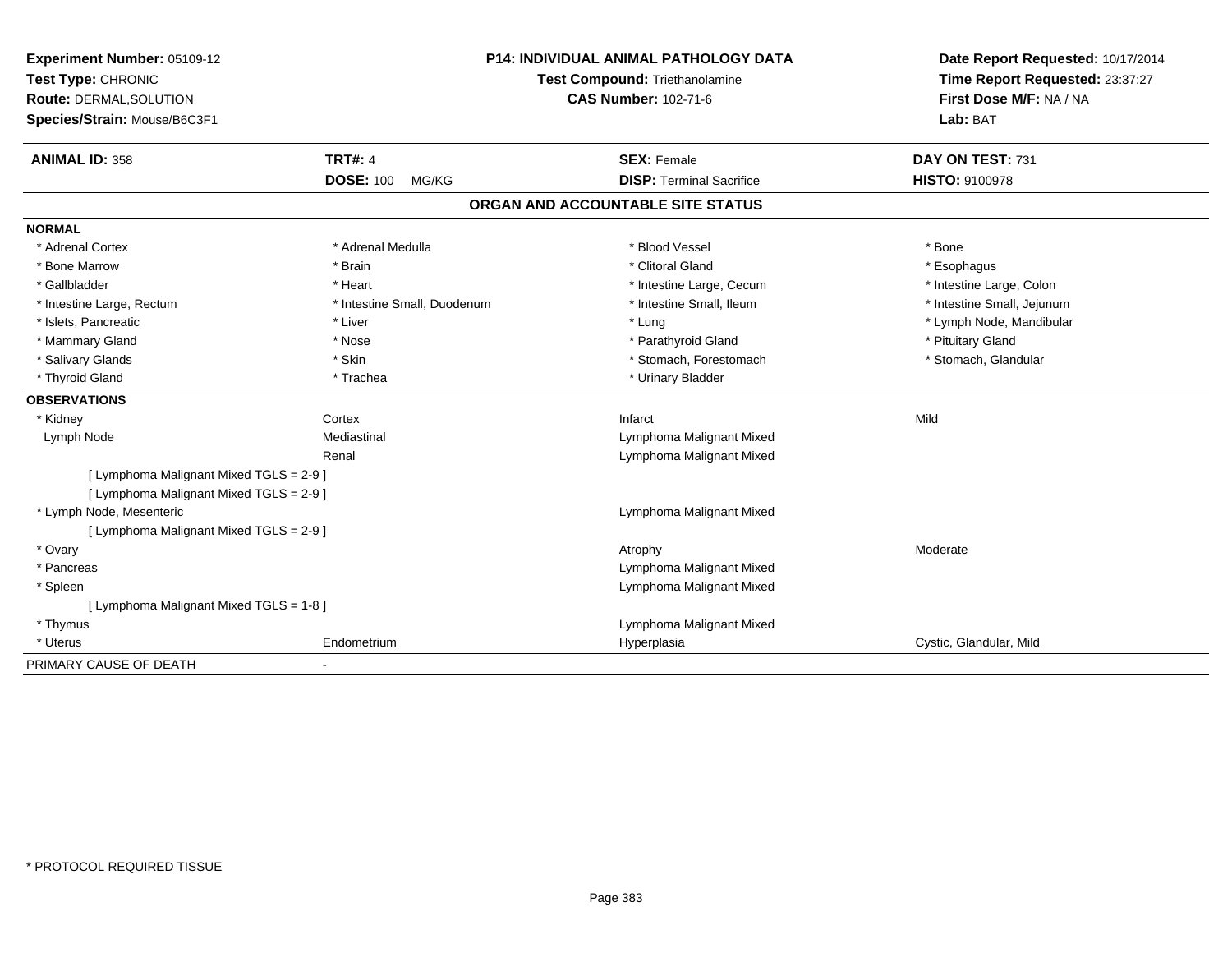| Experiment Number: 05109-12<br>Test Type: CHRONIC<br>Route: DERMAL, SOLUTION<br>Species/Strain: Mouse/B6C3F1 | P14: INDIVIDUAL ANIMAL PATHOLOGY DATA<br>Test Compound: Triethanolamine<br><b>CAS Number: 102-71-6</b> |                                   | Date Report Requested: 10/17/2014<br>Time Report Requested: 23:37:27<br>First Dose M/F: NA / NA<br>Lab: BAT |
|--------------------------------------------------------------------------------------------------------------|--------------------------------------------------------------------------------------------------------|-----------------------------------|-------------------------------------------------------------------------------------------------------------|
| <b>ANIMAL ID: 359</b>                                                                                        | <b>TRT#: 4</b>                                                                                         | <b>SEX: Female</b>                | DAY ON TEST: 729                                                                                            |
|                                                                                                              | <b>DOSE: 100</b><br>MG/KG                                                                              | <b>DISP: Terminal Sacrifice</b>   | <b>HISTO: 9100979</b>                                                                                       |
|                                                                                                              |                                                                                                        | ORGAN AND ACCOUNTABLE SITE STATUS |                                                                                                             |
| <b>NORMAL</b>                                                                                                |                                                                                                        |                                   |                                                                                                             |
| * Adrenal Cortex                                                                                             | * Adrenal Medulla                                                                                      | * Blood Vessel                    | * Bone                                                                                                      |
| * Brain                                                                                                      | * Clitoral Gland                                                                                       | * Esophagus                       | * Gallbladder                                                                                               |
| * Heart                                                                                                      | * Intestine Large, Cecum                                                                               | * Intestine Large, Colon          | * Intestine Large, Rectum                                                                                   |
| * Intestine Small, Duodenum                                                                                  | * Intestine Small, Ileum                                                                               | * Intestine Small, Jejunum        | * Islets, Pancreatic                                                                                        |
| * Lung                                                                                                       | * Lymph Node, Mandibular                                                                               | * Lymph Node, Mesenteric          | * Mammary Gland                                                                                             |
| * Nose                                                                                                       | * Pituitary Gland                                                                                      | * Salivary Glands                 | * Skin                                                                                                      |
| * Stomach, Forestomach                                                                                       | * Stomach, Glandular                                                                                   | * Thyroid Gland                   | * Trachea                                                                                                   |
| * Urinary Bladder                                                                                            |                                                                                                        |                                   |                                                                                                             |
| <b>MISSING</b>                                                                                               |                                                                                                        |                                   |                                                                                                             |
| * Parathyroid Gland                                                                                          |                                                                                                        |                                   |                                                                                                             |
| <b>OBSERVATIONS</b>                                                                                          |                                                                                                        |                                   |                                                                                                             |
| * Bone Marrow                                                                                                |                                                                                                        | Myelofibrosis                     | Moderate                                                                                                    |
| * Kidney                                                                                                     | <b>Renal Tubule</b>                                                                                    | Necrosis                          | Moderate                                                                                                    |
| [Necrosis TGLS = $2-1$ ]                                                                                     |                                                                                                        |                                   |                                                                                                             |
| * Liver                                                                                                      |                                                                                                        | Eosinophilic Focus                |                                                                                                             |
|                                                                                                              |                                                                                                        | Hemangiosarcoma                   |                                                                                                             |
|                                                                                                              |                                                                                                        | Hepatocellular Adenoma            |                                                                                                             |
|                                                                                                              |                                                                                                        | Necrosis                          | Marked                                                                                                      |
| [Hemangiosarcoma TGLS = 3-1]                                                                                 |                                                                                                        |                                   |                                                                                                             |
| [ Necrosis TGLS = $4-1, 4-2, 7-9$ ]                                                                          |                                                                                                        |                                   |                                                                                                             |
| * Ovary                                                                                                      |                                                                                                        | Atrophy                           | Moderate                                                                                                    |
| * Pancreas                                                                                                   |                                                                                                        | Cyst                              |                                                                                                             |
| * Spleen                                                                                                     |                                                                                                        | Hemangiosarcoma                   |                                                                                                             |
| [Hemangiosarcoma TGLS = 5-8]                                                                                 |                                                                                                        |                                   |                                                                                                             |
| * Thymus                                                                                                     |                                                                                                        | Atrophy                           | Moderate                                                                                                    |
| * Uterus                                                                                                     | Endometrium                                                                                            | Hyperplasia                       | Cystic, Glandular, Moderate                                                                                 |
| [Hyperplasia TGLS = 1-6]                                                                                     |                                                                                                        |                                   |                                                                                                             |
| PRIMARY CAUSE OF DEATH                                                                                       | $\overline{\phantom{a}}$                                                                               |                                   |                                                                                                             |

Animal Note: TGL6, FOCUS COULD NOT BE FOUND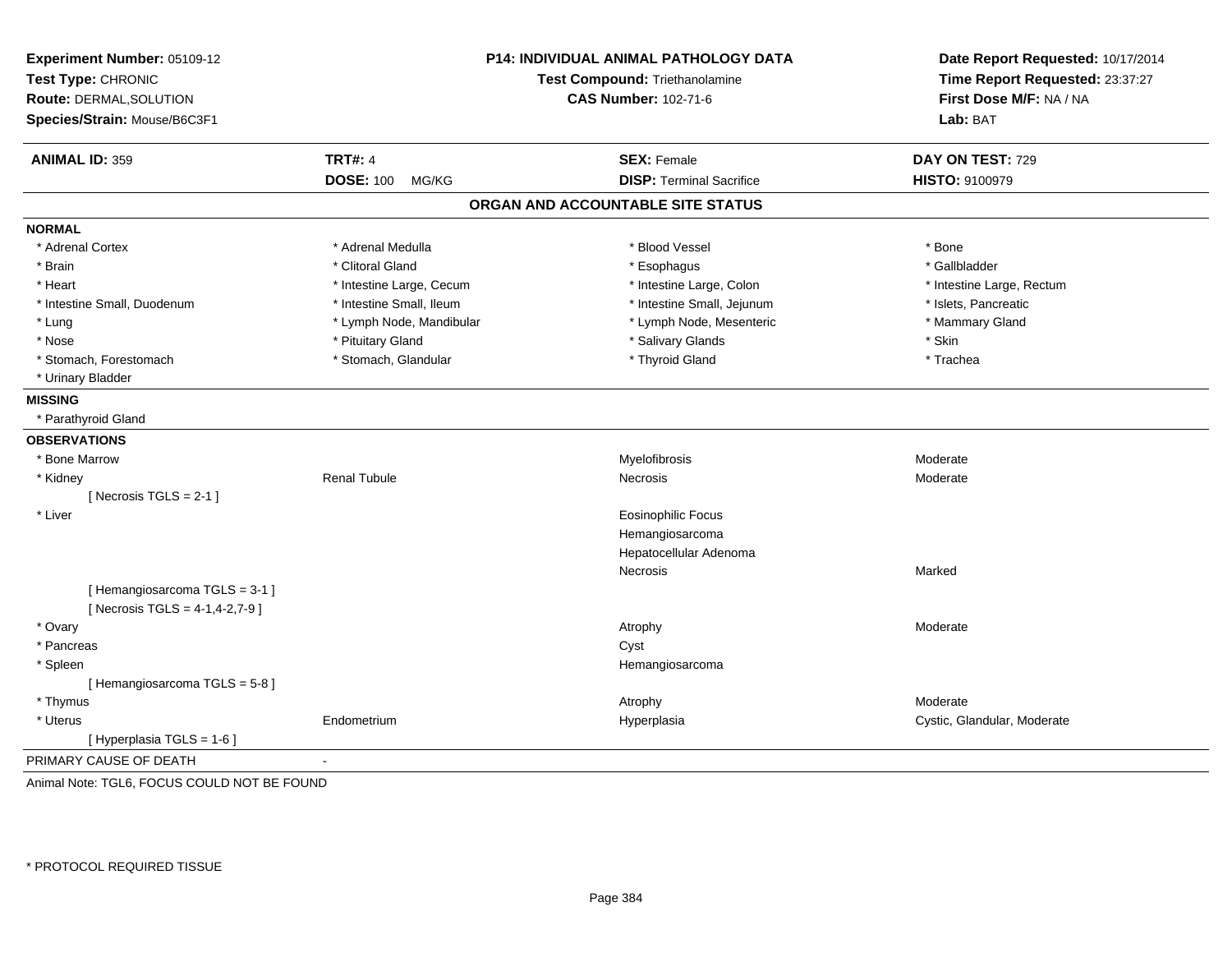| <b>Experiment Number: 05109-12</b><br>Test Type: CHRONIC | <b>P14: INDIVIDUAL ANIMAL PATHOLOGY DATA</b><br><b>Test Compound: Triethanolamine</b><br><b>CAS Number: 102-71-6</b> |                                          | Date Report Requested: 10/17/2014<br>Time Report Requested: 23:37:27 |
|----------------------------------------------------------|----------------------------------------------------------------------------------------------------------------------|------------------------------------------|----------------------------------------------------------------------|
| <b>Route: DERMAL, SOLUTION</b>                           |                                                                                                                      |                                          | First Dose M/F: NA / NA                                              |
| Species/Strain: Mouse/B6C3F1                             |                                                                                                                      |                                          | Lab: BAT                                                             |
| <b>ANIMAL ID: 359</b>                                    | <b>TRT#: 4</b>                                                                                                       | <b>SEX: Female</b>                       | <b>DAY ON TEST: 729</b>                                              |
|                                                          | <b>DOSE: 100</b><br>MG/KG                                                                                            | <b>DISP:</b> Terminal Sacrifice          | <b>HISTO: 9100979</b>                                                |
|                                                          |                                                                                                                      | <b>ORGAN AND ACCOUNTABLE SITE STATUS</b> |                                                                      |
| Animal Note: PARATHYROID CUT THRU                        |                                                                                                                      |                                          |                                                                      |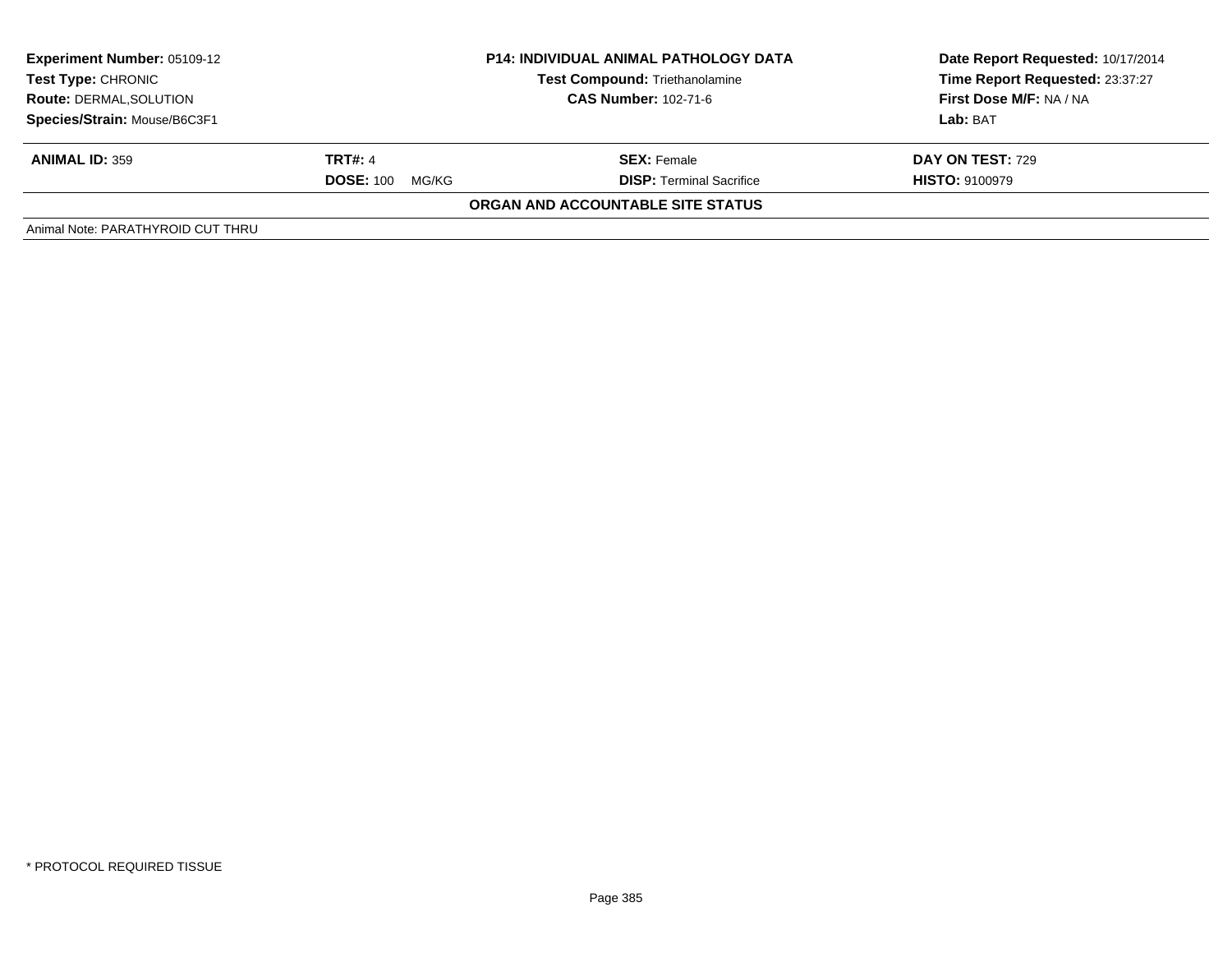| Experiment Number: 05109-12<br>Test Type: CHRONIC<br>Route: DERMAL, SOLUTION<br>Species/Strain: Mouse/B6C3F1 |                             | <b>P14: INDIVIDUAL ANIMAL PATHOLOGY DATA</b><br><b>Test Compound: Triethanolamine</b><br><b>CAS Number: 102-71-6</b> | Date Report Requested: 10/17/2014<br>Time Report Requested: 23:37:27<br>First Dose M/F: NA / NA<br>Lab: BAT |
|--------------------------------------------------------------------------------------------------------------|-----------------------------|----------------------------------------------------------------------------------------------------------------------|-------------------------------------------------------------------------------------------------------------|
| <b>ANIMAL ID: 360</b>                                                                                        | <b>TRT#: 4</b>              | <b>SEX: Female</b>                                                                                                   | DAY ON TEST: 730                                                                                            |
|                                                                                                              | <b>DOSE: 100</b><br>MG/KG   | <b>DISP: Terminal Sacrifice</b>                                                                                      | <b>HISTO: 9100980</b>                                                                                       |
|                                                                                                              |                             | ORGAN AND ACCOUNTABLE SITE STATUS                                                                                    |                                                                                                             |
| <b>NORMAL</b>                                                                                                |                             |                                                                                                                      |                                                                                                             |
| * Adrenal Cortex                                                                                             | * Adrenal Medulla           | * Blood Vessel                                                                                                       | * Bone                                                                                                      |
| * Bone Marrow                                                                                                | * Brain                     | * Clitoral Gland                                                                                                     | * Esophagus                                                                                                 |
| * Gallbladder                                                                                                | * Heart                     | * Intestine Large, Cecum                                                                                             | * Intestine Large, Colon                                                                                    |
| * Intestine Large, Rectum                                                                                    | * Intestine Small, Duodenum | * Intestine Small, Ileum                                                                                             | * Intestine Small, Jejunum                                                                                  |
| * Islets. Pancreatic                                                                                         | * Liver                     | * Lung                                                                                                               | * Lymph Node, Mandibular                                                                                    |
| * Lymph Node, Mesenteric                                                                                     | * Mammary Gland             | * Nose                                                                                                               | * Parathyroid Gland                                                                                         |
| * Salivary Glands                                                                                            | * Skin                      | * Stomach, Forestomach                                                                                               | * Stomach, Glandular                                                                                        |
| * Thyroid Gland                                                                                              | * Trachea                   | * Urinary Bladder                                                                                                    |                                                                                                             |
| <b>OBSERVATIONS</b>                                                                                          |                             |                                                                                                                      |                                                                                                             |
| * Kidney                                                                                                     | Cortex                      | Infarct                                                                                                              | Mild                                                                                                        |
| * Ovary                                                                                                      |                             | Atrophy                                                                                                              | Mild                                                                                                        |
| * Pancreas                                                                                                   | Artery                      | Inflammation                                                                                                         | Chronic, Mild                                                                                               |
| * Pituitary Gland                                                                                            | Pars Intermed               | Adenoma                                                                                                              |                                                                                                             |
| * Spleen                                                                                                     |                             | Hematopoietic Cell Proliferation                                                                                     | Mild                                                                                                        |
| * Thymus                                                                                                     |                             | Atrophy                                                                                                              | Moderate                                                                                                    |
| * Uterus                                                                                                     | Endometrium                 | Hyperplasia                                                                                                          | Cystic, Glandular, Minimal                                                                                  |
| PRIMARY CAUSE OF DEATH                                                                                       |                             |                                                                                                                      |                                                                                                             |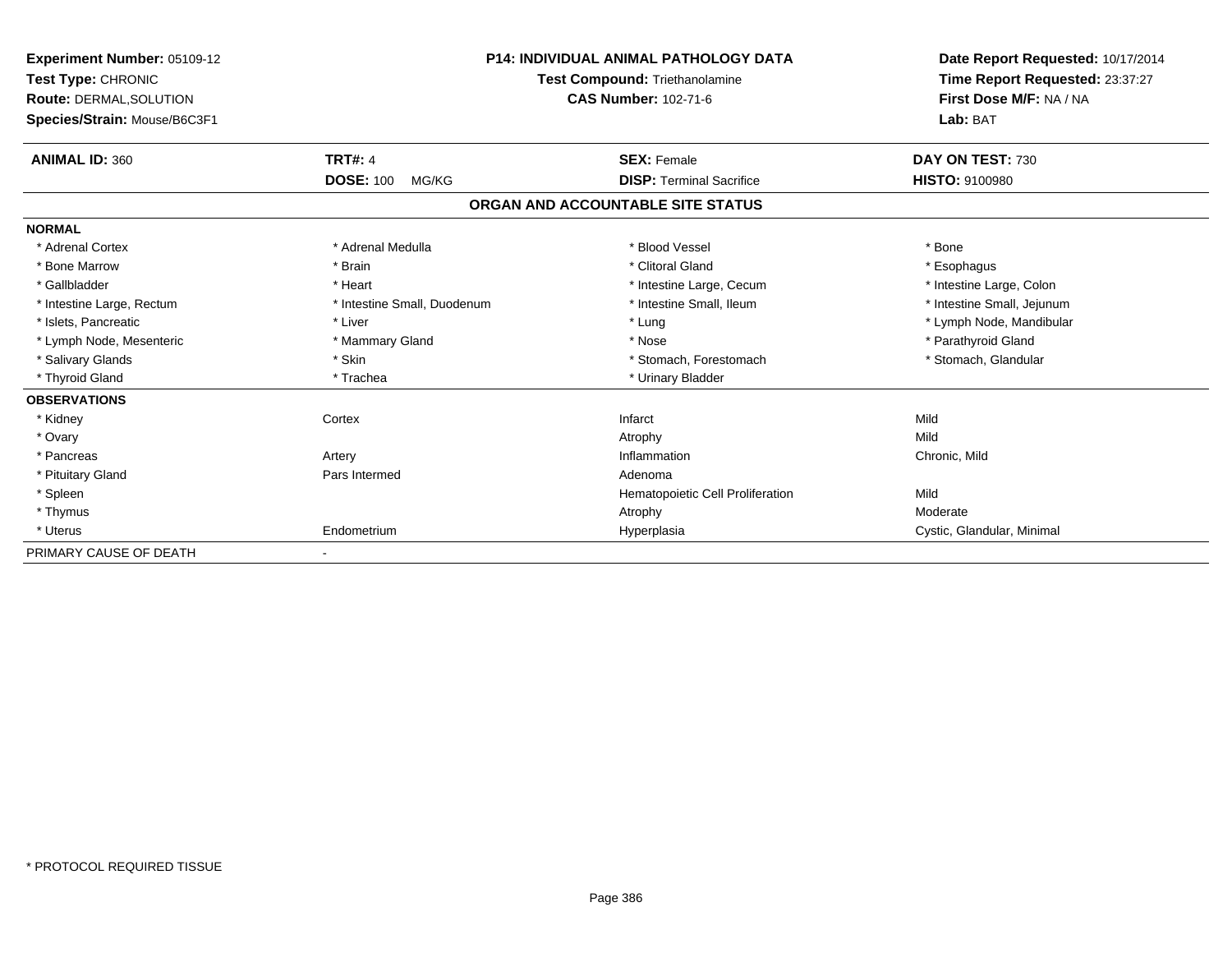| Experiment Number: 05109-12<br>Test Type: CHRONIC<br>Route: DERMAL, SOLUTION<br>Species/Strain: Mouse/B6C3F1 |                          | P14: INDIVIDUAL ANIMAL PATHOLOGY DATA<br>Test Compound: Triethanolamine<br><b>CAS Number: 102-71-6</b> | Date Report Requested: 10/17/2014<br>Time Report Requested: 23:37:27<br>First Dose M/F: NA / NA<br>Lab: BAT |
|--------------------------------------------------------------------------------------------------------------|--------------------------|--------------------------------------------------------------------------------------------------------|-------------------------------------------------------------------------------------------------------------|
| ANIMAL ID: 361                                                                                               | <b>TRT#: 6</b>           | <b>SEX: Female</b>                                                                                     | DAY ON TEST: 731                                                                                            |
|                                                                                                              | <b>DOSE: 300 MG/KG</b>   | <b>DISP: Terminal Sacrifice</b>                                                                        | HISTO: 9100801                                                                                              |
|                                                                                                              |                          | ORGAN AND ACCOUNTABLE SITE STATUS                                                                      |                                                                                                             |
| <b>NORMAL</b>                                                                                                |                          |                                                                                                        |                                                                                                             |
| * Adrenal Cortex                                                                                             | * Blood Vessel           | * Bone                                                                                                 | * Bone Marrow                                                                                               |
| * Brain                                                                                                      | * Clitoral Gland         | * Esophagus                                                                                            | * Gallbladder                                                                                               |
| * Heart                                                                                                      | * Intestine Large, Cecum | * Intestine Large, Colon                                                                               | * Intestine Large, Rectum                                                                                   |
| * Intestine Small, Duodenum                                                                                  | * Intestine Small, Ileum | * Intestine Small, Jejunum                                                                             | * Islets, Pancreatic                                                                                        |
| * Lymph Node, Mesenteric                                                                                     | * Mammary Gland          | * Nose                                                                                                 | * Parathyroid Gland                                                                                         |
| * Pituitary Gland                                                                                            | * Salivary Glands        | * Skin                                                                                                 | * Stomach, Forestomach                                                                                      |
| * Stomach, Glandular                                                                                         | * Trachea                | * Urinary Bladder                                                                                      |                                                                                                             |
| <b>OBSERVATIONS</b>                                                                                          |                          |                                                                                                        |                                                                                                             |
| * Adrenal Medulla                                                                                            |                          | Cyst                                                                                                   |                                                                                                             |
| * Kidney                                                                                                     |                          | Lymphoma Malignant Lymphocytic                                                                         |                                                                                                             |
|                                                                                                              |                          | Nephropathy                                                                                            | Chronic. Mild                                                                                               |
| * Liver                                                                                                      |                          | <b>Eosinophilic Focus</b>                                                                              |                                                                                                             |
|                                                                                                              |                          | Hepatocellular Adenoma                                                                                 |                                                                                                             |
| [ Eosinophilic Focus TGLS = 5-1 ]                                                                            |                          |                                                                                                        |                                                                                                             |
| [ Hepatocellular Adenoma TGLS = 1-1 ]                                                                        |                          |                                                                                                        |                                                                                                             |
| * Lung                                                                                                       |                          | Lymphoma Malignant Lymphocytic                                                                         |                                                                                                             |
| * Lymph Node, Mandibular                                                                                     |                          | Lymphoma Malignant Lymphocytic                                                                         |                                                                                                             |
| * Ovary                                                                                                      |                          | Atrophy                                                                                                | Moderate                                                                                                    |
| * Pancreas                                                                                                   |                          | Lymphoma Malignant Lymphocytic                                                                         |                                                                                                             |
| * Spleen                                                                                                     |                          | Lymphoma Malignant Lymphocytic                                                                         |                                                                                                             |
| [ Lymphoma Malignant Lymphocytic TGLS = 2-1 ]                                                                |                          |                                                                                                        |                                                                                                             |
| * Thymus                                                                                                     |                          | Atrophy                                                                                                | Mild                                                                                                        |
|                                                                                                              |                          | Lymphoma Malignant Lymphocytic                                                                         |                                                                                                             |
| * Thyroid Gland                                                                                              | <b>Follicular Cel</b>    | Hyperplasia                                                                                            | Mild                                                                                                        |
| * Uterus                                                                                                     | Endometrium              | Hyperplasia                                                                                            | Cystic, Glandular, Mild                                                                                     |
| [ Hyperplasia TGLS = 3-6 ]                                                                                   |                          |                                                                                                        |                                                                                                             |
| PRIMARY CAUSE OF DEATH                                                                                       | $\blacksquare$           |                                                                                                        |                                                                                                             |
| Animal Note: TGL4, NOT FOUND AT TRIM                                                                         |                          |                                                                                                        |                                                                                                             |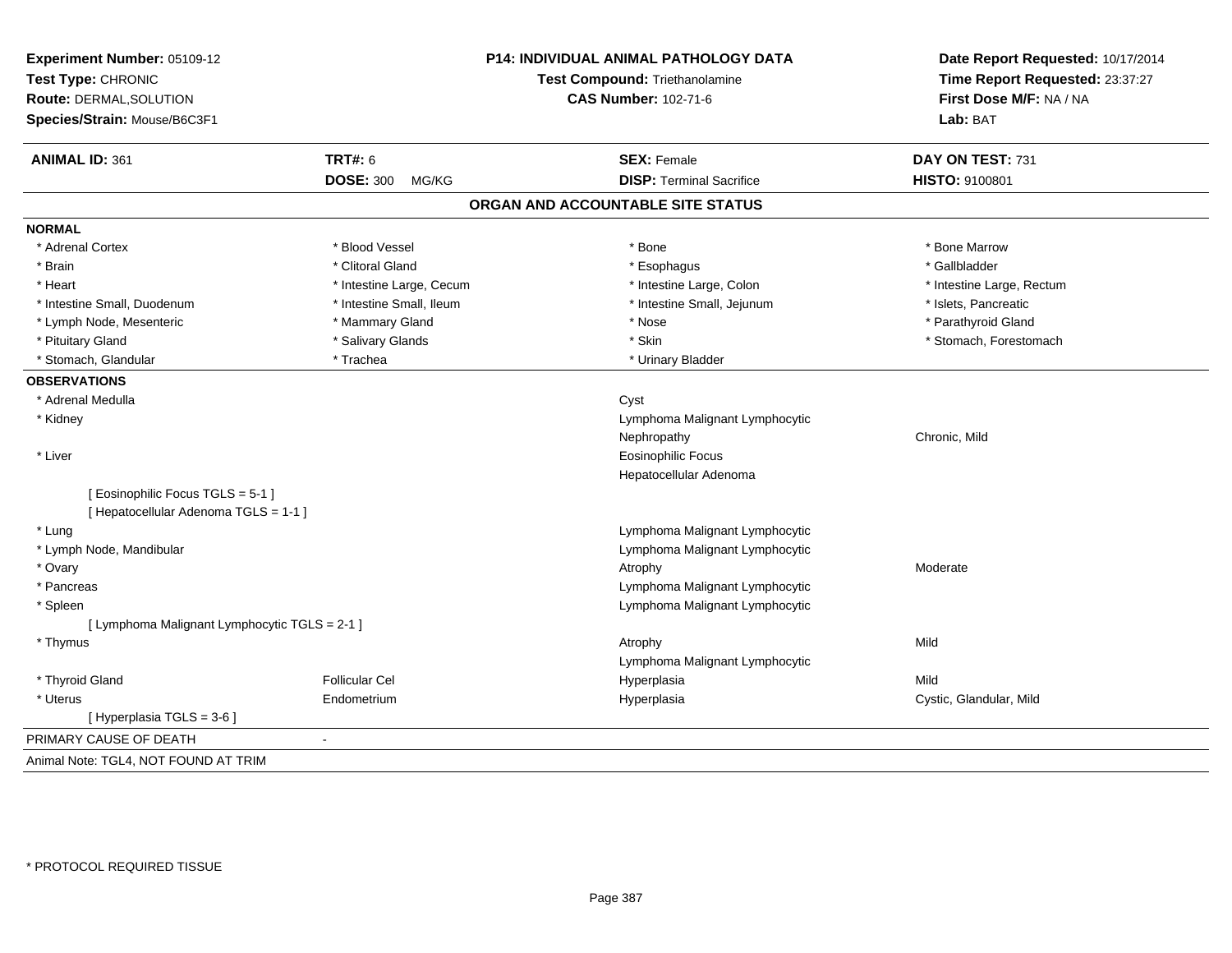| Experiment Number: 05109-12<br>Test Type: CHRONIC<br><b>Route: DERMAL, SOLUTION</b><br>Species/Strain: Mouse/B6C3F1 |                             | <b>P14: INDIVIDUAL ANIMAL PATHOLOGY DATA</b><br><b>Test Compound: Triethanolamine</b><br><b>CAS Number: 102-71-6</b> | Date Report Requested: 10/17/2014<br>Time Report Requested: 23:37:27<br>First Dose M/F: NA / NA<br>Lab: BAT |  |
|---------------------------------------------------------------------------------------------------------------------|-----------------------------|----------------------------------------------------------------------------------------------------------------------|-------------------------------------------------------------------------------------------------------------|--|
| <b>ANIMAL ID: 362</b>                                                                                               | <b>TRT#: 6</b>              | <b>SEX: Female</b>                                                                                                   | DAY ON TEST: 729                                                                                            |  |
|                                                                                                                     | <b>DOSE: 300</b><br>MG/KG   | <b>DISP: Terminal Sacrifice</b>                                                                                      | HISTO: 9100802                                                                                              |  |
|                                                                                                                     |                             | ORGAN AND ACCOUNTABLE SITE STATUS                                                                                    |                                                                                                             |  |
| <b>NORMAL</b>                                                                                                       |                             |                                                                                                                      |                                                                                                             |  |
| * Adrenal Cortex                                                                                                    | * Adrenal Medulla           | * Blood Vessel                                                                                                       | * Bone                                                                                                      |  |
| * Bone Marrow                                                                                                       | * Brain                     | * Clitoral Gland                                                                                                     | * Esophagus                                                                                                 |  |
| * Gallbladder                                                                                                       | * Heart                     | * Intestine Large, Cecum                                                                                             | * Intestine Large, Colon                                                                                    |  |
| * Intestine Large, Rectum                                                                                           | * Intestine Small, Duodenum | * Intestine Small, Ileum                                                                                             | * Intestine Small, Jejunum                                                                                  |  |
| * Islets, Pancreatic                                                                                                | * Lung                      | * Lymph Node, Mandibular                                                                                             | * Lymph Node, Mesenteric                                                                                    |  |
| * Mammary Gland                                                                                                     | * Nose                      | * Pancreas                                                                                                           | * Parathyroid Gland                                                                                         |  |
| * Pituitary Gland                                                                                                   | * Salivary Glands           | * Skin                                                                                                               | * Spleen                                                                                                    |  |
| * Stomach, Forestomach                                                                                              | * Stomach, Glandular        | * Thyroid Gland                                                                                                      | * Trachea                                                                                                   |  |
| * Urinary Bladder                                                                                                   |                             |                                                                                                                      |                                                                                                             |  |
| <b>OBSERVATIONS</b>                                                                                                 |                             |                                                                                                                      |                                                                                                             |  |
| * Kidney                                                                                                            |                             | Nephropathy                                                                                                          | Chronic, Minimal                                                                                            |  |
| * Liver                                                                                                             |                             | <b>Eosinophilic Focus</b>                                                                                            |                                                                                                             |  |
| [ Eosinophilic Focus TGLS = 1-1,2-1 ]                                                                               |                             |                                                                                                                      |                                                                                                             |  |
| * Ovary                                                                                                             |                             | Atrophy                                                                                                              | Moderate                                                                                                    |  |
| * Thymus                                                                                                            |                             | Atrophy                                                                                                              | Mild                                                                                                        |  |
| * Uterus                                                                                                            | Endometrium                 | Hyperplasia                                                                                                          | Cystic, Glandular, Mild                                                                                     |  |
| PRIMARY CAUSE OF DEATH                                                                                              |                             |                                                                                                                      |                                                                                                             |  |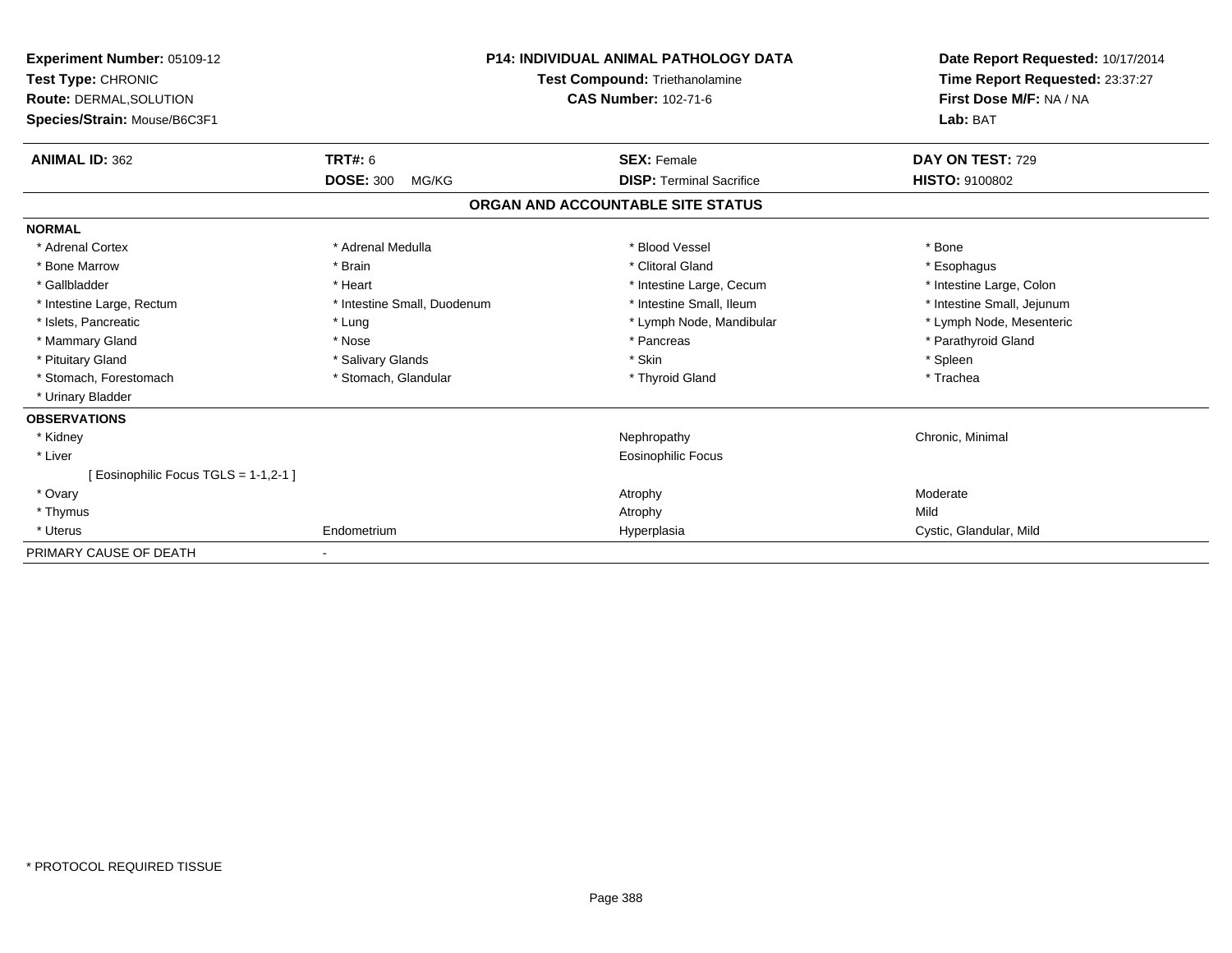| <b>Experiment Number: 05109-12</b><br>Test Type: CHRONIC<br><b>Route: DERMAL, SOLUTION</b><br>Species/Strain: Mouse/B6C3F1 |                             | <b>P14: INDIVIDUAL ANIMAL PATHOLOGY DATA</b><br>Test Compound: Triethanolamine<br><b>CAS Number: 102-71-6</b> | Date Report Requested: 10/17/2014<br>Time Report Requested: 23:37:27<br>First Dose M/F: NA / NA<br>Lab: BAT |
|----------------------------------------------------------------------------------------------------------------------------|-----------------------------|---------------------------------------------------------------------------------------------------------------|-------------------------------------------------------------------------------------------------------------|
| <b>ANIMAL ID: 363</b>                                                                                                      | <b>TRT#: 6</b>              | <b>SEX: Female</b>                                                                                            | DAY ON TEST: 731                                                                                            |
|                                                                                                                            | <b>DOSE: 300</b><br>MG/KG   | <b>DISP: Terminal Sacrifice</b>                                                                               | <b>HISTO: 9100803</b>                                                                                       |
|                                                                                                                            |                             | ORGAN AND ACCOUNTABLE SITE STATUS                                                                             |                                                                                                             |
| <b>NORMAL</b>                                                                                                              |                             |                                                                                                               |                                                                                                             |
| * Adrenal Cortex                                                                                                           | * Adrenal Medulla           | * Blood Vessel                                                                                                | * Bone                                                                                                      |
| * Bone Marrow                                                                                                              | * Brain                     | * Clitoral Gland                                                                                              | * Esophagus                                                                                                 |
| * Gallbladder                                                                                                              | * Heart                     | * Intestine Large, Cecum                                                                                      | * Intestine Large, Colon                                                                                    |
| * Intestine Large, Rectum                                                                                                  | * Intestine Small, Duodenum | * Intestine Small, Ileum                                                                                      | * Intestine Small, Jejunum                                                                                  |
| * Islets, Pancreatic                                                                                                       | * Lung                      | * Lymph Node, Mandibular                                                                                      | * Lymph Node, Mesenteric                                                                                    |
| * Mammary Gland                                                                                                            | * Nose                      | * Pancreas                                                                                                    | * Parathyroid Gland                                                                                         |
| * Pituitary Gland                                                                                                          | * Salivary Glands           | * Skin                                                                                                        | * Spleen                                                                                                    |
| * Stomach, Forestomach                                                                                                     | * Stomach, Glandular        | * Trachea                                                                                                     | * Urinary Bladder                                                                                           |
| <b>OBSERVATIONS</b>                                                                                                        |                             |                                                                                                               |                                                                                                             |
| * Kidney                                                                                                                   |                             | Nephropathy                                                                                                   | Chronic, Minimal                                                                                            |
| * Liver                                                                                                                    |                             | Hepatocellular Adenoma                                                                                        | <b>Multiple</b>                                                                                             |
| [ Hepatocellular Adenoma TGLS = 2-1,3-1,4-8 ]                                                                              |                             |                                                                                                               |                                                                                                             |
| * Ovary                                                                                                                    | Follicle                    | Cyst                                                                                                          |                                                                                                             |
|                                                                                                                            |                             | Cystadenoma                                                                                                   |                                                                                                             |
| [Cyst TGLS = $1-6$ ]                                                                                                       |                             |                                                                                                               |                                                                                                             |
| [ Cystadenoma TGLS = 1-6 ]                                                                                                 |                             |                                                                                                               |                                                                                                             |
| * Thymus                                                                                                                   |                             | Atrophy                                                                                                       | Moderate                                                                                                    |
| * Thyroid Gland                                                                                                            | <b>Follicular Cel</b>       | Hyperplasia                                                                                                   | Moderate                                                                                                    |
| * Uterus                                                                                                                   | Endometrium                 | Hyperplasia                                                                                                   | Cystic, Glandular, Mild                                                                                     |
| PRIMARY CAUSE OF DEATH                                                                                                     |                             |                                                                                                               |                                                                                                             |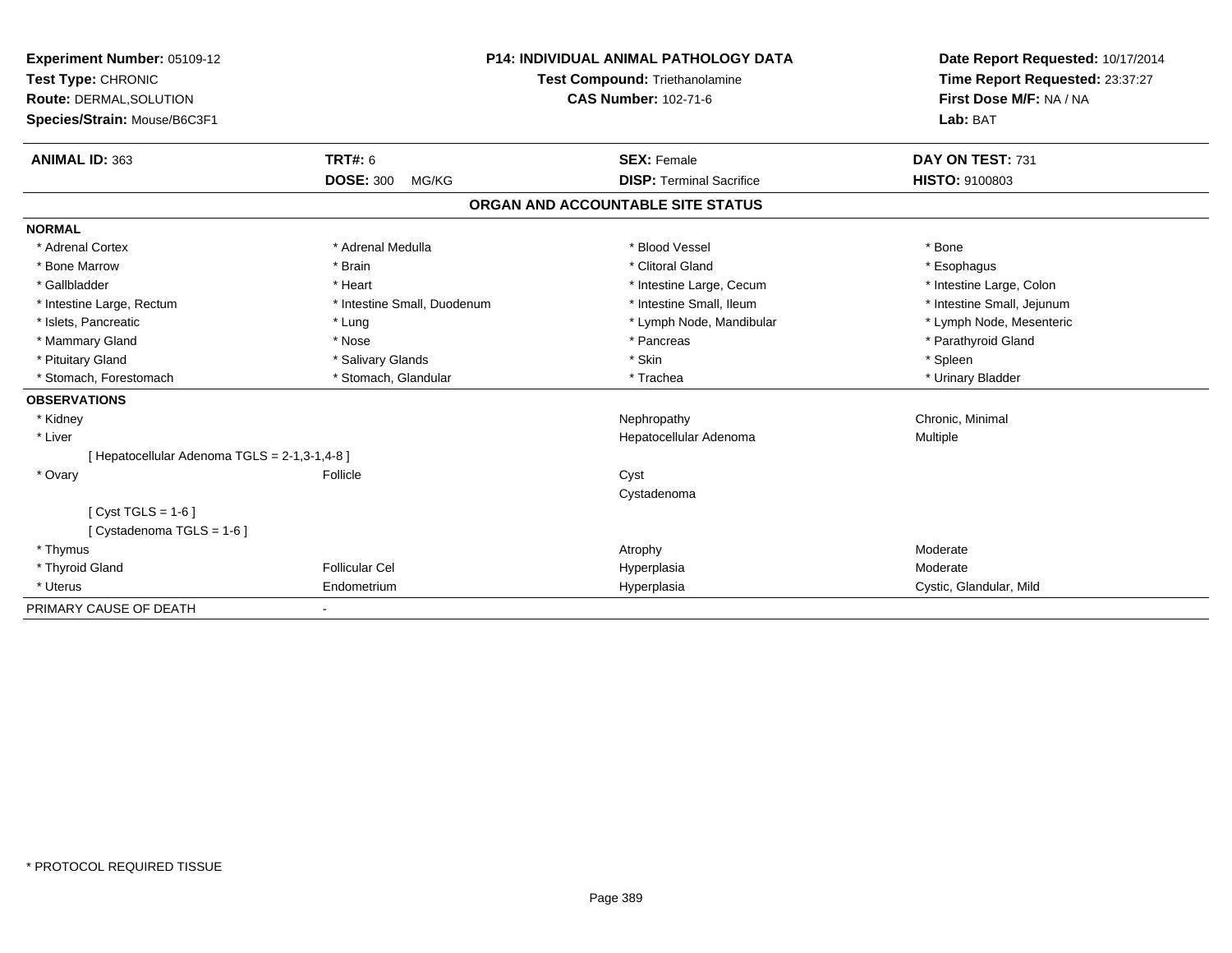| Experiment Number: 05109-12<br>Test Type: CHRONIC<br><b>Route: DERMAL, SOLUTION</b><br>Species/Strain: Mouse/B6C3F1 |                           | <b>P14: INDIVIDUAL ANIMAL PATHOLOGY DATA</b><br><b>Test Compound: Triethanolamine</b><br><b>CAS Number: 102-71-6</b> | Date Report Requested: 10/17/2014<br>Time Report Requested: 23:37:27<br>First Dose M/F: NA / NA<br>Lab: BAT |
|---------------------------------------------------------------------------------------------------------------------|---------------------------|----------------------------------------------------------------------------------------------------------------------|-------------------------------------------------------------------------------------------------------------|
| <b>ANIMAL ID: 364</b>                                                                                               | <b>TRT#: 6</b>            | <b>SEX: Female</b>                                                                                                   | DAY ON TEST: 732                                                                                            |
|                                                                                                                     | <b>DOSE: 300</b><br>MG/KG | <b>DISP: Terminal Sacrifice</b>                                                                                      | <b>HISTO: 9100804</b>                                                                                       |
|                                                                                                                     |                           | ORGAN AND ACCOUNTABLE SITE STATUS                                                                                    |                                                                                                             |
| <b>NORMAL</b>                                                                                                       |                           |                                                                                                                      |                                                                                                             |
| * Adrenal Cortex                                                                                                    | * Adrenal Medulla         | * Blood Vessel                                                                                                       | * Bone                                                                                                      |
| * Brain                                                                                                             | * Clitoral Gland          | * Esophagus                                                                                                          | * Gallbladder                                                                                               |
| * Heart                                                                                                             | * Intestine Large, Cecum  | * Intestine Large, Colon                                                                                             | * Intestine Large, Rectum                                                                                   |
| * Intestine Small, Duodenum                                                                                         | * Intestine Small, Ileum  | * Intestine Small, Jejunum                                                                                           | * Islets, Pancreatic                                                                                        |
| * Lung                                                                                                              | * Lymph Node, Mesenteric  | * Mammary Gland                                                                                                      | * Nose                                                                                                      |
| * Pancreas                                                                                                          | * Parathyroid Gland       | * Pituitary Gland                                                                                                    | * Salivary Glands                                                                                           |
| * Skin                                                                                                              | * Spleen                  | * Stomach, Forestomach                                                                                               | * Stomach, Glandular                                                                                        |
| * Trachea                                                                                                           | * Urinary Bladder         |                                                                                                                      |                                                                                                             |
| <b>OBSERVATIONS</b>                                                                                                 |                           |                                                                                                                      |                                                                                                             |
| * Bone Marrow                                                                                                       |                           | Myelofibrosis                                                                                                        | Mild                                                                                                        |
| * Kidney                                                                                                            |                           | Nephropathy                                                                                                          | Chronic, Minimal                                                                                            |
| * Liver                                                                                                             |                           | <b>Infiltration Cellular</b>                                                                                         | Lymphocyte, Moderate                                                                                        |
|                                                                                                                     |                           | Necrosis                                                                                                             | Mild                                                                                                        |
| * Lymph Node, Mandibular                                                                                            |                           | Hyperplasia                                                                                                          | Lymphoid, Moderate                                                                                          |
| * Ovary                                                                                                             | Follicle                  | Cystadenoma                                                                                                          |                                                                                                             |
| [ Cystadenoma TGLS = $1-6$ ]                                                                                        |                           |                                                                                                                      |                                                                                                             |
| * Thymus                                                                                                            |                           | Atrophy                                                                                                              | Mild                                                                                                        |
| * Thyroid Gland                                                                                                     | <b>Follicular Cel</b>     | Hyperplasia                                                                                                          | Mild                                                                                                        |
| * Uterus                                                                                                            | Endometrium               | Hyperplasia                                                                                                          | Cystic, Glandular, Moderate                                                                                 |
| PRIMARY CAUSE OF DEATH                                                                                              |                           |                                                                                                                      |                                                                                                             |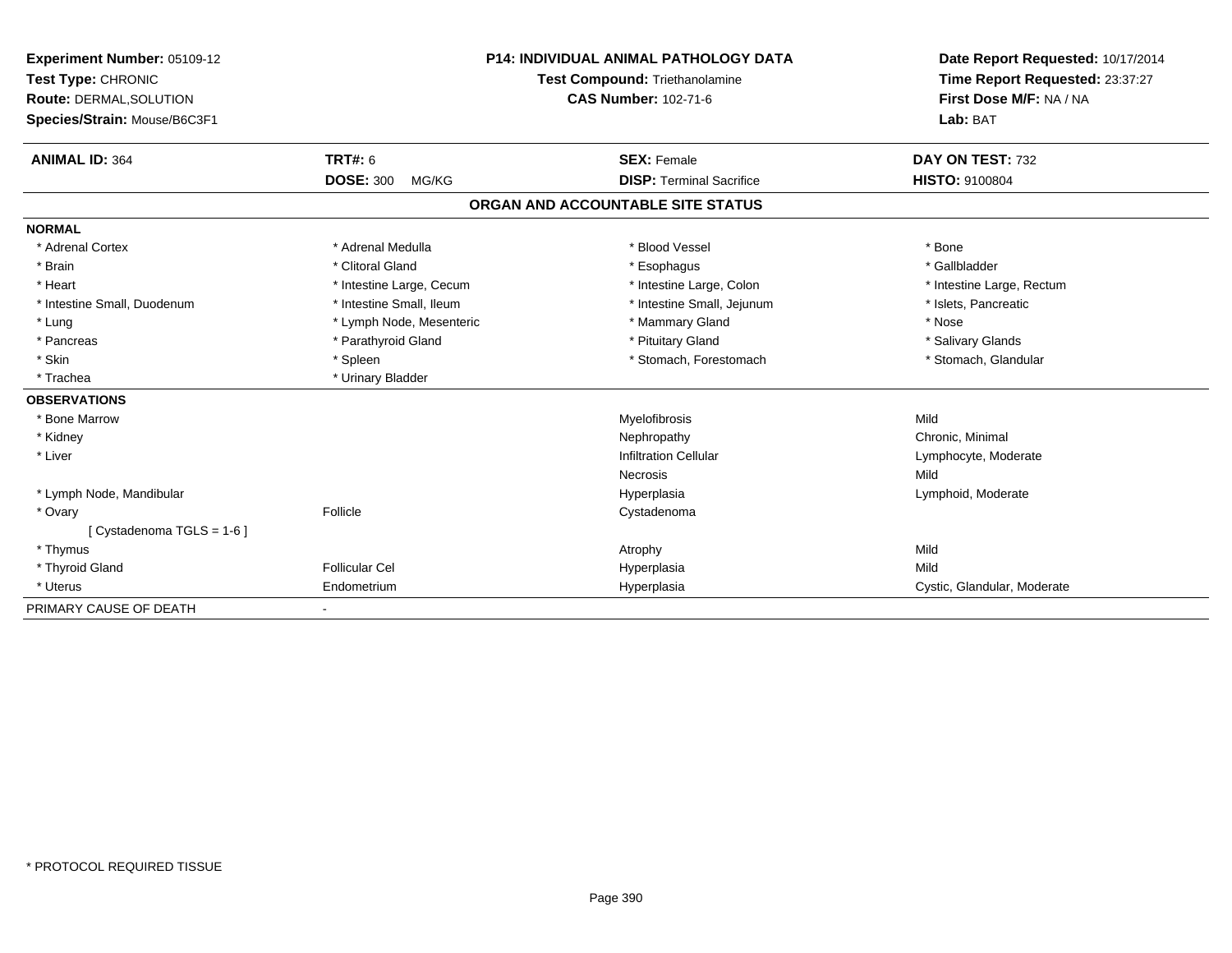| Experiment Number: 05109-12<br>Test Type: CHRONIC |                           | <b>P14: INDIVIDUAL ANIMAL PATHOLOGY DATA</b> | Date Report Requested: 10/17/2014<br>Time Report Requested: 23:37:27 |
|---------------------------------------------------|---------------------------|----------------------------------------------|----------------------------------------------------------------------|
|                                                   |                           | <b>Test Compound: Triethanolamine</b>        |                                                                      |
| <b>Route: DERMAL, SOLUTION</b>                    |                           | <b>CAS Number: 102-71-6</b>                  | First Dose M/F: NA / NA                                              |
| Species/Strain: Mouse/B6C3F1                      |                           |                                              | Lab: BAT                                                             |
| <b>ANIMAL ID: 365</b>                             | TRT#: 6                   | <b>SEX: Female</b>                           | DAY ON TEST: 731                                                     |
|                                                   | <b>DOSE: 300</b><br>MG/KG | <b>DISP: Terminal Sacrifice</b>              | <b>HISTO: 9100805</b>                                                |
|                                                   |                           | ORGAN AND ACCOUNTABLE SITE STATUS            |                                                                      |
| <b>NORMAL</b>                                     |                           |                                              |                                                                      |
| * Adrenal Medulla                                 | * Blood Vessel            | * Bone                                       | * Bone Marrow                                                        |
| * Brain                                           | * Clitoral Gland          | * Esophagus                                  | * Gallbladder                                                        |
| * Heart                                           | * Intestine Large, Cecum  | * Intestine Large, Colon                     | * Intestine Large, Rectum                                            |
| * Intestine Small, Duodenum                       | * Intestine Small. Ileum  | * Intestine Small, Jejunum                   | * Islets. Pancreatic                                                 |
| * Kidney                                          | * Lung                    | * Lymph Node, Mandibular                     | * Lymph Node, Mesenteric                                             |
| * Mammary Gland                                   | * Nose                    | * Pancreas                                   | * Parathyroid Gland                                                  |
| * Salivary Glands                                 | * Skin                    | * Spleen                                     | * Stomach, Forestomach                                               |
| * Stomach, Glandular                              | * Thyroid Gland           | * Trachea                                    | * Urinary Bladder                                                    |
| <b>OBSERVATIONS</b>                               |                           |                                              |                                                                      |
| * Adrenal Cortex                                  |                           | Hypertrophy                                  | Mild                                                                 |
| * Liver                                           |                           | Hepatocellular Adenoma                       | Multiple                                                             |
| [ Hepatocellular Adenoma TGLS = 1-1,2-1,3-8 ]     |                           |                                              |                                                                      |
| * Ovary                                           |                           | Atrophy                                      | Mild                                                                 |
|                                                   | Follicle                  | Cyst                                         |                                                                      |
| * Pituitary Gland                                 | Pars Distalis             | Hyperplasia                                  | Mild                                                                 |
| * Thymus                                          |                           | Atrophy                                      | Minimal                                                              |
| * Uterus                                          | Endometrium               | Hyperplasia                                  | Cystic, Glandular, Mild                                              |
| PRIMARY CAUSE OF DEATH                            |                           |                                              |                                                                      |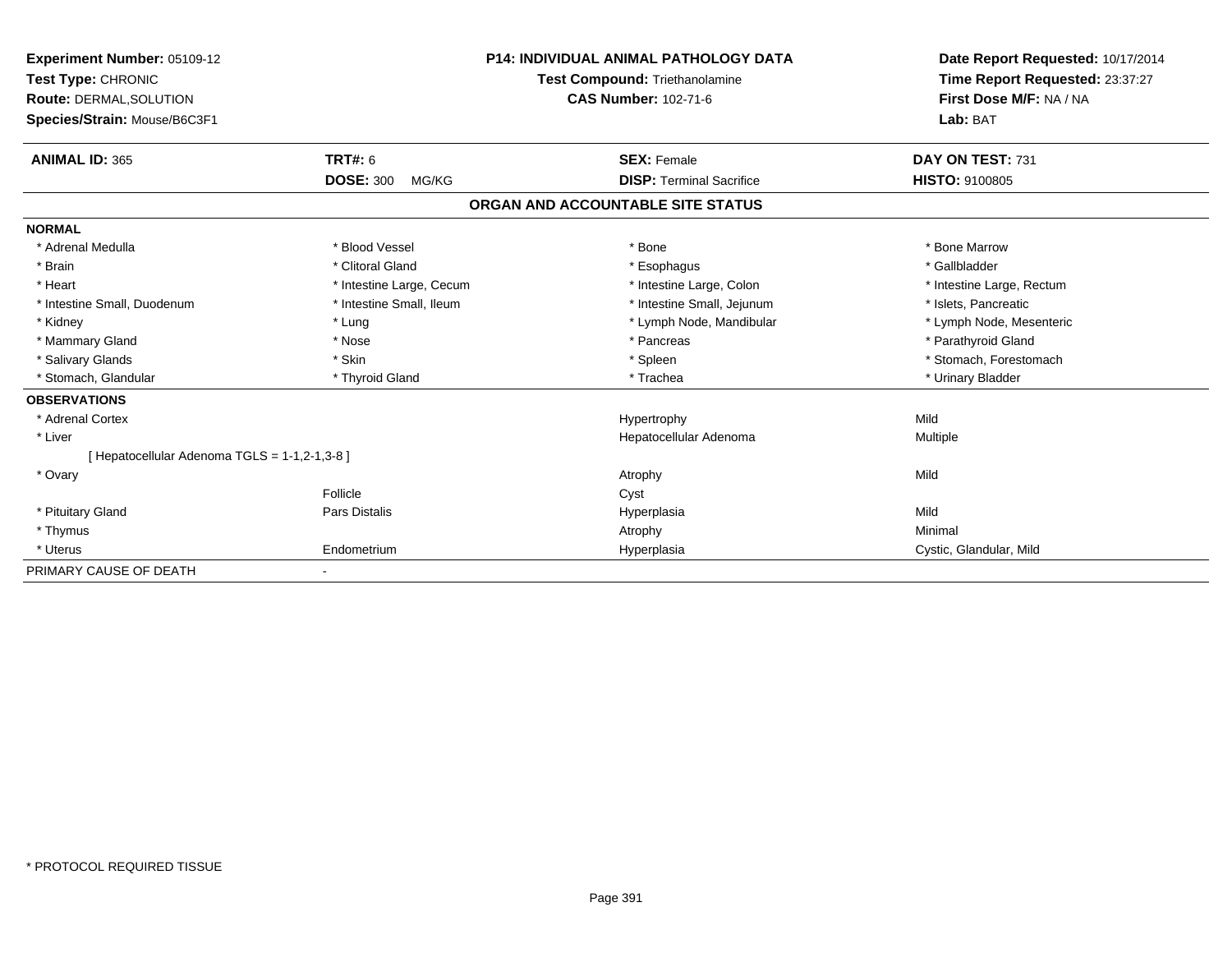| Experiment Number: 05109-12                   | <b>P14: INDIVIDUAL ANIMAL PATHOLOGY DATA</b> |                                       | Date Report Requested: 10/17/2014                          |  |
|-----------------------------------------------|----------------------------------------------|---------------------------------------|------------------------------------------------------------|--|
| Test Type: CHRONIC<br>Route: DERMAL, SOLUTION |                                              | <b>Test Compound: Triethanolamine</b> | Time Report Requested: 23:37:27<br>First Dose M/F: NA / NA |  |
|                                               |                                              | <b>CAS Number: 102-71-6</b>           |                                                            |  |
| Species/Strain: Mouse/B6C3F1                  |                                              |                                       | Lab: BAT                                                   |  |
| <b>ANIMAL ID: 366</b>                         | <b>TRT#: 6</b>                               | <b>SEX: Female</b>                    | DAY ON TEST: 731                                           |  |
|                                               | <b>DOSE: 300</b><br>MG/KG                    | <b>DISP: Terminal Sacrifice</b>       | HISTO: 9100806                                             |  |
|                                               |                                              | ORGAN AND ACCOUNTABLE SITE STATUS     |                                                            |  |
| <b>NORMAL</b>                                 |                                              |                                       |                                                            |  |
| * Adrenal Cortex                              | * Adrenal Medulla                            | * Blood Vessel                        | * Bone                                                     |  |
| * Brain                                       | * Clitoral Gland                             | * Esophagus                           | * Gallbladder                                              |  |
| * Heart                                       | * Intestine Large, Cecum                     | * Intestine Large, Colon              | * Intestine Large, Rectum                                  |  |
| * Intestine Small, Duodenum                   | * Intestine Small, Ileum                     | * Intestine Small, Jejunum            | * Islets, Pancreatic                                       |  |
| * Kidney                                      | * Lung                                       | * Lymph Node, Mandibular              | * Lymph Node, Mesenteric                                   |  |
| * Mammary Gland                               | * Nose                                       | * Pancreas                            | * Pituitary Gland                                          |  |
| * Salivary Glands                             | * Skin                                       | * Spleen                              | * Stomach, Forestomach                                     |  |
| * Stomach, Glandular                          | * Trachea                                    | * Urinary Bladder                     |                                                            |  |
| <b>MISSING</b>                                |                                              |                                       |                                                            |  |
| * Parathyroid Gland                           |                                              |                                       |                                                            |  |
| <b>OBSERVATIONS</b>                           |                                              |                                       |                                                            |  |
| * Bone Marrow                                 |                                              | Myelofibrosis                         | Mild                                                       |  |
| * Liver                                       |                                              | Hepatocellular Carcinoma              |                                                            |  |
|                                               |                                              | <b>Infiltration Cellular</b>          | Lymphocyte, Marked                                         |  |
| [ Hepatocellular Carcinoma TGLS = 1-8 ]       |                                              |                                       |                                                            |  |
| * Ovary                                       |                                              | Atrophy                               | Mild                                                       |  |
|                                               | Follicle                                     | Cyst                                  |                                                            |  |
| * Thymus                                      |                                              | Atrophy                               | Mild                                                       |  |
| * Thyroid Gland                               | <b>Follicular Cel</b>                        | Adenoma                               |                                                            |  |
| * Uterus                                      | Endometrium                                  | Hyperplasia                           | Cystic, Glandular, Mild                                    |  |
| PRIMARY CAUSE OF DEATH<br>$\blacksquare$      |                                              |                                       |                                                            |  |
| Animal Note: PARATHYROID CUT THRU             |                                              |                                       |                                                            |  |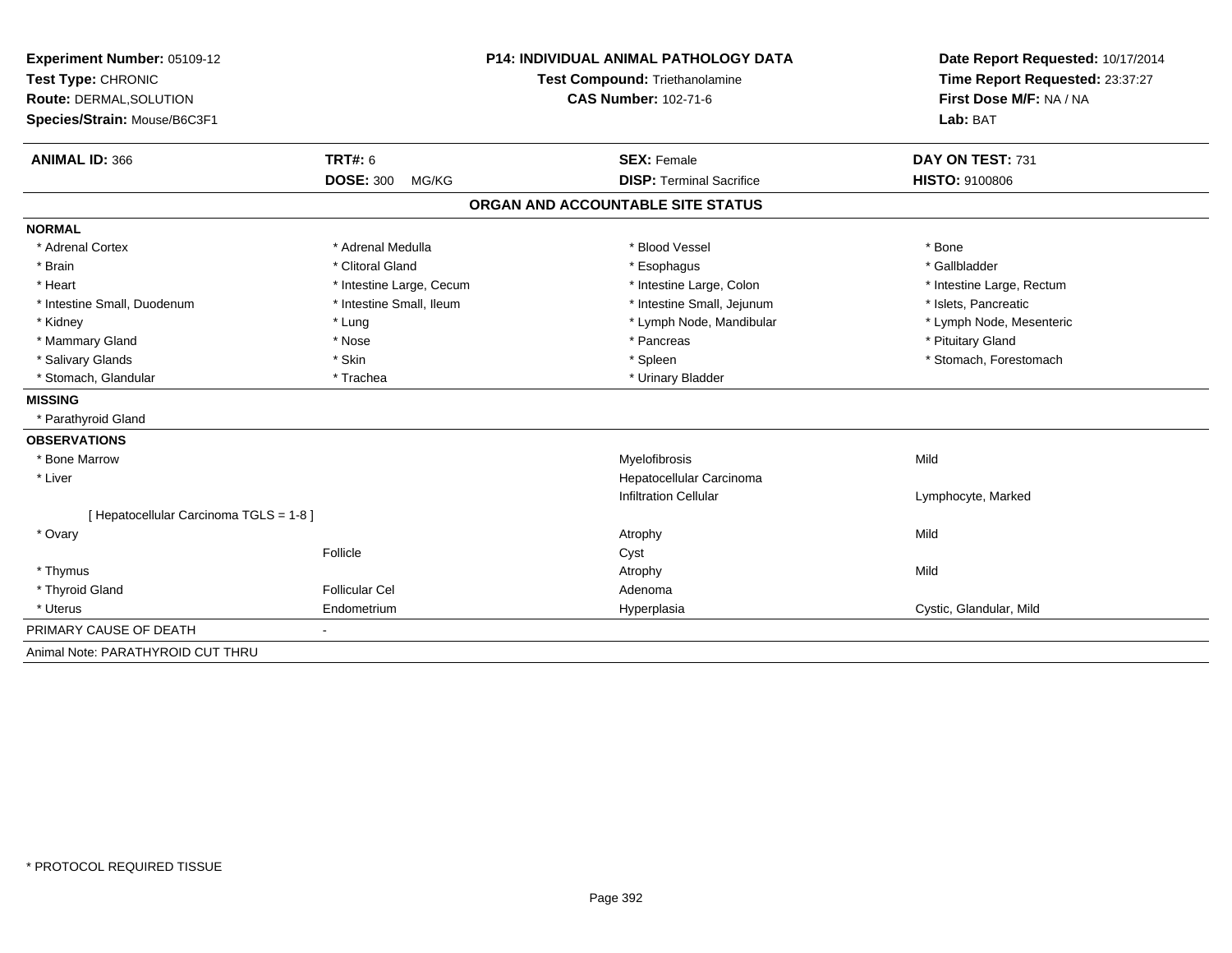| Experiment Number: 05109-12<br>Test Type: CHRONIC<br><b>Route: DERMAL, SOLUTION</b><br>Species/Strain: Mouse/B6C3F1 |                           | <b>P14: INDIVIDUAL ANIMAL PATHOLOGY DATA</b><br>Test Compound: Triethanolamine<br><b>CAS Number: 102-71-6</b> | Date Report Requested: 10/17/2014<br>Time Report Requested: 23:37:27<br>First Dose M/F: NA / NA<br>Lab: BAT |  |
|---------------------------------------------------------------------------------------------------------------------|---------------------------|---------------------------------------------------------------------------------------------------------------|-------------------------------------------------------------------------------------------------------------|--|
| <b>ANIMAL ID: 367</b>                                                                                               | <b>TRT#: 6</b>            | <b>SEX: Female</b>                                                                                            | DAY ON TEST: 457                                                                                            |  |
|                                                                                                                     | <b>DOSE: 300</b><br>MG/KG | <b>DISP:</b> Scheduled Sacrifice                                                                              | HISTO: 9100807                                                                                              |  |
|                                                                                                                     |                           | ORGAN AND ACCOUNTABLE SITE STATUS                                                                             |                                                                                                             |  |
| <b>NORMAL</b>                                                                                                       |                           |                                                                                                               |                                                                                                             |  |
| * Adrenal Cortex                                                                                                    | * Adrenal Medulla         | * Blood Vessel                                                                                                | * Bone                                                                                                      |  |
| * Bone Marrow                                                                                                       | * Brain                   | * Esophagus                                                                                                   | * Gallbladder                                                                                               |  |
| * Heart                                                                                                             | * Intestine Large, Cecum  | * Intestine Large, Colon                                                                                      | * Intestine Large, Rectum                                                                                   |  |
| * Intestine Small, Duodenum                                                                                         | * Intestine Small, Ileum  | * Intestine Small, Jejunum                                                                                    | * Islets, Pancreatic                                                                                        |  |
| * Kidney                                                                                                            | * Liver                   | * Lung                                                                                                        | * Lymph Node, Mandibular                                                                                    |  |
| * Lymph Node, Mesenteric                                                                                            | * Mammary Gland           | * Nose                                                                                                        | * Pancreas                                                                                                  |  |
| * Parathyroid Gland                                                                                                 | * Pituitary Gland         | * Salivary Glands                                                                                             | * Skin                                                                                                      |  |
| * Spleen                                                                                                            | * Stomach, Forestomach    | * Stomach, Glandular                                                                                          | * Thyroid Gland                                                                                             |  |
| * Trachea                                                                                                           |                           |                                                                                                               |                                                                                                             |  |
| <b>MISSING</b>                                                                                                      |                           |                                                                                                               |                                                                                                             |  |
| * Clitoral Gland                                                                                                    | * Ovary                   | * Thymus                                                                                                      | * Urinary Bladder                                                                                           |  |
| * Uterus                                                                                                            |                           |                                                                                                               |                                                                                                             |  |
| PRIMARY CAUSE OF DEATH                                                                                              |                           |                                                                                                               |                                                                                                             |  |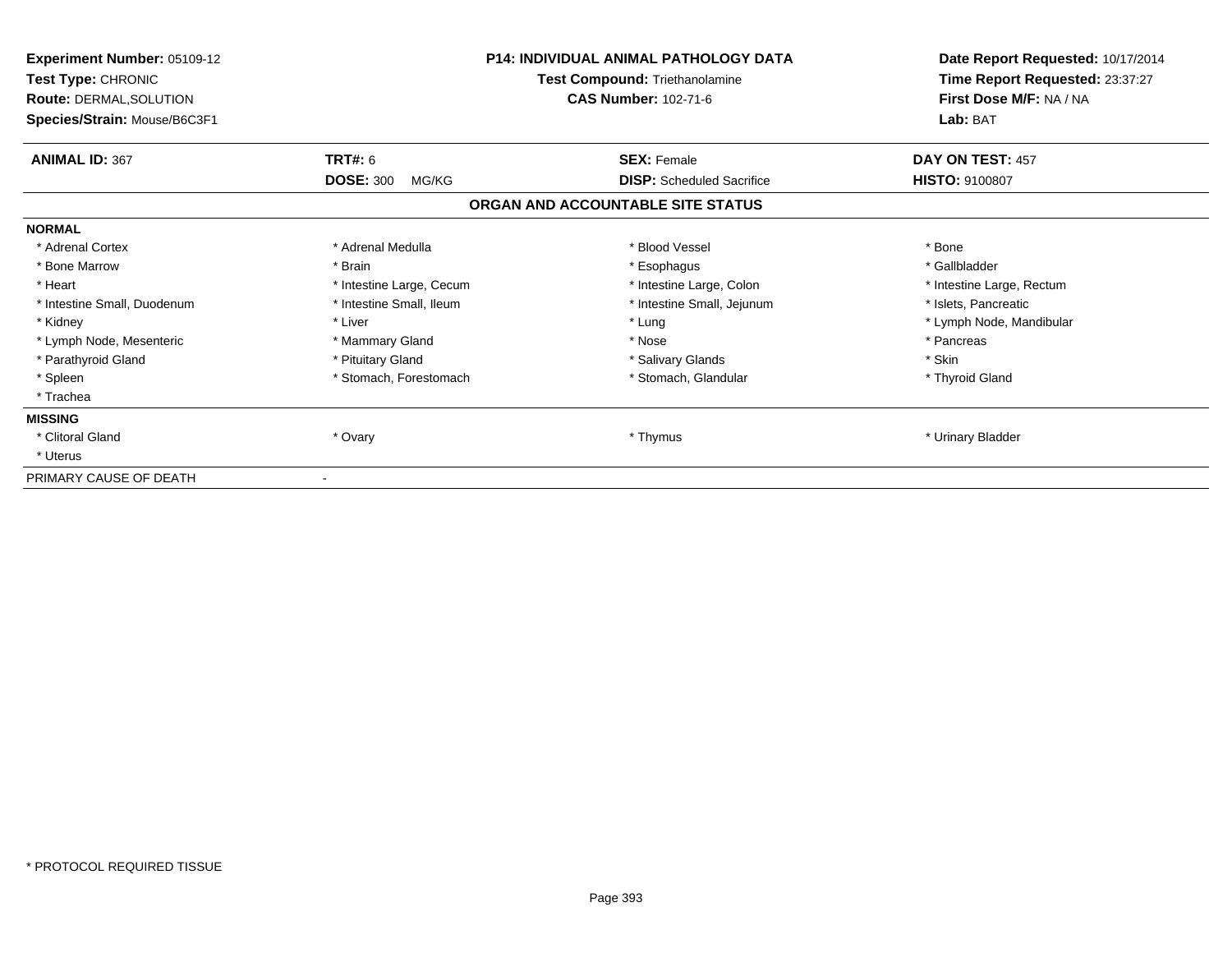| Experiment Number: 05109-12           | <b>P14: INDIVIDUAL ANIMAL PATHOLOGY DATA</b> |                                   | Date Report Requested: 10/17/2014                          |  |
|---------------------------------------|----------------------------------------------|-----------------------------------|------------------------------------------------------------|--|
| Test Type: CHRONIC                    |                                              | Test Compound: Triethanolamine    |                                                            |  |
| Route: DERMAL, SOLUTION               |                                              | <b>CAS Number: 102-71-6</b>       | Time Report Requested: 23:37:27<br>First Dose M/F: NA / NA |  |
| Species/Strain: Mouse/B6C3F1          |                                              |                                   | Lab: BAT                                                   |  |
| <b>ANIMAL ID: 368</b>                 | <b>TRT#: 6</b>                               | <b>SEX: Female</b>                | DAY ON TEST: 730                                           |  |
|                                       | <b>DOSE: 300</b><br>MG/KG                    | <b>DISP: Terminal Sacrifice</b>   | HISTO: 9100808                                             |  |
|                                       |                                              | ORGAN AND ACCOUNTABLE SITE STATUS |                                                            |  |
| <b>NORMAL</b>                         |                                              |                                   |                                                            |  |
| * Adrenal Cortex                      | * Adrenal Medulla                            | * Blood Vessel                    | * Bone                                                     |  |
| * Bone Marrow                         | * Brain                                      | * Clitoral Gland                  | * Esophagus                                                |  |
| * Gallbladder                         | * Heart                                      | * Intestine Large, Cecum          | * Intestine Large, Colon                                   |  |
| * Intestine Large, Rectum             | * Intestine Small, Duodenum                  | * Intestine Small, Ileum          | * Intestine Small, Jejunum                                 |  |
| * Islets, Pancreatic                  | * Lung                                       | * Lymph Node, Mandibular          | * Lymph Node, Mesenteric                                   |  |
| * Mammary Gland                       | * Nose                                       | * Pancreas                        | * Pituitary Gland                                          |  |
| * Salivary Glands                     | * Skin                                       | * Spleen                          | * Stomach, Forestomach                                     |  |
| * Stomach, Glandular                  | * Trachea                                    | * Urinary Bladder                 |                                                            |  |
| <b>MISSING</b>                        |                                              |                                   |                                                            |  |
| * Parathyroid Gland                   |                                              |                                   |                                                            |  |
| <b>OBSERVATIONS</b>                   |                                              |                                   |                                                            |  |
| * Kidney                              |                                              | Nephropathy                       | Chronic, Minimal                                           |  |
| * Liver                               |                                              | Hepatocellular Adenoma            |                                                            |  |
| [ Hepatocellular Adenoma TGLS = 3-1 ] |                                              |                                   |                                                            |  |
| Mesentery                             | Fat                                          | Inflammation                      | Chronic, Moderate                                          |  |
| [Inflammation TGLS = 1-8]             |                                              |                                   |                                                            |  |
| * Ovary                               |                                              | Atrophy                           | Mild                                                       |  |
|                                       | Follicle                                     | Cyst                              |                                                            |  |
| [Cyst TGLS = $2-6$ ]                  |                                              |                                   |                                                            |  |
| * Thymus                              |                                              | Atrophy                           | Mild                                                       |  |
| * Thyroid Gland                       | <b>Follicular Cel</b>                        | Hyperplasia                       | Mild                                                       |  |
| * Uterus                              | Endometrium                                  | Hyperplasia                       | Cystic, Glandular, Mild                                    |  |
| PRIMARY CAUSE OF DEATH                |                                              |                                   |                                                            |  |
| Animal Note: PARATHYROID CUT THRU     |                                              |                                   |                                                            |  |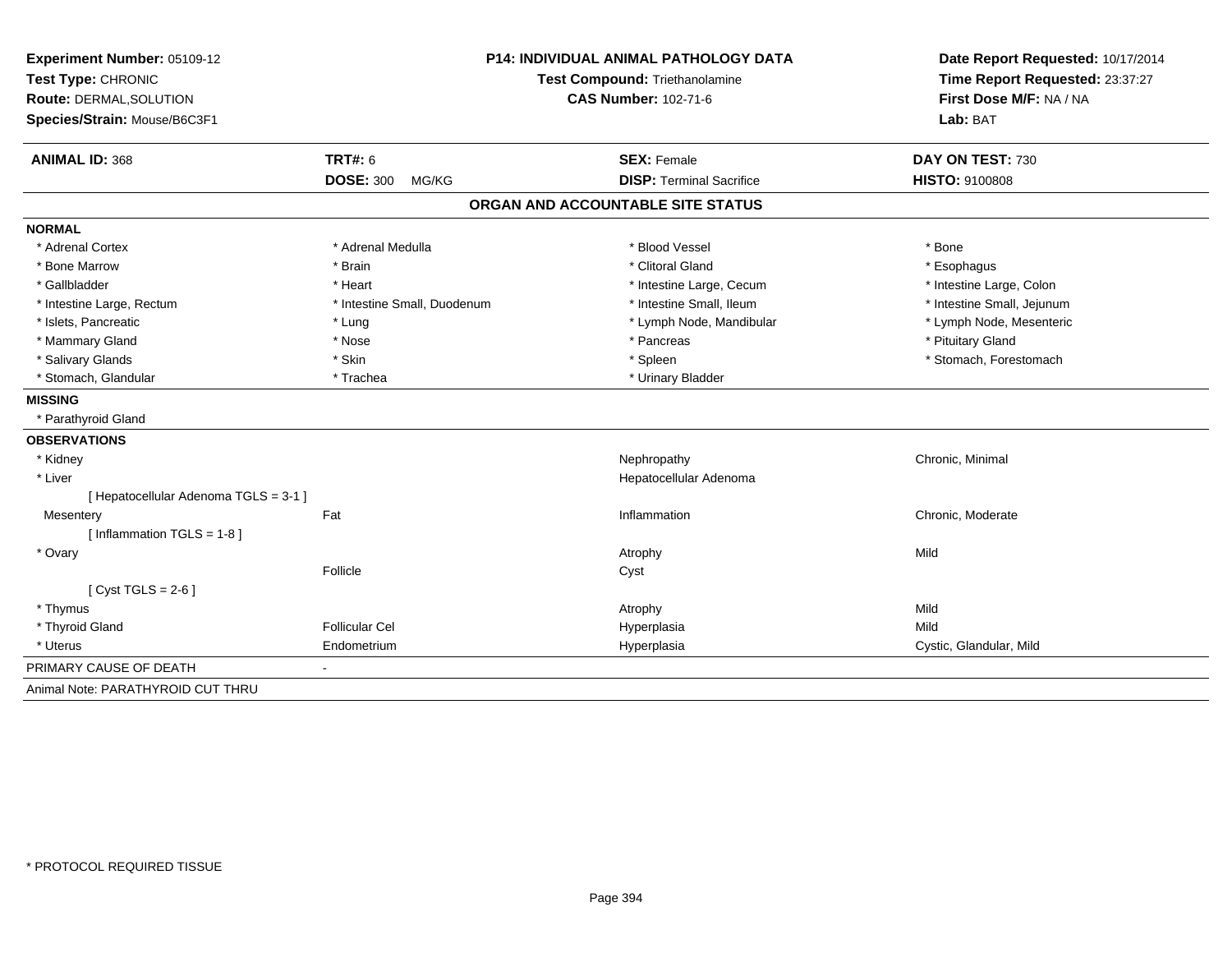| Experiment Number: 05109-12<br>Test Type: CHRONIC<br>Route: DERMAL, SOLUTION<br>Species/Strain: Mouse/B6C3F1 | <b>P14: INDIVIDUAL ANIMAL PATHOLOGY DATA</b><br>Test Compound: Triethanolamine<br><b>CAS Number: 102-71-6</b> |                                   | Date Report Requested: 10/17/2014<br>Time Report Requested: 23:37:27<br>First Dose M/F: NA / NA<br>Lab: BAT |
|--------------------------------------------------------------------------------------------------------------|---------------------------------------------------------------------------------------------------------------|-----------------------------------|-------------------------------------------------------------------------------------------------------------|
| <b>ANIMAL ID: 369</b>                                                                                        | <b>TRT#: 6</b>                                                                                                | <b>SEX: Female</b>                | DAY ON TEST: 457                                                                                            |
|                                                                                                              | <b>DOSE: 300</b><br>MG/KG                                                                                     | <b>DISP:</b> Scheduled Sacrifice  | <b>HISTO: 9100809</b>                                                                                       |
|                                                                                                              |                                                                                                               | ORGAN AND ACCOUNTABLE SITE STATUS |                                                                                                             |
| <b>NORMAL</b>                                                                                                |                                                                                                               |                                   |                                                                                                             |
| * Adrenal Cortex                                                                                             | * Adrenal Medulla                                                                                             | * Blood Vessel                    | * Bone                                                                                                      |
| * Bone Marrow                                                                                                | * Brain                                                                                                       | * Clitoral Gland                  | * Esophagus                                                                                                 |
| * Gallbladder                                                                                                | * Heart                                                                                                       | * Intestine Large, Cecum          | * Intestine Large, Colon                                                                                    |
| * Intestine Large, Rectum                                                                                    | * Intestine Small, Duodenum                                                                                   | * Intestine Small, Ileum          | * Intestine Small, Jejunum                                                                                  |
| * Islets, Pancreatic                                                                                         | * Liver                                                                                                       | * Lung                            | * Lymph Node, Mandibular                                                                                    |
| * Lymph Node, Mesenteric                                                                                     | * Mammary Gland                                                                                               | * Nose                            | * Pancreas                                                                                                  |
| * Pituitary Gland                                                                                            | * Salivary Glands                                                                                             | * Skin                            | * Spleen                                                                                                    |
| * Stomach, Forestomach                                                                                       | * Stomach, Glandular                                                                                          | * Thymus                          | * Thyroid Gland                                                                                             |
| * Trachea                                                                                                    | * Urinary Bladder                                                                                             |                                   |                                                                                                             |
| <b>MISSING</b>                                                                                               |                                                                                                               |                                   |                                                                                                             |
| * Parathyroid Gland                                                                                          |                                                                                                               |                                   |                                                                                                             |
| <b>OBSERVATIONS</b>                                                                                          |                                                                                                               |                                   |                                                                                                             |
| * Kidney                                                                                                     |                                                                                                               | Nephropathy                       | Chronic, Minimal                                                                                            |
| * Ovary                                                                                                      | Follicle                                                                                                      | Cyst                              | Multiple                                                                                                    |
| * Uterus                                                                                                     | Endometrium                                                                                                   | Hyperplasia                       | Cystic, Glandular, Minimal                                                                                  |
| PRIMARY CAUSE OF DEATH                                                                                       |                                                                                                               |                                   |                                                                                                             |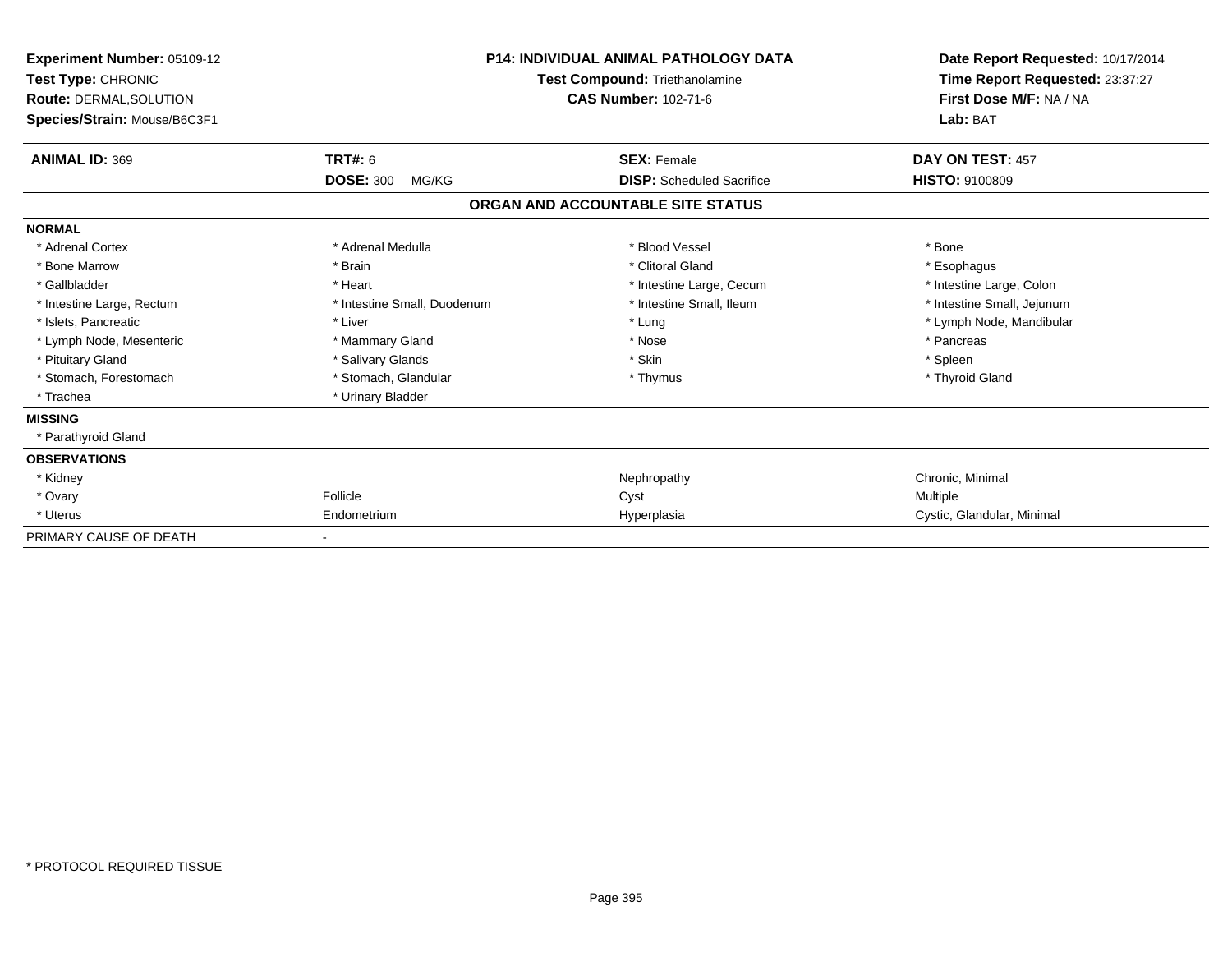| Experiment Number: 05109-12<br>Test Type: CHRONIC<br><b>Route: DERMAL, SOLUTION</b><br>Species/Strain: Mouse/B6C3F1 |                             | <b>P14: INDIVIDUAL ANIMAL PATHOLOGY DATA</b><br><b>Test Compound: Triethanolamine</b><br><b>CAS Number: 102-71-6</b> | Date Report Requested: 10/17/2014<br>Time Report Requested: 23:37:27<br>First Dose M/F: NA / NA<br>Lab: BAT |  |
|---------------------------------------------------------------------------------------------------------------------|-----------------------------|----------------------------------------------------------------------------------------------------------------------|-------------------------------------------------------------------------------------------------------------|--|
| <b>ANIMAL ID: 370</b>                                                                                               | <b>TRT#: 6</b>              | <b>SEX: Female</b>                                                                                                   | DAY ON TEST: 457                                                                                            |  |
|                                                                                                                     | <b>DOSE: 300</b><br>MG/KG   | <b>DISP:</b> Scheduled Sacrifice                                                                                     | <b>HISTO: 9100810</b>                                                                                       |  |
|                                                                                                                     |                             | ORGAN AND ACCOUNTABLE SITE STATUS                                                                                    |                                                                                                             |  |
| <b>NORMAL</b>                                                                                                       |                             |                                                                                                                      |                                                                                                             |  |
| * Adrenal Cortex                                                                                                    | * Adrenal Medulla           | * Blood Vessel                                                                                                       | * Bone                                                                                                      |  |
| * Bone Marrow                                                                                                       | * Brain                     | * Clitoral Gland                                                                                                     | * Esophagus                                                                                                 |  |
| * Gallbladder                                                                                                       | * Heart                     | * Intestine Large, Cecum                                                                                             | * Intestine Large, Colon                                                                                    |  |
| * Intestine Large, Rectum                                                                                           | * Intestine Small, Duodenum | * Intestine Small, Ileum                                                                                             | * Intestine Small, Jejunum                                                                                  |  |
| * Islets, Pancreatic                                                                                                | * Liver                     | * Lung                                                                                                               | * Lymph Node, Mandibular                                                                                    |  |
| * Mammary Gland                                                                                                     | * Nose                      | * Pancreas                                                                                                           | * Parathyroid Gland                                                                                         |  |
| * Pituitary Gland                                                                                                   | * Salivary Glands           | * Skin                                                                                                               | * Stomach, Forestomach                                                                                      |  |
| * Stomach, Glandular                                                                                                | * Thyroid Gland             | * Trachea                                                                                                            | * Urinary Bladder                                                                                           |  |
| <b>OBSERVATIONS</b>                                                                                                 |                             |                                                                                                                      |                                                                                                             |  |
| * Kidney                                                                                                            |                             | Nephropathy                                                                                                          | Chronic, Minimal                                                                                            |  |
| * Lymph Node, Mesenteric                                                                                            |                             | Hyperplasia                                                                                                          | Lymphoid, Moderate                                                                                          |  |
| * Ovary                                                                                                             | Follicle                    | Cyst                                                                                                                 |                                                                                                             |  |
| * Spleen                                                                                                            |                             | Hyperplasia                                                                                                          | Lymphoid, Moderate                                                                                          |  |
| [Hyperplasia TGLS = 1-1]                                                                                            |                             |                                                                                                                      |                                                                                                             |  |
| * Thymus                                                                                                            |                             | Hyperplasia                                                                                                          | Lymphoid, Mild                                                                                              |  |
| * Uterus                                                                                                            | Endometrium                 | Hyperplasia                                                                                                          | Cystic, Glandular, Moderate                                                                                 |  |
| PRIMARY CAUSE OF DEATH                                                                                              |                             |                                                                                                                      |                                                                                                             |  |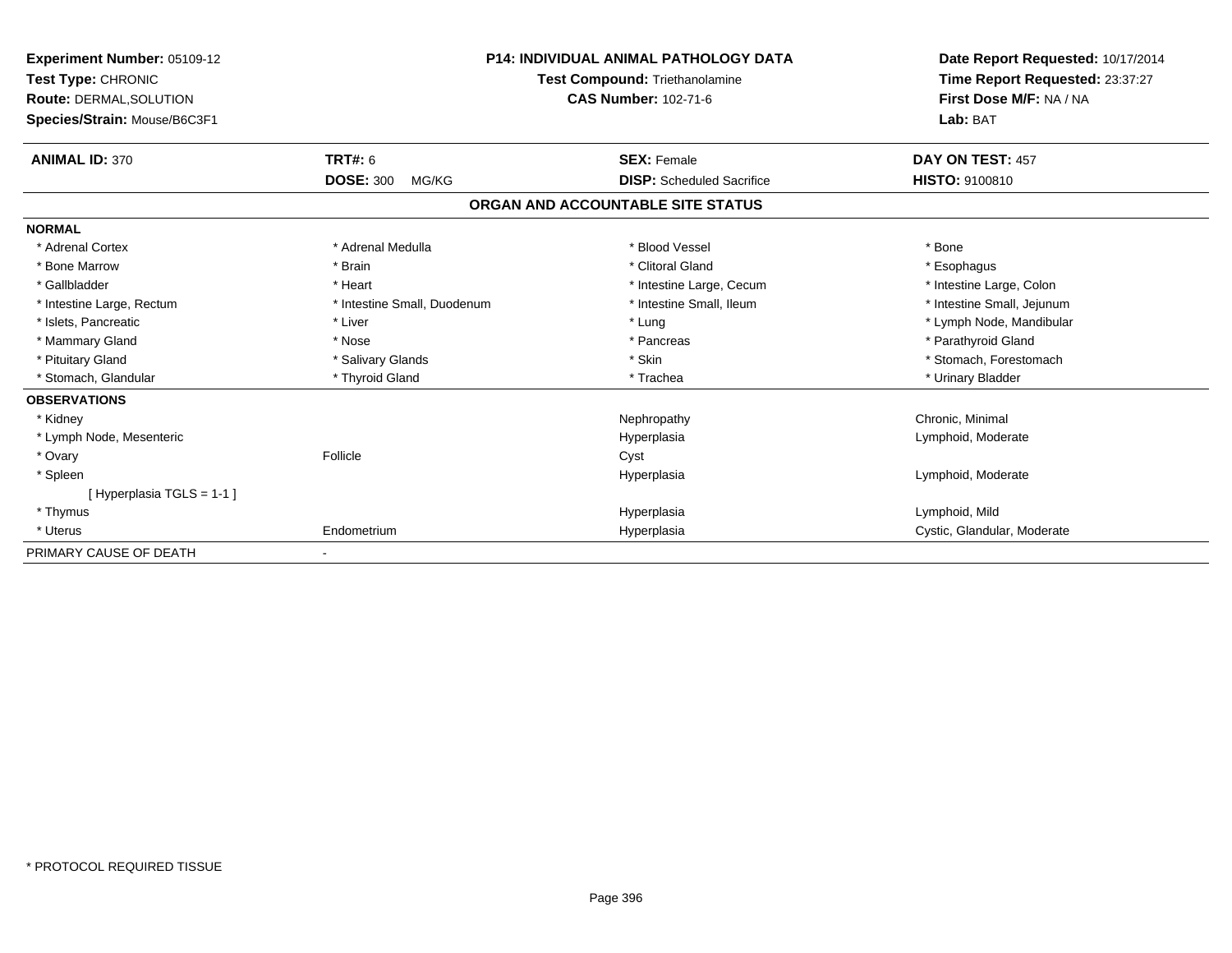| Experiment Number: 05109-12<br>Test Type: CHRONIC<br>Route: DERMAL, SOLUTION<br>Species/Strain: Mouse/B6C3F1 | <b>P14: INDIVIDUAL ANIMAL PATHOLOGY DATA</b><br><b>Test Compound: Triethanolamine</b><br><b>CAS Number: 102-71-6</b> |                                   | Date Report Requested: 10/17/2014<br>Time Report Requested: 23:37:27<br>First Dose M/F: NA / NA<br>Lab: BAT |  |
|--------------------------------------------------------------------------------------------------------------|----------------------------------------------------------------------------------------------------------------------|-----------------------------------|-------------------------------------------------------------------------------------------------------------|--|
| <b>ANIMAL ID: 371</b>                                                                                        | <b>TRT#: 6</b>                                                                                                       | <b>SEX: Female</b>                | DAY ON TEST: 731                                                                                            |  |
|                                                                                                              | <b>DOSE: 300</b><br>MG/KG                                                                                            | <b>DISP: Terminal Sacrifice</b>   | HISTO: 9100811                                                                                              |  |
|                                                                                                              |                                                                                                                      | ORGAN AND ACCOUNTABLE SITE STATUS |                                                                                                             |  |
| <b>NORMAL</b>                                                                                                |                                                                                                                      |                                   |                                                                                                             |  |
| * Adrenal Medulla                                                                                            | * Blood Vessel                                                                                                       | * Bone                            | * Bone Marrow                                                                                               |  |
| * Brain                                                                                                      | * Clitoral Gland                                                                                                     | * Esophagus                       | * Gallbladder                                                                                               |  |
| * Heart                                                                                                      | * Intestine Large, Cecum                                                                                             | * Intestine Large, Colon          | * Intestine Large, Rectum                                                                                   |  |
| * Intestine Small, Duodenum                                                                                  | * Intestine Small, Ileum                                                                                             | * Intestine Small, Jejunum        | * Islets, Pancreatic                                                                                        |  |
| * Kidney                                                                                                     | * Lung                                                                                                               | * Lymph Node, Mandibular          | * Lymph Node, Mesenteric                                                                                    |  |
| * Mammary Gland                                                                                              | * Nose                                                                                                               | * Pancreas                        | * Parathyroid Gland                                                                                         |  |
| * Salivary Glands                                                                                            | * Stomach, Forestomach                                                                                               | * Stomach, Glandular              | * Trachea                                                                                                   |  |
| * Urinary Bladder                                                                                            |                                                                                                                      |                                   |                                                                                                             |  |
| <b>OBSERVATIONS</b>                                                                                          |                                                                                                                      |                                   |                                                                                                             |  |
| * Adrenal Cortex                                                                                             |                                                                                                                      | <b>Infiltration Cellular</b>      | Lymphocyte, Moderate                                                                                        |  |
| * Liver                                                                                                      |                                                                                                                      | <b>Eosinophilic Focus</b>         |                                                                                                             |  |
|                                                                                                              |                                                                                                                      | Hepatocellular Adenoma            | Multiple                                                                                                    |  |
| [ Hepatocellular Adenoma TGLS = 3-8 ]                                                                        |                                                                                                                      |                                   |                                                                                                             |  |
| Lymph Node                                                                                                   | Mediastinal                                                                                                          | Hyperplasia                       | Lymphoid, Mild                                                                                              |  |
| * Ovary                                                                                                      |                                                                                                                      | Atrophy                           | Mild                                                                                                        |  |
| * Pituitary Gland                                                                                            | <b>Pars Distalis</b>                                                                                                 | Hyperplasia                       | Moderate                                                                                                    |  |
| * Skin                                                                                                       | SOA-No Mass                                                                                                          | Acanthosis                        | Minimal                                                                                                     |  |
| * Spleen                                                                                                     |                                                                                                                      | Hyperplasia                       | Lymphoid, Mild                                                                                              |  |
| * Thymus                                                                                                     |                                                                                                                      | Hyperplasia                       | Lymphoid, Moderate                                                                                          |  |
| * Thyroid Gland                                                                                              | <b>Follicular Cel</b>                                                                                                | Carcinoma                         |                                                                                                             |  |
| [Carcinoma TGLS = 2-2]                                                                                       |                                                                                                                      |                                   |                                                                                                             |  |
| * Uterus                                                                                                     | Endometrium                                                                                                          | Hyperplasia                       | Cystic, Glandular, Moderate                                                                                 |  |
| [ Hyperplasia TGLS = 1-6 ]                                                                                   |                                                                                                                      |                                   |                                                                                                             |  |
| PRIMARY CAUSE OF DEATH                                                                                       | $\blacksquare$                                                                                                       |                                   |                                                                                                             |  |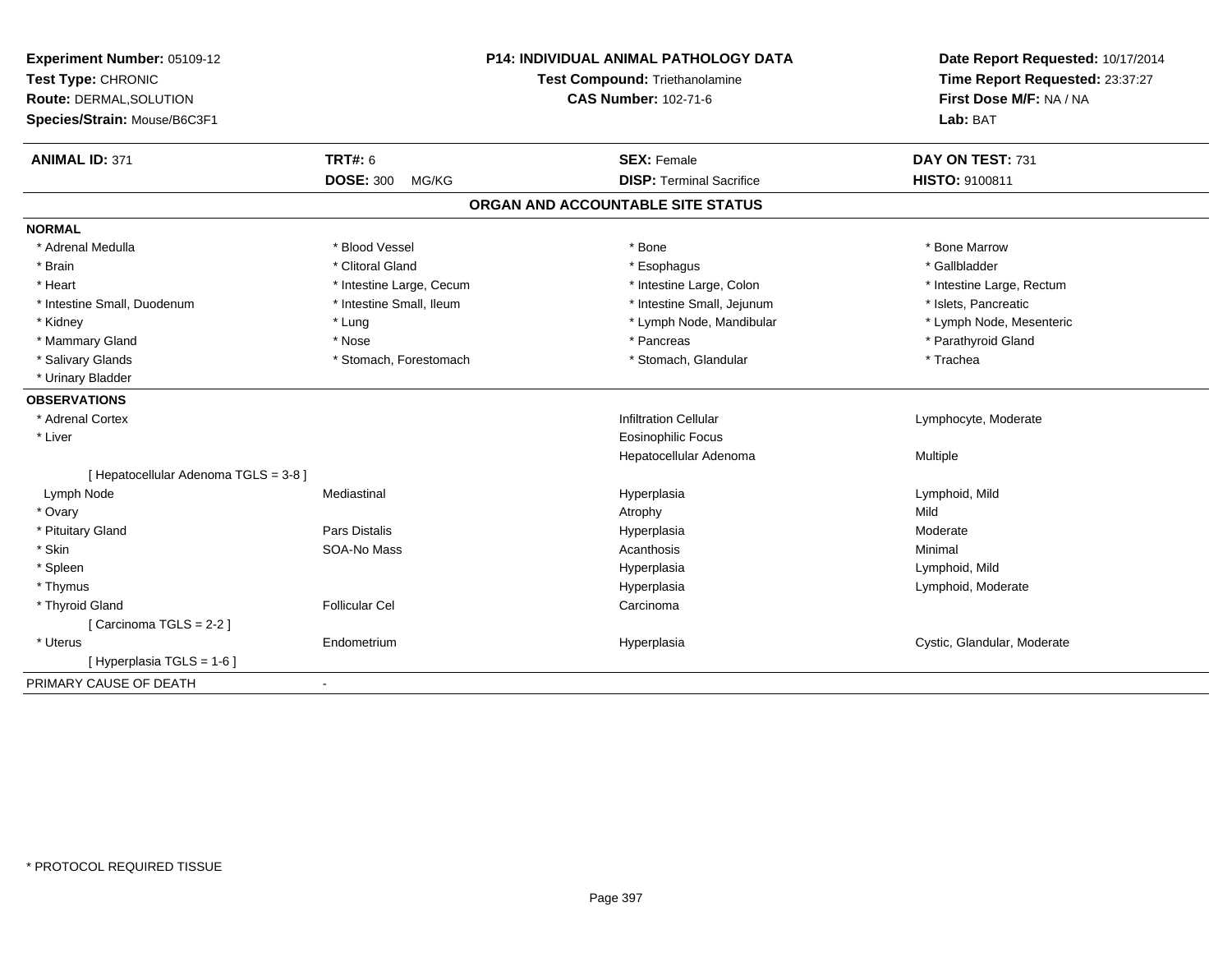| <b>Experiment Number: 05109-12</b>                               |                             | <b>P14: INDIVIDUAL ANIMAL PATHOLOGY DATA</b> | Date Report Requested: 10/17/2014<br>Time Report Requested: 23:37:27<br>First Dose M/F: NA / NA<br>Lab: BAT |  |
|------------------------------------------------------------------|-----------------------------|----------------------------------------------|-------------------------------------------------------------------------------------------------------------|--|
| Test Type: CHRONIC                                               |                             | Test Compound: Triethanolamine               |                                                                                                             |  |
| <b>Route: DERMAL, SOLUTION</b>                                   |                             | <b>CAS Number: 102-71-6</b>                  |                                                                                                             |  |
| Species/Strain: Mouse/B6C3F1                                     |                             |                                              |                                                                                                             |  |
| <b>ANIMAL ID: 372</b>                                            | TRT#: 6                     | <b>SEX: Female</b>                           | DAY ON TEST: 730                                                                                            |  |
|                                                                  | <b>DOSE: 300</b><br>MG/KG   | <b>DISP: Terminal Sacrifice</b>              | HISTO: 9100812                                                                                              |  |
|                                                                  |                             | ORGAN AND ACCOUNTABLE SITE STATUS            |                                                                                                             |  |
| <b>NORMAL</b>                                                    |                             |                                              |                                                                                                             |  |
| * Adrenal Cortex                                                 | * Adrenal Medulla           | * Blood Vessel                               | * Bone                                                                                                      |  |
| * Bone Marrow                                                    | * Brain                     | * Clitoral Gland                             | * Esophagus                                                                                                 |  |
| * Gallbladder                                                    | * Heart                     | * Intestine Large, Cecum                     | * Intestine Large, Colon                                                                                    |  |
| * Intestine Large, Rectum                                        | * Intestine Small, Duodenum | * Intestine Small, Ileum                     | * Intestine Small, Jejunum                                                                                  |  |
| * Islets, Pancreatic                                             | * Lung                      | * Lymph Node, Mandibular                     | * Lymph Node, Mesenteric                                                                                    |  |
| * Mammary Gland                                                  | * Nose                      | * Pancreas                                   | * Parathyroid Gland                                                                                         |  |
| * Pituitary Gland                                                | * Salivary Glands           | * Skin                                       | * Spleen                                                                                                    |  |
| * Stomach, Forestomach                                           | * Stomach, Glandular        | * Thymus                                     | * Trachea                                                                                                   |  |
| * Urinary Bladder                                                |                             |                                              |                                                                                                             |  |
| <b>OBSERVATIONS</b>                                              |                             |                                              |                                                                                                             |  |
| * Kidney                                                         |                             | Nephropathy                                  | Chronic, Minimal                                                                                            |  |
| * Liver                                                          |                             | <b>Eosinophilic Focus</b>                    |                                                                                                             |  |
|                                                                  |                             | Hepatocellular Carcinoma                     |                                                                                                             |  |
| [ Eosinophilic Focus TGLS = 3-1 ]                                |                             |                                              |                                                                                                             |  |
| [ Hepatocellular Carcinoma TGLS = 2-8 ]                          |                             |                                              |                                                                                                             |  |
| * Ovary                                                          |                             | Atrophy                                      | Moderate                                                                                                    |  |
| * Thyroid Gland                                                  | <b>Follicular Cel</b>       | Hyperplasia                                  | Mild                                                                                                        |  |
| * Uterus                                                         | Endometrium                 | Hyperplasia                                  | Cystic, Glandular, Moderate                                                                                 |  |
|                                                                  |                             | <b>Infiltration Cellular</b>                 | Lymphocyte, Mild                                                                                            |  |
| [Hyperplasia TGLS = $1-6$ ]                                      |                             |                                              |                                                                                                             |  |
| PRIMARY CAUSE OF DEATH                                           |                             |                                              |                                                                                                             |  |
| Animal Note: ONLY ONE CLITORAL GLAND SEEN IN BLOCK OR WET TISSUE |                             |                                              |                                                                                                             |  |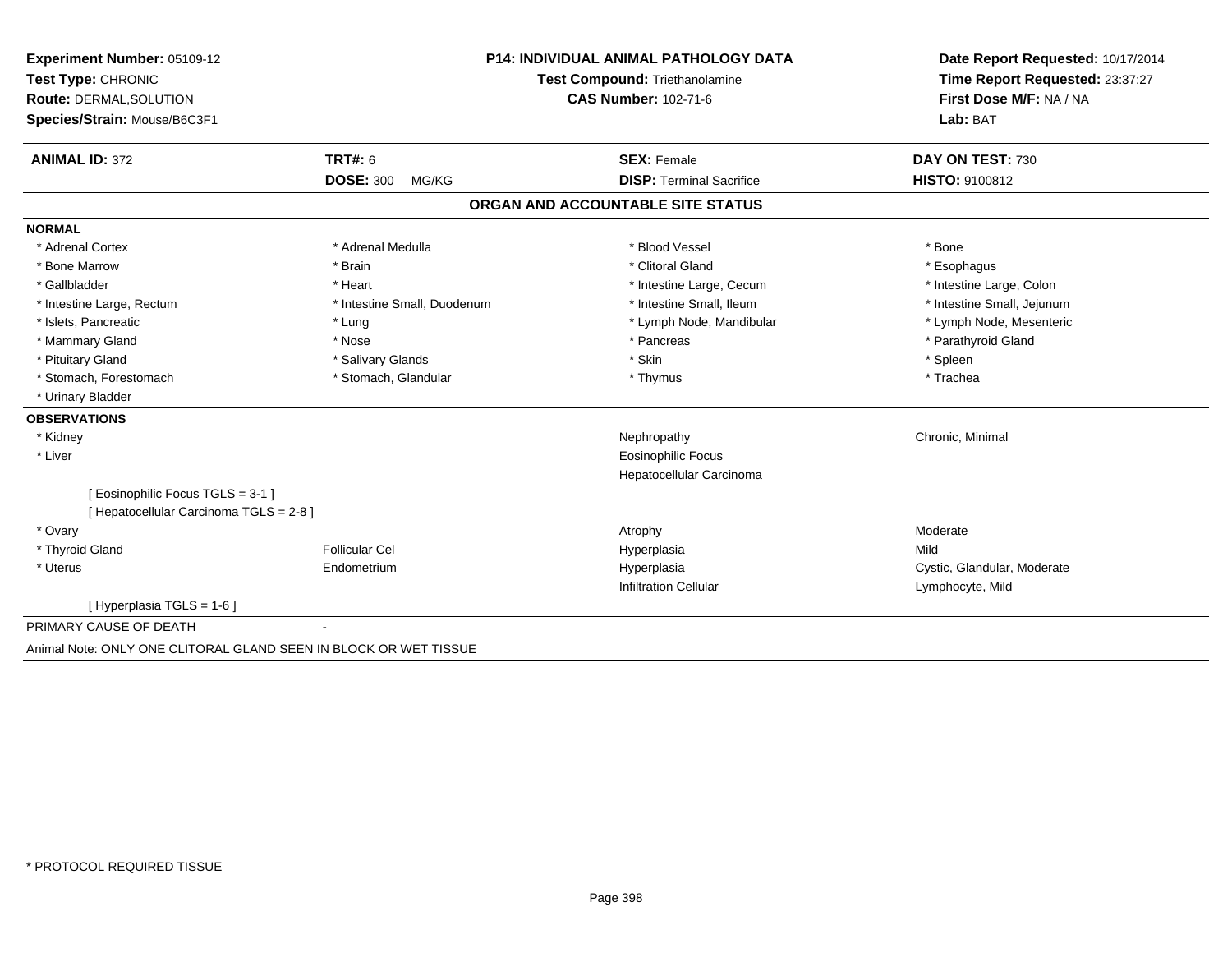| Experiment Number: 05109-12<br>Test Type: CHRONIC<br><b>Route: DERMAL, SOLUTION</b><br>Species/Strain: Mouse/B6C3F1 | <b>P14: INDIVIDUAL ANIMAL PATHOLOGY DATA</b><br>Test Compound: Triethanolamine<br><b>CAS Number: 102-71-6</b> |                                                        | Date Report Requested: 10/17/2014<br>Time Report Requested: 23:37:27<br>First Dose M/F: NA / NA<br>Lab: BAT |  |
|---------------------------------------------------------------------------------------------------------------------|---------------------------------------------------------------------------------------------------------------|--------------------------------------------------------|-------------------------------------------------------------------------------------------------------------|--|
| <b>ANIMAL ID: 373</b>                                                                                               | TRT#: 6<br><b>DOSE: 300</b><br>MG/KG                                                                          | <b>SEX: Female</b><br><b>DISP:</b> Scheduled Sacrifice | DAY ON TEST: 457<br><b>HISTO: 9100813</b>                                                                   |  |
|                                                                                                                     |                                                                                                               | ORGAN AND ACCOUNTABLE SITE STATUS                      |                                                                                                             |  |
| <b>NORMAL</b>                                                                                                       |                                                                                                               |                                                        |                                                                                                             |  |
| * Adrenal Cortex                                                                                                    | * Adrenal Medulla                                                                                             | * Blood Vessel                                         | * Bone                                                                                                      |  |
| * Bone Marrow                                                                                                       | * Brain                                                                                                       | * Clitoral Gland                                       | * Esophagus                                                                                                 |  |
| * Gallbladder                                                                                                       | * Heart                                                                                                       | * Intestine Large, Cecum                               | * Intestine Large, Colon                                                                                    |  |
| * Intestine Large, Rectum                                                                                           | * Intestine Small, Duodenum                                                                                   | * Intestine Small, Ileum                               | * Intestine Small, Jejunum                                                                                  |  |
| * Islets, Pancreatic                                                                                                | * Kidney                                                                                                      | * Liver                                                | * Lung                                                                                                      |  |
| * Lymph Node, Mandibular                                                                                            | * Lymph Node, Mesenteric                                                                                      | * Mammary Gland                                        | * Nose                                                                                                      |  |
| * Ovary                                                                                                             | * Pancreas                                                                                                    | * Parathyroid Gland                                    | * Pituitary Gland                                                                                           |  |
| * Salivary Glands                                                                                                   | * Skin                                                                                                        | * Spleen                                               | * Stomach, Forestomach                                                                                      |  |
| * Stomach, Glandular                                                                                                | * Thymus                                                                                                      | * Thyroid Gland                                        | * Trachea                                                                                                   |  |
| * Urinary Bladder                                                                                                   |                                                                                                               |                                                        |                                                                                                             |  |
| <b>OBSERVATIONS</b>                                                                                                 |                                                                                                               |                                                        |                                                                                                             |  |
| * Uterus                                                                                                            | Endometrium                                                                                                   | Hyperplasia                                            | Cystic, Glandular, Moderate                                                                                 |  |
| [Hyperplasia TGLS = $1-6$ ]                                                                                         |                                                                                                               |                                                        |                                                                                                             |  |
| PRIMARY CAUSE OF DEATH                                                                                              |                                                                                                               |                                                        |                                                                                                             |  |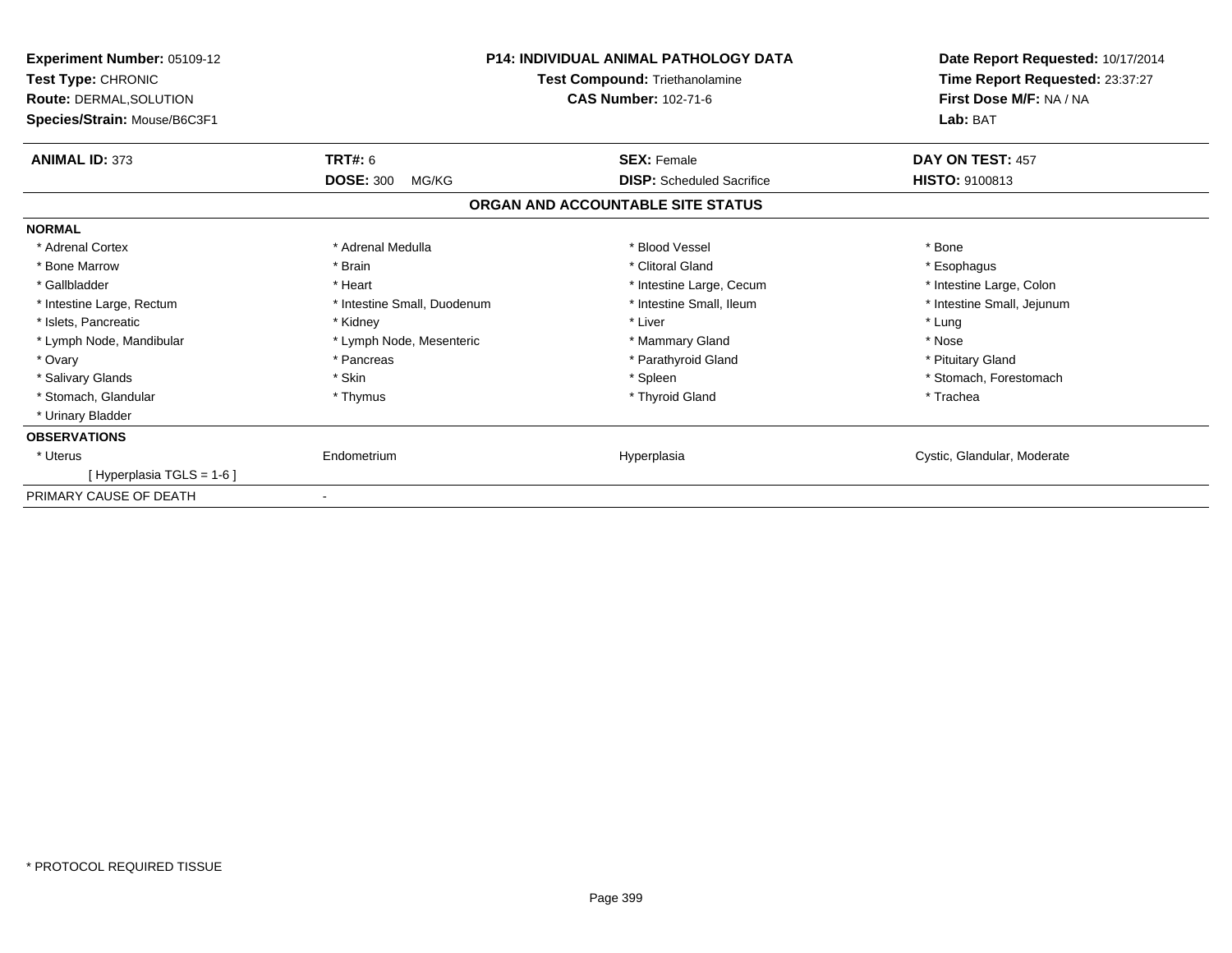| Experiment Number: 05109-12<br>Test Type: CHRONIC<br>Route: DERMAL, SOLUTION<br>Species/Strain: Mouse/B6C3F1 | <b>P14: INDIVIDUAL ANIMAL PATHOLOGY DATA</b><br>Test Compound: Triethanolamine<br><b>CAS Number: 102-71-6</b> |                                   | Date Report Requested: 10/17/2014<br>Time Report Requested: 23:37:27<br>First Dose M/F: NA / NA<br>Lab: BAT |
|--------------------------------------------------------------------------------------------------------------|---------------------------------------------------------------------------------------------------------------|-----------------------------------|-------------------------------------------------------------------------------------------------------------|
| <b>ANIMAL ID: 374</b>                                                                                        | TRT#: 6                                                                                                       | <b>SEX: Female</b>                | DAY ON TEST: 457                                                                                            |
|                                                                                                              | <b>DOSE: 300</b><br>MG/KG                                                                                     | <b>DISP:</b> Scheduled Sacrifice  | <b>HISTO: 9100814</b>                                                                                       |
|                                                                                                              |                                                                                                               | ORGAN AND ACCOUNTABLE SITE STATUS |                                                                                                             |
| <b>NORMAL</b>                                                                                                |                                                                                                               |                                   |                                                                                                             |
| * Adrenal Cortex                                                                                             | * Adrenal Medulla                                                                                             | * Blood Vessel                    | * Bone                                                                                                      |
| * Bone Marrow                                                                                                | * Brain                                                                                                       | * Clitoral Gland                  | * Esophagus                                                                                                 |
| * Gallbladder                                                                                                | * Heart                                                                                                       | * Intestine Large, Cecum          | * Intestine Large, Colon                                                                                    |
| * Intestine Large, Rectum                                                                                    | * Intestine Small, Duodenum                                                                                   | * Intestine Small, Ileum          | * Intestine Small, Jejunum                                                                                  |
| * Islets, Pancreatic                                                                                         | * Kidney                                                                                                      | * Lung                            | * Lymph Node, Mandibular                                                                                    |
| * Lymph Node, Mesenteric                                                                                     | * Mammary Gland                                                                                               | * Nose                            | * Ovary                                                                                                     |
| * Pancreas                                                                                                   | * Pituitary Gland                                                                                             | * Salivary Glands                 | * Skin                                                                                                      |
| * Spleen                                                                                                     | * Stomach, Forestomach                                                                                        | * Stomach, Glandular              | * Thymus                                                                                                    |
| * Thyroid Gland                                                                                              | * Trachea                                                                                                     | * Urinary Bladder                 |                                                                                                             |
| <b>MISSING</b>                                                                                               |                                                                                                               |                                   |                                                                                                             |
| * Parathyroid Gland                                                                                          |                                                                                                               |                                   |                                                                                                             |
| <b>OBSERVATIONS</b>                                                                                          |                                                                                                               |                                   |                                                                                                             |
| * Liver                                                                                                      |                                                                                                               | <b>Basophilic Focus</b>           |                                                                                                             |
| * Uterus                                                                                                     | Endometrium                                                                                                   | Hyperplasia                       | Cystic, Glandular, Moderate                                                                                 |
| PRIMARY CAUSE OF DEATH                                                                                       |                                                                                                               |                                   |                                                                                                             |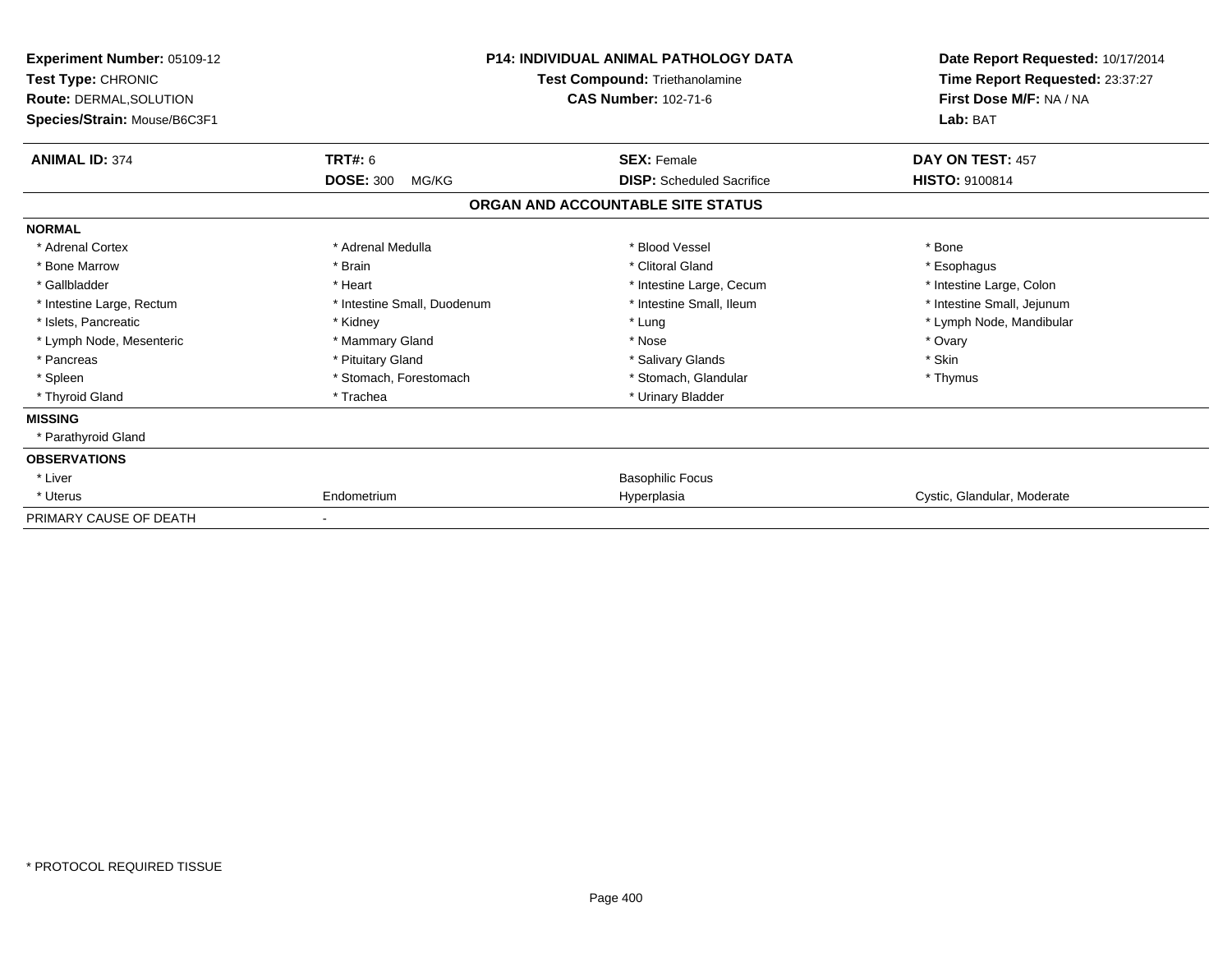| <b>Experiment Number: 05109-12</b><br>Test Type: CHRONIC<br><b>Route: DERMAL, SOLUTION</b><br>Species/Strain: Mouse/B6C3F1 |                             | <b>P14: INDIVIDUAL ANIMAL PATHOLOGY DATA</b><br>Test Compound: Triethanolamine<br><b>CAS Number: 102-71-6</b> | Date Report Requested: 10/17/2014<br>Time Report Requested: 23:37:27<br>First Dose M/F: NA / NA<br>Lab: BAT |  |
|----------------------------------------------------------------------------------------------------------------------------|-----------------------------|---------------------------------------------------------------------------------------------------------------|-------------------------------------------------------------------------------------------------------------|--|
| <b>ANIMAL ID: 375</b>                                                                                                      | <b>TRT#: 6</b>              | <b>SEX: Female</b>                                                                                            | DAY ON TEST: 682                                                                                            |  |
|                                                                                                                            | <b>DOSE: 300</b><br>MG/KG   | <b>DISP: Natural Death</b>                                                                                    | <b>HISTO: 9100815</b>                                                                                       |  |
|                                                                                                                            |                             | ORGAN AND ACCOUNTABLE SITE STATUS                                                                             |                                                                                                             |  |
| <b>NORMAL</b>                                                                                                              |                             |                                                                                                               |                                                                                                             |  |
| * Adrenal Cortex                                                                                                           | * Adrenal Medulla           | * Blood Vessel                                                                                                | * Bone                                                                                                      |  |
| * Bone Marrow                                                                                                              | * Brain                     | * Clitoral Gland                                                                                              | * Esophagus                                                                                                 |  |
| * Gallbladder                                                                                                              | * Heart                     | * Intestine Large, Cecum                                                                                      | * Intestine Large, Colon                                                                                    |  |
| * Intestine Large, Rectum                                                                                                  | * Intestine Small, Duodenum | * Intestine Small, Ileum                                                                                      | * Intestine Small, Jejunum                                                                                  |  |
| * Islets, Pancreatic                                                                                                       | * Liver                     | * Lung                                                                                                        | * Lymph Node, Mandibular                                                                                    |  |
| * Lymph Node, Mesenteric                                                                                                   | * Mammary Gland             | * Nose                                                                                                        | * Ovary                                                                                                     |  |
| * Pancreas                                                                                                                 | * Pituitary Gland           | * Salivary Glands                                                                                             | * Skin                                                                                                      |  |
| * Spleen                                                                                                                   | * Stomach, Forestomach      | * Stomach, Glandular                                                                                          | * Thymus                                                                                                    |  |
| * Thyroid Gland                                                                                                            | * Trachea                   | * Urinary Bladder                                                                                             |                                                                                                             |  |
| <b>MISSING</b>                                                                                                             |                             |                                                                                                               |                                                                                                             |  |
| * Parathyroid Gland                                                                                                        |                             |                                                                                                               |                                                                                                             |  |
| <b>OBSERVATIONS</b>                                                                                                        |                             |                                                                                                               |                                                                                                             |  |
| * Kidney                                                                                                                   |                             | Nephropathy                                                                                                   | Chronic, Minimal                                                                                            |  |
| * Uterus                                                                                                                   | Endometrium                 | Hyperplasia                                                                                                   | Cystic, Glandular, Mild                                                                                     |  |
| PRIMARY CAUSE OF DEATH                                                                                                     |                             |                                                                                                               |                                                                                                             |  |
| Animal Note: COD, UNDETERMINED                                                                                             |                             |                                                                                                               |                                                                                                             |  |
| Animal Note: PARATHYROID CUT THRU                                                                                          |                             |                                                                                                               |                                                                                                             |  |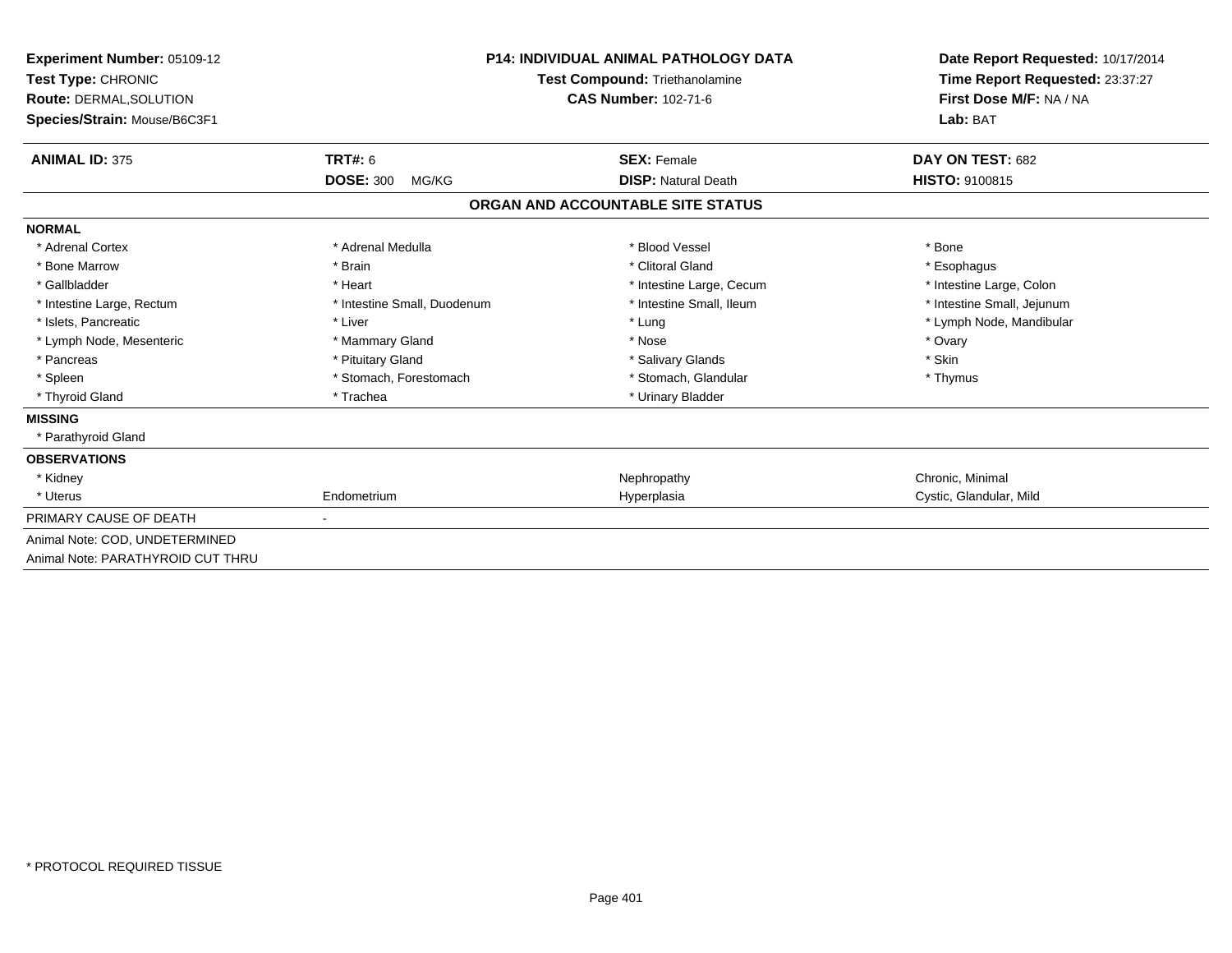| Experiment Number: 05109-12<br>Test Type: CHRONIC<br>Route: DERMAL, SOLUTION<br>Species/Strain: Mouse/B6C3F1 |                           | <b>P14: INDIVIDUAL ANIMAL PATHOLOGY DATA</b><br>Test Compound: Triethanolamine<br><b>CAS Number: 102-71-6</b> | Date Report Requested: 10/17/2014<br>Time Report Requested: 23:37:27<br>First Dose M/F: NA / NA<br>Lab: BAT |  |
|--------------------------------------------------------------------------------------------------------------|---------------------------|---------------------------------------------------------------------------------------------------------------|-------------------------------------------------------------------------------------------------------------|--|
| <b>ANIMAL ID: 376</b>                                                                                        | <b>TRT#: 6</b>            | <b>SEX: Female</b>                                                                                            | DAY ON TEST: 729                                                                                            |  |
|                                                                                                              | <b>DOSE: 300</b><br>MG/KG | <b>DISP: Terminal Sacrifice</b>                                                                               | HISTO: 9100816                                                                                              |  |
|                                                                                                              |                           | ORGAN AND ACCOUNTABLE SITE STATUS                                                                             |                                                                                                             |  |
| <b>NORMAL</b>                                                                                                |                           |                                                                                                               |                                                                                                             |  |
| * Adrenal Medulla                                                                                            | * Blood Vessel            | * Bone                                                                                                        | * Bone Marrow                                                                                               |  |
| * Brain                                                                                                      | * Clitoral Gland          | * Esophagus                                                                                                   | * Gallbladder                                                                                               |  |
| * Heart                                                                                                      | * Intestine Large, Cecum  | * Intestine Large, Colon                                                                                      | * Intestine Large, Rectum                                                                                   |  |
| * Intestine Small, Duodenum                                                                                  | * Intestine Small, Ileum  | * Intestine Small, Jejunum                                                                                    | * Islets, Pancreatic                                                                                        |  |
| * Liver                                                                                                      | * Lung                    | * Lymph Node, Mandibular                                                                                      | * Lymph Node, Mesenteric                                                                                    |  |
| * Mammary Gland                                                                                              | * Nose                    | * Pancreas                                                                                                    | * Parathyroid Gland                                                                                         |  |
| * Pituitary Gland                                                                                            | * Salivary Glands         | * Skin                                                                                                        | * Spleen                                                                                                    |  |
| * Stomach, Forestomach                                                                                       | * Stomach, Glandular      | * Thyroid Gland                                                                                               | * Trachea                                                                                                   |  |
| * Urinary Bladder                                                                                            |                           |                                                                                                               |                                                                                                             |  |
| <b>OBSERVATIONS</b>                                                                                          |                           |                                                                                                               |                                                                                                             |  |
| * Adrenal Cortex                                                                                             | Capsule, Spindle Cell     | Adenoma                                                                                                       |                                                                                                             |  |
| [Adenoma TGLS = $2-7$ ]                                                                                      |                           |                                                                                                               |                                                                                                             |  |
| * Kidney                                                                                                     |                           | Nephropathy                                                                                                   | Chronic, Minimal                                                                                            |  |
| * Ovary                                                                                                      |                           | Atrophy                                                                                                       | Mild                                                                                                        |  |
|                                                                                                              | Follicle                  | Cyst                                                                                                          |                                                                                                             |  |
| * Thymus                                                                                                     |                           | Atrophy                                                                                                       | Mild                                                                                                        |  |
| * Uterus                                                                                                     | Endometrium               | Hyperplasia                                                                                                   | Cystic, Glandular, Mild                                                                                     |  |
| [Hyperplasia TGLS = 1-6]                                                                                     |                           |                                                                                                               |                                                                                                             |  |
| PRIMARY CAUSE OF DEATH                                                                                       | $\blacksquare$            |                                                                                                               |                                                                                                             |  |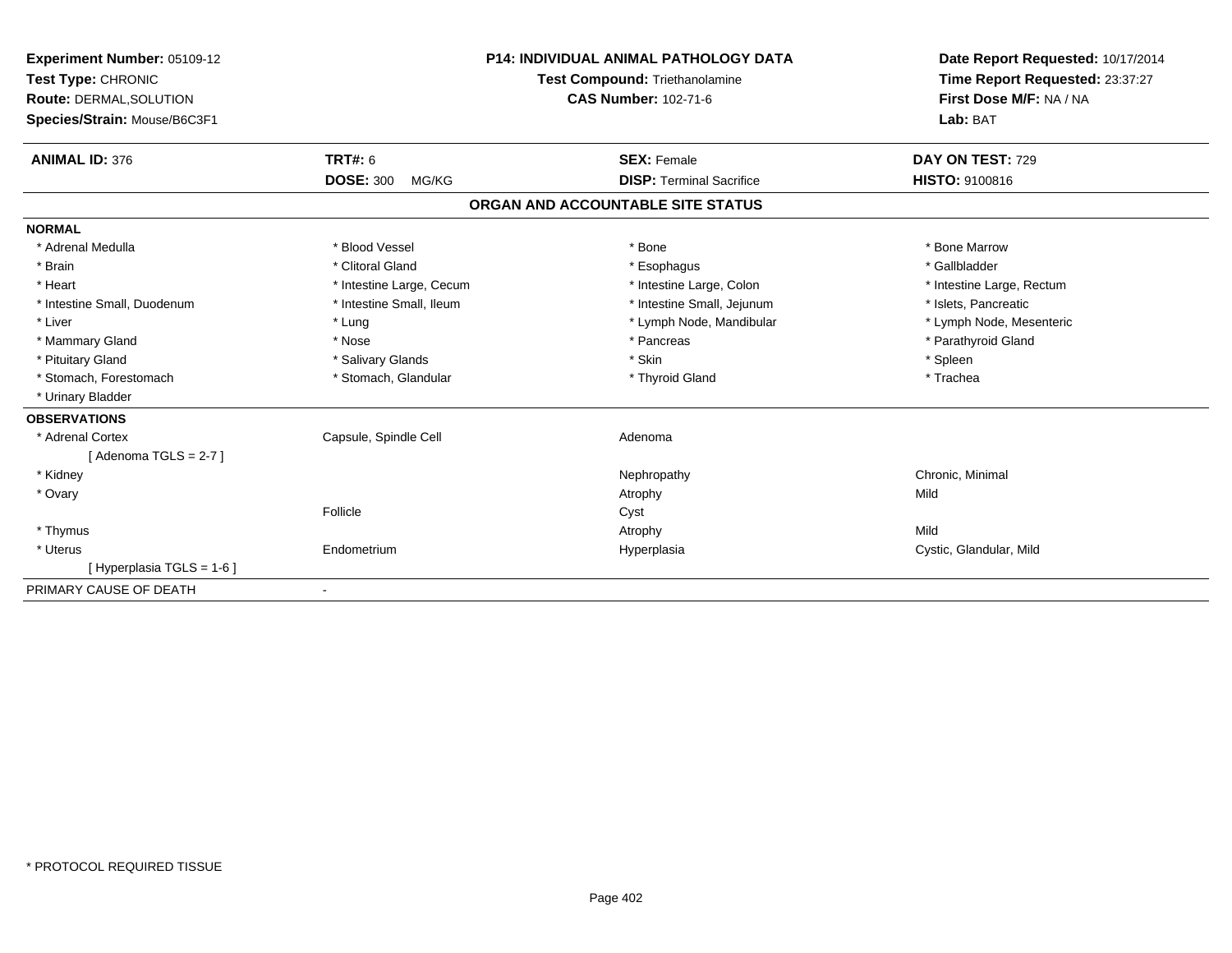| Experiment Number: 05109-12<br>Test Type: CHRONIC<br>Route: DERMAL, SOLUTION<br>Species/Strain: Mouse/B6C3F1 | <b>P14: INDIVIDUAL ANIMAL PATHOLOGY DATA</b><br>Test Compound: Triethanolamine<br><b>CAS Number: 102-71-6</b> |                                   | Date Report Requested: 10/17/2014<br>Time Report Requested: 23:37:27<br>First Dose M/F: NA / NA<br>Lab: BAT |
|--------------------------------------------------------------------------------------------------------------|---------------------------------------------------------------------------------------------------------------|-----------------------------------|-------------------------------------------------------------------------------------------------------------|
| <b>ANIMAL ID: 377</b>                                                                                        | <b>TRT#: 6</b>                                                                                                | <b>SEX: Female</b>                | DAY ON TEST: 729                                                                                            |
|                                                                                                              | DOSE: 300 MG/KG                                                                                               | <b>DISP: Terminal Sacrifice</b>   | HISTO: 9100817                                                                                              |
|                                                                                                              |                                                                                                               | ORGAN AND ACCOUNTABLE SITE STATUS |                                                                                                             |
| <b>NORMAL</b>                                                                                                |                                                                                                               |                                   |                                                                                                             |
| * Adrenal Cortex                                                                                             | * Adrenal Medulla                                                                                             | * Blood Vessel                    | * Bone                                                                                                      |
| * Bone Marrow                                                                                                | * Brain                                                                                                       | * Clitoral Gland                  | * Esophagus                                                                                                 |
| * Gallbladder                                                                                                | * Heart                                                                                                       | * Intestine Large, Cecum          | * Intestine Large, Colon                                                                                    |
| * Intestine Large, Rectum                                                                                    | * Intestine Small, Duodenum                                                                                   | * Intestine Small, Ileum          | * Intestine Small, Jejunum                                                                                  |
| * Islets, Pancreatic                                                                                         | * Lung                                                                                                        | * Lymph Node, Mandibular          | * Lymph Node, Mesenteric                                                                                    |
| * Mammary Gland                                                                                              | * Nose                                                                                                        | * Pancreas                        | * Salivary Glands                                                                                           |
| * Skin                                                                                                       | * Stomach, Forestomach                                                                                        | * Stomach, Glandular              | * Thymus                                                                                                    |
| * Trachea                                                                                                    | * Urinary Bladder                                                                                             |                                   |                                                                                                             |
| <b>MISSING</b>                                                                                               |                                                                                                               |                                   |                                                                                                             |
| * Parathyroid Gland                                                                                          |                                                                                                               |                                   |                                                                                                             |
| <b>OBSERVATIONS</b>                                                                                          |                                                                                                               |                                   |                                                                                                             |
| <b>Harderian Gland</b>                                                                                       |                                                                                                               | Adenoma                           |                                                                                                             |
| [Adenoma TGLS = $1-9$ ]                                                                                      |                                                                                                               |                                   |                                                                                                             |
| * Kidney                                                                                                     |                                                                                                               | Nephropathy                       | Chronic, Minimal                                                                                            |
| * Liver                                                                                                      |                                                                                                               | Hepatocellular Adenoma            |                                                                                                             |
| [Hepatocellular Adenoma TGLS = 3-8]                                                                          |                                                                                                               |                                   |                                                                                                             |
| * Ovary                                                                                                      |                                                                                                               | Atrophy                           | Moderate                                                                                                    |
|                                                                                                              | Follicle                                                                                                      | Cyst                              |                                                                                                             |
| * Pituitary Gland                                                                                            | Pars Distalis                                                                                                 | Hyperplasia                       | Moderate                                                                                                    |
| * Spleen                                                                                                     |                                                                                                               | Hyperplasia                       | Lymphoid, Moderate                                                                                          |
| * Thyroid Gland                                                                                              | <b>Follicular Cel</b>                                                                                         | Hyperplasia                       | Mild                                                                                                        |
| * Uterus                                                                                                     | Endometrium                                                                                                   | Hyperplasia                       | Cystic, Glandular, Moderate                                                                                 |
| [ Hyperplasia TGLS = 2-6 ]                                                                                   |                                                                                                               |                                   |                                                                                                             |
| PRIMARY CAUSE OF DEATH                                                                                       | $\blacksquare$                                                                                                |                                   |                                                                                                             |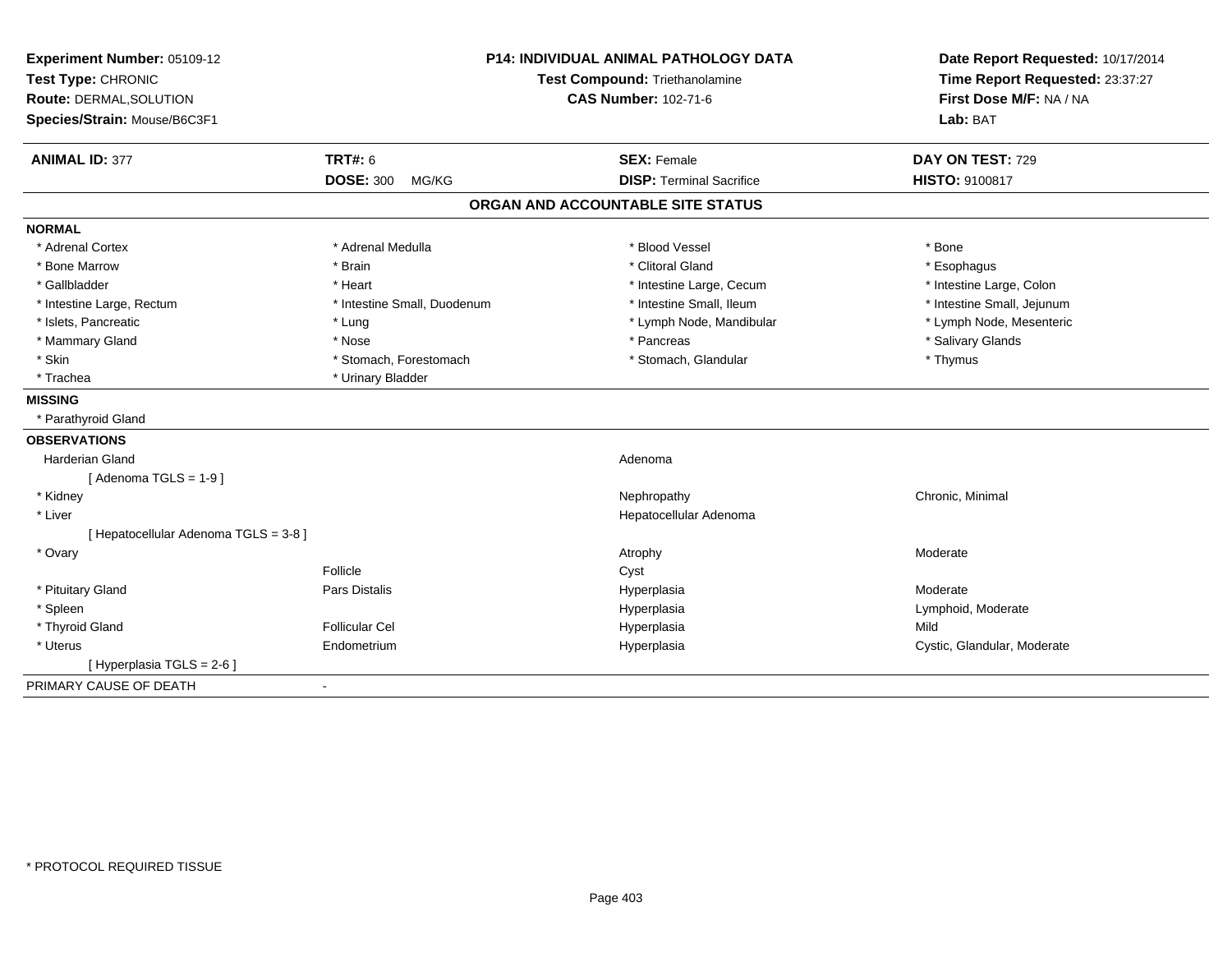| Experiment Number: 05109-12<br>Test Type: CHRONIC |                             | <b>P14: INDIVIDUAL ANIMAL PATHOLOGY DATA</b><br>Test Compound: Triethanolamine | Date Report Requested: 10/17/2014<br>Time Report Requested: 23:37:27 |  |
|---------------------------------------------------|-----------------------------|--------------------------------------------------------------------------------|----------------------------------------------------------------------|--|
| Route: DERMAL, SOLUTION                           |                             | <b>CAS Number: 102-71-6</b>                                                    | First Dose M/F: NA / NA<br>Lab: BAT                                  |  |
| Species/Strain: Mouse/B6C3F1                      |                             |                                                                                |                                                                      |  |
| <b>ANIMAL ID: 378</b>                             | <b>TRT#: 6</b>              | <b>SEX: Female</b>                                                             | DAY ON TEST: 729                                                     |  |
|                                                   | <b>DOSE: 300</b><br>MG/KG   | <b>DISP: Terminal Sacrifice</b>                                                | HISTO: 9100818                                                       |  |
|                                                   |                             | ORGAN AND ACCOUNTABLE SITE STATUS                                              |                                                                      |  |
| <b>NORMAL</b>                                     |                             |                                                                                |                                                                      |  |
| * Adrenal Cortex                                  | * Adrenal Medulla           | * Blood Vessel                                                                 | * Bone                                                               |  |
| * Bone Marrow                                     | * Brain                     | * Clitoral Gland                                                               | * Esophagus                                                          |  |
| * Gallbladder                                     | * Heart                     | * Intestine Large, Cecum                                                       | * Intestine Large, Colon                                             |  |
| * Intestine Large, Rectum                         | * Intestine Small, Duodenum | * Intestine Small, Ileum                                                       | * Intestine Small, Jejunum                                           |  |
| * Islets, Pancreatic                              | * Lymph Node, Mesenteric    | * Mammary Gland                                                                | * Nose                                                               |  |
| * Pancreas                                        | * Parathyroid Gland         | * Pituitary Gland                                                              | * Salivary Glands                                                    |  |
| * Skin                                            | * Spleen                    | * Stomach, Forestomach                                                         | * Stomach, Glandular                                                 |  |
| * Thyroid Gland                                   | * Trachea                   | * Urinary Bladder                                                              |                                                                      |  |
| <b>OBSERVATIONS</b>                               |                             |                                                                                |                                                                      |  |
| * Kidney                                          | Cortex                      | Infarct                                                                        | Mild                                                                 |  |
|                                                   |                             | Nephropathy                                                                    | Chronic, Minimal                                                     |  |
| * Liver                                           |                             | <b>Eosinophilic Focus</b>                                                      |                                                                      |  |
|                                                   |                             | Hepatocellular Adenoma                                                         |                                                                      |  |
| [ Hepatocellular Adenoma TGLS = 1-8 ]             |                             |                                                                                |                                                                      |  |
| * Lung                                            |                             | Alveolar/Bronchiolar Adenoma                                                   |                                                                      |  |
| [ Alveolar/Bronchiolar Adenoma TGLS = 3-2 ]       |                             |                                                                                |                                                                      |  |
| * Lymph Node, Mandibular                          |                             | Hyperplasia                                                                    | Lymphoid, Mild                                                       |  |
| * Ovary                                           |                             | Atrophy                                                                        | Mild                                                                 |  |
|                                                   | Follicle                    | Cyst                                                                           |                                                                      |  |
| * Thymus                                          |                             | Atrophy                                                                        | Mild                                                                 |  |
| * Uterus                                          | Endometrium                 | Hyperplasia                                                                    | Cystic, Glandular, Mild                                              |  |
| PRIMARY CAUSE OF DEATH                            |                             |                                                                                |                                                                      |  |
| Animal Note: TGL2, NODULE COULD NOT BE FOUND      |                             |                                                                                |                                                                      |  |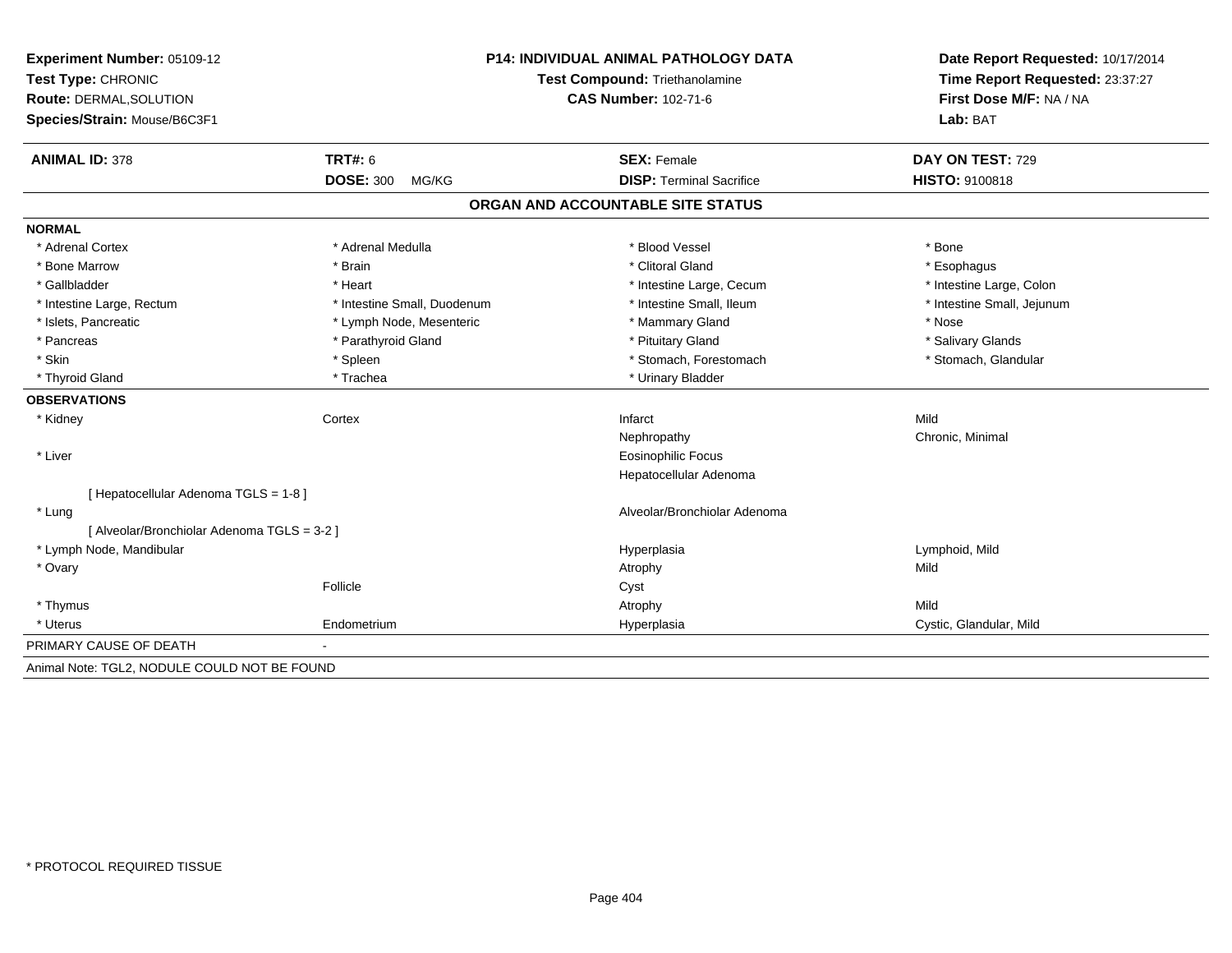| <b>Experiment Number: 05109-12</b><br>Test Type: CHRONIC<br>Route: DERMAL, SOLUTION<br>Species/Strain: Mouse/B6C3F1 |                             | <b>P14: INDIVIDUAL ANIMAL PATHOLOGY DATA</b><br><b>Test Compound: Triethanolamine</b><br><b>CAS Number: 102-71-6</b> | Date Report Requested: 10/17/2014<br>Time Report Requested: 23:37:27<br>First Dose M/F: NA / NA<br>Lab: BAT |  |
|---------------------------------------------------------------------------------------------------------------------|-----------------------------|----------------------------------------------------------------------------------------------------------------------|-------------------------------------------------------------------------------------------------------------|--|
| <b>ANIMAL ID: 379</b>                                                                                               | TRT#: 6                     | <b>SEX: Female</b>                                                                                                   | DAY ON TEST: 729                                                                                            |  |
|                                                                                                                     | <b>DOSE: 300</b><br>MG/KG   | <b>DISP: Terminal Sacrifice</b>                                                                                      | <b>HISTO: 9100819</b>                                                                                       |  |
|                                                                                                                     |                             | ORGAN AND ACCOUNTABLE SITE STATUS                                                                                    |                                                                                                             |  |
| <b>NORMAL</b>                                                                                                       |                             |                                                                                                                      |                                                                                                             |  |
| * Adrenal Cortex                                                                                                    | * Adrenal Medulla           | * Blood Vessel                                                                                                       | * Bone                                                                                                      |  |
| * Bone Marrow                                                                                                       | * Brain                     | * Clitoral Gland                                                                                                     | * Esophagus                                                                                                 |  |
| * Gallbladder                                                                                                       | * Heart                     | * Intestine Large, Cecum                                                                                             | * Intestine Large, Colon                                                                                    |  |
| * Intestine Large, Rectum                                                                                           | * Intestine Small, Duodenum | * Intestine Small, Ileum                                                                                             | * Intestine Small, Jejunum                                                                                  |  |
| * Islets, Pancreatic                                                                                                | * Lung                      | * Lymph Node, Mandibular                                                                                             | * Lymph Node, Mesenteric                                                                                    |  |
| * Mammary Gland                                                                                                     | * Nose                      | * Pancreas                                                                                                           | * Parathyroid Gland                                                                                         |  |
| * Pituitary Gland                                                                                                   | * Salivary Glands           | * Skin                                                                                                               | * Spleen                                                                                                    |  |
| * Stomach, Forestomach                                                                                              | * Stomach, Glandular        | * Thyroid Gland                                                                                                      | * Trachea                                                                                                   |  |
| * Urinary Bladder                                                                                                   |                             |                                                                                                                      |                                                                                                             |  |
| <b>OBSERVATIONS</b>                                                                                                 |                             |                                                                                                                      |                                                                                                             |  |
| * Kidney                                                                                                            |                             | Nephropathy                                                                                                          | Chronic, Minimal                                                                                            |  |
| * Liver                                                                                                             |                             | <b>Eosinophilic Focus</b>                                                                                            |                                                                                                             |  |
|                                                                                                                     |                             | Hepatocellular Adenoma                                                                                               | Multiple                                                                                                    |  |
| [ Hepatocellular Adenoma TGLS = 1-8,2-8,3-9.4-1,5-8 ]                                                               |                             |                                                                                                                      |                                                                                                             |  |
| * Ovary                                                                                                             |                             | Atrophy                                                                                                              | Mild                                                                                                        |  |
| * Thymus                                                                                                            |                             | Atrophy                                                                                                              | Moderate                                                                                                    |  |
| * Uterus                                                                                                            | Endometrium                 | Hyperplasia                                                                                                          | Cystic, Glandular, Mild                                                                                     |  |
| PRIMARY CAUSE OF DEATH                                                                                              |                             |                                                                                                                      |                                                                                                             |  |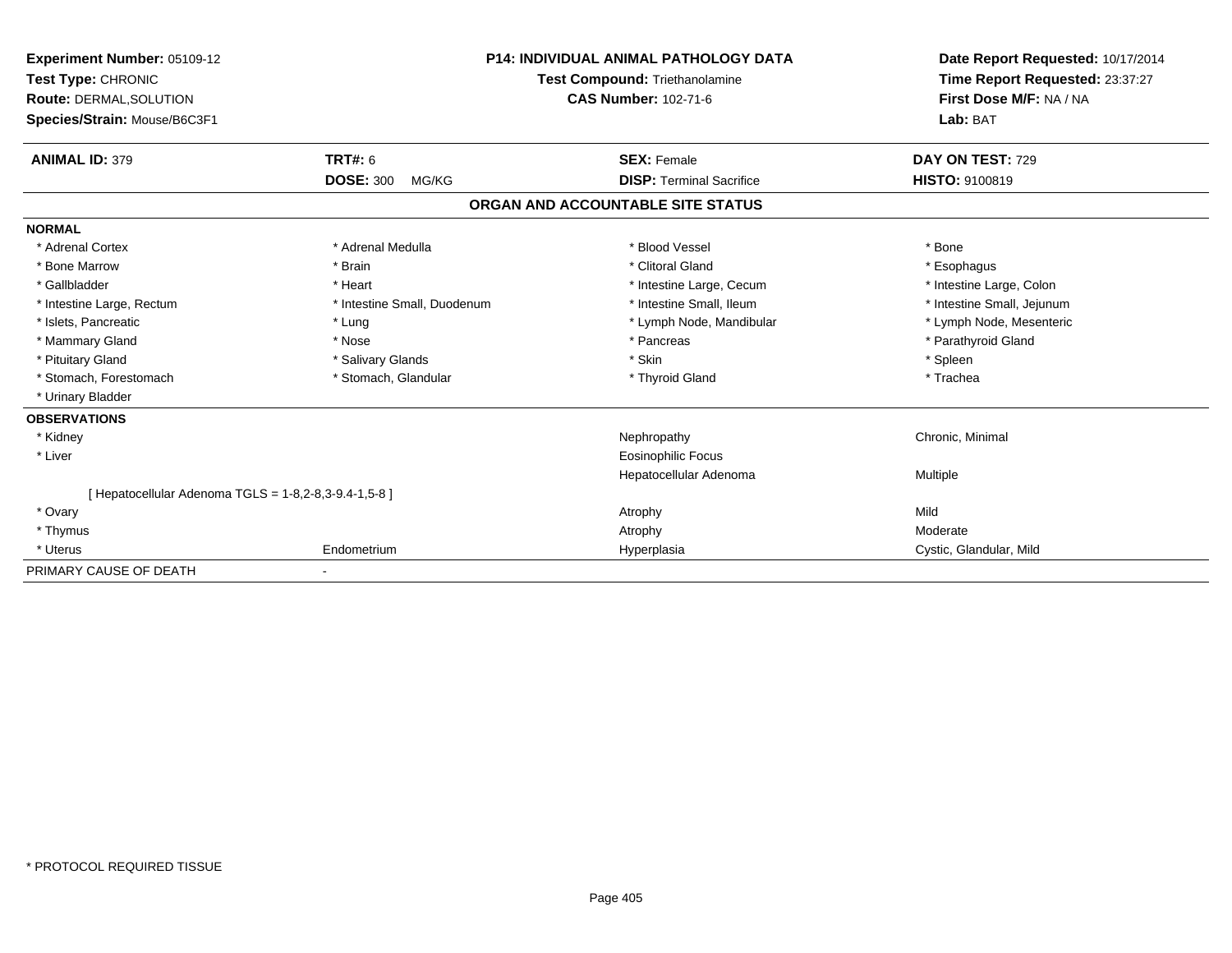| Experiment Number: 05109-12<br>Test Type: CHRONIC<br>Route: DERMAL, SOLUTION<br>Species/Strain: Mouse/B6C3F1<br><b>ANIMAL ID: 380</b> | <b>TRT#: 6</b>            | <b>P14: INDIVIDUAL ANIMAL PATHOLOGY DATA</b><br>Test Compound: Triethanolamine<br><b>CAS Number: 102-71-6</b><br><b>SEX: Female</b> | Date Report Requested: 10/17/2014<br>Time Report Requested: 23:37:27<br>First Dose M/F: NA / NA<br>Lab: BAT<br>DAY ON TEST: 731 |
|---------------------------------------------------------------------------------------------------------------------------------------|---------------------------|-------------------------------------------------------------------------------------------------------------------------------------|---------------------------------------------------------------------------------------------------------------------------------|
|                                                                                                                                       | <b>DOSE: 300</b><br>MG/KG | <b>DISP: Terminal Sacrifice</b>                                                                                                     | <b>HISTO: 9100820</b>                                                                                                           |
|                                                                                                                                       |                           | ORGAN AND ACCOUNTABLE SITE STATUS                                                                                                   |                                                                                                                                 |
| <b>NORMAL</b>                                                                                                                         |                           |                                                                                                                                     |                                                                                                                                 |
| * Adrenal Cortex                                                                                                                      | * Adrenal Medulla         | * Blood Vessel                                                                                                                      | * Bone                                                                                                                          |
| * Brain                                                                                                                               | * Clitoral Gland          | * Esophagus                                                                                                                         | * Gallbladder                                                                                                                   |
| * Heart                                                                                                                               | * Intestine Large, Cecum  | * Intestine Large, Colon                                                                                                            | * Intestine Large, Rectum                                                                                                       |
| * Intestine Small, Duodenum                                                                                                           | * Intestine Small, Ileum  | * Intestine Small, Jejunum                                                                                                          | * Islets, Pancreatic                                                                                                            |
| * Lung                                                                                                                                | * Lymph Node, Mandibular  | * Lymph Node, Mesenteric                                                                                                            | * Mammary Gland                                                                                                                 |
| * Nose                                                                                                                                | * Pancreas                | * Parathyroid Gland                                                                                                                 | * Pituitary Gland                                                                                                               |
| * Salivary Glands                                                                                                                     | * Skin                    | * Spleen                                                                                                                            | * Stomach, Forestomach                                                                                                          |
| * Stomach, Glandular                                                                                                                  | * Trachea                 | * Urinary Bladder                                                                                                                   |                                                                                                                                 |
| <b>OBSERVATIONS</b>                                                                                                                   |                           |                                                                                                                                     |                                                                                                                                 |
| * Bone Marrow                                                                                                                         |                           | Myelofibrosis                                                                                                                       | Moderate                                                                                                                        |
| * Kidney                                                                                                                              |                           | Nephropathy                                                                                                                         | Chronic, Minimal                                                                                                                |
| * Liver                                                                                                                               |                           | <b>Eosinophilic Focus</b><br>Hepatocellular Adenoma                                                                                 |                                                                                                                                 |
| [ Eosinophilic Focus TGLS = 2-1 ]<br>[Hepatocellular Adenoma TGLS = 3-8]                                                              |                           |                                                                                                                                     |                                                                                                                                 |
| * Ovary                                                                                                                               |                           | Atrophy                                                                                                                             | Mild                                                                                                                            |
| * Thymus                                                                                                                              |                           | Atrophy                                                                                                                             | Moderate                                                                                                                        |
| * Thyroid Gland                                                                                                                       | <b>Follicular Cel</b>     | Hyperplasia                                                                                                                         | Mild                                                                                                                            |
| * Uterus                                                                                                                              | Endometrium               | Hyperplasia                                                                                                                         | Cystic, Glandular, Mild                                                                                                         |
| [Hyperplasia TGLS = 1-6]                                                                                                              |                           |                                                                                                                                     |                                                                                                                                 |
| PRIMARY CAUSE OF DEATH                                                                                                                | $\blacksquare$            |                                                                                                                                     |                                                                                                                                 |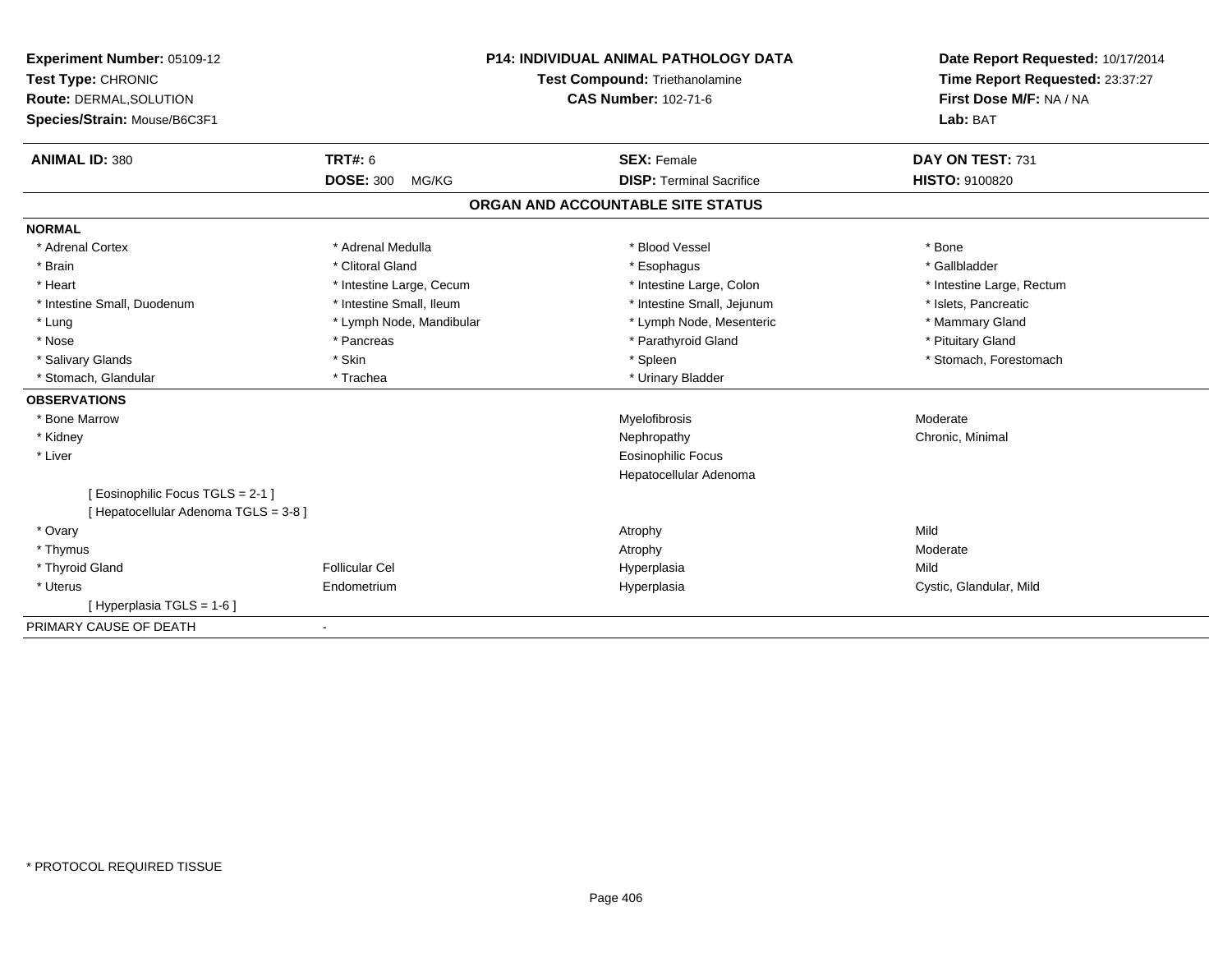| Experiment Number: 05109-12<br>Test Type: CHRONIC<br>Route: DERMAL, SOLUTION<br>Species/Strain: Mouse/B6C3F1 | <b>P14: INDIVIDUAL ANIMAL PATHOLOGY DATA</b><br>Test Compound: Triethanolamine<br><b>CAS Number: 102-71-6</b> |                                   | Date Report Requested: 10/17/2014<br>Time Report Requested: 23:37:27<br>First Dose M/F: NA / NA<br>Lab: BAT |  |
|--------------------------------------------------------------------------------------------------------------|---------------------------------------------------------------------------------------------------------------|-----------------------------------|-------------------------------------------------------------------------------------------------------------|--|
| <b>ANIMAL ID: 381</b>                                                                                        | <b>TRT#: 6</b>                                                                                                | <b>SEX: Female</b>                | DAY ON TEST: 731                                                                                            |  |
|                                                                                                              | <b>DOSE: 300</b><br>MG/KG                                                                                     | <b>DISP: Terminal Sacrifice</b>   | HISTO: 9100821                                                                                              |  |
|                                                                                                              |                                                                                                               | ORGAN AND ACCOUNTABLE SITE STATUS |                                                                                                             |  |
| <b>NORMAL</b>                                                                                                |                                                                                                               |                                   |                                                                                                             |  |
| * Adrenal Cortex                                                                                             | * Adrenal Medulla                                                                                             | * Blood Vessel                    | * Bone                                                                                                      |  |
| * Bone Marrow                                                                                                | * Brain                                                                                                       | * Clitoral Gland                  | * Esophagus                                                                                                 |  |
| * Gallbladder                                                                                                | * Heart                                                                                                       | * Intestine Large, Cecum          | * Intestine Large, Colon                                                                                    |  |
| * Intestine Large, Rectum                                                                                    | * Intestine Small, Duodenum                                                                                   | * Intestine Small, Ileum          | * Intestine Small, Jejunum                                                                                  |  |
| * Islets, Pancreatic                                                                                         | * Kidney                                                                                                      | * Liver                           | * Lung                                                                                                      |  |
| * Lymph Node, Mandibular                                                                                     | * Lymph Node, Mesenteric                                                                                      | * Mammary Gland                   | * Nose                                                                                                      |  |
| * Pancreas                                                                                                   | * Parathyroid Gland                                                                                           | * Salivary Glands                 | * Skin                                                                                                      |  |
| * Stomach, Forestomach                                                                                       | * Stomach, Glandular                                                                                          | * Thymus                          | * Trachea                                                                                                   |  |
| * Urinary Bladder                                                                                            |                                                                                                               |                                   |                                                                                                             |  |
| <b>MISSING</b>                                                                                               |                                                                                                               |                                   |                                                                                                             |  |
| * Pituitary Gland                                                                                            |                                                                                                               |                                   |                                                                                                             |  |
| <b>OBSERVATIONS</b>                                                                                          |                                                                                                               |                                   |                                                                                                             |  |
| * Ovary                                                                                                      | Follicle                                                                                                      | Cyst                              |                                                                                                             |  |
|                                                                                                              |                                                                                                               | Thrombosis                        |                                                                                                             |  |
| [Thrombosis TGLS = $2-6$ ]                                                                                   |                                                                                                               |                                   |                                                                                                             |  |
| * Spleen                                                                                                     |                                                                                                               | Histiocytic Sarcoma               |                                                                                                             |  |
| [Histiocytic Sarcoma TGLS = 1-1]                                                                             |                                                                                                               |                                   |                                                                                                             |  |
| * Thyroid Gland                                                                                              | Follicular Cel                                                                                                | Hyperplasia                       | Minimal                                                                                                     |  |
| * Uterus                                                                                                     |                                                                                                               | Histiocytic Sarcoma               |                                                                                                             |  |
|                                                                                                              | Endometrium                                                                                                   | Hyperplasia                       | Cystic, Glandular, Mild                                                                                     |  |
| [Histiocytic Sarcoma TGLS = 3-6]                                                                             |                                                                                                               |                                   |                                                                                                             |  |
| PRIMARY CAUSE OF DEATH                                                                                       |                                                                                                               |                                   |                                                                                                             |  |
| Animal Note: NO PITUITARY FOUND AT TRIM                                                                      |                                                                                                               |                                   |                                                                                                             |  |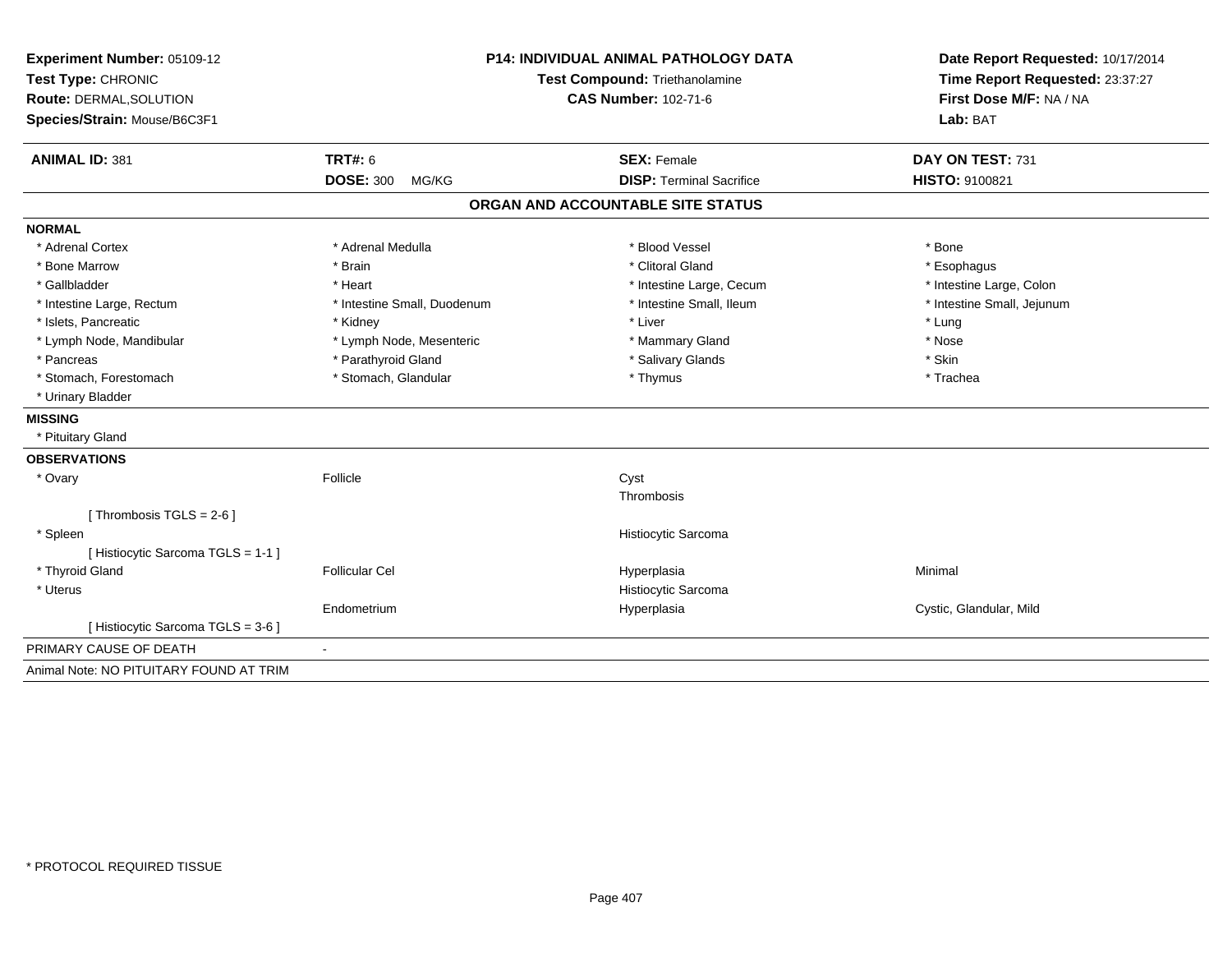| Experiment Number: 05109-12             |                           | <b>P14: INDIVIDUAL ANIMAL PATHOLOGY DATA</b> | Date Report Requested: 10/17/2014                          |  |
|-----------------------------------------|---------------------------|----------------------------------------------|------------------------------------------------------------|--|
| Test Type: CHRONIC                      |                           | Test Compound: Triethanolamine               | Time Report Requested: 23:37:27<br>First Dose M/F: NA / NA |  |
| Route: DERMAL, SOLUTION                 |                           | <b>CAS Number: 102-71-6</b>                  |                                                            |  |
| Species/Strain: Mouse/B6C3F1            |                           |                                              | Lab: BAT                                                   |  |
| <b>ANIMAL ID: 382</b>                   | TRT#: 6                   | <b>SEX: Female</b>                           | DAY ON TEST: 597                                           |  |
|                                         | <b>DOSE: 300</b><br>MG/KG | <b>DISP: Natural Death</b>                   | <b>HISTO: 9100822</b>                                      |  |
|                                         |                           | ORGAN AND ACCOUNTABLE SITE STATUS            |                                                            |  |
| <b>NORMAL</b>                           |                           |                                              |                                                            |  |
| * Adrenal Cortex                        | * Adrenal Medulla         | * Blood Vessel                               | * Bone                                                     |  |
| * Bone Marrow                           | * Brain                   | * Esophagus                                  | * Gallbladder                                              |  |
| * Heart                                 | * Intestine Large, Cecum  | * Intestine Large, Colon                     | * Intestine Large, Rectum                                  |  |
| * Intestine Small, Duodenum             | * Intestine Small, Ileum  | * Intestine Small, Jejunum                   | * Islets, Pancreatic                                       |  |
| * Lung                                  | * Lymph Node, Mandibular  | * Lymph Node, Mesenteric                     | * Mammary Gland                                            |  |
| * Nose                                  | * Ovary                   | * Pancreas                                   | * Parathyroid Gland                                        |  |
| * Pituitary Gland                       | * Salivary Glands         | * Skin                                       | * Spleen                                                   |  |
| * Stomach, Forestomach                  | * Stomach, Glandular      | * Thymus                                     | * Thyroid Gland                                            |  |
| * Trachea                               | * Urinary Bladder         |                                              |                                                            |  |
| <b>OBSERVATIONS</b>                     |                           |                                              |                                                            |  |
| * Clitoral Gland                        | Duct                      | Ectasia                                      | Moderate                                                   |  |
| * Kidney                                |                           | Nephropathy                                  | Chronic, Mild                                              |  |
| * Liver                                 |                           | Congestion                                   | Moderate                                                   |  |
|                                         |                           | <b>Eosinophilic Focus</b>                    |                                                            |  |
|                                         |                           | Hepatocellular Adenoma                       |                                                            |  |
|                                         |                           | Hepatocellular Carcinoma                     |                                                            |  |
|                                         |                           | Necrosis                                     | Mild                                                       |  |
| [ Hepatocellular Carcinoma TGLS = 1-8 ] |                           |                                              |                                                            |  |
| * Uterus                                | Endometrium               | Hyperplasia                                  | Cystic, Glandular, Moderate                                |  |
| PRIMARY CAUSE OF DEATH                  |                           |                                              |                                                            |  |
| Animal Note: COD, LIVER TUMOR           |                           |                                              |                                                            |  |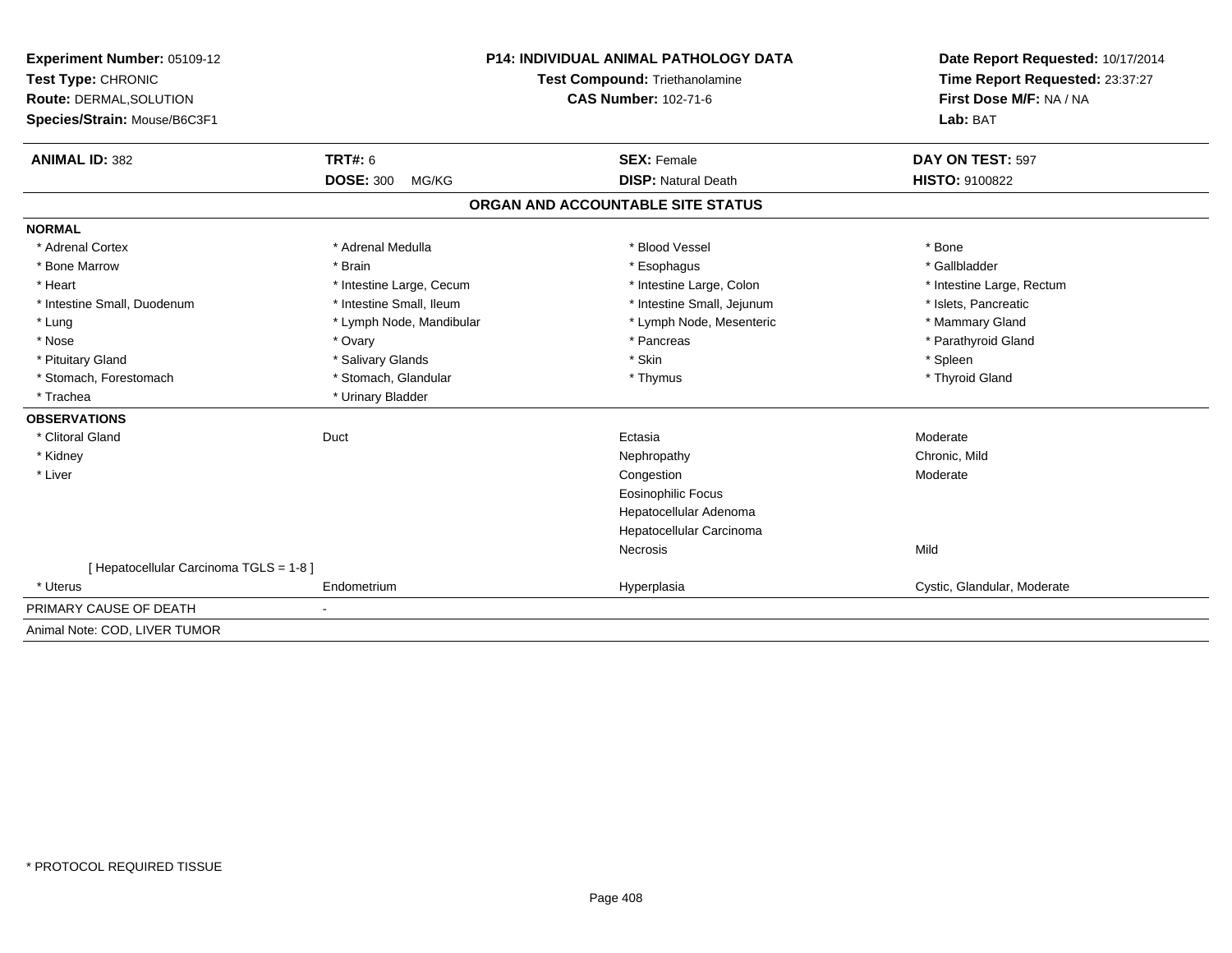| Experiment Number: 05109-12                         | <b>P14: INDIVIDUAL ANIMAL PATHOLOGY DATA</b><br><b>Test Compound: Triethanolamine</b><br><b>CAS Number: 102-71-6</b> |                                   | Date Report Requested: 10/17/2014                          |  |
|-----------------------------------------------------|----------------------------------------------------------------------------------------------------------------------|-----------------------------------|------------------------------------------------------------|--|
| Test Type: CHRONIC                                  |                                                                                                                      |                                   | Time Report Requested: 23:37:27<br>First Dose M/F: NA / NA |  |
| Route: DERMAL, SOLUTION                             |                                                                                                                      |                                   |                                                            |  |
| Species/Strain: Mouse/B6C3F1                        |                                                                                                                      |                                   | Lab: BAT                                                   |  |
| <b>ANIMAL ID: 383</b>                               | <b>TRT#: 6</b>                                                                                                       | <b>SEX: Female</b>                | DAY ON TEST: 712                                           |  |
|                                                     | <b>DOSE: 300</b><br>MG/KG                                                                                            | <b>DISP:</b> Moribund Sacrifice   | HISTO: 9100823                                             |  |
|                                                     |                                                                                                                      | ORGAN AND ACCOUNTABLE SITE STATUS |                                                            |  |
| <b>NORMAL</b>                                       |                                                                                                                      |                                   |                                                            |  |
| * Adrenal Cortex                                    | * Adrenal Medulla                                                                                                    | * Blood Vessel                    | * Bone                                                     |  |
| * Bone Marrow                                       | * Brain                                                                                                              | * Clitoral Gland                  | * Esophagus                                                |  |
| * Gallbladder                                       | * Heart                                                                                                              | * Intestine Large, Cecum          | * Intestine Large, Colon                                   |  |
| * Intestine Large, Rectum                           | * Intestine Small, Duodenum                                                                                          | * Intestine Small, Ileum          | * Intestine Small, Jejunum                                 |  |
| * Islets, Pancreatic                                | * Lung                                                                                                               | * Lymph Node, Mandibular          | * Lymph Node, Mesenteric                                   |  |
| * Mammary Gland                                     | * Nose                                                                                                               | * Parathyroid Gland               | * Pituitary Gland                                          |  |
| * Salivary Glands                                   | * Skin                                                                                                               | * Spleen                          | * Stomach, Forestomach                                     |  |
| * Stomach, Glandular                                | * Thymus                                                                                                             | * Thyroid Gland                   | * Trachea                                                  |  |
| * Urinary Bladder                                   | * Uterus                                                                                                             |                                   |                                                            |  |
| <b>OBSERVATIONS</b>                                 |                                                                                                                      |                                   |                                                            |  |
| * Kidney                                            |                                                                                                                      | Nephropathy                       | Chronic, Minimal                                           |  |
| * Liver                                             |                                                                                                                      | <b>Basophilic Focus</b>           |                                                            |  |
| [Basophilic Focus TGLS = 1-1]                       |                                                                                                                      |                                   |                                                            |  |
| Mesentery                                           | Fat                                                                                                                  | <b>Infiltration Cellular</b>      | Lymphocyte, Mild                                           |  |
| * Ovary                                             |                                                                                                                      | Atrophy                           | Moderate                                                   |  |
|                                                     | Periovarn Tiss                                                                                                       | <b>Infiltration Cellular</b>      | Lymphocyte, Moderate                                       |  |
| * Pancreas                                          | Acinus                                                                                                               | Atrophy                           | Minimal                                                    |  |
| PRIMARY CAUSE OF DEATH                              | $\sim$                                                                                                               |                                   |                                                            |  |
| Animal Note: MORIBUND SAC DUE TO UNDETERMINED CAUSE |                                                                                                                      |                                   |                                                            |  |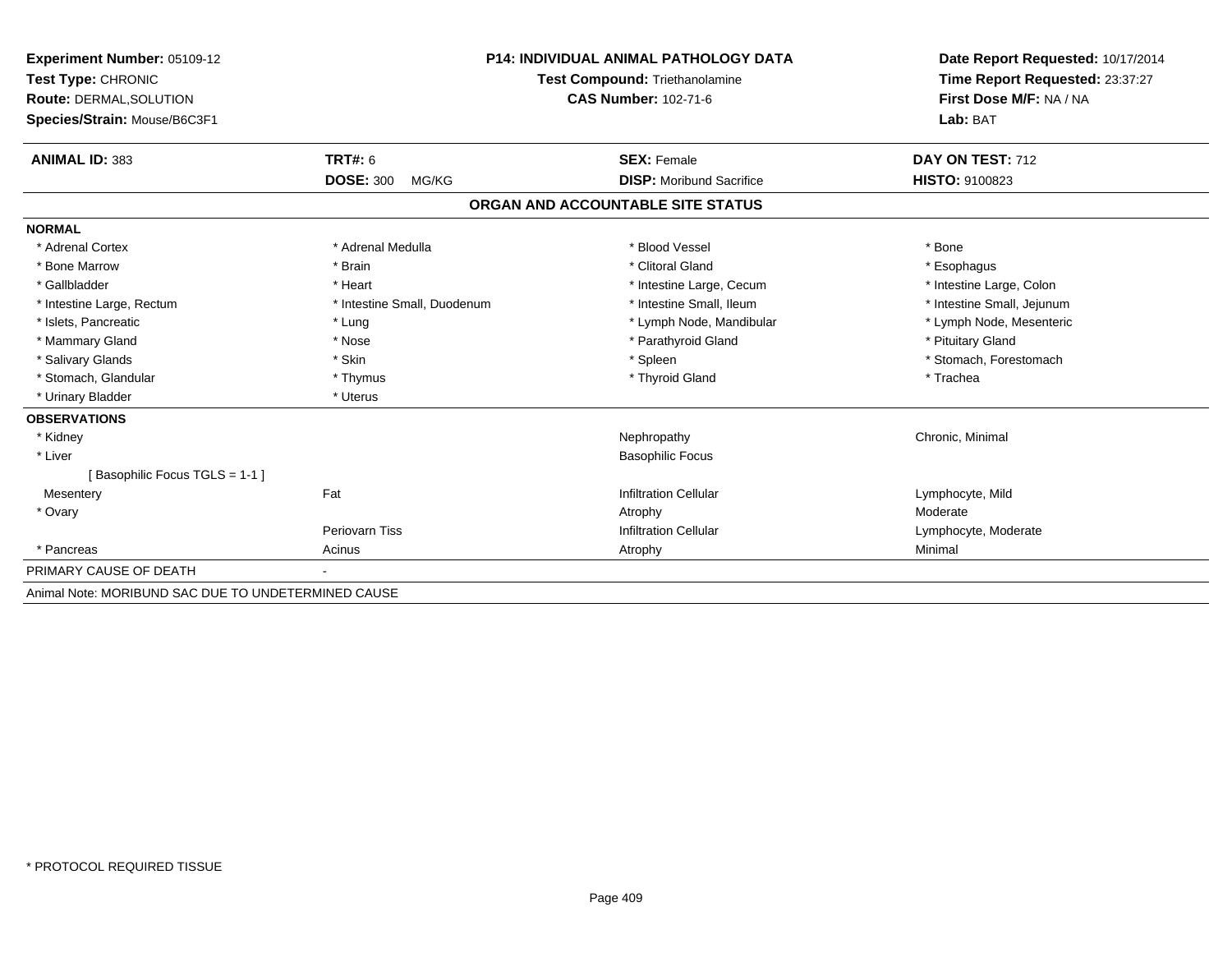| Experiment Number: 05109-12<br>Test Type: CHRONIC<br><b>Route: DERMAL, SOLUTION</b><br>Species/Strain: Mouse/B6C3F1 | <b>P14: INDIVIDUAL ANIMAL PATHOLOGY DATA</b><br><b>Test Compound: Triethanolamine</b><br><b>CAS Number: 102-71-6</b> |                                   | Date Report Requested: 10/17/2014<br>Time Report Requested: 23:37:27<br>First Dose M/F: NA / NA<br>Lab: BAT |  |
|---------------------------------------------------------------------------------------------------------------------|----------------------------------------------------------------------------------------------------------------------|-----------------------------------|-------------------------------------------------------------------------------------------------------------|--|
| <b>ANIMAL ID: 384</b>                                                                                               | <b>TRT#: 6</b>                                                                                                       | <b>SEX: Female</b>                | DAY ON TEST: 730                                                                                            |  |
|                                                                                                                     | <b>DOSE: 300</b><br>MG/KG                                                                                            | <b>DISP: Terminal Sacrifice</b>   | HISTO: 9100824                                                                                              |  |
|                                                                                                                     |                                                                                                                      | ORGAN AND ACCOUNTABLE SITE STATUS |                                                                                                             |  |
| <b>NORMAL</b>                                                                                                       |                                                                                                                      |                                   |                                                                                                             |  |
| * Adrenal Medulla                                                                                                   | * Blood Vessel                                                                                                       | * Bone                            | * Bone Marrow                                                                                               |  |
| * Brain                                                                                                             | * Clitoral Gland                                                                                                     | * Esophagus                       | * Gallbladder                                                                                               |  |
| * Heart                                                                                                             | * Intestine Large, Cecum                                                                                             | * Intestine Large, Colon          | * Intestine Large, Rectum                                                                                   |  |
| * Intestine Small, Duodenum                                                                                         | * Intestine Small, Ileum                                                                                             | * Intestine Small, Jejunum        | * Islets, Pancreatic                                                                                        |  |
| * Kidney                                                                                                            | * Lung                                                                                                               | * Lymph Node, Mandibular          | * Lymph Node, Mesenteric                                                                                    |  |
| * Mammary Gland                                                                                                     | * Nose                                                                                                               | * Pancreas                        | * Parathyroid Gland                                                                                         |  |
| * Pituitary Gland                                                                                                   | * Salivary Glands                                                                                                    | * Skin                            | * Spleen                                                                                                    |  |
| * Stomach, Forestomach                                                                                              | * Stomach, Glandular                                                                                                 | * Trachea                         | * Urinary Bladder                                                                                           |  |
| <b>OBSERVATIONS</b>                                                                                                 |                                                                                                                      |                                   |                                                                                                             |  |
| * Adrenal Cortex                                                                                                    |                                                                                                                      | Hypertrophy                       | Mild                                                                                                        |  |
| * Liver                                                                                                             |                                                                                                                      | <b>Eosinophilic Focus</b>         |                                                                                                             |  |
| * Ovary                                                                                                             |                                                                                                                      | Atrophy                           | Mild                                                                                                        |  |
| * Thymus                                                                                                            |                                                                                                                      | Atrophy                           | Mild                                                                                                        |  |
| * Thyroid Gland                                                                                                     | <b>Follicular Cel</b>                                                                                                | Hyperplasia                       | Mild                                                                                                        |  |
| * Uterus                                                                                                            | Endometrium                                                                                                          | Hyperplasia                       | Cystic, Glandular, Mild                                                                                     |  |
| [Hyperplasia TGLS = 1-6]                                                                                            |                                                                                                                      |                                   |                                                                                                             |  |
| PRIMARY CAUSE OF DEATH                                                                                              |                                                                                                                      |                                   |                                                                                                             |  |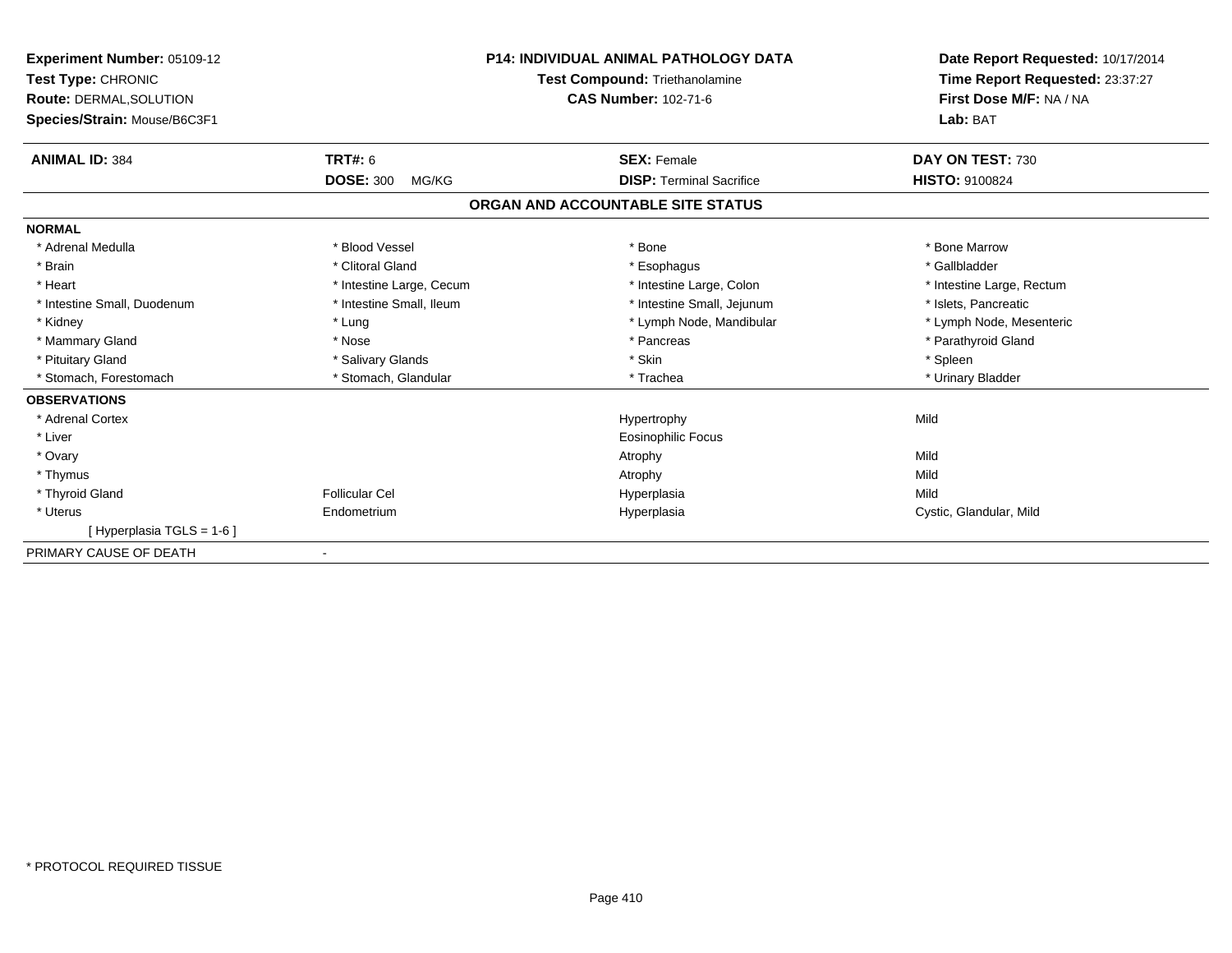| Experiment Number: 05109-12<br>Test Type: CHRONIC<br>Route: DERMAL, SOLUTION |                           | <b>P14: INDIVIDUAL ANIMAL PATHOLOGY DATA</b> | Date Report Requested: 10/17/2014<br>Time Report Requested: 23:37:27 |
|------------------------------------------------------------------------------|---------------------------|----------------------------------------------|----------------------------------------------------------------------|
|                                                                              |                           | Test Compound: Triethanolamine               |                                                                      |
|                                                                              |                           | <b>CAS Number: 102-71-6</b>                  | First Dose M/F: NA / NA                                              |
| Species/Strain: Mouse/B6C3F1                                                 |                           |                                              | Lab: BAT                                                             |
| <b>ANIMAL ID: 385</b>                                                        | TRT#: 6                   | <b>SEX: Female</b>                           | DAY ON TEST: 730                                                     |
|                                                                              | <b>DOSE: 300</b><br>MG/KG | <b>DISP: Terminal Sacrifice</b>              | HISTO: 9100825                                                       |
|                                                                              |                           | ORGAN AND ACCOUNTABLE SITE STATUS            |                                                                      |
| <b>NORMAL</b>                                                                |                           |                                              |                                                                      |
| * Adrenal Cortex                                                             | * Adrenal Medulla         | * Blood Vessel                               | * Bone                                                               |
| * Bone Marrow                                                                | * Brain                   | * Clitoral Gland                             | * Esophagus                                                          |
| * Heart                                                                      | * Intestine Large, Cecum  | * Intestine Large, Colon                     | * Intestine Large, Rectum                                            |
| * Intestine Small, Duodenum                                                  | * Intestine Small, Ileum  | * Intestine Small, Jejunum                   | * Islets. Pancreatic                                                 |
| * Kidney                                                                     | * Liver                   | * Lymph Node, Mandibular                     | * Lymph Node, Mesenteric                                             |
| * Mammary Gland                                                              | * Nose                    | * Pancreas                                   | * Parathyroid Gland                                                  |
| * Pituitary Gland                                                            | * Salivary Glands         | * Spleen                                     | * Stomach, Forestomach                                               |
| * Stomach, Glandular                                                         | * Thyroid Gland           | * Trachea                                    | * Urinary Bladder                                                    |
| <b>MISSING</b>                                                               |                           |                                              |                                                                      |
| * Gallbladder                                                                |                           |                                              |                                                                      |
| <b>OBSERVATIONS</b>                                                          |                           |                                              |                                                                      |
| Ear                                                                          | Internal Ear              | Hyperplasia                                  | Glandular, Mild                                                      |
| [ Hyperplasia TGLS = 2-8 ]                                                   |                           |                                              |                                                                      |
| * Lung                                                                       |                           | Alveolar/Bronchiolar Adenoma                 |                                                                      |
| * Ovary                                                                      |                           | Atrophy                                      | Moderate                                                             |
| * Skin                                                                       | Pinna                     | Sarcoma                                      |                                                                      |
| [Sarcoma TGLS = $1-8$ ]                                                      |                           |                                              |                                                                      |
| * Thymus                                                                     |                           | Atrophy                                      | Mild                                                                 |
| * Uterus                                                                     | Endometrium               | Hyperplasia                                  | Cystic, Glandular, Mild                                              |
| PRIMARY CAUSE OF DEATH                                                       |                           |                                              |                                                                      |
| Animal Note: GALLBLADDER NOT FOUND AT TRIM                                   |                           |                                              |                                                                      |
| Animal Note: GALLBLADDER NOT FOUND AT TRIM                                   |                           |                                              |                                                                      |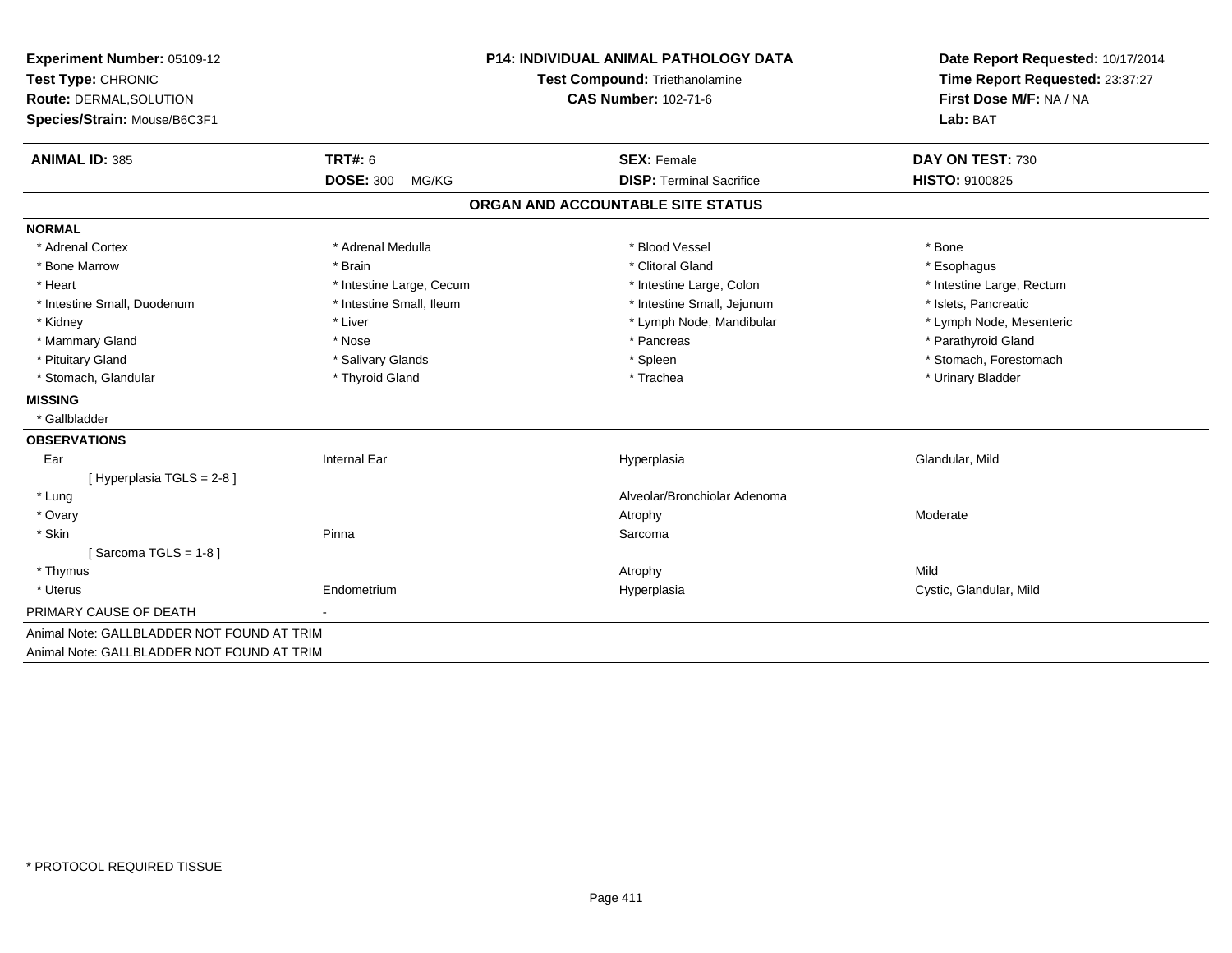| Experiment Number: 05109-12<br>Test Type: CHRONIC<br><b>Route: DERMAL, SOLUTION</b><br>Species/Strain: Mouse/B6C3F1 | <b>P14: INDIVIDUAL ANIMAL PATHOLOGY DATA</b><br>Test Compound: Triethanolamine<br><b>CAS Number: 102-71-6</b> |                                   | Date Report Requested: 10/17/2014<br>Time Report Requested: 23:37:27<br>First Dose M/F: NA / NA<br>Lab: BAT |
|---------------------------------------------------------------------------------------------------------------------|---------------------------------------------------------------------------------------------------------------|-----------------------------------|-------------------------------------------------------------------------------------------------------------|
| <b>ANIMAL ID: 386</b>                                                                                               | TRT#: 6                                                                                                       | <b>SEX: Female</b>                | DAY ON TEST: 457                                                                                            |
|                                                                                                                     | <b>DOSE: 300</b><br>MG/KG                                                                                     | <b>DISP:</b> Scheduled Sacrifice  | <b>HISTO: 9100826</b>                                                                                       |
|                                                                                                                     |                                                                                                               | ORGAN AND ACCOUNTABLE SITE STATUS |                                                                                                             |
| <b>NORMAL</b>                                                                                                       |                                                                                                               |                                   |                                                                                                             |
| * Adrenal Cortex                                                                                                    | * Adrenal Medulla                                                                                             | * Blood Vessel                    | * Bone                                                                                                      |
| * Bone Marrow                                                                                                       | * Brain                                                                                                       | * Clitoral Gland                  | * Esophagus                                                                                                 |
| * Gallbladder                                                                                                       | * Heart                                                                                                       | * Intestine Large, Cecum          | * Intestine Large, Colon                                                                                    |
| * Intestine Large, Rectum                                                                                           | * Intestine Small, Duodenum                                                                                   | * Intestine Small, Ileum          | * Intestine Small, Jejunum                                                                                  |
| * Islets, Pancreatic                                                                                                | * Kidney                                                                                                      | * Liver                           | * Lung                                                                                                      |
| * Lymph Node, Mandibular                                                                                            | * Lymph Node, Mesenteric                                                                                      | * Mammary Gland                   | * Nose                                                                                                      |
| * Ovary                                                                                                             | * Pancreas                                                                                                    | * Parathyroid Gland               | * Pituitary Gland                                                                                           |
| * Salivary Glands                                                                                                   | * Skin                                                                                                        | * Spleen                          | * Stomach, Forestomach                                                                                      |
| * Stomach, Glandular                                                                                                | * Thymus                                                                                                      | * Thyroid Gland                   | * Trachea                                                                                                   |
| * Urinary Bladder                                                                                                   |                                                                                                               |                                   |                                                                                                             |
| <b>OBSERVATIONS</b>                                                                                                 |                                                                                                               |                                   |                                                                                                             |
| * Uterus                                                                                                            | Endometrium                                                                                                   | Hyperplasia<br>Polyp Stromal      | Cystic, Glandular, Moderate                                                                                 |
| [Hyperplasia TGLS = 1-6]                                                                                            |                                                                                                               |                                   |                                                                                                             |
| PRIMARY CAUSE OF DEATH                                                                                              |                                                                                                               |                                   |                                                                                                             |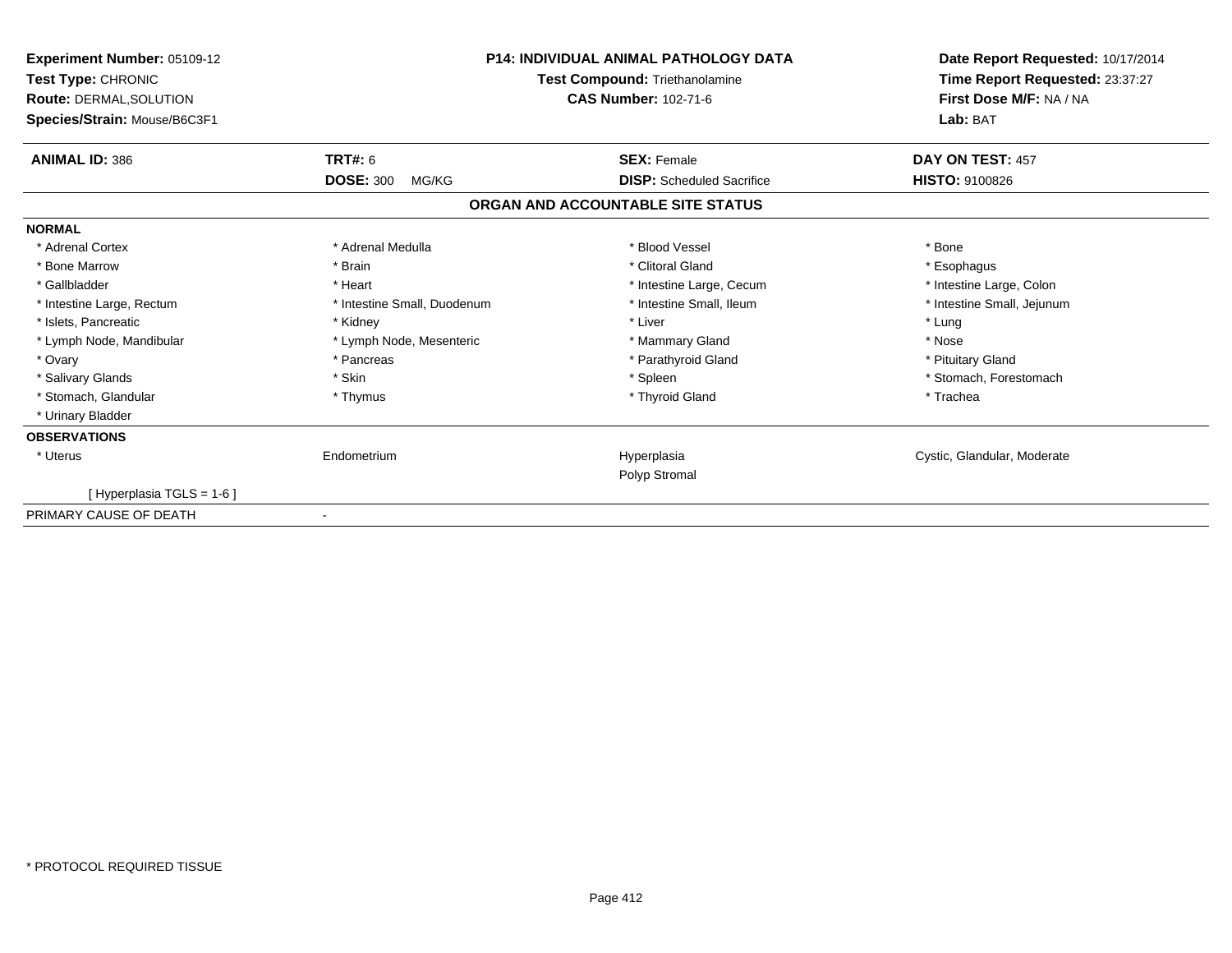| <b>Experiment Number: 05109-12</b><br>Test Type: CHRONIC<br><b>Route: DERMAL, SOLUTION</b><br>Species/Strain: Mouse/B6C3F1 |                             | <b>P14: INDIVIDUAL ANIMAL PATHOLOGY DATA</b><br>Test Compound: Triethanolamine<br><b>CAS Number: 102-71-6</b> | Date Report Requested: 10/17/2014<br>Time Report Requested: 23:37:27<br>First Dose M/F: NA / NA<br>Lab: BAT |
|----------------------------------------------------------------------------------------------------------------------------|-----------------------------|---------------------------------------------------------------------------------------------------------------|-------------------------------------------------------------------------------------------------------------|
| <b>ANIMAL ID: 387</b>                                                                                                      | TRT#: 6                     | <b>SEX: Female</b>                                                                                            | DAY ON TEST: 457                                                                                            |
|                                                                                                                            | <b>DOSE: 300</b><br>MG/KG   | <b>DISP:</b> Scheduled Sacrifice                                                                              | <b>HISTO: 9100827</b>                                                                                       |
|                                                                                                                            |                             | ORGAN AND ACCOUNTABLE SITE STATUS                                                                             |                                                                                                             |
| <b>NORMAL</b>                                                                                                              |                             |                                                                                                               |                                                                                                             |
| * Adrenal Cortex                                                                                                           | * Adrenal Medulla           | * Blood Vessel                                                                                                | * Bone                                                                                                      |
| * Bone Marrow                                                                                                              | * Brain                     | * Clitoral Gland                                                                                              | * Esophagus                                                                                                 |
| * Gallbladder                                                                                                              | * Heart                     | * Intestine Large, Cecum                                                                                      | * Intestine Large, Colon                                                                                    |
| * Intestine Large, Rectum                                                                                                  | * Intestine Small, Duodenum | * Intestine Small, Ileum                                                                                      | * Intestine Small, Jejunum                                                                                  |
| * Islets, Pancreatic                                                                                                       | * Kidney                    | * Liver                                                                                                       | * Lung                                                                                                      |
| * Lymph Node, Mandibular                                                                                                   | * Lymph Node, Mesenteric    | * Mammary Gland                                                                                               | * Nose                                                                                                      |
| * Pancreas                                                                                                                 | * Parathyroid Gland         | * Pituitary Gland                                                                                             | * Salivary Glands                                                                                           |
| * Skin                                                                                                                     | * Spleen                    | * Stomach, Forestomach                                                                                        | * Stomach, Glandular                                                                                        |
| * Thymus                                                                                                                   | * Thyroid Gland             | * Trachea                                                                                                     | * Urinary Bladder                                                                                           |
| <b>OBSERVATIONS</b>                                                                                                        |                             |                                                                                                               |                                                                                                             |
| * Ovary                                                                                                                    | Follicle                    | Cyst                                                                                                          |                                                                                                             |
| [ $Cyst TGLS = 1-6$ ]                                                                                                      |                             |                                                                                                               |                                                                                                             |
| * Uterus                                                                                                                   | Endometrium                 | Hyperplasia                                                                                                   | Cystic, Glandular, Moderate                                                                                 |
| PRIMARY CAUSE OF DEATH                                                                                                     |                             |                                                                                                               |                                                                                                             |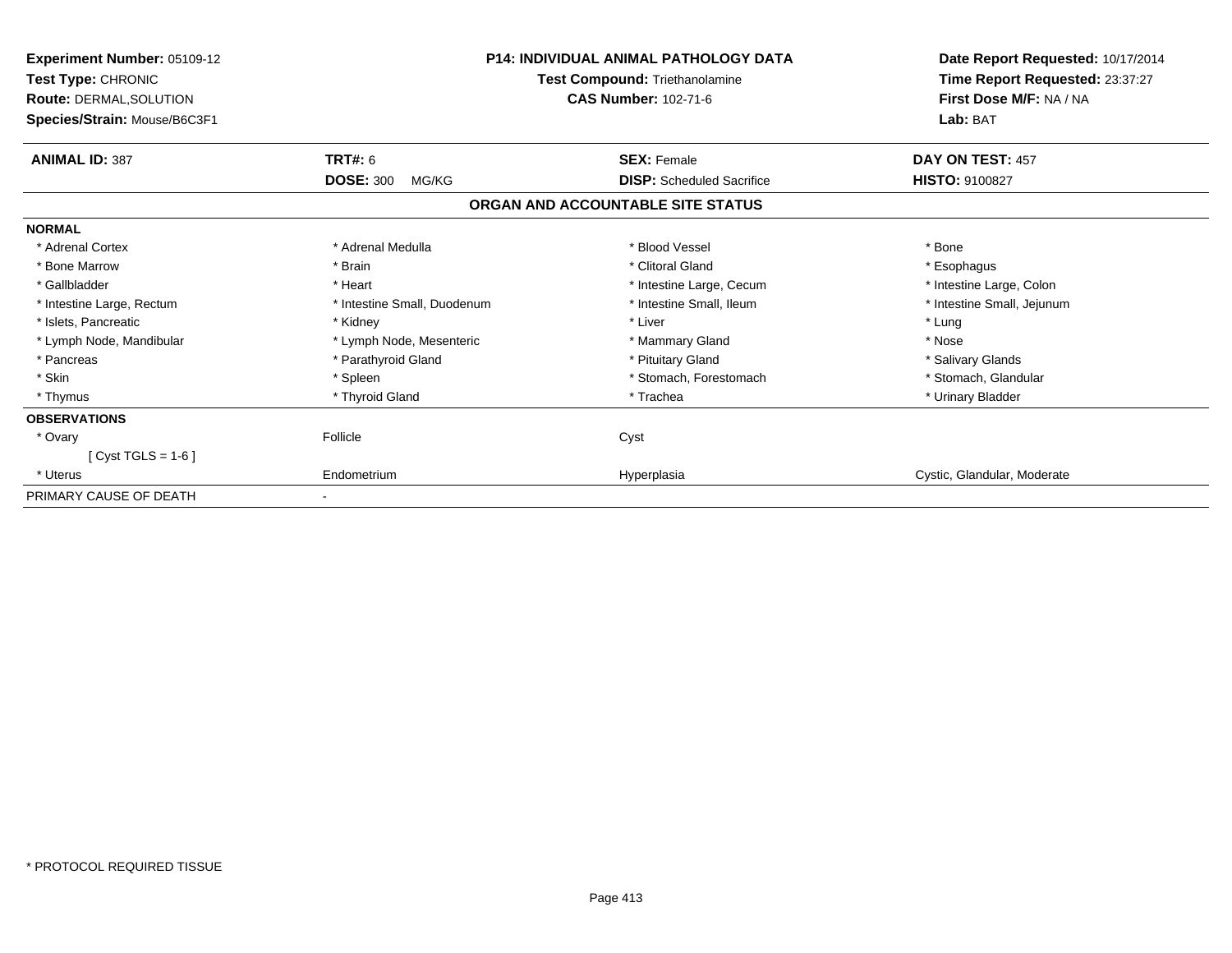| Experiment Number: 05109-12<br>Test Type: CHRONIC<br><b>Route: DERMAL, SOLUTION</b><br>Species/Strain: Mouse/B6C3F1 |                                      | <b>P14: INDIVIDUAL ANIMAL PATHOLOGY DATA</b><br>Test Compound: Triethanolamine<br><b>CAS Number: 102-71-6</b> | Date Report Requested: 10/17/2014<br>Time Report Requested: 23:37:27<br>First Dose M/F: NA / NA<br>Lab: BAT |
|---------------------------------------------------------------------------------------------------------------------|--------------------------------------|---------------------------------------------------------------------------------------------------------------|-------------------------------------------------------------------------------------------------------------|
| <b>ANIMAL ID: 388</b>                                                                                               | TRT#: 6<br><b>DOSE: 300</b><br>MG/KG | <b>SEX: Female</b><br><b>DISP:</b> Scheduled Sacrifice                                                        | DAY ON TEST: 457                                                                                            |
|                                                                                                                     |                                      | ORGAN AND ACCOUNTABLE SITE STATUS                                                                             | HISTO: 9100828                                                                                              |
| <b>NORMAL</b>                                                                                                       |                                      |                                                                                                               |                                                                                                             |
| * Adrenal Cortex                                                                                                    | * Adrenal Medulla                    | * Blood Vessel                                                                                                | * Bone                                                                                                      |
| * Bone Marrow                                                                                                       | * Brain                              | * Clitoral Gland                                                                                              | * Esophagus                                                                                                 |
| * Gallbladder                                                                                                       | * Heart                              | * Intestine Large, Cecum                                                                                      | * Intestine Large, Colon                                                                                    |
| * Intestine Large, Rectum                                                                                           | * Intestine Small, Duodenum          | * Intestine Small, Ileum                                                                                      | * Intestine Small, Jejunum                                                                                  |
| * Islets, Pancreatic                                                                                                | * Kidney                             | * Liver                                                                                                       | * Lung                                                                                                      |
| * Lymph Node, Mandibular                                                                                            | * Lymph Node, Mesenteric             | * Mammary Gland                                                                                               | * Nose                                                                                                      |
| * Ovary                                                                                                             | * Pancreas                           | * Pituitary Gland                                                                                             | * Salivary Glands                                                                                           |
| * Skin                                                                                                              | * Spleen                             | * Stomach, Forestomach                                                                                        | * Stomach, Glandular                                                                                        |
| * Thymus                                                                                                            | * Thyroid Gland                      | * Trachea                                                                                                     | * Urinary Bladder                                                                                           |
| <b>MISSING</b>                                                                                                      |                                      |                                                                                                               |                                                                                                             |
| * Parathyroid Gland                                                                                                 |                                      |                                                                                                               |                                                                                                             |
| <b>OBSERVATIONS</b>                                                                                                 |                                      |                                                                                                               |                                                                                                             |
| * Uterus                                                                                                            | Endometrium                          | Hyperplasia                                                                                                   | Cystic, Glandular, Moderate                                                                                 |
| PRIMARY CAUSE OF DEATH                                                                                              |                                      |                                                                                                               |                                                                                                             |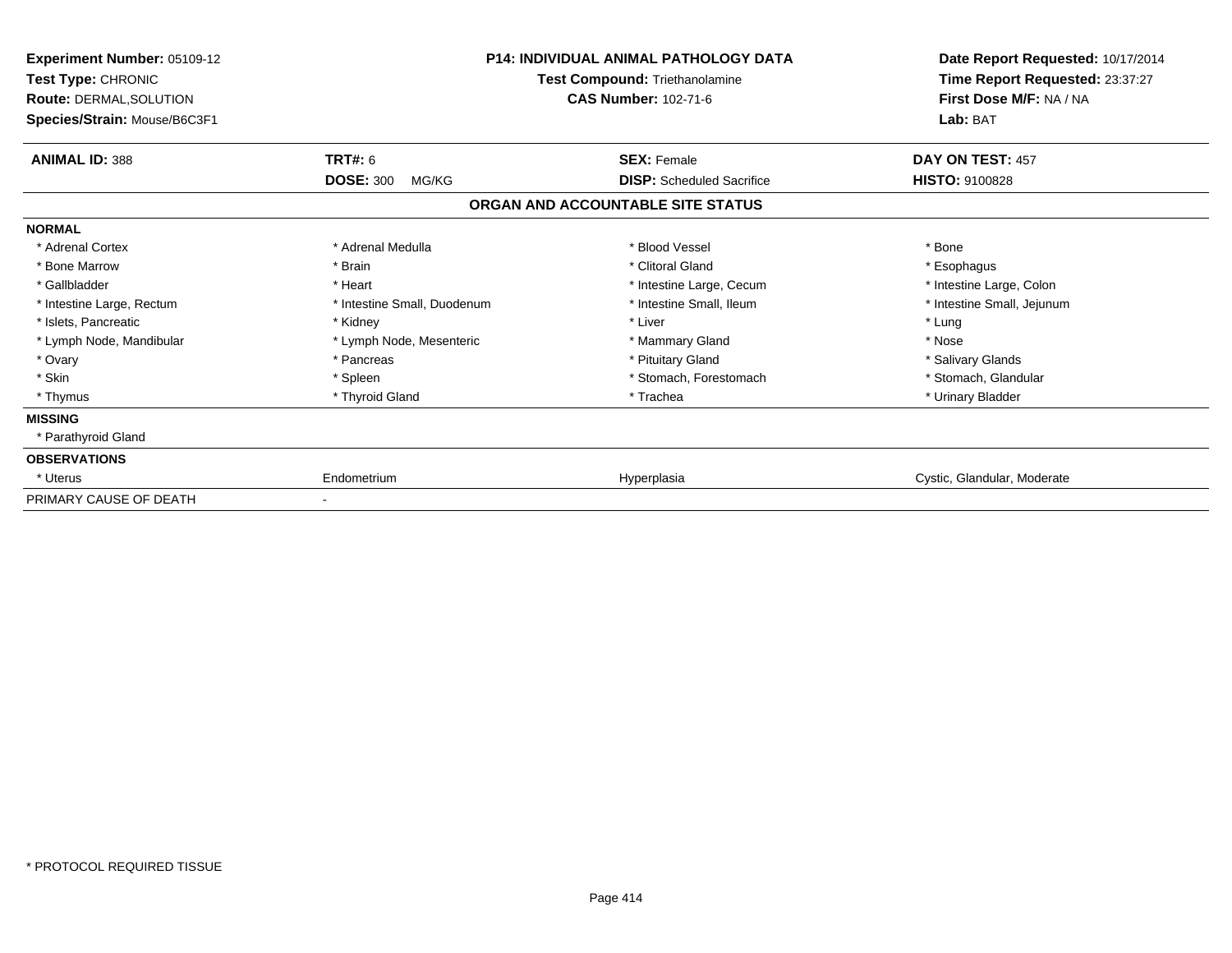| Experiment Number: 05109-12<br>Test Type: CHRONIC<br><b>Route: DERMAL, SOLUTION</b><br>Species/Strain: Mouse/B6C3F1 | <b>P14: INDIVIDUAL ANIMAL PATHOLOGY DATA</b><br>Test Compound: Triethanolamine<br><b>CAS Number: 102-71-6</b> |                                   | Date Report Requested: 10/17/2014<br>Time Report Requested: 23:37:27<br>First Dose M/F: NA / NA<br>Lab: BAT |
|---------------------------------------------------------------------------------------------------------------------|---------------------------------------------------------------------------------------------------------------|-----------------------------------|-------------------------------------------------------------------------------------------------------------|
| <b>ANIMAL ID: 389</b>                                                                                               | TRT#: 6                                                                                                       | <b>SEX: Female</b>                | DAY ON TEST: 730                                                                                            |
|                                                                                                                     | <b>DOSE: 300</b><br>MG/KG                                                                                     | <b>DISP: Terminal Sacrifice</b>   | <b>HISTO: 9100829</b>                                                                                       |
|                                                                                                                     |                                                                                                               | ORGAN AND ACCOUNTABLE SITE STATUS |                                                                                                             |
| <b>NORMAL</b>                                                                                                       |                                                                                                               |                                   |                                                                                                             |
| * Adrenal Cortex                                                                                                    | * Adrenal Medulla                                                                                             | * Blood Vessel                    | * Bone                                                                                                      |
| * Bone Marrow                                                                                                       | * Brain                                                                                                       | * Clitoral Gland                  | * Esophagus                                                                                                 |
| * Gallbladder                                                                                                       | * Heart                                                                                                       | * Intestine Large, Cecum          | * Intestine Large, Colon                                                                                    |
| * Intestine Large, Rectum                                                                                           | * Intestine Small, Duodenum                                                                                   | * Intestine Small, Ileum          | * Intestine Small, Jejunum                                                                                  |
| * Islets. Pancreatic                                                                                                | * Kidney                                                                                                      | * Liver                           | * Lung                                                                                                      |
| * Lymph Node, Mandibular                                                                                            | * Lymph Node, Mesenteric                                                                                      | * Mammary Gland                   | * Nose                                                                                                      |
| * Pancreas                                                                                                          | * Parathyroid Gland                                                                                           | * Pituitary Gland                 | * Salivary Glands                                                                                           |
| * Skin                                                                                                              | * Spleen                                                                                                      | * Stomach, Forestomach            | * Stomach, Glandular                                                                                        |
| * Trachea                                                                                                           | * Urinary Bladder                                                                                             |                                   |                                                                                                             |
| <b>OBSERVATIONS</b>                                                                                                 |                                                                                                               |                                   |                                                                                                             |
| * Ovary                                                                                                             |                                                                                                               | Atrophy                           | Mild                                                                                                        |
|                                                                                                                     | Follicle                                                                                                      | Cyst                              |                                                                                                             |
| * Thymus                                                                                                            |                                                                                                               | Atrophy                           | Mild                                                                                                        |
| * Thyroid Gland                                                                                                     | <b>Follicular Cel</b>                                                                                         | Adenoma                           |                                                                                                             |
| * Uterus                                                                                                            | Endometrium                                                                                                   | Hyperplasia                       | Cystic, Glandular, Mild                                                                                     |
| PRIMARY CAUSE OF DEATH                                                                                              |                                                                                                               |                                   |                                                                                                             |
| Animal Note: TGL1, FOCUS COULD NOT BE FOUND                                                                         |                                                                                                               |                                   |                                                                                                             |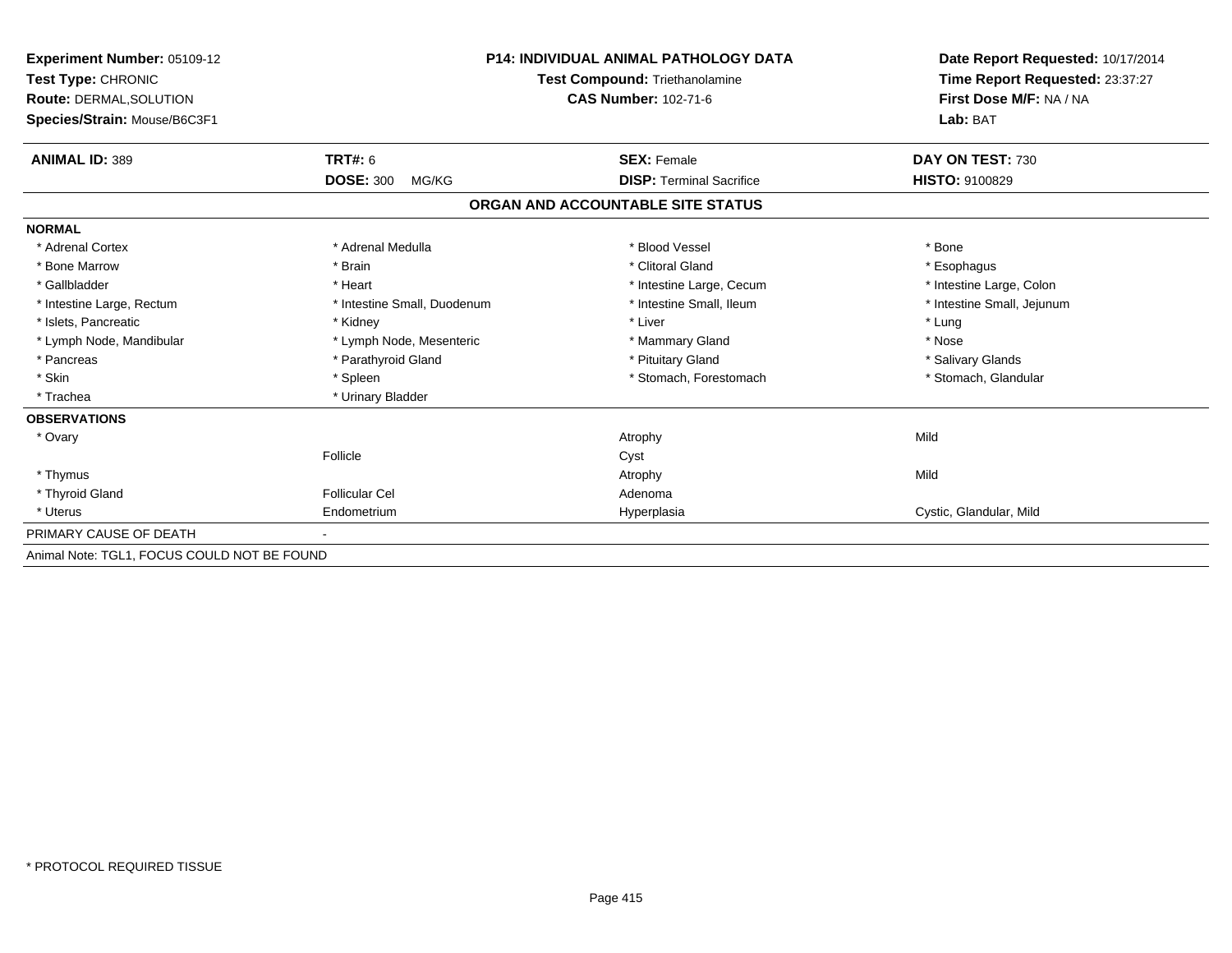| Experiment Number: 05109-12<br>Test Type: CHRONIC<br>Route: DERMAL, SOLUTION<br>Species/Strain: Mouse/B6C3F1 |                           | <b>P14: INDIVIDUAL ANIMAL PATHOLOGY DATA</b><br>Test Compound: Triethanolamine<br><b>CAS Number: 102-71-6</b> | Date Report Requested: 10/17/2014<br>Time Report Requested: 23:37:27<br>First Dose M/F: NA / NA<br>Lab: BAT |
|--------------------------------------------------------------------------------------------------------------|---------------------------|---------------------------------------------------------------------------------------------------------------|-------------------------------------------------------------------------------------------------------------|
| <b>ANIMAL ID: 390</b>                                                                                        | <b>TRT#: 6</b>            | <b>SEX: Female</b>                                                                                            | DAY ON TEST: 729                                                                                            |
|                                                                                                              | <b>DOSE: 300</b><br>MG/KG | <b>DISP: Terminal Sacrifice</b>                                                                               | <b>HISTO: 9100830</b>                                                                                       |
|                                                                                                              |                           | ORGAN AND ACCOUNTABLE SITE STATUS                                                                             |                                                                                                             |
| <b>NORMAL</b>                                                                                                |                           |                                                                                                               |                                                                                                             |
| * Adrenal Cortex                                                                                             | * Adrenal Medulla         | * Blood Vessel                                                                                                | * Bone                                                                                                      |
| * Bone Marrow                                                                                                | * Clitoral Gland          | * Esophagus                                                                                                   | * Gallbladder                                                                                               |
| * Heart                                                                                                      | * Intestine Large, Cecum  | * Intestine Large, Colon                                                                                      | * Intestine Large, Rectum                                                                                   |
| * Intestine Small, Duodenum                                                                                  | * Intestine Small, Ileum  | * Intestine Small, Jejunum                                                                                    | * Islets, Pancreatic                                                                                        |
| * Kidney                                                                                                     | * Lung                    | * Lymph Node, Mandibular                                                                                      | * Lymph Node, Mesenteric                                                                                    |
| * Mammary Gland                                                                                              | * Nose                    | * Pancreas                                                                                                    | * Parathyroid Gland                                                                                         |
| * Salivary Glands                                                                                            | * Skin                    | * Spleen                                                                                                      | * Stomach, Glandular                                                                                        |
| * Thyroid Gland                                                                                              | * Trachea                 | * Urinary Bladder                                                                                             |                                                                                                             |
| <b>OBSERVATIONS</b>                                                                                          |                           |                                                                                                               |                                                                                                             |
| * Brain                                                                                                      |                           | Compression                                                                                                   |                                                                                                             |
| * Liver                                                                                                      |                           | <b>Eosinophilic Focus</b>                                                                                     |                                                                                                             |
| [ Eosinophilic Focus TGLS = 5-2,6-8 ]                                                                        |                           |                                                                                                               |                                                                                                             |
| Mesentery                                                                                                    | Fat                       | Inflammation                                                                                                  | Chronic, Mild                                                                                               |
| [Inflammation TGLS = $2-9$ ]                                                                                 |                           |                                                                                                               |                                                                                                             |
| * Ovary                                                                                                      |                           | Cystadenoma                                                                                                   |                                                                                                             |
| [Cystadenoma TGLS = 1-6]                                                                                     |                           |                                                                                                               |                                                                                                             |
| * Pituitary Gland                                                                                            | <b>Pars Distalis</b>      | Adenoma                                                                                                       |                                                                                                             |
| [Adenoma TGLS = $3-7$ ]                                                                                      |                           |                                                                                                               |                                                                                                             |
| * Stomach, Forestomach                                                                                       |                           | Acanthosis                                                                                                    | Minimal                                                                                                     |
| [Acanthosis TGLS = $4-4$ ]                                                                                   |                           |                                                                                                               |                                                                                                             |
| * Thymus                                                                                                     |                           | Atrophy                                                                                                       | Mild                                                                                                        |
| * Uterus                                                                                                     | Endometrium               | Hyperplasia                                                                                                   | Cystic, Glandular, Minimal                                                                                  |
| PRIMARY CAUSE OF DEATH                                                                                       | $\sim$                    |                                                                                                               |                                                                                                             |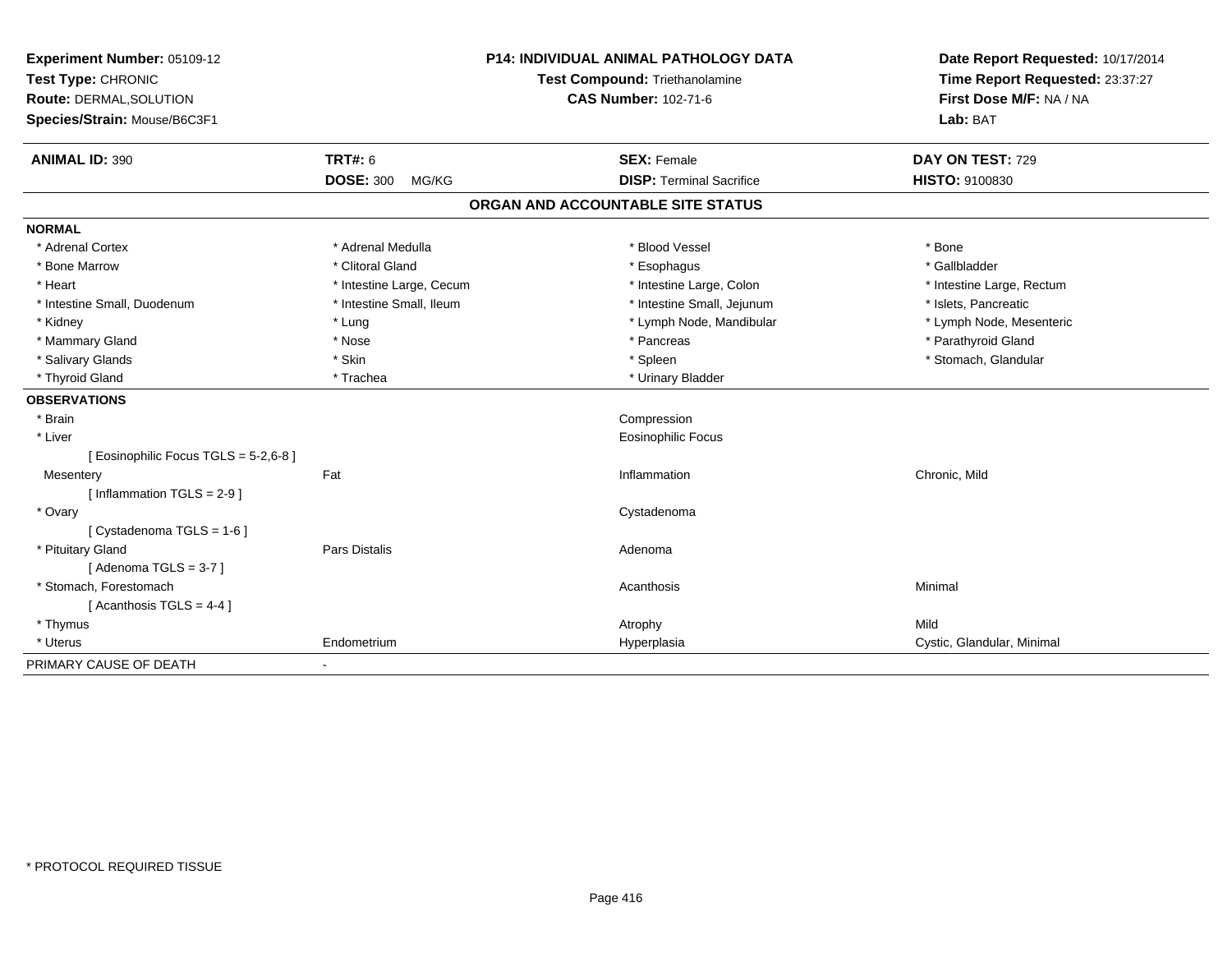| <b>Experiment Number: 05109-12</b><br>Test Type: CHRONIC<br><b>Route: DERMAL, SOLUTION</b><br>Species/Strain: Mouse/B6C3F1 |                                             | <b>P14: INDIVIDUAL ANIMAL PATHOLOGY DATA</b><br>Test Compound: Triethanolamine<br><b>CAS Number: 102-71-6</b> | Date Report Requested: 10/17/2014<br>Time Report Requested: 23:37:27<br>First Dose M/F: NA / NA<br>Lab: BAT |
|----------------------------------------------------------------------------------------------------------------------------|---------------------------------------------|---------------------------------------------------------------------------------------------------------------|-------------------------------------------------------------------------------------------------------------|
| <b>ANIMAL ID: 391</b>                                                                                                      | <b>TRT#: 6</b><br><b>DOSE: 300</b><br>MG/KG | <b>SEX: Female</b><br><b>DISP:</b> Scheduled Sacrifice                                                        | DAY ON TEST: 457<br><b>HISTO: 9100831</b>                                                                   |
|                                                                                                                            |                                             | ORGAN AND ACCOUNTABLE SITE STATUS                                                                             |                                                                                                             |
| <b>NORMAL</b>                                                                                                              |                                             |                                                                                                               |                                                                                                             |
| * Adrenal Cortex                                                                                                           | * Adrenal Medulla                           | * Blood Vessel                                                                                                | * Bone                                                                                                      |
| * Bone Marrow                                                                                                              | * Brain                                     | * Clitoral Gland                                                                                              | * Esophagus                                                                                                 |
| * Gallbladder                                                                                                              | * Heart                                     | * Intestine Large, Cecum                                                                                      | * Intestine Large, Colon                                                                                    |
| * Intestine Large, Rectum                                                                                                  | * Intestine Small, Duodenum                 | * Intestine Small, Ileum                                                                                      | * Intestine Small, Jejunum                                                                                  |
| * Islets, Pancreatic                                                                                                       | * Kidney                                    | * Liver                                                                                                       | * Lung                                                                                                      |
| * Lymph Node, Mandibular                                                                                                   | * Mammary Gland                             | * Nose                                                                                                        | * Ovary                                                                                                     |
| * Pancreas                                                                                                                 | * Parathyroid Gland                         | * Pituitary Gland                                                                                             | * Salivary Glands                                                                                           |
| * Skin                                                                                                                     | * Spleen                                    | * Stomach, Forestomach                                                                                        | * Stomach, Glandular                                                                                        |
| * Thymus                                                                                                                   | * Thyroid Gland                             | * Trachea                                                                                                     | * Urinary Bladder                                                                                           |
| <b>MISSING</b>                                                                                                             |                                             |                                                                                                               |                                                                                                             |
| * Lymph Node, Mesenteric                                                                                                   |                                             |                                                                                                               |                                                                                                             |
| <b>OBSERVATIONS</b>                                                                                                        |                                             |                                                                                                               |                                                                                                             |
| * Uterus                                                                                                                   | Endometrium                                 | Hyperplasia                                                                                                   | Cystic, Glandular, Mild                                                                                     |
| PRIMARY CAUSE OF DEATH                                                                                                     |                                             |                                                                                                               |                                                                                                             |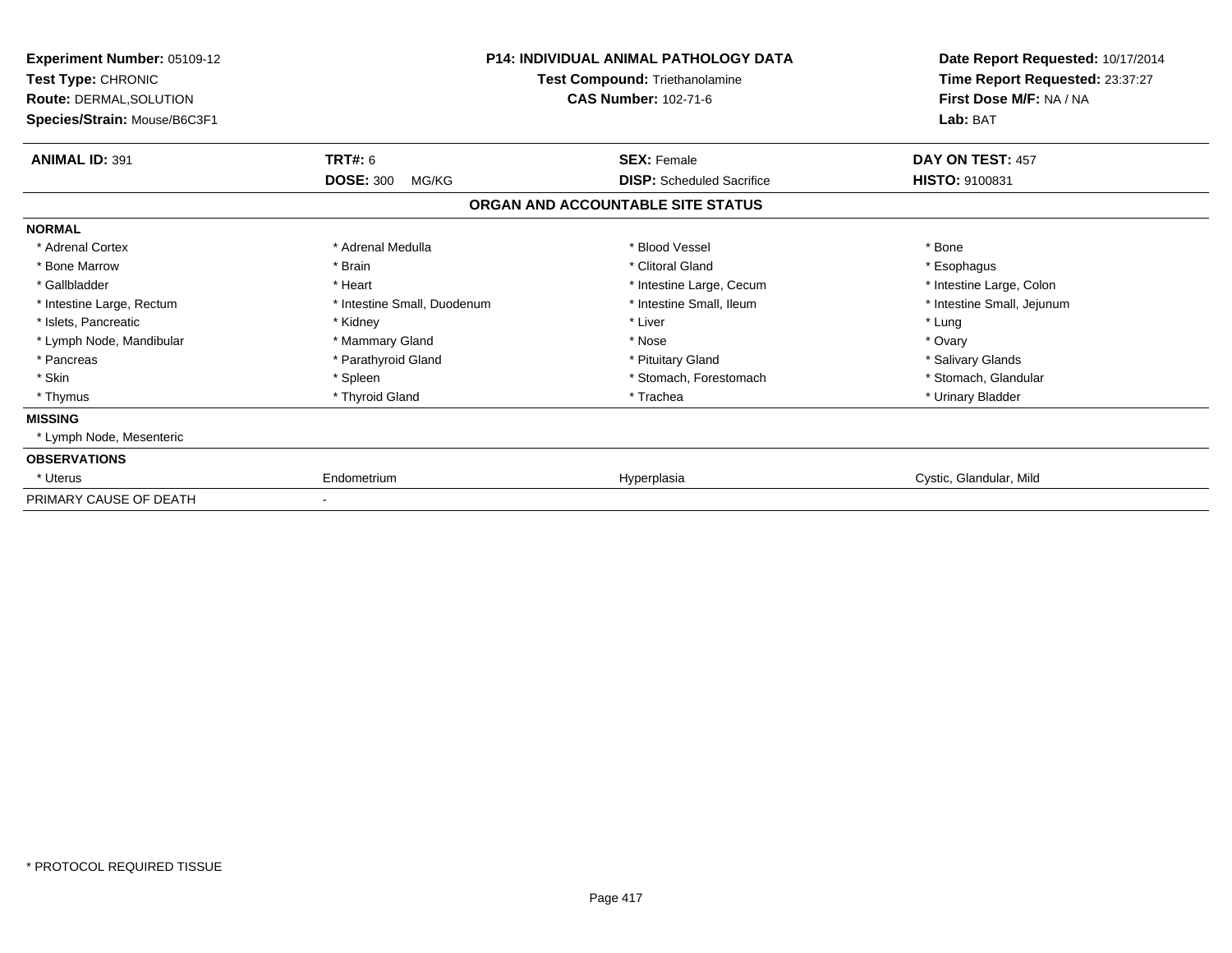| Experiment Number: 05109-12<br>Test Type: CHRONIC<br>Route: DERMAL, SOLUTION<br>Species/Strain: Mouse/B6C3F1 | <b>P14: INDIVIDUAL ANIMAL PATHOLOGY DATA</b><br><b>Test Compound: Triethanolamine</b><br><b>CAS Number: 102-71-6</b> |                                   | Date Report Requested: 10/17/2014<br>Time Report Requested: 23:37:27<br>First Dose M/F: NA / NA<br>Lab: BAT |  |
|--------------------------------------------------------------------------------------------------------------|----------------------------------------------------------------------------------------------------------------------|-----------------------------------|-------------------------------------------------------------------------------------------------------------|--|
| <b>ANIMAL ID: 392</b>                                                                                        | <b>TRT#: 6</b>                                                                                                       | <b>SEX: Female</b>                | DAY ON TEST: 434                                                                                            |  |
|                                                                                                              | <b>DOSE: 300</b><br>MG/KG                                                                                            | <b>DISP: Natural Death</b>        | HISTO: 9100832                                                                                              |  |
|                                                                                                              |                                                                                                                      | ORGAN AND ACCOUNTABLE SITE STATUS |                                                                                                             |  |
| <b>NORMAL</b>                                                                                                |                                                                                                                      |                                   |                                                                                                             |  |
| * Adrenal Cortex                                                                                             | * Adrenal Medulla                                                                                                    | * Blood Vessel                    | * Bone                                                                                                      |  |
| * Bone Marrow                                                                                                | * Brain                                                                                                              | * Clitoral Gland                  | * Esophagus                                                                                                 |  |
| * Gallbladder                                                                                                | * Heart                                                                                                              | * Intestine Large, Cecum          | * Intestine Large, Colon                                                                                    |  |
| * Intestine Large, Rectum                                                                                    | * Intestine Small, Duodenum                                                                                          | * Intestine Small, Ileum          | * Intestine Small, Jejunum                                                                                  |  |
| * Islets, Pancreatic                                                                                         | * Kidney                                                                                                             | * Lung                            | * Lymph Node, Mandibular                                                                                    |  |
| * Mammary Gland                                                                                              | * Nose                                                                                                               | * Ovary                           | * Pancreas                                                                                                  |  |
| * Parathyroid Gland                                                                                          | * Pituitary Gland                                                                                                    | * Salivary Glands                 | * Skin                                                                                                      |  |
| * Spleen                                                                                                     | * Stomach, Forestomach                                                                                               | * Stomach, Glandular              | * Thymus                                                                                                    |  |
| * Thyroid Gland                                                                                              | * Trachea                                                                                                            | * Urinary Bladder                 |                                                                                                             |  |
| <b>MISSING</b>                                                                                               |                                                                                                                      |                                   |                                                                                                             |  |
| * Lymph Node, Mesenteric                                                                                     |                                                                                                                      |                                   |                                                                                                             |  |
| <b>OBSERVATIONS</b>                                                                                          |                                                                                                                      |                                   |                                                                                                             |  |
| * Liver                                                                                                      |                                                                                                                      | Hepatocellular Carcinoma          |                                                                                                             |  |
| [ Hepatocellular Carcinoma TGLS = 1-8 ]                                                                      |                                                                                                                      |                                   |                                                                                                             |  |
| * Uterus                                                                                                     | Endometrium                                                                                                          | Hyperplasia                       | Cystic, Glandular, Moderate                                                                                 |  |
| PRIMARY CAUSE OF DEATH                                                                                       |                                                                                                                      |                                   |                                                                                                             |  |
| Animal Note: COD LIVER MASS                                                                                  |                                                                                                                      |                                   |                                                                                                             |  |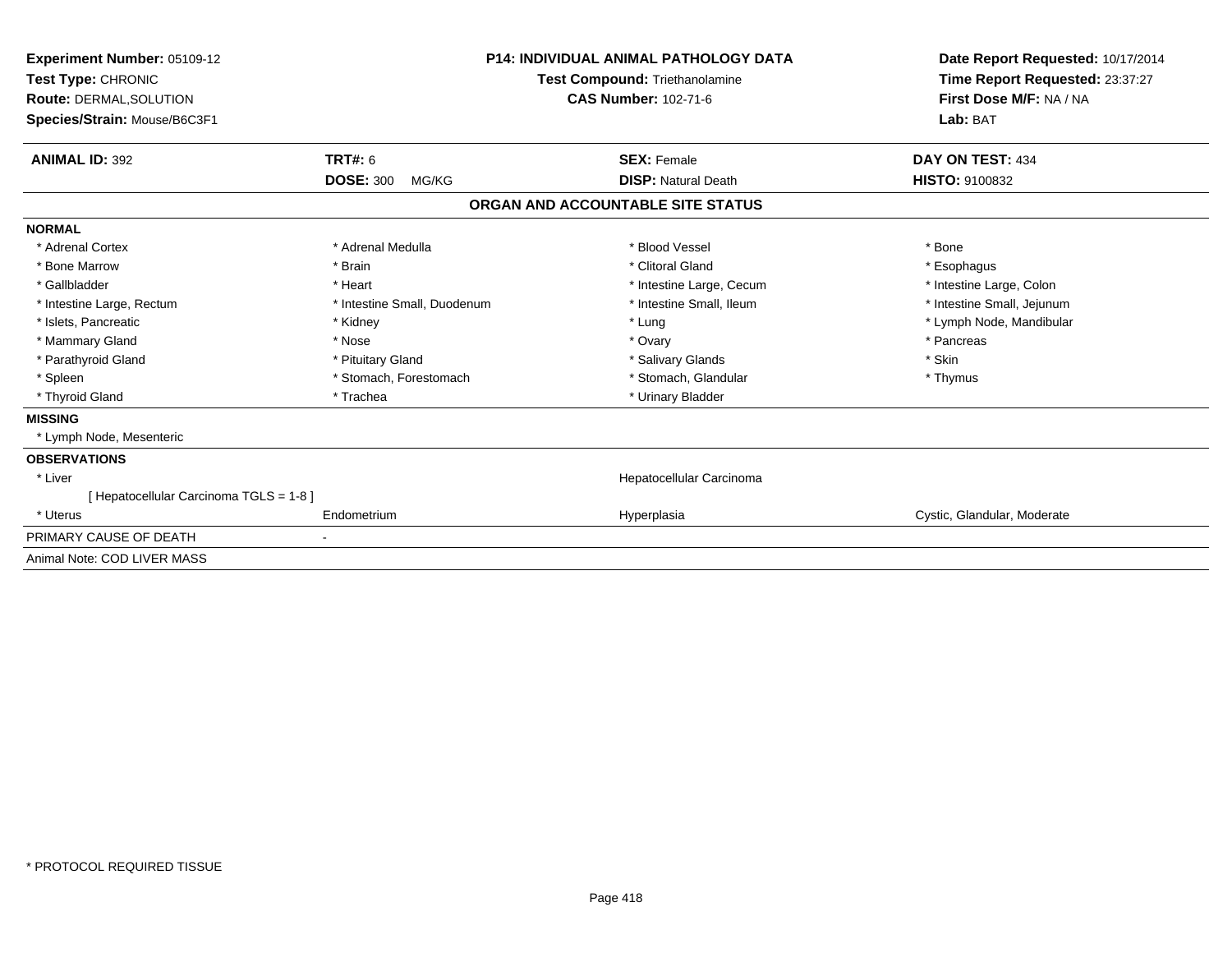| Experiment Number: 05109-12<br>Test Type: CHRONIC |                                                                                | <b>P14: INDIVIDUAL ANIMAL PATHOLOGY DATA</b><br><b>Test Compound: Triethanolamine</b> | Date Report Requested: 10/17/2014<br>Time Report Requested: 23:37:27 |
|---------------------------------------------------|--------------------------------------------------------------------------------|---------------------------------------------------------------------------------------|----------------------------------------------------------------------|
| <b>Route: DERMAL, SOLUTION</b>                    |                                                                                | <b>CAS Number: 102-71-6</b>                                                           | First Dose M/F: NA / NA                                              |
|                                                   |                                                                                |                                                                                       |                                                                      |
| Species/Strain: Mouse/B6C3F1                      |                                                                                |                                                                                       | Lab: BAT                                                             |
| <b>ANIMAL ID: 393</b>                             | <b>TRT#: 6</b>                                                                 | <b>SEX: Female</b>                                                                    | DAY ON TEST: 730                                                     |
|                                                   | <b>DOSE: 300</b><br>MG/KG                                                      | <b>DISP: Terminal Sacrifice</b>                                                       | <b>HISTO: 9100833</b>                                                |
|                                                   |                                                                                | ORGAN AND ACCOUNTABLE SITE STATUS                                                     |                                                                      |
| <b>NORMAL</b>                                     |                                                                                |                                                                                       |                                                                      |
| * Adrenal Medulla                                 | * Blood Vessel                                                                 | * Bone                                                                                | * Bone Marrow                                                        |
| * Brain                                           | * Clitoral Gland                                                               | * Esophagus                                                                           | * Gallbladder                                                        |
| * Heart                                           | * Intestine Large, Cecum                                                       | * Intestine Large, Colon                                                              | * Intestine Large, Rectum                                            |
| * Intestine Small, Duodenum                       | * Intestine Small, Ileum                                                       | * Islets, Pancreatic                                                                  | * Kidney                                                             |
| * Mammary Gland                                   | * Nose                                                                         | * Parathyroid Gland                                                                   | * Salivary Glands                                                    |
| * Skin                                            | * Stomach, Forestomach                                                         | * Stomach, Glandular                                                                  | * Thyroid Gland                                                      |
| * Trachea                                         | * Urinary Bladder                                                              |                                                                                       |                                                                      |
| <b>OBSERVATIONS</b>                               |                                                                                |                                                                                       |                                                                      |
| * Adrenal Cortex                                  |                                                                                | Lymphoma Malignant Undifferentiated Cell Type                                         |                                                                      |
| * Intestine Small, Jejunum                        | Peyers Patch                                                                   | Lymphoma Malignant Undifferentiated Cell Type                                         |                                                                      |
|                                                   | [ Lymphoma Malignant Undifferentiated Cell Type TGLS = 11-12 ]                 |                                                                                       |                                                                      |
| * Liver                                           |                                                                                | Lymphoma Malignant Undifferentiated Cell Type                                         |                                                                      |
| * Lung                                            |                                                                                | Hemorrhage                                                                            | Focal, Mild                                                          |
|                                                   |                                                                                | Lymphoma Malignant Undifferentiated Cell Type                                         |                                                                      |
| [Hemorrhage TGLS = $12-2$ ]                       |                                                                                |                                                                                       |                                                                      |
| Lymph Node                                        | Inguinal                                                                       | Lymphoma Malignant Undifferentiated Cell Type                                         |                                                                      |
|                                                   | Mediastinal                                                                    | Lymphoma Malignant Undifferentiated Cell Type                                         |                                                                      |
|                                                   | Pancreatic                                                                     | Lymphoma Malignant Undifferentiated Cell Type                                         |                                                                      |
|                                                   | Renal                                                                          | Lymphoma Malignant Undifferentiated Cell Type                                         |                                                                      |
|                                                   | [ Lymphoma Malignant Undifferentiated Cell Type TGLS = 2-10,3-8,4-9,6-13,7-7 ] |                                                                                       |                                                                      |
|                                                   | [ Lymphoma Malignant Undifferentiated Cell Type TGLS = 2-10,3-8,4-9,6-13,7-7 ] |                                                                                       |                                                                      |
|                                                   | [ Lymphoma Malignant Undifferentiated Cell Type TGLS = 2-10,3-8,4-9,6-13,7-7 ] |                                                                                       |                                                                      |
|                                                   | [ Lymphoma Malignant Undifferentiated Cell Type TGLS = 2-10,3-8,4-9,6-13,7-7 ] |                                                                                       |                                                                      |
| * Lymph Node, Mandibular                          |                                                                                | Lymphoma Malignant Undifferentiated Cell Type                                         |                                                                      |
|                                                   | [ Lymphoma Malignant Undifferentiated Cell Type TGLS = 2-10,3-8,4-9,6-13,7-7 ] |                                                                                       |                                                                      |
| * Lymph Node, Mesenteric                          |                                                                                | Lymphoma Malignant Undifferentiated Cell Type                                         |                                                                      |
|                                                   | [ Lymphoma Malignant Undifferentiated Cell Type TGLS = 2-10,3-8,4-9,6-13,7-7 ] |                                                                                       |                                                                      |
| * Ovary                                           |                                                                                | Atrophy                                                                               | Moderate                                                             |
|                                                   | Follicle                                                                       | Cyst                                                                                  |                                                                      |
| [Cyst TGLS = $8-6$ ]                              |                                                                                |                                                                                       |                                                                      |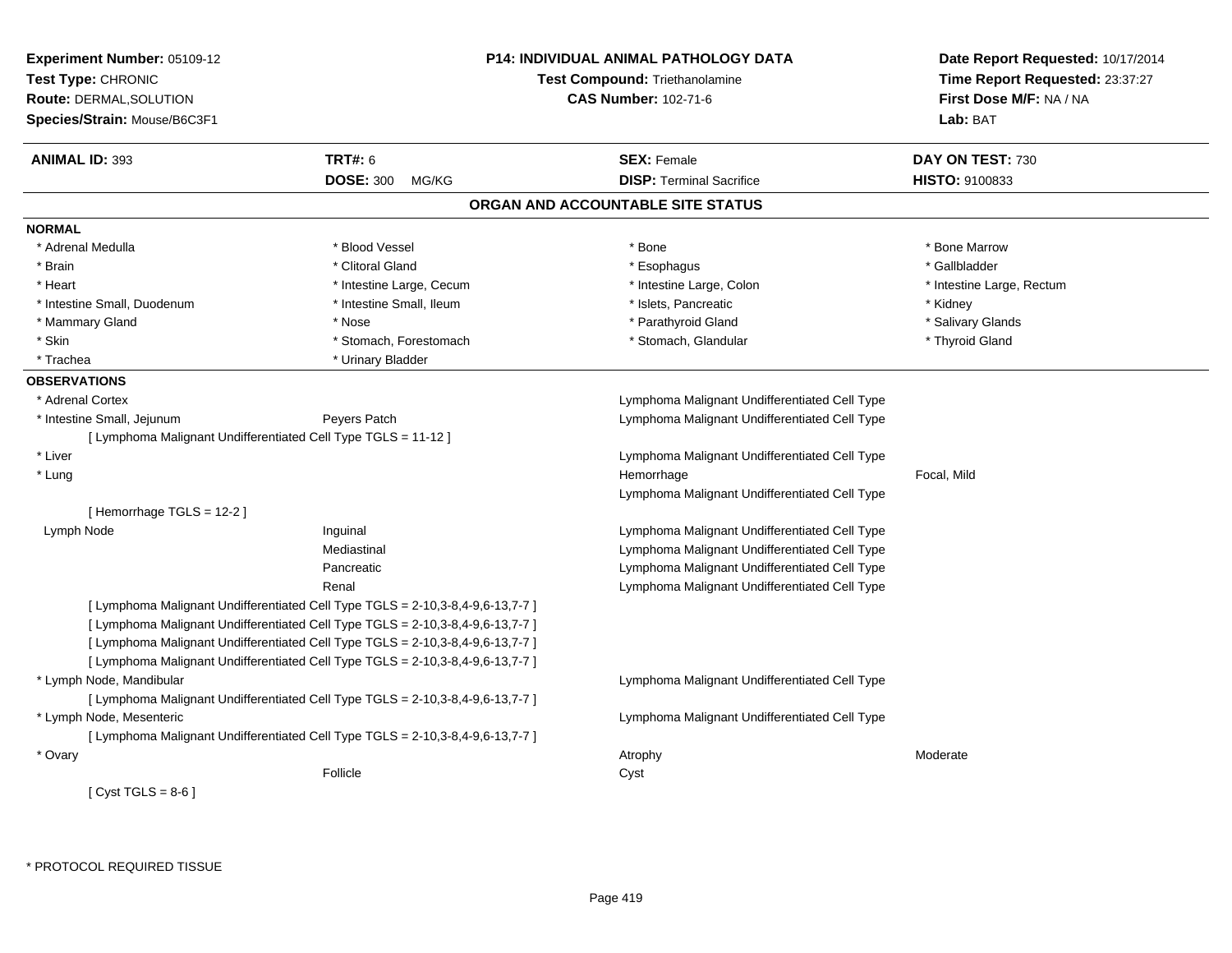| <b>Experiment Number: 05109-12</b><br><b>Test Type: CHRONIC</b><br><b>Route: DERMAL, SOLUTION</b><br>Species/Strain: Mouse/B6C3F1 |                                                               | <b>P14: INDIVIDUAL ANIMAL PATHOLOGY DATA</b><br><b>Test Compound: Triethanolamine</b><br><b>CAS Number: 102-71-6</b> | Date Report Requested: 10/17/2014<br>Time Report Requested: 23:37:27<br>First Dose M/F: NA / NA<br>Lab: BAT |
|-----------------------------------------------------------------------------------------------------------------------------------|---------------------------------------------------------------|----------------------------------------------------------------------------------------------------------------------|-------------------------------------------------------------------------------------------------------------|
| <b>ANIMAL ID: 393</b>                                                                                                             | <b>TRT#: 6</b>                                                | <b>SEX: Female</b>                                                                                                   | DAY ON TEST: 730                                                                                            |
|                                                                                                                                   | <b>DOSE: 300</b><br>MG/KG                                     | <b>DISP:</b> Terminal Sacrifice                                                                                      | <b>HISTO: 9100833</b>                                                                                       |
|                                                                                                                                   |                                                               | ORGAN AND ACCOUNTABLE SITE STATUS                                                                                    |                                                                                                             |
| * Pancreas                                                                                                                        |                                                               | Lymphoma Malignant Undifferentiated Cell Type                                                                        |                                                                                                             |
|                                                                                                                                   | [Lymphoma Malignant Undifferentiated Cell Type TGLS = 10-11 ] |                                                                                                                      |                                                                                                             |
| * Pituitary Gland                                                                                                                 | Pars Distalis                                                 | Hyperplasia                                                                                                          | Minimal                                                                                                     |
| * Spleen                                                                                                                          |                                                               | Lymphoma Malignant Undifferentiated Cell Type                                                                        |                                                                                                             |
| [Lymphoma Malignant Undifferentiated Cell Type TGLS = 1-1 ]                                                                       |                                                               |                                                                                                                      |                                                                                                             |
| * Thymus                                                                                                                          |                                                               | Lymphoma Malignant Undifferentiated Cell Type                                                                        |                                                                                                             |
| * Uterus                                                                                                                          | Endometrium                                                   | Hyperplasia                                                                                                          | Cystic, Glandular, Mild                                                                                     |
| PRIMARY CAUSE OF DEATH                                                                                                            |                                                               |                                                                                                                      |                                                                                                             |
| Animal Note: TGL10-11, IS PANCREAS                                                                                                |                                                               |                                                                                                                      |                                                                                                             |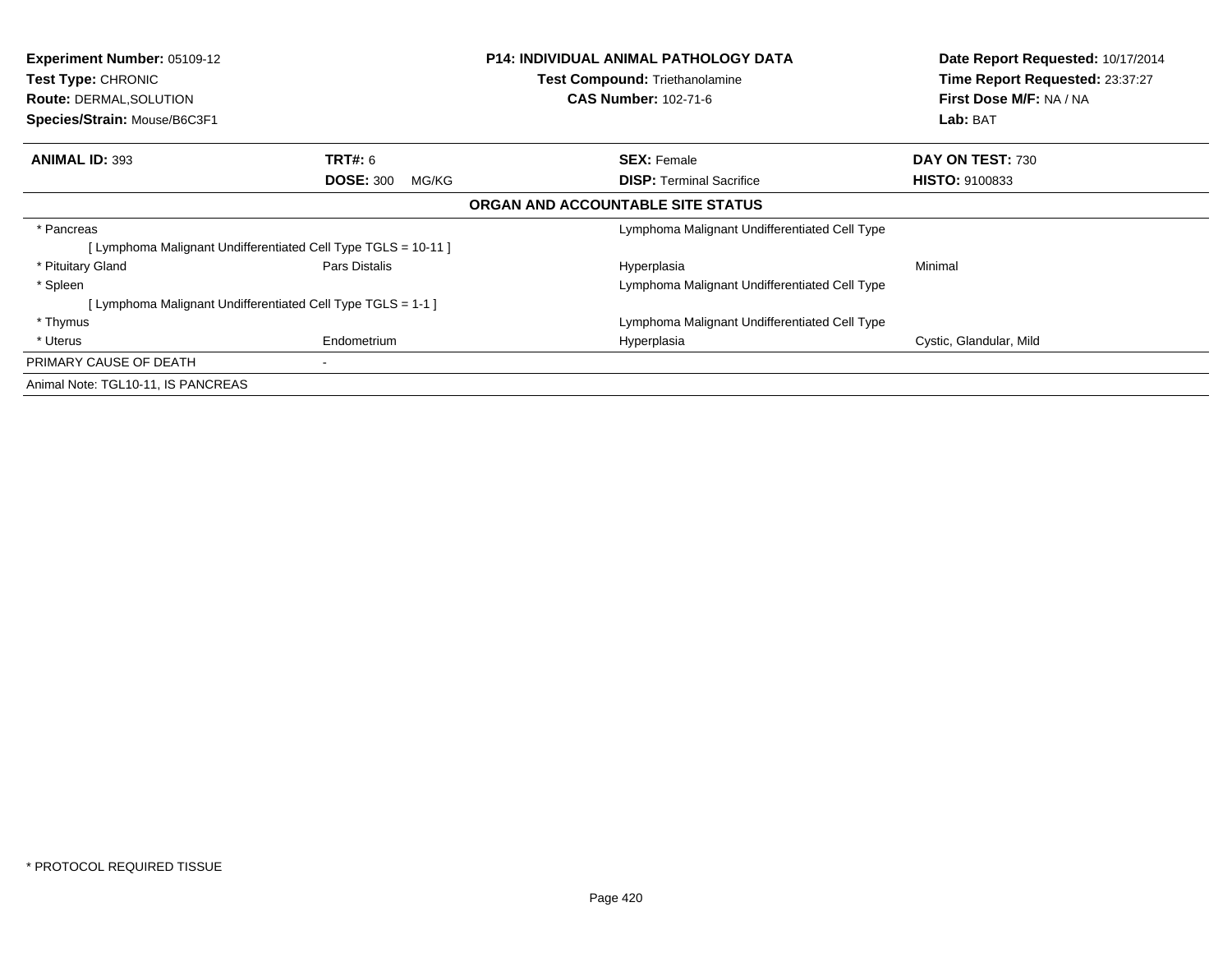| Experiment Number: 05109-12<br>Test Type: CHRONIC<br>Route: DERMAL, SOLUTION<br>Species/Strain: Mouse/B6C3F1 | <b>P14: INDIVIDUAL ANIMAL PATHOLOGY DATA</b><br>Test Compound: Triethanolamine<br><b>CAS Number: 102-71-6</b> |                                   | Date Report Requested: 10/17/2014<br>Time Report Requested: 23:37:27<br>First Dose M/F: NA / NA<br>Lab: BAT |
|--------------------------------------------------------------------------------------------------------------|---------------------------------------------------------------------------------------------------------------|-----------------------------------|-------------------------------------------------------------------------------------------------------------|
| <b>ANIMAL ID: 394</b>                                                                                        | TRT#: 6                                                                                                       | <b>SEX: Female</b>                | DAY ON TEST: 736                                                                                            |
|                                                                                                              | <b>DOSE: 300</b><br>MG/KG                                                                                     | <b>DISP: Terminal Sacrifice</b>   | <b>HISTO: 9100834</b>                                                                                       |
|                                                                                                              |                                                                                                               | ORGAN AND ACCOUNTABLE SITE STATUS |                                                                                                             |
| <b>NORMAL</b>                                                                                                |                                                                                                               |                                   |                                                                                                             |
| * Adrenal Cortex                                                                                             | * Adrenal Medulla                                                                                             | * Blood Vessel                    | * Bone                                                                                                      |
| * Bone Marrow                                                                                                | * Brain                                                                                                       | * Clitoral Gland                  | * Esophagus                                                                                                 |
| * Gallbladder                                                                                                | * Heart                                                                                                       | * Intestine Large, Cecum          | * Intestine Large, Colon                                                                                    |
| * Intestine Large, Rectum                                                                                    | * Intestine Small, Duodenum                                                                                   | * Intestine Small, Ileum          | * Intestine Small, Jejunum                                                                                  |
| * Islets, Pancreatic                                                                                         | * Kidney                                                                                                      | * Liver                           | * Lung                                                                                                      |
| * Lymph Node, Mandibular                                                                                     | * Lymph Node, Mesenteric                                                                                      | * Mammary Gland                   | * Nose                                                                                                      |
| * Pancreas                                                                                                   | * Parathyroid Gland                                                                                           | * Salivary Glands                 | * Skin                                                                                                      |
| * Spleen                                                                                                     | * Stomach, Forestomach                                                                                        | * Stomach, Glandular              | * Thyroid Gland                                                                                             |
| * Trachea                                                                                                    | * Urinary Bladder                                                                                             |                                   |                                                                                                             |
| <b>OBSERVATIONS</b>                                                                                          |                                                                                                               |                                   |                                                                                                             |
| * Ovary                                                                                                      |                                                                                                               | Atrophy                           | Mild                                                                                                        |
| * Pituitary Gland                                                                                            | Pars Distalis                                                                                                 | Hyperplasia                       | Mild                                                                                                        |
| * Thymus                                                                                                     |                                                                                                               | Atrophy                           | Mild                                                                                                        |
| * Uterus                                                                                                     | Endometrium                                                                                                   | Hyperplasia                       | Cystic, Glandular, Minimal                                                                                  |
| PRIMARY CAUSE OF DEATH                                                                                       |                                                                                                               |                                   |                                                                                                             |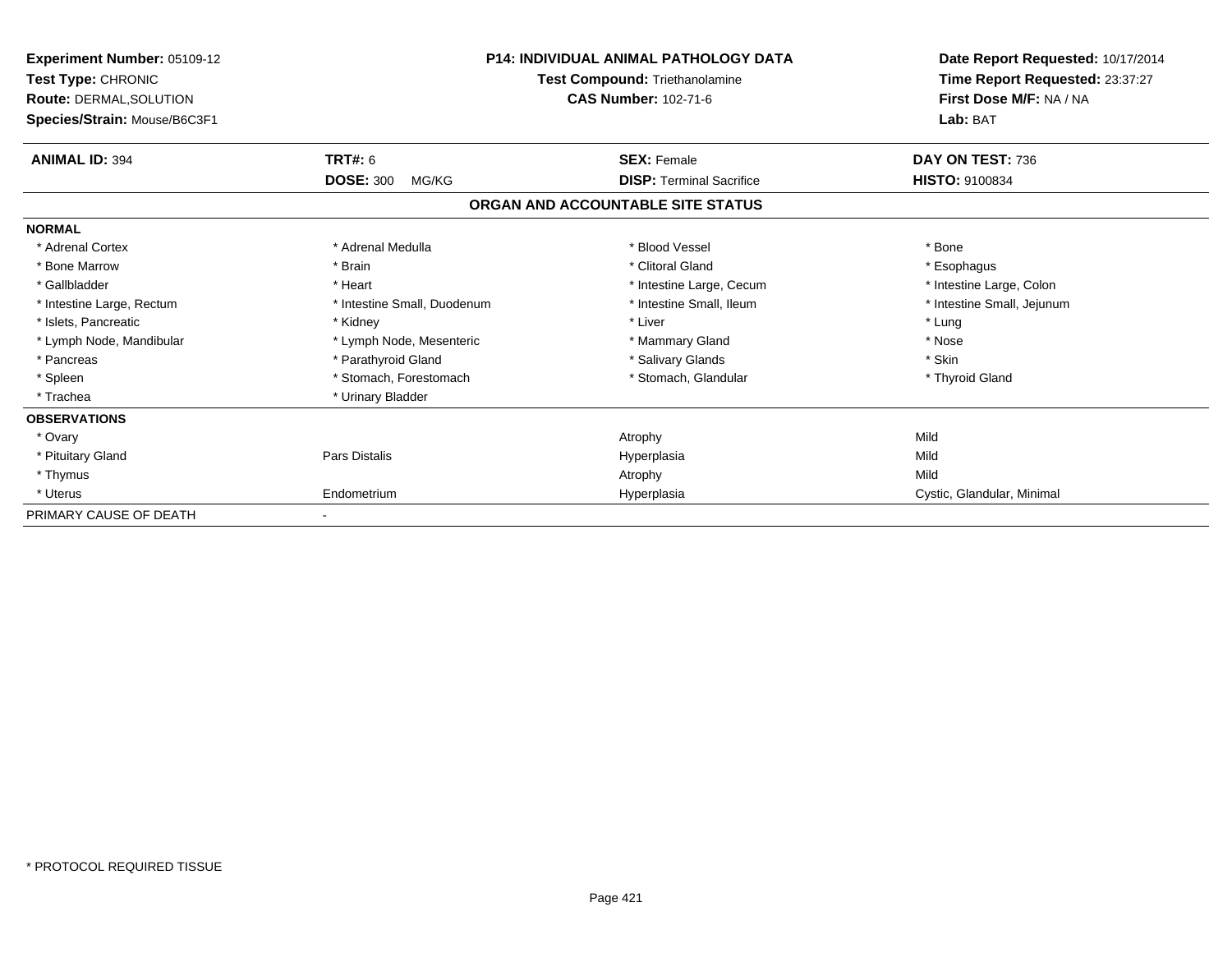| Experiment Number: 05109-12<br>Test Type: CHRONIC<br><b>Route: DERMAL, SOLUTION</b><br>Species/Strain: Mouse/B6C3F1 |                           | <b>P14: INDIVIDUAL ANIMAL PATHOLOGY DATA</b><br><b>Test Compound: Triethanolamine</b><br><b>CAS Number: 102-71-6</b> | Date Report Requested: 10/17/2014<br>Time Report Requested: 23:37:27<br>First Dose M/F: NA / NA<br>Lab: BAT |
|---------------------------------------------------------------------------------------------------------------------|---------------------------|----------------------------------------------------------------------------------------------------------------------|-------------------------------------------------------------------------------------------------------------|
| <b>ANIMAL ID: 395</b>                                                                                               | <b>TRT#: 6</b>            | <b>SEX: Female</b>                                                                                                   | DAY ON TEST: 624                                                                                            |
|                                                                                                                     | <b>DOSE: 300</b><br>MG/KG | <b>DISP: Natural Death</b>                                                                                           | HISTO: 9100835                                                                                              |
|                                                                                                                     |                           | ORGAN AND ACCOUNTABLE SITE STATUS                                                                                    |                                                                                                             |
| <b>NORMAL</b>                                                                                                       |                           |                                                                                                                      |                                                                                                             |
| * Adrenal Medulla                                                                                                   | * Blood Vessel            | * Bone                                                                                                               | * Bone Marrow                                                                                               |
| * Brain                                                                                                             | * Esophagus               | * Gallbladder                                                                                                        | * Intestine Large, Cecum                                                                                    |
| * Intestine Large, Colon                                                                                            | * Intestine Large, Rectum | * Intestine Small, Duodenum                                                                                          | * Intestine Small, Ileum                                                                                    |
| * Intestine Small, Jejunum                                                                                          | * Islets, Pancreatic      | * Mammary Gland                                                                                                      | * Nose                                                                                                      |
| * Pituitary Gland                                                                                                   | * Salivary Glands         | * Skin                                                                                                               | * Stomach, Forestomach                                                                                      |
| * Stomach, Glandular                                                                                                | * Thyroid Gland           | * Trachea                                                                                                            |                                                                                                             |
| <b>MISSING</b>                                                                                                      |                           |                                                                                                                      |                                                                                                             |
| * Clitoral Gland                                                                                                    | * Parathyroid Gland       |                                                                                                                      |                                                                                                             |
| <b>OBSERVATIONS</b>                                                                                                 |                           |                                                                                                                      |                                                                                                             |
| * Adrenal Cortex                                                                                                    |                           | Lymphoma Malignant Lymphocytic                                                                                       |                                                                                                             |
| * Heart                                                                                                             | Endocardium               | Lymphoma Malignant Lymphocytic                                                                                       |                                                                                                             |
| * Kidney                                                                                                            |                           | Lymphoma Malignant Lymphocytic                                                                                       |                                                                                                             |
| * Liver                                                                                                             |                           | Hepatocellular Adenoma                                                                                               |                                                                                                             |
|                                                                                                                     |                           | Lymphoma Malignant Lymphocytic                                                                                       |                                                                                                             |
| [ Hepatocellular Adenoma TGLS = 8-9 ]                                                                               |                           |                                                                                                                      |                                                                                                             |
| * Lung                                                                                                              |                           | Lymphoma Malignant Lymphocytic                                                                                       |                                                                                                             |
| Lymph Node                                                                                                          | Mediastinal               | Lymphoma Malignant Lymphocytic                                                                                       |                                                                                                             |
| [ Lymphoma Malignant Lymphocytic TGLS = 2-8,3-4,4-8,5-8 ]                                                           |                           |                                                                                                                      |                                                                                                             |
| * Lymph Node, Mandibular                                                                                            |                           | Lymphoma Malignant Lymphocytic                                                                                       |                                                                                                             |
| [ Lymphoma Malignant Lymphocytic TGLS = 2-8,3-4,4-8,5-8 ]                                                           |                           |                                                                                                                      |                                                                                                             |
| * Lymph Node, Mesenteric                                                                                            |                           | Lymphoma Malignant Lymphocytic                                                                                       |                                                                                                             |
| [ Lymphoma Malignant Lymphocytic TGLS = 2-8,3-4,4-8,5-8 ]                                                           |                           |                                                                                                                      |                                                                                                             |
| Mesentery                                                                                                           |                           | Lymphoma Malignant Lymphocytic                                                                                       |                                                                                                             |
| * Ovary                                                                                                             |                           | Lymphoma Malignant Lymphocytic                                                                                       |                                                                                                             |
| * Pancreas                                                                                                          |                           | Lymphoma Malignant Lymphocytic                                                                                       |                                                                                                             |
| <b>Skeletal Muscle</b>                                                                                              |                           | Lymphoma Malignant Lymphocytic                                                                                       |                                                                                                             |
| * Spleen                                                                                                            |                           | Lymphoma Malignant Lymphocytic                                                                                       |                                                                                                             |
|                                                                                                                     |                           | Necrosis                                                                                                             | Mild                                                                                                        |
| [ Lymphoma Malignant Lymphocytic TGLS = 6-1 ]                                                                       |                           |                                                                                                                      |                                                                                                             |
| [Necrosis TGLS = $7-1$ ]                                                                                            |                           |                                                                                                                      |                                                                                                             |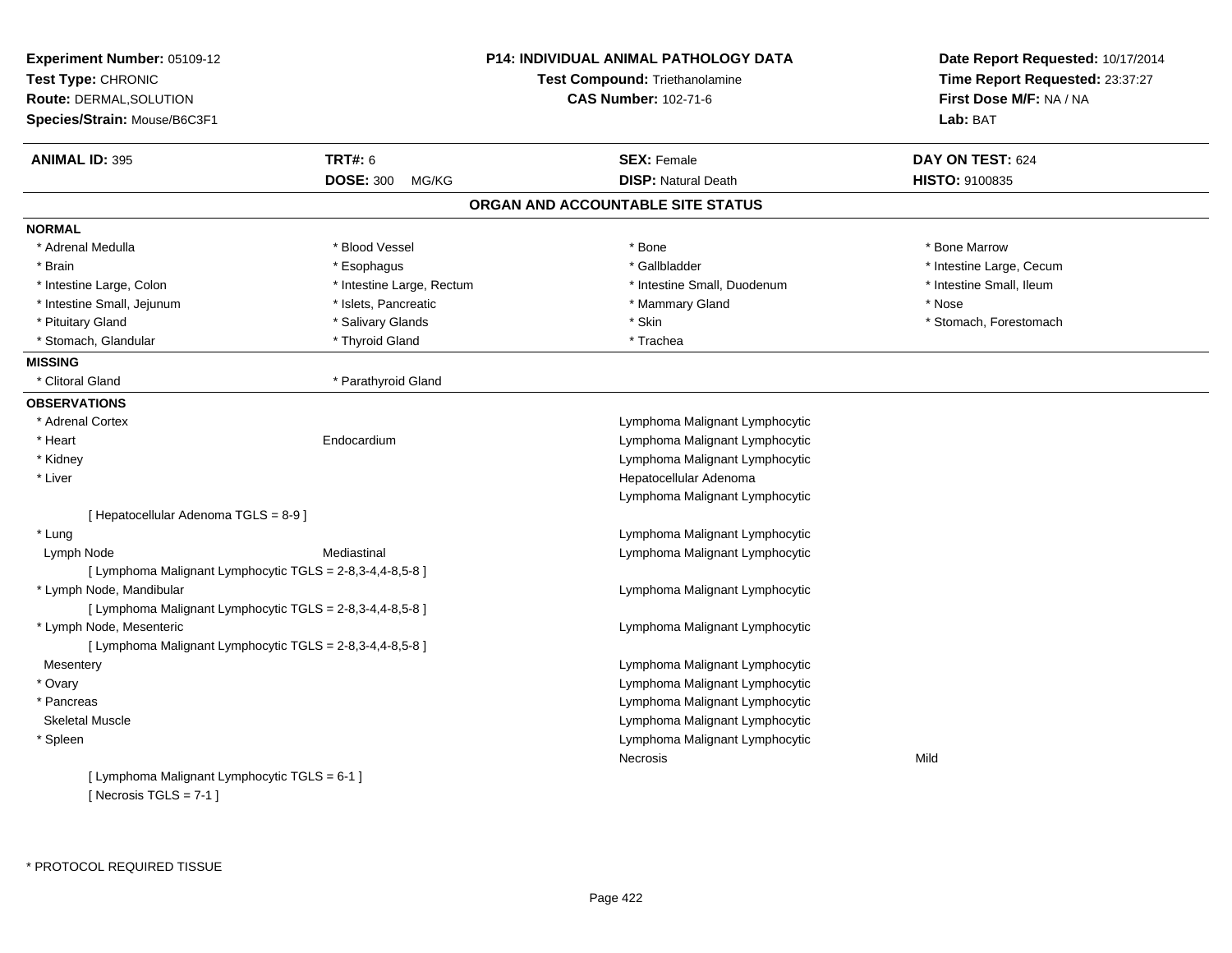| <b>Experiment Number: 05109-12</b><br>Test Type: CHRONIC<br><b>Route: DERMAL, SOLUTION</b><br>Species/Strain: Mouse/B6C3F1 |                           | <b>P14: INDIVIDUAL ANIMAL PATHOLOGY DATA</b><br>Test Compound: Triethanolamine<br><b>CAS Number: 102-71-6</b> | Date Report Requested: 10/17/2014<br>Time Report Requested: 23:37:27<br>First Dose M/F: NA / NA<br>Lab: BAT |  |
|----------------------------------------------------------------------------------------------------------------------------|---------------------------|---------------------------------------------------------------------------------------------------------------|-------------------------------------------------------------------------------------------------------------|--|
| <b>ANIMAL ID: 395</b>                                                                                                      | TRT#: 6                   | <b>SEX: Female</b>                                                                                            | DAY ON TEST: 624                                                                                            |  |
|                                                                                                                            | <b>DOSE: 300</b><br>MG/KG | <b>DISP:</b> Natural Death                                                                                    | <b>HISTO: 9100835</b>                                                                                       |  |
|                                                                                                                            |                           | ORGAN AND ACCOUNTABLE SITE STATUS                                                                             |                                                                                                             |  |
| * Thymus                                                                                                                   |                           | Lymphoma Malignant Lymphocytic                                                                                |                                                                                                             |  |
| * Urinary Bladder                                                                                                          |                           | Lymphoma Malignant Lymphocytic                                                                                |                                                                                                             |  |
| * Uterus                                                                                                                   |                           | Lymphoma Malignant Lymphocytic                                                                                |                                                                                                             |  |
| [ Lymphoma Malignant Lymphocytic TGLS = 1-6 ]                                                                              |                           |                                                                                                               |                                                                                                             |  |
| PRIMARY CAUSE OF DEATH                                                                                                     |                           |                                                                                                               |                                                                                                             |  |
| Animal Note: COD, LYMPHOMA                                                                                                 |                           |                                                                                                               |                                                                                                             |  |
| Animal Note: NO CLITORAL GLANDS FOUND AT TRIM                                                                              |                           |                                                                                                               |                                                                                                             |  |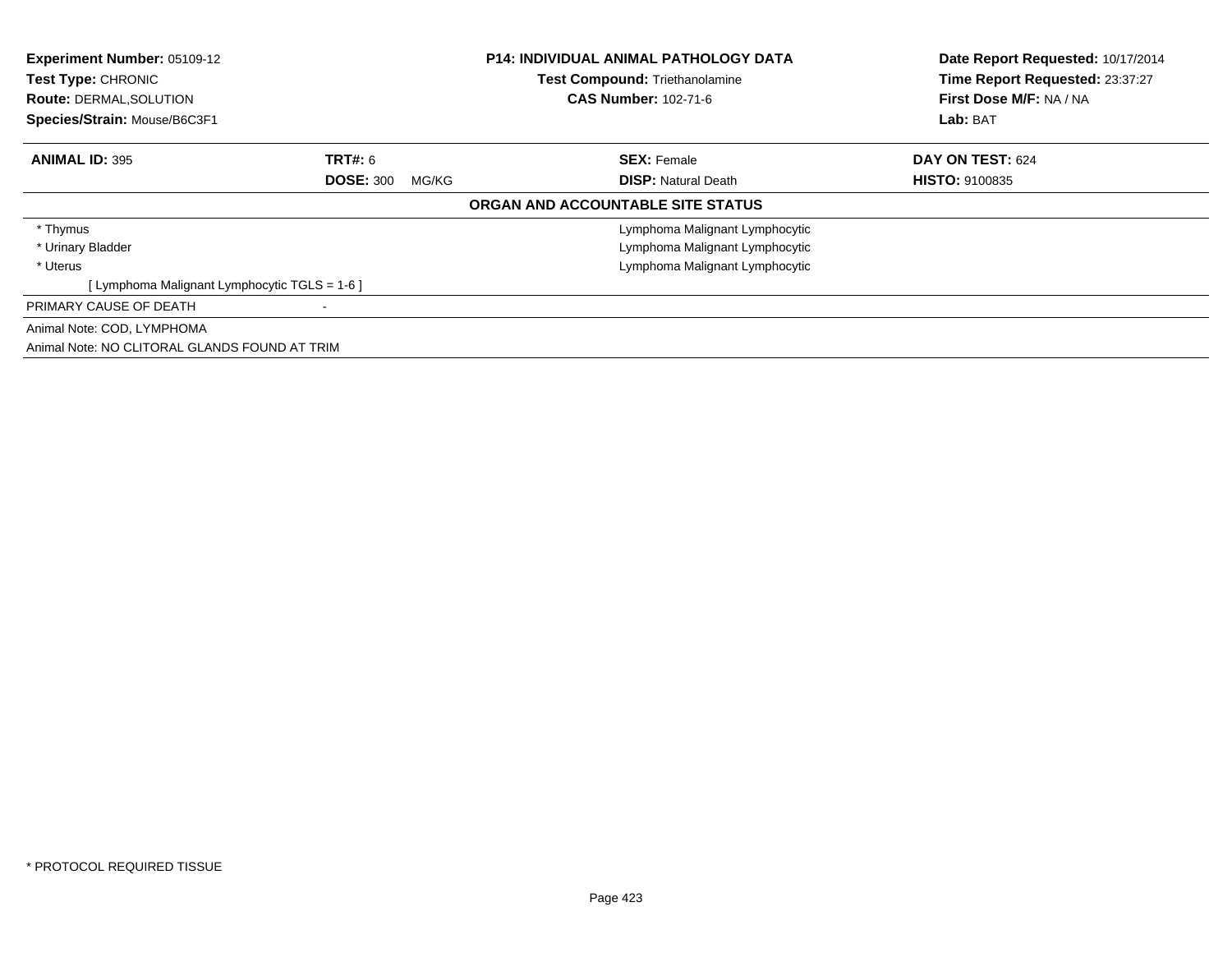| Experiment Number: 05109-12                               |                             | <b>P14: INDIVIDUAL ANIMAL PATHOLOGY DATA</b> | Date Report Requested: 10/17/2014                          |
|-----------------------------------------------------------|-----------------------------|----------------------------------------------|------------------------------------------------------------|
| Test Type: CHRONIC                                        |                             | Test Compound: Triethanolamine               | Time Report Requested: 23:37:27<br>First Dose M/F: NA / NA |
| Route: DERMAL, SOLUTION                                   |                             | CAS Number: 102-71-6                         |                                                            |
| Species/Strain: Mouse/B6C3F1                              |                             |                                              | Lab: BAT                                                   |
|                                                           |                             |                                              |                                                            |
| <b>ANIMAL ID: 396</b>                                     | TRT#: 6                     | <b>SEX: Female</b>                           | DAY ON TEST: 320                                           |
|                                                           | <b>DOSE: 300</b><br>MG/KG   | <b>DISP:</b> Moribund Sacrifice              | <b>HISTO: 9100836</b>                                      |
|                                                           |                             | ORGAN AND ACCOUNTABLE SITE STATUS            |                                                            |
| <b>NORMAL</b>                                             |                             |                                              |                                                            |
| * Adrenal Cortex                                          | * Adrenal Medulla           | * Blood Vessel                               | * Bone                                                     |
| * Bone Marrow                                             | * Brain                     | * Clitoral Gland                             | * Esophagus                                                |
| * Gallbladder                                             | * Heart                     | * Intestine Large, Cecum                     | * Intestine Large, Colon                                   |
| * Intestine Large, Rectum                                 | * Intestine Small, Duodenum | * Intestine Small, Ileum                     | * Intestine Small, Jejunum                                 |
| * Islets, Pancreatic                                      | * Kidney                    | * Liver                                      | * Lymph Node, Mandibular                                   |
| * Lymph Node, Mesenteric                                  | * Mammary Gland             | * Nose                                       | * Ovary                                                    |
| * Pancreas                                                | * Pituitary Gland           | * Salivary Glands                            | * Spleen                                                   |
| * Stomach, Forestomach                                    | * Stomach, Glandular        | * Thymus                                     | * Thyroid Gland                                            |
| * Trachea                                                 | * Urinary Bladder           |                                              |                                                            |
| <b>MISSING</b>                                            |                             |                                              |                                                            |
| * Parathyroid Gland                                       |                             |                                              |                                                            |
| <b>OBSERVATIONS</b>                                       |                             |                                              |                                                            |
| * Lung                                                    |                             | Osteosarcoma                                 | Metastatic (Skin)                                          |
| [Osteosarcoma TGLS = 2-2]                                 |                             |                                              |                                                            |
| * Skin                                                    | Inguinal, Subcut Tiss       | Osteosarcoma                                 |                                                            |
| [Osteosarcoma TGLS = 1-8]                                 |                             |                                              |                                                            |
| * Uterus                                                  | Endometrium                 | Hyperplasia                                  | Cystic, Glandular, Mild                                    |
| PRIMARY CAUSE OF DEATH                                    |                             |                                              |                                                            |
| Animal Note: MORIBUND SAC DUE TO TUMOR METASTATIC TO LUNG |                             |                                              |                                                            |
| Animal Note: SUBCUTIS MASS HAS POCKETS OF EMH             |                             |                                              |                                                            |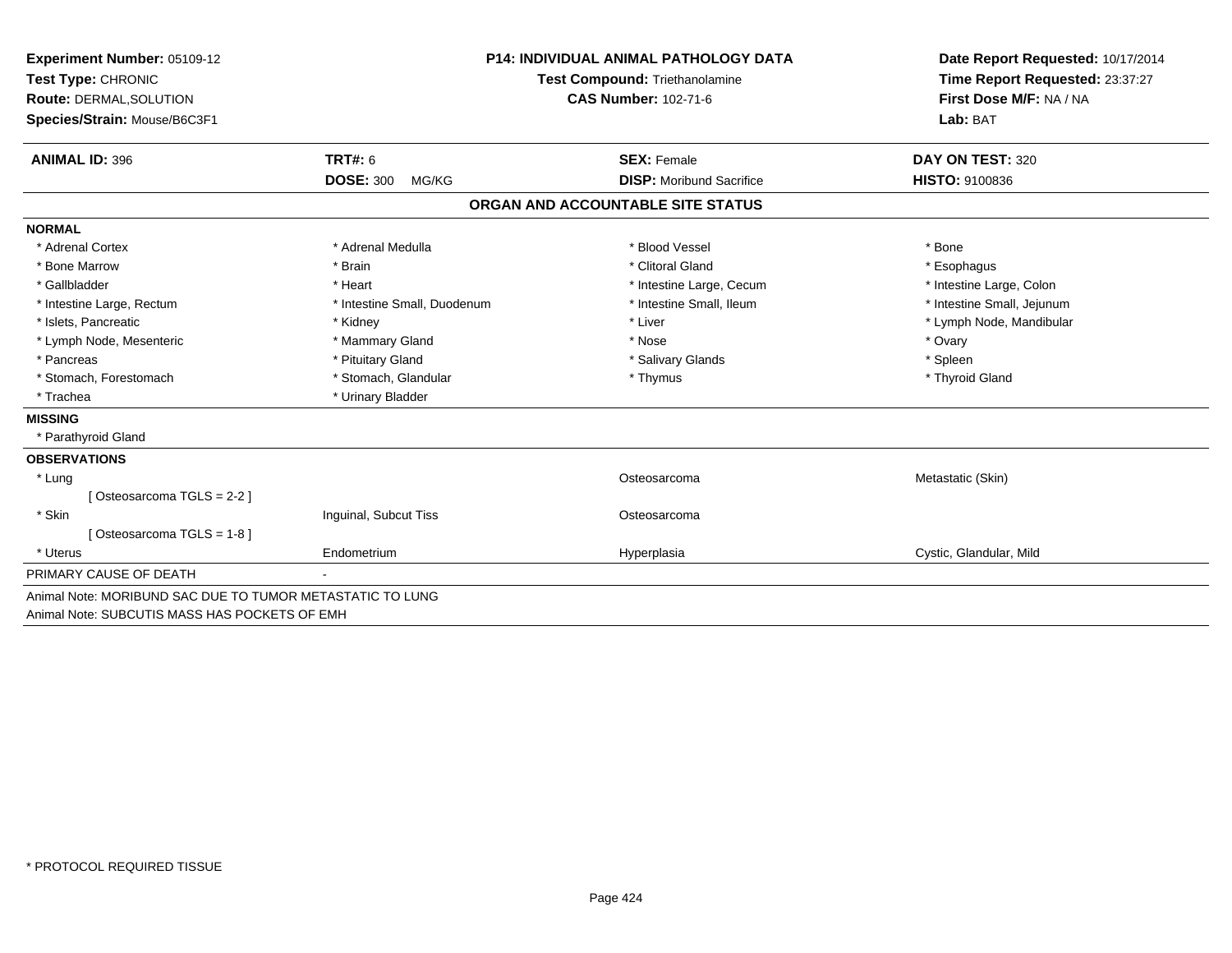| Experiment Number: 05109-12<br>Test Type: CHRONIC<br>Route: DERMAL, SOLUTION<br>Species/Strain: Mouse/B6C3F1 |                                      | <b>P14: INDIVIDUAL ANIMAL PATHOLOGY DATA</b><br><b>Test Compound: Triethanolamine</b><br><b>CAS Number: 102-71-6</b> | Date Report Requested: 10/17/2014<br>Time Report Requested: 23:37:27<br>First Dose M/F: NA / NA<br>Lab: BAT |  |
|--------------------------------------------------------------------------------------------------------------|--------------------------------------|----------------------------------------------------------------------------------------------------------------------|-------------------------------------------------------------------------------------------------------------|--|
| <b>ANIMAL ID: 397</b>                                                                                        | <b>TRT#: 6</b><br><b>SEX: Female</b> |                                                                                                                      | DAY ON TEST: 732                                                                                            |  |
|                                                                                                              | <b>DOSE: 300</b><br>MG/KG            | <b>DISP: Terminal Sacrifice</b>                                                                                      | HISTO: 9100837                                                                                              |  |
|                                                                                                              |                                      | ORGAN AND ACCOUNTABLE SITE STATUS                                                                                    |                                                                                                             |  |
| <b>NORMAL</b>                                                                                                |                                      |                                                                                                                      |                                                                                                             |  |
| * Adrenal Medulla                                                                                            | * Blood Vessel                       | * Bone                                                                                                               | * Bone Marrow                                                                                               |  |
| * Brain                                                                                                      | * Clitoral Gland                     | * Esophagus                                                                                                          | * Gallbladder                                                                                               |  |
| * Heart                                                                                                      | * Intestine Large, Cecum             | * Intestine Large, Colon                                                                                             | * Intestine Large, Rectum                                                                                   |  |
| * Intestine Small, Duodenum                                                                                  | * Intestine Small, Ileum             | * Intestine Small, Jejunum                                                                                           | * Islets, Pancreatic                                                                                        |  |
| * Liver                                                                                                      | * Lung                               | * Lymph Node, Mandibular                                                                                             | * Lymph Node, Mesenteric                                                                                    |  |
| * Mammary Gland                                                                                              | * Nose                               | * Pancreas                                                                                                           | * Parathyroid Gland                                                                                         |  |
| * Pituitary Gland                                                                                            | * Salivary Glands                    | * Skin                                                                                                               | * Spleen                                                                                                    |  |
| * Stomach, Forestomach                                                                                       | * Stomach, Glandular                 | * Thyroid Gland                                                                                                      | * Trachea                                                                                                   |  |
| * Urinary Bladder                                                                                            |                                      |                                                                                                                      |                                                                                                             |  |
| <b>OBSERVATIONS</b>                                                                                          |                                      |                                                                                                                      |                                                                                                             |  |
| * Adrenal Cortex                                                                                             |                                      | Hypertrophy                                                                                                          | Mild                                                                                                        |  |
| * Kidney                                                                                                     |                                      | Nephropathy                                                                                                          | Chronic, Minimal                                                                                            |  |
| * Ovary                                                                                                      |                                      | Atrophy                                                                                                              | Mild                                                                                                        |  |
|                                                                                                              | Follicle                             | Cyst                                                                                                                 |                                                                                                             |  |
| * Thymus                                                                                                     |                                      | Atrophy                                                                                                              | Mild                                                                                                        |  |
| * Uterus                                                                                                     | Endometrium                          | Hyperplasia                                                                                                          | Cystic, Glandular, Mild                                                                                     |  |
| PRIMARY CAUSE OF DEATH                                                                                       |                                      |                                                                                                                      |                                                                                                             |  |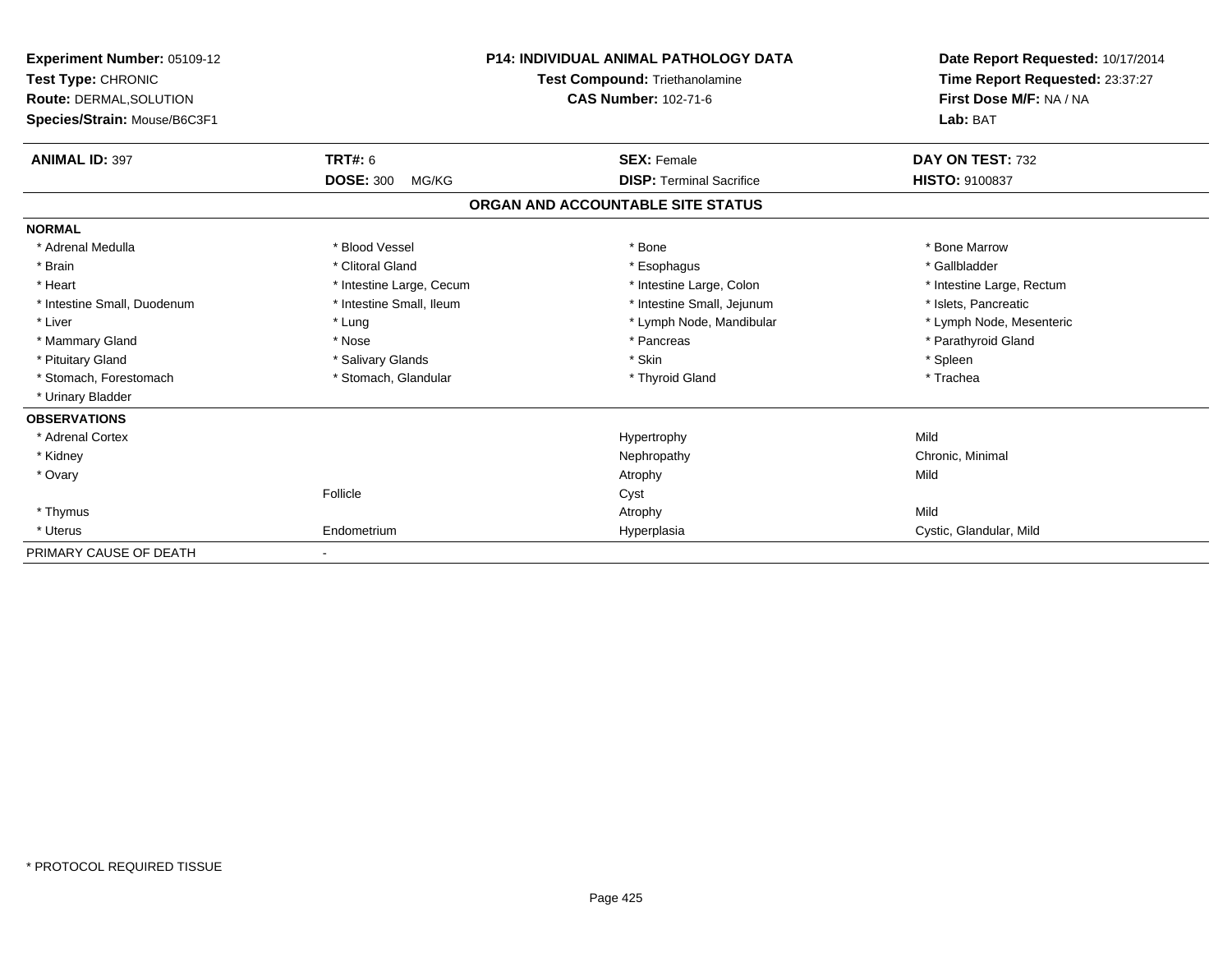| <b>Experiment Number: 05109-12</b>            | <b>P14: INDIVIDUAL ANIMAL PATHOLOGY DATA</b><br>Test Compound: Triethanolamine<br><b>CAS Number: 102-71-6</b> |                                   | Date Report Requested: 10/17/2014 |
|-----------------------------------------------|---------------------------------------------------------------------------------------------------------------|-----------------------------------|-----------------------------------|
| Test Type: CHRONIC                            |                                                                                                               |                                   | Time Report Requested: 23:37:27   |
| <b>Route: DERMAL, SOLUTION</b>                |                                                                                                               |                                   | First Dose M/F: NA / NA           |
| Species/Strain: Mouse/B6C3F1                  |                                                                                                               |                                   | Lab: BAT                          |
| <b>ANIMAL ID: 398</b>                         | TRT#: 6                                                                                                       | <b>SEX: Female</b>                | DAY ON TEST: 732                  |
|                                               | <b>DOSE: 300</b><br>MG/KG                                                                                     | <b>DISP: Terminal Sacrifice</b>   | <b>HISTO: 9100838</b>             |
|                                               |                                                                                                               | ORGAN AND ACCOUNTABLE SITE STATUS |                                   |
| <b>NORMAL</b>                                 |                                                                                                               |                                   |                                   |
| * Adrenal Cortex                              | * Adrenal Medulla                                                                                             | * Blood Vessel                    | * Bone                            |
| * Bone Marrow                                 | * Brain                                                                                                       | * Clitoral Gland                  | * Esophagus                       |
| * Gallbladder                                 | * Heart                                                                                                       | * Intestine Large, Cecum          | * Intestine Large, Colon          |
| * Intestine Large, Rectum                     | * Intestine Small, Duodenum                                                                                   | * Intestine Small, Ileum          | * Intestine Small, Jejunum        |
| * Islets, Pancreatic                          | * Lung                                                                                                        | * Lymph Node, Mandibular          | * Lymph Node, Mesenteric          |
| * Mammary Gland                               | * Nose                                                                                                        | * Pancreas                        | * Parathyroid Gland               |
| * Salivary Glands                             | * Skin                                                                                                        | * Spleen                          | * Stomach, Forestomach            |
| * Stomach, Glandular                          | * Trachea                                                                                                     | * Urinary Bladder                 |                                   |
| <b>OBSERVATIONS</b>                           |                                                                                                               |                                   |                                   |
| * Kidney                                      |                                                                                                               | Nephropathy                       | Chronic, Minimal                  |
| * Liver                                       |                                                                                                               | Hepatocellular Adenoma            | <b>Multiple</b>                   |
| [ Hepatocellular Adenoma TGLS = 2-1,3-8,4-1 ] |                                                                                                               |                                   |                                   |
| * Ovary                                       |                                                                                                               | Atrophy                           | Moderate                          |
| * Pituitary Gland                             | Pars Distalis                                                                                                 | Adenoma                           |                                   |
| [Adenoma TGLS = $1-7$ ]                       |                                                                                                               |                                   |                                   |
| * Thymus                                      |                                                                                                               | Atrophy                           | Mild                              |
| * Thyroid Gland                               | <b>Follicular Cel</b>                                                                                         | Hyperplasia                       | Minimal                           |
| * Uterus                                      | Endometrium                                                                                                   | Hyperplasia                       | Cystic, Glandular, Moderate       |
| PRIMARY CAUSE OF DEATH                        |                                                                                                               |                                   |                                   |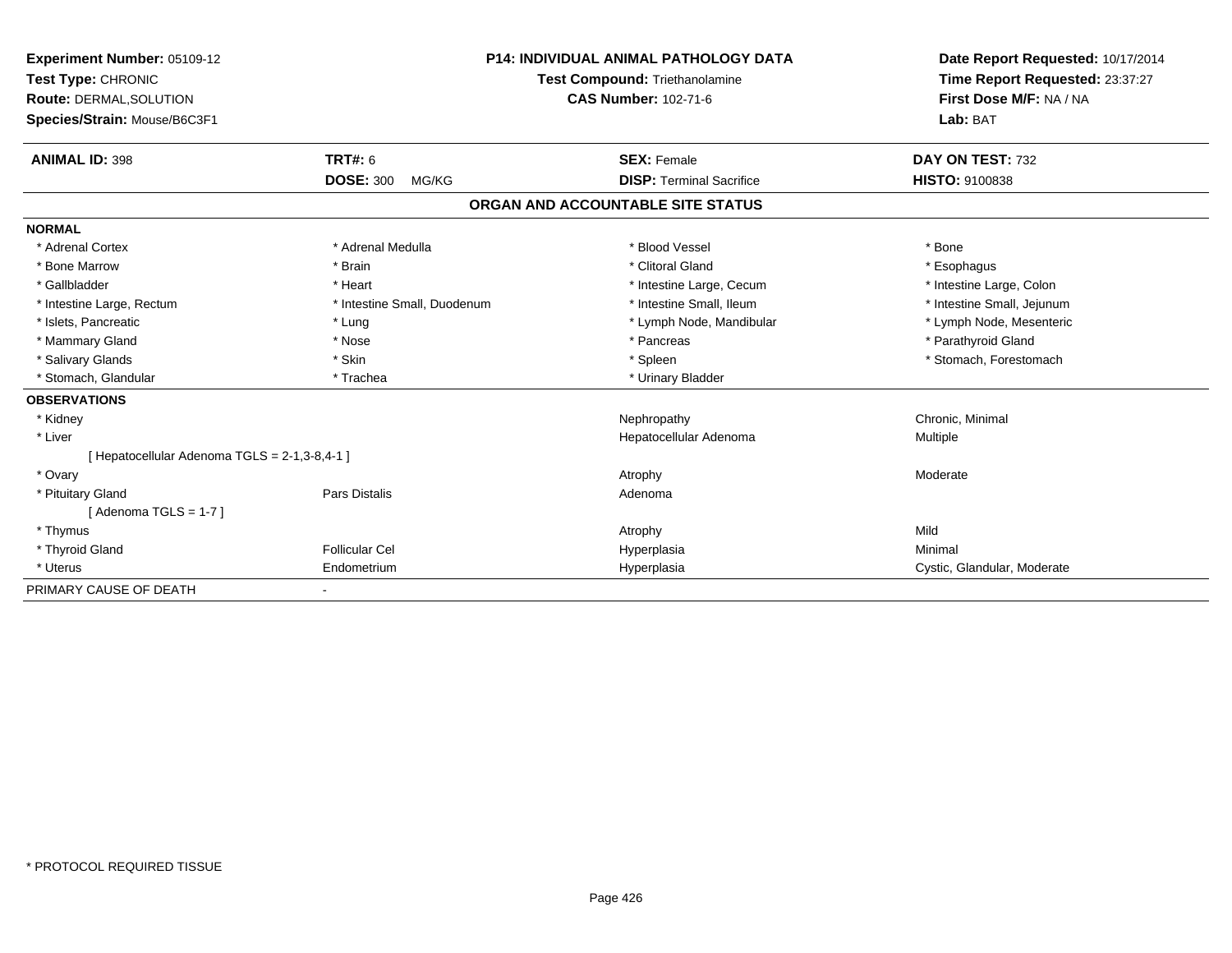| Experiment Number: 05109-12<br>Test Type: CHRONIC<br>Route: DERMAL, SOLUTION<br>Species/Strain: Mouse/B6C3F1 | <b>P14: INDIVIDUAL ANIMAL PATHOLOGY DATA</b><br>Test Compound: Triethanolamine<br><b>CAS Number: 102-71-6</b> |                                   | Date Report Requested: 10/17/2014<br>Time Report Requested: 23:37:27<br>First Dose M/F: NA / NA<br>Lab: BAT |
|--------------------------------------------------------------------------------------------------------------|---------------------------------------------------------------------------------------------------------------|-----------------------------------|-------------------------------------------------------------------------------------------------------------|
| <b>ANIMAL ID: 399</b>                                                                                        | <b>TRT#: 6</b>                                                                                                | <b>SEX: Female</b>                | DAY ON TEST: 669                                                                                            |
|                                                                                                              | <b>DOSE: 300</b><br>MG/KG                                                                                     | <b>DISP: Natural Death</b>        | <b>HISTO: 9100839</b>                                                                                       |
|                                                                                                              |                                                                                                               | ORGAN AND ACCOUNTABLE SITE STATUS |                                                                                                             |
| <b>NORMAL</b>                                                                                                |                                                                                                               |                                   |                                                                                                             |
| * Adrenal Medulla                                                                                            | * Blood Vessel                                                                                                | * Bone                            | * Bone Marrow                                                                                               |
| * Brain                                                                                                      | * Esophagus                                                                                                   | * Gallbladder                     | * Heart                                                                                                     |
| * Intestine Large, Cecum                                                                                     | * Intestine Large, Colon                                                                                      | * Intestine Large, Rectum         | * Intestine Small, Duodenum                                                                                 |
| * Intestine Small, Ileum                                                                                     | * Intestine Small, Jejunum                                                                                    | * Islets, Pancreatic              | * Mammary Gland                                                                                             |
| * Nose                                                                                                       | * Parathyroid Gland                                                                                           | * Pituitary Gland                 | * Salivary Glands                                                                                           |
| * Skin                                                                                                       | * Stomach, Forestomach                                                                                        | * Stomach, Glandular              | * Thyroid Gland                                                                                             |
| * Trachea                                                                                                    | * Urinary Bladder                                                                                             |                                   |                                                                                                             |
| <b>MISSING</b>                                                                                               |                                                                                                               |                                   |                                                                                                             |
| * Clitoral Gland                                                                                             |                                                                                                               |                                   |                                                                                                             |
| <b>OBSERVATIONS</b>                                                                                          |                                                                                                               |                                   |                                                                                                             |
| * Adrenal Cortex                                                                                             |                                                                                                               | Leukemia Lymphocytic              |                                                                                                             |
| * Kidney                                                                                                     |                                                                                                               | Leukemia Lymphocytic              |                                                                                                             |
| [ Leukemia Lymphocytic TGLS = 4-1 ]                                                                          |                                                                                                               |                                   |                                                                                                             |
| * Liver                                                                                                      |                                                                                                               | <b>Eosinophilic Focus</b>         |                                                                                                             |
|                                                                                                              |                                                                                                               | Leukemia Lymphocytic              |                                                                                                             |
| [ Leukemia Lymphocytic TGLS = 2-1,2-2 ]                                                                      |                                                                                                               |                                   |                                                                                                             |
| * Lung                                                                                                       |                                                                                                               | Leukemia Lymphocytic              |                                                                                                             |
| * Lymph Node, Mandibular                                                                                     |                                                                                                               | Leukemia Lymphocytic              |                                                                                                             |
| [ Leukemia Lymphocytic TGLS = 3-3,3-7 ]                                                                      |                                                                                                               |                                   |                                                                                                             |
| * Lymph Node, Mesenteric                                                                                     |                                                                                                               | Leukemia Lymphocytic              |                                                                                                             |
| [ Leukemia Lymphocytic TGLS = 3-3,3-7 ]                                                                      |                                                                                                               |                                   |                                                                                                             |
| * Ovary                                                                                                      |                                                                                                               | Atrophy                           | Moderate                                                                                                    |
|                                                                                                              | Follicle                                                                                                      | Cyst                              |                                                                                                             |
| * Pancreas                                                                                                   |                                                                                                               | Leukemia Lymphocytic              |                                                                                                             |
| * Spleen                                                                                                     |                                                                                                               | Leukemia Lymphocytic              |                                                                                                             |
| [ Leukemia Lymphocytic TGLS = 1-8 ]                                                                          |                                                                                                               |                                   |                                                                                                             |
| * Thymus                                                                                                     |                                                                                                               | Leukemia Lymphocytic              |                                                                                                             |
| * Uterus                                                                                                     | Endometrium                                                                                                   | Hyperplasia                       | Cystic, Glandular, Mild                                                                                     |
| PRIMARY CAUSE OF DEATH                                                                                       | L,                                                                                                            |                                   |                                                                                                             |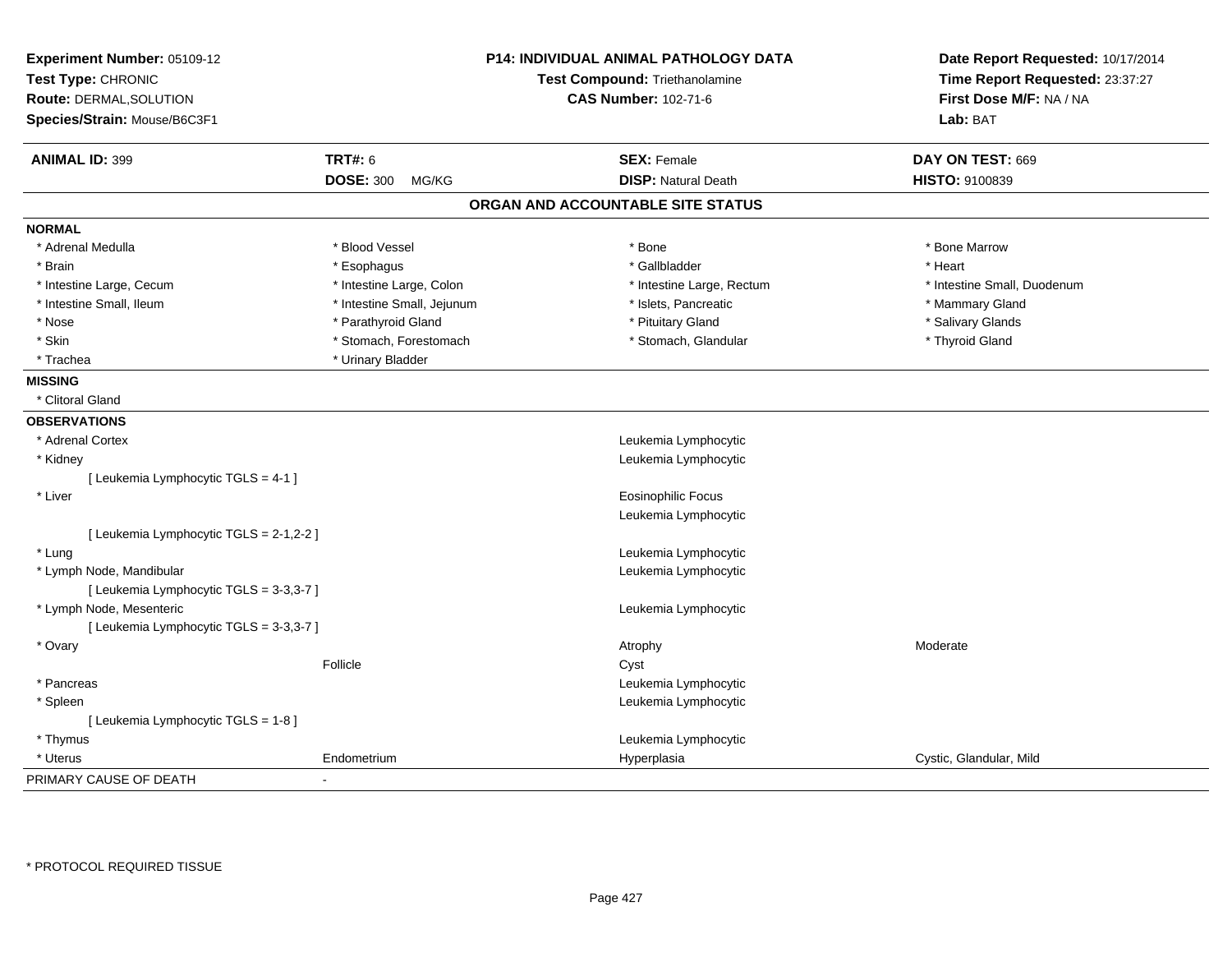| <b>Experiment Number: 05109-12</b><br><b>Test Type: CHRONIC</b><br><b>Route: DERMAL, SOLUTION</b> | <b>P14: INDIVIDUAL ANIMAL PATHOLOGY DATA</b><br><b>Test Compound: Triethanolamine</b><br><b>CAS Number: 102-71-6</b> |                                   | Date Report Requested: 10/17/2014<br>Time Report Requested: 23:37:27<br>First Dose M/F: NA / NA |  |
|---------------------------------------------------------------------------------------------------|----------------------------------------------------------------------------------------------------------------------|-----------------------------------|-------------------------------------------------------------------------------------------------|--|
| Species/Strain: Mouse/B6C3F1                                                                      |                                                                                                                      |                                   | Lab: BAT                                                                                        |  |
| <b>ANIMAL ID: 399</b>                                                                             | <b>TRT#:</b> 6                                                                                                       | <b>SEX: Female</b>                | <b>DAY ON TEST: 669</b>                                                                         |  |
|                                                                                                   | <b>DOSE: 300</b><br>MG/KG                                                                                            | <b>DISP: Natural Death</b>        | <b>HISTO: 9100839</b>                                                                           |  |
|                                                                                                   |                                                                                                                      | ORGAN AND ACCOUNTABLE SITE STATUS |                                                                                                 |  |
| Animal Note: COD, LEUKEMIA LYMPHOCYTIC                                                            |                                                                                                                      |                                   |                                                                                                 |  |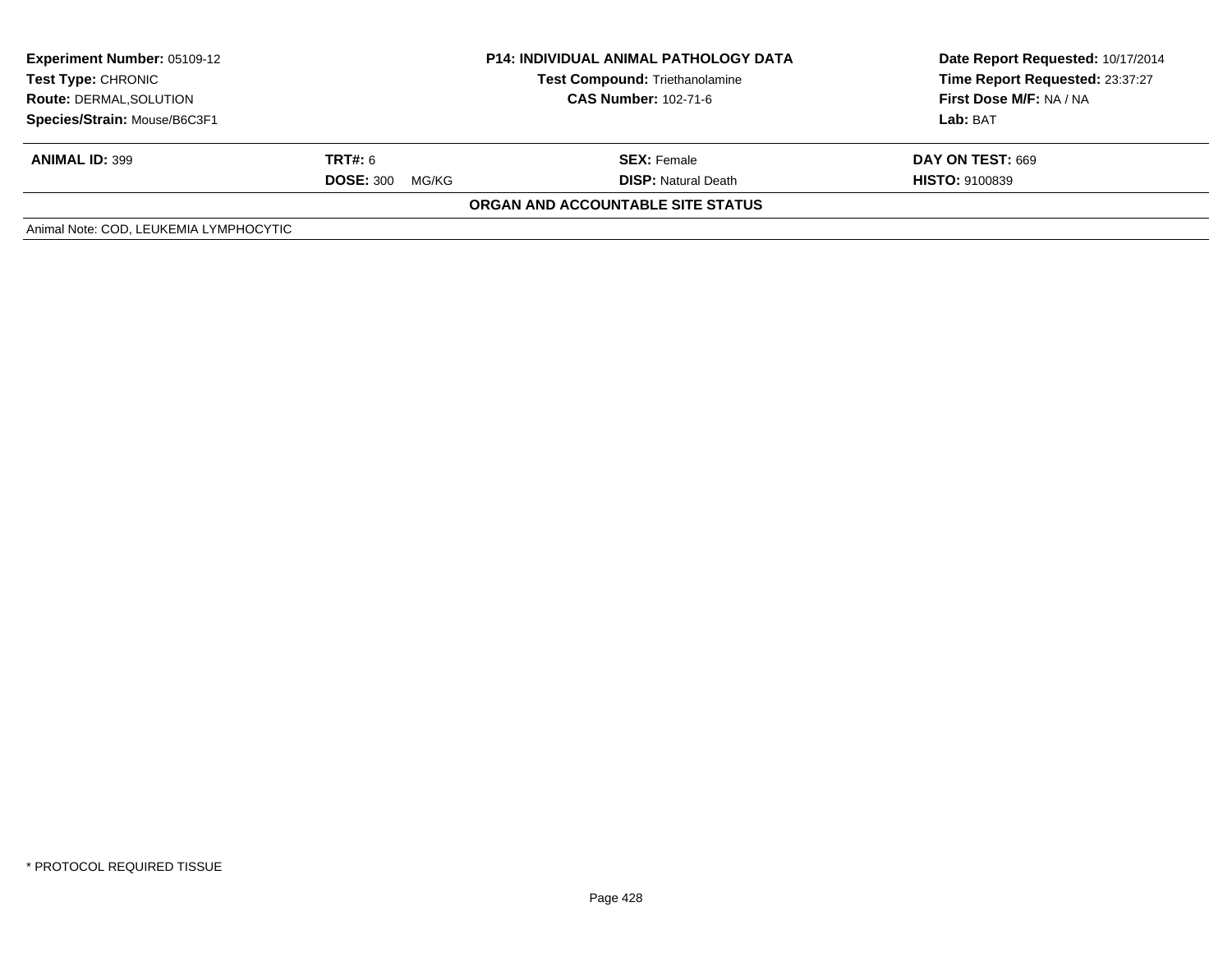| Experiment Number: 05109-12<br>Test Type: CHRONIC              |                             | <b>P14: INDIVIDUAL ANIMAL PATHOLOGY DATA</b><br>Test Compound: Triethanolamine | Date Report Requested: 10/17/2014<br>Time Report Requested: 23:37:27 |  |
|----------------------------------------------------------------|-----------------------------|--------------------------------------------------------------------------------|----------------------------------------------------------------------|--|
| <b>Route: DERMAL, SOLUTION</b><br>Species/Strain: Mouse/B6C3F1 |                             | <b>CAS Number: 102-71-6</b>                                                    | First Dose M/F: NA / NA<br>Lab: BAT                                  |  |
| <b>ANIMAL ID: 400</b>                                          | TRT#: 6                     | <b>SEX: Female</b>                                                             | DAY ON TEST: 729                                                     |  |
|                                                                | <b>DOSE: 300</b><br>MG/KG   | <b>DISP: Terminal Sacrifice</b>                                                | <b>HISTO: 9100840</b>                                                |  |
|                                                                |                             | ORGAN AND ACCOUNTABLE SITE STATUS                                              |                                                                      |  |
| <b>NORMAL</b>                                                  |                             |                                                                                |                                                                      |  |
| * Adrenal Cortex                                               | * Adrenal Medulla           | * Blood Vessel                                                                 | * Bone                                                               |  |
| * Bone Marrow                                                  | * Brain                     | * Clitoral Gland                                                               | * Esophagus                                                          |  |
| * Gallbladder                                                  | * Heart                     | * Intestine Large, Cecum                                                       | * Intestine Large, Colon                                             |  |
| * Intestine Large, Rectum                                      | * Intestine Small, Duodenum | * Intestine Small, Ileum                                                       | * Intestine Small, Jejunum                                           |  |
| * Islets, Pancreatic                                           | * Kidney                    | * Liver                                                                        | * Lung                                                               |  |
| * Lymph Node, Mandibular                                       | * Lymph Node, Mesenteric    | * Mammary Gland                                                                | * Nose                                                               |  |
| * Pancreas                                                     | * Parathyroid Gland         | * Salivary Glands                                                              | * Skin                                                               |  |
| * Spleen                                                       | * Stomach, Forestomach      | * Stomach, Glandular                                                           | * Thymus                                                             |  |
| * Trachea                                                      | * Urinary Bladder           |                                                                                |                                                                      |  |
| <b>OBSERVATIONS</b>                                            |                             |                                                                                |                                                                      |  |
| * Ovary                                                        |                             | Atrophy                                                                        | Mild                                                                 |  |
| * Pituitary Gland                                              | Pars Distalis               | Adenoma                                                                        |                                                                      |  |
| [Adenoma TGLS = 2-7]                                           |                             |                                                                                |                                                                      |  |
| * Thyroid Gland                                                | <b>Follicular Cel</b>       | Hyperplasia                                                                    | Moderate                                                             |  |
| * Uterus                                                       | Endometrium                 | Hyperplasia                                                                    | Cystic, Glandular, Moderate                                          |  |
| [Hyperplasia TGLS = 1-6]                                       |                             |                                                                                |                                                                      |  |
| PRIMARY CAUSE OF DEATH                                         |                             |                                                                                |                                                                      |  |
| Animal Note: TGL3, FOCUS COULD NOT BE FOUND                    |                             |                                                                                |                                                                      |  |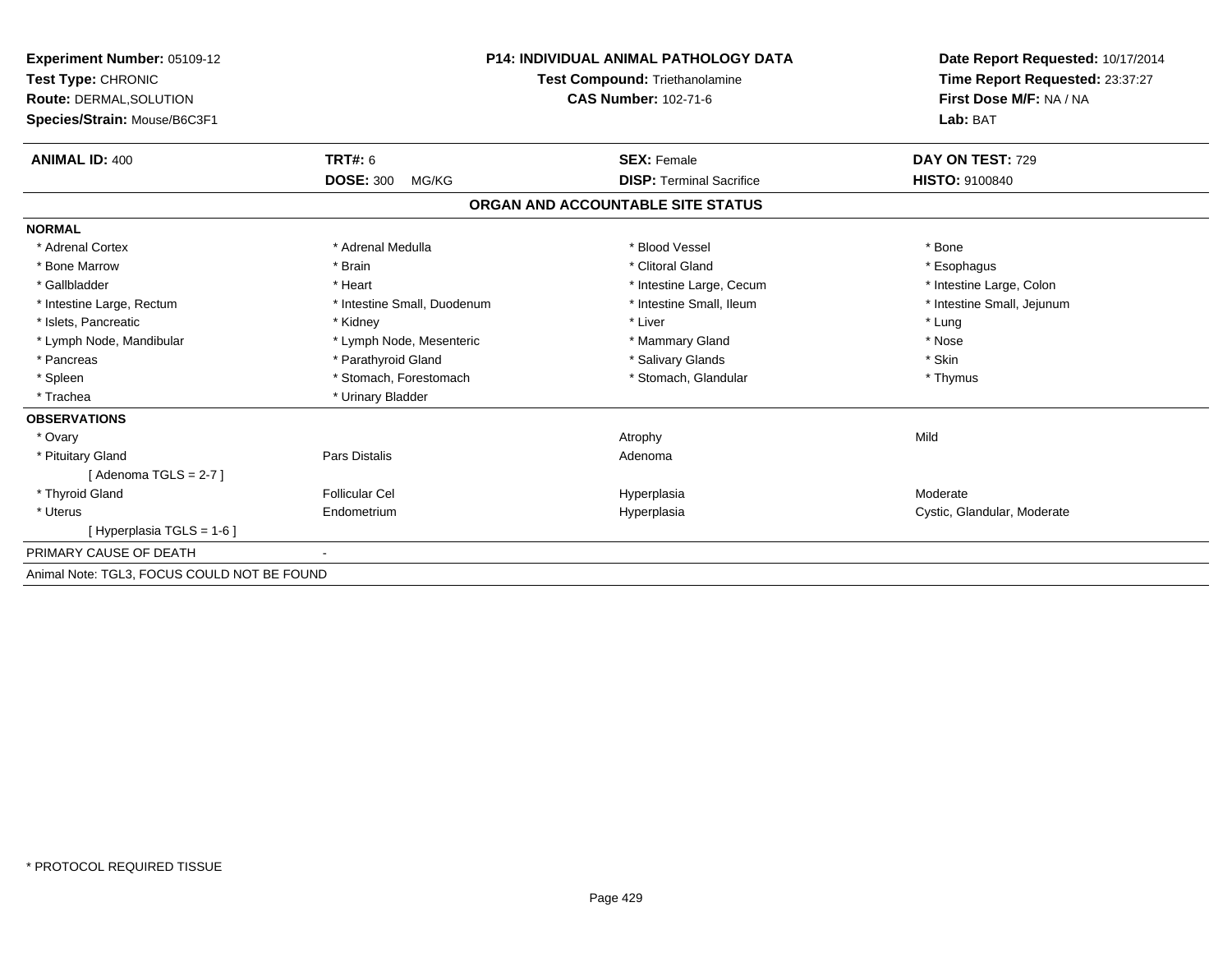| Experiment Number: 05109-12<br>Test Type: CHRONIC<br><b>Route: DERMAL, SOLUTION</b><br>Species/Strain: Mouse/B6C3F1 | <b>P14: INDIVIDUAL ANIMAL PATHOLOGY DATA</b><br>Test Compound: Triethanolamine<br><b>CAS Number: 102-71-6</b> |                                   | Date Report Requested: 10/17/2014<br>Time Report Requested: 23:37:27<br>First Dose M/F: NA / NA<br>Lab: BAT |  |
|---------------------------------------------------------------------------------------------------------------------|---------------------------------------------------------------------------------------------------------------|-----------------------------------|-------------------------------------------------------------------------------------------------------------|--|
| <b>ANIMAL ID: 401</b>                                                                                               | TRT#: 6                                                                                                       | <b>SEX: Female</b>                | DAY ON TEST: 730                                                                                            |  |
|                                                                                                                     | <b>DOSE: 300</b><br>MG/KG                                                                                     | <b>DISP: Terminal Sacrifice</b>   | HISTO: 9100841                                                                                              |  |
|                                                                                                                     |                                                                                                               | ORGAN AND ACCOUNTABLE SITE STATUS |                                                                                                             |  |
| <b>NORMAL</b>                                                                                                       |                                                                                                               |                                   |                                                                                                             |  |
| * Adrenal Medulla                                                                                                   | * Blood Vessel                                                                                                | * Bone                            | * Bone Marrow                                                                                               |  |
| * Brain                                                                                                             | * Clitoral Gland                                                                                              | * Esophagus                       | * Gallbladder                                                                                               |  |
| * Heart                                                                                                             | * Intestine Large, Cecum                                                                                      | * Intestine Large, Colon          | * Intestine Large, Rectum                                                                                   |  |
| * Intestine Small, Duodenum                                                                                         | * Intestine Small, Ileum                                                                                      | * Intestine Small, Jejunum        | * Islets, Pancreatic                                                                                        |  |
| * Mammary Gland                                                                                                     | * Nose                                                                                                        | * Pancreas                        | * Parathyroid Gland                                                                                         |  |
| * Pituitary Gland                                                                                                   | * Salivary Glands                                                                                             | * Skin                            | * Stomach, Forestomach                                                                                      |  |
| * Stomach, Glandular                                                                                                | * Thyroid Gland                                                                                               | * Trachea                         | * Urinary Bladder                                                                                           |  |
| <b>OBSERVATIONS</b>                                                                                                 |                                                                                                               |                                   |                                                                                                             |  |
| * Adrenal Cortex                                                                                                    | Capsule, Spindle Cell                                                                                         | Hyperplasia                       | Mild                                                                                                        |  |
| * Kidney                                                                                                            |                                                                                                               | Lymphoma Malignant Lymphocytic    |                                                                                                             |  |
|                                                                                                                     |                                                                                                               | Nephropathy                       | Chronic, Minimal                                                                                            |  |
| * Liver                                                                                                             |                                                                                                               | <b>Eosinophilic Focus</b>         |                                                                                                             |  |
|                                                                                                                     |                                                                                                               | Hepatocellular Adenoma            | <b>Multiple</b>                                                                                             |  |
| [ Hepatocellular Adenoma TGLS = 1-1,2-8,3-1,4-9 ]                                                                   |                                                                                                               |                                   |                                                                                                             |  |
| * Lung                                                                                                              |                                                                                                               | Lymphoma Malignant Lymphocytic    |                                                                                                             |  |
| Lymph Node                                                                                                          | Mediastinal                                                                                                   | Lymphoma Malignant Lymphocytic    |                                                                                                             |  |
| * Lymph Node, Mandibular                                                                                            |                                                                                                               | Lymphoma Malignant Lymphocytic    |                                                                                                             |  |
| * Lymph Node, Mesenteric                                                                                            |                                                                                                               | Lymphoma Malignant Lymphocytic    |                                                                                                             |  |
| * Ovary                                                                                                             |                                                                                                               | Atrophy                           | Mild                                                                                                        |  |
| * Spleen                                                                                                            |                                                                                                               | Lymphoma Malignant Lymphocytic    |                                                                                                             |  |
| * Thymus                                                                                                            |                                                                                                               | Atrophy                           | Moderate                                                                                                    |  |
| * Uterus                                                                                                            | Endometrium                                                                                                   | Hyperplasia                       | Cystic, Glandular, Mild                                                                                     |  |
| PRIMARY CAUSE OF DEATH                                                                                              |                                                                                                               |                                   |                                                                                                             |  |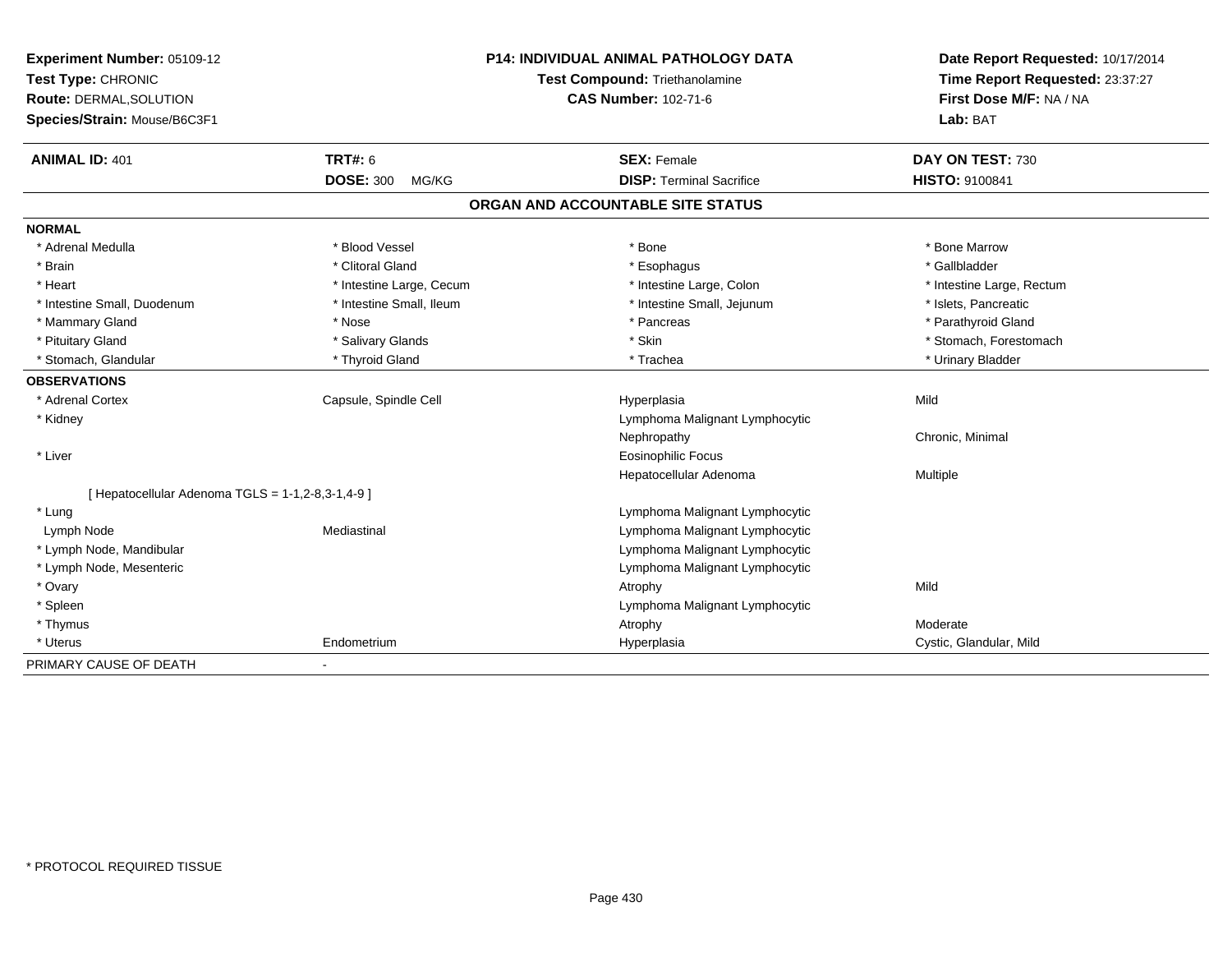| Experiment Number: 05109-12             | <b>P14: INDIVIDUAL ANIMAL PATHOLOGY DATA</b><br>Test Compound: Triethanolamine<br><b>CAS Number: 102-71-6</b> |                                   | Date Report Requested: 10/17/2014                          |
|-----------------------------------------|---------------------------------------------------------------------------------------------------------------|-----------------------------------|------------------------------------------------------------|
| Test Type: CHRONIC                      |                                                                                                               |                                   | Time Report Requested: 23:37:27<br>First Dose M/F: NA / NA |
| Route: DERMAL, SOLUTION                 |                                                                                                               |                                   |                                                            |
| Species/Strain: Mouse/B6C3F1            |                                                                                                               |                                   | Lab: BAT                                                   |
| <b>ANIMAL ID: 402</b>                   | <b>TRT#: 6</b>                                                                                                | <b>SEX: Female</b>                | DAY ON TEST: 730                                           |
|                                         | <b>DOSE: 300</b><br>MG/KG                                                                                     | <b>DISP: Terminal Sacrifice</b>   | <b>HISTO: 9100842</b>                                      |
|                                         |                                                                                                               | ORGAN AND ACCOUNTABLE SITE STATUS |                                                            |
| <b>NORMAL</b>                           |                                                                                                               |                                   |                                                            |
| * Adrenal Cortex                        | * Adrenal Medulla                                                                                             | * Blood Vessel                    | * Bone                                                     |
| * Bone Marrow                           | * Brain                                                                                                       | * Clitoral Gland                  | * Esophagus                                                |
| * Gallbladder                           | * Heart                                                                                                       | * Intestine Large, Cecum          | * Intestine Large, Colon                                   |
| * Intestine Large, Rectum               | * Intestine Small, Duodenum                                                                                   | * Intestine Small, Ileum          | * Intestine Small, Jejunum                                 |
| * Islets, Pancreatic                    | * Lung                                                                                                        | * Lymph Node, Mandibular          | * Lymph Node, Mesenteric                                   |
| * Mammary Gland                         | * Nose                                                                                                        | * Pancreas                        | * Parathyroid Gland                                        |
| * Pituitary Gland                       | * Salivary Glands                                                                                             | * Skin                            | * Stomach, Forestomach                                     |
| * Stomach, Glandular                    | * Trachea                                                                                                     | * Urinary Bladder                 |                                                            |
| <b>OBSERVATIONS</b>                     |                                                                                                               |                                   |                                                            |
| * Kidney                                |                                                                                                               | Nephropathy                       | Chronic, Minimal                                           |
| * Liver                                 |                                                                                                               | Hepatocellular Adenoma            | Multiple                                                   |
|                                         |                                                                                                               | Hepatocellular Carcinoma          |                                                            |
| [ Hepatocellular Adenoma TGLS = 3-1 ]   |                                                                                                               |                                   |                                                            |
| [ Hepatocellular Carcinoma TGLS = 2-8 ] |                                                                                                               |                                   |                                                            |
| * Ovary                                 |                                                                                                               | Atrophy                           | Mild                                                       |
|                                         | Follicle                                                                                                      | Cyst                              |                                                            |
| * Spleen                                |                                                                                                               | Hyperplasia                       | Lymphoid, Mild                                             |
| * Thymus                                |                                                                                                               | Atrophy                           | Mild                                                       |
| * Thyroid Gland                         | <b>Follicular Cel</b>                                                                                         | Hyperplasia                       | Mild                                                       |
| * Uterus                                | Endometrium                                                                                                   | Hyperplasia                       | Cystic, Glandular, Mild                                    |
| [Hyperplasia TGLS = 1-6]                |                                                                                                               |                                   |                                                            |
| PRIMARY CAUSE OF DEATH                  |                                                                                                               |                                   |                                                            |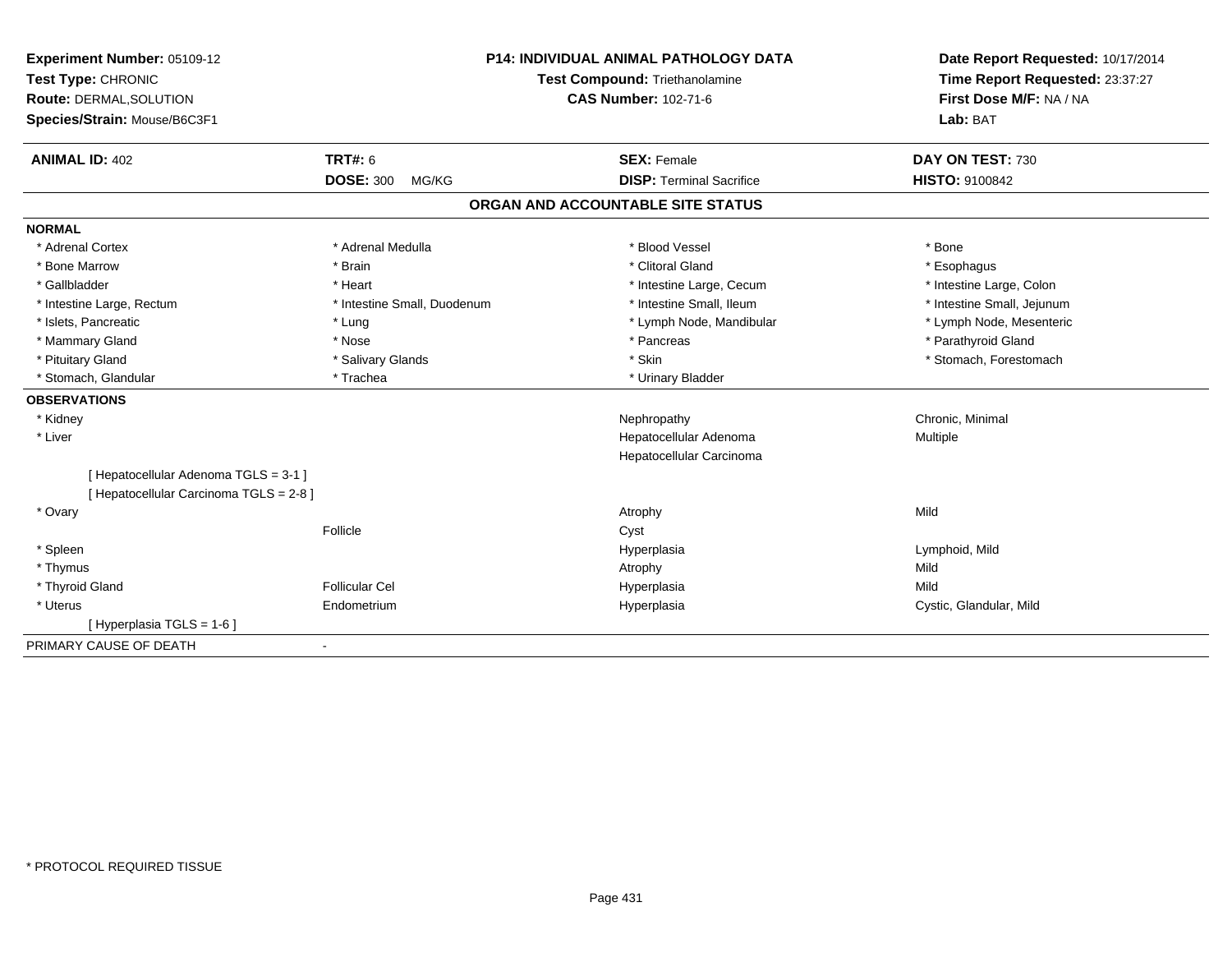| Experiment Number: 05109-12<br>Test Type: CHRONIC<br>Route: DERMAL, SOLUTION<br>Species/Strain: Mouse/B6C3F1 |                             | <b>P14: INDIVIDUAL ANIMAL PATHOLOGY DATA</b><br>Test Compound: Triethanolamine<br><b>CAS Number: 102-71-6</b> |                            |
|--------------------------------------------------------------------------------------------------------------|-----------------------------|---------------------------------------------------------------------------------------------------------------|----------------------------|
| <b>ANIMAL ID: 403</b>                                                                                        | <b>TRT#: 6</b>              | <b>SEX: Female</b>                                                                                            | DAY ON TEST: 732           |
|                                                                                                              | <b>DOSE: 300</b><br>MG/KG   | <b>DISP: Terminal Sacrifice</b>                                                                               | HISTO: 9100843             |
|                                                                                                              |                             | ORGAN AND ACCOUNTABLE SITE STATUS                                                                             |                            |
| <b>NORMAL</b>                                                                                                |                             |                                                                                                               |                            |
| * Adrenal Cortex                                                                                             | * Adrenal Medulla           | * Blood Vessel                                                                                                | * Bone                     |
| * Bone Marrow                                                                                                | * Brain                     | * Clitoral Gland                                                                                              | * Esophagus                |
| * Gallbladder                                                                                                | * Heart                     | * Intestine Large, Cecum                                                                                      | * Intestine Large, Colon   |
| * Intestine Large, Rectum                                                                                    | * Intestine Small, Duodenum | * Intestine Small, Ileum                                                                                      | * Intestine Small, Jejunum |
| * Islets, Pancreatic                                                                                         | * Liver                     | * Lung                                                                                                        | * Lymph Node, Mandibular   |
| * Mammary Gland                                                                                              | * Nose                      | * Pancreas                                                                                                    | * Parathyroid Gland        |
| * Salivary Glands                                                                                            | * Skin                      | * Stomach, Forestomach                                                                                        | * Stomach, Glandular       |
| * Trachea                                                                                                    | * Urinary Bladder           |                                                                                                               |                            |
| <b>OBSERVATIONS</b>                                                                                          |                             |                                                                                                               |                            |
| * Kidney                                                                                                     | Cortex                      | Infarct                                                                                                       | Mild                       |
| * Lymph Node, Mesenteric                                                                                     |                             | Lymphoma Malignant Mixed                                                                                      |                            |
| [ Lymphoma Malignant Mixed TGLS = 2-9 ]                                                                      |                             |                                                                                                               |                            |
| * Ovary                                                                                                      |                             | Atrophy                                                                                                       | Mild                       |
|                                                                                                              | Follicle                    | Cyst                                                                                                          |                            |
|                                                                                                              | Periovarn Tiss              | Lymphoma Malignant Mixed                                                                                      |                            |
|                                                                                                              |                             | Thrombosis                                                                                                    |                            |
| [Thrombosis TGLS = $1-8$ ]                                                                                   |                             |                                                                                                               |                            |
| * Pituitary Gland                                                                                            | <b>Pars Distalis</b>        | Hyperplasia                                                                                                   | Moderate                   |
| * Spleen                                                                                                     |                             | Hematopoietic Cell Proliferation                                                                              | Moderate                   |
| [ Hematopoietic Cell Proliferation TGLS = 3-10 ]                                                             |                             |                                                                                                               |                            |
| * Thymus                                                                                                     |                             | Atrophy                                                                                                       | Mild                       |
| * Thyroid Gland                                                                                              | <b>Follicular Cel</b>       | Hyperplasia                                                                                                   | Minimal                    |
| * Uterus                                                                                                     | Endometrium                 | Hyperplasia                                                                                                   | Cystic, Glandular, Mild    |
| PRIMARY CAUSE OF DEATH                                                                                       |                             |                                                                                                               |                            |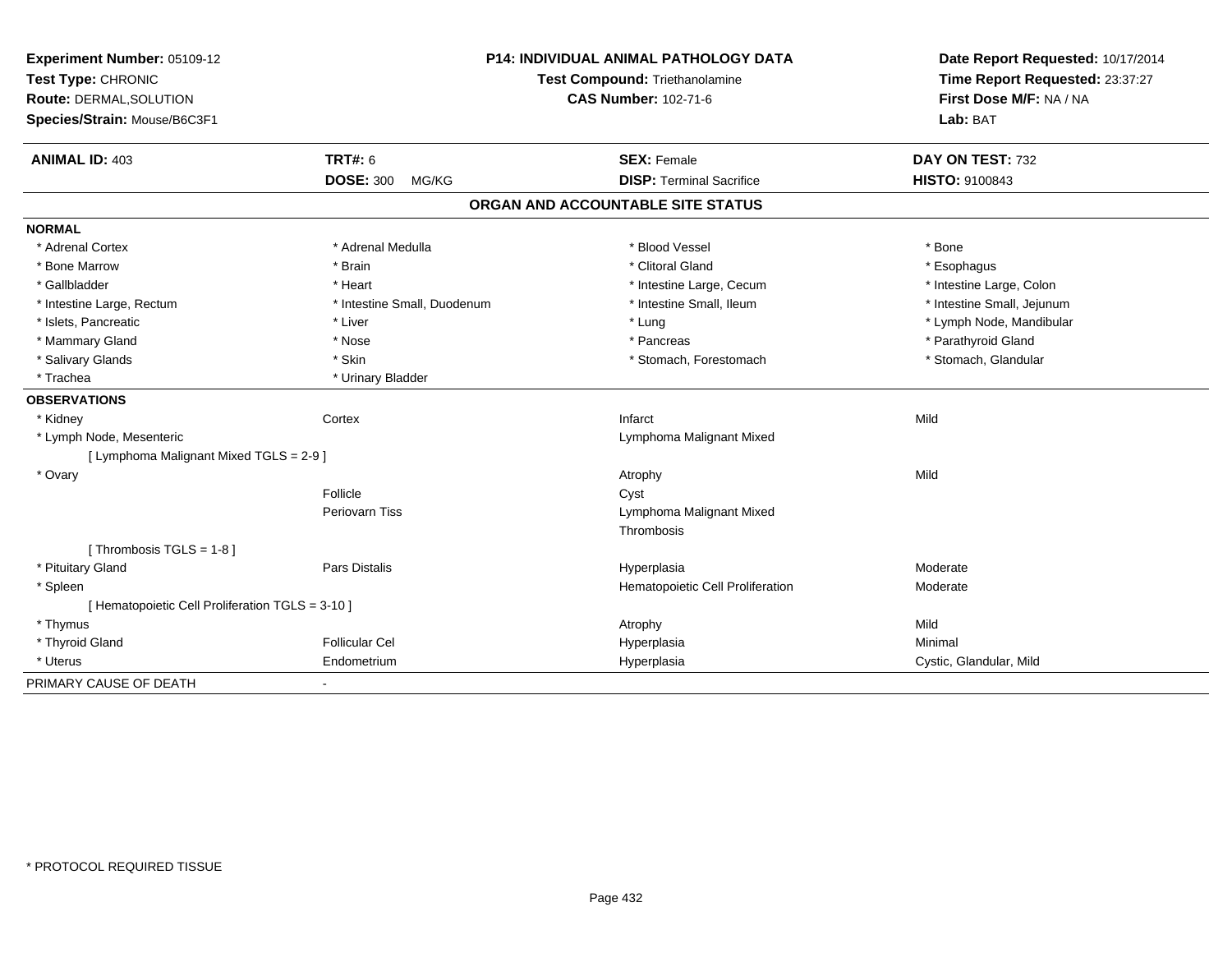| Experiment Number: 05109-12                          | <b>P14: INDIVIDUAL ANIMAL PATHOLOGY DATA</b> |                                   | Date Report Requested: 10/17/2014 |  |
|------------------------------------------------------|----------------------------------------------|-----------------------------------|-----------------------------------|--|
| Test Type: CHRONIC<br>Test Compound: Triethanolamine |                                              |                                   | Time Report Requested: 23:37:27   |  |
| Route: DERMAL, SOLUTION                              |                                              | <b>CAS Number: 102-71-6</b>       | First Dose M/F: NA / NA           |  |
| Species/Strain: Mouse/B6C3F1                         |                                              |                                   | Lab: BAT                          |  |
| <b>ANIMAL ID: 404</b>                                | <b>TRT#: 6</b>                               | <b>SEX: Female</b>                | DAY ON TEST: 729                  |  |
|                                                      | <b>DOSE: 300</b><br>MG/KG                    | <b>DISP: Terminal Sacrifice</b>   | <b>HISTO: 9100844</b>             |  |
|                                                      |                                              | ORGAN AND ACCOUNTABLE SITE STATUS |                                   |  |
| <b>NORMAL</b>                                        |                                              |                                   |                                   |  |
| * Adrenal Cortex                                     | * Adrenal Medulla                            | * Blood Vessel                    | * Bone                            |  |
| * Bone Marrow                                        | * Brain                                      | * Clitoral Gland                  | * Esophagus                       |  |
| * Gallbladder                                        | * Heart                                      | * Intestine Large, Cecum          | * Intestine Large, Colon          |  |
| * Intestine Large, Rectum                            | * Intestine Small, Duodenum                  | * Intestine Small, Ileum          | * Intestine Small, Jejunum        |  |
| * Islets, Pancreatic                                 | * Lung                                       | * Lymph Node, Mandibular          | * Lymph Node, Mesenteric          |  |
| * Mammary Gland                                      | * Nose                                       | * Pancreas                        | * Salivary Glands                 |  |
| * Skin                                               | * Spleen                                     | * Stomach, Forestomach            | * Stomach, Glandular              |  |
| * Thyroid Gland                                      | * Trachea                                    | * Urinary Bladder                 |                                   |  |
| <b>MISSING</b>                                       |                                              |                                   |                                   |  |
| * Parathyroid Gland                                  |                                              |                                   |                                   |  |
| <b>OBSERVATIONS</b>                                  |                                              |                                   |                                   |  |
| * Kidney                                             |                                              | Nephropathy                       | Chronic, Minimal                  |  |
| * Liver                                              |                                              | <b>Eosinophilic Focus</b>         |                                   |  |
|                                                      |                                              | Hepatocellular Adenoma            | Multiple                          |  |
| [Eosinophilic Focus TGLS = 2-1]                      |                                              |                                   |                                   |  |
| [ Hepatocellular Adenoma TGLS = 1-8,3-9 ]            |                                              |                                   |                                   |  |
| * Ovary                                              |                                              | Atrophy                           | Mild                              |  |
|                                                      | Follicle                                     | Cyst                              |                                   |  |
|                                                      |                                              | Cystadenoma                       |                                   |  |
| [Cystadenoma TGLS = 4-6]                             |                                              |                                   |                                   |  |
| * Pituitary Gland                                    | Pars Distalis                                | Hyperplasia                       | Mild                              |  |
| * Thymus                                             |                                              | Atrophy                           | Mild                              |  |
| * Uterus                                             | Endometrium                                  | Hyperplasia                       | Cystic, Glandular, Moderate       |  |
| PRIMARY CAUSE OF DEATH                               | $\overline{a}$                               |                                   |                                   |  |
| Animal Note: PARATHYROID CUT THRU                    |                                              |                                   |                                   |  |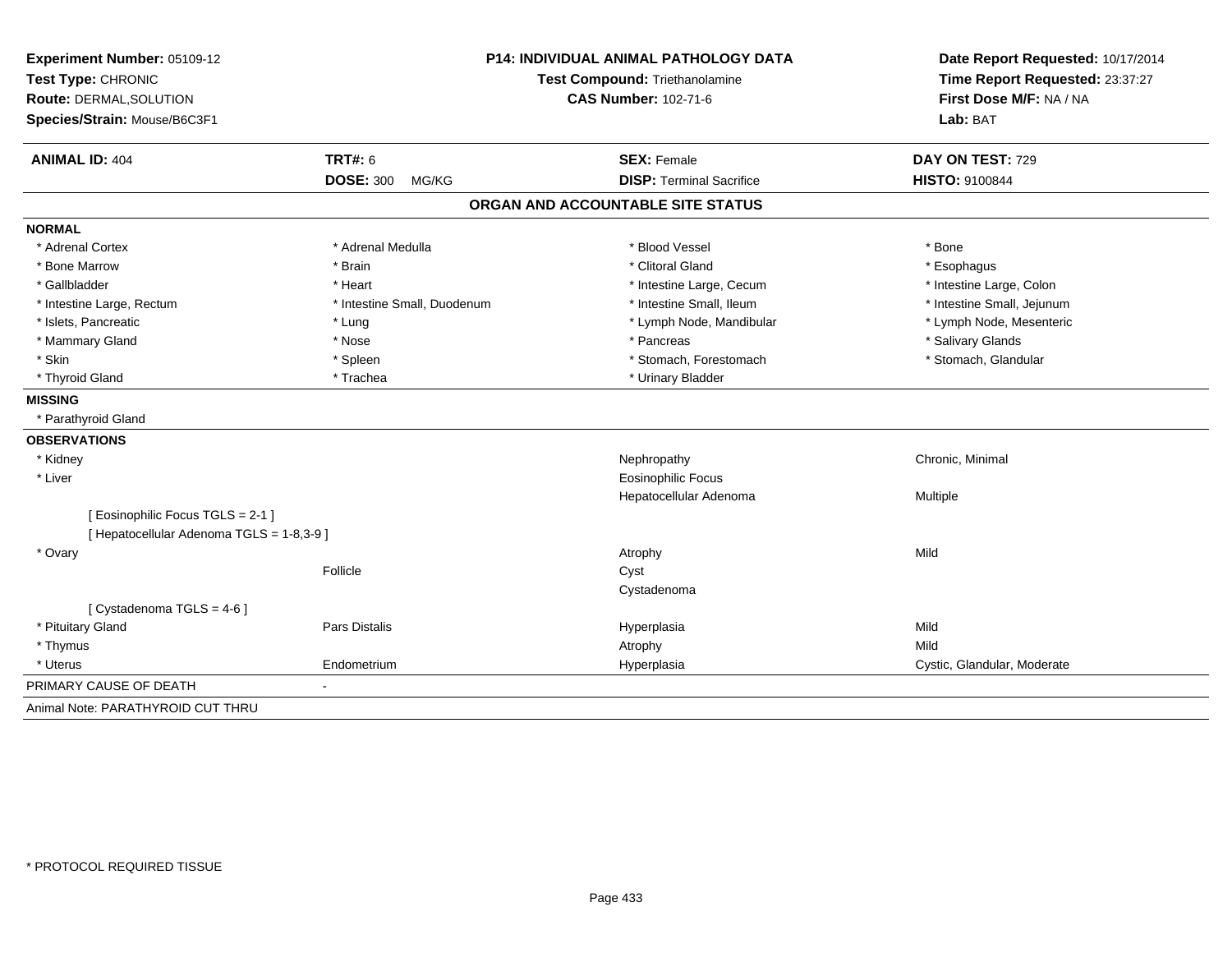| Experiment Number: 05109-12<br>Test Type: CHRONIC<br>Route: DERMAL, SOLUTION<br>Species/Strain: Mouse/B6C3F1 |                             | <b>P14: INDIVIDUAL ANIMAL PATHOLOGY DATA</b><br><b>Test Compound: Triethanolamine</b><br><b>CAS Number: 102-71-6</b> | Date Report Requested: 10/17/2014<br>Time Report Requested: 23:37:27<br>First Dose M/F: NA / NA<br>Lab: BAT |
|--------------------------------------------------------------------------------------------------------------|-----------------------------|----------------------------------------------------------------------------------------------------------------------|-------------------------------------------------------------------------------------------------------------|
| <b>ANIMAL ID: 405</b>                                                                                        | TRT#: 6                     | <b>SEX: Female</b>                                                                                                   | DAY ON TEST: 730                                                                                            |
|                                                                                                              | <b>DOSE: 300</b><br>MG/KG   | <b>DISP: Terminal Sacrifice</b>                                                                                      | <b>HISTO: 9100845</b>                                                                                       |
|                                                                                                              |                             | ORGAN AND ACCOUNTABLE SITE STATUS                                                                                    |                                                                                                             |
| <b>NORMAL</b>                                                                                                |                             |                                                                                                                      |                                                                                                             |
| * Adrenal Cortex                                                                                             | * Adrenal Medulla           | * Blood Vessel                                                                                                       | * Bone                                                                                                      |
| * Bone Marrow                                                                                                | * Brain                     | * Clitoral Gland                                                                                                     | * Esophagus                                                                                                 |
| * Gallbladder                                                                                                | * Heart                     | * Intestine Large, Cecum                                                                                             | * Intestine Large, Colon                                                                                    |
| * Intestine Large, Rectum                                                                                    | * Intestine Small, Duodenum | * Intestine Small, Ileum                                                                                             | * Intestine Small, Jejunum                                                                                  |
| * Islets, Pancreatic                                                                                         | * Lung                      | * Lymph Node, Mandibular                                                                                             | * Lymph Node, Mesenteric                                                                                    |
| * Mammary Gland                                                                                              | * Nose                      | * Pancreas                                                                                                           | * Parathyroid Gland                                                                                         |
| * Salivary Glands                                                                                            | * Skin                      | * Spleen                                                                                                             | * Stomach, Forestomach                                                                                      |
| * Stomach, Glandular                                                                                         | * Trachea                   | * Urinary Bladder                                                                                                    |                                                                                                             |
| <b>OBSERVATIONS</b>                                                                                          |                             |                                                                                                                      |                                                                                                             |
| * Kidney                                                                                                     |                             | Nephropathy                                                                                                          | Chronic, Minimal                                                                                            |
| * Liver                                                                                                      |                             | Hepatocellular Adenoma                                                                                               | <b>Multiple</b>                                                                                             |
| [Hepatocellular Adenoma TGLS = 1-8,2-9]                                                                      |                             |                                                                                                                      |                                                                                                             |
| * Ovary                                                                                                      |                             | Atrophy                                                                                                              | Mild                                                                                                        |
| * Pituitary Gland                                                                                            | Pars Distalis               | Hyperplasia                                                                                                          | Minimal                                                                                                     |
| * Thymus                                                                                                     |                             | Atrophy                                                                                                              | Mild                                                                                                        |
| * Thyroid Gland                                                                                              | <b>Follicular Cel</b>       | Adenoma                                                                                                              |                                                                                                             |
| * Uterus                                                                                                     | Endometrium                 | Hyperplasia                                                                                                          | Cystic, Glandular, Mild                                                                                     |
| PRIMARY CAUSE OF DEATH                                                                                       |                             |                                                                                                                      |                                                                                                             |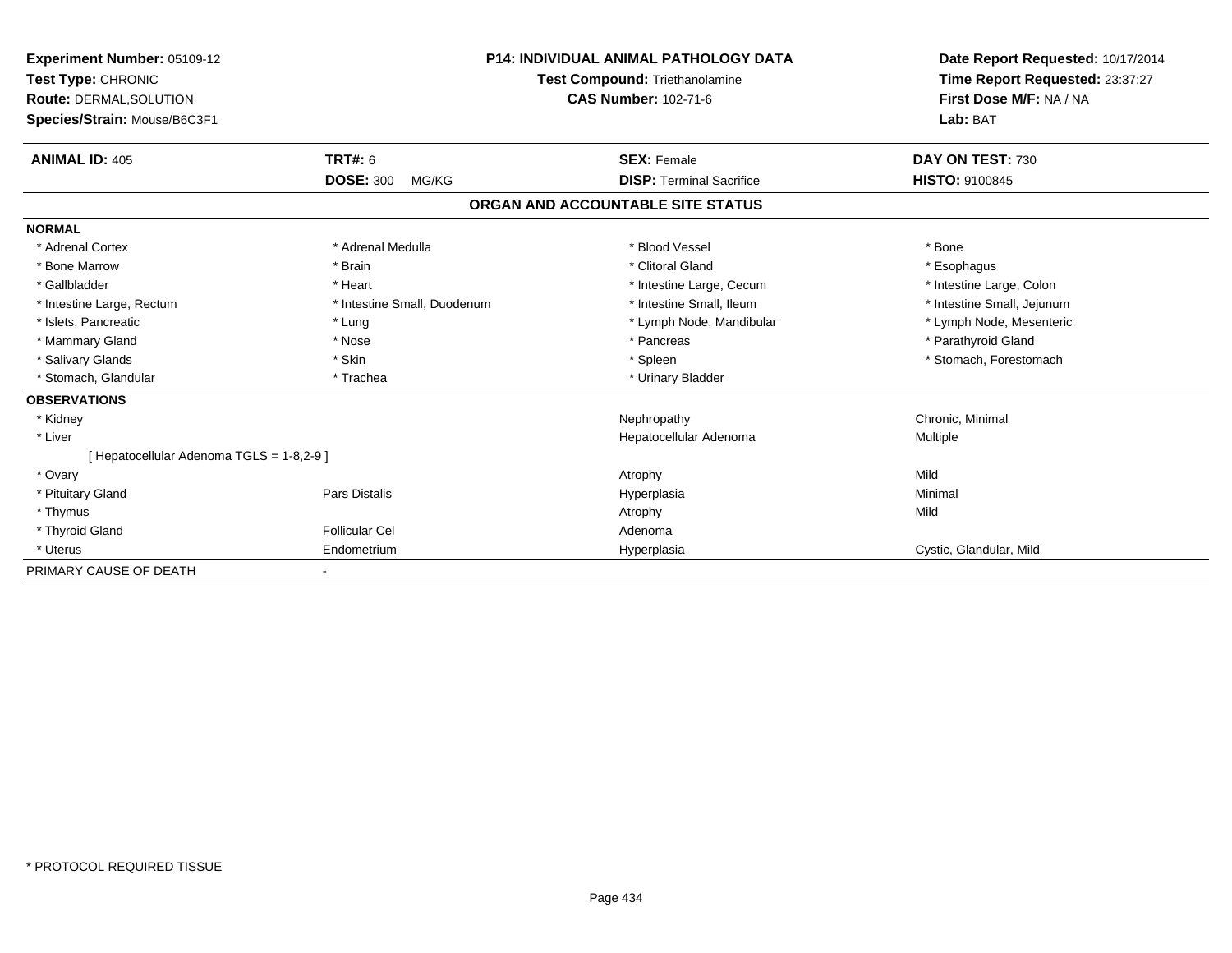| Experiment Number: 05109-12<br>Test Type: CHRONIC          |                           | <b>P14: INDIVIDUAL ANIMAL PATHOLOGY DATA</b> | Date Report Requested: 10/17/2014   |  |
|------------------------------------------------------------|---------------------------|----------------------------------------------|-------------------------------------|--|
|                                                            |                           | Test Compound: Triethanolamine               | Time Report Requested: 23:37:27     |  |
| Route: DERMAL, SOLUTION                                    |                           | <b>CAS Number: 102-71-6</b>                  | First Dose M/F: NA / NA<br>Lab: BAT |  |
| Species/Strain: Mouse/B6C3F1                               |                           |                                              |                                     |  |
| <b>ANIMAL ID: 406</b>                                      | <b>TRT#: 6</b>            | <b>SEX: Female</b>                           | DAY ON TEST: 674                    |  |
|                                                            | <b>DOSE: 300</b><br>MG/KG | <b>DISP:</b> Moribund Sacrifice              | HISTO: 9100846                      |  |
|                                                            |                           | ORGAN AND ACCOUNTABLE SITE STATUS            |                                     |  |
| <b>NORMAL</b>                                              |                           |                                              |                                     |  |
| * Adrenal Cortex                                           | * Adrenal Medulla         | * Blood Vessel                               | * Bone Marrow                       |  |
| * Brain                                                    | * Clitoral Gland          | * Esophagus                                  | * Gallbladder                       |  |
| * Heart                                                    | * Intestine Large, Cecum  | * Intestine Large, Colon                     | * Intestine Large, Rectum           |  |
| * Intestine Small, Duodenum                                | * Intestine Small, Ileum  | * Intestine Small, Jejunum                   | * Islets, Pancreatic                |  |
| * Lymph Node, Mandibular                                   | * Lymph Node, Mesenteric  | * Mammary Gland                              | * Nose                              |  |
| * Ovary                                                    | * Pancreas                | * Parathyroid Gland                          | * Pituitary Gland                   |  |
| * Salivary Glands                                          | * Skin                    | * Spleen                                     | * Stomach, Forestomach              |  |
| * Stomach, Glandular                                       | * Thyroid Gland           | * Trachea                                    | * Urinary Bladder                   |  |
| <b>OBSERVATIONS</b>                                        |                           |                                              |                                     |  |
| * Bone                                                     | Lumbar, Vertebra          | Sarcoma                                      |                                     |  |
| [Sarcoma TGLS = $3-11$ ]                                   |                           |                                              |                                     |  |
| * Kidney                                                   |                           | Nephropathy                                  | Chronic, Minimal                    |  |
| * Liver                                                    |                           | <b>Eosinophilic Focus</b>                    |                                     |  |
| [ Eosinophilic Focus TGLS = 2-1 ]                          |                           |                                              |                                     |  |
| * Lung                                                     | Pleura                    | Hyperplasia                                  | Mild                                |  |
|                                                            |                           | Sarcoma                                      | Metastatic (Bone)                   |  |
| Mesentery                                                  | Fat                       | Inflammation                                 | Chronic, Minimal                    |  |
| [Inflammation TGLS = $1-8$ ]                               |                           |                                              |                                     |  |
| * Thymus                                                   |                           | Atrophy                                      | Mild                                |  |
| * Uterus                                                   | Endometrium               | Hyperplasia                                  | Cystic, Glandular, Mild             |  |
| PRIMARY CAUSE OF DEATH                                     |                           |                                              |                                     |  |
| Animal Note: MORIBUND SAC DUE TO LUMBAR SPINAL CORD MASS   |                           |                                              |                                     |  |
| Animal Note: TGL11, LESION ENTERED UNDER BONE DUE TO MICRO |                           |                                              |                                     |  |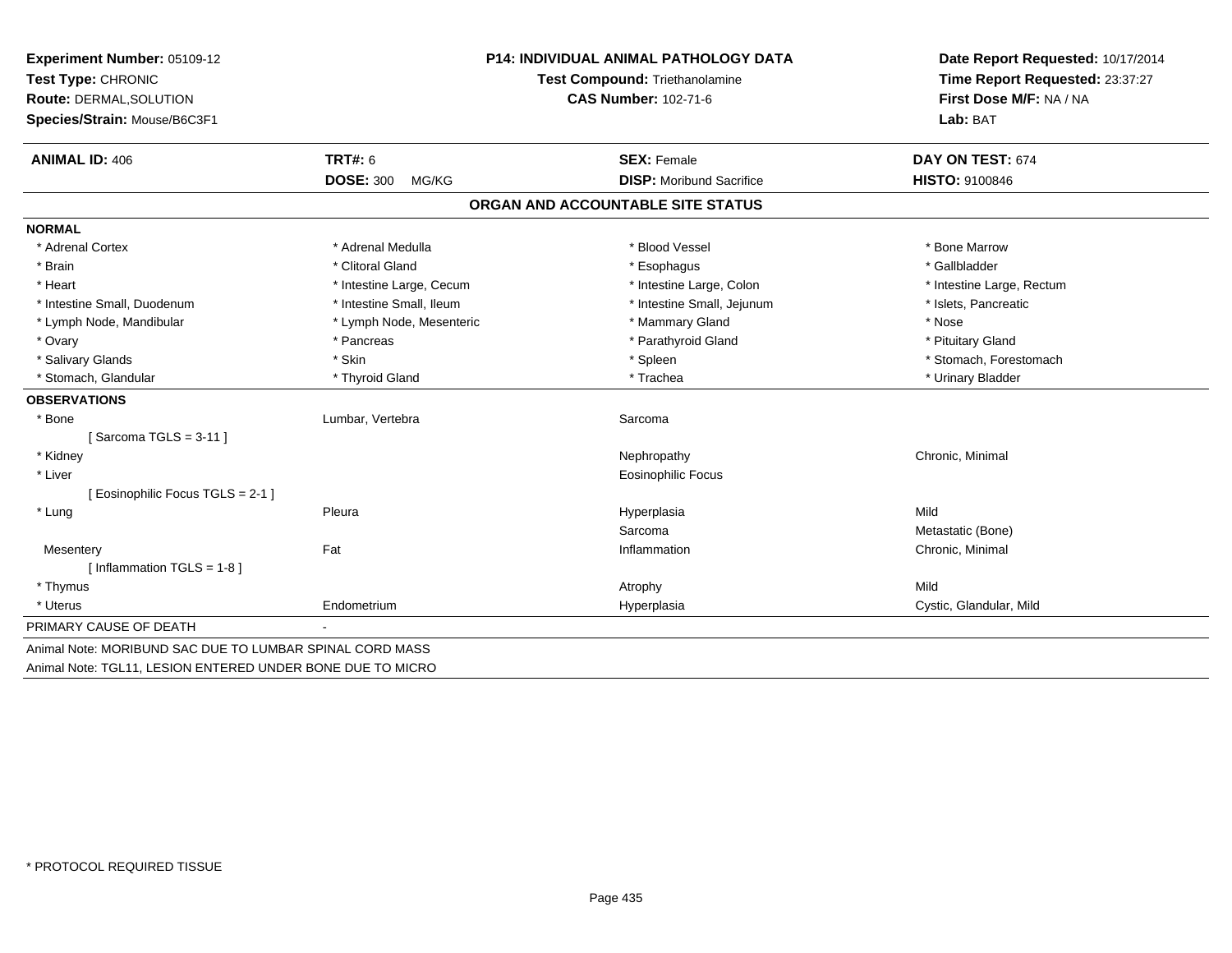| Experiment Number: 05109-12<br>Test Type: CHRONIC<br>Route: DERMAL, SOLUTION |                           | <b>P14: INDIVIDUAL ANIMAL PATHOLOGY DATA</b> | Date Report Requested: 10/17/2014<br>Time Report Requested: 23:37:27<br>First Dose M/F: NA / NA |  |
|------------------------------------------------------------------------------|---------------------------|----------------------------------------------|-------------------------------------------------------------------------------------------------|--|
|                                                                              |                           | Test Compound: Triethanolamine               |                                                                                                 |  |
|                                                                              |                           | <b>CAS Number: 102-71-6</b>                  |                                                                                                 |  |
| Species/Strain: Mouse/B6C3F1                                                 |                           |                                              | Lab: BAT                                                                                        |  |
|                                                                              |                           |                                              |                                                                                                 |  |
| <b>ANIMAL ID: 407</b>                                                        | <b>TRT#: 6</b>            | <b>SEX: Female</b>                           | DAY ON TEST: 732                                                                                |  |
|                                                                              | <b>DOSE: 300</b><br>MG/KG | <b>DISP: Terminal Sacrifice</b>              | HISTO: 9100847                                                                                  |  |
|                                                                              |                           | ORGAN AND ACCOUNTABLE SITE STATUS            |                                                                                                 |  |
| <b>NORMAL</b>                                                                |                           |                                              |                                                                                                 |  |
| * Adrenal Medulla                                                            | * Blood Vessel            | * Bone                                       | * Bone Marrow                                                                                   |  |
| * Brain                                                                      | * Clitoral Gland          | * Esophagus                                  | * Gallbladder                                                                                   |  |
| * Heart                                                                      | * Intestine Large, Cecum  | * Intestine Large, Colon                     | * Intestine Large, Rectum                                                                       |  |
| * Intestine Small, Duodenum                                                  | * Intestine Small, Ileum  | * Intestine Small, Jejunum                   | * Islets, Pancreatic                                                                            |  |
| * Kidney                                                                     | * Lung                    | * Lymph Node, Mandibular                     | * Lymph Node, Mesenteric                                                                        |  |
| * Mammary Gland                                                              | * Nose                    | * Pancreas                                   | * Salivary Glands                                                                               |  |
| * Skin                                                                       | * Spleen                  | * Stomach, Forestomach                       | * Stomach, Glandular                                                                            |  |
| * Thymus                                                                     | * Trachea                 | * Urinary Bladder                            |                                                                                                 |  |
| <b>MISSING</b>                                                               |                           |                                              |                                                                                                 |  |
| * Parathyroid Gland                                                          |                           |                                              |                                                                                                 |  |
| <b>OBSERVATIONS</b>                                                          |                           |                                              |                                                                                                 |  |
| * Adrenal Cortex                                                             | Capsule                   | Cyst                                         |                                                                                                 |  |
| * Liver                                                                      |                           | Hepatocellular Adenoma                       | Multiple                                                                                        |  |
| [Hepatocellular Adenoma TGLS = 1-1,2-8]                                      |                           |                                              |                                                                                                 |  |
| * Ovary                                                                      |                           | Atrophy                                      | Mild                                                                                            |  |
| * Pituitary Gland                                                            | Pars Intermed             | Hyperplasia                                  | Mild                                                                                            |  |
| * Thyroid Gland                                                              | <b>Follicular Cel</b>     | Hyperplasia                                  | Minimal                                                                                         |  |
| * Uterus                                                                     | Endometrium               | Hyperplasia                                  | Cystic, Glandular, Mild                                                                         |  |
| PRIMARY CAUSE OF DEATH                                                       |                           |                                              |                                                                                                 |  |
| Animal Note: PARATHYROID CUT THRU                                            |                           |                                              |                                                                                                 |  |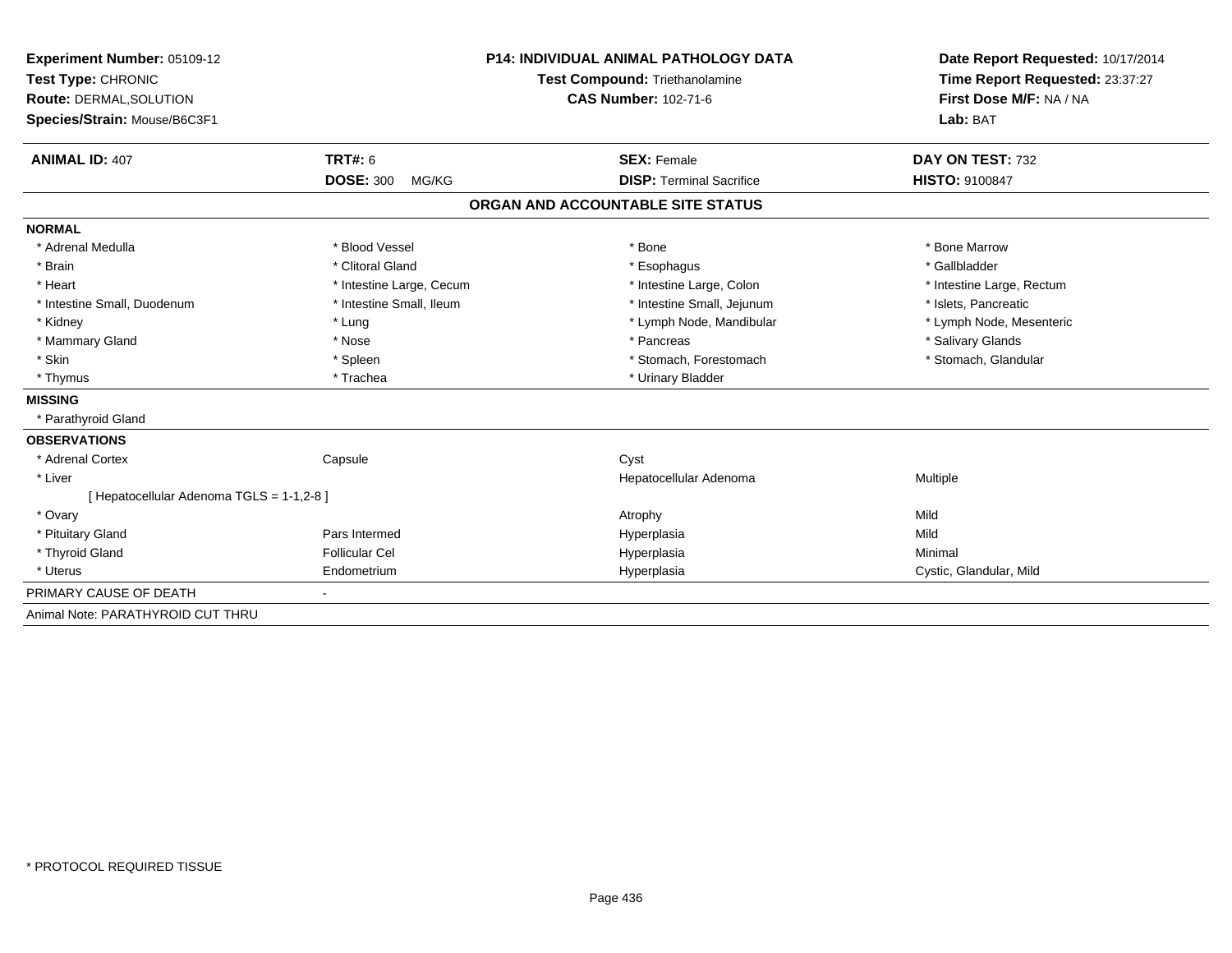| Experiment Number: 05109-12<br>Test Type: CHRONIC |                           | <b>P14: INDIVIDUAL ANIMAL PATHOLOGY DATA</b><br>Test Compound: Triethanolamine | Date Report Requested: 10/17/2014<br>Time Report Requested: 23:37:27 |
|---------------------------------------------------|---------------------------|--------------------------------------------------------------------------------|----------------------------------------------------------------------|
| <b>Route: DERMAL, SOLUTION</b>                    |                           | <b>CAS Number: 102-71-6</b>                                                    | First Dose M/F: NA / NA                                              |
| Species/Strain: Mouse/B6C3F1                      |                           |                                                                                | Lab: BAT                                                             |
| <b>ANIMAL ID: 408</b>                             | <b>TRT#: 6</b>            | <b>SEX: Female</b>                                                             | DAY ON TEST: 730                                                     |
|                                                   | <b>DOSE: 300</b><br>MG/KG | <b>DISP: Terminal Sacrifice</b>                                                | <b>HISTO: 9100848</b>                                                |
|                                                   |                           | ORGAN AND ACCOUNTABLE SITE STATUS                                              |                                                                      |
| <b>NORMAL</b>                                     |                           |                                                                                |                                                                      |
| * Adrenal Cortex                                  | * Adrenal Medulla         | * Blood Vessel                                                                 | * Bone                                                               |
| * Brain                                           | * Clitoral Gland          | * Esophagus                                                                    | * Gallbladder                                                        |
| * Heart                                           | * Intestine Large, Cecum  | * Intestine Large, Colon                                                       | * Intestine Large, Rectum                                            |
| * Intestine Small, Duodenum                       | * Intestine Small, Ileum  | * Intestine Small, Jejunum                                                     | * Islets, Pancreatic                                                 |
| * Kidney                                          | * Lymph Node, Mandibular  | * Lymph Node, Mesenteric                                                       | * Mammary Gland                                                      |
| * Nose                                            | * Pancreas                | * Parathyroid Gland                                                            | * Pituitary Gland                                                    |
| * Salivary Glands                                 | * Skin                    | * Spleen                                                                       | * Stomach, Forestomach                                               |
| * Stomach, Glandular                              | * Trachea                 | * Urinary Bladder                                                              |                                                                      |
| <b>OBSERVATIONS</b>                               |                           |                                                                                |                                                                      |
| * Bone Marrow                                     |                           | Myelofibrosis                                                                  | Mild                                                                 |
| * Liver                                           |                           | Hepatocellular Adenoma                                                         |                                                                      |
| [ Hepatocellular Adenoma TGLS = 3-8 ]             |                           |                                                                                |                                                                      |
| * Lung                                            |                           | Alveolar/Bronchiolar Carcinoma                                                 |                                                                      |
| [ Alveolar/Bronchiolar Carcinoma TGLS = 2-2 ]     |                           |                                                                                |                                                                      |
| * Ovary                                           |                           | Atrophy                                                                        | Mild                                                                 |
|                                                   | Follicle                  | Cyst                                                                           |                                                                      |
| * Thymus                                          |                           | Atrophy                                                                        | Mild                                                                 |
| * Thyroid Gland                                   | <b>Follicular Cel</b>     | Hyperplasia                                                                    | Mild                                                                 |
| * Uterus                                          | Endometrium               | Hyperplasia                                                                    | Cystic, Glandular, Moderate                                          |
| [ Hyperplasia TGLS = 1-6 ]                        |                           |                                                                                |                                                                      |
| PRIMARY CAUSE OF DEATH                            | ٠                         |                                                                                |                                                                      |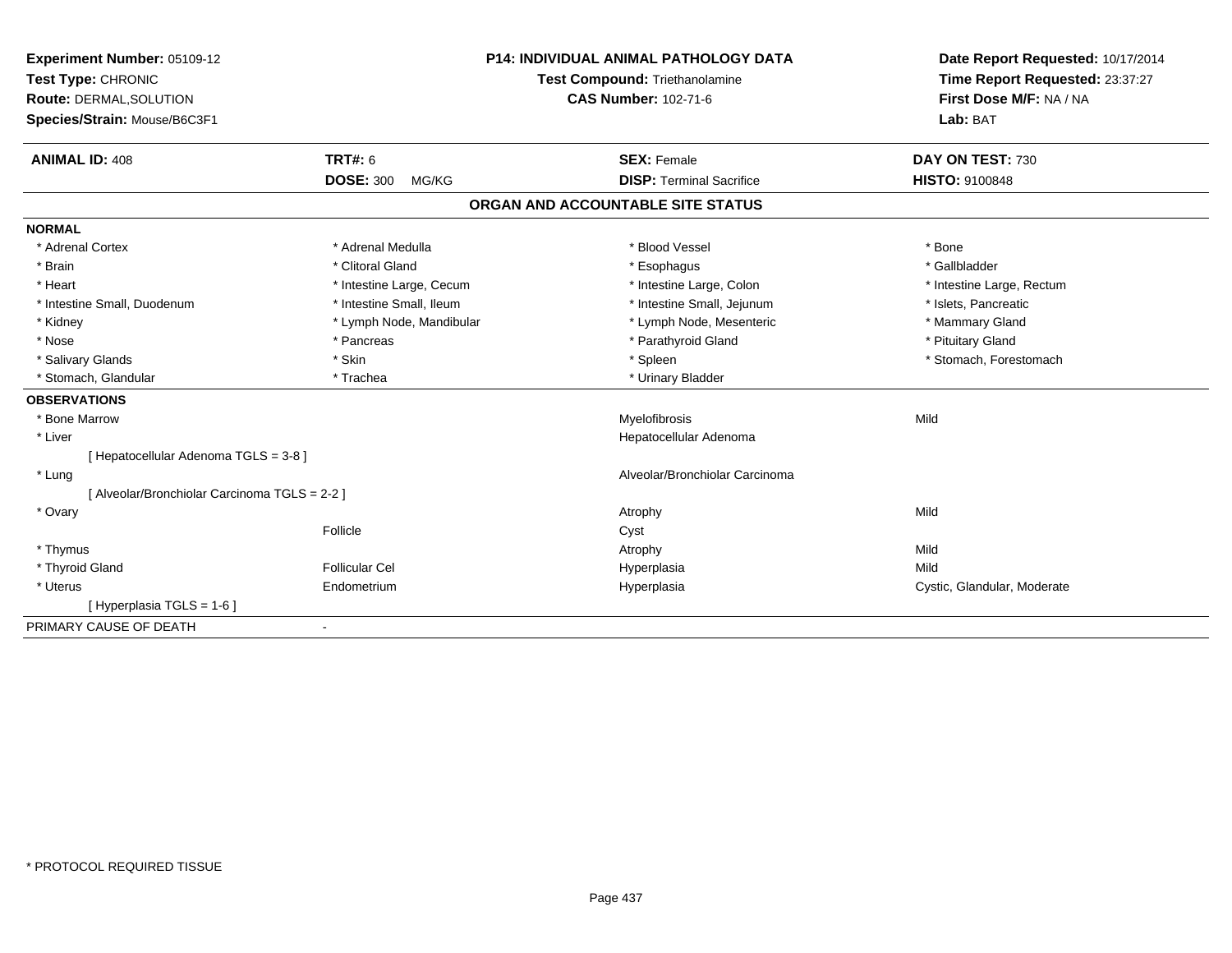| <b>Experiment Number: 05109-12</b>                   | <b>P14: INDIVIDUAL ANIMAL PATHOLOGY DATA</b> |                                   | Date Report Requested: 10/17/2014<br>Time Report Requested: 23:37:27<br>First Dose M/F: NA / NA |  |
|------------------------------------------------------|----------------------------------------------|-----------------------------------|-------------------------------------------------------------------------------------------------|--|
| Test Type: CHRONIC<br><b>Route: DERMAL, SOLUTION</b> |                                              | Test Compound: Triethanolamine    |                                                                                                 |  |
|                                                      |                                              | <b>CAS Number: 102-71-6</b>       |                                                                                                 |  |
| Species/Strain: Mouse/B6C3F1                         |                                              |                                   | Lab: BAT                                                                                        |  |
| <b>ANIMAL ID: 409</b>                                | <b>TRT#: 6</b>                               | <b>SEX: Female</b>                | DAY ON TEST: 716                                                                                |  |
|                                                      | <b>DOSE: 300</b><br>MG/KG                    | <b>DISP:</b> Moribund Sacrifice   | HISTO: 9100849                                                                                  |  |
|                                                      |                                              | ORGAN AND ACCOUNTABLE SITE STATUS |                                                                                                 |  |
| <b>NORMAL</b>                                        |                                              |                                   |                                                                                                 |  |
| * Adrenal Cortex                                     | * Adrenal Medulla                            | * Blood Vessel                    | * Bone                                                                                          |  |
| * Bone Marrow                                        | * Brain                                      | * Esophagus                       | * Gallbladder                                                                                   |  |
| * Heart                                              | * Intestine Large, Cecum                     | * Intestine Large, Colon          | * Intestine Large, Rectum                                                                       |  |
| * Intestine Small, Duodenum                          | * Intestine Small, Ileum                     | * Intestine Small, Jejunum        | * Islets, Pancreatic                                                                            |  |
| * Lung                                               | * Lymph Node, Mandibular                     | * Lymph Node, Mesenteric          | * Nose                                                                                          |  |
| * Ovary                                              | * Pancreas                                   | * Parathyroid Gland               | * Pituitary Gland                                                                               |  |
| * Salivary Glands                                    | * Spleen                                     | * Stomach, Forestomach            | * Stomach, Glandular                                                                            |  |
| * Thyroid Gland                                      | * Trachea                                    | * Urinary Bladder                 |                                                                                                 |  |
| <b>MISSING</b>                                       |                                              |                                   |                                                                                                 |  |
| * Clitoral Gland                                     | * Thymus                                     |                                   |                                                                                                 |  |
| <b>OBSERVATIONS</b>                                  |                                              |                                   |                                                                                                 |  |
| * Kidney                                             |                                              | Nephropathy                       | Chronic, Minimal                                                                                |  |
| * Liver                                              |                                              | <b>Eosinophilic Focus</b>         |                                                                                                 |  |
|                                                      |                                              | Hepatocellular Adenoma            | Multiple                                                                                        |  |
| [ Hepatocellular Adenoma TGLS = 4-8,5-8 ]            |                                              |                                   |                                                                                                 |  |
| * Mammary Gland                                      |                                              | Adenoma                           |                                                                                                 |  |
| [Adenoma TGLS = $3-9$ ]                              |                                              |                                   |                                                                                                 |  |
| * Skin                                               | SOA-No Mass                                  | Inflammation                      | Chronic, Minimal                                                                                |  |
| * Uterus                                             | Endometrium                                  | Hyperplasia                       | Cystic, Glandular, Mild                                                                         |  |
| PRIMARY CAUSE OF DEATH                               |                                              |                                   |                                                                                                 |  |
| Animal Note: TGL1, CRUST NOT APPARENT AT TRIM        |                                              |                                   |                                                                                                 |  |
| Animal Note: MORIBUND SAC DUE TO MAMMARY TUMOR       |                                              |                                   |                                                                                                 |  |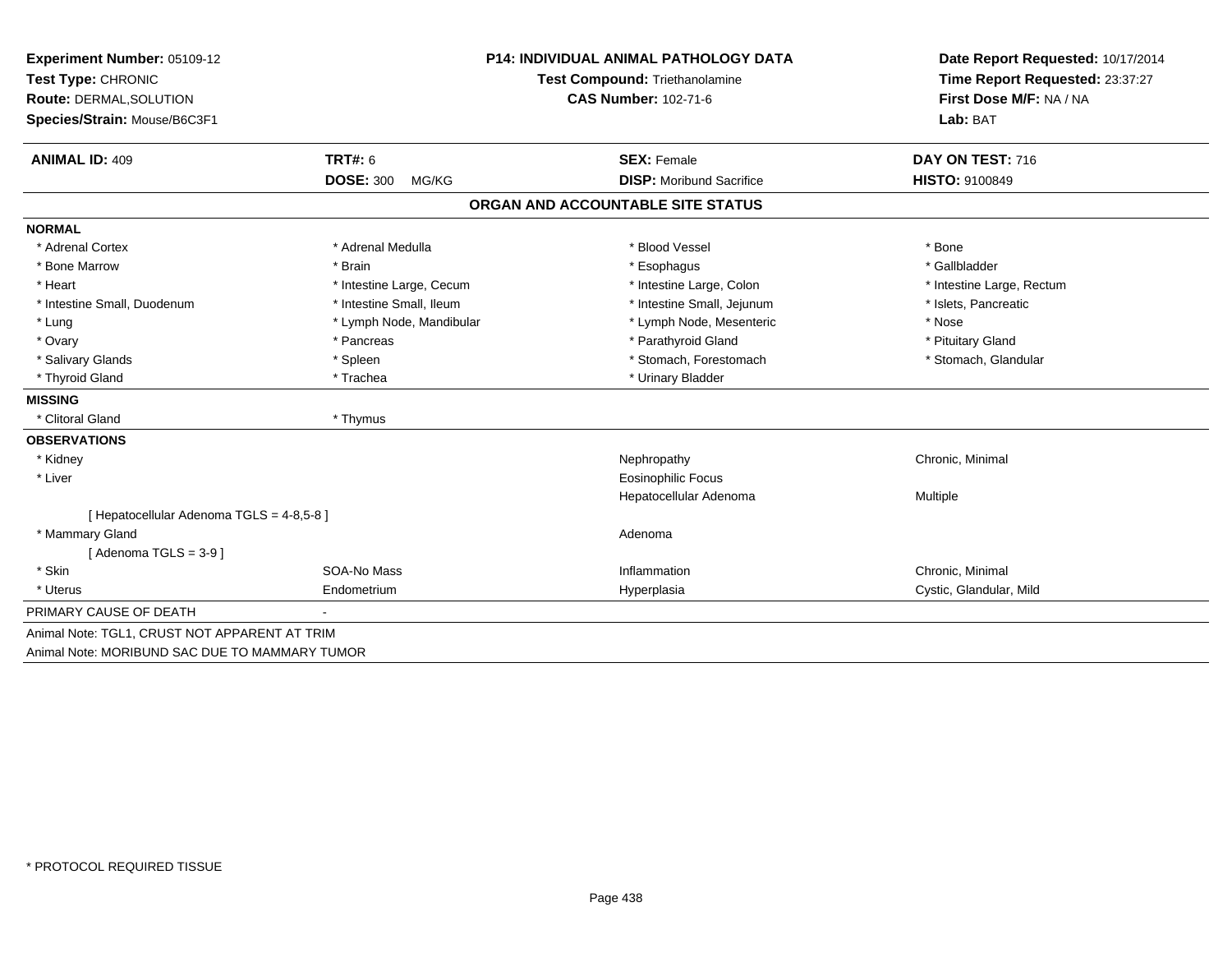| Experiment Number: 05109-12<br>Test Type: CHRONIC<br>Route: DERMAL, SOLUTION<br>Species/Strain: Mouse/B6C3F1 | <b>P14: INDIVIDUAL ANIMAL PATHOLOGY DATA</b><br>Test Compound: Triethanolamine<br><b>CAS Number: 102-71-6</b> |                                   | Date Report Requested: 10/17/2014<br>Time Report Requested: 23:37:27<br>First Dose M/F: NA / NA<br>Lab: BAT |  |
|--------------------------------------------------------------------------------------------------------------|---------------------------------------------------------------------------------------------------------------|-----------------------------------|-------------------------------------------------------------------------------------------------------------|--|
| <b>ANIMAL ID: 410</b>                                                                                        | <b>TRT#: 6</b>                                                                                                | <b>SEX: Female</b>                | DAY ON TEST: 732                                                                                            |  |
|                                                                                                              | <b>DOSE: 300</b><br>MG/KG                                                                                     | <b>DISP: Terminal Sacrifice</b>   | HISTO: 9100850                                                                                              |  |
|                                                                                                              |                                                                                                               | ORGAN AND ACCOUNTABLE SITE STATUS |                                                                                                             |  |
| <b>NORMAL</b>                                                                                                |                                                                                                               |                                   |                                                                                                             |  |
| * Adrenal Cortex                                                                                             | * Adrenal Medulla                                                                                             | * Blood Vessel                    | * Bone                                                                                                      |  |
| * Bone Marrow                                                                                                | * Brain                                                                                                       | * Clitoral Gland                  | * Esophagus                                                                                                 |  |
| * Gallbladder                                                                                                | * Heart                                                                                                       | * Intestine Large, Cecum          | * Intestine Large, Colon                                                                                    |  |
| * Intestine Large, Rectum                                                                                    | * Intestine Small, Duodenum                                                                                   | * Intestine Small, Ileum          | * Intestine Small, Jejunum                                                                                  |  |
| * Islets, Pancreatic                                                                                         | * Lung                                                                                                        | * Lymph Node, Mandibular          | * Lymph Node, Mesenteric                                                                                    |  |
| * Mammary Gland                                                                                              | * Nose                                                                                                        | * Parathyroid Gland               | * Pituitary Gland                                                                                           |  |
| * Salivary Glands                                                                                            | * Skin                                                                                                        | * Spleen                          | * Stomach, Forestomach                                                                                      |  |
| * Stomach, Glandular                                                                                         | * Thymus                                                                                                      | * Trachea                         | * Urinary Bladder                                                                                           |  |
| <b>OBSERVATIONS</b>                                                                                          |                                                                                                               |                                   |                                                                                                             |  |
| * Kidney                                                                                                     |                                                                                                               | Nephropathy                       | Chronic, Mild                                                                                               |  |
| * Liver                                                                                                      |                                                                                                               | <b>Eosinophilic Focus</b>         |                                                                                                             |  |
| [Eosinophilic Focus TGLS = 3-1 ]                                                                             |                                                                                                               |                                   |                                                                                                             |  |
| * Ovary                                                                                                      | <b>Periovarn Tiss</b>                                                                                         | Cyst                              |                                                                                                             |  |
| $[Cyst TGLS = 1-6]$                                                                                          |                                                                                                               |                                   |                                                                                                             |  |
| * Pancreas                                                                                                   | Duct                                                                                                          | Cyst                              |                                                                                                             |  |
| [ $Cyst TGLS = 2-8$ ]                                                                                        |                                                                                                               |                                   |                                                                                                             |  |
| * Thyroid Gland                                                                                              | <b>Follicular Cel</b>                                                                                         | Hyperplasia                       | Mild                                                                                                        |  |
| * Uterus                                                                                                     | Endometrium                                                                                                   | Hyperplasia                       | Cystic, Glandular, Moderate                                                                                 |  |
| PRIMARY CAUSE OF DEATH                                                                                       |                                                                                                               |                                   |                                                                                                             |  |
| Animal Note: 2ND OVARY NOT IN WET TISSUE                                                                     |                                                                                                               |                                   |                                                                                                             |  |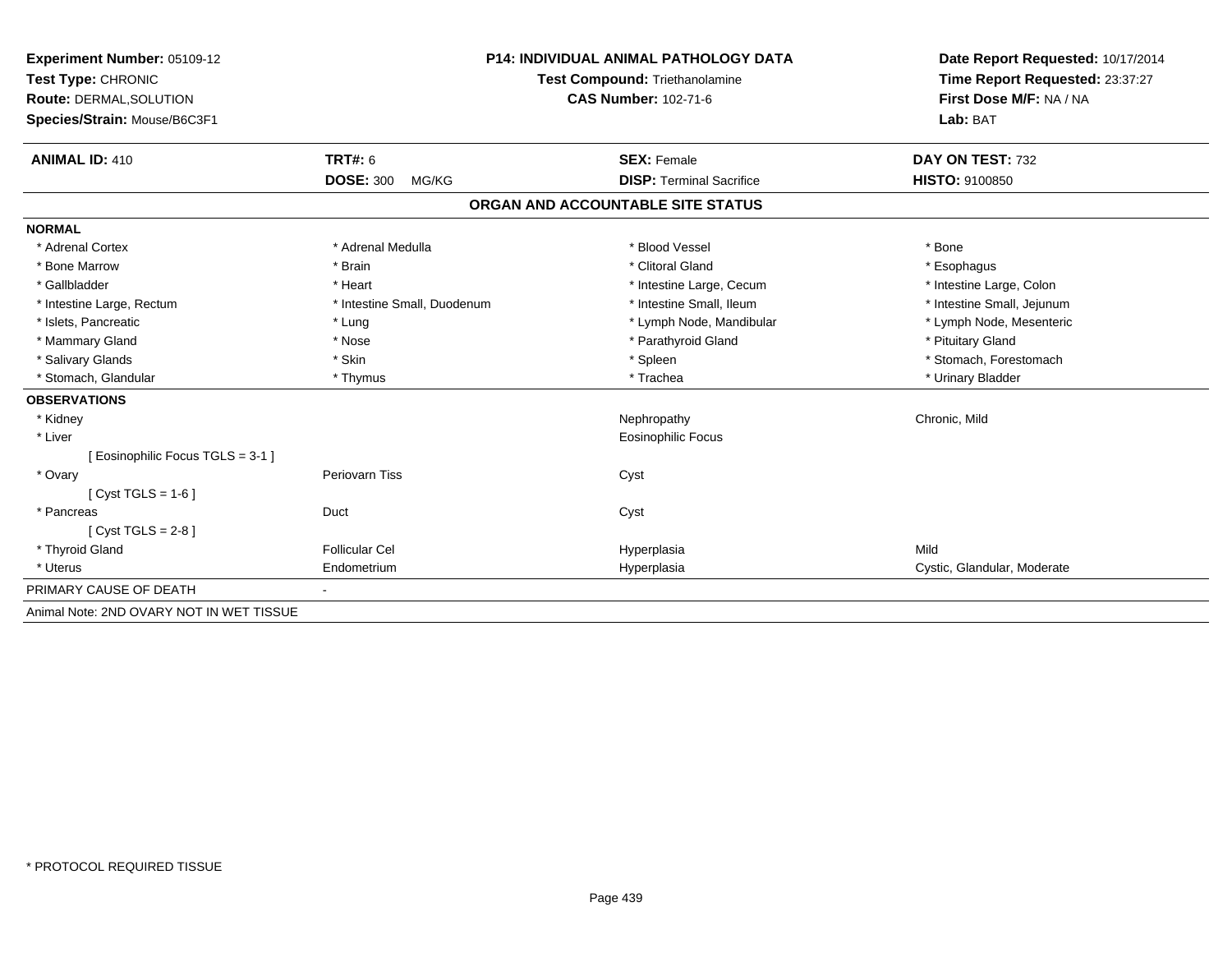| Experiment Number: 05109-12<br>Test Type: CHRONIC<br>Route: DERMAL, SOLUTION<br>Species/Strain: Mouse/B6C3F1 | <b>P14: INDIVIDUAL ANIMAL PATHOLOGY DATA</b><br><b>Test Compound: Triethanolamine</b><br><b>CAS Number: 102-71-6</b> |                                   | Date Report Requested: 10/17/2014<br>Time Report Requested: 23:37:27<br>First Dose M/F: NA / NA<br>Lab: BAT |
|--------------------------------------------------------------------------------------------------------------|----------------------------------------------------------------------------------------------------------------------|-----------------------------------|-------------------------------------------------------------------------------------------------------------|
| <b>ANIMAL ID: 411</b>                                                                                        | <b>TRT#: 6</b>                                                                                                       | <b>SEX: Female</b>                | DAY ON TEST: 540                                                                                            |
|                                                                                                              | <b>DOSE: 300</b><br>MG/KG                                                                                            | <b>DISP: Natural Death</b>        | <b>HISTO: 9100851</b>                                                                                       |
|                                                                                                              |                                                                                                                      | ORGAN AND ACCOUNTABLE SITE STATUS |                                                                                                             |
| <b>NORMAL</b>                                                                                                |                                                                                                                      |                                   |                                                                                                             |
| * Adrenal Cortex                                                                                             | * Adrenal Medulla                                                                                                    | * Blood Vessel                    | * Bone                                                                                                      |
| * Bone Marrow                                                                                                | * Brain                                                                                                              | * Clitoral Gland                  | * Esophagus                                                                                                 |
| * Gallbladder                                                                                                | * Heart                                                                                                              | * Intestine Large, Cecum          | * Intestine Large, Colon                                                                                    |
| * Intestine Large, Rectum                                                                                    | * Intestine Small, Duodenum                                                                                          | * Intestine Small, Ileum          | * Intestine Small, Jejunum                                                                                  |
| * Islets, Pancreatic                                                                                         | * Kidney                                                                                                             | * Lung                            | * Lymph Node, Mandibular                                                                                    |
| * Lymph Node, Mesenteric                                                                                     | * Mammary Gland                                                                                                      | * Nose                            | * Ovary                                                                                                     |
| * Pancreas                                                                                                   | * Parathyroid Gland                                                                                                  | * Pituitary Gland                 | * Salivary Glands                                                                                           |
| * Spleen                                                                                                     | * Stomach, Forestomach                                                                                               | * Stomach, Glandular              | * Thymus                                                                                                    |
| * Thyroid Gland                                                                                              | * Trachea                                                                                                            | * Urinary Bladder                 | * Uterus                                                                                                    |
| <b>OBSERVATIONS</b>                                                                                          |                                                                                                                      |                                   |                                                                                                             |
| * Liver                                                                                                      |                                                                                                                      | Hepatocellular Carcinoma          |                                                                                                             |
| [ Hepatocellular Carcinoma TGLS = 1-8 ]                                                                      |                                                                                                                      |                                   |                                                                                                             |
| * Skin                                                                                                       | SOA-No Mass                                                                                                          | Inflammation                      | Chronic, Minimal                                                                                            |
| PRIMARY CAUSE OF DEATH                                                                                       |                                                                                                                      |                                   |                                                                                                             |
| Animal Note: COD, LIVER TUMOR                                                                                |                                                                                                                      |                                   |                                                                                                             |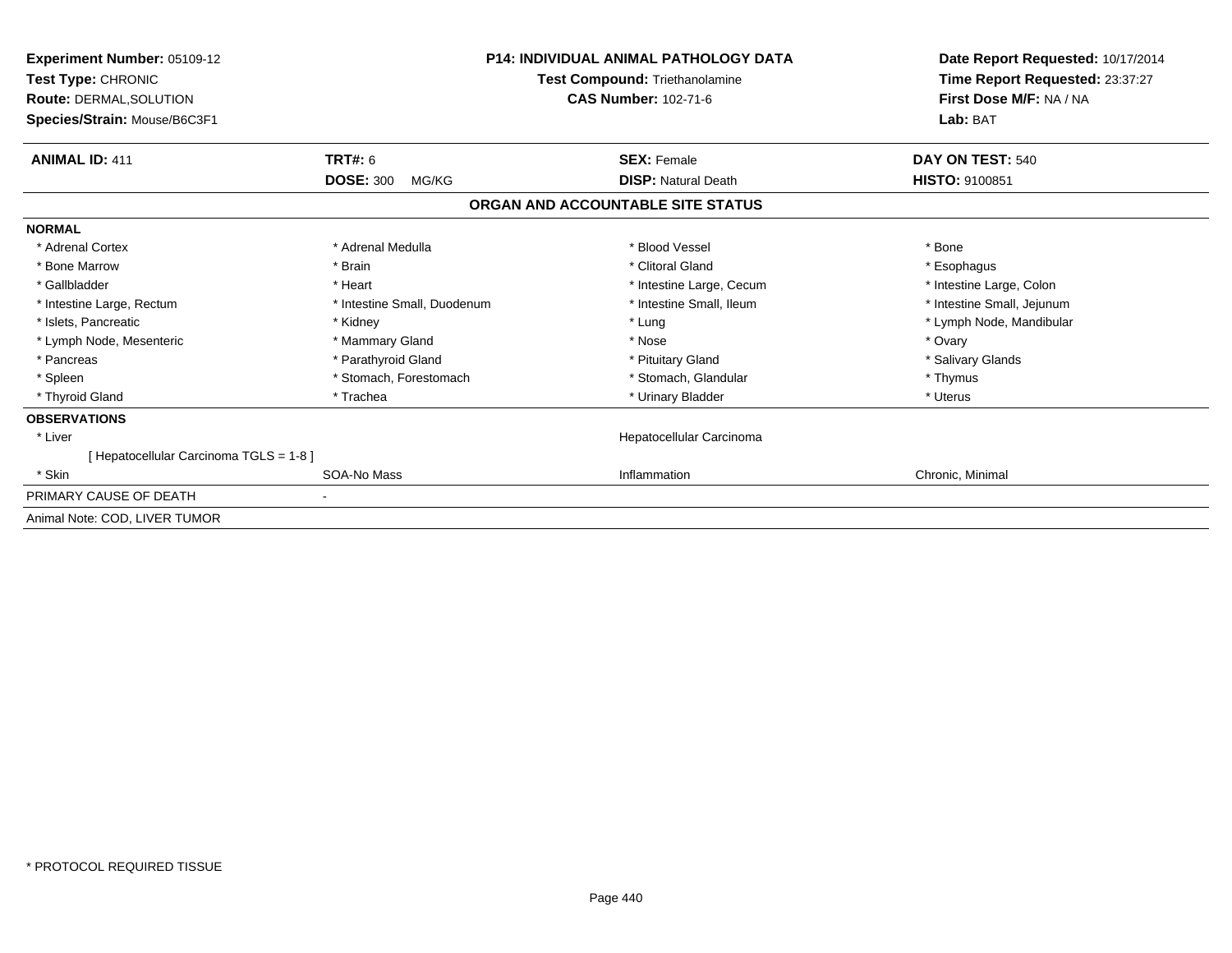| <b>Experiment Number: 05109-12</b><br>Test Type: CHRONIC<br>Route: DERMAL, SOLUTION<br>Species/Strain: Mouse/B6C3F1 |                             | <b>P14: INDIVIDUAL ANIMAL PATHOLOGY DATA</b><br><b>Test Compound: Triethanolamine</b><br><b>CAS Number: 102-71-6</b> |                                   | First Dose M/F: NA / NA<br>Lab: BAT | Date Report Requested: 10/17/2014<br>Time Report Requested: 23:37:27 |
|---------------------------------------------------------------------------------------------------------------------|-----------------------------|----------------------------------------------------------------------------------------------------------------------|-----------------------------------|-------------------------------------|----------------------------------------------------------------------|
| <b>ANIMAL ID: 412</b>                                                                                               | <b>TRT#: 6</b>              |                                                                                                                      | <b>SEX: Female</b>                | DAY ON TEST: 730                    |                                                                      |
|                                                                                                                     | <b>DOSE: 300</b><br>MG/KG   |                                                                                                                      | <b>DISP: Terminal Sacrifice</b>   | <b>HISTO: 9100852</b>               |                                                                      |
|                                                                                                                     |                             |                                                                                                                      | ORGAN AND ACCOUNTABLE SITE STATUS |                                     |                                                                      |
| <b>NORMAL</b>                                                                                                       |                             |                                                                                                                      |                                   |                                     |                                                                      |
| * Adrenal Cortex                                                                                                    | * Adrenal Medulla           |                                                                                                                      | * Blood Vessel                    | * Bone                              |                                                                      |
| * Bone Marrow                                                                                                       | * Brain                     |                                                                                                                      | * Clitoral Gland                  | * Esophagus                         |                                                                      |
| * Gallbladder                                                                                                       | * Heart                     |                                                                                                                      | * Intestine Large, Cecum          | * Intestine Large, Colon            |                                                                      |
| * Intestine Large, Rectum                                                                                           | * Intestine Small, Duodenum |                                                                                                                      | * Intestine Small, Ileum          | * Intestine Small, Jejunum          |                                                                      |
| * Islets, Pancreatic                                                                                                | * Kidney                    |                                                                                                                      | * Lung                            | * Lymph Node, Mandibular            |                                                                      |
| * Lymph Node, Mesenteric                                                                                            | * Mammary Gland             |                                                                                                                      | * Nose                            | * Pancreas                          |                                                                      |
| * Parathyroid Gland                                                                                                 | * Salivary Glands           |                                                                                                                      | * Skin                            | * Spleen                            |                                                                      |
| * Stomach, Forestomach                                                                                              | * Stomach, Glandular        |                                                                                                                      | * Trachea                         | * Urinary Bladder                   |                                                                      |
| <b>OBSERVATIONS</b>                                                                                                 |                             |                                                                                                                      |                                   |                                     |                                                                      |
| * Liver                                                                                                             |                             |                                                                                                                      | Hepatocellular Adenoma            |                                     |                                                                      |
| [Hepatocellular Adenoma TGLS = 1-8]                                                                                 |                             |                                                                                                                      |                                   |                                     |                                                                      |
| * Ovary                                                                                                             |                             |                                                                                                                      | Atrophy                           | Mild                                |                                                                      |
| * Pituitary Gland                                                                                                   | <b>Pars Distalis</b>        |                                                                                                                      | Adenoma                           |                                     |                                                                      |
| * Thymus                                                                                                            |                             |                                                                                                                      | Atrophy                           | Mild                                |                                                                      |
| * Thyroid Gland                                                                                                     | <b>Follicular Cel</b>       |                                                                                                                      | Adenoma                           |                                     |                                                                      |
| * Uterus                                                                                                            | Endometrium                 |                                                                                                                      | Hyperplasia                       | Cystic, Glandular, Mild             |                                                                      |
| PRIMARY CAUSE OF DEATH                                                                                              |                             |                                                                                                                      |                                   |                                     |                                                                      |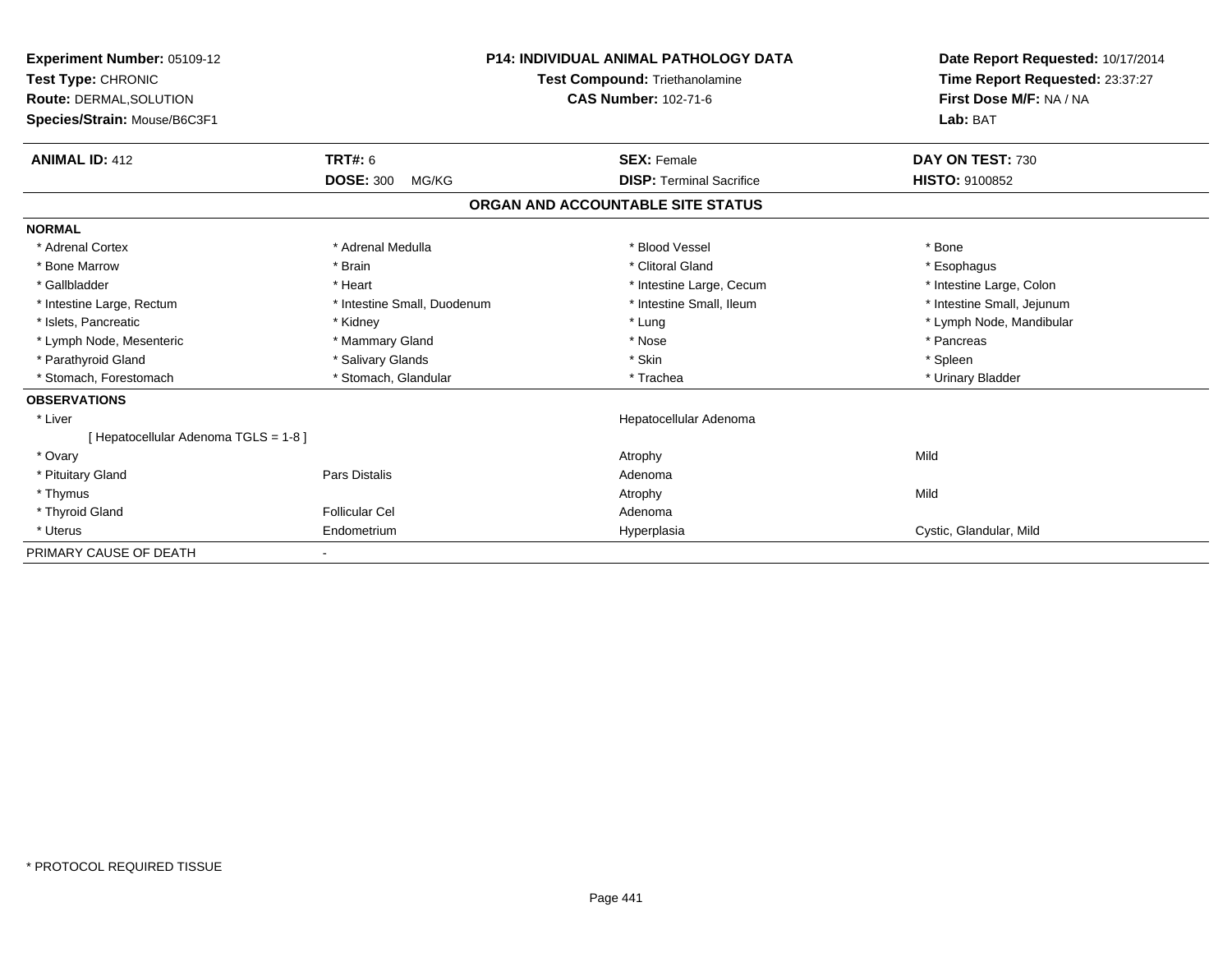| Experiment Number: 05109-12<br>Test Type: CHRONIC<br>Route: DERMAL, SOLUTION<br>Species/Strain: Mouse/B6C3F1 | <b>P14: INDIVIDUAL ANIMAL PATHOLOGY DATA</b><br>Test Compound: Triethanolamine<br><b>CAS Number: 102-71-6</b> |                                   | Date Report Requested: 10/17/2014<br>Time Report Requested: 23:37:27<br>First Dose M/F: NA / NA<br>Lab: BAT |  |
|--------------------------------------------------------------------------------------------------------------|---------------------------------------------------------------------------------------------------------------|-----------------------------------|-------------------------------------------------------------------------------------------------------------|--|
| <b>ANIMAL ID: 413</b>                                                                                        | <b>TRT#: 6</b>                                                                                                | <b>SEX: Female</b>                | DAY ON TEST: 457                                                                                            |  |
|                                                                                                              | <b>DOSE: 300</b><br>MG/KG                                                                                     | <b>DISP:</b> Scheduled Sacrifice  | <b>HISTO: 9100853</b>                                                                                       |  |
|                                                                                                              |                                                                                                               | ORGAN AND ACCOUNTABLE SITE STATUS |                                                                                                             |  |
| <b>NORMAL</b>                                                                                                |                                                                                                               |                                   |                                                                                                             |  |
| * Adrenal Cortex                                                                                             | * Adrenal Medulla                                                                                             | * Blood Vessel                    | * Bone                                                                                                      |  |
| * Bone Marrow                                                                                                | * Brain                                                                                                       | * Clitoral Gland                  | * Esophagus                                                                                                 |  |
| * Gallbladder                                                                                                | * Heart                                                                                                       | * Intestine Large, Cecum          | * Intestine Large, Colon                                                                                    |  |
| * Intestine Large, Rectum                                                                                    | * Intestine Small, Duodenum                                                                                   | * Intestine Small, Ileum          | * Intestine Small, Jejunum                                                                                  |  |
| * Islets. Pancreatic                                                                                         | * Kidney                                                                                                      | * Lung                            | * Lymph Node, Mandibular                                                                                    |  |
| * Mammary Gland                                                                                              | * Nose                                                                                                        | * Ovary                           | * Pancreas                                                                                                  |  |
| * Parathyroid Gland                                                                                          | * Pituitary Gland                                                                                             | * Salivary Glands                 | * Skin                                                                                                      |  |
| * Spleen                                                                                                     | * Stomach, Forestomach                                                                                        | * Stomach, Glandular              | * Thymus                                                                                                    |  |
| * Thyroid Gland                                                                                              | * Trachea                                                                                                     | * Urinary Bladder                 |                                                                                                             |  |
| <b>MISSING</b>                                                                                               |                                                                                                               |                                   |                                                                                                             |  |
| * Lymph Node, Mesenteric                                                                                     |                                                                                                               |                                   |                                                                                                             |  |
| <b>OBSERVATIONS</b>                                                                                          |                                                                                                               |                                   |                                                                                                             |  |
| * Liver                                                                                                      |                                                                                                               | Hepatocellular Adenoma            |                                                                                                             |  |
| [ Hepatocellular Adenoma TGLS = 1-8 ]                                                                        |                                                                                                               |                                   |                                                                                                             |  |
| * Uterus                                                                                                     | Endometrium                                                                                                   | Hyperplasia                       | Cystic, Glandular, Moderate                                                                                 |  |
| PRIMARY CAUSE OF DEATH                                                                                       |                                                                                                               |                                   |                                                                                                             |  |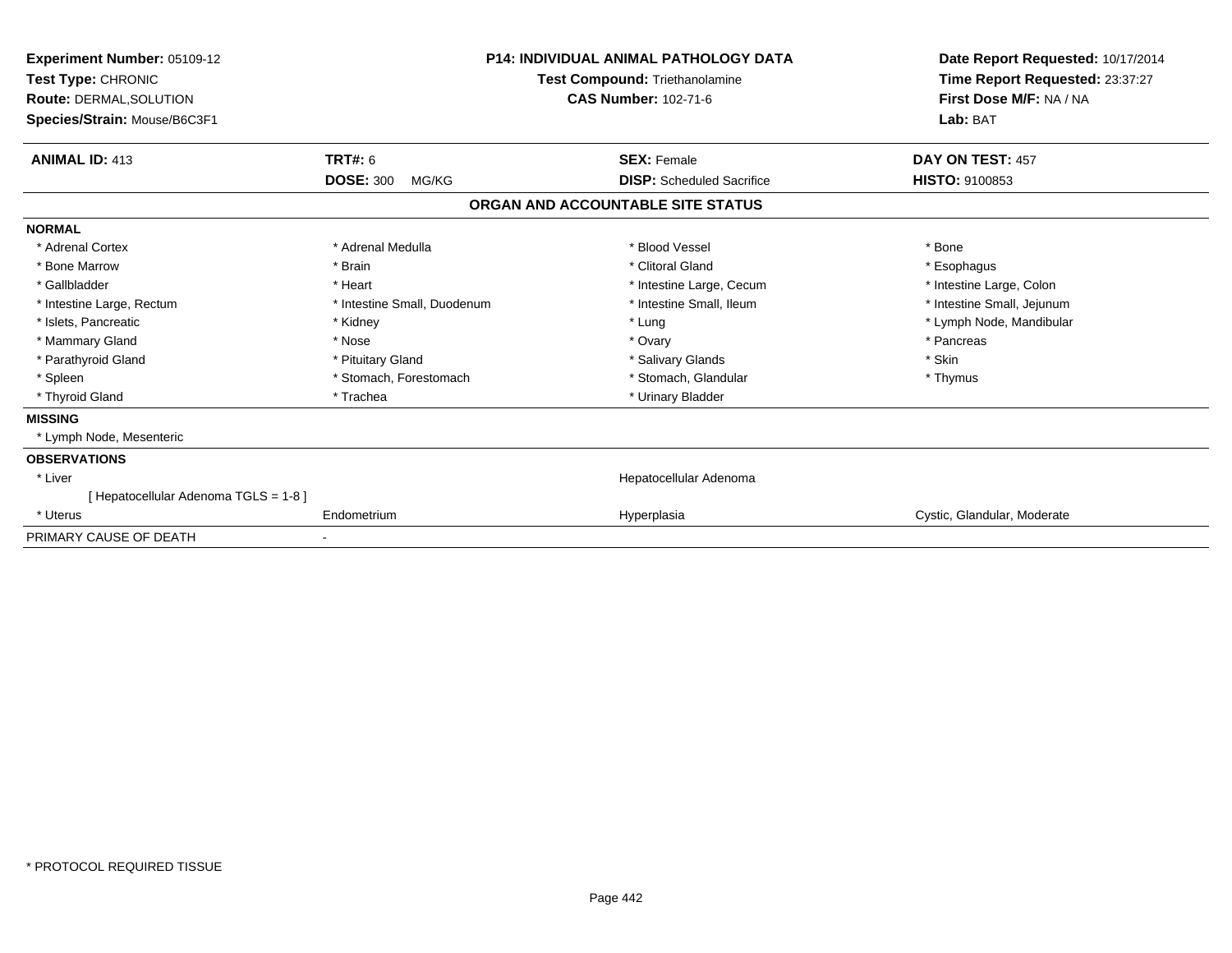| Experiment Number: 05109-12           | <b>P14: INDIVIDUAL ANIMAL PATHOLOGY DATA</b> |                                   | Date Report Requested: 10/17/2014 |  |
|---------------------------------------|----------------------------------------------|-----------------------------------|-----------------------------------|--|
| Test Type: CHRONIC                    |                                              | Test Compound: Triethanolamine    | Time Report Requested: 23:37:27   |  |
| Route: DERMAL, SOLUTION               |                                              | <b>CAS Number: 102-71-6</b>       | First Dose M/F: NA / NA           |  |
| Species/Strain: Mouse/B6C3F1          |                                              |                                   | Lab: BAT                          |  |
| <b>ANIMAL ID: 414</b>                 | <b>TRT#: 6</b>                               | <b>SEX: Female</b>                | DAY ON TEST: 579                  |  |
|                                       | <b>DOSE: 300</b><br>MG/KG                    | <b>DISP: Natural Death</b>        | <b>HISTO: 9100854</b>             |  |
|                                       |                                              | ORGAN AND ACCOUNTABLE SITE STATUS |                                   |  |
| <b>NORMAL</b>                         |                                              |                                   |                                   |  |
| * Adrenal Cortex                      | * Adrenal Medulla                            | * Blood Vessel                    | * Bone                            |  |
| * Bone Marrow                         | * Esophagus                                  | * Gallbladder                     | * Heart                           |  |
| * Intestine Large, Cecum              | * Intestine Large, Colon                     | * Intestine Large, Rectum         | * Intestine Small, Duodenum       |  |
| * Intestine Small, Ileum              | * Intestine Small, Jejunum                   | * Islets, Pancreatic              | * Lymph Node, Mandibular          |  |
| * Lymph Node, Mesenteric              | * Mammary Gland                              | * Nose                            | * Ovary                           |  |
| * Pancreas                            | * Parathyroid Gland                          | * Pituitary Gland                 | * Salivary Glands                 |  |
| * Skin                                | * Stomach, Forestomach                       | * Stomach, Glandular              | * Thyroid Gland                   |  |
| * Trachea                             | * Urinary Bladder                            |                                   |                                   |  |
| <b>OBSERVATIONS</b>                   |                                              |                                   |                                   |  |
| * Brain                               | Medulla                                      | Hemorrhage                        | Mild                              |  |
| [Hemorrhage TGLS = $2-3$ ]            |                                              |                                   |                                   |  |
| * Clitoral Gland                      | Duct                                         | Ectasia                           | Mild                              |  |
| * Kidney                              |                                              | Nephropathy                       | Chronic, Mild                     |  |
| * Liver                               |                                              | Histiocytic Sarcoma               |                                   |  |
| [Histiocytic Sarcoma TGLS = 1-1,1-2]  |                                              |                                   |                                   |  |
| * Lung                                |                                              | Histiocytic Sarcoma               |                                   |  |
| * Spleen                              |                                              | Hematopoietic Cell Proliferation  | Moderate                          |  |
| * Thymus                              |                                              | Histiocytic Sarcoma               |                                   |  |
| * Uterus                              | Endometrium                                  | Hyperplasia                       | Cystic, Glandular, Mild           |  |
| PRIMARY CAUSE OF DEATH                |                                              |                                   |                                   |  |
| Animal Note: COD, HISTIOCYTIC SARCOMA |                                              |                                   |                                   |  |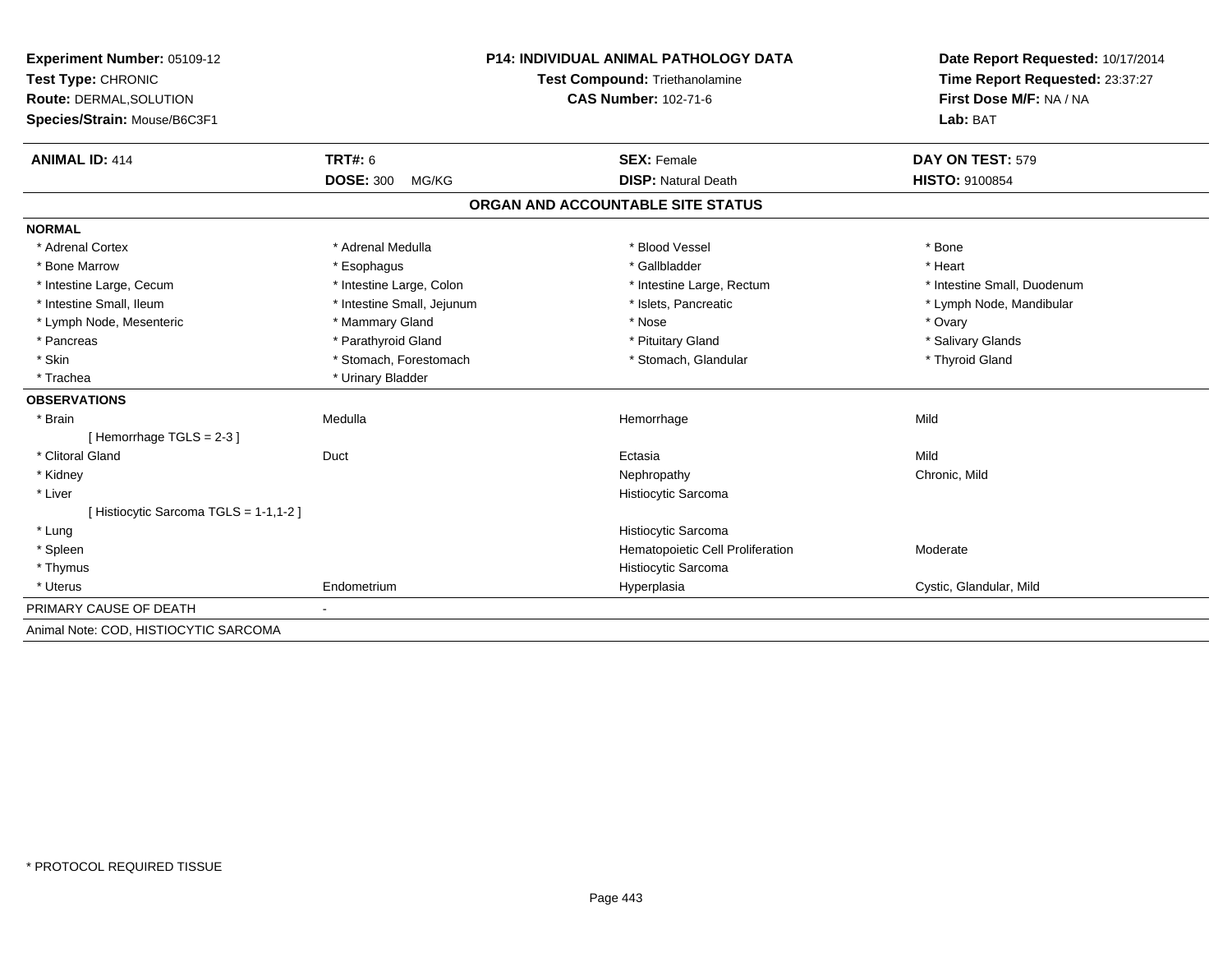| Experiment Number: 05109-12<br><b>Test Type: CHRONIC</b><br><b>Route: DERMAL, SOLUTION</b><br>Species/Strain: Mouse/B6C3F1 |                             | <b>P14: INDIVIDUAL ANIMAL PATHOLOGY DATA</b><br>Test Compound: Triethanolamine<br><b>CAS Number: 102-71-6</b> | Date Report Requested: 10/17/2014<br>Time Report Requested: 23:37:27<br>First Dose M/F: NA / NA<br>Lab: BAT |  |
|----------------------------------------------------------------------------------------------------------------------------|-----------------------------|---------------------------------------------------------------------------------------------------------------|-------------------------------------------------------------------------------------------------------------|--|
| <b>ANIMAL ID: 415</b>                                                                                                      | TRT#: 6                     | <b>SEX: Female</b>                                                                                            | DAY ON TEST: 730                                                                                            |  |
|                                                                                                                            | <b>DOSE: 300</b><br>MG/KG   | <b>DISP: Terminal Sacrifice</b>                                                                               | <b>HISTO: 9100855</b>                                                                                       |  |
|                                                                                                                            |                             | ORGAN AND ACCOUNTABLE SITE STATUS                                                                             |                                                                                                             |  |
| <b>NORMAL</b>                                                                                                              |                             |                                                                                                               |                                                                                                             |  |
| * Adrenal Cortex                                                                                                           | * Adrenal Medulla           | * Blood Vessel                                                                                                | * Bone                                                                                                      |  |
| * Bone Marrow                                                                                                              | * Brain                     | * Clitoral Gland                                                                                              | * Esophagus                                                                                                 |  |
| * Gallbladder                                                                                                              | * Heart                     | * Intestine Large, Cecum                                                                                      | * Intestine Large, Colon                                                                                    |  |
| * Intestine Large, Rectum                                                                                                  | * Intestine Small, Duodenum | * Intestine Small, Ileum                                                                                      | * Intestine Small, Jejunum                                                                                  |  |
| * Islets, Pancreatic                                                                                                       | * Lung                      | * Lymph Node, Mandibular                                                                                      | * Lymph Node, Mesenteric                                                                                    |  |
| * Mammary Gland                                                                                                            | * Nose                      | * Pancreas                                                                                                    | * Parathyroid Gland                                                                                         |  |
| * Pituitary Gland                                                                                                          | * Salivary Glands           | * Skin                                                                                                        | * Stomach, Forestomach                                                                                      |  |
| * Stomach, Glandular                                                                                                       | * Thymus                    | * Trachea                                                                                                     | * Urinary Bladder                                                                                           |  |
| <b>OBSERVATIONS</b>                                                                                                        |                             |                                                                                                               |                                                                                                             |  |
| * Kidney                                                                                                                   |                             | Nephropathy                                                                                                   | Chronic, Minimal                                                                                            |  |
| * Liver                                                                                                                    |                             | <b>Eosinophilic Focus</b>                                                                                     |                                                                                                             |  |
| * Ovary                                                                                                                    |                             | Atrophy                                                                                                       | Mild                                                                                                        |  |
| * Spleen                                                                                                                   |                             | Hyperplasia                                                                                                   | Lymphoid, Moderate                                                                                          |  |
| * Thyroid Gland                                                                                                            | <b>Follicular Cel</b>       | Hyperplasia                                                                                                   | Mild                                                                                                        |  |
| * Uterus                                                                                                                   | Endometrium                 | Hyperplasia                                                                                                   | Cystic, Glandular, Mild                                                                                     |  |
| PRIMARY CAUSE OF DEATH                                                                                                     |                             |                                                                                                               |                                                                                                             |  |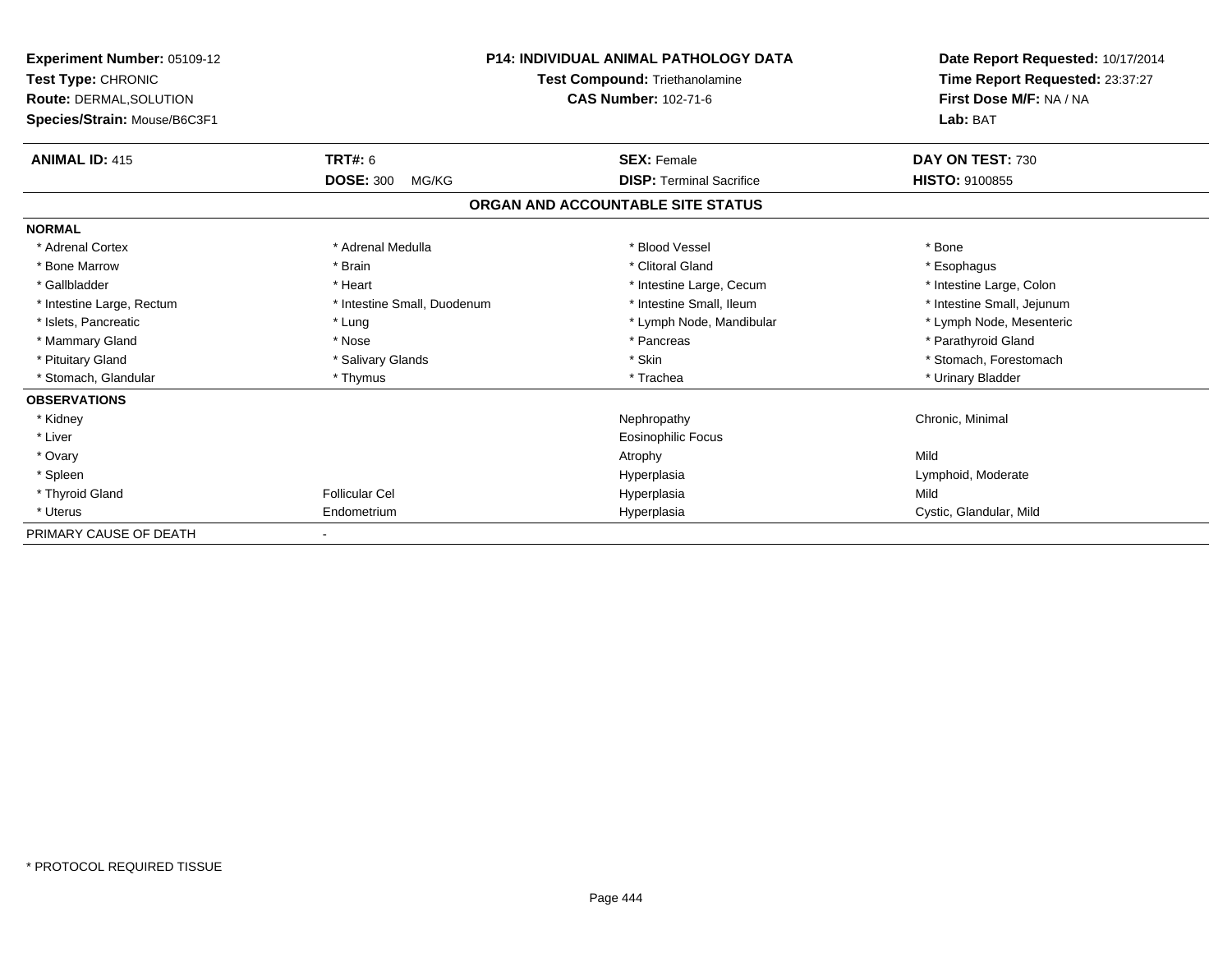| Experiment Number: 05109-12<br>Test Type: CHRONIC<br>Route: DERMAL, SOLUTION<br>Species/Strain: Mouse/B6C3F1<br><b>ANIMAL ID: 416</b> | <b>TRT#: 6</b>              | <b>P14: INDIVIDUAL ANIMAL PATHOLOGY DATA</b><br>Test Compound: Triethanolamine<br><b>CAS Number: 102-71-6</b><br><b>SEX: Female</b> | Date Report Requested: 10/17/2014<br>Time Report Requested: 23:37:27<br>First Dose M/F: NA / NA<br>Lab: BAT<br>DAY ON TEST: 732 |
|---------------------------------------------------------------------------------------------------------------------------------------|-----------------------------|-------------------------------------------------------------------------------------------------------------------------------------|---------------------------------------------------------------------------------------------------------------------------------|
|                                                                                                                                       | <b>DOSE: 300</b><br>MG/KG   | <b>DISP: Terminal Sacrifice</b>                                                                                                     | <b>HISTO: 9100856</b>                                                                                                           |
|                                                                                                                                       |                             | ORGAN AND ACCOUNTABLE SITE STATUS                                                                                                   |                                                                                                                                 |
| <b>NORMAL</b>                                                                                                                         |                             |                                                                                                                                     |                                                                                                                                 |
| * Adrenal Cortex                                                                                                                      | * Adrenal Medulla           | * Blood Vessel                                                                                                                      | * Bone                                                                                                                          |
| * Bone Marrow                                                                                                                         | * Brain                     | * Clitoral Gland                                                                                                                    | * Esophagus                                                                                                                     |
| * Gallbladder                                                                                                                         | * Heart                     | * Intestine Large, Cecum                                                                                                            | * Intestine Large, Colon                                                                                                        |
| * Intestine Large, Rectum                                                                                                             | * Intestine Small, Duodenum | * Intestine Small, Ileum                                                                                                            | * Intestine Small, Jejunum                                                                                                      |
| * Islets, Pancreatic                                                                                                                  | * Lung                      | * Lymph Node, Mandibular                                                                                                            | * Lymph Node, Mesenteric                                                                                                        |
| * Mammary Gland                                                                                                                       | * Nose                      | * Pancreas                                                                                                                          | * Parathyroid Gland                                                                                                             |
| * Pituitary Gland                                                                                                                     | * Salivary Glands           | * Skin                                                                                                                              | * Spleen                                                                                                                        |
| * Stomach, Forestomach                                                                                                                | * Stomach, Glandular        | * Thymus                                                                                                                            | * Trachea                                                                                                                       |
| * Urinary Bladder                                                                                                                     |                             |                                                                                                                                     |                                                                                                                                 |
| <b>OBSERVATIONS</b>                                                                                                                   |                             |                                                                                                                                     |                                                                                                                                 |
| * Kidney                                                                                                                              |                             | Nephropathy                                                                                                                         | Chronic, Minimal                                                                                                                |
| * Liver                                                                                                                               |                             | <b>Eosinophilic Focus</b>                                                                                                           |                                                                                                                                 |
|                                                                                                                                       |                             | Hepatocellular Adenoma                                                                                                              | Multiple                                                                                                                        |
| [ Eosinophilic Focus TGLS = 5-1 ]<br>[ Hepatocellular Adenoma TGLS = 2-8,3-1 ]                                                        |                             |                                                                                                                                     |                                                                                                                                 |
| * Ovary                                                                                                                               |                             | Atrophy                                                                                                                             | Mild                                                                                                                            |
| * Thyroid Gland                                                                                                                       | <b>Follicular Cel</b>       | Adenoma                                                                                                                             |                                                                                                                                 |
| [Adenoma TGLS = $4-2$ ]                                                                                                               |                             |                                                                                                                                     |                                                                                                                                 |
| * Uterus                                                                                                                              | Endometrium                 | Hyperplasia                                                                                                                         | Cystic, Glandular, Moderate                                                                                                     |
| [ Hyperplasia TGLS = 1-6 ]                                                                                                            |                             |                                                                                                                                     |                                                                                                                                 |
| PRIMARY CAUSE OF DEATH                                                                                                                |                             |                                                                                                                                     |                                                                                                                                 |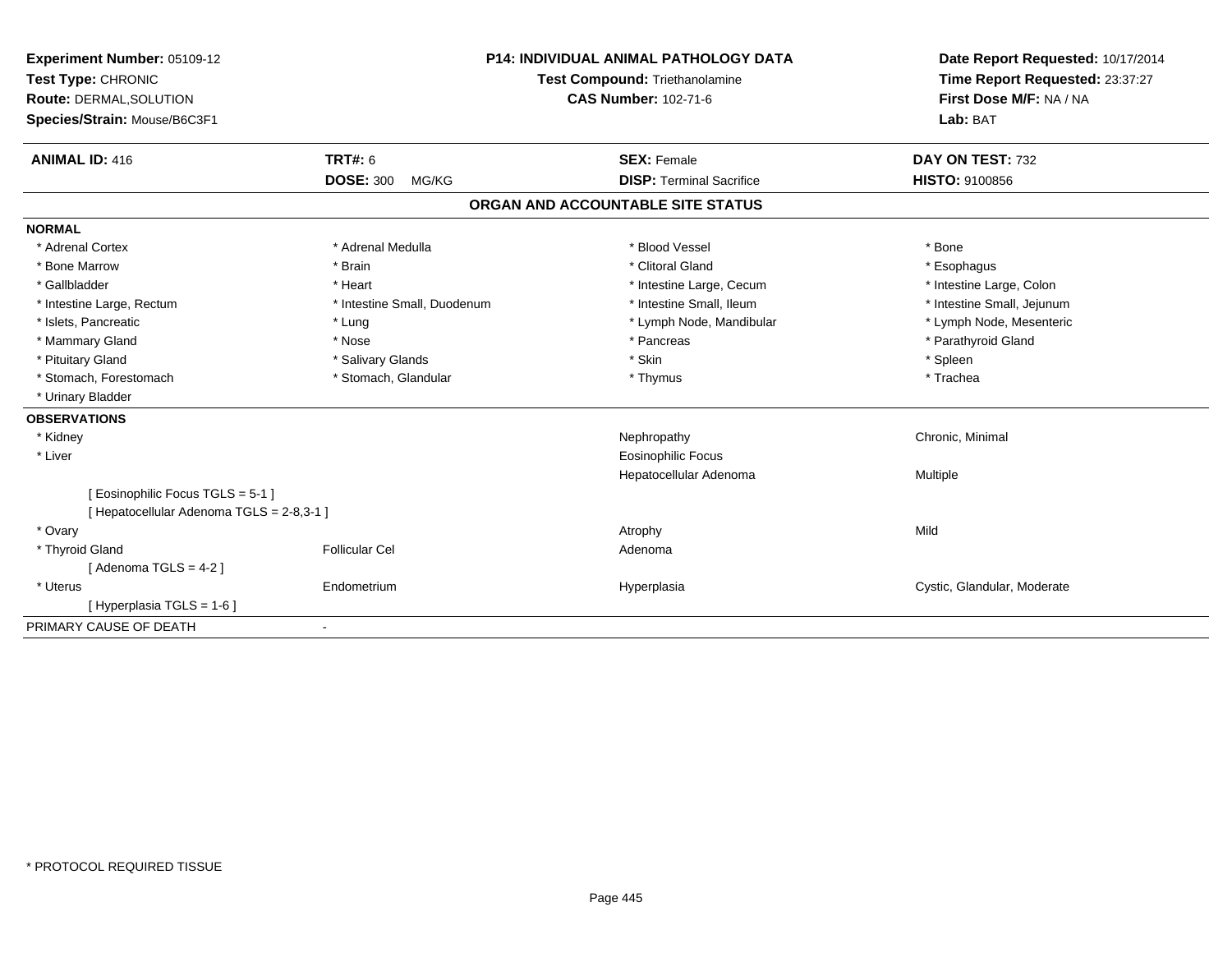| Experiment Number: 05109-12                                | <b>P14: INDIVIDUAL ANIMAL PATHOLOGY DATA</b><br>Test Compound: Triethanolamine<br><b>CAS Number: 102-71-6</b> |                                   | Date Report Requested: 10/17/2014 |  |
|------------------------------------------------------------|---------------------------------------------------------------------------------------------------------------|-----------------------------------|-----------------------------------|--|
| Test Type: CHRONIC                                         |                                                                                                               |                                   | Time Report Requested: 23:37:27   |  |
| <b>Route: DERMAL, SOLUTION</b>                             |                                                                                                               |                                   | First Dose M/F: NA / NA           |  |
| Species/Strain: Mouse/B6C3F1                               |                                                                                                               |                                   | Lab: BAT                          |  |
| <b>ANIMAL ID: 417</b>                                      | <b>TRT#: 6</b>                                                                                                | <b>SEX: Female</b>                | DAY ON TEST: 732                  |  |
|                                                            | <b>DOSE: 300</b><br>MG/KG                                                                                     | <b>DISP: Terminal Sacrifice</b>   | <b>HISTO: 9100857</b>             |  |
|                                                            |                                                                                                               | ORGAN AND ACCOUNTABLE SITE STATUS |                                   |  |
| <b>NORMAL</b>                                              |                                                                                                               |                                   |                                   |  |
| * Adrenal Cortex                                           | * Adrenal Medulla                                                                                             | * Blood Vessel                    | * Bone                            |  |
| * Bone Marrow                                              | * Brain                                                                                                       | * Clitoral Gland                  | * Esophagus                       |  |
| * Gallbladder                                              | * Heart                                                                                                       | * Intestine Large, Cecum          | * Intestine Large, Colon          |  |
| * Intestine Large, Rectum                                  | * Intestine Small, Duodenum                                                                                   | * Intestine Small, Ileum          | * Intestine Small, Jejunum        |  |
| * Islets, Pancreatic                                       | * Lung                                                                                                        | * Lymph Node, Mandibular          | * Lymph Node, Mesenteric          |  |
| * Mammary Gland                                            | * Nose                                                                                                        | * Pancreas                        | * Parathyroid Gland               |  |
| * Pituitary Gland                                          | * Salivary Glands                                                                                             | * Skin                            | * Spleen                          |  |
| * Stomach, Forestomach                                     | * Stomach, Glandular                                                                                          | * Trachea                         | * Urinary Bladder                 |  |
| <b>OBSERVATIONS</b>                                        |                                                                                                               |                                   |                                   |  |
| * Kidney                                                   |                                                                                                               | Nephropathy                       | Chronic, Moderate                 |  |
| * Liver                                                    |                                                                                                               | Hemangioma                        |                                   |  |
|                                                            |                                                                                                               | Hepatocellular Adenoma            |                                   |  |
| [Hemangioma TGLS = 2-1]                                    |                                                                                                               |                                   |                                   |  |
| [ Hepatocellular Adenoma TGLS = 3-8 ]                      |                                                                                                               |                                   |                                   |  |
| * Ovary                                                    |                                                                                                               | <b>Teratoma Nos</b>               |                                   |  |
| [Teratoma Nos TGLS = 1-9]                                  |                                                                                                               |                                   |                                   |  |
| * Thymus                                                   |                                                                                                               | Atrophy                           | Moderate                          |  |
| * Thyroid Gland                                            | <b>Follicular Cel</b>                                                                                         | Hyperplasia                       | Mild                              |  |
| * Uterus                                                   | Endometrium                                                                                                   | Hyperplasia                       | Cystic, Glandular, Mild           |  |
| PRIMARY CAUSE OF DEATH                                     |                                                                                                               |                                   |                                   |  |
| Animal Note: TGL4, FOCUS NOT APPARENT ON MICRO OR IN BLOCK |                                                                                                               |                                   |                                   |  |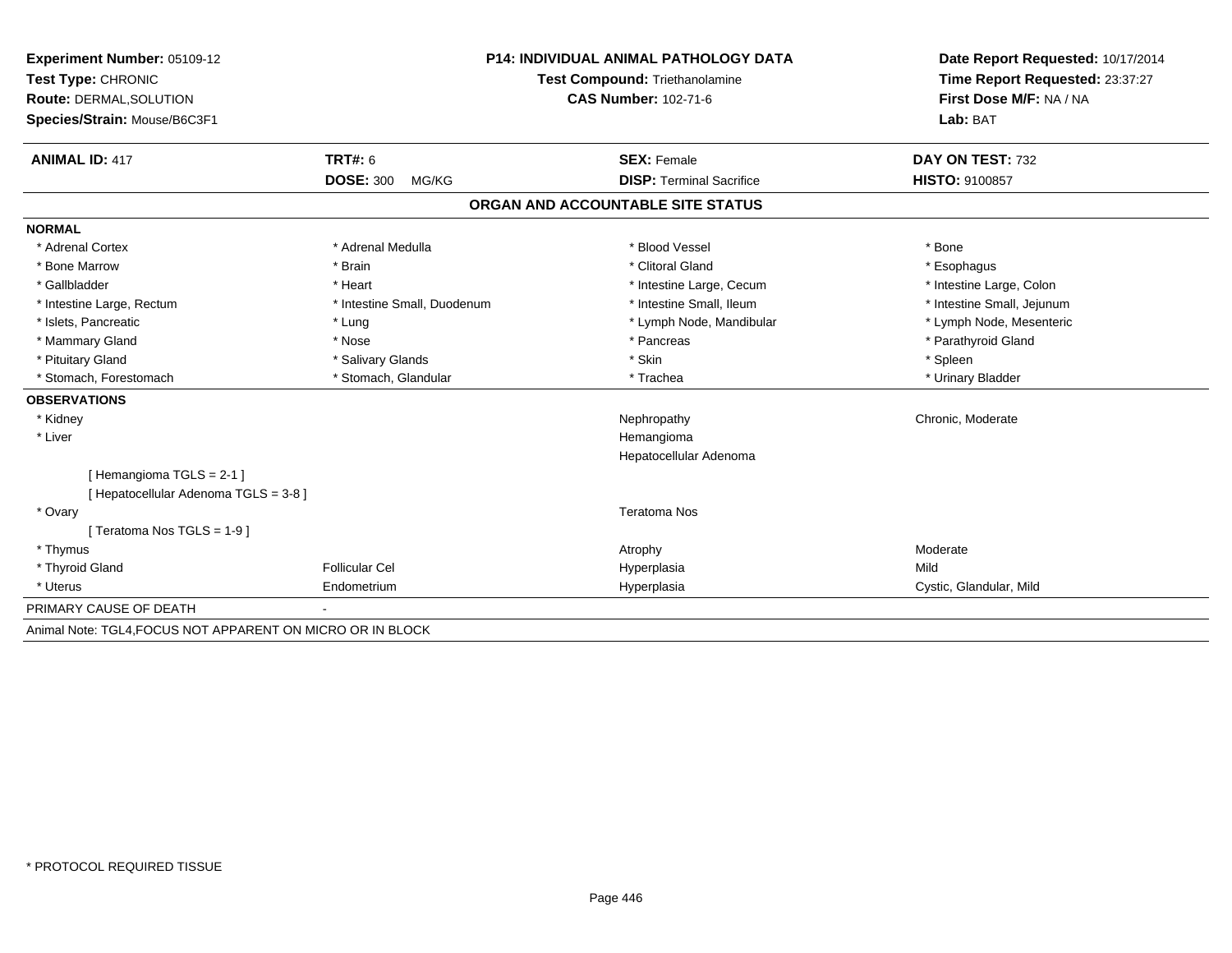| Experiment Number: 05109-12<br>Test Type: CHRONIC<br>Route: DERMAL, SOLUTION<br>Species/Strain: Mouse/B6C3F1 | <b>P14: INDIVIDUAL ANIMAL PATHOLOGY DATA</b><br>Test Compound: Triethanolamine<br><b>CAS Number: 102-71-6</b> |                                   | Date Report Requested: 10/17/2014<br>Time Report Requested: 23:37:27<br>First Dose M/F: NA / NA<br>Lab: BAT |  |
|--------------------------------------------------------------------------------------------------------------|---------------------------------------------------------------------------------------------------------------|-----------------------------------|-------------------------------------------------------------------------------------------------------------|--|
| <b>ANIMAL ID: 418</b>                                                                                        | <b>TRT#: 6</b>                                                                                                | <b>SEX: Female</b>                | DAY ON TEST: 603                                                                                            |  |
|                                                                                                              | <b>DOSE: 300</b><br>MG/KG                                                                                     | <b>DISP:</b> Moribund Sacrifice   | HISTO: 9100858                                                                                              |  |
|                                                                                                              |                                                                                                               | ORGAN AND ACCOUNTABLE SITE STATUS |                                                                                                             |  |
| <b>NORMAL</b>                                                                                                |                                                                                                               |                                   |                                                                                                             |  |
| * Adrenal Cortex                                                                                             | * Adrenal Medulla                                                                                             | * Blood Vessel                    | * Bone                                                                                                      |  |
| * Bone Marrow                                                                                                | * Brain                                                                                                       | * Clitoral Gland                  | * Esophagus                                                                                                 |  |
| * Gallbladder                                                                                                | * Intestine Large, Cecum                                                                                      | * Intestine Large, Colon          | * Intestine Large, Rectum                                                                                   |  |
| * Intestine Small, Duodenum                                                                                  | * Intestine Small, Ileum                                                                                      | * Intestine Small, Jejunum        | * Islets, Pancreatic                                                                                        |  |
| * Kidney                                                                                                     | * Mammary Gland                                                                                               | $*$ Nose                          | * Ovary                                                                                                     |  |
| * Pancreas                                                                                                   | * Pituitary Gland                                                                                             | * Salivary Glands                 | * Spleen                                                                                                    |  |
| * Stomach, Forestomach                                                                                       | * Stomach, Glandular                                                                                          | * Thyroid Gland                   | * Trachea                                                                                                   |  |
| * Urinary Bladder                                                                                            |                                                                                                               |                                   |                                                                                                             |  |
| <b>MISSING</b>                                                                                               |                                                                                                               |                                   |                                                                                                             |  |
| * Lymph Node, Mandibular                                                                                     | * Lymph Node, Mesenteric                                                                                      | * Parathyroid Gland               |                                                                                                             |  |
| <b>OBSERVATIONS</b>                                                                                          |                                                                                                               |                                   |                                                                                                             |  |
| * Heart                                                                                                      |                                                                                                               | Sarcoma                           | Metastatic (Skin)                                                                                           |  |
| * Liver                                                                                                      |                                                                                                               | Inflammation                      | Chronic Active, Mild                                                                                        |  |
| * Lung                                                                                                       |                                                                                                               | Sarcoma                           | Metastatic (Skin)                                                                                           |  |
| [Sarcoma TGLS = 3-7,4-2]                                                                                     |                                                                                                               |                                   |                                                                                                             |  |
| Lymph Node                                                                                                   | <b>Bronchial</b>                                                                                              | Sarcoma                           | Metastatic (Skin)                                                                                           |  |
|                                                                                                              | Mediastinal                                                                                                   | Sarcoma                           | Metastatic (Skin)                                                                                           |  |
| [Sarcoma TGLS = $3-7,4-2$ ]                                                                                  |                                                                                                               |                                   |                                                                                                             |  |
| [Sarcoma TGLS = 3-7,4-2]                                                                                     |                                                                                                               |                                   |                                                                                                             |  |
| <b>Skeletal Muscle</b>                                                                                       | Diaphragm                                                                                                     | Sarcoma                           | Metastatic (Skin)                                                                                           |  |
| [Sarcoma TGLS = $5-9$ ]                                                                                      |                                                                                                               |                                   |                                                                                                             |  |
| * Skin                                                                                                       |                                                                                                               | Acanthosis                        | Marked                                                                                                      |  |
|                                                                                                              | Neck, Subcut Tiss                                                                                             | Sarcoma                           |                                                                                                             |  |
| [Acanthosis TGLS = $1-11$ ]<br>[Sarcoma TGLS = $2-10$ ]                                                      |                                                                                                               |                                   |                                                                                                             |  |
| * Thymus                                                                                                     |                                                                                                               | Sarcoma                           | Metastatic (Skin)                                                                                           |  |
| * Uterus                                                                                                     | Endometrium                                                                                                   | Hyperplasia                       | Cystic, Glandular, Mild                                                                                     |  |
| PRIMARY CAUSE OF DEATH                                                                                       |                                                                                                               |                                   |                                                                                                             |  |
| Animal Note: MORIBUND SAC DUE TO METASTATIC FIBROSARCOMA                                                     |                                                                                                               |                                   |                                                                                                             |  |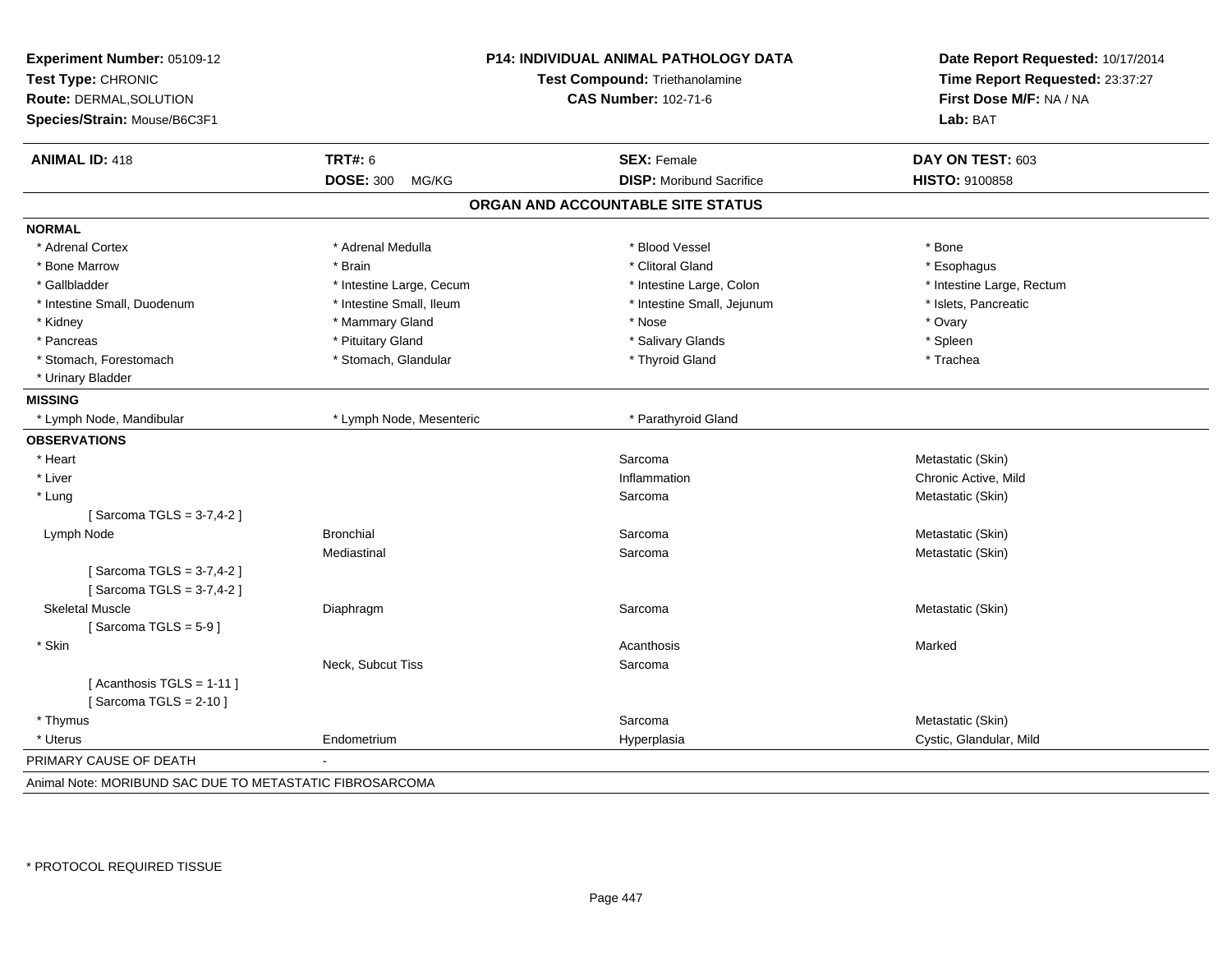| Experiment Number: 05109-12             | <b>P14: INDIVIDUAL ANIMAL PATHOLOGY DATA</b> |                                               | Date Report Requested: 10/17/2014                          |  |
|-----------------------------------------|----------------------------------------------|-----------------------------------------------|------------------------------------------------------------|--|
| Test Type: CHRONIC                      |                                              | Test Compound: Triethanolamine                | Time Report Requested: 23:37:27<br>First Dose M/F: NA / NA |  |
| Route: DERMAL, SOLUTION                 |                                              | <b>CAS Number: 102-71-6</b>                   |                                                            |  |
| Species/Strain: Mouse/B6C3F1            |                                              |                                               | Lab: BAT                                                   |  |
| <b>ANIMAL ID: 419</b>                   | <b>TRT#: 6</b>                               | <b>SEX: Female</b>                            | DAY ON TEST: 732                                           |  |
|                                         | <b>DOSE: 300</b><br>MG/KG                    | <b>DISP: Terminal Sacrifice</b>               | <b>HISTO: 9100859</b>                                      |  |
|                                         |                                              | ORGAN AND ACCOUNTABLE SITE STATUS             |                                                            |  |
| <b>NORMAL</b>                           |                                              |                                               |                                                            |  |
| * Adrenal Cortex                        | * Adrenal Medulla                            | * Blood Vessel                                | * Bone                                                     |  |
| * Bone Marrow                           | * Brain                                      | * Clitoral Gland                              | * Esophagus                                                |  |
| * Gallbladder                           | * Heart                                      | * Intestine Large, Cecum                      | * Intestine Large, Colon                                   |  |
| * Intestine Large, Rectum               | * Intestine Small, Duodenum                  | * Intestine Small, Ileum                      | * Intestine Small, Jejunum                                 |  |
| * Islets, Pancreatic                    | * Mammary Gland                              | * Nose                                        | * Pancreas                                                 |  |
| * Parathyroid Gland                     | * Pituitary Gland                            | * Salivary Glands                             | * Skin                                                     |  |
| * Stomach, Forestomach                  | * Stomach, Glandular                         | * Thyroid Gland                               | * Trachea                                                  |  |
| * Urinary Bladder                       |                                              |                                               |                                                            |  |
| <b>OBSERVATIONS</b>                     |                                              |                                               |                                                            |  |
| * Kidney                                |                                              | Lymphoma Malignant Undifferentiated Cell Type |                                                            |  |
| * Liver                                 |                                              | Hepatocellular Adenoma                        |                                                            |  |
|                                         |                                              | Hepatocellular Carcinoma                      |                                                            |  |
| [ Hepatocellular Adenoma TGLS = 2-9 ]   |                                              |                                               |                                                            |  |
| [ Hepatocellular Carcinoma TGLS = 1-8 ] |                                              |                                               |                                                            |  |
| * Lung                                  |                                              | Lymphoma Malignant Undifferentiated Cell Type |                                                            |  |
| Lymph Node                              | Mediastinal                                  | Lymphoma Malignant Undifferentiated Cell Type |                                                            |  |
| * Lymph Node, Mandibular                |                                              | Lymphoma Malignant Undifferentiated Cell Type |                                                            |  |
| * Lymph Node, Mesenteric                |                                              | Lymphoma Malignant Undifferentiated Cell Type |                                                            |  |
| * Ovary                                 |                                              | Atrophy                                       | Mild                                                       |  |
| * Spleen                                |                                              | Hematopoietic Cell Proliferation              | Mild                                                       |  |
| * Thymus                                |                                              | Lymphoma Malignant Undifferentiated Cell Type |                                                            |  |
| * Uterus                                | Endometrium                                  | Hyperplasia                                   | Cystic, Glandular, Mild                                    |  |
| PRIMARY CAUSE OF DEATH                  |                                              |                                               |                                                            |  |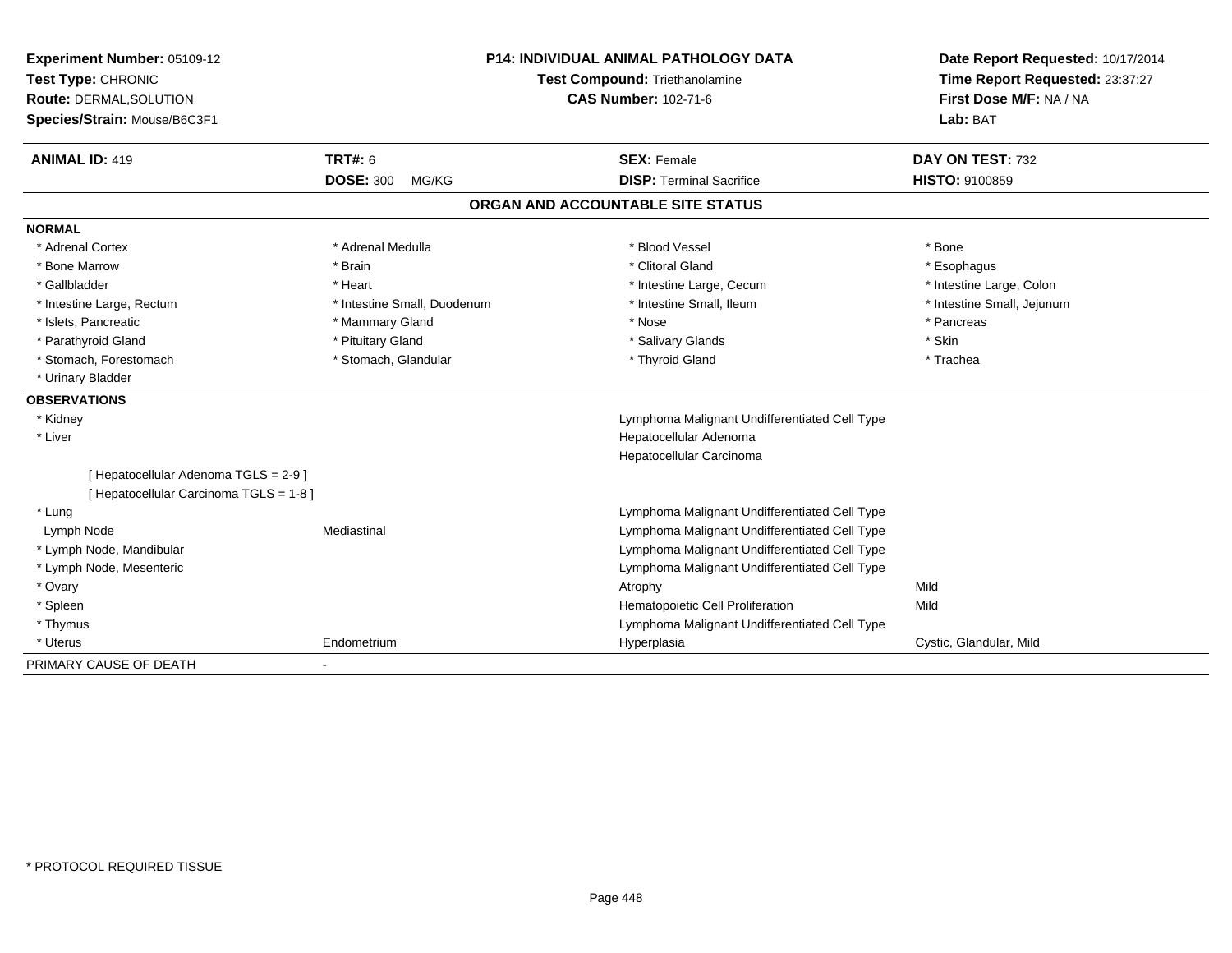| Experiment Number: 05109-12<br>Test Type: CHRONIC |                             | <b>P14: INDIVIDUAL ANIMAL PATHOLOGY DATA</b> | Date Report Requested: 10/17/2014   |  |
|---------------------------------------------------|-----------------------------|----------------------------------------------|-------------------------------------|--|
|                                                   |                             | <b>Test Compound: Triethanolamine</b>        | Time Report Requested: 23:37:27     |  |
| <b>Route: DERMAL, SOLUTION</b>                    |                             | <b>CAS Number: 102-71-6</b>                  | First Dose M/F: NA / NA<br>Lab: BAT |  |
| Species/Strain: Mouse/B6C3F1                      |                             |                                              |                                     |  |
|                                                   |                             |                                              |                                     |  |
| <b>ANIMAL ID: 420</b>                             | <b>TRT#: 6</b>              | <b>SEX: Female</b>                           | DAY ON TEST: 729                    |  |
|                                                   | <b>DOSE: 300</b><br>MG/KG   | <b>DISP: Terminal Sacrifice</b>              | HISTO: 9100860                      |  |
|                                                   |                             | ORGAN AND ACCOUNTABLE SITE STATUS            |                                     |  |
| <b>NORMAL</b>                                     |                             |                                              |                                     |  |
| * Adrenal Cortex                                  | * Adrenal Medulla           | * Blood Vessel                               | * Bone                              |  |
| * Bone Marrow                                     | * Brain                     | * Clitoral Gland                             | * Esophagus                         |  |
| * Gallbladder                                     | * Heart                     | * Intestine Large, Cecum                     | * Intestine Large, Colon            |  |
| * Intestine Large, Rectum                         | * Intestine Small, Duodenum | * Intestine Small, Ileum                     | * Intestine Small, Jejunum          |  |
| * Islets, Pancreatic                              | * Lung                      | * Lymph Node, Mandibular                     | * Lymph Node, Mesenteric            |  |
| * Mammary Gland                                   | * Nose                      | * Pancreas                                   | * Pituitary Gland                   |  |
| * Salivary Glands                                 | * Skin                      | * Spleen                                     | * Stomach, Forestomach              |  |
| * Stomach, Glandular                              | * Thyroid Gland             | * Trachea                                    | * Urinary Bladder                   |  |
| <b>MISSING</b>                                    |                             |                                              |                                     |  |
| * Parathyroid Gland                               |                             |                                              |                                     |  |
| <b>OBSERVATIONS</b>                               |                             |                                              |                                     |  |
| * Kidney                                          |                             | Nephropathy                                  | Chronic, Minimal                    |  |
| * Liver                                           |                             | Hepatocellular Adenoma                       | Multiple                            |  |
| [ Hepatocellular Adenoma TGLS = 1-1 ]             |                             |                                              |                                     |  |
| * Ovary                                           |                             | Atrophy                                      | Mild                                |  |
| * Thymus                                          |                             | Atrophy                                      | Mild                                |  |
| * Uterus                                          | Endometrium                 | Hyperplasia                                  | Cystic, Glandular, Moderate         |  |
| PRIMARY CAUSE OF DEATH                            |                             |                                              |                                     |  |
| Animal Note: PARATHYROID CUT THRU                 |                             |                                              |                                     |  |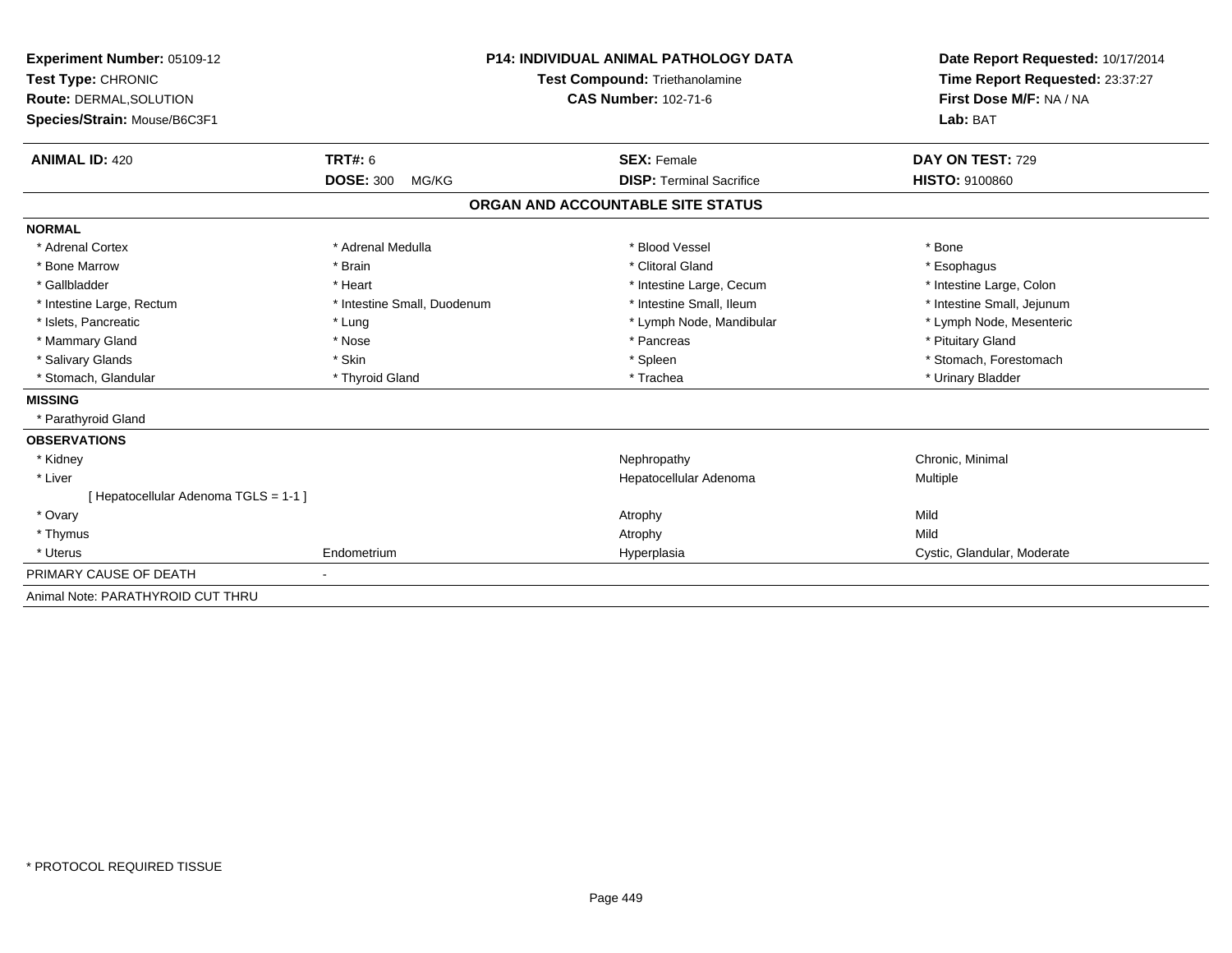| Experiment Number: 05109-12<br>Test Type: CHRONIC<br><b>Route: DERMAL, SOLUTION</b> |                          | <b>P14: INDIVIDUAL ANIMAL PATHOLOGY DATA</b><br>Test Compound: Triethanolamine<br><b>CAS Number: 102-71-6</b> | Date Report Requested: 10/17/2014<br>Time Report Requested: 23:37:27<br>First Dose M/F: NA / NA |  |
|-------------------------------------------------------------------------------------|--------------------------|---------------------------------------------------------------------------------------------------------------|-------------------------------------------------------------------------------------------------|--|
| Species/Strain: Mouse/B6C3F1                                                        |                          |                                                                                                               | Lab: BAT                                                                                        |  |
| <b>ANIMAL ID: 421</b>                                                               | TRT#: 8                  | <b>SEX: Female</b>                                                                                            | DAY ON TEST: 729                                                                                |  |
|                                                                                     | <b>DOSE: 1000 MG/KG</b>  | <b>DISP: Terminal Sacrifice</b>                                                                               | HISTO: 9100681                                                                                  |  |
|                                                                                     |                          | ORGAN AND ACCOUNTABLE SITE STATUS                                                                             |                                                                                                 |  |
| <b>NORMAL</b>                                                                       |                          |                                                                                                               |                                                                                                 |  |
| * Adrenal Medulla                                                                   | * Blood Vessel           | * Bone                                                                                                        | * Bone Marrow                                                                                   |  |
| * Brain                                                                             | * Clitoral Gland         | * Esophagus                                                                                                   | * Gallbladder                                                                                   |  |
| * Heart                                                                             | * Intestine Large, Cecum | * Intestine Large, Colon                                                                                      | * Intestine Large, Rectum                                                                       |  |
| * Intestine Small, Duodenum                                                         | * Intestine Small, Ileum | * Intestine Small, Jejunum                                                                                    | * Islets, Pancreatic                                                                            |  |
| * Lung                                                                              | * Lymph Node, Mandibular | * Lymph Node, Mesenteric                                                                                      | * Mammary Gland                                                                                 |  |
| * Nose                                                                              | * Pancreas               | * Parathyroid Gland                                                                                           | * Pituitary Gland                                                                               |  |
| * Salivary Glands                                                                   | * Spleen                 | * Stomach, Forestomach                                                                                        | * Stomach, Glandular                                                                            |  |
| * Thymus                                                                            | * Thyroid Gland          | * Trachea                                                                                                     | * Urinary Bladder                                                                               |  |
| <b>OBSERVATIONS</b>                                                                 |                          |                                                                                                               |                                                                                                 |  |
| * Adrenal Cortex                                                                    |                          | Hypertrophy                                                                                                   | Minimal                                                                                         |  |
| * Kidney                                                                            |                          | Nephropathy                                                                                                   | Chronic, Mild                                                                                   |  |
| * Liver                                                                             |                          | <b>Eosinophilic Focus</b>                                                                                     |                                                                                                 |  |
|                                                                                     |                          | Hepatocellular Adenoma                                                                                        |                                                                                                 |  |
|                                                                                     |                          | Hepatocellular Carcinoma                                                                                      |                                                                                                 |  |
| [ Hepatocellular Adenoma TGLS = 2-9 ]                                               |                          |                                                                                                               |                                                                                                 |  |
| [ Hepatocellular Carcinoma TGLS = 1-8 ]                                             |                          |                                                                                                               |                                                                                                 |  |
| * Ovary                                                                             |                          | Atrophy                                                                                                       | Mild                                                                                            |  |
| * Skin                                                                              | Inguinal                 | Inflammation                                                                                                  | Chronic, Mild                                                                                   |  |
| * Uterus                                                                            | Endometrium              | Hyperplasia                                                                                                   | Cystic, Glandular, Mild                                                                         |  |
| PRIMARY CAUSE OF DEATH                                                              | ٠                        |                                                                                                               |                                                                                                 |  |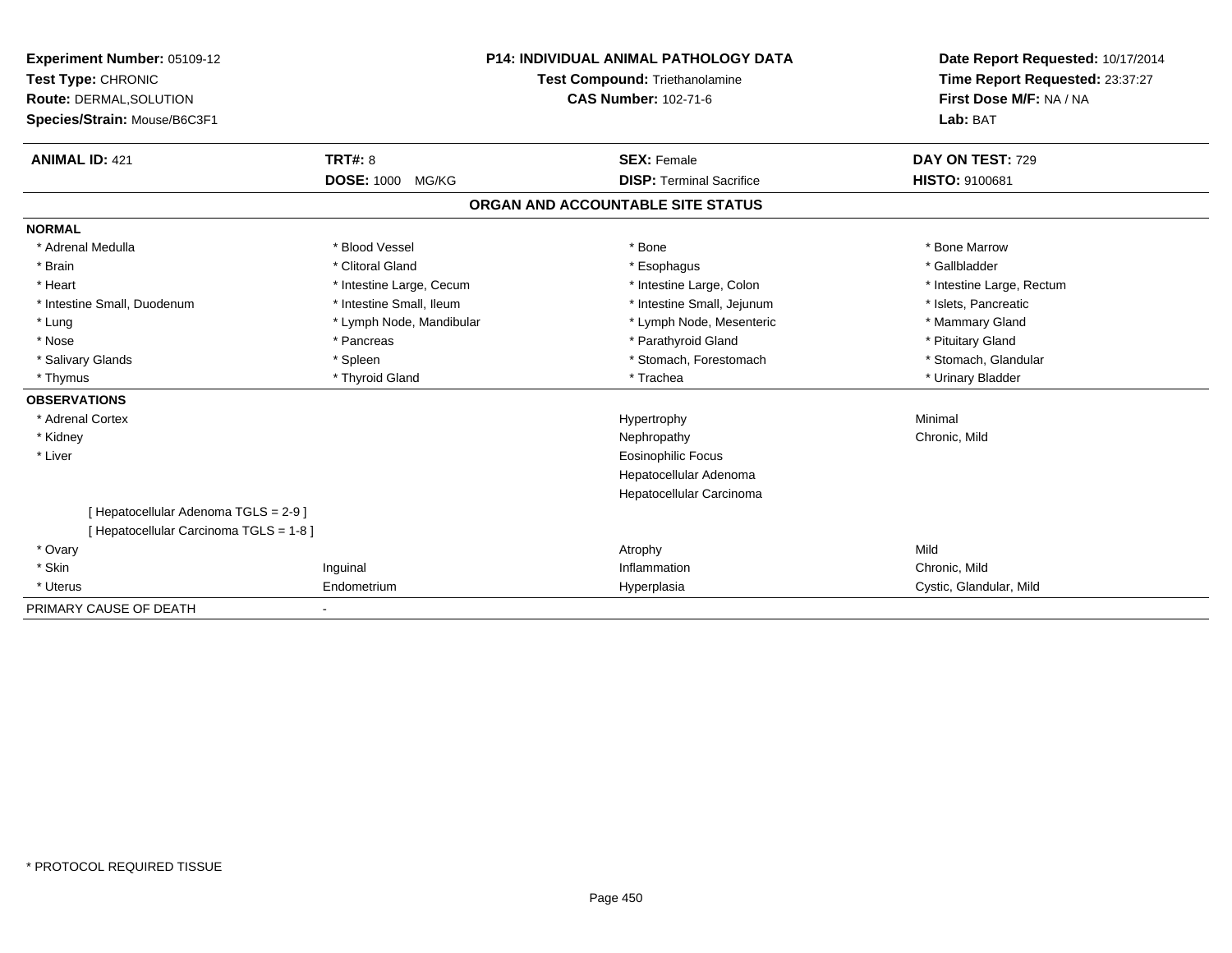| Experiment Number: 05109-12<br>Test Type: CHRONIC<br><b>Route: DERMAL, SOLUTION</b><br>Species/Strain: Mouse/B6C3F1 |                          | <b>P14: INDIVIDUAL ANIMAL PATHOLOGY DATA</b><br>Test Compound: Triethanolamine<br><b>CAS Number: 102-71-6</b> | Date Report Requested: 10/17/2014<br>Time Report Requested: 23:37:27<br>First Dose M/F: NA / NA<br>Lab: BAT |
|---------------------------------------------------------------------------------------------------------------------|--------------------------|---------------------------------------------------------------------------------------------------------------|-------------------------------------------------------------------------------------------------------------|
| <b>ANIMAL ID: 422</b>                                                                                               | <b>TRT#: 8</b>           | <b>SEX: Female</b>                                                                                            | DAY ON TEST: 731                                                                                            |
|                                                                                                                     | <b>DOSE: 1000 MG/KG</b>  | <b>DISP: Terminal Sacrifice</b>                                                                               | <b>HISTO: 9100682</b>                                                                                       |
|                                                                                                                     |                          | ORGAN AND ACCOUNTABLE SITE STATUS                                                                             |                                                                                                             |
| <b>NORMAL</b>                                                                                                       |                          |                                                                                                               |                                                                                                             |
| * Adrenal Cortex                                                                                                    | * Blood Vessel           | * Bone                                                                                                        | * Bone Marrow                                                                                               |
| * Brain                                                                                                             | * Clitoral Gland         | * Esophagus                                                                                                   | * Gallbladder                                                                                               |
| * Heart                                                                                                             | * Intestine Large, Cecum | * Intestine Large, Colon                                                                                      | * Intestine Large, Rectum                                                                                   |
| * Intestine Small, Duodenum                                                                                         | * Intestine Small, Ileum | * Intestine Small, Jejunum                                                                                    | * Islets, Pancreatic                                                                                        |
| * Lung                                                                                                              | * Lymph Node, Mandibular | * Lymph Node, Mesenteric                                                                                      | * Mammary Gland                                                                                             |
| * Nose                                                                                                              | * Pancreas               | * Parathyroid Gland                                                                                           | * Salivary Glands                                                                                           |
| * Skin                                                                                                              | * Spleen                 | * Stomach, Forestomach                                                                                        | * Stomach, Glandular                                                                                        |
| * Thyroid Gland                                                                                                     | * Trachea                | * Urinary Bladder                                                                                             |                                                                                                             |
| <b>OBSERVATIONS</b>                                                                                                 |                          |                                                                                                               |                                                                                                             |
| * Adrenal Medulla                                                                                                   |                          | Hyperplasia                                                                                                   | Mild                                                                                                        |
| * Kidney                                                                                                            |                          | Nephropathy                                                                                                   | Chronic, Minimal                                                                                            |
| * Liver                                                                                                             |                          | <b>Eosinophilic Focus</b>                                                                                     |                                                                                                             |
|                                                                                                                     |                          | Hepatocellular Adenoma                                                                                        | <b>Multiple</b>                                                                                             |
| [ Hepatocellular Adenoma TGLS = 2-1,3-2,5-1 ]                                                                       |                          |                                                                                                               |                                                                                                             |
| * Ovary                                                                                                             | Follicle                 | Cyst                                                                                                          |                                                                                                             |
| [ Cyst TGLS = $1-6$ ]                                                                                               |                          |                                                                                                               |                                                                                                             |
| * Pituitary Gland                                                                                                   | Pars Distalis            | Hyperplasia                                                                                                   | Mild                                                                                                        |
| [Hyperplasia TGLS = 4-7]                                                                                            |                          |                                                                                                               |                                                                                                             |
| * Thymus                                                                                                            |                          | Atrophy                                                                                                       | Mild                                                                                                        |
| * Uterus                                                                                                            | Endometrium              | Hyperplasia                                                                                                   | Cystic, Glandular, Mild                                                                                     |
| PRIMARY CAUSE OF DEATH                                                                                              | $\blacksquare$           |                                                                                                               |                                                                                                             |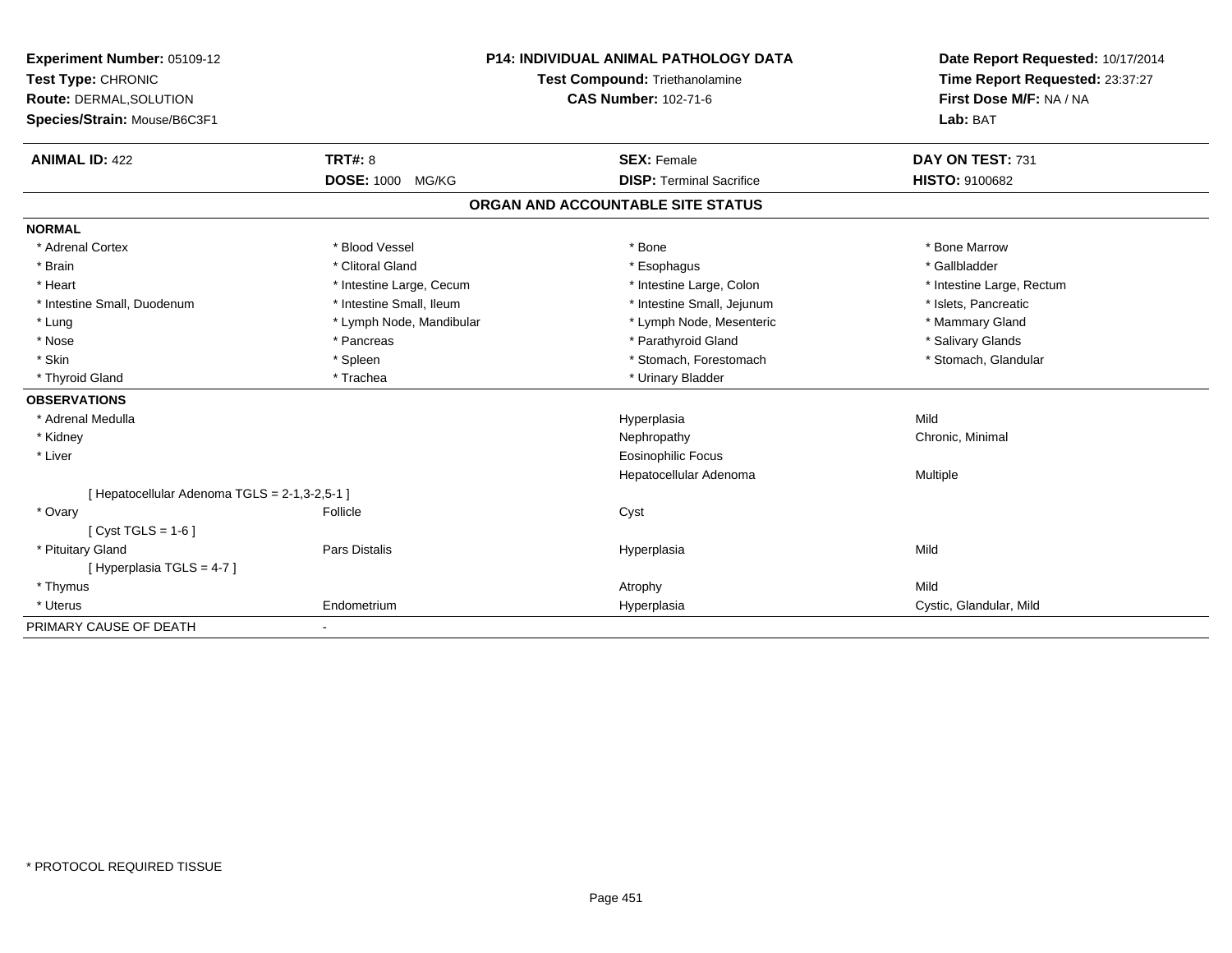| Experiment Number: 05109-12<br>Test Type: CHRONIC<br><b>Route: DERMAL, SOLUTION</b><br>Species/Strain: Mouse/B6C3F1 | <b>P14: INDIVIDUAL ANIMAL PATHOLOGY DATA</b><br><b>Test Compound: Triethanolamine</b><br><b>CAS Number: 102-71-6</b> |                                   | Date Report Requested: 10/17/2014<br>Time Report Requested: 23:37:27<br>First Dose M/F: NA / NA<br>Lab: BAT |
|---------------------------------------------------------------------------------------------------------------------|----------------------------------------------------------------------------------------------------------------------|-----------------------------------|-------------------------------------------------------------------------------------------------------------|
| <b>ANIMAL ID: 423</b>                                                                                               | <b>TRT#: 8</b>                                                                                                       | <b>SEX: Female</b>                | DAY ON TEST: 317                                                                                            |
|                                                                                                                     | <b>DOSE: 1000</b><br>MG/KG                                                                                           | <b>DISP:</b> Moribund Sacrifice   | <b>HISTO: 9100683</b>                                                                                       |
|                                                                                                                     |                                                                                                                      | ORGAN AND ACCOUNTABLE SITE STATUS |                                                                                                             |
| <b>NORMAL</b>                                                                                                       |                                                                                                                      |                                   |                                                                                                             |
| * Adrenal Cortex                                                                                                    | * Adrenal Medulla                                                                                                    | * Blood Vessel                    | * Bone                                                                                                      |
| * Bone Marrow                                                                                                       | * Brain                                                                                                              | * Clitoral Gland                  | * Esophagus                                                                                                 |
| * Gallbladder                                                                                                       | * Heart                                                                                                              | * Intestine Large, Cecum          | * Intestine Large, Colon                                                                                    |
| * Intestine Large, Rectum                                                                                           | * Intestine Small, Duodenum                                                                                          | * Intestine Small, Ileum          | * Intestine Small, Jejunum                                                                                  |
| * Islets, Pancreatic                                                                                                | * Kidney                                                                                                             | * Lung                            | * Lymph Node, Mandibular                                                                                    |
| * Lymph Node, Mesenteric                                                                                            | * Mammary Gland                                                                                                      | * Nose                            | * Ovary                                                                                                     |
| * Pancreas                                                                                                          | * Parathyroid Gland                                                                                                  | * Pituitary Gland                 | * Salivary Glands                                                                                           |
| * Skin                                                                                                              | * Spleen                                                                                                             | * Stomach, Forestomach            | * Stomach, Glandular                                                                                        |
| * Thyroid Gland                                                                                                     | * Trachea                                                                                                            | * Urinary Bladder                 | * Uterus                                                                                                    |
| <b>OBSERVATIONS</b>                                                                                                 |                                                                                                                      |                                   |                                                                                                             |
| * Liver                                                                                                             |                                                                                                                      | Fatty Change                      | Mild                                                                                                        |
| * Thymus                                                                                                            |                                                                                                                      | Lymphoma Malignant Mixed          |                                                                                                             |
| [ Lymphoma Malignant Mixed TGLS = 2-8 ]                                                                             |                                                                                                                      |                                   |                                                                                                             |
| PRIMARY CAUSE OF DEATH                                                                                              |                                                                                                                      |                                   |                                                                                                             |
| Animal Note: MORIBUND SAC. DUE TO LYMPHOMA OF THE THYMUS                                                            |                                                                                                                      |                                   |                                                                                                             |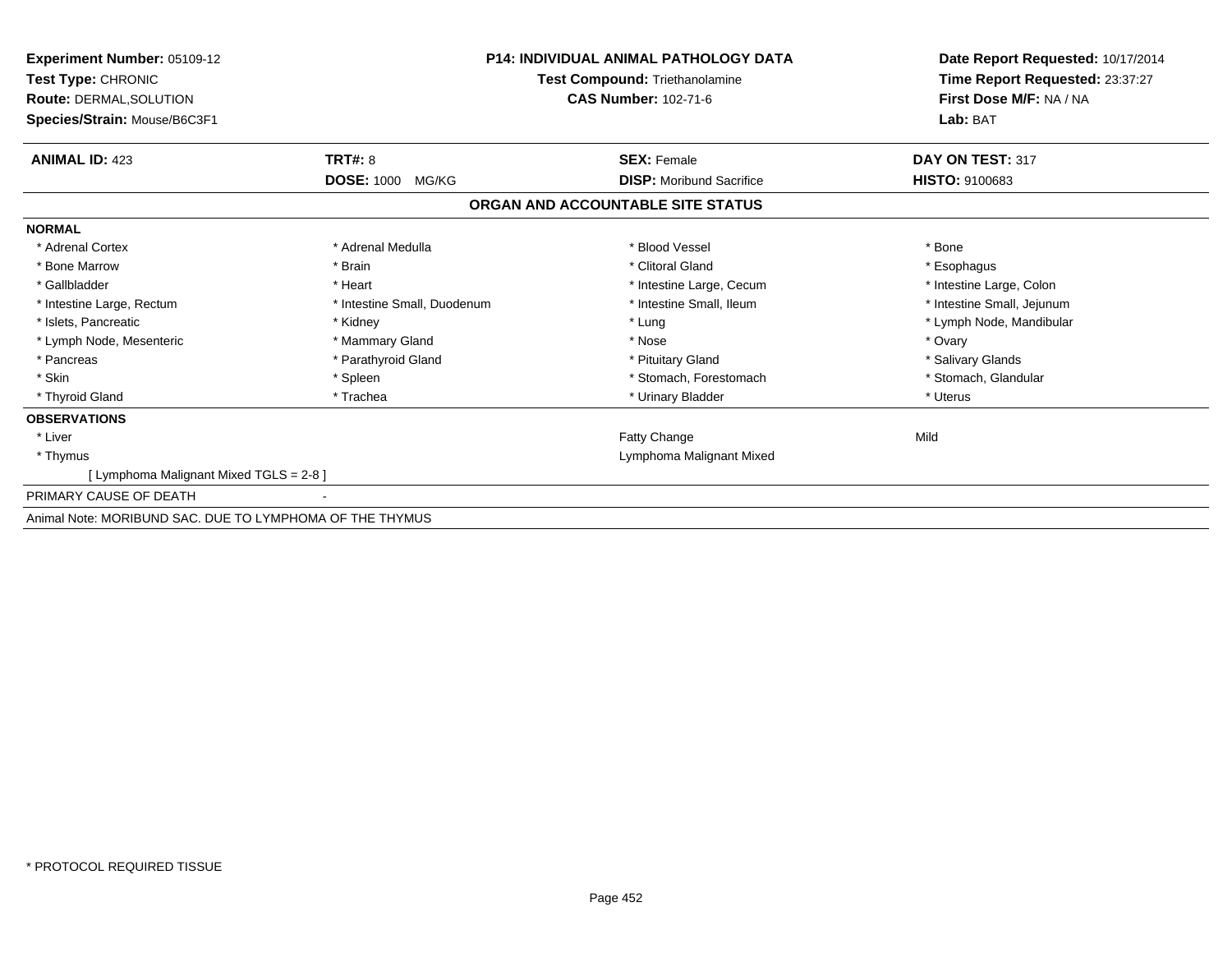| Experiment Number: 05109-12<br>Test Type: CHRONIC<br><b>Route: DERMAL, SOLUTION</b><br>Species/Strain: Mouse/B6C3F1<br><b>ANIMAL ID: 424</b> | <b>TRT#: 8</b>              | P14: INDIVIDUAL ANIMAL PATHOLOGY DATA<br>Test Compound: Triethanolamine<br><b>CAS Number: 102-71-6</b><br><b>SEX: Female</b> | Date Report Requested: 10/17/2014<br>Time Report Requested: 23:37:27<br>First Dose M/F: NA / NA<br>Lab: BAT<br>DAY ON TEST: 732 |
|----------------------------------------------------------------------------------------------------------------------------------------------|-----------------------------|------------------------------------------------------------------------------------------------------------------------------|---------------------------------------------------------------------------------------------------------------------------------|
|                                                                                                                                              | <b>DOSE: 1000</b><br>MG/KG  | <b>DISP: Terminal Sacrifice</b>                                                                                              | <b>HISTO: 9100684</b>                                                                                                           |
|                                                                                                                                              |                             | ORGAN AND ACCOUNTABLE SITE STATUS                                                                                            |                                                                                                                                 |
| <b>NORMAL</b>                                                                                                                                |                             |                                                                                                                              |                                                                                                                                 |
| * Adrenal Cortex                                                                                                                             | * Adrenal Medulla           | * Blood Vessel                                                                                                               | * Bone                                                                                                                          |
| * Bone Marrow                                                                                                                                | * Brain                     | * Clitoral Gland                                                                                                             | * Esophagus                                                                                                                     |
| * Gallbladder                                                                                                                                | * Heart                     | * Intestine Large, Cecum                                                                                                     | * Intestine Large, Colon                                                                                                        |
| * Intestine Large, Rectum                                                                                                                    | * Intestine Small, Duodenum | * Intestine Small, Ileum                                                                                                     | * Intestine Small, Jejunum                                                                                                      |
| * Islets, Pancreatic                                                                                                                         | * Lung                      | * Lymph Node, Mandibular                                                                                                     | * Lymph Node, Mesenteric                                                                                                        |
| * Mammary Gland                                                                                                                              | * Nose                      | * Ovary                                                                                                                      | * Pancreas                                                                                                                      |
| * Parathyroid Gland                                                                                                                          | * Pituitary Gland           | * Salivary Glands                                                                                                            | * Skin                                                                                                                          |
| * Spleen                                                                                                                                     | * Stomach, Forestomach      | * Stomach, Glandular                                                                                                         | * Trachea                                                                                                                       |
| * Urinary Bladder                                                                                                                            |                             |                                                                                                                              |                                                                                                                                 |
| <b>OBSERVATIONS</b>                                                                                                                          |                             |                                                                                                                              |                                                                                                                                 |
| * Kidney                                                                                                                                     |                             | Nephropathy                                                                                                                  | Chronic, Minimal                                                                                                                |
| * Liver                                                                                                                                      |                             | <b>Basophilic Focus</b>                                                                                                      |                                                                                                                                 |
|                                                                                                                                              |                             | Eosinophilic Focus                                                                                                           |                                                                                                                                 |
|                                                                                                                                              |                             | Hepatocellular Adenoma                                                                                                       | Multiple                                                                                                                        |
| [Basophilic Focus TGLS = 3-1]                                                                                                                |                             |                                                                                                                              |                                                                                                                                 |
| [ Hepatocellular Adenoma TGLS = 2-8 ]                                                                                                        |                             |                                                                                                                              |                                                                                                                                 |
| * Thymus                                                                                                                                     |                             | Atrophy                                                                                                                      | Mild                                                                                                                            |
| * Thyroid Gland                                                                                                                              | <b>Follicular Cel</b>       | Hyperplasia                                                                                                                  | Moderate                                                                                                                        |
| * Uterus                                                                                                                                     | Endometrium                 | Hyperplasia                                                                                                                  | Cystic, Glandular, Moderate                                                                                                     |
| [ Hyperplasia TGLS = 1-6 ]                                                                                                                   |                             |                                                                                                                              |                                                                                                                                 |
| PRIMARY CAUSE OF DEATH                                                                                                                       |                             |                                                                                                                              |                                                                                                                                 |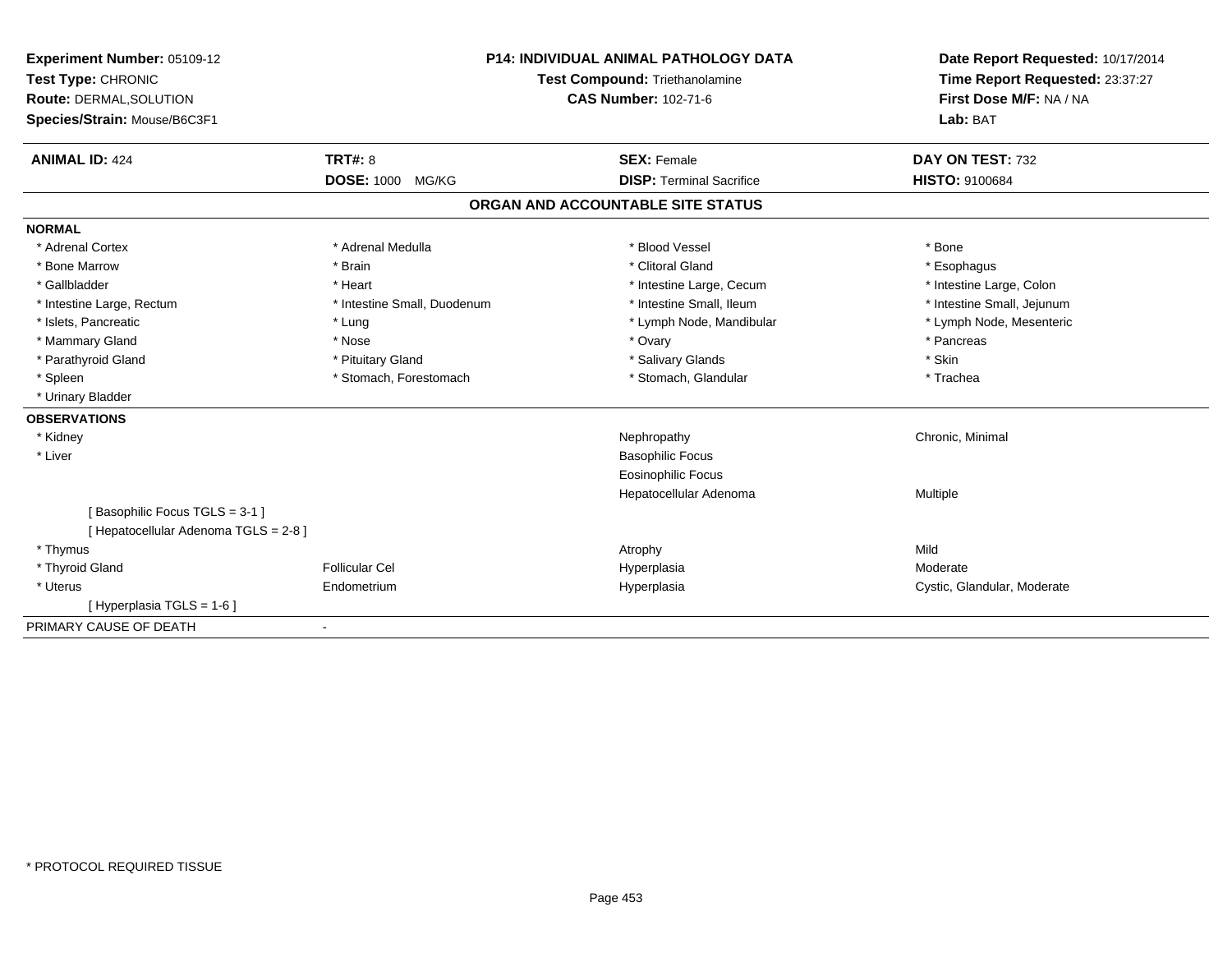| <b>Experiment Number: 05109-12</b><br>Test Type: CHRONIC<br><b>Route: DERMAL, SOLUTION</b> |                             | <b>P14: INDIVIDUAL ANIMAL PATHOLOGY DATA</b><br>Test Compound: Triethanolamine<br><b>CAS Number: 102-71-6</b> | Date Report Requested: 10/17/2014<br>Time Report Requested: 23:37:27<br>First Dose M/F: NA / NA |  |
|--------------------------------------------------------------------------------------------|-----------------------------|---------------------------------------------------------------------------------------------------------------|-------------------------------------------------------------------------------------------------|--|
| Species/Strain: Mouse/B6C3F1                                                               |                             |                                                                                                               | Lab: BAT                                                                                        |  |
| <b>ANIMAL ID: 425</b>                                                                      | <b>TRT#: 8</b>              | <b>SEX: Female</b>                                                                                            | DAY ON TEST: 729                                                                                |  |
|                                                                                            | <b>DOSE: 1000</b><br>MG/KG  | <b>DISP: Terminal Sacrifice</b>                                                                               | <b>HISTO: 9100685</b>                                                                           |  |
|                                                                                            |                             | ORGAN AND ACCOUNTABLE SITE STATUS                                                                             |                                                                                                 |  |
| <b>NORMAL</b>                                                                              |                             |                                                                                                               |                                                                                                 |  |
| * Adrenal Cortex                                                                           | * Adrenal Medulla           | * Blood Vessel                                                                                                | * Bone                                                                                          |  |
| * Bone Marrow                                                                              | * Brain                     | * Clitoral Gland                                                                                              | * Esophagus                                                                                     |  |
| * Gallbladder                                                                              | * Heart                     | * Intestine Large, Cecum                                                                                      | * Intestine Large, Colon                                                                        |  |
| * Intestine Large, Rectum                                                                  | * Intestine Small, Duodenum | * Intestine Small, Ileum                                                                                      | * Intestine Small, Jejunum                                                                      |  |
| * Islets, Pancreatic                                                                       | * Lung                      | * Lymph Node, Mandibular                                                                                      | * Lymph Node, Mesenteric                                                                        |  |
| * Mammary Gland                                                                            | * Nose                      | * Pancreas                                                                                                    | * Parathyroid Gland                                                                             |  |
| * Pituitary Gland                                                                          | * Salivary Glands           | * Spleen                                                                                                      | * Stomach, Forestomach                                                                          |  |
| * Stomach, Glandular                                                                       | * Thymus                    | * Thyroid Gland                                                                                               | * Trachea                                                                                       |  |
| * Urinary Bladder                                                                          |                             |                                                                                                               |                                                                                                 |  |
| <b>OBSERVATIONS</b>                                                                        |                             |                                                                                                               |                                                                                                 |  |
| * Kidney                                                                                   |                             | Nephropathy                                                                                                   | Chronic, Minimal                                                                                |  |
| * Liver                                                                                    |                             | Hepatocellular Adenoma                                                                                        | Multiple                                                                                        |  |
| [ Hepatocellular Adenoma TGLS = 2-8,3-9,3-10 ]                                             |                             |                                                                                                               |                                                                                                 |  |
| * Ovary                                                                                    | Follicle                    | Cyst                                                                                                          |                                                                                                 |  |
| [ $Cyst TGLS = 1-6$ ]                                                                      |                             |                                                                                                               |                                                                                                 |  |
| * Skin                                                                                     | SOA-No Mass                 | Acanthosis                                                                                                    | Mild                                                                                            |  |
|                                                                                            | SOA-No Mass                 | Inflammation                                                                                                  | Chronic, Mild                                                                                   |  |
| * Uterus                                                                                   | Endometrium                 | Hyperplasia                                                                                                   | Cystic, Glandular, Mild                                                                         |  |
| PRIMARY CAUSE OF DEATH                                                                     |                             |                                                                                                               |                                                                                                 |  |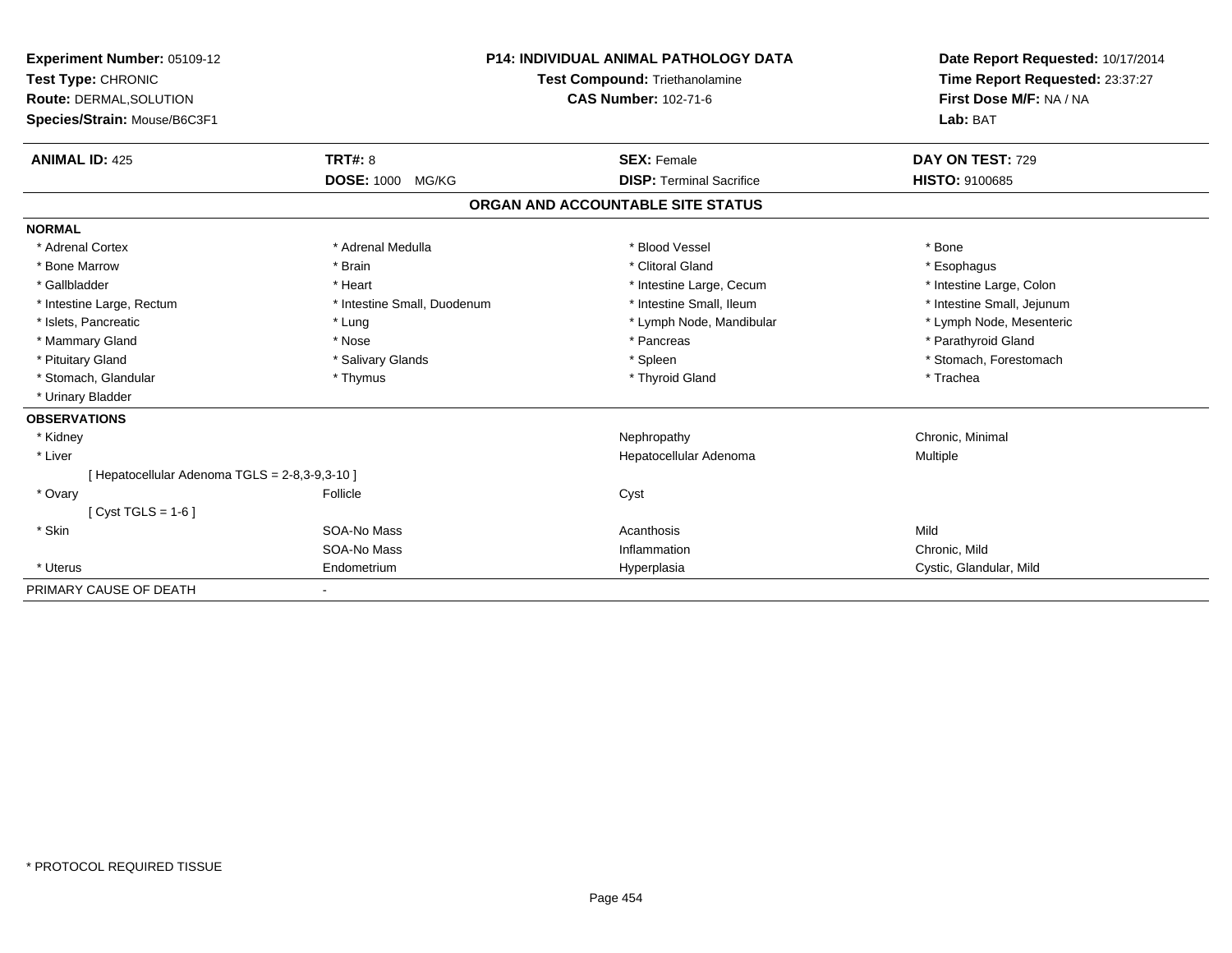| Experiment Number: 05109-12                        | <b>P14: INDIVIDUAL ANIMAL PATHOLOGY DATA</b> |                                   | Date Report Requested: 10/17/2014 |  |
|----------------------------------------------------|----------------------------------------------|-----------------------------------|-----------------------------------|--|
| Test Type: CHRONIC                                 |                                              | Test Compound: Triethanolamine    | Time Report Requested: 23:37:27   |  |
| <b>Route: DERMAL, SOLUTION</b>                     |                                              | <b>CAS Number: 102-71-6</b>       | First Dose M/F: NA / NA           |  |
| Species/Strain: Mouse/B6C3F1                       |                                              |                                   | Lab: BAT                          |  |
| <b>ANIMAL ID: 426</b>                              | TRT#: 8                                      | <b>SEX: Female</b>                | DAY ON TEST: 730                  |  |
|                                                    | DOSE: 1000 MG/KG                             | <b>DISP: Terminal Sacrifice</b>   | <b>HISTO: 9100686</b>             |  |
|                                                    |                                              | ORGAN AND ACCOUNTABLE SITE STATUS |                                   |  |
| <b>NORMAL</b>                                      |                                              |                                   |                                   |  |
| * Adrenal Cortex                                   | * Adrenal Medulla                            | * Blood Vessel                    | * Bone                            |  |
| * Bone Marrow                                      | * Brain                                      | * Clitoral Gland                  | * Esophagus                       |  |
| * Gallbladder                                      | * Heart                                      | * Intestine Large, Cecum          | * Intestine Large, Colon          |  |
| * Intestine Large, Rectum                          | * Intestine Small, Duodenum                  | * Intestine Small, Ileum          | * Islets, Pancreatic              |  |
| * Kidney                                           | * Lung                                       | * Lymph Node, Mandibular          | * Lymph Node, Mesenteric          |  |
| * Mammary Gland                                    | * Nose                                       | * Pancreas                        | * Parathyroid Gland               |  |
| * Salivary Glands                                  | * Skin                                       | * Spleen                          | * Stomach, Forestomach            |  |
| * Stomach, Glandular                               | * Thymus                                     | * Trachea                         | * Urinary Bladder                 |  |
| <b>OBSERVATIONS</b>                                |                                              |                                   |                                   |  |
| * Intestine Small, Jejunum                         | Peyers Patch                                 | Lymphoma Malignant Mixed          |                                   |  |
| [ Lymphoma Malignant Mixed TGLS = 7-11 ]           |                                              |                                   |                                   |  |
| * Liver                                            |                                              | Hepatocellular Adenoma            | Multiple                          |  |
| [ Hepatocellular Adenoma TGLS = 1-8,2-9,3-1,5-10 ] |                                              |                                   |                                   |  |
| Lymph Node                                         | Mediastinal                                  | Lymphoma Malignant Mixed          |                                   |  |
| Mesentery                                          | Fat                                          | Lymphoma Malignant Mixed          |                                   |  |
| [ Lymphoma Malignant Mixed TGLS = 6-12 ]           |                                              |                                   |                                   |  |
| * Ovary                                            |                                              | Atrophy                           | Mild                              |  |
| * Pituitary Gland                                  | <b>Pars Distalis</b>                         | Hyperplasia                       | Mild                              |  |
| * Thyroid Gland                                    | <b>Follicular Cel</b>                        | Hyperplasia                       | Mild                              |  |
| * Uterus                                           | Endometrium                                  | Hyperplasia                       | Cystic, Glandular, Moderate       |  |
| [Hyperplasia TGLS = $4-6$ ]                        |                                              |                                   |                                   |  |
| PRIMARY CAUSE OF DEATH                             |                                              |                                   |                                   |  |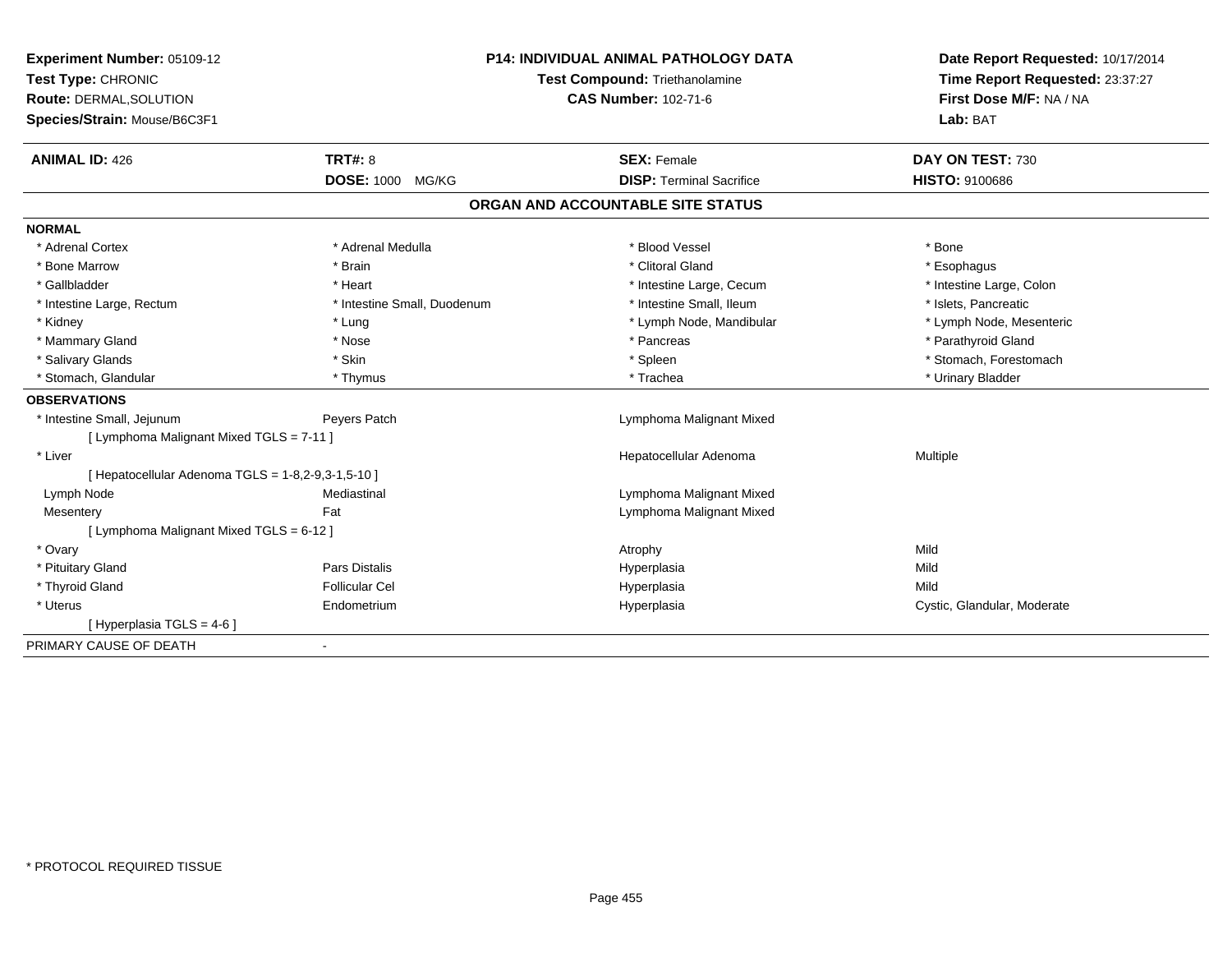| Experiment Number: 05109-12<br>Test Type: CHRONIC<br>Route: DERMAL, SOLUTION<br>Species/Strain: Mouse/B6C3F1 | <b>P14: INDIVIDUAL ANIMAL PATHOLOGY DATA</b><br><b>Test Compound: Triethanolamine</b><br><b>CAS Number: 102-71-6</b> |                                                     | Date Report Requested: 10/17/2014<br>Time Report Requested: 23:37:27<br>First Dose M/F: NA / NA<br>Lab: BAT |  |
|--------------------------------------------------------------------------------------------------------------|----------------------------------------------------------------------------------------------------------------------|-----------------------------------------------------|-------------------------------------------------------------------------------------------------------------|--|
| <b>ANIMAL ID: 427</b>                                                                                        | TRT#: 8                                                                                                              | <b>SEX: Female</b>                                  | DAY ON TEST: 732                                                                                            |  |
|                                                                                                              | <b>DOSE: 1000</b><br>MG/KG                                                                                           | <b>DISP: Terminal Sacrifice</b>                     | <b>HISTO: 9100687</b>                                                                                       |  |
|                                                                                                              |                                                                                                                      | ORGAN AND ACCOUNTABLE SITE STATUS                   |                                                                                                             |  |
| <b>NORMAL</b>                                                                                                |                                                                                                                      |                                                     |                                                                                                             |  |
| * Adrenal Cortex                                                                                             | * Adrenal Medulla                                                                                                    | * Blood Vessel                                      | * Bone                                                                                                      |  |
| * Bone Marrow                                                                                                | * Brain                                                                                                              | * Clitoral Gland                                    | * Esophagus                                                                                                 |  |
| * Gallbladder                                                                                                | * Heart                                                                                                              | * Intestine Large, Cecum                            | * Intestine Large, Colon                                                                                    |  |
| * Intestine Large, Rectum                                                                                    | * Intestine Small, Duodenum                                                                                          | * Intestine Small, Ileum                            | * Intestine Small, Jejunum                                                                                  |  |
| * Islets, Pancreatic                                                                                         | * Kidney                                                                                                             | * Lung                                              | * Lymph Node, Mandibular                                                                                    |  |
| * Lymph Node, Mesenteric                                                                                     | * Mammary Gland                                                                                                      | * Nose                                              | * Pancreas                                                                                                  |  |
| * Parathyroid Gland                                                                                          | * Pituitary Gland                                                                                                    | * Salivary Glands                                   | * Skin                                                                                                      |  |
| * Spleen                                                                                                     | * Stomach, Forestomach                                                                                               | * Stomach, Glandular                                | * Thyroid Gland                                                                                             |  |
| * Trachea                                                                                                    | * Urinary Bladder                                                                                                    |                                                     |                                                                                                             |  |
| <b>OBSERVATIONS</b>                                                                                          |                                                                                                                      |                                                     |                                                                                                             |  |
| * Liver                                                                                                      |                                                                                                                      | <b>Eosinophilic Focus</b><br>Hepatocellular Adenoma |                                                                                                             |  |
| [ Eosinophilic Focus TGLS = 2-1,3-8 ]<br>[ Hepatocellular Adenoma TGLS = 1-1 ]                               |                                                                                                                      |                                                     |                                                                                                             |  |
| * Ovary                                                                                                      |                                                                                                                      | Cystadenoma                                         |                                                                                                             |  |
| * Thymus                                                                                                     |                                                                                                                      | Lymphoma Malignant                                  |                                                                                                             |  |
| * Uterus                                                                                                     | Endometrium                                                                                                          | Hyperplasia                                         | Cystic, Glandular, Minimal                                                                                  |  |
| PRIMARY CAUSE OF DEATH                                                                                       |                                                                                                                      |                                                     |                                                                                                             |  |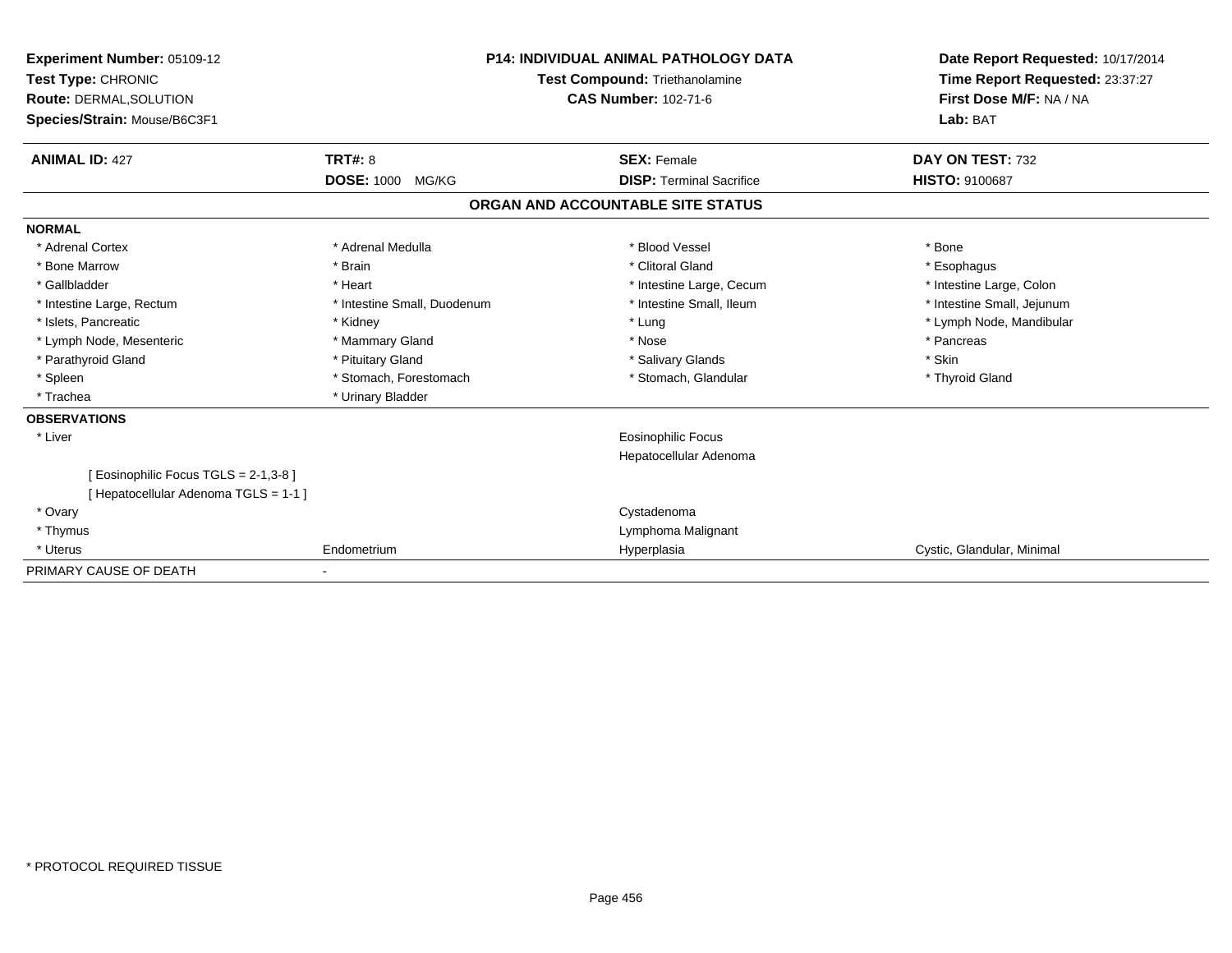| Experiment Number: 05109-12<br>Test Type: CHRONIC<br>Route: DERMAL, SOLUTION<br>Species/Strain: Mouse/B6C3F1 |                             | <b>P14: INDIVIDUAL ANIMAL PATHOLOGY DATA</b><br>Test Compound: Triethanolamine<br><b>CAS Number: 102-71-6</b> | Date Report Requested: 10/17/2014<br>Time Report Requested: 23:37:27<br>First Dose M/F: NA / NA<br>Lab: BAT |
|--------------------------------------------------------------------------------------------------------------|-----------------------------|---------------------------------------------------------------------------------------------------------------|-------------------------------------------------------------------------------------------------------------|
| <b>ANIMAL ID: 428</b>                                                                                        | <b>TRT#: 8</b>              | <b>SEX: Female</b>                                                                                            | <b>DAY ON TEST: 670</b>                                                                                     |
|                                                                                                              | DOSE: 1000 MG/KG            | <b>DISP:</b> Moribund Sacrifice                                                                               | <b>HISTO: 9100688</b>                                                                                       |
|                                                                                                              |                             | ORGAN AND ACCOUNTABLE SITE STATUS                                                                             |                                                                                                             |
| <b>NORMAL</b>                                                                                                |                             |                                                                                                               |                                                                                                             |
| * Adrenal Cortex                                                                                             | * Adrenal Medulla           | * Blood Vessel                                                                                                | * Bone                                                                                                      |
| * Bone Marrow                                                                                                | * Clitoral Gland            | Ear                                                                                                           | * Esophagus                                                                                                 |
| * Gallbladder                                                                                                | * Heart                     | * Intestine Large, Cecum                                                                                      | * Intestine Large, Colon                                                                                    |
| * Intestine Large, Rectum                                                                                    | * Intestine Small, Duodenum | * Intestine Small, Ileum                                                                                      | * Intestine Small, Jejunum                                                                                  |
| * Islets, Pancreatic                                                                                         | * Mammary Gland             | * Nose                                                                                                        | * Ovary                                                                                                     |
| * Pancreas                                                                                                   | * Parathyroid Gland         | * Salivary Glands                                                                                             | * Skin                                                                                                      |
| * Stomach, Forestomach                                                                                       | * Stomach, Glandular        | * Thyroid Gland                                                                                               | * Trachea                                                                                                   |
| * Urinary Bladder                                                                                            |                             |                                                                                                               |                                                                                                             |
| <b>OBSERVATIONS</b>                                                                                          |                             |                                                                                                               |                                                                                                             |
| * Brain                                                                                                      |                             | Hemorrhage                                                                                                    | Moderate                                                                                                    |
| * Kidney                                                                                                     |                             | Leukemia Lymphocytic                                                                                          |                                                                                                             |
| * Liver                                                                                                      |                             | <b>Eosinophilic Focus</b>                                                                                     |                                                                                                             |
|                                                                                                              |                             | Hepatocellular Adenoma                                                                                        |                                                                                                             |
|                                                                                                              |                             | Leukemia Lymphocytic                                                                                          |                                                                                                             |
| [ Hepatocellular Adenoma TGLS = 4-8 ]                                                                        |                             |                                                                                                               |                                                                                                             |
| [ Leukemia Lymphocytic TGLS = 3-1,3-2 ]                                                                      |                             |                                                                                                               |                                                                                                             |
| * Lung                                                                                                       |                             | Leukemia Lymphocytic                                                                                          |                                                                                                             |
| * Lymph Node, Mandibular                                                                                     |                             | Leukemia Lymphocytic                                                                                          |                                                                                                             |
| [ Leukemia Lymphocytic TGLS = 1-3,1-7 ]                                                                      |                             |                                                                                                               |                                                                                                             |
| * Lymph Node, Mesenteric                                                                                     |                             | Leukemia Lymphocytic                                                                                          |                                                                                                             |
| [ Leukemia Lymphocytic TGLS = 1-3,1-7 ]                                                                      |                             |                                                                                                               |                                                                                                             |
| Peripheral Nerve                                                                                             | Sciatic                     | Degeneration                                                                                                  | Mild                                                                                                        |
| * Pituitary Gland                                                                                            | Pars Intermed               | Adenoma                                                                                                       |                                                                                                             |
| Spinal Cord                                                                                                  | Nerve                       | Degeneration                                                                                                  | Minimal                                                                                                     |
| * Spleen                                                                                                     |                             | Leukemia Lymphocytic                                                                                          |                                                                                                             |
| [ Leukemia Lymphocytic TGLS = 2-1 ]                                                                          |                             |                                                                                                               |                                                                                                             |
| * Thymus                                                                                                     |                             | Leukemia Lymphocytic                                                                                          |                                                                                                             |
| * Uterus                                                                                                     | Endometrium                 | Hyperplasia                                                                                                   | Cystic, Glandular, Mild                                                                                     |
| PRIMARY CAUSE OF DEATH                                                                                       |                             |                                                                                                               |                                                                                                             |

Animal Note: MORIBUND SAC. DUE TO LYMPHOCYTIC LEUKEMIA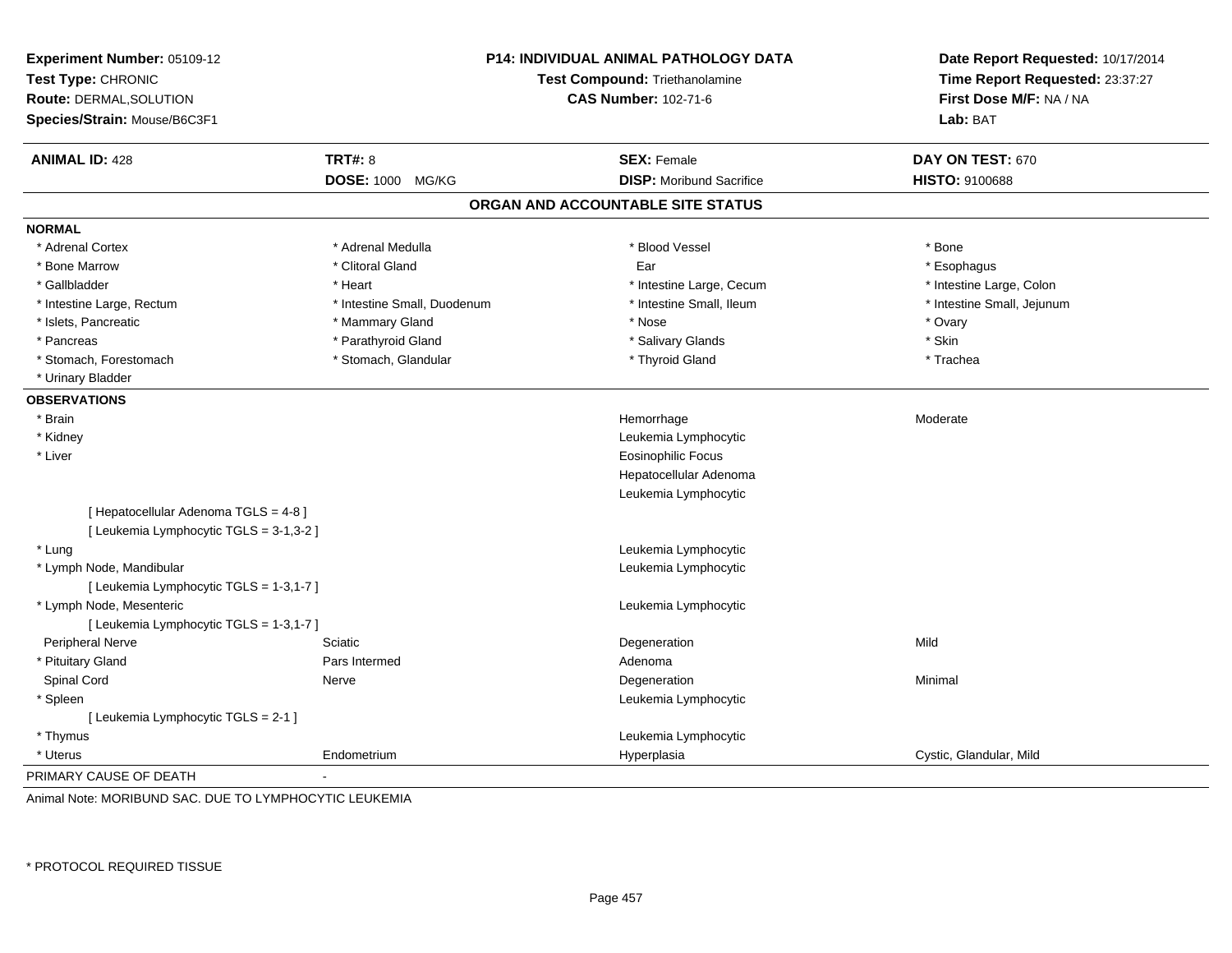| <b>Experiment Number: 05109-12</b><br>Test Type: CHRONIC<br><b>Route: DERMAL, SOLUTION</b><br>Species/Strain: Mouse/B6C3F1 | <b>P14: INDIVIDUAL ANIMAL PATHOLOGY DATA</b><br><b>Test Compound: Triethanolamine</b><br><b>CAS Number: 102-71-6</b> |                                                       | Date Report Requested: 10/17/2014<br>Time Report Requested: 23:37:27<br>First Dose M/F: NA / NA<br>Lab: BAT |
|----------------------------------------------------------------------------------------------------------------------------|----------------------------------------------------------------------------------------------------------------------|-------------------------------------------------------|-------------------------------------------------------------------------------------------------------------|
| <b>ANIMAL ID: 428</b>                                                                                                      | <b>TRT#: 8</b><br><b>DOSE: 1000</b><br>MG/KG                                                                         | <b>SEX:</b> Female<br><b>DISP:</b> Moribund Sacrifice | DAY ON TEST: 670<br><b>HISTO: 9100688</b>                                                                   |
|                                                                                                                            |                                                                                                                      | ORGAN AND ACCOUNTABLE SITE STATUS                     |                                                                                                             |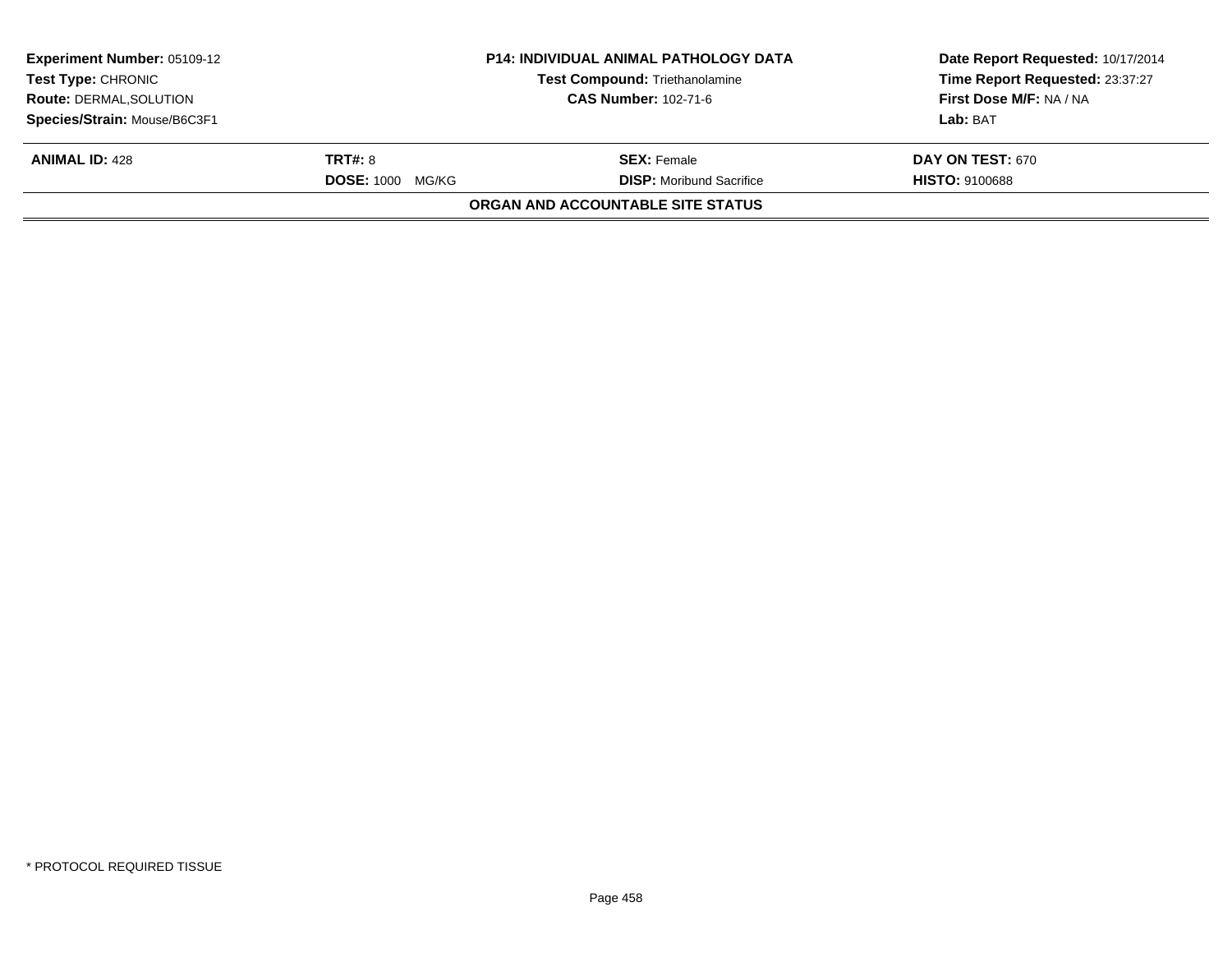| <b>Experiment Number: 05109-12</b><br>Test Type: CHRONIC |                             | <b>P14: INDIVIDUAL ANIMAL PATHOLOGY DATA</b> | Date Report Requested: 10/17/2014 |
|----------------------------------------------------------|-----------------------------|----------------------------------------------|-----------------------------------|
|                                                          |                             | Test Compound: Triethanolamine               | Time Report Requested: 23:37:27   |
| <b>Route: DERMAL, SOLUTION</b>                           |                             | <b>CAS Number: 102-71-6</b>                  | First Dose M/F: NA / NA           |
| Species/Strain: Mouse/B6C3F1                             |                             |                                              | Lab: BAT                          |
| <b>ANIMAL ID: 429</b>                                    | <b>TRT#: 8</b>              | <b>SEX: Female</b>                           | DAY ON TEST: 731                  |
|                                                          | DOSE: 1000 MG/KG            | <b>DISP: Terminal Sacrifice</b>              | HISTO: 9100689                    |
|                                                          |                             | ORGAN AND ACCOUNTABLE SITE STATUS            |                                   |
| <b>NORMAL</b>                                            |                             |                                              |                                   |
| * Adrenal Cortex                                         | * Adrenal Medulla           | * Blood Vessel                               | * Bone                            |
| * Bone Marrow                                            | * Brain                     | * Clitoral Gland                             | * Esophagus                       |
| * Gallbladder                                            | * Heart                     | * Intestine Large, Cecum                     | * Intestine Large, Colon          |
| * Intestine Large, Rectum                                | * Intestine Small, Duodenum | * Intestine Small, Ileum                     | * Intestine Small, Jejunum        |
| * Islets, Pancreatic                                     | * Lymph Node, Mandibular    | * Lymph Node, Mesenteric                     | * Mammary Gland                   |
| * Nose                                                   | * Pancreas                  | * Parathyroid Gland                          | * Pituitary Gland                 |
| * Salivary Glands                                        | * Skin                      | * Spleen                                     | * Stomach, Forestomach            |
| * Stomach, Glandular                                     | * Trachea                   | * Urinary Bladder                            |                                   |
| <b>OBSERVATIONS</b>                                      |                             |                                              |                                   |
| * Kidney                                                 |                             | Nephropathy                                  | Chronic, Minimal                  |
| * Liver                                                  |                             | Hepatocellular Adenoma                       | <b>Multiple</b>                   |
| [ Hepatocellular Adenoma TGLS = 2-9,3-1 ]                |                             |                                              |                                   |
| * Lung                                                   |                             | Alveolar/Bronchiolar Carcinoma               |                                   |
| [ Alveolar/Bronchiolar Carcinoma TGLS = 4-2 ]            |                             |                                              |                                   |
| * Ovary                                                  |                             | Atrophy                                      | Mild                              |
| * Thymus                                                 |                             | Lymphoma Malignant Lymphocytic               |                                   |
| [ Lymphoma Malignant Lymphocytic TGLS = 1-8 ]            |                             |                                              |                                   |
| * Thyroid Gland                                          | <b>Follicular Cel</b>       | Hyperplasia                                  | Moderate                          |
| * Uterus                                                 | Endometrium                 | Hyperplasia                                  | Cystic, Glandular, Mild           |
| PRIMARY CAUSE OF DEATH                                   | $\blacksquare$              |                                              |                                   |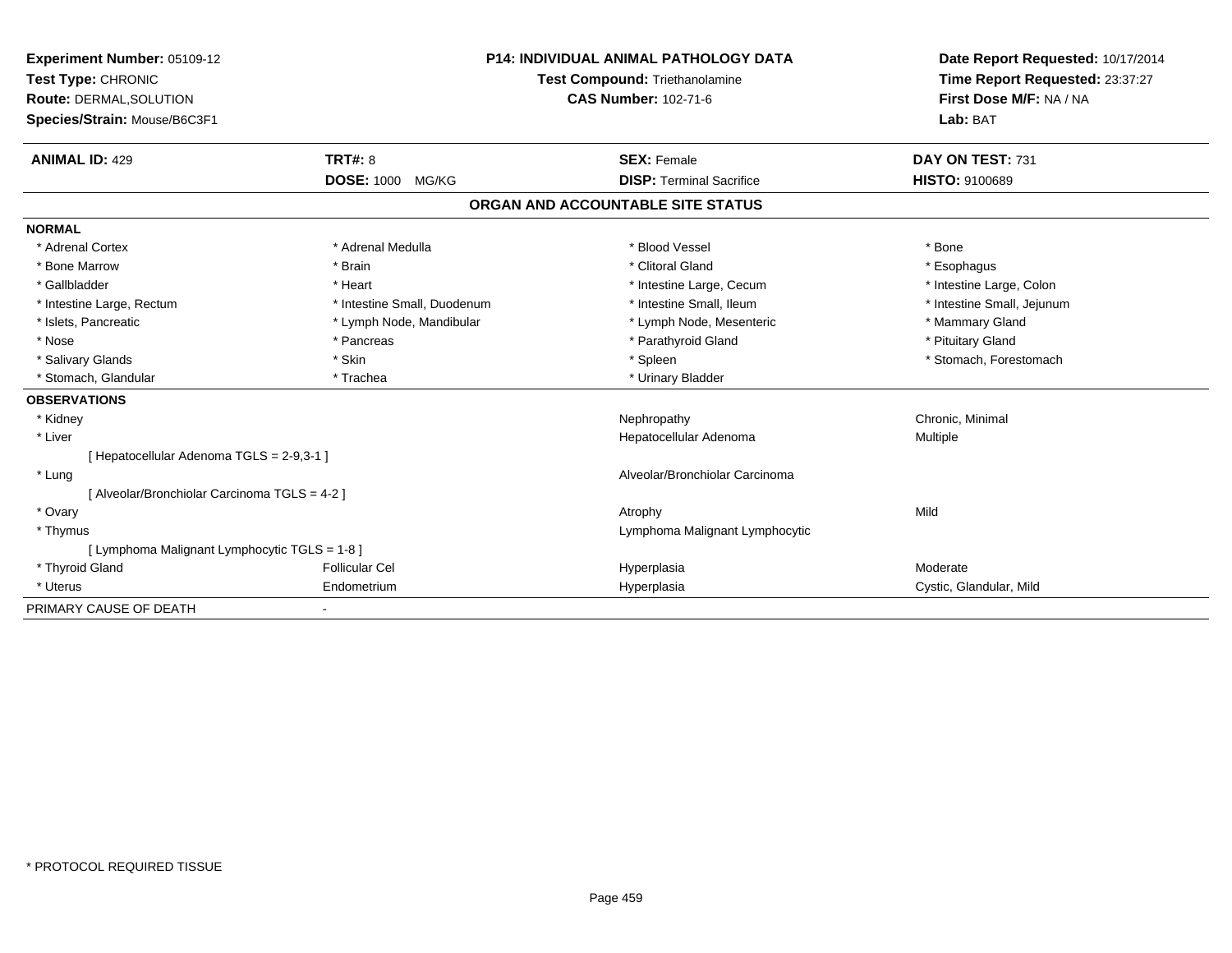| Experiment Number: 05109-12<br>Test Type: CHRONIC<br>Route: DERMAL, SOLUTION<br>Species/Strain: Mouse/B6C3F1 |                             | <b>P14: INDIVIDUAL ANIMAL PATHOLOGY DATA</b><br><b>Test Compound: Triethanolamine</b><br><b>CAS Number: 102-71-6</b> | Date Report Requested: 10/17/2014<br>Time Report Requested: 23:37:27<br>First Dose M/F: NA / NA<br>Lab: BAT |
|--------------------------------------------------------------------------------------------------------------|-----------------------------|----------------------------------------------------------------------------------------------------------------------|-------------------------------------------------------------------------------------------------------------|
|                                                                                                              |                             |                                                                                                                      |                                                                                                             |
| <b>ANIMAL ID: 430</b>                                                                                        | TRT#: 8                     | <b>SEX: Female</b>                                                                                                   | DAY ON TEST: 730                                                                                            |
|                                                                                                              | DOSE: 1000 MG/KG            | <b>DISP:</b> Terminal Sacrifice                                                                                      | <b>HISTO: 9100690</b>                                                                                       |
|                                                                                                              |                             | ORGAN AND ACCOUNTABLE SITE STATUS                                                                                    |                                                                                                             |
| <b>NORMAL</b>                                                                                                |                             |                                                                                                                      |                                                                                                             |
| * Adrenal Cortex                                                                                             | * Adrenal Medulla           | * Blood Vessel                                                                                                       | * Bone                                                                                                      |
| * Bone Marrow                                                                                                | * Brain                     | * Clitoral Gland                                                                                                     | * Esophagus                                                                                                 |
| * Gallbladder                                                                                                | * Heart                     | * Intestine Large, Cecum                                                                                             | * Intestine Large, Colon                                                                                    |
| * Intestine Large, Rectum                                                                                    | * Intestine Small, Duodenum | * Intestine Small, Ileum                                                                                             | * Intestine Small, Jejunum                                                                                  |
| * Islets, Pancreatic                                                                                         | * Lung                      | * Lymph Node, Mandibular                                                                                             | * Lymph Node, Mesenteric                                                                                    |
| * Mammary Gland                                                                                              | * Nose                      | * Pancreas                                                                                                           | * Parathyroid Gland                                                                                         |
| * Pituitary Gland                                                                                            | * Salivary Glands           | * Skin                                                                                                               | * Spleen                                                                                                    |
| * Stomach, Forestomach                                                                                       | * Stomach, Glandular        | * Thymus                                                                                                             | * Trachea                                                                                                   |
| * Urinary Bladder                                                                                            |                             |                                                                                                                      |                                                                                                             |
| <b>OBSERVATIONS</b>                                                                                          |                             |                                                                                                                      |                                                                                                             |
| * Kidney                                                                                                     |                             | Nephropathy                                                                                                          | Chronic, Minimal                                                                                            |
| * Liver                                                                                                      |                             | Hepatocellular Adenoma                                                                                               | Multiple                                                                                                    |
| [ Hepatocellular Adenoma TGLS = 1-8,2-9,3-11,4-10,5-1,6-1 ]                                                  |                             |                                                                                                                      |                                                                                                             |
| * Ovary                                                                                                      |                             | Atrophy                                                                                                              | Mild                                                                                                        |
| * Thyroid Gland                                                                                              | <b>Follicular Cel</b>       | Adenoma                                                                                                              |                                                                                                             |
|                                                                                                              | <b>Follicular Cel</b>       | Hyperplasia                                                                                                          | Mild                                                                                                        |
| * Uterus                                                                                                     | Endometrium                 | Hyperplasia                                                                                                          | Cystic, Glandular, Mild                                                                                     |
| PRIMARY CAUSE OF DEATH                                                                                       |                             |                                                                                                                      |                                                                                                             |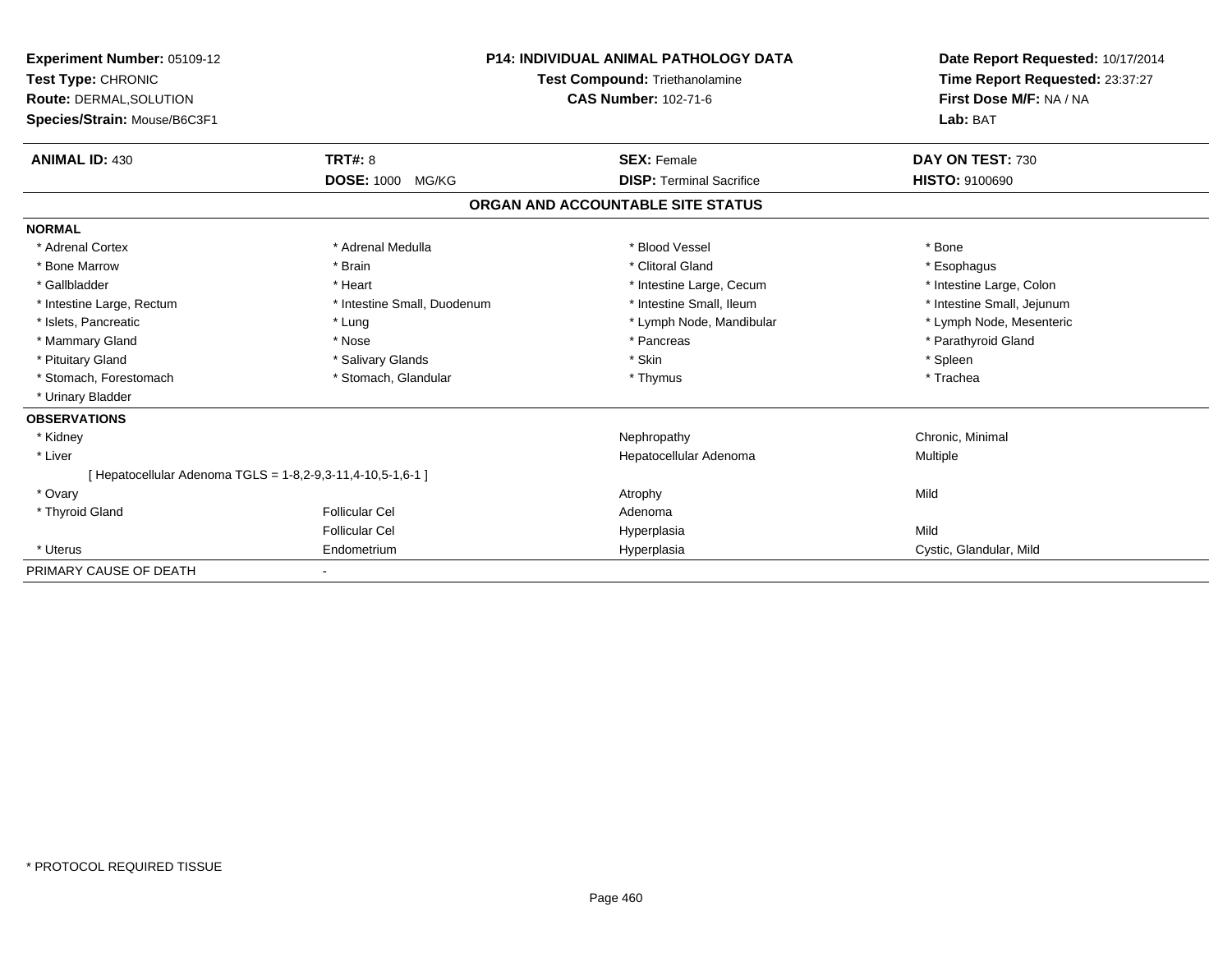| Experiment Number: 05109-12                   | <b>P14: INDIVIDUAL ANIMAL PATHOLOGY DATA</b> |                                   | Date Report Requested: 10/17/2014                          |
|-----------------------------------------------|----------------------------------------------|-----------------------------------|------------------------------------------------------------|
| Test Type: CHRONIC                            |                                              | Test Compound: Triethanolamine    |                                                            |
| Route: DERMAL, SOLUTION                       |                                              | <b>CAS Number: 102-71-6</b>       | Time Report Requested: 23:37:27<br>First Dose M/F: NA / NA |
| Species/Strain: Mouse/B6C3F1                  |                                              |                                   | Lab: BAT                                                   |
| <b>ANIMAL ID: 431</b>                         | <b>TRT#: 8</b>                               | <b>SEX: Female</b>                | DAY ON TEST: 732                                           |
|                                               | <b>DOSE: 1000</b><br>MG/KG                   | <b>DISP: Terminal Sacrifice</b>   | <b>HISTO: 9100691</b>                                      |
|                                               |                                              | ORGAN AND ACCOUNTABLE SITE STATUS |                                                            |
| <b>NORMAL</b>                                 |                                              |                                   |                                                            |
| * Adrenal Cortex                              | * Adrenal Medulla                            | * Blood Vessel                    | * Bone                                                     |
| * Bone Marrow                                 | * Brain                                      | * Clitoral Gland                  | * Esophagus                                                |
| * Gallbladder                                 | * Heart                                      | * Intestine Large, Cecum          | * Intestine Large, Colon                                   |
| * Intestine Large, Rectum                     | * Intestine Small, Duodenum                  | * Intestine Small, Ileum          | * Intestine Small, Jejunum                                 |
| * Islets, Pancreatic                          | * Lung                                       | * Lymph Node, Mandibular          | * Mammary Gland                                            |
| * Nose                                        | * Pancreas                                   | * Salivary Glands                 | * Skin                                                     |
| * Spleen                                      | * Stomach, Forestomach                       | * Stomach, Glandular              | * Trachea                                                  |
| * Urinary Bladder                             |                                              |                                   |                                                            |
| <b>MISSING</b>                                |                                              |                                   |                                                            |
| * Parathyroid Gland                           |                                              |                                   |                                                            |
| <b>OBSERVATIONS</b>                           |                                              |                                   |                                                            |
| * Kidney                                      |                                              | Nephropathy                       | Chronic, Minimal                                           |
| * Liver                                       |                                              | <b>Eosinophilic Focus</b>         |                                                            |
|                                               |                                              | Hepatocellular Adenoma            | Multiple                                                   |
| [ Hepatocellular Adenoma TGLS = 1-2,2-8,3-9 ] |                                              |                                   |                                                            |
| * Lymph Node, Mesenteric                      |                                              | Lymphoma Malignant Mixed          |                                                            |
| [ Lymphoma Malignant Mixed TGLS = 4-4 ]       |                                              |                                   |                                                            |
| * Ovary                                       |                                              | Atrophy                           | Mild                                                       |
| * Pituitary Gland                             | <b>Pars Distalis</b>                         | Hyperplasia                       | Mild                                                       |
| * Thymus                                      |                                              | Atrophy                           | Mild                                                       |
| * Thyroid Gland                               | <b>Follicular Cel</b>                        | Adenoma                           |                                                            |
|                                               | <b>Follicular Cel</b>                        | Hyperplasia                       | Mild                                                       |
| * Uterus                                      | Endometrium                                  | Hyperplasia                       | Cystic, Glandular, Mild                                    |
| PRIMARY CAUSE OF DEATH                        |                                              |                                   |                                                            |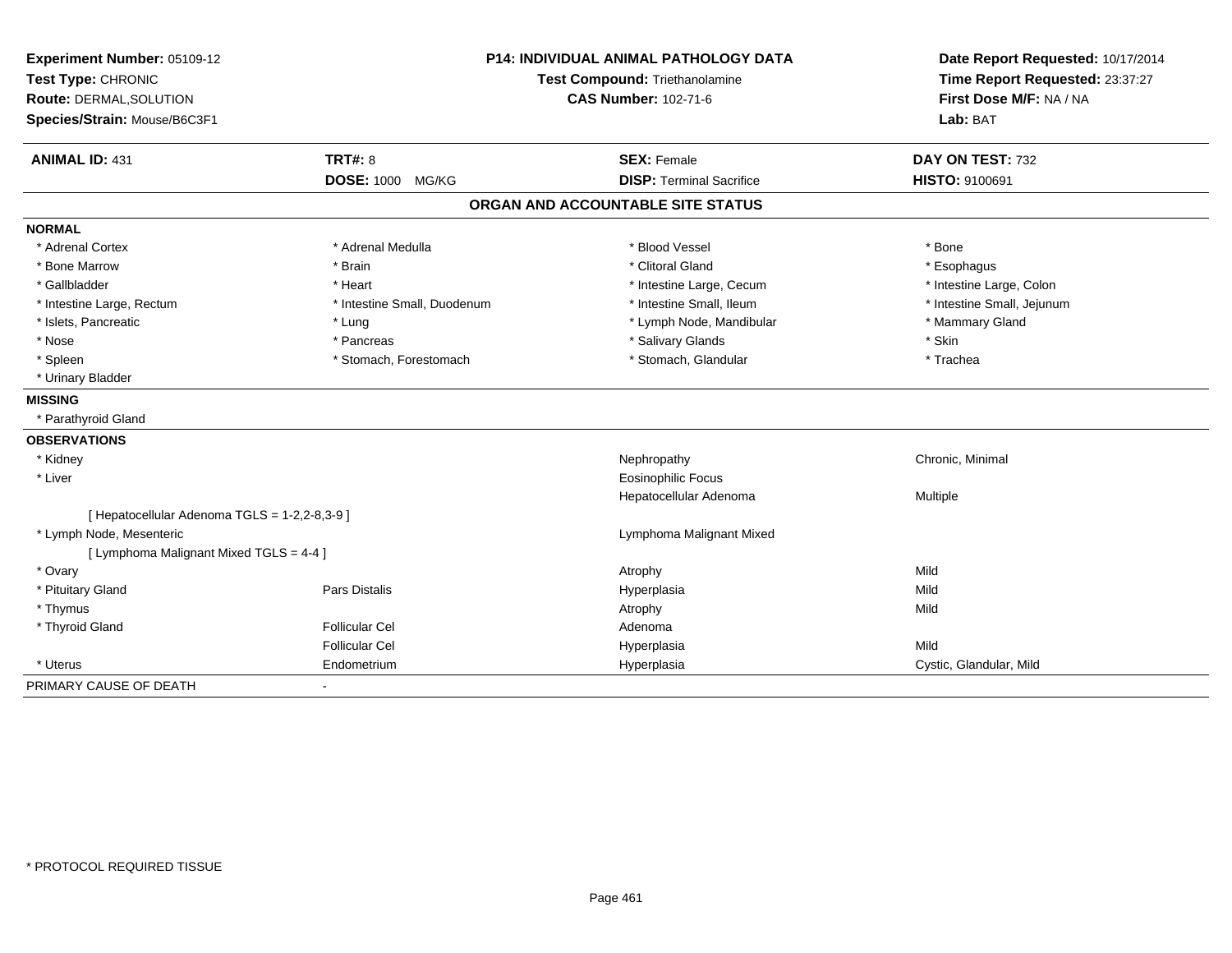| Experiment Number: 05109-12                                  |                             | P14: INDIVIDUAL ANIMAL PATHOLOGY DATA         | Date Report Requested: 10/17/2014 |
|--------------------------------------------------------------|-----------------------------|-----------------------------------------------|-----------------------------------|
| Test Type: CHRONIC                                           |                             | Test Compound: Triethanolamine                | Time Report Requested: 23:37:27   |
| Route: DERMAL, SOLUTION                                      |                             | <b>CAS Number: 102-71-6</b>                   | First Dose M/F: NA / NA           |
| Species/Strain: Mouse/B6C3F1                                 |                             |                                               | Lab: BAT                          |
| <b>ANIMAL ID: 432</b>                                        | <b>TRT#: 8</b>              | <b>SEX: Female</b>                            | DAY ON TEST: 732                  |
|                                                              | <b>DOSE: 1000 MG/KG</b>     | <b>DISP: Terminal Sacrifice</b>               | HISTO: 9100692                    |
|                                                              |                             | ORGAN AND ACCOUNTABLE SITE STATUS             |                                   |
| <b>NORMAL</b>                                                |                             |                                               |                                   |
| * Adrenal Cortex                                             | * Adrenal Medulla           | * Blood Vessel                                | * Bone                            |
| * Bone Marrow                                                | * Brain                     | * Clitoral Gland                              | * Esophagus                       |
| * Gallbladder                                                | * Heart                     | * Intestine Large, Cecum                      | * Intestine Large, Colon          |
| * Intestine Large, Rectum                                    | * Intestine Small, Duodenum | * Intestine Small, Ileum                      | * Intestine Small, Jejunum        |
| * Islets, Pancreatic                                         | * Kidney                    | $*$ Lung                                      | * Lymph Node, Mandibular          |
| * Lymph Node, Mesenteric                                     | * Mammary Gland             | * Nose                                        | * Pancreas                        |
| * Salivary Glands                                            | * Stomach, Forestomach      | * Stomach, Glandular                          | * Trachea                         |
| * Urinary Bladder                                            |                             |                                               |                                   |
| <b>MISSING</b>                                               |                             |                                               |                                   |
| * Parathyroid Gland                                          | * Thymus                    |                                               |                                   |
| <b>OBSERVATIONS</b>                                          |                             |                                               |                                   |
| * Liver                                                      |                             | <b>Eosinophilic Focus</b>                     |                                   |
|                                                              |                             | Hepatocellular Adenoma                        | Multiple                          |
| [ Hepatocellular Adenoma TGLS = 3-9,4-1,5-10,6-1,7-11 ]      |                             |                                               |                                   |
| * Ovary                                                      | Follicle                    | Cyst                                          |                                   |
| [ $Cyst TGLS = 1-6$ ]                                        |                             |                                               |                                   |
| * Pituitary Gland                                            | <b>Rathkes Cleft</b>        | Hemorrhage                                    | Moderate                          |
|                                                              | Pars Distalis               | Hyperplasia                                   | Moderate                          |
| [Hemorrhage TGLS = 8-7]                                      |                             |                                               |                                   |
| * Skin                                                       | SOA-No Mass                 | Inflammation                                  | Chronic, Minimal                  |
| * Spleen                                                     |                             | Hematopoietic Cell Proliferation              | Moderate                          |
|                                                              |                             | Lymphoma Malignant Undifferentiated Cell Type |                                   |
| [ Lymphoma Malignant Undifferentiated Cell Type TGLS = 2-8 ] |                             |                                               |                                   |
| * Thyroid Gland                                              | <b>Follicular Cel</b>       | Adenoma                                       |                                   |
|                                                              | <b>Follicular Cel</b>       | Hyperplasia                                   | Mild                              |
| * Uterus                                                     | Endometrium                 | Hyperplasia                                   | Cystic, Glandular, Mild           |
| PRIMARY CAUSE OF DEATH                                       |                             |                                               |                                   |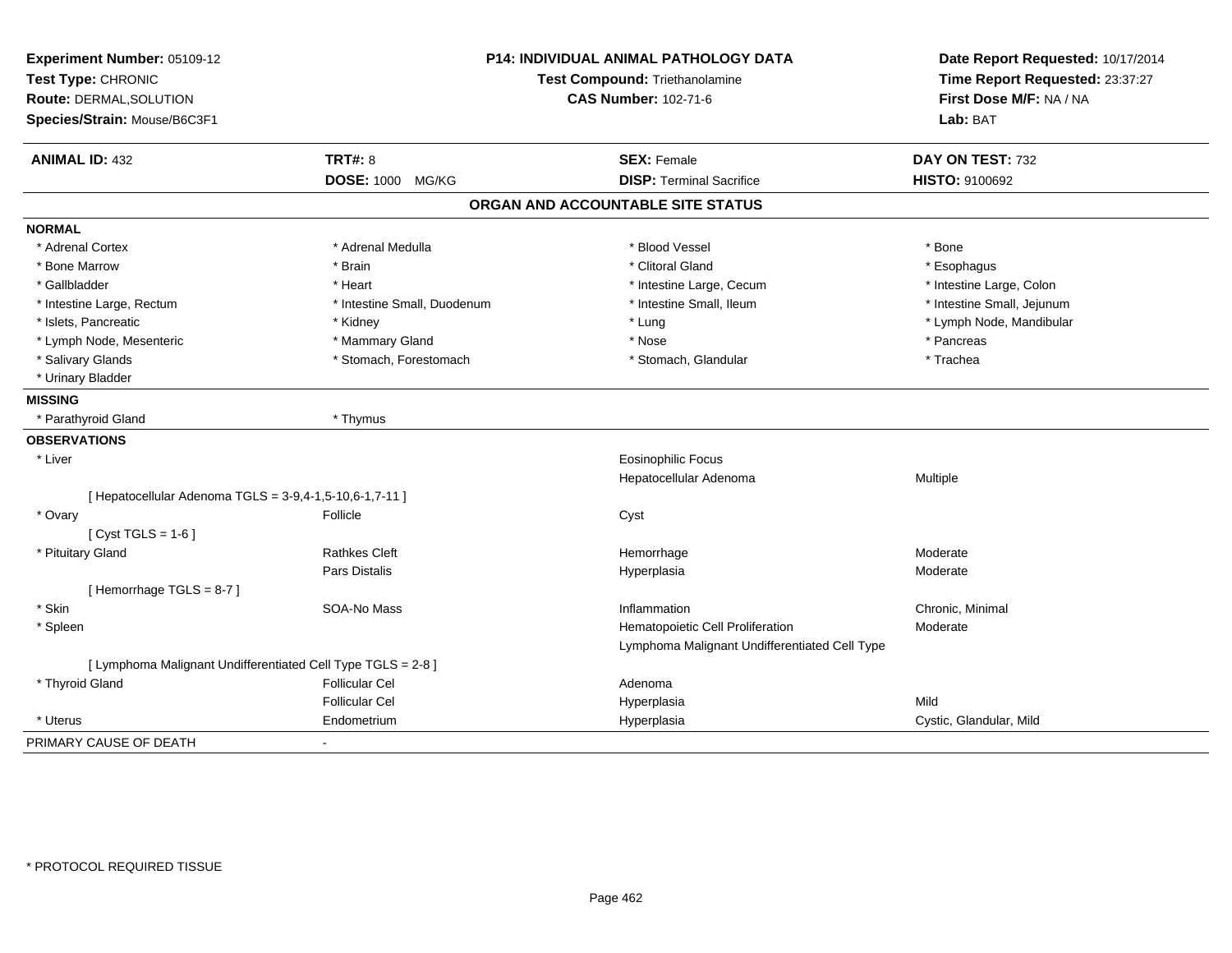| <b>Experiment Number: 05109-12</b><br>Test Type: CHRONIC<br>Route: DERMAL, SOLUTION<br>Species/Strain: Mouse/B6C3F1 | <b>P14: INDIVIDUAL ANIMAL PATHOLOGY DATA</b><br><b>Test Compound: Triethanolamine</b><br><b>CAS Number: 102-71-6</b> |                                   | Date Report Requested: 10/17/2014<br>Time Report Requested: 23:37:27<br>First Dose M/F: NA / NA<br>Lab: BAT |
|---------------------------------------------------------------------------------------------------------------------|----------------------------------------------------------------------------------------------------------------------|-----------------------------------|-------------------------------------------------------------------------------------------------------------|
| <b>ANIMAL ID: 433</b>                                                                                               | <b>TRT#: 8</b>                                                                                                       | <b>SEX: Female</b>                | DAY ON TEST: 732                                                                                            |
|                                                                                                                     | DOSE: 1000 MG/KG                                                                                                     | <b>DISP: Terminal Sacrifice</b>   | <b>HISTO: 9100693</b>                                                                                       |
|                                                                                                                     |                                                                                                                      | ORGAN AND ACCOUNTABLE SITE STATUS |                                                                                                             |
| <b>NORMAL</b>                                                                                                       |                                                                                                                      |                                   |                                                                                                             |
| * Adrenal Cortex                                                                                                    | * Blood Vessel                                                                                                       | * Bone                            | * Bone Marrow                                                                                               |
| * Brain                                                                                                             | * Clitoral Gland                                                                                                     | * Esophagus                       | * Gallbladder                                                                                               |
| * Heart                                                                                                             | * Intestine Large, Cecum                                                                                             | * Intestine Large, Colon          | * Intestine Large, Rectum                                                                                   |
| * Intestine Small, Duodenum                                                                                         | * Intestine Small, Ileum                                                                                             | * Intestine Small, Jejunum        | * Islets, Pancreatic                                                                                        |
| * Kidney                                                                                                            | * Liver                                                                                                              | * Lung                            | * Lymph Node, Mandibular                                                                                    |
| * Lymph Node, Mesenteric                                                                                            | * Mammary Gland                                                                                                      | * Nose                            | * Ovary                                                                                                     |
| * Pancreas                                                                                                          | * Parathyroid Gland                                                                                                  | * Salivary Glands                 | * Skin                                                                                                      |
| * Spleen                                                                                                            | * Stomach, Forestomach                                                                                               | * Stomach, Glandular              | * Thymus                                                                                                    |
| * Trachea                                                                                                           | * Urinary Bladder                                                                                                    |                                   |                                                                                                             |
| <b>OBSERVATIONS</b>                                                                                                 |                                                                                                                      |                                   |                                                                                                             |
| * Adrenal Medulla                                                                                                   |                                                                                                                      | Hyperplasia                       | Mild                                                                                                        |
| * Pituitary Gland                                                                                                   | Pars Distalis                                                                                                        | Adenoma                           |                                                                                                             |
| [Adenoma TGLS = $1-7$ ]                                                                                             |                                                                                                                      |                                   |                                                                                                             |
| * Thyroid Gland                                                                                                     | <b>Follicular Cel</b>                                                                                                | Hyperplasia                       | Mild                                                                                                        |
| * Uterus                                                                                                            | Endometrium                                                                                                          | Hyperplasia                       | Cystic, Glandular, Moderate                                                                                 |
| PRIMARY CAUSE OF DEATH                                                                                              |                                                                                                                      |                                   |                                                                                                             |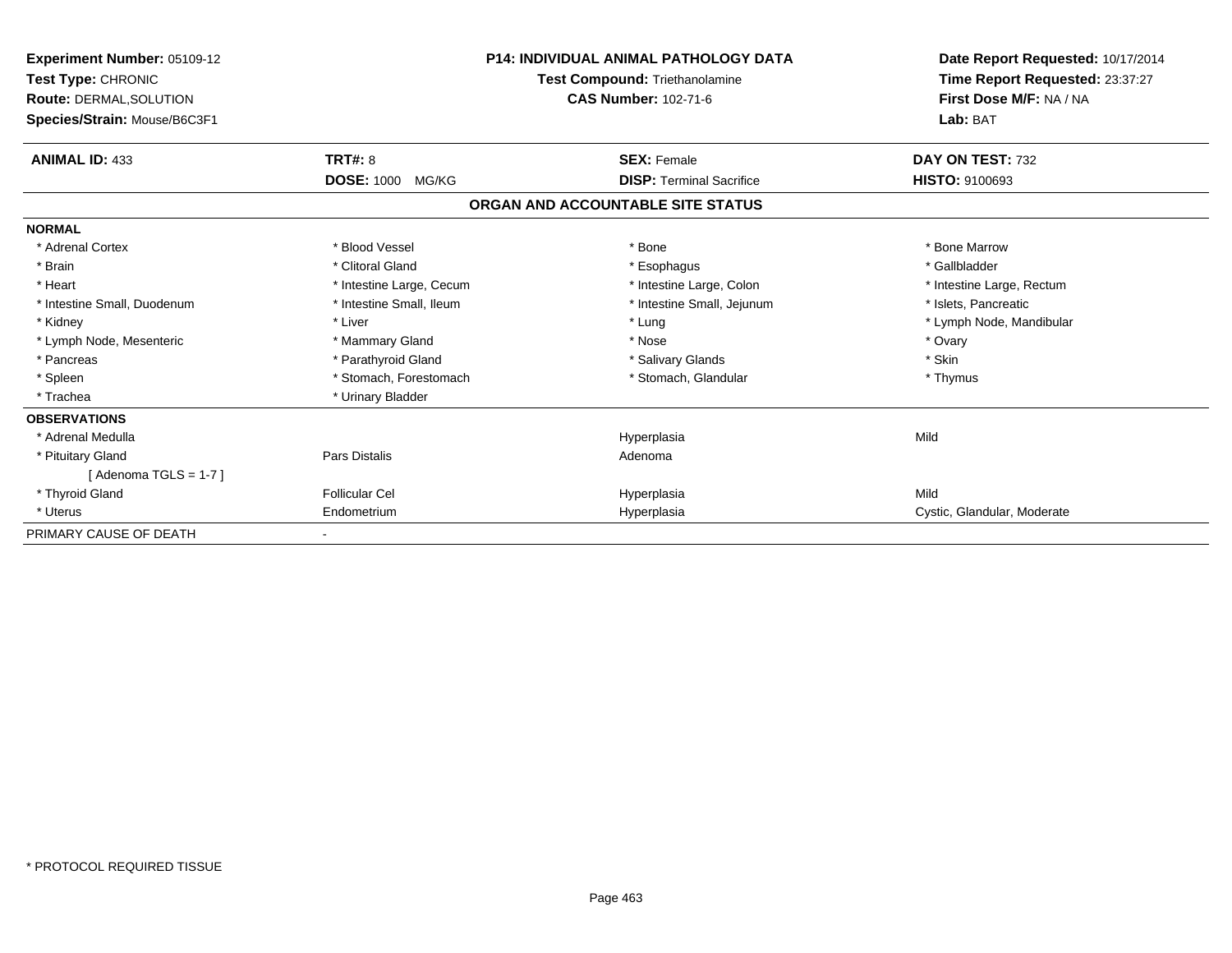| Experiment Number: 05109-12<br>Test Type: CHRONIC<br><b>Route: DERMAL, SOLUTION</b><br>Species/Strain: Mouse/B6C3F1 | <b>P14: INDIVIDUAL ANIMAL PATHOLOGY DATA</b><br>Test Compound: Triethanolamine<br><b>CAS Number: 102-71-6</b> |                                   | Date Report Requested: 10/17/2014<br>Time Report Requested: 23:37:27<br>First Dose M/F: NA / NA<br>Lab: BAT |
|---------------------------------------------------------------------------------------------------------------------|---------------------------------------------------------------------------------------------------------------|-----------------------------------|-------------------------------------------------------------------------------------------------------------|
| <b>ANIMAL ID: 434</b>                                                                                               | <b>TRT#: 8</b>                                                                                                | <b>SEX: Female</b>                | DAY ON TEST: 457                                                                                            |
|                                                                                                                     | <b>DOSE: 1000</b><br>MG/KG                                                                                    | <b>DISP:</b> Scheduled Sacrifice  | <b>HISTO: 9100694</b>                                                                                       |
|                                                                                                                     |                                                                                                               | ORGAN AND ACCOUNTABLE SITE STATUS |                                                                                                             |
| <b>NORMAL</b>                                                                                                       |                                                                                                               |                                   |                                                                                                             |
| * Adrenal Cortex                                                                                                    | * Adrenal Medulla                                                                                             | * Blood Vessel                    | * Bone                                                                                                      |
| * Bone Marrow                                                                                                       | * Brain                                                                                                       | * Clitoral Gland                  | * Esophagus                                                                                                 |
| * Gallbladder                                                                                                       | * Heart                                                                                                       | * Intestine Large, Cecum          | * Intestine Large, Colon                                                                                    |
| * Intestine Large, Rectum                                                                                           | * Intestine Small, Duodenum                                                                                   | * Intestine Small, Ileum          | * Intestine Small, Jejunum                                                                                  |
| * Islets, Pancreatic                                                                                                | * Liver                                                                                                       | * Lung                            | * Lymph Node, Mandibular                                                                                    |
| * Lymph Node, Mesenteric                                                                                            | * Mammary Gland                                                                                               | * Nose                            | * Ovary                                                                                                     |
| * Pancreas                                                                                                          | * Parathyroid Gland                                                                                           | * Pituitary Gland                 | * Salivary Glands                                                                                           |
| * Skin                                                                                                              | * Spleen                                                                                                      | * Stomach, Forestomach            | * Stomach, Glandular                                                                                        |
| * Thymus                                                                                                            | * Thyroid Gland                                                                                               | * Trachea                         | * Urinary Bladder                                                                                           |
| <b>OBSERVATIONS</b>                                                                                                 |                                                                                                               |                                   |                                                                                                             |
| * Kidney                                                                                                            |                                                                                                               | Nephropathy                       | Chronic, Minimal                                                                                            |
| * Uterus                                                                                                            | Endometrium                                                                                                   | Hyperplasia                       | Cystic, Glandular, Moderate                                                                                 |
| [ Hyperplasia TGLS = 1-6 ]                                                                                          |                                                                                                               |                                   |                                                                                                             |
| PRIMARY CAUSE OF DEATH                                                                                              |                                                                                                               |                                   |                                                                                                             |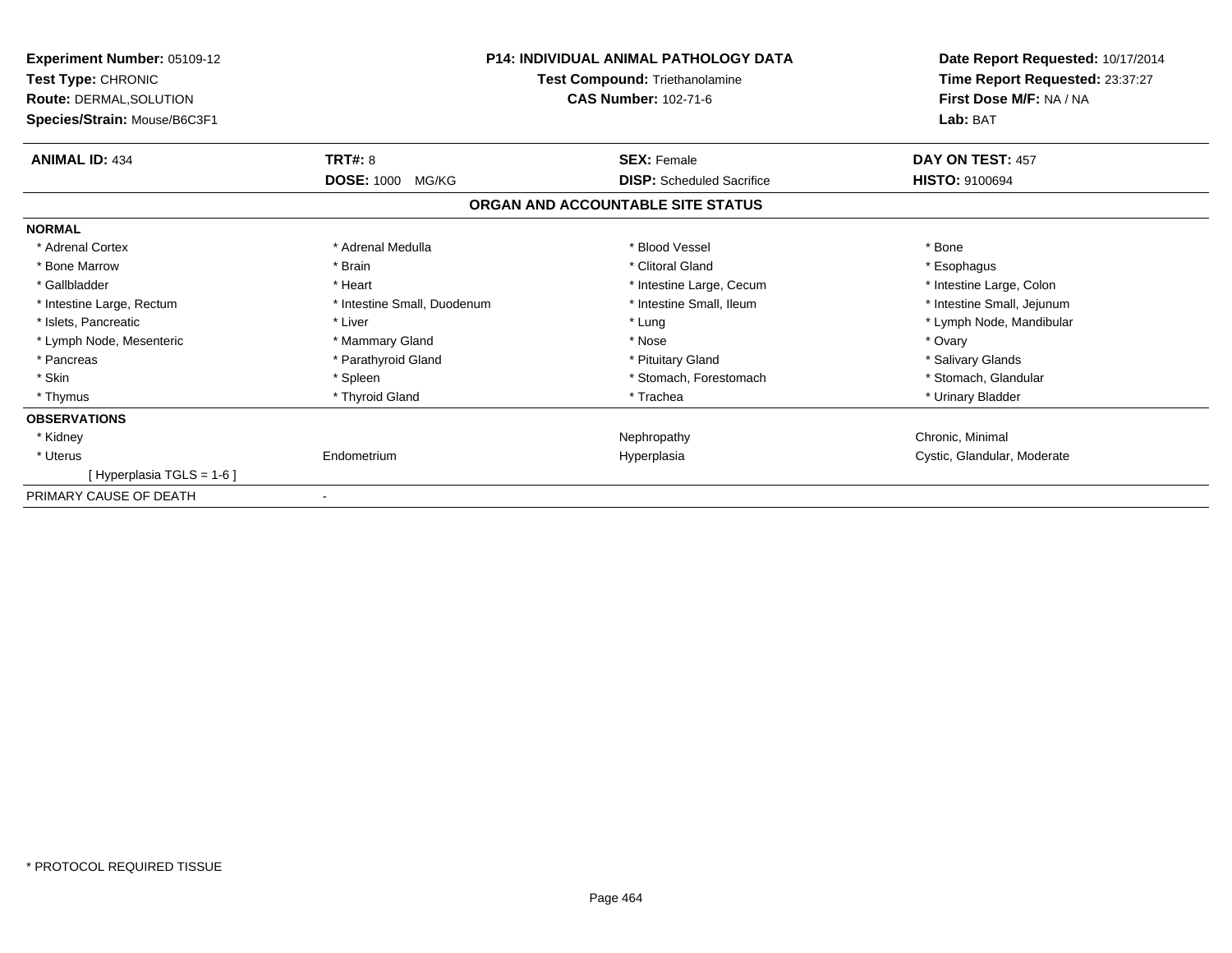| <b>Experiment Number: 05109-12</b><br>Test Type: CHRONIC<br>Route: DERMAL, SOLUTION<br>Species/Strain: Mouse/B6C3F1 | <b>P14: INDIVIDUAL ANIMAL PATHOLOGY DATA</b><br>Test Compound: Triethanolamine<br>CAS Number: 102-71-6 |                                   | Date Report Requested: 10/17/2014<br>Time Report Requested: 23:37:27<br>First Dose M/F: NA / NA<br>Lab: BAT |
|---------------------------------------------------------------------------------------------------------------------|--------------------------------------------------------------------------------------------------------|-----------------------------------|-------------------------------------------------------------------------------------------------------------|
| <b>ANIMAL ID: 435</b>                                                                                               | <b>TRT#: 8</b>                                                                                         | <b>SEX: Female</b>                | DAY ON TEST: 457                                                                                            |
|                                                                                                                     | <b>DOSE: 1000</b><br>MG/KG                                                                             | <b>DISP:</b> Scheduled Sacrifice  | <b>HISTO: 9100695</b>                                                                                       |
|                                                                                                                     |                                                                                                        | ORGAN AND ACCOUNTABLE SITE STATUS |                                                                                                             |
| <b>NORMAL</b>                                                                                                       |                                                                                                        |                                   |                                                                                                             |
| * Adrenal Cortex                                                                                                    | * Adrenal Medulla                                                                                      | * Blood Vessel                    | * Bone                                                                                                      |
| * Bone Marrow                                                                                                       | * Brain                                                                                                | * Clitoral Gland                  | * Esophagus                                                                                                 |
| * Gallbladder                                                                                                       | * Heart                                                                                                | * Intestine Large, Cecum          | * Intestine Large, Colon                                                                                    |
| * Intestine Large, Rectum                                                                                           | * Intestine Small, Duodenum                                                                            | * Intestine Small, Ileum          | * Intestine Small, Jejunum                                                                                  |
| * Islets, Pancreatic                                                                                                | * Kidney                                                                                               | * Lung                            | * Lymph Node, Mandibular                                                                                    |
| * Lymph Node, Mesenteric                                                                                            | * Mammary Gland                                                                                        | * Nose                            | * Ovary                                                                                                     |
| * Pancreas                                                                                                          | * Pituitary Gland                                                                                      | * Salivary Glands                 | * Skin                                                                                                      |
| * Spleen                                                                                                            | * Stomach, Forestomach                                                                                 | * Stomach, Glandular              | * Thymus                                                                                                    |
| * Trachea                                                                                                           | * Urinary Bladder                                                                                      | * Uterus                          |                                                                                                             |
| <b>MISSING</b>                                                                                                      |                                                                                                        |                                   |                                                                                                             |
| * Parathyroid Gland                                                                                                 |                                                                                                        |                                   |                                                                                                             |
| <b>OBSERVATIONS</b>                                                                                                 |                                                                                                        |                                   |                                                                                                             |
| * Liver                                                                                                             |                                                                                                        | <b>Eosinophilic Focus</b>         |                                                                                                             |
|                                                                                                                     |                                                                                                        | Hepatocellular Adenoma            |                                                                                                             |
| * Thyroid Gland                                                                                                     | <b>Follicular Cel</b>                                                                                  | Hyperplasia                       | Moderate                                                                                                    |
| PRIMARY CAUSE OF DEATH                                                                                              |                                                                                                        |                                   |                                                                                                             |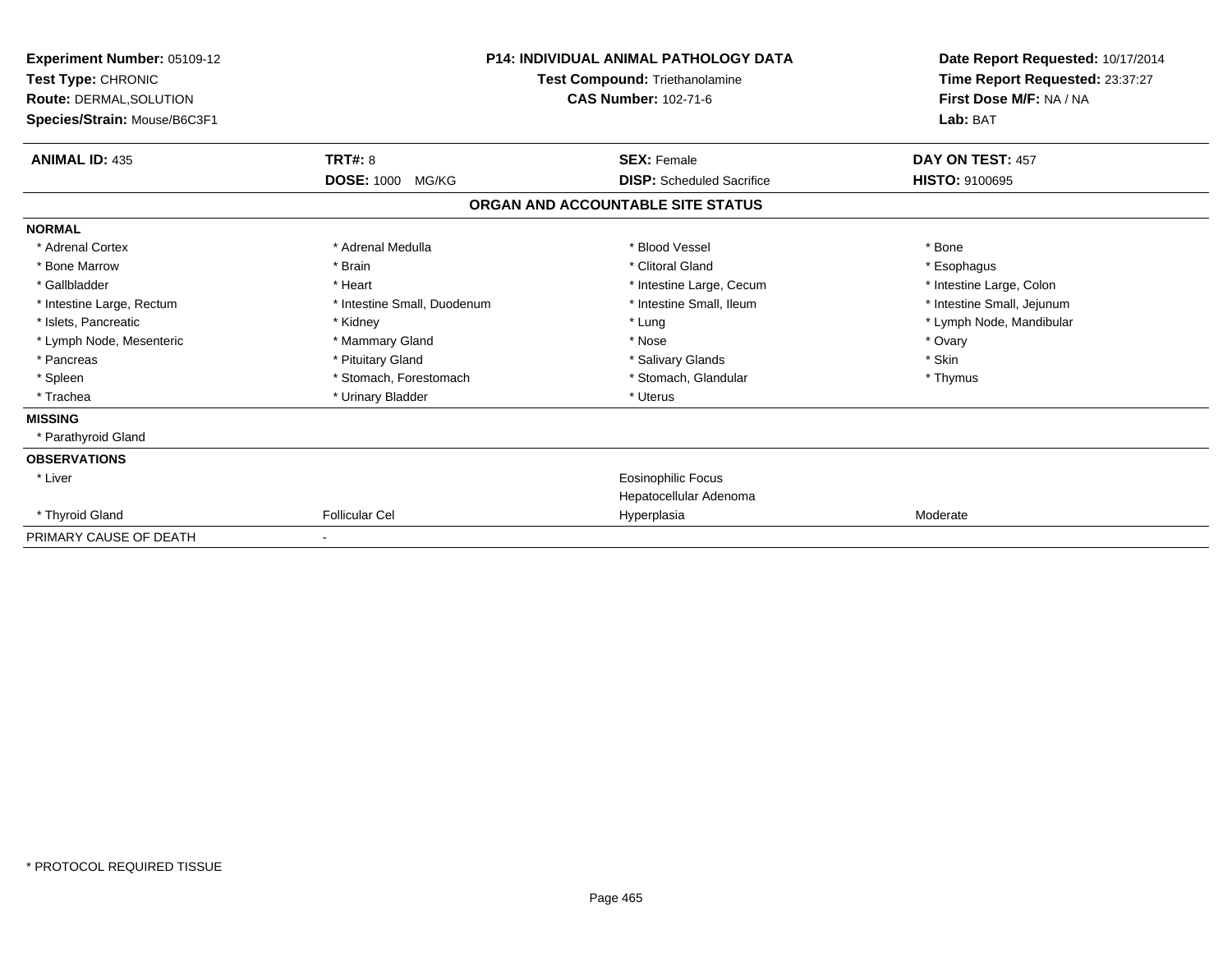| Experiment Number: 05109-12<br>Test Type: CHRONIC<br><b>Route: DERMAL, SOLUTION</b><br>Species/Strain: Mouse/B6C3F1 | <b>P14: INDIVIDUAL ANIMAL PATHOLOGY DATA</b><br><b>Test Compound: Triethanolamine</b><br><b>CAS Number: 102-71-6</b> |                                   | Date Report Requested: 10/17/2014<br>Time Report Requested: 23:37:27<br>First Dose M/F: NA / NA<br>Lab: BAT |
|---------------------------------------------------------------------------------------------------------------------|----------------------------------------------------------------------------------------------------------------------|-----------------------------------|-------------------------------------------------------------------------------------------------------------|
| <b>ANIMAL ID: 436</b>                                                                                               | <b>TRT#: 8</b>                                                                                                       | <b>SEX: Female</b>                | DAY ON TEST: 537                                                                                            |
|                                                                                                                     | <b>DOSE: 1000 MG/KG</b>                                                                                              | <b>DISP:</b> Moribund Sacrifice   | <b>HISTO: 9100696</b>                                                                                       |
|                                                                                                                     |                                                                                                                      | ORGAN AND ACCOUNTABLE SITE STATUS |                                                                                                             |
| <b>NORMAL</b>                                                                                                       |                                                                                                                      |                                   |                                                                                                             |
| * Adrenal Cortex                                                                                                    | * Adrenal Medulla                                                                                                    | * Blood Vessel                    | * Bone                                                                                                      |
| * Brain                                                                                                             | * Esophagus                                                                                                          | * Gallbladder                     | * Heart                                                                                                     |
| * Intestine Large, Cecum                                                                                            | * Intestine Large, Colon                                                                                             | * Intestine Large, Rectum         | * Intestine Small, Duodenum                                                                                 |
| * Intestine Small, Ileum                                                                                            | * Intestine Small, Jejunum                                                                                           | * Islets, Pancreatic              | * Kidney                                                                                                    |
| * Liver                                                                                                             | * Lung                                                                                                               | * Lymph Node, Mandibular          | * Lymph Node, Mesenteric                                                                                    |
| * Nose                                                                                                              | * Ovary                                                                                                              | * Pancreas                        | * Parathyroid Gland                                                                                         |
| * Pituitary Gland                                                                                                   | * Salivary Glands                                                                                                    | * Skin                            | * Spleen                                                                                                    |
| * Stomach, Forestomach                                                                                              | * Stomach, Glandular                                                                                                 | * Thyroid Gland                   | * Trachea                                                                                                   |
| * Urinary Bladder                                                                                                   |                                                                                                                      |                                   |                                                                                                             |
| <b>MISSING</b>                                                                                                      |                                                                                                                      |                                   |                                                                                                             |
| * Mammary Gland                                                                                                     | * Thymus                                                                                                             |                                   |                                                                                                             |
| <b>OBSERVATIONS</b>                                                                                                 |                                                                                                                      |                                   |                                                                                                             |
| * Bone Marrow                                                                                                       |                                                                                                                      | Myelofibrosis                     | Mild                                                                                                        |
| * Clitoral Gland                                                                                                    | Duct                                                                                                                 | Ectasia                           | Mild                                                                                                        |
| * Uterus                                                                                                            | Endometrium                                                                                                          | Hyperplasia                       | Cystic, Glandular, Mild                                                                                     |
| PRIMARY CAUSE OF DEATH                                                                                              |                                                                                                                      |                                   |                                                                                                             |
| Animal Note: MORIBUND SAC, DUE TO UNDETERMINED CAUSE                                                                |                                                                                                                      |                                   |                                                                                                             |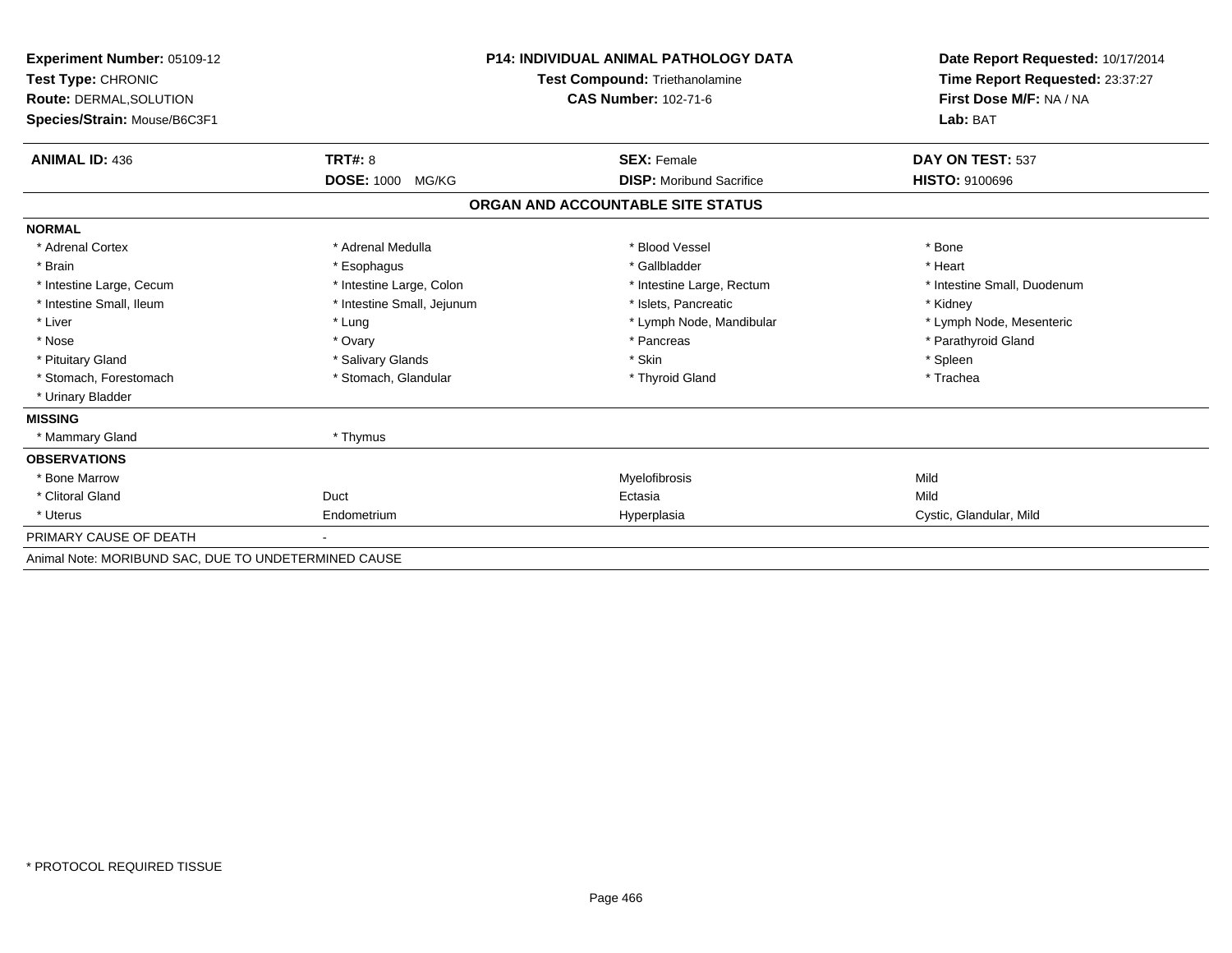| Experiment Number: 05109-12<br>Test Type: CHRONIC<br><b>Route: DERMAL, SOLUTION</b><br>Species/Strain: Mouse/B6C3F1 |                                                                   | <b>P14: INDIVIDUAL ANIMAL PATHOLOGY DATA</b><br>Test Compound: Triethanolamine<br><b>CAS Number: 102-71-6</b> | Date Report Requested: 10/17/2014<br>Time Report Requested: 23:37:27<br>First Dose M/F: NA / NA<br>Lab: BAT |
|---------------------------------------------------------------------------------------------------------------------|-------------------------------------------------------------------|---------------------------------------------------------------------------------------------------------------|-------------------------------------------------------------------------------------------------------------|
| <b>ANIMAL ID: 437</b>                                                                                               | <b>TRT#: 8</b>                                                    | <b>SEX: Female</b>                                                                                            | DAY ON TEST: 732                                                                                            |
|                                                                                                                     | <b>DOSE: 1000 MG/KG</b>                                           | <b>DISP: Terminal Sacrifice</b>                                                                               | <b>HISTO: 9100697</b>                                                                                       |
|                                                                                                                     |                                                                   | ORGAN AND ACCOUNTABLE SITE STATUS                                                                             |                                                                                                             |
| <b>NORMAL</b>                                                                                                       |                                                                   |                                                                                                               |                                                                                                             |
| * Adrenal Cortex                                                                                                    | * Adrenal Medulla                                                 | * Bone                                                                                                        | * Bone Marrow                                                                                               |
| * Brain                                                                                                             | * Esophagus                                                       | * Gallbladder                                                                                                 | * Heart                                                                                                     |
| * Intestine Large, Cecum                                                                                            | * Intestine Large, Colon                                          | * Intestine Large, Rectum                                                                                     | * Intestine Small, Duodenum                                                                                 |
| * Intestine Small, Ileum                                                                                            | * Intestine Small, Jejunum                                        | * Islets, Pancreatic                                                                                          | * Mammary Gland                                                                                             |
| * Nose                                                                                                              | * Pancreas                                                        | * Pituitary Gland                                                                                             | * Skin                                                                                                      |
| * Stomach, Forestomach                                                                                              | * Stomach, Glandular                                              | * Trachea                                                                                                     | * Urinary Bladder                                                                                           |
| <b>MISSING</b>                                                                                                      |                                                                   |                                                                                                               |                                                                                                             |
| * Blood Vessel                                                                                                      | * Parathyroid Gland                                               |                                                                                                               |                                                                                                             |
| <b>OBSERVATIONS</b>                                                                                                 |                                                                   |                                                                                                               |                                                                                                             |
| * Clitoral Gland                                                                                                    |                                                                   | Inflammation                                                                                                  | Chronic, Mild                                                                                               |
| * Kidney                                                                                                            |                                                                   | Lymphoma Malignant Lymphocytic                                                                                |                                                                                                             |
| * Liver                                                                                                             |                                                                   | Hepatocellular Adenoma                                                                                        | Multiple                                                                                                    |
| [ Hepatocellular Adenoma TGLS = 7-12,8-13 ]                                                                         |                                                                   |                                                                                                               |                                                                                                             |
| * Lung                                                                                                              |                                                                   | Lymphoma Malignant Lymphocytic                                                                                |                                                                                                             |
| Lymph Node                                                                                                          | Lumbar                                                            | Lymphoma Malignant Lymphocytic                                                                                |                                                                                                             |
|                                                                                                                     | Mediastinal                                                       | Lymphoma Malignant Lymphocytic                                                                                |                                                                                                             |
|                                                                                                                     | Renal                                                             | Lymphoma Malignant Lymphocytic                                                                                |                                                                                                             |
|                                                                                                                     | [ Lymphoma Malignant Lymphocytic TGLS = 1-8,3-10,4-14,5-15,6-11 ] |                                                                                                               |                                                                                                             |
|                                                                                                                     | [ Lymphoma Malignant Lymphocytic TGLS = 1-8,3-10,4-14,5-15,6-11 ] |                                                                                                               |                                                                                                             |
|                                                                                                                     | [ Lymphoma Malignant Lymphocytic TGLS = 1-8,3-10,4-14,5-15,6-11 ] |                                                                                                               |                                                                                                             |
| * Lymph Node, Mandibular                                                                                            |                                                                   | Lymphoma Malignant Lymphocytic                                                                                |                                                                                                             |
|                                                                                                                     | [ Lymphoma Malignant Lymphocytic TGLS = 1-8,3-10,4-14,5-15,6-11 ] |                                                                                                               |                                                                                                             |
| * Lymph Node, Mesenteric                                                                                            |                                                                   | Lymphoma Malignant Lymphocytic                                                                                |                                                                                                             |
|                                                                                                                     | [ Lymphoma Malignant Lymphocytic TGLS = 1-8,3-10,4-14,5-15,6-11 ] |                                                                                                               |                                                                                                             |
| * Ovary                                                                                                             |                                                                   | Lymphoma Malignant Lymphocytic                                                                                |                                                                                                             |
| * Salivary Glands                                                                                                   |                                                                   | Lymphoma Malignant Lymphocytic                                                                                |                                                                                                             |
| * Spleen                                                                                                            |                                                                   | Lymphoma Malignant Lymphocytic                                                                                |                                                                                                             |
| [ Lymphoma Malignant Lymphocytic TGLS = 2-9 ]                                                                       |                                                                   |                                                                                                               |                                                                                                             |
| * Thymus                                                                                                            |                                                                   | Lymphoma Malignant Lymphocytic                                                                                |                                                                                                             |
| * Thyroid Gland                                                                                                     | <b>Follicular Cel</b>                                             | Hyperplasia                                                                                                   | Mild                                                                                                        |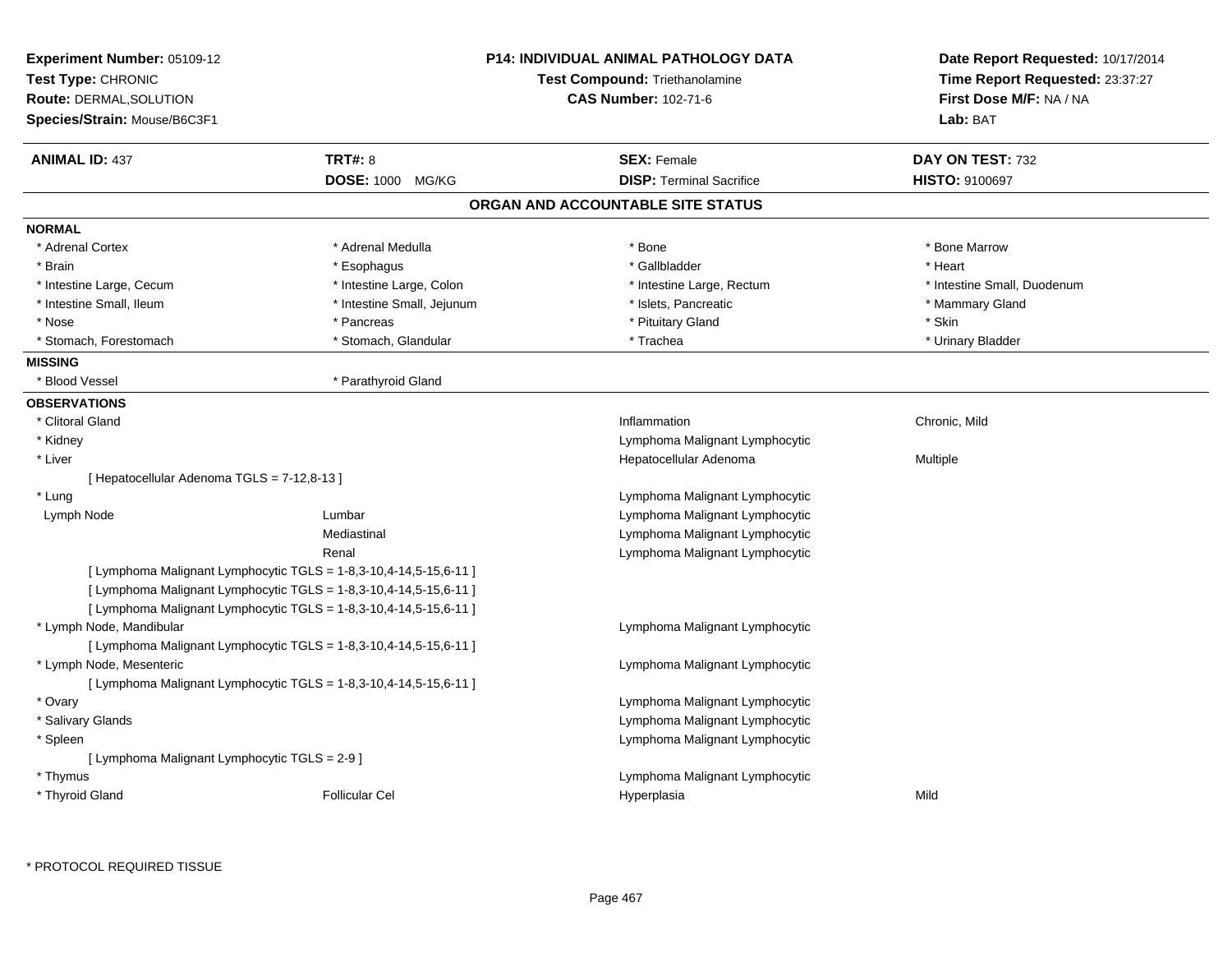| <b>Experiment Number: 05109-12</b><br><b>P14: INDIVIDUAL ANIMAL PATHOLOGY DATA</b><br><b>Test Type: CHRONIC</b><br><b>Test Compound: Triethanolamine</b> |                            |                                   | Date Report Requested: 10/17/2014 |  |
|----------------------------------------------------------------------------------------------------------------------------------------------------------|----------------------------|-----------------------------------|-----------------------------------|--|
|                                                                                                                                                          |                            | Time Report Requested: 23:37:27   |                                   |  |
| <b>Route: DERMAL, SOLUTION</b>                                                                                                                           |                            | <b>CAS Number: 102-71-6</b>       |                                   |  |
| Species/Strain: Mouse/B6C3F1                                                                                                                             |                            |                                   | Lab: BAT                          |  |
| <b>ANIMAL ID: 437</b>                                                                                                                                    | TRT#: 8                    | <b>SEX: Female</b>                | DAY ON TEST: 732                  |  |
|                                                                                                                                                          | <b>DOSE: 1000</b><br>MG/KG | <b>DISP:</b> Terminal Sacrifice   | <b>HISTO: 9100697</b>             |  |
|                                                                                                                                                          |                            | ORGAN AND ACCOUNTABLE SITE STATUS |                                   |  |
| * Uterus                                                                                                                                                 | Endometrium                | Hyperplasia                       | Cystic, Glandular, Mild           |  |
|                                                                                                                                                          |                            | Lymphoma Malignant Lymphocytic    |                                   |  |
| PRIMARY CAUSE OF DEATH                                                                                                                                   | $\sim$                     |                                   |                                   |  |
| Animal Note: THIS LYMPHOCYTIC LYMPHOMA HAS BECOME LEUKEMIC                                                                                               |                            |                                   |                                   |  |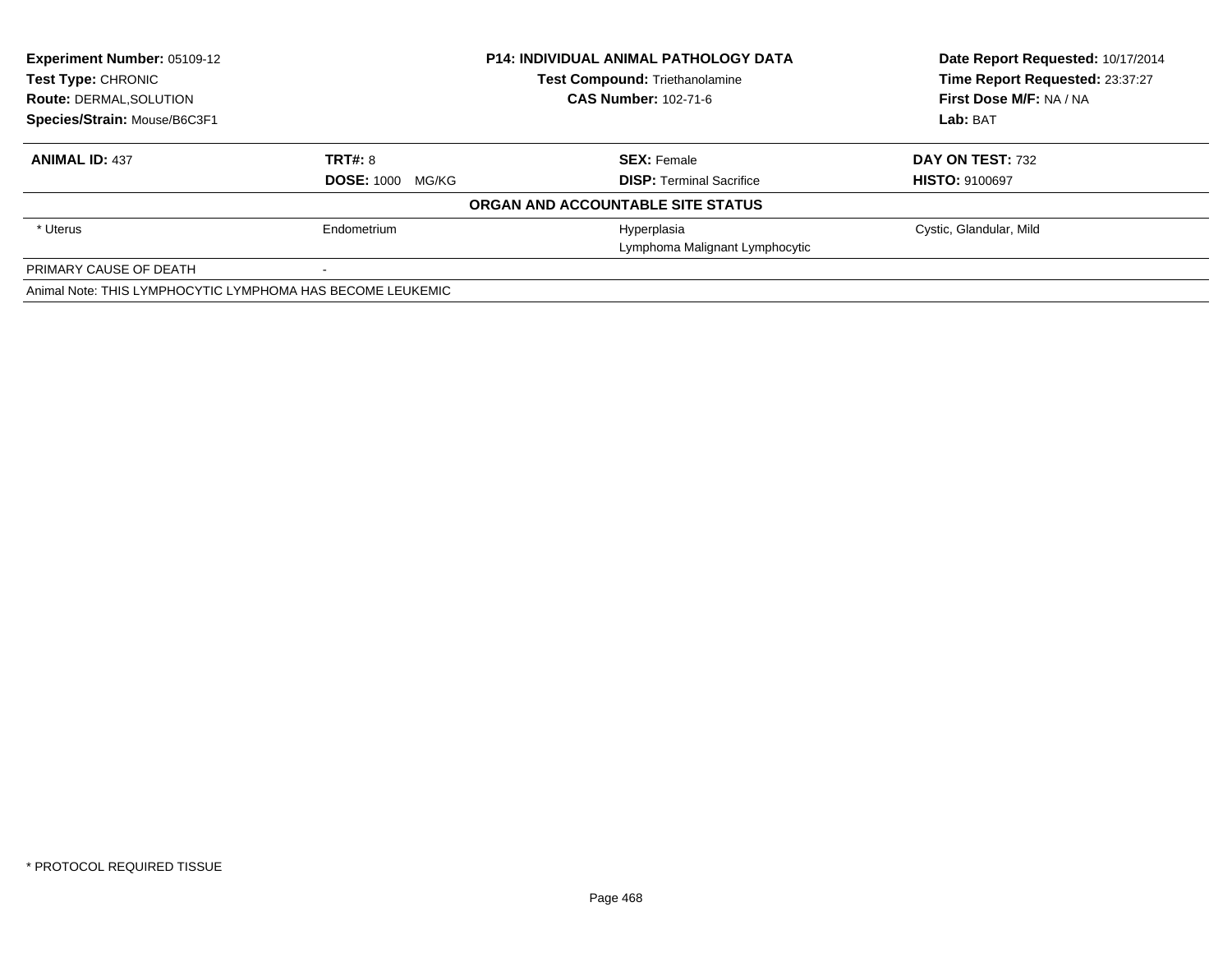| <b>Experiment Number: 05109-12</b><br>Test Type: CHRONIC<br>Route: DERMAL, SOLUTION<br>Species/Strain: Mouse/B6C3F1 | <b>P14: INDIVIDUAL ANIMAL PATHOLOGY DATA</b><br>Test Compound: Triethanolamine<br><b>CAS Number: 102-71-6</b> |                                   | Date Report Requested: 10/17/2014<br>Time Report Requested: 23:37:27<br>First Dose M/F: NA / NA<br>Lab: BAT |  |
|---------------------------------------------------------------------------------------------------------------------|---------------------------------------------------------------------------------------------------------------|-----------------------------------|-------------------------------------------------------------------------------------------------------------|--|
| <b>ANIMAL ID: 438</b>                                                                                               | <b>TRT#: 8</b>                                                                                                | <b>SEX: Female</b>                | DAY ON TEST: 457                                                                                            |  |
|                                                                                                                     | <b>DOSE: 1000</b><br>MG/KG                                                                                    | <b>DISP:</b> Scheduled Sacrifice  | <b>HISTO: 9100698</b>                                                                                       |  |
|                                                                                                                     |                                                                                                               | ORGAN AND ACCOUNTABLE SITE STATUS |                                                                                                             |  |
| <b>NORMAL</b>                                                                                                       |                                                                                                               |                                   |                                                                                                             |  |
| * Adrenal Cortex                                                                                                    | * Adrenal Medulla                                                                                             | * Blood Vessel                    | * Bone                                                                                                      |  |
| * Brain                                                                                                             | * Clitoral Gland                                                                                              | * Esophagus                       | * Gallbladder                                                                                               |  |
| * Heart                                                                                                             | * Intestine Large, Cecum                                                                                      | * Intestine Large, Colon          | * Intestine Large, Rectum                                                                                   |  |
| * Intestine Small, Duodenum                                                                                         | * Intestine Small, Ileum                                                                                      | * Intestine Small, Jejunum        | * Islets. Pancreatic                                                                                        |  |
| * Liver                                                                                                             | * Lung                                                                                                        | * Lymph Node, Mandibular          | * Lymph Node, Mesenteric                                                                                    |  |
| * Mammary Gland                                                                                                     | * Nose                                                                                                        | * Ovary                           | * Pancreas                                                                                                  |  |
| * Parathyroid Gland                                                                                                 | * Pituitary Gland                                                                                             | * Salivary Glands                 | * Skin                                                                                                      |  |
| * Spleen                                                                                                            | * Stomach, Forestomach                                                                                        | * Stomach, Glandular              | * Thymus                                                                                                    |  |
| * Trachea                                                                                                           | * Urinary Bladder                                                                                             |                                   |                                                                                                             |  |
| <b>OBSERVATIONS</b>                                                                                                 |                                                                                                               |                                   |                                                                                                             |  |
| * Bone Marrow                                                                                                       |                                                                                                               | Myelofibrosis                     | Mild                                                                                                        |  |
| * Kidney                                                                                                            |                                                                                                               | Nephropathy                       | Chronic, Minimal                                                                                            |  |
| * Thyroid Gland                                                                                                     | <b>Follicular Cel</b>                                                                                         | Hyperplasia                       | Mild                                                                                                        |  |
| * Uterus                                                                                                            | Endometrium                                                                                                   | Hyperplasia                       | Cystic, Glandular, Mild                                                                                     |  |
| PRIMARY CAUSE OF DEATH                                                                                              |                                                                                                               |                                   |                                                                                                             |  |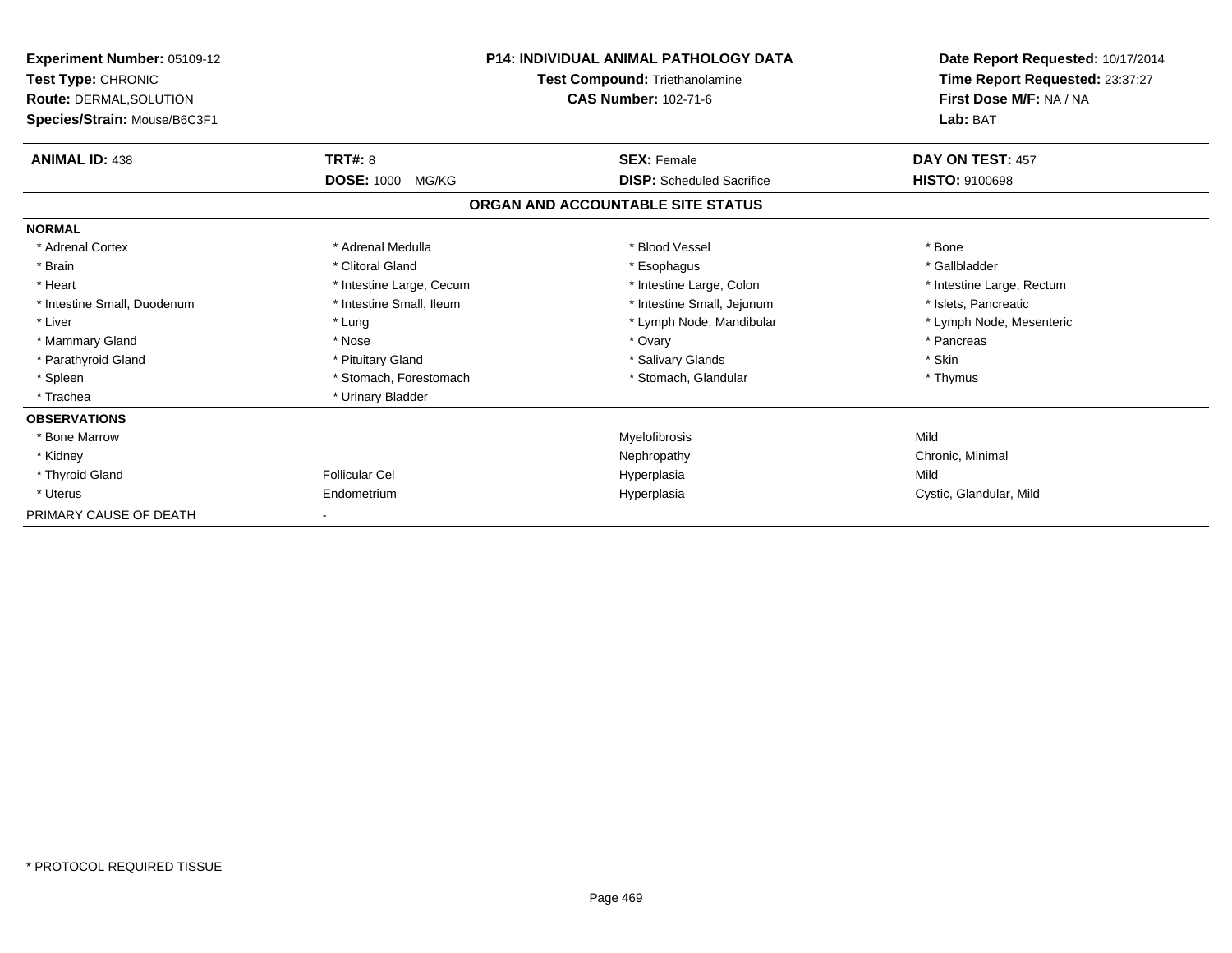| Experiment Number: 05109-12                    | <b>P14: INDIVIDUAL ANIMAL PATHOLOGY DATA</b> |                                       | Date Report Requested: 10/17/2014 |
|------------------------------------------------|----------------------------------------------|---------------------------------------|-----------------------------------|
| Test Type: CHRONIC                             |                                              | <b>Test Compound: Triethanolamine</b> | Time Report Requested: 23:37:27   |
| <b>Route: DERMAL, SOLUTION</b>                 |                                              | <b>CAS Number: 102-71-6</b>           | First Dose M/F: NA / NA           |
| Species/Strain: Mouse/B6C3F1                   |                                              |                                       | Lab: BAT                          |
| <b>ANIMAL ID: 439</b>                          | <b>TRT#: 8</b>                               | <b>SEX: Female</b>                    | DAY ON TEST: 729                  |
|                                                | DOSE: 1000 MG/KG                             | <b>DISP: Terminal Sacrifice</b>       | <b>HISTO: 9100699</b>             |
|                                                |                                              | ORGAN AND ACCOUNTABLE SITE STATUS     |                                   |
| <b>NORMAL</b>                                  |                                              |                                       |                                   |
| * Adrenal Cortex                               | * Adrenal Medulla                            | * Blood Vessel                        | * Bone                            |
| * Brain                                        | * Clitoral Gland                             | * Esophagus                           | * Gallbladder                     |
| * Heart                                        | * Intestine Large, Cecum                     | * Intestine Large, Colon              | * Intestine Large, Rectum         |
| * Intestine Small, Duodenum                    | * Intestine Small, Ileum                     | * Intestine Small, Jejunum            | * Islets, Pancreatic              |
| * Lung                                         | * Lymph Node, Mandibular                     | * Lymph Node, Mesenteric              | * Mammary Gland                   |
| * Nose                                         | * Pancreas                                   | * Parathyroid Gland                   | * Salivary Glands                 |
| * Skin                                         | * Spleen                                     | * Stomach, Forestomach                | * Stomach, Glandular              |
| * Trachea                                      | * Urinary Bladder                            |                                       |                                   |
| <b>OBSERVATIONS</b>                            |                                              |                                       |                                   |
| * Bone Marrow                                  |                                              | Myelofibrosis                         | Mild                              |
| * Kidney                                       | <b>Renal Tubule</b>                          | Hyperplasia                           | Cystic, Moderate                  |
| * Liver                                        |                                              | <b>Eosinophilic Focus</b>             |                                   |
|                                                |                                              | Hepatocellular Adenoma                | Multiple                          |
| [ Hepatocellular Adenoma TGLS = 1-8,2-9,5-10 ] |                                              |                                       |                                   |
| * Ovary                                        |                                              | Atrophy                               | Mild                              |
| * Pituitary Gland                              | <b>Pars Distalis</b>                         | Adenoma                               |                                   |
| [Adenoma TGLS = $3-7$ ]                        |                                              |                                       |                                   |
| * Thymus                                       |                                              | Atrophy                               | Mild                              |
| * Thyroid Gland                                | <b>Follicular Cel</b>                        | Hyperplasia                           | Mild                              |
| * Uterus                                       | Endometrium                                  | Hyperplasia                           | Cystic, Glandular, Mild           |
| PRIMARY CAUSE OF DEATH                         | ٠                                            |                                       |                                   |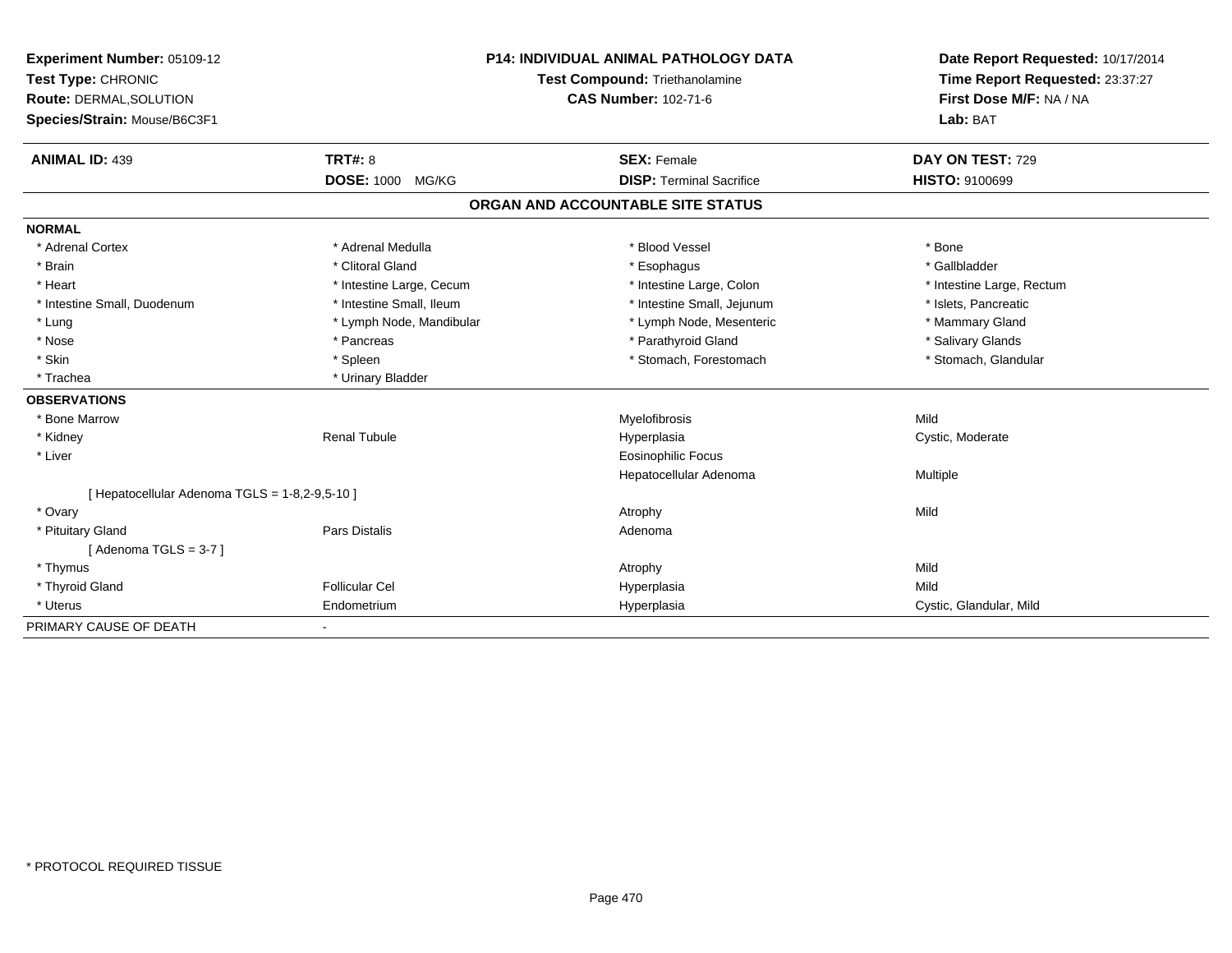| Experiment Number: 05109-12<br>Test Type: CHRONIC<br>Route: DERMAL, SOLUTION<br>Species/Strain: Mouse/B6C3F1 |                          | P14: INDIVIDUAL ANIMAL PATHOLOGY DATA<br>Test Compound: Triethanolamine<br><b>CAS Number: 102-71-6</b> | Date Report Requested: 10/17/2014<br>Time Report Requested: 23:37:27<br>First Dose M/F: NA / NA<br>Lab: BAT |
|--------------------------------------------------------------------------------------------------------------|--------------------------|--------------------------------------------------------------------------------------------------------|-------------------------------------------------------------------------------------------------------------|
| <b>ANIMAL ID: 440</b>                                                                                        | TRT#: 8                  | <b>SEX: Female</b>                                                                                     | DAY ON TEST: 729                                                                                            |
|                                                                                                              | DOSE: 1000 MG/KG         | <b>DISP: Terminal Sacrifice</b>                                                                        | <b>HISTO: 9100700</b>                                                                                       |
|                                                                                                              |                          | ORGAN AND ACCOUNTABLE SITE STATUS                                                                      |                                                                                                             |
| <b>NORMAL</b>                                                                                                |                          |                                                                                                        |                                                                                                             |
| * Adrenal Cortex                                                                                             | * Adrenal Medulla        | * Blood Vessel                                                                                         | * Bone                                                                                                      |
| * Bone Marrow                                                                                                | * Clitoral Gland         | * Esophagus                                                                                            | * Gallbladder                                                                                               |
| * Heart                                                                                                      | * Intestine Large, Cecum | * Intestine Large, Colon                                                                               | * Intestine Large, Rectum                                                                                   |
| * Intestine Small, Duodenum                                                                                  | * Intestine Small, Ileum | * Intestine Small, Jejunum                                                                             | * Islets, Pancreatic                                                                                        |
| * Kidney                                                                                                     | * Lung                   | * Lymph Node, Mandibular                                                                               | * Lymph Node, Mesenteric                                                                                    |
| * Nose                                                                                                       | * Pancreas               | * Parathyroid Gland                                                                                    | * Salivary Glands                                                                                           |
| * Spleen                                                                                                     | * Stomach, Forestomach   | * Stomach, Glandular                                                                                   | * Trachea                                                                                                   |
| * Urinary Bladder                                                                                            |                          |                                                                                                        |                                                                                                             |
| <b>OBSERVATIONS</b>                                                                                          |                          |                                                                                                        |                                                                                                             |
| * Brain                                                                                                      |                          | Compression                                                                                            |                                                                                                             |
| * Liver                                                                                                      |                          | Hepatocellular Adenoma                                                                                 | Multiple                                                                                                    |
| [ Hepatocellular Adenoma TGLS = 1-1,2-8,3-9 ]                                                                |                          |                                                                                                        |                                                                                                             |
| * Mammary Gland                                                                                              |                          | Hyperplasia                                                                                            | Glandular, Moderate                                                                                         |
| * Ovary                                                                                                      |                          | Atrophy                                                                                                | Moderate                                                                                                    |
| * Pituitary Gland                                                                                            | <b>Pars Distalis</b>     | Adenoma                                                                                                |                                                                                                             |
| [Adenoma TGLS = $5-7$ ]                                                                                      |                          |                                                                                                        |                                                                                                             |
| * Skin                                                                                                       | SOA-No Mass              | Inflammation                                                                                           | Chronic, Mild                                                                                               |
| * Thymus                                                                                                     |                          | Atrophy                                                                                                | Mild                                                                                                        |
| * Thyroid Gland                                                                                              | <b>Follicular Cel</b>    | Adenoma                                                                                                |                                                                                                             |
|                                                                                                              | <b>Follicular Cel</b>    | Hyperplasia                                                                                            | Marked                                                                                                      |
| * Uterus                                                                                                     | Endometrium              | Hyperplasia                                                                                            | Cystic, Glandular, Moderate                                                                                 |
| [ Hyperplasia TGLS = 4-6 ]                                                                                   |                          |                                                                                                        |                                                                                                             |
| PRIMARY CAUSE OF DEATH                                                                                       | $\blacksquare$           |                                                                                                        |                                                                                                             |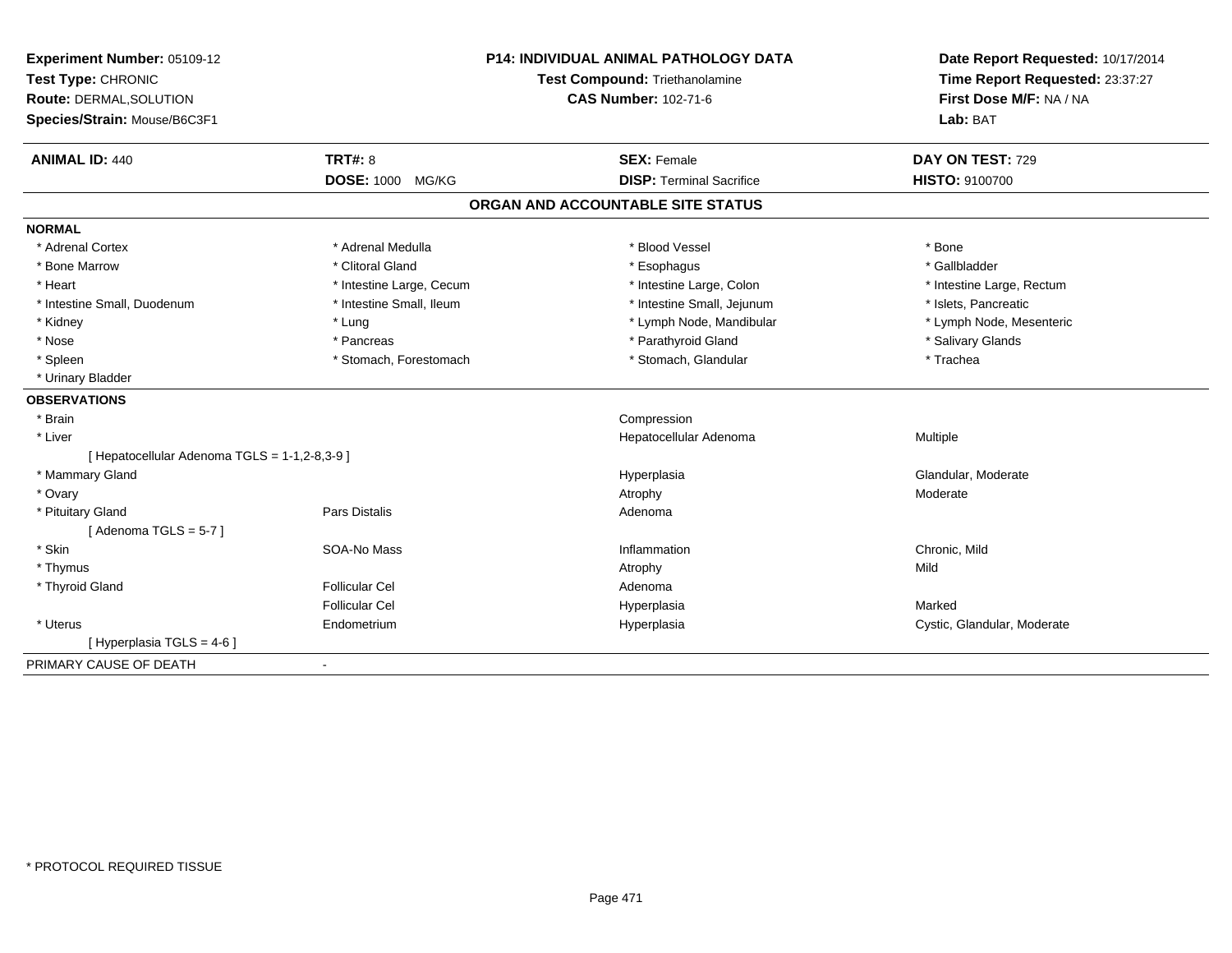| Experiment Number: 05109-12           | <b>P14: INDIVIDUAL ANIMAL PATHOLOGY DATA</b><br><b>Test Compound: Triethanolamine</b> |                                   | Date Report Requested: 10/17/2014 |  |
|---------------------------------------|---------------------------------------------------------------------------------------|-----------------------------------|-----------------------------------|--|
| Test Type: CHRONIC                    |                                                                                       |                                   | Time Report Requested: 23:37:27   |  |
| Route: DERMAL, SOLUTION               |                                                                                       | <b>CAS Number: 102-71-6</b>       | First Dose M/F: NA / NA           |  |
| Species/Strain: Mouse/B6C3F1          |                                                                                       |                                   | Lab: BAT                          |  |
|                                       |                                                                                       |                                   |                                   |  |
| <b>ANIMAL ID: 441</b>                 | TRT#: 8                                                                               | <b>SEX: Female</b>                | DAY ON TEST: 729                  |  |
|                                       | <b>DOSE: 1000 MG/KG</b>                                                               | <b>DISP: Terminal Sacrifice</b>   | <b>HISTO: 9100701</b>             |  |
|                                       |                                                                                       | ORGAN AND ACCOUNTABLE SITE STATUS |                                   |  |
| <b>NORMAL</b>                         |                                                                                       |                                   |                                   |  |
| * Adrenal Cortex                      | * Adrenal Medulla                                                                     | * Blood Vessel                    | * Bone                            |  |
| * Bone Marrow                         | * Brain                                                                               | * Clitoral Gland                  | * Esophagus                       |  |
| * Gallbladder                         | * Heart                                                                               | * Intestine Large, Cecum          | * Intestine Large, Colon          |  |
| * Intestine Large, Rectum             | * Intestine Small, Duodenum                                                           | * Intestine Small, Ileum          | * Intestine Small, Jejunum        |  |
| * Islets, Pancreatic                  | * Lymph Node, Mandibular                                                              | * Lymph Node, Mesenteric          | * Mammary Gland                   |  |
| * Nose                                | * Pancreas                                                                            | * Salivary Glands                 | * Skin                            |  |
| * Spleen                              | * Stomach, Forestomach                                                                | * Stomach, Glandular              | * Thymus                          |  |
| * Thyroid Gland                       | * Trachea                                                                             | * Urinary Bladder                 |                                   |  |
| <b>MISSING</b>                        |                                                                                       |                                   |                                   |  |
| * Parathyroid Gland                   |                                                                                       |                                   |                                   |  |
| <b>OBSERVATIONS</b>                   |                                                                                       |                                   |                                   |  |
| * Kidney                              |                                                                                       | Nephropathy                       | Chronic, Minimal                  |  |
| * Liver                               |                                                                                       | Clear Cell Focus                  |                                   |  |
|                                       |                                                                                       | Hepatocellular Adenoma            | Multiple                          |  |
| [ Hepatocellular Adenoma TGLS = 1-1 ] |                                                                                       |                                   |                                   |  |
| * Lung                                |                                                                                       | Alveolar/Bronchiolar Adenoma      |                                   |  |
| * Ovary                               | Follicle                                                                              | Cyst                              |                                   |  |
| * Pituitary Gland                     | Pars Intermed                                                                         | Adenoma                           |                                   |  |
| * Uterus                              | Endometrium                                                                           | Hyperplasia                       | Cystic, Glandular, Moderate       |  |
| PRIMARY CAUSE OF DEATH                | $\sim$                                                                                |                                   |                                   |  |
| Animal Note: PARATHYROID CUT THRU     |                                                                                       |                                   |                                   |  |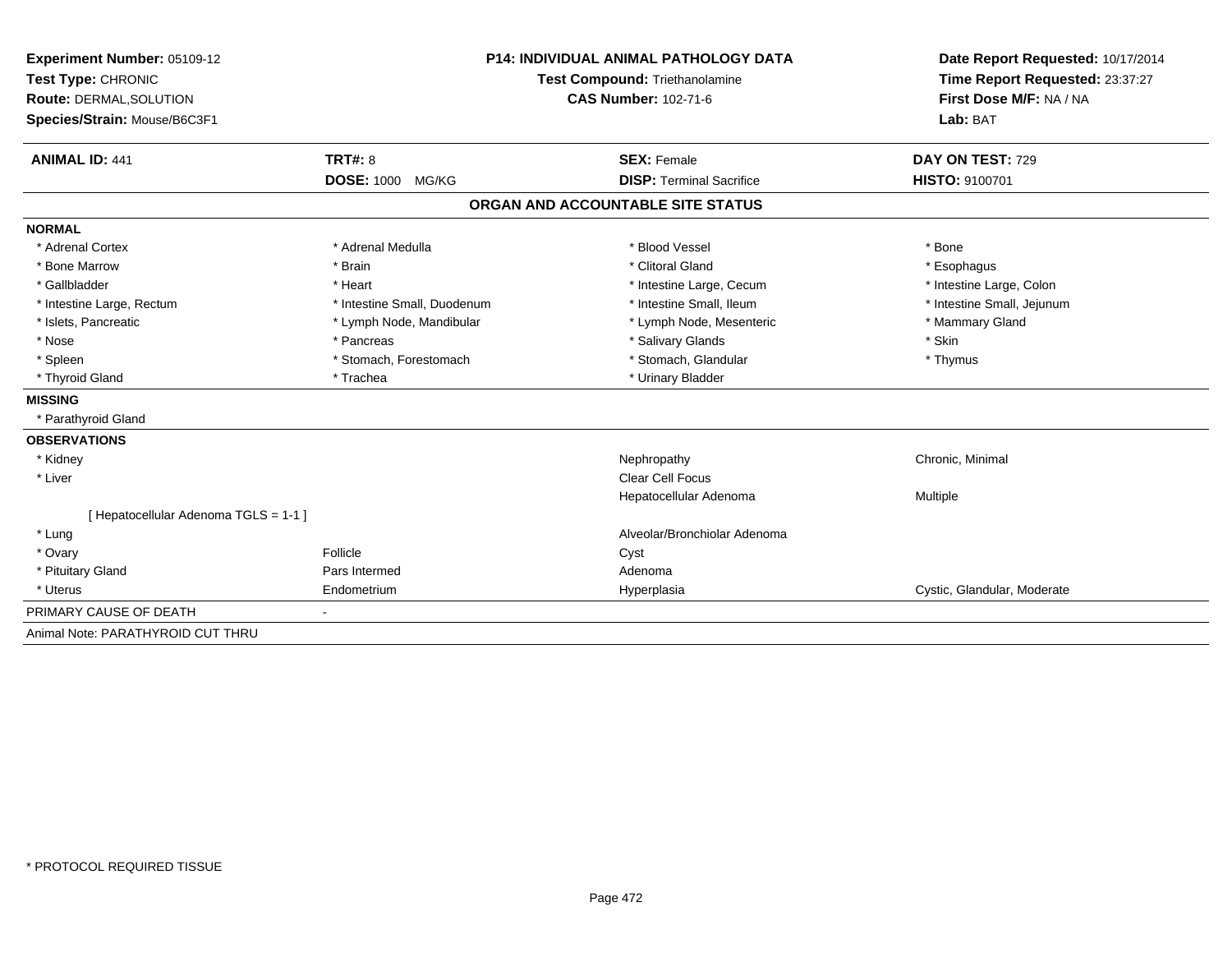| <b>Experiment Number: 05109-12</b><br>Test Type: CHRONIC |                             | <b>P14: INDIVIDUAL ANIMAL PATHOLOGY DATA</b><br>Test Compound: Triethanolamine | Date Report Requested: 10/17/2014<br>Time Report Requested: 23:37:27<br>First Dose M/F: NA / NA |
|----------------------------------------------------------|-----------------------------|--------------------------------------------------------------------------------|-------------------------------------------------------------------------------------------------|
| <b>Route: DERMAL, SOLUTION</b>                           | <b>CAS Number: 102-71-6</b> |                                                                                |                                                                                                 |
| Species/Strain: Mouse/B6C3F1                             |                             |                                                                                | Lab: BAT                                                                                        |
| <b>ANIMAL ID: 442</b>                                    | TRT#: 8                     | <b>SEX: Female</b>                                                             | DAY ON TEST: 731                                                                                |
|                                                          | <b>DOSE: 1000</b><br>MG/KG  | <b>DISP: Terminal Sacrifice</b>                                                | <b>HISTO: 9100702</b>                                                                           |
|                                                          |                             | ORGAN AND ACCOUNTABLE SITE STATUS                                              |                                                                                                 |
| <b>NORMAL</b>                                            |                             |                                                                                |                                                                                                 |
| * Adrenal Cortex                                         | * Adrenal Medulla           | * Blood Vessel                                                                 | * Bone                                                                                          |
| * Bone Marrow                                            | * Brain                     | * Clitoral Gland                                                               | * Esophagus                                                                                     |
| * Gallbladder                                            | * Heart                     | * Intestine Large, Cecum                                                       | * Intestine Large, Colon                                                                        |
| * Intestine Large, Rectum                                | * Intestine Small, Duodenum | * Intestine Small, Ileum                                                       | * Intestine Small, Jejunum                                                                      |
| * Islets, Pancreatic                                     | * Lung                      | * Lymph Node, Mandibular                                                       | * Lymph Node, Mesenteric                                                                        |
| * Mammary Gland                                          | * Nose                      | * Pancreas                                                                     | * Parathyroid Gland                                                                             |
| * Pituitary Gland                                        | * Salivary Glands           | * Skin                                                                         | * Stomach, Forestomach                                                                          |
| * Stomach, Glandular                                     | * Thyroid Gland             | * Trachea                                                                      | * Urinary Bladder                                                                               |
| <b>OBSERVATIONS</b>                                      |                             |                                                                                |                                                                                                 |
| * Kidney                                                 |                             | Nephropathy                                                                    | Chronic, Minimal                                                                                |
| * Liver                                                  |                             | Hepatocellular Adenoma                                                         |                                                                                                 |
| [Hepatocellular Adenoma TGLS = 1-8]                      |                             |                                                                                |                                                                                                 |
| Lymph Node                                               | Mediastinal                 | Lymphoma Malignant Lymphocytic                                                 |                                                                                                 |
| [ Lymphoma Malignant Lymphocytic TGLS = 2-9 ]            |                             |                                                                                |                                                                                                 |
| * Ovary                                                  |                             | Atrophy                                                                        | Moderate                                                                                        |
| * Spleen                                                 |                             | Lymphoma Malignant Lymphocytic                                                 |                                                                                                 |
| * Thymus                                                 |                             | Atrophy                                                                        | Mild                                                                                            |
| * Uterus                                                 | Endometrium                 | Hyperplasia                                                                    | Cystic, Glandular, Mild                                                                         |
| PRIMARY CAUSE OF DEATH                                   |                             |                                                                                |                                                                                                 |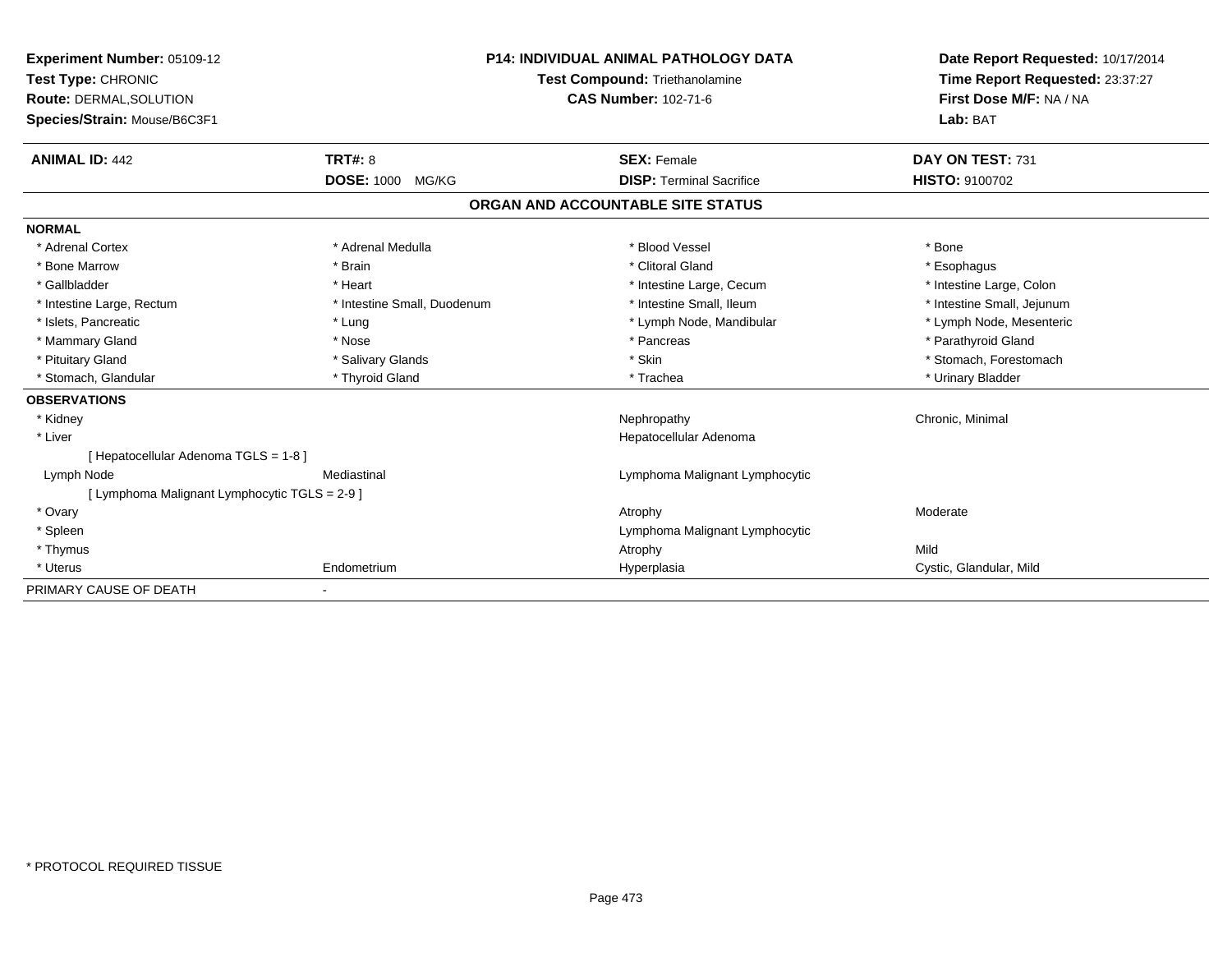| Experiment Number: 05109-12<br>Test Type: CHRONIC<br><b>Route: DERMAL, SOLUTION</b> |                          | <b>P14: INDIVIDUAL ANIMAL PATHOLOGY DATA</b> | Date Report Requested: 10/17/2014<br>Time Report Requested: 23:37:27 |
|-------------------------------------------------------------------------------------|--------------------------|----------------------------------------------|----------------------------------------------------------------------|
|                                                                                     |                          | Test Compound: Triethanolamine               |                                                                      |
|                                                                                     |                          | <b>CAS Number: 102-71-6</b>                  | First Dose M/F: NA / NA                                              |
| Species/Strain: Mouse/B6C3F1                                                        |                          |                                              | Lab: BAT                                                             |
| <b>ANIMAL ID: 443</b>                                                               | <b>TRT#: 8</b>           | <b>SEX: Female</b>                           | DAY ON TEST: 732                                                     |
|                                                                                     | DOSE: 1000 MG/KG         | <b>DISP: Terminal Sacrifice</b>              | HISTO: 9100703                                                       |
|                                                                                     |                          | ORGAN AND ACCOUNTABLE SITE STATUS            |                                                                      |
| <b>NORMAL</b>                                                                       |                          |                                              |                                                                      |
| * Adrenal Medulla                                                                   | * Blood Vessel           | * Bone                                       | * Bone Marrow                                                        |
| * Brain                                                                             | * Clitoral Gland         | * Esophagus                                  | * Gallbladder                                                        |
| * Heart                                                                             | * Intestine Large, Cecum | * Intestine Large, Colon                     | * Intestine Large, Rectum                                            |
| * Intestine Small, Duodenum                                                         | * Intestine Small, Ileum | * Intestine Small, Jejunum                   | * Islets, Pancreatic                                                 |
| * Kidney                                                                            | * Lung                   | * Lymph Node, Mandibular                     | * Lymph Node, Mesenteric                                             |
| * Mammary Gland                                                                     | * Nose                   | * Pancreas                                   | * Parathyroid Gland                                                  |
| * Pituitary Gland                                                                   | * Salivary Glands        | * Skin                                       | * Stomach, Forestomach                                               |
| * Stomach, Glandular                                                                | * Trachea                | * Urinary Bladder                            |                                                                      |
| <b>OBSERVATIONS</b>                                                                 |                          |                                              |                                                                      |
| * Adrenal Cortex                                                                    | Capsule                  | <b>Accessory Adrenal Cortical Nodule</b>     |                                                                      |
| * Liver                                                                             |                          | Eosinophilic Focus                           |                                                                      |
|                                                                                     |                          | Hepatocellular Adenoma                       | Multiple                                                             |
| [ Hepatocellular Adenoma TGLS = 1-8,2-9 ]                                           |                          |                                              |                                                                      |
| * Ovary                                                                             |                          | Atrophy                                      | Mild                                                                 |
|                                                                                     | Follicle                 | Cyst                                         |                                                                      |
| * Spleen                                                                            |                          | Hematopoietic Cell Proliferation             | Mild                                                                 |
| * Thymus                                                                            |                          | Atrophy                                      | Mild                                                                 |
|                                                                                     |                          | Cyst                                         |                                                                      |
| * Thyroid Gland                                                                     | <b>Follicular Cel</b>    | Hyperplasia                                  | Mild                                                                 |
| * Uterus                                                                            | Endometrium              | Hyperplasia                                  | Cystic, Glandular, Moderate                                          |
| PRIMARY CAUSE OF DEATH                                                              | $\sim$                   |                                              |                                                                      |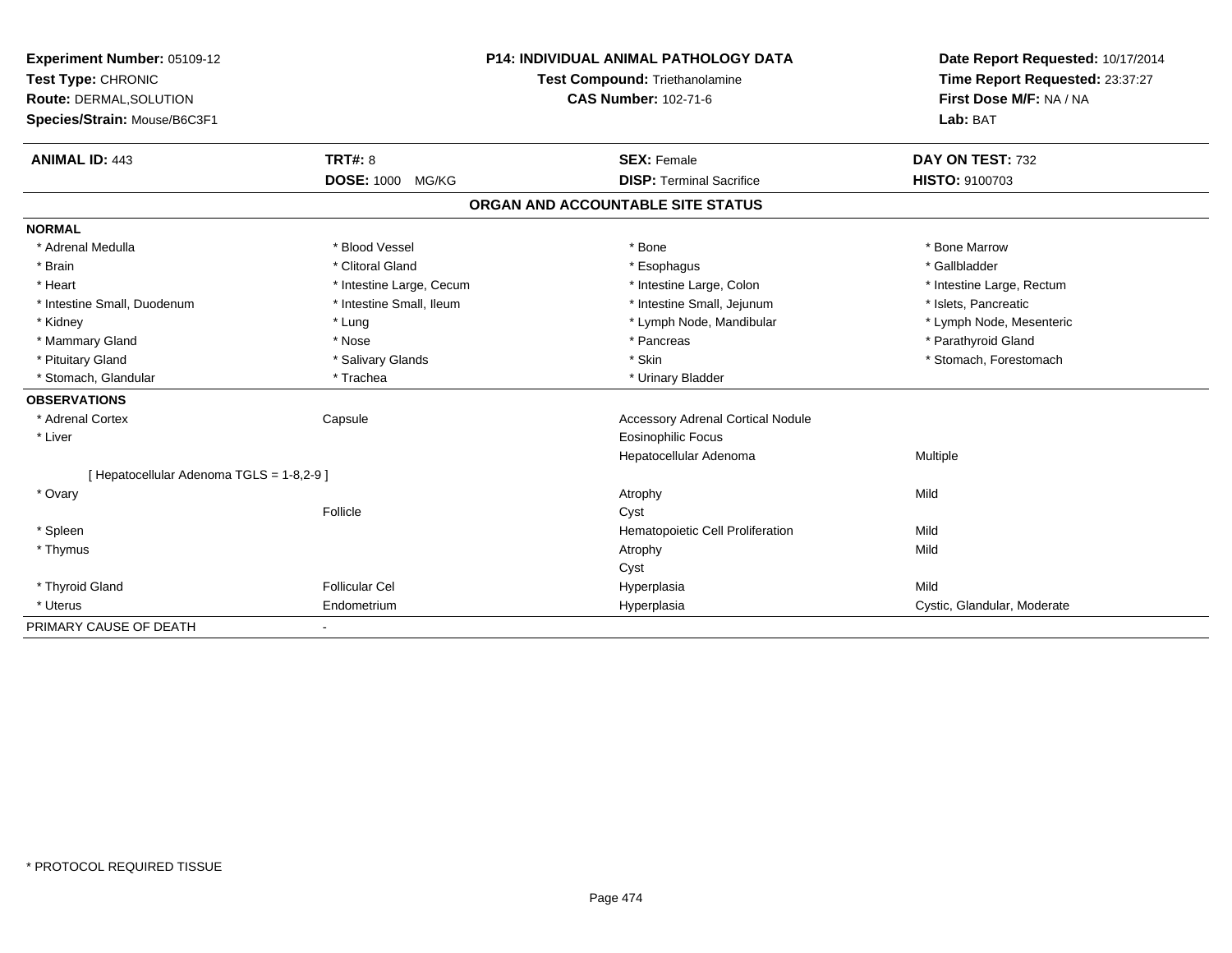| <b>ANIMAL ID: 444</b><br><b>NORMAL</b><br>* Adrenal Cortex<br>* Bone Marrow<br>* Gallbladder<br>* Intestine Large, Rectum | <b>TRT#: 8</b><br>DOSE: 1000 MG/KG | <b>SEX: Female</b><br><b>DISP: Terminal Sacrifice</b><br>ORGAN AND ACCOUNTABLE SITE STATUS | DAY ON TEST: 732<br><b>HISTO: 9100704</b> |
|---------------------------------------------------------------------------------------------------------------------------|------------------------------------|--------------------------------------------------------------------------------------------|-------------------------------------------|
|                                                                                                                           |                                    |                                                                                            |                                           |
|                                                                                                                           |                                    |                                                                                            |                                           |
|                                                                                                                           |                                    |                                                                                            |                                           |
|                                                                                                                           |                                    |                                                                                            |                                           |
|                                                                                                                           | * Adrenal Medulla                  | * Blood Vessel                                                                             | * Bone                                    |
|                                                                                                                           | * Brain                            | * Clitoral Gland                                                                           | * Esophagus                               |
|                                                                                                                           | * Heart                            | * Intestine Large, Cecum                                                                   | * Intestine Large, Colon                  |
|                                                                                                                           | * Intestine Small, Duodenum        | * Intestine Small, Ileum                                                                   | * Intestine Small, Jejunum                |
| * Islets, Pancreatic                                                                                                      | * Lymph Node, Mandibular           | * Mammary Gland                                                                            | * Nose                                    |
| * Pancreas                                                                                                                | * Parathyroid Gland                | * Pituitary Gland                                                                          | * Salivary Glands                         |
| * Skin                                                                                                                    | * Stomach, Forestomach             | * Stomach, Glandular                                                                       | * Trachea                                 |
| * Urinary Bladder                                                                                                         |                                    |                                                                                            |                                           |
| <b>OBSERVATIONS</b>                                                                                                       |                                    |                                                                                            |                                           |
| * Kidney                                                                                                                  |                                    | Nephropathy                                                                                | Chronic, Minimal                          |
| * Liver                                                                                                                   |                                    | Hepatocellular Adenoma                                                                     |                                           |
|                                                                                                                           |                                    | Lymphoma Malignant Mixed                                                                   |                                           |
| * Lung                                                                                                                    |                                    | Alveolar/Bronchiolar Adenoma                                                               |                                           |
| Lymph Node                                                                                                                | Mediastinal                        | Lymphoma Malignant Mixed                                                                   |                                           |
|                                                                                                                           | Pancreatic                         | Lymphoma Malignant Mixed                                                                   |                                           |
| [ Lymphoma Malignant Mixed TGLS = 2-9 ]                                                                                   |                                    |                                                                                            |                                           |
| [ Lymphoma Malignant Mixed TGLS = 2-9 ]                                                                                   |                                    |                                                                                            |                                           |
| * Lymph Node, Mesenteric                                                                                                  |                                    | Lymphoma Malignant Mixed                                                                   |                                           |
| [ Lymphoma Malignant Mixed TGLS = 2-9 ]                                                                                   |                                    |                                                                                            |                                           |
| * Ovary                                                                                                                   |                                    | Atrophy                                                                                    | Mild                                      |
|                                                                                                                           | Follicle                           | Cyst                                                                                       |                                           |
| * Spleen                                                                                                                  |                                    | Lymphoma Malignant Mixed                                                                   |                                           |
| [ Lymphoma Malignant Mixed TGLS = 1-8 ]                                                                                   |                                    |                                                                                            |                                           |
| * Thymus                                                                                                                  |                                    | Atrophy                                                                                    | Mild                                      |
| * Thyroid Gland                                                                                                           | <b>Follicular Cel</b>              | Hyperplasia                                                                                | Mild                                      |
| * Uterus                                                                                                                  | Endometrium                        | Hyperplasia                                                                                | Cystic, Glandular, Mild                   |
| PRIMARY CAUSE OF DEATH                                                                                                    |                                    |                                                                                            |                                           |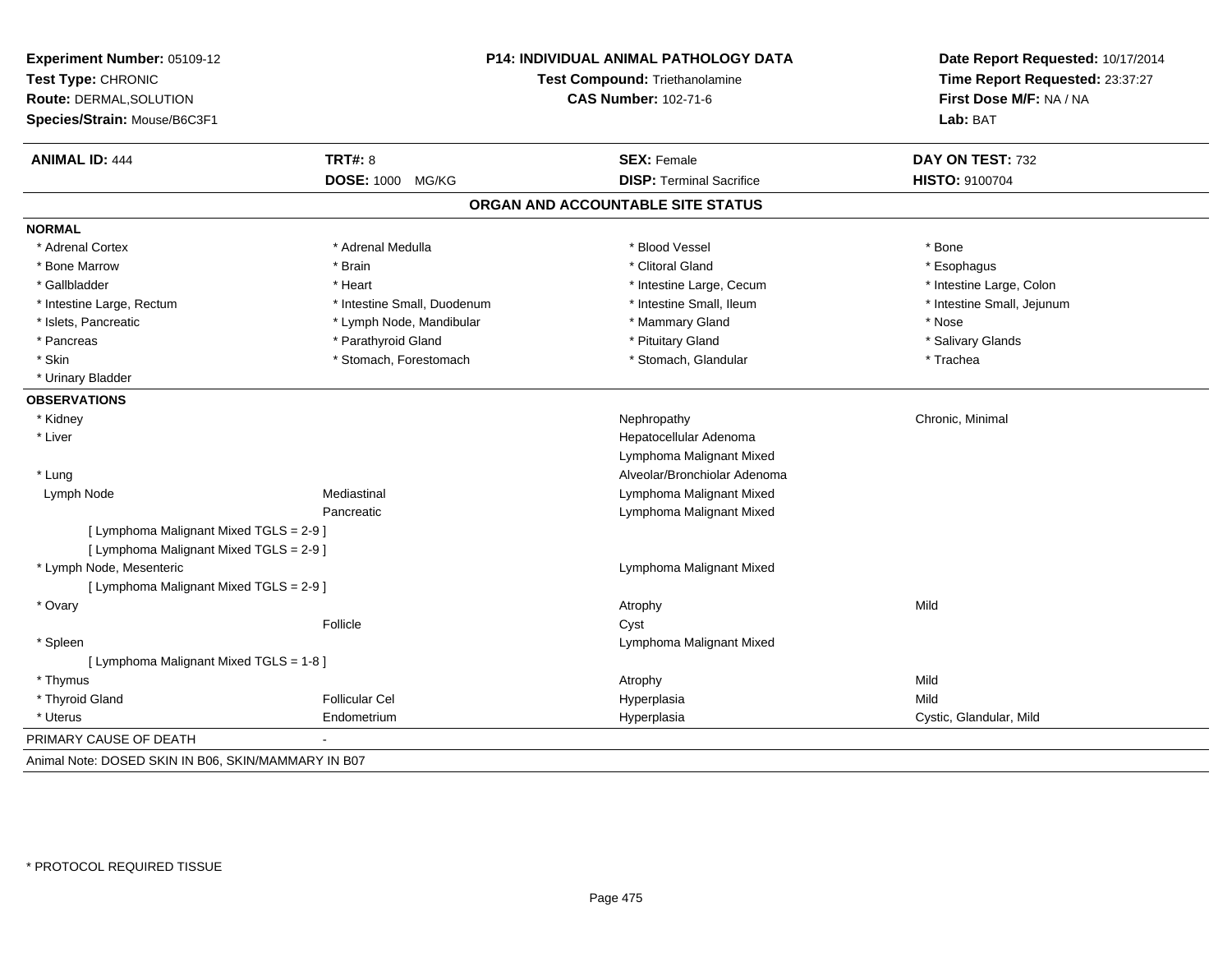| Experiment Number: 05109-12<br>Test Type: CHRONIC<br>Route: DERMAL, SOLUTION |                            | <b>P14: INDIVIDUAL ANIMAL PATHOLOGY DATA</b><br>Test Compound: Triethanolamine | Date Report Requested: 10/17/2014<br>Time Report Requested: 23:37:27<br>First Dose M/F: NA / NA |
|------------------------------------------------------------------------------|----------------------------|--------------------------------------------------------------------------------|-------------------------------------------------------------------------------------------------|
|                                                                              |                            | <b>CAS Number: 102-71-6</b>                                                    |                                                                                                 |
| Species/Strain: Mouse/B6C3F1                                                 |                            |                                                                                | Lab: BAT                                                                                        |
|                                                                              |                            |                                                                                |                                                                                                 |
| <b>ANIMAL ID: 445</b>                                                        | <b>TRT#: 8</b>             | <b>SEX: Female</b>                                                             | DAY ON TEST: 731                                                                                |
|                                                                              | DOSE: 1000 MG/KG           | <b>DISP: Terminal Sacrifice</b>                                                | <b>HISTO: 9100705</b>                                                                           |
|                                                                              |                            | ORGAN AND ACCOUNTABLE SITE STATUS                                              |                                                                                                 |
| <b>NORMAL</b>                                                                |                            |                                                                                |                                                                                                 |
| * Adrenal Medulla                                                            | * Blood Vessel             | * Bone                                                                         | * Bone Marrow                                                                                   |
| * Brain                                                                      | * Esophagus                | * Gallbladder                                                                  | * Heart                                                                                         |
| * Intestine Large, Cecum                                                     | * Intestine Large, Colon   | * Intestine Large, Rectum                                                      | * Intestine Small, Duodenum                                                                     |
| * Intestine Small, Ileum                                                     | * Intestine Small, Jejunum | * Islets, Pancreatic                                                           | * Kidney                                                                                        |
| * Lung                                                                       | * Lymph Node, Mandibular   | * Lymph Node, Mesenteric                                                       | * Mammary Gland                                                                                 |
| * Nose                                                                       | * Pancreas                 | * Parathyroid Gland                                                            | * Pituitary Gland                                                                               |
| * Salivary Glands                                                            | * Skin                     | * Spleen                                                                       | * Stomach, Forestomach                                                                          |
| * Stomach, Glandular                                                         | * Thyroid Gland            | * Trachea                                                                      | * Urinary Bladder                                                                               |
| <b>MISSING</b>                                                               |                            |                                                                                |                                                                                                 |
| * Clitoral Gland                                                             |                            |                                                                                |                                                                                                 |
| <b>OBSERVATIONS</b>                                                          |                            |                                                                                |                                                                                                 |
| * Adrenal Cortex                                                             |                            | Hyperplasia                                                                    | Mild                                                                                            |
| * Liver                                                                      |                            | Hepatocellular Adenoma                                                         | <b>Multiple</b>                                                                                 |
| [ Hepatocellular Adenoma TGLS = 2-8,3-2,3-9 ]                                |                            |                                                                                |                                                                                                 |
| * Ovary                                                                      |                            | Atrophy                                                                        | Mild                                                                                            |
|                                                                              |                            | Cystadenoma                                                                    |                                                                                                 |
| [ Cystadenoma TGLS = 1-6 ]                                                   |                            |                                                                                |                                                                                                 |
| * Thymus                                                                     |                            | Atrophy                                                                        | Mild                                                                                            |
| * Uterus                                                                     | Endometrium                | Hyperplasia                                                                    | Cystic, Glandular, Mild                                                                         |
| PRIMARY CAUSE OF DEATH                                                       | $\blacksquare$             |                                                                                |                                                                                                 |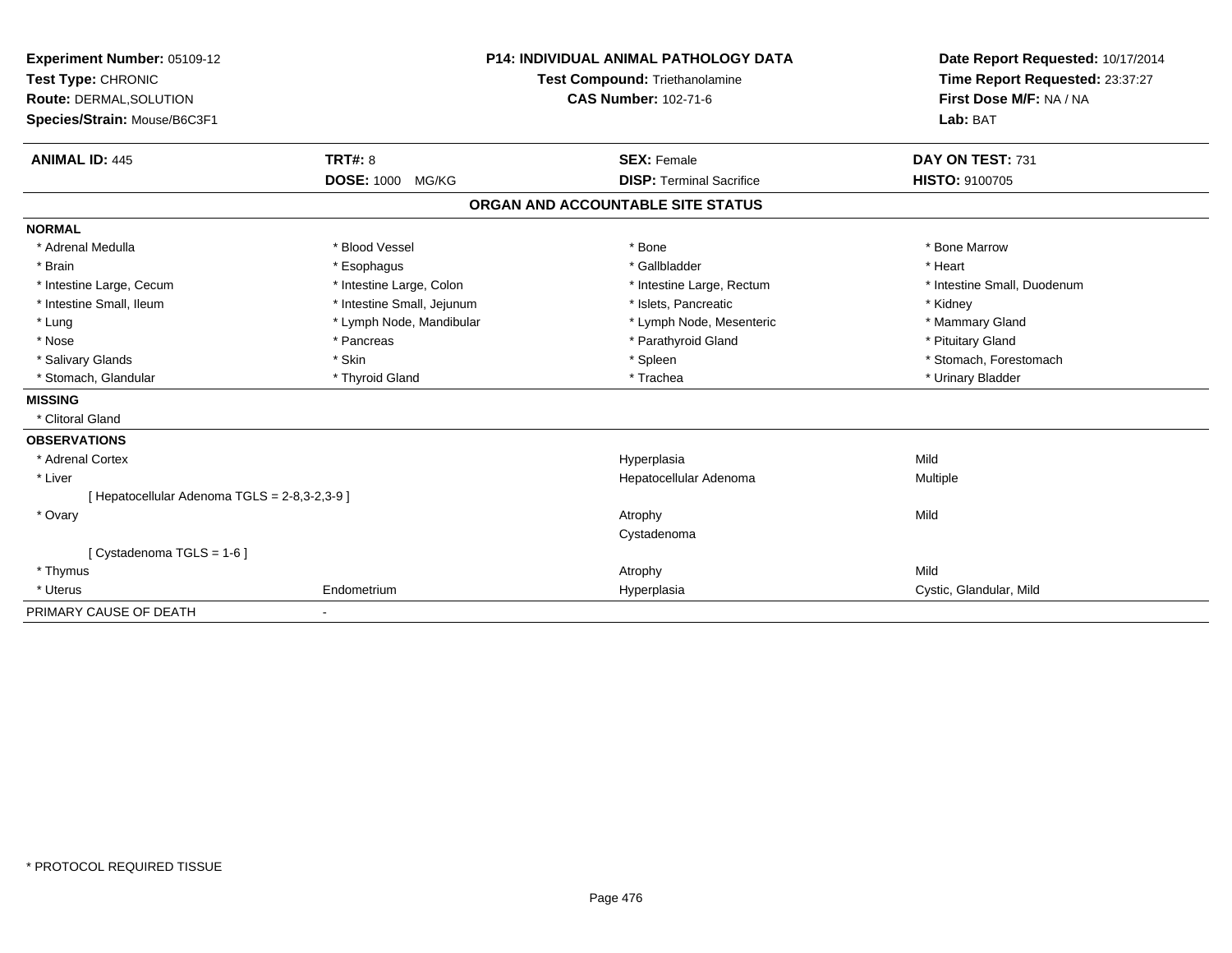| Experiment Number: 05109-12<br>Test Type: CHRONIC<br>Route: DERMAL, SOLUTION<br>Species/Strain: Mouse/B6C3F1 | <b>P14: INDIVIDUAL ANIMAL PATHOLOGY DATA</b><br>Test Compound: Triethanolamine<br><b>CAS Number: 102-71-6</b> |                                   | Date Report Requested: 10/17/2014<br>Time Report Requested: 23:37:27<br>First Dose M/F: NA / NA<br>Lab: BAT |
|--------------------------------------------------------------------------------------------------------------|---------------------------------------------------------------------------------------------------------------|-----------------------------------|-------------------------------------------------------------------------------------------------------------|
| <b>ANIMAL ID: 446</b>                                                                                        | TRT#: 8                                                                                                       | <b>SEX: Female</b>                | DAY ON TEST: 457                                                                                            |
|                                                                                                              | <b>DOSE: 1000</b><br>MG/KG                                                                                    | <b>DISP:</b> Scheduled Sacrifice  | <b>HISTO: 9100706</b>                                                                                       |
|                                                                                                              |                                                                                                               | ORGAN AND ACCOUNTABLE SITE STATUS |                                                                                                             |
| <b>NORMAL</b>                                                                                                |                                                                                                               |                                   |                                                                                                             |
| * Adrenal Cortex                                                                                             | * Adrenal Medulla                                                                                             | * Blood Vessel                    | * Bone                                                                                                      |
| * Bone Marrow                                                                                                | * Brain                                                                                                       | * Clitoral Gland                  | * Esophagus                                                                                                 |
| * Gallbladder                                                                                                | * Heart                                                                                                       | * Intestine Large, Cecum          | * Intestine Large, Colon                                                                                    |
| * Intestine Large, Rectum                                                                                    | * Intestine Small, Duodenum                                                                                   | * Intestine Small, Ileum          | * Intestine Small, Jejunum                                                                                  |
| * Islets, Pancreatic                                                                                         | * Kidney                                                                                                      | * Liver                           | * Lung                                                                                                      |
| * Lymph Node, Mandibular                                                                                     | * Lymph Node, Mesenteric                                                                                      | * Mammary Gland                   | * Nose                                                                                                      |
| * Ovary                                                                                                      | * Pancreas                                                                                                    | * Parathyroid Gland               | * Pituitary Gland                                                                                           |
| * Salivary Glands                                                                                            | * Skin                                                                                                        | * Spleen                          | * Stomach, Forestomach                                                                                      |
| * Stomach, Glandular                                                                                         | * Thymus                                                                                                      | * Thyroid Gland                   | * Trachea                                                                                                   |
| * Urinary Bladder                                                                                            |                                                                                                               |                                   |                                                                                                             |
| <b>OBSERVATIONS</b>                                                                                          |                                                                                                               |                                   |                                                                                                             |
| * Uterus                                                                                                     | Endometrium                                                                                                   | Hyperplasia<br>Polyp Stromal      | Cystic, Glandular, Marked                                                                                   |
| [ Polyp Stromal TGLS = $1-6$ ]                                                                               |                                                                                                               |                                   |                                                                                                             |
| PRIMARY CAUSE OF DEATH                                                                                       |                                                                                                               |                                   |                                                                                                             |
| Animal Note: BACK UP LUNG SECTION HAS LIVER TISSUE ARTIFACT                                                  |                                                                                                               |                                   |                                                                                                             |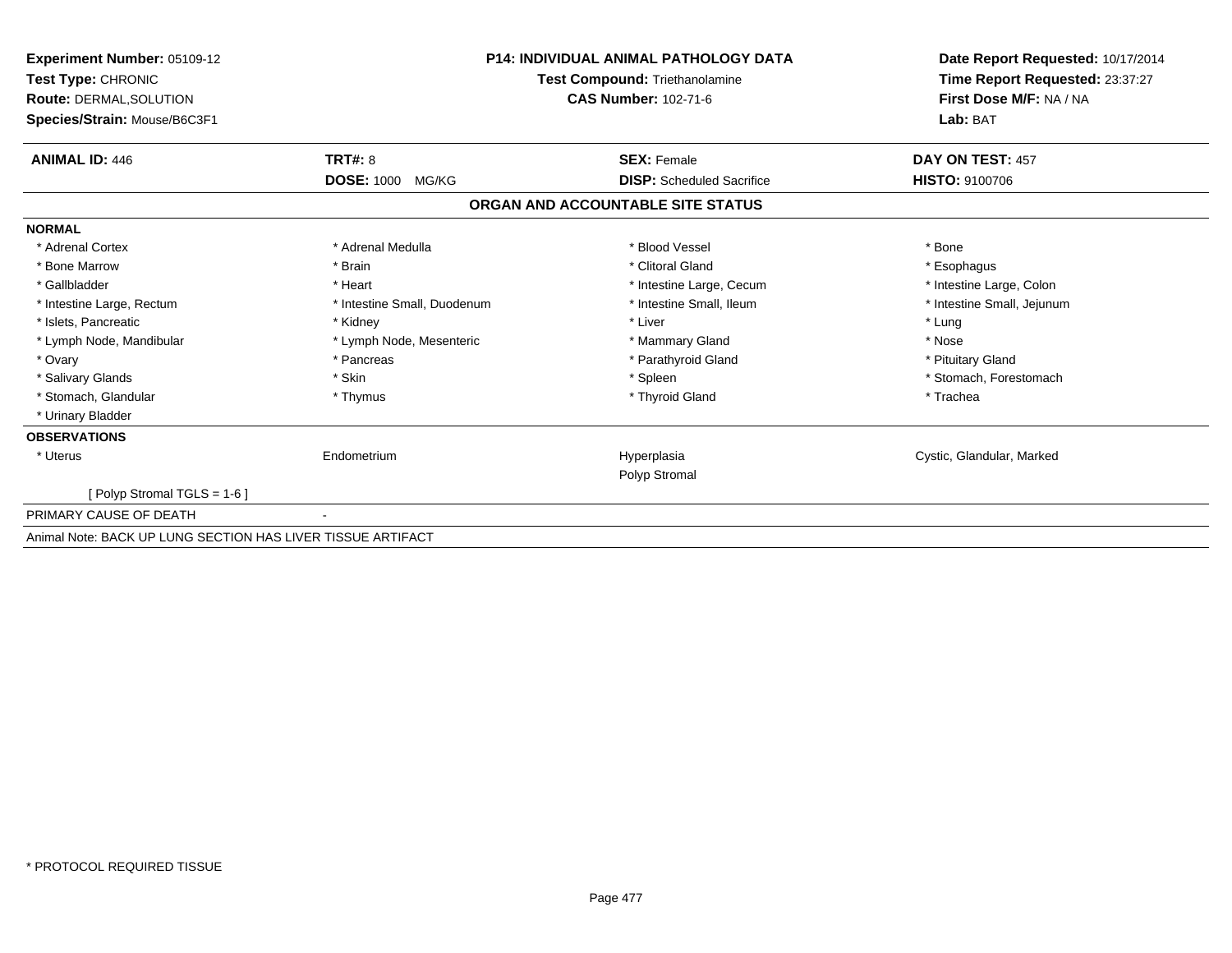| Experiment Number: 05109-12<br>Test Type: CHRONIC<br>Route: DERMAL, SOLUTION |                             | <b>P14: INDIVIDUAL ANIMAL PATHOLOGY DATA</b><br>Test Compound: Triethanolamine<br><b>CAS Number: 102-71-6</b> | Date Report Requested: 10/17/2014<br>Time Report Requested: 23:37:27<br>First Dose M/F: NA / NA |  |
|------------------------------------------------------------------------------|-----------------------------|---------------------------------------------------------------------------------------------------------------|-------------------------------------------------------------------------------------------------|--|
| Species/Strain: Mouse/B6C3F1                                                 |                             |                                                                                                               | Lab: BAT                                                                                        |  |
| <b>ANIMAL ID: 447</b>                                                        | TRT#: 8                     | <b>SEX: Female</b>                                                                                            | DAY ON TEST: 699                                                                                |  |
|                                                                              | <b>DOSE: 1000</b><br>MG/KG  | <b>DISP: Natural Death</b>                                                                                    | <b>HISTO: 9100707</b>                                                                           |  |
|                                                                              |                             | ORGAN AND ACCOUNTABLE SITE STATUS                                                                             |                                                                                                 |  |
| <b>NORMAL</b>                                                                |                             |                                                                                                               |                                                                                                 |  |
| * Adrenal Cortex                                                             | * Adrenal Medulla           | * Blood Vessel                                                                                                | * Bone                                                                                          |  |
| * Bone Marrow                                                                | * Brain                     | * Clitoral Gland                                                                                              | * Esophagus                                                                                     |  |
| * Gallbladder                                                                | * Heart                     | * Intestine Large, Cecum                                                                                      | * Intestine Large, Colon                                                                        |  |
| * Intestine Large, Rectum                                                    | * Intestine Small, Duodenum | * Intestine Small, Ileum                                                                                      | * Intestine Small, Jejunum                                                                      |  |
| * Islets, Pancreatic                                                         | * Kidney                    | * Lung                                                                                                        | * Lymph Node, Mandibular                                                                        |  |
| * Lymph Node, Mesenteric                                                     | * Nose                      | * Pancreas                                                                                                    | * Parathyroid Gland                                                                             |  |
| * Pituitary Gland                                                            | * Salivary Glands           | * Skin                                                                                                        | * Spleen                                                                                        |  |
| * Stomach, Forestomach                                                       | * Stomach, Glandular        | * Thyroid Gland                                                                                               | * Trachea                                                                                       |  |
| * Urinary Bladder                                                            | * Uterus                    |                                                                                                               |                                                                                                 |  |
| <b>MISSING</b>                                                               |                             |                                                                                                               |                                                                                                 |  |
| * Mammary Gland                                                              |                             |                                                                                                               |                                                                                                 |  |
| <b>OBSERVATIONS</b>                                                          |                             |                                                                                                               |                                                                                                 |  |
| * Liver                                                                      |                             | Hepatocellular Adenoma                                                                                        | Multiple                                                                                        |  |
| [ Hepatocellular Adenoma TGLS = 1-1,2-8,3-1,4-8,5-1 ]                        |                             |                                                                                                               |                                                                                                 |  |
| * Ovary                                                                      |                             | Atrophy                                                                                                       | Moderate                                                                                        |  |
| * Thymus                                                                     |                             | Atrophy                                                                                                       | Mild                                                                                            |  |
| PRIMARY CAUSE OF DEATH                                                       |                             |                                                                                                               |                                                                                                 |  |
| Animal Note: COD, LIVER TUMORS                                               |                             |                                                                                                               |                                                                                                 |  |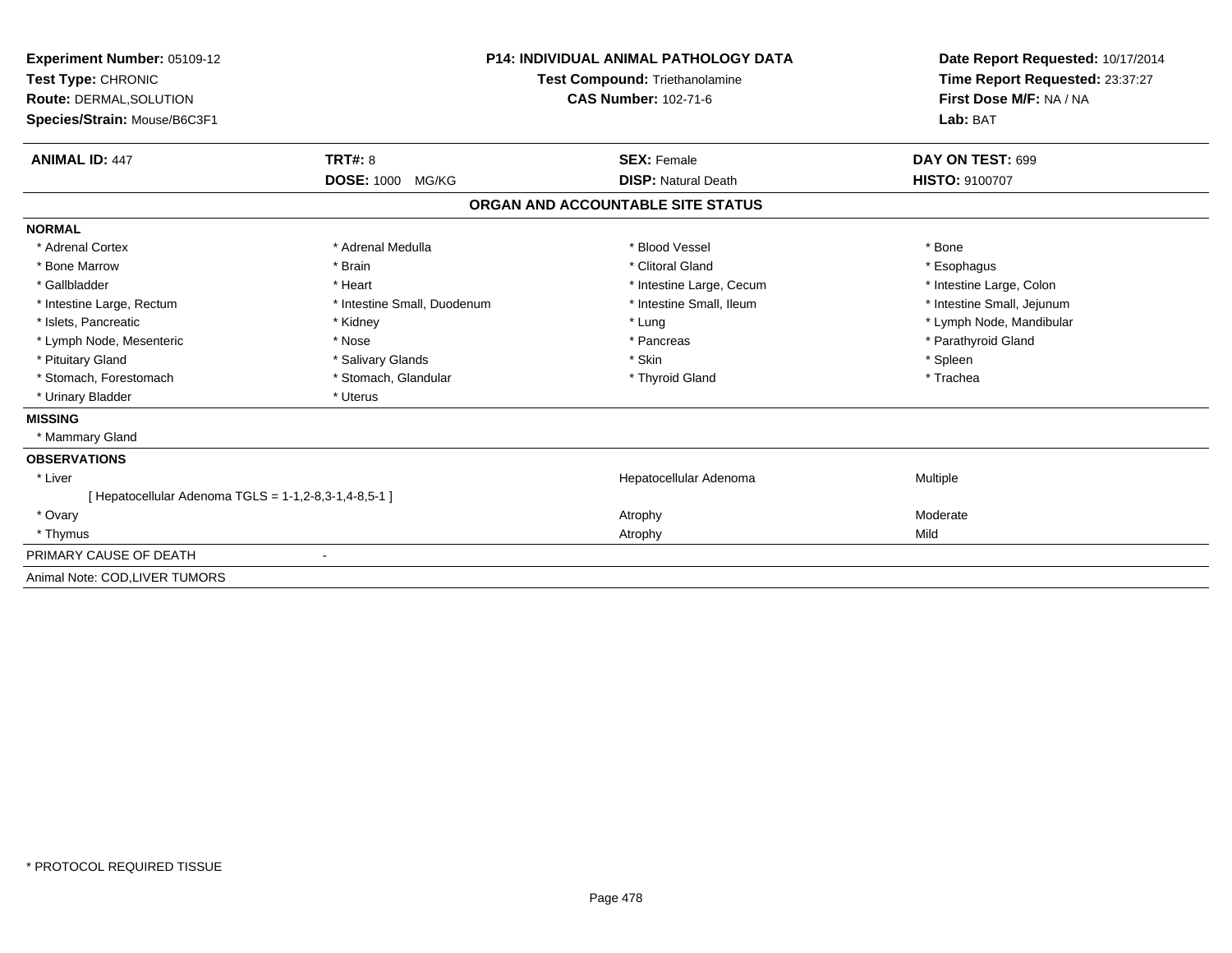| Experiment Number: 05109-12<br>Test Type: CHRONIC<br><b>Route: DERMAL, SOLUTION</b><br>Species/Strain: Mouse/B6C3F1 | <b>P14: INDIVIDUAL ANIMAL PATHOLOGY DATA</b><br>Test Compound: Triethanolamine<br><b>CAS Number: 102-71-6</b> |                                   | Date Report Requested: 10/17/2014<br>Time Report Requested: 23:37:27<br>First Dose M/F: NA / NA<br>Lab: BAT |
|---------------------------------------------------------------------------------------------------------------------|---------------------------------------------------------------------------------------------------------------|-----------------------------------|-------------------------------------------------------------------------------------------------------------|
| <b>ANIMAL ID: 448</b>                                                                                               | <b>TRT#: 8</b>                                                                                                | <b>SEX: Female</b>                | DAY ON TEST: 457                                                                                            |
|                                                                                                                     | <b>DOSE: 1000</b><br>MG/KG                                                                                    | <b>DISP:</b> Scheduled Sacrifice  | <b>HISTO: 9100708</b>                                                                                       |
|                                                                                                                     |                                                                                                               | ORGAN AND ACCOUNTABLE SITE STATUS |                                                                                                             |
| <b>NORMAL</b>                                                                                                       |                                                                                                               |                                   |                                                                                                             |
| * Adrenal Cortex                                                                                                    | * Adrenal Medulla                                                                                             | * Blood Vessel                    | * Bone                                                                                                      |
| * Bone Marrow                                                                                                       | * Brain                                                                                                       | * Clitoral Gland                  | * Esophagus                                                                                                 |
| * Gallbladder                                                                                                       | * Heart                                                                                                       | * Intestine Large, Cecum          | * Intestine Large, Colon                                                                                    |
| * Intestine Large, Rectum                                                                                           | * Intestine Small, Duodenum                                                                                   | * Intestine Small, Ileum          | * Intestine Small, Jejunum                                                                                  |
| * Islets, Pancreatic                                                                                                | * Liver                                                                                                       | * Lung                            | * Lymph Node, Mandibular                                                                                    |
| * Lymph Node, Mesenteric                                                                                            | * Mammary Gland                                                                                               | * Nose                            | * Ovary                                                                                                     |
| * Pancreas                                                                                                          | * Parathyroid Gland                                                                                           | * Pituitary Gland                 | * Salivary Glands                                                                                           |
| * Skin                                                                                                              | * Spleen                                                                                                      | * Stomach, Forestomach            | * Stomach, Glandular                                                                                        |
| * Thymus                                                                                                            | * Thyroid Gland                                                                                               | * Trachea                         | * Urinary Bladder                                                                                           |
| <b>OBSERVATIONS</b>                                                                                                 |                                                                                                               |                                   |                                                                                                             |
| * Kidney                                                                                                            |                                                                                                               | Nephropathy                       | Chronic, Minimal                                                                                            |
| * Uterus                                                                                                            | Endometrium                                                                                                   | Hyperplasia                       | Cystic, Glandular, Mild                                                                                     |
|                                                                                                                     |                                                                                                               | Polyp Stromal                     |                                                                                                             |
| PRIMARY CAUSE OF DEATH                                                                                              |                                                                                                               |                                   |                                                                                                             |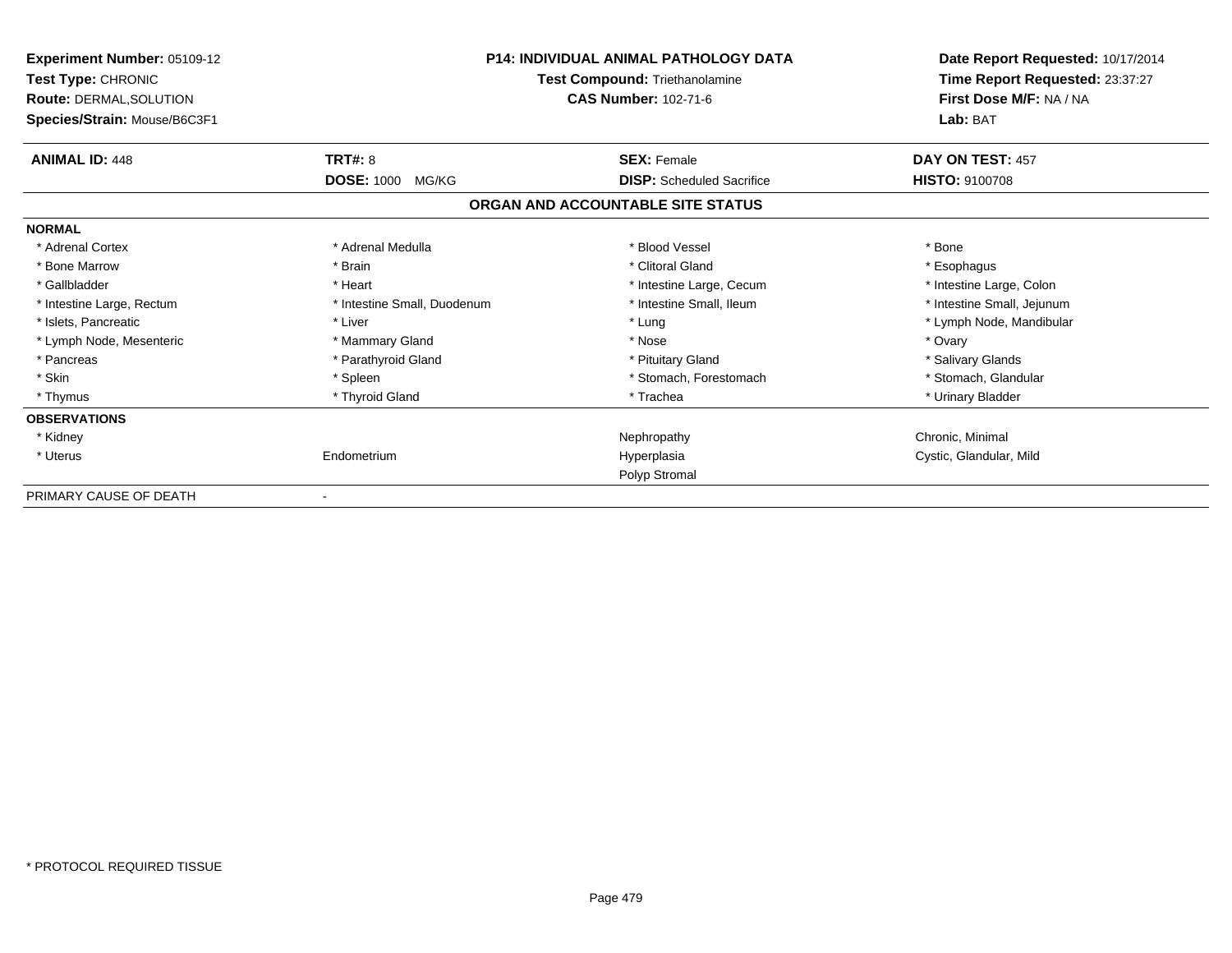| Experiment Number: 05109-12<br>Test Type: CHRONIC<br>Route: DERMAL, SOLUTION<br>Species/Strain: Mouse/B6C3F1 |                             | <b>P14: INDIVIDUAL ANIMAL PATHOLOGY DATA</b><br><b>Test Compound: Triethanolamine</b><br><b>CAS Number: 102-71-6</b> | Date Report Requested: 10/17/2014<br>Time Report Requested: 23:37:27<br>First Dose M/F: NA / NA<br>Lab: BAT |
|--------------------------------------------------------------------------------------------------------------|-----------------------------|----------------------------------------------------------------------------------------------------------------------|-------------------------------------------------------------------------------------------------------------|
| <b>ANIMAL ID: 449</b>                                                                                        | TRT#: 8                     | <b>SEX: Female</b>                                                                                                   | DAY ON TEST: 732                                                                                            |
|                                                                                                              | <b>DOSE: 1000</b><br>MG/KG  | <b>DISP: Terminal Sacrifice</b>                                                                                      | <b>HISTO: 9100709</b>                                                                                       |
|                                                                                                              |                             | ORGAN AND ACCOUNTABLE SITE STATUS                                                                                    |                                                                                                             |
| <b>NORMAL</b>                                                                                                |                             |                                                                                                                      |                                                                                                             |
| * Adrenal Cortex                                                                                             | * Adrenal Medulla           | * Blood Vessel                                                                                                       | * Bone                                                                                                      |
| * Bone Marrow                                                                                                | * Brain                     | * Clitoral Gland                                                                                                     | * Esophagus                                                                                                 |
| * Gallbladder                                                                                                | * Heart                     | * Intestine Large, Cecum                                                                                             | * Intestine Large, Colon                                                                                    |
| * Intestine Large, Rectum                                                                                    | * Intestine Small, Duodenum | * Intestine Small, Ileum                                                                                             | * Intestine Small, Jejunum                                                                                  |
| * Islets, Pancreatic                                                                                         | * Kidney                    | * Lymph Node, Mandibular                                                                                             | * Lymph Node, Mesenteric                                                                                    |
| * Mammary Gland                                                                                              | * Nose                      | * Pancreas                                                                                                           | * Parathyroid Gland                                                                                         |
| * Pituitary Gland                                                                                            | * Salivary Glands           | * Skin                                                                                                               | * Spleen                                                                                                    |
| * Stomach, Forestomach                                                                                       | * Stomach, Glandular        | * Trachea                                                                                                            | * Urinary Bladder                                                                                           |
| <b>OBSERVATIONS</b>                                                                                          |                             |                                                                                                                      |                                                                                                             |
| * Liver                                                                                                      |                             | <b>Eosinophilic Focus</b>                                                                                            |                                                                                                             |
|                                                                                                              |                             | Hepatocellular Adenoma                                                                                               | Multiple                                                                                                    |
| [ Hepatocellular Adenoma TGLS = 1-9,2-8,3-1,4-10,5-11 ]                                                      |                             |                                                                                                                      |                                                                                                             |
| * Lung                                                                                                       |                             | Alveolar/Bronchiolar Adenoma                                                                                         |                                                                                                             |
| * Ovary                                                                                                      |                             | Atrophy                                                                                                              | Mild                                                                                                        |
| * Thymus                                                                                                     |                             | Atrophy                                                                                                              | Mild                                                                                                        |
| * Thyroid Gland                                                                                              | Follicular Cel              | Hyperplasia                                                                                                          | Mild                                                                                                        |
| * Uterus                                                                                                     | Endometrium                 | Hyperplasia                                                                                                          | Cystic, Glandular, Mild                                                                                     |
| PRIMARY CAUSE OF DEATH                                                                                       |                             |                                                                                                                      |                                                                                                             |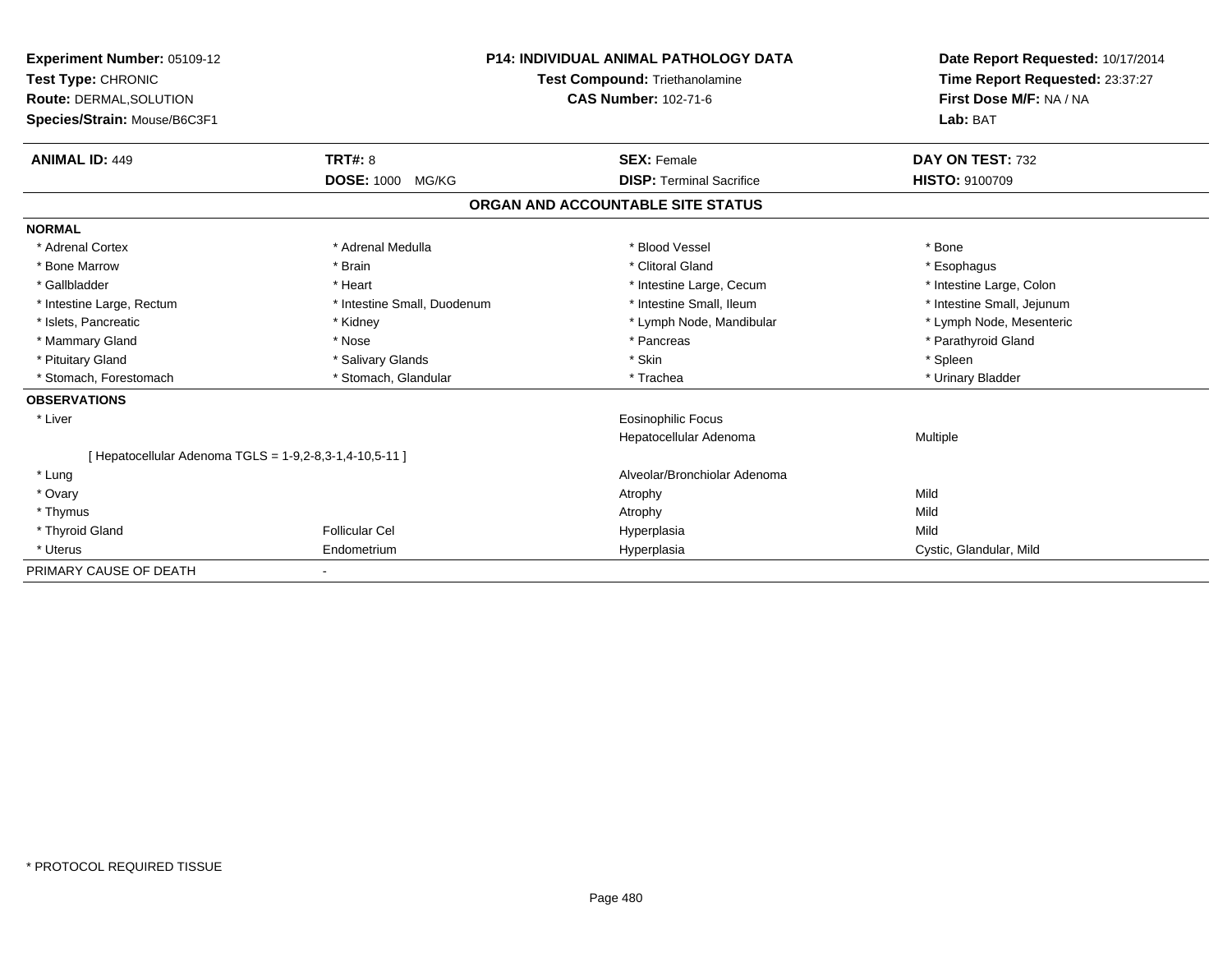| Experiment Number: 05109-12<br>Test Type: CHRONIC<br><b>Route: DERMAL, SOLUTION</b><br>Species/Strain: Mouse/B6C3F1 |                          | <b>P14: INDIVIDUAL ANIMAL PATHOLOGY DATA</b><br><b>Test Compound: Triethanolamine</b><br>CAS Number: 102-71-6 | Date Report Requested: 10/17/2014<br>Time Report Requested: 23:37:27<br>First Dose M/F: NA / NA<br>Lab: BAT |
|---------------------------------------------------------------------------------------------------------------------|--------------------------|---------------------------------------------------------------------------------------------------------------|-------------------------------------------------------------------------------------------------------------|
| <b>ANIMAL ID: 450</b>                                                                                               | <b>TRT#: 8</b>           | <b>SEX: Female</b>                                                                                            | DAY ON TEST: 730                                                                                            |
|                                                                                                                     | <b>DOSE: 1000 MG/KG</b>  | <b>DISP: Terminal Sacrifice</b>                                                                               | <b>HISTO: 9100710</b>                                                                                       |
|                                                                                                                     |                          | ORGAN AND ACCOUNTABLE SITE STATUS                                                                             |                                                                                                             |
| <b>NORMAL</b>                                                                                                       |                          |                                                                                                               |                                                                                                             |
| * Adrenal Cortex                                                                                                    | * Adrenal Medulla        | * Blood Vessel                                                                                                | * Bone                                                                                                      |
| * Brain                                                                                                             | * Clitoral Gland         | * Esophagus                                                                                                   | * Gallbladder                                                                                               |
| * Heart                                                                                                             | * Intestine Large, Cecum | * Intestine Large, Colon                                                                                      | * Intestine Large, Rectum                                                                                   |
| * Intestine Small, Duodenum                                                                                         | * Intestine Small, Ileum | * Intestine Small, Jejunum                                                                                    | * Islets, Pancreatic                                                                                        |
| * Lung                                                                                                              | * Lymph Node, Mandibular | * Lymph Node, Mesenteric                                                                                      | * Mammary Gland                                                                                             |
| * Nose                                                                                                              | * Pancreas               | * Parathyroid Gland                                                                                           | * Pituitary Gland                                                                                           |
| * Salivary Glands                                                                                                   | * Skin                   | * Spleen                                                                                                      | * Stomach, Forestomach                                                                                      |
| * Stomach, Glandular                                                                                                | * Trachea                | * Urinary Bladder                                                                                             |                                                                                                             |
| <b>OBSERVATIONS</b>                                                                                                 |                          |                                                                                                               |                                                                                                             |
| * Bone Marrow                                                                                                       |                          | Myelofibrosis                                                                                                 | Mild                                                                                                        |
| * Kidney                                                                                                            |                          | Nephropathy                                                                                                   | Chronic, Mild                                                                                               |
| * Liver                                                                                                             |                          | Hepatocellular Adenoma                                                                                        | Multiple                                                                                                    |
| [Hepatocellular Adenoma TGLS = 1-8,2-9,3-10]                                                                        |                          |                                                                                                               |                                                                                                             |
| Mesentery                                                                                                           | Fat                      | Inflammation                                                                                                  | Chronic, Moderate                                                                                           |
| [Inflammation TGLS = $4-11$ ]                                                                                       |                          |                                                                                                               |                                                                                                             |
| * Ovary                                                                                                             |                          | Atrophy                                                                                                       | Mild                                                                                                        |
| * Thymus                                                                                                            |                          | Atrophy                                                                                                       | Mild                                                                                                        |
| * Thyroid Gland                                                                                                     | <b>Follicular Cel</b>    | Hyperplasia                                                                                                   | Mild                                                                                                        |
| * Uterus                                                                                                            | Endometrium              | Hyperplasia                                                                                                   | Cystic, Glandular, Mild                                                                                     |
| PRIMARY CAUSE OF DEATH                                                                                              | $\overline{\phantom{a}}$ |                                                                                                               |                                                                                                             |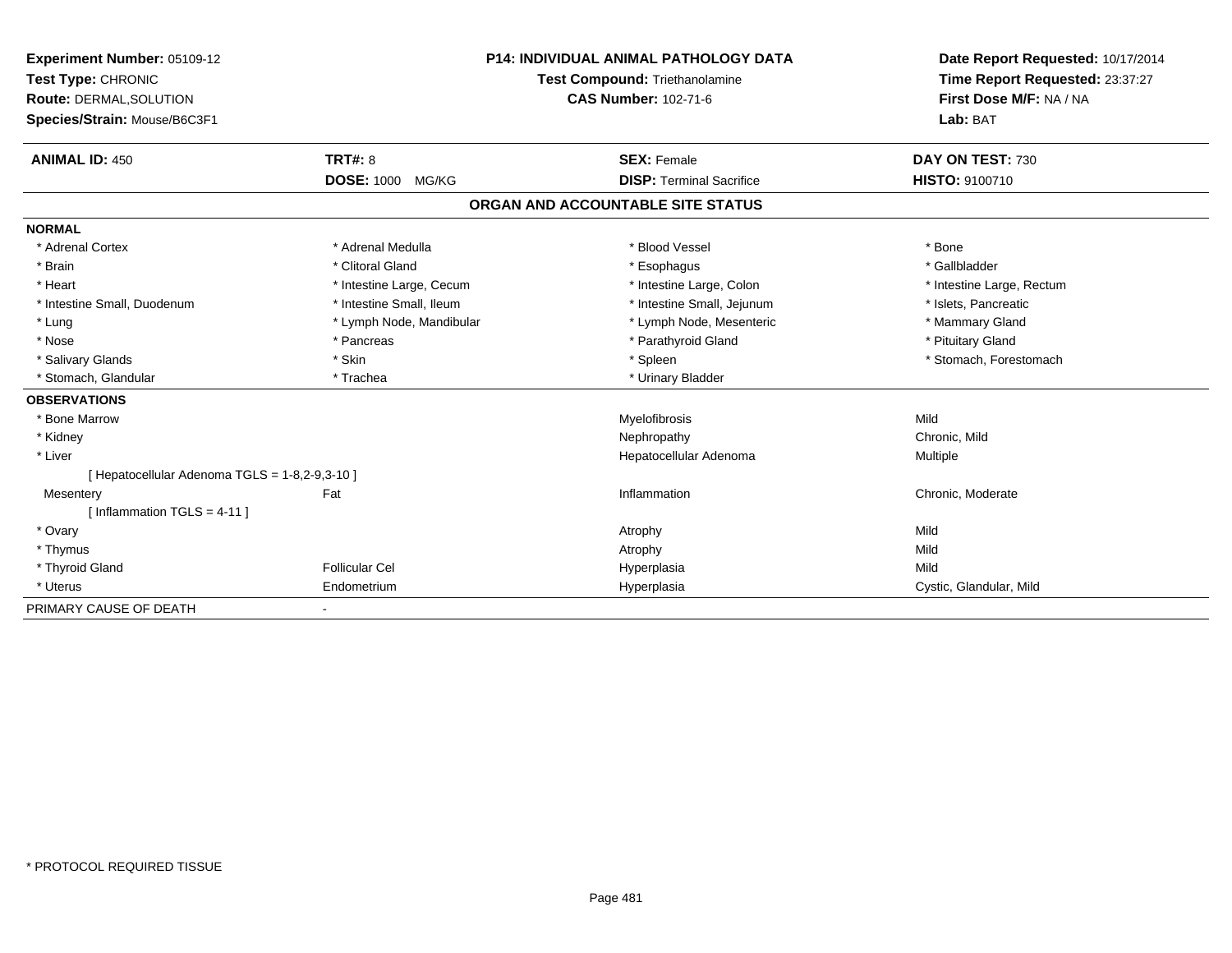| Experiment Number: 05109-12<br>Test Type: CHRONIC<br><b>Route: DERMAL, SOLUTION</b><br>Species/Strain: Mouse/B6C3F1 |                             | <b>P14: INDIVIDUAL ANIMAL PATHOLOGY DATA</b><br><b>Test Compound: Triethanolamine</b><br><b>CAS Number: 102-71-6</b> | Date Report Requested: 10/17/2014<br>Time Report Requested: 23:37:27<br>First Dose M/F: NA / NA<br>Lab: BAT |
|---------------------------------------------------------------------------------------------------------------------|-----------------------------|----------------------------------------------------------------------------------------------------------------------|-------------------------------------------------------------------------------------------------------------|
| <b>ANIMAL ID: 451</b>                                                                                               | TRT#: 8                     | <b>SEX: Female</b>                                                                                                   | DAY ON TEST: 731                                                                                            |
|                                                                                                                     | <b>DOSE: 1000 MG/KG</b>     | <b>DISP: Terminal Sacrifice</b>                                                                                      | <b>HISTO: 9100711</b>                                                                                       |
|                                                                                                                     |                             | ORGAN AND ACCOUNTABLE SITE STATUS                                                                                    |                                                                                                             |
| <b>NORMAL</b>                                                                                                       |                             |                                                                                                                      |                                                                                                             |
| * Adrenal Cortex                                                                                                    | * Adrenal Medulla           | * Blood Vessel                                                                                                       | * Bone                                                                                                      |
| * Bone Marrow                                                                                                       | * Brain                     | * Clitoral Gland                                                                                                     | * Esophagus                                                                                                 |
| * Gallbladder                                                                                                       | * Heart                     | * Intestine Large, Cecum                                                                                             | * Intestine Large, Colon                                                                                    |
| * Intestine Large, Rectum                                                                                           | * Intestine Small, Duodenum | * Intestine Small, Ileum                                                                                             | * Intestine Small, Jejunum                                                                                  |
| * Islets. Pancreatic                                                                                                | * Kidney                    | * Lymph Node, Mandibular                                                                                             | * Lymph Node, Mesenteric                                                                                    |
| * Mammary Gland                                                                                                     | * Nose                      | * Pancreas                                                                                                           | * Parathyroid Gland                                                                                         |
| * Pituitary Gland                                                                                                   | * Salivary Glands           | * Skin                                                                                                               | * Spleen                                                                                                    |
| * Stomach, Forestomach                                                                                              | * Stomach, Glandular        | * Trachea                                                                                                            | * Urinary Bladder                                                                                           |
| <b>MISSING</b>                                                                                                      |                             |                                                                                                                      |                                                                                                             |
| * Lung                                                                                                              |                             |                                                                                                                      |                                                                                                             |
| <b>OBSERVATIONS</b>                                                                                                 |                             |                                                                                                                      |                                                                                                             |
| * Liver                                                                                                             |                             | Hepatocellular Adenoma                                                                                               | Multiple                                                                                                    |
| [ Hepatocellular Adenoma TGLS = 1-8,2-1,3-1,5-1 ]                                                                   |                             |                                                                                                                      |                                                                                                             |
| * Ovary                                                                                                             |                             | Atrophy                                                                                                              | Mild                                                                                                        |
|                                                                                                                     | Follicle                    | Cyst                                                                                                                 |                                                                                                             |
| * Thymus                                                                                                            |                             | Atrophy                                                                                                              | Mild                                                                                                        |
| * Thyroid Gland                                                                                                     | <b>Follicular Cel</b>       | Hyperplasia                                                                                                          | Moderate                                                                                                    |
| * Uterus                                                                                                            | Endometrium                 | Hyperplasia                                                                                                          | Cystic, Glandular, Mild                                                                                     |
| PRIMARY CAUSE OF DEATH                                                                                              |                             |                                                                                                                      |                                                                                                             |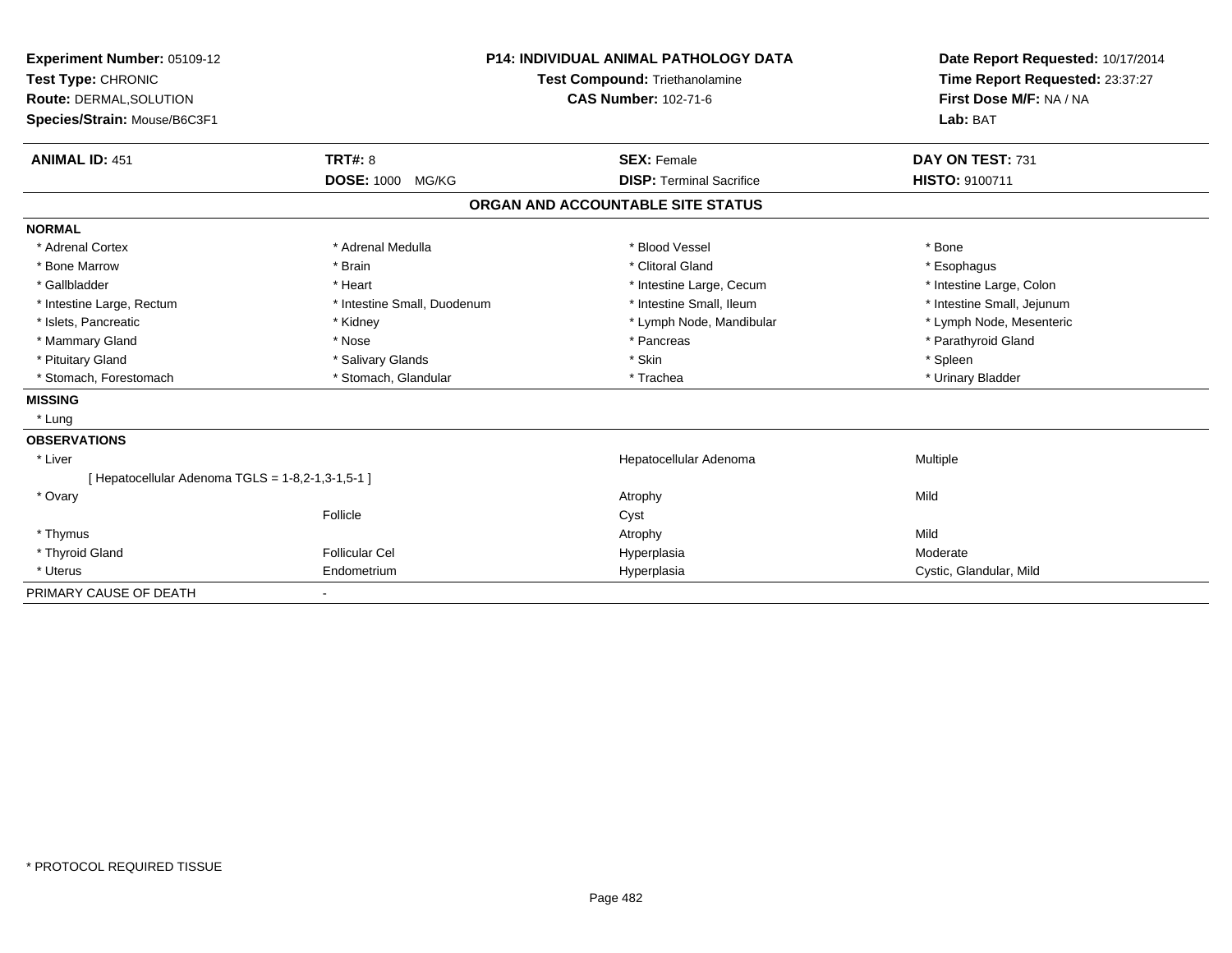| Experiment Number: 05109-12<br><b>Test Type: CHRONIC</b><br><b>Route: DERMAL, SOLUTION</b><br>Species/Strain: Mouse/B6C3F1 | <b>P14: INDIVIDUAL ANIMAL PATHOLOGY DATA</b><br>Test Compound: Triethanolamine<br><b>CAS Number: 102-71-6</b> |                                   | Date Report Requested: 10/17/2014<br>Time Report Requested: 23:37:27<br>First Dose M/F: NA / NA<br>Lab: BAT |
|----------------------------------------------------------------------------------------------------------------------------|---------------------------------------------------------------------------------------------------------------|-----------------------------------|-------------------------------------------------------------------------------------------------------------|
| <b>ANIMAL ID: 452</b>                                                                                                      | TRT#: 8                                                                                                       | <b>SEX: Female</b>                | DAY ON TEST: 457                                                                                            |
|                                                                                                                            | <b>DOSE: 1000</b><br>MG/KG                                                                                    | <b>DISP:</b> Scheduled Sacrifice  | <b>HISTO: 9100712</b>                                                                                       |
|                                                                                                                            |                                                                                                               | ORGAN AND ACCOUNTABLE SITE STATUS |                                                                                                             |
| <b>NORMAL</b>                                                                                                              |                                                                                                               |                                   |                                                                                                             |
| * Adrenal Cortex                                                                                                           | * Adrenal Medulla                                                                                             | * Blood Vessel                    | * Bone                                                                                                      |
| * Bone Marrow                                                                                                              | * Brain                                                                                                       | * Clitoral Gland                  | * Esophagus                                                                                                 |
| * Gallbladder                                                                                                              | * Heart                                                                                                       | * Intestine Large, Cecum          | * Intestine Large, Colon                                                                                    |
| * Intestine Large, Rectum                                                                                                  | * Intestine Small, Duodenum                                                                                   | * Intestine Small, Ileum          | * Intestine Small, Jejunum                                                                                  |
| * Islets, Pancreatic                                                                                                       | * Kidney                                                                                                      | * Liver                           | * Lung                                                                                                      |
| * Lymph Node, Mandibular                                                                                                   | * Lymph Node, Mesenteric                                                                                      | * Mammary Gland                   | * Nose                                                                                                      |
| * Ovary                                                                                                                    | * Pancreas                                                                                                    | * Parathyroid Gland               | * Pituitary Gland                                                                                           |
| * Salivary Glands                                                                                                          | * Spleen                                                                                                      | * Stomach, Forestomach            | * Stomach, Glandular                                                                                        |
| * Thymus                                                                                                                   | * Thyroid Gland                                                                                               | * Trachea                         | * Urinary Bladder                                                                                           |
| <b>OBSERVATIONS</b>                                                                                                        |                                                                                                               |                                   |                                                                                                             |
| * Skin                                                                                                                     | SOA-No Mass                                                                                                   | Inflammation                      | Chronic, Minimal                                                                                            |
| * Uterus                                                                                                                   | Endometrium                                                                                                   | Hyperplasia                       | Cystic, Glandular, Mild                                                                                     |
| PRIMARY CAUSE OF DEATH                                                                                                     |                                                                                                               |                                   |                                                                                                             |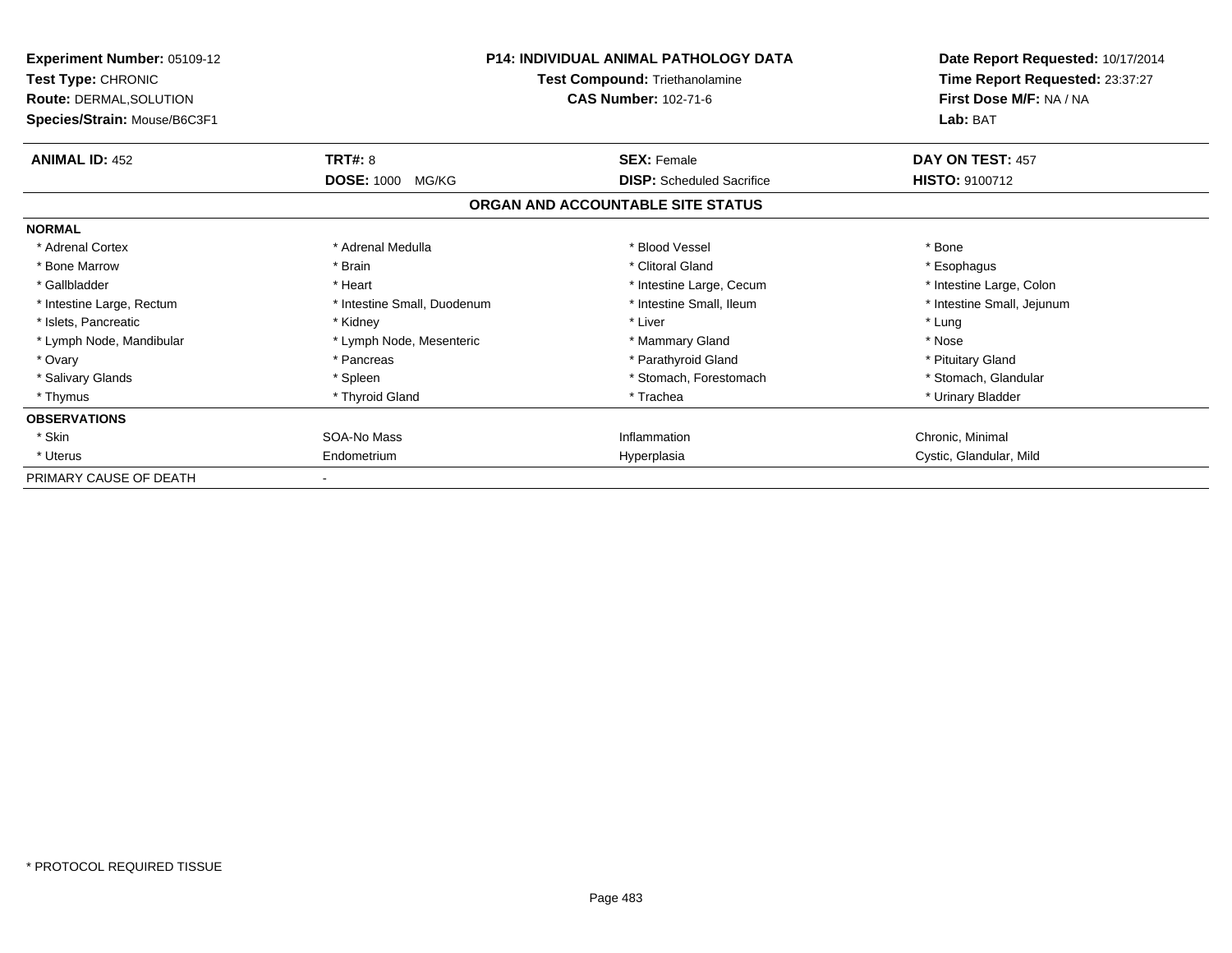| Experiment Number: 05109-12<br>Test Type: CHRONIC       |                             | <b>P14: INDIVIDUAL ANIMAL PATHOLOGY DATA</b><br><b>Test Compound: Triethanolamine</b> | Date Report Requested: 10/17/2014<br>Time Report Requested: 23:37:27 |
|---------------------------------------------------------|-----------------------------|---------------------------------------------------------------------------------------|----------------------------------------------------------------------|
| Route: DERMAL, SOLUTION<br>Species/Strain: Mouse/B6C3F1 |                             | <b>CAS Number: 102-71-6</b>                                                           | First Dose M/F: NA / NA<br>Lab: BAT                                  |
| <b>ANIMAL ID: 453</b>                                   | <b>TRT#: 8</b>              | <b>SEX: Female</b>                                                                    | DAY ON TEST: 730                                                     |
|                                                         | DOSE: 1000 MG/KG            | <b>DISP: Terminal Sacrifice</b>                                                       | HISTO: 9100713                                                       |
|                                                         |                             | ORGAN AND ACCOUNTABLE SITE STATUS                                                     |                                                                      |
| <b>NORMAL</b>                                           |                             |                                                                                       |                                                                      |
| * Adrenal Cortex                                        | * Adrenal Medulla           | * Blood Vessel                                                                        | * Bone                                                               |
| * Bone Marrow                                           | * Brain                     | * Clitoral Gland                                                                      | * Esophagus                                                          |
| * Gallbladder                                           | * Heart                     | * Intestine Large, Cecum                                                              | * Intestine Large, Colon                                             |
| * Intestine Large, Rectum                               | * Intestine Small, Duodenum | * Intestine Small. Ileum                                                              | * Intestine Small, Jejunum                                           |
| * Islets, Pancreatic                                    | * Lung                      | * Lymph Node, Mandibular                                                              | * Mammary Gland                                                      |
| * Nose                                                  | * Parathyroid Gland         | * Pituitary Gland                                                                     | * Salivary Glands                                                    |
| * Skin                                                  | * Stomach, Forestomach      | * Stomach, Glandular                                                                  | * Trachea                                                            |
| * Urinary Bladder                                       |                             |                                                                                       |                                                                      |
| <b>OBSERVATIONS</b>                                     |                             |                                                                                       |                                                                      |
| * Kidney                                                |                             | Lymphoma Malignant Mixed                                                              |                                                                      |
| * Liver                                                 |                             | <b>Eosinophilic Focus</b>                                                             |                                                                      |
|                                                         |                             | Hepatocellular Adenoma                                                                |                                                                      |
| [ Hepatocellular Adenoma TGLS = 4-10 ]                  |                             |                                                                                       |                                                                      |
| * Lymph Node, Mesenteric                                |                             | Lymphoma Malignant Mixed                                                              |                                                                      |
| [ Lymphoma Malignant Mixed TGLS = 3-9 ]                 |                             |                                                                                       |                                                                      |
| * Ovary                                                 |                             | Atrophy                                                                               | Moderate                                                             |
| * Pancreas                                              |                             | Lymphoma Malignant Mixed                                                              |                                                                      |
| * Spleen                                                |                             | Lymphoma Malignant Mixed                                                              |                                                                      |
| [ Lymphoma Malignant Mixed TGLS = 2-8 ]                 |                             |                                                                                       |                                                                      |
| * Thymus                                                |                             | Atrophy                                                                               | Mild                                                                 |
| * Thyroid Gland                                         | <b>Follicular Cel</b>       | Hyperplasia                                                                           | Mild                                                                 |
| * Uterus                                                | Endometrium                 | Hyperplasia                                                                           | Cystic, Glandular, Marked                                            |
| [Hyperplasia TGLS = 1-6]                                |                             |                                                                                       |                                                                      |
| PRIMARY CAUSE OF DEATH                                  | $\blacksquare$              |                                                                                       |                                                                      |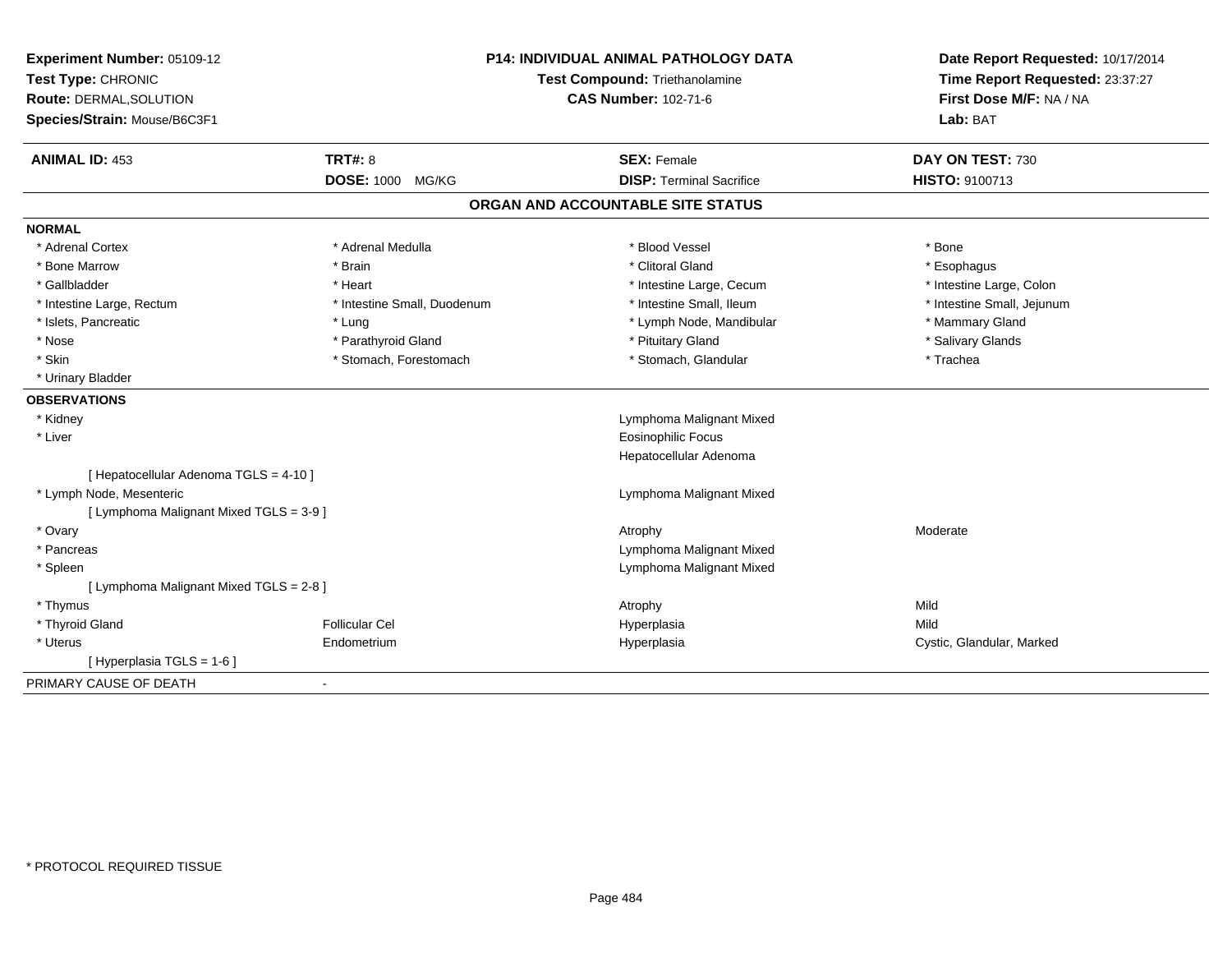| Experiment Number: 05109-12<br>Test Type: CHRONIC<br>Route: DERMAL, SOLUTION |                             | <b>P14: INDIVIDUAL ANIMAL PATHOLOGY DATA</b><br><b>Test Compound: Triethanolamine</b><br><b>CAS Number: 102-71-6</b> | Date Report Requested: 10/17/2014<br>Time Report Requested: 23:37:27<br>First Dose M/F: NA / NA<br>Lab: BAT |
|------------------------------------------------------------------------------|-----------------------------|----------------------------------------------------------------------------------------------------------------------|-------------------------------------------------------------------------------------------------------------|
| Species/Strain: Mouse/B6C3F1                                                 |                             |                                                                                                                      |                                                                                                             |
| <b>ANIMAL ID: 454</b>                                                        | <b>TRT#: 8</b>              | <b>SEX: Female</b>                                                                                                   | DAY ON TEST: 729                                                                                            |
|                                                                              | <b>DOSE: 1000 MG/KG</b>     | <b>DISP: Terminal Sacrifice</b>                                                                                      | HISTO: 9100714                                                                                              |
|                                                                              |                             | ORGAN AND ACCOUNTABLE SITE STATUS                                                                                    |                                                                                                             |
| <b>NORMAL</b>                                                                |                             |                                                                                                                      |                                                                                                             |
| * Adrenal Cortex                                                             | * Adrenal Medulla           | * Blood Vessel                                                                                                       | * Bone                                                                                                      |
| * Bone Marrow                                                                | * Brain                     | * Clitoral Gland                                                                                                     | * Esophagus                                                                                                 |
| * Gallbladder                                                                | * Heart                     | * Intestine Large, Cecum                                                                                             | * Intestine Large, Colon                                                                                    |
| * Intestine Large, Rectum                                                    | * Intestine Small, Duodenum | * Intestine Small, Ileum                                                                                             | * Intestine Small, Jejunum                                                                                  |
| * Islets. Pancreatic                                                         | * Kidney                    | * Lung                                                                                                               | * Lymph Node, Mandibular                                                                                    |
| * Lymph Node, Mesenteric                                                     | * Mammary Gland             | * Nose                                                                                                               | * Pancreas                                                                                                  |
| * Parathyroid Gland                                                          | * Pituitary Gland           | * Salivary Glands                                                                                                    | * Skin                                                                                                      |
| * Spleen                                                                     | * Stomach, Forestomach      | * Stomach, Glandular                                                                                                 | * Thymus                                                                                                    |
| * Trachea                                                                    | * Urinary Bladder           |                                                                                                                      |                                                                                                             |
| <b>OBSERVATIONS</b>                                                          |                             |                                                                                                                      |                                                                                                             |
| * Liver                                                                      |                             | Eosinophilic Focus                                                                                                   |                                                                                                             |
|                                                                              |                             | Hepatocellular Adenoma                                                                                               | Multiple                                                                                                    |
| [Eosinophilic Focus TGLS = 4-1]<br>[ Hepatocellular Adenoma TGLS = 2-8 ]     |                             |                                                                                                                      |                                                                                                             |
| * Ovary                                                                      |                             | Atrophy                                                                                                              | Mild                                                                                                        |
| * Thyroid Gland                                                              | <b>Follicular Cel</b>       | Hyperplasia                                                                                                          | Mild                                                                                                        |
| * Uterus                                                                     | Endometrium                 | Hyperplasia                                                                                                          | Cystic, Glandular, Mild                                                                                     |
| [Hyperplasia TGLS = 1-6]                                                     |                             |                                                                                                                      |                                                                                                             |
| PRIMARY CAUSE OF DEATH                                                       | $\sim$                      |                                                                                                                      |                                                                                                             |
| Animal Note: TGL3, FOCUS NOT FOUND ON MICRO OR IN WET TISSUE                 |                             |                                                                                                                      |                                                                                                             |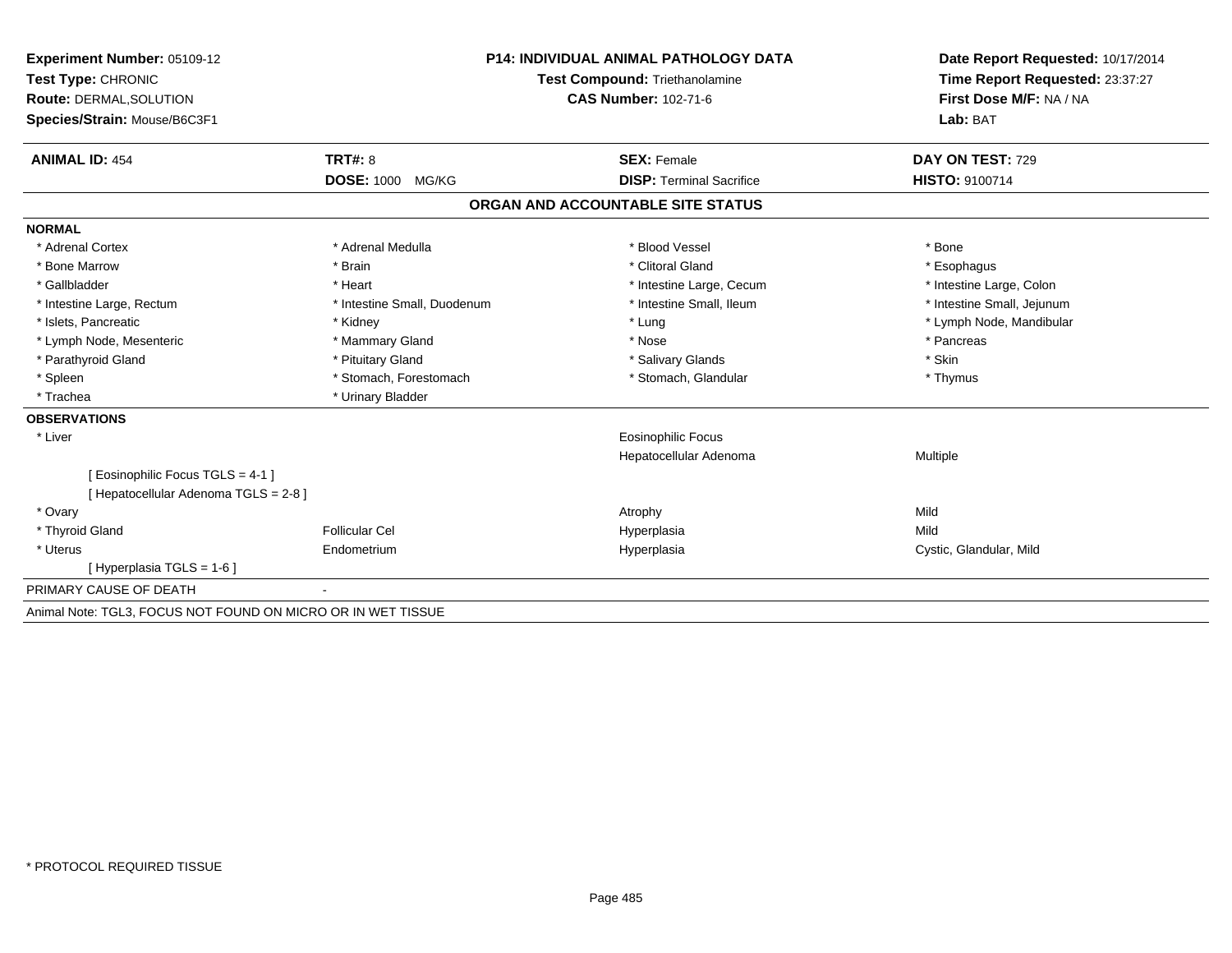| Experiment Number: 05109-12<br>Test Type: CHRONIC<br><b>Route: DERMAL, SOLUTION</b><br>Species/Strain: Mouse/B6C3F1 | <b>P14: INDIVIDUAL ANIMAL PATHOLOGY DATA</b><br>Test Compound: Triethanolamine<br><b>CAS Number: 102-71-6</b> |                                                        | Date Report Requested: 10/17/2014<br>Time Report Requested: 23:37:27<br>First Dose M/F: NA / NA<br>Lab: BAT |
|---------------------------------------------------------------------------------------------------------------------|---------------------------------------------------------------------------------------------------------------|--------------------------------------------------------|-------------------------------------------------------------------------------------------------------------|
| <b>ANIMAL ID: 455</b>                                                                                               | <b>TRT#: 8</b><br><b>DOSE: 1000</b><br>MG/KG                                                                  | <b>SEX: Female</b><br><b>DISP:</b> Scheduled Sacrifice | DAY ON TEST: 457<br><b>HISTO: 9100715</b>                                                                   |
|                                                                                                                     |                                                                                                               | ORGAN AND ACCOUNTABLE SITE STATUS                      |                                                                                                             |
| <b>NORMAL</b>                                                                                                       |                                                                                                               |                                                        |                                                                                                             |
| * Adrenal Cortex                                                                                                    | * Adrenal Medulla                                                                                             | * Blood Vessel                                         | * Bone                                                                                                      |
| * Bone Marrow                                                                                                       | * Brain                                                                                                       | * Clitoral Gland                                       | * Esophagus                                                                                                 |
| * Gallbladder                                                                                                       | * Heart                                                                                                       | * Intestine Large, Cecum                               | * Intestine Large, Colon                                                                                    |
| * Intestine Large, Rectum                                                                                           | * Intestine Small, Duodenum                                                                                   | * Intestine Small, Ileum                               | * Intestine Small, Jejunum                                                                                  |
| * Islets, Pancreatic                                                                                                | * Kidney                                                                                                      | * Liver                                                | * Lung                                                                                                      |
| * Lymph Node, Mandibular                                                                                            | * Lymph Node, Mesenteric                                                                                      | * Mammary Gland                                        | * Nose                                                                                                      |
| * Ovary                                                                                                             | * Pancreas                                                                                                    | * Parathyroid Gland                                    | * Pituitary Gland                                                                                           |
| * Salivary Glands                                                                                                   | * Spleen                                                                                                      | * Stomach, Forestomach                                 | * Stomach, Glandular                                                                                        |
| * Thymus                                                                                                            | * Thyroid Gland                                                                                               | * Trachea                                              | * Urinary Bladder                                                                                           |
| <b>OBSERVATIONS</b>                                                                                                 |                                                                                                               |                                                        |                                                                                                             |
| * Skin                                                                                                              | SOA-No Mass                                                                                                   | Acanthosis                                             | Minimal                                                                                                     |
|                                                                                                                     | SOA-No Mass                                                                                                   | Inflammation                                           | Chronic, Minimal                                                                                            |
| * Uterus                                                                                                            | Endometrium                                                                                                   | Hyperplasia                                            | Cystic, Glandular, Mild                                                                                     |
| PRIMARY CAUSE OF DEATH                                                                                              |                                                                                                               |                                                        |                                                                                                             |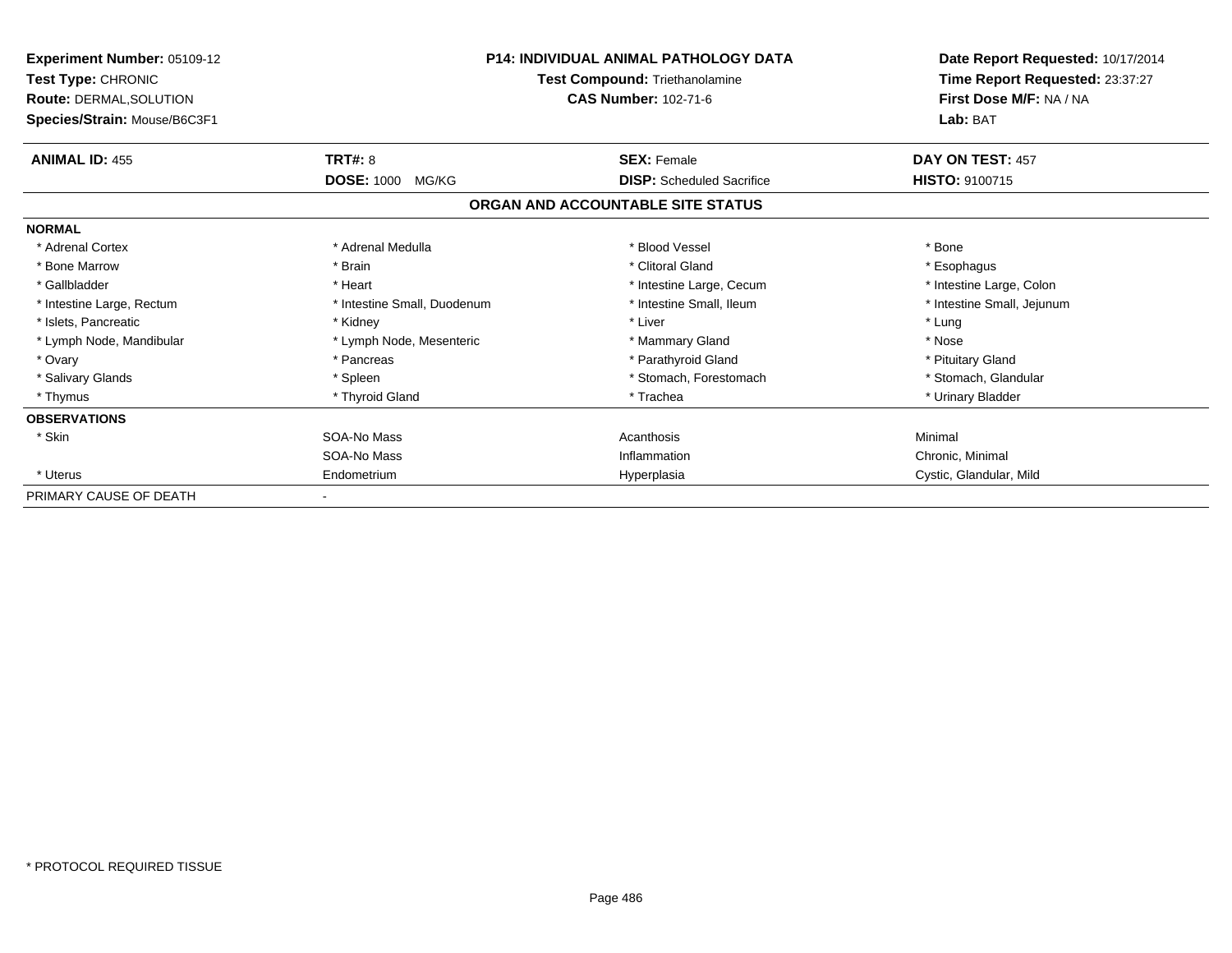| <b>Experiment Number: 05109-12</b><br>Test Type: CHRONIC<br><b>Route: DERMAL, SOLUTION</b><br>Species/Strain: Mouse/B6C3F1 |                             | P14: INDIVIDUAL ANIMAL PATHOLOGY DATA<br>Test Compound: Triethanolamine<br><b>CAS Number: 102-71-6</b> | Date Report Requested: 10/17/2014<br>Time Report Requested: 23:37:27<br>First Dose M/F: NA / NA<br>Lab: BAT |
|----------------------------------------------------------------------------------------------------------------------------|-----------------------------|--------------------------------------------------------------------------------------------------------|-------------------------------------------------------------------------------------------------------------|
| <b>ANIMAL ID: 456</b>                                                                                                      | <b>TRT#: 8</b>              | <b>SEX: Female</b>                                                                                     | DAY ON TEST: 712                                                                                            |
|                                                                                                                            | DOSE: 1000 MG/KG            | <b>DISP:</b> Moribund Sacrifice                                                                        | HISTO: 9100716                                                                                              |
|                                                                                                                            |                             | ORGAN AND ACCOUNTABLE SITE STATUS                                                                      |                                                                                                             |
| <b>NORMAL</b>                                                                                                              |                             |                                                                                                        |                                                                                                             |
| * Adrenal Cortex                                                                                                           | * Adrenal Medulla           | * Blood Vessel                                                                                         | * Bone                                                                                                      |
| * Bone Marrow                                                                                                              | * Brain                     | * Clitoral Gland                                                                                       | * Esophagus                                                                                                 |
| * Gallbladder                                                                                                              | * Heart                     | * Intestine Large, Cecum                                                                               | * Intestine Large, Colon                                                                                    |
| * Intestine Large, Rectum                                                                                                  | * Intestine Small, Duodenum | * Intestine Small, Ileum                                                                               | * Intestine Small, Jejunum                                                                                  |
| * Islets, Pancreatic                                                                                                       | * Mammary Gland             | * Nose                                                                                                 | * Parathyroid Gland                                                                                         |
| * Pituitary Gland                                                                                                          | * Salivary Glands           | * Skin                                                                                                 | * Stomach, Forestomach                                                                                      |
| * Stomach, Glandular                                                                                                       | * Thyroid Gland             | * Trachea                                                                                              | * Urinary Bladder                                                                                           |
| <b>OBSERVATIONS</b>                                                                                                        |                             |                                                                                                        |                                                                                                             |
| * Kidney                                                                                                                   |                             | Lymphoma Malignant Lymphocytic                                                                         |                                                                                                             |
| [ Lymphoma Malignant Lymphocytic TGLS = 4-1 ]                                                                              |                             |                                                                                                        |                                                                                                             |
| * Liver                                                                                                                    |                             | Lymphoma Malignant Lymphocytic                                                                         |                                                                                                             |
| [ Lymphoma Malignant Lymphocytic TGLS = 3-1,3-2 ]                                                                          |                             |                                                                                                        |                                                                                                             |
| * Lung                                                                                                                     |                             | Lymphoma Malignant Lymphocytic                                                                         |                                                                                                             |
| Lymph Node                                                                                                                 | Lumbar                      | Lymphoma Malignant Lymphocytic                                                                         |                                                                                                             |
|                                                                                                                            | Mediastinal                 | Lymphoma Malignant Lymphocytic                                                                         |                                                                                                             |
|                                                                                                                            | Renal                       | Lymphoma Malignant Lymphocytic                                                                         |                                                                                                             |
| [ Lymphoma Malignant Lymphocytic TGLS = 5-1,6-9,7-7,8-4 ]                                                                  |                             |                                                                                                        |                                                                                                             |
| [ Lymphoma Malignant Lymphocytic TGLS = 5-1,6-9,7-7,8-4 ]                                                                  |                             |                                                                                                        |                                                                                                             |
| [ Lymphoma Malignant Lymphocytic TGLS = 5-1,6-9,7-7,8-4 ]                                                                  |                             |                                                                                                        |                                                                                                             |
| * Lymph Node, Mandibular                                                                                                   |                             | Lymphoma Malignant Lymphocytic                                                                         |                                                                                                             |
| [ Lymphoma Malignant Lymphocytic TGLS = 5-1,6-9,7-7,8-4 ]                                                                  |                             |                                                                                                        |                                                                                                             |
| * Lymph Node, Mesenteric                                                                                                   |                             | Lymphoma Malignant Lymphocytic                                                                         |                                                                                                             |
| [ Lymphoma Malignant Lymphocytic TGLS = 5-1,6-9,7-7,8-4 ]                                                                  |                             |                                                                                                        |                                                                                                             |
| * Ovary                                                                                                                    | Periovarn Tiss              | Lymphoma Malignant Lymphocytic                                                                         |                                                                                                             |
|                                                                                                                            |                             | Lymphoma Malignant Lymphocytic                                                                         |                                                                                                             |
| * Pancreas                                                                                                                 |                             | Lymphoma Malignant Lymphocytic                                                                         |                                                                                                             |
| * Spleen                                                                                                                   |                             | Lymphoma Malignant Lymphocytic                                                                         |                                                                                                             |
| [ Lymphoma Malignant Lymphocytic TGLS = 1-8,2-8 ]                                                                          |                             |                                                                                                        |                                                                                                             |
| * Thymus                                                                                                                   |                             | Lymphoma Malignant Lymphocytic                                                                         |                                                                                                             |
| * Uterus                                                                                                                   |                             | Lymphoma Malignant Lymphocytic                                                                         |                                                                                                             |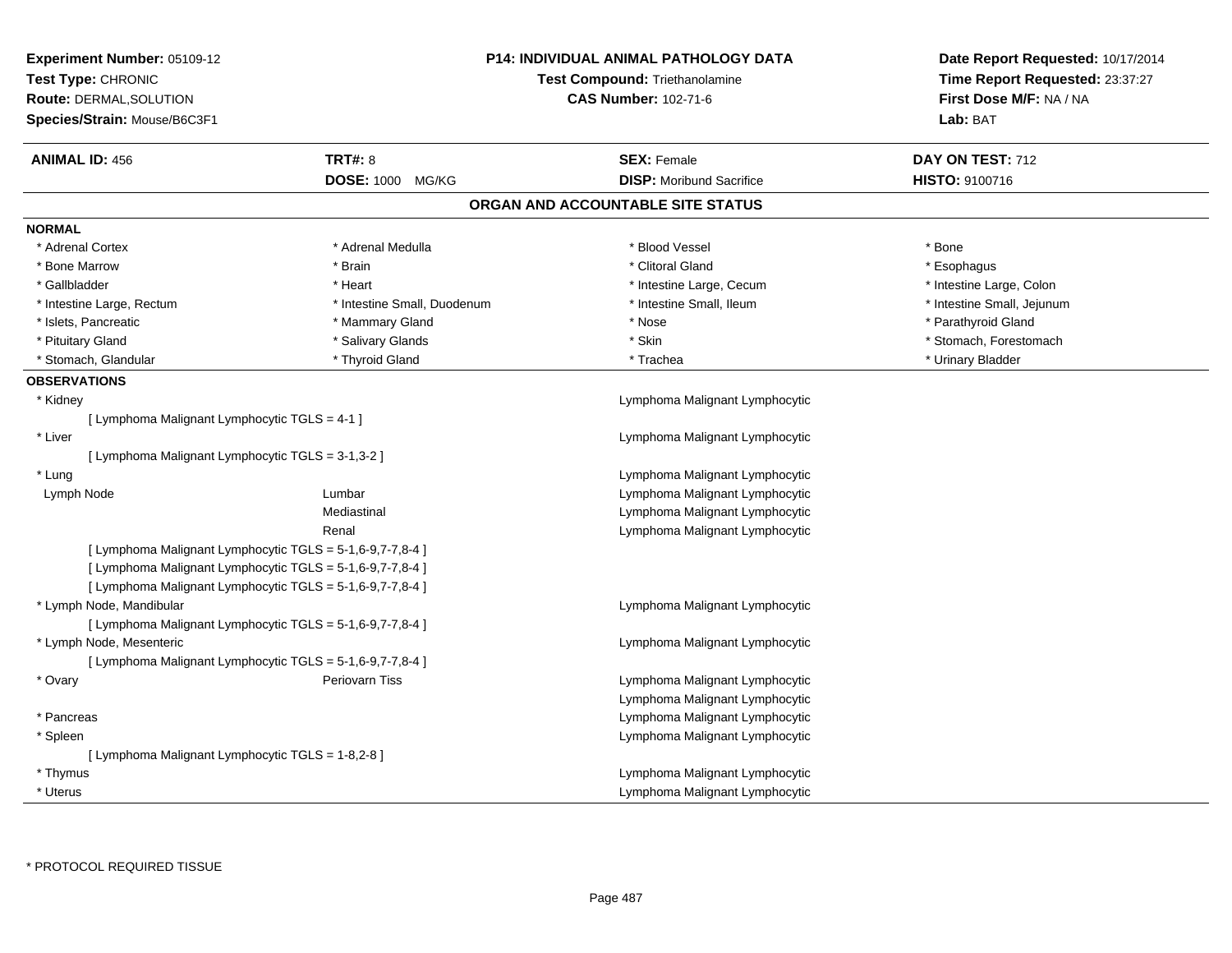| <b>Experiment Number: 05109-12</b>                    | <b>P14: INDIVIDUAL ANIMAL PATHOLOGY DATA</b> |                                       | Date Report Requested: 10/17/2014 |
|-------------------------------------------------------|----------------------------------------------|---------------------------------------|-----------------------------------|
| <b>Test Type: CHRONIC</b>                             |                                              | <b>Test Compound: Triethanolamine</b> | Time Report Requested: 23:37:27   |
| <b>Route: DERMAL, SOLUTION</b>                        |                                              | <b>CAS Number: 102-71-6</b>           | First Dose M/F: NA / NA           |
| Species/Strain: Mouse/B6C3F1                          |                                              |                                       | Lab: BAT                          |
| <b>ANIMAL ID: 456</b>                                 | <b>TRT#: 8</b>                               | <b>SEX: Female</b>                    | <b>DAY ON TEST: 712</b>           |
|                                                       | <b>DOSE: 1000 MG/KG</b>                      | <b>DISP:</b> Moribund Sacrifice       | <b>HISTO: 9100716</b>             |
|                                                       |                                              | ORGAN AND ACCOUNTABLE SITE STATUS     |                                   |
| PRIMARY CAUSE OF DEATH                                |                                              |                                       |                                   |
| Animal Note: MORIBUND SAC DUE TO LYMPHOMA LYMPHOCYTIC |                                              |                                       |                                   |
| Animal Note: NO SALIVARY GLAND FOUND AT TRIM          |                                              |                                       |                                   |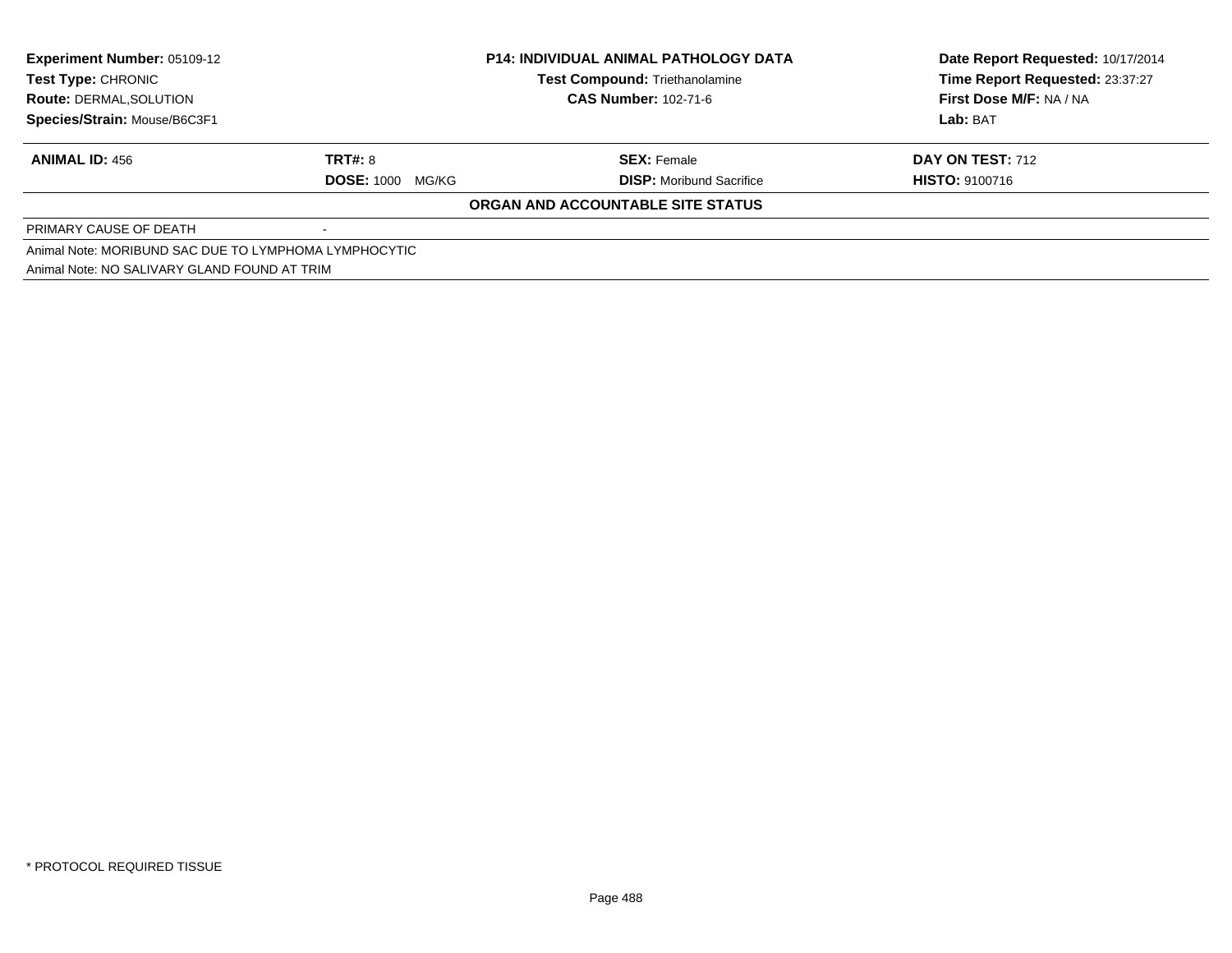| Experiment Number: 05109-12<br><b>Test Type: CHRONIC</b><br><b>Route: DERMAL, SOLUTION</b><br>Species/Strain: Mouse/B6C3F1 | <b>P14: INDIVIDUAL ANIMAL PATHOLOGY DATA</b><br>Test Compound: Triethanolamine<br><b>CAS Number: 102-71-6</b> |                                   | Date Report Requested: 10/17/2014<br>Time Report Requested: 23:37:27<br>First Dose M/F: NA / NA<br>Lab: BAT |
|----------------------------------------------------------------------------------------------------------------------------|---------------------------------------------------------------------------------------------------------------|-----------------------------------|-------------------------------------------------------------------------------------------------------------|
| <b>ANIMAL ID: 457</b>                                                                                                      | <b>TRT#: 8</b>                                                                                                | <b>SEX: Female</b>                | DAY ON TEST: 457                                                                                            |
|                                                                                                                            | <b>DOSE: 1000</b><br>MG/KG                                                                                    | <b>DISP:</b> Scheduled Sacrifice  | <b>HISTO: 9100717</b>                                                                                       |
|                                                                                                                            |                                                                                                               | ORGAN AND ACCOUNTABLE SITE STATUS |                                                                                                             |
| <b>NORMAL</b>                                                                                                              |                                                                                                               |                                   |                                                                                                             |
| * Adrenal Cortex                                                                                                           | * Adrenal Medulla                                                                                             | * Blood Vessel                    | * Bone                                                                                                      |
| * Bone Marrow                                                                                                              | * Brain                                                                                                       | * Clitoral Gland                  | * Esophagus                                                                                                 |
| * Gallbladder                                                                                                              | * Heart                                                                                                       | * Intestine Large, Cecum          | * Intestine Large, Colon                                                                                    |
| * Intestine Large, Rectum                                                                                                  | * Intestine Small, Duodenum                                                                                   | * Intestine Small, Ileum          | * Intestine Small, Jejunum                                                                                  |
| * Islets, Pancreatic                                                                                                       | * Liver                                                                                                       | * Lung                            | * Lymph Node, Mandibular                                                                                    |
| * Lymph Node, Mesenteric                                                                                                   | * Mammary Gland                                                                                               | * Nose                            | * Ovary                                                                                                     |
| * Pancreas                                                                                                                 | * Parathyroid Gland                                                                                           | * Pituitary Gland                 | * Salivary Glands                                                                                           |
| * Skin                                                                                                                     | * Spleen                                                                                                      | * Stomach, Forestomach            | * Stomach, Glandular                                                                                        |
| * Thymus                                                                                                                   | * Thyroid Gland                                                                                               | * Trachea                         | * Urinary Bladder                                                                                           |
| <b>OBSERVATIONS</b>                                                                                                        |                                                                                                               |                                   |                                                                                                             |
| * Kidney                                                                                                                   |                                                                                                               | Nephropathy                       | Chronic, Minimal                                                                                            |
| * Uterus                                                                                                                   | Endometrium                                                                                                   | Hyperplasia                       | Cystic, Glandular, Mild                                                                                     |
| PRIMARY CAUSE OF DEATH                                                                                                     |                                                                                                               |                                   |                                                                                                             |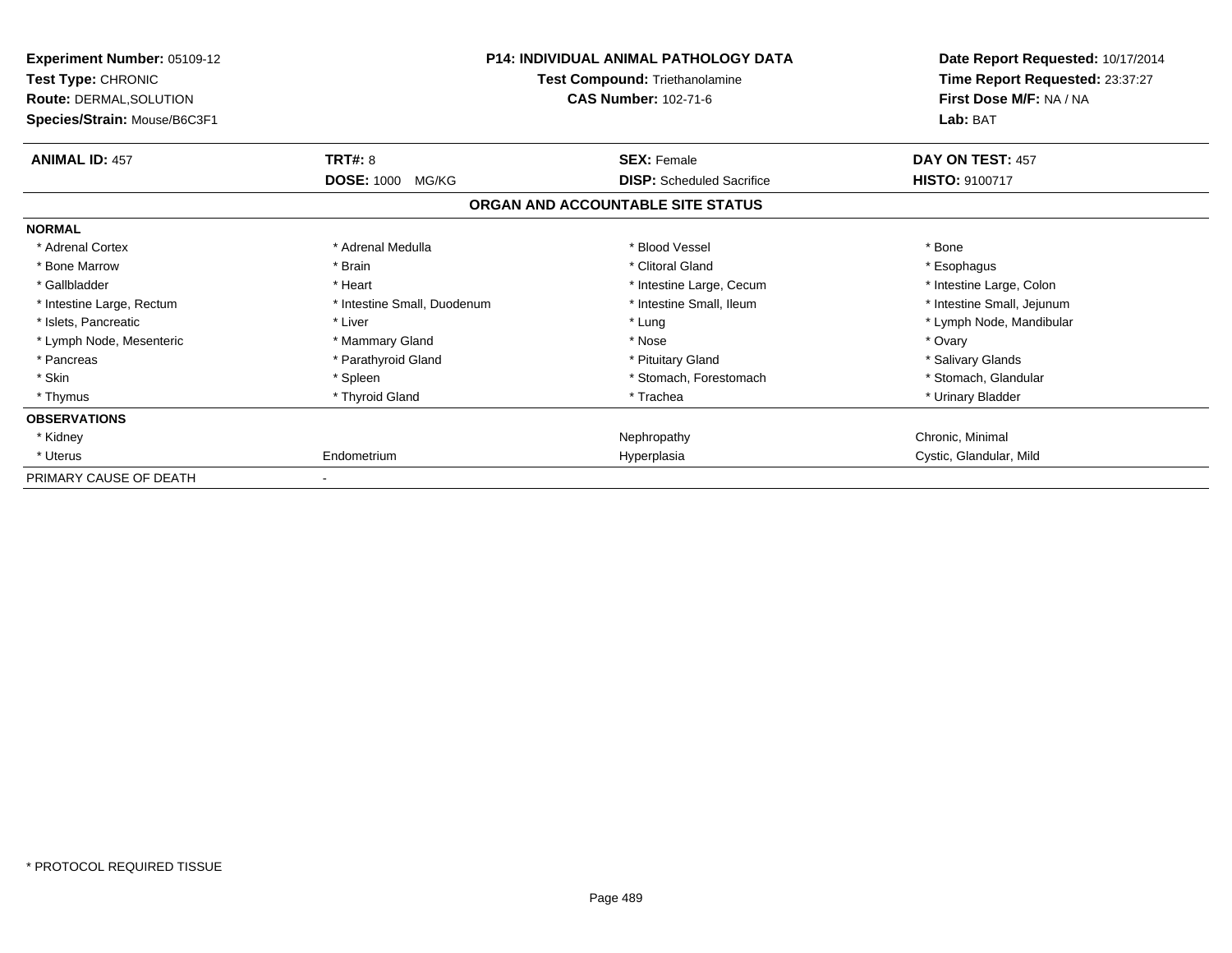| Experiment Number: 05109-12<br>Test Type: CHRONIC           |                          | <b>P14: INDIVIDUAL ANIMAL PATHOLOGY DATA</b><br><b>Test Compound: Triethanolamine</b> | Date Report Requested: 10/17/2014<br>Time Report Requested: 23:37:27<br>First Dose M/F: NA / NA<br>Lab: BAT |
|-------------------------------------------------------------|--------------------------|---------------------------------------------------------------------------------------|-------------------------------------------------------------------------------------------------------------|
| Route: DERMAL, SOLUTION<br>Species/Strain: Mouse/B6C3F1     |                          | <b>CAS Number: 102-71-6</b>                                                           |                                                                                                             |
|                                                             |                          |                                                                                       |                                                                                                             |
| <b>ANIMAL ID: 458</b>                                       | TRT#: 8                  | <b>SEX: Female</b>                                                                    | DAY ON TEST: 647                                                                                            |
|                                                             | DOSE: 1000 MG/KG         | <b>DISP:</b> Moribund Sacrifice                                                       | <b>HISTO: 9100718</b>                                                                                       |
|                                                             |                          | ORGAN AND ACCOUNTABLE SITE STATUS                                                     |                                                                                                             |
| <b>NORMAL</b>                                               |                          |                                                                                       |                                                                                                             |
| * Adrenal Cortex                                            | * Adrenal Medulla        | * Blood Vessel                                                                        | * Bone                                                                                                      |
| * Brain                                                     | * Clitoral Gland         | * Esophagus                                                                           | * Gallbladder                                                                                               |
| * Heart                                                     | * Intestine Large, Cecum | * Intestine Large, Colon                                                              | * Intestine Large, Rectum                                                                                   |
| * Intestine Small, Duodenum                                 | * Intestine Small, Ileum | * Intestine Small, Jejunum                                                            | * Islets, Pancreatic                                                                                        |
| * Lung                                                      | * Lymph Node, Mandibular | * Lymph Node, Mesenteric                                                              | * Mammary Gland                                                                                             |
| * Nose                                                      | * Ovary                  | * Pancreas                                                                            | * Parathyroid Gland                                                                                         |
| * Salivary Glands                                           | * Skin                   | * Spleen                                                                              | * Stomach, Forestomach                                                                                      |
| * Stomach, Glandular                                        | * Thymus                 | * Thyroid Gland                                                                       | * Trachea                                                                                                   |
| * Urinary Bladder                                           |                          |                                                                                       |                                                                                                             |
| <b>OBSERVATIONS</b>                                         |                          |                                                                                       |                                                                                                             |
| * Bone Marrow                                               | <b>Myeloid Cell</b>      | Atrophy                                                                               | Mild                                                                                                        |
| * Kidney                                                    |                          | Nephropathy                                                                           | Chronic, Minimal                                                                                            |
| * Liver                                                     |                          | Hepatocellular Adenoma                                                                | Multiple                                                                                                    |
| [ Hepatocellular Adenoma TGLS = 1-8,2-1 ]                   |                          |                                                                                       |                                                                                                             |
| * Pituitary Gland                                           | Pars Distalis            | Adenoma                                                                               |                                                                                                             |
|                                                             | Pars Distalis            | Angiectasis                                                                           | Moderate                                                                                                    |
| [Angiectasis TGLS = 3-7]                                    |                          |                                                                                       |                                                                                                             |
| * Uterus                                                    | Endometrium              | Hyperplasia                                                                           | Cystic, Glandular, Mild                                                                                     |
| PRIMARY CAUSE OF DEATH                                      |                          |                                                                                       |                                                                                                             |
| Animal Note: MORIBUND SAC DUE TO LIVER AND PITUITARY TUMORS |                          |                                                                                       |                                                                                                             |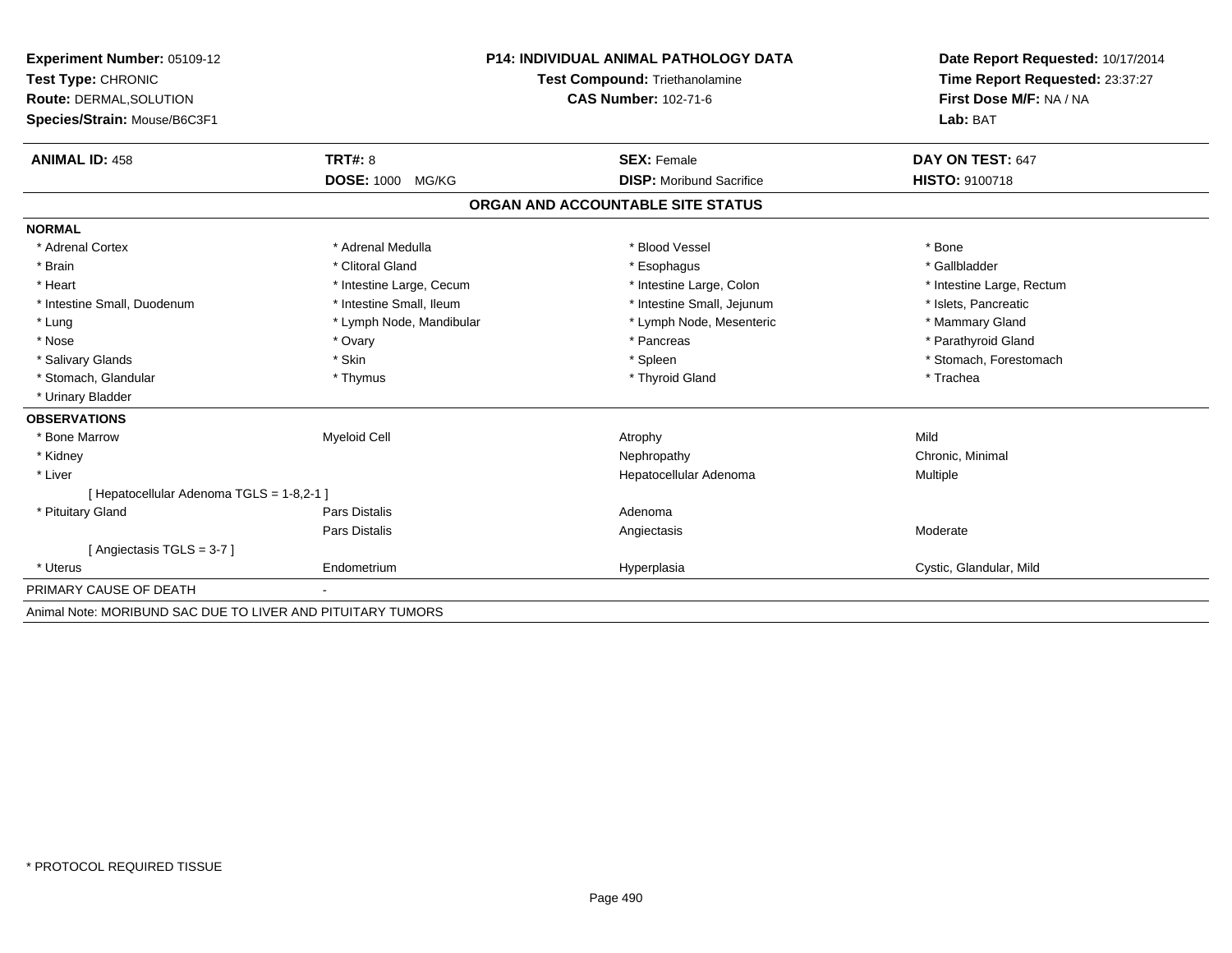| Experiment Number: 05109-12<br>Test Type: CHRONIC<br>Route: DERMAL, SOLUTION<br>Species/Strain: Mouse/B6C3F1 |                             | <b>P14: INDIVIDUAL ANIMAL PATHOLOGY DATA</b><br>Test Compound: Triethanolamine<br><b>CAS Number: 102-71-6</b> |                            |
|--------------------------------------------------------------------------------------------------------------|-----------------------------|---------------------------------------------------------------------------------------------------------------|----------------------------|
| <b>ANIMAL ID: 459</b>                                                                                        | <b>TRT#: 8</b>              | <b>SEX: Female</b>                                                                                            | DAY ON TEST: 731           |
|                                                                                                              | DOSE: 1000 MG/KG            | <b>DISP: Terminal Sacrifice</b>                                                                               | HISTO: 9100719             |
|                                                                                                              |                             | ORGAN AND ACCOUNTABLE SITE STATUS                                                                             |                            |
| <b>NORMAL</b>                                                                                                |                             |                                                                                                               |                            |
| * Adrenal Cortex                                                                                             | * Adrenal Medulla           | * Blood Vessel                                                                                                | * Bone                     |
| * Bone Marrow                                                                                                | * Brain                     | * Clitoral Gland                                                                                              | * Esophagus                |
| * Gallbladder                                                                                                | * Heart                     | * Intestine Large, Cecum                                                                                      | * Intestine Large, Colon   |
| * Intestine Large, Rectum                                                                                    | * Intestine Small, Duodenum | * Intestine Small, Ileum                                                                                      | * Intestine Small, Jejunum |
| * Islets, Pancreatic                                                                                         | * Kidney                    | * Lung                                                                                                        | * Lymph Node, Mandibular   |
| * Lymph Node, Mesenteric                                                                                     | * Mammary Gland             | * Nose                                                                                                        | * Pancreas                 |
| * Parathyroid Gland                                                                                          | * Salivary Glands           | * Skin                                                                                                        | * Stomach, Forestomach     |
| * Stomach, Glandular                                                                                         | * Trachea                   | * Urinary Bladder                                                                                             |                            |
| <b>OBSERVATIONS</b>                                                                                          |                             |                                                                                                               |                            |
| * Liver                                                                                                      |                             | Hepatocellular Adenoma                                                                                        | <b>Multiple</b>            |
| [ Hepatocellular Adenoma TGLS = 4-9,5-10,6-1,8-1 ]                                                           |                             |                                                                                                               |                            |
| Lymph Node                                                                                                   | Pancreatic                  | Lymphoma Malignant Mixed                                                                                      |                            |
| [ Lymphoma Malignant Mixed TGLS = 3-8 ]                                                                      |                             |                                                                                                               |                            |
| * Ovary                                                                                                      |                             | Atrophy                                                                                                       | Mild                       |
|                                                                                                              | Follicle                    | Cyst                                                                                                          |                            |
| $Cvst TGLS = 1-6$                                                                                            |                             |                                                                                                               |                            |
| * Pituitary Gland                                                                                            | Pars Distalis               | Cyst                                                                                                          |                            |
| [ $Cyst TGLS = 7-7$ ]                                                                                        |                             |                                                                                                               |                            |
| * Spleen                                                                                                     |                             | Lymphoma Malignant Mixed                                                                                      |                            |
| [ Lymphoma Malignant Mixed TGLS = 2-11 ]                                                                     |                             |                                                                                                               |                            |
| * Thymus                                                                                                     |                             | Atrophy                                                                                                       | Mild                       |
| * Thyroid Gland                                                                                              | <b>Follicular Cel</b>       | Hyperplasia                                                                                                   | Mild                       |
| * Uterus                                                                                                     | Endometrium                 | Hyperplasia                                                                                                   | Cystic, Glandular, Mild    |
| PRIMARY CAUSE OF DEATH                                                                                       | $\blacksquare$              |                                                                                                               |                            |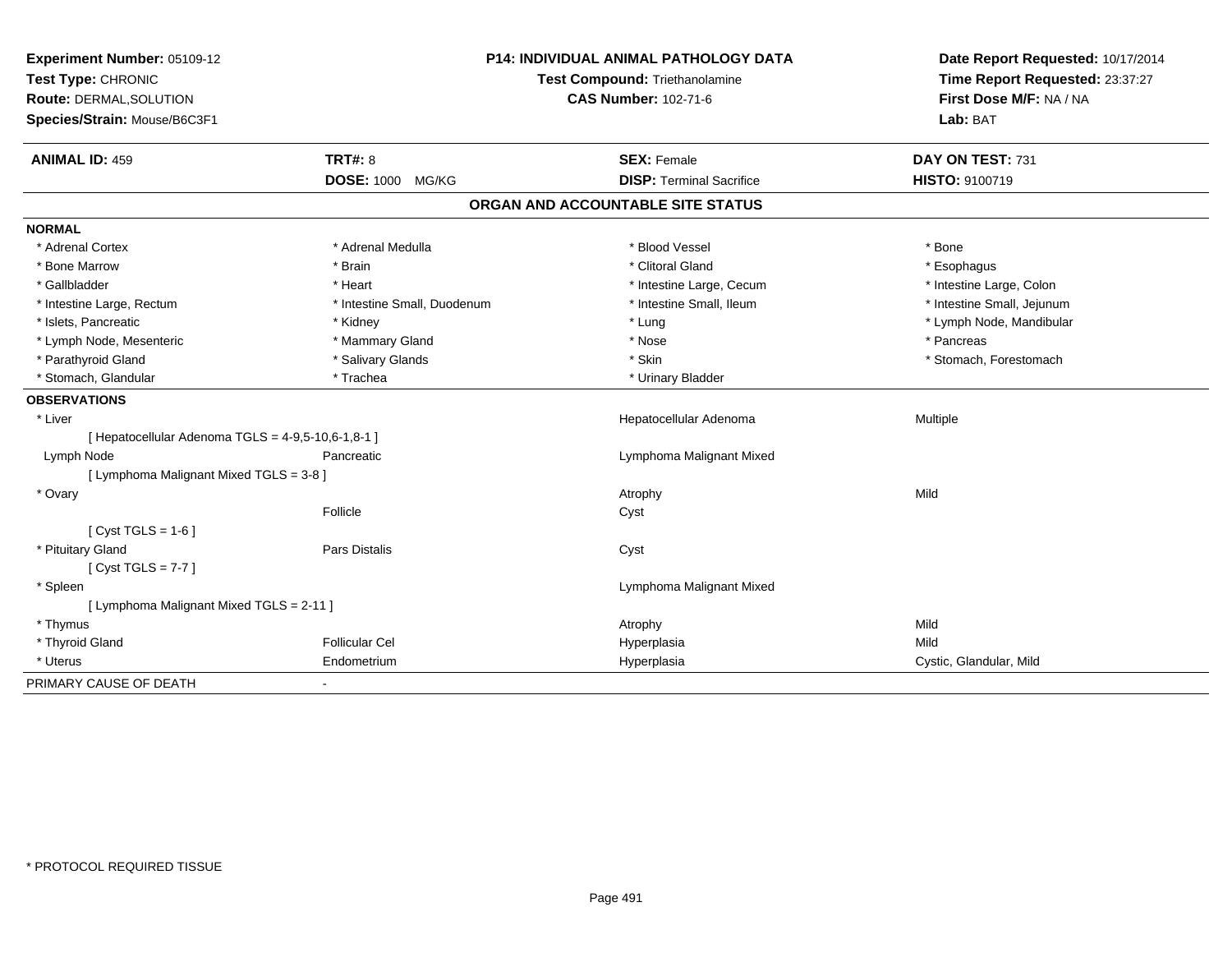| <b>Experiment Number: 05109-12</b>          | <b>P14: INDIVIDUAL ANIMAL PATHOLOGY DATA</b> |                                   | Date Report Requested: 10/17/2014<br>Time Report Requested: 23:37:27 |
|---------------------------------------------|----------------------------------------------|-----------------------------------|----------------------------------------------------------------------|
| Test Type: CHRONIC                          |                                              | Test Compound: Triethanolamine    |                                                                      |
| Route: DERMAL, SOLUTION                     |                                              | <b>CAS Number: 102-71-6</b>       | First Dose M/F: NA / NA                                              |
| Species/Strain: Mouse/B6C3F1                |                                              |                                   | Lab: BAT                                                             |
| <b>ANIMAL ID: 460</b>                       | TRT#: 8                                      | <b>SEX: Female</b>                | DAY ON TEST: 732                                                     |
|                                             | <b>DOSE: 1000</b><br>MG/KG                   | <b>DISP: Terminal Sacrifice</b>   | <b>HISTO: 9100720</b>                                                |
|                                             |                                              | ORGAN AND ACCOUNTABLE SITE STATUS |                                                                      |
| <b>NORMAL</b>                               |                                              |                                   |                                                                      |
| * Adrenal Cortex                            | * Adrenal Medulla                            | * Blood Vessel                    | * Bone                                                               |
| * Bone Marrow                               | * Brain                                      | * Clitoral Gland                  | * Esophagus                                                          |
| * Gallbladder                               | * Heart                                      | * Intestine Large, Cecum          | * Intestine Large, Colon                                             |
| * Intestine Large, Rectum                   | * Intestine Small, Duodenum                  | * Intestine Small, Ileum          | * Intestine Small, Jejunum                                           |
| * Islets, Pancreatic                        | * Lung                                       | * Lymph Node, Mandibular          | * Lymph Node, Mesenteric                                             |
| * Mammary Gland                             | * Nose                                       | * Pancreas                        | * Parathyroid Gland                                                  |
| * Pituitary Gland                           | * Salivary Glands                            | * Skin                            | * Spleen                                                             |
| * Stomach, Forestomach                      | * Stomach, Glandular                         | * Thyroid Gland                   | * Trachea                                                            |
| * Urinary Bladder                           |                                              |                                   |                                                                      |
| <b>OBSERVATIONS</b>                         |                                              |                                   |                                                                      |
| * Kidney                                    |                                              | Nephropathy                       | Chronic, Minimal                                                     |
| * Liver                                     |                                              | Hepatocellular Adenoma            | Multiple                                                             |
| [Hepatocellular Adenoma TGLS = 2-8,4-8]     |                                              |                                   |                                                                      |
| * Ovary                                     |                                              | Atrophy                           | Moderate                                                             |
| * Thymus                                    |                                              | Atrophy                           | Moderate                                                             |
| * Uterus                                    | Endometrium                                  | Hyperplasia                       | Cystic, Glandular, Mild                                              |
| [Hyperplasia TGLS = $1-9$ ]                 |                                              |                                   |                                                                      |
| PRIMARY CAUSE OF DEATH                      |                                              |                                   |                                                                      |
| Animal Note: TGL3, FOCUS COULD NOT BE FOUND |                                              |                                   |                                                                      |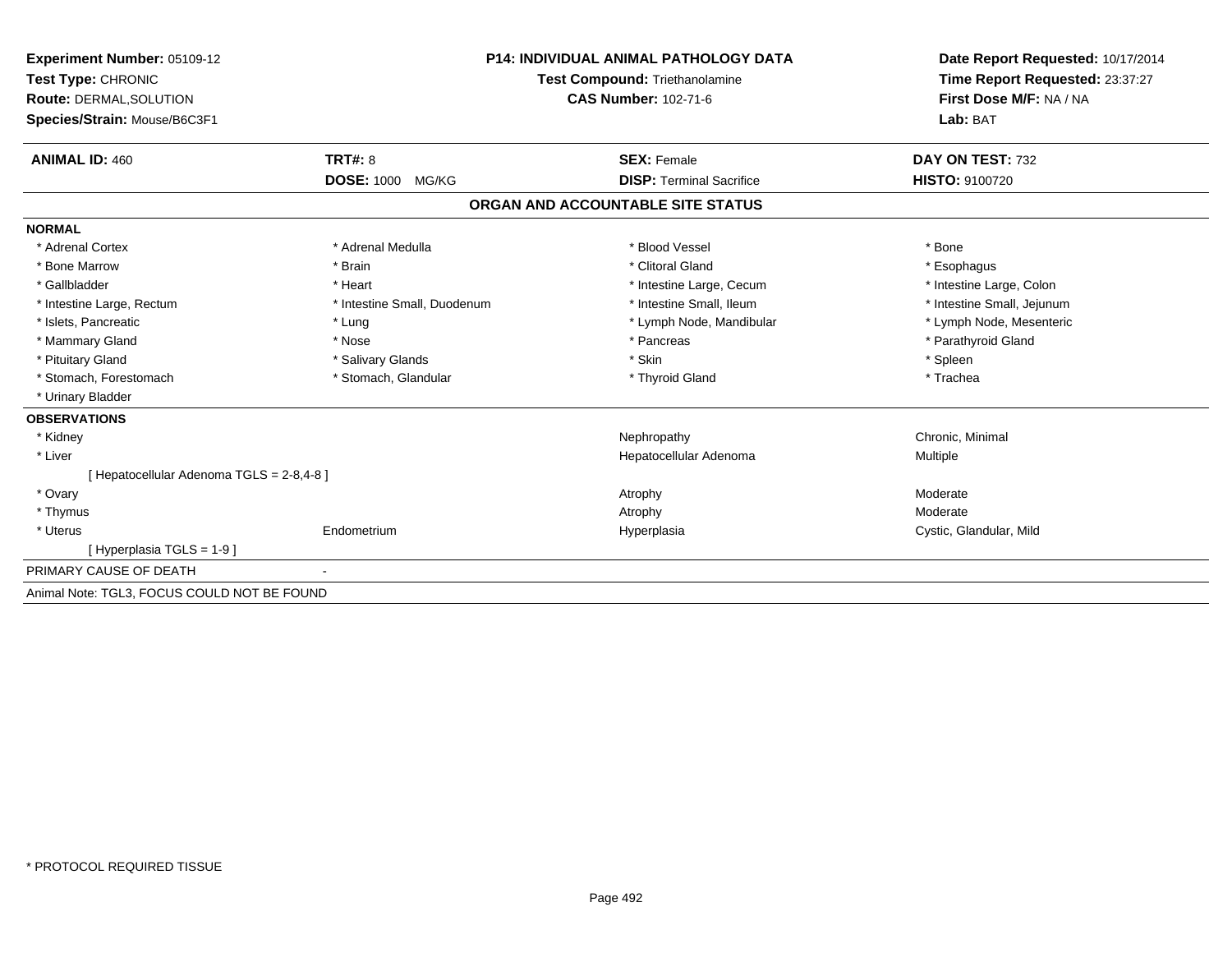| Experiment Number: 05109-12                                      | <b>P14: INDIVIDUAL ANIMAL PATHOLOGY DATA</b> |                                   | Date Report Requested: 10/17/2014                          |
|------------------------------------------------------------------|----------------------------------------------|-----------------------------------|------------------------------------------------------------|
| Test Type: CHRONIC                                               |                                              | Test Compound: Triethanolamine    | Time Report Requested: 23:37:27<br>First Dose M/F: NA / NA |
| <b>Route: DERMAL, SOLUTION</b>                                   |                                              | <b>CAS Number: 102-71-6</b>       |                                                            |
| Species/Strain: Mouse/B6C3F1                                     |                                              |                                   | Lab: BAT                                                   |
|                                                                  |                                              |                                   |                                                            |
| <b>ANIMAL ID: 461</b>                                            | <b>TRT#: 8</b>                               | <b>SEX: Female</b>                | DAY ON TEST: 551                                           |
|                                                                  | <b>DOSE: 1000 MG/KG</b>                      | <b>DISP:</b> Moribund Sacrifice   | HISTO: 9100721                                             |
|                                                                  |                                              | ORGAN AND ACCOUNTABLE SITE STATUS |                                                            |
| <b>NORMAL</b>                                                    |                                              |                                   |                                                            |
| * Adrenal Cortex                                                 | * Adrenal Medulla                            | * Blood Vessel                    | * Bone Marrow                                              |
| * Brain                                                          | * Esophagus                                  | * Gallbladder                     | * Heart                                                    |
| * Intestine Large, Cecum                                         | * Intestine Large, Colon                     | * Intestine Large, Rectum         | * Intestine Small, Duodenum                                |
| * Intestine Small, Ileum                                         | * Intestine Small, Jejunum                   | * Islets, Pancreatic              | * Kidney                                                   |
| * Liver                                                          | * Lymph Node, Mandibular                     | * Lymph Node, Mesenteric          | * Mammary Gland                                            |
| * Nose                                                           | * Ovary                                      | * Pancreas                        | * Parathyroid Gland                                        |
| * Salivary Glands                                                | * Skin                                       | * Spleen                          | * Stomach, Forestomach                                     |
| * Stomach, Glandular                                             | * Thymus                                     | * Thyroid Gland                   | * Trachea                                                  |
| <b>OBSERVATIONS</b>                                              |                                              |                                   |                                                            |
| * Bone                                                           | Vertebra                                     | Osteosarcoma                      |                                                            |
| [Osteosarcoma TGLS = 3-8]                                        |                                              |                                   |                                                            |
| * Clitoral Gland                                                 | Duct                                         | Ectasia                           | Mild                                                       |
| * Lung                                                           |                                              | Osteosarcoma                      | Metastatic (Tissue Nos)                                    |
| [Osteosarcoma TGLS = $1-2$ ]                                     |                                              |                                   |                                                            |
| * Pituitary Gland                                                | <b>Pars Distalis</b>                         | Hyperplasia                       | Mild                                                       |
| * Urinary Bladder                                                |                                              | Inflammation                      | Chronic Active, Moderate                                   |
| [Inflammation TGLS = $2-4$ ]                                     |                                              |                                   |                                                            |
| * Uterus                                                         | Endometrium                                  | Hyperplasia                       | Cystic, Glandular, Marked                                  |
| PRIMARY CAUSE OF DEATH                                           |                                              |                                   |                                                            |
| Animal Note: MORIBUND SAC. DUE TO OSTEOSARCOMA                   |                                              |                                   |                                                            |
| Animal Note: TICCUE NOC IC A DONEV MACC EDOM THE LUMBAD VEDTEDDA |                                              |                                   |                                                            |

Animal Note: TISSUE NOS IS A BONEY MASS FROM THE LUMBAR VERTEBRA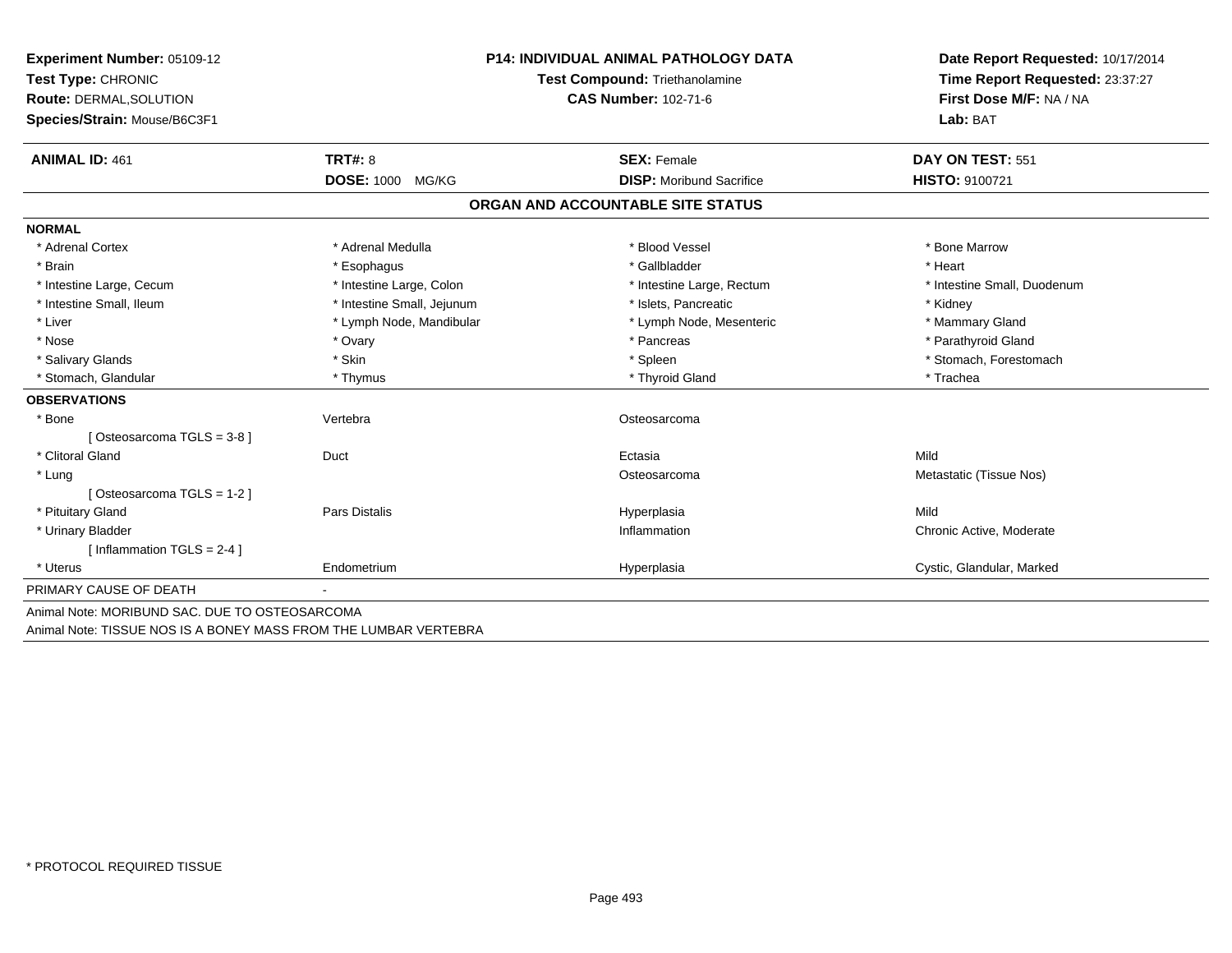| Experiment Number: 05109-12<br>Test Type: CHRONIC    |                             | P14: INDIVIDUAL ANIMAL PATHOLOGY DATA<br>Test Compound: Triethanolamine | Date Report Requested: 10/17/2014<br>Time Report Requested: 23:37:27<br>First Dose M/F: NA / NA |
|------------------------------------------------------|-----------------------------|-------------------------------------------------------------------------|-------------------------------------------------------------------------------------------------|
| Route: DERMAL, SOLUTION                              |                             | <b>CAS Number: 102-71-6</b>                                             |                                                                                                 |
| Species/Strain: Mouse/B6C3F1                         |                             |                                                                         | Lab: BAT                                                                                        |
| <b>ANIMAL ID: 462</b>                                | <b>TRT#: 8</b>              | <b>SEX: Female</b>                                                      | DAY ON TEST: 712                                                                                |
|                                                      | DOSE: 1000 MG/KG            | <b>DISP: Moribund Sacrifice</b>                                         | HISTO: 9100722                                                                                  |
|                                                      |                             | ORGAN AND ACCOUNTABLE SITE STATUS                                       |                                                                                                 |
| <b>NORMAL</b>                                        |                             |                                                                         |                                                                                                 |
| * Adrenal Cortex                                     | * Adrenal Medulla           | * Blood Vessel                                                          | * Bone                                                                                          |
| * Bone Marrow                                        | * Brain                     | * Clitoral Gland                                                        | * Esophagus                                                                                     |
| * Gallbladder                                        | * Heart                     | * Intestine Large, Cecum                                                | * Intestine Large, Colon                                                                        |
| * Intestine Large, Rectum                            | * Intestine Small, Duodenum | * Intestine Small, Ileum                                                | * Intestine Small, Jejunum                                                                      |
| * Islets, Pancreatic                                 | * Kidney                    | * Lymph Node, Mandibular                                                | * Nose                                                                                          |
| * Pancreas                                           | * Parathyroid Gland         | * Pituitary Gland                                                       | * Salivary Glands                                                                               |
| * Skin                                               | * Stomach, Forestomach      | * Stomach, Glandular                                                    | * Thyroid Gland                                                                                 |
| * Trachea                                            | * Urinary Bladder           |                                                                         |                                                                                                 |
| <b>MISSING</b>                                       |                             |                                                                         |                                                                                                 |
| * Lymph Node, Mesenteric                             | * Mammary Gland             |                                                                         |                                                                                                 |
| <b>OBSERVATIONS</b>                                  |                             |                                                                         |                                                                                                 |
| * Liver                                              |                             | Hepatocellular Adenoma                                                  |                                                                                                 |
|                                                      |                             | Histiocytic Sarcoma                                                     |                                                                                                 |
| [ Hepatocellular Adenoma TGLS = 5-9]                 |                             |                                                                         |                                                                                                 |
| [Histiocytic Sarcoma TGLS = 3-1,4-1,4-2]             |                             |                                                                         |                                                                                                 |
| * Lung                                               |                             | Histiocytic Sarcoma                                                     |                                                                                                 |
| Mesentery                                            | Fat                         | Inflammation                                                            | Chronic, Mild                                                                                   |
| [Inflammation TGLS = $2-8$ ]                         |                             |                                                                         |                                                                                                 |
| * Ovary                                              |                             | Atrophy                                                                 | Marked                                                                                          |
| * Spleen                                             |                             | Hematopoietic Cell Proliferation                                        | Moderate                                                                                        |
|                                                      |                             | Histiocytic Sarcoma                                                     |                                                                                                 |
| [ Hematopoietic Cell Proliferation TGLS = 1-1 ]      |                             |                                                                         |                                                                                                 |
| * Thymus                                             |                             | Atrophy                                                                 | Marked                                                                                          |
| * Uterus                                             |                             | Polyp Stromal                                                           |                                                                                                 |
| PRIMARY CAUSE OF DEATH                               |                             |                                                                         |                                                                                                 |
| Animal Note: CLITORAL GLANDS NOT FOUND AT TRIM       |                             |                                                                         |                                                                                                 |
| Animal Note: AND LIVER TUMOR                         |                             |                                                                         |                                                                                                 |
| Animal Note: MORIBUND SAC DUE TO HISTIOCYTIC SARCOMA |                             |                                                                         |                                                                                                 |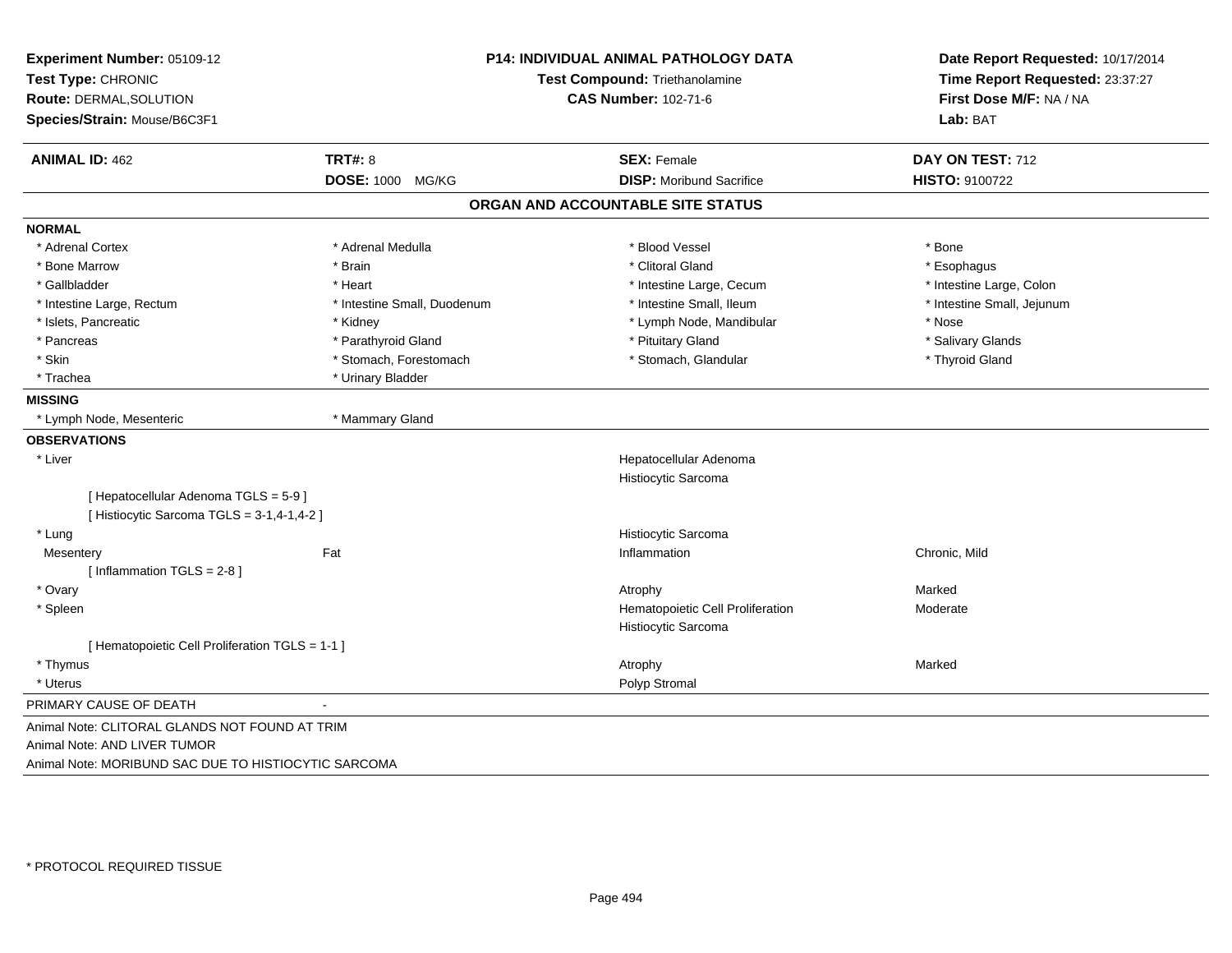| <b>Experiment Number: 05109-12</b><br>Test Type: CHRONIC<br><b>Route: DERMAL, SOLUTION</b><br>Species/Strain: Mouse/B6C3F1 |                             | <b>P14: INDIVIDUAL ANIMAL PATHOLOGY DATA</b><br>Test Compound: Triethanolamine<br><b>CAS Number: 102-71-6</b> | Date Report Requested: 10/17/2014<br>Time Report Requested: 23:37:27<br>First Dose M/F: NA / NA<br>Lab: BAT |
|----------------------------------------------------------------------------------------------------------------------------|-----------------------------|---------------------------------------------------------------------------------------------------------------|-------------------------------------------------------------------------------------------------------------|
| <b>ANIMAL ID: 463</b>                                                                                                      | <b>TRT#: 8</b>              | <b>SEX: Female</b>                                                                                            | DAY ON TEST: 457                                                                                            |
|                                                                                                                            | <b>DOSE: 1000</b><br>MG/KG  | <b>DISP:</b> Scheduled Sacrifice                                                                              | <b>HISTO: 9100723</b>                                                                                       |
|                                                                                                                            |                             | ORGAN AND ACCOUNTABLE SITE STATUS                                                                             |                                                                                                             |
| <b>NORMAL</b>                                                                                                              |                             |                                                                                                               |                                                                                                             |
| * Adrenal Cortex                                                                                                           | * Adrenal Medulla           | * Blood Vessel                                                                                                | * Bone                                                                                                      |
| * Bone Marrow                                                                                                              | * Brain                     | * Clitoral Gland                                                                                              | * Esophagus                                                                                                 |
| * Gallbladder                                                                                                              | * Heart                     | * Intestine Large, Cecum                                                                                      | * Intestine Large, Colon                                                                                    |
| * Intestine Large, Rectum                                                                                                  | * Intestine Small, Duodenum | * Intestine Small, Ileum                                                                                      | * Intestine Small, Jejunum                                                                                  |
| * Islets, Pancreatic                                                                                                       | * Kidney                    | * Liver                                                                                                       | * Lung                                                                                                      |
| * Lymph Node, Mandibular                                                                                                   | * Lymph Node, Mesenteric    | * Mammary Gland                                                                                               | * Nose                                                                                                      |
| * Ovary                                                                                                                    | * Pancreas                  | * Parathyroid Gland                                                                                           | * Pituitary Gland                                                                                           |
| * Salivary Glands                                                                                                          | * Skin                      | * Spleen                                                                                                      | * Stomach, Forestomach                                                                                      |
| * Stomach, Glandular                                                                                                       | * Thymus                    | * Thyroid Gland                                                                                               | * Trachea                                                                                                   |
| * Urinary Bladder                                                                                                          |                             |                                                                                                               |                                                                                                             |
| <b>OBSERVATIONS</b>                                                                                                        |                             |                                                                                                               |                                                                                                             |
| * Uterus                                                                                                                   | Endometrium                 | Hyperplasia                                                                                                   | Cystic, Glandular, Mild                                                                                     |
| PRIMARY CAUSE OF DEATH                                                                                                     |                             |                                                                                                               |                                                                                                             |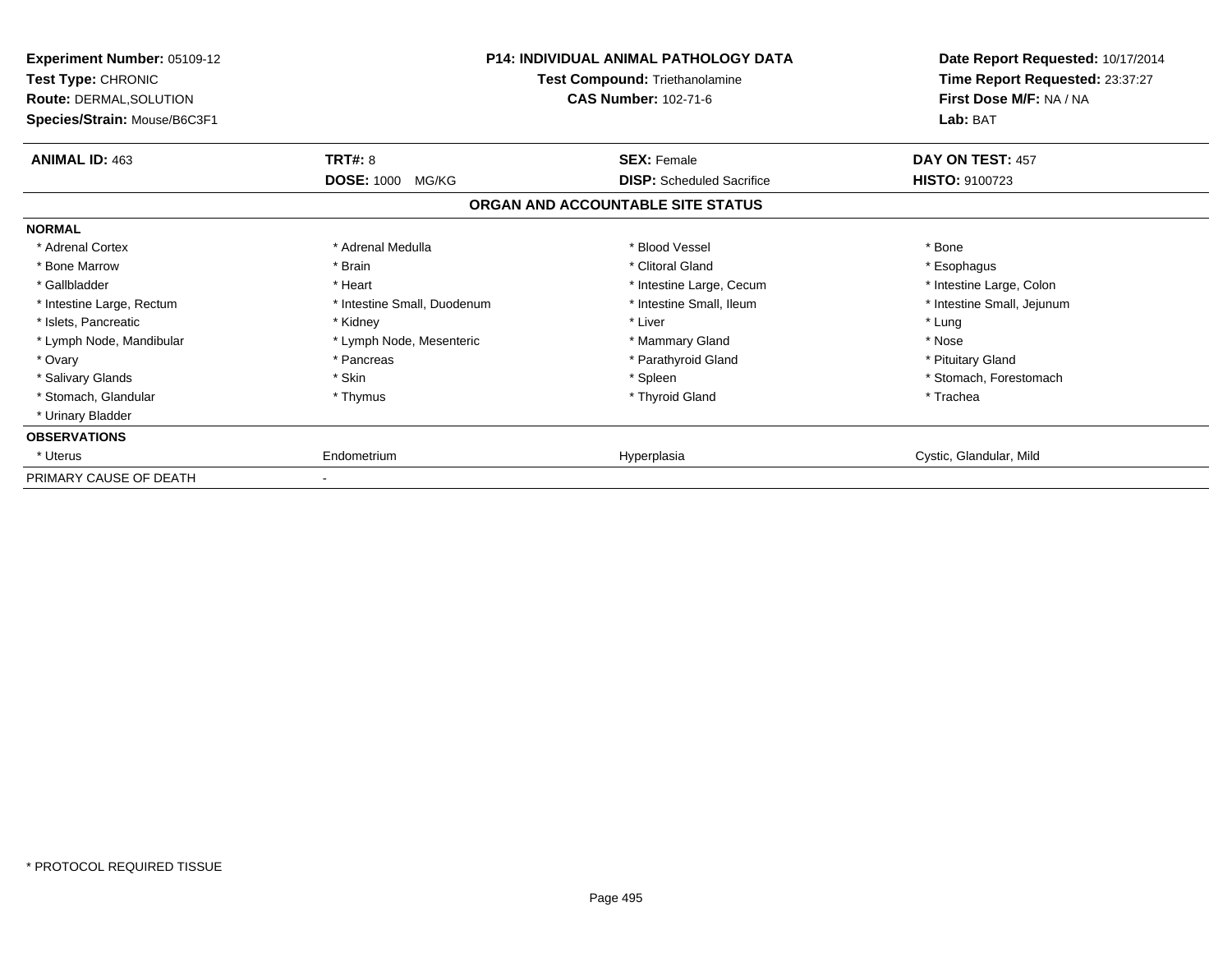| Experiment Number: 05109-12<br>Test Type: CHRONIC |                          | P14: INDIVIDUAL ANIMAL PATHOLOGY DATA | Date Report Requested: 10/17/2014 |  |
|---------------------------------------------------|--------------------------|---------------------------------------|-----------------------------------|--|
|                                                   |                          | Test Compound: Triethanolamine        | Time Report Requested: 23:37:27   |  |
| <b>Route: DERMAL, SOLUTION</b>                    |                          | <b>CAS Number: 102-71-6</b>           | First Dose M/F: NA / NA           |  |
| Species/Strain: Mouse/B6C3F1                      |                          |                                       | Lab: BAT                          |  |
| <b>ANIMAL ID: 464</b>                             | <b>TRT#: 8</b>           | <b>SEX: Female</b>                    | DAY ON TEST: 521                  |  |
|                                                   | <b>DOSE: 1000 MG/KG</b>  | <b>DISP:</b> Moribund Sacrifice       | HISTO: 9100724                    |  |
|                                                   |                          | ORGAN AND ACCOUNTABLE SITE STATUS     |                                   |  |
| <b>NORMAL</b>                                     |                          |                                       |                                   |  |
| * Adrenal Cortex                                  | * Adrenal Medulla        | * Blood Vessel                        | * Bone                            |  |
| * Bone Marrow                                     | * Clitoral Gland         | * Esophagus                           | * Gallbladder                     |  |
| * Heart                                           | * Intestine Large, Cecum | * Intestine Large, Colon              | * Intestine Large, Rectum         |  |
| * Intestine Small, Duodenum                       | * Intestine Small, Ileum | * Intestine Small, Jejunum            | * Islets, Pancreatic              |  |
| * Kidney                                          | * Mammary Gland          | * Nose                                | * Pancreas                        |  |
| * Parathyroid Gland                               | * Pituitary Gland        | * Salivary Glands                     | * Skin                            |  |
| * Stomach, Forestomach                            | * Thyroid Gland          | * Trachea                             | * Urinary Bladder                 |  |
| <b>OBSERVATIONS</b>                               |                          |                                       |                                   |  |
| * Brain                                           |                          | Hemorrhage                            | Moderate                          |  |
| [Hemorrhage TGLS = 6-3]                           |                          |                                       |                                   |  |
| * Liver                                           |                          | Histiocytic Sarcoma                   |                                   |  |
| [ Histiocytic Sarcoma TGLS = 4-1,4-2,5-1 ]        |                          |                                       |                                   |  |
| * Lung                                            |                          | Alveolar/Bronchiolar Adenoma          |                                   |  |
| [ Alveolar/Bronchiolar Adenoma TGLS = 2-2 ]       |                          |                                       |                                   |  |
| * Lymph Node, Mandibular                          |                          | Histiocytic Sarcoma                   |                                   |  |
| [Histiocytic Sarcoma TGLS = 3-4]                  |                          |                                       |                                   |  |
| * Lymph Node, Mesenteric                          |                          | Histiocytic Sarcoma                   |                                   |  |
| [Histiocytic Sarcoma TGLS = 3-4]                  |                          |                                       |                                   |  |
| * Ovary                                           | Follicle                 | Cyst                                  |                                   |  |
| $[Cyst TGLS = 1-6]$                               |                          |                                       |                                   |  |
| * Spleen                                          |                          | Hematopoietic Cell Proliferation      | Marked                            |  |
| * Stomach, Glandular                              |                          | Pigmentation                          | Mild                              |  |
| [ Pigmentation TGLS = 7-8 ]                       |                          |                                       |                                   |  |
| * Thymus                                          |                          | Histiocytic Sarcoma                   |                                   |  |
| * Uterus                                          | Endometrium              | Hyperplasia                           | Cystic, Glandular, Mild           |  |
| PRIMARY CAUSE OF DEATH                            |                          |                                       |                                   |  |
| Animal Note: MORIBUND SAC. DUE TO LIVER NECROSIS  |                          |                                       |                                   |  |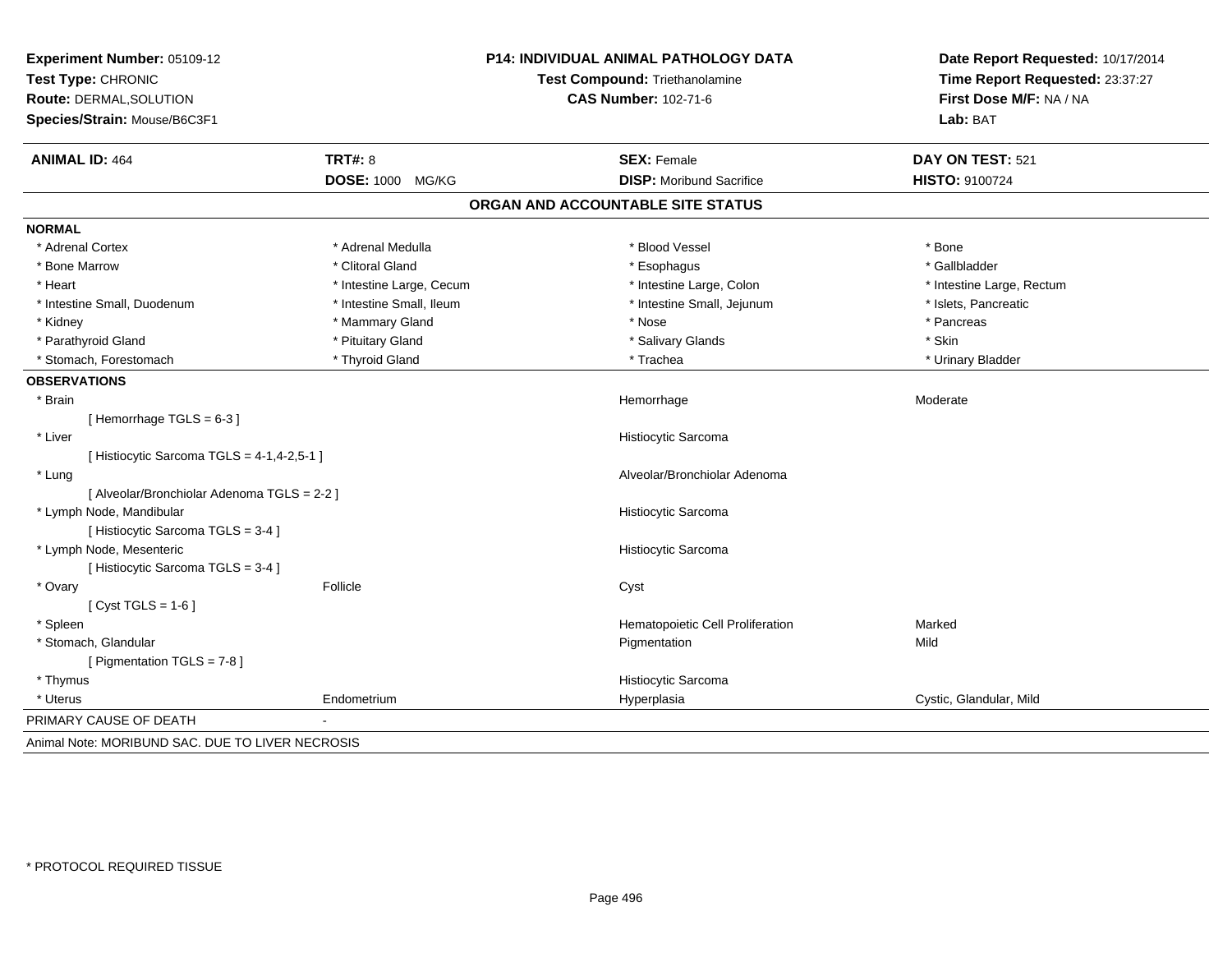| Experiment Number: 05109-12<br>Test Type: CHRONIC<br>Route: DERMAL, SOLUTION<br>Species/Strain: Mouse/B6C3F1 | <b>P14: INDIVIDUAL ANIMAL PATHOLOGY DATA</b><br>Test Compound: Triethanolamine<br><b>CAS Number: 102-71-6</b> |                                                       | Date Report Requested: 10/17/2014<br>Time Report Requested: 23:37:27<br>First Dose M/F: NA / NA<br>Lab: BAT |  |
|--------------------------------------------------------------------------------------------------------------|---------------------------------------------------------------------------------------------------------------|-------------------------------------------------------|-------------------------------------------------------------------------------------------------------------|--|
| <b>ANIMAL ID: 465</b>                                                                                        | <b>TRT#: 8</b><br>DOSE: 1000 MG/KG                                                                            | <b>SEX: Female</b><br><b>DISP: Terminal Sacrifice</b> | DAY ON TEST: 732<br><b>HISTO: 9100725</b>                                                                   |  |
|                                                                                                              |                                                                                                               | ORGAN AND ACCOUNTABLE SITE STATUS                     |                                                                                                             |  |
|                                                                                                              |                                                                                                               |                                                       |                                                                                                             |  |
| <b>NORMAL</b>                                                                                                |                                                                                                               |                                                       |                                                                                                             |  |
| * Adrenal Cortex                                                                                             | * Adrenal Medulla                                                                                             | * Blood Vessel                                        | * Bone                                                                                                      |  |
| * Bone Marrow                                                                                                | * Brain                                                                                                       | * Clitoral Gland                                      | * Esophagus                                                                                                 |  |
| * Gallbladder                                                                                                | * Heart                                                                                                       | * Intestine Large, Cecum                              | * Intestine Large, Colon                                                                                    |  |
| * Intestine Large, Rectum                                                                                    | * Intestine Small, Duodenum                                                                                   | * Intestine Small, Ileum                              | * Intestine Small, Jejunum                                                                                  |  |
| * Islets, Pancreatic                                                                                         | * Lung                                                                                                        | * Lymph Node, Mandibular                              | * Lymph Node, Mesenteric                                                                                    |  |
| * Mammary Gland                                                                                              | * Nose                                                                                                        | * Pancreas                                            | * Parathyroid Gland                                                                                         |  |
| * Pituitary Gland                                                                                            | * Salivary Glands                                                                                             | * Skin                                                | * Spleen                                                                                                    |  |
| * Stomach, Forestomach                                                                                       | * Stomach, Glandular                                                                                          | * Thyroid Gland                                       | * Trachea                                                                                                   |  |
| * Urinary Bladder                                                                                            |                                                                                                               |                                                       |                                                                                                             |  |
| <b>OBSERVATIONS</b>                                                                                          |                                                                                                               |                                                       |                                                                                                             |  |
| * Kidney                                                                                                     |                                                                                                               | Nephropathy                                           | Chronic, Minimal                                                                                            |  |
| * Liver                                                                                                      |                                                                                                               | Eosinophilic Focus                                    |                                                                                                             |  |
|                                                                                                              |                                                                                                               | Hepatocellular Adenoma                                | Multiple                                                                                                    |  |
| [Eosinophilic Focus TGLS = 4-1]                                                                              |                                                                                                               |                                                       |                                                                                                             |  |
| [ Hepatocellular Adenoma TGLS = 2-8,3-9 ]                                                                    |                                                                                                               |                                                       |                                                                                                             |  |
| * Ovary                                                                                                      |                                                                                                               | Atrophy                                               | Moderate                                                                                                    |  |
|                                                                                                              | Follicle                                                                                                      | Cyst                                                  |                                                                                                             |  |
| * Thymus                                                                                                     |                                                                                                               | Atrophy                                               | Mild                                                                                                        |  |
| * Uterus                                                                                                     | Endometrium                                                                                                   | Hyperplasia                                           | Cystic, Glandular, Moderate                                                                                 |  |
| [ Hyperplasia TGLS = 1-6 ]                                                                                   |                                                                                                               |                                                       |                                                                                                             |  |
| PRIMARY CAUSE OF DEATH                                                                                       |                                                                                                               |                                                       |                                                                                                             |  |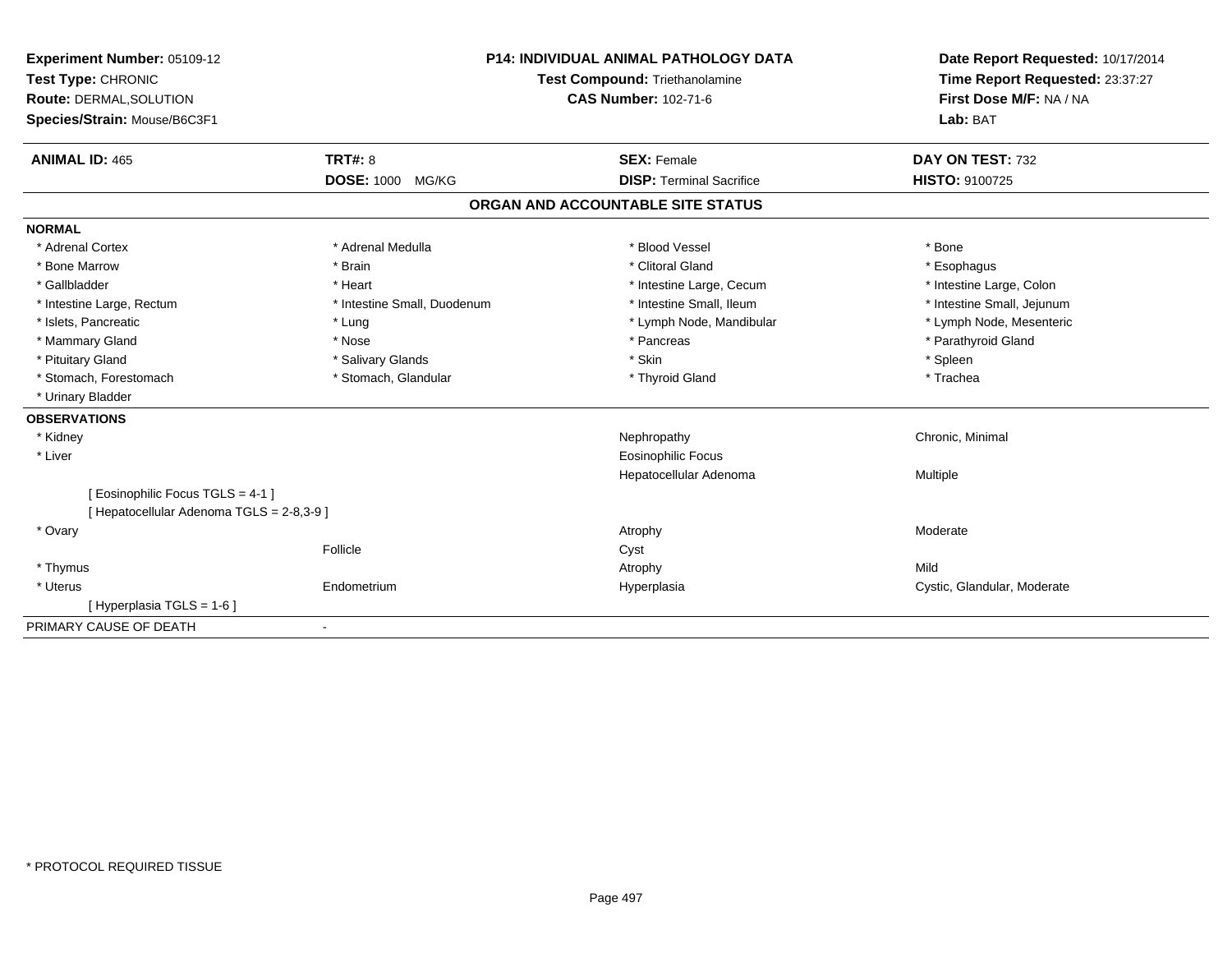| Experiment Number: 05109-12<br>Test Type: CHRONIC          |                             | <b>P14: INDIVIDUAL ANIMAL PATHOLOGY DATA</b><br>Test Compound: Triethanolamine | Date Report Requested: 10/17/2014<br>Time Report Requested: 23:37:27<br>First Dose M/F: NA / NA<br>Lab: BAT |
|------------------------------------------------------------|-----------------------------|--------------------------------------------------------------------------------|-------------------------------------------------------------------------------------------------------------|
| Route: DERMAL, SOLUTION<br>Species/Strain: Mouse/B6C3F1    |                             | <b>CAS Number: 102-71-6</b>                                                    |                                                                                                             |
| <b>ANIMAL ID: 466</b>                                      | <b>TRT#: 8</b>              | <b>SEX: Female</b>                                                             | DAY ON TEST: 732                                                                                            |
|                                                            | <b>DOSE: 1000 MG/KG</b>     | <b>DISP: Terminal Sacrifice</b>                                                | HISTO: 9100726                                                                                              |
|                                                            |                             | ORGAN AND ACCOUNTABLE SITE STATUS                                              |                                                                                                             |
| <b>NORMAL</b>                                              |                             |                                                                                |                                                                                                             |
| * Adrenal Cortex                                           | * Adrenal Medulla           | * Blood Vessel                                                                 | * Bone                                                                                                      |
| * Bone Marrow                                              | * Brain                     | * Clitoral Gland                                                               | * Esophagus                                                                                                 |
| * Gallbladder                                              | * Heart                     | * Intestine Large, Cecum                                                       | * Intestine Large, Colon                                                                                    |
| * Intestine Large, Rectum                                  | * Intestine Small, Duodenum | * Intestine Small, Ileum                                                       | * Intestine Small, Jejunum                                                                                  |
| * Islets, Pancreatic                                       | * Lung                      | * Lymph Node, Mesenteric                                                       | * Mammary Gland                                                                                             |
| * Nose                                                     | * Pancreas                  | * Pituitary Gland                                                              | * Salivary Glands                                                                                           |
| * Skin                                                     | * Stomach, Forestomach      | * Stomach, Glandular                                                           | * Trachea                                                                                                   |
| * Urinary Bladder                                          |                             |                                                                                |                                                                                                             |
| <b>MISSING</b>                                             |                             |                                                                                |                                                                                                             |
| * Parathyroid Gland                                        |                             |                                                                                |                                                                                                             |
| <b>OBSERVATIONS</b>                                        |                             |                                                                                |                                                                                                             |
| * Kidney                                                   |                             | Lymphoma Malignant Mixed                                                       |                                                                                                             |
| * Liver                                                    |                             | Eosinophilic Focus                                                             |                                                                                                             |
|                                                            |                             | Hepatocellular Adenoma                                                         | Multiple                                                                                                    |
|                                                            |                             | Lymphoma Malignant Mixed                                                       |                                                                                                             |
| [ Hepatocellular Adenoma TGLS = 2-1,3-8,4-1,5-9,6-10,7-1 ] |                             |                                                                                |                                                                                                             |
| * Lymph Node, Mandibular                                   |                             | Lymphoma Malignant Mixed                                                       |                                                                                                             |
| * Ovary                                                    |                             | Atrophy                                                                        | Mild                                                                                                        |
| * Spleen                                                   |                             | Lymphoma Malignant Mixed                                                       |                                                                                                             |
| * Thymus                                                   |                             | Lymphoma Malignant Mixed                                                       |                                                                                                             |
| * Thyroid Gland                                            | <b>Follicular Cel</b>       | Hyperplasia                                                                    | Mild                                                                                                        |
| * Uterus                                                   | Endometrium                 | Hyperplasia                                                                    | Cystic, Glandular, Moderate                                                                                 |
| [ Hyperplasia TGLS = 1-6 ]                                 |                             |                                                                                |                                                                                                             |
| PRIMARY CAUSE OF DEATH                                     |                             |                                                                                |                                                                                                             |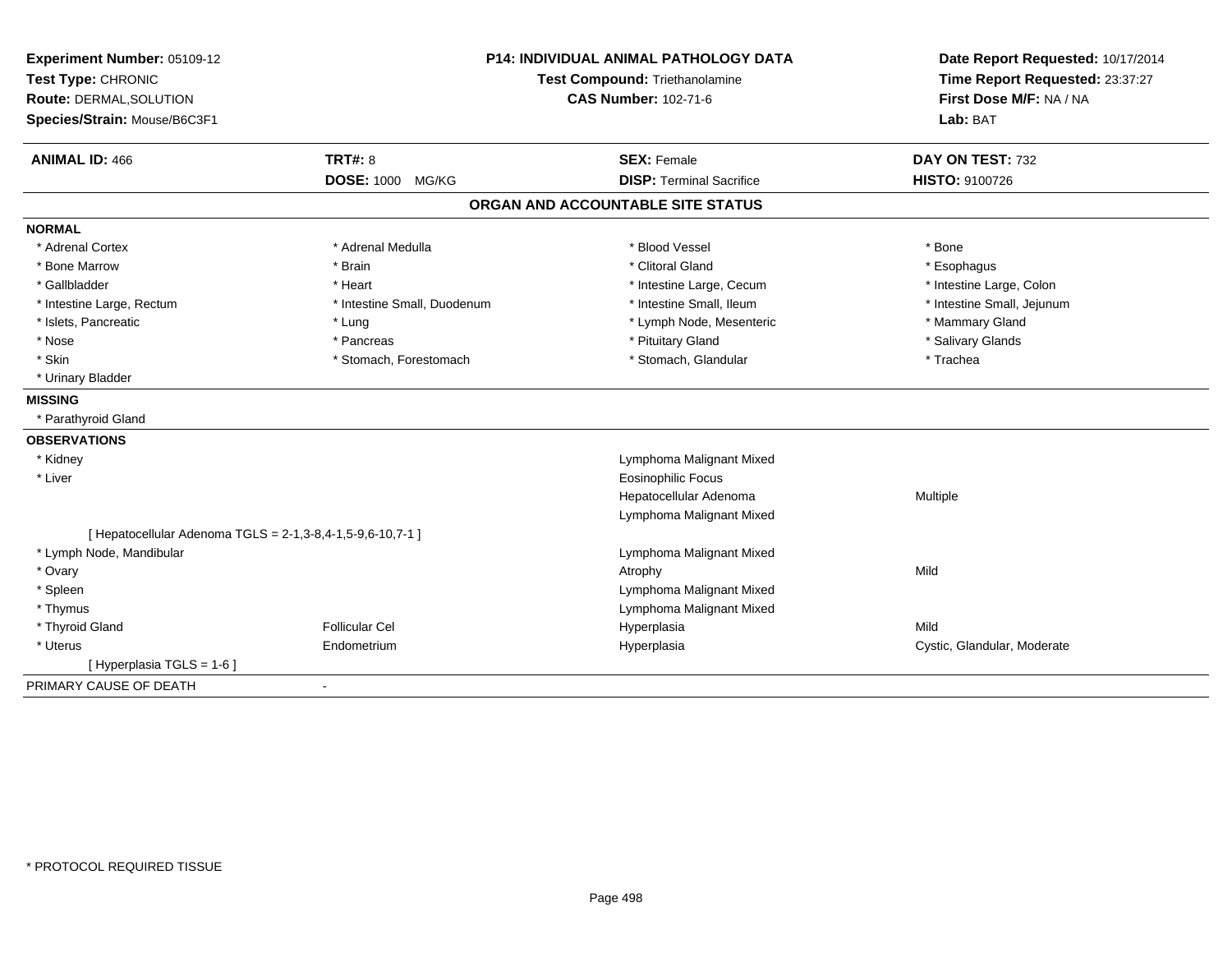| Experiment Number: 05109-12<br>Test Type: CHRONIC<br><b>Route: DERMAL, SOLUTION</b><br>Species/Strain: Mouse/B6C3F1 |                          | <b>P14: INDIVIDUAL ANIMAL PATHOLOGY DATA</b><br><b>Test Compound: Triethanolamine</b><br><b>CAS Number: 102-71-6</b> |                                   | Date Report Requested: 10/17/2014<br>Time Report Requested: 23:37:27<br>First Dose M/F: NA / NA<br>Lab: BAT |
|---------------------------------------------------------------------------------------------------------------------|--------------------------|----------------------------------------------------------------------------------------------------------------------|-----------------------------------|-------------------------------------------------------------------------------------------------------------|
|                                                                                                                     |                          |                                                                                                                      |                                   |                                                                                                             |
| <b>ANIMAL ID: 467</b>                                                                                               | TRT#: 8                  |                                                                                                                      | <b>SEX: Female</b>                | DAY ON TEST: 730                                                                                            |
|                                                                                                                     | <b>DOSE: 1000 MG/KG</b>  |                                                                                                                      | <b>DISP: Terminal Sacrifice</b>   | <b>HISTO: 9100727</b>                                                                                       |
|                                                                                                                     |                          |                                                                                                                      | ORGAN AND ACCOUNTABLE SITE STATUS |                                                                                                             |
| <b>NORMAL</b>                                                                                                       |                          |                                                                                                                      |                                   |                                                                                                             |
| * Adrenal Medulla                                                                                                   | * Blood Vessel           |                                                                                                                      | * Bone                            | * Bone Marrow                                                                                               |
| * Brain                                                                                                             | * Clitoral Gland         |                                                                                                                      | * Esophagus                       | * Gallbladder                                                                                               |
| * Heart                                                                                                             | * Intestine Large, Cecum |                                                                                                                      | * Intestine Large, Colon          | * Intestine Large, Rectum                                                                                   |
| * Intestine Small, Duodenum                                                                                         | * Intestine Small, Ileum |                                                                                                                      | * Intestine Small, Jejunum        | * Islets, Pancreatic                                                                                        |
| * Kidney                                                                                                            | * Lung                   |                                                                                                                      | * Lymph Node, Mandibular          | * Lymph Node, Mesenteric                                                                                    |
| * Mammary Gland                                                                                                     | * Nose                   |                                                                                                                      | * Pancreas                        | * Parathyroid Gland                                                                                         |
| * Pituitary Gland                                                                                                   | * Salivary Glands        |                                                                                                                      | * Skin                            | * Spleen                                                                                                    |
| * Stomach, Forestomach                                                                                              | * Stomach, Glandular     |                                                                                                                      | * Thyroid Gland                   | * Trachea                                                                                                   |
| * Urinary Bladder                                                                                                   |                          |                                                                                                                      |                                   |                                                                                                             |
| <b>OBSERVATIONS</b>                                                                                                 |                          |                                                                                                                      |                                   |                                                                                                             |
| * Adrenal Cortex                                                                                                    | Capsule, Spindle Cell    |                                                                                                                      | Adenoma                           |                                                                                                             |
| * Liver                                                                                                             |                          |                                                                                                                      | Hepatocellular Adenoma            | <b>Multiple</b>                                                                                             |
| [Hepatocellular Adenoma TGLS = 1-2]                                                                                 |                          |                                                                                                                      |                                   |                                                                                                             |
| * Ovary                                                                                                             |                          |                                                                                                                      | Atrophy                           | Mild                                                                                                        |
|                                                                                                                     | Follicle                 |                                                                                                                      | Cyst                              |                                                                                                             |
| * Thymus                                                                                                            |                          |                                                                                                                      | Thymoma Nos                       |                                                                                                             |
| * Uterus                                                                                                            | Endometrium              |                                                                                                                      | Hyperplasia                       | Cystic, Glandular, Mild                                                                                     |
| PRIMARY CAUSE OF DEATH                                                                                              |                          |                                                                                                                      |                                   |                                                                                                             |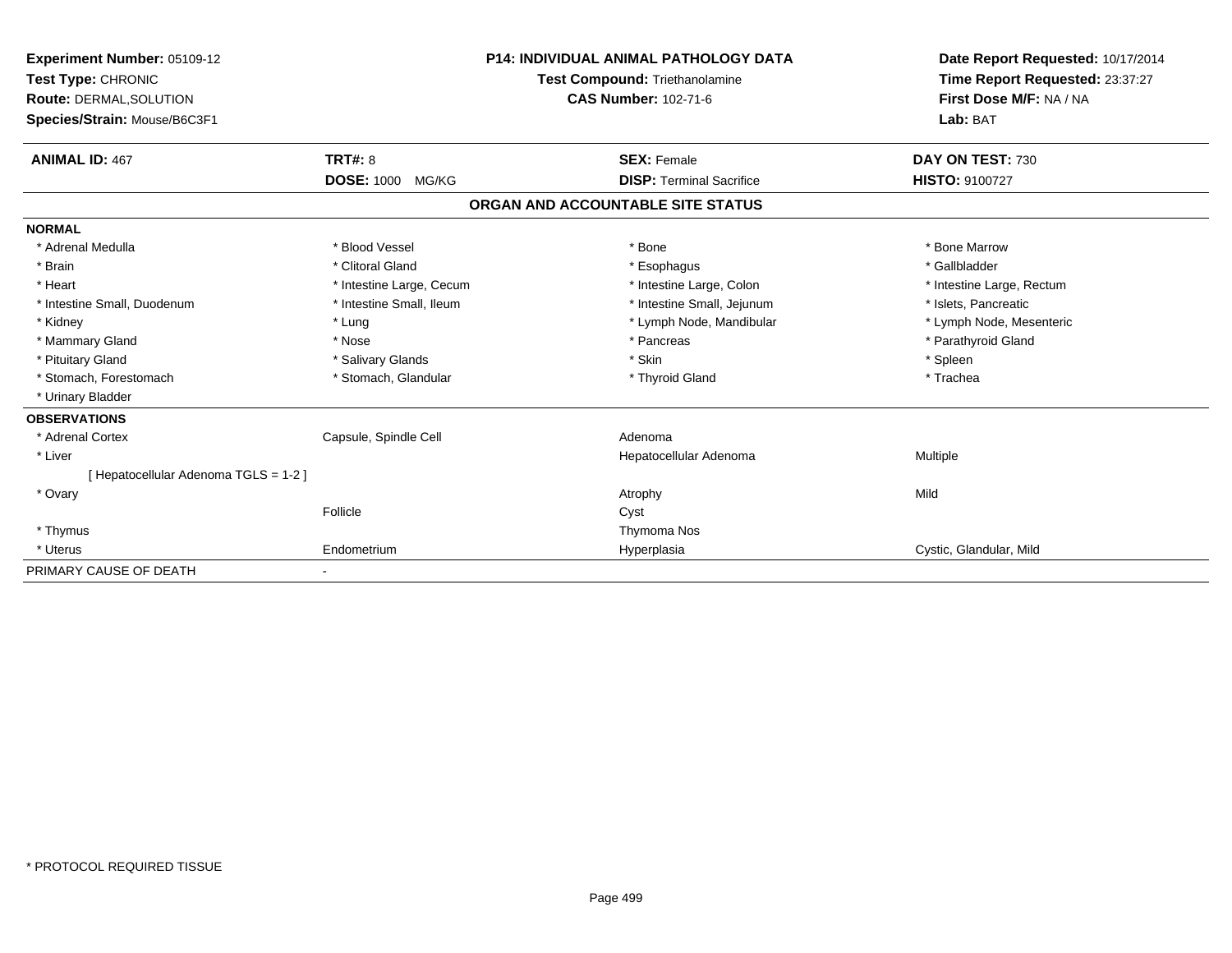| Experiment Number: 05109-12<br>Test Type: CHRONIC<br><b>Route: DERMAL, SOLUTION</b><br>Species/Strain: Mouse/B6C3F1 | P14: INDIVIDUAL ANIMAL PATHOLOGY DATA<br>Test Compound: Triethanolamine<br><b>CAS Number: 102-71-6</b> |                                   | Date Report Requested: 10/17/2014<br>Time Report Requested: 23:37:27<br>First Dose M/F: NA / NA<br>Lab: BAT |
|---------------------------------------------------------------------------------------------------------------------|--------------------------------------------------------------------------------------------------------|-----------------------------------|-------------------------------------------------------------------------------------------------------------|
| <b>ANIMAL ID: 468</b>                                                                                               | <b>TRT#: 8</b>                                                                                         | <b>SEX: Female</b>                | DAY ON TEST: 729                                                                                            |
|                                                                                                                     | <b>DOSE: 1000 MG/KG</b>                                                                                | <b>DISP: Terminal Sacrifice</b>   | HISTO: 9100728                                                                                              |
|                                                                                                                     |                                                                                                        | ORGAN AND ACCOUNTABLE SITE STATUS |                                                                                                             |
| <b>NORMAL</b>                                                                                                       |                                                                                                        |                                   |                                                                                                             |
| * Adrenal Cortex                                                                                                    | * Adrenal Medulla                                                                                      | * Blood Vessel                    | * Bone                                                                                                      |
| * Brain                                                                                                             | * Clitoral Gland                                                                                       | * Esophagus                       | * Gallbladder                                                                                               |
| * Heart                                                                                                             | * Intestine Large, Cecum                                                                               | * Intestine Large, Colon          | * Intestine Large, Rectum                                                                                   |
| * Intestine Small, Duodenum                                                                                         | * Intestine Small, Ileum                                                                               | * Intestine Small, Jejunum        | * Islets, Pancreatic                                                                                        |
| * Lymph Node, Mandibular                                                                                            | * Lymph Node, Mesenteric                                                                               | * Mammary Gland                   | * Nose                                                                                                      |
| * Pancreas                                                                                                          | * Parathyroid Gland                                                                                    | * Pituitary Gland                 | * Salivary Glands                                                                                           |
| * Spleen                                                                                                            | * Stomach, Forestomach                                                                                 | * Stomach, Glandular              | * Trachea                                                                                                   |
| * Urinary Bladder                                                                                                   |                                                                                                        |                                   |                                                                                                             |
| <b>OBSERVATIONS</b>                                                                                                 |                                                                                                        |                                   |                                                                                                             |
| * Bone Marrow                                                                                                       |                                                                                                        | Myelofibrosis                     | Mild                                                                                                        |
| * Kidney                                                                                                            |                                                                                                        | Nephropathy                       | Chronic, Mild                                                                                               |
| * Liver                                                                                                             |                                                                                                        | Hepatocellular Adenoma            |                                                                                                             |
|                                                                                                                     |                                                                                                        | Hepatocellular Carcinoma          |                                                                                                             |
| [ Hepatocellular Adenoma TGLS = 2-1 ]<br>[ Hepatocellular Carcinoma TGLS = 1-1 ]                                    |                                                                                                        |                                   |                                                                                                             |
| * Lung                                                                                                              |                                                                                                        | Mineralization                    | Focal, Minimal                                                                                              |
| Mesentery                                                                                                           | Fat                                                                                                    | Inflammation                      | Chronic, Moderate                                                                                           |
| [Inflammation TGLS = $3-8,4-9$ ]                                                                                    |                                                                                                        |                                   |                                                                                                             |
| * Ovary                                                                                                             |                                                                                                        | Atrophy                           | Moderate                                                                                                    |
|                                                                                                                     | Follicle                                                                                               | Cyst                              |                                                                                                             |
| * Skin                                                                                                              | SOA-No Mass                                                                                            | Acanthosis                        | Minimal                                                                                                     |
| * Thymus                                                                                                            |                                                                                                        | Atrophy                           | Mild                                                                                                        |
| * Thyroid Gland                                                                                                     | Follicle                                                                                               | Cyst                              |                                                                                                             |
|                                                                                                                     | <b>Follicular Cel</b>                                                                                  | Hyperplasia                       | Minimal                                                                                                     |
| * Uterus                                                                                                            | Endometrium                                                                                            | Hyperplasia                       | Cystic, Glandular, Moderate                                                                                 |
| PRIMARY CAUSE OF DEATH                                                                                              | $\blacksquare$                                                                                         |                                   |                                                                                                             |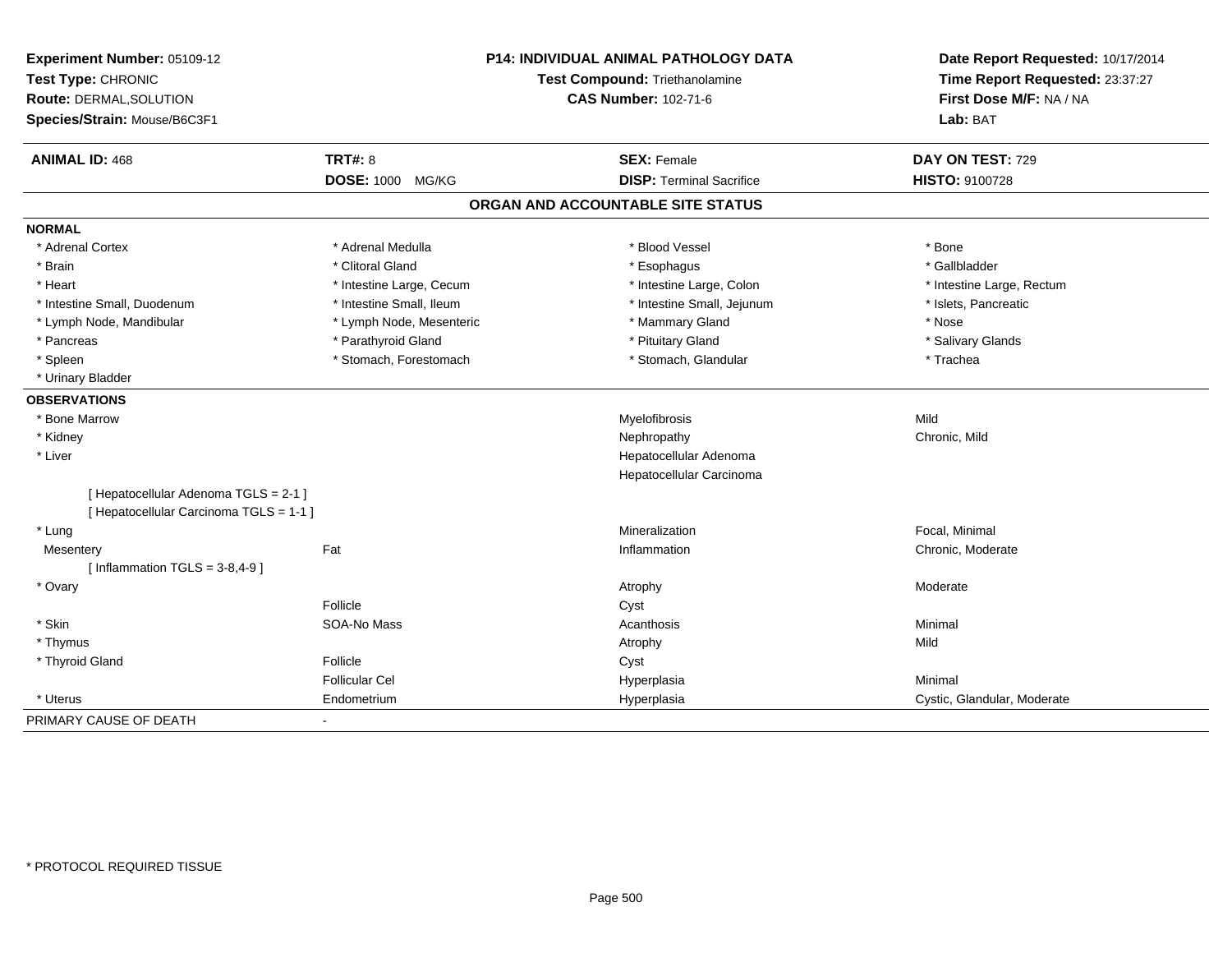| Experiment Number: 05109-12                 | <b>P14: INDIVIDUAL ANIMAL PATHOLOGY DATA</b><br>Test Compound: Triethanolamine |                                   | Date Report Requested: 10/17/2014   |
|---------------------------------------------|--------------------------------------------------------------------------------|-----------------------------------|-------------------------------------|
| Test Type: CHRONIC                          |                                                                                |                                   | Time Report Requested: 23:37:27     |
| Route: DERMAL, SOLUTION                     |                                                                                | <b>CAS Number: 102-71-6</b>       | First Dose M/F: NA / NA<br>Lab: BAT |
| Species/Strain: Mouse/B6C3F1                |                                                                                |                                   |                                     |
| <b>ANIMAL ID: 469</b>                       | <b>TRT#: 8</b>                                                                 | <b>SEX: Female</b>                | DAY ON TEST: 729                    |
|                                             | DOSE: 1000 MG/KG                                                               | <b>DISP: Terminal Sacrifice</b>   | <b>HISTO: 9100729</b>               |
|                                             |                                                                                | ORGAN AND ACCOUNTABLE SITE STATUS |                                     |
| <b>NORMAL</b>                               |                                                                                |                                   |                                     |
| * Adrenal Cortex                            | * Adrenal Medulla                                                              | * Blood Vessel                    | * Bone Marrow                       |
| * Brain                                     | * Clitoral Gland                                                               | * Esophagus                       | * Gallbladder                       |
| * Heart                                     | * Intestine Large, Cecum                                                       | * Intestine Large, Colon          | * Intestine Large, Rectum           |
| * Intestine Small, Duodenum                 | * Intestine Small, Ileum                                                       | * Intestine Small, Jejunum        | * Islets, Pancreatic                |
| * Lymph Node, Mandibular                    | * Lymph Node, Mesenteric                                                       | * Mammary Gland                   | * Nose                              |
| * Ovary                                     | * Pancreas                                                                     | * Parathyroid Gland               | * Pituitary Gland                   |
| * Salivary Glands                           | * Skin                                                                         | * Spleen                          | * Stomach, Forestomach              |
| * Stomach, Glandular                        | * Thymus                                                                       | * Thyroid Gland                   | * Trachea                           |
| * Urinary Bladder                           |                                                                                |                                   |                                     |
| <b>OBSERVATIONS</b>                         |                                                                                |                                   |                                     |
| * Bone                                      | Coccygeal, Vertebra                                                            | Fracture                          |                                     |
| [ Fracture TGLS = $1-8$ ]                   |                                                                                |                                   |                                     |
| * Kidney                                    |                                                                                | Nephropathy                       | Chronic, Minimal                    |
| * Liver                                     |                                                                                | Hepatocellular Adenoma            |                                     |
| [ Hepatocellular Adenoma TGLS = 3-1 ]       |                                                                                |                                   |                                     |
| * Lung                                      |                                                                                | Alveolar/Bronchiolar Adenoma      |                                     |
|                                             | Alveolar Epith                                                                 | Hyperplasia                       | Mild                                |
| * Uterus                                    | Endometrium                                                                    | Hyperplasia                       | Cystic, Glandular, Moderate         |
| [Hyperplasia TGLS = 2-6]                    |                                                                                |                                   |                                     |
| PRIMARY CAUSE OF DEATH                      |                                                                                |                                   |                                     |
| Animal Note: TGL1-8, IS BONE LESION IN TAIL |                                                                                |                                   |                                     |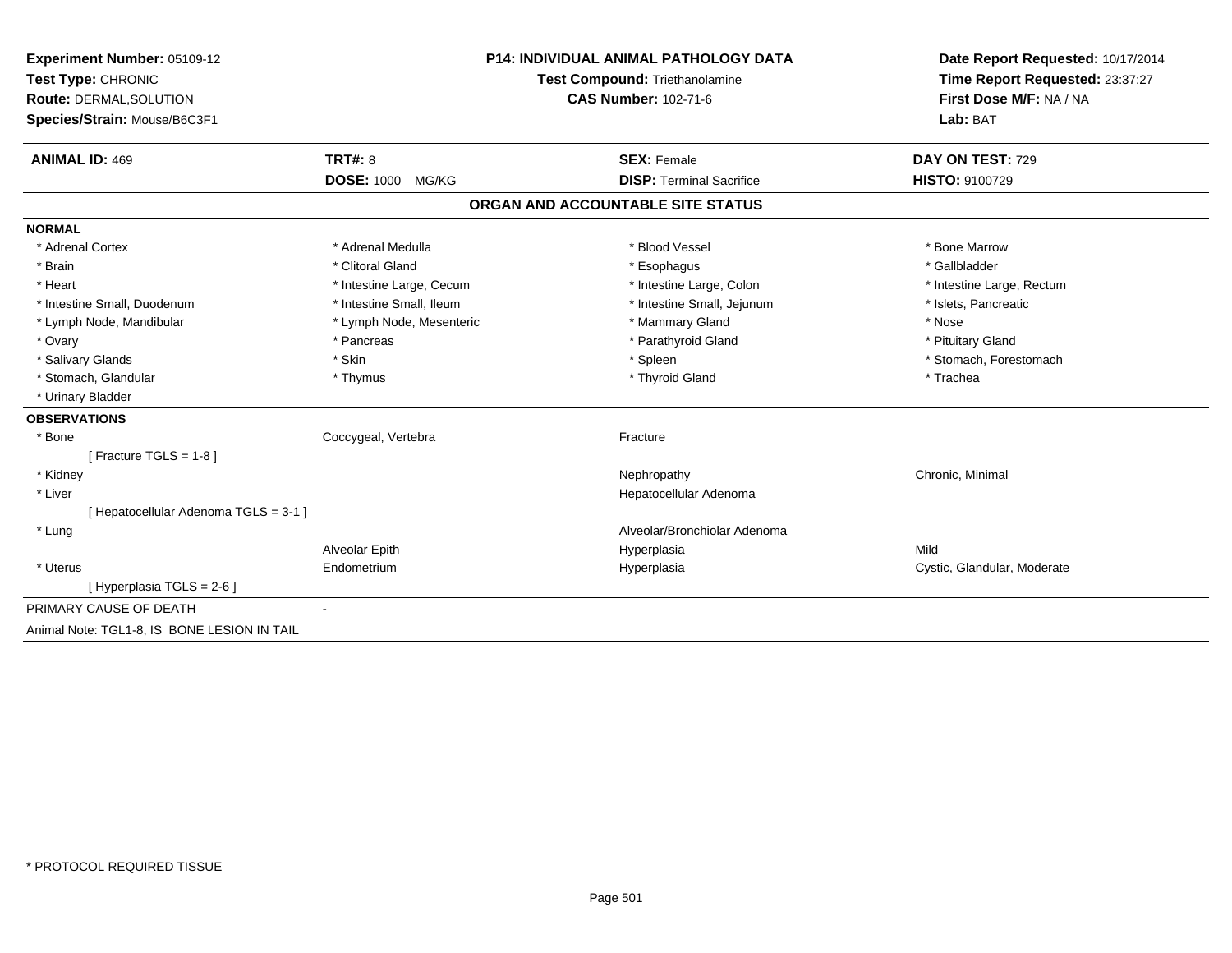| Experiment Number: 05109-12<br><b>Test Type: CHRONIC</b><br>Route: DERMAL, SOLUTION<br>Species/Strain: Mouse/B6C3F1 | <b>P14: INDIVIDUAL ANIMAL PATHOLOGY DATA</b><br>Test Compound: Triethanolamine<br><b>CAS Number: 102-71-6</b> |                                   | Date Report Requested: 10/17/2014<br>Time Report Requested: 23:37:27<br>First Dose M/F: NA / NA<br>Lab: BAT |
|---------------------------------------------------------------------------------------------------------------------|---------------------------------------------------------------------------------------------------------------|-----------------------------------|-------------------------------------------------------------------------------------------------------------|
| <b>ANIMAL ID: 470</b>                                                                                               | TRT#: 8                                                                                                       | <b>SEX: Female</b>                | DAY ON TEST: 457                                                                                            |
|                                                                                                                     | <b>DOSE: 1000</b><br>MG/KG                                                                                    | <b>DISP:</b> Scheduled Sacrifice  | <b>HISTO: 9100730</b>                                                                                       |
|                                                                                                                     |                                                                                                               | ORGAN AND ACCOUNTABLE SITE STATUS |                                                                                                             |
| <b>NORMAL</b>                                                                                                       |                                                                                                               |                                   |                                                                                                             |
| * Adrenal Cortex                                                                                                    | * Adrenal Medulla                                                                                             | * Blood Vessel                    | * Bone                                                                                                      |
| * Bone Marrow                                                                                                       | * Brain                                                                                                       | * Clitoral Gland                  | * Esophagus                                                                                                 |
| * Gallbladder                                                                                                       | * Heart                                                                                                       | * Intestine Large, Cecum          | * Intestine Large, Colon                                                                                    |
| * Intestine Large, Rectum                                                                                           | * Intestine Small, Duodenum                                                                                   | * Intestine Small, Ileum          | * Intestine Small, Jejunum                                                                                  |
| * Islets, Pancreatic                                                                                                | * Kidney                                                                                                      | * Liver                           | * Lung                                                                                                      |
| * Lymph Node, Mandibular                                                                                            | * Lymph Node, Mesenteric                                                                                      | * Mammary Gland                   | * Nose                                                                                                      |
| * Ovary                                                                                                             | * Pancreas                                                                                                    | * Parathyroid Gland               | * Pituitary Gland                                                                                           |
| * Salivary Glands                                                                                                   | * Spleen                                                                                                      | * Stomach, Forestomach            | * Stomach, Glandular                                                                                        |
| * Thymus                                                                                                            | * Trachea                                                                                                     | * Urinary Bladder                 |                                                                                                             |
| <b>OBSERVATIONS</b>                                                                                                 |                                                                                                               |                                   |                                                                                                             |
| * Skin                                                                                                              | SOA-No Mass                                                                                                   | Acanthosis                        | Mild                                                                                                        |
|                                                                                                                     | SOA-No Mass                                                                                                   | Inflammation                      | Chronic, Minimal                                                                                            |
| * Thyroid Gland                                                                                                     | <b>Follicular Cel</b>                                                                                         | Hyperplasia                       | Mild                                                                                                        |
| * Uterus                                                                                                            | Endometrium                                                                                                   | Hyperplasia                       | Cystic, Glandular, Minimal                                                                                  |
| PRIMARY CAUSE OF DEATH                                                                                              |                                                                                                               |                                   |                                                                                                             |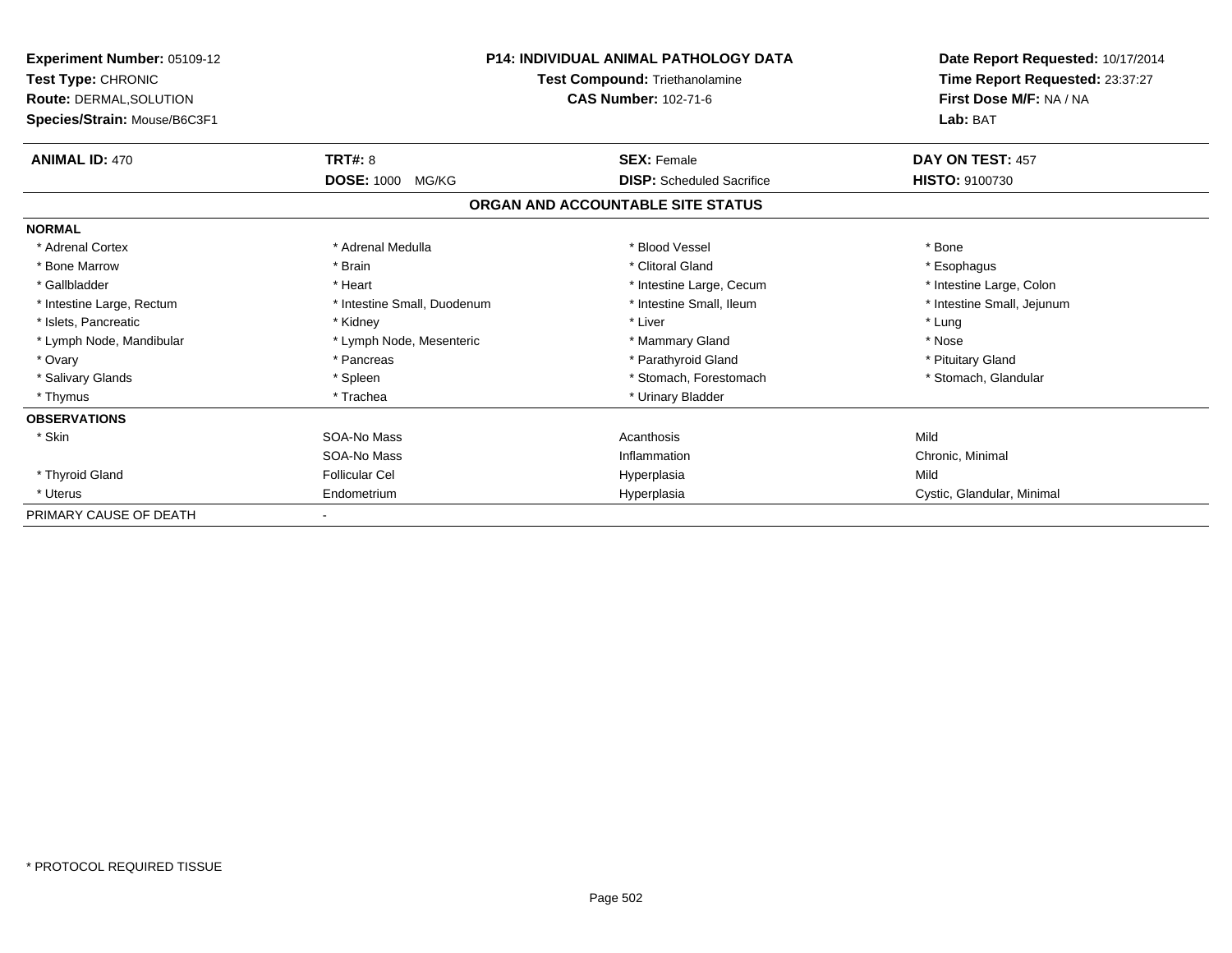| Experiment Number: 05109-12<br>Test Type: CHRONIC<br>Route: DERMAL, SOLUTION<br>Species/Strain: Mouse/B6C3F1 |                          | P14: INDIVIDUAL ANIMAL PATHOLOGY DATA<br>Test Compound: Triethanolamine<br><b>CAS Number: 102-71-6</b> | Date Report Requested: 10/17/2014<br>Time Report Requested: 23:37:27<br>First Dose M/F: NA / NA<br>Lab: BAT |
|--------------------------------------------------------------------------------------------------------------|--------------------------|--------------------------------------------------------------------------------------------------------|-------------------------------------------------------------------------------------------------------------|
| <b>ANIMAL ID: 471</b>                                                                                        | <b>TRT#: 8</b>           | <b>SEX: Female</b>                                                                                     | DAY ON TEST: 732                                                                                            |
|                                                                                                              | <b>DOSE: 1000 MG/KG</b>  | <b>DISP: Terminal Sacrifice</b>                                                                        | <b>HISTO: 9100731</b>                                                                                       |
|                                                                                                              |                          | ORGAN AND ACCOUNTABLE SITE STATUS                                                                      |                                                                                                             |
| <b>NORMAL</b>                                                                                                |                          |                                                                                                        |                                                                                                             |
| * Adrenal Medulla                                                                                            | * Blood Vessel           | * Bone                                                                                                 | * Bone Marrow                                                                                               |
| * Brain                                                                                                      | * Clitoral Gland         | * Esophagus                                                                                            | * Gallbladder                                                                                               |
| * Heart                                                                                                      | * Intestine Large, Cecum | * Intestine Large, Colon                                                                               | * Intestine Large, Rectum                                                                                   |
| * Intestine Small, Duodenum                                                                                  | * Intestine Small, Ileum | * Intestine Small, Jejunum                                                                             | * Islets, Pancreatic                                                                                        |
| * Lung                                                                                                       | * Lymph Node, Mandibular | * Lymph Node, Mesenteric                                                                               | * Mammary Gland                                                                                             |
| * Nose                                                                                                       | * Pancreas               | * Parathyroid Gland                                                                                    | * Pituitary Gland                                                                                           |
| * Salivary Glands                                                                                            | * Spleen                 | * Stomach, Glandular                                                                                   | * Thymus                                                                                                    |
| * Trachea                                                                                                    | * Urinary Bladder        |                                                                                                        |                                                                                                             |
| <b>OBSERVATIONS</b>                                                                                          |                          |                                                                                                        |                                                                                                             |
| * Adrenal Cortex                                                                                             | Capsule                  | <b>Accessory Adrenal Cortical Nodule</b>                                                               |                                                                                                             |
| * Kidney                                                                                                     |                          | Nephropathy                                                                                            | Chronic, Minimal                                                                                            |
| * Liver                                                                                                      |                          | Hepatocellular Adenoma                                                                                 | Multiple                                                                                                    |
|                                                                                                              |                          | Hepatocellular Carcinoma                                                                               |                                                                                                             |
|                                                                                                              |                          | <b>Necrosis</b>                                                                                        | Mild                                                                                                        |
| [ Hepatocellular Adenoma TGLS = 1-8,2-1,4-10,5-11,10-1 ]<br>[ Hepatocellular Carcinoma TGLS = 3-9 ]          |                          |                                                                                                        |                                                                                                             |
| * Ovary<br>[Cyst TGLS = $7-6$ ]                                                                              | Follicle                 | Cyst                                                                                                   |                                                                                                             |
| * Skin                                                                                                       | SOA-No Mass              | Inflammation                                                                                           | Chronic, Minimal                                                                                            |
| * Stomach, Forestomach<br>[Acanthosis TGLS = 9-4]                                                            |                          | Acanthosis                                                                                             | Moderate                                                                                                    |
| * Thyroid Gland                                                                                              | <b>Follicular Cel</b>    | Hyperplasia                                                                                            | Mild                                                                                                        |
| * Uterus                                                                                                     | Endometrium              | Hyperplasia                                                                                            | Cystic, Glandular, Mild                                                                                     |
| [ Hyperplasia TGLS = 8-6 ]                                                                                   |                          |                                                                                                        |                                                                                                             |
| PRIMARY CAUSE OF DEATH                                                                                       | $\blacksquare$           |                                                                                                        |                                                                                                             |
| Animal Note: PITUITARY CUT THRU                                                                              |                          |                                                                                                        |                                                                                                             |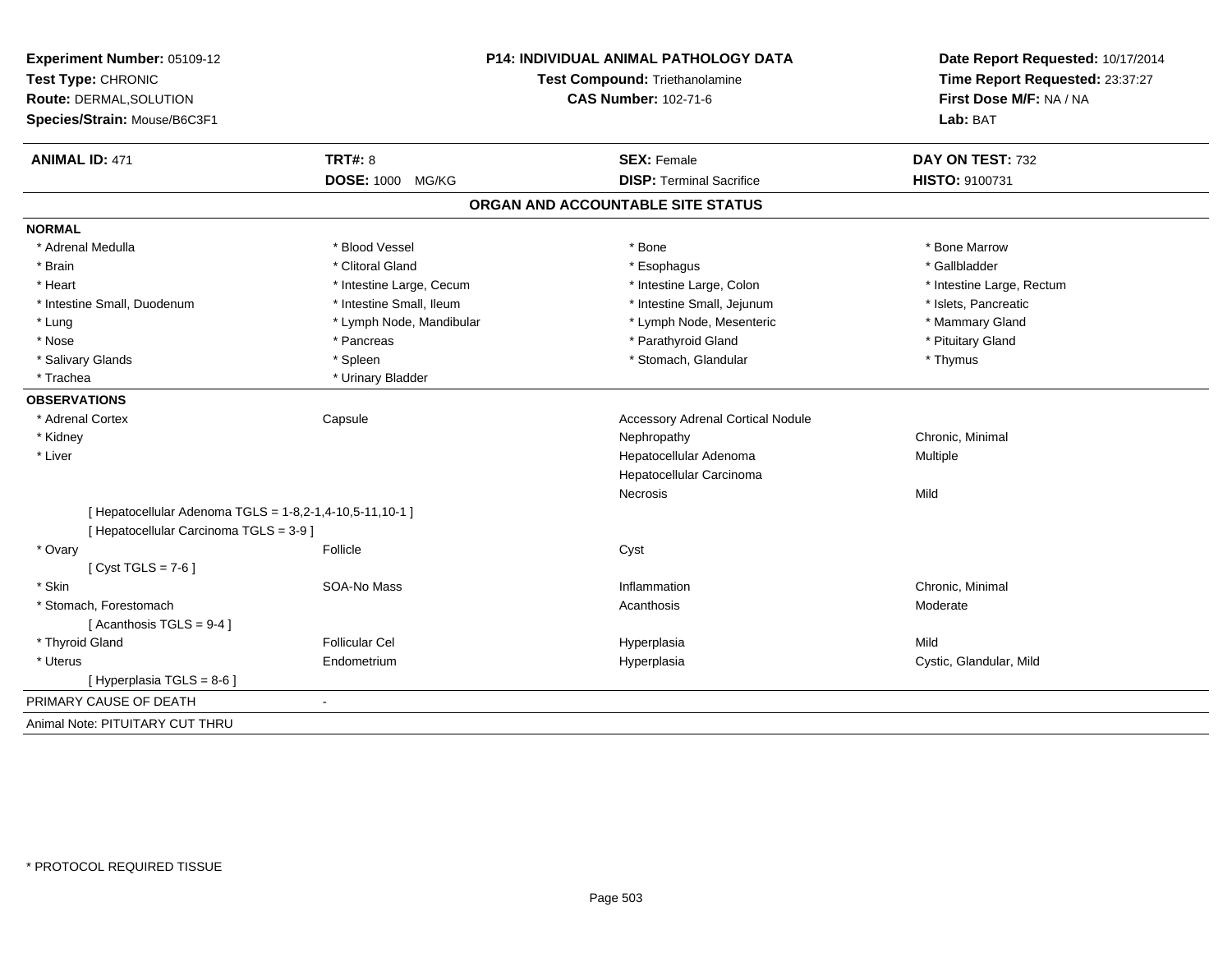| Experiment Number: 05109-12<br>Test Type: CHRONIC<br>Route: DERMAL, SOLUTION<br>Species/Strain: Mouse/B6C3F1 |                          | <b>P14: INDIVIDUAL ANIMAL PATHOLOGY DATA</b><br>Test Compound: Triethanolamine<br><b>CAS Number: 102-71-6</b> | Date Report Requested: 10/17/2014<br>Time Report Requested: 23:37:27<br>First Dose M/F: NA / NA<br>Lab: BAT |
|--------------------------------------------------------------------------------------------------------------|--------------------------|---------------------------------------------------------------------------------------------------------------|-------------------------------------------------------------------------------------------------------------|
| <b>ANIMAL ID: 472</b>                                                                                        | <b>TRT#: 8</b>           | <b>SEX: Female</b>                                                                                            | DAY ON TEST: 731                                                                                            |
|                                                                                                              | <b>DOSE: 1000 MG/KG</b>  | <b>DISP: Terminal Sacrifice</b>                                                                               | HISTO: 9100732                                                                                              |
|                                                                                                              |                          | ORGAN AND ACCOUNTABLE SITE STATUS                                                                             |                                                                                                             |
| <b>NORMAL</b>                                                                                                |                          |                                                                                                               |                                                                                                             |
| * Adrenal Cortex                                                                                             | * Adrenal Medulla        | * Blood Vessel                                                                                                | * Bone                                                                                                      |
| * Brain                                                                                                      | * Clitoral Gland         | * Esophagus                                                                                                   | * Gallbladder                                                                                               |
| * Heart                                                                                                      | * Intestine Large, Cecum | * Intestine Large, Colon                                                                                      | * Intestine Large, Rectum                                                                                   |
| * Intestine Small, Duodenum                                                                                  | * Intestine Small, Ileum | * Intestine Small, Jejunum                                                                                    | * Islets, Pancreatic                                                                                        |
| * Lung                                                                                                       | * Lymph Node, Mandibular | * Lymph Node, Mesenteric                                                                                      | * Mammary Gland                                                                                             |
| * Nose                                                                                                       | * Pancreas               | * Parathyroid Gland                                                                                           | * Salivary Glands                                                                                           |
| * Skin                                                                                                       | * Spleen                 | * Stomach, Forestomach                                                                                        | * Stomach, Glandular                                                                                        |
| * Trachea                                                                                                    | * Urinary Bladder        |                                                                                                               |                                                                                                             |
| <b>OBSERVATIONS</b>                                                                                          |                          |                                                                                                               |                                                                                                             |
| * Bone Marrow                                                                                                |                          | Myelofibrosis                                                                                                 | Marked                                                                                                      |
| * Kidney                                                                                                     |                          | Nephropathy                                                                                                   | Chronic, Minimal                                                                                            |
| * Liver                                                                                                      |                          | <b>Eosinophilic Focus</b>                                                                                     |                                                                                                             |
|                                                                                                              |                          | Hepatocellular Adenoma                                                                                        |                                                                                                             |
| [ Hepatocellular Adenoma TGLS = 2-8 ]                                                                        |                          |                                                                                                               |                                                                                                             |
| * Ovary                                                                                                      |                          | Atrophy                                                                                                       | Mild                                                                                                        |
|                                                                                                              |                          | Thrombosis                                                                                                    |                                                                                                             |
| [Thrombosis TGLS = 1-9]                                                                                      |                          |                                                                                                               |                                                                                                             |
| * Pituitary Gland                                                                                            | Pars Distalis            | Adenoma                                                                                                       |                                                                                                             |
| [Adenoma TGLS = $3-7$ ]                                                                                      |                          |                                                                                                               |                                                                                                             |
| * Thymus                                                                                                     |                          | Atrophy                                                                                                       | Mild                                                                                                        |
| * Thyroid Gland                                                                                              | <b>Follicular Cel</b>    | Hyperplasia                                                                                                   | Mild                                                                                                        |
| * Uterus                                                                                                     | Endometrium              | Hyperplasia                                                                                                   | Cystic, Glandular, Moderate                                                                                 |
| PRIMARY CAUSE OF DEATH                                                                                       |                          |                                                                                                               |                                                                                                             |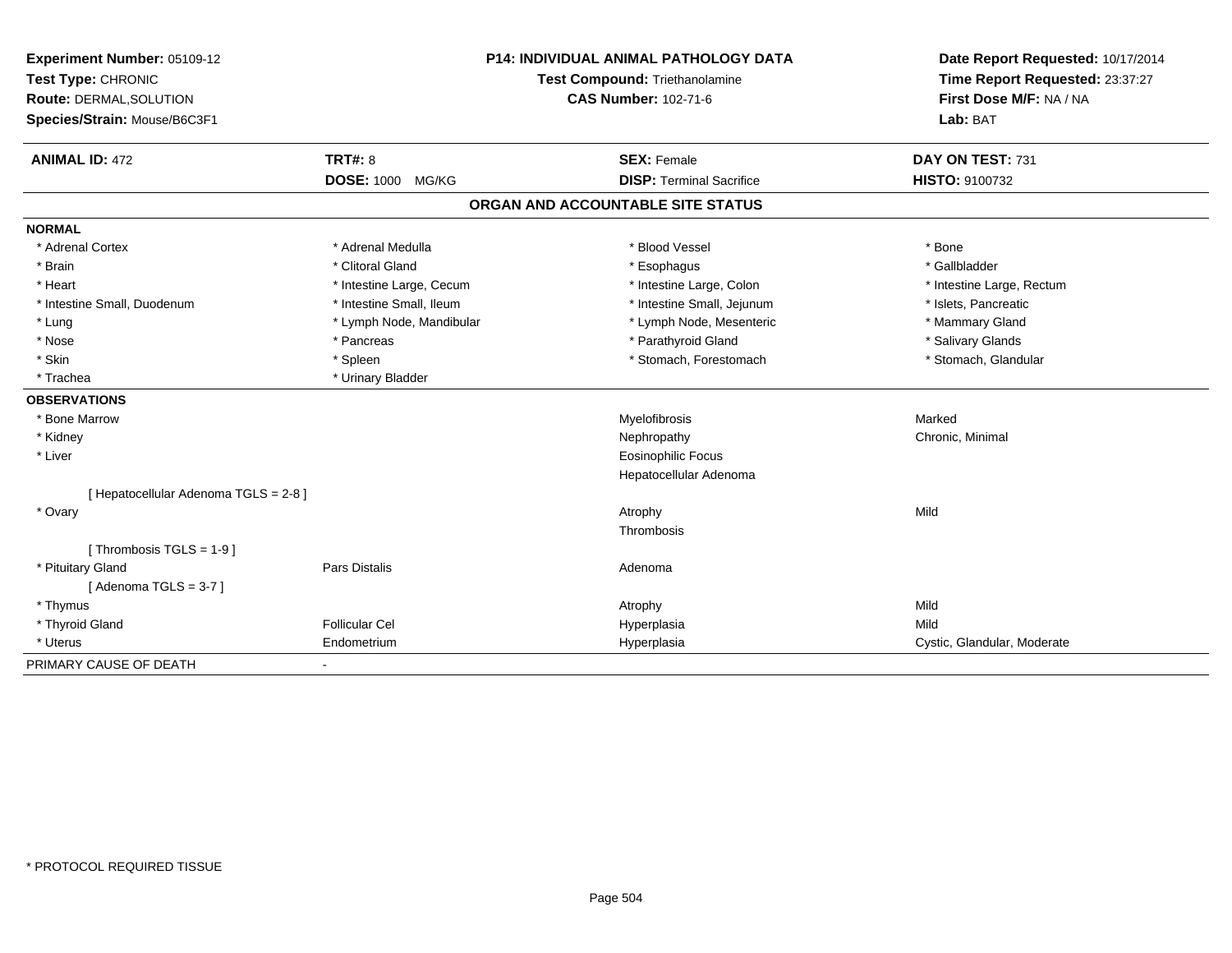| Experiment Number: 05109-12<br>Test Type: CHRONIC<br>Route: DERMAL, SOLUTION<br>Species/Strain: Mouse/B6C3F1 |                          | <b>P14: INDIVIDUAL ANIMAL PATHOLOGY DATA</b><br>Test Compound: Triethanolamine<br><b>CAS Number: 102-71-6</b> | Date Report Requested: 10/17/2014<br>Time Report Requested: 23:37:27<br>First Dose M/F: NA / NA<br>Lab: BAT |
|--------------------------------------------------------------------------------------------------------------|--------------------------|---------------------------------------------------------------------------------------------------------------|-------------------------------------------------------------------------------------------------------------|
| <b>ANIMAL ID: 473</b>                                                                                        | <b>TRT#: 8</b>           | <b>SEX: Female</b>                                                                                            | DAY ON TEST: 591                                                                                            |
|                                                                                                              | DOSE: 1000 MG/KG         | <b>DISP: Natural Death</b>                                                                                    | HISTO: 9100733                                                                                              |
|                                                                                                              |                          | ORGAN AND ACCOUNTABLE SITE STATUS                                                                             |                                                                                                             |
| <b>NORMAL</b>                                                                                                |                          |                                                                                                               |                                                                                                             |
| * Adrenal Cortex                                                                                             | * Adrenal Medulla        | * Blood Vessel                                                                                                | * Bone                                                                                                      |
| * Bone Marrow                                                                                                | * Brain                  | * Esophagus                                                                                                   | * Gallbladder                                                                                               |
| * Heart                                                                                                      | * Intestine Large, Cecum | * Intestine Large, Colon                                                                                      | * Intestine Large, Rectum                                                                                   |
| * Intestine Small, Duodenum                                                                                  | * Intestine Small, Ileum | * Intestine Small, Jejunum                                                                                    | * Islets, Pancreatic                                                                                        |
| * Kidney                                                                                                     | * Mammary Gland          | * Nose                                                                                                        | * Parathyroid Gland                                                                                         |
| * Salivary Glands                                                                                            | * Skin                   | * Stomach, Forestomach                                                                                        | * Thyroid Gland                                                                                             |
| * Trachea                                                                                                    | * Urinary Bladder        |                                                                                                               |                                                                                                             |
| <b>MISSING</b>                                                                                               |                          |                                                                                                               |                                                                                                             |
| * Pituitary Gland                                                                                            |                          |                                                                                                               |                                                                                                             |
| <b>OBSERVATIONS</b>                                                                                          |                          |                                                                                                               |                                                                                                             |
| * Clitoral Gland                                                                                             | Duct                     | Ectasia                                                                                                       | Minimal                                                                                                     |
| * Liver                                                                                                      |                          | Hepatocellular Carcinoma                                                                                      |                                                                                                             |
|                                                                                                              |                          | Histiocytic Sarcoma                                                                                           |                                                                                                             |
| [ Hepatocellular Carcinoma TGLS = 4-1 ]                                                                      |                          |                                                                                                               |                                                                                                             |
| [ Histiocytic Sarcoma TGLS = 3-1,3-2 ]                                                                       |                          |                                                                                                               |                                                                                                             |
| * Lung                                                                                                       |                          | Histiocytic Sarcoma                                                                                           |                                                                                                             |
| Lymph Node                                                                                                   | Pancreatic               | Histiocytic Sarcoma                                                                                           |                                                                                                             |
| [ Histiocytic Sarcoma TGLS = 5-4,6-10 ]                                                                      |                          |                                                                                                               |                                                                                                             |
| * Lymph Node, Mandibular                                                                                     |                          | Histiocytic Sarcoma                                                                                           |                                                                                                             |
| [ Histiocytic Sarcoma TGLS = 5-4,6-10 ]                                                                      |                          |                                                                                                               |                                                                                                             |
| * Lymph Node, Mesenteric                                                                                     |                          | Histiocytic Sarcoma                                                                                           |                                                                                                             |
| [ Histiocytic Sarcoma TGLS = 5-4,6-10 ]                                                                      |                          |                                                                                                               |                                                                                                             |
| Mesentery                                                                                                    |                          | Histiocytic Sarcoma                                                                                           |                                                                                                             |
| [ Histiocytic Sarcoma TGLS = 2-9 ]                                                                           |                          |                                                                                                               |                                                                                                             |
| * Ovary                                                                                                      |                          | Histiocytic Sarcoma                                                                                           |                                                                                                             |
| * Pancreas                                                                                                   |                          | Histiocytic Sarcoma                                                                                           |                                                                                                             |
| * Spleen                                                                                                     |                          | Histiocytic Sarcoma                                                                                           |                                                                                                             |
| [Histiocytic Sarcoma TGLS = 1-8]                                                                             |                          |                                                                                                               |                                                                                                             |
| * Stomach, Glandular                                                                                         |                          | Hyperplasia                                                                                                   | Mild                                                                                                        |
| [Hyperplasia TGLS = 7-11]                                                                                    |                          |                                                                                                               |                                                                                                             |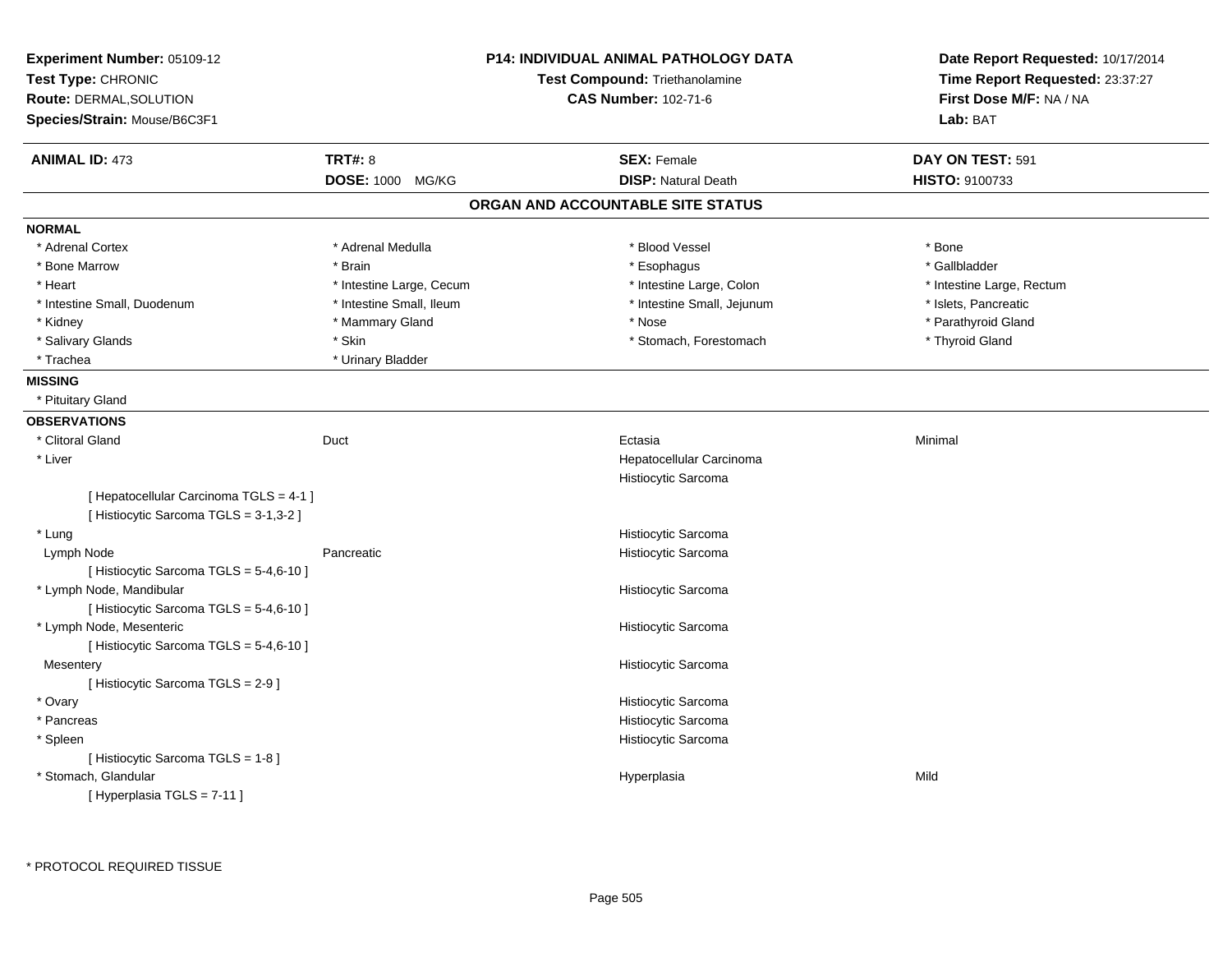| <b>Experiment Number: 05109-12</b><br>Test Type: CHRONIC<br><b>Route: DERMAL, SOLUTION</b><br>Species/Strain: Mouse/B6C3F1 |                            | <b>P14: INDIVIDUAL ANIMAL PATHOLOGY DATA</b><br><b>Test Compound: Triethanolamine</b><br><b>CAS Number: 102-71-6</b> | Date Report Requested: 10/17/2014<br>Time Report Requested: 23:37:27<br>First Dose M/F: NA / NA<br>Lab: BAT |
|----------------------------------------------------------------------------------------------------------------------------|----------------------------|----------------------------------------------------------------------------------------------------------------------|-------------------------------------------------------------------------------------------------------------|
| <b>ANIMAL ID: 473</b>                                                                                                      | TRT#: 8                    | <b>SEX: Female</b>                                                                                                   | DAY ON TEST: 591                                                                                            |
|                                                                                                                            | <b>DOSE: 1000</b><br>MG/KG | <b>DISP:</b> Natural Death                                                                                           | <b>HISTO: 9100733</b>                                                                                       |
|                                                                                                                            |                            | ORGAN AND ACCOUNTABLE SITE STATUS                                                                                    |                                                                                                             |
| * Thymus                                                                                                                   |                            | Histiocytic Sarcoma                                                                                                  |                                                                                                             |
| * Uterus                                                                                                                   |                            | Histiocytic Sarcoma                                                                                                  |                                                                                                             |
| PRIMARY CAUSE OF DEATH                                                                                                     |                            |                                                                                                                      |                                                                                                             |
| Animal Note: COD, HISTIOCYTIC SARCOMA                                                                                      |                            |                                                                                                                      |                                                                                                             |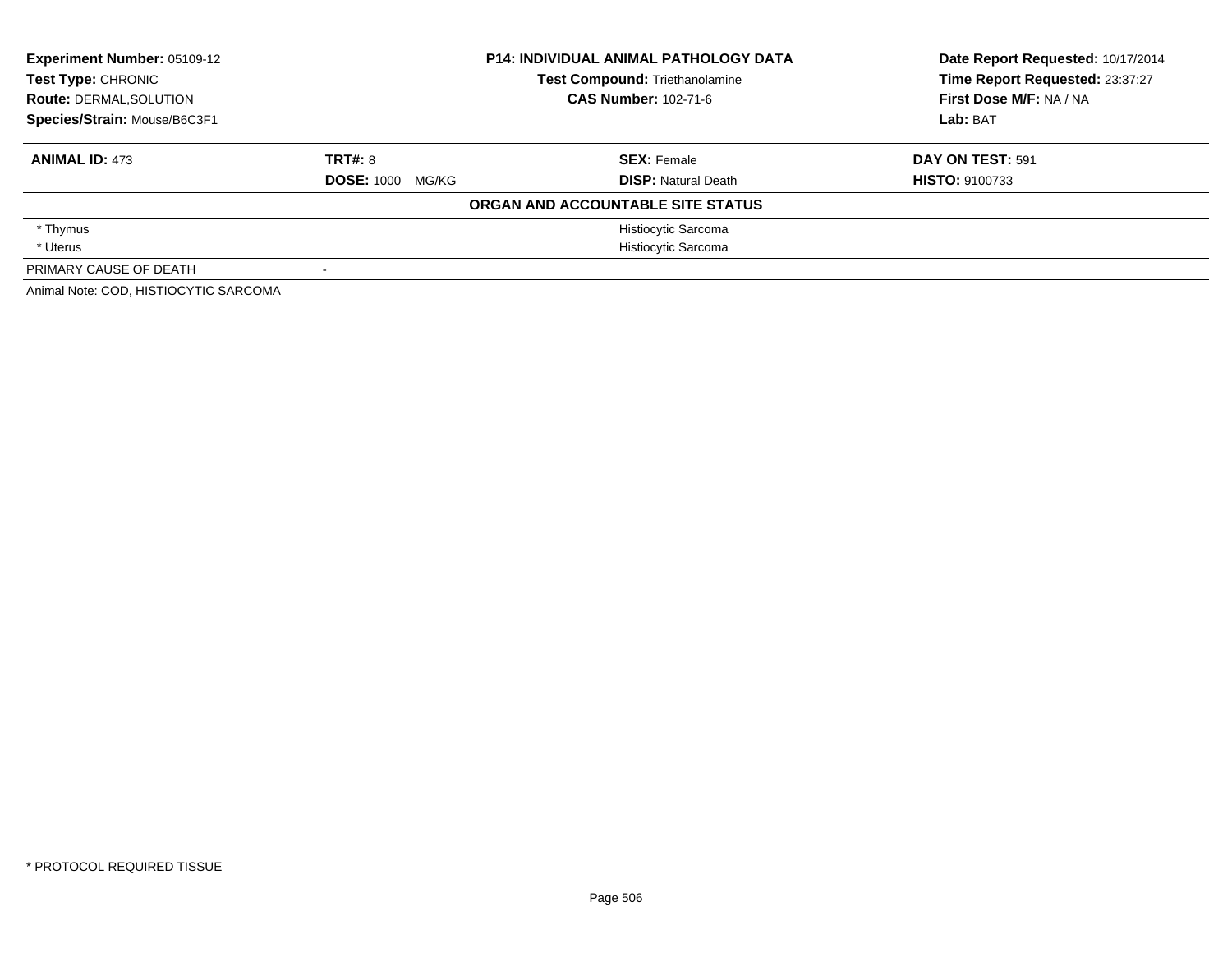| <b>Experiment Number: 05109-12</b><br>Test Type: CHRONIC<br><b>Route: DERMAL, SOLUTION</b><br>Species/Strain: Mouse/B6C3F1 |                                                                        | <b>P14: INDIVIDUAL ANIMAL PATHOLOGY DATA</b><br><b>Test Compound: Triethanolamine</b><br><b>CAS Number: 102-71-6</b> | Date Report Requested: 10/17/2014<br>Time Report Requested: 23:37:27<br>First Dose M/F: NA / NA<br>Lab: BAT |  |
|----------------------------------------------------------------------------------------------------------------------------|------------------------------------------------------------------------|----------------------------------------------------------------------------------------------------------------------|-------------------------------------------------------------------------------------------------------------|--|
| <b>ANIMAL ID: 474</b>                                                                                                      | <b>TRT#: 8</b>                                                         | <b>SEX: Female</b>                                                                                                   | DAY ON TEST: 731                                                                                            |  |
|                                                                                                                            | <b>DOSE: 1000</b><br>MG/KG                                             | <b>DISP: Terminal Sacrifice</b>                                                                                      | <b>HISTO: 9100734</b>                                                                                       |  |
|                                                                                                                            |                                                                        | ORGAN AND ACCOUNTABLE SITE STATUS                                                                                    |                                                                                                             |  |
| <b>NORMAL</b>                                                                                                              |                                                                        |                                                                                                                      |                                                                                                             |  |
| * Adrenal Cortex                                                                                                           | * Blood Vessel                                                         | * Bone                                                                                                               | * Bone Marrow                                                                                               |  |
| * Brain                                                                                                                    | * Clitoral Gland                                                       | * Esophagus                                                                                                          | * Gallbladder                                                                                               |  |
| * Heart                                                                                                                    | * Intestine Large, Cecum                                               | * Intestine Large, Colon                                                                                             | * Intestine Large, Rectum                                                                                   |  |
| * Intestine Small, Duodenum                                                                                                | * Intestine Small, Ileum                                               | * Intestine Small, Jejunum                                                                                           | * Islets, Pancreatic                                                                                        |  |
| * Liver                                                                                                                    | * Lung                                                                 | * Lymph Node, Mandibular                                                                                             | * Lymph Node, Mesenteric                                                                                    |  |
| * Mammary Gland                                                                                                            | * Nose                                                                 | * Pancreas                                                                                                           | * Parathyroid Gland                                                                                         |  |
| * Pituitary Gland                                                                                                          | * Salivary Glands                                                      | * Skin                                                                                                               | * Spleen                                                                                                    |  |
| * Stomach, Forestomach                                                                                                     | * Stomach, Glandular                                                   | * Thymus                                                                                                             | * Trachea                                                                                                   |  |
| * Urinary Bladder                                                                                                          |                                                                        |                                                                                                                      |                                                                                                             |  |
| <b>OBSERVATIONS</b>                                                                                                        |                                                                        |                                                                                                                      |                                                                                                             |  |
| * Adrenal Medulla                                                                                                          |                                                                        | Hyperplasia                                                                                                          | Mild                                                                                                        |  |
| * Kidney                                                                                                                   |                                                                        | Nephropathy                                                                                                          | Chronic, Minimal                                                                                            |  |
| * Ovary                                                                                                                    |                                                                        | Atrophy                                                                                                              | Mild                                                                                                        |  |
| * Thyroid Gland                                                                                                            | <b>Follicular Cel</b>                                                  | Adenoma                                                                                                              |                                                                                                             |  |
| * Uterus                                                                                                                   | Endometrium                                                            | Hyperplasia                                                                                                          | Cystic, Glandular, Mild                                                                                     |  |
| PRIMARY CAUSE OF DEATH                                                                                                     |                                                                        |                                                                                                                      |                                                                                                             |  |
|                                                                                                                            | Animal Note: TCL4, NODULE COULD NOT BE FOUND ON MICRO OR IN WET TIRRUE |                                                                                                                      |                                                                                                             |  |

Animal Note: TGL1, NODULE COULD NOT BE FOUND ON MICRO OR IN WET TISSUE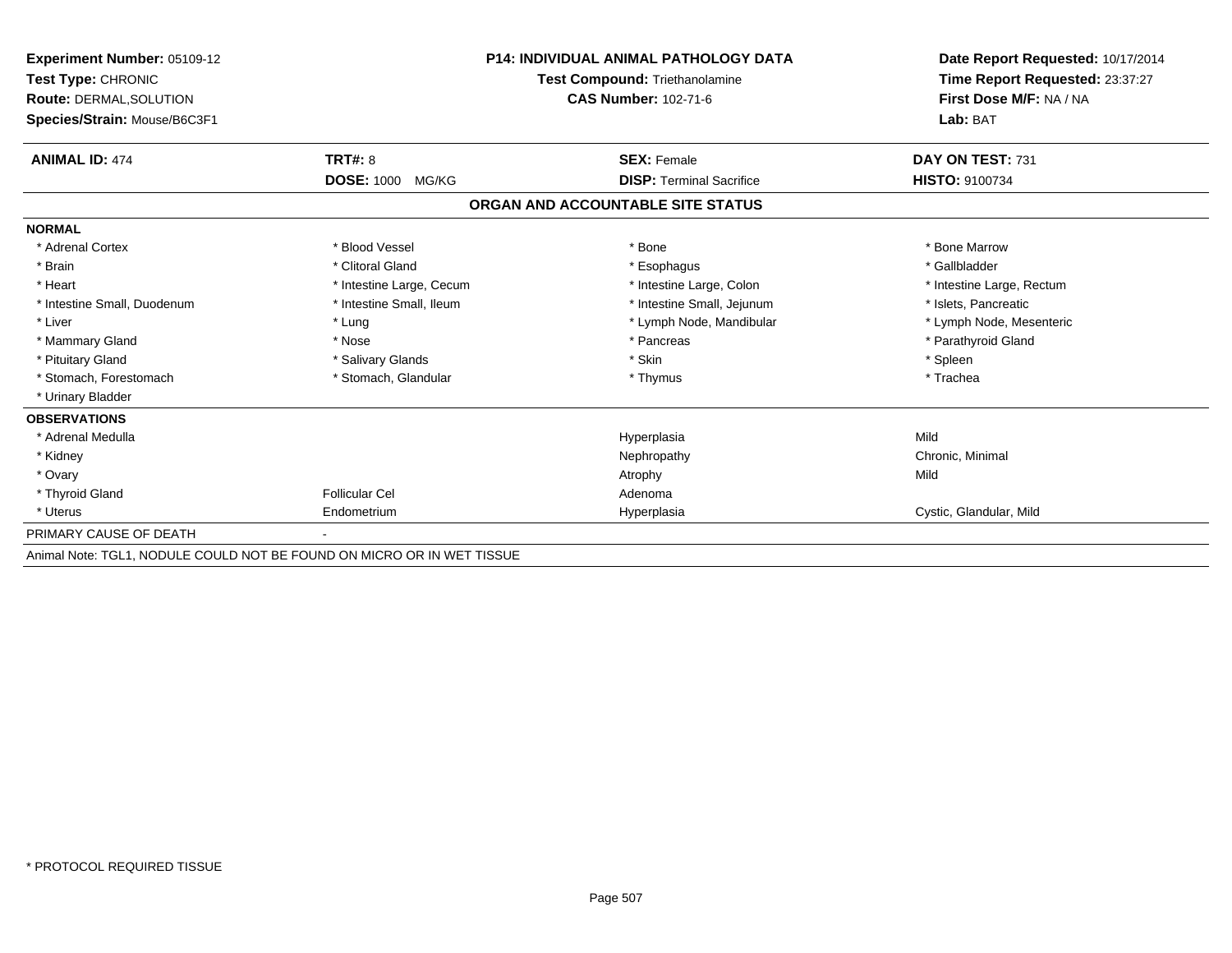| <b>Experiment Number: 05109-12</b><br>Test Type: CHRONIC<br><b>Route: DERMAL, SOLUTION</b><br>Species/Strain: Mouse/B6C3F1 |                          | <b>P14: INDIVIDUAL ANIMAL PATHOLOGY DATA</b><br><b>Test Compound: Triethanolamine</b><br><b>CAS Number: 102-71-6</b> | Date Report Requested: 10/17/2014<br>Time Report Requested: 23:37:27<br>First Dose M/F: NA / NA<br>Lab: BAT |
|----------------------------------------------------------------------------------------------------------------------------|--------------------------|----------------------------------------------------------------------------------------------------------------------|-------------------------------------------------------------------------------------------------------------|
| <b>ANIMAL ID: 475</b>                                                                                                      | TRT#: 8                  | <b>SEX: Female</b>                                                                                                   | DAY ON TEST: 729                                                                                            |
|                                                                                                                            | <b>DOSE: 1000 MG/KG</b>  | <b>DISP: Terminal Sacrifice</b>                                                                                      | <b>HISTO: 9100735</b>                                                                                       |
|                                                                                                                            |                          | ORGAN AND ACCOUNTABLE SITE STATUS                                                                                    |                                                                                                             |
| <b>NORMAL</b>                                                                                                              |                          |                                                                                                                      |                                                                                                             |
| * Adrenal Cortex                                                                                                           | * Adrenal Medulla        | * Blood Vessel                                                                                                       | * Bone                                                                                                      |
| * Brain                                                                                                                    | * Clitoral Gland         | * Esophagus                                                                                                          | * Gallbladder                                                                                               |
| * Heart                                                                                                                    | * Intestine Large, Cecum | * Intestine Large, Colon                                                                                             | * Intestine Large, Rectum                                                                                   |
| * Intestine Small, Duodenum                                                                                                | * Intestine Small, Ileum | * Intestine Small, Jejunum                                                                                           | * Islets, Pancreatic                                                                                        |
| * Kidney                                                                                                                   | * Lung                   | * Lymph Node, Mesenteric                                                                                             | * Mammary Gland                                                                                             |
| * Nose                                                                                                                     | * Pancreas               | * Parathyroid Gland                                                                                                  | * Pituitary Gland                                                                                           |
| * Salivary Glands                                                                                                          | * Skin                   | * Spleen                                                                                                             | * Stomach, Forestomach                                                                                      |
| * Stomach, Glandular                                                                                                       | * Thymus                 | * Thyroid Gland                                                                                                      | * Trachea                                                                                                   |
| * Urinary Bladder                                                                                                          |                          |                                                                                                                      |                                                                                                             |
| <b>OBSERVATIONS</b>                                                                                                        |                          |                                                                                                                      |                                                                                                             |
| * Bone Marrow                                                                                                              |                          | Myelofibrosis                                                                                                        | Mild                                                                                                        |
| * Liver                                                                                                                    |                          | Hepatocellular Adenoma                                                                                               | <b>Multiple</b>                                                                                             |
| [ Hepatocellular Adenoma TGLS = 1-8,2-1 ]                                                                                  |                          |                                                                                                                      |                                                                                                             |
| * Lymph Node, Mandibular                                                                                                   |                          | Hyperplasia                                                                                                          | Lymphoid, Moderate                                                                                          |
| * Ovary                                                                                                                    |                          | Atrophy                                                                                                              | Moderate                                                                                                    |
|                                                                                                                            | Follicle                 | Cyst                                                                                                                 |                                                                                                             |
| * Uterus                                                                                                                   | Endometrium              | Hyperplasia                                                                                                          | Cystic, Glandular, Moderate                                                                                 |
| PRIMARY CAUSE OF DEATH                                                                                                     |                          |                                                                                                                      |                                                                                                             |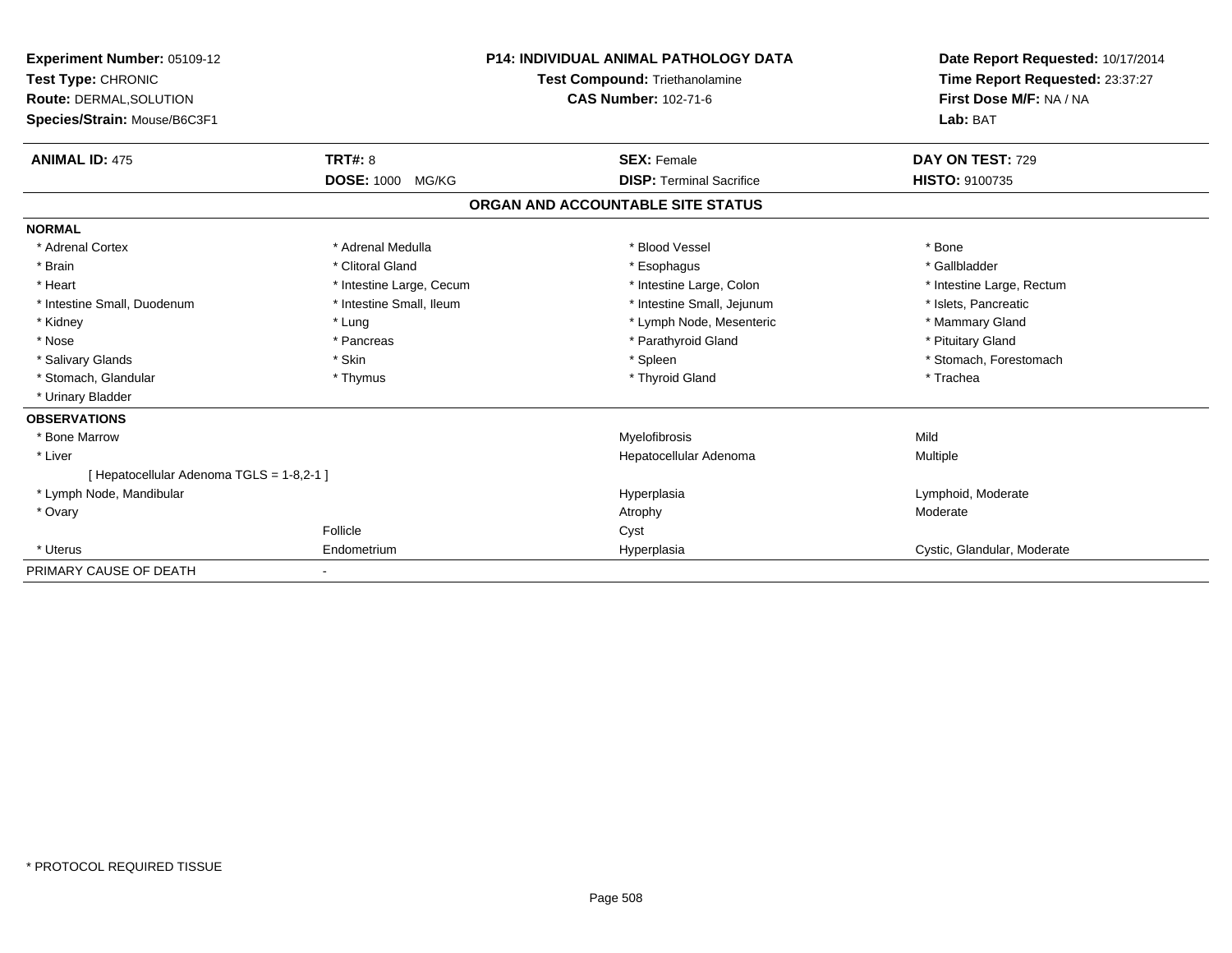|               | <b>Experiment Number: 05109-12</b><br><b>Test Type: CHRONIC</b><br>Route: DERMAL, SOLUTION<br>Species/Strain: Mouse/B6C3F1 |                                                                                                                                                                    | <b>P14: INDIVIDUAL ANIMAL PATHOLOGY DATA</b><br><b>Test Compound: Triethanolamine</b><br><b>CAS Number: 102-71-6</b> | Date Report Requested: 10/17/2014<br>Time Report Requested: 23:37:27<br>First Dose M/F: NA / NA<br><b>Lab: BAT</b> |
|---------------|----------------------------------------------------------------------------------------------------------------------------|--------------------------------------------------------------------------------------------------------------------------------------------------------------------|----------------------------------------------------------------------------------------------------------------------|--------------------------------------------------------------------------------------------------------------------|
|               | <b>ANIMAL ID: 476</b>                                                                                                      | TRT#: 8                                                                                                                                                            | <b>SEX: Female</b>                                                                                                   | DAY ON TEST: 661                                                                                                   |
|               |                                                                                                                            | DOSE: 1000 MG/KG                                                                                                                                                   | <b>DISP:</b> Moribund Sacrifice                                                                                      | <b>HISTO: 9100736</b>                                                                                              |
|               |                                                                                                                            |                                                                                                                                                                    | ORGAN AND ACCOUNTABLE SITE STATUS                                                                                    |                                                                                                                    |
| <b>NORMAL</b> |                                                                                                                            |                                                                                                                                                                    |                                                                                                                      |                                                                                                                    |
|               | * Adrenal Medulla                                                                                                          | * Blood Vessel                                                                                                                                                     | * Bone Marrow                                                                                                        | * Brain                                                                                                            |
|               | * Clitoral Gland                                                                                                           | * Esophagus                                                                                                                                                        | * Gallbladder                                                                                                        | * Heart                                                                                                            |
|               | * Intestine Large, Cecum                                                                                                   | * Intestine Large, Colon                                                                                                                                           | * Intestine Large, Rectum                                                                                            | * Intestine Small, Duodenum                                                                                        |
|               | * Intestine Small, Ileum                                                                                                   | * Intestine Small, Jejunum                                                                                                                                         | * Islets, Pancreatic                                                                                                 | * Mammary Gland                                                                                                    |
| * Nose        |                                                                                                                            | * Parathyroid Gland                                                                                                                                                | * Pituitary Gland                                                                                                    | * Stomach, Forestomach                                                                                             |
|               | * Stomach, Glandular                                                                                                       | * Thyroid Gland                                                                                                                                                    | * Trachea                                                                                                            | * Urinary Bladder                                                                                                  |
|               | <b>OBSERVATIONS</b>                                                                                                        |                                                                                                                                                                    |                                                                                                                      |                                                                                                                    |
|               | * Adrenal Cortex                                                                                                           |                                                                                                                                                                    | Lymphoma Malignant Undifferentiated Cell Type                                                                        |                                                                                                                    |
| * Bone        |                                                                                                                            | Scapula                                                                                                                                                            | Osteosarcoma                                                                                                         |                                                                                                                    |
|               | [Osteosarcoma TGLS = 14-5]                                                                                                 |                                                                                                                                                                    |                                                                                                                      |                                                                                                                    |
| * Kidney      |                                                                                                                            |                                                                                                                                                                    | Lymphoma Malignant Undifferentiated Cell Type                                                                        |                                                                                                                    |
|               |                                                                                                                            | [ Lymphoma Malignant Undifferentiated Cell Type TGLS = 10-1,11-1 ]                                                                                                 |                                                                                                                      |                                                                                                                    |
| * Liver       |                                                                                                                            |                                                                                                                                                                    | Lymphoma Malignant Undifferentiated Cell Type                                                                        |                                                                                                                    |
|               | [ Lymphoma Malignant Undifferentiated Cell Type TGLS = 6-1,7-1 ]                                                           |                                                                                                                                                                    |                                                                                                                      |                                                                                                                    |
| * Lung        |                                                                                                                            |                                                                                                                                                                    | Osteosarcoma                                                                                                         | Metastatic (Bone)                                                                                                  |
|               | [Osteosarcoma TGLS = 13-2]                                                                                                 |                                                                                                                                                                    |                                                                                                                      |                                                                                                                    |
|               | Lymph Node                                                                                                                 | Lumbar                                                                                                                                                             | Lymphoma Malignant Undifferentiated Cell Type                                                                        |                                                                                                                    |
|               |                                                                                                                            | Mediastinal                                                                                                                                                        | Lymphoma Malignant Undifferentiated Cell Type                                                                        |                                                                                                                    |
|               |                                                                                                                            | Renal<br>[ Lymphoma Malignant Undifferentiated Cell Type TGLS = 1-7,4-7,8-11,9-8,12-12 ]                                                                           | Lymphoma Malignant Undifferentiated Cell Type                                                                        |                                                                                                                    |
|               |                                                                                                                            | [ Lymphoma Malignant Undifferentiated Cell Type TGLS = 1-7,4-7,8-11,9-8,12-12 ]<br>[ Lymphoma Malignant Undifferentiated Cell Type TGLS = 1-7,4-7,8-11,9-8,12-12 ] |                                                                                                                      |                                                                                                                    |
|               | * Lymph Node, Mandibular                                                                                                   |                                                                                                                                                                    | Lymphoma Malignant Undifferentiated Cell Type                                                                        |                                                                                                                    |
|               |                                                                                                                            | [ Lymphoma Malignant Undifferentiated Cell Type TGLS = 1-7,4-7,8-11,9-8,12-12 ]                                                                                    |                                                                                                                      |                                                                                                                    |
|               | * Lymph Node, Mesenteric                                                                                                   |                                                                                                                                                                    | Lymphoma Malignant Undifferentiated Cell Type                                                                        |                                                                                                                    |
|               |                                                                                                                            | [ Lymphoma Malignant Undifferentiated Cell Type TGLS = 1-7,4-7,8-11,9-8,12-12 ]                                                                                    |                                                                                                                      |                                                                                                                    |
| * Ovary       |                                                                                                                            |                                                                                                                                                                    | Lymphoma Malignant Undifferentiated Cell Type                                                                        |                                                                                                                    |
| * Pancreas    |                                                                                                                            |                                                                                                                                                                    | Lymphoma Malignant Undifferentiated Cell Type                                                                        |                                                                                                                    |
|               | * Salivary Glands                                                                                                          |                                                                                                                                                                    | Lymphoma Malignant Undifferentiated Cell Type                                                                        |                                                                                                                    |
| * Skin        |                                                                                                                            | SOA-No Mass                                                                                                                                                        | Inflammation                                                                                                         | Chronic, Minimal                                                                                                   |
|               |                                                                                                                            |                                                                                                                                                                    |                                                                                                                      |                                                                                                                    |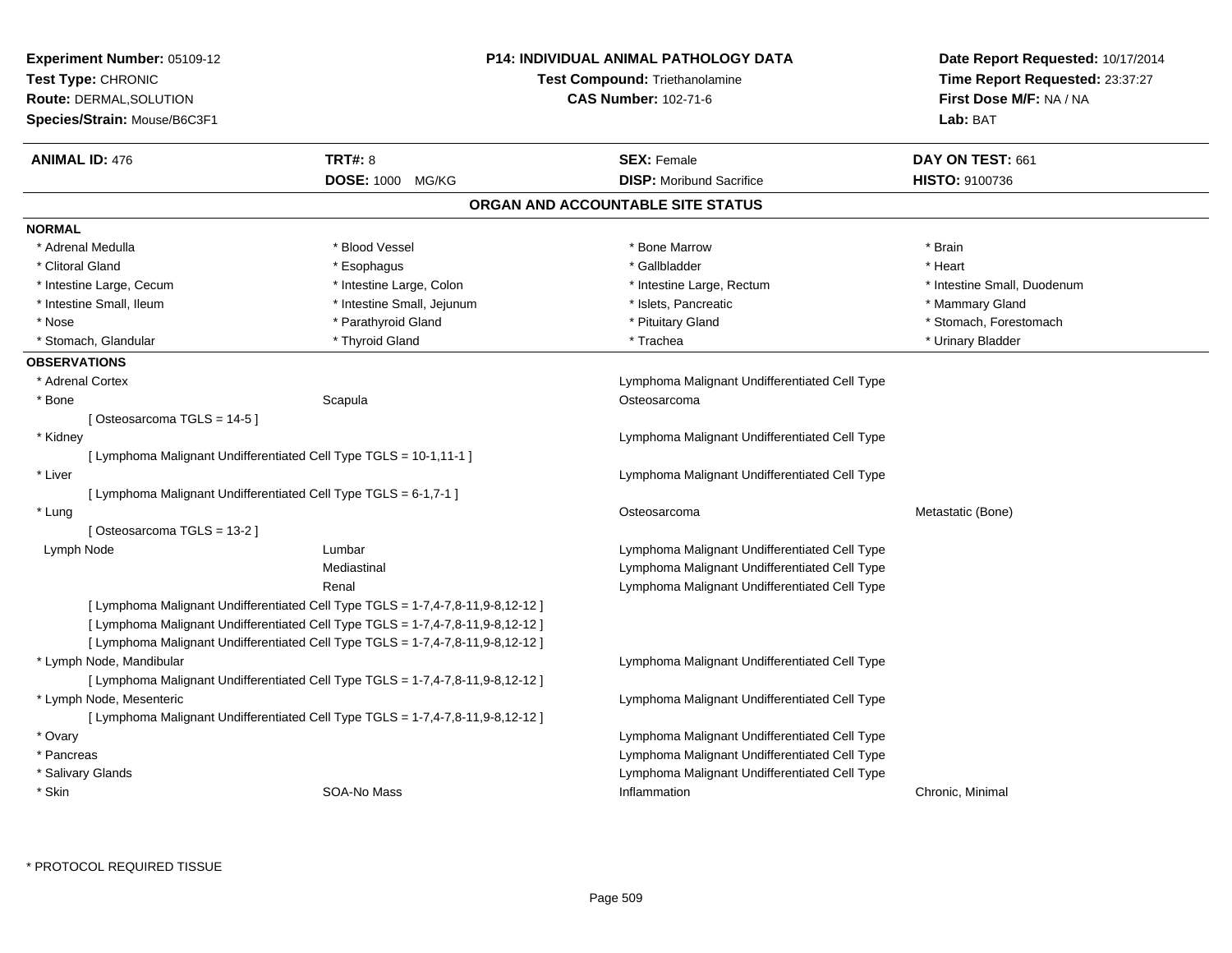| <b>Experiment Number: 05109-12</b><br><b>Test Type: CHRONIC</b><br><b>Route: DERMAL, SOLUTION</b><br>Species/Strain: Mouse/B6C3F1 |                                                             | <b>P14: INDIVIDUAL ANIMAL PATHOLOGY DATA</b><br><b>Test Compound: Triethanolamine</b><br><b>CAS Number: 102-71-6</b> | Date Report Requested: 10/17/2014<br>Time Report Requested: 23:37:27<br>First Dose M/F: NA / NA<br>Lab: BAT |
|-----------------------------------------------------------------------------------------------------------------------------------|-------------------------------------------------------------|----------------------------------------------------------------------------------------------------------------------|-------------------------------------------------------------------------------------------------------------|
| <b>ANIMAL ID: 476</b>                                                                                                             | <b>TRT#: 8</b>                                              | <b>SEX: Female</b>                                                                                                   | DAY ON TEST: 661                                                                                            |
|                                                                                                                                   | <b>DOSE: 1000</b><br>MG/KG                                  | <b>DISP:</b> Moribund Sacrifice                                                                                      | <b>HISTO: 9100736</b>                                                                                       |
|                                                                                                                                   |                                                             | ORGAN AND ACCOUNTABLE SITE STATUS                                                                                    |                                                                                                             |
| * Spleen                                                                                                                          |                                                             | Lymphoma Malignant Undifferentiated Cell Type                                                                        |                                                                                                             |
|                                                                                                                                   | [Lymphoma Malignant Undifferentiated Cell Type TGLS = 5-10] |                                                                                                                      |                                                                                                             |
| * Thymus                                                                                                                          |                                                             | Lymphoma Malignant Undifferentiated Cell Type                                                                        |                                                                                                             |
| * Uterus                                                                                                                          |                                                             | Lymphoma Malignant Undifferentiated Cell Type                                                                        |                                                                                                             |
| PRIMARY CAUSE OF DEATH                                                                                                            |                                                             |                                                                                                                      |                                                                                                             |
| Animal Note: MORIBUND SAC DUE TO LYMPHOMA                                                                                         |                                                             |                                                                                                                      |                                                                                                             |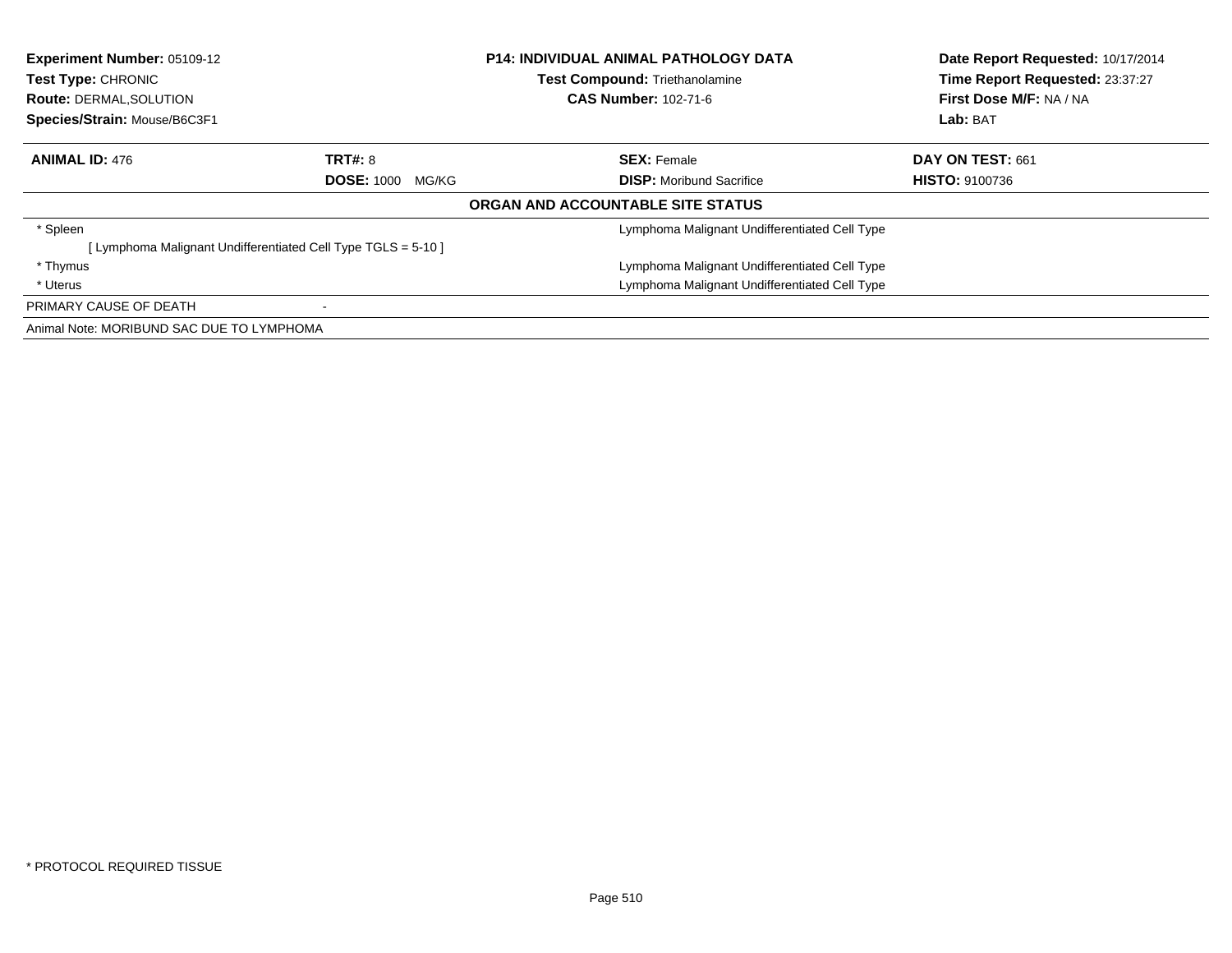| Experiment Number: 05109-12<br>Test Type: CHRONIC<br><b>Route: DERMAL, SOLUTION</b><br>Species/Strain: Mouse/B6C3F1 |                                                                                                                                                                    | <b>P14: INDIVIDUAL ANIMAL PATHOLOGY DATA</b><br>Test Compound: Triethanolamine<br><b>CAS Number: 102-71-6</b> | Date Report Requested: 10/17/2014<br>Time Report Requested: 23:37:27<br>First Dose M/F: NA / NA<br>Lab: BAT |
|---------------------------------------------------------------------------------------------------------------------|--------------------------------------------------------------------------------------------------------------------------------------------------------------------|---------------------------------------------------------------------------------------------------------------|-------------------------------------------------------------------------------------------------------------|
| <b>ANIMAL ID: 477</b>                                                                                               | TRT#: 8                                                                                                                                                            | <b>SEX: Female</b>                                                                                            | DAY ON TEST: 732                                                                                            |
|                                                                                                                     | <b>DOSE: 1000 MG/KG</b>                                                                                                                                            | <b>DISP: Terminal Sacrifice</b>                                                                               | <b>HISTO: 9100737</b>                                                                                       |
|                                                                                                                     |                                                                                                                                                                    | ORGAN AND ACCOUNTABLE SITE STATUS                                                                             |                                                                                                             |
| <b>NORMAL</b>                                                                                                       |                                                                                                                                                                    |                                                                                                               |                                                                                                             |
| * Adrenal Cortex                                                                                                    | * Adrenal Medulla                                                                                                                                                  | * Blood Vessel                                                                                                | * Bone                                                                                                      |
| * Bone Marrow                                                                                                       | * Brain                                                                                                                                                            | * Clitoral Gland                                                                                              | * Esophagus                                                                                                 |
| * Gallbladder                                                                                                       | * Heart                                                                                                                                                            | * Intestine Large, Cecum                                                                                      | * Intestine Large, Colon                                                                                    |
| * Intestine Large, Rectum                                                                                           | * Intestine Small, Duodenum                                                                                                                                        | * Intestine Small, Ileum                                                                                      | * Intestine Small, Jejunum                                                                                  |
| * Islets, Pancreatic                                                                                                | * Mammary Gland                                                                                                                                                    | * Nose                                                                                                        | * Parathyroid Gland                                                                                         |
| * Pituitary Gland                                                                                                   | * Salivary Glands                                                                                                                                                  | * Skin                                                                                                        | * Stomach, Forestomach                                                                                      |
| * Trachea                                                                                                           |                                                                                                                                                                    |                                                                                                               |                                                                                                             |
| <b>OBSERVATIONS</b>                                                                                                 |                                                                                                                                                                    |                                                                                                               |                                                                                                             |
| * Kidney                                                                                                            |                                                                                                                                                                    | Lymphoma Malignant Undifferentiated Cell Type                                                                 |                                                                                                             |
| * Liver                                                                                                             |                                                                                                                                                                    | Hepatocellular Adenoma                                                                                        | Multiple                                                                                                    |
|                                                                                                                     |                                                                                                                                                                    | Hepatocellular Carcinoma                                                                                      |                                                                                                             |
|                                                                                                                     |                                                                                                                                                                    | Lymphoma Malignant Undifferentiated Cell Type                                                                 |                                                                                                             |
| [ Hepatocellular Adenoma TGLS = 7-10,7-11 ]                                                                         |                                                                                                                                                                    |                                                                                                               |                                                                                                             |
| [ Hepatocellular Carcinoma TGLS = 7-12 ]                                                                            |                                                                                                                                                                    |                                                                                                               |                                                                                                             |
| * Lung                                                                                                              |                                                                                                                                                                    | Lymphoma Malignant Undifferentiated Cell Type                                                                 |                                                                                                             |
| Lymph Node                                                                                                          | Lumbar                                                                                                                                                             | Lymphoma Malignant Undifferentiated Cell Type                                                                 |                                                                                                             |
|                                                                                                                     | Mediastinal                                                                                                                                                        | Lymphoma Malignant Undifferentiated Cell Type                                                                 |                                                                                                             |
|                                                                                                                     | Renal                                                                                                                                                              | Lymphoma Malignant Undifferentiated Cell Type                                                                 |                                                                                                             |
|                                                                                                                     | [ Lymphoma Malignant Undifferentiated Cell Type TGLS = 1-7,2-13,3-8,4-14,8-15 ]<br>[ Lymphoma Malignant Undifferentiated Cell Type TGLS = 1-7,2-13,3-8,4-14,8-15 ] |                                                                                                               |                                                                                                             |
|                                                                                                                     | [ Lymphoma Malignant Undifferentiated Cell Type TGLS = 1-7,2-13,3-8,4-14,8-15 ]                                                                                    |                                                                                                               |                                                                                                             |
| * Lymph Node, Mandibular                                                                                            |                                                                                                                                                                    | Lymphoma Malignant Undifferentiated Cell Type                                                                 |                                                                                                             |
|                                                                                                                     | [Lymphoma Malignant Undifferentiated Cell Type TGLS = 1-7,2-13,3-8,4-14,8-15]                                                                                      |                                                                                                               |                                                                                                             |
| * Lymph Node, Mesenteric                                                                                            |                                                                                                                                                                    | Lymphoma Malignant Undifferentiated Cell Type                                                                 |                                                                                                             |
|                                                                                                                     | [Lymphoma Malignant Undifferentiated Cell Type TGLS = 1-7,2-13,3-8,4-14,8-15]                                                                                      |                                                                                                               |                                                                                                             |
| * Ovary                                                                                                             |                                                                                                                                                                    | Lymphoma Malignant Undifferentiated Cell Type                                                                 |                                                                                                             |
| * Pancreas                                                                                                          |                                                                                                                                                                    | Lymphoma Malignant Undifferentiated Cell Type                                                                 |                                                                                                             |
| * Spleen                                                                                                            |                                                                                                                                                                    | Hematopoietic Cell Proliferation                                                                              | Moderate                                                                                                    |
| [ Hematopoietic Cell Proliferation TGLS = 6-9 ]                                                                     |                                                                                                                                                                    |                                                                                                               |                                                                                                             |
| * Stomach, Glandular                                                                                                |                                                                                                                                                                    | Lymphoma Malignant Undifferentiated Cell Type                                                                 |                                                                                                             |
|                                                                                                                     |                                                                                                                                                                    |                                                                                                               |                                                                                                             |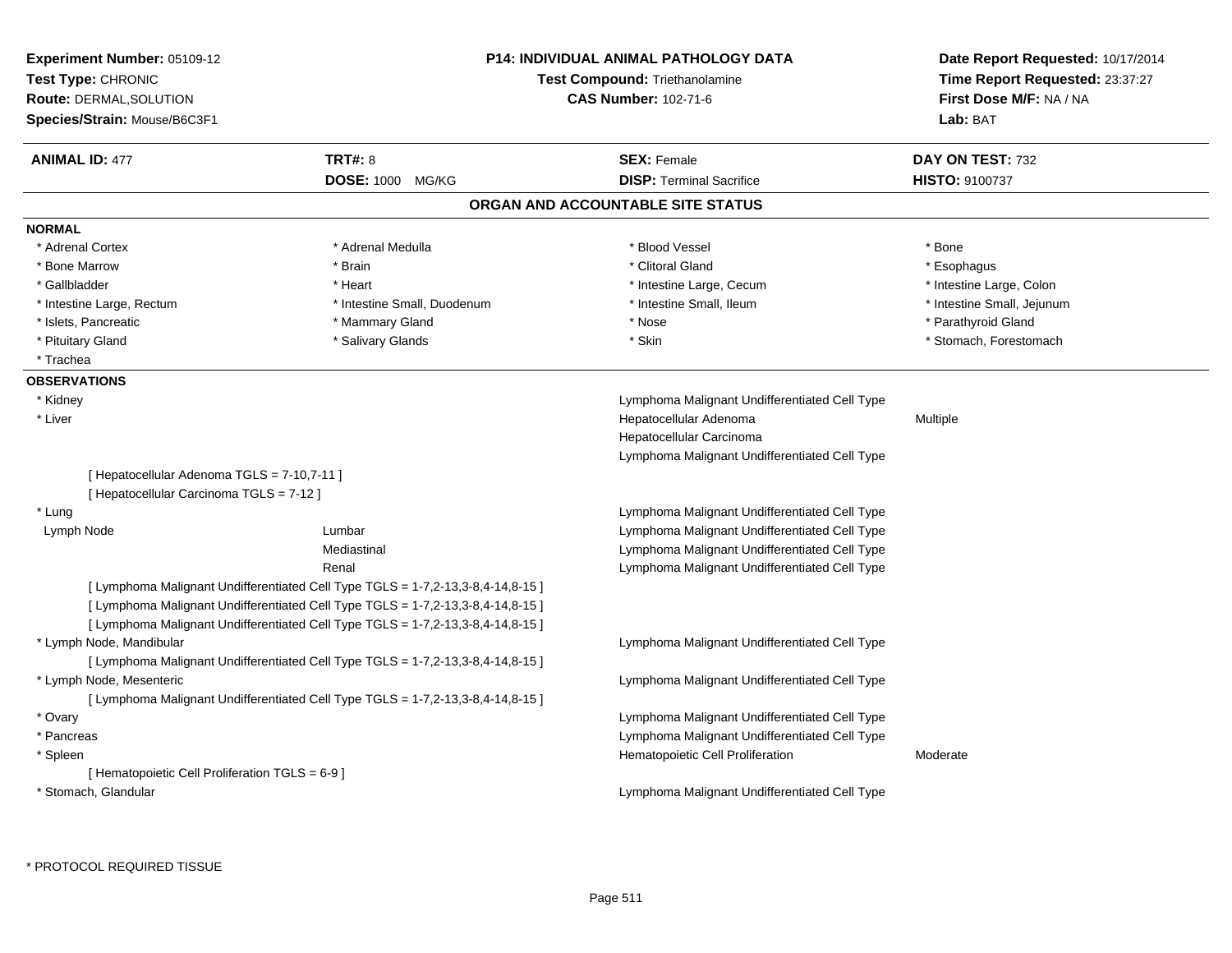| <b>Experiment Number: 05109-12</b><br>Test Type: CHRONIC<br><b>Route: DERMAL, SOLUTION</b><br>Species/Strain: Mouse/B6C3F1 |                            | <b>P14: INDIVIDUAL ANIMAL PATHOLOGY DATA</b><br><b>Test Compound: Triethanolamine</b><br><b>CAS Number: 102-71-6</b> | Date Report Requested: 10/17/2014<br>Time Report Requested: 23:37:27<br>First Dose M/F: NA / NA<br>Lab: BAT |
|----------------------------------------------------------------------------------------------------------------------------|----------------------------|----------------------------------------------------------------------------------------------------------------------|-------------------------------------------------------------------------------------------------------------|
| <b>ANIMAL ID: 477</b>                                                                                                      | <b>TRT#: 8</b>             | <b>SEX: Female</b>                                                                                                   | DAY ON TEST: 732                                                                                            |
|                                                                                                                            | <b>DOSE: 1000</b><br>MG/KG | <b>DISP:</b> Terminal Sacrifice                                                                                      | <b>HISTO: 9100737</b>                                                                                       |
|                                                                                                                            |                            | <b>ORGAN AND ACCOUNTABLE SITE STATUS</b>                                                                             |                                                                                                             |
| [Lymphoma Malignant Undifferentiated Cell Type TGLS = 9-16]                                                                |                            |                                                                                                                      |                                                                                                             |
| * Thymus                                                                                                                   |                            | Lymphoma Malignant Undifferentiated Cell Type                                                                        |                                                                                                             |
| * Thyroid Gland                                                                                                            | Bilateral, Follicular Cel  | Adenoma                                                                                                              |                                                                                                             |
| * Urinary Bladder                                                                                                          |                            | Lymphoma Malignant Undifferentiated Cell Type                                                                        |                                                                                                             |
| * Uterus                                                                                                                   | Endometrium                | Hyperplasia                                                                                                          | Cystic, Glandular, Mild                                                                                     |
|                                                                                                                            |                            | Lymphoma Malignant Undifferentiated Cell Type                                                                        |                                                                                                             |
| [Hyperplasia TGLS = $5-6$ ]                                                                                                |                            |                                                                                                                      |                                                                                                             |
| PRIMARY CAUSE OF DEATH                                                                                                     |                            |                                                                                                                      |                                                                                                             |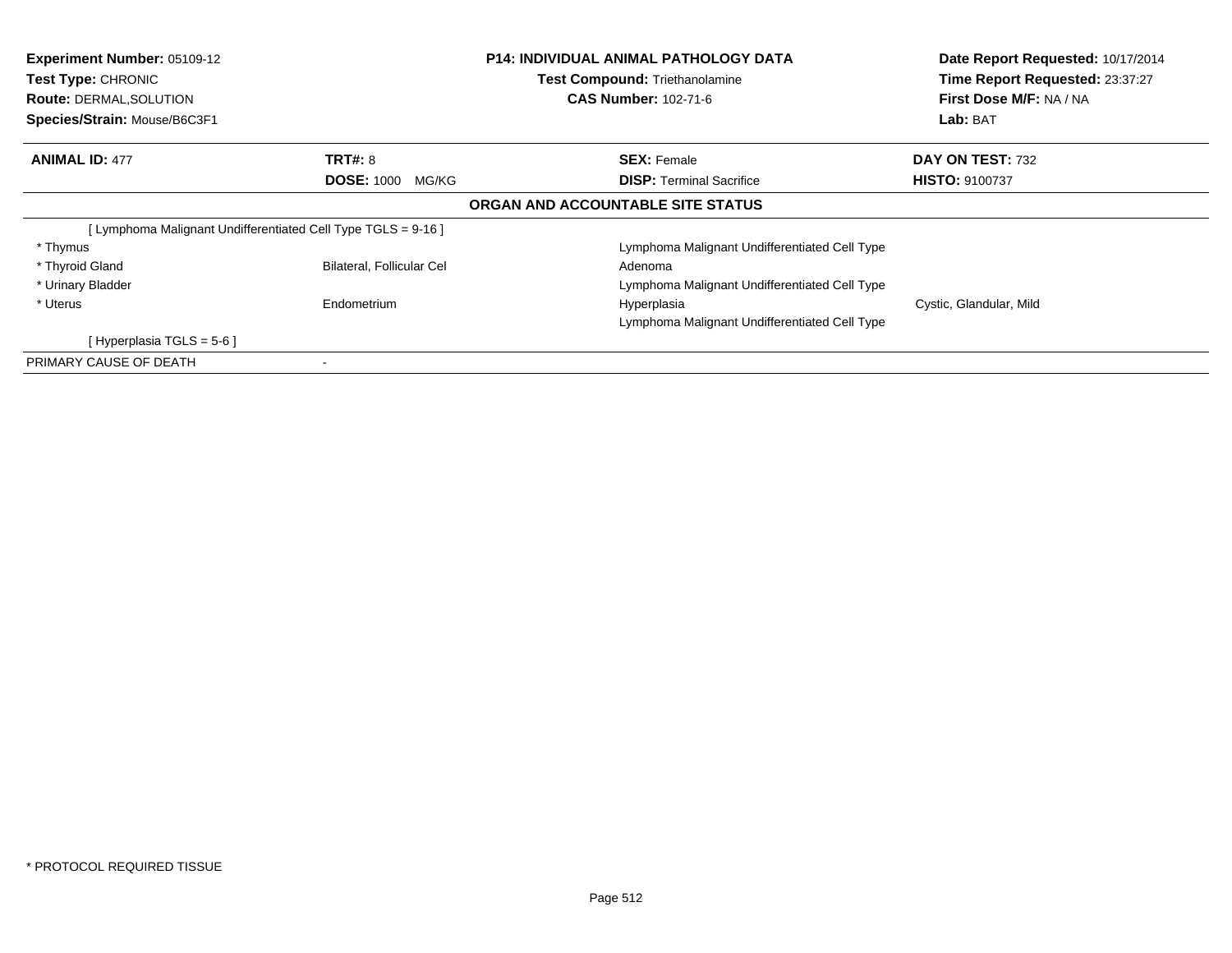| Experiment Number: 05109-12<br>Test Type: CHRONIC<br>Route: DERMAL, SOLUTION<br>Species/Strain: Mouse/B6C3F1 |                             | <b>P14: INDIVIDUAL ANIMAL PATHOLOGY DATA</b><br>Test Compound: Triethanolamine<br><b>CAS Number: 102-71-6</b> | Date Report Requested: 10/17/2014<br>Time Report Requested: 23:37:27<br>First Dose M/F: NA / NA<br>Lab: BAT |
|--------------------------------------------------------------------------------------------------------------|-----------------------------|---------------------------------------------------------------------------------------------------------------|-------------------------------------------------------------------------------------------------------------|
| <b>ANIMAL ID: 478</b>                                                                                        | <b>TRT#: 8</b>              | <b>SEX: Female</b>                                                                                            | DAY ON TEST: 729                                                                                            |
|                                                                                                              | <b>DOSE: 1000 MG/KG</b>     | <b>DISP: Terminal Sacrifice</b>                                                                               | HISTO: 9100738                                                                                              |
|                                                                                                              |                             | ORGAN AND ACCOUNTABLE SITE STATUS                                                                             |                                                                                                             |
| <b>NORMAL</b>                                                                                                |                             |                                                                                                               |                                                                                                             |
| * Adrenal Cortex                                                                                             | * Adrenal Medulla           | * Blood Vessel                                                                                                | * Bone                                                                                                      |
| * Bone Marrow                                                                                                | * Brain                     | * Clitoral Gland                                                                                              | * Esophagus                                                                                                 |
| * Gallbladder                                                                                                | * Heart                     | * Intestine Large, Cecum                                                                                      | * Intestine Large, Colon                                                                                    |
| * Intestine Large, Rectum                                                                                    | * Intestine Small, Duodenum | * Intestine Small, Ileum                                                                                      | * Intestine Small, Jejunum                                                                                  |
| * Islets, Pancreatic                                                                                         | * Lung                      | * Lymph Node, Mandibular                                                                                      | * Lymph Node, Mesenteric                                                                                    |
| * Mammary Gland                                                                                              | * Nose                      | * Pancreas                                                                                                    | * Parathyroid Gland                                                                                         |
| * Pituitary Gland                                                                                            | * Salivary Glands           | * Skin                                                                                                        | * Spleen                                                                                                    |
| * Stomach, Forestomach                                                                                       | * Stomach, Glandular        | * Trachea                                                                                                     | * Urinary Bladder                                                                                           |
| <b>OBSERVATIONS</b>                                                                                          |                             |                                                                                                               |                                                                                                             |
| * Kidney                                                                                                     |                             | Nephropathy                                                                                                   | Chronic, Minimal                                                                                            |
| * Liver                                                                                                      |                             | Hepatocellular Adenoma                                                                                        |                                                                                                             |
| [ Hepatocellular Adenoma TGLS = 1-1 ]                                                                        |                             |                                                                                                               |                                                                                                             |
| * Ovary                                                                                                      |                             | Atrophy                                                                                                       | Moderate                                                                                                    |
| * Thymus                                                                                                     |                             | Atrophy                                                                                                       | Mild                                                                                                        |
| * Thyroid Gland                                                                                              | <b>Follicular Cel</b>       | Hyperplasia                                                                                                   | Mild                                                                                                        |
| * Uterus                                                                                                     | Endometrium                 | Hyperplasia                                                                                                   | Cystic, Glandular, Mild                                                                                     |
| PRIMARY CAUSE OF DEATH                                                                                       |                             |                                                                                                               |                                                                                                             |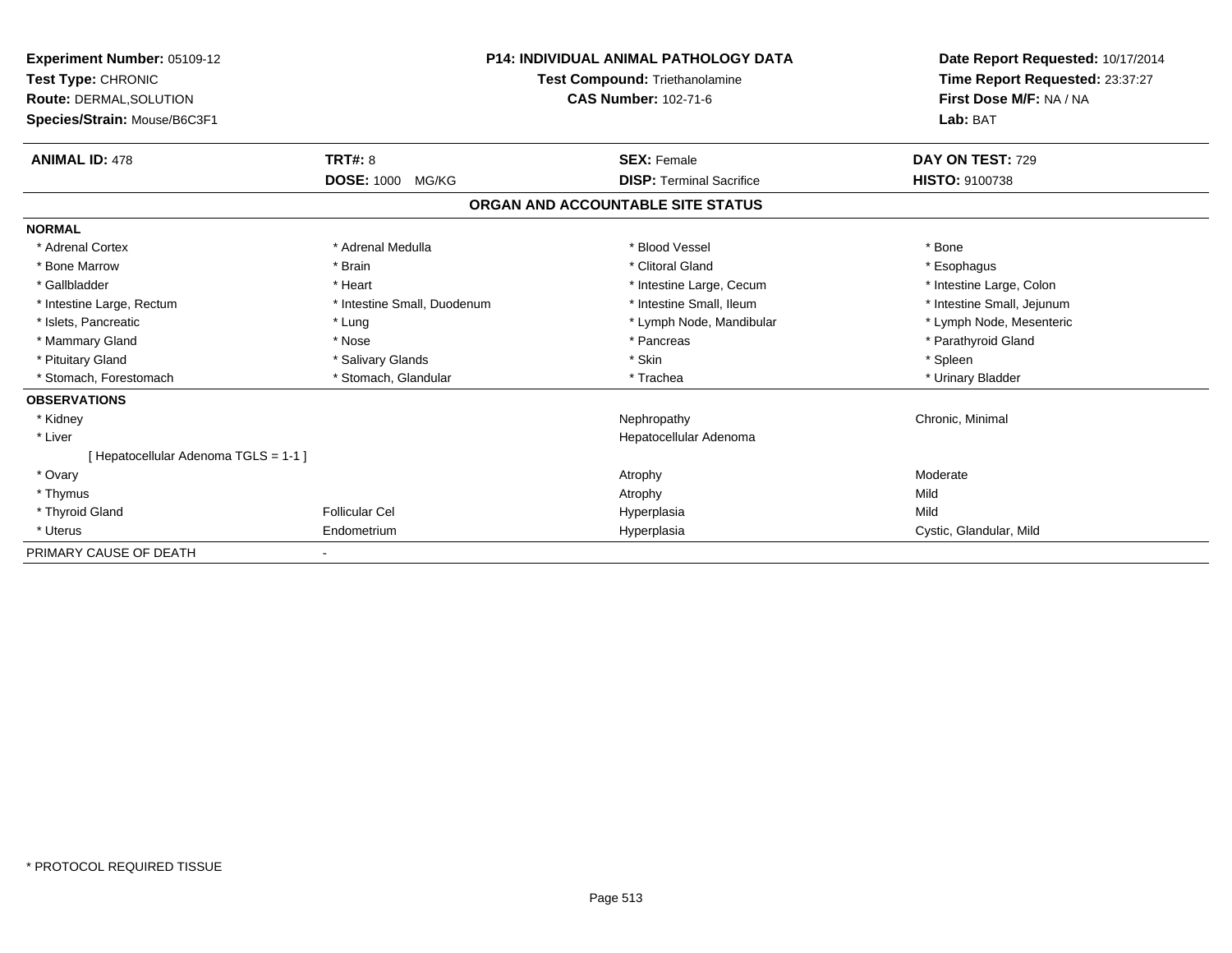| Experiment Number: 05109-12<br>Test Type: CHRONIC<br>Route: DERMAL, SOLUTION<br>Species/Strain: Mouse/B6C3F1 |                             | <b>P14: INDIVIDUAL ANIMAL PATHOLOGY DATA</b><br><b>Test Compound: Triethanolamine</b><br><b>CAS Number: 102-71-6</b> | Date Report Requested: 10/17/2014<br>Time Report Requested: 23:37:27<br>First Dose M/F: NA / NA<br>Lab: BAT |
|--------------------------------------------------------------------------------------------------------------|-----------------------------|----------------------------------------------------------------------------------------------------------------------|-------------------------------------------------------------------------------------------------------------|
| <b>ANIMAL ID: 479</b>                                                                                        | <b>TRT#: 8</b>              | <b>SEX: Female</b>                                                                                                   | DAY ON TEST: 415                                                                                            |
|                                                                                                              | DOSE: 1000 MG/KG            | <b>DISP:</b> Moribund Sacrifice                                                                                      | HISTO: 9100739                                                                                              |
|                                                                                                              |                             | ORGAN AND ACCOUNTABLE SITE STATUS                                                                                    |                                                                                                             |
| <b>NORMAL</b>                                                                                                |                             |                                                                                                                      |                                                                                                             |
| * Adrenal Cortex                                                                                             | * Adrenal Medulla           | * Blood Vessel                                                                                                       | * Bone                                                                                                      |
| * Bone Marrow                                                                                                | * Brain                     | * Clitoral Gland                                                                                                     | * Esophagus                                                                                                 |
| * Gallbladder                                                                                                | * Heart                     | * Intestine Large, Cecum                                                                                             | * Intestine Large, Colon                                                                                    |
| * Intestine Large, Rectum                                                                                    | * Intestine Small, Duodenum | * Intestine Small, Ileum                                                                                             | * Intestine Small, Jejunum                                                                                  |
| * Islets, Pancreatic                                                                                         | * Kidney                    | * Liver                                                                                                              | * Lymph Node, Mandibular                                                                                    |
| * Lymph Node, Mesenteric                                                                                     | * Mammary Gland             | * Nose                                                                                                               | * Ovary                                                                                                     |
| * Pancreas                                                                                                   | * Parathyroid Gland         | * Pituitary Gland                                                                                                    | * Salivary Glands                                                                                           |
| * Skin                                                                                                       | * Spleen                    | * Stomach, Forestomach                                                                                               | * Stomach, Glandular                                                                                        |
| * Thymus                                                                                                     | * Trachea                   | * Urinary Bladder                                                                                                    |                                                                                                             |
| <b>OBSERVATIONS</b>                                                                                          |                             |                                                                                                                      |                                                                                                             |
| * Lung                                                                                                       |                             | Alveolar/Bronchiolar Carcinoma                                                                                       |                                                                                                             |
|                                                                                                              |                             | Inflammation                                                                                                         | Chronic Active, Moderate                                                                                    |
| [ Alveolar/Bronchiolar Carcinoma TGLS = 1-8 ]                                                                |                             |                                                                                                                      |                                                                                                             |
| * Thyroid Gland                                                                                              | Follicle                    | Cyst                                                                                                                 |                                                                                                             |
| * Uterus                                                                                                     | Endometrium                 | Hyperplasia                                                                                                          | Cystic, Glandular, Minimal                                                                                  |
| PRIMARY CAUSE OF DEATH                                                                                       |                             |                                                                                                                      |                                                                                                             |
| Animal Note: MORIBUND SAC DUE TO LUNG TUMOR                                                                  |                             |                                                                                                                      |                                                                                                             |